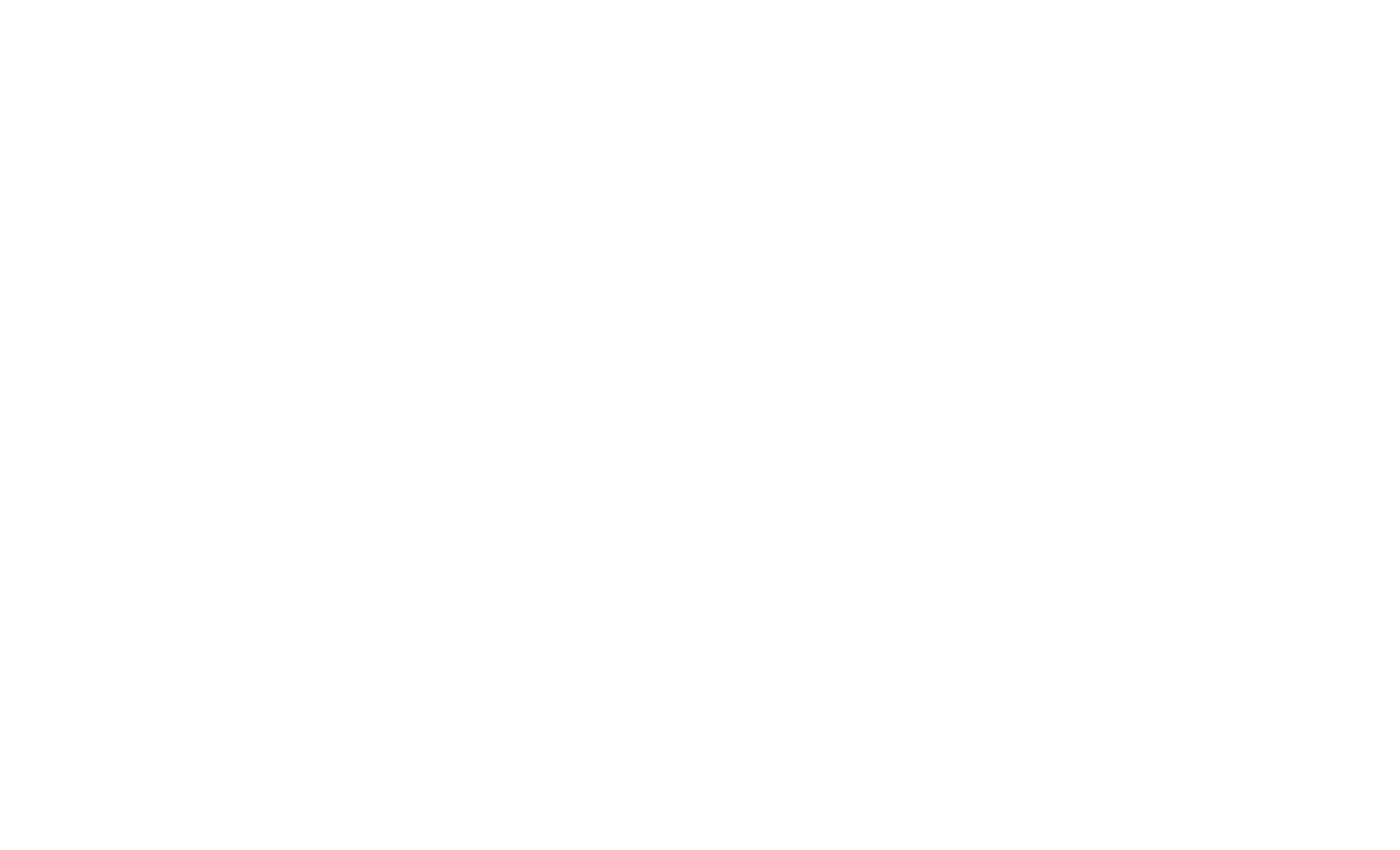| STATE OF NEW YORK<br>COUNTY - Herkimer<br>TOWN<br>- Newport<br>VILLAGE - Middleville<br>SWIS<br>$-213801$ | 2 0 1 5                                                                                       | TAX ROLL<br>T O W N<br>TAXABLE SECTION OF THE ROLL - 1<br>OWNERS NAME SEQUENCE<br>UNIFORM PERCENT OF VALUE IS 107.50 |                   |                              | PAGE<br>1<br>VALUATION DATE-JUL 01, 2013<br>TAXABLE STATUS DATE-MAR 01, 2014 |  |  |
|-----------------------------------------------------------------------------------------------------------|-----------------------------------------------------------------------------------------------|----------------------------------------------------------------------------------------------------------------------|-------------------|------------------------------|------------------------------------------------------------------------------|--|--|
| TAX MAP PARCEL NUMBER                                                                                     | PROPERTY LOCATION & CLASS ASSESSMENT EXEMPTION CODE---------------COUNTY-------TOWN---------- |                                                                                                                      |                   |                              |                                                                              |  |  |
| CURRENT OWNERS NAME                                                                                       | SCHOOL DISTRICT                                                                               | LAND                                                                                                                 | TAX DESCRIPTION   | TAXABLE VALUE                |                                                                              |  |  |
| CURRENT OWNERS ADDRESS                                                                                    | PARCEL SIZE/GRID COORD                                                                        | TOTAL                                                                                                                | SPECIAL DISTRICTS |                              | TAX AMOUNT                                                                   |  |  |
| **********************                                                                                    |                                                                                               |                                                                                                                      |                   |                              |                                                                              |  |  |
|                                                                                                           | 37 Kanata St                                                                                  |                                                                                                                      |                   | ACCT 113003002               | BILL<br>-1                                                                   |  |  |
| $100.58 - 2 - 7$                                                                                          | 210 1 Family Res                                                                              |                                                                                                                      | County Tax        | 113,300                      | 591.71                                                                       |  |  |
| Aney David G                                                                                              | West Canada Val 212402                                                                        | 17,500                                                                                                               | Town Tax          | 113,300                      | 155.38                                                                       |  |  |
| 37 Kanata St                                                                                              | East                                                                                          | 113,300                                                                                                              |                   |                              |                                                                              |  |  |
| Middleville, NY 13406                                                                                     | 265x218                                                                                       |                                                                                                                      |                   |                              |                                                                              |  |  |
|                                                                                                           | Kanata<br>FRNT 265.00 DPTH 208.40                                                             |                                                                                                                      |                   |                              |                                                                              |  |  |
|                                                                                                           | 0.78 BANK<br>ACRES<br>184                                                                     |                                                                                                                      |                   |                              |                                                                              |  |  |
|                                                                                                           | EAST-0366739 NRTH-1567857                                                                     |                                                                                                                      |                   |                              |                                                                              |  |  |
|                                                                                                           | DEED BOOK 929<br>PG-447                                                                       |                                                                                                                      |                   |                              |                                                                              |  |  |
|                                                                                                           | FULL MARKET VALUE                                                                             | 105,400                                                                                                              |                   |                              |                                                                              |  |  |
|                                                                                                           |                                                                                               |                                                                                                                      | TOTAL TAX ---     |                              | 747.09**                                                                     |  |  |
|                                                                                                           |                                                                                               |                                                                                                                      |                   | DATE #1                      | 01/31/15                                                                     |  |  |
|                                                                                                           |                                                                                               |                                                                                                                      |                   | AMT DUE                      | 747.09                                                                       |  |  |
|                                                                                                           |                                                                                               |                                                                                                                      |                   |                              |                                                                              |  |  |
| $100.58 - 2 - 8.2$                                                                                        | Kanata St<br>311 Res vac land                                                                 |                                                                                                                      | County Tax        | 7,000                        | BILL<br>2<br>36.56                                                           |  |  |
| Aney David G                                                                                              | West Canada Val 212402                                                                        | 7,000                                                                                                                | Town Tax          | 7,000                        | 9.60                                                                         |  |  |
| 37 Kanata St                                                                                              | FRNT 270.00 DPTH 176.00                                                                       | 7,000                                                                                                                |                   |                              |                                                                              |  |  |
| Middleville, NY 13406                                                                                     | ACRES<br>0.61                                                                                 |                                                                                                                      |                   |                              |                                                                              |  |  |
|                                                                                                           | EAST-0366491 NRTH-1567697                                                                     |                                                                                                                      |                   |                              |                                                                              |  |  |
|                                                                                                           | DEED BOOK 929<br>PG-447                                                                       |                                                                                                                      |                   |                              |                                                                              |  |  |
|                                                                                                           | FULL MARKET VALUE                                                                             | 6,500                                                                                                                |                   |                              |                                                                              |  |  |
|                                                                                                           |                                                                                               |                                                                                                                      | TOTAL TAX ---     |                              | $46.16**$                                                                    |  |  |
|                                                                                                           |                                                                                               |                                                                                                                      |                   | DATE #1<br>AMT DUE           | 01/31/15<br>46.16                                                            |  |  |
|                                                                                                           |                                                                                               |                                                                                                                      |                   |                              | ***********                                                                  |  |  |
|                                                                                                           | Kanata St                                                                                     |                                                                                                                      |                   |                              | 3<br>BILL                                                                    |  |  |
| $100.58 - 2 - 30$                                                                                         | 311 Res vac land                                                                              |                                                                                                                      | County Tax        | 5,900                        | 30.81                                                                        |  |  |
| Aney David G                                                                                              | West Canada Val 212402                                                                        | 5,900                                                                                                                | Town Tax          | 5,900                        | 8.09                                                                         |  |  |
| 37 Kanata St                                                                                              | 50.00 DPTH 184.00<br>FRNT                                                                     | 5,900                                                                                                                |                   |                              |                                                                              |  |  |
| Middleville, NY 13406                                                                                     | ACRES<br>0.46                                                                                 |                                                                                                                      |                   |                              |                                                                              |  |  |
|                                                                                                           | EAST-0366620 NRTH-1567702                                                                     |                                                                                                                      |                   |                              |                                                                              |  |  |
|                                                                                                           | DEED BOOK 929<br>PG-447                                                                       |                                                                                                                      |                   |                              |                                                                              |  |  |
|                                                                                                           | FULL MARKET VALUE                                                                             | 5,500                                                                                                                |                   |                              |                                                                              |  |  |
|                                                                                                           |                                                                                               |                                                                                                                      | TOTAL TAX ---     | DATE #1                      | $38.90**$<br>01/31/15                                                        |  |  |
|                                                                                                           |                                                                                               |                                                                                                                      |                   | AMT DUE                      | 38.90                                                                        |  |  |
|                                                                                                           |                                                                                               |                                                                                                                      |                   |                              |                                                                              |  |  |
|                                                                                                           | Bridge St                                                                                     |                                                                                                                      |                   | ACCT 113300150               | <b>BILL</b>                                                                  |  |  |
| $100.58 - 2 - 29.2$                                                                                       | 330 Vacant comm                                                                               |                                                                                                                      | County Tax        | 10,000                       | 52.23                                                                        |  |  |
| B.L. Matteson Trust                                                                                       | West Canada Val 212402                                                                        | 10,000                                                                                                               | Town Tax          | 10,000                       | 13.71                                                                        |  |  |
| Ed Perry                                                                                                  | 81.50 DPTH<br>FRNT                                                                            | 10,000                                                                                                               | School Relevy     |                              | 186.75                                                                       |  |  |
| 347 Mason Rd                                                                                              | ACRES<br>1.40                                                                                 |                                                                                                                      | Village Relevy    |                              | 74.09                                                                        |  |  |
| Mohawk, NY 13407                                                                                          | EAST-0366414 NRTH-1568185                                                                     |                                                                                                                      |                   |                              |                                                                              |  |  |
|                                                                                                           | DEED BOOK 911<br>PG-654                                                                       |                                                                                                                      |                   |                              |                                                                              |  |  |
|                                                                                                           | FULL MARKET VALUE                                                                             | 9,300                                                                                                                | TOTAL TAX ---     |                              | $326.78**$                                                                   |  |  |
|                                                                                                           |                                                                                               |                                                                                                                      |                   | DATE #1                      | 01/31/15                                                                     |  |  |
|                                                                                                           |                                                                                               |                                                                                                                      |                   | AMT DUE                      | 326.78                                                                       |  |  |
|                                                                                                           |                                                                                               |                                                                                                                      |                   | **************************** |                                                                              |  |  |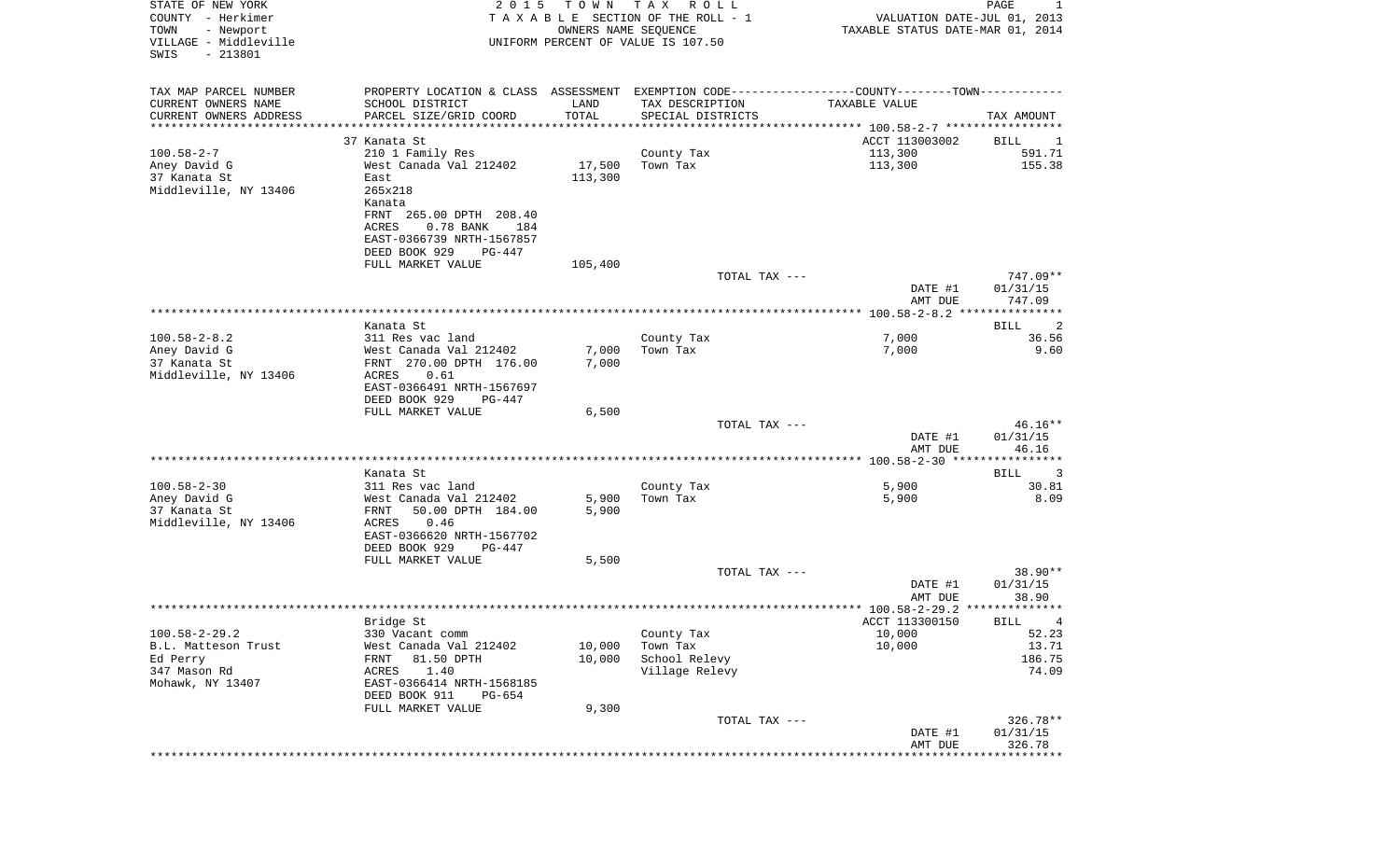| STATE OF NEW YORK<br>COUNTY - Herkimer<br>TOWN<br>- Newport | 2 0 1 5                                         | T O W N<br>OWNERS NAME SEQUENCE | TAX ROLL<br>TAXABLE SECTION OF THE ROLL - 1 | VALUATION DATE-JUL 01, 2013<br>TAXABLE STATUS DATE-MAR 01, 2014                                | PAGE<br>2           |
|-------------------------------------------------------------|-------------------------------------------------|---------------------------------|---------------------------------------------|------------------------------------------------------------------------------------------------|---------------------|
| VILLAGE - Middleville<br>$-213801$<br>SWIS                  |                                                 |                                 | UNIFORM PERCENT OF VALUE IS 107.50          |                                                                                                |                     |
| TAX MAP PARCEL NUMBER                                       |                                                 |                                 |                                             | PROPERTY LOCATION & CLASS ASSESSMENT EXEMPTION CODE----------------COUNTY-------TOWN---------- |                     |
| CURRENT OWNERS NAME                                         | SCHOOL DISTRICT                                 | LAND                            | TAX DESCRIPTION                             | TAXABLE VALUE                                                                                  |                     |
| CURRENT OWNERS ADDRESS<br>***********************           | PARCEL SIZE/GRID COORD                          | TOTAL                           | SPECIAL DISTRICTS                           |                                                                                                | TAX AMOUNT          |
|                                                             |                                                 |                                 |                                             |                                                                                                |                     |
| $100.58 - 2 - 11$                                           | Kanata St                                       |                                 |                                             | ACCT 113000340<br>12,600                                                                       | BILL<br>-5<br>65.80 |
| Bell Theresa                                                | 271 Mfg housings<br>West Canada Val 212402      | 12,600                          | County Tax<br>Town Tax                      | 12,600                                                                                         | 17.28               |
| 893 Newport Gray Rd                                         | West                                            | 12,600                          | School Relevy                               |                                                                                                | 235.30              |
| Newport, NY 13416                                           | 115x134 3Trl<br>Kanata                          |                                 |                                             |                                                                                                |                     |
|                                                             | FRNT 134.00 DPTH 115.00                         |                                 |                                             |                                                                                                |                     |
|                                                             | <b>ACRES</b><br>0.33                            |                                 |                                             |                                                                                                |                     |
|                                                             | EAST-0366493 NRTH-1568370                       |                                 |                                             |                                                                                                |                     |
|                                                             | DEED BOOK 1444 PG-645                           |                                 |                                             |                                                                                                |                     |
|                                                             | FULL MARKET VALUE                               | 11,721                          |                                             |                                                                                                |                     |
|                                                             |                                                 |                                 | TOTAL TAX ---                               |                                                                                                | 318.38**            |
|                                                             |                                                 |                                 |                                             | DATE #1<br>AMT DUE                                                                             | 01/31/15<br>318.38  |
|                                                             |                                                 |                                 |                                             | *************** 100.58-2-2 ******************                                                  |                     |
|                                                             | Kanata St                                       |                                 |                                             | ACCT 113000335                                                                                 | BILL<br>6           |
| $100.58 - 2 - 2$                                            | 271 Mfg housings                                |                                 | County Tax                                  | 38,500                                                                                         | 201.07              |
| Bell Thersea                                                | West Canada Val 212402                          | 16,000                          | Town Tax                                    | 38,500                                                                                         | 52.80               |
| 893 Newport Gray Rd                                         | East                                            | 38,500                          | School Relevy                               |                                                                                                | 718.99              |
| Newport, NY 13416                                           | 3 129 X 236                                     |                                 |                                             |                                                                                                |                     |
|                                                             | FRNT 129.00 DPTH 231.00<br>ACRES<br>0.65        |                                 |                                             |                                                                                                |                     |
|                                                             | EAST-0366678 NRTH-1568405                       |                                 |                                             |                                                                                                |                     |
|                                                             | DEED BOOK 1444<br>$PG-643$<br>FULL MARKET VALUE | 35,814                          |                                             |                                                                                                |                     |
|                                                             |                                                 |                                 | TOTAL TAX ---                               |                                                                                                | 972.86**            |
|                                                             |                                                 |                                 |                                             | DATE #1<br>AMT DUE                                                                             | 01/31/15<br>972.86  |
|                                                             |                                                 |                                 |                                             |                                                                                                |                     |
|                                                             | 20 Herk St                                      |                                 |                                             | ACCT 113000180                                                                                 | BILL<br>7           |
| $100.58 - 1 - 19$                                           | 210 1 Family Res                                |                                 | County Tax<br>Town Tax                      | 69,000                                                                                         | 360.36              |
| Benedict Clyde F<br>5778 Mill St                            | West Canada Val 212402<br>W                     | 12,300<br>69,000                |                                             | 69,000                                                                                         | 94.63               |
| Eaton, NY 13334                                             | $\mathbf{3}$<br>50/238                          |                                 |                                             |                                                                                                |                     |
|                                                             | Herk St                                         |                                 |                                             |                                                                                                |                     |
|                                                             | 50.00 DPTH 188.00<br>FRNT                       |                                 |                                             |                                                                                                |                     |
|                                                             | ACRES<br>0.30                                   |                                 |                                             |                                                                                                |                     |
|                                                             | EAST-0366006 NRTH-1568021                       |                                 |                                             |                                                                                                |                     |
|                                                             | DEED BOOK 1480<br>$PG-578$                      |                                 |                                             |                                                                                                |                     |
|                                                             | FULL MARKET VALUE                               | 64,200                          |                                             |                                                                                                |                     |
|                                                             |                                                 |                                 | TOTAL TAX ---                               |                                                                                                | 454.99**            |
|                                                             |                                                 |                                 |                                             | DATE #1                                                                                        | 01/31/15            |
|                                                             |                                                 |                                 |                                             | AMT DUE                                                                                        | 454.99              |
|                                                             |                                                 |                                 |                                             |                                                                                                |                     |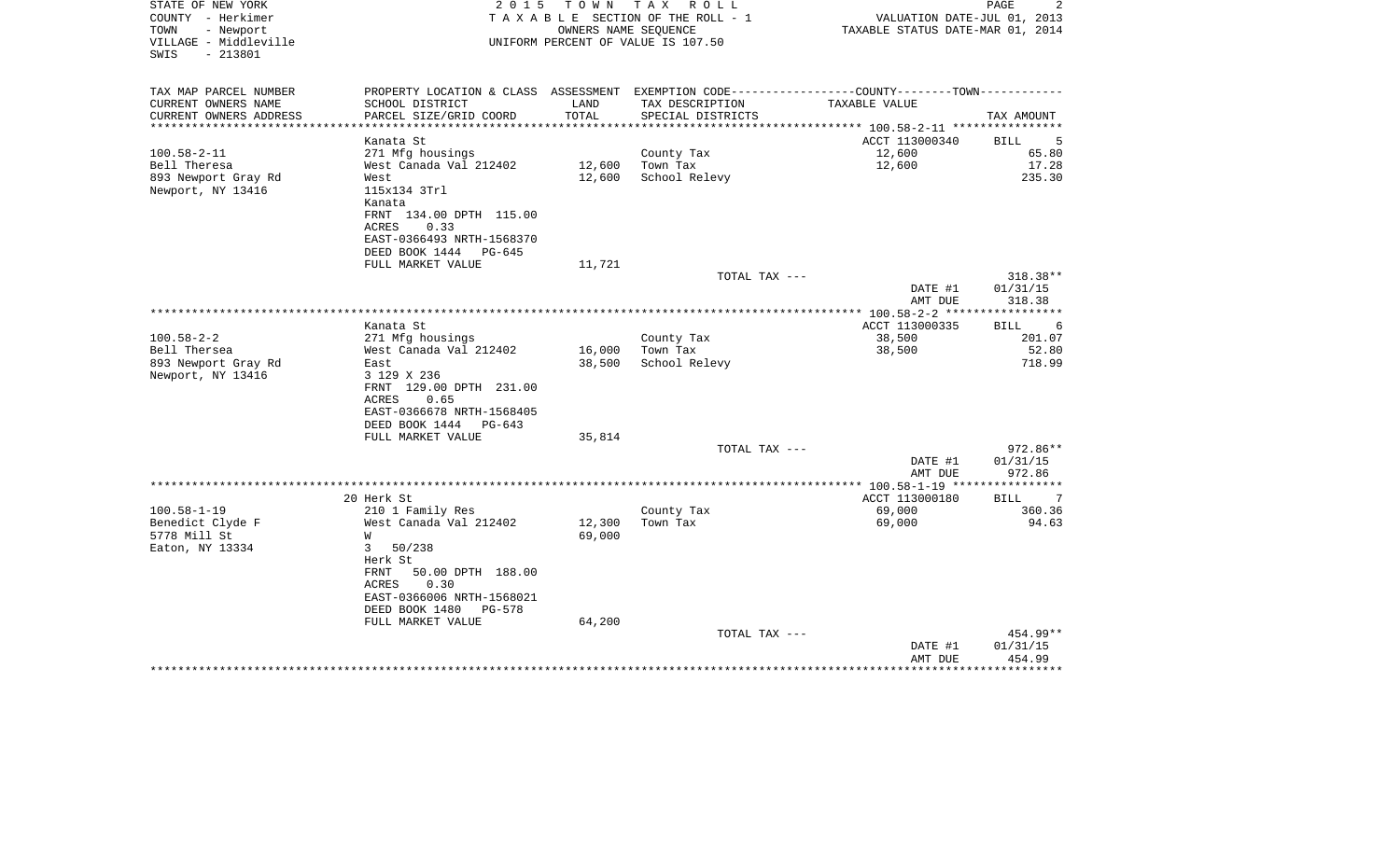| STATE OF NEW YORK<br>COUNTY - Herkimer<br>TOWN<br>- Newport | 2 0 1 5                                              |                  | TOWN TAX ROLL<br>TAXABLE SECTION OF THE ROLL - 1<br>OWNERS NAME SEQUENCE |                                                                                               | PAGE<br>3<br>VALUATION DATE-JUL 01, 2013<br>TAXABLE STATUS DATE-MAR 01, 2014 |  |
|-------------------------------------------------------------|------------------------------------------------------|------------------|--------------------------------------------------------------------------|-----------------------------------------------------------------------------------------------|------------------------------------------------------------------------------|--|
| VILLAGE - Middleville<br>$-213801$<br>SWIS                  |                                                      |                  | UNIFORM PERCENT OF VALUE IS 107.50                                       |                                                                                               |                                                                              |  |
| TAX MAP PARCEL NUMBER                                       |                                                      |                  |                                                                          | PROPERTY LOCATION & CLASS ASSESSMENT EXEMPTION CODE---------------COUNTY-------TOWN---------- |                                                                              |  |
| CURRENT OWNERS NAME                                         | SCHOOL DISTRICT                                      | LAND             | TAX DESCRIPTION                                                          | TAXABLE VALUE                                                                                 |                                                                              |  |
| CURRENT OWNERS ADDRESS                                      | PARCEL SIZE/GRID COORD                               | TOTAL            | SPECIAL DISTRICTS                                                        |                                                                                               | TAX AMOUNT                                                                   |  |
| *********************                                       |                                                      |                  |                                                                          |                                                                                               |                                                                              |  |
| $100.50 - 2 - 21$                                           | 28 Summitt St<br>210 1 Family Res                    |                  | County Tax                                                               | ACCT 113000390<br>61,000                                                                      | BILL<br>8<br>318.58                                                          |  |
| Boyce Edward C                                              | West Canada Val 212402                               | 16,000           | Town Tax                                                                 | 61,000                                                                                        | 83.65                                                                        |  |
| Attn: Boyce Frank                                           | N                                                    | 61,000           |                                                                          |                                                                                               |                                                                              |  |
| 28 Summit St                                                | 83.00 X 262.40                                       |                  |                                                                          |                                                                                               |                                                                              |  |
| PO Box 107                                                  | Summit                                               |                  |                                                                          |                                                                                               |                                                                              |  |
| Newport, NY 13416                                           | 83.00 DPTH 262.40<br>FRNT<br>0.65<br>ACRES           |                  |                                                                          |                                                                                               |                                                                              |  |
|                                                             | EAST-0365672 NRTH-1568719<br>DEED BOOK 679<br>PG-598 |                  |                                                                          |                                                                                               |                                                                              |  |
|                                                             | FULL MARKET VALUE                                    | 56,750           |                                                                          |                                                                                               |                                                                              |  |
|                                                             |                                                      |                  | TOTAL TAX ---                                                            | DATE #1                                                                                       | $402.23**$<br>01/31/15                                                       |  |
|                                                             |                                                      |                  |                                                                          | AMT DUE                                                                                       | 402.23                                                                       |  |
|                                                             |                                                      |                  |                                                                          | ***************** 100.58-1-2.2 ****************                                               |                                                                              |  |
|                                                             | Summit Rd                                            |                  |                                                                          |                                                                                               | BILL<br>9                                                                    |  |
| $100.58 - 1 - 2.2$                                          | 311 Res vac land                                     |                  | County Tax                                                               | 22,900                                                                                        | 119.60                                                                       |  |
| Bransome Robert<br>11611 Landing Pl ace Hidden Ke 6.60 A    | West Canada Val 212402                               | 22,900<br>22,900 | Town Tax                                                                 | 22,900                                                                                        | 31.40                                                                        |  |
| North Palm Beach, FL 33408                                  | Summit Rd                                            |                  |                                                                          |                                                                                               |                                                                              |  |
|                                                             | FRNT 610.00 DPTH 540.00                              |                  |                                                                          |                                                                                               |                                                                              |  |
|                                                             | 3.80<br>ACRES                                        |                  |                                                                          |                                                                                               |                                                                              |  |
|                                                             | EAST-0365432 NRTH-1568084                            |                  |                                                                          |                                                                                               |                                                                              |  |
|                                                             | DEED BOOK 1461<br>PG-881                             |                  |                                                                          |                                                                                               |                                                                              |  |
|                                                             | FULL MARKET VALUE                                    | 21,300           |                                                                          |                                                                                               |                                                                              |  |
|                                                             |                                                      |                  | TOTAL TAX ---                                                            |                                                                                               | 151.00**                                                                     |  |
|                                                             |                                                      |                  |                                                                          | DATE #1                                                                                       | 01/31/15                                                                     |  |
|                                                             |                                                      |                  |                                                                          | AMT DUE<br>**************** 100.58-1-4 ******************                                     | 151.00                                                                       |  |
|                                                             | Summitt Rd                                           |                  |                                                                          | ACCT 110007530                                                                                | BILL 10                                                                      |  |
| $100.58 - 1 - 4$                                            | 210 1 Family Res                                     |                  | County Tax                                                               | 92,300                                                                                        | 482.04                                                                       |  |
| Bransome Robert                                             | West Canada Val 212402                               | 23,600           | Town Tax                                                                 | 92,300                                                                                        | 126.58                                                                       |  |
| Bransome Judith Ann                                         | 4 $1/2$ A                                            | 92,300           |                                                                          |                                                                                               |                                                                              |  |
| 11611 Landing Place                                         | Summitt Rd                                           |                  |                                                                          |                                                                                               |                                                                              |  |
| Hidden Ky                                                   | FRNT 339.00 DPTH 250.00                              |                  |                                                                          |                                                                                               |                                                                              |  |
| N Palm Beach, FL 33408                                      | 4.50<br>ACRES                                        |                  |                                                                          |                                                                                               |                                                                              |  |
|                                                             | EAST-0365517 NRTH-1568384                            |                  |                                                                          |                                                                                               |                                                                              |  |
|                                                             | DEED BOOK 679<br>PG-546                              |                  |                                                                          |                                                                                               |                                                                              |  |
|                                                             | FULL MARKET VALUE                                    | 85,850           |                                                                          |                                                                                               |                                                                              |  |
|                                                             |                                                      |                  | TOTAL TAX ---                                                            | DATE #1                                                                                       | 608.62**<br>01/31/15                                                         |  |
|                                                             |                                                      |                  |                                                                          | AMT DUE                                                                                       | 608.62                                                                       |  |
|                                                             |                                                      |                  |                                                                          |                                                                                               | ********                                                                     |  |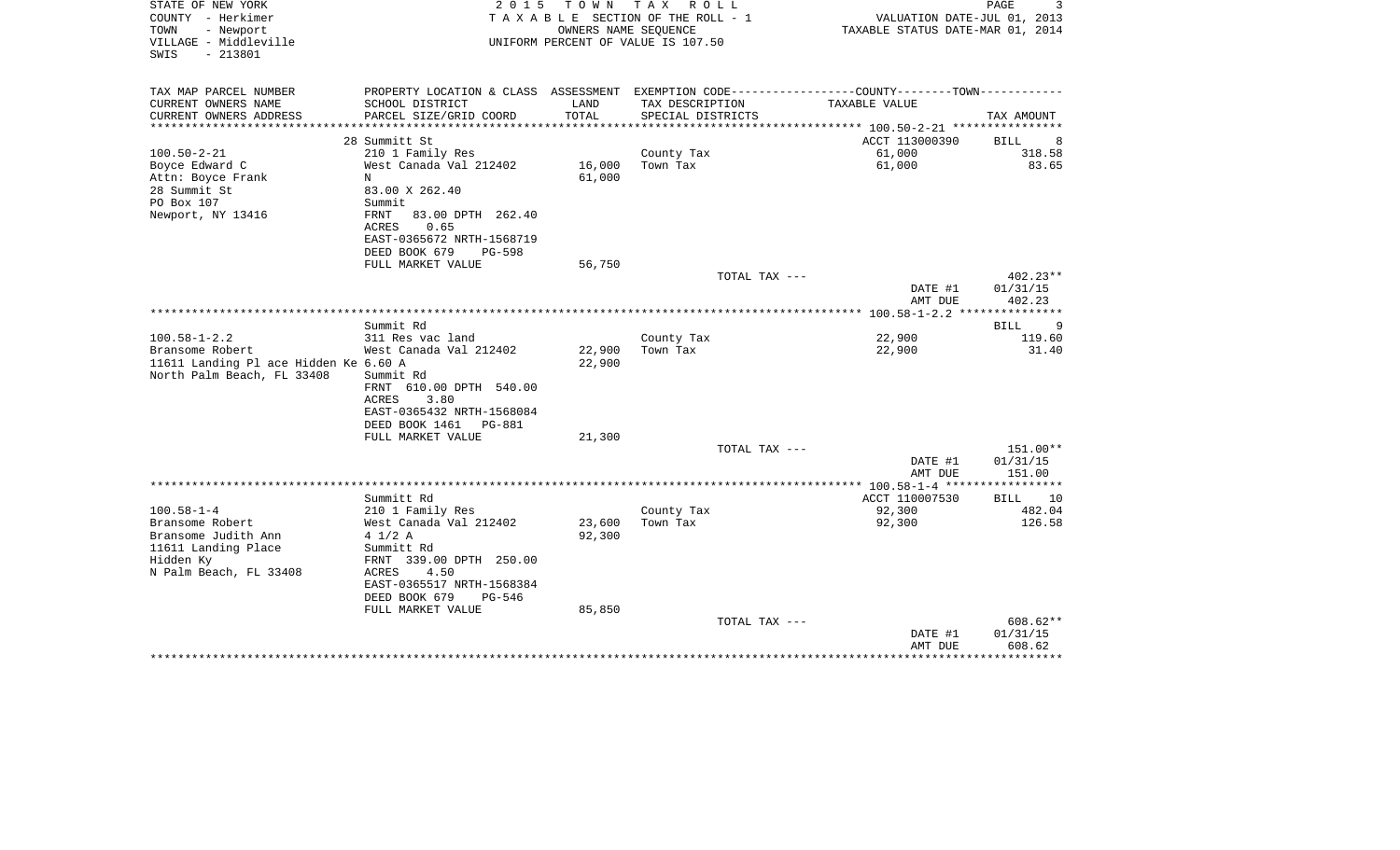| STATE OF NEW YORK<br>COUNTY - Herkimer                          | 2 0 1 5                                                                                       | T O W N              | T A X<br>R O L L<br>TAXABLE SECTION OF THE ROLL - 1 |               | VALUATION DATE-JUL 01, 2013      | PAGE<br>4            |
|-----------------------------------------------------------------|-----------------------------------------------------------------------------------------------|----------------------|-----------------------------------------------------|---------------|----------------------------------|----------------------|
| TOWN<br>- Newport<br>VILLAGE - Middleville<br>$-213801$<br>SWIS |                                                                                               | OWNERS NAME SEQUENCE | UNIFORM PERCENT OF VALUE IS 107.50                  |               | TAXABLE STATUS DATE-MAR 01, 2014 |                      |
| TAX MAP PARCEL NUMBER                                           | PROPERTY LOCATION & CLASS ASSESSMENT EXEMPTION CODE---------------COUNTY-------TOWN---------- |                      |                                                     |               |                                  |                      |
| CURRENT OWNERS NAME                                             | SCHOOL DISTRICT                                                                               | LAND                 | TAX DESCRIPTION                                     |               | TAXABLE VALUE                    |                      |
| CURRENT OWNERS ADDRESS<br>***********************               | PARCEL SIZE/GRID COORD                                                                        | TOTAL                | SPECIAL DISTRICTS                                   |               |                                  | TAX AMOUNT           |
|                                                                 |                                                                                               |                      |                                                     |               |                                  |                      |
| $100.58 - 1 - 2.1$                                              | 53 Summitt St                                                                                 |                      |                                                     |               | ACCT 110007650                   | BILL<br>11<br>573.96 |
| Brelinsky Richard                                               | 210 1 Family Res<br>West Canada Val 212402                                                    | 26,000               | County Tax<br>Town Tax                              |               | 109,900<br>109,900               | 150.72               |
| Brelinsky Donna                                                 | 6.60                                                                                          | 109,900              |                                                     |               |                                  |                      |
| 53 Summit St                                                    | Summitt Rd                                                                                    |                      |                                                     |               |                                  |                      |
| Newport, NY 13416                                               | FRNT 300.00 DPTH 525.00                                                                       |                      |                                                     |               |                                  |                      |
|                                                                 | ACRES<br>6.60                                                                                 |                      |                                                     |               |                                  |                      |
|                                                                 | EAST-0364975 NRTH-1568382                                                                     |                      |                                                     |               |                                  |                      |
|                                                                 | DEED BOOK 917<br>PG-316                                                                       |                      |                                                     |               |                                  |                      |
|                                                                 | FULL MARKET VALUE                                                                             | 102,250              |                                                     |               |                                  |                      |
|                                                                 |                                                                                               |                      |                                                     | TOTAL TAX --- |                                  | 724.68**             |
|                                                                 |                                                                                               |                      |                                                     |               | DATE #1                          | 01/31/15             |
|                                                                 |                                                                                               |                      |                                                     |               | AMT DUE                          | 724.68               |
|                                                                 |                                                                                               |                      |                                                     |               |                                  |                      |
|                                                                 | 27 Herk St                                                                                    |                      |                                                     |               | ACCT 113000150                   | BILL<br>12           |
| $100.58 - 2 - 21$                                               | 210 1 Family Res<br>West Canada Val 212402                                                    |                      | County Tax                                          |               | 78,000                           | 407.36               |
| Buckoski Brian<br>Buckoski Teresa                               | E                                                                                             | 14,100<br>78,000     | Town Tax                                            |               | 78,000                           | 106.97               |
| 11009 Hillgate Ln                                               | 3<br>200/120                                                                                  |                      |                                                     |               |                                  |                      |
| Glen Dale, MD 20769                                             | Herk St                                                                                       |                      |                                                     |               |                                  |                      |
|                                                                 | <b>FRNT</b><br>86.30 DPTH 245.60                                                              |                      |                                                     |               |                                  |                      |
|                                                                 | EAST-0366235 NRTH-1567866                                                                     |                      |                                                     |               |                                  |                      |
|                                                                 | DEED BOOK 1239 PG-312                                                                         |                      |                                                     |               |                                  |                      |
|                                                                 | FULL MARKET VALUE                                                                             | 72,550               |                                                     |               |                                  |                      |
|                                                                 |                                                                                               |                      |                                                     | TOTAL TAX --- |                                  | $514.33**$           |
|                                                                 |                                                                                               |                      |                                                     |               | DATE #1                          | 01/31/15             |
|                                                                 |                                                                                               |                      |                                                     |               | AMT DUE                          | 514.33               |
|                                                                 |                                                                                               |                      |                                                     |               |                                  |                      |
|                                                                 | Herkimer St                                                                                   |                      |                                                     |               |                                  | <b>BILL</b><br>13    |
| $100.58 - 2 - 32$                                               | 311 Res vac land                                                                              |                      | County Tax                                          |               | 500                              | 2.61                 |
| Buckoski Brian<br>Buckoski Teresa                               | West Canada Val 212402<br>49.60 DPTH<br>FRNT<br>61.40                                         | 500<br>500           | Town Tax                                            |               | 500                              | 0.69                 |
| 11009 Hillgate Ln                                               | EAST-0366339 NRTH-1567917                                                                     |                      |                                                     |               |                                  |                      |
| Glen Dale, MD 20769                                             | DEED BOOK 1239<br>PG-312                                                                      |                      |                                                     |               |                                  |                      |
|                                                                 | FULL MARKET VALUE                                                                             | 450                  |                                                     |               |                                  |                      |
|                                                                 |                                                                                               |                      |                                                     | TOTAL TAX --- |                                  | $3.30**$             |
|                                                                 |                                                                                               |                      |                                                     |               | DATE #1                          | 01/31/15             |
|                                                                 |                                                                                               |                      |                                                     |               | AMT DUE                          | 3.30                 |
|                                                                 |                                                                                               |                      |                                                     |               |                                  |                      |
|                                                                 | 13 Herkimer St                                                                                |                      |                                                     |               | ACCT 113000810                   | BILL 14              |
| $100.58 - 2 - 17$                                               | 220 2 Family Res                                                                              |                      | County Tax                                          |               | 74,000                           | 386.47               |
| Crossett Karin E                                                | West Canada Val 212402                                                                        | 11,300               | Town Tax                                            |               | 74,000                           | 101.48               |
| 13 Herkimer St<br>PO Box 287                                    | Е<br>5<br>50/200                                                                              | 74,000               |                                                     |               |                                  |                      |
| Newport, NY 13416                                               | Herk St                                                                                       |                      |                                                     |               |                                  |                      |
|                                                                 | 51.00 DPTH 183.00<br>FRNT                                                                     |                      |                                                     |               |                                  |                      |
|                                                                 | BANK<br>135                                                                                   |                      |                                                     |               |                                  |                      |
|                                                                 | EAST-0366268 NRTH-1568127                                                                     |                      |                                                     |               |                                  |                      |
|                                                                 | DEED BOOK 946<br>$PG-18$                                                                      |                      |                                                     |               |                                  |                      |
|                                                                 | FULL MARKET VALUE                                                                             | 68,850               |                                                     |               |                                  |                      |
|                                                                 |                                                                                               |                      |                                                     | TOTAL TAX --- |                                  | 487.95**             |
|                                                                 |                                                                                               |                      |                                                     |               | DATE #1                          | 01/31/15             |
|                                                                 |                                                                                               |                      |                                                     |               | AMT DUE                          | 487.95               |
|                                                                 |                                                                                               |                      |                                                     |               |                                  |                      |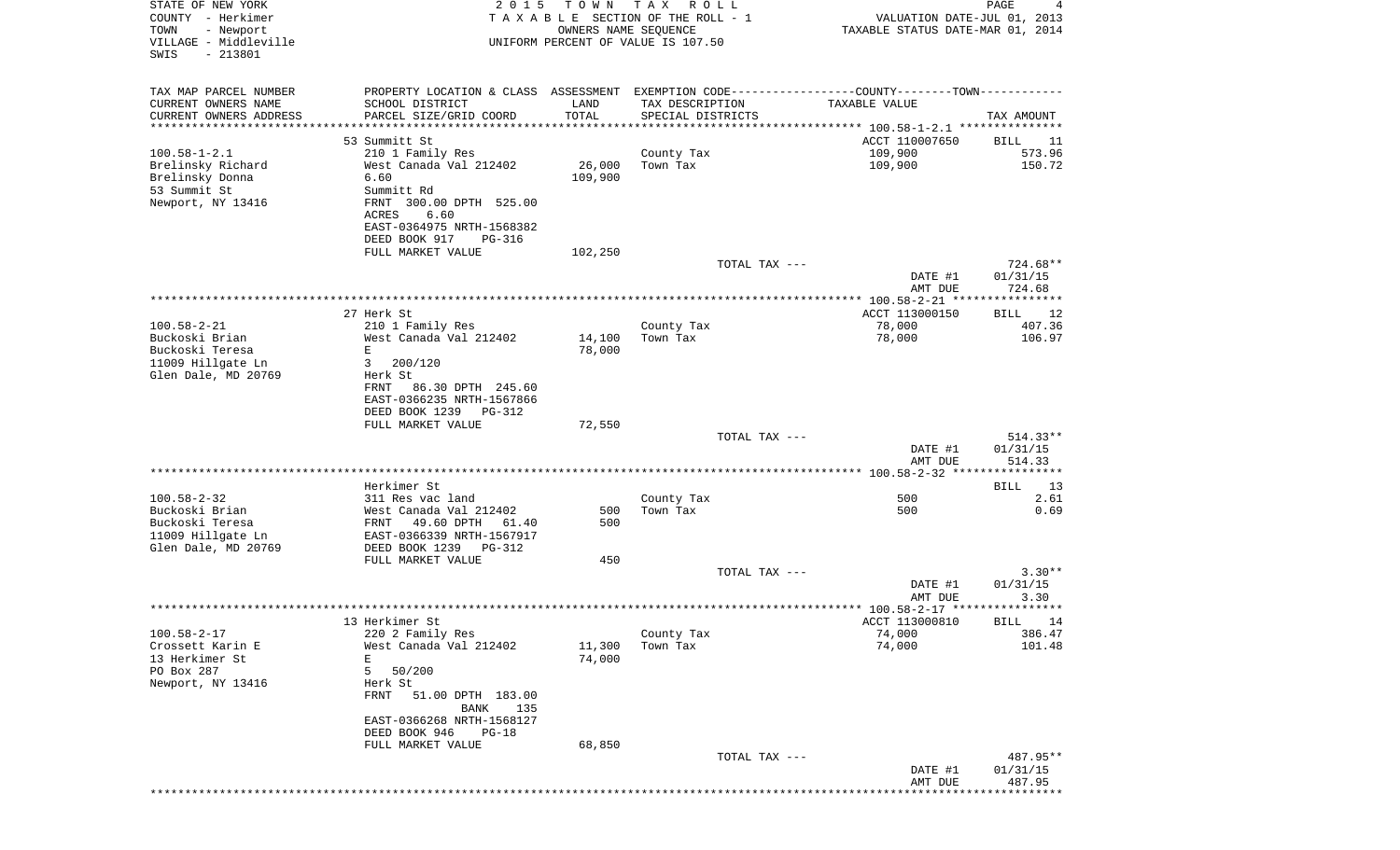| STATE OF NEW YORK<br>COUNTY - Herkimer                          | 2 0 1 5                                    |        | TOWN TAX ROLL<br>TAXABLE SECTION OF THE ROLL - 1           |                                                                                                 | PAGE<br>5<br>VALUATION DATE-JUL 01, 2013 |  |
|-----------------------------------------------------------------|--------------------------------------------|--------|------------------------------------------------------------|-------------------------------------------------------------------------------------------------|------------------------------------------|--|
| TOWN<br>- Newport<br>VILLAGE - Middleville<br>$-213801$<br>SWIS |                                            |        | OWNERS NAME SEQUENCE<br>UNIFORM PERCENT OF VALUE IS 107.50 | TAXABLE STATUS DATE-MAR 01, 2014                                                                |                                          |  |
| TAX MAP PARCEL NUMBER                                           |                                            |        |                                                            | PROPERTY LOCATION & CLASS ASSESSMENT EXEMPTION CODE----------------COUNTY--------TOWN---------- |                                          |  |
| CURRENT OWNERS NAME                                             | SCHOOL DISTRICT                            | LAND   | TAX DESCRIPTION                                            | TAXABLE VALUE                                                                                   |                                          |  |
| CURRENT OWNERS ADDRESS                                          | PARCEL SIZE/GRID COORD                     | TOTAL  | SPECIAL DISTRICTS                                          |                                                                                                 | TAX AMOUNT                               |  |
|                                                                 | 21 Kanata St                               |        |                                                            | ACCT 113003003                                                                                  | BILL<br>15                               |  |
| $100.58 - 2 - 6$                                                | 270 Mfg housing                            |        | County Tax                                                 | 25,000                                                                                          | 130.56                                   |  |
| Crossett Michelle L                                             | West Canada Val 212402                     | 15,000 | Town Tax                                                   | 25,000                                                                                          | 34.28                                    |  |
| 21 Kanata St                                                    | East                                       | 25,000 |                                                            |                                                                                                 |                                          |  |
| Middleville, NY 13406                                           | 95 X 300                                   |        |                                                            |                                                                                                 |                                          |  |
|                                                                 | Kanata St                                  |        |                                                            |                                                                                                 |                                          |  |
|                                                                 | FRNT<br>95.00 DPTH 280.70                  |        |                                                            |                                                                                                 |                                          |  |
|                                                                 | ACRES<br>0.61<br>EAST-0366738 NRTH-1568172 |        |                                                            |                                                                                                 |                                          |  |
|                                                                 | DEED BOOK 914<br>PG-631                    |        |                                                            |                                                                                                 |                                          |  |
|                                                                 | FULL MARKET VALUE                          | 23,250 |                                                            |                                                                                                 |                                          |  |
|                                                                 |                                            |        | TOTAL TAX ---                                              |                                                                                                 | 164.84**                                 |  |
|                                                                 |                                            |        |                                                            | DATE #1                                                                                         | 01/31/15                                 |  |
|                                                                 |                                            |        |                                                            | AMT DUE                                                                                         | 164.84                                   |  |
|                                                                 |                                            |        |                                                            | ************ 100.58-2-22 *****************                                                      |                                          |  |
|                                                                 | 31 Herk St                                 |        |                                                            | ACCT 113001170                                                                                  | 16<br>BILL                               |  |
| $100.58 - 2 - 22$                                               | 210 1 Family Res                           |        | VETFUND CT 41101                                           | 500<br>500                                                                                      |                                          |  |
| Danielski Family Irrevocable                                    | West Canada Val 212402                     |        | 11,600 County Tax                                          | 63,500                                                                                          | 331.63                                   |  |
| Trust<br>31 Herkimer St                                         | Е<br>3<br>60/130                           | 64,000 | Town Tax                                                   | 63,500                                                                                          | 87.08                                    |  |
| Middleville, NY 13406                                           | Herk St                                    |        |                                                            |                                                                                                 |                                          |  |
|                                                                 | 60.20 DPTH 162.60<br>FRNT                  |        |                                                            |                                                                                                 |                                          |  |
|                                                                 | EAST-0366183 NRTH-1567801                  |        |                                                            |                                                                                                 |                                          |  |
|                                                                 | DEED BOOK 1097<br>PG-162                   |        |                                                            |                                                                                                 |                                          |  |
|                                                                 | FULL MARKET VALUE                          | 59,550 |                                                            |                                                                                                 |                                          |  |
|                                                                 |                                            |        | TOTAL TAX ---                                              |                                                                                                 | 418.71**                                 |  |
|                                                                 |                                            |        |                                                            | DATE #1<br>AMT DUE                                                                              | 01/31/15<br>418.71                       |  |
|                                                                 |                                            |        |                                                            |                                                                                                 |                                          |  |
|                                                                 | Summit St                                  |        |                                                            | ACCT 113000210                                                                                  | 17<br>BILL                               |  |
| $100.50 - 2 - 26$                                               | 210 1 Family Res                           |        | County Tax                                                 | 92,000                                                                                          | 480.47                                   |  |
| Dibble Thomas                                                   | West Canada Val 212402                     | 20,900 | Town Tax                                                   | 92,000                                                                                          | 126.17                                   |  |
| 71 Summit St                                                    | Life Estate                                | 92,000 |                                                            |                                                                                                 |                                          |  |
| Newport, NY 13416                                               | $3 \t3 \t1/2A$<br>Co Rd 58                 |        |                                                            |                                                                                                 |                                          |  |
|                                                                 | FRNT 385.00 DPTH 320.00                    |        |                                                            |                                                                                                 |                                          |  |
|                                                                 | 1.80<br>ACRES                              |        |                                                            |                                                                                                 |                                          |  |
|                                                                 | EAST-0364723 NRTH-1568819                  |        |                                                            |                                                                                                 |                                          |  |
|                                                                 | DEED BOOK 1164<br>PG-811                   |        |                                                            |                                                                                                 |                                          |  |
|                                                                 | FULL MARKET VALUE                          | 85,600 |                                                            |                                                                                                 |                                          |  |
|                                                                 |                                            |        | TOTAL TAX ---                                              |                                                                                                 | 606.64**                                 |  |
|                                                                 |                                            |        |                                                            | DATE #1                                                                                         | 01/31/15                                 |  |
|                                                                 |                                            |        |                                                            | AMT DUE                                                                                         | 606.64                                   |  |
|                                                                 |                                            |        |                                                            |                                                                                                 |                                          |  |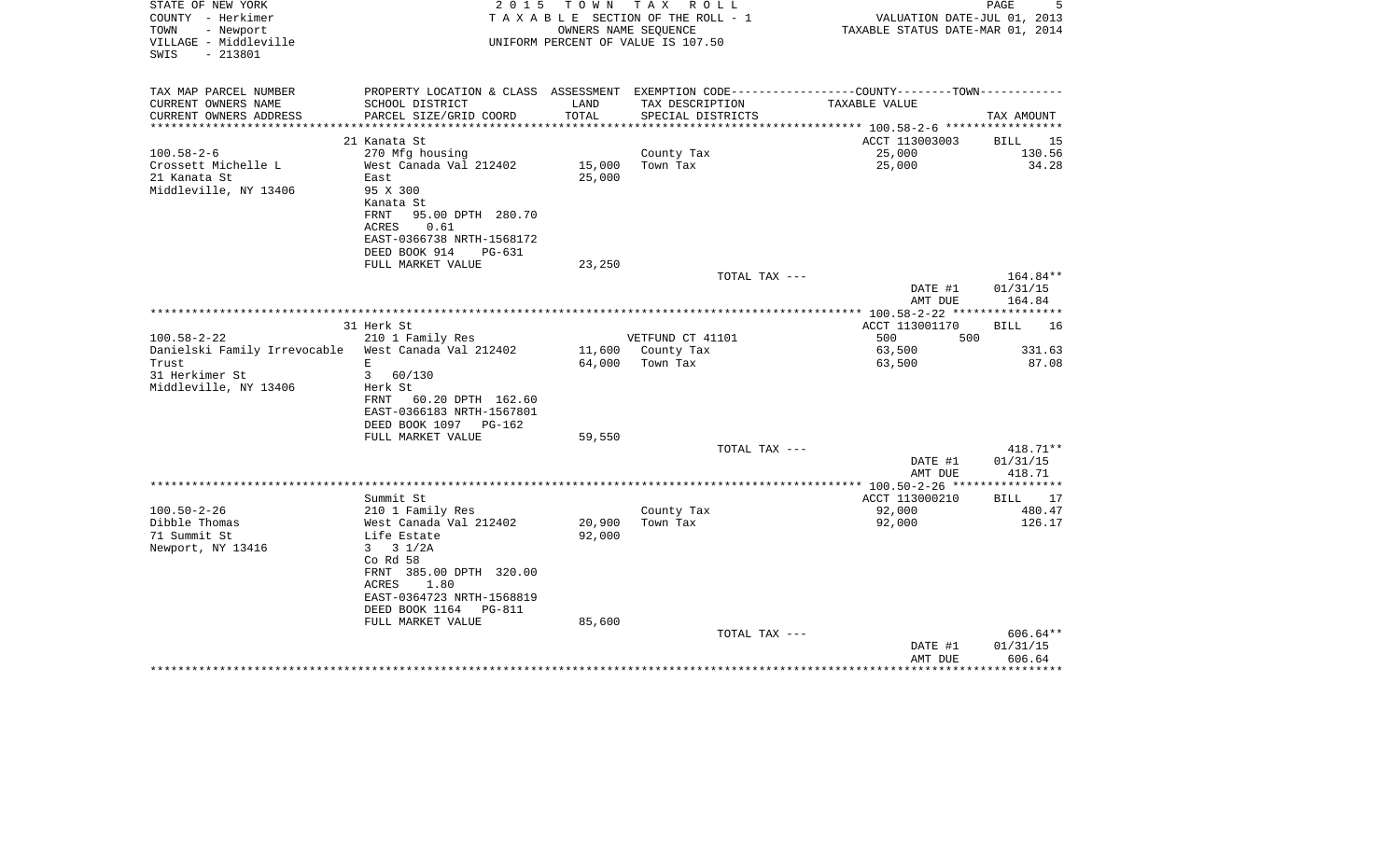| STATE OF NEW YORK<br>COUNTY - Herkimer<br>- Newport<br>TOWN<br>VILLAGE - Middleville<br>$-213801$<br>SWIS | 2 0 1 5                                            | T O W N | TAX ROLL<br>TAXABLE SECTION OF THE ROLL - 1<br>OWNERS NAME SEQUENCE<br>UNIFORM PERCENT OF VALUE IS 107.50 | VALUATION DATE-JUL 01, 2013<br>TAXABLE STATUS DATE-MAR 01, 2014                                | PAGE<br>6                   |
|-----------------------------------------------------------------------------------------------------------|----------------------------------------------------|---------|-----------------------------------------------------------------------------------------------------------|------------------------------------------------------------------------------------------------|-----------------------------|
| TAX MAP PARCEL NUMBER                                                                                     |                                                    |         |                                                                                                           | PROPERTY LOCATION & CLASS ASSESSMENT EXEMPTION CODE----------------COUNTY-------TOWN---------- |                             |
| CURRENT OWNERS NAME                                                                                       | SCHOOL DISTRICT                                    | LAND    | TAX DESCRIPTION                                                                                           | TAXABLE VALUE                                                                                  |                             |
| CURRENT OWNERS ADDRESS<br>****************                                                                | PARCEL SIZE/GRID COORD                             | TOTAL   | SPECIAL DISTRICTS                                                                                         |                                                                                                | TAX AMOUNT                  |
|                                                                                                           | Summit St                                          |         |                                                                                                           |                                                                                                | <b>BILL</b><br>18           |
| $100.50 - 2 - 27$                                                                                         | 311 Res vac land                                   |         | County Tax                                                                                                | 13,700                                                                                         | 71.55                       |
| Dibble Thomas                                                                                             | West Canada Val 212402                             | 13,700  | Town Tax                                                                                                  | 13,700                                                                                         | 18.79                       |
| 71 Summit St                                                                                              | Life Estate                                        | 13,700  |                                                                                                           |                                                                                                |                             |
| Newport, NY 13416                                                                                         | J 6A                                               |         |                                                                                                           |                                                                                                |                             |
|                                                                                                           | Sommitt St                                         |         |                                                                                                           |                                                                                                |                             |
|                                                                                                           | 380.00 DPTH 650.00<br>FRNT<br><b>ACRES</b><br>2.55 |         |                                                                                                           |                                                                                                |                             |
|                                                                                                           | EAST-0364503 NRTH-1568787                          |         |                                                                                                           |                                                                                                |                             |
|                                                                                                           | DEED BOOK 1164<br>PG-811                           |         |                                                                                                           |                                                                                                |                             |
|                                                                                                           | FULL MARKET VALUE                                  | 12,750  |                                                                                                           |                                                                                                |                             |
|                                                                                                           |                                                    |         | TOTAL TAX ---                                                                                             |                                                                                                | $90.34**$                   |
|                                                                                                           |                                                    |         |                                                                                                           | DATE #1                                                                                        | 01/31/15                    |
|                                                                                                           |                                                    |         |                                                                                                           | AMT DUE                                                                                        | 90.34                       |
|                                                                                                           |                                                    |         |                                                                                                           |                                                                                                |                             |
| $100.58 - 2 - 1$                                                                                          | 25 Bridge St<br>425 Bar                            |         |                                                                                                           | ACCT 113000330<br>94,000                                                                       | 19<br><b>BILL</b><br>490.92 |
| Dibble's Inn, LLC                                                                                         | West Canada Val 212402                             | 11,000  | County Tax<br>Town Tax                                                                                    | 94,000                                                                                         | 128.91                      |
| 893 Newport Gray Rd                                                                                       | S                                                  | 94,000  | School Relevy                                                                                             |                                                                                                | 1,755.44                    |
| Newport, NY 13416                                                                                         | 60x100 4X22x95                                     |         |                                                                                                           |                                                                                                |                             |
|                                                                                                           | Bridge St                                          |         |                                                                                                           |                                                                                                |                             |
|                                                                                                           | FRNT<br>42.00 DPTH 104.00                          |         |                                                                                                           |                                                                                                |                             |
|                                                                                                           | EAST-0366588 NRTH-1568515                          |         |                                                                                                           |                                                                                                |                             |
|                                                                                                           | DEED BOOK 1336<br>PG-434                           |         |                                                                                                           |                                                                                                |                             |
|                                                                                                           | FULL MARKET VALUE                                  | 87,450  |                                                                                                           |                                                                                                |                             |
|                                                                                                           |                                                    |         | TOTAL TAX ---                                                                                             |                                                                                                | $2,375.27**$<br>01/31/15    |
|                                                                                                           |                                                    |         |                                                                                                           | DATE #1<br>AMT DUE                                                                             | 2,375.27                    |
|                                                                                                           |                                                    |         |                                                                                                           |                                                                                                |                             |
|                                                                                                           | Bridge St                                          |         |                                                                                                           | ACCT 113000450                                                                                 | 20<br>BILL                  |
| $100.50 - 2 - 10$                                                                                         | 483 Converted Re                                   |         | County Tax                                                                                                | 98,000                                                                                         | 511.81                      |
| Dmitri Henry B                                                                                            | West Canada Val 212402                             | 10,000  | Town Tax                                                                                                  | 98,000                                                                                         | 134.40                      |
| 28 Huyck Ave                                                                                              | 7 51/60                                            | 98,000  |                                                                                                           |                                                                                                |                             |
| Middleville, NY 13406                                                                                     | Bridge St                                          |         |                                                                                                           |                                                                                                |                             |
|                                                                                                           | 70.00 DPTH<br>FRNT<br>80.00                        |         |                                                                                                           |                                                                                                |                             |
|                                                                                                           | EAST-0366463 NRTH-1568578                          |         |                                                                                                           |                                                                                                |                             |
|                                                                                                           | DEED BOOK 00656 PG-00377<br>FULL MARKET VALUE      | 91,150  |                                                                                                           |                                                                                                |                             |
|                                                                                                           |                                                    |         | TOTAL TAX ---                                                                                             |                                                                                                | 646.21**                    |
|                                                                                                           |                                                    |         |                                                                                                           | DATE #1                                                                                        | 01/31/15                    |
|                                                                                                           |                                                    |         |                                                                                                           | AMT DUE                                                                                        | 646.21                      |
|                                                                                                           |                                                    |         |                                                                                                           |                                                                                                |                             |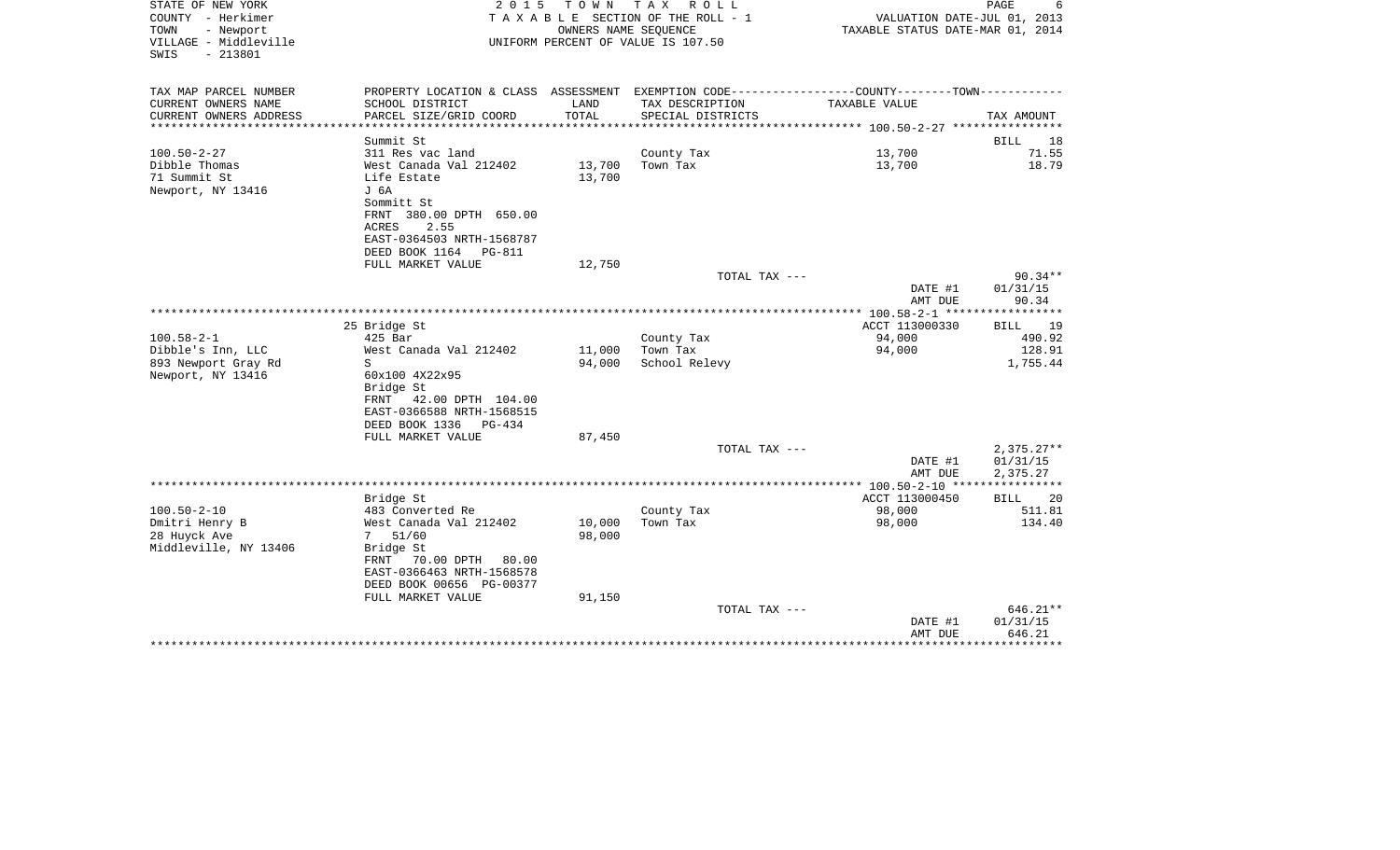| STATE OF NEW YORK<br>COUNTY - Herkimer<br>- Newport<br>TOWN<br>VILLAGE - Middleville<br>SWIS<br>$-213801$ | 2 0 1 5                                                                                                                                    | T O W N<br>OWNERS NAME SEQUENCE | T A X<br>R O L L<br>TAXABLE SECTION OF THE ROLL - 1<br>UNIFORM PERCENT OF VALUE IS 107.50 | VALUATION DATE-JUL 01, 2013<br>TAXABLE STATUS DATE-MAR 01, 2014 | $\mathop{\mathtt{PAGE}}$<br>7             |
|-----------------------------------------------------------------------------------------------------------|--------------------------------------------------------------------------------------------------------------------------------------------|---------------------------------|-------------------------------------------------------------------------------------------|-----------------------------------------------------------------|-------------------------------------------|
| TAX MAP PARCEL NUMBER<br>CURRENT OWNERS NAME<br>CURRENT OWNERS ADDRESS<br>***********************         | PROPERTY LOCATION & CLASS ASSESSMENT EXEMPTION CODE---------------COUNTY-------TOWN----------<br>SCHOOL DISTRICT<br>PARCEL SIZE/GRID COORD | LAND<br>TOTAL                   | TAX DESCRIPTION<br>SPECIAL DISTRICTS                                                      | TAXABLE VALUE                                                   | TAX AMOUNT                                |
| $100.42 - 2 - 1$<br>Dmitri Henry M<br>Dmitri Noreen<br>Fishing Rock Rd<br>PO Box 467                      | Fishing Rock Rd<br>311 Res vac land<br>West Canada Val 212402<br>ACRES<br>1.00<br>EAST-0364445 NRTH-1570720<br>DEED BOOK 1105<br>PG-162    | 12,100<br>12,100                | County Tax<br>Town Tax                                                                    | 12,100<br>12,100                                                | BILL<br>21<br>63.19<br>16.59              |
| Newport, NY 13416                                                                                         | FULL MARKET VALUE                                                                                                                          | 11,250                          | TOTAL TAX ---                                                                             | DATE #1<br>AMT DUE                                              | 79.78**<br>01/31/15<br>79.78              |
|                                                                                                           |                                                                                                                                            |                                 |                                                                                           |                                                                 |                                           |
| $100.50 - 2 - 1.2$<br>Dmitri Henry M<br>10 Bridge St<br>PO Box 467                                        | Fishing Rock Rd<br>311 Res vac land<br>West Canada Val 212402<br>FRNT 1381.00 DPTH<br>ACRES<br>7.60                                        | 19,200<br>19,200                | County Tax<br>Town Tax                                                                    | 19,200<br>19,200                                                | 22<br>BILL<br>100.27<br>26.33             |
| Newport, NY 13416                                                                                         | EAST-0364042 NRTH-1570371<br>DEED BOOK 858<br>$PG-44$<br>FULL MARKET VALUE                                                                 | 17,850                          |                                                                                           |                                                                 |                                           |
|                                                                                                           |                                                                                                                                            |                                 | TOTAL TAX ---                                                                             | DATE #1<br>AMT DUE                                              | $126.60**$<br>01/31/15<br>126.60          |
|                                                                                                           | 44 Summitt St                                                                                                                              |                                 |                                                                                           | ACCT 113001140                                                  | 23<br>BILL                                |
| $100.50 - 2 - 23$<br>Fehlhaber Kelly<br>Fehlhaber Craig<br>803 Cook Hill Rd                               | 210 1 Family Res<br>West Canada Val 212402<br>N<br>3 1.1 A                                                                                 | 20,200<br>76,900                | County Tax<br>Town Tax                                                                    | 76,900<br>76,900                                                | 401.61<br>105.46                          |
| Newport, NY 13416<br>PRIOR OWNER ON 3/01/2014                                                             | Summit St<br>FRNT 129.00 DPTH 310.00<br>ACRES<br>1.10                                                                                      |                                 |                                                                                           |                                                                 |                                           |
| Henderson Mark N                                                                                          | EAST-0365433 NRTH-1568854<br>DEED BOOK 1531<br>PG-954<br>FULL MARKET VALUE                                                                 | 71,550                          |                                                                                           |                                                                 |                                           |
|                                                                                                           |                                                                                                                                            |                                 | TOTAL TAX ---                                                                             | DATE #1<br>AMT DUE                                              | 507.07**<br>01/31/15<br>507.07            |
|                                                                                                           |                                                                                                                                            |                                 |                                                                                           |                                                                 |                                           |
| $100.58 - 2 - 19$<br>Gay Donald W<br>Gay Ronald A<br>2122 Castle Rd<br>Newport, NY 13416                  | Herk St<br>432 Gas station<br>West Canada Val 212402<br>E<br>10 50/260<br>Herk St<br>53.50 DPTH 225.00<br>FRNT                             | 12,000<br>63,000                | County Tax<br>Town Tax<br>School Relevy                                                   | ACCT 113000660<br>63,000<br>63,000                              | BILL<br>24<br>329.02<br>86.40<br>1,176.53 |
|                                                                                                           | EAST-0366248 NRTH-1567987<br>DEED BOOK 849<br>PG-331<br>FULL MARKET VALUE                                                                  | 58,600                          | TOTAL TAX ---                                                                             |                                                                 | 1,591.95**                                |
|                                                                                                           |                                                                                                                                            |                                 |                                                                                           | DATE #1<br>AMT DUE<br>**********************************        | 01/31/15<br>1,591.95                      |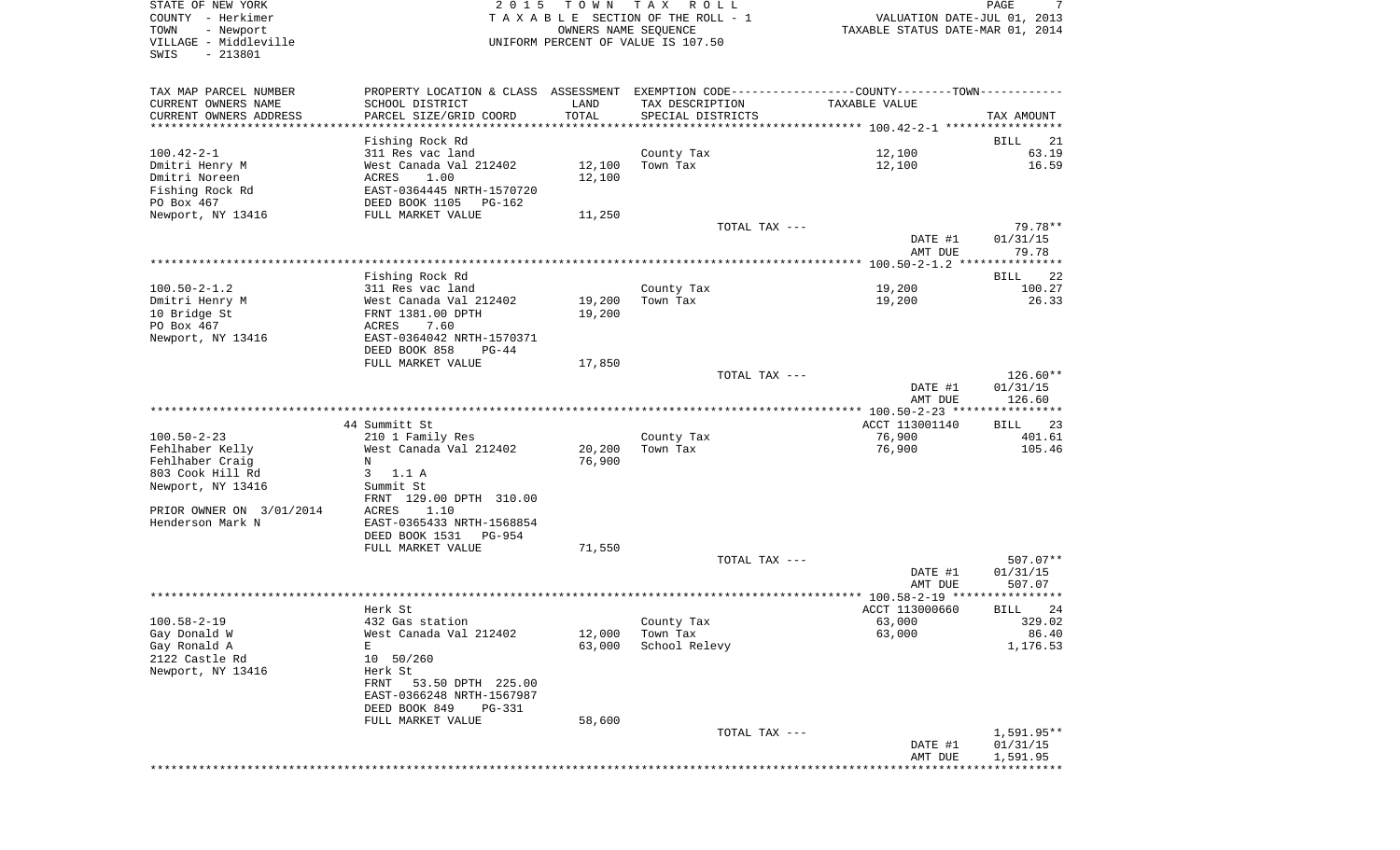| STATE OF NEW YORK<br>COUNTY - Herkimer          | 2 0 1 5                                                                                       | T O W N                        | TAX ROLL<br>TAXABLE SECTION OF THE ROLL - 1 | VALUATION DATE-JUL 01, 2013             | PAGE<br>8          |
|-------------------------------------------------|-----------------------------------------------------------------------------------------------|--------------------------------|---------------------------------------------|-----------------------------------------|--------------------|
| TOWN<br>- Newport                               |                                                                                               | OWNERS NAME SEQUENCE           |                                             | TAXABLE STATUS DATE-MAR 01, 2014        |                    |
| VILLAGE - Middleville                           |                                                                                               |                                | UNIFORM PERCENT OF VALUE IS 107.50          |                                         |                    |
| $-213801$<br>SWIS                               |                                                                                               |                                |                                             |                                         |                    |
|                                                 |                                                                                               |                                |                                             |                                         |                    |
| TAX MAP PARCEL NUMBER                           | PROPERTY LOCATION & CLASS ASSESSMENT EXEMPTION CODE---------------COUNTY-------TOWN---------- |                                |                                             |                                         |                    |
| CURRENT OWNERS NAME                             | SCHOOL DISTRICT                                                                               | LAND                           | TAX DESCRIPTION                             | TAXABLE VALUE                           |                    |
| CURRENT OWNERS ADDRESS<br>********************* | PARCEL SIZE/GRID COORD                                                                        | TOTAL<br>* * * * * * * * * * * | SPECIAL DISTRICTS                           |                                         | TAX AMOUNT         |
|                                                 | Summitt St                                                                                    |                                |                                             |                                         | 25                 |
| $100.50 - 2 - 17$                               | 311 Res vac land                                                                              |                                | County Tax                                  | ACCT 113000600<br>4,200                 | BILL<br>21.93      |
| Goldsmith Cris                                  | West Canada Val 212402                                                                        | 4,200                          | Town Tax                                    | 4,200                                   | 5.76               |
| Goldsmith Sue                                   | N                                                                                             | 4,200                          |                                             |                                         |                    |
| 12 Summitt Rd                                   | 364/260                                                                                       |                                |                                             |                                         |                    |
| Newport, NY 13416                               | Summit St                                                                                     |                                |                                             |                                         |                    |
|                                                 | FRNT<br>64.70 DPTH 198.70                                                                     |                                |                                             |                                         |                    |
|                                                 | EAST-0365919 NRTH-1568614                                                                     |                                |                                             |                                         |                    |
|                                                 | DEED BOOK 942<br><b>PG-400</b>                                                                |                                |                                             |                                         |                    |
|                                                 | FULL MARKET VALUE                                                                             | 3,900                          |                                             |                                         |                    |
|                                                 |                                                                                               |                                | TOTAL TAX ---                               |                                         | $27.69**$          |
|                                                 |                                                                                               |                                |                                             | DATE #1                                 | 01/31/15           |
|                                                 |                                                                                               |                                |                                             | AMT DUE                                 | 27.69              |
|                                                 | 12 Summitt St                                                                                 |                                |                                             | ACCT 113000990                          | 26<br>BILL         |
| $100.50 - 2 - 16$                               | 210 1 Family Res                                                                              |                                | County Tax                                  | 65,000                                  | 339.47             |
| Goldsmith Cristopher                            | West Canada Val 212402                                                                        | 13,500                         | Town Tax                                    | 65,000                                  | 89.14              |
| Goldsmith Susan                                 | 3 100/200                                                                                     | 65,000                         |                                             |                                         |                    |
| 12 Summit St                                    | Summit St                                                                                     |                                |                                             |                                         |                    |
| Newport, NY 13416                               | FRNT<br>99.00 DPTH 188.00                                                                     |                                |                                             |                                         |                    |
|                                                 | EAST-0365998 NRTH-1568597                                                                     |                                |                                             |                                         |                    |
|                                                 | DEED BOOK 770<br>$PG-153$                                                                     |                                |                                             |                                         |                    |
|                                                 | FULL MARKET VALUE                                                                             | 60,450                         |                                             |                                         |                    |
|                                                 |                                                                                               |                                | TOTAL TAX ---                               |                                         | 428.61**           |
|                                                 |                                                                                               |                                |                                             | DATE #1<br>AMT DUE                      | 01/31/15<br>428.61 |
|                                                 |                                                                                               |                                |                                             |                                         |                    |
|                                                 | 25 Fishing Rock Rd                                                                            |                                |                                             | ACCT 113001680                          | <b>BILL</b><br>27  |
| $100.50 - 2 - 9.1$                              | 270 Mfg housing                                                                               |                                | County Tax                                  | 33,400                                  | 174.43             |
| Hartman Dale                                    | West Canada Val 212402                                                                        | 13,800                         | Town Tax                                    | 33,400                                  | 45.80              |
| 25 Fishing Rock Rd                              | 200x110 200X50                                                                                | 33,400                         |                                             |                                         |                    |
| Newport, NY 13416                               | FRNT 186.00 DPTH 133.00                                                                       |                                |                                             |                                         |                    |
|                                                 | ACRES<br>0.45                                                                                 |                                |                                             |                                         |                    |
|                                                 | EAST-0366004 NRTH-1568751                                                                     |                                |                                             |                                         |                    |
|                                                 | DEED BOOK 787<br>PG-204                                                                       |                                |                                             |                                         |                    |
|                                                 | FULL MARKET VALUE                                                                             | 31,050                         | TOTAL TAX ---                               |                                         | $220.23**$         |
|                                                 |                                                                                               |                                |                                             | DATE #1                                 | 01/31/15           |
|                                                 |                                                                                               |                                |                                             | AMT DUE                                 | 220.23             |
|                                                 |                                                                                               |                                |                                             | ********* 100.50-2-8 ****************** |                    |
|                                                 | 33 Fishing Rock Rd                                                                            |                                |                                             | ACCT 113026070                          | <b>BILL</b><br>28  |
| $100.50 - 2 - 8$                                | 270 Mfg housing                                                                               |                                | County Tax                                  | 13,900                                  | 72.59              |
| Hartman David                                   | West Canada Val 212402                                                                        | 12,900                         | Town Tax                                    | 13,900                                  | 19.06              |
| Hartman Donald                                  | West                                                                                          | 13,900                         |                                             |                                         |                    |
| PO Box 69                                       | Trl 100X100                                                                                   |                                |                                             |                                         |                    |
| Middleville, NY 13406                           | Fishing Rockrd                                                                                |                                |                                             |                                         |                    |
|                                                 | FRNT 100.00 DPTH 160.00<br>0.36                                                               |                                |                                             |                                         |                    |
|                                                 | ACRES<br>EAST-0365849 NRTH-1568847                                                            |                                |                                             |                                         |                    |
|                                                 | DEED BOOK 789<br>$PG-49$                                                                      |                                |                                             |                                         |                    |
|                                                 | FULL MARKET VALUE                                                                             | 12,950                         |                                             |                                         |                    |
|                                                 |                                                                                               |                                | TOTAL TAX ---                               |                                         | $91.65**$          |
|                                                 |                                                                                               |                                |                                             | DATE #1                                 | 01/31/15           |
|                                                 |                                                                                               |                                |                                             | AMT DUE                                 | 91.65              |
|                                                 |                                                                                               |                                |                                             |                                         |                    |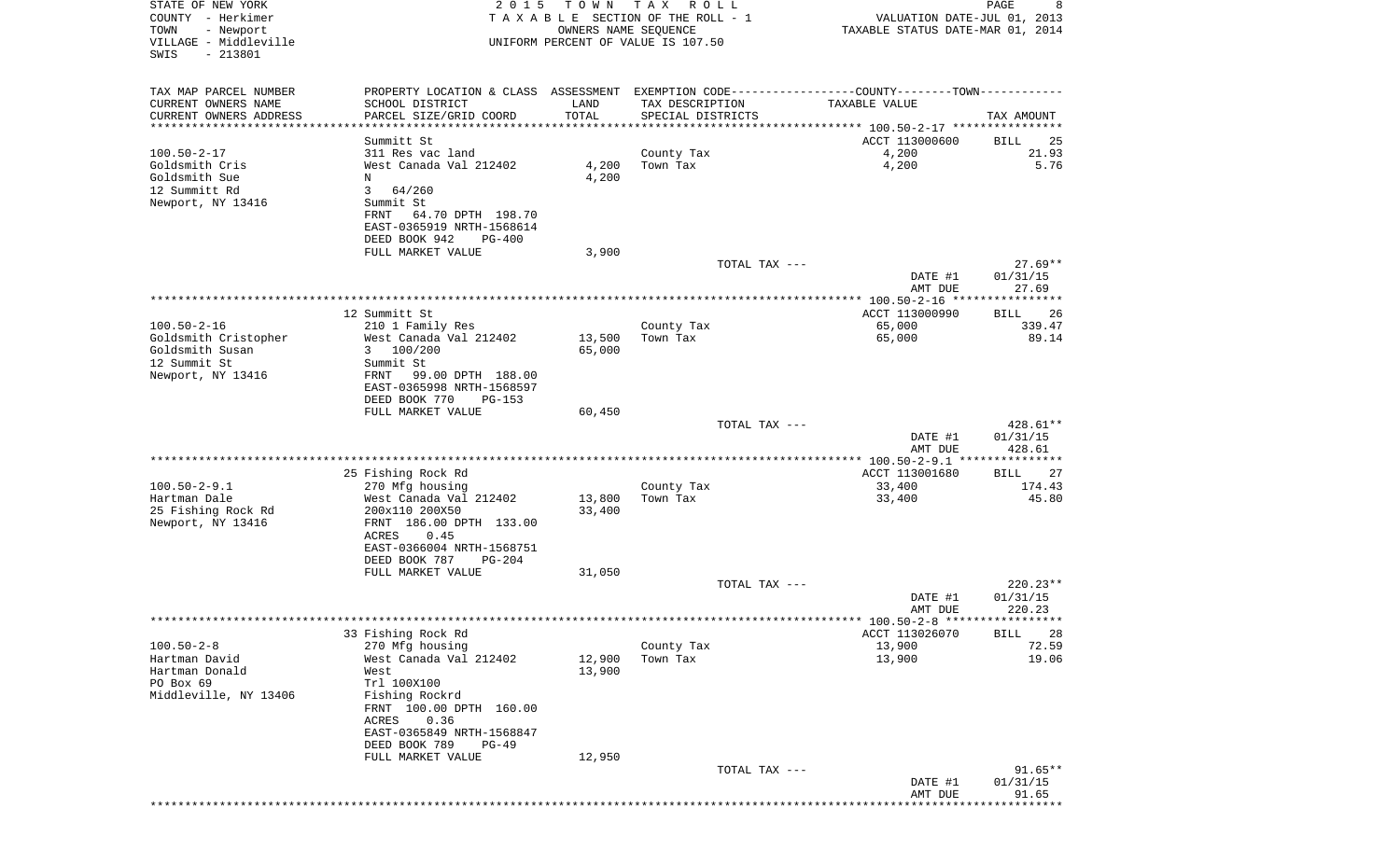| STATE OF NEW YORK<br>COUNTY - Herkimer<br>TOWN<br>- Newport<br>VILLAGE - Middleville<br>$-213801$<br>SWIS                 | 2 0 1 5                                                                                                                                                                                                                      | T O W N<br>OWNERS NAME SEQUENCE | TAX ROLL<br>TAXABLE SECTION OF THE ROLL - 1<br>UNIFORM PERCENT OF VALUE IS 107.50 |               | VALUATION DATE-JUL 01, 2013<br>TAXABLE STATUS DATE-MAR 01, 2014 | PAGE<br>9                            |
|---------------------------------------------------------------------------------------------------------------------------|------------------------------------------------------------------------------------------------------------------------------------------------------------------------------------------------------------------------------|---------------------------------|-----------------------------------------------------------------------------------|---------------|-----------------------------------------------------------------|--------------------------------------|
| TAX MAP PARCEL NUMBER<br>CURRENT OWNERS NAME<br>CURRENT OWNERS ADDRESS                                                    | PROPERTY LOCATION & CLASS ASSESSMENT EXEMPTION CODE----------------COUNTY-------TOWN----------<br>SCHOOL DISTRICT<br>PARCEL SIZE/GRID COORD<br>************************                                                      | LAND<br>TOTAL                   | TAX DESCRIPTION<br>SPECIAL DISTRICTS                                              |               | TAXABLE VALUE                                                   | TAX AMOUNT                           |
| **********************                                                                                                    |                                                                                                                                                                                                                              | ***************                 |                                                                                   |               |                                                                 |                                      |
| $100.50 - 2 - 7$<br>Hartman David H<br>Hartman Valerie<br>Fishing Rock Rd<br>PO Box 354<br>Middleville, NY 13406          | Fishing Rock Rd<br>270 Mfg housing<br>West Canada Val 212402<br>West<br>Trl 100X100<br>Fishing Rockrd<br>FRNT 100.00 DPTH 180.00<br>EAST-0365762 NRTH-1568898                                                                | 13,300<br>23,800                | County Tax<br>Town Tax                                                            |               | ACCT 113026060<br>23,800<br>23,800                              | <b>BILL</b><br>29<br>124.30<br>32.64 |
|                                                                                                                           | DEED BOOK 00643 PG-00386                                                                                                                                                                                                     | 22,150                          |                                                                                   |               |                                                                 |                                      |
|                                                                                                                           | FULL MARKET VALUE                                                                                                                                                                                                            |                                 |                                                                                   | TOTAL TAX --- | DATE #1                                                         | 156.94**<br>01/31/15                 |
|                                                                                                                           |                                                                                                                                                                                                                              |                                 |                                                                                   |               | AMT DUE                                                         | 156.94                               |
|                                                                                                                           |                                                                                                                                                                                                                              |                                 |                                                                                   |               |                                                                 |                                      |
| $100.50 - 2 - 6$<br>Hartman Donald<br>Hartman Patricia<br>43 Fishing Rock Rd<br>PO Box 69<br>Middleville, NY 13406        | 43 Fishing Rock Rd<br>270 Mfg housing<br>West Canada Val 212402<br>West<br>100x100<br>Fishing Rock<br>FRNT 100.00 DPTH 180.00<br>ACRES<br>0.40<br>EAST-0365674 NRTH-1568954<br>DEED BOOK 00645 PG-00736<br>FULL MARKET VALUE | 13,300<br>24,500<br>22,800      | County Tax<br>Town Tax                                                            |               | ACCT 113026065<br>24,500<br>24,500                              | 30<br><b>BILL</b><br>127.95<br>33.60 |
|                                                                                                                           |                                                                                                                                                                                                                              |                                 |                                                                                   | TOTAL TAX --- |                                                                 | $161.55**$                           |
|                                                                                                                           |                                                                                                                                                                                                                              |                                 |                                                                                   |               | DATE #1<br>AMT DUE                                              | 01/31/15<br>161.55                   |
|                                                                                                                           |                                                                                                                                                                                                                              |                                 |                                                                                   |               |                                                                 |                                      |
| $100.58 - 1 - 16$<br>Hartman Melissa<br>Hartman-Crossett McCulley<br>12 Herkimer St<br>PO Box 64<br>Middleville, NY 13406 | 12 Herkimer St<br>210 1 Family Res<br>West Canada Val 212402<br>W<br>3 65X141<br>Herkimer St<br><b>FRNT</b><br>65.50 DPTH 140.58<br>0.20<br>ACRES<br>EAST-0366067 NRTH-1568206<br>DEED BOOK 1171<br>$PG-658$                 | 11,200<br>89,100                | County Tax<br>Town Tax                                                            |               | ACCT 113011111<br>89,100<br>89,100                              | 31<br>BILL<br>465.33<br>122.19       |
|                                                                                                                           | FULL MARKET VALUE                                                                                                                                                                                                            | 82,900                          |                                                                                   | TOTAL TAX --- |                                                                 | 587.52**                             |
|                                                                                                                           |                                                                                                                                                                                                                              |                                 |                                                                                   |               | DATE #1<br>AMT DUE                                              | 01/31/15<br>587.52                   |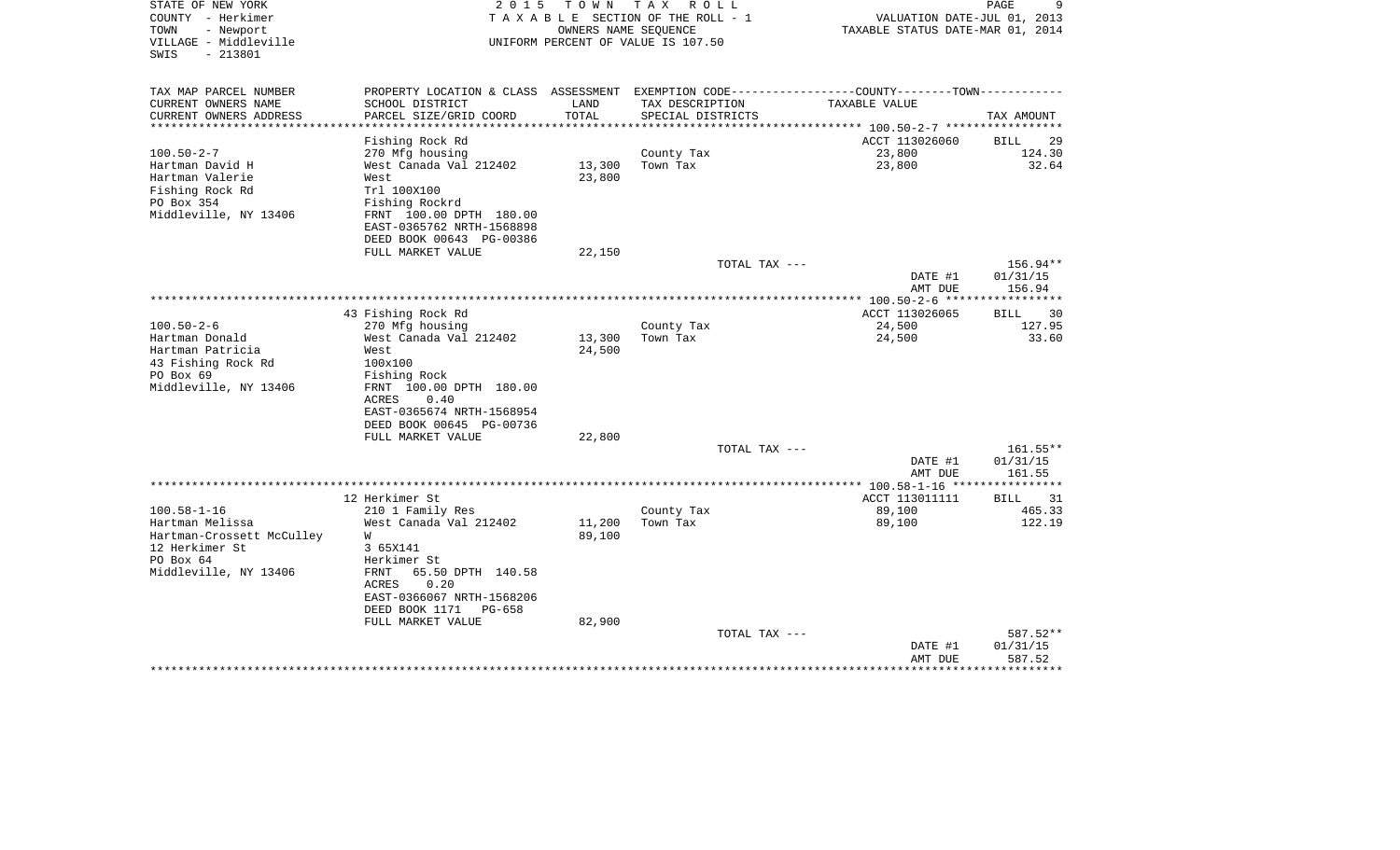|                                         |                                              |                      |                                                                                                | AMT DUE                          | 451.68               |
|-----------------------------------------|----------------------------------------------|----------------------|------------------------------------------------------------------------------------------------|----------------------------------|----------------------|
|                                         |                                              |                      | TOTAL TAX ---                                                                                  | DATE #1                          | 451.68**<br>01/31/15 |
|                                         | FULL MARKET VALUE                            | 63,700               |                                                                                                |                                  |                      |
|                                         | DEED BOOK 1173<br>PG-126                     |                      |                                                                                                |                                  |                      |
|                                         | ACRES<br>0.09<br>EAST-0366076 NRTH-1568305   |                      |                                                                                                |                                  |                      |
|                                         | FRNT<br>30.00 DPTH 140.70                    |                      |                                                                                                |                                  |                      |
| Herkimer, NY 13350                      | Herk St                                      |                      |                                                                                                |                                  |                      |
| PO Box 625                              | 301 140.70                                   |                      |                                                                                                |                                  |                      |
| Hladysz Stephen Joseph<br>6 Herkimer St | West Canada Val 212402<br>W                  | 9,000<br>68,500      | Town Tax                                                                                       | 68,500                           | 93.94                |
| $100.58 - 1 - 14$                       | 210 1 Family Res                             |                      | County Tax                                                                                     | 68,500                           | 357.74               |
|                                         | 6 Herkimer St                                |                      |                                                                                                | ACCT 113001950                   | <b>BILL</b><br>35    |
|                                         |                                              |                      |                                                                                                |                                  |                      |
|                                         |                                              |                      |                                                                                                | AMT DUE                          | 448.38               |
|                                         |                                              |                      | TOTAL TAX ---                                                                                  | DATE #1                          | 01/31/15             |
|                                         | FULL MARKET VALUE                            | 63,250               |                                                                                                |                                  | $448.38**$           |
| Sestir Frank                            | DEED BOOK 1534<br>PG-271                     |                      |                                                                                                |                                  |                      |
| PRIOR OWNER ON 3/01/2014                | EAST-0365862 NRTH-1568382                    |                      |                                                                                                |                                  |                      |
|                                         | FRNT 49.50 DPTH 208.16                       |                      |                                                                                                |                                  |                      |
| Newport, NY 13416                       | Summit St                                    |                      |                                                                                                |                                  |                      |
| 8183 State Rte 28                       | 3<br>50/200                                  |                      |                                                                                                |                                  |                      |
| Hillman Michael<br>Hillman Patricia     | West Canada Val 212402<br>Е                  | 11,700<br>68,000     | Town Tax                                                                                       | 68,000                           | 93.25                |
| $100.58 - 1 - 9$                        | 220 2 Family Res                             |                      | County Tax                                                                                     | 68,000                           | 355.13               |
|                                         | 15 Summit St                                 |                      |                                                                                                | ACCT 113001200                   | 34<br>BILL           |
|                                         |                                              |                      |                                                                                                |                                  |                      |
|                                         |                                              |                      |                                                                                                | AMT DUE                          | 163.53               |
|                                         |                                              |                      |                                                                                                | DATE #1                          | 01/31/15             |
|                                         |                                              |                      | TOTAL TAX ---                                                                                  |                                  | $163.53**$           |
|                                         | DEED BOOK 928<br>$PG-5$<br>FULL MARKET VALUE | 23,050               |                                                                                                |                                  |                      |
| Herkimer, NY 13350                      | EAST-0365355 NRTH-1566109                    |                      |                                                                                                |                                  |                      |
| 800 Mohawk St                           | ACRES<br>14.10                               | 24,800               |                                                                                                |                                  |                      |
| Herkimer Diamond Mines, Inc.            | West Canada Val 212402                       | 24,800               | Town Tax                                                                                       | 24,800                           | 34.01                |
| $100.66 - 1 - 1$                        | 330 Vacant comm                              |                      | County Tax                                                                                     | 24,800                           | 129.52               |
|                                         | Rt 28                                        |                      |                                                                                                |                                  | 33<br>BILL           |
|                                         |                                              |                      |                                                                                                | AMT DUE                          | 270.69               |
|                                         |                                              |                      |                                                                                                | DATE #1                          | 01/31/15             |
|                                         |                                              |                      | TOTAL TAX ---                                                                                  |                                  | $270.69**$           |
|                                         | FULL MARKET VALUE                            | 71,650               |                                                                                                |                                  |                      |
|                                         | DEED BOOK 1335 PG-849                        |                      |                                                                                                |                                  |                      |
|                                         | EAST-0366763 NRTH-1567987                    |                      |                                                                                                |                                  |                      |
|                                         | FRNT<br>90.00 DPTH 280.70<br>ACRES<br>0.51   |                      |                                                                                                |                                  |                      |
| Middleville, NY 13406                   | Kanata St                                    |                      |                                                                                                |                                  |                      |
| 25 Kanata St                            | 90x280                                       |                      | Town Tax                                                                                       | 41,050                           | 56.30                |
| Hensley Joyce L                         | W                                            | 77,000               | County Tax                                                                                     | 41,050                           | 214.39               |
| Hensley Roger D                         | West Canada Val 212402                       |                      | 14,200 VET DIS CT 41141                                                                        | 26,950<br>26,950                 |                      |
| $100.58 - 2 - 4$                        | 210 1 Family Res                             |                      | VET WAR CT 41121                                                                               | 9,000<br>9,000                   |                      |
| **********************                  | 25 Kanata St                                 |                      |                                                                                                | ACCT 113001260                   | <b>BILL</b><br>32    |
| CURRENT OWNERS ADDRESS                  | PARCEL SIZE/GRID COORD                       | TOTAL                | SPECIAL DISTRICTS                                                                              |                                  | TAX AMOUNT           |
| CURRENT OWNERS NAME                     | SCHOOL DISTRICT                              | LAND                 | TAX DESCRIPTION                                                                                | TAXABLE VALUE                    |                      |
| TAX MAP PARCEL NUMBER                   |                                              |                      | PROPERTY LOCATION & CLASS ASSESSMENT EXEMPTION CODE----------------COUNTY-------TOWN---------- |                                  |                      |
|                                         |                                              |                      |                                                                                                |                                  |                      |
| $-213801$<br>SWIS                       |                                              |                      |                                                                                                |                                  |                      |
| VILLAGE - Middleville                   |                                              |                      | UNIFORM PERCENT OF VALUE IS 107.50                                                             |                                  |                      |
| TOWN<br>- Newport                       |                                              | OWNERS NAME SEQUENCE |                                                                                                | TAXABLE STATUS DATE-MAR 01, 2014 |                      |
| COUNTY - Herkimer                       |                                              |                      | TAXABLE SECTION OF THE ROLL - 1                                                                | VALUATION DATE-JUL 01, 2013      |                      |
| STATE OF NEW YORK                       | 2 0 1 5                                      | T O W N              | TAX ROLL                                                                                       |                                  | PAGE<br>10           |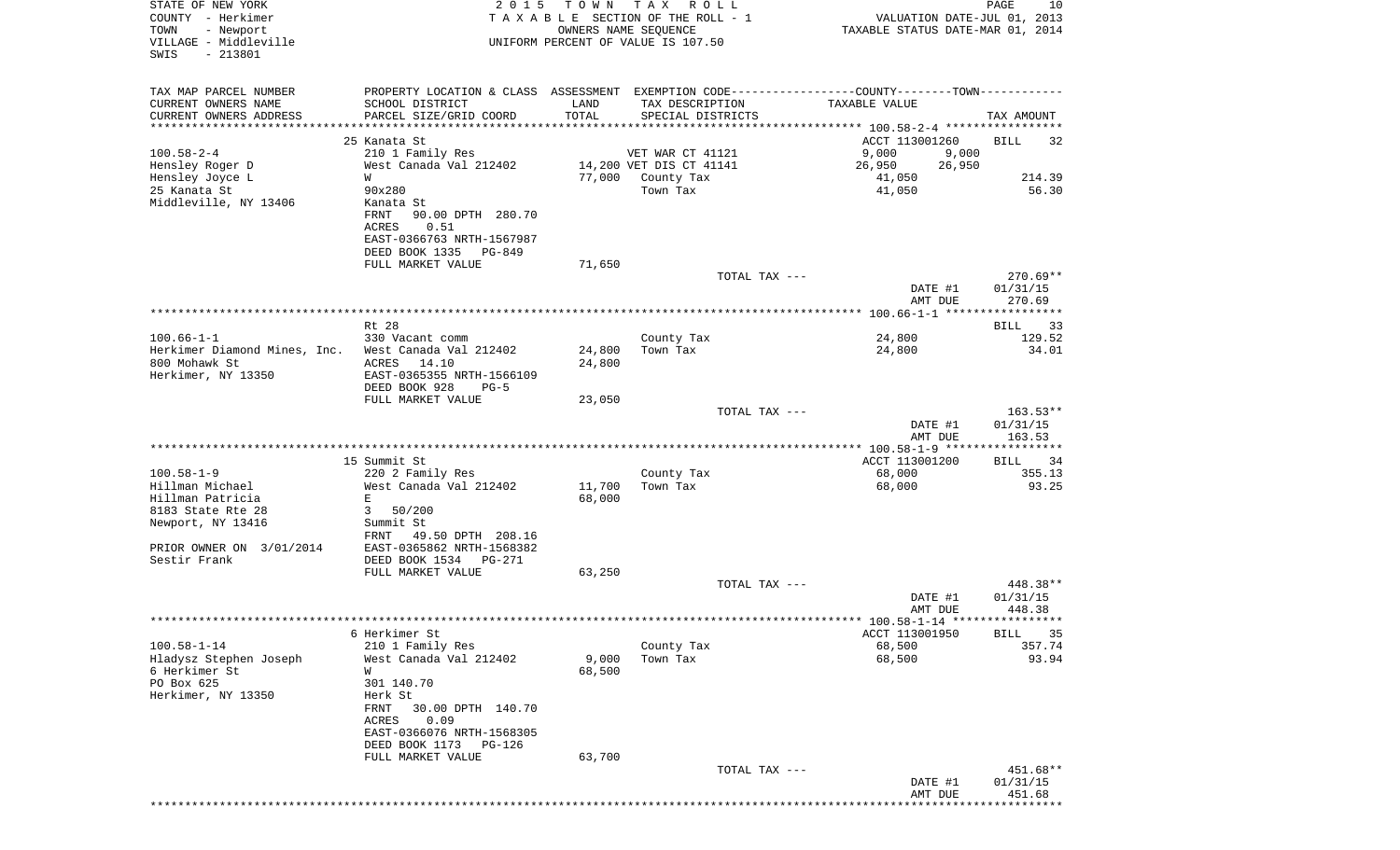| STATE OF NEW YORK<br>COUNTY - Herkimer<br>TOWN<br>- Newport | 2 0 1 5                                                                                                          | T O W N<br>OWNERS NAME SEQUENCE | T A X<br>R O L L<br>TAXABLE SECTION OF THE ROLL - 1 | VALUATION DATE-JUL 01, 2013<br>TAXABLE STATUS DATE-MAR 01, 2014 | PAGE<br>11               |
|-------------------------------------------------------------|------------------------------------------------------------------------------------------------------------------|---------------------------------|-----------------------------------------------------|-----------------------------------------------------------------|--------------------------|
| VILLAGE - Middleville<br>$-213801$<br>SWIS                  |                                                                                                                  |                                 | UNIFORM PERCENT OF VALUE IS 107.50                  |                                                                 |                          |
| TAX MAP PARCEL NUMBER<br>CURRENT OWNERS NAME                | PROPERTY LOCATION & CLASS ASSESSMENT EXEMPTION CODE---------------COUNTY-------TOWN----------<br>SCHOOL DISTRICT | LAND                            | TAX DESCRIPTION                                     | TAXABLE VALUE                                                   |                          |
| CURRENT OWNERS ADDRESS                                      | PARCEL SIZE/GRID COORD                                                                                           | TOTAL                           | SPECIAL DISTRICTS                                   |                                                                 | TAX AMOUNT               |
| **********************                                      | *******************                                                                                              | ***********                     |                                                     |                                                                 |                          |
|                                                             | 33 Herk St                                                                                                       |                                 |                                                     | ACCT 113001800                                                  | BILL<br>36               |
| $100.58 - 2 - 23$<br>Hull Shepard                           | 210 1 Family Res<br>West Canada Val 212402                                                                       | 11,100                          | County Tax<br>Town Tax                              | 70,000<br>70,000                                                | 365.58<br>96.00          |
| Hull Patricia W                                             | 56/150<br>$3^{\circ}$                                                                                            | 70,000                          |                                                     |                                                                 |                          |
| 33 Herkimer St                                              | Herk                                                                                                             |                                 |                                                     |                                                                 |                          |
| PO Box 144                                                  | FRNT<br>54.67 DPTH 155.60                                                                                        |                                 |                                                     |                                                                 |                          |
| Middleville, NY 13406                                       | EAST-0366171 NRTH-1567744                                                                                        |                                 |                                                     |                                                                 |                          |
|                                                             | DEED BOOK 00615 PG-00512                                                                                         |                                 |                                                     |                                                                 |                          |
|                                                             | FULL MARKET VALUE                                                                                                | 65,100                          | TOTAL TAX ---                                       |                                                                 | 461.58**                 |
|                                                             |                                                                                                                  |                                 |                                                     | DATE #1                                                         | 01/31/15                 |
|                                                             |                                                                                                                  |                                 |                                                     | AMT DUE                                                         | 461.58                   |
|                                                             |                                                                                                                  |                                 |                                                     |                                                                 |                          |
|                                                             | Fishing Rock Rd                                                                                                  |                                 |                                                     |                                                                 | 37<br>BILL               |
| $100.50 - 2 - 5.1$                                          | 311 Res vac land - WTRFNT                                                                                        |                                 | County Tax                                          | 3,800                                                           | 19.85                    |
| Huyck Jasper F<br>Huyck Rachel M                            | West Canada Val 212402<br>Fishing Rock Rd                                                                        | 3,800<br>3,800                  | Town Tax                                            | 3,800                                                           | 5.21                     |
| PO Box 179                                                  | FRNT 190.00 DPTH<br>72.00                                                                                        |                                 |                                                     |                                                                 |                          |
| Newport, NY 13416                                           | EAST-0366311 NRTH-1568629                                                                                        |                                 |                                                     |                                                                 |                          |
|                                                             | DEED BOOK 1256<br>PG-851                                                                                         |                                 |                                                     |                                                                 |                          |
|                                                             | FULL MARKET VALUE                                                                                                | 3,550                           |                                                     |                                                                 |                          |
|                                                             |                                                                                                                  |                                 | TOTAL TAX ---                                       |                                                                 | $25.06**$                |
|                                                             |                                                                                                                  |                                 |                                                     | DATE #1                                                         | 01/31/15                 |
|                                                             |                                                                                                                  |                                 |                                                     | AMT DUE<br>************** 100.50-2-11 ****                      | 25.06<br>* * * * * * * * |
|                                                             | 16 Bridge St                                                                                                     |                                 |                                                     | ACCT 113001230                                                  | <b>BILL</b><br>38        |
| $100.50 - 2 - 11$                                           | 230 3 Family Res                                                                                                 |                                 | County Tax                                          | 120,000                                                         | 626.71                   |
| Huyck Jasper F                                              | West Canada Val 212402                                                                                           | 10,500                          | Town Tax                                            | 120,000                                                         | 164.57                   |
| Huyck Rachel M                                              | N                                                                                                                | 120,000                         |                                                     |                                                                 |                          |
| PO Box 179                                                  | 64/70<br>5                                                                                                       |                                 |                                                     |                                                                 |                          |
| Newport, NY 13416                                           | Bridge St<br>FRNT<br>75.00 DPTH<br>86.00                                                                         |                                 |                                                     |                                                                 |                          |
|                                                             | ACRES<br>0.14                                                                                                    |                                 |                                                     |                                                                 |                          |
|                                                             | EAST-0366397 NRTH-1568570                                                                                        |                                 |                                                     |                                                                 |                          |
|                                                             | DEED BOOK 1256<br>PG-851                                                                                         |                                 |                                                     |                                                                 |                          |
|                                                             | FULL MARKET VALUE                                                                                                | 111,650                         |                                                     |                                                                 |                          |
|                                                             |                                                                                                                  |                                 | TOTAL TAX ---                                       | DATE #1                                                         | 791.28**<br>01/31/15     |
|                                                             |                                                                                                                  |                                 |                                                     | AMT DUE                                                         | 791.28                   |
|                                                             |                                                                                                                  |                                 |                                                     |                                                                 |                          |
|                                                             | 28 Herk St                                                                                                       |                                 |                                                     | ACCT 113000480                                                  | 39<br><b>BILL</b>        |
| $100.58 - 1 - 22$                                           | 210 1 Family Res                                                                                                 |                                 | County Tax                                          | 58,200                                                          | 303.95                   |
| Ippolito John                                               | West Canada Val 212402                                                                                           | 11,200                          | Town Tax                                            | 58,200                                                          | 79.81                    |
| Ippolito Melissa Ann<br>Attn: Sara Ervin                    | W<br>3<br>50/120                                                                                                 | 58,200                          |                                                     |                                                                 |                          |
| 28 Herkimer St                                              | Herk St                                                                                                          |                                 |                                                     |                                                                 |                          |
| Middleville, NY 13406                                       | FRNT<br>57.70 DPTH 154.77                                                                                        |                                 |                                                     |                                                                 |                          |
|                                                             | EAST-0365992 NRTH-1567853                                                                                        |                                 |                                                     |                                                                 |                          |
|                                                             | DEED BOOK 924<br>$PG-621$                                                                                        |                                 |                                                     |                                                                 |                          |
|                                                             | FULL MARKET VALUE                                                                                                | 54,150                          |                                                     |                                                                 |                          |
|                                                             |                                                                                                                  |                                 | TOTAL TAX ---                                       |                                                                 | 383.76**                 |
|                                                             |                                                                                                                  |                                 |                                                     | DATE #1<br>AMT DUE                                              | 01/31/15<br>383.76       |
|                                                             |                                                                                                                  |                                 |                                                     |                                                                 |                          |
|                                                             |                                                                                                                  |                                 |                                                     |                                                                 |                          |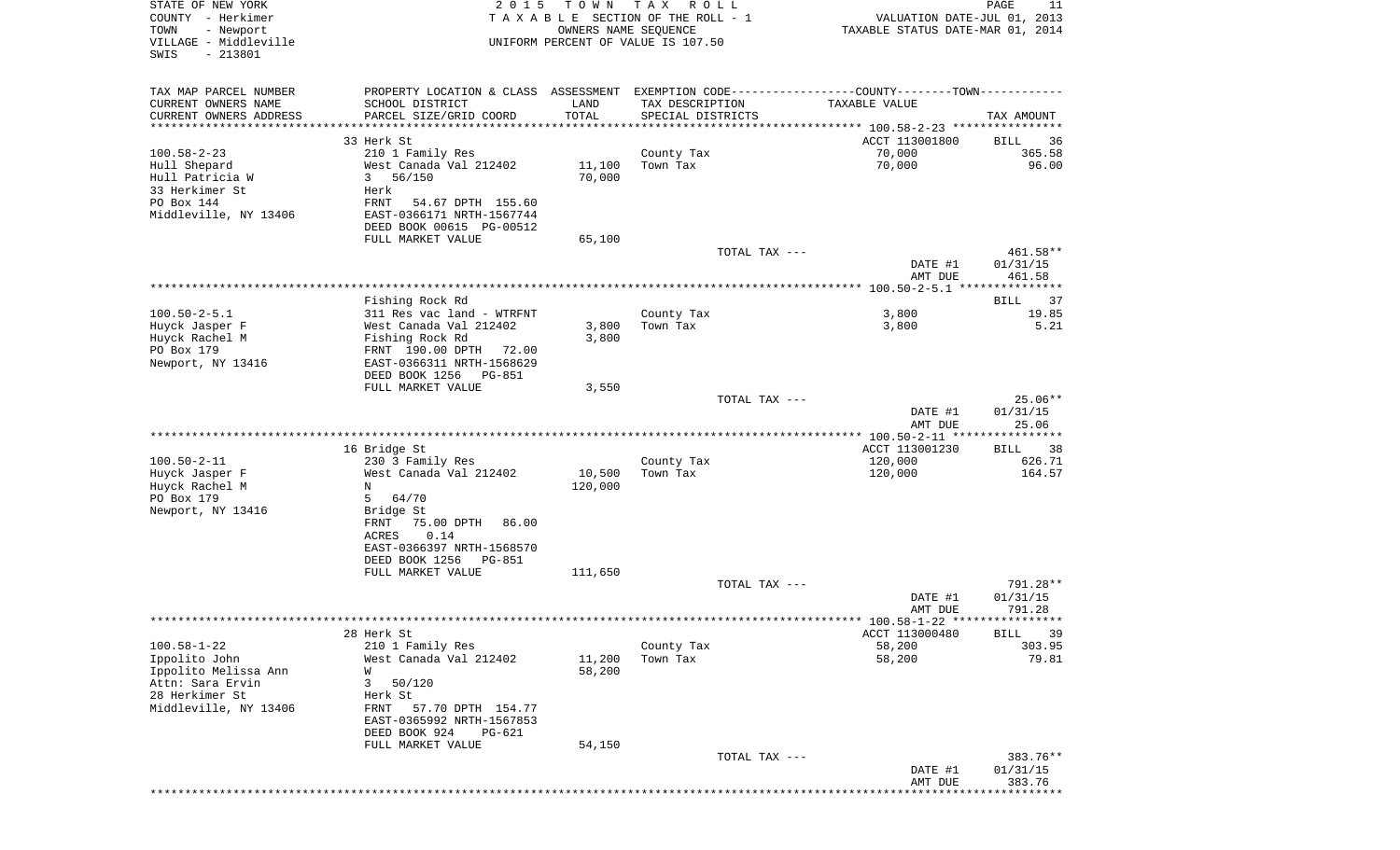| STATE OF NEW YORK<br>COUNTY - Herkimer<br>TOWN<br>- Newport<br>VILLAGE - Middleville<br>$-213801$<br>SWIS | 2 0 1 5                                                          | T O W N<br>OWNERS NAME SEQUENCE | TAX ROLL<br>TAXABLE SECTION OF THE ROLL - 1<br>UNIFORM PERCENT OF VALUE IS 107.50 | VALUATION DATE-JUL 01, 2013<br>TAXABLE STATUS DATE-MAR 01, 2014 | PAGE<br>12        |
|-----------------------------------------------------------------------------------------------------------|------------------------------------------------------------------|---------------------------------|-----------------------------------------------------------------------------------|-----------------------------------------------------------------|-------------------|
| TAX MAP PARCEL NUMBER                                                                                     | PROPERTY LOCATION & CLASS ASSESSMENT                             |                                 | EXEMPTION CODE----------------COUNTY-------TOWN--------                           |                                                                 |                   |
| CURRENT OWNERS NAME<br>CURRENT OWNERS ADDRESS<br>*******************                                      | SCHOOL DISTRICT<br>PARCEL SIZE/GRID COORD<br>******************* | LAND<br>TOTAL<br>**********     | TAX DESCRIPTION<br>SPECIAL DISTRICTS                                              | TAXABLE VALUE                                                   | TAX AMOUNT        |
|                                                                                                           | 748 Summit Rd                                                    |                                 |                                                                                   |                                                                 | <b>BILL</b><br>40 |
| $100.58 - 1 - 3$                                                                                          | 311 Res vac land                                                 |                                 | County Tax                                                                        | 6,000                                                           | 31.34             |
| Jones Dean P                                                                                              | West Canada Val 212402                                           | 6,000                           | Town Tax                                                                          | 6,000                                                           | 8.23              |
| Jones Julieann M                                                                                          | Summit Rd                                                        | 6,000                           | School Relevy                                                                     |                                                                 | 112.05            |
| 748 Summit Rd                                                                                             | <b>ACRES</b><br>6.50                                             |                                 | Village Relevy                                                                    |                                                                 | 45.37             |
| Newport, NY 13416                                                                                         | EAST-0365050 NRTH-1567826                                        |                                 |                                                                                   |                                                                 |                   |
|                                                                                                           | DEED BOOK 858<br>$PG-17$                                         |                                 |                                                                                   |                                                                 |                   |
|                                                                                                           | FULL MARKET VALUE                                                | 5,600                           |                                                                                   |                                                                 | 196.99**          |
|                                                                                                           |                                                                  |                                 | TOTAL TAX ---                                                                     | DATE #1                                                         | 01/31/15          |
|                                                                                                           |                                                                  |                                 |                                                                                   | AMT DUE                                                         | 196.99            |
|                                                                                                           |                                                                  |                                 |                                                                                   | *********** 100.50-2-22 *****************                       |                   |
|                                                                                                           | 24 Summitt St                                                    |                                 |                                                                                   | ACCT 113002070                                                  | <b>BILL</b><br>41 |
| $100.50 - 2 - 22$                                                                                         | 210 1 Family Res                                                 |                                 | County Tax                                                                        | 68,000                                                          | 355.13            |
| King Andrew M                                                                                             | West Canada Val 212402                                           | 16,000                          | Town Tax                                                                          | 68,000                                                          | 93.25             |
| 34 Summitt St                                                                                             | N                                                                | 68,000                          |                                                                                   |                                                                 |                   |
| Middleville, NY 13406                                                                                     | 140/200<br>3                                                     |                                 |                                                                                   |                                                                 |                   |
|                                                                                                           | Summit St                                                        |                                 |                                                                                   |                                                                 |                   |
|                                                                                                           | FRNT 150.00 DPTH 190.00                                          |                                 |                                                                                   |                                                                 |                   |
|                                                                                                           | EAST-0365535 NRTH-1568723<br>DEED BOOK 1339<br>$PG-249$          |                                 |                                                                                   |                                                                 |                   |
|                                                                                                           | FULL MARKET VALUE                                                | 63,250                          |                                                                                   |                                                                 |                   |
|                                                                                                           |                                                                  |                                 | TOTAL TAX ---                                                                     |                                                                 | 448.38**          |
|                                                                                                           |                                                                  |                                 |                                                                                   | DATE #1                                                         | 01/31/15          |
|                                                                                                           |                                                                  |                                 |                                                                                   | AMT DUE                                                         | 448.38            |
|                                                                                                           | *************                                                    | ********************            |                                                                                   | ****** 100.58-1-1 ****                                          |                   |
|                                                                                                           | 842 Summitt Rd                                                   |                                 |                                                                                   | ACCT 110025220                                                  | <b>BILL</b><br>42 |
| $100.58 - 1 - 1$                                                                                          | 270 Mfg housing                                                  |                                 | County Tax                                                                        | 40,000                                                          | 208.90            |
| Kochan Nancy                                                                                              | West Canada Val 212402                                           | 14,900                          | Town Tax                                                                          | 40,000                                                          | 54.86             |
| 842 Summitt Rd                                                                                            | 4x120 From 100.58-1-2.1                                          | 40,000                          |                                                                                   |                                                                 |                   |
| Newport, NY 13416                                                                                         | 135 X 120                                                        |                                 |                                                                                   |                                                                 |                   |
|                                                                                                           | Summitt Rd<br>FRNT 135.00 DPTH 178.00                            |                                 |                                                                                   |                                                                 |                   |
|                                                                                                           | 0.55<br>ACRES                                                    |                                 |                                                                                   |                                                                 |                   |
|                                                                                                           | EAST-0364935 NRTH-1568703                                        |                                 |                                                                                   |                                                                 |                   |
|                                                                                                           | DEED BOOK 1335<br><b>PG-778</b>                                  |                                 |                                                                                   |                                                                 |                   |
|                                                                                                           | FULL MARKET VALUE                                                | 37,200                          |                                                                                   |                                                                 |                   |
|                                                                                                           |                                                                  |                                 | TOTAL TAX ---                                                                     |                                                                 | $263.76**$        |
|                                                                                                           |                                                                  |                                 |                                                                                   | DATE #1                                                         | 01/31/15          |
|                                                                                                           |                                                                  |                                 |                                                                                   | AMT DUE                                                         | 263.76            |
|                                                                                                           |                                                                  |                                 |                                                                                   |                                                                 |                   |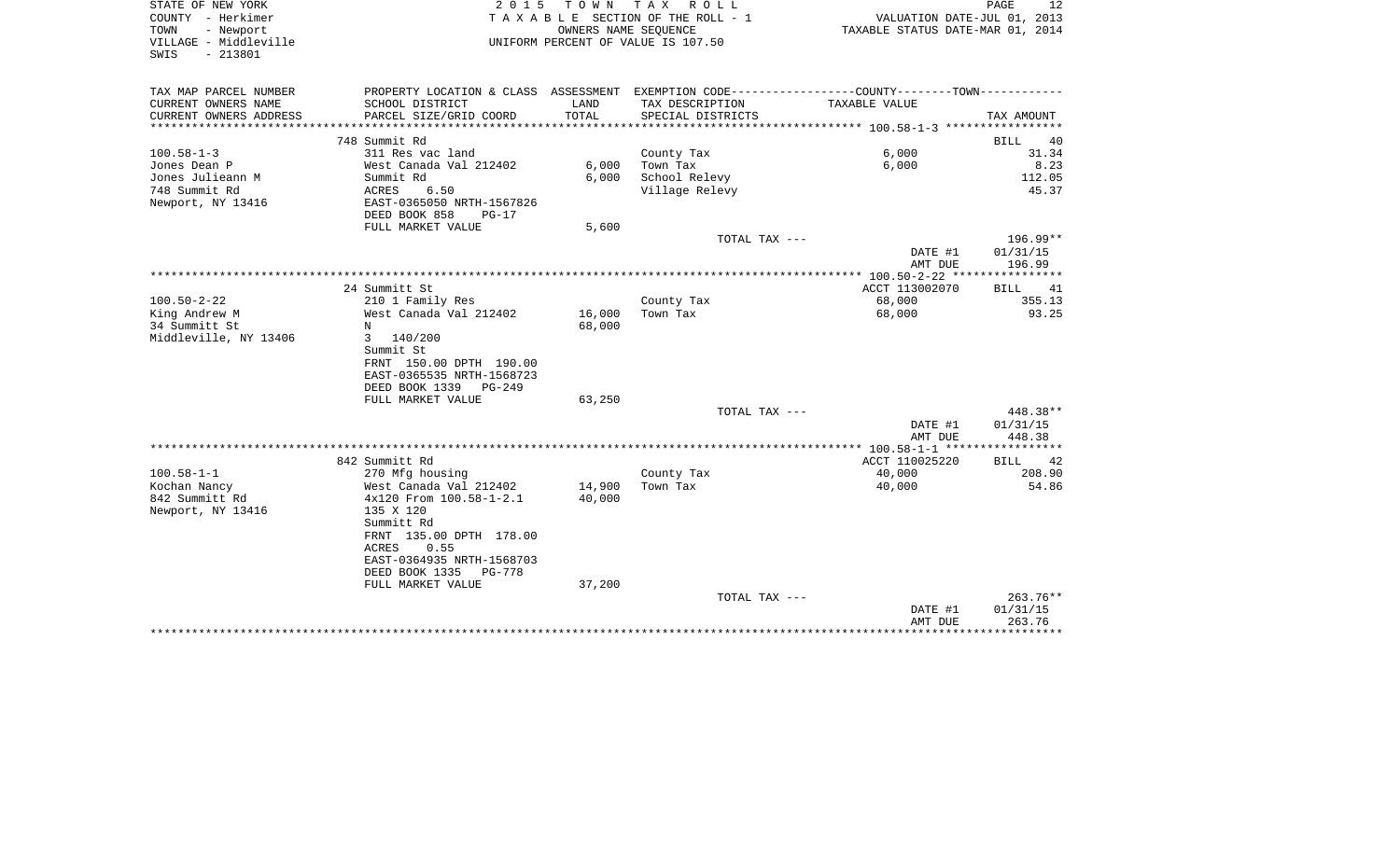| STATE OF NEW YORK<br>COUNTY - Herkimer<br>TOWN<br>- Newport<br>VILLAGE - Middleville<br>SWIS<br>$-213801$ | 2 0 1 5                                                                                       | T O W N          | T A X<br>R O L L<br>TAXABLE SECTION OF THE ROLL - 1<br>OWNERS NAME SEQUENCE<br>UNIFORM PERCENT OF VALUE IS 107.50 | VALUATION DATE-JUL 01, 2013<br>TAXABLE STATUS DATE-MAR 01, 2014 | PAGE<br>13        |
|-----------------------------------------------------------------------------------------------------------|-----------------------------------------------------------------------------------------------|------------------|-------------------------------------------------------------------------------------------------------------------|-----------------------------------------------------------------|-------------------|
|                                                                                                           |                                                                                               |                  |                                                                                                                   |                                                                 |                   |
| TAX MAP PARCEL NUMBER                                                                                     | PROPERTY LOCATION & CLASS ASSESSMENT EXEMPTION CODE---------------COUNTY-------TOWN---------- | LAND             |                                                                                                                   |                                                                 |                   |
| CURRENT OWNERS NAME<br>CURRENT OWNERS ADDRESS                                                             | SCHOOL DISTRICT<br>PARCEL SIZE/GRID COORD                                                     | TOTAL            | TAX DESCRIPTION<br>SPECIAL DISTRICTS                                                                              | TAXABLE VALUE                                                   | TAX AMOUNT        |
| ***********************                                                                                   |                                                                                               |                  |                                                                                                                   |                                                                 |                   |
|                                                                                                           | Fishing Rock Rd                                                                               |                  |                                                                                                                   |                                                                 | BILL<br>43        |
| $100.50 - 2 - 29$                                                                                         | 311 Res vac land                                                                              |                  | County Tax                                                                                                        | 600                                                             | 3.13              |
| Lewis Robert                                                                                              | West Canada Val 212402                                                                        | 600              | Town Tax                                                                                                          | 600                                                             | 0.82              |
| 169 Fishing Rock Rd                                                                                       | FRNT<br>60.00 DPTH<br>48.00                                                                   | 600              |                                                                                                                   |                                                                 |                   |
| Newport, NY 13416                                                                                         | ACRES<br>0.03                                                                                 |                  |                                                                                                                   |                                                                 |                   |
|                                                                                                           | EAST-0363833 NRTH-1570563<br>DEED BOOK 658<br>PG-258                                          |                  |                                                                                                                   |                                                                 |                   |
|                                                                                                           | FULL MARKET VALUE                                                                             | 550              |                                                                                                                   |                                                                 |                   |
|                                                                                                           |                                                                                               |                  | TOTAL TAX ---                                                                                                     |                                                                 | $3.95**$          |
|                                                                                                           |                                                                                               |                  |                                                                                                                   | DATE #1<br>AMT DUE                                              | 01/31/15<br>3.95  |
|                                                                                                           |                                                                                               |                  |                                                                                                                   |                                                                 |                   |
|                                                                                                           | 11 Herkimer St                                                                                |                  |                                                                                                                   | ACCT 113000690                                                  | 44<br>BILL        |
| $100.58 - 2 - 16$                                                                                         | 210 1 Family Res                                                                              |                  | County Tax                                                                                                        | 70,400                                                          | 367.67            |
| Long Roger T<br>Long Tracy L                                                                              | West Canada Val 212402<br>E                                                                   | 12,800<br>70,400 | Town Tax<br>School Relevy                                                                                         | 70,400                                                          | 96.55<br>774.69   |
| 11 Herkimer St                                                                                            | 3<br>50/260                                                                                   |                  | Village Relevy                                                                                                    |                                                                 | 507.58            |
| PO Box 554                                                                                                | Herk St                                                                                       |                  |                                                                                                                   |                                                                 |                   |
| Middleville, NY 13406                                                                                     | FRNT<br>89.40 DPTH 169.00                                                                     |                  |                                                                                                                   |                                                                 |                   |
|                                                                                                           | <b>BANK</b><br>184                                                                            |                  |                                                                                                                   |                                                                 |                   |
|                                                                                                           | EAST-0366252 NRTH-1568186                                                                     |                  |                                                                                                                   |                                                                 |                   |
|                                                                                                           | DEED BOOK 868<br>$PG-8$<br>FULL MARKET VALUE                                                  | 65,500           |                                                                                                                   |                                                                 |                   |
|                                                                                                           |                                                                                               |                  | TOTAL TAX ---                                                                                                     |                                                                 | 1,746.49**        |
|                                                                                                           |                                                                                               |                  |                                                                                                                   | DATE #1                                                         | 01/31/15          |
|                                                                                                           |                                                                                               |                  |                                                                                                                   | AMT DUE                                                         | 1,746.49          |
|                                                                                                           |                                                                                               |                  |                                                                                                                   |                                                                 |                   |
|                                                                                                           | Fishing Rock Rd                                                                               |                  |                                                                                                                   |                                                                 | 45<br>BILL        |
| $100.50 - 2 - 5.3$                                                                                        | 311 Res vac land                                                                              |                  | County Tax                                                                                                        | 6,000                                                           | 31.34             |
| Luppino Matthew J<br>Luppino Anthony J Sr                                                                 | West Canada Val 212402<br>FRNT 1473.00 DPTH                                                   | 6,000<br>6,000   | Town Tax                                                                                                          | 6,000                                                           | 8.23              |
| Anthony Luppino                                                                                           | ACRES<br>2.20                                                                                 |                  |                                                                                                                   |                                                                 |                   |
| 303 N Bellinger St                                                                                        | EAST-0364843 NRTH-1569665                                                                     |                  |                                                                                                                   |                                                                 |                   |
| Herkimer, NY 13350                                                                                        | DEED BOOK 944<br>PG-366                                                                       |                  |                                                                                                                   |                                                                 |                   |
|                                                                                                           | FULL MARKET VALUE                                                                             | 5,600            |                                                                                                                   |                                                                 |                   |
|                                                                                                           |                                                                                               |                  | TOTAL TAX ---                                                                                                     |                                                                 | $39.57**$         |
|                                                                                                           |                                                                                               |                  |                                                                                                                   | DATE #1<br>AMT DUE                                              | 01/31/15<br>39.57 |
|                                                                                                           |                                                                                               |                  |                                                                                                                   |                                                                 |                   |
|                                                                                                           | 29 Kanata St                                                                                  |                  |                                                                                                                   | ACCT 113003001                                                  | BILL 46           |
| $100.58 - 2 - 5$                                                                                          | 210 1 Family Res                                                                              |                  | County Tax                                                                                                        | 68,000                                                          | 355.13            |
| Lynch James                                                                                               | West Canada Val 212402                                                                        | 14,400           | Town Tax                                                                                                          | 68,000                                                          | 93.25             |
| Lynch Rita                                                                                                | East                                                                                          | 68,000           | School Relevy                                                                                                     |                                                                 | 729.87            |
| 29 Kanata St                                                                                              | 90 X 225                                                                                      |                  |                                                                                                                   |                                                                 |                   |
| Middleville, NY 13406                                                                                     | Kanata<br>90.00 DPTH 247.00                                                                   |                  |                                                                                                                   |                                                                 |                   |
|                                                                                                           | FRNT<br>ACRES<br>0.51                                                                         |                  |                                                                                                                   |                                                                 |                   |
|                                                                                                           | EAST-0366755 NRTH-1568078                                                                     |                  |                                                                                                                   |                                                                 |                   |
|                                                                                                           | DEED BOOK 00621 PG-00766                                                                      |                  |                                                                                                                   |                                                                 |                   |
|                                                                                                           | FULL MARKET VALUE                                                                             | 63,250           |                                                                                                                   |                                                                 |                   |
|                                                                                                           |                                                                                               |                  | TOTAL TAX ---                                                                                                     |                                                                 | $1,178.25**$      |
|                                                                                                           |                                                                                               |                  |                                                                                                                   | DATE #1                                                         | 01/31/15          |
|                                                                                                           |                                                                                               |                  |                                                                                                                   | AMT DUE                                                         | 1,178.25          |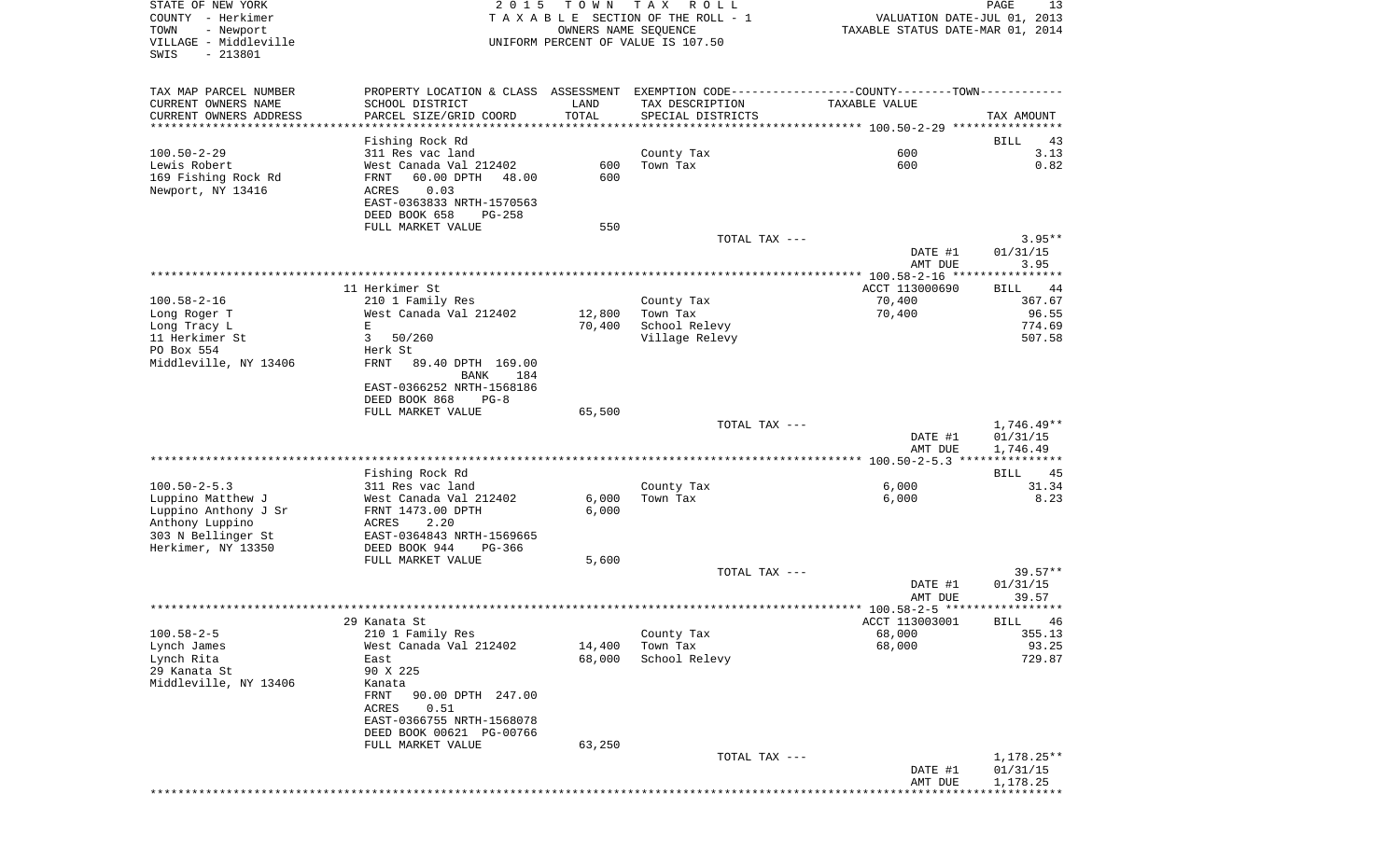| STATE OF NEW YORK<br>COUNTY - Herkimer<br>TOWN<br>- Newport<br>VILLAGE - Middleville<br>$-213801$<br>SWIS | 2 0 1 5                                                                                                          | OWNERS NAME SEQUENCE | TOWN TAX ROLL<br>TAXABLE SECTION OF THE ROLL - 1<br>UNIFORM PERCENT OF VALUE IS 107.50 | VALUATION DATE-JUL 01, 2013<br>TAXABLE STATUS DATE-MAR 01, 2014 | PAGE<br>14            |
|-----------------------------------------------------------------------------------------------------------|------------------------------------------------------------------------------------------------------------------|----------------------|----------------------------------------------------------------------------------------|-----------------------------------------------------------------|-----------------------|
| TAX MAP PARCEL NUMBER<br>CURRENT OWNERS NAME                                                              | PROPERTY LOCATION & CLASS ASSESSMENT EXEMPTION CODE---------------COUNTY-------TOWN----------<br>SCHOOL DISTRICT | LAND                 | TAX DESCRIPTION                                                                        | TAXABLE VALUE                                                   |                       |
| CURRENT OWNERS ADDRESS                                                                                    | PARCEL SIZE/GRID COORD                                                                                           | TOTAL                | SPECIAL DISTRICTS                                                                      |                                                                 | TAX AMOUNT            |
|                                                                                                           |                                                                                                                  | *****************    |                                                                                        | ***************** 100.58-1-31 ***********                       |                       |
|                                                                                                           | Herk St                                                                                                          |                      |                                                                                        | ACCT 113001830                                                  | <b>BILL</b><br>47     |
| $100.58 - 1 - 31$                                                                                         | 311 Res vac land                                                                                                 |                      | County Tax                                                                             | 2,500                                                           | 13.06                 |
| Marko Gwendolyn                                                                                           | West Canada Val 212402                                                                                           | 2,500                | Town Tax                                                                               | 2,500                                                           | 3.43                  |
| Marko Theresa L                                                                                           | W                                                                                                                | 2,500                |                                                                                        |                                                                 |                       |
| 40 Herkimer St<br>PO Box 25                                                                               | 9 50/70                                                                                                          |                      |                                                                                        |                                                                 |                       |
| Middleville, NY 13406                                                                                     | Herk St<br>FRNT<br>51.50 DPTH 73.00                                                                              |                      |                                                                                        |                                                                 |                       |
|                                                                                                           | 135<br>BANK                                                                                                      |                      |                                                                                        |                                                                 |                       |
|                                                                                                           | EAST-0365917 NRTH-1567473                                                                                        |                      |                                                                                        |                                                                 |                       |
|                                                                                                           | DEED BOOK 841<br>PG-382                                                                                          |                      |                                                                                        |                                                                 |                       |
|                                                                                                           | FULL MARKET VALUE                                                                                                | 2,350                |                                                                                        |                                                                 |                       |
|                                                                                                           |                                                                                                                  |                      | TOTAL TAX ---                                                                          |                                                                 | $16.49**$             |
|                                                                                                           |                                                                                                                  |                      |                                                                                        | DATE #1                                                         | 01/31/15              |
|                                                                                                           |                                                                                                                  |                      |                                                                                        | AMT DUE                                                         | 16.49                 |
|                                                                                                           | Herk St                                                                                                          |                      |                                                                                        | ACCT 113000720                                                  | 48<br><b>BILL</b>     |
| $100.58 - 1 - 29$                                                                                         | 311 Res vac land                                                                                                 |                      | County Tax                                                                             | 6,000                                                           | 31.34                 |
| Marko Theresa L                                                                                           | West Canada Val 212402                                                                                           | 6,000                | Town Tax                                                                               | 6,000                                                           | 8.23                  |
| 40 Herkimer St                                                                                            | Herk St                                                                                                          | 6,000                |                                                                                        |                                                                 |                       |
| PO Box 25                                                                                                 | FRNT 46.00 DPTH 72.04                                                                                            |                      |                                                                                        |                                                                 |                       |
| Middleville, NY 13406                                                                                     | EAST-0365963 NRTH-1567488                                                                                        |                      |                                                                                        |                                                                 |                       |
|                                                                                                           | DEED BOOK 847<br>PG-295                                                                                          |                      |                                                                                        |                                                                 |                       |
|                                                                                                           | FULL MARKET VALUE                                                                                                | 5,600                |                                                                                        |                                                                 |                       |
|                                                                                                           |                                                                                                                  |                      | TOTAL TAX ---                                                                          |                                                                 | $39.57**$             |
|                                                                                                           |                                                                                                                  |                      |                                                                                        | DATE #1<br>AMT DUE                                              | 01/31/15<br>39.57     |
|                                                                                                           |                                                                                                                  |                      |                                                                                        |                                                                 |                       |
|                                                                                                           | 40 Herk St                                                                                                       |                      |                                                                                        | ACCT 113001860                                                  | BILL<br>49            |
| $100.58 - 1 - 30$                                                                                         | 210 1 Family Res                                                                                                 |                      | County Tax                                                                             | 58,400                                                          | 305.00                |
| Marko Theresa L                                                                                           | West Canada Val 212402                                                                                           | 10,100               | Town Tax                                                                               | 58,400                                                          | 80.09                 |
| 40 Herkimer St                                                                                            | W                                                                                                                | 58,400               |                                                                                        |                                                                 |                       |
| PO Box 25                                                                                                 | 3, 51/90                                                                                                         |                      |                                                                                        |                                                                 |                       |
| Middleville, NY 13406                                                                                     | Herk St                                                                                                          |                      |                                                                                        |                                                                 |                       |
|                                                                                                           | FRNT 141.00 DPTH<br>75.00                                                                                        |                      |                                                                                        |                                                                 |                       |
|                                                                                                           | 0.11<br>ACRES<br>EAST-0365956 NRTH-1567358                                                                       |                      |                                                                                        |                                                                 |                       |
|                                                                                                           | DEED BOOK 867<br>$PG-642$                                                                                        |                      |                                                                                        |                                                                 |                       |
|                                                                                                           | FULL MARKET VALUE                                                                                                | 54,350               |                                                                                        |                                                                 |                       |
|                                                                                                           |                                                                                                                  |                      | TOTAL TAX ---                                                                          |                                                                 | 385.09**              |
|                                                                                                           |                                                                                                                  |                      |                                                                                        | DATE #1                                                         | 01/31/15              |
|                                                                                                           |                                                                                                                  |                      |                                                                                        | AMT DUE                                                         | 385.09                |
|                                                                                                           |                                                                                                                  |                      |                                                                                        |                                                                 | * * * * * * * * * * * |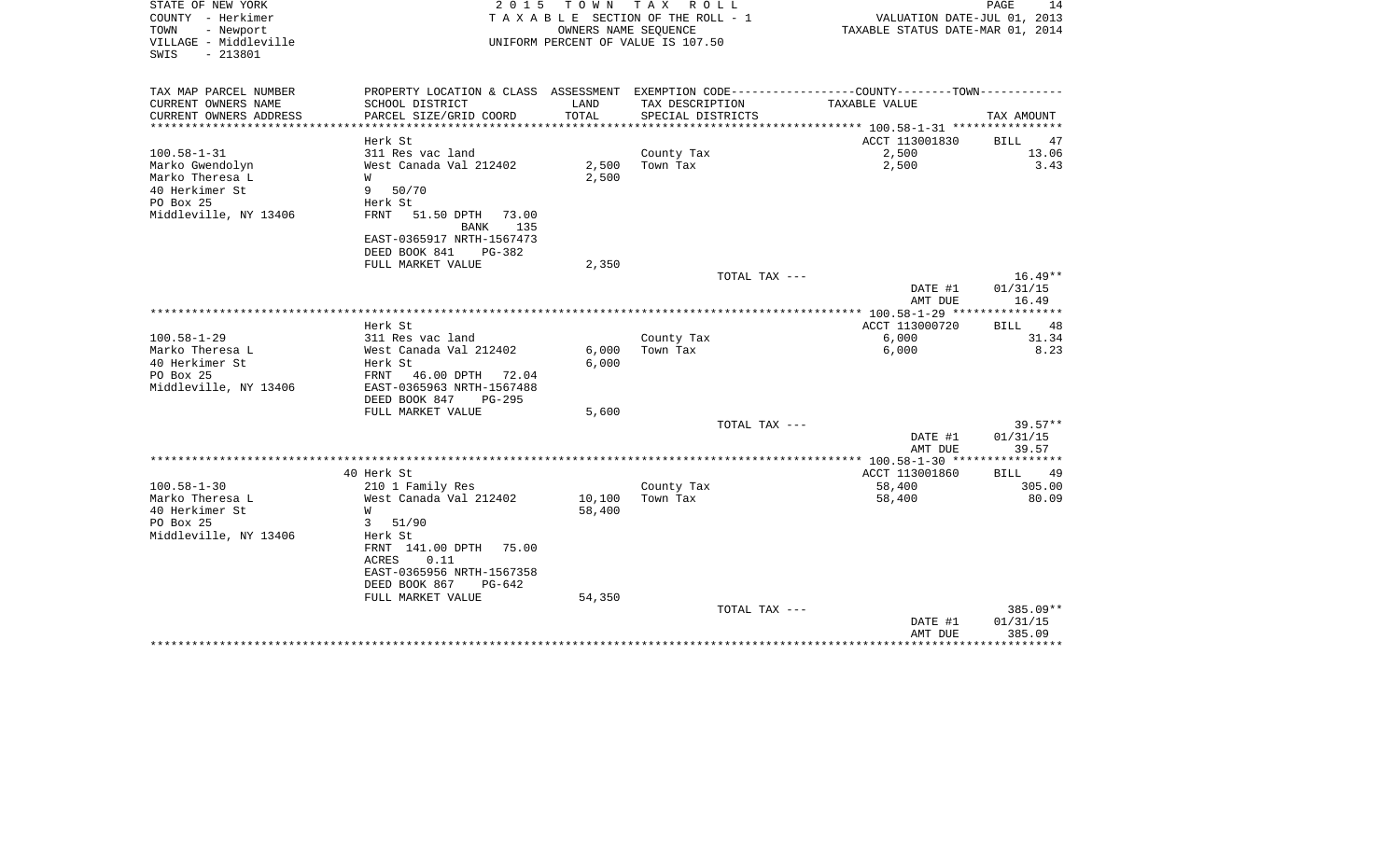| STATE OF NEW YORK<br>COUNTY - Herkimer            | 2 0 1 5                                    | TOWN TAX             | R O L L<br>TAXABLE SECTION OF THE ROLL - 1 | VALUATION DATE-JUL 01, 2013                                                                    | PAGE<br>15        |  |
|---------------------------------------------------|--------------------------------------------|----------------------|--------------------------------------------|------------------------------------------------------------------------------------------------|-------------------|--|
| TOWN<br>- Newport                                 |                                            | OWNERS NAME SEQUENCE |                                            | TAXABLE STATUS DATE-MAR 01, 2014                                                               |                   |  |
| VILLAGE - Middleville<br>$-213801$<br>SWIS        |                                            |                      | UNIFORM PERCENT OF VALUE IS 107.50         |                                                                                                |                   |  |
| TAX MAP PARCEL NUMBER                             |                                            |                      |                                            | PROPERTY LOCATION & CLASS ASSESSMENT EXEMPTION CODE----------------COUNTY-------TOWN---------- |                   |  |
| CURRENT OWNERS NAME                               | SCHOOL DISTRICT                            | LAND                 | TAX DESCRIPTION                            | TAXABLE VALUE                                                                                  |                   |  |
| CURRENT OWNERS ADDRESS<br>*********************** | PARCEL SIZE/GRID COORD                     | TOTAL                | SPECIAL DISTRICTS                          |                                                                                                | TAX AMOUNT        |  |
|                                                   | 22 Summitt St                              |                      |                                            | ACCT 113000060                                                                                 | <b>BILL</b><br>50 |  |
| $100.50 - 2 - 19$                                 | 210 1 Family Res                           |                      | County Tax                                 | 89,000                                                                                         | 464.81            |  |
| Massocco Brian A                                  | West Canada Val 212402                     | 12,000               | Town Tax                                   | 89,000                                                                                         | 122.05            |  |
| Massocco Kristine M                               | Life Use                                   | 89,000               |                                            |                                                                                                |                   |  |
| 22 Summit St                                      | $3\ 50/250$                                |                      |                                            |                                                                                                |                   |  |
| Middleville, NY 13406                             | Summit St                                  |                      |                                            |                                                                                                |                   |  |
|                                                   | FRNT<br>56.00 DPTH 212.00                  |                      |                                            |                                                                                                |                   |  |
|                                                   | 135<br>BANK                                |                      |                                            |                                                                                                |                   |  |
|                                                   | EAST-0365811 NRTH-1568663                  |                      |                                            |                                                                                                |                   |  |
|                                                   | DEED BOOK 892<br>$PG-97$                   |                      |                                            |                                                                                                |                   |  |
|                                                   | FULL MARKET VALUE                          | 82,800               |                                            |                                                                                                |                   |  |
|                                                   |                                            |                      | TOTAL TAX ---                              |                                                                                                | 586.86**          |  |
|                                                   |                                            |                      |                                            | DATE #1                                                                                        | 01/31/15          |  |
|                                                   |                                            |                      |                                            | AMT DUE                                                                                        | 586.86            |  |
|                                                   |                                            |                      |                                            | ***************** 100.58-1-10 *****************                                                |                   |  |
|                                                   | 13 Summit St                               |                      |                                            | ACCT 113001080                                                                                 | <b>BILL</b><br>51 |  |
| $100.58 - 1 - 10$<br>Maxwell William L            | 210 1 Family Res<br>West Canada Val 212402 | 11,700               | County Tax<br>Town Tax                     | 68,300<br>68,300                                                                               | 356.70<br>93.67   |  |
| Maxwell Shirley                                   | S                                          | 68,300               |                                            |                                                                                                |                   |  |
| 13 Summit St                                      | $\mathbf{3}$<br>50/220                     |                      |                                            |                                                                                                |                   |  |
| PO Box 474                                        | Summit St                                  |                      |                                            |                                                                                                |                   |  |
| Middleville, NY 13406                             | 49.50 DPTH 206.25<br>FRNT                  |                      |                                            |                                                                                                |                   |  |
|                                                   | 0.24<br>ACRES                              |                      |                                            |                                                                                                |                   |  |
|                                                   | EAST-0365911 NRTH-1568371                  |                      |                                            |                                                                                                |                   |  |
|                                                   | DEED BOOK 00622 PG-00882                   |                      |                                            |                                                                                                |                   |  |
|                                                   | FULL MARKET VALUE                          | 63,550               |                                            |                                                                                                |                   |  |
|                                                   |                                            |                      | TOTAL TAX ---                              |                                                                                                | $450.37**$        |  |
|                                                   |                                            |                      |                                            | DATE #1                                                                                        | 01/31/15          |  |
|                                                   |                                            |                      |                                            | AMT DUE                                                                                        | 450.37            |  |
|                                                   |                                            |                      |                                            |                                                                                                |                   |  |
|                                                   | Herk St                                    |                      |                                            | ACCT 113001590                                                                                 | 52<br><b>BILL</b> |  |
| $100.58 - 1 - 13$                                 | 484 1 use sm bld                           |                      | County Tax                                 | 42,000                                                                                         | 219.35            |  |
| Medves Beth                                       | West Canada Val 212402<br>W                | 12,000               | Town Tax                                   | 42,000                                                                                         | 57.60             |  |
| Medves Russell F<br>131 Old City Rd               | 13 74X144 L Sto                            | 42,000               |                                            |                                                                                                |                   |  |
| Newport, NY 13416                                 | Herk St                                    |                      |                                            |                                                                                                |                   |  |
|                                                   | FRNT 114.00 DPTH 89.00                     |                      |                                            |                                                                                                |                   |  |
|                                                   | EAST-0366129 NRTH-1568359                  |                      |                                            |                                                                                                |                   |  |
|                                                   | DEED BOOK 1076<br><b>PG-113</b>            |                      |                                            |                                                                                                |                   |  |
|                                                   | FULL MARKET VALUE                          | 39,050               |                                            |                                                                                                |                   |  |
|                                                   |                                            |                      | TOTAL TAX ---                              |                                                                                                | 276.95**          |  |
|                                                   |                                            |                      |                                            | DATE #1                                                                                        | 01/31/15          |  |
|                                                   |                                            |                      |                                            | AMT DUE                                                                                        | 276.95            |  |
|                                                   |                                            |                      |                                            |                                                                                                |                   |  |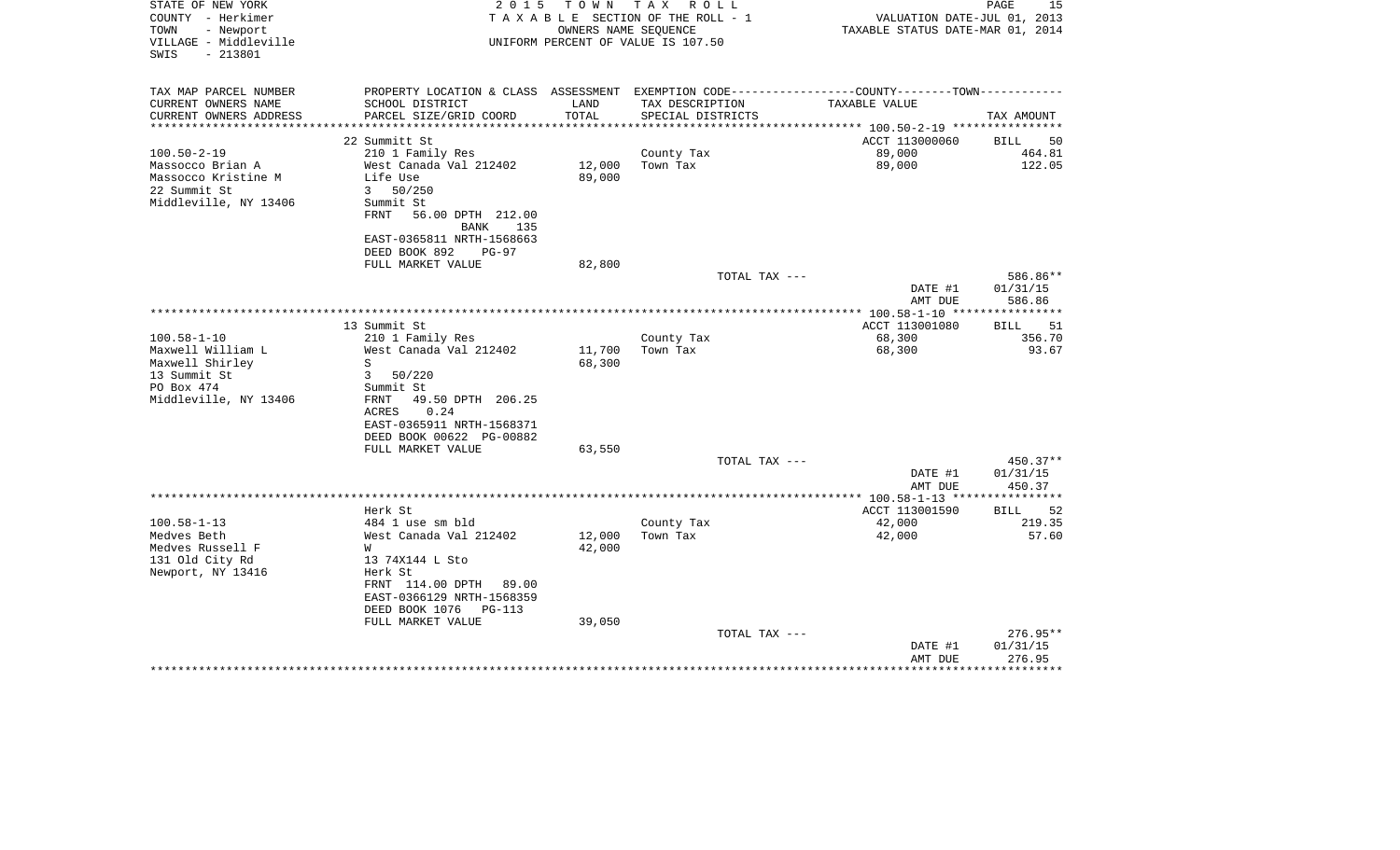| STATE OF NEW YORK<br>COUNTY - Herkimer<br>TOWN<br>- Newport<br>VILLAGE - Middleville<br>$-213801$<br>SWIS | 2 0 1 5                                              | T O W N          | TAX ROLL<br>TAXABLE SECTION OF THE ROLL - 1<br>OWNERS NAME SEQUENCE<br>UNIFORM PERCENT OF VALUE IS 107.50 | VALUATION DATE-JUL 01, 2013<br>TAXABLE STATUS DATE-MAR 01, 2014 | PAGE<br>16           |
|-----------------------------------------------------------------------------------------------------------|------------------------------------------------------|------------------|-----------------------------------------------------------------------------------------------------------|-----------------------------------------------------------------|----------------------|
| TAX MAP PARCEL NUMBER                                                                                     | PROPERTY LOCATION & CLASS ASSESSMENT                 |                  |                                                                                                           | EXEMPTION CODE----------------COUNTY-------TOWN-----------      |                      |
| CURRENT OWNERS NAME                                                                                       | SCHOOL DISTRICT                                      | LAND             | TAX DESCRIPTION                                                                                           | TAXABLE VALUE                                                   |                      |
| CURRENT OWNERS ADDRESS                                                                                    | PARCEL SIZE/GRID COORD                               | TOTAL            | SPECIAL DISTRICTS                                                                                         |                                                                 | TAX AMOUNT           |
| **********************                                                                                    |                                                      |                  |                                                                                                           | ACCT 113000270                                                  |                      |
| $100.58 - 1 - 28$                                                                                         | Herk St<br>210 1 Family Res                          |                  | County Tax                                                                                                | 65,000                                                          | BILL<br>53<br>339.47 |
| Mower Arnold                                                                                              | West Canada Val 212402                               | 11,100           | Town Tax                                                                                                  | 65,000                                                          | 89.14                |
| Mower Beverly                                                                                             | W                                                    | 65,000           |                                                                                                           |                                                                 |                      |
| 44 Herkimer St                                                                                            | 3<br>90/230                                          |                  |                                                                                                           |                                                                 |                      |
| Middleville, NY 13406                                                                                     | Herk St                                              |                  |                                                                                                           |                                                                 |                      |
|                                                                                                           | FRNT 71.69 DPTH 116.70                               |                  |                                                                                                           |                                                                 |                      |
|                                                                                                           | EAST-0365967 NRTH-1567554                            |                  |                                                                                                           |                                                                 |                      |
|                                                                                                           | DEED BOOK 1156<br><b>PG-954</b><br>FULL MARKET VALUE | 60,450           |                                                                                                           |                                                                 |                      |
|                                                                                                           |                                                      |                  | TOTAL TAX ---                                                                                             |                                                                 | 428.61**             |
|                                                                                                           |                                                      |                  |                                                                                                           | DATE #1                                                         | 01/31/15             |
|                                                                                                           |                                                      |                  |                                                                                                           | AMT DUE                                                         | 428.61               |
|                                                                                                           |                                                      |                  |                                                                                                           |                                                                 |                      |
|                                                                                                           | 25 Summitt St                                        |                  |                                                                                                           | ACCT 113001050                                                  | 54<br><b>BILL</b>    |
| $100.58 - 1 - 6$<br>Mullenax Linda G                                                                      | 210 1 Family Res<br>West Canada Val 212402           | 10,700           | County Tax<br>Town Tax                                                                                    | 63,400<br>63,400                                                | 331.11<br>86.95      |
| 25 Summitt St                                                                                             | $3 \frac{72}{168}$                                   | 63,400           |                                                                                                           |                                                                 |                      |
| Middleville, NY 13406                                                                                     | Summit St                                            |                  |                                                                                                           |                                                                 |                      |
|                                                                                                           | FRNT<br>72.00 DPTH 140.25                            |                  |                                                                                                           |                                                                 |                      |
|                                                                                                           | 0.16<br>ACRES                                        |                  |                                                                                                           |                                                                 |                      |
|                                                                                                           | EAST-0365712 NRTH-1568470                            |                  |                                                                                                           |                                                                 |                      |
|                                                                                                           | DEED BOOK 1138<br>PG-961                             |                  |                                                                                                           |                                                                 |                      |
|                                                                                                           | FULL MARKET VALUE                                    | 59,000           | TOTAL TAX ---                                                                                             |                                                                 | 418.06**             |
|                                                                                                           |                                                      |                  |                                                                                                           | DATE #1                                                         | 01/31/15             |
|                                                                                                           |                                                      |                  |                                                                                                           | AMT DUE                                                         | 418.06               |
|                                                                                                           |                                                      |                  |                                                                                                           |                                                                 |                      |
|                                                                                                           | 17 Summitt St                                        |                  |                                                                                                           | ACCT 113000570                                                  | 55<br><b>BILL</b>    |
| $100.58 - 1 - 7$                                                                                          | 312 Vac w/imprv                                      |                  | County Tax                                                                                                | 14,300                                                          | 74.68                |
| Mullenax Russell<br>Mullenax Linda                                                                        | West Canada Val 212402<br>S                          | 11,200<br>14,300 | Town Tax                                                                                                  | 14,300                                                          | 19.61                |
| 25 Summitt St                                                                                             | 3 50X250 Trl                                         |                  |                                                                                                           |                                                                 |                      |
| PO Box 328                                                                                                | Herk St                                              |                  |                                                                                                           |                                                                 |                      |
| Middleville, NY 13406                                                                                     | 49.50 DPTH 185.25<br>FRNT                            |                  |                                                                                                           |                                                                 |                      |
|                                                                                                           | 0.20<br>ACRES                                        |                  |                                                                                                           |                                                                 |                      |
|                                                                                                           | EAST-0365770 NRTH-1568431                            |                  |                                                                                                           |                                                                 |                      |
|                                                                                                           | DEED BOOK 1247<br>PG-694                             |                  |                                                                                                           |                                                                 |                      |
|                                                                                                           | FULL MARKET VALUE                                    | 13,300           | TOTAL TAX ---                                                                                             |                                                                 | $94.29**$            |
|                                                                                                           |                                                      |                  |                                                                                                           | DATE #1                                                         | 01/31/15             |
|                                                                                                           |                                                      |                  |                                                                                                           | AMT DUE                                                         | 94.29                |
|                                                                                                           |                                                      |                  |                                                                                                           |                                                                 |                      |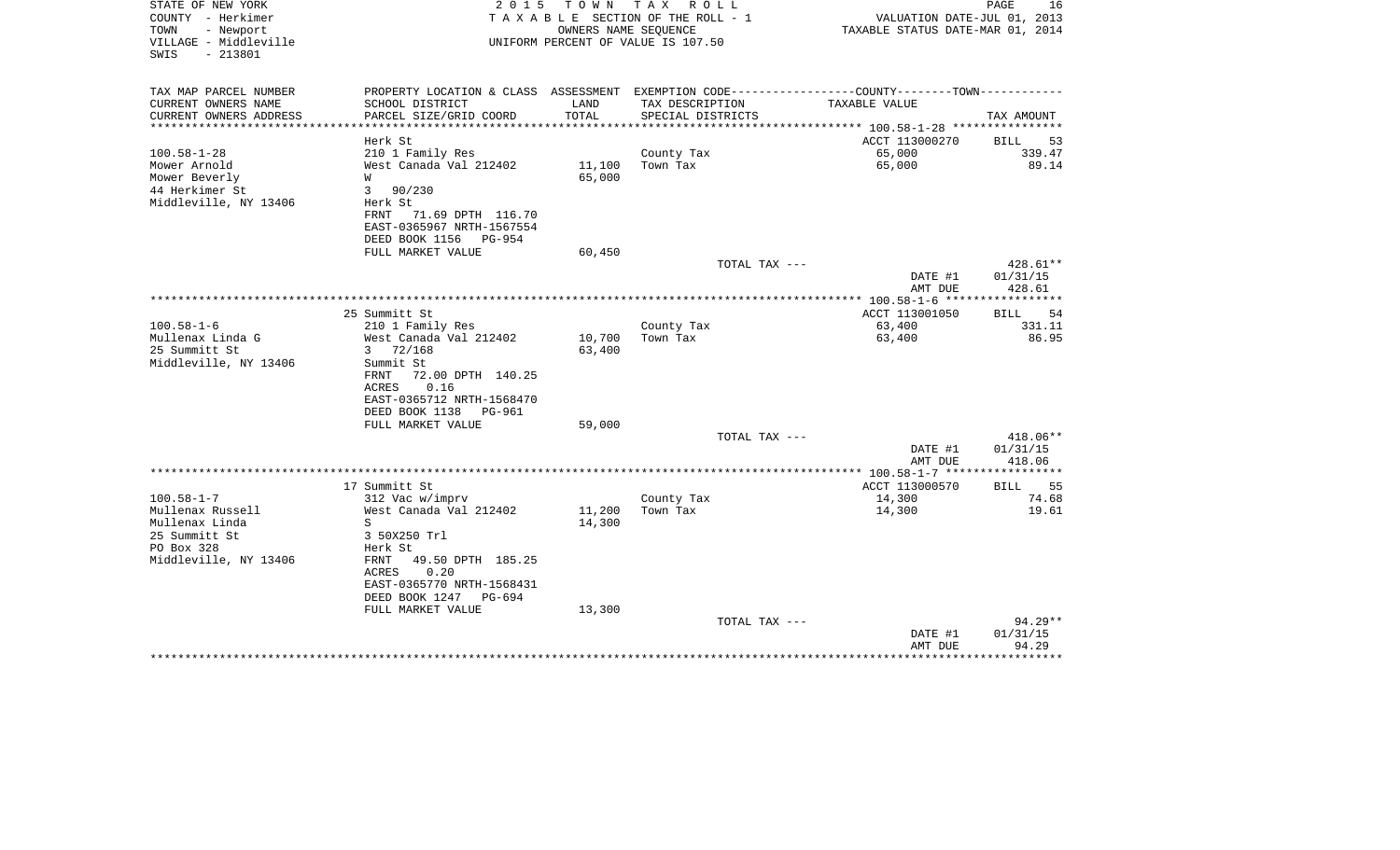| STATE OF NEW YORK<br>COUNTY - Herkimer<br>TOWN<br>- Newport<br>VILLAGE - Middleville<br>$-213801$<br>SWIS | 2 0 1 5                                                                                                                                     | T O W N          | T A X<br>R O L L<br>TAXABLE SECTION OF THE ROLL - 1<br>OWNERS NAME SEQUENCE<br>UNIFORM PERCENT OF VALUE IS 107.50 | VALUATION DATE-JUL 01, 2013<br>TAXABLE STATUS DATE-MAR 01, 2014 | PAGE<br>17                     |
|-----------------------------------------------------------------------------------------------------------|---------------------------------------------------------------------------------------------------------------------------------------------|------------------|-------------------------------------------------------------------------------------------------------------------|-----------------------------------------------------------------|--------------------------------|
| TAX MAP PARCEL NUMBER<br>CURRENT OWNERS NAME                                                              | PROPERTY LOCATION & CLASS ASSESSMENT EXEMPTION CODE----------------COUNTY--------TOWN----------<br>SCHOOL DISTRICT                          | LAND             | TAX DESCRIPTION                                                                                                   | TAXABLE VALUE                                                   |                                |
| CURRENT OWNERS ADDRESS<br>***********************                                                         | PARCEL SIZE/GRID COORD                                                                                                                      | TOTAL            | SPECIAL DISTRICTS                                                                                                 |                                                                 | TAX AMOUNT                     |
|                                                                                                           | 11 Summitt Rd                                                                                                                               |                  |                                                                                                                   | ACCT 113000930                                                  | <b>BILL</b><br>56              |
| $100.58 - 1 - 11$                                                                                         | 210 1 Family Res                                                                                                                            |                  | County Tax                                                                                                        | 69,800                                                          | 364.53                         |
| Neale Clifford                                                                                            | West Canada Val 212402                                                                                                                      | 13,900           | Town Tax                                                                                                          | 69,800                                                          | 95.72                          |
| Neale Brenda                                                                                              | S                                                                                                                                           | 69,800           |                                                                                                                   |                                                                 |                                |
| 11 Summit Rd                                                                                              | $\mathbf{3}$                                                                                                                                |                  |                                                                                                                   |                                                                 |                                |
| Newport, NY 13416                                                                                         | Summit<br><b>FRNT</b><br>99.00 DPTH 206.25<br>0.46 BANK<br>135<br>ACRES<br>EAST-0365978 NRTH-1568353                                        |                  |                                                                                                                   |                                                                 |                                |
|                                                                                                           | DEED BOOK 702<br><b>PG-584</b>                                                                                                              |                  |                                                                                                                   |                                                                 |                                |
|                                                                                                           | FULL MARKET VALUE                                                                                                                           | 64,950           |                                                                                                                   |                                                                 |                                |
|                                                                                                           |                                                                                                                                             |                  | TOTAL TAX ---                                                                                                     | DATE #1<br>AMT DUE                                              | 460.25**<br>01/31/15<br>460.25 |
|                                                                                                           |                                                                                                                                             |                  |                                                                                                                   |                                                                 |                                |
|                                                                                                           | Fishing Rock Rd                                                                                                                             |                  |                                                                                                                   | ACCT 113001685                                                  | 57<br>BILL                     |
| $100.50 - 2 - 4$                                                                                          | 270 Mfg housing<br>West Canada Val 212402                                                                                                   |                  | County Tax                                                                                                        | 26,000                                                          | 135.79                         |
| Petkovsek Richard<br>Main Street<br>PO Box 393<br>Middleville, NY 13406                                   | West<br>200x75<br>Fishing Rock                                                                                                              | 15,000<br>26,000 | Town Tax                                                                                                          | 26,000                                                          | 35.66                          |
|                                                                                                           | FRNT 500.00 DPTH 178.00<br>ACRES<br>1.00<br>EAST-0365529 NRTH-1569079<br>DEED BOOK 764<br><b>PG-545</b>                                     |                  |                                                                                                                   |                                                                 |                                |
|                                                                                                           | FULL MARKET VALUE                                                                                                                           | 24,200           | TOTAL TAX ---                                                                                                     |                                                                 | 171.45**                       |
|                                                                                                           |                                                                                                                                             |                  |                                                                                                                   | DATE #1<br>AMT DUE                                              | 01/31/15<br>171.45             |
|                                                                                                           |                                                                                                                                             |                  |                                                                                                                   |                                                                 |                                |
|                                                                                                           | 2 Summitt St                                                                                                                                |                  |                                                                                                                   | ACCT 113001020                                                  | 58<br><b>BILL</b>              |
| $100.50 - 2 - 14$<br>Petkovsek Richard<br>PO Box 393<br>Middleville, NY 13406                             | 210 1 Family Res<br>West Canada Val 212402<br>10 108X160<br>3<br>108/160                                                                    | 12,700<br>92,500 | County Tax<br>Town Tax                                                                                            | 92,500<br>92,500                                                | 483.09<br>126.85               |
|                                                                                                           | Summit St<br>FRNT 190.00 DPTH<br>ACRES<br>$0.30$ BANK<br>135<br>EAST-0366094 NRTH-1568550<br>DEED BOOK 684<br>$PG-308$<br>FULL MARKET VALUE | 86,047           |                                                                                                                   |                                                                 |                                |
|                                                                                                           |                                                                                                                                             |                  | TOTAL TAX ---                                                                                                     |                                                                 | 609.94**                       |
|                                                                                                           |                                                                                                                                             |                  |                                                                                                                   | DATE #1<br>AMT DUE                                              | 01/31/15<br>609.94             |
|                                                                                                           |                                                                                                                                             |                  |                                                                                                                   |                                                                 |                                |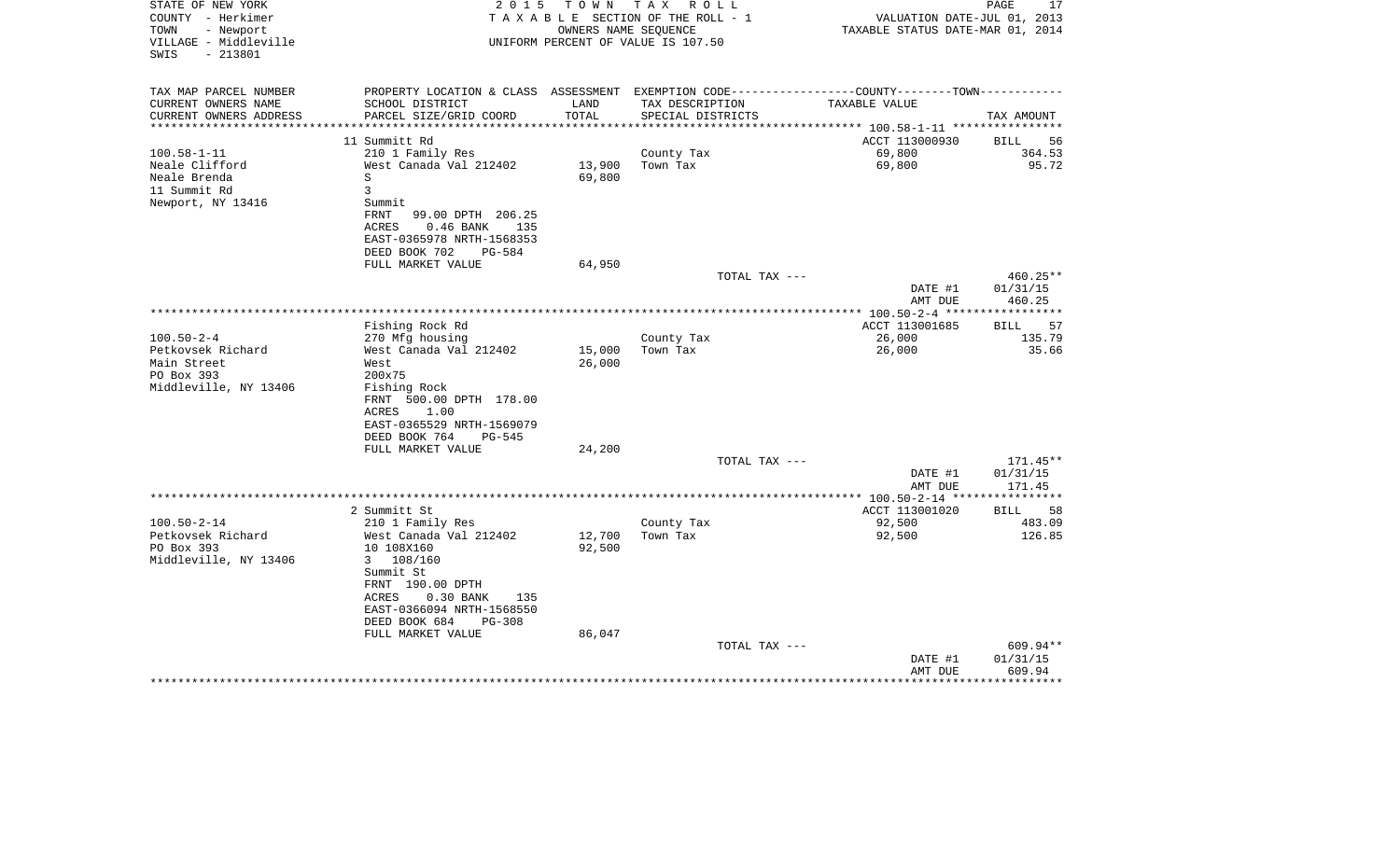| STATE OF NEW YORK<br>COUNTY - Herkimer<br>- Newport<br>TOWN<br>VILLAGE - Middleville<br>SWIS<br>$-213801$ | 2 0 1 5                                              | T O W N          | TAX ROLL<br>TAXABLE SECTION OF THE ROLL - 1<br>OWNERS NAME SEQUENCE<br>UNIFORM PERCENT OF VALUE IS 107.50 | VALUATION DATE-JUL 01, 2013<br>TAXABLE STATUS DATE-MAR 01, 2014                               | PAGE<br>18                        |
|-----------------------------------------------------------------------------------------------------------|------------------------------------------------------|------------------|-----------------------------------------------------------------------------------------------------------|-----------------------------------------------------------------------------------------------|-----------------------------------|
| TAX MAP PARCEL NUMBER                                                                                     |                                                      |                  |                                                                                                           | PROPERTY LOCATION & CLASS ASSESSMENT EXEMPTION CODE---------------COUNTY-------TOWN---------- |                                   |
| CURRENT OWNERS NAME<br>CURRENT OWNERS ADDRESS                                                             | SCHOOL DISTRICT<br>PARCEL SIZE/GRID COORD            | LAND<br>TOTAL    | TAX DESCRIPTION<br>SPECIAL DISTRICTS                                                                      | TAXABLE VALUE                                                                                 | TAX AMOUNT                        |
|                                                                                                           |                                                      |                  |                                                                                                           |                                                                                               |                                   |
|                                                                                                           | 27 Summitt St                                        |                  |                                                                                                           | ACCT 113000360                                                                                | <b>BILL</b><br>59                 |
| $100.58 - 1 - 5$<br>Pierson Bonnie                                                                        | 210 1 Family Res<br>West Canada Val 212402           |                  | VET COM CT 41131                                                                                          | 15,000<br>15,000<br>3,310                                                                     |                                   |
| 27 Summitt St                                                                                             | S                                                    | 66,200           | 8,000 VET DIS CT 41141<br>County Tax                                                                      | 3,310<br>47,890                                                                               | 250.11                            |
| PO Box 323                                                                                                | 3, 36/76                                             |                  | Town Tax                                                                                                  | 47,890                                                                                        | 65.68                             |
| Middleville, NY 13406                                                                                     | Summit                                               |                  |                                                                                                           |                                                                                               |                                   |
|                                                                                                           | FRNT<br>40.00 DPTH 73.25<br><b>ACRES</b><br>0.08     |                  |                                                                                                           |                                                                                               |                                   |
|                                                                                                           | EAST-0365662 NRTH-1568522<br>DEED BOOK 804<br>PG-607 |                  |                                                                                                           |                                                                                               |                                   |
|                                                                                                           | FULL MARKET VALUE                                    | 61,600           |                                                                                                           |                                                                                               |                                   |
|                                                                                                           |                                                      |                  | TOTAL TAX ---                                                                                             |                                                                                               | 315.79**                          |
|                                                                                                           |                                                      |                  |                                                                                                           | DATE #1                                                                                       | 01/31/15                          |
|                                                                                                           |                                                      |                  |                                                                                                           | AMT DUE                                                                                       | 315.79                            |
|                                                                                                           |                                                      |                  |                                                                                                           |                                                                                               |                                   |
|                                                                                                           | 26 Kanata St                                         |                  |                                                                                                           | ACCT 113001295                                                                                | <b>BILL</b><br>60                 |
| $100.58 - 2 - 9$                                                                                          | 210 1 Family Res                                     |                  | County Tax                                                                                                | 112,000                                                                                       | 584.93                            |
| Ray Randolph                                                                                              | West Canada Val 212402                               | 13,900           | Town Tax                                                                                                  | 112,000                                                                                       | 153.60                            |
| Ray Cindy                                                                                                 | W                                                    | 112,000          |                                                                                                           |                                                                                               |                                   |
| 26 Kanata St                                                                                              | R1 115X170                                           |                  |                                                                                                           |                                                                                               |                                   |
| Middleville, NY 13406                                                                                     | Kanata St<br>FRNT 170.00 DPTH 125.00                 |                  |                                                                                                           |                                                                                               |                                   |
|                                                                                                           | $0.46$ BANK<br>ACRES<br>135                          |                  |                                                                                                           |                                                                                               |                                   |
|                                                                                                           | EAST-0366526 NRTH-1568008                            |                  |                                                                                                           |                                                                                               |                                   |
|                                                                                                           | DEED BOOK 818<br>$PG-76$                             |                  |                                                                                                           |                                                                                               |                                   |
|                                                                                                           | FULL MARKET VALUE                                    | 104,200          |                                                                                                           |                                                                                               |                                   |
|                                                                                                           |                                                      |                  | TOTAL TAX ---                                                                                             |                                                                                               | 738.53**                          |
|                                                                                                           |                                                      |                  |                                                                                                           | DATE #1                                                                                       | 01/31/15                          |
|                                                                                                           |                                                      |                  |                                                                                                           | AMT DUE                                                                                       | 738.53                            |
|                                                                                                           |                                                      |                  |                                                                                                           |                                                                                               |                                   |
|                                                                                                           | 16 Kanata St                                         |                  |                                                                                                           | ACCT 113001290                                                                                | 61<br><b>BILL</b>                 |
| $100.58 - 2 - 10.1$                                                                                       | 210 1 Family Res                                     |                  | County Tax                                                                                                | 66,600                                                                                        | 347.82                            |
| Ray Randolph C Jr<br>16 Kanata St                                                                         | West Canada Val 212402<br>E                          | 12,400<br>66,600 | Town Tax                                                                                                  | 66,600                                                                                        | 91.33                             |
| Middleville, NY 13406                                                                                     | 1 Trl                                                |                  |                                                                                                           |                                                                                               |                                   |
|                                                                                                           | Kanata St                                            |                  |                                                                                                           |                                                                                               |                                   |
|                                                                                                           | FRNT 158.00 DPTH<br>88.00                            |                  |                                                                                                           |                                                                                               |                                   |
|                                                                                                           | ACRES<br>0.31                                        |                  |                                                                                                           |                                                                                               |                                   |
|                                                                                                           | EAST-0366518 NRTH-1568185                            |                  |                                                                                                           |                                                                                               |                                   |
|                                                                                                           | DEED BOOK 1505<br><b>PG-391</b>                      |                  |                                                                                                           |                                                                                               |                                   |
|                                                                                                           | FULL MARKET VALUE                                    | 61,950           |                                                                                                           |                                                                                               |                                   |
|                                                                                                           |                                                      |                  | TOTAL TAX ---                                                                                             |                                                                                               | $439.15**$                        |
|                                                                                                           |                                                      |                  |                                                                                                           | DATE #1                                                                                       | 01/31/15                          |
|                                                                                                           |                                                      |                  |                                                                                                           | AMT DUE                                                                                       | 439.15<br>* * * * * * * * * * * * |
|                                                                                                           |                                                      |                  |                                                                                                           |                                                                                               |                                   |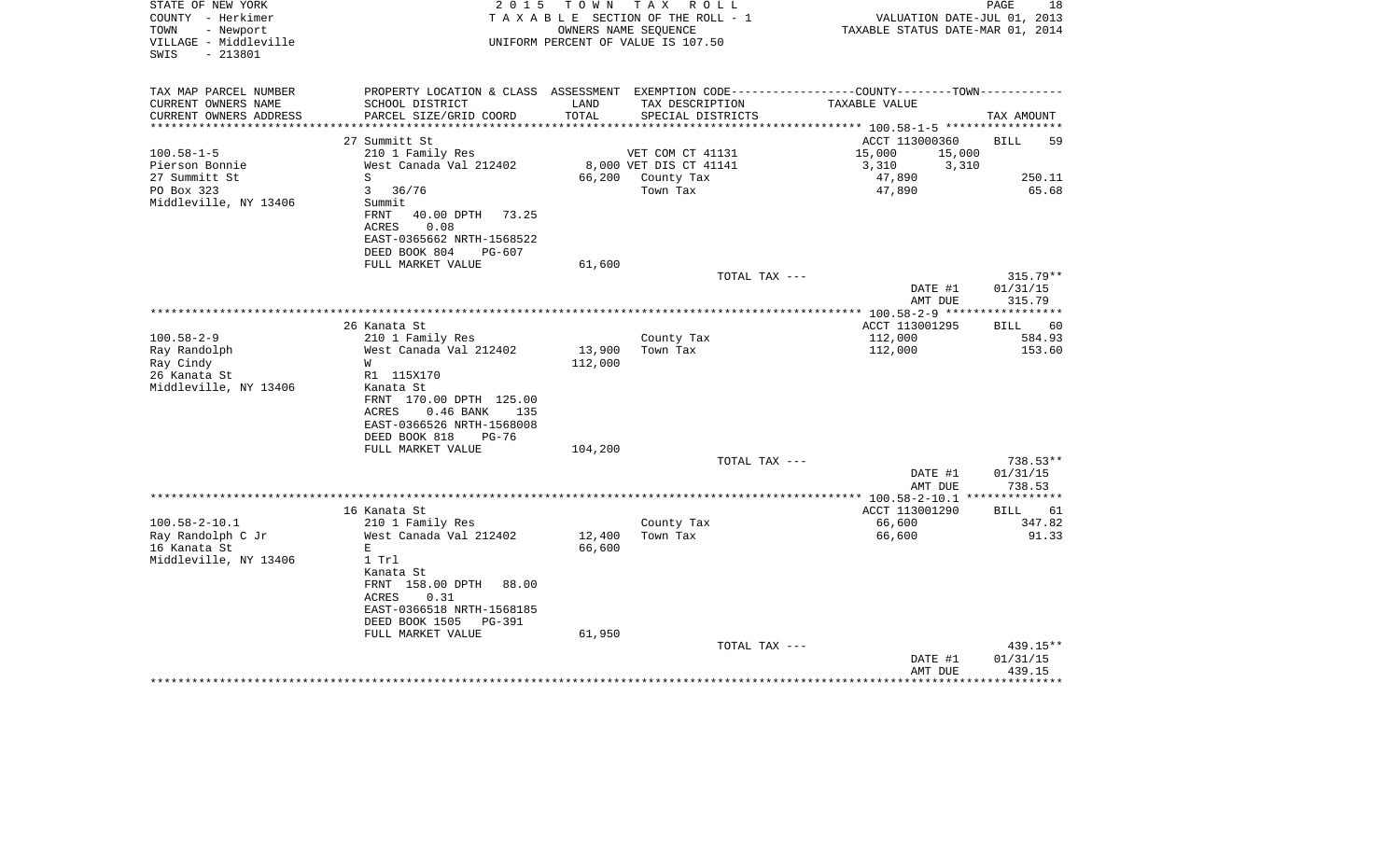| STATE OF NEW YORK<br>COUNTY - Herkimer<br>TOWN<br>- Newport<br>VILLAGE - Middleville<br>$-213801$<br>SWIS | 2 0 1 5                                                | T O W N | TAX ROLL<br>TAXABLE SECTION OF THE ROLL - 1<br>OWNERS NAME SEQUENCE<br>UNIFORM PERCENT OF VALUE IS 107.50 | VALUATION DATE-JUL 01, 2013<br>TAXABLE STATUS DATE-MAR 01, 2014                                | PAGE<br>19           |
|-----------------------------------------------------------------------------------------------------------|--------------------------------------------------------|---------|-----------------------------------------------------------------------------------------------------------|------------------------------------------------------------------------------------------------|----------------------|
| TAX MAP PARCEL NUMBER                                                                                     |                                                        |         |                                                                                                           | PROPERTY LOCATION & CLASS ASSESSMENT EXEMPTION CODE----------------COUNTY-------TOWN---------- |                      |
| CURRENT OWNERS NAME                                                                                       | SCHOOL DISTRICT                                        | LAND    | TAX DESCRIPTION                                                                                           | TAXABLE VALUE                                                                                  |                      |
| CURRENT OWNERS ADDRESS<br>*********************                                                           | PARCEL SIZE/GRID COORD                                 | TOTAL   | SPECIAL DISTRICTS                                                                                         |                                                                                                | TAX AMOUNT           |
|                                                                                                           | Herkimer St                                            |         |                                                                                                           | ACCT 113000840                                                                                 | BILL<br>62           |
| $100.58 - 2 - 13$                                                                                         | 484 1 use sm bld                                       |         | County Tax                                                                                                | 70,000                                                                                         | 365.58               |
| Salance Concepcion C                                                                                      | West Canada Val 212402                                 | 12,000  | Town Tax                                                                                                  | 70,000                                                                                         | 96.00                |
| 234 E Steele St                                                                                           | Е                                                      | 70,000  | School Relevy                                                                                             |                                                                                                | 1,307.25             |
| Herkimer, NY 13350                                                                                        | 10 91X134x124x7                                        |         |                                                                                                           |                                                                                                |                      |
|                                                                                                           | Herk St<br>FRNT 150.00 DPTH                            |         |                                                                                                           |                                                                                                |                      |
|                                                                                                           | 0.23<br>ACRES                                          |         |                                                                                                           |                                                                                                |                      |
|                                                                                                           | EAST-0366289 NRTH-1568372                              |         |                                                                                                           |                                                                                                |                      |
|                                                                                                           | DEED BOOK 1519 PG-868                                  |         |                                                                                                           |                                                                                                |                      |
|                                                                                                           | FULL MARKET VALUE                                      | 65,100  |                                                                                                           |                                                                                                |                      |
|                                                                                                           |                                                        |         | TOTAL TAX ---                                                                                             |                                                                                                | 1,768.83**           |
|                                                                                                           |                                                        |         |                                                                                                           | DATE #1<br>AMT DUE                                                                             | 01/31/15<br>1,768.83 |
|                                                                                                           |                                                        |         |                                                                                                           | ************ 100.58-1-20 *****************                                                     |                      |
|                                                                                                           | 22 Herkimer St                                         |         |                                                                                                           | ACCT 113000420                                                                                 | <b>BILL</b><br>63    |
| $100.58 - 1 - 20$                                                                                         | 210 1 Family Res                                       |         | County Tax                                                                                                | 60,900                                                                                         | 318.05               |
| Salanco Nicholas G                                                                                        | West Canada Val 212402                                 | 11,400  | Town Tax                                                                                                  | 60,900                                                                                         | 83.52                |
| Salanco Joann                                                                                             | W                                                      | 60,900  |                                                                                                           |                                                                                                |                      |
| 22 Herkimer St                                                                                            | 3 68/230                                               |         |                                                                                                           |                                                                                                |                      |
| PO Box 512                                                                                                | Herk                                                   |         |                                                                                                           |                                                                                                |                      |
| Middleville, NY 13406                                                                                     | FRNT<br>52.00 DPTH 177.00<br>EAST-0365997 NRTH-1567967 |         |                                                                                                           |                                                                                                |                      |
|                                                                                                           | DEED BOOK 903<br>$PG-40$                               |         |                                                                                                           |                                                                                                |                      |
|                                                                                                           | FULL MARKET VALUE                                      | 56,650  |                                                                                                           |                                                                                                |                      |
|                                                                                                           |                                                        |         | TOTAL TAX ---                                                                                             |                                                                                                | $401.57**$           |
|                                                                                                           |                                                        |         |                                                                                                           | DATE #1                                                                                        | 01/31/15             |
|                                                                                                           |                                                        |         |                                                                                                           | AMT DUE                                                                                        | 401.57               |
|                                                                                                           | 26 Herk St                                             |         |                                                                                                           | ACCT 113001980                                                                                 | BILL<br>64           |
| $100.58 - 1 - 21$                                                                                         | 210 1 Family Res                                       |         | County Tax                                                                                                | 67,000                                                                                         | 349.91               |
| Salm Lynn                                                                                                 | West Canada Val 212402                                 | 11,700  | Town Tax                                                                                                  | 67,000                                                                                         | 91.88                |
| Salm Kim                                                                                                  | W                                                      | 67,000  |                                                                                                           |                                                                                                |                      |
| 569 Summit Rd                                                                                             | 60/235<br>3                                            |         |                                                                                                           |                                                                                                |                      |
| Newport, NY 13416                                                                                         | Herk St                                                |         |                                                                                                           |                                                                                                |                      |
|                                                                                                           | 57.75 DPTH 182.49<br>FRNT                              |         |                                                                                                           |                                                                                                |                      |
|                                                                                                           | EAST-0365990 NRTH-1567912<br>DEED BOOK 1192<br>PG-991  |         |                                                                                                           |                                                                                                |                      |
|                                                                                                           | FULL MARKET VALUE                                      | 62,350  |                                                                                                           |                                                                                                |                      |
|                                                                                                           |                                                        |         | TOTAL TAX ---                                                                                             |                                                                                                | 441.79**             |
|                                                                                                           |                                                        |         |                                                                                                           | DATE #1                                                                                        | 01/31/15             |
|                                                                                                           |                                                        |         |                                                                                                           | AMT DUE                                                                                        | 441.79               |
|                                                                                                           |                                                        |         |                                                                                                           |                                                                                                |                      |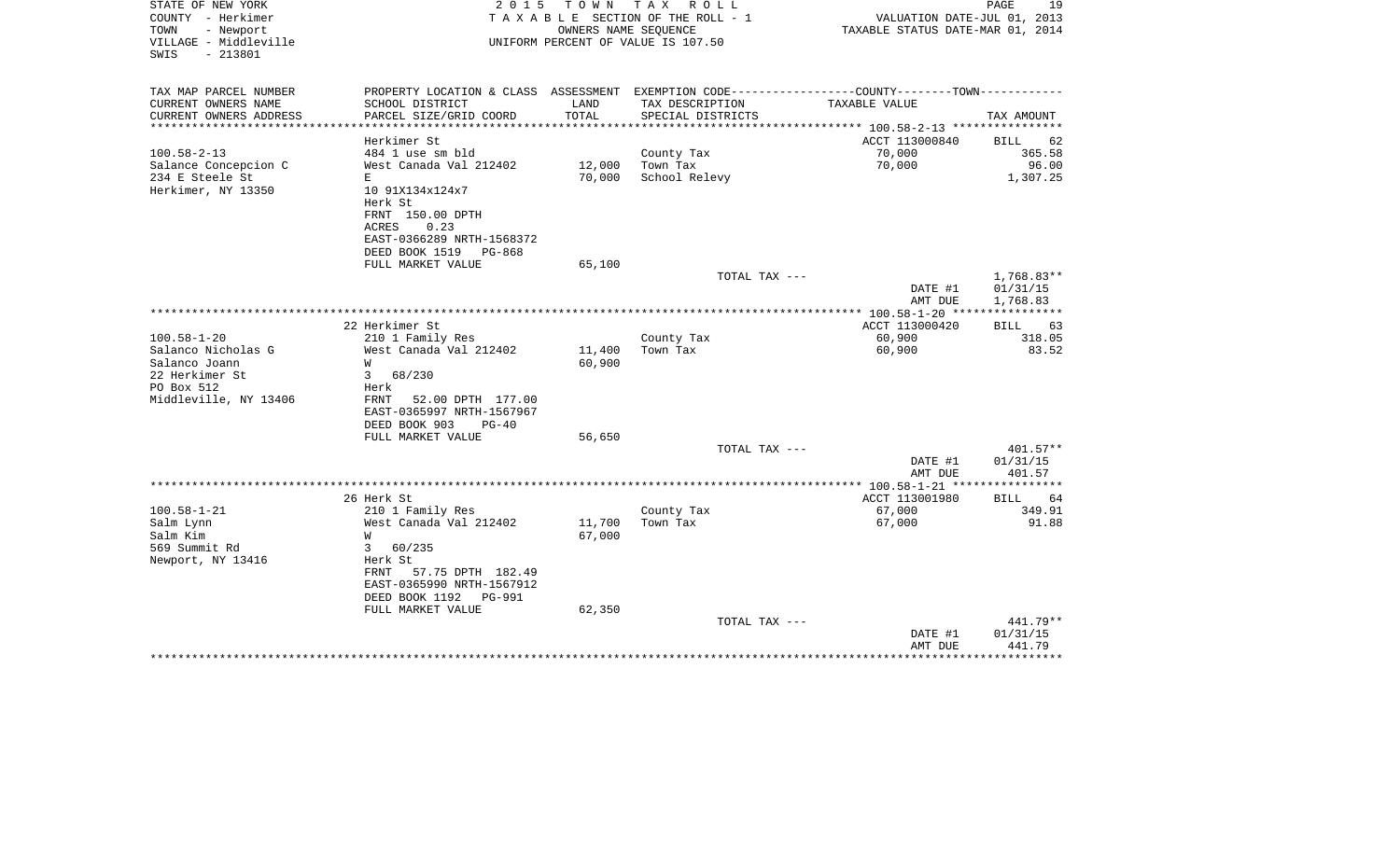| STATE OF NEW YORK<br>COUNTY - Herkimer<br>TOWN<br>- Newport<br>VILLAGE - Middleville<br>$-213801$<br>SWIS | 2 0 1 5                                                                            | T O W N | TAX ROLL<br>TAXABLE SECTION OF THE ROLL - 1<br>OWNERS NAME SEQUENCE<br>UNIFORM PERCENT OF VALUE IS 107.50 | VALUATION DATE-JUL 01, 2013<br>TAXABLE STATUS DATE-MAR 01, 2014                                 | PAGE<br>20                      |
|-----------------------------------------------------------------------------------------------------------|------------------------------------------------------------------------------------|---------|-----------------------------------------------------------------------------------------------------------|-------------------------------------------------------------------------------------------------|---------------------------------|
| TAX MAP PARCEL NUMBER                                                                                     |                                                                                    |         |                                                                                                           | PROPERTY LOCATION & CLASS ASSESSMENT EXEMPTION CODE----------------COUNTY--------TOWN---------- |                                 |
| CURRENT OWNERS NAME                                                                                       | SCHOOL DISTRICT                                                                    | LAND    | TAX DESCRIPTION                                                                                           | TAXABLE VALUE                                                                                   |                                 |
| CURRENT OWNERS ADDRESS                                                                                    | PARCEL SIZE/GRID COORD                                                             | TOTAL   | SPECIAL DISTRICTS                                                                                         |                                                                                                 | TAX AMOUNT                      |
| ***********************                                                                                   | ***************************                                                        |         |                                                                                                           |                                                                                                 |                                 |
|                                                                                                           | 25 Herkimer St                                                                     |         |                                                                                                           | ACCT 113001740                                                                                  | BILL<br>65                      |
| $100.58 - 2 - 20$<br>Santmyer Chad J                                                                      | 210 1 Family Res<br>West Canada Val 212402                                         | 11,200  | County Tax<br>Town Tax                                                                                    | 64,500<br>64,500                                                                                | 336.85<br>88.45                 |
| 25 Herkimer St                                                                                            | E.                                                                                 | 64,500  |                                                                                                           |                                                                                                 |                                 |
| Middleville, NY 13406                                                                                     | 3 52/200                                                                           |         |                                                                                                           |                                                                                                 |                                 |
|                                                                                                           | Herk St                                                                            |         |                                                                                                           |                                                                                                 |                                 |
|                                                                                                           | 50.00 DPTH 180.00<br>FRNT                                                          |         |                                                                                                           |                                                                                                 |                                 |
|                                                                                                           | EAST-0366235 NRTH-1567936                                                          |         |                                                                                                           |                                                                                                 |                                 |
|                                                                                                           | DEED BOOK 1486 PG-659                                                              |         |                                                                                                           |                                                                                                 |                                 |
|                                                                                                           | FULL MARKET VALUE                                                                  | 60,000  |                                                                                                           |                                                                                                 |                                 |
|                                                                                                           |                                                                                    |         | TOTAL TAX ---                                                                                             |                                                                                                 | 425.30**                        |
|                                                                                                           |                                                                                    |         |                                                                                                           | DATE #1                                                                                         | 01/31/15                        |
|                                                                                                           |                                                                                    |         |                                                                                                           | AMT DUE<br>****** 100.58-2-8.1 ****                                                             | 425.30<br>* * * * * * * * * * * |
|                                                                                                           | 32 Kanata St                                                                       |         |                                                                                                           | ACCT 113000900                                                                                  | <b>BILL</b><br>66               |
| $100.58 - 2 - 8.1$                                                                                        | 210 1 Family Res                                                                   |         | County Tax                                                                                                | 60,000                                                                                          | 313.35                          |
| Schaffer Jerry Jr.                                                                                        | West Canada Val 212402                                                             | 15,000  | Town Tax                                                                                                  | 60,000                                                                                          | 82.28                           |
| Schaffer Kaylynn                                                                                          | W                                                                                  | 60,000  | School Relevy                                                                                             |                                                                                                 | 580.48                          |
| 32 Kanata St                                                                                              | 134x176                                                                            |         | Village Relevy                                                                                            |                                                                                                 | 432.93                          |
| Middleville, NY 13406                                                                                     | Kanata St<br>FRNT 137.00 DPTH 176.00<br>ACRES<br>0.56<br>EAST-0366531 NRTH-1567855 |         |                                                                                                           |                                                                                                 |                                 |
|                                                                                                           | DEED BOOK 947<br><b>PG-470</b>                                                     |         |                                                                                                           |                                                                                                 |                                 |
|                                                                                                           | FULL MARKET VALUE                                                                  | 55,800  |                                                                                                           |                                                                                                 |                                 |
|                                                                                                           |                                                                                    |         | TOTAL TAX ---                                                                                             |                                                                                                 | $1,409.04**$                    |
|                                                                                                           |                                                                                    |         |                                                                                                           | DATE #1<br>AMT DUE                                                                              | 01/31/15<br>1,409.04            |
|                                                                                                           |                                                                                    |         |                                                                                                           | ************* 100.50-2-24 ****                                                                  | ***********                     |
|                                                                                                           | 28 Summitt St                                                                      |         |                                                                                                           | ACCT 113001890                                                                                  | 67<br><b>BILL</b>               |
| $100.50 - 2 - 24$                                                                                         | 210 1 Family Res                                                                   |         | County Tax                                                                                                | 48,000                                                                                          | 250.68                          |
| Schantz Kathryn                                                                                           | West Canada Val 212402                                                             | 13,100  | Town Tax                                                                                                  | 48,000                                                                                          | 65.83                           |
| PO Box 541                                                                                                | N                                                                                  | 48,000  |                                                                                                           |                                                                                                 |                                 |
| Middleville, NY 13406                                                                                     | 90/250<br>3                                                                        |         |                                                                                                           |                                                                                                 |                                 |
|                                                                                                           | Summit St                                                                          |         |                                                                                                           |                                                                                                 |                                 |
|                                                                                                           | FRNT 240.00 DPTH<br>70.00<br><b>BANK</b><br>135                                    |         |                                                                                                           |                                                                                                 |                                 |
|                                                                                                           | EAST-0365229 NRTH-1568752                                                          |         |                                                                                                           |                                                                                                 |                                 |
|                                                                                                           | DEED BOOK 902<br><b>PG-186</b>                                                     |         |                                                                                                           |                                                                                                 |                                 |
|                                                                                                           | FULL MARKET VALUE                                                                  | 44,650  | TOTAL TAX ---                                                                                             |                                                                                                 | $316.51**$                      |
|                                                                                                           |                                                                                    |         |                                                                                                           | DATE #1                                                                                         | 01/31/15                        |
|                                                                                                           |                                                                                    |         |                                                                                                           | AMT DUE                                                                                         | 316.51                          |
|                                                                                                           |                                                                                    |         |                                                                                                           |                                                                                                 |                                 |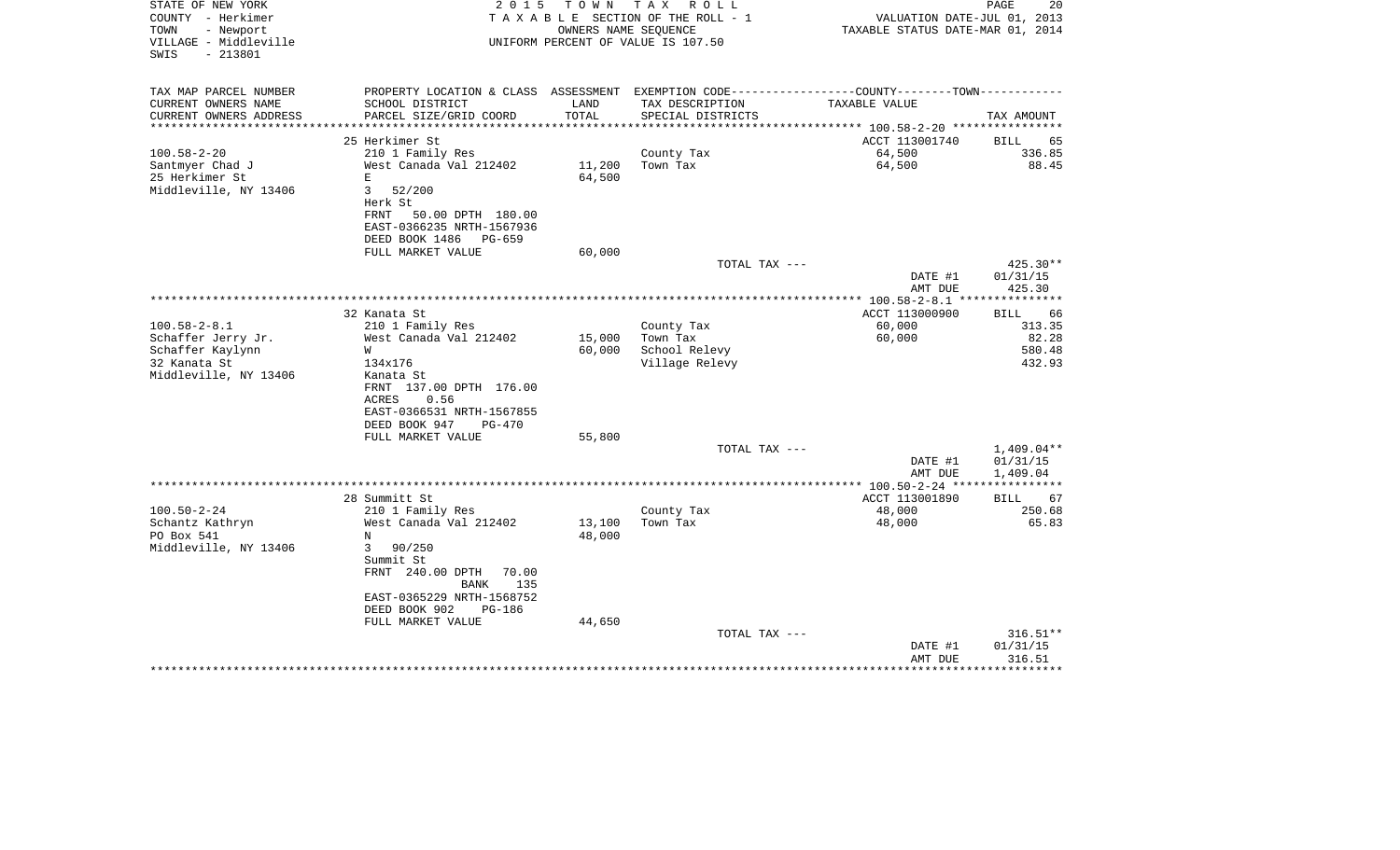| STATE OF NEW YORK<br>COUNTY - Herkimer     |                                                                                               |        | 2015 TOWN TAX ROLL<br>TAXABLE SECTION OF THE ROLL - 1 | VALUATION DATE-JUL 01, 2013      | PAGE<br>21           |
|--------------------------------------------|-----------------------------------------------------------------------------------------------|--------|-------------------------------------------------------|----------------------------------|----------------------|
| TOWN<br>- Newport                          |                                                                                               |        | OWNERS NAME SEQUENCE                                  | TAXABLE STATUS DATE-MAR 01, 2014 |                      |
| VILLAGE - Middleville<br>$-213801$<br>SWIS |                                                                                               |        | UNIFORM PERCENT OF VALUE IS 107.50                    |                                  |                      |
| TAX MAP PARCEL NUMBER                      | PROPERTY LOCATION & CLASS ASSESSMENT EXEMPTION CODE---------------COUNTY-------TOWN---------- |        |                                                       |                                  |                      |
| CURRENT OWNERS NAME                        | SCHOOL DISTRICT                                                                               | LAND   | TAX DESCRIPTION                                       | TAXABLE VALUE                    |                      |
| CURRENT OWNERS ADDRESS                     | PARCEL SIZE/GRID COORD<br>***********************                                             | TOTAL  | SPECIAL DISTRICTS                                     |                                  | TAX AMOUNT           |
| ***********************                    | Rt 28                                                                                         |        |                                                       |                                  | BILL<br>68           |
| $100.66 - 1 - 2$                           | 330 Vacant comm                                                                               |        | County Tax                                            | 4,300                            | 22.46                |
| Shevat Renee Scialdo                       | West Canada Val 212402                                                                        | 4,300  | Town Tax                                              | 4,300                            | 5.90                 |
| 102 Gale Dr                                | 50x600                                                                                        | 4,300  |                                                       |                                  |                      |
| Cobleskill, NY 12034                       | FRNT 600.00 DPTH 55.00<br>EAST-0365716 NRTH-1565934<br>DEED BOOK 697 PG-807                   |        |                                                       |                                  |                      |
|                                            | FULL MARKET VALUE                                                                             | 4,000  |                                                       |                                  |                      |
|                                            |                                                                                               |        | TOTAL TAX ---                                         |                                  | $28.36**$            |
|                                            |                                                                                               |        |                                                       | DATE #1                          | 01/31/15             |
|                                            |                                                                                               |        |                                                       | AMT DUE                          | 28.36                |
|                                            | 5 Herk St                                                                                     |        |                                                       | ACCT 113000300                   | BILL<br>69           |
| $100.58 - 2 - 14$                          | 210 1 Family Res                                                                              |        | VET COM CT 41131                                      | 13,750<br>13,750                 |                      |
| Smith Jack                                 | West Canada Val 212402                                                                        |        | 10,600 County Tax                                     | 41,250                           | 215.43               |
| Smith Maude                                | Е                                                                                             | 55,000 | Town Tax                                              | 41,250                           | 56.57                |
| 5 Herkimer St                              | 83/100<br>$3^{\circ}$                                                                         |        |                                                       |                                  |                      |
| Middleville, NY 13406                      | Herk St<br>FRNT<br>80.70 DPTH<br>97.00                                                        |        |                                                       |                                  |                      |
|                                            | 0.15<br>ACRES                                                                                 |        |                                                       |                                  |                      |
|                                            | EAST-0366252 NRTH-1568292                                                                     |        |                                                       |                                  |                      |
|                                            | DEED BOOK 694<br>PG-611                                                                       |        |                                                       |                                  |                      |
|                                            | FULL MARKET VALUE                                                                             | 51,150 |                                                       |                                  |                      |
|                                            |                                                                                               |        | TOTAL TAX ---                                         | DATE #1                          | 272.00**<br>01/31/15 |
|                                            |                                                                                               |        |                                                       | AMT DUE                          | 272.00               |
|                                            | Herkimer St                                                                                   |        |                                                       |                                  | 70<br>BILL           |
| $100.58 - 2 - 28$                          | 311 Res vac land                                                                              |        | County Tax                                            | 1,500                            | 7.83                 |
| Smith Jack A                               | West Canada Val 212402                                                                        | 1,500  | Town Tax                                              | 1,500                            | 2.06                 |
| Smith Maude M                              | 74 X 58                                                                                       | 1,500  |                                                       |                                  |                      |
| Herkimer St<br>PO Box 89                   | Herkimer St<br>FRNT                                                                           |        |                                                       |                                  |                      |
| Middleville, NY 13406                      | 81.00 DPTH 58.00<br>EAST-0366320 NRTH-1568281                                                 |        |                                                       |                                  |                      |
|                                            | DEED BOOK 856<br>PG-376                                                                       |        |                                                       |                                  |                      |
|                                            | FULL MARKET VALUE                                                                             | 1,400  |                                                       |                                  |                      |
|                                            |                                                                                               |        | TOTAL TAX ---                                         |                                  | $9.89**$             |
|                                            |                                                                                               |        |                                                       | DATE #1                          | 01/31/15             |
|                                            |                                                                                               |        |                                                       | AMT DUE                          | 9.89                 |
|                                            | 30 Herk St                                                                                    |        |                                                       | ACCT 113000870                   | <b>BILL</b><br>71    |
| $100.58 - 1 - 25$                          | 312 Vac w/imprv                                                                               |        | County Tax                                            | 14,000                           | 73.12                |
| Smith Jay                                  | West Canada Val 212402                                                                        | 12,300 | Town Tax                                              | 14,000                           | 19.20                |
| 785 Summit St                              | W                                                                                             | 14,000 |                                                       |                                  |                      |
| Newport, NY 13416                          | 3 82 X 112                                                                                    |        |                                                       |                                  |                      |
|                                            | Herk St<br>FRNT 104.94 DPTH 139.00                                                            |        |                                                       |                                  |                      |
|                                            | 0.30<br>ACRES                                                                                 |        |                                                       |                                  |                      |
|                                            | EAST-0365971 NRTH-1567698                                                                     |        |                                                       |                                  |                      |
|                                            | DEED BOOK 946<br>PG-382                                                                       |        |                                                       |                                  |                      |
|                                            | FULL MARKET VALUE                                                                             | 13,000 |                                                       |                                  |                      |
|                                            |                                                                                               |        | TOTAL TAX ---                                         |                                  | $92.32**$            |
|                                            |                                                                                               |        |                                                       | DATE #1<br>AMT DUE               | 01/31/15<br>92.32    |
|                                            |                                                                                               |        |                                                       |                                  |                      |
|                                            |                                                                                               |        |                                                       |                                  |                      |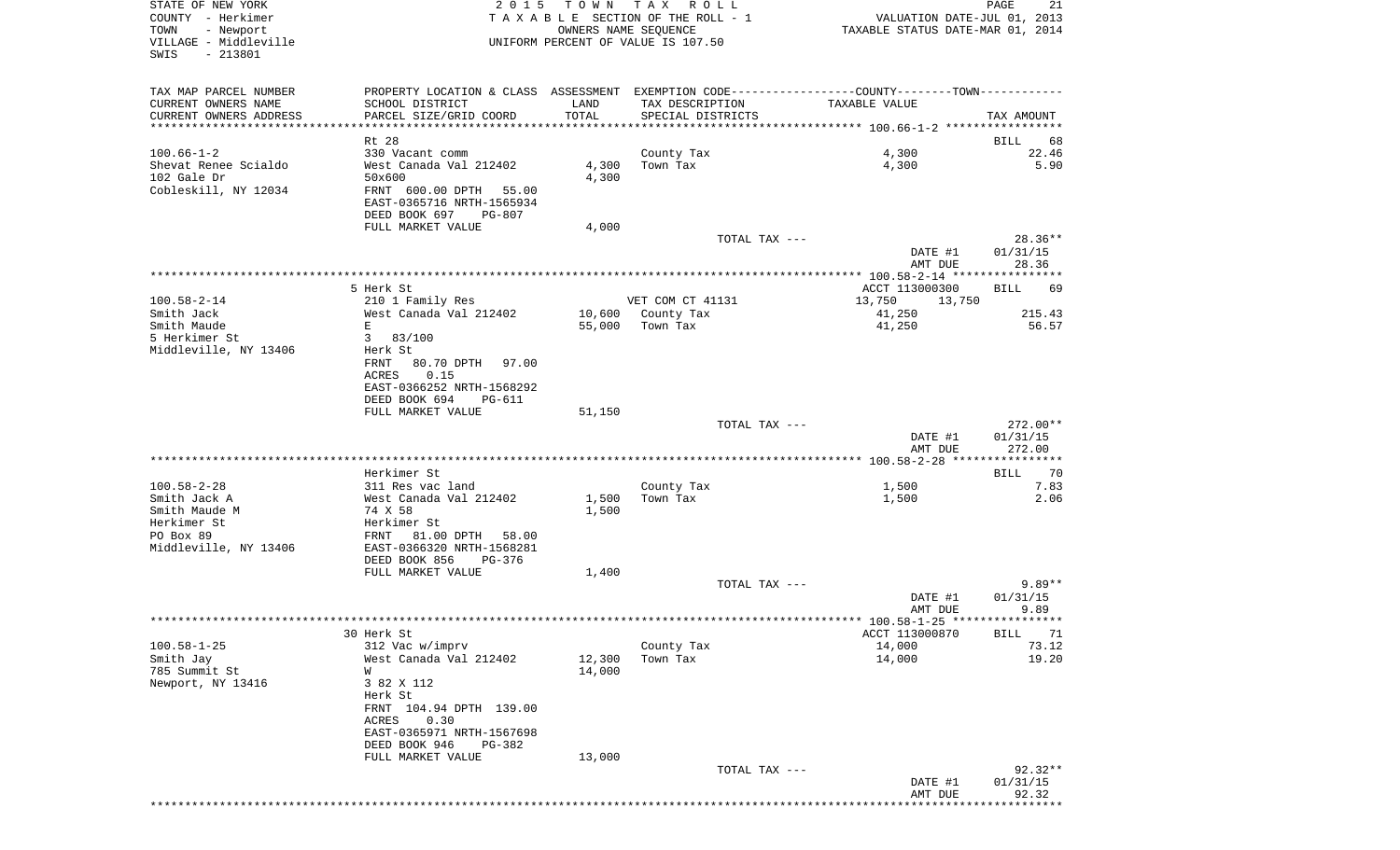| STATE OF NEW YORK<br>COUNTY - Herkimer<br>- Newport<br>TOWN<br>VILLAGE - Middleville<br>SWIS<br>$-213801$ | 2 0 1 5                                               | T O W N        | T A X<br>R O L L<br>TAXABLE SECTION OF THE ROLL - 1<br>OWNERS NAME SEQUENCE<br>UNIFORM PERCENT OF VALUE IS 107.50 | VALUATION DATE-JUL 01, 2013<br>TAXABLE STATUS DATE-MAR 01, 2014                               | PAGE<br>22            |
|-----------------------------------------------------------------------------------------------------------|-------------------------------------------------------|----------------|-------------------------------------------------------------------------------------------------------------------|-----------------------------------------------------------------------------------------------|-----------------------|
| TAX MAP PARCEL NUMBER                                                                                     |                                                       |                |                                                                                                                   | PROPERTY LOCATION & CLASS ASSESSMENT EXEMPTION CODE---------------COUNTY-------TOWN---------- |                       |
| CURRENT OWNERS NAME                                                                                       | SCHOOL DISTRICT                                       | LAND           | TAX DESCRIPTION                                                                                                   | TAXABLE VALUE                                                                                 |                       |
| CURRENT OWNERS ADDRESS<br>***********************                                                         | PARCEL SIZE/GRID COORD                                | TOTAL          | SPECIAL DISTRICTS                                                                                                 |                                                                                               | TAX AMOUNT            |
|                                                                                                           | Herk St                                               |                |                                                                                                                   | ACCT 113001470                                                                                | 72<br>BILL            |
| $100.58 - 1 - 27$                                                                                         | 210 1 Family Res                                      |                | County Tax                                                                                                        | 49,000                                                                                        | 255.90                |
| Smith Jay                                                                                                 | West Canada Val 212402                                | 5,000          | Town Tax                                                                                                          | 49,000                                                                                        | 67.20                 |
| 785 Summit St                                                                                             | W                                                     | 49,000         |                                                                                                                   |                                                                                               |                       |
| Newport, NY 13416                                                                                         | 32/150<br>3                                           |                |                                                                                                                   |                                                                                               |                       |
|                                                                                                           | Herk                                                  |                |                                                                                                                   |                                                                                               |                       |
|                                                                                                           | FRNT<br>22.00 DPTH<br>92.16                           |                |                                                                                                                   |                                                                                               |                       |
|                                                                                                           | 0.04<br>ACRES                                         |                |                                                                                                                   |                                                                                               |                       |
|                                                                                                           | EAST-0365966 NRTH-1567603<br>DEED BOOK 848<br>$PG-73$ |                |                                                                                                                   |                                                                                               |                       |
|                                                                                                           | FULL MARKET VALUE                                     | 45,600         |                                                                                                                   |                                                                                               |                       |
|                                                                                                           |                                                       |                | TOTAL TAX ---                                                                                                     |                                                                                               | 323.10**              |
|                                                                                                           |                                                       |                |                                                                                                                   | DATE #1                                                                                       | 01/31/15              |
|                                                                                                           |                                                       |                |                                                                                                                   | AMT DUE                                                                                       | 323.10                |
|                                                                                                           |                                                       |                |                                                                                                                   | ************* 100.58-1-17 ****                                                                | ********              |
|                                                                                                           | Herk St                                               |                |                                                                                                                   | ACCT 113001560                                                                                | 73<br><b>BILL</b>     |
| $100.58 - 1 - 17$                                                                                         | 311 Res vac land                                      |                | County Tax                                                                                                        | 7,700                                                                                         | 40.21                 |
| Smith Jay D<br>Smith Theodore P                                                                           | West Canada Val 212402<br>W                           | 7,700<br>7,700 | Town Tax                                                                                                          | 7,700                                                                                         | 10.56                 |
| 785 Summit St                                                                                             | la Hotel Lot                                          |                |                                                                                                                   |                                                                                               |                       |
| PO Box 505                                                                                                | Herk                                                  |                |                                                                                                                   |                                                                                               |                       |
| Middleville, NY 13406                                                                                     | <b>FRNT</b><br>70.00 DPTH 406.00                      |                |                                                                                                                   |                                                                                               |                       |
|                                                                                                           | <b>ACRES</b><br>0.62                                  |                |                                                                                                                   |                                                                                               |                       |
|                                                                                                           | EAST-0365966 NRTH-1568172                             |                |                                                                                                                   |                                                                                               |                       |
|                                                                                                           | DEED BOOK 903<br>$PG-75$                              |                |                                                                                                                   |                                                                                               |                       |
|                                                                                                           | FULL MARKET VALUE                                     | 7,150          |                                                                                                                   |                                                                                               |                       |
|                                                                                                           |                                                       |                | TOTAL TAX ---                                                                                                     | DATE #1                                                                                       | $50.77**$<br>01/31/15 |
|                                                                                                           |                                                       |                |                                                                                                                   | AMT DUE                                                                                       | 50.77                 |
|                                                                                                           |                                                       |                |                                                                                                                   |                                                                                               |                       |
|                                                                                                           | Herk St                                               |                |                                                                                                                   | ACCT 113001440                                                                                | 74<br><b>BILL</b>     |
| $100.58 - 1 - 24$                                                                                         | 311 Res vac land                                      |                | County Tax                                                                                                        | 18,400                                                                                        | 96.09                 |
| Smith Jay D                                                                                               | West Canada Val 212402                                | 18,400         | Town Tax                                                                                                          | 18,400                                                                                        | 25.23                 |
| Smith Theodore P                                                                                          | 100.58-1-34 Combined                                  | 18,400         |                                                                                                                   |                                                                                               |                       |
| 785 Summit St<br>PO Box 505                                                                               | 6.90a Jacunski Lot<br>Herk                            |                |                                                                                                                   |                                                                                               |                       |
| Middleville, NY 13406                                                                                     | 19.80 DPTH 156.75<br>FRNT                             |                |                                                                                                                   |                                                                                               |                       |
|                                                                                                           | 6.90<br>ACRES                                         |                |                                                                                                                   |                                                                                               |                       |
|                                                                                                           | EAST-0365697 NRTH-1567736                             |                |                                                                                                                   |                                                                                               |                       |
|                                                                                                           | DEED BOOK 903<br>$PG-72$                              |                |                                                                                                                   |                                                                                               |                       |
|                                                                                                           | FULL MARKET VALUE                                     | 17,100         |                                                                                                                   |                                                                                               |                       |
|                                                                                                           |                                                       |                | TOTAL TAX ---                                                                                                     |                                                                                               | 121.32**              |
|                                                                                                           |                                                       |                |                                                                                                                   | DATE #1<br>AMT DUE                                                                            | 01/31/15<br>121.32    |
|                                                                                                           |                                                       |                |                                                                                                                   |                                                                                               | **********            |
|                                                                                                           |                                                       |                |                                                                                                                   |                                                                                               |                       |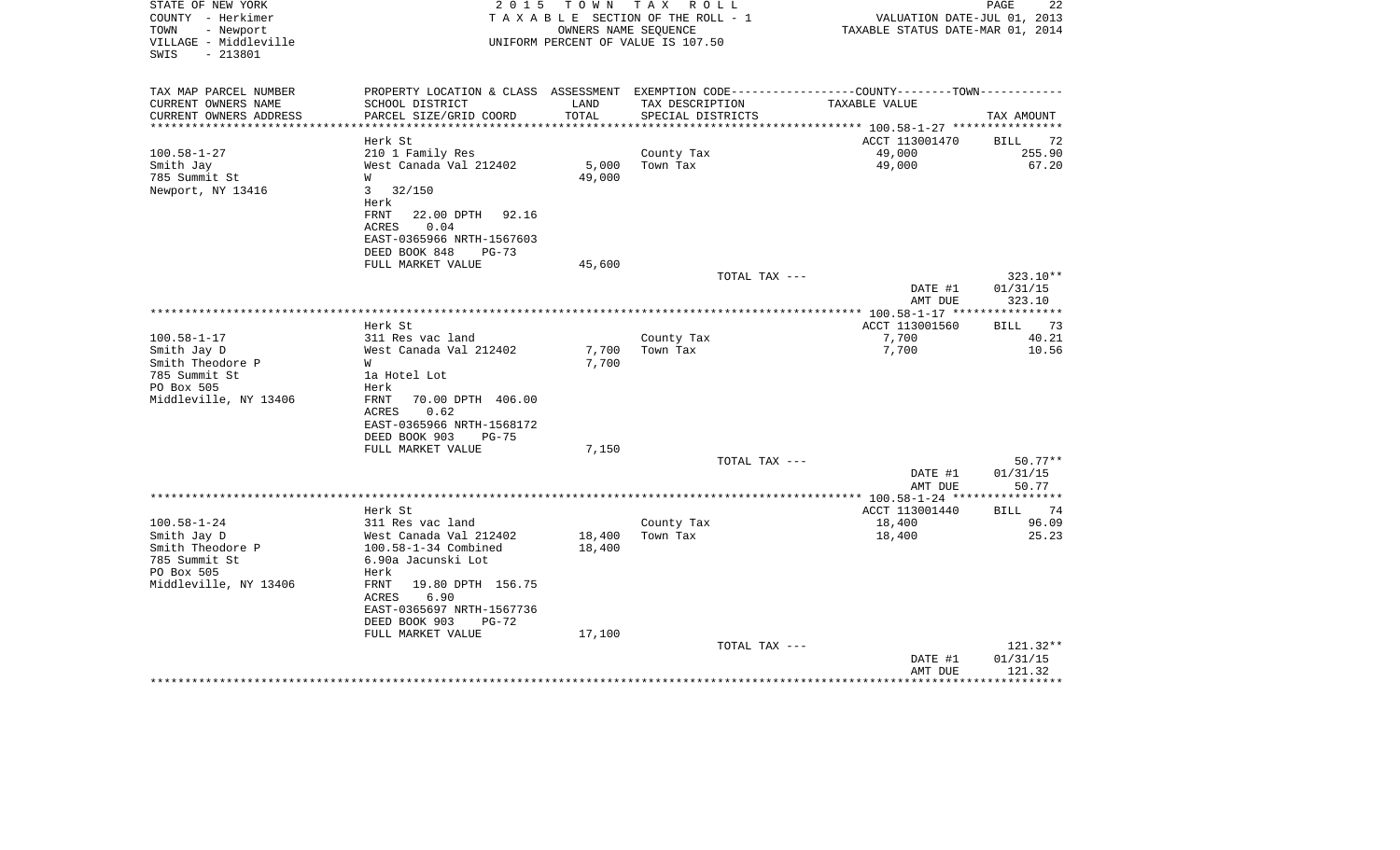| STATE OF NEW YORK<br>COUNTY - Herkimer<br>TOWN<br>- Newport<br>VILLAGE - Middleville<br>$-213801$<br>SWIS | 2 0 1 5                                       | TOWN TAX<br>OWNERS NAME SEQUENCE | R O L L<br>TAXABLE SECTION OF THE ROLL - 1<br>UNIFORM PERCENT OF VALUE IS 107.50 | VALUATION DATE-JUL 01, 2013<br>TAXABLE STATUS DATE-MAR 01, 2014                                | PAGE<br>23             |
|-----------------------------------------------------------------------------------------------------------|-----------------------------------------------|----------------------------------|----------------------------------------------------------------------------------|------------------------------------------------------------------------------------------------|------------------------|
| TAX MAP PARCEL NUMBER                                                                                     |                                               |                                  |                                                                                  | PROPERTY LOCATION & CLASS ASSESSMENT EXEMPTION CODE----------------COUNTY-------TOWN---------- |                        |
| CURRENT OWNERS NAME                                                                                       | SCHOOL DISTRICT                               | LAND                             | TAX DESCRIPTION                                                                  | TAXABLE VALUE                                                                                  |                        |
| CURRENT OWNERS ADDRESS<br>***********************                                                         | PARCEL SIZE/GRID COORD                        | TOTAL                            | SPECIAL DISTRICTS                                                                |                                                                                                | TAX AMOUNT             |
|                                                                                                           | Herk St                                       |                                  |                                                                                  | ACCT 113001380                                                                                 | 75<br><b>BILL</b>      |
| $100.58 - 1 - 26$                                                                                         | 311 Res vac land                              |                                  | County Tax                                                                       | 2,000                                                                                          | 10.45                  |
| Smith Jay D                                                                                               | West Canada Val 212402                        | 2,000                            | Town Tax                                                                         | 2,000                                                                                          | 2.74                   |
| Smith Theodore P<br>785 Summit St                                                                         | W<br>2 98X102whitney                          | 2,000                            |                                                                                  |                                                                                                |                        |
| PO Box 505                                                                                                | Herk                                          |                                  |                                                                                  |                                                                                                |                        |
| Middleville, NY 13406                                                                                     | FRNT<br>32.00 DPTH 109.89                     |                                  |                                                                                  |                                                                                                |                        |
|                                                                                                           | ACRES<br>0.07                                 |                                  |                                                                                  |                                                                                                |                        |
|                                                                                                           | EAST-0365975 NRTH-1567633                     |                                  |                                                                                  |                                                                                                |                        |
|                                                                                                           | DEED BOOK 903<br>$PG-81$<br>FULL MARKET VALUE | 1,850                            |                                                                                  |                                                                                                |                        |
|                                                                                                           |                                               |                                  | TOTAL TAX ---                                                                    |                                                                                                | $13.19**$              |
|                                                                                                           |                                               |                                  |                                                                                  | DATE #1                                                                                        | 01/31/15               |
|                                                                                                           |                                               |                                  |                                                                                  | AMT DUE                                                                                        | 13.19                  |
|                                                                                                           | Herk St                                       |                                  |                                                                                  | *************** 100.58-1-32 **<br>ACCT 110007500                                               | **********<br>76       |
| $100.58 - 1 - 32$                                                                                         | 311 Res vac land                              |                                  | County Tax                                                                       | 15,900                                                                                         | BILL<br>83.04          |
| Smith Jay D                                                                                               | West Canada Val 212402                        | 15,900                           | Town Tax                                                                         | 15,900                                                                                         | 21.81                  |
| Smith Theodore P                                                                                          | 9.00a Dia Hill                                | 15,900                           |                                                                                  |                                                                                                |                        |
| 785 Sommit St                                                                                             | Herk St                                       |                                  |                                                                                  |                                                                                                |                        |
| PO Box 505<br>Middleville, NY 13406                                                                       | FRNT 562.00 DPTH 1045.00<br>9.00<br>ACRES     |                                  |                                                                                  |                                                                                                |                        |
|                                                                                                           | EAST-0365545 NRTH-1567238                     |                                  |                                                                                  |                                                                                                |                        |
|                                                                                                           | DEED BOOK 903<br>$PG-78$                      |                                  |                                                                                  |                                                                                                |                        |
|                                                                                                           | FULL MARKET VALUE                             | 14,800                           |                                                                                  |                                                                                                |                        |
|                                                                                                           |                                               |                                  | TOTAL TAX ---                                                                    |                                                                                                | 104.85**               |
|                                                                                                           |                                               |                                  |                                                                                  | DATE #1<br>AMT DUE                                                                             | 01/31/15<br>104.85     |
|                                                                                                           | Herk St                                       |                                  |                                                                                  | ACCT 113001350                                                                                 | 77                     |
| $100.58 - 1 - 33$                                                                                         | 720 Mine/quarry                               |                                  | County Tax                                                                       | 170,900                                                                                        | BILL<br>892.53         |
| Smith Jay D                                                                                               | West Canada Val 212402                        | 42,100                           | Town Tax                                                                         | 170,900                                                                                        | 234.37                 |
| Smith Theodore P                                                                                          | W                                             | 170,900                          |                                                                                  |                                                                                                |                        |
| 785 Summit St                                                                                             | 14.00a Ace Diamond                            |                                  |                                                                                  |                                                                                                |                        |
| PO Box 505<br>Middleville, NY 13406                                                                       | Herk<br>FRNT 615.00 DPTH 1150.00              |                                  |                                                                                  |                                                                                                |                        |
|                                                                                                           | ACRES<br>14.00                                |                                  |                                                                                  |                                                                                                |                        |
|                                                                                                           | EAST-0365351 NRTH-1566779                     |                                  |                                                                                  |                                                                                                |                        |
|                                                                                                           | DEED BOOK 903<br>$PG-84$                      |                                  |                                                                                  |                                                                                                |                        |
|                                                                                                           | FULL MARKET VALUE                             | 159,000                          |                                                                                  |                                                                                                |                        |
|                                                                                                           |                                               |                                  | TOTAL TAX ---                                                                    |                                                                                                | 1,126.90**<br>01/31/15 |
|                                                                                                           |                                               |                                  |                                                                                  | DATE #1<br>AMT DUE                                                                             | 1,126.90               |
|                                                                                                           |                                               |                                  |                                                                                  |                                                                                                |                        |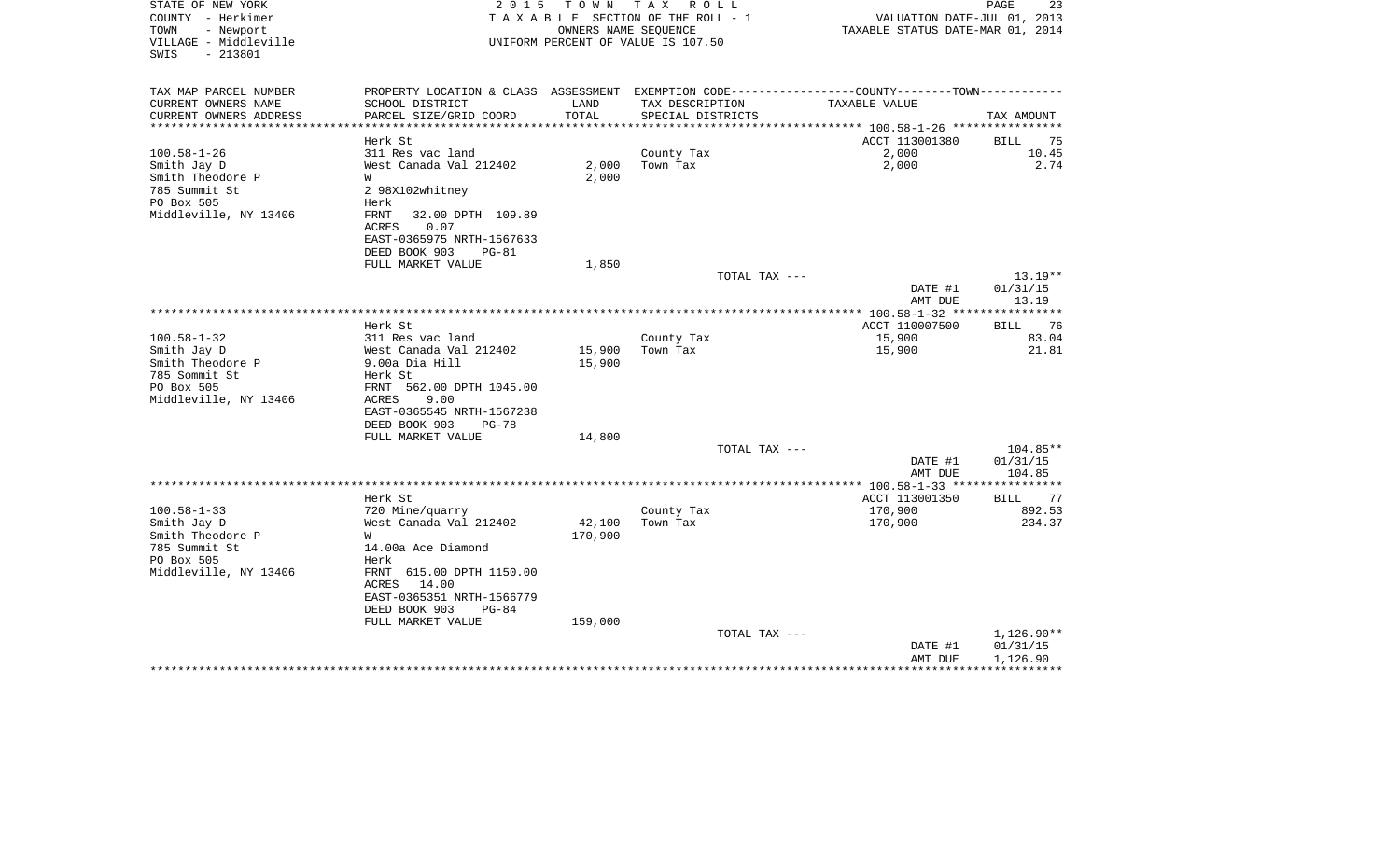| STATE OF NEW YORK<br>COUNTY - Herkimer<br>TOWN<br>- Newport<br>VILLAGE - Middleville<br>$-213801$<br>SWIS | 2 0 1 5                                                                                       | T O W N<br>OWNERS NAME SEQUENCE | T A X<br>R O L L<br>TAXABLE SECTION OF THE ROLL - 1<br>UNIFORM PERCENT OF VALUE IS 107.50 |               | VALUATION DATE-JUL 01, 2013<br>TAXABLE STATUS DATE-MAR 01, 2014 | PAGE<br>24           |
|-----------------------------------------------------------------------------------------------------------|-----------------------------------------------------------------------------------------------|---------------------------------|-------------------------------------------------------------------------------------------|---------------|-----------------------------------------------------------------|----------------------|
| TAX MAP PARCEL NUMBER                                                                                     | PROPERTY LOCATION & CLASS ASSESSMENT EXEMPTION CODE---------------COUNTY-------TOWN---------- |                                 |                                                                                           |               |                                                                 |                      |
| CURRENT OWNERS NAME                                                                                       | SCHOOL DISTRICT                                                                               | LAND                            | TAX DESCRIPTION                                                                           |               | TAXABLE VALUE                                                   |                      |
| CURRENT OWNERS ADDRESS<br>**********************                                                          | PARCEL SIZE/GRID COORD                                                                        | TOTAL                           | SPECIAL DISTRICTS                                                                         |               |                                                                 | TAX AMOUNT           |
|                                                                                                           | Bridge St                                                                                     |                                 |                                                                                           |               | ACCT 113000030                                                  | 78<br>BILL           |
| $100.58 - 2 - 12$                                                                                         | 482 Det row bldg                                                                              |                                 | County Tax                                                                                |               | 76,000                                                          | 396.91               |
| Smith Jay D<br>Mower Arnold                                                                               | West Canada Val 212402<br>S                                                                   | 11,000<br>76,000                | Town Tax                                                                                  |               | 76,000                                                          | 104.23               |
| 785 Summit St                                                                                             | 10 130/75                                                                                     |                                 |                                                                                           |               |                                                                 |                      |
| Newport, NY 13416                                                                                         | Bridge St                                                                                     |                                 |                                                                                           |               |                                                                 |                      |
|                                                                                                           | FRNT 130.00 DPTH 74.00                                                                        |                                 |                                                                                           |               |                                                                 |                      |
|                                                                                                           | EAST-0366475 NRTH-1568464<br>DEED BOOK 911<br><b>PG-161</b>                                   |                                 |                                                                                           |               |                                                                 |                      |
|                                                                                                           | FULL MARKET VALUE                                                                             | 70,700                          |                                                                                           |               |                                                                 |                      |
|                                                                                                           |                                                                                               |                                 |                                                                                           | TOTAL TAX --- |                                                                 | 501.14**             |
|                                                                                                           |                                                                                               |                                 |                                                                                           |               | DATE #1<br>AMT DUE                                              | 01/31/15<br>501.14   |
|                                                                                                           |                                                                                               |                                 |                                                                                           |               |                                                                 |                      |
|                                                                                                           | Herk St                                                                                       |                                 |                                                                                           |               | ACCT 113001530                                                  | 79<br>BILL           |
| $100.58 - 2 - 24$                                                                                         | 220 2 Family Res                                                                              |                                 | County Tax                                                                                |               | 47,400                                                          | 247.55               |
| Smith Jay D<br>785 Summit St                                                                              | West Canada Val 212402<br>E                                                                   | 10,800<br>47,400                | Town Tax                                                                                  |               | 47,400                                                          | 65.00                |
| Newport, NY 13416                                                                                         | 3 50X150 Sons H                                                                               |                                 |                                                                                           |               |                                                                 |                      |
|                                                                                                           | Herk                                                                                          |                                 |                                                                                           |               |                                                                 |                      |
|                                                                                                           | FRNT<br>57.70 DPTH 142.50                                                                     |                                 |                                                                                           |               |                                                                 |                      |
|                                                                                                           | EAST-0366171 NRTH-1567690<br>DEED BOOK 685<br>$PG-46$                                         |                                 |                                                                                           |               |                                                                 |                      |
|                                                                                                           | FULL MARKET VALUE                                                                             | 44,100                          |                                                                                           |               |                                                                 |                      |
|                                                                                                           |                                                                                               |                                 |                                                                                           | TOTAL TAX --- |                                                                 | $312.55**$           |
|                                                                                                           |                                                                                               |                                 |                                                                                           |               | DATE #1<br>AMT DUE                                              | 01/31/15<br>312.55   |
|                                                                                                           |                                                                                               |                                 |                                                                                           |               | ************** 100.58-2-10.2                                    | **************       |
|                                                                                                           | Kanata St                                                                                     |                                 |                                                                                           |               |                                                                 | 80<br>BILL           |
| $100.58 - 2 - 10.2$                                                                                       | 270 Mfg housing                                                                               |                                 | County Tax                                                                                |               | 24,000                                                          | 125.34               |
| Smith Richard<br>14 Kanata St                                                                             | West Canada Val 212402<br>FRNT<br>56.00 DPTH<br>96.00                                         | 10,200<br>24,000                | Town Tax                                                                                  |               | 24,000                                                          | 32.91                |
| PO Box 18                                                                                                 | EAST-0366502 NRTH-1568284                                                                     |                                 |                                                                                           |               |                                                                 |                      |
| Middleville, NY 13406                                                                                     | DEED BOOK 1414<br>PG-198                                                                      |                                 |                                                                                           |               |                                                                 |                      |
|                                                                                                           | FULL MARKET VALUE                                                                             | 22,350                          |                                                                                           | TOTAL TAX --- |                                                                 | 158.25**             |
|                                                                                                           |                                                                                               |                                 |                                                                                           |               | DATE #1                                                         | 01/31/15             |
|                                                                                                           |                                                                                               |                                 |                                                                                           |               | AMT DUE                                                         | 158.25               |
|                                                                                                           |                                                                                               |                                 |                                                                                           |               |                                                                 |                      |
| $100.58 - 2 - 18$                                                                                         | 17 Herk St<br>220 2 Family Res                                                                |                                 | County Tax                                                                                |               | ACCT 113002040<br>125,000                                       | BILL 81<br>652.82    |
| Smith Richard W                                                                                           | West Canada Val 212402                                                                        | 13,400                          | Town Tax                                                                                  |               | 125,000                                                         | 171.42               |
| 17 Herk St                                                                                                | Е                                                                                             | 125,000                         |                                                                                           |               |                                                                 |                      |
| Middleville, NY 13406                                                                                     | 96 X 50                                                                                       |                                 |                                                                                           |               |                                                                 |                      |
|                                                                                                           | Herk St<br>93.20 DPTH 213.00<br>FRNT                                                          |                                 |                                                                                           |               |                                                                 |                      |
|                                                                                                           | EAST-0366254 NRTH-1568055                                                                     |                                 |                                                                                           |               |                                                                 |                      |
|                                                                                                           | DEED BOOK 919<br>PG-478                                                                       |                                 |                                                                                           |               |                                                                 |                      |
|                                                                                                           | FULL MARKET VALUE                                                                             | 116,300                         |                                                                                           | TOTAL TAX --- |                                                                 |                      |
|                                                                                                           |                                                                                               |                                 |                                                                                           |               | DATE #1                                                         | 824.24**<br>01/31/15 |
|                                                                                                           |                                                                                               |                                 |                                                                                           |               | AMT DUE                                                         | 824.24               |
|                                                                                                           |                                                                                               |                                 |                                                                                           |               |                                                                 |                      |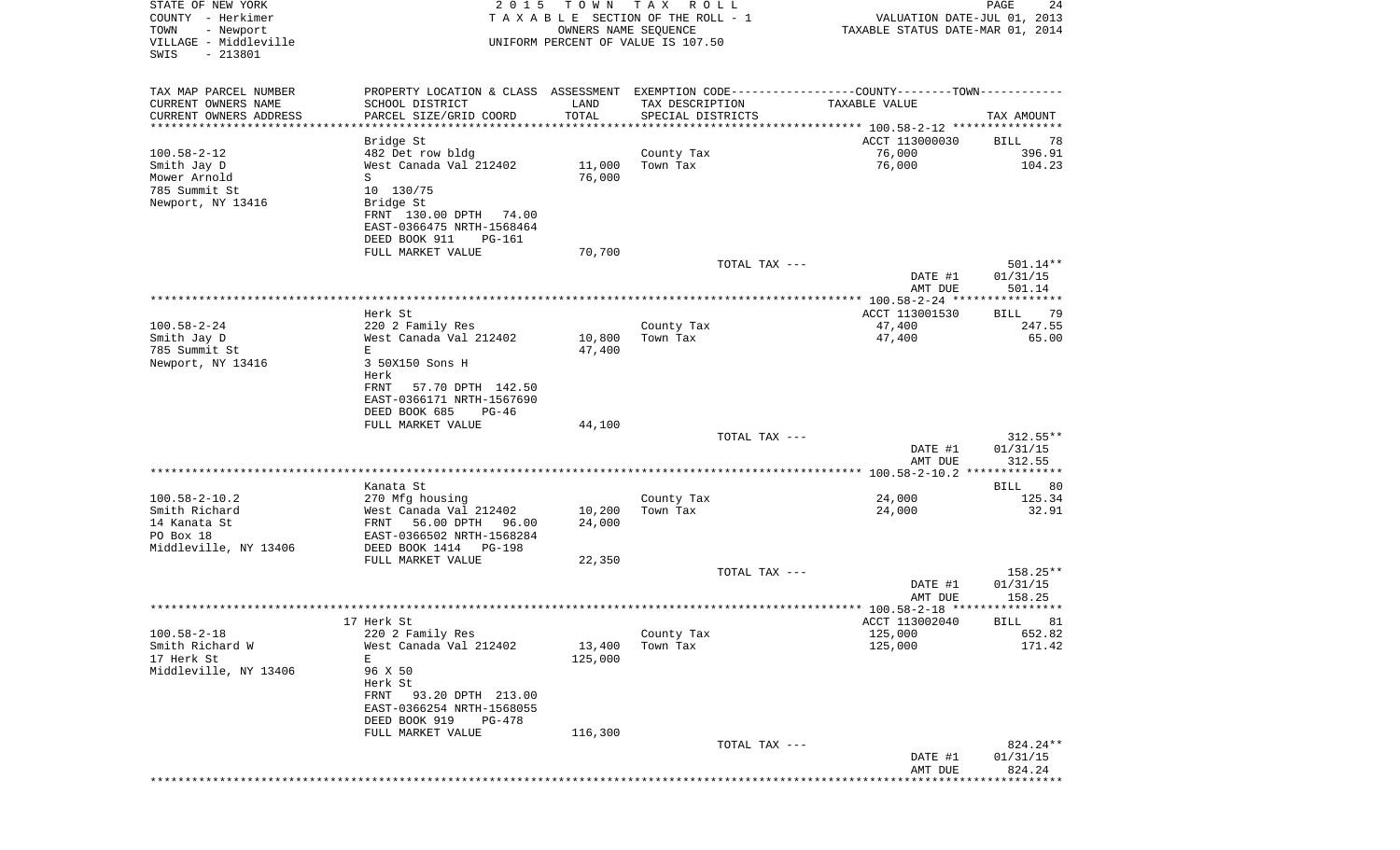| STATE OF NEW YORK<br>COUNTY - Herkimer<br>TOWN<br>- Newport | 2 0 1 5                                                                                       | T O W N                   | TAX ROLL<br>TAXABLE SECTION OF THE ROLL - 1<br>OWNERS NAME SEQUENCE | VALUATION DATE-JUL 01, 2013<br>TAXABLE STATUS DATE-MAR 01, 2014 | PAGE<br>25             |
|-------------------------------------------------------------|-----------------------------------------------------------------------------------------------|---------------------------|---------------------------------------------------------------------|-----------------------------------------------------------------|------------------------|
| VILLAGE - Middleville<br>$-213801$<br>SWIS                  |                                                                                               |                           | UNIFORM PERCENT OF VALUE IS 107.50                                  |                                                                 |                        |
| TAX MAP PARCEL NUMBER                                       | PROPERTY LOCATION & CLASS ASSESSMENT EXEMPTION CODE---------------COUNTY-------TOWN---------- |                           |                                                                     |                                                                 |                        |
| CURRENT OWNERS NAME                                         | SCHOOL DISTRICT                                                                               | LAND                      | TAX DESCRIPTION                                                     | TAXABLE VALUE                                                   |                        |
| CURRENT OWNERS ADDRESS<br>*********************             | PARCEL SIZE/GRID COORD<br>***********************                                             | TOTAL<br>**************** | SPECIAL DISTRICTS                                                   |                                                                 | TAX AMOUNT             |
|                                                             | Fishing Rock Rd                                                                               |                           |                                                                     |                                                                 | 82<br>BILL             |
| $100.50 - 2 - 5.2$                                          | 311 Res vac land                                                                              |                           | County Tax                                                          | 10,000                                                          | 52.23                  |
| Smith Richard W Jr                                          | West Canada Val 212402                                                                        | 10,000                    | Town Tax                                                            | 10,000                                                          | 13.71                  |
| Fishing Rock Rd<br>PO Box 18<br>Middleville, NY 13406       | Fishing Rock Rd<br>FRNT 250.00 DPTH 340.00<br>ACRES<br>2.50                                   | 10,000                    |                                                                     |                                                                 |                        |
|                                                             | EAST-0363716 NRTH-1570384<br>DEED BOOK 1515<br>PG-258                                         |                           |                                                                     |                                                                 |                        |
|                                                             | FULL MARKET VALUE                                                                             | 9,300                     | TOTAL TAX ---                                                       |                                                                 | 65.94**                |
|                                                             |                                                                                               |                           |                                                                     | DATE #1<br>AMT DUE                                              | 01/31/15<br>65.94      |
|                                                             |                                                                                               |                           |                                                                     |                                                                 |                        |
|                                                             | Summitt Rd<br>311 Res vac land                                                                |                           |                                                                     | ACCT 110026080                                                  | BILL<br>83<br>80.43    |
| $100.50 - 2 - 2.1$<br>Smith Theodore                        | West Canada Val 212402                                                                        | 15,400                    | County Tax<br>Town Tax                                              | 15,400<br>15,400                                                | 21.12                  |
| Smith Anita                                                 | Summit Rd                                                                                     | 15,400                    |                                                                     |                                                                 |                        |
| Summit Rd                                                   | ACRES<br>4.30                                                                                 |                           |                                                                     |                                                                 |                        |
| PO Box 505                                                  | EAST-0364316 NRTH-1569636                                                                     |                           |                                                                     |                                                                 |                        |
| Middleville, NY 13406                                       | DEED BOOK 803<br><b>PG-288</b>                                                                |                           |                                                                     |                                                                 |                        |
|                                                             | FULL MARKET VALUE                                                                             | 14,350                    |                                                                     |                                                                 |                        |
|                                                             |                                                                                               |                           | TOTAL TAX ---                                                       | DATE #1                                                         | $101.55**$<br>01/31/15 |
|                                                             |                                                                                               |                           |                                                                     | AMT DUE                                                         | 101.55                 |
|                                                             |                                                                                               |                           |                                                                     |                                                                 |                        |
|                                                             | 839 Summitt St                                                                                |                           |                                                                     | ACCT 113001650                                                  | 84<br>BILL             |
| $100.50 - 2 - 25$                                           | 240 Rural res                                                                                 |                           | County Tax                                                          | 151,200                                                         | 789.65                 |
| Smith Theodore                                              | West Canada Val 212402                                                                        | 26,000                    | Town Tax                                                            | 151,200                                                         | 207.35                 |
| Smith Anita<br>839 Summit Rd                                | Includes 100.50-2-3 7.1A<br>13.70a                                                            | 151,200                   |                                                                     |                                                                 |                        |
| PO Box 505                                                  | Summit St                                                                                     |                           |                                                                     |                                                                 |                        |
| Middleville, NY 13406                                       | FRNT 960.00 DPTH 622.00<br>ACRES 13.70                                                        |                           |                                                                     |                                                                 |                        |
|                                                             | EAST-0364930 NRTH-1569232                                                                     |                           |                                                                     |                                                                 |                        |
|                                                             | DEED BOOK 803<br>PG-288                                                                       |                           |                                                                     |                                                                 |                        |
|                                                             | FULL MARKET VALUE                                                                             | 140,650                   | TOTAL TAX ---                                                       |                                                                 | 997.00**               |
|                                                             |                                                                                               |                           |                                                                     | DATE #1<br>AMT DUE                                              | 01/31/15<br>997.00     |
|                                                             |                                                                                               |                           |                                                                     |                                                                 |                        |
|                                                             | Herk St                                                                                       |                           |                                                                     | ACCT 113001720                                                  | 85<br>BILL             |
| $100.58 - 2 - 27$                                           | 475 Junkyard                                                                                  |                           | County Tax                                                          | 26,500                                                          | 138.40                 |
| Smith Theodore<br>Herkimer St                               | West Canada Val 212402<br>Ν                                                                   | 14,600<br>26,500          | Town Tax                                                            | 26,500                                                          | 36.34                  |
| PO Box 505                                                  | 300x100                                                                                       |                           |                                                                     |                                                                 |                        |
| Middleville, NY 13406                                       | Herkimer St                                                                                   |                           |                                                                     |                                                                 |                        |
|                                                             | FRNT 552.80 DPTH<br>0.53<br>ACRES                                                             |                           |                                                                     |                                                                 |                        |
|                                                             | EAST-0366011 NRTH-1567157<br>DEED BOOK 00643 PG-00466                                         |                           |                                                                     |                                                                 |                        |
|                                                             | FULL MARKET VALUE                                                                             | 24,650                    |                                                                     |                                                                 |                        |
|                                                             |                                                                                               |                           | TOTAL TAX ---                                                       |                                                                 | 174.74**               |
|                                                             |                                                                                               |                           |                                                                     | DATE #1<br>AMT DUE                                              | 01/31/15<br>174.74     |
|                                                             |                                                                                               |                           |                                                                     |                                                                 |                        |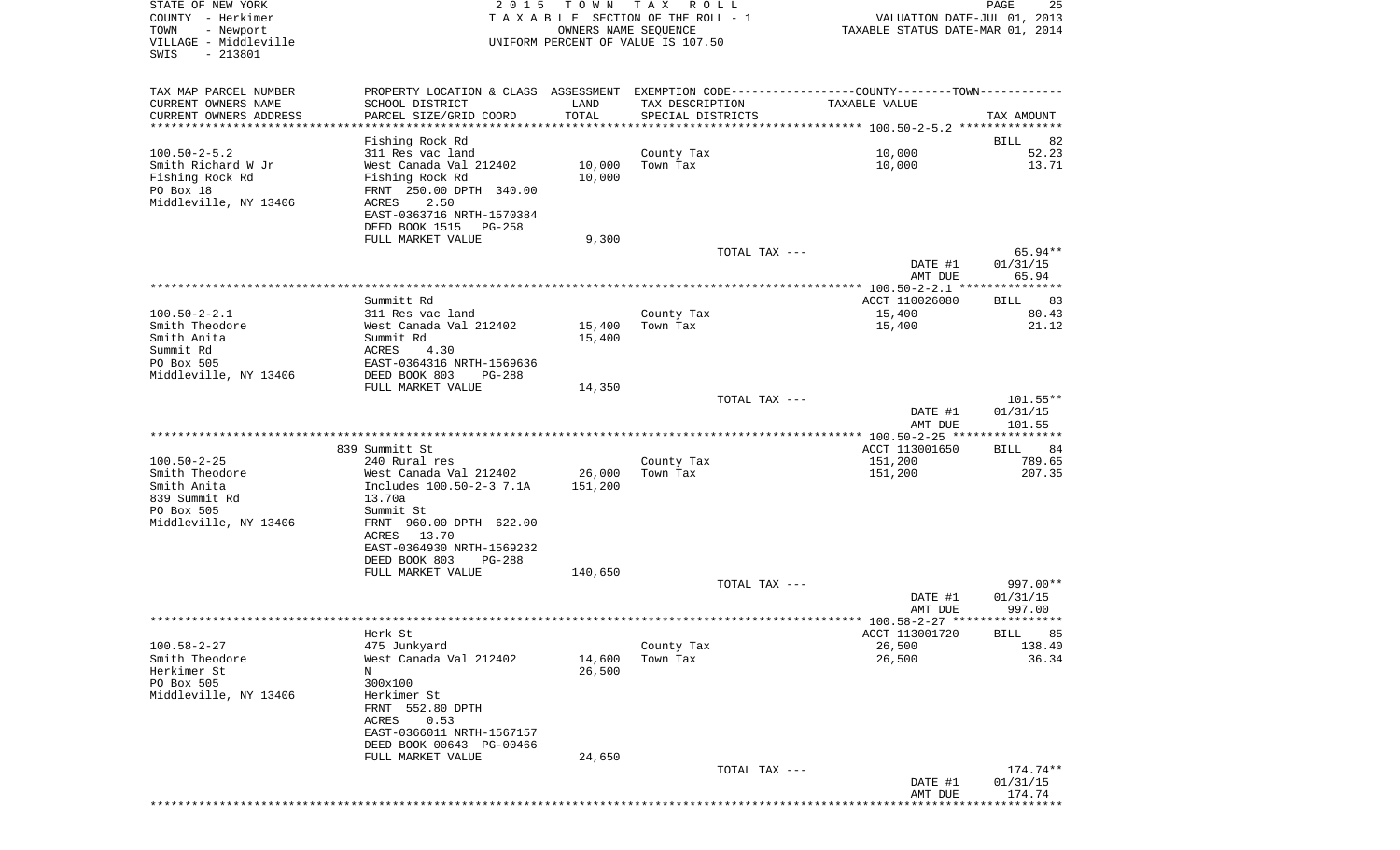| STATE OF NEW YORK<br>COUNTY - Herkimer<br>- Newport<br>TOWN<br>VILLAGE - Middleville<br>$-213801$<br>SWIS                    | 2 0 1 5                                                                                                                                | T O W N<br>OWNERS NAME SEQUENCE | TAX ROLL<br>TAXABLE SECTION OF THE ROLL - 1<br>UNIFORM PERCENT OF VALUE IS 107.50 | VALUATION DATE-JUL 01, 2013<br>TAXABLE STATUS DATE-MAR 01, 2014                                | PAGE<br>26           |
|------------------------------------------------------------------------------------------------------------------------------|----------------------------------------------------------------------------------------------------------------------------------------|---------------------------------|-----------------------------------------------------------------------------------|------------------------------------------------------------------------------------------------|----------------------|
| TAX MAP PARCEL NUMBER                                                                                                        |                                                                                                                                        | LAND                            |                                                                                   | PROPERTY LOCATION & CLASS ASSESSMENT EXEMPTION CODE----------------COUNTY-------TOWN---------- |                      |
| CURRENT OWNERS NAME<br>SCHOOL DISTRICT<br>CURRENT OWNERS ADDRESS<br>*********************                                    | PARCEL SIZE/GRID COORD<br>**********************                                                                                       | <b>TOTAL</b>                    | TAX DESCRIPTION<br>SPECIAL DISTRICTS                                              | TAXABLE VALUE                                                                                  | TAX AMOUNT           |
| Rr St                                                                                                                        |                                                                                                                                        |                                 |                                                                                   | ACCT 113300150                                                                                 | 86<br><b>BILL</b>    |
| $100.58 - 2 - 29.1$<br>331 Com vac w/im                                                                                      |                                                                                                                                        |                                 | County Tax                                                                        | 12,400                                                                                         | 64.76                |
| Smith Theodore<br>Herkimer St<br>Village<br>PO Box 505<br>Middleville, NY 13406<br>ACRES                                     | West Canada Val 212402<br>FRNT 615.00 DPTH<br>4.90<br>EAST-0366136 NRTH-1567262                                                        | 11,000<br>12,400                | Town Tax                                                                          | 12,400                                                                                         | 17.01                |
| DEED BOOK 697                                                                                                                | $PG-475$                                                                                                                               |                                 |                                                                                   |                                                                                                |                      |
|                                                                                                                              | FULL MARKET VALUE                                                                                                                      | 11,550                          | TOTAL TAX ---                                                                     |                                                                                                | $81.77**$            |
|                                                                                                                              |                                                                                                                                        |                                 |                                                                                   | DATE #1<br>AMT DUE                                                                             | 01/31/15<br>81.77    |
|                                                                                                                              |                                                                                                                                        |                                 |                                                                                   |                                                                                                |                      |
| 39 Herk St<br>$100.58 - 2 - 25$<br>210 1 Family Res                                                                          |                                                                                                                                        |                                 | County Tax                                                                        | ACCT 113001500<br>75,200                                                                       | 87<br>BILL<br>392.74 |
| Smith Theodore Smith Jay<br>Jay Smith<br>200 King St<br>3 70X100 Home<br>Herkimer, NY 13350<br>Herk<br>FRNT<br>DEED BOOK 801 | West Canada Val 212402<br>Old Feed Mill Combined W/<br>92.00 DPTH<br>69.00<br>EAST-0366128 NRTH-1567620<br>PG-212<br>FULL MARKET VALUE | 10,800<br>75,200<br>69,950      | Town Tax                                                                          | 75,200                                                                                         | 103.13               |
|                                                                                                                              |                                                                                                                                        |                                 | TOTAL TAX ---                                                                     |                                                                                                | 495.87**             |
|                                                                                                                              |                                                                                                                                        |                                 |                                                                                   | DATE #1<br>AMT DUE                                                                             | 01/31/15<br>495.87   |
|                                                                                                                              |                                                                                                                                        |                                 |                                                                                   |                                                                                                |                      |
| 32 Herk St<br>$100.58 - 1 - 23$<br>210 1 Family Res                                                                          |                                                                                                                                        |                                 | County Tax                                                                        | ACCT 113000960<br>60,000                                                                       | 88<br>BILL<br>313.35 |
| Soukup Ellen                                                                                                                 | West Canada Val 212402                                                                                                                 | 10,100                          | Town Tax                                                                          | 60,000                                                                                         | 82.28                |
| 32 Herkimer St<br>W                                                                                                          |                                                                                                                                        | 60,000                          | School Relevy                                                                     |                                                                                                | 580.48               |
| Middleville, NY 13406<br>119/75<br>3<br>Herk St<br>FRNT<br>DEED BOOK 1316                                                    | 56.00 DPTH<br>96.00<br>EAST-0366014 NRTH-1567793<br>PG-61<br>FULL MARKET VALUE                                                         | 55,800                          | Village Relevy                                                                    |                                                                                                | 432.93               |
|                                                                                                                              |                                                                                                                                        |                                 | TOTAL TAX ---                                                                     |                                                                                                | $1,409.04**$         |
|                                                                                                                              |                                                                                                                                        |                                 |                                                                                   | DATE #1<br>AMT DUE                                                                             | 01/31/15<br>1,409.04 |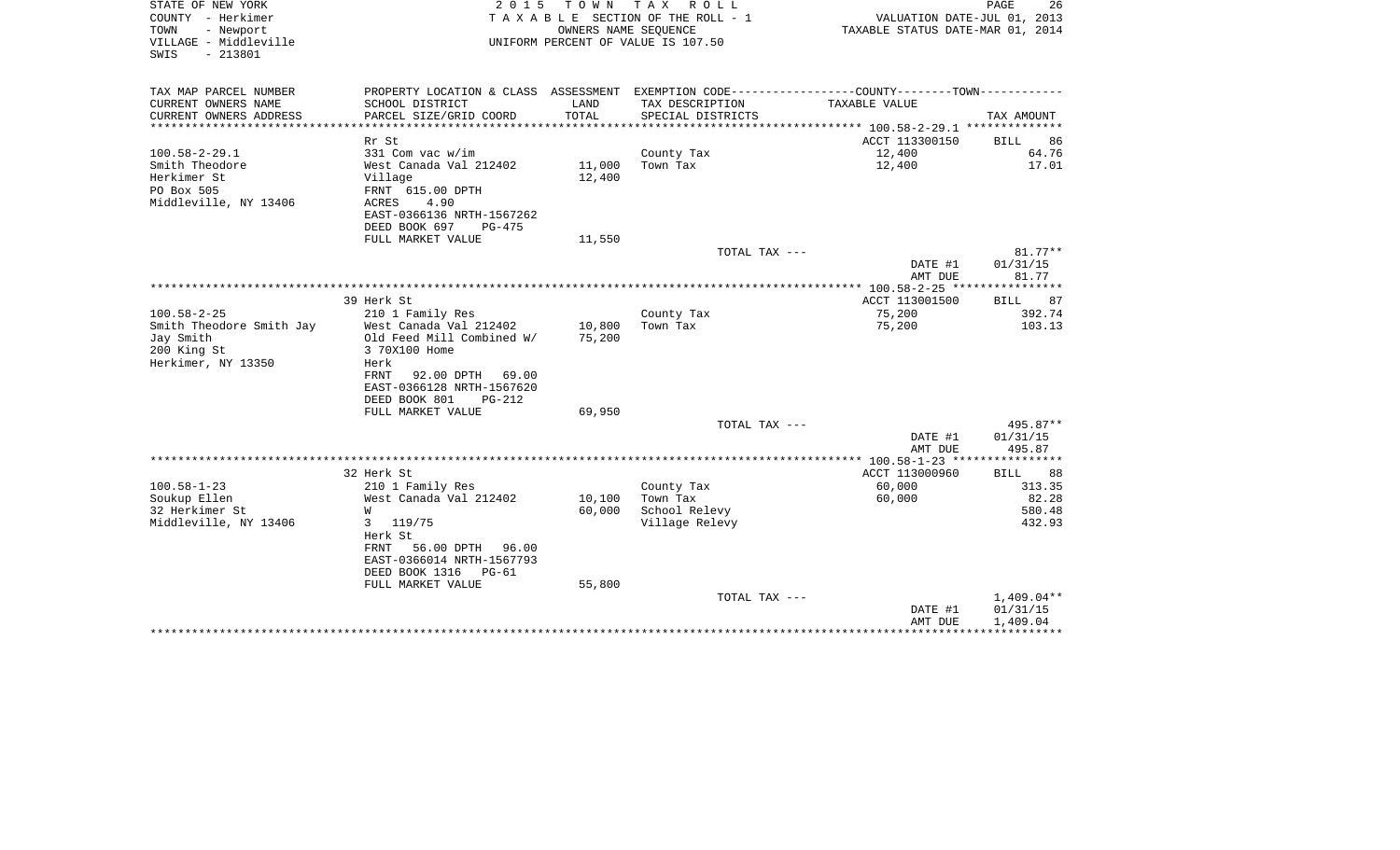| STATE OF NEW YORK                | 2 0 1 5                                                                                       | T O W N       | T A X<br>R O L L                   |                                         | PAGE<br>27         |
|----------------------------------|-----------------------------------------------------------------------------------------------|---------------|------------------------------------|-----------------------------------------|--------------------|
| COUNTY - Herkimer                |                                                                                               |               | TAXABLE SECTION OF THE ROLL - 1    | VALUATION DATE-JUL 01, 2013             |                    |
| TOWN<br>- Newport                |                                                                                               |               | OWNERS NAME SEQUENCE               | TAXABLE STATUS DATE-MAR 01, 2014        |                    |
| VILLAGE - Middleville            |                                                                                               |               | UNIFORM PERCENT OF VALUE IS 107.50 |                                         |                    |
| $-213801$<br>SWIS                |                                                                                               |               |                                    |                                         |                    |
|                                  |                                                                                               |               |                                    |                                         |                    |
| TAX MAP PARCEL NUMBER            | PROPERTY LOCATION & CLASS ASSESSMENT EXEMPTION CODE---------------COUNTY-------TOWN---------- |               |                                    |                                         |                    |
| CURRENT OWNERS NAME              | SCHOOL DISTRICT                                                                               | LAND          | TAX DESCRIPTION                    | TAXABLE VALUE                           |                    |
| CURRENT OWNERS ADDRESS           | PARCEL SIZE/GRID COORD                                                                        | TOTAL         | SPECIAL DISTRICTS                  |                                         | TAX AMOUNT         |
| *********************            |                                                                                               | ************* |                                    |                                         |                    |
|                                  | 24 Summitt St                                                                                 |               |                                    | ACCT 113000780                          | BILL<br>89         |
| $100.50 - 2 - 20$                | 210 1 Family Res                                                                              |               | County Tax                         | 79,700                                  | 416.24             |
| Stoecke Axel                     | West Canada Val 212402                                                                        | 12,300        | Town Tax                           | 79,700                                  | 109.30             |
| Stoecke Veronica<br>24 Summit St | N<br>368/287                                                                                  | 79,700        |                                    |                                         |                    |
| PO Box 472                       | Summit St                                                                                     |               |                                    |                                         |                    |
| Middleville, NY 13406            | FRNT<br>60.00 DPTH 218.00                                                                     |               |                                    |                                         |                    |
|                                  | <b>BANK</b><br>830                                                                            |               |                                    |                                         |                    |
|                                  | EAST-0365755 NRTH-1568679                                                                     |               |                                    |                                         |                    |
|                                  | DEED BOOK 704<br><b>PG-290</b>                                                                |               |                                    |                                         |                    |
|                                  | FULL MARKET VALUE                                                                             | 74,150        |                                    |                                         |                    |
|                                  |                                                                                               |               | TOTAL TAX ---                      |                                         | 525.54**           |
|                                  |                                                                                               |               |                                    | DATE #1                                 | 01/31/15           |
|                                  |                                                                                               |               |                                    | AMT DUE                                 | 525.54             |
|                                  |                                                                                               |               |                                    |                                         |                    |
|                                  | 44 Bridge St                                                                                  |               |                                    | ACCT 113001920                          | 90<br>BILL         |
| $100.50 - 2 - 13$                | 210 1 Family Res                                                                              |               | County Tax                         | 83,400                                  | 435.56             |
| Taylor Arthur L                  | West Canada Val 212402                                                                        | 15,500        | Town Tax                           | 83,400                                  | 114.37             |
| Taylor Reta M                    | N                                                                                             | 83,400        |                                    |                                         |                    |
| 44 Bridge St                     | 3 100/200 1 Trl                                                                               |               |                                    |                                         |                    |
| PO Box 413                       | Bridge St                                                                                     |               |                                    |                                         |                    |
| Middleville, NY 13406            | FRNT 116.00 DPTH 234.00                                                                       |               |                                    |                                         |                    |
|                                  | EAST-0366211 NRTH-1568555                                                                     |               |                                    |                                         |                    |
|                                  | DEED BOOK 00641 PG-00011                                                                      |               |                                    |                                         |                    |
|                                  | FULL MARKET VALUE                                                                             | 77,600        |                                    |                                         |                    |
|                                  |                                                                                               |               | TOTAL TAX ---                      |                                         | 549.93**           |
|                                  |                                                                                               |               |                                    | DATE #1<br>AMT DUE                      | 01/31/15<br>549.93 |
|                                  |                                                                                               |               |                                    | ******* 100.50-2-9.2 ***                |                    |
|                                  | 15 Fishing Rock Rd                                                                            |               |                                    | ACCT 113001681                          | <b>BILL</b><br>91  |
| $100.50 - 2 - 9.2$               | 270 Mfg housing                                                                               |               | County Tax                         | 26,000                                  | 135.79             |
| Vershay Donald R                 | West Canada Val 212402                                                                        | 11,200        | Town Tax                           | 26,000                                  | 35.66              |
| Vershay Carol                    | FRNT 120.00 DPTH 87.60                                                                        | 26,000        |                                    |                                         |                    |
| 15 Fishing Rock Rd               | EAST-0366093 NRTH-1568692                                                                     |               |                                    |                                         |                    |
| Newport, NY 13416                | DEED BOOK 947<br>PG-187                                                                       |               |                                    |                                         |                    |
|                                  | FULL MARKET VALUE                                                                             | 24,200        |                                    |                                         |                    |
|                                  |                                                                                               |               | TOTAL TAX ---                      |                                         | 171.45**           |
|                                  |                                                                                               |               |                                    | DATE #1                                 | 01/31/15           |
|                                  |                                                                                               |               |                                    | AMT DUE                                 | 171.45             |
|                                  |                                                                                               |               |                                    | ********* 100.50-2-18 ***************** |                    |
|                                  | 20 Summitt St                                                                                 |               |                                    | ACCT 113000120                          | 92<br><b>BILL</b>  |
| $100.50 - 2 - 18$                | 210 1 Family Res                                                                              |               | County Tax                         | 78,000                                  | 407.36             |
| Vincent Kane P                   | West Canada Val 212402                                                                        | 11,900        | Town Tax                           | 78,000                                  | 106.97             |
| Vincent Kimberly A               | N                                                                                             | 78,000        |                                    |                                         |                    |
| 20 Summitt St                    | 3<br>60/200                                                                                   |               |                                    |                                         |                    |
| PO Box 17                        | Summit St                                                                                     |               |                                    |                                         |                    |
| Middleville, NY 13406            | FRNT<br>56.33 DPTH 204.05                                                                     |               |                                    |                                         |                    |
|                                  | EAST-0365856 NRTH-1568636                                                                     |               |                                    |                                         |                    |
|                                  | DEED BOOK 1348<br>PG-397<br>FULL MARKET VALUE                                                 |               |                                    |                                         |                    |
|                                  |                                                                                               | 72,550        | TOTAL TAX ---                      |                                         | $514.33**$         |
|                                  |                                                                                               |               |                                    | DATE #1                                 | 01/31/15           |
|                                  |                                                                                               |               |                                    | AMT DUE                                 | 514.33             |
|                                  |                                                                                               |               |                                    |                                         |                    |
|                                  |                                                                                               |               |                                    |                                         |                    |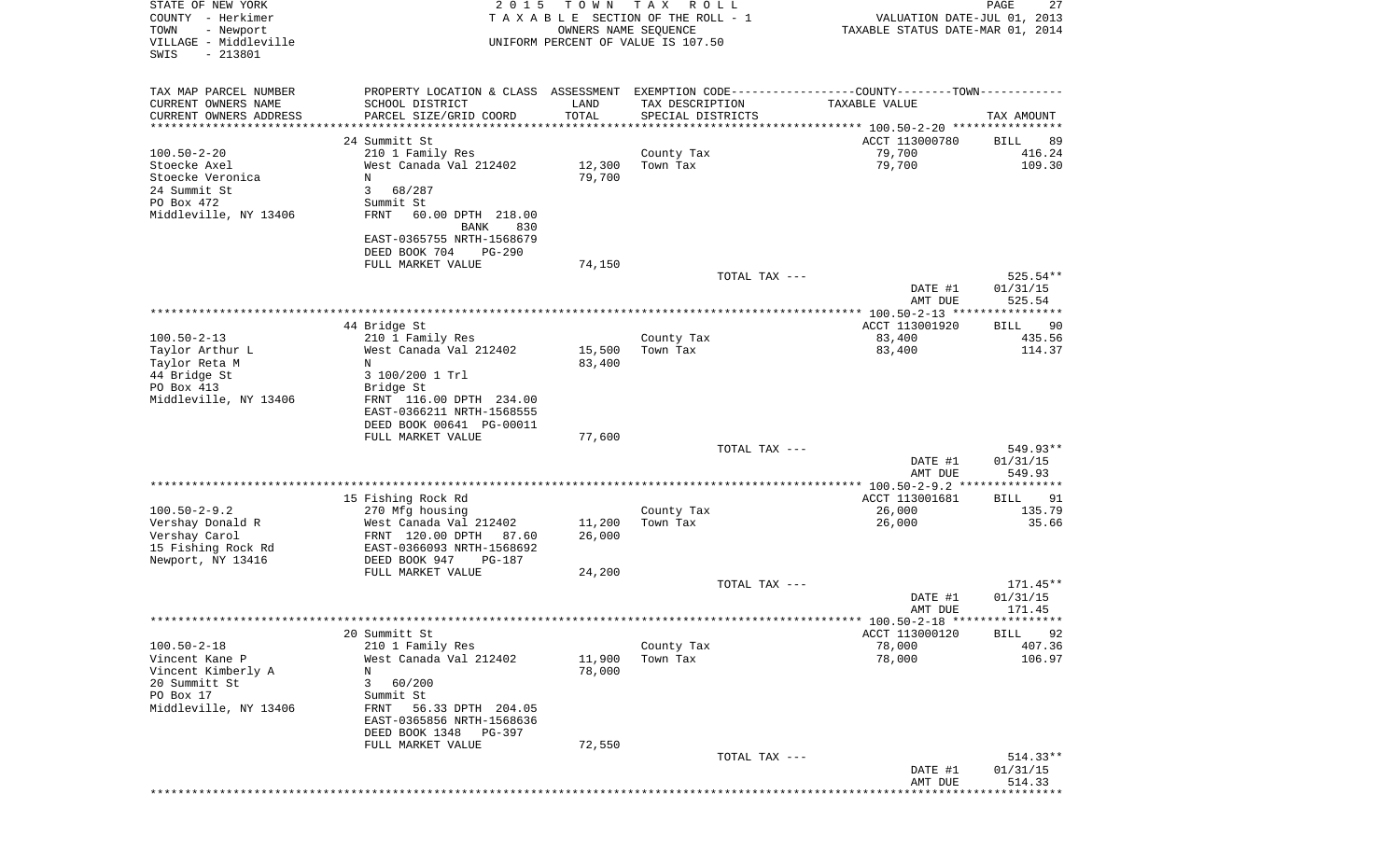| STATE OF NEW YORK<br>COUNTY - Herkimer<br>TOWN<br>- Newport<br>VILLAGE - Middleville<br>$-213801$<br>SWIS | 2 0 1 5                                               | T O W N       | TAX ROLL<br>TAXABLE SECTION OF THE ROLL - 1<br>OWNERS NAME SEQUENCE<br>UNIFORM PERCENT OF VALUE IS 107.50 | VALUATION DATE-JUL 01, 2013<br>TAXABLE STATUS DATE-MAR 01, 2014 | 28<br>PAGE            |
|-----------------------------------------------------------------------------------------------------------|-------------------------------------------------------|---------------|-----------------------------------------------------------------------------------------------------------|-----------------------------------------------------------------|-----------------------|
| TAX MAP PARCEL NUMBER                                                                                     |                                                       |               | PROPERTY LOCATION & CLASS ASSESSMENT EXEMPTION CODE---------------COUNTY-------TOWN----------             |                                                                 |                       |
| CURRENT OWNERS NAME<br>CURRENT OWNERS ADDRESS                                                             | SCHOOL DISTRICT<br>PARCEL SIZE/GRID COORD             | LAND<br>TOTAL | TAX DESCRIPTION<br>SPECIAL DISTRICTS                                                                      | TAXABLE VALUE                                                   | TAX AMOUNT            |
| ***********************                                                                                   |                                                       |               |                                                                                                           |                                                                 |                       |
|                                                                                                           | 8 Herk St                                             |               |                                                                                                           | ACCT 113001110                                                  | <b>BILL</b><br>93     |
| $100.58 - 1 - 15$                                                                                         | 210 1 Family Res                                      |               | County Tax                                                                                                | 58,000                                                          | 302.91                |
| Werczynski Brandy                                                                                         | West Canada Val 212402                                | 10,700        | Town Tax                                                                                                  | 58,000                                                          | 79.54                 |
| Huckabone Dale                                                                                            | W                                                     | 58,000        |                                                                                                           |                                                                 |                       |
| Dale Huckabone                                                                                            | 3<br>50/138                                           |               |                                                                                                           |                                                                 |                       |
| 8 Herk St                                                                                                 | Herk St                                               |               |                                                                                                           |                                                                 |                       |
| Middleville, NY 13406                                                                                     | 52.50 DPTH 140.70<br>FRNT<br>0.16<br><b>ACRES</b>     |               |                                                                                                           |                                                                 |                       |
|                                                                                                           | EAST-0366073 NRTH-1568266                             |               |                                                                                                           |                                                                 |                       |
|                                                                                                           | DEED BOOK 1354<br>PG-971                              |               |                                                                                                           |                                                                 |                       |
|                                                                                                           | FULL MARKET VALUE                                     | 53,950        |                                                                                                           |                                                                 |                       |
|                                                                                                           |                                                       |               | TOTAL TAX ---                                                                                             |                                                                 | 382.45**              |
|                                                                                                           |                                                       |               |                                                                                                           | DATE #1                                                         | 01/31/15              |
|                                                                                                           |                                                       |               |                                                                                                           | AMT DUE                                                         | 382.45                |
|                                                                                                           | 18 Herkimer St                                        |               |                                                                                                           |                                                                 | 94                    |
| $100.58 - 1 - 18$                                                                                         | 210 1 Family Res                                      |               | County Tax                                                                                                | ACCT 113001770<br>65,100                                        | <b>BILL</b><br>339.99 |
| Whittaker Gail                                                                                            | West Canada Val 212402                                | 12,100        | Town Tax                                                                                                  | 65,100                                                          | 89.28                 |
| PO Box 4232                                                                                               | W                                                     | 65,100        |                                                                                                           |                                                                 |                       |
| Utica, NY 13504                                                                                           | 62x190                                                |               |                                                                                                           |                                                                 |                       |
|                                                                                                           | Herk St                                               |               |                                                                                                           |                                                                 |                       |
|                                                                                                           | 62.00 DPTH 190.00<br>FRNT                             |               |                                                                                                           |                                                                 |                       |
|                                                                                                           | 0.28<br>ACRES                                         |               |                                                                                                           |                                                                 |                       |
|                                                                                                           | EAST-0366018 NRTH-1568077<br>DEED BOOK 1484<br>PG-869 |               |                                                                                                           |                                                                 |                       |
|                                                                                                           | FULL MARKET VALUE                                     | 60,550        |                                                                                                           |                                                                 |                       |
|                                                                                                           |                                                       |               | TOTAL TAX ---                                                                                             |                                                                 | 429.27**              |
|                                                                                                           |                                                       |               |                                                                                                           | DATE #1                                                         | 01/31/15              |
|                                                                                                           |                                                       |               |                                                                                                           | AMT DUE                                                         | 429.27                |
|                                                                                                           |                                                       |               |                                                                                                           |                                                                 |                       |
| $100.58 - 2 - 3$                                                                                          | 15 Kanata St                                          |               |                                                                                                           | ACCT 113000540                                                  | 95<br><b>BILL</b>     |
| Willoughby Dennis C                                                                                       | 210 1 Family Res<br>West Canada Val 212402            | 16,900        | County Tax<br>Town Tax                                                                                    | 93,500<br>93,500                                                | 488.31<br>128.22      |
| Willoughby Janet E                                                                                        | East                                                  | 93,500        | School Relevy                                                                                             |                                                                 | 1,206.07              |
| 15 Kanata St                                                                                              | 210 122 Depth 280                                     |               | Village Relevy                                                                                            |                                                                 | 673.36                |
| PO Box 42                                                                                                 | Kanata St                                             |               |                                                                                                           |                                                                 |                       |
| Middleville, NY 13406                                                                                     | FRNT 122.00 DPTH 280.00<br><b>ACRES</b><br>0.72       |               |                                                                                                           |                                                                 |                       |
|                                                                                                           | EAST-0366719 NRTH-1568273                             |               |                                                                                                           |                                                                 |                       |
|                                                                                                           | DEED BOOK 855<br><b>PG-706</b>                        |               |                                                                                                           |                                                                 |                       |
|                                                                                                           | FULL MARKET VALUE                                     | 87,000        |                                                                                                           |                                                                 |                       |
|                                                                                                           |                                                       |               | TOTAL TAX ---                                                                                             |                                                                 | $2,495.96**$          |
|                                                                                                           |                                                       |               |                                                                                                           | DATE #1                                                         | 01/31/15              |
|                                                                                                           |                                                       |               |                                                                                                           | AMT DUE                                                         | 2,495.96              |
|                                                                                                           |                                                       |               |                                                                                                           |                                                                 |                       |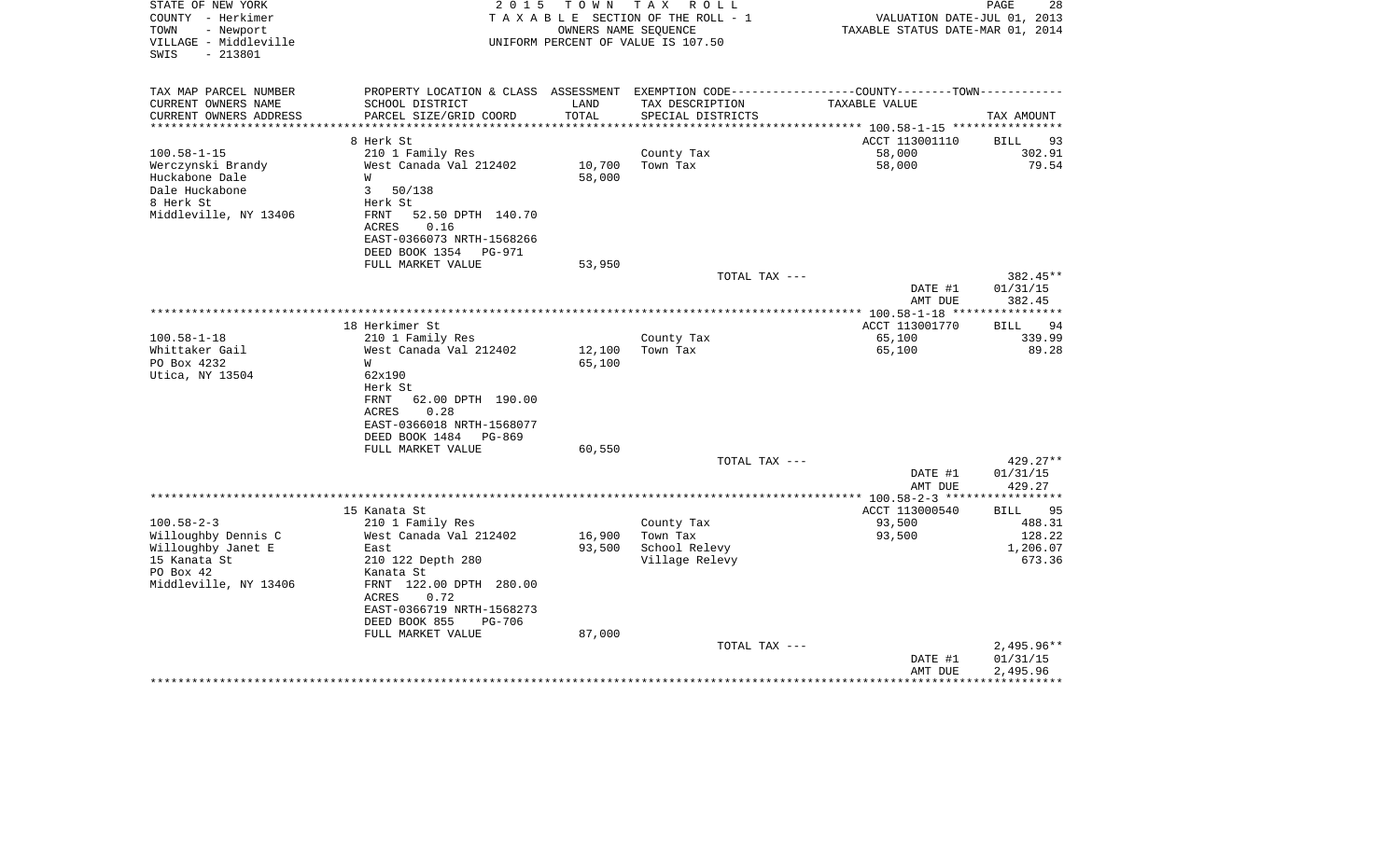| STATE OF NEW YORK<br>COUNTY - Herkimer<br>TOWN<br>- Newport<br>VILLAGE - Middleville<br>SWIS<br>$-213801$ |                                           |               | 2015 TOWN TAX ROLL<br>TAXABLE SECTION OF THE ROLL - 1<br>OWNERS NAME SEQUENCE<br>UNIFORM PERCENT OF VALUE IS 107.50                   | VALUATION DATE-JUL 01, 2013<br>TAXABLE STATUS DATE-MAR 01, 2014 | PAGE<br>29            |
|-----------------------------------------------------------------------------------------------------------|-------------------------------------------|---------------|---------------------------------------------------------------------------------------------------------------------------------------|-----------------------------------------------------------------|-----------------------|
| TAX MAP PARCEL NUMBER<br>CURRENT OWNERS NAME<br>CURRENT OWNERS ADDRESS                                    | SCHOOL DISTRICT<br>PARCEL SIZE/GRID COORD | LAND<br>TOTAL | PROPERTY LOCATION & CLASS ASSESSMENT EXEMPTION CODE---------------COUNTY-------TOWN----------<br>TAX DESCRIPTION<br>SPECIAL DISTRICTS | TAXABLE VALUE                                                   | TAX AMOUNT            |
|                                                                                                           | 7 Summit St                               |               |                                                                                                                                       | ACCT 113002010                                                  | BILL<br>96            |
| $100.58 - 1 - 12$                                                                                         | 210 1 Family Res                          |               | VET COM CT 41131                                                                                                                      | 13,675<br>13,675                                                |                       |
| Zaborek Alan                                                                                              | West Canada Val 212402                    |               | 10,800 County Tax                                                                                                                     | 41,025                                                          | 214.25                |
| 7 Summit St                                                                                               | S                                         |               | 54,700 Town Tax                                                                                                                       | 41,025                                                          | 56.26                 |
| PO Box 68                                                                                                 | 3 60/114                                  |               |                                                                                                                                       |                                                                 |                       |
| Middleville, NY 13406                                                                                     | Summit St                                 |               |                                                                                                                                       |                                                                 |                       |
|                                                                                                           | FRNT 67.40 DPTH 115.60<br>0.17            |               |                                                                                                                                       |                                                                 |                       |
|                                                                                                           | ACRES<br>EAST-0366060 NRTH-1568381        |               |                                                                                                                                       |                                                                 |                       |
|                                                                                                           | DEED BOOK 1408 PG-692                     |               |                                                                                                                                       |                                                                 |                       |
|                                                                                                           | FULL MARKET VALUE                         | 50,900        |                                                                                                                                       |                                                                 |                       |
|                                                                                                           |                                           |               | TOTAL TAX ---                                                                                                                         |                                                                 | $270.51**$            |
|                                                                                                           |                                           |               |                                                                                                                                       | DATE #1                                                         | 01/31/15              |
|                                                                                                           |                                           |               |                                                                                                                                       | AMT DUE                                                         | 270.51                |
|                                                                                                           | 19 Summit St                              |               |                                                                                                                                       |                                                                 | 97                    |
| $100.58 - 1 - 8$                                                                                          | 210 1 Family Res                          |               | County Tax                                                                                                                            | ACCT 113001320<br>70,300                                        | <b>BILL</b><br>367.15 |
| Zaffarano Marco                                                                                           | West Canada Val 212402                    | 11,600        | Town Tax                                                                                                                              | 70,300                                                          | 96.41                 |
| Zaffarano Sandra                                                                                          | S                                         | 70,300        |                                                                                                                                       |                                                                 |                       |
| 19 Summit St                                                                                              | 49 X 207                                  |               |                                                                                                                                       |                                                                 |                       |
| PO Box 464                                                                                                | Summit                                    |               |                                                                                                                                       |                                                                 |                       |
| Middleville, NY 13406                                                                                     | FRNT 49.50 DPTH 207.75                    |               |                                                                                                                                       |                                                                 |                       |
|                                                                                                           | ACRES<br>$0.23$ BANK<br>184               |               |                                                                                                                                       |                                                                 |                       |
|                                                                                                           | EAST-0365811 NRTH-1568402                 |               |                                                                                                                                       |                                                                 |                       |
|                                                                                                           | DEED BOOK 768<br>PG-110                   |               |                                                                                                                                       |                                                                 |                       |
|                                                                                                           | FULL MARKET VALUE                         | 65,400        |                                                                                                                                       |                                                                 |                       |
|                                                                                                           |                                           |               | TOTAL TAX ---                                                                                                                         |                                                                 | $463.56**$            |
|                                                                                                           |                                           |               |                                                                                                                                       | DATE #1                                                         | 01/31/15              |
|                                                                                                           |                                           |               |                                                                                                                                       | AMT DUE                                                         | 463.56                |
|                                                                                                           |                                           |               |                                                                                                                                       |                                                                 |                       |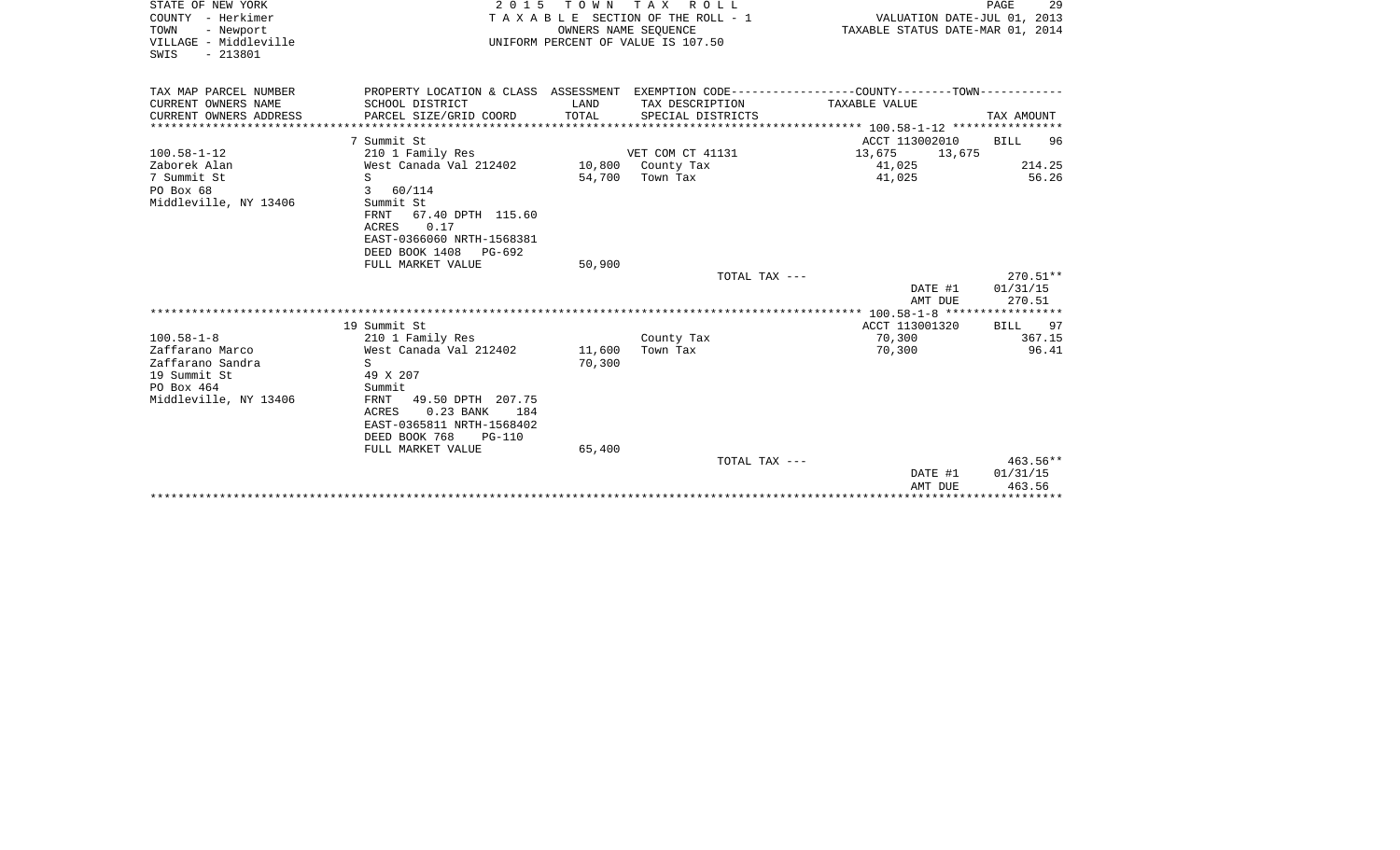| STATE OF NEW YORK     | 2015 TOWN TAX ROLL                 | 30<br>PAGE                       |
|-----------------------|------------------------------------|----------------------------------|
| COUNTY - Herkimer     | TAXABLE SECTION OF THE ROLL - 1    | VALUATION DATE-JUL 01, 2013      |
| TOWN<br>- Newport     |                                    | TAXABLE STATUS DATE-MAR 01, 2014 |
| VILLAGE - Middleville | UNIFORM PERCENT OF VALUE IS 107.50 | RPS155/V04/L015                  |
| - 213801<br>SWIS      |                                    | CURRENT DATE 12/16/2014          |
|                       |                                    |                                  |
|                       | ROLL SUB SECTION- -TOTALS          |                                  |

# \*\*\* S P E C I A L D I S T R I C T S U M M A R Y \*\*\*

|      |             |               | $\Box$<br>11 L<br>$\left( \right)$ |   | HIV | EXEMPT | .<br>n 1                   | $\overline{\phantom{a}}$ |
|------|-------------|---------------|------------------------------------|---|-----|--------|----------------------------|--------------------------|
| CODE | ΝΔМϜ<br>. . | <b>PARCEL</b> | TVDT                               | . | ,,, | AMOUNT | , <del>,</del> , , , , , , | ---<br>.A2               |

### NO SPECIAL DISTRICTS AT THIS LEVEL

### \*\*\* S C H O O L D I S T R I C T S U M M A R Y \*\*\*

| CODE   | DISTRICT NAME                    | TOTAL<br>PARCELS | ASSESSED<br>LAND | ASSESSED<br>TOTAL | EXEMPT<br>AMOUNT | TOTAL<br>TAXABLE<br>----------- |
|--------|----------------------------------|------------------|------------------|-------------------|------------------|---------------------------------|
|        |                                  |                  |                  |                   | STAR AMOUNT      | STAR TAXABLE                    |
|        | West Canada Valley               | 97               | 1204,300         | 5038,900          |                  | 5,038,900                       |
| 212402 |                                  |                  |                  |                   | 1531,310         | 3,507,590                       |
|        | $S$ U B - T O T A L              | 97               | 1204,300         | 5038,900          |                  | 5,038,900                       |
|        | $S \cup B - T \cup T A L (CONT)$ |                  |                  |                   | 1531,310         | 3,507,590                       |
|        |                                  |                  |                  |                   |                  |                                 |
|        | TOTAL                            | 97               | 1204,300         | 5038,900          |                  | 5,038,900                       |
|        | TO TAL (CONT)                    |                  |                  |                   | 1531,310         | 3,507,590                       |

# \*\*\* S Y S T E M C O D E S S U M M A R Y \*\*\*

#### NO SYSTEM EXEMPTIONS AT THIS LEVEL

# \*\*\* E X E M P T I O N S U M M A R Y \*\*\*

|       |             | TOTAL   |        |        |
|-------|-------------|---------|--------|--------|
| CODE  | DESCRIPTION | PARCELS | COUNTY | TOWN   |
|       |             |         |        |        |
| 41101 | VETFUND CT  |         | 500    | 500    |
| 41121 | VET WAR CT  |         | 9,000  | 9,000  |
| 41131 | VET COM CT  |         | 42,425 | 42,425 |
| 41141 | VET DIS CT  |         | 30,260 | 30,260 |
|       | TOTAL       | 7       | 82,185 | 82,185 |
|       |             |         |        |        |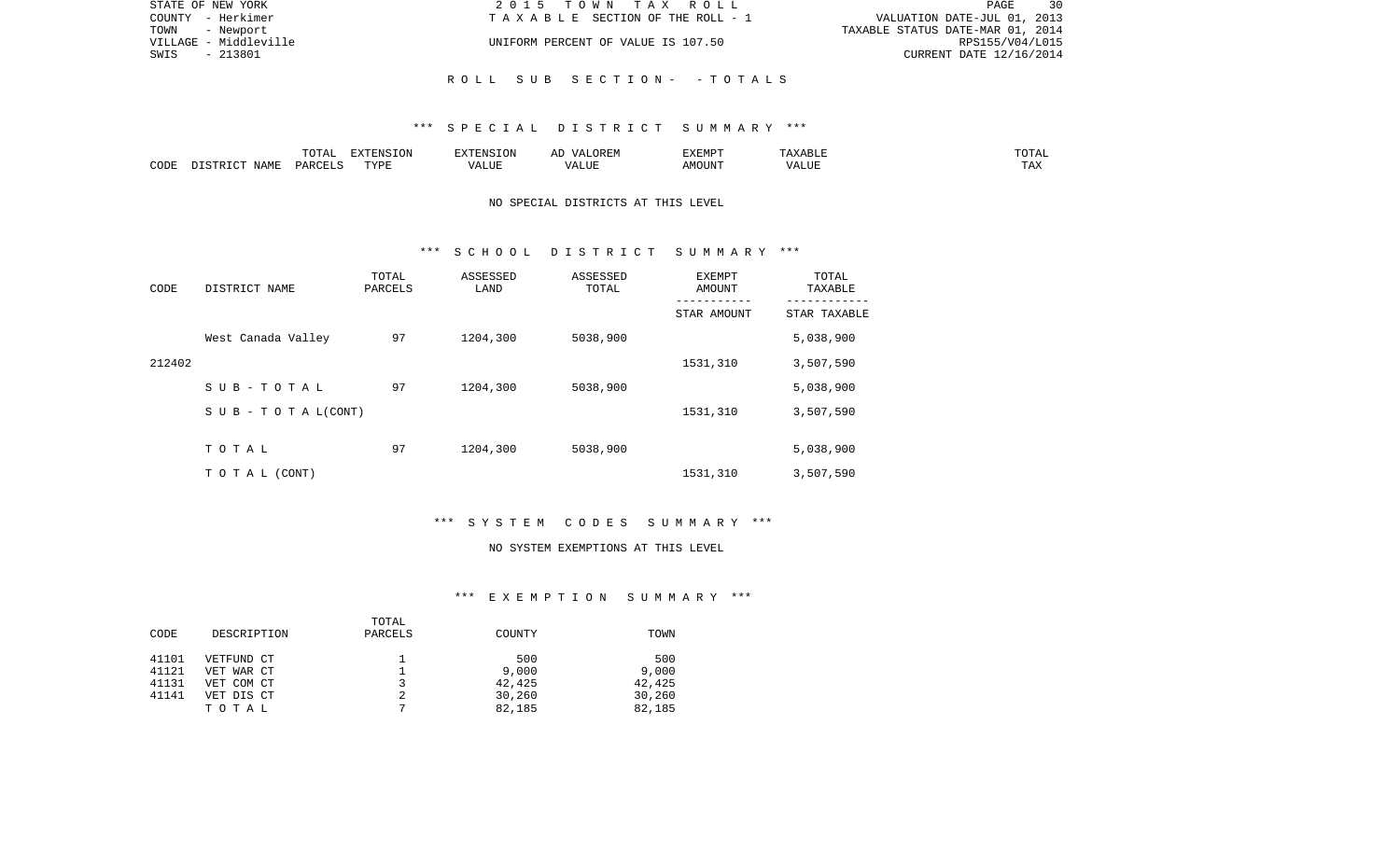| STATE OF NEW YORK     | 2015 TOWN TAX ROLL                 | 31<br>PAGE                       |
|-----------------------|------------------------------------|----------------------------------|
| COUNTY - Herkimer     | TAXABLE SECTION OF THE ROLL - 1    | VALUATION DATE-JUL 01, 2013      |
| TOWN<br>- Newport     |                                    | TAXABLE STATUS DATE-MAR 01, 2014 |
| VILLAGE - Middleville | UNIFORM PERCENT OF VALUE IS 107.50 | RPS155/V04/L015                  |
| SWIS<br>- 213801      |                                    | CURRENT DATE 12/16/2014          |
|                       |                                    |                                  |

### \*\*\* G R A N D T O T A L S \*\*\*

R O L L S U B S E C T I O N - - T O T A L S

| ROLL<br>SEC | DESCRIPTION                             | TOTAL<br>PARCELS | ASSESSED<br>LAND     | ASSESSED<br>TOTAL    | <b>EXEMPT</b><br>AMOUNT | TOTAL<br>TAXABLE       | TOTAL<br>TAX                      |
|-------------|-----------------------------------------|------------------|----------------------|----------------------|-------------------------|------------------------|-----------------------------------|
|             |                                         |                  |                      |                      | STAR AMOUNT             | STAR TAXABLE           |                                   |
|             | County Tax<br>Town Tax<br>School Relevy |                  | 1204,300<br>1204,300 | 5038,900<br>5038,900 | 82,185<br>82,185        | 4,956,715<br>4,956,715 | 25,886.71<br>6,797.58<br>9,363.90 |
|             | Village Relevy                          |                  |                      |                      |                         |                        |                                   |
|             | SPEC DIST TAXES                         |                  |                      |                      |                         |                        | 2,166.26                          |
|             | TAXABLE                                 | 97               |                      |                      |                         |                        | 44, 214.45                        |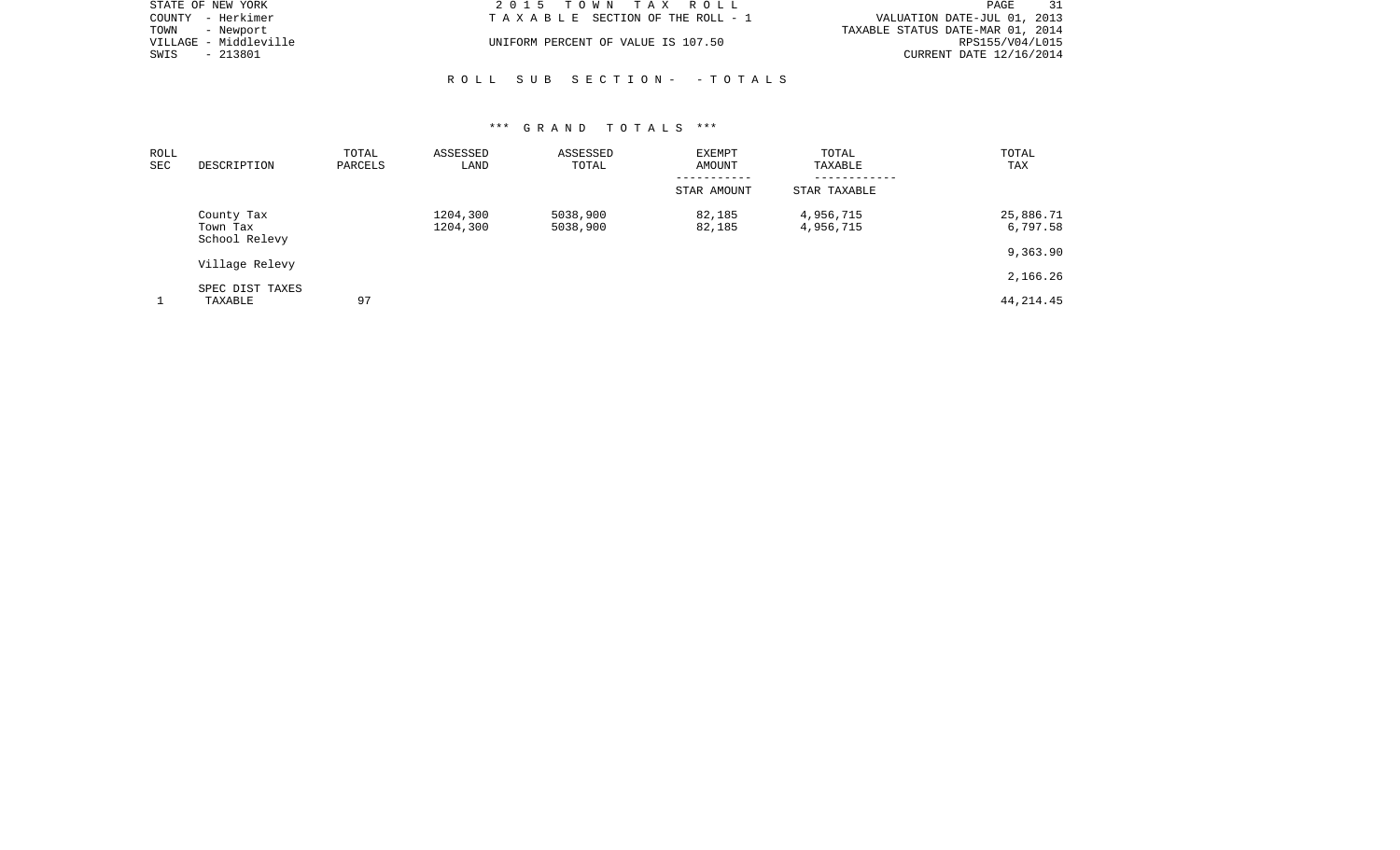| STATE OF NEW YORK     | 2015 TOWN TAX ROLL                 | PAGE                             |
|-----------------------|------------------------------------|----------------------------------|
| COUNTY - Herkimer     | TAXABLE SECTION OF THE ROLL - 1    | VALUATION DATE-JUL 01, 2013      |
| TOWN<br>- Newport     |                                    | TAXABLE STATUS DATE-MAR 01, 2014 |
| VILLAGE - Middleville | UNIFORM PERCENT OF VALUE IS 107.50 | RPS155/V04/L015                  |
| SWIS<br>- 213801      |                                    | CURRENT DATE 12/16/2014          |
|                       |                                    |                                  |

# \*\*\* S P E C I A L D I S T R I C T S U M M A R Y \*\*\*

R O L L S E C T I O N T O T A L S

|      |      | $\overline{\phantom{a}}$<br>$\Delta$<br>∸ ∪ ⊥ ∠ ⊥ | 7. YTENSTON | ▵ | EXEMPT |                                   |     |
|------|------|---------------------------------------------------|-------------|---|--------|-----------------------------------|-----|
| CODE | ТАМЪ | DAR'                                              | TVDF<br>.   |   | MOUN   | T T T<br>$\triangleright$<br>ALUP | FM. |

### NO SPECIAL DISTRICTS AT THIS LEVEL

### \*\*\* S C H O O L D I S T R I C T S U M M A R Y \*\*\*

| CODE   | DISTRICT NAME             | TOTAL<br>PARCELS | ASSESSED<br>LAND | ASSESSED<br>TOTAL | <b>EXEMPT</b><br>AMOUNT | TOTAL<br>TAXABLE<br>-------- |
|--------|---------------------------|------------------|------------------|-------------------|-------------------------|------------------------------|
|        |                           |                  |                  |                   | STAR AMOUNT             | STAR TAXABLE                 |
|        | West Canada Valley        | 97               | 1204,300         | 5038,900          |                         | 5,038,900                    |
| 212402 |                           |                  |                  |                   | 1531,310                | 3,507,590                    |
|        | SUB-TOTAL                 | 97               | 1204,300         | 5038,900          |                         | 5,038,900                    |
|        | S U B - T O T A $L(CONT)$ |                  |                  |                   | 1531,310                | 3,507,590                    |
|        |                           |                  |                  |                   |                         |                              |
|        | TOTAL                     | 97               | 1204,300         | 5038,900          |                         | 5,038,900                    |
|        | T O T A L (CONT)          |                  |                  |                   | 1531,310                | 3,507,590                    |

# \*\*\* S Y S T E M C O D E S S U M M A R Y \*\*\*

#### NO SYSTEM EXEMPTIONS AT THIS LEVEL

# \*\*\* E X E M P T I O N S U M M A R Y \*\*\*

|       |             | TOTAL   |        |        |
|-------|-------------|---------|--------|--------|
| CODE  | DESCRIPTION | PARCELS | COUNTY | TOWN   |
|       |             |         |        |        |
| 41101 | VETFUND CT  |         | 500    | 500    |
| 41121 | VET WAR CT  |         | 9,000  | 9,000  |
| 41131 | VET COM CT  |         | 42,425 | 42,425 |
| 41141 | VET DIS CT  | 2       | 30,260 | 30,260 |
|       | тотаь       | 7       | 82,185 | 82,185 |
|       |             |         |        |        |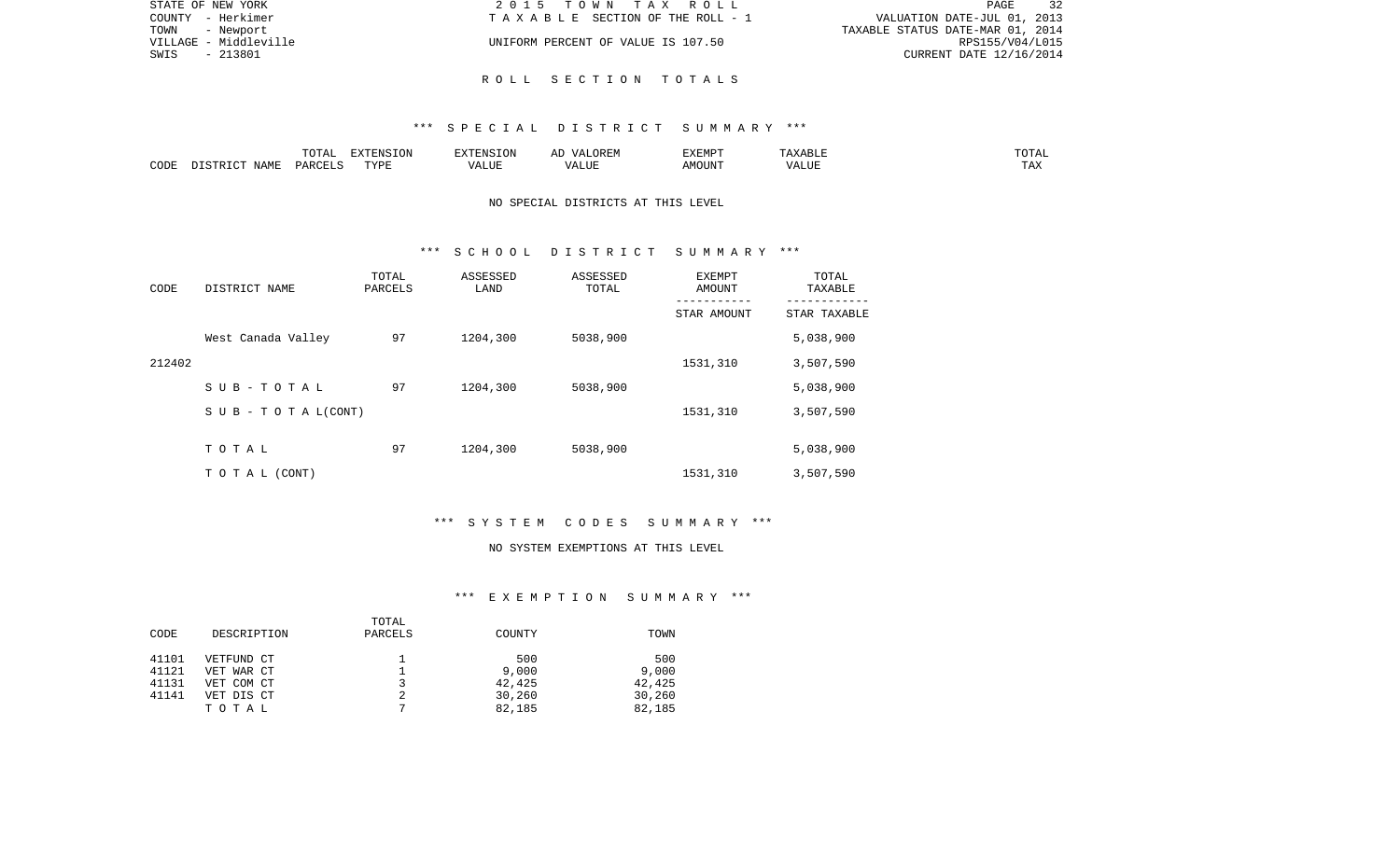| STATE OF NEW YORK     | 2015 TOWN TAX ROLL                 | 33<br>PAGE                       |
|-----------------------|------------------------------------|----------------------------------|
| COUNTY - Herkimer     | TAXABLE SECTION OF THE ROLL - 1    | VALUATION DATE-JUL 01, 2013      |
| TOWN - Newport        |                                    | TAXABLE STATUS DATE-MAR 01, 2014 |
| VILLAGE - Middleville | UNIFORM PERCENT OF VALUE IS 107.50 | RPS155/V04/L015                  |
| SWIS<br>- 213801      |                                    | CURRENT DATE 12/16/2014          |
|                       |                                    |                                  |

### \*\*\* G R A N D T O T A L S \*\*\*

R O L L S E C T I O N T O T A L S

| ROLL<br>SEC | DESCRIPTION                             | TOTAL<br>PARCELS | ASSESSED<br>LAND     | ASSESSED<br>TOTAL    | <b>EXEMPT</b><br>AMOUNT | TOTAL<br>TAXABLE       | TOTAL<br>TAX                      |
|-------------|-----------------------------------------|------------------|----------------------|----------------------|-------------------------|------------------------|-----------------------------------|
|             |                                         |                  |                      |                      | STAR AMOUNT             | STAR TAXABLE           |                                   |
|             | County Tax<br>Town Tax<br>School Relevy |                  | 1204,300<br>1204,300 | 5038,900<br>5038,900 | 82,185<br>82,185        | 4,956,715<br>4,956,715 | 25,886.71<br>6,797.58<br>9,363.90 |
|             | Village Relevy                          |                  |                      |                      |                         |                        |                                   |
|             | SPEC DIST TAXES                         |                  |                      |                      |                         |                        | 2,166.26                          |
|             | TAXABLE                                 | 97               |                      |                      |                         |                        | 44, 214.45                        |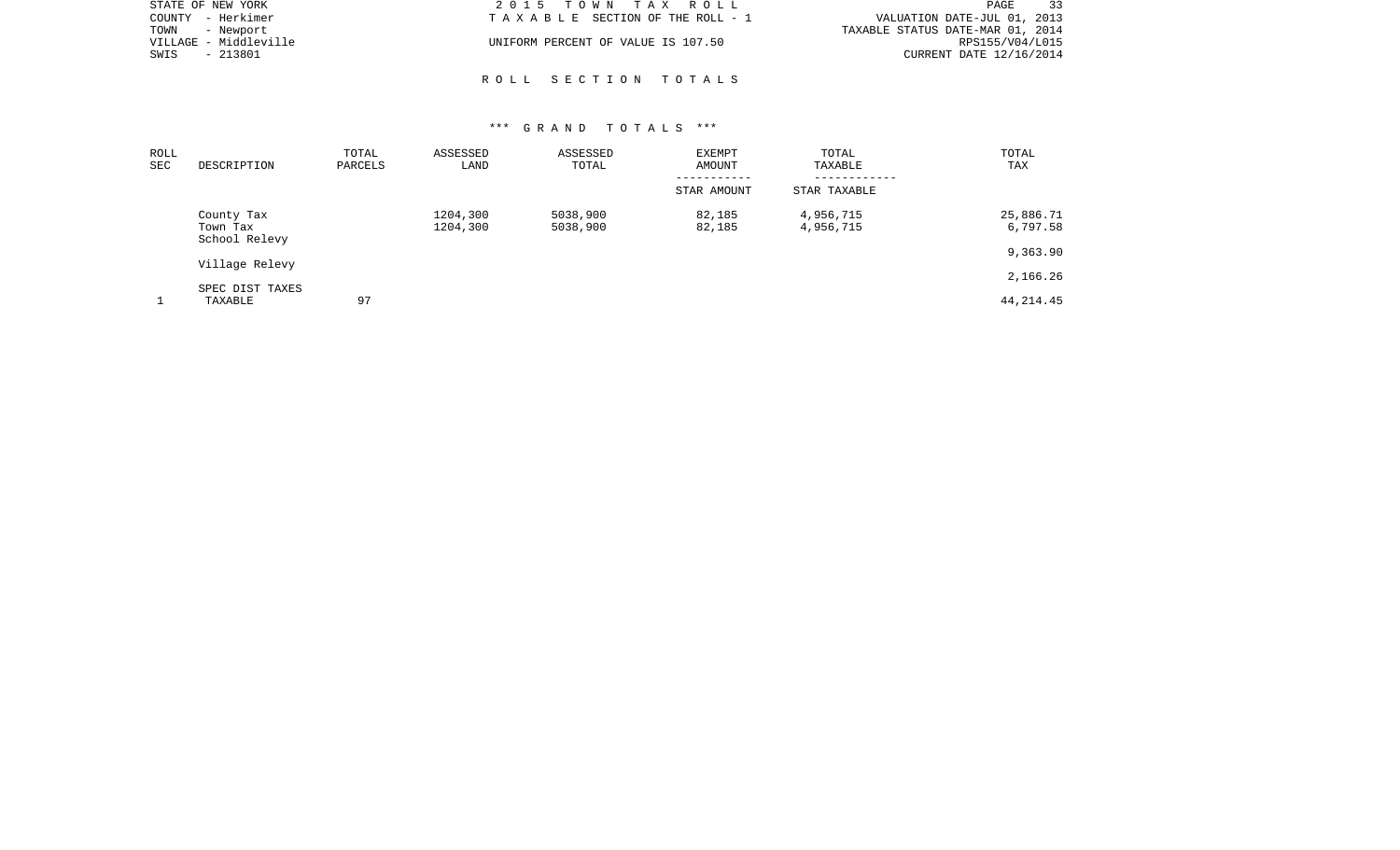| STATE OF NEW YORK                          |                                                                                               |                | 2015 TOWN TAX ROLL                 |                | PAGE<br>34 |  |
|--------------------------------------------|-----------------------------------------------------------------------------------------------|----------------|------------------------------------|----------------|------------|--|
| COUNTY - Herkimer                          | VALUATION DATE-JUL 01, 2013<br>SPECIAL FRANCHISE SECTION OF THE ROLL - 5                      |                |                                    |                |            |  |
| TOWN<br>- Newport                          | OWNERS NAME SEQUENCE<br>TAXABLE STATUS DATE-MAR 01, 2014                                      |                |                                    |                |            |  |
| VILLAGE - Middleville                      |                                                                                               |                | UNIFORM PERCENT OF VALUE IS 107.50 |                |            |  |
| SWIS<br>$-213801$                          |                                                                                               |                |                                    |                |            |  |
|                                            |                                                                                               |                |                                    |                |            |  |
|                                            |                                                                                               |                |                                    |                |            |  |
| TAX MAP PARCEL NUMBER                      | PROPERTY LOCATION & CLASS ASSESSMENT EXEMPTION CODE---------------COUNTY-------TOWN---------- |                |                                    |                |            |  |
| CURRENT OWNERS NAME                        | SCHOOL DISTRICT                                                                               | LAND           | TAX DESCRIPTION                    | TAXABLE VALUE  |            |  |
| CURRENT OWNERS ADDRESS                     | PARCEL SIZE/GRID COORD                                                                        | TOTAL          | SPECIAL DISTRICTS                  |                | TAX AMOUNT |  |
| **************************                 |                                                                                               |                |                                    |                |            |  |
|                                            | Middleville                                                                                   |                |                                    | ACCT 113500060 | BILL 98    |  |
| $555. - 3 - 1$                             | 861 Elec & gas                                                                                |                | County Tax                         | 127,241        | 664.52     |  |
| National Grid                              | West Canada Val 212402                                                                        | $\overline{0}$ | Town Tax                           | 127,241        | 174.50     |  |
| 300 Erie Blvd West                         | 984<br>BANK                                                                                   | 127,241        |                                    |                |            |  |
| Syracuse, NY 13202                         | DEED BOOK 00000                                                                               |                |                                    |                |            |  |
|                                            | FULL MARKET VALUE                                                                             | 118,364        |                                    |                |            |  |
|                                            |                                                                                               |                | TOTAL TAX ---                      |                | 839.02**   |  |
|                                            |                                                                                               |                |                                    | DATE #1        | 01/31/15   |  |
|                                            |                                                                                               |                |                                    | AMT DUE        | 839.02     |  |
|                                            |                                                                                               |                |                                    |                |            |  |
|                                            | Middleville                                                                                   |                |                                    | ACCT 113500030 | BILL 99    |  |
| $555 - 1 - 1$                              | 866 Telephone                                                                                 |                | County Tax                         | 4,561          | 23.82      |  |
| Newport Telephone Co Inc                   | West Canada Val 212402                                                                        | $\Omega$       | Town Tax                           | 4,561          | 6.25       |  |
| 105 Bridge St                              | Poles & Wires                                                                                 | 4,561          |                                    |                |            |  |
| Newport, NY 13416                          | 984<br>BANK                                                                                   |                |                                    |                |            |  |
|                                            | DEED BOOK 00000                                                                               |                |                                    |                |            |  |
|                                            | FULL MARKET VALUE                                                                             | 4,243          |                                    |                |            |  |
|                                            |                                                                                               |                | TOTAL TAX ---                      |                | $30.07**$  |  |
|                                            |                                                                                               |                |                                    | DATE #1        | 01/31/15   |  |
|                                            |                                                                                               |                |                                    | AMT DUE        | 30.07      |  |
|                                            |                                                                                               |                |                                    |                |            |  |
|                                            | Middleville                                                                                   |                |                                    |                | BILL 100   |  |
| $555. - 4 - 1$                             | 869 Television                                                                                |                | County Tax                         | 10,164         | 53.08      |  |
| Time Warner Cable                          | West Canada Val 212402                                                                        | $\overline{0}$ | Town Tax                           | 10,164         | 13.94      |  |
| PO Box 7567                                | ACRES 0.01                                                                                    | 10,164         |                                    |                |            |  |
| Charlotte, NC 28241-7467 FULL MARKET VALUE |                                                                                               | 9,455          |                                    |                |            |  |
|                                            |                                                                                               |                | TOTAL TAX ---                      |                | $67.02**$  |  |
|                                            |                                                                                               |                |                                    | DATE #1        | 01/31/15   |  |
|                                            |                                                                                               |                |                                    | AMT DUE        | 67.02      |  |
|                                            |                                                                                               |                |                                    |                |            |  |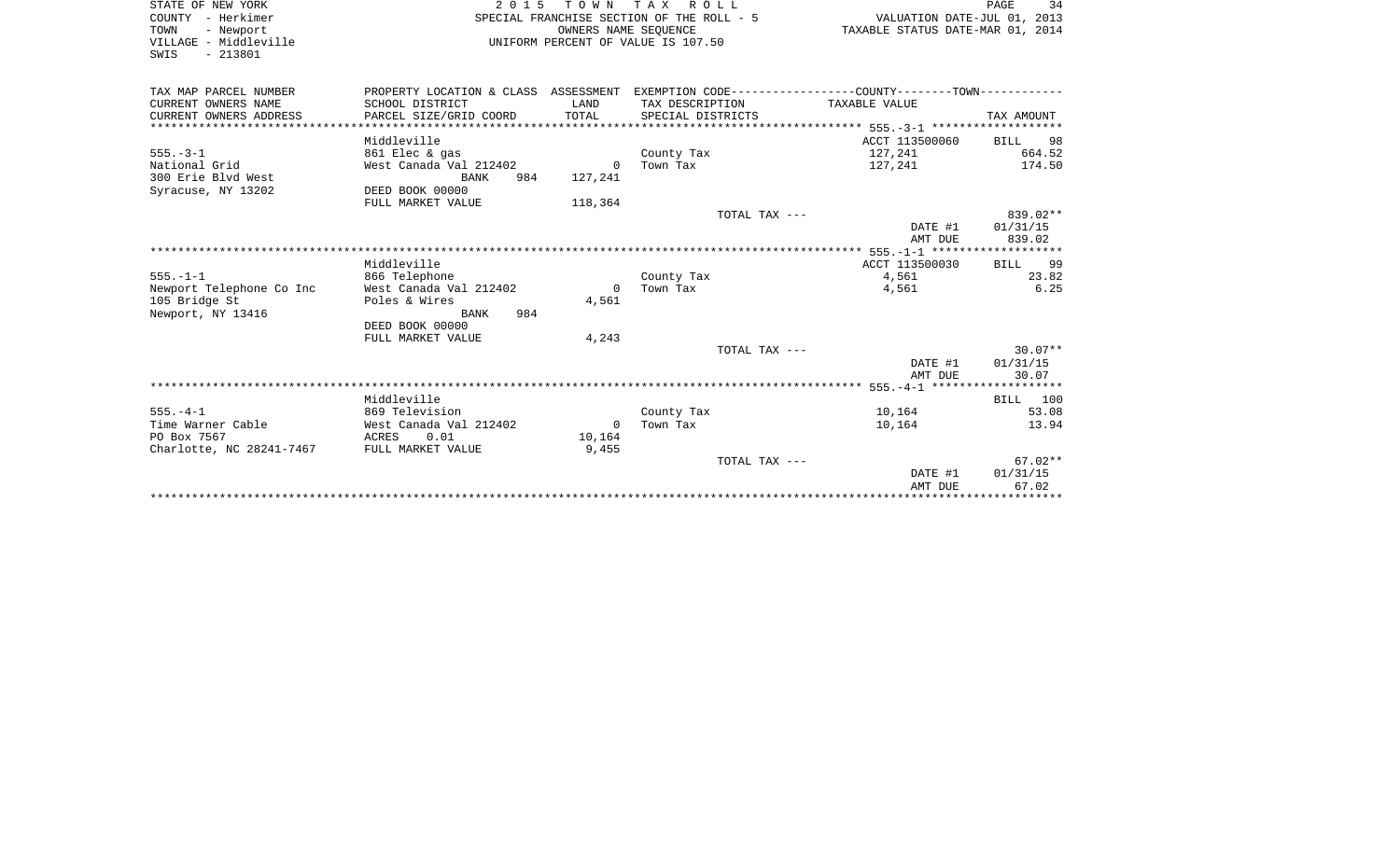| STATE OF NEW YORK     | 2015 TOWN TAX ROLL                        | 35<br>PAGE                       |
|-----------------------|-------------------------------------------|----------------------------------|
| COUNTY - Herkimer     | SPECIAL FRANCHISE SECTION OF THE ROLL - 5 | VALUATION DATE-JUL 01, 2013      |
| TOWN - Newport        |                                           | TAXABLE STATUS DATE-MAR 01, 2014 |
| VILLAGE - Middleville |                                           | RPS155/V04/L015                  |
| - 213801<br>SWIS      |                                           | CURRENT DATE 12/16/2014          |
|                       |                                           |                                  |
|                       | ROLL SUB SECTION- -TOTALS                 |                                  |

### \*\*\* S P E C I A L D I S T R I C T S U M M A R Y \*\*\*

|      |      | ----<br>◡∸⊷       | ־סוותידעים<br>ION |       | 'XEMPT           | $\cdot$ 4511.   | $m \wedge m$<br>. |
|------|------|-------------------|-------------------|-------|------------------|-----------------|-------------------|
| CODE | NAME | $\triangle$ ARCET | <b>TIZE</b>       | - --- | IOUN".<br>⊾ IVI⊦ | $   -$<br>ں سدہ | $- - -$<br>. Ал   |

### NO SPECIAL DISTRICTS AT THIS LEVEL

### \*\*\* S C H O O L D I S T R I C T S U M M A R Y \*\*\*

| CODE   | DISTRICT NAME                    | TOTAL<br>PARCELS | ASSESSED<br>LAND | ASSESSED<br>TOTAL | EXEMPT<br>AMOUNT | TOTAL<br>TAXABLE |
|--------|----------------------------------|------------------|------------------|-------------------|------------------|------------------|
|        |                                  |                  |                  |                   | STAR AMOUNT      | STAR TAXABLE     |
|        | West Canada Valley               | 3                |                  | 141,966           |                  | 141,966          |
| 212402 |                                  |                  |                  |                   |                  | 141,966          |
|        | SUB-TOTAL                        | 3                |                  | 141,966           |                  | 141,966          |
|        | $S \cup B - T \cup T A L (CONT)$ |                  |                  |                   |                  | 141,966          |
|        |                                  |                  |                  |                   |                  |                  |
|        | TOTAL                            | 3                |                  | 141,966           |                  | 141,966          |
|        | T O T A L (CONT)                 |                  |                  |                   |                  | 141,966          |

\*\*\* S Y S T E M C O D E S S U M M A R Y \*\*\*

#### NO SYSTEM EXEMPTIONS AT THIS LEVEL

\*\*\* E X E M P T I O N S U M M A R Y \*\*\*

# NO EXEMPTIONS AT THIS LEVEL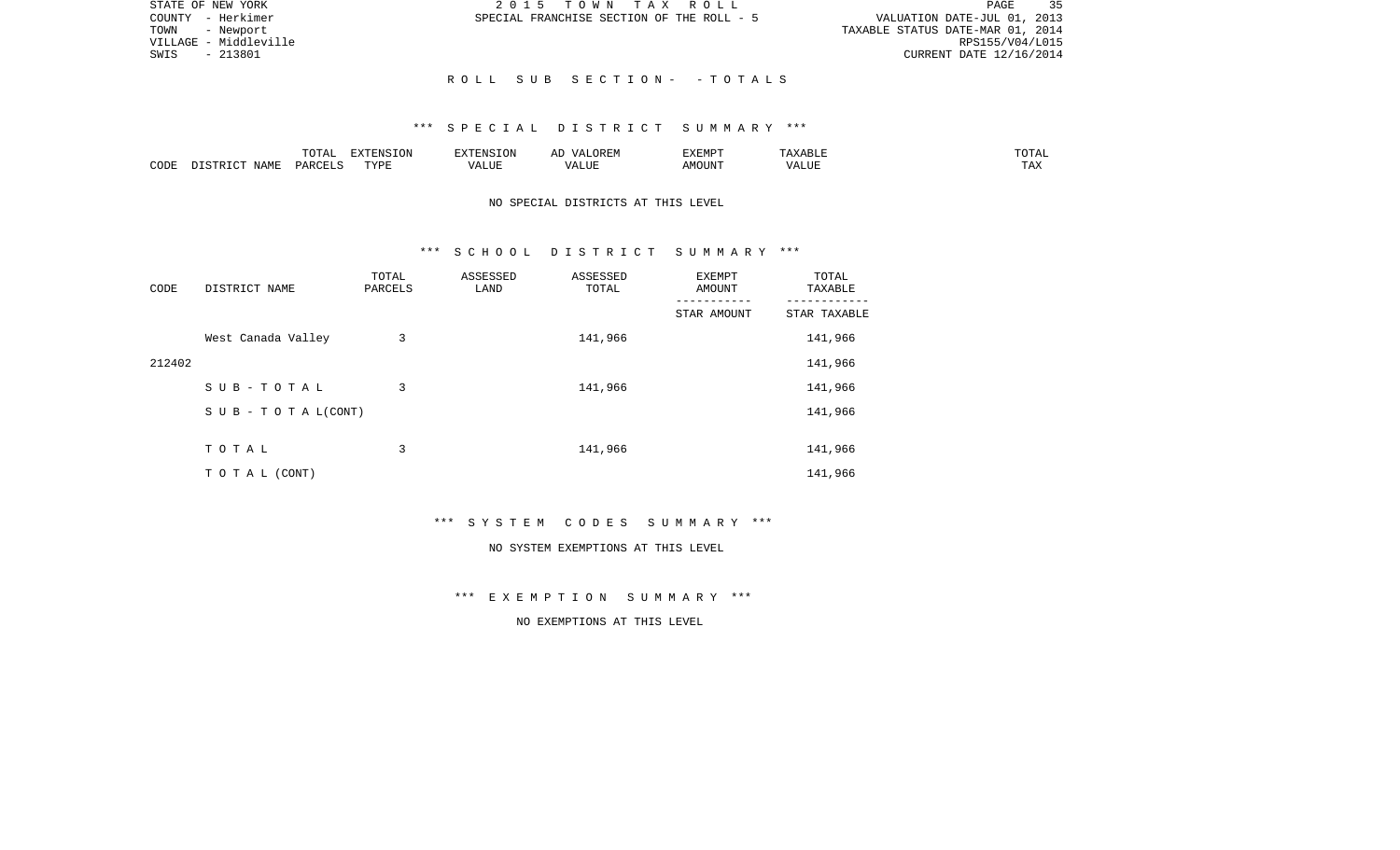| STATE OF NEW YORK     | 2015 TOWN TAX ROLL                        | 36<br>PAGE                       |
|-----------------------|-------------------------------------------|----------------------------------|
| COUNTY - Herkimer     | SPECIAL FRANCHISE SECTION OF THE ROLL - 5 | VALUATION DATE-JUL 01, 2013      |
| TOWN<br>- Newport     |                                           | TAXABLE STATUS DATE-MAR 01, 2014 |
| VILLAGE - Middleville |                                           | RPS155/V04/L015                  |
| - 213801<br>SWIS      |                                           | CURRENT DATE 12/16/2014          |
|                       |                                           |                                  |
|                       | ROLL SUB SECTION- - TOTALS                |                                  |

| ROLL<br><b>SEC</b> | DESCRIPTION       | TOTAL<br>PARCELS | ASSESSED<br>LAND | ASSESSED<br>TOTAL | <b>EXEMPT</b><br><b>AMOUNT</b> | TOTAL<br>TAXABLE | TOTAL<br>TAX |
|--------------------|-------------------|------------------|------------------|-------------------|--------------------------------|------------------|--------------|
|                    |                   |                  |                  |                   | STAR AMOUNT                    | STAR TAXABLE     |              |
|                    | County Tax        |                  |                  | 141,966           |                                | 141,966          | 741.42       |
|                    | Town Tax          |                  |                  | 141,966           |                                | 141,966          | 194.69       |
|                    | SPEC DIST TAXES   |                  |                  |                   |                                |                  |              |
|                    | SPECIAL FRANCHISE |                  |                  |                   |                                |                  | 936.11       |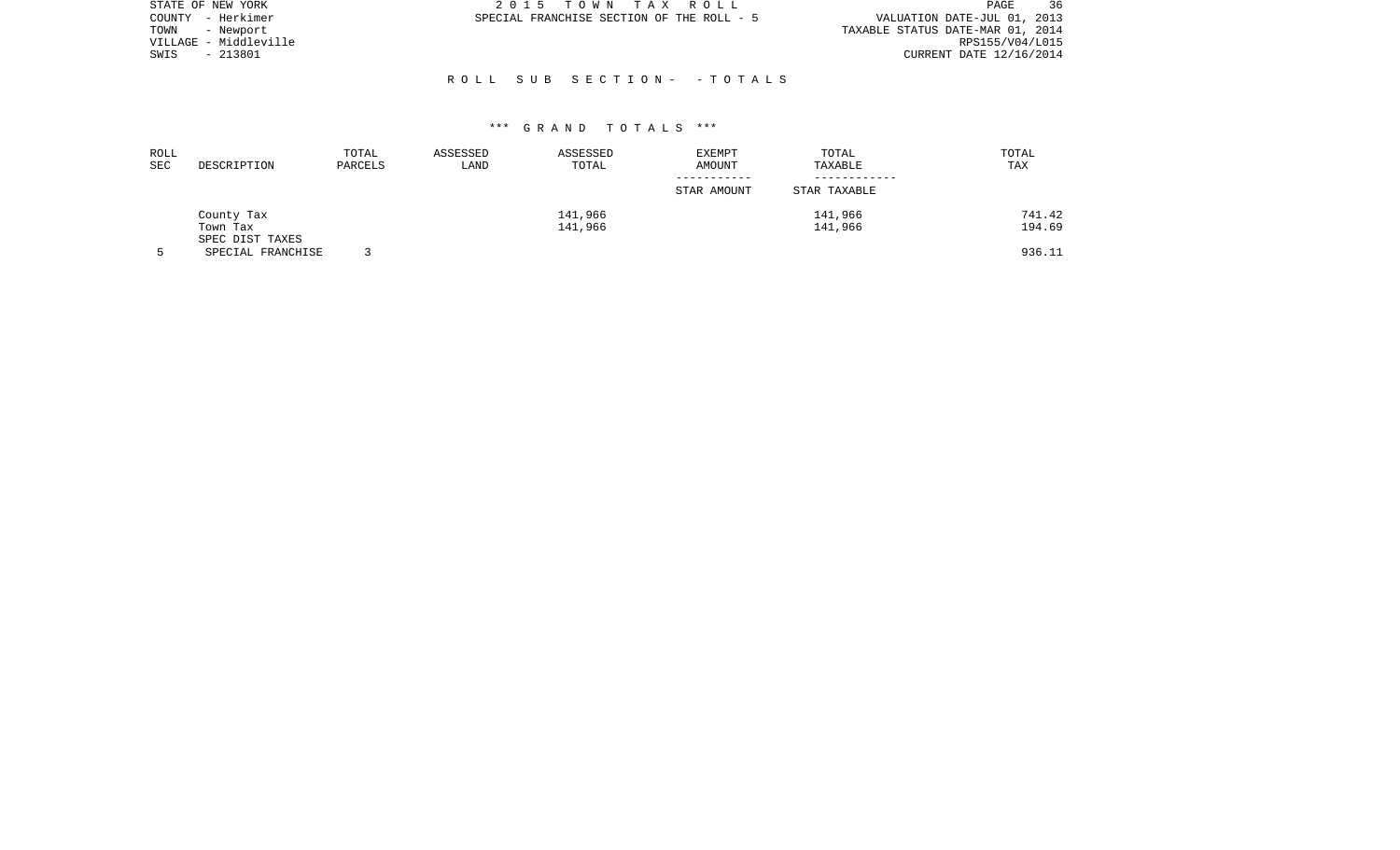PAGE 37 TOWN - Newport TAXABLE STATUS DATE-MAR 01, 2014 CURRENT DATE 12/16/2014

STATE OF NEW YORK **2015 TOWN TAX ROLL** COUNTY - Herkimer SPECIAL FRANCHISE SECTION OF THE ROLL - 5 VALUATION DATE-JUL 01, 2013

VILLAGE - Middleville<br>SWIS - 213801

#### R O L L S E C T I O N T O T A L S

# \*\*\* S P E C I A L D I S T R I C T S U M M A R Y \*\*\*

|      |             | $m \wedge m \wedge n$<br>◡∸∸ | $\Box$<br>LVIN | an Nisi                | . בג | <b>DIEDIS</b><br>r:MP | <b>BII</b> | $n \cap m \geq r$<br>∸∸ |
|------|-------------|------------------------------|----------------|------------------------|------|-----------------------|------------|-------------------------|
| CODE | <b>NAME</b> | D∆F                          | TVDI           | $- - - -$<br>. L I J F |      | MOUN.                 | 77T        | $m \times n$<br>⊥ A∡    |

# NO SPECIAL DISTRICTS AT THIS LEVEL

# \*\*\* S C H O O L D I S T R I C T S U M M A R Y \*\*\*

| CODE   | DISTRICT NAME                    | TOTAL<br>PARCELS | ASSESSED<br>LAND | ASSESSED<br>TOTAL | EXEMPT<br>AMOUNT | TOTAL<br>TAXABLE |
|--------|----------------------------------|------------------|------------------|-------------------|------------------|------------------|
|        |                                  |                  |                  |                   | STAR AMOUNT      | STAR TAXABLE     |
|        | West Canada Valley               | 3                |                  | 141,966           |                  | 141,966          |
| 212402 |                                  |                  |                  |                   |                  | 141,966          |
|        | SUB-TOTAL                        | 3                |                  | 141,966           |                  | 141,966          |
|        | $S \cup B - T \cup T A L (CONT)$ |                  |                  |                   |                  | 141,966          |
|        |                                  |                  |                  |                   |                  |                  |
|        | TOTAL                            | 3                |                  | 141,966           |                  | 141,966          |
|        | TO TAL (CONT)                    |                  |                  |                   |                  | 141,966          |

\*\*\* S Y S T E M C O D E S S U M M A R Y \*\*\*

#### NO SYSTEM EXEMPTIONS AT THIS LEVEL

\*\*\* E X E M P T I O N S U M M A R Y \*\*\*

NO EXEMPTIONS AT THIS LEVEL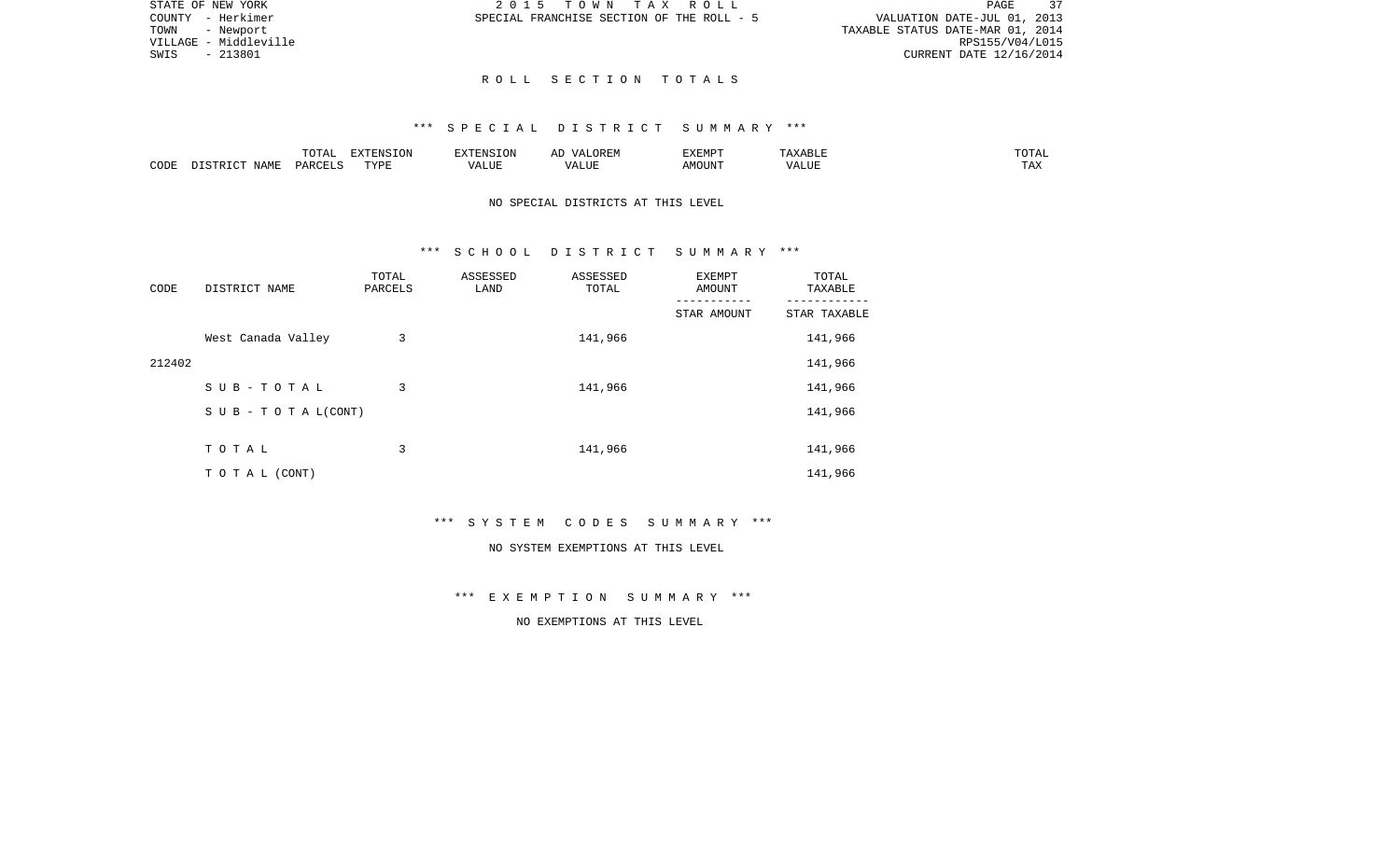| STATE OF NEW YORK     | 2015 TOWN TAX ROLL                        | 38<br>PAGE                       |
|-----------------------|-------------------------------------------|----------------------------------|
| COUNTY - Herkimer     | SPECIAL FRANCHISE SECTION OF THE ROLL - 5 | VALUATION DATE-JUL 01, 2013      |
| TOWN - Newport        |                                           | TAXABLE STATUS DATE-MAR 01, 2014 |
| VILLAGE - Middleville |                                           | RPS155/V04/L015                  |
| SWIS<br>- 213801      |                                           | CURRENT DATE 12/16/2014          |
|                       |                                           |                                  |

R O L L S E C T I O N T O T A L S

## \*\*\* G R A N D T O T A L S \*\*\*

| ROLL<br><b>SEC</b> | DESCRIPTION                 | TOTAL<br>PARCELS | ASSESSED<br>LAND | ASSESSED<br>TOTAL | <b>EXEMPT</b><br>AMOUNT | TOTAL<br>TAXABLE | TOTAL<br>TAX |
|--------------------|-----------------------------|------------------|------------------|-------------------|-------------------------|------------------|--------------|
|                    |                             |                  |                  |                   | STAR AMOUNT             | STAR TAXABLE     |              |
|                    | County Tax                  |                  |                  | 141,966           |                         | 141,966          | 741.42       |
|                    | Town Tax<br>SPEC DIST TAXES |                  |                  | 141,966           |                         | 141,966          | 194.69       |
|                    | SPECIAL FRANCHISE           |                  |                  |                   |                         |                  | 936.11       |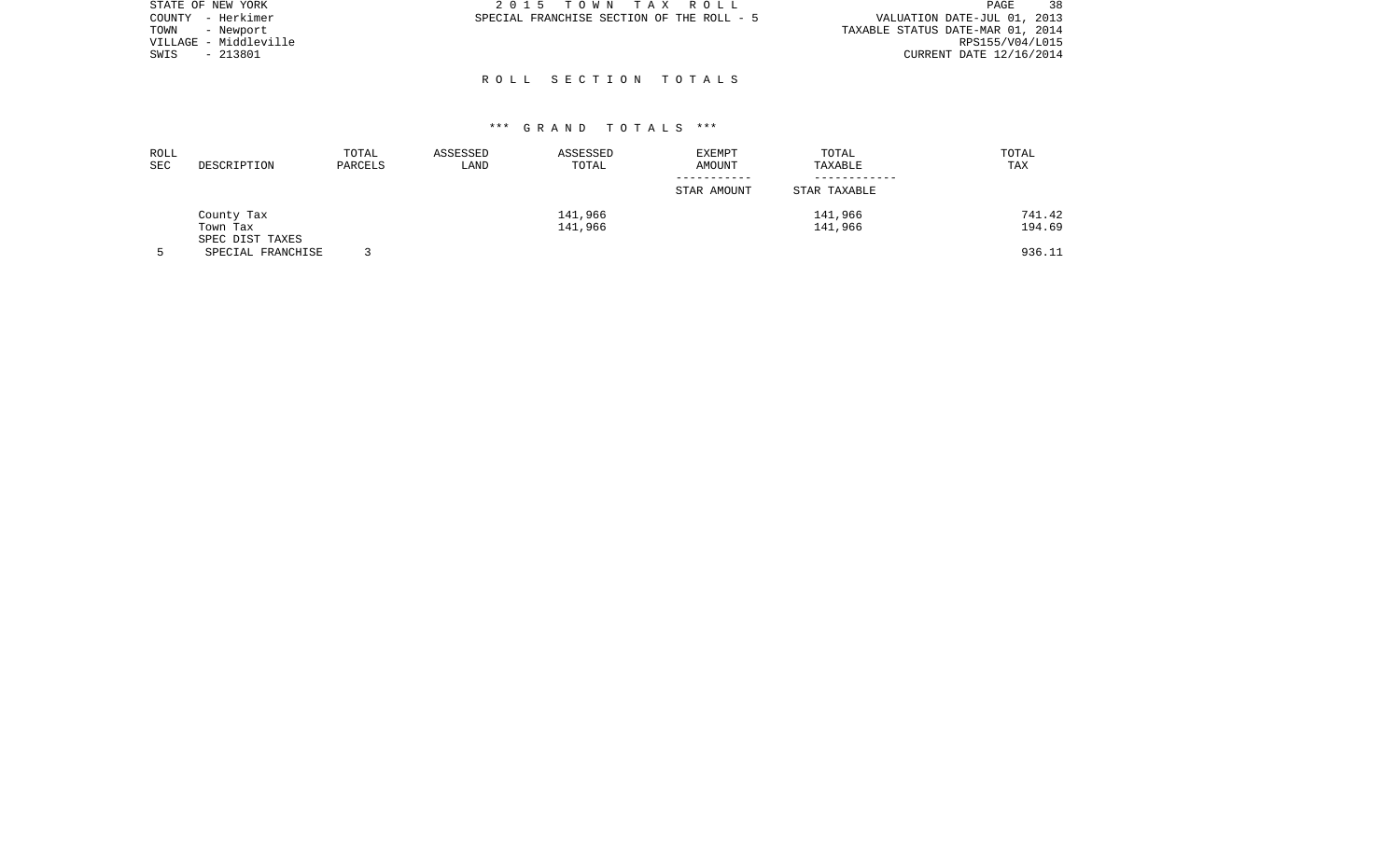| STATE OF NEW YORK                                 | 2015                                                                                            | T O W N              | TAX ROLL                               |               |                                  | 39<br>PAGE |
|---------------------------------------------------|-------------------------------------------------------------------------------------------------|----------------------|----------------------------------------|---------------|----------------------------------|------------|
| - Herkimer<br>COUNTY                              |                                                                                                 |                      | UTILITY & R.R. SECTION OF THE ROLL - 6 |               | VALUATION DATE-JUL 01, 2013      |            |
| TOWN<br>- Newport                                 |                                                                                                 | OWNERS NAME SEQUENCE |                                        |               | TAXABLE STATUS DATE-MAR 01, 2014 |            |
| VILLAGE - Middleville                             |                                                                                                 |                      | UNIFORM PERCENT OF VALUE IS 107.50     |               |                                  |            |
| SWIS<br>$-213801$                                 |                                                                                                 |                      |                                        |               |                                  |            |
|                                                   |                                                                                                 |                      |                                        |               |                                  |            |
| TAX MAP PARCEL NUMBER                             | PROPERTY LOCATION & CLASS ASSESSMENT EXEMPTION CODE----------------COUNTY--------TOWN---------- |                      |                                        |               |                                  |            |
| CURRENT OWNERS NAME                               | SCHOOL DISTRICT                                                                                 | LAND                 | TAX DESCRIPTION                        |               | TAXABLE VALUE                    |            |
| CURRENT OWNERS ADDRESS                            | PARCEL SIZE/GRID COORD                                                                          | TOTAL                | SPECIAL DISTRICTS                      |               |                                  | TAX AMOUNT |
|                                                   |                                                                                                 |                      |                                        |               |                                  |            |
|                                                   | Bridge St                                                                                       |                      |                                        |               | ACCT 112300810                   | BILL 101   |
| 638.001-9999-132.350-1881                         | 884 Elec Dist Out                                                                               |                      | County Tax                             |               | 5,695                            | 29.74      |
| National Grid                                     | West Canada Val 212402                                                                          | $\Omega$             | Town Tax                               |               | 5,695                            | 7.81       |
| Attn: Real Estate Tax Departme Location No 888888 |                                                                                                 | 5,695                |                                        |               |                                  |            |
| 300 Erie Blvd West                                | App Factor 1.0000                                                                               |                      |                                        |               |                                  |            |
| Syracuse, NY 13202                                | Poles Wires Cables                                                                              |                      |                                        |               |                                  |            |
|                                                   | 984<br><b>BANK</b>                                                                              |                      |                                        |               |                                  |            |
|                                                   | FULL MARKET VALUE                                                                               | 5,300                |                                        |               |                                  |            |
|                                                   |                                                                                                 |                      |                                        | TOTAL TAX --- |                                  | $37.55**$  |
|                                                   |                                                                                                 |                      |                                        |               | DATE #1                          | 01/31/15   |
|                                                   |                                                                                                 |                      |                                        |               | AMT DUE                          | 37.55      |
|                                                   |                                                                                                 |                      |                                        |               |                                  |            |
|                                                   | Outside Plant                                                                                   |                      |                                        |               | ACCT 113300090                   | BILL 102   |
| 638.001-9999-630.500-1881                         | 836 Telecom. eq.                                                                                |                      | County Tax                             |               | 4,263                            | 22.26      |
| Newport Telephone Co Inc                          | West Canada Val 212402                                                                          | $\Omega$             | Town Tax                               |               | 4,263                            | 5.85       |
| Bridge St                                         | Location No 888888                                                                              | 4,263                |                                        |               |                                  |            |
| Newport, NY 13416                                 | App Factor 1.0000<br>Polles Wires Cables                                                        |                      |                                        |               |                                  |            |
|                                                   | 984<br>BANK                                                                                     |                      |                                        |               |                                  |            |
|                                                   | DEED BOOK 00000                                                                                 |                      |                                        |               |                                  |            |
|                                                   | FULL MARKET VALUE                                                                               | 3,950                |                                        |               |                                  |            |
|                                                   |                                                                                                 |                      |                                        | TOTAL TAX --- |                                  | $28.11**$  |
|                                                   |                                                                                                 |                      |                                        |               | DATE #1                          | 01/31/15   |
|                                                   |                                                                                                 |                      |                                        |               | AMT DUE                          | 28.11      |
|                                                   |                                                                                                 |                      |                                        |               |                                  |            |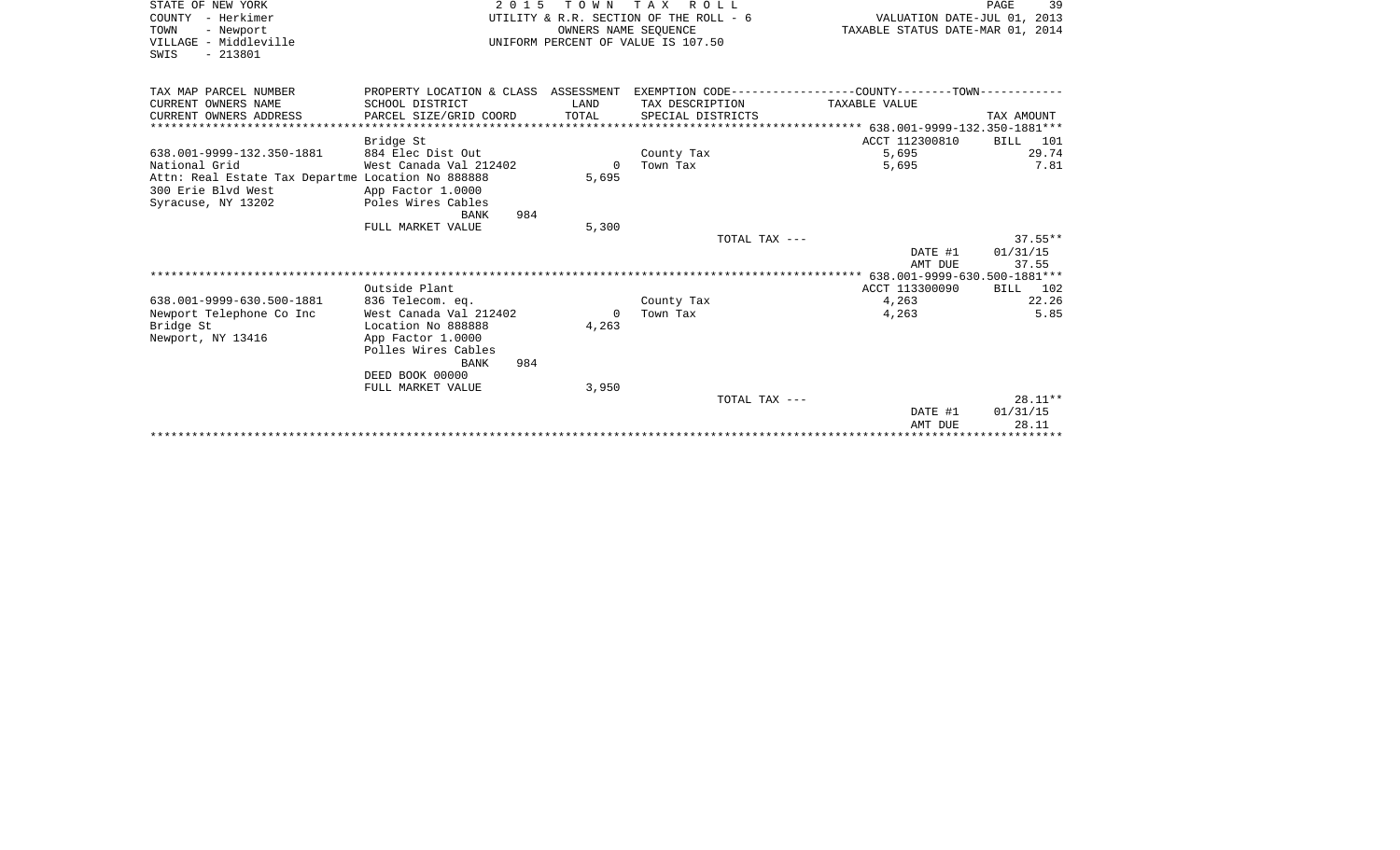| STATE OF NEW YORK     | 2015 TOWN TAX ROLL                     | 40<br>PAGE                       |
|-----------------------|----------------------------------------|----------------------------------|
| COUNTY - Herkimer     | UTILITY & R.R. SECTION OF THE ROLL - 6 | VALUATION DATE-JUL 01, 2013      |
| TOWN<br>- Newport     |                                        | TAXABLE STATUS DATE-MAR 01, 2014 |
| VILLAGE - Middleville | UNIFORM PERCENT OF VALUE IS 107.50     | RPS155/V04/L015                  |
| - 213801<br>SWIS      |                                        | CURRENT DATE 12/16/2014          |
|                       |                                        |                                  |
|                       | ROLL SUB SECTION- -TOTALS              |                                  |

## \*\*\* S P E C I A L D I S T R I C T S U M M A R Y \*\*\*

|      |                            | .∪⊥⊓⊥         | $\blacksquare$<br>11 L<br>LUIN |               |            | EXEMPT       | ABL.                  | $m \wedge m$<br>. |
|------|----------------------------|---------------|--------------------------------|---------------|------------|--------------|-----------------------|-------------------|
| CODE | <b>ABST</b><br>. .<br>NAMP | <b>DARCFT</b> | TVDT                           | $\mathcal{L}$ | ,,,<br>שחד | OUN".<br>۱M۲ | $- - - - - -$<br>ALUI | $- - -$<br>. Ал   |

# NO SPECIAL DISTRICTS AT THIS LEVEL

#### \*\*\* S C H O O L D I S T R I C T S U M M A R Y \*\*\*

| CODE   | DISTRICT NAME                    | TOTAL<br>PARCELS | ASSESSED<br>LAND | ASSESSED<br>TOTAL | EXEMPT<br>AMOUNT | TOTAL<br>TAXABLE |
|--------|----------------------------------|------------------|------------------|-------------------|------------------|------------------|
|        |                                  |                  |                  |                   | STAR AMOUNT      | STAR TAXABLE     |
|        | West Canada Valley               | 2                |                  | 9,958             |                  | 9,958            |
| 212402 |                                  |                  |                  |                   |                  | 9,958            |
|        | SUB-TOTAL                        | 2                |                  | 9,958             |                  | 9,958            |
|        | $S \cup B - T \cup T A L (CONT)$ |                  |                  |                   |                  | 9,958            |
|        |                                  |                  |                  |                   |                  |                  |
|        | TOTAL                            | 2                |                  | 9,958             |                  | 9,958            |
|        | T O T A L (CONT)                 |                  |                  |                   |                  | 9,958            |

\*\*\* S Y S T E M C O D E S S U M M A R Y \*\*\*

#### NO SYSTEM EXEMPTIONS AT THIS LEVEL

\*\*\* E X E M P T I O N S U M M A R Y \*\*\*

NO EXEMPTIONS AT THIS LEVEL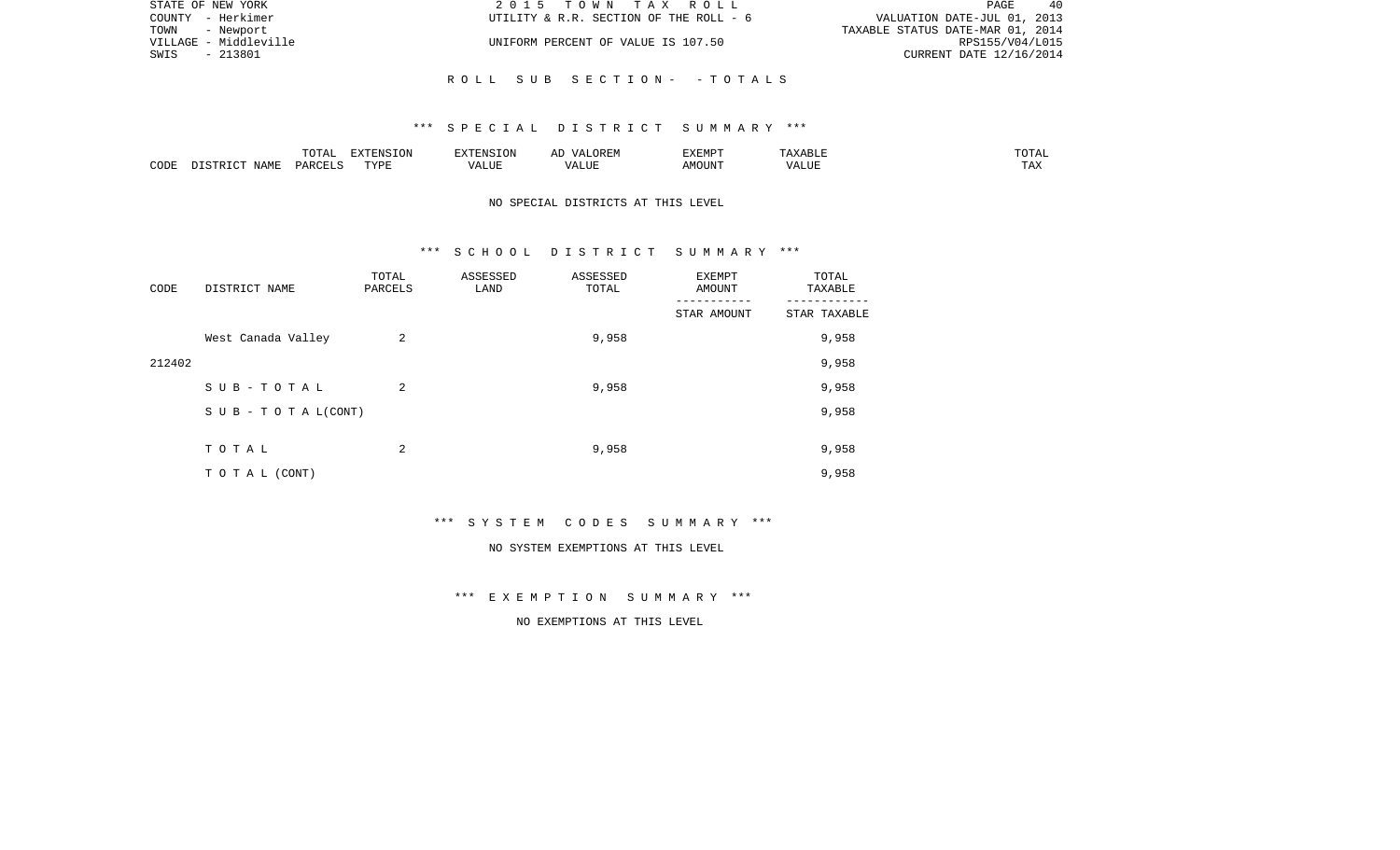| STATE OF NEW YORK     | 2015 TOWN TAX ROLL                     | 41<br>PAGE                       |
|-----------------------|----------------------------------------|----------------------------------|
| COUNTY - Herkimer     | UTILITY & R.R. SECTION OF THE ROLL - 6 | VALUATION DATE-JUL 01, 2013      |
| TOWN<br>- Newport     |                                        | TAXABLE STATUS DATE-MAR 01, 2014 |
| VILLAGE - Middleville | UNIFORM PERCENT OF VALUE IS 107.50     | RPS155/V04/L015                  |
| - 213801<br>SWIS      |                                        | CURRENT DATE 12/16/2014          |
|                       |                                        |                                  |

R O L L S U B S E C T I O N - - T O T A L S

| ROLL<br>SEC | DESCRIPTION                 | TOTAL<br>PARCELS | ASSESSED<br>LAND | ASSESSED<br>TOTAL | <b>EXEMPT</b><br>AMOUNT<br>STAR AMOUNT | TOTAL<br>TAXABLE<br>STAR TAXABLE | TOTAL<br>TAX |
|-------------|-----------------------------|------------------|------------------|-------------------|----------------------------------------|----------------------------------|--------------|
|             | County Tax                  |                  |                  | 9,958             |                                        | 9,958                            | 52.00        |
|             | Town Tax<br>SPEC DIST TAXES |                  |                  | 9,958             |                                        | 9,958                            | 13.66        |
|             | UTILITIES & N.C.            |                  |                  |                   |                                        |                                  | 65.66        |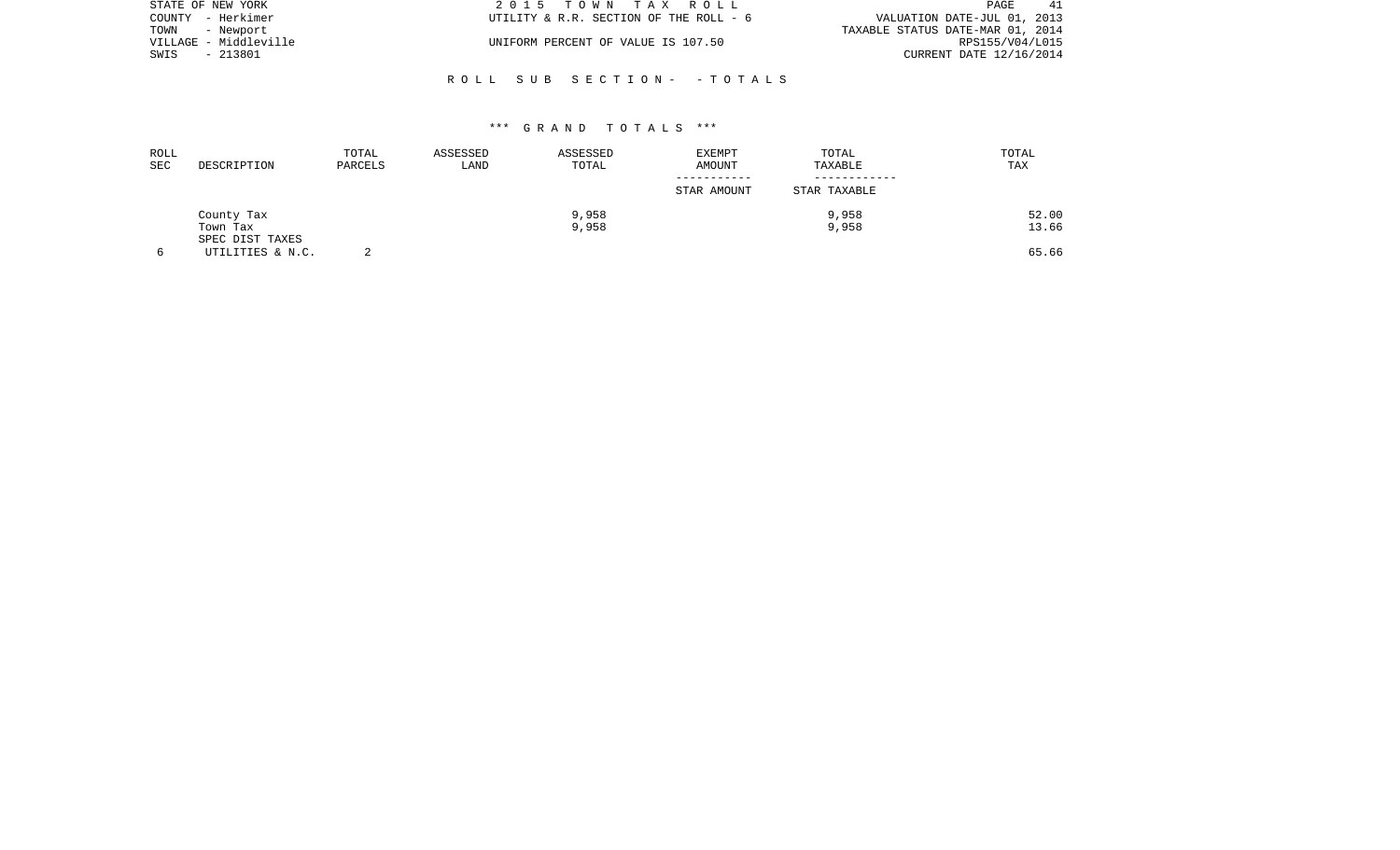| STATE OF NEW YORK     | 2015 TOWN TAX ROLL                     | PAGE                             | 42 |
|-----------------------|----------------------------------------|----------------------------------|----|
| COUNTY - Herkimer     | UTILITY & R.R. SECTION OF THE ROLL - 6 | VALUATION DATE-JUL 01, 2013      |    |
| TOWN<br>- Newport     |                                        | TAXABLE STATUS DATE-MAR 01, 2014 |    |
| VILLAGE - Middleville | UNIFORM PERCENT OF VALUE IS 107.50     | RPS155/V04/L015                  |    |
| SWIS<br>- 213801      |                                        | CURRENT DATE 12/16/2014          |    |
|                       |                                        |                                  |    |

R O L L S E C T I O N T O T A L S

|      |                                                     | TOTAL          | <b>TXTENSION</b> | וא∩ד פזאיםי                           | <b>OREM</b><br><b>ΛΔ</b><br>д | EXEMPT             |       | , , , ,<br>$\sim$ $\sim$ $\sim$ $\sim$ $\sim$ |
|------|-----------------------------------------------------|----------------|------------------|---------------------------------------|-------------------------------|--------------------|-------|-----------------------------------------------|
| CODE | TAME<br>$T$ $T$ $C$ $T$ $D$ $T$ $C$ $T$ $T$ $T$ $T$ | <b>PARCELS</b> | TYPE             | $- - - - -$<br>$\Delta$<br>۳۰ تا سند. | $- - - -$                     | AMOUN <sup>T</sup> | VALUE | $- - -$<br>LAZ                                |

\*\*\* S P E C I A L D I S T R I C T S U M M A R Y \*\*\*

# NO SPECIAL DISTRICTS AT THIS LEVEL

### \*\*\* S C H O O L D I S T R I C T S U M M A R Y \*\*\*

| CODE   | DISTRICT NAME                    | TOTAL<br>PARCELS | ASSESSED<br>LAND | ASSESSED<br>TOTAL | <b>EXEMPT</b><br>AMOUNT | TOTAL<br>TAXABLE |
|--------|----------------------------------|------------------|------------------|-------------------|-------------------------|------------------|
|        |                                  |                  |                  |                   | STAR AMOUNT             | STAR TAXABLE     |
|        | West Canada Valley               | 2                |                  | 9,958             |                         | 9,958            |
| 212402 |                                  |                  |                  |                   |                         | 9,958            |
|        | SUB-TOTAL                        | 2                |                  | 9,958             |                         | 9,958            |
|        | $S \cup B - T \cup T A L (CONT)$ |                  |                  |                   |                         | 9,958            |
|        |                                  |                  |                  |                   |                         |                  |
|        | TOTAL                            | 2                |                  | 9,958             |                         | 9,958            |
|        | T O T A L (CONT)                 |                  |                  |                   |                         | 9,958            |

\*\*\* S Y S T E M C O D E S S U M M A R Y \*\*\*

#### NO SYSTEM EXEMPTIONS AT THIS LEVEL

\*\*\* E X E M P T I O N S U M M A R Y \*\*\*

NO EXEMPTIONS AT THIS LEVEL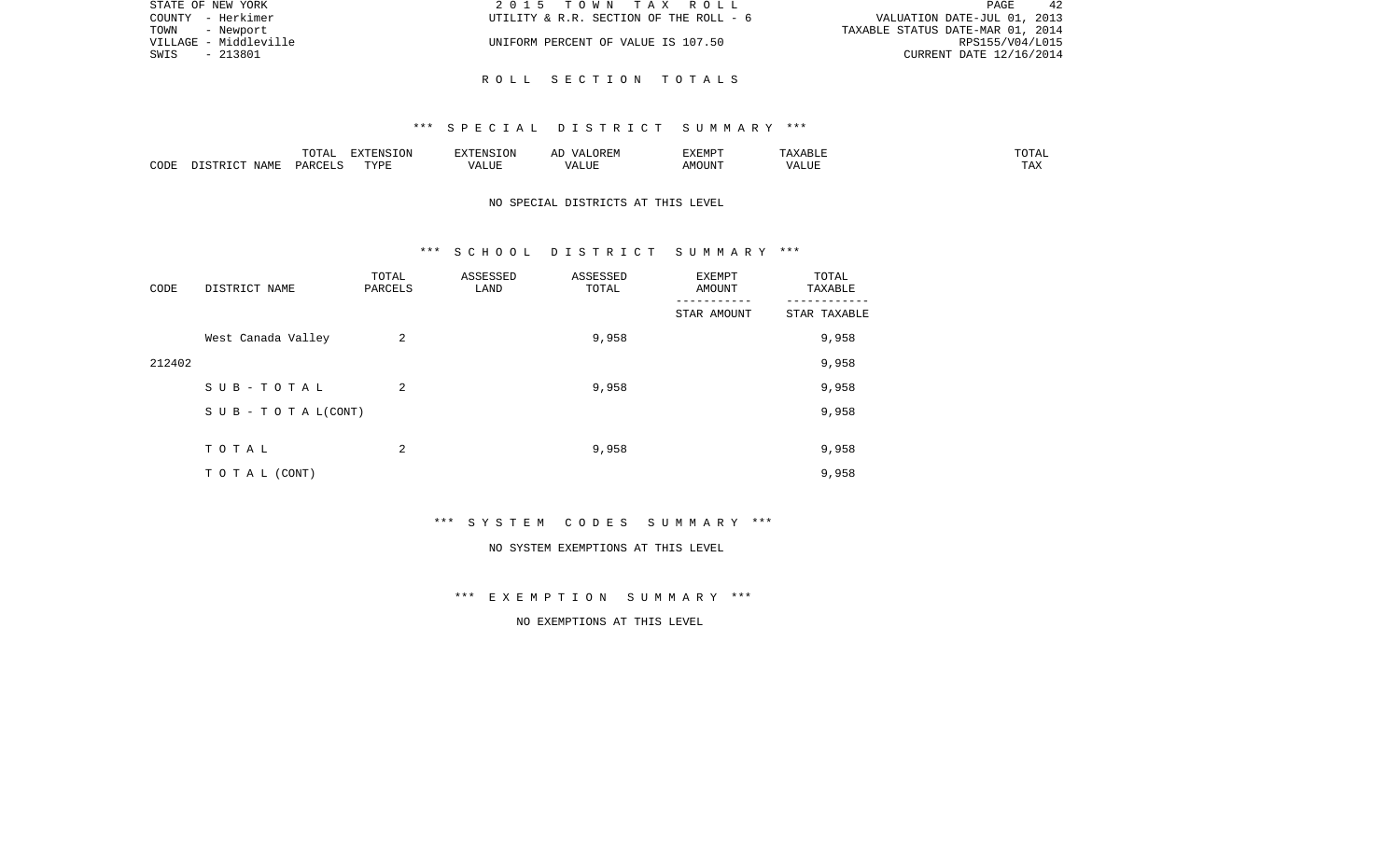| STATE OF NEW YORK     | 2015 TOWN TAX ROLL                     | 43<br>PAGE                       |
|-----------------------|----------------------------------------|----------------------------------|
| COUNTY - Herkimer     | UTILITY & R.R. SECTION OF THE ROLL - 6 | VALUATION DATE-JUL 01, 2013      |
| TOWN<br>- Newport     |                                        | TAXABLE STATUS DATE-MAR 01, 2014 |
| VILLAGE - Middleville | UNIFORM PERCENT OF VALUE IS 107.50     | RPS155/V04/L015                  |
| - 213801<br>SWIS      |                                        | CURRENT DATE 12/16/2014          |
|                       |                                        |                                  |

R O L L S E C T I O N T O T A L S

| ROLL<br>SEC | DESCRIPTION                 | TOTAL<br>PARCELS | ASSESSED<br>LAND | ASSESSED<br>TOTAL | EXEMPT<br>AMOUNT | TOTAL<br>TAXABLE | TOTAL<br>TAX |
|-------------|-----------------------------|------------------|------------------|-------------------|------------------|------------------|--------------|
|             |                             |                  |                  |                   | STAR AMOUNT      | STAR TAXABLE     |              |
|             | County Tax                  |                  |                  | 9,958             |                  | 9,958            | 52.00        |
|             | Town Tax<br>SPEC DIST TAXES |                  |                  | 9,958             |                  | 9,958            | 13.66        |
|             | UTILITIES & N.C.            |                  |                  |                   |                  |                  | 65.66        |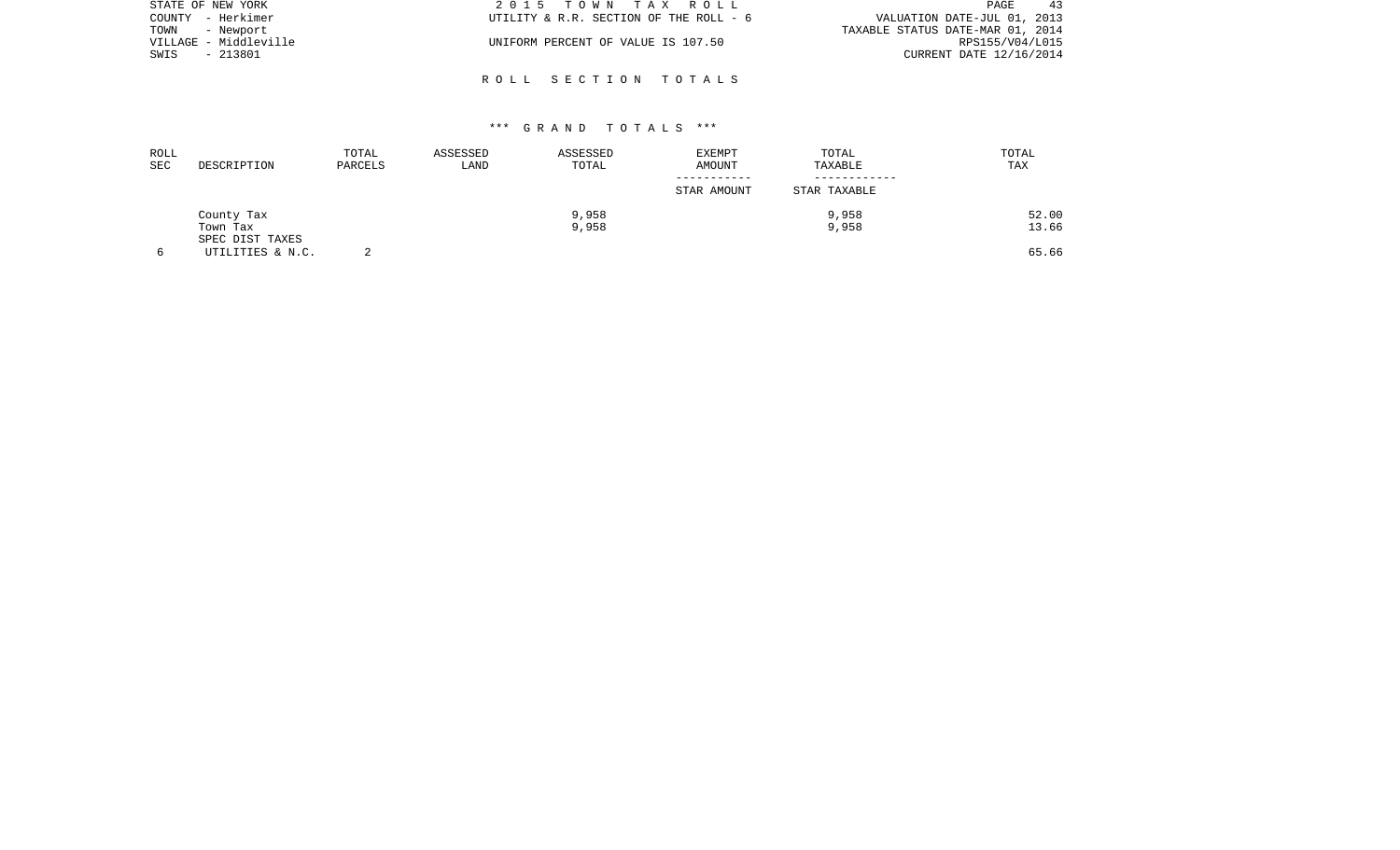| STATE OF NEW YORK<br>COUNTY - Herkimer<br>TOWN<br>- Newport<br>VILLAGE - Middleville<br>$-213801$<br>SWIS | 2015 TOWN TAX ROLL<br>WHOLLY EXEMPT SECTION OF THE ROLL - 8<br>UNIFORM PERCENT OF VALUE IS 107.50           | VALUATION DATE-JUL 01, 2013<br>TAXABLE STATUS DATE-MAR 01, 2014 | 44<br>PAGE                           |                                                                               |            |  |  |  |  |
|-----------------------------------------------------------------------------------------------------------|-------------------------------------------------------------------------------------------------------------|-----------------------------------------------------------------|--------------------------------------|-------------------------------------------------------------------------------|------------|--|--|--|--|
| TAX MAP PARCEL NUMBER<br>CURRENT OWNERS NAME<br>CURRENT OWNERS ADDRESS                                    | PROPERTY LOCATION & CLASS<br>SCHOOL DISTRICT<br>PARCEL SIZE/GRID COORD TOTAL                                | ASSESSMENT<br>LAND                                              | TAX DESCRIPTION<br>SPECIAL DISTRICTS | EXEMPTION CODE-----------------COUNTY-------TOWN------------<br>TAXABLE VALUE | TAX AMOUNT |  |  |  |  |
|                                                                                                           | Fishing Rock Rd                                                                                             |                                                                 |                                      |                                                                               |            |  |  |  |  |
| $100.50 - 2 - 5.4$                                                                                        | 311 Res vac land - WTRFNT                                                                                   |                                                                 | MUN OWNED 13100                      | 6,000                                                                         | 6,000      |  |  |  |  |
| Village of Middleville                                                                                    | West Canada Val 212402                                                                                      | 6,000                                                           | County Tax                           | 0.00                                                                          | 0.00       |  |  |  |  |
| 3 S Main St<br>Middleville, NY 13406                                                                      | FRNT 993.00 DPTH<br>ACRES<br>2.40<br>EAST-0365895 NRTH-1568976<br>DEED BOOK 897 PG-288<br>FULL MARKET VALUE | 6,000<br>5,600                                                  | Town Tax                             | 0.00                                                                          | 0.00       |  |  |  |  |
|                                                                                                           |                                                                                                             |                                                                 | TOTAL TAX ---                        |                                                                               | $0.00**$   |  |  |  |  |
|                                                                                                           |                                                                                                             |                                                                 |                                      |                                                                               |            |  |  |  |  |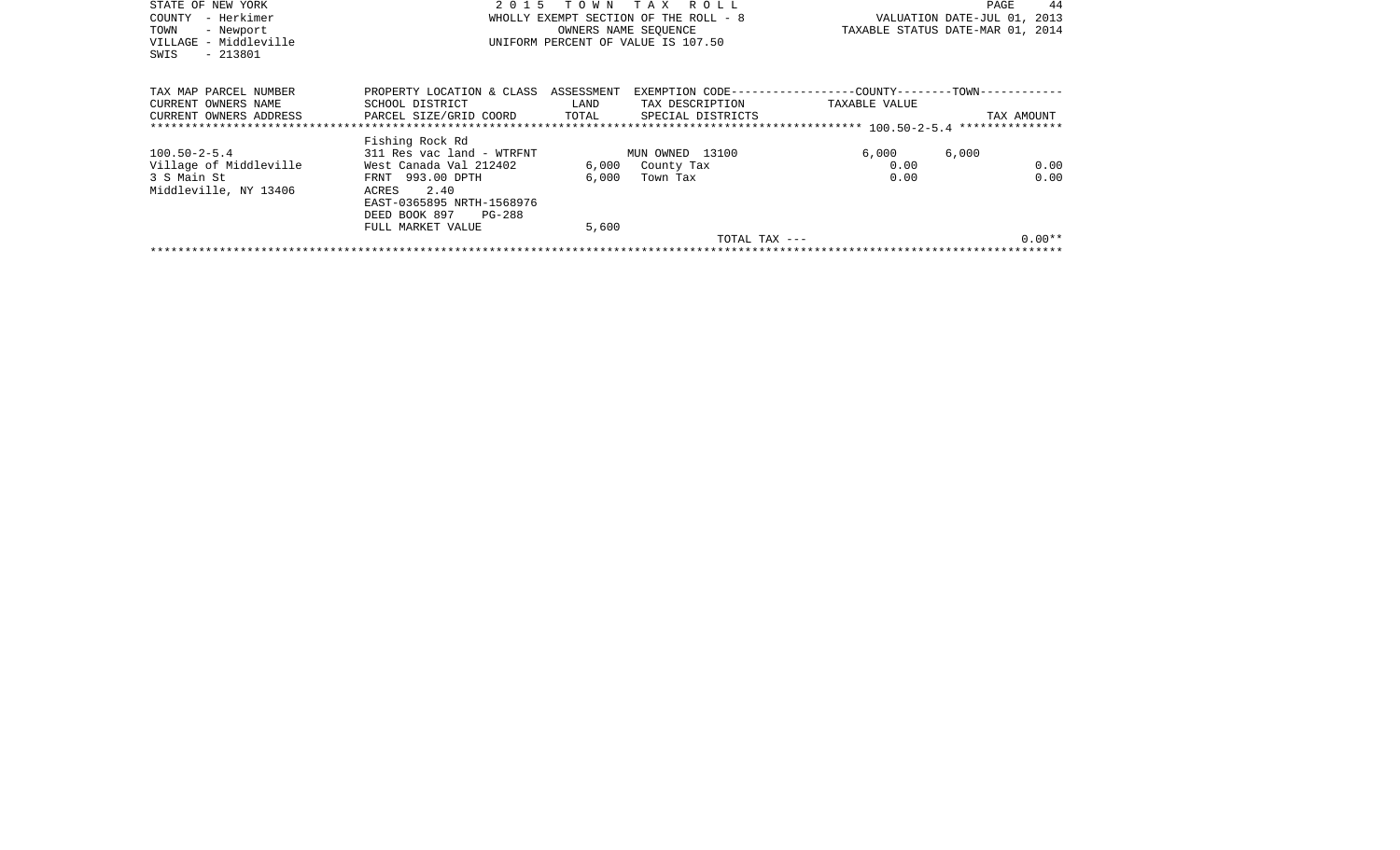| STATE OF NEW YORK     | 2015 TOWN TAX ROLL                    | 45<br>PAGE                       |
|-----------------------|---------------------------------------|----------------------------------|
| COUNTY - Herkimer     | WHOLLY EXEMPT SECTION OF THE ROLL - 8 | VALUATION DATE-JUL 01, 2013      |
| TOWN<br>- Newport     |                                       | TAXABLE STATUS DATE-MAR 01, 2014 |
| VILLAGE - Middleville | UNIFORM PERCENT OF VALUE IS 107.50    | RPS155/V04/L015                  |
| SWIS<br>- 213801      |                                       | CURRENT DATE 12/16/2014          |
|                       |                                       |                                  |
|                       | ROLL SUB SECTION- - TOTALS            |                                  |

|      |      | $m \wedge m \wedge n$              | EXTENSION   |       | $\sim$ | יסאי דצי<br>. |   |                    |
|------|------|------------------------------------|-------------|-------|--------|---------------|---|--------------------|
| CODE | NAMF | $\Box$ $\Box$ $\Box$ $\Box$ $\Box$ | <b>TVDL</b> | נ הבר | .      | <b>MOTTM</b>  | ≏ | $m \times r$<br>∸⊷ |

\*\*\* S P E C I A L D I S T R I C T S U M M A R Y \*\*\*

# NO SPECIAL DISTRICTS AT THIS LEVEL

#### \*\*\* S C H O O L D I S T R I C T S U M M A R Y \*\*\*

| CODE   | DISTRICT NAME             | TOTAL<br>PARCELS | ASSESSED<br>LAND | ASSESSED<br>TOTAL | EXEMPT<br>AMOUNT        | TOTAL<br>TAXABLE        |
|--------|---------------------------|------------------|------------------|-------------------|-------------------------|-------------------------|
|        |                           |                  |                  |                   | --------<br>STAR AMOUNT | -------<br>STAR TAXABLE |
|        | West Canada Valley        | 1                | 6,000            | 6,000             | 6,000                   |                         |
| 212402 |                           |                  |                  |                   |                         |                         |
|        | SUB-TOTAL                 |                  | 6,000            | 6,000             | 6,000                   |                         |
|        | S U B - T O T A $L(CONT)$ |                  |                  |                   |                         |                         |
|        | TOTAL                     |                  |                  |                   |                         |                         |
|        |                           | 1                | 6,000            | 6,000             | 6,000                   |                         |
|        | T O T A L (CONT)          |                  |                  |                   |                         |                         |

# \*\*\* S Y S T E M C O D E S S U M M A R Y \*\*\*

#### NO SYSTEM EXEMPTIONS AT THIS LEVEL

# \*\*\* E X E M P T I O N S U M M A R Y \*\*\*

| CODE  | DESCRIPTION        | TOTAL<br>PARCELS | COUNTY         | TOWN           |
|-------|--------------------|------------------|----------------|----------------|
| 13100 | MUN OWNED<br>тотаь |                  | 6.000<br>6.000 | 6.000<br>6.000 |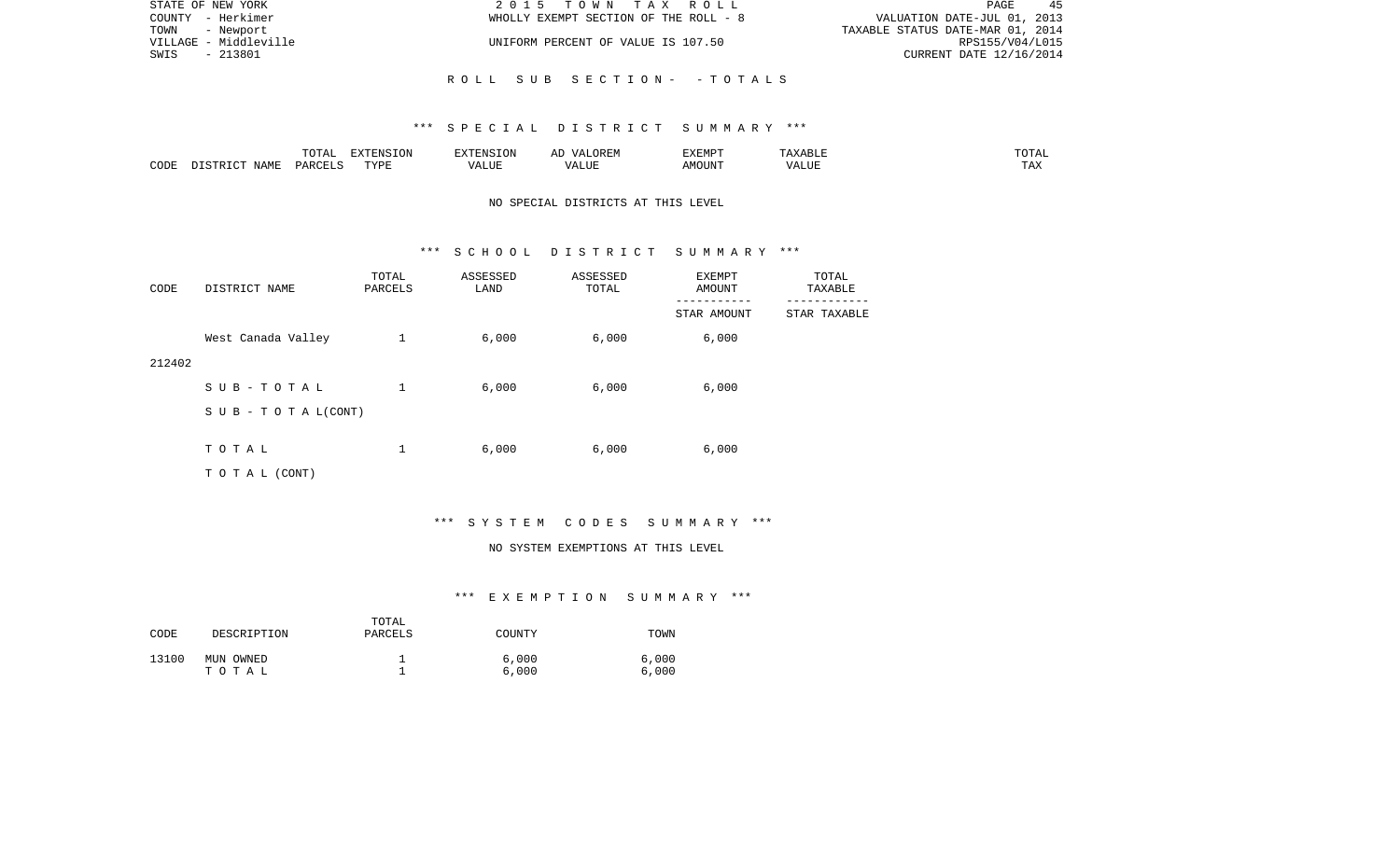| STATE OF NEW YORK     | 2015 TOWN TAX ROLL                    | -46<br>PAGE                      |
|-----------------------|---------------------------------------|----------------------------------|
| COUNTY - Herkimer     | WHOLLY EXEMPT SECTION OF THE ROLL - 8 | VALUATION DATE-JUL 01, 2013      |
| TOWN - Newport        |                                       | TAXABLE STATUS DATE-MAR 01, 2014 |
| VILLAGE - Middleville | UNIFORM PERCENT OF VALUE IS 107.50    | RPS155/V04/L015                  |
| SWIS<br>- 213801      |                                       | CURRENT DATE 12/16/2014          |
|                       |                                       |                                  |

R O L L S U B S E C T I O N - - T O T A L S

| DESCRIPTION                   | TOTAL<br>PARCELS | ASSESSED<br>LAND | ASSESSED<br>TOTAL | EXEMPT<br>AMOUNT | TOTAL<br>TAXABLE | TOTAL<br>TAX |
|-------------------------------|------------------|------------------|-------------------|------------------|------------------|--------------|
|                               |                  |                  |                   |                  |                  |              |
|                               |                  |                  |                   | STAR AMOUNT      | STAR TAXABLE     |              |
| RS 8 TOTAL<br>SPEC DIST TAXES |                  | 6.000            | 6.000             | 6.000            |                  |              |
|                               | ---------------- |                  |                   |                  |                  |              |

8 WHOLLY EXEMPT 1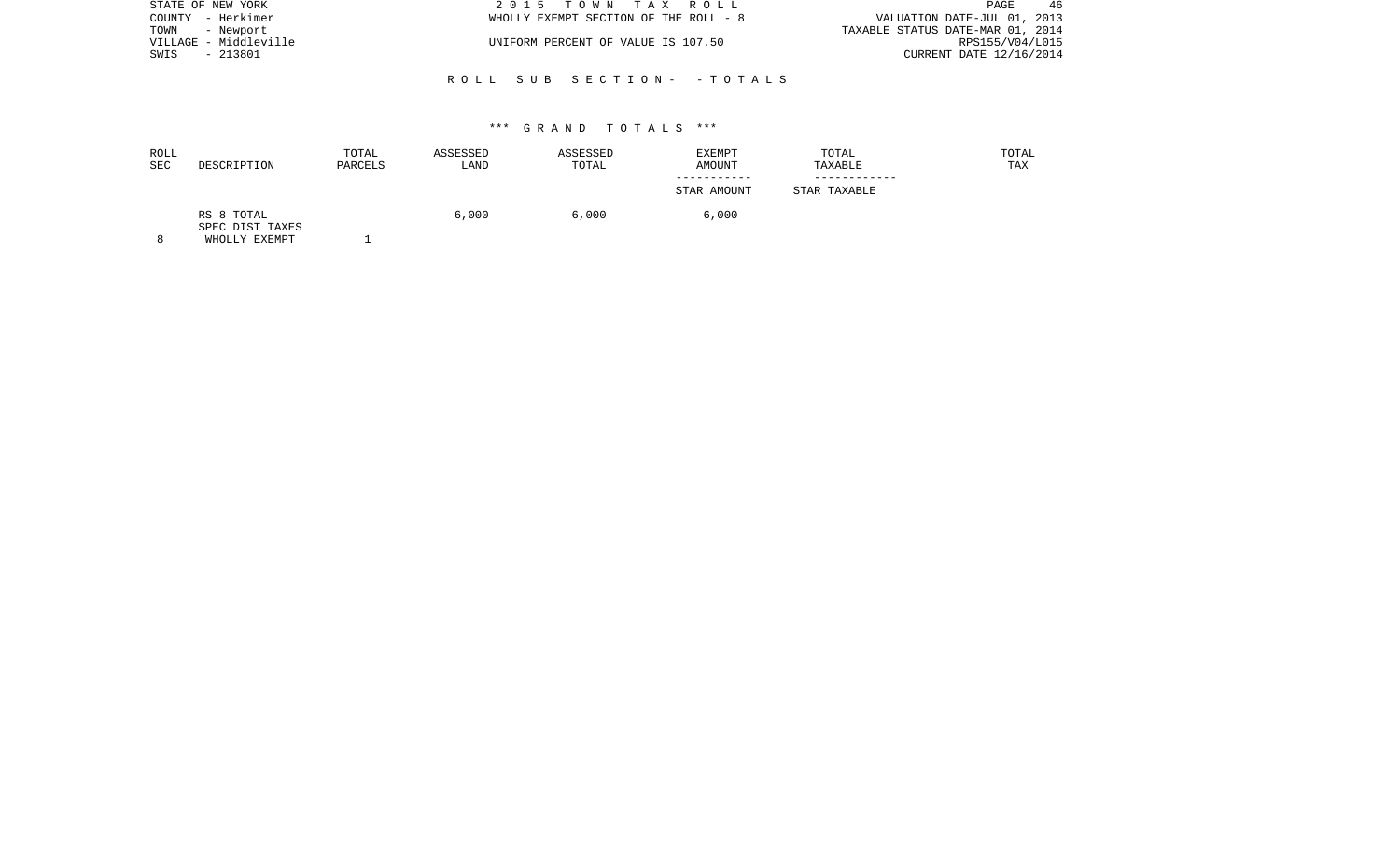| STATE OF NEW YORK     | 2015 TOWN TAX ROLL                    | 47<br>PAGE                       |
|-----------------------|---------------------------------------|----------------------------------|
| COUNTY - Herkimer     | WHOLLY EXEMPT SECTION OF THE ROLL - 8 | VALUATION DATE-JUL 01, 2013      |
| TOWN<br>- Newport     |                                       | TAXABLE STATUS DATE-MAR 01, 2014 |
| VILLAGE - Middleville | UNIFORM PERCENT OF VALUE IS 107.50    | RPS155/V04/L015                  |
| SWIS<br>- 213801      |                                       | CURRENT DATE 12/16/2014          |
|                       |                                       |                                  |

# R O L L S E C T I O N T O T A L S

#### \*\*\* S P E C I A L D I S T R I C T S U M M A R Y \*\*\*

|      |       | $m \wedge m \wedge n$<br>⊥∪⊥⊓⊥ | $\blacksquare$<br>⊥UN |                       | "XFMP. | ---         |
|------|-------|--------------------------------|-----------------------|-----------------------|--------|-------------|
| CODE | ΝТ∆МЋ | DAR <sub>C</sub>               | TVDI<br>.             | $\prime\prime$<br>பபா |        | max<br>∖ n∡ |

# NO SPECIAL DISTRICTS AT THIS LEVEL

#### \*\*\* S C H O O L D I S T R I C T S U M M A R Y \*\*\*

| CODE   | DISTRICT NAME                    | TOTAL<br>PARCELS | ASSESSED<br>LAND | ASSESSED<br>TOTAL | EXEMPT<br>AMOUNT        | TOTAL<br>TAXABLE        |
|--------|----------------------------------|------------------|------------------|-------------------|-------------------------|-------------------------|
|        |                                  |                  |                  |                   | --------<br>STAR AMOUNT | -------<br>STAR TAXABLE |
|        | West Canada Valley               | 1                | 6,000            | 6,000             | 6,000                   |                         |
| 212402 |                                  |                  |                  |                   |                         |                         |
|        | SUB-TOTAL                        |                  | 6,000            | 6,000             | 6,000                   |                         |
|        | $S \cup B - T \cup T A L (CONT)$ |                  |                  |                   |                         |                         |
|        |                                  |                  |                  |                   |                         |                         |
|        | TOTAL                            |                  | 6,000            | 6,000             | 6,000                   |                         |
|        | TO TAL (CONT)                    |                  |                  |                   |                         |                         |

# \*\*\* S Y S T E M C O D E S S U M M A R Y \*\*\*

#### NO SYSTEM EXEMPTIONS AT THIS LEVEL

# \*\*\* E X E M P T I O N S U M M A R Y \*\*\*

| CODE  | DESCRIPTION        | TOTAL<br>PARCELS | COUNTY         | TOWN           |
|-------|--------------------|------------------|----------------|----------------|
| 13100 | MUN OWNED<br>тотаь |                  | 6.000<br>6.000 | 6,000<br>6,000 |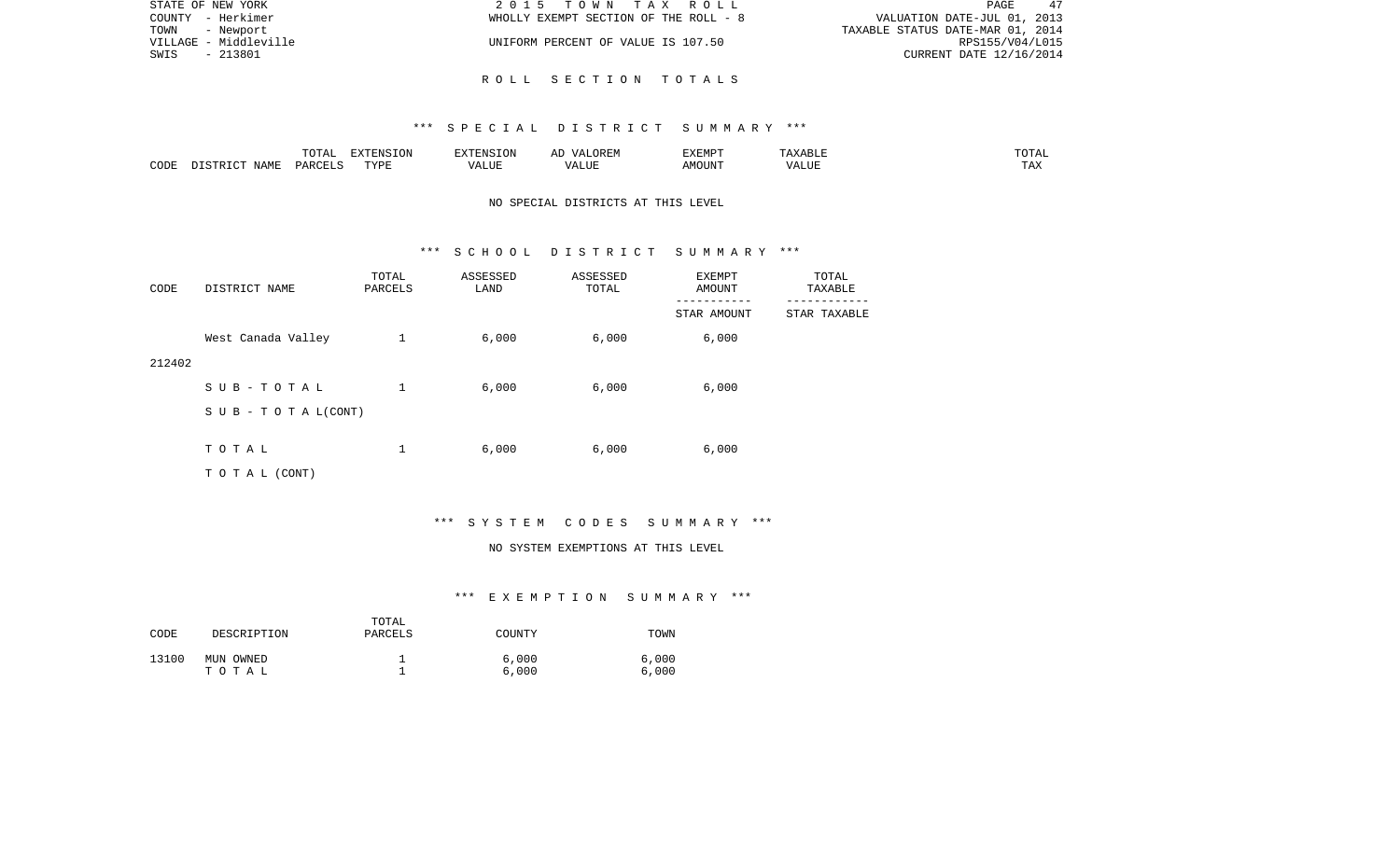| STATE OF NEW YORK     | 2015 TOWN TAX ROLL                    | 48<br>PAGE                       |
|-----------------------|---------------------------------------|----------------------------------|
| COUNTY - Herkimer     | WHOLLY EXEMPT SECTION OF THE ROLL - 8 | VALUATION DATE-JUL 01, 2013      |
| TOWN<br>- Newport     |                                       | TAXABLE STATUS DATE-MAR 01, 2014 |
| VILLAGE - Middleville | UNIFORM PERCENT OF VALUE IS 107.50    | RPS155/V04/L015                  |
| SWIS<br>- 213801      |                                       | CURRENT DATE 12/16/2014          |
|                       |                                       |                                  |

R O L L S E C T I O N T O T A L S

| ROLL<br><b>SEC</b> | DESCRIPTION                   | TOTAL<br>PARCELS | ASSESSED<br>LAND | ASSESSED<br>TOTAL | EXEMPT<br>AMOUNT | TOTAL<br>TAXABLE | TOTAL<br>TAX |
|--------------------|-------------------------------|------------------|------------------|-------------------|------------------|------------------|--------------|
|                    |                               |                  |                  |                   | STAR AMOUNT      | STAR TAXABLE     |              |
|                    | RS 8 TOTAL<br>SPEC DIST TAXES | __               | 6.000            | 6.000             | 6.000            |                  |              |

8 WHOLLY EXEMPT 1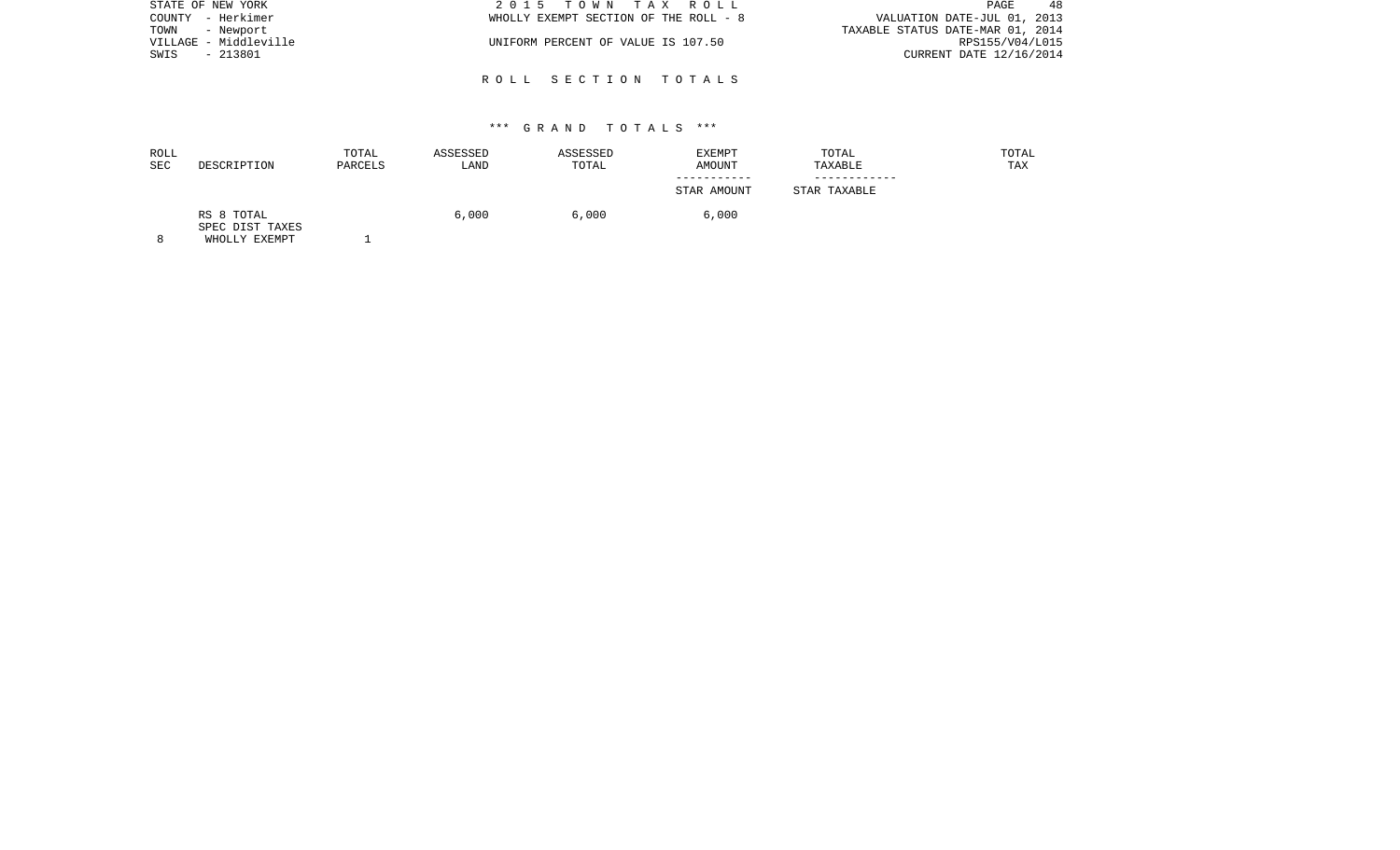| STATE OF NEW YORK     | 2015 TOWN TAX ROLL |                                  | PAGE            | 49 |
|-----------------------|--------------------|----------------------------------|-----------------|----|
| COUNTY - Herkimer     |                    | VALUATION DATE-JUL 01, 2013      |                 |    |
| TOWN - Newport        | SWIS TOTALS        | TAXABLE STATUS DATE-MAR 01, 2014 |                 |    |
| VILLAGE - Middleville |                    |                                  | RPS155/V04/L015 |    |
| SWIS<br>- 213801      |                    | CURRENT DATE 12/16/2014          |                 |    |
|                       |                    |                                  |                 |    |
|                       |                    |                                  |                 |    |

# \*\*\* S P E C I A L D I S T R I C T S U M M A R Y \*\*\*

|      |             | ----     | -------<br>---<br>$\sim$ |         | AL | . U | ∸⊷⊷      | $m \wedge m$        |
|------|-------------|----------|--------------------------|---------|----|-----|----------|---------------------|
| CODE | $ \sim$ $-$ | <u>.</u> | TVDI                     | $- - -$ |    |     | $\cdots$ | <b>TAY</b><br>- ∠∡∡ |

#### NO SPECIAL DISTRICTS AT THIS LEVEL

## \*\*\* S C H O O L D I S T R I C T S U M M A R Y \*\*\*

| CODE   | DISTRICT NAME                    | TOTAL<br>PARCELS | ASSESSED<br>LAND | ASSESSED<br>TOTAL | EXEMPT<br>AMOUNT | TOTAL<br>TAXABLE |
|--------|----------------------------------|------------------|------------------|-------------------|------------------|------------------|
|        |                                  |                  |                  |                   | STAR AMOUNT      | STAR TAXABLE     |
|        | West Canada Valley               | 103              | 1210,300         | 5196,824          | 6,000            | 5,190,824        |
| 212402 |                                  |                  |                  |                   | 1531,310         | 3,659,514        |
|        | $S$ U B - T O T A L              | 103              | 1210,300         | 5196,824          | 6,000            | 5,190,824        |
|        | $S \cup B - T \cup T A L (CONT)$ |                  |                  |                   | 1531,310         | 3,659,514        |
|        |                                  |                  |                  |                   |                  |                  |
|        | TOTAL                            | 103              | 1210,300         | 5196,824          | 6,000            | 5,190,824        |
|        | T O T A L (CONT)                 |                  |                  |                   | 1531,310         | 3,659,514        |

## \*\*\* S Y S T E M C O D E S S U M M A R Y \*\*\*

#### NO SYSTEM EXEMPTIONS AT THIS LEVEL

## \*\*\* E X E M P T I O N S U M M A R Y \*\*\*

|       |             | TOTAL   |        |        |
|-------|-------------|---------|--------|--------|
| CODE  | DESCRIPTION | PARCELS | COUNTY | TOWN   |
|       |             |         |        |        |
| 13100 | MUN OWNED   |         | 6,000  | 6,000  |
| 41101 | VETFUND CT  |         | 500    | 500    |
| 41121 | VET WAR CT  |         | 9,000  | 9,000  |
| 41131 | VET COM CT  |         | 42,425 | 42,425 |
| 41141 | VET DIS CT  |         | 30,260 | 30,260 |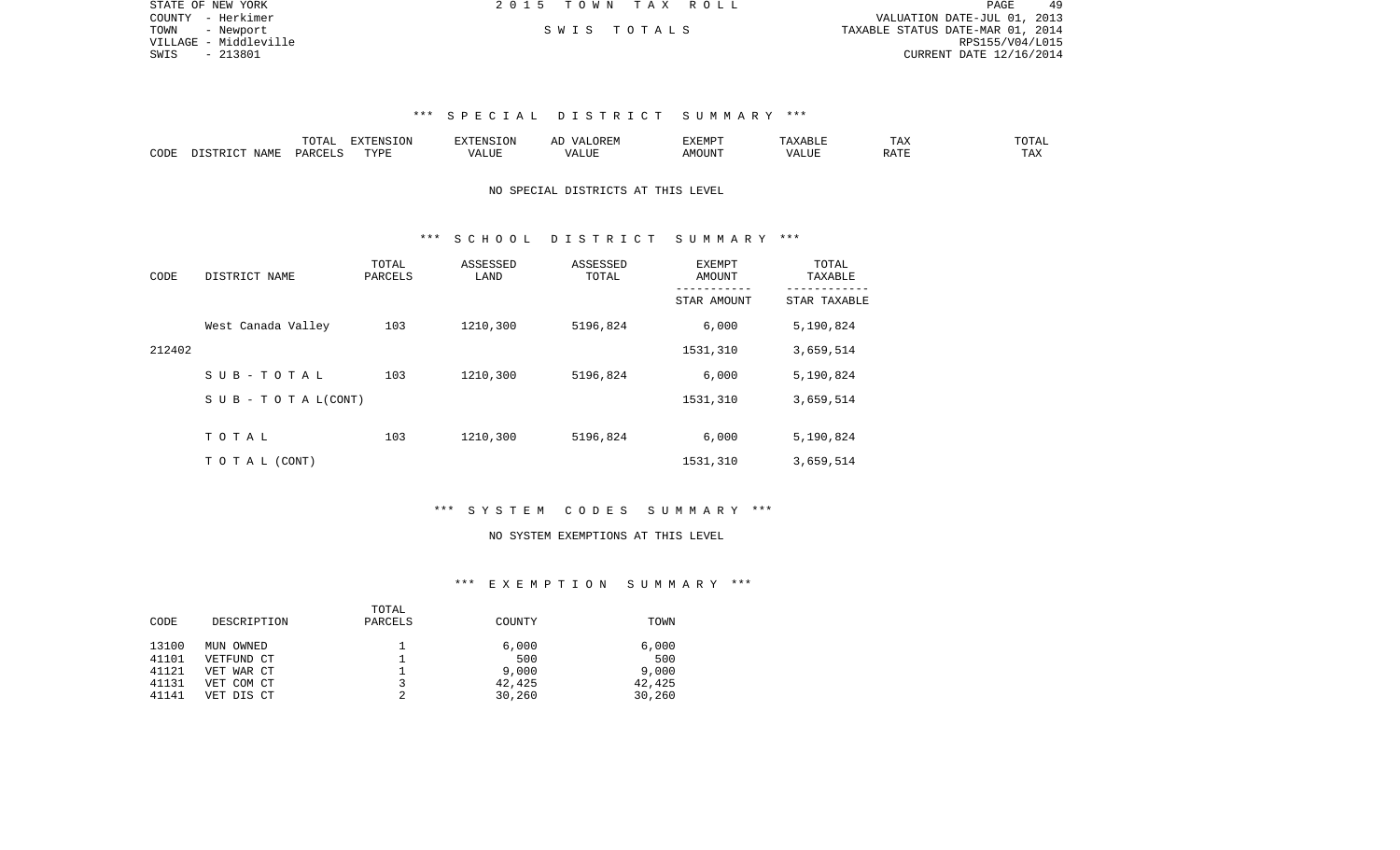|      | STATE OF NEW YORK     | 2015 TOWN TAX ROLL |  |                                  | PAGE            | 50 |
|------|-----------------------|--------------------|--|----------------------------------|-----------------|----|
|      | COUNTY - Herkimer     |                    |  | VALUATION DATE-JUL 01, 2013      |                 |    |
| TOWN | - Newport             | SWIS TOTALS        |  | TAXABLE STATUS DATE-MAR 01, 2014 |                 |    |
|      | VILLAGE - Middleville |                    |  |                                  | RPS155/V04/L015 |    |
| SWIS | - 213801              |                    |  | CURRENT DATE 12/16/2014          |                 |    |

## \*\*\* E X E M P T I O N S U M M A R Y \*\*\*

| CODE | DESCRIPTION | TOTAL<br>PARCELS | COUNTY | TOWN   |
|------|-------------|------------------|--------|--------|
|      | тотаь       | ×                | 88,185 | 88,185 |

#### \*\*\* G R A N D T O T A L S \*\*\*

| ROLL<br><b>SEC</b> | DESCRIPTION                                                                  | TOTAL<br>PARCELS | ASSESSED<br>LAND     | ASSESSED<br>TOTAL    | <b>EXEMPT</b><br><b>AMOUNT</b> | TOTAL<br>TAXABLE             |                      |                                               |
|--------------------|------------------------------------------------------------------------------|------------------|----------------------|----------------------|--------------------------------|------------------------------|----------------------|-----------------------------------------------|
|                    |                                                                              |                  |                      |                      | STAR AMOUNT                    | ------------<br>STAR TAXABLE | TAX<br><b>RATE</b>   |                                               |
|                    | County Tax<br>Town Tax<br>School Relevy<br>Village Relevy<br>SPEC DIST TAXES |                  | 1204,300<br>1204,300 | 5038,900<br>5038,900 | 82,185<br>82,185               | 4,956,715<br>4,956,715       | 5.222547<br>1.371389 | 25,886.71<br>6,797.58<br>9,363.90<br>2,166.26 |
| 1                  | TAXABLE                                                                      | 97               |                      |                      |                                |                              |                      | 44, 214.45                                    |
|                    | County Tax<br>Town Tax<br>SPEC DIST TAXES                                    |                  |                      | 141,966<br>141,966   |                                | 141,966<br>141,966           | 5.222547<br>1.371389 | 741.42<br>194.69                              |
| 5                  | SPECIAL FRANCHISE                                                            | 3                |                      |                      |                                |                              |                      | 936.11                                        |
|                    | County Tax<br>Town Tax<br>SPEC DIST TAXES                                    |                  |                      | 9,958<br>9,958       |                                | 9,958<br>9,958               | 5.222547<br>1.371389 | 52.00<br>13.66                                |
| 6                  | UTILITIES & N.C.                                                             | 2                |                      |                      |                                |                              |                      | 65.66                                         |
| 8                  | RS 8 TOTAL<br>SPEC DIST TAXES<br>WHOLLY EXEMPT                               | 1                | 6,000                | 6,000                | 6,000                          |                              |                      |                                               |
|                    | County Tax<br>Town Tax<br>School Relevy<br>Village Relevy                    |                  | 1210,300<br>1210,300 | 5196,824<br>5196,824 | 88,185<br>88,185               | 5,108,639<br>5,108,639       | 5.222547<br>1.371389 | 26,680.13<br>7,005.93<br>9,363.90<br>2,166.26 |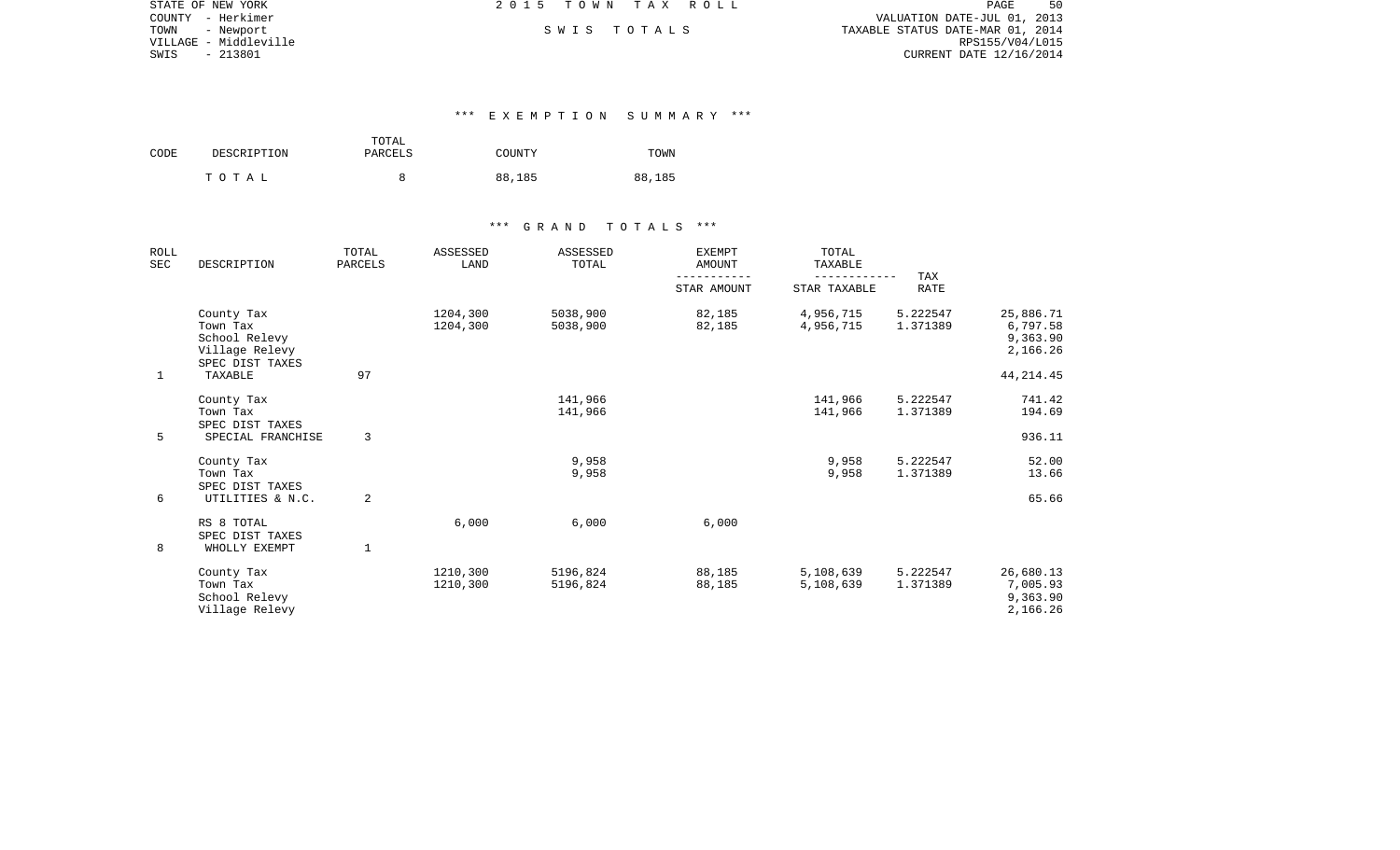| STATE OF NEW YORK     | 2015 TOWN TAX ROLL   | 51<br>PAGE                       |
|-----------------------|----------------------|----------------------------------|
| - Herkimer<br>COUNTY  |                      | VALUATION DATE-JUL 01, 2013      |
| TOWN<br>- Newport     | SWIS TOTALS          | TAXABLE STATUS DATE-MAR 01, 2014 |
| VILLAGE - Middleville |                      | RPS155/V04/L015                  |
| $-213801$<br>SWIS     |                      | CURRENT DATE 12/16/2014          |
|                       |                      |                                  |
|                       |                      |                                  |
|                       |                      |                                  |
|                       |                      |                                  |
|                       | *** GRAND TOTALS *** |                                  |

| ROLL<br>SEC | DESCRIPTION                                                                  | TOTAL<br>PARCELS | ASSESSED<br>LAND     | ASSESSED<br>TOTAL    | <b>EXEMPT</b><br>AMOUNT<br>-----------<br>STAR AMOUNT | TOTAL<br>TAXABLE<br>------------<br>STAR TAXABLE | TAX<br>RATE          |                                               |
|-------------|------------------------------------------------------------------------------|------------------|----------------------|----------------------|-------------------------------------------------------|--------------------------------------------------|----------------------|-----------------------------------------------|
|             | SPEC DIST TAXES                                                              |                  |                      |                      |                                                       |                                                  |                      |                                               |
| $\star$     | TOTAL<br>SUB                                                                 | 103              |                      |                      |                                                       |                                                  |                      | 45, 216. 22                                   |
|             | County Tax<br>Town Tax<br>School Relevy<br>Village Relevy<br>SPEC DIST TAXES |                  | 1210,300<br>1210,300 | 5196,824<br>5196,824 | 88,185<br>88,185                                      | 5,108,639<br>5,108,639                           | 5.222547<br>1.371389 | 26,680.13<br>7,005.93<br>9,363.90<br>2,166.26 |
| $**$        | GRAND TOTAL                                                                  | 103              |                      |                      |                                                       |                                                  |                      | 45, 216. 22                                   |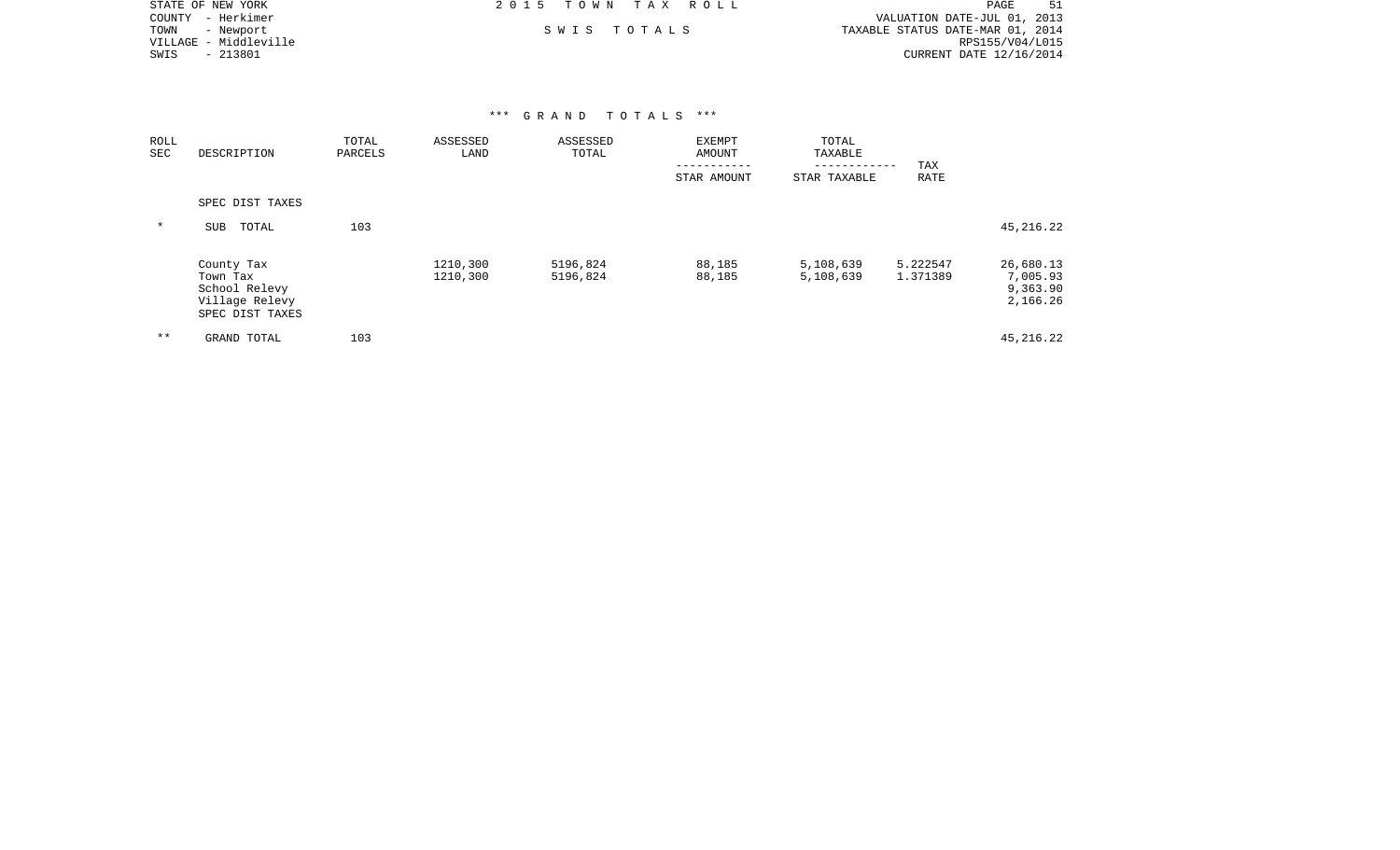| STATE OF NEW YORK<br>COUNTY - Herkimer<br>TOWN<br>- Newport<br>VILLAGE - Newport<br>SWIS<br>$-213803$ | 2 0 1 5                                                                                             | T O W N       | T A X<br>R O L L<br>TAXABLE SECTION OF THE ROLL - 1<br>OWNERS NAME SEOUENCE<br>UNIFORM PERCENT OF VALUE IS 107.50 | VALUATION DATE-JUL 01, 2013<br>TAXABLE STATUS DATE-MAR 01, 2014                                 | PAGE<br>52         |
|-------------------------------------------------------------------------------------------------------|-----------------------------------------------------------------------------------------------------|---------------|-------------------------------------------------------------------------------------------------------------------|-------------------------------------------------------------------------------------------------|--------------------|
| TAX MAP PARCEL NUMBER                                                                                 |                                                                                                     |               |                                                                                                                   | PROPERTY LOCATION & CLASS ASSESSMENT EXEMPTION CODE----------------COUNTY--------TOWN---------- |                    |
| CURRENT OWNERS NAME                                                                                   | SCHOOL DISTRICT                                                                                     | LAND<br>TOTAL | TAX DESCRIPTION                                                                                                   | TAXABLE VALUE                                                                                   |                    |
| CURRENT OWNERS ADDRESS<br>***********************                                                     | PARCEL SIZE/GRID COORD                                                                              |               | SPECIAL DISTRICTS                                                                                                 |                                                                                                 | TAX AMOUNT         |
|                                                                                                       | 7451 East St                                                                                        |               |                                                                                                                   | ACCT 112010890                                                                                  | BILL 103           |
| $094.47 - 2 - 35$                                                                                     | 210 1 Family Res                                                                                    |               | County Tax                                                                                                        | 76,100                                                                                          | 397.44             |
| Allen Timothy J                                                                                       | West Canada Val 212402                                                                              | 13,000        | Town Tax                                                                                                          | 76,100                                                                                          | 104.36             |
| 219 White Creek Rd                                                                                    | W                                                                                                   | 76,100        |                                                                                                                   |                                                                                                 |                    |
| Newport, NY 13416                                                                                     | 71/250<br>$\mathbf{3}$<br>E St                                                                      |               |                                                                                                                   |                                                                                                 |                    |
| PRIOR OWNER ON 3/01/2014<br>Siemski Edwin H                                                           | FRNT<br>69.00 DPTH 208.00<br>0.27<br>ACRES<br>EAST-0355355 NRTH-1586123<br>DEED BOOK 1544<br>PG-316 |               |                                                                                                                   |                                                                                                 |                    |
|                                                                                                       | FULL MARKET VALUE                                                                                   | 70,800        |                                                                                                                   |                                                                                                 |                    |
|                                                                                                       |                                                                                                     |               | TOTAL TAX ---                                                                                                     |                                                                                                 | 501.80**           |
|                                                                                                       |                                                                                                     |               |                                                                                                                   | DATE #1                                                                                         | 01/31/15           |
|                                                                                                       |                                                                                                     |               |                                                                                                                   | AMT DUE                                                                                         | 501.80             |
|                                                                                                       | 3089 Main St                                                                                        |               |                                                                                                                   | ACCT 112010770                                                                                  | BILL 104           |
| $094.47 - 1 - 1$                                                                                      | 270 Mfg housing                                                                                     |               | County Tax                                                                                                        | 60,000                                                                                          | 313.35             |
| Asaro Francis L                                                                                       | West Canada Val 212402                                                                              | 16,600        | Town Tax                                                                                                          | 60,000                                                                                          | 82.28              |
| Asaro Cathleen A                                                                                      | W                                                                                                   | 60,000        |                                                                                                                   |                                                                                                 |                    |
| 123 Old State Rd                                                                                      | 10 100/200                                                                                          |               |                                                                                                                   |                                                                                                 |                    |
| Newport, NY 13416                                                                                     | M St                                                                                                |               |                                                                                                                   |                                                                                                 |                    |
|                                                                                                       | FRNT 114.20 DPTH 270.60                                                                             |               |                                                                                                                   |                                                                                                 |                    |
|                                                                                                       | <b>ACRES</b><br>0.62                                                                                |               |                                                                                                                   |                                                                                                 |                    |
|                                                                                                       | EAST-0354610 NRTH-1586310                                                                           |               |                                                                                                                   |                                                                                                 |                    |
|                                                                                                       | DEED BOOK 876<br>$PG-625$                                                                           |               |                                                                                                                   |                                                                                                 |                    |
|                                                                                                       | FULL MARKET VALUE                                                                                   | 55,800        |                                                                                                                   |                                                                                                 |                    |
|                                                                                                       |                                                                                                     |               | TOTAL TAX ---                                                                                                     |                                                                                                 | $395.63**$         |
|                                                                                                       |                                                                                                     |               |                                                                                                                   | DATE #1                                                                                         | 01/31/15           |
|                                                                                                       |                                                                                                     |               |                                                                                                                   | AMT DUE                                                                                         | 395.63             |
|                                                                                                       |                                                                                                     |               |                                                                                                                   |                                                                                                 |                    |
|                                                                                                       | West St                                                                                             |               |                                                                                                                   | ACCT 112002130                                                                                  | BILL<br>105        |
| $094.46 - 1 - 24$                                                                                     | 270 Mfg housing                                                                                     |               | County Tax                                                                                                        | 31,000                                                                                          | 161.90             |
| Asaro Frank                                                                                           | West Canada Val 212402                                                                              | 13,200        | Town Tax                                                                                                          | 31,000                                                                                          | 42.51              |
| West St Box 365                                                                                       | W                                                                                                   | 31,000        |                                                                                                                   |                                                                                                 |                    |
| Newport, NY 13416                                                                                     | 3<br>.295A                                                                                          |               |                                                                                                                   |                                                                                                 |                    |
|                                                                                                       | W St                                                                                                |               |                                                                                                                   |                                                                                                 |                    |
|                                                                                                       | 72.00 DPTH 203.00<br>FRNT                                                                           |               |                                                                                                                   |                                                                                                 |                    |
|                                                                                                       | EAST-0352925 NRTH-1586205                                                                           |               |                                                                                                                   |                                                                                                 |                    |
|                                                                                                       | DEED BOOK 805<br>$PG-220$                                                                           |               |                                                                                                                   |                                                                                                 |                    |
|                                                                                                       | FULL MARKET VALUE                                                                                   | 28,850        |                                                                                                                   |                                                                                                 |                    |
|                                                                                                       |                                                                                                     |               | TOTAL TAX ---                                                                                                     |                                                                                                 | 204.41**           |
|                                                                                                       |                                                                                                     |               |                                                                                                                   | DATE #1<br>AMT DUE                                                                              | 01/31/15<br>204.41 |
|                                                                                                       |                                                                                                     |               |                                                                                                                   |                                                                                                 | *************      |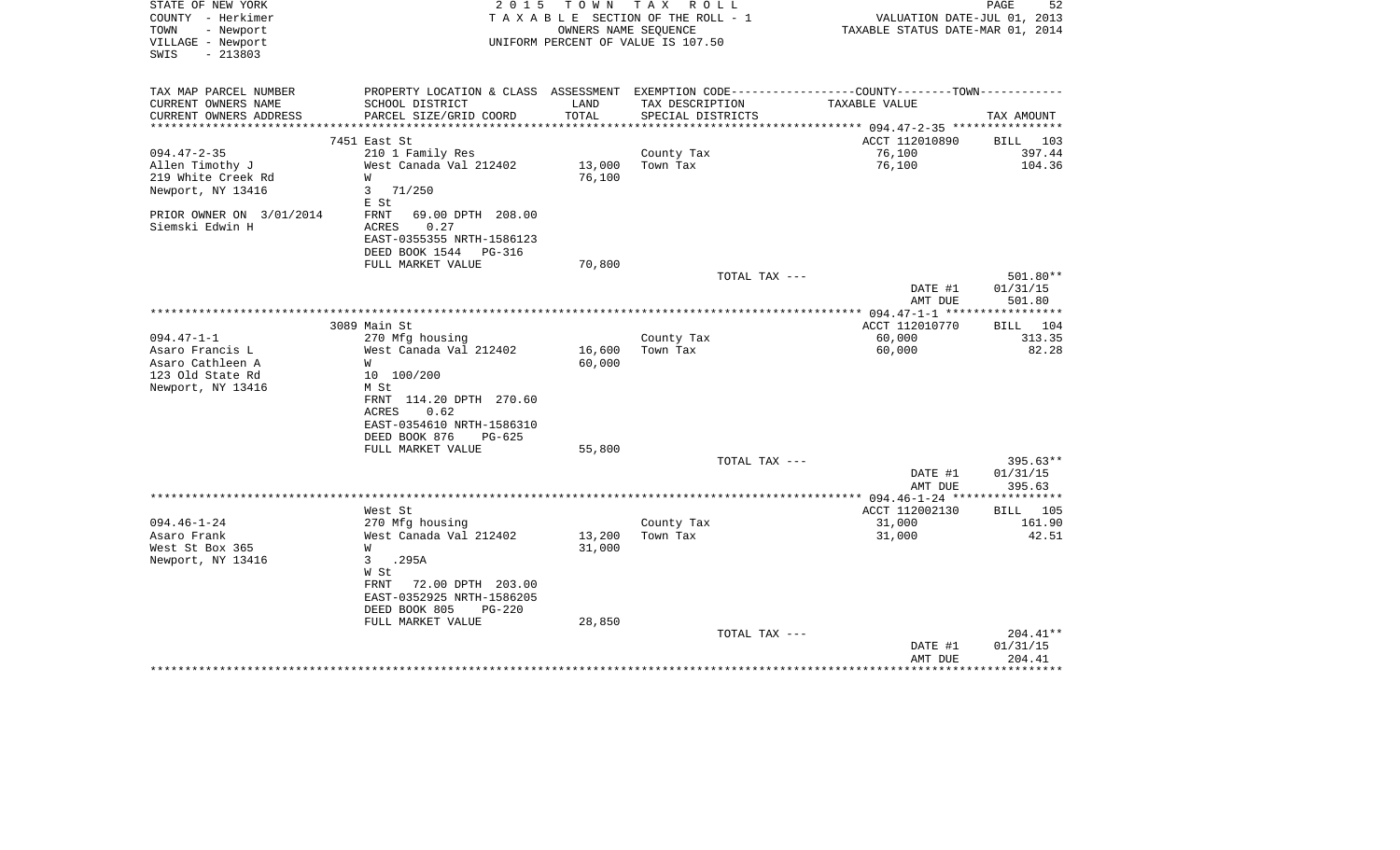| STATE OF NEW YORK<br>COUNTY - Herkimer<br>- Newport<br>TOWN<br>VILLAGE - Newport<br>$-213803$<br>SWIS | 2 0 1 5                                                                                        | T O W N<br>OWNERS NAME SEQUENCE     | T A X<br>R O L L<br>T A X A B L E SECTION OF THE ROLL - 1<br>UNIFORM PERCENT OF VALUE IS 107.50 | VALUATION DATE-JUL 01, 2013<br>TAXABLE STATUS DATE-MAR 01, 2014 | PAGE<br>53         |
|-------------------------------------------------------------------------------------------------------|------------------------------------------------------------------------------------------------|-------------------------------------|-------------------------------------------------------------------------------------------------|-----------------------------------------------------------------|--------------------|
| TAX MAP PARCEL NUMBER                                                                                 | PROPERTY LOCATION & CLASS ASSESSMENT EXEMPTION CODE----------------COUNTY-------TOWN---------- |                                     |                                                                                                 |                                                                 |                    |
| CURRENT OWNERS NAME<br>CURRENT OWNERS ADDRESS<br>********************                                 | SCHOOL DISTRICT<br>PARCEL SIZE/GRID COORD<br>********************                              | LAND<br><b>TOTAL</b><br>*********** | TAX DESCRIPTION<br>SPECIAL DISTRICTS                                                            | TAXABLE VALUE                                                   | TAX AMOUNT         |
|                                                                                                       | Bridge St                                                                                      |                                     |                                                                                                 | ACCT 112004110                                                  | 106<br>BILL        |
| $094.47 - 1 - 3$                                                                                      | 432 Gas station                                                                                |                                     | County Tax                                                                                      | 90,200                                                          | 471.07             |
| Asaro John M                                                                                          | West Canada Val 212402                                                                         | 13,300                              | Town Tax                                                                                        | 90,200                                                          | 123.70             |
| Asaro Francis L                                                                                       | 10 90/200                                                                                      | 90,200                              |                                                                                                 |                                                                 |                    |
| Corner Bridge & Main St                                                                               | Bridge St                                                                                      |                                     |                                                                                                 |                                                                 |                    |
| PO Box 94<br>Newport, NY 13416                                                                        | FRNT<br>62.00 DPTH 208.00<br>EAST-0354767 NRTH-1586211                                         |                                     |                                                                                                 |                                                                 |                    |
|                                                                                                       | DEED BOOK 872<br><b>PG-196</b>                                                                 |                                     |                                                                                                 |                                                                 |                    |
|                                                                                                       | FULL MARKET VALUE                                                                              | 83,900                              |                                                                                                 |                                                                 |                    |
|                                                                                                       |                                                                                                |                                     | TOTAL TAX ---                                                                                   |                                                                 | 594.77**           |
|                                                                                                       |                                                                                                |                                     |                                                                                                 | DATE #1                                                         | 01/31/15           |
|                                                                                                       |                                                                                                |                                     |                                                                                                 | AMT DUE                                                         | 594.77             |
|                                                                                                       |                                                                                                |                                     |                                                                                                 |                                                                 |                    |
|                                                                                                       | 7441 Main St                                                                                   |                                     |                                                                                                 | ACCT 112001440                                                  | 107<br>BILL        |
| $094.47 - 1 - 11$                                                                                     | 411 Apartment                                                                                  |                                     | County Tax                                                                                      | 99,600                                                          | 520.17             |
| Barnard Mark                                                                                          | West Canada Val 212402                                                                         | 10,800                              | Town Tax                                                                                        | 99,600                                                          | 136.59             |
| 232 Rose Valley Rd                                                                                    | W                                                                                              | 99,600                              |                                                                                                 |                                                                 |                    |
| PO Box 338<br>Newport, NY 13416                                                                       | 50/110<br>7<br>M St                                                                            |                                     |                                                                                                 |                                                                 |                    |
|                                                                                                       | FRNT<br>50.00 DPTH 108.00                                                                      |                                     |                                                                                                 |                                                                 |                    |
|                                                                                                       | EAST-0354864 NRTH-1585961                                                                      |                                     |                                                                                                 |                                                                 |                    |
|                                                                                                       | DEED BOOK 1141<br>PG-684                                                                       |                                     |                                                                                                 |                                                                 |                    |
|                                                                                                       | FULL MARKET VALUE                                                                              | 92,650                              |                                                                                                 |                                                                 |                    |
|                                                                                                       |                                                                                                |                                     | TOTAL TAX ---                                                                                   |                                                                 | 656.76**           |
|                                                                                                       |                                                                                                |                                     |                                                                                                 | DATE #1                                                         | 01/31/15           |
|                                                                                                       |                                                                                                |                                     |                                                                                                 | AMT DUE                                                         | 656.76             |
|                                                                                                       |                                                                                                |                                     |                                                                                                 |                                                                 |                    |
|                                                                                                       | 3090 Norway St                                                                                 |                                     |                                                                                                 | ACCT 112005160                                                  | 108<br><b>BILL</b> |
| $094.39 - 1 - 43$                                                                                     | 210 1 Family Res                                                                               |                                     | VET COM CT 41131                                                                                | 15,000<br>15,000                                                |                    |
| Barnes Douglas                                                                                        | West Canada Val 212402                                                                         | 14,600                              | County Tax                                                                                      | 69,000                                                          | 360.36<br>94.63    |
| 3090 Norway St<br>Newport, NY 13416                                                                   | E<br>3<br>76/260                                                                               | 84,000                              | Town Tax                                                                                        | 69,000                                                          |                    |
|                                                                                                       | No St                                                                                          |                                     |                                                                                                 |                                                                 |                    |
| PRIOR OWNER ON 3/01/2014                                                                              | <b>FRNT</b><br>76.00 DPTH 247.80                                                               |                                     |                                                                                                 |                                                                 |                    |
| Nightingale Robert                                                                                    | EAST-0354921 NRTH-1587075                                                                      |                                     |                                                                                                 |                                                                 |                    |
|                                                                                                       | DEED BOOK 1540<br>PG-680                                                                       |                                     |                                                                                                 |                                                                 |                    |
|                                                                                                       | FULL MARKET VALUE                                                                              | 78,150                              |                                                                                                 |                                                                 |                    |
|                                                                                                       |                                                                                                |                                     | TOTAL TAX ---                                                                                   |                                                                 | 454.99**           |
|                                                                                                       |                                                                                                |                                     |                                                                                                 | DATE #1                                                         | 01/31/15           |
|                                                                                                       |                                                                                                |                                     |                                                                                                 | AMT DUE                                                         | 454.99             |
|                                                                                                       |                                                                                                |                                     |                                                                                                 |                                                                 | ********           |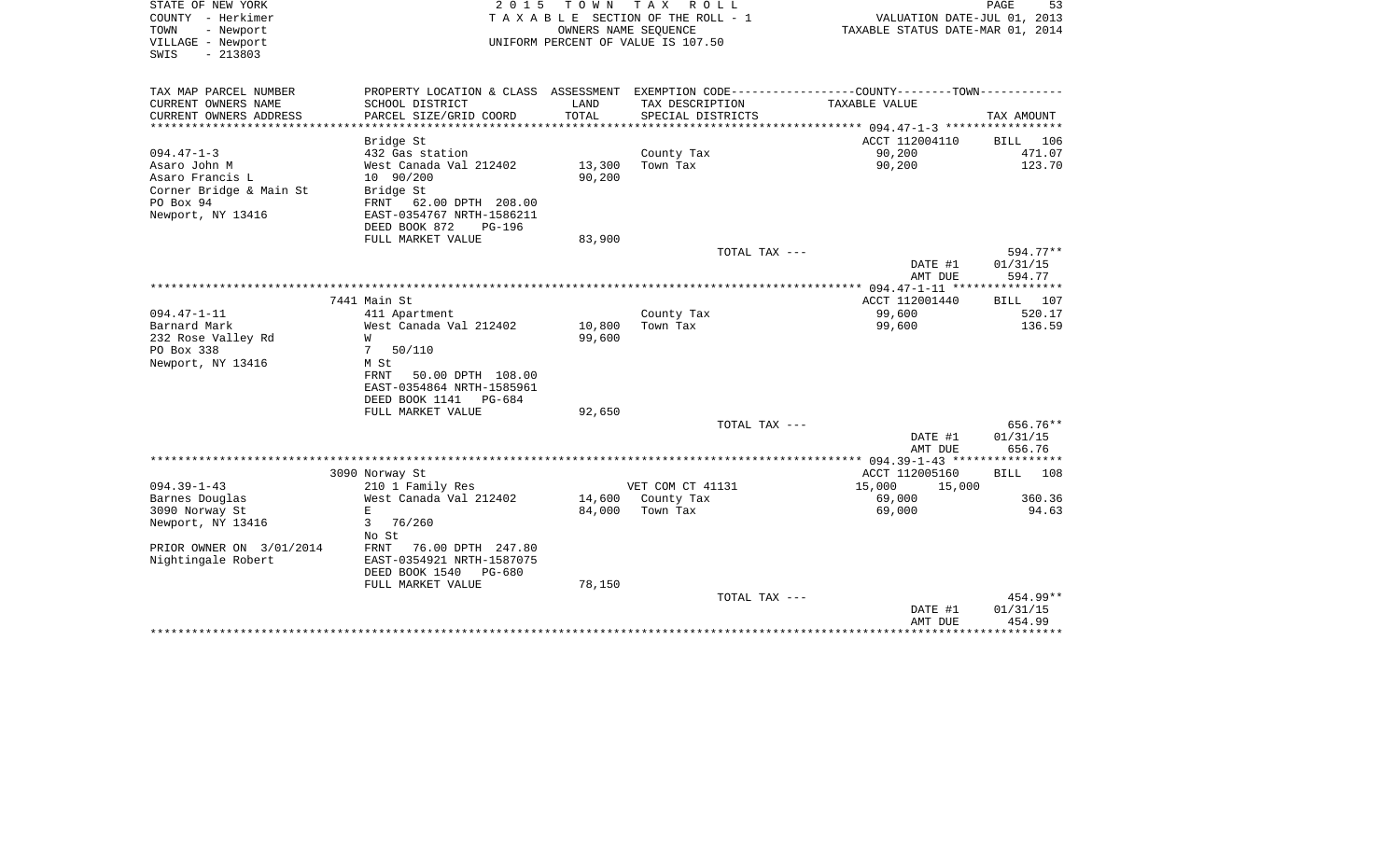| STATE OF NEW YORK<br>COUNTY - Herkimer<br>TOWN<br>- Newport<br>VILLAGE - Newport<br>SWIS<br>$-213803$ | 2 0 1 5                                                  |              | TOWN TAX ROLL<br>TAXABLE SECTION OF THE ROLL - 1<br>OWNERS NAME SEOUENCE<br>UNIFORM PERCENT OF VALUE IS 107.50 | VALUATION DATE-JUL 01, 2013<br>TAXABLE STATUS DATE-MAR 01, 2014                                 | PAGE<br>54   |
|-------------------------------------------------------------------------------------------------------|----------------------------------------------------------|--------------|----------------------------------------------------------------------------------------------------------------|-------------------------------------------------------------------------------------------------|--------------|
| TAX MAP PARCEL NUMBER                                                                                 |                                                          |              |                                                                                                                | PROPERTY LOCATION & CLASS ASSESSMENT EXEMPTION CODE----------------COUNTY--------TOWN---------- |              |
| CURRENT OWNERS NAME                                                                                   | SCHOOL DISTRICT                                          | LAND         | TAX DESCRIPTION                                                                                                | TAXABLE VALUE                                                                                   |              |
| CURRENT OWNERS ADDRESS                                                                                | PARCEL SIZE/GRID COORD                                   | <b>TOTAL</b> | SPECIAL DISTRICTS                                                                                              |                                                                                                 | TAX AMOUNT   |
| ************************                                                                              |                                                          |              |                                                                                                                |                                                                                                 |              |
|                                                                                                       | 7488 East St                                             |              |                                                                                                                | ACCT 112011040                                                                                  | BILL 109     |
| $094.39 - 1 - 25$                                                                                     | 210 1 Family Res                                         |              | County Tax                                                                                                     | 152,100                                                                                         | 794.35       |
| Bartlett Joshua                                                                                       | West Canada Val 212402                                   | 21,100       | Town Tax                                                                                                       | 152,100                                                                                         | 208.59       |
| Bartlett Jennifer                                                                                     | E.                                                       | 152,100      |                                                                                                                |                                                                                                 |              |
| 7488 East St                                                                                          | 3 105/426                                                |              |                                                                                                                |                                                                                                 |              |
| PO Box 251                                                                                            | E St                                                     |              |                                                                                                                |                                                                                                 |              |
| Newport, NY 13416                                                                                     | ACRES<br>1.00 BANK<br>135                                |              |                                                                                                                |                                                                                                 |              |
|                                                                                                       | EAST-0355266 NRTH-1587168                                |              |                                                                                                                |                                                                                                 |              |
|                                                                                                       | DEED BOOK 1081<br>PG-170                                 |              |                                                                                                                |                                                                                                 |              |
|                                                                                                       | FULL MARKET VALUE                                        | 141,500      |                                                                                                                |                                                                                                 |              |
|                                                                                                       |                                                          |              | TOTAL TAX ---                                                                                                  |                                                                                                 | $1,002.94**$ |
|                                                                                                       |                                                          |              |                                                                                                                | DATE #1                                                                                         | 01/31/15     |
|                                                                                                       |                                                          |              |                                                                                                                | AMT DUE                                                                                         | 1,002.94     |
|                                                                                                       |                                                          |              |                                                                                                                |                                                                                                 |              |
|                                                                                                       | 7471 Main St                                             |              |                                                                                                                | ACCT 112010080                                                                                  | BILL 110     |
| $094.38 - 1 - 28$                                                                                     | 230 3 Family Res                                         |              | County Tax                                                                                                     | 75,000                                                                                          | 391.69       |
| Beyel Ryan J                                                                                          | West Canada Val 212402                                   | 13,900       | Town Tax                                                                                                       | 75,000                                                                                          | 102.85       |
| 7471 Main St                                                                                          | W                                                        | 75,000       |                                                                                                                |                                                                                                 |              |
| PO Box 13                                                                                             | 48.00/114.00                                             |              |                                                                                                                |                                                                                                 |              |
| Newport, NY 13416                                                                                     | M St                                                     |              |                                                                                                                |                                                                                                 |              |
|                                                                                                       | 48.00 DPTH 279.50<br>FRNT<br>$0.36$ BANK<br>023<br>ACRES |              |                                                                                                                |                                                                                                 |              |
|                                                                                                       | EAST-0354551 NRTH-1586461                                |              |                                                                                                                |                                                                                                 |              |
|                                                                                                       | DEED BOOK 894<br>$PG-61$                                 |              |                                                                                                                |                                                                                                 |              |
|                                                                                                       | FULL MARKET VALUE                                        | 69,750       |                                                                                                                |                                                                                                 |              |
|                                                                                                       |                                                          |              | TOTAL TAX ---                                                                                                  |                                                                                                 | 494.54**     |
|                                                                                                       |                                                          |              |                                                                                                                | DATE #1                                                                                         | 01/31/15     |
|                                                                                                       |                                                          |              |                                                                                                                | AMT DUE                                                                                         | 494.54       |
|                                                                                                       |                                                          |              |                                                                                                                |                                                                                                 |              |
|                                                                                                       | 7355 West St                                             |              |                                                                                                                | ACCT 112005460                                                                                  | BILL 111     |
| $094.54 - 1 - 10.1$                                                                                   | 210 1 Family Res                                         |              | County Tax                                                                                                     | 178,000                                                                                         | 929.61       |
| Bouchard John E                                                                                       | West Canada Val 212402                                   | 26,400       | Town Tax                                                                                                       | 178,000                                                                                         | 244.11       |
| Bouchard Teresa L                                                                                     | W                                                        | 178,000      |                                                                                                                |                                                                                                 |              |
| 7355 West St                                                                                          | 7 1/2A<br>$\mathbf{3}$                                   |              |                                                                                                                |                                                                                                 |              |
| Poland, NY 13431                                                                                      | W St                                                     |              |                                                                                                                |                                                                                                 |              |
|                                                                                                       | FRNT 319.00 DPTH                                         |              |                                                                                                                |                                                                                                 |              |
|                                                                                                       | ACRES<br>6.10                                            |              |                                                                                                                |                                                                                                 |              |
|                                                                                                       | EAST-0354004 NRTH-1584588                                |              |                                                                                                                |                                                                                                 |              |
|                                                                                                       | DEED BOOK 1328<br>PG-864                                 |              |                                                                                                                |                                                                                                 |              |
|                                                                                                       | FULL MARKET VALUE                                        | 165,600      |                                                                                                                |                                                                                                 |              |
|                                                                                                       |                                                          |              | TOTAL TAX ---                                                                                                  |                                                                                                 | 1,173.72**   |
|                                                                                                       |                                                          |              |                                                                                                                | DATE #1                                                                                         | 01/31/15     |
|                                                                                                       |                                                          |              |                                                                                                                | AMT DUE                                                                                         | 1,173.72     |
|                                                                                                       |                                                          |              |                                                                                                                |                                                                                                 |              |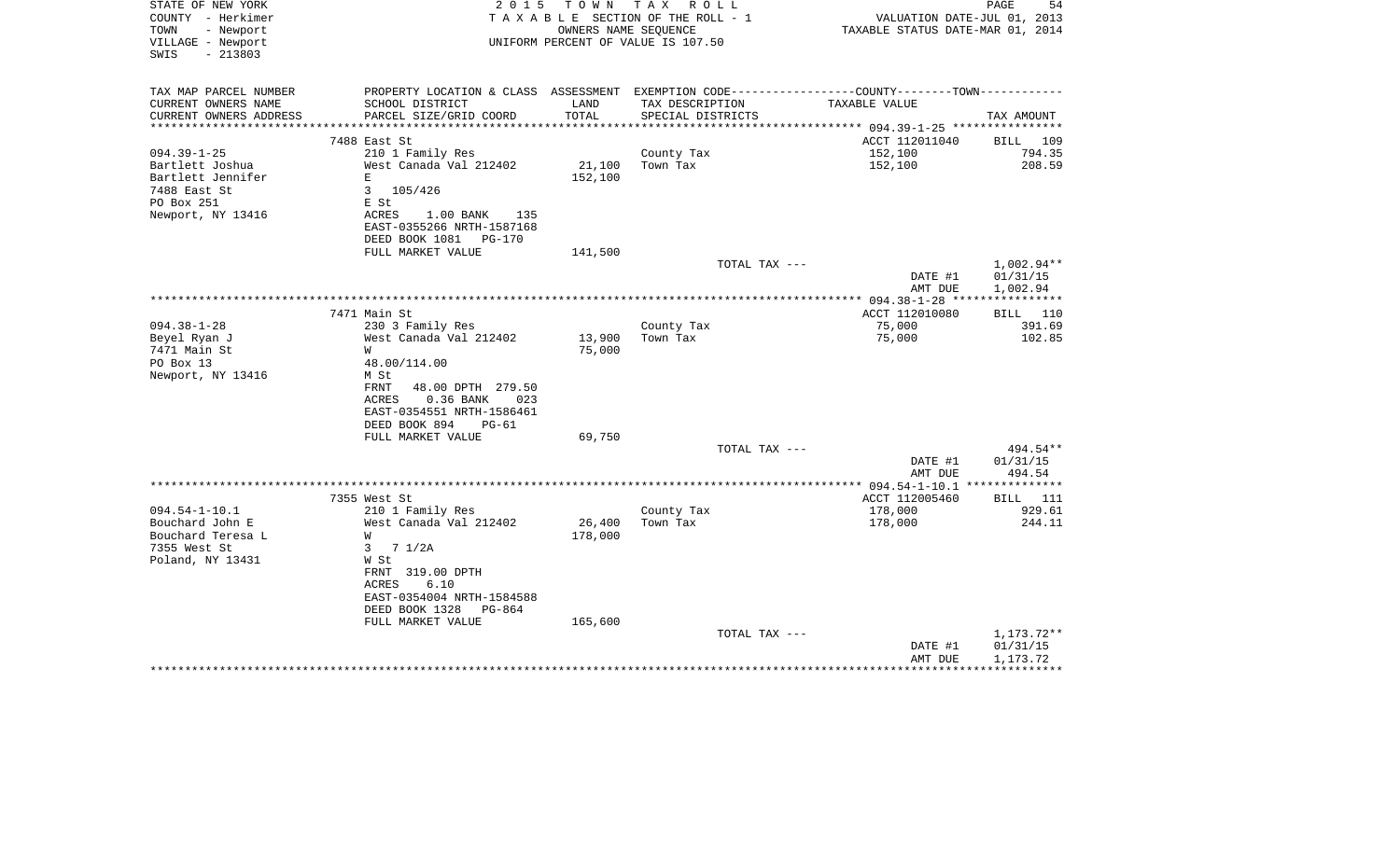| STATE OF NEW YORK<br>COUNTY - Herkimer<br>TOWN<br>- Newport | 2 0 1 5                                                                                         | T O W N          | TAX ROLL<br>TAXABLE SECTION OF THE ROLL - 1<br>OWNERS NAME SEQUENCE | VALUATION DATE-JUL 01, 2013<br>TAXABLE STATUS DATE-MAR 01, 2014 | PAGE<br>55         |
|-------------------------------------------------------------|-------------------------------------------------------------------------------------------------|------------------|---------------------------------------------------------------------|-----------------------------------------------------------------|--------------------|
| VILLAGE - Newport<br>$-213803$<br>SWIS                      |                                                                                                 |                  | UNIFORM PERCENT OF VALUE IS 107.50                                  |                                                                 |                    |
| TAX MAP PARCEL NUMBER                                       | PROPERTY LOCATION & CLASS ASSESSMENT EXEMPTION CODE----------------COUNTY--------TOWN---------- |                  |                                                                     |                                                                 |                    |
| CURRENT OWNERS NAME<br>CURRENT OWNERS ADDRESS               | SCHOOL DISTRICT<br>PARCEL SIZE/GRID COORD                                                       | LAND<br>TOTAL    | TAX DESCRIPTION<br>SPECIAL DISTRICTS                                | TAXABLE VALUE                                                   | TAX AMOUNT         |
| **************                                              |                                                                                                 |                  |                                                                     |                                                                 |                    |
|                                                             | 7411 Main St                                                                                    |                  |                                                                     | ACCT 112005340                                                  | <b>BILL</b><br>112 |
| $094.47 - 1 - 23$                                           | 220 2 Family Res                                                                                |                  | County Tax                                                          | 65,000                                                          | 339.47             |
| Bowman David J Sr<br>Bowman Kim D                           | West Canada Val 212402<br>W                                                                     | 10,800<br>65,000 | Town Tax                                                            | 65,000                                                          | 89.14              |
| 7411 Main St                                                | 3<br>60/225                                                                                     |                  |                                                                     |                                                                 |                    |
| Newport, NY 13416                                           | M St                                                                                            |                  |                                                                     |                                                                 |                    |
|                                                             | 54.00 DPTH 98.00<br>FRNT                                                                        |                  |                                                                     |                                                                 |                    |
|                                                             | EAST-0355108 NRTH-1585339                                                                       |                  |                                                                     |                                                                 |                    |
|                                                             | DEED BOOK 1397<br><b>PG-983</b><br>FULL MARKET VALUE                                            | 60,450           |                                                                     |                                                                 |                    |
|                                                             |                                                                                                 |                  | TOTAL TAX ---                                                       |                                                                 | 428.61**           |
|                                                             |                                                                                                 |                  |                                                                     | DATE #1                                                         | 01/31/15           |
|                                                             |                                                                                                 |                  |                                                                     | AMT DUE                                                         | 428.61             |
|                                                             |                                                                                                 |                  |                                                                     |                                                                 |                    |
| $094.38 - 1 - 10$                                           | 3065 North St<br>210 1 Family Res                                                               |                  | County Tax                                                          | ACCT 112002340<br>95,900                                        | BILL 113<br>500.84 |
| Bray Rachael L                                              | West Canada Val 212402                                                                          | 15,800           | Town Tax                                                            | 95,900                                                          | 131.52             |
| Talbot Bradley M                                            | N                                                                                               | 95,900           |                                                                     |                                                                 |                    |
| 3065 North St                                               | No St                                                                                           |                  |                                                                     |                                                                 |                    |
| Newport, NY 13416                                           | FRNT<br>64.00 DPTH 396.00                                                                       |                  |                                                                     |                                                                 |                    |
|                                                             | 0.55<br>ACRES<br>EAST-0354422 NRTH-1588256                                                      |                  |                                                                     |                                                                 |                    |
|                                                             | DEED BOOK 1459<br>$PG-603$                                                                      |                  |                                                                     |                                                                 |                    |
|                                                             | FULL MARKET VALUE                                                                               | 89,200           |                                                                     |                                                                 |                    |
|                                                             |                                                                                                 |                  | TOTAL TAX ---                                                       |                                                                 | 632.36**           |
|                                                             |                                                                                                 |                  |                                                                     | DATE #1                                                         | 01/31/15           |
|                                                             |                                                                                                 |                  |                                                                     | AMT DUE                                                         | 632.36             |
|                                                             | 3120 School St                                                                                  |                  |                                                                     | ACCT 112003060                                                  | BILL 114           |
| $094.47 - 2 - 39$                                           | 210 1 Family Res                                                                                |                  | County Tax                                                          | 60,000                                                          | 313.35             |
| Brennan Amy L                                               | West Canada Val 212402                                                                          | 9,500            | Town Tax                                                            | 60,000                                                          | 82.28              |
| 3120 School St                                              | W<br>3                                                                                          | 60,000           | School Relevy                                                       |                                                                 | 1,120.50           |
| Newport, NY 13416                                           | 40/180<br>School St                                                                             |                  |                                                                     |                                                                 |                    |
|                                                             | 40.00 DPTH 105.00<br><b>FRNT</b>                                                                |                  |                                                                     |                                                                 |                    |
|                                                             | EAST-0355389 NRTH-1586225                                                                       |                  |                                                                     |                                                                 |                    |
|                                                             | DEED BOOK 1435<br>PG-466                                                                        |                  |                                                                     |                                                                 |                    |
|                                                             | FULL MARKET VALUE                                                                               | 55,800           | TOTAL TAX ---                                                       |                                                                 | $1,516.13**$       |
|                                                             |                                                                                                 |                  |                                                                     | DATE #1                                                         | 01/31/15           |
|                                                             |                                                                                                 |                  |                                                                     | AMT DUE                                                         | 1,516.13           |
|                                                             |                                                                                                 |                  |                                                                     |                                                                 |                    |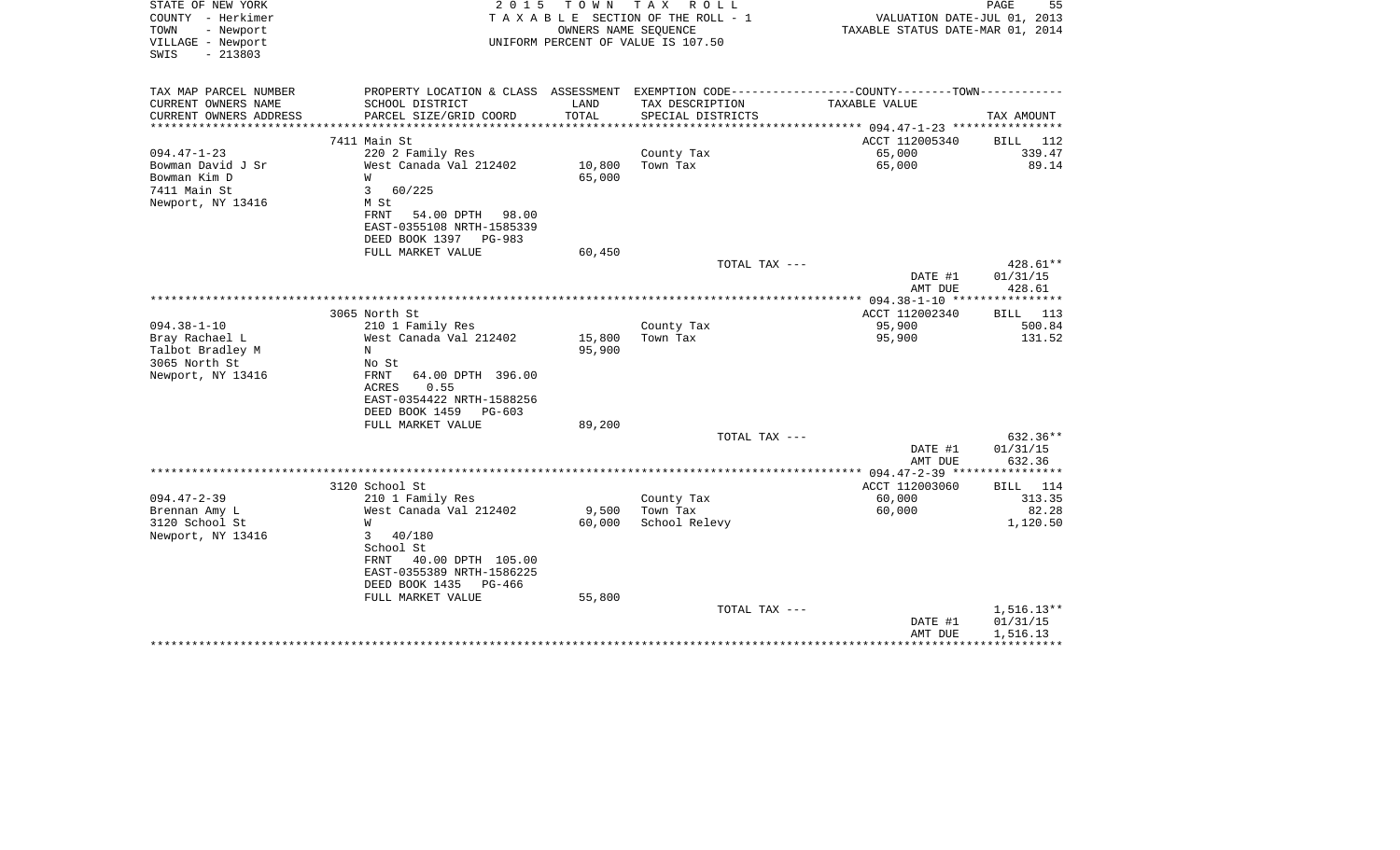| STATE OF NEW YORK<br>COUNTY - Herkimer<br>TOWN<br>- Newport | 2 0 1 5                                       | T O W N           | TAX ROLL<br>TAXABLE SECTION OF THE ROLL - 1<br>OWNERS NAME SEOUENCE | PAGE<br>56<br>VALUATION DATE-JUL 01, 2013<br>TAXABLE STATUS DATE-MAR 01, 2014                                  |            |  |
|-------------------------------------------------------------|-----------------------------------------------|-------------------|---------------------------------------------------------------------|----------------------------------------------------------------------------------------------------------------|------------|--|
| VILLAGE - Newport<br>$-213803$<br>SWIS                      |                                               |                   | UNIFORM PERCENT OF VALUE IS 107.50                                  |                                                                                                                |            |  |
| TAX MAP PARCEL NUMBER<br>CURRENT OWNERS NAME                | SCHOOL DISTRICT                               | LAND              | TAX DESCRIPTION                                                     | PROPERTY LOCATION & CLASS ASSESSMENT EXEMPTION CODE---------------COUNTY-------TOWN----------<br>TAXABLE VALUE |            |  |
| CURRENT OWNERS ADDRESS                                      | PARCEL SIZE/GRID COORD                        | TOTAL             | SPECIAL DISTRICTS                                                   |                                                                                                                | TAX AMOUNT |  |
|                                                             |                                               | ***************** |                                                                     | *************** 094.47-1-7 ******************                                                                  |            |  |
|                                                             | Bridge St                                     |                   |                                                                     | ACCT 112011410                                                                                                 | BILL 115   |  |
| $094.47 - 1 - 7$                                            | 220 2 Family Res                              |                   | County Tax                                                          | 56,500                                                                                                         | 295.07     |  |
| Briandrea Marisa<br>Main St                                 | West Canada Val 212402<br>S.                  | 3,200             | Town Tax                                                            | 56,500                                                                                                         | 77.48      |  |
| PO Box 231                                                  | 10 22/68                                      | 56,500            |                                                                     |                                                                                                                |            |  |
| Newport, NY 13416                                           | Bridge St                                     |                   |                                                                     |                                                                                                                |            |  |
|                                                             | FRNT 22.00 DPTH 68.00                         |                   |                                                                     |                                                                                                                |            |  |
|                                                             | EAST-0354830 NRTH-1586006                     |                   |                                                                     |                                                                                                                |            |  |
|                                                             | DEED BOOK 901<br><b>PG-371</b>                |                   |                                                                     |                                                                                                                |            |  |
|                                                             | FULL MARKET VALUE                             | 52,550            | TOTAL TAX ---                                                       |                                                                                                                | 372.55**   |  |
|                                                             |                                               |                   |                                                                     | DATE #1                                                                                                        | 01/31/15   |  |
|                                                             |                                               |                   |                                                                     | AMT DUE                                                                                                        | 372.55     |  |
|                                                             |                                               |                   |                                                                     |                                                                                                                |            |  |
|                                                             | Main St                                       |                   |                                                                     | ACCT 112001110                                                                                                 | BILL 116   |  |
| $094.47 - 1 - 10$                                           | 484 1 use sm bld                              |                   | County Tax                                                          | 51,100                                                                                                         | 266.87     |  |
| Briandrea Marisa<br>Main St.                                | West Canada Val 212402<br>M                   | 5,000<br>51,100   | Town Tax                                                            | 51,100                                                                                                         | 70.08      |  |
| PO Box 231                                                  | 10 22 X 47                                    |                   |                                                                     |                                                                                                                |            |  |
| Newport, NY 13416                                           | Main St                                       |                   |                                                                     |                                                                                                                |            |  |
|                                                             | 22.00 DPTH 47.00<br><b>FRNT</b>               |                   |                                                                     |                                                                                                                |            |  |
|                                                             | EAST-0354877 NRTH-1586002                     |                   |                                                                     |                                                                                                                |            |  |
|                                                             | DEED BOOK 901<br>PG-366                       |                   |                                                                     |                                                                                                                |            |  |
|                                                             | FULL MARKET VALUE                             | 47,550            | TOTAL TAX ---                                                       |                                                                                                                | 336.95**   |  |
|                                                             |                                               |                   |                                                                     | DATE #1                                                                                                        | 01/31/15   |  |
|                                                             |                                               |                   |                                                                     | AMT DUE                                                                                                        | 336.95     |  |
|                                                             |                                               |                   |                                                                     |                                                                                                                |            |  |
|                                                             | 3093 North St                                 |                   |                                                                     | ACCT 112002040                                                                                                 | BILL 117   |  |
| $094.39 - 1 - 6$                                            | 210 1 Family Res                              |                   | VET WAR CT 41121                                                    | 9,000<br>9,000                                                                                                 |            |  |
| Brindisi Thomas A Jr<br>3093 North St                       | West Canada Val 212402<br>N                   | 84,600            | 11,100 VET DIS CT 41141<br>County Tax                               | 29,610<br>29,610<br>45,990                                                                                     | 240.18     |  |
| Newport, NY 13416                                           | 60/75<br>3                                    |                   | Town Tax                                                            | 45,990                                                                                                         | 63.07      |  |
|                                                             | N St                                          |                   |                                                                     |                                                                                                                |            |  |
|                                                             | <b>FRNT</b><br>50.00 DPTH 120.00              |                   |                                                                     |                                                                                                                |            |  |
|                                                             | EAST-0354900 NRTH-1588193                     |                   |                                                                     |                                                                                                                |            |  |
|                                                             | DEED BOOK 1402<br>PG-272<br>FULL MARKET VALUE | 78,700            |                                                                     |                                                                                                                |            |  |
|                                                             |                                               |                   | TOTAL TAX ---                                                       |                                                                                                                | $303.25**$ |  |
|                                                             |                                               |                   |                                                                     | DATE #1                                                                                                        | 01/31/15   |  |
|                                                             |                                               |                   |                                                                     | AMT DUE                                                                                                        | 303.25     |  |
|                                                             |                                               |                   |                                                                     |                                                                                                                | *********  |  |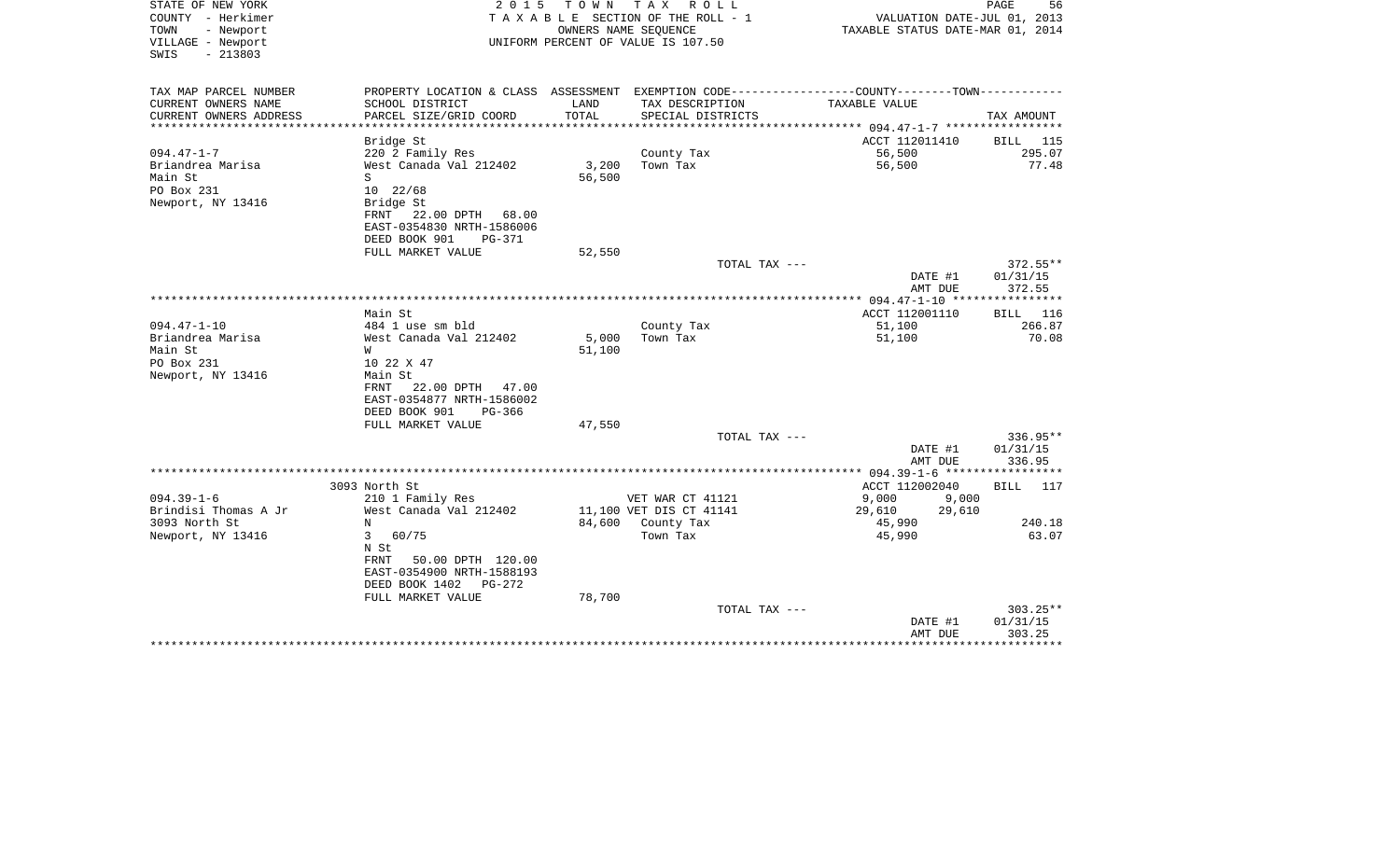| STATE OF NEW YORK<br>COUNTY - Herkimer<br>TOWN<br>- Newport<br>VILLAGE - Newport<br>$-213803$<br>SWIS | 2 0 1 5                                             | T O W N          | TAX ROLL<br>TAXABLE SECTION OF THE ROLL - 1<br>OWNERS NAME SEQUENCE<br>UNIFORM PERCENT OF VALUE IS 107.50 | VALUATION DATE-JUL 01, 2013<br>TAXABLE STATUS DATE-MAR 01, 2014                                 | PAGE<br>57         |
|-------------------------------------------------------------------------------------------------------|-----------------------------------------------------|------------------|-----------------------------------------------------------------------------------------------------------|-------------------------------------------------------------------------------------------------|--------------------|
| TAX MAP PARCEL NUMBER                                                                                 |                                                     |                  |                                                                                                           | PROPERTY LOCATION & CLASS ASSESSMENT EXEMPTION CODE----------------COUNTY--------TOWN---------- |                    |
| CURRENT OWNERS NAME                                                                                   | SCHOOL DISTRICT                                     | LAND             | TAX DESCRIPTION                                                                                           | TAXABLE VALUE                                                                                   |                    |
| CURRENT OWNERS ADDRESS                                                                                | PARCEL SIZE/GRID COORD                              | TOTAL            | SPECIAL DISTRICTS                                                                                         |                                                                                                 | TAX AMOUNT         |
| *********************                                                                                 |                                                     |                  |                                                                                                           |                                                                                                 |                    |
| $094.39 - 1 - 24$                                                                                     | 7506 East St<br>210 1 Family Res                    |                  | County Tax                                                                                                | ACCT 112003270<br>78,000                                                                        | BILL 118<br>407.36 |
| Broadbent Frank                                                                                       | West Canada Val 212402                              | 21,400           | Town Tax                                                                                                  | 78,000                                                                                          | 106.97             |
| Broadbent Heidi                                                                                       | Е                                                   | 78,000           |                                                                                                           |                                                                                                 |                    |
| 7506 East St                                                                                          | 1.30a                                               |                  |                                                                                                           |                                                                                                 |                    |
| PO Box 77                                                                                             | E St                                                |                  |                                                                                                           |                                                                                                 |                    |
| Newport, NY 13416                                                                                     | ACRES<br>1.30 BANK<br>135                           |                  |                                                                                                           |                                                                                                 |                    |
|                                                                                                       | EAST-0355239 NRTH-1587271                           |                  |                                                                                                           |                                                                                                 |                    |
|                                                                                                       | DEED BOOK 793<br><b>PG-344</b><br>FULL MARKET VALUE | 72,550           |                                                                                                           |                                                                                                 |                    |
|                                                                                                       |                                                     |                  | TOTAL TAX ---                                                                                             |                                                                                                 | $514.33**$         |
|                                                                                                       |                                                     |                  |                                                                                                           | DATE #1                                                                                         | 01/31/15           |
|                                                                                                       |                                                     |                  |                                                                                                           | AMT DUE                                                                                         | 514.33             |
|                                                                                                       |                                                     |                  |                                                                                                           |                                                                                                 |                    |
|                                                                                                       | 3024 Harris Ave                                     |                  |                                                                                                           | ACCT 112004380                                                                                  | BILL 119           |
| $094.38 - 1 - 6$                                                                                      | 210 1 Family Res                                    |                  | County Tax                                                                                                | 75,000                                                                                          | 391.69<br>102.85   |
| Broadbent Frank M Jr<br>3024 Harris Ave                                                               | West Canada Val 212402<br>$3$ 1A                    | 20,100<br>75,000 | Town Tax                                                                                                  | 75,000                                                                                          |                    |
| PO Box 77                                                                                             | 1st St                                              |                  |                                                                                                           |                                                                                                 |                    |
| Newport, NY 13416                                                                                     | FRNT 208.00 DPTH 208.00                             |                  |                                                                                                           |                                                                                                 |                    |
|                                                                                                       | 0.92<br>ACRES                                       |                  |                                                                                                           |                                                                                                 |                    |
|                                                                                                       | EAST-0353896 NRTH-1588619                           |                  |                                                                                                           |                                                                                                 |                    |
|                                                                                                       | DEED BOOK 1322 PG-856                               |                  |                                                                                                           |                                                                                                 |                    |
|                                                                                                       | FULL MARKET VALUE                                   | 69,750           | TOTAL TAX ---                                                                                             |                                                                                                 | 494.54**           |
|                                                                                                       |                                                     |                  |                                                                                                           | DATE #1                                                                                         | 01/31/15           |
|                                                                                                       |                                                     |                  |                                                                                                           | AMT DUE                                                                                         | 494.54             |
|                                                                                                       |                                                     |                  |                                                                                                           |                                                                                                 |                    |
|                                                                                                       | 7458 West St                                        |                  |                                                                                                           | ACCT 112005700                                                                                  | BILL 120           |
| $094.46 - 1 - 22$                                                                                     | 210 1 Family Res                                    |                  | County Tax                                                                                                | 91,900                                                                                          | 479.95             |
| Broadbent Paul                                                                                        | West Canada Val 212402                              | 18,600           | Town Tax                                                                                                  | 91,900                                                                                          | 126.03             |
| Broadbent Sonia<br>7458 West St                                                                       | Е<br>3, 54/192                                      | 91,900           |                                                                                                           |                                                                                                 |                    |
| PO Box 243                                                                                            | W St                                                |                  |                                                                                                           |                                                                                                 |                    |
| Newport, NY 13416                                                                                     | 74.00 DPTH 420.00<br>FRNT                           |                  |                                                                                                           |                                                                                                 |                    |
|                                                                                                       | 0.79<br><b>ACRES</b>                                |                  |                                                                                                           |                                                                                                 |                    |
|                                                                                                       | EAST-0353016 NRTH-1586593                           |                  |                                                                                                           |                                                                                                 |                    |
|                                                                                                       | DEED BOOK 923<br><b>PG-139</b>                      |                  |                                                                                                           |                                                                                                 |                    |
|                                                                                                       | FULL MARKET VALUE                                   | 85,500           | TOTAL TAX ---                                                                                             |                                                                                                 | 605.98**           |
|                                                                                                       |                                                     |                  |                                                                                                           | DATE #1                                                                                         | 01/31/15           |
|                                                                                                       |                                                     |                  |                                                                                                           | AMT DUE                                                                                         | 605.98             |
|                                                                                                       |                                                     |                  |                                                                                                           |                                                                                                 |                    |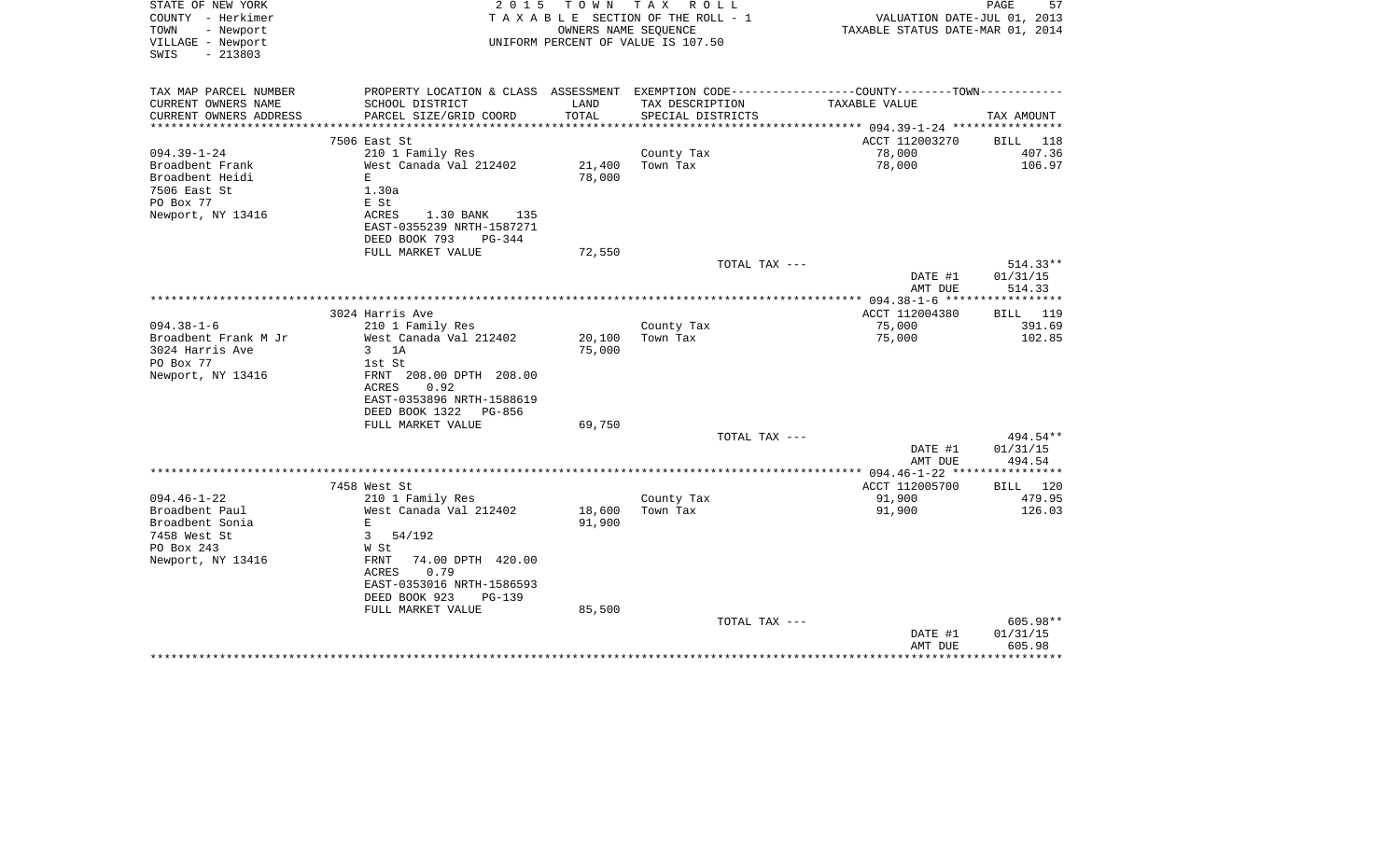| STATE OF NEW YORK<br>COUNTY - Herkimer<br>TOWN<br>- Newport<br>VILLAGE - Newport<br>$-213803$<br>SWIS | 2 0 1 5                                             | T O W N          | TAX ROLL<br>TAXABLE SECTION OF THE ROLL - 1<br>OWNERS NAME SEQUENCE<br>UNIFORM PERCENT OF VALUE IS 107.50 | VALUATION DATE-JUL 01, 2013<br>TAXABLE STATUS DATE-MAR 01, 2014                                | PAGE<br>58       |
|-------------------------------------------------------------------------------------------------------|-----------------------------------------------------|------------------|-----------------------------------------------------------------------------------------------------------|------------------------------------------------------------------------------------------------|------------------|
| TAX MAP PARCEL NUMBER                                                                                 |                                                     |                  |                                                                                                           | PROPERTY LOCATION & CLASS ASSESSMENT EXEMPTION CODE----------------COUNTY-------TOWN---------- |                  |
| CURRENT OWNERS NAME<br>CURRENT OWNERS ADDRESS                                                         | SCHOOL DISTRICT<br>PARCEL SIZE/GRID COORD           | LAND<br>TOTAL    | TAX DESCRIPTION<br>SPECIAL DISTRICTS                                                                      | TAXABLE VALUE                                                                                  | TAX AMOUNT       |
|                                                                                                       |                                                     |                  |                                                                                                           | ********** 094.39-1-37 ****************                                                        |                  |
|                                                                                                       | 7478 Main St                                        |                  |                                                                                                           | ACCT 112001830                                                                                 | BILL 121         |
| $094.39 - 1 - 37$                                                                                     | 210 1 Family Res                                    |                  | County Tax                                                                                                | 71,800                                                                                         | 374.98           |
| Bugeya Anthony<br>Bugeya Karen                                                                        | West Canada Val 212402<br>E                         | 12,600<br>71,800 | Town Tax                                                                                                  | 71,800                                                                                         | 98.47            |
| 7478 Main St                                                                                          | 40/160<br>3                                         |                  |                                                                                                           |                                                                                                |                  |
| PO Box 462                                                                                            | M St                                                |                  |                                                                                                           |                                                                                                |                  |
| Newport, NY 13416                                                                                     | 60.00 DPTH 177.40<br>FRNT                           |                  |                                                                                                           |                                                                                                |                  |
|                                                                                                       | EAST-0354760 NRTH-1586739                           |                  |                                                                                                           |                                                                                                |                  |
|                                                                                                       | DEED BOOK 1254<br>PG-346                            |                  |                                                                                                           |                                                                                                |                  |
|                                                                                                       | FULL MARKET VALUE                                   | 66,800           | TOTAL TAX ---                                                                                             |                                                                                                | 473.45**         |
|                                                                                                       |                                                     |                  |                                                                                                           | DATE #1                                                                                        | 01/31/15         |
|                                                                                                       |                                                     |                  |                                                                                                           | AMT DUE                                                                                        | 473.45           |
|                                                                                                       |                                                     |                  |                                                                                                           | *************** 094.47-1-45 *****************                                                  |                  |
|                                                                                                       | Bridge St                                           |                  |                                                                                                           | ACCT 112000960                                                                                 | BILL 122         |
| $094.47 - 1 - 45$<br>Burritt Lori Gorham                                                              | 483 Converted Re<br>West Canada Val 212402          | 6,300            | County Tax<br>Town Tax                                                                                    | 67,900<br>67,900                                                                               | 354.61<br>93.12  |
| PO Box 198                                                                                            | N                                                   | 67,900           |                                                                                                           |                                                                                                |                  |
| Newport, NY 13416                                                                                     | 29/130A<br>$7\phantom{.}$                           |                  |                                                                                                           |                                                                                                |                  |
|                                                                                                       | Bridge St                                           |                  |                                                                                                           |                                                                                                |                  |
|                                                                                                       | 28.00 DPTH 95.00<br>FRNT                            |                  |                                                                                                           |                                                                                                |                  |
|                                                                                                       | EAST-0354659 NRTH-1586080                           |                  |                                                                                                           |                                                                                                |                  |
|                                                                                                       | DEED BOOK 726<br><b>PG-155</b><br>FULL MARKET VALUE |                  |                                                                                                           |                                                                                                |                  |
|                                                                                                       |                                                     | 63,150           | TOTAL TAX ---                                                                                             |                                                                                                | 447.73**         |
|                                                                                                       |                                                     |                  |                                                                                                           | DATE #1                                                                                        | 01/31/15         |
|                                                                                                       |                                                     |                  |                                                                                                           | AMT DUE                                                                                        | 447.73           |
|                                                                                                       |                                                     |                  |                                                                                                           |                                                                                                |                  |
|                                                                                                       | Main St                                             |                  |                                                                                                           | ACCT 112009000                                                                                 | BILL 123         |
| $094.38 - 1 - 15$<br>Butler John                                                                      | 210 1 Family Res<br>West Canada Val 212402          | 13,400           | County Tax<br>Town Tax                                                                                    | 110,000<br>110,000                                                                             | 574.48<br>150.85 |
| Butler Shelby                                                                                         | E                                                   | 110,000          |                                                                                                           |                                                                                                |                  |
| Main St                                                                                               | 3<br>68/200                                         |                  |                                                                                                           |                                                                                                |                  |
| Newport, NY 13416                                                                                     | M St                                                |                  |                                                                                                           |                                                                                                |                  |
|                                                                                                       | 68.50 DPTH 200.00<br>FRNT                           |                  |                                                                                                           |                                                                                                |                  |
|                                                                                                       | EAST-0354116 NRTH-1587814                           |                  |                                                                                                           |                                                                                                |                  |
|                                                                                                       | DEED BOOK 772<br>$PG-201$<br>FULL MARKET VALUE      | 102,350          |                                                                                                           |                                                                                                |                  |
|                                                                                                       |                                                     |                  | TOTAL TAX ---                                                                                             |                                                                                                | $725.33**$       |
|                                                                                                       |                                                     |                  |                                                                                                           | DATE #1                                                                                        | 01/31/15         |
|                                                                                                       |                                                     |                  |                                                                                                           | AMT DUE                                                                                        | 725.33           |
|                                                                                                       |                                                     |                  |                                                                                                           |                                                                                                | ********         |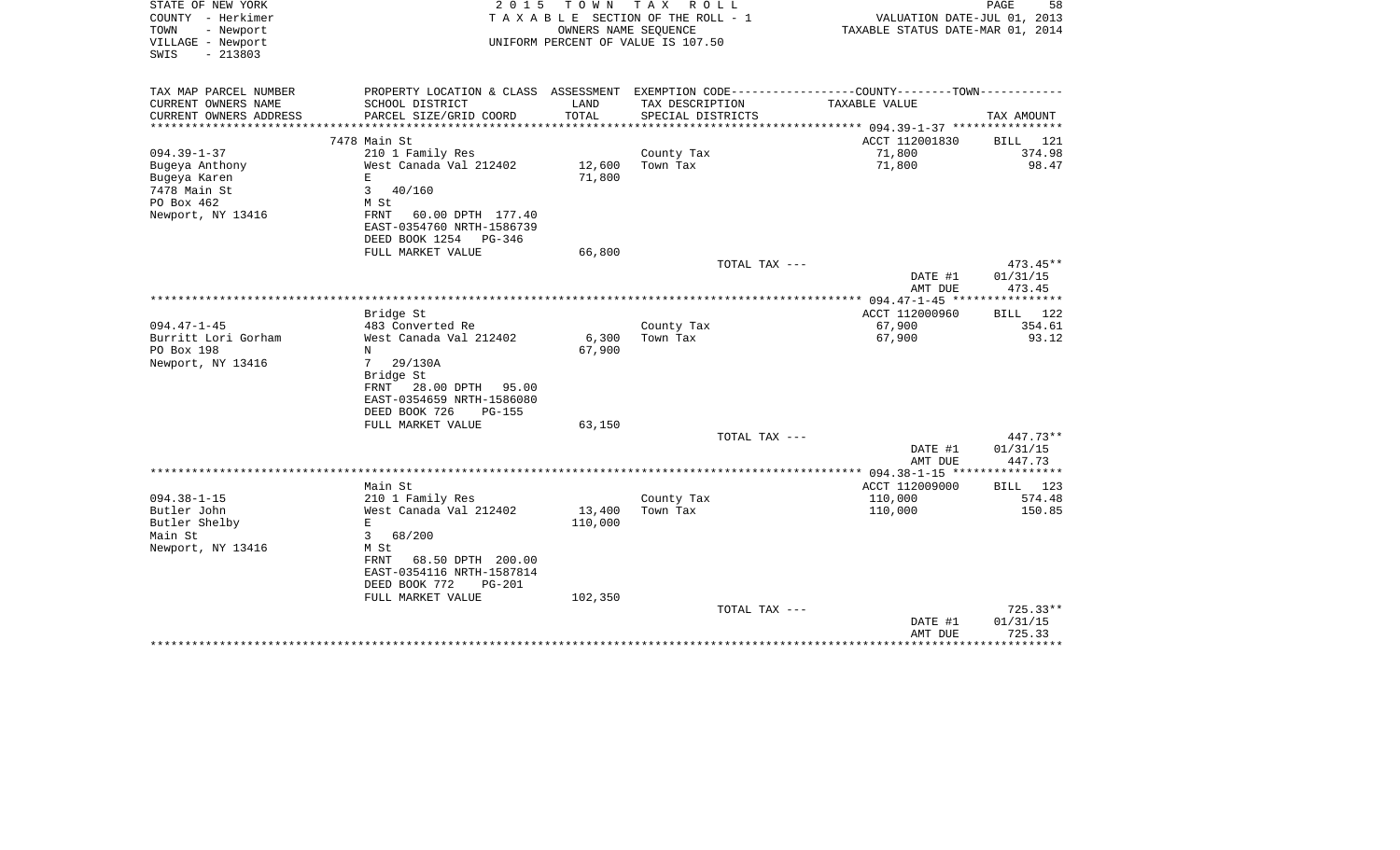| STATE OF NEW YORK<br>COUNTY - Herkimer<br>TOWN<br>- Newport<br>VILLAGE - Newport<br>$-213803$<br>SWIS | 2 0 1 5                                                     | T O W N | T A X<br>R O L L<br>TAXABLE SECTION OF THE ROLL - 1<br>OWNERS NAME SEQUENCE<br>UNIFORM PERCENT OF VALUE IS 107.50 | VALUATION DATE-JUL 01, 2013<br>TAXABLE STATUS DATE-MAR 01, 2014                              | $\mathop{\mathtt{PAGE}}$<br>59 |
|-------------------------------------------------------------------------------------------------------|-------------------------------------------------------------|---------|-------------------------------------------------------------------------------------------------------------------|----------------------------------------------------------------------------------------------|--------------------------------|
| TAX MAP PARCEL NUMBER                                                                                 |                                                             |         |                                                                                                                   | PROPERTY LOCATION & CLASS ASSESSMENT EXEMPTION CODE---------------COUNTY-------TOWN--------- |                                |
| CURRENT OWNERS NAME                                                                                   | SCHOOL DISTRICT                                             | LAND    | TAX DESCRIPTION                                                                                                   | TAXABLE VALUE                                                                                |                                |
| CURRENT OWNERS ADDRESS<br>*********************                                                       | PARCEL SIZE/GRID COORD                                      | TOTAL   | SPECIAL DISTRICTS                                                                                                 |                                                                                              | TAX AMOUNT                     |
|                                                                                                       | 7425 West St                                                |         |                                                                                                                   | ACCT 112001170                                                                               | BILL 124                       |
| $094.46 - 1 - 28$                                                                                     | 210 1 Family Res                                            |         | County Tax                                                                                                        | 85,400                                                                                       | 446.01                         |
| Butler John E                                                                                         | West Canada Val 212402                                      | 13,800  | Town Tax                                                                                                          | 85,400                                                                                       | 117.12                         |
| Butler Paul J                                                                                         | W                                                           | 85,400  |                                                                                                                   |                                                                                              |                                |
| 7425 West St                                                                                          | 3<br>100/450                                                |         |                                                                                                                   |                                                                                              |                                |
| PO Box 294                                                                                            | W St                                                        |         |                                                                                                                   |                                                                                              |                                |
| Newport, NY 13416                                                                                     | 81.00 DPTH 188.00<br>FRNT<br>EAST-0353405 NRTH-1585824      |         |                                                                                                                   |                                                                                              |                                |
|                                                                                                       | DEED BOOK 945<br>PG-658                                     |         |                                                                                                                   |                                                                                              |                                |
|                                                                                                       | FULL MARKET VALUE                                           | 79,450  |                                                                                                                   |                                                                                              |                                |
|                                                                                                       |                                                             |         | TOTAL TAX ---                                                                                                     | DATE #1<br>AMT DUE                                                                           | 563.13**<br>01/31/15<br>563.13 |
|                                                                                                       |                                                             |         |                                                                                                                   |                                                                                              | ************                   |
|                                                                                                       | 3106 North St                                               |         |                                                                                                                   | ACCT 112003600                                                                               | BILL 125                       |
| $094.39 - 1 - 18$                                                                                     | 210 1 Family Res                                            |         | County Tax                                                                                                        | 122,000                                                                                      | 637.15                         |
| Butler Marc                                                                                           | West Canada Val 212402                                      | 14,200  | Town Tax                                                                                                          | 122,000                                                                                      | 167.31                         |
| Butler Susan                                                                                          | S                                                           | 122,000 |                                                                                                                   |                                                                                              |                                |
| 3106 North St                                                                                         | 5<br>63/312                                                 |         |                                                                                                                   |                                                                                              |                                |
| Newport, NY 13416                                                                                     | M St<br>FRNT<br>61.00 DPTH 220.00<br><b>BANK</b><br>135     |         |                                                                                                                   |                                                                                              |                                |
|                                                                                                       | EAST-0355153 NRTH-1588012<br>DEED BOOK 686<br><b>PG-708</b> |         |                                                                                                                   |                                                                                              |                                |
|                                                                                                       | FULL MARKET VALUE                                           | 113,500 |                                                                                                                   |                                                                                              |                                |
|                                                                                                       |                                                             |         | TOTAL TAX ---                                                                                                     |                                                                                              | 804.46**                       |
|                                                                                                       |                                                             |         |                                                                                                                   | DATE #1<br>AMT DUE                                                                           | 01/31/15<br>804.46             |
|                                                                                                       |                                                             |         |                                                                                                                   |                                                                                              |                                |
|                                                                                                       | 7470 Main St                                                |         |                                                                                                                   | ACCT 112002070                                                                               | BILL 126                       |
| $094.39 - 1 - 35$                                                                                     | 210 1 Family Res                                            |         | County Tax                                                                                                        | 128,000                                                                                      | 668.49                         |
| Capron Daniel P                                                                                       | West Canada Val 212402                                      | 15,400  | Town Tax                                                                                                          | 128,000                                                                                      | 175.54                         |
| 7470 Main St                                                                                          | E                                                           | 128,000 |                                                                                                                   |                                                                                              |                                |
| Newport, NY 13416                                                                                     | 3 97 X 240                                                  |         |                                                                                                                   |                                                                                              |                                |
|                                                                                                       | Main St                                                     |         |                                                                                                                   |                                                                                              |                                |
|                                                                                                       | 98.30 DPTH 224.40<br>FRNT                                   |         |                                                                                                                   |                                                                                              |                                |
|                                                                                                       | EAST-0354861 NRTH-1586604<br>DEED BOOK 1502<br>PG-349       |         |                                                                                                                   |                                                                                              |                                |
|                                                                                                       | FULL MARKET VALUE                                           | 119,050 |                                                                                                                   |                                                                                              |                                |
|                                                                                                       |                                                             |         | TOTAL TAX ---                                                                                                     |                                                                                              | 844.03**                       |
|                                                                                                       |                                                             |         |                                                                                                                   | DATE #1<br>AMT DUE                                                                           | 01/31/15<br>844.03             |
|                                                                                                       |                                                             |         |                                                                                                                   |                                                                                              |                                |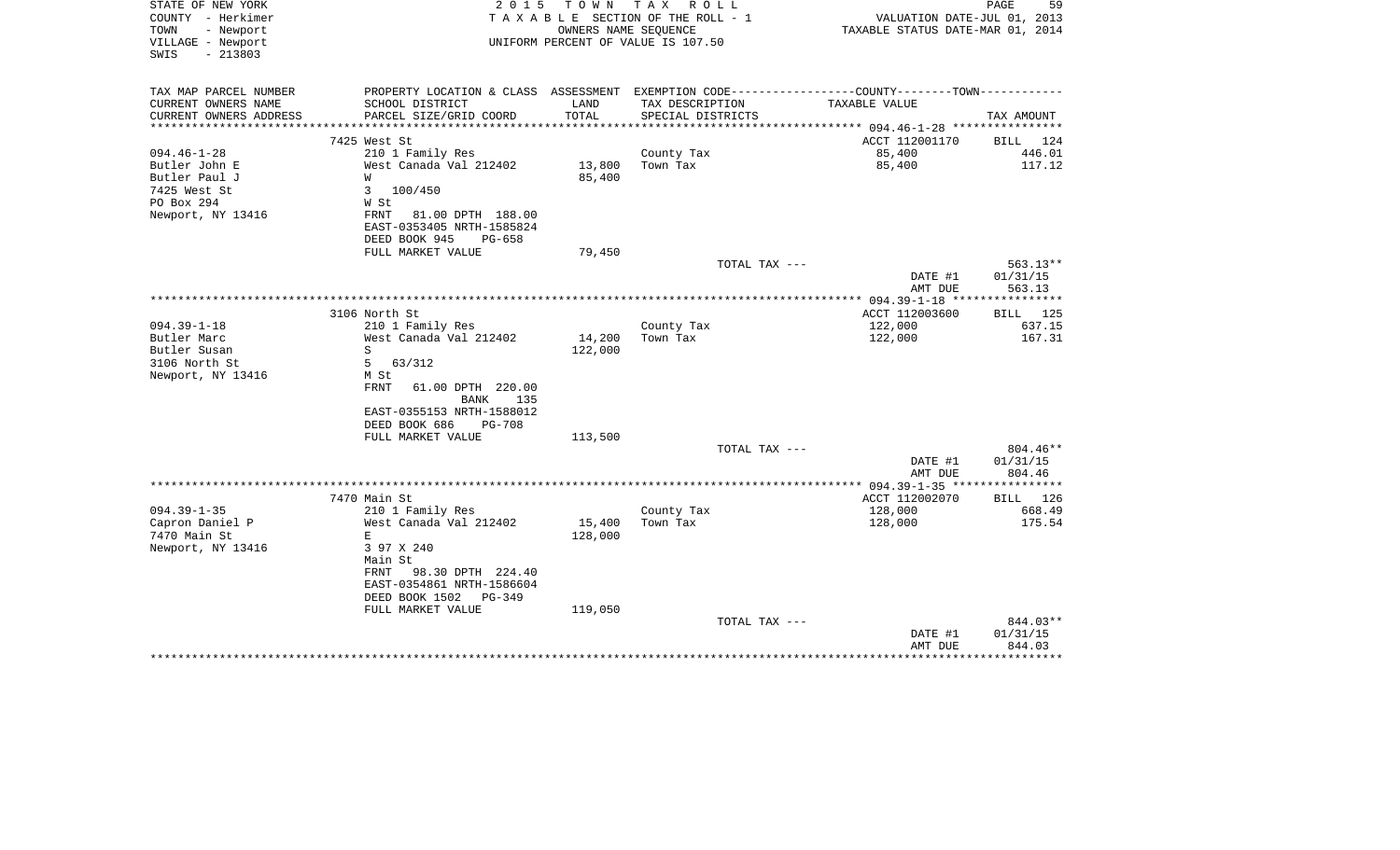| STATE OF NEW YORK<br>COUNTY - Herkimer<br>TOWN<br>- Newport<br>VILLAGE - Newport<br>$-213803$<br>SWIS | 2 0 1 5                                                                                                               | TOWN TAX      | R O L L<br>TAXABLE SECTION OF THE ROLL - 1<br>OWNERS NAME SEQUENCE<br>UNIFORM PERCENT OF VALUE IS 107.50 | VALUATION DATE-JUL 01, 2013<br>TAXABLE STATUS DATE-MAR 01, 2014 | PAGE<br>60         |
|-------------------------------------------------------------------------------------------------------|-----------------------------------------------------------------------------------------------------------------------|---------------|----------------------------------------------------------------------------------------------------------|-----------------------------------------------------------------|--------------------|
| TAX MAP PARCEL NUMBER                                                                                 | PROPERTY LOCATION & CLASS ASSESSMENT EXEMPTION CODE---------------COUNTY-------TOWN----------                         |               |                                                                                                          |                                                                 |                    |
| CURRENT OWNERS NAME<br>CURRENT OWNERS ADDRESS                                                         | SCHOOL DISTRICT<br>PARCEL SIZE/GRID COORD                                                                             | LAND<br>TOTAL | TAX DESCRIPTION<br>SPECIAL DISTRICTS                                                                     | TAXABLE VALUE                                                   | TAX AMOUNT         |
|                                                                                                       | ***************************                                                                                           |               |                                                                                                          |                                                                 |                    |
|                                                                                                       | 7417 Main St                                                                                                          |               |                                                                                                          | ACCT 112004530                                                  | BILL 127           |
| $094.47 - 1 - 21$                                                                                     | 210 1 Family Res                                                                                                      |               | County Tax                                                                                               | 102,700                                                         | 536.36             |
| Card Stuart W                                                                                         | West Canada Val 212402                                                                                                | 20,000        | Town Tax                                                                                                 | 102,700                                                         | 140.84             |
| Card Brenda R                                                                                         | W                                                                                                                     | 102,700       |                                                                                                          |                                                                 |                    |
| 7417 S Main St                                                                                        | 3<br>70X145                                                                                                           |               |                                                                                                          |                                                                 |                    |
| PO Box 61                                                                                             | M St                                                                                                                  |               |                                                                                                          |                                                                 |                    |
| Newport, NY 13416                                                                                     | FRNT 106.00 DPTH 145.00<br>ACRES<br>$0.42$ BANK<br>135<br>EAST-0355042 NRTH-1585464<br>DEED BOOK 852<br><b>PG-118</b> |               |                                                                                                          |                                                                 |                    |
|                                                                                                       | FULL MARKET VALUE                                                                                                     | 95,550        |                                                                                                          |                                                                 |                    |
|                                                                                                       |                                                                                                                       |               | TOTAL TAX ---                                                                                            |                                                                 | $677.20**$         |
|                                                                                                       |                                                                                                                       |               |                                                                                                          | DATE #1                                                         | 01/31/15           |
|                                                                                                       |                                                                                                                       |               |                                                                                                          | AMT DUE                                                         | 677.20             |
|                                                                                                       | 7529 East St                                                                                                          |               |                                                                                                          | ACCT 112000690                                                  | BILL 128           |
| $094.39 - 1 - 49$                                                                                     | 210 1 Family Res                                                                                                      |               | County Tax                                                                                               | 84,000                                                          | 438.69             |
| Cardinal Cale F                                                                                       | West Canada Val 212402                                                                                                | 14,500        | Town Tax                                                                                                 | 84,000                                                          | 115.20             |
| Cardinal Sharon L                                                                                     | W                                                                                                                     | 84,000        |                                                                                                          |                                                                 |                    |
| 7529 East St                                                                                          | 3<br>73/230                                                                                                           |               |                                                                                                          |                                                                 |                    |
| PO Box 219                                                                                            | E St                                                                                                                  |               |                                                                                                          |                                                                 |                    |
| Newport, NY 13416                                                                                     | 85.00 DPTH 261.00<br>FRNT                                                                                             |               |                                                                                                          |                                                                 |                    |
|                                                                                                       | EAST-0354657 NRTH-1587550                                                                                             |               |                                                                                                          |                                                                 |                    |
|                                                                                                       | DEED BOOK 1346<br>PG-964                                                                                              |               |                                                                                                          |                                                                 |                    |
|                                                                                                       | FULL MARKET VALUE                                                                                                     | 78,150        |                                                                                                          |                                                                 |                    |
|                                                                                                       |                                                                                                                       |               | TOTAL TAX ---                                                                                            |                                                                 | 553.89**           |
|                                                                                                       |                                                                                                                       |               |                                                                                                          | DATE #1<br>AMT DUE                                              | 01/31/15<br>553.89 |
|                                                                                                       |                                                                                                                       |               |                                                                                                          |                                                                 |                    |
|                                                                                                       | 7335 West St                                                                                                          |               |                                                                                                          |                                                                 | BILL 129           |
| $094.54 - 1 - 10.2$                                                                                   | 210 1 Family Res                                                                                                      |               | County Tax                                                                                               | 148,100                                                         | 773.46             |
| Cardinal Stacey L                                                                                     | West Canada Val 212402                                                                                                | 22,200        | Town Tax                                                                                                 | 148,100                                                         | 203.10             |
| 7335 West St                                                                                          | FRNT 294.00 DPTH                                                                                                      | 148,100       |                                                                                                          |                                                                 |                    |
| Poland, NY 13431                                                                                      | 2.10<br>ACRES                                                                                                         |               |                                                                                                          |                                                                 |                    |
|                                                                                                       | EAST-0354310 NRTH-1584503                                                                                             |               |                                                                                                          |                                                                 |                    |
|                                                                                                       | DEED BOOK 1474<br>PG-848                                                                                              |               |                                                                                                          |                                                                 |                    |
|                                                                                                       | FULL MARKET VALUE                                                                                                     | 137,750       | TOTAL TAX ---                                                                                            |                                                                 | $976.56**$         |
|                                                                                                       |                                                                                                                       |               |                                                                                                          | DATE #1                                                         | 01/31/15           |
|                                                                                                       |                                                                                                                       |               |                                                                                                          | AMT DUE                                                         | 976.56             |
|                                                                                                       |                                                                                                                       |               |                                                                                                          | *******************************                                 |                    |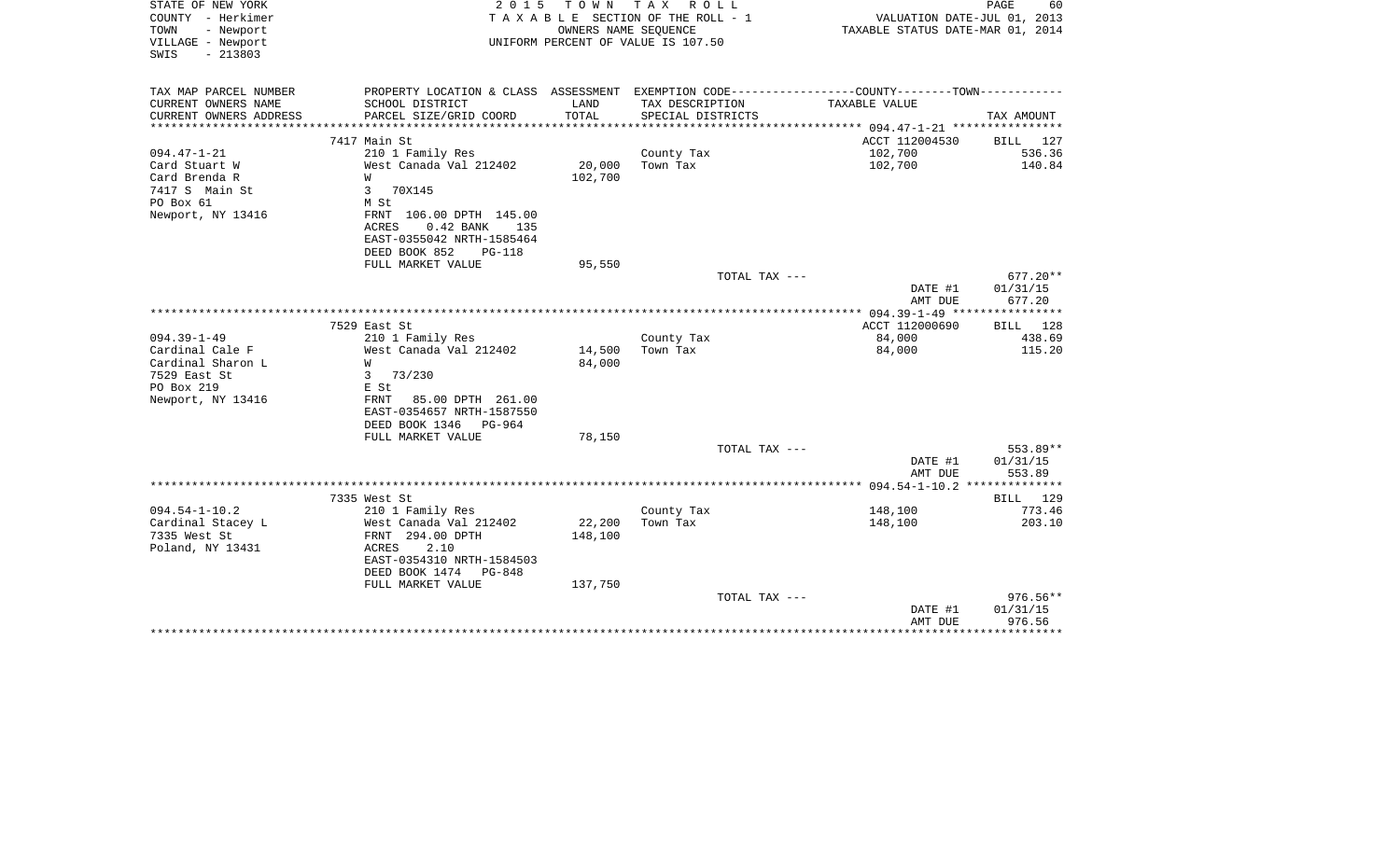| STATE OF NEW YORK<br>COUNTY - Herkimer | 2 0 1 5                                                                                        | T O W N | TAX ROLL                           | VALUATION DATE-JUL 01, 2013 | PAGE<br>61                       |
|----------------------------------------|------------------------------------------------------------------------------------------------|---------|------------------------------------|-----------------------------|----------------------------------|
| TOWN<br>- Newport                      | TAXABLE SECTION OF THE ROLL - 1<br>OWNERS NAME SEQUENCE                                        |         |                                    |                             | TAXABLE STATUS DATE-MAR 01, 2014 |
| VILLAGE - Newport                      |                                                                                                |         | UNIFORM PERCENT OF VALUE IS 107.50 |                             |                                  |
| $-213803$<br>SWIS                      |                                                                                                |         |                                    |                             |                                  |
| TAX MAP PARCEL NUMBER                  | PROPERTY LOCATION & CLASS ASSESSMENT EXEMPTION CODE----------------COUNTY-------TOWN---------- |         |                                    |                             |                                  |
| CURRENT OWNERS NAME                    | SCHOOL DISTRICT                                                                                | LAND    | TAX DESCRIPTION                    | TAXABLE VALUE               |                                  |
| CURRENT OWNERS ADDRESS                 | PARCEL SIZE/GRID COORD                                                                         | TOTAL   | SPECIAL DISTRICTS                  |                             | TAX AMOUNT                       |
| ***********************                | **************************                                                                     |         |                                    |                             |                                  |
|                                        | West St                                                                                        |         |                                    |                             | 130<br>BILL                      |
| $094.46 - 1 - 8$                       | 311 Res vac land                                                                               |         | County Tax                         | 10,000                      | 52.23                            |
| Ceckanowicz Cheryl                     | West Canada Val 212402                                                                         | 10,000  | Town Tax                           | 10,000                      | 13.71                            |
| 805 State Rte 8                        | FRNT<br>78.00 DPTH<br>90.00                                                                    | 10,000  |                                    |                             |                                  |
| Cold Brook, NY 13324                   | EAST-0354069 NRTH-1585490                                                                      |         |                                    |                             |                                  |
|                                        | DEED BOOK 899<br>$PG-243$                                                                      |         |                                    |                             |                                  |
|                                        | FULL MARKET VALUE                                                                              | 9,300   |                                    |                             |                                  |
|                                        |                                                                                                |         | TOTAL TAX ---                      |                             | 65.94**                          |
|                                        |                                                                                                |         |                                    | DATE #1                     | 01/31/15                         |
|                                        |                                                                                                |         |                                    | AMT DUE                     | 65.94                            |
|                                        | 7400 West St                                                                                   |         |                                    | ACCT 112005640              | BILL 131                         |
| $094.46 - 1 - 10$                      | 220 2 Family Res                                                                               |         | County Tax                         | 55,000                      | 287.24                           |
| Ceckanowicz Cheryl                     | West Canada Val 212402                                                                         | 13,000  | Town Tax                           | 55,000                      | 75.43                            |
| 805 State Rte 8                        | E                                                                                              | 55,000  |                                    |                             |                                  |
| Cold Brook, NY 13324                   | 50/96<br>3                                                                                     |         |                                    |                             |                                  |
|                                        | W St                                                                                           |         |                                    |                             |                                  |
|                                        | FRNT<br>95.90 DPTH<br>89.90                                                                    |         |                                    |                             |                                  |
|                                        | 0.22<br>ACRES                                                                                  |         |                                    |                             |                                  |
|                                        | EAST-0354011 NRTH-1585559                                                                      |         |                                    |                             |                                  |
|                                        | DEED BOOK 790<br>$PG-12$                                                                       |         |                                    |                             |                                  |
|                                        | FULL MARKET VALUE                                                                              | 51,150  |                                    |                             |                                  |
|                                        |                                                                                                |         | TOTAL TAX ---                      | DATE #1                     | $362.67**$<br>01/31/15           |
|                                        |                                                                                                |         |                                    | AMT DUE                     | 362.67                           |
|                                        |                                                                                                |         |                                    |                             |                                  |
|                                        | 7430 Main St                                                                                   |         |                                    | ACCT 112010680              | BILL 132                         |
| $094.47 - 2 - 27$                      | 210 1 Family Res                                                                               |         | County Tax                         | 93,300                      | 487.26                           |
| Chmielewski Cynthia L                  | West Canada Val 212402                                                                         | 11,000  | Town Tax                           | 93,300                      | 127.95                           |
| 7430 Main St                           | E                                                                                              | 93,300  |                                    |                             |                                  |
| PO Box 334                             | $\mathbf{3}$<br>63/88                                                                          |         |                                    |                             |                                  |
| Newport, NY 13416                      | M St                                                                                           |         |                                    |                             |                                  |
|                                        | 78.00 DPTH<br>77.60<br>FRNT                                                                    |         |                                    |                             |                                  |
|                                        | EAST-0355101 NRTH-1585787                                                                      |         |                                    |                             |                                  |
|                                        | DEED BOOK 1431<br>PG-674                                                                       | 86,800  |                                    |                             |                                  |
|                                        | FULL MARKET VALUE                                                                              |         | TOTAL TAX ---                      |                             | 615.21**                         |
|                                        |                                                                                                |         |                                    | DATE #1                     | 01/31/15                         |
|                                        |                                                                                                |         |                                    | AMT DUE                     | 615.21                           |
|                                        |                                                                                                |         |                                    |                             |                                  |
|                                        | 7323 West St                                                                                   |         |                                    |                             | 133<br>BILL                      |
| $094.54 - 1 - 7.2$                     | 270 Mfg housing                                                                                |         | County Tax                         | 37,000                      | 193.23                           |
| Clark Robert                           | West Canada Val 212402                                                                         | 21,200  | Town Tax                           | 37,000                      | 50.74                            |
| Clark Monica                           | ACRES<br>1.70                                                                                  | 37,000  | School Relevy                      |                             | 150.94                           |
| 7323 West St                           | EAST-0354055 NRTH-1584119                                                                      |         | Village Relevy                     |                             | 434.40                           |
| Poland, NY 13431                       | DEED BOOK 785<br>PG-650                                                                        |         |                                    |                             |                                  |
|                                        | FULL MARKET VALUE                                                                              | 34,400  |                                    |                             |                                  |
|                                        |                                                                                                |         | TOTAL TAX ---                      |                             | 829.31**                         |
|                                        |                                                                                                |         |                                    | DATE #1<br>AMT DUE          | 01/31/15<br>829.31               |
|                                        |                                                                                                |         |                                    |                             | ********                         |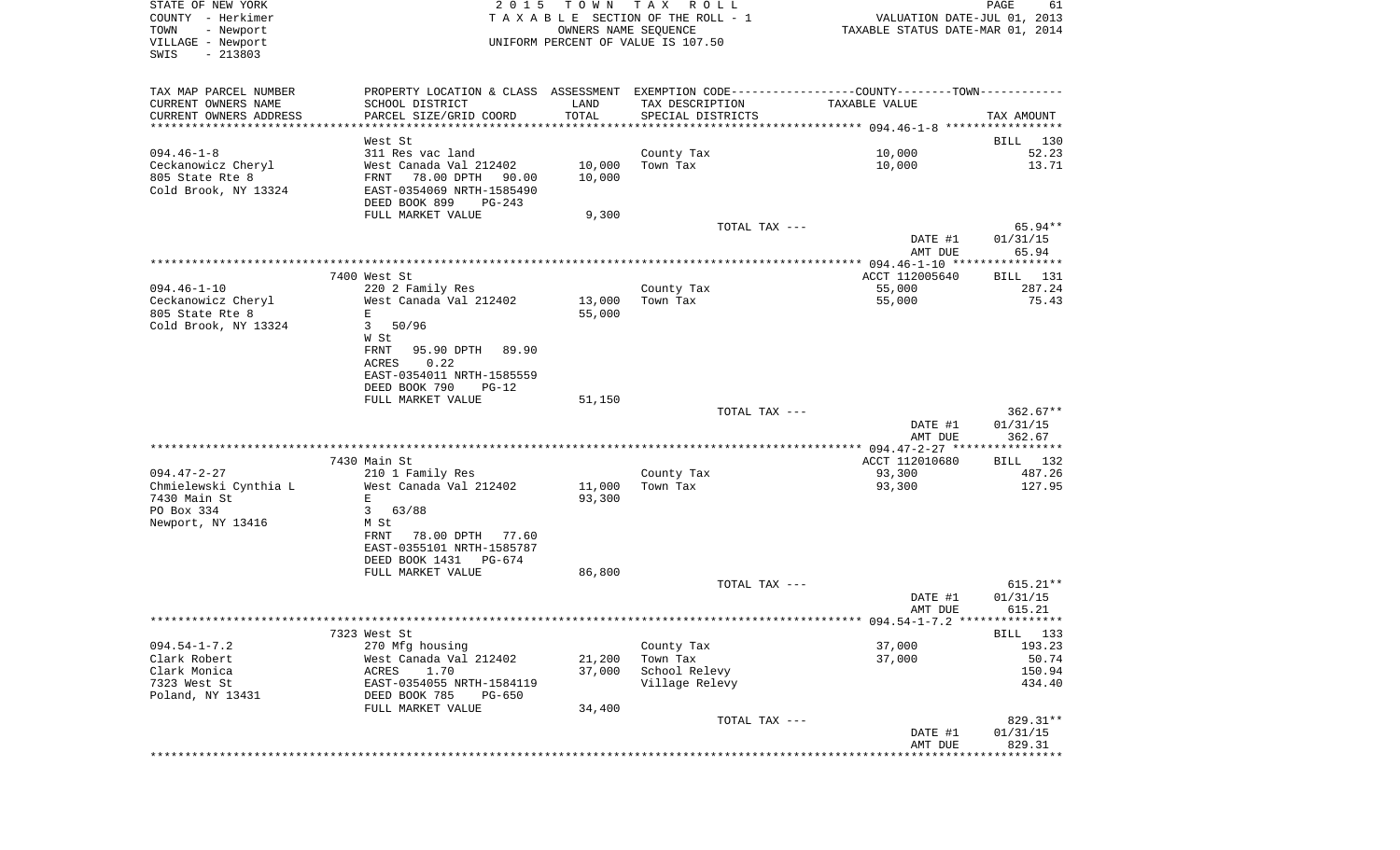| STATE OF NEW YORK<br>COUNTY - Herkimer<br>- Newport<br>TOWN<br>VILLAGE - Newport<br>$-213803$<br>SWIS | 2 0 1 5<br>T O W N<br>T A X<br>R O L L<br>TAXABLE SECTION OF THE ROLL - 1<br>OWNERS NAME SEQUENCE<br>UNIFORM PERCENT OF VALUE IS 107.50 |               | PAGE<br>62<br>VALUATION DATE-JUL 01, 2013<br>TAXABLE STATUS DATE-MAR 01, 2014 |                                                             |                       |
|-------------------------------------------------------------------------------------------------------|-----------------------------------------------------------------------------------------------------------------------------------------|---------------|-------------------------------------------------------------------------------|-------------------------------------------------------------|-----------------------|
| TAX MAP PARCEL NUMBER                                                                                 | PROPERTY LOCATION & CLASS ASSESSMENT                                                                                                    |               |                                                                               | EXEMPTION CODE-----------------COUNTY-------TOWN----------- |                       |
| CURRENT OWNERS NAME                                                                                   | SCHOOL DISTRICT                                                                                                                         | LAND<br>TOTAL | TAX DESCRIPTION                                                               | TAXABLE VALUE                                               |                       |
| CURRENT OWNERS ADDRESS<br>***********************                                                     | PARCEL SIZE/GRID COORD                                                                                                                  |               | SPECIAL DISTRICTS                                                             |                                                             | TAX AMOUNT            |
|                                                                                                       | 3127 North St                                                                                                                           |               |                                                                               | ACCT 112004980                                              | BILL<br>134           |
| $094.39 - 1 - 12$                                                                                     | 210 1 Family Res                                                                                                                        |               | County Tax                                                                    | 68,500                                                      | 357.74                |
| Clarke Louis F                                                                                        | West Canada Val 212402                                                                                                                  | 16,300        | Town Tax                                                                      | 68,500                                                      | 93.94                 |
| Clarke Nancy G                                                                                        | N                                                                                                                                       | 68,500        |                                                                               |                                                             |                       |
| 3127 North St                                                                                         | 3<br>3A                                                                                                                                 |               |                                                                               |                                                             |                       |
| Newport, NY 13416                                                                                     | Co Rd 111                                                                                                                               |               |                                                                               |                                                             |                       |
|                                                                                                       | FRNT 185.00 DPTH 150.00<br><b>ACRES</b><br>0.59                                                                                         |               |                                                                               |                                                             |                       |
|                                                                                                       | EAST-0355463 NRTH-1588478                                                                                                               |               |                                                                               |                                                             |                       |
|                                                                                                       | DEED BOOK 00630 PG-00792                                                                                                                |               |                                                                               |                                                             |                       |
|                                                                                                       | FULL MARKET VALUE                                                                                                                       | 63,700        |                                                                               |                                                             |                       |
|                                                                                                       |                                                                                                                                         |               | TOTAL TAX ---                                                                 |                                                             | 451.68**              |
|                                                                                                       |                                                                                                                                         |               |                                                                               | DATE #1                                                     | 01/31/15              |
|                                                                                                       |                                                                                                                                         |               |                                                                               | AMT DUE                                                     | 451.68                |
|                                                                                                       | 3083 Norway St                                                                                                                          |               |                                                                               | *********** 094.38-1-23 *****************<br>ACCT 112001890 | 135<br>BILL           |
| $094.38 - 1 - 23$                                                                                     | 210 1 Family Res                                                                                                                        |               | County Tax                                                                    | 96,000                                                      | 501.36                |
| Clarke Matthew L                                                                                      | West Canada Val 212402                                                                                                                  | 13,300        | Town Tax                                                                      | 96,000                                                      | 131.65                |
| Crossett Kolleen M                                                                                    | N                                                                                                                                       | 96,000        |                                                                               |                                                             |                       |
| 3083 Norway St                                                                                        | 3<br>92/120                                                                                                                             |               |                                                                               |                                                             |                       |
| PO Box 290                                                                                            | No St                                                                                                                                   |               |                                                                               |                                                             |                       |
| Newport, NY 13416                                                                                     | <b>FRNT</b><br>60.00 DPTH 218.00<br><b>BANK</b><br>485                                                                                  |               |                                                                               |                                                             |                       |
|                                                                                                       | EAST-0354661 NRTH-1587264<br>DEED BOOK 845<br><b>PG-191</b>                                                                             |               |                                                                               |                                                             |                       |
|                                                                                                       | FULL MARKET VALUE                                                                                                                       | 89,300        |                                                                               |                                                             |                       |
|                                                                                                       |                                                                                                                                         |               | TOTAL TAX ---                                                                 |                                                             | 633.01**              |
|                                                                                                       |                                                                                                                                         |               |                                                                               | DATE #1<br>AMT DUE                                          | 01/31/15<br>633.01    |
|                                                                                                       |                                                                                                                                         |               |                                                                               |                                                             |                       |
|                                                                                                       | North St                                                                                                                                |               |                                                                               | ACCT 112010230                                              | <b>BILL</b><br>136    |
| $094.39 - 1 - 45$                                                                                     | 411 Apartment                                                                                                                           |               | County Tax                                                                    | 99,200                                                      | 518.08                |
| Clarke Matthew L                                                                                      | West Canada Val 212402                                                                                                                  | 13,300        | Town Tax                                                                      | 99,200                                                      | 136.04                |
| Clarke Louis                                                                                          | N                                                                                                                                       | 99,200        |                                                                               |                                                             |                       |
| 3092 Norway St                                                                                        | 5<br>120/50                                                                                                                             |               |                                                                               |                                                             |                       |
| Newport, NY 13416                                                                                     | No St<br>95.00 DPTH 123.00<br>FRNT                                                                                                      |               |                                                                               |                                                             |                       |
|                                                                                                       | ACRES<br>$0.30$ BANK<br>822                                                                                                             |               |                                                                               |                                                             |                       |
|                                                                                                       | EAST-0354839 NRTH-1587307                                                                                                               |               |                                                                               |                                                             |                       |
|                                                                                                       | DEED BOOK 830<br>$PG-232$                                                                                                               |               |                                                                               |                                                             |                       |
|                                                                                                       | FULL MARKET VALUE                                                                                                                       | 92,300        |                                                                               |                                                             |                       |
|                                                                                                       |                                                                                                                                         |               | TOTAL TAX ---                                                                 |                                                             | 654.12**              |
|                                                                                                       |                                                                                                                                         |               |                                                                               | DATE #1                                                     | 01/31/15              |
|                                                                                                       |                                                                                                                                         |               |                                                                               | AMT DUE                                                     | 654.12<br>*********** |
|                                                                                                       |                                                                                                                                         |               |                                                                               |                                                             |                       |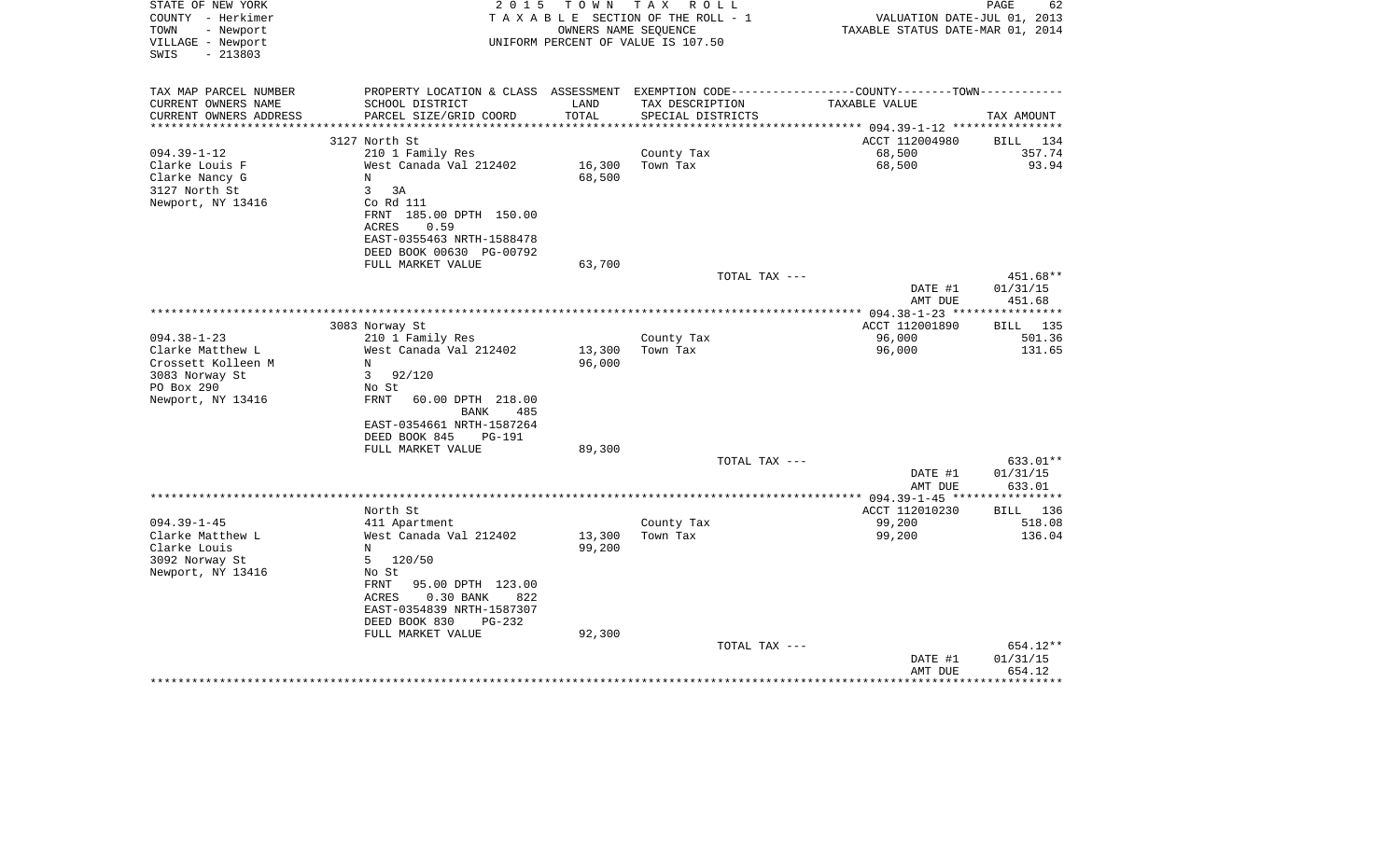| STATE OF NEW YORK<br>COUNTY - Herkimer<br>TOWN<br>- Newport<br>VILLAGE - Newport<br>$-213803$<br>SWIS | 2 0 1 5                                     | T O W N<br>OWNERS NAME SEQUENCE | T A X<br>R O L L<br>TAXABLE SECTION OF THE ROLL - 1<br>UNIFORM PERCENT OF VALUE IS 107.50      | VALUATION DATE-JUL 01, 2013<br>TAXABLE STATUS DATE-MAR 01, 2014 | PAGE<br>63  |
|-------------------------------------------------------------------------------------------------------|---------------------------------------------|---------------------------------|------------------------------------------------------------------------------------------------|-----------------------------------------------------------------|-------------|
| TAX MAP PARCEL NUMBER                                                                                 |                                             |                                 | PROPERTY LOCATION & CLASS ASSESSMENT EXEMPTION CODE----------------COUNTY-------TOWN---------- |                                                                 |             |
| CURRENT OWNERS NAME<br>CURRENT OWNERS ADDRESS                                                         | SCHOOL DISTRICT<br>PARCEL SIZE/GRID COORD   | LAND<br>TOTAL                   | TAX DESCRIPTION<br>SPECIAL DISTRICTS                                                           | TAXABLE VALUE                                                   | TAX AMOUNT  |
| **********************                                                                                |                                             |                                 |                                                                                                |                                                                 |             |
|                                                                                                       | Main St                                     |                                 |                                                                                                | ACCT 112004590                                                  | BILL 137    |
| $094.38 - 1 - 25$                                                                                     | 220 2 Family Res                            |                                 | County Tax                                                                                     | 90,400                                                          | 472.12      |
| Clarke Scott                                                                                          | West Canada Val 212402                      | 12,000                          | Town Tax                                                                                       | 90,400                                                          | 123.97      |
| Clarke Stephanie K                                                                                    | Е.                                          | 90,400                          |                                                                                                |                                                                 |             |
| 127 Gould Rd                                                                                          | $\overline{3}$                              |                                 |                                                                                                |                                                                 |             |
| Newport, NY 13416                                                                                     | M St                                        |                                 |                                                                                                |                                                                 |             |
|                                                                                                       | FRNT<br>140.00 DPTH<br>65.00<br>135<br>BANK |                                 |                                                                                                |                                                                 |             |
|                                                                                                       | EAST-0354524 NRTH-1587082                   |                                 |                                                                                                |                                                                 |             |
|                                                                                                       | DEED BOOK 845<br><b>PG-227</b>              |                                 |                                                                                                |                                                                 |             |
|                                                                                                       | FULL MARKET VALUE                           | 84,100                          | TOTAL TAX ---                                                                                  |                                                                 | 596.09**    |
|                                                                                                       |                                             |                                 |                                                                                                | DATE #1                                                         | 01/31/15    |
|                                                                                                       |                                             |                                 |                                                                                                | AMT DUE                                                         | 596.09      |
|                                                                                                       |                                             |                                 |                                                                                                |                                                                 |             |
|                                                                                                       | 7412 Main St                                |                                 |                                                                                                | ACCT 112011260                                                  | 138<br>BILL |
| $094.47 - 3 - 24$                                                                                     | 210 1 Family Res                            |                                 | County Tax                                                                                     | 105,000                                                         | 548.37      |
| Coffin Chad M                                                                                         | West Canada Val 212402                      | 19,100                          | Town Tax                                                                                       | 105,000                                                         | 144.00      |
| Coffin Kelly                                                                                          | E                                           | 105,000                         |                                                                                                |                                                                 |             |
| 7412 Main St                                                                                          | 3<br>83/400                                 |                                 |                                                                                                |                                                                 |             |
| Newport, NY 13416                                                                                     | M St<br><b>FRNT</b>                         |                                 |                                                                                                |                                                                 |             |
|                                                                                                       | 83.00 DPTH 397.00<br>0.83<br>ACRES          |                                 |                                                                                                |                                                                 |             |
|                                                                                                       | EAST-0355411 NRTH-1585464                   |                                 |                                                                                                |                                                                 |             |
|                                                                                                       | DEED BOOK 1299<br>PG-484                    |                                 |                                                                                                |                                                                 |             |
|                                                                                                       | FULL MARKET VALUE                           | 97,650                          |                                                                                                |                                                                 |             |
|                                                                                                       |                                             |                                 | TOTAL TAX ---                                                                                  |                                                                 | 692.37**    |
|                                                                                                       |                                             |                                 |                                                                                                | DATE #1                                                         | 01/31/15    |
|                                                                                                       |                                             |                                 |                                                                                                | AMT DUE                                                         | 692.37      |
|                                                                                                       |                                             |                                 |                                                                                                |                                                                 |             |
| $094.39 - 1 - 36$                                                                                     | 7474 Main St<br>210 1 Family Res            |                                 | VET WAR CT 41121                                                                               | ACCT 112001555<br>9,000<br>9,000                                | 139<br>BILL |
| Coffin Ira                                                                                            | West Canada Val 212402                      | 15,400                          | County Tax                                                                                     | 84,200                                                          | 439.74      |
| Coffin Millicent                                                                                      | E                                           | 93,200                          | Town Tax                                                                                       | 84,200                                                          | 115.47      |
| 7474 Main St                                                                                          | 3 68X240                                    |                                 |                                                                                                |                                                                 |             |
| PO Box 244                                                                                            | Main St                                     |                                 |                                                                                                |                                                                 |             |
| Newport, NY 13416                                                                                     | 70.00 DPTH 234.20<br>FRNT                   |                                 |                                                                                                |                                                                 |             |
|                                                                                                       | 0.51<br>ACRES                               |                                 |                                                                                                |                                                                 |             |
|                                                                                                       | EAST-0354824 NRTH-1586694                   |                                 |                                                                                                |                                                                 |             |
|                                                                                                       | DEED BOOK 00590 PG-00730                    |                                 |                                                                                                |                                                                 |             |
|                                                                                                       | FULL MARKET VALUE                           | 86,700                          |                                                                                                |                                                                 | 555.21**    |
|                                                                                                       |                                             |                                 | TOTAL TAX ---                                                                                  | DATE #1                                                         | 01/31/15    |
|                                                                                                       |                                             |                                 |                                                                                                | AMT DUE                                                         | 555.21      |
|                                                                                                       |                                             |                                 |                                                                                                |                                                                 |             |
|                                                                                                       |                                             |                                 |                                                                                                |                                                                 |             |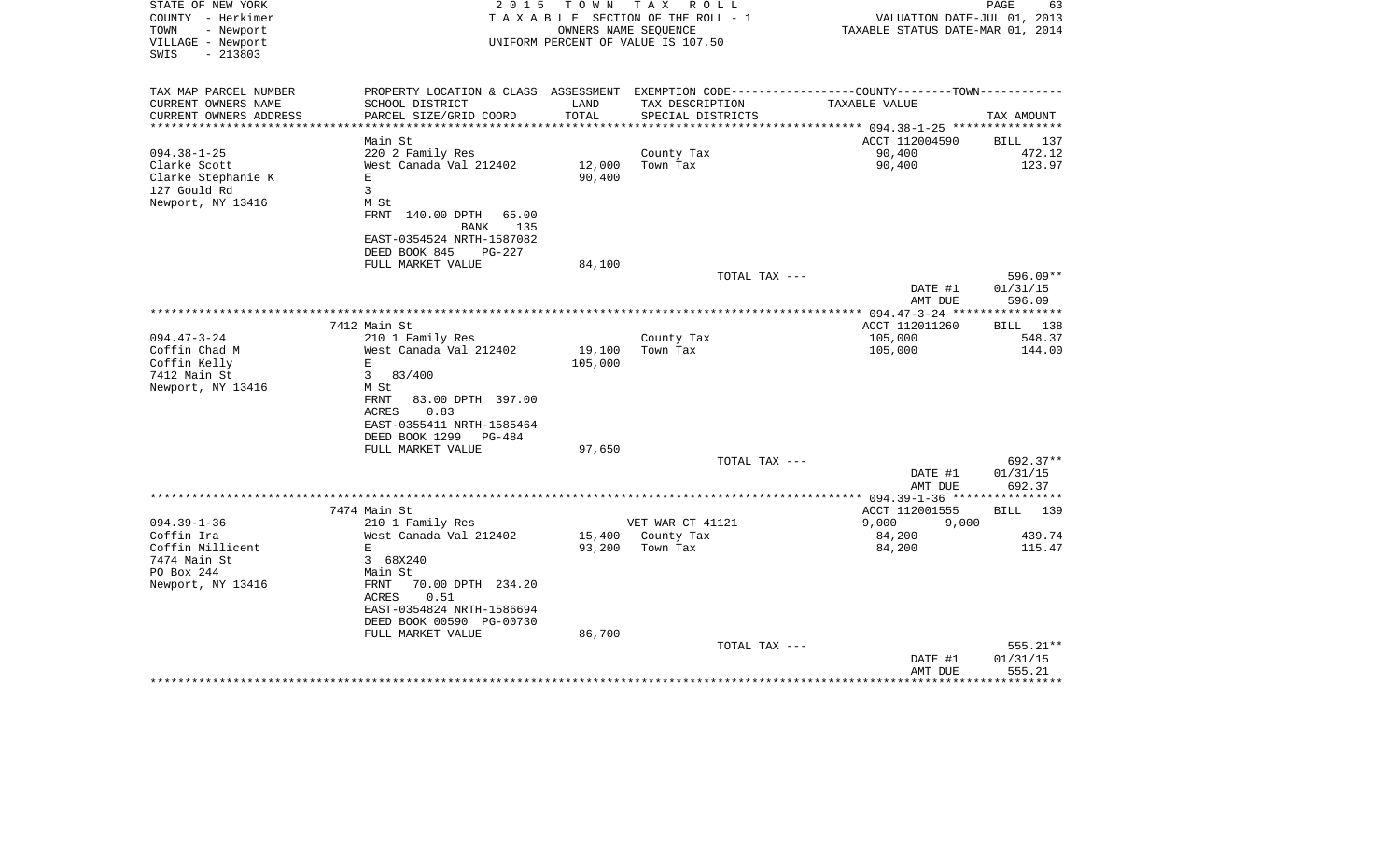| STATE OF NEW YORK<br>COUNTY - Herkimer<br>TOWN<br>- Newport<br>VILLAGE - Newport<br>$-213803$<br>SWIS | 2 0 1 5<br>T O W N<br>T A X<br>R O L L<br>TAXABLE SECTION OF THE ROLL - 1<br>OWNERS NAME SEQUENCE<br>UNIFORM PERCENT OF VALUE IS 107.50 |                                  |                                                                                                 | PAGE<br>64<br>VALUATION DATE-JUL 01, 2013<br>TAXABLE STATUS DATE-MAR 01, 2014 |              |
|-------------------------------------------------------------------------------------------------------|-----------------------------------------------------------------------------------------------------------------------------------------|----------------------------------|-------------------------------------------------------------------------------------------------|-------------------------------------------------------------------------------|--------------|
| TAX MAP PARCEL NUMBER                                                                                 |                                                                                                                                         |                                  | PROPERTY LOCATION & CLASS ASSESSMENT EXEMPTION CODE----------------COUNTY--------TOWN---------- |                                                                               |              |
| CURRENT OWNERS NAME<br>CURRENT OWNERS ADDRESS<br>**************                                       | SCHOOL DISTRICT<br>PARCEL SIZE/GRID COORD<br>********************                                                                       | LAND<br>TOTAL<br>*************** | TAX DESCRIPTION<br>SPECIAL DISTRICTS                                                            | TAXABLE VALUE<br>***************** 094.47-1-15 *****************              | TAX AMOUNT   |
|                                                                                                       | 7433 Main St                                                                                                                            |                                  |                                                                                                 | ACCT 112002190                                                                | BILL 140     |
| $094.47 - 1 - 15$                                                                                     | 210 1 Family Res                                                                                                                        |                                  | County Tax                                                                                      | 70,000                                                                        | 365.58       |
| Coleman Martin G                                                                                      | West Canada Val 212402                                                                                                                  | 11,700                           | Town Tax                                                                                        | 70,000                                                                        | 96.00        |
| Coleman Kimberly A                                                                                    | W                                                                                                                                       | 70,000                           |                                                                                                 |                                                                               |              |
| 7433 Main St                                                                                          | $\mathbf{3}$<br>43/168                                                                                                                  |                                  |                                                                                                 |                                                                               |              |
| PO Box 48                                                                                             | M St                                                                                                                                    |                                  |                                                                                                 |                                                                               |              |
| Newport, NY 13416                                                                                     | 40.00 DPTH 178.00<br>FRNT                                                                                                               |                                  |                                                                                                 |                                                                               |              |
|                                                                                                       | <b>ACRES</b><br>0.18                                                                                                                    |                                  |                                                                                                 |                                                                               |              |
|                                                                                                       | EAST-0354884 NRTH-1585798                                                                                                               |                                  |                                                                                                 |                                                                               |              |
|                                                                                                       | DEED BOOK 829<br>PG-310                                                                                                                 |                                  |                                                                                                 |                                                                               |              |
|                                                                                                       | FULL MARKET VALUE                                                                                                                       | 65,100                           | TOTAL TAX ---                                                                                   |                                                                               | 461.58**     |
|                                                                                                       |                                                                                                                                         |                                  |                                                                                                 | DATE #1                                                                       | 01/31/15     |
|                                                                                                       |                                                                                                                                         |                                  |                                                                                                 | AMT DUE                                                                       | 461.58       |
|                                                                                                       |                                                                                                                                         |                                  |                                                                                                 | ************** 094.38-1-17 *****************                                  |              |
|                                                                                                       | 7350 Main St                                                                                                                            |                                  |                                                                                                 | ACCT 112011290                                                                | 141<br>BILL  |
| $094.38 - 1 - 17$                                                                                     | 220 2 Family Res                                                                                                                        |                                  | County Tax                                                                                      | 82,000                                                                        | 428.25       |
| Colony Melven T                                                                                       | West Canada Val 212402                                                                                                                  | 16,200                           | Town Tax                                                                                        | 82,000                                                                        | 112.45       |
| 7350 N Main St                                                                                        | E                                                                                                                                       | 82,000                           |                                                                                                 |                                                                               |              |
| PO Box 180                                                                                            | 5<br>84/293                                                                                                                             |                                  |                                                                                                 |                                                                               |              |
| Newport, NY 13416                                                                                     | M St                                                                                                                                    |                                  |                                                                                                 |                                                                               |              |
|                                                                                                       | FRNT<br>86.00 DPTH 290.00                                                                                                               |                                  |                                                                                                 |                                                                               |              |
|                                                                                                       | ACRES<br>0.58                                                                                                                           |                                  |                                                                                                 |                                                                               |              |
|                                                                                                       | EAST-0354227 NRTH-1587715<br>DEED BOOK 753<br>PG-173                                                                                    |                                  |                                                                                                 |                                                                               |              |
|                                                                                                       | FULL MARKET VALUE                                                                                                                       | 76,300                           |                                                                                                 |                                                                               |              |
|                                                                                                       |                                                                                                                                         |                                  | TOTAL TAX ---                                                                                   |                                                                               | 540.70**     |
|                                                                                                       |                                                                                                                                         |                                  |                                                                                                 | DATE #1                                                                       | 01/31/15     |
|                                                                                                       |                                                                                                                                         |                                  |                                                                                                 | AMT DUE                                                                       | 540.70       |
|                                                                                                       |                                                                                                                                         |                                  |                                                                                                 |                                                                               |              |
|                                                                                                       | East St                                                                                                                                 |                                  |                                                                                                 |                                                                               | BILL<br>-142 |
| $094.47 - 2 - 8.1$                                                                                    | 312 Vac w/imprv                                                                                                                         |                                  | County Tax                                                                                      | 21,400                                                                        | 111.76       |
| Corrigan Eugene J Jr                                                                                  | West Canada Val 212402                                                                                                                  | 17,300                           | Town Tax                                                                                        | 21,400                                                                        | 29.35        |
| 2521 County Hwy 22                                                                                    | FRNT 162.10 DPTH                                                                                                                        | 21,400                           | School Relevy                                                                                   |                                                                               | 399.65       |
| Richfield Springs, NY 13439                                                                           | 5.20<br>ACRES                                                                                                                           |                                  |                                                                                                 |                                                                               |              |
|                                                                                                       | EAST-0355745 NRTH-1586473                                                                                                               |                                  |                                                                                                 |                                                                               |              |
|                                                                                                       | DEED BOOK 1436<br>PG-912<br>FULL MARKET VALUE                                                                                           | 19,900                           |                                                                                                 |                                                                               |              |
|                                                                                                       |                                                                                                                                         |                                  | TOTAL TAX ---                                                                                   |                                                                               | 540.76**     |
|                                                                                                       |                                                                                                                                         |                                  |                                                                                                 | DATE #1                                                                       | 01/31/15     |
|                                                                                                       |                                                                                                                                         |                                  |                                                                                                 | AMT DUE                                                                       | 540.76       |
|                                                                                                       | **********************                                                                                                                  |                                  |                                                                                                 |                                                                               | ********     |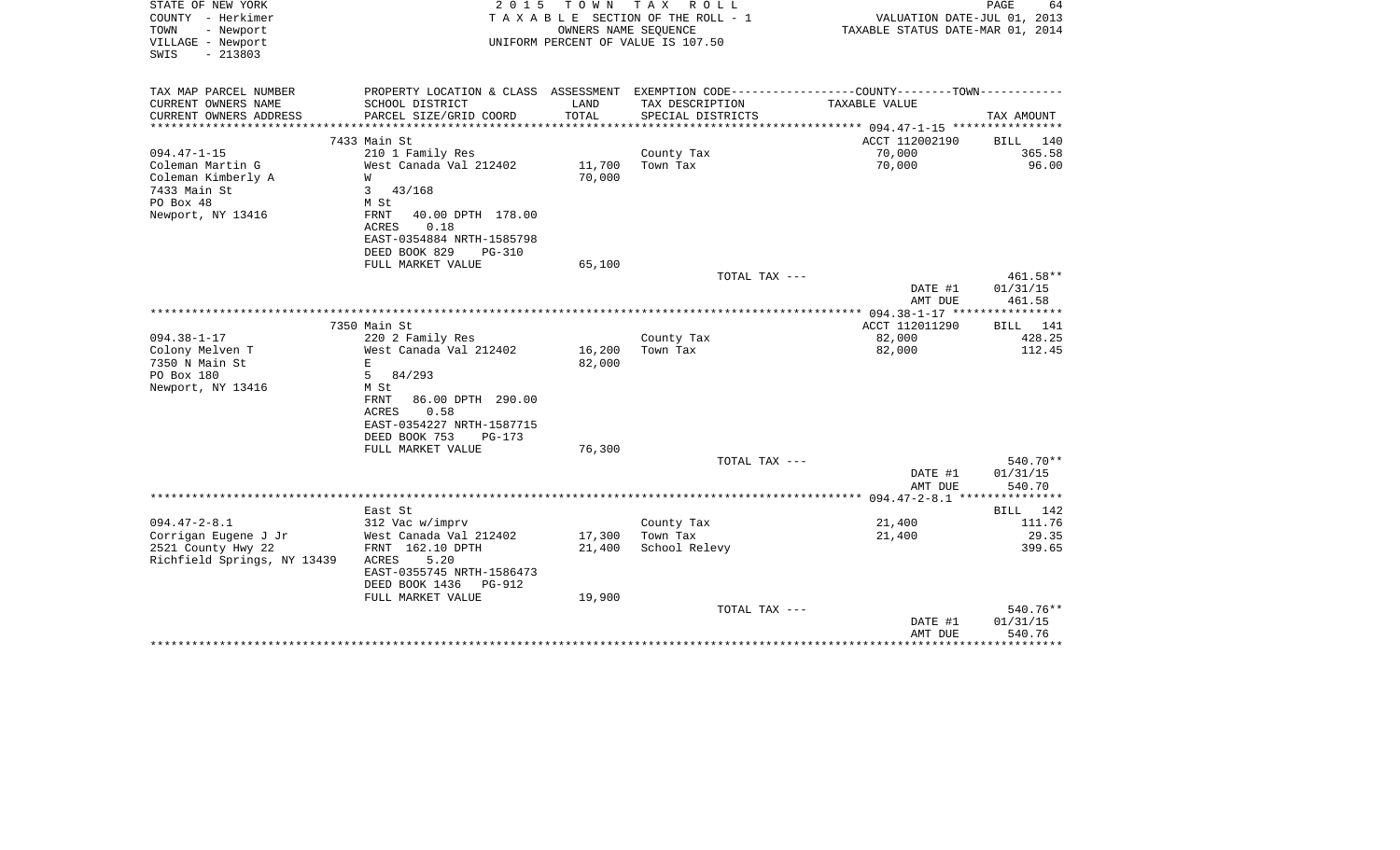| STATE OF NEW YORK<br>COUNTY - Herkimer<br>TOWN<br>- Newport<br>VILLAGE - Newport<br>$-213803$<br>SWIS | 2 0 1 5                                       | T O W N           | TAX ROLL<br>TAXABLE SECTION OF THE ROLL - 1<br>OWNERS NAME SEQUENCE<br>UNIFORM PERCENT OF VALUE IS 107.50 | VALUATION DATE-JUL 01, 2013<br>TAXABLE STATUS DATE-MAR 01, 2014                                 | PAGE<br>65         |
|-------------------------------------------------------------------------------------------------------|-----------------------------------------------|-------------------|-----------------------------------------------------------------------------------------------------------|-------------------------------------------------------------------------------------------------|--------------------|
| TAX MAP PARCEL NUMBER                                                                                 |                                               |                   |                                                                                                           | PROPERTY LOCATION & CLASS ASSESSMENT EXEMPTION CODE----------------COUNTY--------TOWN---------- |                    |
| CURRENT OWNERS NAME                                                                                   | SCHOOL DISTRICT                               | LAND              | TAX DESCRIPTION                                                                                           | TAXABLE VALUE                                                                                   |                    |
| CURRENT OWNERS ADDRESS                                                                                | PARCEL SIZE/GRID COORD                        | TOTAL             | SPECIAL DISTRICTS                                                                                         |                                                                                                 | TAX AMOUNT         |
| **********************                                                                                |                                               |                   |                                                                                                           |                                                                                                 |                    |
| $094.47 - 3 - 28$                                                                                     | 7420 Main St<br>210 1 Family Res              |                   | County Tax                                                                                                | ACCT 112005970<br>88,000                                                                        | BILL 143<br>459.58 |
| Crossett Leslie                                                                                       | West Canada Val 212402                        | 13,400            | Town Tax                                                                                                  | 88,000                                                                                          | 120.68             |
| Crossett Charlene                                                                                     | E                                             | 88,000            | School Relevy                                                                                             |                                                                                                 | 1,643.39           |
| 1642 Castle Rd                                                                                        | 5<br>75/120                                   |                   | Village Relevy                                                                                            |                                                                                                 | 396.34             |
| Newport, NY 13416                                                                                     | M St                                          |                   |                                                                                                           |                                                                                                 |                    |
|                                                                                                       | 94.00 DPTH 190.00<br>FRNT                     |                   |                                                                                                           |                                                                                                 |                    |
|                                                                                                       | EAST-0355212 NRTH-1585638                     |                   |                                                                                                           |                                                                                                 |                    |
|                                                                                                       | DEED BOOK 00655 PG-00263<br>FULL MARKET VALUE | 81,850            |                                                                                                           |                                                                                                 |                    |
|                                                                                                       |                                               |                   | TOTAL TAX ---                                                                                             |                                                                                                 | $2,619.99**$       |
|                                                                                                       |                                               |                   |                                                                                                           | DATE #1                                                                                         | 01/31/15           |
|                                                                                                       |                                               |                   |                                                                                                           | AMT DUE                                                                                         | 2,619.99           |
|                                                                                                       |                                               |                   |                                                                                                           |                                                                                                 |                    |
|                                                                                                       | 7394 Main St                                  |                   |                                                                                                           | ACCT 112005520                                                                                  | BILL 144           |
| $094.47 - 3 - 20$<br>Crossett Loren E                                                                 | 210 1 Family Res<br>West Canada Val 212402    |                   | County Tax<br>Town Tax                                                                                    | 75,400<br>75,400                                                                                | 393.78<br>103.40   |
| 7394 Main St                                                                                          | $\mathbf E$                                   | 13,300<br>75,400  |                                                                                                           |                                                                                                 |                    |
| PO Box 435                                                                                            | 360/225                                       |                   |                                                                                                           |                                                                                                 |                    |
| Newport, NY 13416                                                                                     | M St                                          |                   |                                                                                                           |                                                                                                 |                    |
|                                                                                                       | FRNT<br>60.00 DPTH 280.00                     |                   |                                                                                                           |                                                                                                 |                    |
|                                                                                                       | EAST-0355471 NRTH-1585155                     |                   |                                                                                                           |                                                                                                 |                    |
|                                                                                                       | DEED BOOK 1346<br>$PG-83$                     |                   |                                                                                                           |                                                                                                 |                    |
|                                                                                                       | FULL MARKET VALUE                             | 70,150            | TOTAL TAX ---                                                                                             |                                                                                                 | 497.18**           |
|                                                                                                       |                                               |                   |                                                                                                           | DATE #1                                                                                         | 01/31/15           |
|                                                                                                       |                                               |                   |                                                                                                           | AMT DUE                                                                                         | 497.18             |
|                                                                                                       |                                               |                   |                                                                                                           | **** 094.39-1-21 *****                                                                          | ***********        |
|                                                                                                       | 7520 East St                                  |                   |                                                                                                           | ACCT 112002370                                                                                  | BILL 145           |
| $094.39 - 1 - 21$                                                                                     | 210 1 Family Res                              |                   | County Tax                                                                                                | 108,000                                                                                         | 564.04             |
| Cuda Clifford<br>Cuda Elise                                                                           | West Canada Val 212402<br>$\mathbf{E}$        | 17,700<br>108,000 | Town Tax                                                                                                  | 108,000                                                                                         | 148.11             |
| 7520 East St                                                                                          | 3 100/325                                     |                   |                                                                                                           |                                                                                                 |                    |
| PO Box 525                                                                                            | E St                                          |                   |                                                                                                           |                                                                                                 |                    |
| Newport, NY 13416                                                                                     | FRNT 100.00 DPTH 312.00                       |                   |                                                                                                           |                                                                                                 |                    |
|                                                                                                       | <b>BANK</b><br>184                            |                   |                                                                                                           |                                                                                                 |                    |
|                                                                                                       | EAST-0355031 NRTH-1587515                     |                   |                                                                                                           |                                                                                                 |                    |
|                                                                                                       | DEED BOOK 788<br>PG-183                       |                   |                                                                                                           |                                                                                                 |                    |
|                                                                                                       | FULL MARKET VALUE                             | 100,450           | TOTAL TAX ---                                                                                             |                                                                                                 | $712.15**$         |
|                                                                                                       |                                               |                   |                                                                                                           | DATE #1                                                                                         | 01/31/15           |
|                                                                                                       |                                               |                   |                                                                                                           | AMT DUE                                                                                         | 712.15             |
|                                                                                                       |                                               |                   |                                                                                                           |                                                                                                 | ********           |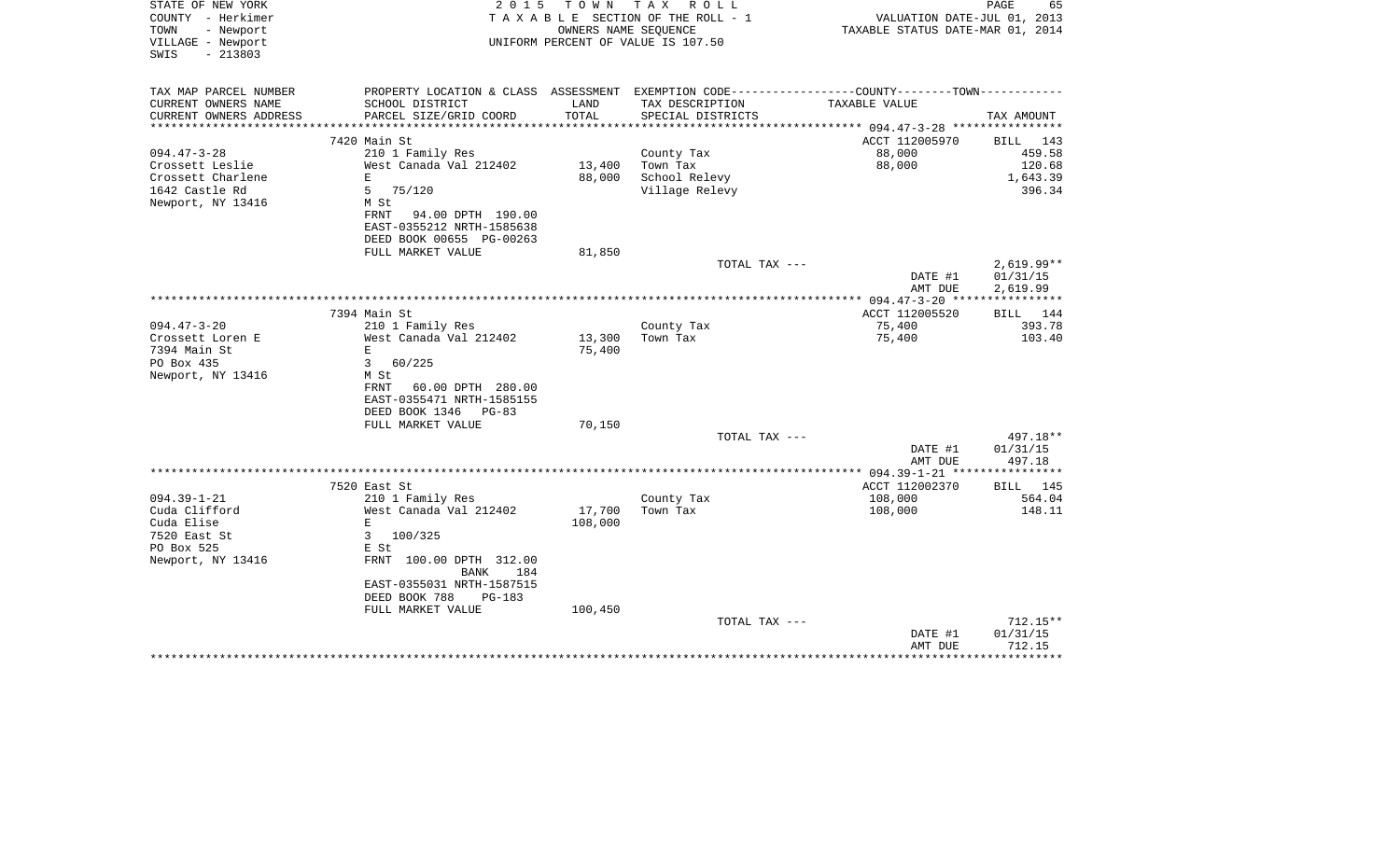| STATE OF NEW YORK<br>COUNTY - Herkimer<br>TOWN<br>- Newport<br>VILLAGE - Newport<br>$-213803$<br>SWIS | 2 0 1 5                                                                                                           | T O W N          | T A X<br>R O L L<br>TAXABLE SECTION OF THE ROLL - 1<br>OWNERS NAME SEQUENCE<br>UNIFORM PERCENT OF VALUE IS 107.50 | VALUATION DATE-JUL 01, 2013<br>TAXABLE STATUS DATE-MAR 01, 2014 | PAGE<br>66                  |
|-------------------------------------------------------------------------------------------------------|-------------------------------------------------------------------------------------------------------------------|------------------|-------------------------------------------------------------------------------------------------------------------|-----------------------------------------------------------------|-----------------------------|
| TAX MAP PARCEL NUMBER<br>CURRENT OWNERS NAME                                                          | PROPERTY LOCATION & CLASS ASSESSMENT EXEMPTION CODE----------------COUNTY-------TOWN----------<br>SCHOOL DISTRICT | LAND             | TAX DESCRIPTION                                                                                                   | TAXABLE VALUE                                                   |                             |
| CURRENT OWNERS ADDRESS                                                                                | PARCEL SIZE/GRID COORD                                                                                            | TOTAL            | SPECIAL DISTRICTS                                                                                                 |                                                                 | TAX AMOUNT                  |
| *********************                                                                                 | *********************                                                                                             |                  | ******************************                                                                                    | ***************** 094.47-1-29 *****************                 |                             |
|                                                                                                       | Bridge St                                                                                                         |                  |                                                                                                                   | ACCT 112004140                                                  | <b>BILL</b> 146             |
| $094.47 - 1 - 29$                                                                                     | 210 1 Family Res                                                                                                  |                  | County Tax                                                                                                        | 37,000                                                          | 193.23                      |
| Curran Frank                                                                                          | West Canada Val 212402<br>3 50/81                                                                                 | 5,000<br>37,000  | Town Tax                                                                                                          | 37,000                                                          | 50.74                       |
| 1750 Canal Run Drive<br>Point of Rock, MD 21777                                                       | Bridge St                                                                                                         |                  |                                                                                                                   |                                                                 |                             |
|                                                                                                       | FRNT<br>79.51 DPTH 156.80                                                                                         |                  |                                                                                                                   |                                                                 |                             |
|                                                                                                       | EAST-0354765 NRTH-1585785                                                                                         |                  |                                                                                                                   |                                                                 |                             |
|                                                                                                       | DEED BOOK 1094 PG-742                                                                                             |                  |                                                                                                                   |                                                                 |                             |
|                                                                                                       | FULL MARKET VALUE                                                                                                 | 34,400           |                                                                                                                   |                                                                 |                             |
|                                                                                                       |                                                                                                                   |                  | TOTAL TAX ---                                                                                                     | DATE #1                                                         | 243.97**<br>01/31/15        |
|                                                                                                       |                                                                                                                   |                  |                                                                                                                   | AMT DUE                                                         | 243.97                      |
|                                                                                                       |                                                                                                                   |                  |                                                                                                                   | ******* 094.39-1-14 ****                                        | ***********                 |
|                                                                                                       | 3120 North St                                                                                                     |                  |                                                                                                                   | ACCT 112003450                                                  | <b>BILL</b> 147             |
| $094.39 - 1 - 14$                                                                                     | 210 1 Family Res                                                                                                  |                  | County Tax                                                                                                        | 49,600                                                          | 259.04                      |
| Dauback Roger<br>8 Hara Cresent                                                                       | West Canada Val 212402<br>S                                                                                       | 12,500<br>49,600 | Town Tax                                                                                                          | 49,600                                                          | 68.02                       |
| New Hartford, NY 13413                                                                                | 0.55A<br>3                                                                                                        |                  |                                                                                                                   |                                                                 |                             |
|                                                                                                       | N St                                                                                                              |                  |                                                                                                                   |                                                                 |                             |
|                                                                                                       | 80.00 DPTH 125.00<br>FRNT                                                                                         |                  |                                                                                                                   |                                                                 |                             |
|                                                                                                       | EAST-0355377 NRTH-1588211                                                                                         |                  |                                                                                                                   |                                                                 |                             |
|                                                                                                       | DEED BOOK 872<br>$PG-243$                                                                                         |                  |                                                                                                                   |                                                                 |                             |
|                                                                                                       | FULL MARKET VALUE                                                                                                 | 46,150           | TOTAL TAX ---                                                                                                     |                                                                 | $327.06**$                  |
|                                                                                                       |                                                                                                                   |                  |                                                                                                                   | DATE #1                                                         | 01/31/15                    |
|                                                                                                       |                                                                                                                   |                  |                                                                                                                   | AMT DUE                                                         | 327.06                      |
|                                                                                                       |                                                                                                                   |                  |                                                                                                                   |                                                                 |                             |
|                                                                                                       | 3079 Norway St                                                                                                    |                  |                                                                                                                   | ACCT 112004470                                                  | BILL 148                    |
| $094.38 - 1 - 24$<br>Davidson Willis S                                                                | 210 1 Family Res<br>West Canada Val 212402                                                                        | 11,600           | County Tax<br>Town Tax                                                                                            | 61,300<br>61,300                                                | 320.14<br>84.07             |
| Davidson Michael S                                                                                    | $_{\rm N}$                                                                                                        | 61,300           |                                                                                                                   |                                                                 |                             |
| 3079 Norway St                                                                                        | 3 67/107                                                                                                          |                  |                                                                                                                   |                                                                 |                             |
| PO Box 149                                                                                            | Norway                                                                                                            |                  |                                                                                                                   |                                                                 |                             |
| Newport, NY 13416                                                                                     | FRNT 107.00 DPTH<br>69.00                                                                                         |                  |                                                                                                                   |                                                                 |                             |
|                                                                                                       | ACRES<br>0.17                                                                                                     |                  |                                                                                                                   |                                                                 |                             |
|                                                                                                       | EAST-0354636 NRTH-1587148<br>DEED BOOK 1309<br>PG-428                                                             |                  |                                                                                                                   |                                                                 |                             |
|                                                                                                       | FULL MARKET VALUE                                                                                                 | 57,000           |                                                                                                                   |                                                                 |                             |
|                                                                                                       |                                                                                                                   |                  | TOTAL TAX ---                                                                                                     |                                                                 | 404.21**                    |
|                                                                                                       |                                                                                                                   |                  |                                                                                                                   | DATE #1                                                         | 01/31/15                    |
|                                                                                                       |                                                                                                                   |                  |                                                                                                                   | AMT DUE                                                         | 404.21<br>* * * * * * * * * |
|                                                                                                       |                                                                                                                   |                  |                                                                                                                   |                                                                 |                             |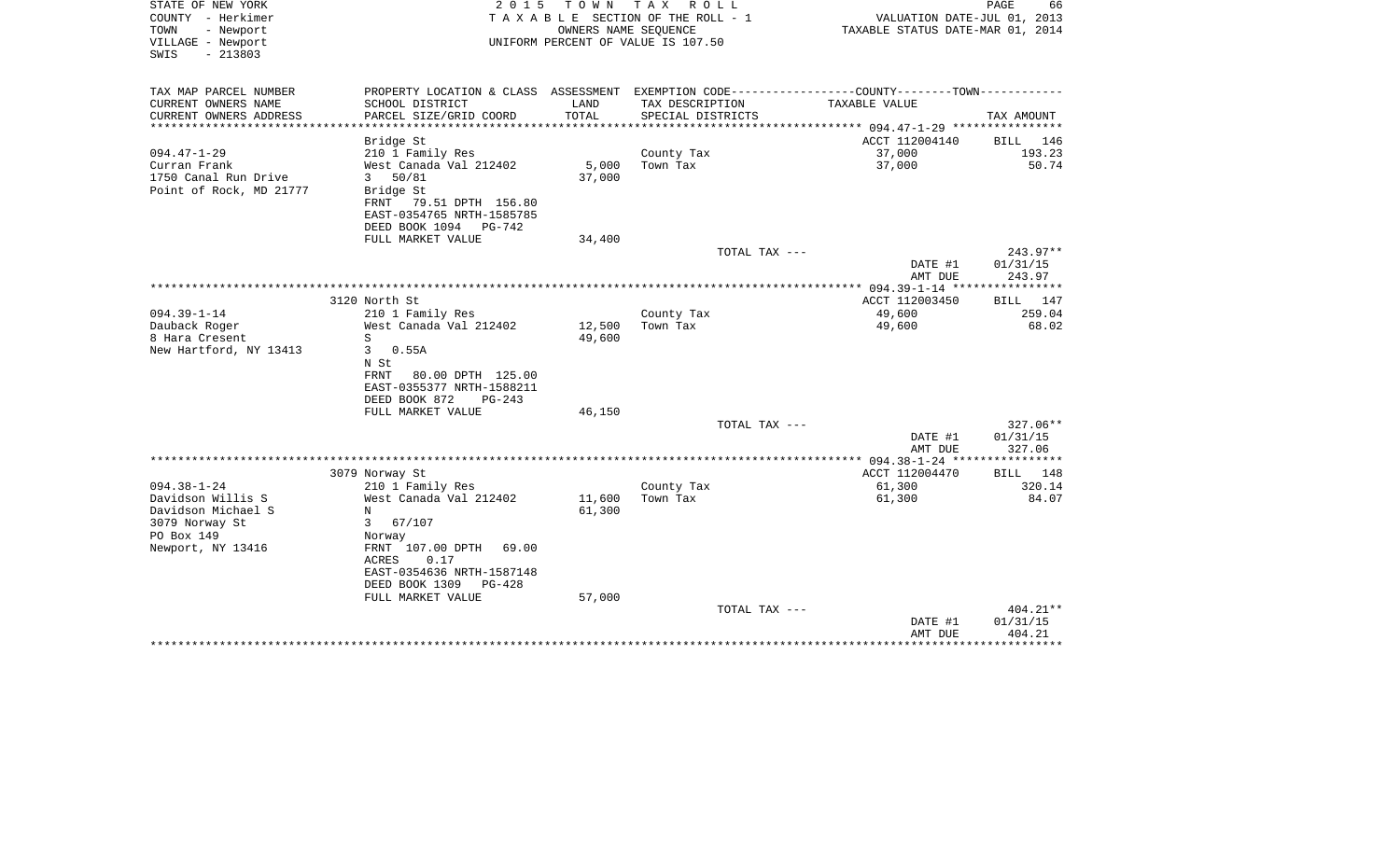| STATE OF NEW YORK<br>COUNTY - Herkimer<br>TOWN<br>- Newport<br>VILLAGE - Newport<br>$-213803$<br>SWIS | 2 0 1 5                                                                                       | T O W N<br>OWNERS NAME SEQUENCE | TAX ROLL<br>TAXABLE SECTION OF THE ROLL - 1<br>UNIFORM PERCENT OF VALUE IS 107.50 | VALUATION DATE-JUL 01, 2013<br>TAXABLE STATUS DATE-MAR 01, 2014 | PAGE<br>67           |
|-------------------------------------------------------------------------------------------------------|-----------------------------------------------------------------------------------------------|---------------------------------|-----------------------------------------------------------------------------------|-----------------------------------------------------------------|----------------------|
|                                                                                                       |                                                                                               |                                 |                                                                                   |                                                                 |                      |
| TAX MAP PARCEL NUMBER                                                                                 | PROPERTY LOCATION & CLASS ASSESSMENT EXEMPTION CODE---------------COUNTY-------TOWN---------- |                                 |                                                                                   |                                                                 |                      |
| CURRENT OWNERS NAME                                                                                   | SCHOOL DISTRICT                                                                               | LAND                            | TAX DESCRIPTION                                                                   | TAXABLE VALUE                                                   |                      |
| CURRENT OWNERS ADDRESS<br>**********************                                                      | PARCEL SIZE/GRID COORD                                                                        | TOTAL                           | SPECIAL DISTRICTS                                                                 |                                                                 | TAX AMOUNT           |
|                                                                                                       | 7541 East St                                                                                  |                                 |                                                                                   | ACCT 112000120                                                  | BILL 149             |
| $094.39 - 1 - 52$                                                                                     | 210 1 Family Res                                                                              |                                 | County Tax                                                                        | 120,100                                                         | 627.23               |
| Davis Lyndon G                                                                                        | West Canada Val 212402                                                                        | 15,800                          | Town Tax                                                                          | 120,100                                                         | 164.70               |
| Kuhn - Davis Ronda L                                                                                  | W                                                                                             | 120,100                         |                                                                                   |                                                                 |                      |
| 7541 East St                                                                                          | 5<br>22/220                                                                                   |                                 |                                                                                   |                                                                 |                      |
| PO Box 455                                                                                            | E St                                                                                          |                                 |                                                                                   |                                                                 |                      |
| Newport, NY 13416                                                                                     | FRNT<br>80.00 DPTH 290.00<br>ACRES<br>0.55                                                    |                                 |                                                                                   |                                                                 |                      |
|                                                                                                       | EAST-0354538 NRTH-1587773                                                                     |                                 |                                                                                   |                                                                 |                      |
|                                                                                                       | DEED BOOK 1473 PG-27                                                                          |                                 |                                                                                   |                                                                 |                      |
|                                                                                                       | FULL MARKET VALUE                                                                             | 111,700                         |                                                                                   |                                                                 |                      |
|                                                                                                       |                                                                                               |                                 | TOTAL TAX ---                                                                     |                                                                 | 791.93**             |
|                                                                                                       |                                                                                               |                                 |                                                                                   | DATE #1<br>AMT DUE                                              | 01/31/15<br>791.93   |
|                                                                                                       |                                                                                               |                                 |                                                                                   |                                                                 |                      |
|                                                                                                       | 3140 Mech St                                                                                  |                                 |                                                                                   | ACCT 112000210                                                  | BILL 150             |
| $094.47 - 3 - 7$                                                                                      | 210 1 Family Res                                                                              |                                 | County Tax                                                                        | 59,000                                                          | 308.13               |
| DeCarlis Barbara J                                                                                    | West Canada Val 212402                                                                        | 12,900                          | Town Tax                                                                          | 59,000                                                          | 80.91                |
| 3140 Mech St                                                                                          | E                                                                                             | 59,000                          |                                                                                   |                                                                 |                      |
| PO Box 194<br>Newport, NY 13416                                                                       | 3<br>70/183<br>Mechanic St                                                                    |                                 |                                                                                   |                                                                 |                      |
|                                                                                                       | FRNT 63.30 DPTH 198.00                                                                        |                                 |                                                                                   |                                                                 |                      |
|                                                                                                       | EAST-0355692 NRTH-1585671                                                                     |                                 |                                                                                   |                                                                 |                      |
|                                                                                                       | DEED BOOK 1290<br>$PG-17$                                                                     |                                 |                                                                                   |                                                                 |                      |
|                                                                                                       | FULL MARKET VALUE                                                                             | 54,900                          |                                                                                   |                                                                 |                      |
|                                                                                                       |                                                                                               |                                 | TOTAL TAX ---                                                                     | DATE #1                                                         | 389.04**<br>01/31/15 |
|                                                                                                       |                                                                                               |                                 |                                                                                   | AMT DUE                                                         | 389.04               |
|                                                                                                       |                                                                                               |                                 |                                                                                   | ************ 094.47-1-16 *****************                      |                      |
|                                                                                                       | 7431 Main St                                                                                  |                                 |                                                                                   | ACCT 112000040                                                  | BILL 151             |
| $094.47 - 1 - 16$                                                                                     | 421 Restaurant                                                                                |                                 | County Tax                                                                        | 144,600                                                         | 755.18               |
| Defaria Ryan                                                                                          | West Canada Val 212402                                                                        | 13,100                          | Town Tax                                                                          | 144,600                                                         | 198.30               |
| Defaria Kimberly<br>7431 Main St                                                                      | 69.00 DPTH 180.00<br>FRNT<br>EAST-0354904 NRTH-1585750                                        | 144,600                         |                                                                                   |                                                                 |                      |
| PO Box 53                                                                                             | DEED BOOK 827<br>$PG-136$                                                                     |                                 |                                                                                   |                                                                 |                      |
| Newport, NY 13416                                                                                     | FULL MARKET VALUE                                                                             | 134,500                         |                                                                                   |                                                                 |                      |
|                                                                                                       |                                                                                               |                                 | TOTAL TAX ---                                                                     |                                                                 | 953.48**             |
|                                                                                                       |                                                                                               |                                 |                                                                                   | DATE #1                                                         | 01/31/15             |
|                                                                                                       |                                                                                               |                                 |                                                                                   | AMT DUE                                                         | 953.48               |
|                                                                                                       | 7473 East St                                                                                  |                                 |                                                                                   | ACCT 112002160                                                  | BILL 152             |
| $094.47 - 2 - 3$                                                                                      | 210 1 Family Res                                                                              |                                 | County Tax                                                                        | 65,000                                                          | 339.47               |
| DeFaria Ryan                                                                                          | West Canada Val 212402                                                                        | 10,700                          | Town Tax                                                                          | 65,000                                                          | 89.14                |
| DeFaria Kimberly                                                                                      | W                                                                                             | 65,000                          |                                                                                   |                                                                 |                      |
| 7431 Main St<br>PO Box 53                                                                             | 3<br>40/160<br>E St                                                                           |                                 |                                                                                   |                                                                 |                      |
| Newport, NY 13416                                                                                     | FRNT<br>40.00 DPTH 117.00                                                                     |                                 |                                                                                   |                                                                 |                      |
|                                                                                                       | EAST-0355198 NRTH-1586542                                                                     |                                 |                                                                                   |                                                                 |                      |
|                                                                                                       | DEED BOOK 945<br>PG-319                                                                       |                                 |                                                                                   |                                                                 |                      |
|                                                                                                       | FULL MARKET VALUE                                                                             | 60,450                          |                                                                                   |                                                                 |                      |
|                                                                                                       |                                                                                               |                                 | TOTAL TAX ---                                                                     | DATE #1                                                         | 428.61**<br>01/31/15 |
|                                                                                                       |                                                                                               |                                 |                                                                                   | AMT DUE                                                         | 428.61               |
|                                                                                                       |                                                                                               |                                 |                                                                                   |                                                                 |                      |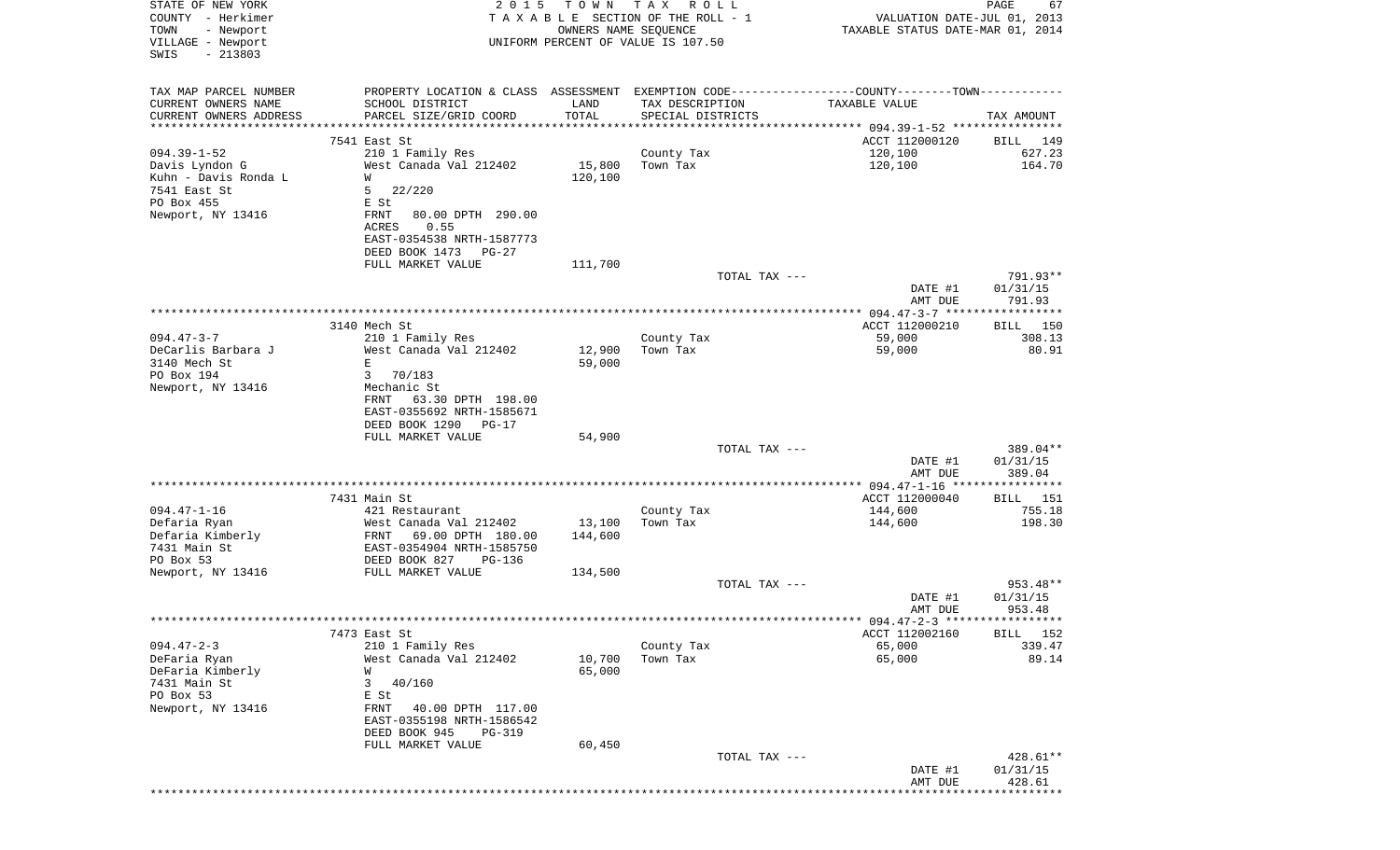| STATE OF NEW YORK<br>COUNTY - Herkimer<br>TOWN<br>- Newport<br>VILLAGE - Newport<br>$-213803$<br>SWIS | 2 0 1 5                                    | T O W N          | TAX ROLL<br>TAXABLE SECTION OF THE ROLL - 1<br>OWNERS NAME SEQUENCE<br>UNIFORM PERCENT OF VALUE IS 107.50 | VALUATION DATE-JUL 01, 2013<br>TAXABLE STATUS DATE-MAR 01, 2014 | PAGE<br>68         |
|-------------------------------------------------------------------------------------------------------|--------------------------------------------|------------------|-----------------------------------------------------------------------------------------------------------|-----------------------------------------------------------------|--------------------|
| TAX MAP PARCEL NUMBER                                                                                 | PROPERTY LOCATION & CLASS ASSESSMENT       |                  |                                                                                                           | EXEMPTION CODE-----------------COUNTY-------TOWN-----------     |                    |
| CURRENT OWNERS NAME                                                                                   | SCHOOL DISTRICT                            | LAND             | TAX DESCRIPTION                                                                                           | TAXABLE VALUE                                                   |                    |
| CURRENT OWNERS ADDRESS                                                                                | PARCEL SIZE/GRID COORD                     | TOTAL            | SPECIAL DISTRICTS                                                                                         |                                                                 | TAX AMOUNT         |
| **********************                                                                                |                                            |                  |                                                                                                           |                                                                 |                    |
| $094.38 - 1 - 21$                                                                                     | 7508 Main St                               |                  |                                                                                                           | ACCT 112000030<br>91,600                                        | BILL 153<br>478.39 |
| DeJohn Daniel                                                                                         | 220 2 Family Res<br>West Canada Val 212402 | 19,900           | County Tax<br>Town Tax                                                                                    | 91,600                                                          | 125.62             |
| 264 Oberle Rd                                                                                         | Е                                          | 91,600           |                                                                                                           |                                                                 |                    |
| Herkimer, NY 13350                                                                                    | 5<br>133/292                               |                  |                                                                                                           |                                                                 |                    |
|                                                                                                       | M St                                       |                  |                                                                                                           |                                                                 |                    |
|                                                                                                       | FRNT 132.00 DPTH 297.00                    |                  |                                                                                                           |                                                                 |                    |
|                                                                                                       | EAST-0354464 NRTH-1587331                  |                  |                                                                                                           |                                                                 |                    |
|                                                                                                       | DEED BOOK 1374 PG-705<br>FULL MARKET VALUE |                  |                                                                                                           |                                                                 |                    |
|                                                                                                       |                                            | 85,200           | TOTAL TAX ---                                                                                             |                                                                 | 604.01**           |
|                                                                                                       |                                            |                  |                                                                                                           | DATE #1                                                         | 01/31/15           |
|                                                                                                       |                                            |                  |                                                                                                           | AMT DUE                                                         | 604.01             |
|                                                                                                       |                                            |                  |                                                                                                           |                                                                 |                    |
|                                                                                                       | East St                                    |                  |                                                                                                           | ACCT 112001470                                                  | BILL 154           |
| $094.39 - 1 - 22$                                                                                     | 210 1 Family Res                           |                  | County Tax                                                                                                | 45,100                                                          | 235.54             |
| Denapole Donald<br>Denapole Linda                                                                     | West Canada Val 212402<br>E                | 15,500<br>45,100 | Town Tax<br>School Relevy                                                                                 | 45,100                                                          | 61.85<br>842.24    |
| 11 Reservoir Rd                                                                                       | 3                                          |                  |                                                                                                           |                                                                 |                    |
| PO Box 77                                                                                             | E St                                       |                  |                                                                                                           |                                                                 |                    |
| Middleville, NY 13406                                                                                 | FRNT<br>75.00 DPTH 306.00                  |                  |                                                                                                           |                                                                 |                    |
|                                                                                                       | EAST-0355066 NRTH-1587434                  |                  |                                                                                                           |                                                                 |                    |
|                                                                                                       | DEED BOOK 1226<br>$PG-61$                  |                  |                                                                                                           |                                                                 |                    |
|                                                                                                       | FULL MARKET VALUE                          | 41,950           | TOTAL TAX ---                                                                                             |                                                                 | $1,139.63**$       |
|                                                                                                       |                                            |                  |                                                                                                           | DATE #1                                                         | 01/31/15           |
|                                                                                                       |                                            |                  |                                                                                                           | AMT DUE                                                         | 1,139.63           |
|                                                                                                       |                                            |                  |                                                                                                           | ******** 094.39-1-50 ****************                           |                    |
|                                                                                                       | 7533 East St                               |                  |                                                                                                           | ACCT 112001860                                                  | BILL 155           |
| $094.39 - 1 - 50$                                                                                     | 210 1 Family Res                           |                  | County Tax                                                                                                | 75,800                                                          | 395.87             |
| Dinardo Patricia A<br>7533 East St                                                                    | West Canada Val 212402<br>W                | 15,200<br>75,800 | Town Tax<br>School Relevy                                                                                 | 75,800                                                          | 103.95<br>875.53   |
| PO Box 28                                                                                             | 3 85 X 270                                 |                  |                                                                                                           |                                                                 |                    |
| Newport, NY 13416                                                                                     | East St                                    |                  |                                                                                                           |                                                                 |                    |
|                                                                                                       | FRNT<br>85.00 DPTH 261.00                  |                  |                                                                                                           |                                                                 |                    |
|                                                                                                       | $0.49$ BANK<br>184<br>ACRES                |                  |                                                                                                           |                                                                 |                    |
|                                                                                                       | EAST-0354614 NRTH-1587620                  |                  |                                                                                                           |                                                                 |                    |
|                                                                                                       | DEED BOOK 827<br>PG-485                    |                  |                                                                                                           |                                                                 |                    |
|                                                                                                       | FULL MARKET VALUE                          | 70,500           | TOTAL TAX ---                                                                                             |                                                                 | $1,375.35**$       |
|                                                                                                       |                                            |                  |                                                                                                           | DATE #1                                                         | 01/31/15           |
|                                                                                                       |                                            |                  |                                                                                                           | AMT DUE                                                         | 1,375.35           |
|                                                                                                       |                                            |                  |                                                                                                           |                                                                 |                    |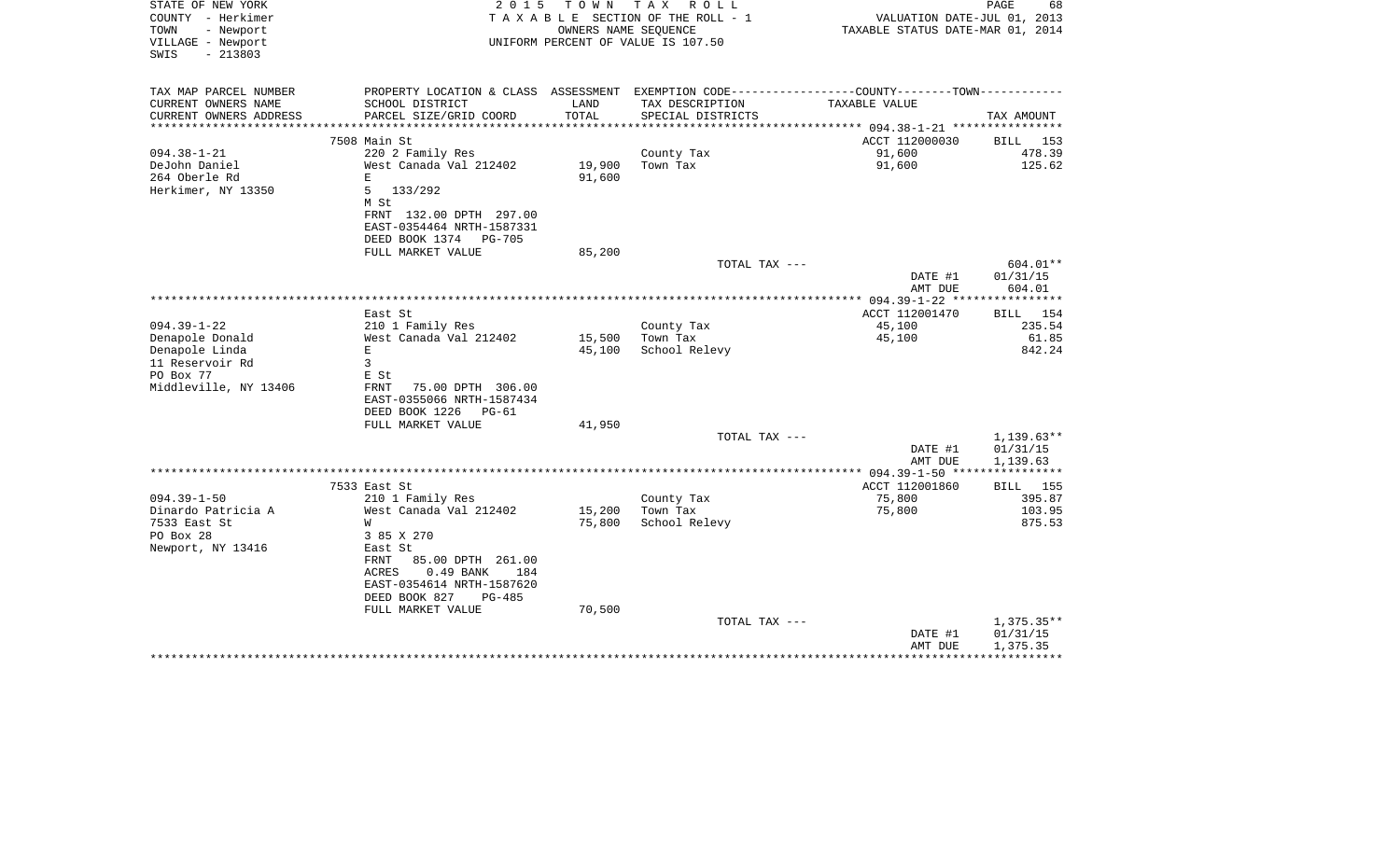| STATE OF NEW YORK<br>COUNTY - Herkimer<br>TOWN<br>- Newport<br>VILLAGE - Newport<br>$-213803$<br>SWIS | 2 0 1 5                                        | T O W N<br>OWNERS NAME SEQUENCE | TAX ROLL<br>TAXABLE SECTION OF THE ROLL - 1<br>UNIFORM PERCENT OF VALUE IS 107.50           | VALUATION DATE-JUL 01, 2013<br>TAXABLE STATUS DATE-MAR 01, 2014 | PAGE<br>69               |
|-------------------------------------------------------------------------------------------------------|------------------------------------------------|---------------------------------|---------------------------------------------------------------------------------------------|-----------------------------------------------------------------|--------------------------|
| TAX MAP PARCEL NUMBER                                                                                 |                                                |                                 | PROPERTY LOCATION & CLASS ASSESSMENT EXEMPTION CODE----------------COUNTY-------TOWN------- |                                                                 |                          |
| CURRENT OWNERS NAME                                                                                   | SCHOOL DISTRICT                                | LAND<br>TOTAL                   | TAX DESCRIPTION                                                                             | TAXABLE VALUE                                                   |                          |
| CURRENT OWNERS ADDRESS<br>*********************                                                       | PARCEL SIZE/GRID COORD<br>******************** | ***********                     | SPECIAL DISTRICTS                                                                           | ********** 094.39-1-3 *****************                         | TAX AMOUNT               |
|                                                                                                       | 3079 North St                                  |                                 |                                                                                             | ACCT 112003690                                                  | <b>BILL</b><br>156       |
| $094.39 - 1 - 3$                                                                                      | 210 1 Family Res                               |                                 | County Tax                                                                                  | 96,000                                                          | 501.36                   |
| Dodge Dwight                                                                                          | West Canada Val 212402                         | 14,600                          | Town Tax                                                                                    | 96,000                                                          | 131.65                   |
| Dodge Elizabeth                                                                                       | N                                              | 96,000                          | School Relevy                                                                               |                                                                 | 1,252.77                 |
| 3079 North St                                                                                         | 3<br>60/313                                    |                                 | Village Relevy                                                                              |                                                                 | 572.78                   |
| Newport, NY 13416                                                                                     | No St                                          |                                 |                                                                                             |                                                                 |                          |
|                                                                                                       | FRNT<br>60.00 DPTH 315.50                      |                                 |                                                                                             |                                                                 |                          |
|                                                                                                       | EAST-0354673 NRTH-1588238                      |                                 |                                                                                             |                                                                 |                          |
|                                                                                                       | DEED BOOK 749<br>PG-229                        |                                 |                                                                                             |                                                                 |                          |
|                                                                                                       | FULL MARKET VALUE                              | 89,300                          |                                                                                             |                                                                 |                          |
|                                                                                                       |                                                |                                 | TOTAL TAX ---                                                                               | DATE #1                                                         | $2,458.56**$<br>01/31/15 |
|                                                                                                       |                                                |                                 |                                                                                             | AMT DUE                                                         | 2,458.56                 |
|                                                                                                       |                                                |                                 |                                                                                             |                                                                 | *****                    |
|                                                                                                       | 7418 Main St                                   |                                 |                                                                                             | ACCT 112010710                                                  | <b>BILL</b><br>157       |
| $094.47 - 3 - 27$                                                                                     | 210 1 Family Res                               |                                 | VET COM CT 41131                                                                            | 15,000<br>15,000                                                |                          |
| Dow Ralph P                                                                                           | West Canada Val 212402                         | 12,800                          | County Tax                                                                                  | 63,400                                                          | 331.11                   |
| Dow Elizabeth                                                                                         | E.                                             | 78,400                          | Town Tax                                                                                    | 63,400                                                          | 86.95                    |
| 7418 Main St                                                                                          | 3 59X187                                       |                                 |                                                                                             |                                                                 |                          |
| PO Box 447                                                                                            | M St                                           |                                 |                                                                                             |                                                                 |                          |
| Newport, NY 13416                                                                                     | FRNT<br>57.00 DPTH 187.00                      |                                 |                                                                                             |                                                                 |                          |
|                                                                                                       | EAST-0355237 NRTH-1585573                      |                                 |                                                                                             |                                                                 |                          |
|                                                                                                       | DEED BOOK 00653 PG-00683                       |                                 |                                                                                             |                                                                 |                          |
|                                                                                                       | FULL MARKET VALUE                              | 72,950                          |                                                                                             |                                                                 | 418.06**                 |
|                                                                                                       |                                                |                                 | TOTAL TAX ---                                                                               | DATE #1                                                         | 01/31/15                 |
|                                                                                                       |                                                |                                 |                                                                                             | AMT DUE                                                         | 418.06                   |
|                                                                                                       |                                                |                                 |                                                                                             |                                                                 |                          |
|                                                                                                       | 3142 Mech St                                   |                                 |                                                                                             | ACCT 112004170                                                  | <b>BILL</b> 158          |
| $094.47 - 3 - 9$                                                                                      | 210 1 Family Res                               |                                 | County Tax                                                                                  | 127,800                                                         | 667.44                   |
| Doxtader Carl                                                                                         | West Canada Val 212402                         | 21,200                          | Town Tax                                                                                    | 127,800                                                         | 175.26                   |
| Doxtader Sharon                                                                                       | Mech St                                        | 127,800                         |                                                                                             |                                                                 |                          |
| 3142 Mechanic St                                                                                      | FRNT<br>72.90 DPTH 190.00                      |                                 |                                                                                             |                                                                 |                          |
| Newport, NY 13416                                                                                     | <b>ACRES</b><br>1.10                           |                                 |                                                                                             |                                                                 |                          |
|                                                                                                       | EAST-0355775 NRTH-1585580                      |                                 |                                                                                             |                                                                 |                          |
|                                                                                                       | DEED BOOK 1136<br>PG-827                       |                                 |                                                                                             |                                                                 |                          |
|                                                                                                       | FULL MARKET VALUE                              | 118,900                         | TOTAL TAX ---                                                                               |                                                                 | 842.70**                 |
|                                                                                                       |                                                |                                 |                                                                                             | DATE #1                                                         | 01/31/15                 |
|                                                                                                       |                                                |                                 |                                                                                             | AMT DUE                                                         | 842.70                   |
|                                                                                                       | ************************                       |                                 |                                                                                             |                                                                 | ********                 |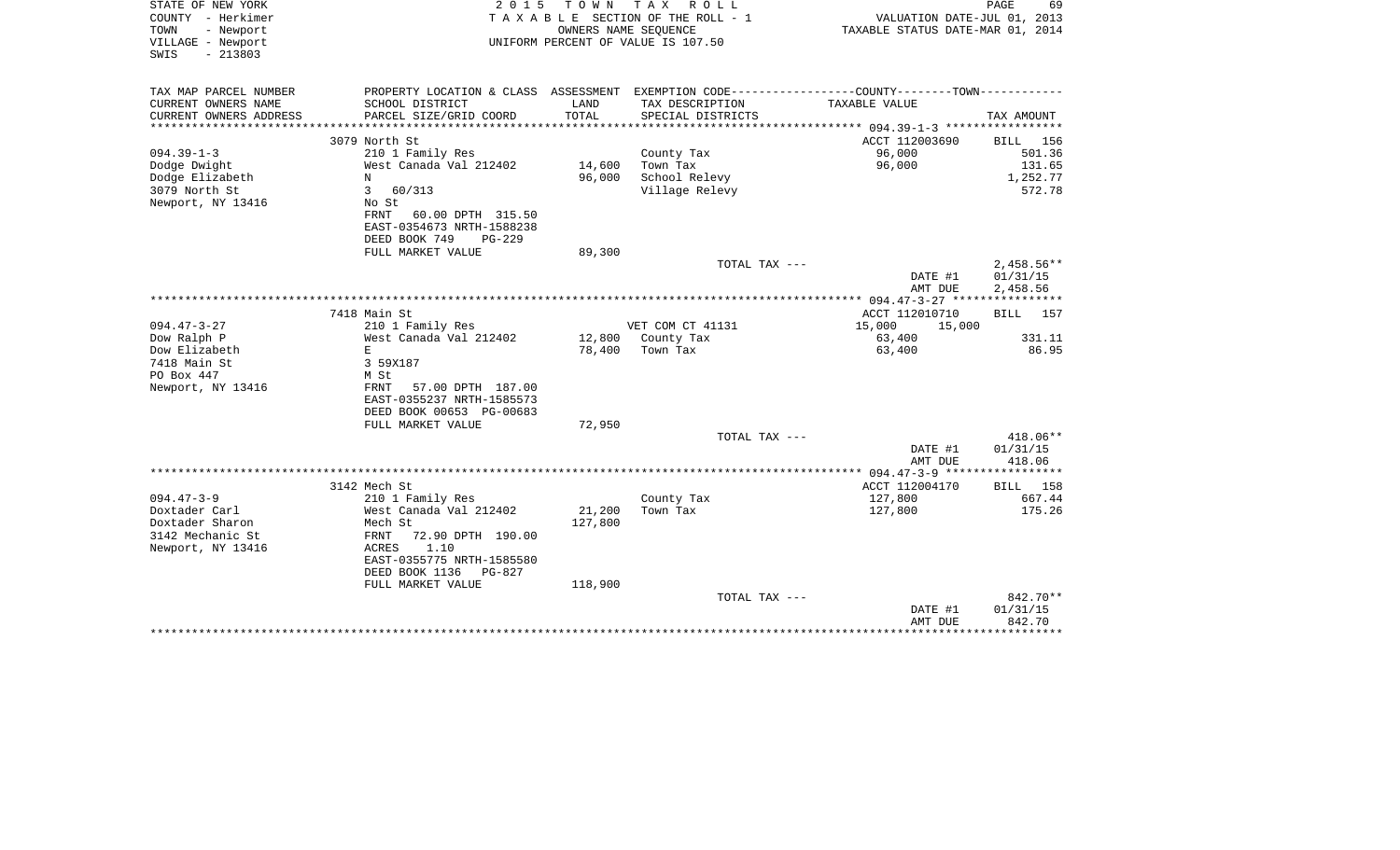| STATE OF NEW YORK<br>COUNTY - Herkimer<br>TOWN<br>- Newport<br>VILLAGE - Newport<br>$-213803$<br>SWIS       | 2 0 1 5<br>T O W N<br>TAXABLE SECTION OF THE ROLL - 1<br>UNIFORM PERCENT OF VALUE IS 107.50 | T A X<br>R O L L<br>OWNERS NAME SEQUENCE    | VALUATION DATE-JUL 01, 2013<br>TAXABLE STATUS DATE-MAR 01, 2014                               | PAGE<br>70 |
|-------------------------------------------------------------------------------------------------------------|---------------------------------------------------------------------------------------------|---------------------------------------------|-----------------------------------------------------------------------------------------------|------------|
| TAX MAP PARCEL NUMBER                                                                                       |                                                                                             |                                             | PROPERTY LOCATION & CLASS ASSESSMENT EXEMPTION CODE---------------COUNTY-------TOWN---------- |            |
| CURRENT OWNERS NAME<br>SCHOOL DISTRICT                                                                      | LAND                                                                                        | TAX DESCRIPTION                             | TAXABLE VALUE                                                                                 |            |
| CURRENT OWNERS ADDRESS<br>PARCEL SIZE/GRID COORD<br>*****************************<br>********************** | TOTAL<br>**************                                                                     | SPECIAL DISTRICTS<br>********************** |                                                                                               | TAX AMOUNT |
| 3112 North St                                                                                               |                                                                                             |                                             | *********** 094.39-1-16 *****************<br>ACCT 112001140                                   | BILL 159   |
| $094.39 - 1 - 16$<br>210 1 Family Res                                                                       |                                                                                             | County Tax                                  | 114,600                                                                                       | 598.50     |
| West Canada Val 212402<br>DPMO Irrevocable Trust                                                            | 20,000                                                                                      | Town Tax                                    | 114,600                                                                                       | 157.16     |
| 3112 North St<br>S                                                                                          | 114,600                                                                                     |                                             |                                                                                               |            |
| 3<br>100/450<br>Newport, NY 13416                                                                           |                                                                                             |                                             |                                                                                               |            |
| No St                                                                                                       |                                                                                             |                                             |                                                                                               |            |
| PRIOR OWNER ON 3/01/2014<br>FRNT 120.00 DPTH 318.00                                                         |                                                                                             |                                             |                                                                                               |            |
| Casadonte A. Charles<br><b>ACRES</b><br>0.91                                                                |                                                                                             |                                             |                                                                                               |            |
| EAST-0355316 NRTH-1588075                                                                                   |                                                                                             |                                             |                                                                                               |            |
| DEED BOOK 1532                                                                                              | PG-106                                                                                      |                                             |                                                                                               |            |
| FULL MARKET VALUE                                                                                           | 106,600                                                                                     |                                             |                                                                                               |            |
|                                                                                                             |                                                                                             | TOTAL TAX ---                               |                                                                                               | 755.66**   |
|                                                                                                             |                                                                                             |                                             | DATE #1                                                                                       | 01/31/15   |
|                                                                                                             |                                                                                             |                                             | AMT DUE                                                                                       | 755.66     |
| 7515 Main St                                                                                                |                                                                                             |                                             | ACCT 112010120                                                                                | BILL 160   |
| $094.38 - 1 - 41$<br>210 1 Family Res                                                                       |                                                                                             | VET COM CT 41131                            | 15,000<br>15,000                                                                              |            |
| Duquay Steven A<br>West Canada Val 212402                                                                   |                                                                                             | 14,300 VET DIS CT 41141                     | 22,100<br>22,100                                                                              |            |
| Duguay Christine A<br>W                                                                                     | 110,500                                                                                     | County Tax                                  | 73,400                                                                                        | 383.33     |
| 7515 Main St<br>3 75X235                                                                                    |                                                                                             | Town Tax                                    | 73,400                                                                                        | 100.66     |
| PO Box 502<br>Main St                                                                                       |                                                                                             |                                             |                                                                                               |            |
| Newport, NY 13416<br>FRNT                                                                                   | 70.00 DPTH 250.00                                                                           |                                             |                                                                                               |            |
| EAST-0354108 NRTH-1587286                                                                                   |                                                                                             |                                             |                                                                                               |            |
| DEED BOOK 925                                                                                               | $PG-648$                                                                                    |                                             |                                                                                               |            |
| FULL MARKET VALUE                                                                                           | 102,800                                                                                     |                                             |                                                                                               |            |
|                                                                                                             |                                                                                             | TOTAL TAX ---                               |                                                                                               | 483.99**   |
|                                                                                                             |                                                                                             |                                             | DATE #1                                                                                       | 01/31/15   |
|                                                                                                             |                                                                                             |                                             | AMT DUE                                                                                       | 483.99     |
| 3108 North St                                                                                               |                                                                                             |                                             | ACCT 112002310                                                                                | BILL 161   |
| $094.39 - 1 - 17$<br>210 1 Family Res                                                                       |                                                                                             | County Tax                                  | 98,200                                                                                        | 512.85     |
| Edwards James H Jr<br>West Canada Val 212402                                                                | 15,800                                                                                      | Town Tax                                    | 98,200                                                                                        | 134.67     |
| Edwards Greta C<br>Life Estate                                                                              | 98,200                                                                                      |                                             |                                                                                               |            |
| North St<br>385/212                                                                                         |                                                                                             |                                             |                                                                                               |            |
| PO Box 522<br>North St                                                                                      |                                                                                             |                                             |                                                                                               |            |
| Newport, NY 13416<br>FRNT                                                                                   | 83.50 DPTH 313.33                                                                           |                                             |                                                                                               |            |
| ACRES<br>0.55                                                                                               |                                                                                             |                                             |                                                                                               |            |
| EAST-0355221 NRTH-1588038                                                                                   |                                                                                             |                                             |                                                                                               |            |
| DEED BOOK 1405                                                                                              | PG-942                                                                                      |                                             |                                                                                               |            |
| FULL MARKET VALUE                                                                                           | 91,349                                                                                      |                                             |                                                                                               |            |
|                                                                                                             |                                                                                             | TOTAL TAX ---                               |                                                                                               | 647.52**   |
|                                                                                                             |                                                                                             |                                             | DATE #1                                                                                       | 01/31/15   |
|                                                                                                             |                                                                                             |                                             | AMT DUE                                                                                       | 647.52     |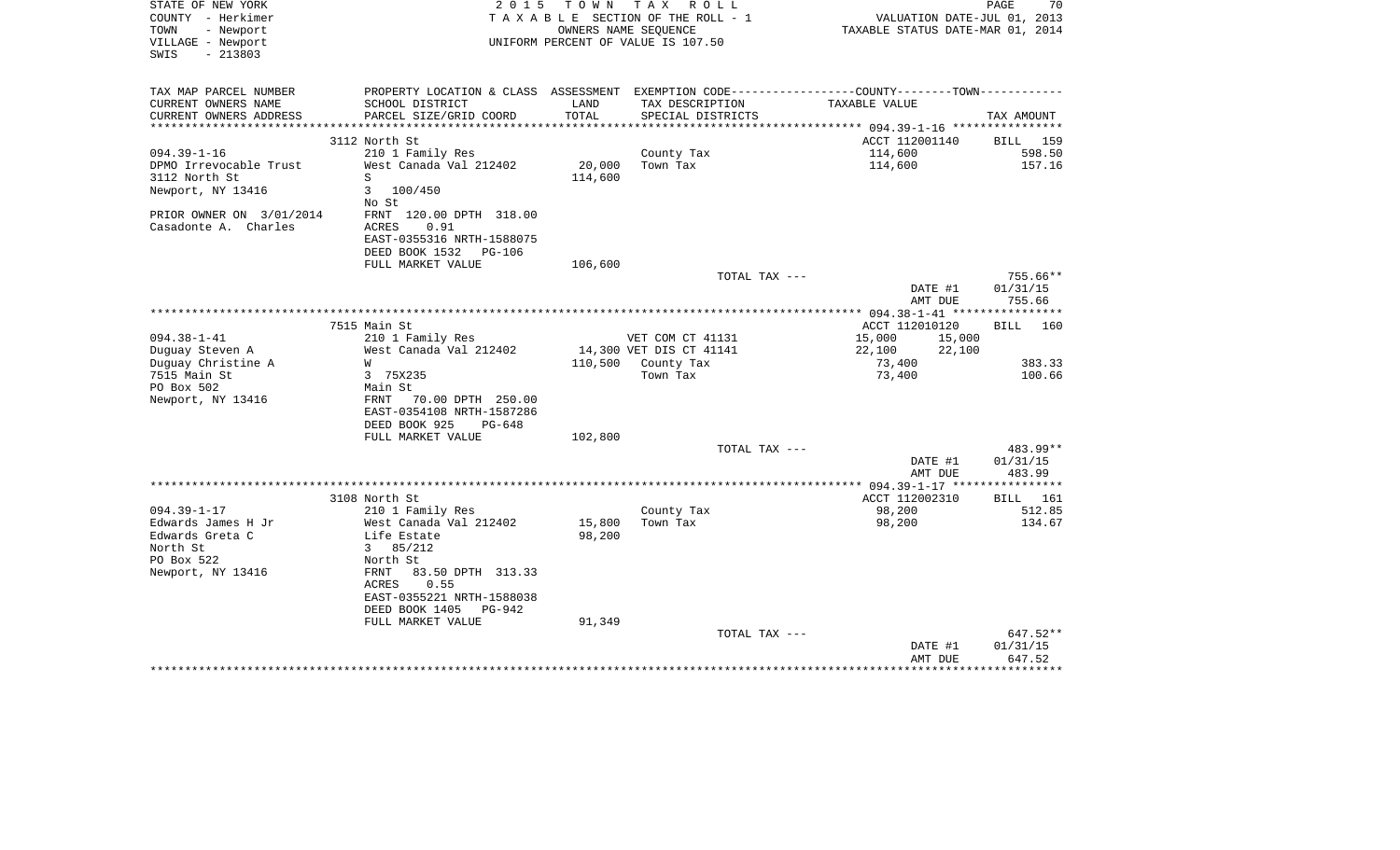| STATE OF NEW YORK<br>COUNTY - Herkimer<br>TOWN<br>- Newport<br>VILLAGE - Newport<br>$-213803$<br>SWIS | 2 0 1 5                                                                                                                                   | T O W N          | TAX ROLL<br>TAXABLE SECTION OF THE ROLL - 1<br>OWNERS NAME SEQUENCE<br>UNIFORM PERCENT OF VALUE IS 107.50 | VALUATION DATE-JUL 01, 2013<br>TAXABLE STATUS DATE-MAR 01, 2014                              | PAGE<br>71                         |
|-------------------------------------------------------------------------------------------------------|-------------------------------------------------------------------------------------------------------------------------------------------|------------------|-----------------------------------------------------------------------------------------------------------|----------------------------------------------------------------------------------------------|------------------------------------|
| TAX MAP PARCEL NUMBER                                                                                 |                                                                                                                                           |                  |                                                                                                           | PROPERTY LOCATION & CLASS ASSESSMENT EXEMPTION CODE---------------COUNTY-------TOWN--------- |                                    |
| CURRENT OWNERS NAME<br>CURRENT OWNERS ADDRESS<br>*********************                                | SCHOOL DISTRICT<br>PARCEL SIZE/GRID COORD                                                                                                 | LAND<br>TOTAL    | TAX DESCRIPTION<br>SPECIAL DISTRICTS                                                                      | TAXABLE VALUE                                                                                | TAX AMOUNT                         |
|                                                                                                       | 3109 Mechanic St                                                                                                                          |                  |                                                                                                           | ACCT 112001950                                                                               | BILL 162                           |
| $094.47 - 2 - 25$                                                                                     | 210 1 Family Res                                                                                                                          |                  | County Tax                                                                                                | 60,900                                                                                       | 318.05                             |
| Edwards James H Jr.<br>3109 Mechanic St                                                               | West Canada Val 212402<br>N                                                                                                               | 8,400<br>60,900  | Town Tax                                                                                                  | 60,900                                                                                       | 83.52                              |
| PO Box 522<br>Newport, NY 13416                                                                       | 3, 42/70<br>Mechanic<br>FRNT<br>42.00 DPTH 87.00<br>EAST-0355210 NRTH-1585809<br>DEED BOOK 920<br>$PG-26$<br>FULL MARKET VALUE            | 56,650           |                                                                                                           |                                                                                              |                                    |
|                                                                                                       |                                                                                                                                           |                  | TOTAL TAX ---                                                                                             |                                                                                              | 401.57**                           |
|                                                                                                       |                                                                                                                                           |                  |                                                                                                           | DATE #1<br>AMT DUE                                                                           | 01/31/15<br>401.57                 |
|                                                                                                       |                                                                                                                                           |                  |                                                                                                           |                                                                                              |                                    |
| $094.47 - 2 - 23$                                                                                     | Mech St<br>311 Res vac land                                                                                                               |                  | County Tax                                                                                                | ACCT 112005400<br>5,500                                                                      | BILL 163<br>28.72                  |
| Eiss Jessica A                                                                                        | West Canada Val 212402                                                                                                                    | 5,500            | Town Tax                                                                                                  | 5,500                                                                                        | 7.54                               |
| 3115 Mechanic St<br>Newport, NY 13416                                                                 | 75 X 190<br>Mechanic St<br>75.00 DPTH 190.00<br>FRNT<br>0.32 BANK<br>ACRES<br>135<br>EAST-0355292 NRTH-1585870<br>DEED BOOK 894<br>PG-457 | 5,500            |                                                                                                           |                                                                                              |                                    |
|                                                                                                       | FULL MARKET VALUE                                                                                                                         | 5,100            | TOTAL TAX ---                                                                                             |                                                                                              | $36.26**$                          |
|                                                                                                       |                                                                                                                                           |                  |                                                                                                           | DATE #1<br>AMT DUE                                                                           | 01/31/15<br>36.26                  |
|                                                                                                       |                                                                                                                                           |                  |                                                                                                           | ******** 094.47-2-24 *****************                                                       |                                    |
|                                                                                                       | 3115 Mechanic St                                                                                                                          |                  |                                                                                                           | ACCT 112010590                                                                               | BILL 164                           |
| $094.47 - 2 - 24$                                                                                     | 210 1 Family Res                                                                                                                          |                  | County Tax                                                                                                | 66,500                                                                                       | 347.30                             |
| Eiss Jessica A<br>3115 Mechanic St                                                                    | West Canada Val 212402<br>N                                                                                                               | 10,500<br>66,500 | Town Tax                                                                                                  | 66,500                                                                                       | 91.20                              |
| PO Box 248                                                                                            | $3^{\circ}$<br>40/40                                                                                                                      |                  |                                                                                                           |                                                                                              |                                    |
| Newport, NY 13416                                                                                     | Mech St<br>FRNT<br>45.00 DPTH 100.00<br><b>BANK</b><br>135<br>EAST-0355252 NRTH-1585818<br>DEED BOOK 894<br>PG-457<br>FULL MARKET VALUE   | 61,850           |                                                                                                           |                                                                                              |                                    |
|                                                                                                       |                                                                                                                                           |                  | TOTAL TAX ---                                                                                             |                                                                                              | 438.50**                           |
|                                                                                                       |                                                                                                                                           |                  |                                                                                                           | DATE #1<br>AMT DUE<br>*********************                                                  | 01/31/15<br>438.50<br>************ |
|                                                                                                       |                                                                                                                                           |                  |                                                                                                           |                                                                                              |                                    |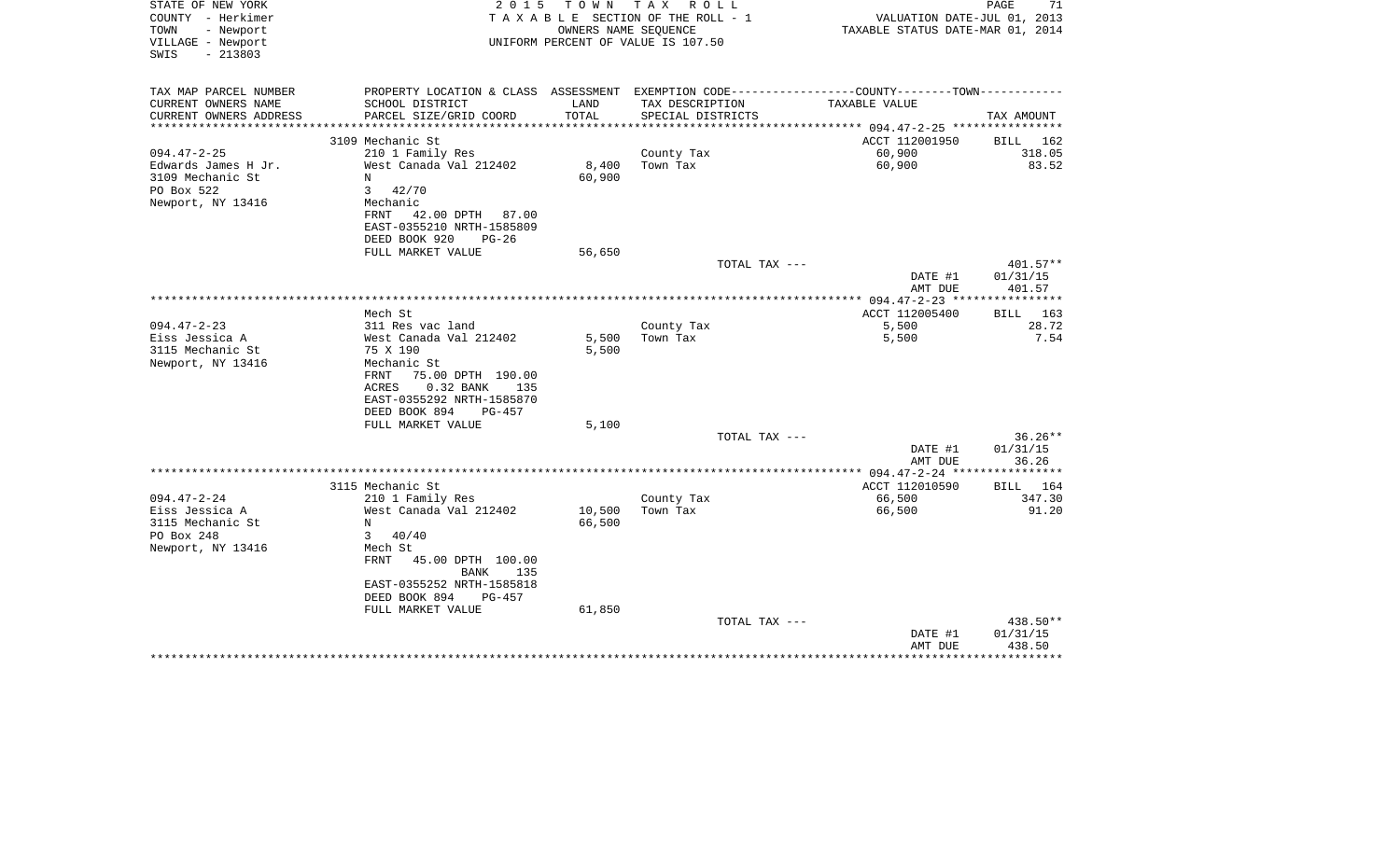| STATE OF NEW YORK<br>COUNTY - Herkimer<br>TOWN<br>- Newport<br>VILLAGE - Newport<br>$-213803$<br>SWIS | 2 0 1 5                                                                                        | T O W N<br>OWNERS NAME SEQUENCE | TAX ROLL<br>TAXABLE SECTION OF THE ROLL - 1<br>UNIFORM PERCENT OF VALUE IS 107.50 |               | VALUATION DATE-JUL 01, 2013<br>TAXABLE STATUS DATE-MAR 01, 2014 | PAGE<br>72           |
|-------------------------------------------------------------------------------------------------------|------------------------------------------------------------------------------------------------|---------------------------------|-----------------------------------------------------------------------------------|---------------|-----------------------------------------------------------------|----------------------|
| TAX MAP PARCEL NUMBER                                                                                 | PROPERTY LOCATION & CLASS ASSESSMENT EXEMPTION CODE----------------COUNTY-------TOWN---------- |                                 |                                                                                   |               |                                                                 |                      |
| CURRENT OWNERS NAME                                                                                   | SCHOOL DISTRICT                                                                                | LAND                            | TAX DESCRIPTION                                                                   | TAXABLE VALUE |                                                                 |                      |
| CURRENT OWNERS ADDRESS<br>*********************                                                       | PARCEL SIZE/GRID COORD<br>***********************                                              | TOTAL<br>****************       | SPECIAL DISTRICTS                                                                 |               |                                                                 | TAX AMOUNT           |
|                                                                                                       | Mech St                                                                                        |                                 |                                                                                   |               | ACCT 112010595                                                  |                      |
| $094.39 - 1 - 28.1$                                                                                   | 311 Res vac land                                                                               |                                 | County Tax                                                                        |               | 30,100                                                          | BILL 165<br>157.20   |
| Elliot Edward V                                                                                       | West Canada Val 212402                                                                         | 30,100                          | Town Tax                                                                          |               | 30,100                                                          | 41.28                |
| McEvoy Michael D                                                                                      | Mech St<br>N                                                                                   | 30,100                          |                                                                                   |               |                                                                 |                      |
| 2065 Hardscrabble Rd                                                                                  | 21.10a                                                                                         |                                 |                                                                                   |               |                                                                 |                      |
| Newport, NY 13416                                                                                     | ACRES<br>20.50                                                                                 |                                 |                                                                                   |               |                                                                 |                      |
|                                                                                                       | EAST-0355991 NRTH-1586983                                                                      |                                 |                                                                                   |               |                                                                 |                      |
|                                                                                                       | DEED BOOK 1098<br>PG-682                                                                       |                                 |                                                                                   |               |                                                                 |                      |
|                                                                                                       | FULL MARKET VALUE                                                                              | 28,000                          |                                                                                   | TOTAL TAX --- |                                                                 | 198.48**             |
|                                                                                                       |                                                                                                |                                 |                                                                                   |               | DATE #1                                                         | 01/31/15             |
|                                                                                                       |                                                                                                |                                 |                                                                                   |               | AMT DUE                                                         | 198.48               |
|                                                                                                       |                                                                                                |                                 |                                                                                   |               |                                                                 |                      |
|                                                                                                       | 7423 West St                                                                                   |                                 |                                                                                   |               | ACCT 112002010                                                  | BILL 166             |
| $094.46 - 1 - 29$                                                                                     | 210 1 Family Res                                                                               |                                 | County Tax                                                                        |               | 70,300                                                          | 367.15               |
| Elliot Greta C                                                                                        | West Canada Val 212402                                                                         | 12,200                          | Town Tax                                                                          |               | 70,300                                                          | 96.41                |
| Edwards James H Jr<br>Elliott Vincent                                                                 | W<br>50/200<br>3                                                                               | 70,300                          |                                                                                   |               |                                                                 |                      |
| 7423 West St                                                                                          | W St                                                                                           |                                 |                                                                                   |               |                                                                 |                      |
| Newport, NY 13416                                                                                     | 50.00 DPTH 188.00<br>FRNT                                                                      |                                 |                                                                                   |               |                                                                 |                      |
|                                                                                                       | 0.21<br>ACRES                                                                                  |                                 |                                                                                   |               |                                                                 |                      |
|                                                                                                       | EAST-0353457 NRTH-1585783                                                                      |                                 |                                                                                   |               |                                                                 |                      |
|                                                                                                       | DEED BOOK 1182<br>PG-942                                                                       |                                 |                                                                                   |               |                                                                 |                      |
|                                                                                                       | FULL MARKET VALUE                                                                              | 65,400                          |                                                                                   |               |                                                                 |                      |
|                                                                                                       |                                                                                                |                                 |                                                                                   | TOTAL TAX --- | DATE #1                                                         | 463.56**<br>01/31/15 |
|                                                                                                       |                                                                                                |                                 |                                                                                   |               | AMT DUE                                                         | 463.56               |
|                                                                                                       |                                                                                                |                                 |                                                                                   |               | *** 094.38-1-27 ***                                             | **********           |
|                                                                                                       | Main St                                                                                        |                                 |                                                                                   |               | ACCT 112001350                                                  | BILL 167             |
| $094.38 - 1 - 27$                                                                                     | 220 2 Family Res                                                                               |                                 | County Tax                                                                        |               | 139,000                                                         | 725.93               |
| Farber Clint L                                                                                        | West Canada Val 212402                                                                         | 16,600                          | Town Tax                                                                          |               | 139,000                                                         | 190.62               |
| 7467 Main St                                                                                          | W                                                                                              | 139,000                         |                                                                                   |               |                                                                 |                      |
| PO Box 325<br>Newport, NY 13416                                                                       | 3<br>42/140<br>M St                                                                            |                                 |                                                                                   |               |                                                                 |                      |
|                                                                                                       | FRNT<br>85.00 DPTH 326.00                                                                      |                                 |                                                                                   |               |                                                                 |                      |
|                                                                                                       | <b>ACRES</b><br>0.92 BANK<br>023                                                               |                                 |                                                                                   |               |                                                                 |                      |
|                                                                                                       | EAST-0354577 NRTH-1586404                                                                      |                                 |                                                                                   |               |                                                                 |                      |
|                                                                                                       | DEED BOOK 893<br>$PG-74$                                                                       |                                 |                                                                                   |               |                                                                 |                      |
|                                                                                                       | FULL MARKET VALUE                                                                              | 129,300                         |                                                                                   |               |                                                                 |                      |
|                                                                                                       |                                                                                                |                                 |                                                                                   | TOTAL TAX --- |                                                                 | $916.55**$           |
|                                                                                                       |                                                                                                |                                 |                                                                                   |               | DATE #1<br>AMT DUE                                              | 01/31/15<br>916.55   |
|                                                                                                       |                                                                                                |                                 |                                                                                   |               |                                                                 | ********             |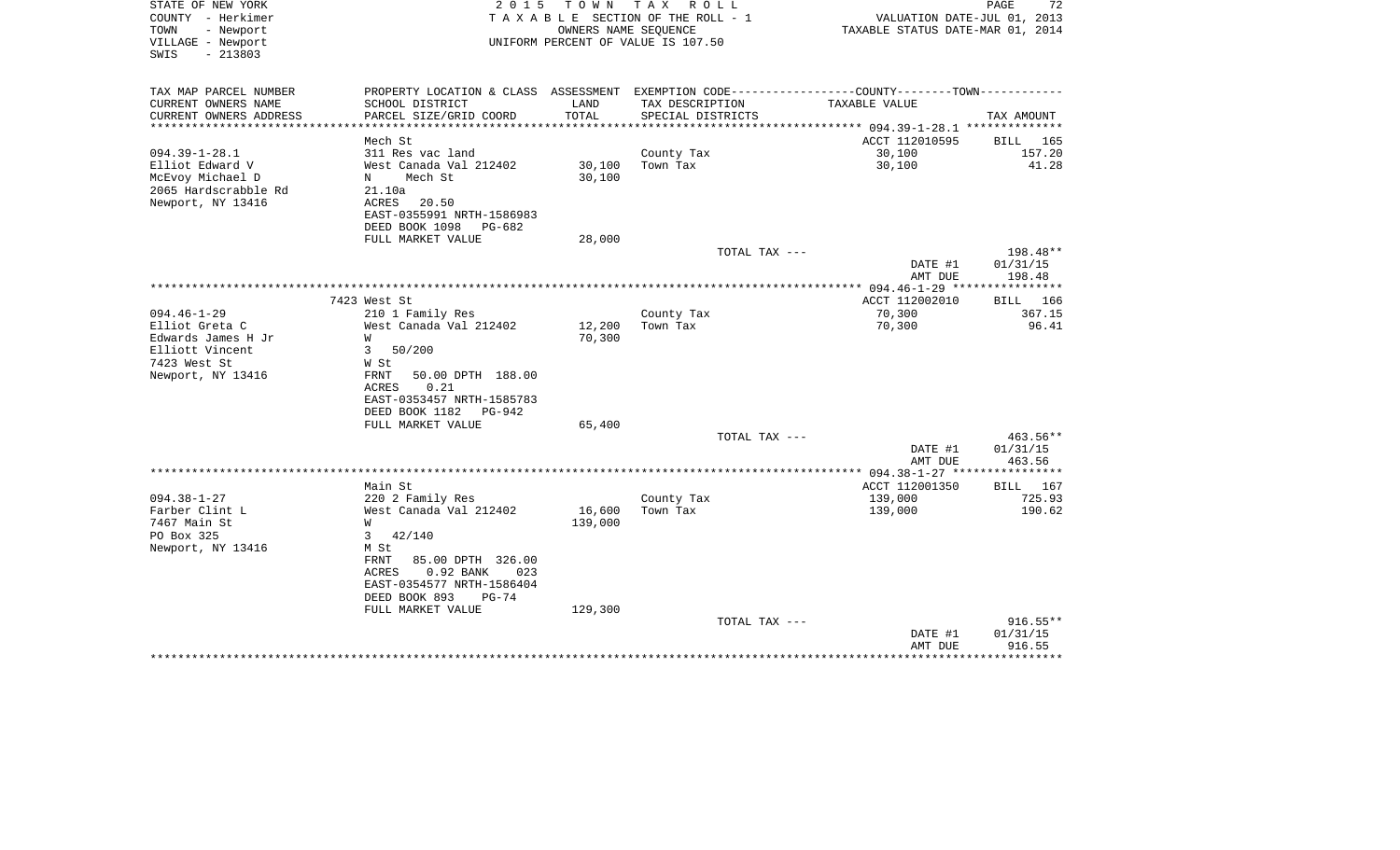| STATE OF NEW YORK<br>COUNTY - Herkimer<br>TOWN<br>- Newport<br>VILLAGE - Newport<br>$-213803$<br>SWIS | 2 0 1 5                   | T O W N<br>OWNERS NAME SEOUENCE | T A X<br>R O L L<br>TAXABLE SECTION OF THE ROLL - 1<br>UNIFORM PERCENT OF VALUE IS 107.50 | VALUATION DATE-JUL 01, 2013<br>TAXABLE STATUS DATE-MAR 01, 2014                               | PAGE<br>73                       |
|-------------------------------------------------------------------------------------------------------|---------------------------|---------------------------------|-------------------------------------------------------------------------------------------|-----------------------------------------------------------------------------------------------|----------------------------------|
| TAX MAP PARCEL NUMBER                                                                                 |                           |                                 |                                                                                           | PROPERTY LOCATION & CLASS ASSESSMENT EXEMPTION CODE---------------COUNTY-------TOWN---------- |                                  |
| CURRENT OWNERS NAME                                                                                   | SCHOOL DISTRICT           | LAND                            | TAX DESCRIPTION                                                                           | TAXABLE VALUE                                                                                 |                                  |
| CURRENT OWNERS ADDRESS<br>*********************                                                       | PARCEL SIZE/GRID COORD    | TOTAL                           | SPECIAL DISTRICTS                                                                         |                                                                                               | TAX AMOUNT                       |
|                                                                                                       | 3086 Norway St            |                                 |                                                                                           | ACCT 112001500                                                                                | BILL<br>168                      |
| $094.39 - 1 - 42$                                                                                     | 210 1 Family Res          |                                 | County Tax                                                                                | 90,400                                                                                        | 472.12                           |
| Farber Neil D                                                                                         | West Canada Val 212402    | 14,400                          | Town Tax                                                                                  | 90,400                                                                                        | 123.97                           |
| Tucker Janet L                                                                                        | S                         | 90,400                          |                                                                                           |                                                                                               |                                  |
| 3086 Norway St                                                                                        | 3<br>78/250               |                                 |                                                                                           |                                                                                               |                                  |
| Newport, NY 13416                                                                                     | Norway St                 |                                 |                                                                                           |                                                                                               |                                  |
|                                                                                                       | FRNT<br>77.00 DPTH 239.40 |                                 |                                                                                           |                                                                                               |                                  |
|                                                                                                       | <b>BANK</b><br>184        |                                 |                                                                                           |                                                                                               |                                  |
|                                                                                                       | EAST-0354850 NRTH-1587057 |                                 |                                                                                           |                                                                                               |                                  |
|                                                                                                       | PG-670<br>DEED BOOK 858   |                                 |                                                                                           |                                                                                               |                                  |
|                                                                                                       | FULL MARKET VALUE         | 84,100                          |                                                                                           |                                                                                               |                                  |
|                                                                                                       |                           |                                 | TOTAL TAX ---                                                                             | DATE #1<br>AMT DUE                                                                            | $596.09**$<br>01/31/15<br>596.09 |
|                                                                                                       |                           |                                 |                                                                                           |                                                                                               |                                  |
|                                                                                                       | 3113 School St            |                                 |                                                                                           | ACCT 112000450                                                                                | 169<br><b>BILL</b>               |
| $094.47 - 2 - 41$                                                                                     | 210 1 Family Res          |                                 | County Tax                                                                                | 78,000                                                                                        | 407.36                           |
| Farber Warren W                                                                                       | West Canada Val 212402    | 14,300                          | Town Tax                                                                                  | 78,000                                                                                        | 106.97                           |
| 3113 School St                                                                                        | N                         | 78,000                          |                                                                                           |                                                                                               |                                  |
| PO Box 361                                                                                            | 109/115<br>3              |                                 |                                                                                           |                                                                                               |                                  |
| Newport, NY 13416                                                                                     | School St                 |                                 |                                                                                           |                                                                                               |                                  |
|                                                                                                       | FRNT 102.00 DPTH 162.00   |                                 |                                                                                           |                                                                                               |                                  |
|                                                                                                       | EAST-0355242 NRTH-1586362 |                                 |                                                                                           |                                                                                               |                                  |
|                                                                                                       | DEED BOOK 00626 PG-00855  |                                 |                                                                                           |                                                                                               |                                  |
|                                                                                                       | FULL MARKET VALUE         | 72,550                          | TOTAL TAX ---                                                                             |                                                                                               | $514.33**$                       |
|                                                                                                       |                           |                                 |                                                                                           | DATE #1                                                                                       | 01/31/15                         |
|                                                                                                       |                           |                                 |                                                                                           | AMT DUE                                                                                       | 514.33                           |
|                                                                                                       |                           |                                 |                                                                                           |                                                                                               |                                  |
|                                                                                                       | 7416 Main St              |                                 |                                                                                           | ACCT 112002220                                                                                | BILL 170                         |
| $094.47 - 3 - 26$                                                                                     | 210 1 Family Res          |                                 | VET COM CT 41131                                                                          | 15,000<br>15,000                                                                              |                                  |
| Farrell John                                                                                          | West Canada Val 212402    |                                 | 12,200 County Tax                                                                         | 51,300                                                                                        | 267.92                           |
| Farrell Joan                                                                                          | $\mathbf E$               | 66,300                          | Town Tax                                                                                  | 51,300                                                                                        | 70.35                            |
| 7416 Main St                                                                                          | 3<br>54/192               |                                 |                                                                                           |                                                                                               |                                  |
| PO Box 391                                                                                            | Main St                   |                                 |                                                                                           |                                                                                               |                                  |
| Newport, NY 13416                                                                                     | FRNT<br>50.00 DPTH 187.00 |                                 |                                                                                           |                                                                                               |                                  |
|                                                                                                       | EAST-0355260 NRTH-1585527 |                                 |                                                                                           |                                                                                               |                                  |
|                                                                                                       | DEED BOOK 00521 PG-00277  |                                 |                                                                                           |                                                                                               |                                  |
|                                                                                                       | FULL MARKET VALUE         | 61,650                          |                                                                                           |                                                                                               |                                  |
|                                                                                                       |                           |                                 | TOTAL TAX ---                                                                             | DATE #1                                                                                       | 338.27**<br>01/31/15             |
|                                                                                                       |                           |                                 |                                                                                           | AMT DUE                                                                                       | 338.27                           |
|                                                                                                       |                           |                                 |                                                                                           |                                                                                               |                                  |
|                                                                                                       |                           |                                 |                                                                                           |                                                                                               |                                  |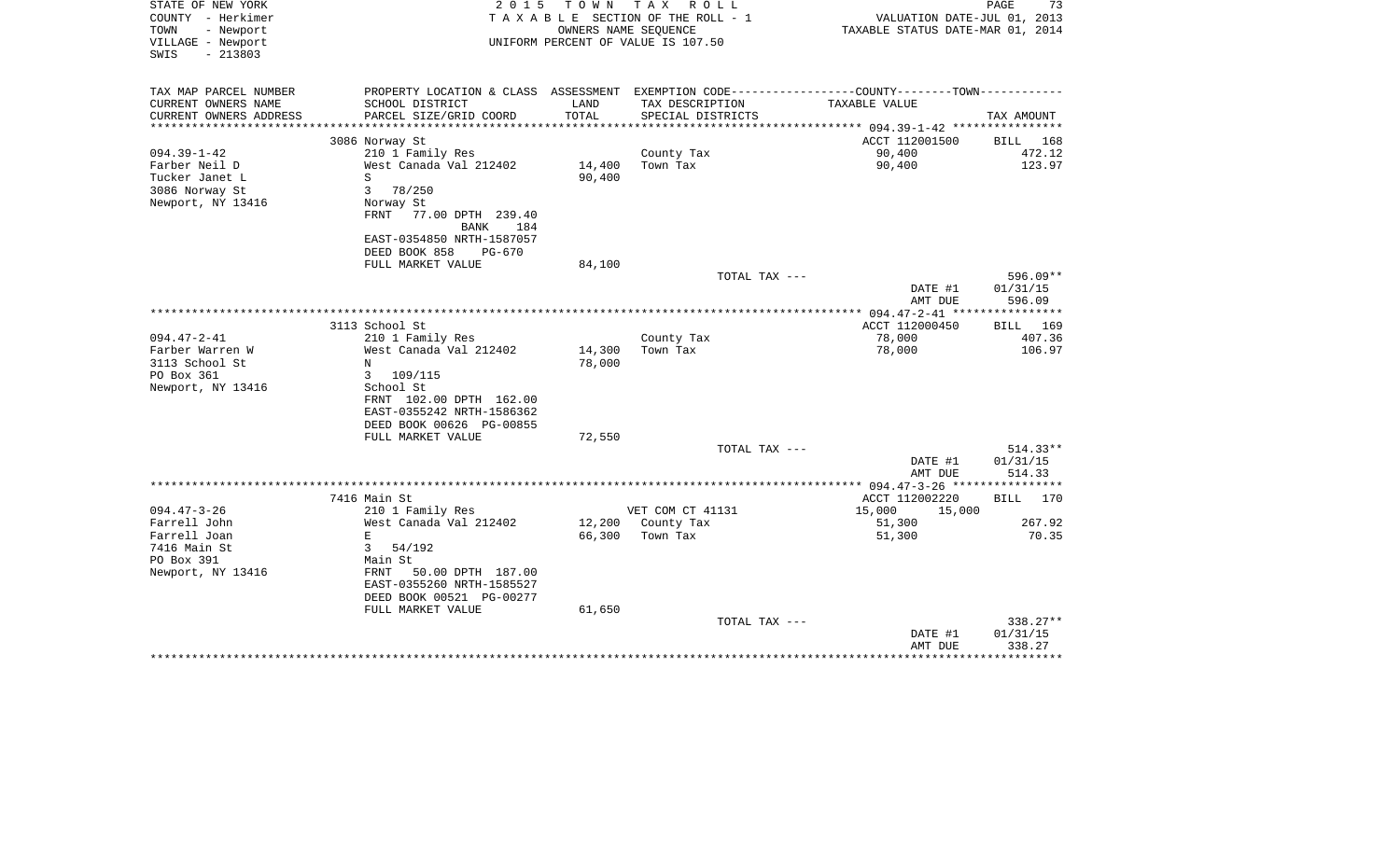| STATE OF NEW YORK<br>COUNTY - Herkimer<br>- Newport<br>TOWN<br>VILLAGE - Newport<br>SWIS<br>$-213803$ | 2 0 1 5                                   | T O W N       | T A X<br>R O L L<br>TAXABLE SECTION OF THE ROLL - 1<br>OWNERS NAME SEQUENCE<br>UNIFORM PERCENT OF VALUE IS 107.50 | VALUATION DATE-JUL 01, 2013<br>TAXABLE STATUS DATE-MAR 01, 2014                                 | PAGE<br>74         |
|-------------------------------------------------------------------------------------------------------|-------------------------------------------|---------------|-------------------------------------------------------------------------------------------------------------------|-------------------------------------------------------------------------------------------------|--------------------|
|                                                                                                       |                                           |               |                                                                                                                   |                                                                                                 |                    |
| TAX MAP PARCEL NUMBER                                                                                 |                                           |               |                                                                                                                   | PROPERTY LOCATION & CLASS ASSESSMENT EXEMPTION CODE----------------COUNTY--------TOWN---------- |                    |
| CURRENT OWNERS NAME<br>CURRENT OWNERS ADDRESS                                                         | SCHOOL DISTRICT<br>PARCEL SIZE/GRID COORD | LAND<br>TOTAL | TAX DESCRIPTION<br>SPECIAL DISTRICTS                                                                              | TAXABLE VALUE                                                                                   | TAX AMOUNT         |
| ****************                                                                                      |                                           |               |                                                                                                                   | ***************** 094.47-3-1 ******************                                                 |                    |
|                                                                                                       | Mech St                                   |               |                                                                                                                   | ACCT 112003780                                                                                  | BILL 171           |
| $094.47 - 3 - 1$                                                                                      | 210 1 Family Res                          |               | VET COM CT 41131                                                                                                  | 15,000<br>15,000                                                                                |                    |
| Farrell Timothy A                                                                                     | West Canada Val 212402                    | 13,600        | County Tax                                                                                                        | 101,500                                                                                         | 530.09             |
| 7426 Main St                                                                                          | S                                         | 116,500       | Town Tax                                                                                                          | 101,500                                                                                         | 139.20             |
| PO Box 263                                                                                            | 30 60/205                                 |               |                                                                                                                   |                                                                                                 |                    |
| Newport, NY 13416                                                                                     | Mech St                                   |               |                                                                                                                   |                                                                                                 |                    |
|                                                                                                       | FRNT 240.00 DPTH<br>75.00                 |               |                                                                                                                   |                                                                                                 |                    |
|                                                                                                       | 184<br>BANK<br>EAST-0355221 NRTH-1585696  |               |                                                                                                                   |                                                                                                 |                    |
|                                                                                                       | DEED BOOK 878<br>$PG-371$                 |               |                                                                                                                   |                                                                                                 |                    |
|                                                                                                       | FULL MARKET VALUE                         | 108,350       |                                                                                                                   |                                                                                                 |                    |
|                                                                                                       |                                           |               | TOTAL TAX ---                                                                                                     |                                                                                                 | $669.29**$         |
|                                                                                                       |                                           |               |                                                                                                                   | DATE #1                                                                                         | 01/31/15           |
|                                                                                                       |                                           |               |                                                                                                                   | AMT DUE                                                                                         | 669.29             |
|                                                                                                       |                                           |               |                                                                                                                   | ***** 094.39-1-48 *****************                                                             |                    |
|                                                                                                       | 7525 East St                              |               |                                                                                                                   | ACCT 112002400                                                                                  | BILL<br>172        |
| $094.39 - 1 - 48$                                                                                     | 220 2 Family Res                          |               | CW_15_VET/ 41162                                                                                                  | 9,000<br>$\Omega$                                                                               |                    |
| Fauvelle Donald Jr                                                                                    | West Canada Val 212402                    | 14,300        | County Tax                                                                                                        | 77,200                                                                                          | 403.18             |
| Fauvelle Deborah                                                                                      | W                                         | 86,200        | Town Tax                                                                                                          | 86,200                                                                                          | 118.21             |
| 7525 East St                                                                                          | 75x240                                    |               |                                                                                                                   |                                                                                                 |                    |
| PO Box 78                                                                                             | E St                                      |               |                                                                                                                   |                                                                                                 |                    |
| Newport, NY 13416                                                                                     | 75.00 DPTH 240.00<br>FRNT                 |               |                                                                                                                   |                                                                                                 |                    |
|                                                                                                       | EAST-0354692 NRTH-1587482                 |               |                                                                                                                   |                                                                                                 |                    |
|                                                                                                       | DEED BOOK 795<br><b>PG-514</b>            |               |                                                                                                                   |                                                                                                 |                    |
|                                                                                                       | FULL MARKET VALUE                         | 80,200        |                                                                                                                   |                                                                                                 |                    |
|                                                                                                       |                                           |               | TOTAL TAX ---                                                                                                     |                                                                                                 | $521.39**$         |
|                                                                                                       |                                           |               |                                                                                                                   | DATE #1<br>AMT DUE                                                                              | 01/31/15<br>521.39 |
|                                                                                                       |                                           |               |                                                                                                                   |                                                                                                 |                    |
|                                                                                                       | West St                                   |               |                                                                                                                   | ACCT 112011210                                                                                  | <b>BILL</b><br>173 |
| $094.46 - 1 - 33$                                                                                     | 322 Rural vac>10                          |               | AG MKTS<br>41730                                                                                                  | 13,434<br>13,434                                                                                |                    |
| Fehlhaber Craig A                                                                                     | West Canada Val 212402                    | 30,500        | County Tax                                                                                                        | 17,066                                                                                          | 89.13              |
| Fehlhaber Kelly                                                                                       | W St<br>Е                                 | 30,500        | Town Tax                                                                                                          | 17,066                                                                                          | 23.40              |
| 803 Cook Hill Rd                                                                                      | 1 16A                                     |               |                                                                                                                   |                                                                                                 |                    |
| Newport, NY 13416                                                                                     | 21.20<br>ACRES                            |               |                                                                                                                   |                                                                                                 |                    |
|                                                                                                       | EAST-0353083 NRTH-1585559                 |               |                                                                                                                   |                                                                                                 |                    |
| MAY BE SUBJECT TO PAYMENT                                                                             | DEED BOOK 1442<br>$PG-913$                |               |                                                                                                                   |                                                                                                 |                    |
| UNDER AGDIST LAW TIL 2021                                                                             | FULL MARKET VALUE                         | 28,350        |                                                                                                                   |                                                                                                 |                    |
|                                                                                                       |                                           |               | TOTAL TAX ---                                                                                                     |                                                                                                 | $112.53**$         |
|                                                                                                       |                                           |               |                                                                                                                   | DATE #1                                                                                         | 01/31/15           |
|                                                                                                       |                                           |               |                                                                                                                   | AMT DUE                                                                                         | 112.53             |
|                                                                                                       |                                           |               |                                                                                                                   |                                                                                                 |                    |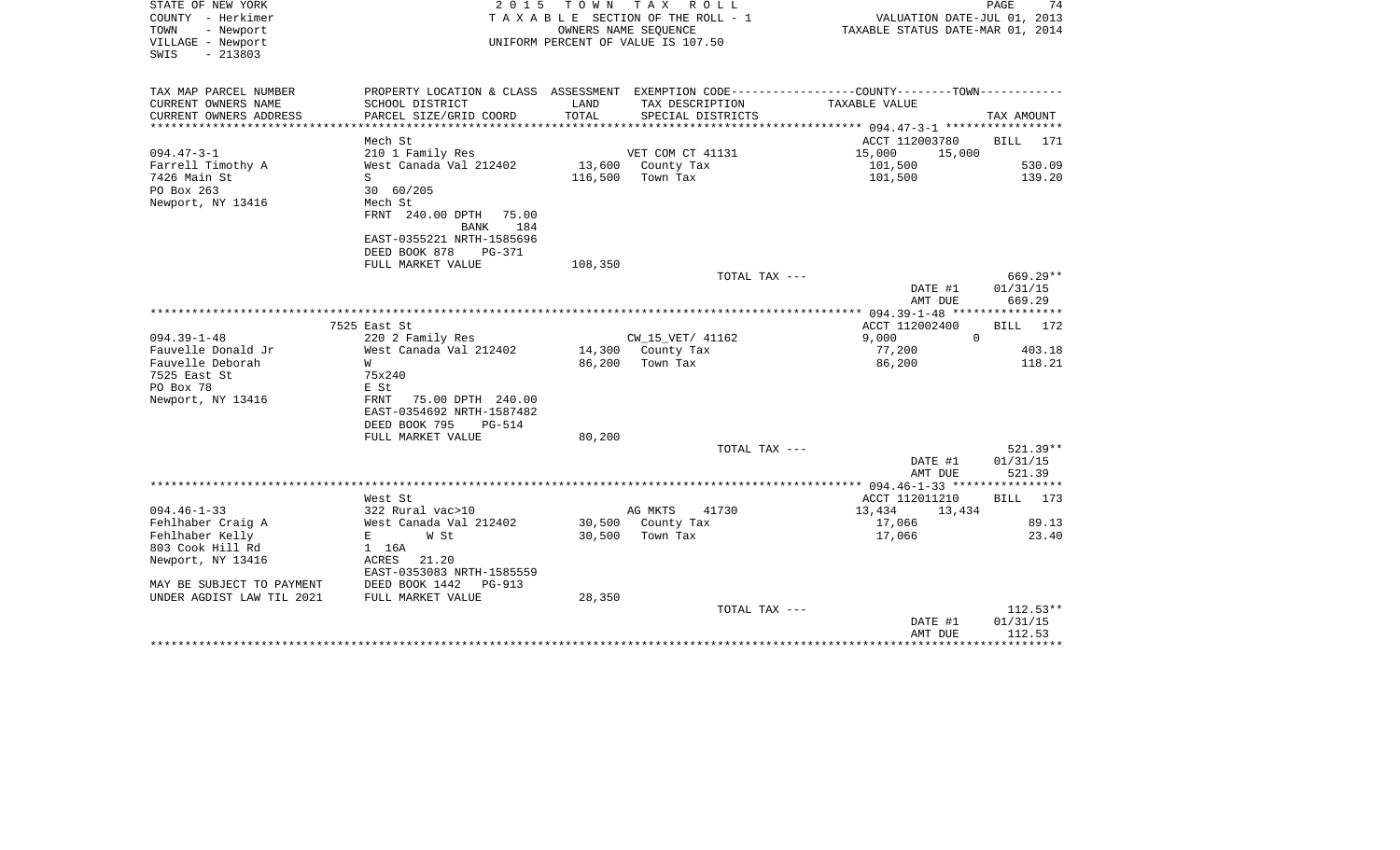| STATE OF NEW YORK<br>COUNTY - Herkimer<br>TOWN<br>- Newport<br>VILLAGE - Newport<br>$-213803$<br>SWIS | 2 0 1 5                                                                                       | T O W N           | T A X<br>R O L L<br>TAXABLE SECTION OF THE ROLL - 1<br>OWNERS NAME SEQUENCE<br>UNIFORM PERCENT OF VALUE IS 107.50 | VALUATION DATE-JUL 01, 2013<br>TAXABLE STATUS DATE-MAR 01, 2014 | PAGE<br>75         |
|-------------------------------------------------------------------------------------------------------|-----------------------------------------------------------------------------------------------|-------------------|-------------------------------------------------------------------------------------------------------------------|-----------------------------------------------------------------|--------------------|
|                                                                                                       |                                                                                               |                   |                                                                                                                   |                                                                 |                    |
| TAX MAP PARCEL NUMBER                                                                                 | PROPERTY LOCATION & CLASS ASSESSMENT EXEMPTION CODE---------------COUNTY-------TOWN---------- |                   |                                                                                                                   |                                                                 |                    |
| CURRENT OWNERS NAME                                                                                   | SCHOOL DISTRICT                                                                               | LAND              | TAX DESCRIPTION                                                                                                   | TAXABLE VALUE                                                   |                    |
| CURRENT OWNERS ADDRESS<br>*********************                                                       | PARCEL SIZE/GRID COORD                                                                        | TOTAL             | SPECIAL DISTRICTS                                                                                                 |                                                                 | TAX AMOUNT         |
|                                                                                                       | 7411 West St                                                                                  |                   |                                                                                                                   | ACCT 112006030                                                  | <b>BILL</b><br>174 |
| $094.46 - 1 - 34$                                                                                     | 312 Vac w/imprv                                                                               |                   | County Tax                                                                                                        | 29,300                                                          | 153.02             |
| Fehlhaber Craig A                                                                                     | West Canada Val 212402                                                                        | 21,300            | Town Tax                                                                                                          | 29,300                                                          | 40.18              |
| Fehlhaber Kelly                                                                                       | W                                                                                             | 29,300            |                                                                                                                   |                                                                 |                    |
| 803 Cook Hill Rd                                                                                      | 3<br>1A                                                                                       |                   |                                                                                                                   |                                                                 |                    |
| Newport, NY 13416                                                                                     | W St                                                                                          |                   |                                                                                                                   |                                                                 |                    |
|                                                                                                       | 1.20<br>ACRES                                                                                 |                   |                                                                                                                   |                                                                 |                    |
|                                                                                                       | EAST-0353742 NRTH-1585485<br>DEED BOOK 1442<br>PG-913                                         |                   |                                                                                                                   |                                                                 |                    |
|                                                                                                       | FULL MARKET VALUE                                                                             | 27,250            |                                                                                                                   |                                                                 |                    |
|                                                                                                       |                                                                                               |                   | TOTAL TAX ---                                                                                                     |                                                                 | 193.20**           |
|                                                                                                       |                                                                                               |                   |                                                                                                                   | DATE #1<br>AMT DUE                                              | 01/31/15<br>193.20 |
|                                                                                                       |                                                                                               |                   |                                                                                                                   |                                                                 |                    |
|                                                                                                       | Main St                                                                                       |                   |                                                                                                                   | ACCT 112001680                                                  | BILL<br>175        |
| $094.47 - 1 - 27$                                                                                     | 210 1 Family Res                                                                              |                   | County Tax                                                                                                        | 128,000                                                         | 668.49             |
| Fellows Daniel                                                                                        | West Canada Val 212402<br>W                                                                   | 17,000<br>128,000 | Town Tax                                                                                                          | 128,000                                                         | 175.54             |
| Fellows Terry<br>7401 S Main St                                                                       | 5<br>280/80                                                                                   |                   |                                                                                                                   |                                                                 |                    |
| PO Box 72                                                                                             | M St                                                                                          |                   |                                                                                                                   |                                                                 |                    |
| Newport, NY 13416                                                                                     | 280.00 DPTH<br>FRNT<br>80.00                                                                  |                   |                                                                                                                   |                                                                 |                    |
|                                                                                                       | ACRES<br>0.40                                                                                 |                   |                                                                                                                   |                                                                 |                    |
|                                                                                                       | EAST-0355220 NRTH-1585128                                                                     |                   |                                                                                                                   |                                                                 |                    |
|                                                                                                       | DEED BOOK 751<br>$PG-78$                                                                      |                   |                                                                                                                   |                                                                 |                    |
|                                                                                                       | FULL MARKET VALUE                                                                             | 119,070           | TOTAL TAX ---                                                                                                     |                                                                 | 844.03**           |
|                                                                                                       |                                                                                               |                   |                                                                                                                   | DATE #1                                                         | 01/31/15           |
|                                                                                                       |                                                                                               |                   |                                                                                                                   | AMT DUE                                                         | 844.03             |
|                                                                                                       |                                                                                               |                   |                                                                                                                   |                                                                 |                    |
|                                                                                                       | 3089 Norway St                                                                                |                   |                                                                                                                   | ACCT 112003510                                                  | BILL 176           |
| $094.39 - 1 - 46$                                                                                     | 210 1 Family Res                                                                              |                   | County Tax                                                                                                        | 99,000                                                          | 517.03             |
| Fiacco Robert J                                                                                       | West Canada Val 212402                                                                        | 13,900            | Town Tax                                                                                                          | 99,000                                                          | 135.77             |
| Fiacco Dianne M<br>3089 Norway St                                                                     | Ν<br>90/175                                                                                   | 99,000            |                                                                                                                   |                                                                 |                    |
| PO Box 474                                                                                            | Norway St                                                                                     |                   |                                                                                                                   |                                                                 |                    |
| Newport, NY 13416                                                                                     | FRNT<br>90.00 DPTH 175.00                                                                     |                   |                                                                                                                   |                                                                 |                    |
|                                                                                                       | EAST-0354746 NRTH-1587279                                                                     |                   |                                                                                                                   |                                                                 |                    |
|                                                                                                       | DEED BOOK 00640 PG-00820                                                                      |                   |                                                                                                                   |                                                                 |                    |
|                                                                                                       | FULL MARKET VALUE                                                                             | 92,100            |                                                                                                                   |                                                                 |                    |
|                                                                                                       |                                                                                               |                   | TOTAL TAX ---                                                                                                     |                                                                 | 652.80**           |
|                                                                                                       |                                                                                               |                   |                                                                                                                   | DATE #1<br>AMT DUE                                              | 01/31/15<br>652.80 |
|                                                                                                       |                                                                                               |                   |                                                                                                                   | ********************************                                |                    |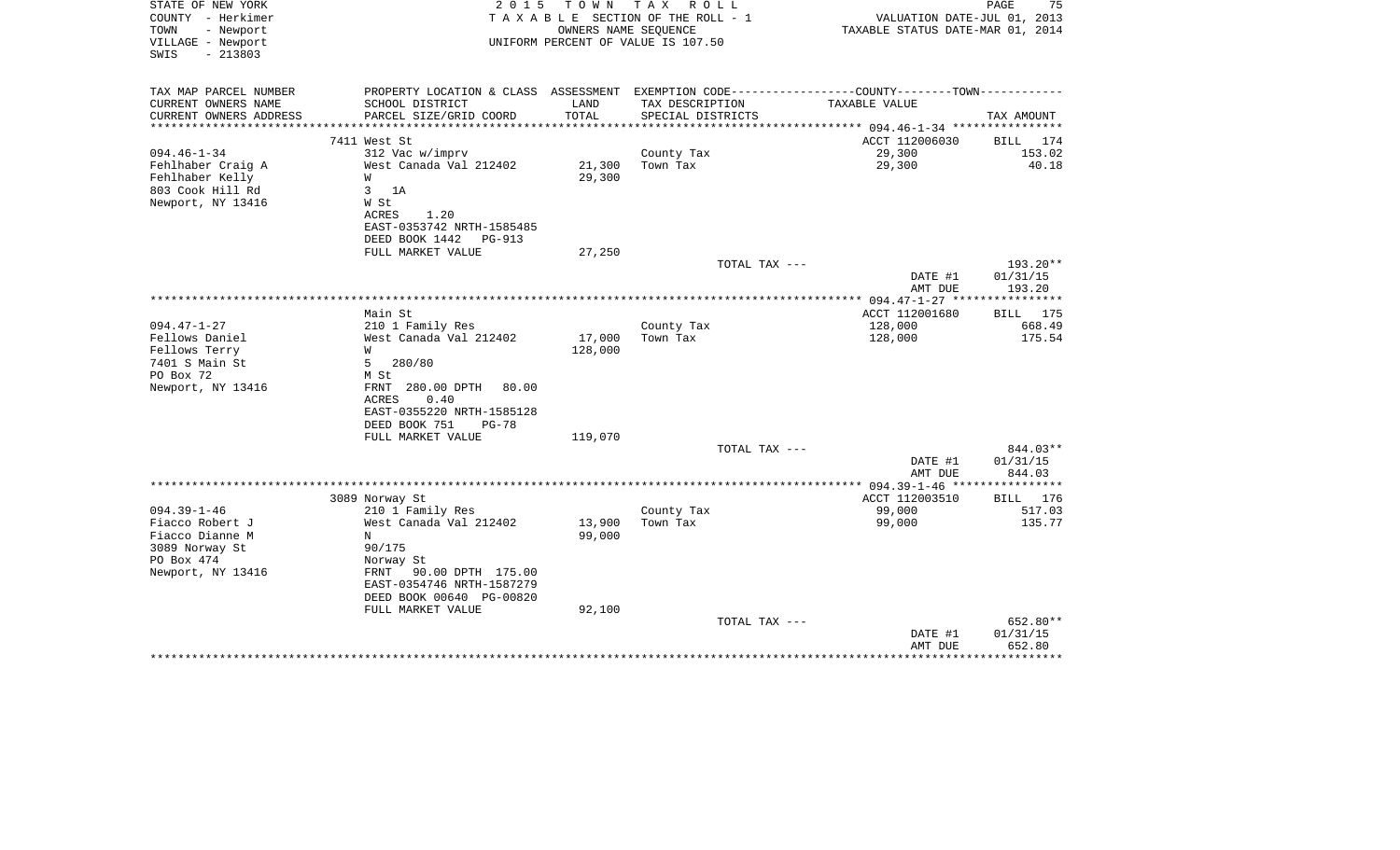| STATE OF NEW YORK<br>COUNTY - Herkimer<br>TOWN<br>- Newport<br>VILLAGE - Newport<br>$-213803$<br>SWIS | 2 0 1 5                                                                                                                   | T O W N          | T A X<br>R O L L<br>TAXABLE SECTION OF THE ROLL - 1<br>OWNERS NAME SEQUENCE<br>UNIFORM PERCENT OF VALUE IS 107.50 | VALUATION DATE-JUL 01, 2013<br>TAXABLE STATUS DATE-MAR 01, 2014                                | PAGE<br>76                     |
|-------------------------------------------------------------------------------------------------------|---------------------------------------------------------------------------------------------------------------------------|------------------|-------------------------------------------------------------------------------------------------------------------|------------------------------------------------------------------------------------------------|--------------------------------|
| TAX MAP PARCEL NUMBER                                                                                 |                                                                                                                           |                  |                                                                                                                   | PROPERTY LOCATION & CLASS ASSESSMENT EXEMPTION CODE----------------COUNTY-------TOWN---------- |                                |
| CURRENT OWNERS NAME<br>CURRENT OWNERS ADDRESS<br>**********************                               | SCHOOL DISTRICT<br>PARCEL SIZE/GRID COORD                                                                                 | LAND<br>TOTAL    | TAX DESCRIPTION<br>SPECIAL DISTRICTS                                                                              | TAXABLE VALUE                                                                                  | TAX AMOUNT                     |
|                                                                                                       | West St                                                                                                                   |                  |                                                                                                                   | ACCT 112009060                                                                                 | BILL<br>177                    |
| $094.46 - 1 - 40$                                                                                     | 210 1 Family Res                                                                                                          |                  | County Tax                                                                                                        | 89,000                                                                                         | 464.81                         |
| Fiorentino Patricia M<br>West St                                                                      | West Canada Val 212402<br>148x321x210                                                                                     | 20,400<br>89,000 | Town Tax                                                                                                          | 89,000                                                                                         | 122.05                         |
| PO Box 4<br>Newport, NY 13416                                                                         | Newport<br>FRNT 148.40 DPTH 375.70<br>ACRES<br>0.94 BANK<br>641<br>EAST-0354138 NRTH-1584970<br>DEED BOOK 772<br>$PG-604$ |                  |                                                                                                                   |                                                                                                |                                |
|                                                                                                       | FULL MARKET VALUE                                                                                                         | 82,800           |                                                                                                                   |                                                                                                |                                |
|                                                                                                       |                                                                                                                           |                  | TOTAL TAX ---                                                                                                     | DATE #1<br>AMT DUE                                                                             | 586.86**<br>01/31/15<br>586.86 |
|                                                                                                       |                                                                                                                           |                  |                                                                                                                   |                                                                                                |                                |
|                                                                                                       | 7362 West St                                                                                                              |                  |                                                                                                                   | ACCT 112001260                                                                                 | BILL 178                       |
| $094.46 - 1 - 4$                                                                                      | 210 1 Family Res                                                                                                          |                  | County Tax                                                                                                        | 98,000                                                                                         | 511.81                         |
| Fitzsimons James W<br>Fitzsimons Rosemary<br>7362 West St                                             | West Canada Val 212402<br>E<br>3a                                                                                         | 16,900<br>98,000 | Town Tax                                                                                                          | 98,000                                                                                         | 134.40                         |
| PO Box 144<br>Newport, NY 13416                                                                       | W St<br>118.00 DPTH 235.00<br>FRNT<br>BANK<br>135<br>EAST-0354430 NRTH-1585009<br>DEED BOOK 00633 PG-00346                |                  |                                                                                                                   |                                                                                                |                                |
|                                                                                                       | FULL MARKET VALUE                                                                                                         | 91,150           |                                                                                                                   |                                                                                                |                                |
|                                                                                                       |                                                                                                                           |                  | TOTAL TAX ---                                                                                                     | DATE #1                                                                                        | 646.21**<br>01/31/15           |
|                                                                                                       |                                                                                                                           |                  |                                                                                                                   | AMT DUE                                                                                        | 646.21                         |
|                                                                                                       | 7382 West St                                                                                                              |                  |                                                                                                                   | ACCT 112003840                                                                                 | BILL 179                       |
| $094.46 - 1 - 6$                                                                                      | 210 1 Family Res                                                                                                          |                  | County Tax                                                                                                        | 61,100                                                                                         | 319.10                         |
| Fitzsimons Rosemary                                                                                   | West Canada Val 212402                                                                                                    | 14,200           | Town Tax                                                                                                          | 61,100                                                                                         | 83.79                          |
| 7382 West St                                                                                          | E.                                                                                                                        | 61,100           |                                                                                                                   |                                                                                                |                                |
| PO Box 144                                                                                            | 120x116x110x140                                                                                                           |                  |                                                                                                                   |                                                                                                |                                |
| Newport, NY 13416                                                                                     | W St<br>FRNT 120.00 DPTH 140.00<br>EAST-0354209 NRTH-1585309<br>DEED BOOK 1518<br>$PG-79$                                 |                  |                                                                                                                   |                                                                                                |                                |
|                                                                                                       | FULL MARKET VALUE                                                                                                         | 56,850           |                                                                                                                   |                                                                                                |                                |
|                                                                                                       |                                                                                                                           |                  | TOTAL TAX ---                                                                                                     | DATE #1<br>AMT DUE                                                                             | 402.89**<br>01/31/15<br>402.89 |
|                                                                                                       |                                                                                                                           |                  |                                                                                                                   |                                                                                                |                                |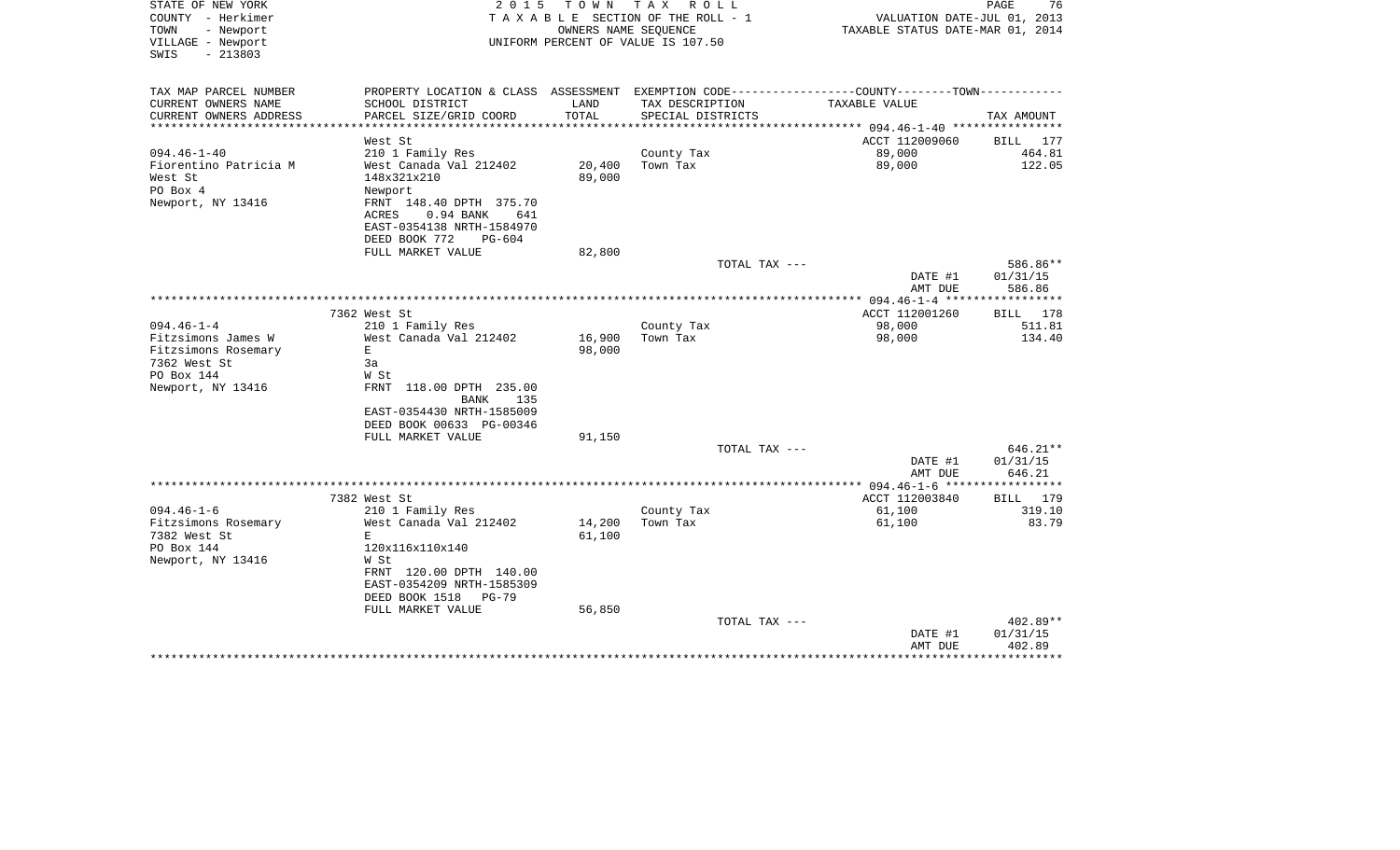| STATE OF NEW YORK<br>COUNTY - Herkimer<br>TOWN<br>- Newport<br>VILLAGE - Newport<br>$-213803$<br>SWIS | 2 0 1 5                                                                                                                                                     | T O W N<br>OWNERS NAME SEQUENCE | TAX ROLL<br>TAXABLE SECTION OF THE ROLL - 1<br>UNIFORM PERCENT OF VALUE IS 107.50                                                       | VALUATION DATE-JUL 01, 2013<br>TAXABLE STATUS DATE-MAR 01, 2014 | PAGE<br>77                                         |
|-------------------------------------------------------------------------------------------------------|-------------------------------------------------------------------------------------------------------------------------------------------------------------|---------------------------------|-----------------------------------------------------------------------------------------------------------------------------------------|-----------------------------------------------------------------|----------------------------------------------------|
| TAX MAP PARCEL NUMBER<br>CURRENT OWNERS NAME<br>CURRENT OWNERS ADDRESS                                | SCHOOL DISTRICT<br>PARCEL SIZE/GRID COORD                                                                                                                   | LAND<br>TOTAL                   | PROPERTY LOCATION & CLASS ASSESSMENT EXEMPTION CODE----------------COUNTY--------TOWN----------<br>TAX DESCRIPTION<br>SPECIAL DISTRICTS | TAXABLE VALUE                                                   | TAX AMOUNT                                         |
| ***********************                                                                               | ***********************                                                                                                                                     | ****************                |                                                                                                                                         |                                                                 |                                                    |
| $094.46 - 1 - 25$<br>Flaatrud Hans O<br>Karen Glesmann<br>PO Box 53<br>Feura Bush, NY 12067           | West St<br>210 1 Family Res<br>West Canada Val 212402<br>W<br>5<br>W St<br>FRNT 160.00 DPTH 203.00<br>0.76<br><b>ACRES</b><br>EAST-0316313 NRTH-1161578     | 18,300<br>28,000                | County Tax<br>Town Tax<br>School Relevy<br>Village Relevy                                                                               | ACCT 112010350<br>28,000<br>28,000                              | 180<br>BILL<br>146.23<br>38.40<br>522.90<br>126.89 |
|                                                                                                       | DEED BOOK 710<br>PG-262                                                                                                                                     |                                 |                                                                                                                                         |                                                                 |                                                    |
|                                                                                                       | FULL MARKET VALUE                                                                                                                                           | 26,050                          | TOTAL TAX ---                                                                                                                           | DATE #1                                                         | 834.42**<br>01/31/15                               |
|                                                                                                       |                                                                                                                                                             |                                 |                                                                                                                                         | AMT DUE                                                         | 834.42                                             |
|                                                                                                       | West St                                                                                                                                                     |                                 |                                                                                                                                         | ACCT 112001770                                                  | BILL 181                                           |
| $094.46 - 1 - 26$<br>Flaatrud Hans O<br>Karen Glesmann<br>PO Box 53                                   | 270 Mfg housing<br>West Canada Val 212402<br>W<br>225/250<br>3                                                                                              | 14,300<br>19,000                | County Tax<br>Town Tax<br>School Relevy<br>Village Relevy                                                                               | 19,000<br>19,000                                                | 99.23<br>26.06<br>354.82<br>86.49                  |
| Feura Bush, NY 12067                                                                                  | W St<br>FRNT 100.00 DPTH 175.00<br>EAST-0353125 NRTH-1586047<br>DEED BOOK 769<br>PG-697<br>FULL MARKET VALUE                                                | 17,650                          |                                                                                                                                         |                                                                 |                                                    |
|                                                                                                       |                                                                                                                                                             |                                 | TOTAL TAX ---                                                                                                                           | DATE #1                                                         | 566.60**<br>01/31/15                               |
|                                                                                                       |                                                                                                                                                             |                                 |                                                                                                                                         | AMT DUE                                                         | 566.60<br>**************                           |
|                                                                                                       | West St                                                                                                                                                     |                                 |                                                                                                                                         |                                                                 | BILL 182                                           |
| $094.46 - 1 - 27.2$                                                                                   | 311 Res vac land                                                                                                                                            |                                 | County Tax                                                                                                                              | 5,400                                                           | 28.20                                              |
| Flaatrud Hans O Sr<br>Karen Glesmann                                                                  | West Canada Val 212402<br>FRNT<br>75.00 DPTH 181.20                                                                                                         | 5,400<br>5,400                  | Town Tax<br>School Relevy                                                                                                               | 5,400                                                           | 7.41<br>100.86                                     |
| PO Box 53<br>Feura Bush, NY 12067                                                                     | EAST-0353187 NRTH-1585993<br>DEED BOOK 805<br>PG-385                                                                                                        |                                 | Village Relevy                                                                                                                          |                                                                 | 25.40                                              |
|                                                                                                       | FULL MARKET VALUE                                                                                                                                           | 5,000                           |                                                                                                                                         |                                                                 |                                                    |
|                                                                                                       |                                                                                                                                                             |                                 | TOTAL TAX ---                                                                                                                           | DATE #1<br>AMT DUE                                              | 161.87**<br>01/31/15<br>161.87                     |
|                                                                                                       |                                                                                                                                                             |                                 |                                                                                                                                         |                                                                 |                                                    |
|                                                                                                       | 3105 North St                                                                                                                                               |                                 |                                                                                                                                         | ACCT 112005070                                                  | BILL 183                                           |
| $094.39 - 1 - 9$<br>Flanagan John<br>3105 North St<br>Newport, NY 13416                               | 210 1 Family Res<br>West Canada Val 212402<br>Ν<br>3<br>1/2A<br>1.80<br>ACRES<br>EAST-0355097 NRTH-1588523<br>DEED BOOK 1389<br>PG-678<br>FULL MARKET VALUE | 21,900<br>120,000<br>111,650    | County Tax<br>Town Tax                                                                                                                  | 120,000<br>120,000                                              | 626.71<br>164.57                                   |
|                                                                                                       |                                                                                                                                                             |                                 | TOTAL TAX ---                                                                                                                           | DATE #1                                                         | 791.28**<br>01/31/15                               |
|                                                                                                       |                                                                                                                                                             |                                 |                                                                                                                                         | AMT DUE                                                         | 791.28<br>* * * * * * * *                          |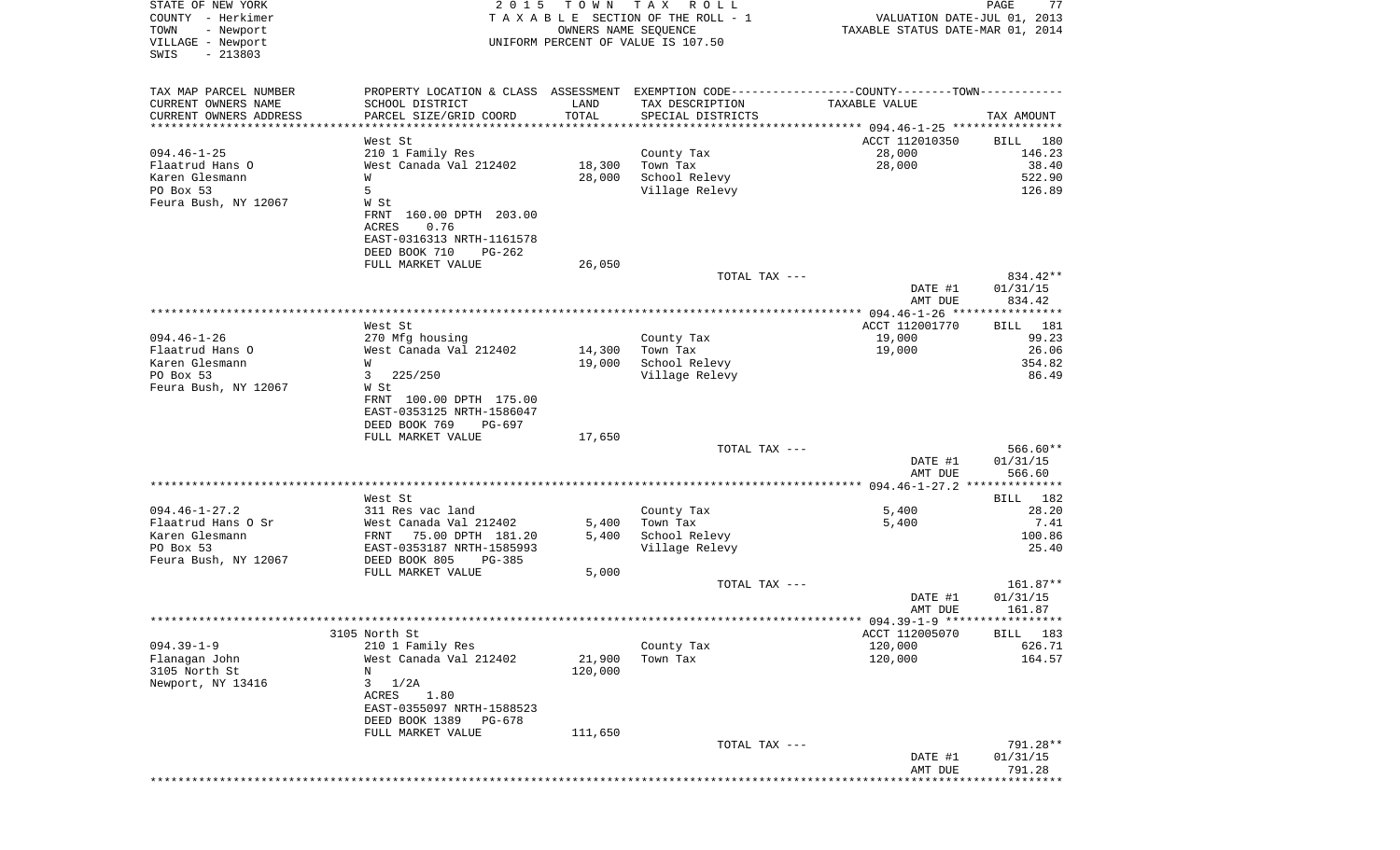STATE OF NEW YORK 2 0 1 5 T O W N T A X R O L L PAGE 78COUNTY - Herkimer T A X A B L E SECTION OF THE ROLL - 1 VALUATION DATE-JUL 01, 2013 TOWN - Newport OWNERS NAME SEQUENCE TAXABLE STATUS DATE-MAR 01, 2014 VILLAGE - Newport UNIFORM PERCENT OF VALUE IS 107.50 SWIS - 213803TAX MAP PARCEL NUMBER PROPERTY LOCATION & CLASS ASSESSMENT EXEMPTION CODE------------------COUNTY--------TOWN------------ CURRENT OWNERS NAME SCHOOL DISTRICT LAND TAX DESCRIPTION TAXABLE VALUECURRENT OWNERS ADDRESS PARCEL SIZE/GRID COORD TOTAL SPECIAL DISTRICTS TAX AMOUNT \*\*\*\*\*\*\*\*\*\*\*\*\*\*\*\*\*\*\*\*\*\*\*\*\*\*\*\*\*\*\*\*\*\*\*\*\*\*\*\*\*\*\*\*\*\*\*\*\*\*\*\*\*\*\*\*\*\*\*\*\*\*\*\*\*\*\*\*\*\*\*\*\*\*\*\*\*\*\*\*\*\*\*\*\*\*\*\*\*\*\*\*\*\*\*\*\*\*\*\*\*\*\* 094.1-2-8 \*\*\*\*\*\*\*\*\*\*\*\*\*\*\*\*\*\*old State Rd BILL 184 8.88 094.1-2-8 330 Vacant comm County Tax 1,700 8.88 Florida Land Investment LLC West Canada Val 212402 1,700 Town Tax 1,700 2.33 5797 SE Willow Ln ACRES 1.70 1,700 School Relevy 31.75 Milwaukee, OR 97267 EAST-0353087 NRTH-1587090 Village Relevy 8.80 DEED BOOK 1291 PG-834FULL MARKET VALUE 1,600 TOTAL TAX --- 51.76\*\* DATE #1 01/31/15 AMT DUE 51.76 \*\*\*\*\*\*\*\*\*\*\*\*\*\*\*\*\*\*\*\*\*\*\*\*\*\*\*\*\*\*\*\*\*\*\*\*\*\*\*\*\*\*\*\*\*\*\*\*\*\*\*\*\*\*\*\*\*\*\*\*\*\*\*\*\*\*\*\*\*\*\*\*\*\*\*\*\*\*\*\*\*\*\*\*\*\*\*\*\*\*\*\*\*\*\*\*\*\*\*\*\*\*\* 094.46-1-1 \*\*\*\*\*\*\*\*\*\*\*\*\*\*\*\*\* 3062 Bridge St ACCT 112000840 BILL 185 094.46-1-1 710 Manufacture County Tax 195,000 1,018.40 Florida Land Investment LLC West Canada Val 212402 48,800 Town Tax 195,000 267.42 5797 SE Willow Ln <sup>N</sup> 195,000 School Relevy 3,641.62 Milwaukie, OR 97267 12 1710/+2A313 Village Relevy 876.84 Bridge St ACRES 6.40 EAST-0353694 NRTH-1586251 DEED BOOK 1291 PG-834 FULL MARKET VALUE 181,400 TOTAL TAX --- 5,804.28\*\* DATE #1 01/31/15 AMT DUE 5,804.28 \*\*\*\*\*\*\*\*\*\*\*\*\*\*\*\*\*\*\*\*\*\*\*\*\*\*\*\*\*\*\*\*\*\*\*\*\*\*\*\*\*\*\*\*\*\*\*\*\*\*\*\*\*\*\*\*\*\*\*\*\*\*\*\*\*\*\*\*\*\*\*\*\*\*\*\*\*\*\*\*\*\*\*\*\*\*\*\*\*\*\*\*\*\*\*\*\*\*\*\*\*\*\* 094.47-2-10 \*\*\*\*\*\*\*\*\*\*\*\*\*\*\*\* 7442 East St ACCT 112011320 BILL 186094.47-2-10 210 1 Family Res County Tax 69,000 360.36 Foster Richard West Canada Val 212402 23,300 Town Tax 69,000 94.63 Foster Nancy Includes 094.4-2-11 1.20A 69,000 7442 East St Est PO Box 224 FRNT 182.00 DPTH 528.00Newport, NY 13416 <br>
ACRES 3.20 EAST-0355828 NRTH-1586121DEED BOOK 909 **PG-79** FULL MARKET VALUE 64,200 TOTAL TAX --- 454.99\*\* DATE #1 01/31/15 AMT DUE 454.99 \*\*\*\*\*\*\*\*\*\*\*\*\*\*\*\*\*\*\*\*\*\*\*\*\*\*\*\*\*\*\*\*\*\*\*\*\*\*\*\*\*\*\*\*\*\*\*\*\*\*\*\*\*\*\*\*\*\*\*\*\*\*\*\*\*\*\*\*\*\*\*\*\*\*\*\*\*\*\*\*\*\*\*\*\*\*\*\*\*\*\*\*\*\*\*\*\*\*\*\*\*\*\* 094.38-1-44 \*\*\*\*\*\*\*\*\*\*\*\*\*\*\*\* 7531 Main St ACCT 112005910 BILL 187094.38-1-44 210 1 Family Res County Tax 82,200 429.29 Foster Tricia L West Canada Val 212402 12,900 Town Tax 82,200 112.73 7531 Main St W 82,200 PO Box 454 3 75/150 Newport, NY 13416 M St FRNT 75.00 DPTH 150.00 EAST-0353956 NRTH-1587618 DEED BOOK 1351 PG-279 FULL MARKET VALUE 76,450 TOTAL TAX --- 542.02\*\*

\*\*\*\*\*\*\*\*\*\*\*\*\*\*\*\*\*\*\*\*\*\*\*\*\*\*\*\*\*\*\*\*\*\*\*\*\*\*\*\*\*\*\*\*\*\*\*\*\*\*\*\*\*\*\*\*\*\*\*\*\*\*\*\*\*\*\*\*\*\*\*\*\*\*\*\*\*\*\*\*\*\*\*\*\*\*\*\*\*\*\*\*\*\*\*\*\*\*\*\*\*\*\*\*\*\*\*\*\*\*\*\*\*\*\*\*\*\*\*\*\*\*\*\*\*\*\*\*\*\*\*\*

 DATE #1 01/31/15 AMT DUE 542.02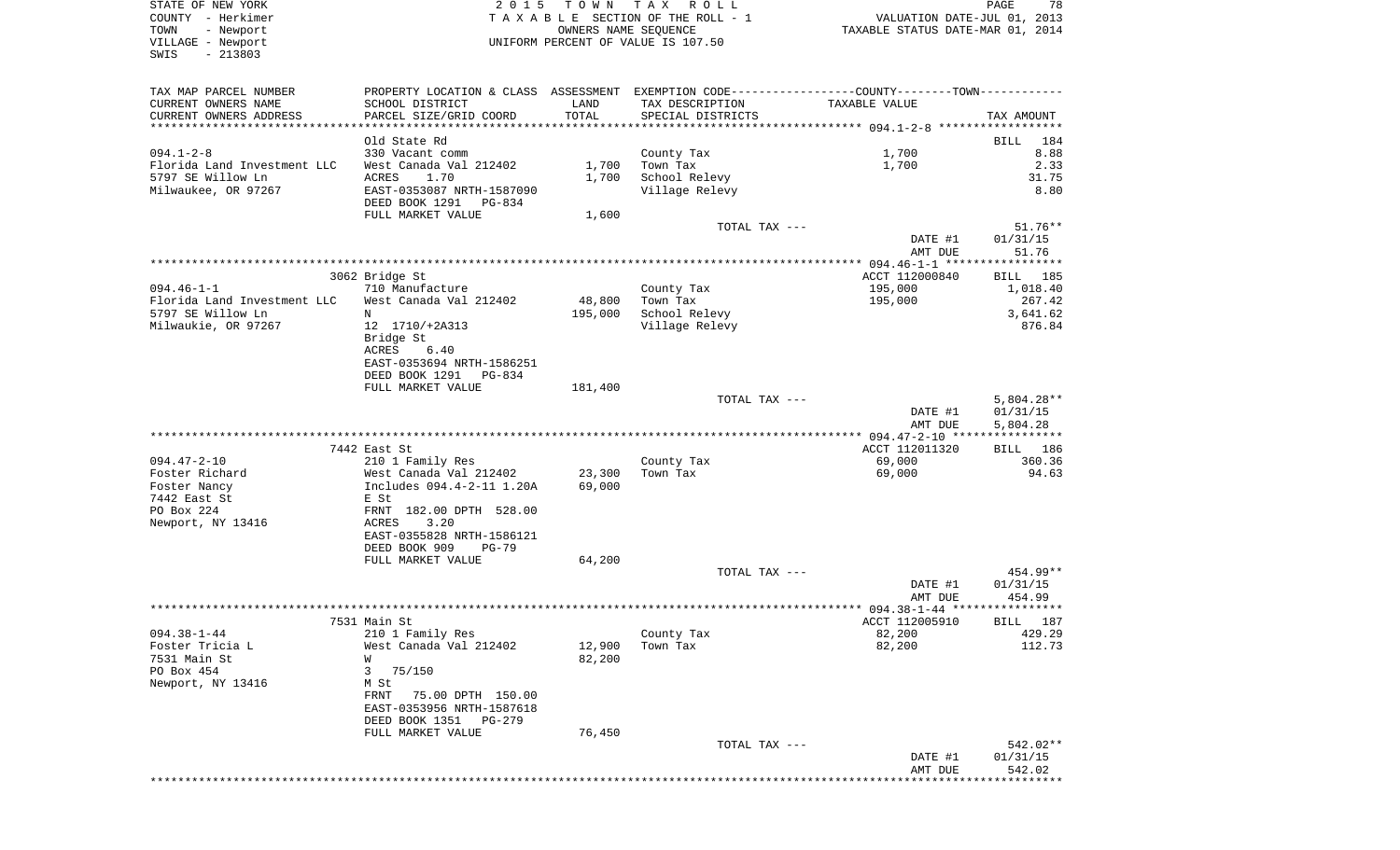| STATE OF NEW YORK<br>COUNTY - Herkimer<br>TOWN<br>- Newport<br>VILLAGE - Newport<br>$-213803$<br>SWIS | 2 0 1 5                                                                                        | T O W N | T A X<br>R O L L<br>TAXABLE SECTION OF THE ROLL - 1<br>OWNERS NAME SEQUENCE<br>UNIFORM PERCENT OF VALUE IS 107.50 | VALUATION DATE-JUL 01, 2013<br>TAXABLE STATUS DATE-MAR 01, 2014 | PAGE<br>79            |
|-------------------------------------------------------------------------------------------------------|------------------------------------------------------------------------------------------------|---------|-------------------------------------------------------------------------------------------------------------------|-----------------------------------------------------------------|-----------------------|
|                                                                                                       |                                                                                                |         |                                                                                                                   |                                                                 |                       |
| TAX MAP PARCEL NUMBER                                                                                 | PROPERTY LOCATION & CLASS ASSESSMENT EXEMPTION CODE----------------COUNTY-------TOWN---------- |         |                                                                                                                   |                                                                 |                       |
| CURRENT OWNERS NAME                                                                                   | SCHOOL DISTRICT                                                                                | LAND    | TAX DESCRIPTION                                                                                                   | TAXABLE VALUE                                                   |                       |
| CURRENT OWNERS ADDRESS<br>*********************                                                       | PARCEL SIZE/GRID COORD                                                                         | TOTAL   | SPECIAL DISTRICTS                                                                                                 |                                                                 | TAX AMOUNT            |
|                                                                                                       | 7493 Main St                                                                                   |         |                                                                                                                   | ACCT 112002700                                                  | BILL 188              |
| $094.38 - 1 - 36$                                                                                     | 220 2 Family Res                                                                               |         | County Tax                                                                                                        | 68,300                                                          | 356.70                |
| Franklin Arthur F                                                                                     | West Canada Val 212402                                                                         | 14,300  | Town Tax                                                                                                          | 68,300                                                          | 93.67                 |
| Franklin Jacqulyn G                                                                                   | W                                                                                              | 68,300  |                                                                                                                   |                                                                 |                       |
| 7493 Main St                                                                                          | 5<br>60/230                                                                                    |         |                                                                                                                   |                                                                 |                       |
| PO Box 91                                                                                             | M St                                                                                           |         |                                                                                                                   |                                                                 |                       |
| Newport, NY 13416                                                                                     | FRNT<br>70.00 DPTH 250.00<br>EAST-0354314 NRTH-1586928                                         |         |                                                                                                                   |                                                                 |                       |
|                                                                                                       | DEED BOOK 885<br>$PG-387$                                                                      |         |                                                                                                                   |                                                                 |                       |
|                                                                                                       | FULL MARKET VALUE                                                                              | 63,550  |                                                                                                                   |                                                                 |                       |
|                                                                                                       |                                                                                                |         | TOTAL TAX ---                                                                                                     |                                                                 | $450.37**$            |
|                                                                                                       |                                                                                                |         |                                                                                                                   | DATE #1                                                         | 01/31/15              |
|                                                                                                       |                                                                                                |         |                                                                                                                   | AMT DUE                                                         | 450.37                |
|                                                                                                       |                                                                                                |         |                                                                                                                   | ************** 094.39-1-41 ***                                  | * * * * * * * * * * * |
|                                                                                                       | 3082 Norway St                                                                                 |         |                                                                                                                   | ACCT 112000750                                                  | BILL 189              |
| $094.39 - 1 - 41$<br>Franklin Robert R                                                                | 210 1 Family Res<br>West Canada Val 212402                                                     | 13,500  | County Tax<br>Town Tax                                                                                            | 82,500<br>82,500                                                | 430.86<br>113.14      |
| Franklin Michele M                                                                                    | S                                                                                              | 82,500  |                                                                                                                   |                                                                 |                       |
| 3082 Norway St                                                                                        | 3 100 X 160                                                                                    |         |                                                                                                                   |                                                                 |                       |
| PO Box 54                                                                                             | Norway St                                                                                      |         |                                                                                                                   |                                                                 |                       |
| Newport, NY 13416                                                                                     | FRNT 104.00 DPTH 132.00<br>BANK<br>023                                                         |         |                                                                                                                   |                                                                 |                       |
|                                                                                                       | EAST-0354767 NRTH-1587032                                                                      |         |                                                                                                                   |                                                                 |                       |
|                                                                                                       | DEED BOOK 892<br>PG-541                                                                        |         |                                                                                                                   |                                                                 |                       |
|                                                                                                       | FULL MARKET VALUE                                                                              | 76,750  |                                                                                                                   |                                                                 |                       |
|                                                                                                       |                                                                                                |         | TOTAL TAX ---                                                                                                     |                                                                 | 544.00**              |
|                                                                                                       |                                                                                                |         |                                                                                                                   | DATE #1<br>AMT DUE                                              | 01/31/15<br>544.00    |
|                                                                                                       |                                                                                                |         |                                                                                                                   |                                                                 |                       |
|                                                                                                       | 3062 North St                                                                                  |         |                                                                                                                   | ACCT 112003990                                                  | BILL 190              |
| $094.39 - 1 - 55$                                                                                     | 210 1 Family Res                                                                               |         | County Tax                                                                                                        | 115,000                                                         | 600.59                |
| Fuller Jeffrey L                                                                                      | West Canada Val 212402                                                                         | 13,200  | Town Tax                                                                                                          | 115,000                                                         | 157.71                |
| Fuller Mary Susan                                                                                     | Life Use                                                                                       | 115,000 |                                                                                                                   |                                                                 |                       |
| 3062 North St                                                                                         | 3 40X112                                                                                       |         |                                                                                                                   |                                                                 |                       |
| Newport, NY 13416                                                                                     | M St                                                                                           |         |                                                                                                                   |                                                                 |                       |
|                                                                                                       | FRNT 107.00 DPTH 157.05<br>EAST-0354395 NRTH-1587934                                           |         |                                                                                                                   |                                                                 |                       |
|                                                                                                       | DEED BOOK 1281<br>$PG-78$                                                                      |         |                                                                                                                   |                                                                 |                       |
|                                                                                                       | FULL MARKET VALUE                                                                              | 107,000 |                                                                                                                   |                                                                 |                       |
|                                                                                                       |                                                                                                |         | TOTAL TAX ---                                                                                                     |                                                                 | 758.30**              |
|                                                                                                       |                                                                                                |         |                                                                                                                   | DATE #1                                                         | 01/31/15              |
|                                                                                                       |                                                                                                |         |                                                                                                                   | AMT DUE                                                         | 758.30                |
|                                                                                                       |                                                                                                |         |                                                                                                                   |                                                                 | *******               |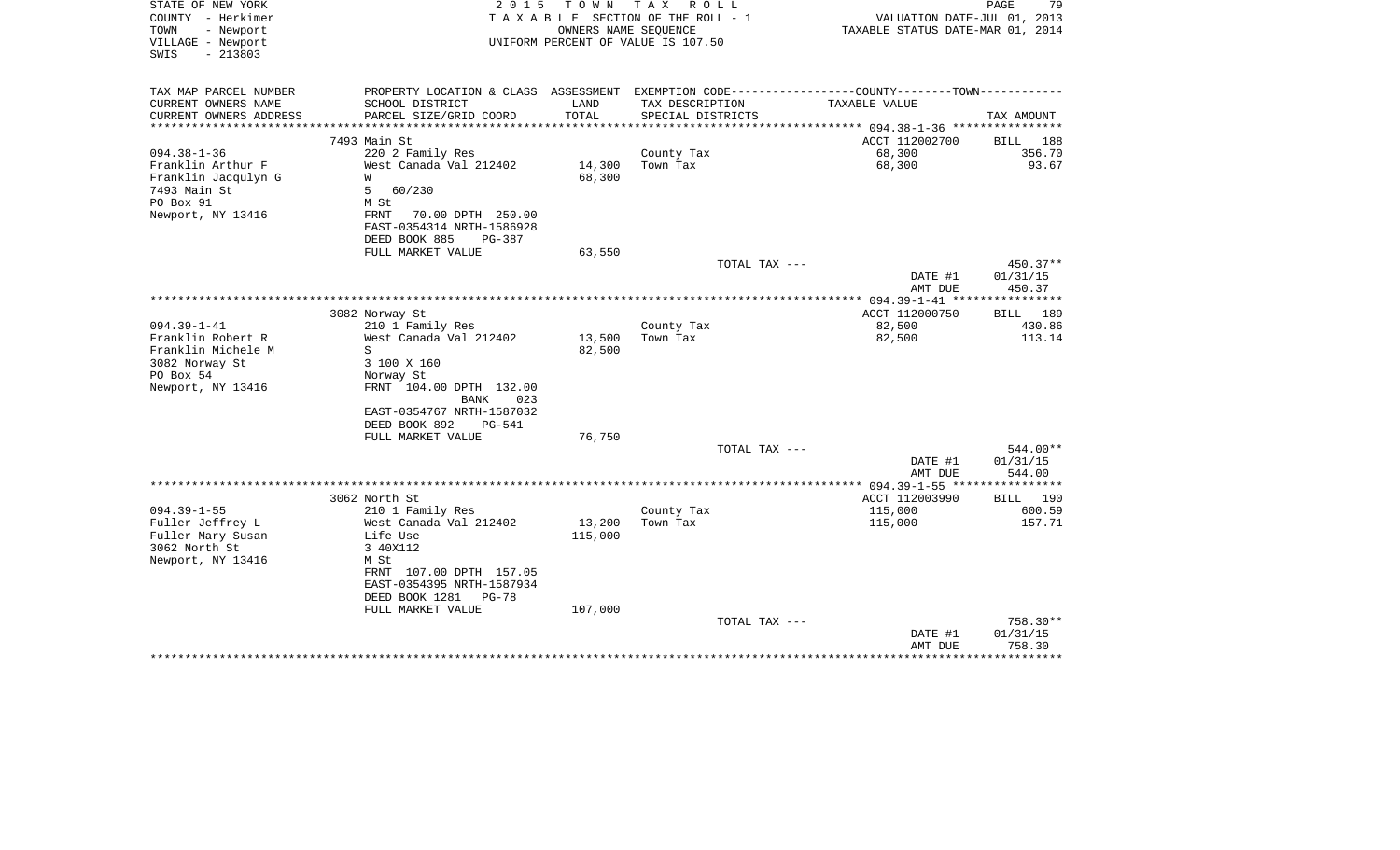| STATE OF NEW YORK<br>COUNTY - Herkimer<br>- Newport<br>TOWN<br>VILLAGE - Newport<br>$-213803$<br>SWIS | 2 0 1 5                                                       | T O W N     | TAX ROLL<br>T A X A B L E SECTION OF THE ROLL - 1<br>OWNERS NAME SEQUENCE<br>UNIFORM PERCENT OF VALUE IS 107.50 | VALUATION DATE-JUL 01, 2013<br>TAXABLE STATUS DATE-MAR 01, 2014                                                  | PAGE<br>80             |
|-------------------------------------------------------------------------------------------------------|---------------------------------------------------------------|-------------|-----------------------------------------------------------------------------------------------------------------|------------------------------------------------------------------------------------------------------------------|------------------------|
| TAX MAP PARCEL NUMBER<br>CURRENT OWNERS NAME                                                          | SCHOOL DISTRICT                                               | LAND        | TAX DESCRIPTION                                                                                                 | PROPERTY LOCATION & CLASS ASSESSMENT EXEMPTION CODE----------------COUNTY-------TOWN-----------<br>TAXABLE VALUE |                        |
| CURRENT OWNERS ADDRESS                                                                                | PARCEL SIZE/GRID COORD                                        | TOTAL       | SPECIAL DISTRICTS                                                                                               |                                                                                                                  | TAX AMOUNT             |
| *******************                                                                                   | ********************                                          | *********** |                                                                                                                 |                                                                                                                  |                        |
|                                                                                                       | 3058 North St                                                 |             |                                                                                                                 | ACCT 112007020                                                                                                   | <b>BILL</b><br>191     |
| $094.39 - 1 - 56$                                                                                     | 210 1 Family Res                                              |             | County Tax                                                                                                      | 78,000                                                                                                           | 407.36                 |
| Fuller Mary S                                                                                         | West Canada Val 212402                                        | 13,000      | Town Tax                                                                                                        | 78,000                                                                                                           | 106.97                 |
| 3058 North St<br>Newport, NY 13416                                                                    | S<br>3<br>110/150                                             | 78,000      |                                                                                                                 |                                                                                                                  |                        |
|                                                                                                       | N St                                                          |             |                                                                                                                 |                                                                                                                  |                        |
|                                                                                                       | <b>FRNT</b><br>80.00 DPTH 188.00                              |             |                                                                                                                 |                                                                                                                  |                        |
|                                                                                                       | 184<br>BANK                                                   |             |                                                                                                                 |                                                                                                                  |                        |
|                                                                                                       | EAST-0354314 NRTH-1587928                                     |             |                                                                                                                 |                                                                                                                  |                        |
|                                                                                                       | DEED BOOK 799<br>$PG-364$                                     |             |                                                                                                                 |                                                                                                                  |                        |
|                                                                                                       | FULL MARKET VALUE                                             | 72,550      |                                                                                                                 |                                                                                                                  |                        |
|                                                                                                       |                                                               |             | TOTAL TAX ---                                                                                                   | DATE #1                                                                                                          | $514.33**$<br>01/31/15 |
|                                                                                                       |                                                               |             |                                                                                                                 | AMT DUE                                                                                                          | 514.33                 |
|                                                                                                       |                                                               |             |                                                                                                                 | ******* 094.38-1-8 ******************                                                                            |                        |
|                                                                                                       | 1st St                                                        |             |                                                                                                                 | ACCT 112002730                                                                                                   | BILL 192               |
| $094.38 - 1 - 8$                                                                                      | 210 1 Family Res                                              |             | VET COM CT 41131                                                                                                | 15,000<br>15,000                                                                                                 |                        |
| Garlock Douglas                                                                                       | West Canada Val 212402                                        | 23,900      | County Tax                                                                                                      | 101,500                                                                                                          | 530.09                 |
| Garlock Marie J<br>First St                                                                           | $3$ 5.5A<br>1st                                               | 116,500     | Town Tax                                                                                                        | 101,500                                                                                                          | 139.20                 |
| PO Box 352                                                                                            | <b>ACRES</b><br>3.80                                          |             |                                                                                                                 |                                                                                                                  |                        |
| Newport, NY 13416                                                                                     | EAST-0354145 NRTH-1588535                                     |             |                                                                                                                 |                                                                                                                  |                        |
|                                                                                                       | DEED BOOK 00581 PG-00173                                      |             |                                                                                                                 |                                                                                                                  |                        |
|                                                                                                       | FULL MARKET VALUE                                             | 108,350     |                                                                                                                 |                                                                                                                  |                        |
|                                                                                                       |                                                               |             | TOTAL TAX ---                                                                                                   |                                                                                                                  | $669.29**$             |
|                                                                                                       |                                                               |             |                                                                                                                 | DATE #1                                                                                                          | 01/31/15               |
|                                                                                                       |                                                               |             |                                                                                                                 | AMT DUE                                                                                                          | 669.29                 |
|                                                                                                       | 7511 Main St                                                  |             |                                                                                                                 | ACCT 112002790                                                                                                   | 193<br>BILL            |
| $094.38 - 1 - 40$                                                                                     | 210 1 Family Res                                              |             | VET COM CT 41131                                                                                                | 15,000<br>15,000                                                                                                 |                        |
| Garlock Elbert Jr                                                                                     | West Canada Val 212402                                        |             | 13,300 VET DIS CT 41141                                                                                         | 18,900<br>18,900                                                                                                 |                        |
| Garlock Helen                                                                                         | 3                                                             | 94,500      | County Tax                                                                                                      | 60,600                                                                                                           | 316.49                 |
| 7511 Main St                                                                                          | M St                                                          |             | Town Tax                                                                                                        | 60,600                                                                                                           | 83.11                  |
| PO Box 175<br>Newport, NY 13416                                                                       | <b>FRNT</b><br>60.00 DPTH 220.00<br>EAST-0354156 NRTH-1587233 |             |                                                                                                                 |                                                                                                                  |                        |
|                                                                                                       | DEED BOOK 00563 PG-00213                                      |             |                                                                                                                 |                                                                                                                  |                        |
|                                                                                                       | FULL MARKET VALUE                                             | 87,900      |                                                                                                                 |                                                                                                                  |                        |
|                                                                                                       |                                                               |             | TOTAL TAX ---                                                                                                   |                                                                                                                  | $399.60**$             |
|                                                                                                       |                                                               |             |                                                                                                                 | DATE #1                                                                                                          | 01/31/15               |
|                                                                                                       |                                                               |             |                                                                                                                 | AMT DUE                                                                                                          | 399.60<br>*********    |
|                                                                                                       |                                                               |             |                                                                                                                 |                                                                                                                  |                        |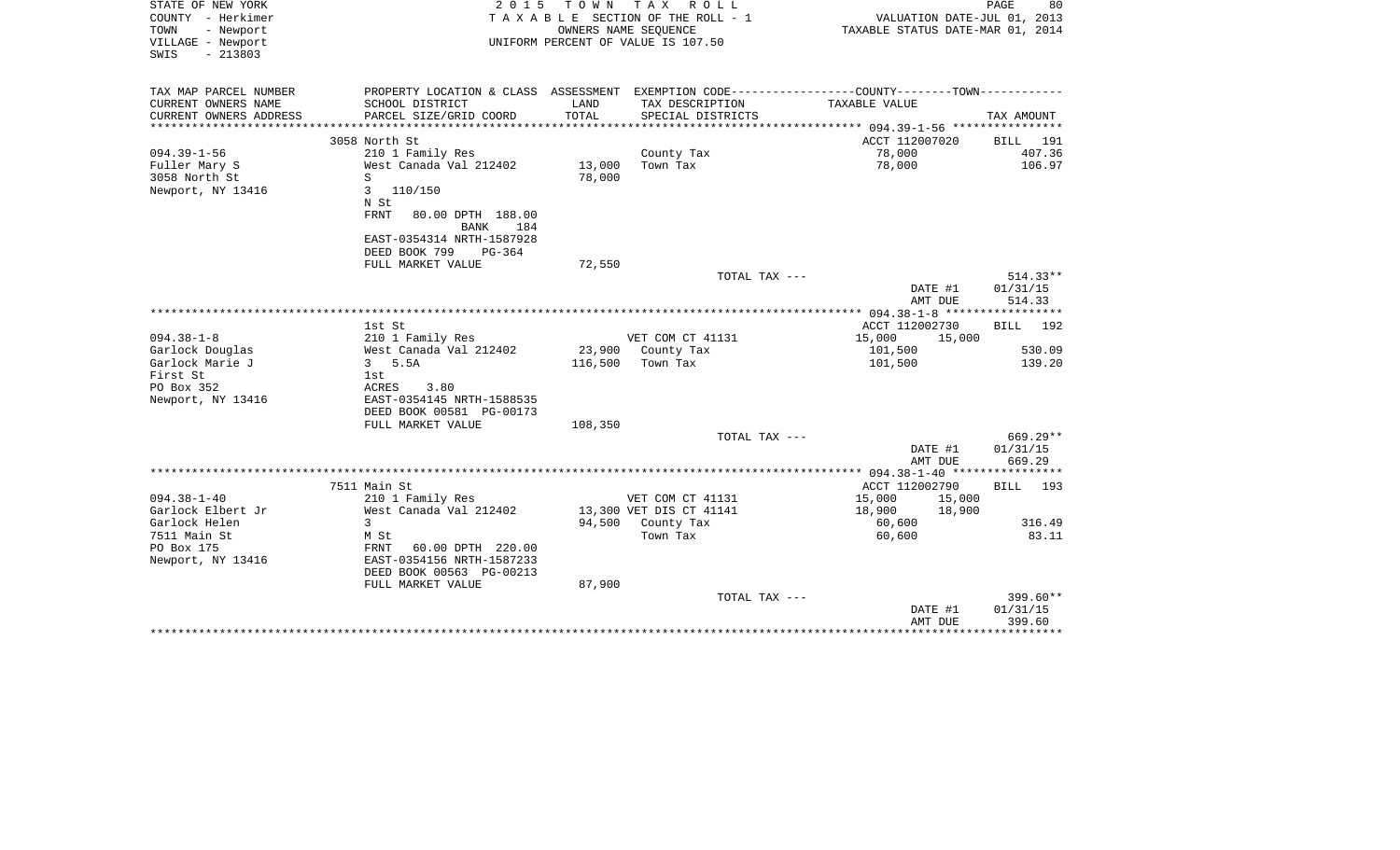| STATE OF NEW YORK<br>COUNTY - Herkimer<br>TOWN<br>- Newport<br>VILLAGE - Newport<br>$-213803$<br>SWIS | 2 0 1 5                                                                                        | T O W N | T A X<br>R O L L<br>TAXABLE SECTION OF THE ROLL - 1<br>OWNERS NAME SEQUENCE<br>UNIFORM PERCENT OF VALUE IS 107.50 | VALUATION DATE-JUL 01, 2013<br>TAXABLE STATUS DATE-MAR 01, 2014 | PAGE<br>81             |
|-------------------------------------------------------------------------------------------------------|------------------------------------------------------------------------------------------------|---------|-------------------------------------------------------------------------------------------------------------------|-----------------------------------------------------------------|------------------------|
|                                                                                                       |                                                                                                |         |                                                                                                                   |                                                                 |                        |
| TAX MAP PARCEL NUMBER                                                                                 | PROPERTY LOCATION & CLASS ASSESSMENT EXEMPTION CODE----------------COUNTY-------TOWN---------- |         |                                                                                                                   |                                                                 |                        |
| CURRENT OWNERS NAME                                                                                   | SCHOOL DISTRICT                                                                                | LAND    | TAX DESCRIPTION                                                                                                   | TAXABLE VALUE                                                   |                        |
| CURRENT OWNERS ADDRESS<br>*********************                                                       | PARCEL SIZE/GRID COORD                                                                         | TOTAL   | SPECIAL DISTRICTS                                                                                                 |                                                                 | TAX AMOUNT             |
|                                                                                                       | 7469 East St                                                                                   |         |                                                                                                                   | ACCT 112002490                                                  | BILL 194               |
| $094.47 - 2 - 2$                                                                                      | 210 1 Family Res                                                                               |         | County Tax                                                                                                        | 68,000                                                          | 355.13                 |
| Garlock William B                                                                                     | West Canada Val 212402                                                                         | 12,300  | Town Tax                                                                                                          | 68,000                                                          | 93.25                  |
| 7469 East St                                                                                          | W                                                                                              | 68,000  |                                                                                                                   |                                                                 |                        |
| PO Box 115                                                                                            | 47x115                                                                                         |         |                                                                                                                   |                                                                 |                        |
| Newport, NY 13416                                                                                     | E St<br>80.90 DPTH 116.70<br>FRNT                                                              |         |                                                                                                                   |                                                                 |                        |
|                                                                                                       | EAST-0355229 NRTH-1586483                                                                      |         |                                                                                                                   |                                                                 |                        |
|                                                                                                       | DEED BOOK 1105<br>PG-287                                                                       |         |                                                                                                                   |                                                                 |                        |
|                                                                                                       | FULL MARKET VALUE                                                                              | 63,250  |                                                                                                                   |                                                                 |                        |
|                                                                                                       |                                                                                                |         | TOTAL TAX ---                                                                                                     |                                                                 | 448.38**               |
|                                                                                                       |                                                                                                |         |                                                                                                                   | DATE #1<br>AMT DUE                                              | 01/31/15<br>448.38     |
|                                                                                                       |                                                                                                |         |                                                                                                                   | ************ 094.39-1-54 ***                                    | * * * * * * * * * * *  |
|                                                                                                       | 7549 East St                                                                                   |         |                                                                                                                   | ACCT 112006060                                                  | <b>BILL</b> 195        |
| $094.39 - 1 - 54$                                                                                     | 210 1 Family Res                                                                               |         | County Tax                                                                                                        | 110,000                                                         | 574.48                 |
| Garner Mark A                                                                                         | West Canada Val 212402                                                                         | 14,600  | Town Tax                                                                                                          | 110,000                                                         | 150.85                 |
| 7549 East St                                                                                          | W                                                                                              | 110,000 |                                                                                                                   |                                                                 |                        |
| Newport, NY 13416                                                                                     | 5<br>43/144                                                                                    |         |                                                                                                                   |                                                                 |                        |
|                                                                                                       | E St<br><b>FRNT</b><br>94.00 DPTH 175.00                                                       |         |                                                                                                                   |                                                                 |                        |
|                                                                                                       | BANK<br>135                                                                                    |         |                                                                                                                   |                                                                 |                        |
|                                                                                                       | EAST-0354512 NRTH-1587968                                                                      |         |                                                                                                                   |                                                                 |                        |
|                                                                                                       | DEED BOOK 867<br><b>PG-218</b>                                                                 |         |                                                                                                                   |                                                                 |                        |
|                                                                                                       | FULL MARKET VALUE                                                                              | 102,350 |                                                                                                                   |                                                                 |                        |
|                                                                                                       |                                                                                                |         | TOTAL TAX ---                                                                                                     | DATE #1                                                         | $725.33**$<br>01/31/15 |
|                                                                                                       |                                                                                                |         |                                                                                                                   | AMT DUE                                                         | 725.33                 |
|                                                                                                       |                                                                                                |         |                                                                                                                   |                                                                 |                        |
|                                                                                                       | 3129 Mech St                                                                                   |         |                                                                                                                   | ACCT 112004080                                                  | BILL 196               |
| $094.47 - 2 - 20$                                                                                     | 220 2 Family Res                                                                               |         | County Tax                                                                                                        | 44,400                                                          | 231.88                 |
| Gilbert Natalie J                                                                                     | West Canada Val 212402                                                                         | 11,300  | Town Tax                                                                                                          | 44,400                                                          | 60.89                  |
| 2931 Mech St                                                                                          | N                                                                                              | 44,400  |                                                                                                                   |                                                                 |                        |
| PO Box 86<br>Newport, NY 13416                                                                        | 58x90<br>Med St                                                                                |         |                                                                                                                   |                                                                 |                        |
|                                                                                                       | FRNT<br>53.00 DPTH 109.00                                                                      |         |                                                                                                                   |                                                                 |                        |
|                                                                                                       | EAST-0355483 NRTH-1585864                                                                      |         |                                                                                                                   |                                                                 |                        |
|                                                                                                       | DEED BOOK 921<br>$PG-18$                                                                       |         |                                                                                                                   |                                                                 |                        |
|                                                                                                       | FULL MARKET VALUE                                                                              | 41,300  |                                                                                                                   |                                                                 |                        |
|                                                                                                       |                                                                                                |         | TOTAL TAX ---                                                                                                     |                                                                 | 292.77**               |
|                                                                                                       |                                                                                                |         |                                                                                                                   | DATE #1<br>AMT DUE                                              | 01/31/15<br>292.77     |
|                                                                                                       |                                                                                                |         |                                                                                                                   |                                                                 |                        |
|                                                                                                       |                                                                                                |         |                                                                                                                   |                                                                 |                        |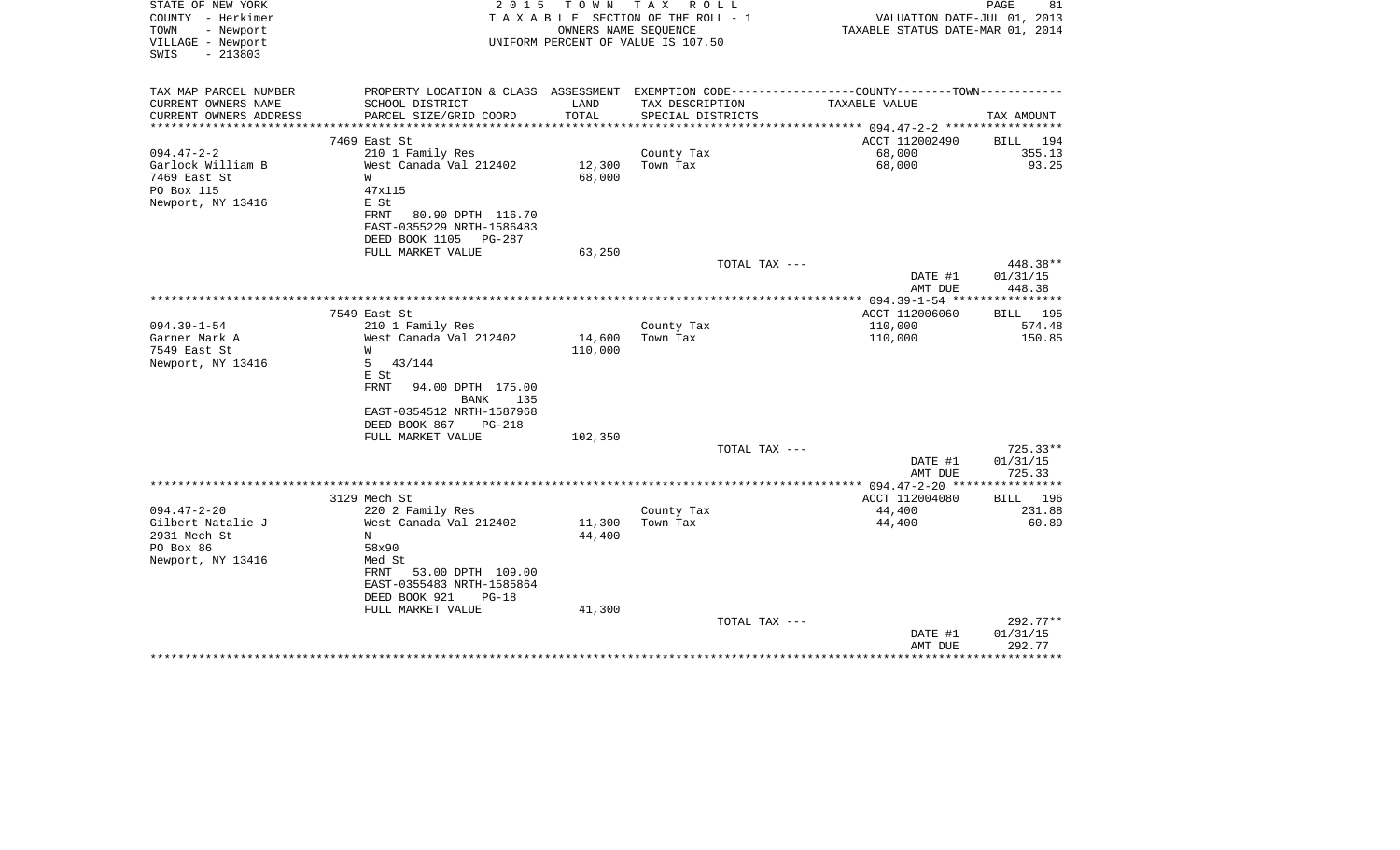| TAX MAP PARCEL NUMBER<br>PROPERTY LOCATION & CLASS ASSESSMENT EXEMPTION CODE----------------COUNTY-------TOWN----------<br>CURRENT OWNERS NAME<br>SCHOOL DISTRICT<br>LAND<br>TAX DESCRIPTION<br>TAXABLE VALUE<br>TOTAL<br>CURRENT OWNERS ADDRESS<br>PARCEL SIZE/GRID COORD<br>SPECIAL DISTRICTS<br>TAX AMOUNT | 197<br>2,350.15  |
|---------------------------------------------------------------------------------------------------------------------------------------------------------------------------------------------------------------------------------------------------------------------------------------------------------------|------------------|
|                                                                                                                                                                                                                                                                                                               |                  |
|                                                                                                                                                                                                                                                                                                               |                  |
| ***********<br>********** 094.38-1-45 *****************                                                                                                                                                                                                                                                       |                  |
| ACCT 112010980<br>7541 Main St<br>BILL                                                                                                                                                                                                                                                                        |                  |
| $094.38 - 1 - 45$<br>210 1 Family Res<br>450,000<br>County Tax<br>West Canada Val 212402<br>25,200<br>Town Tax<br>450,000<br>Goodbread Drew R<br>Goodbread Donna Tice<br>450,000<br>S<br>7541 Main St<br>5<br>Newport, NY 13416<br>M St                                                                       | 617.13           |
| 5.10 BANK<br>184<br>ACRES<br>EAST-0353706 NRTH-1587640<br>DEED BOOK 918<br>$PG-425$                                                                                                                                                                                                                           |                  |
| 418,600<br>FULL MARKET VALUE                                                                                                                                                                                                                                                                                  |                  |
| TOTAL TAX ---<br>$2,967.28**$<br>DATE #1<br>01/31/15<br>AMT DUE<br>2,967.28                                                                                                                                                                                                                                   |                  |
|                                                                                                                                                                                                                                                                                                               |                  |
| 3131 Mech St<br>ACCT 112002840<br>BILL 198<br>$094.47 - 2 - 19$<br>210 1 Family Res<br>County Tax<br>80,000<br>West Canada Val 212402<br>80,000<br>Gorinshek John W<br>14,400<br>Town Tax<br>Gorinshek Tammy<br>3<br>80,000                                                                                   | 417.80<br>109.71 |
| PO Box 156<br>Mechanic St<br>Newport, NY 13416<br>FRNT<br>68.00 DPTH 234.00<br>0.41<br>ACRES<br>EAST-0355485 NRTH-1585946<br>DEED BOOK 1377<br><b>PG-107</b>                                                                                                                                                  |                  |
| FULL MARKET VALUE<br>74,400                                                                                                                                                                                                                                                                                   |                  |
| TOTAL TAX ---<br>$527.51**$<br>DATE #1<br>01/31/15<br>AMT DUE<br>527.51                                                                                                                                                                                                                                       |                  |
|                                                                                                                                                                                                                                                                                                               |                  |
| 3075 North St<br>ACCT 112002910<br>BILL 199                                                                                                                                                                                                                                                                   |                  |
| $094.39 - 1 - 2$<br>230 3 Family Res<br>County Tax<br>140,800<br>Gross Robert J<br>West Canada Val 212402<br>17,500<br>Town Tax<br>140,800<br>3075 North St<br>140,800<br>N<br>PO Box 185<br>95/312<br>5                                                                                                      | 735.33<br>193.09 |
| Newport, NY 13416<br>North St<br>95.00 DPTH 315.50<br>FRNT<br>EAST-0354597 NRTH-1588231<br>DEED BOOK 935<br><b>PG-504</b>                                                                                                                                                                                     |                  |
| FULL MARKET VALUE<br>131,000<br>TOTAL TAX ---<br>928.42**                                                                                                                                                                                                                                                     |                  |
| DATE #1<br>01/31/15<br>928.42<br>AMT DUE                                                                                                                                                                                                                                                                      |                  |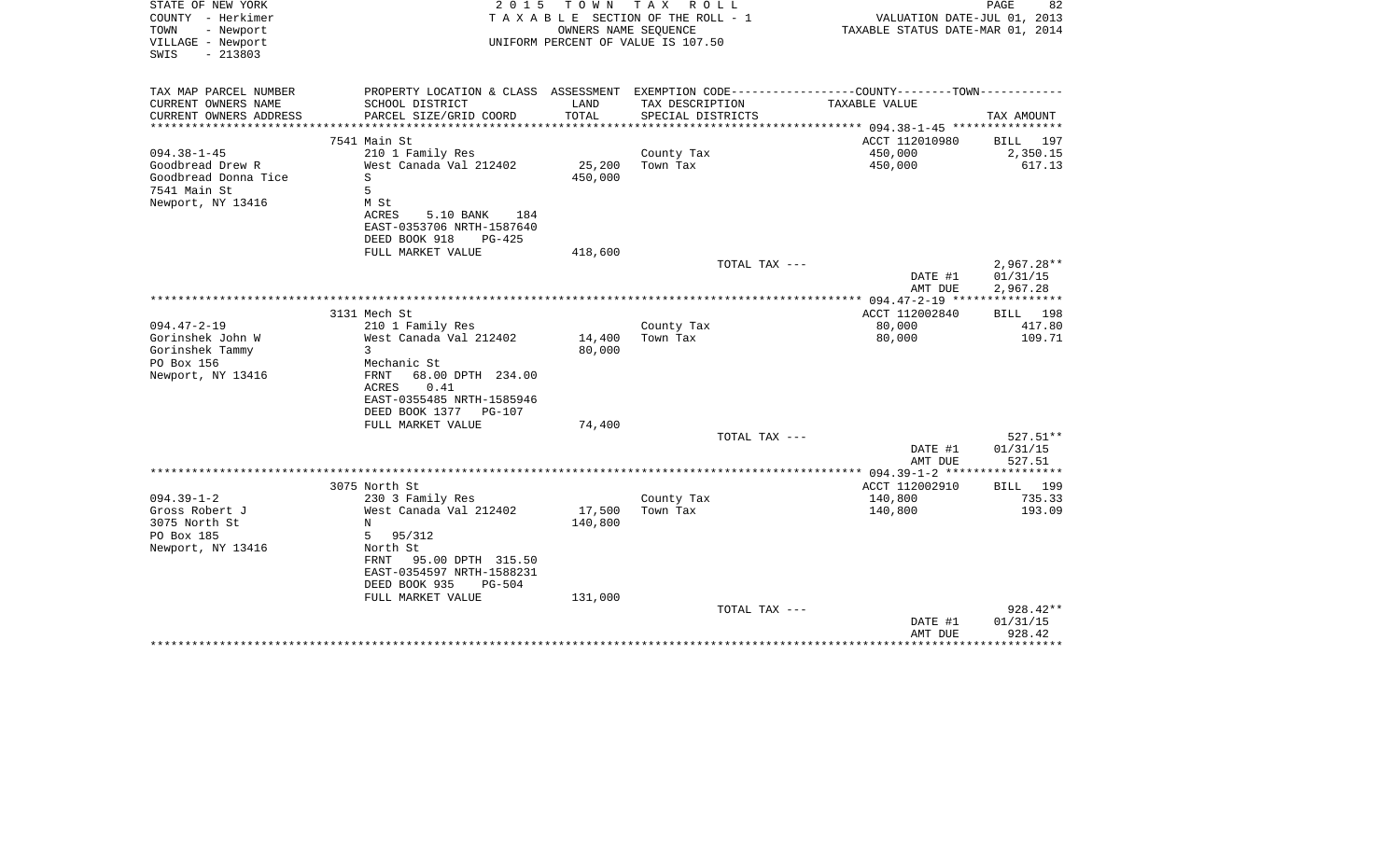| STATE OF NEW YORK<br>COUNTY - Herkimer<br>TOWN<br>- Newport<br>VILLAGE - Newport | 2 0 1 5                                                                                       | TOWN TAX | R O L L<br>TAXABLE SECTION OF THE ROLL - 1<br>OWNERS NAME SEQUENCE<br>UNIFORM PERCENT OF VALUE IS 107.50 | VALUATION DATE-JUL 01, 2013<br>TAXABLE STATUS DATE-MAR 01, 2014 | $\mathop{\mathtt{PAGE}}$<br>83 |
|----------------------------------------------------------------------------------|-----------------------------------------------------------------------------------------------|----------|----------------------------------------------------------------------------------------------------------|-----------------------------------------------------------------|--------------------------------|
| $-213803$<br>SWIS                                                                |                                                                                               |          |                                                                                                          |                                                                 |                                |
| TAX MAP PARCEL NUMBER                                                            | PROPERTY LOCATION & CLASS ASSESSMENT EXEMPTION CODE---------------COUNTY-------TOWN---------- |          |                                                                                                          |                                                                 |                                |
| CURRENT OWNERS NAME                                                              | SCHOOL DISTRICT                                                                               | LAND     | TAX DESCRIPTION                                                                                          | TAXABLE VALUE                                                   |                                |
| CURRENT OWNERS ADDRESS<br>*******************                                    | PARCEL SIZE/GRID COORD                                                                        | TOTAL    | SPECIAL DISTRICTS                                                                                        |                                                                 | TAX AMOUNT                     |
|                                                                                  | 3172 Mechanic St                                                                              |          |                                                                                                          | ACCT 112002280                                                  | 200<br><b>BILL</b>             |
| $094.47 - 3 - 15$                                                                | 210 1 Family Res                                                                              |          | County Tax                                                                                               | 65,575                                                          | 342.47                         |
| Haines Heidi J                                                                   | West Canada Val 212402                                                                        | 15,200   | Town Tax                                                                                                 | 65,575                                                          | 89.93                          |
| 7441 Main St                                                                     | S                                                                                             | 65,575   |                                                                                                          |                                                                 |                                |
| Newport, NY 13416                                                                | 3<br>98/210                                                                                   |          |                                                                                                          |                                                                 |                                |
|                                                                                  | Mechanic St                                                                                   |          |                                                                                                          |                                                                 |                                |
|                                                                                  | FRNT 100.00 DPTH 235.00                                                                       |          |                                                                                                          |                                                                 |                                |
|                                                                                  | $0.49$ BANK<br>ACRES<br>184<br>EAST-0356261 NRTH-1585739                                      |          |                                                                                                          |                                                                 |                                |
|                                                                                  | DEED BOOK 1333 PG-89                                                                          |          |                                                                                                          |                                                                 |                                |
|                                                                                  | FULL MARKET VALUE                                                                             | 61,000   |                                                                                                          |                                                                 |                                |
|                                                                                  |                                                                                               |          | TOTAL TAX ---                                                                                            |                                                                 | 432.40**                       |
|                                                                                  |                                                                                               |          |                                                                                                          | DATE #1<br>AMT DUE                                              | 01/31/15<br>432.40             |
|                                                                                  |                                                                                               |          |                                                                                                          |                                                                 |                                |
|                                                                                  | 7407 Main St                                                                                  |          |                                                                                                          | ACCT 112005310                                                  | <b>BILL</b><br>201             |
| $094.47 - 1 - 25$<br>Hankey Brandon J                                            | 210 1 Family Res<br>West Canada Val 212402                                                    | 9,500    | VET COM CT 41131                                                                                         | 14,400<br>14,400<br>43,200                                      | 225.61                         |
| Hankey Cassondra E                                                               | W                                                                                             | 57,600   | County Tax<br>Town Tax                                                                                   | 43,200                                                          | 59.24                          |
| 7407 Main St                                                                     | Life Estate                                                                                   |          |                                                                                                          |                                                                 |                                |
| Newport, NY 13416                                                                | M St                                                                                          |          |                                                                                                          |                                                                 |                                |
|                                                                                  | FRNT<br>45.00 DPTH 88.00                                                                      |          |                                                                                                          |                                                                 |                                |
|                                                                                  | EAST-0355147 NRTH-1585262                                                                     |          |                                                                                                          |                                                                 |                                |
|                                                                                  | DEED BOOK 1397<br>$PG-431$                                                                    |          |                                                                                                          |                                                                 |                                |
|                                                                                  | FULL MARKET VALUE                                                                             | 53,600   |                                                                                                          |                                                                 |                                |
|                                                                                  |                                                                                               |          | TOTAL TAX ---                                                                                            |                                                                 | 284.85**                       |
|                                                                                  |                                                                                               |          |                                                                                                          | DATE #1<br>AMT DUE                                              | 01/31/15<br>284.85             |
|                                                                                  |                                                                                               |          |                                                                                                          |                                                                 |                                |
|                                                                                  | 7404 West St                                                                                  |          |                                                                                                          | ACCT 112010260                                                  | BILL 202                       |
| $094.46 - 1 - 11$                                                                | 210 1 Family Res                                                                              |          | County Tax                                                                                               | 45,700                                                          | 238.67                         |
| Harrington Anne                                                                  | West Canada Val 212402                                                                        | 7,400    | Town Tax                                                                                                 | 45,700                                                          | 62.67                          |
| 9990 Hillside Terrace                                                            | E                                                                                             | 45,700   | School Relevy                                                                                            |                                                                 | 853.44                         |
| Marcy, NY 13403                                                                  | $\mathbf{1}$<br>40/40                                                                         |          |                                                                                                          |                                                                 |                                |
|                                                                                  | W St<br>39.00 DPTH<br>FRNT<br>81.92                                                           |          |                                                                                                          |                                                                 |                                |
|                                                                                  | EAST-0353960 NRTH-1585610                                                                     |          |                                                                                                          |                                                                 |                                |
|                                                                                  | DEED BOOK 1488<br>PG-863                                                                      |          |                                                                                                          |                                                                 |                                |
|                                                                                  | FULL MARKET VALUE                                                                             | 42,500   |                                                                                                          |                                                                 |                                |
|                                                                                  |                                                                                               |          | TOTAL TAX ---                                                                                            |                                                                 | 1,154.78**                     |
|                                                                                  |                                                                                               |          |                                                                                                          | DATE #1                                                         | 01/31/15                       |
|                                                                                  |                                                                                               |          |                                                                                                          | AMT DUE                                                         | 1,154.78                       |
|                                                                                  |                                                                                               |          |                                                                                                          |                                                                 |                                |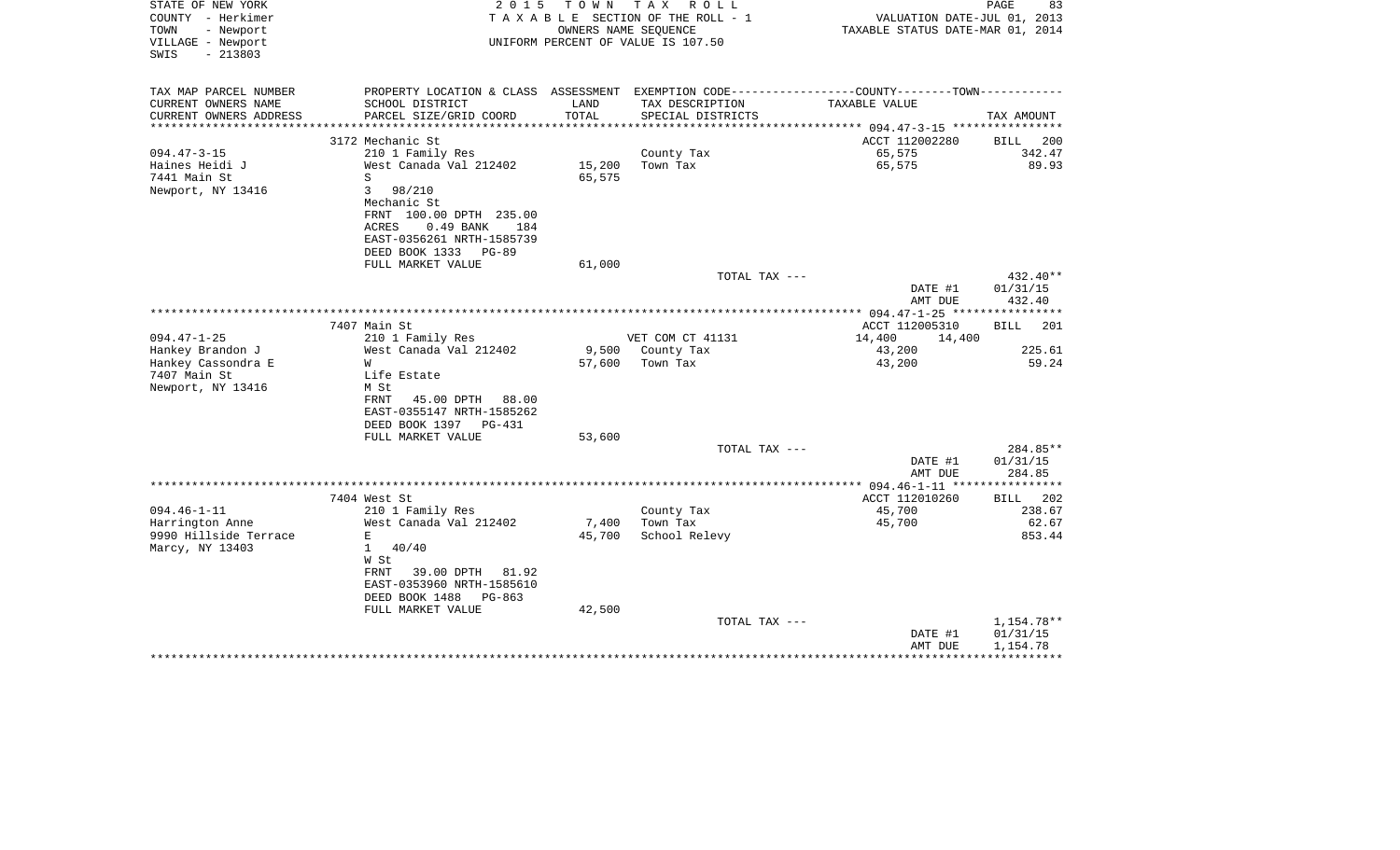| $-213803$<br>PROPERTY LOCATION & CLASS ASSESSMENT EXEMPTION CODE----------------COUNTY--------TOWN----------<br>CURRENT OWNERS NAME<br>SCHOOL DISTRICT<br>LAND<br>TAX DESCRIPTION<br>TAXABLE VALUE<br>TOTAL<br>PARCEL SIZE/GRID COORD<br>SPECIAL DISTRICTS<br>TAX AMOUNT<br>*************<br>***********<br>*************** 094.38-1-5 ******************<br>ACCT 112001620<br>3012 Harris Ave<br><b>BILL</b><br>203<br>$094.38 - 1 - 5$<br>210 1 Family Res<br>120,000<br>626.71<br>County Tax<br>West Canada Val 212402<br>21,200<br>Town Tax<br>120,000<br>164.57<br>Harris Malcolm E<br>Harris Janet<br>120,000<br>E.<br>7556 Harris Ave<br>3<br>1.17A<br>M St<br>ACRES<br>1.17<br>EAST-0353788 NRTH-1588395<br>DEED BOOK 682<br>$PG-287$<br>FULL MARKET VALUE<br>111,650<br>791.28**<br>TOTAL TAX ---<br>DATE #1<br>01/31/15<br>AMT DUE<br>791.28<br>7537 East St<br>ACCT 112003120<br>BILL 204<br>210 1 Family Res<br>84,300<br>440.26<br>County Tax<br>West Canada Val 212402<br>Town Tax<br>84,300<br>115.61<br>13,900<br>84,300<br>W<br>81/152<br>3<br>E St<br>Newport, NY 13416<br>82.00 DPTH 175.00<br>FRNT<br>EAST-0354614 NRTH-1587718<br>DEED BOOK 00600 PG-00542<br>FULL MARKET VALUE<br>78,400<br>TOTAL TAX ---<br>555.87**<br>DATE #1<br>01/31/15<br>AMT DUE<br>555.87<br>************** 094.47-1-6 ******************<br>Bridge St<br>ACCT 112003090<br>BILL 205<br>481 Att row bldg<br>71,400<br>372.89<br>County Tax<br>71,400<br>97.92<br>Harris W V Jr<br>West Canada Val 212402<br>7,000<br>Town Tax<br>71,400<br>Newport, NY 13416<br>S<br>10 30 X 68<br>Bridge St<br>30.50 DPTH<br>68.00<br>FRNT<br>EAST-0354807 NRTH-1585996 | STATE OF NEW YORK<br>COUNTY - Herkimer<br>TOWN<br>- Newport<br>VILLAGE - Newport | 2 0 1 5                  | T O W N | TAX ROLL<br>TAXABLE SECTION OF THE ROLL - 1<br>OWNERS NAME SEQUENCE<br>UNIFORM PERCENT OF VALUE IS 107.50 | VALUATION DATE-JUL 01, 2013<br>TAXABLE STATUS DATE-MAR 01, 2014 | PAGE<br>84 |
|--------------------------------------------------------------------------------------------------------------------------------------------------------------------------------------------------------------------------------------------------------------------------------------------------------------------------------------------------------------------------------------------------------------------------------------------------------------------------------------------------------------------------------------------------------------------------------------------------------------------------------------------------------------------------------------------------------------------------------------------------------------------------------------------------------------------------------------------------------------------------------------------------------------------------------------------------------------------------------------------------------------------------------------------------------------------------------------------------------------------------------------------------------------------------------------------------------------------------------------------------------------------------------------------------------------------------------------------------------------------------------------------------------------------------------------------------------------------------------------------------------------------------------------------------------------------------------------------------------------------------------------------------------|----------------------------------------------------------------------------------|--------------------------|---------|-----------------------------------------------------------------------------------------------------------|-----------------------------------------------------------------|------------|
|                                                                                                                                                                                                                                                                                                                                                                                                                                                                                                                                                                                                                                                                                                                                                                                                                                                                                                                                                                                                                                                                                                                                                                                                                                                                                                                                                                                                                                                                                                                                                                                                                                                        | SWIS                                                                             |                          |         |                                                                                                           |                                                                 |            |
|                                                                                                                                                                                                                                                                                                                                                                                                                                                                                                                                                                                                                                                                                                                                                                                                                                                                                                                                                                                                                                                                                                                                                                                                                                                                                                                                                                                                                                                                                                                                                                                                                                                        | TAX MAP PARCEL NUMBER                                                            |                          |         |                                                                                                           |                                                                 |            |
|                                                                                                                                                                                                                                                                                                                                                                                                                                                                                                                                                                                                                                                                                                                                                                                                                                                                                                                                                                                                                                                                                                                                                                                                                                                                                                                                                                                                                                                                                                                                                                                                                                                        | CURRENT OWNERS ADDRESS                                                           |                          |         |                                                                                                           |                                                                 |            |
|                                                                                                                                                                                                                                                                                                                                                                                                                                                                                                                                                                                                                                                                                                                                                                                                                                                                                                                                                                                                                                                                                                                                                                                                                                                                                                                                                                                                                                                                                                                                                                                                                                                        |                                                                                  |                          |         |                                                                                                           |                                                                 |            |
|                                                                                                                                                                                                                                                                                                                                                                                                                                                                                                                                                                                                                                                                                                                                                                                                                                                                                                                                                                                                                                                                                                                                                                                                                                                                                                                                                                                                                                                                                                                                                                                                                                                        |                                                                                  |                          |         |                                                                                                           |                                                                 |            |
|                                                                                                                                                                                                                                                                                                                                                                                                                                                                                                                                                                                                                                                                                                                                                                                                                                                                                                                                                                                                                                                                                                                                                                                                                                                                                                                                                                                                                                                                                                                                                                                                                                                        |                                                                                  |                          |         |                                                                                                           |                                                                 |            |
|                                                                                                                                                                                                                                                                                                                                                                                                                                                                                                                                                                                                                                                                                                                                                                                                                                                                                                                                                                                                                                                                                                                                                                                                                                                                                                                                                                                                                                                                                                                                                                                                                                                        |                                                                                  |                          |         |                                                                                                           |                                                                 |            |
|                                                                                                                                                                                                                                                                                                                                                                                                                                                                                                                                                                                                                                                                                                                                                                                                                                                                                                                                                                                                                                                                                                                                                                                                                                                                                                                                                                                                                                                                                                                                                                                                                                                        |                                                                                  |                          |         |                                                                                                           |                                                                 |            |
|                                                                                                                                                                                                                                                                                                                                                                                                                                                                                                                                                                                                                                                                                                                                                                                                                                                                                                                                                                                                                                                                                                                                                                                                                                                                                                                                                                                                                                                                                                                                                                                                                                                        | PO Box 335                                                                       |                          |         |                                                                                                           |                                                                 |            |
|                                                                                                                                                                                                                                                                                                                                                                                                                                                                                                                                                                                                                                                                                                                                                                                                                                                                                                                                                                                                                                                                                                                                                                                                                                                                                                                                                                                                                                                                                                                                                                                                                                                        | Newport, NY 13416                                                                |                          |         |                                                                                                           |                                                                 |            |
|                                                                                                                                                                                                                                                                                                                                                                                                                                                                                                                                                                                                                                                                                                                                                                                                                                                                                                                                                                                                                                                                                                                                                                                                                                                                                                                                                                                                                                                                                                                                                                                                                                                        |                                                                                  |                          |         |                                                                                                           |                                                                 |            |
|                                                                                                                                                                                                                                                                                                                                                                                                                                                                                                                                                                                                                                                                                                                                                                                                                                                                                                                                                                                                                                                                                                                                                                                                                                                                                                                                                                                                                                                                                                                                                                                                                                                        |                                                                                  |                          |         |                                                                                                           |                                                                 |            |
|                                                                                                                                                                                                                                                                                                                                                                                                                                                                                                                                                                                                                                                                                                                                                                                                                                                                                                                                                                                                                                                                                                                                                                                                                                                                                                                                                                                                                                                                                                                                                                                                                                                        |                                                                                  |                          |         |                                                                                                           |                                                                 |            |
|                                                                                                                                                                                                                                                                                                                                                                                                                                                                                                                                                                                                                                                                                                                                                                                                                                                                                                                                                                                                                                                                                                                                                                                                                                                                                                                                                                                                                                                                                                                                                                                                                                                        |                                                                                  |                          |         |                                                                                                           |                                                                 |            |
|                                                                                                                                                                                                                                                                                                                                                                                                                                                                                                                                                                                                                                                                                                                                                                                                                                                                                                                                                                                                                                                                                                                                                                                                                                                                                                                                                                                                                                                                                                                                                                                                                                                        |                                                                                  |                          |         |                                                                                                           |                                                                 |            |
|                                                                                                                                                                                                                                                                                                                                                                                                                                                                                                                                                                                                                                                                                                                                                                                                                                                                                                                                                                                                                                                                                                                                                                                                                                                                                                                                                                                                                                                                                                                                                                                                                                                        |                                                                                  |                          |         |                                                                                                           |                                                                 |            |
|                                                                                                                                                                                                                                                                                                                                                                                                                                                                                                                                                                                                                                                                                                                                                                                                                                                                                                                                                                                                                                                                                                                                                                                                                                                                                                                                                                                                                                                                                                                                                                                                                                                        |                                                                                  |                          |         |                                                                                                           |                                                                 |            |
|                                                                                                                                                                                                                                                                                                                                                                                                                                                                                                                                                                                                                                                                                                                                                                                                                                                                                                                                                                                                                                                                                                                                                                                                                                                                                                                                                                                                                                                                                                                                                                                                                                                        | $094.39 - 1 - 51$                                                                |                          |         |                                                                                                           |                                                                 |            |
|                                                                                                                                                                                                                                                                                                                                                                                                                                                                                                                                                                                                                                                                                                                                                                                                                                                                                                                                                                                                                                                                                                                                                                                                                                                                                                                                                                                                                                                                                                                                                                                                                                                        | Harris W V Jr                                                                    |                          |         |                                                                                                           |                                                                 |            |
|                                                                                                                                                                                                                                                                                                                                                                                                                                                                                                                                                                                                                                                                                                                                                                                                                                                                                                                                                                                                                                                                                                                                                                                                                                                                                                                                                                                                                                                                                                                                                                                                                                                        | Harris Ellen                                                                     |                          |         |                                                                                                           |                                                                 |            |
|                                                                                                                                                                                                                                                                                                                                                                                                                                                                                                                                                                                                                                                                                                                                                                                                                                                                                                                                                                                                                                                                                                                                                                                                                                                                                                                                                                                                                                                                                                                                                                                                                                                        | 7537 East St                                                                     |                          |         |                                                                                                           |                                                                 |            |
|                                                                                                                                                                                                                                                                                                                                                                                                                                                                                                                                                                                                                                                                                                                                                                                                                                                                                                                                                                                                                                                                                                                                                                                                                                                                                                                                                                                                                                                                                                                                                                                                                                                        | PO Box 406                                                                       |                          |         |                                                                                                           |                                                                 |            |
|                                                                                                                                                                                                                                                                                                                                                                                                                                                                                                                                                                                                                                                                                                                                                                                                                                                                                                                                                                                                                                                                                                                                                                                                                                                                                                                                                                                                                                                                                                                                                                                                                                                        |                                                                                  |                          |         |                                                                                                           |                                                                 |            |
|                                                                                                                                                                                                                                                                                                                                                                                                                                                                                                                                                                                                                                                                                                                                                                                                                                                                                                                                                                                                                                                                                                                                                                                                                                                                                                                                                                                                                                                                                                                                                                                                                                                        |                                                                                  |                          |         |                                                                                                           |                                                                 |            |
|                                                                                                                                                                                                                                                                                                                                                                                                                                                                                                                                                                                                                                                                                                                                                                                                                                                                                                                                                                                                                                                                                                                                                                                                                                                                                                                                                                                                                                                                                                                                                                                                                                                        |                                                                                  |                          |         |                                                                                                           |                                                                 |            |
|                                                                                                                                                                                                                                                                                                                                                                                                                                                                                                                                                                                                                                                                                                                                                                                                                                                                                                                                                                                                                                                                                                                                                                                                                                                                                                                                                                                                                                                                                                                                                                                                                                                        |                                                                                  |                          |         |                                                                                                           |                                                                 |            |
|                                                                                                                                                                                                                                                                                                                                                                                                                                                                                                                                                                                                                                                                                                                                                                                                                                                                                                                                                                                                                                                                                                                                                                                                                                                                                                                                                                                                                                                                                                                                                                                                                                                        |                                                                                  |                          |         |                                                                                                           |                                                                 |            |
|                                                                                                                                                                                                                                                                                                                                                                                                                                                                                                                                                                                                                                                                                                                                                                                                                                                                                                                                                                                                                                                                                                                                                                                                                                                                                                                                                                                                                                                                                                                                                                                                                                                        |                                                                                  |                          |         |                                                                                                           |                                                                 |            |
|                                                                                                                                                                                                                                                                                                                                                                                                                                                                                                                                                                                                                                                                                                                                                                                                                                                                                                                                                                                                                                                                                                                                                                                                                                                                                                                                                                                                                                                                                                                                                                                                                                                        |                                                                                  |                          |         |                                                                                                           |                                                                 |            |
|                                                                                                                                                                                                                                                                                                                                                                                                                                                                                                                                                                                                                                                                                                                                                                                                                                                                                                                                                                                                                                                                                                                                                                                                                                                                                                                                                                                                                                                                                                                                                                                                                                                        |                                                                                  |                          |         |                                                                                                           |                                                                 |            |
|                                                                                                                                                                                                                                                                                                                                                                                                                                                                                                                                                                                                                                                                                                                                                                                                                                                                                                                                                                                                                                                                                                                                                                                                                                                                                                                                                                                                                                                                                                                                                                                                                                                        | $094.47 - 1 - 6$                                                                 |                          |         |                                                                                                           |                                                                 |            |
|                                                                                                                                                                                                                                                                                                                                                                                                                                                                                                                                                                                                                                                                                                                                                                                                                                                                                                                                                                                                                                                                                                                                                                                                                                                                                                                                                                                                                                                                                                                                                                                                                                                        |                                                                                  |                          |         |                                                                                                           |                                                                 |            |
|                                                                                                                                                                                                                                                                                                                                                                                                                                                                                                                                                                                                                                                                                                                                                                                                                                                                                                                                                                                                                                                                                                                                                                                                                                                                                                                                                                                                                                                                                                                                                                                                                                                        |                                                                                  |                          |         |                                                                                                           |                                                                 |            |
|                                                                                                                                                                                                                                                                                                                                                                                                                                                                                                                                                                                                                                                                                                                                                                                                                                                                                                                                                                                                                                                                                                                                                                                                                                                                                                                                                                                                                                                                                                                                                                                                                                                        |                                                                                  |                          |         |                                                                                                           |                                                                 |            |
|                                                                                                                                                                                                                                                                                                                                                                                                                                                                                                                                                                                                                                                                                                                                                                                                                                                                                                                                                                                                                                                                                                                                                                                                                                                                                                                                                                                                                                                                                                                                                                                                                                                        |                                                                                  |                          |         |                                                                                                           |                                                                 |            |
|                                                                                                                                                                                                                                                                                                                                                                                                                                                                                                                                                                                                                                                                                                                                                                                                                                                                                                                                                                                                                                                                                                                                                                                                                                                                                                                                                                                                                                                                                                                                                                                                                                                        |                                                                                  |                          |         |                                                                                                           |                                                                 |            |
|                                                                                                                                                                                                                                                                                                                                                                                                                                                                                                                                                                                                                                                                                                                                                                                                                                                                                                                                                                                                                                                                                                                                                                                                                                                                                                                                                                                                                                                                                                                                                                                                                                                        |                                                                                  | DEED BOOK 00463 PG-00422 |         |                                                                                                           |                                                                 |            |
| 66,400<br>FULL MARKET VALUE                                                                                                                                                                                                                                                                                                                                                                                                                                                                                                                                                                                                                                                                                                                                                                                                                                                                                                                                                                                                                                                                                                                                                                                                                                                                                                                                                                                                                                                                                                                                                                                                                            |                                                                                  |                          |         |                                                                                                           |                                                                 |            |
| TOTAL TAX ---<br>470.81**                                                                                                                                                                                                                                                                                                                                                                                                                                                                                                                                                                                                                                                                                                                                                                                                                                                                                                                                                                                                                                                                                                                                                                                                                                                                                                                                                                                                                                                                                                                                                                                                                              |                                                                                  |                          |         |                                                                                                           |                                                                 |            |
| 01/31/15<br>DATE #1                                                                                                                                                                                                                                                                                                                                                                                                                                                                                                                                                                                                                                                                                                                                                                                                                                                                                                                                                                                                                                                                                                                                                                                                                                                                                                                                                                                                                                                                                                                                                                                                                                    |                                                                                  |                          |         |                                                                                                           |                                                                 |            |
| 470.81<br>AMT DUE                                                                                                                                                                                                                                                                                                                                                                                                                                                                                                                                                                                                                                                                                                                                                                                                                                                                                                                                                                                                                                                                                                                                                                                                                                                                                                                                                                                                                                                                                                                                                                                                                                      |                                                                                  |                          |         |                                                                                                           |                                                                 |            |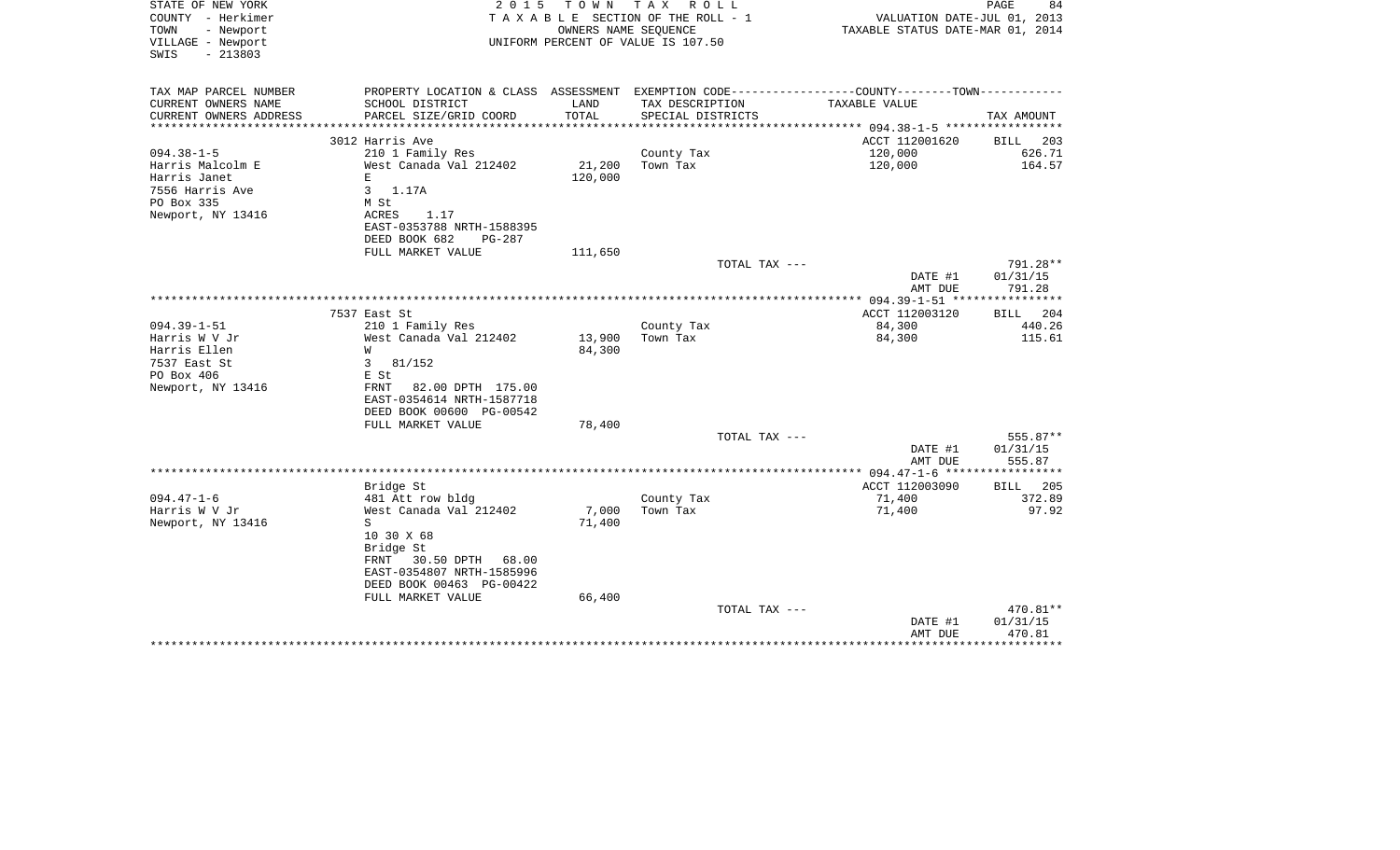| PROPERTY LOCATION & CLASS ASSESSMENT EXEMPTION CODE---------------COUNTY-------TOWN----------<br>CURRENT OWNERS NAME<br>SCHOOL DISTRICT<br>LAND<br>TAX DESCRIPTION<br>TAXABLE VALUE<br>PARCEL SIZE/GRID COORD<br>TOTAL<br>CURRENT OWNERS ADDRESS<br>SPECIAL DISTRICTS<br>TAX AMOUNT<br>*************<br>*************************<br>*********************<br>**************** 094.47-1-22 *****************<br>ACCT 112005220<br>7413 Main St<br><b>BILL</b><br>206<br>$094.47 - 1 - 22$<br>72,800<br>220 2 Family Res<br>380.20<br>County Tax<br>West Canada Val 212402<br>10,500<br>Town Tax<br>72,800<br>99.84<br>Hartman Matthew<br>Hartman McKenzie<br>72,800<br>School Relevy<br>1,359.54<br>W<br>566 DeKalb Ave Apt 4H<br>40/70<br>3<br>Village Relevy<br>486.70<br>M St<br>FRNT<br>66.00 DPTH 112.00<br>EAST-0355084 NRTH-1585378<br>DEED BOOK 1171<br>PG-661<br>FULL MARKET VALUE<br>67,700<br>TOTAL TAX ---<br>$2,326.28**$<br>01/31/15<br>DATE #1<br>AMT DUE<br>2,326.28<br>7534 Main St<br>ACCT 112000090<br>BILL 207<br>$094.38 - 1 - 16$<br>86,000<br>210 1 Family Res<br>County Tax<br>449.14<br>Haubert Richard<br>West Canada Val 212402<br>Town Tax<br>86,000<br>117.94<br>16,200<br>7534 N Main St<br>86,000<br>School Relevy<br>E<br>1,066.02<br>61/213<br>3<br>Village Relevy<br>387.36<br>Main St<br>64.00 DPTH 297.00<br><b>FRNT</b><br><b>ACRES</b><br>0.58 BANK<br>184<br>EAST-0354181 NRTH-1587781<br>DEED BOOK 895<br>$PG - 556$<br>FULL MARKET VALUE<br>80,000<br>$2,020.46**$<br>TOTAL TAX ---<br>01/31/15<br>DATE #1<br>2,020.46<br>AMT DUE<br>North St<br>ACCT 112003280<br><b>BILL</b><br>208<br>$094.39 - 1 - 15$<br>105 Vac farmland<br>7,500<br>39.17<br>County Tax<br>West Canada Val 212402<br>7,500<br>Town Tax<br>7,500<br>10.29<br>Helmer Matthew R<br>140.05<br>Norway Road<br>7,500<br>School Relevy<br>1 5 A<br>Newport, NY 13416<br>ACRES<br>8.80<br>EAST-0355548 NRTH-1587896<br>DEED BOOK 00831 PG-00233<br>FULL MARKET VALUE<br>7,000<br>189.51**<br>TOTAL TAX ---<br>01/31/15<br>DATE #1<br>189.51<br>AMT DUE<br>********* | STATE OF NEW YORK<br>COUNTY - Herkimer<br>TOWN<br>- Newport<br>VILLAGE - Newport<br>$-213803$<br>SWIS | 2 0 1 5 | T O W N | T A X<br>R O L L<br>T A X A B L E SECTION OF THE ROLL - 1<br>OWNERS NAME SEOUENCE<br>UNIFORM PERCENT OF VALUE IS 107.50 | VALUATION DATE-JUL 01, 2013<br>TAXABLE STATUS DATE-MAR 01, 2014 | PAGE<br>85 |
|-----------------------------------------------------------------------------------------------------------------------------------------------------------------------------------------------------------------------------------------------------------------------------------------------------------------------------------------------------------------------------------------------------------------------------------------------------------------------------------------------------------------------------------------------------------------------------------------------------------------------------------------------------------------------------------------------------------------------------------------------------------------------------------------------------------------------------------------------------------------------------------------------------------------------------------------------------------------------------------------------------------------------------------------------------------------------------------------------------------------------------------------------------------------------------------------------------------------------------------------------------------------------------------------------------------------------------------------------------------------------------------------------------------------------------------------------------------------------------------------------------------------------------------------------------------------------------------------------------------------------------------------------------------------------------------------------------------------------------------------------------------------------------------------------------------------------------------------------------------------------------------------------------------------------------------------------------------------------------------------------------------------------------------------------------------------------------|-------------------------------------------------------------------------------------------------------|---------|---------|-------------------------------------------------------------------------------------------------------------------------|-----------------------------------------------------------------|------------|
|                                                                                                                                                                                                                                                                                                                                                                                                                                                                                                                                                                                                                                                                                                                                                                                                                                                                                                                                                                                                                                                                                                                                                                                                                                                                                                                                                                                                                                                                                                                                                                                                                                                                                                                                                                                                                                                                                                                                                                                                                                                                             | TAX MAP PARCEL NUMBER                                                                                 |         |         |                                                                                                                         |                                                                 |            |
|                                                                                                                                                                                                                                                                                                                                                                                                                                                                                                                                                                                                                                                                                                                                                                                                                                                                                                                                                                                                                                                                                                                                                                                                                                                                                                                                                                                                                                                                                                                                                                                                                                                                                                                                                                                                                                                                                                                                                                                                                                                                             |                                                                                                       |         |         |                                                                                                                         |                                                                 |            |
|                                                                                                                                                                                                                                                                                                                                                                                                                                                                                                                                                                                                                                                                                                                                                                                                                                                                                                                                                                                                                                                                                                                                                                                                                                                                                                                                                                                                                                                                                                                                                                                                                                                                                                                                                                                                                                                                                                                                                                                                                                                                             |                                                                                                       |         |         |                                                                                                                         |                                                                 |            |
|                                                                                                                                                                                                                                                                                                                                                                                                                                                                                                                                                                                                                                                                                                                                                                                                                                                                                                                                                                                                                                                                                                                                                                                                                                                                                                                                                                                                                                                                                                                                                                                                                                                                                                                                                                                                                                                                                                                                                                                                                                                                             |                                                                                                       |         |         |                                                                                                                         |                                                                 |            |
|                                                                                                                                                                                                                                                                                                                                                                                                                                                                                                                                                                                                                                                                                                                                                                                                                                                                                                                                                                                                                                                                                                                                                                                                                                                                                                                                                                                                                                                                                                                                                                                                                                                                                                                                                                                                                                                                                                                                                                                                                                                                             |                                                                                                       |         |         |                                                                                                                         |                                                                 |            |
|                                                                                                                                                                                                                                                                                                                                                                                                                                                                                                                                                                                                                                                                                                                                                                                                                                                                                                                                                                                                                                                                                                                                                                                                                                                                                                                                                                                                                                                                                                                                                                                                                                                                                                                                                                                                                                                                                                                                                                                                                                                                             |                                                                                                       |         |         |                                                                                                                         |                                                                 |            |
|                                                                                                                                                                                                                                                                                                                                                                                                                                                                                                                                                                                                                                                                                                                                                                                                                                                                                                                                                                                                                                                                                                                                                                                                                                                                                                                                                                                                                                                                                                                                                                                                                                                                                                                                                                                                                                                                                                                                                                                                                                                                             |                                                                                                       |         |         |                                                                                                                         |                                                                 |            |
|                                                                                                                                                                                                                                                                                                                                                                                                                                                                                                                                                                                                                                                                                                                                                                                                                                                                                                                                                                                                                                                                                                                                                                                                                                                                                                                                                                                                                                                                                                                                                                                                                                                                                                                                                                                                                                                                                                                                                                                                                                                                             | Brooklyn, NY 11205                                                                                    |         |         |                                                                                                                         |                                                                 |            |
|                                                                                                                                                                                                                                                                                                                                                                                                                                                                                                                                                                                                                                                                                                                                                                                                                                                                                                                                                                                                                                                                                                                                                                                                                                                                                                                                                                                                                                                                                                                                                                                                                                                                                                                                                                                                                                                                                                                                                                                                                                                                             |                                                                                                       |         |         |                                                                                                                         |                                                                 |            |
|                                                                                                                                                                                                                                                                                                                                                                                                                                                                                                                                                                                                                                                                                                                                                                                                                                                                                                                                                                                                                                                                                                                                                                                                                                                                                                                                                                                                                                                                                                                                                                                                                                                                                                                                                                                                                                                                                                                                                                                                                                                                             |                                                                                                       |         |         |                                                                                                                         |                                                                 |            |
|                                                                                                                                                                                                                                                                                                                                                                                                                                                                                                                                                                                                                                                                                                                                                                                                                                                                                                                                                                                                                                                                                                                                                                                                                                                                                                                                                                                                                                                                                                                                                                                                                                                                                                                                                                                                                                                                                                                                                                                                                                                                             |                                                                                                       |         |         |                                                                                                                         |                                                                 |            |
|                                                                                                                                                                                                                                                                                                                                                                                                                                                                                                                                                                                                                                                                                                                                                                                                                                                                                                                                                                                                                                                                                                                                                                                                                                                                                                                                                                                                                                                                                                                                                                                                                                                                                                                                                                                                                                                                                                                                                                                                                                                                             |                                                                                                       |         |         |                                                                                                                         |                                                                 |            |
|                                                                                                                                                                                                                                                                                                                                                                                                                                                                                                                                                                                                                                                                                                                                                                                                                                                                                                                                                                                                                                                                                                                                                                                                                                                                                                                                                                                                                                                                                                                                                                                                                                                                                                                                                                                                                                                                                                                                                                                                                                                                             |                                                                                                       |         |         |                                                                                                                         |                                                                 |            |
|                                                                                                                                                                                                                                                                                                                                                                                                                                                                                                                                                                                                                                                                                                                                                                                                                                                                                                                                                                                                                                                                                                                                                                                                                                                                                                                                                                                                                                                                                                                                                                                                                                                                                                                                                                                                                                                                                                                                                                                                                                                                             |                                                                                                       |         |         |                                                                                                                         |                                                                 |            |
|                                                                                                                                                                                                                                                                                                                                                                                                                                                                                                                                                                                                                                                                                                                                                                                                                                                                                                                                                                                                                                                                                                                                                                                                                                                                                                                                                                                                                                                                                                                                                                                                                                                                                                                                                                                                                                                                                                                                                                                                                                                                             |                                                                                                       |         |         |                                                                                                                         |                                                                 |            |
|                                                                                                                                                                                                                                                                                                                                                                                                                                                                                                                                                                                                                                                                                                                                                                                                                                                                                                                                                                                                                                                                                                                                                                                                                                                                                                                                                                                                                                                                                                                                                                                                                                                                                                                                                                                                                                                                                                                                                                                                                                                                             |                                                                                                       |         |         |                                                                                                                         |                                                                 |            |
|                                                                                                                                                                                                                                                                                                                                                                                                                                                                                                                                                                                                                                                                                                                                                                                                                                                                                                                                                                                                                                                                                                                                                                                                                                                                                                                                                                                                                                                                                                                                                                                                                                                                                                                                                                                                                                                                                                                                                                                                                                                                             |                                                                                                       |         |         |                                                                                                                         |                                                                 |            |
|                                                                                                                                                                                                                                                                                                                                                                                                                                                                                                                                                                                                                                                                                                                                                                                                                                                                                                                                                                                                                                                                                                                                                                                                                                                                                                                                                                                                                                                                                                                                                                                                                                                                                                                                                                                                                                                                                                                                                                                                                                                                             |                                                                                                       |         |         |                                                                                                                         |                                                                 |            |
|                                                                                                                                                                                                                                                                                                                                                                                                                                                                                                                                                                                                                                                                                                                                                                                                                                                                                                                                                                                                                                                                                                                                                                                                                                                                                                                                                                                                                                                                                                                                                                                                                                                                                                                                                                                                                                                                                                                                                                                                                                                                             | Newport, NY 13416                                                                                     |         |         |                                                                                                                         |                                                                 |            |
|                                                                                                                                                                                                                                                                                                                                                                                                                                                                                                                                                                                                                                                                                                                                                                                                                                                                                                                                                                                                                                                                                                                                                                                                                                                                                                                                                                                                                                                                                                                                                                                                                                                                                                                                                                                                                                                                                                                                                                                                                                                                             |                                                                                                       |         |         |                                                                                                                         |                                                                 |            |
|                                                                                                                                                                                                                                                                                                                                                                                                                                                                                                                                                                                                                                                                                                                                                                                                                                                                                                                                                                                                                                                                                                                                                                                                                                                                                                                                                                                                                                                                                                                                                                                                                                                                                                                                                                                                                                                                                                                                                                                                                                                                             |                                                                                                       |         |         |                                                                                                                         |                                                                 |            |
|                                                                                                                                                                                                                                                                                                                                                                                                                                                                                                                                                                                                                                                                                                                                                                                                                                                                                                                                                                                                                                                                                                                                                                                                                                                                                                                                                                                                                                                                                                                                                                                                                                                                                                                                                                                                                                                                                                                                                                                                                                                                             |                                                                                                       |         |         |                                                                                                                         |                                                                 |            |
|                                                                                                                                                                                                                                                                                                                                                                                                                                                                                                                                                                                                                                                                                                                                                                                                                                                                                                                                                                                                                                                                                                                                                                                                                                                                                                                                                                                                                                                                                                                                                                                                                                                                                                                                                                                                                                                                                                                                                                                                                                                                             |                                                                                                       |         |         |                                                                                                                         |                                                                 |            |
|                                                                                                                                                                                                                                                                                                                                                                                                                                                                                                                                                                                                                                                                                                                                                                                                                                                                                                                                                                                                                                                                                                                                                                                                                                                                                                                                                                                                                                                                                                                                                                                                                                                                                                                                                                                                                                                                                                                                                                                                                                                                             |                                                                                                       |         |         |                                                                                                                         |                                                                 |            |
|                                                                                                                                                                                                                                                                                                                                                                                                                                                                                                                                                                                                                                                                                                                                                                                                                                                                                                                                                                                                                                                                                                                                                                                                                                                                                                                                                                                                                                                                                                                                                                                                                                                                                                                                                                                                                                                                                                                                                                                                                                                                             |                                                                                                       |         |         |                                                                                                                         |                                                                 |            |
|                                                                                                                                                                                                                                                                                                                                                                                                                                                                                                                                                                                                                                                                                                                                                                                                                                                                                                                                                                                                                                                                                                                                                                                                                                                                                                                                                                                                                                                                                                                                                                                                                                                                                                                                                                                                                                                                                                                                                                                                                                                                             |                                                                                                       |         |         |                                                                                                                         |                                                                 |            |
|                                                                                                                                                                                                                                                                                                                                                                                                                                                                                                                                                                                                                                                                                                                                                                                                                                                                                                                                                                                                                                                                                                                                                                                                                                                                                                                                                                                                                                                                                                                                                                                                                                                                                                                                                                                                                                                                                                                                                                                                                                                                             |                                                                                                       |         |         |                                                                                                                         |                                                                 |            |
|                                                                                                                                                                                                                                                                                                                                                                                                                                                                                                                                                                                                                                                                                                                                                                                                                                                                                                                                                                                                                                                                                                                                                                                                                                                                                                                                                                                                                                                                                                                                                                                                                                                                                                                                                                                                                                                                                                                                                                                                                                                                             |                                                                                                       |         |         |                                                                                                                         |                                                                 |            |
|                                                                                                                                                                                                                                                                                                                                                                                                                                                                                                                                                                                                                                                                                                                                                                                                                                                                                                                                                                                                                                                                                                                                                                                                                                                                                                                                                                                                                                                                                                                                                                                                                                                                                                                                                                                                                                                                                                                                                                                                                                                                             |                                                                                                       |         |         |                                                                                                                         |                                                                 |            |
|                                                                                                                                                                                                                                                                                                                                                                                                                                                                                                                                                                                                                                                                                                                                                                                                                                                                                                                                                                                                                                                                                                                                                                                                                                                                                                                                                                                                                                                                                                                                                                                                                                                                                                                                                                                                                                                                                                                                                                                                                                                                             | Helmer Thomas J                                                                                       |         |         |                                                                                                                         |                                                                 |            |
|                                                                                                                                                                                                                                                                                                                                                                                                                                                                                                                                                                                                                                                                                                                                                                                                                                                                                                                                                                                                                                                                                                                                                                                                                                                                                                                                                                                                                                                                                                                                                                                                                                                                                                                                                                                                                                                                                                                                                                                                                                                                             |                                                                                                       |         |         |                                                                                                                         |                                                                 |            |
|                                                                                                                                                                                                                                                                                                                                                                                                                                                                                                                                                                                                                                                                                                                                                                                                                                                                                                                                                                                                                                                                                                                                                                                                                                                                                                                                                                                                                                                                                                                                                                                                                                                                                                                                                                                                                                                                                                                                                                                                                                                                             | 193 Newport Gray Rd                                                                                   |         |         |                                                                                                                         |                                                                 |            |
|                                                                                                                                                                                                                                                                                                                                                                                                                                                                                                                                                                                                                                                                                                                                                                                                                                                                                                                                                                                                                                                                                                                                                                                                                                                                                                                                                                                                                                                                                                                                                                                                                                                                                                                                                                                                                                                                                                                                                                                                                                                                             |                                                                                                       |         |         |                                                                                                                         |                                                                 |            |
|                                                                                                                                                                                                                                                                                                                                                                                                                                                                                                                                                                                                                                                                                                                                                                                                                                                                                                                                                                                                                                                                                                                                                                                                                                                                                                                                                                                                                                                                                                                                                                                                                                                                                                                                                                                                                                                                                                                                                                                                                                                                             |                                                                                                       |         |         |                                                                                                                         |                                                                 |            |
|                                                                                                                                                                                                                                                                                                                                                                                                                                                                                                                                                                                                                                                                                                                                                                                                                                                                                                                                                                                                                                                                                                                                                                                                                                                                                                                                                                                                                                                                                                                                                                                                                                                                                                                                                                                                                                                                                                                                                                                                                                                                             |                                                                                                       |         |         |                                                                                                                         |                                                                 |            |
|                                                                                                                                                                                                                                                                                                                                                                                                                                                                                                                                                                                                                                                                                                                                                                                                                                                                                                                                                                                                                                                                                                                                                                                                                                                                                                                                                                                                                                                                                                                                                                                                                                                                                                                                                                                                                                                                                                                                                                                                                                                                             |                                                                                                       |         |         |                                                                                                                         |                                                                 |            |
|                                                                                                                                                                                                                                                                                                                                                                                                                                                                                                                                                                                                                                                                                                                                                                                                                                                                                                                                                                                                                                                                                                                                                                                                                                                                                                                                                                                                                                                                                                                                                                                                                                                                                                                                                                                                                                                                                                                                                                                                                                                                             |                                                                                                       |         |         |                                                                                                                         |                                                                 |            |
|                                                                                                                                                                                                                                                                                                                                                                                                                                                                                                                                                                                                                                                                                                                                                                                                                                                                                                                                                                                                                                                                                                                                                                                                                                                                                                                                                                                                                                                                                                                                                                                                                                                                                                                                                                                                                                                                                                                                                                                                                                                                             |                                                                                                       |         |         |                                                                                                                         |                                                                 |            |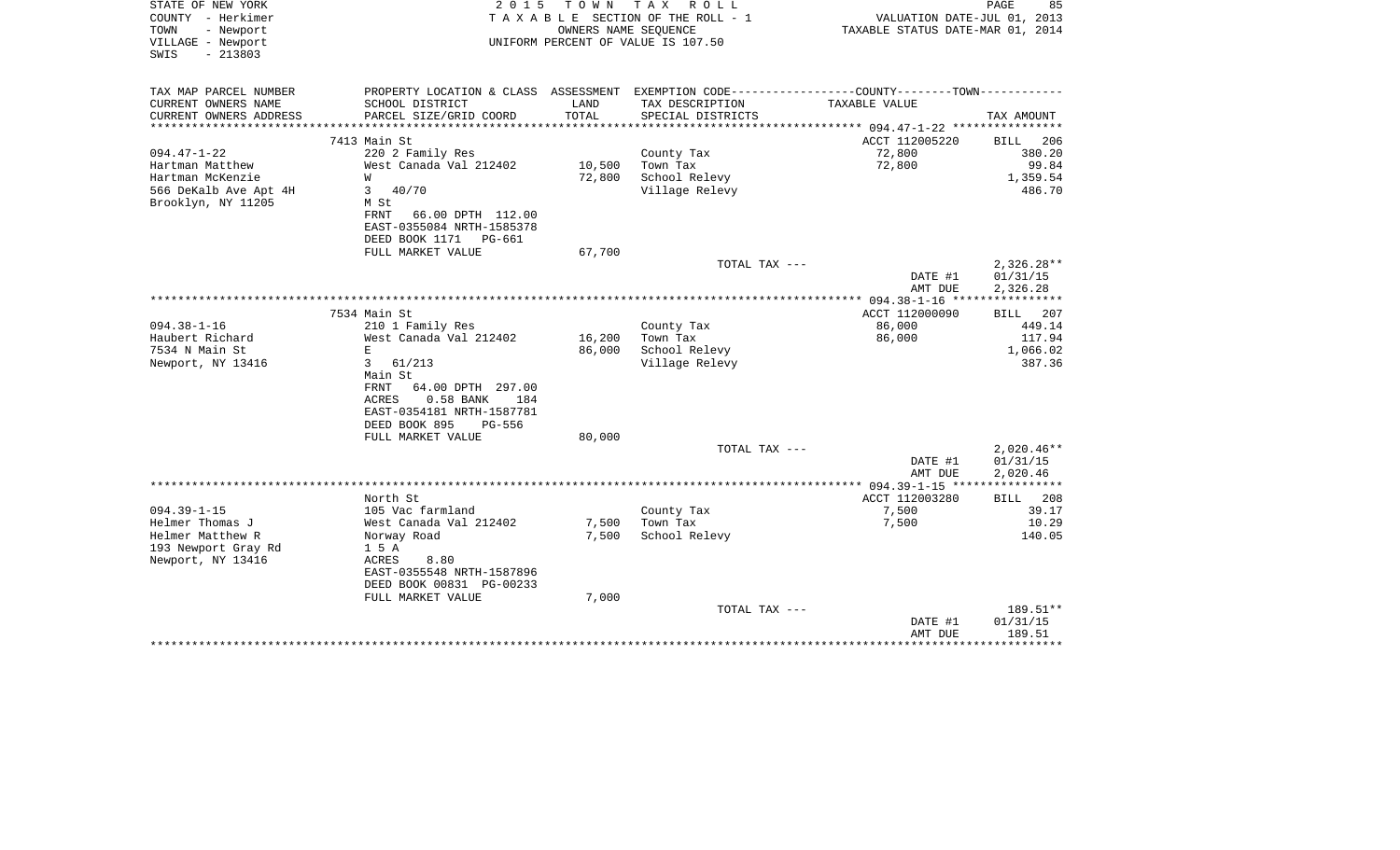| STATE OF NEW YORK<br>COUNTY - Herkimer<br>TOWN<br>- Newport<br>VILLAGE - Newport<br>$-213803$<br>SWIS | 2 0 1 5                                                                                                                                                                                      | OWNERS NAME SEQUENCE       | TOWN TAX ROLL<br>TAXABLE SECTION OF THE ROLL - 1<br>UNIFORM PERCENT OF VALUE IS 107.50 | VALUATION DATE-JUL 01, 2013<br>TAXABLE STATUS DATE-MAR 01, 2014 | PAGE<br>86                                        |
|-------------------------------------------------------------------------------------------------------|----------------------------------------------------------------------------------------------------------------------------------------------------------------------------------------------|----------------------------|----------------------------------------------------------------------------------------|-----------------------------------------------------------------|---------------------------------------------------|
| TAX MAP PARCEL NUMBER<br>CURRENT OWNERS NAME                                                          | PROPERTY LOCATION & CLASS ASSESSMENT EXEMPTION CODE----------------COUNTY--------TOWN----------<br>SCHOOL DISTRICT                                                                           | LAND                       | TAX DESCRIPTION                                                                        | TAXABLE VALUE                                                   |                                                   |
| CURRENT OWNERS ADDRESS                                                                                | PARCEL SIZE/GRID COORD                                                                                                                                                                       | TOTAL                      | SPECIAL DISTRICTS                                                                      |                                                                 | TAX AMOUNT                                        |
|                                                                                                       |                                                                                                                                                                                              |                            |                                                                                        | ************ 094.38-1-34 *****************                      |                                                   |
|                                                                                                       | Main St                                                                                                                                                                                      |                            |                                                                                        | ACCT 112005850                                                  | 209<br>BILL                                       |
| $094.38 - 1 - 34$<br>Hennings Donald<br>Hennings Linda<br>Main St<br>PO Box 76<br>Newport, NY 13416   | 210 1 Family Res<br>West Canada Val 212402<br>W<br>95/250<br>3<br>M St<br>95.00 DPTH 250.00<br>FRNT<br>0.52<br>ACRES<br>EAST-0354378 NRTH-1586837                                            | 15,000<br>139,000          | County Tax<br>Town Tax                                                                 | 139,000<br>139,000                                              | 725.93<br>190.62                                  |
|                                                                                                       | DEED BOOK 697<br>PG-865                                                                                                                                                                      |                            |                                                                                        |                                                                 |                                                   |
|                                                                                                       | FULL MARKET VALUE                                                                                                                                                                            | 129,300                    |                                                                                        |                                                                 |                                                   |
|                                                                                                       |                                                                                                                                                                                              |                            | TOTAL TAX ---                                                                          | DATE #1<br>AMT DUE                                              | $916.55**$<br>01/31/15<br>916.55                  |
| $094.38 - 1 - 35$<br>Hennings Michele K<br>7491 Main St<br>Newport, NY 13416                          | 7491 Main St<br>210 1 Family Res<br>West Canada Val 212402<br>3<br>36/240<br>M St<br>34.00 DPTH 250.00<br>FRNT<br>EAST-0354344 NRTH-1586888<br>DEED BOOK 1312<br>PG-674<br>FULL MARKET VALUE | 11,900<br>72,000<br>67,000 | County Tax<br>Town Tax<br>TOTAL TAX ---                                                | ACCT 112002760<br>72,000<br>72,000                              | 210<br><b>BILL</b><br>376.02<br>98.74<br>474.76** |
|                                                                                                       |                                                                                                                                                                                              |                            |                                                                                        | DATE #1<br>AMT DUE                                              | 01/31/15<br>474.76                                |
|                                                                                                       |                                                                                                                                                                                              |                            |                                                                                        | ***************** 094.39-1-27 ****************                  |                                                   |
| $094.39 - 1 - 27$<br>Hill Clara H<br>Hill Gerald M<br>7490 East St<br>PO Box 57<br>Newport, NY 13416  | 7490 East St<br>210 1 Family Res<br>West Canada Val 212402<br>E<br>$\mathbf{3}$<br>80/214<br>East St<br>80.00 DPTH 214.20<br>FRNT<br>EAST-0355260 NRTH-1586918<br>DEED BOOK 818<br>$PG-547$  | 14,200<br>104,600          | County Tax<br>Town Tax                                                                 | ACCT 112000390<br>104,600<br>104,600                            | <b>BILL</b><br>211<br>546.28<br>143.45            |
|                                                                                                       | FULL MARKET VALUE                                                                                                                                                                            | 97,300                     | TOTAL TAX ---                                                                          | DATE #1<br>AMT DUE                                              | 689.73**<br>01/31/15<br>689.73<br>*********       |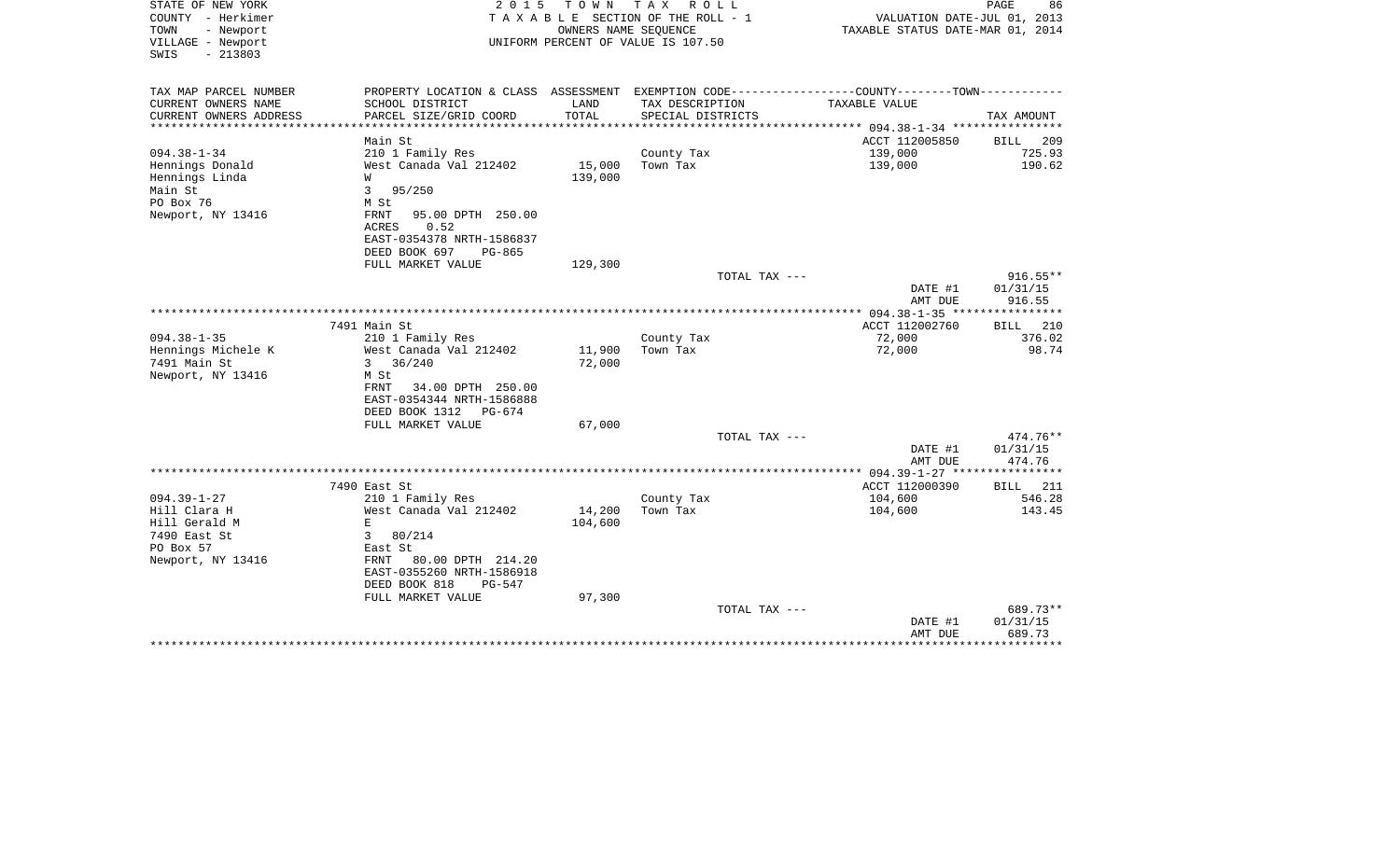| STATE OF NEW YORK<br>COUNTY - Herkimer<br>TOWN<br>- Newport<br>VILLAGE - Newport<br>$-213803$<br>SWIS | 2 0 1 5                                       | T O W N | TAX ROLL<br>TAXABLE SECTION OF THE ROLL - 1<br>OWNERS NAME SEQUENCE<br>UNIFORM PERCENT OF VALUE IS 107.50 | VALUATION DATE-JUL 01, 2013<br>TAXABLE STATUS DATE-MAR 01, 2014                                                 | PAGE<br>87         |
|-------------------------------------------------------------------------------------------------------|-----------------------------------------------|---------|-----------------------------------------------------------------------------------------------------------|-----------------------------------------------------------------------------------------------------------------|--------------------|
|                                                                                                       |                                               |         |                                                                                                           |                                                                                                                 |                    |
| TAX MAP PARCEL NUMBER<br>CURRENT OWNERS NAME                                                          | SCHOOL DISTRICT                               | LAND    | TAX DESCRIPTION                                                                                           | PROPERTY LOCATION & CLASS ASSESSMENT EXEMPTION CODE----------------COUNTY-------TOWN----------<br>TAXABLE VALUE |                    |
| CURRENT OWNERS ADDRESS                                                                                | PARCEL SIZE/GRID COORD                        | TOTAL   | SPECIAL DISTRICTS                                                                                         |                                                                                                                 | TAX AMOUNT         |
| *********************                                                                                 | ********************                          |         |                                                                                                           |                                                                                                                 |                    |
| $094.39 - 1 - 28.4$                                                                                   | 3073 Hillside Meadows Dr<br>411 Apartment     |         | PHFL-125-7 48670                                                                                          | 635,050<br>635,050                                                                                              | <b>BILL</b><br>212 |
| Hillside Acres Group, LLC                                                                             | West Canada Val 212402                        |         | 25,350 County Tax                                                                                         | 25,350                                                                                                          | 132.39             |
| 3073 Hillside Meadows Dr                                                                              | ACRES<br>1.43                                 | 660,400 | Town Tax                                                                                                  | 25,350                                                                                                          | 34.76              |
| PO Box 71                                                                                             | EAST-0355718 NRTH-1587047                     |         |                                                                                                           |                                                                                                                 |                    |
| Frankfort, NY 13340                                                                                   | DEED BOOK 1118 PG-821<br>FULL MARKET VALUE    | 614,350 |                                                                                                           |                                                                                                                 |                    |
|                                                                                                       |                                               |         | TOTAL TAX ---                                                                                             |                                                                                                                 | $167.15**$         |
|                                                                                                       |                                               |         |                                                                                                           | DATE #1                                                                                                         | 01/31/15           |
|                                                                                                       |                                               |         |                                                                                                           | AMT DUE                                                                                                         | 167.15             |
|                                                                                                       | 7427 Main St                                  |         |                                                                                                           | ACCT 112010800                                                                                                  | 213<br>BILL        |
| $094.47 - 1 - 18$                                                                                     | 210 1 Family Res                              |         | County Tax                                                                                                | 72,000                                                                                                          | 376.02             |
| Holton Lemuel P                                                                                       | West Canada Val 212402                        | 12,800  | Town Tax                                                                                                  | 72,000                                                                                                          | 98.74              |
| Holton Andrea                                                                                         | W                                             | 72,000  |                                                                                                           |                                                                                                                 |                    |
| 7427 Main St<br>Newport, NY 13416                                                                     | 3 32X52<br>Main St                            |         |                                                                                                           |                                                                                                                 |                    |
|                                                                                                       | FRNT<br>45.00 DPTH 268.00                     |         |                                                                                                           |                                                                                                                 |                    |
|                                                                                                       | ACRES<br>0.25                                 |         |                                                                                                           |                                                                                                                 |                    |
|                                                                                                       | EAST-0354928 NRTH-1585652                     |         |                                                                                                           |                                                                                                                 |                    |
|                                                                                                       | DEED BOOK 1292<br>PG-827<br>FULL MARKET VALUE | 67,000  |                                                                                                           |                                                                                                                 |                    |
|                                                                                                       |                                               |         | TOTAL TAX ---                                                                                             |                                                                                                                 | 474.76**           |
|                                                                                                       |                                               |         |                                                                                                           | DATE #1<br>AMT DUE                                                                                              | 01/31/15<br>474.76 |
|                                                                                                       | 3095 North St                                 |         |                                                                                                           | ACCT 112003900                                                                                                  | 214<br>BILL        |
| $094.39 - 1 - 1$                                                                                      | 312 Vac w/imprv                               |         | County Tax                                                                                                | 34,000                                                                                                          | 177.57             |
| Homyk Daniel M                                                                                        | West Canada Val 212402                        | 15,000  | Town Tax                                                                                                  | 34,000                                                                                                          | 46.63              |
| Homyk David A                                                                                         | N                                             | 34,000  |                                                                                                           |                                                                                                                 |                    |
| 12627 Heritage Farm Ln<br>Oak Hill, VA 20171-2235                                                     | 4.80a<br>N St                                 |         |                                                                                                           |                                                                                                                 |                    |
|                                                                                                       | ACRES<br>5.30                                 |         |                                                                                                           |                                                                                                                 |                    |
|                                                                                                       | EAST-0354863 NRTH-1588517                     |         |                                                                                                           |                                                                                                                 |                    |
|                                                                                                       | DEED BOOK 920<br>PG-640                       |         |                                                                                                           |                                                                                                                 |                    |
|                                                                                                       | FULL MARKET VALUE                             | 31,650  | TOTAL TAX ---                                                                                             |                                                                                                                 | $224.20**$         |
|                                                                                                       |                                               |         |                                                                                                           | DATE #1                                                                                                         | 01/31/15           |
|                                                                                                       |                                               |         |                                                                                                           | AMT DUE                                                                                                         | 224.20             |
|                                                                                                       | Main St                                       |         |                                                                                                           | ********** 094.38-1-33 *****************<br>ACCT 112003480                                                      | 215<br><b>BILL</b> |
| $094.38 - 1 - 33$                                                                                     | 210 1 Family Res                              |         | County Tax                                                                                                | 110,800                                                                                                         | 578.66             |
| Howard Timothy J                                                                                      | West Canada Val 212402                        | 13,300  | Town Tax                                                                                                  | 110,800                                                                                                         | 151.95             |
| Main St                                                                                               | W                                             | 110,800 |                                                                                                           |                                                                                                                 |                    |
| PO Box 523<br>Newport, NY 13416                                                                       | 60.00x215.00<br>M St                          |         |                                                                                                           |                                                                                                                 |                    |
|                                                                                                       | 60.00 DPTH 215.00<br>FRNT                     |         |                                                                                                           |                                                                                                                 |                    |
|                                                                                                       | EAST-0354430 NRTH-1586778                     |         |                                                                                                           |                                                                                                                 |                    |
|                                                                                                       | DEED BOOK 830<br>$PG-5$                       |         |                                                                                                           |                                                                                                                 |                    |
|                                                                                                       | FULL MARKET VALUE                             | 103,050 | TOTAL TAX ---                                                                                             |                                                                                                                 | 730.61**           |
|                                                                                                       |                                               |         |                                                                                                           | DATE #1                                                                                                         | 01/31/15           |
|                                                                                                       |                                               |         |                                                                                                           | AMT DUE                                                                                                         | 730.61             |
|                                                                                                       |                                               |         |                                                                                                           |                                                                                                                 |                    |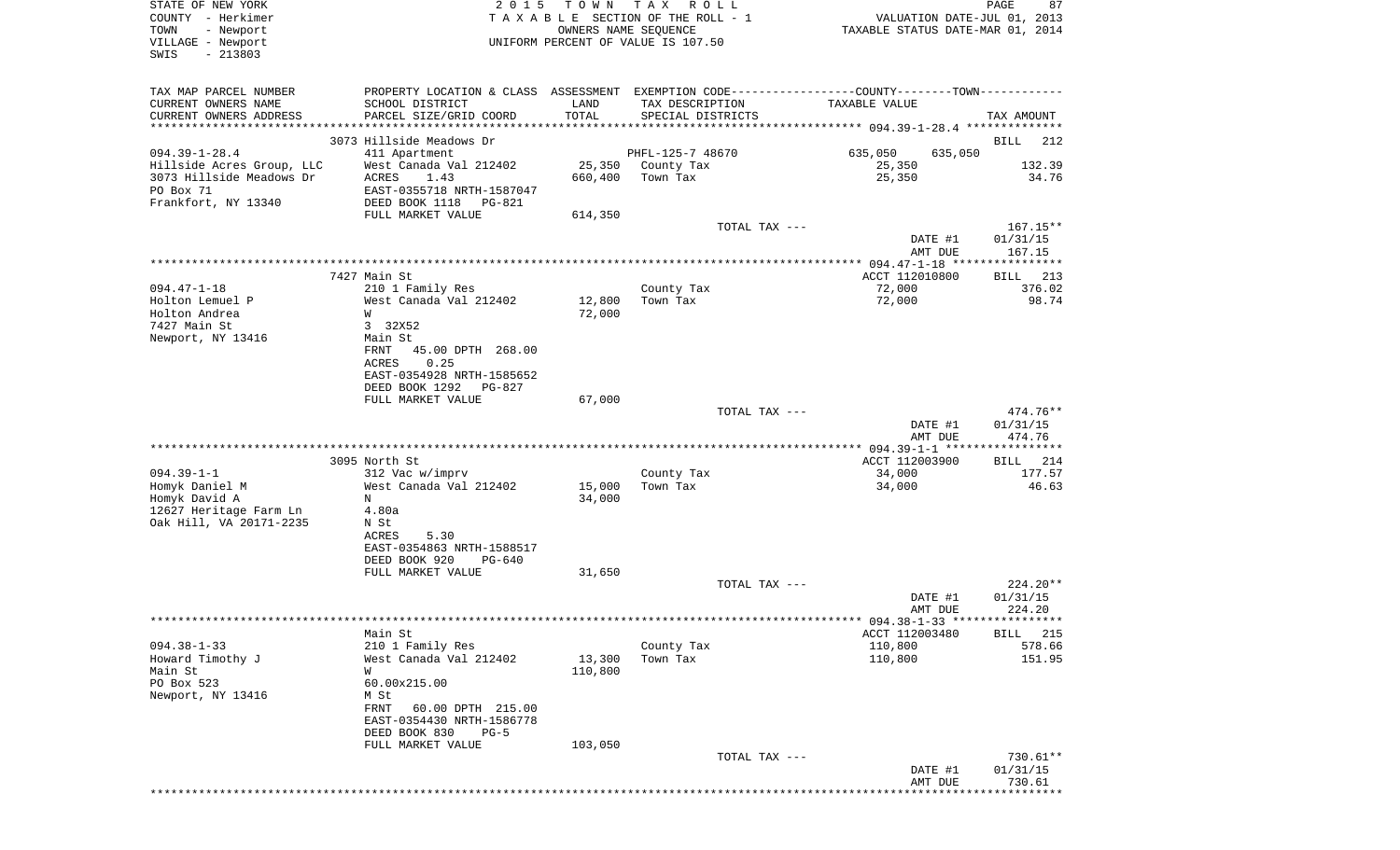| STATE OF NEW YORK<br>COUNTY - Herkimer<br>TOWN<br>- Newport<br>VILLAGE - Newport<br>$-213803$<br>SWIS | 2 0 1 5                                                | T O W N     | TAX ROLL<br>TAXABLE SECTION OF THE ROLL - 1<br>OWNERS NAME SEQUENCE<br>UNIFORM PERCENT OF VALUE IS 107.50 | VALUATION DATE-JUL 01, 2013<br>TAXABLE STATUS DATE-MAR 01, 2014                                                  | PAGE<br>88            |
|-------------------------------------------------------------------------------------------------------|--------------------------------------------------------|-------------|-----------------------------------------------------------------------------------------------------------|------------------------------------------------------------------------------------------------------------------|-----------------------|
| TAX MAP PARCEL NUMBER<br>CURRENT OWNERS NAME                                                          | SCHOOL DISTRICT                                        | LAND        | TAX DESCRIPTION                                                                                           | PROPERTY LOCATION & CLASS ASSESSMENT EXEMPTION CODE----------------COUNTY--------TOWN----------<br>TAXABLE VALUE |                       |
| CURRENT OWNERS ADDRESS                                                                                | PARCEL SIZE/GRID COORD                                 | TOTAL       | SPECIAL DISTRICTS                                                                                         |                                                                                                                  | TAX AMOUNT            |
| **************                                                                                        |                                                        | *********** |                                                                                                           | *************** 094.39-1-7 ******************                                                                    |                       |
|                                                                                                       | 3097 North St                                          |             |                                                                                                           | ACCT 112000660                                                                                                   | BILL<br>216           |
| $094.39 - 1 - 7$<br>Howe Andrew J                                                                     | 210 1 Family Res<br>West Canada Val 212402             | 12,300      | County Tax<br>Town Tax                                                                                    | 68,000<br>68,000                                                                                                 | 355.13<br>93.25       |
| 3097 North St                                                                                         | N                                                      | 68,000      |                                                                                                           |                                                                                                                  |                       |
| Newport, NY 13416                                                                                     | 50/150<br>3                                            |             |                                                                                                           |                                                                                                                  |                       |
|                                                                                                       | N St                                                   |             |                                                                                                           |                                                                                                                  |                       |
|                                                                                                       | 70.10 DPTH 150.00<br>FRNT                              |             |                                                                                                           |                                                                                                                  |                       |
|                                                                                                       | EAST-0354975 NRTH-1588221                              |             |                                                                                                           |                                                                                                                  |                       |
|                                                                                                       | DEED BOOK 1346<br>PG-606<br>FULL MARKET VALUE          | 63,250      |                                                                                                           |                                                                                                                  |                       |
|                                                                                                       |                                                        |             | TOTAL TAX ---                                                                                             |                                                                                                                  | 448.38**              |
|                                                                                                       |                                                        |             |                                                                                                           | DATE #1                                                                                                          | 01/31/15              |
|                                                                                                       |                                                        |             |                                                                                                           | AMT DUE                                                                                                          | 448.38                |
|                                                                                                       | West St                                                |             |                                                                                                           | *************** 094.46-1-15 *****************<br>ACCT 112003630                                                  | 217                   |
| $094.46 - 1 - 15$                                                                                     | 210 1 Family Res                                       |             | County Tax                                                                                                | 84,300                                                                                                           | <b>BILL</b><br>440.26 |
| Johnson Robert H                                                                                      | West Canada Val 212402                                 | 12,000      | Town Tax                                                                                                  | 84,300                                                                                                           | 115.61                |
| Johnson Donna L                                                                                       | E                                                      | 84,300      |                                                                                                           |                                                                                                                  |                       |
| West St                                                                                               | 3<br>50/152                                            |             |                                                                                                           |                                                                                                                  |                       |
| PO Box 425                                                                                            | W St                                                   |             |                                                                                                           |                                                                                                                  |                       |
| Newport, NY 13416                                                                                     | FRNT<br>50.00 DPTH 173.10<br>EAST-0353582 NRTH-1585971 |             |                                                                                                           |                                                                                                                  |                       |
|                                                                                                       | DEED BOOK 00658 PG-00768                               |             |                                                                                                           |                                                                                                                  |                       |
|                                                                                                       | FULL MARKET VALUE                                      | 78,400      |                                                                                                           |                                                                                                                  |                       |
|                                                                                                       |                                                        |             | TOTAL TAX ---                                                                                             |                                                                                                                  | $555.87**$            |
|                                                                                                       |                                                        |             |                                                                                                           | DATE #1                                                                                                          | 01/31/15              |
|                                                                                                       |                                                        |             |                                                                                                           | AMT DUE                                                                                                          | 555.87                |
|                                                                                                       | 7406 West St                                           |             |                                                                                                           | ACCT 112010620                                                                                                   | 218<br><b>BILL</b>    |
| $094.46 - 1 - 12$                                                                                     | 210 1 Family Res                                       |             | County Tax                                                                                                | 45,900                                                                                                           | 239.71                |
| Jones David                                                                                           | West Canada Val 212402                                 | 11,600      | Town Tax                                                                                                  | 45,900                                                                                                           | 62.95                 |
| 7406 West St                                                                                          | E                                                      | 45,900      |                                                                                                           |                                                                                                                  |                       |
| PO Box 526                                                                                            | 3<br>52/100                                            |             |                                                                                                           |                                                                                                                  |                       |
| Newport, NY 13416                                                                                     | W St<br>95.00 DPTH 100.00<br>FRNT                      |             |                                                                                                           |                                                                                                                  |                       |
|                                                                                                       | EAST-0353921 NRTH-1585645                              |             |                                                                                                           |                                                                                                                  |                       |
|                                                                                                       | DEED BOOK 1353<br><b>PG-881</b>                        |             |                                                                                                           |                                                                                                                  |                       |
|                                                                                                       | FULL MARKET VALUE                                      | 42,700      |                                                                                                           |                                                                                                                  |                       |
|                                                                                                       |                                                        |             | TOTAL TAX ---                                                                                             |                                                                                                                  | $302.66**$            |
|                                                                                                       |                                                        |             |                                                                                                           | DATE #1                                                                                                          | 01/31/15              |
|                                                                                                       |                                                        |             |                                                                                                           | AMT DUE                                                                                                          | 302.66                |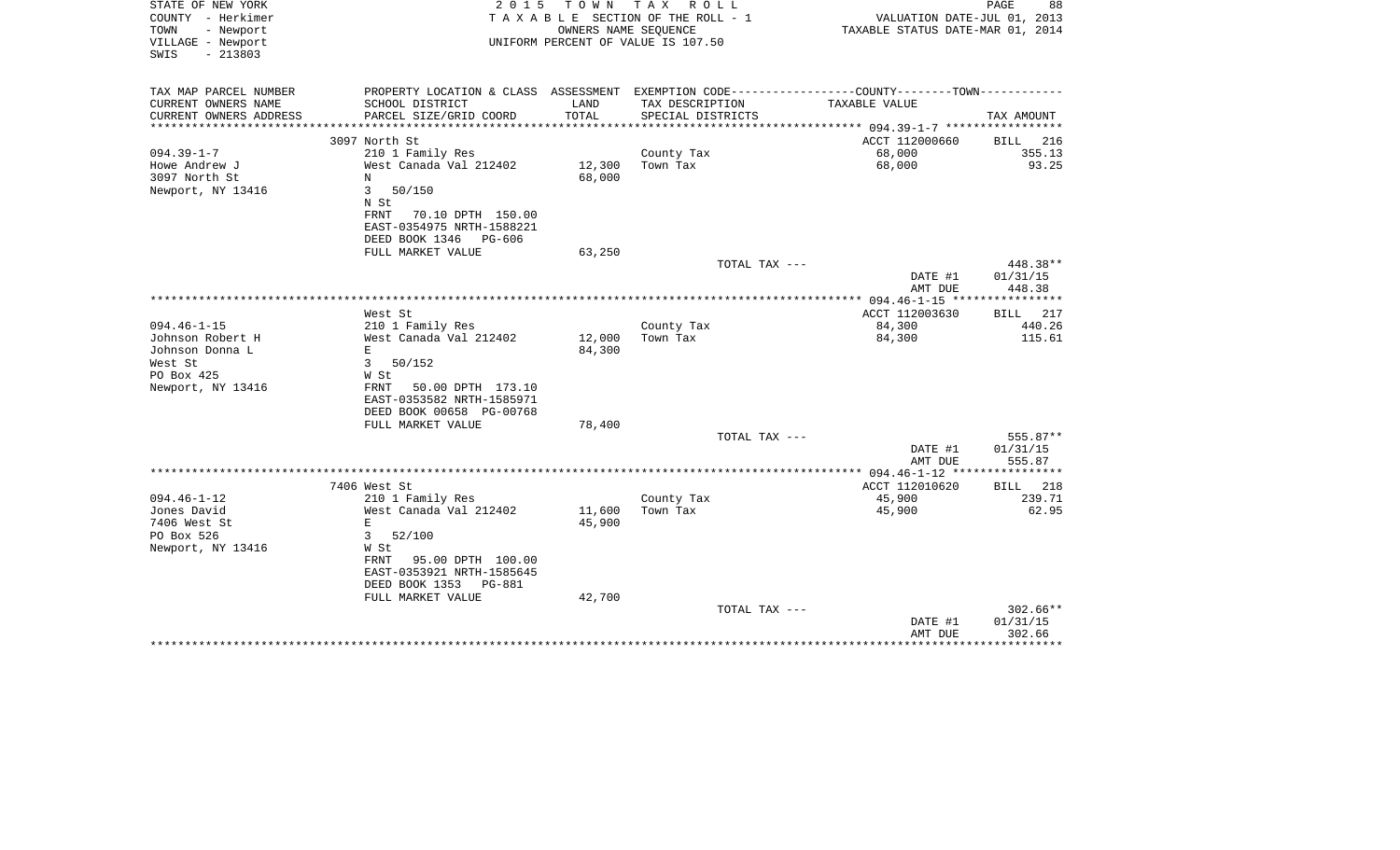| STATE OF NEW YORK                            | 2 0 1 5                                        | T O W N              | T A X<br>R O L L                   |                                                                                                                 | PAGE<br>89           |
|----------------------------------------------|------------------------------------------------|----------------------|------------------------------------|-----------------------------------------------------------------------------------------------------------------|----------------------|
| COUNTY - Herkimer<br>TOWN<br>- Newport       |                                                | OWNERS NAME SEQUENCE | TAXABLE SECTION OF THE ROLL - 1    | VALUATION DATE-JUL 01, 2013<br>TAXABLE STATUS DATE-MAR 01, 2014                                                 |                      |
| VILLAGE - Newport                            |                                                |                      | UNIFORM PERCENT OF VALUE IS 107.50 |                                                                                                                 |                      |
| $-213803$<br>SWIS                            |                                                |                      |                                    |                                                                                                                 |                      |
|                                              |                                                |                      |                                    |                                                                                                                 |                      |
|                                              |                                                |                      |                                    |                                                                                                                 |                      |
| TAX MAP PARCEL NUMBER<br>CURRENT OWNERS NAME | SCHOOL DISTRICT                                | LAND                 | TAX DESCRIPTION                    | PROPERTY LOCATION & CLASS ASSESSMENT EXEMPTION CODE----------------COUNTY-------TOWN----------<br>TAXABLE VALUE |                      |
| CURRENT OWNERS ADDRESS                       | PARCEL SIZE/GRID COORD                         | TOTAL                | SPECIAL DISTRICTS                  |                                                                                                                 | TAX AMOUNT           |
|                                              |                                                |                      |                                    |                                                                                                                 |                      |
|                                              | 7475 East St                                   |                      |                                    | ACCT 112000570                                                                                                  | BILL<br>219          |
| $094.47 - 2 - 4$                             | 210 1 Family Res                               |                      | County Tax                         | 58,000                                                                                                          | 302.91               |
| Jones-Flansburg Janis                        | West Canada Val 212402                         | 10,700               | Town Tax                           | 58,000                                                                                                          | 79.54                |
| 7475 East St                                 | W                                              | 58,000               |                                    |                                                                                                                 |                      |
| PO Box 168                                   | $\mathbf{3}$<br>36/106                         |                      |                                    |                                                                                                                 |                      |
| Newport, NY 13416                            | E St                                           |                      |                                    |                                                                                                                 |                      |
|                                              | 40.00 DPTH 117.80<br>FRNT                      |                      |                                    |                                                                                                                 |                      |
|                                              | EAST-0355170 NRTH-1586598                      |                      |                                    |                                                                                                                 |                      |
|                                              | DEED BOOK 1458<br>$PG-384$                     |                      |                                    |                                                                                                                 |                      |
|                                              | FULL MARKET VALUE                              | 53,950               |                                    |                                                                                                                 |                      |
|                                              |                                                |                      | TOTAL TAX ---                      | DATE #1                                                                                                         | 382.45**<br>01/31/15 |
|                                              |                                                |                      |                                    | AMT DUE                                                                                                         | 382.45               |
|                                              |                                                |                      |                                    |                                                                                                                 |                      |
|                                              | Bridge St                                      |                      |                                    | ACCT 112010410                                                                                                  | BILL<br>220          |
| $094.47 - 1 - 46$                            | 485 >luse sm bld                               |                      | County Tax                         | 68,000                                                                                                          | 355.13               |
| JR & SM Enterptises, LLC                     | West Canada Val 212402                         | 13,700               | Town Tax                           | 68,000                                                                                                          | 93.25                |
| 197 Wood Chuck Hill Rd                       | 000000000000000                                | 68,000               |                                    |                                                                                                                 |                      |
| Newport, NY 13416                            | 10 65 X 225                                    |                      |                                    |                                                                                                                 |                      |
|                                              | Bridge St                                      |                      |                                    |                                                                                                                 |                      |
|                                              | FRNT<br>65.50 DPTH 231.60                      |                      |                                    |                                                                                                                 |                      |
|                                              | ACRES<br>0.34                                  |                      |                                    |                                                                                                                 |                      |
|                                              | EAST-0354687 NRTH-1586116                      |                      |                                    |                                                                                                                 |                      |
|                                              | DEED BOOK 1522<br>$PG-135$                     |                      |                                    |                                                                                                                 |                      |
|                                              | FULL MARKET VALUE                              | 63,256               | TOTAL TAX ---                      |                                                                                                                 | 448.38**             |
|                                              |                                                |                      |                                    | DATE #1                                                                                                         | 01/31/15             |
|                                              |                                                |                      |                                    | AMT DUE                                                                                                         | 448.38               |
|                                              |                                                |                      |                                    |                                                                                                                 |                      |
|                                              | Mech St                                        |                      |                                    | ACCT 112001740                                                                                                  | BILL<br>221          |
| $094.47 - 3 - 12$                            | 210 1 Family Res                               |                      | County Tax                         | 65,000                                                                                                          | 339.47               |
| Kane Joan                                    | West Canada Val 212402                         | 13,200               | Town Tax                           | 65,000                                                                                                          | 89.14                |
| Kathy Blanton                                | S                                              | 65,000               | School Relevy                      |                                                                                                                 | 1,213.87             |
| 215 Haywardbill Rd                           | $\mathbf{3}$<br>68/76                          |                      | Village Relevy                     |                                                                                                                 | 425.08               |
| Colchester, CT 06415                         | Mechanic St                                    |                      |                                    |                                                                                                                 |                      |
|                                              | 66.90 DPTH 199.00<br>FRNT                      |                      |                                    |                                                                                                                 |                      |
|                                              | 0.29<br>ACRES                                  |                      |                                    |                                                                                                                 |                      |
|                                              | EAST-0356060 NRTH-1585721                      |                      |                                    |                                                                                                                 |                      |
|                                              | DEED BOOK 764<br>$PG-549$<br>FULL MARKET VALUE | 60,450               |                                    |                                                                                                                 |                      |
|                                              |                                                |                      | TOTAL TAX ---                      |                                                                                                                 | $2,067.56**$         |
|                                              |                                                |                      |                                    | DATE #1                                                                                                         | 01/31/15             |
|                                              |                                                |                      |                                    | AMT DUE                                                                                                         | 2,067.56             |
|                                              |                                                |                      |                                    |                                                                                                                 |                      |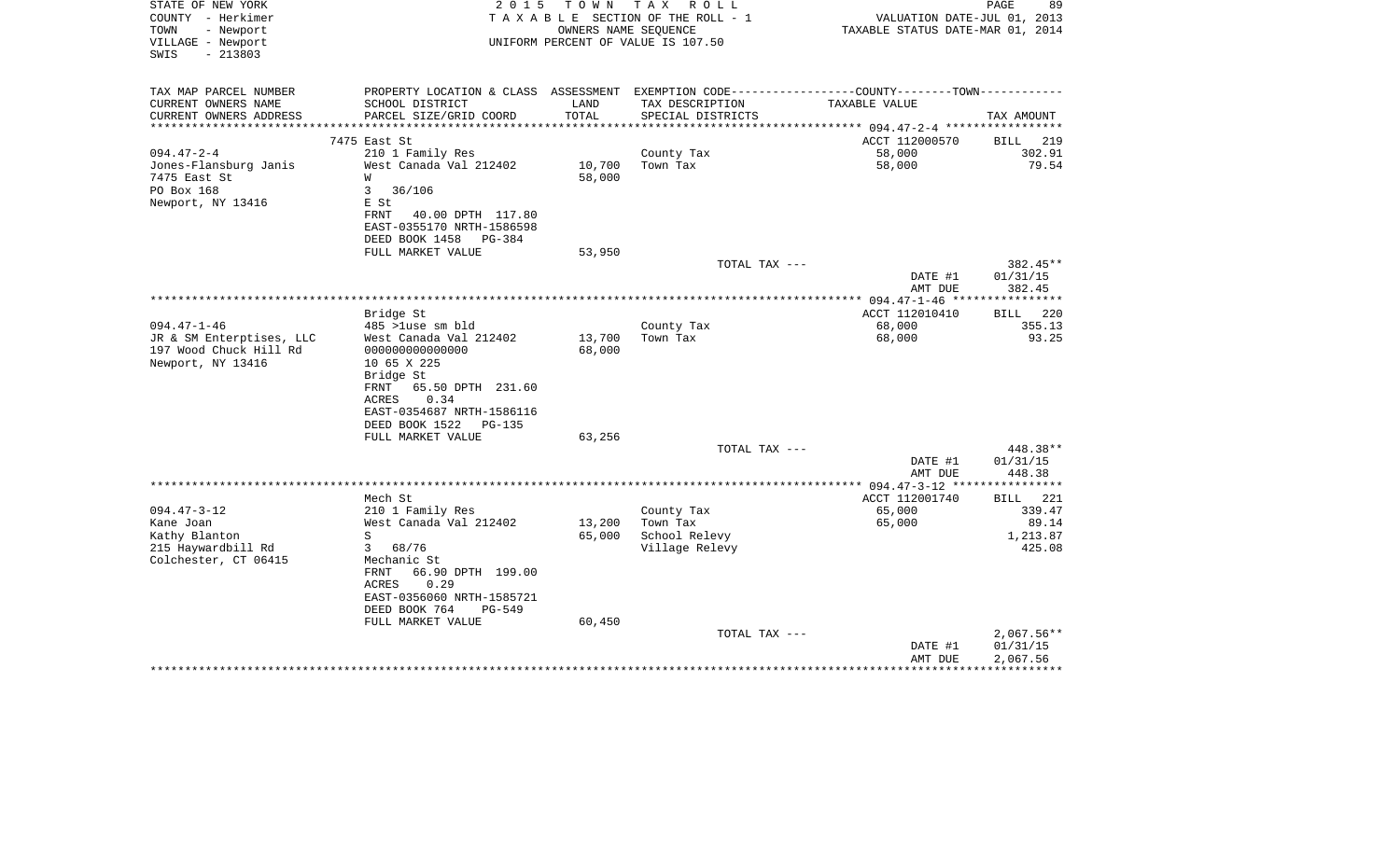| STATE OF NEW YORK<br>COUNTY - Herkimer<br>TOWN<br>- Newport<br>VILLAGE - Newport | 2 0 1 5                                                                                      | T O W N          | T A X<br>R O L L<br>TAXABLE SECTION OF THE ROLL - 1<br>OWNERS NAME SEQUENCE<br>UNIFORM PERCENT OF VALUE IS 107.50 | VALUATION DATE-JUL 01, 2013<br>TAXABLE STATUS DATE-MAR 01, 2014 | $\mathop{\mathtt{PAGE}}$<br>90 |
|----------------------------------------------------------------------------------|----------------------------------------------------------------------------------------------|------------------|-------------------------------------------------------------------------------------------------------------------|-----------------------------------------------------------------|--------------------------------|
| $-213803$<br>SWIS                                                                |                                                                                              |                  |                                                                                                                   |                                                                 |                                |
| TAX MAP PARCEL NUMBER                                                            | PROPERTY LOCATION & CLASS ASSESSMENT EXEMPTION CODE---------------COUNTY-------TOWN--------- |                  |                                                                                                                   |                                                                 |                                |
| CURRENT OWNERS NAME                                                              | SCHOOL DISTRICT                                                                              | LAND             | TAX DESCRIPTION                                                                                                   | TAXABLE VALUE                                                   |                                |
| CURRENT OWNERS ADDRESS<br>*********************                                  | PARCEL SIZE/GRID COORD                                                                       | TOTAL            | SPECIAL DISTRICTS                                                                                                 |                                                                 | TAX AMOUNT                     |
|                                                                                  | 3164 Mech St                                                                                 |                  |                                                                                                                   | ACCT 112004650                                                  | BILL<br>222                    |
| $094.47 - 3 - 13$                                                                | 210 1 Family Res                                                                             |                  | County Tax                                                                                                        | 59,900                                                          | 312.83                         |
| Keba Diane C                                                                     | West Canada Val 212402                                                                       | 13,300           | Town Tax                                                                                                          | 59,900                                                          | 82.15                          |
| 3164 Mech St                                                                     | S                                                                                            | 59,900           | School Relevy                                                                                                     |                                                                 | 1,118.63                       |
| PO Box 547                                                                       | 3<br>60/120                                                                                  |                  | Village Relevy                                                                                                    |                                                                 | 615.04                         |
| Newport, NY 13416                                                                | Mech St                                                                                      |                  |                                                                                                                   |                                                                 |                                |
|                                                                                  | FRNT<br>60.00 DPTH 198.00<br>0.30<br><b>ACRES</b>                                            |                  |                                                                                                                   |                                                                 |                                |
|                                                                                  | EAST-0356120 NRTH-1585724                                                                    |                  |                                                                                                                   |                                                                 |                                |
|                                                                                  | DEED BOOK 1290<br>PG-411                                                                     |                  |                                                                                                                   |                                                                 |                                |
|                                                                                  | FULL MARKET VALUE                                                                            | 55,700           |                                                                                                                   |                                                                 |                                |
|                                                                                  |                                                                                              |                  | TOTAL TAX ---                                                                                                     |                                                                 | $2,128.65**$                   |
|                                                                                  |                                                                                              |                  |                                                                                                                   | DATE #1                                                         | 01/31/15                       |
|                                                                                  |                                                                                              |                  |                                                                                                                   | AMT DUE                                                         | 2,128.65<br>***********        |
|                                                                                  | 3083 North St                                                                                |                  |                                                                                                                   | *************** 094.39-1-4 *****<br>ACCT 112003720              | 223<br>BILL                    |
| $094.39 - 1 - 4$                                                                 | 220 2 Family Res                                                                             |                  | County Tax                                                                                                        | 110,900                                                         | 579.18                         |
| Keiffer William H                                                                | West Canada Val 212402                                                                       | 17,100           | Town Tax                                                                                                          | 110,900                                                         | 152.09                         |
| Keiffer Joan                                                                     | N                                                                                            | 110,900          |                                                                                                                   |                                                                 |                                |
| North St                                                                         | 5<br>185/263                                                                                 |                  |                                                                                                                   |                                                                 |                                |
| PO Box 195                                                                       | N St                                                                                         |                  |                                                                                                                   |                                                                 |                                |
| Newport, NY 13416                                                                | FRNT<br>91.50 DPTH 315.50                                                                    |                  |                                                                                                                   |                                                                 |                                |
|                                                                                  | EAST-0354749 NRTH-1588245                                                                    |                  |                                                                                                                   |                                                                 |                                |
|                                                                                  | DEED BOOK 00637 PG-00950<br>FULL MARKET VALUE                                                |                  |                                                                                                                   |                                                                 |                                |
|                                                                                  |                                                                                              | 103,150          | TOTAL TAX ---                                                                                                     |                                                                 | 731.27**                       |
|                                                                                  |                                                                                              |                  |                                                                                                                   | DATE #1                                                         | 01/31/15                       |
|                                                                                  |                                                                                              |                  |                                                                                                                   | AMT DUE                                                         | 731.27                         |
|                                                                                  |                                                                                              |                  |                                                                                                                   |                                                                 |                                |
|                                                                                  | 7527 Main St                                                                                 |                  |                                                                                                                   | ACCT 112003275                                                  | 224<br>BILL                    |
| $094.38 - 1 - 43$                                                                | 210 1 Family Res                                                                             |                  | County Tax                                                                                                        | 93,300                                                          | 487.26                         |
| Kerr Meaghan C                                                                   | West Canada Val 212402<br>W                                                                  | 15,500<br>93,300 | Town Tax                                                                                                          | 93,300                                                          | 127.95                         |
| Beyel Ryan<br>7527 Main St                                                       | 3<br>25X300                                                                                  |                  |                                                                                                                   |                                                                 |                                |
| PO Box 13                                                                        | Main St                                                                                      |                  |                                                                                                                   |                                                                 |                                |
| Newport, NY 13416                                                                | FRNT<br>75.00 DPTH 300.00                                                                    |                  |                                                                                                                   |                                                                 |                                |
|                                                                                  | EAST-0353931 NRTH-1587524                                                                    |                  |                                                                                                                   |                                                                 |                                |
|                                                                                  | DEED BOOK 1186<br>PG-291                                                                     |                  |                                                                                                                   |                                                                 |                                |
|                                                                                  | FULL MARKET VALUE                                                                            | 86,800           |                                                                                                                   |                                                                 |                                |
|                                                                                  |                                                                                              |                  | TOTAL TAX ---                                                                                                     |                                                                 | $615.21**$                     |
|                                                                                  |                                                                                              |                  |                                                                                                                   | DATE #1<br>AMT DUE                                              | 01/31/15<br>615.21             |
|                                                                                  |                                                                                              |                  |                                                                                                                   |                                                                 |                                |
|                                                                                  |                                                                                              |                  |                                                                                                                   |                                                                 |                                |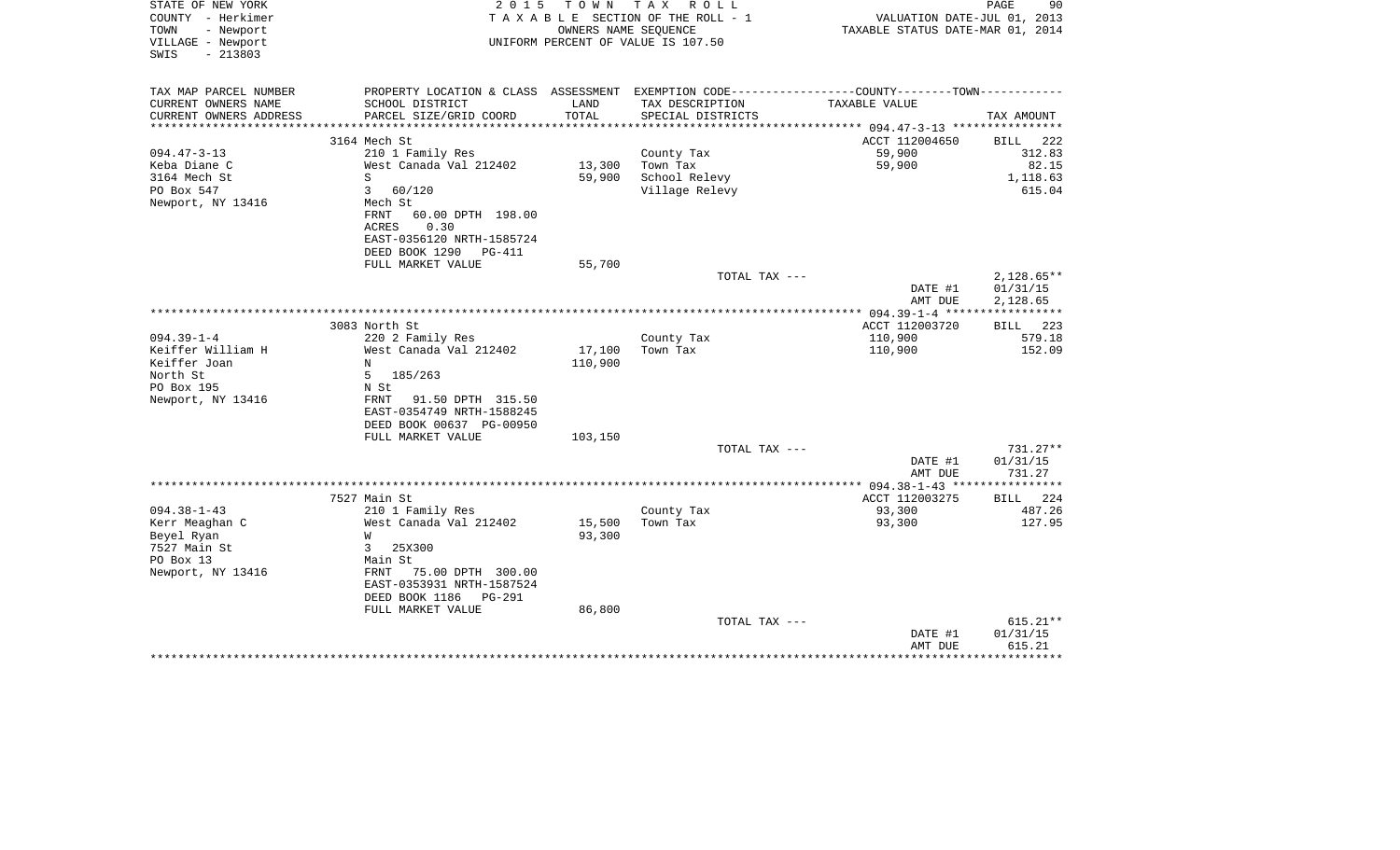| STATE OF NEW YORK<br>COUNTY - Herkimer<br>TOWN<br>- Newport<br>VILLAGE - Newport<br>$-213803$<br>SWIS | 2 0 1 5                                                | T O W N | TAX ROLL<br>TAXABLE SECTION OF THE ROLL - 1<br>OWNERS NAME SEQUENCE<br>UNIFORM PERCENT OF VALUE IS 107.50 | VALUATION DATE-JUL 01, 2013<br>TAXABLE STATUS DATE-MAR 01, 2014                                 | 91<br>PAGE                   |
|-------------------------------------------------------------------------------------------------------|--------------------------------------------------------|---------|-----------------------------------------------------------------------------------------------------------|-------------------------------------------------------------------------------------------------|------------------------------|
| TAX MAP PARCEL NUMBER                                                                                 |                                                        |         |                                                                                                           | PROPERTY LOCATION & CLASS ASSESSMENT EXEMPTION CODE----------------COUNTY--------TOWN---------- |                              |
| CURRENT OWNERS NAME                                                                                   | SCHOOL DISTRICT                                        | LAND    | TAX DESCRIPTION                                                                                           | TAXABLE VALUE                                                                                   |                              |
| CURRENT OWNERS ADDRESS<br>*********************                                                       | PARCEL SIZE/GRID COORD                                 | TOTAL   | SPECIAL DISTRICTS                                                                                         |                                                                                                 | TAX AMOUNT                   |
|                                                                                                       | 7421 West St                                           |         |                                                                                                           | ACCT 112000480                                                                                  | <b>BILL</b><br>225           |
| $094.46 - 1 - 30$                                                                                     | 210 1 Family Res                                       |         | County Tax                                                                                                | 72,000                                                                                          | 376.02                       |
| King Diane                                                                                            | West Canada Val 212402                                 | 12,600  | Town Tax                                                                                                  | 72,000                                                                                          | 98.74                        |
| 7421 West St                                                                                          | W                                                      | 72,000  |                                                                                                           |                                                                                                 |                              |
| PO Box 504                                                                                            | 50/200<br>3                                            |         |                                                                                                           |                                                                                                 |                              |
| Newport, NY 13416                                                                                     | W St<br>FRNT<br>56.00 DPTH 186.00                      |         |                                                                                                           |                                                                                                 |                              |
|                                                                                                       | EAST-0353499 NRTH-1585749                              |         |                                                                                                           |                                                                                                 |                              |
|                                                                                                       | DEED BOOK 1145<br>$PG-18$                              |         |                                                                                                           |                                                                                                 |                              |
|                                                                                                       | FULL MARKET VALUE                                      | 67,000  |                                                                                                           |                                                                                                 |                              |
|                                                                                                       |                                                        |         | TOTAL TAX ---                                                                                             |                                                                                                 | 474.76**                     |
|                                                                                                       |                                                        |         |                                                                                                           | DATE #1<br>AMT DUE                                                                              | 01/31/15<br>474.76           |
|                                                                                                       |                                                        |         |                                                                                                           |                                                                                                 |                              |
|                                                                                                       | East St                                                |         |                                                                                                           | ACCT 112000720                                                                                  | 226<br><b>BILL</b>           |
| $094.39 - 1 - 26$                                                                                     | 311 Res vac land                                       |         | County Tax                                                                                                | 14,000                                                                                          | 73.12                        |
| King William                                                                                          | West Canada Val 212402                                 | 14,000  | Town Tax                                                                                                  | 14,000                                                                                          | 19.20                        |
| King Lynn<br>7490 Main St                                                                             | Е<br>9<br>255/214                                      | 14,000  |                                                                                                           |                                                                                                 |                              |
| Newport, NY 13416                                                                                     | E St                                                   |         |                                                                                                           |                                                                                                 |                              |
|                                                                                                       | FRNT 127.70 DPTH 215.80                                |         |                                                                                                           |                                                                                                 |                              |
|                                                                                                       | EAST-0355213 NRTH-1587018                              |         |                                                                                                           |                                                                                                 |                              |
|                                                                                                       | DEED BOOK 1422<br>PG-861                               |         |                                                                                                           |                                                                                                 |                              |
|                                                                                                       | FULL MARKET VALUE                                      | 13,000  | TOTAL TAX ---                                                                                             |                                                                                                 | $92.32**$                    |
|                                                                                                       |                                                        |         |                                                                                                           | DATE #1                                                                                         | 01/31/15                     |
|                                                                                                       |                                                        |         |                                                                                                           | AMT DUE                                                                                         | 92.32                        |
|                                                                                                       |                                                        |         |                                                                                                           |                                                                                                 |                              |
| $094.39 - 1 - 40$                                                                                     | 7490 Main St<br>210 1 Family Res                       |         | County Tax                                                                                                | ACCT 112001020<br>118,000                                                                       | <b>BILL</b><br>227<br>616.26 |
| King William K                                                                                        | West Canada Val 212402                                 | 13,400  | Town Tax                                                                                                  | 118,000                                                                                         | 161.82                       |
| Leshinski-King Lynn                                                                                   | Е                                                      | 118,000 |                                                                                                           |                                                                                                 |                              |
| 1494 Hawthorne Rd                                                                                     | 3                                                      |         |                                                                                                           |                                                                                                 |                              |
| Newport, NY 13416                                                                                     | M St                                                   |         |                                                                                                           |                                                                                                 |                              |
|                                                                                                       | <b>FRNT</b><br>68.58 DPTH 198.00<br><b>BANK</b><br>184 |         |                                                                                                           |                                                                                                 |                              |
| PRIOR OWNER ON 3/01/2014<br>King William K                                                            | EAST-0354616 NRTH-1587003                              |         |                                                                                                           |                                                                                                 |                              |
|                                                                                                       | DEED BOOK 928<br>$PG-69$                               |         |                                                                                                           |                                                                                                 |                              |
|                                                                                                       | FULL MARKET VALUE                                      | 109,750 |                                                                                                           |                                                                                                 |                              |
|                                                                                                       |                                                        |         | TOTAL TAX ---                                                                                             |                                                                                                 | 778.08**                     |
|                                                                                                       |                                                        |         |                                                                                                           | DATE #1<br>AMT DUE                                                                              | 01/31/15<br>778.08           |
|                                                                                                       |                                                        |         |                                                                                                           |                                                                                                 | *******                      |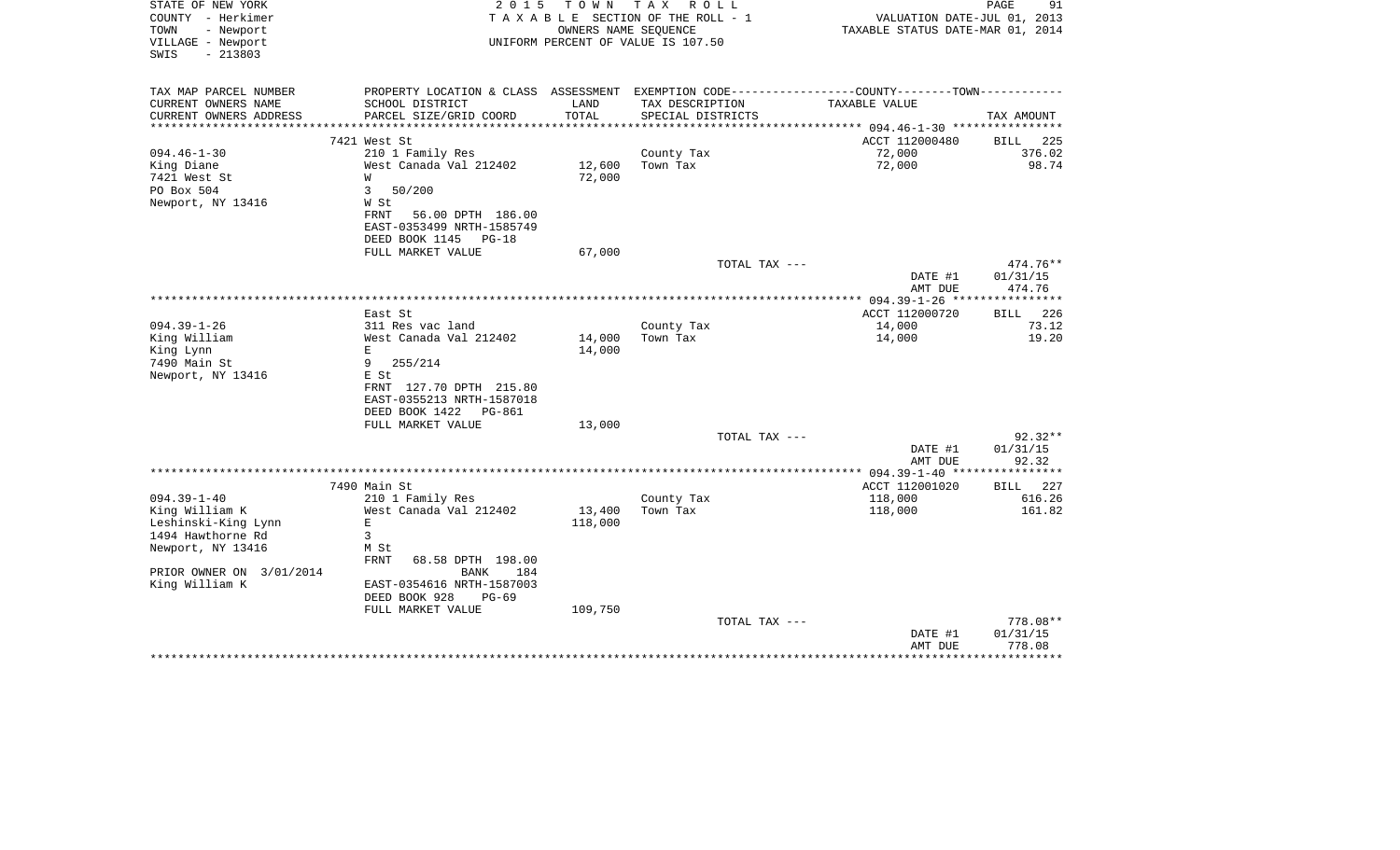| STATE OF NEW YORK<br>COUNTY - Herkimer<br>TOWN<br>- Newport<br>VILLAGE - Newport | 2 0 1 5                                                                                       | T O W N | T A X<br>R O L L<br>TAXABLE SECTION OF THE ROLL - 1<br>OWNERS NAME SEQUENCE<br>UNIFORM PERCENT OF VALUE IS 107.50 | VALUATION DATE-JUL 01, 2013<br>TAXABLE STATUS DATE-MAR 01, 2014 | 92<br>PAGE            |
|----------------------------------------------------------------------------------|-----------------------------------------------------------------------------------------------|---------|-------------------------------------------------------------------------------------------------------------------|-----------------------------------------------------------------|-----------------------|
| $-213803$<br>SWIS                                                                |                                                                                               |         |                                                                                                                   |                                                                 |                       |
| TAX MAP PARCEL NUMBER                                                            | PROPERTY LOCATION & CLASS ASSESSMENT EXEMPTION CODE---------------COUNTY-------TOWN---------- |         |                                                                                                                   |                                                                 |                       |
| CURRENT OWNERS NAME                                                              | SCHOOL DISTRICT                                                                               | LAND    | TAX DESCRIPTION                                                                                                   | TAXABLE VALUE                                                   |                       |
| CURRENT OWNERS ADDRESS                                                           | PARCEL SIZE/GRID COORD                                                                        | TOTAL   | SPECIAL DISTRICTS                                                                                                 |                                                                 | TAX AMOUNT            |
| ***********************                                                          | ************************                                                                      |         |                                                                                                                   |                                                                 |                       |
|                                                                                  | West St                                                                                       |         |                                                                                                                   |                                                                 | 228<br>BILL           |
| $094.54 - 1 - 7.1$<br>Kochan Anna                                                | 311 Res vac land<br>West Canada Val 212402                                                    | 10,000  | County Tax<br>Town Tax                                                                                            | 10,000<br>10,000                                                | 52.23<br>13.71        |
| 1 Lincoln Ave                                                                    | ACRES<br>2.60                                                                                 | 10,000  |                                                                                                                   |                                                                 |                       |
| Yorkville, NY 13495                                                              | EAST-0354338 NRTH-1584078                                                                     |         |                                                                                                                   |                                                                 |                       |
|                                                                                  | DEED BOOK 783<br>PG-353                                                                       |         |                                                                                                                   |                                                                 |                       |
|                                                                                  | FULL MARKET VALUE                                                                             | 9,300   |                                                                                                                   |                                                                 |                       |
|                                                                                  |                                                                                               |         | TOTAL TAX ---                                                                                                     |                                                                 | 65.94**               |
|                                                                                  |                                                                                               |         |                                                                                                                   | DATE #1                                                         | 01/31/15              |
|                                                                                  |                                                                                               |         |                                                                                                                   | AMT DUE                                                         | 65.94                 |
|                                                                                  |                                                                                               |         |                                                                                                                   |                                                                 |                       |
| $094.47 - 1 - 24$                                                                | 7409 Main St                                                                                  |         |                                                                                                                   | ACCT 112000360                                                  | 229<br>BILL<br>302.91 |
| Kovac Michael S                                                                  | 210 1 Family Res<br>West Canada Val 212402                                                    | 7,400   | County Tax<br>Town Tax                                                                                            | 58,000<br>58,000                                                | 79.54                 |
| 7414 S Main St                                                                   | W                                                                                             | 58,000  |                                                                                                                   |                                                                 |                       |
| PO Box 354                                                                       | 33/60<br>3                                                                                    |         |                                                                                                                   |                                                                 |                       |
| Newport, NY 13416                                                                | M St                                                                                          |         |                                                                                                                   |                                                                 |                       |
|                                                                                  | <b>FRNT</b><br>33.00 DPTH<br>88.00                                                            |         |                                                                                                                   |                                                                 |                       |
|                                                                                  | EAST-0355128 NRTH-1585298                                                                     |         |                                                                                                                   |                                                                 |                       |
|                                                                                  | DEED BOOK 904<br>PG-101                                                                       |         |                                                                                                                   |                                                                 |                       |
|                                                                                  | FULL MARKET VALUE                                                                             | 53,950  |                                                                                                                   |                                                                 |                       |
|                                                                                  |                                                                                               |         | TOTAL TAX ---                                                                                                     |                                                                 | 382.45**              |
|                                                                                  |                                                                                               |         |                                                                                                                   | DATE #1<br>AMT DUE                                              | 01/31/15<br>382.45    |
|                                                                                  |                                                                                               |         |                                                                                                                   | ***************** 094.47-3-25 *****************                 |                       |
|                                                                                  | 7414 Main St                                                                                  |         |                                                                                                                   | ACCT 112001320                                                  | 230<br><b>BILL</b>    |
| $094.47 - 3 - 25$                                                                | 210 1 Family Res                                                                              |         | County Tax                                                                                                        | 81,000                                                          | 423.03                |
| Kovac Michael S                                                                  | West Canada Val 212402                                                                        | 12,000  | Town Tax                                                                                                          | 81,000                                                          | 111.08                |
| Kovac Kelly S                                                                    | Е                                                                                             | 81,000  |                                                                                                                   |                                                                 |                       |
| 7414 Main St                                                                     | 3<br>39/375                                                                                   |         |                                                                                                                   |                                                                 |                       |
| PO Box 354                                                                       | M St                                                                                          |         |                                                                                                                   |                                                                 |                       |
| Newport, NY 13416                                                                | FRNT<br>39.00 DPTH 275.00                                                                     |         |                                                                                                                   |                                                                 |                       |
|                                                                                  | ACRES<br>$0.20$ BANK<br>135<br>EAST-0355276 NRTH-1585486                                      |         |                                                                                                                   |                                                                 |                       |
|                                                                                  | DEED BOOK 843<br>PG-606                                                                       |         |                                                                                                                   |                                                                 |                       |
|                                                                                  | FULL MARKET VALUE                                                                             | 75,350  |                                                                                                                   |                                                                 |                       |
|                                                                                  |                                                                                               |         | TOTAL TAX ---                                                                                                     |                                                                 | 534.11**              |
|                                                                                  |                                                                                               |         |                                                                                                                   | DATE #1                                                         | 01/31/15              |
|                                                                                  |                                                                                               |         |                                                                                                                   | AMT DUE                                                         | 534.11                |
|                                                                                  |                                                                                               |         |                                                                                                                   |                                                                 |                       |
| $094.38 - 1 - 18$                                                                | 7526 Main St                                                                                  |         |                                                                                                                   | ACCT 112004560                                                  | 231<br>BILL           |
| Kucerak Milan R                                                                  | 210 1 Family Res<br>West Canada Val 212402                                                    | 15,000  | County Tax<br>Town Tax                                                                                            | 118,000<br>118,000                                              | 616.26<br>161.82      |
| Milan Kucerak                                                                    | Е                                                                                             | 118,000 |                                                                                                                   |                                                                 |                       |
| 1108 Steuben Hill Rd                                                             | 3<br>74/243                                                                                   |         |                                                                                                                   |                                                                 |                       |
| Herkimer, NY 13550                                                               | M St                                                                                          |         |                                                                                                                   |                                                                 |                       |
|                                                                                  | FRNT<br>70.00 DPTH 290.00                                                                     |         |                                                                                                                   |                                                                 |                       |
|                                                                                  | EAST-0354261 NRTH-1587644                                                                     |         |                                                                                                                   |                                                                 |                       |
|                                                                                  | DEED BOOK 1448<br>PG-981                                                                      |         |                                                                                                                   |                                                                 |                       |
|                                                                                  | FULL MARKET VALUE                                                                             | 109,750 |                                                                                                                   |                                                                 |                       |
|                                                                                  |                                                                                               |         | TOTAL TAX ---                                                                                                     |                                                                 | 778.08**              |
|                                                                                  |                                                                                               |         |                                                                                                                   | DATE #1<br>AMT DUE                                              | 01/31/15<br>778.08    |
|                                                                                  |                                                                                               |         |                                                                                                                   |                                                                 |                       |
|                                                                                  |                                                                                               |         |                                                                                                                   |                                                                 |                       |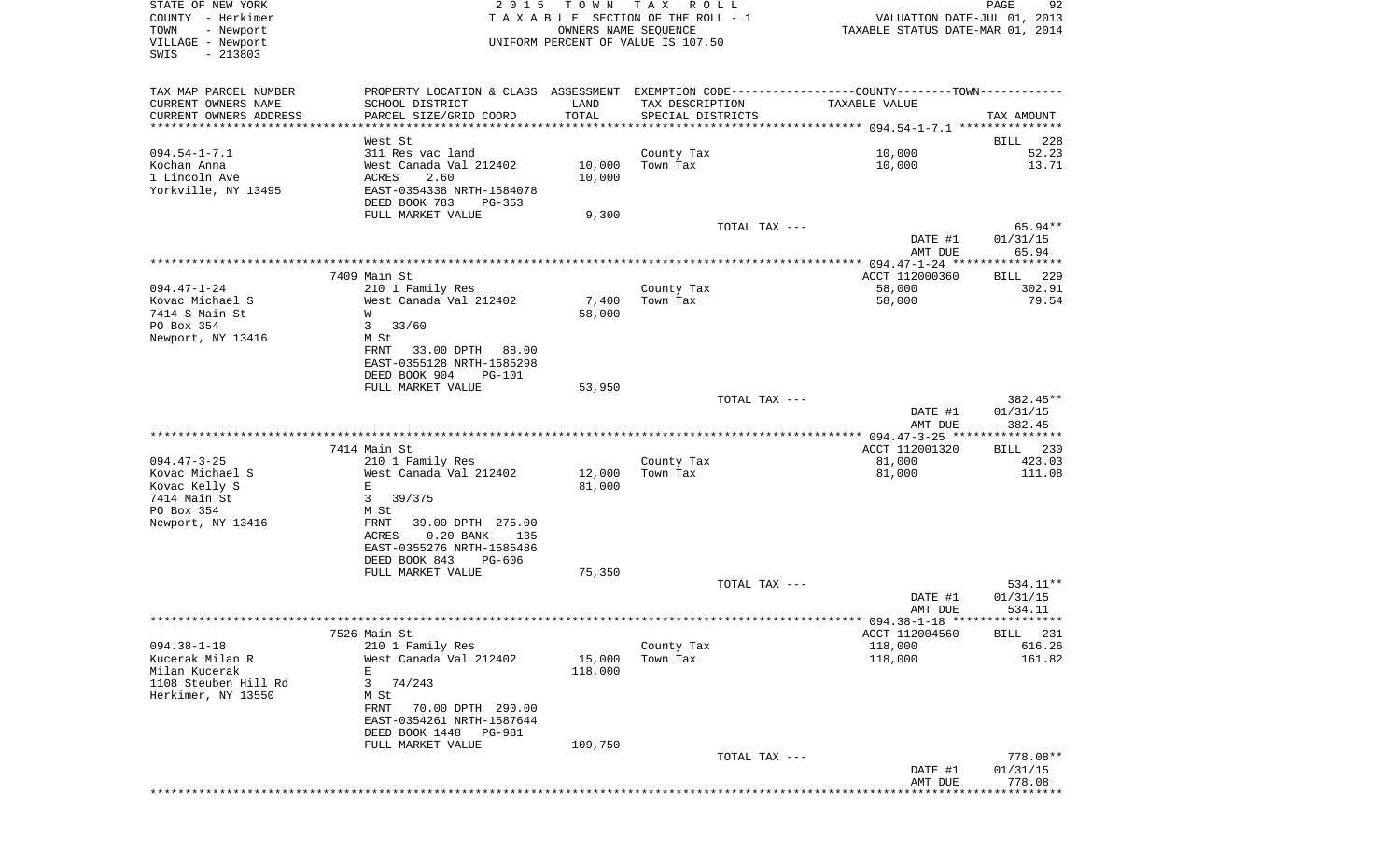| STATE OF NEW YORK<br>COUNTY - Herkimer<br>- Newport<br>TOWN<br>VILLAGE - Newport<br>$-213803$<br>SWIS | 2 0 1 5                                                                                                                                           | T O W N<br>OWNERS NAME SEQUENCE | TAX ROLL<br>T A X A B L E SECTION OF THE ROLL - 1<br>UNIFORM PERCENT OF VALUE IS 107.50        | VALUATION DATE-JUL 01, 2013<br>TAXABLE STATUS DATE-MAR 01, 2014 | PAGE<br>93                     |
|-------------------------------------------------------------------------------------------------------|---------------------------------------------------------------------------------------------------------------------------------------------------|---------------------------------|------------------------------------------------------------------------------------------------|-----------------------------------------------------------------|--------------------------------|
| TAX MAP PARCEL NUMBER                                                                                 |                                                                                                                                                   |                                 | PROPERTY LOCATION & CLASS ASSESSMENT EXEMPTION CODE----------------COUNTY-------TOWN---------- |                                                                 |                                |
| CURRENT OWNERS NAME<br>CURRENT OWNERS ADDRESS<br>*******************                                  | SCHOOL DISTRICT<br>PARCEL SIZE/GRID COORD<br>******************                                                                                   | LAND<br>TOTAL<br>***********    | TAX DESCRIPTION<br>SPECIAL DISTRICTS                                                           | TAXABLE VALUE<br>****** 094.38-1-4 ******************           | TAX AMOUNT                     |
|                                                                                                       | Harris Ave                                                                                                                                        |                                 |                                                                                                | ACCT 112004390                                                  | <b>BILL</b><br>232             |
| $094.38 - 1 - 4$                                                                                      | 210 1 Family Res                                                                                                                                  |                                 | VETFUND CT 41101                                                                               | 150<br>150                                                      |                                |
| Kuchma Henery F                                                                                       | West Canada Val 212402                                                                                                                            | 10,800                          | County Tax                                                                                     | 64,250                                                          | 335.55                         |
| Kuchma Nina G<br>3023 Harris Ave<br>Newport, NY 13416                                                 | Harris<br>E<br><b>FRNT</b><br>83.00 DPTH 106.70<br>EAST-0353703 NRTH-1588667<br>DEED BOOK 00653 PG-00877                                          | 64,400                          | Town Tax                                                                                       | 64,250                                                          | 88.11                          |
|                                                                                                       | FULL MARKET VALUE                                                                                                                                 | 59,900                          |                                                                                                |                                                                 |                                |
|                                                                                                       |                                                                                                                                                   |                                 | TOTAL TAX ---                                                                                  | DATE #1<br>AMT DUE                                              | 423.66**<br>01/31/15<br>423.66 |
|                                                                                                       |                                                                                                                                                   |                                 |                                                                                                | *********** 094.47-3-3 ******************                       |                                |
|                                                                                                       | 3124 Mech St                                                                                                                                      |                                 |                                                                                                | ACCT 112005820                                                  | 233<br>BILL                    |
| $094.47 - 3 - 3$                                                                                      | 210 1 Family Res                                                                                                                                  |                                 | County Tax                                                                                     | 75,000                                                          | 391.69                         |
| Kulesa Paul                                                                                           | West Canada Val 212402                                                                                                                            | 12,900                          | Town Tax                                                                                       | 75,000                                                          | 102.85                         |
| 3124 Mechanic St                                                                                      | S                                                                                                                                                 | 75,000                          |                                                                                                |                                                                 |                                |
| PO Box 566<br>Newport, NY 13416                                                                       | 70/210<br>3<br>Mech St<br>62.00 DPTH 195.00<br>FRNT<br>0.26<br>ACRES<br>EAST-0355433 NRTH-1585661<br>DEED BOOK 928<br>PG-399<br>FULL MARKET VALUE | 69,750                          |                                                                                                |                                                                 |                                |
|                                                                                                       |                                                                                                                                                   |                                 | TOTAL TAX ---                                                                                  |                                                                 | 494.54**                       |
|                                                                                                       |                                                                                                                                                   |                                 |                                                                                                | DATE #1<br>AMT DUE                                              | 01/31/15<br>494.54             |
|                                                                                                       |                                                                                                                                                   |                                 |                                                                                                | $* 094.47 - 2 - 13$ *****                                       |                                |
|                                                                                                       | 3153 Mech St                                                                                                                                      |                                 |                                                                                                | ACCT 112005940                                                  | 234<br><b>BILL</b>             |
| $094.47 - 2 - 13$                                                                                     | 210 1 Family Res                                                                                                                                  |                                 | County Tax                                                                                     | 61,000                                                          | 318.58                         |
| LaClaire Joseph F II                                                                                  | West Canada Val 212402                                                                                                                            | 10,800                          | Town Tax                                                                                       | 61,000                                                          | 83.65                          |
| 3153 Mech St                                                                                          | N<br>3<br>84/120                                                                                                                                  | 61,000                          |                                                                                                |                                                                 |                                |
| Newport, NY 13416                                                                                     | Mech St<br>49.00 DPTH 105.00<br><b>FRNT</b><br>EAST-0355950 NRTH-1585918<br>DEED BOOK 1200<br>PG-760                                              |                                 |                                                                                                |                                                                 |                                |
|                                                                                                       | FULL MARKET VALUE                                                                                                                                 | 56,750                          |                                                                                                |                                                                 |                                |
|                                                                                                       |                                                                                                                                                   |                                 | TOTAL TAX ---                                                                                  | DATE #1                                                         | $402.23**$<br>01/31/15         |
|                                                                                                       |                                                                                                                                                   |                                 |                                                                                                | AMT DUE                                                         | 402.23<br>********             |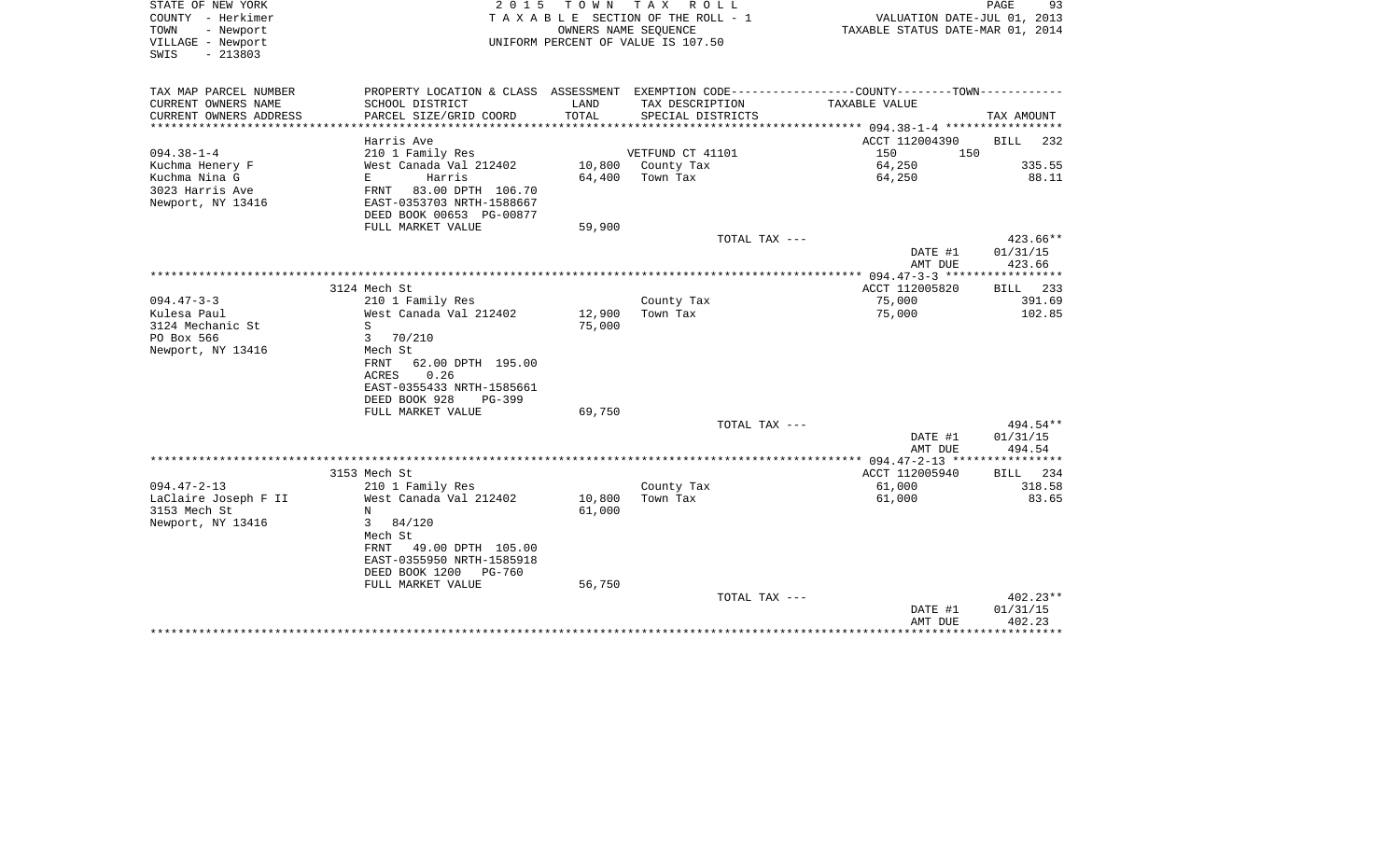| STATE OF NEW YORK<br>COUNTY - Herkimer<br>- Newport<br>TOWN<br>VILLAGE - Newport<br>$-213803$<br>SWIS | 2 0 1 5                                                                                       | TOWN TAX | R O L L<br>TAXABLE SECTION OF THE ROLL - 1<br>OWNERS NAME SEQUENCE<br>UNIFORM PERCENT OF VALUE IS 107.50 | VALUATION DATE-JUL 01, 2013<br>TAXABLE STATUS DATE-MAR 01, 2014 | PAGE<br>94            |
|-------------------------------------------------------------------------------------------------------|-----------------------------------------------------------------------------------------------|----------|----------------------------------------------------------------------------------------------------------|-----------------------------------------------------------------|-----------------------|
| TAX MAP PARCEL NUMBER                                                                                 | PROPERTY LOCATION & CLASS ASSESSMENT EXEMPTION CODE---------------COUNTY-------TOWN---------- |          |                                                                                                          |                                                                 |                       |
| CURRENT OWNERS NAME                                                                                   | SCHOOL DISTRICT                                                                               | LAND     | TAX DESCRIPTION                                                                                          | TAXABLE VALUE                                                   |                       |
| CURRENT OWNERS ADDRESS<br>**********************                                                      | PARCEL SIZE/GRID COORD                                                                        | TOTAL    | SPECIAL DISTRICTS                                                                                        |                                                                 | TAX AMOUNT            |
|                                                                                                       | 7387 West St                                                                                  |          |                                                                                                          | ACCT 112000095                                                  | BILL 235              |
| $094.46 - 1 - 37$                                                                                     | 210 1 Family Res                                                                              |          | County Tax                                                                                               | 125,000                                                         | 652.82                |
| Lang Gregory                                                                                          | West Canada Val 212402                                                                        | 16,600   | Town Tax                                                                                                 | 125,000                                                         | 171.42                |
| Lang Patricia                                                                                         | E                                                                                             | 125,000  |                                                                                                          |                                                                 |                       |
| 7387 West St                                                                                          | 3 134X230-.703A                                                                               |          |                                                                                                          |                                                                 |                       |
| PO Box 524                                                                                            | West St                                                                                       |          |                                                                                                          |                                                                 |                       |
| Newport, NY 13416                                                                                     | FRNT 136.00 DPTH 215.00<br>ACRES<br>$0.62$ BANK<br>074                                        |          |                                                                                                          |                                                                 |                       |
|                                                                                                       | EAST-0354014 NRTH-1585232                                                                     |          |                                                                                                          |                                                                 |                       |
|                                                                                                       | DEED BOOK 731<br>PG-333                                                                       |          |                                                                                                          |                                                                 |                       |
|                                                                                                       | FULL MARKET VALUE                                                                             | 116,300  |                                                                                                          |                                                                 |                       |
|                                                                                                       |                                                                                               |          | TOTAL TAX ---                                                                                            |                                                                 | 824.24**              |
|                                                                                                       |                                                                                               |          |                                                                                                          | DATE #1                                                         | 01/31/15              |
|                                                                                                       |                                                                                               |          |                                                                                                          | AMT DUE                                                         | 824.24                |
|                                                                                                       | 7421 Main St                                                                                  |          |                                                                                                          | ACCT 112006090                                                  | 236<br>BILL           |
| $094.47 - 1 - 20$                                                                                     | 210 1 Family Res                                                                              |          | County Tax                                                                                               | 68,400                                                          | 357.22                |
| Lawless Paul                                                                                          | West Canada Val 212402                                                                        | 12,300   | Town Tax                                                                                                 | 68,400                                                          | 93.80                 |
| 7421 Main St                                                                                          | W                                                                                             | 68,400   |                                                                                                          |                                                                 |                       |
| PO Box 289                                                                                            | 3, 54/70                                                                                      |          |                                                                                                          |                                                                 |                       |
| Newport, NY 13416                                                                                     | M St                                                                                          |          |                                                                                                          |                                                                 |                       |
|                                                                                                       | FRNT<br>59.00 DPTH 180.00<br>0.22 BANK<br>ACRES<br>184                                        |          |                                                                                                          |                                                                 |                       |
|                                                                                                       | EAST-0354994 NRTH-1585540                                                                     |          |                                                                                                          |                                                                 |                       |
|                                                                                                       | DEED BOOK 884<br>$PG-250$                                                                     |          |                                                                                                          |                                                                 |                       |
|                                                                                                       | FULL MARKET VALUE                                                                             | 63,650   |                                                                                                          |                                                                 |                       |
|                                                                                                       |                                                                                               |          | TOTAL TAX ---                                                                                            |                                                                 | 451.02**              |
|                                                                                                       |                                                                                               |          |                                                                                                          | DATE #1                                                         | 01/31/15<br>451.02    |
|                                                                                                       |                                                                                               |          |                                                                                                          | AMT DUE<br>********* 094.47-3-11.1 **************               |                       |
|                                                                                                       | 3150 Mechanic St                                                                              |          |                                                                                                          | ACCT 112003930                                                  | BILL 237              |
| $094.47 - 3 - 11.1$                                                                                   | 210 1 Family Res                                                                              |          | County Tax                                                                                               | 95,200                                                          | 497.19                |
| Lesniak Jean W                                                                                        | West Canada Val 212402                                                                        | 22,200   | Town Tax                                                                                                 | 95,200                                                          | 130.56                |
| 3150 Mechanic St                                                                                      | Mechanic St                                                                                   | 95,200   |                                                                                                          |                                                                 |                       |
| PO Box 472<br>Newport, NY 13416                                                                       | 2.10<br>ACRES<br>EAST-0355987 NRTH-1585617                                                    |          |                                                                                                          |                                                                 |                       |
|                                                                                                       | DEED BOOK 924<br>PG-436                                                                       |          |                                                                                                          |                                                                 |                       |
|                                                                                                       | FULL MARKET VALUE                                                                             | 88,550   |                                                                                                          |                                                                 |                       |
|                                                                                                       |                                                                                               |          | TOTAL TAX ---                                                                                            |                                                                 | $627.75**$            |
|                                                                                                       |                                                                                               |          |                                                                                                          | DATE #1                                                         | 01/31/15              |
|                                                                                                       |                                                                                               |          |                                                                                                          | AMT DUE                                                         | 627.75<br>*********** |
|                                                                                                       |                                                                                               |          |                                                                                                          |                                                                 |                       |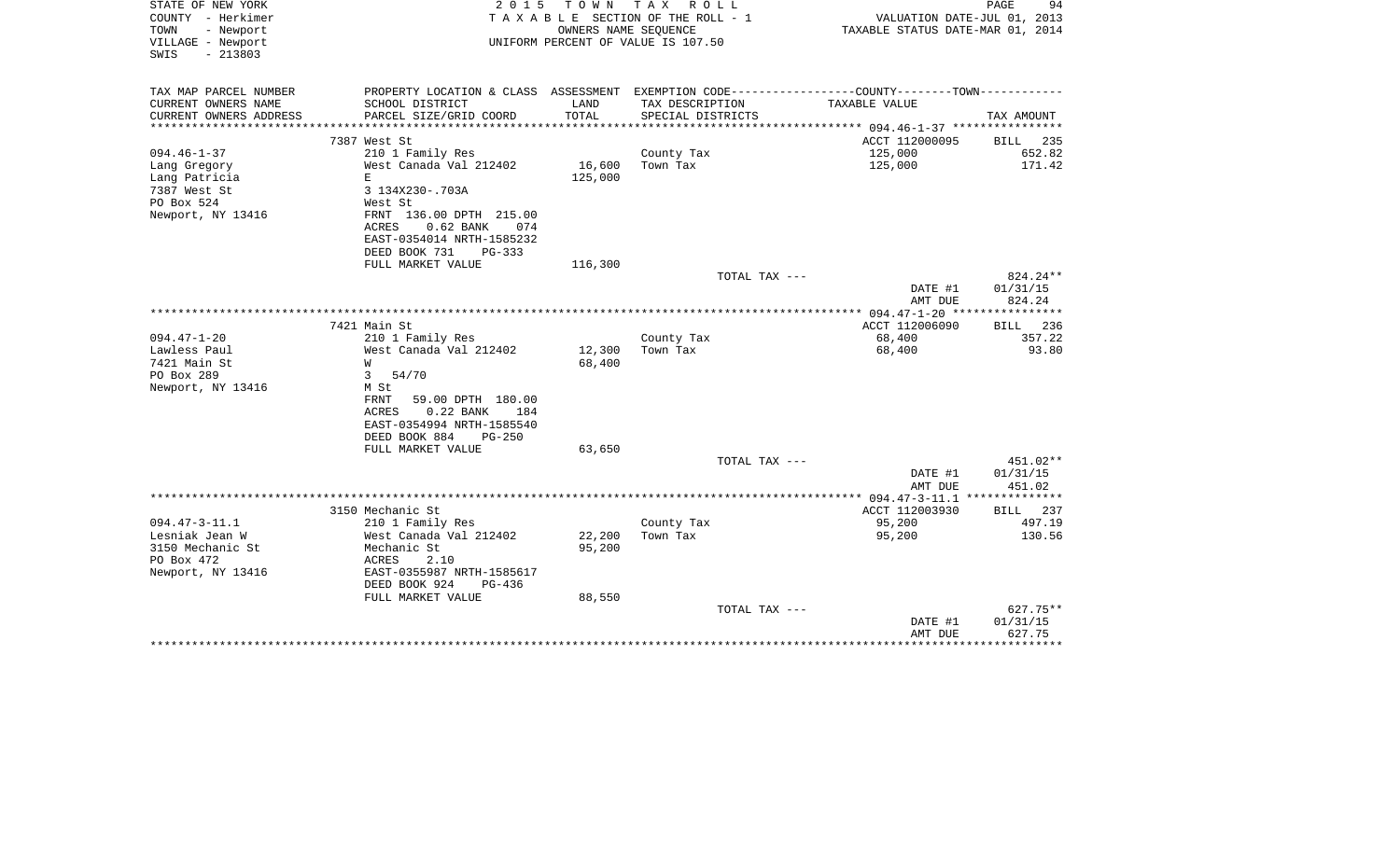| STATE OF NEW YORK<br>COUNTY - Herkimer<br>TOWN<br>- Newport<br>VILLAGE - Newport | 2 0 1 5                                             | T O W N<br>OWNERS NAME SEQUENCE | T A X<br>R O L L<br>TAXABLE SECTION OF THE ROLL - 1<br>UNIFORM PERCENT OF VALUE IS 107.50 | TAXABLE STATUS DATE-MAR 01, 2014                            | PAGE<br>95<br>VALUATION DATE-JUL 01, 2013 |
|----------------------------------------------------------------------------------|-----------------------------------------------------|---------------------------------|-------------------------------------------------------------------------------------------|-------------------------------------------------------------|-------------------------------------------|
| $-213803$<br>SWIS                                                                |                                                     |                                 |                                                                                           |                                                             |                                           |
| TAX MAP PARCEL NUMBER                                                            | PROPERTY LOCATION & CLASS ASSESSMENT                |                                 |                                                                                           | EXEMPTION CODE-----------------COUNTY-------TOWN----------- |                                           |
| CURRENT OWNERS NAME                                                              | SCHOOL DISTRICT                                     | LAND                            | TAX DESCRIPTION                                                                           | TAXABLE VALUE                                               |                                           |
| CURRENT OWNERS ADDRESS                                                           | PARCEL SIZE/GRID COORD                              | TOTAL                           | SPECIAL DISTRICTS                                                                         |                                                             | TAX AMOUNT                                |
|                                                                                  | 7379 West St                                        |                                 |                                                                                           | ACCT 112005010                                              | <b>BILL</b><br>238                        |
| $094.46 - 1 - 39$                                                                | 210 1 Family Res                                    |                                 | County Tax                                                                                | 78,500                                                      | 409.97                                    |
| Lewandrowski Noreen                                                              | West Canada Val 212402                              | 15,700                          | Town Tax                                                                                  | 78,500                                                      | 107.65                                    |
| 7379 West St                                                                     | W                                                   | 78,500                          |                                                                                           |                                                             |                                           |
| PO Box 467                                                                       | 3<br>30/80                                          |                                 |                                                                                           |                                                             |                                           |
| Newport, NY 13416                                                                | W St                                                |                                 |                                                                                           |                                                             |                                           |
|                                                                                  | FRNT 135.00 DPTH 185.00                             |                                 |                                                                                           |                                                             |                                           |
|                                                                                  | <b>ACRES</b><br>0.54<br>EAST-0354090 NRTH-1585130   |                                 |                                                                                           |                                                             |                                           |
|                                                                                  | DEED BOOK 1138<br>PG-371                            |                                 |                                                                                           |                                                             |                                           |
|                                                                                  | FULL MARKET VALUE                                   | 73,000                          |                                                                                           |                                                             |                                           |
|                                                                                  |                                                     |                                 | TOTAL TAX ---                                                                             |                                                             | 517.62**                                  |
|                                                                                  |                                                     |                                 |                                                                                           | DATE #1                                                     | 01/31/15                                  |
|                                                                                  |                                                     |                                 |                                                                                           | AMT DUE                                                     | 517.62                                    |
|                                                                                  |                                                     |                                 |                                                                                           |                                                             |                                           |
| $094.47 - 2 - 7$                                                                 | 7472 East St<br>210 1 Family Res                    |                                 | County Tax                                                                                | ACCT 112003570<br>77,900                                    | BILL 239<br>406.84                        |
| Lewis Thomas J                                                                   | West Canada Val 212402                              | 12,600                          | Town Tax                                                                                  | 77,900                                                      | 106.83                                    |
| Lewis Shirley I                                                                  | E                                                   | 77,900                          |                                                                                           |                                                             |                                           |
| 7472 East St                                                                     | 50x209.80                                           |                                 |                                                                                           |                                                             |                                           |
| Newport, NY 13416                                                                | E St                                                |                                 |                                                                                           |                                                             |                                           |
|                                                                                  | FRNT<br>50.00 DPTH 209.80                           |                                 |                                                                                           |                                                             |                                           |
|                                                                                  | <b>BANK</b><br>184                                  |                                 |                                                                                           |                                                             |                                           |
|                                                                                  | EAST-0355397 NRTH-1586613                           |                                 |                                                                                           |                                                             |                                           |
|                                                                                  | DEED BOOK 894<br><b>PG-102</b><br>FULL MARKET VALUE | 72,450                          |                                                                                           |                                                             |                                           |
|                                                                                  |                                                     |                                 | TOTAL TAX ---                                                                             |                                                             | $513.67**$                                |
|                                                                                  |                                                     |                                 |                                                                                           | DATE #1                                                     | 01/31/15                                  |
|                                                                                  |                                                     |                                 |                                                                                           | AMT DUE                                                     | 513.67                                    |
|                                                                                  |                                                     |                                 |                                                                                           |                                                             |                                           |
|                                                                                  | 3101 North St                                       |                                 |                                                                                           | ACCT 112000630                                              | <b>BILL</b><br>240                        |
| $094.39 - 1 - 8$                                                                 | 210 1 Family Res<br>West Canada Val 212402          |                                 | County Tax<br>Town Tax                                                                    | 68,500                                                      | 357.74                                    |
| Lynch Janine L<br>3101 North St                                                  | $\mathbb N$                                         | 12,800<br>68,500                |                                                                                           | 68,500                                                      | 93.94                                     |
| Newport, NY 13416                                                                | 3<br>150/50                                         |                                 |                                                                                           |                                                             |                                           |
|                                                                                  | N St                                                |                                 |                                                                                           |                                                             |                                           |
|                                                                                  | 65.80 DPTH 150.00<br>FRNT                           |                                 |                                                                                           |                                                             |                                           |
|                                                                                  | EAST-0355035 NRTH-1588238                           |                                 |                                                                                           |                                                             |                                           |
|                                                                                  | DEED BOOK 1279<br><b>PG-528</b>                     |                                 |                                                                                           |                                                             |                                           |
|                                                                                  | FULL MARKET VALUE                                   | 63,700                          |                                                                                           |                                                             |                                           |
|                                                                                  |                                                     |                                 | TOTAL TAX ---                                                                             | DATE #1                                                     | 451.68**<br>01/31/15                      |
|                                                                                  |                                                     |                                 |                                                                                           | AMT DUE                                                     | 451.68                                    |
|                                                                                  |                                                     |                                 |                                                                                           |                                                             |                                           |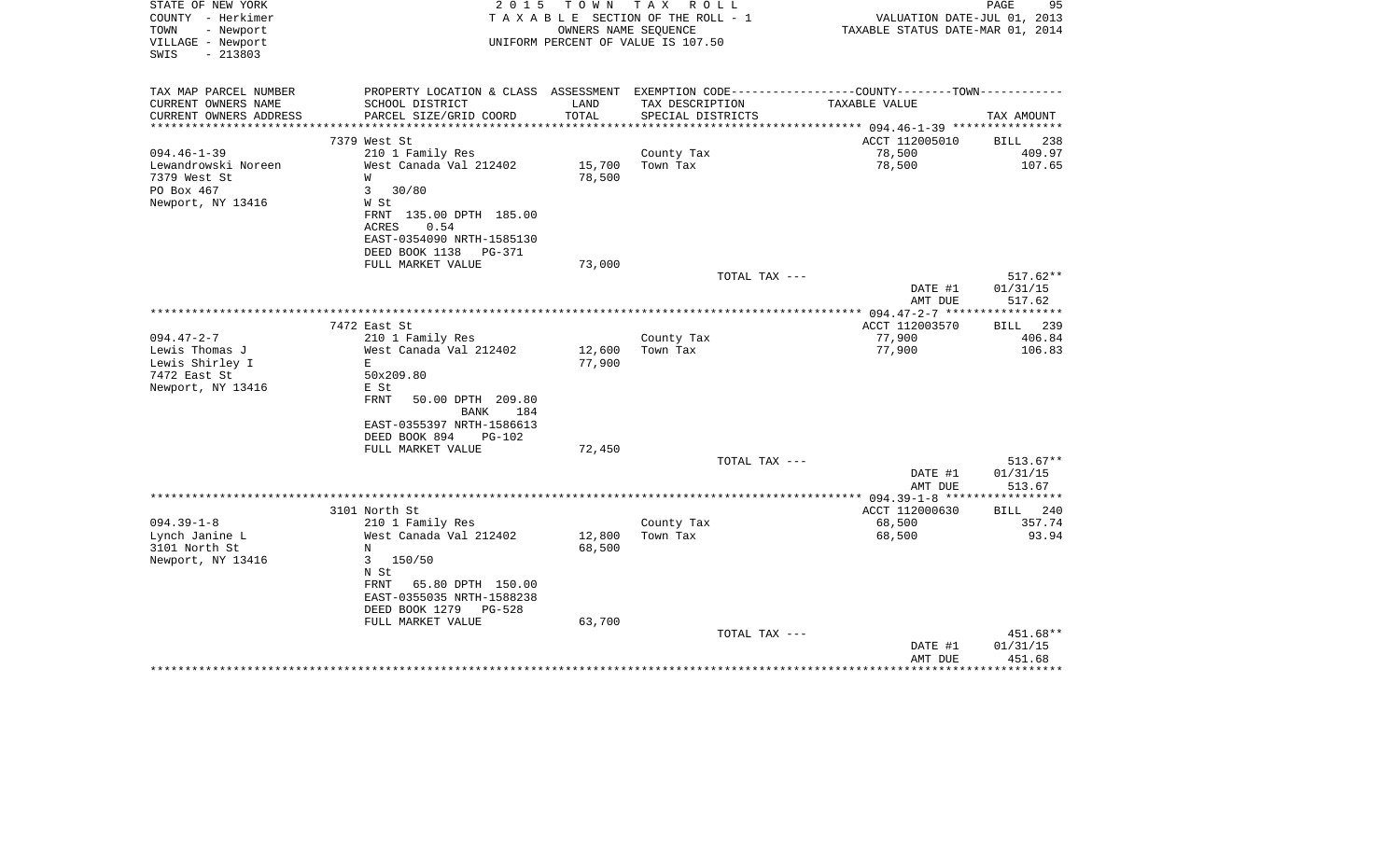| STATE OF NEW YORK<br>COUNTY - Herkimer<br>TOWN<br>- Newport<br>VILLAGE - Newport<br>$-213803$<br>SWIS | 2 0 1 5                    | T O W N | TAX ROLL<br>TAXABLE SECTION OF THE ROLL - 1<br>OWNERS NAME SEQUENCE<br>UNIFORM PERCENT OF VALUE IS 107.50 | VALUATION DATE-JUL 01, 2013<br>TAXABLE STATUS DATE-MAR 01, 2014                                 | PAGE<br>96           |
|-------------------------------------------------------------------------------------------------------|----------------------------|---------|-----------------------------------------------------------------------------------------------------------|-------------------------------------------------------------------------------------------------|----------------------|
| TAX MAP PARCEL NUMBER                                                                                 |                            |         |                                                                                                           | PROPERTY LOCATION & CLASS ASSESSMENT EXEMPTION CODE----------------COUNTY--------TOWN---------- |                      |
| CURRENT OWNERS NAME                                                                                   | SCHOOL DISTRICT            | LAND    | TAX DESCRIPTION                                                                                           | TAXABLE VALUE                                                                                   |                      |
| CURRENT OWNERS ADDRESS<br>**********************                                                      | PARCEL SIZE/GRID COORD     | TOTAL   | SPECIAL DISTRICTS                                                                                         |                                                                                                 | TAX AMOUNT           |
|                                                                                                       | 3069 North St              |         |                                                                                                           | ACCT 112005730                                                                                  | BILL<br>241          |
| $094.38 - 1 - 9$                                                                                      | 210 1 Family Res           |         | County Tax                                                                                                | 120,000                                                                                         | 626.71               |
| Madderom Andrew J                                                                                     | West Canada Val 212402     | 19,300  | Town Tax                                                                                                  | 120,000                                                                                         | 164.57               |
| 577 Platform Rd                                                                                       | N                          | 120,000 |                                                                                                           |                                                                                                 |                      |
| Newport, NY 13416                                                                                     | No St                      |         |                                                                                                           |                                                                                                 |                      |
|                                                                                                       | FRNT 100.00 DPTH 429.00    |         |                                                                                                           |                                                                                                 |                      |
|                                                                                                       | 0.85<br>ACRES              |         |                                                                                                           |                                                                                                 |                      |
|                                                                                                       | EAST-0354500 NRTH-1588277  |         |                                                                                                           |                                                                                                 |                      |
|                                                                                                       | DEED BOOK 1419<br>PG-519   |         |                                                                                                           |                                                                                                 |                      |
|                                                                                                       | FULL MARKET VALUE          | 111,650 |                                                                                                           |                                                                                                 |                      |
|                                                                                                       |                            |         | TOTAL TAX ---                                                                                             |                                                                                                 | 791.28**             |
|                                                                                                       |                            |         |                                                                                                           | DATE #1                                                                                         | 01/31/15             |
|                                                                                                       |                            |         |                                                                                                           | AMT DUE                                                                                         | 791.28               |
|                                                                                                       | 7396 Main St               |         |                                                                                                           | ACCT 112004230                                                                                  |                      |
| $094.47 - 3 - 21$                                                                                     | 210 1 Family Res           |         | County Tax                                                                                                | 79,700                                                                                          | BILL 242<br>416.24   |
| Mahardy Patricia                                                                                      | West Canada Val 212402     | 14,200  | Town Tax                                                                                                  | 79,700                                                                                          | 109.30               |
| 7396 Main St                                                                                          | E                          | 79,700  |                                                                                                           |                                                                                                 |                      |
| PO Box 323                                                                                            | 80/114<br>3                |         |                                                                                                           |                                                                                                 |                      |
| Newport, NY 13416                                                                                     | M St                       |         |                                                                                                           |                                                                                                 |                      |
|                                                                                                       | FRNT<br>60.00 DPTH 280.00  |         |                                                                                                           |                                                                                                 |                      |
| PRIOR OWNER ON 3/01/2014                                                                              | EAST-0355448 NRTH-1585211  |         |                                                                                                           |                                                                                                 |                      |
| Sussbauer Jack                                                                                        | DEED BOOK 1538<br>PG-719   |         |                                                                                                           |                                                                                                 |                      |
|                                                                                                       | FULL MARKET VALUE          | 74,150  |                                                                                                           |                                                                                                 |                      |
|                                                                                                       |                            |         | TOTAL TAX ---                                                                                             |                                                                                                 | 525.54**             |
|                                                                                                       |                            |         |                                                                                                           | DATE #1                                                                                         | 01/31/15             |
|                                                                                                       |                            |         |                                                                                                           | AMT DUE                                                                                         | 525.54<br>********** |
|                                                                                                       |                            |         |                                                                                                           | **************** 094.54-1-3.2 ***                                                               | 243                  |
| $094.54 - 1 - 3.2$                                                                                    | West St<br>312 Vac w/imprv |         | County Tax                                                                                                | 10,000                                                                                          | <b>BILL</b><br>52.23 |
| Mankouski Stephen                                                                                     | West Canada Val 212402     | 1,000   | Town Tax                                                                                                  | 10,000                                                                                          | 13.71                |
| 2802 Newport Rd                                                                                       | East                       | 10,000  | Village Relevy                                                                                            |                                                                                                 | 46.06                |
| Poland, NY 13431                                                                                      | .31a                       |         |                                                                                                           |                                                                                                 |                      |
|                                                                                                       | West Street                |         |                                                                                                           |                                                                                                 |                      |
|                                                                                                       | FRNT<br>98.00 DPTH 146.00  |         |                                                                                                           |                                                                                                 |                      |
|                                                                                                       | 0.31<br>ACRES              |         |                                                                                                           |                                                                                                 |                      |
|                                                                                                       | EAST-0354892 NRTH-1583852  |         |                                                                                                           |                                                                                                 |                      |
|                                                                                                       | DEED BOOK 776<br>PG-677    |         |                                                                                                           |                                                                                                 |                      |
|                                                                                                       | FULL MARKET VALUE          | 9,300   |                                                                                                           |                                                                                                 |                      |
|                                                                                                       |                            |         | TOTAL TAX ---                                                                                             |                                                                                                 | 112.00**             |
|                                                                                                       |                            |         |                                                                                                           | DATE #1                                                                                         | 01/31/15             |
|                                                                                                       |                            |         |                                                                                                           | AMT DUE                                                                                         | 112.00               |
|                                                                                                       |                            |         |                                                                                                           |                                                                                                 |                      |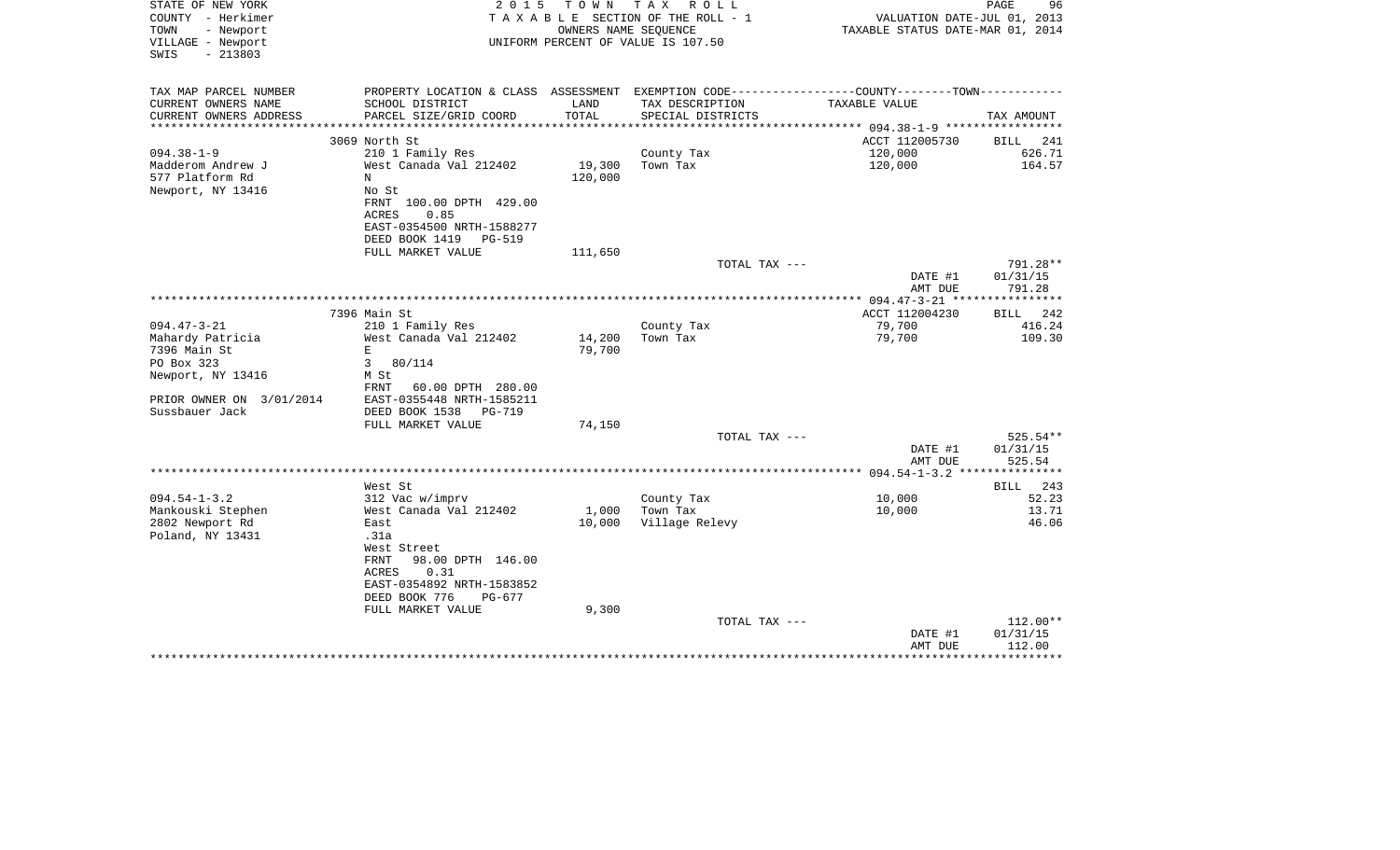| STATE OF NEW YORK<br>COUNTY - Herkimer<br>TOWN<br>- Newport<br>VILLAGE - Newport<br>$-213803$<br>SWIS | 2 0 1 5<br>T O W N<br>TAX ROLL<br>TAXABLE SECTION OF THE ROLL - 1<br>OWNERS NAME SEQUENCE<br>UNIFORM PERCENT OF VALUE IS 107.50 |                |                            | 97<br>PAGE<br>VALUATION DATE-JUL 01, 2013<br>TAXABLE STATUS DATE-MAR 01, 2014                   |                              |
|-------------------------------------------------------------------------------------------------------|---------------------------------------------------------------------------------------------------------------------------------|----------------|----------------------------|-------------------------------------------------------------------------------------------------|------------------------------|
| TAX MAP PARCEL NUMBER                                                                                 |                                                                                                                                 |                |                            | PROPERTY LOCATION & CLASS ASSESSMENT EXEMPTION CODE----------------COUNTY--------TOWN---------- |                              |
| CURRENT OWNERS NAME                                                                                   | SCHOOL DISTRICT                                                                                                                 | LAND           | TAX DESCRIPTION            | TAXABLE VALUE                                                                                   |                              |
| CURRENT OWNERS ADDRESS                                                                                | PARCEL SIZE/GRID COORD                                                                                                          | TOTAL          | SPECIAL DISTRICTS          |                                                                                                 | TAX AMOUNT                   |
| *********************                                                                                 |                                                                                                                                 |                |                            |                                                                                                 |                              |
| $094.54 - 1 - 4$                                                                                      | 2802 Newport Rd<br>210 1 Family Res                                                                                             |                | County Tax                 | ACCT 112004290<br>65,000                                                                        | <b>BILL</b><br>244<br>339.47 |
| Mankouski Stephen                                                                                     | West Canada Val 212402                                                                                                          | 12,300         | Town Tax                   | 65,000                                                                                          | 89.14                        |
| 2802 Newport Rd                                                                                       | W                                                                                                                               | 65,000         | Village Relevy             |                                                                                                 | 293.05                       |
| Poland, NY 13431                                                                                      | 3<br>75/145                                                                                                                     |                |                            |                                                                                                 |                              |
|                                                                                                       | El St                                                                                                                           |                |                            |                                                                                                 |                              |
|                                                                                                       | ACRES<br>0.22                                                                                                                   |                |                            |                                                                                                 |                              |
|                                                                                                       | EAST-0354730 NRTH-1583835                                                                                                       |                |                            |                                                                                                 |                              |
|                                                                                                       | DEED BOOK 776<br>PG-677<br>FULL MARKET VALUE                                                                                    | 60,450         |                            |                                                                                                 |                              |
|                                                                                                       |                                                                                                                                 |                | TOTAL TAX ---              |                                                                                                 | 721.66**                     |
|                                                                                                       |                                                                                                                                 |                |                            | DATE #1                                                                                         | 01/31/15                     |
|                                                                                                       |                                                                                                                                 |                |                            | AMT DUE                                                                                         | 721.66                       |
|                                                                                                       |                                                                                                                                 |                |                            |                                                                                                 |                              |
|                                                                                                       | West St                                                                                                                         |                |                            | ACCT 112004260                                                                                  | 245<br><b>BILL</b>           |
| $094.54 - 1 - 6$                                                                                      | 312 Vac w/imprv                                                                                                                 |                | County Tax                 | 3,000                                                                                           | 15.67<br>4.11                |
| Mankouski Stephen<br>2802 Newport Rd                                                                  | West Canada Val 212402<br>Е                                                                                                     | 1,000<br>3,000 | Town Tax<br>Village Relevy | 3,000                                                                                           | 14.63                        |
| Poland, NY 13431                                                                                      | Gara25/30                                                                                                                       |                |                            |                                                                                                 |                              |
|                                                                                                       | W St                                                                                                                            |                |                            |                                                                                                 |                              |
|                                                                                                       | FRNT<br>25.00 DPTH<br>30.00                                                                                                     |                |                            |                                                                                                 |                              |
|                                                                                                       | EAST-0354542 NRTH-1583933                                                                                                       |                |                            |                                                                                                 |                              |
|                                                                                                       | DEED BOOK 776<br>PG-677                                                                                                         |                |                            |                                                                                                 |                              |
|                                                                                                       | FULL MARKET VALUE                                                                                                               | 2,800          |                            |                                                                                                 |                              |
|                                                                                                       |                                                                                                                                 |                | TOTAL TAX ---              | DATE #1                                                                                         | $34.41**$<br>01/31/15        |
|                                                                                                       |                                                                                                                                 |                |                            | AMT DUE                                                                                         | 34.41                        |
|                                                                                                       |                                                                                                                                 |                |                            |                                                                                                 |                              |
|                                                                                                       | Main St                                                                                                                         |                |                            | ACCT 112010020                                                                                  | <b>BILL</b><br>246           |
| $094.38 - 1 - 2.1$                                                                                    | 486 Mini-mart                                                                                                                   |                | County Tax                 | 420,000                                                                                         | 2,193.47                     |
| Marko Carson                                                                                          | West Canada Val 212402                                                                                                          | 22,000         | Town Tax                   | 420,000                                                                                         | 575.98                       |
| Rte 28<br>PO Box 509                                                                                  | Е<br>10 1A                                                                                                                      | 420,000        |                            |                                                                                                 |                              |
| Newport, NY 13416                                                                                     | M St                                                                                                                            |                |                            |                                                                                                 |                              |
|                                                                                                       | FRNT 220.00 DPTH 100.00                                                                                                         |                |                            |                                                                                                 |                              |
|                                                                                                       | 1.00<br>ACRES                                                                                                                   |                |                            |                                                                                                 |                              |
|                                                                                                       | EAST-0353511 NRTH-1588533                                                                                                       |                |                            |                                                                                                 |                              |
|                                                                                                       | DEED BOOK 730<br>$PG-3$                                                                                                         |                |                            |                                                                                                 |                              |
|                                                                                                       | FULL MARKET VALUE                                                                                                               | 390,700        |                            |                                                                                                 |                              |
|                                                                                                       |                                                                                                                                 |                | TOTAL TAX ---              | DATE #1                                                                                         | $2,769.45**$<br>01/31/15     |
|                                                                                                       |                                                                                                                                 |                |                            | AMT DUE                                                                                         | 2,769.45                     |
|                                                                                                       |                                                                                                                                 |                |                            |                                                                                                 |                              |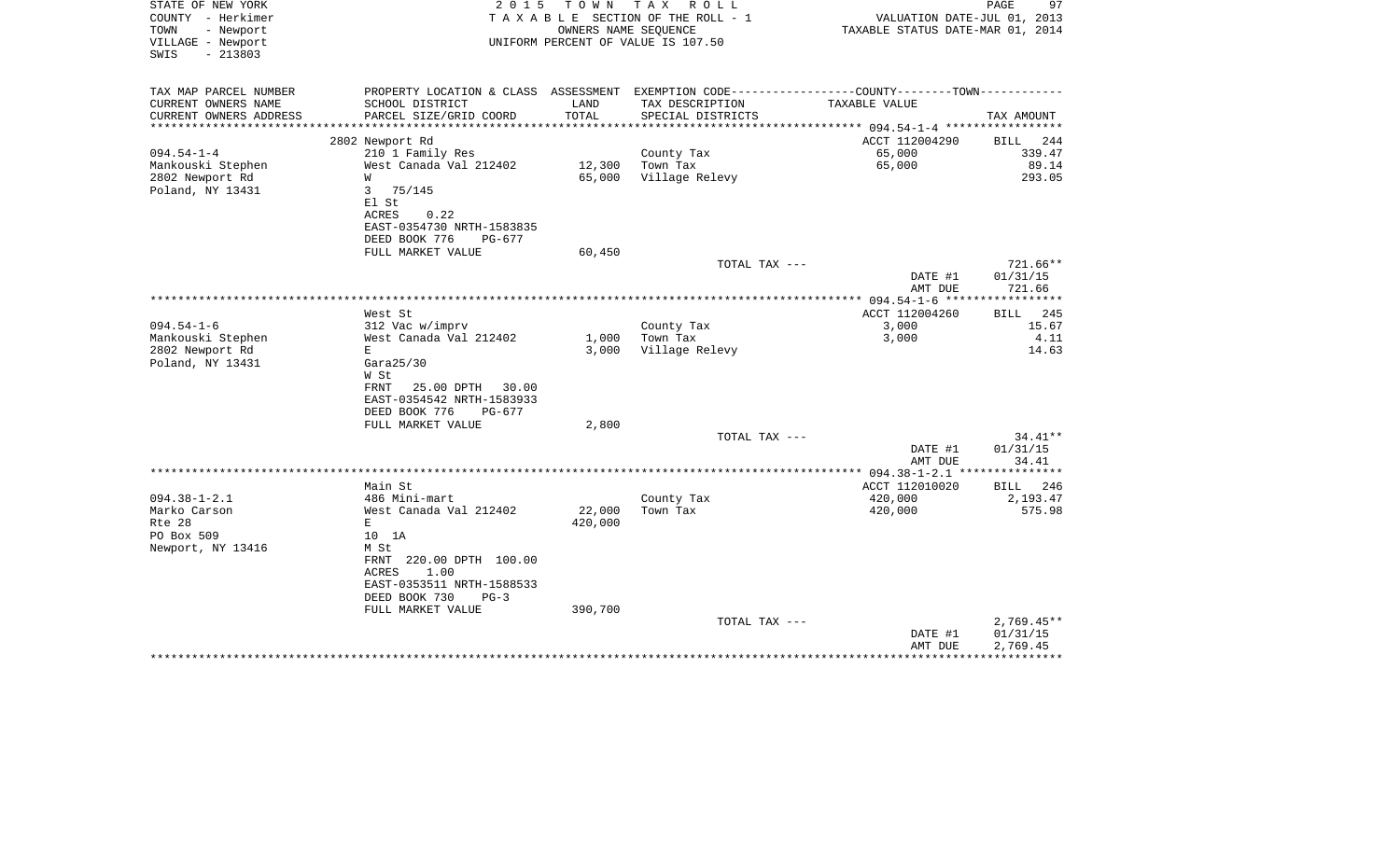| STATE OF NEW YORK<br>COUNTY - Herkimer<br>TOWN<br>- Newport<br>VILLAGE - Newport<br>$-213803$<br>SWIS | 2 0 1 5                                                | T O W N       | TAX ROLL<br>TAXABLE SECTION OF THE ROLL - 1<br>OWNERS NAME SEQUENCE<br>UNIFORM PERCENT OF VALUE IS 107.50 |                                                                                                                  | PAGE<br>98<br>VALUATION DATE-JUL 01, 2013<br>TAXABLE STATUS DATE-MAR 01, 2014 |  |
|-------------------------------------------------------------------------------------------------------|--------------------------------------------------------|---------------|-----------------------------------------------------------------------------------------------------------|------------------------------------------------------------------------------------------------------------------|-------------------------------------------------------------------------------|--|
| TAX MAP PARCEL NUMBER<br>CURRENT OWNERS NAME                                                          | SCHOOL DISTRICT                                        | LAND          | TAX DESCRIPTION                                                                                           | PROPERTY LOCATION & CLASS ASSESSMENT EXEMPTION CODE----------------COUNTY--------TOWN----------<br>TAXABLE VALUE |                                                                               |  |
| CURRENT OWNERS ADDRESS                                                                                | PARCEL SIZE/GRID COORD                                 | TOTAL         | SPECIAL DISTRICTS                                                                                         |                                                                                                                  | TAX AMOUNT                                                                    |  |
| **************                                                                                        |                                                        | ************* |                                                                                                           | ************** 094.38-1-2.2 ***********                                                                          |                                                                               |  |
|                                                                                                       | First St                                               |               |                                                                                                           |                                                                                                                  | 247<br>BILL                                                                   |  |
| $094.38 - 1 - 2.2$<br>Marko Pamela A                                                                  | 311 Res vac land<br>West Canada Val 212402             | 5,500         | County Tax<br>Town Tax                                                                                    | 5,500<br>5,500                                                                                                   | 28.72<br>7.54                                                                 |  |
| 3015 Harris Ave                                                                                       | North                                                  | 5,500         |                                                                                                           |                                                                                                                  |                                                                               |  |
| Newport, NY 13416-1718                                                                                | 100x118                                                |               |                                                                                                           |                                                                                                                  |                                                                               |  |
|                                                                                                       | First St                                               |               |                                                                                                           |                                                                                                                  |                                                                               |  |
|                                                                                                       | FRNT 100.00 DPTH 118.00                                |               |                                                                                                           |                                                                                                                  |                                                                               |  |
|                                                                                                       | EAST-0353512 NRTH-1588636                              |               |                                                                                                           |                                                                                                                  |                                                                               |  |
|                                                                                                       | DEED BOOK 902<br><b>PG-541</b><br>FULL MARKET VALUE    | 5,100         |                                                                                                           |                                                                                                                  |                                                                               |  |
|                                                                                                       |                                                        |               | TOTAL TAX ---                                                                                             |                                                                                                                  | $36.26**$                                                                     |  |
|                                                                                                       |                                                        |               |                                                                                                           | DATE #1                                                                                                          | 01/31/15                                                                      |  |
|                                                                                                       |                                                        |               |                                                                                                           | AMT DUE                                                                                                          | 36.26                                                                         |  |
|                                                                                                       |                                                        |               |                                                                                                           | ***************** 094.38-1-3 *****                                                                               | ***********                                                                   |  |
| $094.38 - 1 - 3$                                                                                      | 3015 Harris Ave<br>210 1 Family Res                    |               | County Tax                                                                                                | ACCT 112010470<br>80,000                                                                                         | 248<br><b>BILL</b><br>417.80                                                  |  |
| Marko Pamela A                                                                                        | West Canada Val 212402                                 | 12,800        | Town Tax                                                                                                  | 80,000                                                                                                           | 109.71                                                                        |  |
| 3015 Harris Ave                                                                                       | N                                                      | 80,000        |                                                                                                           |                                                                                                                  |                                                                               |  |
| Newport, NY 13416                                                                                     | 3<br>60/100                                            |               |                                                                                                           |                                                                                                                  |                                                                               |  |
|                                                                                                       | Harris Ave                                             |               |                                                                                                           |                                                                                                                  |                                                                               |  |
|                                                                                                       | FRNT 100.00 DPTH 110.00                                |               |                                                                                                           |                                                                                                                  |                                                                               |  |
|                                                                                                       | EAST-0353607 NRTH-1588600<br>DEED BOOK 902<br>$PG-541$ |               |                                                                                                           |                                                                                                                  |                                                                               |  |
|                                                                                                       | FULL MARKET VALUE                                      | 74,400        |                                                                                                           |                                                                                                                  |                                                                               |  |
|                                                                                                       |                                                        |               | TOTAL TAX ---                                                                                             |                                                                                                                  | $527.51**$                                                                    |  |
|                                                                                                       |                                                        |               |                                                                                                           | DATE #1                                                                                                          | 01/31/15                                                                      |  |
|                                                                                                       |                                                        |               |                                                                                                           | AMT DUE                                                                                                          | 527.51                                                                        |  |
|                                                                                                       | Main St                                                |               |                                                                                                           | ACCT 112005080                                                                                                   | 249<br><b>BILL</b>                                                            |  |
| $094.38 - 1 - 1$                                                                                      | 331 Com vac w/im                                       |               | County Tax                                                                                                | 63,000                                                                                                           | 329.02                                                                        |  |
| Marko Richard                                                                                         | West Canada Val 212402                                 | 7,000         | Town Tax                                                                                                  | 63,000                                                                                                           | 86.40                                                                         |  |
| Marko Patricia                                                                                        | 62% of apartment house                                 | 63,000        |                                                                                                           |                                                                                                                  |                                                                               |  |
| 7594 Main St                                                                                          | on town 094.1-1-17                                     |               |                                                                                                           |                                                                                                                  |                                                                               |  |
| Newport, NY 13416                                                                                     | FRNT 285.00 DPTH 146.00<br>0.54<br>ACRES               |               |                                                                                                           |                                                                                                                  |                                                                               |  |
|                                                                                                       | EAST-0353348 NRTH-1588620                              |               |                                                                                                           |                                                                                                                  |                                                                               |  |
|                                                                                                       | DEED BOOK 1482<br><b>PG-497</b><br>FULL MARKET VALUE   | 58,600        |                                                                                                           |                                                                                                                  |                                                                               |  |
|                                                                                                       |                                                        |               | TOTAL TAX ---                                                                                             |                                                                                                                  | 415.42**                                                                      |  |
|                                                                                                       |                                                        |               |                                                                                                           | DATE #1                                                                                                          | 01/31/15                                                                      |  |
|                                                                                                       |                                                        |               |                                                                                                           | AMT DUE                                                                                                          | 415.42                                                                        |  |
|                                                                                                       |                                                        |               |                                                                                                           |                                                                                                                  |                                                                               |  |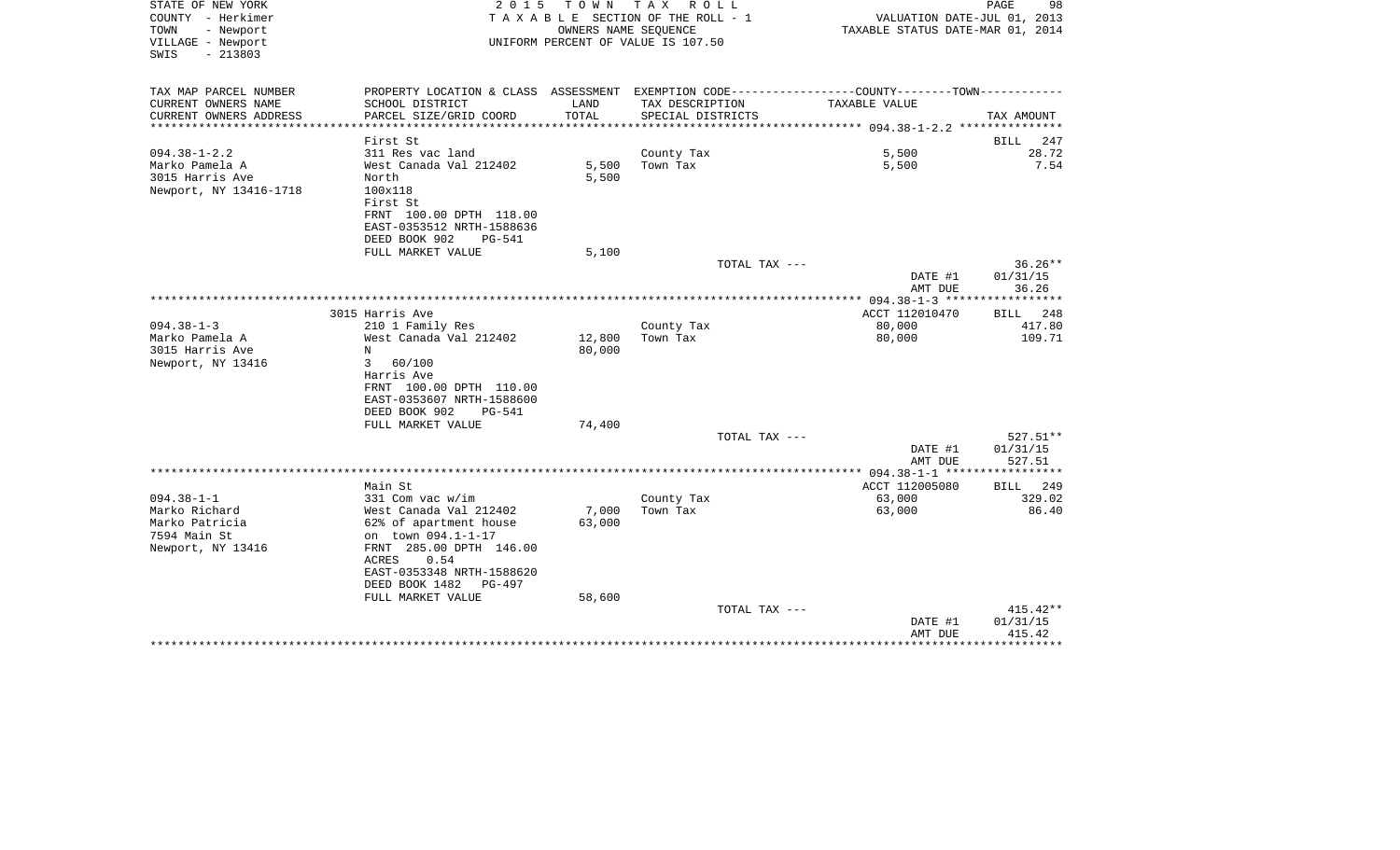| STATE OF NEW YORK      | 2 0 1 5                              | TOWN TAX | R O L L                            |               |                                                             | $\mathop{\mathtt{PAGE}}$<br>99 |
|------------------------|--------------------------------------|----------|------------------------------------|---------------|-------------------------------------------------------------|--------------------------------|
| COUNTY - Herkimer      |                                      |          | TAXABLE SECTION OF THE ROLL - 1    |               | VALUATION DATE-JUL 01, 2013                                 |                                |
| TOWN<br>- Newport      |                                      |          | OWNERS NAME SEQUENCE               |               | TAXABLE STATUS DATE-MAR 01, 2014                            |                                |
| VILLAGE - Newport      |                                      |          | UNIFORM PERCENT OF VALUE IS 107.50 |               |                                                             |                                |
| $-213803$<br>SWIS      |                                      |          |                                    |               |                                                             |                                |
|                        |                                      |          |                                    |               |                                                             |                                |
| TAX MAP PARCEL NUMBER  | PROPERTY LOCATION & CLASS ASSESSMENT |          |                                    |               | EXEMPTION CODE-----------------COUNTY-------TOWN----------- |                                |
| CURRENT OWNERS NAME    | SCHOOL DISTRICT                      | LAND     | TAX DESCRIPTION                    |               | TAXABLE VALUE                                               |                                |
| CURRENT OWNERS ADDRESS | PARCEL SIZE/GRID COORD               | TOTAL    | SPECIAL DISTRICTS                  |               |                                                             | TAX AMOUNT                     |
|                        |                                      |          |                                    |               |                                                             |                                |
|                        | Main St                              |          |                                    |               | ACCT 112002550                                              | BILL<br>250                    |
| $094.38 - 1 - 47.1$    | 480 Mult-use bld                     |          | County Tax                         |               | 185,000                                                     | 966.17                         |
| Marko Richard          | West Canada Val 212402               | 21,000   | Town Tax                           |               | 185,000                                                     | 253.71                         |
| Marko Patricia         | W                                    | 185,000  |                                    |               |                                                             |                                |
| 7594 Main St           | 10                                   |          |                                    |               |                                                             |                                |
| Newport, NY 13416      | M St                                 |          |                                    |               |                                                             |                                |
|                        | FRNT<br>208.20 DPTH                  |          |                                    |               |                                                             |                                |
|                        | ACRES<br>1.00                        |          |                                    |               |                                                             |                                |
|                        | EAST-0353376 NRTH-1588349            |          |                                    |               |                                                             |                                |
|                        | DEED BOOK 1482<br>PG-501             |          |                                    |               |                                                             |                                |
|                        | FULL MARKET VALUE                    | 172,093  |                                    |               |                                                             |                                |
|                        |                                      |          |                                    | TOTAL TAX --- |                                                             | 1,219.88**                     |
|                        |                                      |          |                                    |               | DATE #1                                                     | 01/31/15                       |
|                        |                                      |          |                                    |               | AMT DUE                                                     | 1,219.88<br>************       |
|                        |                                      |          |                                    |               | **************** 094.54-1-3.1 ***                           |                                |
|                        | 7304 West St                         |          |                                    |               | ACCT 112000900                                              | 251<br>BILL                    |
| $094.54 - 1 - 3.1$     | 210 1 Family Res                     |          | County Tax                         |               | 103,100                                                     | 538.44                         |
| Maxwell Daniel         | West Canada Val 212402               | 22,300   | Town Tax                           |               | 103,100                                                     | 141.39                         |
| 7304 West St           | E<br>3                               | 103,100  |                                    |               |                                                             |                                |
| PO Box 162             | 3.44a                                |          |                                    |               |                                                             |                                |
| Newport, NY 13416      | St<br>W<br>ACRES<br>2.20             |          |                                    |               |                                                             |                                |
|                        | EAST-0354799 NRTH-1583986            |          |                                    |               |                                                             |                                |
|                        |                                      |          |                                    |               |                                                             |                                |
|                        | DEED BOOK 1272<br><b>PG-525</b>      |          |                                    |               |                                                             |                                |
|                        | FULL MARKET VALUE                    | 95,900   |                                    | TOTAL TAX --- |                                                             |                                |
|                        |                                      |          |                                    |               | DATE #1                                                     | 679.83**<br>01/31/15           |
|                        |                                      |          |                                    |               | AMT DUE                                                     | 679.83                         |
|                        |                                      |          |                                    |               | *** $094.38 - 1 - 42$ **                                    | ***********                    |
|                        | 7517 Main St                         |          |                                    |               | ACCT 112005790                                              | BILL 252                       |
| $094.38 - 1 - 42$      | 210 1 Family Res                     |          | County Tax                         |               | 178,000                                                     | 929.61                         |
| McBryde-Gay Sheila K   | West Canada Val 212402               | 18,200   | Town Tax                           |               | 178,000                                                     | 244.11                         |
| 7517 Main St           | W                                    | 178,000  |                                    |               |                                                             |                                |
| PO Box 446             | 3<br>206/255                         |          |                                    |               |                                                             |                                |
| Newport, NY 13416      | M St                                 |          |                                    |               |                                                             |                                |
|                        | FRNT 124.00 DPTH 250.00              |          |                                    |               |                                                             |                                |
|                        | ACRES<br>0.75                        |          |                                    |               |                                                             |                                |
|                        | EAST-0354059 NRTH-1587365            |          |                                    |               |                                                             |                                |
|                        | DEED BOOK 1163<br>PG-873             |          |                                    |               |                                                             |                                |
|                        | FULL MARKET VALUE                    | 165,600  |                                    |               |                                                             |                                |
|                        |                                      |          |                                    | TOTAL TAX --- |                                                             | 1,173.72**                     |
|                        |                                      |          |                                    |               | DATE #1                                                     | 01/31/15                       |
|                        |                                      |          |                                    |               | AMT DUE                                                     | 1,173.72                       |
|                        |                                      |          |                                    |               |                                                             |                                |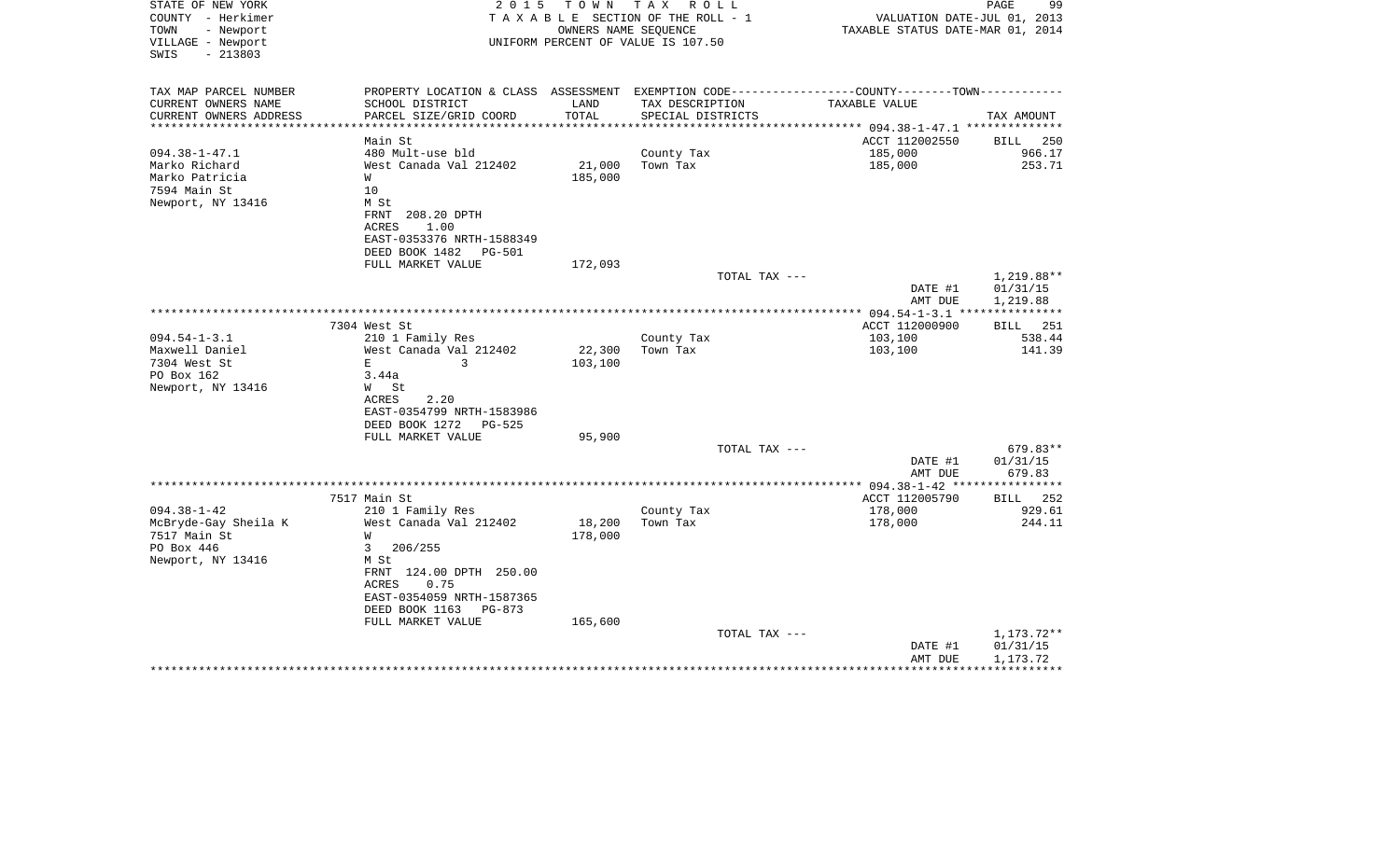| STATE OF NEW YORK<br>COUNTY - Herkimer<br>TOWN<br>- Newport<br>VILLAGE - Newport | 2 0 1 5                                                                                       | T O W N<br>OWNERS NAME SEQUENCE | T A X<br>R O L L<br>TAXABLE SECTION OF THE ROLL - 1<br>UNIFORM PERCENT OF VALUE IS 107.50 | VALUATION DATE-JUL 01, 2013<br>TAXABLE STATUS DATE-MAR 01, 2014 | 100<br>PAGE           |
|----------------------------------------------------------------------------------|-----------------------------------------------------------------------------------------------|---------------------------------|-------------------------------------------------------------------------------------------|-----------------------------------------------------------------|-----------------------|
| SWIS<br>$-213803$                                                                |                                                                                               |                                 |                                                                                           |                                                                 |                       |
| TAX MAP PARCEL NUMBER                                                            | PROPERTY LOCATION & CLASS ASSESSMENT EXEMPTION CODE---------------COUNTY-------TOWN---------- |                                 |                                                                                           |                                                                 |                       |
| CURRENT OWNERS NAME                                                              | SCHOOL DISTRICT                                                                               | LAND                            | TAX DESCRIPTION                                                                           | TAXABLE VALUE                                                   |                       |
| CURRENT OWNERS ADDRESS<br>*************************                              | PARCEL SIZE/GRID COORD                                                                        | TOTAL                           | SPECIAL DISTRICTS                                                                         |                                                                 | TAX AMOUNT            |
|                                                                                  | 3111 School St                                                                                |                                 |                                                                                           | ACCT 112004770                                                  | 253<br>BILL           |
| $094.47 - 2 - 42$                                                                | 210 1 Family Res                                                                              |                                 | County Tax                                                                                | 75,000                                                          | 391.69                |
| McEvoy Dennis                                                                    | West Canada Val 212402                                                                        | 14,900                          | Town Tax                                                                                  | 75,000                                                          | 102.85                |
| Mcevoy Patricia                                                                  | N                                                                                             | 75,000                          |                                                                                           |                                                                 |                       |
| 3111 School St<br>PO Box 73                                                      | 135/175<br>3<br>School St                                                                     |                                 |                                                                                           |                                                                 |                       |
| Newport, NY 13416                                                                | FRNT 120.00 DPTH 162.00                                                                       |                                 |                                                                                           |                                                                 |                       |
|                                                                                  | ACRES<br>0.46                                                                                 |                                 |                                                                                           |                                                                 |                       |
|                                                                                  | EAST-0355129 NRTH-1586301                                                                     |                                 |                                                                                           |                                                                 |                       |
|                                                                                  | DEED BOOK 00527 PG-00254                                                                      |                                 |                                                                                           |                                                                 |                       |
|                                                                                  | FULL MARKET VALUE                                                                             | 69,750                          | TOTAL TAX ---                                                                             |                                                                 | 494.54**              |
|                                                                                  |                                                                                               |                                 |                                                                                           | DATE #1                                                         | 01/31/15              |
|                                                                                  |                                                                                               |                                 |                                                                                           | AMT DUE                                                         | 494.54                |
| $094.38 - 1 - 12.2$                                                              | 3051 North St<br>210 1 Family Res                                                             |                                 | County Tax                                                                                | ACCT 112002100<br>185,000                                       | 254<br>BILL<br>966.17 |
| McEvoy Michael                                                                   | West Canada Val 212402                                                                        | 21,100                          | Town Tax                                                                                  | 185,000                                                         | 253.71                |
| McEvoy Kathleen                                                                  | FRNT 161.00 DPTH 280.00                                                                       | 185,000                         |                                                                                           |                                                                 |                       |
| PO Box 336                                                                       | ACRES<br>1.00                                                                                 |                                 |                                                                                           |                                                                 |                       |
| Newport, NY 13416                                                                | EAST-0354168 NRTH-1588175<br>DEED BOOK 843<br>$PG-167$                                        |                                 |                                                                                           |                                                                 |                       |
|                                                                                  | FULL MARKET VALUE                                                                             | 172,100                         |                                                                                           |                                                                 |                       |
|                                                                                  |                                                                                               |                                 | TOTAL TAX ---                                                                             |                                                                 | 1,219.88**            |
|                                                                                  |                                                                                               |                                 |                                                                                           | DATE #1<br>AMT DUE                                              | 01/31/15<br>1,219.88  |
|                                                                                  |                                                                                               |                                 |                                                                                           |                                                                 |                       |
|                                                                                  | North St                                                                                      |                                 |                                                                                           |                                                                 | 255<br>BILL           |
| $094.38 - 1 - 12.3$                                                              | 311 Res vac land                                                                              |                                 | County Tax                                                                                | 3,700                                                           | 19.32                 |
| McEvoy Michael                                                                   | West Canada Val 212402<br>FRNT                                                                | 3,700                           | Town Tax                                                                                  | 3,700                                                           | 5.07                  |
| McEvoy Kathleen<br>PO Box 336                                                    | 19.00 DPTH 271.00<br>ACRES<br>0.18                                                            | 3,700                           |                                                                                           |                                                                 |                       |
| Newport, NY 13416                                                                | EAST-0354085 NRTH-1588161                                                                     |                                 |                                                                                           |                                                                 |                       |
|                                                                                  | DEED BOOK 900<br>PG-681                                                                       |                                 |                                                                                           |                                                                 |                       |
|                                                                                  | FULL MARKET VALUE                                                                             | 3,450                           |                                                                                           |                                                                 |                       |
|                                                                                  |                                                                                               |                                 | TOTAL TAX ---                                                                             |                                                                 | $24.39**$<br>01/31/15 |
|                                                                                  |                                                                                               |                                 |                                                                                           | DATE #1<br>AMT DUE                                              | 24.39                 |
|                                                                                  |                                                                                               |                                 |                                                                                           |                                                                 |                       |
|                                                                                  | Main St                                                                                       |                                 |                                                                                           | ACCT 112002430                                                  | BILL 256              |
| $094.38 - 1 - 13$                                                                | 432 Gas station                                                                               |                                 | County Tax                                                                                | 133,000                                                         | 694.60                |
| Mcevoy Michael D<br>N Main St                                                    | West Canada Val 212402<br>Е                                                                   | 17,100<br>133,000               | Town Tax                                                                                  | 133,000                                                         | 182.39                |
| Newport, NY 13416                                                                | 162x178                                                                                       |                                 |                                                                                           |                                                                 |                       |
|                                                                                  | M St                                                                                          |                                 |                                                                                           |                                                                 |                       |
|                                                                                  | FRNT 162.20 DPTH 178.20                                                                       |                                 |                                                                                           |                                                                 |                       |
|                                                                                  | EAST-0354036 NRTH-1587892                                                                     |                                 |                                                                                           |                                                                 |                       |
|                                                                                  | DEED BOOK 699<br>PG-842<br>FULL MARKET VALUE                                                  | 123,700                         |                                                                                           |                                                                 |                       |
|                                                                                  |                                                                                               |                                 | TOTAL TAX ---                                                                             |                                                                 | 876.99**              |
|                                                                                  |                                                                                               |                                 |                                                                                           | DATE #1                                                         | 01/31/15              |
|                                                                                  |                                                                                               |                                 |                                                                                           | AMT DUE                                                         | 876.99                |
|                                                                                  |                                                                                               |                                 |                                                                                           |                                                                 |                       |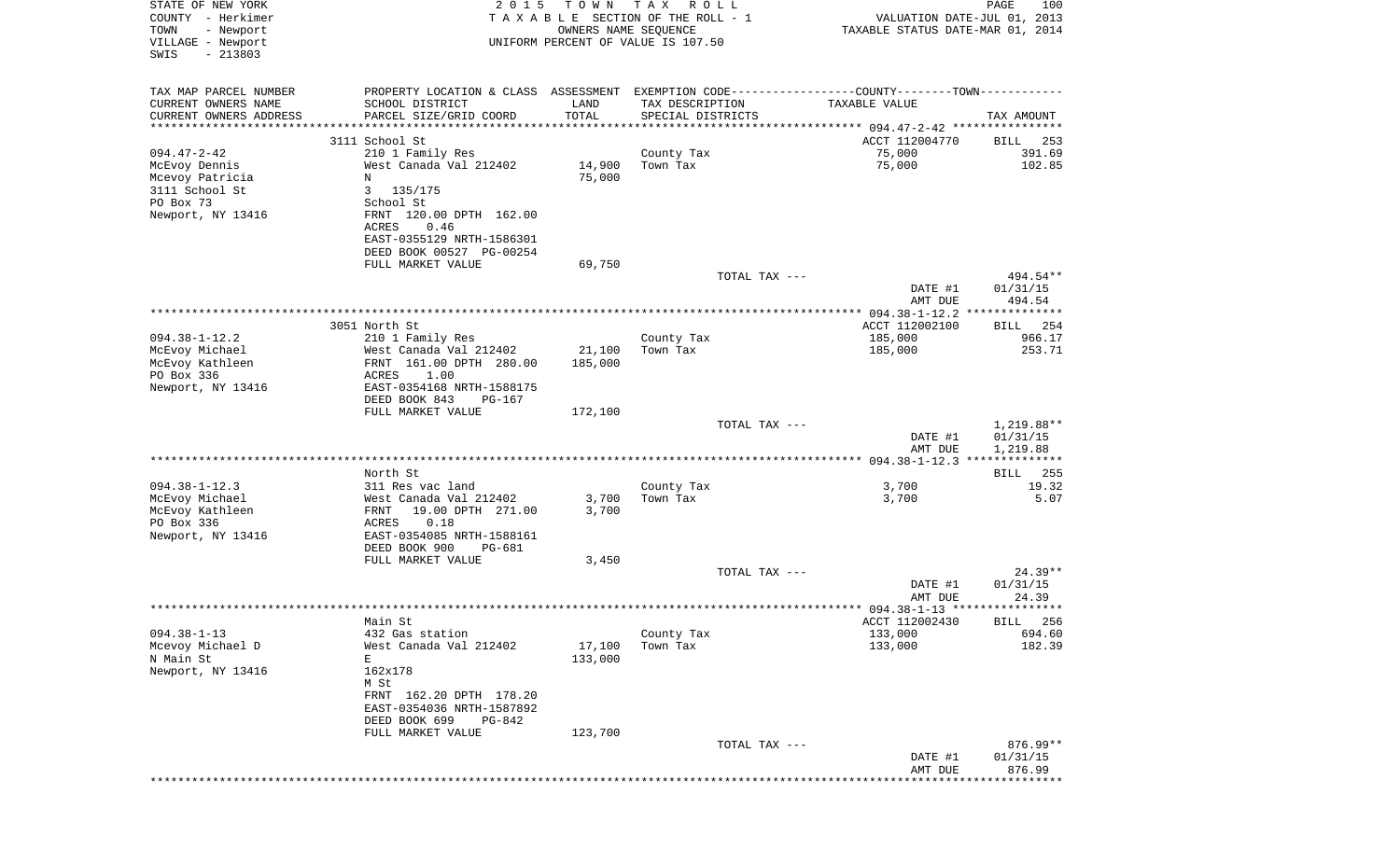| STATE OF NEW YORK<br>COUNTY - Herkimer<br>TOWN<br>- Newport<br>VILLAGE - Newport<br>SWIS<br>$-213803$ | 2 0 1 5<br>T O W N<br>T A X<br>R O L L<br>TAXABLE SECTION OF THE ROLL - 1<br>OWNERS NAME SEQUENCE<br>UNIFORM PERCENT OF VALUE IS 107.50 |                   | VALUATION DATE-JUL 01, 2013<br>TAXABLE STATUS DATE-MAR 01, 2014 | PAGE<br>101                                                                                   |                    |
|-------------------------------------------------------------------------------------------------------|-----------------------------------------------------------------------------------------------------------------------------------------|-------------------|-----------------------------------------------------------------|-----------------------------------------------------------------------------------------------|--------------------|
| TAX MAP PARCEL NUMBER                                                                                 |                                                                                                                                         |                   |                                                                 | PROPERTY LOCATION & CLASS ASSESSMENT EXEMPTION CODE---------------COUNTY-------TOWN---------- |                    |
| CURRENT OWNERS NAME<br>CURRENT OWNERS ADDRESS                                                         | SCHOOL DISTRICT<br>PARCEL SIZE/GRID COORD                                                                                               | LAND<br>TOTAL     | TAX DESCRIPTION<br>SPECIAL DISTRICTS                            | TAXABLE VALUE                                                                                 | TAX AMOUNT         |
|                                                                                                       | 3056 North St                                                                                                                           |                   |                                                                 | ACCT 112004620                                                                                | <b>BILL</b><br>257 |
| $094.38 - 1 - 14$                                                                                     | 210 1 Family Res                                                                                                                        |                   | County Tax                                                      | 82,000                                                                                        | 428.25             |
| McEvoy Michael D                                                                                      | West Canada Val 212402                                                                                                                  | 12,800            | Town Tax                                                        | 82,000                                                                                        | 112.45             |
| McEvoy Kathleen C                                                                                     | S                                                                                                                                       | 82,000            |                                                                 |                                                                                               |                    |
| 3056 North St                                                                                         | 3<br>115/100                                                                                                                            |                   |                                                                 |                                                                                               |                    |
| PO Box 336                                                                                            | North St                                                                                                                                |                   |                                                                 |                                                                                               |                    |
| Newport, NY 13416                                                                                     | FRNT 145.70 DPTH 100.87                                                                                                                 |                   |                                                                 |                                                                                               |                    |
|                                                                                                       | ACRES<br>0.25<br>EAST-0354177 NRTH-1587931                                                                                              |                   |                                                                 |                                                                                               |                    |
|                                                                                                       | DEED BOOK 832<br><b>PG-312</b>                                                                                                          |                   |                                                                 |                                                                                               |                    |
|                                                                                                       | FULL MARKET VALUE                                                                                                                       | 76,300            |                                                                 |                                                                                               |                    |
|                                                                                                       |                                                                                                                                         |                   |                                                                 | TOTAL TAX ---                                                                                 | 540.70**           |
|                                                                                                       |                                                                                                                                         |                   |                                                                 | DATE #1                                                                                       | 01/31/15           |
|                                                                                                       |                                                                                                                                         |                   |                                                                 | AMT DUE                                                                                       | 540.70             |
|                                                                                                       |                                                                                                                                         |                   |                                                                 |                                                                                               |                    |
|                                                                                                       | Main St                                                                                                                                 |                   |                                                                 | ACCT 112006000                                                                                | 258<br>BILL        |
| $094.47 - 1 - 14$                                                                                     | 483 Converted Re                                                                                                                        |                   | County Tax                                                      | 130,000                                                                                       | 678.93             |
| Mcevoy Michael D<br>Main St                                                                           | West Canada Val 212402<br>W                                                                                                             | 12,900<br>130,000 | Town Tax                                                        | 130,000                                                                                       | 178.28             |
| Newport, NY 13416                                                                                     | 5<br>65/165                                                                                                                             |                   |                                                                 |                                                                                               |                    |
|                                                                                                       | M St                                                                                                                                    |                   |                                                                 |                                                                                               |                    |
|                                                                                                       | <b>FRNT</b><br>65.00 DPTH 178.00<br>BANK<br>135                                                                                         |                   |                                                                 |                                                                                               |                    |
|                                                                                                       | EAST-0354868 NRTH-1585853<br>DEED BOOK 676<br>PG-373                                                                                    |                   |                                                                 |                                                                                               |                    |
|                                                                                                       | FULL MARKET VALUE                                                                                                                       | 120,950           |                                                                 |                                                                                               |                    |
|                                                                                                       |                                                                                                                                         |                   |                                                                 | TOTAL TAX ---                                                                                 | 857.21**           |
|                                                                                                       |                                                                                                                                         |                   |                                                                 | DATE #1                                                                                       | 01/31/15           |
|                                                                                                       |                                                                                                                                         |                   |                                                                 | AMT DUE                                                                                       | 857.21             |
|                                                                                                       | Bridge St                                                                                                                               |                   |                                                                 | ACCT 112003340                                                                                | 259<br><b>BILL</b> |
| $094.47 - 1 - 30$                                                                                     | 330 Vacant comm                                                                                                                         |                   | County Tax                                                      | 4,000                                                                                         | 20.89              |
| Mcevoy Michael D                                                                                      | West Canada Val 212402                                                                                                                  | 4,000             | Town Tax                                                        | 4,000                                                                                         | 5.49               |
| 3111 School St                                                                                        | South                                                                                                                                   | 4,000             |                                                                 |                                                                                               |                    |
| Newport, NY 13416                                                                                     | 79.51 X 43                                                                                                                              |                   |                                                                 |                                                                                               |                    |
|                                                                                                       | Bridge St                                                                                                                               |                   |                                                                 |                                                                                               |                    |
|                                                                                                       | FRNT<br>93.70 DPTH<br>64.00                                                                                                             |                   |                                                                 |                                                                                               |                    |
|                                                                                                       | ACRES<br>0.11                                                                                                                           |                   |                                                                 |                                                                                               |                    |
|                                                                                                       | EAST-0354728 NRTH-1585846                                                                                                               |                   |                                                                 |                                                                                               |                    |
|                                                                                                       | DEED BOOK 692<br>PG-346<br>FULL MARKET VALUE                                                                                            | 3,700             |                                                                 |                                                                                               |                    |
|                                                                                                       |                                                                                                                                         |                   |                                                                 | TOTAL TAX ---                                                                                 | $26.38**$          |
|                                                                                                       |                                                                                                                                         |                   |                                                                 | DATE #1<br>AMT DUE                                                                            | 01/31/15<br>26.38  |
|                                                                                                       |                                                                                                                                         |                   |                                                                 |                                                                                               |                    |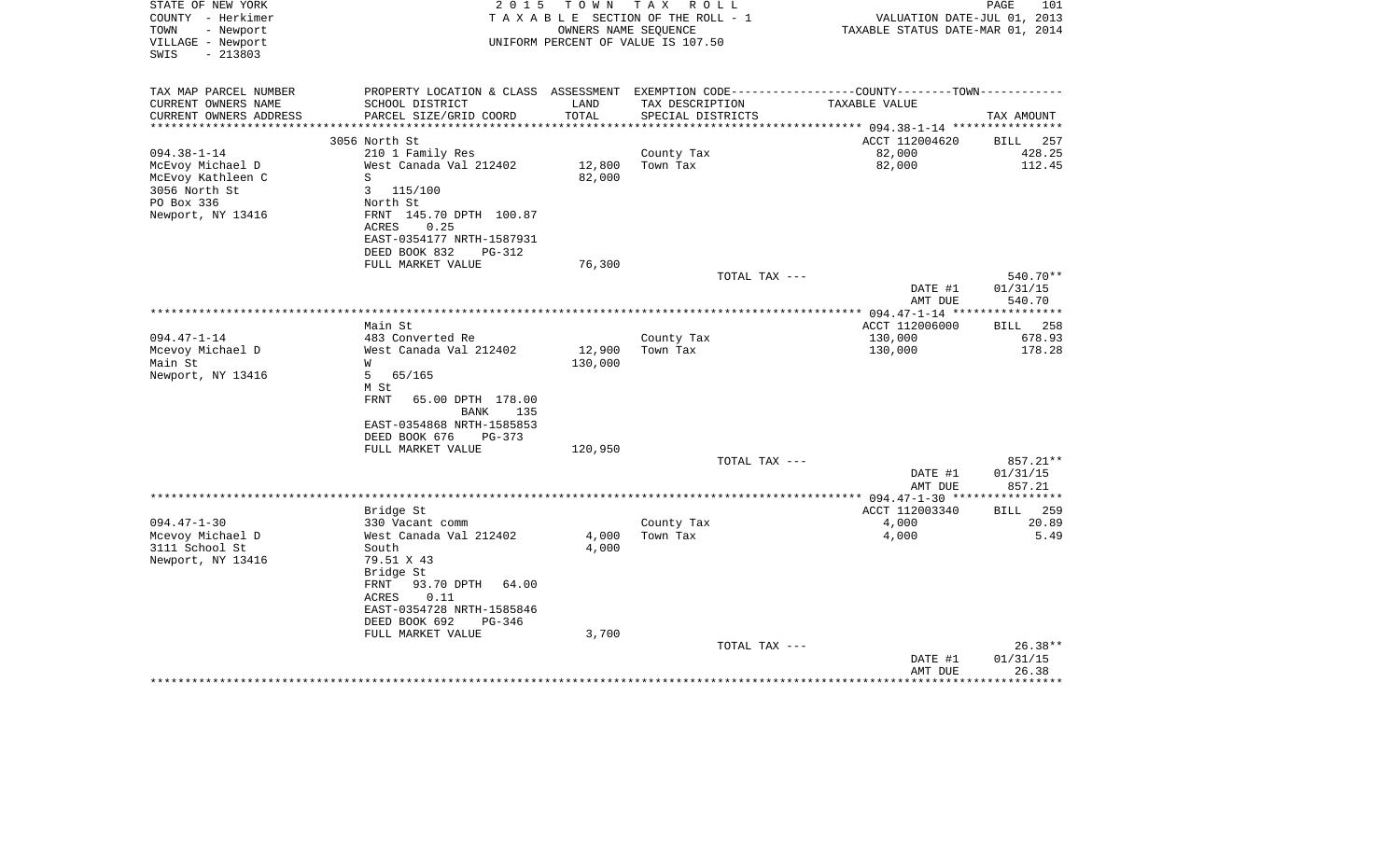| STATE OF NEW YORK<br>COUNTY - Herkimer<br>- Newport<br>TOWN<br>VILLAGE - Newport<br>$-213803$<br>SWIS | 2 0 1 5                                                                                                           | T O W N<br>OWNERS NAME SEQUENCE | TAX ROLL<br>T A X A B L E SECTION OF THE ROLL - 1<br>UNIFORM PERCENT OF VALUE IS 107.50 | VALUATION DATE-JUL 01, 2013<br>TAXABLE STATUS DATE-MAR 01, 2014 | PAGE<br>102        |
|-------------------------------------------------------------------------------------------------------|-------------------------------------------------------------------------------------------------------------------|---------------------------------|-----------------------------------------------------------------------------------------|-----------------------------------------------------------------|--------------------|
| TAX MAP PARCEL NUMBER<br>CURRENT OWNERS NAME                                                          | PROPERTY LOCATION & CLASS ASSESSMENT EXEMPTION CODE----------------COUNTY-------TOWN----------<br>SCHOOL DISTRICT | LAND                            | TAX DESCRIPTION                                                                         | TAXABLE VALUE                                                   |                    |
| CURRENT OWNERS ADDRESS                                                                                | PARCEL SIZE/GRID COORD<br>**************                                                                          | TOTAL<br>***********            | SPECIAL DISTRICTS                                                                       | ********** 094.47-2-26 *****************                        | TAX AMOUNT         |
|                                                                                                       | Mech St                                                                                                           |                                 |                                                                                         | ACCT 112004740                                                  | <b>BILL</b><br>260 |
| $094.47 - 2 - 26$                                                                                     | 283 Res w/Comuse                                                                                                  |                                 | County Tax                                                                              | 64,000                                                          | 334.24             |
| McEvoy Patrick                                                                                        | West Canada Val 212402                                                                                            | 10,700                          | Town Tax                                                                                | 64,000                                                          | 87.77              |
| Mechanic St                                                                                           | N                                                                                                                 | 64,000                          |                                                                                         |                                                                 |                    |
| Newport, NY 13416                                                                                     | 48/72<br>3                                                                                                        |                                 |                                                                                         |                                                                 |                    |
|                                                                                                       | Mechanic St                                                                                                       |                                 |                                                                                         |                                                                 |                    |
|                                                                                                       | 48.00 DPTH 86.00<br>FRNT                                                                                          |                                 |                                                                                         |                                                                 |                    |
|                                                                                                       | EAST-0355167 NRTH-1585799<br>DEED BOOK 701                                                                        |                                 |                                                                                         |                                                                 |                    |
|                                                                                                       | PG-546<br>FULL MARKET VALUE                                                                                       | 59,550                          |                                                                                         |                                                                 |                    |
|                                                                                                       |                                                                                                                   |                                 | TOTAL TAX ---                                                                           |                                                                 | 422.01**           |
|                                                                                                       |                                                                                                                   |                                 |                                                                                         | DATE #1                                                         | 01/31/15           |
|                                                                                                       |                                                                                                                   |                                 |                                                                                         | AMT DUE                                                         | 422.01             |
|                                                                                                       |                                                                                                                   |                                 |                                                                                         |                                                                 | ***********        |
|                                                                                                       | 3039 Bridge St                                                                                                    |                                 |                                                                                         |                                                                 | BILL<br>261        |
| $094.46 - 1 - 2.2$                                                                                    | 270 Mfg housing                                                                                                   |                                 | County Tax                                                                              | 46,000                                                          | 240.24             |
| McKerrow David A                                                                                      | West Canada Val 212402                                                                                            | 16,000                          | Town Tax                                                                                | 46,000                                                          | 63.08              |
| Daniel McKerrow                                                                                       | Former Rr                                                                                                         | 46,000                          |                                                                                         |                                                                 |                    |
| 3111 North St                                                                                         | ACRES<br>1.40                                                                                                     |                                 |                                                                                         |                                                                 |                    |
| Newport, NY 13416                                                                                     | EAST-0353569 NRTH-1586150                                                                                         |                                 |                                                                                         |                                                                 |                    |
|                                                                                                       | DEED BOOK 789<br>$PG-293$<br>FULL MARKET VALUE                                                                    | 42,800                          |                                                                                         |                                                                 |                    |
|                                                                                                       |                                                                                                                   |                                 | TOTAL TAX ---                                                                           |                                                                 | $303.32**$         |
|                                                                                                       |                                                                                                                   |                                 |                                                                                         | DATE #1<br>AMT DUE                                              | 01/31/15<br>303.32 |
|                                                                                                       |                                                                                                                   |                                 |                                                                                         |                                                                 |                    |
|                                                                                                       | 3111 North St                                                                                                     |                                 |                                                                                         | ACCT 112004800                                                  | 262<br>BILL        |
| $094.39 - 1 - 10$                                                                                     | 210 1 Family Res                                                                                                  |                                 | VET WAR CT 41121                                                                        | 9,000<br>9,000                                                  |                    |
| McKerrow Patricia                                                                                     | West Canada Val 212402                                                                                            | 18,000                          | County Tax                                                                              | 98,900                                                          | 516.51             |
| 3111 North St                                                                                         | N                                                                                                                 | 107,900                         | Town Tax                                                                                | 98,900                                                          | 135.63             |
| Newport, NY 13416                                                                                     | 3<br>2/3A                                                                                                         |                                 |                                                                                         |                                                                 |                    |
|                                                                                                       | North St                                                                                                          |                                 |                                                                                         |                                                                 |                    |
|                                                                                                       | FRNT 105.00 DPTH 302.00                                                                                           |                                 |                                                                                         |                                                                 |                    |
|                                                                                                       | <b>ACRES</b><br>0.74<br>EAST-0355197 NRTH-1588342                                                                 |                                 |                                                                                         |                                                                 |                    |
|                                                                                                       | DEED BOOK 00572 PG-00214                                                                                          |                                 |                                                                                         |                                                                 |                    |
|                                                                                                       | FULL MARKET VALUE                                                                                                 | 100,372                         |                                                                                         |                                                                 |                    |
|                                                                                                       |                                                                                                                   |                                 | TOTAL TAX ---                                                                           |                                                                 | 652.14**           |
|                                                                                                       |                                                                                                                   |                                 |                                                                                         | DATE #1                                                         | 01/31/15           |
|                                                                                                       |                                                                                                                   |                                 |                                                                                         | AMT DUE                                                         | 652.14             |
|                                                                                                       |                                                                                                                   |                                 |                                                                                         |                                                                 |                    |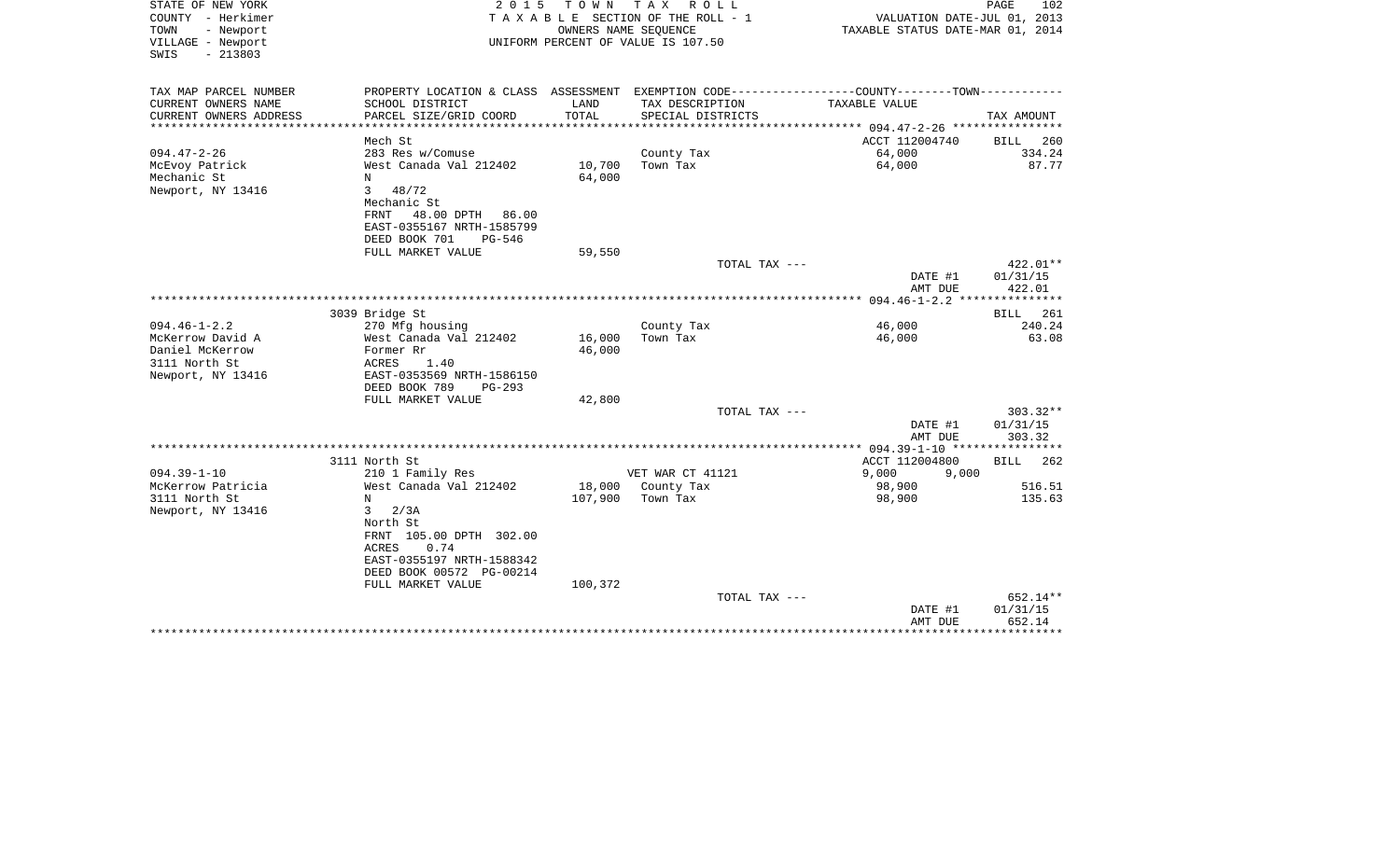| STATE OF NEW YORK<br>COUNTY - Herkimer<br>TOWN<br>- Newport<br>VILLAGE - Newport<br>$-213803$<br>SWIS      | 2 0 1 5                                                                                                                                                                                               | T O W N          | TAX ROLL<br>TAXABLE SECTION OF THE ROLL - 1<br>OWNERS NAME SEQUENCE<br>UNIFORM PERCENT OF VALUE IS 107.50 |                                                                                                                  | PAGE<br>103<br>VALUATION DATE-JUL 01, 2013<br>TAXABLE STATUS DATE-MAR 01, 2014 |  |
|------------------------------------------------------------------------------------------------------------|-------------------------------------------------------------------------------------------------------------------------------------------------------------------------------------------------------|------------------|-----------------------------------------------------------------------------------------------------------|------------------------------------------------------------------------------------------------------------------|--------------------------------------------------------------------------------|--|
| TAX MAP PARCEL NUMBER<br>CURRENT OWNERS NAME                                                               | SCHOOL DISTRICT                                                                                                                                                                                       | LAND             | TAX DESCRIPTION                                                                                           | PROPERTY LOCATION & CLASS ASSESSMENT EXEMPTION CODE----------------COUNTY--------TOWN----------<br>TAXABLE VALUE |                                                                                |  |
| CURRENT OWNERS ADDRESS                                                                                     | PARCEL SIZE/GRID COORD                                                                                                                                                                                | TOTAL            | SPECIAL DISTRICTS                                                                                         |                                                                                                                  | TAX AMOUNT                                                                     |  |
| * * * * * * * * * * * * * * * *                                                                            | *********************                                                                                                                                                                                 |                  | ****************************                                                                              | ·***************** 094.47-1-13 ****************                                                                  |                                                                                |  |
| $094.47 - 1 - 13$                                                                                          | Bridge St                                                                                                                                                                                             |                  |                                                                                                           | ACCT 112004890                                                                                                   | 263<br>BILL<br>10.97                                                           |  |
| Mcmahon Robert<br>105 Protection Ave Apt 309<br>Herkimer, NY 13350-2459                                    | 330 Vacant comm<br>West Canada Val 212402<br>9<br>30/31<br>Bridge St<br>FRNT<br>32.00 DPTH 32.00<br>EAST-0354801 NRTH-1585896<br>DEED BOOK 00552 PG-00634                                             | 2,100<br>2,100   | County Tax<br>Town Tax                                                                                    | 2,100<br>2,100                                                                                                   | 2.88                                                                           |  |
|                                                                                                            | FULL MARKET VALUE                                                                                                                                                                                     | 1,950            |                                                                                                           |                                                                                                                  |                                                                                |  |
|                                                                                                            |                                                                                                                                                                                                       |                  | TOTAL TAX ---                                                                                             | DATE #1<br>AMT DUE                                                                                               | $13.85**$<br>01/31/15<br>13.85                                                 |  |
|                                                                                                            |                                                                                                                                                                                                       |                  |                                                                                                           | ** $094.47 - 2 - 6$ ****                                                                                         | * * * * * * * *                                                                |  |
| $094.47 - 2 - 6$<br>McManus Heidi L Moody<br>7478 East St<br>PO Box 308<br>Newport, NY 13416               | 7478 East St<br>210 1 Family Res<br>West Canada Val 212402<br>$\mathbf E$<br>3<br>120/211<br>E St<br>FRNT 120.00 DPTH 211.60<br>023<br>BANK<br>EAST-0355348 NRTH-1586725<br>DEED BOOK 910<br>$PG-302$ | 16,200<br>66,000 | County Tax<br>Town Tax                                                                                    | ACCT 112005880<br>66,000<br>66,000                                                                               | 264<br>BILL<br>344.69<br>90.51                                                 |  |
|                                                                                                            | FULL MARKET VALUE                                                                                                                                                                                     | 61,400           | TOTAL TAX ---                                                                                             |                                                                                                                  | $435.20**$                                                                     |  |
|                                                                                                            |                                                                                                                                                                                                       |                  |                                                                                                           | DATE #1<br>AMT DUE                                                                                               | 01/31/15<br>435.20                                                             |  |
|                                                                                                            |                                                                                                                                                                                                       |                  |                                                                                                           |                                                                                                                  |                                                                                |  |
| $094.39 - 1 - 32$<br>Mijolovic Simon<br>Jacobs-Mijolovic Toby<br>7491 East St<br>PO Box 568<br>Newport, NY | 7491 East St<br>210 1 Family Res<br>West Canada Val 212402<br>W<br>80/231<br>3<br>E St<br>80.00 DPTH 231.70<br>FRNT<br>EAST-0354998 NRTH-1586846<br>DEED BOOK 1144<br><b>PG-707</b>                   | 14,600<br>66,300 | County Tax<br>Town Tax                                                                                    | ACCT 112004680<br>66,300<br>66,300                                                                               | BILL<br>265<br>346.25<br>90.92                                                 |  |
|                                                                                                            | FULL MARKET VALUE                                                                                                                                                                                     | 61,650           | TOTAL TAX ---                                                                                             | DATE #1<br>AMT DUE                                                                                               | 437.17**<br>01/31/15<br>437.17                                                 |  |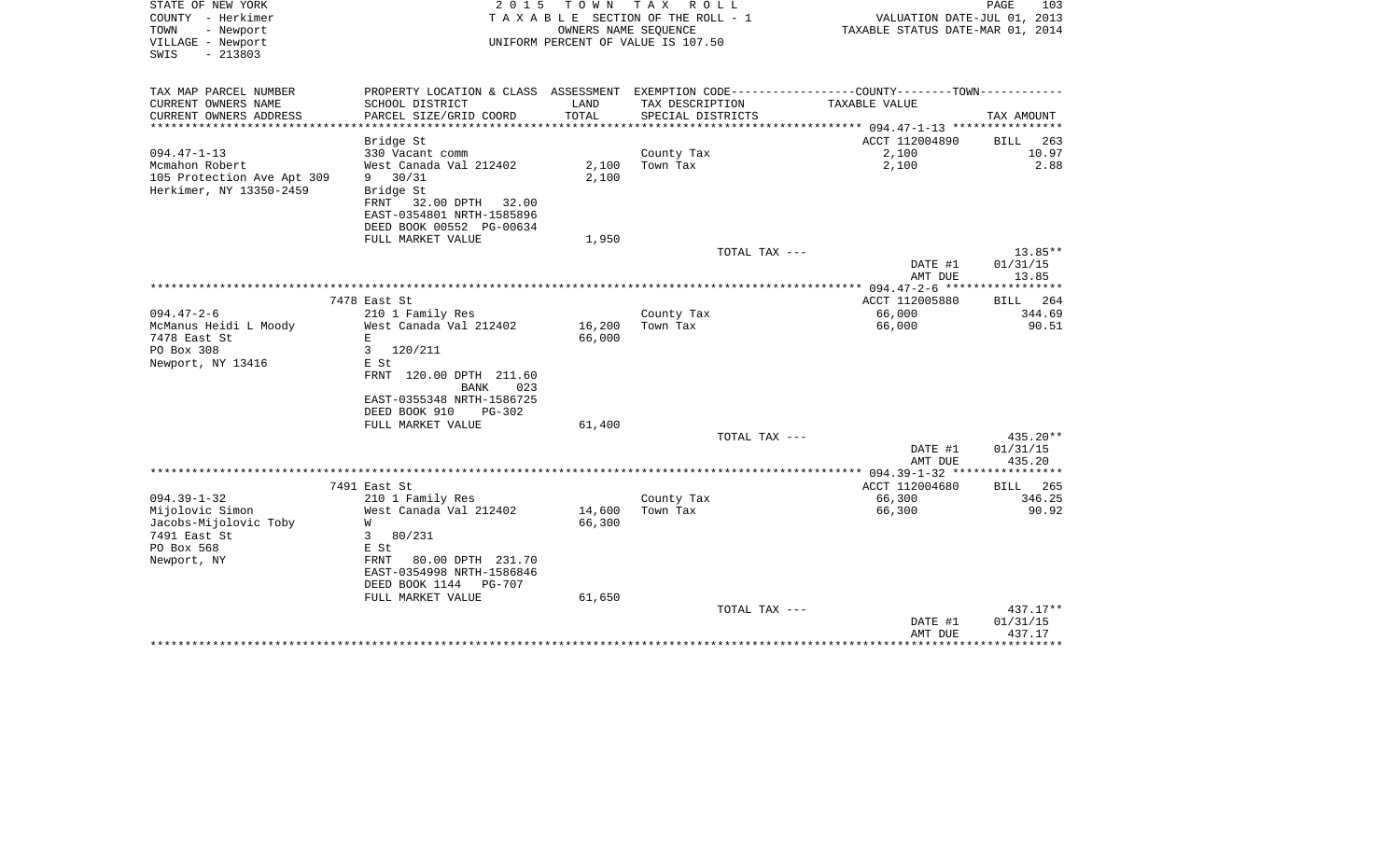| STATE OF NEW YORK<br>COUNTY - Herkimer<br>TOWN<br>- Newport<br>VILLAGE - Newport<br>$-213803$<br>SWIS                  | 2 0 1 5                                                                                                                                                     | T O W N<br>OWNERS NAME SEQUENCE | TAX ROLL<br>TAXABLE SECTION OF THE ROLL - 1<br>UNIFORM PERCENT OF VALUE IS 107.50 | VALUATION DATE-JUL 01, 2013<br>TAXABLE STATUS DATE-MAR 01, 2014 | PAGE<br>104                                |
|------------------------------------------------------------------------------------------------------------------------|-------------------------------------------------------------------------------------------------------------------------------------------------------------|---------------------------------|-----------------------------------------------------------------------------------|-----------------------------------------------------------------|--------------------------------------------|
| TAX MAP PARCEL NUMBER<br>CURRENT OWNERS NAME                                                                           | PROPERTY LOCATION & CLASS ASSESSMENT EXEMPTION CODE----------------COUNTY-------TOWN----------<br>SCHOOL DISTRICT                                           | LAND                            | TAX DESCRIPTION                                                                   | TAXABLE VALUE                                                   |                                            |
| CURRENT OWNERS ADDRESS                                                                                                 | PARCEL SIZE/GRID COORD                                                                                                                                      | TOTAL                           | SPECIAL DISTRICTS                                                                 |                                                                 | TAX AMOUNT                                 |
|                                                                                                                        |                                                                                                                                                             | *************                   |                                                                                   | *********** 094.39-1-20 ***********                             |                                            |
|                                                                                                                        | 7528 East St                                                                                                                                                |                                 |                                                                                   | ACCT 112000510                                                  | <b>BILL</b><br>266                         |
| $094.39 - 1 - 20$<br>Mijolovic Simon M<br>Mijolovic - Jacobs Toby P<br>7528 East St<br>PO Box 229<br>Newport, NY 13416 | 210 1 Family Res<br>West Canada Val 212402<br>E.<br>3A<br>E St<br>ACRES<br>1.30 BANK<br>800<br>EAST-0354975 NRTH-1587659<br>DEED BOOK 1286<br><b>PG-780</b> | 21,400<br>114,000               | County Tax<br>Town Tax                                                            | 114,000<br>114,000                                              | 595.37<br>156.34                           |
|                                                                                                                        | FULL MARKET VALUE                                                                                                                                           | 106,050                         |                                                                                   |                                                                 |                                            |
|                                                                                                                        |                                                                                                                                                             |                                 | TOTAL TAX ---                                                                     | DATE #1<br>AMT DUE                                              | 751.71**<br>01/31/15<br>751.71             |
|                                                                                                                        | 3159 Mechanic St                                                                                                                                            |                                 |                                                                                   | ACCT 112004020                                                  | BILL 267                                   |
| $094.47 - 2 - 12$<br>Minasi Mark R<br>3159 Mechanic St<br>Newport, NY 13416                                            | 210 1 Family Res<br>West Canada Val 212402<br>N<br>3 13A<br>Mech St<br>FRNT 122.00 DPTH 145.00<br>EAST-0356027 NRTH-1585943<br>DEED BOOK 796<br>$PG-629$    | 14,600<br>105,800               | County Tax<br>Town Tax<br>School Relevy                                           | 105,800<br>105,800                                              | 552.55<br>145.09<br>1,435.78               |
|                                                                                                                        | FULL MARKET VALUE                                                                                                                                           | 98,400                          |                                                                                   |                                                                 |                                            |
|                                                                                                                        |                                                                                                                                                             |                                 | TOTAL TAX ---                                                                     | DATE #1<br>AMT DUE                                              | $2,133.42**$<br>01/31/15<br>2,133.42       |
|                                                                                                                        |                                                                                                                                                             |                                 |                                                                                   |                                                                 |                                            |
| $094.47 - 2 - 48$<br>Minasi Mark R<br>3159 Mechanic St<br>Newport, NY 13416                                            | Mechanic St<br>311 Res vac land<br>West Canada Val 212402<br>North<br>25 X 347<br>Mechanic St<br>25.00 DPTH 347.00<br>FRNT<br>EAST-0356089 NRTH-1586040     | 3,700<br>3,700                  | County Tax<br>Town Tax<br>School Relevy                                           | ACCT 112004021<br>3,700<br>3,700                                | BILL 268<br>19.32<br>5.07<br>69.10         |
|                                                                                                                        | DEED BOOK 796<br>$PG-629$                                                                                                                                   |                                 |                                                                                   |                                                                 |                                            |
|                                                                                                                        | FULL MARKET VALUE                                                                                                                                           | 3,450                           |                                                                                   |                                                                 |                                            |
|                                                                                                                        | ***********************                                                                                                                                     |                                 | TOTAL TAX ---                                                                     | DATE #1<br>AMT DUE                                              | 93.49**<br>01/31/15<br>93.49<br>********** |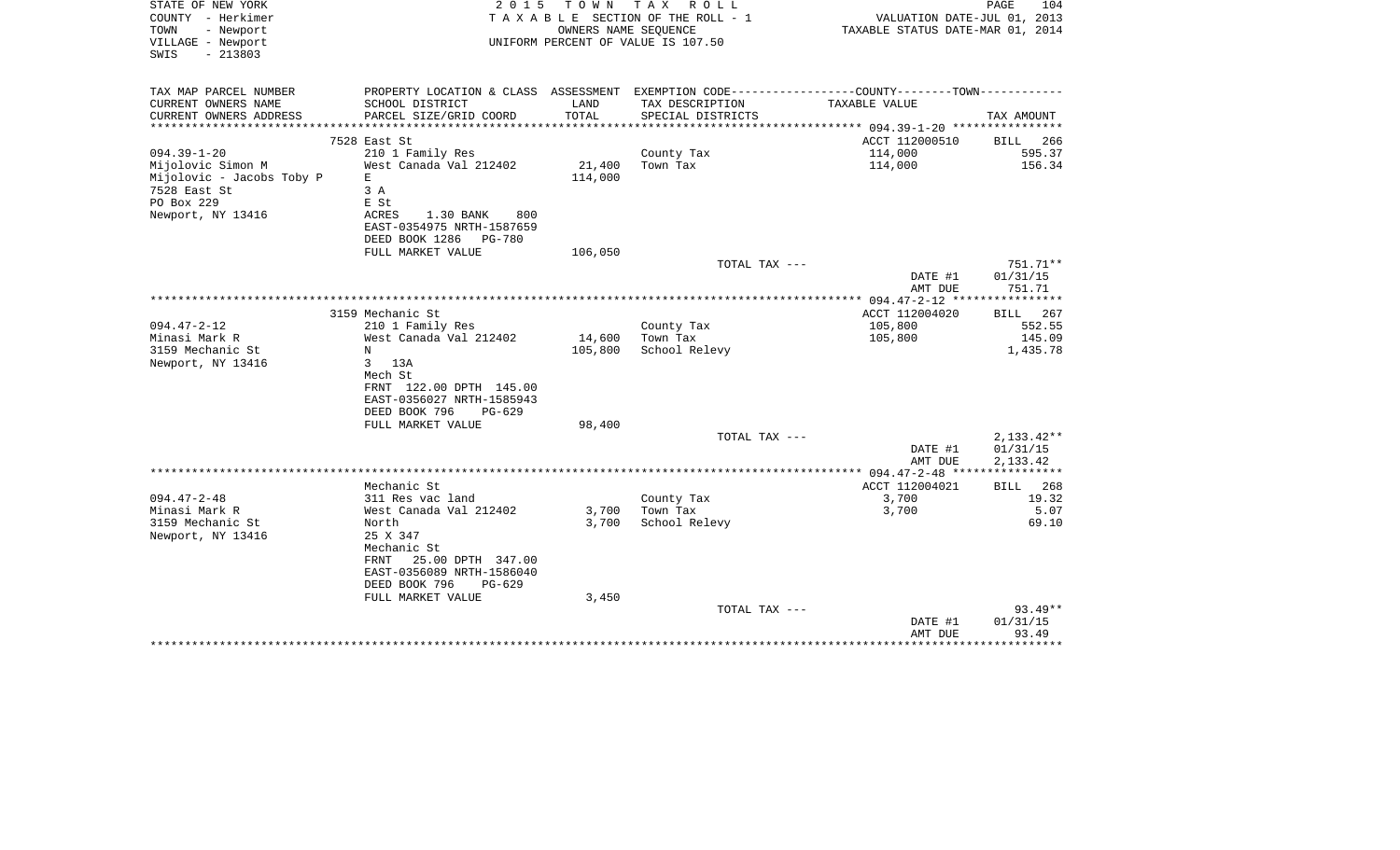| STATE OF NEW YORK<br>COUNTY - Herkimer<br>TOWN<br>- Newport<br>VILLAGE - Newport<br>$-213803$<br>SWIS | 2 0 1 5                                      | T O W N<br>OWNERS NAME SEQUENCE | TAX ROLL<br>TAXABLE SECTION OF THE ROLL - 1<br>UNIFORM PERCENT OF VALUE IS 107.50 | VALUATION DATE-JUL 01, 2013<br>TAXABLE STATUS DATE-MAR 01, 2014                               | PAGE<br>105           |
|-------------------------------------------------------------------------------------------------------|----------------------------------------------|---------------------------------|-----------------------------------------------------------------------------------|-----------------------------------------------------------------------------------------------|-----------------------|
| TAX MAP PARCEL NUMBER                                                                                 |                                              |                                 |                                                                                   | PROPERTY LOCATION & CLASS ASSESSMENT EXEMPTION CODE---------------COUNTY-------TOWN---------- |                       |
| CURRENT OWNERS NAME<br>CURRENT OWNERS ADDRESS                                                         | SCHOOL DISTRICT<br>PARCEL SIZE/GRID COORD    | LAND<br>TOTAL                   | TAX DESCRIPTION<br>SPECIAL DISTRICTS                                              | TAXABLE VALUE                                                                                 | TAX AMOUNT            |
| **********************                                                                                |                                              |                                 |                                                                                   |                                                                                               |                       |
| $094.47 - 3 - 16$                                                                                     | 3178 Mech St                                 |                                 |                                                                                   | ACCT 112001530<br>88,500                                                                      | BILL<br>269<br>462.20 |
| Mock Edward                                                                                           | 210 1 Family Res<br>West Canada Val 212402   | 21,300                          | County Tax<br>Town Tax                                                            | 88,500                                                                                        | 121.37                |
| 3178 Mechanic St                                                                                      | S                                            | 88,500                          |                                                                                   |                                                                                               |                       |
| PO Box 97                                                                                             | 3.58                                         |                                 |                                                                                   |                                                                                               |                       |
| Newport, NY 13416                                                                                     | Mechanic St                                  |                                 |                                                                                   |                                                                                               |                       |
|                                                                                                       | FRNT 229.00 DPTH                             |                                 |                                                                                   |                                                                                               |                       |
|                                                                                                       | <b>ACRES</b><br>1.20                         |                                 |                                                                                   |                                                                                               |                       |
|                                                                                                       | EAST-0356414 NRTH-1585807                    |                                 |                                                                                   |                                                                                               |                       |
|                                                                                                       | DEED BOOK 823<br>PG-603<br>FULL MARKET VALUE | 82,350                          |                                                                                   |                                                                                               |                       |
|                                                                                                       |                                              |                                 | TOTAL TAX ---                                                                     |                                                                                               | 583.57**              |
|                                                                                                       |                                              |                                 |                                                                                   | DATE #1                                                                                       | 01/31/15              |
|                                                                                                       |                                              |                                 |                                                                                   | AMT DUE                                                                                       | 583.57                |
|                                                                                                       |                                              |                                 |                                                                                   |                                                                                               |                       |
|                                                                                                       | 7418 West St                                 |                                 |                                                                                   | ACCT 112004410                                                                                | <b>BILL</b><br>270    |
| $094.46 - 1 - 13$                                                                                     | 210 1 Family Res                             |                                 | County Tax                                                                        | 68,500                                                                                        | 357.74                |
| Mock Richard H                                                                                        | West Canada Val 212402                       | 18,300                          | Town Tax                                                                          | 68,500                                                                                        | 93.94                 |
| 7418 West St<br>PO Box 394                                                                            | S<br>3<br>75/143                             | 68,500                          |                                                                                   |                                                                                               |                       |
| Newport, NY 13416                                                                                     | W St                                         |                                 |                                                                                   |                                                                                               |                       |
|                                                                                                       | FRNT 154.00 DPTH 152.00                      |                                 |                                                                                   |                                                                                               |                       |
|                                                                                                       | <b>ACRES</b><br>0.76 BANK<br>023             |                                 |                                                                                   |                                                                                               |                       |
|                                                                                                       | EAST-0353755 NRTH-1585811                    |                                 |                                                                                   |                                                                                               |                       |
|                                                                                                       | DEED BOOK 819<br>PG-379                      |                                 |                                                                                   |                                                                                               |                       |
|                                                                                                       | FULL MARKET VALUE                            | 63,700                          |                                                                                   |                                                                                               |                       |
|                                                                                                       |                                              |                                 | TOTAL TAX ---                                                                     | DATE #1                                                                                       | 451.68**<br>01/31/15  |
|                                                                                                       |                                              |                                 |                                                                                   | AMT DUE                                                                                       | 451.68                |
|                                                                                                       |                                              |                                 |                                                                                   | *********** 094.46-1-36.1 ***************                                                     |                       |
|                                                                                                       | 7397 West St                                 |                                 |                                                                                   | ACCT 112003180                                                                                | 271<br><b>BILL</b>    |
| $094.46 - 1 - 36.1$                                                                                   | 210 1 Family Res                             |                                 | County Tax                                                                        | 133,700                                                                                       | 698.25                |
| Moody Bruce A                                                                                         | West Canada Val 212402                       | 21,100                          | Town Tax                                                                          | 133,700                                                                                       | 183.35                |
| Moody Lori A                                                                                          | W                                            | 133,700                         |                                                                                   |                                                                                               |                       |
| 7397 West St<br>PO Box 363                                                                            | 100/290<br>3                                 |                                 |                                                                                   |                                                                                               |                       |
| Newport, NY 13416                                                                                     | W St<br>FRNT 154.00 DPTH                     |                                 |                                                                                   |                                                                                               |                       |
|                                                                                                       | ACRES<br>1.00                                |                                 |                                                                                   |                                                                                               |                       |
|                                                                                                       | EAST-0353878 NRTH-1585321                    |                                 |                                                                                   |                                                                                               |                       |
|                                                                                                       | DEED BOOK 858<br>$PG-193$                    |                                 |                                                                                   |                                                                                               |                       |
|                                                                                                       | FULL MARKET VALUE                            | 124,372                         |                                                                                   |                                                                                               |                       |
|                                                                                                       |                                              |                                 | TOTAL TAX ---                                                                     |                                                                                               | 881.60**              |
|                                                                                                       |                                              |                                 |                                                                                   | DATE #1                                                                                       | 01/31/15              |
|                                                                                                       |                                              |                                 |                                                                                   | AMT DUE                                                                                       | 881.60<br>*******     |
|                                                                                                       |                                              |                                 |                                                                                   |                                                                                               |                       |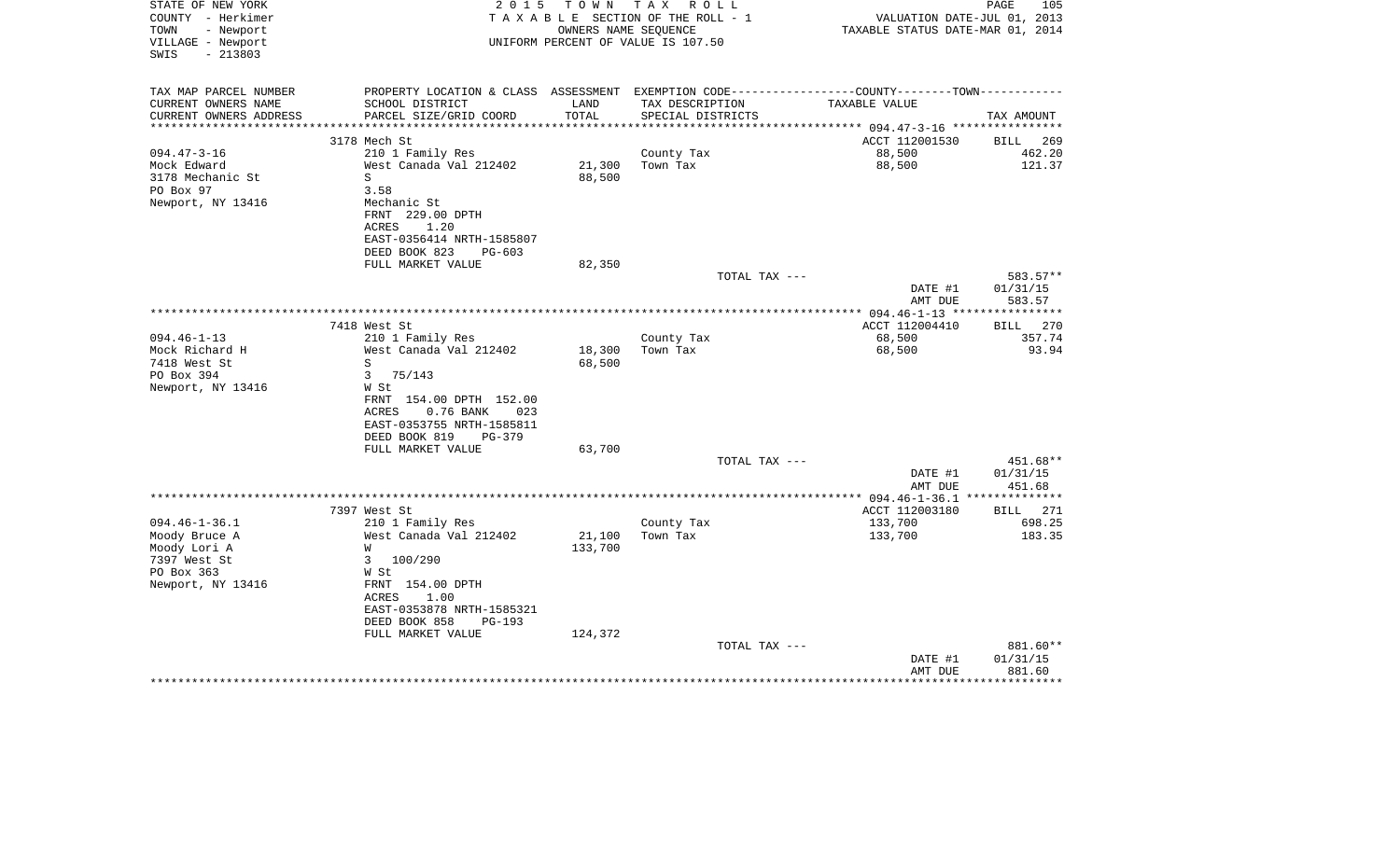| STATE OF NEW YORK      | 2 0 1 5                            |                                  | TOWN TAX ROLL     |                                                                                               | PAGE<br>106      |
|------------------------|------------------------------------|----------------------------------|-------------------|-----------------------------------------------------------------------------------------------|------------------|
| COUNTY - Herkimer      | TAXABLE SECTION OF THE ROLL - 1    | VALUATION DATE-JUL 01, 2013      |                   |                                                                                               |                  |
| - Newport<br>TOWN      |                                    | TAXABLE STATUS DATE-MAR 01, 2014 |                   |                                                                                               |                  |
| VILLAGE - Newport      | UNIFORM PERCENT OF VALUE IS 107.50 |                                  |                   |                                                                                               |                  |
| SWIS<br>$-213803$      |                                    |                                  |                   |                                                                                               |                  |
|                        |                                    |                                  |                   |                                                                                               |                  |
| TAX MAP PARCEL NUMBER  |                                    |                                  |                   | PROPERTY LOCATION & CLASS ASSESSMENT EXEMPTION CODE---------------COUNTY-------TOWN---------- |                  |
| CURRENT OWNERS NAME    | SCHOOL DISTRICT                    | LAND                             | TAX DESCRIPTION   | TAXABLE VALUE                                                                                 |                  |
| CURRENT OWNERS ADDRESS | PARCEL SIZE/GRID COORD             | TOTAL                            | SPECIAL DISTRICTS |                                                                                               | TAX AMOUNT       |
|                        |                                    |                                  |                   |                                                                                               |                  |
|                        | West St                            |                                  |                   | ACCT 112002620                                                                                | BILL<br>272      |
| $094.46 - 1 - 38.2$    | 311 Res vac land                   |                                  | County Tax        | 150                                                                                           | 0.78             |
| Moody Bruce A          | West Canada Val 212402             | 150                              | Town Tax          | 150                                                                                           | 0.21             |
| Moody Lori A           | ACRES<br>0.03                      | 150                              |                   |                                                                                               |                  |
| West St                | EAST-0353731 NRTH-1585186          |                                  |                   |                                                                                               |                  |
| PO Box 363             | DEED BOOK 1085<br>PG-632           |                                  |                   |                                                                                               |                  |
| Newport, NY 13416      | FULL MARKET VALUE                  | 150                              |                   |                                                                                               |                  |
|                        |                                    |                                  | TOTAL TAX ---     |                                                                                               | $0.99**$         |
|                        |                                    |                                  |                   | DATE #1                                                                                       | 01/31/15         |
|                        |                                    |                                  |                   | AMT DUE                                                                                       | 0.99             |
|                        |                                    |                                  |                   |                                                                                               |                  |
|                        | School St                          |                                  |                   |                                                                                               | BILL 273         |
| $094.47 - 2 - 43$      | 210 1 Family Res                   |                                  | County Tax        | 32,000                                                                                        | 167.12           |
| Moody Bruce A          | West Canada Val 212402             | 8,400                            | Town Tax          | 32,000                                                                                        | 43.88            |
| 7397 West St           | Not On Roll                        |                                  |                   |                                                                                               |                  |
|                        |                                    | 32,000                           |                   |                                                                                               |                  |
| PO Box 363             | FRNT<br>52.00 DPTH 70.00           |                                  |                   |                                                                                               |                  |
| Newport, NY 13416      | EAST-0355067 NRTH-1586217          |                                  |                   |                                                                                               |                  |
|                        | DEED BOOK 1280<br>PG-12            |                                  |                   |                                                                                               |                  |
|                        | FULL MARKET VALUE                  | 29,750                           |                   |                                                                                               |                  |
|                        |                                    |                                  | TOTAL TAX ---     |                                                                                               | $211.00**$       |
|                        |                                    |                                  |                   | DATE #1                                                                                       | 01/31/15         |
|                        |                                    |                                  |                   | AMT DUE                                                                                       | 211.00           |
|                        |                                    |                                  |                   |                                                                                               |                  |
|                        | 7450 Main St                       |                                  |                   | ACCT 112000990                                                                                | 274<br>BILL      |
| $094.47 - 2 - 45.1$    | 482 Det row bldg                   |                                  | County Tax        | 150,000                                                                                       | 783.38           |
| Moody Bruce A          | West Canada Val 212402             | 25,000                           | Town Tax          | 150,000                                                                                       | 205.71           |
| 7397 West St           | E                                  | 150,000                          |                   |                                                                                               |                  |
| PO Box 363             | 10 40/165                          |                                  |                   |                                                                                               |                  |
| Newport, NY 13416      | M St                               |                                  |                   |                                                                                               |                  |
|                        | FRNT<br>62.00 DPTH 113.00          |                                  |                   |                                                                                               |                  |
|                        | ACRES<br>0.16                      |                                  |                   |                                                                                               |                  |
|                        | EAST-0354956 NRTH-1586224          |                                  |                   |                                                                                               |                  |
|                        | DEED BOOK 1280<br>PG-15            |                                  |                   |                                                                                               |                  |
|                        | FULL MARKET VALUE                  | 139,550                          |                   |                                                                                               |                  |
|                        |                                    |                                  | TOTAL TAX ---     |                                                                                               | 989.09**         |
|                        |                                    |                                  |                   | DATE #1                                                                                       | 01/31/15         |
|                        |                                    |                                  |                   | AMT DUE                                                                                       | 989.09           |
|                        |                                    |                                  |                   |                                                                                               |                  |
|                        | School St                          |                                  |                   |                                                                                               | BILL<br>275      |
| $094.47 - 2 - 45.2$    | 311 Res vac land                   |                                  | County Tax        | 1,500                                                                                         | 7.83             |
| Moody Bruce A          | West Canada Val 212402             | 1,500                            | Town Tax          | 1,500                                                                                         | 2.06             |
| 7397 West St           | ACRES<br>0.09                      | 1,500                            |                   |                                                                                               |                  |
| Newport, NY 13416      | EAST-0355029 NRTH-1586260          |                                  |                   |                                                                                               |                  |
|                        | DEED BOOK 1280<br>PG-12            |                                  |                   |                                                                                               |                  |
|                        | FULL MARKET VALUE                  | 1,400                            |                   |                                                                                               |                  |
|                        |                                    |                                  |                   |                                                                                               |                  |
|                        |                                    |                                  |                   |                                                                                               |                  |
|                        |                                    |                                  | TOTAL TAX ---     | DATE #1                                                                                       | $9.89**$         |
|                        |                                    |                                  |                   | AMT DUE                                                                                       | 01/31/15<br>9.89 |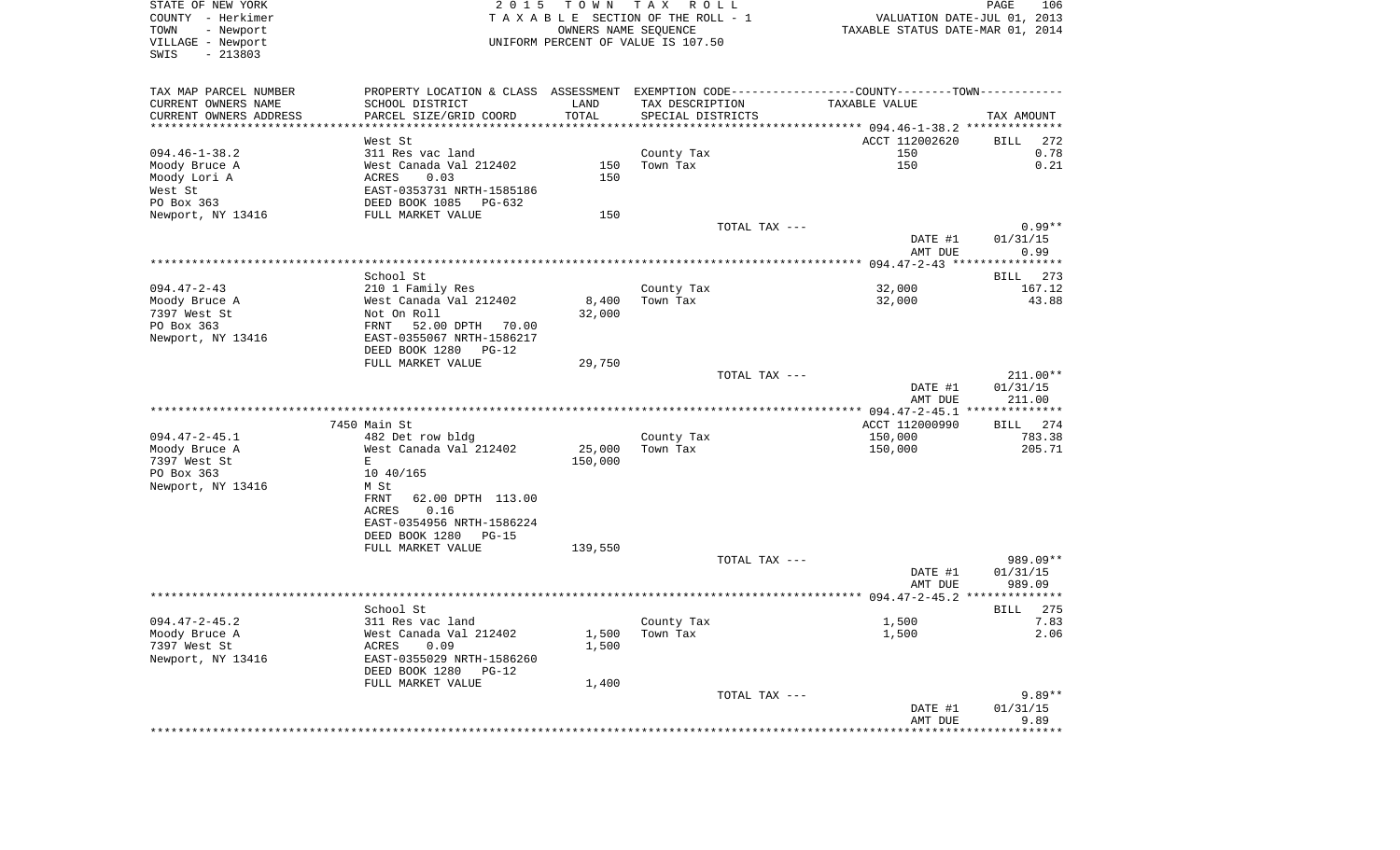| STATE OF NEW YORK<br>COUNTY - Herkimer<br>TOWN<br>- Newport<br>VILLAGE - Newport<br>$-213803$<br>SWIS | 2 0 1 5                                                                                        | T O W N<br>OWNERS NAME SEQUENCE | T A X<br>R O L L<br>TAXABLE SECTION OF THE ROLL - 1<br>UNIFORM PERCENT OF VALUE IS 107.50 | PAGE<br>107<br>VALUATION DATE-JUL 01, 2013<br>TAXABLE STATUS DATE-MAR 01, 2014 |                    |
|-------------------------------------------------------------------------------------------------------|------------------------------------------------------------------------------------------------|---------------------------------|-------------------------------------------------------------------------------------------|--------------------------------------------------------------------------------|--------------------|
| TAX MAP PARCEL NUMBER                                                                                 | PROPERTY LOCATION & CLASS ASSESSMENT EXEMPTION CODE----------------COUNTY-------TOWN---------- |                                 |                                                                                           |                                                                                |                    |
| CURRENT OWNERS NAME<br>CURRENT OWNERS ADDRESS                                                         | SCHOOL DISTRICT<br>PARCEL SIZE/GRID COORD                                                      | LAND<br>TOTAL                   | TAX DESCRIPTION<br>SPECIAL DISTRICTS                                                      | TAXABLE VALUE                                                                  | TAX AMOUNT         |
| ***************                                                                                       | *********************                                                                          | *************                   |                                                                                           |                                                                                |                    |
|                                                                                                       | Main St                                                                                        |                                 |                                                                                           | ACCT 112011323                                                                 | BILL<br>276        |
| $094.47 - 1 - 2$                                                                                      | 455 Dealer-prod.                                                                               |                                 | County Tax                                                                                | 77,000                                                                         | 402.14             |
| Moody Charles                                                                                         | West Canada Val 212402                                                                         | 13,800                          | Town Tax                                                                                  | 77,000                                                                         | 105.60             |
| Bruce Moody                                                                                           | 10                                                                                             | 77,000                          |                                                                                           |                                                                                |                    |
| Rd                                                                                                    | 80x200                                                                                         |                                 |                                                                                           |                                                                                |                    |
| PO Box 465                                                                                            | Main St                                                                                        |                                 |                                                                                           |                                                                                |                    |
| Newport, NY 13416                                                                                     | FRNT 311.00 DPTH<br>85.00<br>ACRES<br>0.35                                                     |                                 |                                                                                           |                                                                                |                    |
|                                                                                                       | EAST-0354746 NRTH-1586350                                                                      |                                 |                                                                                           |                                                                                |                    |
|                                                                                                       | DEED BOOK 1219<br><b>PG-708</b>                                                                |                                 |                                                                                           |                                                                                |                    |
|                                                                                                       | FULL MARKET VALUE                                                                              | 71,628                          |                                                                                           |                                                                                |                    |
|                                                                                                       |                                                                                                |                                 | TOTAL TAX ---                                                                             |                                                                                | 507.74**           |
|                                                                                                       |                                                                                                |                                 |                                                                                           | DATE #1                                                                        | 01/31/15           |
|                                                                                                       |                                                                                                |                                 |                                                                                           | AMT DUE                                                                        | 507.74             |
|                                                                                                       | *************************************                                                          |                                 |                                                                                           | *********** 094.46-1-19.2                                                      | **************     |
|                                                                                                       | West St                                                                                        |                                 |                                                                                           | ACCT 112010050                                                                 | 277<br><b>BILL</b> |
| $094.46 - 1 - 19.2$                                                                                   | 311 Res vac land                                                                               |                                 | County Tax<br>Town Tax                                                                    | 1,150                                                                          | 6.01<br>1.58       |
| Morrison Shaun<br>Morrison Tiffany                                                                    | West Canada Val 212402<br>$\mathbf E$                                                          | 1,150<br>1,150                  |                                                                                           | 1,150                                                                          |                    |
| 366 Graves Rd                                                                                         | 3<br>210/200                                                                                   |                                 |                                                                                           |                                                                                |                    |
| Newport, NY 13416                                                                                     | W St                                                                                           |                                 |                                                                                           |                                                                                |                    |
|                                                                                                       | 30.00 DPTH<br>FRNT                                                                             |                                 |                                                                                           |                                                                                |                    |
|                                                                                                       | 0.30<br>ACRES                                                                                  |                                 |                                                                                           |                                                                                |                    |
|                                                                                                       | EAST-0353223 NRTH-1586376                                                                      |                                 |                                                                                           |                                                                                |                    |
|                                                                                                       | DEED BOOK 1467<br>PG-422                                                                       |                                 |                                                                                           |                                                                                |                    |
|                                                                                                       | FULL MARKET VALUE                                                                              | 1,070                           |                                                                                           |                                                                                |                    |
|                                                                                                       |                                                                                                |                                 | TOTAL TAX ---                                                                             |                                                                                | $7.59**$           |
|                                                                                                       |                                                                                                |                                 |                                                                                           | DATE #1                                                                        | 01/31/15<br>7.59   |
|                                                                                                       |                                                                                                |                                 |                                                                                           | AMT DUE                                                                        |                    |
|                                                                                                       | West Street                                                                                    |                                 |                                                                                           |                                                                                | <b>BILL</b><br>278 |
| $094.46 - 1 - 2.3$                                                                                    | 311 Res vac land                                                                               |                                 | County Tax                                                                                | 3,000                                                                          | 15.67              |
| Morrison Shawn                                                                                        | West Canada Val 212402                                                                         | 3,000                           | Town Tax                                                                                  | 3,000                                                                          | 4.11               |
| Morrison Tiffany                                                                                      | 0.77<br>ACRES                                                                                  | 3,000                           |                                                                                           |                                                                                |                    |
| 366 Graves Rd                                                                                         | EAST-0353291 NRTH-1586522                                                                      |                                 |                                                                                           |                                                                                |                    |
| Newport, NY 13416                                                                                     | DEED BOOK 904<br>$PG-275$                                                                      |                                 |                                                                                           |                                                                                |                    |
|                                                                                                       | FULL MARKET VALUE                                                                              | 2,800                           |                                                                                           |                                                                                |                    |
|                                                                                                       |                                                                                                |                                 | TOTAL TAX ---                                                                             |                                                                                | $19.78**$          |
|                                                                                                       |                                                                                                |                                 |                                                                                           | DATE #1<br>AMT DUE                                                             | 01/31/15<br>19.78  |
|                                                                                                       |                                                                                                |                                 |                                                                                           |                                                                                |                    |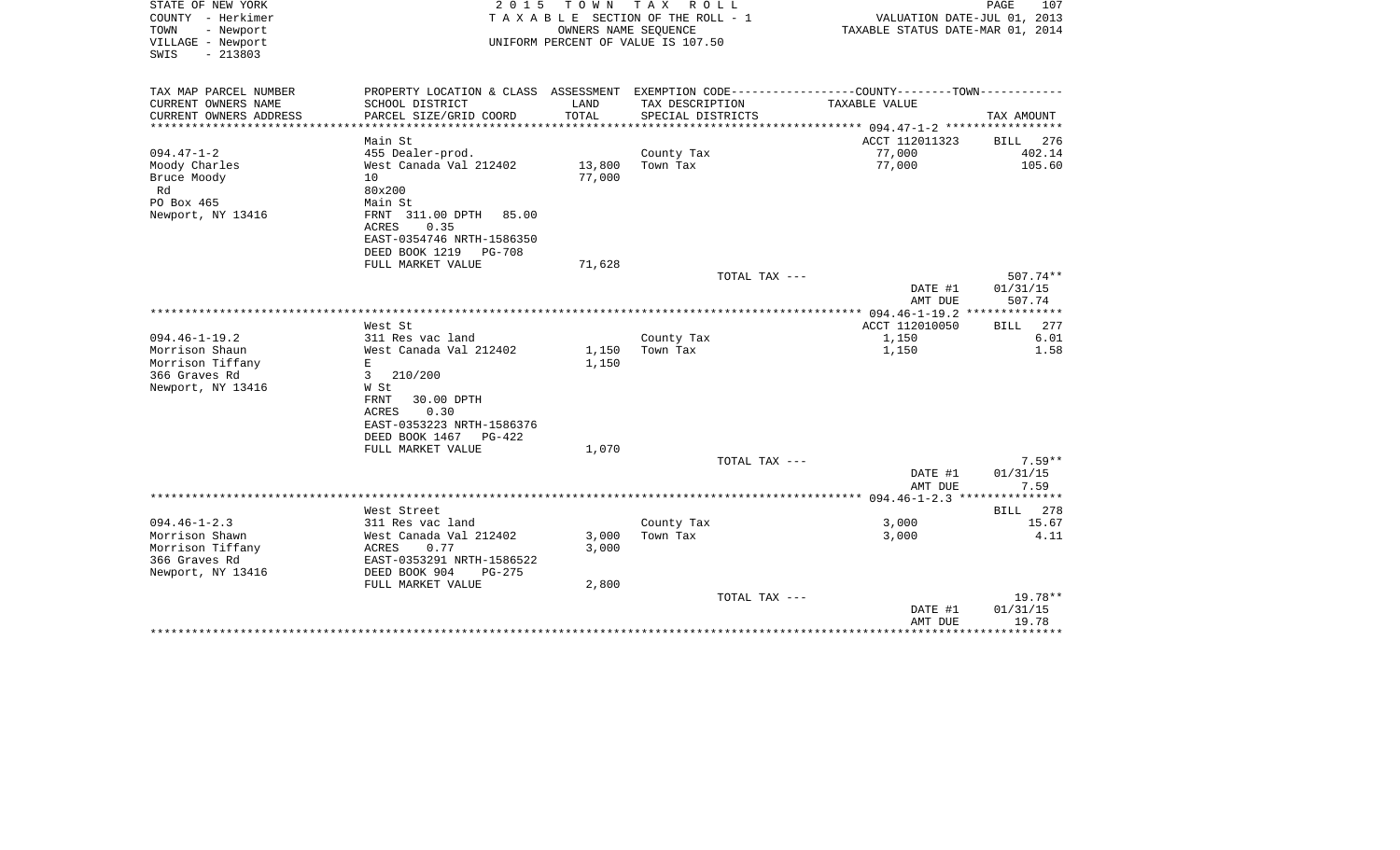| STATE OF NEW YORK<br>COUNTY - Herkimer<br>- Newport<br>TOWN<br>VILLAGE - Newport<br>$-213803$<br>SWIS | 2 0 1 5                                                                                                                                     | T O W N<br>OWNERS NAME SEQUENCE | TAX ROLL<br>TAXABLE SECTION OF THE ROLL - 1<br>UNIFORM PERCENT OF VALUE IS 107.50 | VALUATION DATE-JUL 01, 2013<br>TAXABLE STATUS DATE-MAR 01, 2014 | PAGE<br>108                      |
|-------------------------------------------------------------------------------------------------------|---------------------------------------------------------------------------------------------------------------------------------------------|---------------------------------|-----------------------------------------------------------------------------------|-----------------------------------------------------------------|----------------------------------|
| TAX MAP PARCEL NUMBER<br>CURRENT OWNERS NAME                                                          | PROPERTY LOCATION & CLASS ASSESSMENT EXEMPTION CODE----------------COUNTY-------TOWN----------<br>SCHOOL DISTRICT                           | LAND                            | TAX DESCRIPTION                                                                   | TAXABLE VALUE                                                   |                                  |
| CURRENT OWNERS ADDRESS<br>*********************                                                       | PARCEL SIZE/GRID COORD<br>****************************                                                                                      | TOTAL                           | SPECIAL DISTRICTS                                                                 |                                                                 | TAX AMOUNT                       |
|                                                                                                       | 7450 West St                                                                                                                                |                                 |                                                                                   | ACCT 112001650                                                  | BILL<br>279                      |
| $094.46 - 1 - 20$                                                                                     | 449 Other Storag                                                                                                                            |                                 | County Tax                                                                        | 91,100                                                          | 475.77                           |
| Morrison Shawn<br>Morrison Tiffany<br>7450 West St<br>Newport, NY 13416                               | West Canada Val 212402<br>E<br>10350/50 200/90<br>W St<br>ACRES<br>1.30<br>EAST-0353276 NRTH-1586427                                        | 24,000<br>91,100                | Town Tax                                                                          | 91,100                                                          | 124.93                           |
|                                                                                                       | DEED BOOK 849<br>$PG-479$                                                                                                                   |                                 |                                                                                   |                                                                 |                                  |
|                                                                                                       | FULL MARKET VALUE                                                                                                                           | 84,750                          |                                                                                   |                                                                 |                                  |
|                                                                                                       |                                                                                                                                             |                                 | TOTAL TAX ---                                                                     | DATE #1<br>AMT DUE                                              | 600.70**<br>01/31/15<br>600.70   |
|                                                                                                       |                                                                                                                                             |                                 |                                                                                   | ************ 094.46-1-21 ****                                   | ************                     |
|                                                                                                       | 7454 West St                                                                                                                                |                                 |                                                                                   | ACCT 112001200                                                  | 280<br><b>BILL</b>               |
| $094.46 - 1 - 21$                                                                                     | 210 1 Family Res                                                                                                                            |                                 | County Tax                                                                        | 55,000                                                          | 287.24                           |
| Morrison Shawn<br>Morrison Tiffany<br>366 Graves Rd<br>Newport, NY 13416                              | West Canada Val 212402<br>E.<br>$\mathbf{3}$<br>1A<br>W St<br><b>ACRES</b><br>1.00<br>EAST-0353076 NRTH-1586433<br>DEED BOOK 1466<br>PG-277 | 21,100<br>55,000                | Town Tax                                                                          | 55,000                                                          | 75.43                            |
|                                                                                                       | FULL MARKET VALUE                                                                                                                           | 51,163                          |                                                                                   |                                                                 |                                  |
|                                                                                                       |                                                                                                                                             |                                 | TOTAL TAX ---                                                                     | DATE #1<br>AMT DUE                                              | $362.67**$<br>01/31/15<br>362.67 |
|                                                                                                       |                                                                                                                                             |                                 |                                                                                   |                                                                 |                                  |
|                                                                                                       | 7415 West St                                                                                                                                |                                 |                                                                                   | ACCT 112004440                                                  | 281<br>BILL                      |
| $094.46 - 1 - 32$                                                                                     | 220 2 Family Res                                                                                                                            |                                 | VET COM CT 41131                                                                  | 15,000<br>15,000                                                | 496.14                           |
| Munn Dorothy F<br>Pryor Glenna<br>7415 West St<br>PO Box 6<br>Newport, NY 13416                       | West Canada Val 212402<br>67/300<br>3<br>W St<br>FRNT<br>85.00 DPTH 220.00<br>EAST-0353669 NRTH-1585592<br>DEED BOOK 910<br>$PG-552$        | 14,600<br>110,000               | County Tax<br>Town Tax                                                            | 95,000<br>95,000                                                | 130.28                           |
|                                                                                                       | FULL MARKET VALUE                                                                                                                           | 102,350                         | TOTAL TAX ---                                                                     | DATE #1<br>AMT DUE                                              | $626.42**$<br>01/31/15<br>626.42 |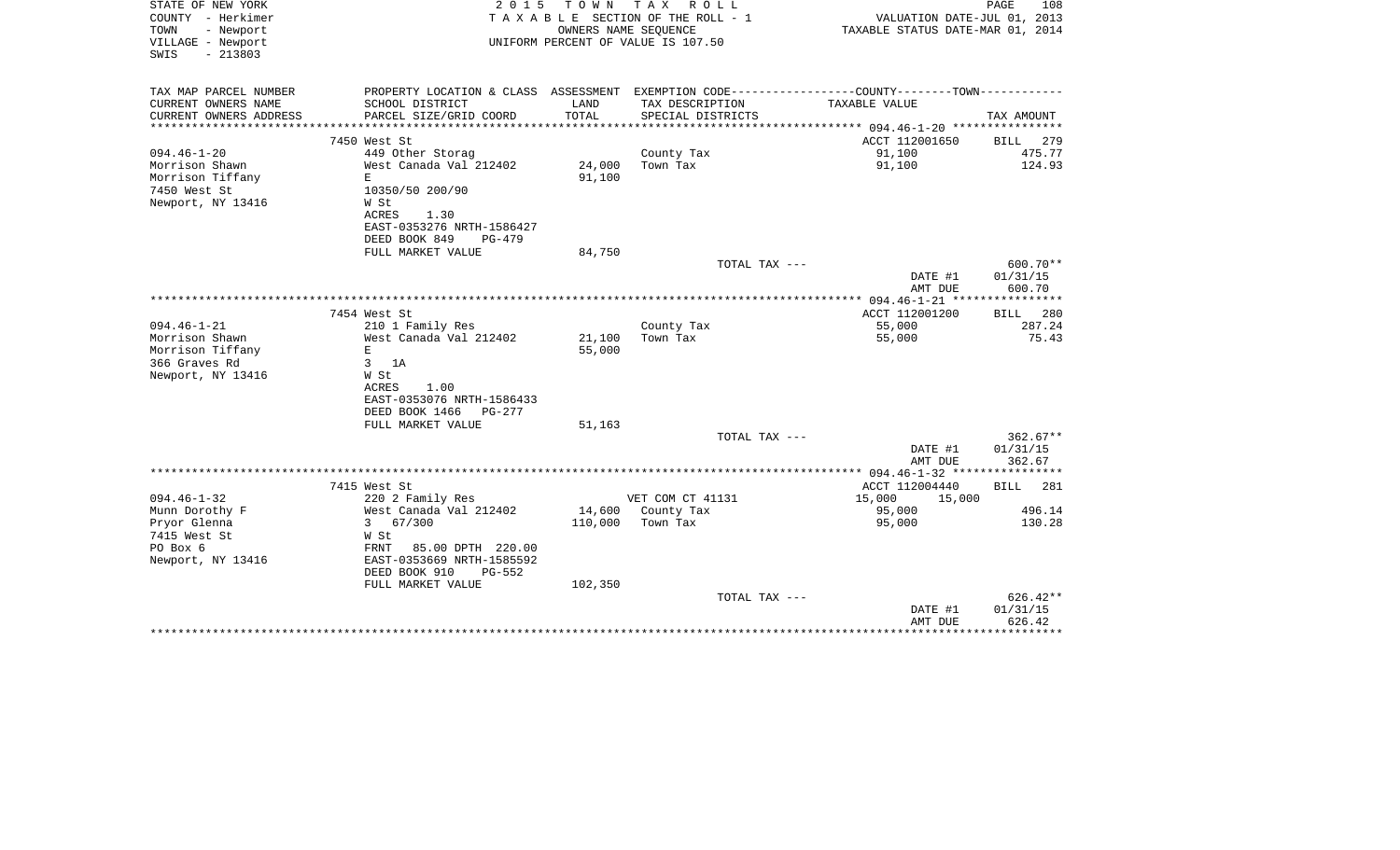| STATE OF NEW YORK<br>COUNTY - Herkimer<br>TOWN<br>- Newport<br>VILLAGE - Newport<br>$-213803$<br>SWIS | 2 0 1 5                                                | T O W N                       | TAX ROLL<br>TAXABLE SECTION OF THE ROLL - 1<br>OWNERS NAME SEOUENCE<br>UNIFORM PERCENT OF VALUE IS 107.50 | VALUATION DATE-JUL 01, 2013<br>TAXABLE STATUS DATE-MAR 01, 2014                                                 | PAGE<br>109        |
|-------------------------------------------------------------------------------------------------------|--------------------------------------------------------|-------------------------------|-----------------------------------------------------------------------------------------------------------|-----------------------------------------------------------------------------------------------------------------|--------------------|
| TAX MAP PARCEL NUMBER<br>CURRENT OWNERS NAME                                                          | SCHOOL DISTRICT                                        | LAND                          | TAX DESCRIPTION                                                                                           | PROPERTY LOCATION & CLASS ASSESSMENT EXEMPTION CODE----------------COUNTY-------TOWN----------<br>TAXABLE VALUE |                    |
| CURRENT OWNERS ADDRESS<br>* * * * * * * * * * * * * *                                                 | PARCEL SIZE/GRID COORD                                 | TOTAL<br>******************** | SPECIAL DISTRICTS                                                                                         | ***************** 094.47-2-22 *****************                                                                 | TAX AMOUNT         |
|                                                                                                       | 3121 Mechanic St                                       |                               |                                                                                                           | ACCT 112011440                                                                                                  | <b>BILL</b><br>282 |
| $094.47 - 2 - 22$                                                                                     | 210 1 Family Res                                       |                               | County Tax                                                                                                | 56,800                                                                                                          | 296.64             |
| Murphy James                                                                                          | West Canada Val 212402                                 | 11,900                        | Town Tax                                                                                                  | 56,800                                                                                                          | 77.89              |
| Murphy Lorie J                                                                                        | W                                                      | 56,800                        |                                                                                                           |                                                                                                                 |                    |
| 3121 Mechanic St                                                                                      | 3<br>42/126                                            |                               |                                                                                                           |                                                                                                                 |                    |
| Newport, NY 13416                                                                                     | Mech St                                                |                               |                                                                                                           |                                                                                                                 |                    |
|                                                                                                       | FRNT<br>43.00 DPTH 198.00                              |                               |                                                                                                           |                                                                                                                 |                    |
|                                                                                                       | EAST-0355348 NRTH-1585885                              |                               |                                                                                                           |                                                                                                                 |                    |
|                                                                                                       | DEED BOOK 1267<br>$PG-705$                             |                               |                                                                                                           |                                                                                                                 |                    |
|                                                                                                       | FULL MARKET VALUE                                      | 52,850                        |                                                                                                           |                                                                                                                 |                    |
|                                                                                                       |                                                        |                               | TOTAL TAX ---                                                                                             |                                                                                                                 | $374.53**$         |
|                                                                                                       |                                                        |                               |                                                                                                           | DATE #1                                                                                                         | 01/31/15           |
|                                                                                                       |                                                        |                               |                                                                                                           | AMT DUE                                                                                                         | 374.53             |
|                                                                                                       | 7447 East St                                           |                               |                                                                                                           | ACCT 112004200                                                                                                  | 283<br>BILL        |
| $094.47 - 2 - 34$                                                                                     | 210 1 Family Res                                       |                               | County Tax                                                                                                | 71,000                                                                                                          | 370.80             |
| Murphy Jason                                                                                          | West Canada Val 212402                                 | 12,600                        | Town Tax                                                                                                  | 71,000                                                                                                          | 97.37              |
| Murphy Karen                                                                                          | W                                                      | 71,000                        | School Relevy                                                                                             |                                                                                                                 | 785.88             |
| 7447 East St                                                                                          | 3<br>47/212                                            |                               | Village Relevy                                                                                            |                                                                                                                 | 319.99             |
| PO Box 130                                                                                            | E St                                                   |                               |                                                                                                           |                                                                                                                 |                    |
| Newport, NY 13416                                                                                     | 50.00 DPTH 214.00<br>FRNT<br>EAST-0355375 NRTH-1586071 |                               |                                                                                                           |                                                                                                                 |                    |
|                                                                                                       | DEED BOOK 916<br>$PG-462$                              |                               |                                                                                                           |                                                                                                                 |                    |
|                                                                                                       | FULL MARKET VALUE                                      | 66,050                        |                                                                                                           |                                                                                                                 |                    |
|                                                                                                       |                                                        |                               | TOTAL TAX ---                                                                                             |                                                                                                                 | 1,574.04**         |
|                                                                                                       |                                                        |                               |                                                                                                           | DATE #1                                                                                                         | 01/31/15           |
|                                                                                                       |                                                        |                               |                                                                                                           | AMT DUE<br>***************** 094.46-1-41 *****************                                                      | 1,574.04           |
|                                                                                                       | West St                                                |                               |                                                                                                           | ACCT 112001710                                                                                                  | BILL<br>284        |
| $094.46 - 1 - 41$                                                                                     | 311 Res vac land                                       |                               | County Tax                                                                                                | 3,000                                                                                                           | 15.67              |
| Murphy Richard                                                                                        | West Canada Val 212402                                 | 3,000                         | Town Tax                                                                                                  | 3,000                                                                                                           | 4.11               |
| Murphy Joyce                                                                                          | W                                                      | 3,000                         |                                                                                                           |                                                                                                                 |                    |
| Middleville, NY 13406                                                                                 | 2.50aa                                                 |                               |                                                                                                           |                                                                                                                 |                    |
|                                                                                                       | Creek Bank<br><b>ACRES</b><br>2.50                     |                               |                                                                                                           |                                                                                                                 |                    |
|                                                                                                       | EAST-0354818 NRTH-1584900                              |                               |                                                                                                           |                                                                                                                 |                    |
|                                                                                                       | DEED BOOK 658<br>$PG-418$                              |                               |                                                                                                           |                                                                                                                 |                    |
|                                                                                                       | FULL MARKET VALUE                                      | 2,800                         |                                                                                                           |                                                                                                                 |                    |
|                                                                                                       |                                                        |                               | TOTAL TAX ---                                                                                             |                                                                                                                 | $19.78**$          |
|                                                                                                       |                                                        |                               |                                                                                                           | DATE #1                                                                                                         | 01/31/15           |
|                                                                                                       |                                                        |                               |                                                                                                           | AMT DUE                                                                                                         | 19.78              |
|                                                                                                       |                                                        |                               |                                                                                                           |                                                                                                                 | **********         |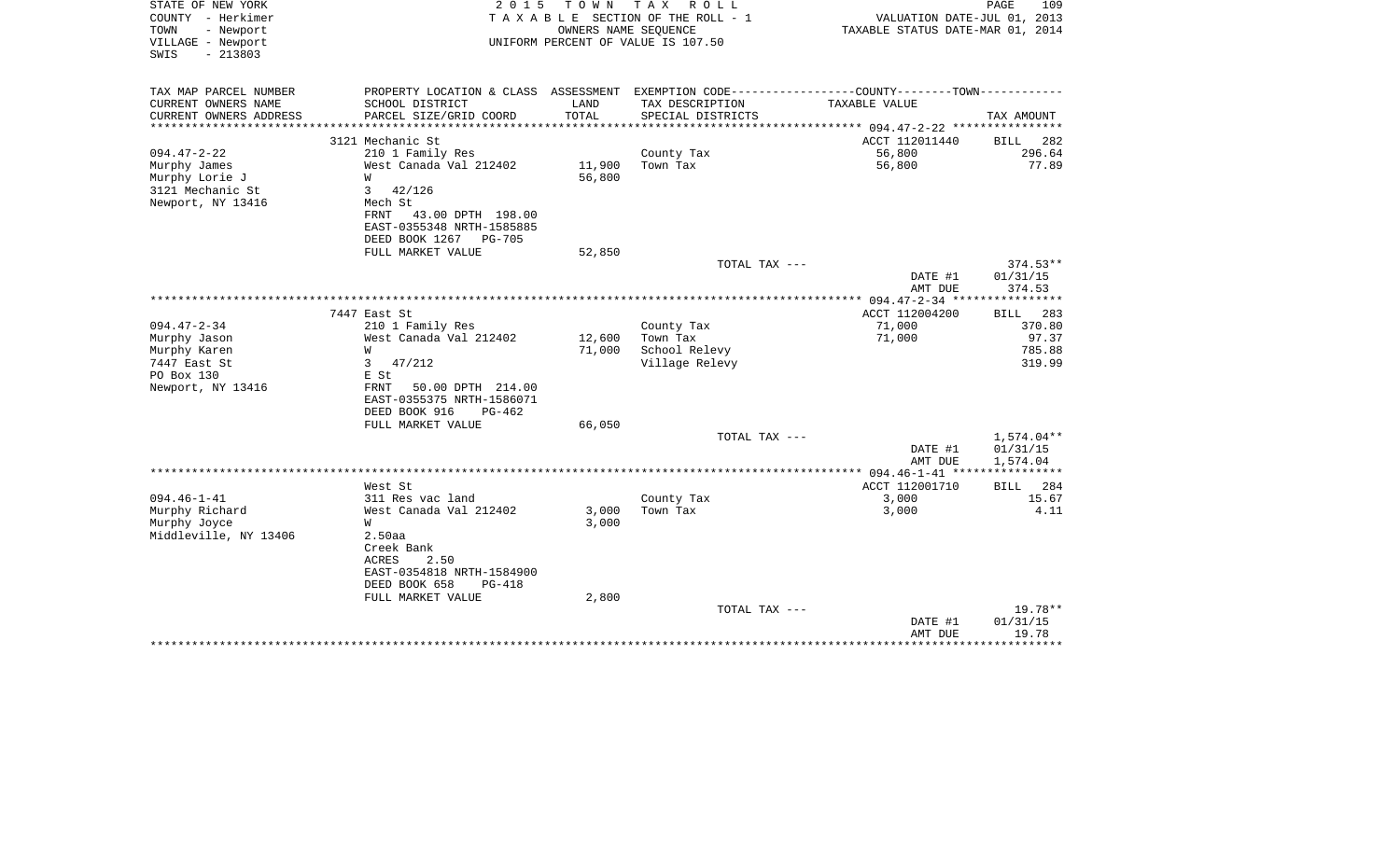| STATE OF NEW YORK<br>COUNTY - Herkimer<br>TOWN<br>- Newport<br>VILLAGE - Newport<br>$-213803$<br>SWIS | 2 0 1 5                               | T O W N          | T A X<br>R O L L<br>TAXABLE SECTION OF THE ROLL - 1<br>OWNERS NAME SEOUENCE<br>UNIFORM PERCENT OF VALUE IS 107.50 | VALUATION DATE-JUL 01, 2013<br>TAXABLE STATUS DATE-MAR 01, 2014                               | PAGE<br>110      |
|-------------------------------------------------------------------------------------------------------|---------------------------------------|------------------|-------------------------------------------------------------------------------------------------------------------|-----------------------------------------------------------------------------------------------|------------------|
| TAX MAP PARCEL NUMBER                                                                                 |                                       |                  |                                                                                                                   | PROPERTY LOCATION & CLASS ASSESSMENT EXEMPTION CODE---------------COUNTY-------TOWN---------- |                  |
| CURRENT OWNERS NAME                                                                                   | SCHOOL DISTRICT                       | LAND             | TAX DESCRIPTION                                                                                                   | TAXABLE VALUE                                                                                 |                  |
| CURRENT OWNERS ADDRESS                                                                                | PARCEL SIZE/GRID COORD                | TOTAL            | SPECIAL DISTRICTS                                                                                                 |                                                                                               | TAX AMOUNT       |
| **********************                                                                                | ******************************        | **************   |                                                                                                                   |                                                                                               |                  |
|                                                                                                       | 7426 West St                          |                  |                                                                                                                   | ACCT 112003540                                                                                | BILL<br>285      |
| $094.46 - 1 - 16$                                                                                     | 210 1 Family Res                      |                  | County Tax                                                                                                        | 75,000                                                                                        | 391.69           |
| Muthig Russell                                                                                        | West Canada Val 212402                | 16,600           | Town Tax                                                                                                          | 75,000                                                                                        | 102.85           |
| 7426 West St<br>PO Box 163                                                                            | Е<br>210x204                          | 75,000           |                                                                                                                   |                                                                                               |                  |
| Newport, NY 13416                                                                                     | W St                                  |                  |                                                                                                                   |                                                                                               |                  |
|                                                                                                       | 204.00 DPTH 195.00<br>FRNT            |                  |                                                                                                                   |                                                                                               |                  |
|                                                                                                       | <b>ACRES</b><br>0.62 BANK<br>135      |                  |                                                                                                                   |                                                                                               |                  |
|                                                                                                       | EAST-0353541 NRTH-1586068             |                  |                                                                                                                   |                                                                                               |                  |
|                                                                                                       | DEED BOOK 856<br>PG-276               |                  |                                                                                                                   |                                                                                               |                  |
|                                                                                                       | FULL MARKET VALUE                     | 69,750           |                                                                                                                   |                                                                                               |                  |
|                                                                                                       |                                       |                  | TOTAL TAX ---                                                                                                     |                                                                                               | 494.54**         |
|                                                                                                       |                                       |                  |                                                                                                                   | DATE #1                                                                                       | 01/31/15         |
|                                                                                                       |                                       |                  |                                                                                                                   | AMT DUE                                                                                       | 494.54           |
|                                                                                                       |                                       |                  |                                                                                                                   |                                                                                               |                  |
|                                                                                                       | 7428 West St                          |                  |                                                                                                                   | ACCT 112011230                                                                                | BILL<br>286      |
| $094.46 - 1 - 17$                                                                                     | 210 1 Family Res                      |                  | County Tax                                                                                                        | 38,100                                                                                        | 198.98           |
| Muthig Russell                                                                                        | West Canada Val 212402<br>$\mathbf E$ | 12,800           | Town Tax                                                                                                          | 38,100                                                                                        | 52.25            |
| 7428 West St<br>PO Box 163                                                                            | 3<br>130/153                          | 38,100           | School Relevy<br>Village Relevy                                                                                   |                                                                                               | 711.52<br>172.25 |
| Newport, NY 13416                                                                                     | W St                                  |                  |                                                                                                                   |                                                                                               |                  |
|                                                                                                       | FRNT 111.40 DPTH<br>97.30             |                  |                                                                                                                   |                                                                                               |                  |
|                                                                                                       | EAST-0353429 NRTH-1586047             |                  |                                                                                                                   |                                                                                               |                  |
|                                                                                                       | DEED BOOK 1300<br><b>PG-518</b>       |                  |                                                                                                                   |                                                                                               |                  |
|                                                                                                       | FULL MARKET VALUE                     | 35,450           |                                                                                                                   |                                                                                               |                  |
|                                                                                                       |                                       |                  | TOTAL TAX ---                                                                                                     |                                                                                               | $1,135.00**$     |
|                                                                                                       |                                       |                  |                                                                                                                   | DATE #1                                                                                       | 01/31/15         |
|                                                                                                       |                                       |                  |                                                                                                                   | AMT DUE                                                                                       | 1,135.00         |
|                                                                                                       |                                       |                  |                                                                                                                   |                                                                                               | ***********      |
|                                                                                                       | 7429 Main St                          |                  |                                                                                                                   | ACCT 112010860                                                                                | BILL 287         |
| $094.47 - 1 - 17$                                                                                     | 210 1 Family Res                      |                  | County Tax<br>Town Tax                                                                                            | 90,200                                                                                        | 471.07           |
| Nanjundappa Renuka<br>79 Forest Row                                                                   | West Canada Val 212402                | 12,800<br>90,200 |                                                                                                                   | 90,200                                                                                        | 123.70           |
| Great Neck, NY 11024                                                                                  | W<br>3<br>44/150                      |                  |                                                                                                                   |                                                                                               |                  |
|                                                                                                       | M St                                  |                  |                                                                                                                   |                                                                                               |                  |
|                                                                                                       | <b>FRNT</b><br>48.00 DPTH 268.00      |                  |                                                                                                                   |                                                                                               |                  |
|                                                                                                       | 0.25<br>ACRES                         |                  |                                                                                                                   |                                                                                               |                  |
|                                                                                                       | EAST-0354917 NRTH-1585693             |                  |                                                                                                                   |                                                                                               |                  |
|                                                                                                       | DEED BOOK 1499<br>PG-613              |                  |                                                                                                                   |                                                                                               |                  |
|                                                                                                       | FULL MARKET VALUE                     | 83,900           |                                                                                                                   |                                                                                               |                  |
|                                                                                                       |                                       |                  | TOTAL TAX ---                                                                                                     |                                                                                               | 594.77**         |
|                                                                                                       |                                       |                  |                                                                                                                   | DATE #1                                                                                       | 01/31/15         |
|                                                                                                       |                                       |                  |                                                                                                                   | AMT DUE                                                                                       | 594.77           |
|                                                                                                       |                                       |                  |                                                                                                                   |                                                                                               |                  |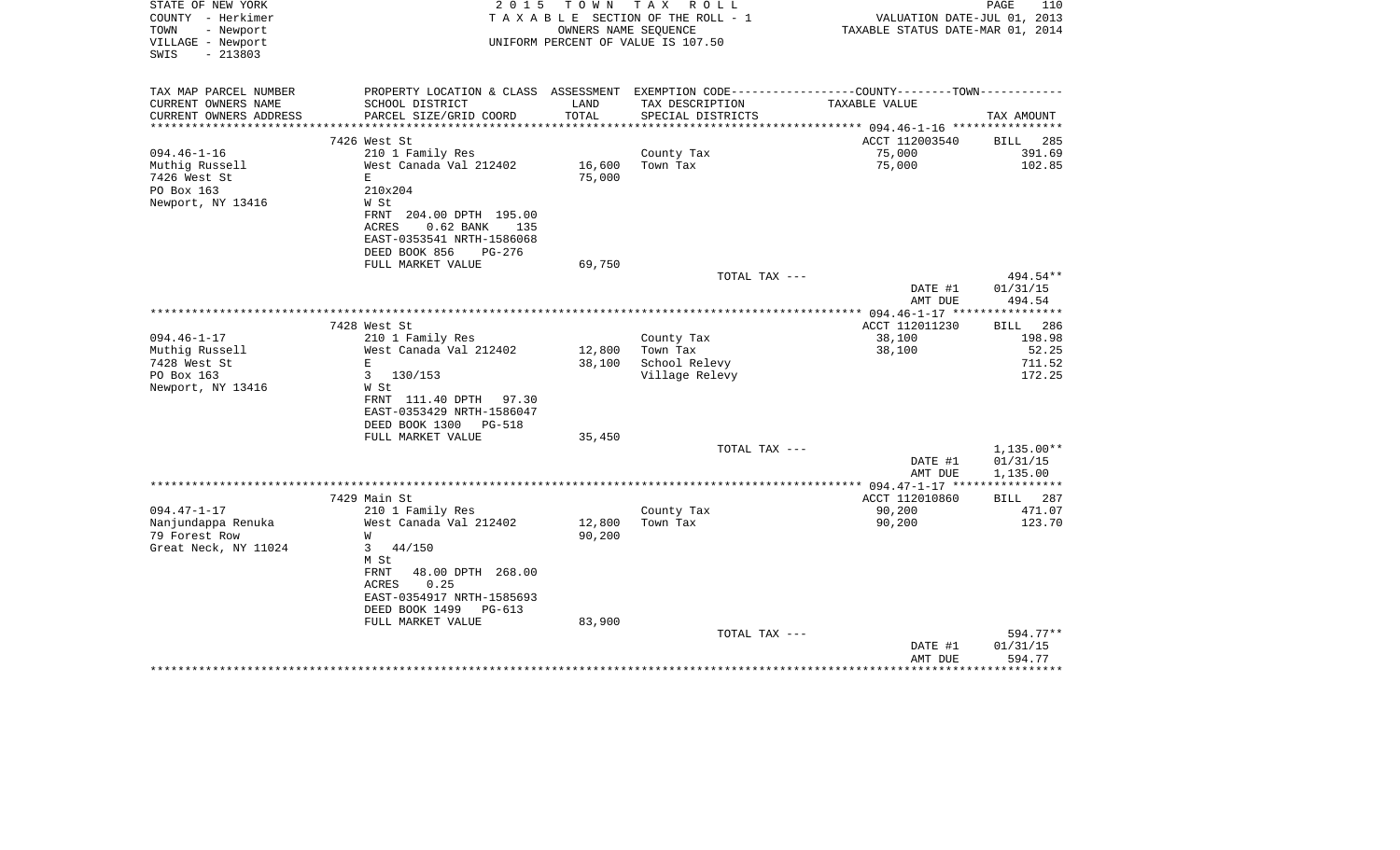| STATE OF NEW YORK<br>COUNTY - Herkimer<br>TOWN<br>- Newport<br>VILLAGE - Newport<br>$-213803$<br>SWIS | 2 0 1 5                                                  | T O W N<br>OWNERS NAME SEOUENCE | T A X<br>R O L L<br>TAXABLE SECTION OF THE ROLL - 1<br>UNIFORM PERCENT OF VALUE IS 107.50 | VALUATION DATE-JUL 01, 2013<br>TAXABLE STATUS DATE-MAR 01, 2014                               | PAGE<br>111        |
|-------------------------------------------------------------------------------------------------------|----------------------------------------------------------|---------------------------------|-------------------------------------------------------------------------------------------|-----------------------------------------------------------------------------------------------|--------------------|
| TAX MAP PARCEL NUMBER                                                                                 |                                                          |                                 |                                                                                           | PROPERTY LOCATION & CLASS ASSESSMENT EXEMPTION CODE---------------COUNTY-------TOWN---------- |                    |
| CURRENT OWNERS NAME                                                                                   | SCHOOL DISTRICT                                          | LAND                            | TAX DESCRIPTION                                                                           | TAXABLE VALUE                                                                                 |                    |
| CURRENT OWNERS ADDRESS<br>**********************                                                      | PARCEL SIZE/GRID COORD                                   | TOTAL                           | SPECIAL DISTRICTS                                                                         |                                                                                               | TAX AMOUNT         |
|                                                                                                       | Main St                                                  |                                 |                                                                                           | ACCT 112000180                                                                                | 288<br>BILL        |
| $094.38 - 1 - 31$                                                                                     | 471 Funeral home                                         |                                 | County Tax                                                                                | 204,000                                                                                       | 1,065.40           |
| Newman Eric                                                                                           | West Canada Val 212402                                   | 15,500                          | Town Tax                                                                                  | 204,000                                                                                       | 279.76             |
| Newman Erna                                                                                           | W                                                        | 204,000                         |                                                                                           |                                                                                               |                    |
| Newport, NY 13416                                                                                     | 7<br>115/258                                             |                                 |                                                                                           |                                                                                               |                    |
|                                                                                                       | M St                                                     |                                 |                                                                                           |                                                                                               |                    |
|                                                                                                       | FRNT 115.00 DPTH 200.00                                  |                                 |                                                                                           |                                                                                               |                    |
|                                                                                                       | <b>ACRES</b><br>0.52                                     |                                 |                                                                                           |                                                                                               |                    |
|                                                                                                       | EAST-0354474 NRTH-1586702                                |                                 |                                                                                           |                                                                                               |                    |
|                                                                                                       | DEED BOOK 774<br>PG-336                                  |                                 |                                                                                           |                                                                                               |                    |
|                                                                                                       | FULL MARKET VALUE                                        | 189,750                         | TOTAL TAX ---                                                                             |                                                                                               | 1,345.16**         |
|                                                                                                       |                                                          |                                 |                                                                                           | DATE #1                                                                                       | 01/31/15           |
|                                                                                                       |                                                          |                                 |                                                                                           | AMT DUE                                                                                       | 1,345.16           |
|                                                                                                       |                                                          |                                 |                                                                                           |                                                                                               |                    |
|                                                                                                       | Main St                                                  |                                 |                                                                                           | ACCT 112000150                                                                                | 289<br><b>BILL</b> |
| $094.47 - 2 - 44$                                                                                     | 482 Det row bldg                                         |                                 | County Tax                                                                                | 165,000                                                                                       | 861.72             |
| Newman Eric                                                                                           | West Canada Val 212402                                   | 11,300                          | Town Tax                                                                                  | 165,000                                                                                       | 226.28             |
| Newman Erna                                                                                           | E                                                        | 165,000                         |                                                                                           |                                                                                               |                    |
| Newport, NY 13416                                                                                     | 10 52/160                                                |                                 |                                                                                           |                                                                                               |                    |
|                                                                                                       | M St                                                     |                                 |                                                                                           |                                                                                               |                    |
|                                                                                                       | FRNT<br>52.00 DPTH 128.00                                |                                 |                                                                                           |                                                                                               |                    |
|                                                                                                       | EAST-0354981 NRTH-1586174<br>DEED BOOK 774<br>$PG - 336$ |                                 |                                                                                           |                                                                                               |                    |
|                                                                                                       | FULL MARKET VALUE                                        | 153,500                         |                                                                                           |                                                                                               |                    |
|                                                                                                       |                                                          |                                 | TOTAL TAX ---                                                                             |                                                                                               | 1,088.00**         |
|                                                                                                       |                                                          |                                 |                                                                                           | DATE #1                                                                                       | 01/31/15           |
|                                                                                                       |                                                          |                                 |                                                                                           | AMT DUE                                                                                       | 1,088.00           |
|                                                                                                       |                                                          |                                 |                                                                                           |                                                                                               |                    |
|                                                                                                       | Hillside Meadows Dr                                      |                                 |                                                                                           |                                                                                               | BILL<br>290        |
| $094.39 - 1 - 28.2$                                                                                   | 411 Apartment                                            |                                 | County Tax                                                                                | 1536,900                                                                                      | 8,026.53           |
| Newport Housing Lp                                                                                    | West Canada Val 212402                                   | 33,600                          | Town Tax                                                                                  | 1536,900                                                                                      | 2,107.69           |
| JDA Management                                                                                        | 1993                                                     | 1536,900                        |                                                                                           |                                                                                               |                    |
| PO Box 71                                                                                             | Housing Project Aged                                     |                                 |                                                                                           |                                                                                               |                    |
| Frankfort, NY 13540                                                                                   | 18 Yr Contract In Lieu<br><b>ACRES</b><br>2.50           |                                 |                                                                                           |                                                                                               |                    |
|                                                                                                       | EAST-0355465 NRTH-1586974                                |                                 |                                                                                           |                                                                                               |                    |
|                                                                                                       | DEED BOOK 801<br>$PG-593$                                |                                 |                                                                                           |                                                                                               |                    |
|                                                                                                       | FULL MARKET VALUE                                        | 1429,650                        |                                                                                           |                                                                                               |                    |
|                                                                                                       |                                                          |                                 | TOTAL TAX ---                                                                             |                                                                                               | 10,134.22**        |
|                                                                                                       |                                                          |                                 |                                                                                           | DATE #1                                                                                       | 01/31/15           |
|                                                                                                       |                                                          |                                 |                                                                                           | AMT DUE                                                                                       | 10,134.22          |
|                                                                                                       |                                                          |                                 |                                                                                           |                                                                                               |                    |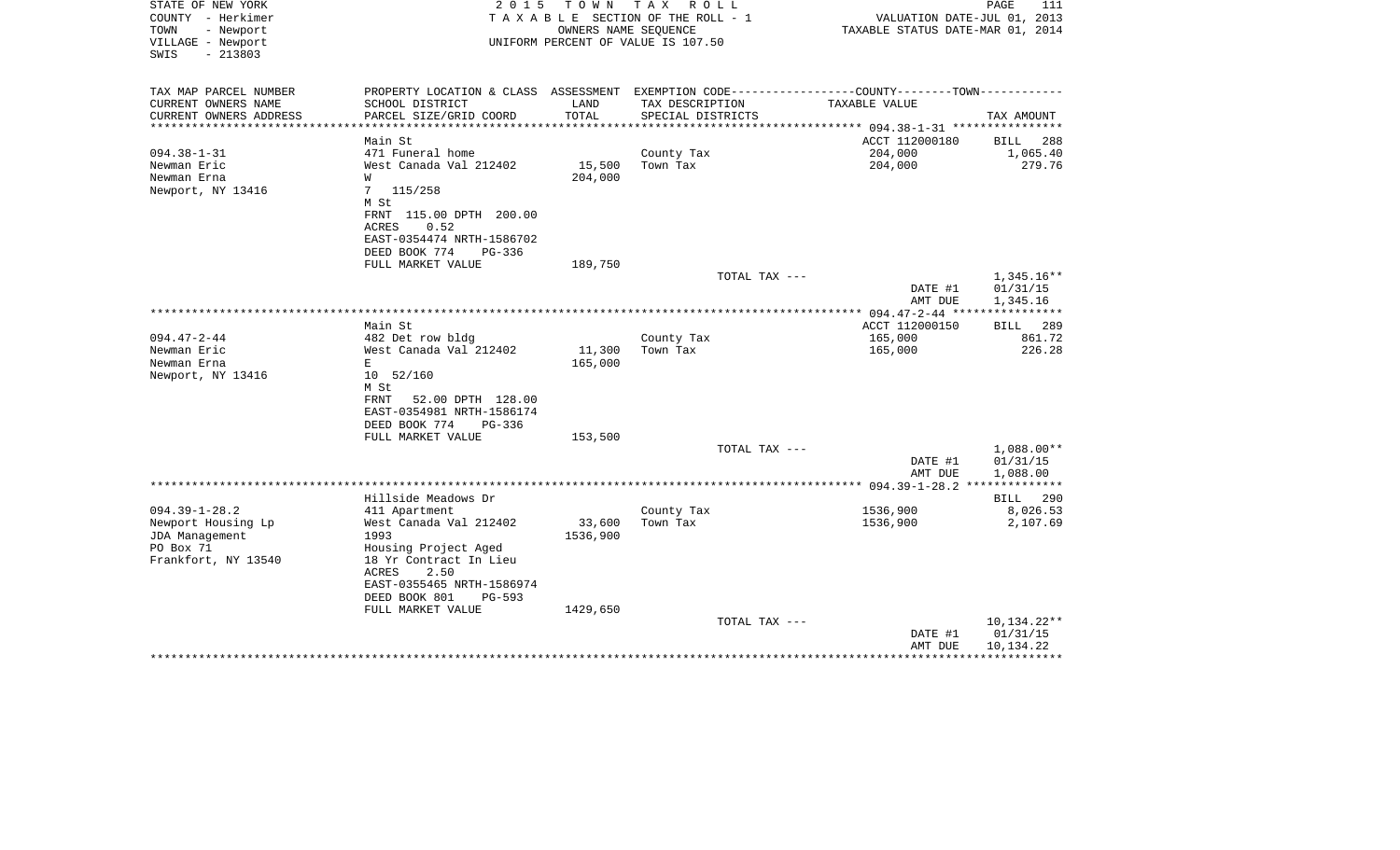| STATE OF NEW YORK<br>COUNTY - Herkimer<br>- Newport<br>TOWN<br>VILLAGE - Newport<br>SWIS<br>$-213803$ | 2 0 1 5                                                                                                          | T O W N          | TAX ROLL<br>TAXABLE SECTION OF THE ROLL - 1<br>OWNERS NAME SEQUENCE<br>UNIFORM PERCENT OF VALUE IS 107.50 | VALUATION DATE-JUL 01, 2013<br>TAXABLE STATUS DATE-MAR 01, 2014 | PAGE<br>112              |
|-------------------------------------------------------------------------------------------------------|------------------------------------------------------------------------------------------------------------------|------------------|-----------------------------------------------------------------------------------------------------------|-----------------------------------------------------------------|--------------------------|
| TAX MAP PARCEL NUMBER<br>CURRENT OWNERS NAME                                                          | PROPERTY LOCATION & CLASS ASSESSMENT EXEMPTION CODE---------------COUNTY-------TOWN----------<br>SCHOOL DISTRICT | LAND             | TAX DESCRIPTION                                                                                           | TAXABLE VALUE                                                   |                          |
| CURRENT OWNERS ADDRESS                                                                                | PARCEL SIZE/GRID COORD                                                                                           | TOTAL            | SPECIAL DISTRICTS                                                                                         |                                                                 | TAX AMOUNT               |
| *******************                                                                                   |                                                                                                                  | **************** |                                                                                                           | ************** 094.47-1-37.999 ************                     |                          |
|                                                                                                       | Bridge St                                                                                                        |                  |                                                                                                           | ACCT 112003300                                                  | 291<br>BILL              |
| $094.47 - 1 - 37.999$                                                                                 | 874 Elec-hydro                                                                                                   |                  | County Tax                                                                                                | 275,000                                                         | 1,436.20                 |
| Newport Hydro Assoc<br>Essex Hydro Associates, LLC                                                    | West Canada Val 212402<br>West                                                                                   | 0<br>275,000     | Town Tax                                                                                                  | 275,000                                                         | 377.13                   |
| 55 Union St Fl 4                                                                                      | 10 Mill 53X85                                                                                                    |                  |                                                                                                           |                                                                 |                          |
| Boston, MA 02108                                                                                      | Bridge St                                                                                                        |                  |                                                                                                           |                                                                 |                          |
|                                                                                                       | EAST-0354447 NRTH-1585787                                                                                        |                  |                                                                                                           |                                                                 |                          |
|                                                                                                       | DEED BOOK 703<br><b>PG-670</b>                                                                                   |                  |                                                                                                           |                                                                 |                          |
|                                                                                                       | FULL MARKET VALUE                                                                                                | 255,814          |                                                                                                           |                                                                 |                          |
|                                                                                                       |                                                                                                                  |                  | TOTAL TAX ---                                                                                             | DATE #1                                                         | $1,813.33**$<br>01/31/15 |
|                                                                                                       |                                                                                                                  |                  |                                                                                                           | AMT DUE                                                         | 1,813.33                 |
|                                                                                                       |                                                                                                                  |                  |                                                                                                           | *************** 094.47-1-41 ****                                | ************             |
|                                                                                                       | Bridge St                                                                                                        |                  |                                                                                                           | ACCT 112003660                                                  | 292<br><b>BILL</b>       |
| $094.47 - 1 - 41$                                                                                     | 331 Com vac w/im                                                                                                 |                  | County Tax                                                                                                | 22,900                                                          | 119.60                   |
| Newport Telephone Co<br>Bridge St                                                                     | West Canada Val 212402<br>N                                                                                      | 15,000<br>22,900 | Town Tax                                                                                                  | 22,900                                                          | 31.40                    |
| PO Box 201                                                                                            | 10 63/108                                                                                                        |                  |                                                                                                           |                                                                 |                          |
| Newport, NY 13416                                                                                     | Bridge St                                                                                                        |                  |                                                                                                           |                                                                 |                          |
|                                                                                                       | FRNT 65.70 DPTH 103.00                                                                                           |                  |                                                                                                           |                                                                 |                          |
|                                                                                                       | EAST-0354497 NRTH-1585998                                                                                        |                  |                                                                                                           |                                                                 |                          |
|                                                                                                       | DEED BOOK 884<br>PG-585                                                                                          |                  |                                                                                                           |                                                                 |                          |
|                                                                                                       | FULL MARKET VALUE                                                                                                | 21,300           |                                                                                                           |                                                                 | 151.00**                 |
|                                                                                                       |                                                                                                                  |                  | TOTAL TAX ---                                                                                             | DATE #1                                                         | 01/31/15                 |
|                                                                                                       |                                                                                                                  |                  |                                                                                                           | AMT DUE                                                         | 151.00                   |
|                                                                                                       |                                                                                                                  |                  |                                                                                                           |                                                                 |                          |
|                                                                                                       | 7425 S Main St                                                                                                   |                  |                                                                                                           | ACCT 112005190                                                  | BILL 293                 |
| $094.47 - 1 - 19$                                                                                     | 210 1 Family Res                                                                                                 |                  | County Tax                                                                                                | 85,100                                                          | 444.44                   |
| Oakley Michele<br>7425 S Main St                                                                      | West Canada Val 212402<br>W                                                                                      | 13,800<br>85,100 | Town Tax                                                                                                  | 85,100                                                          | 116.71                   |
| Newport, NY 13416                                                                                     | 3                                                                                                                |                  |                                                                                                           |                                                                 |                          |
|                                                                                                       | M St                                                                                                             |                  |                                                                                                           |                                                                 |                          |
|                                                                                                       | FRNT<br>77.00 DPTH 216.00<br>0.35<br><b>ACRES</b>                                                                |                  |                                                                                                           |                                                                 |                          |
|                                                                                                       | EAST-0354956 NRTH-1585596                                                                                        |                  |                                                                                                           |                                                                 |                          |
|                                                                                                       | DEED BOOK 1305<br>$PG-372$                                                                                       |                  |                                                                                                           |                                                                 |                          |
|                                                                                                       | FULL MARKET VALUE                                                                                                | 79,163           |                                                                                                           |                                                                 |                          |
|                                                                                                       |                                                                                                                  |                  | TOTAL TAX ---                                                                                             |                                                                 | 561.15**                 |
|                                                                                                       |                                                                                                                  |                  |                                                                                                           | DATE #1<br>AMT DUE                                              | 01/31/15<br>561.15       |
|                                                                                                       | ************************                                                                                         |                  |                                                                                                           |                                                                 | ********                 |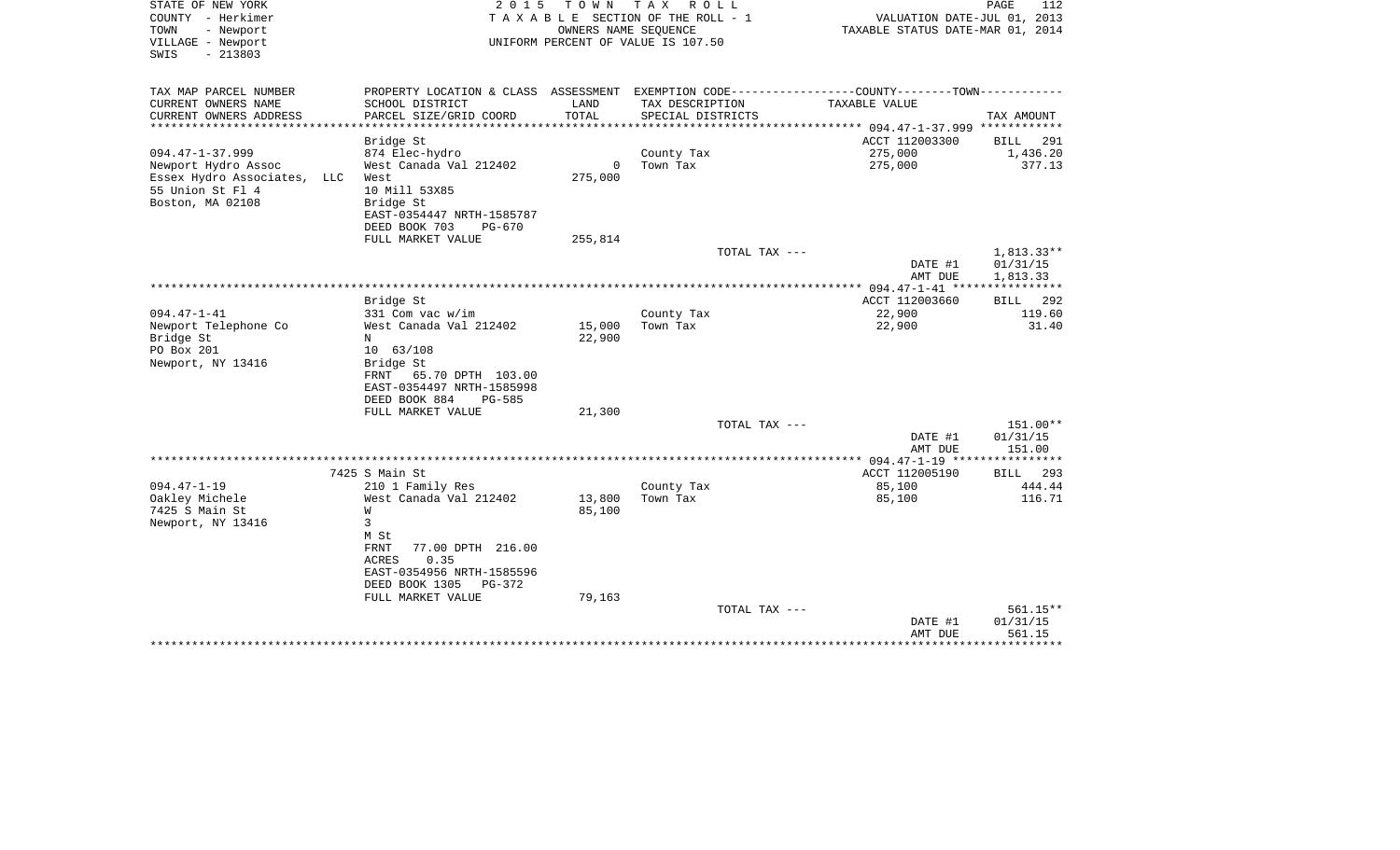| STATE OF NEW YORK<br>COUNTY - Herkimer<br>TOWN<br>- Newport<br>VILLAGE - Newport<br>$-213803$<br>SWIS | 2 0 1 5                                                                                        | T O W N | TAX ROLL<br>TAXABLE SECTION OF THE ROLL - 1<br>OWNERS NAME SEQUENCE<br>UNIFORM PERCENT OF VALUE IS 107.50 | VALUATION DATE-JUL 01, 2013<br>TAXABLE STATUS DATE-MAR 01, 2014 | PAGE<br>113          |
|-------------------------------------------------------------------------------------------------------|------------------------------------------------------------------------------------------------|---------|-----------------------------------------------------------------------------------------------------------|-----------------------------------------------------------------|----------------------|
| TAX MAP PARCEL NUMBER                                                                                 | PROPERTY LOCATION & CLASS ASSESSMENT EXEMPTION CODE----------------COUNTY-------TOWN---------- |         |                                                                                                           |                                                                 |                      |
| CURRENT OWNERS NAME                                                                                   | SCHOOL DISTRICT                                                                                | LAND    | TAX DESCRIPTION                                                                                           | TAXABLE VALUE                                                   |                      |
| CURRENT OWNERS ADDRESS<br>*********************                                                       | PARCEL SIZE/GRID COORD                                                                         | TOTAL   | SPECIAL DISTRICTS                                                                                         |                                                                 | TAX AMOUNT           |
|                                                                                                       | 3094 Norway St                                                                                 |         |                                                                                                           | ACCT 112005430                                                  | <b>BILL</b><br>294   |
| $094.39 - 1 - 44$                                                                                     | 230 3 Family Res                                                                               |         | County Tax                                                                                                | 98,900                                                          | 516.51               |
| Olney Stephen S                                                                                       | West Canada Val 212402                                                                         | 12,500  | Town Tax                                                                                                  | 98,900                                                          | 135.63               |
| Box 68                                                                                                | S                                                                                              | 98,900  |                                                                                                           |                                                                 |                      |
| Poland, NY 13431                                                                                      | 49/247                                                                                         |         |                                                                                                           |                                                                 |                      |
|                                                                                                       | Norway St                                                                                      |         |                                                                                                           |                                                                 |                      |
|                                                                                                       | FRNT<br>49.00 DPTH 247.80<br>0.23<br>ACRES                                                     |         |                                                                                                           |                                                                 |                      |
|                                                                                                       | EAST-0354965 NRTH-1587121                                                                      |         |                                                                                                           |                                                                 |                      |
|                                                                                                       | DEED BOOK 694                                                                                  |         |                                                                                                           |                                                                 |                      |
|                                                                                                       | FULL MARKET VALUE                                                                              | 92,000  |                                                                                                           |                                                                 |                      |
|                                                                                                       |                                                                                                |         | TOTAL TAX ---                                                                                             |                                                                 | 652.14**             |
|                                                                                                       |                                                                                                |         |                                                                                                           | DATE #1                                                         | 01/31/15             |
|                                                                                                       |                                                                                                |         | **************************************                                                                    | AMT DUE                                                         | 652.14<br>********** |
|                                                                                                       | 3136 Mech St                                                                                   |         |                                                                                                           | ******* 094.47-3-6 *****<br>ACCT 112000540                      | 295<br><b>BILL</b>   |
| $094.47 - 3 - 6$                                                                                      | 210 1 Family Res                                                                               |         | County Tax                                                                                                | 25,000                                                          | 130.56               |
| Oritz Jason                                                                                           | West Canada Val 212402                                                                         | 13,400  | Town Tax                                                                                                  | 25,000                                                          | 34.28                |
| 1658 Elm St                                                                                           | S                                                                                              | 25,000  | School Relevy                                                                                             |                                                                 | 466.88               |
| Utica, NY 13501                                                                                       | 3<br>62/120                                                                                    |         | Village Relevy                                                                                            |                                                                 | 113.42               |
|                                                                                                       | Mech St                                                                                        |         |                                                                                                           |                                                                 |                      |
|                                                                                                       | FRNT<br>64.00 DPTH 208.00                                                                      |         |                                                                                                           |                                                                 |                      |
|                                                                                                       | EAST-0355634 NRTH-1585662<br>DEED BOOK 1348<br>PG-756                                          |         |                                                                                                           |                                                                 |                      |
|                                                                                                       | FULL MARKET VALUE                                                                              | 23,250  |                                                                                                           |                                                                 |                      |
|                                                                                                       |                                                                                                |         | TOTAL TAX ---                                                                                             |                                                                 | 745.14**             |
|                                                                                                       |                                                                                                |         |                                                                                                           | DATE #1                                                         | 01/31/15             |
|                                                                                                       |                                                                                                |         |                                                                                                           | AMT DUE                                                         | 745.14               |
|                                                                                                       |                                                                                                |         |                                                                                                           |                                                                 |                      |
| $094.38 - 1 - 29$                                                                                     | Main St<br>220 2 Family Res                                                                    |         | County Tax                                                                                                | ACCT 112000060<br>80,000                                        | BILL 296<br>417.80   |
| Palmer Robert                                                                                         | West Canada Val 212402                                                                         | 12,600  | Town Tax                                                                                                  | 80,000                                                          | 109.71               |
| Attn: Robert Palmer                                                                                   | W                                                                                              | 80,000  |                                                                                                           |                                                                 |                      |
| Box 301                                                                                               | 5                                                                                              |         |                                                                                                           |                                                                 |                      |
| Newport, NY 13416                                                                                     | M St                                                                                           |         |                                                                                                           |                                                                 |                      |
|                                                                                                       | 75.00 DPTH 138.00<br>FRNT                                                                      |         |                                                                                                           |                                                                 |                      |
|                                                                                                       | EAST-0354587 NRTH-1586558                                                                      |         |                                                                                                           |                                                                 |                      |
|                                                                                                       | DEED BOOK 782<br>PG-398<br>FULL MARKET VALUE                                                   | 74,400  |                                                                                                           |                                                                 |                      |
|                                                                                                       |                                                                                                |         | TOTAL TAX ---                                                                                             |                                                                 | $527.51**$           |
|                                                                                                       |                                                                                                |         |                                                                                                           | DATE #1                                                         | 01/31/15             |
|                                                                                                       |                                                                                                |         |                                                                                                           | AMT DUE                                                         | 527.51               |
|                                                                                                       |                                                                                                |         |                                                                                                           |                                                                 |                      |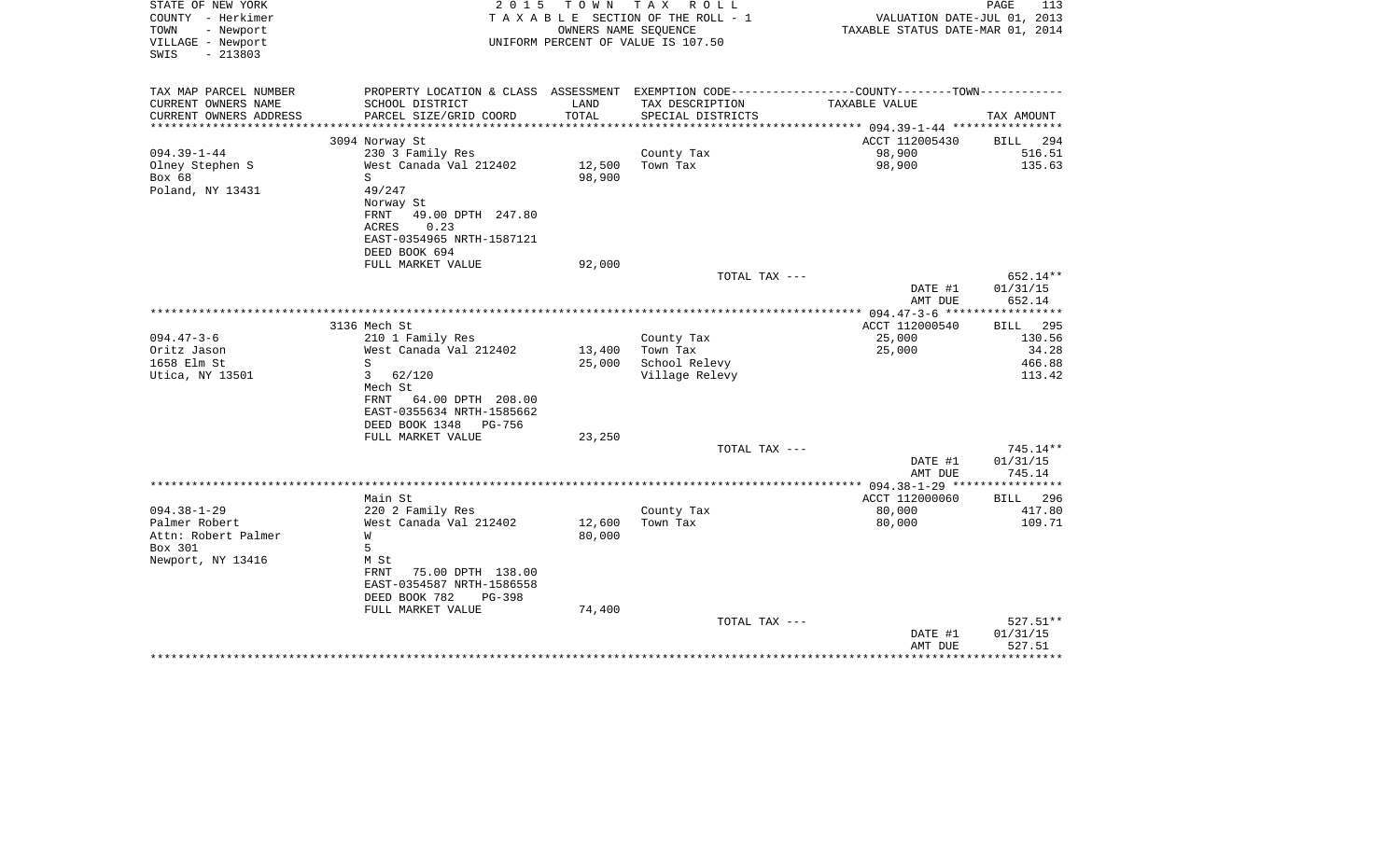| STATE OF NEW YORK                       | 2 0 1 5                   | T O W N              | TAX ROLL                           |                                                                                                 | PAGE<br>114 |
|-----------------------------------------|---------------------------|----------------------|------------------------------------|-------------------------------------------------------------------------------------------------|-------------|
| COUNTY - Herkimer<br>TOWN<br>- Newport  |                           | OWNERS NAME SEQUENCE | TAXABLE SECTION OF THE ROLL - 1    | VALUATION DATE-JUL 01, 2013<br>TAXABLE STATUS DATE-MAR 01, 2014                                 |             |
| VILLAGE - Newport                       |                           |                      | UNIFORM PERCENT OF VALUE IS 107.50 |                                                                                                 |             |
| $-213803$<br>SWIS                       |                           |                      |                                    |                                                                                                 |             |
|                                         |                           |                      |                                    |                                                                                                 |             |
| TAX MAP PARCEL NUMBER                   |                           |                      |                                    | PROPERTY LOCATION & CLASS ASSESSMENT EXEMPTION CODE----------------COUNTY-------TOWN----------- |             |
| CURRENT OWNERS NAME                     | SCHOOL DISTRICT           | LAND                 | TAX DESCRIPTION                    | TAXABLE VALUE                                                                                   |             |
| CURRENT OWNERS ADDRESS<br>************* | PARCEL SIZE/GRID COORD    | TOTAL                | SPECIAL DISTRICTS                  |                                                                                                 | TAX AMOUNT  |
|                                         | 7484 East St              |                      |                                    | ************ 094.39-1-29 ****************<br>ACCT 112009030                                     | BILL<br>297 |
| $094.39 - 1 - 29$                       | 210 1 Family Res          |                      | VET COM CT 41131                   | 15,000<br>15,000                                                                                |             |
| Palmer Robert B                         | West Canada Val 212402    |                      | 16,300 County Tax                  | 56,200                                                                                          | 293.51      |
| Palmer Lila J                           | E                         | 71,200               | Town Tax                           | 56,200                                                                                          | 77.07       |
| 7484 East St                            | 3<br>120/210              |                      |                                    |                                                                                                 |             |
| PO Box 301                              | E St                      |                      |                                    |                                                                                                 |             |
| Newport, NY 13416                       | FRNT 120.00 DPTH 213.20   |                      |                                    |                                                                                                 |             |
|                                         | EAST-0355299 NRTH-1586842 |                      |                                    |                                                                                                 |             |
|                                         | DEED BOOK 00648 PG-00172  |                      |                                    |                                                                                                 |             |
|                                         | FULL MARKET VALUE         | 66,250               |                                    |                                                                                                 |             |
|                                         |                           |                      |                                    | TOTAL TAX ---                                                                                   | 370.58**    |
|                                         |                           |                      |                                    | DATE #1                                                                                         | 01/31/15    |
|                                         | ***********************   |                      |                                    | AMT DUE                                                                                         | 370.58      |
|                                         | Bridge St                 |                      |                                    | *********** 094.47-1-31 *****************<br>ACCT 112002880                                     | BILL 298    |
| $094.47 - 1 - 31$                       | 461 Bank                  |                      | County Tax                         | 290,000                                                                                         | 1,514.54    |
| Partners Trust Bank                     | West Canada Val 212402    | 10,500               | Town Tax                           | 290,000                                                                                         | 397.70      |
| M&T Bank                                | S                         | 290,000              |                                    |                                                                                                 |             |
| Corporate Services -10th Floor 7        | 48/98                     |                      |                                    |                                                                                                 |             |
| One M&T Plaza                           | Bridge St                 |                      |                                    |                                                                                                 |             |
| Buffalo, NY 14203                       | 42.00 DPTH 106.00<br>FRNT |                      |                                    |                                                                                                 |             |
|                                         | EAST-0354720 NRTH-1585936 |                      |                                    |                                                                                                 |             |
|                                         | DEED BOOK 746<br>$PG-300$ |                      |                                    |                                                                                                 |             |
|                                         | FULL MARKET VALUE         | 269,750              |                                    |                                                                                                 |             |
|                                         |                           |                      | TOTAL TAX ---                      |                                                                                                 | 1,912.24**  |
|                                         |                           |                      |                                    | DATE #1                                                                                         | 01/31/15    |
|                                         |                           |                      |                                    | AMT DUE                                                                                         | 1,912.24    |
|                                         | Bridge St                 |                      |                                    | ACCT 112011010                                                                                  | 299<br>BILL |
| $094.47 - 1 - 32$                       | 331 Com vac w/im          |                      | County Tax                         | 7,000                                                                                           | 36.56       |
| Partners Trust Bank                     | West Canada Val 212402    | 5,000                | Town Tax                           | 7,000                                                                                           | 9.60        |
| M&T Bank                                | W                         | 7,000                |                                    |                                                                                                 |             |
| Corporate Services -10th Floor 3        | 44/112                    |                      |                                    |                                                                                                 |             |
| One M&T Plaza St                        | Bridge St                 |                      |                                    |                                                                                                 |             |
| Buffalo, NY 14203                       | FRNT<br>22.00 DPTH 82.00  |                      |                                    |                                                                                                 |             |
|                                         | EAST-0354693 NRTH-1585924 |                      |                                    |                                                                                                 |             |
|                                         | DEED BOOK 747<br>$PG-181$ |                      |                                    |                                                                                                 |             |
|                                         | FULL MARKET VALUE         | 6,500                |                                    |                                                                                                 |             |
|                                         |                           |                      | TOTAL TAX ---                      |                                                                                                 | $46.16**$   |
|                                         |                           |                      |                                    | DATE #1                                                                                         | 01/31/15    |
|                                         |                           |                      |                                    | AMT DUE                                                                                         | 46.16       |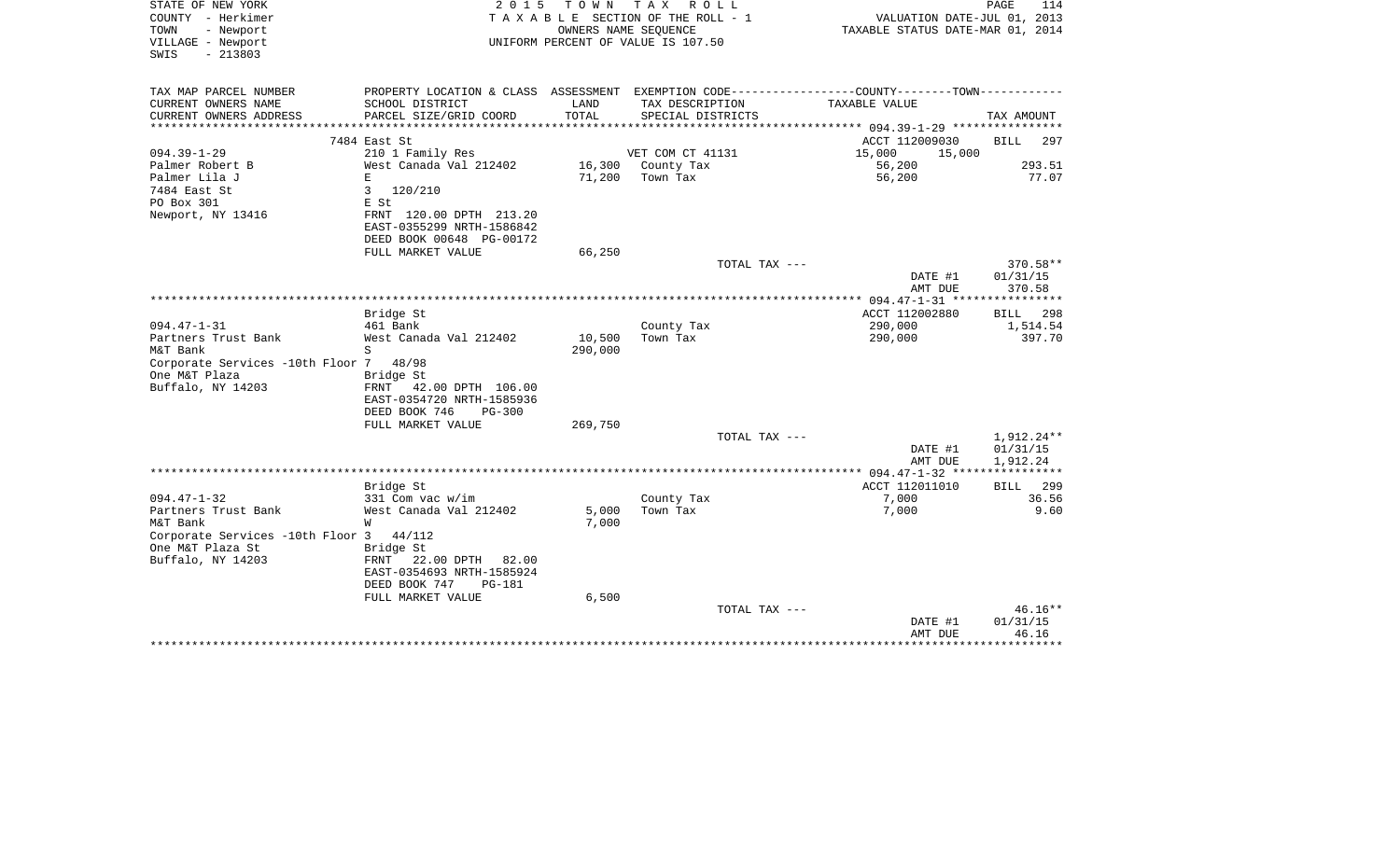| STATE OF NEW YORK<br>COUNTY - Herkimer<br>TOWN<br>- Newport<br>VILLAGE - Newport<br>$-213803$<br>SWIS | 2 0 1 5                                                         | T O W N | TAX ROLL<br>TAXABLE SECTION OF THE ROLL - 1<br>OWNERS NAME SEQUENCE<br>UNIFORM PERCENT OF VALUE IS 107.50 | VALUATION DATE-JUL 01, 2013<br>TAXABLE STATUS DATE-MAR 01, 2014                                | PAGE<br>115        |
|-------------------------------------------------------------------------------------------------------|-----------------------------------------------------------------|---------|-----------------------------------------------------------------------------------------------------------|------------------------------------------------------------------------------------------------|--------------------|
| TAX MAP PARCEL NUMBER                                                                                 |                                                                 |         |                                                                                                           | PROPERTY LOCATION & CLASS ASSESSMENT EXEMPTION CODE----------------COUNTY-------TOWN---------- |                    |
| CURRENT OWNERS NAME                                                                                   | SCHOOL DISTRICT                                                 | LAND    | TAX DESCRIPTION                                                                                           | TAXABLE VALUE                                                                                  |                    |
| CURRENT OWNERS ADDRESS<br>**********************                                                      | PARCEL SIZE/GRID COORD<br>************************************* | TOTAL   | SPECIAL DISTRICTS                                                                                         |                                                                                                | TAX AMOUNT         |
|                                                                                                       | Bridge St                                                       |         |                                                                                                           | ACCT 112000330                                                                                 | BILL<br>300        |
| $094.47 - 1 - 33$                                                                                     | 331 Com vac w/im                                                |         | County Tax                                                                                                | 14,000                                                                                         | 73.12              |
| Partners Trust Bank                                                                                   | West Canada Val 212402                                          | 10,000  | Town Tax                                                                                                  | 14,000                                                                                         | 19.20              |
| M&T Bank                                                                                              | S                                                               | 14,000  |                                                                                                           |                                                                                                |                    |
| Corporate Services -10th Floor 3                                                                      | 21/98                                                           |         |                                                                                                           |                                                                                                |                    |
| One M&T Plaza St                                                                                      | Bridge St                                                       |         |                                                                                                           |                                                                                                |                    |
| Buffalo, NY 14203                                                                                     | FRNT 43.00 DPTH 106.00                                          |         |                                                                                                           |                                                                                                |                    |
|                                                                                                       | EAST-0354671 NRTH-1585903                                       |         |                                                                                                           |                                                                                                |                    |
|                                                                                                       | DEED BOOK 746<br>$PG-302$                                       |         |                                                                                                           |                                                                                                |                    |
|                                                                                                       | FULL MARKET VALUE                                               | 13,000  |                                                                                                           |                                                                                                |                    |
|                                                                                                       |                                                                 |         | TOTAL TAX ---                                                                                             |                                                                                                | $92.32**$          |
|                                                                                                       |                                                                 |         |                                                                                                           | DATE #1<br>AMT DUE                                                                             | 01/31/15<br>92.32  |
|                                                                                                       |                                                                 |         |                                                                                                           | ******** 094.47-2-15.1                                                                         | ***********        |
|                                                                                                       | 3145 Mech St                                                    |         |                                                                                                           | ACCT 112002640                                                                                 | 301<br><b>BILL</b> |
| $094.47 - 2 - 15.1$                                                                                   | 210 1 Family Res                                                |         | County Tax                                                                                                | 69,500                                                                                         | 362.97             |
| Peek William J                                                                                        | West Canada Val 212402                                          | 14,300  | Town Tax                                                                                                  | 69,500                                                                                         | 95.31              |
| Peek Justin J                                                                                         | N                                                               | 69,500  | School Relevy                                                                                             |                                                                                                | 1,297.91           |
| 3145 Mech St                                                                                          | $3 \frac{1}{2}$ A                                               |         | Village Relevy                                                                                            |                                                                                                | 313.26             |
| PO Box 285                                                                                            | Mechanic St                                                     |         |                                                                                                           |                                                                                                |                    |
| Newport, NY 13416                                                                                     | FRNT 130.00 DPTH 150.00                                         |         |                                                                                                           |                                                                                                |                    |
|                                                                                                       | ACRES<br>0.45                                                   |         |                                                                                                           |                                                                                                |                    |
|                                                                                                       | EAST-0355798 NRTH-1585928<br>$PG-254$                           |         |                                                                                                           |                                                                                                |                    |
|                                                                                                       | DEED BOOK 1486<br>FULL MARKET VALUE                             | 64,650  |                                                                                                           |                                                                                                |                    |
|                                                                                                       |                                                                 |         | TOTAL TAX ---                                                                                             |                                                                                                | $2,069.45**$       |
|                                                                                                       |                                                                 |         |                                                                                                           | DATE #1                                                                                        | 01/31/15           |
|                                                                                                       |                                                                 |         |                                                                                                           | AMT DUE                                                                                        | 2,069.45           |
|                                                                                                       |                                                                 |         |                                                                                                           |                                                                                                |                    |
|                                                                                                       | 7454 Main St                                                    |         |                                                                                                           | ACCT 112005250                                                                                 | BILL 302           |
| $094.47 - 2 - 47$                                                                                     | 483 Converted Re                                                |         | County Tax                                                                                                | 88,000                                                                                         | 459.58             |
| Pellani Jeremy                                                                                        | West Canada Val 212402                                          | 12,300  | Town Tax                                                                                                  | 88,000                                                                                         | 120.68             |
| Pellani Tavia N                                                                                       | E                                                               | 88,000  |                                                                                                           |                                                                                                |                    |
| 864 Newport Gray Rd<br>Newport, NY 13416                                                              | $7\phantom{.0}$<br>M St                                         |         |                                                                                                           |                                                                                                |                    |
|                                                                                                       | <b>FRNT</b><br>50.00 DPTH 195.00                                |         |                                                                                                           |                                                                                                |                    |
|                                                                                                       | EAST-0354975 NRTH-1586294                                       |         |                                                                                                           |                                                                                                |                    |
|                                                                                                       | DEED BOOK 1444<br>PG-669                                        |         |                                                                                                           |                                                                                                |                    |
|                                                                                                       | FULL MARKET VALUE                                               | 81,850  |                                                                                                           |                                                                                                |                    |
|                                                                                                       |                                                                 |         | TOTAL TAX ---                                                                                             |                                                                                                | 580.26**           |
|                                                                                                       |                                                                 |         |                                                                                                           | DATE #1                                                                                        | 01/31/15           |
|                                                                                                       |                                                                 |         |                                                                                                           | AMT DUE                                                                                        | 580.26             |
|                                                                                                       |                                                                 |         |                                                                                                           |                                                                                                |                    |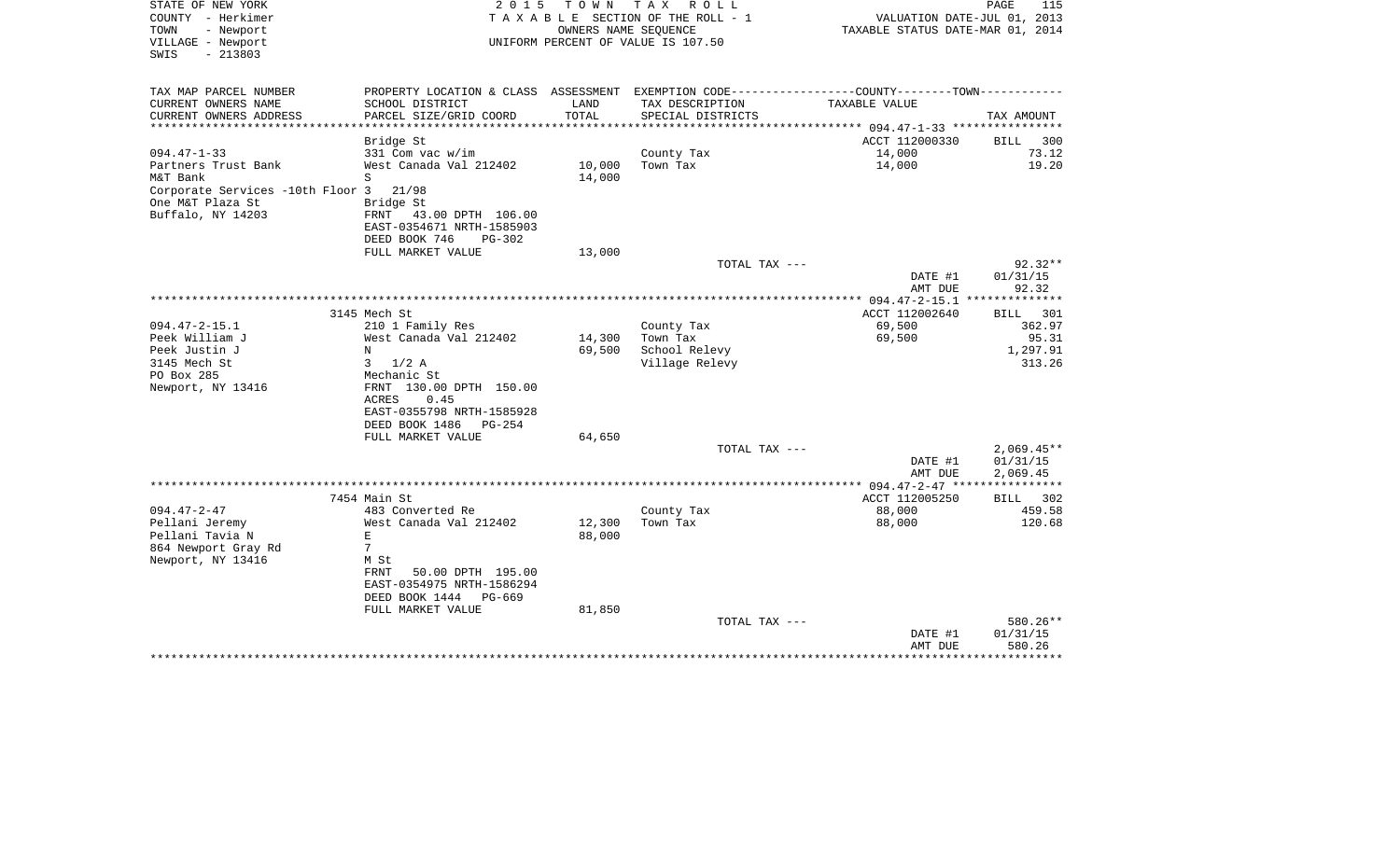| STATE OF NEW YORK                                   | 2 0 1 5                              | TOWN TAX         | R O L L                            |                                                           | PAGE<br>116     |
|-----------------------------------------------------|--------------------------------------|------------------|------------------------------------|-----------------------------------------------------------|-----------------|
| COUNTY - Herkimer                                   |                                      |                  | TAXABLE SECTION OF THE ROLL - 1    | VALUATION DATE-JUL 01, 2013                               |                 |
| TOWN<br>- Newport                                   |                                      |                  | OWNERS NAME SEQUENCE               | TAXABLE STATUS DATE-MAR 01, 2014                          |                 |
| VILLAGE - Newport                                   |                                      |                  | UNIFORM PERCENT OF VALUE IS 107.50 |                                                           |                 |
| $-213803$<br>SWIS                                   |                                      |                  |                                    |                                                           |                 |
|                                                     |                                      |                  |                                    |                                                           |                 |
| TAX MAP PARCEL NUMBER                               | PROPERTY LOCATION & CLASS ASSESSMENT |                  |                                    | EXEMPTION CODE----------------COUNTY-------TOWN---------- |                 |
| CURRENT OWNERS NAME                                 | SCHOOL DISTRICT                      | LAND             | TAX DESCRIPTION                    | TAXABLE VALUE                                             |                 |
| CURRENT OWNERS ADDRESS<br>************************* | PARCEL SIZE/GRID COORD               | TOTAL            | SPECIAL DISTRICTS                  |                                                           | TAX AMOUNT      |
|                                                     |                                      |                  |                                    |                                                           |                 |
|                                                     | East St                              |                  |                                    | ACCT 112003870                                            | BILL<br>303     |
| $094.47 - 2 - 18$                                   | 210 1 Family Res                     |                  | County Tax                         | 57,600                                                    | 300.82          |
| Petkovsek Richard<br>PO Box 393                     | West Canada Val 212402<br>E          | 15,400<br>57,600 | Town Tax                           | 57,600                                                    | 78.99           |
| Middleville, NY 13406                               | $\mathbf{3}$<br>86/300               |                  |                                    |                                                           |                 |
|                                                     | E St                                 |                  |                                    |                                                           |                 |
|                                                     | FRNT 239.00 DPTH 120.00              |                  |                                    |                                                           |                 |
|                                                     | 0.41<br>ACRES                        |                  |                                    |                                                           |                 |
|                                                     | EAST-0355677 NRTH-1585910            |                  |                                    |                                                           |                 |
|                                                     | DEED BOOK 1232<br>PG-723             |                  |                                    |                                                           |                 |
|                                                     | FULL MARKET VALUE                    | 53,600           |                                    |                                                           |                 |
|                                                     |                                      |                  | TOTAL TAX ---                      |                                                           | 379.81**        |
|                                                     |                                      |                  |                                    | DATE #1                                                   | 01/31/15        |
|                                                     |                                      |                  |                                    | AMT DUE                                                   | 379.81          |
|                                                     |                                      |                  |                                    | ************** 094.47-3-14 *****************              |                 |
|                                                     | 3166 Mechanic St                     |                  |                                    | ACCT 112005490                                            | BILL 304        |
| $094.47 - 3 - 14$                                   | 210 1 Family Res                     |                  | VET WAR CT 41121                   | 9,000<br>9,000                                            |                 |
| Place William Jr                                    | West Canada Val 212402               | 13,400           | County Tax                         | 69,000                                                    | 360.36          |
| 3166 Mechanic St                                    | S                                    | 78,000           | Town Tax                           | 69,000                                                    | 94.63           |
| PO Box 415                                          | 3<br>60/120                          |                  |                                    |                                                           |                 |
| Newport, NY 13416                                   | Mech St<br>54.00 DPTH 260.00<br>FRNT |                  |                                    |                                                           |                 |
| PRIOR OWNER ON 3/01/2014                            | EAST-0356186 NRTH-1585719            |                  |                                    |                                                           |                 |
| Place Wm P                                          | DEED BOOK 1532<br><b>PG-507</b>      |                  |                                    |                                                           |                 |
|                                                     | FULL MARKET VALUE                    | 72,550           |                                    |                                                           |                 |
|                                                     |                                      |                  | TOTAL TAX ---                      |                                                           | 454.99**        |
|                                                     |                                      |                  |                                    | DATE #1                                                   | 01/31/15        |
|                                                     |                                      |                  |                                    | AMT DUE                                                   | 454.99          |
|                                                     |                                      |                  | *********************              | *** $094.54 - 1 - 2$ ***                                  | **********      |
|                                                     | West St                              |                  |                                    | ACCT 112005100                                            | <b>BILL</b> 305 |
| $094.54 - 1 - 2$                                    | 480 Mult-use bld                     |                  | County Tax                         | 46,700                                                    | 243.89          |
| Pogonowski Robert                                   | West Canada Val 212402               | 24,000           | Town Tax                           | 46,700                                                    | 64.04           |
| West St                                             | $\mathbf E$                          | 46,700           |                                    |                                                           |                 |
| PO Box 101                                          | 3.40                                 |                  |                                    |                                                           |                 |
| Newport, NY 13416                                   | W St                                 |                  |                                    |                                                           |                 |
|                                                     | FRNT<br>500.00 DPTH 296.00           |                  |                                    |                                                           |                 |
|                                                     | 5.90<br><b>ACRES</b>                 |                  |                                    |                                                           |                 |
|                                                     | EAST-0354884 NRTH-1584324            |                  |                                    |                                                           |                 |
|                                                     | DEED BOOK 763<br>$PG-249$            |                  |                                    |                                                           |                 |
|                                                     | FULL MARKET VALUE                    | 43,450           | TOTAL TAX ---                      |                                                           | 307.93**        |
|                                                     |                                      |                  |                                    | DATE #1                                                   | 01/31/15        |
|                                                     |                                      |                  |                                    | AMT DUE                                                   | 307.93          |
|                                                     |                                      |                  |                                    |                                                           |                 |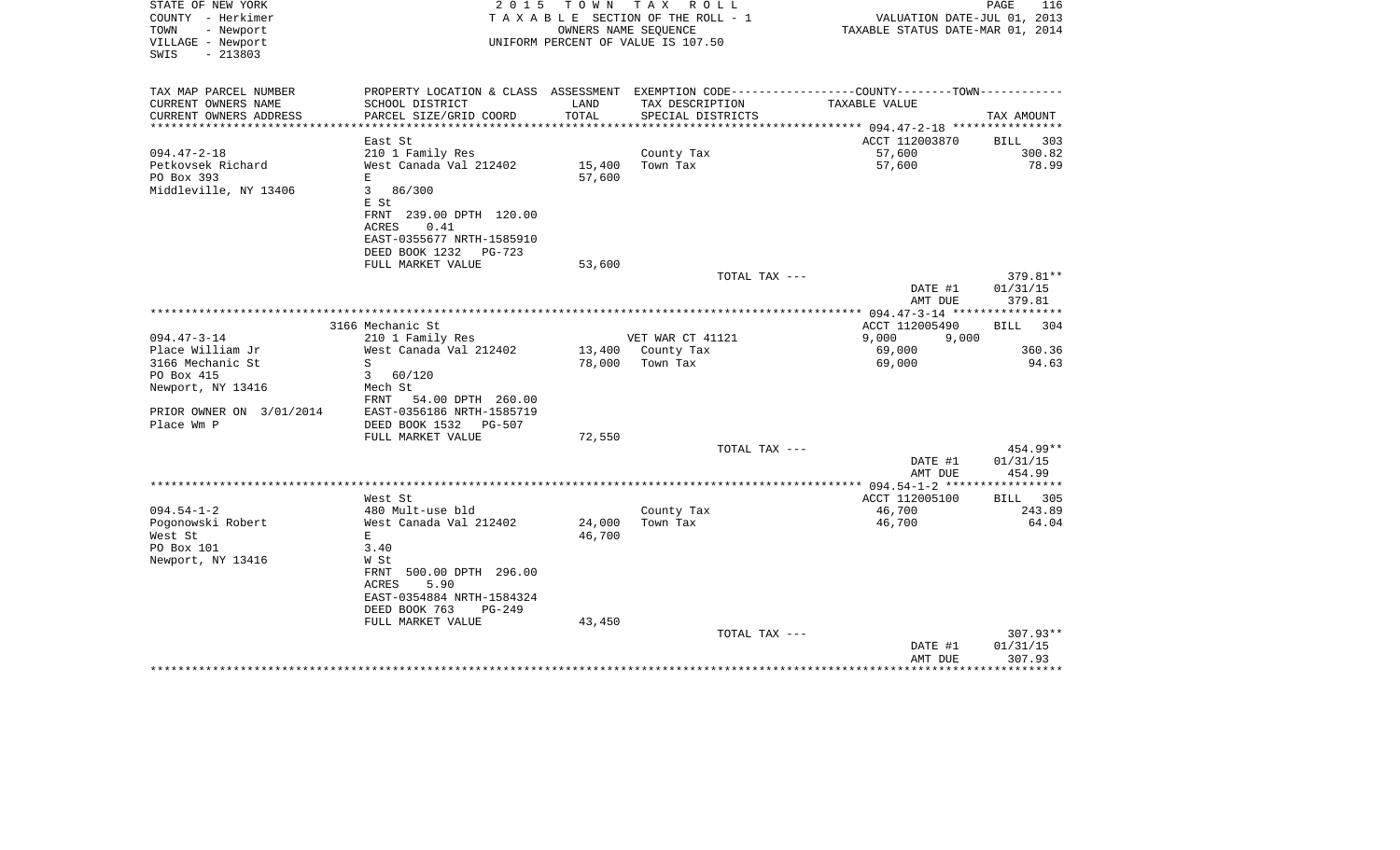| STATE OF NEW YORK<br>COUNTY - Herkimer<br>TOWN<br>- Newport | 2 0 1 5                                              |                | TOWN TAX ROLL<br>TAXABLE SECTION OF THE ROLL - 1<br>OWNERS NAME SEQUENCE | VALUATION DATE-JUL 01, 2013<br>TAXABLE STATUS DATE-MAR 01, 2014 | 117<br>PAGE                    |
|-------------------------------------------------------------|------------------------------------------------------|----------------|--------------------------------------------------------------------------|-----------------------------------------------------------------|--------------------------------|
| VILLAGE - Newport<br>SWIS<br>$-213803$                      |                                                      |                | UNIFORM PERCENT OF VALUE IS 107.50                                       |                                                                 |                                |
| TAX MAP PARCEL NUMBER                                       | PROPERTY LOCATION & CLASS ASSESSMENT                 |                |                                                                          | EXEMPTION CODE----------------COUNTY-------TOWN-----------      |                                |
| CURRENT OWNERS NAME                                         | SCHOOL DISTRICT                                      | LAND           | TAX DESCRIPTION                                                          | TAXABLE VALUE                                                   |                                |
| CURRENT OWNERS ADDRESS                                      | PARCEL SIZE/GRID COORD                               | TOTAL          | SPECIAL DISTRICTS                                                        |                                                                 | TAX AMOUNT                     |
|                                                             |                                                      |                | **********************                                                   | ****************** 094.38-1-22 *****************                |                                |
| $094.38 - 1 - 22$                                           | 7502 Main St<br>210 1 Family Res                     |                | VET COM CT 41131                                                         | ACCT 112002670<br>15,000<br>15,000                              | BILL 306                       |
| Quinn Paul                                                  | West Canada Val 212402                               |                | 18,500 County Tax                                                        | 88,000                                                          | 459.58                         |
| Quinn Mary                                                  | E                                                    | 103,000        | Town Tax                                                                 | 88,000                                                          | 120.68                         |
| 7502 N Main St                                              | 5 150/290                                            |                |                                                                          |                                                                 |                                |
| PO Box 511                                                  | M St                                                 |                |                                                                          |                                                                 |                                |
| Newport, NY 13416                                           | FRNT 150.00 DPTH 227.00<br>BANK<br>135               |                |                                                                          |                                                                 |                                |
|                                                             | EAST-0354517 NRTH-1587203<br>DEED BOOK 701<br>PG-853 |                |                                                                          |                                                                 |                                |
|                                                             | FULL MARKET VALUE                                    | 95,800         |                                                                          |                                                                 |                                |
|                                                             |                                                      |                | TOTAL TAX ---                                                            | DATE #1<br>AMT DUE                                              | 580.26**<br>01/31/15<br>580.26 |
|                                                             |                                                      |                |                                                                          |                                                                 |                                |
|                                                             | 3114 School St                                       |                |                                                                          | ACCT 112005550                                                  | <b>BILL</b><br>307             |
| $094.47 - 2 - 36$                                           | 210 1 Family Res                                     |                | County Tax                                                               | 47,100                                                          | 245.98                         |
| Relyea Rose A                                               | West Canada Val 212402                               | 11,100         | Town Tax                                                                 | 47,100                                                          | 64.59                          |
| 3114 School St                                              | 3 52/140                                             | 47,100         |                                                                          |                                                                 |                                |
| Newport, NY 13416                                           | School St<br>FRNT                                    |                |                                                                          |                                                                 |                                |
|                                                             | 53.00 DPTH 113.00<br>EAST-0355254 NRTH-1586157       |                |                                                                          |                                                                 |                                |
|                                                             | DEED BOOK 1120 PG-403                                |                |                                                                          |                                                                 |                                |
|                                                             | FULL MARKET VALUE                                    | 43,800         |                                                                          |                                                                 |                                |
|                                                             |                                                      |                | TOTAL TAX ---                                                            |                                                                 | $310.57**$                     |
|                                                             |                                                      |                |                                                                          | DATE #1                                                         | 01/31/15                       |
|                                                             |                                                      |                |                                                                          | AMT DUE                                                         | 310.57                         |
|                                                             |                                                      |                |                                                                          | ********** 094.47-1-28 ****                                     |                                |
|                                                             | Bridge St                                            |                |                                                                          | ACCT 112000300                                                  | 308<br><b>BILL</b>             |
| $094.47 - 1 - 28$                                           | 330 Vacant comm                                      |                | County Tax                                                               | 6,000                                                           | 31.34                          |
| Reynolds Drapery Service<br>7440 Main St                    | West Canada Val 212402<br>S.                         | 6,000<br>6,000 | Town Tax                                                                 | 6,000                                                           | 8.23                           |
| Newport, NY 13416                                           | 10 .634A                                             |                |                                                                          |                                                                 |                                |
|                                                             | Back 1/2 Of 01                                       |                |                                                                          |                                                                 |                                |
|                                                             | FRNT 127.10 DPTH 156.80                              |                |                                                                          |                                                                 |                                |
|                                                             | 0.82<br>ACRES                                        |                |                                                                          |                                                                 |                                |
|                                                             | EAST-0354688 NRTH-1585736                            |                |                                                                          |                                                                 |                                |
|                                                             | DEED BOOK 705<br>PG-203                              |                |                                                                          |                                                                 |                                |
|                                                             | FULL MARKET VALUE                                    | 5,600          |                                                                          |                                                                 |                                |
|                                                             |                                                      |                | TOTAL TAX ---                                                            |                                                                 | $39.57**$                      |
|                                                             |                                                      |                |                                                                          | DATE #1<br>AMT DUE                                              | 01/31/15<br>39.57              |
|                                                             |                                                      |                |                                                                          |                                                                 |                                |
|                                                             |                                                      |                |                                                                          |                                                                 |                                |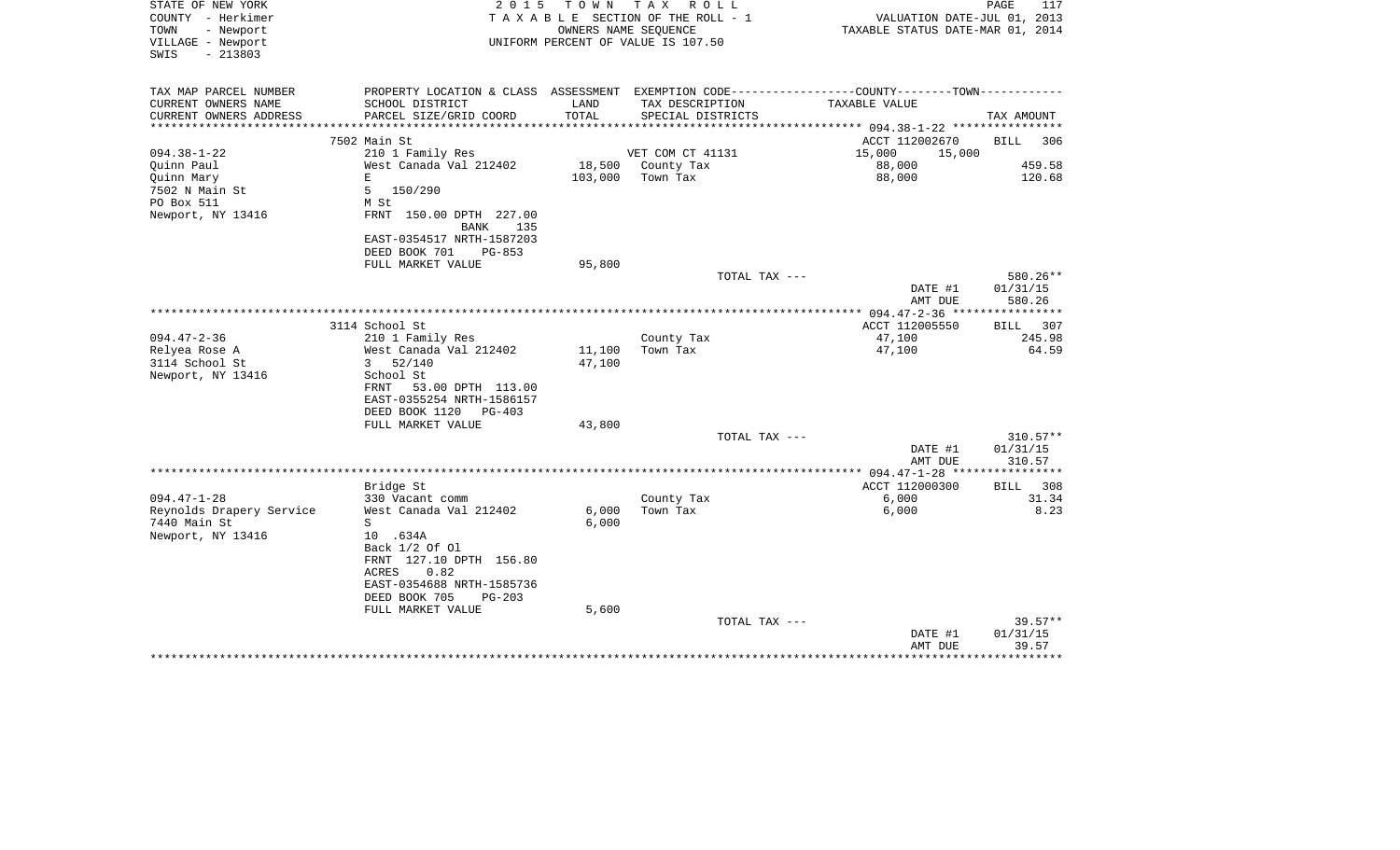| STATE OF NEW YORK<br>COUNTY - Herkimer<br>TOWN<br>- Newport<br>VILLAGE - Newport<br>$-213803$<br>SWIS | 2 0 1 5                                                                                                                     | T O W N<br>OWNERS NAME SEQUENCE | TAX ROLL<br>TAXABLE SECTION OF THE ROLL - 1<br>UNIFORM PERCENT OF VALUE IS 107.50 | VALUATION DATE-JUL 01, 2013<br>TAXABLE STATUS DATE-MAR 01, 2014 | PAGE<br>118           |
|-------------------------------------------------------------------------------------------------------|-----------------------------------------------------------------------------------------------------------------------------|---------------------------------|-----------------------------------------------------------------------------------|-----------------------------------------------------------------|-----------------------|
| TAX MAP PARCEL NUMBER<br>CURRENT OWNERS NAME                                                          | PROPERTY LOCATION & CLASS ASSESSMENT EXEMPTION CODE----------------COUNTY--------TOWN----------<br>SCHOOL DISTRICT          | LAND                            | TAX DESCRIPTION                                                                   | TAXABLE VALUE                                                   |                       |
| CURRENT OWNERS ADDRESS                                                                                | PARCEL SIZE/GRID COORD                                                                                                      | TOTAL                           | SPECIAL DISTRICTS                                                                 |                                                                 | TAX AMOUNT            |
| **********************                                                                                |                                                                                                                             |                                 |                                                                                   |                                                                 |                       |
|                                                                                                       | Bridge St                                                                                                                   |                                 |                                                                                   | ACCT 112003330                                                  | <b>BILL</b><br>309    |
| $094.47 - 1 - 34$<br>Reynolds Drapery Service<br>7440 Main St<br>Newport, NY 13416                    | 449 Other Storag<br>West Canada Val 212402<br>10 50X100<br>Bridge St<br>FRNT 61.00 DPTH 170.00<br>EAST-0354623 NRTH-1585860 | 12,600<br>62,500                | County Tax<br>Town Tax                                                            | 62,500<br>62,500                                                | 326.41<br>85.71       |
|                                                                                                       | DEED BOOK 705<br>$PG-205$<br>FULL MARKET VALUE                                                                              | 58,150                          |                                                                                   |                                                                 |                       |
|                                                                                                       |                                                                                                                             |                                 | TOTAL TAX ---                                                                     |                                                                 | $412.12**$            |
|                                                                                                       |                                                                                                                             |                                 |                                                                                   | DATE #1<br>AMT DUE                                              | 01/31/15<br>412.12    |
|                                                                                                       |                                                                                                                             |                                 |                                                                                   |                                                                 |                       |
| $094.47 - 2 - 30$                                                                                     | Main St<br>714 Lite Ind Man                                                                                                 |                                 | County Tax                                                                        | ACCT 112000270<br>270,000                                       | BILL 310<br>1,410.09  |
| Reynolds Drapery Service<br>Inc.<br>Box 223<br>Newport, NY 13416                                      | West Canada Val 212402<br>E.<br>10 156/270<br>M St                                                                          | 17,000<br>270,000               | Town Tax                                                                          | 270,000                                                         | 370.28                |
|                                                                                                       | FRNT 130.00 DPTH 218.00<br>EAST-0355074 NRTH-1586057<br>DEED BOOK 748<br>PG-181<br>FULL MARKET VALUE                        | 251,163                         |                                                                                   |                                                                 |                       |
|                                                                                                       |                                                                                                                             |                                 | TOTAL TAX ---                                                                     |                                                                 | $1.780.37**$          |
|                                                                                                       |                                                                                                                             |                                 |                                                                                   | DATE #1                                                         | 01/31/15              |
|                                                                                                       |                                                                                                                             |                                 |                                                                                   | AMT DUE                                                         | 1,780.37              |
|                                                                                                       | 7427 West St                                                                                                                |                                 |                                                                                   | ACCT 112004320                                                  | BILL 311              |
| $094.46 - 1 - 27.1$                                                                                   | 210 1 Family Res                                                                                                            |                                 | County Tax                                                                        | 99,000                                                          | 517.03                |
| Roberts Thomas W                                                                                      | West Canada Val 212402                                                                                                      | 19,400                          | Town Tax                                                                          | 99,000                                                          | 135.77                |
| Roberts Erin D                                                                                        | W                                                                                                                           | 99,000                          | School Relevy                                                                     |                                                                 | 1,308.79              |
| 7427 West St                                                                                          | 280 X 160                                                                                                                   |                                 |                                                                                   |                                                                 |                       |
| PO Box 160<br>Newport, NY 13416                                                                       | W St<br>FRNT 205.00 DPTH 185.00<br>ACRES<br>$0.86$ BANK<br>023<br>EAST-0353335 NRTH-1585878<br>DEED BOOK 872<br>$PG-524$    |                                 |                                                                                   |                                                                 |                       |
|                                                                                                       | FULL MARKET VALUE                                                                                                           | 92,100                          | TOTAL TAX ---                                                                     |                                                                 | 1,961.59**            |
|                                                                                                       |                                                                                                                             |                                 |                                                                                   | DATE #1<br>AMT DUE                                              | 01/31/15<br>1,961.59  |
|                                                                                                       |                                                                                                                             |                                 |                                                                                   |                                                                 | * * * * * * * * * * * |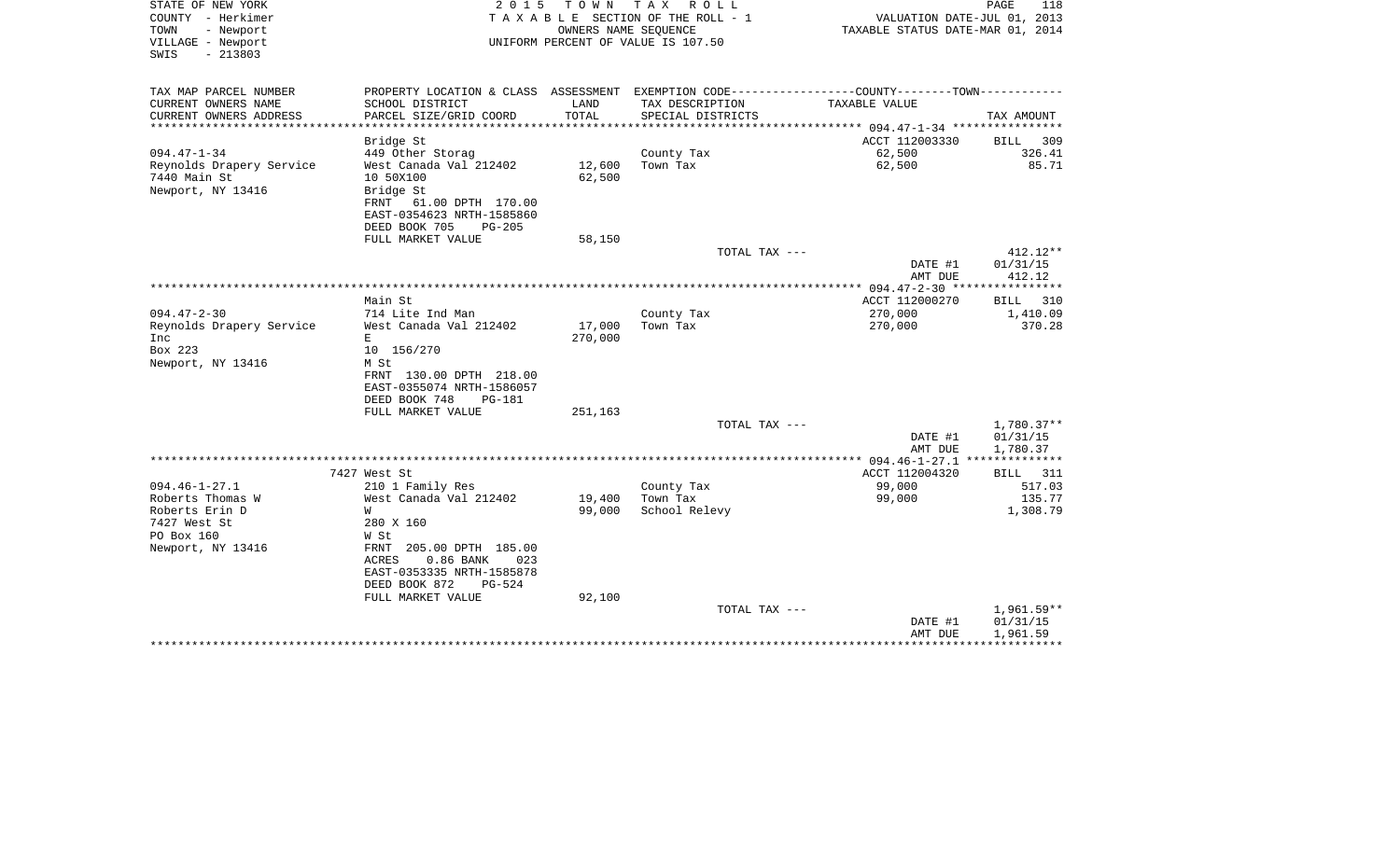| STATE OF NEW YORK<br>COUNTY - Herkimer<br>TOWN<br>- Newport<br>VILLAGE - Newport<br>$-213803$<br>SWIS | 2 0 1 5                                                                                       | T O W N<br>OWNERS NAME SEQUENCE | T A X<br>R O L L<br>TAXABLE SECTION OF THE ROLL - 1<br>UNIFORM PERCENT OF VALUE IS 107.50 | VALUATION DATE-JUL 01, 2013<br>TAXABLE STATUS DATE-MAR 01, 2014 | PAGE<br>119          |
|-------------------------------------------------------------------------------------------------------|-----------------------------------------------------------------------------------------------|---------------------------------|-------------------------------------------------------------------------------------------|-----------------------------------------------------------------|----------------------|
| TAX MAP PARCEL NUMBER                                                                                 | PROPERTY LOCATION & CLASS ASSESSMENT EXEMPTION CODE---------------COUNTY-------TOWN---------- |                                 |                                                                                           |                                                                 |                      |
| CURRENT OWNERS NAME                                                                                   | SCHOOL DISTRICT                                                                               | LAND                            | TAX DESCRIPTION                                                                           | TAXABLE VALUE                                                   |                      |
| CURRENT OWNERS ADDRESS<br>*********************                                                       | PARCEL SIZE/GRID COORD                                                                        | TOTAL                           | SPECIAL DISTRICTS                                                                         | **************************** 094.47-3-4 *****************       | TAX AMOUNT           |
|                                                                                                       | 3128 Mechanic St                                                                              |                                 |                                                                                           | ACCT 112004950                                                  | <b>BILL</b><br>312   |
| $094.47 - 3 - 4$                                                                                      | 210 1 Family Res                                                                              |                                 | County Tax                                                                                | 69,000                                                          | 360.36               |
| Rodriguez Denise                                                                                      | West Canada Val 212402                                                                        | 13,200                          | Town Tax                                                                                  | 69,000                                                          | 94.63                |
| 3128 Mechanic St                                                                                      | S                                                                                             | 69,000                          |                                                                                           |                                                                 |                      |
| Newport, NY 13416                                                                                     | 3<br>62/210                                                                                   |                                 |                                                                                           |                                                                 |                      |
|                                                                                                       | Mech St                                                                                       |                                 |                                                                                           |                                                                 |                      |
|                                                                                                       | FRNT<br>60.00 DPTH 200.00<br>0.29 BANK<br>ACRES<br>184                                        |                                 |                                                                                           |                                                                 |                      |
|                                                                                                       | EAST-0355500 NRTH-1585650                                                                     |                                 |                                                                                           |                                                                 |                      |
|                                                                                                       | DEED BOOK 901<br>$PG-170$                                                                     |                                 |                                                                                           |                                                                 |                      |
|                                                                                                       | FULL MARKET VALUE                                                                             | 64,200                          |                                                                                           |                                                                 |                      |
|                                                                                                       |                                                                                               |                                 | TOTAL TAX ---                                                                             |                                                                 | 454.99**             |
|                                                                                                       |                                                                                               |                                 |                                                                                           | DATE #1<br>AMT DUE                                              | 01/31/15<br>454.99   |
|                                                                                                       | ***************                                                                               |                                 |                                                                                           | *********** 094.39-1-31 ****************                        |                      |
|                                                                                                       | 7487 East St                                                                                  |                                 |                                                                                           | ACCT 112005760                                                  | <b>BILL</b><br>313   |
| $094.39 - 1 - 31$                                                                                     | 210 1 Family Res                                                                              |                                 | County Tax                                                                                | 90,200                                                          | 471.07               |
| Ryan John P                                                                                           | West Canada Val 212402                                                                        | 16,900                          | Town Tax                                                                                  | 90,200                                                          | 123.70               |
| East St                                                                                               | W                                                                                             | 90,200                          | School Relevy                                                                             |                                                                 | 1,144.45             |
| PO Box 1                                                                                              | 120/230<br>$\mathbf{1}$                                                                       |                                 |                                                                                           |                                                                 |                      |
| Newport, NY 13416                                                                                     | E St<br>FRNT 120.00 DPTH 230.81                                                               |                                 |                                                                                           |                                                                 |                      |
|                                                                                                       | EAST-0355036 NRTH-1586755                                                                     |                                 |                                                                                           |                                                                 |                      |
|                                                                                                       | DEED BOOK 763<br>$PG-227$                                                                     |                                 |                                                                                           |                                                                 |                      |
|                                                                                                       | FULL MARKET VALUE                                                                             | 83,900                          |                                                                                           |                                                                 |                      |
|                                                                                                       |                                                                                               |                                 | TOTAL TAX ---                                                                             |                                                                 | 1,739.22**           |
|                                                                                                       |                                                                                               |                                 |                                                                                           | DATE #1<br>AMT DUE                                              | 01/31/15<br>1,739.22 |
|                                                                                                       |                                                                                               |                                 |                                                                                           |                                                                 |                      |
|                                                                                                       | 7430 West St                                                                                  |                                 |                                                                                           | ACCT 112010530                                                  | BILL 314             |
| $094.46 - 1 - 18$                                                                                     | 210 1 Family Res                                                                              |                                 | County Tax                                                                                | 67,000                                                          | 349.91               |
| Sally Dianne                                                                                          | West Canada Val 212402                                                                        | 11,000                          | Town Tax                                                                                  | 67,000                                                          | 91.88                |
| Blevins Francis                                                                                       | E                                                                                             | 67,000                          |                                                                                           |                                                                 |                      |
| Katherine VanName<br>7430 West St                                                                     | 3<br>65/455<br>W St                                                                           |                                 |                                                                                           |                                                                 |                      |
| Poland, NY 13431                                                                                      | FRNT<br>60.00 DPTH<br>92.00                                                                   |                                 |                                                                                           |                                                                 |                      |
|                                                                                                       | EAST-0353344 NRTH-1586111                                                                     |                                 |                                                                                           |                                                                 |                      |
|                                                                                                       | DEED BOOK 1374<br>PG-621                                                                      |                                 |                                                                                           |                                                                 |                      |
|                                                                                                       | FULL MARKET VALUE                                                                             | 62,350                          |                                                                                           |                                                                 |                      |
|                                                                                                       |                                                                                               |                                 | TOTAL TAX ---                                                                             |                                                                 | 441.79**             |
|                                                                                                       |                                                                                               |                                 |                                                                                           | DATE #1<br>AMT DUE                                              | 01/31/15<br>441.79   |
|                                                                                                       |                                                                                               |                                 |                                                                                           |                                                                 | ***********          |
|                                                                                                       |                                                                                               |                                 |                                                                                           |                                                                 |                      |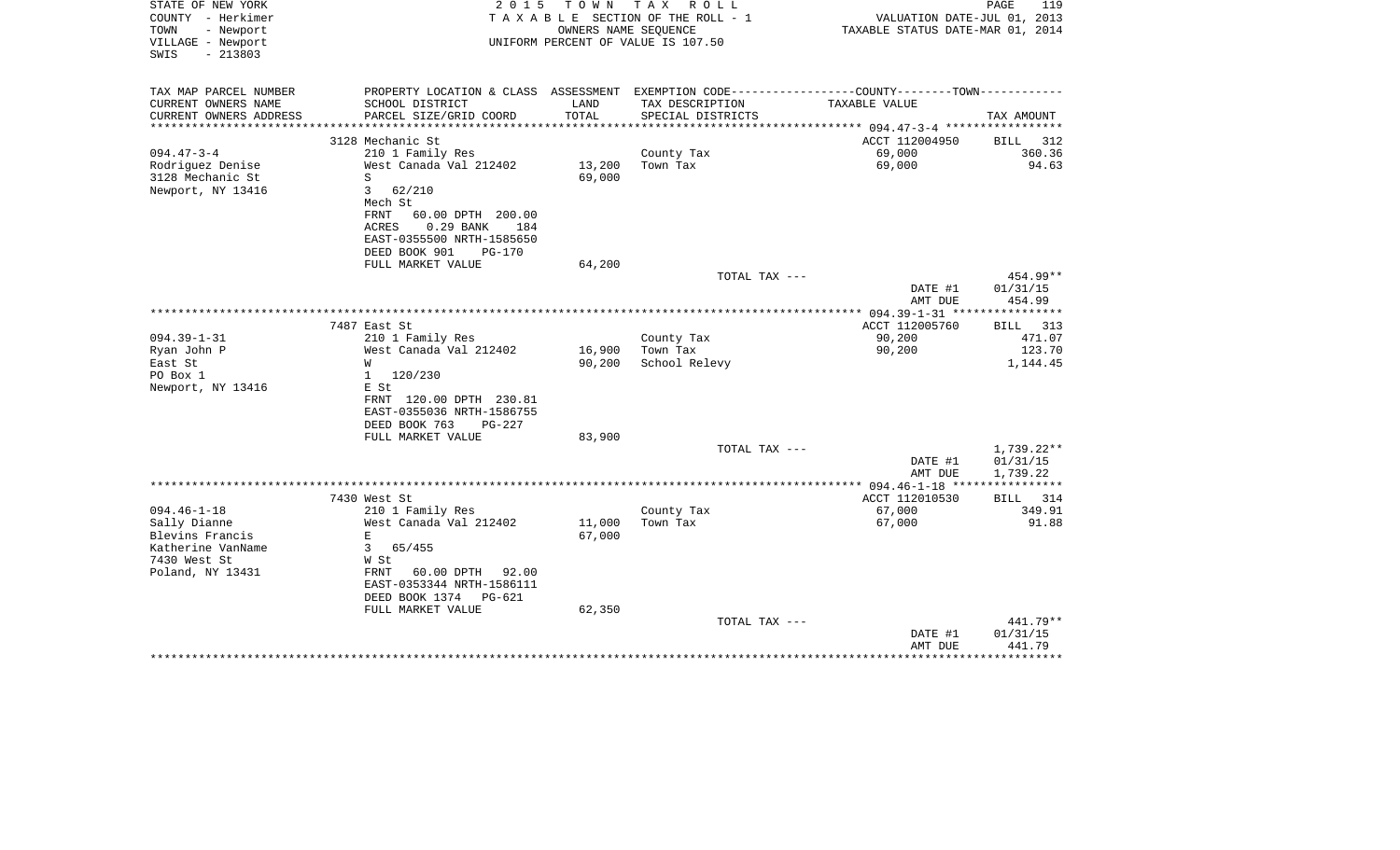| STATE OF NEW YORK<br>COUNTY - Herkimer<br>TOWN<br>- Newport<br>VILLAGE - Newport<br>$-213803$<br>SWIS | 2 0 1 5                                                | T O W N       | TAX ROLL<br>TAXABLE SECTION OF THE ROLL - 1<br>OWNERS NAME SEQUENCE<br>UNIFORM PERCENT OF VALUE IS 107.50 | VALUATION DATE-JUL 01, 2013<br>TAXABLE STATUS DATE-MAR 01, 2014                                | PAGE<br>120        |
|-------------------------------------------------------------------------------------------------------|--------------------------------------------------------|---------------|-----------------------------------------------------------------------------------------------------------|------------------------------------------------------------------------------------------------|--------------------|
| TAX MAP PARCEL NUMBER                                                                                 |                                                        |               |                                                                                                           | PROPERTY LOCATION & CLASS ASSESSMENT EXEMPTION CODE----------------COUNTY-------TOWN---------- |                    |
| CURRENT OWNERS NAME<br>CURRENT OWNERS ADDRESS                                                         | SCHOOL DISTRICT<br>PARCEL SIZE/GRID COORD              | LAND<br>TOTAL | TAX DESCRIPTION<br>SPECIAL DISTRICTS                                                                      | TAXABLE VALUE                                                                                  | TAX AMOUNT         |
|                                                                                                       |                                                        |               |                                                                                                           | *********** 094.47-2-9 ***********                                                             |                    |
|                                                                                                       | 7450 East St                                           |               |                                                                                                           | ACCT 112004350                                                                                 | <b>BILL</b><br>315 |
| $094.47 - 2 - 9$                                                                                      | 210 1 Family Res                                       |               | County Tax                                                                                                | 67,000                                                                                         | 349.91             |
| Santa Maria Elizabeth                                                                                 | West Canada Val 212402                                 | 13,100        | Town Tax                                                                                                  | 67,000                                                                                         | 91.88              |
| Murphy Patricia M                                                                                     | Life Use                                               | 67,000        |                                                                                                           |                                                                                                |                    |
| Attn: Mary Lou Flansburg<br>226 Old State Rd                                                          | 3 110 X 135<br>E St                                    |               |                                                                                                           |                                                                                                |                    |
| Poland, NY 13431                                                                                      | FRNT 110.00 DPTH 150.00                                |               |                                                                                                           |                                                                                                |                    |
|                                                                                                       | EAST-0355551 NRTH-1586214                              |               |                                                                                                           |                                                                                                |                    |
|                                                                                                       | DEED BOOK 902<br>$PG-426$                              |               |                                                                                                           |                                                                                                |                    |
|                                                                                                       | FULL MARKET VALUE                                      | 62,350        |                                                                                                           |                                                                                                |                    |
|                                                                                                       |                                                        |               | TOTAL TAX ---                                                                                             |                                                                                                | 441.79**           |
|                                                                                                       |                                                        |               |                                                                                                           | DATE #1                                                                                        | 01/31/15<br>441.79 |
|                                                                                                       |                                                        |               |                                                                                                           | AMT DUE<br>*********** 094.47-3-22 ****************                                            |                    |
|                                                                                                       | 7402 Main St                                           |               |                                                                                                           | ACCT 112000420                                                                                 | <b>BILL</b><br>316 |
| $094.47 - 3 - 22$                                                                                     | 210 1 Family Res                                       |               | County Tax                                                                                                | 87,300                                                                                         | 455.93             |
| Santucce James A                                                                                      | West Canada Val 212402                                 | 15,900        | Town Tax                                                                                                  | 87,300                                                                                         | 119.72             |
| Santucce Francine E                                                                                   | E                                                      | 87,300        |                                                                                                           |                                                                                                |                    |
| 7402 Main St                                                                                          | 3<br>76/430                                            |               |                                                                                                           |                                                                                                |                    |
| PO Box 302<br>Newport, NY 13416                                                                       | Main St<br>75.00 DPTH 345.00<br>FRNT                   |               |                                                                                                           |                                                                                                |                    |
|                                                                                                       | EAST-0355459 NRTH-1585292                              |               |                                                                                                           |                                                                                                |                    |
|                                                                                                       | DEED BOOK 1292<br>$PG-603$                             |               |                                                                                                           |                                                                                                |                    |
|                                                                                                       | FULL MARKET VALUE                                      | 81,200        |                                                                                                           |                                                                                                |                    |
|                                                                                                       |                                                        |               | TOTAL TAX ---                                                                                             |                                                                                                | $575.65**$         |
|                                                                                                       |                                                        |               |                                                                                                           | DATE #1                                                                                        | 01/31/15           |
|                                                                                                       |                                                        |               |                                                                                                           | AMT DUE                                                                                        | 575.65             |
|                                                                                                       | East St                                                |               |                                                                                                           | ACCT 112004830                                                                                 | <b>BILL</b><br>317 |
| $094.39 - 1 - 33$                                                                                     | 311 Res vac land                                       |               | County Tax                                                                                                | 12,000                                                                                         | 62.67              |
| Sanzo Joseph W                                                                                        | West Canada Val 212402                                 | 12,000        | Town Tax                                                                                                  | 12,000                                                                                         | 16.46              |
| Sanzo Kim B                                                                                           | W                                                      | 12,000        |                                                                                                           |                                                                                                |                    |
| 7482 Main St                                                                                          | 47x235 40X235                                          |               |                                                                                                           |                                                                                                |                    |
| Newport, NY 13416                                                                                     | E St                                                   |               |                                                                                                           |                                                                                                |                    |
| PRIOR OWNER ON 3/01/2014                                                                              | FRNT<br>87.70 DPTH 239.20<br>EAST-0354960 NRTH-1586919 |               |                                                                                                           |                                                                                                |                    |
| Fisher James                                                                                          | DEED BOOK 1531<br>$PG-543$                             |               |                                                                                                           |                                                                                                |                    |
|                                                                                                       | FULL MARKET VALUE                                      | 11,150        |                                                                                                           |                                                                                                |                    |
|                                                                                                       |                                                        |               | TOTAL TAX ---                                                                                             |                                                                                                | $79.13**$          |
|                                                                                                       |                                                        |               |                                                                                                           | DATE #1                                                                                        | 01/31/15           |
|                                                                                                       |                                                        |               |                                                                                                           | AMT DUE                                                                                        | 79.13              |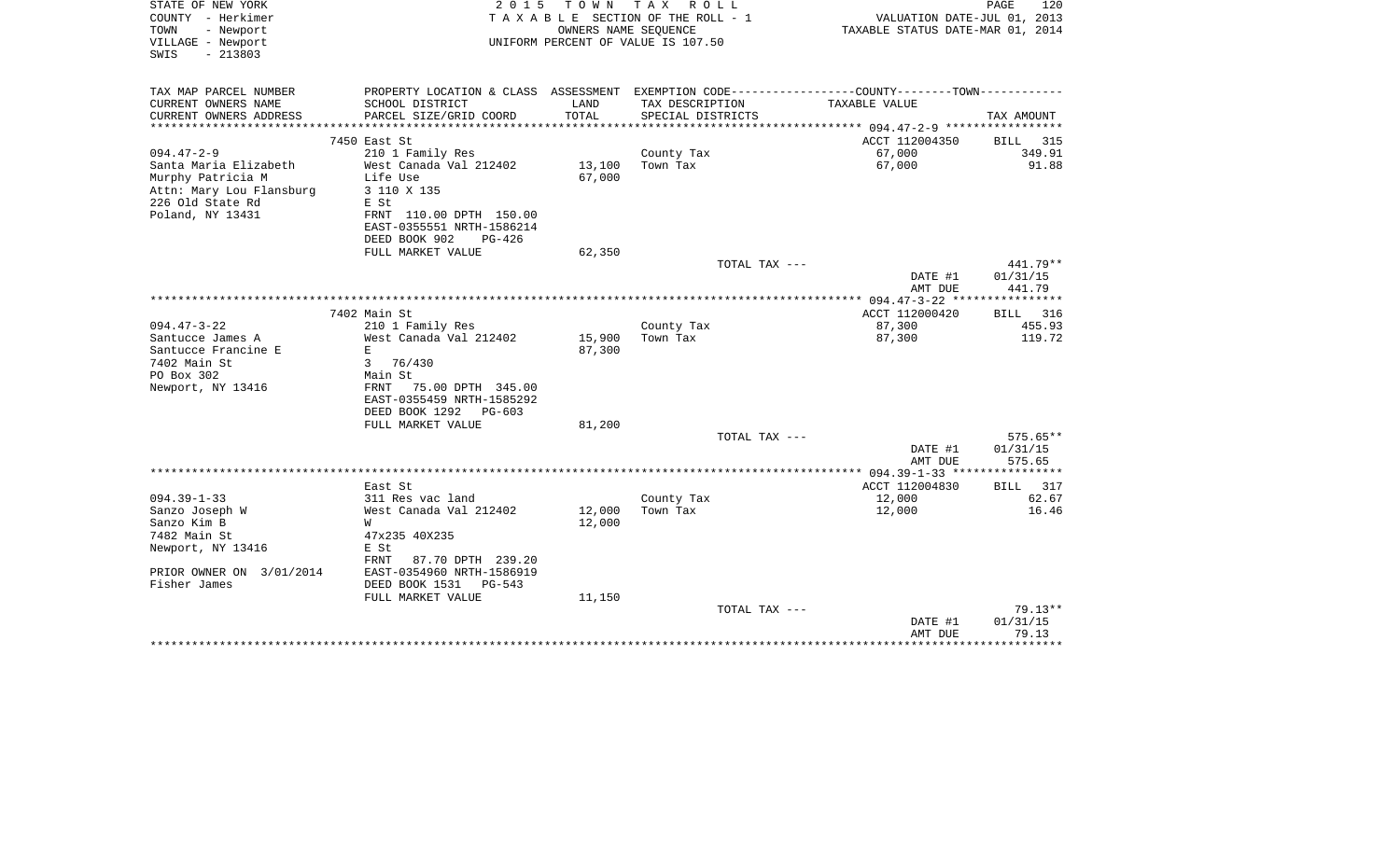| STATE OF NEW YORK<br>COUNTY - Herkimer<br>- Newport<br>TOWN<br>VILLAGE - Newport<br>$-213803$<br>SWIS | 2015                                                    | T O W N | T A X<br>R O L L<br>TAXABLE SECTION OF THE ROLL - 1<br>OWNERS NAME SEOUENCE<br>UNIFORM PERCENT OF VALUE IS 107.50 | VALUATION DATE-JUL 01, 2013<br>TAXABLE STATUS DATE-MAR 01, 2014            | PAGE<br>121                          |
|-------------------------------------------------------------------------------------------------------|---------------------------------------------------------|---------|-------------------------------------------------------------------------------------------------------------------|----------------------------------------------------------------------------|--------------------------------------|
| TAX MAP PARCEL NUMBER<br>CURRENT OWNERS NAME                                                          | PROPERTY LOCATION & CLASS ASSESSMENT<br>SCHOOL DISTRICT | LAND    | TAX DESCRIPTION                                                                                                   | EXEMPTION CODE----------------COUNTY-------TOWN----------<br>TAXABLE VALUE |                                      |
| CURRENT OWNERS ADDRESS<br>**********************                                                      | PARCEL SIZE/GRID COORD                                  | TOTAL   | SPECIAL DISTRICTS                                                                                                 |                                                                            | TAX AMOUNT                           |
|                                                                                                       | 7482 Main St                                            |         |                                                                                                                   | ACCT 112004860                                                             | <b>BILL</b><br>318                   |
| $094.39 - 1 - 38$                                                                                     | 210 1 Family Res                                        |         | CW 15 VET/ 41162                                                                                                  | 9,000                                                                      | $\Omega$                             |
| Sanzo Joseph W                                                                                        | West Canada Val 212402                                  |         | 20,000 County Tax                                                                                                 | 151,000                                                                    | 788.60                               |
| Sanzo Kim B                                                                                           | $\mathbf E$                                             | 160,000 | Town Tax                                                                                                          | 160,000                                                                    | 219.42                               |
| 7482 Main St                                                                                          | 3 150X230.79a                                           |         |                                                                                                                   |                                                                            |                                      |
| Newport, NY 13416                                                                                     | M St<br>FRNT 148.84 DPTH 304.00                         |         |                                                                                                                   |                                                                            |                                      |
| PRIOR OWNER ON 3/01/2014                                                                              | 0.91<br>ACRES                                           |         |                                                                                                                   |                                                                            |                                      |
| Fisher James                                                                                          | EAST-0354728 NRTH-1586843<br>DEED BOOK 1531<br>PG-543   |         |                                                                                                                   |                                                                            |                                      |
|                                                                                                       | FULL MARKET VALUE                                       | 148,850 |                                                                                                                   |                                                                            |                                      |
|                                                                                                       |                                                         |         | TOTAL TAX ---                                                                                                     | DATE #1<br>AMT DUE                                                         | $1,008.02**$<br>01/31/15<br>1,008.02 |
|                                                                                                       |                                                         |         |                                                                                                                   |                                                                            |                                      |
|                                                                                                       | 3144 Mechanic St                                        |         |                                                                                                                   | ACCT 112002820                                                             | <b>BILL</b><br>319                   |
| $094.47 - 3 - 10$                                                                                     | 210 1 Family Res                                        |         | County Tax                                                                                                        | 115,100                                                                    | 601.12                               |
| Satterlee Sandra                                                                                      | West Canada Val 212402                                  | 14,500  | Town Tax                                                                                                          | 115,100                                                                    | 157.85                               |
| 3144 Mechanic St                                                                                      | 1 A                                                     | 115,100 |                                                                                                                   |                                                                            |                                      |
| PO Box 58                                                                                             | Mechanic St                                             |         |                                                                                                                   |                                                                            |                                      |
| Newport, NY 13416                                                                                     | 91.00 DPTH 202.00<br>FRNT                               |         |                                                                                                                   |                                                                            |                                      |
|                                                                                                       | EAST-0355840 NRTH-1585695<br>DEED BOOK 821<br>PG-569    |         |                                                                                                                   |                                                                            |                                      |
|                                                                                                       | FULL MARKET VALUE                                       | 107,050 |                                                                                                                   |                                                                            |                                      |
|                                                                                                       |                                                         |         | TOTAL TAX ---                                                                                                     |                                                                            | 758.97**                             |
|                                                                                                       |                                                         |         |                                                                                                                   | DATE #1                                                                    | 01/31/15                             |
|                                                                                                       |                                                         |         |                                                                                                                   | AMT DUE                                                                    | 758.97                               |
|                                                                                                       |                                                         |         |                                                                                                                   |                                                                            |                                      |
|                                                                                                       | 3134 Mech St                                            |         |                                                                                                                   | ACCT 112010830                                                             | BILL<br>320                          |
| $094.47 - 3 - 5$                                                                                      | 210 1 Family Res                                        |         | County Tax                                                                                                        | 82,900                                                                     | 432.95                               |
| Schaffer Russell A                                                                                    | West Canada Val 212402                                  | 21,100  | Town Tax                                                                                                          | 82,900                                                                     | 113.69                               |
| Schaffer Catherine M                                                                                  | S                                                       | 82,900  | School Relevy                                                                                                     |                                                                            | 1,008.13                             |
| 3134 Mechanic St<br>PO Box 150                                                                        | 1.03 A                                                  |         | Village Relevy                                                                                                    |                                                                            | 529.98                               |
| Newport, NY 13416                                                                                     | Mech St<br>FRNT<br>63.00 DPTH 518.00                    |         |                                                                                                                   |                                                                            |                                      |
|                                                                                                       | <b>ACRES</b><br>1.03                                    |         |                                                                                                                   |                                                                            |                                      |
|                                                                                                       | EAST-0355610 NRTH-1585523                               |         |                                                                                                                   |                                                                            |                                      |
|                                                                                                       | DEED BOOK 855<br>$PG-47$                                |         |                                                                                                                   |                                                                            |                                      |
|                                                                                                       | FULL MARKET VALUE                                       | 77,100  |                                                                                                                   |                                                                            |                                      |
|                                                                                                       |                                                         |         | TOTAL TAX ---                                                                                                     |                                                                            | $2,084.75**$                         |
|                                                                                                       |                                                         |         |                                                                                                                   | DATE #1                                                                    | 01/31/15                             |
|                                                                                                       |                                                         |         |                                                                                                                   | AMT DUE                                                                    | 2,084.75                             |
|                                                                                                       |                                                         |         |                                                                                                                   |                                                                            |                                      |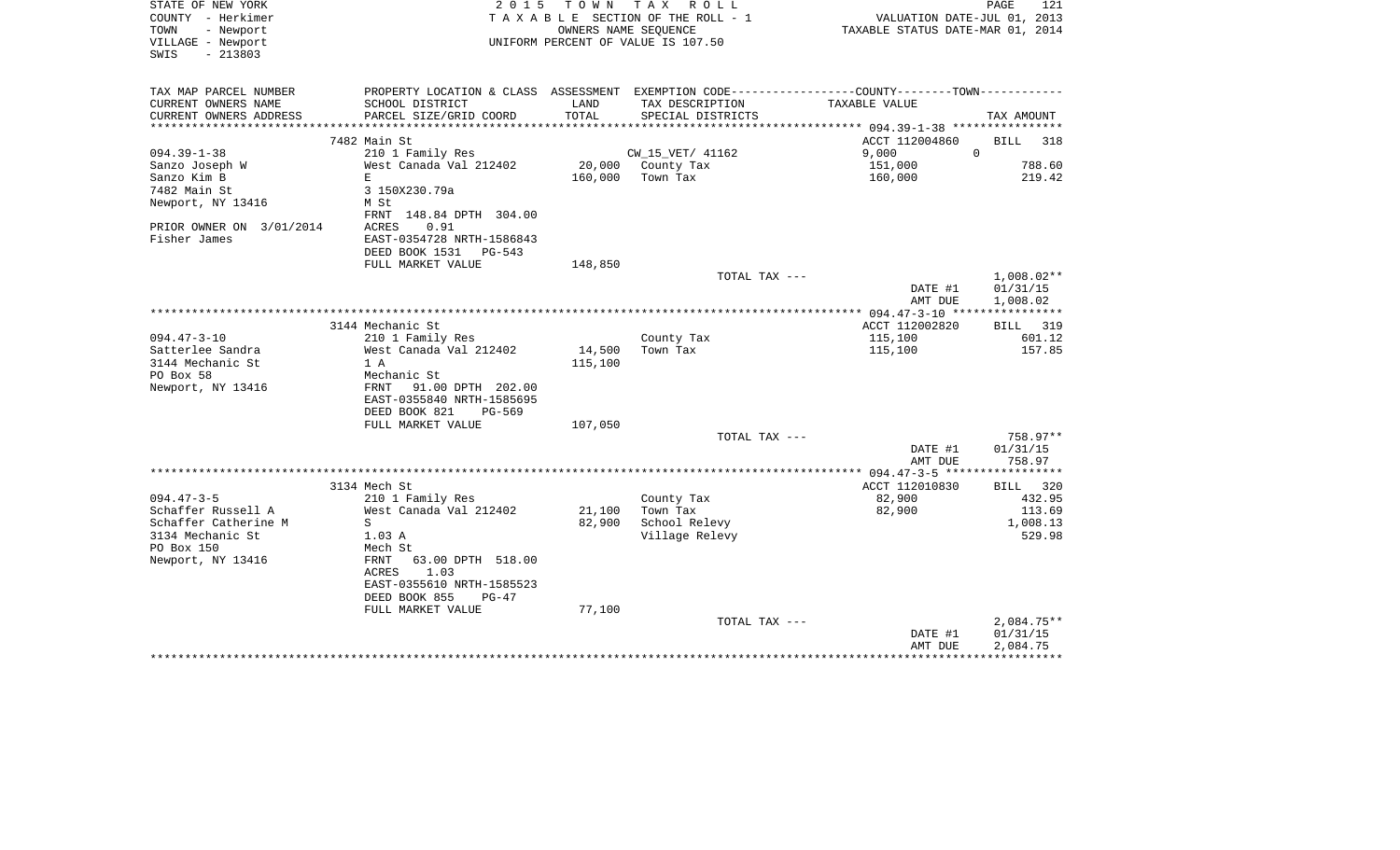| STATE OF NEW YORK<br>COUNTY - Herkimer<br>TOWN<br>- Newport | 2 0 1 5                                                                                       | T O W N<br>OWNERS NAME SEQUENCE | TAX ROLL<br>TAXABLE SECTION OF THE ROLL - 1 |               | VALUATION DATE-JUL 01, 2013<br>TAXABLE STATUS DATE-MAR 01, 2014 | PAGE<br>122              |
|-------------------------------------------------------------|-----------------------------------------------------------------------------------------------|---------------------------------|---------------------------------------------|---------------|-----------------------------------------------------------------|--------------------------|
| VILLAGE - Newport<br>$-213803$<br>SWIS                      |                                                                                               |                                 | UNIFORM PERCENT OF VALUE IS 107.50          |               |                                                                 |                          |
| TAX MAP PARCEL NUMBER                                       | PROPERTY LOCATION & CLASS ASSESSMENT EXEMPTION CODE---------------COUNTY-------TOWN---------- |                                 |                                             |               |                                                                 |                          |
| CURRENT OWNERS NAME<br>CURRENT OWNERS ADDRESS               | SCHOOL DISTRICT<br>PARCEL SIZE/GRID COORD                                                     | LAND<br>TOTAL                   | TAX DESCRIPTION<br>SPECIAL DISTRICTS        |               | TAXABLE VALUE                                                   | TAX AMOUNT               |
| ************************                                    |                                                                                               |                                 |                                             |               |                                                                 |                          |
|                                                             | 7545 East St                                                                                  |                                 |                                             |               | ACCT 112001410                                                  | BILL 321                 |
| $094.39 - 1 - 53$<br>Schrader Alfred E                      | 210 1 Family Res<br>West Canada Val 212402                                                    | 16,300                          | County Tax<br>Town Tax                      |               | 90,000<br>90,000                                                | 470.03<br>123.43         |
| 5100 Military Rd                                            | W                                                                                             | 90,000                          |                                             |               |                                                                 |                          |
| PO Box 353                                                  | 82/200<br>3                                                                                   |                                 |                                             |               |                                                                 |                          |
| Poland, NY 13431                                            | E St                                                                                          |                                 |                                             |               |                                                                 |                          |
|                                                             | FRNT<br>82.00 DPTH 300.00<br>ACRES<br>0.59                                                    |                                 |                                             |               |                                                                 |                          |
|                                                             | EAST-0354497 NRTH-1587847                                                                     |                                 |                                             |               |                                                                 |                          |
|                                                             | DEED BOOK 827<br>PG-495                                                                       |                                 |                                             |               |                                                                 |                          |
|                                                             | FULL MARKET VALUE                                                                             | 83,700                          |                                             |               |                                                                 |                          |
|                                                             |                                                                                               |                                 |                                             | TOTAL TAX --- |                                                                 | 593.46**                 |
|                                                             |                                                                                               |                                 |                                             |               | DATE #1<br>AMT DUE                                              | 01/31/15<br>593.46       |
|                                                             |                                                                                               |                                 |                                             |               |                                                                 |                          |
|                                                             | 7342 Rt 28                                                                                    |                                 |                                             |               | ACCT 112011205                                                  | 322<br>BILL              |
| $094.55 - 1 - 6.3$                                          | 314 Rural vac<10                                                                              |                                 | County Tax                                  |               | 3,600                                                           | 18.80                    |
| Schultz Michael S<br>Schultz Shawn M                        | West Canada Val 212402<br>FRNT<br>54.00 DPTH 135.00                                           | 3,600<br>3,600                  | Town Tax                                    |               | 3,600                                                           | 4.94                     |
| 7315 Main St                                                | ACRES<br>0.17                                                                                 |                                 |                                             |               |                                                                 |                          |
| Newport, NY 13416                                           | EAST-0356045 NRTH-1583589                                                                     |                                 |                                             |               |                                                                 |                          |
|                                                             | DEED BOOK 930<br>PG-560                                                                       |                                 |                                             |               |                                                                 |                          |
|                                                             | FULL MARKET VALUE                                                                             | 3,350                           |                                             |               |                                                                 |                          |
|                                                             |                                                                                               |                                 |                                             | TOTAL TAX --- | DATE #1                                                         | $23.74**$<br>01/31/15    |
|                                                             |                                                                                               |                                 |                                             |               | AMT DUE                                                         | 23.74                    |
|                                                             |                                                                                               |                                 |                                             |               |                                                                 |                          |
|                                                             | 7315 Rte 28                                                                                   |                                 |                                             |               |                                                                 | 323<br>BILL              |
| $094.55 - 1 - 6.2$<br>Schultz Shawn M                       | 210 1 Family Res<br>West Canada Val 212402                                                    | 25,000                          | County Tax<br>Town Tax                      |               | 119,000<br>119,000                                              | 621.48<br>163.20         |
| 7315 Rte 28                                                 | FRNT 350.00 DPTH 125.00                                                                       | 119,000                         |                                             |               |                                                                 |                          |
| Newport, NY 13416                                           | ACRES<br>$0.42$ BANK<br>184                                                                   |                                 |                                             |               |                                                                 |                          |
|                                                             | EAST-0356049 NRTH-1583745                                                                     |                                 |                                             |               |                                                                 |                          |
|                                                             | DEED BOOK 909<br>PG-529<br>FULL MARKET VALUE                                                  | 110,700                         |                                             |               |                                                                 |                          |
|                                                             |                                                                                               |                                 |                                             | TOTAL TAX --- |                                                                 | 784.68**                 |
|                                                             |                                                                                               |                                 |                                             |               | DATE #1                                                         | 01/31/15                 |
|                                                             |                                                                                               |                                 |                                             |               | AMT DUE                                                         | 784.68                   |
|                                                             | 7550 Main St                                                                                  |                                 |                                             |               | ACCT 112002100                                                  | BILL 324                 |
| $094.38 - 1 - 12.1$                                         | 210 1 Family Res                                                                              |                                 | County Tax                                  |               | 215,000                                                         | 1,122.85                 |
| Seaton Walsh Living Trust                                   | West Canada Val 212402                                                                        | 25,000                          | Town Tax                                    |               | 215,000                                                         | 294.85                   |
| Stephen & Roberta Walsh                                     | Ν                                                                                             | 215,000                         |                                             |               |                                                                 |                          |
| 7550 Main St                                                | No St                                                                                         |                                 |                                             |               |                                                                 |                          |
| Newport, NY 13416                                           | FRNT 590.00 DPTH<br>1.70<br>ACRES                                                             |                                 |                                             |               |                                                                 |                          |
|                                                             | EAST-0353955 NRTH-1588161                                                                     |                                 |                                             |               |                                                                 |                          |
|                                                             | DEED BOOK 1510<br>PG-618                                                                      |                                 |                                             |               |                                                                 |                          |
|                                                             | FULL MARKET VALUE                                                                             | 200,000                         |                                             |               |                                                                 |                          |
|                                                             |                                                                                               |                                 |                                             | TOTAL TAX --- | DATE #1                                                         | $1,417.70**$<br>01/31/15 |
|                                                             |                                                                                               |                                 |                                             |               | AMT DUE                                                         | 1,417.70                 |
|                                                             |                                                                                               |                                 |                                             |               |                                                                 |                          |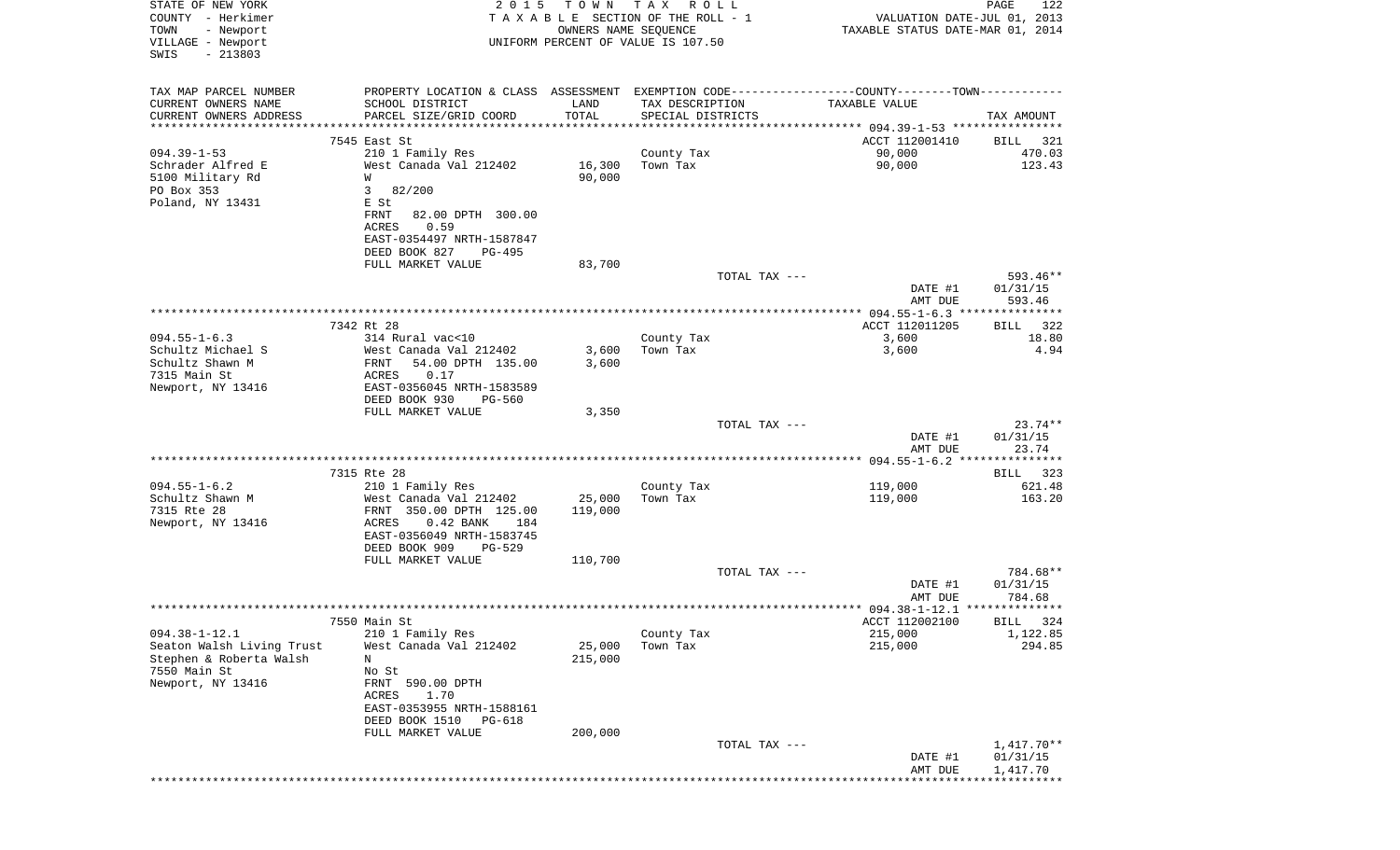| STATE OF NEW YORK<br>COUNTY - Herkimer<br>TOWN<br>- Newport<br>VILLAGE - Newport<br>$-213803$<br>SWIS                               | 2 0 1 5                                                                        |                   | TOWN TAX ROLL<br>TAXABLE SECTION OF THE ROLL - 1<br>OWNERS NAME SEQUENCE<br>UNIFORM PERCENT OF VALUE IS 107.50 | TAXABLE STATUS DATE-MAR 01, 2014                                                                                 | PAGE<br>123<br>VALUATION DATE-JUL 01, 2013 |
|-------------------------------------------------------------------------------------------------------------------------------------|--------------------------------------------------------------------------------|-------------------|----------------------------------------------------------------------------------------------------------------|------------------------------------------------------------------------------------------------------------------|--------------------------------------------|
| TAX MAP PARCEL NUMBER<br>CURRENT OWNERS NAME<br>SCHOOL DISTRICT                                                                     |                                                                                | LAND              | TAX DESCRIPTION                                                                                                | PROPERTY LOCATION & CLASS ASSESSMENT EXEMPTION CODE----------------COUNTY--------TOWN----------<br>TAXABLE VALUE |                                            |
| CURRENT OWNERS ADDRESS                                                                                                              | PARCEL SIZE/GRID COORD                                                         | TOTAL             | SPECIAL DISTRICTS                                                                                              |                                                                                                                  | TAX AMOUNT                                 |
|                                                                                                                                     |                                                                                |                   |                                                                                                                |                                                                                                                  |                                            |
| 7477 Main St                                                                                                                        |                                                                                |                   |                                                                                                                | ACCT 112011380                                                                                                   | <b>BILL</b><br>325                         |
| $094.38 - 1 - 30$<br>210 1 Family Res<br>Skelton Michael R<br>7477 Main St<br>W<br>PO Box 71<br>99/165<br>Newport, NY 13416<br>M St | West Canada Val 212402<br>FRNT 110.00 DPTH 165.00<br>EAST-0354551 NRTH-1586622 | 14,200<br>120,000 | County Tax<br>Town Tax                                                                                         | 120,000<br>120,000                                                                                               | 626.71<br>164.57                           |
| DEED BOOK 683                                                                                                                       | $PG-82$                                                                        |                   |                                                                                                                |                                                                                                                  |                                            |
| FULL MARKET VALUE                                                                                                                   |                                                                                | 111,650           |                                                                                                                |                                                                                                                  |                                            |
|                                                                                                                                     |                                                                                |                   |                                                                                                                | TOTAL TAX ---                                                                                                    | $791.28**$                                 |
|                                                                                                                                     |                                                                                |                   |                                                                                                                | DATE #1<br>AMT DUE                                                                                               | 01/31/15<br>791.28                         |
| 7342 Rt 28                                                                                                                          |                                                                                |                   |                                                                                                                | ACCT 112011205                                                                                                   |                                            |
| $094.55 - 1 - 6.1$<br>120 Field crops                                                                                               |                                                                                |                   | AG MKTS<br>41730                                                                                               | 4,890                                                                                                            | BILL 326<br>4,890                          |
| Skwara Michael                                                                                                                      | West Canada Val 212402                                                         |                   | 31,800 County Tax                                                                                              | 174,110                                                                                                          | 909.30                                     |
| Skwara Wendi A<br>FRNT 952.00 DPTH                                                                                                  |                                                                                | 179,000           | Town Tax                                                                                                       | 174,110                                                                                                          | 238.77                                     |
| 7342 Main St<br>ACRES 13.70                                                                                                         |                                                                                |                   |                                                                                                                |                                                                                                                  |                                            |
| Newport, NY 13416                                                                                                                   | EAST-0356349 NRTH-1583952                                                      |                   |                                                                                                                |                                                                                                                  |                                            |
|                                                                                                                                     | DEED BOOK 1433 PG-21                                                           |                   |                                                                                                                |                                                                                                                  |                                            |
| MAY BE SUBJECT TO PAYMENT<br>FULL MARKET VALUE<br>UNDER AGDIST LAW TIL 2021                                                         |                                                                                | 166,500           |                                                                                                                |                                                                                                                  |                                            |
|                                                                                                                                     |                                                                                |                   |                                                                                                                | TOTAL TAX ---<br>DATE #1                                                                                         | $1.148.07**$<br>01/31/15                   |
|                                                                                                                                     |                                                                                |                   |                                                                                                                | AMT DUE                                                                                                          | 1,148.07                                   |
|                                                                                                                                     |                                                                                |                   |                                                                                                                |                                                                                                                  |                                            |
| Main St                                                                                                                             |                                                                                |                   |                                                                                                                | ACCT 112008070                                                                                                   | BILL 327                                   |
| $094.38 - 1 - 19$<br>210 1 Family Res                                                                                               |                                                                                |                   | County Tax                                                                                                     | 178,000                                                                                                          | 929.61                                     |
| Snyder Elizabeth                                                                                                                    | West Canada Val 212402                                                         | 21,100            | Town Tax                                                                                                       | 178,000                                                                                                          | 244.11                                     |
| Main St<br>E<br>Newport, NY 13416<br>3 143X238                                                                                      |                                                                                | 178,000           |                                                                                                                |                                                                                                                  |                                            |
| Main St<br>ACRES<br>DEED BOOK 828                                                                                                   | FRNT 132.00 DPTH 380.00<br>1.00<br>EAST-0354340 NRTH-1587576<br>$PG-87$        | 165,600           |                                                                                                                |                                                                                                                  |                                            |
| FULL MARKET VALUE                                                                                                                   |                                                                                |                   |                                                                                                                | TOTAL TAX ---                                                                                                    | 1,173.72**                                 |
|                                                                                                                                     |                                                                                |                   |                                                                                                                | DATE #1<br>AMT DUE                                                                                               | 01/31/15<br>1,173.72                       |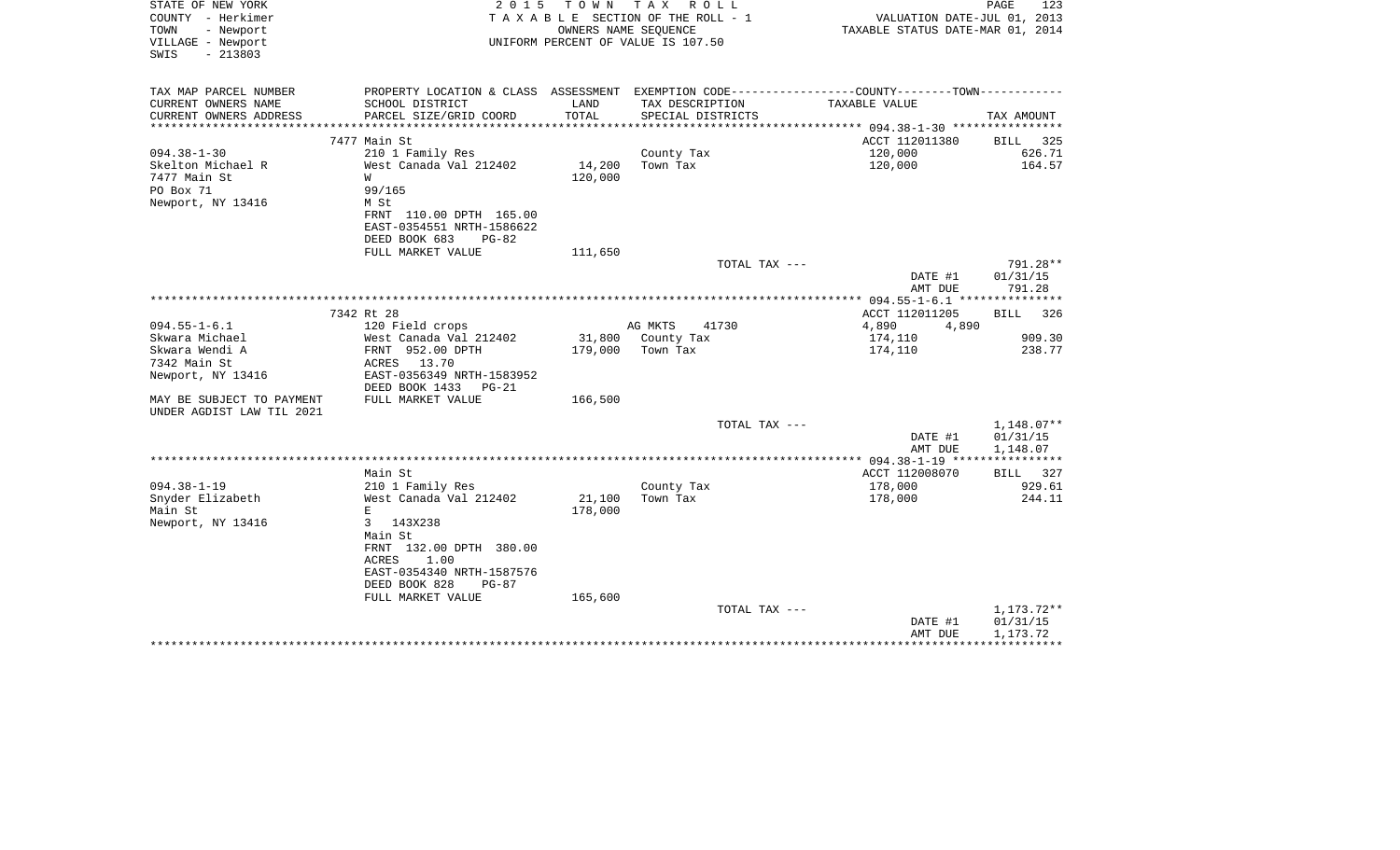| STATE OF NEW YORK<br>COUNTY - Herkimer<br>TOWN<br>- Newport<br>VILLAGE - Newport<br>$-213803$<br>SWIS | 2 0 1 5                                    | T O W N           | T A X<br>R O L L<br>TAXABLE SECTION OF THE ROLL - 1<br>OWNERS NAME SEQUENCE<br>UNIFORM PERCENT OF VALUE IS 107.50 |                                                              | VALUATION DATE-JUL 01, 2013<br>TAXABLE STATUS DATE-MAR 01, 2014 | PAGE<br>124          |
|-------------------------------------------------------------------------------------------------------|--------------------------------------------|-------------------|-------------------------------------------------------------------------------------------------------------------|--------------------------------------------------------------|-----------------------------------------------------------------|----------------------|
| TAX MAP PARCEL NUMBER                                                                                 | PROPERTY LOCATION & CLASS ASSESSMENT       |                   |                                                                                                                   | EXEMPTION CODE-----------------COUNTY--------TOWN----------- |                                                                 |                      |
| CURRENT OWNERS NAME                                                                                   | SCHOOL DISTRICT                            | LAND              | TAX DESCRIPTION                                                                                                   | TAXABLE VALUE                                                |                                                                 |                      |
| CURRENT OWNERS ADDRESS                                                                                | PARCEL SIZE/GRID COORD                     | TOTAL             | SPECIAL DISTRICTS                                                                                                 |                                                              |                                                                 | TAX AMOUNT           |
| ******************************                                                                        |                                            |                   |                                                                                                                   |                                                              |                                                                 |                      |
|                                                                                                       | Main St                                    |                   |                                                                                                                   |                                                              | ACCT 112008010                                                  | BILL 328             |
| $094.47 - 2 - 28$                                                                                     | 441 Fuel Store&D                           |                   | County Tax<br>Town Tax                                                                                            |                                                              | 181,000                                                         | 945.28               |
| Snyder Fuel Service Inc<br>Main St                                                                    | West Canada Val 212402<br>F.               | 18,000<br>181,000 |                                                                                                                   |                                                              | 181,000                                                         | 248.22               |
| PO Box 420                                                                                            | merged w/094.47-2-29 200                   |                   |                                                                                                                   |                                                              |                                                                 |                      |
| Newport, NY 13416                                                                                     | M St                                       |                   |                                                                                                                   |                                                              |                                                                 |                      |
|                                                                                                       | FRNT 152.00 DPTH 215.00                    |                   |                                                                                                                   |                                                              |                                                                 |                      |
|                                                                                                       | ACRES<br>0.74                              |                   |                                                                                                                   |                                                              |                                                                 |                      |
|                                                                                                       | EAST-0355127 NRTH-1585907                  |                   |                                                                                                                   |                                                              |                                                                 |                      |
|                                                                                                       | DEED BOOK 828<br>$PG-91$                   |                   |                                                                                                                   |                                                              |                                                                 |                      |
|                                                                                                       | FULL MARKET VALUE                          | 168,350           |                                                                                                                   |                                                              |                                                                 |                      |
|                                                                                                       |                                            |                   |                                                                                                                   | TOTAL TAX ---                                                |                                                                 | $1,193.50**$         |
|                                                                                                       |                                            |                   |                                                                                                                   |                                                              | DATE #1<br>AMT DUE                                              | 01/31/15<br>1,193.50 |
|                                                                                                       |                                            |                   |                                                                                                                   |                                                              |                                                                 |                      |
|                                                                                                       | 7401 West St                               |                   |                                                                                                                   |                                                              | ACCT 112007080                                                  | BILL 329             |
| $094.46 - 1 - 35$                                                                                     | 210 1 Family Res                           |                   | County Tax                                                                                                        |                                                              | 93,600                                                          | 488.83               |
| Snyder John H                                                                                         | West Canada Val 212402                     | 15,400            | Town Tax                                                                                                          |                                                              | 93,600                                                          | 128.36               |
| 7518 Main St                                                                                          | W                                          | 93,600            |                                                                                                                   |                                                              |                                                                 |                      |
| Newport, NY 13416                                                                                     | $\mathbf{3}$<br>100/200                    |                   |                                                                                                                   |                                                              |                                                                 |                      |
|                                                                                                       | W St                                       |                   |                                                                                                                   |                                                              |                                                                 |                      |
|                                                                                                       | 94.00 DPTH 343.00<br>FRNT<br>0.51<br>ACRES |                   |                                                                                                                   |                                                              |                                                                 |                      |
|                                                                                                       | EAST-0353830 NRTH-1585427                  |                   |                                                                                                                   |                                                              |                                                                 |                      |
|                                                                                                       | DEED BOOK 1404 PG-208                      |                   |                                                                                                                   |                                                              |                                                                 |                      |
|                                                                                                       | FULL MARKET VALUE                          | 87,050            |                                                                                                                   |                                                              |                                                                 |                      |
|                                                                                                       |                                            |                   |                                                                                                                   | TOTAL TAX ---                                                |                                                                 | $617.19**$           |
|                                                                                                       |                                            |                   |                                                                                                                   |                                                              | DATE #1                                                         | 01/31/15             |
|                                                                                                       |                                            |                   |                                                                                                                   |                                                              | AMT DUE                                                         | 617.19               |
|                                                                                                       |                                            |                   |                                                                                                                   |                                                              |                                                                 |                      |
| $094.54 - 1 - 1$                                                                                      | 7334 West St                               |                   |                                                                                                                   |                                                              | ACCT 112001980                                                  | BILL 330             |
| Snyder Timothy H                                                                                      | 210 1 Family Res<br>West Canada Val 212402 | 22,800            | County Tax<br>Town Tax                                                                                            |                                                              | 150,000<br>150,000                                              | 783.38<br>205.71     |
| Snyder Jennifer                                                                                       | E.                                         | 150,000           |                                                                                                                   |                                                              |                                                                 |                      |
| 7334 West St                                                                                          | 3<br>334/374                               |                   |                                                                                                                   |                                                              |                                                                 |                      |
| PO Box 420                                                                                            | W St                                       |                   |                                                                                                                   |                                                              |                                                                 |                      |
| Newport, NY 13416                                                                                     | ACRES<br>2.70 BANK<br>184                  |                   |                                                                                                                   |                                                              |                                                                 |                      |
|                                                                                                       | EAST-0354626 NRTH-1584698                  |                   |                                                                                                                   |                                                              |                                                                 |                      |
|                                                                                                       | DEED BOOK 903<br>PG-412                    |                   |                                                                                                                   |                                                              |                                                                 |                      |
|                                                                                                       | FULL MARKET VALUE                          | 139,550           |                                                                                                                   |                                                              |                                                                 |                      |
|                                                                                                       |                                            |                   |                                                                                                                   | TOTAL TAX ---                                                |                                                                 | 989.09**<br>01/31/15 |
|                                                                                                       |                                            |                   |                                                                                                                   |                                                              | DATE #1<br>AMT DUE                                              | 989.09               |
|                                                                                                       |                                            |                   |                                                                                                                   |                                                              |                                                                 |                      |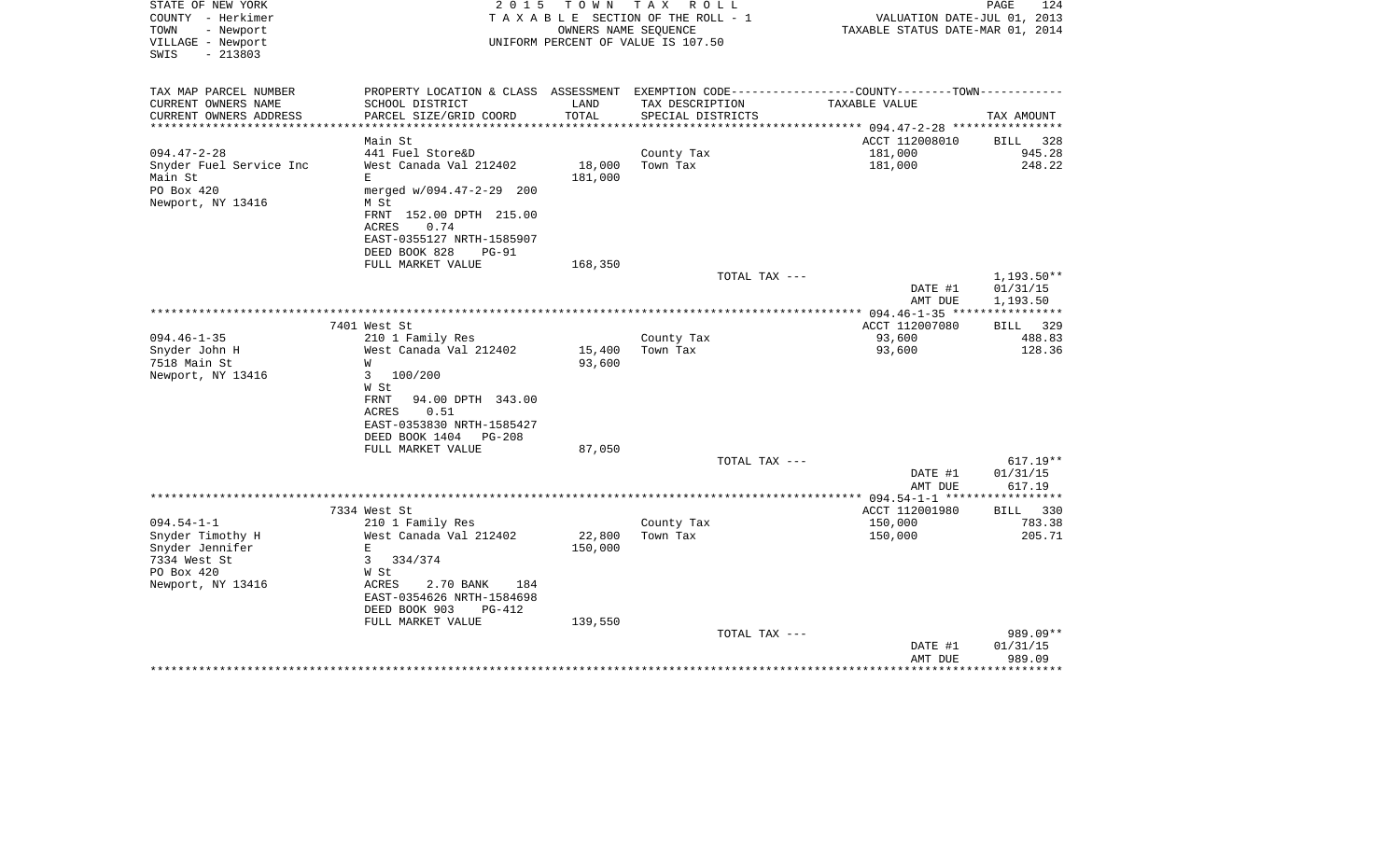| STATE OF NEW YORK<br>COUNTY - Herkimer<br>TOWN<br>- Newport<br>VILLAGE - Newport<br>$-213803$<br>SWIS | 2 0 1 5                              | T O W N | TAX ROLL<br>TAXABLE SECTION OF THE ROLL - 1<br>OWNERS NAME SEOUENCE<br>UNIFORM PERCENT OF VALUE IS 107.50 | TAXABLE STATUS DATE-MAR 01, 2014                            | PAGE<br>125<br>VALUATION DATE-JUL 01, 2013 |
|-------------------------------------------------------------------------------------------------------|--------------------------------------|---------|-----------------------------------------------------------------------------------------------------------|-------------------------------------------------------------|--------------------------------------------|
| TAX MAP PARCEL NUMBER                                                                                 | PROPERTY LOCATION & CLASS ASSESSMENT |         |                                                                                                           | EXEMPTION CODE-----------------COUNTY-------TOWN----------- |                                            |
| CURRENT OWNERS NAME                                                                                   | SCHOOL DISTRICT                      | LAND    | TAX DESCRIPTION                                                                                           | TAXABLE VALUE                                               |                                            |
| CURRENT OWNERS ADDRESS                                                                                | PARCEL SIZE/GRID COORD               | TOTAL   | SPECIAL DISTRICTS                                                                                         |                                                             | TAX AMOUNT                                 |
| ****************                                                                                      |                                      |         |                                                                                                           |                                                             |                                            |
|                                                                                                       | Bridge St                            |         |                                                                                                           | ACCT 112009090                                              | BILL<br>331                                |
| $094.47 - 1 - 4$                                                                                      | 283 Res w/Comuse                     |         | County Tax                                                                                                | 68,700                                                      | 358.79                                     |
| Soron Jane                                                                                            | West Canada Val 212402               | 7,400   | Town Tax                                                                                                  | 68,700                                                      | 94.21                                      |
| Bridge St                                                                                             | S                                    | 68,700  |                                                                                                           |                                                             |                                            |
| PO Box 379                                                                                            | 10 28/98<br>Bridge St                |         |                                                                                                           |                                                             |                                            |
| Newport, NY 13416                                                                                     | FRNT<br>27.70 DPTH 103.00            |         |                                                                                                           |                                                             |                                            |
|                                                                                                       | EAST-0354760 NRTH-1585951            |         |                                                                                                           |                                                             |                                            |
|                                                                                                       | DEED BOOK 00475 PG-00049             |         |                                                                                                           |                                                             |                                            |
|                                                                                                       | FULL MARKET VALUE                    | 63,900  |                                                                                                           |                                                             |                                            |
|                                                                                                       |                                      |         | TOTAL TAX ---                                                                                             |                                                             | 453.00**                                   |
|                                                                                                       |                                      |         |                                                                                                           | DATE #1                                                     | 01/31/15                                   |
|                                                                                                       |                                      |         |                                                                                                           | AMT DUE                                                     | 453.00                                     |
|                                                                                                       |                                      |         |                                                                                                           |                                                             |                                            |
|                                                                                                       | 7445 East St                         |         |                                                                                                           | ACCT 112010440                                              | <b>BILL</b><br>332                         |
| $094.47 - 2 - 33$                                                                                     | 210 1 Family Res                     |         | AGED-CNTY 41802                                                                                           | 29,000                                                      | $\Omega$                                   |
| Spellman Dorothy                                                                                      | West Canada Val 212402               | 12,900  | County Tax                                                                                                | 29,000                                                      | 151.45                                     |
| Attn: Rose Ulinski                                                                                    | $\mathbf E$<br>34/62                 | 58,000  | Town Tax                                                                                                  | 58,000                                                      | 79.54                                      |
| 7445 East St<br>PO Box 27                                                                             | 3<br>E St                            |         |                                                                                                           |                                                             |                                            |
| Newport, NY 13416                                                                                     | <b>FRNT</b><br>50.00 DPTH 235.00     |         |                                                                                                           |                                                             |                                            |
|                                                                                                       | EAST-0355396 NRTH-1586028            |         |                                                                                                           |                                                             |                                            |
|                                                                                                       | DEED BOOK 823<br>$PG-474$            |         |                                                                                                           |                                                             |                                            |
|                                                                                                       | FULL MARKET VALUE                    | 53,950  |                                                                                                           |                                                             |                                            |
|                                                                                                       |                                      |         | TOTAL TAX ---                                                                                             |                                                             | 230.99**                                   |
|                                                                                                       |                                      |         |                                                                                                           | DATE #1                                                     | 01/31/15                                   |
|                                                                                                       |                                      |         |                                                                                                           | AMT DUE                                                     | 230.99                                     |
|                                                                                                       |                                      |         |                                                                                                           |                                                             | **************                             |
|                                                                                                       | 7432 West St                         |         |                                                                                                           | ACCT 112010050                                              | BILL<br>333                                |
| $094.46 - 1 - 19.1$                                                                                   | 210 1 Family Res                     |         | County Tax                                                                                                | 93,000                                                      | 485.70                                     |
| Spellman Robt                                                                                         | West Canada Val 212402<br>E          | 20,300  | Town Tax                                                                                                  | 93,000                                                      | 127.54                                     |
| Spellman Dorothy R<br>7432 West St                                                                    | 3<br>210/200                         | 93,000  |                                                                                                           |                                                             |                                            |
| PO Box 493                                                                                            | W St                                 |         |                                                                                                           |                                                             |                                            |
| Newport, NY 13416                                                                                     | FRNT 215.00 DPTH                     |         |                                                                                                           |                                                             |                                            |
|                                                                                                       | 0.90<br>ACRES                        |         |                                                                                                           |                                                             |                                            |
|                                                                                                       | EAST-0353263 NRTH-1586237            |         |                                                                                                           |                                                             |                                            |
|                                                                                                       | DEED BOOK 00572 PG-00682             |         |                                                                                                           |                                                             |                                            |
|                                                                                                       | FULL MARKET VALUE                    | 86,512  |                                                                                                           |                                                             |                                            |
|                                                                                                       |                                      |         | TOTAL TAX ---                                                                                             |                                                             | 613.24**                                   |
|                                                                                                       |                                      |         |                                                                                                           | DATE #1                                                     | 01/31/15                                   |
|                                                                                                       |                                      |         |                                                                                                           | AMT DUE                                                     | 613.24                                     |
|                                                                                                       |                                      |         |                                                                                                           |                                                             |                                            |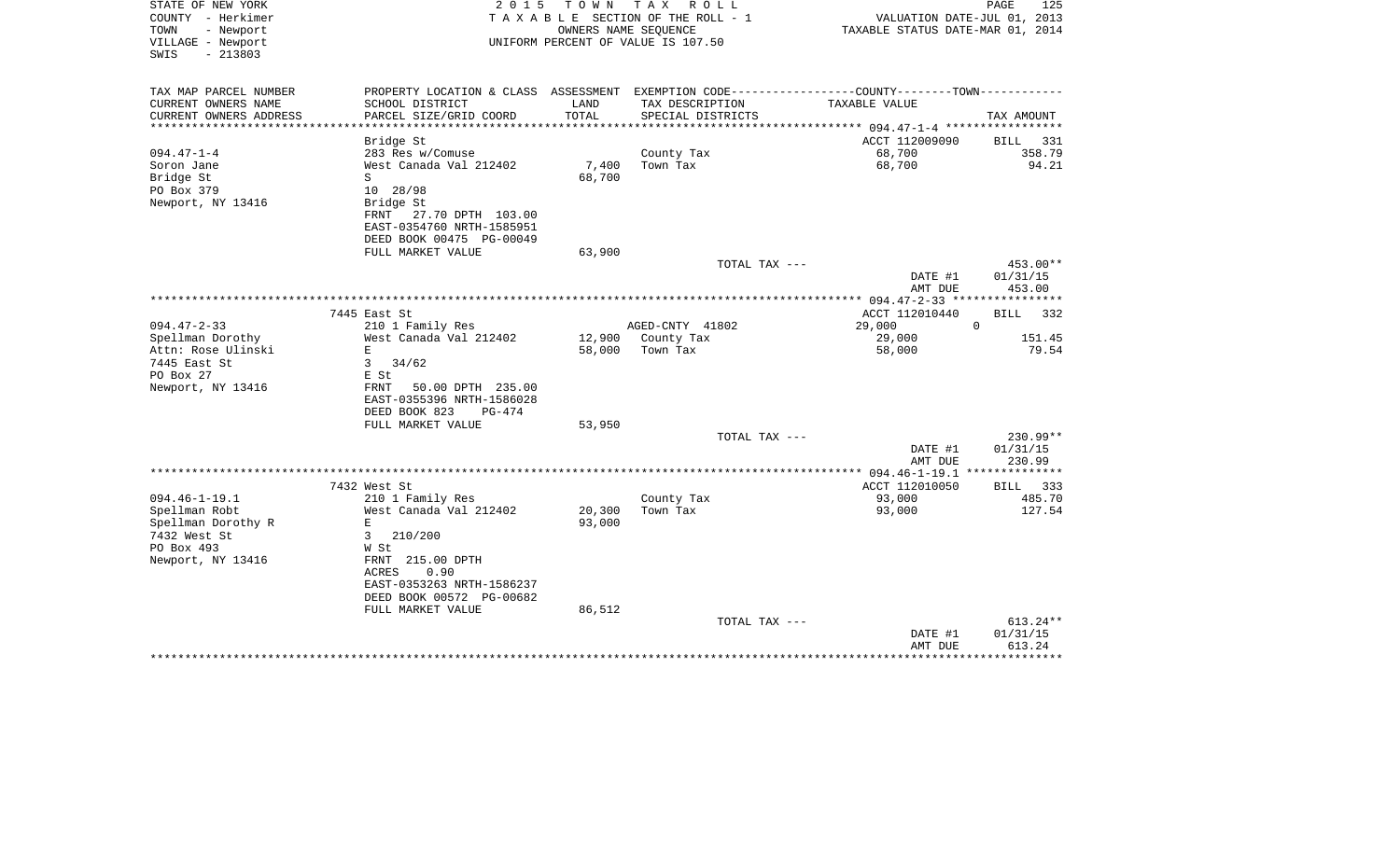| STATE OF NEW YORK<br>COUNTY - Herkimer<br>- Newport<br>TOWN<br>VILLAGE - Newport<br>$-213803$<br>SWIS | 2 0 1 5                                            | T O W N<br>OWNERS NAME SEQUENCE | TAX ROLL<br>T A X A B L E SECTION OF THE ROLL - 1<br>UNIFORM PERCENT OF VALUE IS 107.50 | VALUATION DATE-JUL 01, 2013<br>TAXABLE STATUS DATE-MAR 01, 2014                                                | PAGE<br>126        |
|-------------------------------------------------------------------------------------------------------|----------------------------------------------------|---------------------------------|-----------------------------------------------------------------------------------------|----------------------------------------------------------------------------------------------------------------|--------------------|
| TAX MAP PARCEL NUMBER<br>CURRENT OWNERS NAME                                                          | SCHOOL DISTRICT                                    | LAND                            |                                                                                         | PROPERTY LOCATION & CLASS ASSESSMENT EXEMPTION CODE---------------COUNTY-------TOWN----------<br>TAXABLE VALUE |                    |
| CURRENT OWNERS ADDRESS<br>*******************                                                         | PARCEL SIZE/GRID COORD<br>************************ | TOTAL                           | TAX DESCRIPTION<br>SPECIAL DISTRICTS                                                    |                                                                                                                | TAX AMOUNT         |
|                                                                                                       | 3117 North St                                      |                                 |                                                                                         | ACCT 112010170                                                                                                 | <b>BILL</b><br>334 |
| $094.39 - 1 - 11$                                                                                     | 210 1 Family Res                                   |                                 | County Tax                                                                              | 129,800                                                                                                        | 677.89             |
| Stave Howard                                                                                          | West Canada Val 212402                             | 22,800                          | Town Tax                                                                                | 129,800                                                                                                        | 178.01             |
| Stave Marlene                                                                                         | N                                                  | 129,800                         |                                                                                         |                                                                                                                |                    |
| 3117 North St                                                                                         | North St                                           |                                 |                                                                                         |                                                                                                                |                    |
| Newport, NY 13416                                                                                     | FRNT 150.00 DPTH 600.00<br>2.70<br>ACRES           |                                 |                                                                                         |                                                                                                                |                    |
|                                                                                                       | EAST-0355336 NRTH-1588549                          |                                 |                                                                                         |                                                                                                                |                    |
|                                                                                                       | DEED BOOK 755<br>$PG-74$                           |                                 |                                                                                         |                                                                                                                |                    |
|                                                                                                       | FULL MARKET VALUE                                  | 120,750                         |                                                                                         |                                                                                                                |                    |
|                                                                                                       |                                                    |                                 | TOTAL TAX ---                                                                           |                                                                                                                | 855.90**           |
|                                                                                                       |                                                    |                                 |                                                                                         | DATE #1                                                                                                        | 01/31/15           |
|                                                                                                       |                                                    |                                 |                                                                                         | AMT DUE                                                                                                        | 855.90             |
|                                                                                                       | 3108 School St                                     |                                 |                                                                                         | ******** 094.47-2-31 *****************<br>ACCT 112010200                                                       | <b>BILL</b><br>335 |
| $094.47 - 2 - 31$                                                                                     | 210 1 Family Res                                   |                                 | AGED-ALL<br>41800                                                                       | 29,200<br>29,200                                                                                               |                    |
| Stave Lawrence E                                                                                      | West Canada Val 212402                             | 12,500                          | County Tax                                                                              | 29,200                                                                                                         | 152.50             |
| 3108 School St                                                                                        | Life Estate                                        | 58,400                          | Town Tax                                                                                | 29,200                                                                                                         | 40.04              |
| Newport, NY 13416                                                                                     | 3 41X233-25X50                                     |                                 |                                                                                         |                                                                                                                |                    |
|                                                                                                       | School                                             |                                 |                                                                                         |                                                                                                                |                    |
|                                                                                                       | FRNT<br>33.00 DPTH 246.00                          |                                 |                                                                                         |                                                                                                                |                    |
|                                                                                                       | EAST-0355212 NRTH-1586056                          |                                 |                                                                                         |                                                                                                                |                    |
|                                                                                                       | DEED BOOK 843<br>$PG-34$<br>FULL MARKET VALUE      | 54,350                          |                                                                                         |                                                                                                                |                    |
|                                                                                                       |                                                    |                                 | TOTAL TAX ---                                                                           |                                                                                                                | 192.54**           |
|                                                                                                       |                                                    |                                 |                                                                                         | DATE #1                                                                                                        | 01/31/15           |
|                                                                                                       |                                                    |                                 |                                                                                         | AMT DUE                                                                                                        | 192.54             |
|                                                                                                       |                                                    |                                 |                                                                                         |                                                                                                                |                    |
|                                                                                                       | 3118 School St                                     |                                 |                                                                                         | ACCT 112004500                                                                                                 | BILL 336           |
| $094.47 - 2 - 38$                                                                                     | 210 1 Family Res                                   |                                 | County Tax                                                                              | 75,000                                                                                                         | 391.69             |
| Sterusky Locille M                                                                                    | West Canada Val 212402                             | 10,800                          | Town Tax                                                                                | 75,000                                                                                                         | 102.85             |
| 3118 School St<br>PO Box 515                                                                          | S<br>School St                                     | 75,000                          |                                                                                         |                                                                                                                |                    |
| Newport, NY 13416                                                                                     | 52.00 DPTH 104.00<br>FRNT                          |                                 |                                                                                         |                                                                                                                |                    |
|                                                                                                       | EAST-0355349 NRTH-1586218                          |                                 |                                                                                         |                                                                                                                |                    |
|                                                                                                       | DEED BOOK 1484<br>PG-883                           |                                 |                                                                                         |                                                                                                                |                    |
|                                                                                                       | FULL MARKET VALUE                                  | 69,750                          |                                                                                         |                                                                                                                |                    |
|                                                                                                       |                                                    |                                 | TOTAL TAX ---                                                                           |                                                                                                                | 494.54**           |
|                                                                                                       |                                                    |                                 |                                                                                         | DATE #1                                                                                                        | 01/31/15           |
|                                                                                                       |                                                    |                                 |                                                                                         | AMT DUE                                                                                                        | 494.54             |
|                                                                                                       |                                                    |                                 |                                                                                         |                                                                                                                |                    |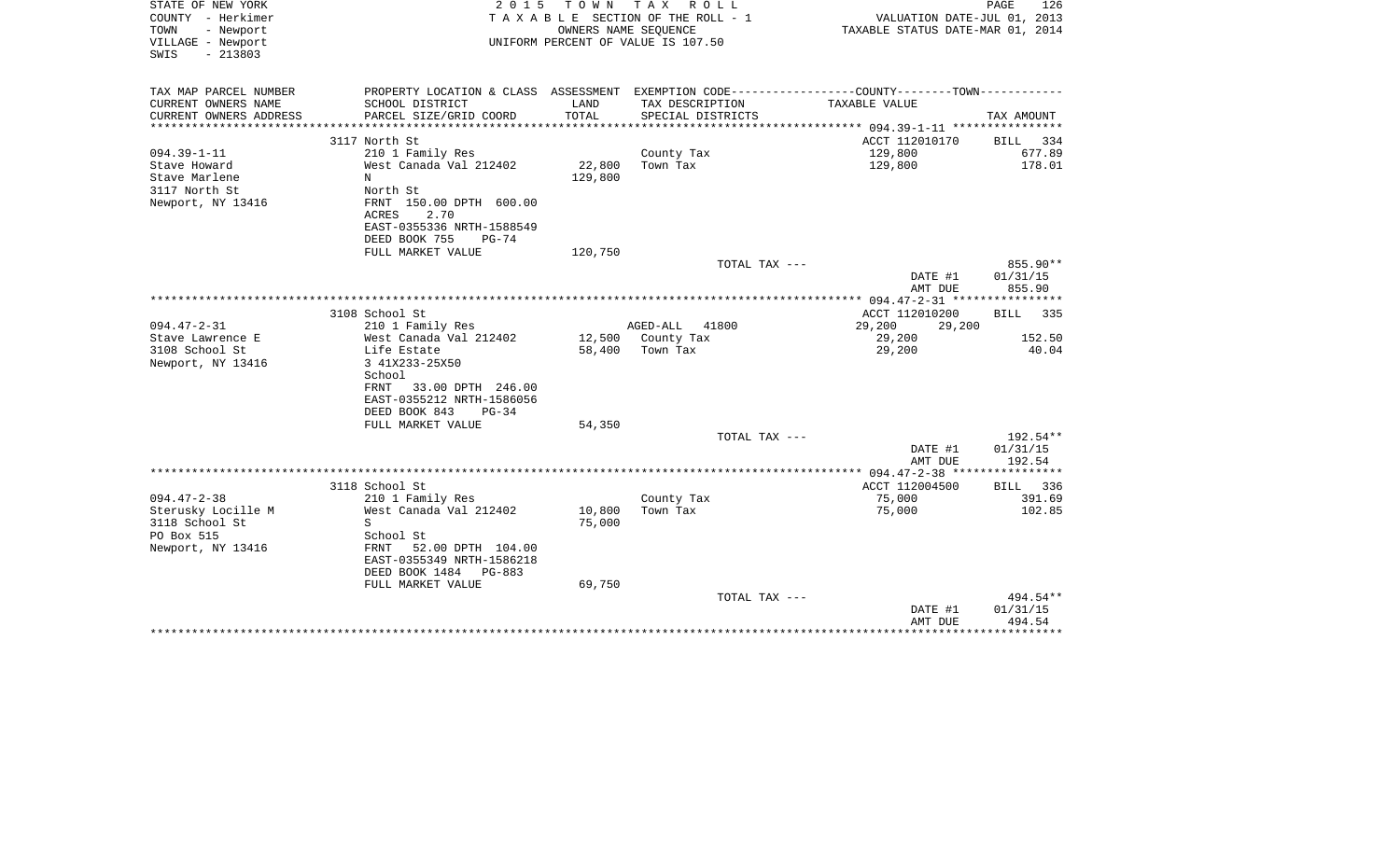| STATE OF NEW YORK<br>COUNTY - Herkimer<br>TOWN<br>- Newport<br>VILLAGE - Newport | 2015                                       | TOWN TAX        | R O L L<br>TAXABLE SECTION OF THE ROLL - 1<br>OWNERS NAME SEOUENCE<br>UNIFORM PERCENT OF VALUE IS 107.50 | VALUATION DATE-JUL 01, 2013<br>TAXABLE STATUS DATE-MAR 01, 2014                                 | PAGE<br>127        |
|----------------------------------------------------------------------------------|--------------------------------------------|-----------------|----------------------------------------------------------------------------------------------------------|-------------------------------------------------------------------------------------------------|--------------------|
| SWIS<br>$-213803$                                                                |                                            |                 |                                                                                                          |                                                                                                 |                    |
| TAX MAP PARCEL NUMBER                                                            |                                            |                 |                                                                                                          | PROPERTY LOCATION & CLASS ASSESSMENT EXEMPTION CODE----------------COUNTY--------TOWN---------- |                    |
| CURRENT OWNERS NAME                                                              | SCHOOL DISTRICT                            | LAND            | TAX DESCRIPTION                                                                                          | TAXABLE VALUE                                                                                   |                    |
| CURRENT OWNERS ADDRESS                                                           | PARCEL SIZE/GRID COORD                     | TOTAL           | SPECIAL DISTRICTS                                                                                        |                                                                                                 | TAX AMOUNT         |
| **********************                                                           |                                            |                 |                                                                                                          |                                                                                                 |                    |
|                                                                                  | 7503 Main St                               |                 |                                                                                                          | ACCT 112005040                                                                                  | BILL<br>337        |
| $094.38 - 1 - 37$                                                                | 210 1 Family Res                           |                 | County Tax                                                                                               | 73,600                                                                                          | 384.38             |
| Stewart Matthew                                                                  | West Canada Val 212402                     | 12,900          | Town Tax                                                                                                 | 73,600                                                                                          | 100.93             |
| 7503 Main St                                                                     | W                                          | 73,600          |                                                                                                          |                                                                                                 |                    |
| Newport, NY 13416                                                                | $\overline{3}$                             |                 |                                                                                                          |                                                                                                 |                    |
|                                                                                  | M St                                       |                 |                                                                                                          |                                                                                                 |                    |
|                                                                                  | <b>FRNT</b><br>85.00 DPTH 135.90           |                 |                                                                                                          |                                                                                                 |                    |
|                                                                                  | <b>BANK</b><br>800                         |                 |                                                                                                          |                                                                                                 |                    |
|                                                                                  | EAST-0354259 NRTH-1587123                  |                 |                                                                                                          |                                                                                                 |                    |
|                                                                                  | DEED BOOK 861<br>PG-129                    |                 |                                                                                                          |                                                                                                 |                    |
|                                                                                  | FULL MARKET VALUE                          | 68,450          |                                                                                                          |                                                                                                 |                    |
|                                                                                  |                                            |                 | TOTAL TAX ---                                                                                            |                                                                                                 | 485.31**           |
|                                                                                  |                                            |                 |                                                                                                          | DATE #1                                                                                         | 01/31/15           |
|                                                                                  |                                            |                 |                                                                                                          | AMT DUE                                                                                         | 485.31             |
|                                                                                  |                                            |                 |                                                                                                          |                                                                                                 |                    |
| $094.47 - 1 - 8$                                                                 | Main St                                    |                 |                                                                                                          | ACCT 112002580<br>40,000                                                                        | BILL 338<br>208.90 |
|                                                                                  | 481 Att row bldg<br>West Canada Val 212402 |                 | County Tax                                                                                               |                                                                                                 |                    |
| Straney Charles<br>Straney Amanda                                                | W                                          | 7,000<br>40,000 | Town Tax                                                                                                 | 40,000                                                                                          | 54.86              |
| 536 State Rte. 170                                                               | 35/68<br>7                                 |                 |                                                                                                          |                                                                                                 |                    |
| Little Falls, NY 13365                                                           | M St                                       |                 |                                                                                                          |                                                                                                 |                    |
|                                                                                  | 38.00 DPTH 65.00<br>FRNT                   |                 |                                                                                                          |                                                                                                 |                    |
|                                                                                  | EAST-0354860 NRTH-1586046                  |                 |                                                                                                          |                                                                                                 |                    |
|                                                                                  | DEED BOOK 784<br><b>PG-121</b>             |                 |                                                                                                          |                                                                                                 |                    |
|                                                                                  | FULL MARKET VALUE                          | 37,200          |                                                                                                          |                                                                                                 |                    |
|                                                                                  |                                            |                 | TOTAL TAX ---                                                                                            |                                                                                                 | 263.76**           |
|                                                                                  |                                            |                 |                                                                                                          | DATE #1                                                                                         | 01/31/15           |
|                                                                                  |                                            |                 |                                                                                                          | AMT DUE                                                                                         | 263.76             |
|                                                                                  |                                            |                 |                                                                                                          | ************* 094.39-1-13 ****************                                                      |                    |
|                                                                                  | 3132 North St                              |                 |                                                                                                          | ACCT 112010320                                                                                  | BILL 339           |
| $094.39 - 1 - 13$                                                                | 210 1 Family Res                           |                 | County Tax                                                                                               | 105,300                                                                                         | 549.93             |
| Strumlock Janet                                                                  | West Canada Val 212402                     | 16,300          | Town Tax                                                                                                 | 105,300                                                                                         | 144.41             |
| 3132 North St                                                                    | S                                          | 105,300         |                                                                                                          |                                                                                                 |                    |
| PO Box 356                                                                       | 5<br>1A                                    |                 |                                                                                                          |                                                                                                 |                    |
| Newport, NY 13416                                                                | No St                                      |                 |                                                                                                          |                                                                                                 |                    |
|                                                                                  | FRNT 210.00 DPTH 125.00                    |                 |                                                                                                          |                                                                                                 |                    |
|                                                                                  | <b>ACRES</b><br>0.59                       |                 |                                                                                                          |                                                                                                 |                    |
|                                                                                  | EAST-0355482 NRTH-1588277                  |                 |                                                                                                          |                                                                                                 |                    |
|                                                                                  | DEED BOOK 00551 PG-00791                   |                 |                                                                                                          |                                                                                                 |                    |
|                                                                                  | FULL MARKET VALUE                          | 97,950          | TOTAL TAX ---                                                                                            |                                                                                                 | 694.34**           |
|                                                                                  |                                            |                 |                                                                                                          | DATE #1                                                                                         | 01/31/15           |
|                                                                                  |                                            |                 |                                                                                                          | AMT DUE                                                                                         | 694.34             |
|                                                                                  |                                            |                 |                                                                                                          |                                                                                                 |                    |
|                                                                                  |                                            |                 |                                                                                                          |                                                                                                 |                    |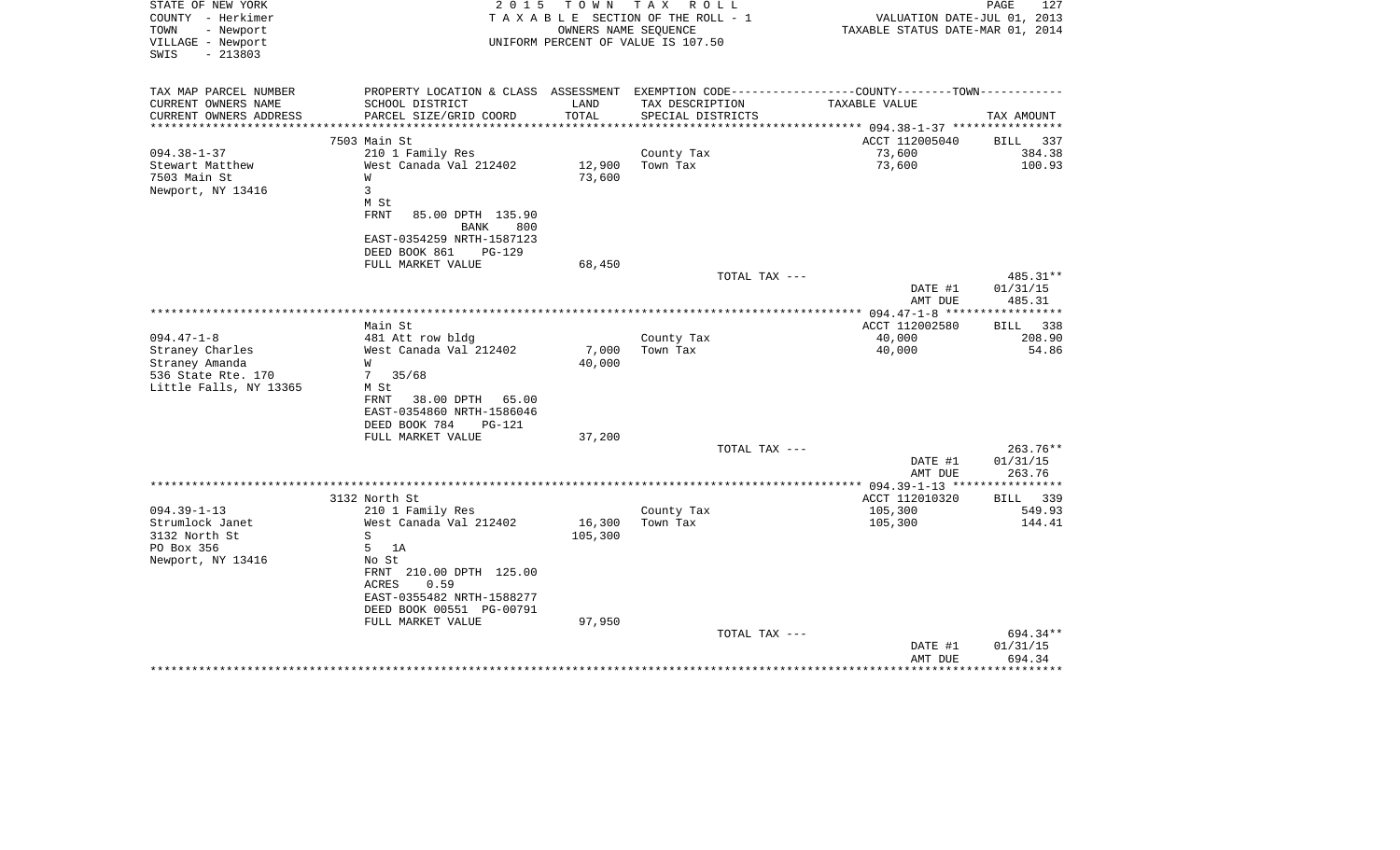| STATE OF NEW YORK<br>COUNTY - Herkimer<br>TOWN<br>- Newport<br>VILLAGE - Newport<br>$-213803$<br>SWIS | 2 0 1 5                                                                                      | T O W N       | T A X<br>R O L L<br>TAXABLE SECTION OF THE ROLL - 1<br>OWNERS NAME SEQUENCE<br>UNIFORM PERCENT OF VALUE IS 107.50 | VALUATION DATE-JUL 01, 2013<br>TAXABLE STATUS DATE-MAR 01, 2014 | PAGE<br>128             |
|-------------------------------------------------------------------------------------------------------|----------------------------------------------------------------------------------------------|---------------|-------------------------------------------------------------------------------------------------------------------|-----------------------------------------------------------------|-------------------------|
| TAX MAP PARCEL NUMBER                                                                                 | PROPERTY LOCATION & CLASS ASSESSMENT EXEMPTION CODE---------------COUNTY-------TOWN--------- |               |                                                                                                                   |                                                                 |                         |
| CURRENT OWNERS NAME<br>CURRENT OWNERS ADDRESS                                                         | SCHOOL DISTRICT<br>PARCEL SIZE/GRID COORD                                                    | LAND<br>TOTAL | TAX DESCRIPTION<br>SPECIAL DISTRICTS                                                                              | TAXABLE VALUE                                                   | TAX AMOUNT              |
| **********************                                                                                |                                                                                              |               |                                                                                                                   |                                                                 |                         |
|                                                                                                       | Main St                                                                                      |               |                                                                                                                   | ACCT 112003000                                                  | BILL<br>340             |
| $094.38 - 1 - 49$                                                                                     | 210 1 Family Res                                                                             |               | County Tax                                                                                                        | 275,000                                                         | 1,436.20                |
| Sweeney Michael K                                                                                     | West Canada Val 212402                                                                       | 18,000        | Town Tax                                                                                                          | 275,000                                                         | 377.13                  |
| Sweeney Margaret                                                                                      | W<br>3                                                                                       | 275,000       |                                                                                                                   |                                                                 |                         |
| 7587 State Rte. 28<br>Newport, NY 13416                                                               | 300/150<br>M St                                                                              |               |                                                                                                                   |                                                                 |                         |
|                                                                                                       | FRNT 125.00 DPTH 220.00                                                                      |               |                                                                                                                   |                                                                 |                         |
|                                                                                                       | EAST-0352996 NRTH-1588587                                                                    |               |                                                                                                                   |                                                                 |                         |
|                                                                                                       | DEED BOOK 1436<br>$PG-436$                                                                   |               |                                                                                                                   |                                                                 |                         |
|                                                                                                       | FULL MARKET VALUE                                                                            | 255,800       |                                                                                                                   |                                                                 |                         |
|                                                                                                       |                                                                                              |               | TOTAL TAX ---                                                                                                     |                                                                 | $1,813.33**$            |
|                                                                                                       |                                                                                              |               |                                                                                                                   | DATE #1                                                         | 01/31/15                |
|                                                                                                       |                                                                                              |               |                                                                                                                   | AMT DUE                                                         | 1,813.33<br>*********** |
|                                                                                                       | 3120 Mech St                                                                                 |               |                                                                                                                   | ACCT 112005670                                                  | 341<br>BILL             |
| $094.47 - 3 - 2$                                                                                      | 210 1 Family Res                                                                             |               | County Tax                                                                                                        | 18,500                                                          | 96.62                   |
| Sweet Eric                                                                                            | West Canada Val 212402                                                                       | 13,500        | Town Tax                                                                                                          | 18,500                                                          | 25.37                   |
| 62 Second Ave                                                                                         | S                                                                                            | 18,500        | School Relevy                                                                                                     |                                                                 | 345.48                  |
| Ilion, NY 13357                                                                                       | 63/194<br>3                                                                                  |               |                                                                                                                   |                                                                 |                         |
|                                                                                                       | Mechanic St                                                                                  |               |                                                                                                                   |                                                                 |                         |
|                                                                                                       | FRNT<br>62.00 DPTH 203.00                                                                    |               |                                                                                                                   |                                                                 |                         |
|                                                                                                       | 0.32<br>ACRES<br>EAST-0355367 NRTH-1585657                                                   |               |                                                                                                                   |                                                                 |                         |
|                                                                                                       | DEED BOOK 1232<br>$PG-103$                                                                   |               |                                                                                                                   |                                                                 |                         |
|                                                                                                       | FULL MARKET VALUE                                                                            | 17,200        |                                                                                                                   |                                                                 |                         |
|                                                                                                       |                                                                                              |               | TOTAL TAX ---                                                                                                     |                                                                 | $467.47**$              |
|                                                                                                       |                                                                                              |               |                                                                                                                   | DATE #1                                                         | 01/31/15                |
|                                                                                                       |                                                                                              |               |                                                                                                                   | AMT DUE                                                         | 467.47                  |
|                                                                                                       |                                                                                              |               |                                                                                                                   |                                                                 |                         |
| $094.54 - 1 - 9$                                                                                      | 7317 West St                                                                                 |               |                                                                                                                   | ACCT 112010650                                                  | BILL 342<br>203.68      |
| Sweet Hobert                                                                                          | 270 Mfg housing<br>West Canada Val 212402                                                    | 14,300        | County Tax<br>Town Tax                                                                                            | 39,000<br>39,000                                                | 53.48                   |
| France Terry                                                                                          | Includes 094.54-1-8                                                                          | 39,000        |                                                                                                                   |                                                                 |                         |
| 7317 West St                                                                                          | $\mathbf{3}$<br>127/70                                                                       |               |                                                                                                                   |                                                                 |                         |
| Poland, NY 13431                                                                                      | W St                                                                                         |               |                                                                                                                   |                                                                 |                         |
|                                                                                                       | FRNT 170.00 DPTH 102.00                                                                      |               |                                                                                                                   |                                                                 |                         |
|                                                                                                       | EAST-0354458 NRTH-1584232                                                                    |               |                                                                                                                   |                                                                 |                         |
|                                                                                                       | DEED BOOK 1516<br>PG-344                                                                     |               |                                                                                                                   |                                                                 |                         |
|                                                                                                       | FULL MARKET VALUE                                                                            | 36,300        |                                                                                                                   |                                                                 | $257.16**$              |
|                                                                                                       |                                                                                              |               | TOTAL TAX ---                                                                                                     | DATE #1                                                         | 01/31/15                |
|                                                                                                       |                                                                                              |               |                                                                                                                   | AMT DUE                                                         | 257.16                  |
|                                                                                                       |                                                                                              |               |                                                                                                                   | **********************************                              |                         |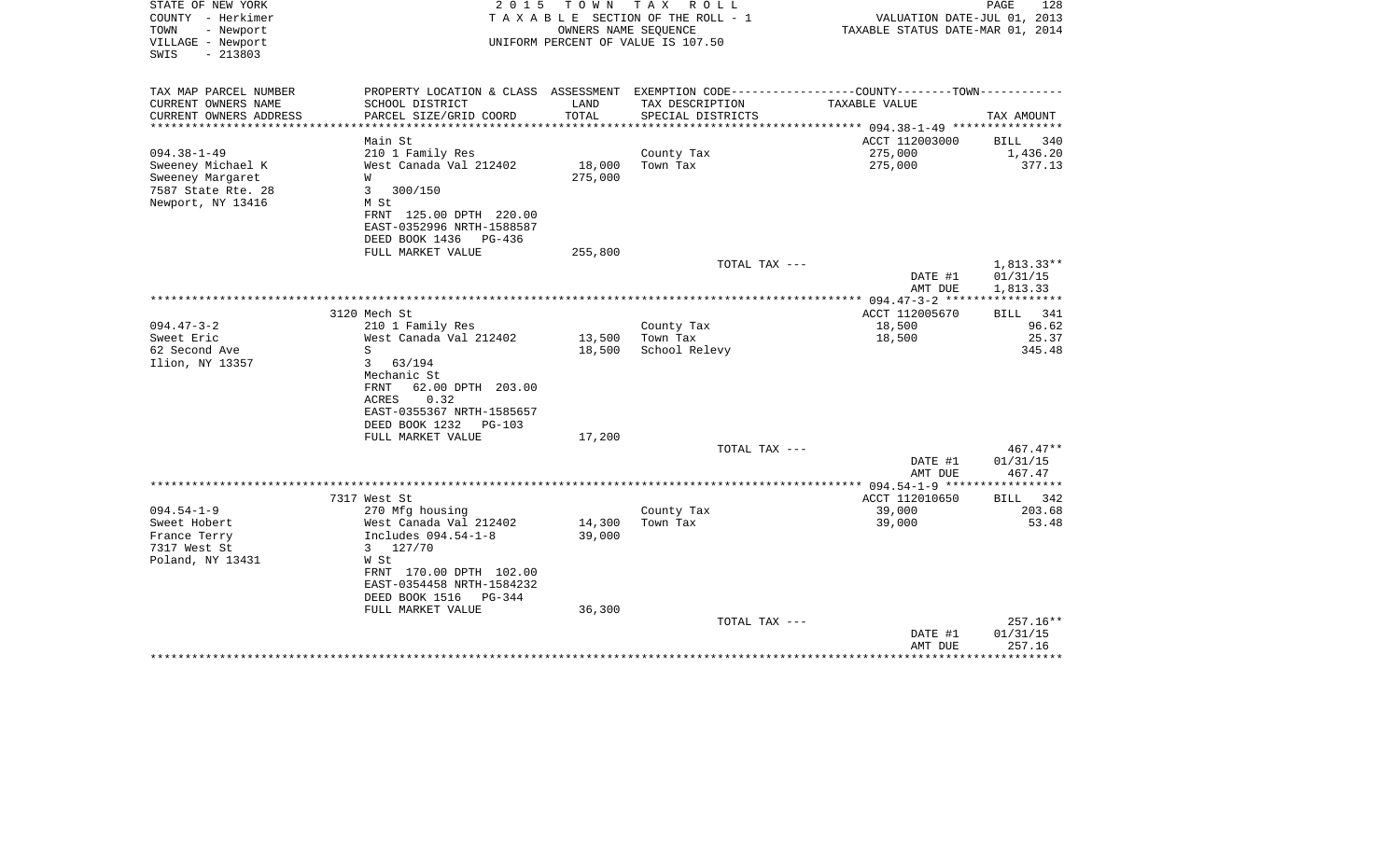| TAX MAP PARCEL NUMBER<br>PROPERTY LOCATION & CLASS ASSESSMENT EXEMPTION CODE---------------COUNTY-------TOWN----------<br>CURRENT OWNERS NAME<br>SCHOOL DISTRICT<br>LAND<br>TAX DESCRIPTION<br>TAXABLE VALUE<br>PARCEL SIZE/GRID COORD<br>CURRENT OWNERS ADDRESS<br>TOTAL<br>SPECIAL DISTRICTS<br>TAX AMOUNT<br>*******************<br>ACCT 112002940<br>7461 West St<br>BILL 343<br>$094.46 - 1 - 23$<br>134,900<br>210 1 Family Res<br>County Tax<br>704.52<br>16,800<br>134,900<br>Synakowski Bernard<br>West Canada Val 212402<br>Town Tax<br>185.00<br>134,900<br>School Relevy<br>1,979.23<br>Synakowski Tracy<br>W<br>7461 West St<br>383/212<br>Poland, NY 13431<br>W St<br>FRNT 143.00 DPTH 202.00<br>0.63<br>ACRES<br>EAST-0352846 NRTH-1586264<br>DEED BOOK 1357 PG-850<br>FULL MARKET VALUE<br>125,488<br>2,868.75**<br>TOTAL TAX ---<br>DATE #1<br>01/31/15<br>AMT DUE<br>2,868.75<br>3117 School St<br>ACCT 112010380<br>BILL 344<br>$094.47 - 2 - 40$<br>210 1 Family Res<br>County Tax<br>86,100<br>449.66<br>Tacinelli John<br>West Canada Val 212402<br>11,700<br>Town Tax<br>86,100<br>118.08<br>47 Berchwood Dr<br>86,100<br>School Relevy<br>1,067.88<br>N<br>Rhineback, NY 12572<br>$3^{\circ}$<br>521/175<br>Village Relevy<br>647.77<br>School St<br>FRNT<br>55.00 DPTH 162.00<br>EAST-0355310 NRTH-1586397<br>DEED BOOK 1363<br>PG-945<br>FULL MARKET VALUE<br>80,100<br>TOTAL TAX ---<br>$2,283.39**$<br>DATE #1<br>01/31/15<br>AMT DUE<br>2,283.39<br>ACCT 112001800<br>3089 North St<br>BILL 345<br>$094.39 - 1 - 5$<br>313.35<br>210 1 Family Res<br>County Tax<br>60,000<br>Taylor Donald<br>West Canada Val 212402<br>12,900<br>60,000<br>82.28<br>Town Tax<br>3089 North St<br>$_{\rm N}$<br>60,000<br>3<br>75/150<br>Newport, NY 13416<br>North St<br>FRNT<br>74.50 DPTH 150.00<br>EAST-0354837 NRTH-1588195<br>DEED BOOK 826<br>$PG-41$<br>55,800<br>FULL MARKET VALUE<br>$395.63**$<br>TOTAL TAX ---<br>01/31/15<br>DATE #1<br>395.63<br>AMT DUE | STATE OF NEW YORK<br>COUNTY - Herkimer<br>TOWN<br>- Newport<br>VILLAGE - Newport<br>$-213803$<br>SWIS | 2 0 1 5 | T O W N | T A X<br>R O L L<br>TAXABLE SECTION OF THE ROLL - 1<br>OWNERS NAME SEQUENCE<br>UNIFORM PERCENT OF VALUE IS 107.50 | VALUATION DATE-JUL 01, 2013<br>TAXABLE STATUS DATE-MAR 01, 2014 | PAGE<br>129 |
|-------------------------------------------------------------------------------------------------------------------------------------------------------------------------------------------------------------------------------------------------------------------------------------------------------------------------------------------------------------------------------------------------------------------------------------------------------------------------------------------------------------------------------------------------------------------------------------------------------------------------------------------------------------------------------------------------------------------------------------------------------------------------------------------------------------------------------------------------------------------------------------------------------------------------------------------------------------------------------------------------------------------------------------------------------------------------------------------------------------------------------------------------------------------------------------------------------------------------------------------------------------------------------------------------------------------------------------------------------------------------------------------------------------------------------------------------------------------------------------------------------------------------------------------------------------------------------------------------------------------------------------------------------------------------------------------------------------------------------------------------------------------------------------------------------------------------------------------------------------------------------------------------------------------------------------------------------------------------------------|-------------------------------------------------------------------------------------------------------|---------|---------|-------------------------------------------------------------------------------------------------------------------|-----------------------------------------------------------------|-------------|
|                                                                                                                                                                                                                                                                                                                                                                                                                                                                                                                                                                                                                                                                                                                                                                                                                                                                                                                                                                                                                                                                                                                                                                                                                                                                                                                                                                                                                                                                                                                                                                                                                                                                                                                                                                                                                                                                                                                                                                                     |                                                                                                       |         |         |                                                                                                                   |                                                                 |             |
|                                                                                                                                                                                                                                                                                                                                                                                                                                                                                                                                                                                                                                                                                                                                                                                                                                                                                                                                                                                                                                                                                                                                                                                                                                                                                                                                                                                                                                                                                                                                                                                                                                                                                                                                                                                                                                                                                                                                                                                     |                                                                                                       |         |         |                                                                                                                   |                                                                 |             |
|                                                                                                                                                                                                                                                                                                                                                                                                                                                                                                                                                                                                                                                                                                                                                                                                                                                                                                                                                                                                                                                                                                                                                                                                                                                                                                                                                                                                                                                                                                                                                                                                                                                                                                                                                                                                                                                                                                                                                                                     |                                                                                                       |         |         |                                                                                                                   |                                                                 |             |
|                                                                                                                                                                                                                                                                                                                                                                                                                                                                                                                                                                                                                                                                                                                                                                                                                                                                                                                                                                                                                                                                                                                                                                                                                                                                                                                                                                                                                                                                                                                                                                                                                                                                                                                                                                                                                                                                                                                                                                                     |                                                                                                       |         |         |                                                                                                                   |                                                                 |             |
|                                                                                                                                                                                                                                                                                                                                                                                                                                                                                                                                                                                                                                                                                                                                                                                                                                                                                                                                                                                                                                                                                                                                                                                                                                                                                                                                                                                                                                                                                                                                                                                                                                                                                                                                                                                                                                                                                                                                                                                     |                                                                                                       |         |         |                                                                                                                   |                                                                 |             |
|                                                                                                                                                                                                                                                                                                                                                                                                                                                                                                                                                                                                                                                                                                                                                                                                                                                                                                                                                                                                                                                                                                                                                                                                                                                                                                                                                                                                                                                                                                                                                                                                                                                                                                                                                                                                                                                                                                                                                                                     |                                                                                                       |         |         |                                                                                                                   |                                                                 |             |
|                                                                                                                                                                                                                                                                                                                                                                                                                                                                                                                                                                                                                                                                                                                                                                                                                                                                                                                                                                                                                                                                                                                                                                                                                                                                                                                                                                                                                                                                                                                                                                                                                                                                                                                                                                                                                                                                                                                                                                                     |                                                                                                       |         |         |                                                                                                                   |                                                                 |             |
|                                                                                                                                                                                                                                                                                                                                                                                                                                                                                                                                                                                                                                                                                                                                                                                                                                                                                                                                                                                                                                                                                                                                                                                                                                                                                                                                                                                                                                                                                                                                                                                                                                                                                                                                                                                                                                                                                                                                                                                     |                                                                                                       |         |         |                                                                                                                   |                                                                 |             |
|                                                                                                                                                                                                                                                                                                                                                                                                                                                                                                                                                                                                                                                                                                                                                                                                                                                                                                                                                                                                                                                                                                                                                                                                                                                                                                                                                                                                                                                                                                                                                                                                                                                                                                                                                                                                                                                                                                                                                                                     |                                                                                                       |         |         |                                                                                                                   |                                                                 |             |
|                                                                                                                                                                                                                                                                                                                                                                                                                                                                                                                                                                                                                                                                                                                                                                                                                                                                                                                                                                                                                                                                                                                                                                                                                                                                                                                                                                                                                                                                                                                                                                                                                                                                                                                                                                                                                                                                                                                                                                                     |                                                                                                       |         |         |                                                                                                                   |                                                                 |             |
|                                                                                                                                                                                                                                                                                                                                                                                                                                                                                                                                                                                                                                                                                                                                                                                                                                                                                                                                                                                                                                                                                                                                                                                                                                                                                                                                                                                                                                                                                                                                                                                                                                                                                                                                                                                                                                                                                                                                                                                     |                                                                                                       |         |         |                                                                                                                   |                                                                 |             |
|                                                                                                                                                                                                                                                                                                                                                                                                                                                                                                                                                                                                                                                                                                                                                                                                                                                                                                                                                                                                                                                                                                                                                                                                                                                                                                                                                                                                                                                                                                                                                                                                                                                                                                                                                                                                                                                                                                                                                                                     |                                                                                                       |         |         |                                                                                                                   |                                                                 |             |
|                                                                                                                                                                                                                                                                                                                                                                                                                                                                                                                                                                                                                                                                                                                                                                                                                                                                                                                                                                                                                                                                                                                                                                                                                                                                                                                                                                                                                                                                                                                                                                                                                                                                                                                                                                                                                                                                                                                                                                                     |                                                                                                       |         |         |                                                                                                                   |                                                                 |             |
|                                                                                                                                                                                                                                                                                                                                                                                                                                                                                                                                                                                                                                                                                                                                                                                                                                                                                                                                                                                                                                                                                                                                                                                                                                                                                                                                                                                                                                                                                                                                                                                                                                                                                                                                                                                                                                                                                                                                                                                     |                                                                                                       |         |         |                                                                                                                   |                                                                 |             |
|                                                                                                                                                                                                                                                                                                                                                                                                                                                                                                                                                                                                                                                                                                                                                                                                                                                                                                                                                                                                                                                                                                                                                                                                                                                                                                                                                                                                                                                                                                                                                                                                                                                                                                                                                                                                                                                                                                                                                                                     |                                                                                                       |         |         |                                                                                                                   |                                                                 |             |
|                                                                                                                                                                                                                                                                                                                                                                                                                                                                                                                                                                                                                                                                                                                                                                                                                                                                                                                                                                                                                                                                                                                                                                                                                                                                                                                                                                                                                                                                                                                                                                                                                                                                                                                                                                                                                                                                                                                                                                                     |                                                                                                       |         |         |                                                                                                                   |                                                                 |             |
|                                                                                                                                                                                                                                                                                                                                                                                                                                                                                                                                                                                                                                                                                                                                                                                                                                                                                                                                                                                                                                                                                                                                                                                                                                                                                                                                                                                                                                                                                                                                                                                                                                                                                                                                                                                                                                                                                                                                                                                     |                                                                                                       |         |         |                                                                                                                   |                                                                 |             |
|                                                                                                                                                                                                                                                                                                                                                                                                                                                                                                                                                                                                                                                                                                                                                                                                                                                                                                                                                                                                                                                                                                                                                                                                                                                                                                                                                                                                                                                                                                                                                                                                                                                                                                                                                                                                                                                                                                                                                                                     |                                                                                                       |         |         |                                                                                                                   |                                                                 |             |
|                                                                                                                                                                                                                                                                                                                                                                                                                                                                                                                                                                                                                                                                                                                                                                                                                                                                                                                                                                                                                                                                                                                                                                                                                                                                                                                                                                                                                                                                                                                                                                                                                                                                                                                                                                                                                                                                                                                                                                                     |                                                                                                       |         |         |                                                                                                                   |                                                                 |             |
|                                                                                                                                                                                                                                                                                                                                                                                                                                                                                                                                                                                                                                                                                                                                                                                                                                                                                                                                                                                                                                                                                                                                                                                                                                                                                                                                                                                                                                                                                                                                                                                                                                                                                                                                                                                                                                                                                                                                                                                     |                                                                                                       |         |         |                                                                                                                   |                                                                 |             |
|                                                                                                                                                                                                                                                                                                                                                                                                                                                                                                                                                                                                                                                                                                                                                                                                                                                                                                                                                                                                                                                                                                                                                                                                                                                                                                                                                                                                                                                                                                                                                                                                                                                                                                                                                                                                                                                                                                                                                                                     |                                                                                                       |         |         |                                                                                                                   |                                                                 |             |
|                                                                                                                                                                                                                                                                                                                                                                                                                                                                                                                                                                                                                                                                                                                                                                                                                                                                                                                                                                                                                                                                                                                                                                                                                                                                                                                                                                                                                                                                                                                                                                                                                                                                                                                                                                                                                                                                                                                                                                                     |                                                                                                       |         |         |                                                                                                                   |                                                                 |             |
|                                                                                                                                                                                                                                                                                                                                                                                                                                                                                                                                                                                                                                                                                                                                                                                                                                                                                                                                                                                                                                                                                                                                                                                                                                                                                                                                                                                                                                                                                                                                                                                                                                                                                                                                                                                                                                                                                                                                                                                     |                                                                                                       |         |         |                                                                                                                   |                                                                 |             |
|                                                                                                                                                                                                                                                                                                                                                                                                                                                                                                                                                                                                                                                                                                                                                                                                                                                                                                                                                                                                                                                                                                                                                                                                                                                                                                                                                                                                                                                                                                                                                                                                                                                                                                                                                                                                                                                                                                                                                                                     |                                                                                                       |         |         |                                                                                                                   |                                                                 |             |
|                                                                                                                                                                                                                                                                                                                                                                                                                                                                                                                                                                                                                                                                                                                                                                                                                                                                                                                                                                                                                                                                                                                                                                                                                                                                                                                                                                                                                                                                                                                                                                                                                                                                                                                                                                                                                                                                                                                                                                                     |                                                                                                       |         |         |                                                                                                                   |                                                                 |             |
|                                                                                                                                                                                                                                                                                                                                                                                                                                                                                                                                                                                                                                                                                                                                                                                                                                                                                                                                                                                                                                                                                                                                                                                                                                                                                                                                                                                                                                                                                                                                                                                                                                                                                                                                                                                                                                                                                                                                                                                     |                                                                                                       |         |         |                                                                                                                   |                                                                 |             |
|                                                                                                                                                                                                                                                                                                                                                                                                                                                                                                                                                                                                                                                                                                                                                                                                                                                                                                                                                                                                                                                                                                                                                                                                                                                                                                                                                                                                                                                                                                                                                                                                                                                                                                                                                                                                                                                                                                                                                                                     |                                                                                                       |         |         |                                                                                                                   |                                                                 |             |
|                                                                                                                                                                                                                                                                                                                                                                                                                                                                                                                                                                                                                                                                                                                                                                                                                                                                                                                                                                                                                                                                                                                                                                                                                                                                                                                                                                                                                                                                                                                                                                                                                                                                                                                                                                                                                                                                                                                                                                                     |                                                                                                       |         |         |                                                                                                                   |                                                                 |             |
|                                                                                                                                                                                                                                                                                                                                                                                                                                                                                                                                                                                                                                                                                                                                                                                                                                                                                                                                                                                                                                                                                                                                                                                                                                                                                                                                                                                                                                                                                                                                                                                                                                                                                                                                                                                                                                                                                                                                                                                     |                                                                                                       |         |         |                                                                                                                   |                                                                 |             |
|                                                                                                                                                                                                                                                                                                                                                                                                                                                                                                                                                                                                                                                                                                                                                                                                                                                                                                                                                                                                                                                                                                                                                                                                                                                                                                                                                                                                                                                                                                                                                                                                                                                                                                                                                                                                                                                                                                                                                                                     |                                                                                                       |         |         |                                                                                                                   |                                                                 |             |
|                                                                                                                                                                                                                                                                                                                                                                                                                                                                                                                                                                                                                                                                                                                                                                                                                                                                                                                                                                                                                                                                                                                                                                                                                                                                                                                                                                                                                                                                                                                                                                                                                                                                                                                                                                                                                                                                                                                                                                                     |                                                                                                       |         |         |                                                                                                                   |                                                                 |             |
|                                                                                                                                                                                                                                                                                                                                                                                                                                                                                                                                                                                                                                                                                                                                                                                                                                                                                                                                                                                                                                                                                                                                                                                                                                                                                                                                                                                                                                                                                                                                                                                                                                                                                                                                                                                                                                                                                                                                                                                     |                                                                                                       |         |         |                                                                                                                   |                                                                 |             |
|                                                                                                                                                                                                                                                                                                                                                                                                                                                                                                                                                                                                                                                                                                                                                                                                                                                                                                                                                                                                                                                                                                                                                                                                                                                                                                                                                                                                                                                                                                                                                                                                                                                                                                                                                                                                                                                                                                                                                                                     |                                                                                                       |         |         |                                                                                                                   |                                                                 |             |
|                                                                                                                                                                                                                                                                                                                                                                                                                                                                                                                                                                                                                                                                                                                                                                                                                                                                                                                                                                                                                                                                                                                                                                                                                                                                                                                                                                                                                                                                                                                                                                                                                                                                                                                                                                                                                                                                                                                                                                                     |                                                                                                       |         |         |                                                                                                                   |                                                                 |             |
|                                                                                                                                                                                                                                                                                                                                                                                                                                                                                                                                                                                                                                                                                                                                                                                                                                                                                                                                                                                                                                                                                                                                                                                                                                                                                                                                                                                                                                                                                                                                                                                                                                                                                                                                                                                                                                                                                                                                                                                     |                                                                                                       |         |         |                                                                                                                   |                                                                 |             |
|                                                                                                                                                                                                                                                                                                                                                                                                                                                                                                                                                                                                                                                                                                                                                                                                                                                                                                                                                                                                                                                                                                                                                                                                                                                                                                                                                                                                                                                                                                                                                                                                                                                                                                                                                                                                                                                                                                                                                                                     |                                                                                                       |         |         |                                                                                                                   |                                                                 |             |
|                                                                                                                                                                                                                                                                                                                                                                                                                                                                                                                                                                                                                                                                                                                                                                                                                                                                                                                                                                                                                                                                                                                                                                                                                                                                                                                                                                                                                                                                                                                                                                                                                                                                                                                                                                                                                                                                                                                                                                                     |                                                                                                       |         |         |                                                                                                                   |                                                                 |             |
|                                                                                                                                                                                                                                                                                                                                                                                                                                                                                                                                                                                                                                                                                                                                                                                                                                                                                                                                                                                                                                                                                                                                                                                                                                                                                                                                                                                                                                                                                                                                                                                                                                                                                                                                                                                                                                                                                                                                                                                     |                                                                                                       |         |         |                                                                                                                   |                                                                 |             |
|                                                                                                                                                                                                                                                                                                                                                                                                                                                                                                                                                                                                                                                                                                                                                                                                                                                                                                                                                                                                                                                                                                                                                                                                                                                                                                                                                                                                                                                                                                                                                                                                                                                                                                                                                                                                                                                                                                                                                                                     |                                                                                                       |         |         |                                                                                                                   |                                                                 |             |
|                                                                                                                                                                                                                                                                                                                                                                                                                                                                                                                                                                                                                                                                                                                                                                                                                                                                                                                                                                                                                                                                                                                                                                                                                                                                                                                                                                                                                                                                                                                                                                                                                                                                                                                                                                                                                                                                                                                                                                                     |                                                                                                       |         |         |                                                                                                                   |                                                                 |             |
|                                                                                                                                                                                                                                                                                                                                                                                                                                                                                                                                                                                                                                                                                                                                                                                                                                                                                                                                                                                                                                                                                                                                                                                                                                                                                                                                                                                                                                                                                                                                                                                                                                                                                                                                                                                                                                                                                                                                                                                     |                                                                                                       |         |         |                                                                                                                   |                                                                 |             |
|                                                                                                                                                                                                                                                                                                                                                                                                                                                                                                                                                                                                                                                                                                                                                                                                                                                                                                                                                                                                                                                                                                                                                                                                                                                                                                                                                                                                                                                                                                                                                                                                                                                                                                                                                                                                                                                                                                                                                                                     |                                                                                                       |         |         |                                                                                                                   |                                                                 |             |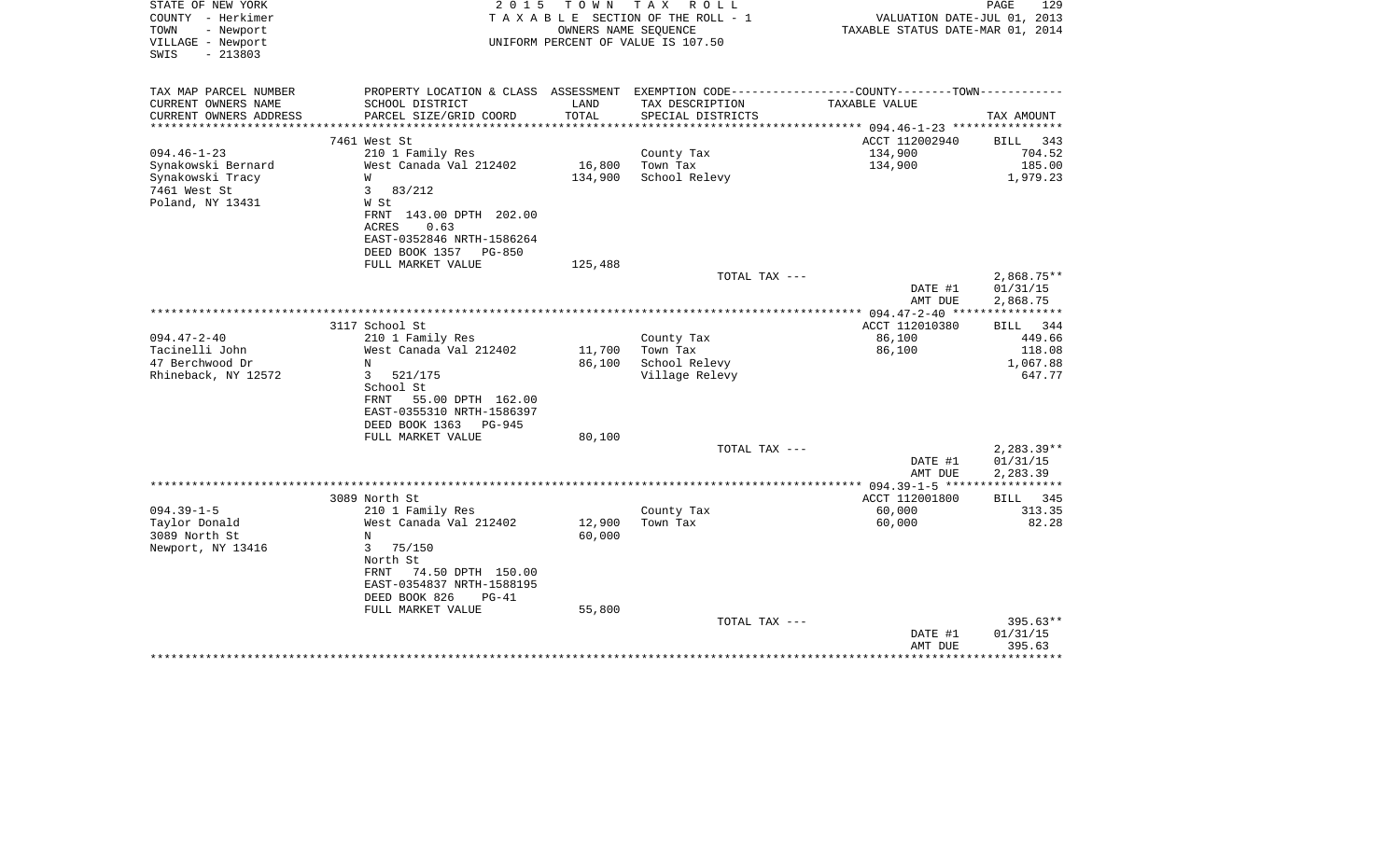| STATE OF NEW YORK                                 | 2 0 1 5                                      | T O W N | TAX ROLL                                                                                      |                                  | PAGE<br>130          |
|---------------------------------------------------|----------------------------------------------|---------|-----------------------------------------------------------------------------------------------|----------------------------------|----------------------|
| COUNTY - Herkimer                                 |                                              |         | TAXABLE SECTION OF THE ROLL - 1                                                               | VALUATION DATE-JUL 01, 2013      |                      |
| TOWN<br>- Newport<br>VILLAGE - Newport            |                                              |         | OWNERS NAME SEQUENCE<br>UNIFORM PERCENT OF VALUE IS 107.50                                    | TAXABLE STATUS DATE-MAR 01, 2014 |                      |
| $-213803$<br>SWIS                                 |                                              |         |                                                                                               |                                  |                      |
|                                                   |                                              |         |                                                                                               |                                  |                      |
|                                                   |                                              |         |                                                                                               |                                  |                      |
| TAX MAP PARCEL NUMBER                             |                                              |         | PROPERTY LOCATION & CLASS ASSESSMENT EXEMPTION CODE---------------COUNTY-------TOWN---------- |                                  |                      |
| CURRENT OWNERS NAME                               | SCHOOL DISTRICT                              | LAND    | TAX DESCRIPTION                                                                               | TAXABLE VALUE                    |                      |
| CURRENT OWNERS ADDRESS<br>*********************** | PARCEL SIZE/GRID COORD                       | TOTAL   | SPECIAL DISTRICTS                                                                             |                                  | TAX AMOUNT           |
|                                                   | 7460 Main St                                 |         |                                                                                               | ACCT 112003390                   | 346<br>BILL          |
| $094.47 - 2 - 1$                                  | 210 1 Family Res                             |         | County Tax                                                                                    | 136,900                          | 714.97               |
| Terzioski Barbara                                 | West Canada Val 212402                       | 21,600  | Town Tax                                                                                      | 136,900                          | 187.74               |
| 7460 Main St                                      | $3 \t11/2A$                                  | 136,900 |                                                                                               |                                  |                      |
| Newport, NY 13416                                 | M St                                         |         |                                                                                               |                                  |                      |
|                                                   | ACRES<br>1.50 BANK<br>184                    |         |                                                                                               |                                  |                      |
|                                                   | EAST-0355009 NRTH-1586434                    |         |                                                                                               |                                  |                      |
|                                                   | DEED BOOK 897<br>PG-169                      |         |                                                                                               |                                  |                      |
|                                                   | FULL MARKET VALUE                            | 127,350 |                                                                                               |                                  |                      |
|                                                   |                                              |         | TOTAL TAX ---                                                                                 |                                  | 902.71**             |
|                                                   |                                              |         |                                                                                               | DATE #1                          | 01/31/15             |
|                                                   |                                              |         |                                                                                               | AMT DUE                          | 902.71               |
|                                                   | 7445 Main St                                 |         |                                                                                               | ACCT 112000050                   | BILL 347             |
| $094.47 - 1 - 9$                                  | $425$ Bar                                    |         | County Tax                                                                                    | 41,100                           | 214.65               |
| Town Tavern DDM LLC                               | West Canada Val 212402                       | 5,000   | Town Tax                                                                                      | 41,100                           | 56.36                |
| 7445 Main St                                      | W                                            | 41,100  | Village Relevy                                                                                |                                  | 185.73               |
| Newport, NY 13416                                 | 10 23X50                                     |         |                                                                                               |                                  |                      |
|                                                   | Main St                                      |         |                                                                                               |                                  |                      |
| PRIOR OWNER ON 3/01/2014                          | FRNT<br>22.00 DPTH 47.00                     |         |                                                                                               |                                  |                      |
| Newport Town Tavern, Inc.                         | EAST-0354868 NRTH-1586023                    |         |                                                                                               |                                  |                      |
|                                                   | DEED BOOK 1545 PG-348                        |         |                                                                                               |                                  |                      |
|                                                   | FULL MARKET VALUE                            | 38,250  |                                                                                               |                                  |                      |
|                                                   |                                              |         | TOTAL TAX ---                                                                                 | DATE #1                          | 456.74**<br>01/31/15 |
|                                                   |                                              |         |                                                                                               | AMT DUE                          | 456.74               |
|                                                   |                                              |         |                                                                                               |                                  |                      |
|                                                   | 3059 North St                                |         |                                                                                               | ACCT 112002850                   | 348<br>BILL          |
| $094.38 - 1 - 11$                                 | 210 1 Family Res                             |         | County Tax                                                                                    | 135,000                          | 705.04               |
| Tracy John                                        | West Canada Val 212402                       | 21,200  | Town Tax                                                                                      | 135,000                          | 185.14               |
| Tracy Debra                                       | North St                                     | 135,000 |                                                                                               |                                  |                      |
| 3059 North St                                     | FRNT 144.00 DPTH                             |         |                                                                                               |                                  |                      |
| Newport, NY 13416                                 | ACRES<br>1.10                                |         |                                                                                               |                                  |                      |
|                                                   | EAST-0354331 NRTH-1588226                    |         |                                                                                               |                                  |                      |
|                                                   | DEED BOOK 807<br>PG-671<br>FULL MARKET VALUE | 125,600 |                                                                                               |                                  |                      |
|                                                   |                                              |         | TOTAL TAX ---                                                                                 |                                  | 890.18**             |
|                                                   |                                              |         |                                                                                               | DATE #1                          | 01/31/15             |
|                                                   |                                              |         |                                                                                               | AMT DUE                          | 890.18               |
|                                                   |                                              |         |                                                                                               |                                  |                      |
|                                                   | 3116 School St                               |         |                                                                                               | ACCT 112001230                   | 349<br>BILL          |
| $094.47 - 2 - 37$                                 | 210 1 Family Res                             |         | County Tax                                                                                    | 58,050                           | 303.17               |
| Tyson Billie Joe                                  | West Canada Val 212402                       | 11,300  | Town Tax                                                                                      | 58,050                           | 79.61                |
| 3116 School St                                    | S                                            | 58,050  |                                                                                               |                                  |                      |
| Newport, NY 13416                                 | 3<br>50/140                                  |         |                                                                                               |                                  |                      |
|                                                   | School St<br>FRNT<br>50.00 DPTH 118.00       |         |                                                                                               |                                  |                      |
|                                                   | EAST-0355303 NRTH-1586181                    |         |                                                                                               |                                  |                      |
|                                                   | DEED BOOK 1485<br>PG-382                     |         |                                                                                               |                                  |                      |
|                                                   | FULL MARKET VALUE                            | 54,000  |                                                                                               |                                  |                      |
|                                                   |                                              |         | TOTAL TAX ---                                                                                 |                                  | 382.78**             |
|                                                   |                                              |         |                                                                                               | DATE #1                          | 01/31/15             |
|                                                   |                                              |         |                                                                                               | AMT DUE                          | 382.78               |
|                                                   |                                              |         |                                                                                               |                                  |                      |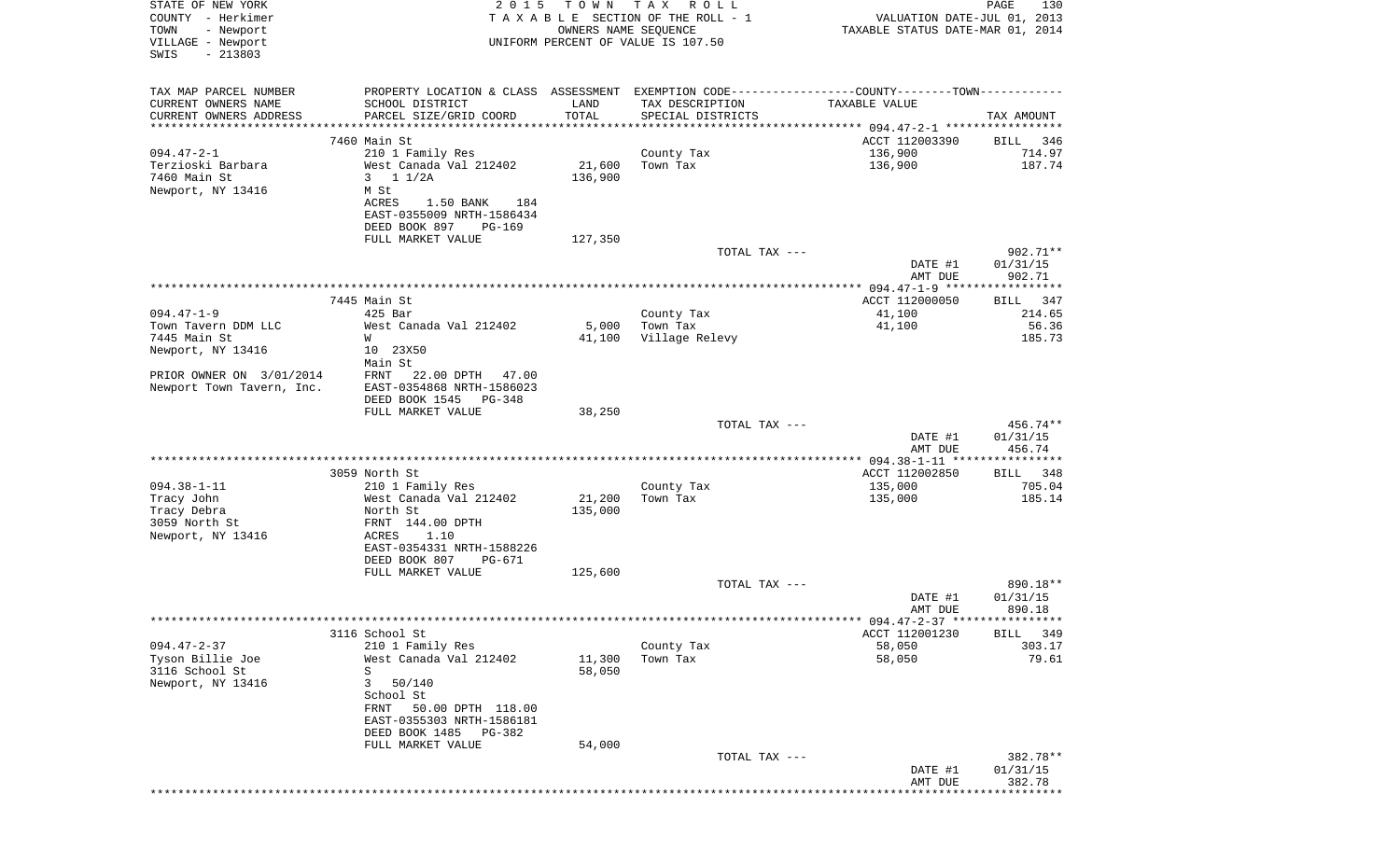| STATE OF NEW YORK<br>COUNTY - Herkimer<br>TOWN<br>- Newport<br>VILLAGE - Newport<br>$-213803$<br>SWIS | 2 0 1 5                                                | T O W N       | TAX ROLL<br>TAXABLE SECTION OF THE ROLL - 1<br>OWNERS NAME SEQUENCE<br>UNIFORM PERCENT OF VALUE IS 107.50 | VALUATION DATE-JUL 01, 2013<br>TAXABLE STATUS DATE-MAR 01, 2014                                | PAGE<br>131                  |
|-------------------------------------------------------------------------------------------------------|--------------------------------------------------------|---------------|-----------------------------------------------------------------------------------------------------------|------------------------------------------------------------------------------------------------|------------------------------|
| TAX MAP PARCEL NUMBER                                                                                 |                                                        |               |                                                                                                           | PROPERTY LOCATION & CLASS ASSESSMENT EXEMPTION CODE----------------COUNTY-------TOWN---------- |                              |
| CURRENT OWNERS NAME<br>CURRENT OWNERS ADDRESS                                                         | SCHOOL DISTRICT<br>PARCEL SIZE/GRID COORD              | LAND<br>TOTAL | TAX DESCRIPTION<br>SPECIAL DISTRICTS                                                                      | TAXABLE VALUE                                                                                  | TAX AMOUNT                   |
| **********************                                                                                |                                                        |               |                                                                                                           |                                                                                                |                              |
|                                                                                                       | 3110 School St                                         |               |                                                                                                           | ACCT 112003810                                                                                 | <b>BILL</b><br>350           |
| $094.47 - 2 - 32$                                                                                     | 210 1 Family Res                                       |               | County Tax                                                                                                | 71,800                                                                                         | 374.98                       |
| Usyk Steven M                                                                                         | West Canada Val 212402                                 | 11,600        | Town Tax                                                                                                  | 71,800                                                                                         | 98.47                        |
| Neale Crystal K<br>3110 School St                                                                     | S<br>$\mathbf{3}$<br>40/225                            | 71,800        |                                                                                                           |                                                                                                |                              |
| PO Box 46                                                                                             | School St                                              |               |                                                                                                           |                                                                                                |                              |
| Newport, NY 13416                                                                                     | FRNT 42.00 DPTH 241.00                                 |               |                                                                                                           |                                                                                                |                              |
|                                                                                                       | EAST-0355232 NRTH-1586094                              |               |                                                                                                           |                                                                                                |                              |
|                                                                                                       | DEED BOOK 1105<br><b>PG-811</b>                        |               |                                                                                                           |                                                                                                |                              |
|                                                                                                       | FULL MARKET VALUE                                      | 66,800        |                                                                                                           |                                                                                                |                              |
|                                                                                                       |                                                        |               | TOTAL TAX ---                                                                                             |                                                                                                | $473.45**$                   |
|                                                                                                       |                                                        |               |                                                                                                           | DATE #1<br>AMT DUE                                                                             | 01/31/15<br>473.45           |
|                                                                                                       |                                                        |               |                                                                                                           |                                                                                                |                              |
|                                                                                                       | 7507 Main St                                           |               |                                                                                                           | ACCT 112002520                                                                                 | <b>BILL</b><br>351           |
| $094.38 - 1 - 38$                                                                                     | 210 1 Family Res                                       |               | VET WAR CT 41121                                                                                          | 9,000<br>9.000                                                                                 |                              |
| Valerio Daniel J                                                                                      | West Canada Val 212402                                 |               | 13,300 County Tax                                                                                         | 74,400                                                                                         | 388.56                       |
| 7507 Main St                                                                                          | W                                                      | 83,400        | Town Tax                                                                                                  | 74,400                                                                                         | 102.03                       |
| Newport, NY 13416                                                                                     | 63/250<br>3                                            |               |                                                                                                           |                                                                                                |                              |
|                                                                                                       | M St                                                   |               |                                                                                                           |                                                                                                |                              |
|                                                                                                       | FRNT<br>60.00 DPTH 220.00<br>EAST-0354201 NRTH-1587170 |               |                                                                                                           |                                                                                                |                              |
|                                                                                                       | DEED BOOK 1143 PG-183                                  |               |                                                                                                           |                                                                                                |                              |
|                                                                                                       | FULL MARKET VALUE                                      | 77,600        |                                                                                                           |                                                                                                |                              |
|                                                                                                       |                                                        |               | TOTAL TAX ---                                                                                             |                                                                                                | 490.59**                     |
|                                                                                                       |                                                        |               |                                                                                                           | DATE #1                                                                                        | 01/31/15                     |
|                                                                                                       |                                                        |               |                                                                                                           | AMT DUE                                                                                        | 490.59                       |
|                                                                                                       |                                                        |               |                                                                                                           |                                                                                                |                              |
| $094.46 - 1 - 14$                                                                                     | 7422 West St<br>210 1 Family Res                       |               | County Tax                                                                                                | ACCT 112002970<br>98,000                                                                       | <b>BILL</b><br>352<br>511.81 |
| VanEvera Michele                                                                                      | West Canada Val 212402                                 | 13,800        | Town Tax                                                                                                  | 98,000                                                                                         | 134.40                       |
| 7422 West St                                                                                          | $\mathbf E$                                            | 98,000        |                                                                                                           |                                                                                                |                              |
| Newport, NY 13416                                                                                     | $3\frac{175}{165}$                                     |               |                                                                                                           |                                                                                                |                              |
|                                                                                                       | West St                                                |               |                                                                                                           |                                                                                                |                              |
|                                                                                                       | FRNT 116.00 DPTH 168.00                                |               |                                                                                                           |                                                                                                |                              |
|                                                                                                       | 0.35<br>ACRES                                          |               |                                                                                                           |                                                                                                |                              |
|                                                                                                       | EAST-0353632 NRTH-1585926<br>DEED BOOK 946<br>PG-87    |               |                                                                                                           |                                                                                                |                              |
|                                                                                                       | FULL MARKET VALUE                                      | 91,150        |                                                                                                           |                                                                                                |                              |
|                                                                                                       |                                                        |               | TOTAL TAX ---                                                                                             |                                                                                                | 646.21**                     |
|                                                                                                       |                                                        |               |                                                                                                           | DATE #1                                                                                        | 01/31/15                     |
|                                                                                                       |                                                        |               |                                                                                                           | AMT DUE                                                                                        | 646.21                       |
|                                                                                                       |                                                        |               |                                                                                                           |                                                                                                | ***********                  |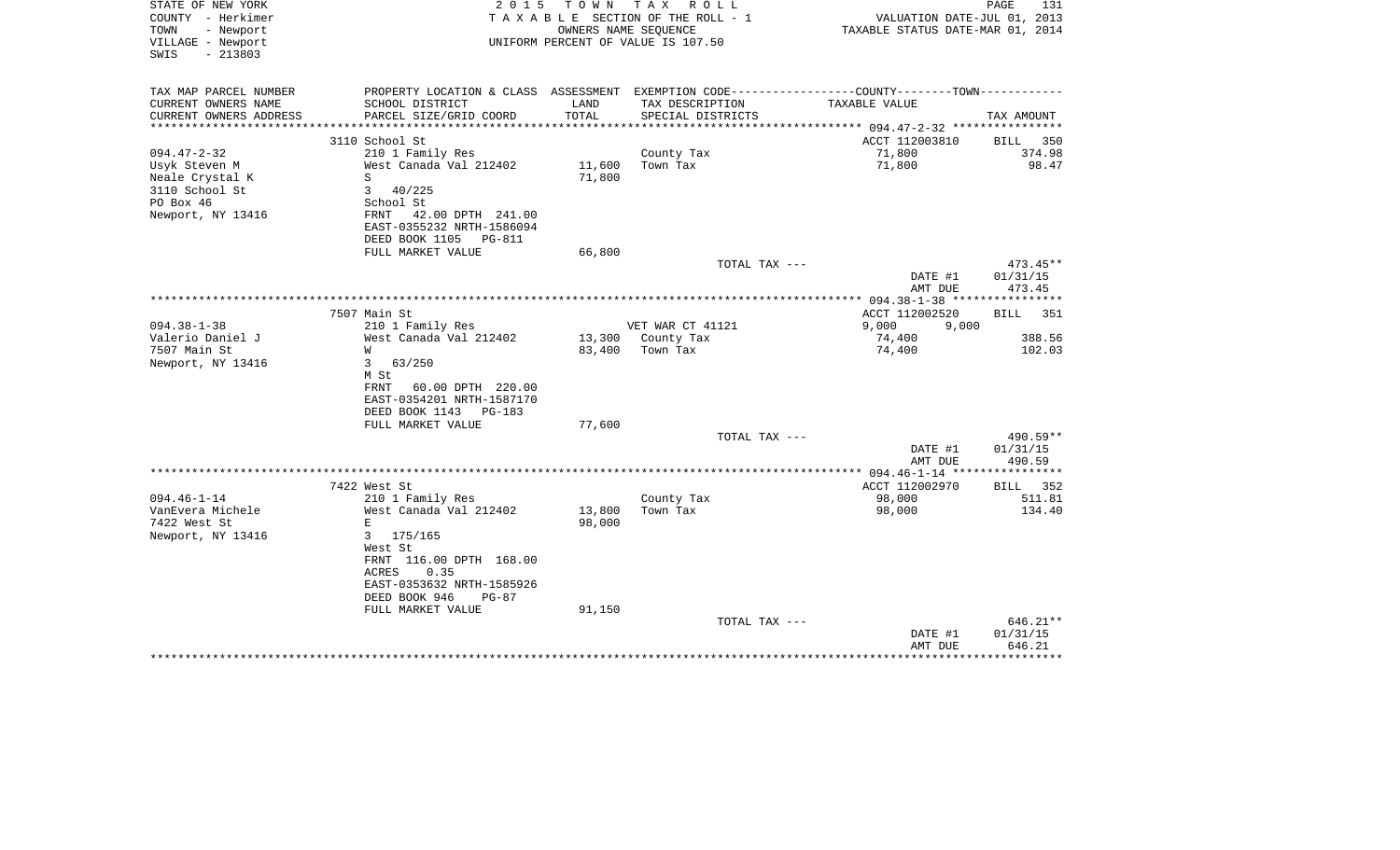| STATE OF NEW YORK<br>COUNTY - Herkimer<br>TOWN<br>- Newport<br>VILLAGE - Newport<br>$-213803$<br>SWIS | 2 0 1 5                                                          | T O W N       | TAX ROLL<br>TAXABLE SECTION OF THE ROLL - 1<br>OWNERS NAME SEQUENCE<br>UNIFORM PERCENT OF VALUE IS 107.50 | VALUATION DATE-JUL 01, 2013<br>TAXABLE STATUS DATE-MAR 01, 2014                                | PAGE<br>132              |
|-------------------------------------------------------------------------------------------------------|------------------------------------------------------------------|---------------|-----------------------------------------------------------------------------------------------------------|------------------------------------------------------------------------------------------------|--------------------------|
| TAX MAP PARCEL NUMBER                                                                                 |                                                                  |               |                                                                                                           | PROPERTY LOCATION & CLASS ASSESSMENT EXEMPTION CODE----------------COUNTY-------TOWN---------- |                          |
| CURRENT OWNERS NAME<br>CURRENT OWNERS ADDRESS                                                         | SCHOOL DISTRICT<br>PARCEL SIZE/GRID COORD                        | LAND<br>TOTAL | TAX DESCRIPTION<br>SPECIAL DISTRICTS                                                                      | TAXABLE VALUE                                                                                  | TAX AMOUNT               |
| **********************                                                                                |                                                                  |               |                                                                                                           |                                                                                                |                          |
|                                                                                                       | Bridge St                                                        |               |                                                                                                           | ACCT 112004920                                                                                 | <b>BILL</b><br>353       |
| $094.47 - 1 - 5$                                                                                      | 220 2 Family Res                                                 |               | County Tax                                                                                                | 6,300                                                                                          | 32.90                    |
| Victor John                                                                                           | West Canada Val 212402                                           | 6,300         | Town Tax                                                                                                  | 6,300                                                                                          | 8.64                     |
| Victor Marianne<br>11430 Steuben Rd E                                                                 | S<br>$10 \t 20/111$                                              | 6,300         |                                                                                                           |                                                                                                |                          |
| Utica, NY 13502-7228                                                                                  | Bridge St<br>FRNT 27.50 DPTH 106.00<br>EAST-0354785 NRTH-1585969 |               |                                                                                                           |                                                                                                |                          |
|                                                                                                       | DEED BOOK 873<br>$PG-74$<br>FULL MARKET VALUE                    | 5,850         |                                                                                                           |                                                                                                |                          |
|                                                                                                       |                                                                  |               | TOTAL TAX ---                                                                                             |                                                                                                | $41.54**$                |
|                                                                                                       |                                                                  |               |                                                                                                           | DATE #1<br>AMT DUE                                                                             | 01/31/15<br>41.54        |
|                                                                                                       |                                                                  |               |                                                                                                           |                                                                                                |                          |
| $094.47 - 1 - 12$                                                                                     | Main St<br>482 Det row bldg                                      |               | County Tax                                                                                                | ACCT 112010920<br>149,400                                                                      | BILL 354<br>780.25       |
| Victor John W                                                                                         | West Canada Val 212402                                           | 11,400        | Town Tax                                                                                                  | 149,400                                                                                        | 204.89                   |
| Marianne W                                                                                            | E                                                                | 149,400       |                                                                                                           |                                                                                                |                          |
| 11430 Steuben Rd E                                                                                    | 10 47/168                                                        |               |                                                                                                           |                                                                                                |                          |
| Utica, NY 13502                                                                                       | M St                                                             |               |                                                                                                           |                                                                                                |                          |
|                                                                                                       | FRNT<br>46.00 DPTH 154.00                                        |               |                                                                                                           |                                                                                                |                          |
|                                                                                                       | EAST-0354871 NRTH-1585913                                        |               |                                                                                                           |                                                                                                |                          |
|                                                                                                       | DEED BOOK 828<br>PG-568                                          |               |                                                                                                           |                                                                                                |                          |
|                                                                                                       | FULL MARKET VALUE                                                | 139,000       | TOTAL TAX ---                                                                                             |                                                                                                | 985.14**                 |
|                                                                                                       |                                                                  |               |                                                                                                           | DATE #1                                                                                        | 01/31/15                 |
|                                                                                                       |                                                                  |               |                                                                                                           | AMT DUE                                                                                        | 985.14                   |
|                                                                                                       | *********                                                        |               |                                                                                                           | $*$ 094.38-1-46 $**$                                                                           | **********               |
|                                                                                                       | 7551 Main St                                                     |               |                                                                                                           | ACCT 112000930                                                                                 | BILL 355                 |
| $094.38 - 1 - 46$                                                                                     | 210 1 Family Res                                                 |               | County Tax                                                                                                | 348,000                                                                                        | 1,817.45                 |
| Wagner Mark                                                                                           | West Canada Val 212402                                           | 23,600        | Town Tax                                                                                                  | 348,000                                                                                        | 477.24                   |
| 7551 Main St<br>PO Box 591                                                                            | W<br>3.5a                                                        | 348,000       |                                                                                                           |                                                                                                |                          |
| Little Falls, NY 13365                                                                                | Main St                                                          |               |                                                                                                           |                                                                                                |                          |
|                                                                                                       | FRNT 548.50 DPTH                                                 |               |                                                                                                           |                                                                                                |                          |
|                                                                                                       | 3.50<br><b>ACRES</b>                                             |               |                                                                                                           |                                                                                                |                          |
|                                                                                                       | EAST-0353631 NRTH-1588045                                        |               |                                                                                                           |                                                                                                |                          |
|                                                                                                       | DEED BOOK 1414<br>PG-782                                         |               |                                                                                                           |                                                                                                |                          |
|                                                                                                       | FULL MARKET VALUE                                                | 323,700       |                                                                                                           |                                                                                                |                          |
|                                                                                                       |                                                                  |               | TOTAL TAX ---                                                                                             | DATE #1                                                                                        | $2,294.69**$<br>01/31/15 |
|                                                                                                       |                                                                  |               |                                                                                                           | AMT DUE                                                                                        | 2,294.69                 |
|                                                                                                       |                                                                  |               |                                                                                                           |                                                                                                |                          |
|                                                                                                       |                                                                  |               |                                                                                                           |                                                                                                |                          |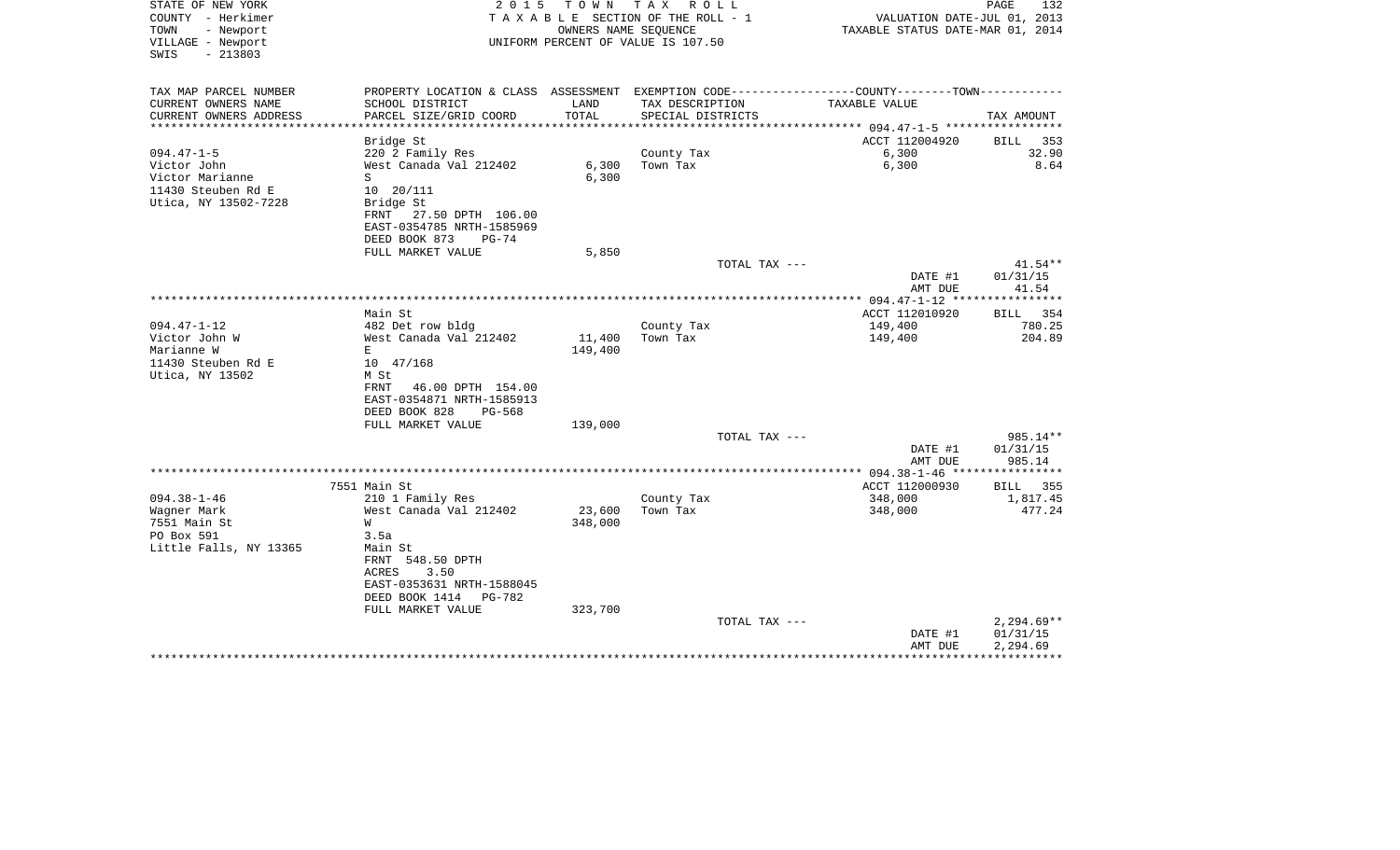| STATE OF NEW YORK<br>COUNTY - Herkimer<br>TOWN<br>- Newport<br>VILLAGE - Newport<br>$-213803$<br>SWIS | 2 0 1 5                                              | T O W N | TAX ROLL<br>TAXABLE SECTION OF THE ROLL - 1<br>OWNERS NAME SEQUENCE<br>UNIFORM PERCENT OF VALUE IS 107.50 | VALUATION DATE-JUL 01, 2013<br>TAXABLE STATUS DATE-MAR 01, 2014                               | PAGE<br>133        |
|-------------------------------------------------------------------------------------------------------|------------------------------------------------------|---------|-----------------------------------------------------------------------------------------------------------|-----------------------------------------------------------------------------------------------|--------------------|
| TAX MAP PARCEL NUMBER                                                                                 |                                                      |         |                                                                                                           | PROPERTY LOCATION & CLASS ASSESSMENT EXEMPTION CODE---------------COUNTY-------TOWN---------- |                    |
| CURRENT OWNERS NAME                                                                                   | SCHOOL DISTRICT                                      | LAND    | TAX DESCRIPTION                                                                                           | TAXABLE VALUE                                                                                 |                    |
| CURRENT OWNERS ADDRESS<br>*********************                                                       | PARCEL SIZE/GRID COORD                               | TOTAL   | SPECIAL DISTRICTS                                                                                         |                                                                                               | TAX AMOUNT         |
|                                                                                                       | 7392 West St                                         |         |                                                                                                           | ACCT 112003210                                                                                | BILL 356           |
| $094.46 - 1 - 7$                                                                                      | 210 1 Family Res                                     |         | County Tax                                                                                                | 85,000                                                                                        | 443.92             |
| Waldron William H                                                                                     | West Canada Val 212402                               | 13,800  | Town Tax                                                                                                  | 85,000                                                                                        | 116.57             |
| 7392 West St                                                                                          | Е                                                    | 85,000  |                                                                                                           |                                                                                               |                    |
| PO Box 240                                                                                            | 3 120X 116                                           |         |                                                                                                           |                                                                                               |                    |
| Newport, NY 13416                                                                                     | W St                                                 |         |                                                                                                           |                                                                                               |                    |
|                                                                                                       | FRNT 130.00 DPTH 116.00<br>EAST-0354139 NRTH-1585407 |         |                                                                                                           |                                                                                               |                    |
|                                                                                                       | DEED BOOK 1394 PG-831                                |         |                                                                                                           |                                                                                               |                    |
|                                                                                                       | FULL MARKET VALUE                                    | 79,050  |                                                                                                           |                                                                                               |                    |
|                                                                                                       |                                                      |         | TOTAL TAX ---                                                                                             |                                                                                               | 560.49**           |
|                                                                                                       |                                                      |         |                                                                                                           | DATE #1                                                                                       | 01/31/15           |
|                                                                                                       |                                                      |         |                                                                                                           | AMT DUE<br>************** 094.39-1-47 *****************                                       | 560.49             |
|                                                                                                       | 7523 East St                                         |         |                                                                                                           | ACCT 112003240                                                                                | BILL 357           |
| $094.39 - 1 - 47$                                                                                     | 210 1 Family Res                                     |         | VET WAR CT 41121                                                                                          | 9,000<br>9,000                                                                                |                    |
| Wares Patricia A                                                                                      | West Canada Val 212402                               |         | 15,900 County Tax                                                                                         | 70,800                                                                                        | 369.76             |
| 7523 East St                                                                                          | W                                                    | 79,800  | Town Tax                                                                                                  | 70,800                                                                                        | 97.09              |
| PO Box 306                                                                                            | $3\quad 128/232$                                     |         |                                                                                                           |                                                                                               |                    |
| Newport, NY 13416                                                                                     | E St                                                 |         |                                                                                                           |                                                                                               |                    |
|                                                                                                       | FRNT 130.00 DPTH 228.00<br><b>ACRES</b><br>0.56      |         |                                                                                                           |                                                                                               |                    |
|                                                                                                       | EAST-0354757 NRTH-1587409                            |         |                                                                                                           |                                                                                               |                    |
|                                                                                                       | DEED BOOK 916<br>PG-237                              |         |                                                                                                           |                                                                                               |                    |
|                                                                                                       | FULL MARKET VALUE                                    | 74,250  |                                                                                                           |                                                                                               |                    |
|                                                                                                       |                                                      |         | TOTAL TAX ---                                                                                             |                                                                                               | 466.85**           |
|                                                                                                       |                                                      |         |                                                                                                           | DATE #1<br>AMT DUE                                                                            | 01/31/15<br>466.85 |
|                                                                                                       |                                                      |         |                                                                                                           |                                                                                               |                    |
|                                                                                                       | 7356 West St                                         |         |                                                                                                           | ACCT 112011070                                                                                | BILL 358           |
| $094.46 - 1 - 3$                                                                                      | 210 1 Family Res                                     |         | County Tax                                                                                                | 77,000                                                                                        | 402.14             |
| Welsh John P                                                                                          | West Canada Val 212402                               | 18,200  | Town Tax                                                                                                  | 77,000                                                                                        | 105.60             |
| Welsh Michael                                                                                         | E                                                    | 77,000  |                                                                                                           |                                                                                               |                    |
| 7356 West St<br>PO Box 92                                                                             | $\mathbf{3}$<br>1/2A                                 |         |                                                                                                           |                                                                                               |                    |
| Newport, NY 13416                                                                                     | W St<br>FRNT 121.00 DPTH 270.00                      |         |                                                                                                           |                                                                                               |                    |
|                                                                                                       | EAST-0354492 NRTH-1584904                            |         |                                                                                                           |                                                                                               |                    |
|                                                                                                       | DEED BOOK 915<br>PG-352                              |         |                                                                                                           |                                                                                               |                    |
|                                                                                                       | FULL MARKET VALUE                                    | 71,650  |                                                                                                           |                                                                                               |                    |
|                                                                                                       |                                                      |         | TOTAL TAX ---                                                                                             |                                                                                               | $507.74**$         |
|                                                                                                       |                                                      |         |                                                                                                           | DATE #1                                                                                       | 01/31/15<br>507.74 |
|                                                                                                       |                                                      |         |                                                                                                           | AMT DUE                                                                                       |                    |
|                                                                                                       |                                                      |         |                                                                                                           |                                                                                               |                    |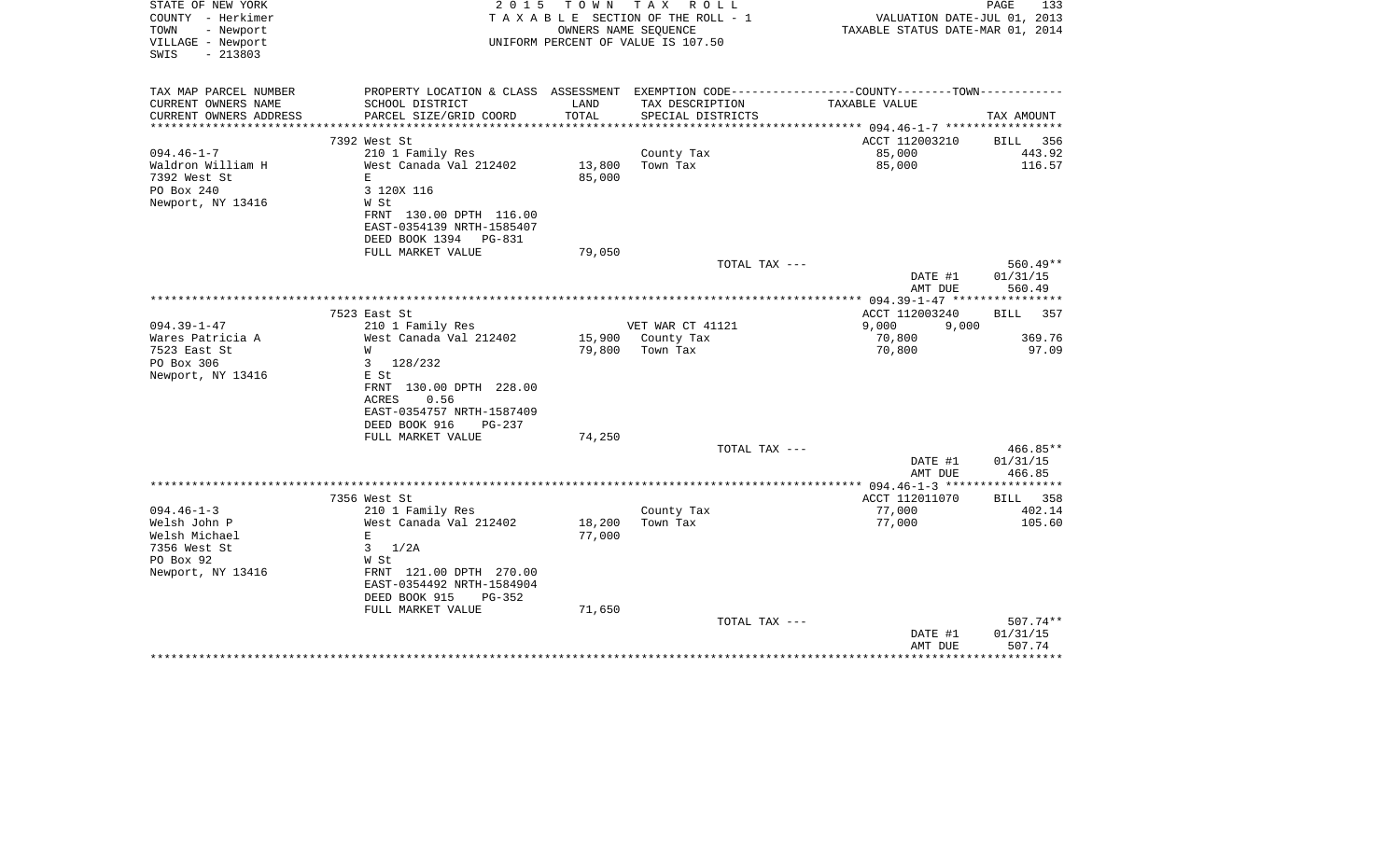| STATE OF NEW YORK         | 2 0 1 5                        | TOWN TAX | R O L L                            |                                                                                               | $\mathop{\mathrm{PAGE}}$<br>134 |
|---------------------------|--------------------------------|----------|------------------------------------|-----------------------------------------------------------------------------------------------|---------------------------------|
| COUNTY - Herkimer         |                                |          | TAXABLE SECTION OF THE ROLL - 1    | VALUATION DATE-JUL 01, 2013                                                                   |                                 |
| TOWN<br>- Newport         |                                |          | OWNERS NAME SEQUENCE               | TAXABLE STATUS DATE-MAR 01, 2014                                                              |                                 |
| VILLAGE - Newport         |                                |          | UNIFORM PERCENT OF VALUE IS 107.50 |                                                                                               |                                 |
| $-213803$<br>SWIS         |                                |          |                                    |                                                                                               |                                 |
|                           |                                |          |                                    |                                                                                               |                                 |
| TAX MAP PARCEL NUMBER     |                                |          |                                    | PROPERTY LOCATION & CLASS ASSESSMENT EXEMPTION CODE---------------COUNTY-------TOWN---------- |                                 |
| CURRENT OWNERS NAME       | SCHOOL DISTRICT                | LAND     | TAX DESCRIPTION                    | TAXABLE VALUE                                                                                 |                                 |
| CURRENT OWNERS ADDRESS    | PARCEL SIZE/GRID COORD         | TOTAL    | SPECIAL DISTRICTS                  |                                                                                               | TAX AMOUNT                      |
| ************************  |                                |          |                                    |                                                                                               |                                 |
|                           | Main St                        |          |                                    | ACCT 112011215                                                                                | BILL<br>359                     |
| $094.47 - 3 - 17.1$       | 120 Field crops                |          | County Tax                         | 28,600                                                                                        | 149.36                          |
| Wheeler Craig             | West Canada Val 212402         | 15,500   | Town Tax                           | 28,600                                                                                        | 39.22                           |
| 198 Woodchuck Hill Rd     | W<br>Rt 28                     | 28,600   |                                    |                                                                                               |                                 |
| Newport, NY 13416         | $\mathbf{1}$<br>70 A           |          |                                    |                                                                                               |                                 |
|                           | FRNT 250.00 DPTH               |          |                                    |                                                                                               |                                 |
| MAY BE SUBJECT TO PAYMENT | ACRES<br>20.70                 |          |                                    |                                                                                               |                                 |
| UNDER AGDIST LAW TIL 2017 | EAST-0356184 NRTH-1584974      |          |                                    |                                                                                               |                                 |
|                           | DEED BOOK 941<br><b>PG-671</b> |          |                                    |                                                                                               |                                 |
|                           | FULL MARKET VALUE              | 26,605   |                                    |                                                                                               |                                 |
|                           |                                |          | TOTAL TAX ---                      |                                                                                               | 188.58**                        |
|                           |                                |          |                                    | DATE #1                                                                                       | 01/31/15                        |
|                           |                                |          |                                    | AMT DUE                                                                                       | 188.58                          |
|                           |                                |          |                                    | ********** 094.47-2-14 ****                                                                   | * * * * * * * * * * * *         |
|                           | 3151 Mech St                   |          |                                    | ACCT 112003030                                                                                | <b>BILL</b><br>360              |
| $094.47 - 2 - 14$         | 220 2 Family Res               |          | County Tax                         | 41,000                                                                                        | 214.12                          |
| Williams Steven M         | West Canada Val 212402         | 13,300   | Town Tax                           | 41,000                                                                                        | 56.23                           |
| Williams Shawna L         | W                              | 41,000   |                                    |                                                                                               |                                 |
| 3151 Mech St              | $\mathbf{3}$<br>50/100         |          |                                    |                                                                                               |                                 |
| PO Box 226                | Mech St                        |          |                                    |                                                                                               |                                 |
| Newport, NY 13416         | FRNT<br>65.00 DPTH 161.00      |          |                                    |                                                                                               |                                 |
|                           | 0.26<br>ACRES                  |          |                                    |                                                                                               |                                 |
|                           | EAST-0355889 NRTH-1585942      |          |                                    |                                                                                               |                                 |
|                           | DEED BOOK 1235<br>$PG-325$     |          |                                    |                                                                                               |                                 |
|                           | FULL MARKET VALUE              | 38,150   |                                    |                                                                                               |                                 |
|                           |                                |          | TOTAL TAX ---                      |                                                                                               | $270.35**$                      |
|                           |                                |          |                                    | DATE #1                                                                                       | 01/31/15                        |
|                           |                                |          |                                    | AMT DUE                                                                                       | 270.35                          |
|                           |                                |          |                                    |                                                                                               | ***********                     |
|                           | 7597 Main St                   |          |                                    | ACCT 112002250                                                                                | BILL 361                        |
| $094.38 - 1 - 48$         | 210 1 Family Res               |          | County Tax                         | 77,900                                                                                        | 406.84                          |
| Williams Walter           | West Canada Val 212402         | 32,000   | Town Tax                           | 77,900                                                                                        | 106.83                          |
| 5046 Cole St              | W                              | 77,900   |                                    |                                                                                               |                                 |
| Munnsville, NY 13409      | Mote                           |          |                                    |                                                                                               |                                 |
|                           | M St                           |          |                                    |                                                                                               |                                 |
| PRIOR OWNER ON 3/01/2014  | FRNT<br>266.00 DPTH            |          |                                    |                                                                                               |                                 |
| Williams Walter           | 0.78<br>ACRES                  |          |                                    |                                                                                               |                                 |
|                           | EAST-0353215 NRTH-1588485      |          |                                    |                                                                                               |                                 |
|                           | DEED BOOK 1536<br>$PG-692$     |          |                                    |                                                                                               |                                 |
|                           | FULL MARKET VALUE              | 72,450   |                                    |                                                                                               |                                 |
|                           |                                |          | TOTAL TAX ---                      |                                                                                               | 513.67**                        |
|                           |                                |          |                                    | DATE #1                                                                                       | 01/31/15                        |
|                           |                                |          |                                    | AMT DUE                                                                                       | 513.67                          |
|                           |                                |          |                                    |                                                                                               |                                 |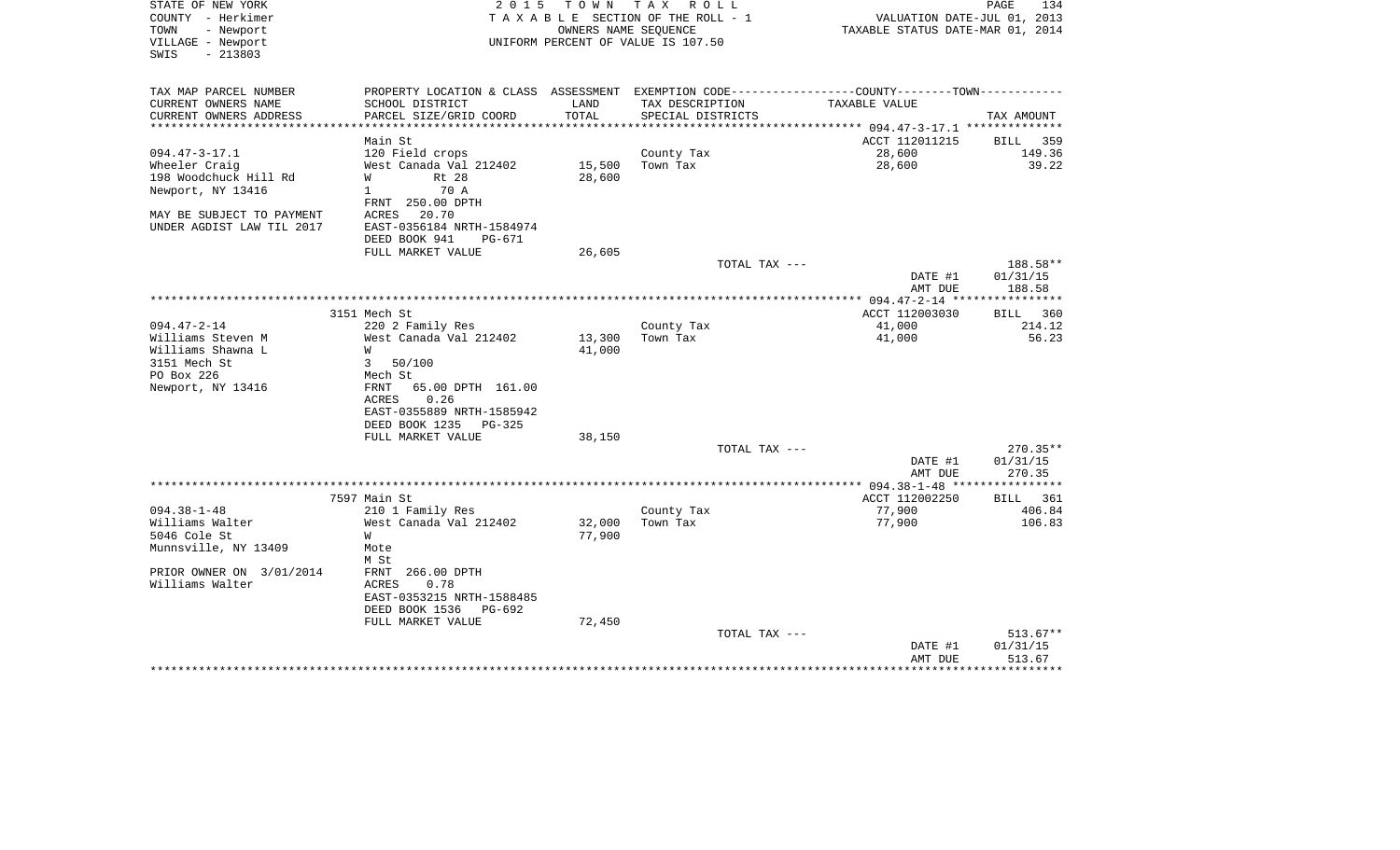| STATE OF NEW YORK<br>COUNTY - Herkimer<br>TOWN<br>- Newport<br>VILLAGE - Newport<br>$-213803$<br>SWIS | 2 0 1 5                                                | T O W N       | TAX ROLL<br>TAXABLE SECTION OF THE ROLL - 1<br>OWNERS NAME SEQUENCE<br>UNIFORM PERCENT OF VALUE IS 107.50                               | VALUATION DATE-JUL 01, 2013<br>TAXABLE STATUS DATE-MAR 01, 2014 | PAGE<br>135        |
|-------------------------------------------------------------------------------------------------------|--------------------------------------------------------|---------------|-----------------------------------------------------------------------------------------------------------------------------------------|-----------------------------------------------------------------|--------------------|
| TAX MAP PARCEL NUMBER<br>CURRENT OWNERS NAME<br>CURRENT OWNERS ADDRESS                                | SCHOOL DISTRICT<br>PARCEL SIZE/GRID COORD              | LAND<br>TOTAL | PROPERTY LOCATION & CLASS ASSESSMENT EXEMPTION CODE----------------COUNTY--------TOWN----------<br>TAX DESCRIPTION<br>SPECIAL DISTRICTS | TAXABLE VALUE                                                   | TAX AMOUNT         |
| ***********************                                                                               |                                                        |               |                                                                                                                                         |                                                                 |                    |
|                                                                                                       | 7417 West St                                           |               |                                                                                                                                         | ACCT 112011200                                                  | <b>BILL</b><br>362 |
| $094.46 - 1 - 31$                                                                                     | 210 1 Family Res                                       |               | CLERGY<br>41400                                                                                                                         | 1,500<br>1,500                                                  |                    |
| Wilson Eldon                                                                                          | West Canada Val 212402                                 | 17,300        | County Tax                                                                                                                              | 163,500                                                         | 853.89             |
| Revocable Living Trust<br>PO Box 317                                                                  | W<br>$1/2$ A<br>3                                      | 165,000       | Town Tax                                                                                                                                | 163,500                                                         | 224.22             |
| Newport, NY 13416                                                                                     | W St                                                   |               |                                                                                                                                         |                                                                 |                    |
|                                                                                                       | FRNT 161.00 DPTH 186.00<br>0.68<br><b>ACRES</b>        |               |                                                                                                                                         |                                                                 |                    |
|                                                                                                       | EAST-0353580 NRTH-1585685                              |               |                                                                                                                                         |                                                                 |                    |
|                                                                                                       | DEED BOOK 814<br>PG-244                                |               |                                                                                                                                         |                                                                 |                    |
|                                                                                                       | FULL MARKET VALUE                                      | 153,500       |                                                                                                                                         |                                                                 |                    |
|                                                                                                       |                                                        |               | TOTAL TAX ---                                                                                                                           |                                                                 | 1,078.11**         |
|                                                                                                       |                                                        |               |                                                                                                                                         | DATE #1                                                         | 01/31/15           |
|                                                                                                       |                                                        |               |                                                                                                                                         | AMT DUE                                                         | 1,078.11           |
|                                                                                                       |                                                        |               |                                                                                                                                         |                                                                 |                    |
|                                                                                                       | 3125 Mech St                                           |               |                                                                                                                                         | ACCT 112010500                                                  | 363<br><b>BILL</b> |
| $094.47 - 2 - 21$                                                                                     | 210 1 Family Res                                       |               | County Tax                                                                                                                              | 52,000                                                          | 271.57             |
| Wood Christine                                                                                        | West Canada Val 212402                                 | 13,500        | Town Tax                                                                                                                                | 52,000                                                          | 71.31              |
| 3125 Mechanic St<br>Newport, NY 13416                                                                 | W<br>3<br>68X200                                       | 52,000        |                                                                                                                                         |                                                                 |                    |
|                                                                                                       | Mechanic St                                            |               |                                                                                                                                         |                                                                 |                    |
|                                                                                                       | 65.00 DPTH 210.00<br>FRNT                              |               |                                                                                                                                         |                                                                 |                    |
|                                                                                                       | 0.32<br>ACRES                                          |               |                                                                                                                                         |                                                                 |                    |
|                                                                                                       | EAST-0355402 NRTH-1585899                              |               |                                                                                                                                         |                                                                 |                    |
|                                                                                                       | DEED BOOK 717<br>$PG-71$                               |               |                                                                                                                                         |                                                                 |                    |
|                                                                                                       | FULL MARKET VALUE                                      | 48,350        |                                                                                                                                         |                                                                 |                    |
|                                                                                                       |                                                        |               | TOTAL TAX ---                                                                                                                           |                                                                 | 342.88**           |
|                                                                                                       |                                                        |               |                                                                                                                                         | DATE #1                                                         | 01/31/15           |
|                                                                                                       |                                                        |               |                                                                                                                                         | AMT DUE                                                         | 342.88             |
|                                                                                                       |                                                        |               |                                                                                                                                         | ********** 094.39-1-30 ****************                         |                    |
| $094.39 - 1 - 30$                                                                                     | 7481 East St<br>210 1 Family Res                       |               | VET COM CT 41131                                                                                                                        | ACCT 112003960<br>15,000<br>15,000                              | <b>BILL</b><br>364 |
| Woods Steven                                                                                          | West Canada Val 212402                                 | 14,500        | County Tax                                                                                                                              | 63,000                                                          | 329.02             |
| Woods Sharyn                                                                                          | W                                                      | 78,000        | Town Tax                                                                                                                                | 63,000                                                          | 86.40              |
| 7481 East St                                                                                          | 3<br>80/235                                            |               |                                                                                                                                         |                                                                 |                    |
| PO Box 36                                                                                             | E St                                                   |               |                                                                                                                                         |                                                                 |                    |
| Newport, NY 13416                                                                                     | 80.00 DPTH 229.37<br><b>FRNT</b><br><b>BANK</b><br>641 |               |                                                                                                                                         |                                                                 |                    |
|                                                                                                       | EAST-0355084 NRTH-1586668                              |               |                                                                                                                                         |                                                                 |                    |
|                                                                                                       | DEED BOOK 699<br>PG-562                                |               |                                                                                                                                         |                                                                 |                    |
|                                                                                                       | FULL MARKET VALUE                                      | 72,550        |                                                                                                                                         |                                                                 |                    |
|                                                                                                       |                                                        |               | TOTAL TAX ---                                                                                                                           |                                                                 | $415.42**$         |
|                                                                                                       |                                                        |               |                                                                                                                                         | DATE #1                                                         | 01/31/15           |
|                                                                                                       |                                                        |               |                                                                                                                                         | AMT DUE                                                         | 415.42             |
|                                                                                                       |                                                        |               |                                                                                                                                         |                                                                 |                    |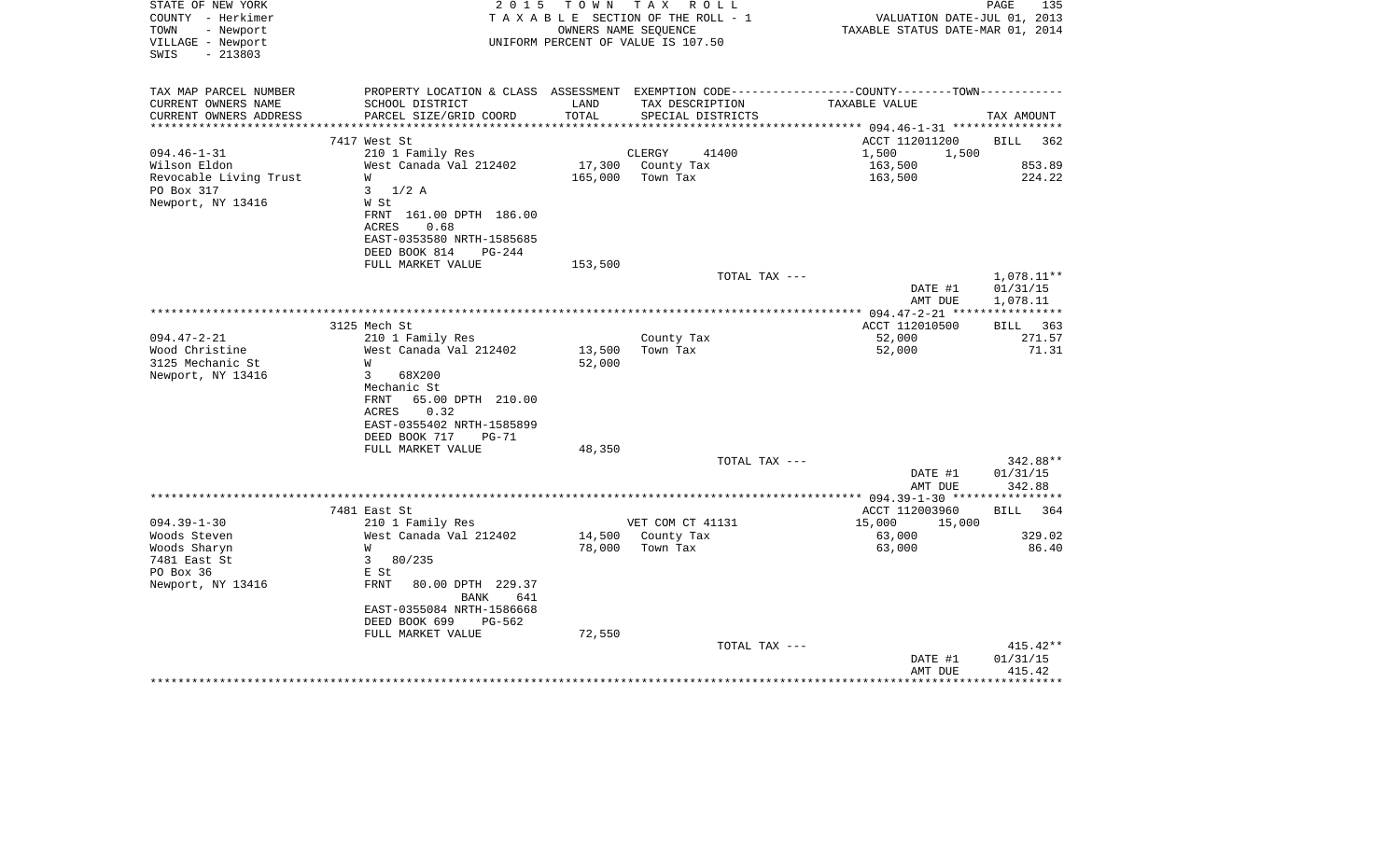| STATE OF NEW YORK<br>COUNTY - Herkimer<br>TOWN<br>- Newport |                                                                                               | 2 0 1 5<br>TOWN TAX<br>R O L L<br>TAXABLE SECTION OF THE ROLL - 1<br>OWNERS NAME SEQUENCE |                                      |               | PAGE<br>136<br>VALUATION DATE-JUL 01, 2013<br>TAXABLE STATUS DATE-MAR 01, 2014 |                    |  |
|-------------------------------------------------------------|-----------------------------------------------------------------------------------------------|-------------------------------------------------------------------------------------------|--------------------------------------|---------------|--------------------------------------------------------------------------------|--------------------|--|
| VILLAGE - Newport<br>$-213803$<br>SWIS                      |                                                                                               |                                                                                           | UNIFORM PERCENT OF VALUE IS 107.50   |               |                                                                                |                    |  |
| TAX MAP PARCEL NUMBER                                       | PROPERTY LOCATION & CLASS ASSESSMENT EXEMPTION CODE---------------COUNTY-------TOWN---------- |                                                                                           |                                      |               |                                                                                |                    |  |
| CURRENT OWNERS NAME<br>CURRENT OWNERS ADDRESS               | SCHOOL DISTRICT                                                                               | LAND<br>TOTAL                                                                             | TAX DESCRIPTION<br>SPECIAL DISTRICTS |               | TAXABLE VALUE                                                                  |                    |  |
| ****************                                            | PARCEL SIZE/GRID COORD                                                                        | ***********************                                                                   |                                      |               | ***************** 094.47-2-5 ************                                      | TAX AMOUNT         |  |
|                                                             | East St                                                                                       |                                                                                           |                                      |               | ACCT 112001590                                                                 | <b>BILL</b><br>365 |  |
| $094.47 - 2 - 5$                                            | 312 Vac w/imprv                                                                               |                                                                                           | County Tax                           |               | 10,900                                                                         | 56.93              |  |
| Woods Steven                                                | West Canada Val 212402                                                                        | 4,000                                                                                     | Town Tax                             |               | 10,900                                                                         | 14.95              |  |
| Woods Sharyn                                                | W                                                                                             | 10,900                                                                                    |                                      |               |                                                                                |                    |  |
| 7481 East St                                                | 10 44/106                                                                                     |                                                                                           |                                      |               |                                                                                |                    |  |
| PO Box 36                                                   | E St                                                                                          |                                                                                           |                                      |               |                                                                                |                    |  |
| Newport, NY 13416                                           | FRNT<br>40.00 DPTH 117.80                                                                     |                                                                                           |                                      |               |                                                                                |                    |  |
|                                                             | 641<br>BANK                                                                                   |                                                                                           |                                      |               |                                                                                |                    |  |
|                                                             | EAST-0355153 NRTH-1586635<br>DEED BOOK 699<br>PG-562                                          |                                                                                           |                                      |               |                                                                                |                    |  |
|                                                             | FULL MARKET VALUE                                                                             | 10,150                                                                                    |                                      |               |                                                                                |                    |  |
|                                                             |                                                                                               |                                                                                           |                                      | TOTAL TAX --- |                                                                                | 71.88**            |  |
|                                                             |                                                                                               |                                                                                           |                                      |               | DATE #1                                                                        | 01/31/15           |  |
|                                                             |                                                                                               |                                                                                           |                                      |               | AMT DUE                                                                        | 71.88              |  |
|                                                             |                                                                                               |                                                                                           |                                      |               |                                                                                |                    |  |
|                                                             | 7397 West St                                                                                  |                                                                                           |                                      |               | ACCT 112003180                                                                 | 366<br><b>BILL</b> |  |
| $094.46 - 1 - 36.2$                                         | 311 Res vac land                                                                              |                                                                                           | County Tax                           |               | 1,000                                                                          | 5.22               |  |
| Worden Heidi L                                              | West Canada Val 212402                                                                        | 1,000                                                                                     | Town Tax                             |               | 1,000                                                                          | 1.37               |  |
| 7389 West St                                                | FRNT<br>$6.00$ DPTH                                                                           | 1,000                                                                                     |                                      |               |                                                                                |                    |  |
| PO Box 297                                                  | ACRES<br>0.03                                                                                 |                                                                                           |                                      |               |                                                                                |                    |  |
| Newport, NY 13416                                           | EAST-0353952 NRTH-1585312<br>DEED BOOK 1472<br>PG-193                                         |                                                                                           |                                      |               |                                                                                |                    |  |
|                                                             | FULL MARKET VALUE                                                                             | 950                                                                                       |                                      |               |                                                                                |                    |  |
|                                                             |                                                                                               |                                                                                           |                                      | TOTAL TAX --- |                                                                                | $6.59**$           |  |
|                                                             |                                                                                               |                                                                                           |                                      |               | DATE #1                                                                        | 01/31/15           |  |
|                                                             |                                                                                               |                                                                                           |                                      |               | AMT DUE                                                                        | 6.59               |  |
|                                                             | 7389 West St                                                                                  |                                                                                           |                                      |               | ACCT 112002620                                                                 | BILL 367           |  |
| $094.46 - 1 - 38.1$                                         | 210 1 Family Res                                                                              |                                                                                           | County Tax                           |               | 209,302                                                                        | 1,093.09           |  |
| Worden Heidi L                                              | West Canada Val 212402                                                                        | 37,200                                                                                    | Town Tax                             |               | 209,302                                                                        | 287.03             |  |
| 7389 West St                                                | West                                                                                          | 209,302                                                                                   |                                      |               |                                                                                |                    |  |
| PO Box 297                                                  | 10 A                                                                                          |                                                                                           |                                      |               |                                                                                |                    |  |
| Newport, NY 13416                                           | West St                                                                                       |                                                                                           |                                      |               |                                                                                |                    |  |
|                                                             | 12.00 DPTH<br>FRNT                                                                            |                                                                                           |                                      |               |                                                                                |                    |  |
|                                                             | 7.80<br>ACRES                                                                                 |                                                                                           |                                      |               |                                                                                |                    |  |
|                                                             | EAST-0353740 NRTH-1584888                                                                     |                                                                                           |                                      |               |                                                                                |                    |  |
|                                                             | DEED BOOK 1472<br>PG-193                                                                      |                                                                                           |                                      |               |                                                                                |                    |  |
|                                                             | FULL MARKET VALUE                                                                             | 194,700                                                                                   |                                      |               |                                                                                |                    |  |
|                                                             |                                                                                               |                                                                                           |                                      | TOTAL TAX --- |                                                                                | $1,380.12**$       |  |
|                                                             |                                                                                               |                                                                                           |                                      |               | DATE #1                                                                        | 01/31/15           |  |
|                                                             |                                                                                               |                                                                                           |                                      |               | AMT DUE                                                                        | 1,380.12           |  |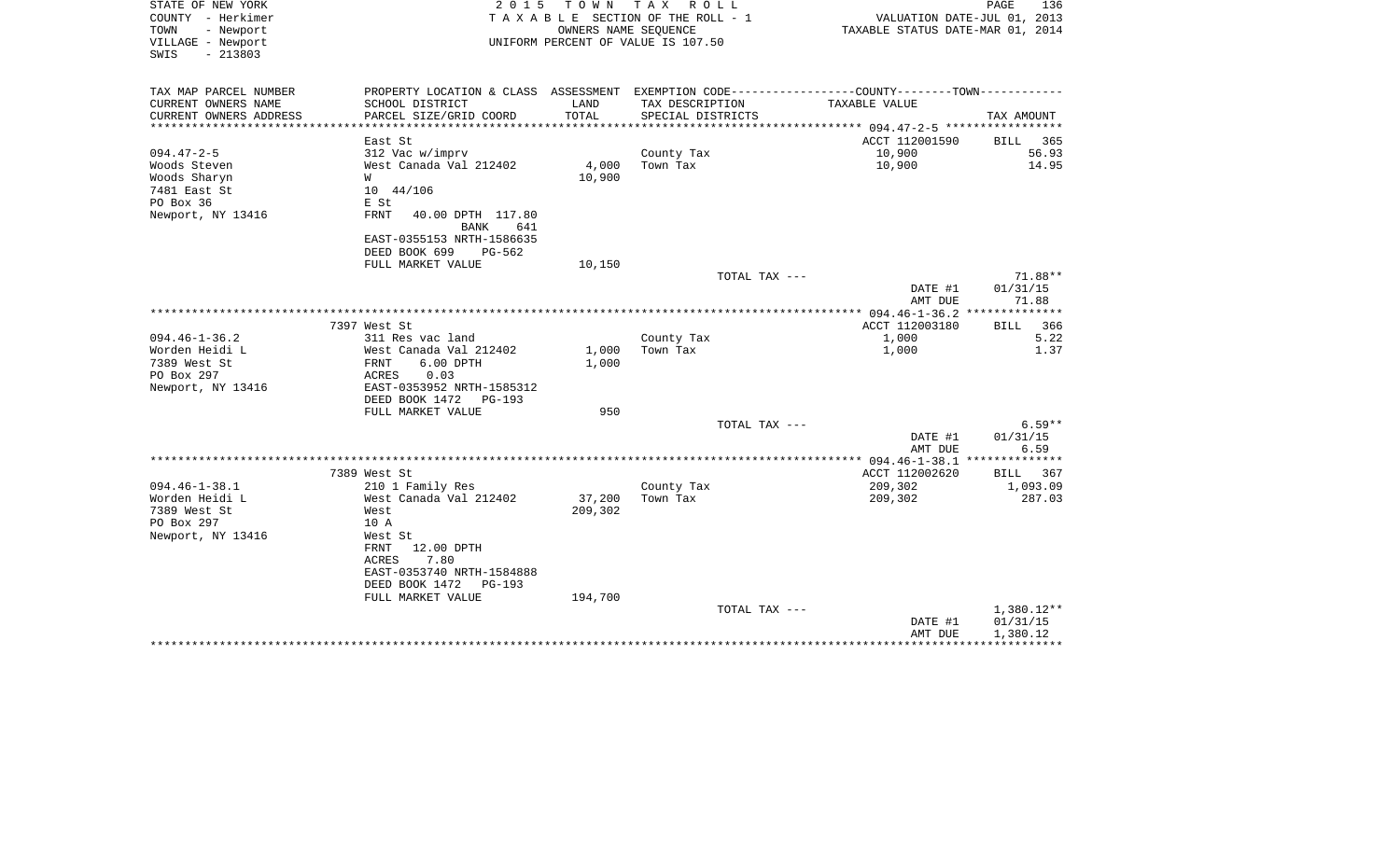| STATE OF NEW YORK<br>COUNTY - Herkimer<br>TOWN<br>- Newport<br>VILLAGE - Newport<br>$-213803$<br>SWIS | 2 0 1 5                                                                           | T O W N                     | TAX ROLL<br>TAXABLE SECTION OF THE ROLL - 1<br>OWNERS NAME SEQUENCE<br>UNIFORM PERCENT OF VALUE IS 107.50 | VALUATION DATE-JUL 01, 2013<br>TAXABLE STATUS DATE-MAR 01, 2014                                                 | PAGE<br>137                    |
|-------------------------------------------------------------------------------------------------------|-----------------------------------------------------------------------------------|-----------------------------|-----------------------------------------------------------------------------------------------------------|-----------------------------------------------------------------------------------------------------------------|--------------------------------|
|                                                                                                       |                                                                                   |                             |                                                                                                           |                                                                                                                 |                                |
| TAX MAP PARCEL NUMBER<br>CURRENT OWNERS NAME                                                          | SCHOOL DISTRICT                                                                   | LAND                        | TAX DESCRIPTION                                                                                           | PROPERTY LOCATION & CLASS ASSESSMENT EXEMPTION CODE----------------COUNTY-------TOWN----------<br>TAXABLE VALUE |                                |
| CURRENT OWNERS ADDRESS<br>******************                                                          | PARCEL SIZE/GRID COORD<br>***********************                                 | TOTAL<br>****************** | SPECIAL DISTRICTS                                                                                         | *************** 094.46-1-5 ************                                                                         | TAX AMOUNT                     |
|                                                                                                       | 7376 West St                                                                      |                             |                                                                                                           | ACCT 112005610                                                                                                  | BILL<br>368                    |
| $094.46 - 1 - 5$                                                                                      | 210 1 Family Res                                                                  |                             | County Tax                                                                                                | 83,900                                                                                                          | 438.17                         |
| Youngs George C Jr<br>7376 West St<br>PO Box 371<br>Newport, NY 13416                                 | West Canada Val 212402<br>E.<br>3<br>200/236<br>W St                              | 21,100<br>83,900            | Town Tax                                                                                                  | 83,900                                                                                                          | 115.06                         |
|                                                                                                       | FRNT 238.00 DPTH 200.00<br>EAST-0354318 NRTH-1585164<br>DEED BOOK 894<br>$PG-105$ |                             |                                                                                                           |                                                                                                                 |                                |
|                                                                                                       | FULL MARKET VALUE                                                                 | 78,050                      |                                                                                                           |                                                                                                                 |                                |
|                                                                                                       |                                                                                   |                             | TOTAL TAX ---                                                                                             | DATE #1<br>AMT DUE                                                                                              | 553.23**<br>01/31/15<br>553.23 |
|                                                                                                       |                                                                                   |                             |                                                                                                           |                                                                                                                 |                                |
|                                                                                                       | 7466 Main St                                                                      |                             |                                                                                                           | ACCT 112001080                                                                                                  | BILL 369                       |
| $094.39 - 1 - 34$                                                                                     | 210 1 Family Res                                                                  |                             | County Tax                                                                                                | 145,000                                                                                                         | 757.27                         |
| Zaino Michael J                                                                                       | West Canada Val 212402                                                            | 14,600                      | Town Tax                                                                                                  | 145,000                                                                                                         | 198.85                         |
| Zaino Heather L                                                                                       | E.                                                                                | 145,000                     |                                                                                                           |                                                                                                                 |                                |
| 7446 Main St                                                                                          | $\mathbf{3}$<br>92/240                                                            |                             |                                                                                                           |                                                                                                                 |                                |
| PO Box 302<br>Newport, NY 13416                                                                       | M St<br>95.00 DPTH 224.00<br>FRNT<br>EAST-0354898 NRTH-1586525                    |                             |                                                                                                           |                                                                                                                 |                                |
|                                                                                                       | DEED BOOK 1295 PG-297                                                             |                             |                                                                                                           |                                                                                                                 |                                |
|                                                                                                       | FULL MARKET VALUE                                                                 | 134,900                     | TOTAL TAX ---                                                                                             |                                                                                                                 | 956.12**                       |
|                                                                                                       |                                                                                   |                             |                                                                                                           | DATE #1<br>AMT DUE                                                                                              | 01/31/15<br>956.12             |
|                                                                                                       |                                                                                   |                             |                                                                                                           | *************** 094.39-1-23 ****************                                                                    |                                |
|                                                                                                       | 7512 East St                                                                      |                             |                                                                                                           | ACCT 112002610                                                                                                  | BILL 370                       |
| $094.39 - 1 - 23$                                                                                     | 210 1 Family Res                                                                  |                             | County Tax                                                                                                | 162,300                                                                                                         | 847.62                         |
| Zbytniewski Gregory                                                                                   | West Canada Val 212402                                                            | 22,700                      | Town Tax                                                                                                  | 162,300                                                                                                         | 222.58                         |
| Zbytniewski Heather                                                                                   | E                                                                                 | 162,300                     |                                                                                                           |                                                                                                                 |                                |
| 7512 East St<br>PO Box 539                                                                            | 3 1/2 A<br>5<br>E St                                                              |                             |                                                                                                           |                                                                                                                 |                                |
| Newport, NY 13416                                                                                     | ACRES<br>2.60                                                                     |                             |                                                                                                           |                                                                                                                 |                                |
|                                                                                                       | EAST-0355278 NRTH-1587471                                                         |                             |                                                                                                           |                                                                                                                 |                                |
|                                                                                                       | DEED BOOK 1096<br>PG-885                                                          |                             |                                                                                                           |                                                                                                                 |                                |
|                                                                                                       | FULL MARKET VALUE                                                                 | 151,000                     |                                                                                                           |                                                                                                                 |                                |
|                                                                                                       |                                                                                   |                             | TOTAL TAX ---                                                                                             |                                                                                                                 | 1,070.20**                     |
|                                                                                                       |                                                                                   |                             |                                                                                                           | DATE #1                                                                                                         | 01/31/15                       |
|                                                                                                       |                                                                                   |                             |                                                                                                           | AMT DUE                                                                                                         | 1,070.20                       |
|                                                                                                       |                                                                                   |                             |                                                                                                           |                                                                                                                 | .                              |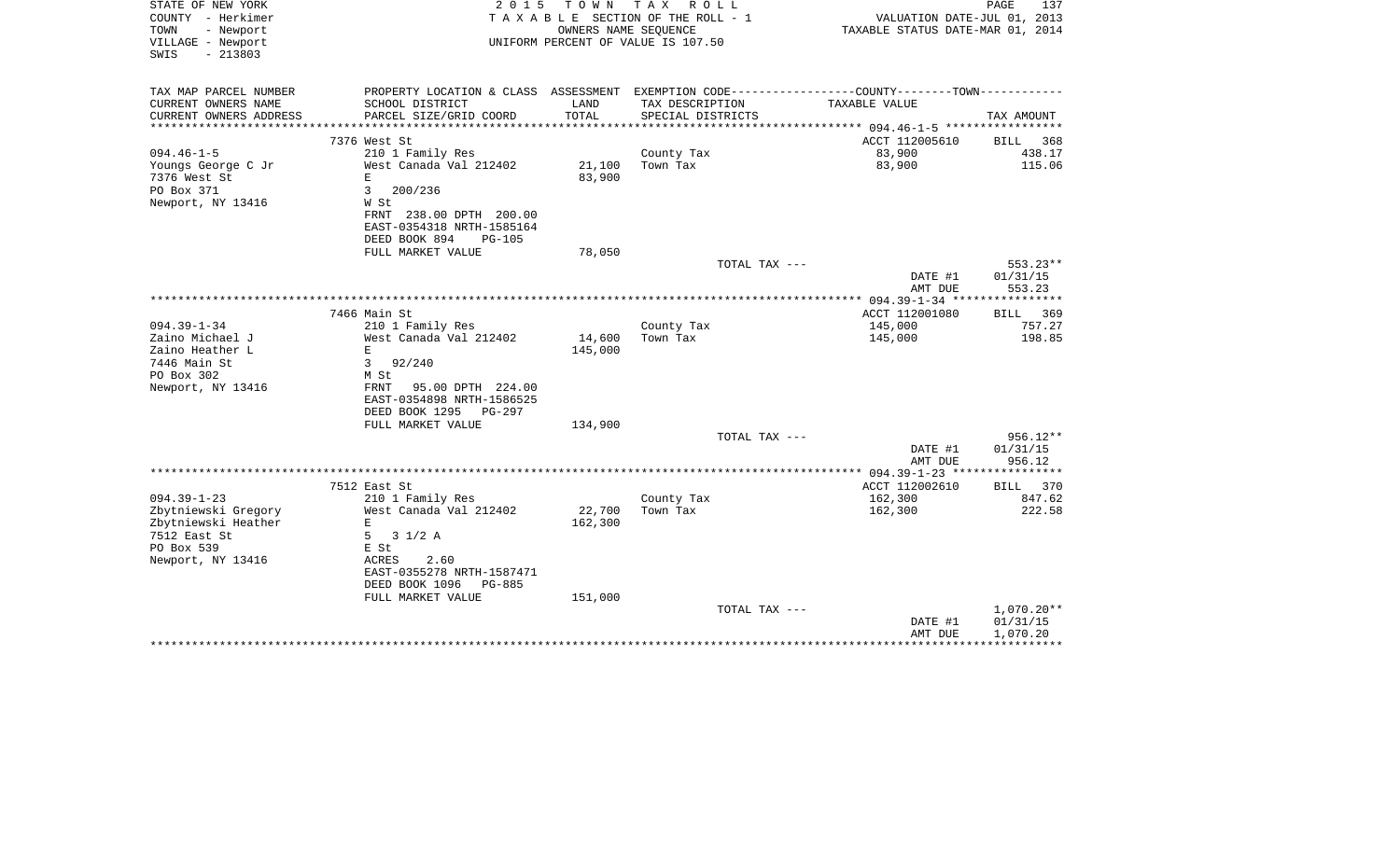| STATE OF NEW YORK | 2015 TOWN TAX ROLL              | 138<br>PAGE                      |
|-------------------|---------------------------------|----------------------------------|
| COUNTY - Herkimer | TAXABLE SECTION OF THE ROLL - 1 | VALUATION DATE-JUL 01, 2013      |
| TOWN<br>- Newport |                                 | TAXABLE STATUS DATE-MAR 01, 2014 |
| VILLAGE - Newport |                                 | RPS155/V04/L015                  |
| - 213803<br>SWIS  |                                 | CURRENT DATE 12/16/2014          |
|                   |                                 |                                  |
|                   | ROLL SUB SECTION- - TOTALS      |                                  |

### \*\*\* S P E C I A L D I S T R I C T S U M M A R Y \*\*\*

|      |                    |                    | <b>TVTTMCTOM</b><br>ιm |  | $\mathbf{z}$<br>ுங்க | $\cdots$ | JIAL |
|------|--------------------|--------------------|------------------------|--|----------------------|----------|------|
| CODE | <b>NAME</b><br>. . | <u>ן</u> די דים המ | TVDI                   |  | .)TIN'               |          |      |

## NO SPECIAL DISTRICTS AT THIS LEVEL

#### \*\*\* S C H O O L D I S T R I C T S U M M A R Y \*\*\*

| CODE   | DISTRICT NAME             | TOTAL<br>PARCELS | ASSESSED<br>LAND | ASSESSED<br>TOTAL | EXEMPT<br>AMOUNT | TOTAL<br>TAXABLE<br>--------- |
|--------|---------------------------|------------------|------------------|-------------------|------------------|-------------------------------|
|        |                           |                  |                  |                   | STAR AMOUNT      | STAR TAXABLE                  |
|        | West Canada Valley        | 268              | 3893,450         | 25214,227         | 684,074          | 24,530,153                    |
| 212402 |                           |                  |                  |                   | 5806,750         | 18,723,403                    |
|        | $S$ U B - T O T A L       | 268              | 3893,450         | 25214,227         | 684,074          | 24,530,153                    |
|        | S U B - T O T A $L(CONT)$ |                  |                  |                   | 5806,750         | 18,723,403                    |
|        |                           |                  |                  |                   |                  |                               |
|        | TOTAL                     | 268              | 3893,450         | 25214,227         | 684,074          | 24,530,153                    |
|        | T O T A L (CONT)          |                  |                  |                   | 5806,750         | 18,723,403                    |

# \*\*\* S Y S T E M C O D E S S U M M A R Y \*\*\*

#### NO SYSTEM EXEMPTIONS AT THIS LEVEL

# \*\*\* E X E M P T I O N S U M M A R Y \*\*\*

|       |             | TOTAL   |         |         |
|-------|-------------|---------|---------|---------|
| CODE  | DESCRIPTION | PARCELS | COUNTY  | TOWN    |
| 41101 | VETFUND CT  |         | 150     | 150     |
| 41121 | VET WAR CT  | 6       | 54,000  | 54,000  |
| 41131 | VET COM CT  | 12      | 179,400 | 179,400 |
| 41141 | VET DIS CT  |         | 70,610  | 70,610  |
| 41162 | CW 15 VET/  | ◠       | 18,000  |         |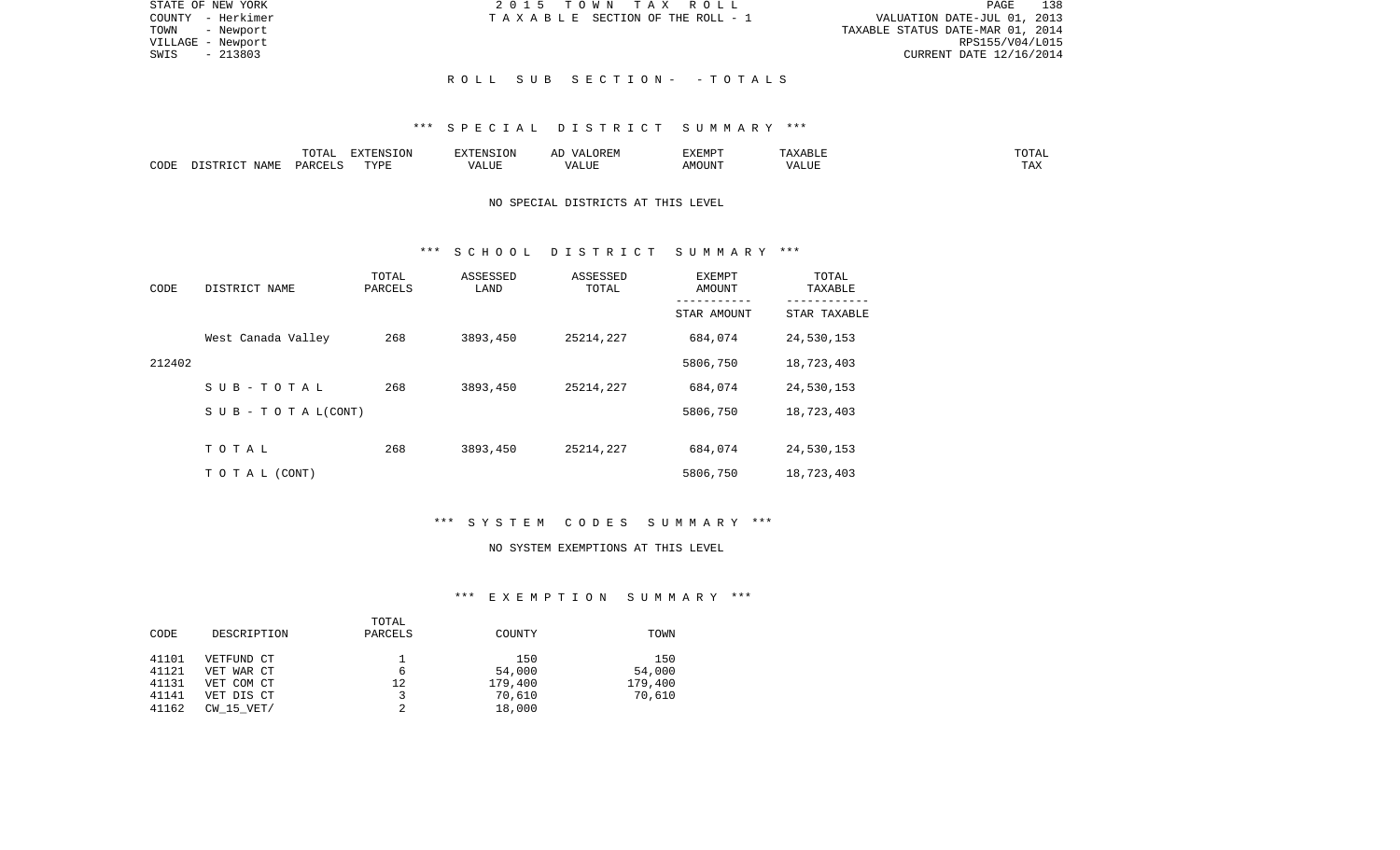| STATE OF NEW YORK | 2015 TOWN TAX ROLL              | 139<br>PAGE                      |
|-------------------|---------------------------------|----------------------------------|
| COUNTY - Herkimer | TAXABLE SECTION OF THE ROLL - 1 | VALUATION DATE-JUL 01, 2013      |
| TOWN<br>- Newport |                                 | TAXABLE STATUS DATE-MAR 01, 2014 |
| VILLAGE - Newport |                                 | RPS155/V04/L015                  |
| - 213803<br>SWIS  |                                 | CURRENT DATE 12/16/2014          |
|                   |                                 |                                  |
|                   | ROLL SUB SECTION- -TOTALS       |                                  |

### \*\*\* E X E M P T I O N S U M M A R Y \*\*\*

|       |             | TOTAL   |          |         |
|-------|-------------|---------|----------|---------|
| CODE  | DESCRIPTION | PARCELS | COUNTY   | TOWN    |
| 41400 | CLERGY      |         | 1,500    | 1,500   |
| 41730 | AG MKTS     | 2       | 18,324   | 18,324  |
| 41800 | AGED-ALL    |         | 29,200   | 29,200  |
| 41802 | AGED-CNTY   |         | 29,000   |         |
| 48670 | PHFL-125-7  |         | 635,050  | 635,050 |
|       | TOTAL       | 30      | 1035,234 | 988,234 |
|       |             |         |          |         |

### \*\*\* G R A N D T O T A L S \*\*\*

| ROLL |                 | TOTAL   | ASSESSED | ASSESSED  | <b>EXEMPT</b> | TOTAL        |      | TOTAL      |
|------|-----------------|---------|----------|-----------|---------------|--------------|------|------------|
| SEC  | DESCRIPTION     | PARCELS | LAND     | TOTAL     | AMOUNT        | TAXABLE      |      | TAX        |
|      |                 |         |          |           |               | ------------ | TAX  |            |
|      |                 |         |          |           | STAR AMOUNT   | STAR TAXABLE | RATE |            |
|      | County Tax      |         | 3893,450 | 25214,227 | 1,035,234     | 24, 178, 993 |      | 126,275.94 |
|      | Town Tax        |         | 3893,450 | 25214,227 | 988,234       | 24, 225, 993 |      | 33,223.19  |
|      | School Relevy   |         |          |           |               |              |      |            |
|      |                 |         |          |           |               |              |      | 28,309.55  |
|      | Village Relevy  |         |          |           |               |              |      | 7,078.26   |
|      | SPEC DIST TAXES |         |          |           |               |              |      |            |
|      | TAXABLE         | 268     |          |           |               |              |      | 194,886.94 |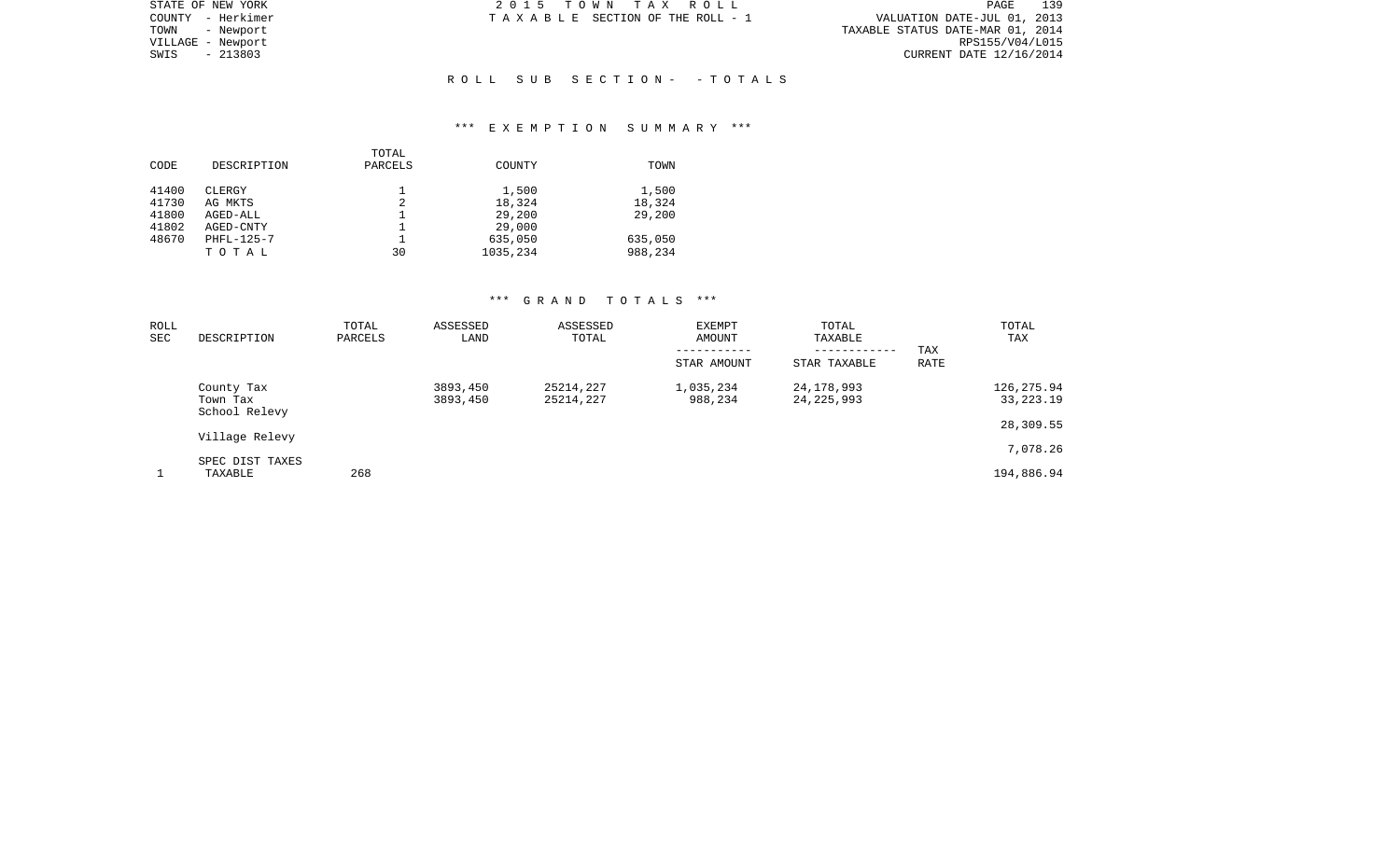| STATE OF NEW YORK | 2015 TOWN TAX ROLL                    | 140<br>PAGE                      |
|-------------------|---------------------------------------|----------------------------------|
| COUNTY - Herkimer | T A X A B L E SECTION OF THE ROLL - 1 | VALUATION DATE-JUL 01, 2013      |
| TOWN - Newport    |                                       | TAXABLE STATUS DATE-MAR 01, 2014 |
| VILLAGE - Newport |                                       | RPS155/V04/L015                  |
| SWIS - 213803     |                                       | CURRENT DATE 12/16/2014          |
|                   |                                       |                                  |

## R O L L S E C T I O N T O T A L S

#### \*\*\* S P E C I A L D I S T R I C T S U M M A R Y \*\*\*

|      |              | $m \wedge m \wedge n$<br>- 777 | <b>FYTFMCTOM</b><br>צו∪⊥ כזצו | <b>ANC</b>        | 17 D<br>▵ | <b>EXEMPT</b> |                  | , 7577                  |
|------|--------------|--------------------------------|-------------------------------|-------------------|-----------|---------------|------------------|-------------------------|
| CODE | NAME.<br>. . | D∆R∩                           | TVDI<br>.                     | $   -$<br>۳ لیانی | 1U.       | R             | $- - - -$<br>ALU | $mn \times$<br><u>.</u> |

## NO SPECIAL DISTRICTS AT THIS LEVEL

#### \*\*\* S C H O O L D I S T R I C T S U M M A R Y \*\*\*

| CODE   | DISTRICT NAME             | TOTAL<br>PARCELS | ASSESSED<br>LAND | ASSESSED<br>TOTAL | EXEMPT<br><b>AMOUNT</b><br>-------- | TOTAL<br>TAXABLE<br>------------ |
|--------|---------------------------|------------------|------------------|-------------------|-------------------------------------|----------------------------------|
|        |                           |                  |                  |                   | STAR AMOUNT                         | STAR TAXABLE                     |
|        | West Canada Valley        | 268              | 3893,450         | 25214,227         | 684,074                             | 24,530,153                       |
| 212402 |                           |                  |                  |                   | 5806,750                            | 18,723,403                       |
|        | $S$ UB-TOTAL              | 268              | 3893,450         | 25214,227         | 684,074                             | 24,530,153                       |
|        | S U B - T O T A $L(CONT)$ |                  |                  |                   | 5806,750                            | 18,723,403                       |
|        |                           |                  |                  |                   |                                     |                                  |
|        | TOTAL                     | 268              | 3893,450         | 25214,227         | 684,074                             | 24,530,153                       |
|        | T O T A L (CONT)          |                  |                  |                   | 5806,750                            | 18,723,403                       |

### \*\*\* S Y S T E M C O D E S S U M M A R Y \*\*\*

#### NO SYSTEM EXEMPTIONS AT THIS LEVEL

# \*\*\* E X E M P T I O N S U M M A R Y \*\*\*

|       |             | TOTAL   |         |         |
|-------|-------------|---------|---------|---------|
| CODE  | DESCRIPTION | PARCELS | COUNTY  | TOWN    |
| 41101 | VETFUND CT  |         | 150     | 150     |
| 41121 | VET WAR CT  | 6       | 54,000  | 54,000  |
| 41131 | VET COM CT  | 12      | 179,400 | 179,400 |
| 41141 | VET DIS CT  |         | 70,610  | 70,610  |
| 41162 | CW 15 VET/  | ◠       | 18,000  |         |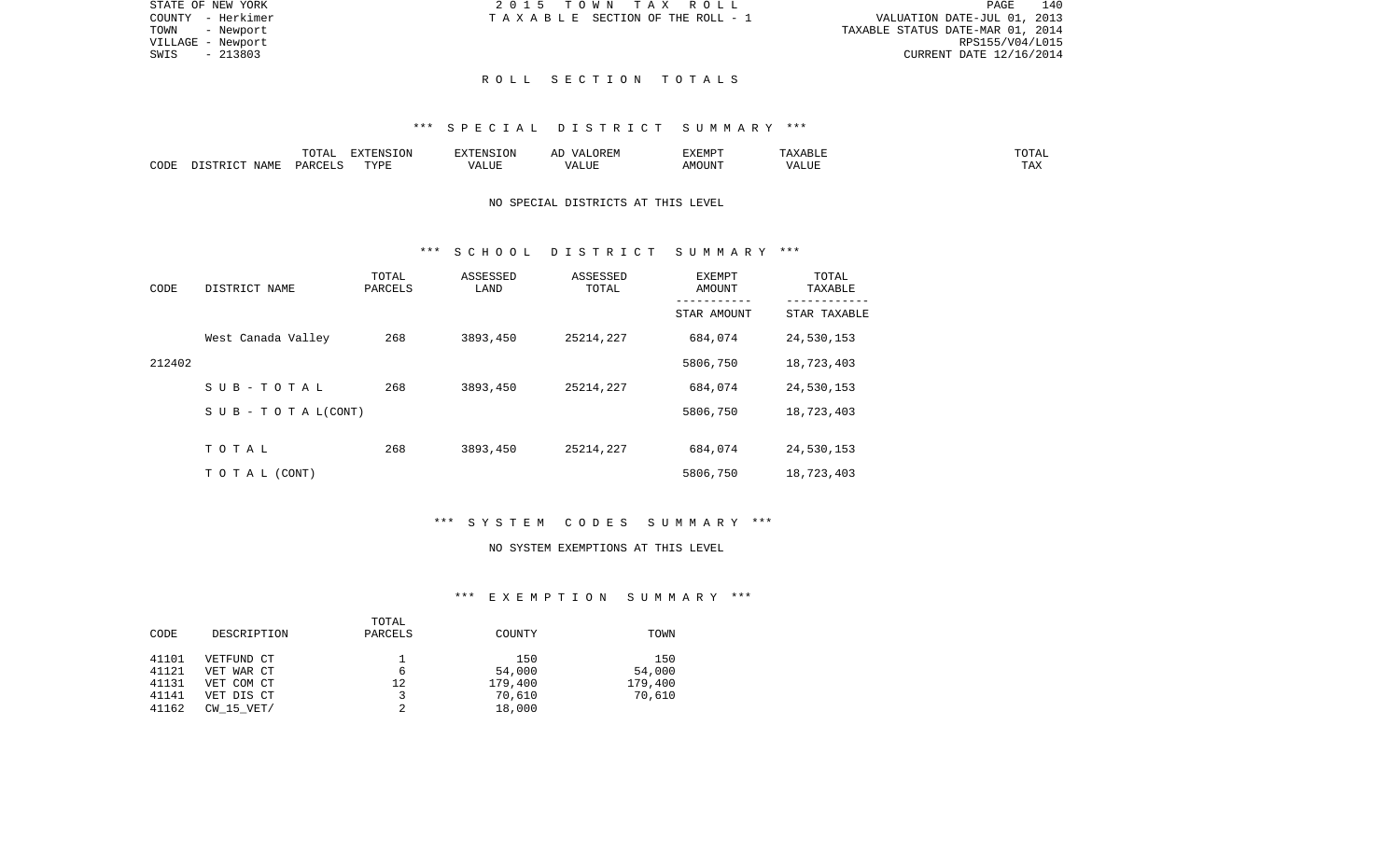| STATE OF NEW YORK | 2015 TOWN TAX ROLL              | - 141<br>PAGE                    |
|-------------------|---------------------------------|----------------------------------|
| COUNTY - Herkimer | TAXABLE SECTION OF THE ROLL - 1 | VALUATION DATE-JUL 01, 2013      |
| TOWN - Newport    |                                 | TAXABLE STATUS DATE-MAR 01, 2014 |
| VILLAGE - Newport |                                 | RPS155/V04/L015                  |
| SWIS<br>- 213803  |                                 | CURRENT DATE 12/16/2014          |
|                   |                                 |                                  |
|                   | ROLL SECTION TOTALS             |                                  |

## \*\*\* E X E M P T I O N S U M M A R Y \*\*\*

|       |             | TOTAL   |          |         |
|-------|-------------|---------|----------|---------|
| CODE  | DESCRIPTION | PARCELS | COUNTY   | TOWN    |
| 41400 | CLERGY      |         | 1,500    | 1,500   |
| 41730 | AG MKTS     | 2       | 18,324   | 18,324  |
| 41800 | AGED-ALL    |         | 29,200   | 29,200  |
| 41802 | AGED-CNTY   |         | 29,000   |         |
| 48670 | PHFL-125-7  |         | 635,050  | 635,050 |
|       | TOTAL       | 30      | 1035,234 | 988,234 |
|       |             |         |          |         |

### \*\*\* G R A N D T O T A L S \*\*\*

| ROLL |                 | TOTAL   | ASSESSED | ASSESSED  | <b>EXEMPT</b> | TOTAL                        |             | TOTAL      |
|------|-----------------|---------|----------|-----------|---------------|------------------------------|-------------|------------|
| SEC  | DESCRIPTION     | PARCELS | LAND     | TOTAL     | AMOUNT        | TAXABLE                      |             | TAX        |
|      |                 |         |          |           | STAR AMOUNT   | ------------<br>STAR TAXABLE | TAX<br>RATE |            |
|      |                 |         |          |           |               |                              |             |            |
|      | County Tax      |         | 3893,450 | 25214,227 | 1,035,234     | 24,178,993                   |             | 126,275.94 |
|      | Town Tax        |         | 3893,450 | 25214,227 | 988,234       | 24,225,993                   |             | 33,223.19  |
|      | School Relevy   |         |          |           |               |                              |             | 28,309.55  |
|      | Village Relevy  |         |          |           |               |                              |             |            |
|      |                 |         |          |           |               |                              |             | 7,078.26   |
|      | SPEC DIST TAXES |         |          |           |               |                              |             |            |
|      | TAXABLE         | 268     |          |           |               |                              |             | 194,886.94 |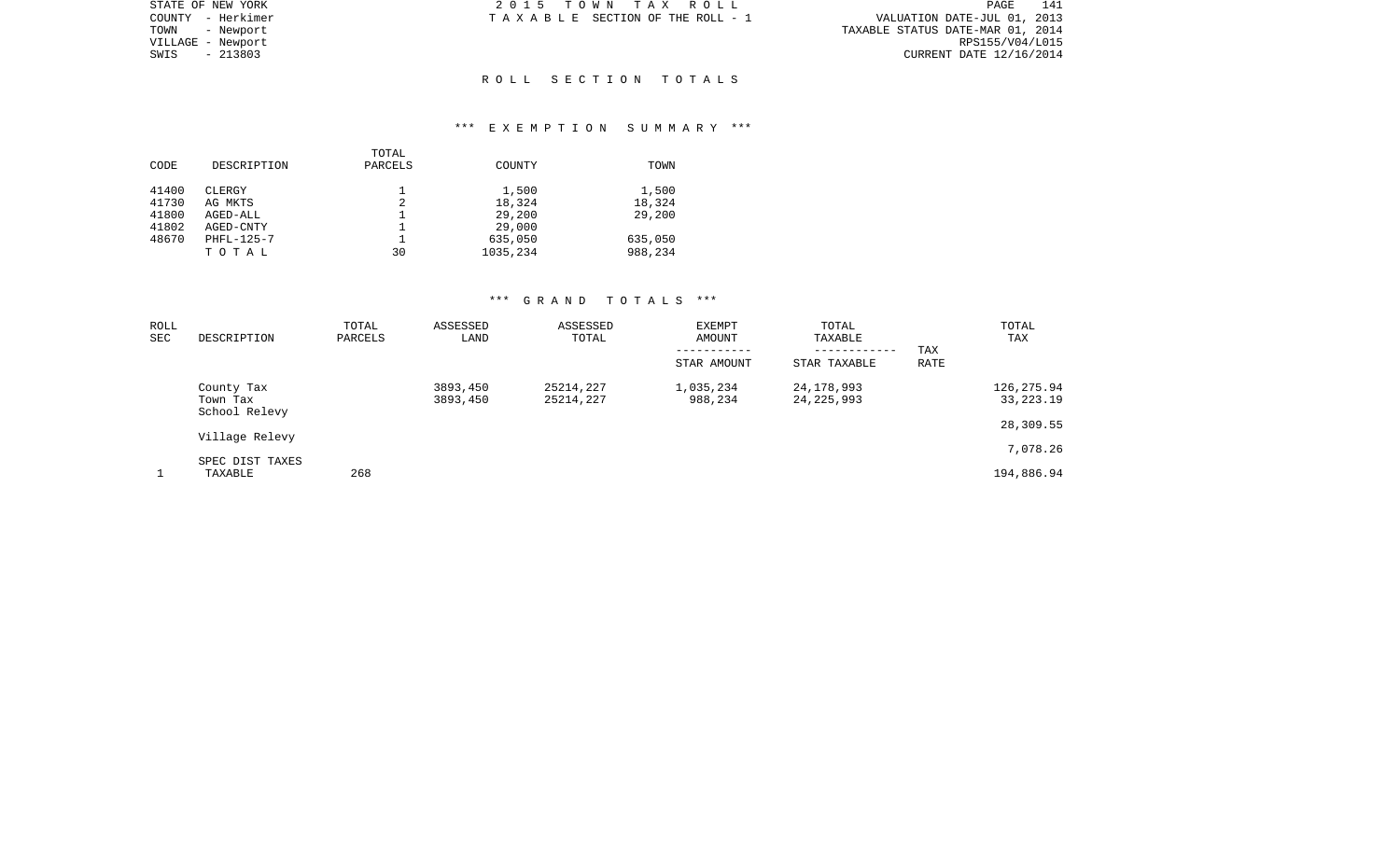| STATE OF NEW YORK        |                                                                                               |                | 2015 TOWN TAX ROLL                        |                             | PAGE<br>142 |  |
|--------------------------|-----------------------------------------------------------------------------------------------|----------------|-------------------------------------------|-----------------------------|-------------|--|
| COUNTY - Herkimer        |                                                                                               |                | SPECIAL FRANCHISE SECTION OF THE ROLL - 5 | VALUATION DATE-JUL 01, 2013 |             |  |
| TOWN<br>- Newport        | OWNERS NAME SEOUENCE<br>TAXABLE STATUS DATE-MAR 01, 2014                                      |                |                                           |                             |             |  |
| VILLAGE - Newport        |                                                                                               |                | UNIFORM PERCENT OF VALUE IS 107.50        |                             |             |  |
| $-213803$<br>SWIS        |                                                                                               |                |                                           |                             |             |  |
|                          |                                                                                               |                |                                           |                             |             |  |
|                          |                                                                                               |                |                                           |                             |             |  |
| TAX MAP PARCEL NUMBER    | PROPERTY LOCATION & CLASS ASSESSMENT EXEMPTION CODE---------------COUNTY-------TOWN---------- |                |                                           |                             |             |  |
| CURRENT OWNERS NAME      | SCHOOL DISTRICT                                                                               | LAND           | TAX DESCRIPTION                           | TAXABLE VALUE               |             |  |
| CURRENT OWNERS ADDRESS   | PARCEL SIZE/GRID COORD                                                                        | TOTAL          | SPECIAL DISTRICTS                         |                             | TAX AMOUNT  |  |
|                          |                                                                                               |                |                                           |                             |             |  |
|                          | Bridge St                                                                                     |                |                                           | ACCT 112500060              | 371<br>BILL |  |
| $555. - 3 - 1$           | 866 Telephone                                                                                 |                | County Tax                                | 248,534                     | 1,297.98    |  |
| National Grid            | West Canada Val 212402                                                                        | $\overline{0}$ | Town Tax                                  | 248,534                     | 340.84      |  |
| Real Estate Tax Dept     | 984<br><b>BANK</b>                                                                            | 248,534        |                                           |                             |             |  |
| 300 Erie Blyd West       | DEED BOOK 00000                                                                               |                |                                           |                             |             |  |
| Syracuse, NY 13202       | FULL MARKET VALUE                                                                             | 231,194        |                                           |                             |             |  |
|                          |                                                                                               |                | TOTAL TAX ---                             |                             | 1,638.82**  |  |
|                          |                                                                                               |                |                                           | DATE #1                     | 01/31/15    |  |
|                          |                                                                                               |                |                                           | AMT DUE                     | 1,638.82    |  |
|                          |                                                                                               |                |                                           |                             |             |  |
|                          | Bridge St                                                                                     |                |                                           | ACCT 112500030              | BILL 372    |  |
| $555. - 1 - 1$           | 866 Telephone                                                                                 |                | County Tax                                | 57,284                      | 299.17      |  |
| Newport Telephone Co Inc | West Canada Val 212402                                                                        | $\Omega$       | Town Tax                                  | 57,284                      | 78.56       |  |
| 105 Bridge St            | Poles Wires                                                                                   | 57,284         |                                           |                             |             |  |
| Newport, NY 13416        | 984<br>BANK                                                                                   |                |                                           |                             |             |  |
|                          | DEED BOOK 00000                                                                               |                |                                           |                             |             |  |
|                          | FULL MARKET VALUE                                                                             | 53,287         |                                           |                             |             |  |
|                          |                                                                                               |                | TOTAL TAX ---                             |                             | $377.73**$  |  |
|                          |                                                                                               |                |                                           | DATE #1                     | 01/31/15    |  |
|                          |                                                                                               |                |                                           | AMT DUE                     | 377.73      |  |
|                          |                                                                                               |                |                                           |                             |             |  |
|                          | Village Newport                                                                               |                |                                           |                             | BILL 373    |  |
| $555. - 2 - 1$           | 869 Television                                                                                |                | County Tax                                | 16,970                      | 88.63       |  |
| Time Warner Cable        | West Canada Val 212402                                                                        | $\Omega$       | Town Tax                                  | 16,970                      | 23.27       |  |
| PO Box 7567              | ACRES<br>$0.01$ BANK<br>984                                                                   | 16,970         |                                           |                             |             |  |
| Charlotte, NC 28241-7467 | FULL MARKET VALUE                                                                             | 15,786         |                                           |                             |             |  |
|                          |                                                                                               |                | TOTAL TAX ---                             |                             | $111.90**$  |  |
|                          |                                                                                               |                |                                           | DATE #1                     | 01/31/15    |  |
|                          |                                                                                               |                |                                           | AMT DUE                     | 111.90      |  |
|                          |                                                                                               |                |                                           |                             |             |  |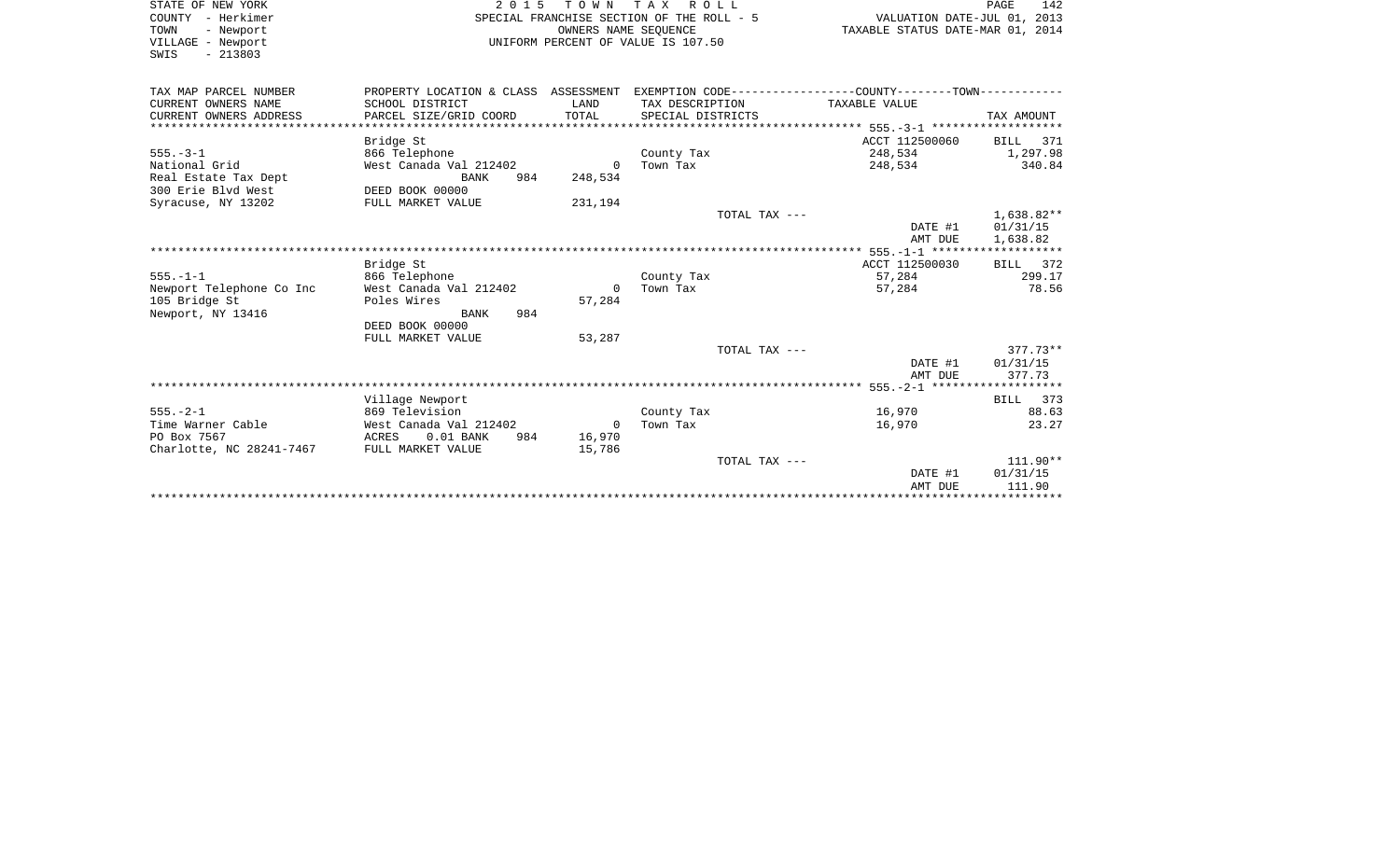| STATE OF NEW YORK |                   | 2015 TOWN TAX ROLL                        | 143<br>PAGE                      |
|-------------------|-------------------|-------------------------------------------|----------------------------------|
|                   | COUNTY - Herkimer | SPECIAL FRANCHISE SECTION OF THE ROLL - 5 | VALUATION DATE-JUL 01, 2013      |
| TOWN - Newport    |                   |                                           | TAXABLE STATUS DATE-MAR 01, 2014 |
| VILLAGE - Newport |                   |                                           | RPS155/V04/L015                  |
| SWIS - 213803     |                   |                                           | CURRENT DATE 12/16/2014          |
|                   |                   |                                           |                                  |
|                   |                   | ROLL SUB SECTION- - TOTALS                |                                  |

## \*\*\* S P E C I A L D I S T R I C T S U M M A R Y \*\*\*

|      |                  | $m \wedge m \wedge n$<br>$\sqrt{11}$ | <b>FYTFMCTOM</b><br>6 Y.N<br>$\pm 11$ |                     |                                              | <b>EXEMPT</b> |                        | - - - - -      |
|------|------------------|--------------------------------------|---------------------------------------|---------------------|----------------------------------------------|---------------|------------------------|----------------|
| CODE | NAME<br>. ו סידי | ם זסמת מ<br>レムト<br>.                 | PVDF                                  | $\cdots$<br>1 U U L | - ---<br>$\prime$ $\Lambda$<br>$\mathcal{L}$ | AMOUN'        | . <del>.</del><br>ALUF | max<br>- - - - |

## NO SPECIAL DISTRICTS AT THIS LEVEL

### \*\*\* S C H O O L D I S T R I C T S U M M A R Y \*\*\*

| CODE   | DISTRICT NAME      | TOTAL<br>PARCELS | ASSESSED<br>LAND | ASSESSED<br>TOTAL | EXEMPT<br>AMOUNT | TOTAL<br>TAXABLE |
|--------|--------------------|------------------|------------------|-------------------|------------------|------------------|
|        |                    |                  |                  |                   | STAR AMOUNT      | STAR TAXABLE     |
|        | West Canada Valley | 3                |                  | 322,788           |                  | 322,788          |
| 212402 |                    |                  |                  |                   |                  | 322,788          |
|        | SUB-TOTAL          | 3                |                  | 322,788           |                  | 322,788          |
|        | SUB - TO TAL(CONT) |                  |                  |                   |                  | 322,788          |
|        |                    |                  |                  |                   |                  |                  |
|        | TOTAL              | 3                |                  | 322,788           |                  | 322,788          |
|        | T O T A L (CONT)   |                  |                  |                   |                  | 322,788          |

\*\*\* S Y S T E M C O D E S S U M M A R Y \*\*\*

#### NO SYSTEM EXEMPTIONS AT THIS LEVEL

\*\*\* E X E M P T I O N S U M M A R Y \*\*\*

NO EXEMPTIONS AT THIS LEVEL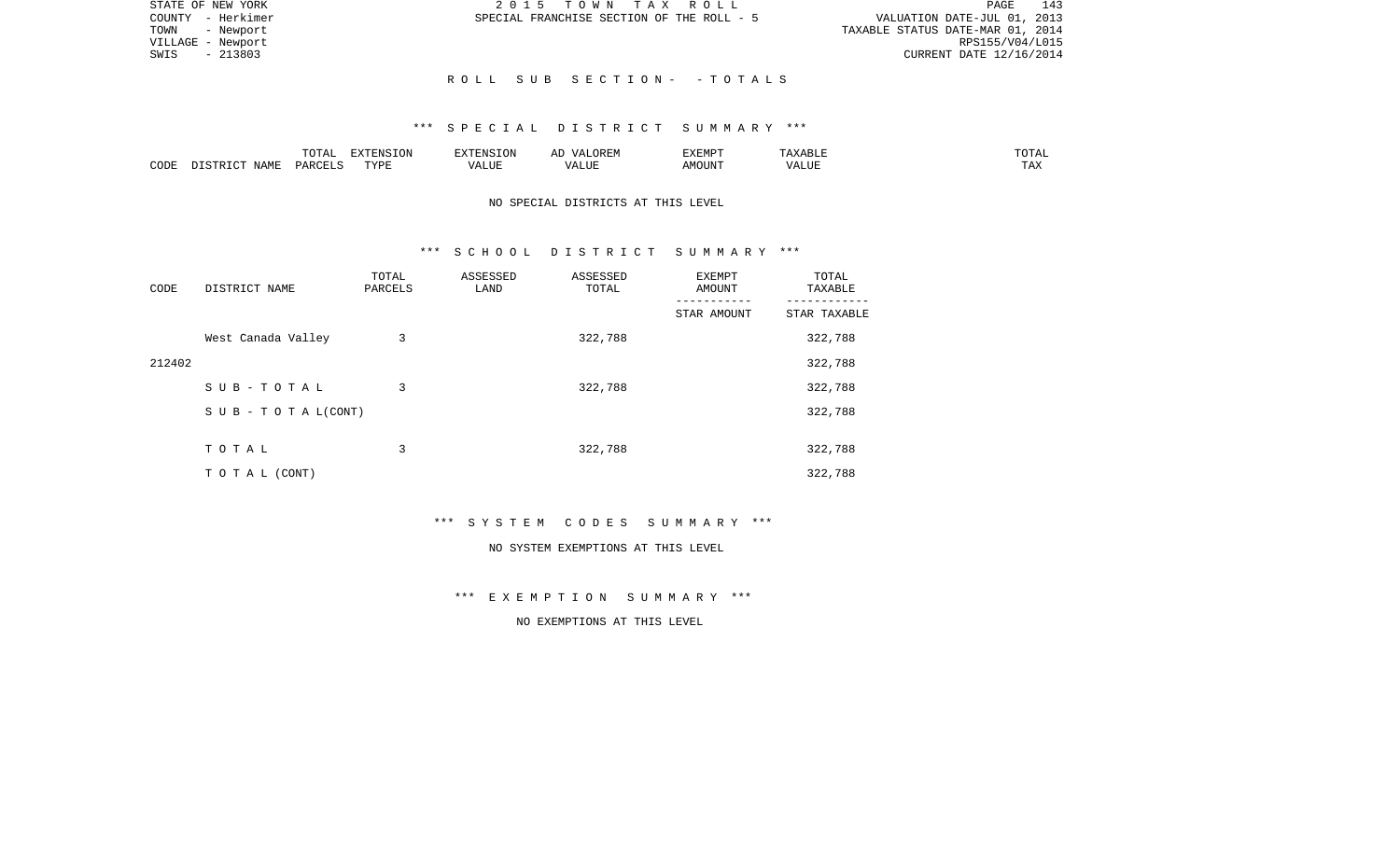|      | STATE OF NEW YORK | 2015 TOWN TAX ROLL                        | 144<br>PAGE                      |
|------|-------------------|-------------------------------------------|----------------------------------|
|      | COUNTY - Herkimer | SPECIAL FRANCHISE SECTION OF THE ROLL - 5 | VALUATION DATE-JUL 01, 2013      |
| TOWN | - Newport         |                                           | TAXABLE STATUS DATE-MAR 01, 2014 |
|      | VILLAGE - Newport |                                           | RPS155/V04/L015                  |
| SWIS | $-213803$         |                                           | CURRENT DATE 12/16/2014          |
|      |                   |                                           |                                  |

# R O L L S U B S E C T I O N - - T O T A L S

| ROLL<br><b>SEC</b> | DESCRIPTION                          | TOTAL<br>PARCELS | ASSESSED<br>LAND | ASSESSED<br>TOTAL  | EXEMPT<br>AMOUNT<br>STAR AMOUNT | TOTAL<br>TAXABLE<br>------------<br>STAR TAXABLE | TAX<br><b>RATE</b> | TOTAL<br>TAX       |
|--------------------|--------------------------------------|------------------|------------------|--------------------|---------------------------------|--------------------------------------------------|--------------------|--------------------|
|                    | County Tax<br>Town Tax               |                  |                  | 322,788<br>322,788 |                                 | 322,788<br>322,788                               |                    | 1,685.78<br>442.67 |
|                    | SPEC DIST TAXES<br>SPECIAL FRANCHISE |                  |                  |                    |                                 |                                                  |                    | 2,128.45           |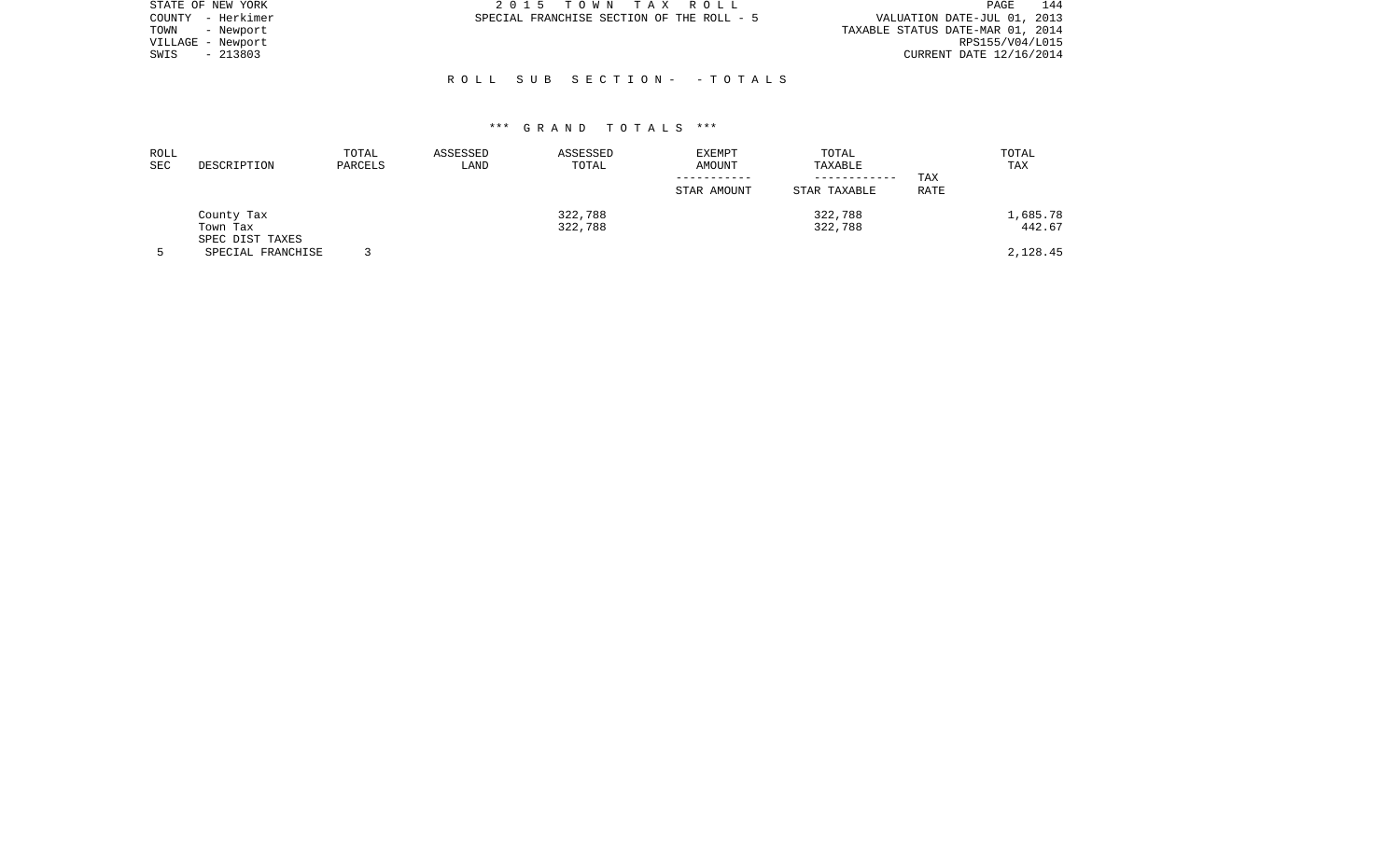|      | STATE OF NEW YORK | 2015 TOWN TAX ROLL                        | 145<br>PAGE                      |
|------|-------------------|-------------------------------------------|----------------------------------|
|      | COUNTY - Herkimer | SPECIAL FRANCHISE SECTION OF THE ROLL - 5 | VALUATION DATE-JUL 01, 2013      |
|      | TOWN - Newport    |                                           | TAXABLE STATUS DATE-MAR 01, 2014 |
|      | VILLAGE - Newport |                                           | RPS155/V04/L015                  |
| SWIS | - 213803          |                                           | CURRENT DATE 12/16/2014          |
|      |                   |                                           |                                  |

# R O L L S E C T I O N T O T A L S

### \*\*\* S P E C I A L D I S T R I C T S U M M A R Y \*\*\*

|      |      | $m \wedge m \wedge n$<br>⊥∪⊥⊓⊥ | $\blacksquare$<br>⊥UN |                   | "XFMP. | ---         |
|------|------|--------------------------------|-----------------------|-------------------|--------|-------------|
| CODE | ΝЪМπ | DAR <sub>C</sub>               | TVDI<br>.             | $\sqrt{ }$<br>பபா |        | max<br>∖ n∡ |

# NO SPECIAL DISTRICTS AT THIS LEVEL

#### \*\*\* S C H O O L D I S T R I C T S U M M A R Y \*\*\*

| CODE   | DISTRICT NAME                    | TOTAL<br>PARCELS | ASSESSED<br>LAND | ASSESSED<br>TOTAL | EXEMPT<br>AMOUNT | TOTAL<br>TAXABLE |
|--------|----------------------------------|------------------|------------------|-------------------|------------------|------------------|
|        |                                  |                  |                  |                   | STAR AMOUNT      | STAR TAXABLE     |
|        | West Canada Valley               | 3                |                  | 322,788           |                  | 322,788          |
| 212402 |                                  |                  |                  |                   |                  | 322,788          |
|        | SUB-TOTAL                        | 3                |                  | 322,788           |                  | 322,788          |
|        | $S \cup B - T \cup T A L (CONT)$ |                  |                  |                   |                  | 322,788          |
|        |                                  |                  |                  |                   |                  |                  |
|        | TOTAL                            | 3                |                  | 322,788           |                  | 322,788          |
|        | T O T A L (CONT)                 |                  |                  |                   |                  | 322,788          |

\*\*\* S Y S T E M C O D E S S U M M A R Y \*\*\*

#### NO SYSTEM EXEMPTIONS AT THIS LEVEL

\*\*\* E X E M P T I O N S U M M A R Y \*\*\*

NO EXEMPTIONS AT THIS LEVEL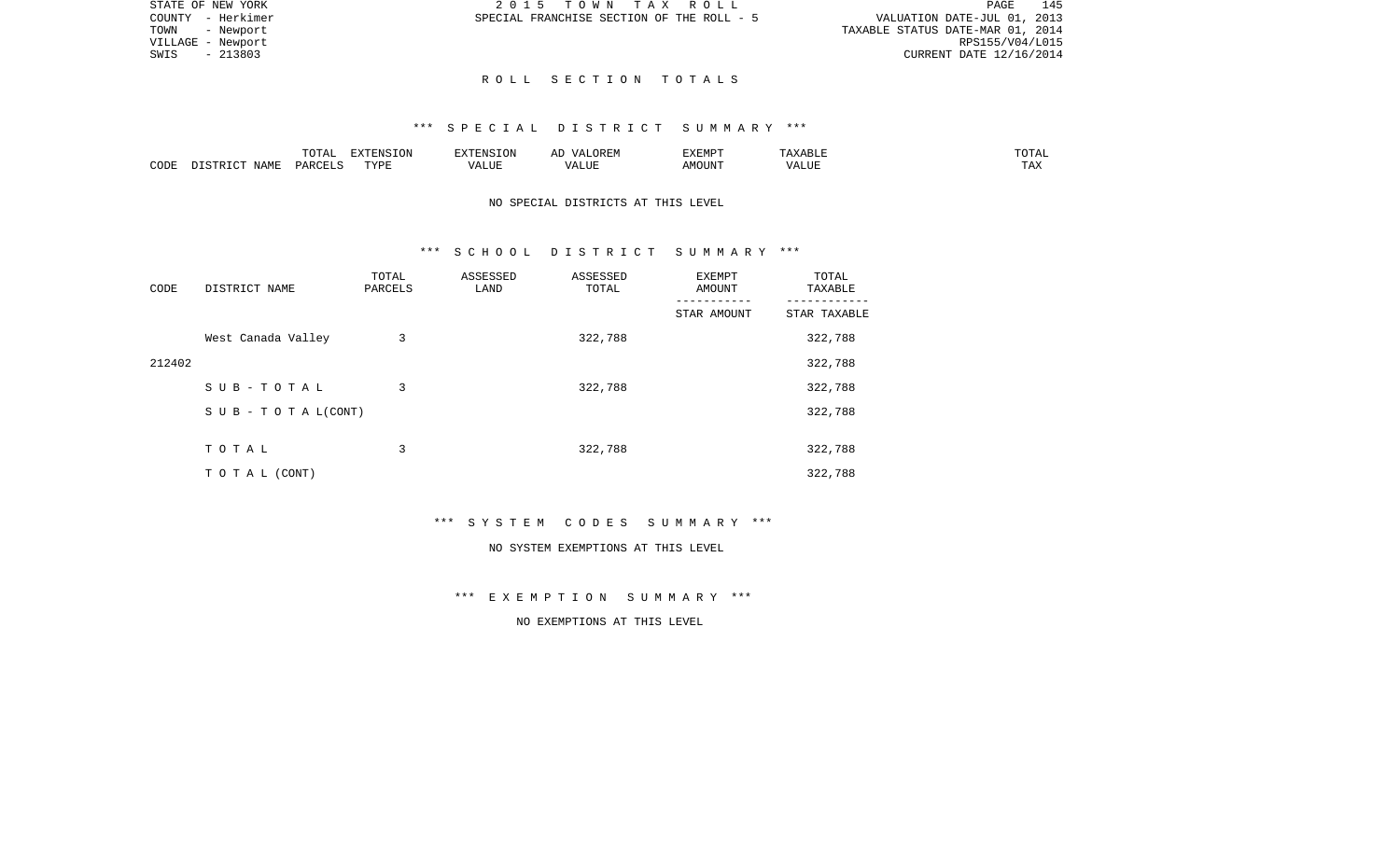|      | STATE OF NEW YORK | 2015 TOWN TAX ROLL                        | PAGE                        | 146 |
|------|-------------------|-------------------------------------------|-----------------------------|-----|
|      | COUNTY - Herkimer | SPECIAL FRANCHISE SECTION OF THE ROLL - 5 | VALUATION DATE-JUL 01, 2013 |     |
| TOWN | - Newport         | TAXABLE STATUS DATE-MAR 01, 2014          |                             |     |
|      | VILLAGE - Newport |                                           | RPS155/V04/L015             |     |
| SWIS | $-213803$         |                                           | CURRENT DATE 12/16/2014     |     |
|      |                   |                                           |                             |     |

# R O L L S E C T I O N T O T A L S

| ROLL<br><b>SEC</b> | DESCRIPTION                          | TOTAL<br>PARCELS | ASSESSED<br>LAND | ASSESSED<br>TOTAL  | EXEMPT<br>AMOUNT<br>STAR AMOUNT | TOTAL<br>TAXABLE<br>------------<br>STAR TAXABLE | TAX<br><b>RATE</b> | TOTAL<br>TAX       |
|--------------------|--------------------------------------|------------------|------------------|--------------------|---------------------------------|--------------------------------------------------|--------------------|--------------------|
|                    | County Tax<br>Town Tax               |                  |                  | 322,788<br>322,788 |                                 | 322,788<br>322,788                               |                    | 1,685.78<br>442.67 |
|                    | SPEC DIST TAXES<br>SPECIAL FRANCHISE |                  |                  |                    |                                 |                                                  |                    | 2,128.45           |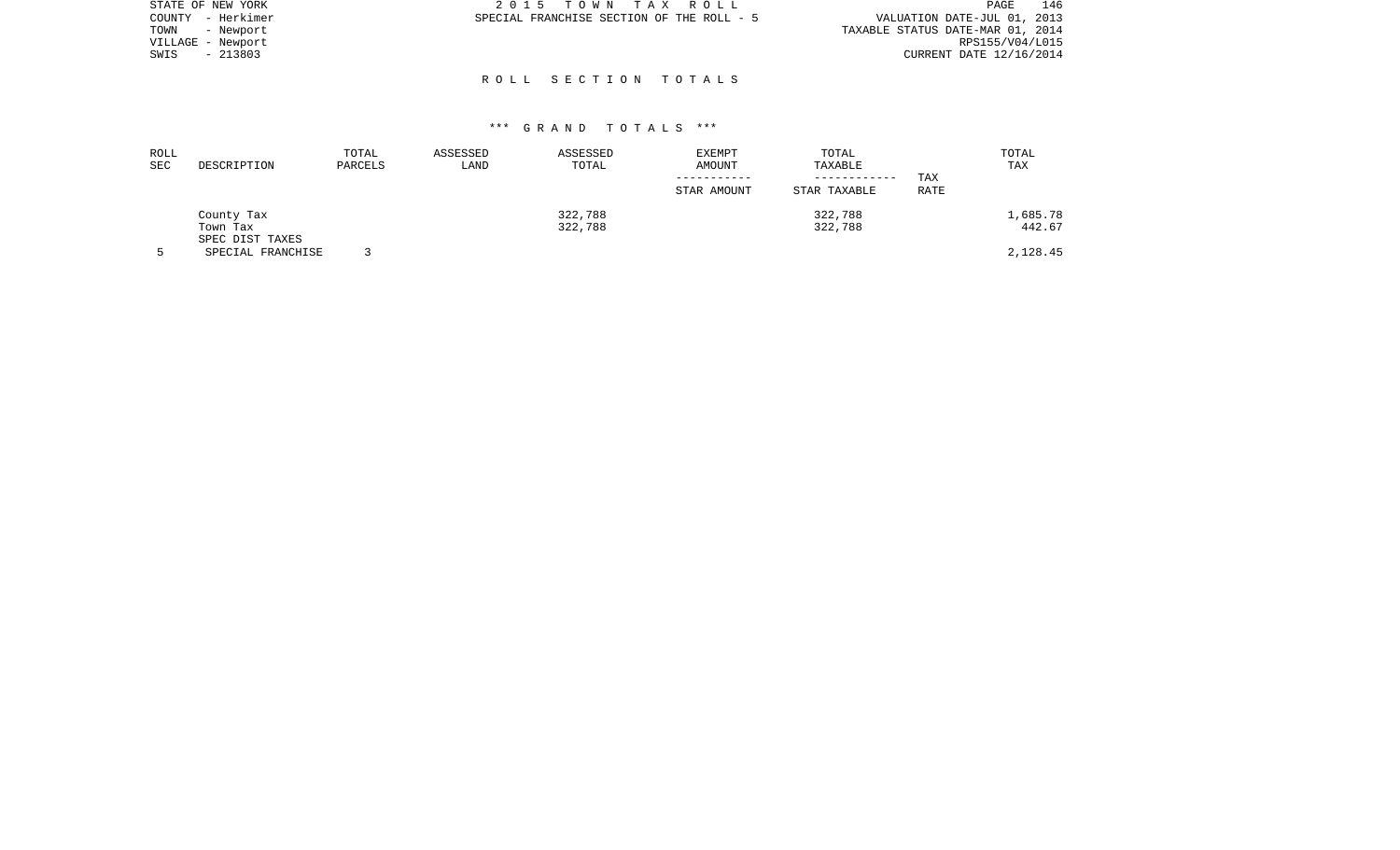| STATE OF NEW YORK<br>COUNTY - Herkimer<br>TOWN<br>- Newport<br>VILLAGE - Newport<br>$-213803$<br>SWIS | 2 0 1 5                                         | T O W N<br>OWNERS NAME SEQUENCE | TAX ROLL<br>UTILITY & R.R. SECTION OF THE ROLL - 6<br>UNIFORM PERCENT OF VALUE IS 107.50 | VALUATION DATE-JUL 01, 2013<br>TAXABLE STATUS DATE-MAR 01, 2014                               | PAGE<br>147        |
|-------------------------------------------------------------------------------------------------------|-------------------------------------------------|---------------------------------|------------------------------------------------------------------------------------------|-----------------------------------------------------------------------------------------------|--------------------|
| TAX MAP PARCEL NUMBER                                                                                 |                                                 |                                 |                                                                                          | PROPERTY LOCATION & CLASS ASSESSMENT EXEMPTION CODE---------------COUNTY-------TOWN---------- |                    |
| CURRENT OWNERS NAME                                                                                   | SCHOOL DISTRICT                                 | LAND                            | TAX DESCRIPTION                                                                          | TAXABLE VALUE                                                                                 |                    |
| CURRENT OWNERS ADDRESS<br>*************************                                                   | PARCEL SIZE/GRID COORD                          | TOTAL                           | SPECIAL DISTRICTS                                                                        |                                                                                               | TAX AMOUNT         |
|                                                                                                       | Bridge St                                       |                                 |                                                                                          |                                                                                               | BILL<br>374        |
| $094.46 - 1 - 42$                                                                                     | 380 Pub Util Vac                                |                                 | County Tax                                                                               | 14,500                                                                                        | 75.73              |
| National Grid                                                                                         | West Canada Val 212402                          | 14,500                          | Town Tax                                                                                 | 14,500                                                                                        | 19.89              |
| Attn: Real Estate Tax Departme Utility Vacant Land                                                    |                                                 | 14,500                          |                                                                                          |                                                                                               |                    |
| 300 Erie Blvd West                                                                                    | ACRES<br>2.40 BANK<br>984                       |                                 |                                                                                          |                                                                                               |                    |
| Syracuse, NY 13202                                                                                    | EAST-0354247 NRTH-1585461                       |                                 |                                                                                          |                                                                                               |                    |
|                                                                                                       | DEED BOOK 562<br>PG-448                         |                                 |                                                                                          |                                                                                               |                    |
|                                                                                                       | FULL MARKET VALUE                               | 13,500                          |                                                                                          |                                                                                               |                    |
|                                                                                                       |                                                 |                                 | TOTAL TAX ---                                                                            |                                                                                               | $95.62**$          |
|                                                                                                       |                                                 |                                 |                                                                                          | DATE #1                                                                                       | 01/31/15<br>95.62  |
|                                                                                                       |                                                 |                                 |                                                                                          | AMT DUE                                                                                       |                    |
|                                                                                                       | Bridge St                                       |                                 |                                                                                          | ACCT 112300750                                                                                | BILL<br>375        |
| $094.47 - 1 - 39$                                                                                     | 380 Pub Util Vac                                |                                 | County Tax                                                                               | 35,000                                                                                        | 182.79             |
| National Grid                                                                                         | West Canada Val 212402                          | 35,000                          | Town Tax                                                                                 | 35,000                                                                                        | 48.00              |
| Attn: Real Estate Tax Departme Location No 813620                                                     |                                                 | 35,000                          |                                                                                          |                                                                                               |                    |
| 300 Erie Blvd West                                                                                    | Newport Substation                              |                                 |                                                                                          |                                                                                               |                    |
| Syracuse 2, NY 13202                                                                                  | Bridge St                                       |                                 |                                                                                          |                                                                                               |                    |
|                                                                                                       | FRNT 78.00 DPTH 140.00                          |                                 |                                                                                          |                                                                                               |                    |
|                                                                                                       | <b>BANK</b><br>984<br>EAST-0354341 NRTH-1585747 |                                 |                                                                                          |                                                                                               |                    |
|                                                                                                       | FULL MARKET VALUE                               | 32,550                          |                                                                                          |                                                                                               |                    |
|                                                                                                       |                                                 |                                 | TOTAL TAX ---                                                                            |                                                                                               | 230.79**           |
|                                                                                                       |                                                 |                                 |                                                                                          | DATE #1                                                                                       | 01/31/15           |
|                                                                                                       |                                                 |                                 |                                                                                          | AMT DUE                                                                                       | 230.79             |
|                                                                                                       |                                                 |                                 |                                                                                          |                                                                                               |                    |
|                                                                                                       | Elec Trans                                      |                                 |                                                                                          |                                                                                               | BILL 376           |
| 638.003-9999-132.350-1001<br>National Grid                                                            | 882 Elec Trans Imp                              | $\mathbf{0}$                    | County Tax<br>Town Tax                                                                   | 20,267<br>20,267                                                                              | 105.85<br>27.79    |
| Attn: Real Estate Tax Dept.                                                                           | West Canada Val 212402<br>Location No 812349    | 20,267                          |                                                                                          |                                                                                               |                    |
| 300 Erie Blvd West                                                                                    | App Factor 1.0000                               |                                 |                                                                                          |                                                                                               |                    |
| Syracuse, NY 13202                                                                                    | T-186 Trenton Falls-Middl                       |                                 |                                                                                          |                                                                                               |                    |
|                                                                                                       | 984<br>BANK                                     |                                 |                                                                                          |                                                                                               |                    |
|                                                                                                       | FULL MARKET VALUE                               | 18,850                          |                                                                                          |                                                                                               |                    |
|                                                                                                       |                                                 |                                 | TOTAL TAX ---                                                                            |                                                                                               | 133.64**           |
|                                                                                                       |                                                 |                                 |                                                                                          | DATE #1                                                                                       | 01/31/15           |
|                                                                                                       |                                                 |                                 |                                                                                          | AMT DUE                                                                                       | 133.64             |
|                                                                                                       | Outside Plant                                   |                                 |                                                                                          |                                                                                               | BILL<br>377        |
| 638.003-9999-132.350-1881                                                                             | 884 Elec Dist Out                               |                                 | County Tax                                                                               | 85,039                                                                                        | 444.12             |
| National Grid                                                                                         | West Canada Val 212402                          | 0                               | Town Tax                                                                                 | 85,039                                                                                        | 116.62             |
| Real Estate Tax Dept                                                                                  | Location No 888888                              | 85,039                          |                                                                                          |                                                                                               |                    |
| 300 Erie Blvd West                                                                                    | App Factor 1.0000                               |                                 |                                                                                          |                                                                                               |                    |
| Syracuse, NY 13202                                                                                    | Poles Wires Cables                              |                                 |                                                                                          |                                                                                               |                    |
|                                                                                                       | 984<br>BANK                                     |                                 |                                                                                          |                                                                                               |                    |
|                                                                                                       | FULL MARKET VALUE                               | 79,100                          |                                                                                          |                                                                                               |                    |
|                                                                                                       |                                                 |                                 | TOTAL TAX ---                                                                            | DATE #1                                                                                       | 560.74**           |
|                                                                                                       |                                                 |                                 |                                                                                          | AMT DUE                                                                                       | 01/31/15<br>560.74 |
|                                                                                                       |                                                 |                                 |                                                                                          | ****************************                                                                  |                    |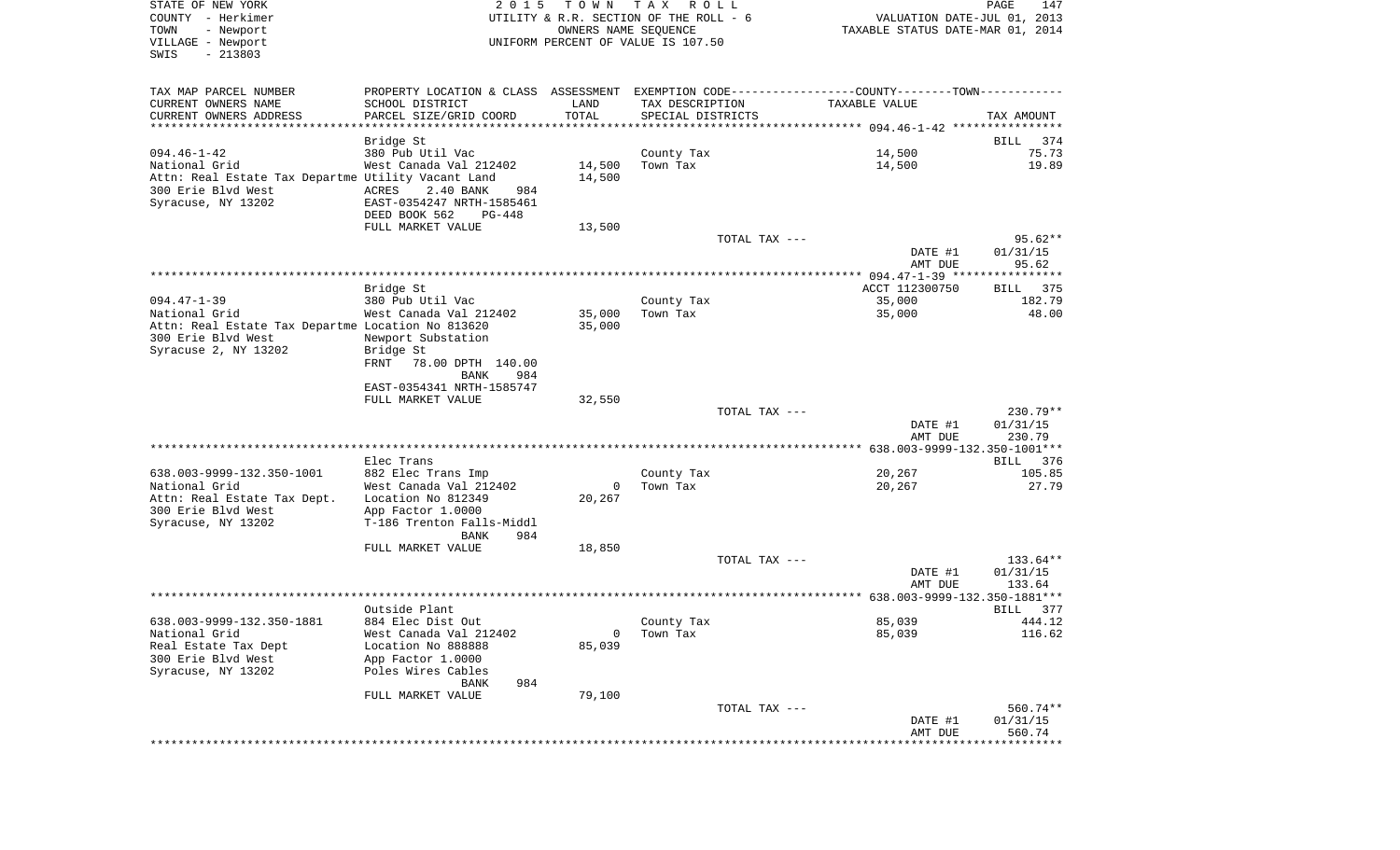| STATE OF NEW YORK<br>COUNTY - Herkimer<br>TOWN<br>- Newport<br>VILLAGE - Newport<br>$-213803$<br>SWIS | 2 0 1 5                                                                                                                       | T O W N            | TAX ROLL<br>UTILITY & R.R. SECTION OF THE ROLL - 6<br>OWNERS NAME SEOUENCE<br>UNIFORM PERCENT OF VALUE IS 107.50 | VALUATION DATE-JUL 01, 2013<br>TAXABLE STATUS DATE-MAR 01, 2014 | PAGE<br>148                  |
|-------------------------------------------------------------------------------------------------------|-------------------------------------------------------------------------------------------------------------------------------|--------------------|------------------------------------------------------------------------------------------------------------------|-----------------------------------------------------------------|------------------------------|
| TAX MAP PARCEL NUMBER<br>CURRENT OWNERS NAME                                                          | PROPERTY LOCATION & CLASS ASSESSMENT EXEMPTION CODE----------------COUNTY--------TOWN-----------<br>SCHOOL DISTRICT           | LAND               | TAX DESCRIPTION                                                                                                  | TAXABLE VALUE                                                   |                              |
| CURRENT OWNERS ADDRESS                                                                                | PARCEL SIZE/GRID COORD                                                                                                        | TOTAL              | SPECIAL DISTRICTS                                                                                                |                                                                 | TAX AMOUNT                   |
| *******************                                                                                   |                                                                                                                               |                    |                                                                                                                  |                                                                 |                              |
| $094.47 - 1 - 42$                                                                                     | Bridge St                                                                                                                     |                    |                                                                                                                  | ACCT 112300660                                                  | <b>BILL</b><br>378           |
| Newport Telephone Co Inc<br>Bridge St<br>Newport, NY 13416                                            | 331 Com vac w/imp<br>West Canada Val 212402<br>Location No 038034<br>Tel Facility<br>34.70 DPTH 103.00<br>FRNT<br>BANK<br>984 | 15,000<br>30,000   | County Tax<br>Town Tax                                                                                           | 30,000<br>30,000                                                | 156.68<br>41.14              |
|                                                                                                       | EAST-0354541 NRTH-1586022                                                                                                     |                    |                                                                                                                  |                                                                 |                              |
|                                                                                                       | FULL MARKET VALUE                                                                                                             | 27,900             | TOTAL TAX ---                                                                                                    |                                                                 | 197.82**                     |
|                                                                                                       |                                                                                                                               |                    |                                                                                                                  | DATE #1<br>AMT DUE                                              | 01/31/15<br>197.82           |
|                                                                                                       |                                                                                                                               |                    |                                                                                                                  | ACCT 112300570                                                  | BILL 379                     |
| $094.47 - 1 - 43$<br>Newport Telephone Co Inc<br>Bridge St<br>Newport, NY 13416                       | Bridge St<br>831 Tele Comm<br>West Canada Val 212402<br>Location No 038034<br>Central Office<br>75.50 DPTH<br>FRNT<br>70.00   | 15,000<br>1166,000 | County Tax<br>Town Tax                                                                                           | 1166,000<br>1166,000                                            | 6,089.49<br>1,599.04         |
|                                                                                                       | 984<br><b>BANK</b><br>EAST-0354597 NRTH-1586040<br>DEED BOOK 00602 PG-00557<br>FULL MARKET VALUE                              | 1084,650           |                                                                                                                  |                                                                 |                              |
|                                                                                                       |                                                                                                                               |                    | TOTAL TAX ---                                                                                                    | DATE #1                                                         | $7.688.53**$<br>01/31/15     |
|                                                                                                       |                                                                                                                               |                    |                                                                                                                  | AMT DUE                                                         | 7,688.53                     |
|                                                                                                       | Bridge St                                                                                                                     |                    |                                                                                                                  | ACCT 112300600                                                  | BILL 380                     |
| $094.47 - 1 - 44$                                                                                     | 330 Vacant comm                                                                                                               |                    | County Tax                                                                                                       | 10,000                                                          | 52.23                        |
| Newport Telephone Co Inc<br>Bridge St<br>Newport, NY 13416                                            | West Canada Val 212402<br>Location No 038034<br>Tel Facility<br>Bridge St<br>FRNT<br>22.00 DPTH 108.00<br><b>BANK</b><br>984  | 10,000<br>10,000   | Town Tax                                                                                                         | 10,000                                                          | 13.71                        |
|                                                                                                       | EAST-0354641 NRTH-1586062<br>DEED BOOK 00216 PG-00263<br>FULL MARKET VALUE                                                    | 9,300              |                                                                                                                  |                                                                 |                              |
|                                                                                                       |                                                                                                                               |                    | TOTAL TAX ---                                                                                                    | DATE #1                                                         | 65.94**<br>01/31/15<br>65.94 |
|                                                                                                       |                                                                                                                               |                    |                                                                                                                  | AMT DUE                                                         | ********                     |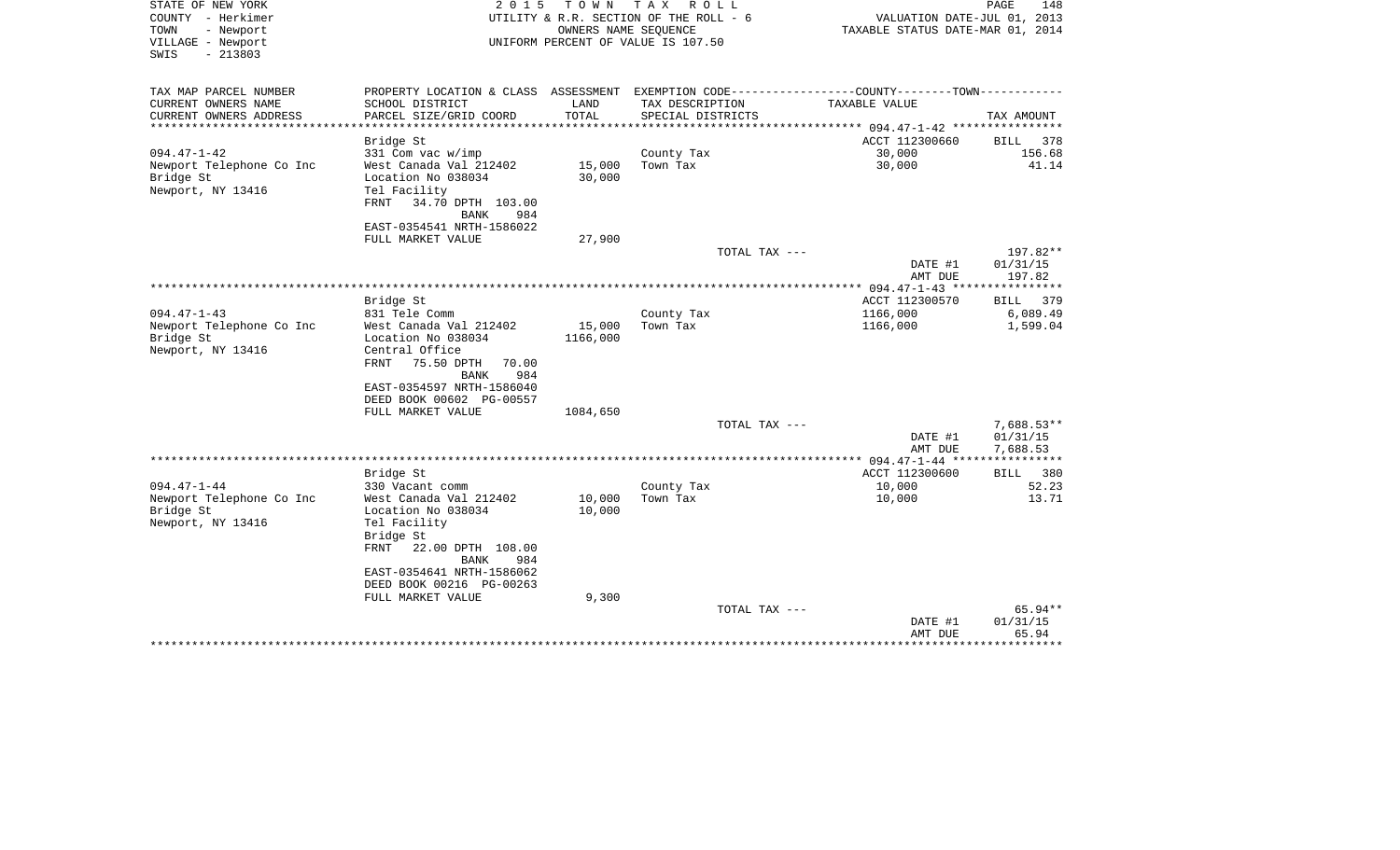| STATE OF NEW YORK         | 2015                               | T O W N              | TAX ROLL                               |                                                                                                | PAGE<br>149 |
|---------------------------|------------------------------------|----------------------|----------------------------------------|------------------------------------------------------------------------------------------------|-------------|
| COUNTY - Herkimer         |                                    |                      | UTILITY & R.R. SECTION OF THE ROLL - 6 | VALUATION DATE-JUL 01, 2013                                                                    |             |
| TOWN<br>- Newport         |                                    | OWNERS NAME SEQUENCE | TAXABLE STATUS DATE-MAR 01, 2014       |                                                                                                |             |
| VILLAGE - Newport         | UNIFORM PERCENT OF VALUE IS 107.50 |                      |                                        |                                                                                                |             |
| SWIS<br>$-213803$         |                                    |                      |                                        |                                                                                                |             |
| TAX MAP PARCEL NUMBER     |                                    |                      |                                        | PROPERTY LOCATION & CLASS ASSESSMENT EXEMPTION CODE----------------COUNTY-------TOWN---------- |             |
| CURRENT OWNERS NAME       | SCHOOL DISTRICT                    | LAND                 | TAX DESCRIPTION                        | TAXABLE VALUE                                                                                  |             |
| CURRENT OWNERS ADDRESS    | PARCEL SIZE/GRID COORD             | TOTAL                | SPECIAL DISTRICTS                      |                                                                                                | TAX AMOUNT  |
|                           |                                    |                      |                                        |                                                                                                |             |
|                           | Bridge St                          |                      |                                        | ACCT 112300630                                                                                 | BILL 381    |
| $094.47 - 1 - 48$         | 831 Tele Comm                      |                      | County Tax                             | 174,400                                                                                        | 910.81      |
| Newport Telephone Co Inc  | West Canada Val 212402             | 23,000               | Town Tax                               | 174,400                                                                                        | 239.17      |
| Bridge St                 | Location No 038034                 | 174,400              |                                        |                                                                                                |             |
| Newport, NY 13416         | Tel Facility                       |                      |                                        |                                                                                                |             |
|                           | Bridge St                          |                      |                                        |                                                                                                |             |
|                           | 1.10 BANK<br>ACRES<br>984          |                      |                                        |                                                                                                |             |
|                           | EAST-0354513 NRTH-1586149          |                      |                                        |                                                                                                |             |
|                           | DEED BOOK 00000                    |                      |                                        |                                                                                                |             |
|                           | FULL MARKET VALUE                  | 162,250              |                                        |                                                                                                |             |
|                           |                                    |                      | TOTAL TAX ---                          |                                                                                                | 1,149.98**  |
|                           |                                    |                      |                                        | DATE #1                                                                                        | 01/31/15    |
|                           |                                    |                      |                                        | AMT DUE                                                                                        | 1,149.98    |
|                           |                                    |                      |                                        |                                                                                                |             |
|                           | Outside Plant St                   |                      |                                        | ACCT 112300540                                                                                 | BILL 382    |
| 638.003-9999-630.500-1881 | 836 Telecom. eq.                   |                      | County Tax                             | 34,699                                                                                         | 181.22      |
| Newport Telephone Co Inc  | West Canada Val 212402             | $\Omega$             | Town Tax                               | 34,699                                                                                         | 47.59       |
| Bridge St                 | Location No 888888                 | 34,699               |                                        |                                                                                                |             |
| Newport, NY 13416         | App Factor 1.0000                  |                      |                                        |                                                                                                |             |
|                           | Poles Wires Cables<br>984          |                      |                                        |                                                                                                |             |
|                           | <b>BANK</b><br>DEED BOOK 00000     |                      |                                        |                                                                                                |             |
|                           | FULL MARKET VALUE                  | 32,300               |                                        |                                                                                                |             |
|                           |                                    |                      | TOTAL TAX ---                          |                                                                                                | $228.81**$  |
|                           |                                    |                      |                                        | DATE #1                                                                                        | 01/31/15    |
|                           |                                    |                      |                                        | AMT DUE                                                                                        | 228.81      |
|                           |                                    |                      |                                        |                                                                                                |             |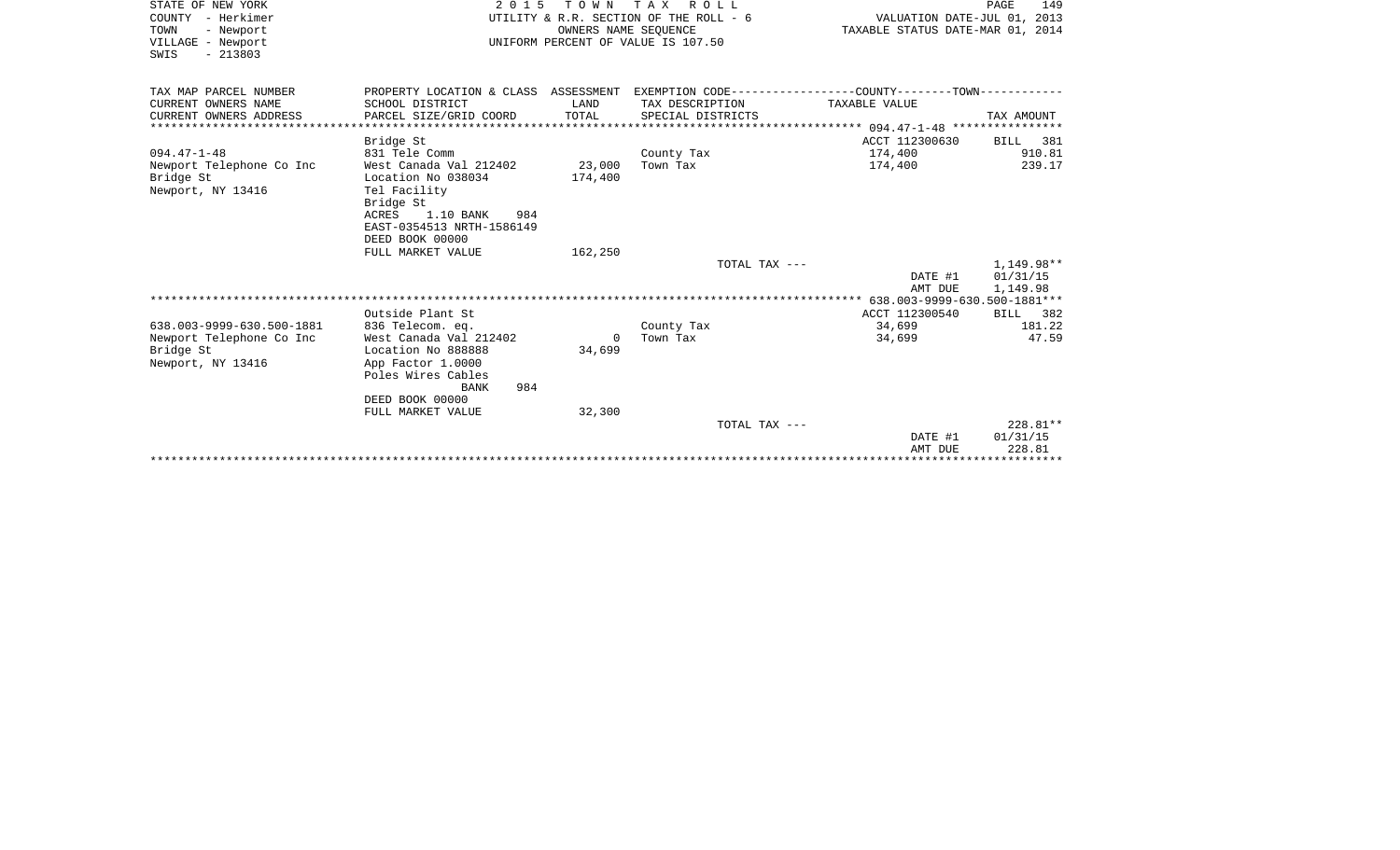| STATE OF NEW YORK | 2015 TOWN TAX ROLL                     | 150<br>PAGE                      |
|-------------------|----------------------------------------|----------------------------------|
| COUNTY - Herkimer | UTILITY & R.R. SECTION OF THE ROLL - 6 | VALUATION DATE-JUL 01, 2013      |
| TOWN - Newport    |                                        | TAXABLE STATUS DATE-MAR 01, 2014 |
| VILLAGE - Newport | UNIFORM PERCENT OF VALUE IS 107.50     | RPS155/V04/L015                  |
| $-213803$<br>SWIS |                                        | CURRENT DATE 12/16/2014          |
|                   |                                        |                                  |
|                   | ROLL SUB SECTION- - TOTALS             |                                  |

|      |                            | .∪⊥⊓⊥         | $\blacksquare$<br>11 L<br>LUIN |               |            | EXEMPT       | ABL.                  | $m \wedge m$<br>. |
|------|----------------------------|---------------|--------------------------------|---------------|------------|--------------|-----------------------|-------------------|
| CODE | <b>ABST</b><br>. .<br>NAMP | <b>DARCFT</b> | TVDT                           | $\mathcal{L}$ | ,,,<br>שחד | OUN".<br>۱M۲ | $- - - - - -$<br>ALUI | $- - -$<br>. Ал   |

## NO SPECIAL DISTRICTS AT THIS LEVEL

### \*\*\* S C H O O L D I S T R I C T S U M M A R Y \*\*\*

| CODE   | DISTRICT NAME                    | TOTAL<br>PARCELS | ASSESSED<br>LAND | ASSESSED<br>TOTAL | EXEMPT<br>AMOUNT<br>--------- | TOTAL<br>TAXABLE |
|--------|----------------------------------|------------------|------------------|-------------------|-------------------------------|------------------|
|        |                                  |                  |                  |                   | STAR AMOUNT                   | STAR TAXABLE     |
|        | West Canada Valley               | 9                | 112,500          | 1569,905          |                               | 1,569,905        |
| 212402 |                                  |                  |                  |                   |                               | 1,569,905        |
|        | SUB-TOTAL                        | 9                | 112,500          | 1569,905          |                               | 1,569,905        |
|        | $S \cup B - T \cup T A L (CONT)$ |                  |                  |                   |                               | 1,569,905        |
|        |                                  |                  |                  |                   |                               |                  |
|        | TOTAL                            | 9                | 112,500          | 1569,905          |                               | 1,569,905        |
|        | T O T A L (CONT)                 |                  |                  |                   |                               | 1,569,905        |

\*\*\* S Y S T E M C O D E S S U M M A R Y \*\*\*

#### NO SYSTEM EXEMPTIONS AT THIS LEVEL

\*\*\* E X E M P T I O N S U M M A R Y \*\*\*

NO EXEMPTIONS AT THIS LEVEL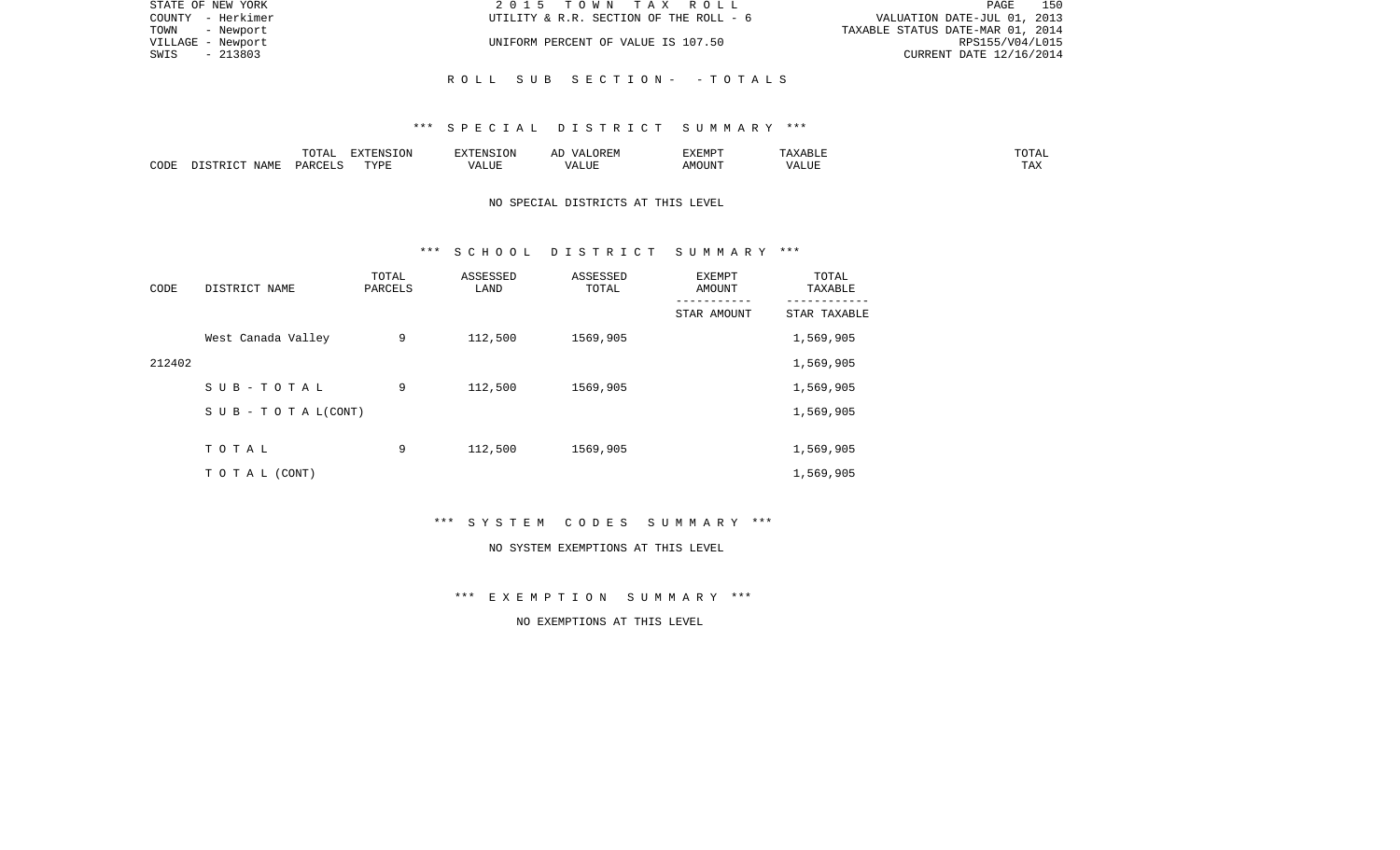| STATE OF NEW YORK | 2015 TOWN TAX ROLL                     | - 151<br>PAGE                    |
|-------------------|----------------------------------------|----------------------------------|
| COUNTY - Herkimer | UTILITY & R.R. SECTION OF THE ROLL - 6 | VALUATION DATE-JUL 01, 2013      |
| TOWN - Newport    |                                        | TAXABLE STATUS DATE-MAR 01, 2014 |
| VILLAGE - Newport | UNIFORM PERCENT OF VALUE IS 107.50     | RPS155/V04/L015                  |
| SWIS<br>- 213803  |                                        | CURRENT DATE 12/16/2014          |
|                   |                                        |                                  |

## R O L L S U B S E C T I O N - - T O T A L S

| ROLL<br><b>SEC</b> | DESCRIPTION                 | TOTAL<br>PARCELS | ASSESSED<br>LAND | ASSESSED<br>TOTAL | EXEMPT<br>AMOUNT | TOTAL<br>TAXABLE<br>------------ | TAX         | TOTAL<br>TAX |
|--------------------|-----------------------------|------------------|------------------|-------------------|------------------|----------------------------------|-------------|--------------|
|                    |                             |                  |                  |                   | STAR AMOUNT      | STAR TAXABLE                     | <b>RATE</b> |              |
|                    | County Tax                  |                  | 112,500          | 1569,905          |                  | 1,569,905                        |             | 8,198.92     |
|                    | Town Tax<br>SPEC DIST TAXES |                  | 112,500          | 1569,905          |                  | 1,569,905                        |             | 2,152.95     |
| 6                  | UTILITIES & N.C.            | Ω                |                  |                   |                  |                                  |             | 10,351.87    |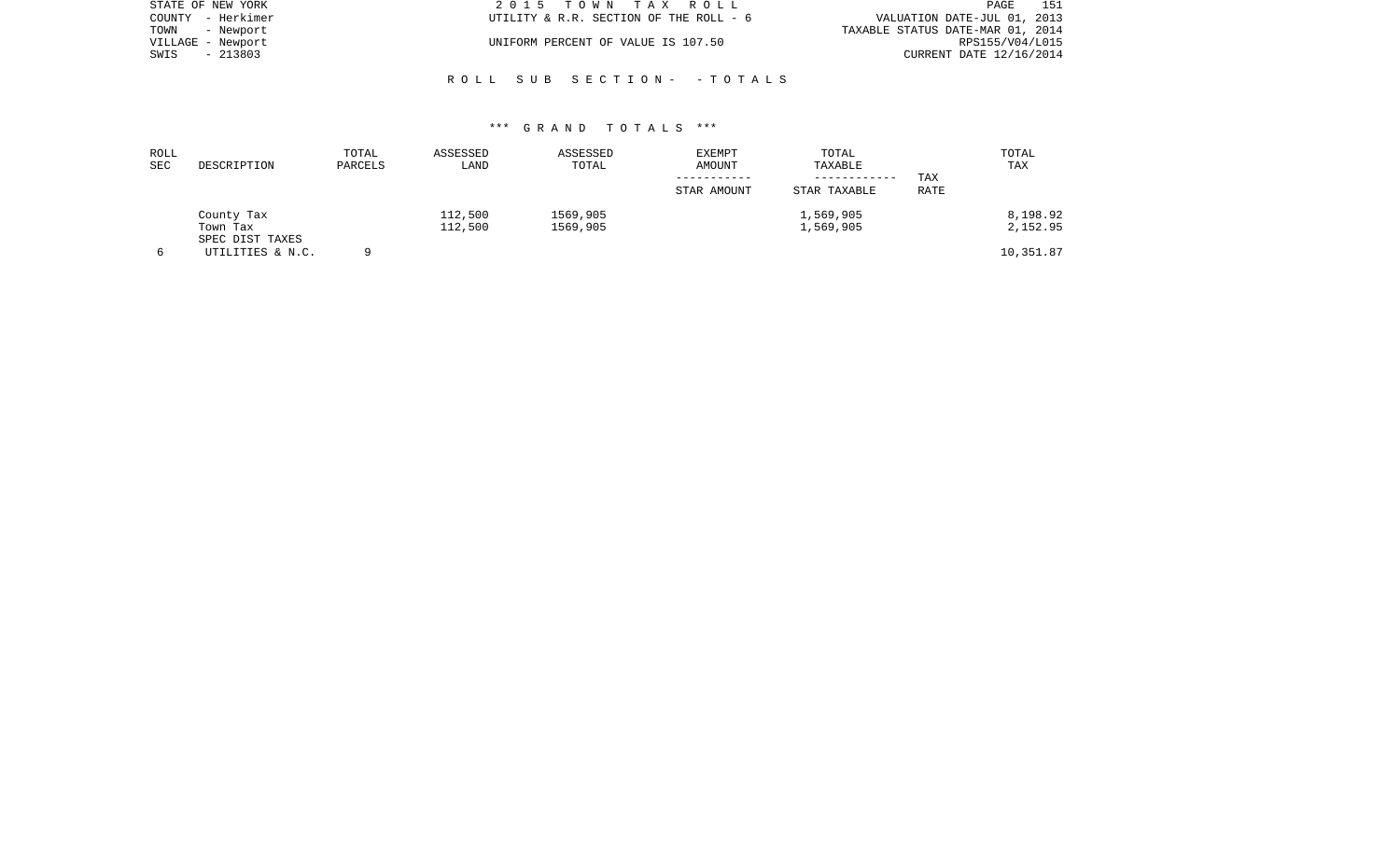| STATE OF NEW YORK | 2015 TOWN TAX ROLL                     | 152<br>PAGE                      |
|-------------------|----------------------------------------|----------------------------------|
| COUNTY - Herkimer | UTILITY & R.R. SECTION OF THE ROLL - 6 | VALUATION DATE-JUL 01, 2013      |
| TOWN<br>- Newport |                                        | TAXABLE STATUS DATE-MAR 01, 2014 |
| VILLAGE - Newport | UNIFORM PERCENT OF VALUE IS 107.50     | RPS155/V04/L015                  |
| $-213803$<br>SWIS |                                        | CURRENT DATE 12/16/2014          |
|                   |                                        |                                  |

R O L L S E C T I O N T O T A L S

|      |                    | $H \cap H$<br>$\cdots$<br>. U 1 1 1 1 | סוותידצים<br><b>ION</b> |      | UKLIY                                  | F.XFMP'<br>∸∡∡⊥ | A           | .              |
|------|--------------------|---------------------------------------|-------------------------|------|----------------------------------------|-----------------|-------------|----------------|
| CODE | JAME<br>$\sqrt{2}$ | $\Box$ $\Box$ $\Box$ $\Box$ $\Box$    | <b>TITZD</b><br>.       | ALUF | " TTT.<br>$\sqrt{2}$<br>. . <i>.</i> . | MC<br>OUN.      | 77T<br>Anur | max<br>د د د . |

## NO SPECIAL DISTRICTS AT THIS LEVEL

### \*\*\* S C H O O L D I S T R I C T S U M M A R Y \*\*\*

| CODE   | DISTRICT NAME                    | TOTAL<br>PARCELS | ASSESSED<br>LAND | ASSESSED<br>TOTAL | EXEMPT<br>AMOUNT | TOTAL<br>TAXABLE |
|--------|----------------------------------|------------------|------------------|-------------------|------------------|------------------|
|        |                                  |                  |                  |                   | STAR AMOUNT      | STAR TAXABLE     |
|        | West Canada Valley               | 9                | 112,500          | 1569,905          |                  | 1,569,905        |
| 212402 |                                  |                  |                  |                   |                  | 1,569,905        |
|        | SUB-TOTAL                        | 9                | 112,500          | 1569,905          |                  | 1,569,905        |
|        | $S \cup B - T \cup T A L (CONT)$ |                  |                  |                   |                  | 1,569,905        |
|        |                                  |                  |                  |                   |                  |                  |
|        | TOTAL                            | 9                | 112,500          | 1569,905          |                  | 1,569,905        |
|        | T O T A L (CONT)                 |                  |                  |                   |                  | 1,569,905        |

\*\*\* S Y S T E M C O D E S S U M M A R Y \*\*\*

#### NO SYSTEM EXEMPTIONS AT THIS LEVEL

\*\*\* E X E M P T I O N S U M M A R Y \*\*\*

NO EXEMPTIONS AT THIS LEVEL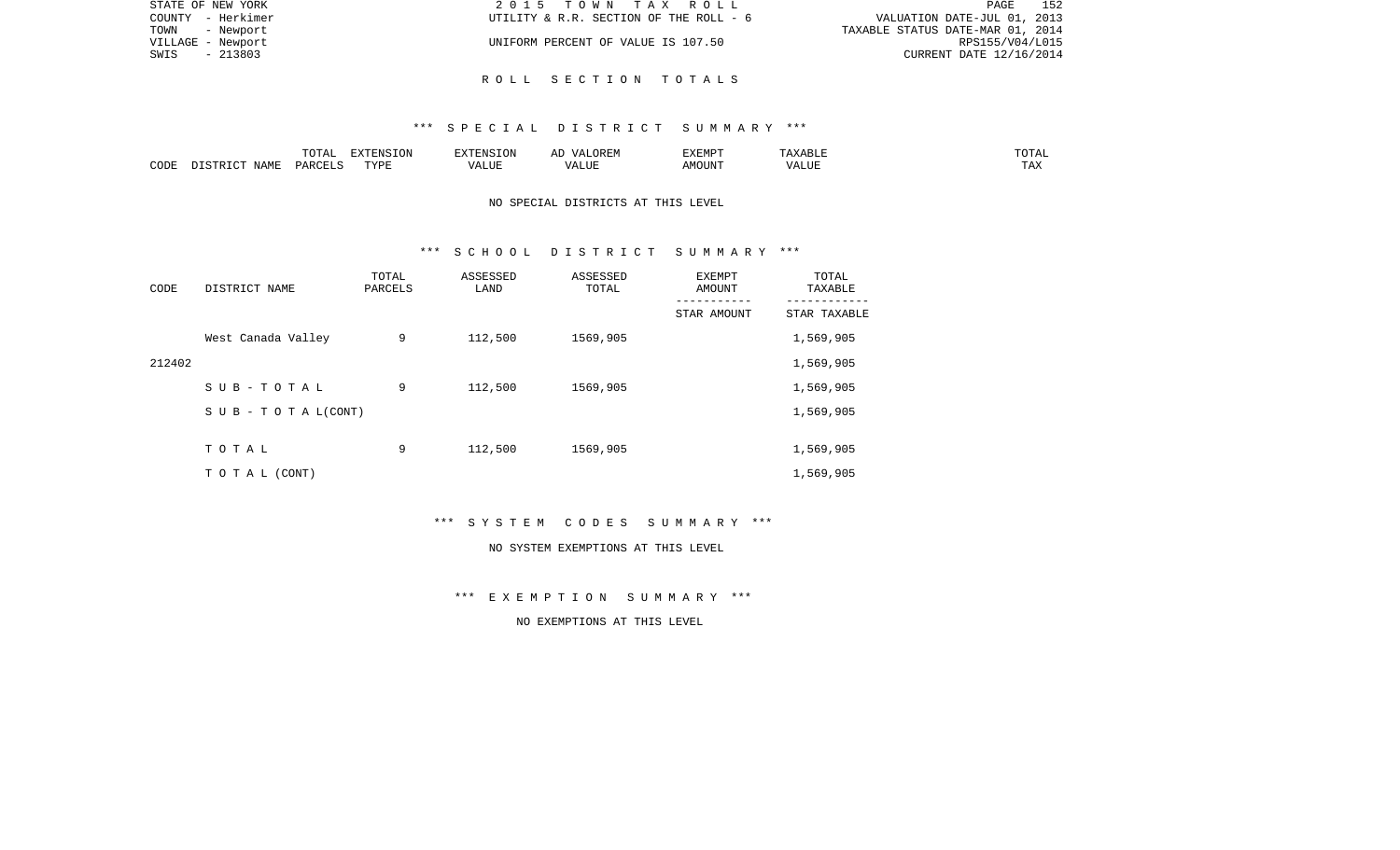| STATE OF NEW YORK | 2015 TOWN TAX ROLL                                                    | PAGE 153        |  |
|-------------------|-----------------------------------------------------------------------|-----------------|--|
| COUNTY - Herkimer | VALUATION DATE-JUL 01, 2013<br>UTILITY & R.R. SECTION OF THE ROLL - 6 |                 |  |
| TOWN<br>- Newport | TAXABLE STATUS DATE-MAR 01, 2014                                      |                 |  |
| VILLAGE - Newport | UNIFORM PERCENT OF VALUE IS 107.50                                    | RPS155/V04/L015 |  |
| - 213803<br>SWIS  | CURRENT DATE 12/16/2014                                               |                 |  |
|                   |                                                                       |                 |  |

## \*\*\* G R A N D T O T A L S \*\*\*

R O L L S E C T I O N T O T A L S

| ROLL<br>SEC | DESCRIPTION                         | TOTAL<br>PARCELS | ASSESSED<br>LAND   | ASSESSED<br>TOTAL    | <b>EXEMPT</b><br>AMOUNT | TOTAL<br>TAXABLE             |             | TOTAL<br>TAX         |
|-------------|-------------------------------------|------------------|--------------------|----------------------|-------------------------|------------------------------|-------------|----------------------|
|             |                                     |                  |                    |                      | STAR AMOUNT             | ------------<br>STAR TAXABLE | TAX<br>RATE |                      |
|             | County Tax<br>Town Tax              |                  | 112,500<br>112,500 | 1569,905<br>1569,905 |                         | 1,569,905<br>1,569,905       |             | 8,198.92<br>2,152.95 |
|             | SPEC DIST TAXES<br>UTILITIES & N.C. |                  |                    |                      |                         |                              |             | 10,351.87            |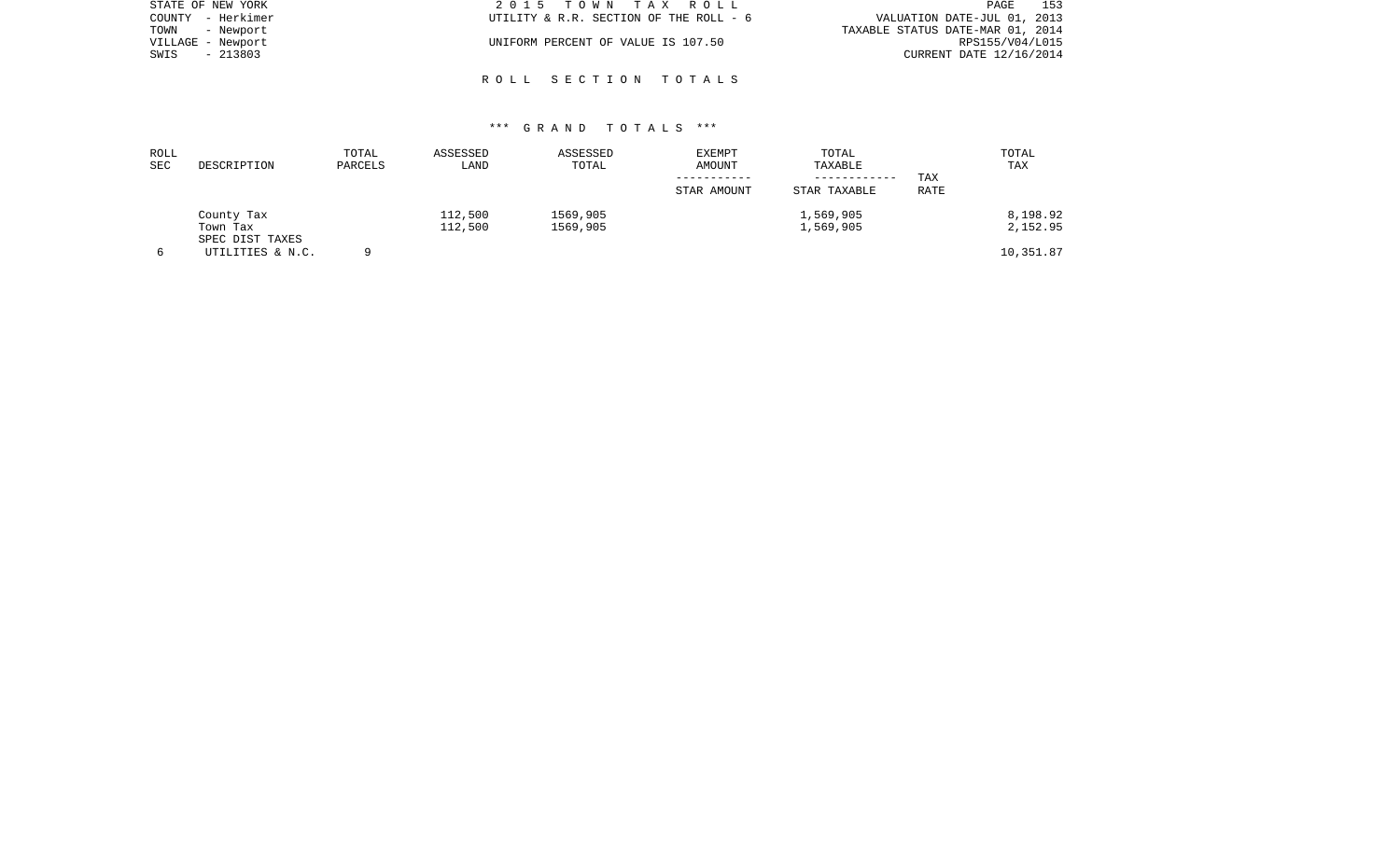| TAX MAP PARCEL NUMBER<br>PROPERTY LOCATION & CLASS ASSESSMENT EXEMPTION CODE----------------COUNTY-------TOWN----------<br>CURRENT OWNERS NAME<br>SCHOOL DISTRICT<br>LAND<br>TAX DESCRIPTION<br>TAXABLE VALUE<br>TOTAL<br>CURRENT OWNERS ADDRESS<br>PARCEL SIZE/GRID COORD<br>SPECIAL DISTRICTS<br>TAX AMOUNT<br>ACCT 110010410<br>Main St<br>620 Religious<br>$094.38 - 1 - 50$<br>NON PROF 9 25300<br>813,000<br>813,000<br>West Canada Val 212402<br>14,000 County Tax<br>0.00<br>0.00<br>Church Baptist<br>Main St<br>FRNT 104.20 DPTH 140.00<br>813,000<br>Town Tax<br>0.00<br>0.00<br>Newport, NY 13416<br>EAST-0354311 NRTH-1587058<br>FULL MARKET VALUE<br>756,300<br>$0.00**$<br>TOTAL TAX ---<br>Main St<br>ACCT 110010350<br>$094.39 - 1 - 39$<br>NON PROF 9 253<br>14,000 County Tax<br>NON PROF 9 25300<br>535,000<br>535,000<br>620 Religious<br>West Canada Val 212402<br>Church Methodist<br>0.00<br>0.00<br>Main St<br>50.00 DPTH 198.00<br>Town Tax<br>0.00<br>0.00<br>FRNT<br>535,000<br>Newport, NY 13416<br>ACRES 0.22<br>EAST-0354644 NRTH-1586955<br>FULL MARKET VALUE<br>497,650<br>$0.00**$<br>TOTAL TAX ---<br>Main St<br>ACCT 110010290<br>$094.38 - 1 - 20$<br>620 Religious<br>NON PROF 9 25300<br>1318,000 1318,000<br>West Canada Val 212402 19,000 County Tax<br>0.00<br>Church St Johns<br>0.00<br>Main St<br>0.00<br>FRNT<br>85.00 DPTH 296.00<br>1318,000<br>Town Tax<br>0.00<br>Newport, NY 13416<br>ACRES 0.78<br>EAST-0354440 NRTH-1587477<br>FULL MARKET VALUE<br>1226,050<br>$0.00**$<br>TOTAL TAX ---<br>Main St<br>ACCT 110010291<br>$094.38 - 1 - 51$<br>220 2 Family Res<br>NON PROF 9 25300<br>143,800 143,800<br>West Canada Val 212402<br>11,600 County Tax<br>0.00<br>Church St Johns Rectory<br>0.00<br>Main St<br>Main St<br>143,800 Town Tax<br>0.00<br>0.00<br>FRNT 50.00 DPTH 150.00<br>Newport, NY 13416<br>EAST-0354313 NRTH-1587454<br>FULL MARKET VALUE<br>133,750<br>$0.00**$<br>TOTAL TAX ---<br>Bridge St<br>ACCT 112001380<br>NON PROF 9 25300<br>281,800<br>$094.47 - 1 - 47$<br>642 Health bldg<br>281,800<br>13,400 County Tax<br>Little Falls Hospital<br>West Canada Val 212402<br>0.00<br>0.00<br>140 Burwell St<br>0.00<br>281,800 Town Tax<br>0.00<br>N<br>Little Falls, NY 13365<br>Bridge St<br>FRNT 61.50 DPTH 225.00<br>ACRES<br>0.31<br>EAST-0354709 NRTH-1586191<br>DEED BOOK 836<br>$PG-055$<br>FULL MARKET VALUE<br>262,150<br>$0.00**$<br>TOTAL TAX --- | STATE OF NEW YORK<br>COUNTY - Herkimer<br>- Newport<br>TOWN<br>VILLAGE - Newport<br>$-213803$<br>SWIS | 2 0 1 5 | TOWN TAX ROLL<br>WHOLLY EXEMPT SECTION OF THE ROLL - 8<br>OWNERS NAME SEQUENCE<br>UNIFORM PERCENT OF VALUE IS 107.50 | VALUATION DATE-JUL 01, 2013<br>TAXABLE STATUS DATE-MAR 01, 2014 | PAGE<br>154 |
|---------------------------------------------------------------------------------------------------------------------------------------------------------------------------------------------------------------------------------------------------------------------------------------------------------------------------------------------------------------------------------------------------------------------------------------------------------------------------------------------------------------------------------------------------------------------------------------------------------------------------------------------------------------------------------------------------------------------------------------------------------------------------------------------------------------------------------------------------------------------------------------------------------------------------------------------------------------------------------------------------------------------------------------------------------------------------------------------------------------------------------------------------------------------------------------------------------------------------------------------------------------------------------------------------------------------------------------------------------------------------------------------------------------------------------------------------------------------------------------------------------------------------------------------------------------------------------------------------------------------------------------------------------------------------------------------------------------------------------------------------------------------------------------------------------------------------------------------------------------------------------------------------------------------------------------------------------------------------------------------------------------------------------------------------------------------------------------------------------------------------------------------------------------------------------------------------------------------------------------------------------------------------------------------------------------------------------------------------------------------------------------------------------------------------------------|-------------------------------------------------------------------------------------------------------|---------|----------------------------------------------------------------------------------------------------------------------|-----------------------------------------------------------------|-------------|
|                                                                                                                                                                                                                                                                                                                                                                                                                                                                                                                                                                                                                                                                                                                                                                                                                                                                                                                                                                                                                                                                                                                                                                                                                                                                                                                                                                                                                                                                                                                                                                                                                                                                                                                                                                                                                                                                                                                                                                                                                                                                                                                                                                                                                                                                                                                                                                                                                                       |                                                                                                       |         |                                                                                                                      |                                                                 |             |
|                                                                                                                                                                                                                                                                                                                                                                                                                                                                                                                                                                                                                                                                                                                                                                                                                                                                                                                                                                                                                                                                                                                                                                                                                                                                                                                                                                                                                                                                                                                                                                                                                                                                                                                                                                                                                                                                                                                                                                                                                                                                                                                                                                                                                                                                                                                                                                                                                                       |                                                                                                       |         |                                                                                                                      |                                                                 |             |
|                                                                                                                                                                                                                                                                                                                                                                                                                                                                                                                                                                                                                                                                                                                                                                                                                                                                                                                                                                                                                                                                                                                                                                                                                                                                                                                                                                                                                                                                                                                                                                                                                                                                                                                                                                                                                                                                                                                                                                                                                                                                                                                                                                                                                                                                                                                                                                                                                                       |                                                                                                       |         |                                                                                                                      |                                                                 |             |
|                                                                                                                                                                                                                                                                                                                                                                                                                                                                                                                                                                                                                                                                                                                                                                                                                                                                                                                                                                                                                                                                                                                                                                                                                                                                                                                                                                                                                                                                                                                                                                                                                                                                                                                                                                                                                                                                                                                                                                                                                                                                                                                                                                                                                                                                                                                                                                                                                                       |                                                                                                       |         |                                                                                                                      |                                                                 |             |
|                                                                                                                                                                                                                                                                                                                                                                                                                                                                                                                                                                                                                                                                                                                                                                                                                                                                                                                                                                                                                                                                                                                                                                                                                                                                                                                                                                                                                                                                                                                                                                                                                                                                                                                                                                                                                                                                                                                                                                                                                                                                                                                                                                                                                                                                                                                                                                                                                                       |                                                                                                       |         |                                                                                                                      |                                                                 |             |
|                                                                                                                                                                                                                                                                                                                                                                                                                                                                                                                                                                                                                                                                                                                                                                                                                                                                                                                                                                                                                                                                                                                                                                                                                                                                                                                                                                                                                                                                                                                                                                                                                                                                                                                                                                                                                                                                                                                                                                                                                                                                                                                                                                                                                                                                                                                                                                                                                                       |                                                                                                       |         |                                                                                                                      |                                                                 |             |
|                                                                                                                                                                                                                                                                                                                                                                                                                                                                                                                                                                                                                                                                                                                                                                                                                                                                                                                                                                                                                                                                                                                                                                                                                                                                                                                                                                                                                                                                                                                                                                                                                                                                                                                                                                                                                                                                                                                                                                                                                                                                                                                                                                                                                                                                                                                                                                                                                                       |                                                                                                       |         |                                                                                                                      |                                                                 |             |
|                                                                                                                                                                                                                                                                                                                                                                                                                                                                                                                                                                                                                                                                                                                                                                                                                                                                                                                                                                                                                                                                                                                                                                                                                                                                                                                                                                                                                                                                                                                                                                                                                                                                                                                                                                                                                                                                                                                                                                                                                                                                                                                                                                                                                                                                                                                                                                                                                                       |                                                                                                       |         |                                                                                                                      |                                                                 |             |
|                                                                                                                                                                                                                                                                                                                                                                                                                                                                                                                                                                                                                                                                                                                                                                                                                                                                                                                                                                                                                                                                                                                                                                                                                                                                                                                                                                                                                                                                                                                                                                                                                                                                                                                                                                                                                                                                                                                                                                                                                                                                                                                                                                                                                                                                                                                                                                                                                                       |                                                                                                       |         |                                                                                                                      |                                                                 |             |
|                                                                                                                                                                                                                                                                                                                                                                                                                                                                                                                                                                                                                                                                                                                                                                                                                                                                                                                                                                                                                                                                                                                                                                                                                                                                                                                                                                                                                                                                                                                                                                                                                                                                                                                                                                                                                                                                                                                                                                                                                                                                                                                                                                                                                                                                                                                                                                                                                                       |                                                                                                       |         |                                                                                                                      |                                                                 |             |
|                                                                                                                                                                                                                                                                                                                                                                                                                                                                                                                                                                                                                                                                                                                                                                                                                                                                                                                                                                                                                                                                                                                                                                                                                                                                                                                                                                                                                                                                                                                                                                                                                                                                                                                                                                                                                                                                                                                                                                                                                                                                                                                                                                                                                                                                                                                                                                                                                                       |                                                                                                       |         |                                                                                                                      |                                                                 |             |
|                                                                                                                                                                                                                                                                                                                                                                                                                                                                                                                                                                                                                                                                                                                                                                                                                                                                                                                                                                                                                                                                                                                                                                                                                                                                                                                                                                                                                                                                                                                                                                                                                                                                                                                                                                                                                                                                                                                                                                                                                                                                                                                                                                                                                                                                                                                                                                                                                                       |                                                                                                       |         |                                                                                                                      |                                                                 |             |
|                                                                                                                                                                                                                                                                                                                                                                                                                                                                                                                                                                                                                                                                                                                                                                                                                                                                                                                                                                                                                                                                                                                                                                                                                                                                                                                                                                                                                                                                                                                                                                                                                                                                                                                                                                                                                                                                                                                                                                                                                                                                                                                                                                                                                                                                                                                                                                                                                                       |                                                                                                       |         |                                                                                                                      |                                                                 |             |
|                                                                                                                                                                                                                                                                                                                                                                                                                                                                                                                                                                                                                                                                                                                                                                                                                                                                                                                                                                                                                                                                                                                                                                                                                                                                                                                                                                                                                                                                                                                                                                                                                                                                                                                                                                                                                                                                                                                                                                                                                                                                                                                                                                                                                                                                                                                                                                                                                                       |                                                                                                       |         |                                                                                                                      |                                                                 |             |
|                                                                                                                                                                                                                                                                                                                                                                                                                                                                                                                                                                                                                                                                                                                                                                                                                                                                                                                                                                                                                                                                                                                                                                                                                                                                                                                                                                                                                                                                                                                                                                                                                                                                                                                                                                                                                                                                                                                                                                                                                                                                                                                                                                                                                                                                                                                                                                                                                                       |                                                                                                       |         |                                                                                                                      |                                                                 |             |
|                                                                                                                                                                                                                                                                                                                                                                                                                                                                                                                                                                                                                                                                                                                                                                                                                                                                                                                                                                                                                                                                                                                                                                                                                                                                                                                                                                                                                                                                                                                                                                                                                                                                                                                                                                                                                                                                                                                                                                                                                                                                                                                                                                                                                                                                                                                                                                                                                                       |                                                                                                       |         |                                                                                                                      |                                                                 |             |
|                                                                                                                                                                                                                                                                                                                                                                                                                                                                                                                                                                                                                                                                                                                                                                                                                                                                                                                                                                                                                                                                                                                                                                                                                                                                                                                                                                                                                                                                                                                                                                                                                                                                                                                                                                                                                                                                                                                                                                                                                                                                                                                                                                                                                                                                                                                                                                                                                                       |                                                                                                       |         |                                                                                                                      |                                                                 |             |
|                                                                                                                                                                                                                                                                                                                                                                                                                                                                                                                                                                                                                                                                                                                                                                                                                                                                                                                                                                                                                                                                                                                                                                                                                                                                                                                                                                                                                                                                                                                                                                                                                                                                                                                                                                                                                                                                                                                                                                                                                                                                                                                                                                                                                                                                                                                                                                                                                                       |                                                                                                       |         |                                                                                                                      |                                                                 |             |
|                                                                                                                                                                                                                                                                                                                                                                                                                                                                                                                                                                                                                                                                                                                                                                                                                                                                                                                                                                                                                                                                                                                                                                                                                                                                                                                                                                                                                                                                                                                                                                                                                                                                                                                                                                                                                                                                                                                                                                                                                                                                                                                                                                                                                                                                                                                                                                                                                                       |                                                                                                       |         |                                                                                                                      |                                                                 |             |
|                                                                                                                                                                                                                                                                                                                                                                                                                                                                                                                                                                                                                                                                                                                                                                                                                                                                                                                                                                                                                                                                                                                                                                                                                                                                                                                                                                                                                                                                                                                                                                                                                                                                                                                                                                                                                                                                                                                                                                                                                                                                                                                                                                                                                                                                                                                                                                                                                                       |                                                                                                       |         |                                                                                                                      |                                                                 |             |
|                                                                                                                                                                                                                                                                                                                                                                                                                                                                                                                                                                                                                                                                                                                                                                                                                                                                                                                                                                                                                                                                                                                                                                                                                                                                                                                                                                                                                                                                                                                                                                                                                                                                                                                                                                                                                                                                                                                                                                                                                                                                                                                                                                                                                                                                                                                                                                                                                                       |                                                                                                       |         |                                                                                                                      |                                                                 |             |
|                                                                                                                                                                                                                                                                                                                                                                                                                                                                                                                                                                                                                                                                                                                                                                                                                                                                                                                                                                                                                                                                                                                                                                                                                                                                                                                                                                                                                                                                                                                                                                                                                                                                                                                                                                                                                                                                                                                                                                                                                                                                                                                                                                                                                                                                                                                                                                                                                                       |                                                                                                       |         |                                                                                                                      |                                                                 |             |
|                                                                                                                                                                                                                                                                                                                                                                                                                                                                                                                                                                                                                                                                                                                                                                                                                                                                                                                                                                                                                                                                                                                                                                                                                                                                                                                                                                                                                                                                                                                                                                                                                                                                                                                                                                                                                                                                                                                                                                                                                                                                                                                                                                                                                                                                                                                                                                                                                                       |                                                                                                       |         |                                                                                                                      |                                                                 |             |
|                                                                                                                                                                                                                                                                                                                                                                                                                                                                                                                                                                                                                                                                                                                                                                                                                                                                                                                                                                                                                                                                                                                                                                                                                                                                                                                                                                                                                                                                                                                                                                                                                                                                                                                                                                                                                                                                                                                                                                                                                                                                                                                                                                                                                                                                                                                                                                                                                                       |                                                                                                       |         |                                                                                                                      |                                                                 |             |
|                                                                                                                                                                                                                                                                                                                                                                                                                                                                                                                                                                                                                                                                                                                                                                                                                                                                                                                                                                                                                                                                                                                                                                                                                                                                                                                                                                                                                                                                                                                                                                                                                                                                                                                                                                                                                                                                                                                                                                                                                                                                                                                                                                                                                                                                                                                                                                                                                                       |                                                                                                       |         |                                                                                                                      |                                                                 |             |
|                                                                                                                                                                                                                                                                                                                                                                                                                                                                                                                                                                                                                                                                                                                                                                                                                                                                                                                                                                                                                                                                                                                                                                                                                                                                                                                                                                                                                                                                                                                                                                                                                                                                                                                                                                                                                                                                                                                                                                                                                                                                                                                                                                                                                                                                                                                                                                                                                                       |                                                                                                       |         |                                                                                                                      |                                                                 |             |
|                                                                                                                                                                                                                                                                                                                                                                                                                                                                                                                                                                                                                                                                                                                                                                                                                                                                                                                                                                                                                                                                                                                                                                                                                                                                                                                                                                                                                                                                                                                                                                                                                                                                                                                                                                                                                                                                                                                                                                                                                                                                                                                                                                                                                                                                                                                                                                                                                                       |                                                                                                       |         |                                                                                                                      |                                                                 |             |
|                                                                                                                                                                                                                                                                                                                                                                                                                                                                                                                                                                                                                                                                                                                                                                                                                                                                                                                                                                                                                                                                                                                                                                                                                                                                                                                                                                                                                                                                                                                                                                                                                                                                                                                                                                                                                                                                                                                                                                                                                                                                                                                                                                                                                                                                                                                                                                                                                                       |                                                                                                       |         |                                                                                                                      |                                                                 |             |
|                                                                                                                                                                                                                                                                                                                                                                                                                                                                                                                                                                                                                                                                                                                                                                                                                                                                                                                                                                                                                                                                                                                                                                                                                                                                                                                                                                                                                                                                                                                                                                                                                                                                                                                                                                                                                                                                                                                                                                                                                                                                                                                                                                                                                                                                                                                                                                                                                                       |                                                                                                       |         |                                                                                                                      |                                                                 |             |
|                                                                                                                                                                                                                                                                                                                                                                                                                                                                                                                                                                                                                                                                                                                                                                                                                                                                                                                                                                                                                                                                                                                                                                                                                                                                                                                                                                                                                                                                                                                                                                                                                                                                                                                                                                                                                                                                                                                                                                                                                                                                                                                                                                                                                                                                                                                                                                                                                                       |                                                                                                       |         |                                                                                                                      |                                                                 |             |
|                                                                                                                                                                                                                                                                                                                                                                                                                                                                                                                                                                                                                                                                                                                                                                                                                                                                                                                                                                                                                                                                                                                                                                                                                                                                                                                                                                                                                                                                                                                                                                                                                                                                                                                                                                                                                                                                                                                                                                                                                                                                                                                                                                                                                                                                                                                                                                                                                                       |                                                                                                       |         |                                                                                                                      |                                                                 |             |
|                                                                                                                                                                                                                                                                                                                                                                                                                                                                                                                                                                                                                                                                                                                                                                                                                                                                                                                                                                                                                                                                                                                                                                                                                                                                                                                                                                                                                                                                                                                                                                                                                                                                                                                                                                                                                                                                                                                                                                                                                                                                                                                                                                                                                                                                                                                                                                                                                                       |                                                                                                       |         |                                                                                                                      |                                                                 |             |
|                                                                                                                                                                                                                                                                                                                                                                                                                                                                                                                                                                                                                                                                                                                                                                                                                                                                                                                                                                                                                                                                                                                                                                                                                                                                                                                                                                                                                                                                                                                                                                                                                                                                                                                                                                                                                                                                                                                                                                                                                                                                                                                                                                                                                                                                                                                                                                                                                                       |                                                                                                       |         |                                                                                                                      |                                                                 |             |
|                                                                                                                                                                                                                                                                                                                                                                                                                                                                                                                                                                                                                                                                                                                                                                                                                                                                                                                                                                                                                                                                                                                                                                                                                                                                                                                                                                                                                                                                                                                                                                                                                                                                                                                                                                                                                                                                                                                                                                                                                                                                                                                                                                                                                                                                                                                                                                                                                                       |                                                                                                       |         |                                                                                                                      |                                                                 |             |
|                                                                                                                                                                                                                                                                                                                                                                                                                                                                                                                                                                                                                                                                                                                                                                                                                                                                                                                                                                                                                                                                                                                                                                                                                                                                                                                                                                                                                                                                                                                                                                                                                                                                                                                                                                                                                                                                                                                                                                                                                                                                                                                                                                                                                                                                                                                                                                                                                                       |                                                                                                       |         |                                                                                                                      |                                                                 |             |
|                                                                                                                                                                                                                                                                                                                                                                                                                                                                                                                                                                                                                                                                                                                                                                                                                                                                                                                                                                                                                                                                                                                                                                                                                                                                                                                                                                                                                                                                                                                                                                                                                                                                                                                                                                                                                                                                                                                                                                                                                                                                                                                                                                                                                                                                                                                                                                                                                                       |                                                                                                       |         |                                                                                                                      |                                                                 |             |
|                                                                                                                                                                                                                                                                                                                                                                                                                                                                                                                                                                                                                                                                                                                                                                                                                                                                                                                                                                                                                                                                                                                                                                                                                                                                                                                                                                                                                                                                                                                                                                                                                                                                                                                                                                                                                                                                                                                                                                                                                                                                                                                                                                                                                                                                                                                                                                                                                                       |                                                                                                       |         |                                                                                                                      |                                                                 |             |
|                                                                                                                                                                                                                                                                                                                                                                                                                                                                                                                                                                                                                                                                                                                                                                                                                                                                                                                                                                                                                                                                                                                                                                                                                                                                                                                                                                                                                                                                                                                                                                                                                                                                                                                                                                                                                                                                                                                                                                                                                                                                                                                                                                                                                                                                                                                                                                                                                                       |                                                                                                       |         |                                                                                                                      |                                                                 |             |
|                                                                                                                                                                                                                                                                                                                                                                                                                                                                                                                                                                                                                                                                                                                                                                                                                                                                                                                                                                                                                                                                                                                                                                                                                                                                                                                                                                                                                                                                                                                                                                                                                                                                                                                                                                                                                                                                                                                                                                                                                                                                                                                                                                                                                                                                                                                                                                                                                                       |                                                                                                       |         |                                                                                                                      |                                                                 |             |
|                                                                                                                                                                                                                                                                                                                                                                                                                                                                                                                                                                                                                                                                                                                                                                                                                                                                                                                                                                                                                                                                                                                                                                                                                                                                                                                                                                                                                                                                                                                                                                                                                                                                                                                                                                                                                                                                                                                                                                                                                                                                                                                                                                                                                                                                                                                                                                                                                                       |                                                                                                       |         |                                                                                                                      |                                                                 |             |
|                                                                                                                                                                                                                                                                                                                                                                                                                                                                                                                                                                                                                                                                                                                                                                                                                                                                                                                                                                                                                                                                                                                                                                                                                                                                                                                                                                                                                                                                                                                                                                                                                                                                                                                                                                                                                                                                                                                                                                                                                                                                                                                                                                                                                                                                                                                                                                                                                                       |                                                                                                       |         |                                                                                                                      |                                                                 |             |
|                                                                                                                                                                                                                                                                                                                                                                                                                                                                                                                                                                                                                                                                                                                                                                                                                                                                                                                                                                                                                                                                                                                                                                                                                                                                                                                                                                                                                                                                                                                                                                                                                                                                                                                                                                                                                                                                                                                                                                                                                                                                                                                                                                                                                                                                                                                                                                                                                                       |                                                                                                       |         |                                                                                                                      |                                                                 |             |
|                                                                                                                                                                                                                                                                                                                                                                                                                                                                                                                                                                                                                                                                                                                                                                                                                                                                                                                                                                                                                                                                                                                                                                                                                                                                                                                                                                                                                                                                                                                                                                                                                                                                                                                                                                                                                                                                                                                                                                                                                                                                                                                                                                                                                                                                                                                                                                                                                                       |                                                                                                       |         |                                                                                                                      |                                                                 |             |
|                                                                                                                                                                                                                                                                                                                                                                                                                                                                                                                                                                                                                                                                                                                                                                                                                                                                                                                                                                                                                                                                                                                                                                                                                                                                                                                                                                                                                                                                                                                                                                                                                                                                                                                                                                                                                                                                                                                                                                                                                                                                                                                                                                                                                                                                                                                                                                                                                                       |                                                                                                       |         |                                                                                                                      |                                                                 |             |
|                                                                                                                                                                                                                                                                                                                                                                                                                                                                                                                                                                                                                                                                                                                                                                                                                                                                                                                                                                                                                                                                                                                                                                                                                                                                                                                                                                                                                                                                                                                                                                                                                                                                                                                                                                                                                                                                                                                                                                                                                                                                                                                                                                                                                                                                                                                                                                                                                                       |                                                                                                       |         |                                                                                                                      |                                                                 |             |
|                                                                                                                                                                                                                                                                                                                                                                                                                                                                                                                                                                                                                                                                                                                                                                                                                                                                                                                                                                                                                                                                                                                                                                                                                                                                                                                                                                                                                                                                                                                                                                                                                                                                                                                                                                                                                                                                                                                                                                                                                                                                                                                                                                                                                                                                                                                                                                                                                                       |                                                                                                       |         |                                                                                                                      |                                                                 |             |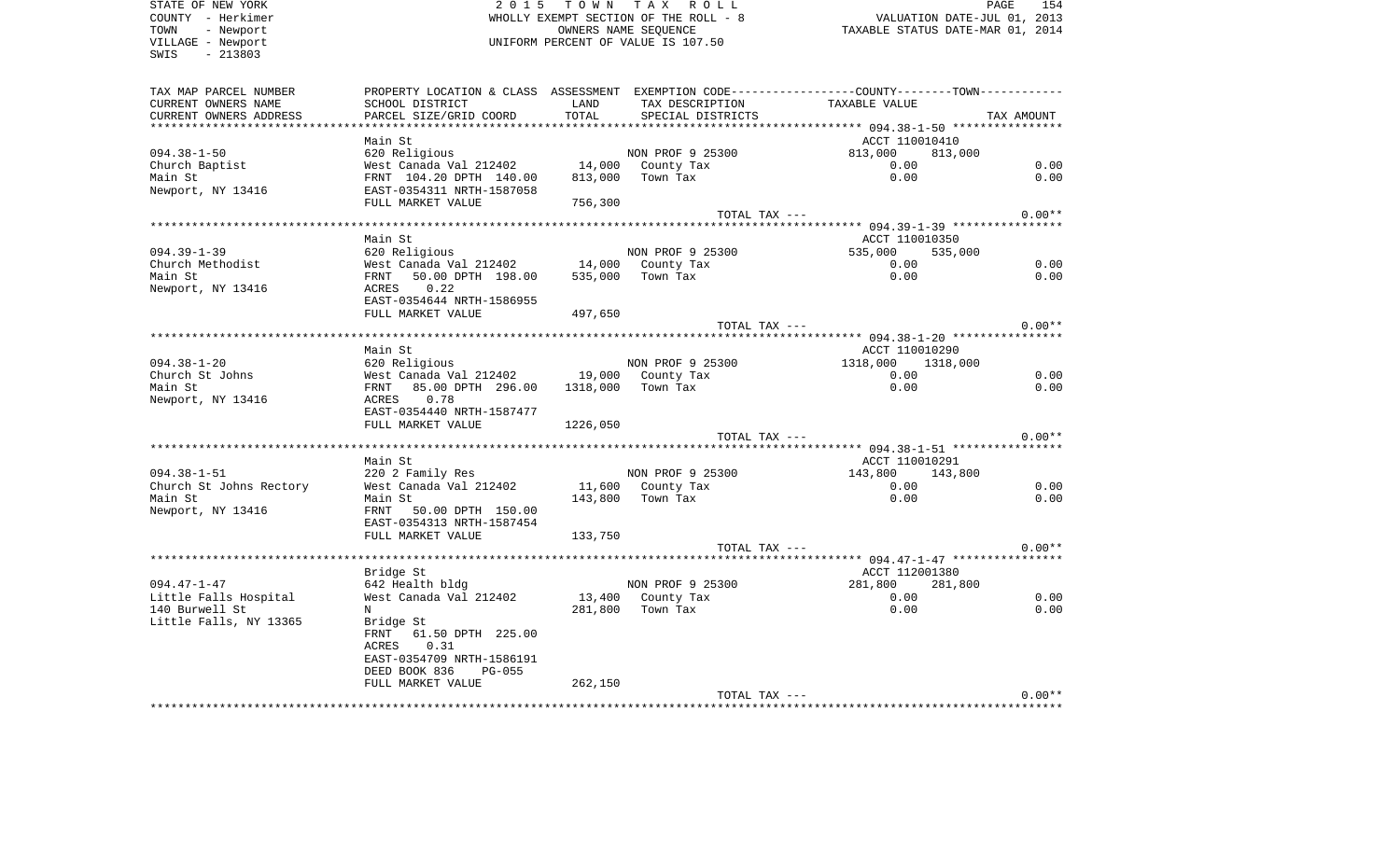| STATE OF NEW YORK<br>COUNTY - Herkimer<br>TOWN<br>- Newport<br>VILLAGE - Newport<br>$-213803$<br>SWIS | 2 0 1 5                                      | TOWN TAX | R O L L<br>WHOLLY EXEMPT SECTION OF THE ROLL - 8<br>OWNERS NAME SEOUENCE<br>UNIFORM PERCENT OF VALUE IS 107.50 | VALUATION DATE-JUL 01, 2013<br>TAXABLE STATUS DATE-MAR 01, 2014                                | PAGE<br>155 |
|-------------------------------------------------------------------------------------------------------|----------------------------------------------|----------|----------------------------------------------------------------------------------------------------------------|------------------------------------------------------------------------------------------------|-------------|
| TAX MAP PARCEL NUMBER                                                                                 |                                              |          |                                                                                                                | PROPERTY LOCATION & CLASS ASSESSMENT EXEMPTION CODE----------------COUNTY-------TOWN---------- |             |
| CURRENT OWNERS NAME                                                                                   | SCHOOL DISTRICT                              | LAND     | TAX DESCRIPTION                                                                                                | TAXABLE VALUE                                                                                  |             |
| CURRENT OWNERS ADDRESS                                                                                | PARCEL SIZE/GRID COORD                       | TOTAL    | SPECIAL DISTRICTS                                                                                              |                                                                                                | TAX AMOUNT  |
| **********************                                                                                | *******************                          |          |                                                                                                                |                                                                                                |             |
|                                                                                                       | Main St                                      |          |                                                                                                                | ACCT 110010080                                                                                 |             |
| $094.38 - 1 - 39$<br>Newport Cemetary                                                                 | 695 Cemetery<br>West Canada Val 212402       | 52,900   | NON PROF 9 25300<br>County Tax                                                                                 | 53,300<br>53,300<br>0.00                                                                       | 0.00        |
| Main St                                                                                               | ACRES<br>8.40                                | 53,300   | Town Tax                                                                                                       | 0.00                                                                                           | 0.00        |
| Newport, NY 13416                                                                                     | EAST-0353856 NRTH-1587071                    |          |                                                                                                                |                                                                                                |             |
|                                                                                                       | FULL MARKET VALUE                            | 49,600   |                                                                                                                |                                                                                                |             |
|                                                                                                       |                                              |          | TOTAL TAX ---                                                                                                  |                                                                                                | $0.00**$    |
|                                                                                                       |                                              |          |                                                                                                                |                                                                                                |             |
|                                                                                                       | Main St                                      |          |                                                                                                                | ACCT 11009960                                                                                  |             |
| $094.47 - 3 - 23$                                                                                     | 632 Benevolent                               |          | NON PROF 9 25300                                                                                               | 662,000<br>662,000                                                                             |             |
| Newport Masonic Temple                                                                                | West Canada Val 212402                       | 20,000   | County Tax                                                                                                     | 0.00                                                                                           | 0.00        |
| Main St                                                                                               | FRNT 127.38 DPTH 304.90                      | 662,000  | Town Tax                                                                                                       | 0.00                                                                                           | 0.00        |
| Newport, NY 13416                                                                                     | 0.80<br>ACRES                                |          |                                                                                                                |                                                                                                |             |
|                                                                                                       | EAST-0355407 NRTH-1585360                    |          |                                                                                                                |                                                                                                |             |
|                                                                                                       | DEED BOOK 178<br>$PG-7$<br>FULL MARKET VALUE | 615,800  |                                                                                                                |                                                                                                |             |
|                                                                                                       |                                              |          | TOTAL TAX ---                                                                                                  |                                                                                                | $0.00**$    |
|                                                                                                       |                                              |          |                                                                                                                |                                                                                                |             |
|                                                                                                       | Main St                                      |          |                                                                                                                | ACCT 110010320                                                                                 |             |
| $094.39 - 1 - 57$                                                                                     | 210 1 Family Res                             |          | NON PROF 9 25300                                                                                               | 88,100<br>88,100                                                                               |             |
| Newport Methodist                                                                                     | West Canada Val 212402                       | 12,300   | County Tax                                                                                                     | 0.00                                                                                           | 0.00        |
| Parsonage                                                                                             | 50.00 DPTH 198.00<br>FRNT                    | 88,100   | Town Tax                                                                                                       | 0.00                                                                                           | 0.00        |
| Main St                                                                                               | 0.22<br>ACRES                                |          |                                                                                                                |                                                                                                |             |
| Newport, NY 13416                                                                                     | EAST-0354696 NRTH-1586928                    |          |                                                                                                                |                                                                                                |             |
|                                                                                                       | FULL MARKET VALUE                            | 81,950   |                                                                                                                |                                                                                                |             |
|                                                                                                       |                                              |          | TOTAL TAX ---<br>*********************                                                                         | ***** 094.47-1-36 *****************                                                            | $0.00**$    |
|                                                                                                       | Bridge St                                    |          |                                                                                                                | ACCT 112000810                                                                                 |             |
| $094.47 - 1 - 36$                                                                                     | 330 Vacant comm                              |          | VLG/OTHER 13650                                                                                                | 25,000<br>25,000                                                                               |             |
| Newport Village                                                                                       | West Canada Val 212402                       | 25,000   | County Tax                                                                                                     | 0.00                                                                                           | 0.00        |
| Newport, NY 13416                                                                                     | S                                            | 25,000   | Town Tax                                                                                                       | 0.00                                                                                           | 0.00        |
|                                                                                                       | Feed                                         |          |                                                                                                                |                                                                                                |             |
|                                                                                                       | Bridge St                                    |          |                                                                                                                |                                                                                                |             |
|                                                                                                       | 86.60 DPTH 150.00<br>FRNT                    |          |                                                                                                                |                                                                                                |             |
|                                                                                                       | ACRES<br>0.23                                |          |                                                                                                                |                                                                                                |             |
|                                                                                                       | EAST-0354504 NRTH-1585808                    |          |                                                                                                                |                                                                                                |             |
|                                                                                                       | DEED BOOK 682<br><b>PG-215</b>               |          |                                                                                                                |                                                                                                |             |
|                                                                                                       | FULL MARKET VALUE                            | 23,250   |                                                                                                                |                                                                                                | $0.00**$    |
|                                                                                                       |                                              |          | TOTAL TAX ---                                                                                                  | **************************************                                                         |             |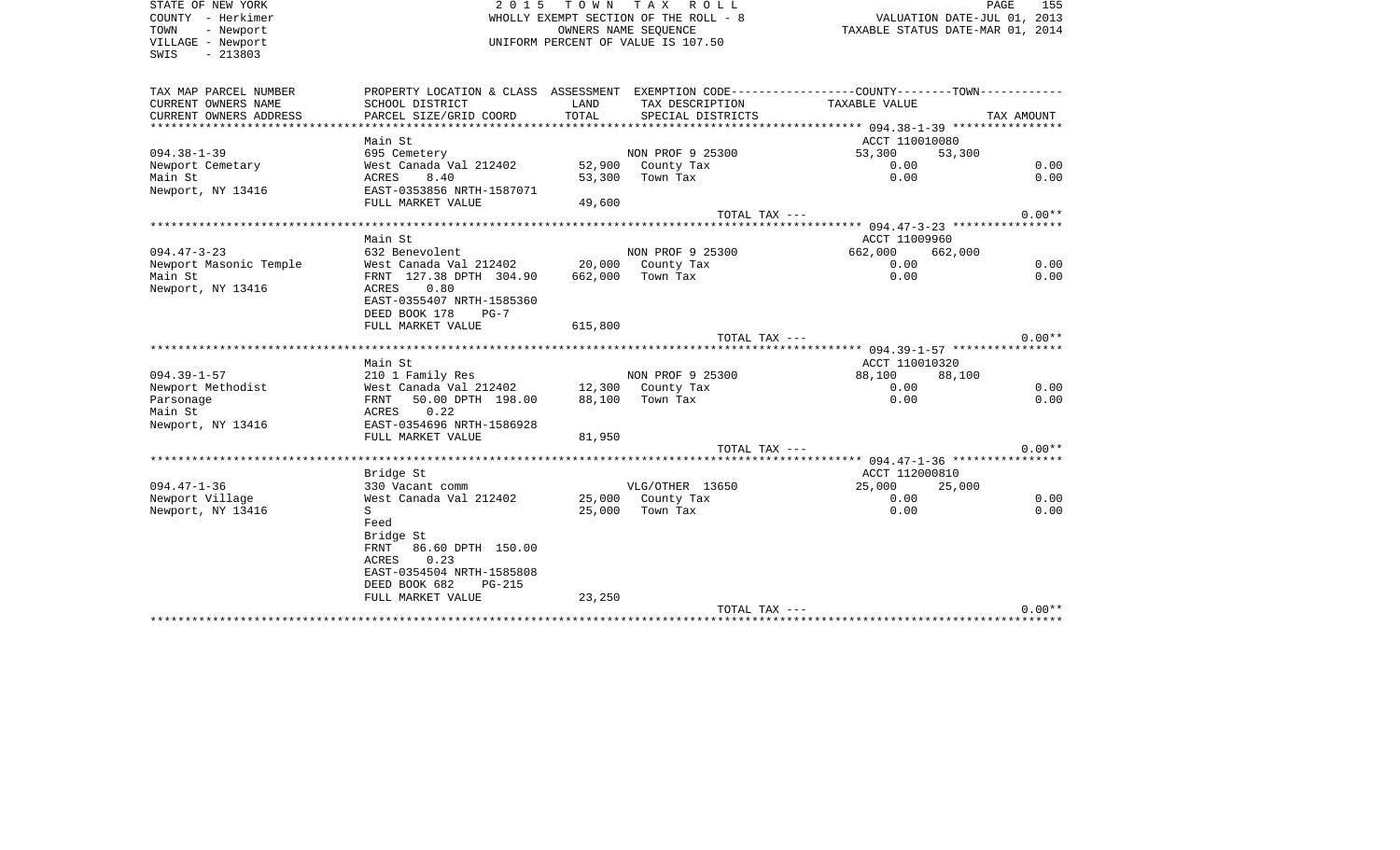| TAX MAP PARCEL NUMBER<br>PROPERTY LOCATION & CLASS ASSESSMENT EXEMPTION CODE----------------COUNTY--------TOWN----------<br>CURRENT OWNERS NAME<br>SCHOOL DISTRICT<br>LAND<br>TAX DESCRIPTION<br>TAXABLE VALUE<br>TOTAL<br>CURRENT OWNERS ADDRESS<br>PARCEL SIZE/GRID COORD<br>SPECIAL DISTRICTS<br>TAX AMOUNT<br>***************** 094.47-1-40 *****************<br>ACCT 112000780<br>Bridge St<br>$094.47 - 1 - 40$<br>VLG/OTHER 13650<br>13,900<br>330 Vacant comm<br>13,900<br>Newport Village<br>13,900 County Tax<br>0.00<br>0.00<br>West Canada Val 212402<br>13,900 Town Tax<br>0.00<br>0.00<br>Newport, NY 13416<br>N<br>9<br>Bridge St<br>FRNT 243.00 DPTH 220.00<br>ACRES<br>1.23<br>EAST-0354407 NRTH-1585938<br>DEED BOOK 682<br>PG-215<br>FULL MARKET VALUE<br>12,950<br>$0.00**$<br>TOTAL TAX ---<br>7390 Main St<br>ACCT 110009840<br>$094.47 - 3 - 19$<br>MUN OWNED 13100<br>611 Library<br>336,500<br>336,500<br>West Canada Val 212402<br>17,000 County Tax<br>0.00<br>0.00<br>Newport Village<br>7390 Main St<br>FRNT 228.00 DPTH 110.00<br>336,500<br>Town Tax<br>0.00<br>0.00<br>Newport, NY 13416<br>EAST-0355485 NRTH-1585007<br>DEED BOOK 272<br>$PG-426$<br>FULL MARKET VALUE<br>313,000<br>$0.00**$<br>TOTAL TAX ---<br>Bridge St<br>$094.46 - 1 - 2.1$<br>NON PROF 9 25300<br>330 Vacant comm<br>6,000<br>6,000<br>6,000 County Tax<br>0.00<br>0.00<br>St John Baptist Church<br>West Canada Val 212402<br>0.00<br>PO Box 475<br>ACRES<br>1.78<br>6,000<br>Town Tax<br>0.00<br>Newport, NY 13416<br>EAST-0354481 NRTH-1585133<br>DEED BOOK 819<br>PG-287<br>FULL MARKET VALUE<br>5,600<br>$0.00**$<br>TOTAL TAX ---<br>Bridge St<br>ACCT 112001710<br>$094.55 - 1 - 1.1$<br>34,600<br>695 Cemetery<br>PRIV CEM 27350<br>34,600<br>St Johns Cemetery<br>West Canada Val 212402<br>34,600 County Tax<br>0.00<br>0.00<br>0.00<br>0.00<br>PO Box 475<br>34,600 Town Tax<br>W<br>Newport, NY 13416<br>3.00a<br>Creek Bank<br>2.70<br>ACRES<br>EAST-0355141 NRTH-1583816<br>DEED BOOK 00658 PG-00418<br>32,200<br>FULL MARKET VALUE | STATE OF NEW YORK<br>COUNTY - Herkimer<br>TOWN<br>- Newport<br>VILLAGE - Newport<br>$-213803$<br>SWIS | 2 0 1 5 | TOWN TAX ROLL<br>WHOLLY EXEMPT SECTION OF THE ROLL - 8<br>OWNERS NAME SEOUENCE<br>UNIFORM PERCENT OF VALUE IS 107.50 | 156<br>PAGE<br>VALUATION DATE-JUL 01, 2013<br>TAXABLE STATUS DATE-MAR 01, 2014 |
|-----------------------------------------------------------------------------------------------------------------------------------------------------------------------------------------------------------------------------------------------------------------------------------------------------------------------------------------------------------------------------------------------------------------------------------------------------------------------------------------------------------------------------------------------------------------------------------------------------------------------------------------------------------------------------------------------------------------------------------------------------------------------------------------------------------------------------------------------------------------------------------------------------------------------------------------------------------------------------------------------------------------------------------------------------------------------------------------------------------------------------------------------------------------------------------------------------------------------------------------------------------------------------------------------------------------------------------------------------------------------------------------------------------------------------------------------------------------------------------------------------------------------------------------------------------------------------------------------------------------------------------------------------------------------------------------------------------------------------------------------------------------------------------------------------------------------------------------------------------------------------------------------------------------------------------------------------------------------------------------------------------------------------------------------------------|-------------------------------------------------------------------------------------------------------|---------|----------------------------------------------------------------------------------------------------------------------|--------------------------------------------------------------------------------|
|                                                                                                                                                                                                                                                                                                                                                                                                                                                                                                                                                                                                                                                                                                                                                                                                                                                                                                                                                                                                                                                                                                                                                                                                                                                                                                                                                                                                                                                                                                                                                                                                                                                                                                                                                                                                                                                                                                                                                                                                                                                           |                                                                                                       |         |                                                                                                                      |                                                                                |
|                                                                                                                                                                                                                                                                                                                                                                                                                                                                                                                                                                                                                                                                                                                                                                                                                                                                                                                                                                                                                                                                                                                                                                                                                                                                                                                                                                                                                                                                                                                                                                                                                                                                                                                                                                                                                                                                                                                                                                                                                                                           |                                                                                                       |         |                                                                                                                      |                                                                                |
|                                                                                                                                                                                                                                                                                                                                                                                                                                                                                                                                                                                                                                                                                                                                                                                                                                                                                                                                                                                                                                                                                                                                                                                                                                                                                                                                                                                                                                                                                                                                                                                                                                                                                                                                                                                                                                                                                                                                                                                                                                                           |                                                                                                       |         |                                                                                                                      |                                                                                |
|                                                                                                                                                                                                                                                                                                                                                                                                                                                                                                                                                                                                                                                                                                                                                                                                                                                                                                                                                                                                                                                                                                                                                                                                                                                                                                                                                                                                                                                                                                                                                                                                                                                                                                                                                                                                                                                                                                                                                                                                                                                           |                                                                                                       |         |                                                                                                                      |                                                                                |
|                                                                                                                                                                                                                                                                                                                                                                                                                                                                                                                                                                                                                                                                                                                                                                                                                                                                                                                                                                                                                                                                                                                                                                                                                                                                                                                                                                                                                                                                                                                                                                                                                                                                                                                                                                                                                                                                                                                                                                                                                                                           |                                                                                                       |         |                                                                                                                      |                                                                                |
|                                                                                                                                                                                                                                                                                                                                                                                                                                                                                                                                                                                                                                                                                                                                                                                                                                                                                                                                                                                                                                                                                                                                                                                                                                                                                                                                                                                                                                                                                                                                                                                                                                                                                                                                                                                                                                                                                                                                                                                                                                                           |                                                                                                       |         |                                                                                                                      |                                                                                |
|                                                                                                                                                                                                                                                                                                                                                                                                                                                                                                                                                                                                                                                                                                                                                                                                                                                                                                                                                                                                                                                                                                                                                                                                                                                                                                                                                                                                                                                                                                                                                                                                                                                                                                                                                                                                                                                                                                                                                                                                                                                           |                                                                                                       |         |                                                                                                                      |                                                                                |
|                                                                                                                                                                                                                                                                                                                                                                                                                                                                                                                                                                                                                                                                                                                                                                                                                                                                                                                                                                                                                                                                                                                                                                                                                                                                                                                                                                                                                                                                                                                                                                                                                                                                                                                                                                                                                                                                                                                                                                                                                                                           |                                                                                                       |         |                                                                                                                      |                                                                                |
|                                                                                                                                                                                                                                                                                                                                                                                                                                                                                                                                                                                                                                                                                                                                                                                                                                                                                                                                                                                                                                                                                                                                                                                                                                                                                                                                                                                                                                                                                                                                                                                                                                                                                                                                                                                                                                                                                                                                                                                                                                                           |                                                                                                       |         |                                                                                                                      |                                                                                |
|                                                                                                                                                                                                                                                                                                                                                                                                                                                                                                                                                                                                                                                                                                                                                                                                                                                                                                                                                                                                                                                                                                                                                                                                                                                                                                                                                                                                                                                                                                                                                                                                                                                                                                                                                                                                                                                                                                                                                                                                                                                           |                                                                                                       |         |                                                                                                                      |                                                                                |
|                                                                                                                                                                                                                                                                                                                                                                                                                                                                                                                                                                                                                                                                                                                                                                                                                                                                                                                                                                                                                                                                                                                                                                                                                                                                                                                                                                                                                                                                                                                                                                                                                                                                                                                                                                                                                                                                                                                                                                                                                                                           |                                                                                                       |         |                                                                                                                      |                                                                                |
|                                                                                                                                                                                                                                                                                                                                                                                                                                                                                                                                                                                                                                                                                                                                                                                                                                                                                                                                                                                                                                                                                                                                                                                                                                                                                                                                                                                                                                                                                                                                                                                                                                                                                                                                                                                                                                                                                                                                                                                                                                                           |                                                                                                       |         |                                                                                                                      |                                                                                |
|                                                                                                                                                                                                                                                                                                                                                                                                                                                                                                                                                                                                                                                                                                                                                                                                                                                                                                                                                                                                                                                                                                                                                                                                                                                                                                                                                                                                                                                                                                                                                                                                                                                                                                                                                                                                                                                                                                                                                                                                                                                           |                                                                                                       |         |                                                                                                                      |                                                                                |
|                                                                                                                                                                                                                                                                                                                                                                                                                                                                                                                                                                                                                                                                                                                                                                                                                                                                                                                                                                                                                                                                                                                                                                                                                                                                                                                                                                                                                                                                                                                                                                                                                                                                                                                                                                                                                                                                                                                                                                                                                                                           |                                                                                                       |         |                                                                                                                      |                                                                                |
|                                                                                                                                                                                                                                                                                                                                                                                                                                                                                                                                                                                                                                                                                                                                                                                                                                                                                                                                                                                                                                                                                                                                                                                                                                                                                                                                                                                                                                                                                                                                                                                                                                                                                                                                                                                                                                                                                                                                                                                                                                                           |                                                                                                       |         |                                                                                                                      |                                                                                |
|                                                                                                                                                                                                                                                                                                                                                                                                                                                                                                                                                                                                                                                                                                                                                                                                                                                                                                                                                                                                                                                                                                                                                                                                                                                                                                                                                                                                                                                                                                                                                                                                                                                                                                                                                                                                                                                                                                                                                                                                                                                           |                                                                                                       |         |                                                                                                                      |                                                                                |
|                                                                                                                                                                                                                                                                                                                                                                                                                                                                                                                                                                                                                                                                                                                                                                                                                                                                                                                                                                                                                                                                                                                                                                                                                                                                                                                                                                                                                                                                                                                                                                                                                                                                                                                                                                                                                                                                                                                                                                                                                                                           |                                                                                                       |         |                                                                                                                      |                                                                                |
|                                                                                                                                                                                                                                                                                                                                                                                                                                                                                                                                                                                                                                                                                                                                                                                                                                                                                                                                                                                                                                                                                                                                                                                                                                                                                                                                                                                                                                                                                                                                                                                                                                                                                                                                                                                                                                                                                                                                                                                                                                                           |                                                                                                       |         |                                                                                                                      |                                                                                |
|                                                                                                                                                                                                                                                                                                                                                                                                                                                                                                                                                                                                                                                                                                                                                                                                                                                                                                                                                                                                                                                                                                                                                                                                                                                                                                                                                                                                                                                                                                                                                                                                                                                                                                                                                                                                                                                                                                                                                                                                                                                           |                                                                                                       |         |                                                                                                                      |                                                                                |
|                                                                                                                                                                                                                                                                                                                                                                                                                                                                                                                                                                                                                                                                                                                                                                                                                                                                                                                                                                                                                                                                                                                                                                                                                                                                                                                                                                                                                                                                                                                                                                                                                                                                                                                                                                                                                                                                                                                                                                                                                                                           |                                                                                                       |         |                                                                                                                      |                                                                                |
|                                                                                                                                                                                                                                                                                                                                                                                                                                                                                                                                                                                                                                                                                                                                                                                                                                                                                                                                                                                                                                                                                                                                                                                                                                                                                                                                                                                                                                                                                                                                                                                                                                                                                                                                                                                                                                                                                                                                                                                                                                                           |                                                                                                       |         |                                                                                                                      |                                                                                |
|                                                                                                                                                                                                                                                                                                                                                                                                                                                                                                                                                                                                                                                                                                                                                                                                                                                                                                                                                                                                                                                                                                                                                                                                                                                                                                                                                                                                                                                                                                                                                                                                                                                                                                                                                                                                                                                                                                                                                                                                                                                           |                                                                                                       |         |                                                                                                                      |                                                                                |
|                                                                                                                                                                                                                                                                                                                                                                                                                                                                                                                                                                                                                                                                                                                                                                                                                                                                                                                                                                                                                                                                                                                                                                                                                                                                                                                                                                                                                                                                                                                                                                                                                                                                                                                                                                                                                                                                                                                                                                                                                                                           |                                                                                                       |         |                                                                                                                      |                                                                                |
|                                                                                                                                                                                                                                                                                                                                                                                                                                                                                                                                                                                                                                                                                                                                                                                                                                                                                                                                                                                                                                                                                                                                                                                                                                                                                                                                                                                                                                                                                                                                                                                                                                                                                                                                                                                                                                                                                                                                                                                                                                                           |                                                                                                       |         |                                                                                                                      |                                                                                |
|                                                                                                                                                                                                                                                                                                                                                                                                                                                                                                                                                                                                                                                                                                                                                                                                                                                                                                                                                                                                                                                                                                                                                                                                                                                                                                                                                                                                                                                                                                                                                                                                                                                                                                                                                                                                                                                                                                                                                                                                                                                           |                                                                                                       |         |                                                                                                                      |                                                                                |
|                                                                                                                                                                                                                                                                                                                                                                                                                                                                                                                                                                                                                                                                                                                                                                                                                                                                                                                                                                                                                                                                                                                                                                                                                                                                                                                                                                                                                                                                                                                                                                                                                                                                                                                                                                                                                                                                                                                                                                                                                                                           |                                                                                                       |         |                                                                                                                      |                                                                                |
|                                                                                                                                                                                                                                                                                                                                                                                                                                                                                                                                                                                                                                                                                                                                                                                                                                                                                                                                                                                                                                                                                                                                                                                                                                                                                                                                                                                                                                                                                                                                                                                                                                                                                                                                                                                                                                                                                                                                                                                                                                                           |                                                                                                       |         |                                                                                                                      |                                                                                |
|                                                                                                                                                                                                                                                                                                                                                                                                                                                                                                                                                                                                                                                                                                                                                                                                                                                                                                                                                                                                                                                                                                                                                                                                                                                                                                                                                                                                                                                                                                                                                                                                                                                                                                                                                                                                                                                                                                                                                                                                                                                           |                                                                                                       |         |                                                                                                                      |                                                                                |
|                                                                                                                                                                                                                                                                                                                                                                                                                                                                                                                                                                                                                                                                                                                                                                                                                                                                                                                                                                                                                                                                                                                                                                                                                                                                                                                                                                                                                                                                                                                                                                                                                                                                                                                                                                                                                                                                                                                                                                                                                                                           |                                                                                                       |         |                                                                                                                      |                                                                                |
|                                                                                                                                                                                                                                                                                                                                                                                                                                                                                                                                                                                                                                                                                                                                                                                                                                                                                                                                                                                                                                                                                                                                                                                                                                                                                                                                                                                                                                                                                                                                                                                                                                                                                                                                                                                                                                                                                                                                                                                                                                                           |                                                                                                       |         |                                                                                                                      |                                                                                |
|                                                                                                                                                                                                                                                                                                                                                                                                                                                                                                                                                                                                                                                                                                                                                                                                                                                                                                                                                                                                                                                                                                                                                                                                                                                                                                                                                                                                                                                                                                                                                                                                                                                                                                                                                                                                                                                                                                                                                                                                                                                           |                                                                                                       |         |                                                                                                                      |                                                                                |
|                                                                                                                                                                                                                                                                                                                                                                                                                                                                                                                                                                                                                                                                                                                                                                                                                                                                                                                                                                                                                                                                                                                                                                                                                                                                                                                                                                                                                                                                                                                                                                                                                                                                                                                                                                                                                                                                                                                                                                                                                                                           |                                                                                                       |         |                                                                                                                      |                                                                                |
|                                                                                                                                                                                                                                                                                                                                                                                                                                                                                                                                                                                                                                                                                                                                                                                                                                                                                                                                                                                                                                                                                                                                                                                                                                                                                                                                                                                                                                                                                                                                                                                                                                                                                                                                                                                                                                                                                                                                                                                                                                                           |                                                                                                       |         |                                                                                                                      |                                                                                |
|                                                                                                                                                                                                                                                                                                                                                                                                                                                                                                                                                                                                                                                                                                                                                                                                                                                                                                                                                                                                                                                                                                                                                                                                                                                                                                                                                                                                                                                                                                                                                                                                                                                                                                                                                                                                                                                                                                                                                                                                                                                           |                                                                                                       |         |                                                                                                                      |                                                                                |
|                                                                                                                                                                                                                                                                                                                                                                                                                                                                                                                                                                                                                                                                                                                                                                                                                                                                                                                                                                                                                                                                                                                                                                                                                                                                                                                                                                                                                                                                                                                                                                                                                                                                                                                                                                                                                                                                                                                                                                                                                                                           |                                                                                                       |         |                                                                                                                      |                                                                                |
|                                                                                                                                                                                                                                                                                                                                                                                                                                                                                                                                                                                                                                                                                                                                                                                                                                                                                                                                                                                                                                                                                                                                                                                                                                                                                                                                                                                                                                                                                                                                                                                                                                                                                                                                                                                                                                                                                                                                                                                                                                                           |                                                                                                       |         |                                                                                                                      |                                                                                |
|                                                                                                                                                                                                                                                                                                                                                                                                                                                                                                                                                                                                                                                                                                                                                                                                                                                                                                                                                                                                                                                                                                                                                                                                                                                                                                                                                                                                                                                                                                                                                                                                                                                                                                                                                                                                                                                                                                                                                                                                                                                           |                                                                                                       |         |                                                                                                                      |                                                                                |
|                                                                                                                                                                                                                                                                                                                                                                                                                                                                                                                                                                                                                                                                                                                                                                                                                                                                                                                                                                                                                                                                                                                                                                                                                                                                                                                                                                                                                                                                                                                                                                                                                                                                                                                                                                                                                                                                                                                                                                                                                                                           |                                                                                                       |         |                                                                                                                      |                                                                                |
|                                                                                                                                                                                                                                                                                                                                                                                                                                                                                                                                                                                                                                                                                                                                                                                                                                                                                                                                                                                                                                                                                                                                                                                                                                                                                                                                                                                                                                                                                                                                                                                                                                                                                                                                                                                                                                                                                                                                                                                                                                                           |                                                                                                       |         |                                                                                                                      |                                                                                |
|                                                                                                                                                                                                                                                                                                                                                                                                                                                                                                                                                                                                                                                                                                                                                                                                                                                                                                                                                                                                                                                                                                                                                                                                                                                                                                                                                                                                                                                                                                                                                                                                                                                                                                                                                                                                                                                                                                                                                                                                                                                           |                                                                                                       |         |                                                                                                                      |                                                                                |
| ********************************                                                                                                                                                                                                                                                                                                                                                                                                                                                                                                                                                                                                                                                                                                                                                                                                                                                                                                                                                                                                                                                                                                                                                                                                                                                                                                                                                                                                                                                                                                                                                                                                                                                                                                                                                                                                                                                                                                                                                                                                                          |                                                                                                       |         | TOTAL TAX ---                                                                                                        | $0.00**$                                                                       |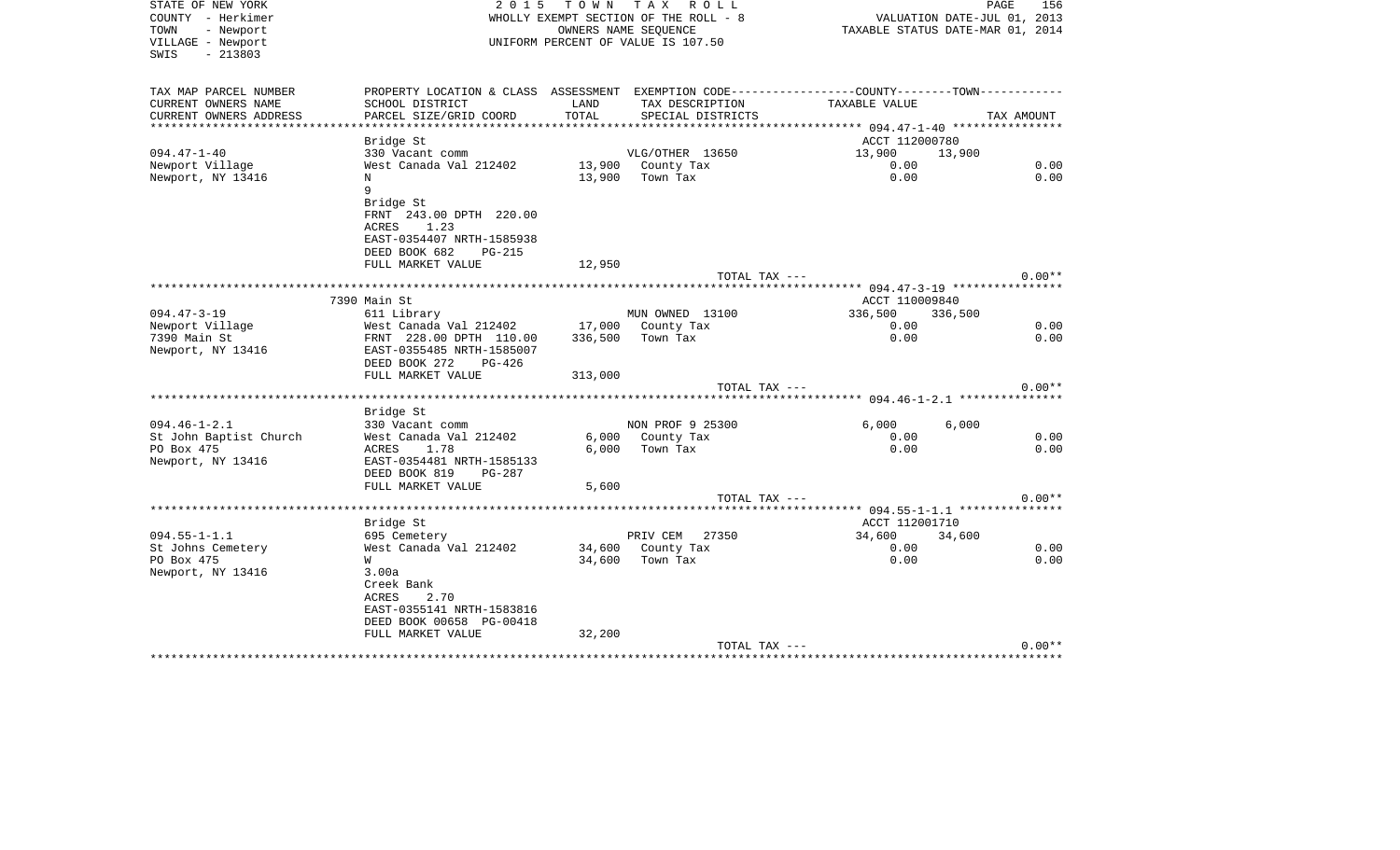| COUNTY - Herkimer                         |                                                                                               |                  | WHOLLY EXEMPT SECTION OF THE ROLL - 8 |                | VALUATION DATE-JUL 01, 2013      |  |  |
|-------------------------------------------|-----------------------------------------------------------------------------------------------|------------------|---------------------------------------|----------------|----------------------------------|--|--|
| TOWN<br>- Newport                         |                                                                                               |                  | OWNERS NAME SEQUENCE                  |                | TAXABLE STATUS DATE-MAR 01, 2014 |  |  |
| VILLAGE - Newport                         |                                                                                               |                  | UNIFORM PERCENT OF VALUE IS 107.50    |                |                                  |  |  |
| $-213803$<br>SWIS                         |                                                                                               |                  |                                       |                |                                  |  |  |
|                                           |                                                                                               |                  |                                       |                |                                  |  |  |
| TAX MAP PARCEL NUMBER                     | PROPERTY LOCATION & CLASS ASSESSMENT EXEMPTION CODE---------------COUNTY-------TOWN---------- |                  |                                       |                |                                  |  |  |
| CURRENT OWNERS NAME                       | SCHOOL DISTRICT                                                                               | LAND             | TAX DESCRIPTION                       | TAXABLE VALUE  |                                  |  |  |
| CURRENT OWNERS ADDRESS                    | PARCEL SIZE/GRID COORD                                                                        | TOTAL            | SPECIAL DISTRICTS                     |                | TAX AMOUNT                       |  |  |
|                                           |                                                                                               |                  |                                       |                |                                  |  |  |
|                                           | Main St                                                                                       |                  |                                       |                |                                  |  |  |
| $094.38 - 1 - 32$                         | 311 Res vac land                                                                              |                  | MUN OWNED 13100                       | 12,000         | 12,000                           |  |  |
| Village of Newport                        | West Canada Val 212402                                                                        |                  | 12,000 County Tax                     | 0.00           | 0.00                             |  |  |
| Main St                                   | ACRES<br>5.00                                                                                 | 12,000           | Town Tax                              | 0.00           | 0.00                             |  |  |
| PO Box 534                                | EAST-0354261 NRTH-1586552                                                                     |                  |                                       |                |                                  |  |  |
| Newport, NY 13416                         | FULL MARKET VALUE                                                                             | 11,163           |                                       |                |                                  |  |  |
|                                           |                                                                                               |                  | TOTAL TAX ---                         |                | $0.00**$                         |  |  |
|                                           |                                                                                               |                  |                                       |                |                                  |  |  |
|                                           | North St                                                                                      |                  |                                       |                |                                  |  |  |
| $094.39 - 1 - 19$                         | 592 Athletic fld                                                                              |                  | MUN OWNED 13100                       | 60,100         | 60,100                           |  |  |
| Village of Newport                        | West Canada Val 212402                                                                        | 23,400           | County Tax                            | 0.00           | 0.00                             |  |  |
| PO Box 534                                | ACRES<br>3.30                                                                                 | 60,100           | Town Tax                              | 0.00           | 0.00                             |  |  |
| Newport, NY 13416                         | EAST-0354901 NRTH-1587913                                                                     |                  |                                       |                |                                  |  |  |
|                                           | FULL MARKET VALUE                                                                             | 55,900           |                                       |                |                                  |  |  |
|                                           |                                                                                               |                  | TOTAL TAX ---                         |                | $0.00**$                         |  |  |
|                                           |                                                                                               |                  |                                       |                |                                  |  |  |
|                                           | Hillside Meadows Dr                                                                           |                  |                                       |                |                                  |  |  |
| $094.39 - 1 - 28.3$                       | 330 Vacant comm                                                                               |                  | MUN OWNED 13100                       | 20,000         | 20,000                           |  |  |
| Village of Newport<br>Hillside Meadows Dr | West Canada Val 212402<br>West (<br>ACRES<br>2.00                                             | 20,000<br>20,000 | County Tax                            | 0.00<br>0.00   | 0.00<br>0.00                     |  |  |
|                                           |                                                                                               |                  | Town Tax                              |                |                                  |  |  |
| PO Box 534                                | EAST-0355561 NRTH-1587345                                                                     |                  |                                       |                |                                  |  |  |
| Newport, NY                               | DEED BOOK 1077 PG-736                                                                         |                  |                                       |                |                                  |  |  |
|                                           | FULL MARKET VALUE                                                                             | 18,600           | TOTAL TAX ---                         |                | $0.00**$                         |  |  |
|                                           |                                                                                               |                  |                                       |                |                                  |  |  |
|                                           | Mech St.                                                                                      |                  |                                       | ACCT 112010595 |                                  |  |  |
| $094.39 - 1 - 28.5$                       | 311 Res vac land                                                                              |                  | MUN OWNED 13100                       | 400            | 400                              |  |  |
| Village of Newport                        | West Canada Val 212402                                                                        |                  | 400 County Tax                        | 0.00           | 0.00                             |  |  |
| Mech St                                   | $\mathbf N$<br>Mech St                                                                        | 400              | Town Tax                              | 0.00           | 0.00                             |  |  |
| PO Box 345                                | 21.10a                                                                                        |                  |                                       |                |                                  |  |  |
| Newport, NY 13416                         | 0.50<br>ACRES                                                                                 |                  |                                       |                |                                  |  |  |
|                                           | EAST-0356121 NRTH-1587131                                                                     |                  |                                       |                |                                  |  |  |
|                                           | DEED BOOK 1484 PG-553                                                                         |                  |                                       |                |                                  |  |  |
|                                           | FULL MARKET VALUE                                                                             | 372              |                                       |                |                                  |  |  |
|                                           |                                                                                               |                  | TOTAL TAX ---                         |                | $0.00**$                         |  |  |
|                                           |                                                                                               |                  |                                       |                |                                  |  |  |
|                                           | Bridge St                                                                                     |                  |                                       | ACCT 112000870 |                                  |  |  |
| $094.47 - 1 - 35$                         | 330 Vacant comm                                                                               |                  | VLG/OTHER 13650                       | 20,000         | 20,000                           |  |  |
| Village of Newport                        | West Canada Val 212402                                                                        |                  | 20,000 County Tax                     | 0.00           | 0.00                             |  |  |
| PO Box 534                                | S                                                                                             | 20,000           | Town Tax                              | 0.00           | 0.00                             |  |  |
| Newport, NY 13416                         | 12 51/75                                                                                      |                  |                                       |                |                                  |  |  |
|                                           | Bridge St                                                                                     |                  |                                       |                |                                  |  |  |
|                                           | FRNT 35.00 DPTH 201.00                                                                        |                  |                                       |                |                                  |  |  |
|                                           | ACRES<br>0.17                                                                                 |                  |                                       |                |                                  |  |  |
|                                           | EAST-0354557 NRTH-1585810                                                                     |                  |                                       |                |                                  |  |  |
|                                           | DEED BOOK 682<br>PG-215                                                                       |                  |                                       |                |                                  |  |  |
|                                           | FULL MARKET VALUE                                                                             | 18,600           |                                       |                |                                  |  |  |
|                                           |                                                                                               |                  | TOTAL TAX ---                         |                | $0.00**$                         |  |  |
|                                           |                                                                                               |                  |                                       |                |                                  |  |  |

PAGE 157

STATE OF NEW YORK **EXECUTE:**  $2015$  TOWN TAX ROLL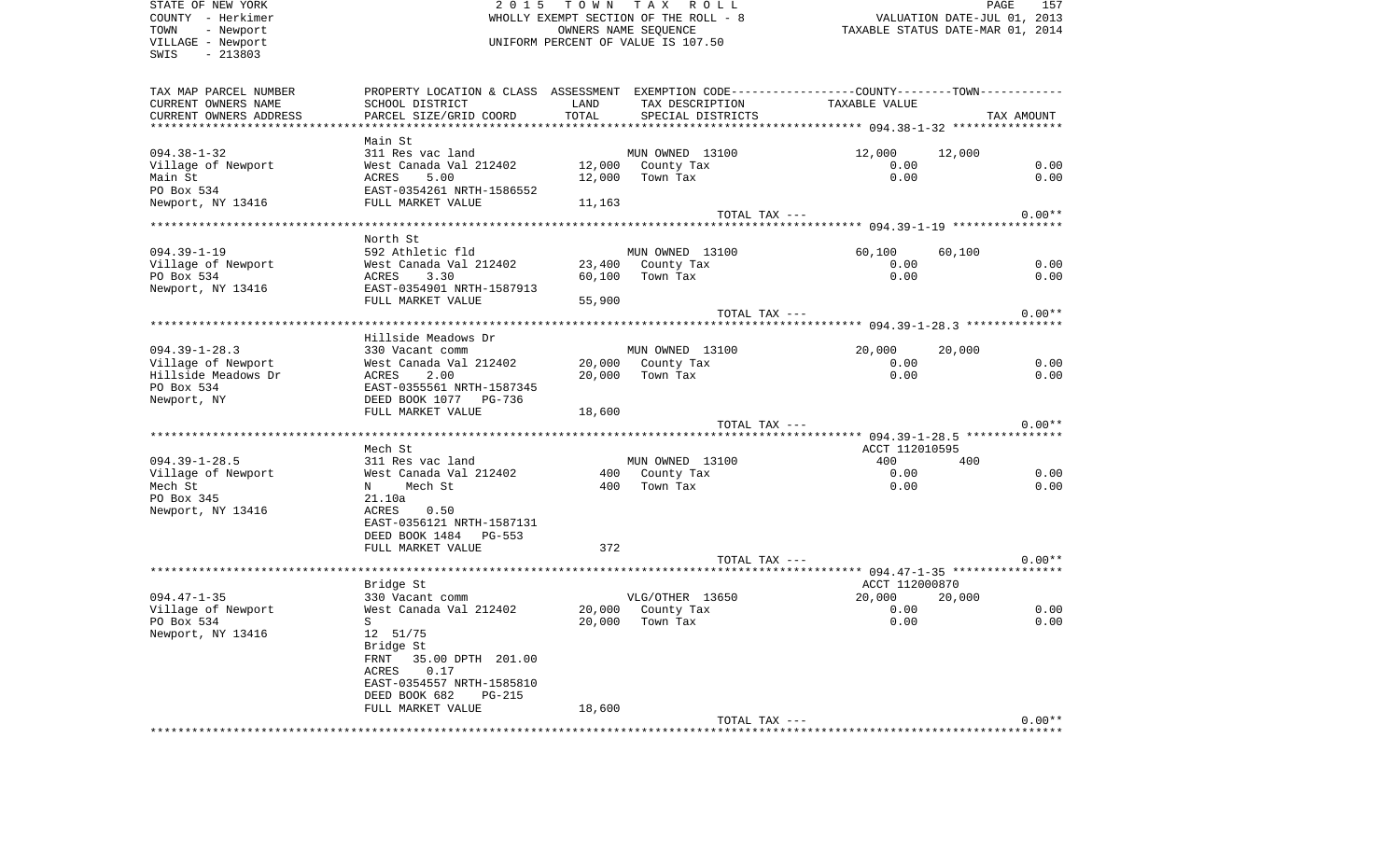| STATE OF NEW YORK<br>COUNTY - Herkimer<br>TOWN<br>- Newport<br>VILLAGE - Newport<br>SWIS<br>$-213803$ | 2 0 1 5                                                                                                        |         | TOWN TAX ROLL<br>WHOLLY EXEMPT SECTION OF THE ROLL - 8<br>OWNERS NAME SEQUENCE<br>UNIFORM PERCENT OF VALUE IS 107.50 | VALUATION DATE-JUL 01, 2013<br>TAXABLE STATUS DATE-MAR 01, 2014                                                 | PAGE<br>158 |
|-------------------------------------------------------------------------------------------------------|----------------------------------------------------------------------------------------------------------------|---------|----------------------------------------------------------------------------------------------------------------------|-----------------------------------------------------------------------------------------------------------------|-------------|
| TAX MAP PARCEL NUMBER<br>CURRENT OWNERS NAME                                                          | SCHOOL DISTRICT                                                                                                | LAND    | TAX DESCRIPTION                                                                                                      | PROPERTY LOCATION & CLASS ASSESSMENT EXEMPTION CODE----------------COUNTY-------TOWN----------<br>TAXABLE VALUE |             |
| CURRENT OWNERS ADDRESS                                                                                | PARCEL SIZE/GRID COORD                                                                                         | TOTAL   | SPECIAL DISTRICTS                                                                                                    |                                                                                                                 | TAX AMOUNT  |
|                                                                                                       | Bridge St                                                                                                      |         |                                                                                                                      | ACCT 112003300                                                                                                  |             |
| $094.47 - 1 - 37$                                                                                     | 874 Elec-hydro                                                                                                 |         | VLG/OTHER 13650                                                                                                      | 25,000<br>25,000                                                                                                |             |
| Village of Newport                                                                                    | West Canada Val 212402                                                                                         |         | 25,000 County Tax                                                                                                    | 0.00                                                                                                            | 0.00        |
| PO Box 534                                                                                            | West                                                                                                           | 25,000  | Town Tax                                                                                                             | 0.00                                                                                                            | 0.00        |
| Newport, NY 13416                                                                                     | 10 Mill 53X85<br>Bridge St<br>FRNT 53.00 DPTH 142.00<br>EAST-0354447 NRTH-1585787<br>DEED BOOK 703<br>$PG-670$ |         |                                                                                                                      |                                                                                                                 |             |
|                                                                                                       | FULL MARKET VALUE                                                                                              | 23,256  |                                                                                                                      |                                                                                                                 |             |
|                                                                                                       |                                                                                                                |         | TOTAL TAX ---                                                                                                        |                                                                                                                 | $0.00**$    |
|                                                                                                       |                                                                                                                |         |                                                                                                                      |                                                                                                                 |             |
|                                                                                                       | Bridge St                                                                                                      |         |                                                                                                                      | ACCT 112003360                                                                                                  |             |
| $094.47 - 1 - 38$                                                                                     | 651 Highway gar                                                                                                |         | MUN OWNED 13100                                                                                                      | 100,000 100,000                                                                                                 |             |
| Village of Newport                                                                                    | West Canada Val 212402<br>13                                                                                   | 20,000  | County Tax                                                                                                           | 0.00                                                                                                            | 0.00        |
| R D<br>PO Box 534                                                                                     | Bridge St                                                                                                      | 100,000 | Town Tax                                                                                                             | 0.00                                                                                                            | 0.00        |
| Newport, NY 13416                                                                                     | FRNT 70.00 DPTH 143.00<br>EAST-0354400 NRTH-1585763<br>FULL MARKET VALUE                                       | 93,000  |                                                                                                                      |                                                                                                                 |             |
|                                                                                                       |                                                                                                                |         | TOTAL TAX ---                                                                                                        |                                                                                                                 | $0.00**$    |
|                                                                                                       |                                                                                                                |         |                                                                                                                      |                                                                                                                 |             |
|                                                                                                       | 7370 Nys Rte 28                                                                                                |         |                                                                                                                      |                                                                                                                 |             |
| $094.47 - 3 - 17.2$                                                                                   | 662 Police/fire                                                                                                |         | VLG/OTHER 13650                                                                                                      | 737,000<br>737,000                                                                                              |             |
| Village of Newport                                                                                    | West Canada Val 212402                                                                                         |         | 25,000 County Tax                                                                                                    | 0.00                                                                                                            | 0.00        |
| PO Box 534                                                                                            | FRNT 340.00 DPTH                                                                                               | 737,000 | Town Tax                                                                                                             | 0.00                                                                                                            | 0.00        |
| Newport, NY 13416                                                                                     | ACRES<br>1.80<br>EAST-0355767 NRTH-1584813                                                                     |         |                                                                                                                      |                                                                                                                 |             |
|                                                                                                       | DEED BOOK 855<br><b>PG-101</b>                                                                                 |         |                                                                                                                      |                                                                                                                 |             |
|                                                                                                       | FULL MARKET VALUE                                                                                              | 685,600 |                                                                                                                      |                                                                                                                 |             |
|                                                                                                       |                                                                                                                |         | TOTAL TAX ---                                                                                                        |                                                                                                                 | $0.00**$    |
|                                                                                                       |                                                                                                                |         |                                                                                                                      |                                                                                                                 |             |
|                                                                                                       | 7378 Main St                                                                                                   |         |                                                                                                                      | ACCT 112003750                                                                                                  |             |
| $094.47 - 3 - 18$                                                                                     | 311 Res vac land                                                                                               |         | MUN OWNED 13100                                                                                                      | 13,300<br>13,300                                                                                                |             |
| Village of Newport                                                                                    | West Canada Val 212402                                                                                         |         | 13,300 County Tax                                                                                                    | 0.00                                                                                                            | 0.00        |
| 7378 Main St                                                                                          | E                                                                                                              | 13,300  | Town Tax                                                                                                             | 0.00                                                                                                            | 0.00        |
| PO Box 534                                                                                            | 5 100/132                                                                                                      |         |                                                                                                                      |                                                                                                                 |             |
| Newport, NY 13416                                                                                     | M St                                                                                                           |         |                                                                                                                      |                                                                                                                 |             |
|                                                                                                       | FRNT 100.00 DPTH 115.00<br>ACRES<br>0.30                                                                       |         |                                                                                                                      |                                                                                                                 |             |
|                                                                                                       | EAST-0355620 NRTH-1584900                                                                                      |         |                                                                                                                      |                                                                                                                 |             |
|                                                                                                       | DEED BOOK 1426 PG-397                                                                                          |         |                                                                                                                      |                                                                                                                 |             |
|                                                                                                       | FULL MARKET VALUE                                                                                              | 12,350  |                                                                                                                      |                                                                                                                 |             |
|                                                                                                       |                                                                                                                |         | TOTAL TAX ---                                                                                                        |                                                                                                                 | $0.00**$    |
|                                                                                                       |                                                                                                                |         |                                                                                                                      |                                                                                                                 |             |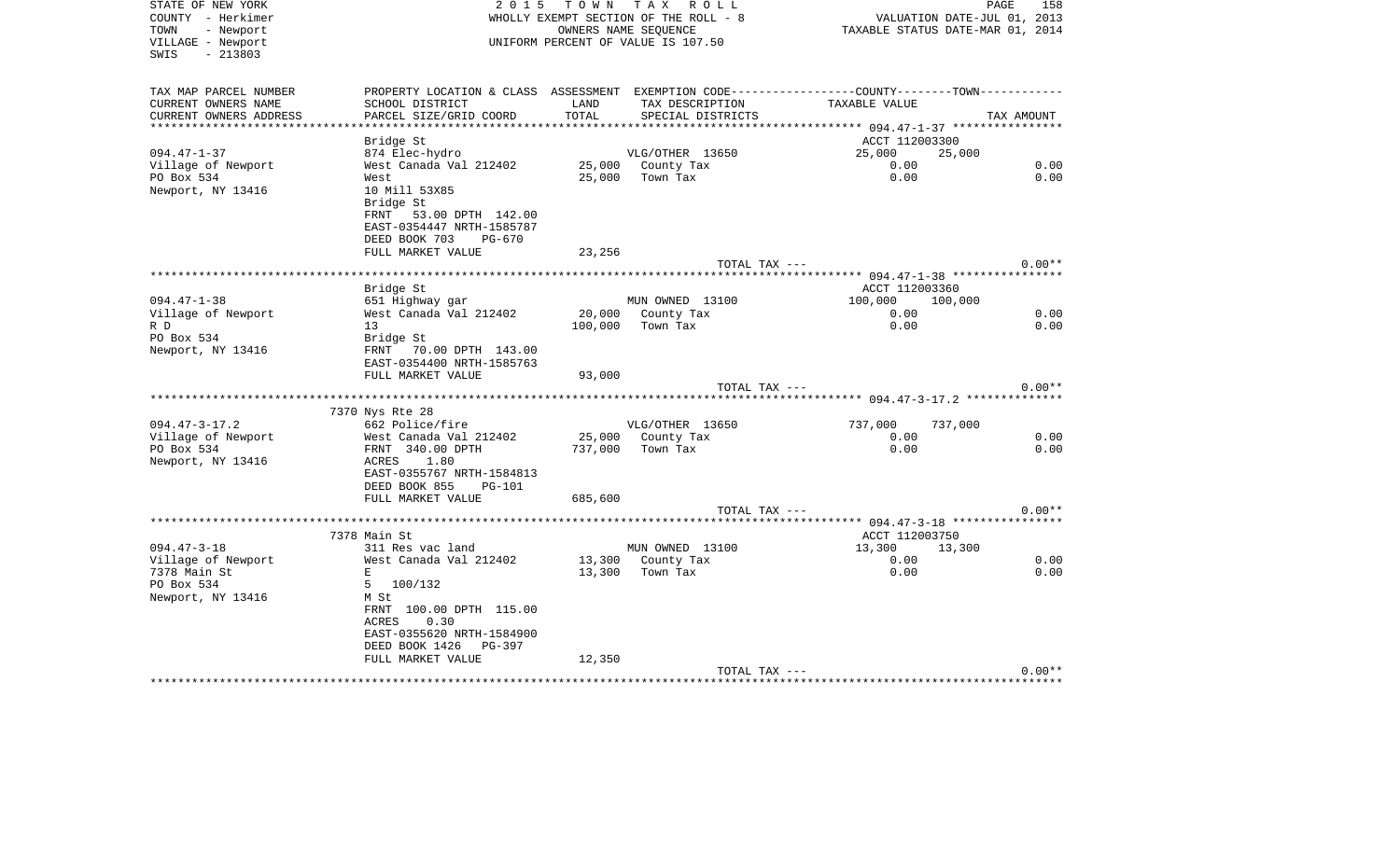| STATE OF NEW YORK<br>- Herkimer<br>COUNTY<br>TOWN<br>- Newport<br>VILLAGE - Newport<br>SWIS<br>$-213803$ | 2 0 1 5                                                                                                           |             | TOWN TAX ROLL<br>WHOLLY EXEMPT SECTION OF THE ROLL - 8<br>OWNERS NAME SEQUENCE<br>UNIFORM PERCENT OF VALUE IS 107.50 | VALUATION DATE-JUL 01, 2013<br>TAXABLE STATUS DATE-MAR 01, 2014 |                    | PAGE               | 159          |
|----------------------------------------------------------------------------------------------------------|-------------------------------------------------------------------------------------------------------------------|-------------|----------------------------------------------------------------------------------------------------------------------|-----------------------------------------------------------------|--------------------|--------------------|--------------|
| TAX MAP PARCEL NUMBER<br>CURRENT OWNERS NAME                                                             | PROPERTY LOCATION & CLASS ASSESSMENT EXEMPTION CODE----------------COUNTY-------TOWN----------<br>SCHOOL DISTRICT | <b>LAND</b> |                                                                                                                      | TAX DESCRIPTION TAXABLE VALUE                                   |                    |                    |              |
| CURRENT OWNERS ADDRESS                                                                                   | PARCEL SIZE/GRID COORD                                                                                            | TOTAL       | SPECIAL DISTRICTS                                                                                                    |                                                                 |                    | TAX AMOUNT         |              |
|                                                                                                          | 5447 State Route 28                                                                                               |             |                                                                                                                      |                                                                 |                    |                    |              |
| $094.55 - 1 - 3$                                                                                         | 323 Vacant rural                                                                                                  |             | SCHOOL DST 13800                                                                                                     | 35,000                                                          | 35,000             |                    |              |
| West Canada Valley CSD<br>5447 State Route 28                                                            | West Canada Val 212402 35,000 County Tax<br>Browns Island                                                         | 35,000      | Town Tax                                                                                                             | 0.00<br>0.00                                                    |                    |                    | 0.00<br>0.00 |
| PO Box 360<br>Newport, NY 13416                                                                          | ACRES 9.30<br>EAST-0355592 NRTH-1584109<br>FULL MARKET VALUE                                                      | 32,550      |                                                                                                                      |                                                                 |                    |                    |              |
|                                                                                                          |                                                                                                                   |             |                                                                                                                      | TOTAL TAX ---                                                   |                    |                    | $0.00**$     |
|                                                                                                          |                                                                                                                   |             |                                                                                                                      |                                                                 |                    |                    |              |
|                                                                                                          | East St                                                                                                           |             |                                                                                                                      |                                                                 |                    | BILL 383           |              |
| $094.47 - 2 - 8.2$                                                                                       | 449 Other Storag                                                                                                  |             | MUN OWNED 13100                                                                                                      | 34,000                                                          | 34,000             |                    |              |
| Wood Roy D<br>4172 State Rte 28                                                                          | West Canada Val 212402 21,200 County Tax<br>FRNT 172.20 DPTH                                                      | 34,000      | Town Tax                                                                                                             | 0.00<br>0.00                                                    |                    |                    | 0.00<br>0.00 |
| PO Box 304                                                                                               | 1.10<br>ACRES                                                                                                     |             | Village Relevy                                                                                                       |                                                                 |                    |                    | 153.84       |
| Newport, NY 13416                                                                                        | EAST-0355546 NRTH-1586395                                                                                         |             |                                                                                                                      |                                                                 |                    |                    |              |
|                                                                                                          | DEED BOOK 1175 PG-935                                                                                             |             |                                                                                                                      |                                                                 |                    |                    |              |
|                                                                                                          | FULL MARKET VALUE                                                                                                 | 31,650      |                                                                                                                      |                                                                 |                    |                    |              |
|                                                                                                          |                                                                                                                   |             | TOTAL TAX ---                                                                                                        |                                                                 |                    |                    | $153.84**$   |
|                                                                                                          |                                                                                                                   |             |                                                                                                                      |                                                                 | DATE #1<br>AMT DUE | 01/31/15<br>153.84 |              |
|                                                                                                          |                                                                                                                   |             |                                                                                                                      |                                                                 |                    |                    |              |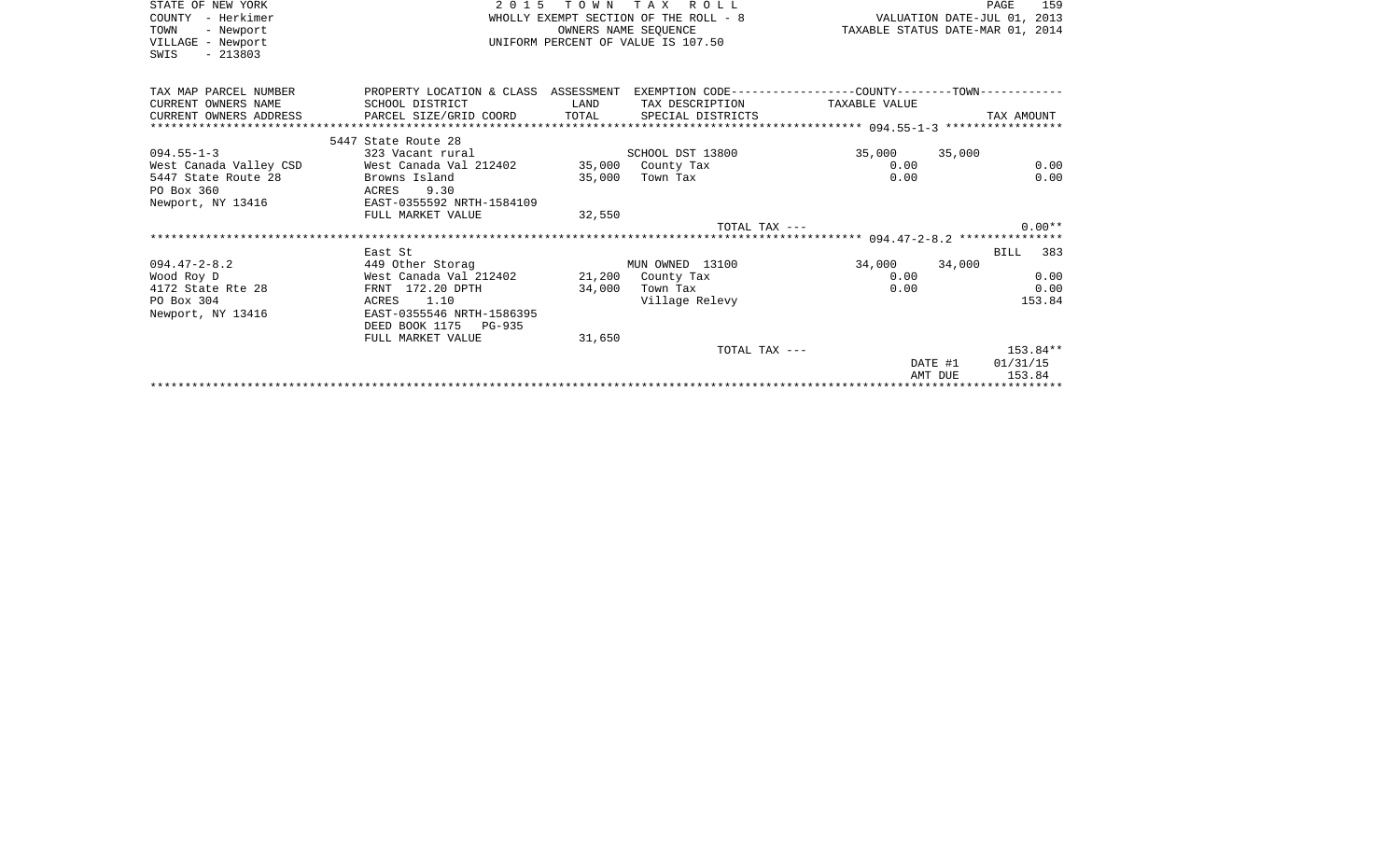| STATE OF NEW YORK | 2015 TOWN TAX ROLL                    | 160<br>PAGE                      |
|-------------------|---------------------------------------|----------------------------------|
| COUNTY - Herkimer | WHOLLY EXEMPT SECTION OF THE ROLL - 8 | VALUATION DATE-JUL 01, 2013      |
| TOWN<br>- Newport |                                       | TAXABLE STATUS DATE-MAR 01, 2014 |
| VILLAGE - Newport | UNIFORM PERCENT OF VALUE IS 107.50    | RPS155/V04/L015                  |
| - 213803<br>SWIS  |                                       | CURRENT DATE 12/16/2014          |
|                   |                                       |                                  |

R O L L S U B S E C T I O N - - T O T A L S

|      |                    |                    | <b>TVTTMCTOM</b><br>ιm |  | $\mathbf{z}$<br>ுங்க | $\cdots$ | JIAL |
|------|--------------------|--------------------|------------------------|--|----------------------|----------|------|
| CODE | <b>NAME</b><br>. . | <u>ן</u> די דים המ | TVDI                   |  | .)TIN'               |          |      |

## NO SPECIAL DISTRICTS AT THIS LEVEL

#### \*\*\* S C H O O L D I S T R I C T S U M M A R Y \*\*\*

| CODE   | DISTRICT NAME                    | TOTAL<br>ASSESSED<br>PARCELS<br>LAND |         | ASSESSED<br>TOTAL | EXEMPT<br>AMOUNT | TOTAL<br>TAXABLE |
|--------|----------------------------------|--------------------------------------|---------|-------------------|------------------|------------------|
|        |                                  |                                      |         |                   | STAR AMOUNT      | STAR TAXABLE     |
|        | West Canada Valley               | 24                                   | 469,000 | 5367,800          | 5367,800         |                  |
| 212402 |                                  |                                      |         |                   |                  |                  |
|        | SUB-TOTAL                        | 24                                   | 469,000 | 5367,800          | 5367,800         |                  |
|        | $S \cup B - T \cup T A L (CONT)$ |                                      |         |                   |                  |                  |
|        |                                  |                                      |         |                   |                  |                  |
|        | TOTAL                            | 24                                   | 469,000 | 5367,800          | 5367,800         |                  |
|        | T O T A L (CONT)                 |                                      |         |                   |                  |                  |

\*\*\* S Y S T E M C O D E S S U M M A R Y \*\*\*

#### NO SYSTEM EXEMPTIONS AT THIS LEVEL

|             | TOTAL   |          |          |
|-------------|---------|----------|----------|
| DESCRIPTION | PARCELS | COUNTY   | TOWN     |
|             |         |          |          |
| MUN OWNED   | 8       | 576,300  | 576,300  |
| VLG/OTHER   | 5       | 820,900  | 820,900  |
| SCHOOL DST  |         | 35,000   | 35,000   |
| NON PROF 9  | 9       | 3901,000 | 3901,000 |
| PRIV CEM    |         | 34,600   | 34,600   |
|             |         |          |          |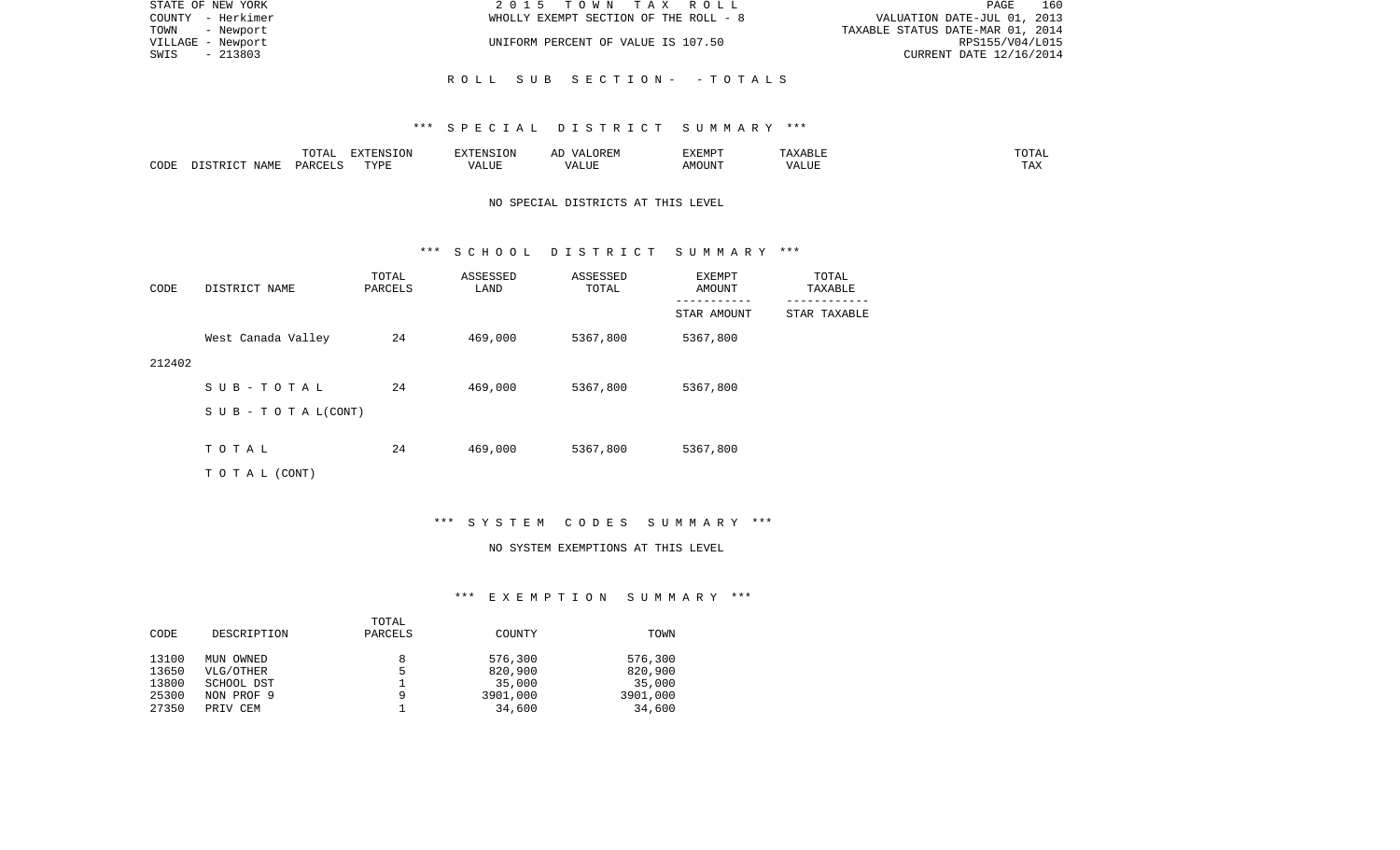| STATE OF NEW YORK | 2015 TOWN TAX ROLL                    | 161<br>PAGE                      |
|-------------------|---------------------------------------|----------------------------------|
| COUNTY - Herkimer | WHOLLY EXEMPT SECTION OF THE ROLL - 8 | VALUATION DATE-JUL 01, 2013      |
| TOWN<br>- Newport |                                       | TAXABLE STATUS DATE-MAR 01, 2014 |
| VILLAGE - Newport | UNIFORM PERCENT OF VALUE IS 107.50    | RPS155/V04/L015                  |
| - 213803<br>SWIS  |                                       | CURRENT DATE 12/16/2014          |
|                   |                                       |                                  |
|                   | ROLL SUB SECTION- - TOTALS            |                                  |

## \*\*\* E X E M P T I O N S U M M A R Y \*\*\*

|      |             | TOTAL   |          |          |
|------|-------------|---------|----------|----------|
| CODE | DESCRIPTION | PARCELS | COUNTY   | TOWN     |
|      |             |         |          |          |
|      | тотаь       | 24      | 5367,800 | 5367,800 |

| ROLL<br>SEC | DESCRIPTION                  | TOTAL<br>PARCELS | ASSESSED<br>LAND | ASSESSED<br>TOTAL | EXEMPT<br>AMOUNT<br>-----------<br>STAR AMOUNT | TOTAL<br>TAXABLE<br>------------<br>STAR TAXABLE | TAX<br>RATE | TOTAL<br>TAX |
|-------------|------------------------------|------------------|------------------|-------------------|------------------------------------------------|--------------------------------------------------|-------------|--------------|
|             | RS 8 TOTAL<br>Village Relevy |                  | 469,000          | 5367,800          | 5,367,800                                      |                                                  |             | 153.84       |
|             | SPEC DIST TAXES              |                  |                  |                   |                                                |                                                  |             |              |
| 8           | WHOLLY EXEMPT                | 24               |                  |                   |                                                |                                                  |             | 153.84       |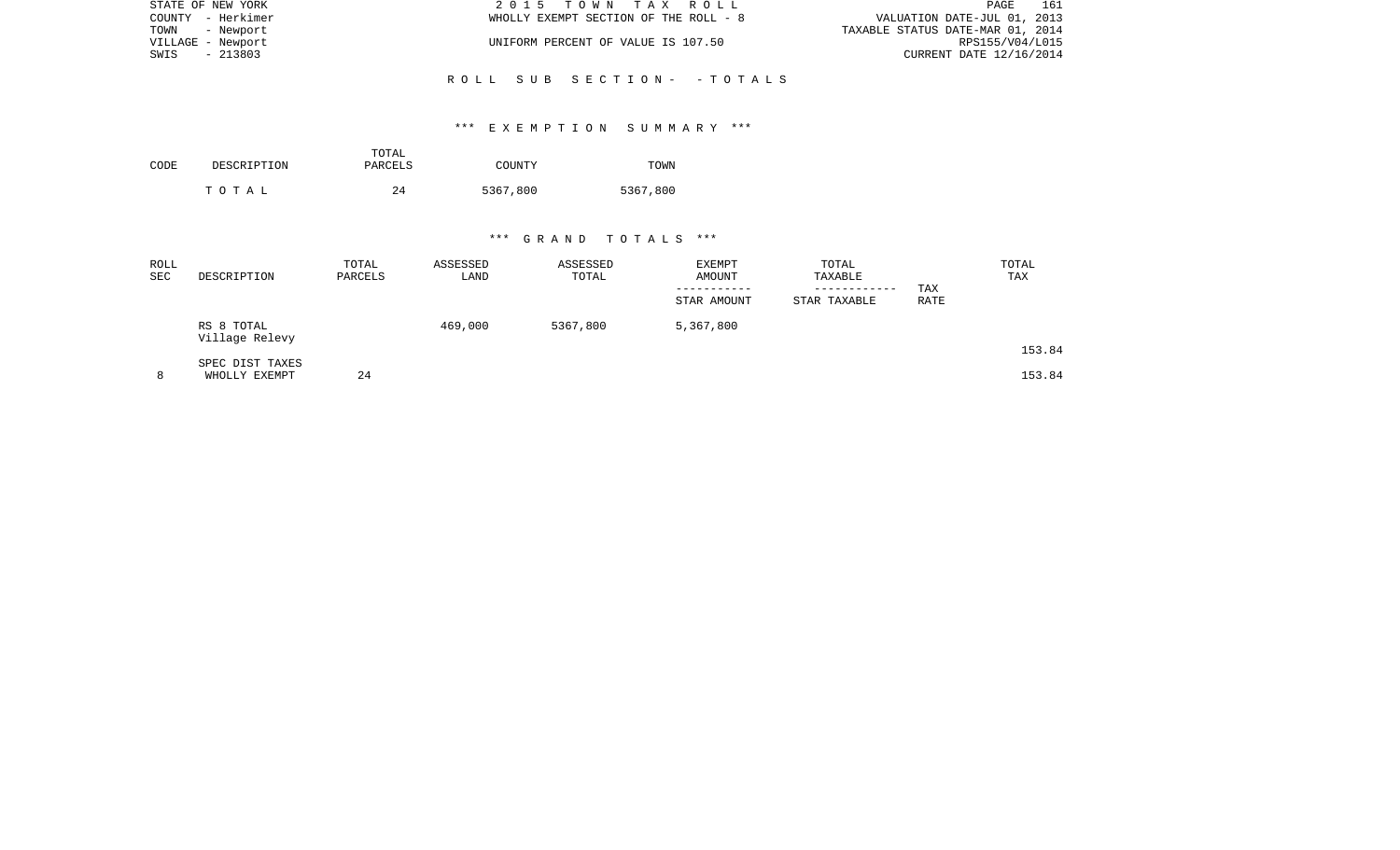| STATE OF NEW YORK | 2015 TOWN TAX ROLL                    | 162<br>PAGE                      |
|-------------------|---------------------------------------|----------------------------------|
| COUNTY - Herkimer | WHOLLY EXEMPT SECTION OF THE ROLL - 8 | VALUATION DATE-JUL 01, 2013      |
| TOWN<br>- Newport |                                       | TAXABLE STATUS DATE-MAR 01, 2014 |
| VILLAGE - Newport | UNIFORM PERCENT OF VALUE IS 107.50    | RPS155/V04/L015                  |
| - 213803<br>SWIS  |                                       | CURRENT DATE 12/16/2014          |
|                   |                                       |                                  |

R O L L S E C T I O N T O T A L S

|      |                    | T<br>$\Delta$<br>10111 | .ON       | $ -$  | $H: \mathbb{R}^n$<br>ΑI | proprac<br>-XEMP |           | ◡∸ェℶ                 |
|------|--------------------|------------------------|-----------|-------|-------------------------|------------------|-----------|----------------------|
| CODE | IAME<br>$\sqrt{2}$ |                        | TVDF<br>. | L.TTF | TTT.                    |                  | $- - - -$ | ᇚᆪ<br>L <i>I</i> 14. |

# NO SPECIAL DISTRICTS AT THIS LEVEL

#### \*\*\* S C H O O L D I S T R I C T S U M M A R Y \*\*\*

| CODE   | DISTRICT NAME                    | TOTAL<br>ASSESSED<br>ASSESSED<br>TOTAL<br>PARCELS<br>LAND |         |          | EXEMPT<br>AMOUNT | TOTAL<br>TAXABLE |  |
|--------|----------------------------------|-----------------------------------------------------------|---------|----------|------------------|------------------|--|
|        |                                  |                                                           |         |          | STAR AMOUNT      | STAR TAXABLE     |  |
|        | West Canada Valley               | 24                                                        | 469,000 | 5367,800 | 5367,800         |                  |  |
| 212402 |                                  |                                                           |         |          |                  |                  |  |
|        | SUB-TOTAL                        | 24                                                        | 469,000 | 5367,800 | 5367,800         |                  |  |
|        | $S \cup B - T \cup T A L (CONT)$ |                                                           |         |          |                  |                  |  |
|        |                                  |                                                           |         |          |                  |                  |  |
|        | TOTAL                            | 24                                                        | 469,000 | 5367,800 | 5367,800         |                  |  |
|        | T O T A L (CONT)                 |                                                           |         |          |                  |                  |  |

\*\*\* S Y S T E M C O D E S S U M M A R Y \*\*\*

#### NO SYSTEM EXEMPTIONS AT THIS LEVEL

|             | TOTAL   |          |          |
|-------------|---------|----------|----------|
| DESCRIPTION | PARCELS | COUNTY   | TOWN     |
|             |         |          |          |
| MUN OWNED   | 8       |          | 576,300  |
| VLG/OTHER   | 5       | 820,900  | 820,900  |
| SCHOOL DST  |         | 35,000   | 35,000   |
| NON PROF 9  | q       | 3901,000 | 3901,000 |
| PRIV CEM    |         | 34,600   | 34,600   |
|             |         |          | 576,300  |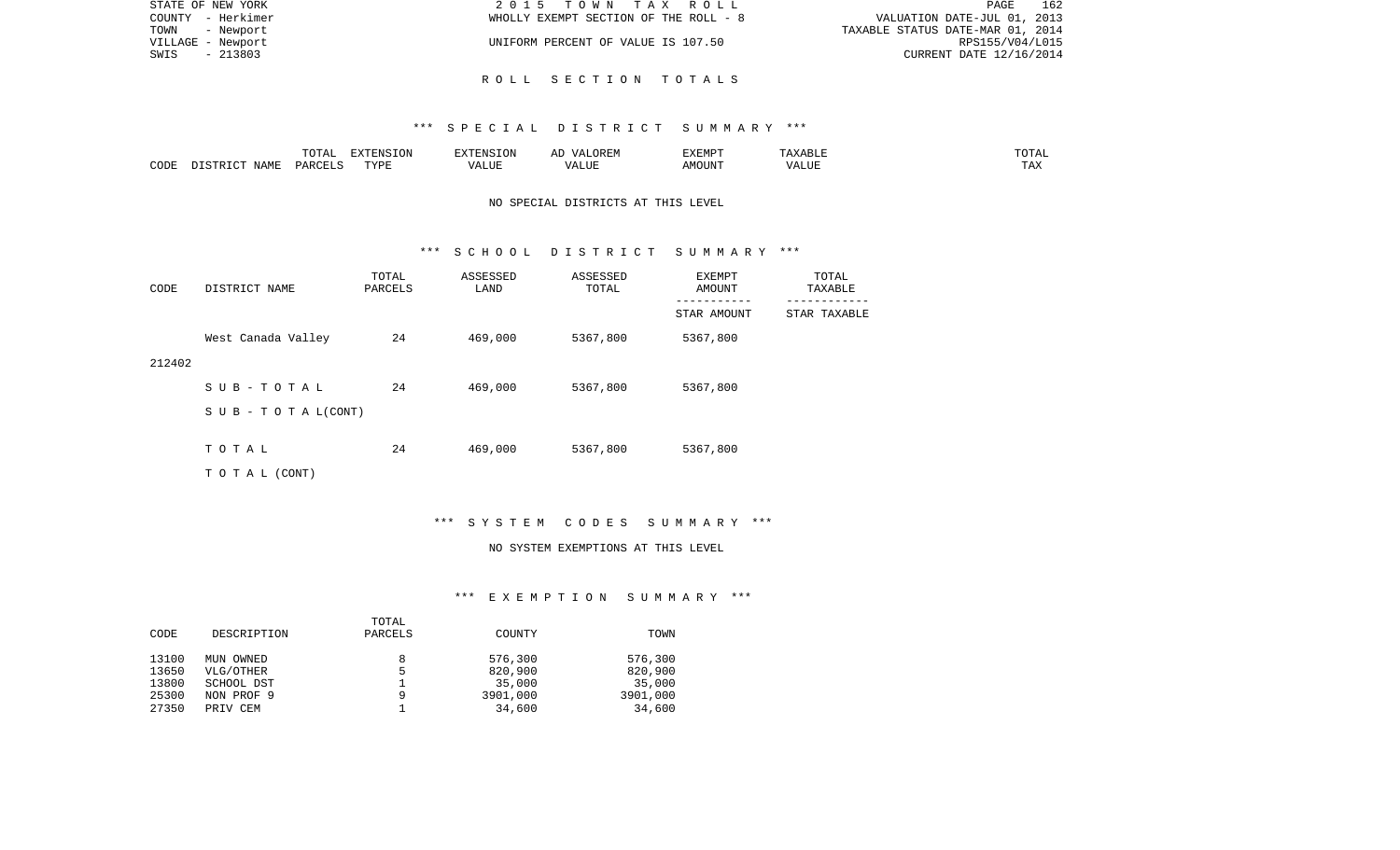| STATE OF NEW YORK | 2015 TOWN TAX ROLL                    | 163<br>PAGE                      |
|-------------------|---------------------------------------|----------------------------------|
| COUNTY - Herkimer | WHOLLY EXEMPT SECTION OF THE ROLL - 8 | VALUATION DATE-JUL 01, 2013      |
| TOWN - Newport    |                                       | TAXABLE STATUS DATE-MAR 01, 2014 |
| VILLAGE - Newport | UNIFORM PERCENT OF VALUE IS 107.50    | RPS155/V04/L015                  |
| SWIS<br>- 213803  |                                       | CURRENT DATE 12/16/2014          |
|                   | ROLL SECTION TOTALS                   |                                  |

## \*\*\* E X E M P T I O N S U M M A R Y \*\*\*

| CODE | DESCRIPTION | TOTAL<br>PARCELS | COUNTY   | TOWN     |
|------|-------------|------------------|----------|----------|
|      | тотаь       | 24               | 5367,800 | 5367,800 |

| ROLL<br>SEC | DESCRIPTION                  | TOTAL<br>PARCELS | ASSESSED<br>LAND | ASSESSED<br>TOTAL | EXEMPT<br>AMOUNT<br>-----------<br>STAR AMOUNT | TOTAL<br>TAXABLE<br>------------<br>STAR TAXABLE | TAX<br>RATE | TOTAL<br>TAX |
|-------------|------------------------------|------------------|------------------|-------------------|------------------------------------------------|--------------------------------------------------|-------------|--------------|
|             | RS 8 TOTAL<br>Village Relevy |                  | 469,000          | 5367,800          | 5,367,800                                      |                                                  |             | 153.84       |
|             | SPEC DIST TAXES              |                  |                  |                   |                                                |                                                  |             |              |
| 8           | WHOLLY EXEMPT                | 24               |                  |                   |                                                |                                                  |             | 153.84       |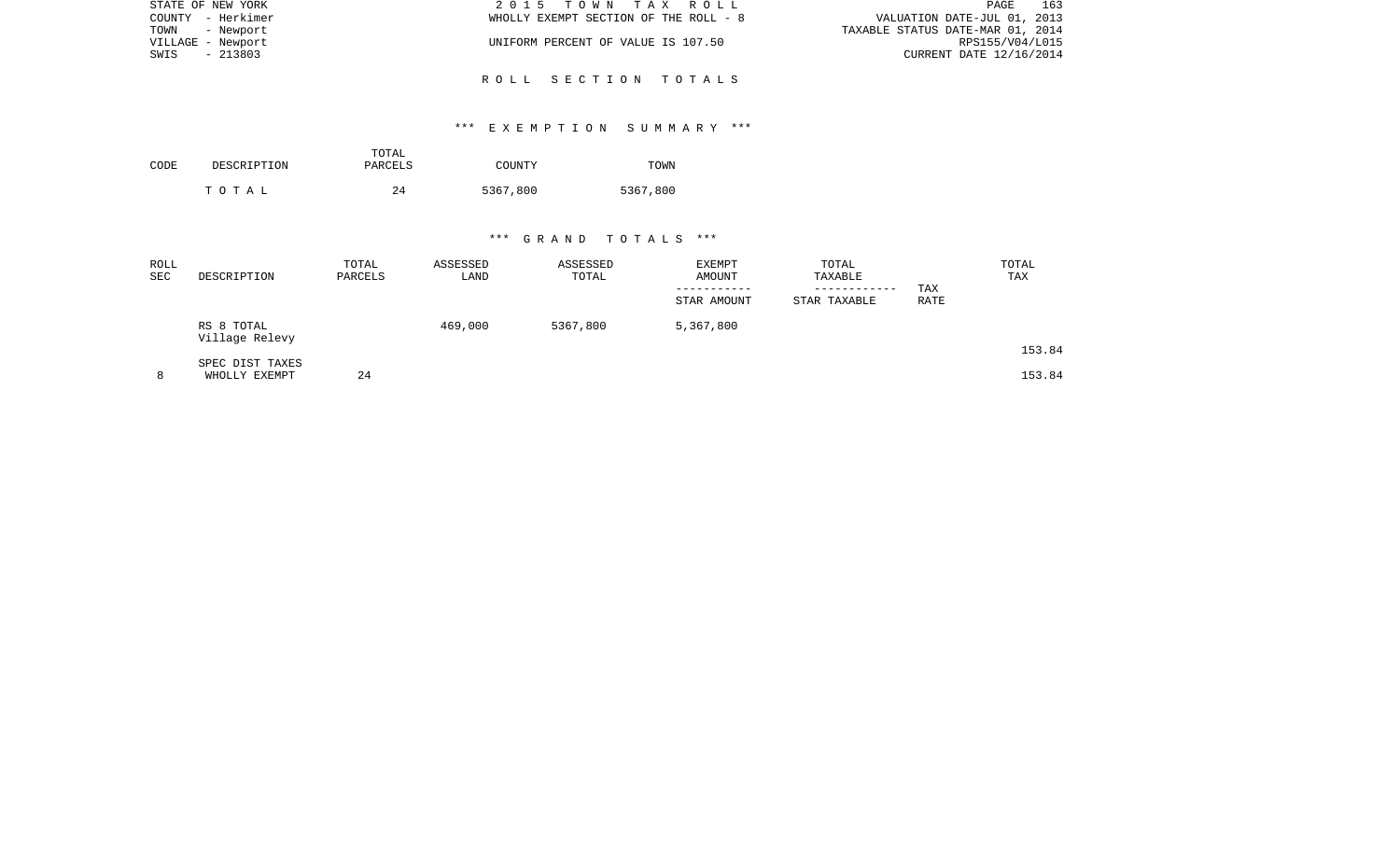| STATE OF NEW YORK | 2015 TOWN TAX ROLL | - 164<br>PAGE                    |
|-------------------|--------------------|----------------------------------|
| COUNTY - Herkimer |                    | VALUATION DATE-JUL 01, 2013      |
| TOWN - Newport    | SWIS TOTALS        | TAXABLE STATUS DATE-MAR 01, 2014 |
| VILLAGE - Newport |                    | RPS155/V04/L015                  |
| - 213803<br>SWIS  |                    | CURRENT DATE 12/16/2014          |

|      |                             | $m \wedge m$<br>◡∸ェ | $- - - -$<br>. | TNS <sub>1</sub><br>ON | ΑL | .XEMP" | --<br>-------- | ∸∸    | $\blacksquare$<br>بد س |
|------|-----------------------------|---------------------|----------------|------------------------|----|--------|----------------|-------|------------------------|
| CODE | <b>NTAMT</b><br>$ \sim$ $-$ | PAR                 | TVDE           |                        |    | M∩T™   | "JTF<br>77.    | n z m | $m \times r$<br>∸∽∽    |

# NO SPECIAL DISTRICTS AT THIS LEVEL

### \*\*\* S C H O O L D I S T R I C T S U M M A R Y \*\*\*

| CODE   | DISTRICT NAME                    | TOTAL<br>PARCELS | ASSESSED<br>LAND | ASSESSED<br>TOTAL | EXEMPT<br>AMOUNT | TOTAL<br>TAXABLE |
|--------|----------------------------------|------------------|------------------|-------------------|------------------|------------------|
|        |                                  |                  |                  |                   | STAR AMOUNT      | STAR TAXABLE     |
|        | West Canada Valley               | 304              | 4474,950         | 32474,720         | 6051,874         | 26,422,846       |
| 212402 |                                  |                  |                  |                   | 5806,750         | 20,616,096       |
|        | SUB-TOTAL                        | 304              | 4474,950         | 32474,720         | 6051,874         | 26,422,846       |
|        | $S \cup B - T \cup T A L (CONT)$ |                  |                  |                   | 5806,750         | 20,616,096       |
|        |                                  |                  |                  |                   |                  |                  |
|        | TOTAL                            | 304              | 4474,950         | 32474,720         | 6051,874         | 26,422,846       |
|        | TO TAL (CONT)                    |                  |                  |                   | 5806,750         | 20,616,096       |

## \*\*\* S Y S T E M C O D E S S U M M A R Y \*\*\*

#### NO SYSTEM EXEMPTIONS AT THIS LEVEL

|       |             | TOTAL   |          |          |
|-------|-------------|---------|----------|----------|
| CODE  | DESCRIPTION | PARCELS | COUNTY   | TOWN     |
|       |             |         |          |          |
| 13100 | MUN OWNED   | 8       | 576,300  | 576,300  |
| 13650 | VLG/OTHER   | 5       | 820,900  | 820,900  |
| 13800 | SCHOOL DST  |         | 35,000   | 35,000   |
| 25300 | NON PROF 9  | q       | 3901,000 | 3901,000 |
| 27350 | PRIV CEM    |         | 34,600   | 34,600   |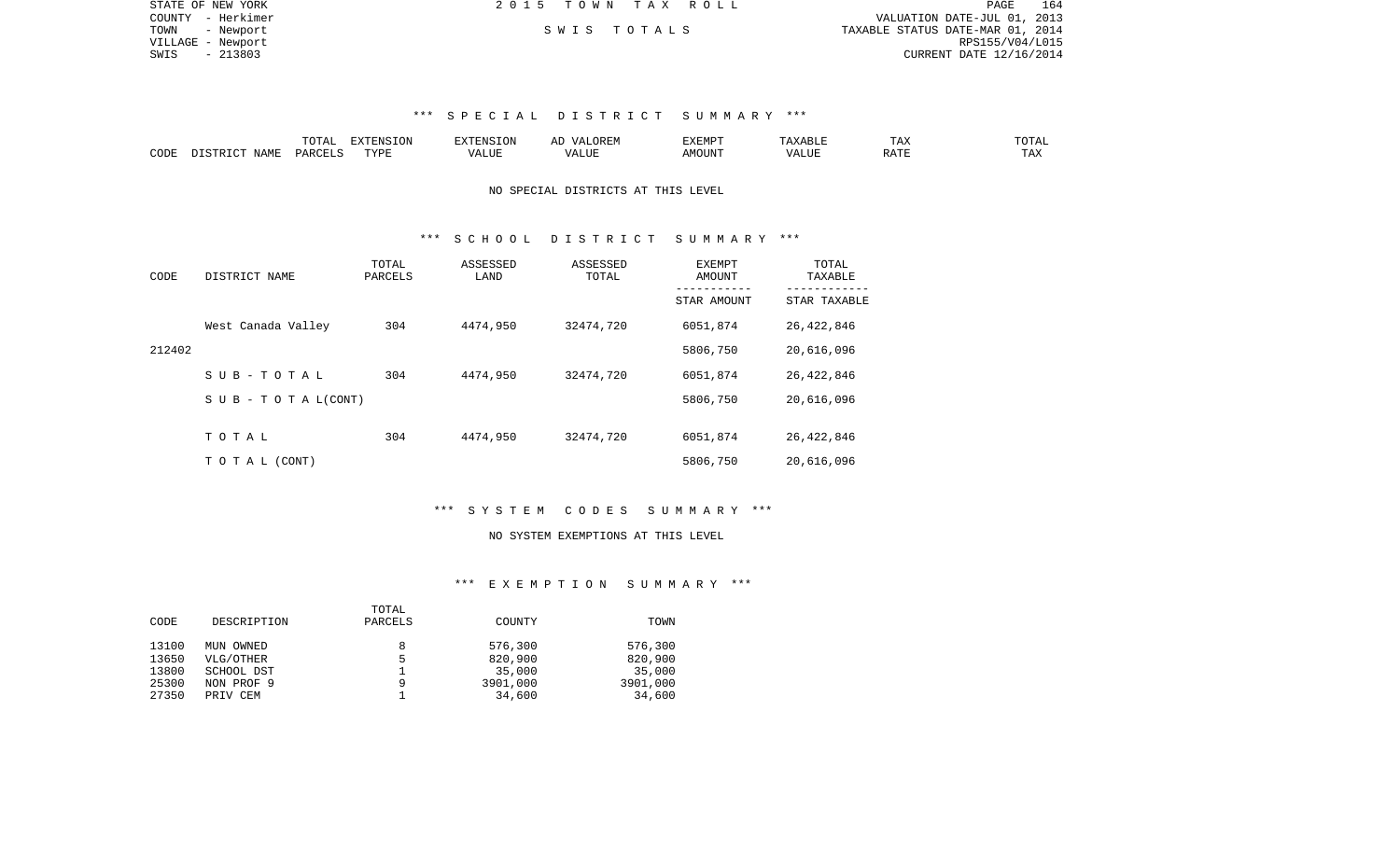| STATE OF NEW YORK | 2015 TOWN TAX ROLL | 165<br><b>PAGE</b>               |
|-------------------|--------------------|----------------------------------|
| COUNTY - Herkimer |                    | VALUATION DATE-JUL 01, 2013      |
| TOWN - Newport    | SWIS TOTALS        | TAXABLE STATUS DATE-MAR 01, 2014 |
| VILLAGE - Newport |                    | RPS155/V04/L015                  |
| SWIS<br>- 213803  |                    | CURRENT DATE 12/16/2014          |
|                   |                    |                                  |

## \*\*\* E X E M P T I O N S U M M A R Y \*\*\*

|       |             | TOTAL   |          |          |
|-------|-------------|---------|----------|----------|
| CODE  | DESCRIPTION | PARCELS | COUNTY   | TOWN     |
|       |             |         |          |          |
| 41101 | VETFUND CT  |         | 150      | 150      |
| 41121 | VET WAR CT  | 6       | 54,000   | 54,000   |
| 41131 | VET COM CT  | 12      | 179,400  | 179,400  |
| 41141 | VET DIS CT  | 3       | 70,610   | 70,610   |
| 41162 | CW 15 VET/  | 2       | 18,000   |          |
| 41400 | CLERGY      |         | 1,500    | 1,500    |
| 41730 | AG MKTS     | 2       | 18,324   | 18,324   |
| 41800 | AGED-ALL    |         | 29,200   | 29,200   |
| 41802 | AGED-CNTY   |         | 29,000   |          |
| 48670 | PHFL-125-7  |         | 635,050  | 635,050  |
|       | TOTAL       | 54      | 6403,034 | 6356,034 |
|       |             |         |          |          |

| ROLL<br>SEC | DESCRIPTION                       | TOTAL<br>PARCELS | ASSESSED<br>LAND | ASSESSED<br>TOTAL | <b>EXEMPT</b><br>AMOUNT | TOTAL<br>TAXABLE |             |             |
|-------------|-----------------------------------|------------------|------------------|-------------------|-------------------------|------------------|-------------|-------------|
|             |                                   |                  |                  |                   |                         |                  | TAX         |             |
|             |                                   |                  |                  |                   | STAR AMOUNT             | STAR TAXABLE     | <b>RATE</b> |             |
|             | County Tax                        |                  | 3893,450         | 25214,227         | 1,035,234               | 24,178,993       | 5.222547    | 126,275.94  |
|             | Town Tax                          |                  | 3893,450         | 25214,227         | 988,234                 | 24, 225, 993     | 1.371389    | 33, 223. 19 |
|             | School Relevy                     |                  |                  |                   |                         |                  |             | 28,309.55   |
|             | Village Relevy<br>SPEC DIST TAXES |                  |                  |                   |                         |                  |             | 7,078.26    |
|             | TAXABLE                           | 268              |                  |                   |                         |                  |             | 194,886.94  |
|             | County Tax                        |                  |                  | 322,788           |                         | 322,788          | 5.222547    | 1,685.78    |
|             | Town Tax<br>SPEC DIST TAXES       |                  |                  | 322,788           |                         | 322,788          | 1.371389    | 442.67      |
| 5.          | SPECIAL FRANCHISE                 | 3                |                  |                   |                         |                  |             | 2,128.45    |
|             | County Tax                        |                  | 112,500          | 1569,905          |                         | 1,569,905        | 5.222547    | 8,198.92    |
|             | Town Tax<br>SPEC DIST TAXES       |                  | 112,500          | 1569,905          |                         | 1,569,905        | 1.371389    | 2,152.95    |
| 6           | UTILITIES & N.C.                  | 9                |                  |                   |                         |                  |             | 10,351.87   |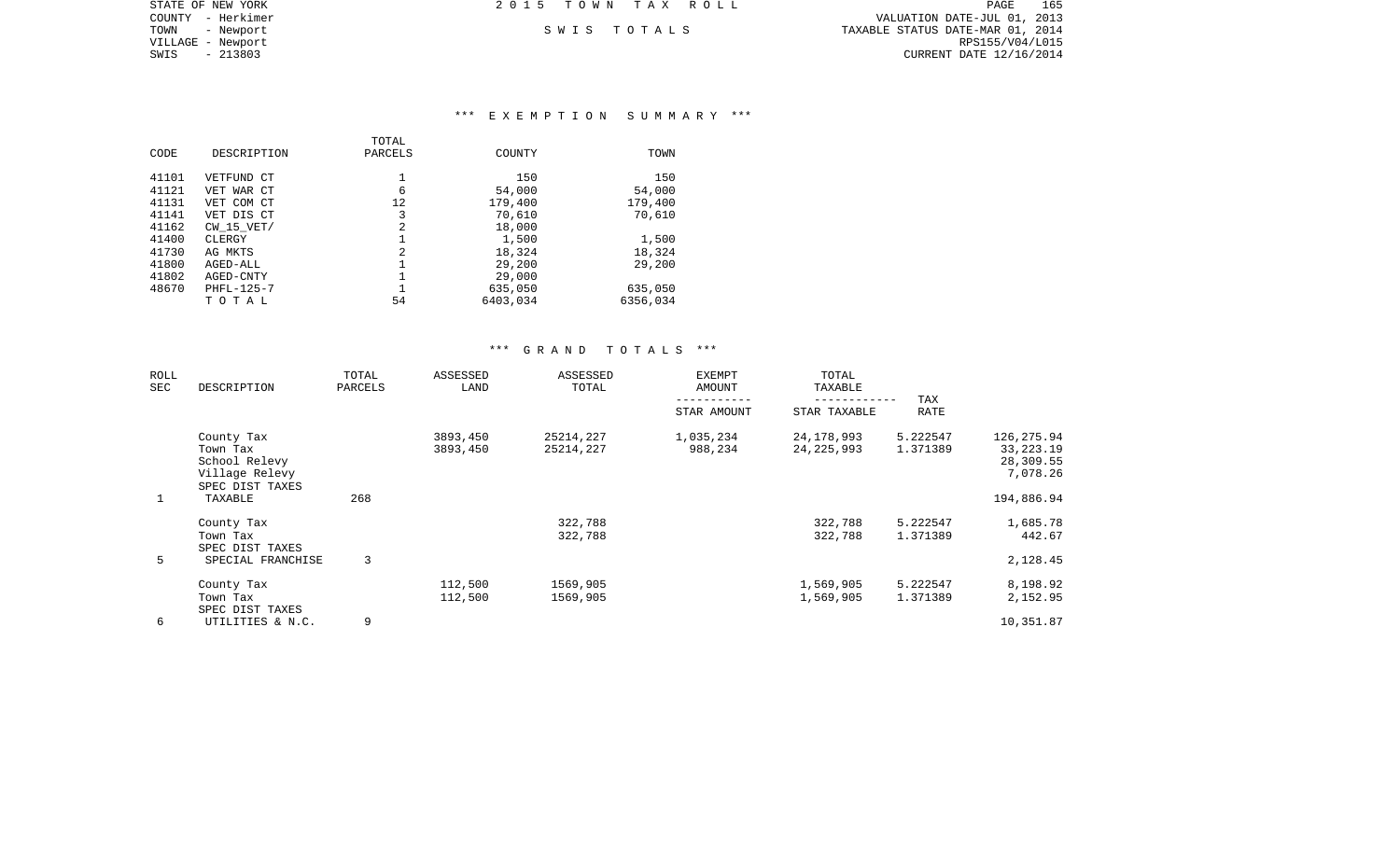| STATE OF NEW YORK | 2015 TOWN TAX ROLL | 166<br>PAGE                      |
|-------------------|--------------------|----------------------------------|
| COUNTY - Herkimer |                    | VALUATION DATE-JUL 01, 2013      |
| TOWN<br>- Newport | SWIS TOTALS        | TAXABLE STATUS DATE-MAR 01, 2014 |
| VILLAGE - Newport |                    | RPS155/V04/L015                  |
| - 213803<br>SWIS  |                    | CURRENT DATE 12/16/2014          |
|                   |                    |                                  |

| <b>ROLL</b> |                                                                              | TOTAL   | ASSESSED             | ASSESSED               | <b>EXEMPT</b>          | TOTAL                    |                      |                                                  |
|-------------|------------------------------------------------------------------------------|---------|----------------------|------------------------|------------------------|--------------------------|----------------------|--------------------------------------------------|
| SEC         | DESCRIPTION                                                                  | PARCELS | LAND                 | TOTAL                  | AMOUNT                 | TAXABLE                  |                      |                                                  |
|             |                                                                              |         |                      |                        |                        | STAR TAXABLE             | TAX<br><b>RATE</b>   |                                                  |
|             |                                                                              |         |                      |                        | STAR AMOUNT            |                          |                      |                                                  |
|             | Village Relevy<br>SPEC DIST TAXES                                            |         |                      |                        |                        |                          |                      | 153.84                                           |
| 8           | WHOLLY EXEMPT                                                                | 24      |                      |                        |                        |                          |                      | 153.84                                           |
|             | County Tax<br>Town Tax<br>School Relevy<br>Village Relevy<br>SPEC DIST TAXES |         | 4474,950<br>4474,950 | 32474,720<br>32474,720 | 6,403,034<br>6,356,034 | 26,071,686<br>26,118,686 | 5.222547<br>1.371389 | 136,160.64<br>35,818.81<br>28,309.55<br>7,232.10 |
| $\star$     | TOTAL<br><b>SUB</b>                                                          | 304     |                      |                        |                        |                          |                      | 207,521.10                                       |
|             | County Tax<br>Town Tax<br>School Relevy<br>Village Relevy<br>SPEC DIST TAXES |         | 4474,950<br>4474,950 | 32474,720<br>32474,720 | 6,403,034<br>6,356,034 | 26,071,686<br>26,118,686 | 5.222547<br>1.371389 | 136,160.64<br>35,818.81<br>28,309.55<br>7,232.10 |
| $***$       | GRAND TOTAL                                                                  | 304     |                      |                        |                        |                          |                      | 207,521.10                                       |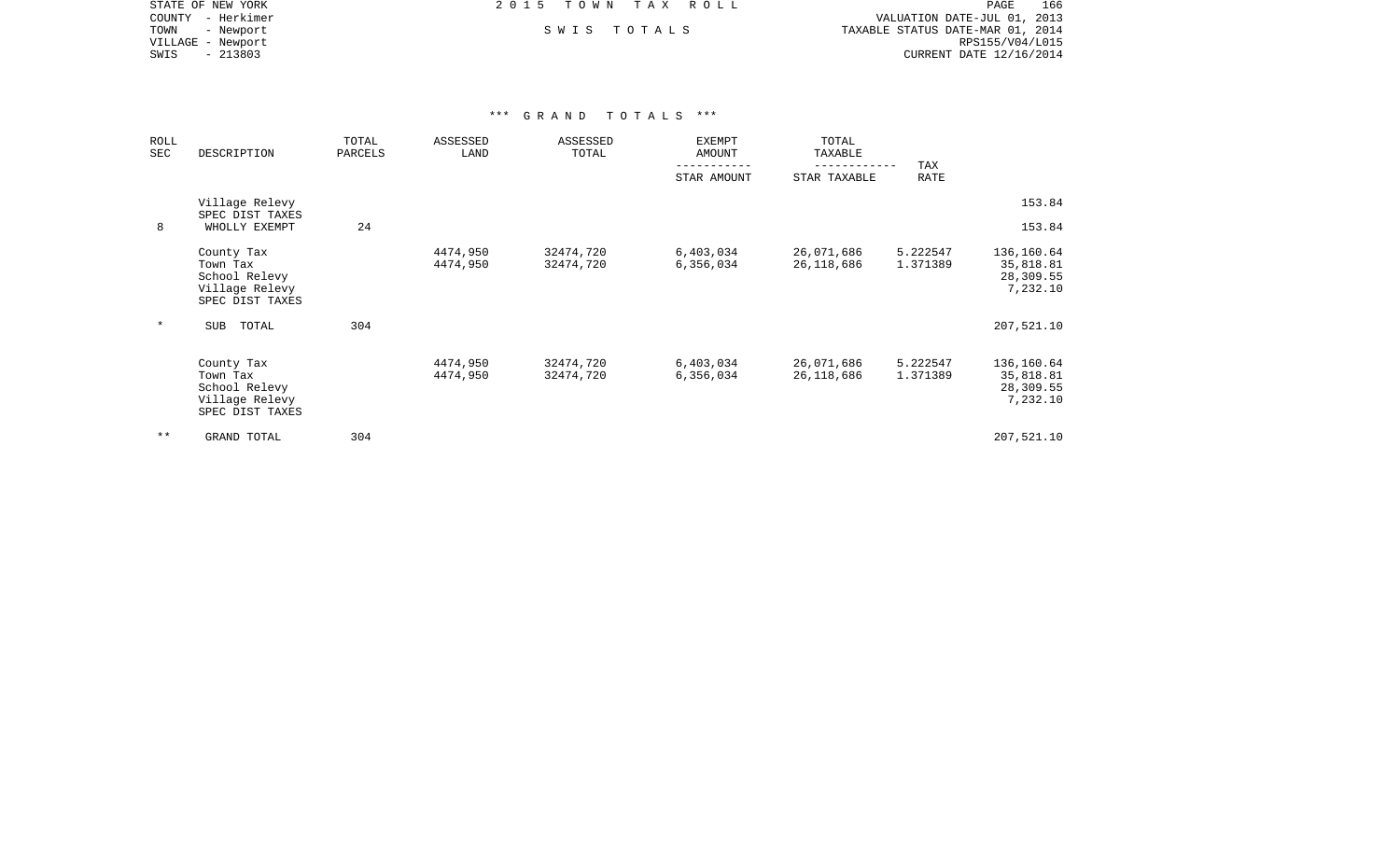| STATE OF NEW YORK<br>COUNTY - Herkimer<br>- Newport<br>TOWN<br>VILLAGE - Poland<br>SWIS<br>$-213805$ | 2 0 1 5                                    | T O W N           | T A X<br>R O L L<br>TAXABLE SECTION OF THE ROLL - 1<br>OWNERS NAME SEQUENCE<br>UNIFORM PERCENT OF VALUE IS 107.50 | VALUATION DATE-JUL 01, 2013<br>TAXABLE STATUS DATE-MAR 01, 2014                                                | PAGE<br>167        |
|------------------------------------------------------------------------------------------------------|--------------------------------------------|-------------------|-------------------------------------------------------------------------------------------------------------------|----------------------------------------------------------------------------------------------------------------|--------------------|
| TAX MAP PARCEL NUMBER<br>CURRENT OWNERS NAME                                                         | SCHOOL DISTRICT                            | LAND              | TAX DESCRIPTION                                                                                                   | PROPERTY LOCATION & CLASS ASSESSMENT EXEMPTION CODE---------------COUNTY-------TOWN----------<br>TAXABLE VALUE |                    |
| CURRENT OWNERS ADDRESS<br>***********************                                                    | PARCEL SIZE/GRID COORD                     | TOTAL             | SPECIAL DISTRICTS                                                                                                 |                                                                                                                | TAX AMOUNT         |
|                                                                                                      | 8785 Main St                               |                   |                                                                                                                   | ACCT 114000030                                                                                                 | <b>BILL</b><br>384 |
| $088.58 - 2 - 6$                                                                                     | 210 1 Family Res                           |                   | County Tax                                                                                                        | 108,100                                                                                                        | 564.56             |
| Arcuri Vincent N                                                                                     | Poland Central 213803                      | 13,800            | Town Tax                                                                                                          | 108,100                                                                                                        | 148.25             |
| Arcuri Carolyn                                                                                       | W                                          | 108,100           |                                                                                                                   |                                                                                                                |                    |
| 8785 S Main St<br>PO Box 246                                                                         | 3<br>175/91<br>M St                        |                   |                                                                                                                   |                                                                                                                |                    |
| Poland, NY 13431                                                                                     | FRNT<br>88.50 DPTH 159.50<br>ACRES<br>0.35 |                   |                                                                                                                   |                                                                                                                |                    |
|                                                                                                      | EAST-0342846 NRTH-1599803                  |                   |                                                                                                                   |                                                                                                                |                    |
|                                                                                                      | DEED BOOK 00596 PG-00873                   |                   |                                                                                                                   |                                                                                                                |                    |
|                                                                                                      | FULL MARKET VALUE                          | 100,550           | TOTAL TAX ---                                                                                                     |                                                                                                                | 712.81**           |
|                                                                                                      |                                            |                   |                                                                                                                   | DATE #1<br>AMT DUE                                                                                             | 01/31/15<br>712.81 |
|                                                                                                      |                                            |                   |                                                                                                                   |                                                                                                                |                    |
|                                                                                                      | 8729 Main St                               |                   |                                                                                                                   | ACCT 114000420                                                                                                 | 385<br>BILL        |
| $088.59 - 2 - 19$                                                                                    | 210 1 Family Res                           |                   | County Tax                                                                                                        | 78,800                                                                                                         | 411.54             |
| Beaudin Colleen A<br>8729 S Main St                                                                  | Poland Central 213803<br>W                 | 13,800<br>78,800  | Town Tax                                                                                                          | 78,800                                                                                                         | 108.07             |
| Poland, NY 13431                                                                                     | .35                                        |                   |                                                                                                                   |                                                                                                                |                    |
|                                                                                                      | M St                                       |                   |                                                                                                                   |                                                                                                                |                    |
|                                                                                                      | FRNT<br>60.00 DPTH 175.00                  |                   |                                                                                                                   |                                                                                                                |                    |
|                                                                                                      | ACRES<br>0.35                              |                   |                                                                                                                   |                                                                                                                |                    |
|                                                                                                      | EAST-0343293 NRTH-1598778                  |                   |                                                                                                                   |                                                                                                                |                    |
|                                                                                                      | DEED BOOK 1207<br>PG-649                   |                   |                                                                                                                   |                                                                                                                |                    |
|                                                                                                      | FULL MARKET VALUE                          | 73,300            | TOTAL TAX ---                                                                                                     |                                                                                                                | $519.61**$         |
|                                                                                                      |                                            |                   |                                                                                                                   | DATE #1                                                                                                        | 01/31/15           |
|                                                                                                      |                                            |                   |                                                                                                                   | AMT DUE                                                                                                        | 519.61             |
|                                                                                                      |                                            |                   |                                                                                                                   |                                                                                                                |                    |
|                                                                                                      | 8745 Main St                               |                   |                                                                                                                   |                                                                                                                | 386<br>BILL        |
| $088.59 - 2 - 22.2$                                                                                  | 210 1 Family Res                           |                   | County Tax                                                                                                        | 134,000                                                                                                        | 699.82             |
| Bray Jennifer<br>Broadbent Gloria M                                                                  | Poland Central 213803<br>$_{\rm N}$        | 17,100<br>134,000 | Town Tax                                                                                                          | 134,000                                                                                                        | 183.77             |
| 8745 Main St                                                                                         | 127x220                                    |                   |                                                                                                                   |                                                                                                                |                    |
| PO Box 374                                                                                           | Main St                                    |                   |                                                                                                                   |                                                                                                                |                    |
| Poland, NY 13431                                                                                     | FRNT 127.00 DPTH 220.00                    |                   |                                                                                                                   |                                                                                                                |                    |
|                                                                                                      | 0.66<br>ACRES                              |                   |                                                                                                                   |                                                                                                                |                    |
|                                                                                                      | EAST-0343147 NRTH-1599070                  |                   |                                                                                                                   |                                                                                                                |                    |
|                                                                                                      | DEED BOOK 1341<br>$PG-430$                 |                   |                                                                                                                   |                                                                                                                |                    |
|                                                                                                      | FULL MARKET VALUE                          | 124,650           | TOTAL TAX ---                                                                                                     |                                                                                                                | 883.59**           |
|                                                                                                      |                                            |                   |                                                                                                                   | DATE #1                                                                                                        | 01/31/15           |
|                                                                                                      |                                            |                   |                                                                                                                   | AMT DUE                                                                                                        | 883.59             |
|                                                                                                      |                                            |                   |                                                                                                                   |                                                                                                                |                    |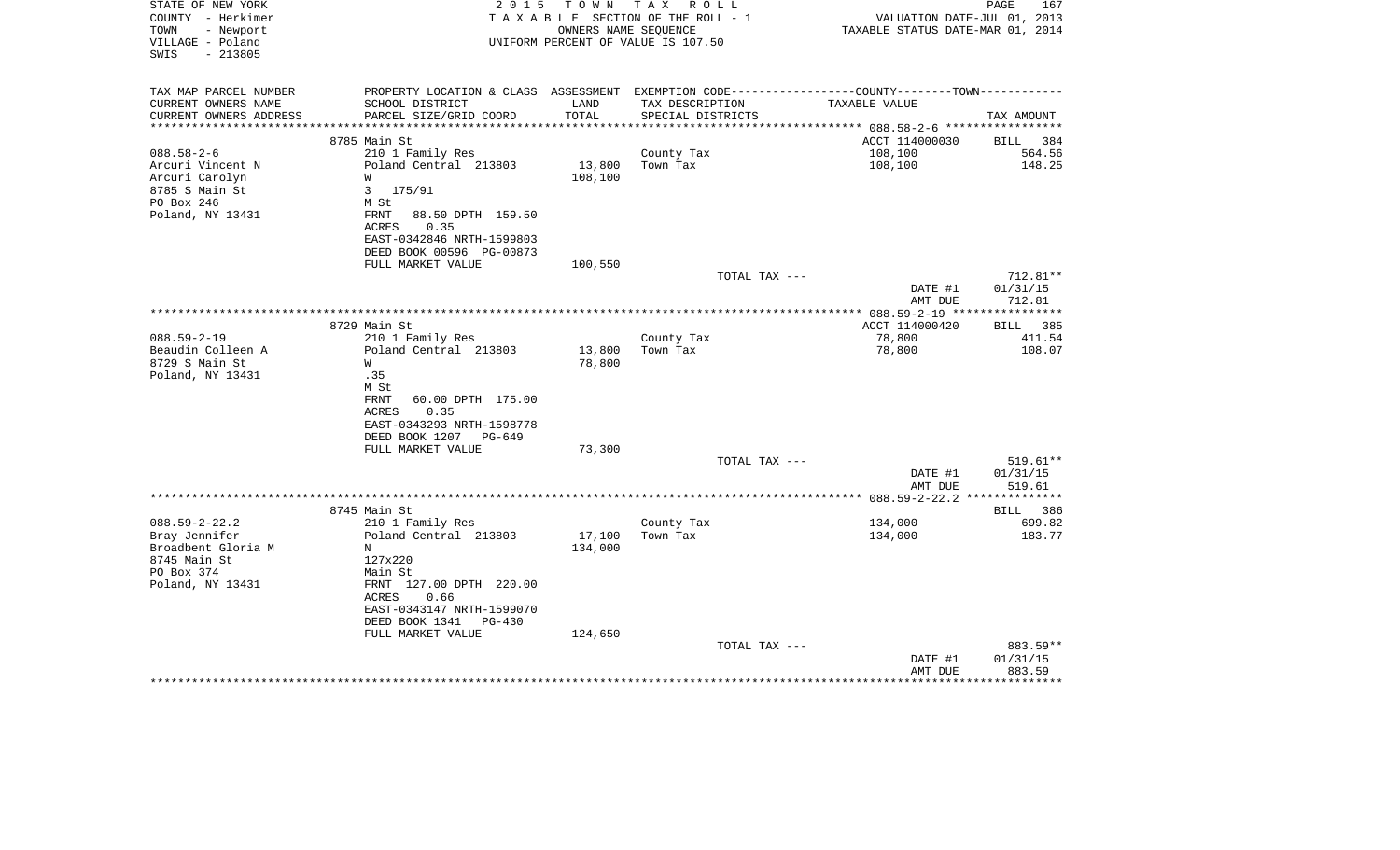| TAXABLE STATUS DATE-MAR 01, 2014<br>TOWN<br>- Newport<br>OWNERS NAME SEQUENCE<br>VILLAGE - Poland<br>UNIFORM PERCENT OF VALUE IS 107.50<br>$-213805$<br>SWIS<br>PROPERTY LOCATION & CLASS ASSESSMENT EXEMPTION CODE---------------COUNTY-------TOWN----------<br>TAX MAP PARCEL NUMBER<br>CURRENT OWNERS NAME<br>SCHOOL DISTRICT<br>LAND<br>TAX DESCRIPTION<br>TAXABLE VALUE<br>CURRENT OWNERS ADDRESS<br>PARCEL SIZE/GRID COORD<br>TOTAL<br>SPECIAL DISTRICTS<br>TAX AMOUNT<br>**********************<br>ACCT 114000210<br>8744 Main St<br><b>BILL</b><br>387<br>120,000<br>$088.59 - 2 - 9$<br>220 2 Family Res<br>626.71<br>County Tax<br>Poland Central 213803<br>23,600<br>Town Tax<br>120,000<br>164.57<br>Brucker Sharon<br>120,000<br>Brucker John<br>E<br>8744 Main St<br>2.50a<br>PO Box 555<br>M St<br>Poland, NY 13431<br>3.50<br>ACRES<br>EAST-0343642 NRTH-1599264<br>DEED BOOK 938<br>PG-337<br>FULL MARKET VALUE<br>111,650<br>791.28**<br>TOTAL TAX ---<br>DATE #1<br>01/31/15<br>AMT DUE<br>791.28<br>*********************************<br>******* 088.59-2-15 *****<br>**********<br>8714 Main St<br>ACCT 114002000<br>BILL<br>388<br>$088.59 - 2 - 15$<br>210 1 Family Res<br>VET WAR CT 41121<br>9,000<br>9,000<br>Chrzan William<br>Poland Central 213803<br>21,100 VET DIS CT 41141<br>6,400<br>6,400<br>Chrzan Joyce<br>128,000 County Tax<br>112,600<br>588.06<br>East<br>8714 S Main St<br>1.14<br>Town Tax<br>112,600<br>154.42<br>Poland, NY 13431<br>Main St<br>FRNT 155.10 DPTH 155.25<br>1.05<br>ACRES<br>EAST-0343693 NRTH-1598622<br>DEED BOOK 1339<br>PG-697<br>FULL MARKET VALUE<br>119,050<br>TOTAL TAX ---<br>742.48**<br>DATE #1<br>01/31/15<br>742.48<br>AMT DUE<br>***********<br>************** 088.58-2-5 ****:<br>Main St<br>ACCT 114000780<br>BILL 389<br>52,000<br>$088.58 - 2 - 5$<br>210 1 Family Res<br>271.57<br>County Tax<br>71.31<br>Evans Joan<br>Poland Central 213803<br>14,300<br>Town Tax<br>52,000<br>8789 S Main St<br>294.91<br>W<br>52,000<br>School Relevy<br>$\overline{3}$<br>PO Box 253<br>Village Relevy<br>216.74<br>Poland, NY 13431<br>M St<br>FRNT<br>87.00 DPTH 204.00<br>0.40<br>ACRES<br>EAST-0342804 NRTH-1599883<br>DEED BOOK 861<br>$PG-7$<br>FULL MARKET VALUE<br>48,350<br>854.53**<br>TOTAL TAX ---<br>01/31/15<br>DATE #1<br>AMT DUE<br>854.53 | STATE OF NEW YORK<br>COUNTY - Herkimer | 2 0 1 5 | T O W N | TAX ROLL<br>TAXABLE SECTION OF THE ROLL - 1 | VALUATION DATE-JUL 01, 2013 | PAGE<br>168 |
|--------------------------------------------------------------------------------------------------------------------------------------------------------------------------------------------------------------------------------------------------------------------------------------------------------------------------------------------------------------------------------------------------------------------------------------------------------------------------------------------------------------------------------------------------------------------------------------------------------------------------------------------------------------------------------------------------------------------------------------------------------------------------------------------------------------------------------------------------------------------------------------------------------------------------------------------------------------------------------------------------------------------------------------------------------------------------------------------------------------------------------------------------------------------------------------------------------------------------------------------------------------------------------------------------------------------------------------------------------------------------------------------------------------------------------------------------------------------------------------------------------------------------------------------------------------------------------------------------------------------------------------------------------------------------------------------------------------------------------------------------------------------------------------------------------------------------------------------------------------------------------------------------------------------------------------------------------------------------------------------------------------------------------------------------------------------------------------------------------------------------------------------------------------------------------------------------------------------------------------------------------------------------------------------------------------------------------|----------------------------------------|---------|---------|---------------------------------------------|-----------------------------|-------------|
|                                                                                                                                                                                                                                                                                                                                                                                                                                                                                                                                                                                                                                                                                                                                                                                                                                                                                                                                                                                                                                                                                                                                                                                                                                                                                                                                                                                                                                                                                                                                                                                                                                                                                                                                                                                                                                                                                                                                                                                                                                                                                                                                                                                                                                                                                                                                |                                        |         |         |                                             |                             |             |
|                                                                                                                                                                                                                                                                                                                                                                                                                                                                                                                                                                                                                                                                                                                                                                                                                                                                                                                                                                                                                                                                                                                                                                                                                                                                                                                                                                                                                                                                                                                                                                                                                                                                                                                                                                                                                                                                                                                                                                                                                                                                                                                                                                                                                                                                                                                                |                                        |         |         |                                             |                             |             |
|                                                                                                                                                                                                                                                                                                                                                                                                                                                                                                                                                                                                                                                                                                                                                                                                                                                                                                                                                                                                                                                                                                                                                                                                                                                                                                                                                                                                                                                                                                                                                                                                                                                                                                                                                                                                                                                                                                                                                                                                                                                                                                                                                                                                                                                                                                                                |                                        |         |         |                                             |                             |             |
|                                                                                                                                                                                                                                                                                                                                                                                                                                                                                                                                                                                                                                                                                                                                                                                                                                                                                                                                                                                                                                                                                                                                                                                                                                                                                                                                                                                                                                                                                                                                                                                                                                                                                                                                                                                                                                                                                                                                                                                                                                                                                                                                                                                                                                                                                                                                |                                        |         |         |                                             |                             |             |
|                                                                                                                                                                                                                                                                                                                                                                                                                                                                                                                                                                                                                                                                                                                                                                                                                                                                                                                                                                                                                                                                                                                                                                                                                                                                                                                                                                                                                                                                                                                                                                                                                                                                                                                                                                                                                                                                                                                                                                                                                                                                                                                                                                                                                                                                                                                                |                                        |         |         |                                             |                             |             |
|                                                                                                                                                                                                                                                                                                                                                                                                                                                                                                                                                                                                                                                                                                                                                                                                                                                                                                                                                                                                                                                                                                                                                                                                                                                                                                                                                                                                                                                                                                                                                                                                                                                                                                                                                                                                                                                                                                                                                                                                                                                                                                                                                                                                                                                                                                                                |                                        |         |         |                                             |                             |             |
|                                                                                                                                                                                                                                                                                                                                                                                                                                                                                                                                                                                                                                                                                                                                                                                                                                                                                                                                                                                                                                                                                                                                                                                                                                                                                                                                                                                                                                                                                                                                                                                                                                                                                                                                                                                                                                                                                                                                                                                                                                                                                                                                                                                                                                                                                                                                |                                        |         |         |                                             |                             |             |
|                                                                                                                                                                                                                                                                                                                                                                                                                                                                                                                                                                                                                                                                                                                                                                                                                                                                                                                                                                                                                                                                                                                                                                                                                                                                                                                                                                                                                                                                                                                                                                                                                                                                                                                                                                                                                                                                                                                                                                                                                                                                                                                                                                                                                                                                                                                                |                                        |         |         |                                             |                             |             |
|                                                                                                                                                                                                                                                                                                                                                                                                                                                                                                                                                                                                                                                                                                                                                                                                                                                                                                                                                                                                                                                                                                                                                                                                                                                                                                                                                                                                                                                                                                                                                                                                                                                                                                                                                                                                                                                                                                                                                                                                                                                                                                                                                                                                                                                                                                                                |                                        |         |         |                                             |                             |             |
|                                                                                                                                                                                                                                                                                                                                                                                                                                                                                                                                                                                                                                                                                                                                                                                                                                                                                                                                                                                                                                                                                                                                                                                                                                                                                                                                                                                                                                                                                                                                                                                                                                                                                                                                                                                                                                                                                                                                                                                                                                                                                                                                                                                                                                                                                                                                |                                        |         |         |                                             |                             |             |
|                                                                                                                                                                                                                                                                                                                                                                                                                                                                                                                                                                                                                                                                                                                                                                                                                                                                                                                                                                                                                                                                                                                                                                                                                                                                                                                                                                                                                                                                                                                                                                                                                                                                                                                                                                                                                                                                                                                                                                                                                                                                                                                                                                                                                                                                                                                                |                                        |         |         |                                             |                             |             |
|                                                                                                                                                                                                                                                                                                                                                                                                                                                                                                                                                                                                                                                                                                                                                                                                                                                                                                                                                                                                                                                                                                                                                                                                                                                                                                                                                                                                                                                                                                                                                                                                                                                                                                                                                                                                                                                                                                                                                                                                                                                                                                                                                                                                                                                                                                                                |                                        |         |         |                                             |                             |             |
|                                                                                                                                                                                                                                                                                                                                                                                                                                                                                                                                                                                                                                                                                                                                                                                                                                                                                                                                                                                                                                                                                                                                                                                                                                                                                                                                                                                                                                                                                                                                                                                                                                                                                                                                                                                                                                                                                                                                                                                                                                                                                                                                                                                                                                                                                                                                |                                        |         |         |                                             |                             |             |
|                                                                                                                                                                                                                                                                                                                                                                                                                                                                                                                                                                                                                                                                                                                                                                                                                                                                                                                                                                                                                                                                                                                                                                                                                                                                                                                                                                                                                                                                                                                                                                                                                                                                                                                                                                                                                                                                                                                                                                                                                                                                                                                                                                                                                                                                                                                                |                                        |         |         |                                             |                             |             |
|                                                                                                                                                                                                                                                                                                                                                                                                                                                                                                                                                                                                                                                                                                                                                                                                                                                                                                                                                                                                                                                                                                                                                                                                                                                                                                                                                                                                                                                                                                                                                                                                                                                                                                                                                                                                                                                                                                                                                                                                                                                                                                                                                                                                                                                                                                                                |                                        |         |         |                                             |                             |             |
|                                                                                                                                                                                                                                                                                                                                                                                                                                                                                                                                                                                                                                                                                                                                                                                                                                                                                                                                                                                                                                                                                                                                                                                                                                                                                                                                                                                                                                                                                                                                                                                                                                                                                                                                                                                                                                                                                                                                                                                                                                                                                                                                                                                                                                                                                                                                |                                        |         |         |                                             |                             |             |
|                                                                                                                                                                                                                                                                                                                                                                                                                                                                                                                                                                                                                                                                                                                                                                                                                                                                                                                                                                                                                                                                                                                                                                                                                                                                                                                                                                                                                                                                                                                                                                                                                                                                                                                                                                                                                                                                                                                                                                                                                                                                                                                                                                                                                                                                                                                                |                                        |         |         |                                             |                             |             |
|                                                                                                                                                                                                                                                                                                                                                                                                                                                                                                                                                                                                                                                                                                                                                                                                                                                                                                                                                                                                                                                                                                                                                                                                                                                                                                                                                                                                                                                                                                                                                                                                                                                                                                                                                                                                                                                                                                                                                                                                                                                                                                                                                                                                                                                                                                                                |                                        |         |         |                                             |                             |             |
|                                                                                                                                                                                                                                                                                                                                                                                                                                                                                                                                                                                                                                                                                                                                                                                                                                                                                                                                                                                                                                                                                                                                                                                                                                                                                                                                                                                                                                                                                                                                                                                                                                                                                                                                                                                                                                                                                                                                                                                                                                                                                                                                                                                                                                                                                                                                |                                        |         |         |                                             |                             |             |
|                                                                                                                                                                                                                                                                                                                                                                                                                                                                                                                                                                                                                                                                                                                                                                                                                                                                                                                                                                                                                                                                                                                                                                                                                                                                                                                                                                                                                                                                                                                                                                                                                                                                                                                                                                                                                                                                                                                                                                                                                                                                                                                                                                                                                                                                                                                                |                                        |         |         |                                             |                             |             |
|                                                                                                                                                                                                                                                                                                                                                                                                                                                                                                                                                                                                                                                                                                                                                                                                                                                                                                                                                                                                                                                                                                                                                                                                                                                                                                                                                                                                                                                                                                                                                                                                                                                                                                                                                                                                                                                                                                                                                                                                                                                                                                                                                                                                                                                                                                                                |                                        |         |         |                                             |                             |             |
|                                                                                                                                                                                                                                                                                                                                                                                                                                                                                                                                                                                                                                                                                                                                                                                                                                                                                                                                                                                                                                                                                                                                                                                                                                                                                                                                                                                                                                                                                                                                                                                                                                                                                                                                                                                                                                                                                                                                                                                                                                                                                                                                                                                                                                                                                                                                |                                        |         |         |                                             |                             |             |
|                                                                                                                                                                                                                                                                                                                                                                                                                                                                                                                                                                                                                                                                                                                                                                                                                                                                                                                                                                                                                                                                                                                                                                                                                                                                                                                                                                                                                                                                                                                                                                                                                                                                                                                                                                                                                                                                                                                                                                                                                                                                                                                                                                                                                                                                                                                                |                                        |         |         |                                             |                             |             |
|                                                                                                                                                                                                                                                                                                                                                                                                                                                                                                                                                                                                                                                                                                                                                                                                                                                                                                                                                                                                                                                                                                                                                                                                                                                                                                                                                                                                                                                                                                                                                                                                                                                                                                                                                                                                                                                                                                                                                                                                                                                                                                                                                                                                                                                                                                                                |                                        |         |         |                                             |                             |             |
|                                                                                                                                                                                                                                                                                                                                                                                                                                                                                                                                                                                                                                                                                                                                                                                                                                                                                                                                                                                                                                                                                                                                                                                                                                                                                                                                                                                                                                                                                                                                                                                                                                                                                                                                                                                                                                                                                                                                                                                                                                                                                                                                                                                                                                                                                                                                |                                        |         |         |                                             |                             |             |
|                                                                                                                                                                                                                                                                                                                                                                                                                                                                                                                                                                                                                                                                                                                                                                                                                                                                                                                                                                                                                                                                                                                                                                                                                                                                                                                                                                                                                                                                                                                                                                                                                                                                                                                                                                                                                                                                                                                                                                                                                                                                                                                                                                                                                                                                                                                                |                                        |         |         |                                             |                             |             |
|                                                                                                                                                                                                                                                                                                                                                                                                                                                                                                                                                                                                                                                                                                                                                                                                                                                                                                                                                                                                                                                                                                                                                                                                                                                                                                                                                                                                                                                                                                                                                                                                                                                                                                                                                                                                                                                                                                                                                                                                                                                                                                                                                                                                                                                                                                                                |                                        |         |         |                                             |                             |             |
|                                                                                                                                                                                                                                                                                                                                                                                                                                                                                                                                                                                                                                                                                                                                                                                                                                                                                                                                                                                                                                                                                                                                                                                                                                                                                                                                                                                                                                                                                                                                                                                                                                                                                                                                                                                                                                                                                                                                                                                                                                                                                                                                                                                                                                                                                                                                |                                        |         |         |                                             |                             |             |
|                                                                                                                                                                                                                                                                                                                                                                                                                                                                                                                                                                                                                                                                                                                                                                                                                                                                                                                                                                                                                                                                                                                                                                                                                                                                                                                                                                                                                                                                                                                                                                                                                                                                                                                                                                                                                                                                                                                                                                                                                                                                                                                                                                                                                                                                                                                                |                                        |         |         |                                             |                             |             |
|                                                                                                                                                                                                                                                                                                                                                                                                                                                                                                                                                                                                                                                                                                                                                                                                                                                                                                                                                                                                                                                                                                                                                                                                                                                                                                                                                                                                                                                                                                                                                                                                                                                                                                                                                                                                                                                                                                                                                                                                                                                                                                                                                                                                                                                                                                                                |                                        |         |         |                                             |                             |             |
|                                                                                                                                                                                                                                                                                                                                                                                                                                                                                                                                                                                                                                                                                                                                                                                                                                                                                                                                                                                                                                                                                                                                                                                                                                                                                                                                                                                                                                                                                                                                                                                                                                                                                                                                                                                                                                                                                                                                                                                                                                                                                                                                                                                                                                                                                                                                |                                        |         |         |                                             |                             |             |
|                                                                                                                                                                                                                                                                                                                                                                                                                                                                                                                                                                                                                                                                                                                                                                                                                                                                                                                                                                                                                                                                                                                                                                                                                                                                                                                                                                                                                                                                                                                                                                                                                                                                                                                                                                                                                                                                                                                                                                                                                                                                                                                                                                                                                                                                                                                                |                                        |         |         |                                             |                             |             |
|                                                                                                                                                                                                                                                                                                                                                                                                                                                                                                                                                                                                                                                                                                                                                                                                                                                                                                                                                                                                                                                                                                                                                                                                                                                                                                                                                                                                                                                                                                                                                                                                                                                                                                                                                                                                                                                                                                                                                                                                                                                                                                                                                                                                                                                                                                                                |                                        |         |         |                                             |                             |             |
|                                                                                                                                                                                                                                                                                                                                                                                                                                                                                                                                                                                                                                                                                                                                                                                                                                                                                                                                                                                                                                                                                                                                                                                                                                                                                                                                                                                                                                                                                                                                                                                                                                                                                                                                                                                                                                                                                                                                                                                                                                                                                                                                                                                                                                                                                                                                |                                        |         |         |                                             |                             |             |
|                                                                                                                                                                                                                                                                                                                                                                                                                                                                                                                                                                                                                                                                                                                                                                                                                                                                                                                                                                                                                                                                                                                                                                                                                                                                                                                                                                                                                                                                                                                                                                                                                                                                                                                                                                                                                                                                                                                                                                                                                                                                                                                                                                                                                                                                                                                                |                                        |         |         |                                             |                             |             |
|                                                                                                                                                                                                                                                                                                                                                                                                                                                                                                                                                                                                                                                                                                                                                                                                                                                                                                                                                                                                                                                                                                                                                                                                                                                                                                                                                                                                                                                                                                                                                                                                                                                                                                                                                                                                                                                                                                                                                                                                                                                                                                                                                                                                                                                                                                                                |                                        |         |         |                                             |                             |             |
|                                                                                                                                                                                                                                                                                                                                                                                                                                                                                                                                                                                                                                                                                                                                                                                                                                                                                                                                                                                                                                                                                                                                                                                                                                                                                                                                                                                                                                                                                                                                                                                                                                                                                                                                                                                                                                                                                                                                                                                                                                                                                                                                                                                                                                                                                                                                |                                        |         |         |                                             |                             |             |
|                                                                                                                                                                                                                                                                                                                                                                                                                                                                                                                                                                                                                                                                                                                                                                                                                                                                                                                                                                                                                                                                                                                                                                                                                                                                                                                                                                                                                                                                                                                                                                                                                                                                                                                                                                                                                                                                                                                                                                                                                                                                                                                                                                                                                                                                                                                                |                                        |         |         |                                             |                             |             |
|                                                                                                                                                                                                                                                                                                                                                                                                                                                                                                                                                                                                                                                                                                                                                                                                                                                                                                                                                                                                                                                                                                                                                                                                                                                                                                                                                                                                                                                                                                                                                                                                                                                                                                                                                                                                                                                                                                                                                                                                                                                                                                                                                                                                                                                                                                                                |                                        |         |         |                                             |                             |             |
|                                                                                                                                                                                                                                                                                                                                                                                                                                                                                                                                                                                                                                                                                                                                                                                                                                                                                                                                                                                                                                                                                                                                                                                                                                                                                                                                                                                                                                                                                                                                                                                                                                                                                                                                                                                                                                                                                                                                                                                                                                                                                                                                                                                                                                                                                                                                |                                        |         |         |                                             |                             |             |
|                                                                                                                                                                                                                                                                                                                                                                                                                                                                                                                                                                                                                                                                                                                                                                                                                                                                                                                                                                                                                                                                                                                                                                                                                                                                                                                                                                                                                                                                                                                                                                                                                                                                                                                                                                                                                                                                                                                                                                                                                                                                                                                                                                                                                                                                                                                                |                                        |         |         |                                             |                             |             |
|                                                                                                                                                                                                                                                                                                                                                                                                                                                                                                                                                                                                                                                                                                                                                                                                                                                                                                                                                                                                                                                                                                                                                                                                                                                                                                                                                                                                                                                                                                                                                                                                                                                                                                                                                                                                                                                                                                                                                                                                                                                                                                                                                                                                                                                                                                                                |                                        |         |         |                                             |                             |             |
|                                                                                                                                                                                                                                                                                                                                                                                                                                                                                                                                                                                                                                                                                                                                                                                                                                                                                                                                                                                                                                                                                                                                                                                                                                                                                                                                                                                                                                                                                                                                                                                                                                                                                                                                                                                                                                                                                                                                                                                                                                                                                                                                                                                                                                                                                                                                |                                        |         |         |                                             |                             |             |
|                                                                                                                                                                                                                                                                                                                                                                                                                                                                                                                                                                                                                                                                                                                                                                                                                                                                                                                                                                                                                                                                                                                                                                                                                                                                                                                                                                                                                                                                                                                                                                                                                                                                                                                                                                                                                                                                                                                                                                                                                                                                                                                                                                                                                                                                                                                                |                                        |         |         |                                             |                             |             |
|                                                                                                                                                                                                                                                                                                                                                                                                                                                                                                                                                                                                                                                                                                                                                                                                                                                                                                                                                                                                                                                                                                                                                                                                                                                                                                                                                                                                                                                                                                                                                                                                                                                                                                                                                                                                                                                                                                                                                                                                                                                                                                                                                                                                                                                                                                                                |                                        |         |         |                                             |                             |             |
|                                                                                                                                                                                                                                                                                                                                                                                                                                                                                                                                                                                                                                                                                                                                                                                                                                                                                                                                                                                                                                                                                                                                                                                                                                                                                                                                                                                                                                                                                                                                                                                                                                                                                                                                                                                                                                                                                                                                                                                                                                                                                                                                                                                                                                                                                                                                |                                        |         |         |                                             |                             |             |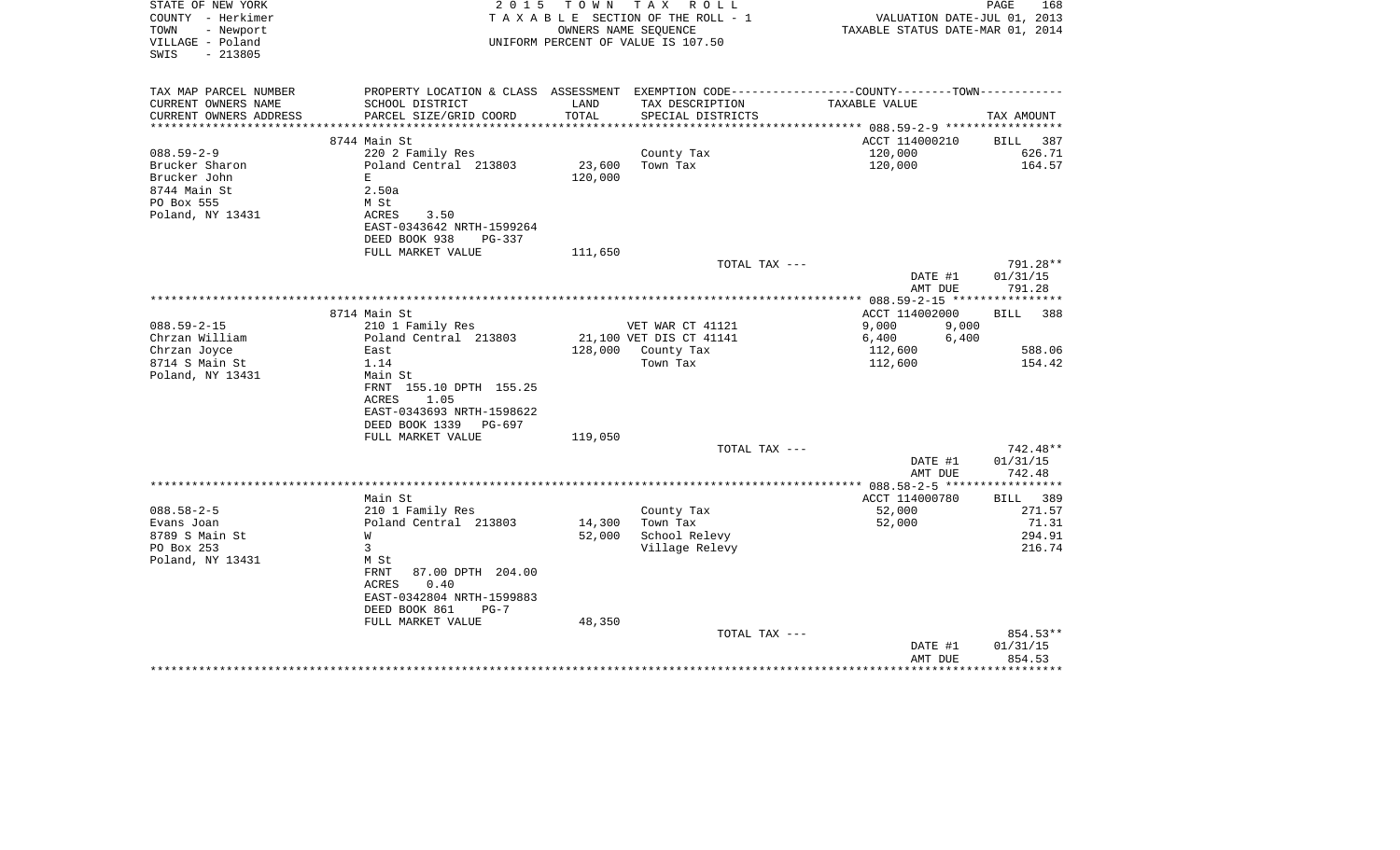| STATE OF NEW YORK<br>COUNTY - Herkimer<br>TOWN<br>- Newport<br>VILLAGE - Poland<br>$-213805$<br>SWIS         | 2 0 1 5                                                                                    | OWNERS NAME SEQUENCE | TOWN TAX ROLL<br>TAXABLE SECTION OF THE ROLL - 1<br>UNIFORM PERCENT OF VALUE IS 107.50        | VALUATION DATE-JUL 01, 2013<br>TAXABLE STATUS DATE-MAR 01, 2014 | PAGE<br>169                  |
|--------------------------------------------------------------------------------------------------------------|--------------------------------------------------------------------------------------------|----------------------|-----------------------------------------------------------------------------------------------|-----------------------------------------------------------------|------------------------------|
| TAX MAP PARCEL NUMBER<br>CURRENT OWNERS NAME                                                                 | SCHOOL DISTRICT                                                                            | LAND                 | PROPERTY LOCATION & CLASS ASSESSMENT EXEMPTION CODE---------------COUNTY-------TOWN---------- | TAXABLE VALUE                                                   |                              |
| CURRENT OWNERS ADDRESS                                                                                       | PARCEL SIZE/GRID COORD                                                                     | <b>TOTAL</b>         | TAX DESCRIPTION<br>SPECIAL DISTRICTS                                                          |                                                                 | TAX AMOUNT                   |
| **********************                                                                                       | **************************                                                                 |                      |                                                                                               |                                                                 |                              |
| $088.59 - 2 - 23$                                                                                            | 8765 Main St<br>210 1 Family Res                                                           |                      | County Tax                                                                                    | ACCT 114000145<br>91,000                                        | <b>BILL</b><br>390<br>475.25 |
| Faulkner Irrevocable Trust<br>Schnettler Irrevocable Trust<br>8765 Main St<br>PO Box 155<br>Poland, NY 13431 | Poland Central 213803<br>W<br>3 210X217<br>Main St<br>FRNT 210.00 DPTH 217.00              | 21,100<br>91,000     | Town Tax                                                                                      | 91,000                                                          | 124.80                       |
|                                                                                                              | 1.09<br>ACRES<br>EAST-0343020 NRTH-1599377<br>DEED BOOK 938<br>PG-471<br>FULL MARKET VALUE | 84,650               |                                                                                               |                                                                 |                              |
|                                                                                                              |                                                                                            |                      | TOTAL TAX ---                                                                                 |                                                                 | $600.05**$                   |
|                                                                                                              |                                                                                            |                      |                                                                                               | DATE #1                                                         | 01/31/15                     |
|                                                                                                              |                                                                                            |                      |                                                                                               | AMT DUE<br>*************** 088.67-1-4.1 ****************        | 600.05                       |
|                                                                                                              | State Route 28                                                                             |                      |                                                                                               |                                                                 | BILL 391                     |
| $088.67 - 1 - 4.1$                                                                                           | 312 Vac w/imprv                                                                            |                      | County Tax                                                                                    | 39,800                                                          | 207.86                       |
| Fenton Todd Associates<br>Llc                                                                                | Poland Central 213803<br>50.00 DPTH 428.00<br>FRNT                                         | 14,100<br>39,800     | Town Tax                                                                                      | 39,800                                                          | 54.58                        |
| 727 Old State Rd<br>Poland, NY 13431                                                                         | 2.00<br>ACRES<br>EAST-0344237 NRTH-1598107<br>DEED BOOK 888<br>PG-657                      |                      |                                                                                               |                                                                 |                              |
|                                                                                                              | FULL MARKET VALUE                                                                          | 37,000               |                                                                                               |                                                                 |                              |
|                                                                                                              |                                                                                            |                      | TOTAL TAX ---                                                                                 |                                                                 | $262.44**$                   |
|                                                                                                              |                                                                                            |                      |                                                                                               | DATE #1<br>AMT DUE                                              | 01/31/15<br>262.44           |
|                                                                                                              |                                                                                            |                      |                                                                                               |                                                                 |                              |
| $088.59 - 2 - 8$                                                                                             | 8754 Main St<br>210 1 Family Res                                                           |                      | County Tax                                                                                    | ACCT 114000630<br>158,700                                       | 392<br><b>BILL</b><br>828.82 |
| Foster Michael                                                                                               | Poland Central 213803                                                                      | 22,600               | Town Tax                                                                                      | 158,700                                                         | 217.64                       |
| Foster Barbara                                                                                               | E                                                                                          | 158,700              |                                                                                               |                                                                 |                              |
| 8754 S Main St                                                                                               | 5<br>$2 \frac{1}{2A}$                                                                      |                      |                                                                                               |                                                                 |                              |
| PO Box 365                                                                                                   | M St                                                                                       |                      |                                                                                               |                                                                 |                              |
| Poland, NY 13431                                                                                             | 2.50 BANK<br>ACRES<br>135<br>EAST-0343444 NRTH-1599431<br>DEED BOOK 715<br>$PG-94$         |                      |                                                                                               |                                                                 |                              |
|                                                                                                              | FULL MARKET VALUE                                                                          | 147,650              |                                                                                               |                                                                 |                              |
|                                                                                                              |                                                                                            |                      | TOTAL TAX ---                                                                                 |                                                                 | $1,046.46**$                 |
|                                                                                                              |                                                                                            |                      |                                                                                               | DATE #1                                                         | 01/31/15                     |
|                                                                                                              |                                                                                            |                      |                                                                                               | AMT DUE                                                         | 1,046.46                     |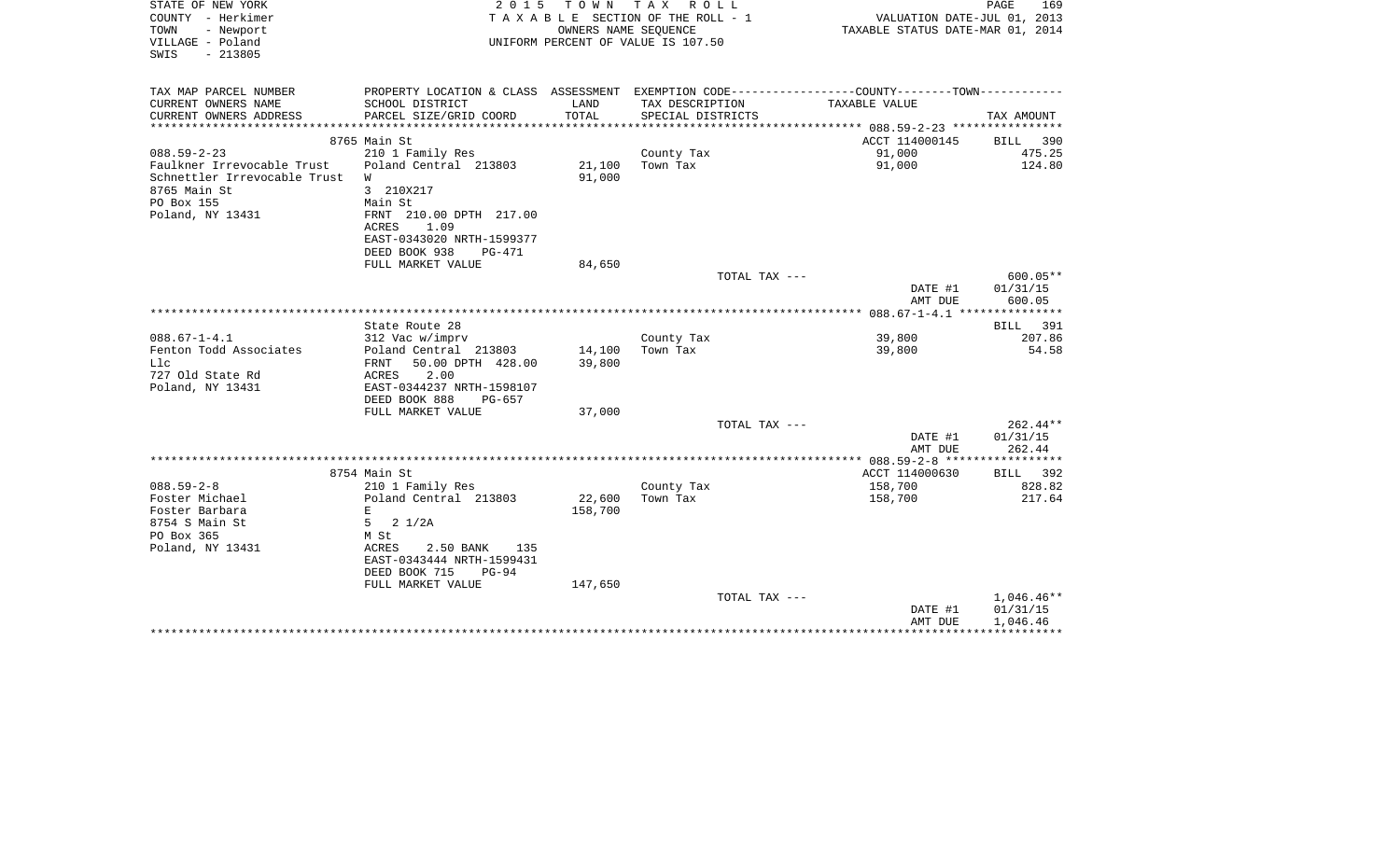| STATE OF NEW YORK<br>COUNTY - Herkimer<br>TOWN<br>- Newport | 2 0 1 5                                                                                       |                  | TOWN TAX ROLL<br>TAXABLE SECTION OF THE ROLL - 1<br>OWNERS NAME SEOUENCE | PAGE<br>170<br>VALUATION DATE-JUL 01, 2013<br>TAXABLE STATUS DATE-MAR 01, 2014 |                             |
|-------------------------------------------------------------|-----------------------------------------------------------------------------------------------|------------------|--------------------------------------------------------------------------|--------------------------------------------------------------------------------|-----------------------------|
| VILLAGE - Poland<br>SWIS<br>$-213805$                       |                                                                                               |                  | UNIFORM PERCENT OF VALUE IS 107.50                                       |                                                                                |                             |
| TAX MAP PARCEL NUMBER<br>CURRENT OWNERS NAME                | PROPERTY LOCATION & CLASS ASSESSMENT EXEMPTION CODE---------------COUNTY-------TOWN---------- | LAND             |                                                                          | TAXABLE VALUE                                                                  |                             |
| CURRENT OWNERS ADDRESS                                      | SCHOOL DISTRICT<br>PARCEL SIZE/GRID COORD                                                     | TOTAL            | TAX DESCRIPTION<br>SPECIAL DISTRICTS                                     |                                                                                | TAX AMOUNT                  |
| ********************                                        | *************************                                                                     |                  |                                                                          |                                                                                |                             |
|                                                             | 8792 Main St                                                                                  |                  |                                                                          | ACCT 114000450                                                                 | BILL 393                    |
| $088.58 - 2 - 4$                                            | 260 Seasonal res                                                                              |                  | County Tax                                                               | 47,600                                                                         | 248.59                      |
| Hart<br>Morgan David                                        | Poland Central 213803<br>3                                                                    | 13,600<br>47,600 | Town Tax<br>School Relevy                                                | 47,600                                                                         | 65.28<br>236.37             |
| 8792 S Main St                                              | M St                                                                                          |                  |                                                                          |                                                                                |                             |
| PO Box 253                                                  | FRNT<br>70.10 DPTH 204.00                                                                     |                  |                                                                          |                                                                                |                             |
| Poland, NY 13431                                            | EAST-0342776 NRTH-1599951                                                                     |                  |                                                                          |                                                                                |                             |
|                                                             | DEED BOOK 748<br>PG-267                                                                       |                  |                                                                          |                                                                                |                             |
|                                                             | FULL MARKET VALUE                                                                             | 44,300           |                                                                          |                                                                                |                             |
|                                                             |                                                                                               |                  | TOTAL TAX ---                                                            | DATE #1                                                                        | 550.24**<br>01/31/15        |
|                                                             |                                                                                               |                  |                                                                          | AMT DUE                                                                        | 550.24                      |
|                                                             |                                                                                               |                  |                                                                          |                                                                                |                             |
|                                                             | Rr St                                                                                         |                  |                                                                          | ACCT 114000360                                                                 | <b>BILL</b><br>394          |
| $088.58 - 2 - 7$                                            | 210 1 Family Res                                                                              |                  | County Tax                                                               | 75,300                                                                         | 393.26                      |
| Johnson Tamylin E<br>RR Street                              | Poland Central 213803<br>$_{\rm N}$                                                           | 9,500<br>75,300  | Town Tax                                                                 | 75,300                                                                         | 103.27                      |
| PO Box 485                                                  | 3<br>80/210                                                                                   |                  |                                                                          |                                                                                |                             |
| Poland, NY 13431                                            | Rr St                                                                                         |                  |                                                                          |                                                                                |                             |
|                                                             | FRNT 88.50 DPTH 44.50                                                                         |                  |                                                                          |                                                                                |                             |
|                                                             | EAST-0342749 NRTH-1599766                                                                     |                  |                                                                          |                                                                                |                             |
|                                                             | DEED BOOK 854<br>$PG-294$                                                                     |                  |                                                                          |                                                                                |                             |
|                                                             | FULL MARKET VALUE                                                                             | 70,050           | TOTAL TAX ---                                                            |                                                                                | 496.53**                    |
|                                                             |                                                                                               |                  |                                                                          | DATE #1                                                                        | 01/31/15                    |
|                                                             |                                                                                               |                  |                                                                          | AMT DUE                                                                        | 496.53                      |
|                                                             |                                                                                               |                  |                                                                          |                                                                                |                             |
|                                                             | 8711 Main St                                                                                  |                  |                                                                          | ACCT 114000250                                                                 | 395<br><b>BILL</b>          |
| $088.59 - 2 - 17$<br>Levesque Conrad A                      | 210 1 Family Res<br>Poland Central 213803                                                     | 21,400           | County Tax<br>Town Tax                                                   | 105,000<br>105,000                                                             | 548.37<br>144.00            |
| Levesque Tammy A                                            | W                                                                                             | 105,000          |                                                                          |                                                                                |                             |
| 8711 Main St                                                | 3 255X66                                                                                      |                  |                                                                          |                                                                                |                             |
| Poland, NY 13431                                            | Main St                                                                                       |                  |                                                                          |                                                                                |                             |
|                                                             | FRNT 300.00 DPTH 165.00                                                                       |                  |                                                                          |                                                                                |                             |
|                                                             | <b>ACRES</b><br>1.30 BANK<br>184<br>EAST-0343408 NRTH-1598541                                 |                  |                                                                          |                                                                                |                             |
|                                                             | DEED BOOK 1100<br>PG-742                                                                      |                  |                                                                          |                                                                                |                             |
|                                                             | FULL MARKET VALUE                                                                             | 97,650           |                                                                          |                                                                                |                             |
|                                                             |                                                                                               |                  | TOTAL TAX ---                                                            |                                                                                | 692.37**                    |
|                                                             |                                                                                               |                  |                                                                          | DATE #1                                                                        | 01/31/15                    |
|                                                             |                                                                                               |                  |                                                                          | AMT DUE                                                                        | 692.37<br>* * * * * * * * * |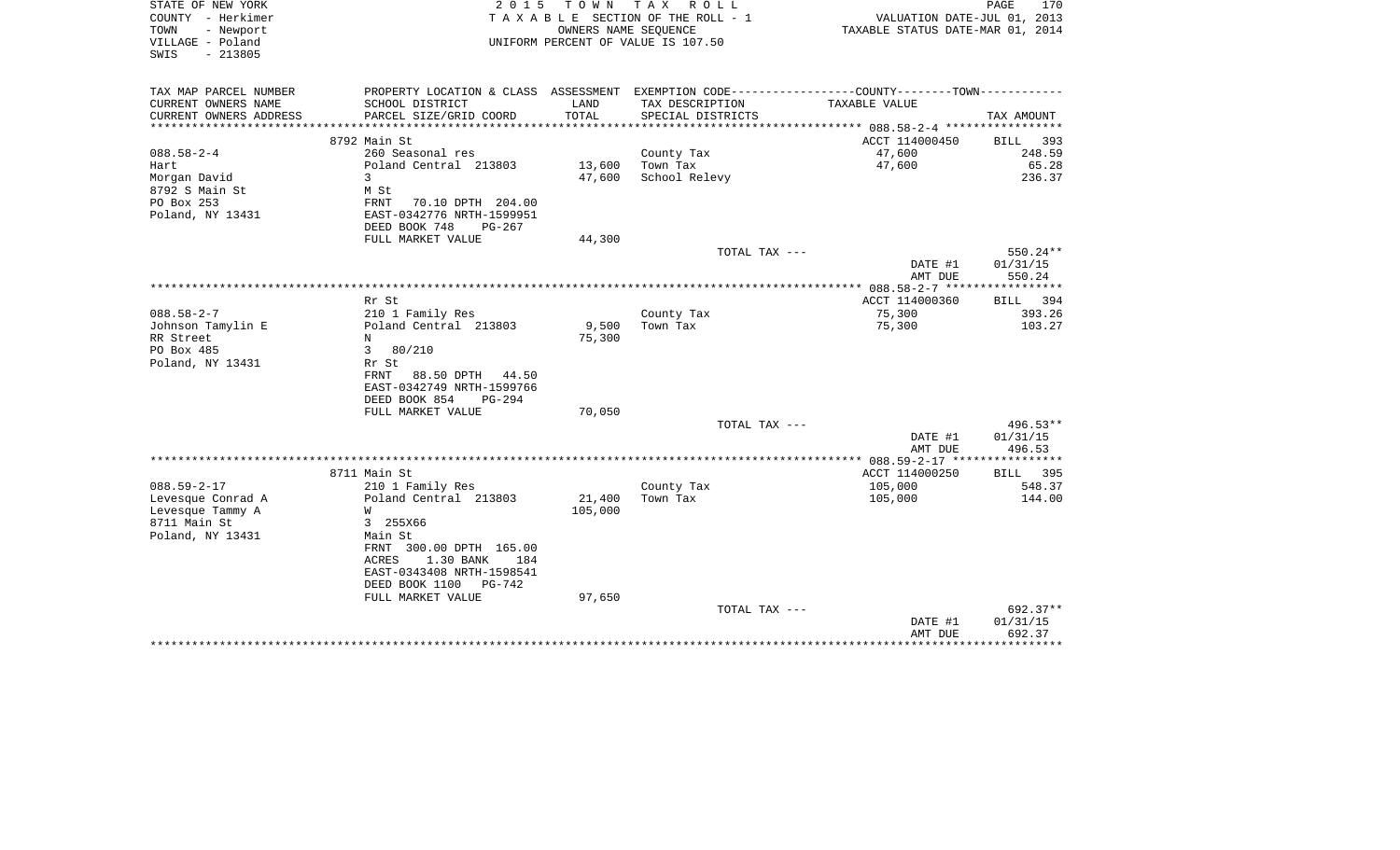| STATE OF NEW YORK<br>COUNTY - Herkimer<br>TOWN<br>- Newport<br>VILLAGE - Poland<br>$-213805$<br>SWIS | 2 0 1 5                                                                                     | T O W N          | TAX ROLL<br>TAXABLE SECTION OF THE ROLL - 1<br>OWNERS NAME SEQUENCE<br>UNIFORM PERCENT OF VALUE IS 107.50 | VALUATION DATE-JUL 01, 2013<br>TAXABLE STATUS DATE-MAR 01, 2014                                | PAGE<br>171                        |
|------------------------------------------------------------------------------------------------------|---------------------------------------------------------------------------------------------|------------------|-----------------------------------------------------------------------------------------------------------|------------------------------------------------------------------------------------------------|------------------------------------|
| TAX MAP PARCEL NUMBER                                                                                |                                                                                             |                  |                                                                                                           | PROPERTY LOCATION & CLASS ASSESSMENT EXEMPTION CODE---------------COUNTY--------TOWN---------- |                                    |
| CURRENT OWNERS NAME<br>CURRENT OWNERS ADDRESS                                                        | SCHOOL DISTRICT<br>PARCEL SIZE/GRID COORD                                                   | LAND<br>TOTAL    | TAX DESCRIPTION<br>SPECIAL DISTRICTS                                                                      | TAXABLE VALUE                                                                                  | TAX AMOUNT                         |
| **********************                                                                               | 8674 State Route 28                                                                         |                  |                                                                                                           |                                                                                                | BILL 396                           |
| $088.67 - 1 - 5$                                                                                     | 210 1 Family Res                                                                            |                  | County Tax                                                                                                | 97,000                                                                                         | 506.59                             |
| Loren Aaron<br>Loren Cynthia<br>8674 S Main St                                                       | Poland Central 213803<br>.66a<br>Rt 28                                                      | 17,000<br>97,000 | Town Tax                                                                                                  | 97,000                                                                                         | 133.02                             |
| Poland, NY 13431                                                                                     | FRNT 200.00 DPTH 168.00<br>ACRES<br>0.65<br>EAST-0344038 NRTH-1598003                       |                  |                                                                                                           |                                                                                                |                                    |
|                                                                                                      | DEED BOOK 815<br>PG-326<br>FULL MARKET VALUE                                                | 90,250           |                                                                                                           |                                                                                                |                                    |
|                                                                                                      |                                                                                             |                  | TOTAL TAX ---                                                                                             |                                                                                                | 639.61**                           |
|                                                                                                      |                                                                                             |                  |                                                                                                           | DATE #1<br>AMT DUE                                                                             | 01/31/15<br>639.61                 |
|                                                                                                      | 8736 Main St                                                                                |                  |                                                                                                           | ACCT 114003579                                                                                 | BILL 397                           |
| $088.59 - 2 - 10$                                                                                    | 210 1 Family Res                                                                            |                  | County Tax                                                                                                | 112,000                                                                                        | 584.93                             |
| Martin Randy L                                                                                       | Poland Central 213803                                                                       | 21,600           | Town Tax                                                                                                  | 112,000                                                                                        | 153.60                             |
| Martin Wendy                                                                                         | 99x 660 From 088.59-2-9                                                                     | 112,000          |                                                                                                           |                                                                                                |                                    |
| 8736 S Main St                                                                                       | 2a                                                                                          |                  |                                                                                                           |                                                                                                |                                    |
| Poland, NY 13431                                                                                     | M St<br>FRNT<br>99.00 DPTH 660.00<br>EAST-0343647 NRTH-1599112                              |                  |                                                                                                           |                                                                                                |                                    |
|                                                                                                      | DEED BOOK 828<br>PG-697                                                                     |                  |                                                                                                           |                                                                                                |                                    |
|                                                                                                      | FULL MARKET VALUE                                                                           | 104,200          | TOTAL TAX ---                                                                                             |                                                                                                | 738.53**                           |
|                                                                                                      |                                                                                             |                  |                                                                                                           | DATE #1<br>AMT DUE                                                                             | 01/31/15<br>738.53                 |
|                                                                                                      |                                                                                             |                  |                                                                                                           | ** 088.59-2-21 *****************                                                               |                                    |
|                                                                                                      | 8737 Main St                                                                                |                  |                                                                                                           | ACCT 114000694                                                                                 | <b>BILL</b><br>398                 |
| $088.59 - 2 - 21$<br>McDermott Sean P                                                                | 210 1 Family Res<br>Poland Central 213803                                                   | 17,000           | VET COM CT 41131<br>County Tax                                                                            | 15,000<br>15,000<br>105,000                                                                    | 548.37                             |
| 8737 Main St                                                                                         | W                                                                                           | 120,000          | Town Tax                                                                                                  | 105,000                                                                                        | 144.00                             |
| Poland, NY 13431                                                                                     | 145x218<br>Main St<br>FRNT 145.00 DPTH 218.00                                               |                  | School Relevy                                                                                             |                                                                                                | 1,199.40                           |
|                                                                                                      | 0.65<br>ACRES<br>EAST-0343217 NRTH-1598934<br>DEED BOOK 1199<br>PG-663<br>FULL MARKET VALUE | 111,650          |                                                                                                           |                                                                                                |                                    |
|                                                                                                      |                                                                                             |                  | TOTAL TAX ---                                                                                             | DATE #1<br>AMT DUE                                                                             | 1,891.77**<br>01/31/15<br>1,891.77 |
|                                                                                                      |                                                                                             |                  |                                                                                                           |                                                                                                |                                    |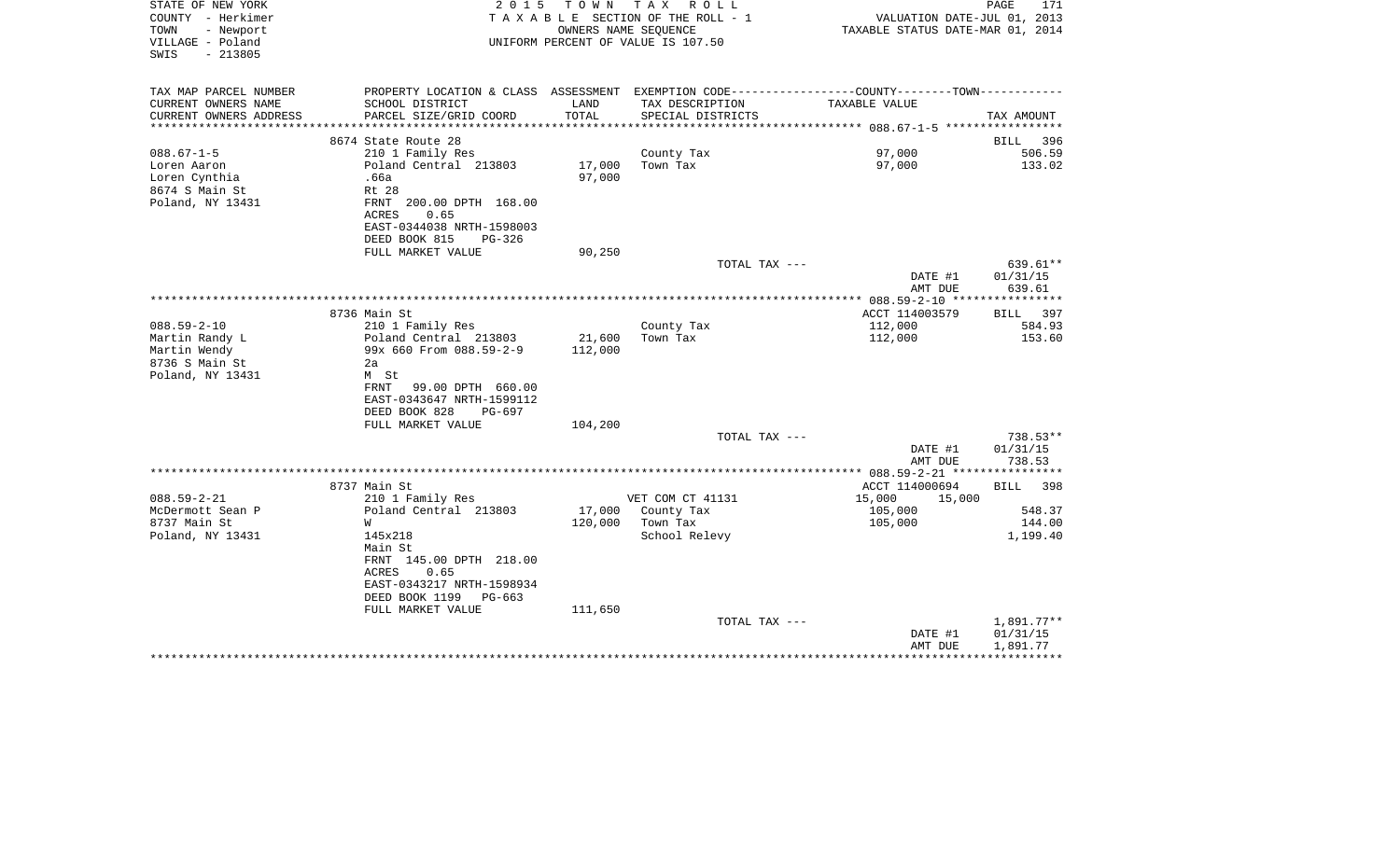| 2 0 1 5                                                                                                                             | TOWN TAX                                                                                                                                   | R O L L           | VALUATION DATE-JUL 01, 2013<br>TAXABLE STATUS DATE-MAR 01, 2014                                                                             | PAGE<br>172                                                                                                                                                                                                                |
|-------------------------------------------------------------------------------------------------------------------------------------|--------------------------------------------------------------------------------------------------------------------------------------------|-------------------|---------------------------------------------------------------------------------------------------------------------------------------------|----------------------------------------------------------------------------------------------------------------------------------------------------------------------------------------------------------------------------|
| SCHOOL DISTRICT                                                                                                                     | LAND                                                                                                                                       | TAX DESCRIPTION   | TAXABLE VALUE                                                                                                                               |                                                                                                                                                                                                                            |
| PARCEL SIZE/GRID COORD<br>**********************                                                                                    | TOTAL                                                                                                                                      | SPECIAL DISTRICTS |                                                                                                                                             | TAX AMOUNT                                                                                                                                                                                                                 |
| Old State Rd                                                                                                                        |                                                                                                                                            |                   |                                                                                                                                             | <b>BILL</b><br>399                                                                                                                                                                                                         |
| 311 Res vac land                                                                                                                    |                                                                                                                                            | County Tax        | 200                                                                                                                                         | 1.04                                                                                                                                                                                                                       |
| Poland Central 213803<br>71.00 DPTH 272.00<br>FRNT<br>0.22<br>ACRES<br>EAST-0343677 NRTH-1597860<br>DEED BOOK 1467<br>PG-36         | 200<br>200                                                                                                                                 | Town Tax          |                                                                                                                                             | 0.27                                                                                                                                                                                                                       |
| FULL MARKET VALUE                                                                                                                   | 200                                                                                                                                        |                   |                                                                                                                                             |                                                                                                                                                                                                                            |
|                                                                                                                                     |                                                                                                                                            |                   | DATE #1<br>AMT DUE                                                                                                                          | $1.31**$<br>01/31/15<br>1.31                                                                                                                                                                                               |
|                                                                                                                                     |                                                                                                                                            |                   |                                                                                                                                             |                                                                                                                                                                                                                            |
|                                                                                                                                     |                                                                                                                                            |                   |                                                                                                                                             | BILL<br>400                                                                                                                                                                                                                |
|                                                                                                                                     |                                                                                                                                            |                   |                                                                                                                                             | 417.80<br>109.71                                                                                                                                                                                                           |
| N<br>3<br>68/315<br>M St<br><b>FRNT</b><br>66.00 DPTH 305.25<br>BANK<br>135<br>EAST-0343656 NRTH-1598723<br>DEED BOOK 852<br>PG-660 | 80,000                                                                                                                                     |                   |                                                                                                                                             |                                                                                                                                                                                                                            |
|                                                                                                                                     |                                                                                                                                            |                   |                                                                                                                                             | $527.51**$                                                                                                                                                                                                                 |
|                                                                                                                                     |                                                                                                                                            |                   | DATE #1<br>AMT DUE                                                                                                                          | 01/31/15<br>527.51                                                                                                                                                                                                         |
|                                                                                                                                     |                                                                                                                                            |                   |                                                                                                                                             |                                                                                                                                                                                                                            |
|                                                                                                                                     |                                                                                                                                            |                   |                                                                                                                                             | 401<br>BILL<br>958.34                                                                                                                                                                                                      |
| Poland Central 213803<br>Е<br>Traila<br>M St<br><b>ACRES</b><br>1.20                                                                | 23,000<br>183,500                                                                                                                          | Town Tax          | 183,500                                                                                                                                     | 251.65                                                                                                                                                                                                                     |
| DEED BOOK 1317<br>PG-92                                                                                                             |                                                                                                                                            |                   |                                                                                                                                             |                                                                                                                                                                                                                            |
| FULL MARKET VALUE                                                                                                                   | 170,700                                                                                                                                    |                   | DATE #1<br>AMT DUE                                                                                                                          | 1,209.99**<br>01/31/15<br>1,209.99                                                                                                                                                                                         |
|                                                                                                                                     | 8718 Main St<br>210 1 Family Res<br>Poland Central 213803<br>FULL MARKET VALUE<br>Main St<br>416 Mfg hsing pk<br>EAST-0343730 NRTH-1598932 | 14,900<br>74,400  | T A X A B L E SECTION OF THE ROLL - 1<br>OWNERS NAME SEQUENCE<br>UNIFORM PERCENT OF VALUE IS 107.50<br>County Tax<br>Town Tax<br>County Tax | PROPERTY LOCATION & CLASS ASSESSMENT EXEMPTION CODE---------------COUNTY-------TOWN----------<br>200<br>TOTAL TAX ---<br>ACCT 114000330<br>80,000<br>80,000<br>TOTAL TAX ---<br>ACCT 114000090<br>183,500<br>TOTAL TAX --- |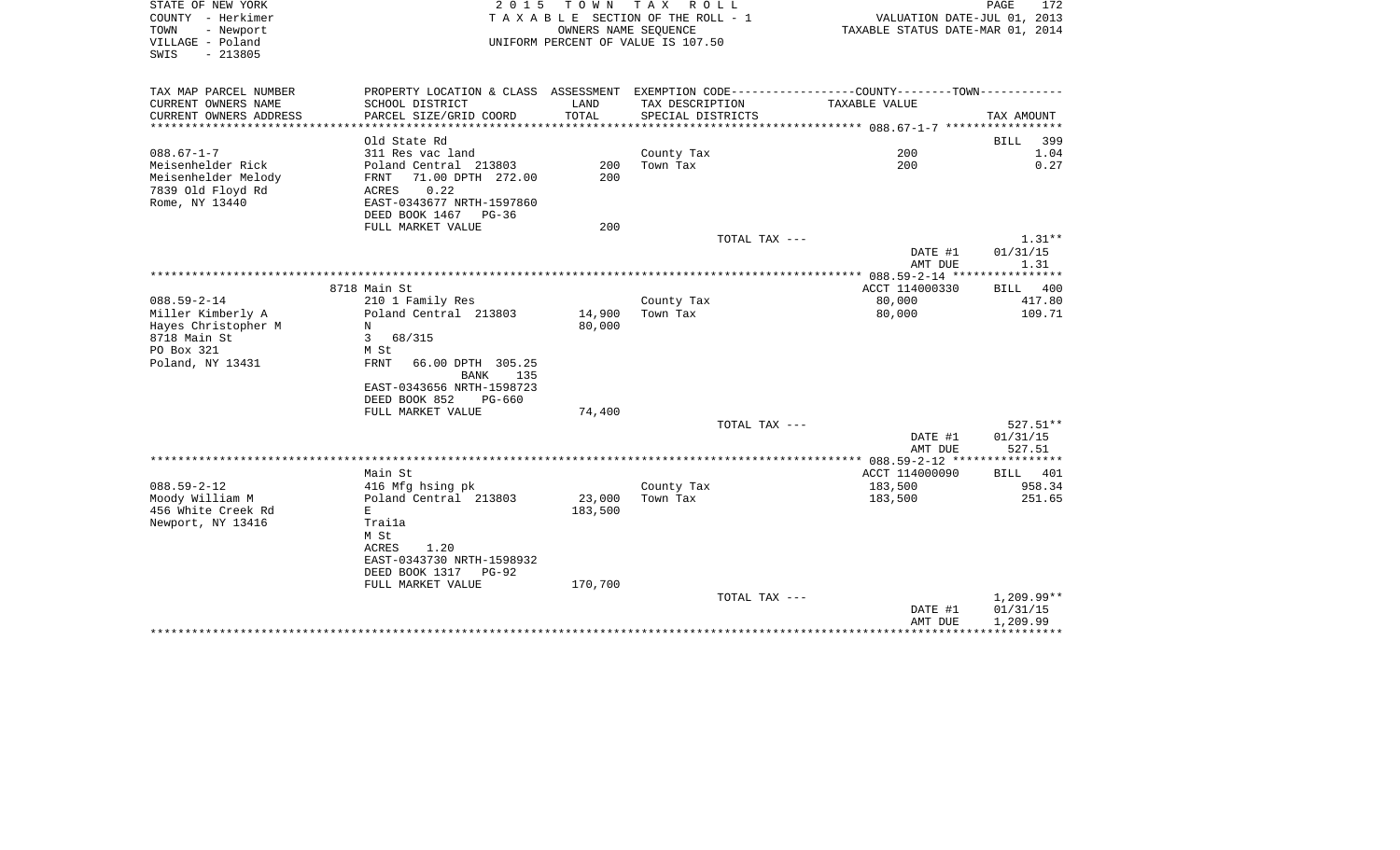| STATE OF NEW YORK<br>COUNTY - Herkimer<br>TOWN<br>- Newport<br>VILLAGE - Poland<br>$-213805$<br>SWIS | 2 0 1 5                                        |                  | TOWN TAX ROLL<br>TAXABLE SECTION OF THE ROLL - 1<br>OWNERS NAME SEQUENCE<br>UNIFORM PERCENT OF VALUE IS 107.50 | VALUATION DATE-JUL 01, 2013<br>TAXABLE STATUS DATE-MAR 01, 2014                                                  | PAGE<br>173              |
|------------------------------------------------------------------------------------------------------|------------------------------------------------|------------------|----------------------------------------------------------------------------------------------------------------|------------------------------------------------------------------------------------------------------------------|--------------------------|
| TAX MAP PARCEL NUMBER<br>CURRENT OWNERS NAME                                                         | SCHOOL DISTRICT                                | LAND             | TAX DESCRIPTION                                                                                                | PROPERTY LOCATION & CLASS ASSESSMENT EXEMPTION CODE----------------COUNTY--------TOWN----------<br>TAXABLE VALUE |                          |
| CURRENT OWNERS ADDRESS                                                                               | PARCEL SIZE/GRID COORD                         | TOTAL            | SPECIAL DISTRICTS                                                                                              |                                                                                                                  | TAX AMOUNT               |
| ***************                                                                                      |                                                |                  |                                                                                                                |                                                                                                                  |                          |
|                                                                                                      | Main St                                        |                  |                                                                                                                | ACCT 114000060                                                                                                   | BILL<br>402              |
| $088.59 - 2 - 13$                                                                                    | 220 2 Family Res                               |                  | County Tax                                                                                                     | 65,000                                                                                                           | 339.47                   |
| Moody William M<br>456 White Creek Rd                                                                | Poland Central 213803<br>E                     | 21,300<br>65,000 | Town Tax                                                                                                       | 65,000                                                                                                           | 89.14                    |
| Newport, NY 13416                                                                                    | 1.2a                                           |                  |                                                                                                                |                                                                                                                  |                          |
|                                                                                                      | M St                                           |                  |                                                                                                                |                                                                                                                  |                          |
|                                                                                                      | ACRES<br>1.20                                  |                  |                                                                                                                |                                                                                                                  |                          |
|                                                                                                      | EAST-0343767 NRTH-1598855                      |                  |                                                                                                                |                                                                                                                  |                          |
|                                                                                                      | DEED BOOK 1317<br>$PG-92$<br>FULL MARKET VALUE | 60,450           |                                                                                                                |                                                                                                                  |                          |
|                                                                                                      |                                                |                  | TOTAL TAX ---                                                                                                  |                                                                                                                  | 428.61**                 |
|                                                                                                      |                                                |                  |                                                                                                                | DATE #1                                                                                                          | 01/31/15                 |
|                                                                                                      |                                                |                  |                                                                                                                | AMT DUE                                                                                                          | 428.61                   |
|                                                                                                      |                                                |                  |                                                                                                                |                                                                                                                  |                          |
| $088.59 - 2 - 11$                                                                                    | 8730 Main St<br>220 2 Family Res               |                  | County Tax                                                                                                     | ACCT 114000300<br>124,800                                                                                        | BILL 403<br>651.77       |
| Mueller Evelyn                                                                                       | Poland Central 213803                          | 21,600           | Town Tax                                                                                                       | 124,800                                                                                                          | 171.15                   |
| 8730 Main St                                                                                         | E                                              | 124,800          |                                                                                                                |                                                                                                                  |                          |
| Poland, NY 13431                                                                                     | $\mathbf{3}$<br>100/150                        |                  |                                                                                                                |                                                                                                                  |                          |
|                                                                                                      | M St                                           |                  |                                                                                                                |                                                                                                                  |                          |
| PRIOR OWNER ON 3/01/2014<br>Mueller Herbert Jr                                                       | ACRES<br>1.56<br>EAST-0343681 NRTH-1599007     |                  |                                                                                                                |                                                                                                                  |                          |
|                                                                                                      | DEED BOOK 1542<br>$PG-248$                     |                  |                                                                                                                |                                                                                                                  |                          |
|                                                                                                      | FULL MARKET VALUE                              | 116,100          |                                                                                                                |                                                                                                                  |                          |
|                                                                                                      |                                                |                  | TOTAL TAX ---                                                                                                  |                                                                                                                  | 822.92**                 |
|                                                                                                      |                                                |                  |                                                                                                                | DATE #1                                                                                                          | 01/31/15                 |
|                                                                                                      |                                                |                  |                                                                                                                | AMT DUE                                                                                                          | 822.92                   |
|                                                                                                      | Railroad St                                    |                  |                                                                                                                |                                                                                                                  | BILL 404                 |
| $088.58 - 2 - 8.1$                                                                                   | 449 Other Storag                               |                  | County Tax                                                                                                     | 490,100                                                                                                          | 2,559.57                 |
| Poland Realty, LLC                                                                                   | Poland Central 213803                          | 81,000           | Town Tax                                                                                                       | 490,100                                                                                                          | 672.12                   |
| 17 Railroad St<br>PO Box 367                                                                         | $m/088.58 - 2 - 8.2, 9, 10, 11$                | 490,100          |                                                                                                                |                                                                                                                  |                          |
| Poland, NY 13431                                                                                     | $088.58 - 2 - 1$ 2008<br>FRNT 108.00 DPTH      |                  |                                                                                                                |                                                                                                                  |                          |
|                                                                                                      | 29.30<br>ACRES                                 |                  |                                                                                                                |                                                                                                                  |                          |
|                                                                                                      | EAST-0342617 NRTH-1599101                      |                  |                                                                                                                |                                                                                                                  |                          |
|                                                                                                      | DEED BOOK 918<br>$PG-74$                       |                  |                                                                                                                |                                                                                                                  |                          |
|                                                                                                      | FULL MARKET VALUE                              | 455,900          |                                                                                                                |                                                                                                                  |                          |
|                                                                                                      |                                                |                  | TOTAL TAX ---                                                                                                  | DATE #1                                                                                                          | $3,231.69**$<br>01/31/15 |
|                                                                                                      |                                                |                  |                                                                                                                | AMT DUE                                                                                                          | 3,231.69                 |
|                                                                                                      |                                                |                  |                                                                                                                |                                                                                                                  |                          |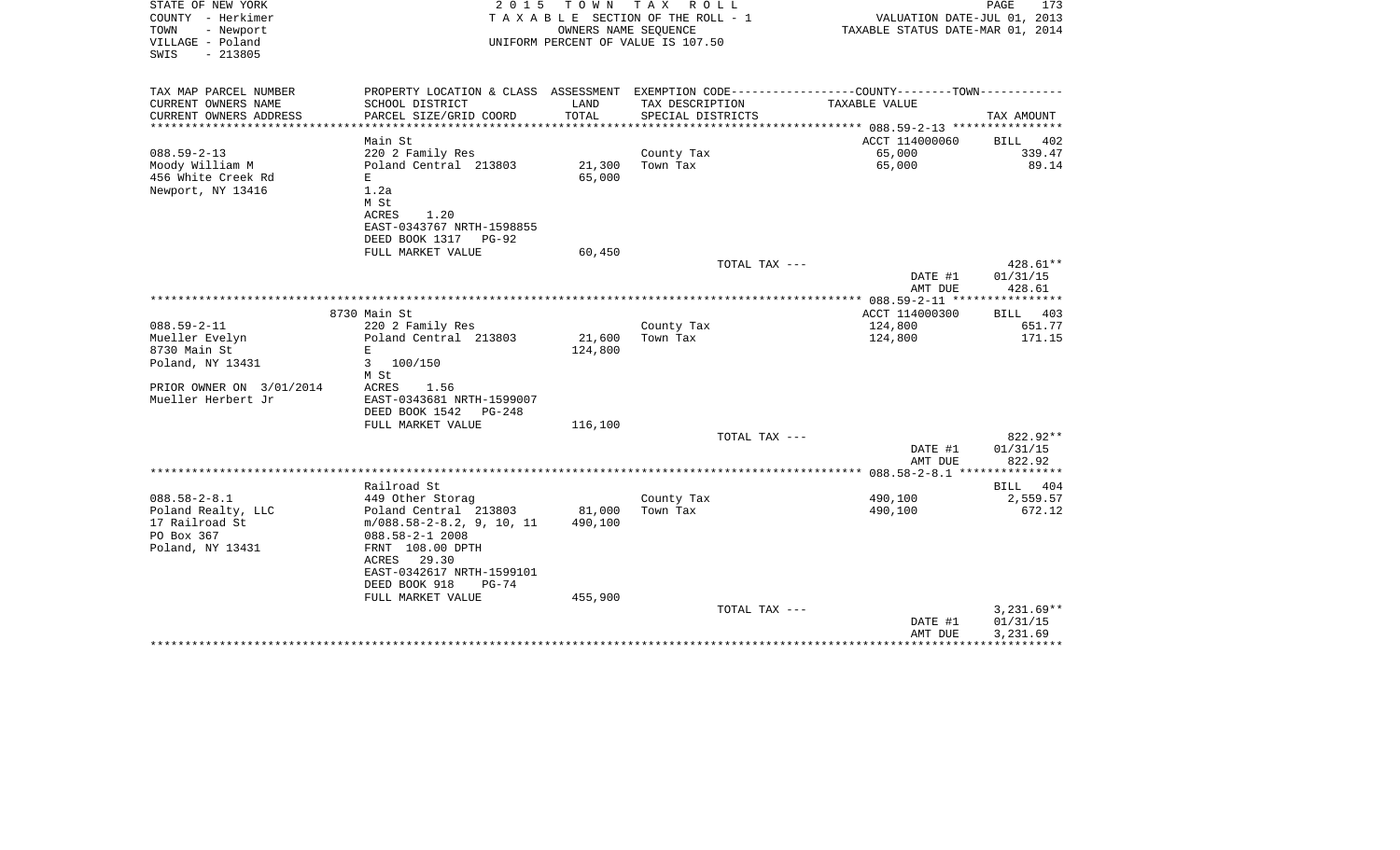| STATE OF NEW YORK<br>COUNTY - Herkimer<br>TOWN<br>- Newport<br>VILLAGE - Poland<br>$-213805$<br>SWIS | 2 0 1 5                                                                                                          | T O W N<br>OWNERS NAME SEQUENCE | TAX ROLL<br>T A X A B L E SECTION OF THE ROLL - 1<br>UNIFORM PERCENT OF VALUE IS 107.50 | VALUATION DATE-JUL 01, 2013<br>TAXABLE STATUS DATE-MAR 01, 2014 | PAGE<br>174          |
|------------------------------------------------------------------------------------------------------|------------------------------------------------------------------------------------------------------------------|---------------------------------|-----------------------------------------------------------------------------------------|-----------------------------------------------------------------|----------------------|
| TAX MAP PARCEL NUMBER<br>CURRENT OWNERS NAME                                                         | PROPERTY LOCATION & CLASS ASSESSMENT EXEMPTION CODE---------------COUNTY-------TOWN----------<br>SCHOOL DISTRICT | LAND                            | TAX DESCRIPTION                                                                         | TAXABLE VALUE                                                   |                      |
| CURRENT OWNERS ADDRESS<br>**********************                                                     | PARCEL SIZE/GRID COORD<br>*************************                                                              | TOTAL                           | SPECIAL DISTRICTS                                                                       |                                                                 | TAX AMOUNT           |
|                                                                                                      | 8753 S Main St                                                                                                   |                                 |                                                                                         | ACCT 114000720                                                  | <b>BILL</b><br>405   |
| $088.59 - 2 - 22.1$                                                                                  | 455 Dealer-prod.                                                                                                 |                                 | County Tax                                                                              | 198,875                                                         | 1,038.63             |
| Poland Self Storage LLC<br>12226 State Rte 28<br>Poland, NY 13431                                    | Poland Central 213803<br>W<br>173x220<br>Rt 28                                                                   | 19,500<br>198,875               | Town Tax                                                                                | 198,875                                                         | 272.73               |
| PRIOR OWNER ON 3/01/2014<br>Johnson Dennis B                                                         | FRNT 173.00 DPTH 220.00<br>EAST-0343087 NRTH-1599204<br>DEED BOOK 1542<br>PG-276                                 |                                 |                                                                                         |                                                                 |                      |
|                                                                                                      | FULL MARKET VALUE                                                                                                | 185,000                         | TOTAL TAX ---                                                                           |                                                                 | 1,311.36**           |
|                                                                                                      |                                                                                                                  |                                 |                                                                                         | DATE #1<br>AMT DUE                                              | 01/31/15<br>1,311.36 |
|                                                                                                      |                                                                                                                  |                                 |                                                                                         | *********** 088.59-2-16 *****************                       |                      |
|                                                                                                      | State Route 28                                                                                                   |                                 |                                                                                         | ACCT 114000870                                                  | <b>BILL</b><br>406   |
| $088.59 - 2 - 16$                                                                                    | 105 Vac farmland                                                                                                 |                                 | County Tax                                                                              | 35,500                                                          | 185.40               |
| PSG Reality LLC<br>Railroad St                                                                       | Poland Central 213803<br>Rt 28                                                                                   | 35,500<br>35,500                | Town Tax                                                                                | 35,500                                                          | 48.68                |
| PO Box 367                                                                                           | FRNT 465.00 DPTH                                                                                                 |                                 |                                                                                         |                                                                 |                      |
| Poland, NY 13431                                                                                     | 27.40<br>ACRES                                                                                                   |                                 |                                                                                         |                                                                 |                      |
|                                                                                                      | EAST-0307480 NRTH-1174015                                                                                        |                                 |                                                                                         |                                                                 |                      |
|                                                                                                      | DEED BOOK 899<br>$PG-263$                                                                                        |                                 |                                                                                         |                                                                 |                      |
|                                                                                                      | FULL MARKET VALUE                                                                                                | 33,000                          |                                                                                         |                                                                 |                      |
|                                                                                                      |                                                                                                                  |                                 | TOTAL TAX ---                                                                           |                                                                 | 234.08**             |
|                                                                                                      |                                                                                                                  |                                 |                                                                                         | DATE #1<br>AMT DUE                                              | 01/31/15<br>234.08   |
|                                                                                                      | 8762 Main St                                                                                                     |                                 |                                                                                         | ACCT 114000810                                                  | 407<br>BILL          |
| $088.59 - 2 - 7$                                                                                     | 210 1 Family Res                                                                                                 |                                 | County Tax                                                                              | 127,000                                                         | 663.26               |
| Putney Thomas G                                                                                      | Poland Central 213803                                                                                            | 21,100                          | Town Tax                                                                                | 127,000                                                         | 174.17               |
| Putney Cyntha A                                                                                      | E                                                                                                                | 127,000                         |                                                                                         |                                                                 |                      |
| 8762 S Main St                                                                                       | 3<br>1A                                                                                                          |                                 |                                                                                         |                                                                 |                      |
| PO Box 392                                                                                           | M St                                                                                                             |                                 |                                                                                         |                                                                 |                      |
| Poland, NY 13431                                                                                     | ACRES<br>1.00                                                                                                    |                                 |                                                                                         |                                                                 |                      |
|                                                                                                      | EAST-0343430 NRTH-1599561                                                                                        |                                 |                                                                                         |                                                                 |                      |
|                                                                                                      | DEED BOOK 1365<br>PG-297                                                                                         |                                 |                                                                                         |                                                                 |                      |
|                                                                                                      | FULL MARKET VALUE                                                                                                | 118,150                         | TOTAL TAX ---                                                                           |                                                                 | $837.43**$           |
|                                                                                                      |                                                                                                                  |                                 |                                                                                         | DATE #1                                                         | 01/31/15             |
|                                                                                                      |                                                                                                                  |                                 |                                                                                         | AMT DUE                                                         | 837.43               |
|                                                                                                      |                                                                                                                  |                                 |                                                                                         |                                                                 | *********            |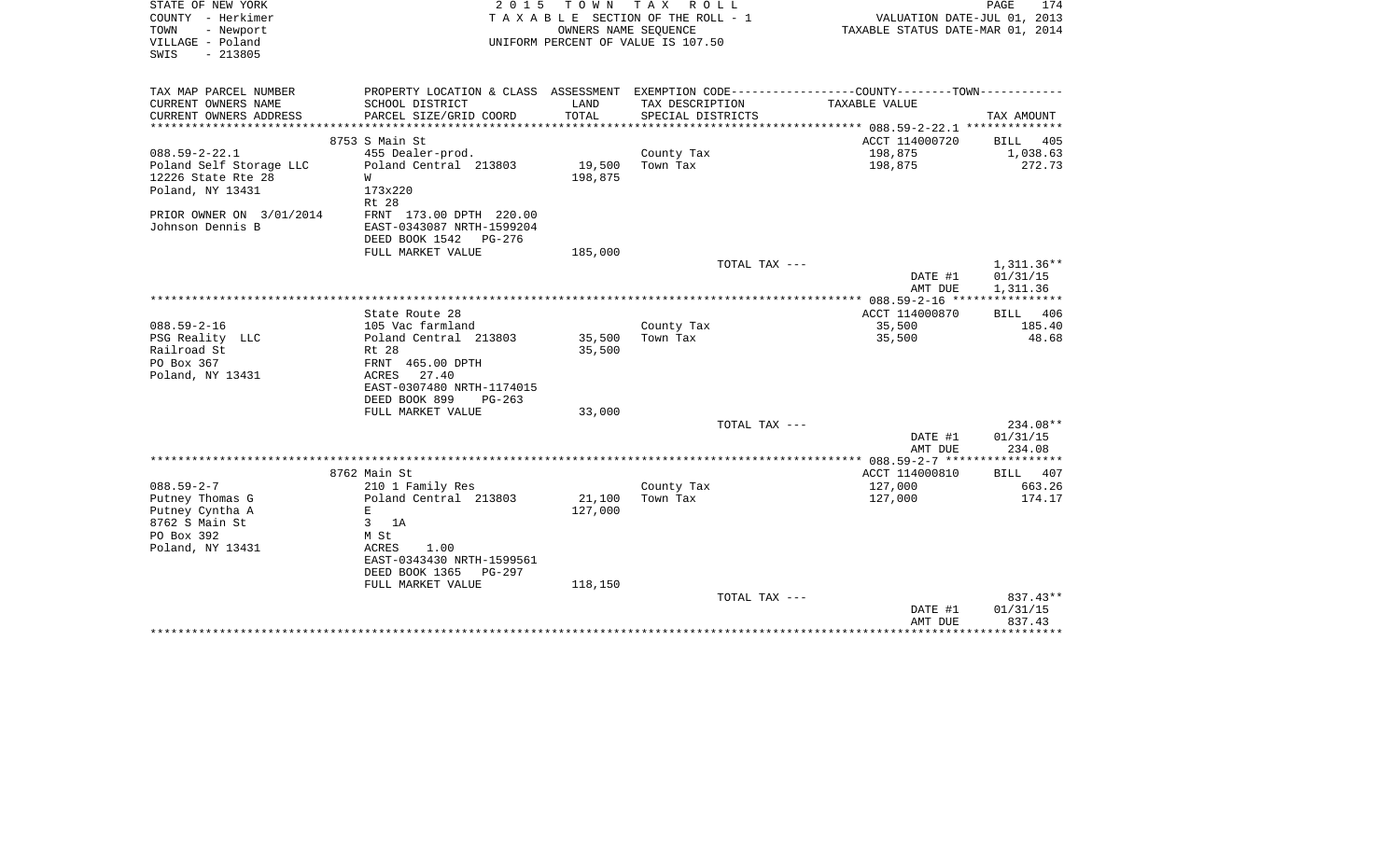| STATE OF NEW YORK<br>COUNTY - Herkimer<br>TOWN<br>- Newport<br>VILLAGE - Poland<br>$-213805$<br>SWIS | 2 0 1 5                                       | T O W N | TAX ROLL<br>TAXABLE SECTION OF THE ROLL - 1<br>OWNERS NAME SEQUENCE<br>UNIFORM PERCENT OF VALUE IS 107.50 | TAXABLE STATUS DATE-MAR 01, 2014                                                                | PAGE<br>175<br>VALUATION DATE-JUL 01, 2013 |
|------------------------------------------------------------------------------------------------------|-----------------------------------------------|---------|-----------------------------------------------------------------------------------------------------------|-------------------------------------------------------------------------------------------------|--------------------------------------------|
| TAX MAP PARCEL NUMBER                                                                                |                                               |         |                                                                                                           | PROPERTY LOCATION & CLASS ASSESSMENT EXEMPTION CODE----------------COUNTY--------TOWN---------- |                                            |
| CURRENT OWNERS NAME                                                                                  | SCHOOL DISTRICT                               | LAND    | TAX DESCRIPTION                                                                                           | TAXABLE VALUE                                                                                   |                                            |
| CURRENT OWNERS ADDRESS                                                                               | PARCEL SIZE/GRID COORD                        | TOTAL   | SPECIAL DISTRICTS                                                                                         |                                                                                                 | TAX AMOUNT                                 |
| ***********************                                                                              |                                               |         |                                                                                                           |                                                                                                 |                                            |
|                                                                                                      | 8695 State Route 28                           |         |                                                                                                           | ACCT 114000570<br>86,100                                                                        | BILL 408<br>449.66                         |
| $088.67 - 1 - 2$<br>Rommel Roger S                                                                   | 210 1 Family Res<br>Poland Central 213803     | 13,900  | County Tax<br>Town Tax                                                                                    | 86,100                                                                                          | 118.08                                     |
| 1028 Rose Valley Rd                                                                                  | W                                             | 86,100  |                                                                                                           |                                                                                                 |                                            |
| Cold Brook, NY 13324                                                                                 | 50/200<br>$\mathbf{3}$                        |         |                                                                                                           |                                                                                                 |                                            |
|                                                                                                      | Rt 28                                         |         |                                                                                                           |                                                                                                 |                                            |
|                                                                                                      | FRNT 200.00 DPTH 190.00                       |         |                                                                                                           |                                                                                                 |                                            |
|                                                                                                      | 0.36<br>ACRES                                 |         |                                                                                                           |                                                                                                 |                                            |
|                                                                                                      | EAST-0343680 NRTH-1598185                     |         |                                                                                                           |                                                                                                 |                                            |
|                                                                                                      | DEED BOOK 1382<br>PG-823<br>FULL MARKET VALUE | 80,100  |                                                                                                           |                                                                                                 |                                            |
|                                                                                                      |                                               |         |                                                                                                           | TOTAL TAX ---                                                                                   | 567.74**                                   |
|                                                                                                      |                                               |         |                                                                                                           | DATE #1                                                                                         | 01/31/15                                   |
|                                                                                                      |                                               |         |                                                                                                           | AMT DUE                                                                                         | 567.74                                     |
|                                                                                                      |                                               |         |                                                                                                           |                                                                                                 |                                            |
|                                                                                                      | 8687 State Route 28                           |         |                                                                                                           | ACCT 114000930                                                                                  | BILL 409                                   |
| $088.67 - 1 - 3$<br>Shaul Jacqueline J                                                               | 270 Mfg housing<br>Poland Central 213803      | 13,000  | County Tax<br>Town Tax                                                                                    | 25,000<br>25,000                                                                                | 130.56<br>34.28                            |
| 264 Oberle Rd                                                                                        | W                                             | 25,000  |                                                                                                           |                                                                                                 |                                            |
| Herkimer, NY 13350                                                                                   | 105/165<br>3                                  |         |                                                                                                           |                                                                                                 |                                            |
|                                                                                                      | Rt. 28                                        |         |                                                                                                           |                                                                                                 |                                            |
|                                                                                                      | FRNT 165.00 DPTH<br>95.00                     |         |                                                                                                           |                                                                                                 |                                            |
|                                                                                                      | 0.28<br>ACRES                                 |         |                                                                                                           |                                                                                                 |                                            |
|                                                                                                      | EAST-0343783 NRTH-1598070                     |         |                                                                                                           |                                                                                                 |                                            |
|                                                                                                      | DEED BOOK 1460<br>PG-926<br>FULL MARKET VALUE | 23,250  |                                                                                                           |                                                                                                 |                                            |
|                                                                                                      |                                               |         | TOTAL TAX ---                                                                                             |                                                                                                 | 164.84**                                   |
|                                                                                                      |                                               |         |                                                                                                           | DATE #1                                                                                         | 01/31/15                                   |
|                                                                                                      |                                               |         |                                                                                                           | AMT DUE                                                                                         | 164.84                                     |
|                                                                                                      |                                               |         |                                                                                                           |                                                                                                 |                                            |
|                                                                                                      | 8733 Main St                                  |         |                                                                                                           | ACCT 114000840                                                                                  | 410<br><b>BILL</b>                         |
| $088.59 - 2 - 20$<br>Stewart Walter                                                                  | 210 1 Family Res<br>Poland Central 213803     | 13,100  | County Tax<br>Town Tax                                                                                    | 118,000                                                                                         | 616.26<br>161.82                           |
| Stewart Kathleen                                                                                     | 366/155                                       | 118,000 |                                                                                                           | 118,000                                                                                         |                                            |
| 8733 S Main St                                                                                       | M St                                          |         |                                                                                                           |                                                                                                 |                                            |
| Poland, NY 13431                                                                                     | FRNT<br>66.00 DPTH 192.00                     |         |                                                                                                           |                                                                                                 |                                            |
|                                                                                                      | 0.28<br>ACRES                                 |         |                                                                                                           |                                                                                                 |                                            |
|                                                                                                      | EAST-0343264 NRTH-1598841                     |         |                                                                                                           |                                                                                                 |                                            |
|                                                                                                      | DEED BOOK 702<br>$PG-592$                     |         |                                                                                                           |                                                                                                 |                                            |
|                                                                                                      | FULL MARKET VALUE                             | 109,750 |                                                                                                           | TOTAL TAX ---                                                                                   | 778.08**                                   |
|                                                                                                      |                                               |         |                                                                                                           | DATE #1                                                                                         | 01/31/15                                   |
|                                                                                                      |                                               |         |                                                                                                           | AMT DUE                                                                                         | 778.08                                     |
|                                                                                                      |                                               |         |                                                                                                           |                                                                                                 |                                            |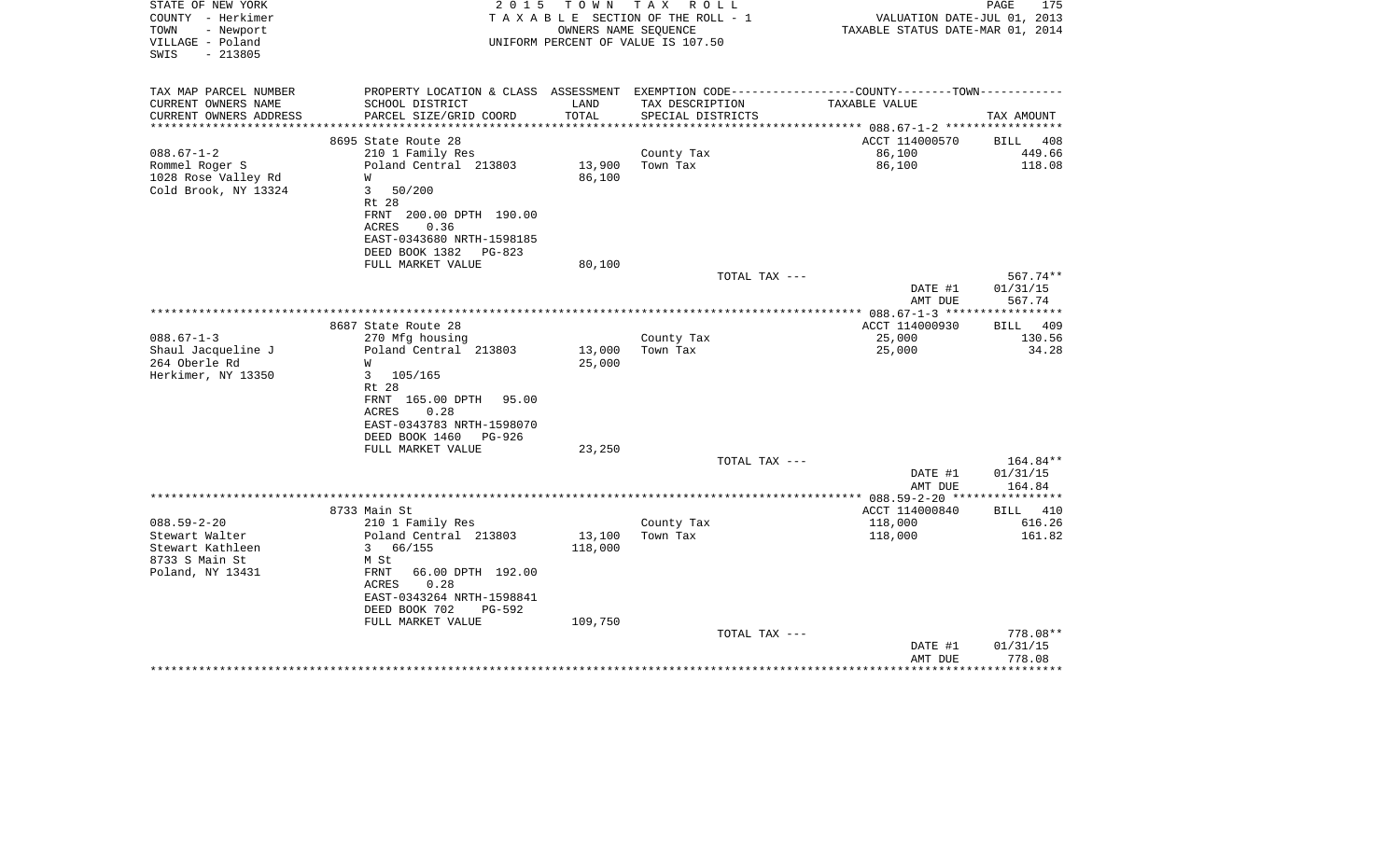| STATE OF NEW YORK<br>COUNTY - Herkimer<br>- Newport<br>TOWN<br>VILLAGE - Poland<br>SWIS<br>$-213805$ | 2 0 1 5                                                                                         | T O W N<br>OWNERS NAME SEQUENCE | TAX ROLL<br>T A X A B L E SECTION OF THE ROLL - 1<br>UNIFORM PERCENT OF VALUE IS 107.50 | VALUATION DATE-JUL 01, 2013<br>TAXABLE STATUS DATE-MAR 01, 2014 | PAGE<br>176        |
|------------------------------------------------------------------------------------------------------|-------------------------------------------------------------------------------------------------|---------------------------------|-----------------------------------------------------------------------------------------|-----------------------------------------------------------------|--------------------|
| TAX MAP PARCEL NUMBER                                                                                | PROPERTY LOCATION & CLASS ASSESSMENT EXEMPTION CODE----------------COUNTY--------TOWN---------- |                                 |                                                                                         |                                                                 |                    |
| CURRENT OWNERS NAME<br>CURRENT OWNERS ADDRESS                                                        | SCHOOL DISTRICT<br>PARCEL SIZE/GRID COORD                                                       | LAND<br>TOTAL                   | TAX DESCRIPTION<br>SPECIAL DISTRICTS                                                    | TAXABLE VALUE                                                   | TAX AMOUNT         |
| *******************                                                                                  | ********************                                                                            |                                 |                                                                                         |                                                                 |                    |
|                                                                                                      | 8779 S Main St                                                                                  |                                 |                                                                                         | ACCT 114000390                                                  | <b>BILL</b><br>411 |
| $088.59 - 2 - 27$                                                                                    | 210 1 Family Res                                                                                |                                 | VET WAR CT 41121                                                                        | 9,000<br>9,000                                                  |                    |
| Stubba Judith M                                                                                      | Poland Central 213803                                                                           |                                 | 13,000 VET DIS CT 41141                                                                 | 13,400<br>13,400                                                |                    |
| Stubba Scott K                                                                                       | M                                                                                               | 67,000                          | County Tax                                                                              | 44,600                                                          | 232.93             |
| 8779 S Main St                                                                                       | 3<br>100/125                                                                                    |                                 | Town Tax                                                                                | 44,600                                                          | 61.16              |
| PO Box 244                                                                                           | M St                                                                                            |                                 |                                                                                         |                                                                 |                    |
| Poland, NY 13431                                                                                     | FRNT<br>88.00 DPTH 134.75                                                                       |                                 |                                                                                         |                                                                 |                    |
|                                                                                                      | EAST-0342916 NRTH-1599694<br>DEED BOOK 924<br>$PG-67$                                           |                                 |                                                                                         |                                                                 |                    |
|                                                                                                      | FULL MARKET VALUE                                                                               | 62,350                          |                                                                                         |                                                                 |                    |
|                                                                                                      |                                                                                                 |                                 | TOTAL TAX ---                                                                           |                                                                 | 294.09**           |
|                                                                                                      |                                                                                                 |                                 |                                                                                         | DATE #1                                                         | 01/31/15           |
|                                                                                                      |                                                                                                 |                                 |                                                                                         | AMT DUE                                                         | 294.09             |
|                                                                                                      |                                                                                                 |                                 |                                                                                         | $***$ 088.59-2-26 ***                                           | **********         |
|                                                                                                      | 8779 S Main St                                                                                  |                                 |                                                                                         | ACCT 114000240                                                  | <b>BILL</b><br>412 |
| $088.59 - 2 - 26$                                                                                    | 312 Vac w/imprv                                                                                 |                                 | County Tax                                                                              | 5,200                                                           | 27.16              |
| Stubba Scott K                                                                                       | Poland Central 213803                                                                           | 3,300                           | Town Tax                                                                                | 5,200                                                           | 7.13               |
| Stubba Judith M                                                                                      | 5 185/100                                                                                       | 5,200                           |                                                                                         |                                                                 |                    |
| 8779 S Main St                                                                                       | Rr St                                                                                           |                                 |                                                                                         |                                                                 |                    |
| PO Box 244<br>Poland, NY 13431                                                                       | FRNT<br>88.00 DPTH<br>66.00<br>EAST-0342833 NRTH-1599650                                        |                                 |                                                                                         |                                                                 |                    |
|                                                                                                      | DEED BOOK 924<br>$PG-67$                                                                        |                                 |                                                                                         |                                                                 |                    |
|                                                                                                      | FULL MARKET VALUE                                                                               | 4,850                           |                                                                                         |                                                                 |                    |
|                                                                                                      |                                                                                                 |                                 | TOTAL TAX ---                                                                           |                                                                 | $34.29**$          |
|                                                                                                      |                                                                                                 |                                 |                                                                                         | DATE #1                                                         | 01/31/15           |
|                                                                                                      |                                                                                                 |                                 |                                                                                         | AMT DUE                                                         | 34.29              |
|                                                                                                      |                                                                                                 |                                 |                                                                                         |                                                                 |                    |
|                                                                                                      | 8766 Main St                                                                                    |                                 |                                                                                         | ACCT 114000750                                                  | 413<br><b>BILL</b> |
| $088.59 - 2 - 6$                                                                                     | 210 1 Family Res                                                                                |                                 | County Tax                                                                              | 97,800                                                          | 510.77             |
| Sullivan Penny L                                                                                     | Poland Central 213803                                                                           | 21,100                          | Town Tax                                                                                | 97,800                                                          | 134.12             |
| 8766 Main St                                                                                         | E<br>$\mathbf{3}$<br>1A                                                                         | 97,800                          |                                                                                         |                                                                 |                    |
| Poland, NY 13431                                                                                     | M St                                                                                            |                                 |                                                                                         |                                                                 |                    |
|                                                                                                      | ACRES<br>1.00                                                                                   |                                 |                                                                                         |                                                                 |                    |
|                                                                                                      | EAST-0343416 NRTH-1599628                                                                       |                                 |                                                                                         |                                                                 |                    |
|                                                                                                      | DEED BOOK 1273<br>PG-509                                                                        |                                 |                                                                                         |                                                                 |                    |
|                                                                                                      | FULL MARKET VALUE                                                                               | 91,000                          |                                                                                         |                                                                 |                    |
|                                                                                                      |                                                                                                 |                                 | TOTAL TAX ---                                                                           |                                                                 | 644.89**           |
|                                                                                                      |                                                                                                 |                                 |                                                                                         | DATE #1                                                         | 01/31/15           |
|                                                                                                      |                                                                                                 |                                 |                                                                                         | AMT DUE                                                         | 644.89             |
|                                                                                                      |                                                                                                 |                                 |                                                                                         |                                                                 |                    |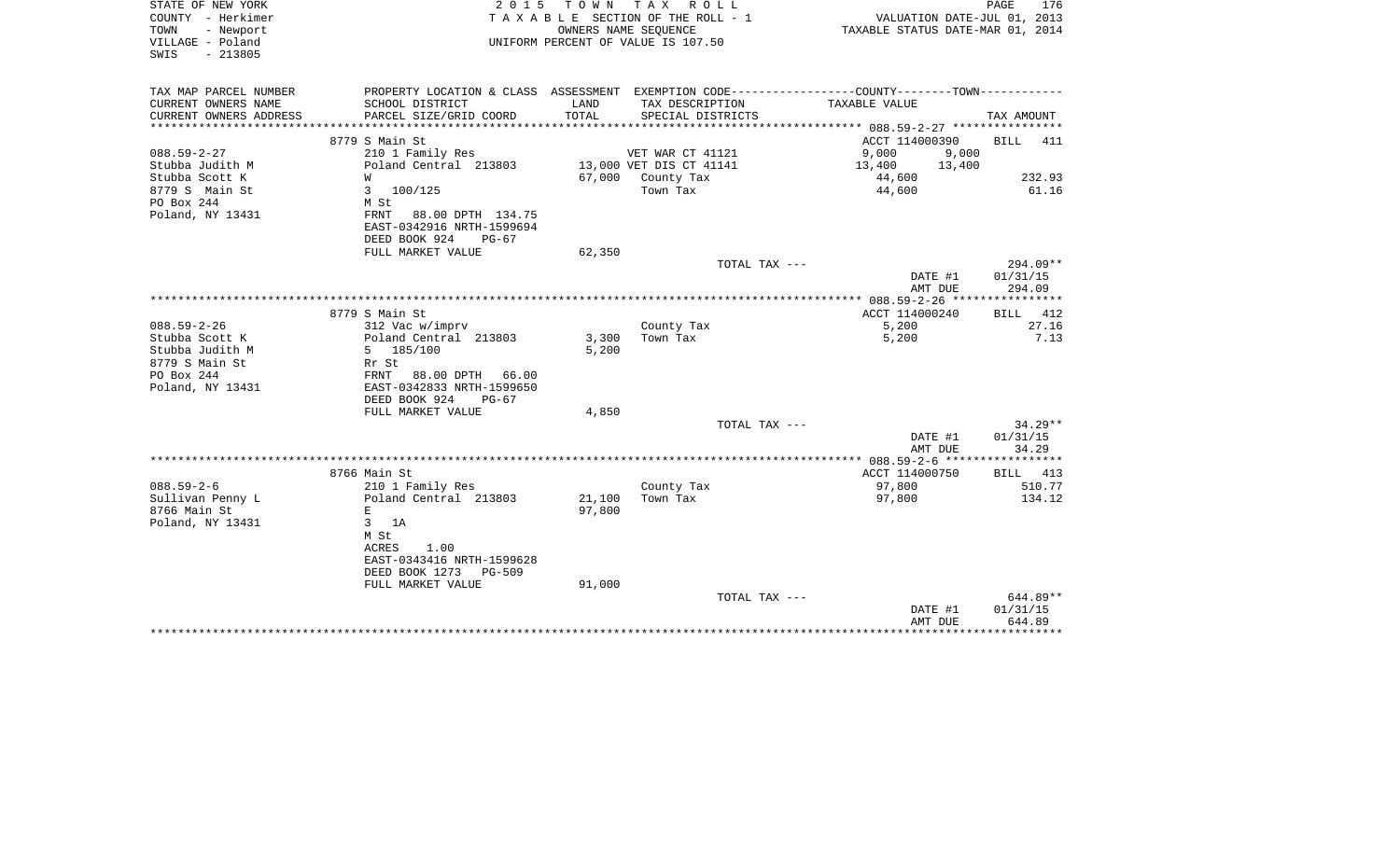| STATE OF NEW YORK<br>COUNTY - Herkimer<br>TOWN<br>- Newport<br>VILLAGE - Poland<br>$-213805$<br>SWIS | 2 0 1 5                                            |                   | TOWN TAX ROLL<br>TAXABLE SECTION OF THE ROLL - 1<br>OWNERS NAME SEQUENCE<br>UNIFORM PERCENT OF VALUE IS 107.50 | VALUATION DATE-JUL 01, 2013<br>TAXABLE STATUS DATE-MAR 01, 2014                                | PAGE<br>177          |
|------------------------------------------------------------------------------------------------------|----------------------------------------------------|-------------------|----------------------------------------------------------------------------------------------------------------|------------------------------------------------------------------------------------------------|----------------------|
| TAX MAP PARCEL NUMBER                                                                                |                                                    |                   |                                                                                                                | PROPERTY LOCATION & CLASS ASSESSMENT EXEMPTION CODE----------------COUNTY-------TOWN---------- |                      |
| CURRENT OWNERS NAME                                                                                  | SCHOOL DISTRICT                                    | LAND<br>TOTAL     | TAX DESCRIPTION                                                                                                | TAXABLE VALUE                                                                                  |                      |
| CURRENT OWNERS ADDRESS<br>*********************                                                      | PARCEL SIZE/GRID COORD                             |                   | SPECIAL DISTRICTS                                                                                              |                                                                                                | TAX AMOUNT           |
|                                                                                                      | 8774 Main St                                       |                   |                                                                                                                | ACCT 114000270                                                                                 | <b>BILL</b><br>414   |
| $088.59 - 2 - 4$                                                                                     | 230 3 Family Res                                   |                   | County Tax                                                                                                     | 145,000                                                                                        | 757.27               |
| Taylor Lois J                                                                                        | Poland Central 213803                              | 21,000            | Town Tax                                                                                                       | 145,000                                                                                        | 198.85               |
| 8774 Main St                                                                                         | Е                                                  | 145,000           |                                                                                                                |                                                                                                |                      |
| PO Box 188<br>Poland, NY 13431                                                                       | 5<br>1.5A<br>M St                                  |                   |                                                                                                                |                                                                                                |                      |
|                                                                                                      | ACRES<br>1.48                                      |                   |                                                                                                                |                                                                                                |                      |
|                                                                                                      | EAST-0343369 NRTH-1599772                          |                   |                                                                                                                |                                                                                                |                      |
|                                                                                                      | DEED BOOK 1397 PG-464                              |                   |                                                                                                                |                                                                                                |                      |
|                                                                                                      | FULL MARKET VALUE                                  | 134,900           |                                                                                                                |                                                                                                |                      |
|                                                                                                      |                                                    |                   | TOTAL TAX ---                                                                                                  | DATE #1                                                                                        | 956.12**<br>01/31/15 |
|                                                                                                      |                                                    |                   |                                                                                                                | AMT DUE                                                                                        | 956.12               |
|                                                                                                      |                                                    |                   |                                                                                                                | ************ 088.59-2-25 *****************                                                     |                      |
|                                                                                                      | 8773 Main St                                       |                   |                                                                                                                | ACCT 114000180                                                                                 | BILL 415             |
| $088.59 - 2 - 25$                                                                                    | 424 Night club                                     |                   | County Tax                                                                                                     | 126,000                                                                                        | 658.04               |
| The Hazard Group, LLC<br>143 Mill Rd                                                                 | Poland Central 213803<br>W                         | 15,000<br>126,000 | Town Tax<br>School Relevy                                                                                      | 126,000                                                                                        | 172.80<br>1,675.95   |
| Poland, NY 13431                                                                                     | Hote106/210                                        |                   |                                                                                                                |                                                                                                |                      |
|                                                                                                      | M St                                               |                   |                                                                                                                |                                                                                                |                      |
|                                                                                                      | FRNT 100.40 DPTH 199.60                            |                   |                                                                                                                |                                                                                                |                      |
|                                                                                                      | EAST-0342920 NRTH-1599594<br>DEED BOOK 1515 PG-243 |                   |                                                                                                                |                                                                                                |                      |
|                                                                                                      | FULL MARKET VALUE                                  | 117,200           |                                                                                                                |                                                                                                |                      |
|                                                                                                      |                                                    |                   | TOTAL TAX ---                                                                                                  |                                                                                                | $2,506.79**$         |
|                                                                                                      |                                                    |                   |                                                                                                                | DATE #1                                                                                        | 01/31/15             |
|                                                                                                      |                                                    |                   |                                                                                                                | AMT DUE                                                                                        | 2,506.79             |
|                                                                                                      | 8769 Main St                                       |                   |                                                                                                                | ACCT 114000150                                                                                 | BILL 416             |
| $088.59 - 2 - 24$                                                                                    | 210 1 Family Res                                   |                   | County Tax                                                                                                     | 99,100                                                                                         | 517.55               |
| Torres Joyce                                                                                         | Poland Central 213803                              | 13,700            | Town Tax                                                                                                       | 99,100                                                                                         | 135.90               |
| 8769 Main St                                                                                         | W                                                  | 99,100            | School Relevy                                                                                                  |                                                                                                | 1,318.15             |
| Poland, NY 13431                                                                                     | 100/155                                            |                   | Village Relevy                                                                                                 |                                                                                                | 413.06               |
|                                                                                                      | M St                                               |                   |                                                                                                                |                                                                                                |                      |
|                                                                                                      | 93.50 DPTH 235.00<br>FRNT<br>0.34<br>ACRES         |                   |                                                                                                                |                                                                                                |                      |
|                                                                                                      | EAST-0342957 NRTH-1599514                          |                   |                                                                                                                |                                                                                                |                      |
|                                                                                                      | DEED BOOK 1522<br>PG-316                           |                   |                                                                                                                |                                                                                                |                      |
|                                                                                                      | FULL MARKET VALUE                                  | 92,200            |                                                                                                                |                                                                                                |                      |
|                                                                                                      |                                                    |                   | TOTAL TAX ---                                                                                                  |                                                                                                | $2,384.66**$         |
|                                                                                                      |                                                    |                   |                                                                                                                | DATE #1<br>AMT DUE                                                                             | 01/31/15<br>2,384.66 |
|                                                                                                      |                                                    |                   |                                                                                                                |                                                                                                |                      |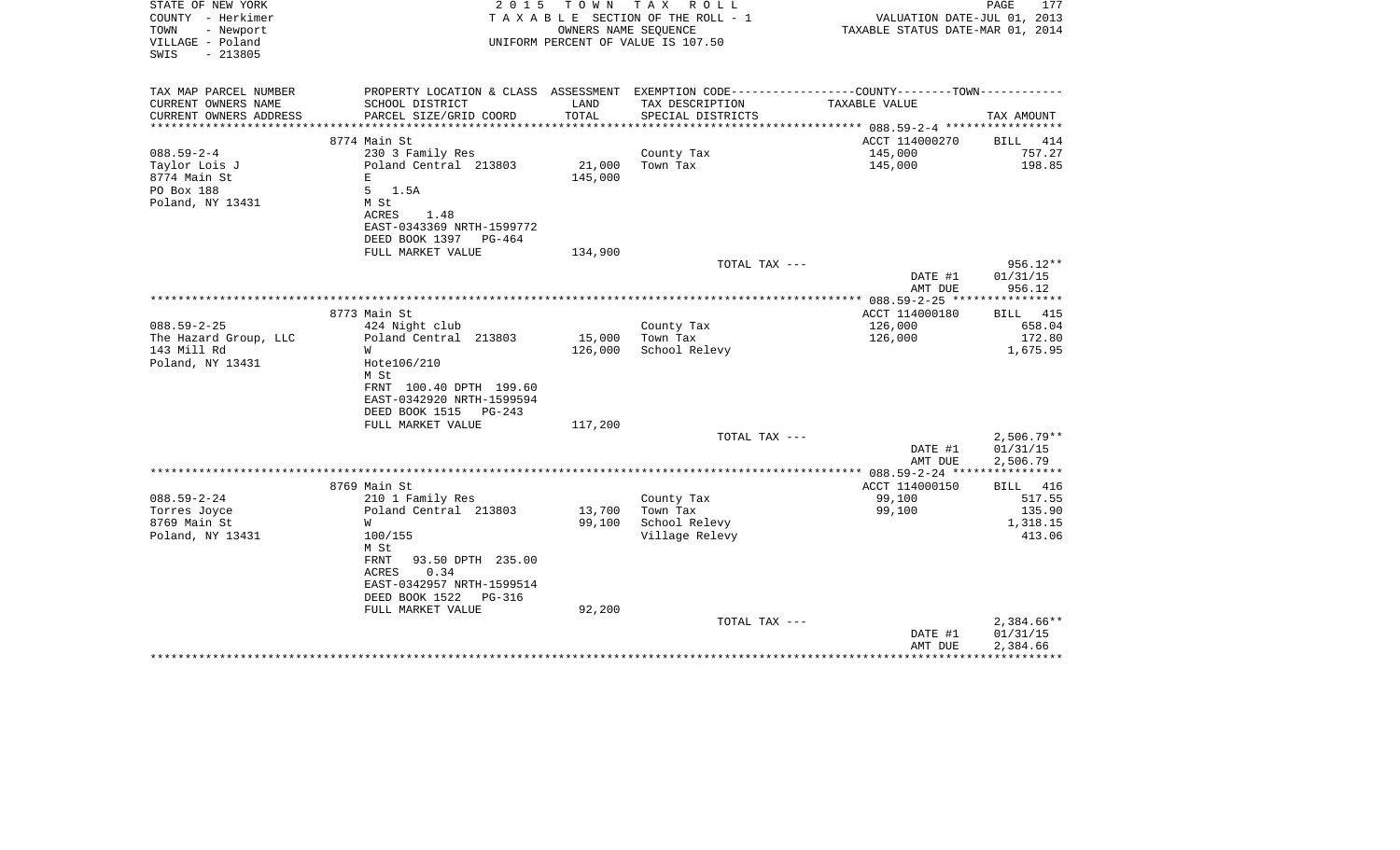| STATE OF NEW YORK<br>COUNTY - Herkimer<br>TOWN<br>- Newport<br>VILLAGE - Poland<br>SWIS<br>$-213805$ | 2 0 1 5                                    | OWNERS NAME SEQUENCE | TOWN TAX ROLL<br>TAXABLE SECTION OF THE ROLL - 1<br>UNIFORM PERCENT OF VALUE IS 107.50        | PAGE<br>178<br>VALUATION DATE-JUL 01, 2013<br>TAXABLE STATUS DATE-MAR 01, 2014 |                    |
|------------------------------------------------------------------------------------------------------|--------------------------------------------|----------------------|-----------------------------------------------------------------------------------------------|--------------------------------------------------------------------------------|--------------------|
| TAX MAP PARCEL NUMBER                                                                                |                                            |                      | PROPERTY LOCATION & CLASS ASSESSMENT EXEMPTION CODE---------------COUNTY-------TOWN---------- |                                                                                |                    |
| CURRENT OWNERS NAME<br>CURRENT OWNERS ADDRESS                                                        | SCHOOL DISTRICT<br>PARCEL SIZE/GRID COORD  | LAND<br>TOTAL        | TAX DESCRIPTION                                                                               | TAXABLE VALUE                                                                  |                    |
| **********************                                                                               |                                            |                      | SPECIAL DISTRICTS                                                                             |                                                                                | TAX AMOUNT         |
|                                                                                                      | 8707 Main St                               |                      |                                                                                               | ACCT 114000120                                                                 | BILL 417           |
| $088.67 - 1 - 1$                                                                                     | 210 1 Family Res                           |                      | County Tax                                                                                    | 82,000                                                                         | 428.25             |
| Trask Stefan J                                                                                       | Poland Central 213803                      | 19,300               | Town Tax                                                                                      | 82,000                                                                         | 112.45             |
| 8707 S Main St                                                                                       | W                                          | 82,000               |                                                                                               |                                                                                |                    |
| Poland, NY 13431                                                                                     | 3<br>193/158                               |                      |                                                                                               |                                                                                |                    |
|                                                                                                      | M St<br>FRNT 340.00 DPTH 185.00            |                      |                                                                                               |                                                                                |                    |
|                                                                                                      | 0.85<br>ACRES                              |                      |                                                                                               |                                                                                |                    |
|                                                                                                      | EAST-0343510 NRTH-1598317                  |                      |                                                                                               |                                                                                |                    |
|                                                                                                      | DEED BOOK 1378<br>PG-673                   |                      |                                                                                               |                                                                                |                    |
|                                                                                                      | FULL MARKET VALUE                          | 76,300               |                                                                                               |                                                                                |                    |
|                                                                                                      |                                            |                      | TOTAL TAX ---                                                                                 |                                                                                | 540.70**           |
|                                                                                                      |                                            |                      |                                                                                               | DATE #1<br>AMT DUE                                                             | 01/31/15<br>540.70 |
|                                                                                                      |                                            |                      |                                                                                               |                                                                                |                    |
|                                                                                                      | 16 Railroad St                             |                      |                                                                                               | ACCT 114000660                                                                 | BILL<br>418        |
| $088.58 - 2 - 2$                                                                                     | 441 Fuel Store&D                           |                      | County Tax                                                                                    | 252,700                                                                        | 1,319.74           |
| Vincents Heating & Fuel Servic Poland Central 213803                                                 |                                            | 26,000               | Town Tax                                                                                      | 252,700                                                                        | 346.55             |
| 272 Main St                                                                                          | 10 1A                                      | 252,700              |                                                                                               |                                                                                |                    |
| Cold Brook, NY 13324                                                                                 | Rr                                         |                      |                                                                                               |                                                                                |                    |
|                                                                                                      | 1.50<br>ACRES<br>EAST-0342634 NRTH-1599803 |                      |                                                                                               |                                                                                |                    |
|                                                                                                      | DEED BOOK 1215<br>PG-311                   |                      |                                                                                               |                                                                                |                    |
|                                                                                                      | FULL MARKET VALUE                          | 235,050              |                                                                                               |                                                                                |                    |
|                                                                                                      |                                            |                      | TOTAL TAX ---                                                                                 |                                                                                | $1,666.29**$       |
|                                                                                                      |                                            |                      |                                                                                               | DATE #1                                                                        | 01/31/15           |
|                                                                                                      |                                            |                      |                                                                                               | AMT DUE                                                                        | 1,666.29           |
|                                                                                                      |                                            |                      |                                                                                               |                                                                                | BILL 419           |
| $088.59 - 2 - 5$                                                                                     | 8770 Main St<br>210 1 Family Res           |                      | County Tax                                                                                    | ACCT 114000600<br>126,600                                                      | 661.17             |
| Weir Mark A                                                                                          | Poland Central 213803                      | 21,300               | Town Tax                                                                                      | 126,600                                                                        | 173.62             |
| 8770 S Main St                                                                                       | E                                          | 126,600              |                                                                                               |                                                                                |                    |
| Poland, NY 13431                                                                                     | $\mathbf{3}$<br>$1 \t1/4A$                 |                      |                                                                                               |                                                                                |                    |
|                                                                                                      | M St                                       |                      |                                                                                               |                                                                                |                    |
|                                                                                                      | ACRES<br>1.20                              |                      |                                                                                               |                                                                                |                    |
|                                                                                                      | EAST-0343393 NRTH-1599703                  |                      |                                                                                               |                                                                                |                    |
|                                                                                                      | DEED BOOK 1280<br>PG-641                   | 117,750              |                                                                                               |                                                                                |                    |
|                                                                                                      | FULL MARKET VALUE                          |                      | TOTAL TAX ---                                                                                 |                                                                                | 834.79**           |
|                                                                                                      |                                            |                      |                                                                                               | DATE #1                                                                        | 01/31/15           |
|                                                                                                      |                                            |                      |                                                                                               | AMT DUE                                                                        | 834.79             |
|                                                                                                      |                                            |                      |                                                                                               |                                                                                | **********         |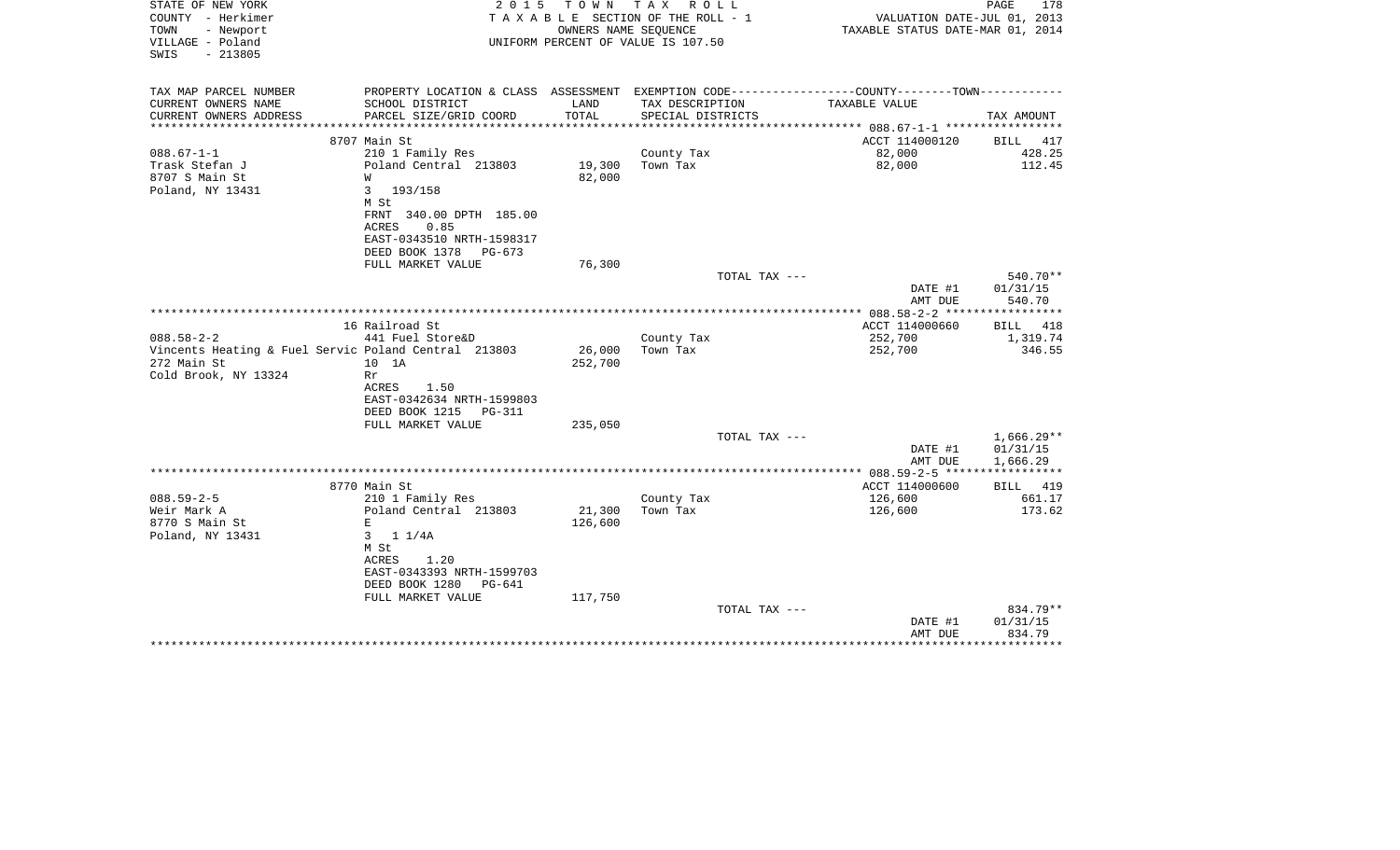| STATE OF NEW YORK | 2015 TOWN TAX ROLL              | 179<br>PAGE                      |
|-------------------|---------------------------------|----------------------------------|
| COUNTY - Herkimer | TAXABLE SECTION OF THE ROLL - 1 | VALUATION DATE-JUL 01, 2013      |
| TOWN<br>- Newport |                                 | TAXABLE STATUS DATE-MAR 01, 2014 |
| VILLAGE - Poland  |                                 | RPS155/V04/L015                  |
| $-213805$<br>SWIS |                                 | CURRENT DATE 12/16/2014          |
|                   |                                 |                                  |
|                   | ROLL SUB SECTION- -TOTALS       |                                  |

|      |             |               | $\Box$<br>11 L<br>$\left( \right)$ |   | HIV | EXEMPT | .<br>n 1                   | $\overline{\phantom{a}}$ |
|------|-------------|---------------|------------------------------------|---|-----|--------|----------------------------|--------------------------|
| CODE | ΝΔМϜ<br>. . | <b>PARCEL</b> | TVDT                               | . | ,,, | AMOUNT | , <del>,</del> , , , , , , | ---<br>.A2               |

## NO SPECIAL DISTRICTS AT THIS LEVEL

### \*\*\* S C H O O L D I S T R I C T S U M M A R Y \*\*\*

| CODE   | DISTRICT NAME                    | TOTAL<br>PARCELS | ASSESSED<br>LAND | ASSESSED<br>TOTAL | <b>EXEMPT</b><br>AMOUNT | TOTAL<br>TAXABLE<br>--------- |
|--------|----------------------------------|------------------|------------------|-------------------|-------------------------|-------------------------------|
|        |                                  |                  |                  |                   | STAR AMOUNT             | STAR TAXABLE                  |
|        | Poland Central                   | 36               | 693,400          | 4002,775          |                         | 4,002,775                     |
| 213803 |                                  |                  |                  |                   | 893,350                 | 3,109,425                     |
|        | $S$ U B - T O T A L              | 36               | 693,400          | 4002,775          |                         | 4,002,775                     |
|        | $S \cup B - T \cup T A L (CONT)$ |                  |                  |                   | 893,350                 | 3,109,425                     |
|        |                                  |                  |                  |                   |                         |                               |
|        | TOTAL                            | 36               | 693,400          | 4002,775          |                         | 4,002,775                     |
|        | TO TAL (CONT)                    |                  |                  |                   | 893,350                 | 3,109,425                     |

# \*\*\* S Y S T E M C O D E S S U M M A R Y \*\*\*

#### NO SYSTEM EXEMPTIONS AT THIS LEVEL

|       |             | TOTAL   |        |        |
|-------|-------------|---------|--------|--------|
| CODE  | DESCRIPTION | PARCELS | COUNTY | TOWN   |
|       |             |         |        |        |
| 41121 | VET WAR CT  |         | 18,000 | 18,000 |
| 41131 | VET COM CT  |         | 15,000 | 15,000 |
| 41141 | VET DIS CT  |         | 19,800 | 19,800 |
|       | TOTAL       |         | 52,800 | 52,800 |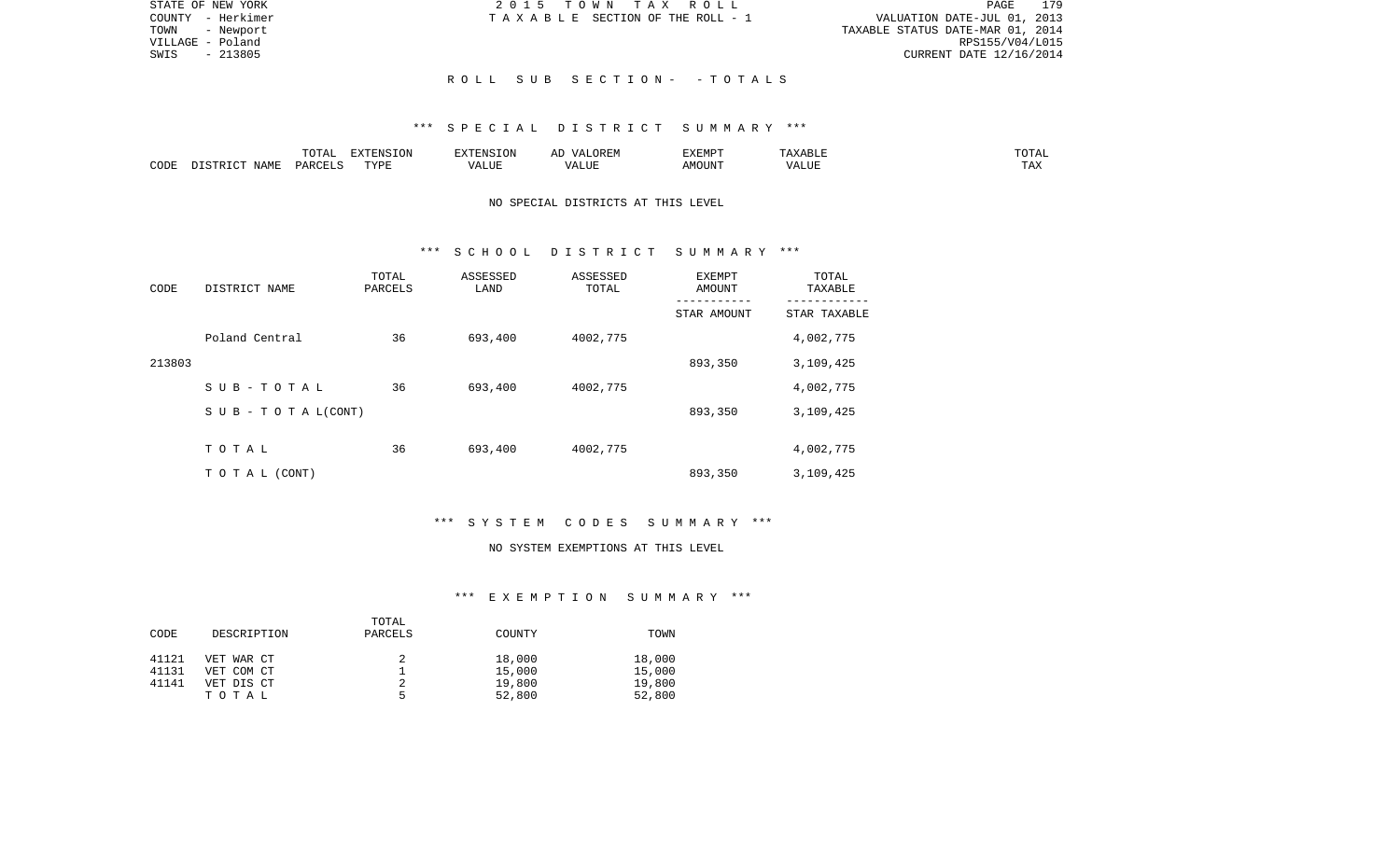| STATE OF NEW YORK<br>- Herkimer<br>COUNTY<br>TOWN<br>- Newport<br>VILLAGE - Poland<br>$-213805$<br>SWIS |       | 2 0 1 5  | TAX ROLL<br>T O W N<br>TAXABLE SECTION OF THE ROLL - 1 |        | TAXABLE STATUS DATE-MAR 01, 2014 | 180<br>PAGE<br>VALUATION DATE-JUL 01, 2013<br>RPS155/V04/L015<br>CURRENT DATE 12/16/2014 |
|---------------------------------------------------------------------------------------------------------|-------|----------|--------------------------------------------------------|--------|----------------------------------|------------------------------------------------------------------------------------------|
|                                                                                                         |       |          | ROLL SUB SECTION- - TOTALS                             |        |                                  |                                                                                          |
|                                                                                                         |       |          | *** GRAND TOTALS ***                                   |        |                                  |                                                                                          |
| ROLL                                                                                                    | TOTAL | ASSESSED | ASSESSED                                               | EXEMPT | TOTAL                            | TOTAL                                                                                    |

| SEC | DESCRIPTION                             | PARCELS | LAND               | TOTAL                | AMOUNT<br>STAR AMOUNT | TAXABLE<br>------------<br>STAR TAXABLE | TAX<br>RATE | TAX                   |
|-----|-----------------------------------------|---------|--------------------|----------------------|-----------------------|-----------------------------------------|-------------|-----------------------|
|     | County Tax<br>Town Tax<br>School Relevy |         | 693,400<br>693,400 | 4002,775<br>4002,775 | 52,800<br>52,800      | 3,949,975<br>3,949,975                  |             | 20,628.94<br>5,416.96 |
|     | Village Relevy                          |         |                    |                      |                       |                                         |             | 4,724.78              |
|     | SPEC DIST TAXES                         |         |                    |                      |                       |                                         |             | 629.80                |
|     | TAXABLE                                 | 36      |                    |                      |                       |                                         |             | 31,400.48             |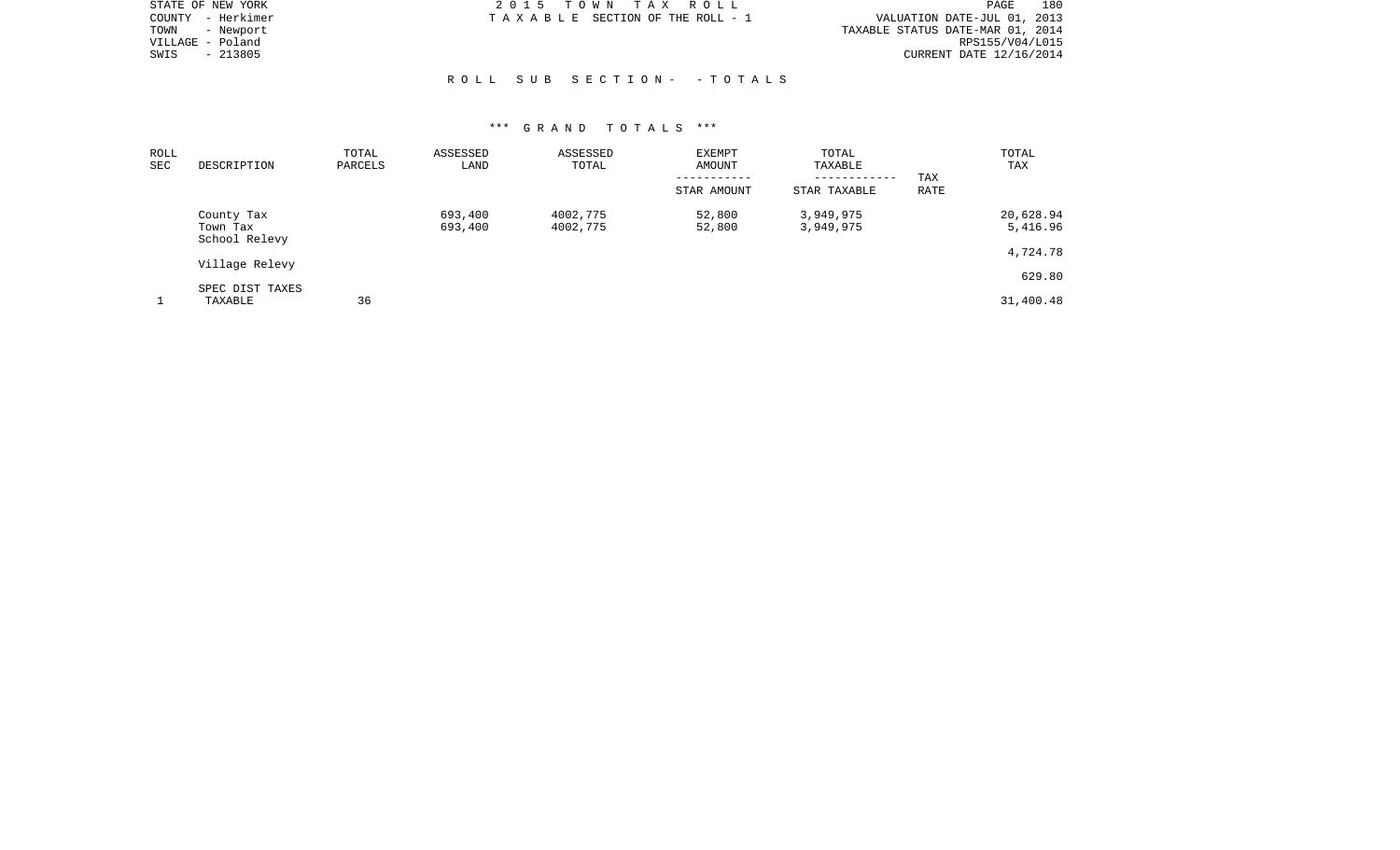| 2015 TOWN TAX ROLL              | 181<br>PAGE                      |
|---------------------------------|----------------------------------|
| TAXABLE SECTION OF THE ROLL - 1 | VALUATION DATE-JUL 01, 2013      |
|                                 | TAXABLE STATUS DATE-MAR 01, 2014 |
|                                 | RPS155/V04/L015                  |
|                                 | CURRENT DATE 12/16/2014          |
|                                 |                                  |
|                                 |                                  |

### R O L L S E C T I O N T O T A L S

#### \*\*\* S P E C I A L D I S T R I C T S U M M A R Y \*\*\*

|      |       | $m \wedge m \wedge n$<br>⊥∪⊥⊓⊥ | $\blacksquare$<br>⊥UN |                   | "XFMP. | ---         |
|------|-------|--------------------------------|-----------------------|-------------------|--------|-------------|
| CODE | ΝТ∆МЋ | DAR <sub>C</sub>               | TVDI<br>.             | $\sqrt{ }$<br>பபா |        | max<br>∖ n∡ |

### NO SPECIAL DISTRICTS AT THIS LEVEL

#### \*\*\* S C H O O L D I S T R I C T S U M M A R Y \*\*\*

| CODE   | DISTRICT NAME                    | TOTAL<br>PARCELS | ASSESSED<br>LAND | ASSESSED<br>TOTAL | <b>EXEMPT</b><br>AMOUNT | TOTAL<br>TAXABLE<br>-------- |
|--------|----------------------------------|------------------|------------------|-------------------|-------------------------|------------------------------|
|        |                                  |                  |                  |                   | STAR AMOUNT             | STAR TAXABLE                 |
|        | Poland Central                   | 36               | 693,400          | 4002,775          |                         | 4,002,775                    |
| 213803 |                                  |                  |                  |                   | 893,350                 | 3,109,425                    |
|        | SUB-TOTAL                        | 36               | 693,400          | 4002,775          |                         | 4,002,775                    |
|        | $S \cup B - T \cup T A L (CONT)$ |                  |                  |                   | 893,350                 | 3,109,425                    |
|        |                                  |                  |                  |                   |                         |                              |
|        | TOTAL                            | 36               | 693,400          | 4002,775          |                         | 4,002,775                    |
|        | TO TAL (CONT)                    |                  |                  |                   | 893,350                 | 3,109,425                    |

### \*\*\* S Y S T E M C O D E S S U M M A R Y \*\*\*

#### NO SYSTEM EXEMPTIONS AT THIS LEVEL

|       |             | TOTAL   |        |        |
|-------|-------------|---------|--------|--------|
| CODE  | DESCRIPTION | PARCELS | COUNTY | TOWN   |
|       |             |         |        |        |
| 41121 | VET WAR CT  |         | 18,000 | 18,000 |
| 41131 | VET COM CT  |         | 15,000 | 15,000 |
| 41141 | VET DIS CT  |         | 19,800 | 19,800 |
|       | TOTAL       |         | 52,800 | 52,800 |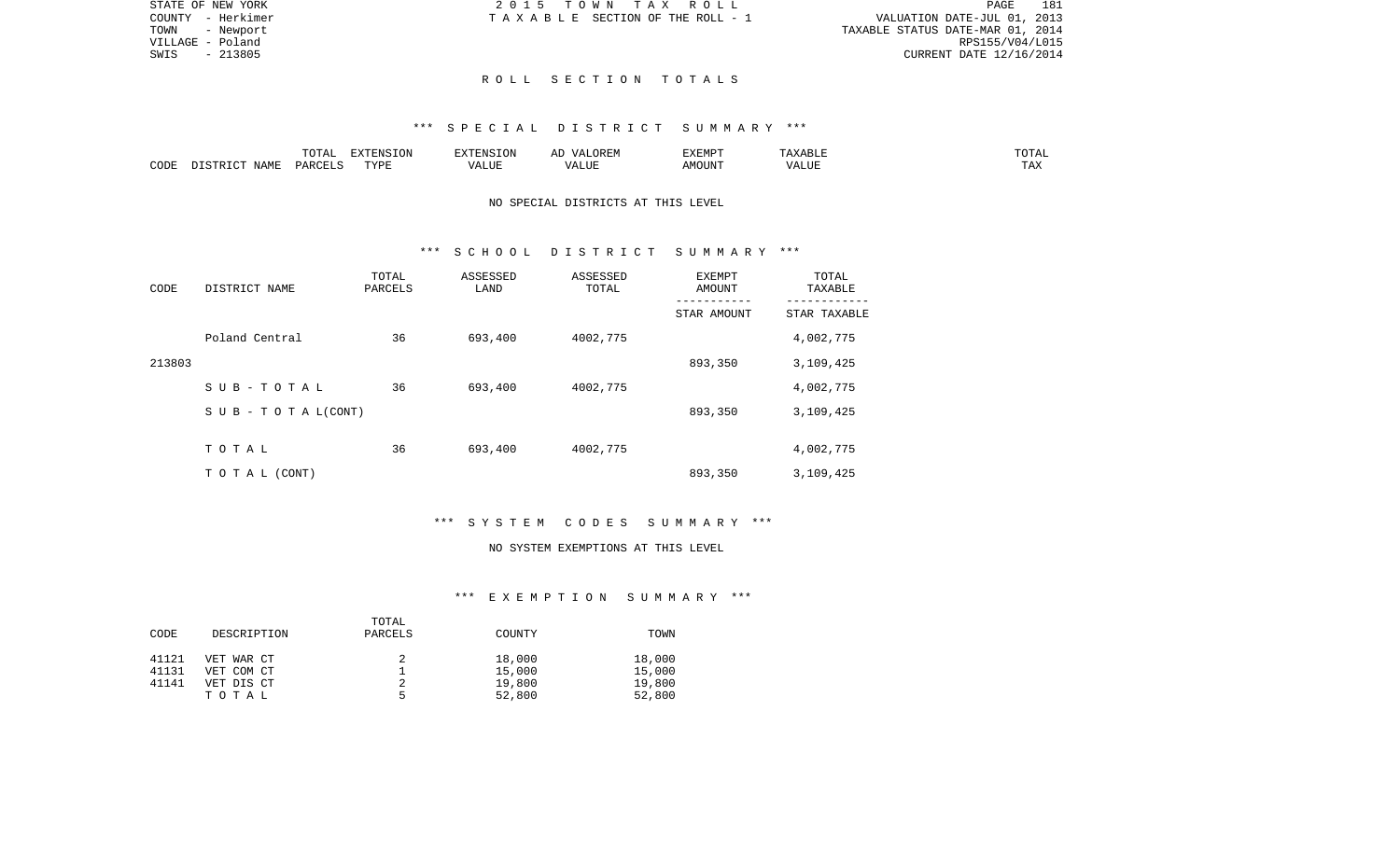| STATE OF NEW YORK    | 2015 TOWN TAX ROLL              | 182<br>PAGE                      |
|----------------------|---------------------------------|----------------------------------|
| - Herkimer<br>COUNTY | TAXABLE SECTION OF THE ROLL - 1 | VALUATION DATE-JUL 01, 2013      |
| TOWN<br>- Newport    |                                 | TAXABLE STATUS DATE-MAR 01, 2014 |
| VILLAGE - Poland     |                                 | RPS155/V04/L015                  |
| $-213805$<br>SWIS    |                                 | CURRENT DATE 12/16/2014          |
|                      |                                 |                                  |
|                      | ROLL SECTION TOTALS             |                                  |
|                      |                                 |                                  |

| ROLL<br>SEC | DESCRIPTION               | TOTAL<br>PARCELS | ASSESSED<br>LAND | ASSESSED<br>TOTAL | EXEMPT<br>AMOUNT | TOTAL<br>TAXABLE |      | TOTAL<br>TAX |
|-------------|---------------------------|------------------|------------------|-------------------|------------------|------------------|------|--------------|
|             |                           |                  |                  |                   |                  | -----------      | TAX  |              |
|             |                           |                  |                  |                   | STAR AMOUNT      | STAR TAXABLE     | RATE |              |
|             | County Tax                |                  | 693,400          | 4002,775          | 52,800           | 3,949,975        |      | 20,628.94    |
|             | Town Tax<br>School Relevy |                  | 693,400          | 4002,775          | 52,800           | 3,949,975        |      | 5,416.96     |
|             |                           |                  |                  |                   |                  |                  |      | 4,724.78     |
|             | Village Relevy            |                  |                  |                   |                  |                  |      | 629.80       |
|             | SPEC DIST TAXES           |                  |                  |                   |                  |                  |      |              |
|             | TAXABLE                   | 36               |                  |                   |                  |                  |      | 31,400.48    |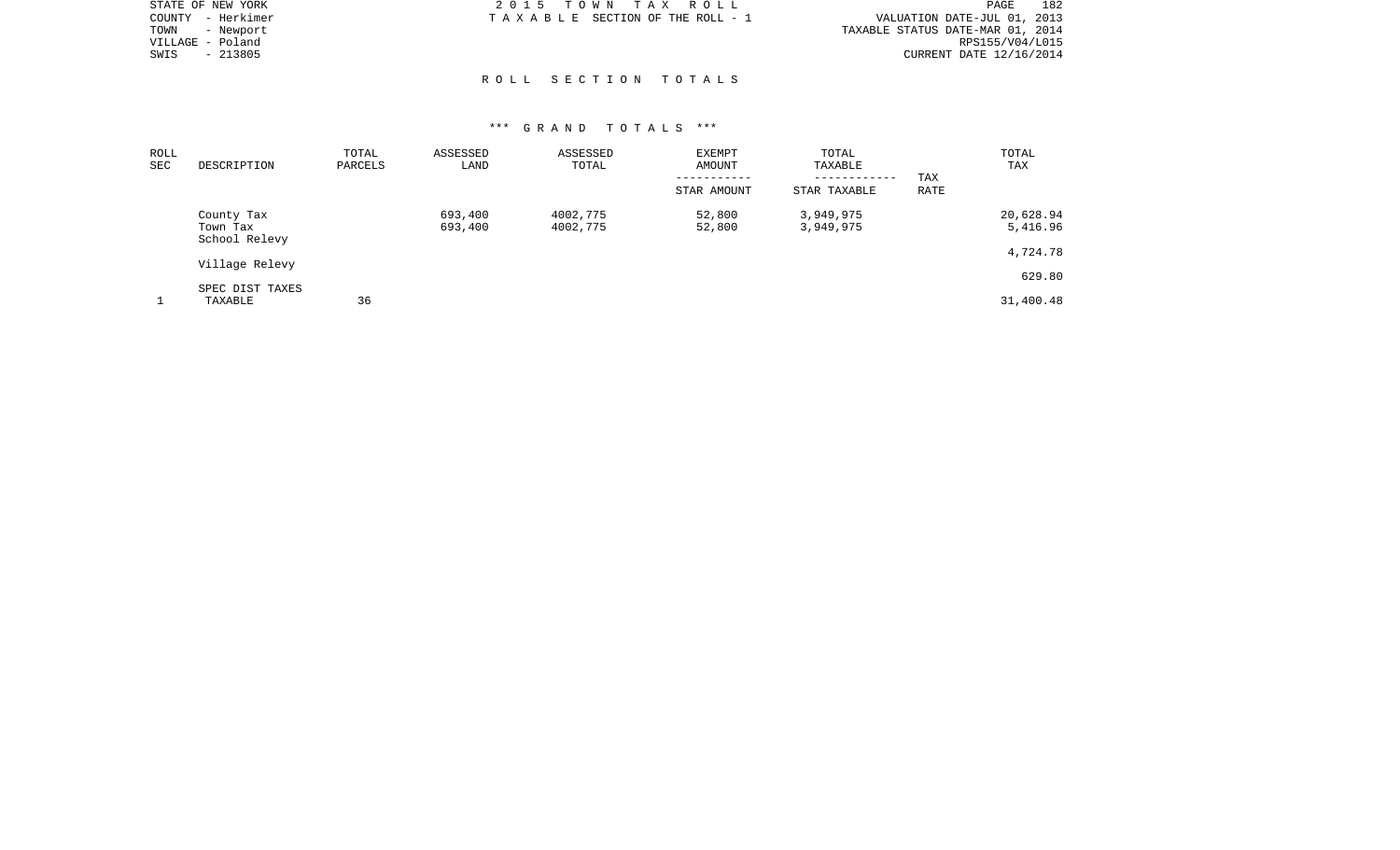|                                                          |                                                                                                                                                                                                                                                                                       |                                                                       |                                                                                                                                                             | PAGE<br>183                                                                                                                                                                                                                                                                                                            |  |
|----------------------------------------------------------|---------------------------------------------------------------------------------------------------------------------------------------------------------------------------------------------------------------------------------------------------------------------------------------|-----------------------------------------------------------------------|-------------------------------------------------------------------------------------------------------------------------------------------------------------|------------------------------------------------------------------------------------------------------------------------------------------------------------------------------------------------------------------------------------------------------------------------------------------------------------------------|--|
|                                                          |                                                                                                                                                                                                                                                                                       |                                                                       |                                                                                                                                                             |                                                                                                                                                                                                                                                                                                                        |  |
| OWNERS NAME SEOUENCE<br>TAXABLE STATUS DATE-MAR 01, 2014 |                                                                                                                                                                                                                                                                                       |                                                                       |                                                                                                                                                             |                                                                                                                                                                                                                                                                                                                        |  |
|                                                          | UNIFORM PERCENT OF VALUE IS 107.50                                                                                                                                                                                                                                                    |                                                                       |                                                                                                                                                             |                                                                                                                                                                                                                                                                                                                        |  |
|                                                          |                                                                                                                                                                                                                                                                                       |                                                                       |                                                                                                                                                             |                                                                                                                                                                                                                                                                                                                        |  |
|                                                          |                                                                                                                                                                                                                                                                                       |                                                                       |                                                                                                                                                             |                                                                                                                                                                                                                                                                                                                        |  |
|                                                          |                                                                                                                                                                                                                                                                                       |                                                                       |                                                                                                                                                             |                                                                                                                                                                                                                                                                                                                        |  |
|                                                          |                                                                                                                                                                                                                                                                                       |                                                                       |                                                                                                                                                             |                                                                                                                                                                                                                                                                                                                        |  |
|                                                          |                                                                                                                                                                                                                                                                                       |                                                                       |                                                                                                                                                             |                                                                                                                                                                                                                                                                                                                        |  |
|                                                          |                                                                                                                                                                                                                                                                                       |                                                                       |                                                                                                                                                             | TAX AMOUNT                                                                                                                                                                                                                                                                                                             |  |
|                                                          |                                                                                                                                                                                                                                                                                       |                                                                       |                                                                                                                                                             |                                                                                                                                                                                                                                                                                                                        |  |
|                                                          |                                                                                                                                                                                                                                                                                       |                                                                       |                                                                                                                                                             | BILL 420                                                                                                                                                                                                                                                                                                               |  |
| 861 Elec & gas                                           |                                                                                                                                                                                                                                                                                       | County Tax                                                            | 43,878                                                                                                                                                      | 229.15                                                                                                                                                                                                                                                                                                                 |  |
| Poland Central 213803                                    | $\Omega$                                                                                                                                                                                                                                                                              | Town Tax                                                              | 43,878                                                                                                                                                      | 60.17                                                                                                                                                                                                                                                                                                                  |  |
| <b>BANK</b><br>984                                       | 43,878                                                                                                                                                                                                                                                                                |                                                                       |                                                                                                                                                             |                                                                                                                                                                                                                                                                                                                        |  |
| DEED BOOK 00000                                          |                                                                                                                                                                                                                                                                                       |                                                                       |                                                                                                                                                             |                                                                                                                                                                                                                                                                                                                        |  |
| FULL MARKET VALUE                                        | 40,817                                                                                                                                                                                                                                                                                |                                                                       |                                                                                                                                                             |                                                                                                                                                                                                                                                                                                                        |  |
|                                                          |                                                                                                                                                                                                                                                                                       |                                                                       |                                                                                                                                                             | 289.32**                                                                                                                                                                                                                                                                                                               |  |
|                                                          |                                                                                                                                                                                                                                                                                       |                                                                       | DATE #1                                                                                                                                                     | 01/31/15                                                                                                                                                                                                                                                                                                               |  |
|                                                          |                                                                                                                                                                                                                                                                                       |                                                                       | AMT DUE                                                                                                                                                     | 289.32                                                                                                                                                                                                                                                                                                                 |  |
|                                                          |                                                                                                                                                                                                                                                                                       |                                                                       |                                                                                                                                                             |                                                                                                                                                                                                                                                                                                                        |  |
|                                                          |                                                                                                                                                                                                                                                                                       |                                                                       |                                                                                                                                                             | BILL 421                                                                                                                                                                                                                                                                                                               |  |
|                                                          |                                                                                                                                                                                                                                                                                       |                                                                       |                                                                                                                                                             | 70.33                                                                                                                                                                                                                                                                                                                  |  |
|                                                          | $\Omega$                                                                                                                                                                                                                                                                              |                                                                       |                                                                                                                                                             | 18.47                                                                                                                                                                                                                                                                                                                  |  |
|                                                          |                                                                                                                                                                                                                                                                                       |                                                                       |                                                                                                                                                             |                                                                                                                                                                                                                                                                                                                        |  |
|                                                          |                                                                                                                                                                                                                                                                                       |                                                                       |                                                                                                                                                             |                                                                                                                                                                                                                                                                                                                        |  |
|                                                          |                                                                                                                                                                                                                                                                                       |                                                                       |                                                                                                                                                             |                                                                                                                                                                                                                                                                                                                        |  |
|                                                          |                                                                                                                                                                                                                                                                                       |                                                                       |                                                                                                                                                             |                                                                                                                                                                                                                                                                                                                        |  |
|                                                          |                                                                                                                                                                                                                                                                                       |                                                                       |                                                                                                                                                             | 88.80**                                                                                                                                                                                                                                                                                                                |  |
|                                                          |                                                                                                                                                                                                                                                                                       |                                                                       |                                                                                                                                                             | 01/31/15                                                                                                                                                                                                                                                                                                               |  |
|                                                          |                                                                                                                                                                                                                                                                                       |                                                                       |                                                                                                                                                             | 88.80                                                                                                                                                                                                                                                                                                                  |  |
|                                                          |                                                                                                                                                                                                                                                                                       |                                                                       |                                                                                                                                                             |                                                                                                                                                                                                                                                                                                                        |  |
|                                                          |                                                                                                                                                                                                                                                                                       |                                                                       |                                                                                                                                                             | BILL 422                                                                                                                                                                                                                                                                                                               |  |
|                                                          |                                                                                                                                                                                                                                                                                       |                                                                       |                                                                                                                                                             | 9.33                                                                                                                                                                                                                                                                                                                   |  |
|                                                          |                                                                                                                                                                                                                                                                                       |                                                                       |                                                                                                                                                             | 2.45                                                                                                                                                                                                                                                                                                                   |  |
|                                                          |                                                                                                                                                                                                                                                                                       |                                                                       |                                                                                                                                                             |                                                                                                                                                                                                                                                                                                                        |  |
|                                                          |                                                                                                                                                                                                                                                                                       |                                                                       |                                                                                                                                                             |                                                                                                                                                                                                                                                                                                                        |  |
|                                                          |                                                                                                                                                                                                                                                                                       |                                                                       |                                                                                                                                                             | $11.78**$                                                                                                                                                                                                                                                                                                              |  |
|                                                          |                                                                                                                                                                                                                                                                                       |                                                                       |                                                                                                                                                             | 01/31/15                                                                                                                                                                                                                                                                                                               |  |
|                                                          |                                                                                                                                                                                                                                                                                       |                                                                       |                                                                                                                                                             | 11.78                                                                                                                                                                                                                                                                                                                  |  |
|                                                          |                                                                                                                                                                                                                                                                                       |                                                                       |                                                                                                                                                             |                                                                                                                                                                                                                                                                                                                        |  |
|                                                          | SCHOOL DISTRICT<br>PARCEL SIZE/GRID COORD<br>Main St<br>Main St<br>866 Telephone<br>Poland Central 213803<br>Electric & Gas<br>984<br>BANK<br>DEED BOOK 00000<br>FULL MARKET VALUE<br>Village Poland<br>869 Television<br>Poland Central 213803<br>ACRES<br>0.01<br>FULL MARKET VALUE | LAND<br>TOTAL<br>13,466<br>12,527<br>$\overline{0}$<br>1,787<br>1,662 | 2015 TOWN TAX ROLL<br>SPECIAL FRANCHISE SECTION OF THE ROLL - 5<br>TAX DESCRIPTION<br>SPECIAL DISTRICTS<br>County Tax<br>Town Tax<br>County Tax<br>Town Tax | VALUATION DATE-JUL 01, 2013<br>PROPERTY LOCATION & CLASS ASSESSMENT EXEMPTION CODE---------------COUNTY-------TOWN----------<br>TAXABLE VALUE<br>ACCT 114500060<br>TOTAL TAX ---<br>ACCT 114500030<br>13,466<br>13,466<br>TOTAL TAX ---<br>DATE #1<br>AMT DUE<br>1,787<br>1,787<br>TOTAL TAX ---<br>DATE #1<br>AMT DUE |  |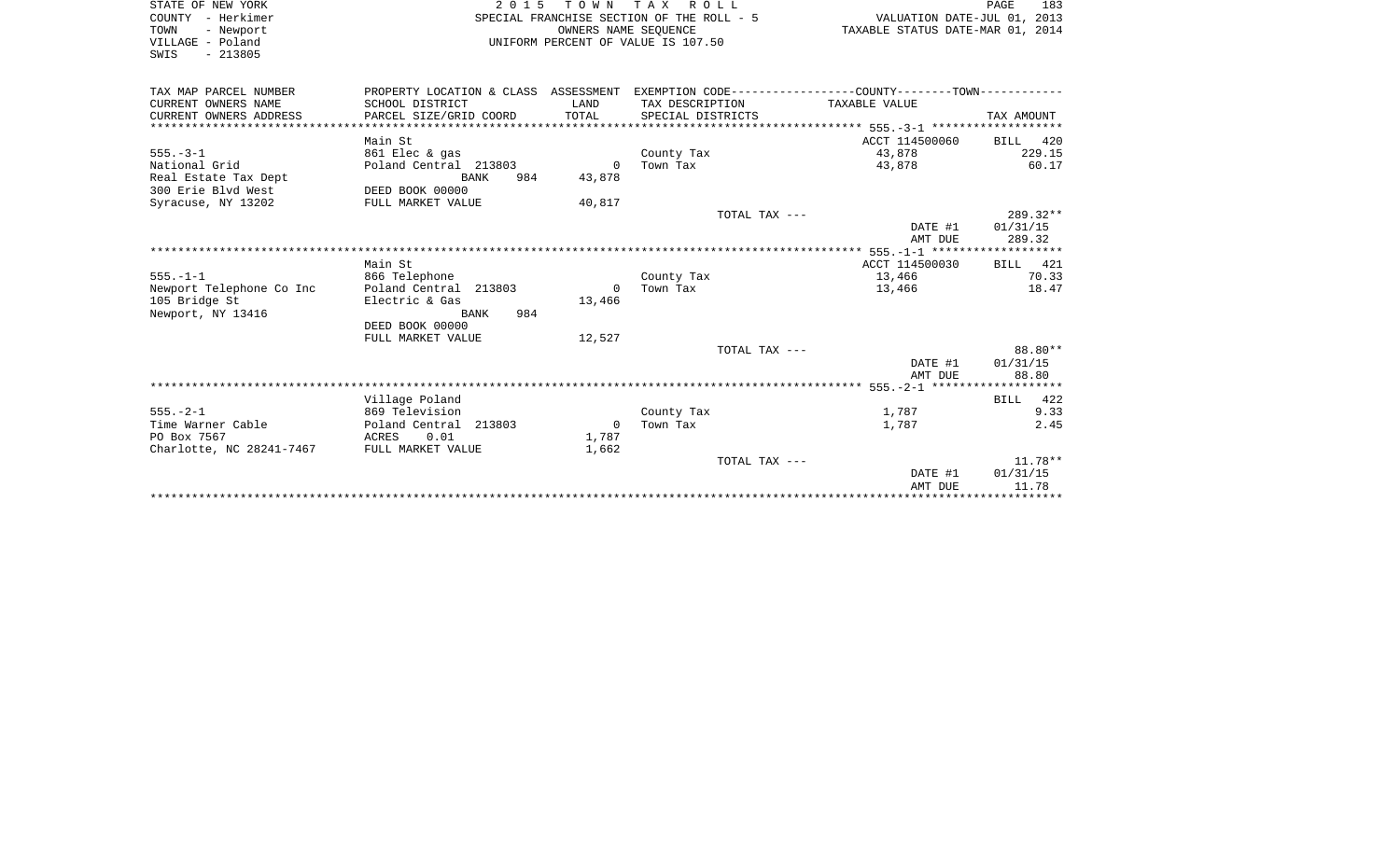| STATE OF NEW YORK | 2015 TOWN TAX ROLL                        |  | PAGE                             | 184 |
|-------------------|-------------------------------------------|--|----------------------------------|-----|
| COUNTY - Herkimer | SPECIAL FRANCHISE SECTION OF THE ROLL - 5 |  | VALUATION DATE-JUL 01, 2013      |     |
| TOWN - Newport    |                                           |  | TAXABLE STATUS DATE-MAR 01, 2014 |     |
| VILLAGE - Poland  |                                           |  | RPS155/V04/L015                  |     |
| $-213805$<br>SWIS |                                           |  | CURRENT DATE 12/16/2014          |     |
|                   |                                           |  |                                  |     |
|                   | ROLL SUB SECTION- - TOTALS                |  |                                  |     |

|      |                            | .∪⊥⊓⊥         | $\blacksquare$<br>11 L<br>LUIN |               |            | EXEMPT       | ABL.                  | $m \wedge m$<br>. |
|------|----------------------------|---------------|--------------------------------|---------------|------------|--------------|-----------------------|-------------------|
| CODE | <b>ABST</b><br>. .<br>NAMP | <b>DARCFT</b> | TVDT                           | $\mathcal{L}$ | ,,,<br>שחד | OUN".<br>۱M۲ | $- - - - - -$<br>ALUI | $- - -$<br>. Ал   |

### NO SPECIAL DISTRICTS AT THIS LEVEL

#### \*\*\* S C H O O L D I S T R I C T S U M M A R Y \*\*\*

| CODE   | DISTRICT NAME                    | TOTAL<br>PARCELS | ASSESSED<br>LAND | ASSESSED<br>TOTAL | <b>EXEMPT</b><br>AMOUNT | TOTAL<br>TAXABLE |
|--------|----------------------------------|------------------|------------------|-------------------|-------------------------|------------------|
|        |                                  |                  |                  |                   | STAR AMOUNT             | STAR TAXABLE     |
|        | Poland Central                   | 3                |                  | 59,131            |                         | 59,131           |
| 213803 |                                  |                  |                  |                   |                         | 59,131           |
|        | SUB-TOTAL                        | 3                |                  | 59,131            |                         | 59,131           |
|        | $S \cup B - T \cup T A L (CONT)$ |                  |                  |                   |                         | 59,131           |
|        |                                  |                  |                  |                   |                         |                  |
|        | TOTAL                            | 3                |                  | 59,131            |                         | 59,131           |
|        | TO TAL (CONT)                    |                  |                  |                   |                         | 59,131           |

\*\*\* S Y S T E M C O D E S S U M M A R Y \*\*\*

#### NO SYSTEM EXEMPTIONS AT THIS LEVEL

\*\*\* E X E M P T I O N S U M M A R Y \*\*\*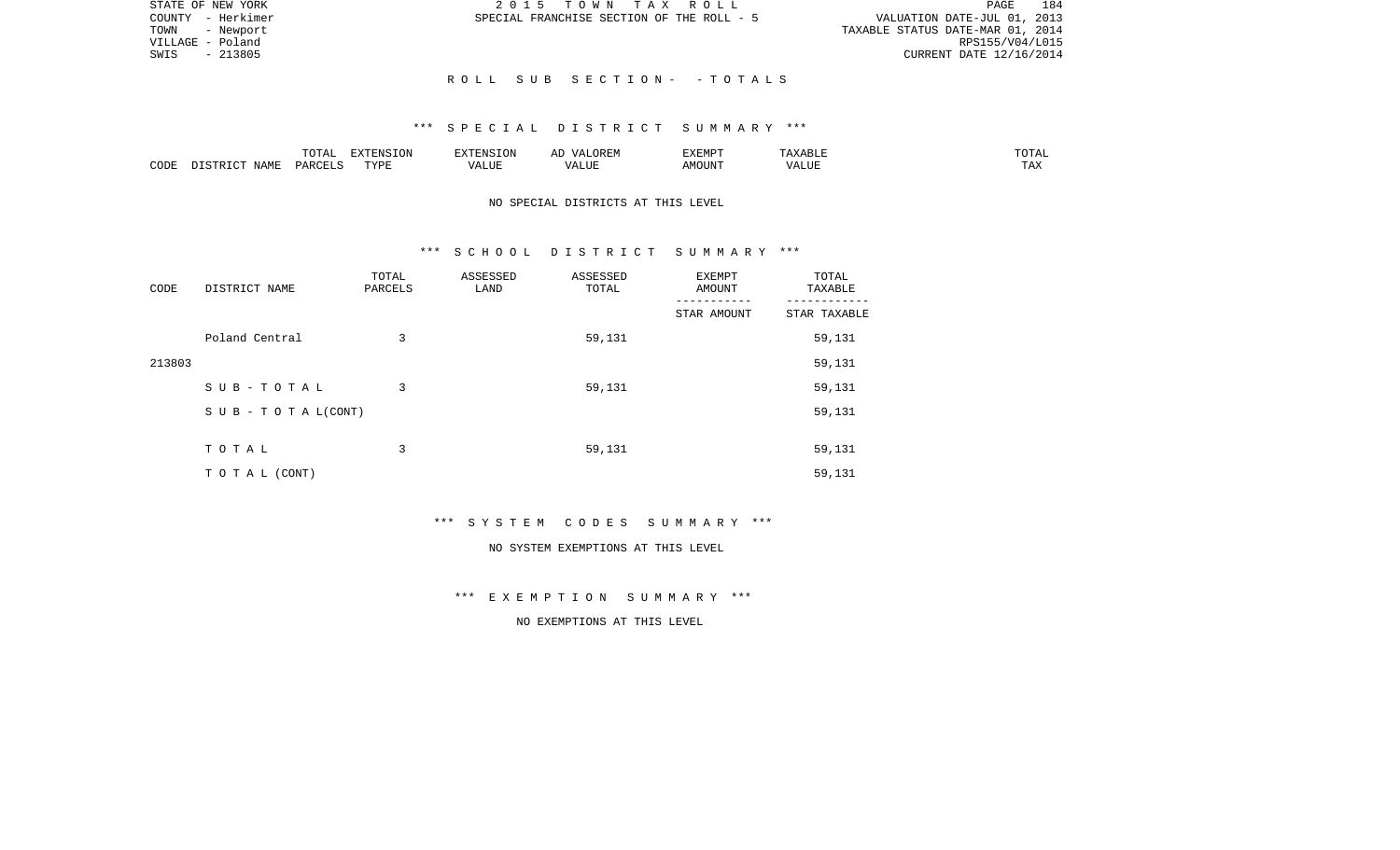| STATE OF NEW YORK |           | 2015 TOWN TAX ROLL                        | 185<br>PAGE                      |
|-------------------|-----------|-------------------------------------------|----------------------------------|
| COUNTY - Herkimer |           | SPECIAL FRANCHISE SECTION OF THE ROLL - 5 | VALUATION DATE-JUL 01, 2013      |
| TOWN              | - Newport |                                           | TAXABLE STATUS DATE-MAR 01, 2014 |
| VILLAGE - Poland  |           |                                           | RPS155/V04/L015                  |
| SWIS              | $-213805$ |                                           | CURRENT DATE 12/16/2014          |
|                   |           |                                           |                                  |

R O L L S U B S E C T I O N - - T O T A L S

| ROLL<br>SEC | DESCRIPTION                          | TOTAL<br>PARCELS | ASSESSED<br>LAND | ASSESSED<br>TOTAL | <b>EXEMPT</b><br>AMOUNT<br>STAR AMOUNT | TOTAL<br>TAXABLE<br>STAR TAXABLE | <b>TAX</b><br>RATE | TOTAL<br>TAX    |
|-------------|--------------------------------------|------------------|------------------|-------------------|----------------------------------------|----------------------------------|--------------------|-----------------|
|             | County Tax<br>Town Tax               |                  |                  | 59,131<br>59,131  |                                        | 59,131<br>59,131                 |                    | 308.81<br>81.09 |
|             | SPEC DIST TAXES<br>SPECIAL FRANCHISE |                  |                  |                   |                                        |                                  |                    | 389.90          |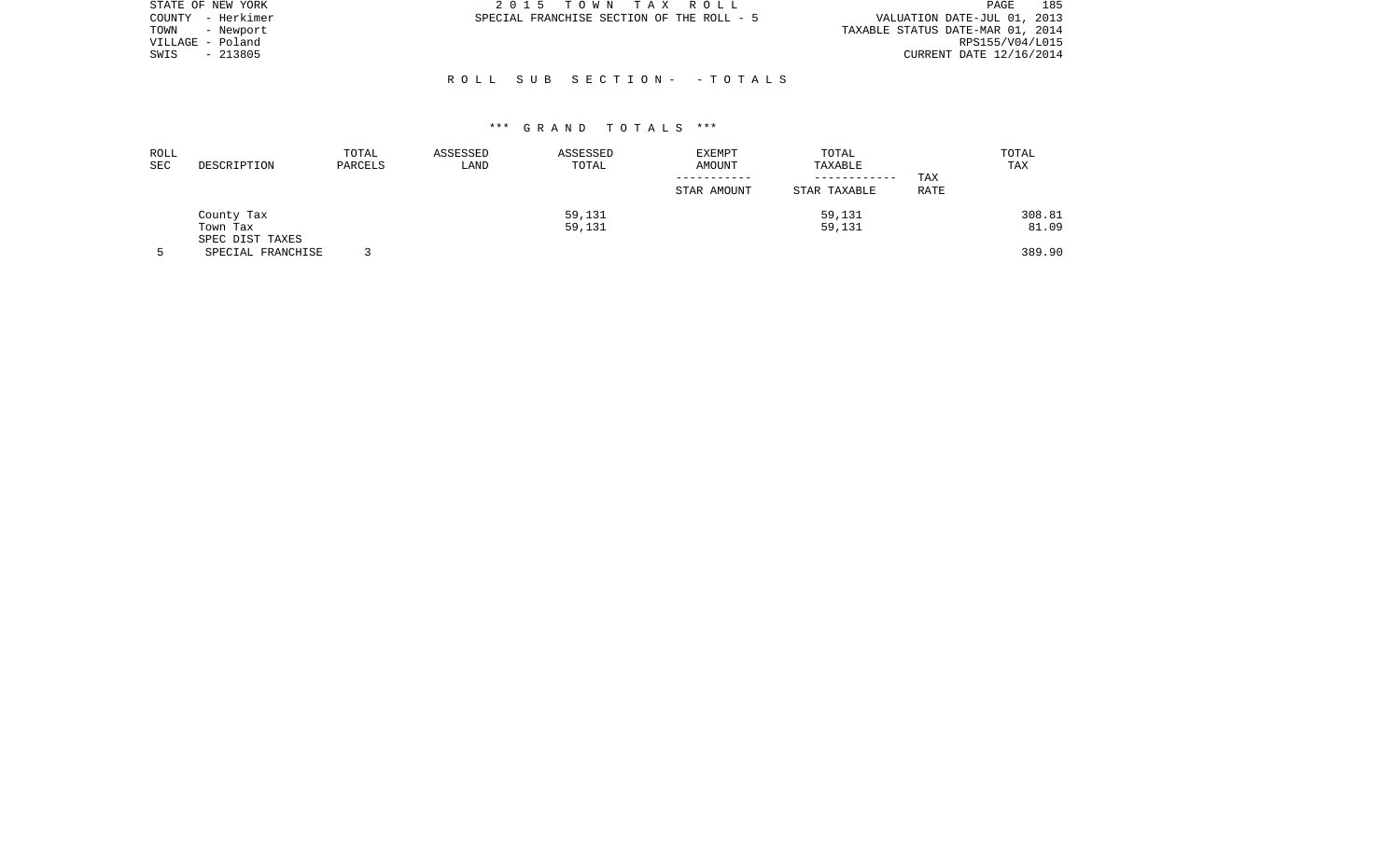| STATE OF NEW YORK | 2015 TOWN TAX ROLL                        | 186<br>PAGE                      |
|-------------------|-------------------------------------------|----------------------------------|
| COUNTY - Herkimer | SPECIAL FRANCHISE SECTION OF THE ROLL - 5 | VALUATION DATE-JUL 01, 2013      |
| TOWN<br>- Newport |                                           | TAXABLE STATUS DATE-MAR 01, 2014 |
| VILLAGE – Poland  |                                           | RPS155/V04/L015                  |
| SWIS<br>- 213805  |                                           | CURRENT DATE 12/16/2014          |
|                   |                                           |                                  |
|                   |                                           |                                  |

R O L L S E C T I O N T O T A L S

#### \*\*\* S P E C I A L D I S T R I C T S U M M A R Y \*\*\*

|      |       | ◡∸⊷           | $\Box$<br>LUIN |                          | <b>maso</b> r<br>$-1$<br>SXEMP | . .<br><b>ABLI</b> | 10 <sub>m</sub><br><b>+1+</b> |
|------|-------|---------------|----------------|--------------------------|--------------------------------|--------------------|-------------------------------|
| CODE | NAME. | <b>DARCET</b> | TVDF           | . <del>.</del><br>. LIUP |                                | 77T<br>יש בבא      | $m \times n$<br>T W           |

### NO SPECIAL DISTRICTS AT THIS LEVEL

#### \*\*\* S C H O O L D I S T R I C T S U M M A R Y \*\*\*

| CODE   | DISTRICT NAME             | TOTAL<br>PARCELS | ASSESSED<br>LAND | ASSESSED<br>TOTAL | <b>EXEMPT</b><br>AMOUNT | TOTAL<br>TAXABLE |
|--------|---------------------------|------------------|------------------|-------------------|-------------------------|------------------|
|        |                           |                  |                  |                   | STAR AMOUNT             | STAR TAXABLE     |
|        | Poland Central            | 3                |                  | 59,131            |                         | 59,131           |
| 213803 |                           |                  |                  |                   |                         | 59,131           |
|        | SUB-TOTAL                 | 3                |                  | 59,131            |                         | 59,131           |
|        | S U B - T O T A $L(CONT)$ |                  |                  |                   |                         | 59,131           |
|        |                           |                  |                  |                   |                         |                  |
|        | TOTAL                     | 3                |                  | 59,131            |                         | 59,131           |
|        | T O T A L (CONT)          |                  |                  |                   |                         | 59,131           |

\*\*\* S Y S T E M C O D E S S U M M A R Y \*\*\*

#### NO SYSTEM EXEMPTIONS AT THIS LEVEL

\*\*\* E X E M P T I O N S U M M A R Y \*\*\*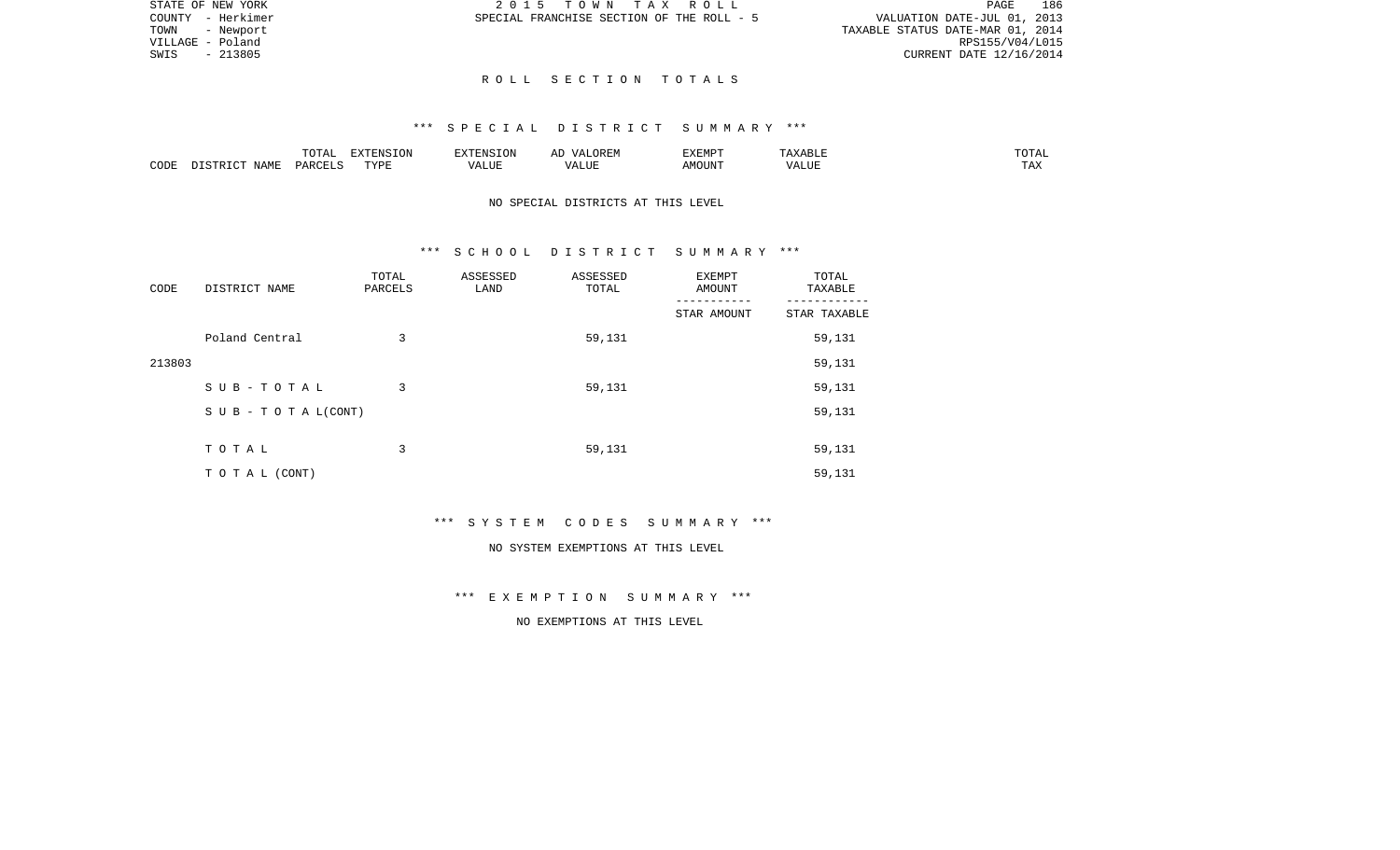|      | STATE OF NEW YORK | 2015 TOWN TAX ROLL                        | 187<br>PAGE                      |
|------|-------------------|-------------------------------------------|----------------------------------|
|      | COUNTY - Herkimer | SPECIAL FRANCHISE SECTION OF THE ROLL - 5 | VALUATION DATE-JUL 01, 2013      |
| TOWN | - Newport         |                                           | TAXABLE STATUS DATE-MAR 01, 2014 |
|      | VILLAGE - Poland  |                                           | RPS155/V04/L015                  |
| SWIS | $-213805$         |                                           | CURRENT DATE 12/16/2014          |
|      |                   |                                           |                                  |

### R O L L S E C T I O N T O T A L S

| ROLL       |                   | TOTAL   | ASSESSED | ASSESSED | <b>EXEMPT</b> | TOTAL        |      | TOTAL  |
|------------|-------------------|---------|----------|----------|---------------|--------------|------|--------|
| <b>SEC</b> | DESCRIPTION       | PARCELS | LAND     | TOTAL    | AMOUNT        | TAXABLE      |      | TAX    |
|            |                   |         |          |          |               | ------------ | TAX  |        |
|            |                   |         |          |          | STAR AMOUNT   | STAR TAXABLE | RATE |        |
|            | County Tax        |         |          | 59,131   |               | 59,131       |      | 308.81 |
|            | Town Tax          |         |          | 59,131   |               | 59,131       |      | 81.09  |
|            | SPEC DIST TAXES   |         |          |          |               |              |      |        |
|            | SPECIAL FRANCHISE |         |          |          |               |              |      | 389.90 |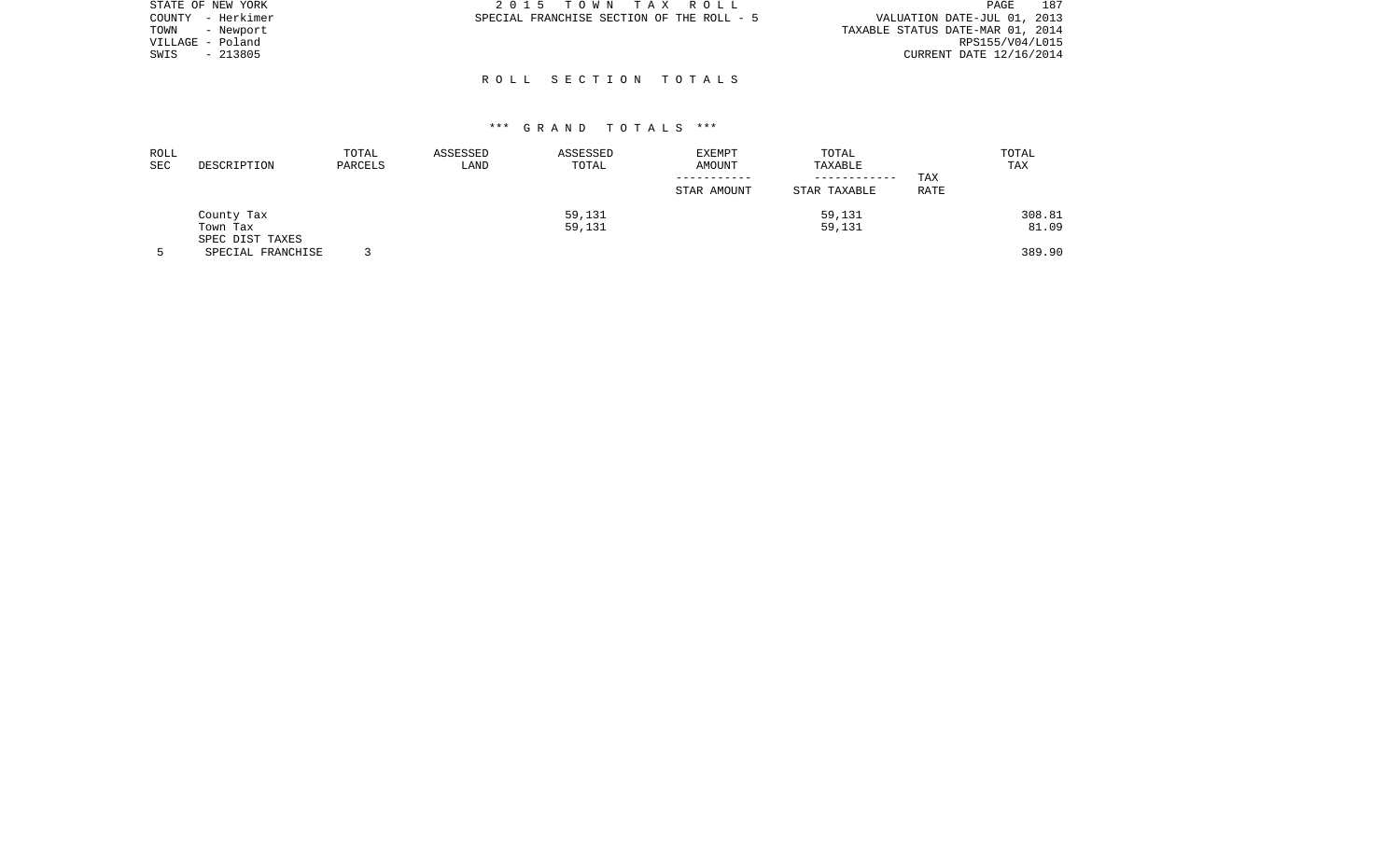| STATE OF NEW YORK<br>COUNTY - Herkimer<br>TOWN<br>- Newport | 2 0 1 5                                         | TOWN TAX<br>OWNERS NAME SEQUENCE | R O L L<br>UTILITY & R.R. SECTION OF THE ROLL - 6 | VALUATION DATE-JUL 01, 2013<br>TAXABLE STATUS DATE-MAR 01, 2014                               | PAGE<br>188             |
|-------------------------------------------------------------|-------------------------------------------------|----------------------------------|---------------------------------------------------|-----------------------------------------------------------------------------------------------|-------------------------|
| VILLAGE - Poland<br>$-213805$<br>SWIS                       |                                                 |                                  | UNIFORM PERCENT OF VALUE IS 107.50                |                                                                                               |                         |
| TAX MAP PARCEL NUMBER                                       |                                                 |                                  |                                                   | PROPERTY LOCATION & CLASS ASSESSMENT EXEMPTION CODE---------------COUNTY-------TOWN---------- |                         |
| CURRENT OWNERS NAME                                         | SCHOOL DISTRICT                                 | LAND                             | TAX DESCRIPTION                                   | TAXABLE VALUE                                                                                 |                         |
| CURRENT OWNERS ADDRESS<br>************************          | PARCEL SIZE/GRID COORD                          | TOTAL                            | SPECIAL DISTRICTS                                 |                                                                                               | TAX AMOUNT              |
|                                                             | Elec Trans                                      |                                  |                                                   |                                                                                               | BILL<br>- 423           |
| 638.005-9999-132.350-1002                                   | 882 Elec Trans Imp                              |                                  | County Tax                                        | 108                                                                                           | 0.56                    |
| National Grid                                               | Poland Central 213803                           | $\mathbf 0$                      | Town Tax                                          | 108                                                                                           | 0.15                    |
| Attn: Real Estate Tax Departme Location No 812350           |                                                 | 108                              |                                                   |                                                                                               |                         |
| 300 Erie Blvd West<br>Syracuse, NY 13202                    | App Factor 1.0000<br>T-186A Trenton Falls-Midd  |                                  |                                                   |                                                                                               |                         |
|                                                             | 984<br>BANK                                     |                                  |                                                   |                                                                                               |                         |
|                                                             | FULL MARKET VALUE                               | 100                              |                                                   |                                                                                               |                         |
|                                                             |                                                 |                                  | TOTAL TAX ---                                     | DATE #1                                                                                       | $0.71**$<br>01/31/15    |
|                                                             |                                                 |                                  |                                                   | AMT DUE                                                                                       | 0.71                    |
|                                                             | Substation                                      |                                  |                                                   |                                                                                               | 424<br>BILL             |
| 638.005-9999-132.350-1012                                   | 872 Elec-Substation                             |                                  | County Tax                                        | 9,415                                                                                         | 49.17                   |
| National Grid                                               | Poland Central 213803                           | $\Omega$                         | Town Tax                                          | 9,415                                                                                         | 12.91                   |
| Attn: Real Estate Tax Dept                                  | Location No 813658                              | 9,415                            |                                                   |                                                                                               |                         |
| 300 Erie Blvd West                                          | App Factor 1.0000                               |                                  |                                                   |                                                                                               |                         |
| Syracuse, NY 13202                                          | Northern Lumber Co Substa<br><b>BANK</b><br>984 |                                  |                                                   |                                                                                               |                         |
|                                                             | FULL MARKET VALUE                               | 8,750                            |                                                   |                                                                                               |                         |
|                                                             |                                                 |                                  | TOTAL TAX ---                                     |                                                                                               | $62.08**$               |
|                                                             |                                                 |                                  |                                                   | DATE #1<br>AMT DUE                                                                            | 01/31/15<br>62.08       |
|                                                             |                                                 |                                  |                                                   |                                                                                               |                         |
|                                                             | Outside Plant                                   |                                  |                                                   |                                                                                               | BILL 425                |
| 638.005-9999-132.350-1882                                   | 884 Elec Dist Out                               |                                  | County Tax                                        | 8,932                                                                                         | 46.65                   |
| National Grid                                               | Poland Central 213803                           | 0                                | Town Tax                                          | 8,932                                                                                         | 12.25                   |
| Attn: Real Estate Tax Departme Location No 888888           |                                                 | 8,932                            |                                                   |                                                                                               |                         |
| 300 Erie Blvd West                                          | App Factor 1.0000                               |                                  |                                                   |                                                                                               |                         |
| Syracuse, NY 13202                                          | Poles Wires Cables                              |                                  |                                                   |                                                                                               |                         |
|                                                             | 984<br>BANK                                     |                                  |                                                   |                                                                                               |                         |
|                                                             | FULL MARKET VALUE                               | 8,300                            |                                                   |                                                                                               |                         |
|                                                             |                                                 |                                  | TOTAL TAX ---                                     |                                                                                               | 58.90**                 |
|                                                             |                                                 |                                  |                                                   | DATE #1<br>AMT DUE                                                                            | 01/31/15<br>58.90       |
|                                                             |                                                 |                                  |                                                   |                                                                                               |                         |
|                                                             | Outside Plant St                                |                                  |                                                   | ACCT 114300090                                                                                | BILL<br>426             |
| 638.005-9999-630.500-1882                                   | 836 Telecom. eq.                                |                                  | County Tax                                        | 3,618                                                                                         | 18.90                   |
| Newport Telephone Co Inc                                    | Poland Central 213803                           | $\circ$                          | Town Tax                                          | 3,618                                                                                         | 4.96                    |
| Bridge St                                                   | Location No 888888                              | 3,618                            |                                                   |                                                                                               |                         |
| Newport, NY 13416                                           | App Factor 1.0000                               |                                  |                                                   |                                                                                               |                         |
|                                                             | Poles Wires Cables                              |                                  |                                                   |                                                                                               |                         |
|                                                             | 984<br>BANK                                     |                                  |                                                   |                                                                                               |                         |
|                                                             | DEED BOOK 00000                                 |                                  |                                                   |                                                                                               |                         |
|                                                             | FULL MARKET VALUE                               | 3,350                            |                                                   |                                                                                               |                         |
|                                                             |                                                 |                                  | TOTAL TAX ---                                     |                                                                                               | 23.86**                 |
|                                                             |                                                 |                                  |                                                   | DATE #1<br>AMT DUE                                                                            | 01/31/15<br>23.86       |
|                                                             |                                                 |                                  |                                                   | *******************                                                                           | * * * * * * * * * * * * |
|                                                             |                                                 |                                  |                                                   |                                                                                               |                         |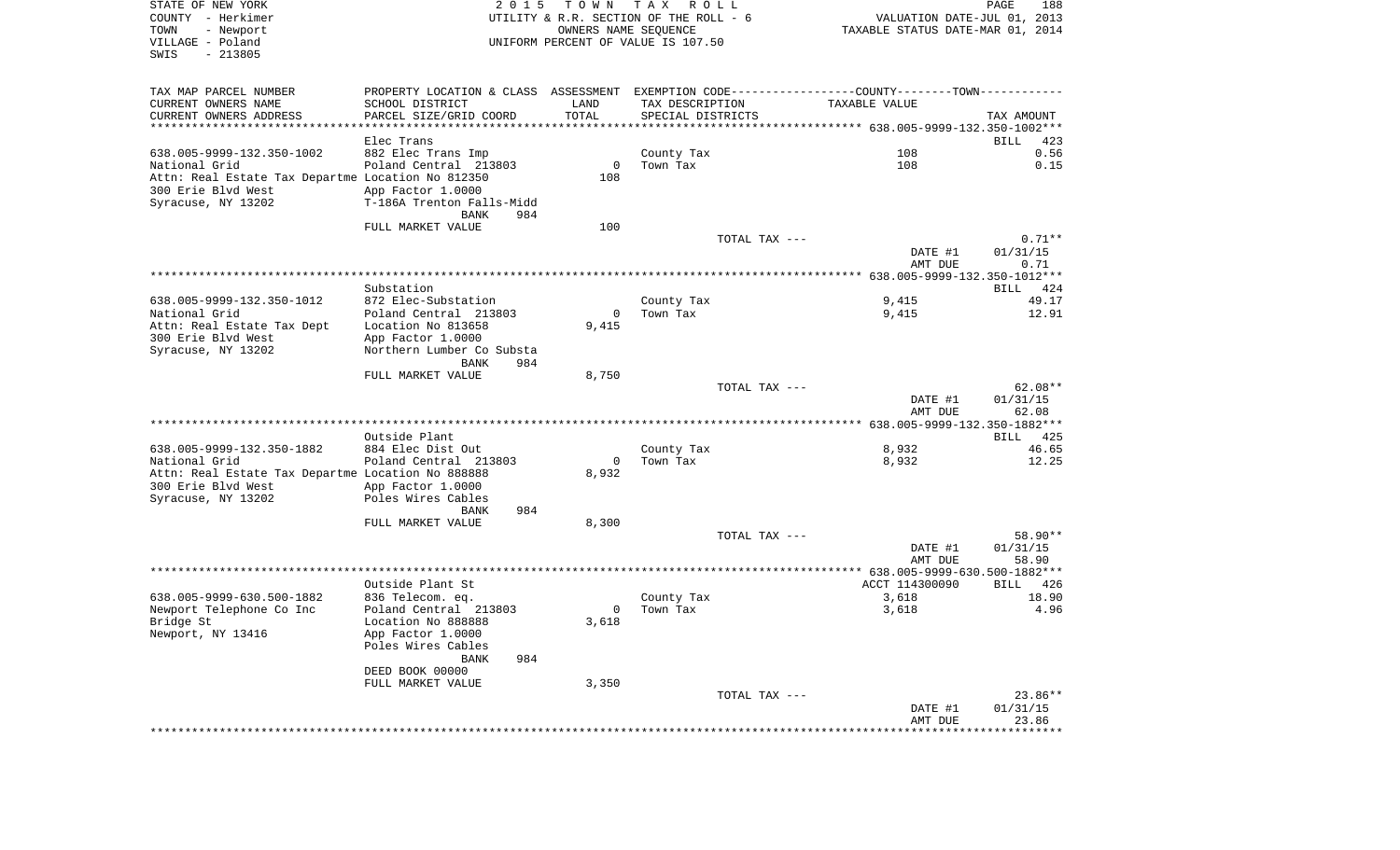| STATE OF NEW YORK | 2015 TOWN TAX ROLL                     | 189<br>PAGE                      |
|-------------------|----------------------------------------|----------------------------------|
| COUNTY - Herkimer | UTILITY & R.R. SECTION OF THE ROLL - 6 | VALUATION DATE-JUL 01, 2013      |
| TOWN - Newport    |                                        | TAXABLE STATUS DATE-MAR 01, 2014 |
| VILLAGE - Poland  | UNIFORM PERCENT OF VALUE IS 107.50     | RPS155/V04/L015                  |
| - 213805<br>SWIS  |                                        | CURRENT DATE 12/16/2014          |
|                   |                                        |                                  |
|                   | ROLL SUB SECTION- -TOTALS              |                                  |

|      |                            | .∪⊥⊓⊥         | $\blacksquare$<br>11 L<br>LUIN |               |            | EXEMPT       | ABL.                  | $m \wedge m$<br>. |
|------|----------------------------|---------------|--------------------------------|---------------|------------|--------------|-----------------------|-------------------|
| CODE | <b>ABST</b><br>. .<br>NAMP | <b>DARCFT</b> | TVDT                           | $\mathcal{L}$ | ,,,<br>שחד | OUN".<br>۱M۲ | $- - - - - -$<br>ALUI | $- - -$<br>. Ал   |

### NO SPECIAL DISTRICTS AT THIS LEVEL

#### \*\*\* S C H O O L D I S T R I C T S U M M A R Y \*\*\*

| CODE   | DISTRICT NAME                    | TOTAL<br>PARCELS | ASSESSED<br>LAND | ASSESSED<br>TOTAL | EXEMPT<br>AMOUNT | TOTAL<br>TAXABLE |
|--------|----------------------------------|------------------|------------------|-------------------|------------------|------------------|
|        |                                  |                  |                  |                   | STAR AMOUNT      | STAR TAXABLE     |
|        | Poland Central                   | 4                |                  | 22,073            |                  | 22,073           |
| 213803 |                                  |                  |                  |                   |                  | 22,073           |
|        | SUB-TOTAL                        | $\overline{4}$   |                  | 22,073            |                  | 22,073           |
|        | $S \cup B - T \cup T A L (CONT)$ |                  |                  |                   |                  | 22,073           |
|        |                                  |                  |                  |                   |                  |                  |
|        | TOTAL                            | 4                |                  | 22,073            |                  | 22,073           |
|        | T O T A L (CONT)                 |                  |                  |                   |                  | 22,073           |

\*\*\* S Y S T E M C O D E S S U M M A R Y \*\*\*

#### NO SYSTEM EXEMPTIONS AT THIS LEVEL

\*\*\* E X E M P T I O N S U M M A R Y \*\*\*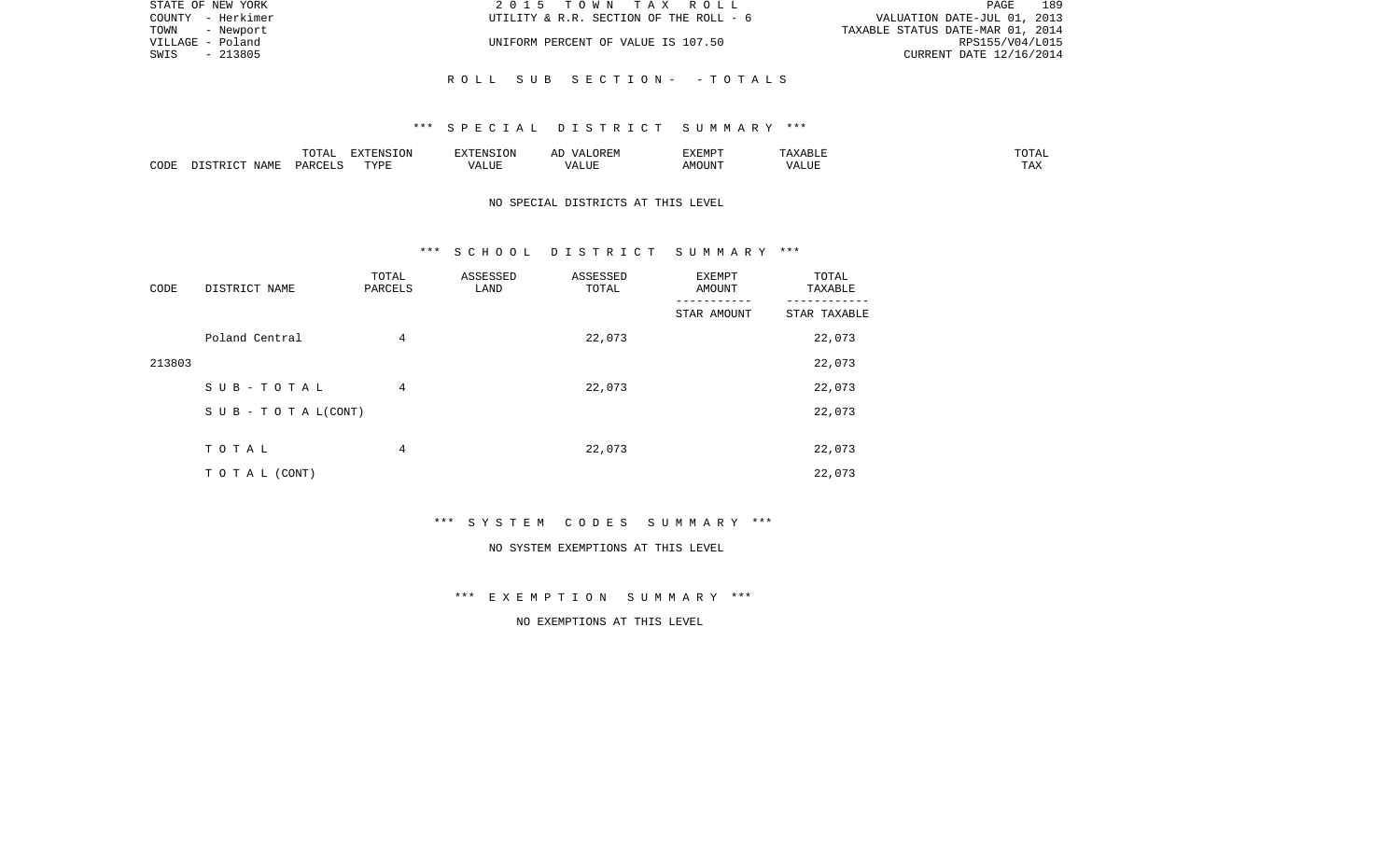| STATE OF NEW YORK | 2015 TOWN TAX ROLL                     | 190<br>PAGE                      |
|-------------------|----------------------------------------|----------------------------------|
| COUNTY - Herkimer | UTILITY & R.R. SECTION OF THE ROLL - 6 | VALUATION DATE-JUL 01, 2013      |
| TOWN<br>- Newport |                                        | TAXABLE STATUS DATE-MAR 01, 2014 |
| VILLAGE - Poland  | UNIFORM PERCENT OF VALUE IS 107.50     | RPS155/V04/L015                  |
| - 213805<br>SWIS  |                                        | CURRENT DATE 12/16/2014          |
|                   |                                        |                                  |

R O L L S U B S E C T I O N - - T O T A L S

| ROLL<br>SEC | DESCRIPTION                         | TOTAL<br>PARCELS | ASSESSED<br>LAND | ASSESSED<br>TOTAL | EXEMPT<br>AMOUNT<br>STAR AMOUNT | TOTAL<br>TAXABLE<br>STAR TAXABLE | TAX<br>RATE | TOTAL<br>TAX    |
|-------------|-------------------------------------|------------------|------------------|-------------------|---------------------------------|----------------------------------|-------------|-----------------|
|             | County Tax<br>Town Tax              |                  |                  | 22,073<br>22,073  |                                 | 22,073<br>22,073                 |             | 115.28<br>30.27 |
|             | SPEC DIST TAXES<br>UTILITIES & N.C. |                  |                  |                   |                                 |                                  |             | 145.55          |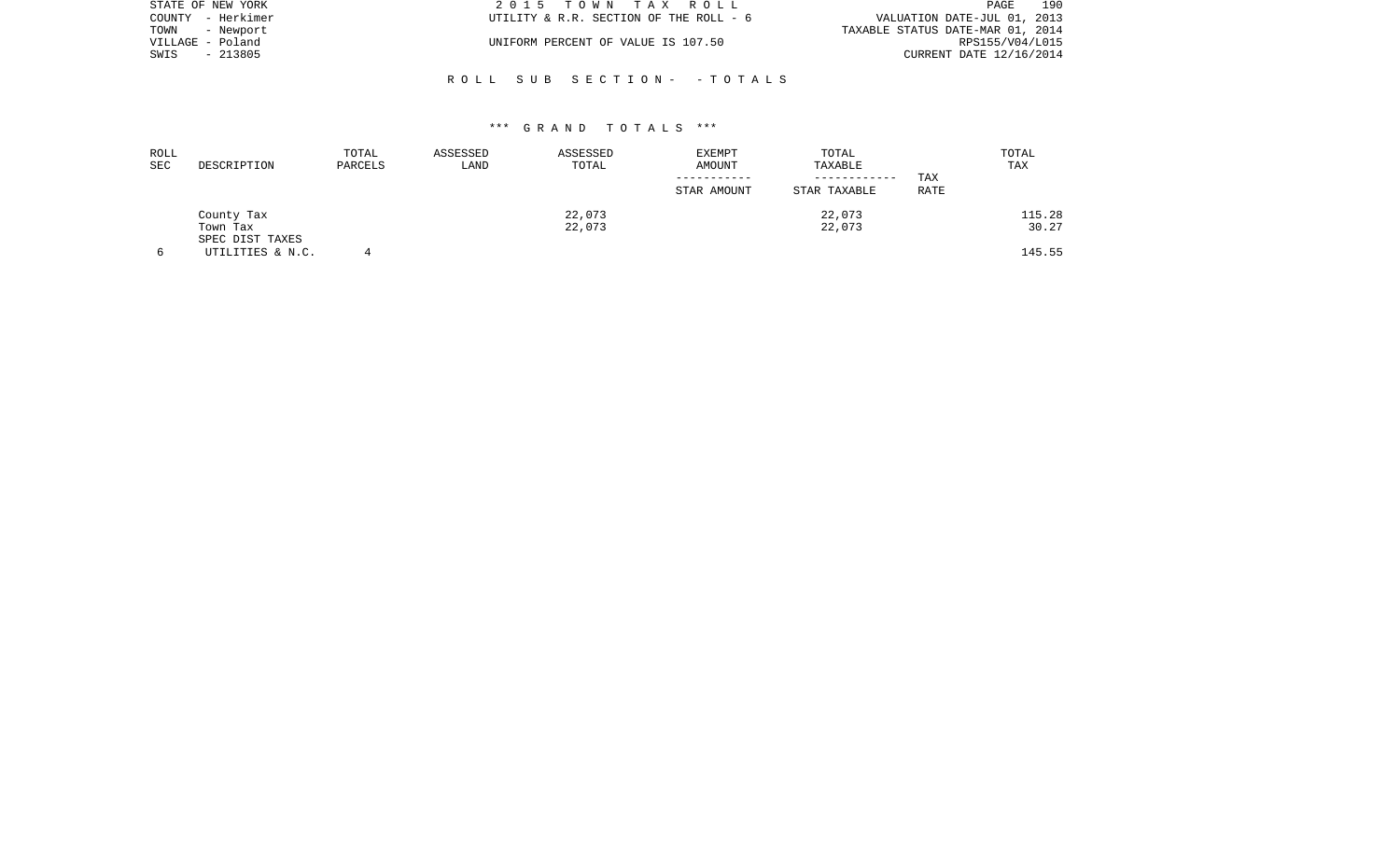| STATE OF NEW YORK | 2015 TOWN TAX ROLL                     | PAGE 191                         |
|-------------------|----------------------------------------|----------------------------------|
| COUNTY - Herkimer | UTILITY & R.R. SECTION OF THE ROLL - 6 | VALUATION DATE-JUL 01, 2013      |
| TOWN - Newport    |                                        | TAXABLE STATUS DATE-MAR 01, 2014 |
| VILLAGE - Poland  | UNIFORM PERCENT OF VALUE IS 107.50     | RPS155/V04/L015                  |
| SWIS<br>- 213805  |                                        | CURRENT DATE 12/16/2014          |
|                   |                                        |                                  |
|                   | ROLL SECTION TOTALS                    |                                  |

|      |      | $m \wedge m \neq$<br>$\Delta$<br>10111        | FYTFNC<br>'ON    |      | ORE.<br>$\sqrt{4}$ | .XEMP <sup>-</sup> | சபா   | ------<br>TU TAL    |
|------|------|-----------------------------------------------|------------------|------|--------------------|--------------------|-------|---------------------|
| CODE | JAMF | $L$ $\mu$ $\Delta$ R $\mu$ $\mu$ <sup>T</sup> | <b>TRAT</b><br>. | ،LUE | LUI<br>$\cdots$    | <b>MOUN'L</b>      | T T T | <b>TITLE</b><br>ŦΨV |

### NO SPECIAL DISTRICTS AT THIS LEVEL

#### \*\*\* S C H O O L D I S T R I C T S U M M A R Y \*\*\*

| CODE   | DISTRICT NAME      | TOTAL<br>PARCELS | ASSESSED<br>LAND | ASSESSED<br>TOTAL | EXEMPT<br>AMOUNT<br>--------- | TOTAL<br>TAXABLE<br>------- |
|--------|--------------------|------------------|------------------|-------------------|-------------------------------|-----------------------------|
|        |                    |                  |                  |                   | STAR AMOUNT                   | STAR TAXABLE                |
|        | Poland Central     | 4                |                  | 22,073            |                               | 22,073                      |
| 213803 |                    |                  |                  |                   |                               | 22,073                      |
|        | SUB-TOTAL          | 4                |                  | 22,073            |                               | 22,073                      |
|        | SUB - TO TAL(CONT) |                  |                  |                   |                               | 22,073                      |
|        |                    |                  |                  |                   |                               |                             |
|        | TOTAL              | 4                |                  | 22,073            |                               | 22,073                      |
|        | T O T A L (CONT)   |                  |                  |                   |                               | 22,073                      |

\*\*\* S Y S T E M C O D E S S U M M A R Y \*\*\*

#### NO SYSTEM EXEMPTIONS AT THIS LEVEL

\*\*\* E X E M P T I O N S U M M A R Y \*\*\*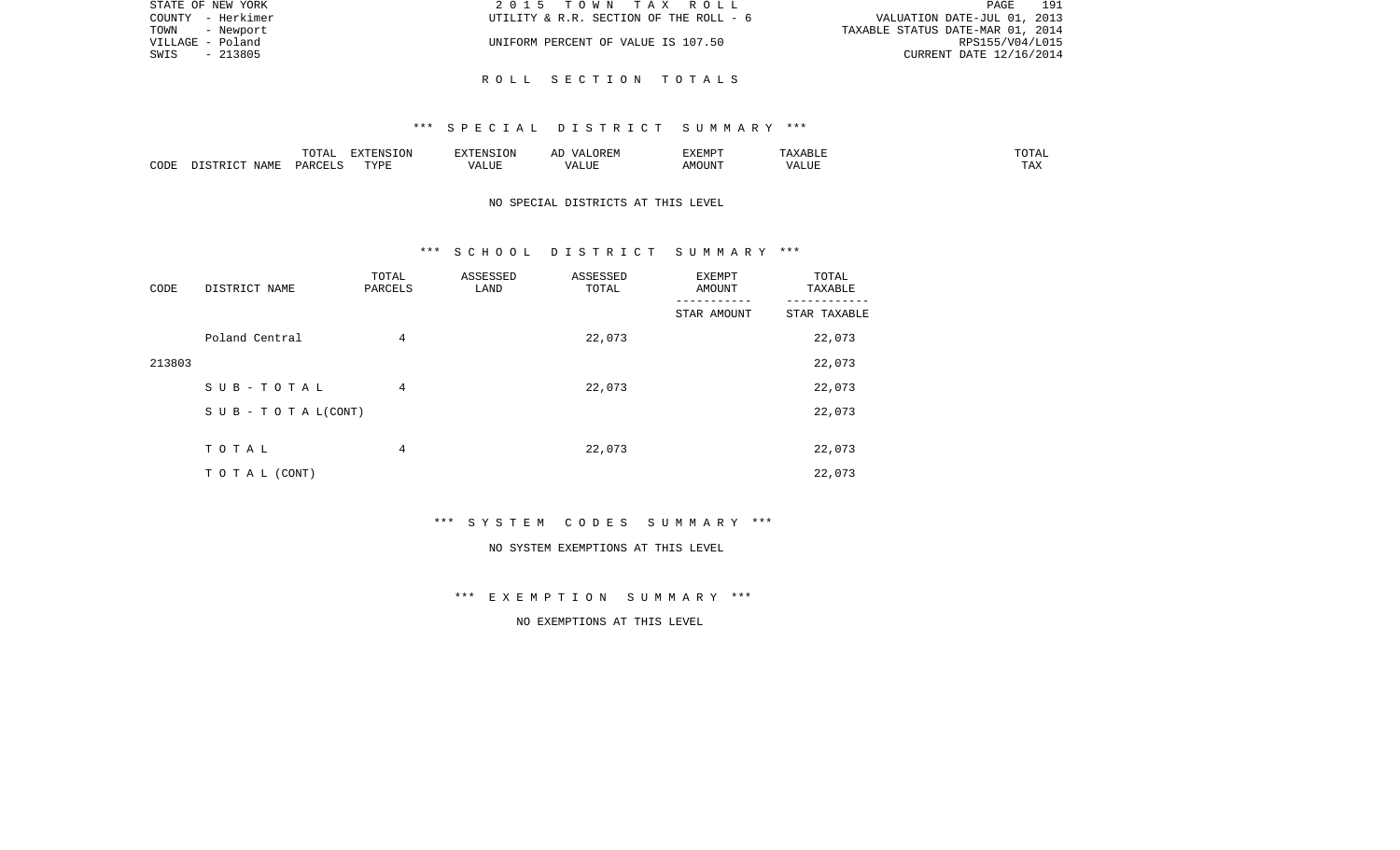| STATE OF NEW YORK | 2015 TOWN TAX ROLL                     | 192<br>PAGE                      |
|-------------------|----------------------------------------|----------------------------------|
| COUNTY - Herkimer | UTILITY & R.R. SECTION OF THE ROLL - 6 | VALUATION DATE-JUL 01, 2013      |
| TOWN<br>- Newport |                                        | TAXABLE STATUS DATE-MAR 01, 2014 |
| VILLAGE - Poland  | UNIFORM PERCENT OF VALUE IS 107.50     | RPS155/V04/L015                  |
| $-213805$<br>SWIS |                                        | CURRENT DATE 12/16/2014          |
|                   |                                        |                                  |

R O L L S E C T I O N T O T A L S

| ROLL<br><b>SEC</b> | DESCRIPTION                         | TOTAL<br>PARCELS | ASSESSED<br>LAND | ASSESSED<br>TOTAL | EXEMPT<br>AMOUNT | TOTAL<br>TAXABLE             |             | TOTAL<br>TAX    |
|--------------------|-------------------------------------|------------------|------------------|-------------------|------------------|------------------------------|-------------|-----------------|
|                    |                                     |                  |                  |                   | STAR AMOUNT      | ------------<br>STAR TAXABLE | TAX<br>RATE |                 |
|                    | County Tax<br>Town Tax              |                  |                  | 22,073<br>22,073  |                  | 22,073<br>22,073             |             | 115.28<br>30.27 |
|                    | SPEC DIST TAXES<br>UTILITIES & N.C. |                  |                  |                   |                  |                              |             | 145.55          |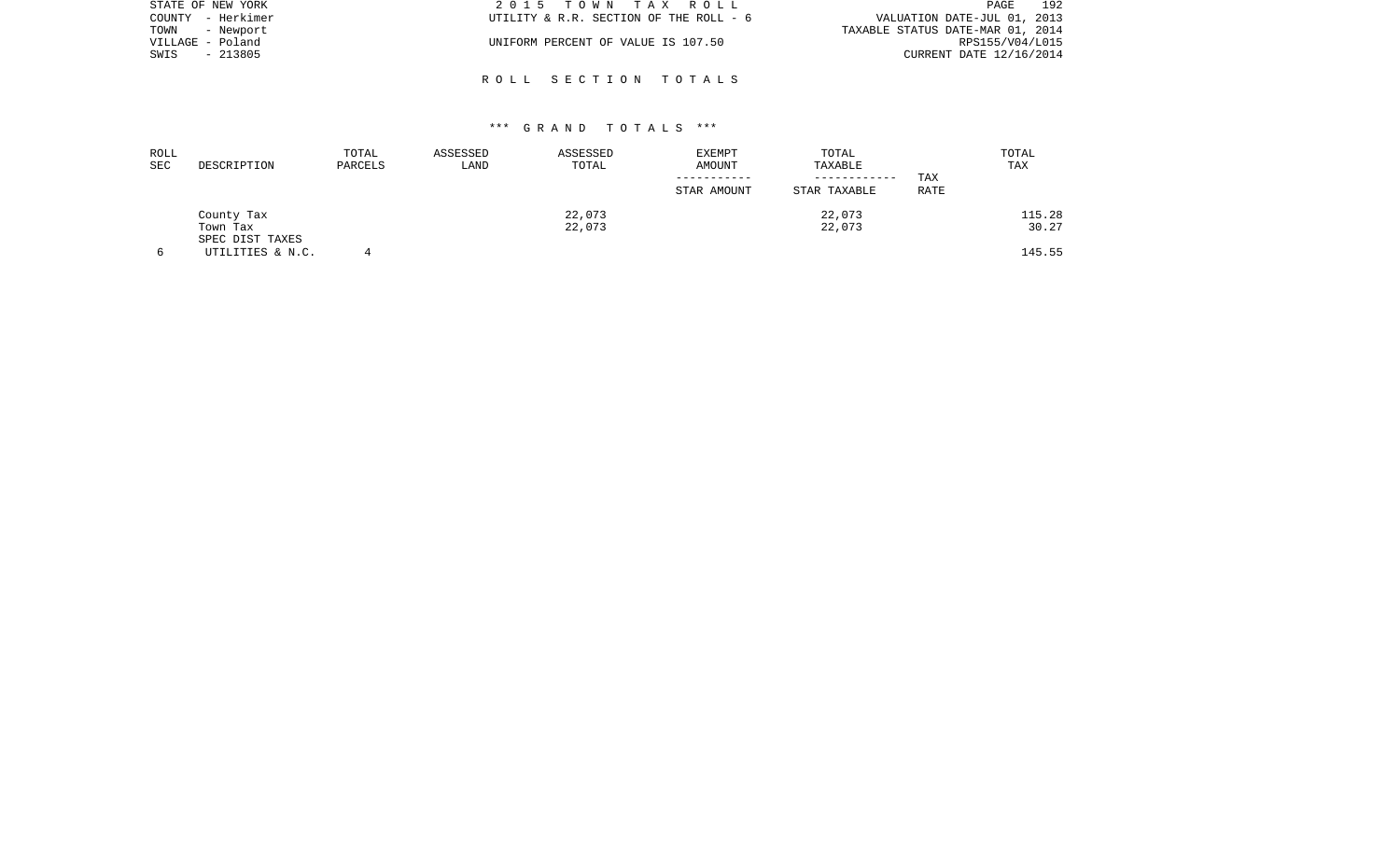| STATE OF NEW YORK<br>COUNTY - Herkimer<br>TOWN<br>- Newport<br>VILLAGE - Poland<br>$-213805$<br>SWIS | 2 0 1 5                           |               | TOWN TAX ROLL<br>WHOLLY EXEMPT SECTION OF THE ROLL - 8<br>OWNERS NAME SEQUENCE<br>UNIFORM PERCENT OF VALUE IS 107.50 | PAGE 193<br>VALUATION DATE-JUL 01, 2013<br>TAXABLE STATUS DATE-MAR 01, 2014                                     |              |
|------------------------------------------------------------------------------------------------------|-----------------------------------|---------------|----------------------------------------------------------------------------------------------------------------------|-----------------------------------------------------------------------------------------------------------------|--------------|
| TAX MAP PARCEL NUMBER<br>CURRENT OWNERS NAME                                                         | SCHOOL DISTRICT                   | LAND<br>TOTAL | TAX DESCRIPTION                                                                                                      | PROPERTY LOCATION & CLASS ASSESSMENT EXEMPTION CODE---------------COUNTY--------TOWN----------<br>TAXABLE VALUE |              |
| CURRENT OWNERS ADDRESS                                                                               | PARCEL SIZE/GRID COORD            |               | SPECIAL DISTRICTS                                                                                                    |                                                                                                                 | TAX AMOUNT   |
|                                                                                                      | 8778 Main St                      |               |                                                                                                                      | ACCT 114000900                                                                                                  |              |
| $088.59 - 2 - 3$                                                                                     | 210 1 Family Res NON PROF 9 25300 |               |                                                                                                                      | 150,000<br>150,000                                                                                              |              |
| Comm. Baptist Church of Polan Poland Central 213803                                                  |                                   |               | 15,000 County Tax                                                                                                    | 0.00                                                                                                            | 0.00         |
| 8778 S Main St                                                                                       | E                                 |               | 150,000 Town Tax                                                                                                     | 0.00                                                                                                            | 0.00         |
| PO Box 385                                                                                           | $3\frac{162}{160}$                |               |                                                                                                                      |                                                                                                                 |              |
| Poland, NY 13431                                                                                     | M St                              |               |                                                                                                                      |                                                                                                                 |              |
|                                                                                                      | FRNT 116.49 DPTH 162.69           |               |                                                                                                                      |                                                                                                                 |              |
|                                                                                                      | EAST-0343106 NRTH-1599789         |               |                                                                                                                      |                                                                                                                 |              |
|                                                                                                      | DEED BOOK 1212 PG-656             |               |                                                                                                                      |                                                                                                                 |              |
|                                                                                                      | FULL MARKET VALUE                 | 139,550       |                                                                                                                      |                                                                                                                 |              |
|                                                                                                      |                                   |               | TOTAL TAX ---                                                                                                        |                                                                                                                 | $0.00**$     |
|                                                                                                      |                                   |               |                                                                                                                      |                                                                                                                 |              |
|                                                                                                      | State Route 28                    |               |                                                                                                                      |                                                                                                                 |              |
| $088.67 - 1 - 6$                                                                                     | 314 Rural vac<10                  |               | NON PROF 9 25300                                                                                                     | 25,000<br>25,000                                                                                                |              |
| Kuyahoore Vol Ambulance Corps Poland Central 213803<br>PO Box 232                                    |                                   | 25,000        | County Tax                                                                                                           | 0.00<br>0.00                                                                                                    | 0.00<br>0.00 |
| Poland, NY 13431                                                                                     | FRNT 244.00 DPTH<br>ACRES<br>2.80 |               | 25,000 Town Tax                                                                                                      |                                                                                                                 |              |
|                                                                                                      | EAST-0344008 NRTH-1598293         |               |                                                                                                                      |                                                                                                                 |              |
|                                                                                                      | DEED BOOK 866<br>PG-244           |               |                                                                                                                      |                                                                                                                 |              |
|                                                                                                      | FULL MARKET VALUE                 | 23,250        |                                                                                                                      |                                                                                                                 |              |
|                                                                                                      |                                   |               | TOTAL TAX ---                                                                                                        |                                                                                                                 | $0.00**$     |
|                                                                                                      | Main St                           |               |                                                                                                                      | ACCT 114000692                                                                                                  |              |
| $088.59 - 2 - 2$                                                                                     | 620 Religious                     |               | NON PROF 9 25300                                                                                                     | 719,500 719,500                                                                                                 |              |
| Poland Baptist Church                                                                                | Poland Central 213803             |               | 14,900 County Tax                                                                                                    | 0.00                                                                                                            | 0.00         |
| Poland, NY 13431                                                                                     | E.                                | 719,500       | Town Tax                                                                                                             | 0.00                                                                                                            | 0.00         |
|                                                                                                      | 116.49-170.61                     |               |                                                                                                                      |                                                                                                                 |              |
|                                                                                                      | Main St                           |               |                                                                                                                      |                                                                                                                 |              |
|                                                                                                      | FRNT 116.49 DPTH 170.61           |               |                                                                                                                      |                                                                                                                 |              |
|                                                                                                      | EAST-0343053 NRTH-1599894         |               |                                                                                                                      |                                                                                                                 |              |
|                                                                                                      | FULL MARKET VALUE                 | 669,300       |                                                                                                                      |                                                                                                                 |              |
|                                                                                                      |                                   |               | TOTAL TAX ---                                                                                                        |                                                                                                                 | $0.00**$     |
|                                                                                                      |                                   |               |                                                                                                                      |                                                                                                                 |              |
| $088.59 - 2 - 1$                                                                                     | Main St<br>695 Cemetery           |               | NON PROF 9 25300                                                                                                     | ACCT 114000691<br>38,800<br>38,800                                                                              |              |
| Poland Cemetery                                                                                      | Poland Central 213803             |               | 38,700 County Tax                                                                                                    | 0.00                                                                                                            | 0.00         |
| Poland, NY 13431                                                                                     | E                                 |               | 38,800 Town Tax                                                                                                      | 0.00                                                                                                            | 0.00         |
|                                                                                                      | 110x530                           |               |                                                                                                                      |                                                                                                                 |              |
|                                                                                                      | Main St                           |               |                                                                                                                      |                                                                                                                 |              |
|                                                                                                      | FRNT 110.00 DPTH 530.00           |               |                                                                                                                      |                                                                                                                 |              |
|                                                                                                      | 3.53<br>ACRES                     |               |                                                                                                                      |                                                                                                                 |              |
|                                                                                                      | EAST-0343326 NRTH-1599969         |               |                                                                                                                      |                                                                                                                 |              |
|                                                                                                      | FULL MARKET VALUE                 | 36,100        |                                                                                                                      |                                                                                                                 |              |
|                                                                                                      |                                   |               | TOTAL TAX ---                                                                                                        |                                                                                                                 | $0.00**$     |
|                                                                                                      |                                   |               |                                                                                                                      | **************************************                                                                          |              |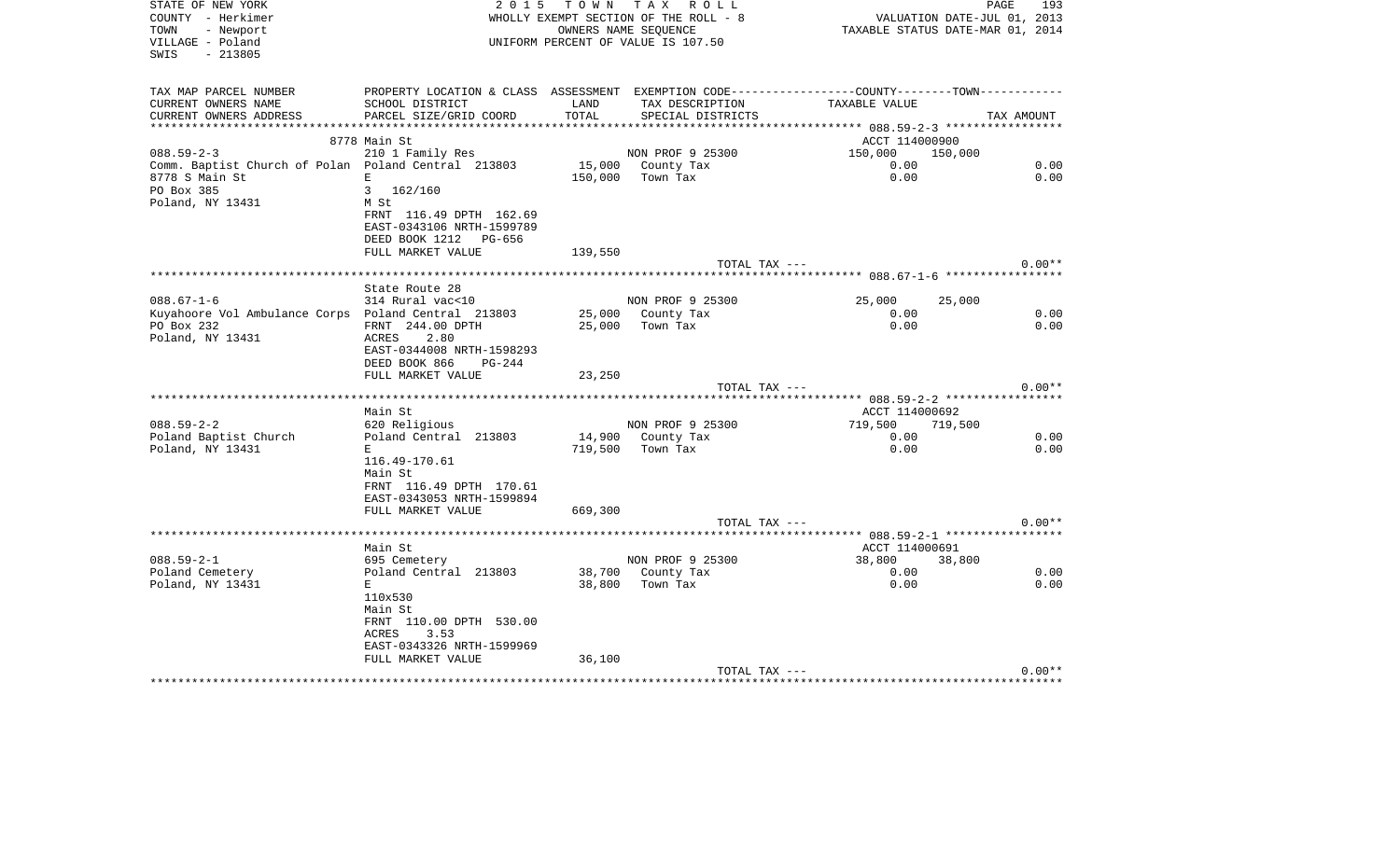| STATE OF NEW YORK<br>COUNTY - Herkimer<br>TOWN<br>- Newport<br>VILLAGE - Poland<br>SWIS<br>- 213805 |                                                                                                 |         | 2015 TOWN TAX ROLL<br>WHOLLY EXEMPT SECTION OF THE ROLL - 8<br>OWNERS NAME SEOUENCE<br>UNIFORM PERCENT OF VALUE IS 107.50 | TAXABLE STATUS DATE-MAR 01, 2014 | 194<br>PAGE<br>VALUATION DATE-JUL 01, 2013 |
|-----------------------------------------------------------------------------------------------------|-------------------------------------------------------------------------------------------------|---------|---------------------------------------------------------------------------------------------------------------------------|----------------------------------|--------------------------------------------|
| TAX MAP PARCEL NUMBER                                                                               | PROPERTY LOCATION & CLASS ASSESSMENT EXEMPTION CODE----------------COUNTY--------TOWN---------- |         |                                                                                                                           |                                  |                                            |
| CURRENT OWNERS NAME                                                                                 | SCHOOL DISTRICT LAND                                                                            |         | TAX DESCRIPTION TAXABLE VALUE                                                                                             |                                  |                                            |
|                                                                                                     | CURRENT OWNERS ADDRESS <b>DARCEL SIZE/GRID COORD</b> TOTAL SPECIAL DISTRICTS                    |         |                                                                                                                           |                                  | TAX AMOUNT                                 |
|                                                                                                     | 8662 State Route 28                                                                             |         |                                                                                                                           |                                  |                                            |
| $088.67 - 1 - 4.2$                                                                                  | 614 Spec. school NON PROF 9 25300                                                               |         |                                                                                                                           | 385,200                          | 385,200                                    |
|                                                                                                     | United Cerebral Palsy <b>Doland Central</b> 213803 23,100 County Tax                            |         |                                                                                                                           | 0.00                             | 0.00                                       |
| Utica In                                                                                            | N                                                                                               |         | 385,200 Town Tax                                                                                                          | 0.00                             | 0.00                                       |
| 1020 Mary St                                                                                        | 175x300                                                                                         |         |                                                                                                                           |                                  |                                            |
| Utica, NY 13501                                                                                     | Rt 28                                                                                           |         |                                                                                                                           |                                  |                                            |
|                                                                                                     | FRNT 175.00 DPTH 300.00                                                                         |         |                                                                                                                           |                                  |                                            |
|                                                                                                     | 1.20<br>ACRES                                                                                   |         |                                                                                                                           |                                  |                                            |
|                                                                                                     | EAST-0344256 NRTH-1597854                                                                       |         |                                                                                                                           |                                  |                                            |
|                                                                                                     | FULL MARKET VALUE                                                                               | 358,350 |                                                                                                                           |                                  | $0.00**$                                   |
|                                                                                                     |                                                                                                 |         |                                                                                                                           | TOTAL TAX ---                    |                                            |
|                                                                                                     | Main St                                                                                         |         |                                                                                                                           |                                  |                                            |
| $088.59 - 2 - 28$                                                                                   |                                                                                                 |         |                                                                                                                           | 25,000 25,000                    |                                            |
| Village of Poland                                                                                   | Poland Central 213803 25,000 County Tax                                                         |         |                                                                                                                           | 0.00                             | 0.00                                       |
| Main St                                                                                             | ACRES 4.70                                                                                      | 25,000  | Town Tax                                                                                                                  | 0.00                             | 0.00                                       |
| Poland, NY                                                                                          | EAST-0343880 NRTH-1599790                                                                       |         |                                                                                                                           |                                  |                                            |
|                                                                                                     | FULL MARKET VALUE                                                                               | 23,250  |                                                                                                                           |                                  |                                            |
|                                                                                                     |                                                                                                 |         |                                                                                                                           | TOTAL TAX ---                    | $0.00**$                                   |
|                                                                                                     |                                                                                                 |         |                                                                                                                           |                                  |                                            |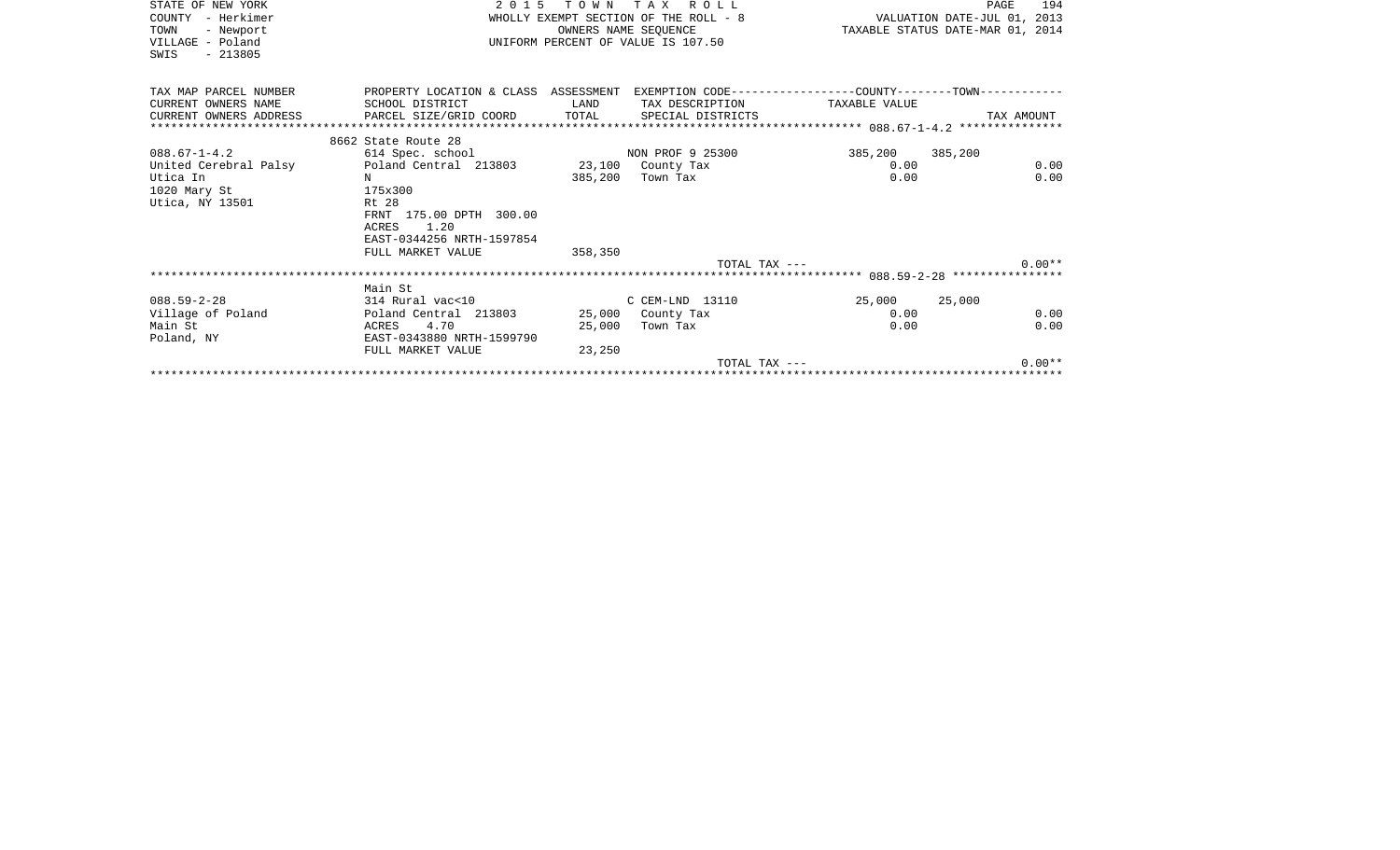| STATE OF NEW YORK | 2015 TOWN TAX ROLL                    | 195<br>PAGE                      |
|-------------------|---------------------------------------|----------------------------------|
| COUNTY - Herkimer | WHOLLY EXEMPT SECTION OF THE ROLL - 8 | VALUATION DATE-JUL 01, 2013      |
| TOWN<br>- Newport |                                       | TAXABLE STATUS DATE-MAR 01, 2014 |
| VILLAGE - Poland  |                                       | RPS155/V04/L015                  |
| SWIS<br>- 213805  |                                       | CURRENT DATE 12/16/2014          |
|                   |                                       |                                  |
|                   | ROLL SUB SECTION- -TOTALS             |                                  |

|      |       | <b>momm</b><br>◡∸⊷                | EXTENSION   | $7 - 21$       | $\cdots$ | 57735705<br>. .<br>7 YEN A |                              | ۰д<br>- - - - -        |
|------|-------|-----------------------------------|-------------|----------------|----------|----------------------------|------------------------------|------------------------|
| CODE | NAME. | $\alpha$ DORT $\tau$<br><b>DA</b> | <b>TITE</b> | T T T<br>/ALUE |          | MOUN.                      | $-77$<br>$\lambda$<br>٬ اسد. | $m \times n$<br>⊥ டு∡: |

### NO SPECIAL DISTRICTS AT THIS LEVEL

#### \*\*\* S C H O O L D I S T R I C T S U M M A R Y \*\*\*

| CODE   | DISTRICT NAME      | TOTAL<br>PARCELS | ASSESSED<br>LAND | ASSESSED<br>TOTAL | EXEMPT<br>AMOUNT | TOTAL<br>TAXABLE |
|--------|--------------------|------------------|------------------|-------------------|------------------|------------------|
|        |                    |                  |                  |                   | STAR AMOUNT      | STAR TAXABLE     |
|        | Poland Central     | 6                | 141,700          | 1343,500          | 1343,500         |                  |
| 213803 |                    |                  |                  |                   |                  |                  |
|        | SUB-TOTAL          | 6                | 141,700          | 1343,500          | 1343,500         |                  |
|        | SUB - TO TAL(CONT) |                  |                  |                   |                  |                  |
|        |                    |                  |                  |                   |                  |                  |
|        | TOTAL              | 6                | 141,700          | 1343,500          | 1343,500         |                  |
|        | TO TAL (CONT)      |                  |                  |                   |                  |                  |

\*\*\* S Y S T E M C O D E S S U M M A R Y \*\*\*

#### NO SYSTEM EXEMPTIONS AT THIS LEVEL

|       |             | TOTAL   |          |          |
|-------|-------------|---------|----------|----------|
| CODE  | DESCRIPTION | PARCELS | COUNTY   | TOWN     |
| 13110 | C CEM-LND   |         | 25,000   | 25,000   |
| 25300 | NON PROF 9  | .5      | 1318,500 | 1318,500 |
|       | TOTAL       | b       | 1343,500 | 1343,500 |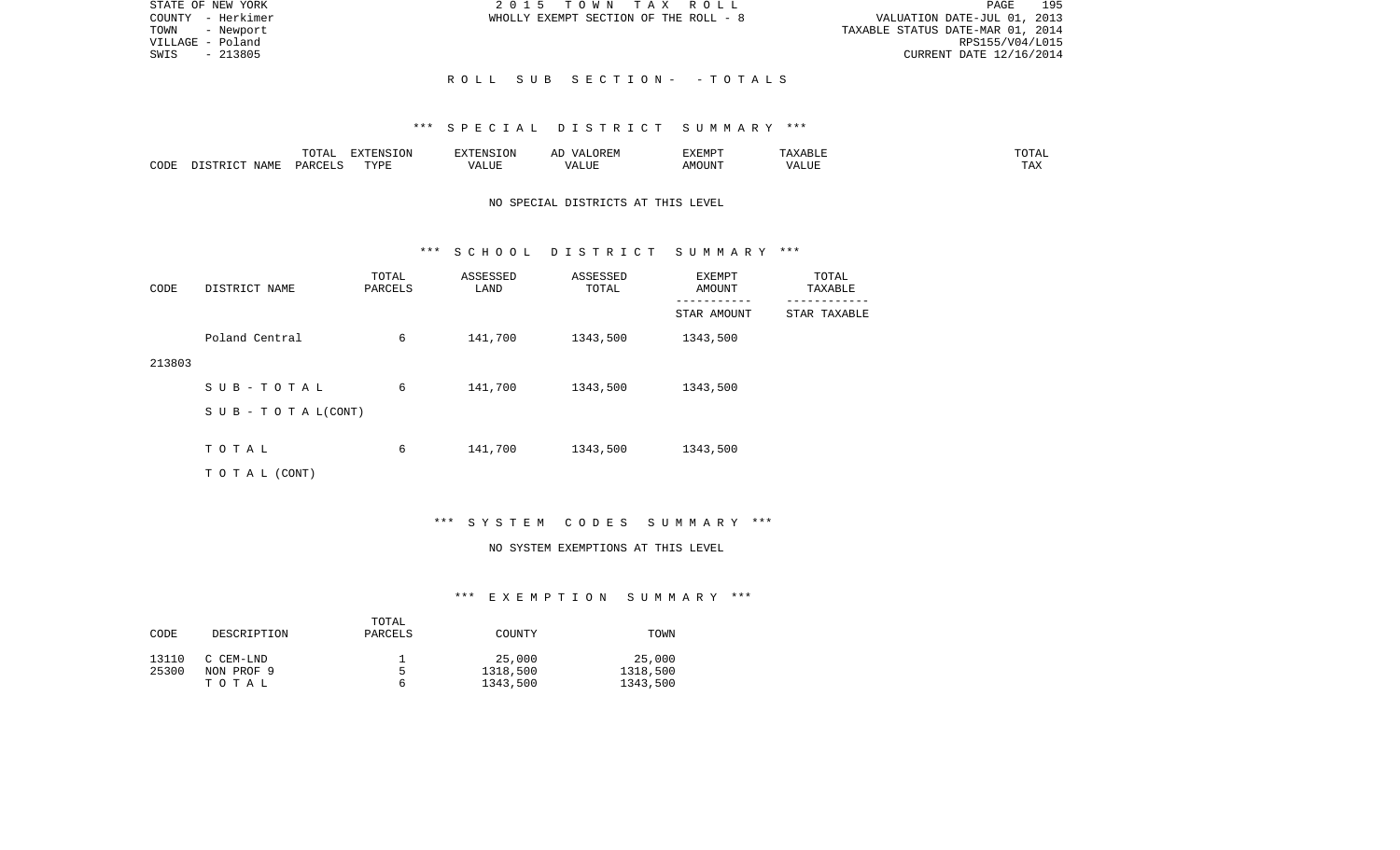| STATE OF NEW YORK | 2015 TOWN TAX ROLL                    | 196<br>PAGE                      |
|-------------------|---------------------------------------|----------------------------------|
| COUNTY - Herkimer | WHOLLY EXEMPT SECTION OF THE ROLL - 8 | VALUATION DATE-JUL 01, 2013      |
| TOWN<br>- Newport |                                       | TAXABLE STATUS DATE-MAR 01, 2014 |
| VILLAGE - Poland  |                                       | RPS155/V04/L015                  |
| $-213805$<br>SWIS |                                       | CURRENT DATE 12/16/2014          |
|                   |                                       |                                  |
|                   | ROLL SUB SECTION- -TOTALS             |                                  |

| ROLL<br>SEC | DESCRIPTION                   | TOTAL<br>PARCELS | ASSESSED<br>LAND | ASSESSED<br>TOTAL | EXEMPT<br>AMOUNT | TOTAL<br>TAXABLE |             | TOTAL<br>TAX |
|-------------|-------------------------------|------------------|------------------|-------------------|------------------|------------------|-------------|--------------|
|             |                               |                  |                  |                   |                  |                  | TAX         |              |
|             |                               |                  |                  |                   | STAR AMOUNT      | STAR TAXABLE     | <b>RATE</b> |              |
|             | RS 8 TOTAL<br>SPEC DIST TAXES |                  | 141,700          | 1343,500          | 1,343,500        |                  |             |              |

8 WHOLLY EXEMPT 6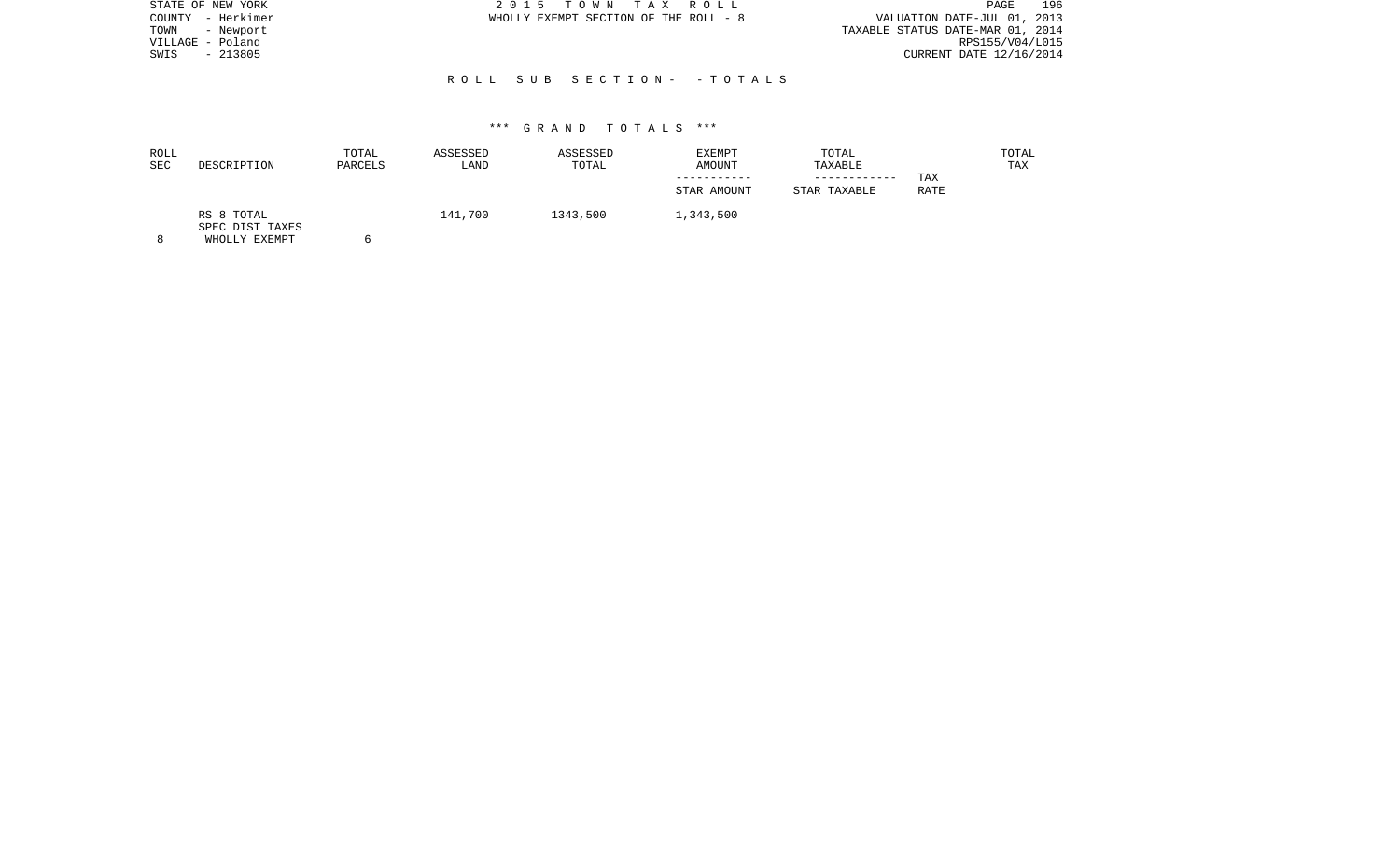| . L  |                                  | PAGE.                       | 197 |
|------|----------------------------------|-----------------------------|-----|
| $-8$ |                                  | VALUATION DATE-JUL 01, 2013 |     |
|      | TAXABLE STATUS DATE-MAR 01, 2014 |                             |     |
|      |                                  | RPS155/V04/L015             |     |
|      |                                  | CURRENT DATE 12/16/2014     |     |

STATE OF NEW YORK **2015 TOWN TAX ROL** COUNTY - Herkimer WHOLLY EXEMPT SECTION OF THE ROLL

TOWN - Newport VILLAGE - Poland SWIS - 213805

#### R O L L S E C T I O N T O T A L S

#### \*\*\* S P E C I A L D I S T R I C T S U M M A R Y \*\*\*

|      |                          | $m \wedge m \wedge n$<br>◡∸⊷     | $\Box$<br>NS<br>LON | יי סאקייצ <sub>א</sub>                            | 17 D<br>▵   | <b>EXEMP1</b>                 |   | ∸∸                |
|------|--------------------------|----------------------------------|---------------------|---------------------------------------------------|-------------|-------------------------------|---|-------------------|
| CODE | NAME.<br>. ו סיד<br>ד כי | $\ldots$ DORT $\subset$<br>− ⊃∆⊾ | TVDT                | $- - - - -$<br>$\overline{\phantom{a}}$<br>ALIU P | ----<br>1U. | $1.55$ $\cap$ $T$ $T$ $T$ $T$ | ິ | <b>TRV</b><br>⊥⊷∆ |

### NO SPECIAL DISTRICTS AT THIS LEVEL

#### \*\*\* S C H O O L D I S T R I C T S U M M A R Y \*\*\*

| CODE   | DISTRICT NAME                    | TOTAL<br>PARCELS | ASSESSED<br>LAND | ASSESSED<br>TOTAL | EXEMPT<br>AMOUNT | TOTAL<br>TAXABLE |
|--------|----------------------------------|------------------|------------------|-------------------|------------------|------------------|
|        |                                  |                  |                  |                   | STAR AMOUNT      | STAR TAXABLE     |
|        | Poland Central                   | 6                | 141,700          | 1343,500          | 1343,500         |                  |
| 213803 |                                  |                  |                  |                   |                  |                  |
|        | SUB-TOTAL                        | 6                | 141,700          | 1343,500          | 1343,500         |                  |
|        | $S \cup B - T \cup T A L (CONT)$ |                  |                  |                   |                  |                  |
|        |                                  |                  |                  |                   |                  |                  |
|        | TOTAL                            | 6                | 141,700          | 1343,500          | 1343,500         |                  |
|        | T O T A L (CONT)                 |                  |                  |                   |                  |                  |

\*\*\* S Y S T E M C O D E S S U M M A R Y \*\*\*

NO SYSTEM EXEMPTIONS AT THIS LEVEL

|       |             | TOTAL        |          |          |
|-------|-------------|--------------|----------|----------|
| CODE  | DESCRIPTION | PARCELS      | COUNTY   | TOWN     |
|       |             |              |          |          |
| 13110 | C CEM-LND   |              | 25,000   | 25,000   |
| 25300 | NON PROF 9  | $\mathbf{r}$ | 1318,500 | 1318,500 |
|       | TOTAL       |              | 1343,500 | 1343,500 |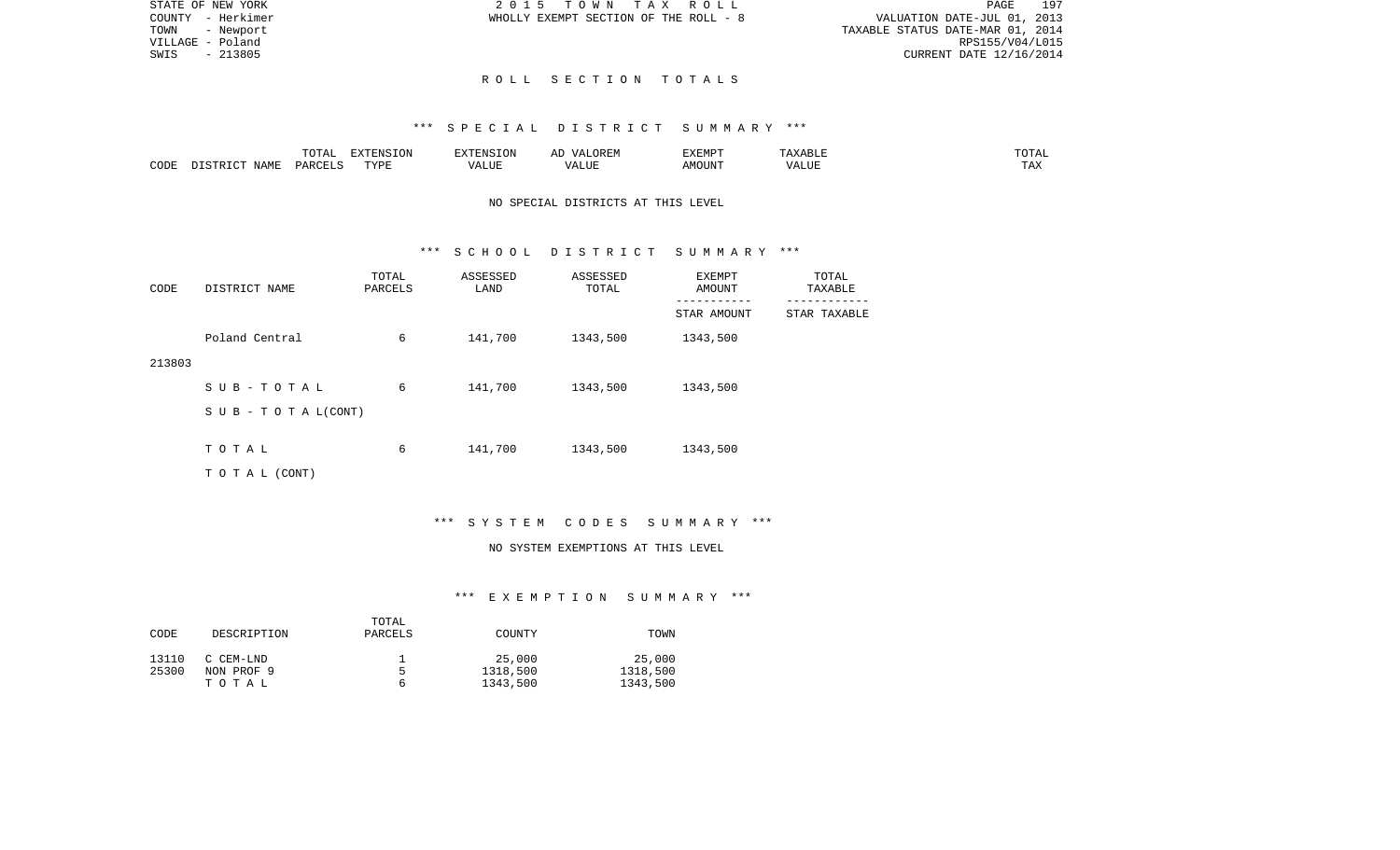| STATE OF NEW YORK | 2015 TOWN TAX ROLL                    | 198<br>PAGE                      |
|-------------------|---------------------------------------|----------------------------------|
| COUNTY - Herkimer | WHOLLY EXEMPT SECTION OF THE ROLL - 8 | VALUATION DATE-JUL 01, 2013      |
| TOWN<br>- Newport |                                       | TAXABLE STATUS DATE-MAR 01, 2014 |
| VILLAGE - Poland  |                                       | RPS155/V04/L015                  |
| $-213805$<br>SWIS |                                       | CURRENT DATE 12/16/2014          |
|                   |                                       |                                  |
|                   | ROLL SECTION TOTALS                   |                                  |

| ROLL<br><b>SEC</b> | DESCRIPTION                   | TOTAL<br>PARCELS | ASSESSED<br>LAND | ASSESSED<br>TOTAL | EXEMPT<br>AMOUNT | TOTAL<br>TAXABLE |             | TOTAL<br>TAX |
|--------------------|-------------------------------|------------------|------------------|-------------------|------------------|------------------|-------------|--------------|
|                    |                               |                  |                  |                   |                  | ------------     | TAX         |              |
|                    |                               |                  |                  |                   | STAR AMOUNT      | STAR TAXABLE     | <b>RATE</b> |              |
|                    | RS 8 TOTAL<br>SPEC DIST TAXES |                  | 141,700          | 1343,500          | 1,343,500        |                  |             |              |

8 WHOLLY EXEMPT 6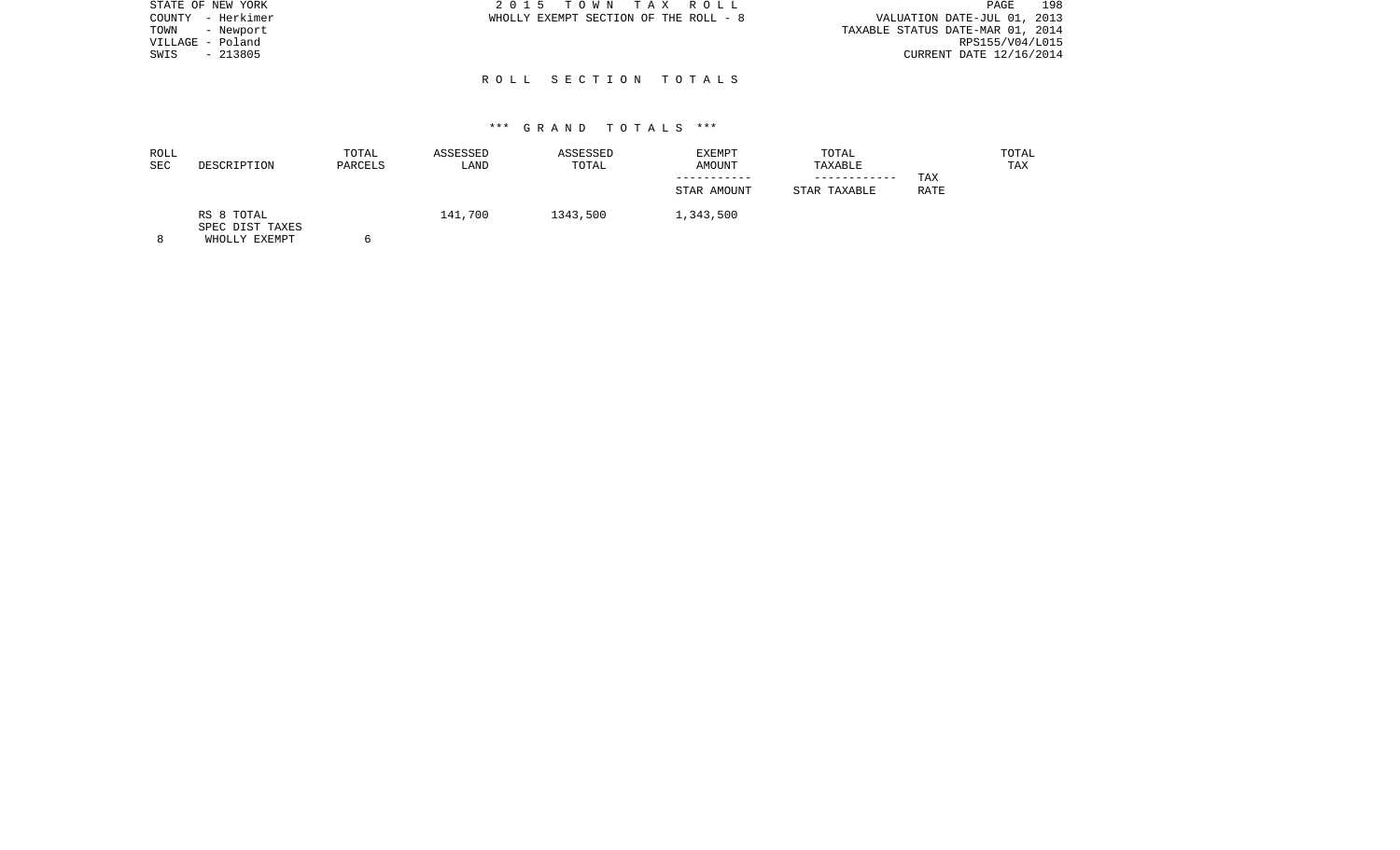| STATE OF NEW YORK | 2015 TOWN TAX ROLL | 199<br>PAGE                      |
|-------------------|--------------------|----------------------------------|
| COUNTY - Herkimer |                    | VALUATION DATE-JUL 01, 2013      |
| TOWN<br>- Newport | SWIS TOTALS        | TAXABLE STATUS DATE-MAR 01, 2014 |
| VILLAGE - Poland  |                    | RPS155/V04/L015                  |
| SWIS<br>- 213805  |                    | CURRENT DATE 12/16/2014          |

|      |              | $m \wedge m \wedge n$<br>TATATI | $\blacksquare$<br>$-1$<br>'EN.<br>∸∽ | ENSION                  | ΑL             | ־ש ועו | 1 A A    | $T \cap T \cap T$<br>'UIAL |
|------|--------------|---------------------------------|--------------------------------------|-------------------------|----------------|--------|----------|----------------------------|
| CODE | $ -$<br>NAMF | ≀⊬ ∆ ∪                          | TVDT                                 | 7777<br>--<br>الالالدين | . <del>.</del> | TUJIN. | $\cdots$ | TAX                        |

### NO SPECIAL DISTRICTS AT THIS LEVEL

#### \*\*\* S C H O O L D I S T R I C T S U M M A R Y \*\*\*

| CODE   | DISTRICT NAME                    | TOTAL<br>PARCELS | ASSESSED<br>LAND | ASSESSED<br>TOTAL | EXEMPT<br>AMOUNT | TOTAL<br>TAXABLE |
|--------|----------------------------------|------------------|------------------|-------------------|------------------|------------------|
|        |                                  |                  |                  |                   | STAR AMOUNT      | STAR TAXABLE     |
|        | Poland Central                   | 49               | 835,100          | 5427,479          | 1343,500         | 4,083,979        |
| 213803 |                                  |                  |                  |                   | 893,350          | 3,190,629        |
|        | SUB-TOTAL                        | 49               | 835,100          | 5427,479          | 1343,500         | 4,083,979        |
|        | $S \cup B - T \cup T A L (CONT)$ |                  |                  |                   | 893,350          | 3,190,629        |
|        |                                  |                  |                  |                   |                  |                  |
|        | TOTAL                            | 49               | 835,100          | 5427,479          | 1343,500         | 4,083,979        |
|        | TO TAL (CONT)                    |                  |                  |                   | 893,350          | 3,190,629        |

#### \*\*\* S Y S T E M C O D E S S U M M A R Y \*\*\*

#### NO SYSTEM EXEMPTIONS AT THIS LEVEL

|       |             | TOTAL   |          |          |
|-------|-------------|---------|----------|----------|
| CODE  | DESCRIPTION | PARCELS | COUNTY   | TOWN     |
|       |             |         |          |          |
| 13110 | C CEM-LND   |         | 25,000   | 25,000   |
| 25300 | NON PROF 9  | 5       | 1318,500 | 1318,500 |
| 41121 | VET WAR CT  |         | 18,000   | 18,000   |
| 41131 | VET COM CT  |         | 15,000   | 15,000   |
| 41141 | VET DIS CT  |         | 19,800   | 19,800   |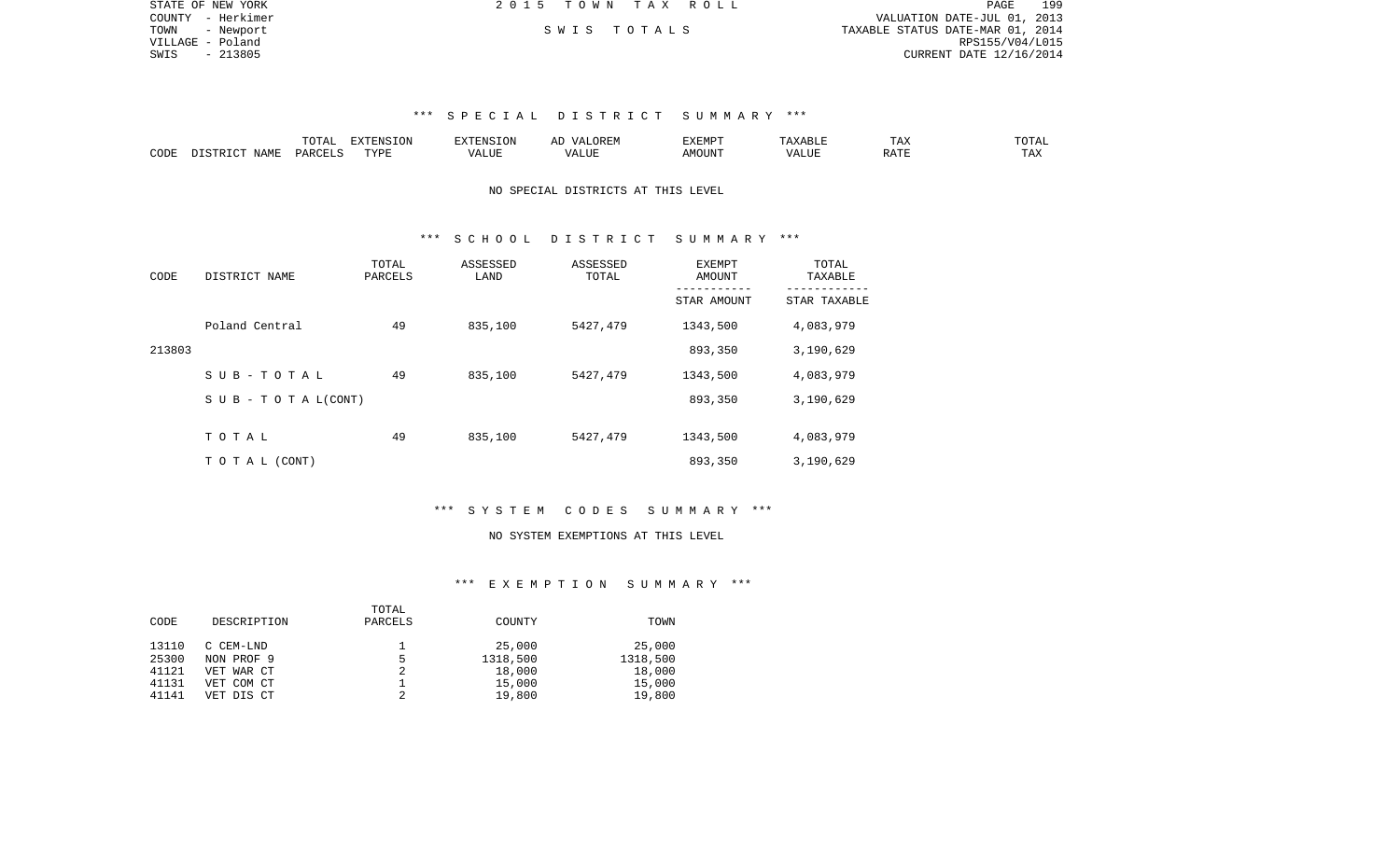| STATE OF NEW YORK | 2015 TOWN TAX ROLL | 200<br>PAGE                      |
|-------------------|--------------------|----------------------------------|
| COUNTY - Herkimer |                    | VALUATION DATE-JUL 01, 2013      |
| TOWN<br>- Newport | SWIS TOTALS        | TAXABLE STATUS DATE-MAR 01, 2014 |
| VILLAGE - Poland  |                    | RPS155/V04/L015                  |
| SWIS<br>- 213805  |                    | CURRENT DATE 12/16/2014          |

### \*\*\* E X E M P T I O N S U M M A R Y \*\*\*

| CODE | DESCRIPTION | TOTAL<br>PARCELS | COUNTY   | TOWN     |
|------|-------------|------------------|----------|----------|
|      | тотаь       | 11               | 1396,300 | 1396,300 |

| <b>ROLL</b><br>SEC | DESCRIPTION                                                                  | TOTAL<br>PARCELS | ASSESSED<br>LAND   | ASSESSED<br>TOTAL    | <b>EXEMPT</b><br>AMOUNT | TOTAL<br>TAXABLE       |                      |                                             |
|--------------------|------------------------------------------------------------------------------|------------------|--------------------|----------------------|-------------------------|------------------------|----------------------|---------------------------------------------|
|                    |                                                                              |                  |                    |                      |                         |                        | TAX                  |                                             |
|                    |                                                                              |                  |                    |                      | STAR AMOUNT             | STAR TAXABLE           | <b>RATE</b>          |                                             |
|                    | County Tax<br>Town Tax<br>School Relevy<br>Village Relevy<br>SPEC DIST TAXES |                  | 693,400<br>693,400 | 4002,775<br>4002,775 | 52,800<br>52,800        | 3,949,975<br>3,949,975 | 5.222547<br>1.371389 | 20,628.94<br>5,416.96<br>4,724.78<br>629.80 |
| $\mathbf 1$        | TAXABLE                                                                      | 36               |                    |                      |                         |                        |                      | 31,400.48                                   |
|                    | County Tax<br>Town Tax<br>SPEC DIST TAXES                                    |                  |                    | 59,131<br>59,131     |                         | 59,131<br>59,131       | 5.222547<br>1.371389 | 308.81<br>81.09                             |
| 5                  | SPECIAL FRANCHISE                                                            | 3                |                    |                      |                         |                        |                      | 389.90                                      |
|                    | County Tax<br>Town Tax<br>SPEC DIST TAXES                                    |                  |                    | 22,073<br>22,073     |                         | 22,073<br>22,073       | 5.222547<br>1.371389 | 115.28<br>30.27                             |
| 6                  | UTILITIES & N.C.                                                             | 4                |                    |                      |                         |                        |                      | 145.55                                      |
|                    | RS 8 TOTAL<br>SPEC DIST TAXES                                                |                  | 141,700            | 1343,500             | 1,343,500               |                        |                      |                                             |
| 8                  | WHOLLY EXEMPT                                                                | 6                |                    |                      |                         |                        |                      |                                             |
|                    | County Tax<br>Town Tax<br>School Relevy<br>Village Relevy                    |                  | 835,100<br>835,100 | 5427,479<br>5427,479 | 1,396,300<br>1,396,300  | 4,031,179<br>4,031,179 | 5.222547<br>1.371389 | 21,053.03<br>5,528.32<br>4,724.78<br>629.80 |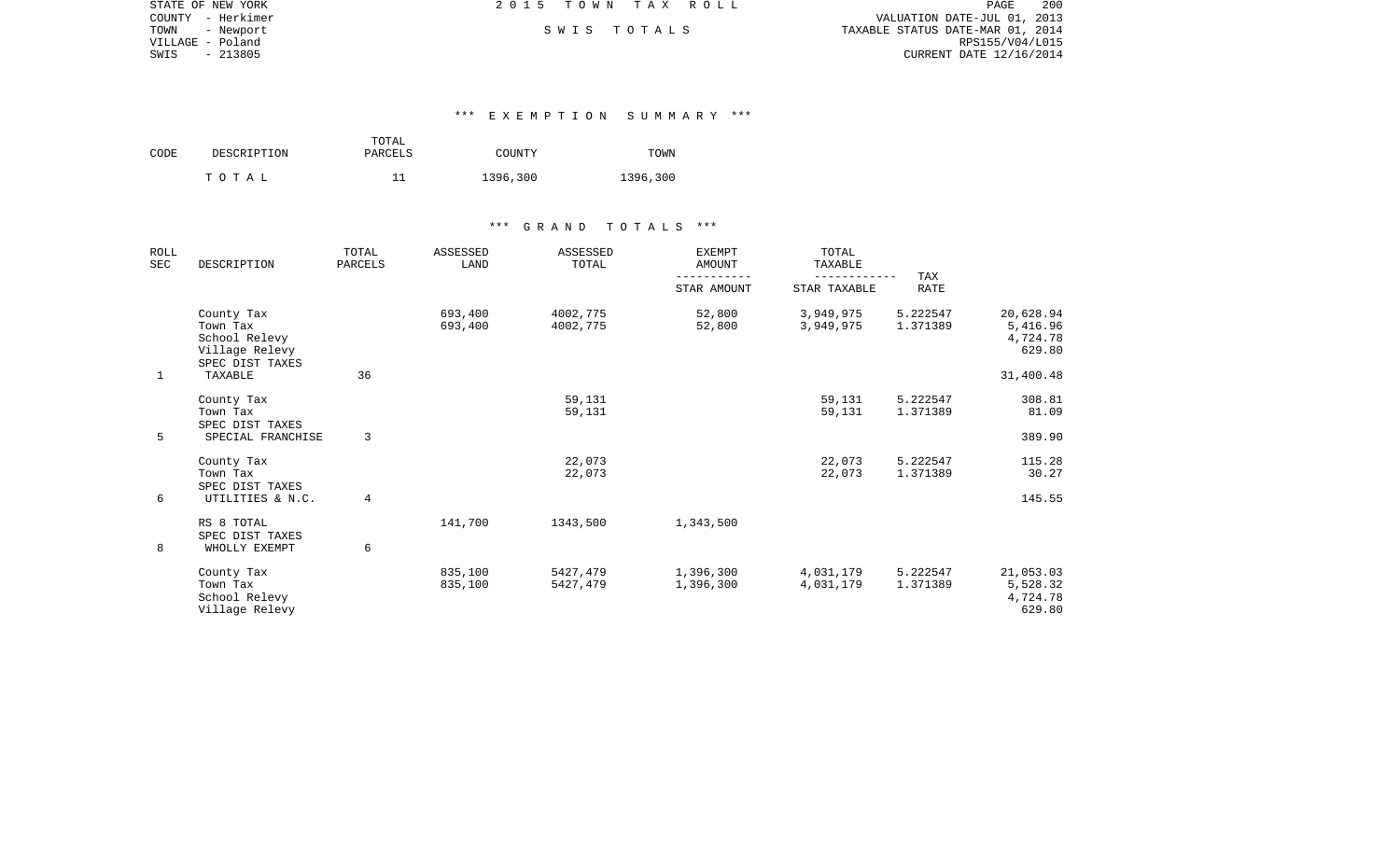| STATE OF NEW YORK | 2015 TOWN TAX ROLL | -201<br>PAGE                     |
|-------------------|--------------------|----------------------------------|
| COUNTY - Herkimer |                    | VALUATION DATE-JUL 01, 2013      |
| TOWN<br>- Newport | SWIS TOTALS        | TAXABLE STATUS DATE-MAR 01, 2014 |
| VILLAGE - Poland  |                    | RPS155/V04/L015                  |
| $-213805$<br>SWIS |                    | CURRENT DATE 12/16/2014          |
|                   |                    |                                  |

| <b>ROLL</b><br>SEC | DESCRIPTION                                                                  | TOTAL<br>ASSESSED<br>ASSESSED<br>PARCELS<br>LAND<br>TOTAL |                    |                      | EXEMPT<br>AMOUNT       | TOTAL<br>TAXABLE<br>------------ |                      |                                             |
|--------------------|------------------------------------------------------------------------------|-----------------------------------------------------------|--------------------|----------------------|------------------------|----------------------------------|----------------------|---------------------------------------------|
|                    |                                                                              |                                                           |                    |                      | STAR AMOUNT            | STAR TAXABLE                     | TAX<br>RATE          |                                             |
|                    | SPEC DIST TAXES                                                              |                                                           |                    |                      |                        |                                  |                      |                                             |
| $\star$            | TOTAL<br><b>SUB</b>                                                          | 49                                                        |                    |                      |                        |                                  |                      | 31,935.93                                   |
|                    | County Tax<br>Town Tax<br>School Relevy<br>Village Relevy<br>SPEC DIST TAXES |                                                           | 835,100<br>835,100 | 5427,479<br>5427,479 | 1,396,300<br>1,396,300 | 4,031,179<br>4,031,179           | 5.222547<br>1.371389 | 21,053.03<br>5,528.32<br>4,724.78<br>629.80 |
| $* *$              | GRAND TOTAL                                                                  | 49                                                        |                    |                      |                        |                                  |                      | 31,935.93                                   |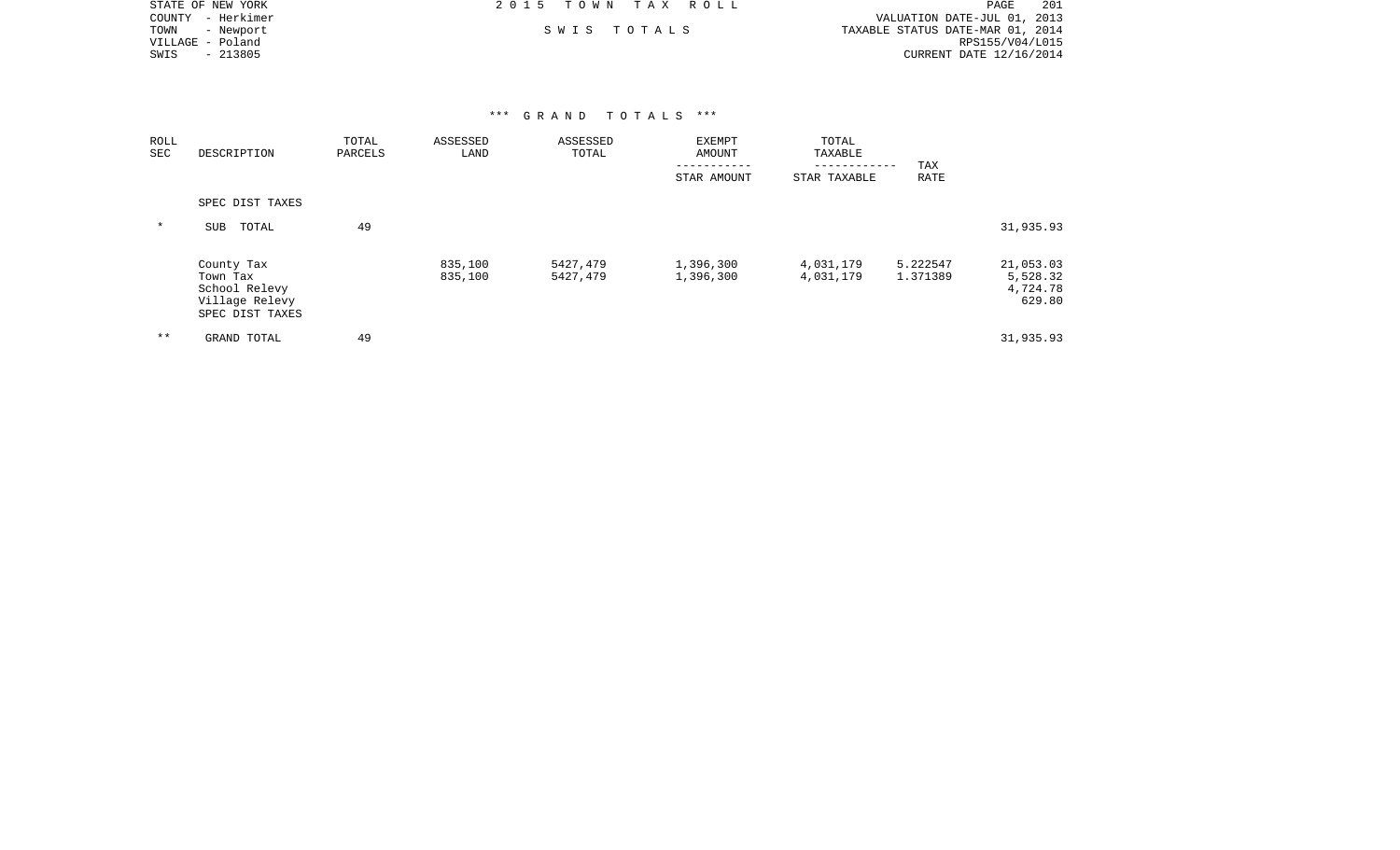| STATE OF NEW YORK | 2015 TOWN TAX ROLL                 | 202<br><b>PAGE</b>               |
|-------------------|------------------------------------|----------------------------------|
| COUNTY - Herkimer | TAXABLE SECTION OF THE ROLL - 1    | VALUATION DATE-JUL 01, 2013      |
| TOWN<br>- Newport | OWNERS NAME SEOUENCE               | TAXABLE STATUS DATE-MAR 01, 2014 |
| - 213889<br>SWIS  | UNIFORM PERCENT OF VALUE IS 107.50 |                                  |

| TAX MAP PARCEL NUMBER  |                                |        | PROPERTY LOCATION & CLASS ASSESSMENT EXEMPTION CODE----------------COUNTY--------TOWN---------- |                    |                    |
|------------------------|--------------------------------|--------|-------------------------------------------------------------------------------------------------|--------------------|--------------------|
| CURRENT OWNERS NAME    | SCHOOL DISTRICT                | LAND   | TAX DESCRIPTION                                                                                 | TAXABLE VALUE      |                    |
| CURRENT OWNERS ADDRESS | PARCEL SIZE/GRID COORD         | TOTAL  | SPECIAL DISTRICTS                                                                               |                    | TAX AMOUNT         |
|                        |                                |        |                                                                                                 |                    |                    |
|                        | White Creek Rd                 |        |                                                                                                 |                    | BILL<br>427        |
| $094.1 - 1 - 68$       | 314 Rural vac<10               |        | County Tax                                                                                      | 200                | 1.04               |
| 2096 Dennis L.L.C.     | West Canada Val 212402         | 200    | Town Tax                                                                                        | 200                | 0.27               |
| 1 S Main St            | 0.17<br>ACRES                  | 200    | FD170 Newport fire prot #2                                                                      | 200 TO M           | .18                |
| Dolgeville, NY 13329   | EAST-0360567 NRTH-1588232      |        |                                                                                                 |                    |                    |
|                        | DEED BOOK 1491 PG-796          |        |                                                                                                 |                    |                    |
|                        | FULL MARKET VALUE              | 200    |                                                                                                 |                    |                    |
|                        |                                |        | TOTAL TAX ---                                                                                   |                    | $1.49**$           |
|                        |                                |        |                                                                                                 | DATE #1            | 01/31/15           |
|                        |                                |        |                                                                                                 | AMT DUE            | 1.49               |
| ****************       |                                |        |                                                                                                 |                    |                    |
|                        | 7576 First St                  |        |                                                                                                 | ACCT 110001920     | BILL 428           |
| $094.1 - 1 - 20$       | 210 1 Family Res               |        | County Tax                                                                                      | 84,500             | 441.31             |
| Agne Larry             | West Canada Val 212402         | 13,700 | Town Tax                                                                                        | 84,500             | 115.88             |
| Agne Rita<br>E         |                                | 84,500 | FD170 Newport fire prot #2 84,500 TO M                                                          |                    | 77.65              |
| 7576 First St          | $3^{\circ}$<br>0.567A          |        |                                                                                                 |                    |                    |
| Newport, NY 13416      | Harris Ave                     |        |                                                                                                 |                    |                    |
|                        | FRNT 126.60 DPTH 208.00        |        |                                                                                                 |                    |                    |
|                        | EAST-0353641 NRTH-1588804      |        |                                                                                                 |                    |                    |
|                        | DEED BOOK 1524<br>PG-256       |        |                                                                                                 |                    |                    |
|                        | FULL MARKET VALUE              | 78,605 |                                                                                                 |                    |                    |
|                        |                                |        | TOTAL TAX ---                                                                                   |                    | 634.84**           |
|                        |                                |        |                                                                                                 | DATE #1            | 01/31/15           |
|                        |                                |        |                                                                                                 | AMT DUE            | 634.84             |
|                        |                                |        |                                                                                                 |                    |                    |
|                        | 728 White Creek Rd             |        |                                                                                                 |                    | BILL 429           |
| $094.1 - 1 - 70.2$     | 270 Mfg housing                |        | County Tax                                                                                      | 26,000             | 135.79             |
| Albertine Kimberly     | West Canada Val 212402         | 13,000 | Town Tax                                                                                        | 26,000             | 35.66              |
| 728 White Creek Rd     | East                           | 26,000 | School Relevy                                                                                   |                    | 485.54             |
| Newport, NY 13416      | 400x200                        |        | FD170 Newport fire prot #2                                                                      | 26,000 TO M        | 23.89              |
|                        | White Creek Rd                 |        |                                                                                                 |                    |                    |
|                        | FRNT 400.00 DPTH 200.00        |        |                                                                                                 |                    |                    |
|                        | 2.00<br><b>ACRES</b>           |        |                                                                                                 |                    |                    |
|                        | EAST-0360017 NRTH-1588734      |        |                                                                                                 |                    |                    |
|                        | DEED BOOK 946<br><b>PG-214</b> |        |                                                                                                 |                    |                    |
|                        | FULL MARKET VALUE              | 24,200 |                                                                                                 |                    |                    |
|                        |                                |        |                                                                                                 |                    |                    |
|                        |                                |        | TOTAL TAX ---                                                                                   |                    | 680.88**           |
|                        |                                |        |                                                                                                 | DATE #1<br>AMT DUE | 01/31/15<br>680.88 |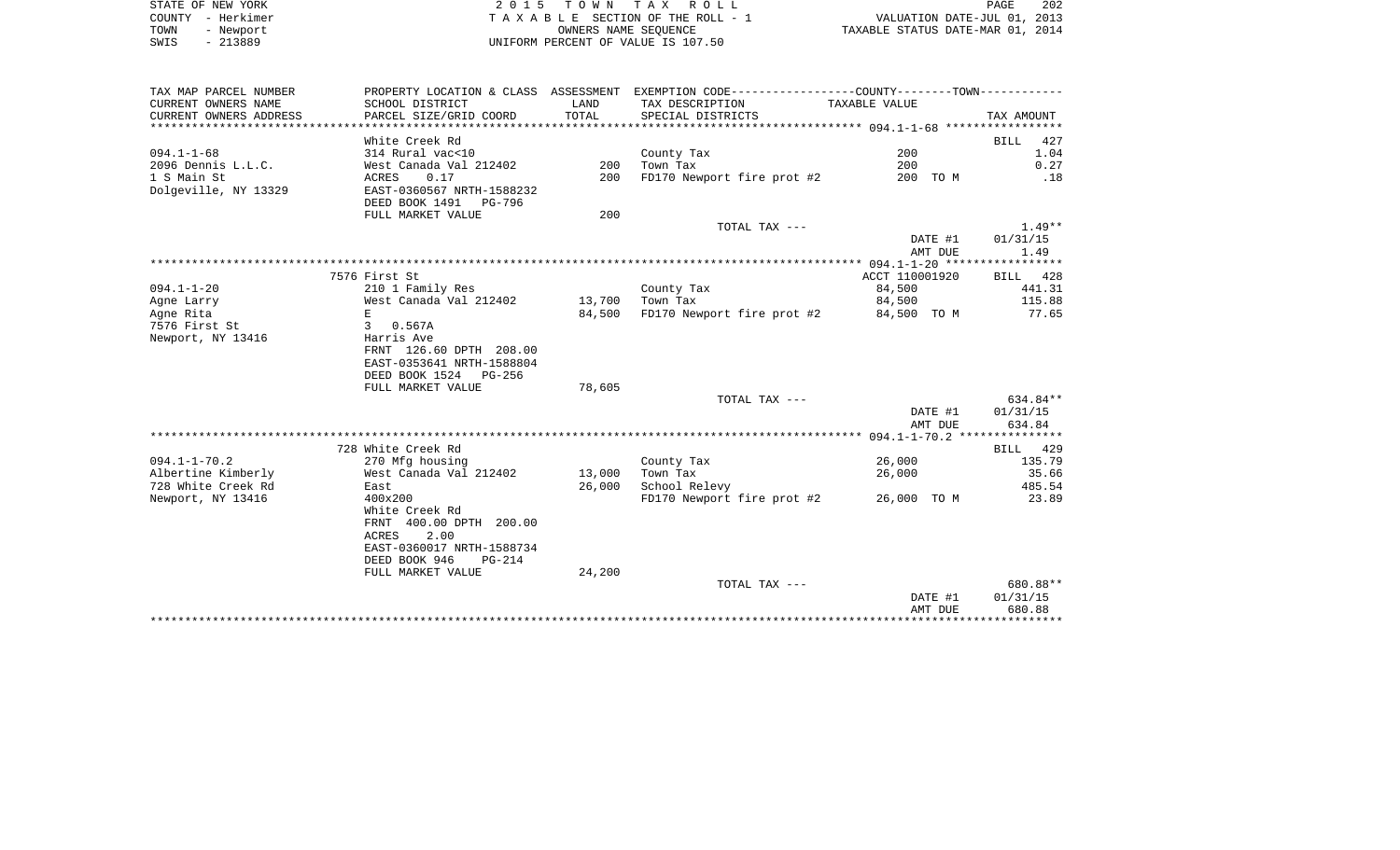|      | STATE OF NEW YORK | 2015 TOWN TAX ROLL                 | PAGE                             | 203 |
|------|-------------------|------------------------------------|----------------------------------|-----|
|      | COUNTY - Herkimer | TAXABLE SECTION OF THE ROLL - 1    | VALUATION DATE-JUL 01, 2013      |     |
| TOWN | - Newport         | OWNERS NAME SEOUENCE               | TAXABLE STATUS DATE-MAR 01, 2014 |     |
| SWIS | - 213889          | UNIFORM PERCENT OF VALUE IS 107.50 |                                  |     |

| TAX MAP PARCEL NUMBER     |                                |         | PROPERTY LOCATION & CLASS ASSESSMENT EXEMPTION CODE----------------COUNTY-------TOWN---------- |                          |                       |
|---------------------------|--------------------------------|---------|------------------------------------------------------------------------------------------------|--------------------------|-----------------------|
| CURRENT OWNERS NAME       | SCHOOL DISTRICT                | LAND    | TAX DESCRIPTION                                                                                | TAXABLE VALUE            |                       |
| CURRENT OWNERS ADDRESS    | PARCEL SIZE/GRID COORD         | TOTAL   | SPECIAL DISTRICTS                                                                              |                          | TAX AMOUNT            |
|                           |                                |         | *************************                                                                      |                          |                       |
|                           | 617 Strumlock Rd               |         |                                                                                                | ACCT 110003810           | BILL 430              |
| $93.2 - 2 - 3$            | 240 Rural res                  |         | County Tax                                                                                     | 144,600                  | 755.18                |
| Albrecht Thomas R         | Poland Central 213803          | 28,000  | Town Tax                                                                                       | 144,600                  | 198.30                |
| 617 Strumlock Rd          | FRNT 390.00 DPTH               | 144,600 | FD160 Newport fire prot#1                                                                      | 144,600 TO M             | 104.60                |
| Poland, NY 13431          | 10.00 BANK<br>ACRES<br>023     |         |                                                                                                |                          |                       |
|                           | EAST-0301740 NRTH-1167100      |         |                                                                                                |                          |                       |
|                           | DEED BOOK 884<br>$PG-443$      |         |                                                                                                |                          |                       |
|                           | FULL MARKET VALUE              | 134,500 |                                                                                                |                          |                       |
|                           |                                |         | TOTAL TAX ---                                                                                  |                          | $1,058.08**$          |
|                           |                                |         |                                                                                                | DATE #1                  | 01/31/15              |
|                           |                                |         |                                                                                                | AMT DUE                  | 1,058.08              |
|                           |                                |         |                                                                                                |                          |                       |
| $099.2 - 3 - 1$           | Newport Rd<br>314 Rural vac<10 |         | County Tax                                                                                     | ACCT 110001170<br>24,900 | 431<br>BILL<br>130.04 |
| Alexander Stuart A        | West Canada Val 212402         | 24,900  | Town Tax                                                                                       | 24,900                   | 34.15                 |
| Alexander Valerie J       | FRNT 429.40 DPTH               | 24,900  | FD170 Newport fire prot #2                                                                     | 24,900 TO M              | 22.88                 |
| 6605 State Rte. 55        | 6.00<br>ACRES                  |         |                                                                                                |                          |                       |
| Liberty, NY 12754         | EAST-0338268 NRTH-1574932      |         |                                                                                                |                          |                       |
|                           | DEED BOOK 1246<br>PG-333       |         |                                                                                                |                          |                       |
|                           | FULL MARKET VALUE              | 23,150  |                                                                                                |                          |                       |
|                           |                                |         | TOTAL TAX ---                                                                                  |                          | $187.07**$            |
|                           |                                |         |                                                                                                | DATE #1                  | 01/31/15              |
|                           |                                |         |                                                                                                | AMT DUE                  | 187.07                |
|                           |                                |         |                                                                                                |                          |                       |
|                           | 5675 State Route 28            |         |                                                                                                | ACCT 110000450           | BILL<br>432           |
| $094.3 - 2 - 8.8$         | 422 Diner/lunch                |         | AG MKTS<br>41730                                                                               | 9,767<br>9,767           |                       |
| Allen James J             | West Canada Val 212402         | 41,100  | County Tax                                                                                     | 104,633                  | 546.45                |
| Allen Carol M             | Fsh Right Nys 5060.00(869      | 114,400 | Town Tax                                                                                       | 104,633                  | 143.49                |
| PO Box 501                | Book 790 Page 187              |         | FD170 Newport fire prot #2 114,400 TO M                                                        |                          | 105.12                |
| Newport, NY 13416         | Rt 28                          |         |                                                                                                |                          |                       |
|                           | ACRES<br>15.70                 |         |                                                                                                |                          |                       |
| MAY BE SUBJECT TO PAYMENT | EAST-0355858 NRTH-1580539      |         |                                                                                                |                          |                       |
| UNDER AGDIST LAW TIL 2021 | DEED BOOK 940<br>$PG-260$      |         |                                                                                                |                          |                       |
|                           | FULL MARKET VALUE              | 106,400 |                                                                                                |                          | 795.06**              |
|                           |                                |         | TOTAL TAX ---                                                                                  | DATE #1                  | 01/31/15              |
|                           |                                |         |                                                                                                | AMT DUE                  | 795.06                |
|                           |                                |         |                                                                                                |                          |                       |
|                           | 5706 State Route 28            |         |                                                                                                |                          | BILL<br>433           |
| $094.3 - 2 - 8.2$         | 240 Rural res                  |         | AG MKTS<br>41730                                                                               | 39,458<br>39,458         |                       |
| Allen James J Sr          | West Canada Val 212402         | 94,000  | County Tax                                                                                     | 380,542                  | 1,987.40              |
| PO Box 501                | FRNT 1800.00 DPTH              | 420,000 | Town Tax                                                                                       | 380,542                  | 521.87                |
| Newport, NY 13416         | ACRES 115.70                   |         | FD170 Newport fire prot #2 420,000 TO M                                                        |                          | 385.94                |
|                           | EAST-0357534 NRTH-1581058      |         |                                                                                                |                          |                       |
| MAY BE SUBJECT TO PAYMENT | DEED BOOK 882<br>PG-479        |         |                                                                                                |                          |                       |
| UNDER AGDIST LAW TIL 2021 | FULL MARKET VALUE              | 390,700 |                                                                                                |                          |                       |
|                           |                                |         | TOTAL TAX ---                                                                                  |                          | $2,895.21**$          |
|                           |                                |         |                                                                                                | DATE #1                  | 01/31/15              |
|                           |                                |         |                                                                                                | AMT DUE                  | 2,895.21              |
|                           |                                |         |                                                                                                |                          |                       |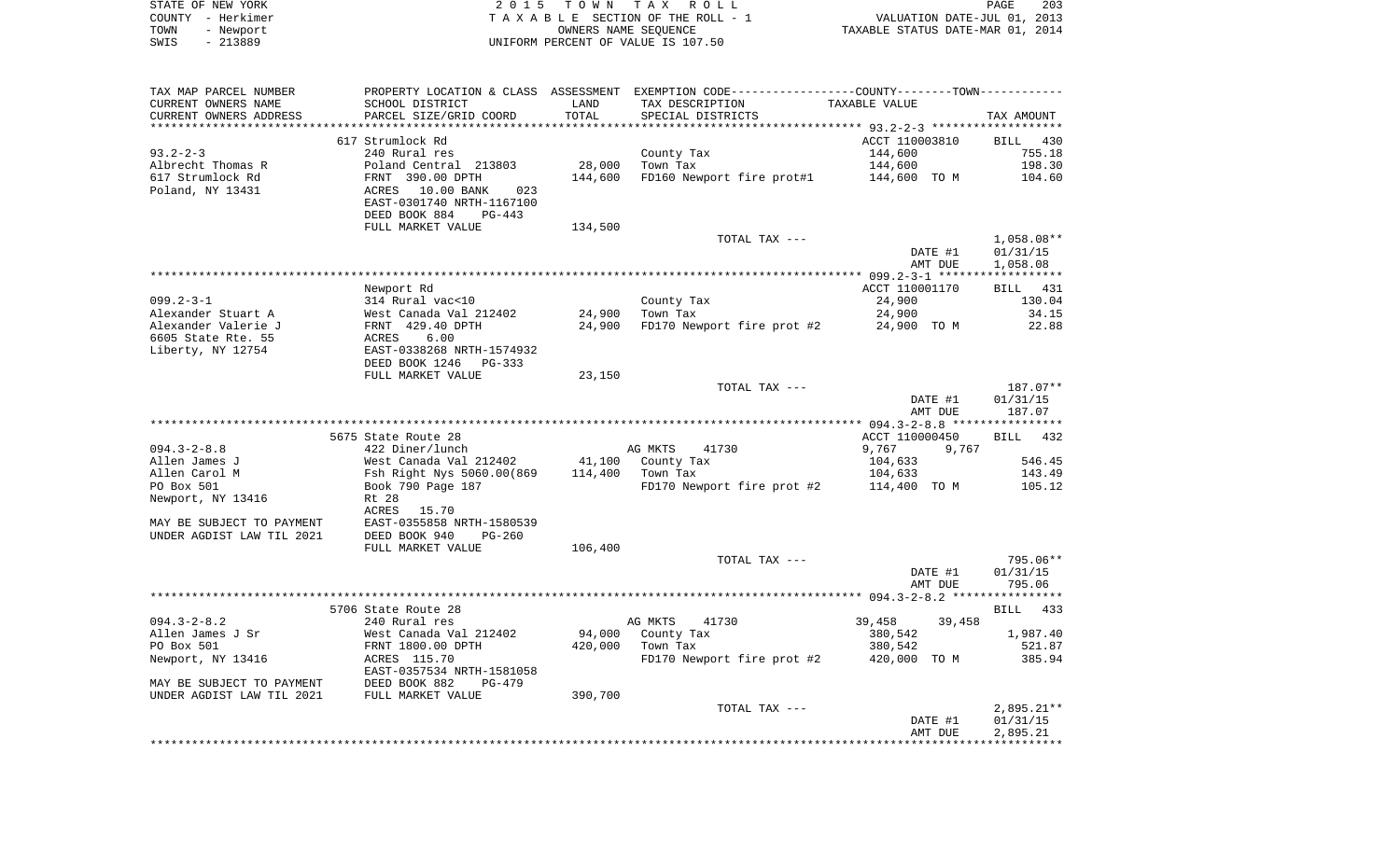|      | STATE OF NEW YORK | 2015 TOWN TAX ROLL                 | 204<br>PAGE                      |
|------|-------------------|------------------------------------|----------------------------------|
|      | COUNTY - Herkimer | TAXABLE SECTION OF THE ROLL - 1    | VALUATION DATE-JUL 01, 2013      |
| TOWN | - Newport         | OWNERS NAME SEOUENCE               | TAXABLE STATUS DATE-MAR 01, 2014 |
| SWIS | - 213889          | UNIFORM PERCENT OF VALUE IS 107.50 |                                  |

| TAX MAP PARCEL NUMBER    |                                |         | PROPERTY LOCATION & CLASS ASSESSMENT EXEMPTION CODE----------------COUNTY-------TOWN----------- |                |              |
|--------------------------|--------------------------------|---------|-------------------------------------------------------------------------------------------------|----------------|--------------|
| CURRENT OWNERS NAME      | SCHOOL DISTRICT                | LAND    | TAX DESCRIPTION                                                                                 | TAXABLE VALUE  |              |
| CURRENT OWNERS ADDRESS   | PARCEL SIZE/GRID COORD         | TOTAL   | SPECIAL DISTRICTS                                                                               |                | TAX AMOUNT   |
|                          | 135 Summit Rd Ext              |         |                                                                                                 |                | BILL 434     |
| $100.1 - 1 - 3.9$        | 240 Rural res                  |         | County Tax                                                                                      | 128,000        | 668.49       |
| Allen Jeff               | West Canada Val 212402         | 37,100  | Town Tax                                                                                        | 128,000        | 175.54       |
| 135 Summit Rd. Extension | Hawthorne Rd                   | 128,000 | FD170 Newport fire prot #2                                                                      | 128,000 TO M   | 117.62       |
| Newport, NY 13416        | FRNT 866.00 DPTH               |         |                                                                                                 |                |              |
|                          | ACRES<br>23.70 BANK<br>135     |         |                                                                                                 |                |              |
|                          | EAST-0353036 NRTH-1575337      |         |                                                                                                 |                |              |
|                          | DEED BOOK 921<br>PG-614        |         |                                                                                                 |                |              |
|                          | FULL MARKET VALUE              | 119,050 |                                                                                                 |                |              |
|                          |                                |         | TOTAL TAX ---                                                                                   |                | $961.65**$   |
|                          |                                |         |                                                                                                 | DATE #1        | 01/31/15     |
|                          |                                |         |                                                                                                 | AMT DUE        | 961.65       |
|                          |                                |         |                                                                                                 |                |              |
|                          | 898 Strumlock Rd               |         |                                                                                                 |                | BILL 435     |
| $088.4 - 1 - 20.2$       | 260 Seasonal res               |         | County Tax                                                                                      | 80,000         | 417.80       |
| Allen Jeffrey J          | Poland Central 213803          | 39,900  | Town Tax                                                                                        | 80,000         | 109.71       |
| 1215 Thorn St            | FRNT 1289.00 DPTH              | 80,000  | FD160 Newport fire prot#1                                                                       | 80,000 TO M    | 57.87        |
| Utica, NY 13502          | ACRES<br>27.90                 |         |                                                                                                 |                |              |
|                          | EAST-0306250 NRTH-1170690      |         |                                                                                                 |                |              |
|                          | DEED BOOK 887<br><b>PG-228</b> |         |                                                                                                 |                |              |
|                          | FULL MARKET VALUE              | 74,400  |                                                                                                 |                |              |
|                          |                                |         | TOTAL TAX ---                                                                                   |                | 585.38**     |
|                          |                                |         |                                                                                                 | DATE #1        | 01/31/15     |
|                          |                                |         |                                                                                                 | AMT DUE        | 585.38       |
|                          |                                |         |                                                                                                 |                |              |
|                          | 161 Summit Rd Extension        |         |                                                                                                 | ACCT 110002790 | BILL 436     |
| $100.1 - 1 - 3.8$        | 322 Rural vac>10               |         | County Tax                                                                                      | 29,000         | 151.45       |
| Allen Jeffrey J          | West Canada Val 212402         | 29,000  | Town Tax                                                                                        | 29,000         | 39.77        |
| 135 Summit Rd Extension  | Summit Rd. Extension           | 29,000  | FD170 Newport fire prot #2                                                                      | 29,000 TO M    | 26.65        |
| Newport, NY 13416        | FRNT 963.00 DPTH               |         |                                                                                                 |                |              |
|                          | 23.70<br>ACRES                 |         |                                                                                                 |                |              |
|                          | EAST-0353828 NRTH-1574892      |         |                                                                                                 |                |              |
|                          | DEED BOOK 1409<br>PG-232       | 27,000  |                                                                                                 |                |              |
|                          | FULL MARKET VALUE              |         | TOTAL TAX ---                                                                                   |                | $217.87**$   |
|                          |                                |         |                                                                                                 | DATE #1        | 01/31/15     |
|                          |                                |         |                                                                                                 | AMT DUE        | 217.87       |
|                          |                                |         |                                                                                                 |                |              |
|                          | 675 Old State Rd               |         |                                                                                                 | ACCT 110003030 | BILL 437     |
| $088.4 - 1 - 17$         | 210 1 Family Res               |         | County Tax                                                                                      | 174,000        | 908.72       |
| Allen Martha Executor H  | Poland Central 213803          | 25,500  | Town Tax                                                                                        | 174,000        | 238.62       |
| Attn: Bernice Hill       | W                              | 174,000 | FD160 Newport fire prot#1                                                                       | 174,000 TO M   | 125.86       |
| 675 Old State Rd         | 500/500<br>3                   |         |                                                                                                 |                |              |
| Poland, NY 13431         | Co Rd 200                      |         |                                                                                                 |                |              |
|                          | ACRES<br>7.90                  |         |                                                                                                 |                |              |
|                          | EAST-0345115 NRTH-1594356      |         |                                                                                                 |                |              |
|                          | DEED BOOK 917<br>$PG-95$       |         |                                                                                                 |                |              |
|                          | FULL MARKET VALUE              | 161,850 |                                                                                                 |                |              |
|                          |                                |         | TOTAL TAX ---                                                                                   |                | $1,273.20**$ |
|                          |                                |         |                                                                                                 | DATE #1        | 01/31/15     |
|                          |                                |         |                                                                                                 | AMT DUE        | 1,273.20     |
|                          |                                |         |                                                                                                 |                |              |
|                          |                                |         |                                                                                                 |                |              |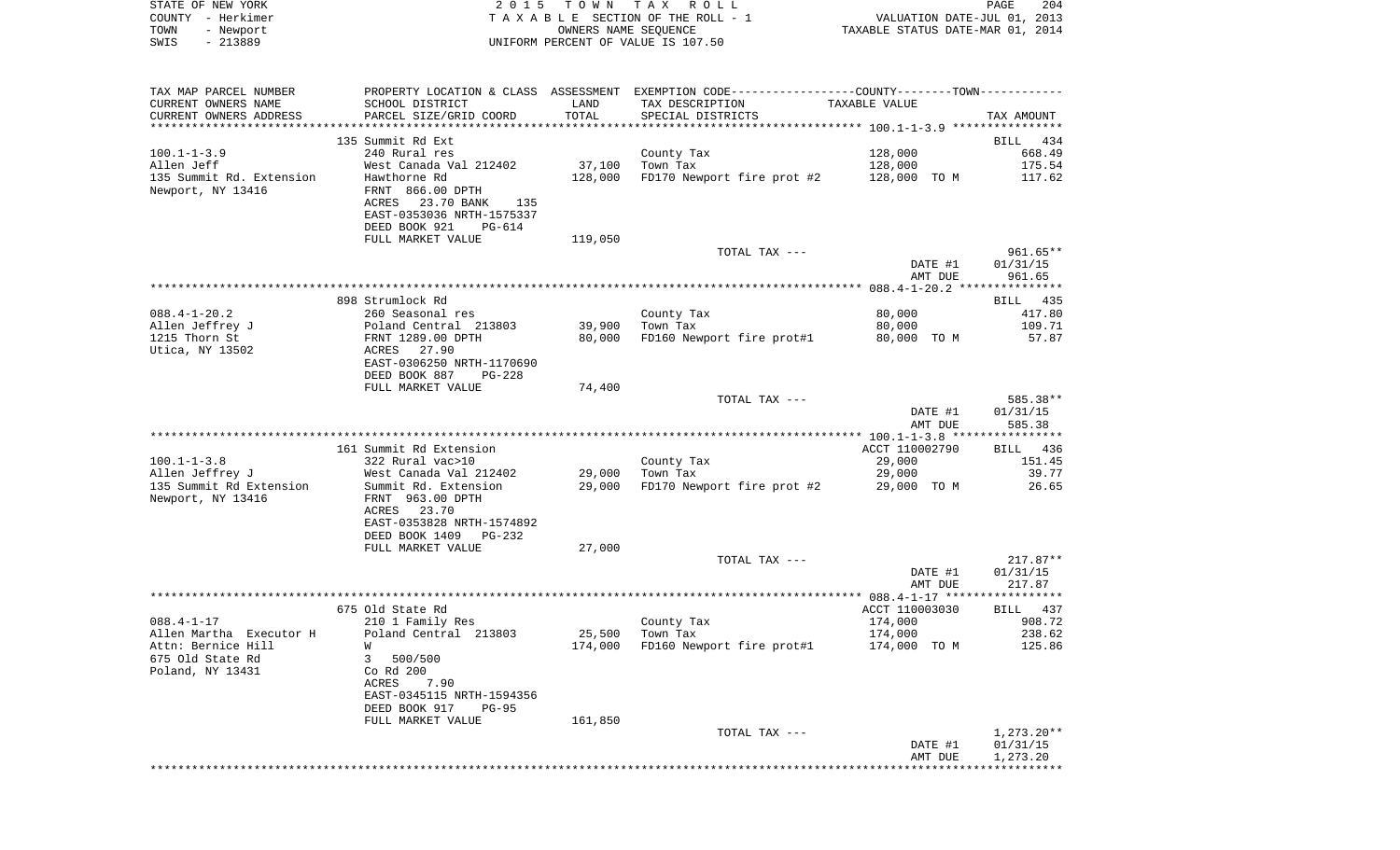| STATE OF NEW YORK                                      |                                                       |                | 2015 TOWN TAX ROLL                                                                             |                                                                 |         | PAGE        | 205       |
|--------------------------------------------------------|-------------------------------------------------------|----------------|------------------------------------------------------------------------------------------------|-----------------------------------------------------------------|---------|-------------|-----------|
| COUNTY - Herkimer                                      |                                                       |                | TAXABLE SECTION OF THE ROLL - 1                                                                | VALUATION DATE-JUL 01, 2013<br>TAXABLE STATUS DATE-MAR 01, 2014 |         |             |           |
| TOWN<br>- Newport                                      |                                                       |                | OWNERS NAME SEOUENCE                                                                           |                                                                 |         |             |           |
| SWIS<br>$-213889$                                      |                                                       |                | UNIFORM PERCENT OF VALUE IS 107.50                                                             |                                                                 |         |             |           |
| TAX MAP PARCEL NUMBER                                  |                                                       |                | PROPERTY LOCATION & CLASS ASSESSMENT EXEMPTION CODE----------------COUNTY-------TOWN---------- |                                                                 |         |             |           |
| CURRENT OWNERS NAME                                    | SCHOOL DISTRICT                                       | LAND           | TAX DESCRIPTION                                                                                | TAXABLE VALUE                                                   |         |             |           |
| CURRENT OWNERS ADDRESS                                 | PARCEL SIZE/GRID COORD                                | TOTAL          | SPECIAL DISTRICTS                                                                              |                                                                 |         | TAX AMOUNT  |           |
|                                                        |                                                       |                |                                                                                                |                                                                 |         |             |           |
|                                                        | 8201 State Route 28                                   |                |                                                                                                | ACCT 110001740                                                  |         | BILL        | 438       |
| $094.1 - 1 - 6$                                        | 210 1 Family Res                                      |                | VET COM CT 41131                                                                               | 15,000                                                          | 15,000  |             |           |
| Allen Sandra                                           | West Canada Val 212402                                |                | 16,000 VET DIS CT 41141                                                                        | 3,320                                                           | 3,320   |             |           |
| Faraci Helen                                           | W                                                     |                | 66,400 County Tax                                                                              | 48,080                                                          |         |             | 251.10    |
| 1325 Crestview Dr                                      | $3$ 1A                                                |                | Town Tax                                                                                       | 48,080                                                          |         |             | 65.94     |
| Brownsville, TX 78520                                  | Rt 28                                                 |                | FD170 Newport fire prot #2 66,400 TO M                                                         |                                                                 |         |             | 61.02     |
|                                                        | FRNT 100.00 DPTH 375.00                               |                |                                                                                                |                                                                 |         |             |           |
|                                                        | ACRES<br>0.83<br>EAST-0349961 NRTH-1591206            |                |                                                                                                |                                                                 |         |             |           |
|                                                        | DEED BOOK 1351 PG-589                                 |                |                                                                                                |                                                                 |         |             |           |
|                                                        | FULL MARKET VALUE                                     | 61,750         |                                                                                                |                                                                 |         |             |           |
|                                                        |                                                       |                | TOTAL TAX ---                                                                                  |                                                                 |         |             | 378.06**  |
|                                                        |                                                       |                |                                                                                                |                                                                 | DATE #1 | 01/31/15    |           |
|                                                        |                                                       |                |                                                                                                |                                                                 | AMT DUE | 378.06      |           |
|                                                        |                                                       |                |                                                                                                |                                                                 |         |             |           |
|                                                        | 219 White Creek Rd                                    |                |                                                                                                | ACCT 110001350                                                  |         | <b>BILL</b> | 439       |
| $094.3 - 2 - 9.2$                                      | 240 Rural res                                         |                | AGRIC 10 Y 41700                                                                               | 12,000                                                          | 12,000  |             |           |
| Allen Timothy J                                        | West Canada Val 212402                                | 70,000 AG MKTS | 41730                                                                                          | 24,222                                                          | 24,222  |             |           |
| 219 White Creek Rd                                     | West Canaua<br>FRNT 1000.00 DPTH<br>-- 98.00          |                | 219,000 County Tax                                                                             | 182,778                                                         |         |             | 954.57    |
| Newport, NY 13416                                      |                                                       |                | Town Tax                                                                                       | 182,778                                                         |         |             | 250.66    |
|                                                        | EAST-0359954 NRTH-1579609                             |                | FD170 Newport fire prot #2 219,000 TO M                                                        |                                                                 |         |             | 201.24    |
| MAY BE SUBJECT TO PAYMENT<br>UNDER AGDIST LAW TIL 2021 | DEED BOOK 885<br>$PG-11$<br>FULL MARKET VALUE         | 203,700        |                                                                                                |                                                                 |         |             |           |
|                                                        |                                                       |                | TOTAL TAX ---                                                                                  |                                                                 |         | 1,406.47**  |           |
|                                                        |                                                       |                |                                                                                                |                                                                 | DATE #1 | 01/31/15    |           |
|                                                        |                                                       |                |                                                                                                |                                                                 | AMT DUE | 1,406.47    |           |
|                                                        |                                                       |                |                                                                                                |                                                                 |         |             |           |
|                                                        | 354 White Creek Rd                                    |                |                                                                                                | ACCT 110005220                                                  |         | BILL 440    |           |
| 094.3-2-14                                             | 314 Rural vac<10                                      |                | County Tax                                                                                     | 13,000                                                          |         |             | 67.89     |
| Allen Timothy J                                        | West Canada Val 212402                                | 13,000         | Town Tax                                                                                       | 13,000                                                          |         |             | 17.83     |
| 219 White Creek Rd                                     | E                                                     | 13,000         | FD170 Newport fire prot #2                                                                     | 13,000 TO M                                                     |         |             | 11.95     |
| Newport, NY 13416                                      | $3^{\circ}$<br>2A                                     |                |                                                                                                |                                                                 |         |             |           |
|                                                        | Wht Creek Rd                                          |                |                                                                                                |                                                                 |         |             |           |
|                                                        | FRNT 390.00 DPTH 135.00                               |                |                                                                                                |                                                                 |         |             |           |
|                                                        | 0.76<br>ACRES                                         |                |                                                                                                |                                                                 |         |             |           |
|                                                        | EAST-0361477 NRTH-1581712<br>DEED BOOK 1137<br>PG-262 |                |                                                                                                |                                                                 |         |             |           |
|                                                        | FULL MARKET VALUE                                     | 12,100         |                                                                                                |                                                                 |         |             |           |
|                                                        |                                                       |                | TOTAL TAX ---                                                                                  |                                                                 |         |             | $97.67**$ |
|                                                        |                                                       |                |                                                                                                |                                                                 |         |             |           |

TOTAL TAX --- DATE #1 01/31/15 AMT DUE 97.67 \*\*\*\*\*\*\*\*\*\*\*\*\*\*\*\*\*\*\*\*\*\*\*\*\*\*\*\*\*\*\*\*\*\*\*\*\*\*\*\*\*\*\*\*\*\*\*\*\*\*\*\*\*\*\*\*\*\*\*\*\*\*\*\*\*\*\*\*\*\*\*\*\*\*\*\*\*\*\*\*\*\*\*\*\*\*\*\*\*\*\*\*\*\*\*\*\*\*\*\*\*\*\*\*\*\*\*\*\*\*\*\*\*\*\*\*\*\*\*\*\*\*\*\*\*\*\*\*\*\*\*\*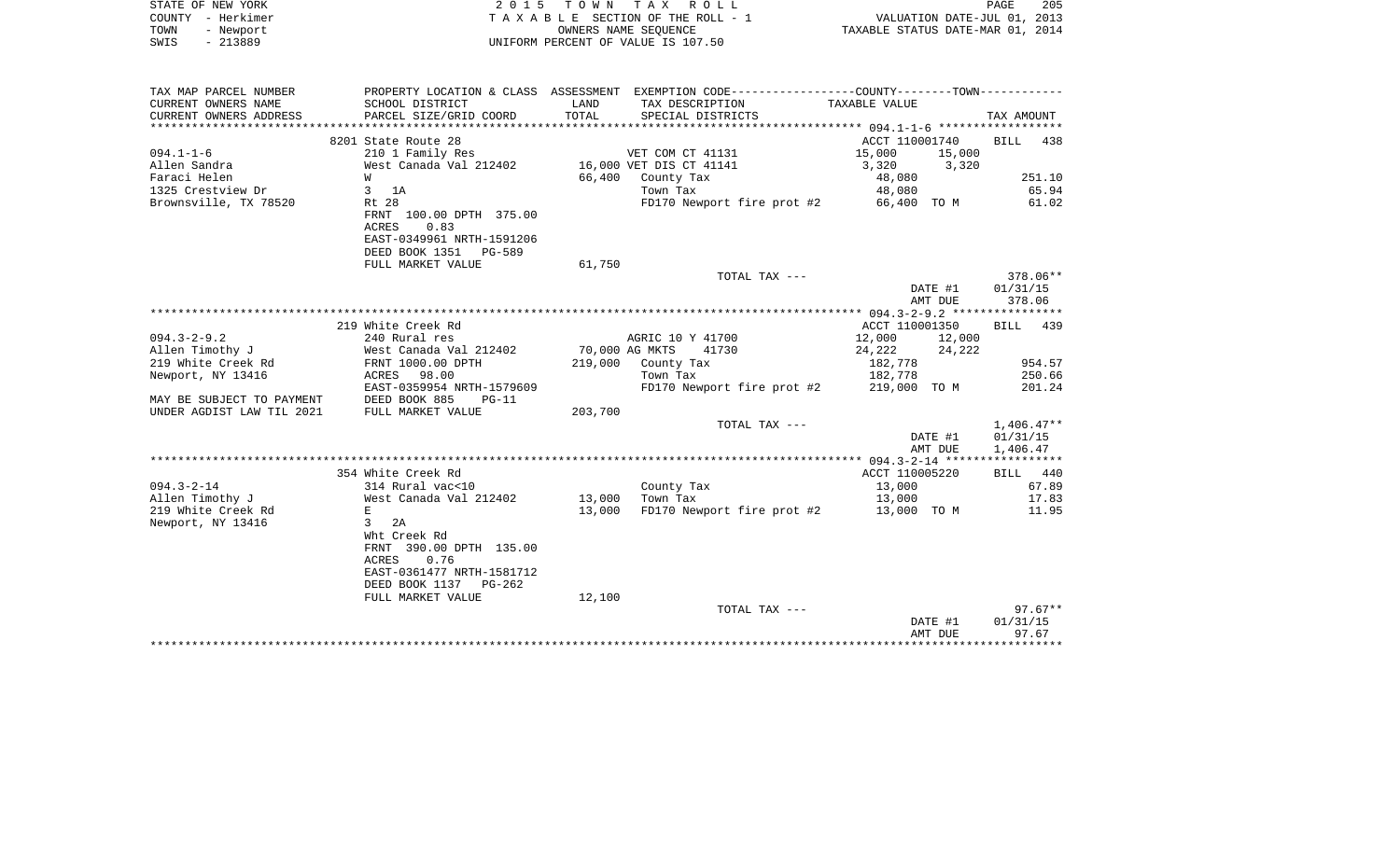| STATE OF NEW YORK | 2015 TOWN TAX ROLL                 | 206<br>PAGE                      |
|-------------------|------------------------------------|----------------------------------|
| COUNTY - Herkimer | TAXABLE SECTION OF THE ROLL - 1    | VALUATION DATE-JUL 01, 2013      |
| TOWN<br>- Newport | OWNERS NAME SEOUENCE               | TAXABLE STATUS DATE-MAR 01, 2014 |
| SWIS<br>- 213889  | UNIFORM PERCENT OF VALUE IS 107.50 |                                  |

| TAX MAP PARCEL NUMBER  |                                |        | PROPERTY LOCATION & CLASS ASSESSMENT EXEMPTION CODE---------------COUNTY-------TOWN---------- |                    |                    |
|------------------------|--------------------------------|--------|-----------------------------------------------------------------------------------------------|--------------------|--------------------|
| CURRENT OWNERS NAME    | SCHOOL DISTRICT                | LAND   | TAX DESCRIPTION                                                                               | TAXABLE VALUE      |                    |
| CURRENT OWNERS ADDRESS | PARCEL SIZE/GRID COORD         | TOTAL  | SPECIAL DISTRICTS                                                                             |                    | TAX AMOUNT         |
|                        |                                |        |                                                                                               |                    |                    |
|                        | 297 North Gage Rd              |        |                                                                                               | ACCT 110001440     | <b>BILL</b><br>441 |
| $088.4 - 1 - 29$       | 270 Mfg housing                |        | County Tax                                                                                    | 20,000             | 104.45             |
| Anna Betty J           | Poland Central 213803          | 9,000  | Town Tax                                                                                      | 20,000             | 27.43              |
| 2409 St Rte 8          | $3 \frac{1}{2}$ A              | 20,000 | School Relevy                                                                                 |                    | 266.02             |
| Cold Brook, NY 13324   | Co Rd 65                       |        | FD160 Newport fire prot#1                                                                     | 20,000 TO M        | 14.47              |
|                        | FRNT 124.00 DPTH 80.00         |        |                                                                                               |                    |                    |
|                        | EAST-0339309 NRTH-1592033      |        |                                                                                               |                    |                    |
|                        | DEED BOOK 841<br>$PG-42$       |        |                                                                                               |                    |                    |
|                        | FULL MARKET VALUE              | 18,600 |                                                                                               |                    |                    |
|                        |                                |        | TOTAL TAX ---                                                                                 |                    | $412.37**$         |
|                        |                                |        |                                                                                               | DATE #1            | 01/31/15           |
|                        |                                |        |                                                                                               | AMT DUE            | 412.37             |
|                        |                                |        |                                                                                               |                    |                    |
|                        | North Gage Rd                  |        |                                                                                               | ACCT 110003810     | BILL<br>442        |
| $88.4 - 3 - 5$         | 322 Rural vac>10               |        | County Tax                                                                                    | 62,700             | 327.45             |
| Annutto Daniel         | Poland Central 213803          | 62,700 | Town Tax                                                                                      | 62,700             | 85.99              |
| Annutto Sherry         | $Co$ Rd $65$                   | 62,700 | FD160 Newport fire prot#1                                                                     | 62,700 TO M        | 45.35              |
| 49 John St             | FRNT 943.00 DPTH               |        |                                                                                               |                    |                    |
| Ilion, NY 13357        | 50.00<br>ACRES                 |        |                                                                                               |                    |                    |
|                        | EAST-0300570 NRTH-1168100      |        |                                                                                               |                    |                    |
|                        | DEED BOOK 887<br><b>PG-371</b> |        |                                                                                               |                    |                    |
|                        | FULL MARKET VALUE              | 58,350 |                                                                                               |                    |                    |
|                        |                                |        | TOTAL TAX ---                                                                                 |                    | 458.79**           |
|                        |                                |        |                                                                                               | DATE #1<br>AMT DUE | 01/31/15<br>458.79 |
|                        |                                |        |                                                                                               |                    |                    |
|                        | Fishing Rock Rd                |        |                                                                                               | ACCT 110001200     | 443<br><b>BILL</b> |
| $100.1 - 2 - 8$        | 314 Rural vac<10               |        | County Tax                                                                                    | 30,000             | 156.68             |
| Anunciacao Genofre P   | West Canada Val 212402         | 30,000 | Town Tax                                                                                      | 30,000             | 41.14              |
| 220 Poe St             | FRNT 1175.00 DPTH              | 30,000 | School Relevy                                                                                 |                    | 560.24             |
| Hartsdale, NY 10530    | ACRES<br>8.80                  |        | FD175 Newport fire prot #3                                                                    | 30,000 TO M        | 28.25              |
|                        | EAST-0356824 NRTH-1572918      |        |                                                                                               |                    |                    |
|                        | DEED BOOK 1101<br>PG-690       |        |                                                                                               |                    |                    |
|                        | FULL MARKET VALUE              | 27,900 |                                                                                               |                    |                    |
|                        |                                |        | TOTAL TAX ---                                                                                 |                    | 786.31**           |
|                        |                                |        |                                                                                               | DATE #1            | 01/31/15           |
|                        |                                |        |                                                                                               | AMT DUE            | 786.31             |
|                        |                                |        |                                                                                               |                    |                    |
|                        | Newport Rd                     |        |                                                                                               |                    | BILL 444           |
| $093.4 - 1 - 21.4$     | 210 1 Family Res               |        | County Tax                                                                                    | 79,700             | 416.24             |
| Arensman Robert A      | West Canada Val 212402         | 21,500 | Town Tax                                                                                      | 79,700             | 109.30             |
| Arensman Clara E       | North                          | 79,700 | FD170 Newport fire prot #2                                                                    | 79,700 TO M        | 73.24              |
| 505 Niagara St         | 210 300 X 595                  |        |                                                                                               |                    |                    |
| Utica, NY 13501-2005   | ACRES<br>4.50                  |        |                                                                                               |                    |                    |
|                        | EAST-0343233 NRTH-1576704      |        |                                                                                               |                    |                    |
|                        | DEED BOOK 1084<br>PG-687       |        |                                                                                               |                    |                    |
|                        | FULL MARKET VALUE              | 74,150 |                                                                                               |                    |                    |
|                        |                                |        | TOTAL TAX ---                                                                                 |                    | 598.78**           |
|                        |                                |        |                                                                                               | DATE #1            | 01/31/15           |
|                        |                                |        |                                                                                               | AMT DUE            | 598.78             |
|                        |                                |        |                                                                                               |                    |                    |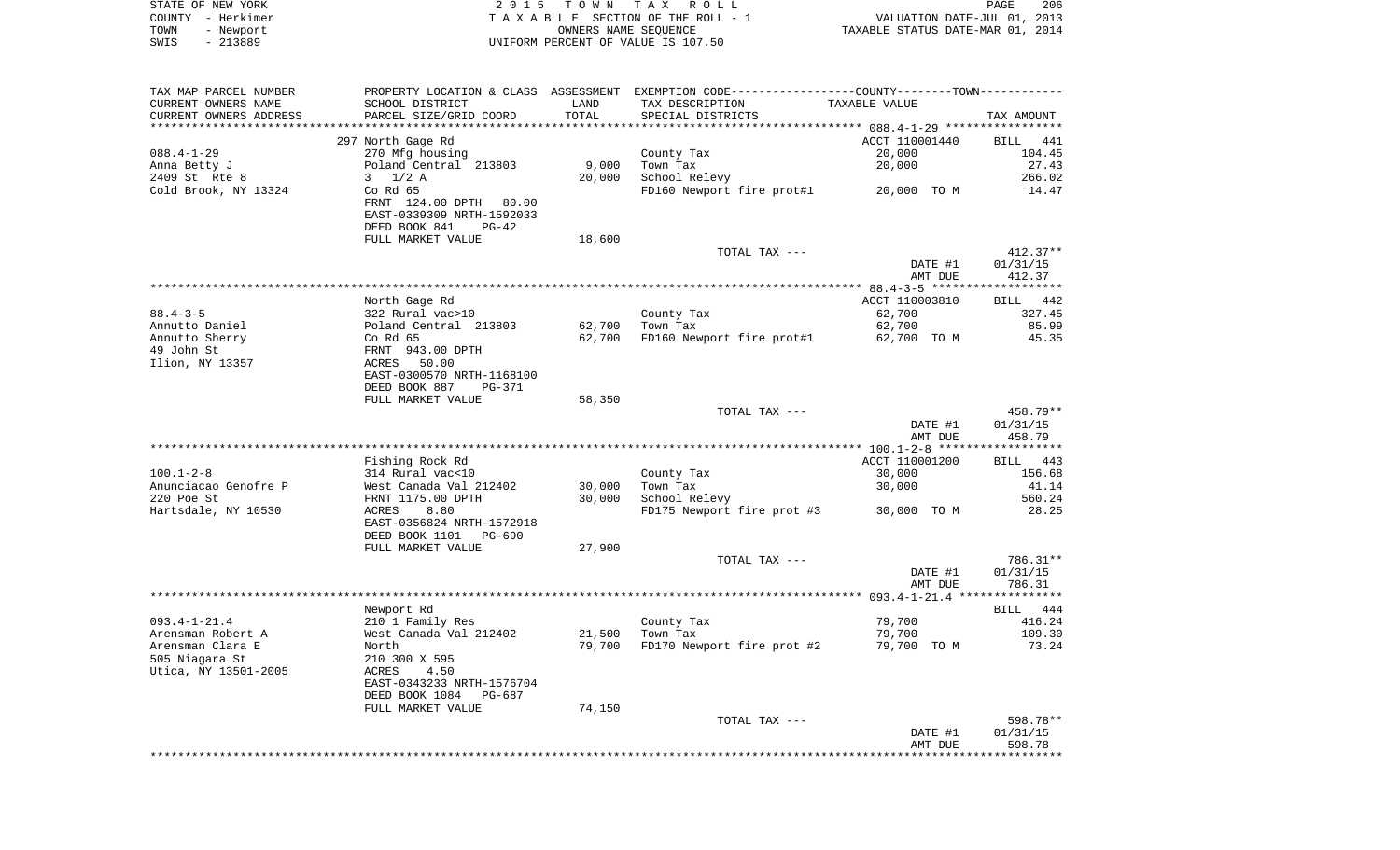| STATE OF NEW YORK<br>COUNTY - Herkimer | 2 0 1 5                                                                                    | T O W N | T A X<br>R O L L<br>TAXABLE SECTION OF THE ROLL - 1                                           | VALUATION DATE-JUL 01, 2013      | 207<br>PAGE                        |
|----------------------------------------|--------------------------------------------------------------------------------------------|---------|-----------------------------------------------------------------------------------------------|----------------------------------|------------------------------------|
| - Newport<br>TOWN                      |                                                                                            |         | OWNERS NAME SEQUENCE                                                                          | TAXABLE STATUS DATE-MAR 01, 2014 |                                    |
| $-213889$<br>SWIS                      |                                                                                            |         | UNIFORM PERCENT OF VALUE IS 107.50                                                            |                                  |                                    |
| TAX MAP PARCEL NUMBER                  |                                                                                            |         | PROPERTY LOCATION & CLASS ASSESSMENT EXEMPTION CODE---------------COUNTY-------TOWN---------- |                                  |                                    |
| CURRENT OWNERS NAME                    | SCHOOL DISTRICT                                                                            | LAND    | TAX DESCRIPTION                                                                               | TAXABLE VALUE                    |                                    |
| CURRENT OWNERS ADDRESS                 | PARCEL SIZE/GRID COORD                                                                     | TOTAL   | SPECIAL DISTRICTS                                                                             |                                  | TAX AMOUNT                         |
| ************************               |                                                                                            |         |                                                                                               |                                  |                                    |
|                                        | 144 Old State Rd                                                                           |         |                                                                                               | ACCT 110017629                   | BILL<br>445                        |
| $094.1 - 2 - 9$<br>Asaro Cathleen      | 210 1 Family Res<br>West Canada Val 212402                                                 | 11,100  | County Tax<br>Town Tax                                                                        | 60,000<br>60,000                 | 313.35<br>82.28                    |
| Asaro Francis                          | 112X150<br>$\overline{3}$                                                                  | 60,000  | FD170 Newport fire prot #2                                                                    | 60,000 TO M                      | 55.13                              |
| 122 Harris Avenue<br>Newport, NY 13416 | Co Rd 200<br>FRNT 112.89 DPTH 150.00<br>EAST-0352219 NRTH-1587020<br>DEED BOOK 1261 PG-408 |         |                                                                                               |                                  |                                    |
|                                        | FULL MARKET VALUE                                                                          | 55,800  |                                                                                               |                                  |                                    |
|                                        |                                                                                            |         | TOTAL TAX ---                                                                                 |                                  | 450.76**                           |
|                                        |                                                                                            |         |                                                                                               | DATE #1<br>AMT DUE               | 01/31/15<br>450.76                 |
|                                        | 122 Harris Ave                                                                             |         |                                                                                               |                                  | BILL 446                           |
| $094.1 - 1 - 24.2$                     | 210 1 Family Res                                                                           |         | County Tax                                                                                    | 150,000                          | 783.38                             |
| Asaro Francis                          | West Canada Val 212402                                                                     | 18,000  | Town Tax                                                                                      | 150,000                          | 205.71                             |
| Asaro Cathleen                         | Harris Ave                                                                                 | 150,000 | FD170 Newport fire prot #2                                                                    | 150,000 TO M                     | 137.84                             |
| 122 Harris Ave                         | FRNT 184.00 DPTH                                                                           |         |                                                                                               |                                  |                                    |
| PO Box 365                             | 1.00<br>ACRES                                                                              |         |                                                                                               |                                  |                                    |
| Newport, NY 13416                      | EAST-0354217 NRTH-1589022                                                                  |         |                                                                                               |                                  |                                    |
|                                        | DEED BOOK 928<br>$PG-219$                                                                  |         |                                                                                               |                                  |                                    |
|                                        | FULL MARKET VALUE                                                                          | 139,550 |                                                                                               |                                  |                                    |
|                                        |                                                                                            |         | TOTAL TAX ---                                                                                 | DATE #1<br>AMT DUE               | 1,126.93**<br>01/31/15<br>1,126.93 |
|                                        |                                                                                            |         |                                                                                               |                                  |                                    |
|                                        | 134 Harris Ave                                                                             |         |                                                                                               | ACCT 110002310                   | 447<br>BILL                        |
| $094.1 - 1 - 24.1$                     | 210 1 Family Res                                                                           |         | County Tax                                                                                    | 147,200                          | 768.76                             |
| Asaro John M                           | West Canada Val 212402                                                                     | 18,300  | Town Tax                                                                                      | 147,200                          | 201.87                             |
| Maziarz Denise C<br>134 Harris Ave     | Harris Ave<br>FRNT 296.00 DPTH                                                             | 147,200 | FD170 Newport fire prot #2                                                                    | 147,200 TO M                     | 135.26                             |
| PO Box 94                              | ACRES<br>1.30 BANK<br>023                                                                  |         |                                                                                               |                                  |                                    |
| Newport, NY 13416                      | EAST-0354340 NRTH-1589171                                                                  |         |                                                                                               |                                  |                                    |
|                                        | DEED BOOK 907<br><b>PG-289</b>                                                             |         |                                                                                               |                                  |                                    |
|                                        | FULL MARKET VALUE                                                                          | 136,950 |                                                                                               |                                  |                                    |
|                                        |                                                                                            |         | TOTAL TAX ---                                                                                 |                                  | 1,105.89**                         |
|                                        |                                                                                            |         |                                                                                               | DATE #1                          | 01/31/15                           |
|                                        |                                                                                            |         |                                                                                               | AMT DUE                          | 1,105.89                           |
|                                        | Twin Ponds Dr                                                                              |         |                                                                                               |                                  | BILL 448                           |
| $100.3 - 5 - 6$                        | 314 Rural vac<10                                                                           |         | County Tax                                                                                    | 30,000                           | 156.68                             |
| B.D.B. Construction LLC                | West Canada Val 212402                                                                     | 30,000  | Town Tax                                                                                      | 30,000                           | 41.14                              |
| 42 Lake Ave Ste 273                    | Cook Rd                                                                                    | 30,000  | FD170 Newport fire prot #2                                                                    | 30,000 TO M                      | 27.57                              |
| Danbury, CT 06811                      | ACRES<br>5.40                                                                              |         |                                                                                               |                                  |                                    |
|                                        | EAST-0356212 NRTH-1567523                                                                  |         |                                                                                               |                                  |                                    |
|                                        | DEED BOOK 1379<br>PG-835                                                                   |         |                                                                                               |                                  |                                    |
|                                        | FULL MARKET VALUE                                                                          | 27,900  |                                                                                               |                                  | $225.39**$                         |
|                                        |                                                                                            |         | TOTAL TAX ---                                                                                 | DATE #1                          | 01/31/15                           |
|                                        |                                                                                            |         |                                                                                               | AMT DUE                          | 225.39                             |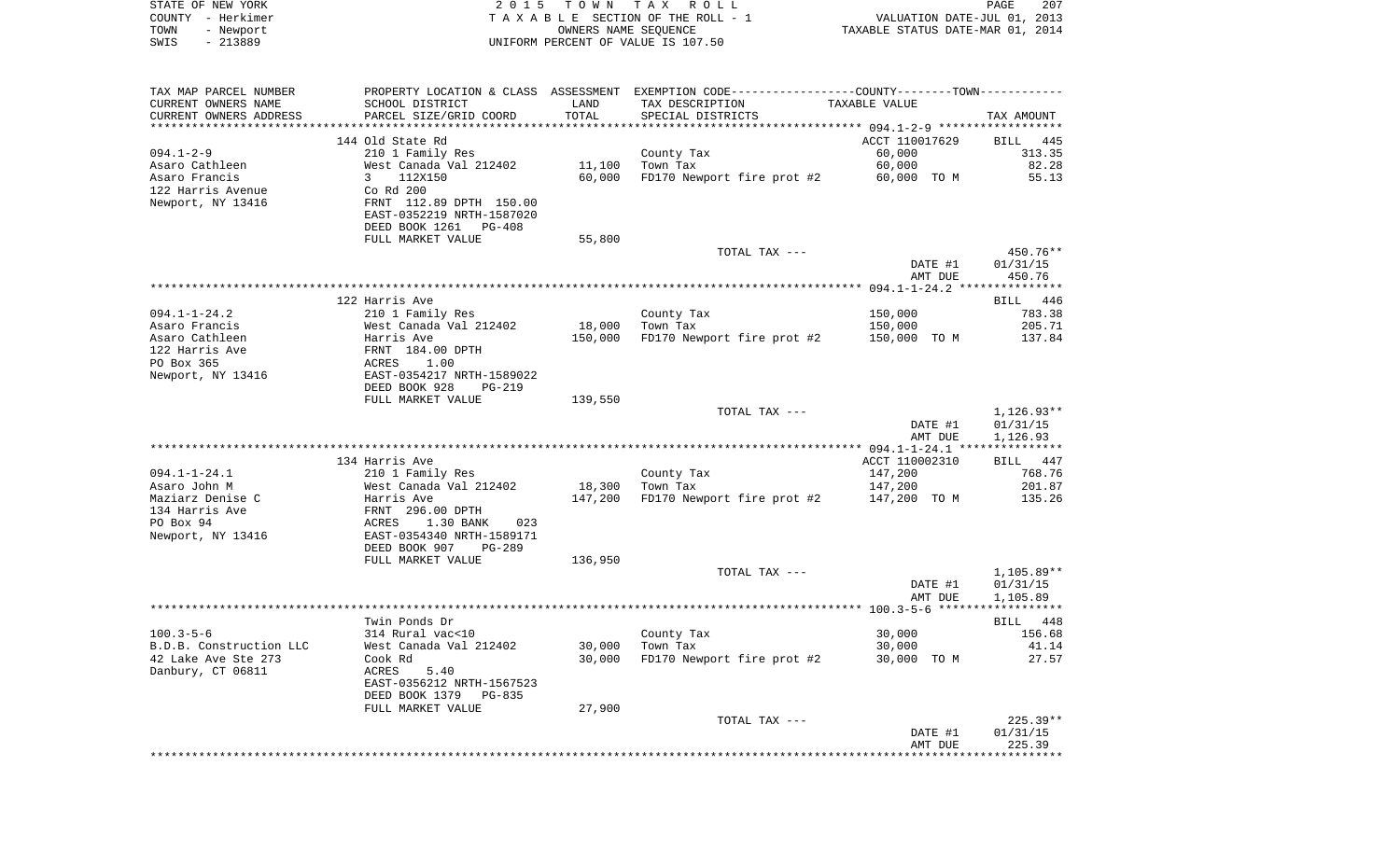| STATE OF NEW YORK         |                                              |                   | 2015 TOWN TAX ROLL                                                                            |                                  | 208<br>PAGE           |
|---------------------------|----------------------------------------------|-------------------|-----------------------------------------------------------------------------------------------|----------------------------------|-----------------------|
| COUNTY - Herkimer         |                                              |                   | TAXABLE SECTION OF THE ROLL - 1                                                               | VALUATION DATE-JUL 01, 2013      |                       |
| TOWN<br>- Newport         |                                              |                   | OWNERS NAME SEQUENCE                                                                          | TAXABLE STATUS DATE-MAR 01, 2014 |                       |
| $-213889$<br>SWIS         |                                              |                   | UNIFORM PERCENT OF VALUE IS 107.50                                                            |                                  |                       |
|                           |                                              |                   |                                                                                               |                                  |                       |
|                           |                                              |                   |                                                                                               |                                  |                       |
| TAX MAP PARCEL NUMBER     |                                              |                   | PROPERTY LOCATION & CLASS ASSESSMENT EXEMPTION CODE---------------COUNTY-------TOWN---------- |                                  |                       |
| CURRENT OWNERS NAME       | SCHOOL DISTRICT                              | LAND              | TAX DESCRIPTION                                                                               | TAXABLE VALUE                    |                       |
| CURRENT OWNERS ADDRESS    | PARCEL SIZE/GRID COORD                       | TOTAL             | SPECIAL DISTRICTS                                                                             |                                  | TAX AMOUNT            |
|                           |                                              |                   |                                                                                               |                                  |                       |
|                           | 244 North Gage Rd                            |                   |                                                                                               | ACCT 110003810                   | BILL 449              |
| $93.2 - 2 - 1$            | 240 Rural res                                |                   | County Tax                                                                                    | 97,600                           | 509.72                |
| Balezentis Gilbert        | Poland Central 213803                        | 62,800            | Town Tax                                                                                      | 97,600                           | 133.85                |
| Balezentis Mary           | Co Rd 65                                     | 97,600            | FD160 Newport fire prot#1                                                                     | 97,600 TO M                      | 70.60                 |
| 7 Troy Lanes              | FRNT 404.00 DPTH                             |                   |                                                                                               |                                  |                       |
| Yonkers, NY 10701         | ACRES<br>63.40                               |                   |                                                                                               |                                  |                       |
|                           | EAST-0300200 NRTH-1167520                    |                   |                                                                                               |                                  |                       |
|                           | DEED BOOK 883<br>PG-499<br>FULL MARKET VALUE | 90,800            |                                                                                               |                                  |                       |
|                           |                                              |                   | TOTAL TAX ---                                                                                 |                                  | $714.17**$            |
|                           |                                              |                   |                                                                                               | DATE #1                          | 01/31/15              |
|                           |                                              |                   |                                                                                               | AMT DUE                          | 714.17                |
|                           |                                              |                   |                                                                                               |                                  |                       |
|                           | Newport Rd                                   |                   |                                                                                               | ACCT 110006750                   | BILL<br>450           |
| $094.3 - 3 - 1$           | 322 Rural vac>10                             |                   | County Tax                                                                                    | 20,300                           | 106.02                |
| Balutis James             | West Canada Val 212402                       | 20,300            | Town Tax                                                                                      | 20,300                           | 27.84                 |
| Balutis Pamela            | E                                            | 20,300            | FD170 Newport fire prot #2                                                                    | 20,300 TO M                      | 18.65                 |
| 66 Lands End Dr           | 55.20                                        |                   |                                                                                               |                                  |                       |
| North Kingstown, RI 02852 | Co $Rd$ 34                                   |                   |                                                                                               |                                  |                       |
|                           | FRNT 286.00 DPTH                             |                   |                                                                                               |                                  |                       |
|                           | 10.50<br>ACRES                               |                   |                                                                                               |                                  |                       |
|                           | EAST-0354888 NRTH-1581556                    |                   |                                                                                               |                                  |                       |
|                           | DEED BOOK 774<br>$PG-43$                     |                   |                                                                                               |                                  |                       |
|                           | FULL MARKET VALUE                            | 18,900            |                                                                                               |                                  |                       |
|                           |                                              |                   | TOTAL TAX ---                                                                                 |                                  | $152.51**$            |
|                           |                                              |                   |                                                                                               | DATE #1                          | 01/31/15              |
|                           |                                              |                   |                                                                                               | AMT DUE                          | 152.51                |
|                           |                                              |                   |                                                                                               |                                  |                       |
| $094.1 - 1 - 43.2$        | 232 Rose Valley Rd                           |                   |                                                                                               |                                  | BILL<br>451<br>755.70 |
| Barnard Mark              | 210 1 Family Res<br>West Canada Val 212402   |                   | County Tax<br>Town Tax                                                                        | 144,700                          | 198.44                |
| 232 Rose Valley Rd        | FRNT 310.00 DPTH                             | 19,500<br>144,700 | FD170 Newport fire prot #2                                                                    | 144,700<br>144,700 TO M          | 132.97                |
| Newport, NY 13416         | 2.50 BANK<br>184<br>ACRES                    |                   |                                                                                               |                                  |                       |
|                           | EAST-0356598 NRTH-1591522                    |                   |                                                                                               |                                  |                       |
|                           | DEED BOOK 884<br>$PG-279$                    |                   |                                                                                               |                                  |                       |
|                           | FULL MARKET VALUE                            | 134,600           |                                                                                               |                                  |                       |
|                           |                                              |                   | TOTAL TAX ---                                                                                 |                                  | 1,087.11**            |
|                           |                                              |                   |                                                                                               | DATE #1                          | 01/31/15              |
|                           |                                              |                   |                                                                                               | AMT DUE                          | 1,087.11              |
|                           |                                              |                   |                                                                                               |                                  |                       |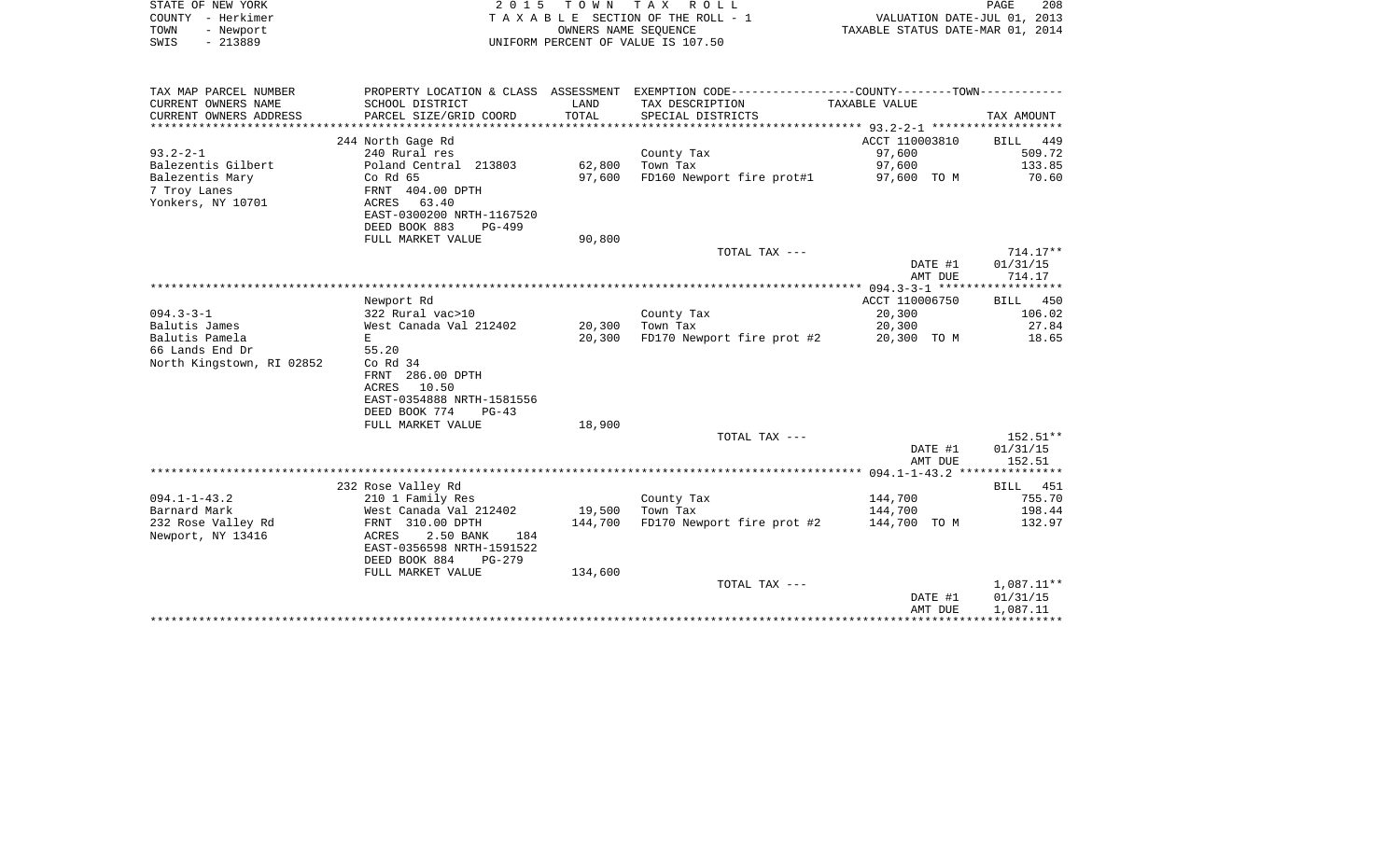| STATE OF NEW YORK |           | 2015 TOWN TAX ROLL                 | 209<br>PAGE                      |
|-------------------|-----------|------------------------------------|----------------------------------|
| COUNTY - Herkimer |           | TAXABLE SECTION OF THE ROLL - 1    | VALUATION DATE-JUL 01, 2013      |
| TOWN              | - Newport | OWNERS NAME SEOUENCE               | TAXABLE STATUS DATE-MAR 01, 2014 |
| SWIS              | - 213889  | UNIFORM PERCENT OF VALUE IS 107.50 |                                  |

| TAX MAP PARCEL NUMBER     |                           |         | PROPERTY LOCATION & CLASS ASSESSMENT EXEMPTION CODE----------------COUNTY--------TOWN---------- |                  |            |
|---------------------------|---------------------------|---------|-------------------------------------------------------------------------------------------------|------------------|------------|
| CURRENT OWNERS NAME       | SCHOOL DISTRICT           | LAND    | TAX DESCRIPTION                                                                                 | TAXABLE VALUE    |            |
| CURRENT OWNERS ADDRESS    | PARCEL SIZE/GRID COORD    | TOTAL   | SPECIAL DISTRICTS                                                                               |                  | TAX AMOUNT |
|                           |                           |         |                                                                                                 |                  |            |
|                           | 210 Old State Rd          |         |                                                                                                 |                  | BILL 452   |
| $094.1 - 2 - 20.21$       | 210 1 Family Res          |         | County Tax                                                                                      | 90,000           | 470.03     |
| Barnes Renee              | West Canada Val 212402    | 18,300  | Town Tax                                                                                        | 90,000           | 123.43     |
| 210 Old State Rd          | FRNT 228.50 DPTH          | 90,000  | FD170 Newport fire prot #2                                                                      | 90,000 TO M      | 82.70      |
| PO Box 253                | 1.30<br>ACRES             |         |                                                                                                 |                  |            |
| Newport, NY 13416         | EAST-0351082 NRTH-1587711 |         |                                                                                                 |                  |            |
|                           | DEED BOOK 1221 PG-650     |         |                                                                                                 |                  |            |
|                           | FULL MARKET VALUE         | 83,700  |                                                                                                 |                  |            |
|                           |                           |         | TOTAL TAX ---                                                                                   |                  | $676.16**$ |
|                           |                           |         |                                                                                                 | DATE #1          | 01/31/15   |
|                           |                           |         |                                                                                                 | AMT DUE          | 676.16     |
|                           |                           |         |                                                                                                 |                  |            |
|                           | 824 Old State Rd          |         |                                                                                                 | ACCT 110009120   | BILL 453   |
| $088.4 - 1 - 5$           | 210 1 Family Res          |         | County Tax                                                                                      | 159,200          | 831.43     |
| Barry John W              | Poland Central 213803     | 19,700  | Town Tax                                                                                        | 159,200          | 218.33     |
| Barry Victoria A          | Е                         | 159,200 | FD160 Newport fire prot#1                                                                       | 159,200 TO M     | 115.16     |
| 824 Old State Rd          | $3 \t 2.7A$               |         |                                                                                                 |                  |            |
| Poland, NY 13431          | Co Rd 200                 |         |                                                                                                 |                  |            |
|                           | 2.70 BANK<br>ACRES<br>135 |         |                                                                                                 |                  |            |
|                           | EAST-0343847 NRTH-1597223 |         |                                                                                                 |                  |            |
|                           | DEED BOOK 846<br>$PG-326$ |         |                                                                                                 |                  |            |
|                           | FULL MARKET VALUE         | 148,100 |                                                                                                 |                  |            |
|                           |                           |         | TOTAL TAX ---                                                                                   |                  | 1,164.92** |
|                           |                           |         |                                                                                                 | DATE #1          | 01/31/15   |
|                           |                           |         |                                                                                                 | AMT DUE          | 1,164.92   |
|                           |                           |         |                                                                                                 |                  |            |
|                           | Bell Hill Rd              |         |                                                                                                 | ACCT 110000750   | BILL 454   |
| $093.3 - 1 - 10$          | 113 Cattle farm           |         | AG MKTS<br>41730                                                                                | 59,294<br>59,294 |            |
| Barton Justice S Jr       | West Canada Val 212402    |         | 146,000 AGRIC 10 Y 42100                                                                        | 11,100<br>11,100 |            |
| 225 Bell Hill Rd          | E                         |         | 318,000 County Tax                                                                              | 247,606          | 1,293.13   |
| Poland, NY 13431          | 1 175A                    |         | Town Tax                                                                                        | 247,606          | 339.56     |
|                           | Bell Hill                 |         | FD170 Newport fire prot #2                                                                      | 318,000 TO M     | 292.21     |
| MAY BE SUBJECT TO PAYMENT | ACRES 175.02              |         |                                                                                                 |                  |            |
| UNDER AGDIST LAW TIL 2021 | EAST-0331697 NRTH-1580357 |         |                                                                                                 |                  |            |
|                           | DEED BOOK 794<br>$PG-163$ |         |                                                                                                 |                  |            |
|                           | FULL MARKET VALUE         | 295,800 |                                                                                                 |                  |            |
|                           |                           |         | TOTAL TAX ---                                                                                   |                  | 1,924.90** |
|                           |                           |         |                                                                                                 | DATE #1          | 01/31/15   |
|                           |                           |         |                                                                                                 | AMT DUE          | 1,924.90   |
|                           |                           |         |                                                                                                 |                  |            |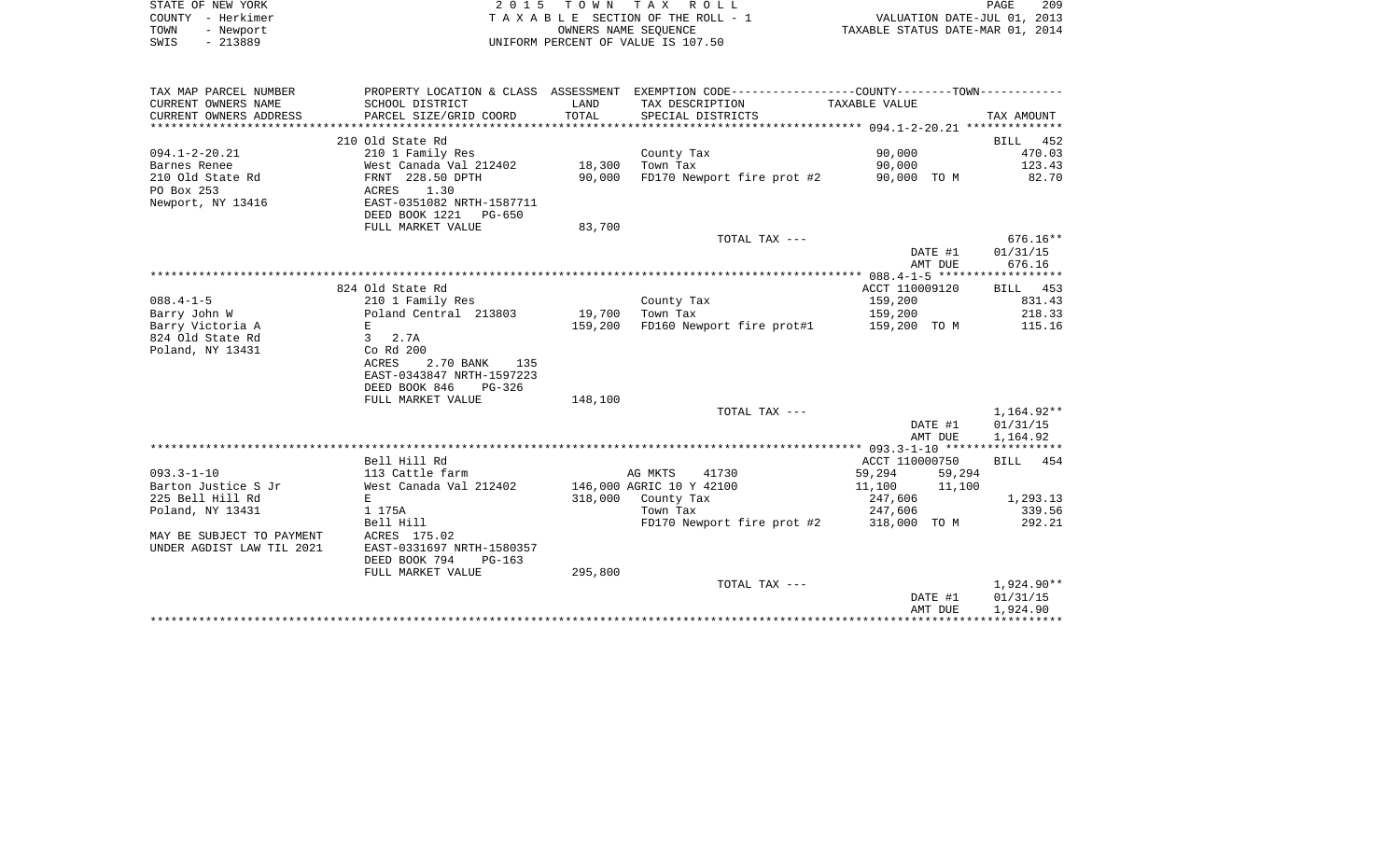|      | STATE OF NEW YORK | 2015 TOWN TAX ROLL                 |                                  | PAGE | 210 |
|------|-------------------|------------------------------------|----------------------------------|------|-----|
|      | COUNTY - Herkimer | TAXABLE SECTION OF THE ROLL - 1    | VALUATION DATE-JUL 01, 2013      |      |     |
| TOWN | - Newport         | OWNERS NAME SEOUENCE               | TAXABLE STATUS DATE-MAR 01, 2014 |      |     |
| SWIS | - 213889          | UNIFORM PERCENT OF VALUE IS 107.50 |                                  |      |     |
|      |                   |                                    |                                  |      |     |
|      |                   |                                    |                                  |      |     |

| CURRENT OWNERS NAME<br>SCHOOL DISTRICT<br>LAND<br>TAX DESCRIPTION<br>TAXABLE VALUE<br>TOTAL<br>CURRENT OWNERS ADDRESS<br>PARCEL SIZE/GRID COORD<br>SPECIAL DISTRICTS<br>TAX AMOUNT<br>Bell Hill Rd<br>BILL 455<br>322 Rural vac>10<br>AG MKTS<br>$093.3 - 1 - 21$<br>41730<br>23,550<br>23,550<br>Barton Justice S Jr<br>West Canada Val 212402<br>55,000 County Tax<br>31,450<br>164.25<br>225 Bell Hill Rd<br>Bell Hill Rd<br>55,000<br>Town Tax<br>31,450<br>43.13<br>Poland, NY 13431<br>Walton Pat Lot 16<br>FD170 Newport fire prot #2<br>55,000 TO M<br>50.54<br>ACRES 62.60<br>EAST-0329021 NRTH-1580387<br>MAY BE SUBJECT TO PAYMENT<br>UNDER AGDIST LAW TIL 2021<br>DEED BOOK 794<br>PG-163<br>FULL MARKET VALUE<br>51,150<br>TOTAL TAX ---<br>257.92**<br>DATE #1<br>01/31/15<br>AMT DUE<br>257.92<br>1571 Newport Rd<br>ACCT 110000395<br>BILL 456<br>$093.3 - 1 - 20$<br>117,300<br>210 1 Family Res<br>612.60<br>County Tax<br>Bazan Anthony<br>West Canada Val 212402<br>19,200<br>Town Tax<br>117,300<br>160.86<br>FD170 Newport fire prot #2 117,300 TO M<br>Bazan Patricia<br>107.79<br>E<br>117,300<br>$2 \left( \frac{1}{2} \right)$<br>1571 Newport Rd<br>2.24 Acres<br>Poland, NY 13431<br>Newport Rd<br>ACRES<br>2.20<br>EAST-0335737 NRTH-1576676<br>DEED BOOK 00613 PG-00933<br>109,100<br>FULL MARKET VALUE<br>881.25**<br>TOTAL TAX ---<br>01/31/15<br>DATE #1<br>881.25<br>AMT DUE<br>255 Tower Rd<br>ACCT 110000390<br>BILL 457<br>$093.3 - 1 - 19.1$<br>113 Cattle farm<br>County Tax<br>229,000<br>1,195.96<br>Bazan Walter<br>West Canada Val 212402<br>151,000<br>Town Tax<br>229,000<br>314.05<br>FD170 Newport fire prot #2 229,000 TO M<br>Bazan Anthony<br>229,000<br>210.43<br>North<br>Pat Bazan (Farm)<br>181.40<br>1571 Newport Rd<br>FRNT12442.00 DPTH<br>Poland, NY 13431<br>ACRES 172.20<br>EAST-0336048 NRTH-1577769<br>DEED BOOK 830<br>PG-483<br>213,000<br>FULL MARKET VALUE<br>1,720.44**<br>TOTAL TAX ---<br>DATE #1<br>01/31/15<br>1,720.44<br>AMT DUE | TAX MAP PARCEL NUMBER |  | PROPERTY LOCATION & CLASS ASSESSMENT EXEMPTION CODE----------------COUNTY--------TOWN----------- |  |
|-----------------------------------------------------------------------------------------------------------------------------------------------------------------------------------------------------------------------------------------------------------------------------------------------------------------------------------------------------------------------------------------------------------------------------------------------------------------------------------------------------------------------------------------------------------------------------------------------------------------------------------------------------------------------------------------------------------------------------------------------------------------------------------------------------------------------------------------------------------------------------------------------------------------------------------------------------------------------------------------------------------------------------------------------------------------------------------------------------------------------------------------------------------------------------------------------------------------------------------------------------------------------------------------------------------------------------------------------------------------------------------------------------------------------------------------------------------------------------------------------------------------------------------------------------------------------------------------------------------------------------------------------------------------------------------------------------------------------------------------------------------------------------------------------------------------------------------------------------------------------------------------------------------------------------------------------------------------------------------------------------------|-----------------------|--|--------------------------------------------------------------------------------------------------|--|
|                                                                                                                                                                                                                                                                                                                                                                                                                                                                                                                                                                                                                                                                                                                                                                                                                                                                                                                                                                                                                                                                                                                                                                                                                                                                                                                                                                                                                                                                                                                                                                                                                                                                                                                                                                                                                                                                                                                                                                                                           |                       |  |                                                                                                  |  |
|                                                                                                                                                                                                                                                                                                                                                                                                                                                                                                                                                                                                                                                                                                                                                                                                                                                                                                                                                                                                                                                                                                                                                                                                                                                                                                                                                                                                                                                                                                                                                                                                                                                                                                                                                                                                                                                                                                                                                                                                           |                       |  |                                                                                                  |  |
|                                                                                                                                                                                                                                                                                                                                                                                                                                                                                                                                                                                                                                                                                                                                                                                                                                                                                                                                                                                                                                                                                                                                                                                                                                                                                                                                                                                                                                                                                                                                                                                                                                                                                                                                                                                                                                                                                                                                                                                                           |                       |  |                                                                                                  |  |
|                                                                                                                                                                                                                                                                                                                                                                                                                                                                                                                                                                                                                                                                                                                                                                                                                                                                                                                                                                                                                                                                                                                                                                                                                                                                                                                                                                                                                                                                                                                                                                                                                                                                                                                                                                                                                                                                                                                                                                                                           |                       |  |                                                                                                  |  |
|                                                                                                                                                                                                                                                                                                                                                                                                                                                                                                                                                                                                                                                                                                                                                                                                                                                                                                                                                                                                                                                                                                                                                                                                                                                                                                                                                                                                                                                                                                                                                                                                                                                                                                                                                                                                                                                                                                                                                                                                           |                       |  |                                                                                                  |  |
|                                                                                                                                                                                                                                                                                                                                                                                                                                                                                                                                                                                                                                                                                                                                                                                                                                                                                                                                                                                                                                                                                                                                                                                                                                                                                                                                                                                                                                                                                                                                                                                                                                                                                                                                                                                                                                                                                                                                                                                                           |                       |  |                                                                                                  |  |
|                                                                                                                                                                                                                                                                                                                                                                                                                                                                                                                                                                                                                                                                                                                                                                                                                                                                                                                                                                                                                                                                                                                                                                                                                                                                                                                                                                                                                                                                                                                                                                                                                                                                                                                                                                                                                                                                                                                                                                                                           |                       |  |                                                                                                  |  |
|                                                                                                                                                                                                                                                                                                                                                                                                                                                                                                                                                                                                                                                                                                                                                                                                                                                                                                                                                                                                                                                                                                                                                                                                                                                                                                                                                                                                                                                                                                                                                                                                                                                                                                                                                                                                                                                                                                                                                                                                           |                       |  |                                                                                                  |  |
|                                                                                                                                                                                                                                                                                                                                                                                                                                                                                                                                                                                                                                                                                                                                                                                                                                                                                                                                                                                                                                                                                                                                                                                                                                                                                                                                                                                                                                                                                                                                                                                                                                                                                                                                                                                                                                                                                                                                                                                                           |                       |  |                                                                                                  |  |
|                                                                                                                                                                                                                                                                                                                                                                                                                                                                                                                                                                                                                                                                                                                                                                                                                                                                                                                                                                                                                                                                                                                                                                                                                                                                                                                                                                                                                                                                                                                                                                                                                                                                                                                                                                                                                                                                                                                                                                                                           |                       |  |                                                                                                  |  |
|                                                                                                                                                                                                                                                                                                                                                                                                                                                                                                                                                                                                                                                                                                                                                                                                                                                                                                                                                                                                                                                                                                                                                                                                                                                                                                                                                                                                                                                                                                                                                                                                                                                                                                                                                                                                                                                                                                                                                                                                           |                       |  |                                                                                                  |  |
|                                                                                                                                                                                                                                                                                                                                                                                                                                                                                                                                                                                                                                                                                                                                                                                                                                                                                                                                                                                                                                                                                                                                                                                                                                                                                                                                                                                                                                                                                                                                                                                                                                                                                                                                                                                                                                                                                                                                                                                                           |                       |  |                                                                                                  |  |
|                                                                                                                                                                                                                                                                                                                                                                                                                                                                                                                                                                                                                                                                                                                                                                                                                                                                                                                                                                                                                                                                                                                                                                                                                                                                                                                                                                                                                                                                                                                                                                                                                                                                                                                                                                                                                                                                                                                                                                                                           |                       |  |                                                                                                  |  |
|                                                                                                                                                                                                                                                                                                                                                                                                                                                                                                                                                                                                                                                                                                                                                                                                                                                                                                                                                                                                                                                                                                                                                                                                                                                                                                                                                                                                                                                                                                                                                                                                                                                                                                                                                                                                                                                                                                                                                                                                           |                       |  |                                                                                                  |  |
|                                                                                                                                                                                                                                                                                                                                                                                                                                                                                                                                                                                                                                                                                                                                                                                                                                                                                                                                                                                                                                                                                                                                                                                                                                                                                                                                                                                                                                                                                                                                                                                                                                                                                                                                                                                                                                                                                                                                                                                                           |                       |  |                                                                                                  |  |
|                                                                                                                                                                                                                                                                                                                                                                                                                                                                                                                                                                                                                                                                                                                                                                                                                                                                                                                                                                                                                                                                                                                                                                                                                                                                                                                                                                                                                                                                                                                                                                                                                                                                                                                                                                                                                                                                                                                                                                                                           |                       |  |                                                                                                  |  |
|                                                                                                                                                                                                                                                                                                                                                                                                                                                                                                                                                                                                                                                                                                                                                                                                                                                                                                                                                                                                                                                                                                                                                                                                                                                                                                                                                                                                                                                                                                                                                                                                                                                                                                                                                                                                                                                                                                                                                                                                           |                       |  |                                                                                                  |  |
|                                                                                                                                                                                                                                                                                                                                                                                                                                                                                                                                                                                                                                                                                                                                                                                                                                                                                                                                                                                                                                                                                                                                                                                                                                                                                                                                                                                                                                                                                                                                                                                                                                                                                                                                                                                                                                                                                                                                                                                                           |                       |  |                                                                                                  |  |
|                                                                                                                                                                                                                                                                                                                                                                                                                                                                                                                                                                                                                                                                                                                                                                                                                                                                                                                                                                                                                                                                                                                                                                                                                                                                                                                                                                                                                                                                                                                                                                                                                                                                                                                                                                                                                                                                                                                                                                                                           |                       |  |                                                                                                  |  |
|                                                                                                                                                                                                                                                                                                                                                                                                                                                                                                                                                                                                                                                                                                                                                                                                                                                                                                                                                                                                                                                                                                                                                                                                                                                                                                                                                                                                                                                                                                                                                                                                                                                                                                                                                                                                                                                                                                                                                                                                           |                       |  |                                                                                                  |  |
|                                                                                                                                                                                                                                                                                                                                                                                                                                                                                                                                                                                                                                                                                                                                                                                                                                                                                                                                                                                                                                                                                                                                                                                                                                                                                                                                                                                                                                                                                                                                                                                                                                                                                                                                                                                                                                                                                                                                                                                                           |                       |  |                                                                                                  |  |
|                                                                                                                                                                                                                                                                                                                                                                                                                                                                                                                                                                                                                                                                                                                                                                                                                                                                                                                                                                                                                                                                                                                                                                                                                                                                                                                                                                                                                                                                                                                                                                                                                                                                                                                                                                                                                                                                                                                                                                                                           |                       |  |                                                                                                  |  |
|                                                                                                                                                                                                                                                                                                                                                                                                                                                                                                                                                                                                                                                                                                                                                                                                                                                                                                                                                                                                                                                                                                                                                                                                                                                                                                                                                                                                                                                                                                                                                                                                                                                                                                                                                                                                                                                                                                                                                                                                           |                       |  |                                                                                                  |  |
|                                                                                                                                                                                                                                                                                                                                                                                                                                                                                                                                                                                                                                                                                                                                                                                                                                                                                                                                                                                                                                                                                                                                                                                                                                                                                                                                                                                                                                                                                                                                                                                                                                                                                                                                                                                                                                                                                                                                                                                                           |                       |  |                                                                                                  |  |
|                                                                                                                                                                                                                                                                                                                                                                                                                                                                                                                                                                                                                                                                                                                                                                                                                                                                                                                                                                                                                                                                                                                                                                                                                                                                                                                                                                                                                                                                                                                                                                                                                                                                                                                                                                                                                                                                                                                                                                                                           |                       |  |                                                                                                  |  |
|                                                                                                                                                                                                                                                                                                                                                                                                                                                                                                                                                                                                                                                                                                                                                                                                                                                                                                                                                                                                                                                                                                                                                                                                                                                                                                                                                                                                                                                                                                                                                                                                                                                                                                                                                                                                                                                                                                                                                                                                           |                       |  |                                                                                                  |  |
|                                                                                                                                                                                                                                                                                                                                                                                                                                                                                                                                                                                                                                                                                                                                                                                                                                                                                                                                                                                                                                                                                                                                                                                                                                                                                                                                                                                                                                                                                                                                                                                                                                                                                                                                                                                                                                                                                                                                                                                                           |                       |  |                                                                                                  |  |
|                                                                                                                                                                                                                                                                                                                                                                                                                                                                                                                                                                                                                                                                                                                                                                                                                                                                                                                                                                                                                                                                                                                                                                                                                                                                                                                                                                                                                                                                                                                                                                                                                                                                                                                                                                                                                                                                                                                                                                                                           |                       |  |                                                                                                  |  |
|                                                                                                                                                                                                                                                                                                                                                                                                                                                                                                                                                                                                                                                                                                                                                                                                                                                                                                                                                                                                                                                                                                                                                                                                                                                                                                                                                                                                                                                                                                                                                                                                                                                                                                                                                                                                                                                                                                                                                                                                           |                       |  |                                                                                                  |  |
|                                                                                                                                                                                                                                                                                                                                                                                                                                                                                                                                                                                                                                                                                                                                                                                                                                                                                                                                                                                                                                                                                                                                                                                                                                                                                                                                                                                                                                                                                                                                                                                                                                                                                                                                                                                                                                                                                                                                                                                                           |                       |  |                                                                                                  |  |
|                                                                                                                                                                                                                                                                                                                                                                                                                                                                                                                                                                                                                                                                                                                                                                                                                                                                                                                                                                                                                                                                                                                                                                                                                                                                                                                                                                                                                                                                                                                                                                                                                                                                                                                                                                                                                                                                                                                                                                                                           |                       |  |                                                                                                  |  |
|                                                                                                                                                                                                                                                                                                                                                                                                                                                                                                                                                                                                                                                                                                                                                                                                                                                                                                                                                                                                                                                                                                                                                                                                                                                                                                                                                                                                                                                                                                                                                                                                                                                                                                                                                                                                                                                                                                                                                                                                           |                       |  |                                                                                                  |  |
|                                                                                                                                                                                                                                                                                                                                                                                                                                                                                                                                                                                                                                                                                                                                                                                                                                                                                                                                                                                                                                                                                                                                                                                                                                                                                                                                                                                                                                                                                                                                                                                                                                                                                                                                                                                                                                                                                                                                                                                                           |                       |  |                                                                                                  |  |
|                                                                                                                                                                                                                                                                                                                                                                                                                                                                                                                                                                                                                                                                                                                                                                                                                                                                                                                                                                                                                                                                                                                                                                                                                                                                                                                                                                                                                                                                                                                                                                                                                                                                                                                                                                                                                                                                                                                                                                                                           |                       |  |                                                                                                  |  |
|                                                                                                                                                                                                                                                                                                                                                                                                                                                                                                                                                                                                                                                                                                                                                                                                                                                                                                                                                                                                                                                                                                                                                                                                                                                                                                                                                                                                                                                                                                                                                                                                                                                                                                                                                                                                                                                                                                                                                                                                           |                       |  |                                                                                                  |  |
|                                                                                                                                                                                                                                                                                                                                                                                                                                                                                                                                                                                                                                                                                                                                                                                                                                                                                                                                                                                                                                                                                                                                                                                                                                                                                                                                                                                                                                                                                                                                                                                                                                                                                                                                                                                                                                                                                                                                                                                                           |                       |  |                                                                                                  |  |
|                                                                                                                                                                                                                                                                                                                                                                                                                                                                                                                                                                                                                                                                                                                                                                                                                                                                                                                                                                                                                                                                                                                                                                                                                                                                                                                                                                                                                                                                                                                                                                                                                                                                                                                                                                                                                                                                                                                                                                                                           |                       |  |                                                                                                  |  |
|                                                                                                                                                                                                                                                                                                                                                                                                                                                                                                                                                                                                                                                                                                                                                                                                                                                                                                                                                                                                                                                                                                                                                                                                                                                                                                                                                                                                                                                                                                                                                                                                                                                                                                                                                                                                                                                                                                                                                                                                           |                       |  |                                                                                                  |  |
|                                                                                                                                                                                                                                                                                                                                                                                                                                                                                                                                                                                                                                                                                                                                                                                                                                                                                                                                                                                                                                                                                                                                                                                                                                                                                                                                                                                                                                                                                                                                                                                                                                                                                                                                                                                                                                                                                                                                                                                                           |                       |  |                                                                                                  |  |
|                                                                                                                                                                                                                                                                                                                                                                                                                                                                                                                                                                                                                                                                                                                                                                                                                                                                                                                                                                                                                                                                                                                                                                                                                                                                                                                                                                                                                                                                                                                                                                                                                                                                                                                                                                                                                                                                                                                                                                                                           |                       |  |                                                                                                  |  |
|                                                                                                                                                                                                                                                                                                                                                                                                                                                                                                                                                                                                                                                                                                                                                                                                                                                                                                                                                                                                                                                                                                                                                                                                                                                                                                                                                                                                                                                                                                                                                                                                                                                                                                                                                                                                                                                                                                                                                                                                           |                       |  |                                                                                                  |  |
|                                                                                                                                                                                                                                                                                                                                                                                                                                                                                                                                                                                                                                                                                                                                                                                                                                                                                                                                                                                                                                                                                                                                                                                                                                                                                                                                                                                                                                                                                                                                                                                                                                                                                                                                                                                                                                                                                                                                                                                                           |                       |  |                                                                                                  |  |
|                                                                                                                                                                                                                                                                                                                                                                                                                                                                                                                                                                                                                                                                                                                                                                                                                                                                                                                                                                                                                                                                                                                                                                                                                                                                                                                                                                                                                                                                                                                                                                                                                                                                                                                                                                                                                                                                                                                                                                                                           |                       |  |                                                                                                  |  |
|                                                                                                                                                                                                                                                                                                                                                                                                                                                                                                                                                                                                                                                                                                                                                                                                                                                                                                                                                                                                                                                                                                                                                                                                                                                                                                                                                                                                                                                                                                                                                                                                                                                                                                                                                                                                                                                                                                                                                                                                           |                       |  |                                                                                                  |  |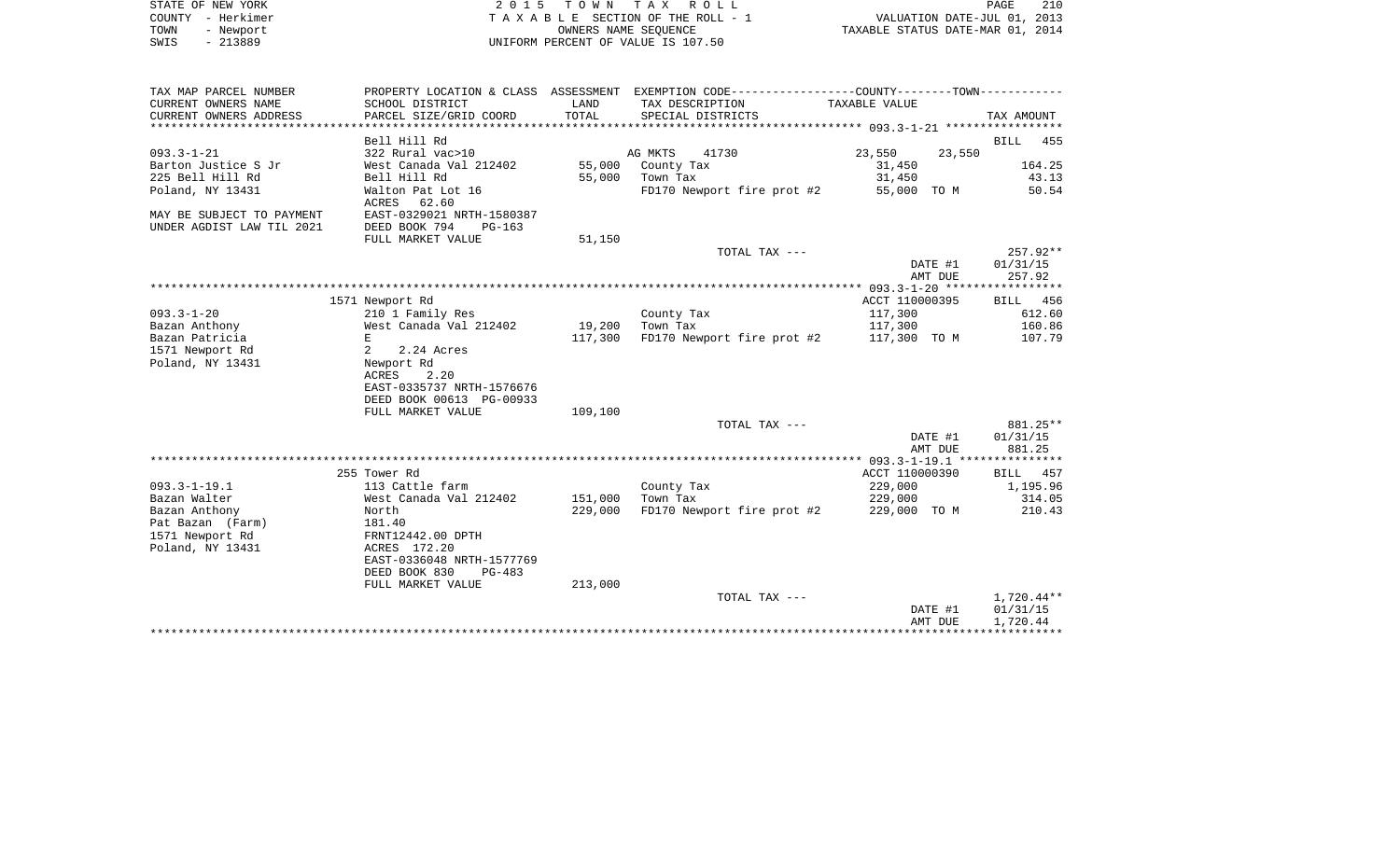|      | STATE OF NEW YORK | 2015 TOWN TAX ROLL                 | 211<br>PAGE                      |
|------|-------------------|------------------------------------|----------------------------------|
|      | COUNTY - Herkimer | TAXABLE SECTION OF THE ROLL - 1    | VALUATION DATE-JUL 01, 2013      |
| TOWN | - Newport         | OWNERS NAME SEOUENCE               | TAXABLE STATUS DATE-MAR 01, 2014 |
| SWIS | $-213889$         | UNIFORM PERCENT OF VALUE IS 107.50 |                                  |

| TAX MAP PARCEL NUMBER                            |                                            |             | PROPERTY LOCATION & CLASS ASSESSMENT EXEMPTION CODE----------------COUNTY-------TOWN---------- |                                          |                 |
|--------------------------------------------------|--------------------------------------------|-------------|------------------------------------------------------------------------------------------------|------------------------------------------|-----------------|
| CURRENT OWNERS NAME                              | SCHOOL DISTRICT                            | LAND        | TAX DESCRIPTION                                                                                | TAXABLE VALUE                            |                 |
| CURRENT OWNERS ADDRESS                           | PARCEL SIZE/GRID COORD                     | TOTAL       | SPECIAL DISTRICTS                                                                              |                                          | TAX AMOUNT      |
|                                                  |                                            | *********** |                                                                                                | ****************** 094.1-1-34 ********** |                 |
|                                                  | 149 Norway Rd                              |             |                                                                                                | ACCT 110002580                           | BILL<br>458     |
| $094.1 - 1 - 34$                                 | 210 1 Family Res                           |             | County Tax                                                                                     | 121,300                                  | 633.49          |
| Beers Mark T                                     | West Canada Val 212402                     | 19,500      | Town Tax                                                                                       | 121,300                                  | 166.35          |
| Beers Angela H                                   | W                                          | 121,300     | School Relevy                                                                                  |                                          | 2,265.28        |
| 149 Norway Rd                                    | $\overline{3}$<br>2.5A                     |             | FD170 Newport fire prot #2                                                                     | 121,300 TO M                             | 111.46          |
| Newport, NY 13416                                | Norway Rd                                  |             |                                                                                                |                                          |                 |
|                                                  | 2.50<br>ACRES                              |             |                                                                                                |                                          |                 |
|                                                  | EAST-0356555 NRTH-1589195                  |             |                                                                                                |                                          |                 |
|                                                  | DEED BOOK 1179<br>PG-782                   |             |                                                                                                |                                          |                 |
|                                                  | FULL MARKET VALUE                          | 112,850     |                                                                                                |                                          |                 |
|                                                  |                                            |             | TOTAL TAX ---                                                                                  |                                          | $3,176.58**$    |
|                                                  |                                            |             |                                                                                                | DATE #1                                  | 01/31/15        |
|                                                  |                                            |             |                                                                                                | AMT DUE                                  | 3,176.58        |
|                                                  |                                            |             |                                                                                                |                                          |                 |
| $093.4 - 1 - 12.7$                               | Newport Rd                                 |             |                                                                                                |                                          | BILL 459        |
| Beiler John H                                    | 322 Rural vac>10<br>West Canada Val 212402 |             | County Tax                                                                                     | 41,100                                   | 214.65          |
|                                                  |                                            | 41,100      | Town Tax                                                                                       | 41,100                                   | 56.36           |
| Beiler Margareta Dyck                            | North                                      | 41,100      | School Relevy                                                                                  |                                          | 767.53<br>37.77 |
| 4204 W Lincoln Hwy<br>Downingtown, PA 19335-2225 | Newport Rd<br>ACRES<br>41.61               |             | FD170 Newport fire prot #2                                                                     | 41,100 TO M                              |                 |
|                                                  | EAST-0339195 NRTH-1576720                  |             |                                                                                                |                                          |                 |
|                                                  | DEED BOOK 1274<br>PG-462                   |             |                                                                                                |                                          |                 |
|                                                  | FULL MARKET VALUE                          | 38,250      |                                                                                                |                                          |                 |
|                                                  |                                            |             | TOTAL TAX ---                                                                                  |                                          | $1,076.31**$    |
|                                                  |                                            |             |                                                                                                | DATE #1                                  | 01/31/15        |
|                                                  |                                            |             |                                                                                                | AMT DUE                                  | 1,076.31        |
|                                                  |                                            |             |                                                                                                |                                          |                 |
|                                                  | 632 Strumlock Rd                           |             |                                                                                                |                                          | BILL 460        |
| $093.2 - 1 - 22.5$                               | 210 1 Family Res                           |             | County Tax                                                                                     | 69,000                                   | 360.36          |
| Bell Anna                                        | Poland Central 213803                      | 19,000      | Town Tax                                                                                       | 69,000                                   | 94.63           |
| Bell William H Sr.                               | FRNT 221.50 DPTH                           | 69,000      | FD160 Newport fire prot#1                                                                      | 69,000 TO M                              | 49.91           |
| 632 Strumlock Rd                                 | ACRES<br>2.00                              |             |                                                                                                |                                          |                 |
| Poland, NY 13431                                 | EAST-0339071 NRTH-1591391                  |             |                                                                                                |                                          |                 |
|                                                  | DEED BOOK 1077<br>PG-344                   |             |                                                                                                |                                          |                 |
|                                                  | FULL MARKET VALUE                          | 64,200      |                                                                                                |                                          |                 |
|                                                  |                                            |             | TOTAL TAX ---                                                                                  |                                          | $504.90**$      |
|                                                  |                                            |             |                                                                                                | DATE #1                                  | 01/31/15        |
|                                                  |                                            |             |                                                                                                | AMT DUE                                  | 504.90          |
|                                                  |                                            |             |                                                                                                |                                          |                 |
|                                                  | 2261 Newport Rd                            |             |                                                                                                |                                          | BILL 461        |
| $094.3 - 1 - 17.2$                               | 270 Mfg housing                            |             | County Tax                                                                                     | 29,000                                   | 151.45          |
| Bell Ethel S                                     | West Canada Val 212402                     | 14,000      | Town Tax                                                                                       | 29,000                                   | 39.77           |
| Bell David M                                     | North                                      | 29,000      | School Relevy                                                                                  |                                          | 10.45           |
| 2261 Newport Rd                                  | 3.00a                                      |             | FD170 Newport fire prot #2                                                                     | 29,000 TO M                              | 26.65           |
| PO Box 447                                       | Newport Rd                                 |             |                                                                                                |                                          |                 |
| Poland, NY 13431                                 | ACRES<br>3.00                              |             |                                                                                                |                                          |                 |
|                                                  | EAST-0348351 NRTH-1577972                  |             |                                                                                                |                                          |                 |
|                                                  | DEED BOOK 842<br>$PG-305$                  |             |                                                                                                |                                          |                 |
|                                                  | FULL MARKET VALUE                          | 27,000      |                                                                                                |                                          |                 |
|                                                  |                                            |             | TOTAL TAX ---                                                                                  |                                          | 228.32**        |
|                                                  |                                            |             |                                                                                                | DATE #1                                  | 01/31/15        |
|                                                  |                                            |             |                                                                                                | AMT DUE                                  | 228.32          |
|                                                  |                                            |             |                                                                                                |                                          |                 |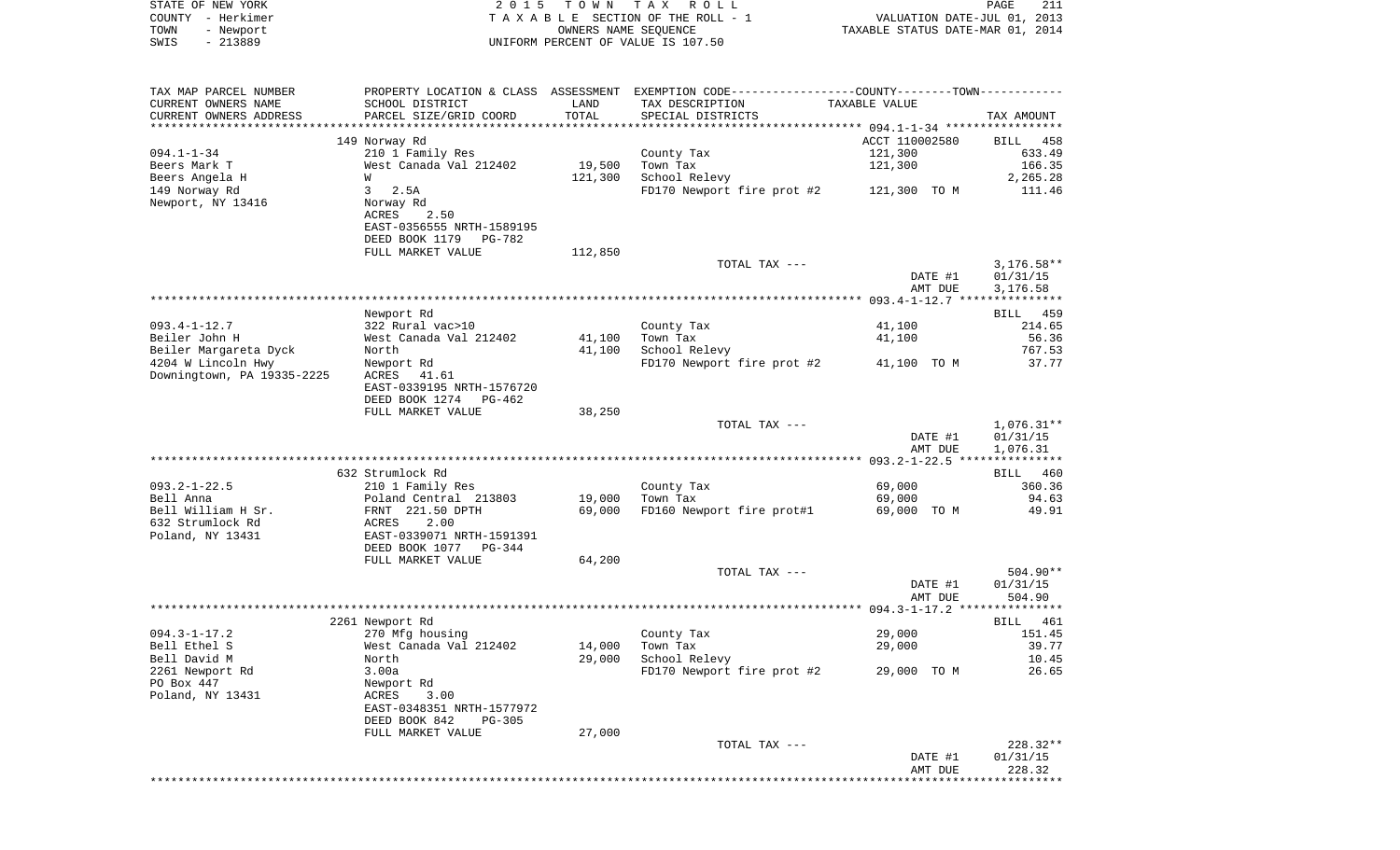|      | STATE OF NEW YORK | 2015 TOWN TAX ROLL                    | PAGE                             | 212 |
|------|-------------------|---------------------------------------|----------------------------------|-----|
|      | COUNTY – Herkimer | T A X A B L E SECTION OF THE ROLL - 1 | VALUATION DATE-JUL 01, 2013      |     |
| TOWN | - Newport         | OWNERS NAME SEOUENCE                  | TAXABLE STATUS DATE-MAR 01, 2014 |     |
| SWIS | $-213889$         | UNIFORM PERCENT OF VALUE IS 107.50    |                                  |     |

| SCHOOL DISTRICT<br>PARCEL SIZE/GRID COORD                                                                                | LAND<br>TOTAL                                                                                                                                                                                            | TAX DESCRIPTION<br>SPECIAL DISTRICTS | TAXABLE VALUE                                                                                                                       | TAX AMOUNT                                                                                                                                                                                                                                                                                                          |
|--------------------------------------------------------------------------------------------------------------------------|----------------------------------------------------------------------------------------------------------------------------------------------------------------------------------------------------------|--------------------------------------|-------------------------------------------------------------------------------------------------------------------------------------|---------------------------------------------------------------------------------------------------------------------------------------------------------------------------------------------------------------------------------------------------------------------------------------------------------------------|
|                                                                                                                          |                                                                                                                                                                                                          |                                      |                                                                                                                                     |                                                                                                                                                                                                                                                                                                                     |
| 210 1 Family Res<br>West Canada Val 212402<br><b>ACRES</b><br>2.00<br>EAST-0354442 NRTH-1583124<br>DEED BOOK 1436 PG-803 |                                                                                                                                                                                                          | County Tax                           | 125,000<br>125,000<br>125,000 TO M                                                                                                  | BILL 462<br>652.82<br>171.42<br>114.86                                                                                                                                                                                                                                                                              |
| FULL MARKET VALUE                                                                                                        | 116,300                                                                                                                                                                                                  |                                      |                                                                                                                                     |                                                                                                                                                                                                                                                                                                                     |
|                                                                                                                          |                                                                                                                                                                                                          |                                      | DATE #1<br>AMT DUE                                                                                                                  | 939.10**<br>01/31/15<br>939.10                                                                                                                                                                                                                                                                                      |
|                                                                                                                          |                                                                                                                                                                                                          |                                      |                                                                                                                                     |                                                                                                                                                                                                                                                                                                                     |
| 210 1 Family Res<br>West Canada Val 212402<br>$\mathbf{E}$                                                               |                                                                                                                                                                                                          | County Tax                           | 152,100<br>152,100                                                                                                                  | BILL 463<br>794.35<br>208.59<br>2,300.44<br>139.77                                                                                                                                                                                                                                                                  |
| Co Rd 28<br>ACRES 1.40<br>EAST-0337012 NRTH-1576082<br>DEED BOOK 1122 PG-756                                             |                                                                                                                                                                                                          |                                      |                                                                                                                                     |                                                                                                                                                                                                                                                                                                                     |
|                                                                                                                          |                                                                                                                                                                                                          |                                      |                                                                                                                                     | $3,443.15**$                                                                                                                                                                                                                                                                                                        |
|                                                                                                                          |                                                                                                                                                                                                          |                                      | DATE #1<br>AMT DUE                                                                                                                  | 01/31/15<br>3,443.15                                                                                                                                                                                                                                                                                                |
|                                                                                                                          |                                                                                                                                                                                                          |                                      |                                                                                                                                     | BILL 464                                                                                                                                                                                                                                                                                                            |
| 210 1 Family Res<br>West Canada Val 212402<br>Honey Hill Rd<br>ACRES 4.69                                                |                                                                                                                                                                                                          | County Tax                           | 166,600<br>166,600<br>166,600 TO M                                                                                                  | 870.08<br>228.47<br>153.09                                                                                                                                                                                                                                                                                          |
| DEED BOOK 1164 PG-946                                                                                                    |                                                                                                                                                                                                          |                                      |                                                                                                                                     |                                                                                                                                                                                                                                                                                                                     |
|                                                                                                                          |                                                                                                                                                                                                          | TOTAL TAX ---                        | DATE #1<br>AMT DUE                                                                                                                  | $1,251.64**$<br>01/31/15<br>1,251.64                                                                                                                                                                                                                                                                                |
|                                                                                                                          |                                                                                                                                                                                                          |                                      |                                                                                                                                     |                                                                                                                                                                                                                                                                                                                     |
| 210 1 Family Res<br>West Canada Val 212402<br>South<br>14.2a<br>Newport Rd                                               |                                                                                                                                                                                                          | County Tax                           | 120,000<br>120,000<br>120,000 TO M                                                                                                  | <b>BILL</b> 465<br>626.71<br>164.57<br>110.27                                                                                                                                                                                                                                                                       |
| ACRES<br>8.00<br>EAST-0339600 NRTH-1574486<br>DEED BOOK 1449 PG-856                                                      |                                                                                                                                                                                                          |                                      |                                                                                                                                     |                                                                                                                                                                                                                                                                                                                     |
|                                                                                                                          |                                                                                                                                                                                                          | TOTAL TAX ---                        | DATE #1                                                                                                                             | 901.55**<br>01/31/15                                                                                                                                                                                                                                                                                                |
|                                                                                                                          | 2767 Newport Rd<br>1635 Newport Rd<br>9 190X290<br>FULL MARKET VALUE<br>565 Honey Hill Rd<br>EAST-0342751 NRTH-1586814<br>FULL MARKET VALUE<br>1790 Newport Rd<br>FRNT 1570.40 DPTH<br>FULL MARKET VALUE | 141,500<br>155,000<br>111,628        | 19,000 Town Tax<br>TOTAL TAX ---<br>18,400 Town Tax<br>152,100 School Relevy<br>TOTAL TAX ---<br>21,700 Town Tax<br>25,600 Town Tax | PROPERTY LOCATION & CLASS ASSESSMENT EXEMPTION CODE----------------COUNTY--------TOWN-----------<br>125,000 FD170 Newport fire prot #2<br>ACCT 110004230<br>FD170 Newport fire prot #2 152,100 TO M<br>ACCT 110004140<br>166,600 FD170 Newport fire prot #2<br>ACCT 110025410<br>120,000 FD170 Newport fire prot #2 |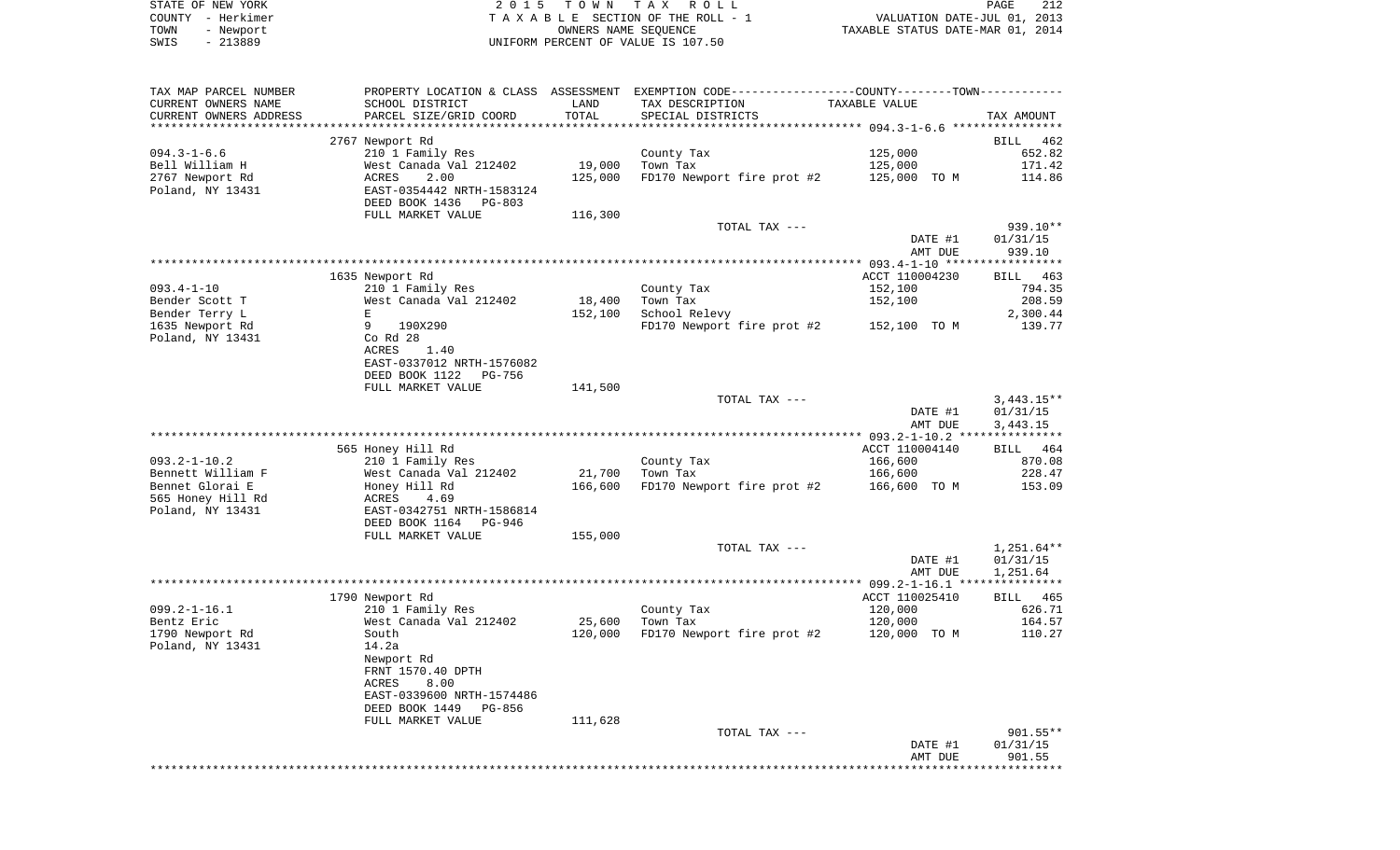|      | STATE OF NEW YORK | 2015 TOWN TAX ROLL                 | 213<br>PAGE                      |
|------|-------------------|------------------------------------|----------------------------------|
|      | COUNTY - Herkimer | TAXABLE SECTION OF THE ROLL - 1    | VALUATION DATE-JUL 01, 2013      |
| TOWN | - Newport         | OWNERS NAME SEOUENCE               | TAXABLE STATUS DATE-MAR 01, 2014 |
| SWIS | - 213889          | UNIFORM PERCENT OF VALUE IS 107.50 |                                  |

| TAX MAP PARCEL NUMBER  |                                           |               | PROPERTY LOCATION & CLASS ASSESSMENT EXEMPTION CODE----------------COUNTY-------TOWN---------- |                  |                      |
|------------------------|-------------------------------------------|---------------|------------------------------------------------------------------------------------------------|------------------|----------------------|
| CURRENT OWNERS NAME    | SCHOOL DISTRICT<br>PARCEL SIZE/GRID COORD | LAND<br>TOTAL | TAX DESCRIPTION                                                                                | TAXABLE VALUE    |                      |
| CURRENT OWNERS ADDRESS |                                           |               | SPECIAL DISTRICTS                                                                              |                  | TAX AMOUNT           |
|                        | 317 White Creek Rd                        |               |                                                                                                | ACCT 110000210   | <b>BILL</b><br>466   |
| $094.1 - 1 - 62$       | 210 1 Family Res                          |               | County Tax                                                                                     | 99,000           | 517.03               |
| Berkshire Bank         | West Canada Val 212402                    | 13,900        | Town Tax                                                                                       | 99,000           | 135.77               |
| PO Box 1308            | White Creek Rd                            | 99,000        | School Relevy                                                                                  |                  | 1,848.82             |
| Pittsfield, MA 01202   | FRNT 240.00 DPTH 211.00                   |               | FD170 Newport fire prot #2                                                                     | 99,000 TO M      | 90.97                |
|                        | 0.70<br>ACRES                             |               |                                                                                                |                  |                      |
|                        | EAST-0360682 NRTH-1586275                 |               |                                                                                                |                  |                      |
|                        | DEED BOOK 1487<br>PG-750                  |               |                                                                                                |                  |                      |
|                        | FULL MARKET VALUE                         | 92,100        |                                                                                                |                  |                      |
|                        |                                           |               | TOTAL TAX ---                                                                                  |                  | $2,592.59**$         |
|                        |                                           |               |                                                                                                | DATE #1          | 01/31/15             |
|                        |                                           |               |                                                                                                | AMT DUE          | 2,592.59             |
|                        |                                           |               |                                                                                                |                  |                      |
|                        | 115 Honey Hill Rd                         |               |                                                                                                | ACCT 110006180   | BILL 467             |
| $093.3 - 1 - 3.1$      | 312 Vac w/imprv                           |               | County Tax                                                                                     | 16,000           | 83.56                |
| Bertolini Alfred T     | West Canada Val 212402                    | 11,200        | Town Tax                                                                                       | 16,000           | 21.94                |
| Bertolini Angelina     | W                                         | 16,000        | FD170 Newport fire prot #2                                                                     | 16,000 TO M      | 14.70                |
| 127 Honey Hill Rd      | 7A<br>3                                   |               |                                                                                                |                  |                      |
| Poland, NY 13431       | Honey Hill                                |               |                                                                                                |                  |                      |
|                        | ACRES<br>2.20                             |               |                                                                                                |                  |                      |
|                        | EAST-0334213 NRTH-1584259                 |               |                                                                                                |                  |                      |
|                        | DEED BOOK 00620 PG-00245                  |               |                                                                                                |                  |                      |
|                        | FULL MARKET VALUE                         | 14,900        |                                                                                                |                  |                      |
|                        |                                           |               | TOTAL TAX ---                                                                                  |                  | 120.20**             |
|                        |                                           |               |                                                                                                | DATE #1          | 01/31/15             |
|                        |                                           |               |                                                                                                | AMT DUE          | 120.20               |
|                        |                                           |               |                                                                                                |                  | ***********          |
|                        | 127 Honey Hill Rd                         |               |                                                                                                |                  | <b>BILL</b><br>468   |
| $093.3 - 1 - 3.2$      | 210 1 Family Res                          |               | VET COM CT 41131                                                                               | 15,000<br>15,000 |                      |
| Bertolini Gregory A    | West Canada Val 212402                    | 20,800        | County Tax                                                                                     | 143,000          | 746.82               |
| Karen E                | ACRES<br>3.80 BANK<br>023                 | 158,000       | Town Tax                                                                                       | 143,000          | 196.11               |
| 127 Honey Hill Rd      | EAST-0334545 NRTH-1584347                 |               | FD170 Newport fire prot #2                                                                     | 158,000 TO M     | 145.19               |
| Poland, NY 13431       | DEED BOOK 821<br>$PG-43$                  |               |                                                                                                |                  |                      |
|                        | FULL MARKET VALUE                         | 147,000       |                                                                                                |                  |                      |
|                        |                                           |               | TOTAL TAX ---                                                                                  |                  | $1,088.12**$         |
|                        |                                           |               |                                                                                                | DATE #1          | 01/31/15<br>1,088.12 |
|                        |                                           |               |                                                                                                | AMT DUE          |                      |
|                        | 410 Graves Rd                             |               |                                                                                                | ACCT 110002190   | BILL 469             |
| $088.4 - 2 - 14$       | 210 1 Family Res                          |               | County Tax                                                                                     | 55,000           | 287.24               |
| Betrandi Colleen       | West Canada Val 212402                    | 18,100        | Town Tax                                                                                       | 55,000           | 75.43                |
| Edwards Wanda          | N                                         | 55,000        | FD170 Newport fire prot #2                                                                     | 55,000 TO M      | 50.54                |
| 410 Graves Rd          | $\overline{3}$<br>1A                      |               |                                                                                                |                  |                      |
| Newport, NY 13416      | Graves Rd                                 |               |                                                                                                |                  |                      |
|                        | FRNT 200.00 DPTH 215.00                   |               |                                                                                                |                  |                      |
|                        | ACRES<br>1.10                             |               |                                                                                                |                  |                      |
|                        | EAST-0346533 NRTH-1596436                 |               |                                                                                                |                  |                      |
|                        | DEED BOOK 1364<br>PG-505                  |               |                                                                                                |                  |                      |
|                        | FULL MARKET VALUE                         | 51,150        |                                                                                                |                  |                      |
|                        |                                           |               | TOTAL TAX ---                                                                                  |                  | $413.21**$           |
|                        |                                           |               |                                                                                                | DATE #1          | 01/31/15             |
|                        |                                           |               |                                                                                                | AMT DUE          | 413.21               |
|                        |                                           |               |                                                                                                |                  |                      |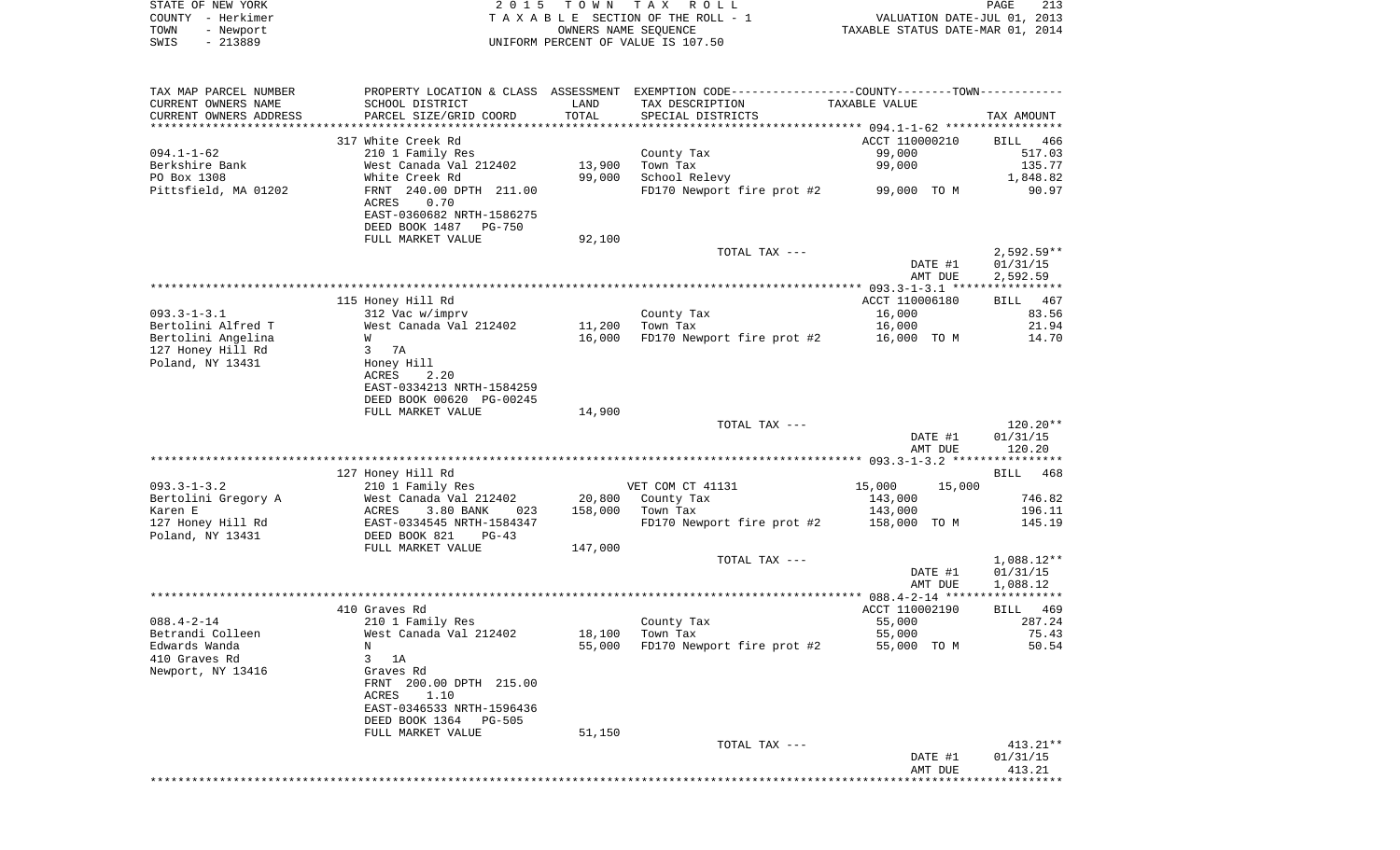| STATE OF NEW YORK<br>COUNTY - Herkimer | 2015 TOWN<br>T A X<br>R O L L<br>TAXABLE SECTION OF THE ROLL - 1 |                      | PAGE<br>214<br>VALUATION DATE-JUL 01, 2013                  |                                  |                        |
|----------------------------------------|------------------------------------------------------------------|----------------------|-------------------------------------------------------------|----------------------------------|------------------------|
| TOWN<br>- Newport                      |                                                                  | OWNERS NAME SEOUENCE |                                                             | TAXABLE STATUS DATE-MAR 01, 2014 |                        |
| $-213889$<br>SWIS                      |                                                                  |                      | UNIFORM PERCENT OF VALUE IS 107.50                          |                                  |                        |
|                                        |                                                                  |                      |                                                             |                                  |                        |
| TAX MAP PARCEL NUMBER                  | PROPERTY LOCATION & CLASS ASSESSMENT                             |                      | EXEMPTION CODE-----------------COUNTY-------TOWN----------- |                                  |                        |
| CURRENT OWNERS NAME                    | SCHOOL DISTRICT                                                  | LAND                 | TAX DESCRIPTION                                             | TAXABLE VALUE                    |                        |
| CURRENT OWNERS ADDRESS                 | PARCEL SIZE/GRID COORD                                           | TOTAL                | SPECIAL DISTRICTS                                           |                                  | TAX AMOUNT             |
|                                        |                                                                  |                      |                                                             |                                  |                        |
|                                        | 8445 State Route 28                                              |                      |                                                             | ACCT 110009090                   | BILL 470               |
| $088.4 - 2 - 40$                       | 210 1 Family Res                                                 |                      | County Tax                                                  | 119,100                          | 622.01                 |
| Bettinger Eric D                       | West Canada Val 212402                                           | 24,500               | Town Tax                                                    | 119,100                          | 163.33                 |
| Bettinger Joyce E                      | W                                                                | 119,100              | FD170 Newport fire prot #2                                  | 119,100 TO M                     | 109.44                 |
| 17 Ridge Rd                            | 2 330X500                                                        |                      |                                                             |                                  |                        |
| Delmar, NY 12054                       | Rt 28                                                            |                      |                                                             |                                  |                        |
|                                        | <b>ACRES</b><br>7.10                                             |                      |                                                             |                                  |                        |
|                                        | EAST-0346608 NRTH-1595004                                        |                      |                                                             |                                  |                        |
|                                        | DEED BOOK 907<br>$PG-489$                                        |                      |                                                             |                                  |                        |
|                                        | FULL MARKET VALUE                                                | 110,800              | TOTAL TAX ---                                               |                                  | 894.78**               |
|                                        |                                                                  |                      |                                                             | DATE #1                          | 01/31/15               |
|                                        |                                                                  |                      |                                                             | AMT DUE                          | 894.78                 |
|                                        |                                                                  |                      |                                                             |                                  |                        |
|                                        | Strumlock Rd                                                     |                      |                                                             | ACCT 110003810                   | BILL<br>471            |
| $93.2 - 2 - 6$                         | 322 Rural vac>10                                                 |                      | County Tax                                                  | 26,800                           | 139.96                 |
| Bettinger Joel                         | Poland Central 213803                                            | 26,800               | Town Tax                                                    | 26,800                           | 36.75                  |
| Parry Vicki V                          | FRNT 450.00 DPTH                                                 | 26,800               | School Relevy                                               |                                  | 356.47                 |
| 749 Midland Blvd                       | 20.20<br>ACRES                                                   |                      | FD160 Newport fire prot#1                                   | 26,800 TO M                      | 19.39                  |
| Union, NJ 07083                        | EAST-0300650 NRTH-1166240                                        |                      |                                                             |                                  |                        |
|                                        | DEED BOOK 1198<br>PG-784                                         |                      |                                                             |                                  |                        |
|                                        | FULL MARKET VALUE                                                | 24,950               |                                                             |                                  |                        |
|                                        |                                                                  |                      | TOTAL TAX ---                                               |                                  | $552.57**$             |
|                                        |                                                                  |                      |                                                             | DATE #1                          | 01/31/15               |
|                                        |                                                                  |                      |                                                             | AMT DUE                          | 552.57                 |
|                                        |                                                                  |                      |                                                             |                                  |                        |
| $093.2 - 1 - 1.2$                      | 345 North Gage Rd                                                |                      |                                                             |                                  | BILL<br>472            |
| Boyal Pyran J                          | 312 Vac w/imprv<br>Doland Central 213803                         |                      | County Tax<br>$13,000$ Town Tay                             | 48,000<br>48 000                 | 250.68<br><b>65 83</b> |

| $093.2 - 1 - 1.2$  | 312 Vac w/imprv           |        | County Tax                 | 48,000                             | 250.68      |
|--------------------|---------------------------|--------|----------------------------|------------------------------------|-------------|
| Beyel Ryan J       | Poland Central 213803     | 13,000 | Town Tax                   | 48,000                             | 65.83       |
| Kerr Meghan C      | FRNT 500.00 DPTH 348.00   | 48,000 | FD170 Newport fire prot #2 | 48,000<br>TO M                     | 44.11       |
| 7527 Main St       | 4.00<br>ACRES             |        |                            |                                    |             |
| PO Box 13          | EAST-0340078 NRTH-1591667 |        |                            |                                    |             |
| Newport, NY 13416  | DEED BOOK 1310<br>PG-519  |        |                            |                                    |             |
|                    | FULL MARKET VALUE         | 44,650 |                            |                                    |             |
|                    |                           |        | TOTAL TAX ---              |                                    | $360.62**$  |
|                    |                           |        |                            | DATE #1                            | 01/31/15    |
|                    |                           |        |                            | AMT DUE                            | 360.62      |
|                    |                           |        |                            | $088.4 - 2 - 18.2$ *************** |             |
|                    | 287 Graves Rd             |        |                            |                                    | 473<br>BILL |
| $088.4 - 2 - 18.2$ | 270 Mfg housing           |        | County Tax                 | 60,000                             | 313.35      |
| Bienkowski Kevin P | West Canada Val 212402    | 12,000 | Town Tax                   | 60,000                             | 82.28       |
| Spellman Joanne M  | FRNT 207.30 DPTH          | 60,000 | FD170 Newport fire prot #2 | 60,000<br>TO M                     | 55.13       |
| 287 Graves Rd      | 1.00<br>ACRES             |        |                            |                                    |             |
| Newport, NY 13416  | EAST-0348539 NRTH-1595121 |        |                            |                                    |             |
|                    | DEED BOOK 827<br>PG-556   |        |                            |                                    |             |
|                    | FULL MARKET VALUE         | 55,800 |                            |                                    |             |
|                    |                           |        | TOTAL TAX ---              |                                    | 450.76**    |
|                    |                           |        |                            | DATE #1                            | 01/31/15    |
|                    |                           |        |                            | AMT DUE                            | 450.76      |
|                    |                           |        |                            |                                    |             |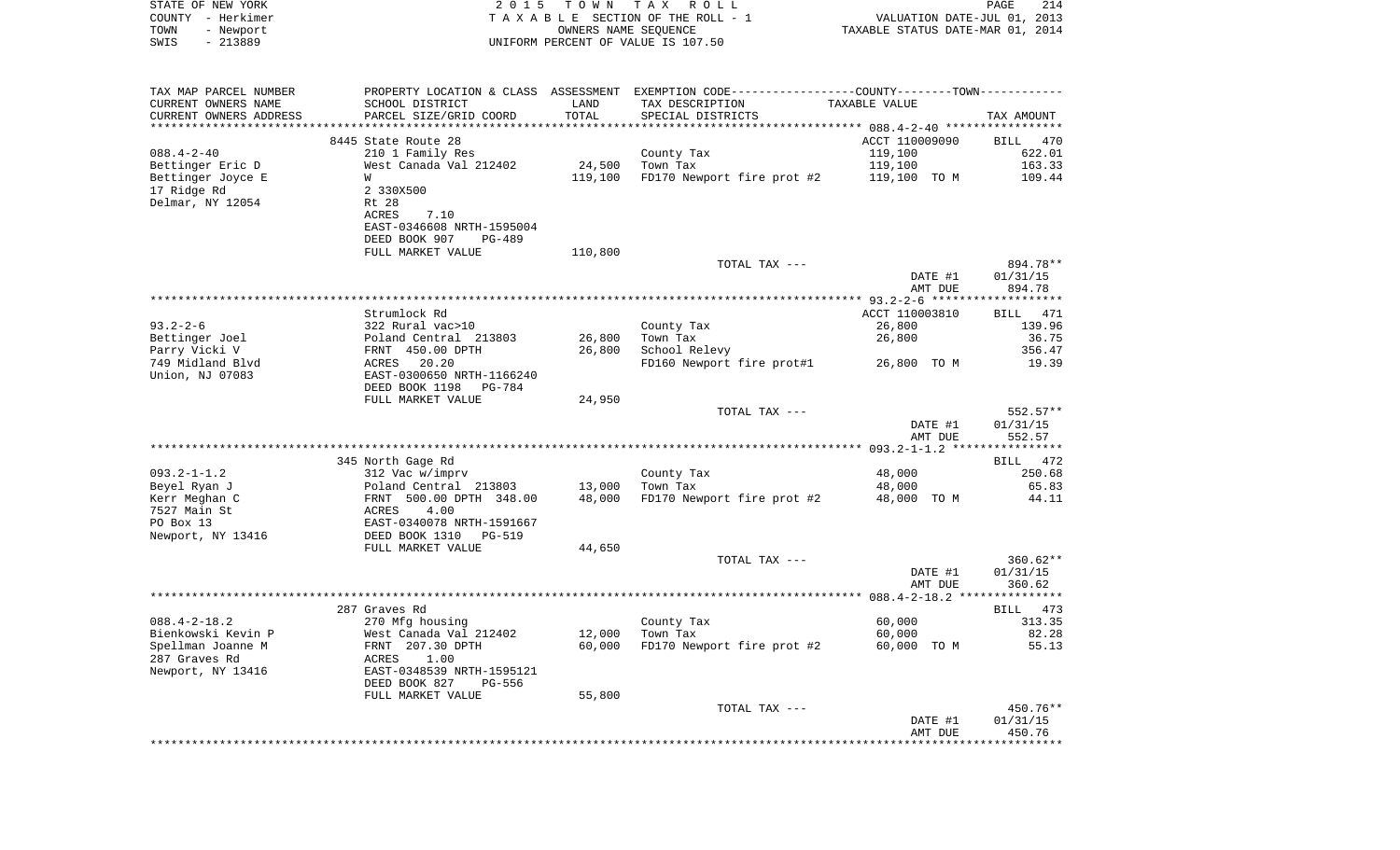| STATE OF NEW YORK      | 2015                      | T O W N    | тах<br>R O L L                     |                                                              | 215<br>PAGE                      |  |
|------------------------|---------------------------|------------|------------------------------------|--------------------------------------------------------------|----------------------------------|--|
| – Herkimer<br>COUNTY   |                           |            | TAXABLE SECTION OF THE ROLL - 1    |                                                              | VALUATION DATE-JUL 01, 2013      |  |
| TOWN<br>- Newport      |                           |            | OWNERS NAME SEOUENCE               |                                                              | TAXABLE STATUS DATE-MAR 01, 2014 |  |
| $-213889$<br>SWIS      |                           |            | UNIFORM PERCENT OF VALUE IS 107.50 |                                                              |                                  |  |
|                        |                           |            |                                    |                                                              |                                  |  |
|                        |                           |            |                                    |                                                              |                                  |  |
| TAX MAP PARCEL NUMBER  | PROPERTY LOCATION & CLASS | ASSESSMENT |                                    | EXEMPTION CODE-----------------COUNTY-------TOWN------------ |                                  |  |
| CURRENT OWNERS NAME    | SCHOOL DISTRICT           | LAND       | TAX DESCRIPTION                    | TAXABLE VALUE                                                |                                  |  |
|                        |                           |            |                                    |                                                              |                                  |  |
| CURRENT OWNERS ADDRESS | PARCEL SIZE/GRID COORD    | TOTAL      | SPECIAL DISTRICTS                  |                                                              | TAX AMOUNT                       |  |
|                        |                           |            |                                    |                                                              |                                  |  |
|                        | Brayton Rd                |            |                                    | ACCT 110006450                                               | 474<br>BILL                      |  |
| $088.4 - 1 - 2$        | 314 Rural vac<10          |            | County Tax                         | 10,000                                                       | 52.23                            |  |
| Binley Arthur          | Poland Central 213803     | 10,000     | Town Tax                           | 10,000                                                       | 13.71                            |  |
|                        |                           |            |                                    |                                                              |                                  |  |

| Attn: Pallets Inc<br>99 1/2 East St<br>Ft Edward, NY 12828 | 5pr 2.00A<br>Co Rd 187<br>ACRES<br>2.00<br>EAST-0341663 NRTH-1598979 | 10,000  | FD160 Newport fire prot#1  | 10,000 TO M    | 7.23                  |
|------------------------------------------------------------|----------------------------------------------------------------------|---------|----------------------------|----------------|-----------------------|
|                                                            | DEED BOOK 782<br>$PG-219$                                            |         |                            |                |                       |
|                                                            | FULL MARKET VALUE                                                    | 9,300   |                            |                |                       |
|                                                            |                                                                      |         | TOTAL TAX ---              | DATE #1        | $73.17**$<br>01/31/15 |
|                                                            |                                                                      |         |                            | AMT DUE        | 73.17                 |
|                                                            | 711 Old State Rd                                                     |         |                            | ACCT 110008520 | <b>BILL</b><br>475    |
| $088.4 - 1 - 18.3$                                         | 210 1 Family Res                                                     |         | VET WAR CT 41121           | 9,000          | 9,000                 |
| Blanchard Jason S                                          | Poland Central 213803                                                | 19,500  | County Tax                 | 156,000        | 814.72                |
| Blanchard Jennifer H                                       | FRNT 380.30 DPTH                                                     | 165,000 | Town Tax                   | 156,000        | 213.94                |
| 711 Old State Rd                                           | 2.50<br>ACRES                                                        |         | FD160 Newport fire prot#1  | 165,000 TO M   | 119.35                |
| Poland, NY 13431                                           | EAST-0344912 NRTH-1595125                                            |         |                            |                |                       |
|                                                            | DEED BOOK 1167<br>$PG-11$                                            |         |                            |                |                       |
|                                                            | FULL MARKET VALUE                                                    | 153,500 |                            |                |                       |
|                                                            |                                                                      |         | TOTAL TAX ---              |                | 1,148.01**            |
|                                                            |                                                                      |         |                            | DATE #1        | 01/31/15              |
|                                                            |                                                                      |         |                            | AMT DUE        | 1,148.01              |
|                                                            |                                                                      |         |                            |                |                       |
|                                                            | 2615 Newport Rd                                                      |         |                            |                | BILL<br>476           |
| $094.3 - 1 - 14.1$                                         | 241 Rural res&ag                                                     |         | AG MKTS<br>41730           | 10,305         | 10,305                |
| Boepple Diane S                                            | West Canada Val 212402                                               | 43,800  | County Tax                 | 207,895        | 1,085.74              |
| Newport Rd                                                 | Co Rd 34                                                             | 218,200 | Town Tax                   | 207,895        | 285.10                |
| PO Box 269                                                 | FRNT 673.00 DPTH                                                     |         | School Relevy              |                | 3,342.40              |
| Newport, NY 13416                                          | 22.50<br>ACRES                                                       |         | FD170 Newport fire prot #2 | 218,200 TO M   | 200.51                |
|                                                            | EAST-0352929 NRTH-1580507                                            |         |                            |                |                       |
| MAY BE SUBJECT TO PAYMENT                                  | DEED BOOK 927<br>$PG-388$                                            |         |                            |                |                       |
| UNDER AGDIST LAW TIL 2021                                  | FULL MARKET VALUE                                                    | 203,000 |                            |                |                       |
|                                                            |                                                                      |         | TOTAL TAX ---              |                | 4,913.75**            |
|                                                            |                                                                      |         |                            | DATE #1        | 01/31/15              |
|                                                            |                                                                      |         |                            | AMT DUE        | 4,913.75              |
|                                                            |                                                                      |         |                            |                |                       |
|                                                            | 8350 State Route 28                                                  |         |                            | ACCT 110025125 | BILL 477              |
| $088.4 - 2 - 32$                                           | 210 1 Family Res                                                     |         | County Tax                 | 135,000        | 705.04                |
| Boerger Christopher                                        | West Canada Val 212402                                               | 18,300  | Town Tax                   | 135,000        | 185.14                |
| Boerger Mary                                               | East                                                                 | 135,000 | FD170 Newport fire prot #2 | 135,000 TO M   | 124.05                |
| 8350 State Rte 28                                          | 200x300                                                              |         |                            |                |                       |
| Newport, NY 13416                                          | Rt 28                                                                |         |                            |                |                       |
|                                                            | ACRES<br>1.30 BANK<br>184                                            |         |                            |                |                       |
|                                                            | EAST-0347811 NRTH-1593327<br>DEED BOOK 798<br>$PG-190$               |         |                            |                |                       |
|                                                            |                                                                      |         |                            |                |                       |
|                                                            | FULL MARKET VALUE                                                    | 125,600 |                            |                | $1,014.23**$          |
|                                                            |                                                                      |         | TOTAL TAX ---              | DATE #1        | 01/31/15              |
|                                                            |                                                                      |         |                            |                |                       |

AMT DUE 1,014.23 \*\*\*\*\*\*\*\*\*\*\*\*\*\*\*\*\*\*\*\*\*\*\*\*\*\*\*\*\*\*\*\*\*\*\*\*\*\*\*\*\*\*\*\*\*\*\*\*\*\*\*\*\*\*\*\*\*\*\*\*\*\*\*\*\*\*\*\*\*\*\*\*\*\*\*\*\*\*\*\*\*\*\*\*\*\*\*\*\*\*\*\*\*\*\*\*\*\*\*\*\*\*\*\*\*\*\*\*\*\*\*\*\*\*\*\*\*\*\*\*\*\*\*\*\*\*\*\*\*\*\*\*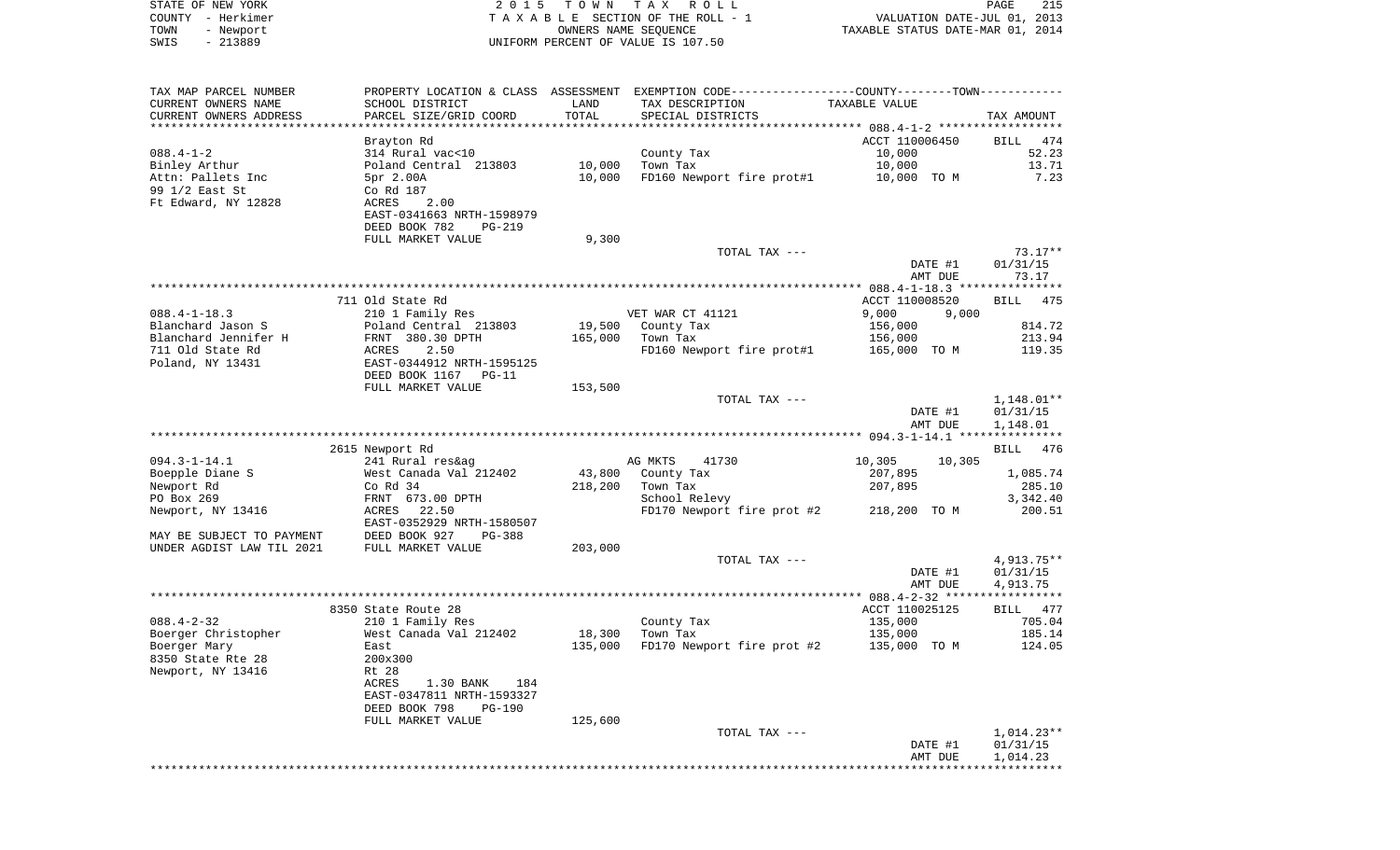|      | STATE OF NEW YORK | 2015 TOWN TAX ROLL                 |                                  | PAGE | 216 |
|------|-------------------|------------------------------------|----------------------------------|------|-----|
|      | COUNTY - Herkimer | TAXABLE SECTION OF THE ROLL - 1    | VALUATION DATE-JUL 01, 2013      |      |     |
| TOWN | - Newport         | OWNERS NAME SEOUENCE               | TAXABLE STATUS DATE-MAR 01, 2014 |      |     |
| SWIS | - 213889          | UNIFORM PERCENT OF VALUE IS 107.50 |                                  |      |     |
|      |                   |                                    |                                  |      |     |
|      |                   |                                    |                                  |      |     |

| TAX MAP PARCEL NUMBER     |                           |         | PROPERTY LOCATION & CLASS ASSESSMENT EXEMPTION CODE----------------COUNTY--------TOWN----------- |                |            |
|---------------------------|---------------------------|---------|--------------------------------------------------------------------------------------------------|----------------|------------|
| CURRENT OWNERS NAME       | SCHOOL DISTRICT           | LAND    | TAX DESCRIPTION                                                                                  | TAXABLE VALUE  |            |
| CURRENT OWNERS ADDRESS    | PARCEL SIZE/GRID COORD    | TOTAL   | SPECIAL DISTRICTS                                                                                |                | TAX AMOUNT |
|                           |                           |         |                                                                                                  |                |            |
|                           | 118 Old State Rd          |         |                                                                                                  | ACCT 110007560 | BILL 478   |
| $094.1 - 2 - 11$          | 210 1 Family Res          |         | County Tax                                                                                       | 113,000        | 590.15     |
| Bohner Bette Jane         | West Canada Val 212402    | 15,600  | Town Tax                                                                                         | 113,000        | 154.97     |
| 118 Old State Rd          | 25x60 From 094.1-2-20.8   | 113,000 | FD170 Newport fire prot #2 113,000 TO M                                                          |                | 103.84     |
| Poland, NY 13431          | 185.00x150.00             |         |                                                                                                  |                |            |
|                           | Co Rd 200                 |         |                                                                                                  |                |            |
|                           | FRNT 185.00 DPTH 150.00   |         |                                                                                                  |                |            |
|                           |                           |         |                                                                                                  |                |            |
|                           | ACRES<br>0.79             |         |                                                                                                  |                |            |
|                           | EAST-0352653 NRTH-1586701 |         |                                                                                                  |                |            |
|                           | DEED BOOK 796<br>PG-655   |         |                                                                                                  |                |            |
|                           | FULL MARKET VALUE         | 105,100 |                                                                                                  |                |            |
|                           |                           |         | TOTAL TAX ---                                                                                    |                | 848.96**   |
|                           |                           |         |                                                                                                  | DATE #1        | 01/31/15   |
|                           |                           |         |                                                                                                  | AMT DUE        | 848.96     |
|                           |                           |         |                                                                                                  |                |            |
|                           | Twin Ponds Dr             |         |                                                                                                  |                | BILL 479   |
| $100.3 - 5 - 9$           | 312 Vac w/imprv           |         | County Tax                                                                                       | 29,000         | 151.45     |
| Bolton Gary P             | West Canada Val 212402    | 25,000  | Town Tax                                                                                         | 29,000         | 39.77      |
| Bolton Alyson M           | Cook Rd                   | 29,000  | FD170 Newport fire prot #2                                                                       | 29,000 TO M    | 26.65      |
| 17 Dose Rd                | ACRES<br>5.20             |         |                                                                                                  |                |            |
| Wappinger Falls, NY 12590 | EAST-0357173 NRTH-1567337 |         |                                                                                                  |                |            |
|                           | DEED BOOK 1253 PG-262     |         |                                                                                                  |                |            |
| PRIOR OWNER ON 3/01/2014  | FULL MARKET VALUE         | 26,977  |                                                                                                  |                |            |
| Bolton Gary P             |                           |         |                                                                                                  |                |            |
|                           |                           |         | TOTAL TAX ---                                                                                    |                | $217.87**$ |
|                           |                           |         |                                                                                                  | DATE #1        | 01/31/15   |
|                           |                           |         |                                                                                                  | AMT DUE        |            |
|                           |                           |         |                                                                                                  |                | 217.87     |
|                           |                           |         |                                                                                                  |                |            |
|                           | Twin Ponds Dr             |         |                                                                                                  |                | BILL 480   |
| $100.3 - 5 - 10$          | 314 Rural vac<10          |         | County Tax                                                                                       | 25,000         | 130.56     |
| Bolton Gary P             | West Canada Val 212402    | 25,000  | Town Tax                                                                                         | 25,000         | 34.28      |
| Bolton Alyson M           | Cook Rd                   | 25,000  | FD170 Newport fire prot #2                                                                       | 25,000 TO M    | 22.97      |
| 17 Dose Rd                | ACRES<br>5.20             |         |                                                                                                  |                |            |
| Wappinger Falls, NY 12590 | EAST-0356936 NRTH-1567092 |         |                                                                                                  |                |            |
|                           | DEED BOOK 1253 PG-285     |         |                                                                                                  |                |            |
| PRIOR OWNER ON 3/01/2014  | FULL MARKET VALUE         | 23,250  |                                                                                                  |                |            |
| Bolton Gary P             |                           |         |                                                                                                  |                |            |
|                           |                           |         | TOTAL TAX ---                                                                                    |                | 187.81**   |
|                           |                           |         |                                                                                                  | DATE #1        | 01/31/15   |
|                           |                           |         |                                                                                                  | AMT DUE        | 187.81     |
|                           |                           |         |                                                                                                  |                |            |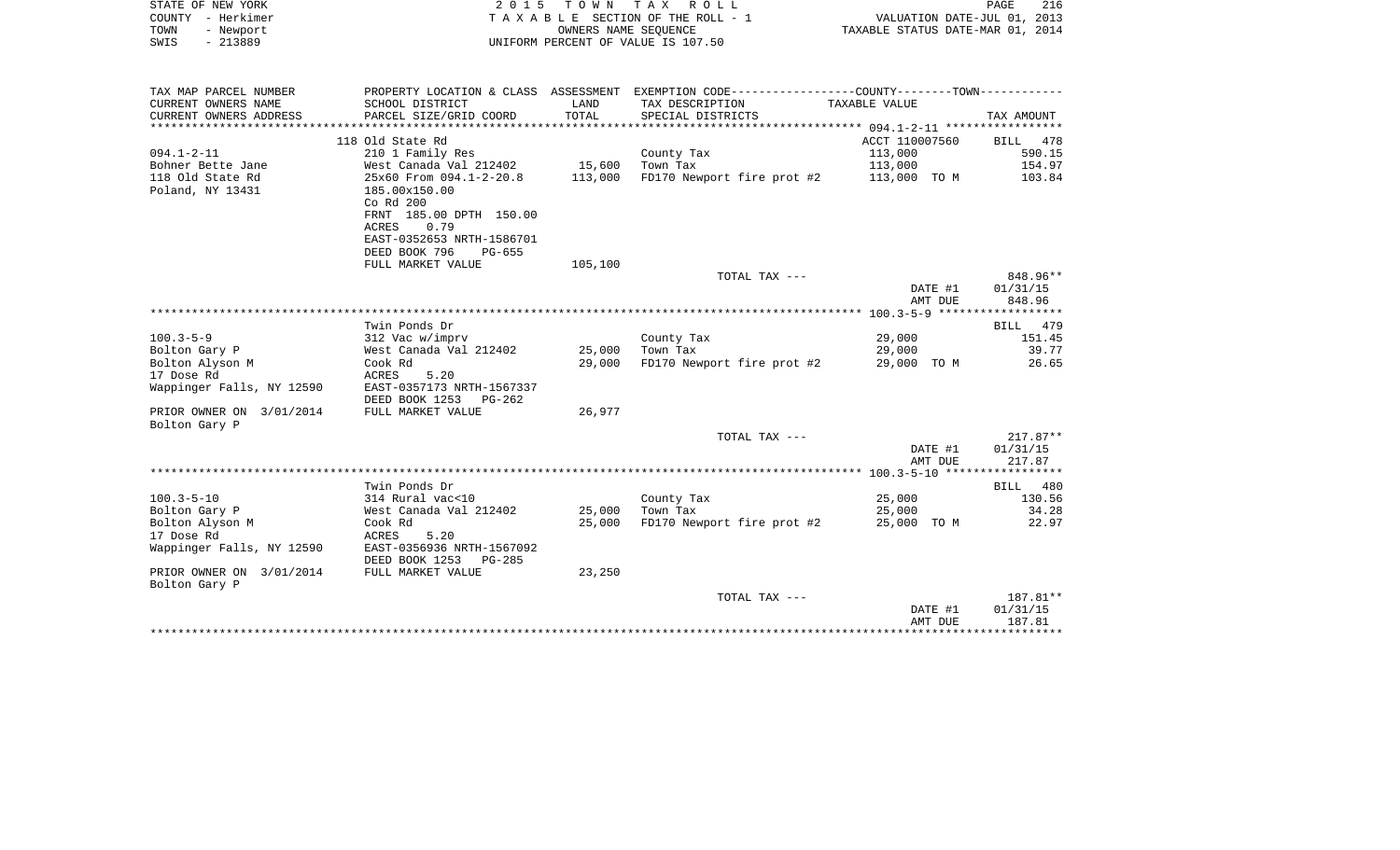| STATE OF NEW YORK<br>COUNTY - Herkimer<br>TOWN<br>- Newport<br>$-213889$<br>SWIS | 2 0 1 5                                                | T O W N | T A X<br>R O L L<br>TAXABLE SECTION OF THE ROLL - 1<br>OWNERS NAME SEOUENCE<br>UNIFORM PERCENT OF VALUE IS 107.50 | VALUATION DATE-JUL 01, 2013<br>TAXABLE STATUS DATE-MAR 01, 2014 | PAGE<br>217              |
|----------------------------------------------------------------------------------|--------------------------------------------------------|---------|-------------------------------------------------------------------------------------------------------------------|-----------------------------------------------------------------|--------------------------|
|                                                                                  |                                                        |         |                                                                                                                   |                                                                 |                          |
| TAX MAP PARCEL NUMBER                                                            |                                                        |         | PROPERTY LOCATION & CLASS ASSESSMENT EXEMPTION CODE---------------COUNTY-------TOWN----------                     |                                                                 |                          |
| CURRENT OWNERS NAME                                                              | SCHOOL DISTRICT                                        | LAND    | TAX DESCRIPTION                                                                                                   | TAXABLE VALUE                                                   |                          |
| CURRENT OWNERS ADDRESS                                                           | PARCEL SIZE/GRID COORD                                 | TOTAL   | SPECIAL DISTRICTS                                                                                                 |                                                                 | TAX AMOUNT               |
|                                                                                  | 1673 Newport Rd                                        |         |                                                                                                                   | ACCT 110003330                                                  | BILL<br>481              |
| $093.4 - 1 - 11$                                                                 | 210 1 Family Res                                       |         | County Tax                                                                                                        | 160,000                                                         | 835.61                   |
| Bonomo Gene                                                                      | West Canada Val 212402                                 | 20,100  | Town Tax                                                                                                          | 160,000                                                         | 219.42                   |
| Bonomo Kerry                                                                     | North                                                  | 160,000 | FD170 Newport fire prot #2                                                                                        | 160,000 TO M                                                    | 147.02                   |
| 1673 Newport Rd                                                                  | Co Rd 128                                              |         |                                                                                                                   |                                                                 |                          |
| Poland, NY 13431                                                                 | 3.10<br>ACRES                                          |         |                                                                                                                   |                                                                 |                          |
|                                                                                  | EAST-0337686 NRTH-1575850                              |         |                                                                                                                   |                                                                 |                          |
|                                                                                  | DEED BOOK 686<br>$PG-164$                              |         |                                                                                                                   |                                                                 |                          |
|                                                                                  | FULL MARKET VALUE                                      | 148,850 |                                                                                                                   |                                                                 |                          |
|                                                                                  |                                                        |         | TOTAL TAX ---                                                                                                     |                                                                 | $1,202.05**$             |
|                                                                                  |                                                        |         |                                                                                                                   | DATE #1<br>AMT DUE                                              | 01/31/15<br>1,202.05     |
|                                                                                  |                                                        |         |                                                                                                                   |                                                                 |                          |
|                                                                                  | 309 Woodchuck Hl                                       |         |                                                                                                                   | ACCT 110025465                                                  | BILL 482                 |
| $094.1 - 1 - 65.1$                                                               | 910 Priv forest                                        |         | County Tax                                                                                                        | 83,000                                                          | 433.47                   |
| Borden Gerald Joseph                                                             | West Canada Val 212402                                 | 62,000  | Town Tax                                                                                                          | 83,000                                                          | 113.83                   |
| Dean Borden                                                                      | West                                                   | 83,000  | FD170 Newport fire prot #2                                                                                        | 83,000 TO M                                                     | 76.27                    |
| 309 Woodchuck Hill Rd                                                            | 30a                                                    |         |                                                                                                                   |                                                                 |                          |
| Newport, NY 13416                                                                | White Creek Rd                                         |         |                                                                                                                   |                                                                 |                          |
|                                                                                  | FRNT 1900.00 DPTH                                      |         |                                                                                                                   |                                                                 |                          |
|                                                                                  | 61.80<br>ACRES                                         |         |                                                                                                                   |                                                                 |                          |
|                                                                                  | EAST-0359586 NRTH-1586839<br>DEED BOOK 1276<br>PG-353  |         |                                                                                                                   |                                                                 |                          |
|                                                                                  | FULL MARKET VALUE                                      | 77,200  |                                                                                                                   |                                                                 |                          |
|                                                                                  |                                                        |         | TOTAL TAX ---                                                                                                     |                                                                 | 623.57**                 |
|                                                                                  |                                                        |         |                                                                                                                   | DATE #1                                                         | 01/31/15                 |
|                                                                                  |                                                        |         |                                                                                                                   | AMT DUE                                                         | 623.57                   |
|                                                                                  |                                                        |         |                                                                                                                   |                                                                 |                          |
|                                                                                  | 547 White Creek Rd                                     |         |                                                                                                                   |                                                                 | BILL 483                 |
| $094.3 - 2 - 10.2$                                                               | 210 1 Family Res                                       |         | County Tax                                                                                                        | 180,000                                                         | 940.06                   |
| Borden Robert M                                                                  | West Canada Val 212402                                 | 18,100  | Town Tax                                                                                                          | 180,000                                                         | 246.85                   |
| Borden Heather E                                                                 | White Creek Rd                                         | 180,000 | FD170 Newport fire prot #2                                                                                        | 180,000 TO M                                                    | 165.40                   |
| 547 White Creek Rd                                                               | FRNT 130.00 DPTH 355.00                                |         |                                                                                                                   |                                                                 |                          |
| Newport, NY 13416                                                                | EAST-0360702 NRTH-1585447<br>DEED BOOK 1287<br>$PG-80$ |         |                                                                                                                   |                                                                 |                          |
|                                                                                  | FULL MARKET VALUE                                      | 167,450 |                                                                                                                   |                                                                 |                          |
|                                                                                  |                                                        |         |                                                                                                                   |                                                                 |                          |
|                                                                                  |                                                        |         |                                                                                                                   |                                                                 |                          |
|                                                                                  |                                                        |         | TOTAL TAX ---                                                                                                     | DATE #1                                                         | $1,352.31**$<br>01/31/15 |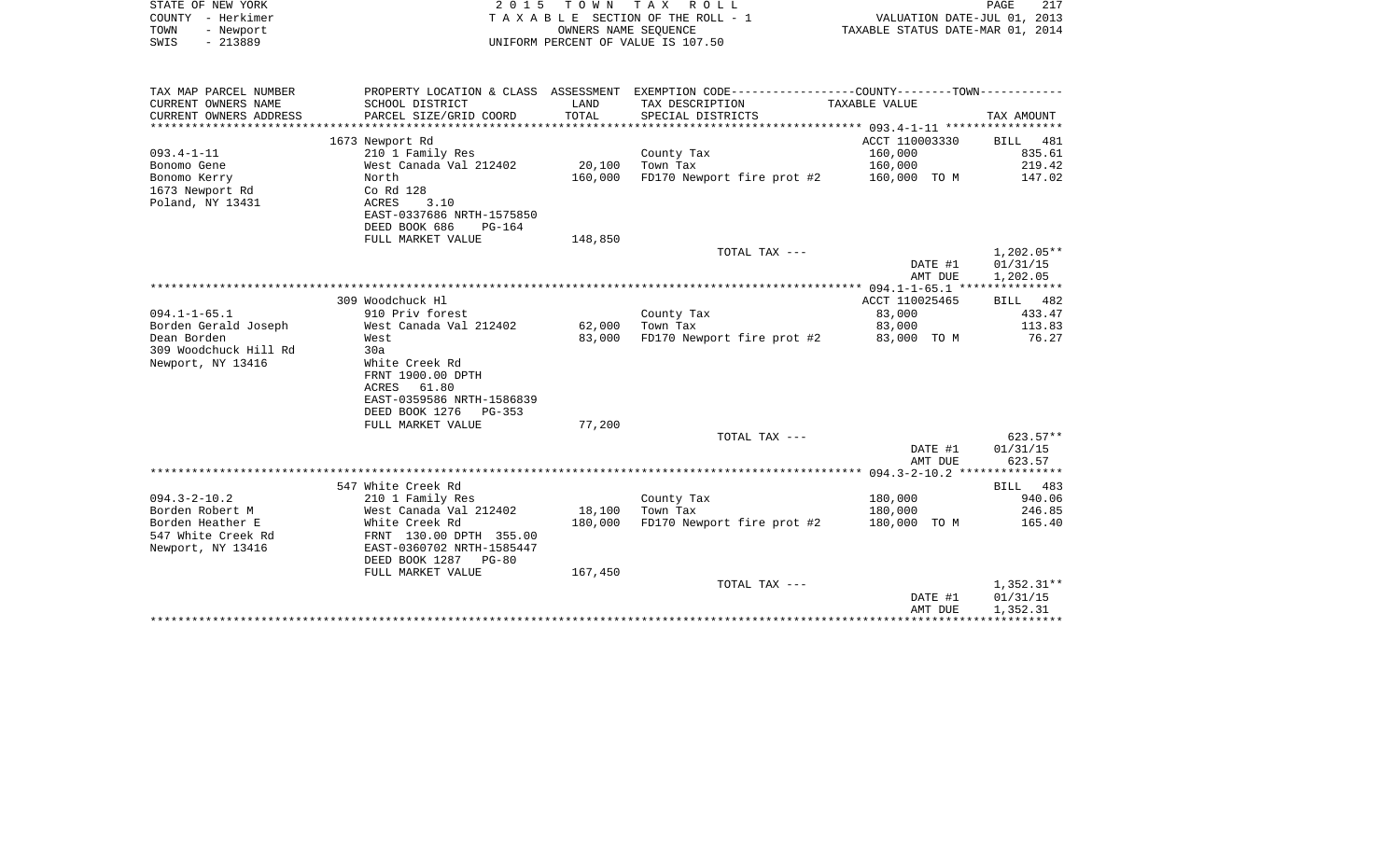| STATE OF NEW YORK<br>COUNTY - Herkimer<br>TOWN<br>- Newport |                                |        | 2015 TOWN TAX ROLL<br>TAXABLE SECTION OF THE ROLL - 1<br>OWNERS NAME SEOUENCE                  | VALUATION DATE-JUL 01, 2013<br>TAXABLE STATUS DATE-MAR 01, 2014 | PAGE                   |
|-------------------------------------------------------------|--------------------------------|--------|------------------------------------------------------------------------------------------------|-----------------------------------------------------------------|------------------------|
| $-213889$<br>SWIS                                           |                                |        | UNIFORM PERCENT OF VALUE IS 107.50                                                             |                                                                 |                        |
| TAX MAP PARCEL NUMBER                                       |                                |        | PROPERTY LOCATION & CLASS ASSESSMENT EXEMPTION CODE----------------COUNTY-------TOWN---------- |                                                                 |                        |
| CURRENT OWNERS NAME                                         | SCHOOL DISTRICT                | LAND   | TAX DESCRIPTION                                                                                | TAXABLE VALUE                                                   |                        |
| CURRENT OWNERS ADDRESS                                      | PARCEL SIZE/GRID COORD         | TOTAL  | SPECIAL DISTRICTS                                                                              |                                                                 | TAX AMOUNT             |
| **********************                                      |                                |        |                                                                                                |                                                                 |                        |
|                                                             | 501 Lindsey Rd                 |        |                                                                                                | ACCT 110026035                                                  | BILL 484               |
| $099.2 - 1 - 8.2$                                           | 210 1 Family Res               |        | County Tax                                                                                     | 80,100                                                          | 418.33                 |
| Borgia Thomas A                                             | West Canada Val 212402         | 18,800 | Town Tax                                                                                       | 80,100                                                          | 109.85                 |
| 501 Lindsay Rd                                              | North                          | 80,100 | FD170 Newport fire prot #2                                                                     | 80,100 TO M                                                     | 73.60                  |
| Newport, NY                                                 | 501x259x557                    |        |                                                                                                |                                                                 |                        |
|                                                             | Lindsay Rd                     |        |                                                                                                |                                                                 |                        |
|                                                             | FRNT 260.00 DPTH 500.00        |        |                                                                                                |                                                                 |                        |
|                                                             | 1.80<br>ACRES                  |        |                                                                                                |                                                                 |                        |
|                                                             | EAST-0347327 NRTH-1570731      |        |                                                                                                |                                                                 |                        |
|                                                             | DEED BOOK 1185 PG-586          |        |                                                                                                |                                                                 |                        |
|                                                             | FULL MARKET VALUE              | 74,500 |                                                                                                |                                                                 |                        |
|                                                             |                                |        | TOTAL TAX ---                                                                                  | DATE #1                                                         | $601.78**$<br>01/31/15 |
|                                                             |                                |        |                                                                                                | AMT DUE                                                         | 601.78                 |
|                                                             |                                |        |                                                                                                |                                                                 |                        |
|                                                             | 633 Old State Rd               |        |                                                                                                | ACCT 110001020                                                  | BILL 485               |
| $088.4 - 1 - 16$                                            | 270 Mfg housing                |        | County Tax                                                                                     | 30,800                                                          | 160.85                 |
| Bowman Steven W                                             | West Canada Val 212402         | 18,100 | Town Tax                                                                                       | 30,800                                                          | 42.24                  |
| Bowman Melinda L                                            | W                              | 30,800 | FD170 Newport fire prot #2                                                                     | 30,800 TO M                                                     | 28.30                  |
| 633 Old State Rd                                            | 3 210/210                      |        |                                                                                                |                                                                 |                        |
| Poland, NY 13431                                            | Co Rd 200                      |        |                                                                                                |                                                                 |                        |
|                                                             | ACRES<br>1.10                  |        |                                                                                                |                                                                 |                        |
|                                                             | EAST-0345459 NRTH-1593720      |        |                                                                                                |                                                                 |                        |
|                                                             | DEED BOOK 1213<br>PG-726       |        |                                                                                                |                                                                 |                        |
|                                                             | FULL MARKET VALUE              | 28,650 |                                                                                                |                                                                 |                        |
|                                                             |                                |        | TOTAL TAX ---                                                                                  |                                                                 | $231.39**$             |
|                                                             |                                |        |                                                                                                | DATE #1<br>AMT DUE                                              | 01/31/15<br>231.39     |
|                                                             |                                |        |                                                                                                |                                                                 |                        |
|                                                             | Woodchuck Hill Rd              |        |                                                                                                | ACCT 110025435                                                  | BILL 486               |
|                                                             |                                |        |                                                                                                | 11,500                                                          | 60.06                  |
|                                                             |                                |        |                                                                                                |                                                                 |                        |
| $094.1 - 1 - 60.1$<br>Brauer Charles J                      | 314 Rural vac<10               |        | County Tax                                                                                     |                                                                 |                        |
|                                                             | West Canada Val 212402         | 11,500 | Town Tax                                                                                       | 11,500                                                          |                        |
| Brauer Lorrie<br>310 Woodchuck Hill Rd                      | South<br>Wood Chuck Rd         | 11,500 | FD170 Newport fire prot #2                                                                     | 11,500 TO M                                                     |                        |
| Newport, NY 13416                                           | 58.00 DPTH<br>FRNT             |        |                                                                                                |                                                                 |                        |
|                                                             | 2.50<br>ACRES                  |        |                                                                                                |                                                                 |                        |
|                                                             | EAST-0360414 NRTH-1585798      |        |                                                                                                |                                                                 |                        |
|                                                             | DEED BOOK 812<br><b>PG-185</b> |        |                                                                                                |                                                                 | 15.77<br>10.57         |
|                                                             | FULL MARKET VALUE              | 10,700 |                                                                                                |                                                                 |                        |
|                                                             |                                |        | TOTAL TAX ---                                                                                  |                                                                 | $86.40**$              |
|                                                             |                                |        |                                                                                                | DATE #1<br>AMT DUE                                              | 01/31/15<br>86.40      |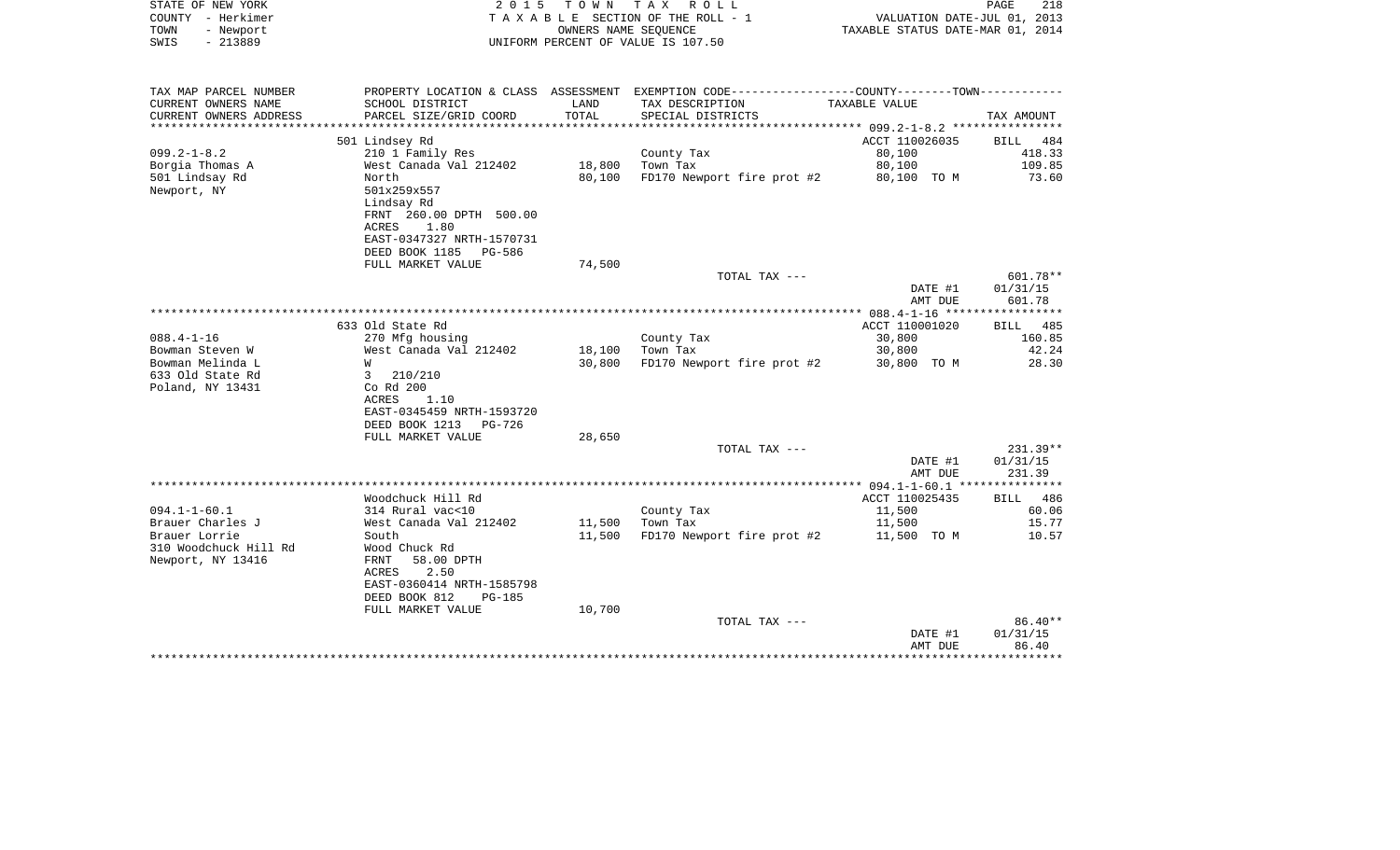| - Newport<br>TOWN                                                 |                                                             | OWNERS NAME SEOUENCE | T A X A B L E SECTION OF THE ROLL - 1                                                         | VALUATION DATE-JUL 01, 2013<br>TAXABLE STATUS DATE-MAR 01, 2014 |                        |
|-------------------------------------------------------------------|-------------------------------------------------------------|----------------------|-----------------------------------------------------------------------------------------------|-----------------------------------------------------------------|------------------------|
| $-213889$<br>SWIS                                                 |                                                             |                      | UNIFORM PERCENT OF VALUE IS 107.50                                                            |                                                                 |                        |
| TAX MAP PARCEL NUMBER                                             |                                                             |                      | PROPERTY LOCATION & CLASS ASSESSMENT EXEMPTION CODE---------------COUNTY-------TOWN---------- |                                                                 |                        |
| CURRENT OWNERS NAME                                               | SCHOOL DISTRICT                                             | LAND                 | TAX DESCRIPTION                                                                               | TAXABLE VALUE                                                   |                        |
| CURRENT OWNERS ADDRESS                                            | PARCEL SIZE/GRID COORD                                      | TOTAL                | SPECIAL DISTRICTS                                                                             |                                                                 | TAX AMOUNT             |
| *************************                                         |                                                             |                      |                                                                                               |                                                                 |                        |
|                                                                   | 310 Woodchuck Hl                                            |                      |                                                                                               |                                                                 | 487<br><b>BILL</b>     |
| $094.1 - 1 - 60.2$                                                | 270 Mfg housing                                             |                      | County Tax                                                                                    | 35,000                                                          | 182.79                 |
| Brauer Charles J                                                  | West Canada Val 212402                                      | 12,000               | Town Tax                                                                                      | 35,000                                                          | 48.00                  |
| Brauer Lorrie<br>310 Woodchuck Hill Rd                            | 1.00a<br>Woodchuck Hill                                     | 35,000               | FD170 Newport fire prot #2                                                                    | 35,000 TO M                                                     | 32.16                  |
| Newport, NY 13416                                                 | FRNT 158.00 DPTH 275.00                                     |                      |                                                                                               |                                                                 |                        |
|                                                                   | 1.00<br>ACRES                                               |                      |                                                                                               |                                                                 |                        |
|                                                                   | EAST-0360389 NRTH-1586050<br>DEED BOOK 812<br><b>PG-181</b> |                      |                                                                                               |                                                                 |                        |
|                                                                   | FULL MARKET VALUE                                           | 32,550               |                                                                                               |                                                                 |                        |
|                                                                   |                                                             |                      | TOTAL TAX ---                                                                                 |                                                                 | $262.95**$             |
|                                                                   |                                                             |                      |                                                                                               | DATE #1                                                         | 01/31/15               |
|                                                                   |                                                             |                      |                                                                                               | AMT DUE                                                         | 262.95                 |
|                                                                   |                                                             |                      |                                                                                               |                                                                 |                        |
| $089.3 - 1 - 17.2$                                                | 510 Rose Valley Rd<br>210 1 Family Res                      |                      | County Tax                                                                                    | 160,000                                                         | 488<br>BILL<br>835.61  |
| Brauer Daniel                                                     | West Canada Val 212402                                      | 19,000               | Town Tax                                                                                      | 160,000                                                         | 219.42                 |
| Brauer Patricia                                                   | East                                                        | 160,000              | FD170 Newport fire prot #2                                                                    | 160,000 TO M                                                    | 147.02                 |
| 510 Rose Valley Rd                                                | 2.02a                                                       |                      |                                                                                               |                                                                 |                        |
| Newport, NY 13416                                                 | Rose Valley Rd                                              |                      |                                                                                               |                                                                 |                        |
|                                                                   | ACRES<br>2.02 BANK<br>023                                   |                      |                                                                                               |                                                                 |                        |
|                                                                   | EAST-0356469 NRTH-1596556                                   |                      |                                                                                               |                                                                 |                        |
|                                                                   | DEED BOOK 787<br>PG-592                                     |                      |                                                                                               |                                                                 |                        |
|                                                                   | FULL MARKET VALUE                                           | 148,850              | TOTAL TAX ---                                                                                 |                                                                 | $1,202.05**$           |
|                                                                   |                                                             |                      |                                                                                               | DATE #1                                                         | 01/31/15               |
|                                                                   |                                                             |                      |                                                                                               |                                                                 | 1,202.05               |
|                                                                   |                                                             |                      |                                                                                               |                                                                 |                        |
|                                                                   |                                                             |                      |                                                                                               | AMT DUE                                                         |                        |
|                                                                   | Woodchuck Rd                                                |                      |                                                                                               |                                                                 | <b>BILL</b><br>489     |
|                                                                   | 210 1 Family Res                                            |                      | County Tax                                                                                    | 67,300                                                          | 351.48                 |
|                                                                   | West Canada Val 212402                                      | 18,200               | Town Tax                                                                                      | 67,300                                                          |                        |
| $094.1 - 1 - 60.3$                                                | FRNT 252.00 DPTH                                            | 67,300               | FD170 Newport fire prot #2                                                                    | 67,300 TO M                                                     |                        |
|                                                                   | 1.20<br>ACRES                                               |                      |                                                                                               |                                                                 |                        |
|                                                                   | EAST-0360619 NRTH-1585985                                   |                      |                                                                                               |                                                                 |                        |
| Brauer Robert<br>Brauer Linda<br>PO Box 103<br>Newport, NY 13416  | FULL MARKET VALUE                                           | 62,600               |                                                                                               |                                                                 | 92.29<br>61.84         |
|                                                                   |                                                             |                      | TOTAL TAX ---                                                                                 | DATE #1                                                         | $505.61**$<br>01/31/15 |
|                                                                   |                                                             |                      |                                                                                               | AMT DUE                                                         | 505.61                 |
|                                                                   |                                                             |                      |                                                                                               |                                                                 |                        |
|                                                                   | 171 Butler Rd                                               |                      |                                                                                               |                                                                 |                        |
| $099.2 - 1 - 1.4$                                                 | 312 Vac w/imprv                                             |                      | County Tax                                                                                    | 19,000                                                          | BILL 490<br>99.23      |
|                                                                   | West Canada Val 212402                                      | 18,000               | Town Tax                                                                                      | 19,000                                                          |                        |
|                                                                   | ACRES<br>3.10                                               | 19,000               | FD170 Newport fire prot #2                                                                    | 19,000 TO M                                                     |                        |
|                                                                   | EAST-0341381 NRTH-1574523                                   |                      |                                                                                               |                                                                 |                        |
|                                                                   | DEED BOOK 1176<br>PG-105                                    |                      |                                                                                               |                                                                 | 26.06<br>17.46         |
| Brelinski Daniel<br>2805 State Rte. 169<br>Little Falls, NY 13365 | FULL MARKET VALUE                                           | 17,650               | TOTAL TAX ---                                                                                 |                                                                 | $142.75**$             |
|                                                                   |                                                             |                      |                                                                                               | DATE #1                                                         | 01/31/15               |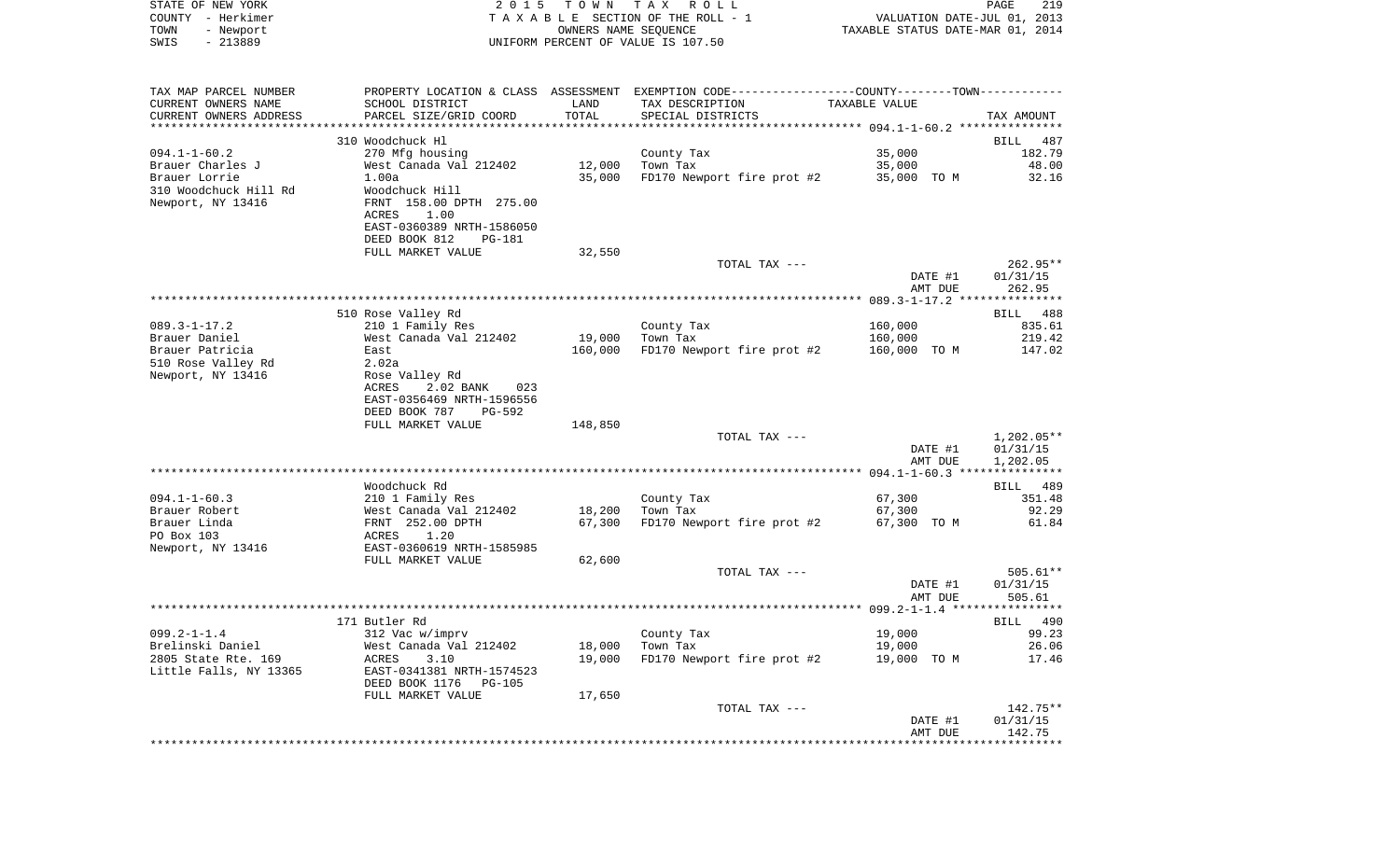| STATE OF NEW YORK | 2015 TOWN TAX ROLL                 | 220<br>PAGE                      |
|-------------------|------------------------------------|----------------------------------|
| COUNTY - Herkimer | TAXABLE SECTION OF THE ROLL - 1    | VALUATION DATE-JUL 01, 2013      |
| TOWN<br>- Newport | OWNERS NAME SEOUENCE               | TAXABLE STATUS DATE-MAR 01, 2014 |
| $-213889$<br>SWIS | UNIFORM PERCENT OF VALUE IS 107.50 |                                  |

| TOTAL<br>CURRENT OWNERS ADDRESS<br>PARCEL SIZE/GRID COORD<br>SPECIAL DISTRICTS<br>TAX AMOUNT<br>**********<br>808 Old State Rd<br>491<br>BILL<br>627.23<br>$088.4 - 1 - 8.1$<br>210 1 Family Res<br>120,100<br>County Tax<br>19,200<br>Town Tax<br>164.70<br>Brenning Beverly G<br>Poland Central 213803<br>120,100<br>808 Old State Rd<br>FD160 Newport fire prot#1<br>86.88<br>Co Rd 200<br>120,100<br>120,100 TO M<br>FRNT 190.50 DPTH<br>Poland, NY 13431<br>2.20<br>ACRES<br>EAST-0344076 NRTH-1596925<br>DEED BOOK 927<br>$PG-362$<br>FULL MARKET VALUE<br>111,700<br>TOTAL TAX ---<br>878.81**<br>DATE #1<br>01/31/15<br>878.81<br>AMT DUE<br>Honey Hill Rd<br>BILL<br>492<br>52.23<br>$093.2 - 1 - 8.3$<br>314 Rural vac<10<br>10,000<br>County Tax<br>Brinck Barbara<br>10,000<br>Town Tax<br>13.71<br>West Canada Val 212402<br>10,000<br>Alexczuk Mary<br>10,000<br>FD170 Newport fire prot #2<br>9.19<br>10,000 TO M<br>North<br>120 Elm Ave<br>1.00a<br>Herkimer, NY 13350<br>Honey Hill Rd<br>ACRES<br>1.00<br>EAST-0346749 NRTH-1585740<br>DEED BOOK 711<br>$PG-42$<br>9,300<br>FULL MARKET VALUE<br>TOTAL TAX ---<br>01/31/15<br>DATE #1<br>75.13<br>AMT DUE<br>227 Graves Rd<br>ACCT 110008220<br>BILL 493<br>$088.4 - 2 - 21$<br>89,000<br>464.81<br>210 1 Family Res<br>County Tax<br>West Canada Val 212402<br>122.05<br>Brinkerhoff Michael<br>18,400<br>Town Tax<br>89,000<br>227 Graves Rd<br>89,000<br>FD170 Newport fire prot #2<br>81.78<br>W<br>89,000 TO M<br>150/400<br>Newport, NY 13416<br>3<br>Graves Rd<br>1.40 BANK<br>ACRES<br>135<br>EAST-0348691 NRTH-1593990<br>DEED BOOK 691<br><b>PG-419</b><br>FULL MARKET VALUE<br>82,800<br>668.64**<br>TOTAL TAX ---<br>01/31/15<br>DATE #1<br>AMT DUE<br>668.64<br>*********** | TAX MAP PARCEL NUMBER<br>CURRENT OWNERS NAME | PROPERTY LOCATION & CLASS ASSESSMENT<br>SCHOOL DISTRICT | LAND | EXEMPTION CODE-----------------COUNTY-------TOWN---------<br>TAX DESCRIPTION | TAXABLE VALUE |  |
|-------------------------------------------------------------------------------------------------------------------------------------------------------------------------------------------------------------------------------------------------------------------------------------------------------------------------------------------------------------------------------------------------------------------------------------------------------------------------------------------------------------------------------------------------------------------------------------------------------------------------------------------------------------------------------------------------------------------------------------------------------------------------------------------------------------------------------------------------------------------------------------------------------------------------------------------------------------------------------------------------------------------------------------------------------------------------------------------------------------------------------------------------------------------------------------------------------------------------------------------------------------------------------------------------------------------------------------------------------------------------------------------------------------------------------------------------------------------------------------------------------------------------------------------------------------------------------------------------------------------------------------------------------------------------------------------------------------------------------------------------------------|----------------------------------------------|---------------------------------------------------------|------|------------------------------------------------------------------------------|---------------|--|
| $75.13**$                                                                                                                                                                                                                                                                                                                                                                                                                                                                                                                                                                                                                                                                                                                                                                                                                                                                                                                                                                                                                                                                                                                                                                                                                                                                                                                                                                                                                                                                                                                                                                                                                                                                                                                                                   |                                              |                                                         |      |                                                                              |               |  |
|                                                                                                                                                                                                                                                                                                                                                                                                                                                                                                                                                                                                                                                                                                                                                                                                                                                                                                                                                                                                                                                                                                                                                                                                                                                                                                                                                                                                                                                                                                                                                                                                                                                                                                                                                             |                                              |                                                         |      |                                                                              |               |  |
|                                                                                                                                                                                                                                                                                                                                                                                                                                                                                                                                                                                                                                                                                                                                                                                                                                                                                                                                                                                                                                                                                                                                                                                                                                                                                                                                                                                                                                                                                                                                                                                                                                                                                                                                                             |                                              |                                                         |      |                                                                              |               |  |
|                                                                                                                                                                                                                                                                                                                                                                                                                                                                                                                                                                                                                                                                                                                                                                                                                                                                                                                                                                                                                                                                                                                                                                                                                                                                                                                                                                                                                                                                                                                                                                                                                                                                                                                                                             |                                              |                                                         |      |                                                                              |               |  |
|                                                                                                                                                                                                                                                                                                                                                                                                                                                                                                                                                                                                                                                                                                                                                                                                                                                                                                                                                                                                                                                                                                                                                                                                                                                                                                                                                                                                                                                                                                                                                                                                                                                                                                                                                             |                                              |                                                         |      |                                                                              |               |  |
|                                                                                                                                                                                                                                                                                                                                                                                                                                                                                                                                                                                                                                                                                                                                                                                                                                                                                                                                                                                                                                                                                                                                                                                                                                                                                                                                                                                                                                                                                                                                                                                                                                                                                                                                                             |                                              |                                                         |      |                                                                              |               |  |
|                                                                                                                                                                                                                                                                                                                                                                                                                                                                                                                                                                                                                                                                                                                                                                                                                                                                                                                                                                                                                                                                                                                                                                                                                                                                                                                                                                                                                                                                                                                                                                                                                                                                                                                                                             |                                              |                                                         |      |                                                                              |               |  |
|                                                                                                                                                                                                                                                                                                                                                                                                                                                                                                                                                                                                                                                                                                                                                                                                                                                                                                                                                                                                                                                                                                                                                                                                                                                                                                                                                                                                                                                                                                                                                                                                                                                                                                                                                             |                                              |                                                         |      |                                                                              |               |  |
|                                                                                                                                                                                                                                                                                                                                                                                                                                                                                                                                                                                                                                                                                                                                                                                                                                                                                                                                                                                                                                                                                                                                                                                                                                                                                                                                                                                                                                                                                                                                                                                                                                                                                                                                                             |                                              |                                                         |      |                                                                              |               |  |
|                                                                                                                                                                                                                                                                                                                                                                                                                                                                                                                                                                                                                                                                                                                                                                                                                                                                                                                                                                                                                                                                                                                                                                                                                                                                                                                                                                                                                                                                                                                                                                                                                                                                                                                                                             |                                              |                                                         |      |                                                                              |               |  |
|                                                                                                                                                                                                                                                                                                                                                                                                                                                                                                                                                                                                                                                                                                                                                                                                                                                                                                                                                                                                                                                                                                                                                                                                                                                                                                                                                                                                                                                                                                                                                                                                                                                                                                                                                             |                                              |                                                         |      |                                                                              |               |  |
|                                                                                                                                                                                                                                                                                                                                                                                                                                                                                                                                                                                                                                                                                                                                                                                                                                                                                                                                                                                                                                                                                                                                                                                                                                                                                                                                                                                                                                                                                                                                                                                                                                                                                                                                                             |                                              |                                                         |      |                                                                              |               |  |
|                                                                                                                                                                                                                                                                                                                                                                                                                                                                                                                                                                                                                                                                                                                                                                                                                                                                                                                                                                                                                                                                                                                                                                                                                                                                                                                                                                                                                                                                                                                                                                                                                                                                                                                                                             |                                              |                                                         |      |                                                                              |               |  |
|                                                                                                                                                                                                                                                                                                                                                                                                                                                                                                                                                                                                                                                                                                                                                                                                                                                                                                                                                                                                                                                                                                                                                                                                                                                                                                                                                                                                                                                                                                                                                                                                                                                                                                                                                             |                                              |                                                         |      |                                                                              |               |  |
|                                                                                                                                                                                                                                                                                                                                                                                                                                                                                                                                                                                                                                                                                                                                                                                                                                                                                                                                                                                                                                                                                                                                                                                                                                                                                                                                                                                                                                                                                                                                                                                                                                                                                                                                                             |                                              |                                                         |      |                                                                              |               |  |
|                                                                                                                                                                                                                                                                                                                                                                                                                                                                                                                                                                                                                                                                                                                                                                                                                                                                                                                                                                                                                                                                                                                                                                                                                                                                                                                                                                                                                                                                                                                                                                                                                                                                                                                                                             |                                              |                                                         |      |                                                                              |               |  |
|                                                                                                                                                                                                                                                                                                                                                                                                                                                                                                                                                                                                                                                                                                                                                                                                                                                                                                                                                                                                                                                                                                                                                                                                                                                                                                                                                                                                                                                                                                                                                                                                                                                                                                                                                             |                                              |                                                         |      |                                                                              |               |  |
|                                                                                                                                                                                                                                                                                                                                                                                                                                                                                                                                                                                                                                                                                                                                                                                                                                                                                                                                                                                                                                                                                                                                                                                                                                                                                                                                                                                                                                                                                                                                                                                                                                                                                                                                                             |                                              |                                                         |      |                                                                              |               |  |
|                                                                                                                                                                                                                                                                                                                                                                                                                                                                                                                                                                                                                                                                                                                                                                                                                                                                                                                                                                                                                                                                                                                                                                                                                                                                                                                                                                                                                                                                                                                                                                                                                                                                                                                                                             |                                              |                                                         |      |                                                                              |               |  |
|                                                                                                                                                                                                                                                                                                                                                                                                                                                                                                                                                                                                                                                                                                                                                                                                                                                                                                                                                                                                                                                                                                                                                                                                                                                                                                                                                                                                                                                                                                                                                                                                                                                                                                                                                             |                                              |                                                         |      |                                                                              |               |  |
|                                                                                                                                                                                                                                                                                                                                                                                                                                                                                                                                                                                                                                                                                                                                                                                                                                                                                                                                                                                                                                                                                                                                                                                                                                                                                                                                                                                                                                                                                                                                                                                                                                                                                                                                                             |                                              |                                                         |      |                                                                              |               |  |
|                                                                                                                                                                                                                                                                                                                                                                                                                                                                                                                                                                                                                                                                                                                                                                                                                                                                                                                                                                                                                                                                                                                                                                                                                                                                                                                                                                                                                                                                                                                                                                                                                                                                                                                                                             |                                              |                                                         |      |                                                                              |               |  |
|                                                                                                                                                                                                                                                                                                                                                                                                                                                                                                                                                                                                                                                                                                                                                                                                                                                                                                                                                                                                                                                                                                                                                                                                                                                                                                                                                                                                                                                                                                                                                                                                                                                                                                                                                             |                                              |                                                         |      |                                                                              |               |  |
|                                                                                                                                                                                                                                                                                                                                                                                                                                                                                                                                                                                                                                                                                                                                                                                                                                                                                                                                                                                                                                                                                                                                                                                                                                                                                                                                                                                                                                                                                                                                                                                                                                                                                                                                                             |                                              |                                                         |      |                                                                              |               |  |
|                                                                                                                                                                                                                                                                                                                                                                                                                                                                                                                                                                                                                                                                                                                                                                                                                                                                                                                                                                                                                                                                                                                                                                                                                                                                                                                                                                                                                                                                                                                                                                                                                                                                                                                                                             |                                              |                                                         |      |                                                                              |               |  |
|                                                                                                                                                                                                                                                                                                                                                                                                                                                                                                                                                                                                                                                                                                                                                                                                                                                                                                                                                                                                                                                                                                                                                                                                                                                                                                                                                                                                                                                                                                                                                                                                                                                                                                                                                             |                                              |                                                         |      |                                                                              |               |  |
|                                                                                                                                                                                                                                                                                                                                                                                                                                                                                                                                                                                                                                                                                                                                                                                                                                                                                                                                                                                                                                                                                                                                                                                                                                                                                                                                                                                                                                                                                                                                                                                                                                                                                                                                                             |                                              |                                                         |      |                                                                              |               |  |
|                                                                                                                                                                                                                                                                                                                                                                                                                                                                                                                                                                                                                                                                                                                                                                                                                                                                                                                                                                                                                                                                                                                                                                                                                                                                                                                                                                                                                                                                                                                                                                                                                                                                                                                                                             |                                              |                                                         |      |                                                                              |               |  |
|                                                                                                                                                                                                                                                                                                                                                                                                                                                                                                                                                                                                                                                                                                                                                                                                                                                                                                                                                                                                                                                                                                                                                                                                                                                                                                                                                                                                                                                                                                                                                                                                                                                                                                                                                             |                                              |                                                         |      |                                                                              |               |  |
|                                                                                                                                                                                                                                                                                                                                                                                                                                                                                                                                                                                                                                                                                                                                                                                                                                                                                                                                                                                                                                                                                                                                                                                                                                                                                                                                                                                                                                                                                                                                                                                                                                                                                                                                                             |                                              |                                                         |      |                                                                              |               |  |
|                                                                                                                                                                                                                                                                                                                                                                                                                                                                                                                                                                                                                                                                                                                                                                                                                                                                                                                                                                                                                                                                                                                                                                                                                                                                                                                                                                                                                                                                                                                                                                                                                                                                                                                                                             |                                              |                                                         |      |                                                                              |               |  |
|                                                                                                                                                                                                                                                                                                                                                                                                                                                                                                                                                                                                                                                                                                                                                                                                                                                                                                                                                                                                                                                                                                                                                                                                                                                                                                                                                                                                                                                                                                                                                                                                                                                                                                                                                             |                                              |                                                         |      |                                                                              |               |  |
|                                                                                                                                                                                                                                                                                                                                                                                                                                                                                                                                                                                                                                                                                                                                                                                                                                                                                                                                                                                                                                                                                                                                                                                                                                                                                                                                                                                                                                                                                                                                                                                                                                                                                                                                                             |                                              |                                                         |      |                                                                              |               |  |
|                                                                                                                                                                                                                                                                                                                                                                                                                                                                                                                                                                                                                                                                                                                                                                                                                                                                                                                                                                                                                                                                                                                                                                                                                                                                                                                                                                                                                                                                                                                                                                                                                                                                                                                                                             |                                              |                                                         |      |                                                                              |               |  |
|                                                                                                                                                                                                                                                                                                                                                                                                                                                                                                                                                                                                                                                                                                                                                                                                                                                                                                                                                                                                                                                                                                                                                                                                                                                                                                                                                                                                                                                                                                                                                                                                                                                                                                                                                             |                                              |                                                         |      |                                                                              |               |  |
|                                                                                                                                                                                                                                                                                                                                                                                                                                                                                                                                                                                                                                                                                                                                                                                                                                                                                                                                                                                                                                                                                                                                                                                                                                                                                                                                                                                                                                                                                                                                                                                                                                                                                                                                                             |                                              |                                                         |      |                                                                              |               |  |
|                                                                                                                                                                                                                                                                                                                                                                                                                                                                                                                                                                                                                                                                                                                                                                                                                                                                                                                                                                                                                                                                                                                                                                                                                                                                                                                                                                                                                                                                                                                                                                                                                                                                                                                                                             |                                              |                                                         |      |                                                                              |               |  |
|                                                                                                                                                                                                                                                                                                                                                                                                                                                                                                                                                                                                                                                                                                                                                                                                                                                                                                                                                                                                                                                                                                                                                                                                                                                                                                                                                                                                                                                                                                                                                                                                                                                                                                                                                             |                                              |                                                         |      |                                                                              |               |  |
|                                                                                                                                                                                                                                                                                                                                                                                                                                                                                                                                                                                                                                                                                                                                                                                                                                                                                                                                                                                                                                                                                                                                                                                                                                                                                                                                                                                                                                                                                                                                                                                                                                                                                                                                                             |                                              |                                                         |      |                                                                              |               |  |
|                                                                                                                                                                                                                                                                                                                                                                                                                                                                                                                                                                                                                                                                                                                                                                                                                                                                                                                                                                                                                                                                                                                                                                                                                                                                                                                                                                                                                                                                                                                                                                                                                                                                                                                                                             |                                              |                                                         |      |                                                                              |               |  |
|                                                                                                                                                                                                                                                                                                                                                                                                                                                                                                                                                                                                                                                                                                                                                                                                                                                                                                                                                                                                                                                                                                                                                                                                                                                                                                                                                                                                                                                                                                                                                                                                                                                                                                                                                             |                                              |                                                         |      |                                                                              |               |  |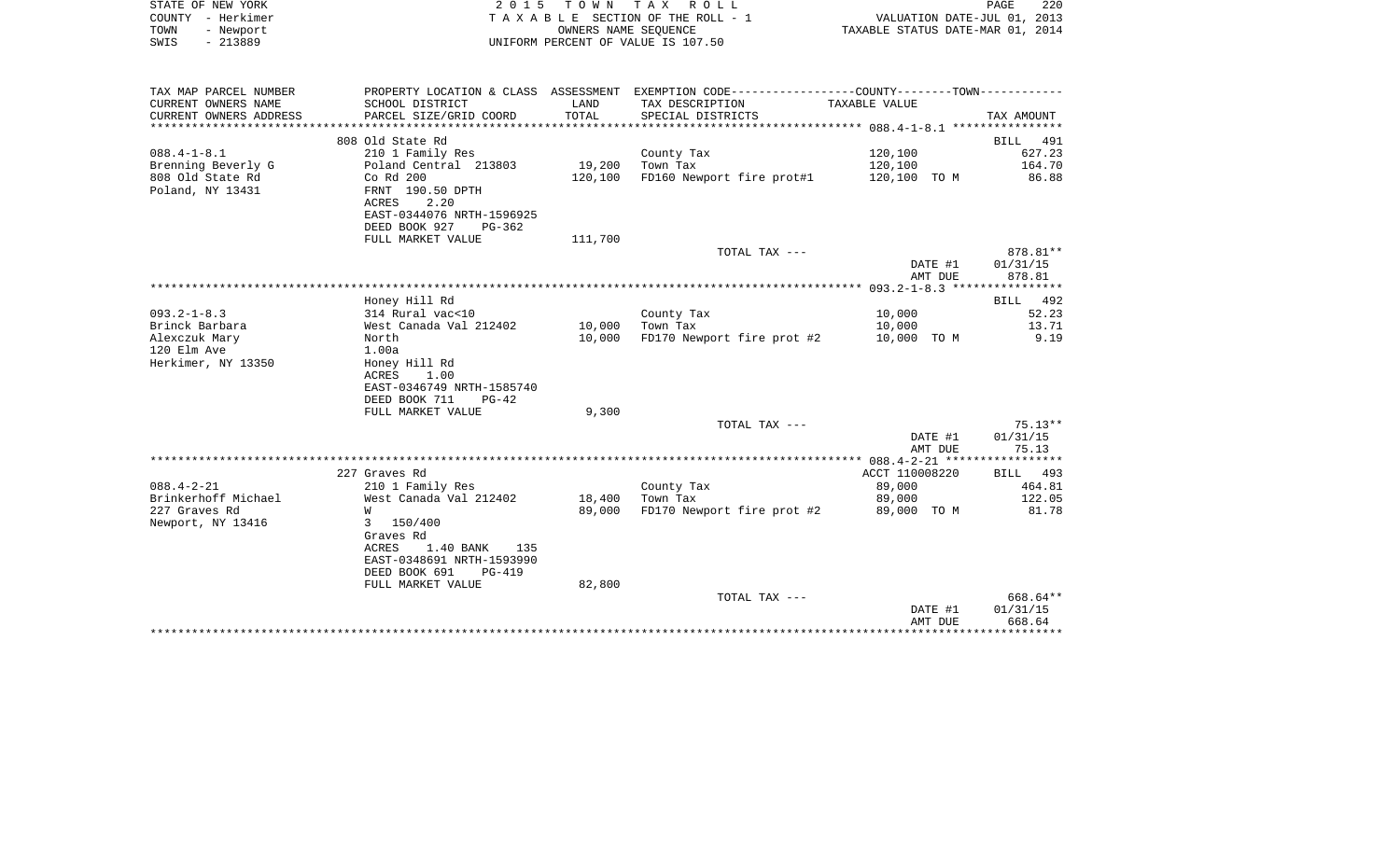| STATE OF NEW YORK | 2015 TOWN TAX ROLL                 | 221<br>PAGE                      |
|-------------------|------------------------------------|----------------------------------|
| COUNTY - Herkimer | TAXABLE SECTION OF THE ROLL - 1    | VALUATION DATE-JUL 01, 2013      |
| TOWN<br>- Newport | OWNERS NAME SEOUENCE               | TAXABLE STATUS DATE-MAR 01, 2014 |
| SWIS<br>- 213889  | UNIFORM PERCENT OF VALUE IS 107.50 |                                  |

| TAX MAP PARCEL NUMBER           |                                    |               | PROPERTY LOCATION & CLASS ASSESSMENT EXEMPTION CODE----------------COUNTY-------TOWN---------- |                    |                       |
|---------------------------------|------------------------------------|---------------|------------------------------------------------------------------------------------------------|--------------------|-----------------------|
| CURRENT OWNERS NAME             | SCHOOL DISTRICT                    | LAND<br>TOTAL | TAX DESCRIPTION                                                                                | TAXABLE VALUE      |                       |
| CURRENT OWNERS ADDRESS          | PARCEL SIZE/GRID COORD             |               | SPECIAL DISTRICTS                                                                              |                    | TAX AMOUNT            |
|                                 | Harris Ave                         |               |                                                                                                |                    | BILL<br>494           |
| $094.1 - 1 - 27$                | 311 Res vac land                   |               | County Tax                                                                                     | 1,000              | 5.22                  |
| Broadbent Frank M               | West Canada Val 212402             | 1,000         | Town Tax                                                                                       | 1,000              | 1.37                  |
| PO Box 77                       | 86.00 DPTH<br>FRNT                 | 1,000         | FD170 Newport fire prot #2                                                                     | 1,000 TO M         | .92                   |
| Newport, NY 13416               | ACRES<br>0.08                      |               |                                                                                                |                    |                       |
|                                 | EAST-0353887 NRTH-1588738          |               |                                                                                                |                    |                       |
|                                 | DEED BOOK 1322<br>PG-856           |               |                                                                                                |                    |                       |
|                                 | FULL MARKET VALUE                  | 950           |                                                                                                |                    |                       |
|                                 |                                    |               | TOTAL TAX ---                                                                                  |                    | $7.51**$              |
|                                 |                                    |               |                                                                                                | DATE #1            | 01/31/15              |
|                                 |                                    |               |                                                                                                | AMT DUE            | 7.51                  |
|                                 |                                    |               |                                                                                                |                    | ***********           |
|                                 | 360 Summit Rd                      |               |                                                                                                | ACCT 110005250     | 495<br>BILL           |
| $100.1 - 1 - 14.2$              | 210 1 Family Res                   |               | County Tax                                                                                     | 210,000            | 1,096.73              |
| Broadbent Glen M                | West Canada Val 212402             | 20,000        | Town Tax                                                                                       | 210,000            | 287.99                |
| Broadbent Michelle E            | South                              | 210,000       | FD175 Newport fire prot #3                                                                     | 210,000 TO M       | 197.78                |
| 360 Summit Rd                   | Summit Rd                          |               |                                                                                                |                    |                       |
| PO Box 293<br>Newport, NY 13416 | FRNT 1102.60 DPTH<br>10.00         |               |                                                                                                |                    |                       |
|                                 | ACRES<br>EAST-0355864 NRTH-1572161 |               |                                                                                                |                    |                       |
|                                 | DEED BOOK 1222<br>PG-658           |               |                                                                                                |                    |                       |
|                                 | FULL MARKET VALUE                  | 195,350       |                                                                                                |                    |                       |
|                                 |                                    |               | TOTAL TAX ---                                                                                  |                    | 1,582.50**            |
|                                 |                                    |               |                                                                                                | DATE #1            | 01/31/15              |
|                                 |                                    |               |                                                                                                | AMT DUE            | 1,582.50              |
|                                 |                                    |               |                                                                                                |                    | * * * * * * * * * * * |
|                                 | 394 North Gage Rd                  |               |                                                                                                | ACCT 110000660     | BILL 496              |
| $093.2 - 1 - 20$                | 210 1 Family Res                   |               | County Tax                                                                                     | 52,000             | 271.57                |
| Broadbent Pearl M               | Poland Central 213803              | 19,200        | Town Tax                                                                                       | 52,000             | 71.31                 |
| 394 North Gage Rd               | 3<br>180/150                       | 52,000        | School Relevy                                                                                  |                    | 691.67                |
| Poland, NY 13431                | N Gage Rd                          |               | FD170 Newport fire prot #2                                                                     | 52,000 TO M        | 47.78                 |
|                                 | 2.20<br>ACRES                      |               |                                                                                                |                    |                       |
|                                 | EAST-0340734 NRTH-1590735          |               |                                                                                                |                    |                       |
|                                 | DEED BOOK 669<br>PG-519            |               |                                                                                                |                    |                       |
|                                 | FULL MARKET VALUE                  | 48,350        |                                                                                                |                    |                       |
|                                 |                                    |               | TOTAL TAX ---                                                                                  |                    | $1,082.33**$          |
|                                 |                                    |               |                                                                                                | DATE #1<br>AMT DUE | 01/31/15<br>1,082.33  |
|                                 |                                    |               |                                                                                                |                    | ***********           |
|                                 | 110 Brown Ln Rd                    |               |                                                                                                | ACCT 110004470     | 497<br>BILL           |
| $088.4 - 2 - 29$                | 210 1 Family Res                   |               | County Tax                                                                                     | 105,000            | 548.37                |
| Brown Mella                     | West Canada Val 212402             | 19,400        | Town Tax                                                                                       | 105,000            | 144.00                |
| 110 Brown Ln                    | E                                  | 105,000       | FD170 Newport fire prot #2                                                                     | 105,000 TO M       | 96.49                 |
| PO Box 414                      | Trl 4                              |               |                                                                                                |                    |                       |
| Newport, NY 13416               | Rt 28                              |               |                                                                                                |                    |                       |
|                                 | FRNT 100.00 DPTH                   |               |                                                                                                |                    |                       |
|                                 | 2.40<br>ACRES                      |               |                                                                                                |                    |                       |
|                                 | EAST-0348646 NRTH-1592800          |               |                                                                                                |                    |                       |
|                                 | DEED BOOK 806<br>$PG-91$           |               |                                                                                                |                    |                       |
|                                 | FULL MARKET VALUE                  | 97,650        |                                                                                                |                    |                       |
|                                 |                                    |               | TOTAL TAX ---                                                                                  |                    | 788.86**              |
|                                 |                                    |               |                                                                                                | DATE #1            | 01/31/15              |
|                                 |                                    |               |                                                                                                | AMT DUE            | 788.86                |
|                                 |                                    |               |                                                                                                |                    |                       |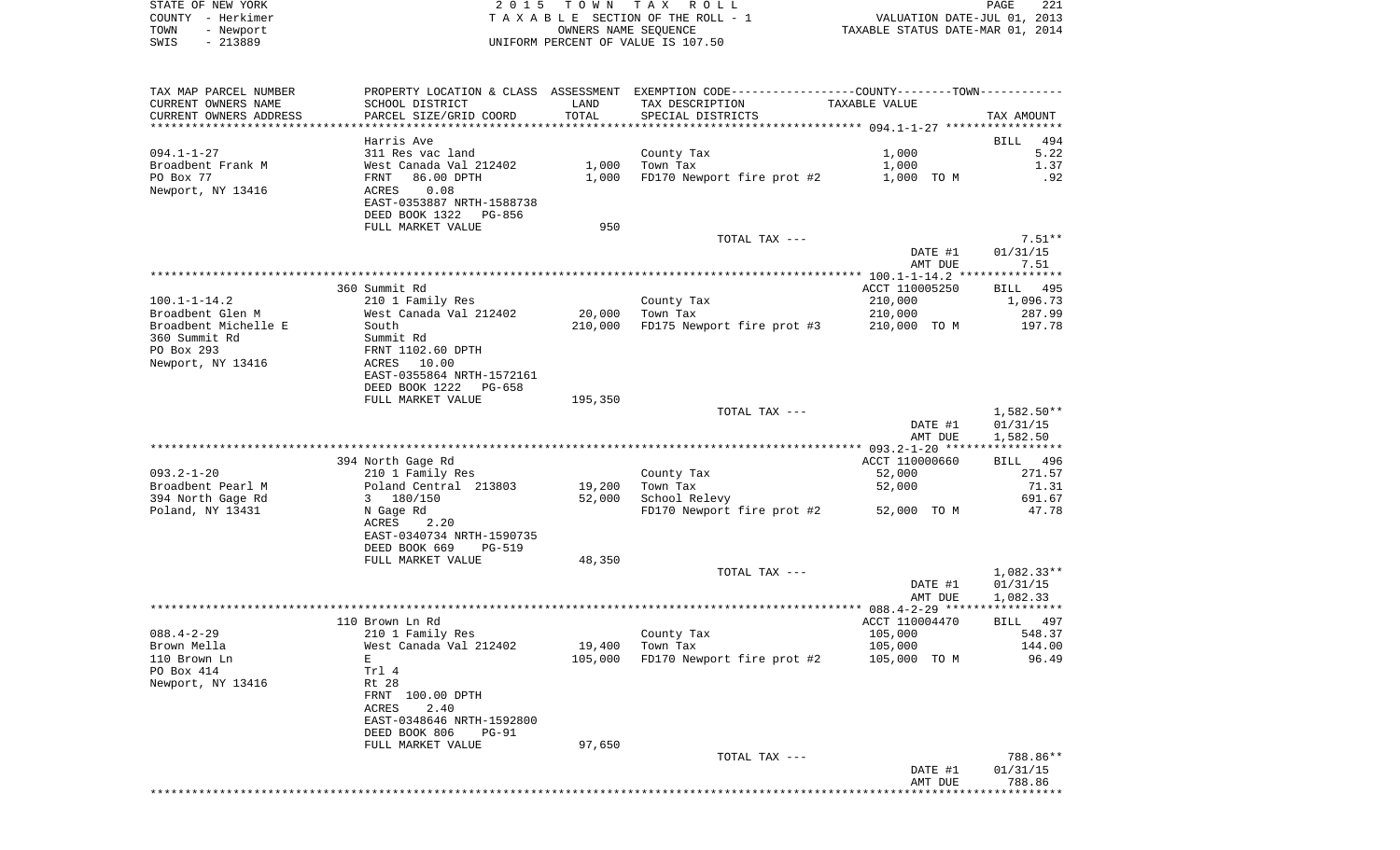|      | STATE OF NEW YORK | 2015 TOWN TAX ROLL                 | 222<br>PAGE                      |
|------|-------------------|------------------------------------|----------------------------------|
|      | COUNTY - Herkimer | TAXABLE SECTION OF THE ROLL - 1    | VALUATION DATE-JUL 01, 2013      |
| TOWN | - Newport         | OWNERS NAME SEOUENCE               | TAXABLE STATUS DATE-MAR 01, 2014 |
| SWIS | $-213889$         | UNIFORM PERCENT OF VALUE IS 107.50 |                                  |

| TAX MAP PARCEL NUMBER  |                           |         | PROPERTY LOCATION & CLASS ASSESSMENT EXEMPTION CODE---------------COUNTY--------TOWN--------- |                |                    |
|------------------------|---------------------------|---------|-----------------------------------------------------------------------------------------------|----------------|--------------------|
| CURRENT OWNERS NAME    | SCHOOL DISTRICT           | LAND    | TAX DESCRIPTION                                                                               | TAXABLE VALUE  |                    |
| CURRENT OWNERS ADDRESS | PARCEL SIZE/GRID COORD    | TOTAL   | SPECIAL DISTRICTS                                                                             |                | TAX AMOUNT         |
|                        |                           |         |                                                                                               |                |                    |
|                        | 110 Brown Ln Rd           |         |                                                                                               | ACCT 110004500 | <b>BILL</b><br>498 |
| $088.4 - 2 - 30$       | 314 Rural vac<10          |         | County Tax                                                                                    | 3,800          | 19.85              |
| Brown Mella            | West Canada Val 212402    | 3,800   | Town Tax                                                                                      | 3,800          | 5.21               |
| 128 Brown Ln Rd        | E                         | 3,800   | School Relevy                                                                                 |                | 70.96              |
| PO Box 414             | 3 100/200                 |         | FD170 Newport fire prot #2                                                                    | 3,800 TO M     | 3.49               |
| Newport, NY 13416      | Rt 28                     |         |                                                                                               |                |                    |
|                        | FRNT 200.00 DPTH          |         |                                                                                               |                |                    |
|                        | ACRES 100.00              |         |                                                                                               |                |                    |
|                        | EAST-0348431 NRTH-1592718 |         |                                                                                               |                |                    |
|                        | DEED BOOK 806<br>$PG-91$  |         |                                                                                               |                |                    |
|                        | FULL MARKET VALUE         | 3,550   |                                                                                               |                |                    |
|                        |                           |         | TOTAL TAX ---                                                                                 |                | 99.51**            |
|                        |                           |         |                                                                                               | DATE #1        | 01/31/15           |
|                        |                           |         |                                                                                               | AMT DUE        | 99.51              |
|                        |                           |         |                                                                                               |                |                    |
|                        | 453 Fishing Rock Rd       |         |                                                                                               |                | BILL 499           |
| $100.2 - 2 - 6.8$      | 314 Rural vac<10          |         | County Tax                                                                                    | 9,000          | 47.00              |
| Bugeya Anthony J Jr.   | West Canada Val 212402    | 9,000   | Town Tax                                                                                      | 9,000          | 12.34              |
| 301 Old State Rd       | FRNT 273.70 DPTH          | 9,000   | School Relevy                                                                                 |                | 168.08             |
| PO Box 462             | ACRES<br>4.40             |         | FD175 Newport fire prot #3                                                                    | 9,000 TO M     | 8.48               |
| Newport, NY 13416      | EAST-0361201 NRTH-1574240 |         |                                                                                               |                |                    |
|                        | DEED BOOK 905<br>$PG-454$ |         |                                                                                               |                |                    |
|                        | FULL MARKET VALUE         | 8,372   |                                                                                               |                |                    |
|                        |                           |         | TOTAL TAX ---                                                                                 |                | $235.90**$         |
|                        |                           |         |                                                                                               | DATE #1        | 01/31/15           |
|                        |                           |         |                                                                                               | AMT DUE        | 235.90             |
|                        |                           |         |                                                                                               |                |                    |
|                        | 497 Rose Valley Rd        |         |                                                                                               | ACCT 110000060 | BILL 500           |
| $089.3 - 1 - 19$       | 210 1 Family Res          |         | County Tax                                                                                    | 215,000        | 1,122.85           |
| Bulleit James          | West Canada Val 212402    |         | 87,000 Town Tax                                                                               | 215,000        | 294.85             |
| Bulleit Zana F         | North                     | 215,000 | FD170 Newport fire prot #2                                                                    | 215,000 TO M   | 197.56             |
| 497 Rose Valley Rd     | 100a                      |         |                                                                                               |                |                    |
| Newport, NY 13416      | Rose Valley Rd            |         |                                                                                               |                |                    |
|                        | ACRES 105.40              |         |                                                                                               |                |                    |
|                        | EAST-0354596 NRTH-1596136 |         |                                                                                               |                |                    |
|                        | DEED BOOK 00616 PG-00331  |         |                                                                                               |                |                    |
|                        | FULL MARKET VALUE         | 200,000 |                                                                                               |                |                    |
|                        |                           |         | TOTAL TAX ---                                                                                 |                | 1,615.26**         |
|                        |                           |         |                                                                                               | DATE #1        | 01/31/15           |
|                        |                           |         |                                                                                               | AMT DUE        | 1,615.26           |
|                        |                           |         |                                                                                               |                |                    |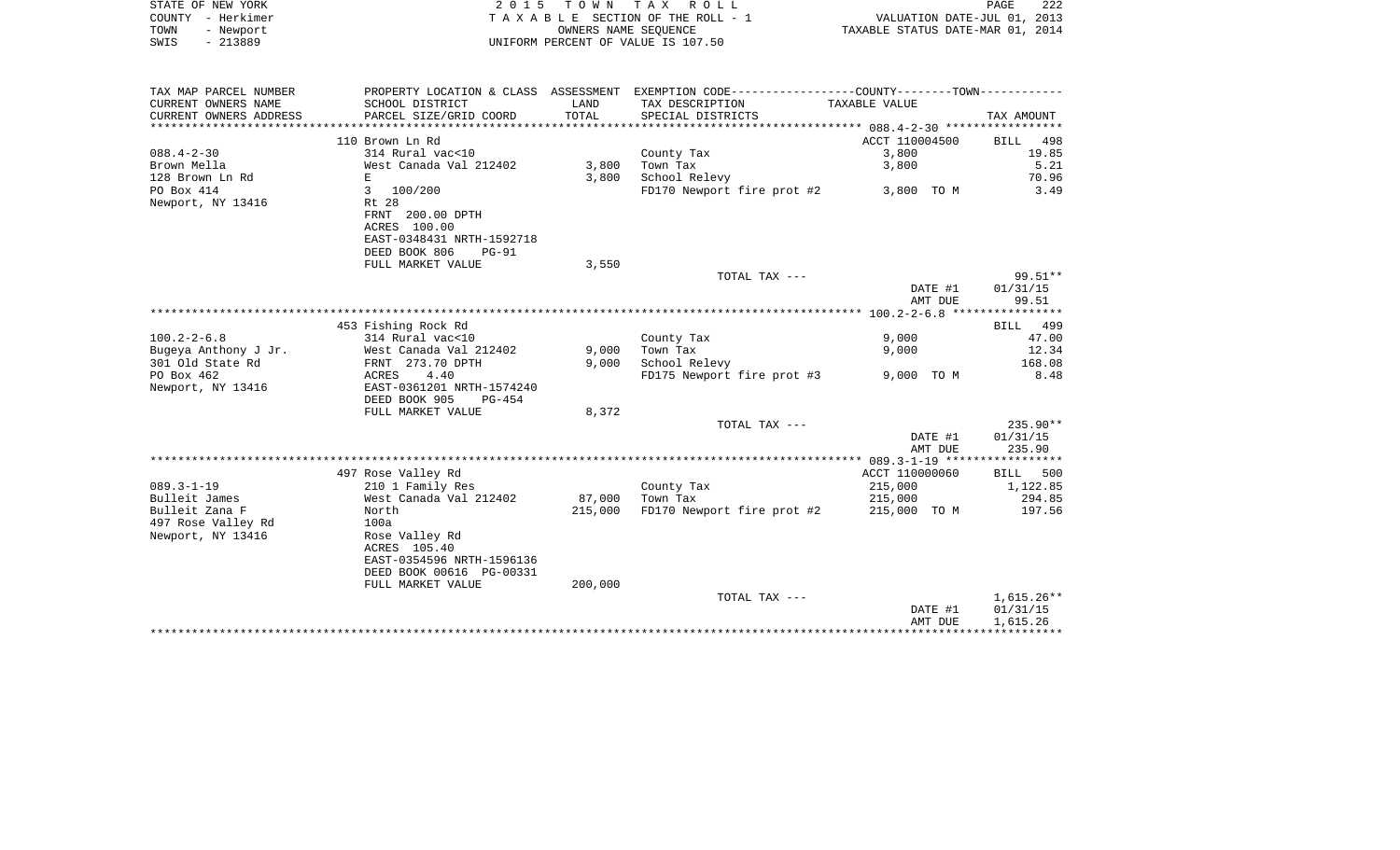| STATE OF NEW YORK      |                           |        | 2015 TOWN TAX ROLL                                                                             |                                  | PAGE<br>223 |
|------------------------|---------------------------|--------|------------------------------------------------------------------------------------------------|----------------------------------|-------------|
| COUNTY - Herkimer      |                           |        | TAXABLE SECTION OF THE ROLL - 1                                                                | VALUATION DATE-JUL 01, 2013      |             |
| TOWN<br>- Newport      |                           |        | OWNERS NAME SEQUENCE                                                                           | TAXABLE STATUS DATE-MAR 01, 2014 |             |
| $-213889$<br>SWIS      |                           |        | UNIFORM PERCENT OF VALUE IS 107.50                                                             |                                  |             |
|                        |                           |        |                                                                                                |                                  |             |
| TAX MAP PARCEL NUMBER  |                           |        | PROPERTY LOCATION & CLASS ASSESSMENT EXEMPTION CODE----------------COUNTY-------TOWN---------- |                                  |             |
| CURRENT OWNERS NAME    | SCHOOL DISTRICT           | LAND   | TAX DESCRIPTION                                                                                | TAXABLE VALUE                    |             |
| CURRENT OWNERS ADDRESS | PARCEL SIZE/GRID COORD    | TOTAL  | SPECIAL DISTRICTS                                                                              |                                  | TAX AMOUNT  |
|                        | 115 Old State Rd          |        |                                                                                                | ACCT 110000690                   | BILL<br>501 |
| $094.1 - 2 - 12$       | 210 1 Family Res          |        | County Tax                                                                                     | 98,000                           | 511.81      |
| Bunce Brian            | West Canada Val 212402    | 25,100 | Town Tax                                                                                       | 98,000                           | 134.40      |
| Bunce Lucille          | W                         | 98,000 | FD170 Newport fire prot #2                                                                     | 98,000 TO M                      | 90.05       |
| 115 Old State Rd       | 3 6A                      |        |                                                                                                |                                  |             |
| PO Box 311             | W St                      |        |                                                                                                |                                  |             |
| Newport, NY 13416      | 7.60<br>ACRES             |        |                                                                                                |                                  |             |
|                        | EAST-0352477 NRTH-1586110 |        |                                                                                                |                                  |             |
|                        | DEED BOOK 00589 PG-00741  |        |                                                                                                |                                  |             |
|                        | FULL MARKET VALUE         | 91,150 |                                                                                                |                                  |             |
|                        |                           |        | TOTAL TAX ---                                                                                  |                                  | 736.26**    |
|                        |                           |        |                                                                                                | DATE #1                          | 01/31/15    |
|                        |                           |        |                                                                                                | AMT DUE                          | 736.26      |
|                        |                           |        |                                                                                                |                                  |             |
|                        | 525 Lindsey Rd            |        |                                                                                                | ACCT 110004290                   | BILL 502    |
| $099.2 - 1 - 9$        | 210 1 Family Res          |        | County Tax                                                                                     | 55,000                           | 287.24      |
| Bunce Thomas           | West Canada Val 212402    | 18,200 | Town Tax                                                                                       | 55,000                           | 75.43       |
| Bunce Martha           | N                         | 55,000 | FD170 Newport fire prot #2                                                                     | 55,000 TO M                      | 50.54       |
| 106 Ives Ave           | 3                         |        |                                                                                                |                                  |             |
| Frankfort, NY 13340    | Lindsey Rd                |        |                                                                                                |                                  |             |
|                        | FRNT 270.00 DPTH 200.00   |        |                                                                                                |                                  |             |
|                        | ACRES<br>1.20             |        |                                                                                                |                                  |             |
|                        | EAST-0347794 NRTH-1570459 |        |                                                                                                |                                  |             |
|                        | DEED BOOK 800<br>PG-696   |        |                                                                                                |                                  |             |
|                        | FULL MARKET VALUE         | 51,163 |                                                                                                |                                  |             |
|                        |                           |        | TOTAL TAX ---                                                                                  |                                  | $413.21**$  |
|                        |                           |        |                                                                                                | DATE #1                          | 01/31/15    |
|                        |                           |        |                                                                                                | AMT DUE                          | 413.21      |
|                        |                           |        |                                                                                                |                                  |             |
|                        | 614 Strumlock Rd          |        |                                                                                                | ACCT 110025003                   | BILL<br>503 |
| $093.2 - 1 - 24$       | 210 1 Family Res          |        | County Tax                                                                                     | 98,800                           | 515.99      |
| Burth James            | Poland Central 213803     | 14,400 | Town Tax                                                                                       | 98,800                           | 135.49      |
| 614 Strumlock Rd       | South<br>Trl              | 98,800 | FD170 Newport fire prot #2                                                                     | 98,800 TO M                      | 90.79       |
| PO Box 153             | 270 300X100               |        |                                                                                                |                                  |             |
| Poland, NY 13431       | Stromlock Rd              |        |                                                                                                |                                  |             |
|                        | FRNT 100.00 DPTH 300.00   |        |                                                                                                |                                  |             |
|                        | EAST-0338884 NRTH-1591095 |        |                                                                                                |                                  |             |
|                        | DEED BOOK 864<br>PG-489   |        |                                                                                                |                                  |             |
|                        | FULL MARKET VALUE         | 91,900 |                                                                                                |                                  |             |
|                        |                           |        | TOTAL TAX ---                                                                                  |                                  | $742.27**$  |
|                        |                           |        |                                                                                                | DATE #1                          | 01/31/15    |
|                        |                           |        |                                                                                                | AMT DUE                          | 742.27      |
|                        |                           |        |                                                                                                |                                  | *********** |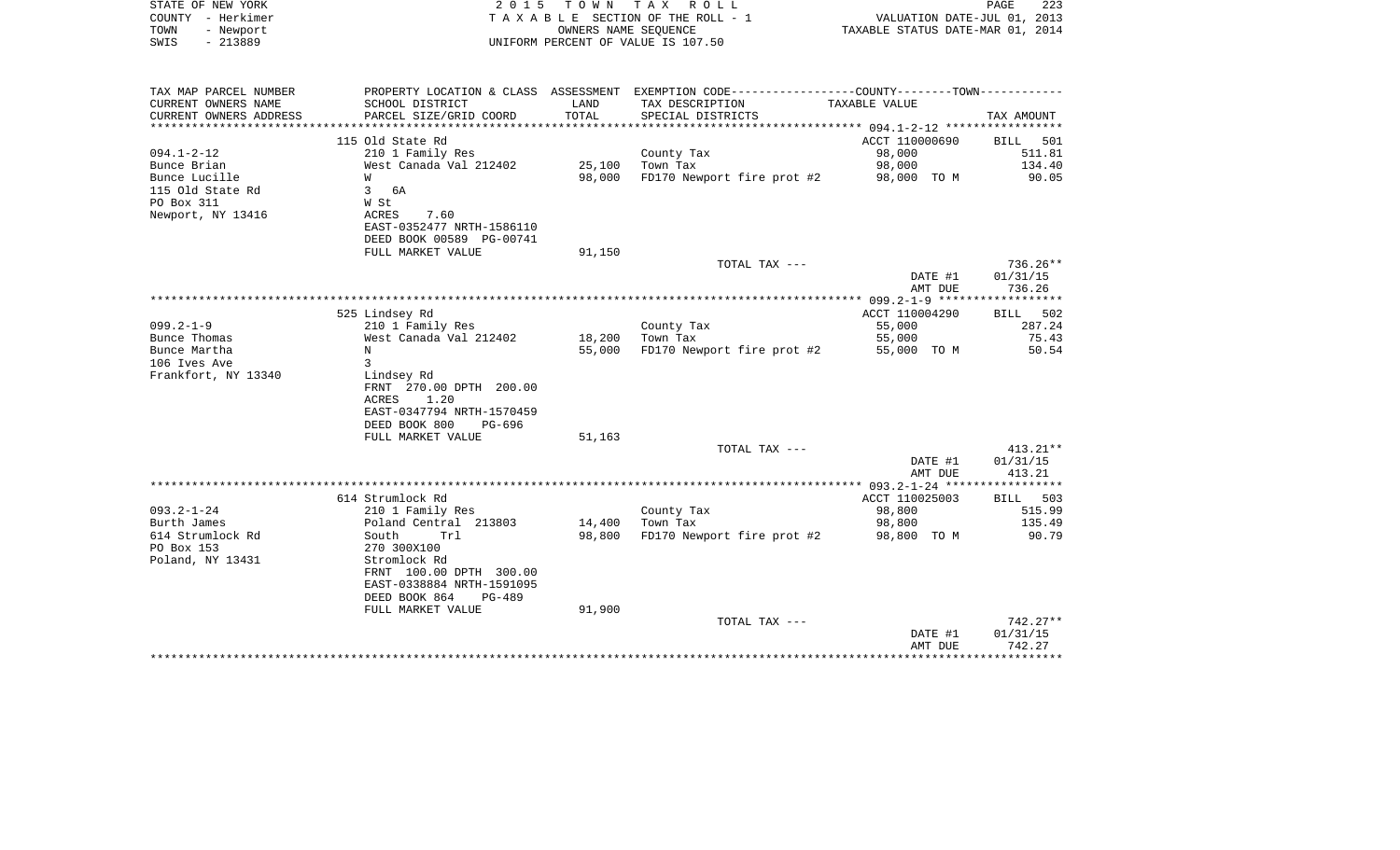|      | STATE OF NEW YORK | 2015 TOWN TAX ROLL                 | 224<br>PAGE                      |
|------|-------------------|------------------------------------|----------------------------------|
|      | COUNTY - Herkimer | TAXABLE SECTION OF THE ROLL - 1    | VALUATION DATE-JUL 01, 2013      |
| TOWN | - Newport         | OWNERS NAME SEOUENCE               | TAXABLE STATUS DATE-MAR 01, 2014 |
| SWIS | $-213889$         | UNIFORM PERCENT OF VALUE IS 107.50 |                                  |

| SCHOOL DISTRICT<br>LAND<br>TAX DESCRIPTION<br>TAXABLE VALUE<br>PARCEL SIZE/GRID COORD<br>TOTAL<br>SPECIAL DISTRICTS<br>TAX AMOUNT<br>ACCT 110004890<br>330 White Creek Rd<br>BILL 504<br>$094.3 - 2 - 16.2$<br>210 1 Family Res<br>County Tax<br>87,400<br>456.45<br>16,500<br>Town Tax<br>Burton Jennifer J<br>West Canada Val 212402<br>87,400<br>119.86<br>FRNT 154.00 DPTH<br>87,400<br>FD170 Newport fire prot #2<br>87,400 TO M<br>80.31<br>Burton John A<br>330 White Creek Rd<br>ACRES<br>0.87<br>Newport, NY 13416<br>EAST-0361347 NRTH-1581227<br>DEED BOOK 1239<br>PG-343<br>81,300<br>FULL MARKET VALUE<br>656.62**<br>TOTAL TAX ---<br>DATE #1<br>01/31/15<br>AMT DUE<br>656.62<br>North Gage Rd<br>ACCT 110006390<br>BILL 505<br>$093.2 - 1 - 19$<br>322 Rural vac>10<br>County Tax<br>97,200<br>507.63<br>97,200<br>97,200<br>133.30<br>Bushnell Piseck Kathleen<br>Poland Central 213803<br>Town Tax<br>140 12th St<br>97,200<br>FD160 Newport fire prot#1<br>70.31<br>N<br>97,200 TO M<br>Atlantic Beach, FL 32233<br>1 152A<br>$Co$ $Rd$ $65$<br>ACRES 140.80<br>EAST-0340468 NRTH-1589988<br>FULL MARKET VALUE<br>90,400<br>$711.24**$<br>TOTAL TAX ---<br>DATE #1<br>01/31/15<br>711.24<br>AMT DUE<br>Honey Hill Rd<br>ACCT 110006420<br>BILL 506<br>$093.2 - 1 - 26.1$<br>27,000<br>141.01<br>322 Rural vac>10<br>County Tax<br>27,000<br>27,000<br>37.03<br>Bushnell Piseck Kathleen<br>West Canada Val 212402<br>Town Tax<br>140 12th St<br>27,000<br>FD170 Newport fire prot #2<br>Honey Hill<br>27,000 TO M<br>24.81<br>Atlantic Beach, FL 32233<br>FRNT 800.00 DPTH<br>20.50<br>ACRES<br>EAST-0338826 NRTH-1587143<br>DEED BOOK 00000<br>FULL MARKET VALUE<br>25,100<br>TOTAL TAX ---<br>202.85**<br>DATE #1<br>01/31/15<br>202.85<br>AMT DUE<br>311 Graves Rd<br>ACCT 110000630<br>BILL 507<br>$088.4 - 2 - 17.1$<br>240 Rural res<br>County Tax<br>157,800<br>824.12<br>Bussonnais Olivier P<br>38,300<br>157,800<br>216.41<br>West Canada Val 212402<br>Town Tax<br>Bussonnais Merrick Marie D<br>157,800<br>FD170 Newport fire prot #2<br>157,800 TO M<br>145.00<br>Graves Rd<br>311 Graves Rd<br>FRNT 2333.00 DPTH<br>Newport, NY 13416<br>ACRES<br>18.80<br>EAST-0347465 NRTH-1595617<br>DEED BOOK 1324<br>PG-703<br>146,800<br>FULL MARKET VALUE<br>1,185.53**<br>TOTAL TAX ---<br>01/31/15<br>DATE #1<br>AMT DUE<br>1,185.53 | TAX MAP PARCEL NUMBER  |  | PROPERTY LOCATION & CLASS ASSESSMENT EXEMPTION CODE---------------COUNTY-------TOWN---------- |  |
|----------------------------------------------------------------------------------------------------------------------------------------------------------------------------------------------------------------------------------------------------------------------------------------------------------------------------------------------------------------------------------------------------------------------------------------------------------------------------------------------------------------------------------------------------------------------------------------------------------------------------------------------------------------------------------------------------------------------------------------------------------------------------------------------------------------------------------------------------------------------------------------------------------------------------------------------------------------------------------------------------------------------------------------------------------------------------------------------------------------------------------------------------------------------------------------------------------------------------------------------------------------------------------------------------------------------------------------------------------------------------------------------------------------------------------------------------------------------------------------------------------------------------------------------------------------------------------------------------------------------------------------------------------------------------------------------------------------------------------------------------------------------------------------------------------------------------------------------------------------------------------------------------------------------------------------------------------------------------------------------------------------------------------------------------------------------------------------------------------------------------------------------------------------------------------------------------------------------------------------------------------------------------------------------------------------------------------------------------------------|------------------------|--|-----------------------------------------------------------------------------------------------|--|
|                                                                                                                                                                                                                                                                                                                                                                                                                                                                                                                                                                                                                                                                                                                                                                                                                                                                                                                                                                                                                                                                                                                                                                                                                                                                                                                                                                                                                                                                                                                                                                                                                                                                                                                                                                                                                                                                                                                                                                                                                                                                                                                                                                                                                                                                                                                                                                | CURRENT OWNERS NAME    |  |                                                                                               |  |
|                                                                                                                                                                                                                                                                                                                                                                                                                                                                                                                                                                                                                                                                                                                                                                                                                                                                                                                                                                                                                                                                                                                                                                                                                                                                                                                                                                                                                                                                                                                                                                                                                                                                                                                                                                                                                                                                                                                                                                                                                                                                                                                                                                                                                                                                                                                                                                | CURRENT OWNERS ADDRESS |  |                                                                                               |  |
|                                                                                                                                                                                                                                                                                                                                                                                                                                                                                                                                                                                                                                                                                                                                                                                                                                                                                                                                                                                                                                                                                                                                                                                                                                                                                                                                                                                                                                                                                                                                                                                                                                                                                                                                                                                                                                                                                                                                                                                                                                                                                                                                                                                                                                                                                                                                                                |                        |  |                                                                                               |  |
|                                                                                                                                                                                                                                                                                                                                                                                                                                                                                                                                                                                                                                                                                                                                                                                                                                                                                                                                                                                                                                                                                                                                                                                                                                                                                                                                                                                                                                                                                                                                                                                                                                                                                                                                                                                                                                                                                                                                                                                                                                                                                                                                                                                                                                                                                                                                                                |                        |  |                                                                                               |  |
|                                                                                                                                                                                                                                                                                                                                                                                                                                                                                                                                                                                                                                                                                                                                                                                                                                                                                                                                                                                                                                                                                                                                                                                                                                                                                                                                                                                                                                                                                                                                                                                                                                                                                                                                                                                                                                                                                                                                                                                                                                                                                                                                                                                                                                                                                                                                                                |                        |  |                                                                                               |  |
|                                                                                                                                                                                                                                                                                                                                                                                                                                                                                                                                                                                                                                                                                                                                                                                                                                                                                                                                                                                                                                                                                                                                                                                                                                                                                                                                                                                                                                                                                                                                                                                                                                                                                                                                                                                                                                                                                                                                                                                                                                                                                                                                                                                                                                                                                                                                                                |                        |  |                                                                                               |  |
|                                                                                                                                                                                                                                                                                                                                                                                                                                                                                                                                                                                                                                                                                                                                                                                                                                                                                                                                                                                                                                                                                                                                                                                                                                                                                                                                                                                                                                                                                                                                                                                                                                                                                                                                                                                                                                                                                                                                                                                                                                                                                                                                                                                                                                                                                                                                                                |                        |  |                                                                                               |  |
|                                                                                                                                                                                                                                                                                                                                                                                                                                                                                                                                                                                                                                                                                                                                                                                                                                                                                                                                                                                                                                                                                                                                                                                                                                                                                                                                                                                                                                                                                                                                                                                                                                                                                                                                                                                                                                                                                                                                                                                                                                                                                                                                                                                                                                                                                                                                                                |                        |  |                                                                                               |  |
|                                                                                                                                                                                                                                                                                                                                                                                                                                                                                                                                                                                                                                                                                                                                                                                                                                                                                                                                                                                                                                                                                                                                                                                                                                                                                                                                                                                                                                                                                                                                                                                                                                                                                                                                                                                                                                                                                                                                                                                                                                                                                                                                                                                                                                                                                                                                                                |                        |  |                                                                                               |  |
|                                                                                                                                                                                                                                                                                                                                                                                                                                                                                                                                                                                                                                                                                                                                                                                                                                                                                                                                                                                                                                                                                                                                                                                                                                                                                                                                                                                                                                                                                                                                                                                                                                                                                                                                                                                                                                                                                                                                                                                                                                                                                                                                                                                                                                                                                                                                                                |                        |  |                                                                                               |  |
|                                                                                                                                                                                                                                                                                                                                                                                                                                                                                                                                                                                                                                                                                                                                                                                                                                                                                                                                                                                                                                                                                                                                                                                                                                                                                                                                                                                                                                                                                                                                                                                                                                                                                                                                                                                                                                                                                                                                                                                                                                                                                                                                                                                                                                                                                                                                                                |                        |  |                                                                                               |  |
|                                                                                                                                                                                                                                                                                                                                                                                                                                                                                                                                                                                                                                                                                                                                                                                                                                                                                                                                                                                                                                                                                                                                                                                                                                                                                                                                                                                                                                                                                                                                                                                                                                                                                                                                                                                                                                                                                                                                                                                                                                                                                                                                                                                                                                                                                                                                                                |                        |  |                                                                                               |  |
|                                                                                                                                                                                                                                                                                                                                                                                                                                                                                                                                                                                                                                                                                                                                                                                                                                                                                                                                                                                                                                                                                                                                                                                                                                                                                                                                                                                                                                                                                                                                                                                                                                                                                                                                                                                                                                                                                                                                                                                                                                                                                                                                                                                                                                                                                                                                                                |                        |  |                                                                                               |  |
|                                                                                                                                                                                                                                                                                                                                                                                                                                                                                                                                                                                                                                                                                                                                                                                                                                                                                                                                                                                                                                                                                                                                                                                                                                                                                                                                                                                                                                                                                                                                                                                                                                                                                                                                                                                                                                                                                                                                                                                                                                                                                                                                                                                                                                                                                                                                                                |                        |  |                                                                                               |  |
|                                                                                                                                                                                                                                                                                                                                                                                                                                                                                                                                                                                                                                                                                                                                                                                                                                                                                                                                                                                                                                                                                                                                                                                                                                                                                                                                                                                                                                                                                                                                                                                                                                                                                                                                                                                                                                                                                                                                                                                                                                                                                                                                                                                                                                                                                                                                                                |                        |  |                                                                                               |  |
|                                                                                                                                                                                                                                                                                                                                                                                                                                                                                                                                                                                                                                                                                                                                                                                                                                                                                                                                                                                                                                                                                                                                                                                                                                                                                                                                                                                                                                                                                                                                                                                                                                                                                                                                                                                                                                                                                                                                                                                                                                                                                                                                                                                                                                                                                                                                                                |                        |  |                                                                                               |  |
|                                                                                                                                                                                                                                                                                                                                                                                                                                                                                                                                                                                                                                                                                                                                                                                                                                                                                                                                                                                                                                                                                                                                                                                                                                                                                                                                                                                                                                                                                                                                                                                                                                                                                                                                                                                                                                                                                                                                                                                                                                                                                                                                                                                                                                                                                                                                                                |                        |  |                                                                                               |  |
|                                                                                                                                                                                                                                                                                                                                                                                                                                                                                                                                                                                                                                                                                                                                                                                                                                                                                                                                                                                                                                                                                                                                                                                                                                                                                                                                                                                                                                                                                                                                                                                                                                                                                                                                                                                                                                                                                                                                                                                                                                                                                                                                                                                                                                                                                                                                                                |                        |  |                                                                                               |  |
|                                                                                                                                                                                                                                                                                                                                                                                                                                                                                                                                                                                                                                                                                                                                                                                                                                                                                                                                                                                                                                                                                                                                                                                                                                                                                                                                                                                                                                                                                                                                                                                                                                                                                                                                                                                                                                                                                                                                                                                                                                                                                                                                                                                                                                                                                                                                                                |                        |  |                                                                                               |  |
|                                                                                                                                                                                                                                                                                                                                                                                                                                                                                                                                                                                                                                                                                                                                                                                                                                                                                                                                                                                                                                                                                                                                                                                                                                                                                                                                                                                                                                                                                                                                                                                                                                                                                                                                                                                                                                                                                                                                                                                                                                                                                                                                                                                                                                                                                                                                                                |                        |  |                                                                                               |  |
|                                                                                                                                                                                                                                                                                                                                                                                                                                                                                                                                                                                                                                                                                                                                                                                                                                                                                                                                                                                                                                                                                                                                                                                                                                                                                                                                                                                                                                                                                                                                                                                                                                                                                                                                                                                                                                                                                                                                                                                                                                                                                                                                                                                                                                                                                                                                                                |                        |  |                                                                                               |  |
|                                                                                                                                                                                                                                                                                                                                                                                                                                                                                                                                                                                                                                                                                                                                                                                                                                                                                                                                                                                                                                                                                                                                                                                                                                                                                                                                                                                                                                                                                                                                                                                                                                                                                                                                                                                                                                                                                                                                                                                                                                                                                                                                                                                                                                                                                                                                                                |                        |  |                                                                                               |  |
|                                                                                                                                                                                                                                                                                                                                                                                                                                                                                                                                                                                                                                                                                                                                                                                                                                                                                                                                                                                                                                                                                                                                                                                                                                                                                                                                                                                                                                                                                                                                                                                                                                                                                                                                                                                                                                                                                                                                                                                                                                                                                                                                                                                                                                                                                                                                                                |                        |  |                                                                                               |  |
|                                                                                                                                                                                                                                                                                                                                                                                                                                                                                                                                                                                                                                                                                                                                                                                                                                                                                                                                                                                                                                                                                                                                                                                                                                                                                                                                                                                                                                                                                                                                                                                                                                                                                                                                                                                                                                                                                                                                                                                                                                                                                                                                                                                                                                                                                                                                                                |                        |  |                                                                                               |  |
|                                                                                                                                                                                                                                                                                                                                                                                                                                                                                                                                                                                                                                                                                                                                                                                                                                                                                                                                                                                                                                                                                                                                                                                                                                                                                                                                                                                                                                                                                                                                                                                                                                                                                                                                                                                                                                                                                                                                                                                                                                                                                                                                                                                                                                                                                                                                                                |                        |  |                                                                                               |  |
|                                                                                                                                                                                                                                                                                                                                                                                                                                                                                                                                                                                                                                                                                                                                                                                                                                                                                                                                                                                                                                                                                                                                                                                                                                                                                                                                                                                                                                                                                                                                                                                                                                                                                                                                                                                                                                                                                                                                                                                                                                                                                                                                                                                                                                                                                                                                                                |                        |  |                                                                                               |  |
|                                                                                                                                                                                                                                                                                                                                                                                                                                                                                                                                                                                                                                                                                                                                                                                                                                                                                                                                                                                                                                                                                                                                                                                                                                                                                                                                                                                                                                                                                                                                                                                                                                                                                                                                                                                                                                                                                                                                                                                                                                                                                                                                                                                                                                                                                                                                                                |                        |  |                                                                                               |  |
|                                                                                                                                                                                                                                                                                                                                                                                                                                                                                                                                                                                                                                                                                                                                                                                                                                                                                                                                                                                                                                                                                                                                                                                                                                                                                                                                                                                                                                                                                                                                                                                                                                                                                                                                                                                                                                                                                                                                                                                                                                                                                                                                                                                                                                                                                                                                                                |                        |  |                                                                                               |  |
|                                                                                                                                                                                                                                                                                                                                                                                                                                                                                                                                                                                                                                                                                                                                                                                                                                                                                                                                                                                                                                                                                                                                                                                                                                                                                                                                                                                                                                                                                                                                                                                                                                                                                                                                                                                                                                                                                                                                                                                                                                                                                                                                                                                                                                                                                                                                                                |                        |  |                                                                                               |  |
|                                                                                                                                                                                                                                                                                                                                                                                                                                                                                                                                                                                                                                                                                                                                                                                                                                                                                                                                                                                                                                                                                                                                                                                                                                                                                                                                                                                                                                                                                                                                                                                                                                                                                                                                                                                                                                                                                                                                                                                                                                                                                                                                                                                                                                                                                                                                                                |                        |  |                                                                                               |  |
|                                                                                                                                                                                                                                                                                                                                                                                                                                                                                                                                                                                                                                                                                                                                                                                                                                                                                                                                                                                                                                                                                                                                                                                                                                                                                                                                                                                                                                                                                                                                                                                                                                                                                                                                                                                                                                                                                                                                                                                                                                                                                                                                                                                                                                                                                                                                                                |                        |  |                                                                                               |  |
|                                                                                                                                                                                                                                                                                                                                                                                                                                                                                                                                                                                                                                                                                                                                                                                                                                                                                                                                                                                                                                                                                                                                                                                                                                                                                                                                                                                                                                                                                                                                                                                                                                                                                                                                                                                                                                                                                                                                                                                                                                                                                                                                                                                                                                                                                                                                                                |                        |  |                                                                                               |  |
|                                                                                                                                                                                                                                                                                                                                                                                                                                                                                                                                                                                                                                                                                                                                                                                                                                                                                                                                                                                                                                                                                                                                                                                                                                                                                                                                                                                                                                                                                                                                                                                                                                                                                                                                                                                                                                                                                                                                                                                                                                                                                                                                                                                                                                                                                                                                                                |                        |  |                                                                                               |  |
|                                                                                                                                                                                                                                                                                                                                                                                                                                                                                                                                                                                                                                                                                                                                                                                                                                                                                                                                                                                                                                                                                                                                                                                                                                                                                                                                                                                                                                                                                                                                                                                                                                                                                                                                                                                                                                                                                                                                                                                                                                                                                                                                                                                                                                                                                                                                                                |                        |  |                                                                                               |  |
|                                                                                                                                                                                                                                                                                                                                                                                                                                                                                                                                                                                                                                                                                                                                                                                                                                                                                                                                                                                                                                                                                                                                                                                                                                                                                                                                                                                                                                                                                                                                                                                                                                                                                                                                                                                                                                                                                                                                                                                                                                                                                                                                                                                                                                                                                                                                                                |                        |  |                                                                                               |  |
|                                                                                                                                                                                                                                                                                                                                                                                                                                                                                                                                                                                                                                                                                                                                                                                                                                                                                                                                                                                                                                                                                                                                                                                                                                                                                                                                                                                                                                                                                                                                                                                                                                                                                                                                                                                                                                                                                                                                                                                                                                                                                                                                                                                                                                                                                                                                                                |                        |  |                                                                                               |  |
|                                                                                                                                                                                                                                                                                                                                                                                                                                                                                                                                                                                                                                                                                                                                                                                                                                                                                                                                                                                                                                                                                                                                                                                                                                                                                                                                                                                                                                                                                                                                                                                                                                                                                                                                                                                                                                                                                                                                                                                                                                                                                                                                                                                                                                                                                                                                                                |                        |  |                                                                                               |  |
|                                                                                                                                                                                                                                                                                                                                                                                                                                                                                                                                                                                                                                                                                                                                                                                                                                                                                                                                                                                                                                                                                                                                                                                                                                                                                                                                                                                                                                                                                                                                                                                                                                                                                                                                                                                                                                                                                                                                                                                                                                                                                                                                                                                                                                                                                                                                                                |                        |  |                                                                                               |  |
|                                                                                                                                                                                                                                                                                                                                                                                                                                                                                                                                                                                                                                                                                                                                                                                                                                                                                                                                                                                                                                                                                                                                                                                                                                                                                                                                                                                                                                                                                                                                                                                                                                                                                                                                                                                                                                                                                                                                                                                                                                                                                                                                                                                                                                                                                                                                                                |                        |  |                                                                                               |  |
|                                                                                                                                                                                                                                                                                                                                                                                                                                                                                                                                                                                                                                                                                                                                                                                                                                                                                                                                                                                                                                                                                                                                                                                                                                                                                                                                                                                                                                                                                                                                                                                                                                                                                                                                                                                                                                                                                                                                                                                                                                                                                                                                                                                                                                                                                                                                                                |                        |  |                                                                                               |  |
|                                                                                                                                                                                                                                                                                                                                                                                                                                                                                                                                                                                                                                                                                                                                                                                                                                                                                                                                                                                                                                                                                                                                                                                                                                                                                                                                                                                                                                                                                                                                                                                                                                                                                                                                                                                                                                                                                                                                                                                                                                                                                                                                                                                                                                                                                                                                                                |                        |  |                                                                                               |  |
|                                                                                                                                                                                                                                                                                                                                                                                                                                                                                                                                                                                                                                                                                                                                                                                                                                                                                                                                                                                                                                                                                                                                                                                                                                                                                                                                                                                                                                                                                                                                                                                                                                                                                                                                                                                                                                                                                                                                                                                                                                                                                                                                                                                                                                                                                                                                                                |                        |  |                                                                                               |  |
|                                                                                                                                                                                                                                                                                                                                                                                                                                                                                                                                                                                                                                                                                                                                                                                                                                                                                                                                                                                                                                                                                                                                                                                                                                                                                                                                                                                                                                                                                                                                                                                                                                                                                                                                                                                                                                                                                                                                                                                                                                                                                                                                                                                                                                                                                                                                                                |                        |  |                                                                                               |  |
|                                                                                                                                                                                                                                                                                                                                                                                                                                                                                                                                                                                                                                                                                                                                                                                                                                                                                                                                                                                                                                                                                                                                                                                                                                                                                                                                                                                                                                                                                                                                                                                                                                                                                                                                                                                                                                                                                                                                                                                                                                                                                                                                                                                                                                                                                                                                                                |                        |  |                                                                                               |  |
|                                                                                                                                                                                                                                                                                                                                                                                                                                                                                                                                                                                                                                                                                                                                                                                                                                                                                                                                                                                                                                                                                                                                                                                                                                                                                                                                                                                                                                                                                                                                                                                                                                                                                                                                                                                                                                                                                                                                                                                                                                                                                                                                                                                                                                                                                                                                                                |                        |  |                                                                                               |  |
|                                                                                                                                                                                                                                                                                                                                                                                                                                                                                                                                                                                                                                                                                                                                                                                                                                                                                                                                                                                                                                                                                                                                                                                                                                                                                                                                                                                                                                                                                                                                                                                                                                                                                                                                                                                                                                                                                                                                                                                                                                                                                                                                                                                                                                                                                                                                                                |                        |  |                                                                                               |  |
|                                                                                                                                                                                                                                                                                                                                                                                                                                                                                                                                                                                                                                                                                                                                                                                                                                                                                                                                                                                                                                                                                                                                                                                                                                                                                                                                                                                                                                                                                                                                                                                                                                                                                                                                                                                                                                                                                                                                                                                                                                                                                                                                                                                                                                                                                                                                                                |                        |  |                                                                                               |  |
|                                                                                                                                                                                                                                                                                                                                                                                                                                                                                                                                                                                                                                                                                                                                                                                                                                                                                                                                                                                                                                                                                                                                                                                                                                                                                                                                                                                                                                                                                                                                                                                                                                                                                                                                                                                                                                                                                                                                                                                                                                                                                                                                                                                                                                                                                                                                                                |                        |  |                                                                                               |  |
|                                                                                                                                                                                                                                                                                                                                                                                                                                                                                                                                                                                                                                                                                                                                                                                                                                                                                                                                                                                                                                                                                                                                                                                                                                                                                                                                                                                                                                                                                                                                                                                                                                                                                                                                                                                                                                                                                                                                                                                                                                                                                                                                                                                                                                                                                                                                                                |                        |  |                                                                                               |  |
|                                                                                                                                                                                                                                                                                                                                                                                                                                                                                                                                                                                                                                                                                                                                                                                                                                                                                                                                                                                                                                                                                                                                                                                                                                                                                                                                                                                                                                                                                                                                                                                                                                                                                                                                                                                                                                                                                                                                                                                                                                                                                                                                                                                                                                                                                                                                                                |                        |  |                                                                                               |  |
|                                                                                                                                                                                                                                                                                                                                                                                                                                                                                                                                                                                                                                                                                                                                                                                                                                                                                                                                                                                                                                                                                                                                                                                                                                                                                                                                                                                                                                                                                                                                                                                                                                                                                                                                                                                                                                                                                                                                                                                                                                                                                                                                                                                                                                                                                                                                                                |                        |  |                                                                                               |  |
|                                                                                                                                                                                                                                                                                                                                                                                                                                                                                                                                                                                                                                                                                                                                                                                                                                                                                                                                                                                                                                                                                                                                                                                                                                                                                                                                                                                                                                                                                                                                                                                                                                                                                                                                                                                                                                                                                                                                                                                                                                                                                                                                                                                                                                                                                                                                                                |                        |  |                                                                                               |  |
|                                                                                                                                                                                                                                                                                                                                                                                                                                                                                                                                                                                                                                                                                                                                                                                                                                                                                                                                                                                                                                                                                                                                                                                                                                                                                                                                                                                                                                                                                                                                                                                                                                                                                                                                                                                                                                                                                                                                                                                                                                                                                                                                                                                                                                                                                                                                                                |                        |  |                                                                                               |  |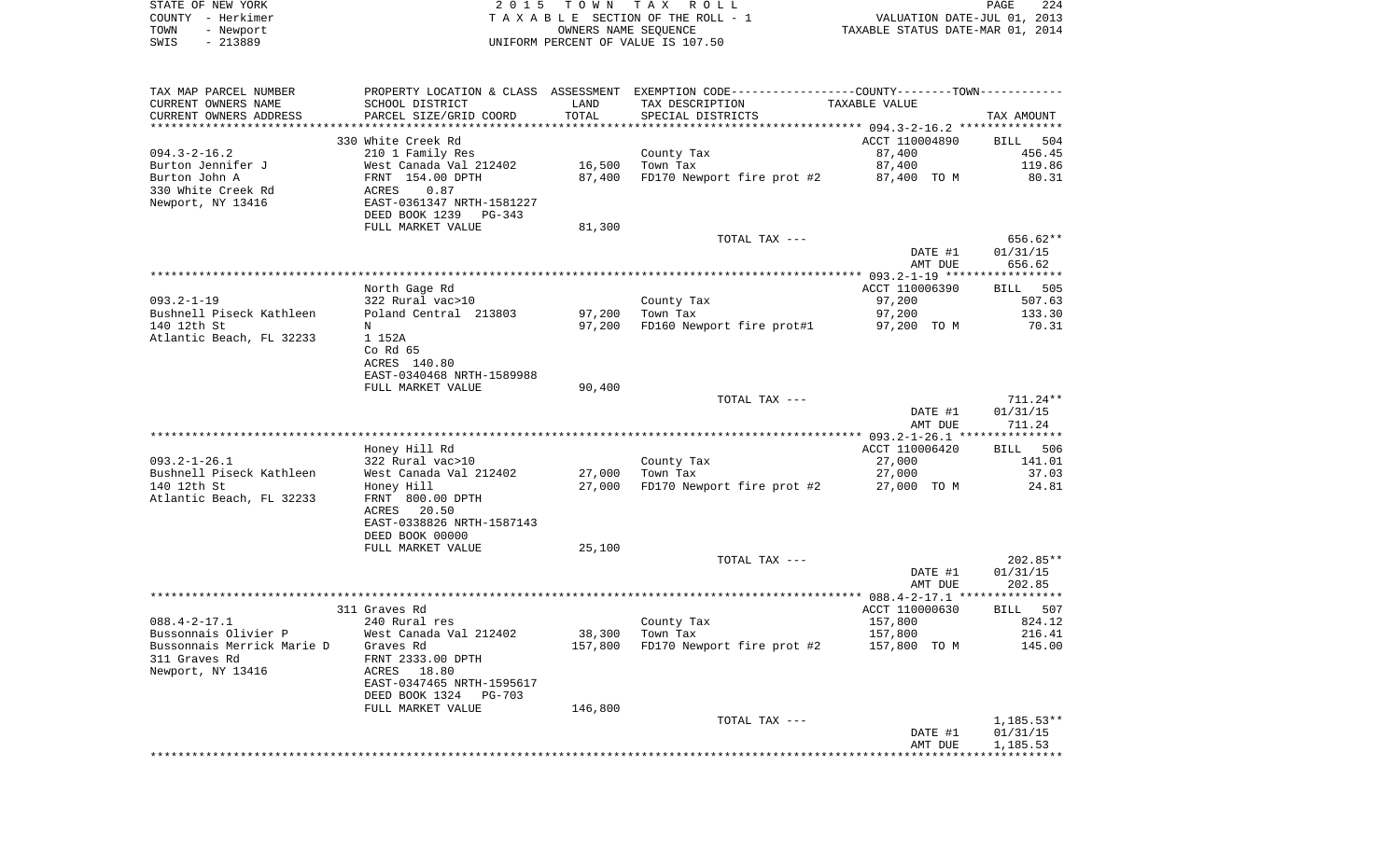|      | STATE OF NEW YORK | 2015 TOWN TAX ROLL                 | <b>PAGE</b>                      | 225 |
|------|-------------------|------------------------------------|----------------------------------|-----|
|      | COUNTY - Herkimer | TAXABLE SECTION OF THE ROLL - 1    | VALUATION DATE-JUL 01, 2013      |     |
| TOWN | - Newport         | OWNERS NAME SEOUENCE               | TAXABLE STATUS DATE-MAR 01, 2014 |     |
| SWIS | $-213889$         | UNIFORM PERCENT OF VALUE IS 107.50 |                                  |     |

| TAX MAP PARCEL NUMBER  |                                            |         | PROPERTY LOCATION & CLASS ASSESSMENT EXEMPTION CODE---------------COUNTY-------TOWN---------- |                |                 |
|------------------------|--------------------------------------------|---------|-----------------------------------------------------------------------------------------------|----------------|-----------------|
| CURRENT OWNERS NAME    | SCHOOL DISTRICT                            | LAND    | TAX DESCRIPTION                                                                               | TAXABLE VALUE  |                 |
| CURRENT OWNERS ADDRESS | PARCEL SIZE/GRID COORD                     | TOTAL   | SPECIAL DISTRICTS                                                                             |                | TAX AMOUNT      |
|                        |                                            |         |                                                                                               |                |                 |
|                        | 5333 State Route 28                        |         |                                                                                               | ACCT 110002250 | BILL 508        |
| $094.3 - 2 - 36$       | 210 1 Family Res                           |         | County Tax                                                                                    | 95,000         | 496.14          |
| Butler Lynn M          | West Canada Val 212402                     | 20,000  | Town Tax                                                                                      | 95,000         | 130.28          |
| 5333 Rt 28             | $3 \overline{\smash)3A}$                   | 95,000  | FD170 Newport fire prot #2                                                                    | 95,000 TO M    | 87.30           |
| Newport, NY 13416      | Rt 28                                      |         |                                                                                               |                |                 |
|                        | 3.00 BANK 135<br>ACRES                     |         |                                                                                               |                |                 |
|                        | EAST-0360846 NRTH-1577245                  |         |                                                                                               |                |                 |
|                        | DEED BOOK 925<br>$PG-78$                   |         |                                                                                               |                |                 |
|                        | FULL MARKET VALUE                          | 88,350  |                                                                                               |                |                 |
|                        |                                            |         | TOTAL TAX ---                                                                                 |                | 713.72**        |
|                        |                                            |         |                                                                                               | DATE #1        | 01/31/15        |
|                        |                                            |         |                                                                                               | AMT DUE        | 713.72          |
|                        | State Route 28                             |         |                                                                                               |                | BILL 509        |
| $088.4 - 2 - 9$        | 314 Rural vac<10                           |         | County Tax                                                                                    | 11,000         | 57.45           |
| Butler Paul            | Poland Central 213803                      | 11,000  | Town Tax                                                                                      | 11,000         | 15.09           |
| Butler Tracy           | FRNT 359.00 DPTH                           | 11,000  | FD160 Newport fire prot#1                                                                     | 11,000 TO M    | 7.96            |
| 8590 State Rte 28      |                                            |         |                                                                                               |                |                 |
| PO Box 404             | ACRES 2.00<br>EAST-0345382 NRTH-1596790    |         |                                                                                               |                |                 |
| Poland, NY 13431       | DEED BOOK 870<br>PG-547                    |         |                                                                                               |                |                 |
|                        | FULL MARKET VALUE                          | 10,250  |                                                                                               |                |                 |
|                        |                                            |         | TOTAL TAX ---                                                                                 |                | $80.50**$       |
|                        |                                            |         |                                                                                               | DATE #1        | 01/31/15        |
|                        |                                            |         |                                                                                               | AMT DUE        | 80.50           |
|                        |                                            |         |                                                                                               |                |                 |
|                        | State Route 28                             |         |                                                                                               |                | BILL 510        |
| $088.4 - 2 - 58$       | 314 Rural vac<10                           |         | County Tax                                                                                    | 10,200         | 53.27           |
| Butler Paul            |                                            | 10,200  | Town Tax                                                                                      | 10,200         | 13.99           |
| Butler Tracy           | Poland Central 213803<br>FRNT 1341.00 DPTH | 10,200  | FD160 Newport fire prot#1                                                                     | 10,200 TO M    | 7.38            |
| 8590 State Rte 28      | ACRES 1.20<br>EAST-0345779 NRTH-1596380    |         |                                                                                               |                |                 |
| PO Box 404             |                                            |         |                                                                                               |                |                 |
| Poland, NY 13431       | DEED BOOK 870<br>$PG-547$                  |         |                                                                                               |                |                 |
|                        | FULL MARKET VALUE                          | 9,500   |                                                                                               |                |                 |
|                        |                                            |         | TOTAL TAX ---                                                                                 |                | 74.64**         |
|                        |                                            |         |                                                                                               | DATE #1        | 01/31/15        |
|                        |                                            |         |                                                                                               | AMT DUE        | 74.64           |
|                        |                                            |         |                                                                                               |                |                 |
|                        | 8590 State Route 28                        |         |                                                                                               | ACCT 110025215 | <b>BILL</b> 511 |
| $088.4 - 2 - 8.1$      | 210 1 Family Res                           |         | County Tax                                                                                    | 153,900        | 803.75          |
| Butler Paul J          | Poland Central 213803                      | 19,900  | Town Tax                                                                                      | 153,900        | 211.06          |
| Butler Tracy L         | North                                      | 153,900 | FD160 Newport fire prot#1 153,900 TO M                                                        |                | 111.32          |
| 8590 State Rt 28       | 2.90a                                      |         |                                                                                               |                |                 |
| PO Box 404             | Rt 28                                      |         |                                                                                               |                |                 |
| Poland, NY 13431       | ACRES<br>2.90 BANK<br>184                  |         |                                                                                               |                |                 |
|                        | EAST-0345574 NRTH-1597002                  |         |                                                                                               |                |                 |
|                        | DEED BOOK 817<br>PG-465                    |         |                                                                                               |                |                 |
|                        | FULL MARKET VALUE                          | 143,150 |                                                                                               |                |                 |
|                        |                                            |         | TOTAL TAX ---                                                                                 |                | $1,126.13**$    |
|                        |                                            |         |                                                                                               | DATE #1        | 01/31/15        |
|                        |                                            |         |                                                                                               | AMT DUE        | 1,126.13        |
|                        |                                            |         |                                                                                               |                |                 |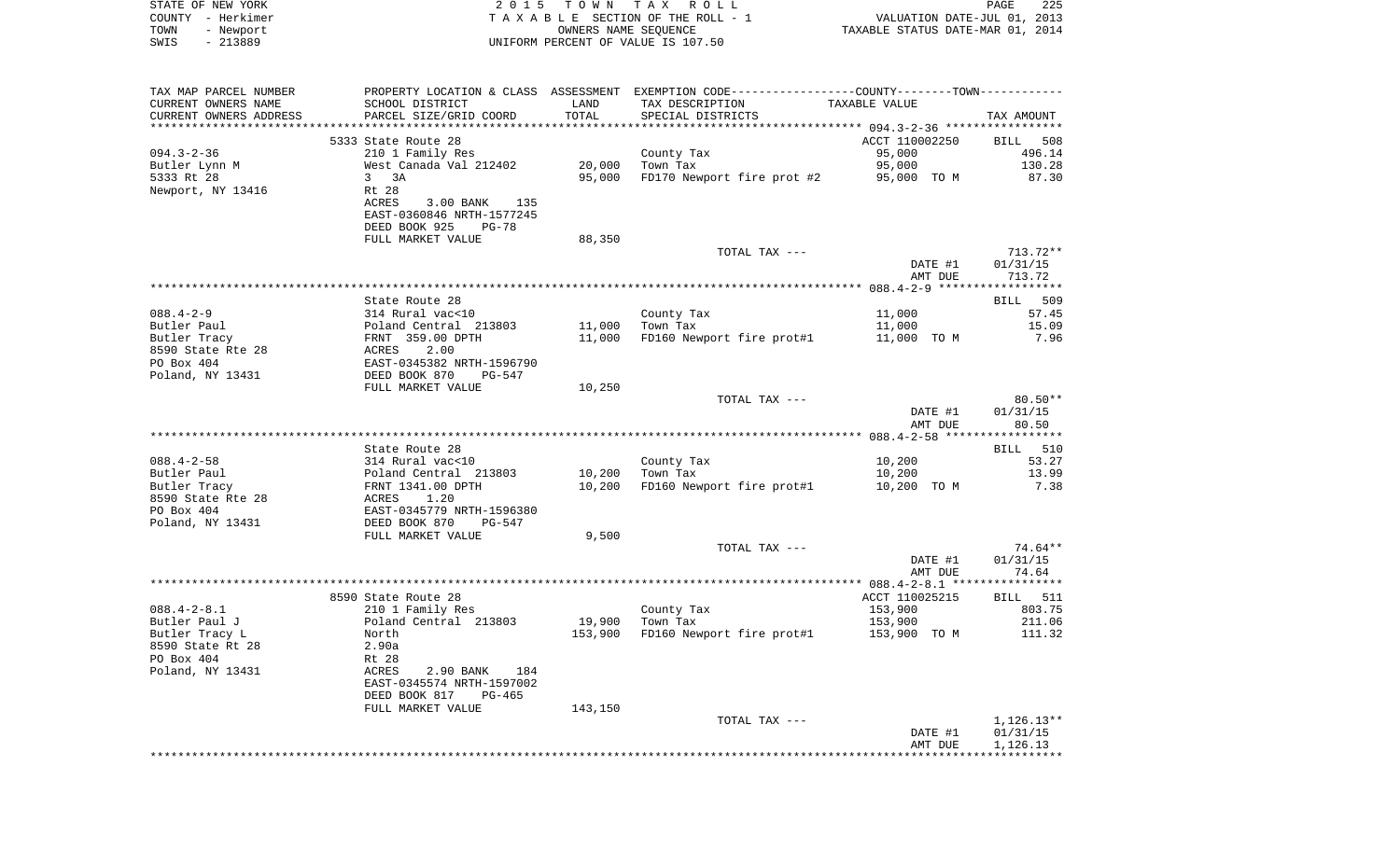| STATE OF NEW YORK | 2015 TOWN TAX ROLL<br>PAGE                                     | 226 |
|-------------------|----------------------------------------------------------------|-----|
| COUNTY – Herkimer | VALUATION DATE-JUL 01, 2013<br>TAXABLE SECTION OF THE ROLL - 1 |     |
| TOWN<br>- Newport | TAXABLE STATUS DATE-MAR 01, 2014<br>OWNERS NAME SEOUENCE       |     |
| $-213889$<br>SWIS | UNIFORM PERCENT OF VALUE IS 107.50                             |     |

| TAX MAP PARCEL NUMBER<br>CURRENT OWNERS NAME<br>CURRENT OWNERS ADDRESS | SCHOOL DISTRICT<br>PARCEL SIZE/GRID COORD               | LAND<br>TOTAL | PROPERTY LOCATION & CLASS ASSESSMENT EXEMPTION CODE---------------COUNTY-------TOWN----------<br>TAX DESCRIPTION<br>SPECIAL DISTRICTS | TAXABLE VALUE      | TAX AMOUNT                     |
|------------------------------------------------------------------------|---------------------------------------------------------|---------------|---------------------------------------------------------------------------------------------------------------------------------------|--------------------|--------------------------------|
| **********************                                                 |                                                         |               |                                                                                                                                       |                    |                                |
|                                                                        | State Rte 28                                            |               |                                                                                                                                       |                    | <b>BILL</b><br>512             |
| $088.4 - 2 - 60$                                                       | 314 Rural vac<10                                        |               | County Tax                                                                                                                            | 5,000              | 26.11                          |
| Byler John D                                                           | West Canada Val 212402                                  | 5,000         | Town Tax                                                                                                                              | 5,000              | 6.86                           |
| 482 Co. Highway 151<br>St Johnsville, NY 13452                         | FRNT 1463.00 DPTH<br>ACRES<br>4.60                      | 5,000         | FD170 Newport fire prot #2                                                                                                            | 5,000 TO M         | 4.59                           |
|                                                                        | EAST-0346870 NRTH-1595665<br>DEED BOOK 1492<br>$PG-673$ |               |                                                                                                                                       |                    |                                |
|                                                                        | FULL MARKET VALUE                                       | 4,650         |                                                                                                                                       |                    |                                |
|                                                                        |                                                         |               | TOTAL TAX ---                                                                                                                         | DATE #1<br>AMT DUE | $37.56**$<br>01/31/15<br>37.56 |
|                                                                        |                                                         |               |                                                                                                                                       |                    |                                |
|                                                                        | Strumlock Rd                                            |               |                                                                                                                                       | ACCT 110003810     | BILL 513                       |
| $93.2 - 2 - 2$                                                         | 314 Rural vac<10                                        |               | County Tax                                                                                                                            | 20,000             | 104.45                         |
| Byler Nevin U                                                          | Poland Central 213803                                   | 20,000        | Town Tax                                                                                                                              | 20,000             | 27.43                          |
| Byler Eli U                                                            | FRNT 1277.00 DPTH                                       | 20,000        | School Relevy                                                                                                                         |                    | 266.02                         |
| 265 N Gage Rd                                                          | ACRES 10.00                                             |               | FD160 Newport fire prot#1                                                                                                             | 20,000 TO M        | 14.47                          |
| Poland, NY 13431                                                       | EAST-0302080 NRTH-1167490<br>DEED BOOK 1525<br>PG-659   |               |                                                                                                                                       |                    |                                |
| PRIOR OWNER ON 3/01/2014<br>Hatton Perry                               | FULL MARKET VALUE                                       | 18,600        |                                                                                                                                       |                    |                                |
|                                                                        |                                                         |               | TOTAL TAX ---                                                                                                                         |                    | $412.37**$                     |
|                                                                        |                                                         |               |                                                                                                                                       | DATE #1            | 01/31/15                       |
|                                                                        |                                                         |               |                                                                                                                                       | AMT DUE            | 412.37                         |
|                                                                        | 265 North Gage Rd                                       |               |                                                                                                                                       | ACCT 110003810     | BILL 514                       |
| 88.4-3-1                                                               | 240 Rural res                                           |               | AG MKTS<br>41730                                                                                                                      | 9,176<br>9,176     |                                |
| Byler Uria J                                                           | Poland Central 213803                                   | 37,100        | County Tax                                                                                                                            | 75,824             | 395.99                         |
| Byler Claria                                                           | Co Rd 65                                                | 85,000        | Town Tax                                                                                                                              | 75,824             | 103.98                         |
| 265 N Gage Rd                                                          | FRNT 1574.00 DPTH                                       |               | FD160 Newport fire prot#1                                                                                                             | 85,000 TO M        | 61.49                          |
| Poland, NY 13431                                                       | ACRES 23.60                                             |               |                                                                                                                                       |                    |                                |
|                                                                        | EAST-0302650 NRTH-1168400                               |               |                                                                                                                                       |                    |                                |
| MAY BE SUBJECT TO PAYMENT                                              | DEED BOOK 1242<br>PG-456                                |               |                                                                                                                                       |                    |                                |
| UNDER AGDIST LAW TIL 2021                                              | FULL MARKET VALUE                                       | 79,050        |                                                                                                                                       |                    |                                |
|                                                                        |                                                         |               | TOTAL TAX ---                                                                                                                         |                    | 561.46**                       |
|                                                                        |                                                         |               |                                                                                                                                       | DATE #1            | 01/31/15                       |
|                                                                        |                                                         |               |                                                                                                                                       | AMT DUE            | 561.46                         |
|                                                                        | Summit St                                               |               |                                                                                                                                       | ACCT 110007230     | <b>BILL</b> 515                |
| $100.4 - 2 - 1$                                                        | 322 Rural vac>10                                        |               | County Tax                                                                                                                            | 105,300            | 549.93                         |
| Byrne Felicia                                                          | West Canada Val 212402                                  | 105,300       | Town Tax                                                                                                                              | 105,300            | 144.41                         |
| PO Box 414                                                             | 1 121A                                                  | 105,300       | FD175 Newport fire prot #3 105,300 TO M                                                                                               |                    | 99.17                          |
| Cornwall, NY 12518-0414                                                | Summit St<br>ACRES 121.80                               |               |                                                                                                                                       |                    |                                |
|                                                                        | EAST-0360773 NRTH-1567384                               |               |                                                                                                                                       |                    |                                |
|                                                                        | DEED BOOK 940<br>PG-438                                 |               |                                                                                                                                       |                    |                                |
|                                                                        | FULL MARKET VALUE                                       | 97,950        |                                                                                                                                       |                    |                                |
|                                                                        |                                                         |               | TOTAL TAX ---                                                                                                                         |                    | 793.51**                       |
|                                                                        |                                                         |               |                                                                                                                                       | DATE #1            | 01/31/15                       |
|                                                                        |                                                         |               |                                                                                                                                       | AMT DUE            | 793.51                         |
|                                                                        |                                                         |               |                                                                                                                                       |                    |                                |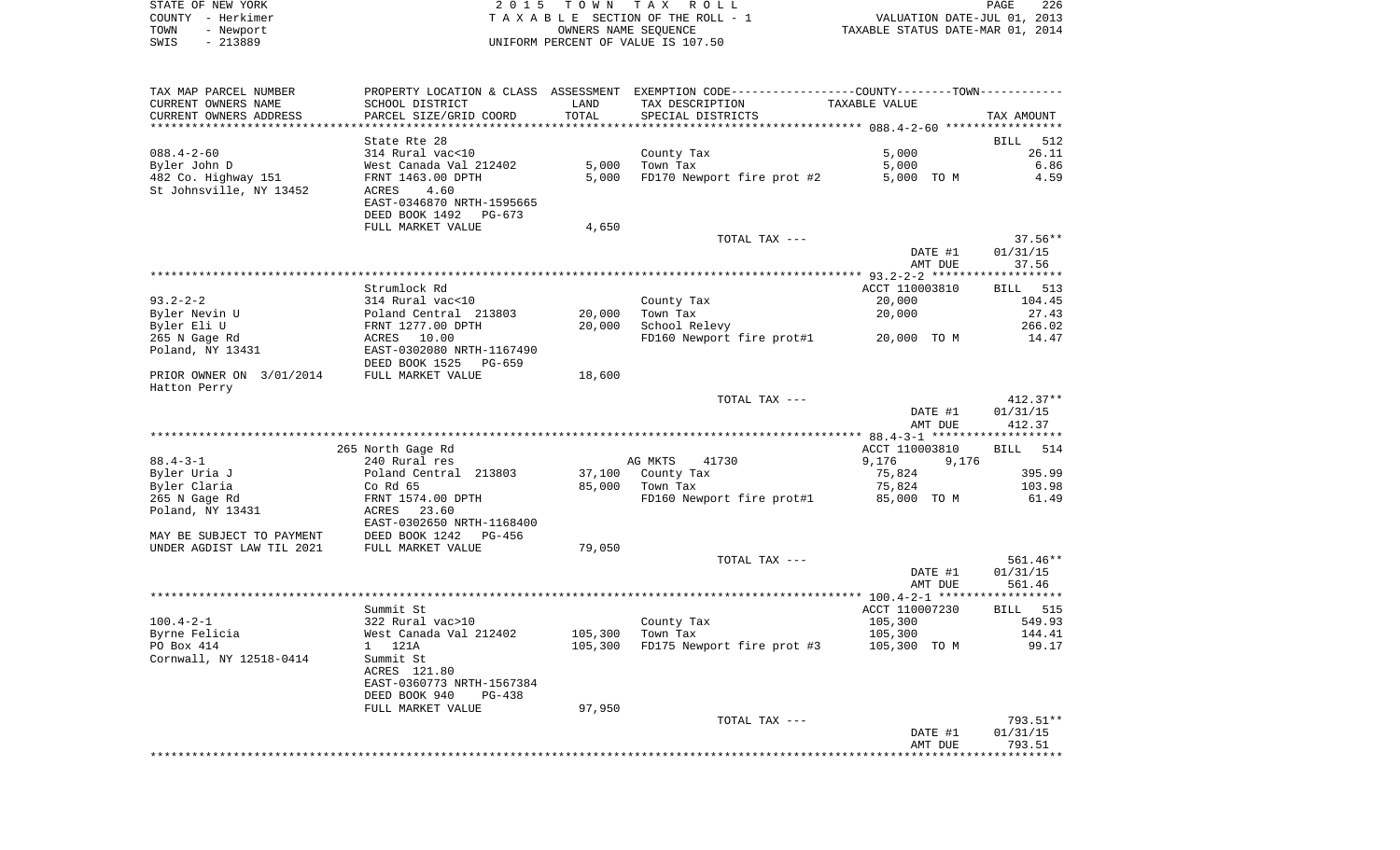| STATE OF NEW YORK<br>COUNTY - Herkimer                                     |                                                                          |                | 2015 TOWN TAX ROLL<br>TAXABLE SECTION OF THE ROLL - 1                                         | VALUATION DATE-JUL 01, 2013            | PAGE              | 227                   |
|----------------------------------------------------------------------------|--------------------------------------------------------------------------|----------------|-----------------------------------------------------------------------------------------------|----------------------------------------|-------------------|-----------------------|
| TOWN<br>- Newport                                                          |                                                                          |                | OWNERS NAME SEQUENCE                                                                          | TAXABLE STATUS DATE-MAR 01, 2014       |                   |                       |
| $-213889$<br>SWIS                                                          |                                                                          |                | UNIFORM PERCENT OF VALUE IS 107.50                                                            |                                        |                   |                       |
| TAX MAP PARCEL NUMBER                                                      |                                                                          |                | PROPERTY LOCATION & CLASS ASSESSMENT EXEMPTION CODE---------------COUNTY-------TOWN---------- |                                        |                   |                       |
| CURRENT OWNERS NAME                                                        | SCHOOL DISTRICT                                                          | LAND           | TAX DESCRIPTION                                                                               | TAXABLE VALUE                          |                   |                       |
| CURRENT OWNERS ADDRESS<br>**************************                       | PARCEL SIZE/GRID COORD                                                   | TOTAL          | SPECIAL DISTRICTS                                                                             |                                        | TAX AMOUNT        |                       |
|                                                                            | Stumlock Rd                                                              |                |                                                                                               |                                        | BILL 516          |                       |
| $093.2 - 1 - 22.2$                                                         | 210 1 Family Res                                                         |                | County Tax                                                                                    | 46,000                                 |                   | 240.24                |
| Callahan Ferdinand                                                         | Poland Central 213803                                                    |                | 17,100 Town Tax                                                                               | 46,000                                 |                   | 63.08                 |
| 362 North Gage Rd                                                          | South                                                                    |                | 46,000 FD160 Newport fire prot#1                                                              | 46,000 TO M                            |                   | 33.27                 |
| Poland, NY 13431                                                           | 1.00a                                                                    |                |                                                                                               |                                        |                   |                       |
|                                                                            | North Gage Rd                                                            |                |                                                                                               |                                        |                   |                       |
|                                                                            | FRNT 200.00 DPTH 194.50                                                  |                |                                                                                               |                                        |                   |                       |
|                                                                            | ACRES 1.00                                                               |                |                                                                                               |                                        |                   |                       |
|                                                                            | EAST-0340371 NRTH-1591137<br>DEED BOOK 702<br>PG-182                     |                |                                                                                               |                                        |                   |                       |
|                                                                            | FULL MARKET VALUE                                                        | 42,800         |                                                                                               |                                        |                   |                       |
|                                                                            |                                                                          |                | TOTAL TAX ---                                                                                 |                                        | 336.59**          |                       |
|                                                                            |                                                                          |                |                                                                                               | DATE #1                                | 01/31/15          |                       |
|                                                                            |                                                                          |                |                                                                                               | AMT DUE                                | 336.59            |                       |
|                                                                            |                                                                          |                |                                                                                               |                                        |                   |                       |
|                                                                            | 529 Strumlock Rd<br>112 Dairy farm                                       |                | 55 PCT OF VALUE USED FOR EXEMPTION PURPOSES ACCT 110000810                                    |                                        | BILL 517          |                       |
| $093.1 - 1 - 1.1$                                                          |                                                                          |                | VET WAR CT 41121                                                                              | 9,000                                  | 9.000             |                       |
| Callahan Joseph<br>Callahan Jennie A                                       | Poland Central 213803                                                    | 71,000 AG MKTS | 41730                                                                                         | $10,871$<br>10,871<br>11,800<br>11,800 |                   |                       |
| 529 Strumlock Rd                                                           | 91a                                                                      |                | 199,000 AGRIC 10 Y 42100<br>County Tax                                                        | 167,329                                |                   | 873.88                |
| Poland, NY 13431                                                           | Co Rd 89<br>ACRES 92.00                                                  |                | Town Tax                                                                                      | 167,329                                |                   | 229.47                |
|                                                                            | EAST-0335946 NRTH-1590627                                                |                | FD160 Newport fire prot#1 199,000 TO M                                                        |                                        |                   | 143.95                |
|                                                                            | MAY BE SUBJECT TO PAYMENT<br>UNDER AGDIST LAW TIL 2021 FULL MARKET VALUE |                |                                                                                               |                                        |                   |                       |
|                                                                            |                                                                          | 185,100        |                                                                                               |                                        |                   |                       |
|                                                                            |                                                                          |                | TOTAL TAX ---                                                                                 |                                        | 1,247.30**        |                       |
|                                                                            |                                                                          |                |                                                                                               |                                        |                   |                       |
|                                                                            |                                                                          |                |                                                                                               | DATE #1                                | 01/31/15          |                       |
|                                                                            |                                                                          |                |                                                                                               | AMT DUE                                | 1,247.30          |                       |
|                                                                            |                                                                          |                |                                                                                               |                                        |                   |                       |
|                                                                            | Strumlock Rd                                                             |                |                                                                                               | ACCT 110025002                         | BILL 518          |                       |
| $093.1 - 1 - 10$                                                           | 314 Rural vac<10                                                         |                | AG MKTS<br>41730                                                                              | 9,001                                  | 9,001             |                       |
| Callahan Michael                                                           | Poland Central 213803                                                    |                | 11,100 County Tax                                                                             | 2,099                                  |                   |                       |
| 529 Strumlock Rd                                                           | West                                                                     |                | 11,100 Town Tax                                                                               | 2,099                                  |                   |                       |
|                                                                            | 311 2A                                                                   |                | FD160 Newport fire prot#1 11,100 TO M                                                         |                                        |                   |                       |
|                                                                            | Rd 89<br>ACRES 2.06                                                      |                |                                                                                               |                                        |                   |                       |
|                                                                            | EAST-0337258 NRTH-1589917                                                |                |                                                                                               |                                        |                   |                       |
|                                                                            | DEED BOOK 1288 PG-305                                                    |                |                                                                                               |                                        |                   |                       |
| Poland, NY 13431<br>MAY BE SUBJECT TO PAYMENT<br>UNDER AGDIST LAW TIL 2021 | FULL MARKET VALUE                                                        | 10,350         |                                                                                               |                                        |                   | 10.96<br>2.88<br>8.03 |
|                                                                            |                                                                          |                | TOTAL TAX ---                                                                                 |                                        | $21.87**$         |                       |
|                                                                            |                                                                          |                |                                                                                               | DATE #1<br>AMT DUE                     | 01/31/15<br>21.87 |                       |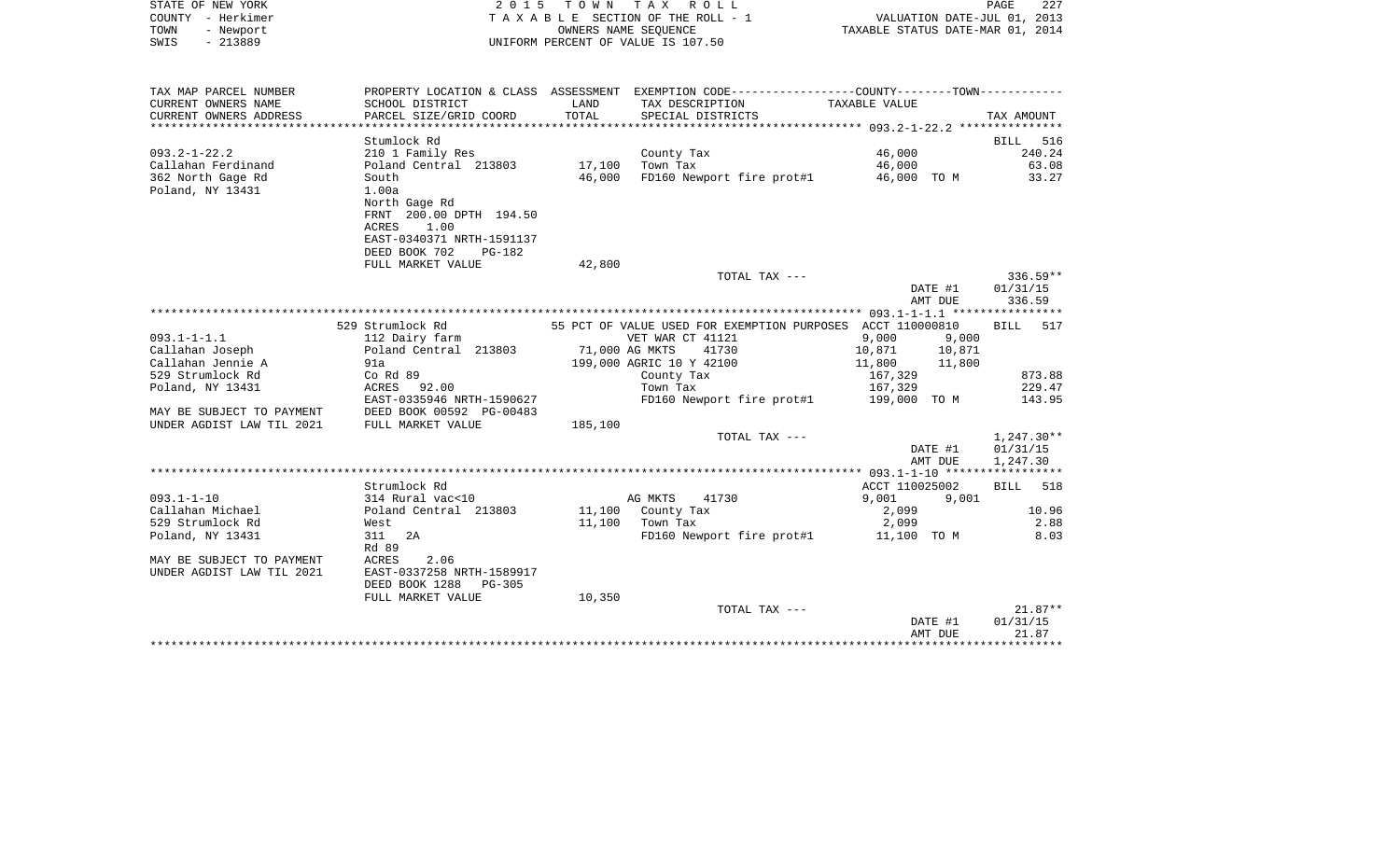| STATE OF NEW YORK                                           |                                        |         | 2015 TOWN TAX ROLL                                                                            |                                                                 | PAGE<br>228  |
|-------------------------------------------------------------|----------------------------------------|---------|-----------------------------------------------------------------------------------------------|-----------------------------------------------------------------|--------------|
| COUNTY - Herkimer<br>- Newport<br>TOWN<br>$-213889$<br>SWIS |                                        |         | TAXABLE SECTION OF THE ROLL - 1<br>OWNERS NAME SEQUENCE<br>UNIFORM PERCENT OF VALUE IS 107.50 | VALUATION DATE-JUL 01, 2013<br>TAXABLE STATUS DATE-MAR 01, 2014 |              |
|                                                             |                                        |         |                                                                                               |                                                                 |              |
| TAX MAP PARCEL NUMBER                                       |                                        |         | PROPERTY LOCATION & CLASS ASSESSMENT EXEMPTION CODE---------------COUNTY-------TOWN---------- |                                                                 |              |
| CURRENT OWNERS NAME                                         | SCHOOL DISTRICT                        | LAND    | TAX DESCRIPTION                                                                               | TAXABLE VALUE                                                   |              |
| CURRENT OWNERS ADDRESS                                      | PARCEL SIZE/GRID COORD                 | TOTAL   | SPECIAL DISTRICTS                                                                             |                                                                 | TAX AMOUNT   |
|                                                             |                                        |         |                                                                                               |                                                                 |              |
| $093.2 - 1 - 22.1$                                          | Strumlock Rd<br>105 Vac farmland       |         | AG MKTS<br>41730                                                                              | ACCT 110001560<br>14,150<br>14,150                              | BILL 519     |
| Callahan Michael                                            | Poland Central 213803                  |         | 42,000 County Tax                                                                             | 27,850                                                          | 145.45       |
| 529 Strumlock Rd                                            | South                                  |         | 42,000 Town Tax                                                                               | 27,850                                                          | 38.19        |
| Poland, NY 13431                                            | $320 - 50A$                            |         | FD160 Newport fire prot#1                                                                     | 42,000 TO M                                                     | 30.38        |
|                                                             | FRNT 2766.00 DPTH                      |         |                                                                                               |                                                                 |              |
| MAY BE SUBJECT TO PAYMENT                                   | ACRES 50.10                            |         |                                                                                               |                                                                 |              |
| UNDER AGDIST LAW TIL 2021                                   | EAST-0339291 NRTH-1590897              |         |                                                                                               |                                                                 |              |
|                                                             | DEED BOOK 733<br>PG-141                |         |                                                                                               |                                                                 |              |
|                                                             | FULL MARKET VALUE                      | 39,050  |                                                                                               |                                                                 |              |
|                                                             |                                        |         | TOTAL TAX ---                                                                                 |                                                                 | $214.02**$   |
|                                                             |                                        |         |                                                                                               | DATE #1                                                         | 01/31/15     |
|                                                             |                                        |         |                                                                                               | AMT DUE                                                         | 214.02       |
|                                                             | 234 Fishing Rock Rd                    |         |                                                                                               | ACCT 110002490                                                  | BILL 520     |
| $100.2 - 2 - 9.1$                                           | 210 1 Family Res                       |         | VET WAR CT 41121                                                                              | 9,000<br>9,000                                                  |              |
| Campbell Paul L                                             | West Canada Val 212402                 |         | 20,800 County Tax                                                                             | 136,000                                                         | 710.27       |
| Campbell Alyssa Beth                                        | .57a From 100.2-2-8.1 145,000 Town Tax |         |                                                                                               | 136,000                                                         | 186.51       |
| 234 Fishing Rock Rd                                         | $1/2$ A                                |         | FD175 Newport fire prot #3 $145,000$ TO M                                                     |                                                                 | 136.56       |
| Newport, NY 13416                                           | Fishing Rock R                         |         |                                                                                               |                                                                 |              |
|                                                             | FRNT 160.00 DPTH                       |         |                                                                                               |                                                                 |              |
|                                                             | ACRES<br>3.80                          |         |                                                                                               |                                                                 |              |
|                                                             | EAST-0363526 NRTH-1571720              |         |                                                                                               |                                                                 |              |
|                                                             | DEED BOOK 1177 PG-33                   |         |                                                                                               |                                                                 |              |
|                                                             | FULL MARKET VALUE                      | 134,900 |                                                                                               |                                                                 |              |
|                                                             |                                        |         | TOTAL TAX ---                                                                                 |                                                                 | $1,033.34**$ |
|                                                             |                                        |         |                                                                                               | DATE #1                                                         | 01/31/15     |
|                                                             |                                        |         |                                                                                               | AMT DUE                                                         | 1,033.34     |
|                                                             | Rose Valley Rd                         |         |                                                                                               |                                                                 | BILL 521     |
| $088.4 - 2 - 3.2$                                           | 322 Rural vac>10                       |         | County Tax                                                                                    | 17,300                                                          | 90.35        |
| Carlson Bradley                                             | Poland Central 213803                  |         | 17,300 Town Tax                                                                               | 17,300                                                          | 23.73        |
| Carlson Rita                                                | ACRES 20.00                            |         | 17,300 FD160 Newport fire prot#1                                                              | 17,300 TO M                                                     | 12.51        |
| 1119 Rose Valley Rd                                         |                                        |         |                                                                                               |                                                                 |              |
| Cold Brook, NY 13324                                        |                                        |         |                                                                                               |                                                                 |              |
|                                                             | FULL MARKET VALUE                      | 16,100  |                                                                                               |                                                                 |              |
|                                                             |                                        |         | TOTAL TAX ---                                                                                 |                                                                 | $126.59**$   |
|                                                             |                                        |         |                                                                                               | DATE #1                                                         | 01/31/15     |
|                                                             |                                        |         |                                                                                               | AMT DUE                                                         | 126.59       |

\*\*\*\*\*\*\*\*\*\*\*\*\*\*\*\*\*\*\*\*\*\*\*\*\*\*\*\*\*\*\*\*\*\*\*\*\*\*\*\*\*\*\*\*\*\*\*\*\*\*\*\*\*\*\*\*\*\*\*\*\*\*\*\*\*\*\*\*\*\*\*\*\*\*\*\*\*\*\*\*\*\*\*\*\*\*\*\*\*\*\*\*\*\*\*\*\*\*\*\*\*\*\*\*\*\*\*\*\*\*\*\*\*\*\*\*\*\*\*\*\*\*\*\*\*\*\*\*\*\*\*\*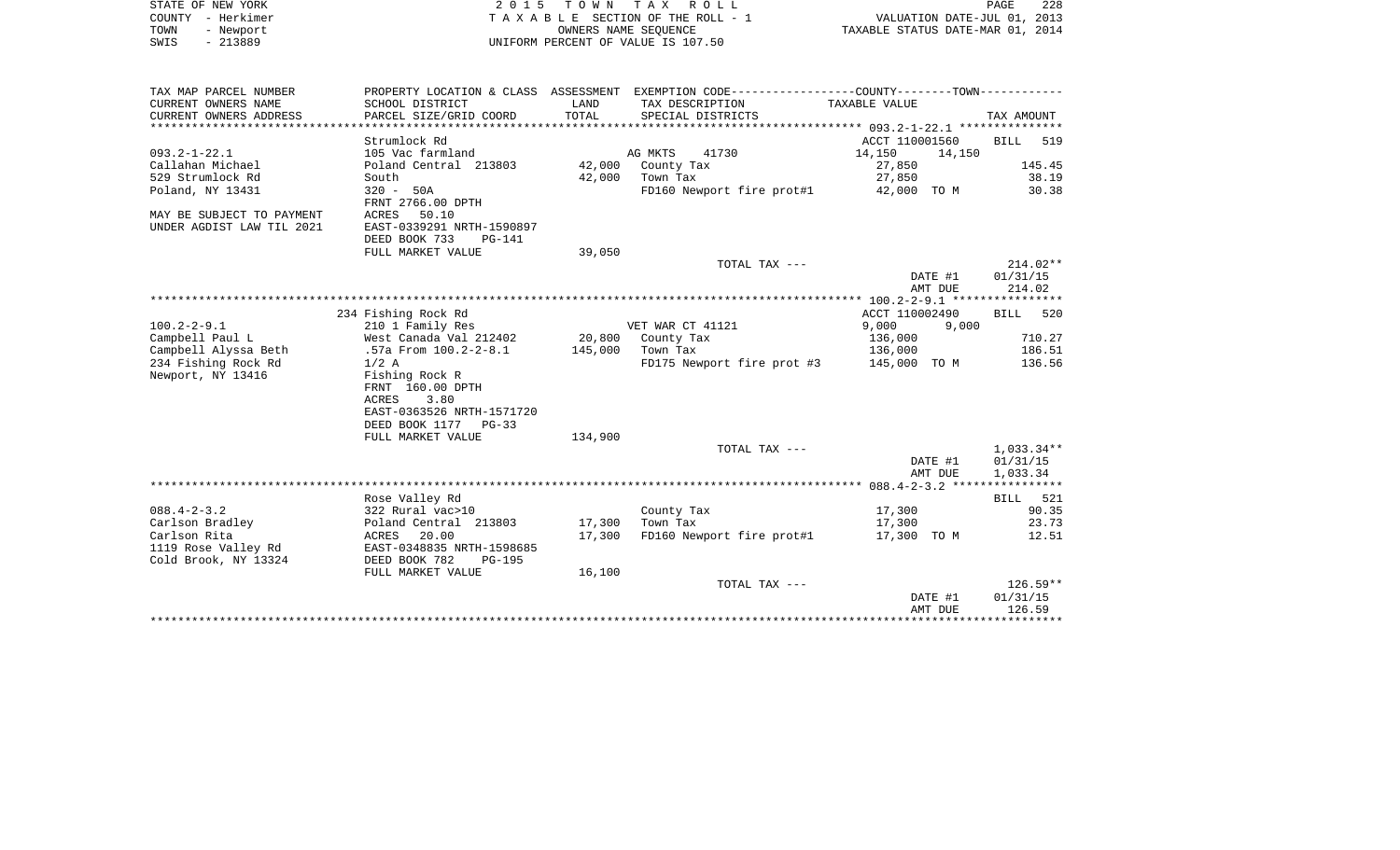|      | STATE OF NEW YORK | 2015 TOWN TAX ROLL                 | PAGE                             | 229 |
|------|-------------------|------------------------------------|----------------------------------|-----|
|      | COUNTY - Herkimer | TAXABLE SECTION OF THE ROLL - 1    | VALUATION DATE-JUL 01, 2013      |     |
| TOWN | - Newport         | OWNERS NAME SEOUENCE               | TAXABLE STATUS DATE-MAR 01, 2014 |     |
| SWIS | - 213889          | UNIFORM PERCENT OF VALUE IS 107.50 |                                  |     |

| TAX MAP PARCEL NUMBER  |                           |        | PROPERTY LOCATION & CLASS ASSESSMENT EXEMPTION CODE----------------COUNTY-------TOWN---------- |                |                    |
|------------------------|---------------------------|--------|------------------------------------------------------------------------------------------------|----------------|--------------------|
| CURRENT OWNERS NAME    | SCHOOL DISTRICT           | LAND   | TAX DESCRIPTION                                                                                | TAXABLE VALUE  |                    |
| CURRENT OWNERS ADDRESS | PARCEL SIZE/GRID COORD    | TOTAL  | SPECIAL DISTRICTS                                                                              |                | TAX AMOUNT         |
|                        |                           |        |                                                                                                |                |                    |
|                        | 1119 Rose Valley Rd       |        |                                                                                                | ACCT 110003930 | BILL 522           |
| $089.3 - 1 - 1$        | 210 1 Family Res          |        | County Tax                                                                                     | 91,100         | 475.77             |
| Carlson Bradley L      | Poland Central 213803     | 16,500 | Town Tax                                                                                       | 91,100         | 124.93             |
| Carlson Rita A         | 1 1.08 A                  | 91,100 | FD160 Newport fire prot#1                                                                      | 91,100 TO M    | 65.90              |
| 1119 Rose Valley Rd    | Rose Valley               |        |                                                                                                |                |                    |
| Cold Brook, NY 13324   | FRNT 292.00 DPTH 128.50   |        |                                                                                                |                |                    |
|                        | EAST-0349079 NRTH-1600750 |        |                                                                                                |                |                    |
|                        | DEED BOOK 00637 PG-00259  |        |                                                                                                |                |                    |
|                        | FULL MARKET VALUE         | 84,750 |                                                                                                |                |                    |
|                        |                           |        | TOTAL TAX ---                                                                                  |                | 666.60**           |
|                        |                           |        |                                                                                                | DATE #1        | 01/31/15           |
|                        |                           |        |                                                                                                | AMT DUE        | 666.60             |
|                        |                           |        |                                                                                                |                |                    |
|                        | Rose Valley Rd            |        |                                                                                                | ACCT 110002430 | BILL<br>523        |
|                        |                           |        |                                                                                                |                |                    |
| $089.3 - 1 - 3.2$      | 322 Rural vac>10          |        | County Tax                                                                                     | 23,700         | 123.77             |
| Carlson Bradley L      | Poland Central 213803     | 23,700 | Town Tax                                                                                       | 23,700         | 32.50              |
| Carlson Rita A         | ACRES<br>29.50            | 23,700 | FD160 Newport fire prot#1                                                                      | 23,700 TO M    | 17.14              |
| 1119 Rose Valley Rd    | EAST-0349588 NRTH-1599169 |        |                                                                                                |                |                    |
| Cold Brook, NY 13324   | DEED BOOK 850<br>PG-467   |        |                                                                                                |                |                    |
|                        | FULL MARKET VALUE         | 22,050 |                                                                                                |                |                    |
|                        |                           |        | TOTAL TAX ---                                                                                  |                | $173.41**$         |
|                        |                           |        |                                                                                                | DATE #1        | 01/31/15           |
|                        |                           |        |                                                                                                | AMT DUE        | 173.41             |
|                        |                           |        |                                                                                                |                |                    |
|                        | North Gage Rd             |        |                                                                                                | ACCT 110004080 | <b>BILL</b><br>524 |
| $093.2 - 3 - 2.1$      | 322 Rural vac>10          |        | County Tax                                                                                     | 31,000         | 161.90             |
| Carmody Mike           | Poland Central 213803     | 31,000 | Town Tax                                                                                       | 31,000         | 42.51              |
| 455 Deer Park Ave      | 226.00                    | 31,000 | FD170 Newport fire prot #2                                                                     | 31,000 TO M    | 28.49              |
| Babylon, NY 11702      | Co Rd 65                  |        |                                                                                                |                |                    |
|                        | ACRES<br>40.90            |        |                                                                                                |                |                    |
|                        | EAST-0342594 NRTH-1588231 |        |                                                                                                |                |                    |
|                        | DEED BOOK 1166<br>PG-871  |        |                                                                                                |                |                    |
|                        | FULL MARKET VALUE         | 28,850 |                                                                                                |                |                    |
|                        |                           |        | TOTAL TAX ---                                                                                  |                | 232.90**           |
|                        |                           |        |                                                                                                | DATE #1        | 01/31/15           |
|                        |                           |        |                                                                                                | AMT DUE        | 232.90             |
|                        |                           |        |                                                                                                |                |                    |
|                        | 508 North Gage Rd         |        |                                                                                                | ACCT 110004080 | <b>BILL</b> 525    |
| $093.2 - 3 - 3.1$      | 322 Rural vac>10          |        | County Tax                                                                                     | 86,500         | 451.75             |
| Carmody Mike H         | Poland Central 213803     | 86,500 | Town Tax                                                                                       | 86,500         | 118.63             |
| 455 Deer Park Ave      | 226.00                    | 86,500 | FD170 Newport fire prot #2                                                                     | 86,500 TO M    | 79.49              |
| Babylon, NY 11702      | Co Rd 65                  |        |                                                                                                |                |                    |
|                        | FRNT 393.30 DPTH          |        |                                                                                                |                |                    |
|                        | ACRES 119.10              |        |                                                                                                |                |                    |
|                        | EAST-0343922 NRTH-1588821 |        |                                                                                                |                |                    |
|                        | DEED BOOK 1166<br>PG-871  |        |                                                                                                |                |                    |
|                        | FULL MARKET VALUE         | 80,450 |                                                                                                |                |                    |
|                        |                           |        | TOTAL TAX ---                                                                                  |                | 649.87**           |
|                        |                           |        |                                                                                                | DATE #1        | 01/31/15           |
|                        |                           |        |                                                                                                | AMT DUE        | 649.87             |
|                        |                           |        |                                                                                                |                |                    |
|                        |                           |        |                                                                                                |                |                    |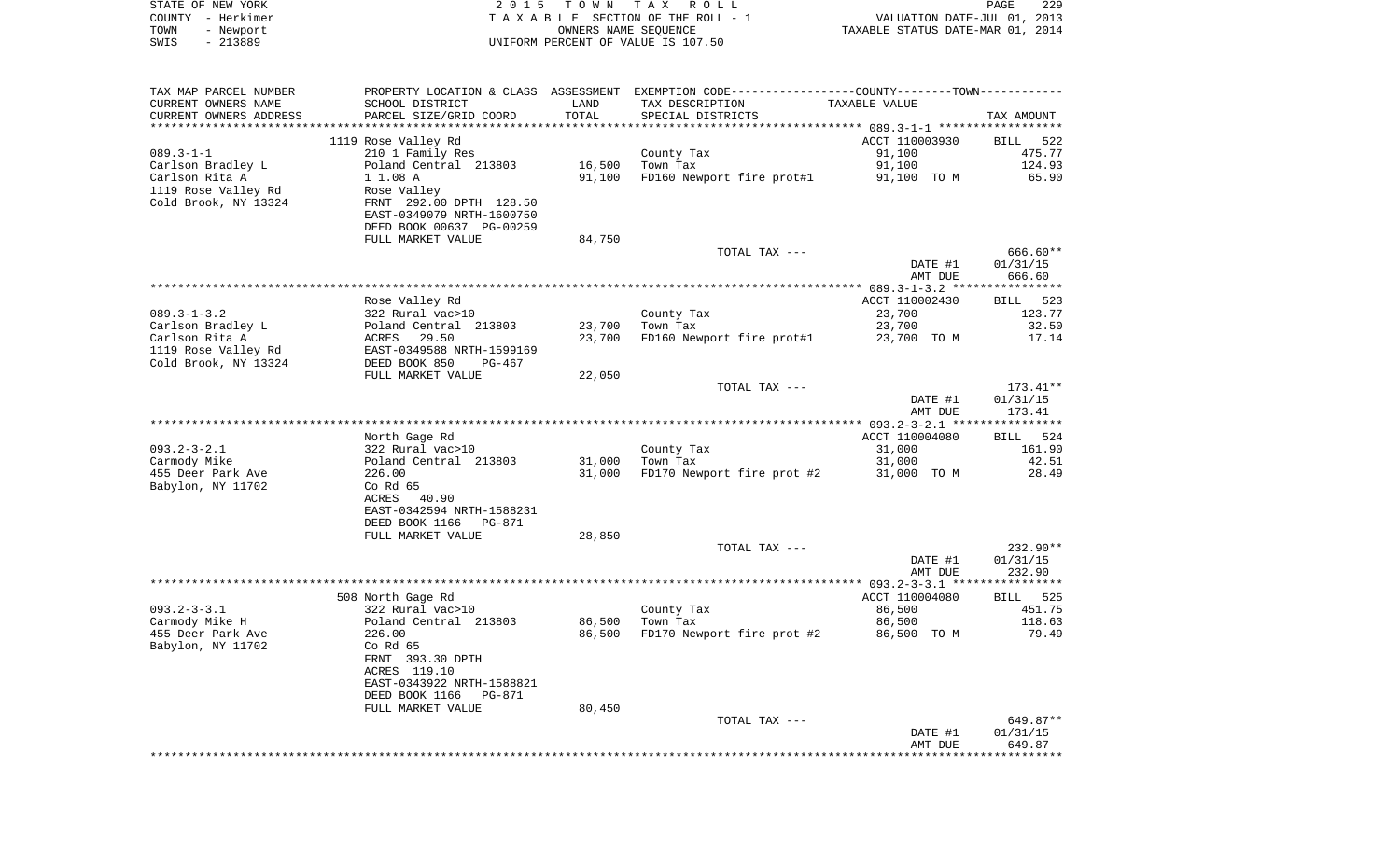| STATE OF NEW YORK<br>COUNTY - Herkimer<br>TOWN<br>- Newport<br>$-213889$<br>SWIS | 2 0 1 5                                                | T O W N                  | TAX ROLL<br>TAXABLE SECTION OF THE ROLL - 1<br>OWNERS NAME SEQUENCE<br>UNIFORM PERCENT OF VALUE IS 107.50 | VALUATION DATE-JUL 01, 2013<br>TAXABLE STATUS DATE-MAR 01, 2014 | PAGE<br>230            |
|----------------------------------------------------------------------------------|--------------------------------------------------------|--------------------------|-----------------------------------------------------------------------------------------------------------|-----------------------------------------------------------------|------------------------|
| TAX MAP PARCEL NUMBER                                                            |                                                        |                          | PROPERTY LOCATION & CLASS ASSESSMENT EXEMPTION CODE---------------COUNTY-------TOWN----------             |                                                                 |                        |
| CURRENT OWNERS NAME                                                              | SCHOOL DISTRICT                                        | LAND                     | TAX DESCRIPTION                                                                                           | <b>TAXABLE VALUE</b>                                            |                        |
| CURRENT OWNERS ADDRESS<br>*********************                                  | PARCEL SIZE/GRID COORD<br>**************************** | TOTAL<br>*************** | SPECIAL DISTRICTS                                                                                         |                                                                 | TAX AMOUNT             |
|                                                                                  | 4391 State Rte 28                                      |                          |                                                                                                           | ACCT 110025545                                                  | <b>BILL</b><br>526     |
| $100.4 - 2 - 12.3$                                                               | 105 Vac farmland                                       |                          | County Tax                                                                                                | 75,000                                                          | 391.69                 |
| Carney Robert J IV                                                               | West Canada Val 212402                                 | 28,300                   | Town Tax                                                                                                  | 75,000                                                          | 102.85                 |
| Rt 28                                                                            | East                                                   | 75,000                   | FD175 Newport fire prot #3                                                                                | 75,000 TO M                                                     | 70.63                  |
| PO Box 482                                                                       | 9.90                                                   |                          |                                                                                                           |                                                                 |                        |
| Middleville, NY 13406                                                            | Rt 28                                                  |                          |                                                                                                           |                                                                 |                        |
|                                                                                  | FRNT 475.00 DPTH                                       |                          |                                                                                                           |                                                                 |                        |
|                                                                                  | ACRES<br>10.50<br>EAST-0363098 NRTH-1561656            |                          |                                                                                                           |                                                                 |                        |
|                                                                                  | DEED BOOK 1097<br>$PG-410$                             |                          |                                                                                                           |                                                                 |                        |
|                                                                                  | FULL MARKET VALUE                                      | 69,750                   |                                                                                                           |                                                                 |                        |
|                                                                                  |                                                        |                          | TOTAL TAX ---                                                                                             |                                                                 | $565.17**$             |
|                                                                                  |                                                        |                          |                                                                                                           | DATE #1                                                         | 01/31/15               |
|                                                                                  |                                                        |                          |                                                                                                           | AMT DUE                                                         | 565.17                 |
|                                                                                  | 235 North Gage Rd                                      |                          |                                                                                                           | ACCT 110003810                                                  | BILL<br>527            |
| $88.4 - 3 - 2$                                                                   | 240 Rural res                                          |                          | County Tax                                                                                                | 105,000                                                         | 548.37                 |
| Carnright Ryan                                                                   | Poland Central 213803                                  | 34,700                   | Town Tax                                                                                                  | 105,000                                                         | 144.00                 |
| Carnright Heidi                                                                  | Co Rd 65                                               | 105,000                  | FD160 Newport fire prot#1                                                                                 | 105,000 TO M                                                    | 75.95                  |
| 235 North Gage Rd                                                                | FRNT 500.00 DPTH                                       |                          |                                                                                                           |                                                                 |                        |
| Poland, NY 13431                                                                 | 20.00<br>ACRES                                         |                          |                                                                                                           |                                                                 |                        |
|                                                                                  | EAST-0302250 NRTH-1168920                              |                          |                                                                                                           |                                                                 |                        |
|                                                                                  | DEED BOOK 947<br>$PG-109$<br>FULL MARKET VALUE         | 97,650                   |                                                                                                           |                                                                 |                        |
|                                                                                  |                                                        |                          | TOTAL TAX ---                                                                                             |                                                                 | 768.32**               |
|                                                                                  |                                                        |                          |                                                                                                           | DATE #1                                                         | 01/31/15               |
|                                                                                  |                                                        |                          |                                                                                                           | AMT DUE                                                         | 768.32                 |
|                                                                                  |                                                        |                          | *************************************                                                                     | * $88.4 - 3 - 3$ ******                                         | ***********            |
|                                                                                  | 235 North Gage Rd                                      |                          |                                                                                                           | ACCT 110003810                                                  | 528<br>BILL            |
| $88.4 - 3 - 3$<br>Carnright Ryan                                                 | 322 Rural vac>10<br>Poland Central 213803              | 26,700                   | County Tax<br>Town Tax                                                                                    | 26,700<br>26,700                                                | 139.44<br>36.62        |
| Carnright Heidi                                                                  | $Co$ $Rd$ $65$                                         | 26,700                   | FD160 Newport fire prot#1                                                                                 | 26,700 TO M                                                     | 19.31                  |
| 235 North Gage Rd                                                                | FRNT 500.00 DPTH                                       |                          |                                                                                                           |                                                                 |                        |
| Poland, NY 13431                                                                 | 20.00<br>ACRES                                         |                          |                                                                                                           |                                                                 |                        |
|                                                                                  | EAST-0317601 NRTH-1169350                              |                          |                                                                                                           |                                                                 |                        |
|                                                                                  | DEED BOOK 947<br>$PG-109$                              |                          |                                                                                                           |                                                                 |                        |
|                                                                                  | FULL MARKET VALUE                                      | 24,850                   |                                                                                                           |                                                                 |                        |
|                                                                                  |                                                        |                          | TOTAL TAX ---                                                                                             | DATE #1                                                         | $195.37**$<br>01/31/15 |
|                                                                                  |                                                        |                          |                                                                                                           | AMT DUE                                                         | 195.37                 |
|                                                                                  |                                                        |                          |                                                                                                           |                                                                 |                        |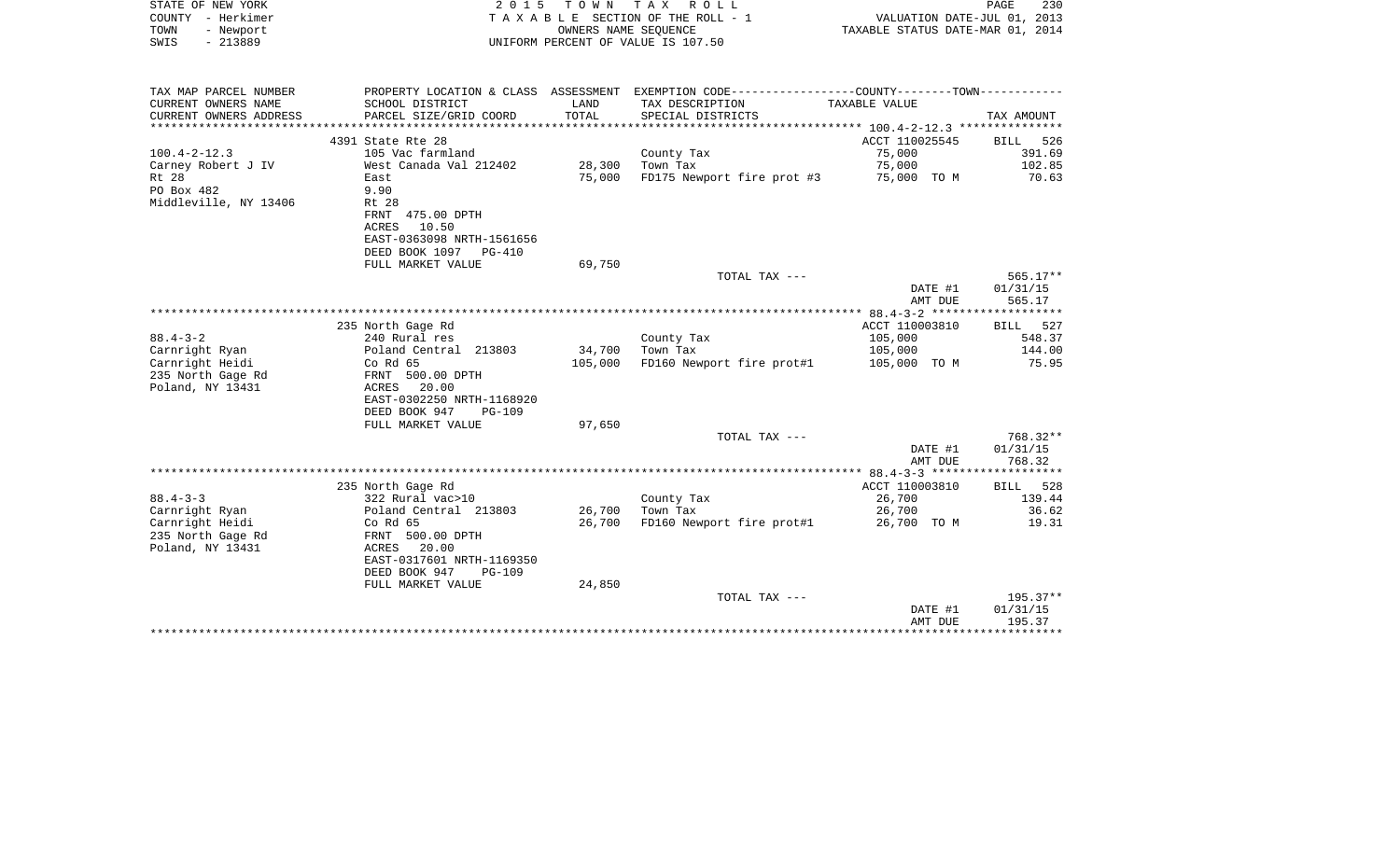| STATE OF NEW YORK      |                                      |       | 2015 TOWN TAX ROLL                                           |                                  | PAGE                   | 231              |
|------------------------|--------------------------------------|-------|--------------------------------------------------------------|----------------------------------|------------------------|------------------|
| – Herkimer<br>COUNTY   |                                      |       | TAXABLE SECTION OF THE ROLL - 1                              |                                  | VALUATION DATE-JUL 01, | 2013             |
| - Newport<br>TOWN      |                                      |       | OWNERS NAME SEOUENCE                                         | TAXABLE STATUS DATE-MAR 01, 2014 |                        |                  |
| - 213889<br>SWIS       |                                      |       | UNIFORM PERCENT OF VALUE IS 107.50                           |                                  |                        |                  |
|                        |                                      |       |                                                              |                                  |                        |                  |
|                        |                                      |       |                                                              |                                  |                        |                  |
| TAX MAP PARCEL NUMBER  | PROPERTY LOCATION & CLASS ASSESSMENT |       | EXEMPTION CODE-----------------COUNTY--------TOWN----------- |                                  |                        |                  |
| CURRENT OWNERS NAME    | SCHOOL DISTRICT                      | LAND  | TAX DESCRIPTION                                              | TAXABLE VALUE                    |                        |                  |
| CURRENT OWNERS ADDRESS | PARCEL SIZE/GRID COORD               | TOTAL | SPECIAL DISTRICTS                                            |                                  |                        | TAX AMOUNT       |
|                        |                                      |       |                                                              |                                  |                        |                  |
|                        | $C+ata$ $D$ <sub>O</sub> $ata$ $28$  |       |                                                              | 3 CCT 110005340                  |                        | <b>DTTT.</b> 500 |

|                      | State Route 28            |         |                            | ACCT 110005340                                 | 529<br>BILL        |
|----------------------|---------------------------|---------|----------------------------|------------------------------------------------|--------------------|
| $088.4 - 2 - 43$     | 260 Seasonal res          |         | County Tax                 | 37,000                                         | 193.23             |
| Carpenter Richard K  | West Canada Val 212402    | 18,000  | Town Tax                   | 37,000                                         | 50.74              |
| 2508 Genesee St      | W                         | 37,000  | FD170 Newport fire prot #2 | 37,000 TO M                                    | 34.00              |
| Utica, NY 13502-5814 | 40x268.47 From Lorenzo Ur |         |                            |                                                |                    |
|                      | Camp Gr Rt 28             |         |                            |                                                |                    |
|                      | FRNT 100.00 DPTH 225.00   |         |                            |                                                |                    |
|                      | 1.00<br><b>ACRES</b>      |         |                            |                                                |                    |
|                      | EAST-0345795 NRTH-1594889 |         |                            |                                                |                    |
|                      | DEED BOOK 899<br>PG-186   |         |                            |                                                |                    |
|                      | FULL MARKET VALUE         | 34,400  |                            |                                                |                    |
|                      |                           |         | TOTAL TAX ---              |                                                | $277.97**$         |
|                      |                           |         |                            | DATE #1                                        | 01/31/15           |
|                      |                           |         |                            | AMT DUE                                        | 277.97             |
|                      |                           |         |                            |                                                |                    |
|                      | 8441 State Route 28       |         |                            | ACCT 110008310                                 | 530<br>BILL        |
| $088.4 - 2 - 44$     | 210 1 Family Res          |         | County Tax                 | 226,200                                        | 1,181.34           |
| Carpenter Richard K  | West Canada Val 212402    | 13,400  | Town Tax                   | 226,200                                        | 310.21             |
| 8441 State Rte.28    | $1/2a + 20X268.47$        | 226,200 | FD170 Newport fire prot #2 | 226,200 TO M                                   | 207.86             |
| Newport, NY 13416    | Camp Gr Rt 28             |         |                            |                                                |                    |
|                      | FRNT 100.00 DPTH 225.00   |         |                            |                                                |                    |
|                      | 0.60<br>ACRES             |         |                            |                                                |                    |
|                      | EAST-0345829 NRTH-1594781 |         |                            |                                                |                    |
|                      | DEED BOOK 899<br>PG-186   |         |                            |                                                |                    |
|                      | FULL MARKET VALUE         | 210,400 |                            |                                                |                    |
|                      |                           |         | TOTAL TAX ---              |                                                | $1,699.41**$       |
|                      |                           |         |                            | DATE #1                                        | 01/31/15           |
|                      |                           |         |                            | AMT DUE                                        | 1,699.41           |
|                      |                           |         |                            | **************** 093.3-1-13 ****************** |                    |
|                      | 193 Tanner Hill Rd        |         |                            | ACCT 110007170                                 | <b>BILL</b><br>531 |
| $093.3 - 1 - 13$     | 240 Rural res             |         | County Tax                 | 96,000                                         | 501.36             |
| Casanova Susan H     | West Canada Val 212402    | 34,700  | Town Tax                   | 96,000                                         | 131.65             |
| 193 Tanner Rd        | 20.00                     | 96,000  | FD170 Newport fire prot #2 | 96,000 TO M                                    | 88.21              |
| Poland, NY 13431     | Tanner Rd                 |         |                            |                                                |                    |
|                      | FRNT 600.00 DPTH 1400.00  |         |                            |                                                |                    |
|                      | 20.00<br>ACRES            |         |                            |                                                |                    |
|                      | EAST-0333695 NRTH-1578477 |         |                            |                                                |                    |
|                      | DEED BOOK 710<br>PG-815   |         |                            |                                                |                    |
|                      | FULL MARKET VALUE         | 89,300  |                            |                                                |                    |
|                      |                           |         | TOTAL TAX ---              |                                                | $721.22**$         |
|                      |                           |         |                            | DATE #1                                        | 01/31/15<br>721.22 |
|                      |                           |         |                            | AMT DUE<br>*********************************   |                    |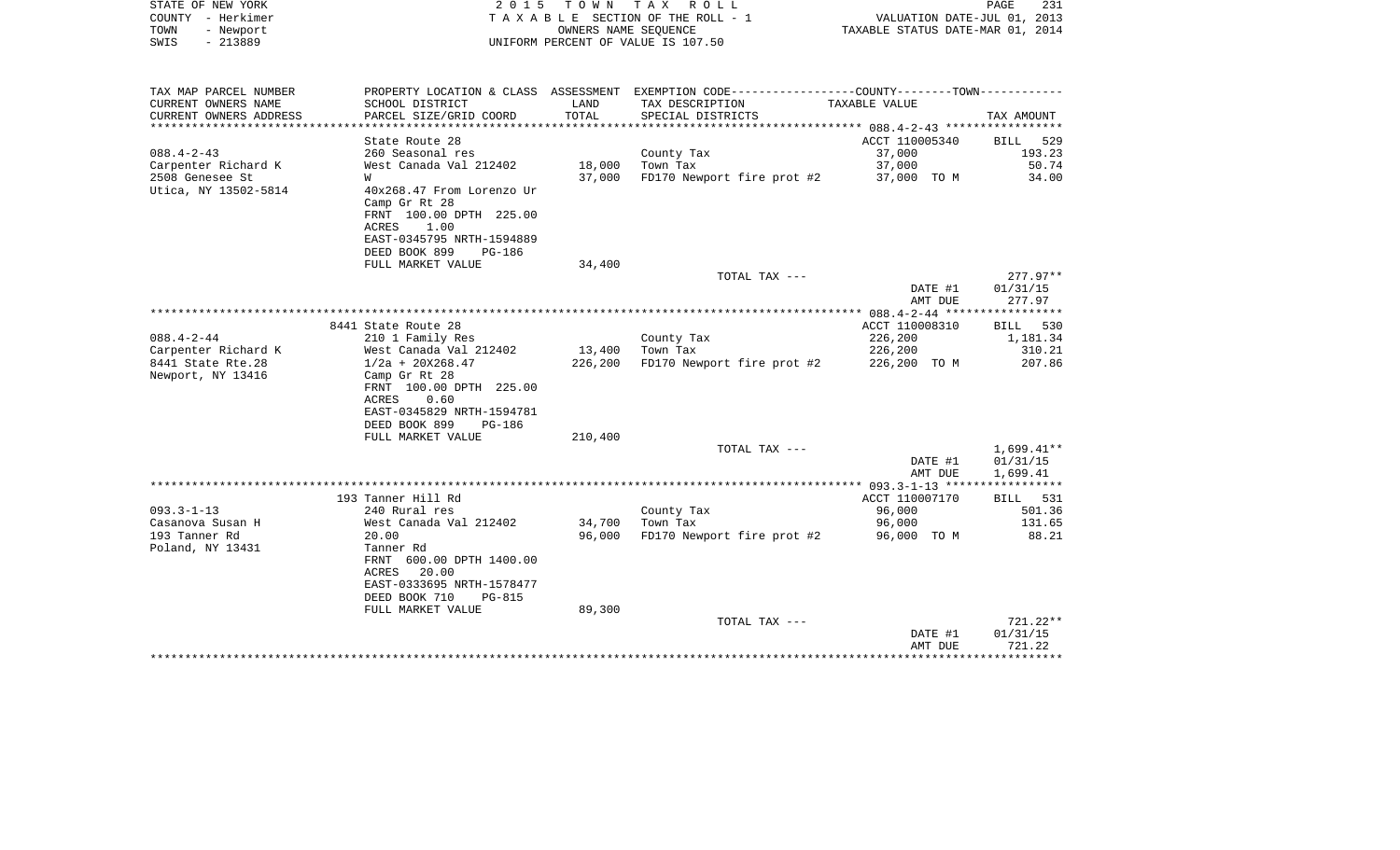| COUNTY - Herkimer<br>TOWN<br>- Newport<br>SWIS<br>$-213889$                               |                                                     | OWNERS NAME SEOUENCE | 2015 TOWN TAX ROLL<br>TAXABLE SECTION OF THE ROLL - 1<br>UNIFORM PERCENT OF VALUE IS 107.50   | VALUATION DATE-JUL 01, 2013<br>TAXABLE STATUS DATE-MAR 01, 2014 | 232<br>PAGE                        |
|-------------------------------------------------------------------------------------------|-----------------------------------------------------|----------------------|-----------------------------------------------------------------------------------------------|-----------------------------------------------------------------|------------------------------------|
| TAX MAP PARCEL NUMBER                                                                     |                                                     |                      | PROPERTY LOCATION & CLASS ASSESSMENT EXEMPTION CODE---------------COUNTY-------TOWN---------- |                                                                 |                                    |
| CURRENT OWNERS NAME                                                                       | SCHOOL DISTRICT                                     | LAND                 | TAX DESCRIPTION                                                                               | TAXABLE VALUE                                                   |                                    |
| CURRENT OWNERS ADDRESS                                                                    | PARCEL SIZE/GRID COORD                              | TOTAL                | SPECIAL DISTRICTS                                                                             |                                                                 | TAX AMOUNT                         |
| *************************                                                                 |                                                     |                      |                                                                                               |                                                                 |                                    |
| $094.3 - 1 - 16$                                                                          | Newport Rd<br>322 Rural vac>10                      |                      | County Tax                                                                                    | ACCT 110006780<br>25,100                                        | <b>BILL</b><br>532<br>131.09       |
| Case Mark A                                                                               | West Canada Val 212402                              | 25,100               | Town Tax                                                                                      | 25,100                                                          | 34.42                              |
| Case Carol J                                                                              | N                                                   | 25,100               | FD170 Newport fire prot #2                                                                    | 25,100 TO M                                                     | 23.06                              |
| 210 Osborne Hill Rd                                                                       | $2 \t19 \t1/2A$                                     |                      |                                                                                               |                                                                 |                                    |
| Herkimer, NY 13350                                                                        | Newport Rd                                          |                      |                                                                                               |                                                                 |                                    |
|                                                                                           | ACRES 17.60                                         |                      |                                                                                               |                                                                 |                                    |
|                                                                                           | EAST-0350357 NRTH-1578348                           |                      |                                                                                               |                                                                 |                                    |
|                                                                                           | DEED BOOK 866<br><b>PG-411</b><br>FULL MARKET VALUE | 23,350               |                                                                                               |                                                                 |                                    |
|                                                                                           |                                                     |                      | TOTAL TAX ---                                                                                 |                                                                 | 188.57**                           |
|                                                                                           |                                                     |                      |                                                                                               | DATE #1                                                         | 01/31/15                           |
|                                                                                           |                                                     |                      |                                                                                               | AMT DUE                                                         | 188.57                             |
|                                                                                           |                                                     |                      |                                                                                               |                                                                 |                                    |
|                                                                                           |                                                     |                      |                                                                                               |                                                                 |                                    |
|                                                                                           | 183 Bell Hill Rd                                    |                      |                                                                                               | ACCT 110025425                                                  | BILL 533                           |
|                                                                                           | 240 Rural res                                       |                      | County Tax                                                                                    | 278,400                                                         |                                    |
|                                                                                           | West Canada Val 212402                              | 31,500               | Town Tax                                                                                      | 278,400                                                         |                                    |
|                                                                                           | East                                                | 278,400              | FD170 Newport fire prot #2                                                                    | 278,400 TO M                                                    |                                    |
|                                                                                           | 19.00                                               |                      |                                                                                               |                                                                 |                                    |
|                                                                                           | Bell Hill Rd                                        |                      |                                                                                               |                                                                 |                                    |
|                                                                                           | FRNT 908.50 DPTH<br>ACRES 15.20                     |                      |                                                                                               |                                                                 |                                    |
|                                                                                           | EAST-0332168 NRTH-1581750                           |                      |                                                                                               |                                                                 | 1,453.96<br>381.79<br>255.82       |
|                                                                                           | DEED BOOK 758<br>$PG-283$                           |                      |                                                                                               |                                                                 |                                    |
|                                                                                           | FULL MARKET VALUE                                   | 259,000              |                                                                                               |                                                                 |                                    |
|                                                                                           |                                                     |                      | TOTAL TAX ---                                                                                 |                                                                 | $2,091.57**$                       |
|                                                                                           |                                                     |                      |                                                                                               | DATE #1                                                         | 01/31/15                           |
|                                                                                           |                                                     |                      |                                                                                               | AMT DUE                                                         | 2,091.57                           |
| Poland, NY 13431                                                                          |                                                     |                      |                                                                                               |                                                                 |                                    |
| $093.3 - 1 - 8.1$<br>Cave William<br>Cave Janice<br>183 Bell Hill Rd<br>$093.3 - 1 - 9.2$ | Bell Hill Rd<br>314 Rural vac<10                    |                      | County Tax                                                                                    | 10,500                                                          |                                    |
|                                                                                           | West Canada Val 212402                              | 10,500               | Town Tax                                                                                      | 10,500                                                          |                                    |
|                                                                                           | ACRES<br>1.50                                       | 10,500               | FD170 Newport fire prot #2                                                                    | 10,500 TO M                                                     |                                    |
|                                                                                           | EAST-0331475 NRTH-1581782                           |                      |                                                                                               |                                                                 | BILL 534<br>54.84<br>14.40<br>9.65 |
|                                                                                           | DEED BOOK 778<br>PG-8                               |                      |                                                                                               |                                                                 |                                    |
|                                                                                           | FULL MARKET VALUE                                   | 9,750                |                                                                                               |                                                                 |                                    |
| Cave William<br>Cave Janice<br>183 Bell Hill Rd<br>Poland, NY 13431                       |                                                     |                      | TOTAL TAX ---                                                                                 | DATE #1                                                         | 78.89**<br>01/31/15                |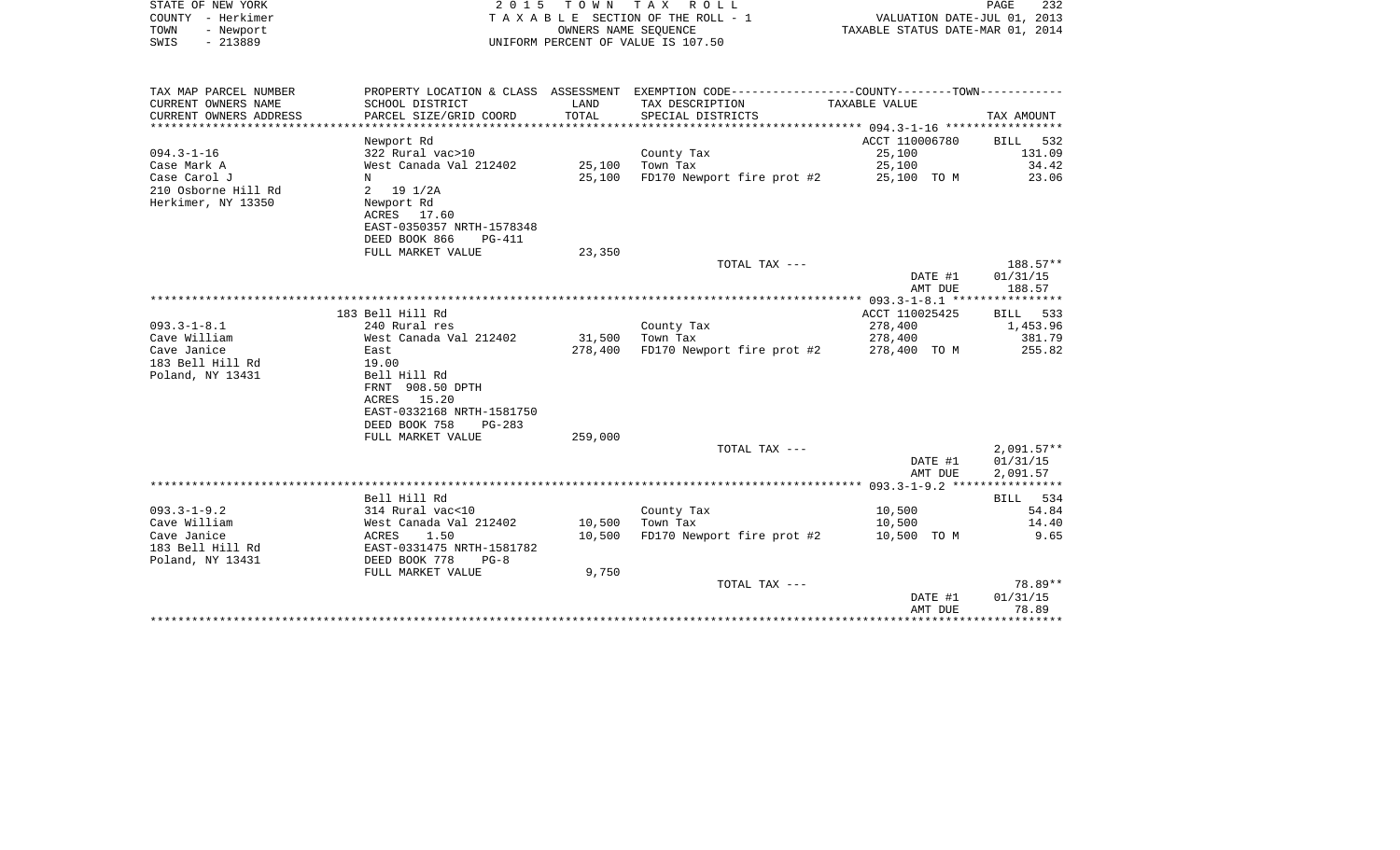|      | STATE OF NEW YORK | 2015 TOWN TAX ROLL                 | PAGE                             | 233 |
|------|-------------------|------------------------------------|----------------------------------|-----|
|      | COUNTY - Herkimer | TAXABLE SECTION OF THE ROLL - 1    | VALUATION DATE-JUL 01, 2013      |     |
| TOWN | - Newport         | OWNERS NAME SEOUENCE               | TAXABLE STATUS DATE-MAR 01, 2014 |     |
| SWIS | - 213889          | UNIFORM PERCENT OF VALUE IS 107.50 |                                  |     |

| TAX MAP PARCEL NUMBER<br>CURRENT OWNERS NAME     | SCHOOL DISTRICT                                                                                         | LAND   | PROPERTY LOCATION & CLASS ASSESSMENT EXEMPTION CODE----------------COUNTY-------TOWN----------<br>TAX DESCRIPTION | TAXABLE VALUE      |                    |
|--------------------------------------------------|---------------------------------------------------------------------------------------------------------|--------|-------------------------------------------------------------------------------------------------------------------|--------------------|--------------------|
| CURRENT OWNERS ADDRESS<br>********************** | PARCEL SIZE/GRID COORD                                                                                  | TOTAL  | SPECIAL DISTRICTS                                                                                                 |                    | TAX AMOUNT         |
|                                                  | Twin Ponds Dr                                                                                           |        |                                                                                                                   |                    | BILL<br>535        |
| $100.3 - 5 - 2$                                  | 312 Vac w/imprv                                                                                         |        | County Tax                                                                                                        | 50,400             | 263.22             |
| Cedar Valley Heights Inc.                        | West Canada Val 212402                                                                                  | 25,400 | Town Tax                                                                                                          | 50,400             | 69.12              |
| 502 Eagle St                                     | Cook Rd                                                                                                 | 50,400 | FD170 Newport fire prot #2                                                                                        | 50,400 TO M        | 46.31              |
| Utica, NY 13501                                  | ACRES<br>6.30<br>EAST-0355253 NRTH-1566541<br>DEED BOOK 1500<br>PG-735                                  |        |                                                                                                                   |                    |                    |
|                                                  | FULL MARKET VALUE                                                                                       | 46,884 | TOTAL TAX ---                                                                                                     |                    | $378.65**$         |
|                                                  |                                                                                                         |        |                                                                                                                   | DATE #1<br>AMT DUE | 01/31/15<br>378.65 |
|                                                  |                                                                                                         |        |                                                                                                                   |                    |                    |
|                                                  | Twin Ponds Dr                                                                                           |        |                                                                                                                   |                    | BILL<br>536        |
| $100.3 - 5 - 3$                                  | 314 Rural vac<10                                                                                        |        | County Tax                                                                                                        | 25,400             | 132.65             |
| Cedar Valley Heights Inc.                        | West Canada Val 212402                                                                                  | 25,400 | Town Tax                                                                                                          | 25,400             | 34.83              |
| 502 Eagle St<br>Utica, NY 13501                  | Cook Rd<br>ACRES<br>6.30<br>EAST-0355395 NRTH-1566878<br>DEED BOOK 1500<br><b>PG-735</b>                | 25,400 | FD170 Newport fire prot #2                                                                                        | 25,400 TO M        | 23.34              |
|                                                  | FULL MARKET VALUE                                                                                       | 23,650 |                                                                                                                   |                    |                    |
|                                                  |                                                                                                         |        | TOTAL TAX ---                                                                                                     |                    | 190.82**           |
|                                                  |                                                                                                         |        |                                                                                                                   | DATE #1            | 01/31/15           |
|                                                  |                                                                                                         |        |                                                                                                                   | AMT DUE            | 190.82             |
|                                                  | White Creek Rd                                                                                          |        |                                                                                                                   | ACCT 110003300     | 537<br><b>BILL</b> |
| $094.3 - 2 - 15$                                 | 314 Rural vac<10                                                                                        |        | County Tax                                                                                                        | 6,000              | 31.34              |
| Chamberlain Larry C                              | West Canada Val 212402                                                                                  | 6,000  | Town Tax                                                                                                          | 6,000              | 8.23               |
| Anderson Cheryl A                                | S                                                                                                       | 6,000  | FD170 Newport fire prot #2                                                                                        | 6,000 TO M         | 5.51               |
| 368 White Creek Rd                               | Wht Creek Rd                                                                                            |        |                                                                                                                   |                    |                    |
| Newport, NY 13416                                | FRNT 150.00 DPTH<br>ACRES<br>1.70 BANK<br>291<br>EAST-0361513 NRTH-1581394<br>DEED BOOK 931<br>$PG-525$ |        |                                                                                                                   |                    |                    |
|                                                  | FULL MARKET VALUE                                                                                       | 5,600  | TOTAL TAX ---                                                                                                     |                    | $45.08**$          |
|                                                  |                                                                                                         |        |                                                                                                                   | DATE #1            | 01/31/15           |
|                                                  |                                                                                                         |        |                                                                                                                   | AMT DUE            | 45.08              |
|                                                  |                                                                                                         |        |                                                                                                                   |                    | **********         |
|                                                  | Fishing Rock Rd                                                                                         |        |                                                                                                                   | ACCT 110001200     | <b>BILL</b><br>538 |
| $100.1 - 2 - 4$                                  | 322 Rural vac>10                                                                                        |        | County Tax                                                                                                        | 72,500             | 378.63             |
| Chang Thomas J                                   | West Canada Val 212402                                                                                  | 72,500 | Town Tax                                                                                                          | 72,500             | 99.43              |
| 284 Church St                                    | FRNT 546.00 DPTH                                                                                        | 72,500 | School Relevy                                                                                                     |                    | 1,353.94           |
| Aberdeen, NJ 07747                               | 44.20<br>ACRES<br>EAST-0356422 NRTH-1574581<br>DEED BOOK 1076<br><b>PG-901</b>                          |        | FD175 Newport fire prot #3 72,500 TO M                                                                            |                    | 68.28              |
|                                                  | FULL MARKET VALUE                                                                                       | 67,450 |                                                                                                                   |                    |                    |
|                                                  |                                                                                                         |        | TOTAL TAX ---                                                                                                     |                    | $1,900.28**$       |
|                                                  |                                                                                                         |        |                                                                                                                   | DATE #1            | 01/31/15           |
|                                                  |                                                                                                         |        |                                                                                                                   | AMT DUE            | 1,900.28           |
|                                                  |                                                                                                         |        |                                                                                                                   |                    |                    |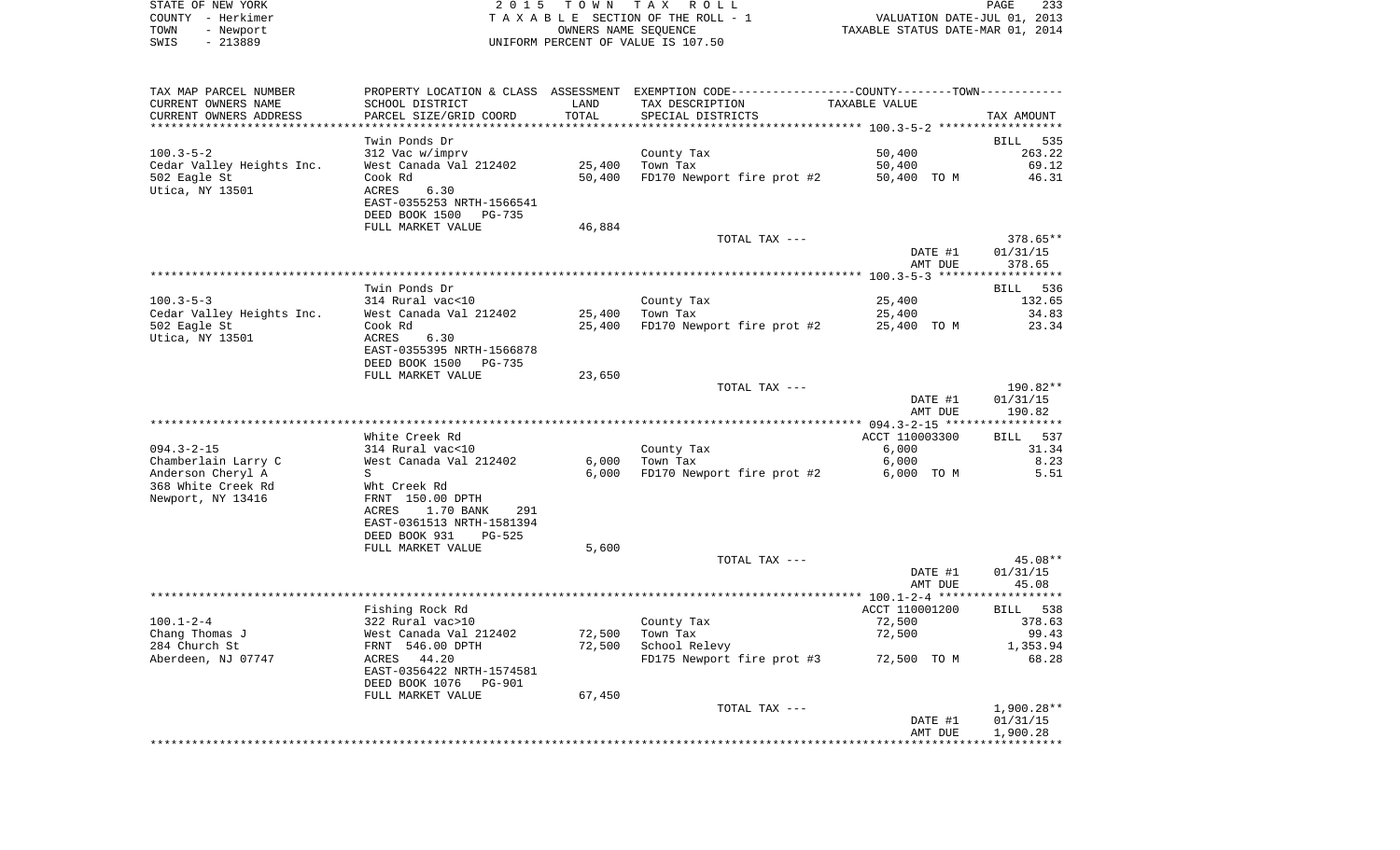| STATE OF NEW YORK<br>COUNTY - Herkimer<br>- Newport<br>TOWN<br>$-213889$<br>SWIS | 2 0 1 5                                                |         | TOWN TAX ROLL<br>T A X A B L E SECTION OF THE ROLL - 1<br>OWNERS NAME SEQUENCE<br>UNIFORM PERCENT OF VALUE IS 107.50 | VALUATION DATE-JUL 01, 2013<br>TAXABLE STATUS DATE-MAR 01, 2014 | PAGE<br>234            |
|----------------------------------------------------------------------------------|--------------------------------------------------------|---------|----------------------------------------------------------------------------------------------------------------------|-----------------------------------------------------------------|------------------------|
|                                                                                  |                                                        |         |                                                                                                                      |                                                                 |                        |
| TAX MAP PARCEL NUMBER                                                            |                                                        |         | PROPERTY LOCATION & CLASS ASSESSMENT EXEMPTION CODE----------------COUNTY-------TOWN----------                       |                                                                 |                        |
| CURRENT OWNERS NAME                                                              | SCHOOL DISTRICT                                        | LAND    | TAX DESCRIPTION                                                                                                      | TAXABLE VALUE                                                   |                        |
| CURRENT OWNERS ADDRESS<br>***********************                                | PARCEL SIZE/GRID COORD                                 | TOTAL   | SPECIAL DISTRICTS                                                                                                    |                                                                 | TAX AMOUNT             |
|                                                                                  | 1638 Newport Rd                                        |         |                                                                                                                      | ACCT 110025035                                                  | BILL<br>539            |
| $093.4 - 1 - 12.1$                                                               | 210 1 Family Res                                       |         | County Tax                                                                                                           | 126,000                                                         | 658.04                 |
| Check Deborah                                                                    | West Canada Val 212402                                 | 22,500  | Town Tax                                                                                                             | 126,000                                                         | 172.80                 |
| 1638 Newport Rd                                                                  | North                                                  | 126,000 | FD170 Newport fire prot #2                                                                                           | 126,000 TO M                                                    | 115.78                 |
| Poland, NY 13431                                                                 | 5.38                                                   |         |                                                                                                                      |                                                                 |                        |
|                                                                                  | Newport Rd                                             |         |                                                                                                                      |                                                                 |                        |
|                                                                                  | ACRES<br>5.38                                          |         |                                                                                                                      |                                                                 |                        |
|                                                                                  | EAST-0336837 NRTH-1575555                              |         |                                                                                                                      |                                                                 |                        |
|                                                                                  | DEED BOOK 701<br>PG-701                                |         |                                                                                                                      |                                                                 |                        |
|                                                                                  | FULL MARKET VALUE                                      | 117,200 |                                                                                                                      |                                                                 | $946.62**$             |
|                                                                                  |                                                        |         | TOTAL TAX ---                                                                                                        | DATE #1                                                         | 01/31/15               |
|                                                                                  |                                                        |         |                                                                                                                      | AMT DUE                                                         | 946.62                 |
|                                                                                  |                                                        |         |                                                                                                                      |                                                                 |                        |
|                                                                                  | Lindsay Rd                                             |         |                                                                                                                      | ACCT 110001230                                                  | 540<br>BILL            |
| $099.2 - 3 - 27$                                                                 | 314 Rural vac<10                                       |         | County Tax                                                                                                           | 25,000                                                          | 130.56                 |
| Cheung Edward                                                                    | West Canada Val 212402                                 | 25,000  | Town Tax                                                                                                             | 25,000                                                          | 34.28                  |
| Cheung Paola                                                                     | FRNT 880.60 DPTH                                       | 25,000  | FD170 Newport fire prot #2                                                                                           | 25,000 TO M                                                     | 22.97                  |
| 176 South William St                                                             | ACRES<br>4.20                                          |         |                                                                                                                      |                                                                 |                        |
| Pearl River, NY 10965                                                            | EAST-0347454 NRTH-1570264                              |         |                                                                                                                      |                                                                 |                        |
|                                                                                  | DEED BOOK 1195 PG-109                                  |         |                                                                                                                      |                                                                 |                        |
|                                                                                  | FULL MARKET VALUE                                      | 23,250  | TOTAL TAX ---                                                                                                        |                                                                 | 187.81**               |
|                                                                                  |                                                        |         |                                                                                                                      | DATE #1                                                         | 01/31/15               |
|                                                                                  |                                                        |         |                                                                                                                      | AMT DUE                                                         | 187.81                 |
|                                                                                  |                                                        |         |                                                                                                                      |                                                                 |                        |
|                                                                                  | 143 Tower Rd                                           |         |                                                                                                                      | ACCT 110025430                                                  | 541<br><b>BILL</b>     |
| $093.3 - 1 - 16$                                                                 | 210 1 Family Res                                       |         | County Tax                                                                                                           | 156,300                                                         | 816.28                 |
| Christensen Christopher                                                          | West Canada Val 212402                                 | 19,000  | Town Tax                                                                                                             | 156,300                                                         | 214.35                 |
| Christensen Christin M                                                           | North                                                  |         | 156,300 FD170 Newport fire prot #2                                                                                   | 156,300 TO M                                                    | 143.63                 |
| 143 Tower Rd                                                                     | 10 2A                                                  |         |                                                                                                                      |                                                                 |                        |
| Poland, NY 13431                                                                 | Tower Rd                                               |         |                                                                                                                      |                                                                 |                        |
|                                                                                  | FRNT 235.00 DPTH 416.00                                |         |                                                                                                                      |                                                                 |                        |
|                                                                                  | 2.00 BANK<br>ACRES<br>184<br>EAST-0334346 NRTH-1577085 |         |                                                                                                                      |                                                                 |                        |
|                                                                                  | DEED BOOK 898<br>PG-181                                |         |                                                                                                                      |                                                                 |                        |
|                                                                                  | FULL MARKET VALUE                                      | 145,400 |                                                                                                                      |                                                                 |                        |
|                                                                                  |                                                        |         |                                                                                                                      |                                                                 |                        |
|                                                                                  |                                                        |         | TOTAL TAX ---                                                                                                        |                                                                 |                        |
|                                                                                  |                                                        |         |                                                                                                                      | DATE #1                                                         | 1,174.26**<br>01/31/15 |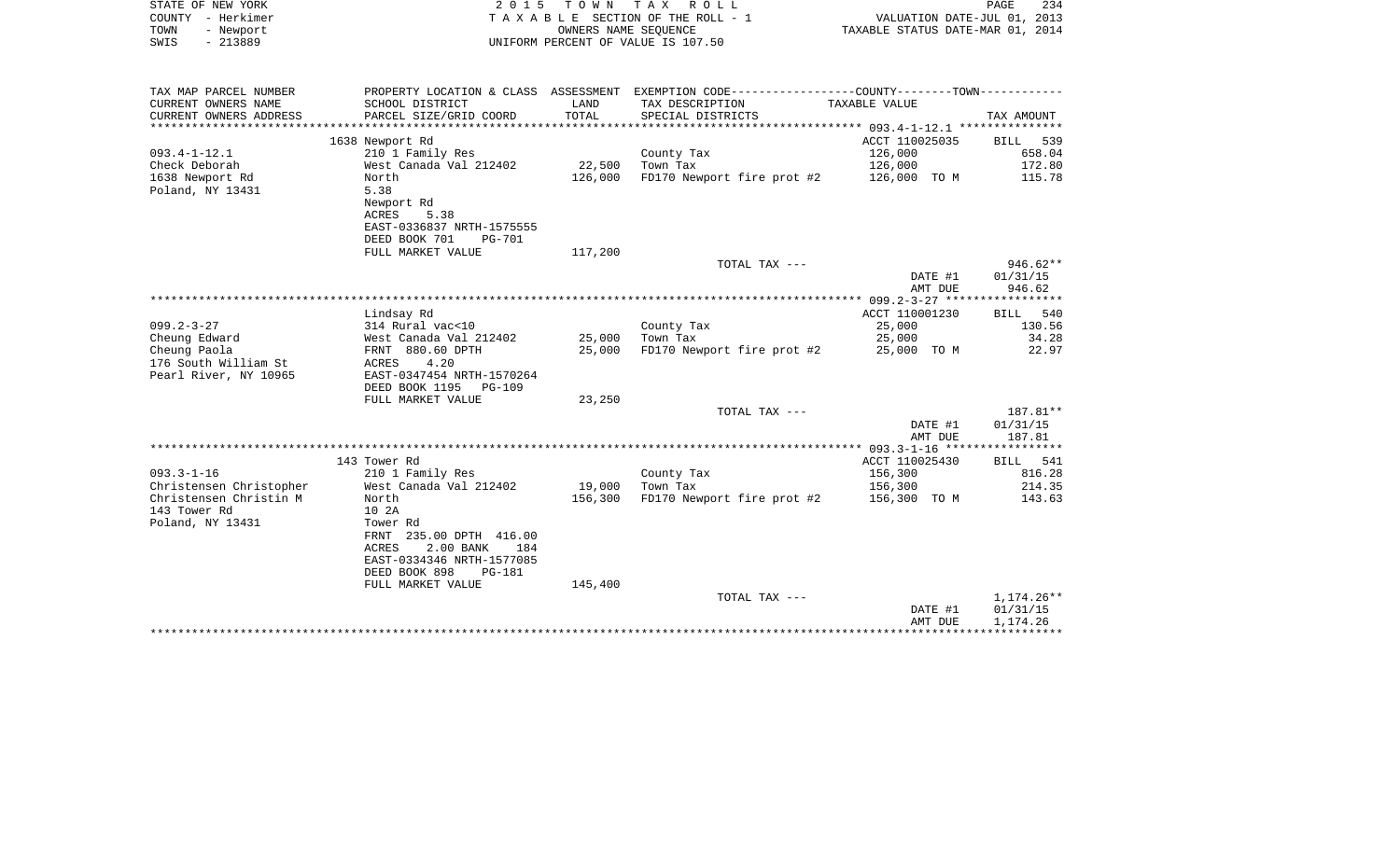| STATE OF NEW YORK<br>COUNTY - Herkimer<br>- Newport<br>TOWN<br>$-213889$<br>SWIS | 2 0 1 5                                                                                                                     | T O W N<br>OWNERS NAME SEQUENCE | TAX ROLL<br>TAXABLE SECTION OF THE ROLL - 1<br>UNIFORM PERCENT OF VALUE IS 107.50                                 | VALUATION DATE-JUL 01, 2013<br>TAXABLE STATUS DATE-MAR 01, 2014 | PAGE<br>235                          |
|----------------------------------------------------------------------------------|-----------------------------------------------------------------------------------------------------------------------------|---------------------------------|-------------------------------------------------------------------------------------------------------------------|-----------------------------------------------------------------|--------------------------------------|
| TAX MAP PARCEL NUMBER<br>CURRENT OWNERS NAME                                     | SCHOOL DISTRICT                                                                                                             | LAND                            | PROPERTY LOCATION & CLASS ASSESSMENT EXEMPTION CODE----------------COUNTY-------TOWN----------<br>TAX DESCRIPTION | TAXABLE VALUE                                                   |                                      |
| CURRENT OWNERS ADDRESS<br>**********************                                 | PARCEL SIZE/GRID COORD<br>***********************                                                                           | TOTAL<br>***************        | SPECIAL DISTRICTS                                                                                                 |                                                                 | TAX AMOUNT                           |
|                                                                                  | Lindsay Rd                                                                                                                  |                                 |                                                                                                                   | ACCT 110001140                                                  | <b>BILL</b><br>542                   |
| $099.2 - 3 - 13$                                                                 | 322 Rural vac>10                                                                                                            |                                 | County Tax                                                                                                        | 38,900                                                          | 203.16                               |
| Christenson Frank J                                                              | West Canada Val 212402                                                                                                      | 38,900                          | Town Tax                                                                                                          | 38,900                                                          | 53.35                                |
| Christenson Cherie A<br>715 Newbridge Rd<br>North Bellmore, NY 11710             | Lindsay Rd<br>FRNT 636.80 DPTH<br>ACRES 13.60<br>EAST-0343191 NRTH-1572535<br>DEED BOOK 1204<br><b>PG-559</b>               | 38,900                          | FD170 Newport fire prot #2                                                                                        | 38,900 TO M                                                     | 35.75                                |
|                                                                                  | FULL MARKET VALUE                                                                                                           | 36,200                          |                                                                                                                   |                                                                 |                                      |
|                                                                                  |                                                                                                                             |                                 | TOTAL TAX ---                                                                                                     | DATE #1<br>AMT DUE                                              | 292.26**<br>01/31/15<br>292.26       |
|                                                                                  |                                                                                                                             |                                 |                                                                                                                   |                                                                 |                                      |
|                                                                                  | 8194 State Route 28                                                                                                         |                                 |                                                                                                                   |                                                                 | 543<br>BILL                          |
| $094.1 - 1 - 11.5$<br>Christiano Matthew P                                       | 210 1 Family Res<br>West Canada Val 212402                                                                                  | 23,800                          | County Tax<br>Town Tax                                                                                            | 234,800<br>234,800                                              | 1,226.25<br>322.00                   |
| Christiano Katie E<br>8194 State Rte 28<br>Newport, NY 13416                     | East<br>99.6a<br>Rt 28<br>FRNT 500.00 DPTH<br>6.50<br><b>ACRES</b><br>EAST-0350510 NRTH-1591420<br>DEED BOOK 1456<br>PG-687 | 234,800                         | FD170 Newport fire prot #2                                                                                        | 234,800 TO M                                                    | 215.76                               |
|                                                                                  | FULL MARKET VALUE                                                                                                           | 218,419                         |                                                                                                                   |                                                                 |                                      |
|                                                                                  |                                                                                                                             |                                 | TOTAL TAX ---                                                                                                     | DATE #1<br>AMT DUE                                              | $1,764.01**$<br>01/31/15<br>1,764.01 |
|                                                                                  |                                                                                                                             |                                 |                                                                                                                   |                                                                 |                                      |
|                                                                                  | 4378 State Route 28                                                                                                         |                                 |                                                                                                                   |                                                                 | 544<br>BILL                          |
| $100.4 - 2 - 12.6$<br>Christiano Philip                                          | 210 1 Family Res<br>West Canada Val 212402                                                                                  | 19,200                          | County Tax<br>Town Tax                                                                                            | 152,800<br>152,800                                              | 798.01<br>209.55                     |
| Christiano Christine<br>4378 State Rte 28<br>PO Box 563<br>Middleville, NY 13406 | East<br>FRNT 201.00 DPTH 540.00<br><b>ACRES</b><br>2.20<br>EAST-0363698 NRTH-1561066<br>DEED BOOK 760<br>$PG-27$            | 152,800                         | FD175 Newport fire prot #3                                                                                        | 152,800 TO M                                                    | 143.91                               |
|                                                                                  | FULL MARKET VALUE                                                                                                           | 142,150                         |                                                                                                                   |                                                                 |                                      |
|                                                                                  |                                                                                                                             |                                 | TOTAL TAX ---                                                                                                     | DATE #1<br>AMT DUE                                              | $1,151.47**$<br>01/31/15<br>1,151.47 |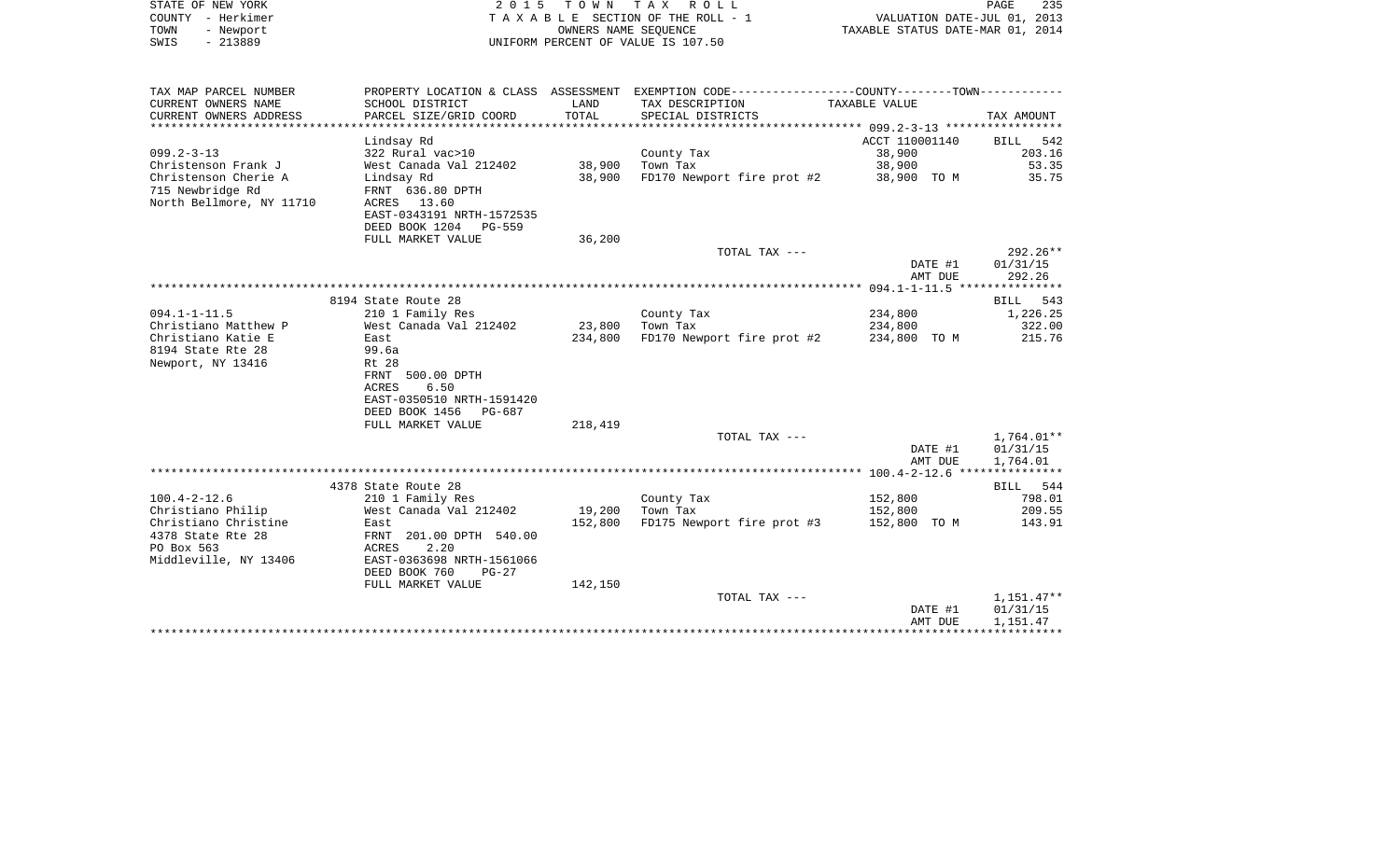| STATE OF NEW YORK |           | 2015 TOWN TAX ROLL                 | PAGE                             | 236 |
|-------------------|-----------|------------------------------------|----------------------------------|-----|
| COUNTY - Herkimer |           | TAXABLE SECTION OF THE ROLL - 1    | VALUATION DATE-JUL 01, 2013      |     |
| TOWN              | - Newport | OWNERS NAME SEOUENCE               | TAXABLE STATUS DATE-MAR 01, 2014 |     |
| SWIS              | - 213889  | UNIFORM PERCENT OF VALUE IS 107.50 |                                  |     |

| TAX MAP PARCEL NUMBER  |                           |        | PROPERTY LOCATION & CLASS ASSESSMENT EXEMPTION CODE----------------COUNTY--------TOWN---------- |                |            |
|------------------------|---------------------------|--------|-------------------------------------------------------------------------------------------------|----------------|------------|
| CURRENT OWNERS NAME    | SCHOOL DISTRICT           | LAND   | TAX DESCRIPTION                                                                                 | TAXABLE VALUE  |            |
| CURRENT OWNERS ADDRESS | PARCEL SIZE/GRID COORD    | TOTAL  | SPECIAL DISTRICTS                                                                               |                | TAX AMOUNT |
|                        |                           |        |                                                                                                 |                |            |
|                        | State Route 28            |        |                                                                                                 |                | BILL 545   |
| $100.4 - 2 - 12.7$     | 314 Rural vac<10          |        | County Tax                                                                                      | 17,600         | 91.92      |
| Christiano Philip      | West Canada Val 212402    | 17,600 | Town Tax                                                                                        | 17,600         | 24.14      |
| Christiano Christine   | FRNT 373.00 DPTH          | 17,600 | FD175 Newport fire prot #3                                                                      | 17,600 TO M    | 16.58      |
| PO Box 563             | 8.00<br>ACRES             |        |                                                                                                 |                |            |
| Middleville, NY 13406  | EAST-0363696 NRTH-1560738 |        |                                                                                                 |                |            |
|                        | DEED BOOK 890<br>PG-529   |        |                                                                                                 |                |            |
|                        | FULL MARKET VALUE         | 16,350 |                                                                                                 |                |            |
|                        |                           |        | TOTAL TAX ---                                                                                   |                | 132.64**   |
|                        |                           |        |                                                                                                 | DATE #1        | 01/31/15   |
|                        |                           |        |                                                                                                 | AMT DUE        | 132.64     |
|                        |                           |        |                                                                                                 |                |            |
|                        | 4404 State Route 28       |        |                                                                                                 | ACCT 110025540 | BILL 546   |
| $100.4 - 2 - 17$       | 270 Mfg housing           |        | County Tax                                                                                      | 32,000         | 167.12     |
| Christiano Philip      | West Canada Val 212402    | 12,000 | Town Tax                                                                                        | 32,000         | 43.88      |
| Christiano Christine   | East                      | 32,000 | FD175 Newport fire prot #3 32,000 TO M                                                          |                | 30.14      |
| 4404 State Route 28    | .86                       |        |                                                                                                 |                |            |
| PO Box 563             | Rt28                      |        |                                                                                                 |                |            |
| Middleville, NY 13406  | FRNT 150.00 DPTH 250.00   |        |                                                                                                 |                |            |
|                        | 1.00<br>ACRES             |        |                                                                                                 |                |            |
|                        | EAST-0363672 NRTH-1561690 |        |                                                                                                 |                |            |
|                        | DEED BOOK 1316<br>PG-808  |        |                                                                                                 |                |            |
|                        | FULL MARKET VALUE         | 29,750 |                                                                                                 |                |            |
|                        |                           |        | TOTAL TAX ---                                                                                   |                | 241.14**   |
|                        |                           |        |                                                                                                 | DATE #1        | 01/31/15   |
|                        |                           |        |                                                                                                 | AMT DUE        | 241.14     |
|                        |                           |        |                                                                                                 |                |            |
|                        | State Route 28            |        |                                                                                                 | ACCT 110005400 | BILL 547   |
| $088.4 - 2 - 55$       | 270 Mfg housing           |        | County Tax                                                                                      | 46,000         | 240.24     |
| Christiano Thomas Jr   | West Canada Val 212402    | 23,300 | Town Tax                                                                                        | 46,000         | 63.08      |
| 8207 State Rte 28      | W                         | 46,000 | FD170 Newport fire prot #2                                                                      | 46,000 TO M    | 42.27      |
| Newport, NY 13416      | 2A<br>8                   |        |                                                                                                 |                |            |
|                        | Camp Gr Rt 28             |        |                                                                                                 |                |            |
|                        | ACRES<br>6.10             |        |                                                                                                 |                |            |
|                        | EAST-0347415 NRTH-1593113 |        |                                                                                                 |                |            |
|                        | DEED BOOK 00641 PG-01074  |        |                                                                                                 |                |            |
|                        | FULL MARKET VALUE         | 42,800 |                                                                                                 |                |            |
|                        |                           |        | TOTAL TAX ---                                                                                   |                | $345.59**$ |
|                        |                           |        |                                                                                                 | DATE #1        | 01/31/15   |
|                        |                           |        |                                                                                                 | AMT DUE        | 345.59     |
|                        |                           |        |                                                                                                 |                |            |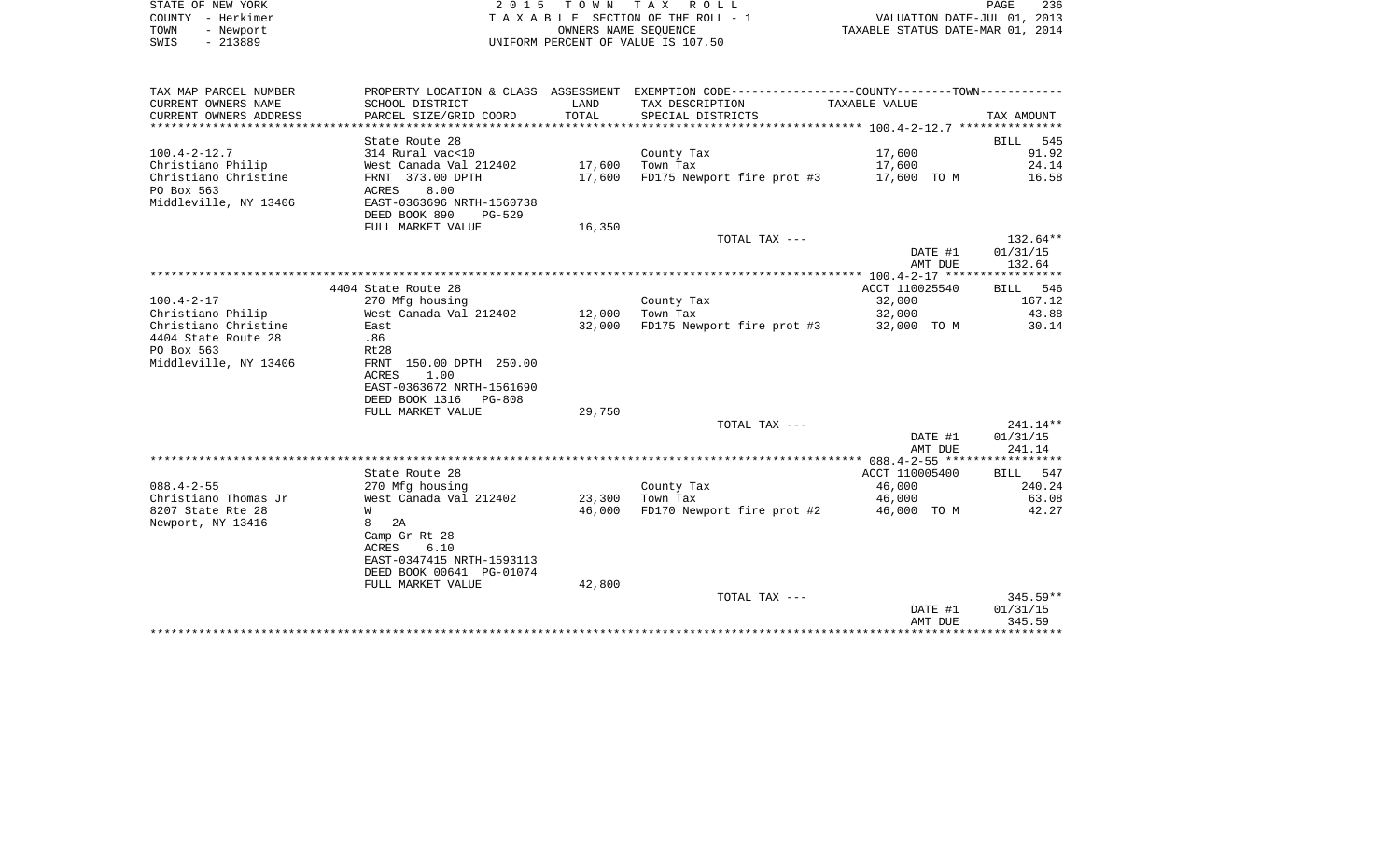| STATE OF NEW YORK<br>COUNTY - Herkimer<br>- Newport<br>TOWN | 2 0 1 5                                                 | T O W N<br>OWNERS NAME SEQUENCE | T A X<br>R O L L<br>TAXABLE SECTION OF THE ROLL - 1                                           | VALUATION DATE-JUL 01, 2013<br>TAXABLE STATUS DATE-MAR 01, 2014 | PAGE<br>237           |
|-------------------------------------------------------------|---------------------------------------------------------|---------------------------------|-----------------------------------------------------------------------------------------------|-----------------------------------------------------------------|-----------------------|
| $-213889$<br>SWIS                                           |                                                         |                                 | UNIFORM PERCENT OF VALUE IS 107.50                                                            |                                                                 |                       |
| TAX MAP PARCEL NUMBER                                       |                                                         |                                 | PROPERTY LOCATION & CLASS ASSESSMENT EXEMPTION CODE---------------COUNTY-------TOWN---------- |                                                                 |                       |
| CURRENT OWNERS NAME                                         | SCHOOL DISTRICT                                         | LAND                            | TAX DESCRIPTION                                                                               | TAXABLE VALUE                                                   |                       |
| CURRENT OWNERS ADDRESS<br>***********************           | PARCEL SIZE/GRID COORD<br>***************************** | TOTAL<br>***********            | SPECIAL DISTRICTS                                                                             |                                                                 | TAX AMOUNT            |
|                                                             | State Route 28                                          |                                 |                                                                                               | ACCT 110000900                                                  | BILL<br>548           |
| $094.1 - 1 - 2$                                             | 484 1 use sm bld                                        |                                 | County Tax                                                                                    | 119,000                                                         | 621.48                |
| Christiano Thomas P Jr                                      | West Canada Val 212402                                  | 20,300                          | Town Tax                                                                                      | 119,000                                                         | 163.20                |
| 8207 State Rte 28                                           | Е                                                       | 119,000                         | FD170 Newport fire prot #2                                                                    | 119,000 TO M                                                    | 109.35                |
| Newport, NY 13416                                           | 10 3.8A 1Trl                                            |                                 |                                                                                               |                                                                 |                       |
|                                                             | Rt 28<br>ACRES<br>3.30                                  |                                 |                                                                                               |                                                                 |                       |
|                                                             | EAST-0350181 NRTH-1591661                               |                                 |                                                                                               |                                                                 |                       |
|                                                             | DEED BOOK 00586 PG-00426                                |                                 |                                                                                               |                                                                 |                       |
|                                                             | FULL MARKET VALUE                                       | 110,698                         |                                                                                               |                                                                 |                       |
|                                                             |                                                         |                                 | TOTAL TAX ---                                                                                 |                                                                 | 894.03**              |
|                                                             |                                                         |                                 |                                                                                               | DATE #1                                                         | 01/31/15              |
|                                                             |                                                         |                                 |                                                                                               | AMT DUE                                                         | 894.03                |
|                                                             | 8207 State Rte 28                                       |                                 |                                                                                               | ACCT 110026020                                                  | BILL<br>549           |
| $094.1 - 1 - 5$                                             | 210 1 Family Res                                        |                                 | County Tax                                                                                    | 154,400                                                         | 806.36                |
| Christiano Thomas P Jr                                      | West Canada Val 212402                                  | 19,200                          | Town Tax                                                                                      | 154,400                                                         | 211.74                |
| 8207 State Rte 28                                           | Rt 28                                                   | 154,400                         | FD170 Newport fire prot #2                                                                    | 154,400 TO M                                                    | 141.88                |
| Newport, NY 13416                                           | ACRES<br>2.20                                           |                                 |                                                                                               |                                                                 |                       |
|                                                             | EAST-0349797 NRTH-1591313                               |                                 |                                                                                               |                                                                 |                       |
|                                                             | DEED BOOK 00639 PG-00527<br>FULL MARKET VALUE           | 143,650                         |                                                                                               |                                                                 |                       |
|                                                             |                                                         |                                 | TOTAL TAX ---                                                                                 |                                                                 | 1,159.98**            |
|                                                             |                                                         |                                 |                                                                                               | DATE #1<br>AMT DUE                                              | 01/31/15<br>1,159.98  |
|                                                             |                                                         |                                 |                                                                                               |                                                                 |                       |
|                                                             | Rose Valley Rd                                          |                                 |                                                                                               | ACCT 110008280                                                  | BILL<br>550           |
| $094.1 - 1 - 43.1$<br>Clark Mark J                          | 322 Rural vac>10<br>West Canada Val 212402              | 7,400                           | County Tax<br>Town Tax                                                                        | 7,400<br>7,400                                                  | 38.65<br>10.15        |
| Clark Stacey J                                              | Rose Valley Rd                                          | 7,400                           | FD170 Newport fire prot #2                                                                    | 7,400 TO M                                                      | 6.80                  |
| 204 Rose Valley Rd                                          | ACRES<br>11.30                                          |                                 |                                                                                               |                                                                 |                       |
| PO Box 326                                                  | EAST-0357897 NRTH-1591402                               |                                 |                                                                                               |                                                                 |                       |
| Newport, NY 13416                                           | DEED BOOK 1218<br>PG-230                                |                                 |                                                                                               |                                                                 |                       |
|                                                             | FULL MARKET VALUE                                       | 6,900                           |                                                                                               |                                                                 |                       |
|                                                             |                                                         |                                 | TOTAL TAX ---                                                                                 | DATE #1                                                         | $55.60**$<br>01/31/15 |
|                                                             |                                                         |                                 |                                                                                               | AMT DUE                                                         | 55.60                 |
|                                                             |                                                         |                                 |                                                                                               |                                                                 |                       |
|                                                             | 204 Rose Valley Rd                                      |                                 |                                                                                               | ACCT 110008280                                                  | 551<br>BILL           |
| $094.1 - 1 - 43.3$                                          | 240 Rural res                                           |                                 | County Tax                                                                                    | 161,300                                                         | 842.40                |
| Clark Mark J                                                | West Canada Val 212402                                  | 28,300                          | Town Tax                                                                                      | 161,300                                                         | 221.21                |
| Clark Stacey J<br>204 Rose Valley Rd                        | FRNT 307.00 DPTH<br>10.40 BANK<br>ACRES<br>023          | 161,300                         | FD170 Newport fire prot #2                                                                    | 161,300 TO M                                                    | 148.22                |
| PO Box 326                                                  | EAST-0356961 NRTH-1591246                               |                                 |                                                                                               |                                                                 |                       |
| Newport, NY 13416                                           | DEED BOOK 858<br>$PG-357$                               |                                 |                                                                                               |                                                                 |                       |
|                                                             | FULL MARKET VALUE                                       | 150,050                         |                                                                                               |                                                                 |                       |
|                                                             |                                                         |                                 | TOTAL TAX ---                                                                                 |                                                                 | 1,211.83**            |
|                                                             |                                                         |                                 |                                                                                               | DATE #1                                                         | 01/31/15              |
|                                                             |                                                         |                                 |                                                                                               | AMT DUE<br>***********************************                  | 1,211.83              |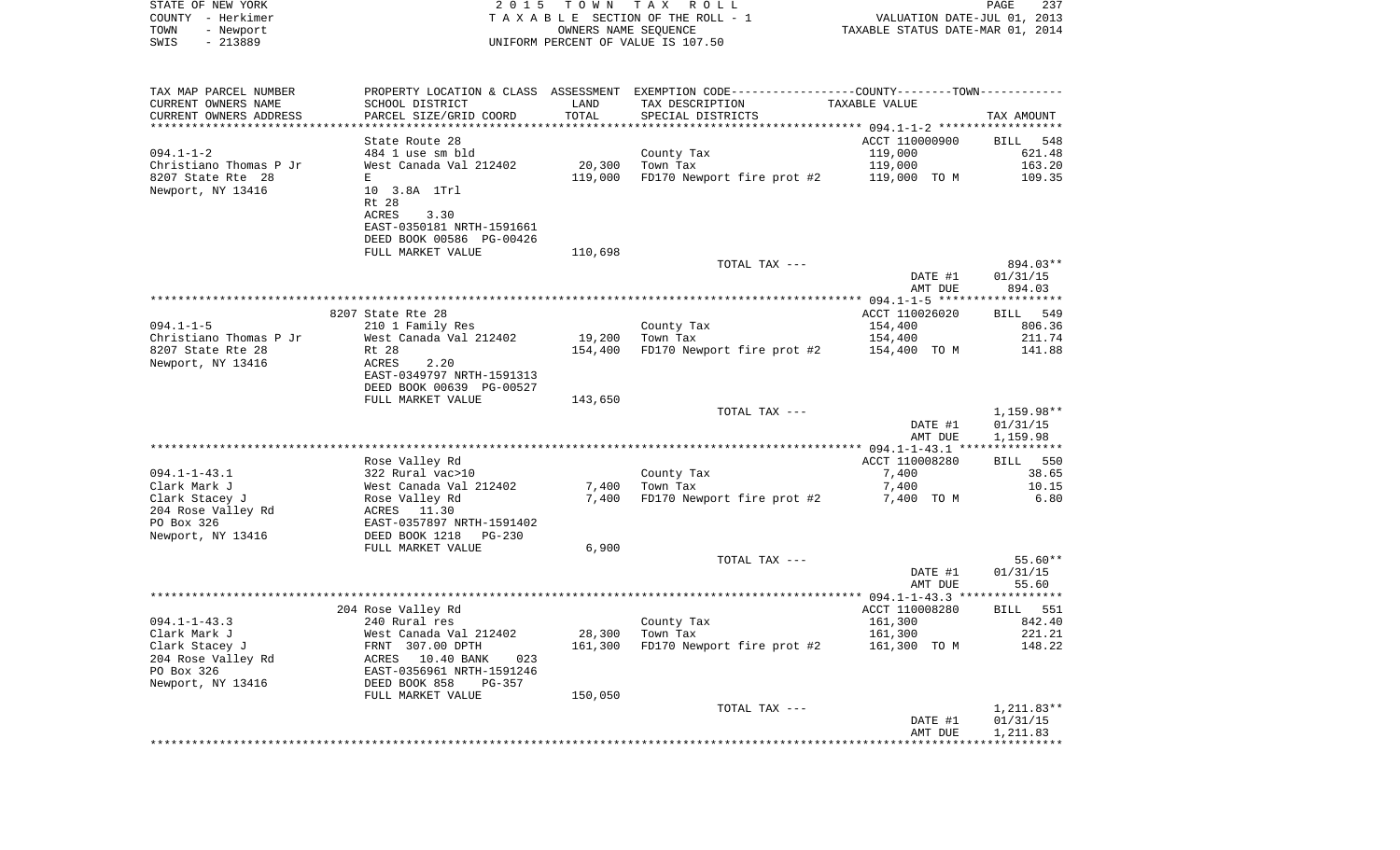|      | STATE OF NEW YORK | 2015 TOWN TAX ROLL                 | <b>PAGE</b>                      | 238 |
|------|-------------------|------------------------------------|----------------------------------|-----|
|      | COUNTY - Herkimer | TAXABLE SECTION OF THE ROLL - 1    | VALUATION DATE-JUL 01, 2013      |     |
| TOWN | - Newport         | OWNERS NAME SEOUENCE               | TAXABLE STATUS DATE-MAR 01, 2014 |     |
| SWIS | - 213889          | UNIFORM PERCENT OF VALUE IS 107.50 |                                  |     |

| TAX MAP PARCEL NUMBER  |                           |         | PROPERTY LOCATION & CLASS ASSESSMENT EXEMPTION CODE----------------COUNTY-------TOWN---------- |                |              |
|------------------------|---------------------------|---------|------------------------------------------------------------------------------------------------|----------------|--------------|
| CURRENT OWNERS NAME    | SCHOOL DISTRICT           | LAND    | TAX DESCRIPTION                                                                                | TAXABLE VALUE  |              |
| CURRENT OWNERS ADDRESS | PARCEL SIZE/GRID COORD    | TOTAL   | SPECIAL DISTRICTS                                                                              |                | TAX AMOUNT   |
|                        |                           |         |                                                                                                |                |              |
|                        | 430 Farrell Rd            |         |                                                                                                | ACCT 110006330 | BILL 552     |
| $093.4 - 1 - 26.2$     | 210 1 Family Res          |         | County Tax                                                                                     | 151,300        | 790.17       |
| Clark Michael Patrick  | West Canada Val 212402    | 19,700  | Town Tax                                                                                       | 151,300        | 207.49       |
| 430 Farrell Rd         | FRNT 513.00 DPTH          | 151,300 | FD170 Newport fire prot #2                                                                     | 151,300 TO M   | 139.03       |
| Poland, NY 13431       | 2.70<br>ACRES             |         |                                                                                                |                |              |
|                        | EAST-0344774 NRTH-1579518 |         |                                                                                                |                |              |
|                        | DEED BOOK 846<br>$PG-205$ |         |                                                                                                |                |              |
|                        | FULL MARKET VALUE         | 140,750 |                                                                                                |                |              |
|                        |                           |         | TOTAL TAX ---                                                                                  |                | $1,136.69**$ |
|                        |                           |         |                                                                                                | DATE #1        | 01/31/15     |
|                        |                           |         |                                                                                                |                |              |
|                        |                           |         |                                                                                                | AMT DUE        | 1,136.69     |
|                        |                           |         |                                                                                                |                |              |
|                        | 2289 Newport Rd           |         |                                                                                                | ACCT 110099753 | BILL 553     |
| $094.3 - 1 - 17.1$     | 270 Mfg housing           |         | County Tax                                                                                     | 42,000         | 219.35       |
| Clark Perry            | West Canada Val 212402    | 14,000  | Town Tax                                                                                       | 42,000         | 57.60        |
| Clark Sarah            | 3.00 A                    | 42,000  | FD170 Newport fire prot #2                                                                     | 42,000 TO M    | 38.59        |
| 2289 Newport Rd        | ACRES<br>3.00             |         |                                                                                                |                |              |
| Poland, NY 13431       | EAST-0348601 NRTH-1577956 |         |                                                                                                |                |              |
|                        | DEED BOOK 1320<br>PG-219  |         |                                                                                                |                |              |
|                        | FULL MARKET VALUE         | 39,050  |                                                                                                |                |              |
|                        |                           |         | TOTAL TAX ---                                                                                  |                | $315.54**$   |
|                        |                           |         |                                                                                                | DATE #1        | 01/31/15     |
|                        |                           |         |                                                                                                | AMT DUE        | 315.54       |
|                        |                           |         |                                                                                                |                |              |
|                        | West St                   |         |                                                                                                |                | 554<br>BILL  |
| $094.3 - 1 - 6.5$      | 314 Rural vac<10          |         | County Tax                                                                                     | 4,000          | 20.89        |
| Clark Robert           | West Canada Val 212402    | 4,000   | Town Tax                                                                                       | 4,000          | 5.49         |
| Clark Monica           | ACRES<br>4.00             | 4,000   | School Relevy                                                                                  |                | 74.70        |
| 7223 West St           | EAST-0353723 NRTH-1584088 |         | FD170 Newport fire prot #2                                                                     | 4,000 TO M     | 3.68         |
| Poland, NY 13431       | DEED BOOK 785<br>$PG-650$ |         |                                                                                                |                |              |
|                        | FULL MARKET VALUE         | 3,700   |                                                                                                |                |              |
|                        |                           |         | TOTAL TAX ---                                                                                  |                | 104.76**     |
|                        |                           |         |                                                                                                | DATE #1        | 01/31/15     |
|                        |                           |         |                                                                                                | AMT DUE        | 104.76       |
|                        |                           |         |                                                                                                |                |              |
|                        | 270 Strumlock Rd          |         |                                                                                                | ACCT 110026000 | BILL 555     |
| $093.1 - 1 - 8.2$      | 312 Vac w/imprv           |         | County Tax                                                                                     | 19,100         | 99.75        |
| Clark Robert A Jr      | West Canada Val 212402    | 18,100  | Town Tax                                                                                       | 19,100         | 26.19        |
| 8536 Rte 28            | East                      | 19,100  | FD170 Newport fire prot #2                                                                     | 19,100 TO M    | 17.55        |
|                        |                           |         |                                                                                                |                |              |
| Poland, NY 13431       | 3 100 X 442               |         |                                                                                                |                |              |
|                        | Strunlock Rd              |         |                                                                                                |                |              |
|                        | 1.10<br>ACRES             |         |                                                                                                |                |              |
|                        | EAST-0334892 NRTH-1585143 |         |                                                                                                |                |              |
|                        | DEED BOOK 1444<br>PG-644  |         |                                                                                                |                |              |
|                        | FULL MARKET VALUE         | 17,750  |                                                                                                |                |              |
|                        |                           |         | TOTAL TAX ---                                                                                  |                | $143.49**$   |
|                        |                           |         |                                                                                                | DATE #1        | 01/31/15     |
|                        |                           |         |                                                                                                | AMT DUE        | 143.49       |
|                        |                           |         |                                                                                                |                |              |
|                        |                           |         |                                                                                                |                |              |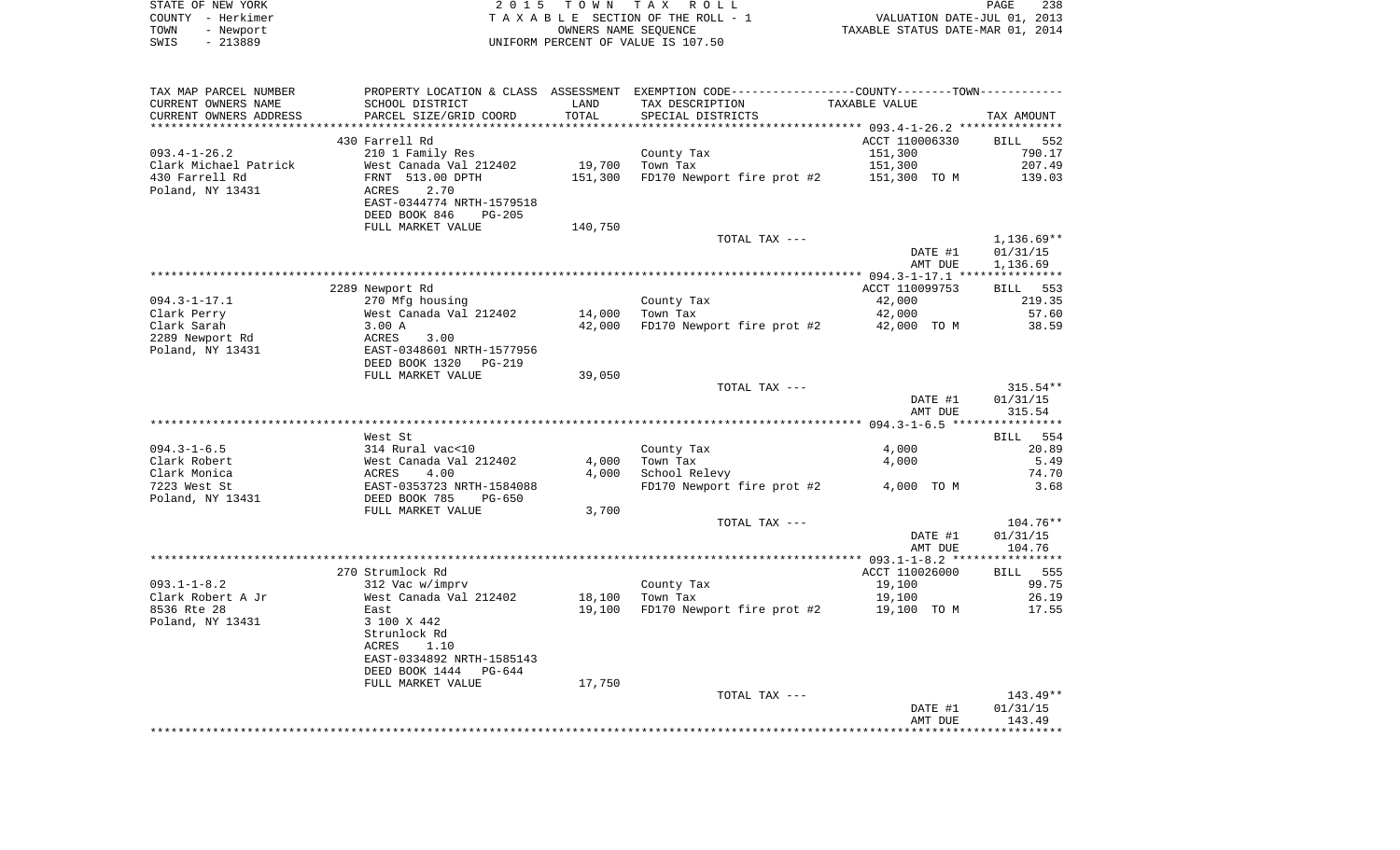|      | STATE OF NEW YORK | 2015 TOWN TAX ROLL                 | 239<br>PAGE                      |  |
|------|-------------------|------------------------------------|----------------------------------|--|
|      | COUNTY - Herkimer | TAXABLE SECTION OF THE ROLL - 1    | VALUATION DATE-JUL 01, 2013      |  |
| TOWN | - Newport         | OWNERS NAME SEOUENCE               | TAXABLE STATUS DATE-MAR 01, 2014 |  |
| SWIS | - 213889          | UNIFORM PERCENT OF VALUE IS 107.50 |                                  |  |

| TAX MAP PARCEL NUMBER  |                             |         | PROPERTY LOCATION & CLASS ASSESSMENT EXEMPTION CODE---------------COUNTY-------TOWN---------- |                |              |
|------------------------|-----------------------------|---------|-----------------------------------------------------------------------------------------------|----------------|--------------|
| CURRENT OWNERS NAME    | SCHOOL DISTRICT             | LAND    | TAX DESCRIPTION                                                                               | TAXABLE VALUE  |              |
| CURRENT OWNERS ADDRESS | PARCEL SIZE/GRID COORD      | TOTAL   | SPECIAL DISTRICTS                                                                             |                | TAX AMOUNT   |
|                        |                             |         |                                                                                               |                |              |
|                        | 1743 Newport Rd             |         |                                                                                               |                | BILL<br>556  |
| $093.4 - 1 - 12.8$     | 240 Rural res               |         | County Tax                                                                                    | 163,000        | 851.28       |
| Clark Steven           | West Canada Val 212402      | 42,500  | Town Tax                                                                                      | 163,000        | 223.54       |
| Clark Linda            | North                       | 163,000 | FD170 Newport fire prot #2                                                                    | 163,000 TO M   | 149.78       |
| 1743 Newport Rd        | Newport Rd                  |         |                                                                                               |                |              |
| Poland, NY 13431       | 31.70 BANK<br>ACRES<br>135  |         |                                                                                               |                |              |
|                        | EAST-0339754 NRTH-1576594   |         |                                                                                               |                |              |
|                        | DEED BOOK 701<br>$PG-23$    |         |                                                                                               |                |              |
|                        |                             |         |                                                                                               |                |              |
|                        | FULL MARKET VALUE           | 151,650 |                                                                                               |                |              |
|                        |                             |         | TOTAL TAX ---                                                                                 |                | $1,224.60**$ |
|                        |                             |         |                                                                                               | DATE #1        | 01/31/15     |
|                        |                             |         |                                                                                               | AMT DUE        | 1,224.60     |
|                        |                             |         |                                                                                               |                | ************ |
|                        | Newport Gray Rd             |         |                                                                                               |                | BILL<br>557  |
| $094.1 - 1 - 32$       | 314 Rural vac<10            |         | County Tax                                                                                    | 4,000          | 20.89        |
| Clarke Louis F         | West Canada Val 212402      | 4,000   | Town Tax                                                                                      | 4,000          | 5.49         |
| Clarke Nancy           | 94.00 DPTH<br>FRNT          | 4,000   | FD170 Newport fire prot #2                                                                    | 4,000 TO M     | 3.68         |
| 3127 North St          | ACRES<br>2.60               |         |                                                                                               |                |              |
| Newport, NY 13416      | EAST-0355553 NRTH-1588925   |         |                                                                                               |                |              |
|                        | FULL MARKET VALUE           | 3,700   |                                                                                               |                |              |
|                        |                             |         | TOTAL TAX ---                                                                                 |                | $30.06**$    |
|                        |                             |         |                                                                                               | DATE #1        | 01/31/15     |
|                        |                             |         |                                                                                               | AMT DUE        | 30.06        |
|                        |                             |         |                                                                                               |                | ***********  |
|                        | Butler Rd                   |         |                                                                                               | ACCT 110000180 | BILL<br>558  |
| $099.2 - 3 - 9$        | 322 Rural vac>10            |         | County Tax                                                                                    | 40,000         | 208.90       |
| Clemente Jose          | West Canada Val 212402      | 40,000  | Town Tax                                                                                      | 40,000         | 54.86        |
| Pereira Leticia        | FRNT 529.90 DPTH            | 40,000  | School Relevy                                                                                 |                | 746.99       |
| 244 Mooney Pond Rd     | 20.00<br>ACRES              |         | FD170 Newport fire prot #2                                                                    | 40,000 TO M    | 36.76        |
| Selden, NY 11784       | EAST-0341442 NRTH-1573504   |         |                                                                                               |                |              |
|                        | DEED BOOK 1188<br>PG-483    |         |                                                                                               |                |              |
|                        | FULL MARKET VALUE           | 37,200  |                                                                                               |                |              |
|                        |                             |         | TOTAL TAX ---                                                                                 |                | 1,047.51**   |
|                        |                             |         |                                                                                               | DATE #1        | 01/31/15     |
|                        |                             |         |                                                                                               | AMT DUE        | 1,047.51     |
|                        |                             |         |                                                                                               |                |              |
|                        | West St                     |         |                                                                                               | ACCT 110000960 | BILL 559     |
| $094.3 - 1 - 3$        | 210 1 Family Res            |         | County Tax                                                                                    | 120,700        | 630.36       |
| Clifford Robt          | West Canada Val 212402      | 18,500  | Town Tax                                                                                      | 120,700        | 165.53       |
|                        |                             |         |                                                                                               |                |              |
| Clifford Veronica      | $\mathbf E$                 | 120,700 | FD170 Newport fire prot #2                                                                    | 120,700 TO M   | 110.91       |
| West St                | $\mathbf{3}$<br>$1/2A+17$ ' |         |                                                                                               |                |              |
| PO Box 182             | W St                        |         |                                                                                               |                |              |
| Newport, NY 13416      | FRNT 117.00 DPTH 320.00     |         |                                                                                               |                |              |
|                        | 1.52<br>ACRES               |         |                                                                                               |                |              |
|                        | EAST-0354767 NRTH-1583726   |         |                                                                                               |                |              |
|                        | DEED BOOK 00565 PG-00611    |         |                                                                                               |                |              |
|                        | FULL MARKET VALUE           | 112,300 |                                                                                               |                |              |
|                        |                             |         | TOTAL TAX ---                                                                                 |                | 906.80**     |
|                        |                             |         |                                                                                               | DATE #1        | 01/31/15     |
|                        |                             |         |                                                                                               | AMT DUE        | 906.80       |
|                        |                             |         |                                                                                               |                |              |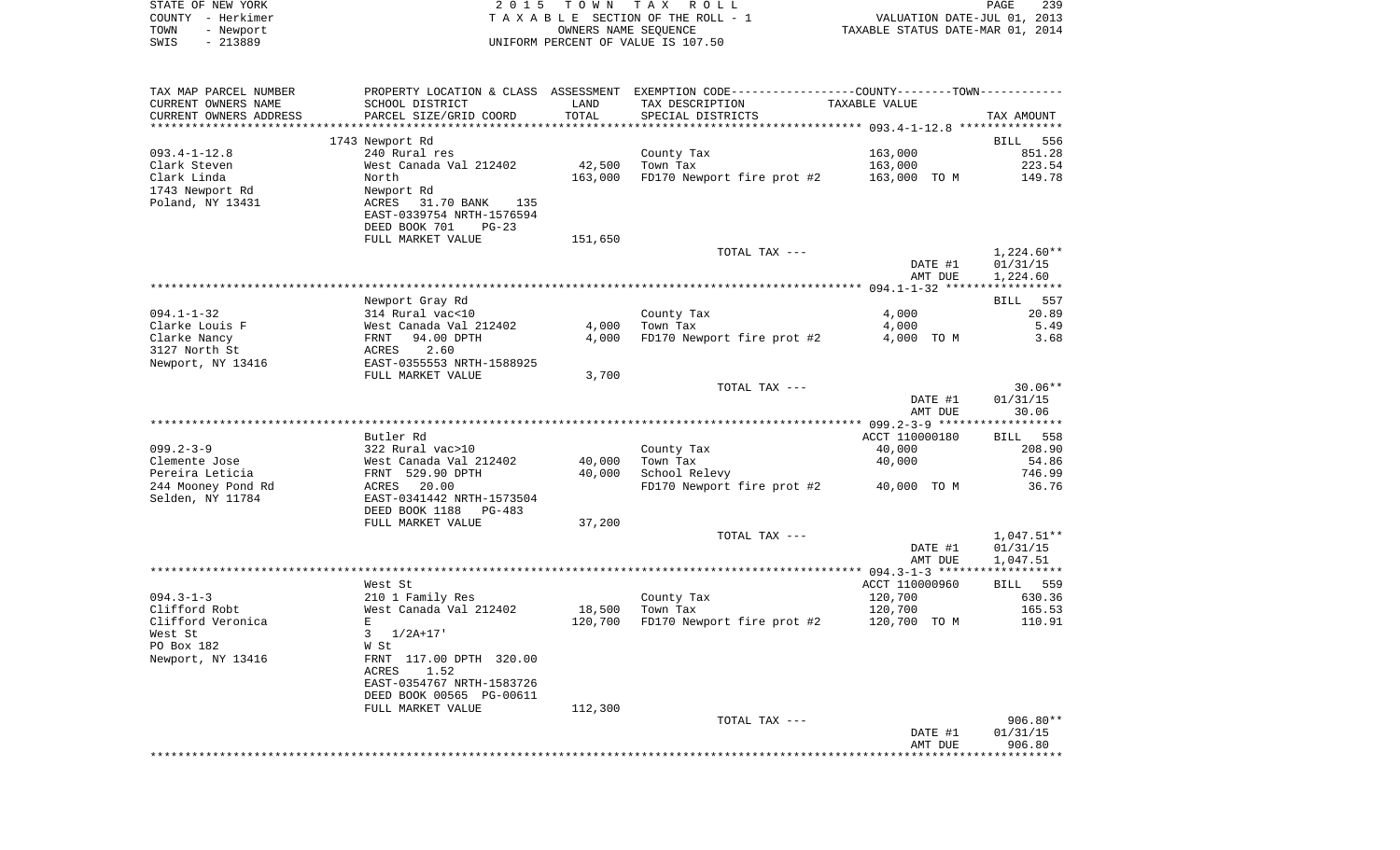|      | STATE OF NEW YORK | 2015 TOWN TAX ROLL                 | 240<br><b>PAGE</b>               |
|------|-------------------|------------------------------------|----------------------------------|
|      | COUNTY - Herkimer | TAXABLE SECTION OF THE ROLL - 1    | VALUATION DATE-JUL 01, 2013      |
| TOWN | - Newport         | OWNERS NAME SEOUENCE               | TAXABLE STATUS DATE-MAR 01, 2014 |
| SWIS | - 213889          | UNIFORM PERCENT OF VALUE IS 107.50 |                                  |

| TAX MAP PARCEL NUMBER     |                           |         | PROPERTY LOCATION & CLASS ASSESSMENT EXEMPTION CODE----------------COUNTY-------TOWN---------- |                |              |
|---------------------------|---------------------------|---------|------------------------------------------------------------------------------------------------|----------------|--------------|
| CURRENT OWNERS NAME       | SCHOOL DISTRICT           | LAND    | TAX DESCRIPTION                                                                                | TAXABLE VALUE  |              |
| CURRENT OWNERS ADDRESS    | PARCEL SIZE/GRID COORD    | TOTAL   | SPECIAL DISTRICTS                                                                              |                | TAX AMOUNT   |
| ************************* |                           |         |                                                                                                |                |              |
|                           | 420 North Gage Rd         |         |                                                                                                | ACCT 110026030 | 560<br>BILL  |
| $093.2 - 1 - 18$          | 210 1 Family Res          |         | County Tax                                                                                     | 118,100        | 616.78       |
| Coe Kenneth David         | Poland Central 213803     | 16,600  | Town Tax                                                                                       | 118,100        | 161.96       |
| Coe Marie Coe             | South                     | 118,100 | School Relevy                                                                                  |                | 1,174.12     |
| 420 North Gage Rd         | 208 X 183                 |         | FD160 Newport fire prot#1 118,100 TO M                                                         |                | 85.43        |
| Poland, NY 13431          | North Gage Rd             |         |                                                                                                |                |              |
|                           | FRNT 208.71 DPTH 183.71   |         |                                                                                                |                |              |
|                           | EAST-0341347 NRTH-1590708 |         |                                                                                                |                |              |
|                           | DEED BOOK 842<br>PG-512   |         |                                                                                                |                |              |
|                           | FULL MARKET VALUE         | 109,850 |                                                                                                |                |              |
|                           |                           |         | TOTAL TAX ---                                                                                  |                | $2,038.29**$ |
|                           |                           |         |                                                                                                | DATE #1        | 01/31/15     |
|                           |                           |         |                                                                                                | AMT DUE        | 2,038.29     |
|                           |                           |         |                                                                                                |                |              |
|                           | 149 North Gage Rd         |         |                                                                                                | ACCT 110006570 | BILL 561     |
| $088.4 - 1 - 26$          | 120 Field crops           |         | County Tax                                                                                     | 259,000        | 1,352.64     |
| Coe Richard               | Poland Central 213803     | 130,000 | Town Tax                                                                                       | 259,000        | 355.19       |
| Prestel Grace             | 1trl 181.90A              | 259,000 | FD160 Newport fire prot#1                                                                      | 259,000 TO M   | 187.35       |
| 153 North Gage Rd         | Co Rd 65                  |         |                                                                                                |                |              |
| Poland, NY 13431          | ACRES 181.90              |         |                                                                                                |                |              |
|                           | EAST-0339031 NRTH-1594908 |         |                                                                                                |                |              |
|                           | DEED BOOK 1484 PG-396     |         |                                                                                                |                |              |
|                           | FULL MARKET VALUE         | 240,950 |                                                                                                |                |              |
|                           |                           |         | TOTAL TAX ---                                                                                  |                | 1,895.18**   |
|                           |                           |         |                                                                                                | DATE #1        | 01/31/15     |
|                           |                           |         |                                                                                                | AMT DUE        | 1,895.18     |
|                           |                           |         |                                                                                                |                |              |
|                           | Strumlock Rd              |         |                                                                                                | ACCT 110025450 | BILL 562     |
| $088.4 - 1 - 33.1$        | 314 Rural vac<10          |         | County Tax                                                                                     | 11,200         | 58.49        |
| Coe Richard Jr            | Poland Central 213803     | 11,200  | Town Tax                                                                                       | 11,200         | 15.36        |
| 509 Burrows Rd            | South                     | 11,200  | FD160 Newport fire prot#1 11,200 TO M                                                          |                | 8.10         |
| West Winfield, NY 13491   | 3.00a                     |         |                                                                                                |                |              |
|                           | Stromlock Rd              |         |                                                                                                |                |              |
|                           | FRNT 380.00 DPTH          |         |                                                                                                |                |              |
|                           | ACRES<br>2.20             |         |                                                                                                |                |              |
|                           | EAST-0303430 NRTH-1168355 |         |                                                                                                |                |              |
|                           | DEED BOOK 866<br>PG-282   |         |                                                                                                |                |              |
|                           | FULL MARKET VALUE         | 10,400  |                                                                                                |                |              |
|                           |                           |         | TOTAL TAX ---                                                                                  |                | $81.95**$    |
|                           |                           |         |                                                                                                | DATE #1        | 01/31/15     |
|                           |                           |         |                                                                                                | AMT DUE        | 81.95        |
|                           |                           |         |                                                                                                |                |              |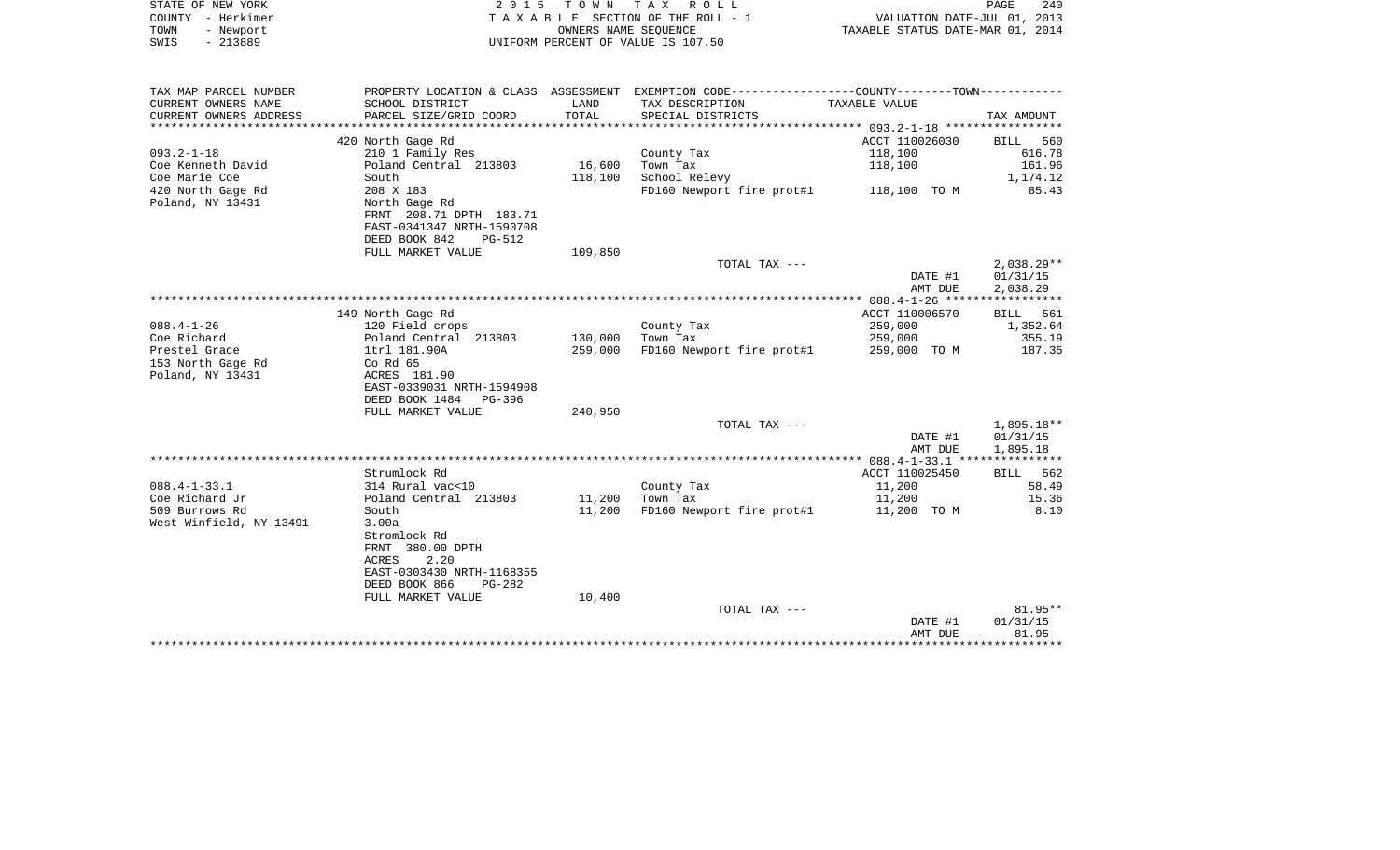| STATE OF NEW YORK | 2015 TOWN TAX ROLL                 |                                  | PAGE | 241 |
|-------------------|------------------------------------|----------------------------------|------|-----|
| COUNTY - Herkimer | TAXABLE SECTION OF THE ROLL - 1    | VALUATION DATE-JUL 01, 2013      |      |     |
| TOWN<br>- Newport | OWNERS NAME SEOUENCE               | TAXABLE STATUS DATE-MAR 01, 2014 |      |     |
| $-213889$<br>SWIS | UNIFORM PERCENT OF VALUE IS 107.50 |                                  |      |     |

| TAX MAP PARCEL NUMBER  | PROPERTY LOCATION & CLASS ASSESSMENT |        |                            |                              |                    |
|------------------------|--------------------------------------|--------|----------------------------|------------------------------|--------------------|
| CURRENT OWNERS NAME    | SCHOOL DISTRICT                      | LAND   | TAX DESCRIPTION            | TAXABLE VALUE                |                    |
| CURRENT OWNERS ADDRESS | PARCEL SIZE/GRID COORD               | TOTAL  | SPECIAL DISTRICTS          |                              | TAX AMOUNT         |
|                        |                                      |        |                            |                              |                    |
|                        | Butler Rd                            |        |                            | ACCT 110004440               | 563<br>BILL        |
| $099.2 - 1 - 5.1$      | 321 Abandoned ag                     |        | County Tax                 | 10,000                       | 52.23              |
| Coffin Jason           | West Canada Val 212402               | 10,000 | Town Tax                   | 10,000                       | 13.71              |
| 502 Butler Rd          | Life Use                             | 10,000 | FD170 Newport fire prot #2 | 10,000 TO M                  | 9.19               |
| Poland, NY 13431       | Co Rd 88                             |        |                            |                              |                    |
|                        | FRNT 778.00 DPTH                     |        |                            |                              |                    |
|                        | 4.20<br>ACRES                        |        |                            |                              |                    |
|                        | EAST-0347335 NRTH-1574530            |        |                            |                              |                    |
|                        | DEED BOOK 1385<br>PG-142             |        |                            |                              |                    |
|                        | FULL MARKET VALUE                    | 9,300  |                            |                              |                    |
|                        |                                      |        | TOTAL TAX ---              |                              | $75.13**$          |
|                        |                                      |        |                            | DATE #1                      | 01/31/15           |
|                        |                                      |        |                            | AMT DUE                      | 75.13              |
|                        |                                      |        |                            |                              |                    |
|                        | Butler Rd                            |        |                            | ACCT 110026045               | BILL 564           |
| $099.2 - 1 - 8.7$      | 322 Rural vac>10                     |        | County Tax                 | 12,900                       | 67.37              |
| Coffin Jason           | West Canada Val 212402               | 12,900 | Town Tax                   | 12,900                       | 17.69              |
| 502 Butler Rd          | South                                | 12,900 | FD170 Newport fire prot #2 | 12,900 TO M                  | 11.85              |
| Poland, NY 13431       | 31.40a                               |        |                            |                              |                    |
|                        | Butler Rd                            |        |                            |                              |                    |
|                        | ACRES<br>18.00                       |        |                            |                              |                    |
|                        | EAST-0347862 NRTH-1573723            |        |                            |                              |                    |
|                        | DEED BOOK 1515<br>PG-997             |        |                            |                              |                    |
|                        | FULL MARKET VALUE                    | 12,000 |                            |                              |                    |
|                        |                                      |        | TOTAL TAX ---              |                              | $96.91**$          |
|                        |                                      |        |                            | DATE #1                      | 01/31/15           |
|                        |                                      |        |                            |                              |                    |
|                        |                                      |        |                            | AMT DUE                      | 96.91              |
|                        | 502 Butler Rd                        |        |                            |                              |                    |
| $099.2 - 1 - 5.2$      | 270 Mfg housing                      |        | County Tax                 | 76,000                       | BILL 565<br>396.91 |
|                        |                                      |        |                            |                              |                    |
| Coffin Jason M         | West Canada Val 212402               | 14,000 | Town Tax                   | 76,000                       | 104.23             |
| 502 Butler Rd          | FRNT 224.00 DPTH                     | 76,000 | FD170 Newport fire prot #2 | 76,000 TO M                  | 69.84              |
| Poland, NY 13431       | 2.70<br>ACRES                        |        |                            |                              |                    |
|                        | EAST-0347646 NRTH-1574404            |        |                            |                              |                    |
|                        | DEED BOOK 891<br>PG-70               |        |                            |                              |                    |
|                        | FULL MARKET VALUE                    | 70,700 |                            |                              |                    |
|                        |                                      |        | TOTAL TAX ---              |                              | 570.98**           |
|                        |                                      |        |                            | DATE #1                      | 01/31/15           |
|                        |                                      |        |                            | AMT DUE                      | 570.98             |
|                        |                                      |        |                            | **************************** |                    |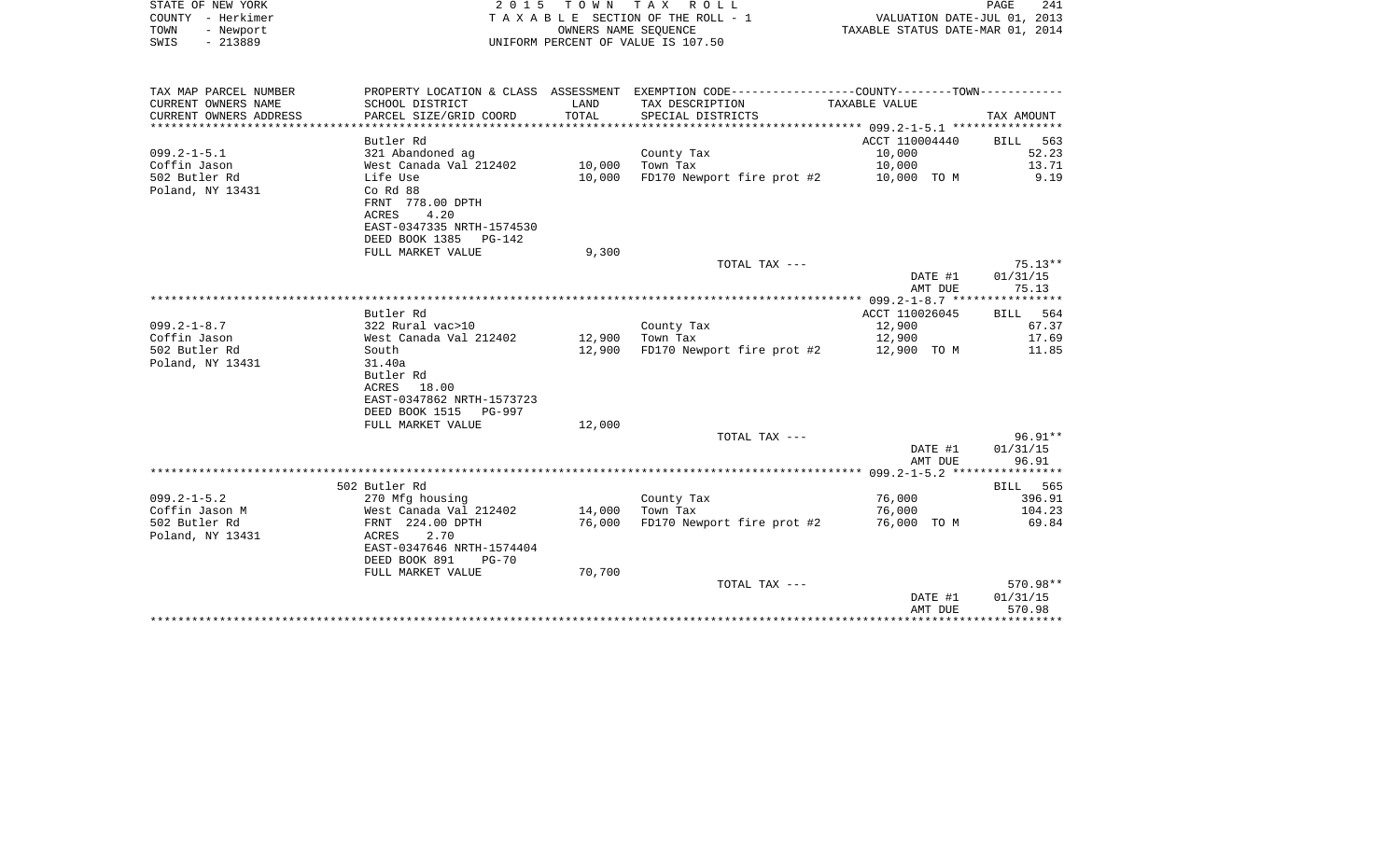| STATE OF NEW YORK | 2015 TOWN TAX ROLL<br>PAGE                                     | 242 |
|-------------------|----------------------------------------------------------------|-----|
| COUNTY - Herkimer | VALUATION DATE-JUL 01, 2013<br>TAXABLE SECTION OF THE ROLL - 1 |     |
| TOWN<br>- Newport | TAXABLE STATUS DATE-MAR 01, 2014<br>OWNERS NAME SEOUENCE       |     |
| $-213889$<br>SWIS | UNIFORM PERCENT OF VALUE IS 107.50                             |     |

| TAX MAP PARCEL NUMBER  |                                 |              | PROPERTY LOCATION & CLASS ASSESSMENT EXEMPTION CODE---------------COUNTY-------TOWN---------- |                                                   |              |
|------------------------|---------------------------------|--------------|-----------------------------------------------------------------------------------------------|---------------------------------------------------|--------------|
| CURRENT OWNERS NAME    | SCHOOL DISTRICT                 | LAND         | TAX DESCRIPTION                                                                               | TAXABLE VALUE                                     |              |
| CURRENT OWNERS ADDRESS | PARCEL SIZE/GRID COORD          | <b>TOTAL</b> | SPECIAL DISTRICTS                                                                             |                                                   | TAX AMOUNT   |
|                        |                                 |              | *******************************                                                               | ******************** 100.1-1-15.3 *************** |              |
|                        | 687 Cook Hill Rd                |              |                                                                                               | ACCT 110006000                                    | BILL 566     |
| $100.1 - 1 - 15.3$     | 210 1 Family Res                |              | County Tax                                                                                    | 181,600                                           | 948.41       |
| Coleman Josephine E    | West Canada Val 212402          | 19,900       | Town Tax                                                                                      | 181,600                                           | 249.04       |
| Coleman Robert I       | FRNT 401.00 DPTH                | 181,600      | FD170 Newport fire prot #2                                                                    | 181,600 TO M                                      | 166.87       |
| 687 Cook Hill Rd       | 2.90<br>ACRES                   |              |                                                                                               |                                                   |              |
| PO Box 105             | EAST-0353483 NRTH-1570638       |              |                                                                                               |                                                   |              |
|                        |                                 |              |                                                                                               |                                                   |              |
| Newport, NY 13416      | DEED BOOK 905<br>$PG-220$       |              |                                                                                               |                                                   |              |
|                        | FULL MARKET VALUE               | 168,950      |                                                                                               |                                                   |              |
|                        |                                 |              | TOTAL TAX ---                                                                                 |                                                   | $1,364.32**$ |
|                        |                                 |              |                                                                                               | DATE #1                                           | 01/31/15     |
|                        |                                 |              |                                                                                               | AMT DUE                                           | 1,364.32     |
|                        |                                 |              |                                                                                               |                                                   |              |
|                        | Butler Rd                       |              |                                                                                               | ACCT 110000180                                    | BILL 567     |
| $099.2 - 3 - 8$        | 210 1 Family Res                |              | County Tax                                                                                    | 53,000                                            | 276.79       |
| Colony Melvin T Jr     | West Canada Val 212402          | 21,300       | Town Tax                                                                                      | 53,000                                            | 72.68        |
| 172 Butler Rd          | 2.00<br>ACRES                   | 53,000       | School Relevy                                                                                 |                                                   | 989.77       |
| Poland, NY 13431       | EAST-0341003 NRTH-1574190       |              | FD170 Newport fire prot #2                                                                    | 53,000 TO M                                       | 48.70        |
|                        | DEED BOOK 1513<br><b>PG-508</b> |              |                                                                                               |                                                   |              |
|                        | FULL MARKET VALUE               | 49,302       |                                                                                               |                                                   |              |
|                        |                                 |              | TOTAL TAX ---                                                                                 |                                                   | 1,387.94**   |
|                        |                                 |              |                                                                                               |                                                   |              |
|                        |                                 |              |                                                                                               | DATE #1                                           | 01/31/15     |
|                        |                                 |              |                                                                                               | AMT DUE                                           | 1,387.94     |
|                        |                                 |              |                                                                                               |                                                   |              |
|                        | 1862 Newport Rd                 |              |                                                                                               |                                                   | BILL 568     |
| $099.2 - 1 - 1.6$      | 210 1 Family Res                |              | County Tax                                                                                    | 148,000                                           | 772.94       |
| Colony Michael B       | West Canada Val 212402          | 21,000       | Town Tax                                                                                      | 148,000                                           | 202.97       |
| Colony Bonnie L        | FRNT 250.00 DPTH                | 148,000      | FD170 Newport fire prot #2                                                                    | 148,000 TO M                                      | 136.00       |
| 1862 Newport Rd        | 4.00<br>ACRES                   |              |                                                                                               |                                                   |              |
| Poland, NY 13431-1711  | EAST-0341116 NRTH-1575274       |              |                                                                                               |                                                   |              |
|                        | DEED BOOK 923<br>PG-136         |              |                                                                                               |                                                   |              |
|                        | FULL MARKET VALUE               | 137,674      |                                                                                               |                                                   |              |
|                        |                                 |              | TOTAL TAX ---                                                                                 |                                                   | $1,111.91**$ |
|                        |                                 |              |                                                                                               | DATE #1                                           | 01/31/15     |
|                        |                                 |              |                                                                                               | AMT DUE                                           | 1,111.91     |
|                        |                                 |              |                                                                                               |                                                   |              |
|                        | 8443 State Route 28             |              |                                                                                               | ACCT 110001080                                    | BILL<br>569  |
| $088.4 - 2 - 41$       | 210 1 Family Res                |              | VETFUND CT 41101                                                                              | 2,000<br>2,000                                    |              |
| Coman William          | West Canada Val 212402          | 20,000       | County Tax                                                                                    | 127,900                                           | 667.96       |
|                        |                                 |              |                                                                                               |                                                   |              |
| 8443 Nys Rte 28        | $\mathbf{3}$<br>3A              | 129,900      | Town Tax                                                                                      | 127,900                                           | 175.40       |
| PO Box 532             | Rt 28 Camp Gr                   |              | FD170 Newport fire prot #2 129,900 TO M                                                       |                                                   | 119.37       |
| Newport, NY 13416      | 3.00<br>ACRES                   |              |                                                                                               |                                                   |              |
|                        | EAST-0346148 NRTH-1594826       |              |                                                                                               |                                                   |              |
|                        | DEED BOOK 00568 PG-00659        |              |                                                                                               |                                                   |              |
|                        | FULL MARKET VALUE               | 120,850      |                                                                                               |                                                   |              |
|                        |                                 |              | TOTAL TAX ---                                                                                 |                                                   | $962.73**$   |
|                        |                                 |              |                                                                                               | DATE #1                                           | 01/31/15     |
|                        |                                 |              |                                                                                               | AMT DUE                                           | 962.73       |
|                        |                                 |              |                                                                                               |                                                   |              |
|                        |                                 |              |                                                                                               |                                                   |              |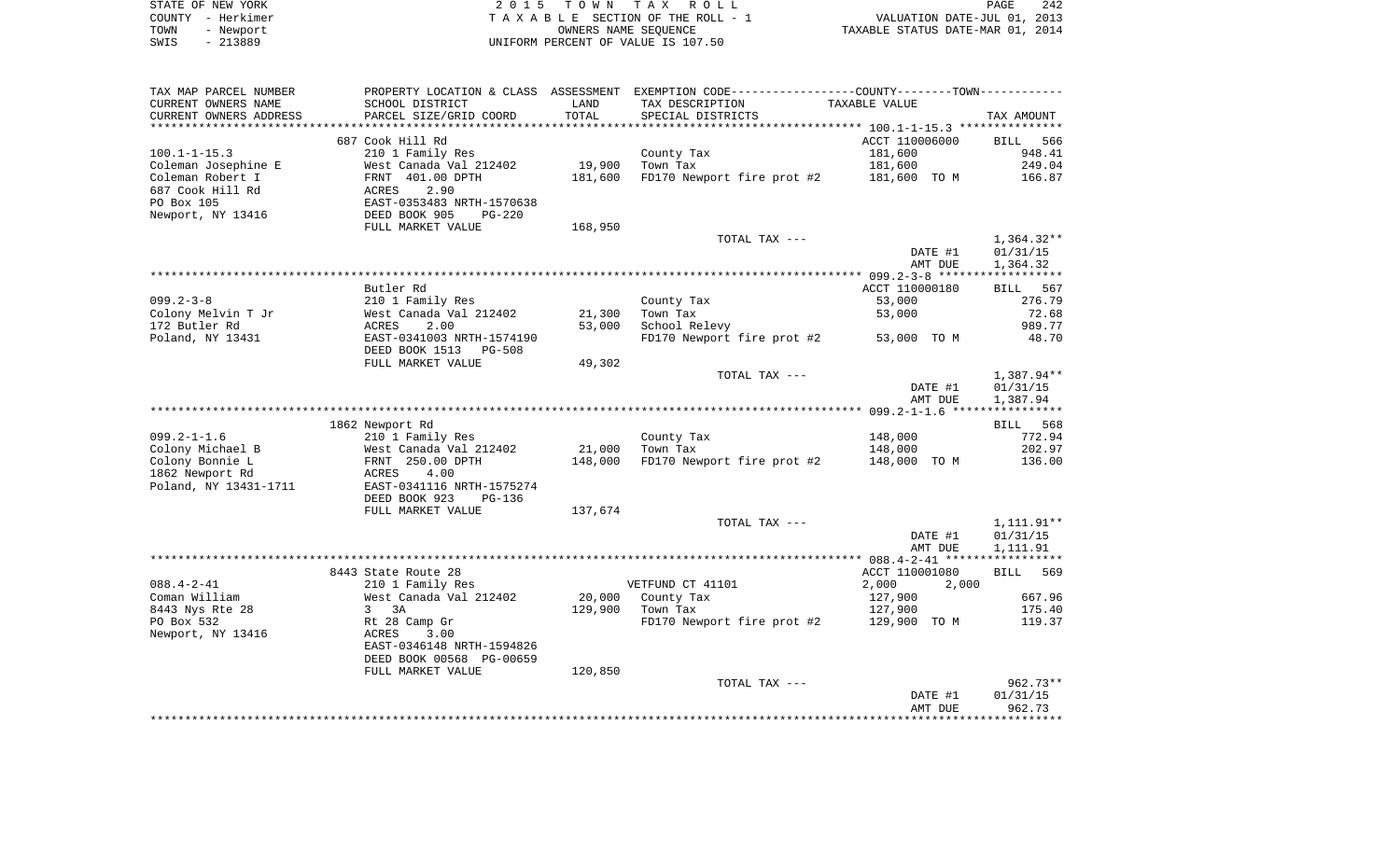| STATE OF NEW YORK<br>COUNTY - Herkimer<br>TOWN<br>- Newport | 2 0 1 5                                                                                                                    |                  | TOWN TAX ROLL<br>TAXABLE SECTION OF THE ROLL - 1<br>OWNERS NAME SEQUENCE                      | VALUATION DATE-JUL 01, 2013<br>TAXABLE STATUS DATE-MAR 01, 2014 | PAGE<br>243                         |
|-------------------------------------------------------------|----------------------------------------------------------------------------------------------------------------------------|------------------|-----------------------------------------------------------------------------------------------|-----------------------------------------------------------------|-------------------------------------|
| $-213889$<br>SWIS                                           |                                                                                                                            |                  | UNIFORM PERCENT OF VALUE IS 107.50                                                            |                                                                 |                                     |
| TAX MAP PARCEL NUMBER                                       |                                                                                                                            |                  | PROPERTY LOCATION & CLASS ASSESSMENT EXEMPTION CODE---------------COUNTY-------TOWN---------- |                                                                 |                                     |
| CURRENT OWNERS NAME<br>CURRENT OWNERS ADDRESS               | SCHOOL DISTRICT<br>PARCEL SIZE/GRID COORD                                                                                  | LAND<br>TOTAL    | TAX DESCRIPTION<br>SPECIAL DISTRICTS                                                          | TAXABLE VALUE                                                   | TAX AMOUNT                          |
| *************************                                   |                                                                                                                            |                  |                                                                                               |                                                                 |                                     |
| $088.4 - 2 - 42$<br>Coman William E<br>State Route 28       | State Route 28<br>314 Rural vac<10<br>West Canada Val 212402<br>Е                                                          | 10,900<br>10,900 | County Tax<br>Town Tax<br>FD170 Newport fire prot #2                                          | ACCT 110002550<br>10,900<br>10,900<br>10,900 TO M               | BILL 570<br>56.93<br>14.95<br>10.02 |
| PO Box 532<br>Newport, NY 13416                             | 24<br>Rt 28<br>ACRES<br>1.90                                                                                               |                  |                                                                                               |                                                                 |                                     |
| PRIOR OWNER ON 3/01/2014<br>Hamilton Douglas                | EAST-0345863 NRTH-1595065<br>DEED BOOK 1535<br>PG-400<br>FULL MARKET VALUE                                                 | 10,150           |                                                                                               |                                                                 |                                     |
|                                                             |                                                                                                                            |                  | TOTAL TAX ---                                                                                 | DATE #1<br>AMT DUE                                              | $81.90**$<br>01/31/15<br>81.90      |
|                                                             |                                                                                                                            |                  |                                                                                               |                                                                 |                                     |
| $093.4 - 1 - 21.5$<br>Comins Suzanne M                      | Newport Rd<br>314 Rural vac<10<br>West Canada Val 212402                                                                   | 10,500           | County Tax<br>Town Tax                                                                        | 10,500<br>10,500                                                | <b>BILL</b> 571<br>54.84<br>14.40   |
| PO Box 358<br>Middleville, NY 13406                         | West<br>200.00x500.00<br>FRNT 200.00 DPTH 500.00<br>3.20<br>ACRES<br>EAST-0342286 NRTH-1576330<br>DEED BOOK 1286<br>PG-335 | 10,500           | FD170 Newport fire prot #2                                                                    | 10,500 TO M                                                     | 9.65                                |
|                                                             | FULL MARKET VALUE                                                                                                          | 9,750            |                                                                                               |                                                                 |                                     |
|                                                             |                                                                                                                            |                  | TOTAL TAX ---                                                                                 | DATE #1<br>AMT DUE                                              | 78.89**<br>01/31/15<br>78.89        |
|                                                             |                                                                                                                            |                  |                                                                                               |                                                                 |                                     |
| $099.2 - 3 - 6$                                             | Butler Rd<br>312 Vac w/imprv                                                                                               |                  | County Tax                                                                                    | ACCT 110000180<br>54,300                                        | BILL 572<br>283.58                  |
| Competiello John J<br>100 Rowland Ave<br>Clifton, NJ 07012  | West Canada Val 212402<br>FRNT 497.30 DPTH<br>ACRES<br>10.00<br>EAST-0340243 NRTH-1574282                                  | 32,300<br>54,300 | Town Tax<br>FD170 Newport fire prot #2                                                        | 54,300<br>54,300 TO M                                           | 74.47<br>49.90                      |

| EAST-0340243 NRTH-1574282 |        |               |         |            |
|---------------------------|--------|---------------|---------|------------|
| DEED BOOK 1247<br>PG-284  |        |               |         |            |
| FULL MARKET VALUE         | 50,500 |               |         |            |
|                           |        | TOTAL TAX --- |         | $407.95**$ |
|                           |        |               | DATE #1 | 01/31/15   |
|                           |        |               | AMT DUE | 407.95     |
|                           |        |               |         |            |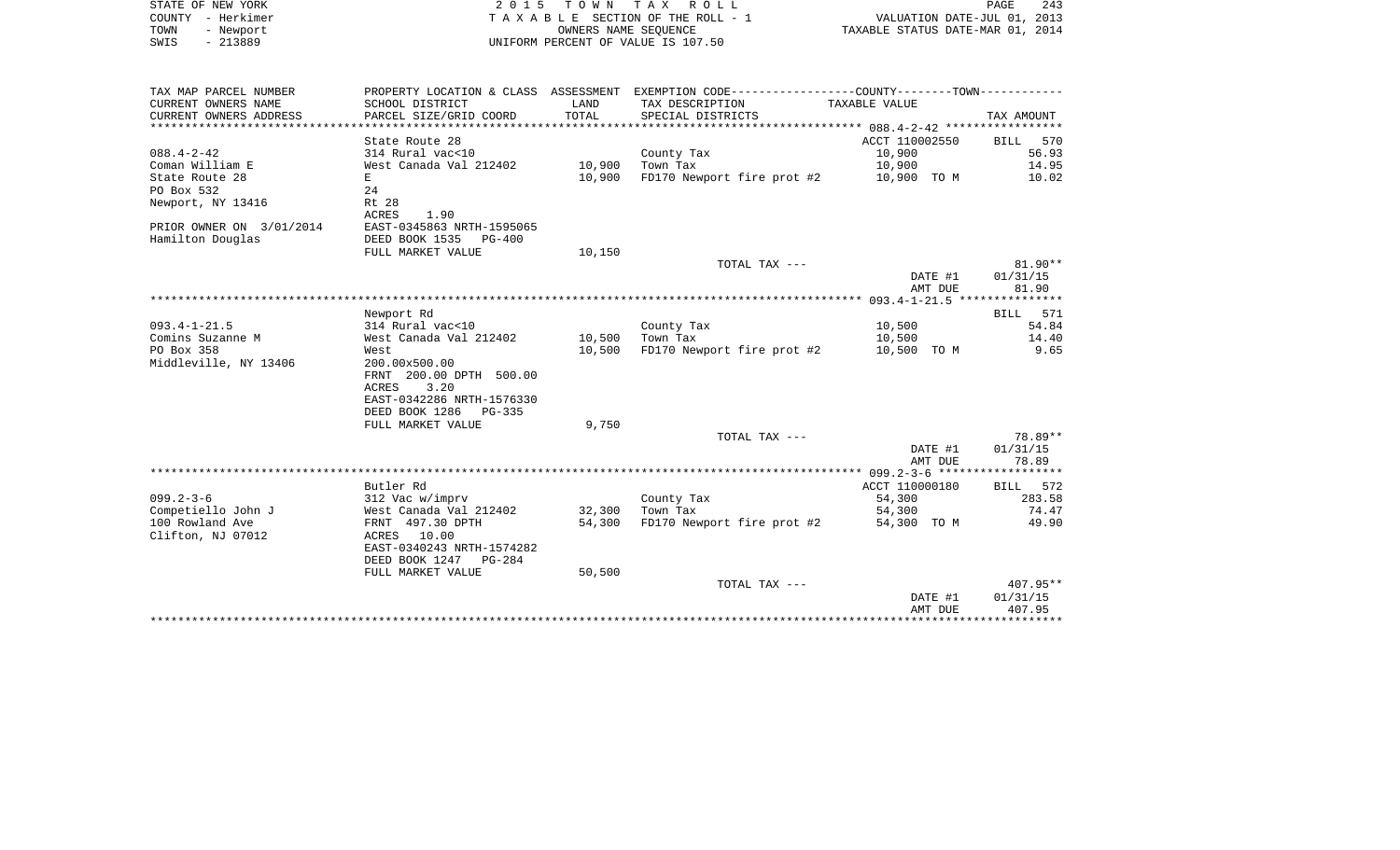|      | STATE OF NEW YORK | 2015 TOWN TAX ROLL                 | PAGE                             | 244 |
|------|-------------------|------------------------------------|----------------------------------|-----|
|      | COUNTY - Herkimer | TAXABLE SECTION OF THE ROLL - 1    | VALUATION DATE-JUL 01, 2013      |     |
| TOWN | - Newport         | OWNERS NAME SEOUENCE               | TAXABLE STATUS DATE-MAR 01, 2014 |     |
| SWIS | - 213889          | UNIFORM PERCENT OF VALUE IS 107.50 |                                  |     |

| CURRENT OWNERS NAME<br>SCHOOL DISTRICT<br>LAND<br>TAX DESCRIPTION<br>TAXABLE VALUE<br>CURRENT OWNERS ADDRESS<br>TOTAL<br>PARCEL SIZE/GRID COORD<br>SPECIAL DISTRICTS<br>TAX AMOUNT<br>**************************<br>White Creek Rd<br>573<br>BILL<br>$094.1 - 1 - 59.4$<br>210 1 Family Res<br>133,700<br>698.25<br>County Tax<br>18,600<br>183.35<br>Conley Daniel<br>West Canada Val 212402<br>Town Tax<br>133,700<br>FD170 Newport fire prot #2<br>Conley Marilyn<br>1.60a<br>133,700<br>133,700 TO M<br>122.86<br>White Creek Rd<br>White Creek Rd<br>Newport, NY 13416<br>FRNT 188.70 DPTH<br>ACRES<br>1.60 BANK<br>184<br>EAST-0360684 NRTH-1585602<br>DEED BOOK 770<br>$PG-630$<br>FULL MARKET VALUE<br>124,350<br>$1,004.46**$<br>TOTAL TAX ---<br>01/31/15<br>DATE #1<br>1,004.46<br>AMT DUE<br>301 Old State Rd<br>ACCT 110008910<br>BILL 574<br>$094.1 - 2 - 24$<br>220 2 Family Res<br>County Tax<br>140,400<br>733.25<br>192.54<br>Conte Jeffrey F<br>West Canada Val 212402<br>13,900<br>Town Tax<br>140,400<br>Conte Emaline P<br>140,400<br>FD170 Newport fire prot #2<br>129.01<br>W<br>140,400 TO M<br>301 Old State Rd<br>5<br>.68A<br>Poland, NY 13431<br>Co Rd200<br>FRNT 175.50 DPTH<br>ACRES<br>0.65<br>EAST-0349427 NRTH-1588479<br>DEED BOOK 907<br>$PG-236$<br>FULL MARKET VALUE<br>130,600<br>TOTAL TAX ---<br>$1,054.80**$<br>DATE #1<br>01/31/15<br>1,054.80<br>AMT DUE<br>7586 First St<br>BILL 575<br>646.55<br>$094.1 - 1 - 22.2$<br>210 1 Family Res<br>County Tax<br>123,800<br>West Canada Val 212402<br>17,500<br>169.78<br>Cook Diane<br>Town Tax<br>123,800<br>7586 First St<br>First St<br>123,800<br>FD170 Newport fire prot #2<br>123,800 TO M<br>113.76<br>Newport, NY 13416<br>ACRES<br>0.96<br>EAST-0353473 NRTH-1588862<br>DEED BOOK 702<br>$PG-178$<br>FULL MARKET VALUE<br>115,150<br>$930.09**$<br>TOTAL TAX ---<br>01/31/15<br>DATE #1<br>930.09<br>AMT DUE | TAX MAP PARCEL NUMBER | PROPERTY LOCATION & CLASS | ASSESSMENT |  |  |
|--------------------------------------------------------------------------------------------------------------------------------------------------------------------------------------------------------------------------------------------------------------------------------------------------------------------------------------------------------------------------------------------------------------------------------------------------------------------------------------------------------------------------------------------------------------------------------------------------------------------------------------------------------------------------------------------------------------------------------------------------------------------------------------------------------------------------------------------------------------------------------------------------------------------------------------------------------------------------------------------------------------------------------------------------------------------------------------------------------------------------------------------------------------------------------------------------------------------------------------------------------------------------------------------------------------------------------------------------------------------------------------------------------------------------------------------------------------------------------------------------------------------------------------------------------------------------------------------------------------------------------------------------------------------------------------------------------------------------------------------------------------------------------------------------------------------------------------------------------------------------------------------------------------|-----------------------|---------------------------|------------|--|--|
|                                                                                                                                                                                                                                                                                                                                                                                                                                                                                                                                                                                                                                                                                                                                                                                                                                                                                                                                                                                                                                                                                                                                                                                                                                                                                                                                                                                                                                                                                                                                                                                                                                                                                                                                                                                                                                                                                                              |                       |                           |            |  |  |
|                                                                                                                                                                                                                                                                                                                                                                                                                                                                                                                                                                                                                                                                                                                                                                                                                                                                                                                                                                                                                                                                                                                                                                                                                                                                                                                                                                                                                                                                                                                                                                                                                                                                                                                                                                                                                                                                                                              |                       |                           |            |  |  |
|                                                                                                                                                                                                                                                                                                                                                                                                                                                                                                                                                                                                                                                                                                                                                                                                                                                                                                                                                                                                                                                                                                                                                                                                                                                                                                                                                                                                                                                                                                                                                                                                                                                                                                                                                                                                                                                                                                              |                       |                           |            |  |  |
|                                                                                                                                                                                                                                                                                                                                                                                                                                                                                                                                                                                                                                                                                                                                                                                                                                                                                                                                                                                                                                                                                                                                                                                                                                                                                                                                                                                                                                                                                                                                                                                                                                                                                                                                                                                                                                                                                                              |                       |                           |            |  |  |
|                                                                                                                                                                                                                                                                                                                                                                                                                                                                                                                                                                                                                                                                                                                                                                                                                                                                                                                                                                                                                                                                                                                                                                                                                                                                                                                                                                                                                                                                                                                                                                                                                                                                                                                                                                                                                                                                                                              |                       |                           |            |  |  |
|                                                                                                                                                                                                                                                                                                                                                                                                                                                                                                                                                                                                                                                                                                                                                                                                                                                                                                                                                                                                                                                                                                                                                                                                                                                                                                                                                                                                                                                                                                                                                                                                                                                                                                                                                                                                                                                                                                              |                       |                           |            |  |  |
|                                                                                                                                                                                                                                                                                                                                                                                                                                                                                                                                                                                                                                                                                                                                                                                                                                                                                                                                                                                                                                                                                                                                                                                                                                                                                                                                                                                                                                                                                                                                                                                                                                                                                                                                                                                                                                                                                                              |                       |                           |            |  |  |
|                                                                                                                                                                                                                                                                                                                                                                                                                                                                                                                                                                                                                                                                                                                                                                                                                                                                                                                                                                                                                                                                                                                                                                                                                                                                                                                                                                                                                                                                                                                                                                                                                                                                                                                                                                                                                                                                                                              |                       |                           |            |  |  |
|                                                                                                                                                                                                                                                                                                                                                                                                                                                                                                                                                                                                                                                                                                                                                                                                                                                                                                                                                                                                                                                                                                                                                                                                                                                                                                                                                                                                                                                                                                                                                                                                                                                                                                                                                                                                                                                                                                              |                       |                           |            |  |  |
|                                                                                                                                                                                                                                                                                                                                                                                                                                                                                                                                                                                                                                                                                                                                                                                                                                                                                                                                                                                                                                                                                                                                                                                                                                                                                                                                                                                                                                                                                                                                                                                                                                                                                                                                                                                                                                                                                                              |                       |                           |            |  |  |
|                                                                                                                                                                                                                                                                                                                                                                                                                                                                                                                                                                                                                                                                                                                                                                                                                                                                                                                                                                                                                                                                                                                                                                                                                                                                                                                                                                                                                                                                                                                                                                                                                                                                                                                                                                                                                                                                                                              |                       |                           |            |  |  |
|                                                                                                                                                                                                                                                                                                                                                                                                                                                                                                                                                                                                                                                                                                                                                                                                                                                                                                                                                                                                                                                                                                                                                                                                                                                                                                                                                                                                                                                                                                                                                                                                                                                                                                                                                                                                                                                                                                              |                       |                           |            |  |  |
|                                                                                                                                                                                                                                                                                                                                                                                                                                                                                                                                                                                                                                                                                                                                                                                                                                                                                                                                                                                                                                                                                                                                                                                                                                                                                                                                                                                                                                                                                                                                                                                                                                                                                                                                                                                                                                                                                                              |                       |                           |            |  |  |
|                                                                                                                                                                                                                                                                                                                                                                                                                                                                                                                                                                                                                                                                                                                                                                                                                                                                                                                                                                                                                                                                                                                                                                                                                                                                                                                                                                                                                                                                                                                                                                                                                                                                                                                                                                                                                                                                                                              |                       |                           |            |  |  |
|                                                                                                                                                                                                                                                                                                                                                                                                                                                                                                                                                                                                                                                                                                                                                                                                                                                                                                                                                                                                                                                                                                                                                                                                                                                                                                                                                                                                                                                                                                                                                                                                                                                                                                                                                                                                                                                                                                              |                       |                           |            |  |  |
|                                                                                                                                                                                                                                                                                                                                                                                                                                                                                                                                                                                                                                                                                                                                                                                                                                                                                                                                                                                                                                                                                                                                                                                                                                                                                                                                                                                                                                                                                                                                                                                                                                                                                                                                                                                                                                                                                                              |                       |                           |            |  |  |
|                                                                                                                                                                                                                                                                                                                                                                                                                                                                                                                                                                                                                                                                                                                                                                                                                                                                                                                                                                                                                                                                                                                                                                                                                                                                                                                                                                                                                                                                                                                                                                                                                                                                                                                                                                                                                                                                                                              |                       |                           |            |  |  |
|                                                                                                                                                                                                                                                                                                                                                                                                                                                                                                                                                                                                                                                                                                                                                                                                                                                                                                                                                                                                                                                                                                                                                                                                                                                                                                                                                                                                                                                                                                                                                                                                                                                                                                                                                                                                                                                                                                              |                       |                           |            |  |  |
|                                                                                                                                                                                                                                                                                                                                                                                                                                                                                                                                                                                                                                                                                                                                                                                                                                                                                                                                                                                                                                                                                                                                                                                                                                                                                                                                                                                                                                                                                                                                                                                                                                                                                                                                                                                                                                                                                                              |                       |                           |            |  |  |
|                                                                                                                                                                                                                                                                                                                                                                                                                                                                                                                                                                                                                                                                                                                                                                                                                                                                                                                                                                                                                                                                                                                                                                                                                                                                                                                                                                                                                                                                                                                                                                                                                                                                                                                                                                                                                                                                                                              |                       |                           |            |  |  |
|                                                                                                                                                                                                                                                                                                                                                                                                                                                                                                                                                                                                                                                                                                                                                                                                                                                                                                                                                                                                                                                                                                                                                                                                                                                                                                                                                                                                                                                                                                                                                                                                                                                                                                                                                                                                                                                                                                              |                       |                           |            |  |  |
|                                                                                                                                                                                                                                                                                                                                                                                                                                                                                                                                                                                                                                                                                                                                                                                                                                                                                                                                                                                                                                                                                                                                                                                                                                                                                                                                                                                                                                                                                                                                                                                                                                                                                                                                                                                                                                                                                                              |                       |                           |            |  |  |
|                                                                                                                                                                                                                                                                                                                                                                                                                                                                                                                                                                                                                                                                                                                                                                                                                                                                                                                                                                                                                                                                                                                                                                                                                                                                                                                                                                                                                                                                                                                                                                                                                                                                                                                                                                                                                                                                                                              |                       |                           |            |  |  |
|                                                                                                                                                                                                                                                                                                                                                                                                                                                                                                                                                                                                                                                                                                                                                                                                                                                                                                                                                                                                                                                                                                                                                                                                                                                                                                                                                                                                                                                                                                                                                                                                                                                                                                                                                                                                                                                                                                              |                       |                           |            |  |  |
|                                                                                                                                                                                                                                                                                                                                                                                                                                                                                                                                                                                                                                                                                                                                                                                                                                                                                                                                                                                                                                                                                                                                                                                                                                                                                                                                                                                                                                                                                                                                                                                                                                                                                                                                                                                                                                                                                                              |                       |                           |            |  |  |
|                                                                                                                                                                                                                                                                                                                                                                                                                                                                                                                                                                                                                                                                                                                                                                                                                                                                                                                                                                                                                                                                                                                                                                                                                                                                                                                                                                                                                                                                                                                                                                                                                                                                                                                                                                                                                                                                                                              |                       |                           |            |  |  |
|                                                                                                                                                                                                                                                                                                                                                                                                                                                                                                                                                                                                                                                                                                                                                                                                                                                                                                                                                                                                                                                                                                                                                                                                                                                                                                                                                                                                                                                                                                                                                                                                                                                                                                                                                                                                                                                                                                              |                       |                           |            |  |  |
|                                                                                                                                                                                                                                                                                                                                                                                                                                                                                                                                                                                                                                                                                                                                                                                                                                                                                                                                                                                                                                                                                                                                                                                                                                                                                                                                                                                                                                                                                                                                                                                                                                                                                                                                                                                                                                                                                                              |                       |                           |            |  |  |
|                                                                                                                                                                                                                                                                                                                                                                                                                                                                                                                                                                                                                                                                                                                                                                                                                                                                                                                                                                                                                                                                                                                                                                                                                                                                                                                                                                                                                                                                                                                                                                                                                                                                                                                                                                                                                                                                                                              |                       |                           |            |  |  |
|                                                                                                                                                                                                                                                                                                                                                                                                                                                                                                                                                                                                                                                                                                                                                                                                                                                                                                                                                                                                                                                                                                                                                                                                                                                                                                                                                                                                                                                                                                                                                                                                                                                                                                                                                                                                                                                                                                              |                       |                           |            |  |  |
|                                                                                                                                                                                                                                                                                                                                                                                                                                                                                                                                                                                                                                                                                                                                                                                                                                                                                                                                                                                                                                                                                                                                                                                                                                                                                                                                                                                                                                                                                                                                                                                                                                                                                                                                                                                                                                                                                                              |                       |                           |            |  |  |
|                                                                                                                                                                                                                                                                                                                                                                                                                                                                                                                                                                                                                                                                                                                                                                                                                                                                                                                                                                                                                                                                                                                                                                                                                                                                                                                                                                                                                                                                                                                                                                                                                                                                                                                                                                                                                                                                                                              |                       |                           |            |  |  |
|                                                                                                                                                                                                                                                                                                                                                                                                                                                                                                                                                                                                                                                                                                                                                                                                                                                                                                                                                                                                                                                                                                                                                                                                                                                                                                                                                                                                                                                                                                                                                                                                                                                                                                                                                                                                                                                                                                              |                       |                           |            |  |  |
|                                                                                                                                                                                                                                                                                                                                                                                                                                                                                                                                                                                                                                                                                                                                                                                                                                                                                                                                                                                                                                                                                                                                                                                                                                                                                                                                                                                                                                                                                                                                                                                                                                                                                                                                                                                                                                                                                                              |                       |                           |            |  |  |
|                                                                                                                                                                                                                                                                                                                                                                                                                                                                                                                                                                                                                                                                                                                                                                                                                                                                                                                                                                                                                                                                                                                                                                                                                                                                                                                                                                                                                                                                                                                                                                                                                                                                                                                                                                                                                                                                                                              |                       |                           |            |  |  |
|                                                                                                                                                                                                                                                                                                                                                                                                                                                                                                                                                                                                                                                                                                                                                                                                                                                                                                                                                                                                                                                                                                                                                                                                                                                                                                                                                                                                                                                                                                                                                                                                                                                                                                                                                                                                                                                                                                              |                       |                           |            |  |  |
|                                                                                                                                                                                                                                                                                                                                                                                                                                                                                                                                                                                                                                                                                                                                                                                                                                                                                                                                                                                                                                                                                                                                                                                                                                                                                                                                                                                                                                                                                                                                                                                                                                                                                                                                                                                                                                                                                                              |                       |                           |            |  |  |
|                                                                                                                                                                                                                                                                                                                                                                                                                                                                                                                                                                                                                                                                                                                                                                                                                                                                                                                                                                                                                                                                                                                                                                                                                                                                                                                                                                                                                                                                                                                                                                                                                                                                                                                                                                                                                                                                                                              |                       |                           |            |  |  |
|                                                                                                                                                                                                                                                                                                                                                                                                                                                                                                                                                                                                                                                                                                                                                                                                                                                                                                                                                                                                                                                                                                                                                                                                                                                                                                                                                                                                                                                                                                                                                                                                                                                                                                                                                                                                                                                                                                              |                       |                           |            |  |  |
|                                                                                                                                                                                                                                                                                                                                                                                                                                                                                                                                                                                                                                                                                                                                                                                                                                                                                                                                                                                                                                                                                                                                                                                                                                                                                                                                                                                                                                                                                                                                                                                                                                                                                                                                                                                                                                                                                                              |                       |                           |            |  |  |
|                                                                                                                                                                                                                                                                                                                                                                                                                                                                                                                                                                                                                                                                                                                                                                                                                                                                                                                                                                                                                                                                                                                                                                                                                                                                                                                                                                                                                                                                                                                                                                                                                                                                                                                                                                                                                                                                                                              |                       |                           |            |  |  |
|                                                                                                                                                                                                                                                                                                                                                                                                                                                                                                                                                                                                                                                                                                                                                                                                                                                                                                                                                                                                                                                                                                                                                                                                                                                                                                                                                                                                                                                                                                                                                                                                                                                                                                                                                                                                                                                                                                              |                       |                           |            |  |  |
|                                                                                                                                                                                                                                                                                                                                                                                                                                                                                                                                                                                                                                                                                                                                                                                                                                                                                                                                                                                                                                                                                                                                                                                                                                                                                                                                                                                                                                                                                                                                                                                                                                                                                                                                                                                                                                                                                                              |                       |                           |            |  |  |
|                                                                                                                                                                                                                                                                                                                                                                                                                                                                                                                                                                                                                                                                                                                                                                                                                                                                                                                                                                                                                                                                                                                                                                                                                                                                                                                                                                                                                                                                                                                                                                                                                                                                                                                                                                                                                                                                                                              |                       |                           |            |  |  |
|                                                                                                                                                                                                                                                                                                                                                                                                                                                                                                                                                                                                                                                                                                                                                                                                                                                                                                                                                                                                                                                                                                                                                                                                                                                                                                                                                                                                                                                                                                                                                                                                                                                                                                                                                                                                                                                                                                              |                       |                           |            |  |  |
|                                                                                                                                                                                                                                                                                                                                                                                                                                                                                                                                                                                                                                                                                                                                                                                                                                                                                                                                                                                                                                                                                                                                                                                                                                                                                                                                                                                                                                                                                                                                                                                                                                                                                                                                                                                                                                                                                                              |                       |                           |            |  |  |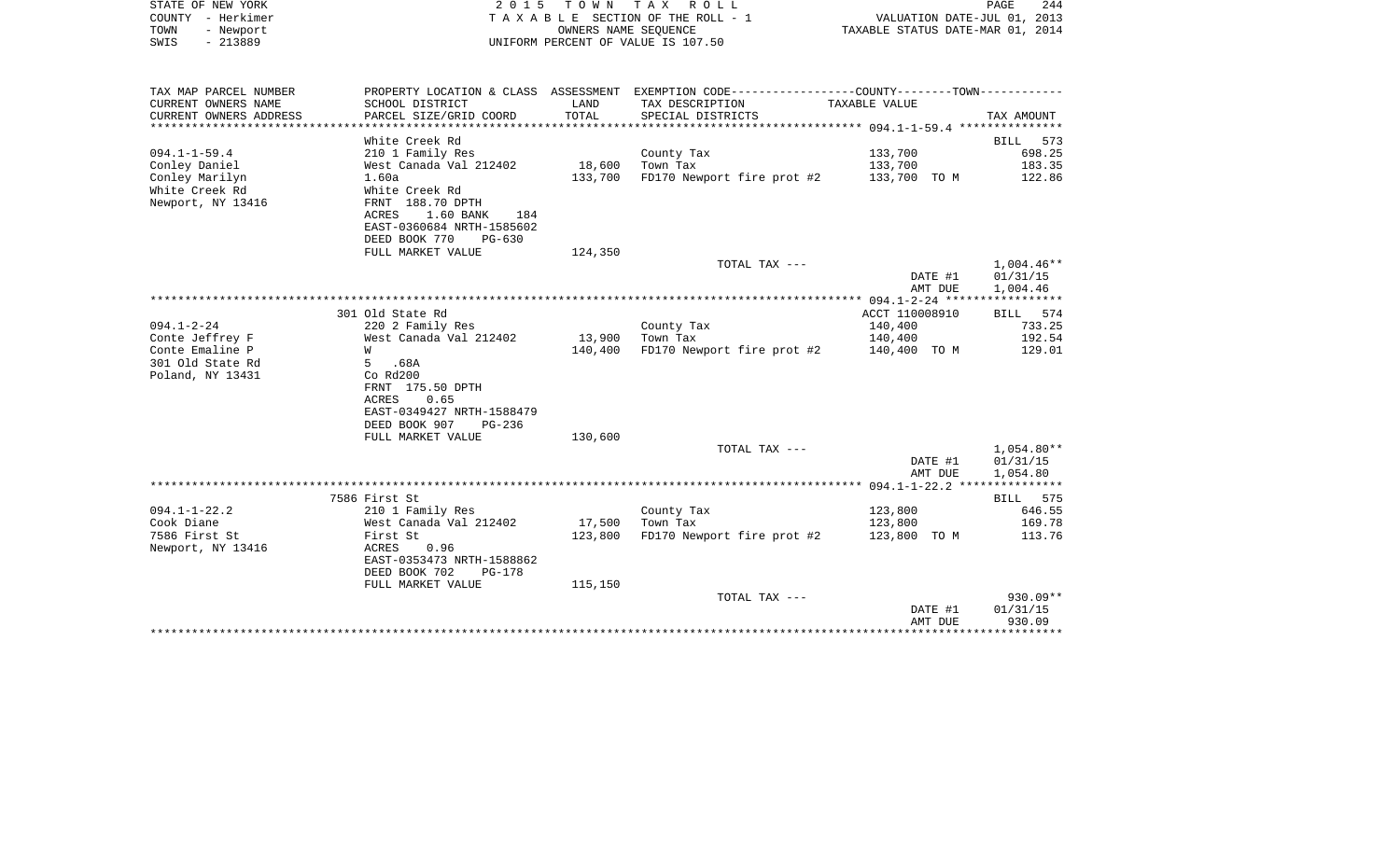| STATE OF NEW YORK<br>COUNTY - Herkimer<br>TOWN<br>- Newport<br>$-213889$ | 2 0 1 5                                               | T O W N | TAX ROLL<br>TAXABLE SECTION OF THE ROLL - 1<br>OWNERS NAME SEOUENCE                                                | VALUATION DATE-JUL 01, 2013<br>TAXABLE STATUS DATE-MAR 01, 2014 | PAGE<br>245  |
|--------------------------------------------------------------------------|-------------------------------------------------------|---------|--------------------------------------------------------------------------------------------------------------------|-----------------------------------------------------------------|--------------|
| SWIS                                                                     |                                                       |         | UNIFORM PERCENT OF VALUE IS 107.50                                                                                 |                                                                 |              |
|                                                                          |                                                       |         |                                                                                                                    |                                                                 |              |
| TAX MAP PARCEL NUMBER<br>CURRENT OWNERS NAME                             | SCHOOL DISTRICT                                       | LAND    | PROPERTY LOCATION & CLASS ASSESSMENT EXEMPTION CODE----------------COUNTY--------TOWN----------<br>TAX DESCRIPTION | TAXABLE VALUE                                                   |              |
| CURRENT OWNERS ADDRESS                                                   | PARCEL SIZE/GRID COORD                                | TOTAL   | SPECIAL DISTRICTS                                                                                                  |                                                                 | TAX AMOUNT   |
| **********************                                                   |                                                       |         |                                                                                                                    |                                                                 |              |
|                                                                          | 127 Harris Ave                                        |         |                                                                                                                    | ACCT 110003750                                                  | BILL<br>576  |
| $094.1 - 1 - 22.1$                                                       | 240 Rural res                                         |         | County Tax                                                                                                         | 170,600                                                         | 890.97       |
| Cook Lawrence L                                                          | West Canada Val 212402                                | 31,400  | Town Tax                                                                                                           | 170,600                                                         | 233.96       |
| 127 Harris Ave                                                           | E                                                     | 170,600 | FD170 Newport fire prot #2                                                                                         | 170,600 TO M                                                    | 156.77       |
| Newport, NY 13416                                                        | $\circ$                                               |         |                                                                                                                    |                                                                 |              |
|                                                                          | Rt 28                                                 |         |                                                                                                                    |                                                                 |              |
|                                                                          | ACRES<br>15.10                                        |         |                                                                                                                    |                                                                 |              |
|                                                                          | EAST-0353853 NRTH-1589275                             |         |                                                                                                                    |                                                                 |              |
|                                                                          | DEED BOOK 00556 PG-00857                              |         |                                                                                                                    |                                                                 |              |
|                                                                          | FULL MARKET VALUE                                     | 158,700 | TOTAL TAX ---                                                                                                      |                                                                 | 1,281.70**   |
|                                                                          |                                                       |         |                                                                                                                    | DATE #1                                                         | 01/31/15     |
|                                                                          |                                                       |         |                                                                                                                    | AMT DUE                                                         | 1,281.70     |
|                                                                          |                                                       |         |                                                                                                                    |                                                                 |              |
|                                                                          | 369 Norway Rd                                         |         |                                                                                                                    | ACCT 110025420                                                  | BILL 577     |
| $094.1 - 1 - 45.1$                                                       | 210 1 Family Res                                      |         | County Tax                                                                                                         | 150,100                                                         | 783.90       |
| Cornacchia Jordan M                                                      | West Canada Val 212402                                | 21,600  | Town Tax                                                                                                           | 150,100                                                         | 205.85       |
| Cornacchia Crystal L                                                     | North                                                 | 150,100 | FD170 Newport fire prot #2                                                                                         | 150,100 TO M                                                    | 137.93       |
| 369 Norway Rd                                                            | 3.00                                                  |         |                                                                                                                    |                                                                 |              |
| Newport, NY 13416                                                        | Co Rd 111                                             |         |                                                                                                                    |                                                                 |              |
|                                                                          | ACRES<br>4.60                                         |         |                                                                                                                    |                                                                 |              |
|                                                                          | EAST-0359808 NRTH-1591467                             |         |                                                                                                                    |                                                                 |              |
|                                                                          | DEED BOOK 1269<br>PG-611<br>FULL MARKET VALUE         |         |                                                                                                                    |                                                                 |              |
|                                                                          |                                                       | 139,650 | TOTAL TAX ---                                                                                                      |                                                                 | $1,127.68**$ |
|                                                                          |                                                       |         |                                                                                                                    | DATE #1                                                         | 01/31/15     |
|                                                                          |                                                       |         |                                                                                                                    | AMT DUE                                                         | 1,127.68     |
|                                                                          |                                                       |         |                                                                                                                    |                                                                 |              |
|                                                                          | 255 Rose Valley Rd                                    |         |                                                                                                                    | ACCT 110001050                                                  | BILL 578     |
| $094.1 - 1 - 40.1$                                                       | 240 Rural res                                         |         | County Tax                                                                                                         | 157,300                                                         | 821.51       |
| Corrigan Mary                                                            | West Canada Val 212402                                | 52,500  | Town Tax                                                                                                           | 157,300                                                         | 215.72       |
| 2521 County Highway 22                                                   | W                                                     | 157,300 | FD170 Newport fire prot #2                                                                                         | 157,300 TO M                                                    | 144.54       |
| Richfield Springs, NY 13439                                              | $3^{\circ}$<br>52A                                    |         |                                                                                                                    |                                                                 |              |
|                                                                          | Rose Valley                                           |         |                                                                                                                    |                                                                 |              |
|                                                                          | FRNT 1415.80 DPTH                                     |         |                                                                                                                    |                                                                 |              |
|                                                                          | 46.80<br>ACRES                                        |         |                                                                                                                    |                                                                 |              |
|                                                                          | EAST-0356325 NRTH-1592984<br>DEED BOOK 00550 PG-00752 |         |                                                                                                                    |                                                                 |              |
|                                                                          | FULL MARKET VALUE                                     | 146,350 |                                                                                                                    |                                                                 |              |
|                                                                          |                                                       |         | TOTAL TAX ---                                                                                                      |                                                                 | $1,181.77**$ |
|                                                                          |                                                       |         |                                                                                                                    | DATE #1                                                         | 01/31/15     |
|                                                                          |                                                       |         |                                                                                                                    | AMT DUE                                                         | 1,181.77     |
|                                                                          |                                                       |         |                                                                                                                    |                                                                 |              |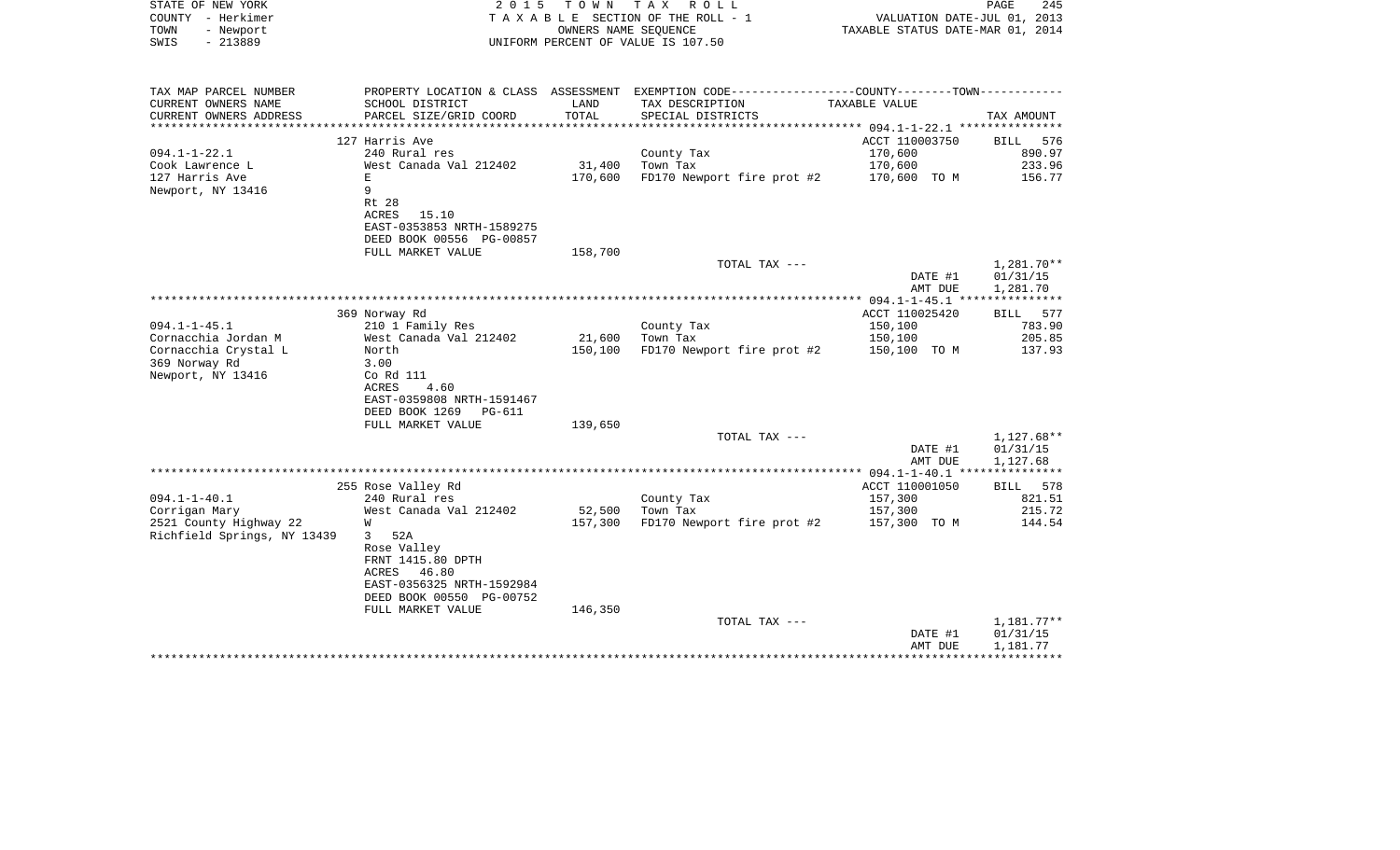| STATE OF NEW YORK                                 | 2 0 1 5                                        | T O W N                        | T A X<br>R O L L                                                                              |                                  | PAGE<br>246                          |
|---------------------------------------------------|------------------------------------------------|--------------------------------|-----------------------------------------------------------------------------------------------|----------------------------------|--------------------------------------|
| COUNTY - Herkimer                                 |                                                |                                | TAXABLE SECTION OF THE ROLL - 1                                                               | VALUATION DATE-JUL 01, 2013      |                                      |
| TOWN<br>- Newport                                 |                                                | OWNERS NAME SEQUENCE           |                                                                                               | TAXABLE STATUS DATE-MAR 01, 2014 |                                      |
| $-213889$<br>SWIS                                 |                                                |                                | UNIFORM PERCENT OF VALUE IS 107.50                                                            |                                  |                                      |
|                                                   |                                                |                                |                                                                                               |                                  |                                      |
|                                                   |                                                |                                |                                                                                               |                                  |                                      |
| TAX MAP PARCEL NUMBER                             |                                                |                                | PROPERTY LOCATION & CLASS ASSESSMENT EXEMPTION CODE---------------COUNTY-------TOWN---------- |                                  |                                      |
| CURRENT OWNERS NAME                               | SCHOOL DISTRICT                                | LAND                           | TAX DESCRIPTION                                                                               | TAXABLE VALUE                    |                                      |
| CURRENT OWNERS ADDRESS<br>*********************** | PARCEL SIZE/GRID COORD<br>******************** | TOTAL<br>* * * * * * * * * * * | SPECIAL DISTRICTS                                                                             |                                  | TAX AMOUNT                           |
|                                                   | Rose Valley Rd                                 |                                |                                                                                               | ACCT 110008280                   | BILL<br>579                          |
| $094.1 - 1 - 43.5$                                | 322 Rural vac>10                               |                                | County Tax                                                                                    | 27,100                           | 141.53                               |
| Corrigan Mary D                                   | West Canada Val 212402                         | 27,100                         | Town Tax                                                                                      | 27,100                           | 37.16                                |
| 2521 County Highway 22                            | Rose Valley Rd                                 | 27,100                         | FD170 Newport fire prot #2                                                                    | 27,100 TO M                      | 24.90                                |
| Richfield Springs, NY 13439                       | FRNT 1011.00 DPTH                              |                                |                                                                                               |                                  |                                      |
|                                                   | ACRES<br>20.60                                 |                                |                                                                                               |                                  |                                      |
|                                                   | EAST-0357534 NRTH-1593401                      |                                |                                                                                               |                                  |                                      |
|                                                   | DEED BOOK 00618 PG-00533                       |                                |                                                                                               |                                  |                                      |
|                                                   | FULL MARKET VALUE                              | 25,200                         |                                                                                               |                                  |                                      |
|                                                   |                                                |                                | TOTAL TAX ---                                                                                 |                                  | $203.59**$                           |
|                                                   |                                                |                                |                                                                                               | DATE #1                          | 01/31/15                             |
|                                                   |                                                |                                |                                                                                               | AMT DUE                          | 203.59                               |
|                                                   |                                                |                                |                                                                                               |                                  |                                      |
| $093.3 - 1 - 12$                                  | 145 Tanner Hill Rd                             |                                |                                                                                               | ACCT 110025055                   | 580<br>BILL<br>662.74                |
| Craska Living Trust                               | 210 1 Family Res<br>West Canada Val 212402     | 20,700                         | County Tax<br>Town Tax                                                                        | 126,900<br>126,900               | 174.03                               |
| 145 Tanner Hill Rd                                | North                                          | 126,900                        | FD170 Newport fire prot #2                                                                    | 126,900 TO M                     | 116.61                               |
| Poland, NY 13431                                  | 2.5A                                           |                                |                                                                                               |                                  |                                      |
|                                                   | Tannerhill Rd                                  |                                |                                                                                               |                                  |                                      |
|                                                   | 3.70<br>ACRES                                  |                                |                                                                                               |                                  |                                      |
|                                                   | EAST-0333665 NRTH-1577352                      |                                |                                                                                               |                                  |                                      |
|                                                   | DEED BOOK 1370<br>PG-513                       |                                |                                                                                               |                                  |                                      |
|                                                   | FULL MARKET VALUE                              | 118,050                        |                                                                                               |                                  |                                      |
|                                                   |                                                |                                | TOTAL TAX ---                                                                                 |                                  | 953.38**                             |
|                                                   |                                                |                                |                                                                                               | DATE #1                          | 01/31/15                             |
|                                                   |                                                |                                |                                                                                               | AMT DUE                          | 953.38                               |
|                                                   | 1834 Newport Rd                                |                                |                                                                                               |                                  | 581<br>BILL                          |
| $099.2 - 1 - 1.5$                                 | 210 1 Family Res                               |                                | County Tax                                                                                    | 105,600                          | 551.50                               |
| Cristallo Stephen A                               | West Canada Val 212402                         | 19,000                         | Town Tax                                                                                      | 105,600                          | 144.82                               |
| Cristallo Theresa                                 | FRNT 272.00 DPTH                               | 105,600                        | FD170 Newport fire prot #2                                                                    | 105,600 TO M                     | 97.04                                |
| 1834 Newport Rd                                   | ACRES<br>2.00                                  |                                |                                                                                               |                                  |                                      |
| Poland, NY 13431                                  | EAST-0340560 NRTH-1575344                      |                                |                                                                                               |                                  |                                      |
|                                                   | DEED BOOK 845<br>PG-527                        |                                |                                                                                               |                                  |                                      |
|                                                   | FULL MARKET VALUE                              | 98,250                         |                                                                                               |                                  |                                      |
|                                                   |                                                |                                | TOTAL TAX ---                                                                                 |                                  | 793.36**                             |
|                                                   |                                                |                                |                                                                                               | DATE #1                          | 01/31/15                             |
|                                                   |                                                |                                |                                                                                               | AMT DUE                          | 793.36                               |
|                                                   |                                                |                                |                                                                                               |                                  | <b>BILL</b>                          |
| $093.3 - 1 - 5.7$                                 | 320 Steuben Rd<br>210 1 Family Res             |                                | County Tax                                                                                    | ACCT 110009210<br>97,900         | 582<br>511.29                        |
| Cruise Eric                                       | West Canada Val 212402                         | 20,000                         | Town Tax                                                                                      | 97,900                           | 134.26                               |
| Farr Sharon                                       | FRNT 300.00 DPTH                               | 97,900                         | FD170 Newport fire prot #2                                                                    | 97,900 TO M                      | 89.96                                |
| 320 Steuben Rd                                    | 3.00<br>ACRES                                  |                                |                                                                                               |                                  |                                      |
| Poland, NY 13431                                  | EAST-0334134 NRTH-1582082                      |                                |                                                                                               |                                  |                                      |
|                                                   | DEED BOOK 1297<br>PG-860                       |                                |                                                                                               |                                  |                                      |
|                                                   | FULL MARKET VALUE                              | 91,050                         |                                                                                               |                                  |                                      |
|                                                   |                                                |                                | TOTAL TAX ---                                                                                 |                                  | 735.51**                             |
|                                                   |                                                |                                |                                                                                               | DATE #1                          | 01/31/15                             |
|                                                   |                                                |                                |                                                                                               | AMT DUE                          | 735.51<br>************************** |
|                                                   |                                                |                                |                                                                                               |                                  |                                      |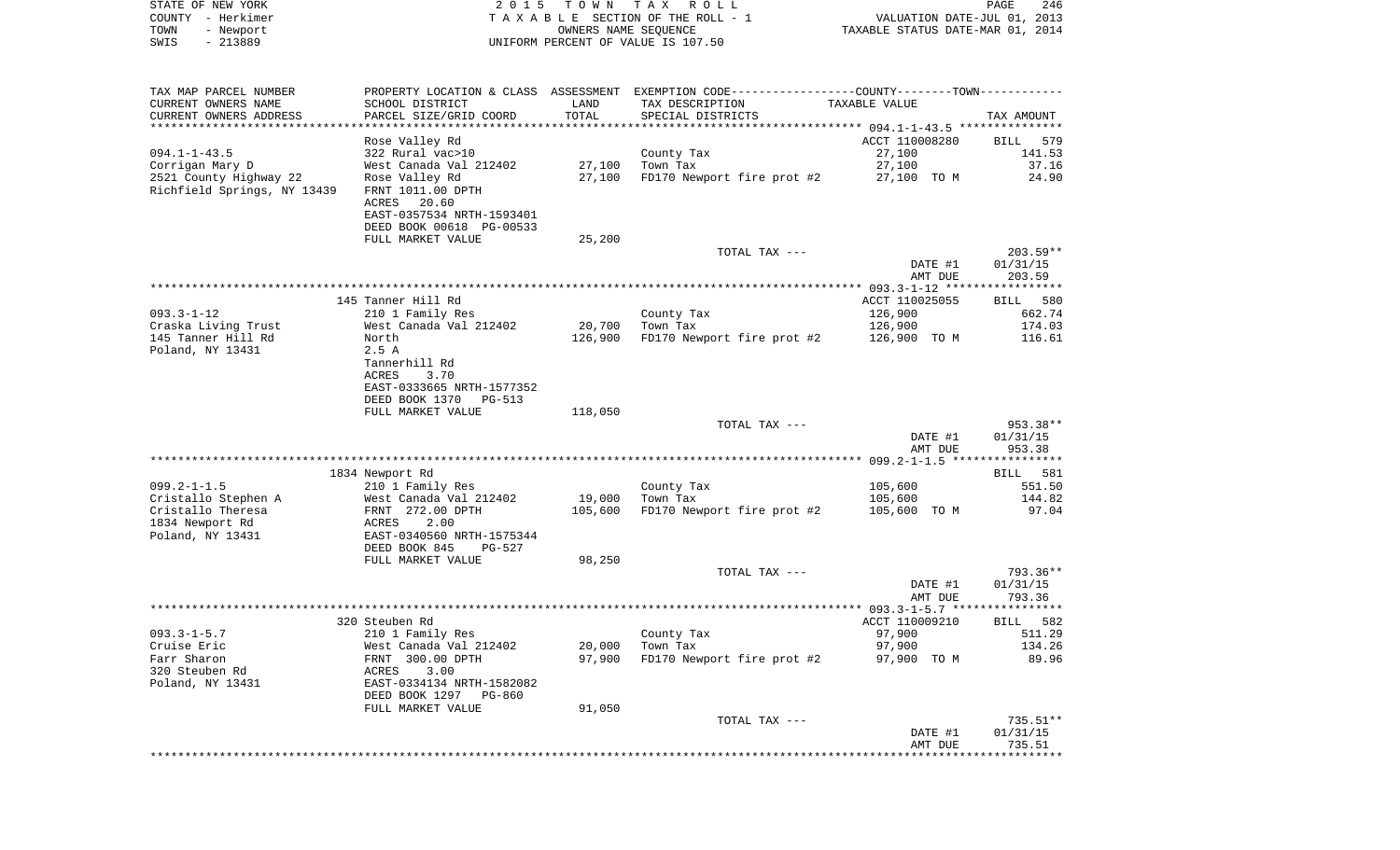|      | STATE OF NEW YORK | 2015 TOWN TAX ROLL                 | PAGE                             | 247 |
|------|-------------------|------------------------------------|----------------------------------|-----|
|      | COUNTY - Herkimer | TAXABLE SECTION OF THE ROLL - 1    | VALUATION DATE-JUL 01, 2013      |     |
| TOWN | - Newport         | OWNERS NAME SEOUENCE               | TAXABLE STATUS DATE-MAR 01, 2014 |     |
|      | SWIS - 213889     | UNIFORM PERCENT OF VALUE IS 107.50 |                                  |     |

| TAX MAP PARCEL NUMBER              |                                               |         | PROPERTY LOCATION & CLASS ASSESSMENT EXEMPTION CODE---------------COUNTY-------TOWN---------- |                  |                    |
|------------------------------------|-----------------------------------------------|---------|-----------------------------------------------------------------------------------------------|------------------|--------------------|
| CURRENT OWNERS NAME                | SCHOOL DISTRICT                               | LAND    | TAX DESCRIPTION                                                                               | TAXABLE VALUE    |                    |
| CURRENT OWNERS ADDRESS             | PARCEL SIZE/GRID COORD                        | TOTAL   | SPECIAL DISTRICTS                                                                             |                  | TAX AMOUNT         |
| ***********************            |                                               |         |                                                                                               |                  |                    |
|                                    | 1662 Newport Rd                               |         |                                                                                               |                  | <b>BILL</b><br>583 |
| $093.4 - 1 - 12.2$                 | 210 1 Family Res                              |         | County Tax                                                                                    | 120,000          | 626.71             |
| Curtis Raymond Jr                  | West Canada Val 212402                        | 22,700  | Town Tax                                                                                      | 120,000          | 164.57             |
| Curtis Jennifer                    | Newport Rd                                    | 120,000 | FD170 Newport fire prot #2                                                                    | 120,000 TO M     | 110.27             |
| 1662 Newport Rd                    | ACRES<br>5.60                                 |         |                                                                                               |                  |                    |
| Poland, NY 13431                   | EAST-0337233 NRTH-1575383                     |         |                                                                                               |                  |                    |
|                                    | DEED BOOK 701<br>$PG-22$                      |         |                                                                                               |                  |                    |
|                                    | FULL MARKET VALUE                             | 111,650 | TOTAL TAX ---                                                                                 |                  | $901.55**$         |
|                                    |                                               |         |                                                                                               | DATE #1          | 01/31/15           |
|                                    |                                               |         |                                                                                               | AMT DUE          | 901.55             |
|                                    |                                               |         |                                                                                               |                  |                    |
|                                    | Newport Rd                                    |         |                                                                                               | ACCT 110000390   | 584<br>BILL        |
| $093.3 - 1 - 19.6$                 | 314 Rural vac<10                              |         | County Tax                                                                                    | 23,000           | 120.12             |
| D'Angelo Julie Bazan               | West Canada Val 212402                        | 23,000  | Town Tax                                                                                      | 23,000           | 31.54              |
| D'Angelo Michael                   | FRNT 238.00 DPTH                              | 23,000  | FD170 Newport fire prot #2                                                                    | 23,000 TO M      | 21.13              |
| 76 Copeland Ave                    | 5.80<br>ACRES                                 |         |                                                                                               |                  |                    |
| Geneva, NY 14456                   | EAST-0336393 NRTH-1576509                     |         |                                                                                               |                  |                    |
|                                    | DEED BOOK 911<br><b>PG-105</b>                |         |                                                                                               |                  |                    |
|                                    | FULL MARKET VALUE                             | 21,400  |                                                                                               |                  |                    |
|                                    |                                               |         | TOTAL TAX ---                                                                                 |                  | 172.79**           |
|                                    |                                               |         |                                                                                               | DATE #1          | 01/31/15           |
|                                    |                                               |         |                                                                                               | AMT DUE          | 172.79             |
|                                    |                                               |         |                                                                                               |                  |                    |
|                                    | Rose Valley Rd                                |         |                                                                                               | ACCT 110006120   | 585<br>BILL        |
| $089.3 - 1 - 15$<br>D'SA Lavoisier | 322 Rural vac>10<br>West Canada Val 212402    | 55,000  | County Tax<br>Town Tax                                                                        | 55,000<br>55,000 | 287.24<br>75.43    |
| D'SA Monica                        | W                                             | 55,000  | FD170 Newport fire prot #2                                                                    | 55,000 TO M      | 50.54              |
| 2439 Marshall Ave                  | 70A<br>2                                      |         |                                                                                               |                  |                    |
| Bellmore, NY 11710                 | Rose Valley                                   |         |                                                                                               |                  |                    |
|                                    | ACRES<br>70.00                                |         |                                                                                               |                  |                    |
|                                    | EAST-0354648 NRTH-1597188                     |         |                                                                                               |                  |                    |
|                                    | DEED BOOK 1408<br>PG-488                      |         |                                                                                               |                  |                    |
|                                    | FULL MARKET VALUE                             | 51,150  |                                                                                               |                  |                    |
|                                    |                                               |         | TOTAL TAX ---                                                                                 |                  | $413.21**$         |
|                                    |                                               |         |                                                                                               | DATE #1          | 01/31/15           |
|                                    |                                               |         |                                                                                               | AMT DUE          | 413.21             |
|                                    |                                               |         |                                                                                               |                  |                    |
|                                    | 510 Spain Gulf Rd                             |         |                                                                                               |                  | 586<br>BILL        |
| $099.2 - 1 - 16.2$                 | 210 1 Family Res                              |         | County Tax                                                                                    | 111,000          | 579.70             |
| Dailey Katelyn Michelle            | West Canada Val 212402                        | 22,400  | Town Tax                                                                                      | 111,000          | 152.22             |
| 1434 Ney Ave                       | FRNT 353.00 DPTH                              | 111,000 | FD170 Newport fire prot #2                                                                    | 111,000 TO M     | 102.00             |
| Utica, NY 13502                    | ACRES<br>5.30                                 |         |                                                                                               |                  |                    |
|                                    | EAST-0339342 NRTH-1574821                     |         |                                                                                               |                  |                    |
|                                    | DEED BOOK 1457<br>PG-650<br>FULL MARKET VALUE | 103,250 |                                                                                               |                  |                    |
|                                    |                                               |         | TOTAL TAX ---                                                                                 |                  | 833.92**           |
|                                    |                                               |         |                                                                                               | DATE #1          | 01/31/15           |
|                                    |                                               |         |                                                                                               | AMT DUE          | 833.92             |
|                                    |                                               |         |                                                                                               |                  |                    |
|                                    |                                               |         |                                                                                               |                  |                    |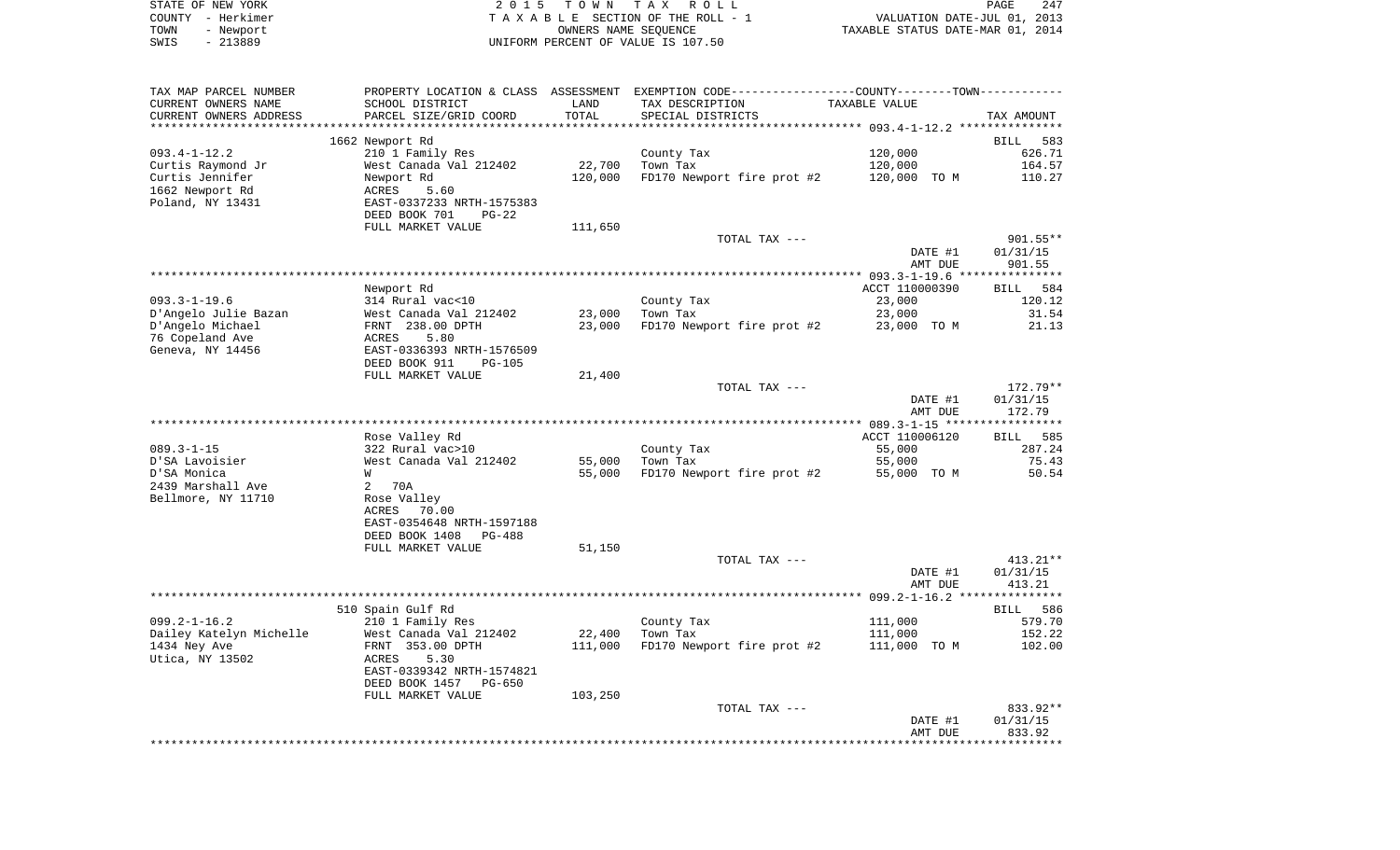| STATE OF NEW YORK | 2015 TOWN TAX ROLL                 | 248<br>PAGE                      |
|-------------------|------------------------------------|----------------------------------|
| COUNTY - Herkimer | TAXABLE SECTION OF THE ROLL - 1    | VALUATION DATE-JUL 01, 2013      |
| TOWN<br>- Newport | OWNERS NAME SEOUENCE               | TAXABLE STATUS DATE-MAR 01, 2014 |
| $-213889$<br>SWIS | UNIFORM PERCENT OF VALUE IS 107.50 |                                  |

| TAX MAP PARCEL NUMBER                         | PROPERTY LOCATION & CLASS ASSESSMENT EXEMPTION CODE---------------COUNTY-------TOWN---------- |               |                                             |                  |                                   |
|-----------------------------------------------|-----------------------------------------------------------------------------------------------|---------------|---------------------------------------------|------------------|-----------------------------------|
| CURRENT OWNERS NAME<br>CURRENT OWNERS ADDRESS | SCHOOL DISTRICT<br>PARCEL SIZE/GRID COORD                                                     | LAND<br>TOTAL | TAX DESCRIPTION<br>SPECIAL DISTRICTS        | TAXABLE VALUE    | TAX AMOUNT                        |
| *************************                     |                                                                                               |               |                                             |                  |                                   |
|                                               | State Route 28                                                                                |               |                                             |                  | BILL<br>587                       |
| $088.4 - 2 - 4.2$                             | 210 1 Family Res                                                                              |               | VET WAR CT 41121                            | 9,000<br>9,000   |                                   |
| Dalmata Carl Leslie                           | Poland Central 213803                                                                         |               | 21,100 VET DIS CT 41141                     | 11,390<br>11,390 |                                   |
| Dalmata Linda M                               | ACRES<br>4.10 BANK<br>135                                                                     | 113,900       | County Tax                                  | 93,510           | 488.36                            |
| 8602 State Rt 28                              | EAST-0345053 NRTH-1597015                                                                     |               | Town Tax                                    | 93,510           | 128.24                            |
| Poland, NY 13431-9708                         | DEED BOOK 817<br>PG-462                                                                       |               | FD160 Newport fire prot#1                   | 113,900 TO M     | 82.39                             |
|                                               | FULL MARKET VALUE                                                                             | 105,950       |                                             |                  |                                   |
|                                               |                                                                                               |               | TOTAL TAX ---                               |                  | 698.99**                          |
|                                               |                                                                                               |               |                                             | DATE #1          | 01/31/15                          |
|                                               |                                                                                               |               |                                             | AMT DUE          | 698.99<br>* * * * * * * * * * * * |
|                                               |                                                                                               |               |                                             |                  |                                   |
|                                               | Old State Rd                                                                                  |               |                                             | ACCT 110002130   | BILL 588                          |
| $088.4 - 1 - 15.7$                            | 312 Vac w/imprv                                                                               |               | County Tax                                  | 89,000           | 464.81                            |
| Damone Curtis                                 | West Canada Val 212402<br>Rd 200                                                              | 75,000        | Town Tax                                    | 89,000           | 122.05<br>1,662.06                |
| 3884 Allen Court<br>Seaford, NY 11783         | FRNT 3369.00 DPTH                                                                             | 89,000        | School Relevy<br>FD170 Newport fire prot #2 | 89,000 TO M      | 81.78                             |
|                                               | ACRES<br>97.70                                                                                |               |                                             |                  |                                   |
|                                               | EAST-0345184 NRTH-1592514                                                                     |               |                                             |                  |                                   |
|                                               | DEED BOOK 1443<br>PG-651                                                                      |               |                                             |                  |                                   |
|                                               | FULL MARKET VALUE                                                                             | 82,791        |                                             |                  |                                   |
|                                               |                                                                                               |               | TOTAL TAX ---                               |                  | $2,330.70**$                      |
|                                               |                                                                                               |               |                                             | DATE #1          | 01/31/15                          |
|                                               |                                                                                               |               |                                             | AMT DUE          | 2,330.70                          |
|                                               |                                                                                               |               |                                             |                  |                                   |
|                                               | 213 Woodchuck Hl                                                                              |               |                                             | ACCT 110025465   | BILL 589                          |
| $094.1 - 1 - 65.2$                            | 240 Rural res                                                                                 |               | County Tax                                  | 196,000          | 1,023.62                          |
| Dana Michael                                  | West Canada Val 212402                                                                        | 22,000        | Town Tax                                    | 196,000          | 268.79                            |
| Shauna Michael                                | West                                                                                          | 196,000       | FD170 Newport fire prot #2                  | 196,000 TO M     | 180.11                            |
| 19 Fairfield St                               | 30a                                                                                           |               |                                             |                  |                                   |
| Middleville, NY 13406                         | White Creek Rd                                                                                |               |                                             |                  |                                   |
|                                               | FRNT 1900.00 DPTH                                                                             |               |                                             |                  |                                   |
| PRIOR OWNER ON 3/01/2014                      | ACRES<br>5.00                                                                                 |               |                                             |                  |                                   |
| Red Carpet Housing, Corp.                     | EAST-0359586 NRTH-1586839                                                                     |               |                                             |                  |                                   |
|                                               | DEED BOOK 1537<br>PG-433                                                                      |               |                                             |                  |                                   |
|                                               | FULL MARKET VALUE                                                                             | 182,350       |                                             |                  |                                   |
|                                               |                                                                                               |               | TOTAL TAX ---                               |                  | 1,472.52**                        |
|                                               |                                                                                               |               |                                             | DATE #1          | 01/31/15                          |
|                                               |                                                                                               |               |                                             | AMT DUE          | 1,472.52                          |
|                                               |                                                                                               |               |                                             |                  | **************                    |
|                                               | Newport Rd                                                                                    |               |                                             |                  | BILL 590                          |
| $093.4 - 1 - 27.18$                           | 314 Rural vac<10                                                                              |               | County Tax                                  | 16,500           | 86.17                             |
| Danilyuk Vladimir P                           | West Canada Val 212402                                                                        | 16,500        | Town Tax                                    | 16,500           | 22.63                             |
| Danilyuk Alla P<br>118B Centre Ave            | Assumed 50000 Mtg<br>224.80                                                                   | 16,500        | FD170 Newport fire prot #2                  | 16,500 TO M      | 15.16                             |
| PO Box 537                                    |                                                                                               |               |                                             |                  |                                   |
|                                               | Newport Rd<br>FRNT 252.00 DPTH                                                                |               |                                             |                  |                                   |
| Terra Hill, PA 17581                          | ACRES<br>5.30                                                                                 |               |                                             |                  |                                   |
|                                               | EAST-0344647 NRTH-1577612                                                                     |               |                                             |                  |                                   |
|                                               | DEED BOOK 1459<br>PG-44                                                                       |               |                                             |                  |                                   |
|                                               | FULL MARKET VALUE                                                                             | 15,349        |                                             |                  |                                   |
|                                               |                                                                                               |               | TOTAL TAX ---                               |                  | 123.96**                          |
|                                               |                                                                                               |               |                                             | DATE #1          | 01/31/15                          |
|                                               |                                                                                               |               |                                             | AMT DUE          | 123.96                            |
|                                               |                                                                                               |               |                                             |                  |                                   |
|                                               |                                                                                               |               |                                             |                  |                                   |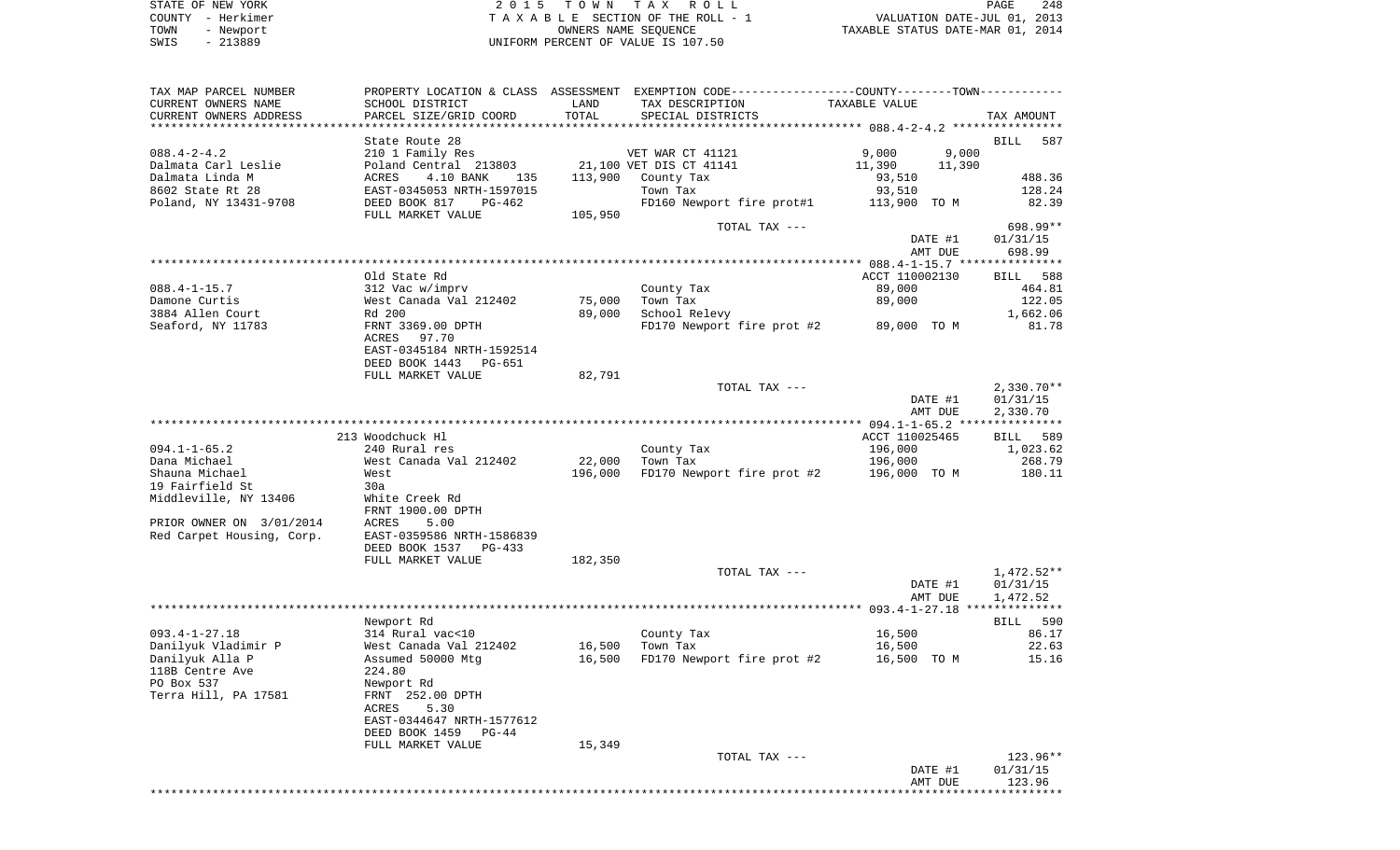| STATE OF NEW YORK                                           |                                                                                                  |                      | 2015 TOWN TAX ROLL                                                                            |                                  | PAGE<br>249                          |
|-------------------------------------------------------------|--------------------------------------------------------------------------------------------------|----------------------|-----------------------------------------------------------------------------------------------|----------------------------------|--------------------------------------|
| COUNTY - Herkimer<br>TOWN<br>- Newport<br>$-213889$<br>SWIS |                                                                                                  | OWNERS NAME SEQUENCE | TAXABLE SECTION OF THE ROLL - 1<br>UNIFORM PERCENT OF VALUE IS 107.50                         | TAXABLE STATUS DATE-MAR 01, 2014 | VALUATION DATE-JUL 01, 2013          |
|                                                             |                                                                                                  |                      |                                                                                               |                                  |                                      |
| TAX MAP PARCEL NUMBER                                       |                                                                                                  |                      | PROPERTY LOCATION & CLASS ASSESSMENT EXEMPTION CODE---------------COUNTY-------TOWN---------- |                                  |                                      |
| CURRENT OWNERS NAME                                         | SCHOOL DISTRICT                                                                                  | LAND<br>TOTAL        | TAX DESCRIPTION                                                                               | TAXABLE VALUE                    |                                      |
| CURRENT OWNERS ADDRESS<br>*************************         | PARCEL SIZE/GRID COORD                                                                           |                      | SPECIAL DISTRICTS                                                                             |                                  | TAX AMOUNT                           |
|                                                             | 586 Butler Rd                                                                                    |                      |                                                                                               | ACCT 110004380                   | BILL 591                             |
| 100.1-1-26                                                  | 270 Mfg housing                                                                                  |                      | County Tax                                                                                    | 62,000                           | 323.80                               |
| Darrow Ernest J                                             | West Canada Val 212402                                                                           | 12,000               | Town Tax                                                                                      | 62,000                           | 85.03                                |
| Darrow Sandra<br>586 Butler Rd<br>Poland, NY 13431          | $0.67$ Acres From $100.1 - 1 - 1$<br>-105x192<br>Co Rd 88                                        | 62,000               | FD170 Newport fire prot #2 62,000 TO M                                                        |                                  | 56.97                                |
|                                                             | FRNT 150.00 DPTH 105.00<br>ACRES<br>1.00<br>EAST-0349127 NRTH-1574240<br>DEED BOOK 778<br>PG-186 |                      |                                                                                               |                                  |                                      |
|                                                             | FULL MARKET VALUE                                                                                | 57,650               |                                                                                               |                                  |                                      |
|                                                             |                                                                                                  |                      | TOTAL TAX ---                                                                                 |                                  | 465.80**                             |
|                                                             |                                                                                                  |                      |                                                                                               | DATE #1                          | 01/31/15                             |
|                                                             |                                                                                                  |                      |                                                                                               | AMT DUE                          | 465.80                               |
|                                                             |                                                                                                  |                      |                                                                                               |                                  |                                      |
|                                                             | 395 Strumlock Rd                                                                                 |                      |                                                                                               |                                  | BILL 592                             |
| $093.1 - 1 - 3.2$<br>Davis Edward                           | 210 1 Family Res<br>210 1 Family Res<br>Poland Central 213803                                    |                      | County Tax<br>Town Tax                                                                        | 70,000                           | 365.58<br>96.00                      |
| 395 Strumlock Rd                                            | FRNT 500.00 DPTH                                                                                 | 25,600<br>70,000     | School Relevy                                                                                 | 70,000                           | 534.33                               |
| Poland, NY 13431                                            | 8.00<br>ACRES                                                                                    |                      | FD160 Newport fire prot#1                                                                     | 70,000 TO M                      | 50.64                                |
|                                                             | EAST-0335949 NRTH-1588035<br>DEED BOOK 894<br>PG-186                                             |                      |                                                                                               |                                  |                                      |
|                                                             | FULL MARKET VALUE                                                                                | 65,100               |                                                                                               |                                  |                                      |
|                                                             |                                                                                                  |                      | TOTAL TAX ---                                                                                 | DATE #1<br>AMT DUE               | $1,046.55**$<br>01/31/15<br>1,046.55 |
|                                                             |                                                                                                  |                      |                                                                                               |                                  |                                      |
|                                                             | 112 Honey Hill Rd                                                                                |                      |                                                                                               | ACCT 110009210                   | BILL 593                             |
| 093.3-1-5.12                                                | 210 1 Family Res                                                                                 |                      | County Tax                                                                                    | 120,000                          | 626.71                               |
| Davis Jeffrey S                                             | West Canada Val 212402                                                                           | 22,400               | Town Tax                                                                                      | 120,000                          | 164.57                               |
| Davis Mary Ann L                                            | Co Rd 110                                                                                        | 120,000              | School Relevy<br>FD170 Newport fire prot #2 120,000 TO M                                      |                                  | 1,700.97                             |
| 112 Honey Hill Rd<br>Poland, NY 13431                       | FRNT 385.00 DPTH<br>5.30<br>ACRES<br>EAST-0334056 NRTH-1583772<br>DEED BOOK 1189<br>PG-446       |                      |                                                                                               |                                  | 110.27                               |
|                                                             | FULL MARKET VALUE                                                                                | 111,628              |                                                                                               |                                  |                                      |
|                                                             |                                                                                                  |                      | TOTAL TAX ---                                                                                 | DATE #1                          | $2,602.52**$<br>01/31/15             |
|                                                             |                                                                                                  |                      |                                                                                               | AMT DUE                          | 2,602.52                             |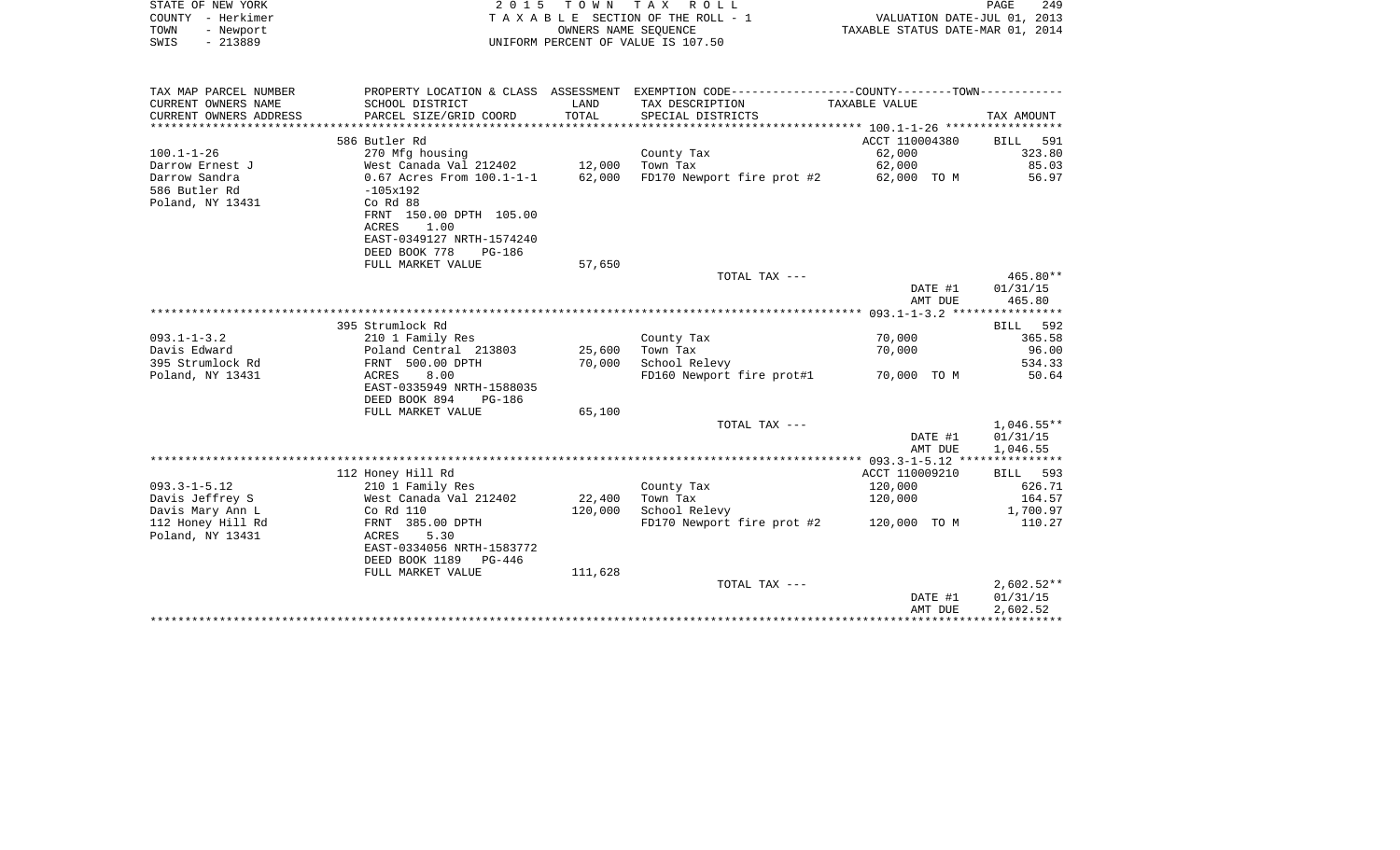|      | STATE OF NEW YORK | 2015 TOWN TAX ROLL                 | PAGE                             | 250 |
|------|-------------------|------------------------------------|----------------------------------|-----|
|      | COUNTY - Herkimer | TAXABLE SECTION OF THE ROLL - 1    | VALUATION DATE-JUL 01, 2013      |     |
| TOWN | - Newport         | OWNERS NAME SEOUENCE               | TAXABLE STATUS DATE-MAR 01, 2014 |     |
| SWIS | - 213889          | UNIFORM PERCENT OF VALUE IS 107.50 |                                  |     |

| TAX MAP PARCEL NUMBER  |                                    |         | PROPERTY LOCATION & CLASS ASSESSMENT EXEMPTION CODE---------------COUNTY-------TOWN---------- |                |                 |
|------------------------|------------------------------------|---------|-----------------------------------------------------------------------------------------------|----------------|-----------------|
| CURRENT OWNERS NAME    | SCHOOL DISTRICT                    | LAND    | TAX DESCRIPTION                                                                               | TAXABLE VALUE  |                 |
| CURRENT OWNERS ADDRESS | PARCEL SIZE/GRID COORD             | TOTAL   | SPECIAL DISTRICTS                                                                             |                | TAX AMOUNT      |
|                        |                                    |         |                                                                                               |                |                 |
|                        | 103 Harris Ave                     |         |                                                                                               |                | BILL 594        |
| $094.1 - 1 - 26$       | 210 1 Family Res                   |         | County Tax                                                                                    | 115,700        | 604.25          |
| Davis Laurie           | West Canada Val 212402             | 15,000  | Town Tax                                                                                      | 115,700        | 158.67          |
| 103 Harris Ave         | Includes 094.38-1-7                | 115,700 | FD170 Newport fire prot #2                                                                    | 115,700 TO M   | 106.32          |
| Newport, NY 13416      | FRNT 100.00 DPTH 213.00            |         |                                                                                               |                |                 |
|                        | ACRES<br>0.32                      |         |                                                                                               |                |                 |
|                        | EAST-0354005 NRTH-1588739          |         |                                                                                               |                |                 |
|                        | DEED BOOK 1462<br>PG-160           |         |                                                                                               |                |                 |
|                        | FULL MARKET VALUE                  | 107,650 |                                                                                               |                |                 |
|                        |                                    |         | TOTAL TAX ---                                                                                 |                | 869.24**        |
|                        |                                    |         |                                                                                               | DATE #1        | 01/31/15        |
|                        |                                    |         |                                                                                               | AMT DUE        | 869.24          |
|                        | 365 Steuben Rd                     |         |                                                                                               | ACCT 1580900   | <b>BILL</b> 595 |
| $093.3 - 1 - 5.1$      | 105 Vac farmland                   |         | County Tax                                                                                    | 62,000         | 323.80          |
|                        | West Canada Val 212402             | 62,000  | Town Tax                                                                                      | 62,000         | 85.03           |
| Davis Stephen W        | Co Rd 110                          | 62,000  | FD170 Newport fire prot #2                                                                    |                | 56.97           |
| 112 Honey Hill Rd      |                                    |         |                                                                                               | 62,000 TO M    |                 |
| Poland, NY 13431       | FRNT 413.00 DPTH<br>ACRES<br>84.00 |         |                                                                                               |                |                 |
|                        |                                    |         |                                                                                               |                |                 |
|                        | EAST-0033412 NRTH-1580978          |         |                                                                                               |                |                 |
|                        | FULL MARKET VALUE                  | 57,650  | TOTAL TAX ---                                                                                 |                | $465.80**$      |
|                        |                                    |         |                                                                                               | DATE #1        | 01/31/15        |
|                        |                                    |         |                                                                                               | AMT DUE        | 465.80          |
|                        |                                    |         |                                                                                               |                |                 |
|                        | Lindsay Rd                         |         |                                                                                               | ACCT 110001230 | BILL 596        |
| $099.2 - 3 - 22$       | 314 Rural vac<10                   |         | County Tax                                                                                    | 13,900         | 72.59           |
| DeBari Claudia J       | West Canada Val 212402             | 13,900  | Town Tax                                                                                      | 13,900         | 19.06           |
| 250 California Avenue  | ACRES<br>2.20                      | 13,900  | FD170 Newport fire prot #2                                                                    | 13,900 TO M    | 12.77           |
| Hamilton, NJ 08619     | EAST-0345580 NRTH-1571025          |         |                                                                                               |                |                 |
|                        | DEED BOOK 1247<br><b>PG-115</b>    |         |                                                                                               |                |                 |
|                        | FULL MARKET VALUE                  | 12,950  |                                                                                               |                |                 |
|                        |                                    |         | TOTAL TAX ---                                                                                 |                | 104.42**        |
|                        |                                    |         |                                                                                               | DATE #1        | 01/31/15        |
|                        |                                    |         |                                                                                               | AMT DUE        | 104.42          |
|                        |                                    |         |                                                                                               |                |                 |
|                        | 326 White Creek Rd                 |         |                                                                                               | ACCT 110001260 | BILL 597        |
| $094.3 - 2 - 17$       | 210 1 Family Res                   |         | County Tax                                                                                    | 74,000         | 386.47          |
| Dedicke Tina           | West Canada Val 212402             | 11,100  | Town Tax                                                                                      | 74,000         | 101.48          |
| Hamilton Richard       | E                                  | 74,000  | FD170 Newport fire prot #2                                                                    | 74,000 TO M    | 68.00           |
| 326 White Creek Rd     | 3<br>150/150                       |         |                                                                                               |                |                 |
| Newport, NY 13416      | Wht Creek                          |         |                                                                                               |                |                 |
|                        | FRNT 150.00 DPTH 150.00            |         |                                                                                               |                |                 |
|                        | EAST-0361277 NRTH-1581152          |         |                                                                                               |                |                 |
|                        | DEED BOOK 932<br>$PG-220$          |         |                                                                                               |                |                 |
|                        | FULL MARKET VALUE                  | 68,850  |                                                                                               |                |                 |
|                        |                                    |         | TOTAL TAX ---                                                                                 |                | 555.95**        |
|                        |                                    |         |                                                                                               | DATE #1        | 01/31/15        |
|                        |                                    |         |                                                                                               |                |                 |
|                        |                                    |         |                                                                                               | AMT DUE        | 555.95          |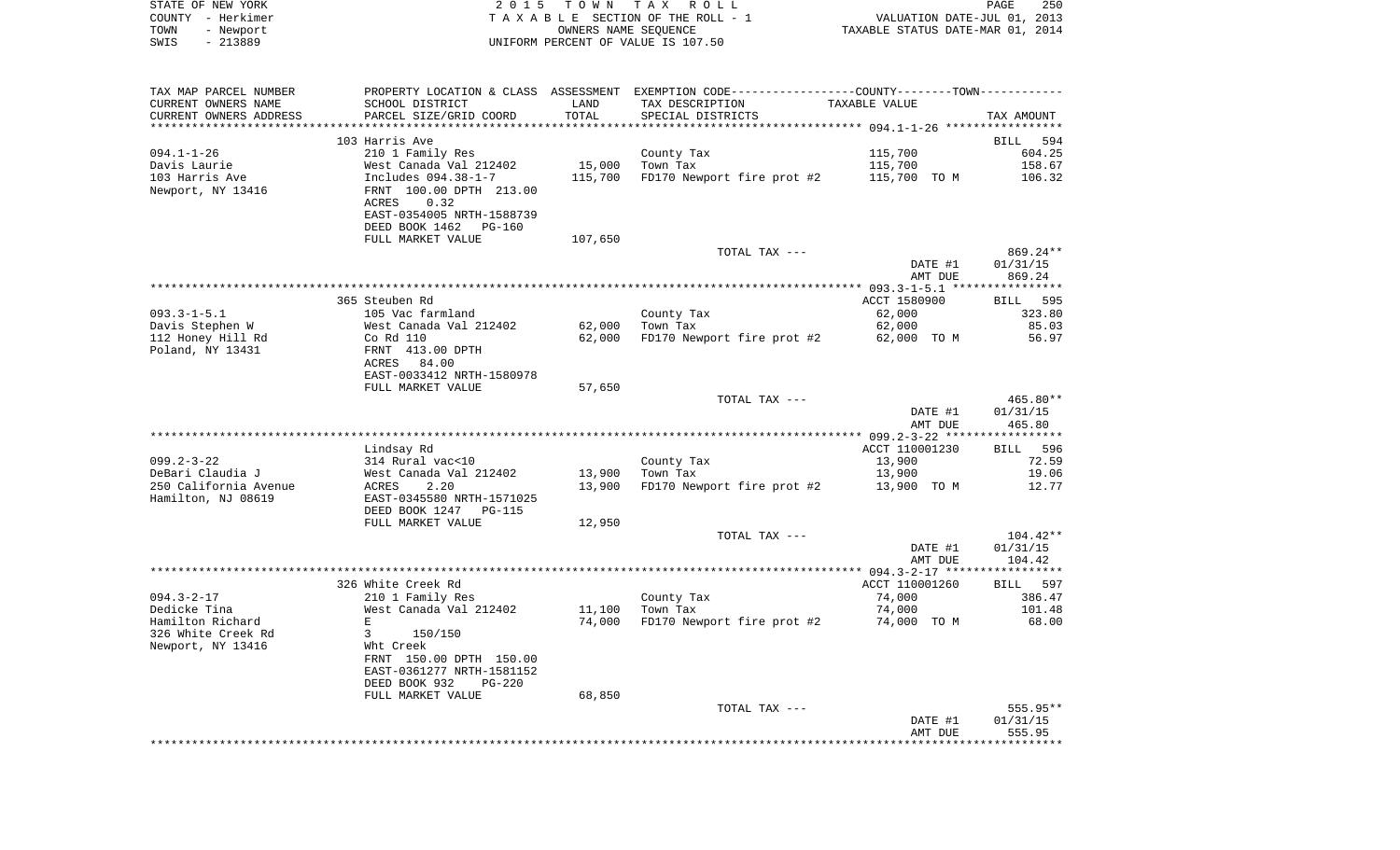|      | STATE OF NEW YORK | 2015 TOWN TAX ROLL                 | 251<br>PAGE                      |
|------|-------------------|------------------------------------|----------------------------------|
|      | COUNTY - Herkimer | TAXABLE SECTION OF THE ROLL - 1    | VALUATION DATE-JUL 01, 2013      |
| TOWN | - Newport         | OWNERS NAME SEOUENCE               | TAXABLE STATUS DATE-MAR 01, 2014 |
| SWIS | - 213889          | UNIFORM PERCENT OF VALUE IS 107.50 |                                  |

| TAX MAP PARCEL NUMBER<br>CURRENT OWNERS NAME | SCHOOL DISTRICT                                                     | LAND   | PROPERTY LOCATION & CLASS ASSESSMENT EXEMPTION CODE---------------COUNTY-------TOWN----------<br>TAX DESCRIPTION | TAXABLE VALUE      |                   |
|----------------------------------------------|---------------------------------------------------------------------|--------|------------------------------------------------------------------------------------------------------------------|--------------------|-------------------|
| CURRENT OWNERS ADDRESS                       | PARCEL SIZE/GRID COORD                                              | TOTAL  | SPECIAL DISTRICTS                                                                                                |                    | TAX AMOUNT        |
|                                              |                                                                     |        |                                                                                                                  |                    |                   |
|                                              | Lindsey Rd                                                          |        |                                                                                                                  | ACCT 110004320     | BILL 598          |
| $099.2 - 3 - 20$                             | 314 Rural vac<10                                                    |        | County Tax                                                                                                       | 12,900             | 67.37             |
| DeHayes Michael                              | West Canada Val 212402                                              | 12,900 | Town Tax                                                                                                         | 12,900             | 17.69             |
| 11089 Cosby Manor Rd<br>Utica, NY 13502      | ACRES<br>1.90<br>EAST-0345143 NRTH-1571225<br>DEED BOOK 1513 PG-221 | 12,900 | FD170 Newport fire prot #2                                                                                       | 12,900 TO M        | 11.85             |
|                                              | FULL MARKET VALUE                                                   | 12,000 |                                                                                                                  |                    |                   |
|                                              |                                                                     |        | TOTAL TAX ---                                                                                                    |                    | $96.91**$         |
|                                              |                                                                     |        |                                                                                                                  | DATE #1<br>AMT DUE | 01/31/15<br>96.91 |
|                                              |                                                                     |        |                                                                                                                  |                    |                   |
|                                              | Newport Rd                                                          |        |                                                                                                                  |                    | BILL 599          |
| $093.4 - 1 - 27.19$                          | 314 Rural vac<10                                                    |        | County Tax                                                                                                       | 25,000             | 130.56            |
| Dellaquila Lisa                              | West Canada Val 212402                                              | 25,000 | Town Tax                                                                                                         | 25,000             | 34.28             |
| 265 49th St<br>Brooklyn, NY 11220            | Assumed 50000 Mtg<br>224.80<br>Newport Rd                           | 25,000 | FD170 Newport fire prot #2                                                                                       | 25,000 TO M        | 22.97             |
|                                              | FRNT 380.30 DPTH<br>9.50<br>ACRES                                   |        |                                                                                                                  |                    |                   |
|                                              | EAST-0343725 NRTH-1577216                                           |        |                                                                                                                  |                    |                   |
|                                              | DEED BOOK 1464<br>PG-377                                            |        |                                                                                                                  |                    |                   |
|                                              | FULL MARKET VALUE                                                   | 23,256 | TOTAL TAX ---                                                                                                    |                    | 187.81**          |
|                                              |                                                                     |        |                                                                                                                  | DATE #1            | 01/31/15          |
|                                              |                                                                     |        |                                                                                                                  | AMT DUE            | 187.81            |
|                                              |                                                                     |        |                                                                                                                  |                    |                   |
|                                              | Twin Ponds Dr                                                       |        |                                                                                                                  |                    | BILL 600          |
| 100.3-5-12                                   | 322 Rural vac>10                                                    |        | County Tax                                                                                                       | 58,000             | 302.91            |
| Delt Realty, LLC                             | West Canada Val 212402                                              | 58,000 | Town Tax                                                                                                         | 58,000             | 79.54             |
| Twin Ponds Dr                                | Cook Rd                                                             | 58,000 | FD170 Newport fire prot #2                                                                                       | 58,000 TO M        | 53.30             |
| PO Box 883                                   | ACRES 12.10                                                         |        |                                                                                                                  |                    |                   |
| Baldwin Place, NY 10505                      | EAST-0356434 NRTH-1566518                                           |        |                                                                                                                  |                    |                   |
|                                              | DEED BOOK 1184 PG-610<br>FULL MARKET VALUE                          | 53,950 |                                                                                                                  |                    |                   |
|                                              |                                                                     |        | TOTAL TAX ---                                                                                                    |                    | 435.75**          |
|                                              |                                                                     |        |                                                                                                                  | DATE #1            | 01/31/15          |
|                                              |                                                                     |        |                                                                                                                  | AMT DUE            | 435.75            |
|                                              |                                                                     |        |                                                                                                                  |                    |                   |
|                                              | Twin Ponds Dr                                                       |        |                                                                                                                  |                    | BILL 601          |
| $100.3 - 5 - 4$                              | 314 Rural vac<10                                                    |        | County Tax                                                                                                       | 23,400             | 122.21            |
| Dennis M. Bonica Trust                       | West Canada Val 212402                                              | 23,400 | Town Tax                                                                                                         | 23,400             | 32.09             |
| Dawn Hennebery Living Trust Cook Rd          |                                                                     | 23,400 | FD170 Newport fire prot #2                                                                                       | 23,400 TO M        | 21.50             |
| 100 Lakewood Road                            | ACRES<br>5.20<br>EAST-0355547 NRTH-1567212                          |        |                                                                                                                  |                    |                   |
| Neptune, NJ 07753                            | DEED BOOK 1250<br>PG-208                                            |        |                                                                                                                  |                    |                   |
|                                              | FULL MARKET VALUE                                                   | 21,750 |                                                                                                                  |                    |                   |
|                                              |                                                                     |        | TOTAL TAX ---                                                                                                    |                    | 175.80**          |
|                                              |                                                                     |        |                                                                                                                  | DATE #1            | 01/31/15          |
|                                              |                                                                     |        |                                                                                                                  | AMT DUE            | 175.80            |
|                                              |                                                                     |        |                                                                                                                  |                    |                   |
|                                              |                                                                     |        |                                                                                                                  |                    |                   |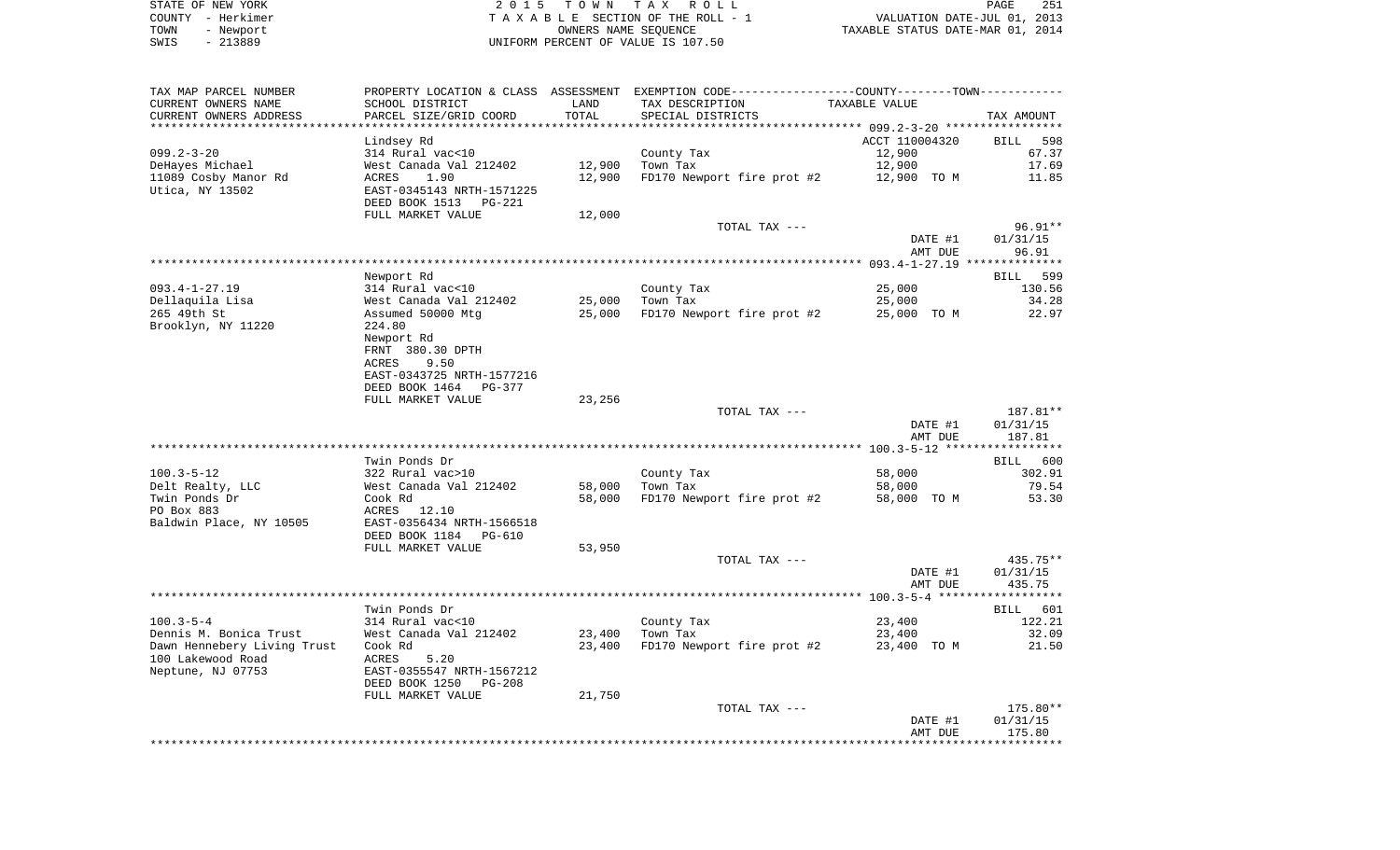| STATE OF NEW YORK         |                           | 2015 TOWN | T A X<br>R O L L                                                                              |                                  | PAGE<br>252 |
|---------------------------|---------------------------|-----------|-----------------------------------------------------------------------------------------------|----------------------------------|-------------|
| COUNTY - Herkimer         |                           |           | TAXABLE SECTION OF THE ROLL - 1                                                               | VALUATION DATE-JUL 01, 2013      |             |
| TOWN<br>- Newport         |                           |           | OWNERS NAME SEOUENCE                                                                          | TAXABLE STATUS DATE-MAR 01, 2014 |             |
| SWIS<br>$-213889$         |                           |           | UNIFORM PERCENT OF VALUE IS 107.50                                                            |                                  |             |
|                           |                           |           |                                                                                               |                                  |             |
| TAX MAP PARCEL NUMBER     |                           |           | PROPERTY LOCATION & CLASS ASSESSMENT EXEMPTION CODE---------------COUNTY-------TOWN---------- |                                  |             |
| CURRENT OWNERS NAME       | SCHOOL DISTRICT           | LAND      | TAX DESCRIPTION                                                                               | TAXABLE VALUE                    |             |
| CURRENT OWNERS ADDRESS    | PARCEL SIZE/GRID COORD    | TOTAL     | SPECIAL DISTRICTS                                                                             |                                  | TAX AMOUNT  |
| ***********************   |                           |           |                                                                                               |                                  |             |
|                           | 479 Lindsey Rd            |           |                                                                                               | ACCT 110004260                   | BILL<br>602 |
| $099.2 - 1 - 8.6$         | 210 1 Family Res          |           | County Tax                                                                                    | 86,000                           | 449.14      |
| Denslow Rodney            | West Canada Val 212402    | 18,900    | Town Tax                                                                                      | 86,000                           | 117.94      |
| Denslow Patricai          | Lindsey Rd                | 86,000    | FD170 Newport fire prot #2                                                                    | 86,000 TO M                      | 79.03       |
| 479 Lindsey Rd            | FRNT 141.40 DPTH          |           |                                                                                               |                                  |             |
| Newport, NY 13416         | 1.86<br>ACRES             |           |                                                                                               |                                  |             |
|                           | EAST-0347108 NRTH-1570896 |           |                                                                                               |                                  |             |
|                           | DEED BOOK 1156<br>PG-951  |           |                                                                                               |                                  |             |
|                           | FULL MARKET VALUE         | 80,000    |                                                                                               |                                  |             |
|                           |                           |           | TOTAL TAX ---                                                                                 |                                  | 646.11**    |
|                           |                           |           |                                                                                               | DATE #1                          | 01/31/15    |
|                           |                           |           |                                                                                               | AMT DUE                          | 646.11      |
|                           |                           |           |                                                                                               |                                  |             |
|                           | Lindsey Rd                |           |                                                                                               | ACCT 110004260                   | BILL 603    |
| $099.2 - 1 - 8.1$         | 105 Vac farmland          |           | AG MKTS<br>41730                                                                              | 70,759<br>70,759                 |             |
| Denslow Ronald F          | West Canada Val 212402    | 130,000   | County Tax                                                                                    | 89,241                           | 466.07      |
| Denslow Shirley L         | 173a                      | 160,000   | Town Tax                                                                                      | 89,241                           | 122.38      |
| 469 Lindsay Rd            | Lindsey Rd                |           | FD170 Newport fire prot #2                                                                    | 160,000 TO M                     | 147.02      |
| Newport, NY 13416         | FRNT 1815.00 DPTH         |           |                                                                                               |                                  |             |
|                           | ACRES 170.90              |           |                                                                                               |                                  |             |
| MAY BE SUBJECT TO PAYMENT | EAST-0346737 NRTH-1571930 |           |                                                                                               |                                  |             |
| UNDER AGDIST LAW TIL 2021 | DEED BOOK 917<br>PG-239   |           |                                                                                               |                                  |             |
|                           | FULL MARKET VALUE         | 148,850   |                                                                                               |                                  |             |
|                           |                           |           | TOTAL TAX ---                                                                                 |                                  | $735.47**$  |
|                           |                           |           |                                                                                               | DATE #1                          | 01/31/15    |
|                           |                           |           |                                                                                               | AMT DUE                          | 735.47      |
|                           |                           |           |                                                                                               |                                  |             |
|                           | 469 Lindsey Rd            |           |                                                                                               | ACCT 110026010                   | BILL 604    |
| $099.2 - 1 - 10$          | 210 1 Family Res          |           | County Tax                                                                                    | 95,000                           | 496.14      |
| Denslow Ronald F          | West Canada Val 212402    | 18,000    | Town Tax                                                                                      | 95,000                           | 130.28      |
| Denslow Shirley L         | North                     | 95,000    | FD170 Newport fire prot #2                                                                    | 95,000 TO M                      | 87.30       |
| 469 Lindsey Rd            | 208 X 208                 |           |                                                                                               |                                  |             |
| Newport, NY 13416         | Lindsay Rd                |           |                                                                                               |                                  |             |
|                           | ACRES<br>1.00             |           |                                                                                               |                                  |             |
|                           | EAST-0346856 NRTH-1571024 |           |                                                                                               |                                  |             |
|                           | DEED BOOK 917<br>$PG-239$ |           |                                                                                               |                                  |             |
|                           | FULL MARKET VALUE         | 88,350    |                                                                                               |                                  |             |
|                           |                           |           | TOTAL TAX ---                                                                                 |                                  | 713.72**    |
|                           |                           |           |                                                                                               | DATE #1                          | 01/31/15    |
|                           |                           |           |                                                                                               | AMT DUE                          | 713.72      |
|                           |                           |           |                                                                                               |                                  |             |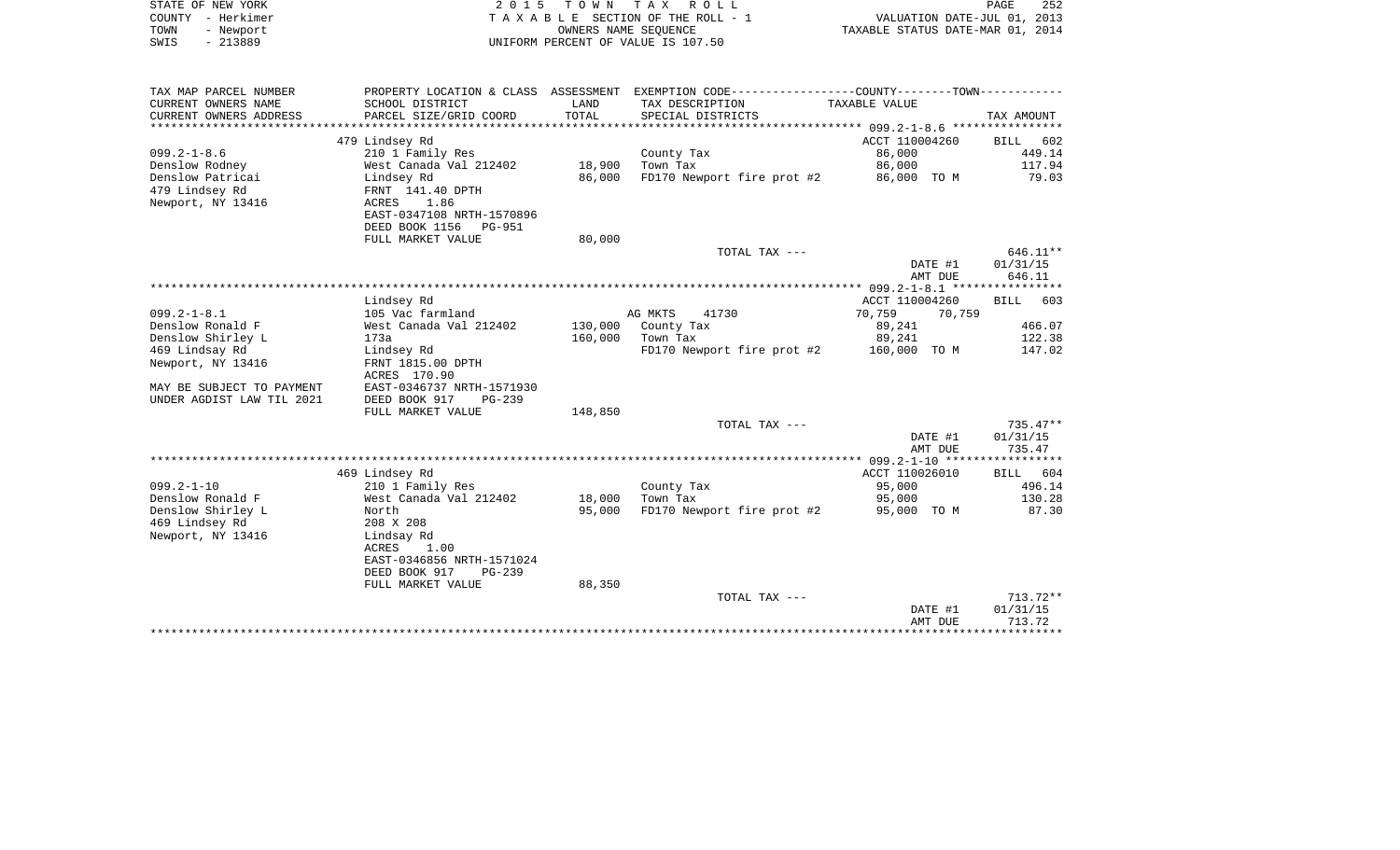| STATE OF NEW YORK<br>COUNTY - Herkimer<br>TOWN<br>- Newport |                                            | 2015 TOWN | TAX ROLL<br>TAXABLE SECTION OF THE ROLL - 1<br>OWNERS NAME SEQUENCE                           | TAXABLE STATUS DATE-MAR 01, 2014 |         | PAGE<br>253<br>VALUATION DATE-JUL 01, 2013 |
|-------------------------------------------------------------|--------------------------------------------|-----------|-----------------------------------------------------------------------------------------------|----------------------------------|---------|--------------------------------------------|
| $-213889$<br>SWIS                                           |                                            |           | UNIFORM PERCENT OF VALUE IS 107.50                                                            |                                  |         |                                            |
| TAX MAP PARCEL NUMBER                                       |                                            |           | PROPERTY LOCATION & CLASS ASSESSMENT EXEMPTION CODE---------------COUNTY-------TOWN---------- |                                  |         |                                            |
| CURRENT OWNERS NAME                                         | SCHOOL DISTRICT                            | LAND      | TAX DESCRIPTION                                                                               | TAXABLE VALUE                    |         |                                            |
| CURRENT OWNERS ADDRESS                                      | PARCEL SIZE/GRID COORD                     | TOTAL     | SPECIAL DISTRICTS                                                                             |                                  |         | TAX AMOUNT                                 |
|                                                             |                                            |           |                                                                                               |                                  |         |                                            |
|                                                             | 138 Newport Rd                             |           |                                                                                               |                                  |         | BILL 605                                   |
| $093.3 - 1 - 19.3$                                          | 210 1 Family Res                           |           | County Tax                                                                                    | 130,000                          |         | 678.93                                     |
| Derdzinski Daniel                                           | West Canada Val 212402                     |           | 18,000 Town Tax                                                                               | 130,000                          |         | 178.28                                     |
| Derdzinski Suzan                                            | 2a                                         |           | 130,000 FD170 Newport fire prot #2 130,000 TO M                                               |                                  |         | 119.46                                     |
| 138 Tower Rd                                                | Newport Rd                                 |           |                                                                                               |                                  |         |                                            |
| Poland, NY 13431                                            | ACRES<br>1.80<br>EAST-0334525 NRTH-1576772 |           |                                                                                               |                                  |         |                                            |
|                                                             | DEED BOOK 684<br>PG-919                    |           |                                                                                               |                                  |         |                                            |
|                                                             | FULL MARKET VALUE                          | 120,950   |                                                                                               |                                  |         |                                            |
|                                                             |                                            |           | TOTAL TAX ---                                                                                 |                                  |         | $976.67**$                                 |
|                                                             |                                            |           |                                                                                               |                                  | DATE #1 | 01/31/15                                   |
|                                                             |                                            |           |                                                                                               |                                  | AMT DUE | 976.67                                     |
|                                                             |                                            |           |                                                                                               |                                  |         |                                            |
|                                                             | Rose Valley Rd                             |           |                                                                                               |                                  |         | BILL 606                                   |
| $089.3 - 1 - 17.9$                                          | 210 1 Family Res                           |           | County Tax                                                                                    | 220,000                          |         | 1,148.96                                   |
| DeWitt Sean M                                               | West Canada Val 212402                     |           | 24,200 Town Tax                                                                               | 220,000                          |         | 301.71                                     |
| DeWitt Laura J                                              | Rose Valley Rd                             |           | 220,000 FD170 Newport fire prot #2 220,000 TO M                                               |                                  |         | 202.16                                     |
| 434 Rose Valley Rd                                          | ACRES 16.35                                |           |                                                                                               |                                  |         |                                            |
| Newport, NY 13416                                           | EAST-0358170 NRTH-1595619                  |           |                                                                                               |                                  |         |                                            |
|                                                             | DEED BOOK 1298 PG-590                      |           |                                                                                               |                                  |         |                                            |
|                                                             | FULL MARKET VALUE                          | 204,650   | TOTAL TAX ---                                                                                 |                                  |         | $1,652.83**$                               |
|                                                             |                                            |           |                                                                                               |                                  | DATE #1 | 01/31/15                                   |
|                                                             |                                            |           |                                                                                               |                                  | AMT DUE | 1,652.83                                   |
|                                                             |                                            |           |                                                                                               |                                  |         |                                            |
|                                                             | Steuben Rd                                 |           |                                                                                               |                                  |         | BILL 607                                   |
| $093.4 - 1 - 30$                                            | 105 Vac farmland                           |           | AG MKTS<br>41730                                                                              | 27,757                           | 27,757  |                                            |
| Diaz Susan                                                  | West Canada Val 212402                     |           | 65,000 County Tax                                                                             | 37,243                           |         | 194.50                                     |
| 614 Steuben Rd                                              | Co Rd 110                                  |           | 65,000 Town Tax                                                                               | 37,243                           |         | 51.07                                      |
| Poland, NY 13431                                            | FRNT 1250.00 DPTH                          |           | FD170 Newport fire prot #2                                                                    | 65,000 TO M                      |         | 59.73                                      |
|                                                             | ACRES 83.00                                |           |                                                                                               |                                  |         |                                            |
| MAY BE SUBJECT TO PAYMENT                                   | EAST-0338026 NRTH-1582622                  |           |                                                                                               |                                  |         |                                            |
| UNDER AGDIST LAW TIL 2021                                   | DEED BOOK 913<br>PG-60                     |           |                                                                                               |                                  |         |                                            |
|                                                             | FULL MARKET VALUE                          | 60,450    | TOTAL TAX ---                                                                                 |                                  |         | $305.30**$                                 |
|                                                             |                                            |           |                                                                                               |                                  | DATE #1 | 01/31/15                                   |
|                                                             |                                            |           |                                                                                               |                                  | AMT DUE | 305.30                                     |
|                                                             |                                            |           |                                                                                               |                                  |         |                                            |
|                                                             | Steuben Rd                                 |           |                                                                                               |                                  |         | 608<br>BILL                                |
| $093.4 - 1 - 7.4$                                           | 120 Field crops                            |           | AG MKTS<br>41730                                                                              | 1,833                            | 1,833   |                                            |
| Diaz Susan E                                                | West Canada Val 212402                     | 72,000    | County Tax                                                                                    | 75,167                           |         | 392.56                                     |
| 614 Steuben Rd                                              | FRNT 1240.00 DPTH                          | 77,000    | Town Tax                                                                                      | 75,167                           |         | 103.08                                     |
| Poland, NY 13431                                            | ACRES 120.00                               |           | FD170 Newport fire prot #2                                                                    | 77,000                           | TO M    | 70.76                                      |
|                                                             | EAST-0338118 NRTH-1580084                  |           |                                                                                               |                                  |         |                                            |
| MAY BE SUBJECT TO PAYMENT                                   | DEED BOOK 1510<br>PG-385                   |           |                                                                                               |                                  |         |                                            |
| UNDER AGDIST LAW TIL 2021                                   | FULL MARKET VALUE                          | 71,650    |                                                                                               |                                  |         |                                            |
|                                                             |                                            |           | TOTAL TAX ---                                                                                 |                                  |         | 566.40**                                   |
|                                                             |                                            |           |                                                                                               |                                  | DATE #1 | 01/31/15                                   |
|                                                             |                                            |           |                                                                                               |                                  | AMT DUE | 566.40                                     |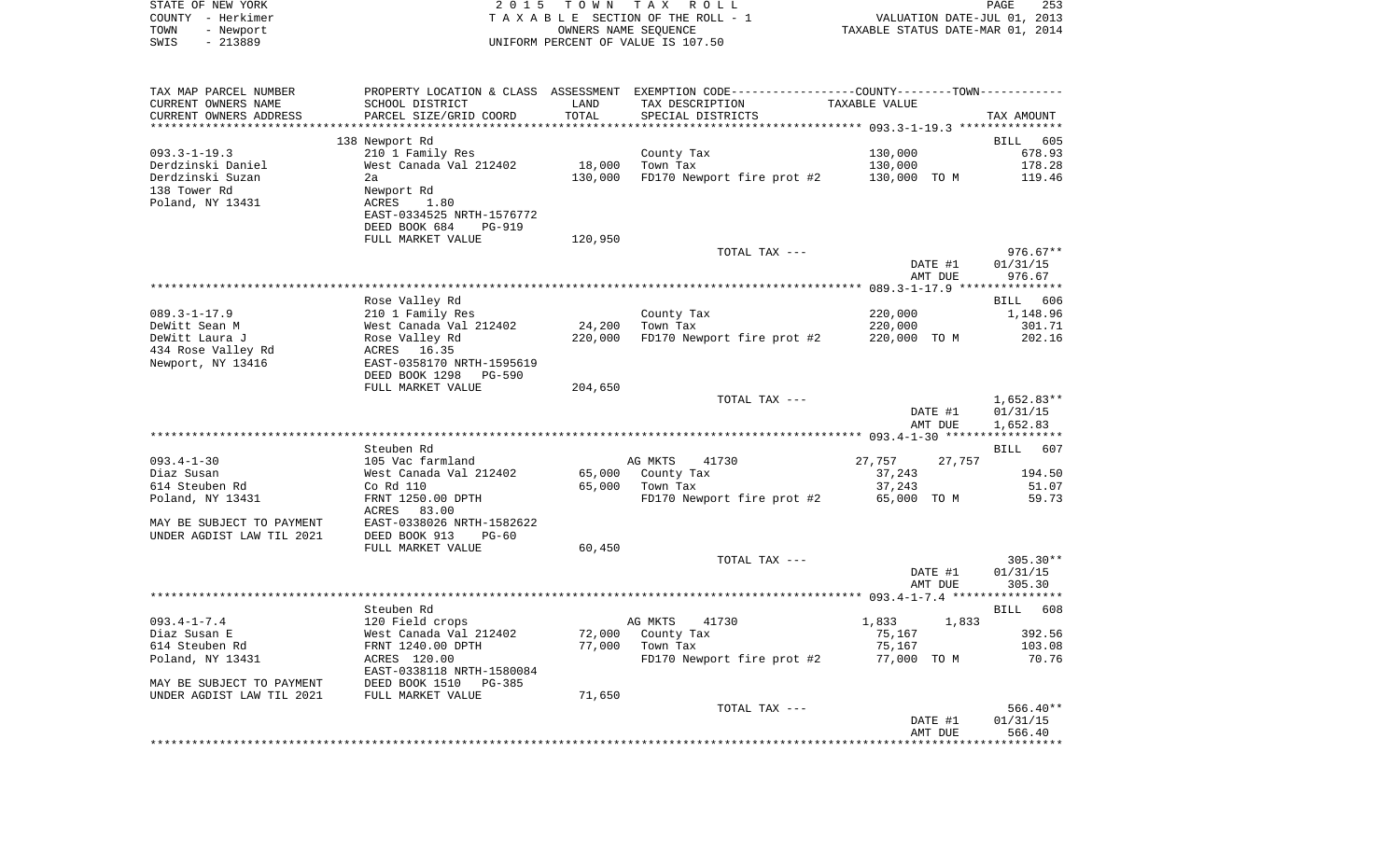|      | STATE OF NEW YORK | 2015 TOWN TAX ROLL                 | PAGE                             | 254 |
|------|-------------------|------------------------------------|----------------------------------|-----|
|      | COUNTY - Herkimer | TAXABLE SECTION OF THE ROLL - 1    | VALUATION DATE-JUL 01, 2013      |     |
| TOWN | - Newport         | OWNERS NAME SEOUENCE               | TAXABLE STATUS DATE-MAR 01, 2014 |     |
| SWIS | - 213889          | UNIFORM PERCENT OF VALUE IS 107.50 |                                  |     |

| TAX MAP PARCEL NUMBER     |                           |        | PROPERTY LOCATION & CLASS ASSESSMENT EXEMPTION CODE----------------COUNTY-------TOWN---------- |                      |                    |
|---------------------------|---------------------------|--------|------------------------------------------------------------------------------------------------|----------------------|--------------------|
| CURRENT OWNERS NAME       | SCHOOL DISTRICT           | LAND   | TAX DESCRIPTION                                                                                | TAXABLE VALUE        |                    |
| CURRENT OWNERS ADDRESS    | PARCEL SIZE/GRID COORD    | TOTAL  | SPECIAL DISTRICTS                                                                              |                      | TAX AMOUNT         |
|                           |                           |        |                                                                                                |                      |                    |
|                           | Steuben Rd                |        |                                                                                                |                      | BILL<br>609        |
| $093.4 - 1 - 8.2$         | 105 Vac farmland          |        | AG MKTS<br>41730                                                                               | 8,473<br>8,473       |                    |
| Diaz Susan E              | West Canada Val 212402    | 35,000 | County Tax                                                                                     | 26,527               | 138.54             |
| 614 Steuben Rd            | FRNT 425.00 DPTH          | 35,000 | Town Tax                                                                                       | 26,527               | 36.38              |
| Poland, NY 13431          | 59.00<br>ACRES            |        | FD170 Newport fire prot #2                                                                     | 35,000 TO M          | 32.16              |
|                           | EAST-0336977 NRTH-1580306 |        |                                                                                                |                      |                    |
| MAY BE SUBJECT TO PAYMENT | DEED BOOK 1510<br>PG-385  |        |                                                                                                |                      |                    |
| UNDER AGDIST LAW TIL 2021 | FULL MARKET VALUE         | 32,550 |                                                                                                |                      |                    |
|                           |                           |        | TOTAL TAX ---                                                                                  |                      | 207.08**           |
|                           |                           |        |                                                                                                | DATE #1              | 01/31/15           |
|                           |                           |        |                                                                                                | AMT DUE              | 207.08             |
|                           |                           |        |                                                                                                |                      |                    |
|                           | 2669 Newport Rd           |        |                                                                                                | ACCT 110003630       | <b>BILL</b><br>610 |
| $094.3 - 1 - 9.1$         | 105 Vac farmland          |        | AG MKTS<br>41730                                                                               | $\Omega$<br>$\Omega$ |                    |
| Diaz Susan E              | West Canada Val 212402    | 24,000 | County Tax                                                                                     | 24,000               | 125.34             |
| 614 Steuben Rd            | Co Rd 34                  | 24,000 | Town Tax                                                                                       | 24,000               | 32.91              |
| Poland, NY 13431          | FRNT 833.00 DPTH          |        | FD170 Newport fire prot #2                                                                     | 24,000 TO M          | 22.05              |
|                           | 39.80<br>ACRES            |        |                                                                                                |                      |                    |
| MAY BE SUBJECT TO PAYMENT | EAST-0316710 NRTH-1156650 |        |                                                                                                |                      |                    |
| UNDER AGDIST LAW TIL 2021 | DEED BOOK 1510<br>PG-385  |        |                                                                                                |                      |                    |
|                           | FULL MARKET VALUE         | 22,350 |                                                                                                |                      |                    |
|                           |                           |        | TOTAL TAX ---                                                                                  |                      | 180.30**           |
|                           |                           |        |                                                                                                | DATE #1              | 01/31/15           |
|                           |                           |        |                                                                                                | AMT DUE              | 180.30             |
|                           |                           |        |                                                                                                |                      | ***********        |
|                           | 637 White Creek Rd        |        |                                                                                                |                      | BILL 611           |
| $094.1 - 1 - 66.3$        | 270 Mfg housing           |        | County Tax                                                                                     | 41,000               | 214.12             |
| Difillippo Andrew         | West Canada Val 212402    | 10,700 | Town Tax                                                                                       | 41,000               | 56.23              |
| Difillippo Patricia       | FRNT 132.00 DPTH 200.00   | 41,000 | FD170 Newport fire prot #2                                                                     | 41,000 TO M          | 37.68              |
| 637 White Creek Rd        | ACRES<br>0.35             |        |                                                                                                |                      |                    |
| Newport, NY 13416         | EAST-0360686 NRTH-1587187 |        |                                                                                                |                      |                    |
|                           | DEED BOOK 904<br>$PG-57$  |        |                                                                                                |                      |                    |
|                           | FULL MARKET VALUE         | 38,150 |                                                                                                |                      |                    |
|                           |                           |        | TOTAL TAX ---                                                                                  |                      | 308.03**           |
|                           |                           |        |                                                                                                | DATE #1              | 01/31/15           |
|                           |                           |        |                                                                                                | AMT DUE              | 308.03             |
|                           |                           |        |                                                                                                |                      |                    |
|                           | 631 White Creek Rd        |        |                                                                                                | ACCT 110025040       | BILL 612           |
| $094.1 - 1 - 66.1$        | 210 1 Family Res          |        | County Tax                                                                                     | 81,000               | 423.03             |
| DiFillippo Patricia       | West Canada Val 212402    | 12,000 | Town Tax                                                                                       | 81,000               | 111.08             |
| DiFillippo Andrew Sr      | West                      | 81,000 | FD170 Newport fire prot #2                                                                     | 81,000 TO M          | 74.43              |
| 631 White Creek Rd        | 130x200                   |        |                                                                                                |                      |                    |
| Newport, NY 13416         | White Creek Rd            |        |                                                                                                |                      |                    |
|                           | FRNT 130.00 DPTH 200.00   |        |                                                                                                |                      |                    |
|                           | 0.48<br>ACRES             |        |                                                                                                |                      |                    |
|                           | EAST-0360708 NRTH-1587052 |        |                                                                                                |                      |                    |
|                           | DEED BOOK 1130<br>PG-547  |        |                                                                                                |                      |                    |
|                           |                           | 75,349 |                                                                                                |                      |                    |
|                           | FULL MARKET VALUE         |        |                                                                                                |                      |                    |
|                           |                           |        | TOTAL TAX ---                                                                                  |                      | 608.54**           |
|                           |                           |        |                                                                                                | DATE #1              | 01/31/15           |
|                           |                           |        |                                                                                                | AMT DUE              | 608.54             |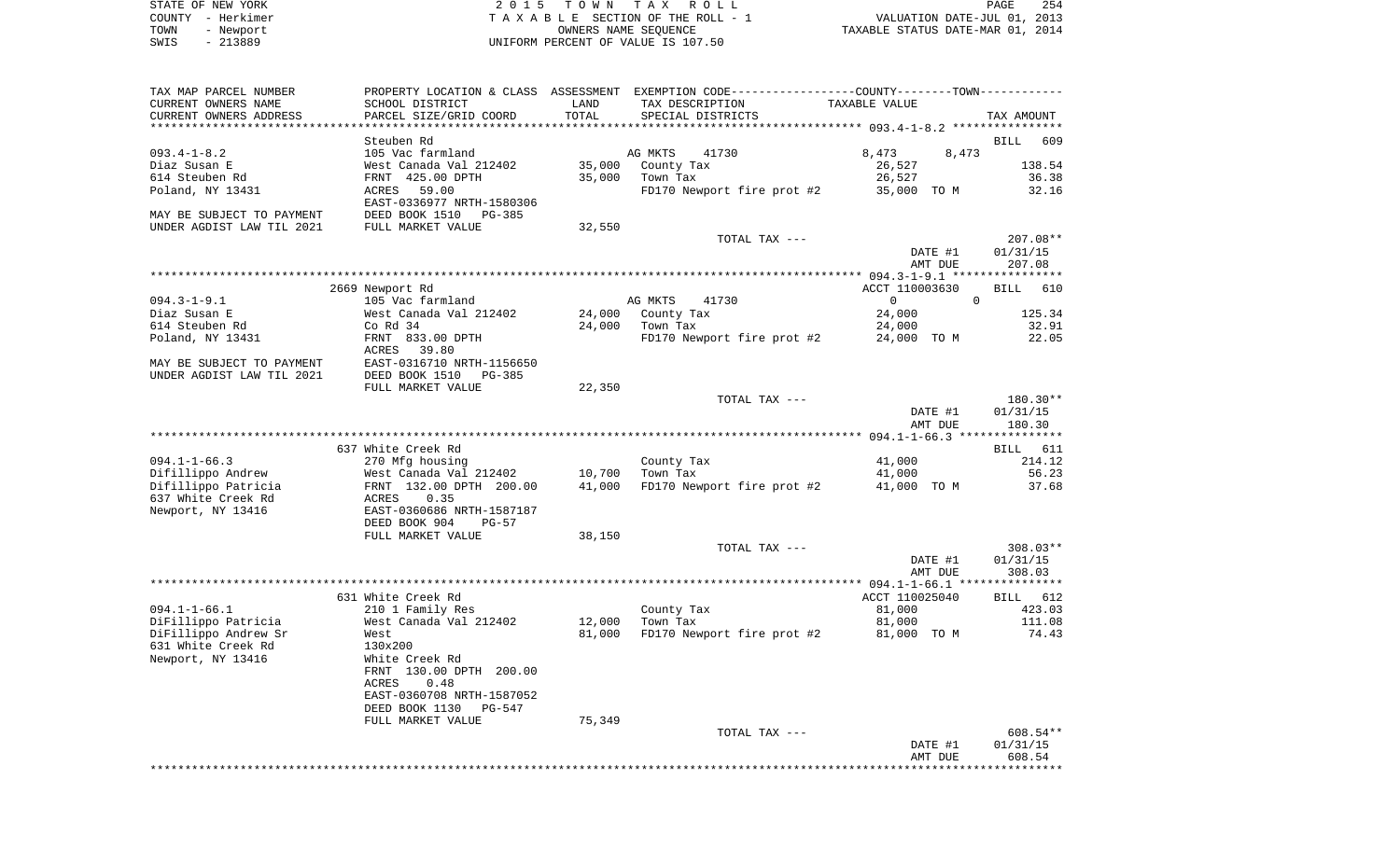|      | STATE OF NEW YORK | 2015 TOWN TAX ROLL                 | 255<br>PAGE                      |  |
|------|-------------------|------------------------------------|----------------------------------|--|
|      | COUNTY - Herkimer | TAXABLE SECTION OF THE ROLL - 1    | VALUATION DATE-JUL 01, 2013      |  |
| TOWN | - Newport         | OWNERS NAME SEOUENCE               | TAXABLE STATUS DATE-MAR 01, 2014 |  |
| SWIS | - 213889          | UNIFORM PERCENT OF VALUE IS 107.50 |                                  |  |

| TAX MAP PARCEL NUMBER  |                                  |         | PROPERTY LOCATION & CLASS ASSESSMENT EXEMPTION CODE---------------COUNTY-------TOWN--------- |                |                      |
|------------------------|----------------------------------|---------|----------------------------------------------------------------------------------------------|----------------|----------------------|
| CURRENT OWNERS NAME    | SCHOOL DISTRICT                  | LAND    | TAX DESCRIPTION                                                                              | TAXABLE VALUE  |                      |
| CURRENT OWNERS ADDRESS | PARCEL SIZE/GRID COORD           | TOTAL   | SPECIAL DISTRICTS                                                                            |                | TAX AMOUNT           |
|                        |                                  |         |                                                                                              |                |                      |
|                        | 361 Summitt Rd                   |         |                                                                                              | ACCT 110025000 | <b>BILL</b><br>613   |
| $100.1 - 1 - 6$        | 281 Multiple res                 |         | County Tax                                                                                   | 195,000        | 1,018.40             |
| DiMeo Anthony T        | West Canada Val 212402           | 20,500  | Town Tax                                                                                     | 195,000        | 267.42               |
| DiMeo Kathryn M        | 210<br>2.75A                     | 195,000 | FD175 Newport fire prot #3                                                                   | 195,000 TO M   | 183.65               |
| 361 Summitt Rd         | Co. Rd 58                        |         |                                                                                              |                |                      |
| Newport, NY 13416      | FRNT 165.00 DPTH 209.00          |         |                                                                                              |                |                      |
|                        | <b>ACRES</b><br>3.50 BANK<br>135 |         |                                                                                              |                |                      |
|                        | EAST-0356776 NRTH-1572516        |         |                                                                                              |                |                      |
|                        | DEED BOOK 914<br>PG-484          |         |                                                                                              |                |                      |
|                        | FULL MARKET VALUE                | 181,400 |                                                                                              |                |                      |
|                        |                                  |         | TOTAL TAX ---                                                                                |                | $1,469.47**$         |
|                        |                                  |         |                                                                                              | DATE #1        | 01/31/15             |
|                        |                                  |         |                                                                                              | AMT DUE        | 1,469.47             |
|                        |                                  |         |                                                                                              |                |                      |
|                        | Rose Valley Rd                   |         |                                                                                              |                | 614<br>BILL          |
| $089.3 - 1 - 17.16$    | 314 Rural vac<10                 |         | County Tax                                                                                   | 17,600         | 91.92                |
| Ditata Edward C        | West Canada Val 212402           | 17,600  | Town Tax                                                                                     | 17,600         | 24.14                |
| Rachon Tonya M         | 8.00<br>ACRES                    | 17,600  | FD170 Newport fire prot #2                                                                   | 17,600 TO M    | 16.17                |
| 560 Rose Valley Rd     | EAST-0356930 NRTH-1596772        |         |                                                                                              |                |                      |
| Newport, NY 13416      | DEED BOOK 853<br>$PG-407$        |         |                                                                                              |                |                      |
|                        | FULL MARKET VALUE                | 16,350  |                                                                                              |                |                      |
|                        |                                  |         | TOTAL TAX ---                                                                                |                | 132.23**             |
|                        |                                  |         |                                                                                              | DATE #1        | 01/31/15             |
|                        |                                  |         |                                                                                              | AMT DUE        | 132.23               |
|                        |                                  |         |                                                                                              |                |                      |
|                        | 560 Rose Valley Rd               |         |                                                                                              |                | BILL 615             |
| $089.3 - 1 - 17.17$    | 210 1 Family Res                 |         | County Tax                                                                                   | 154,300        | 805.84               |
| Ditata Edward C        | West Canada Val 212402           | 22,800  | Town Tax                                                                                     | 154,300        | 211.61               |
| Rachon Tonya M         | 5.70 BANK<br>ACRES<br>184        | 154,300 | FD170 Newport fire prot #2                                                                   | 154,300 TO M   | 141.79               |
| 560 Rose Valley Rd     | EAST-0357438 NRTH-1597097        |         |                                                                                              |                |                      |
| Newport, NY 13416      | DEED BOOK 853<br>$PG-407$        |         |                                                                                              |                |                      |
|                        | FULL MARKET VALUE                | 143,550 |                                                                                              |                |                      |
|                        |                                  |         | TOTAL TAX ---                                                                                | DATE #1        | $1,159.24**$         |
|                        |                                  |         |                                                                                              | AMT DUE        | 01/31/15<br>1,159.24 |
|                        |                                  |         |                                                                                              |                |                      |
|                        | Lindsay Rd                       |         |                                                                                              | ACCT 110000180 | BILL 616             |
| $099.2 - 3 - 10$       | 210 1 Family Res                 |         | County Tax                                                                                   | 125,000        | 652.82               |
| DiTomasso Steven       | West Canada Val 212402           | 35,000  | Town Tax                                                                                     | 125,000        | 171.42               |
| 47 Pound Rd            | partial on new home              | 125,000 | FD170 Newport fire prot #2                                                                   | 125,000 TO M   | 114.86               |
| Cumberland, RI 02864   | FRNT 544.00 DPTH                 |         |                                                                                              |                |                      |
|                        | 11.20<br>ACRES                   |         |                                                                                              |                |                      |
|                        | EAST-0341944 NRTH-1573184        |         |                                                                                              |                |                      |
|                        | DEED BOOK 1190<br>PG-464         |         |                                                                                              |                |                      |
|                        | FULL MARKET VALUE                | 116,300 |                                                                                              |                |                      |
|                        |                                  |         | TOTAL TAX ---                                                                                |                | 939.10**             |
|                        |                                  |         |                                                                                              | DATE #1        | 01/31/15             |
|                        |                                  |         |                                                                                              | AMT DUE        | 939.10               |
|                        |                                  |         |                                                                                              |                | *************        |
|                        |                                  |         |                                                                                              |                |                      |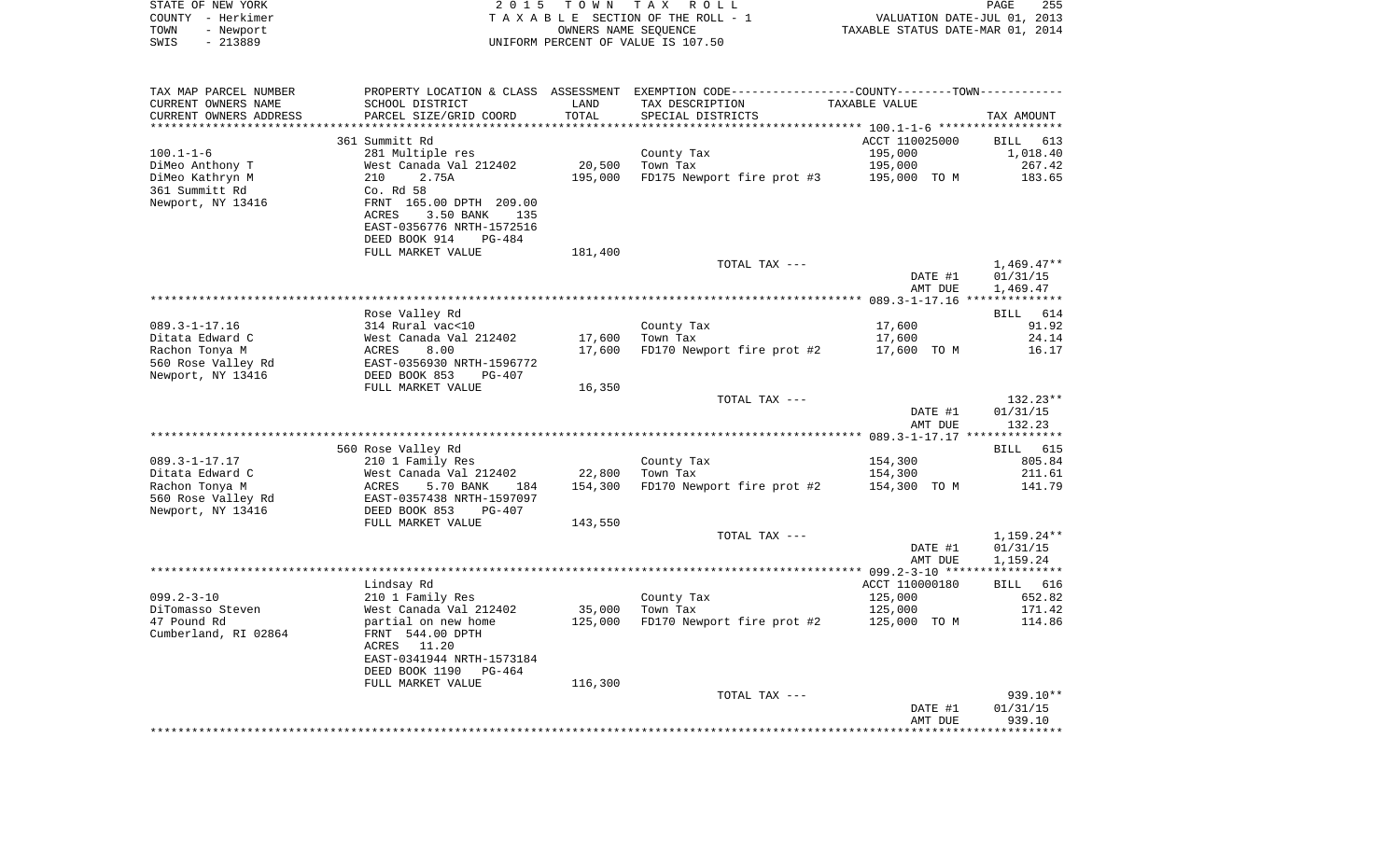| STATE OF NEW YORK | 2015 TOWN TAX ROLL                 | 256<br>PAGE                      |
|-------------------|------------------------------------|----------------------------------|
| COUNTY – Herkimer | TAXABLE SECTION OF THE ROLL - 1    | VALUATION DATE-JUL 01, 2013      |
| TOWN<br>- Newport | OWNERS NAME SEOUENCE               | TAXABLE STATUS DATE-MAR 01, 2014 |
| SWIS<br>- 213889  | UNIFORM PERCENT OF VALUE IS 107.50 |                                  |

| TAX MAP PARCEL NUMBER  | PROPERTY LOCATION & CLASS       | ASSESSMENT | EXEMPTION CODE-----------------COUNTY-------TOWN----------- |                |                |
|------------------------|---------------------------------|------------|-------------------------------------------------------------|----------------|----------------|
| CURRENT OWNERS NAME    | SCHOOL DISTRICT                 | LAND       | TAX DESCRIPTION                                             | TAXABLE VALUE  |                |
| CURRENT OWNERS ADDRESS | PARCEL SIZE/GRID COORD          | TOTAL      | SPECIAL DISTRICTS                                           |                | TAX AMOUNT     |
| *****************      |                                 | ********** |                                                             |                |                |
|                        | 8405 State Rte 28               |            |                                                             |                | BILL<br>617    |
| $088.4 - 2 - 52.2$     | 210 1 Family Res                |            | County Tax                                                  | 186,100        | 971.92         |
| DJK Living Trust       | West Canada Val 212402          | 19,100     | Town Tax                                                    | 186,100        | 255.22         |
| Kane Daniel J          | ACRES<br>2.10                   | 186,100    | FD160 Newport fire prot#1                                   | 186,100 TO M   | 134.62         |
| 8405 State Rte 28      | EAST-0346640 NRTH-1593883       |            |                                                             |                |                |
| PO Box 264             | DEED BOOK 1501<br><b>PG-955</b> |            |                                                             |                |                |
| Newport, NY 13416      | FULL MARKET VALUE               | 173,100    |                                                             |                |                |
|                        |                                 |            | TOTAL TAX ---                                               |                | 1,361.76**     |
|                        |                                 |            |                                                             | DATE #1        | 01/31/15       |
|                        |                                 |            |                                                             | AMT DUE        | 1,361.76       |
|                        |                                 |            |                                                             |                |                |
|                        | Fishing Rock Rd                 |            |                                                             |                | 618            |
| $100.2 - 2 - 6.11$     |                                 |            |                                                             |                | BILL<br>176.52 |
|                        | 312 Vac w/imprv                 |            | County Tax                                                  | 33,800         |                |
| Dmitri Henry M         | West Canada Val 212402          | 17,200     | Town Tax                                                    | 33,800         | 46.35          |
| 10 Bridge St           | FRNT 840.00 DPTH                | 33,800     | FD175 Newport fire prot #3                                  | 33,800 TO M    | 31.83          |
| PO Box 467             | ACRES<br>7.70                   |            |                                                             |                |                |
| Newport, NY 13416      | EAST-0364205 NRTH-1571093       |            |                                                             |                |                |
|                        | DEED BOOK 858<br>$PG-44$        |            |                                                             |                |                |
|                        | FULL MARKET VALUE               | 31,450     |                                                             |                |                |
|                        |                                 |            | TOTAL TAX ---                                               |                | $254.70**$     |
|                        |                                 |            |                                                             | DATE #1        | 01/31/15       |
|                        |                                 |            |                                                             | AMT DUE        | 254.70         |
|                        |                                 |            |                                                             |                |                |
|                        | Fishing Rock Rd                 |            |                                                             |                | 619<br>BILL    |
| $100.2 - 2 - 15$       | 314 Rural vac<10                |            | County Tax                                                  | 1,000          | 5.22           |
| Dmitri Henry M         | West Canada Val 212402          | 1,000      | Town Tax                                                    | 1,000          | 1.37           |
| Dmitri Noreen          | 0.30<br>ACRES                   | 1,000      | FD175 Newport fire prot #3                                  | 1,000 TO M     | .94            |
| Fishing Rock Rd        | EAST-0364539 NRTH-1571008       |            |                                                             |                |                |
| PO Box 467             | DEED BOOK 1105<br>$PG-162$      |            |                                                             |                |                |
| Newport, NY 13416      | FULL MARKET VALUE               | 950        |                                                             |                |                |
|                        |                                 |            | TOTAL TAX ---                                               |                | $7.53**$       |
|                        |                                 |            |                                                             | DATE #1        | 01/31/15       |
|                        |                                 |            |                                                             | AMT DUE        | 7.53           |
|                        |                                 |            |                                                             |                |                |
|                        | 8375 State Rte 28               |            |                                                             | ACCT 110004800 | BILL<br>620    |
| $088.4 - 2 - 54.2$     | 210 1 Family Res                |            | County Tax                                                  | 200,000        | 1,044.51       |
| Dommer Richard         | West Canada Val 212402          | 21,200     | Town Tax                                                    | 200,000        | 274.28         |
| Dommer Amy             | FRNT 249.40 DPTH                | 200,000    | FD170 Newport fire prot #2                                  | 200,000 TO M   | 183.78         |
| 8375 State Rte 28      | 4.20<br>ACRES                   |            |                                                             |                |                |
| Newport, NY 13416      | EAST-3471133 NRTH-1593321       |            |                                                             |                |                |
|                        | DEED BOOK 1509<br><b>PG-287</b> |            |                                                             |                |                |
|                        | FULL MARKET VALUE               | 186,050    |                                                             |                |                |
|                        |                                 |            | TOTAL TAX ---                                               |                | $1,502.57**$   |
|                        |                                 |            |                                                             | DATE #1        | 01/31/15       |
|                        |                                 |            |                                                             | AMT DUE        | 1,502.57       |
|                        |                                 |            |                                                             |                |                |
|                        |                                 |            |                                                             |                |                |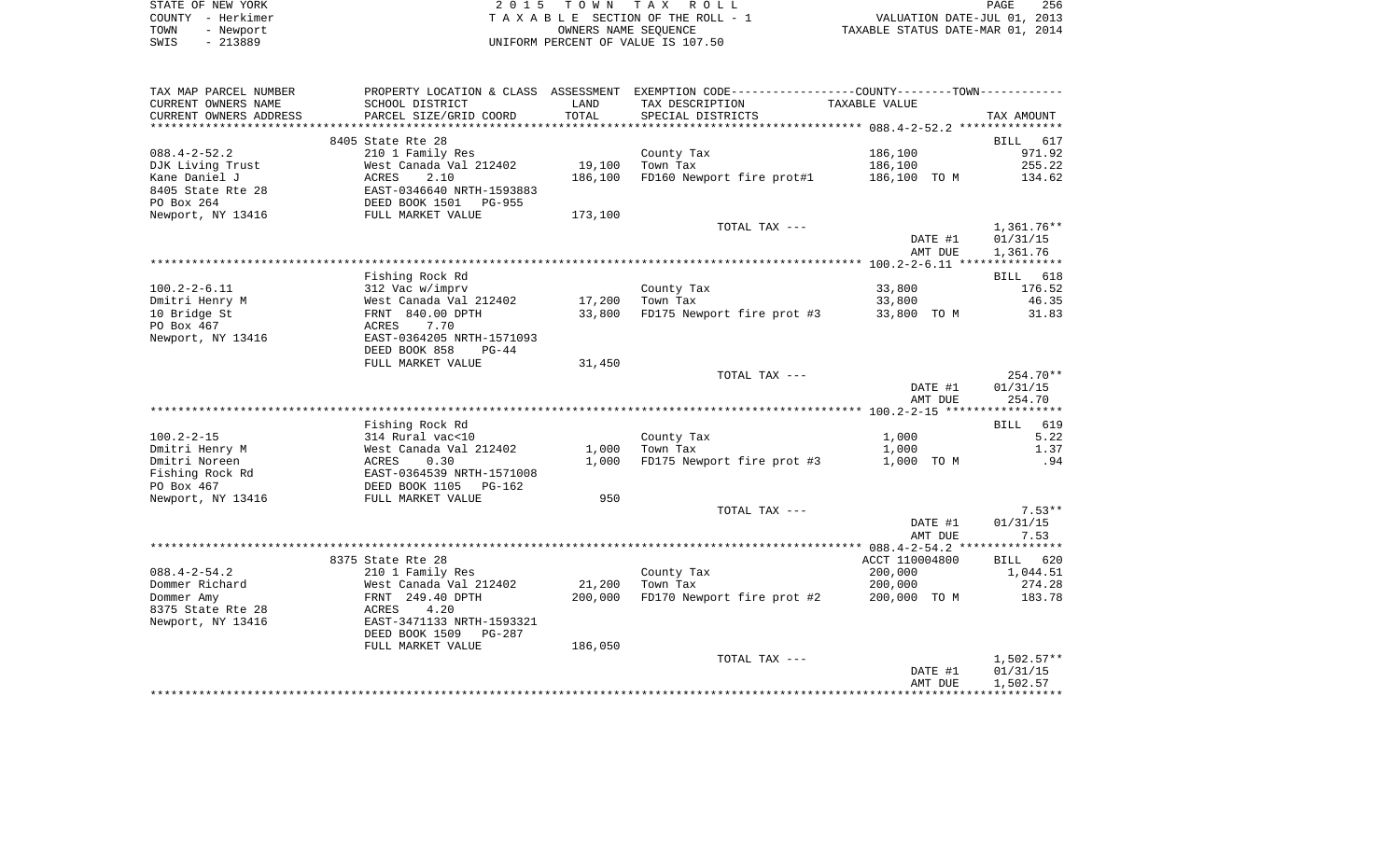| STATE OF NEW YORK      | 2 0 1 5                              | T O W N | T A X<br>R O L L                                            |                                               | PAGE<br>257  |
|------------------------|--------------------------------------|---------|-------------------------------------------------------------|-----------------------------------------------|--------------|
| COUNTY - Herkimer      |                                      |         | TAXABLE SECTION OF THE ROLL - 1                             | VALUATION DATE-JUL 01, 2013                   |              |
| TOWN<br>- Newport      |                                      |         | OWNERS NAME SEQUENCE                                        | TAXABLE STATUS DATE-MAR 01, 2014              |              |
| $-213889$<br>SWIS      |                                      |         | UNIFORM PERCENT OF VALUE IS 107.50                          |                                               |              |
| TAX MAP PARCEL NUMBER  | PROPERTY LOCATION & CLASS ASSESSMENT |         | EXEMPTION CODE-----------------COUNTY-------TOWN----------- |                                               |              |
| CURRENT OWNERS NAME    | SCHOOL DISTRICT                      | LAND    | TAX DESCRIPTION                                             | TAXABLE VALUE                                 |              |
| CURRENT OWNERS ADDRESS | PARCEL SIZE/GRID COORD               | TOTAL   | SPECIAL DISTRICTS                                           |                                               | TAX AMOUNT   |
|                        |                                      |         |                                                             |                                               |              |
|                        | 578 Rose Valley Rd                   |         |                                                             |                                               | BILL 621     |
| $089.3 - 1 - 17.3$     | 210 1 Family Res                     |         | County Tax                                                  | 158,300                                       | 826.73       |
| Downs Chris E          | West Canada Val 212402               | 22,800  | Town Tax                                                    | 158,300                                       | 217.09       |
| Downs Mary E           | South                                | 158,300 | FD170 Newport fire prot #2                                  | 158,300 TO M                                  | 145.46       |
| 578 Rose Valley Rd     | 29.20                                |         |                                                             |                                               |              |
| Newport, NY 13416      | Rose Valley Rd                       |         |                                                             |                                               |              |
|                        | FRNT 250.00 DPTH 1805.00             |         |                                                             |                                               |              |
|                        | <b>ACRES</b><br>5.70                 |         |                                                             |                                               |              |
|                        | EAST-0357367 NRTH-1597807            |         |                                                             |                                               |              |
|                        | DEED BOOK 846<br>$PG-393$            |         |                                                             |                                               |              |
|                        | FULL MARKET VALUE                    | 147,250 | TOTAL TAX ---                                               |                                               | 1,189.28**   |
|                        |                                      |         |                                                             | DATE #1                                       | 01/31/15     |
|                        |                                      |         |                                                             | AMT DUE                                       | 1,189.28     |
|                        |                                      |         |                                                             | *************** 100.1-1-24 ****************** |              |
|                        | Butler Rd                            |         |                                                             | ACCT 110025205                                | BILL 622     |
| $100.1 - 1 - 24$       | 312 Vac w/imprv                      |         | County Tax                                                  | 22,100                                        | 115.42       |
| Duguay Steven A        | West Canada Val 212402               | 15,100  | Town Tax                                                    | 22,100                                        | 30.31        |
| Duguay Christine A     | South                                | 22,100  | FD170 Newport fire prot #2                                  | 22,100 TO M                                   | 20.31        |
| Butler Rd              | 5.92 A                               |         |                                                             |                                               |              |
| PO Box 502             | Newport Rd                           |         |                                                             |                                               |              |
| Newport, NY 13416      | 5.92<br>ACRES                        |         |                                                             |                                               |              |
|                        | EAST-0351641 NRTH-1573994            |         |                                                             |                                               |              |
|                        | DEED BOOK 925<br>$PG-652$            |         |                                                             |                                               |              |
|                        | FULL MARKET VALUE                    | 20,550  |                                                             |                                               |              |
|                        |                                      |         | TOTAL TAX ---                                               |                                               | $166.04**$   |
|                        |                                      |         |                                                             | DATE #1                                       | 01/31/15     |
|                        |                                      |         |                                                             | AMT DUE                                       | 166.04       |
|                        | 162 Graves Rd                        |         |                                                             | ACCT 110001890                                | BILL 623     |
| $089.3 - 1 - 24$       | 210 1 Family Res                     |         | County Tax                                                  | 147,900                                       | 772.41       |
| Dunderdale John        | West Canada Val 212402               | 11,600  | Town Tax                                                    | 147,900                                       | 202.83       |
| Dunderdale Susan       | E                                    | 147,900 | FD170 Newport fire prot #2                                  | 147,900 TO M                                  | 135.91       |
| 162 Graves Rd          | $\mathbf{3}$<br>110/175              |         |                                                             |                                               |              |
| Newport, NY 13416      | Graves Rd                            |         |                                                             |                                               |              |
|                        | FRNT 110.00 DPTH 175.00              |         |                                                             |                                               |              |
|                        | <b>BANK</b><br>184                   |         |                                                             |                                               |              |
|                        | EAST-0349408 NRTH-1592842            |         |                                                             |                                               |              |
|                        | DEED BOOK 00500 PG-00274             |         |                                                             |                                               |              |
|                        | FULL MARKET VALUE                    | 137,581 |                                                             |                                               |              |
|                        |                                      |         | TOTAL TAX ---                                               |                                               | 1, 111. 15** |
|                        |                                      |         |                                                             | DATE #1                                       | 01/31/15     |
|                        |                                      |         |                                                             | AMT DUE                                       | 1,111.15     |
|                        |                                      |         |                                                             |                                               |              |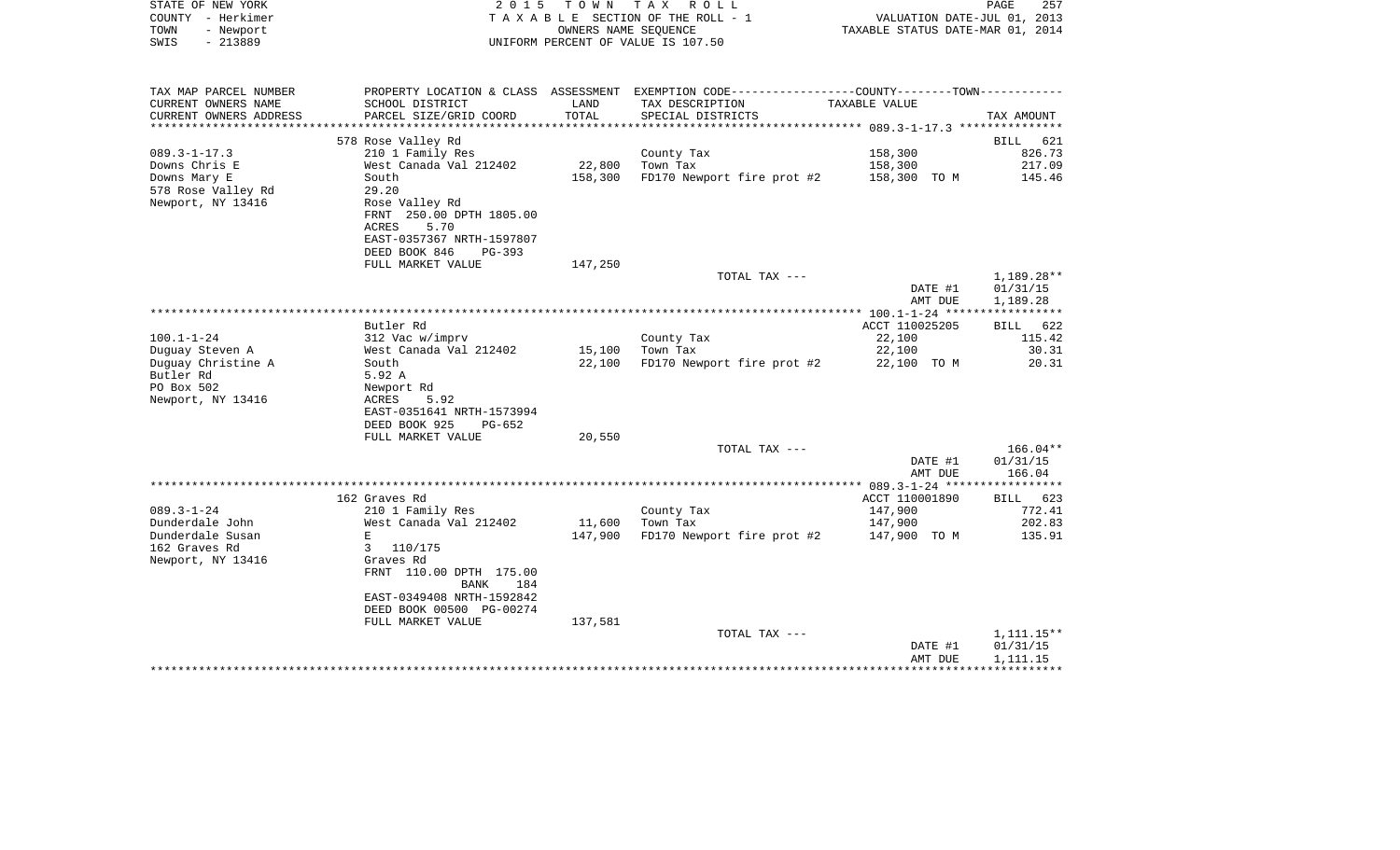| STATE OF NEW YORK          | 2 0 1 5                              | TOWN                 | T A X<br><b>ROLL</b>                                        |                                  | 258<br>PAGE |
|----------------------------|--------------------------------------|----------------------|-------------------------------------------------------------|----------------------------------|-------------|
| COUNTY<br>- Herkimer       |                                      |                      | TAXABLE SECTION OF THE ROLL - 1                             | VALUATION DATE-JUL 01, 2013      |             |
| TOWN<br>- Newport          |                                      | OWNERS NAME SEOUENCE |                                                             | TAXABLE STATUS DATE-MAR 01, 2014 |             |
| $-213889$<br>SWIS          |                                      |                      | UNIFORM PERCENT OF VALUE IS 107.50                          |                                  |             |
|                            |                                      |                      |                                                             |                                  |             |
| TAX MAP PARCEL NUMBER      | PROPERTY LOCATION & CLASS ASSESSMENT |                      | EXEMPTION CODE-----------------COUNTY-------TOWN----------- |                                  |             |
| CURRENT OWNERS NAME        | SCHOOL DISTRICT                      | LAND                 | TAX DESCRIPTION                                             | TAXABLE VALUE                    |             |
| CURRENT OWNERS ADDRESS     | PARCEL SIZE/GRID COORD               | TOTAL                | SPECIAL DISTRICTS                                           |                                  | TAX AMOUNT  |
| ************************** |                                      |                      |                                                             |                                  |             |
|                            | 755 Old State Rd                     |                      |                                                             |                                  | BILL 624    |
| $088.4 - 1 - 19.7$         | 210 1 Family Res                     |                      | County Tax                                                  | 115,800                          | 604.77      |
| Dupont David               | Poland Central 213803 18,700         |                      | Town Tax                                                    | 115,800                          | 158.81      |
| Dupont Cynthia             | 1.7a                                 | 115,800              | FD160 Newport fire prot#1                                   | 115,800 TO M                     | 83.76       |
| 755 Old State Rd           | Old State Rd                         |                      |                                                             |                                  |             |
| Poland, NY 13431           | FRNT 125.00 DPTH 600.00              |                      |                                                             |                                  |             |
|                            | 1.70<br>ACRES                        |                      |                                                             |                                  |             |
|                            | EAST-0344281 NRTH-1595820            |                      |                                                             |                                  |             |
|                            | DEED BOOK 768<br>$PG-173$            |                      |                                                             |                                  |             |
|                            | FULL MARKET VALUE                    | 107,700              |                                                             |                                  |             |
|                            |                                      |                      | TOTAL TAX ---                                               |                                  | 847.34**    |
|                            |                                      |                      |                                                             | DATE #1                          | 01/31/15    |
|                            |                                      |                      |                                                             | AMT DUE                          | 847.34      |
|                            |                                      |                      |                                                             |                                  |             |
|                            | 215 Rose Valley Rd                   |                      |                                                             | ACCT 110003360                   | BILL 625    |
| $094.1 - 1 - 39$           | 210 1 Family Res                     |                      | County Tax                                                  | 150,000                          | 783.38      |
| Dupont Mark                | West Canada Val 212402               | 20,000               | Town Tax                                                    | 150,000                          | 205.71      |
| Dupont Kathleen            | W                                    | 150,000              | FD170 Newport fire prot #2                                  | 150,000 TO M                     | 137.84      |
| 215 Rose Valley Rd         | Rose Valley                          |                      |                                                             |                                  |             |

| Dupont Kathleen     | W                         | 150,000 | FD170 Newport fire prot #2 | 150,000 TO M                        | 137.84      |
|---------------------|---------------------------|---------|----------------------------|-------------------------------------|-------------|
| 215 Rose Valley Rd  | Rose Valley               |         |                            |                                     |             |
| Newport, NY 13416   | 3.00<br>ACRES             |         |                            |                                     |             |
|                     | EAST-0356115 NRTH-1591459 |         |                            |                                     |             |
|                     | DEED BOOK 695<br>PG-826   |         |                            |                                     |             |
|                     | FULL MARKET VALUE         | 139,550 |                            |                                     |             |
|                     |                           |         | TOTAL TAX ---              |                                     | 1,126.93**  |
|                     |                           |         |                            | DATE #1                             | 01/31/15    |
|                     |                           |         |                            | AMT DUE                             | 1,126.93    |
|                     |                           |         |                            | $094.1 - 1 - 75$ ****************** |             |
|                     | Rose Valley Rd            |         |                            | ACCT 110002910                      | BILL<br>626 |
| $094.1 - 1 - 75$    | 322 Rural vac>10          |         | County Tax                 | 70,000                              | 365.58      |
| Dupont Mark         | West Canada Val 212402    | 70,000  | Town Tax                   | 70,000                              | 96.00       |
| Dupont Kathleen Ann | 83.80                     | 70,000  | FD170 Newport fire prot #2 | TO M<br>70,000                      | 64.32       |
| 215 Rose Valley Rd  | Rosevalley Rd             |         |                            |                                     |             |
| Newport, NY 13416   | 83.60<br>ACRES            |         |                            |                                     |             |
|                     | EAST-0355261 NRTH-1592067 |         |                            |                                     |             |
|                     | DEED BOOK 925<br>PG-516   |         |                            |                                     |             |
|                     | FULL MARKET VALUE         | 65,100  |                            |                                     |             |
|                     |                           |         | TOTAL TAX ---              |                                     | $525.90**$  |
|                     |                           |         |                            |                                     |             |
|                     |                           |         |                            | DATE #1                             | 01/31/15    |
|                     |                           |         |                            | AMT DUE                             | 525.90      |
|                     |                           |         |                            |                                     |             |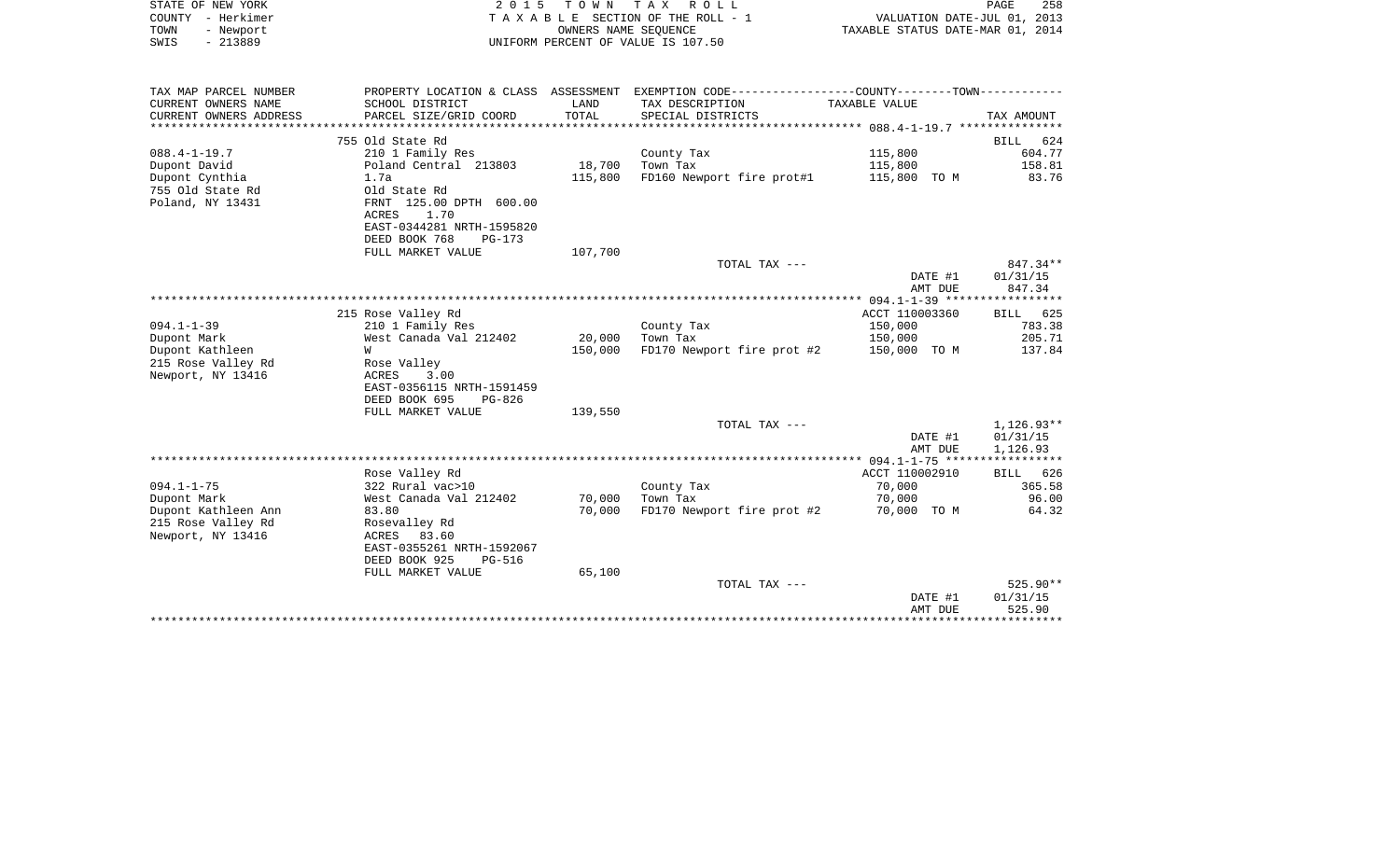|      | STATE OF NEW YORK | 2015 TOWN TAX ROLL                 | PAGE                             | 259 |
|------|-------------------|------------------------------------|----------------------------------|-----|
|      | COUNTY - Herkimer | TAXABLE SECTION OF THE ROLL - 1    | VALUATION DATE-JUL 01, 2013      |     |
| TOWN | - Newport         | OWNERS NAME SEOUENCE               | TAXABLE STATUS DATE-MAR 01, 2014 |     |
| SWIS | - 213889          | UNIFORM PERCENT OF VALUE IS 107.50 |                                  |     |

| TAX MAP PARCEL NUMBER  |                                         |         | PROPERTY LOCATION & CLASS ASSESSMENT EXEMPTION CODE----------------COUNTY-------TOWN---------- |                |                    |
|------------------------|-----------------------------------------|---------|------------------------------------------------------------------------------------------------|----------------|--------------------|
| CURRENT OWNERS NAME    | SCHOOL DISTRICT                         | LAND    | TAX DESCRIPTION                                                                                | TAXABLE VALUE  |                    |
| CURRENT OWNERS ADDRESS | PARCEL SIZE/GRID COORD                  | TOTAL   | SPECIAL DISTRICTS                                                                              |                | TAX AMOUNT         |
|                        |                                         |         |                                                                                                |                |                    |
|                        | 807 Old State Rd                        |         |                                                                                                |                | BILL 627           |
| $088.4 - 1 - 8.7$      | 210 1 Family Res                        |         | County Tax                                                                                     | 113,100        | 590.67             |
| Dupont Mark J II       | Poland Central 213803                   | 19,000  | Town Tax                                                                                       | 113,100        | 155.10             |
| 807 Old State Rd       | 2.00<br>ACRES                           | 113,100 | FD160 Newport fire prot#1                                                                      | 113,100 TO M   | 81.81              |
| Poland, NY 13431       | EAST-0343709 NRTH-1596662               |         |                                                                                                |                |                    |
|                        | DEED BOOK 1502 PG-57                    |         |                                                                                                |                |                    |
|                        | FULL MARKET VALUE                       | 105,200 |                                                                                                |                |                    |
|                        |                                         |         | TOTAL TAX ---                                                                                  |                | $827.58**$         |
|                        |                                         |         |                                                                                                | DATE #1        | 01/31/15           |
|                        |                                         |         |                                                                                                | AMT DUE        | 827.58             |
|                        |                                         |         |                                                                                                |                |                    |
| $100.1 - 1 - 8.3$      | 460 Fishing Rock Rd<br>210 1 Family Res |         | County Tax                                                                                     | 85,700         | BILL 628<br>447.57 |
| Eddy Wendy             | West Canada Val 212402                  | 19,300  | Town Tax                                                                                       | 85,700         | 117.53             |
| 460 Fishing Rock Rd    | 2.35a                                   | 85,700  | FD175 Newport fire prot #3                                                                     | 85,700 TO M    | 80.71              |
| Newport, NY 13416      | Fishing Rock Rd                         |         |                                                                                                |                |                    |
|                        | <b>ACRES</b><br>2.30 BANK<br>023        |         |                                                                                                |                |                    |
|                        | EAST-0361127 NRTH-1574754               |         |                                                                                                |                |                    |
|                        | DEED BOOK 941<br>$PG-12$                |         |                                                                                                |                |                    |
|                        | FULL MARKET VALUE                       | 79,700  |                                                                                                |                |                    |
|                        |                                         |         | TOTAL TAX ---                                                                                  |                | $645.81**$         |
|                        |                                         |         |                                                                                                | DATE #1        | 01/31/15           |
|                        |                                         |         |                                                                                                | AMT DUE        | 645.81             |
|                        |                                         |         |                                                                                                |                |                    |
|                        | 125 Gage Rd                             |         |                                                                                                | ACCT 110000930 | BILL 629           |
| $094.1 - 1 - 46$       | 210 1 Family Res                        |         | County Tax                                                                                     | 155,600        | 812.63             |
| Edwards Alberta M      | West Canada Val 212402                  | 18,400  | Town Tax                                                                                       | 155,600        | 213.39             |
| Edwards Gordon A Jr    | N                                       | 155,600 | FD170 Newport fire prot #2                                                                     | 155,600 TO M   | 142.98             |
| 125 Gage Rd            | 10 8A                                   |         |                                                                                                |                |                    |
| Newport, NY 13416      | Co Rd 111                               |         |                                                                                                |                |                    |
|                        | <b>ACRES</b><br>1.40                    |         |                                                                                                |                |                    |
|                        | EAST-0360024 NRTH-1591528               |         |                                                                                                |                |                    |
|                        | DEED BOOK 1488<br>PG-498                |         |                                                                                                |                |                    |
|                        | FULL MARKET VALUE                       | 144,750 | TOTAL TAX ---                                                                                  |                | $1,169.00**$       |
|                        |                                         |         |                                                                                                | DATE #1        | 01/31/15           |
|                        |                                         |         |                                                                                                | AMT DUE        | 1,169.00           |
|                        |                                         |         |                                                                                                |                |                    |
|                        |                                         |         |                                                                                                |                |                    |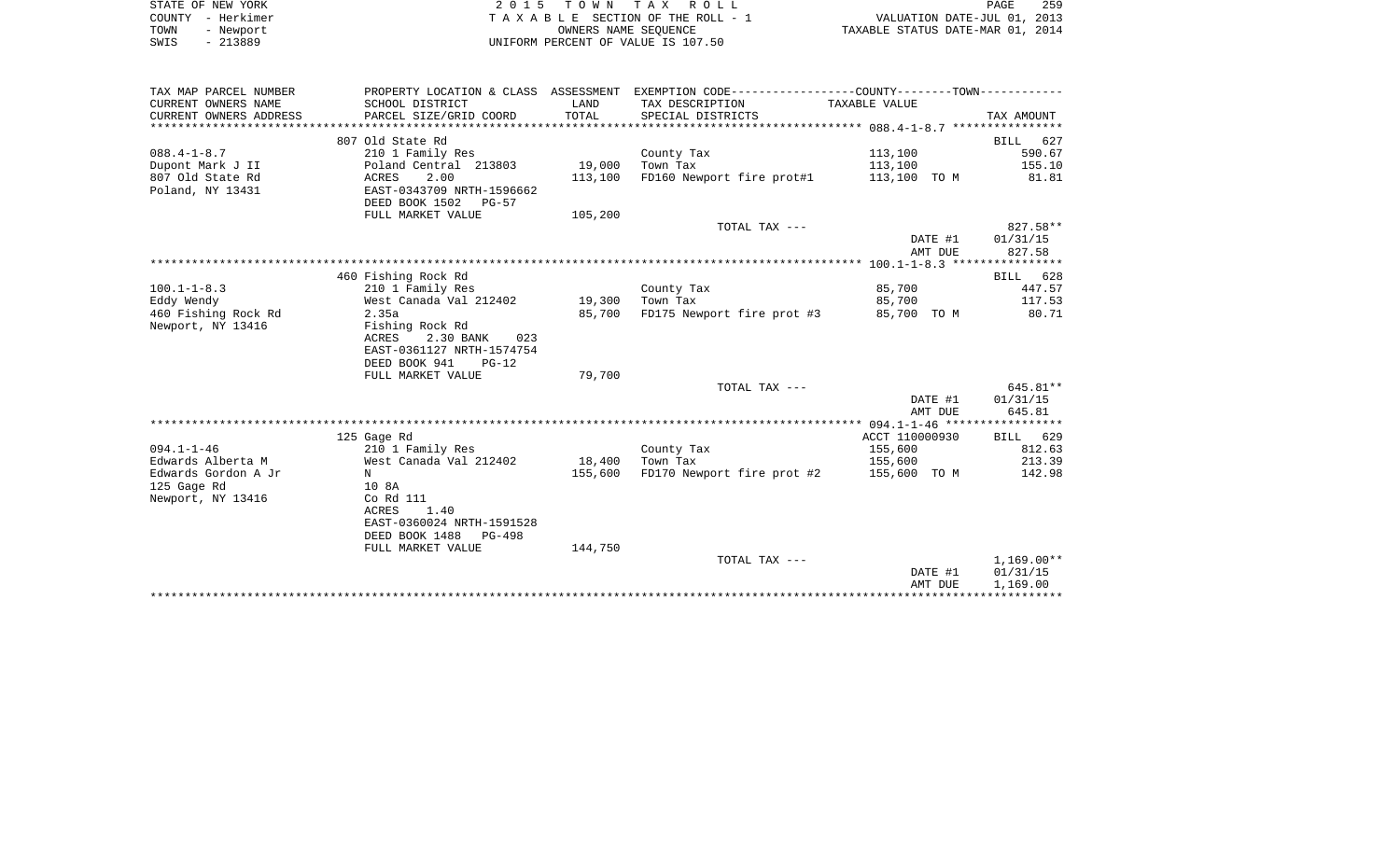| STATE OF NEW YORK<br>COUNTY - Herkimer<br>- Newport<br>TOWN<br>$-213889$<br>SWIS | 2 0 1 5                                    | T O W N | TAX ROLL<br>TAXABLE SECTION OF THE ROLL - 1<br>OWNERS NAME SEQUENCE<br>UNIFORM PERCENT OF VALUE IS 107.50 | VALUATION DATE-JUL 01, 2013<br>TAXABLE STATUS DATE-MAR 01, 2014 | PAGE<br>260              |
|----------------------------------------------------------------------------------|--------------------------------------------|---------|-----------------------------------------------------------------------------------------------------------|-----------------------------------------------------------------|--------------------------|
| TAX MAP PARCEL NUMBER                                                            |                                            |         | PROPERTY LOCATION & CLASS ASSESSMENT EXEMPTION CODE---------------COUNTY-------TOWN---------              |                                                                 |                          |
| CURRENT OWNERS NAME                                                              | SCHOOL DISTRICT                            | LAND    | TAX DESCRIPTION                                                                                           | TAXABLE VALUE                                                   |                          |
| CURRENT OWNERS ADDRESS<br>**********************                                 | PARCEL SIZE/GRID COORD                     | TOTAL   | SPECIAL DISTRICTS<br>****************************                                                         | ******************** 094.1-2-23.2 ***************               | TAX AMOUNT               |
|                                                                                  | 263 Old State Rd                           |         |                                                                                                           |                                                                 | BILL<br>630              |
| $094.1 - 2 - 23.2$                                                               | 210 1 Family Res                           |         | VET WAR CT 41121                                                                                          | 9,000<br>9,000                                                  |                          |
| Edwards Irrevocable Trust                                                        | West Canada Val 212402                     |         | 25,000 VET DIS CT 41141                                                                                   | 8,280<br>8,280                                                  |                          |
| 263 Old State Rd                                                                 | West                                       | 165,600 | County Tax                                                                                                | 148,320                                                         | 774.61                   |
| PO Box 522                                                                       | 7a                                         |         | Town Tax                                                                                                  | 148,320                                                         | 203.40                   |
| Newport, NY 13416                                                                | Old State Rd                               |         | FD170 Newport fire prot #2                                                                                | 165,600 TO M                                                    | 152.17                   |
|                                                                                  | FRNT 1146.00 DPTH 200.00                   |         |                                                                                                           |                                                                 |                          |
|                                                                                  | ACRES<br>7.50                              |         |                                                                                                           |                                                                 |                          |
|                                                                                  | EAST-0349856 NRTH-1587979                  |         |                                                                                                           |                                                                 |                          |
|                                                                                  | DEED BOOK 1406<br>PG-375                   |         |                                                                                                           |                                                                 |                          |
|                                                                                  | FULL MARKET VALUE                          | 154,050 | TOTAL TAX ---                                                                                             |                                                                 | 1,130.18**               |
|                                                                                  |                                            |         |                                                                                                           | DATE #1                                                         | 01/31/15                 |
|                                                                                  |                                            |         |                                                                                                           | AMT DUE                                                         | 1,130.18                 |
|                                                                                  |                                            |         |                                                                                                           |                                                                 | ************             |
|                                                                                  | Twin Ponds Dr                              |         |                                                                                                           |                                                                 | BILL<br>631              |
| $100.3 - 5 - 15$                                                                 | 322 Rural vac>10                           |         | County Tax                                                                                                | 54,100                                                          | 282.54                   |
| Edwards Jennifer A                                                               | West Canada Val 212402                     | 54,100  | Town Tax                                                                                                  | 54,100                                                          | 74.19                    |
| 106 Morning Side Dr #85                                                          | Cook Rd                                    | 54,100  | FD170 Newport fire prot #2                                                                                | 54,100 TO M                                                     | 49.71                    |
| New York, NY 10027                                                               | ACRES<br>23.70                             |         |                                                                                                           |                                                                 |                          |
|                                                                                  | EAST-0356010 NRTH-1565669                  |         |                                                                                                           |                                                                 |                          |
|                                                                                  | DEED BOOK 1201 PG-898<br>FULL MARKET VALUE | 50,350  |                                                                                                           |                                                                 |                          |
|                                                                                  |                                            |         | TOTAL TAX ---                                                                                             |                                                                 | $406.44**$               |
|                                                                                  |                                            |         |                                                                                                           | DATE #1                                                         | 01/31/15                 |
|                                                                                  |                                            |         |                                                                                                           | AMT DUE                                                         | 406.44                   |
|                                                                                  |                                            |         |                                                                                                           |                                                                 |                          |
|                                                                                  | 2626 Newport Rd                            |         |                                                                                                           | ACCT 110001320                                                  | BILL<br>632              |
| $094.3 - 1 - 12.1$                                                               | 210 1 Family Res                           |         | County Tax                                                                                                | 68,000                                                          | 355.13                   |
| Edwards Nancy A                                                                  | West Canada Val 212402                     | 18,000  | Town Tax                                                                                                  | 68,000                                                          | 93.25                    |
| 981 Newport Gray Rd                                                              | E                                          | 68,000  | School Relevy                                                                                             |                                                                 | 1,269.90                 |
| Newport, NY 13416                                                                | 1.00a                                      |         | FD170 Newport fire prot #2                                                                                | 68,000 TO M                                                     | 62.49                    |
|                                                                                  | Newport Rd<br>FRNT 300.00 DPTH 150.00      |         |                                                                                                           |                                                                 |                          |
|                                                                                  | ACRES<br>1.00                              |         |                                                                                                           |                                                                 |                          |
|                                                                                  | EAST-0353920 NRTH-1580323                  |         |                                                                                                           |                                                                 |                          |
|                                                                                  | DEED BOOK 814<br>PG-358                    |         |                                                                                                           |                                                                 |                          |
|                                                                                  | FULL MARKET VALUE                          | 63,250  |                                                                                                           |                                                                 |                          |
|                                                                                  |                                            |         | TOTAL TAX ---                                                                                             |                                                                 | 1,780.77**               |
|                                                                                  |                                            |         |                                                                                                           | DATE #1                                                         | 01/31/15                 |
|                                                                                  |                                            |         |                                                                                                           | AMT DUE<br>***************                                      | 1,780.77<br>************ |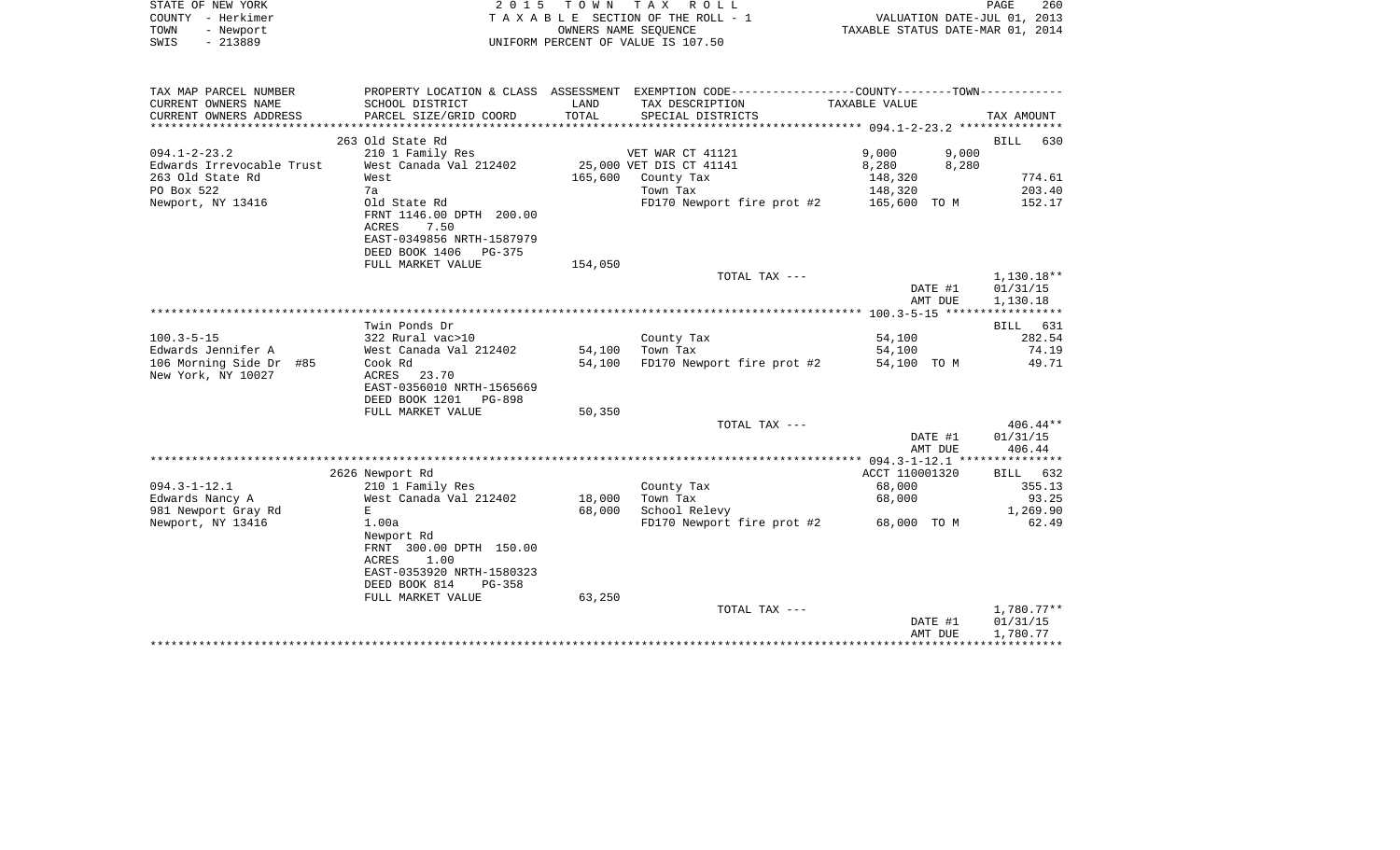| STATE OF NEW YORK | 2015 TOWN TAX ROLL                    | PAGE                             | 261 |
|-------------------|---------------------------------------|----------------------------------|-----|
| COUNTY - Herkimer | T A X A B L E SECTION OF THE ROLL - 1 | VALUATION DATE-JUL 01, 2013      |     |
| TOWN<br>- Newport | OWNERS NAME SEOUENCE                  | TAXABLE STATUS DATE-MAR 01, 2014 |     |
| $-213889$<br>SWIS | UNIFORM PERCENT OF VALUE IS 107.50    |                                  |     |

| CURRENT OWNERS NAME<br>SCHOOL DISTRICT<br>LAND<br>TAX DESCRIPTION<br>TAXABLE VALUE<br>PARCEL SIZE/GRID COORD<br>TOTAL<br>CURRENT OWNERS ADDRESS<br>SPECIAL DISTRICTS |                |                    |
|----------------------------------------------------------------------------------------------------------------------------------------------------------------------|----------------|--------------------|
|                                                                                                                                                                      |                |                    |
|                                                                                                                                                                      |                | TAX AMOUNT         |
| ****************                                                                                                                                                     |                |                    |
| Woodchuck Hill Rd                                                                                                                                                    |                | <b>BILL</b><br>633 |
| $094.1 - 1 - 55.2$<br>322 Rural vac>10<br>17,100<br>County Tax                                                                                                       |                | 89.31              |
| Elliot Edward V<br>West Canada Val 212402<br>17,100<br>Town Tax<br>17,100                                                                                            |                | 23.45              |
| McEvoy Michael D<br>17,100<br>FD170 Newport fire prot #2<br>N                                                                                                        | 17,100 TO M    | 15.71              |
| Mech St<br>19.60a                                                                                                                                                    |                |                    |
| PO Box 336<br>Wood Chuck Hill Rd                                                                                                                                     |                |                    |
| Newport, NY 13416<br>ACRES 19.60                                                                                                                                     |                |                    |
| EAST-0356487 NRTH-1587639                                                                                                                                            |                |                    |
| DEED BOOK 1098<br>$PG-682$                                                                                                                                           |                |                    |
| 15,900                                                                                                                                                               |                |                    |
| FULL MARKET VALUE                                                                                                                                                    |                |                    |
| TOTAL TAX ---                                                                                                                                                        |                | 128.47**           |
|                                                                                                                                                                      | DATE #1        | 01/31/15           |
|                                                                                                                                                                      | AMT DUE        | 128.47             |
|                                                                                                                                                                      |                |                    |
| 179 Newport Gray Rd                                                                                                                                                  | ACCT 110001800 | <b>BILL</b><br>634 |
| $094.1 - 1 - 35$<br>210 1 Family Res<br>County Tax<br>68,000                                                                                                         |                | 355.13             |
| West Canada Val 212402<br>15,100<br>68,000<br>Ellsworth Jamie R<br>Town Tax                                                                                          |                | 93.25              |
| 68,000<br>179 Newport Gray Rd<br>FD170 Newport fire prot #2<br>N                                                                                                     | 68,000 TO M    | 62.49              |
| Newport, NY 13416<br>100/210<br>3                                                                                                                                    |                |                    |
| No Rd                                                                                                                                                                |                |                    |
| FRNT 140.00 DPTH 230.00                                                                                                                                              |                |                    |
| 0.75<br>ACRES                                                                                                                                                        |                |                    |
| EAST-0356893 NRTH-1589382                                                                                                                                            |                |                    |
| DEED BOOK 1244<br>$PG-394$                                                                                                                                           |                |                    |
| 63,250<br>FULL MARKET VALUE                                                                                                                                          |                |                    |
| TOTAL TAX ---                                                                                                                                                        |                | $510.87**$         |
|                                                                                                                                                                      | DATE #1        | 01/31/15           |
|                                                                                                                                                                      | AMT DUE        | 510.87             |
|                                                                                                                                                                      |                |                    |
| Fishing Rock Rd                                                                                                                                                      | ACCT 110001500 | <b>BILL</b><br>635 |
| $100.1 - 1 - 8.4$<br>314 Rural vac<10<br>County Tax<br>2,000                                                                                                         |                | 10.45              |
| Ellsworth Roger<br>West Canada Val 212402<br>2,000<br>Town Tax<br>2,000                                                                                              |                | 2.74               |
| Ellsworth Linda<br>FD175 Newport fire prot #3<br>6.23a From 094.3-2-32 Pen<br>2,000                                                                                  | 2,000 TO M     | 1.88               |
| 430 Fishing Rock Rd<br>64.3                                                                                                                                          |                |                    |
| Fishing Rock<br>Newport, NY 13416                                                                                                                                    |                |                    |
| FRNT 120.00 DPTH                                                                                                                                                     |                |                    |
| 2.50<br>MAY BE SUBJECT TO PAYMENT<br>ACRES                                                                                                                           |                |                    |
| UNDER AGDIST LAW TIL 2019<br>EAST-0361291 NRTH-1575380                                                                                                               |                |                    |
| DEED BOOK 1408<br><b>PG-910</b>                                                                                                                                      |                |                    |
| 1,850<br>FULL MARKET VALUE                                                                                                                                           |                |                    |
| TOTAL TAX ---                                                                                                                                                        |                | $15.07**$          |
|                                                                                                                                                                      | DATE #1        | 01/31/15           |
|                                                                                                                                                                      |                |                    |
|                                                                                                                                                                      | AMT DUE        | 15.07              |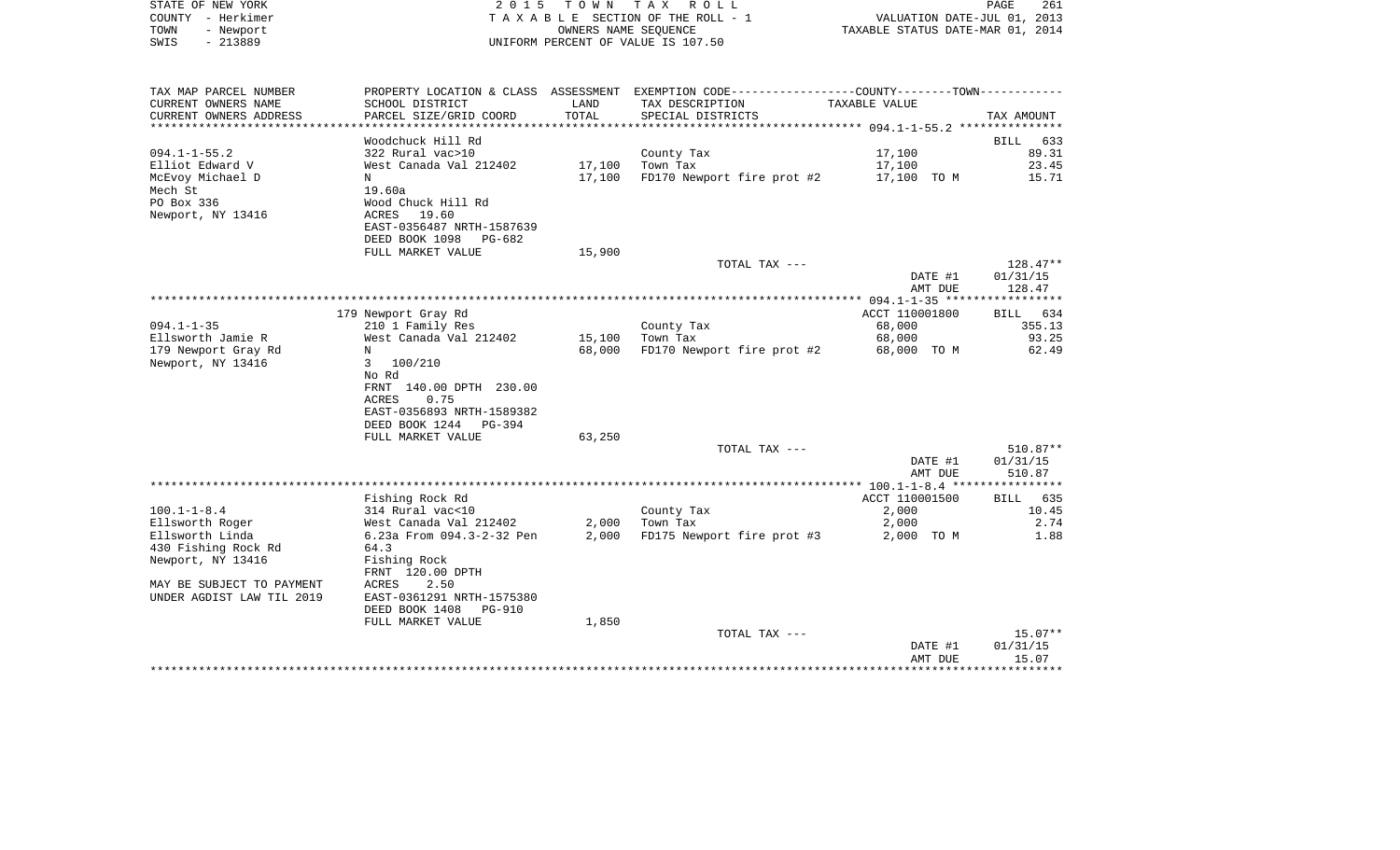| STATE OF NEW YORK | 2015 TOWN TAX ROLL                 | PAGE                             | 262 |
|-------------------|------------------------------------|----------------------------------|-----|
| COUNTY - Herkimer | TAXABLE SECTION OF THE ROLL - 1    | VALUATION DATE-JUL 01, 2013      |     |
| TOWN<br>- Newport | OWNERS NAME SEOUENCE               | TAXABLE STATUS DATE-MAR 01, 2014 |     |
| SWIS<br>- 213889  | UNIFORM PERCENT OF VALUE IS 107.50 |                                  |     |

| TAX MAP PARCEL NUMBER     | PROPERTY LOCATION & CLASS ASSESSMENT |               | EXEMPTION CODE-----------------COUNTY-------TOWN--------- |                  |                    |
|---------------------------|--------------------------------------|---------------|-----------------------------------------------------------|------------------|--------------------|
| CURRENT OWNERS NAME       | SCHOOL DISTRICT                      | LAND          | TAX DESCRIPTION                                           | TAXABLE VALUE    |                    |
| CURRENT OWNERS ADDRESS    | PARCEL SIZE/GRID COORD               | TOTAL         | SPECIAL DISTRICTS                                         |                  | TAX AMOUNT         |
|                           |                                      | ************* |                                                           |                  | ****               |
|                           | 430 Fishing Rock Rd                  |               |                                                           | ACCT 110002220   | 636<br>BILL        |
| $100.1 - 1 - 11$          | 210 1 Family Res                     |               | County Tax                                                | 69,100           | 360.88             |
| Ellsworth Roger           | West Canada Val 212402               | 20,000        | Town Tax                                                  | 69,100           | 94.76              |
| 430 Fishing Rock Rd       | $3 \overline{\smash)3A}$             | 69,100        | FD175 Newport fire prot #3                                | 69,100 TO M      | 65.08              |
| Newport, NY 13416         | Fishing Rock R                       |               |                                                           |                  |                    |
|                           | ACRES<br>3.00                        |               |                                                           |                  |                    |
|                           | EAST-0361516 NRTH-1574963            |               |                                                           |                  |                    |
|                           | DEED BOOK 681                        |               |                                                           |                  |                    |
|                           | PG-165                               |               |                                                           |                  |                    |
|                           | FULL MARKET VALUE                    | 64,300        |                                                           |                  |                    |
|                           |                                      |               | TOTAL TAX ---                                             |                  | $520.72**$         |
|                           |                                      |               |                                                           | DATE #1          | 01/31/15           |
|                           |                                      |               |                                                           | AMT DUE          | 520.72             |
|                           |                                      |               |                                                           |                  |                    |
|                           | Summit Rd                            |               |                                                           | ACCT 110005250   | <b>BILL</b><br>637 |
| $100.1 - 1 - 14.1$        | 113 Cattle farm                      |               | AG MKTS<br>41730                                          | 45,998<br>45,998 |                    |
| Elwood Clair E            | West Canada Val 212402               |               | 165,900 County Tax                                        | 247,002          | 1,289.98           |
| Elwood James M            | South                                |               | 293,000 Town Tax                                          | 247,002          | 338.74             |
| Summit Rd                 | Farm 240 A                           |               | FD175 Newport fire prot #3                                | 293,000 TO M     | 275.95             |
| PO Box 117                | Summit Rd                            |               |                                                           |                  |                    |
| Newport, NY 13416         | FRNT 4253.00 DPTH                    |               |                                                           |                  |                    |
|                           | ACRES 240.00                         |               |                                                           |                  |                    |
| MAY BE SUBJECT TO PAYMENT | EAST-0357031 NRTH-1571637            |               |                                                           |                  |                    |
| UNDER AGDIST LAW TIL 2021 | DEED BOOK 888<br>PG-222              |               |                                                           |                  |                    |
|                           | FULL MARKET VALUE                    | 272,550       |                                                           |                  |                    |
|                           |                                      |               | TOTAL TAX ---                                             |                  | $1,904.67**$       |
|                           |                                      |               |                                                           | DATE #1          | 01/31/15           |
|                           |                                      |               |                                                           | AMT DUE          | 1,904.67           |
|                           |                                      |               |                                                           |                  |                    |
|                           | 8431 State Rte 28                    |               |                                                           | ACCT 110002280   | BILL 638           |
| $088.4 - 2 - 45$          | 210 1 Family Res                     |               | County Tax                                                | 59,300           | 309.70             |
|                           |                                      |               |                                                           |                  |                    |
| Evans Greg                | West Canada Val 212402               | 21,600        | Town Tax                                                  | 59,300           | 81.32              |
| Evans Denyee              | 3.90a                                | 59,300        | FD170 Newport fire prot #2                                | 59,300 TO M      | 54.49              |
| 3744 Fountain St          | Camp Ground Rt                       |               |                                                           |                  |                    |
| Clinton, NY 13323         | 4.60<br>ACRES                        |               |                                                           |                  |                    |
|                           | EAST-0346434 NRTH-1594292            |               |                                                           |                  |                    |
|                           | DEED BOOK 1154 PG-69                 |               |                                                           |                  |                    |
|                           | FULL MARKET VALUE                    | 55,150        |                                                           |                  |                    |
|                           |                                      |               | TOTAL TAX ---                                             |                  | 445.51**           |
|                           |                                      |               |                                                           | DATE #1          | 01/31/15           |
|                           |                                      |               |                                                           | AMT DUE          | 445.51             |
|                           |                                      |               |                                                           |                  |                    |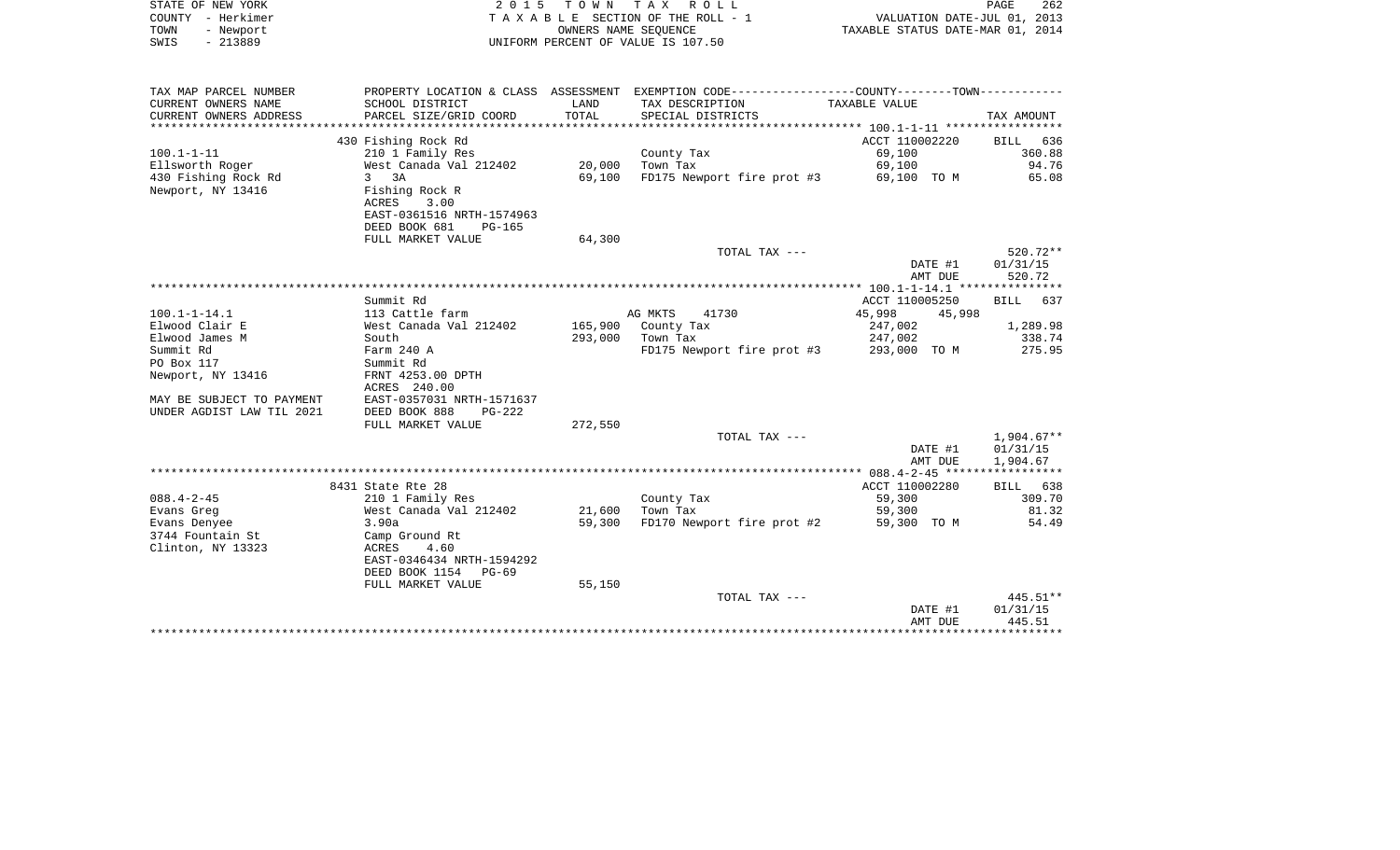| STATE OF NEW YORK                      |                                            | 2015 TOWN                  | TAX ROLL                                                                                      |                                                                 | PAGE<br>263  |
|----------------------------------------|--------------------------------------------|----------------------------|-----------------------------------------------------------------------------------------------|-----------------------------------------------------------------|--------------|
| COUNTY - Herkimer<br>TOWN<br>- Newport |                                            |                            | TAXABLE SECTION OF THE ROLL - 1<br>OWNERS NAME SEQUENCE                                       | VALUATION DATE-JUL 01, 2013<br>TAXABLE STATUS DATE-MAR 01, 2014 |              |
| $-213889$<br>SWIS                      |                                            |                            | UNIFORM PERCENT OF VALUE IS 107.50                                                            |                                                                 |              |
|                                        |                                            |                            |                                                                                               |                                                                 |              |
| TAX MAP PARCEL NUMBER                  |                                            |                            | PROPERTY LOCATION & CLASS ASSESSMENT EXEMPTION CODE---------------COUNTY-------TOWN---------- |                                                                 |              |
| CURRENT OWNERS NAME                    | SCHOOL DISTRICT                            | LAND                       | TAX DESCRIPTION                                                                               | TAXABLE VALUE                                                   |              |
| CURRENT OWNERS ADDRESS                 | PARCEL SIZE/GRID COORD                     | TOTAL                      | SPECIAL DISTRICTS                                                                             |                                                                 | TAX AMOUNT   |
|                                        | Cook Hill Rd                               |                            |                                                                                               | ACCT 110006480                                                  | BILL 639     |
| $088.4 - 1 - 23$                       | 314 Rural vac<10                           |                            | County Tax                                                                                    | 14,800                                                          | 77.29        |
| Falchi Paul D                          | Poland Central 213803                      | 14,800                     | Town Tax                                                                                      | 14,800                                                          | 20.30        |
| Falchi Valerie                         | Rese                                       | 14,800                     | FD160 Newport fire prot#1 14,800 TO M                                                         |                                                                 | 10.71        |
| 130 Brayton Ave                        | Co Rd 87                                   |                            |                                                                                               |                                                                 |              |
| Poland, NY 13431                       | ACRES<br>5.00                              |                            |                                                                                               |                                                                 |              |
|                                        | EAST-0339448 NRTH-1597583                  |                            |                                                                                               |                                                                 |              |
|                                        | DEED BOOK 1506 PG-871                      |                            |                                                                                               |                                                                 |              |
|                                        | FULL MARKET VALUE                          | 13,750                     | TOTAL TAX ---                                                                                 |                                                                 | $108.30**$   |
|                                        |                                            |                            |                                                                                               | DATE #1                                                         | 01/31/15     |
|                                        |                                            |                            |                                                                                               | AMT DUE                                                         | 108.30       |
|                                        |                                            |                            |                                                                                               |                                                                 |              |
|                                        | 130 Brayton Rd                             |                            |                                                                                               | ACCT 110007050                                                  | BILL 640     |
| 088.4-1-24                             | 210 1 Family Res                           |                            | County Tax                                                                                    | 124,800                                                         | 651.77       |
| Falchi Paul D                          | Poland Central 213803                      | 20,800                     | Town Tax                                                                                      | 124,800                                                         | 171.15       |
| Falchi Valerie                         | W                                          | 124,800                    | FD160 Newport fire prot#1                                                                     | 124,800 TO M                                                    | 90.28        |
| 130 Brayton Ave                        | 3.8A<br>3                                  |                            |                                                                                               |                                                                 |              |
| Poland, NY 13431                       | Co Rd 187                                  |                            |                                                                                               |                                                                 |              |
|                                        | ACRES<br>3.80<br>EAST-0339055 NRTH-1597314 |                            |                                                                                               |                                                                 |              |
|                                        | DEED BOOK 1506<br>PG-871                   |                            |                                                                                               |                                                                 |              |
|                                        | FULL MARKET VALUE                          | 116,100                    |                                                                                               |                                                                 |              |
|                                        |                                            |                            | TOTAL TAX ---                                                                                 |                                                                 | $913.20**$   |
|                                        |                                            |                            |                                                                                               | DATE #1                                                         | 01/31/15     |
|                                        |                                            |                            |                                                                                               | AMT DUE                                                         | 913.20       |
|                                        |                                            |                            |                                                                                               |                                                                 |              |
|                                        | 5484 State Route 28                        |                            |                                                                                               | ACCT 110007740                                                  | BILL 641     |
| $094.3 - 2 - 33$                       | 241 Rural res&ag                           |                            | VET WAR CT 41121                                                                              | 9,000<br>9,000                                                  |              |
| Falk Edward W<br>Falk Mildred S        | West Canada Val 212402<br>Е                | 124,700 AG MKTS<br>238,000 | 41730<br>County Tax                                                                           | 48,023<br>48,023<br>180,977                                     | 945.16       |
| 5484 State Route 28                    | Rt 28                                      |                            | Town Tax                                                                                      | 180,977                                                         | 248.19       |
| Newport, NY 13416                      | FRNT 1031.00 DPTH                          |                            | FD170 Newport fire prot #2 238,000 TO M                                                       |                                                                 | 218.70       |
|                                        | 85.50<br>ACRES                             |                            |                                                                                               |                                                                 |              |
| MAY BE SUBJECT TO PAYMENT              | EAST-0356811 NRTH-1577470                  |                            |                                                                                               |                                                                 |              |
| UNDER AGDIST LAW TIL 2021              | DEED BOOK 1497 PG-308                      |                            |                                                                                               |                                                                 |              |
|                                        | FULL MARKET VALUE                          | 221,400                    |                                                                                               |                                                                 |              |
|                                        |                                            |                            | TOTAL TAX ---                                                                                 |                                                                 | $1,412.05**$ |
|                                        |                                            |                            |                                                                                               | DATE #1                                                         | 01/31/15     |
|                                        |                                            |                            |                                                                                               | AMT DUE                                                         | 1,412.05     |

\*\*\*\*\*\*\*\*\*\*\*\*\*\*\*\*\*\*\*\*\*\*\*\*\*\*\*\*\*\*\*\*\*\*\*\*\*\*\*\*\*\*\*\*\*\*\*\*\*\*\*\*\*\*\*\*\*\*\*\*\*\*\*\*\*\*\*\*\*\*\*\*\*\*\*\*\*\*\*\*\*\*\*\*\*\*\*\*\*\*\*\*\*\*\*\*\*\*\*\*\*\*\*\*\*\*\*\*\*\*\*\*\*\*\*\*\*\*\*\*\*\*\*\*\*\*\*\*\*\*\*\*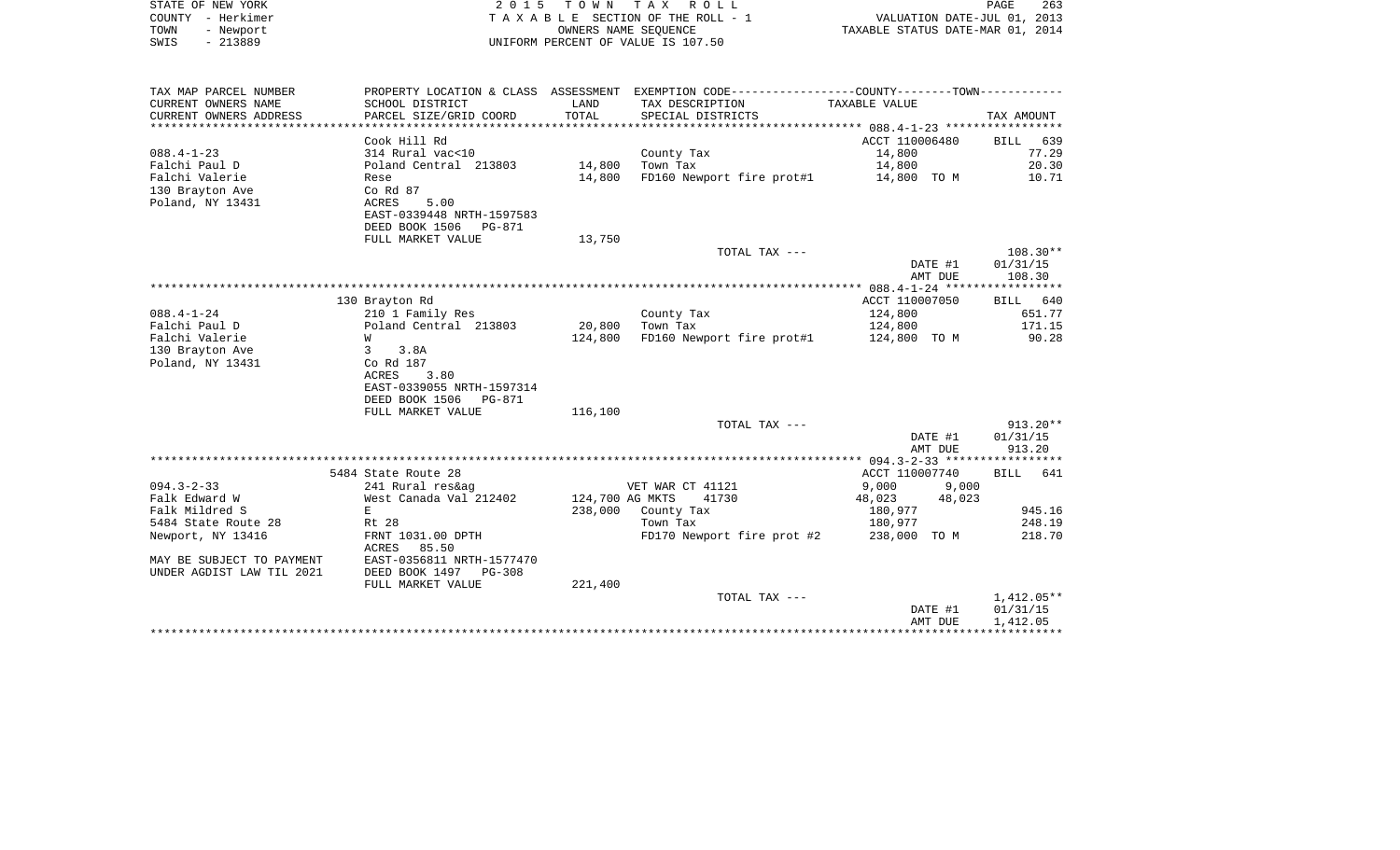| TAX MAP PARCEL NUMBER<br>PROPERTY LOCATION & CLASS ASSESSMENT EXEMPTION CODE---------------COUNTY-------TOWN----------<br>CURRENT OWNERS NAME<br>SCHOOL DISTRICT<br>LAND<br>TAX DESCRIPTION<br>TAXABLE VALUE<br>TOTAL<br>PARCEL SIZE/GRID COORD<br>CURRENT OWNERS ADDRESS<br>SPECIAL DISTRICTS<br>TAX AMOUNT<br>************************<br>*********************<br>8422 State Route 28<br>ACCT 110006900<br><b>BILL</b><br>642<br>$088.4 - 2 - 35$<br>210 1 Family Res<br>County Tax<br>140,000<br>731.16<br>191.99<br>West Canada Val 212402<br>19,300<br>Town Tax<br>140,000<br>Farber Chadwick<br>8422 State Route 28<br>E.<br>128.65<br>140,000<br>FD170 Newport fire prot #2<br>140,000 TO M<br>Newport, NY 13416<br>5 200 X 500<br>Rt 28<br><b>ACRES</b><br>2.28 BANK<br>135<br>EAST-0347337 NRTH-1594370<br>DEED BOOK 1358 PG-825<br>FULL MARKET VALUE<br>130,250<br>1,051.80**<br>TOTAL TAX ---<br>01/31/15<br>DATE #1<br>1,051.80<br>AMT DUE<br>8422 State Route 28<br>ACCT 110009300<br>643<br>BILL<br>$088.4 - 2 - 36$<br>314 Rural vac<10<br>53.27<br>County Tax<br>10,200<br>Farber Chadwick<br>West Canada Val 212402<br>10,200<br>Town Tax<br>10,200<br>13.99<br>8422 State Route 28<br>E<br>10,200<br>FD170 Newport fire prot #2<br>10,200 TO M<br>9.37<br>Newport, NY 13416<br>9 100X600<br>1.15<br>ACRES<br>EAST-0347304 NRTH-1594510<br>DEED BOOK 1358<br>$PG-825$<br>9,500<br>FULL MARKET VALUE<br>$76.63**$<br>TOTAL TAX ---<br>01/31/15<br>DATE #1<br>76.63<br>AMT DUE<br>*************** 094.1-1-67 ******************<br>676 White Creek Rd<br>ACCT 110001830<br>BILL 644<br>$094.1 - 1 - 67$<br>210 1 Family Res<br>County Tax<br>139,500<br>728.55<br>Farber Ronald<br>West Canada Val 212402<br>18,100<br>Town Tax<br>139,500<br>191.31<br>Farber Edna<br>E<br>FD170 Newport fire prot #2<br>139,500<br>139,500 TO M<br>128.19<br>3<br>676 White Creek Rd<br>Newport, NY 13416<br>Wht Creek Rd<br>ACRES<br>1.10<br>EAST-0360523 NRTH-1588108<br>DEED BOOK 00586 PG-00485<br>FULL MARKET VALUE<br>129,750<br>TOTAL TAX ---<br>$1,048.05**$<br>01/31/15<br>DATE #1<br>AMT DUE<br>1,048.05 | STATE OF NEW YORK<br>COUNTY - Herkimer<br>- Newport<br>TOWN<br>$-213889$<br>SWIS | 2 0 1 5 | T O W N<br>OWNERS NAME SEQUENCE | TAX ROLL<br>T A X A B L E SECTION OF THE ROLL - 1<br>UNIFORM PERCENT OF VALUE IS 107.50 | VALUATION DATE-JUL 01, 2013<br>TAXABLE STATUS DATE-MAR 01, 2014 | PAGE<br>264 |
|----------------------------------------------------------------------------------------------------------------------------------------------------------------------------------------------------------------------------------------------------------------------------------------------------------------------------------------------------------------------------------------------------------------------------------------------------------------------------------------------------------------------------------------------------------------------------------------------------------------------------------------------------------------------------------------------------------------------------------------------------------------------------------------------------------------------------------------------------------------------------------------------------------------------------------------------------------------------------------------------------------------------------------------------------------------------------------------------------------------------------------------------------------------------------------------------------------------------------------------------------------------------------------------------------------------------------------------------------------------------------------------------------------------------------------------------------------------------------------------------------------------------------------------------------------------------------------------------------------------------------------------------------------------------------------------------------------------------------------------------------------------------------------------------------------------------------------------------------------------------------------------------------------------------------------------------------------------------------------------------------------------------------------------------------------------------------------------------------------------------|----------------------------------------------------------------------------------|---------|---------------------------------|-----------------------------------------------------------------------------------------|-----------------------------------------------------------------|-------------|
|                                                                                                                                                                                                                                                                                                                                                                                                                                                                                                                                                                                                                                                                                                                                                                                                                                                                                                                                                                                                                                                                                                                                                                                                                                                                                                                                                                                                                                                                                                                                                                                                                                                                                                                                                                                                                                                                                                                                                                                                                                                                                                                      |                                                                                  |         |                                 |                                                                                         |                                                                 |             |
|                                                                                                                                                                                                                                                                                                                                                                                                                                                                                                                                                                                                                                                                                                                                                                                                                                                                                                                                                                                                                                                                                                                                                                                                                                                                                                                                                                                                                                                                                                                                                                                                                                                                                                                                                                                                                                                                                                                                                                                                                                                                                                                      |                                                                                  |         |                                 |                                                                                         |                                                                 |             |
|                                                                                                                                                                                                                                                                                                                                                                                                                                                                                                                                                                                                                                                                                                                                                                                                                                                                                                                                                                                                                                                                                                                                                                                                                                                                                                                                                                                                                                                                                                                                                                                                                                                                                                                                                                                                                                                                                                                                                                                                                                                                                                                      |                                                                                  |         |                                 |                                                                                         |                                                                 |             |
|                                                                                                                                                                                                                                                                                                                                                                                                                                                                                                                                                                                                                                                                                                                                                                                                                                                                                                                                                                                                                                                                                                                                                                                                                                                                                                                                                                                                                                                                                                                                                                                                                                                                                                                                                                                                                                                                                                                                                                                                                                                                                                                      |                                                                                  |         |                                 |                                                                                         |                                                                 |             |
|                                                                                                                                                                                                                                                                                                                                                                                                                                                                                                                                                                                                                                                                                                                                                                                                                                                                                                                                                                                                                                                                                                                                                                                                                                                                                                                                                                                                                                                                                                                                                                                                                                                                                                                                                                                                                                                                                                                                                                                                                                                                                                                      |                                                                                  |         |                                 |                                                                                         |                                                                 |             |
|                                                                                                                                                                                                                                                                                                                                                                                                                                                                                                                                                                                                                                                                                                                                                                                                                                                                                                                                                                                                                                                                                                                                                                                                                                                                                                                                                                                                                                                                                                                                                                                                                                                                                                                                                                                                                                                                                                                                                                                                                                                                                                                      |                                                                                  |         |                                 |                                                                                         |                                                                 |             |
|                                                                                                                                                                                                                                                                                                                                                                                                                                                                                                                                                                                                                                                                                                                                                                                                                                                                                                                                                                                                                                                                                                                                                                                                                                                                                                                                                                                                                                                                                                                                                                                                                                                                                                                                                                                                                                                                                                                                                                                                                                                                                                                      |                                                                                  |         |                                 |                                                                                         |                                                                 |             |
|                                                                                                                                                                                                                                                                                                                                                                                                                                                                                                                                                                                                                                                                                                                                                                                                                                                                                                                                                                                                                                                                                                                                                                                                                                                                                                                                                                                                                                                                                                                                                                                                                                                                                                                                                                                                                                                                                                                                                                                                                                                                                                                      |                                                                                  |         |                                 |                                                                                         |                                                                 |             |
|                                                                                                                                                                                                                                                                                                                                                                                                                                                                                                                                                                                                                                                                                                                                                                                                                                                                                                                                                                                                                                                                                                                                                                                                                                                                                                                                                                                                                                                                                                                                                                                                                                                                                                                                                                                                                                                                                                                                                                                                                                                                                                                      |                                                                                  |         |                                 |                                                                                         |                                                                 |             |
|                                                                                                                                                                                                                                                                                                                                                                                                                                                                                                                                                                                                                                                                                                                                                                                                                                                                                                                                                                                                                                                                                                                                                                                                                                                                                                                                                                                                                                                                                                                                                                                                                                                                                                                                                                                                                                                                                                                                                                                                                                                                                                                      |                                                                                  |         |                                 |                                                                                         |                                                                 |             |
|                                                                                                                                                                                                                                                                                                                                                                                                                                                                                                                                                                                                                                                                                                                                                                                                                                                                                                                                                                                                                                                                                                                                                                                                                                                                                                                                                                                                                                                                                                                                                                                                                                                                                                                                                                                                                                                                                                                                                                                                                                                                                                                      |                                                                                  |         |                                 |                                                                                         |                                                                 |             |
|                                                                                                                                                                                                                                                                                                                                                                                                                                                                                                                                                                                                                                                                                                                                                                                                                                                                                                                                                                                                                                                                                                                                                                                                                                                                                                                                                                                                                                                                                                                                                                                                                                                                                                                                                                                                                                                                                                                                                                                                                                                                                                                      |                                                                                  |         |                                 |                                                                                         |                                                                 |             |
|                                                                                                                                                                                                                                                                                                                                                                                                                                                                                                                                                                                                                                                                                                                                                                                                                                                                                                                                                                                                                                                                                                                                                                                                                                                                                                                                                                                                                                                                                                                                                                                                                                                                                                                                                                                                                                                                                                                                                                                                                                                                                                                      |                                                                                  |         |                                 |                                                                                         |                                                                 |             |
|                                                                                                                                                                                                                                                                                                                                                                                                                                                                                                                                                                                                                                                                                                                                                                                                                                                                                                                                                                                                                                                                                                                                                                                                                                                                                                                                                                                                                                                                                                                                                                                                                                                                                                                                                                                                                                                                                                                                                                                                                                                                                                                      |                                                                                  |         |                                 |                                                                                         |                                                                 |             |
|                                                                                                                                                                                                                                                                                                                                                                                                                                                                                                                                                                                                                                                                                                                                                                                                                                                                                                                                                                                                                                                                                                                                                                                                                                                                                                                                                                                                                                                                                                                                                                                                                                                                                                                                                                                                                                                                                                                                                                                                                                                                                                                      |                                                                                  |         |                                 |                                                                                         |                                                                 |             |
|                                                                                                                                                                                                                                                                                                                                                                                                                                                                                                                                                                                                                                                                                                                                                                                                                                                                                                                                                                                                                                                                                                                                                                                                                                                                                                                                                                                                                                                                                                                                                                                                                                                                                                                                                                                                                                                                                                                                                                                                                                                                                                                      |                                                                                  |         |                                 |                                                                                         |                                                                 |             |
|                                                                                                                                                                                                                                                                                                                                                                                                                                                                                                                                                                                                                                                                                                                                                                                                                                                                                                                                                                                                                                                                                                                                                                                                                                                                                                                                                                                                                                                                                                                                                                                                                                                                                                                                                                                                                                                                                                                                                                                                                                                                                                                      |                                                                                  |         |                                 |                                                                                         |                                                                 |             |
|                                                                                                                                                                                                                                                                                                                                                                                                                                                                                                                                                                                                                                                                                                                                                                                                                                                                                                                                                                                                                                                                                                                                                                                                                                                                                                                                                                                                                                                                                                                                                                                                                                                                                                                                                                                                                                                                                                                                                                                                                                                                                                                      |                                                                                  |         |                                 |                                                                                         |                                                                 |             |
|                                                                                                                                                                                                                                                                                                                                                                                                                                                                                                                                                                                                                                                                                                                                                                                                                                                                                                                                                                                                                                                                                                                                                                                                                                                                                                                                                                                                                                                                                                                                                                                                                                                                                                                                                                                                                                                                                                                                                                                                                                                                                                                      |                                                                                  |         |                                 |                                                                                         |                                                                 |             |
|                                                                                                                                                                                                                                                                                                                                                                                                                                                                                                                                                                                                                                                                                                                                                                                                                                                                                                                                                                                                                                                                                                                                                                                                                                                                                                                                                                                                                                                                                                                                                                                                                                                                                                                                                                                                                                                                                                                                                                                                                                                                                                                      |                                                                                  |         |                                 |                                                                                         |                                                                 |             |
|                                                                                                                                                                                                                                                                                                                                                                                                                                                                                                                                                                                                                                                                                                                                                                                                                                                                                                                                                                                                                                                                                                                                                                                                                                                                                                                                                                                                                                                                                                                                                                                                                                                                                                                                                                                                                                                                                                                                                                                                                                                                                                                      |                                                                                  |         |                                 |                                                                                         |                                                                 |             |
|                                                                                                                                                                                                                                                                                                                                                                                                                                                                                                                                                                                                                                                                                                                                                                                                                                                                                                                                                                                                                                                                                                                                                                                                                                                                                                                                                                                                                                                                                                                                                                                                                                                                                                                                                                                                                                                                                                                                                                                                                                                                                                                      |                                                                                  |         |                                 |                                                                                         |                                                                 |             |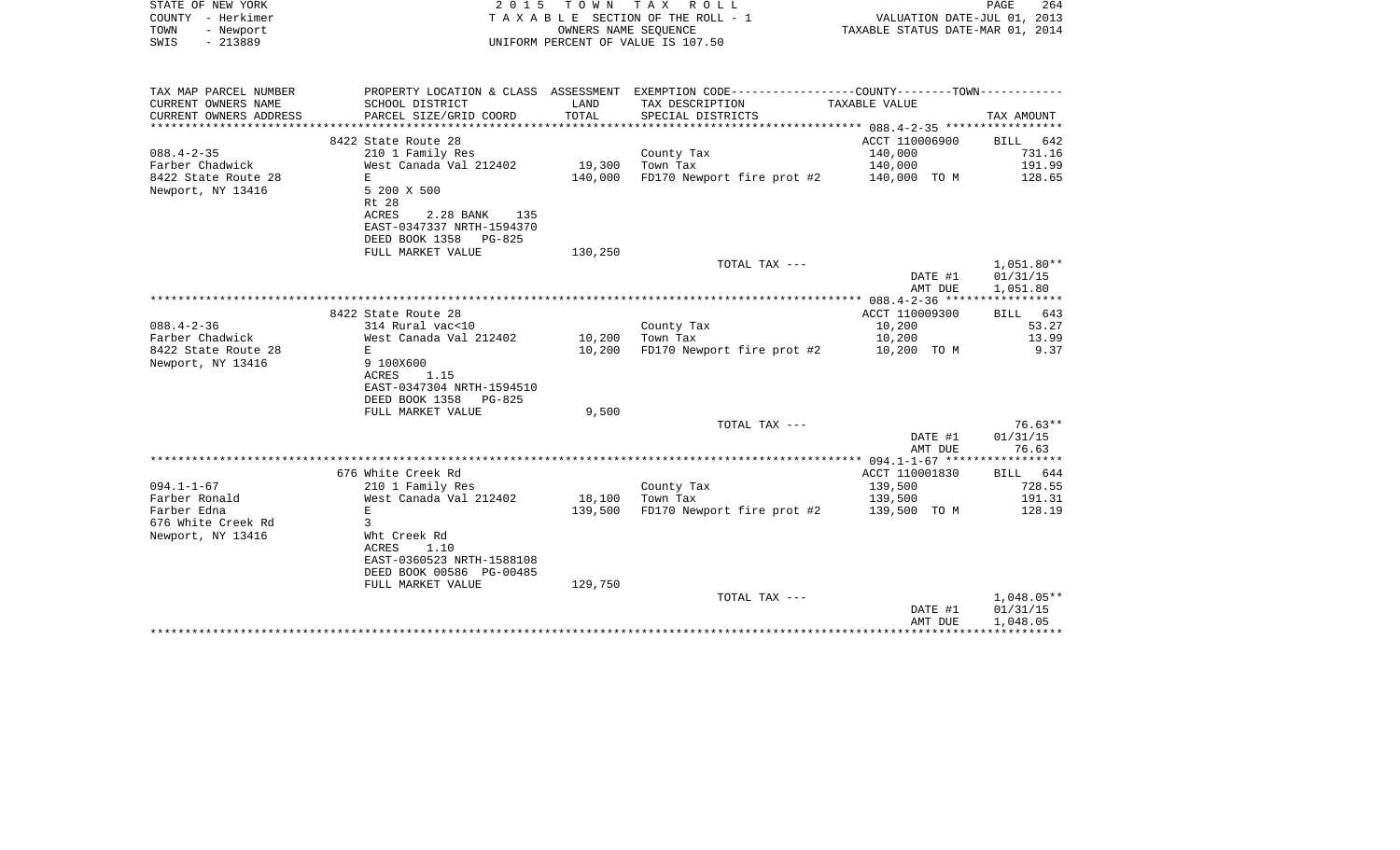| STATE OF NEW YORK<br>COUNTY - Herkimer<br>TOWN<br>- Newport<br>SWIS<br>$-213889$ | 2 0 1 5                                                                                                                        | TOWN TAX      | R O L L<br>TAXABLE SECTION OF THE ROLL - 1<br>OWNERS NAME SEOUENCE<br>UNIFORM PERCENT OF VALUE IS 107.50 | VALUATION DATE-JUL 01, 2013<br>TAXABLE STATUS DATE-MAR 01, 2014 | PAGE<br>265                          |
|----------------------------------------------------------------------------------|--------------------------------------------------------------------------------------------------------------------------------|---------------|----------------------------------------------------------------------------------------------------------|-----------------------------------------------------------------|--------------------------------------|
| TAX MAP PARCEL NUMBER                                                            |                                                                                                                                |               | PROPERTY LOCATION & CLASS ASSESSMENT EXEMPTION CODE---------------COUNTY-------TOWN----------            |                                                                 |                                      |
| CURRENT OWNERS NAME<br>CURRENT OWNERS ADDRESS                                    | SCHOOL DISTRICT<br>PARCEL SIZE/GRID COORD                                                                                      | LAND<br>TOTAL | TAX DESCRIPTION<br>SPECIAL DISTRICTS                                                                     | TAXABLE VALUE                                                   | TAX AMOUNT                           |
|                                                                                  |                                                                                                                                |               |                                                                                                          |                                                                 |                                      |
|                                                                                  | 360 North Gage Rd                                                                                                              |               |                                                                                                          |                                                                 | BILL 645                             |
| $093.2 - 1 - 22.3$                                                               | 210 1 Family Res                                                                                                               |               | County Tax                                                                                               | 137,600                                                         | 718.62                               |
| Farrell Eileen C                                                                 | Poland Central 213803                                                                                                          | 18,000        | Town Tax                                                                                                 | 137,600                                                         | 188.70                               |
| Humphreville Eileen C<br>28 W River St<br>Ilion, NY 13357                        | South<br>la<br>Stumlock Rd<br>FRNT 223.00 DPTH 196.90<br>1.00<br>ACRES<br>EAST-0340260 NRTH-1590956<br>DEED BOOK 684<br>PG-976 | 137,600       | FD160 Newport fire prot#1                                                                                | 137,600 TO M                                                    | 99.53                                |
|                                                                                  | FULL MARKET VALUE                                                                                                              | 128,000       |                                                                                                          |                                                                 |                                      |
|                                                                                  |                                                                                                                                |               | TOTAL TAX ---                                                                                            | DATE #1<br>AMT DUE                                              | $1,006.85**$<br>01/31/15<br>1,006.85 |
|                                                                                  |                                                                                                                                |               |                                                                                                          |                                                                 |                                      |
| 093.4-1-5                                                                        | 263 Farrell Rd<br>210 1 Family Res                                                                                             |               |                                                                                                          | ACCT 110007320<br>141,300                                       | BILL 646<br>737.95                   |
| Farrell Mark J                                                                   | West Canada Val 212402                                                                                                         | 20,000        | County Tax<br>Town Tax                                                                                   | 141,300                                                         | 193.78                               |
| Farrell Shannon                                                                  | E                                                                                                                              | 141,300       | FD170 Newport fire prot #2                                                                               | 141,300 TO M                                                    | 129.84                               |
| 263 Farrell Rd<br>Poland, NY 13431                                               | 9 3A<br>Farrell Rd<br>FRNT 266.00 DPTH 540.00<br>3.00<br>ACRES<br>EAST-0342089 NRTH-1581791<br>DEED BOOK 1116<br>PG-312        |               |                                                                                                          |                                                                 |                                      |
|                                                                                  | FULL MARKET VALUE                                                                                                              | 131,450       |                                                                                                          |                                                                 |                                      |
|                                                                                  |                                                                                                                                |               | TOTAL TAX ---                                                                                            | DATE #1<br>AMT DUE                                              | 1,061.57**<br>01/31/15<br>1,061.57   |
|                                                                                  |                                                                                                                                |               |                                                                                                          |                                                                 |                                      |
|                                                                                  | Hawthorne Rd                                                                                                                   |               |                                                                                                          |                                                                 | BILL 647                             |
| $094.3 - 1 - 13.3$<br>Farrell Timothy A                                          | 314 Rural vac<10<br>West Canada Val 212402                                                                                     | 15,800        | County Tax<br>Town Tax                                                                                   | 15,800<br>15,800                                                | 82.52<br>21.67                       |
| Farrell Kimberly L<br>Hawthorne Rd<br>PO Box 263                                 | 6.50<br>ACRES<br>EAST-0352876 NRTH-1577767<br>DEED BOOK 947<br>$PG-190$                                                        | 15,800        | FD170 Newport fire prot #2                                                                               | 15,800 TO M                                                     | 14.52                                |
| Newport, NY 13416                                                                | FULL MARKET VALUE                                                                                                              | 14,700        | TOTAL TAX ---                                                                                            |                                                                 | $118.71**$                           |
|                                                                                  |                                                                                                                                |               |                                                                                                          | DATE #1<br>AMT DUE                                              | 01/31/15<br>118.71                   |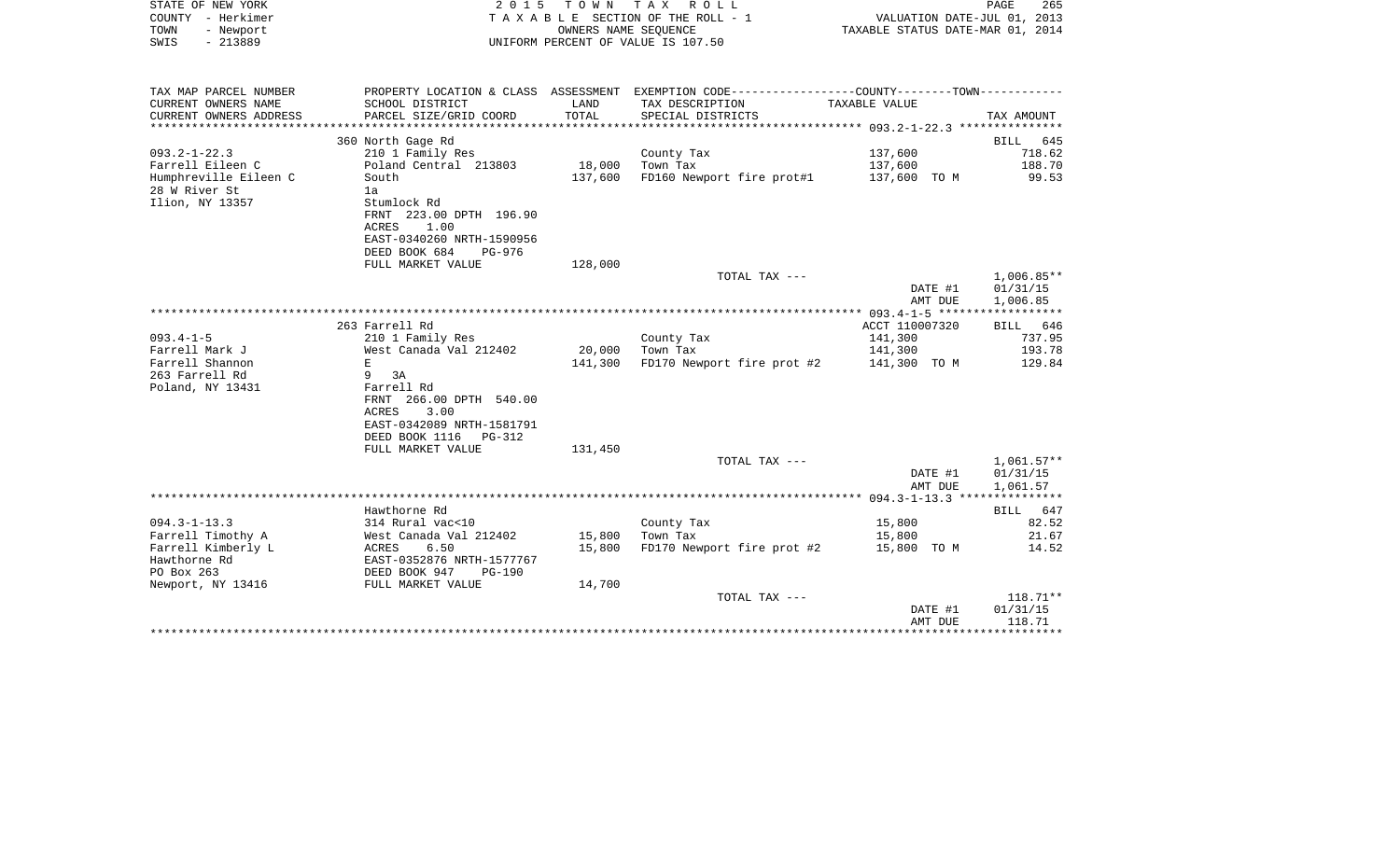|      | STATE OF NEW YORK | 2015 TOWN TAX ROLL                 |                                  | PAGE | 266 |
|------|-------------------|------------------------------------|----------------------------------|------|-----|
|      | COUNTY - Herkimer | TAXABLE SECTION OF THE ROLL - 1    | VALUATION DATE-JUL 01, 2013      |      |     |
| TOWN | - Newport         | OWNERS NAME SEOUENCE               | TAXABLE STATUS DATE-MAR 01, 2014 |      |     |
| SWIS | - 213889          | UNIFORM PERCENT OF VALUE IS 107.50 |                                  |      |     |
|      |                   |                                    |                                  |      |     |

| TAX MAP PARCEL NUMBER     |                           |         | PROPERTY LOCATION & CLASS ASSESSMENT EXEMPTION CODE----------------COUNTY-------TOWN--------- |                  |              |
|---------------------------|---------------------------|---------|-----------------------------------------------------------------------------------------------|------------------|--------------|
| CURRENT OWNERS NAME       | SCHOOL DISTRICT           | LAND    | TAX DESCRIPTION                                                                               | TAXABLE VALUE    |              |
| CURRENT OWNERS ADDRESS    | PARCEL SIZE/GRID COORD    | TOTAL   | SPECIAL DISTRICTS                                                                             |                  | TAX AMOUNT   |
|                           |                           |         |                                                                                               |                  |              |
|                           | North Gage Rd             |         |                                                                                               | ACCT 110004021   | BILL 648     |
| $093.2 - 1 - 1.1$         | 105 Vac farmland          |         | AG MKTS<br>41730                                                                              | 13,574<br>13,574 |              |
| Fazekas Mary              | Poland Central 213803     | 38,000  | County Tax                                                                                    | 24,426           | 127.57       |
| 317 North Gage Rd         | 42.5                      | 38,000  | Town Tax                                                                                      | 24,426           | 33.50        |
| Poland, NY 13431          | Co Rd 65                  |         | FD170 Newport fire prot #2                                                                    | 38,000 TO M      | 34.92        |
|                           | ACRES 44.50               |         |                                                                                               |                  |              |
| MAY BE SUBJECT TO PAYMENT | EAST-0340808 NRTH-1591942 |         |                                                                                               |                  |              |
| UNDER AGDIST LAW TIL 2021 | DEED BOOK 1403<br>PG-688  |         |                                                                                               |                  |              |
|                           | FULL MARKET VALUE         | 35,350  |                                                                                               |                  |              |
|                           |                           |         | TOTAL TAX ---                                                                                 |                  | 195.99**     |
|                           |                           |         |                                                                                               | DATE #1          | 01/31/15     |
|                           |                           |         |                                                                                               | AMT DUE          | 195.99       |
|                           |                           |         |                                                                                               |                  |              |
|                           | 317 North Gage Rd         |         |                                                                                               |                  | BILL 649     |
| $088.4 - 1 - 30.2$        | 210 1 Family Res          |         | County Tax                                                                                    | 124,600          | 650.73       |
| Fazekas Mary C            | Poland Central 213803     | 22,000  | Town Tax                                                                                      | 124,600          | 170.88       |
| 317 North Gage Rd         | FRNT 827.00 DPTH          | 124,600 | FD160 Newport fire prot#1                                                                     | 124,600 TO M     | 90.13        |
| Poland, NY 13431          | 5.01<br>ACRES             |         |                                                                                               |                  |              |
|                           | EAST-0339601 NRTH-1592002 |         |                                                                                               |                  |              |
|                           | DEED BOOK 1184 PG-181     |         |                                                                                               |                  |              |
|                           | FULL MARKET VALUE         | 115,900 |                                                                                               |                  |              |
|                           |                           |         | TOTAL TAX ---                                                                                 |                  | $911.74**$   |
|                           |                           |         |                                                                                               | DATE #1          | 01/31/15     |
|                           |                           |         |                                                                                               | AMT DUE          | 911.74       |
|                           |                           |         |                                                                                               |                  |              |
|                           | Fishing Rock Rd           |         |                                                                                               | ACCT 110001200   | BILL 650     |
| $100.1 - 2 - 3$           | 314 Rural vac<10          |         | County Tax                                                                                    | 23,200           | 121.16       |
| Fehlhaber Craig           | West Canada Val 212402    | 23,200  | Town Tax                                                                                      | 23,200           | 31.82        |
| Fehlhaber Kelly           | FRNT 389.00 DPTH          | 23,200  | FD175 Newport fire prot #3                                                                    | 23,200 TO M      | 21.85        |
| 803 Cook Hill Rd          | ACRES<br>5.10             |         |                                                                                               |                  |              |
| Newport, NY 13416         | EAST-0356410 NRTH-1573342 |         |                                                                                               |                  |              |
|                           | DEED BOOK 1429<br>PG-512  |         |                                                                                               |                  |              |
|                           | FULL MARKET VALUE         | 21,600  |                                                                                               |                  |              |
|                           |                           |         | TOTAL TAX ---                                                                                 |                  | 174.83**     |
|                           |                           |         |                                                                                               | DATE #1          | 01/31/15     |
|                           |                           |         |                                                                                               | AMT DUE          | 174.83       |
|                           |                           |         |                                                                                               |                  |              |
|                           | Cook Hill Rd              |         |                                                                                               | ACCT 110001200   | BILL 651     |
| $100.1 - 2 - 12$          | 240 Rural res             |         | County Tax                                                                                    | 342,900          | 1,790.81     |
| Fehlhaber Craig           | West Canada Val 212402    | 32,900  | Town Tax                                                                                      | 342,900          | 470.25       |
| Fehlhaber Kelly           | FRNT 342.00 DPTH          | 342,900 | FD175 Newport fire prot #3                                                                    | 342,900 TO M     | 322.94       |
| 803 Cook Hill Rd          | ACRES<br>6.00             |         |                                                                                               |                  |              |
| Newport, NY 13416         | EAST-0355002 NRTH-1572068 |         |                                                                                               |                  |              |
|                           | DEED BOOK 1339<br>$PG-1$  |         |                                                                                               |                  |              |
|                           | FULL MARKET VALUE         | 318,977 |                                                                                               |                  |              |
|                           |                           |         | TOTAL TAX ---                                                                                 |                  | $2,584.00**$ |
|                           |                           |         |                                                                                               | DATE #1          | 01/31/15     |
|                           |                           |         |                                                                                               | AMT DUE          | 2,584.00     |
|                           |                           |         |                                                                                               |                  |              |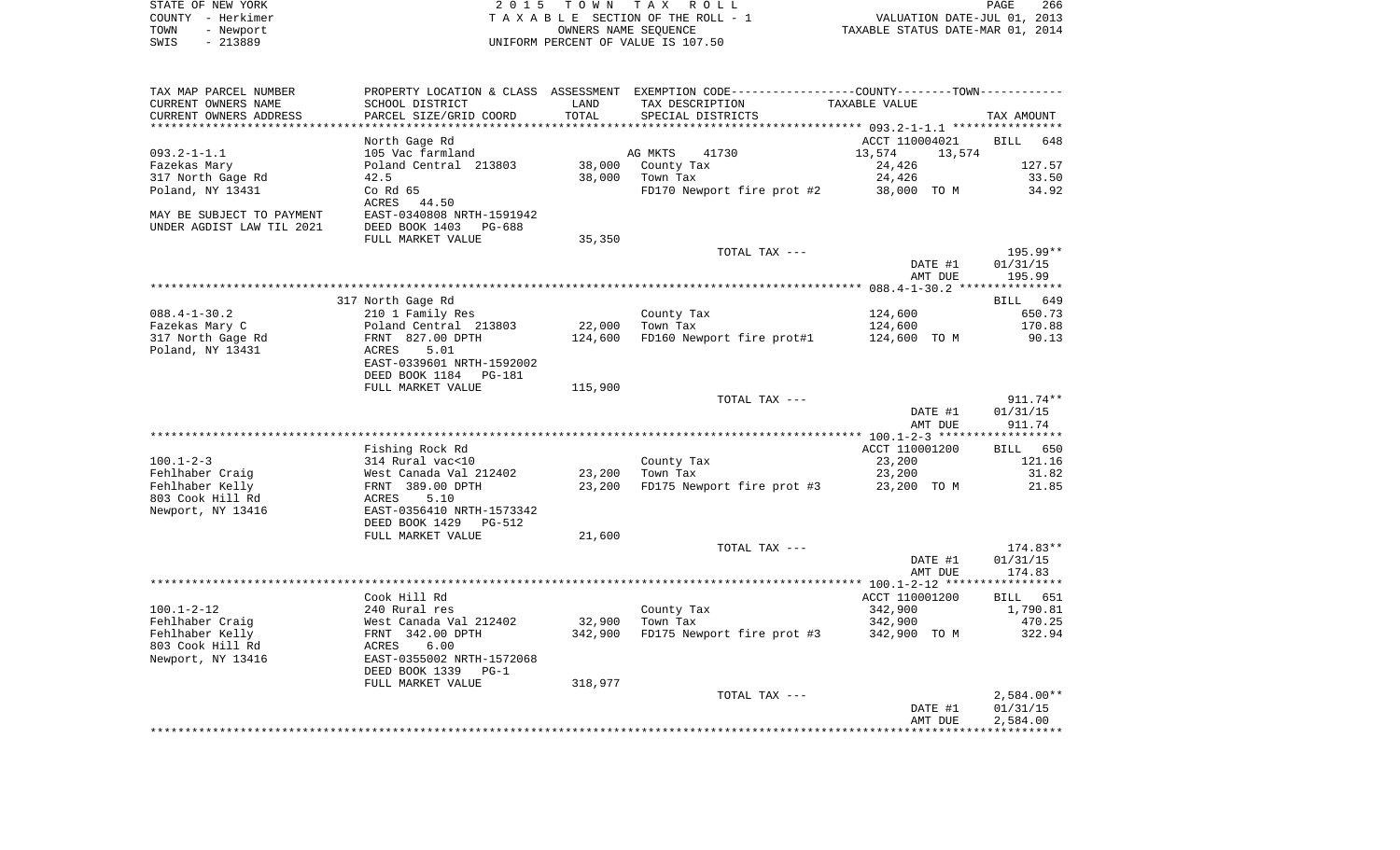| STATE OF NEW YORK | 2015 TOWN TAX ROLL                 | 267<br><b>PAGE</b>               |
|-------------------|------------------------------------|----------------------------------|
| COUNTY - Herkimer | TAXABLE SECTION OF THE ROLL - 1    | VALUATION DATE-JUL 01, 2013      |
| TOWN<br>- Newport | OWNERS NAME SEOUENCE               | TAXABLE STATUS DATE-MAR 01, 2014 |
| - 213889<br>SWIS  | UNIFORM PERCENT OF VALUE IS 107.50 |                                  |

| TAX MAP PARCEL NUMBER      |                                               |                 | PROPERTY LOCATION & CLASS ASSESSMENT EXEMPTION CODE----------------COUNTY--------TOWN---------- |                  |            |
|----------------------------|-----------------------------------------------|-----------------|-------------------------------------------------------------------------------------------------|------------------|------------|
| CURRENT OWNERS NAME        | SCHOOL DISTRICT                               | LAND            | TAX DESCRIPTION                                                                                 | TAXABLE VALUE    |            |
| CURRENT OWNERS ADDRESS     | PARCEL SIZE/GRID COORD                        | TOTAL           | SPECIAL DISTRICTS                                                                               |                  | TAX AMOUNT |
| ************************** |                                               |                 |                                                                                                 |                  |            |
|                            | Summit Rd                                     |                 |                                                                                                 | ACCT 110001200   | BILL 652   |
| $100.1 - 2 - 10$           | 314 Rural vac<10                              |                 | County Tax                                                                                      | 26,900           | 140.49     |
| Fehlhaber Craig S          | West Canada Val 212402                        | 26,900          | Town Tax                                                                                        | 26,900           | 36.89      |
| Fehlhaber Kelly L          | FRNT 1040.00 DPTH                             | 26,900          | FD175 Newport fire prot #3                                                                      | 26,900 TO M      | 25.33      |
| 803 Cook Hill Rd           | ACRES<br>7.10                                 |                 |                                                                                                 |                  |            |
| Newport, NY 13416          | EAST-0355626 NRTH-1572642                     |                 |                                                                                                 |                  |            |
|                            | DEED BOOK 1429<br>PG-502                      |                 |                                                                                                 |                  |            |
|                            | FULL MARKET VALUE                             | 25,000          |                                                                                                 |                  |            |
|                            |                                               |                 | TOTAL TAX ---                                                                                   |                  | $202.71**$ |
|                            |                                               |                 |                                                                                                 | DATE #1          | 01/31/15   |
|                            |                                               |                 |                                                                                                 | AMT DUE          | 202.71     |
|                            | Summit Rd                                     |                 |                                                                                                 | ACCT 110001200   | BILL 653   |
| $100.1 - 2 - 9$            | 314 Rural vac<10                              |                 | County Tax                                                                                      | 23,200           | 121.16     |
| Fehlhaber Kelly            | West Canada Val 212402                        | 23,200          | Town Tax                                                                                        | 23,200           | 31.82      |
| Fehlhaber Craig            | FRNT 527.00 DPTH                              | 23,200          | FD175 Newport fire prot #3                                                                      | 23,200 TO M      | 21.85      |
| 803 Cook Hill Rd           | 5.10<br>ACRES                                 |                 |                                                                                                 |                  |            |
| Newport, NY 13416          | EAST-0355297 NRTH-1572880                     |                 |                                                                                                 |                  |            |
|                            | DEED BOOK 1393<br>PG-505                      |                 |                                                                                                 |                  |            |
|                            | FULL MARKET VALUE                             | 21,600          |                                                                                                 |                  |            |
|                            |                                               |                 | TOTAL TAX ---                                                                                   |                  | 174.83**   |
|                            |                                               |                 |                                                                                                 | DATE #1          | 01/31/15   |
|                            |                                               |                 |                                                                                                 | AMT DUE          | 174.83     |
|                            |                                               |                 |                                                                                                 |                  |            |
|                            | Cook Hill Rd                                  |                 |                                                                                                 | ACCT 110001200   | BILL 654   |
| $100.1 - 2 - 11$           | 314 Rural vac<10                              |                 | County Tax                                                                                      | 26,700           | 139.44     |
| Fehlhaber Kelly L          | West Canada Val 212402                        | 26,700          | Town Tax                                                                                        | 26,700           | 36.62      |
| 803 Cook Hill Rd           | FRNT 310.00 DPTH                              | 26,700          | FD175 Newport fire prot #3                                                                      | 26,700 TO M      | 25.15      |
| Newport, NY 13416          | ACRES<br>7.00                                 |                 |                                                                                                 |                  |            |
|                            | EAST-0355164 NRTH-1572404                     |                 |                                                                                                 |                  |            |
|                            | DEED BOOK 1399<br>PG-682<br>FULL MARKET VALUE | 24,850          |                                                                                                 |                  |            |
|                            |                                               |                 | TOTAL TAX ---                                                                                   |                  | $201.21**$ |
|                            |                                               |                 |                                                                                                 | DATE #1          | 01/31/15   |
|                            |                                               |                 |                                                                                                 | AMT DUE          | 201.21     |
|                            |                                               |                 |                                                                                                 |                  |            |
|                            | 2608 Newport Rd                               |                 |                                                                                                 |                  | BILL 655   |
| $094.3 - 1 - 12.2$         | 112 Dairy farm                                |                 | VET WAR CT 41121                                                                                | 9,000<br>9,000   |            |
| Felio Arthur D             | West Canada Val 212402                        | 165,000 AG MKTS | 41730                                                                                           | 70,160<br>70,160 |            |
| Felio Torrey H             | ACRES 161.40                                  |                 | 317,000 AGRIC 10 Y 42100                                                                        | 25,000<br>25,000 |            |
| 2608 Newport Rd            | EAST-0354426 NRTH-1578130                     |                 | County Tax                                                                                      | 212,840          | 1,111.57   |
| PO Box 404                 | DEED BOOK 870<br>PG-667                       |                 | Town Tax                                                                                        | 212,840          | 291.89     |
| Newport, NY 13416          | FULL MARKET VALUE                             | 294,900         | FD170 Newport fire prot #2                                                                      | 317,000<br>TO M  | 291.29     |
|                            |                                               |                 |                                                                                                 |                  |            |
| MAY BE SUBJECT TO PAYMENT  |                                               |                 |                                                                                                 |                  |            |
| UNDER AGDIST LAW TIL 2021  |                                               |                 |                                                                                                 |                  |            |
|                            |                                               |                 | TOTAL TAX ---                                                                                   |                  | 1,694.75** |
|                            |                                               |                 |                                                                                                 | DATE #1          | 01/31/15   |
|                            |                                               |                 |                                                                                                 | AMT DUE          | 1,694.75   |
|                            |                                               |                 |                                                                                                 |                  |            |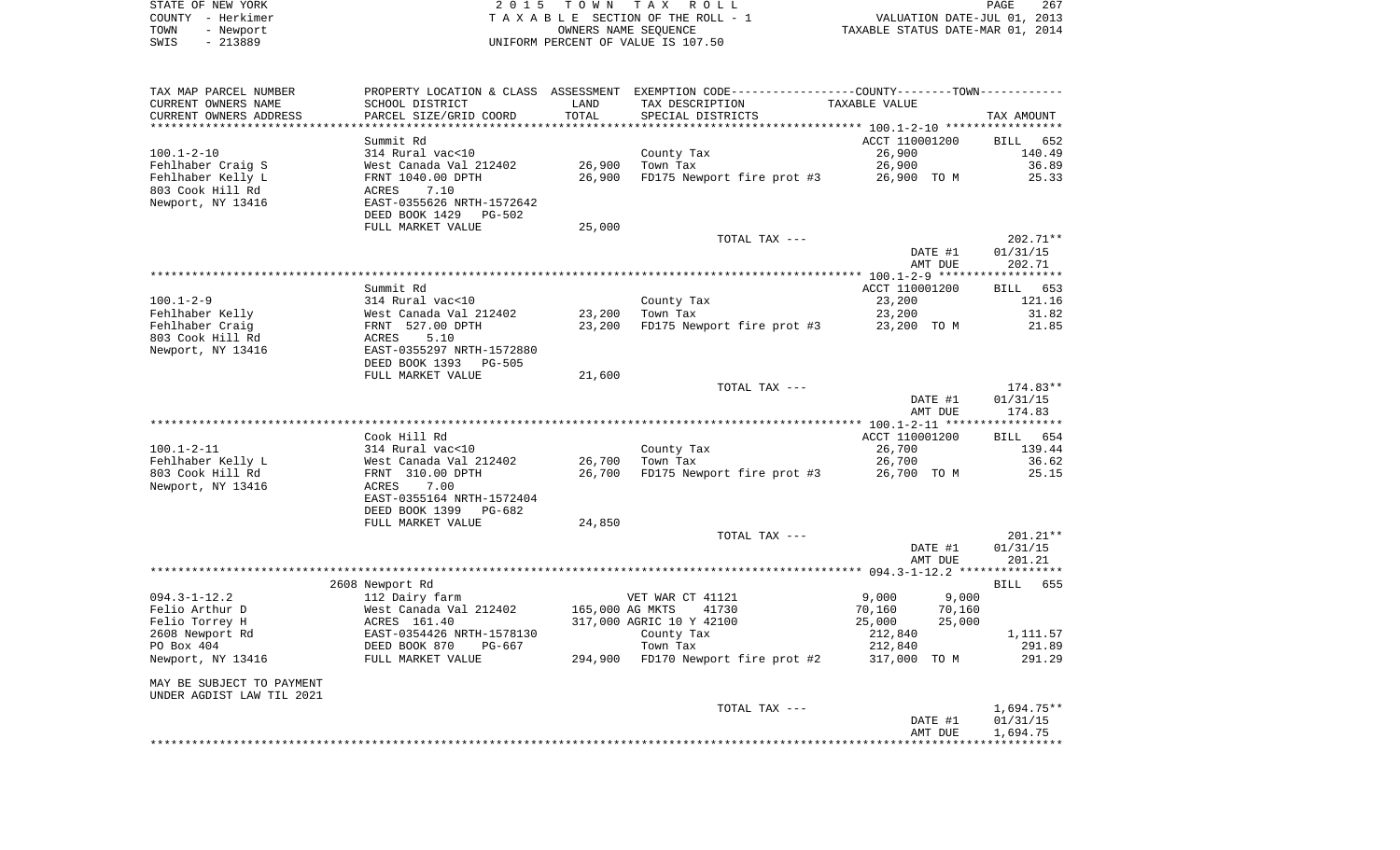| STATE OF NEW YORK        |                                       |                      | 2015 TOWN TAX ROLL                                        |                                  | PAGE<br>268    |
|--------------------------|---------------------------------------|----------------------|-----------------------------------------------------------|----------------------------------|----------------|
| COUNTY - Herkimer        |                                       |                      | TAXABLE SECTION OF THE ROLL - 1                           | VALUATION DATE-JUL 01, 2013      |                |
| TOWN<br>- Newport        |                                       | OWNERS NAME SEQUENCE |                                                           | TAXABLE STATUS DATE-MAR 01, 2014 |                |
| SWIS<br>$-213889$        |                                       |                      | UNIFORM PERCENT OF VALUE IS 107.50                        |                                  |                |
| TAX MAP PARCEL NUMBER    | PROPERTY LOCATION & CLASS ASSESSMENT  |                      | EXEMPTION CODE----------------COUNTY-------TOWN---------- |                                  |                |
| CURRENT OWNERS NAME      | SCHOOL DISTRICT                       | LAND                 | TAX DESCRIPTION                                           | TAXABLE VALUE                    |                |
| CURRENT OWNERS ADDRESS   | PARCEL SIZE/GRID COORD                | TOTAL                | SPECIAL DISTRICTS                                         |                                  | TAX AMOUNT     |
|                          |                                       |                      |                                                           |                                  |                |
|                          | 2669 Newport Rd                       |                      |                                                           | ACCT 110003630                   | BILL 656       |
| $94.3 - 1 - 9.4$         | 210 1 Family Res                      |                      | County Tax                                                | 143,200                          | 747.87         |
| Felip Arthur             | West Canada Val 212402                | 19,100               | Town Tax                                                  | 143,200                          | 196.38         |
| Felio Torrey             | Co $Rd$ 34                            | 143,200              | FD170 Newport fire prot #2                                | 143,200 TO M                     | 131.59         |
| 2608 Newport Rd          | FRNT 336.00 DPTH                      |                      |                                                           |                                  |                |
| Poland, NY 13431         | ACRES<br>2.10                         |                      |                                                           |                                  |                |
|                          | EAST-0317490 NRTH-1156650             |                      |                                                           |                                  |                |
| PRIOR OWNER ON 3/01/2014 | DEED BOOK 1530<br>PG-527              |                      |                                                           |                                  |                |
| Slifka John              | FULL MARKET VALUE                     | 133,200              |                                                           |                                  |                |
|                          |                                       |                      | TOTAL TAX ---                                             |                                  | $1,075.84**$   |
|                          |                                       |                      |                                                           | DATE #1                          | 01/31/15       |
|                          |                                       |                      |                                                           | AMT DUE                          | 1,075.84       |
|                          |                                       |                      |                                                           |                                  |                |
|                          | 337 Newport Gray Rd                   |                      |                                                           |                                  | BILL 657       |
| $094.1 - 1 - 44.3$       | 210 1 Family Res                      |                      | County Tax                                                | 195,400                          | 1,020.49       |
| Fellows Mark L           | West Canada Val 212402                | 24,200               | Town Tax                                                  | 195,400                          | 267.97         |
| Fellows Suzanne          | FRNT 618.00 DPTH                      | 195,400              | FD170 Newport fire prot #2                                | 195,400 TO M                     | 179.55         |
| 337 Newport Gray Rd      | ACRES<br>6.80                         |                      |                                                           |                                  |                |
| Newport, NY 13416        | EAST-0359023 NRTH-1590744<br>$PG-521$ |                      |                                                           |                                  |                |
|                          | DEED BOOK 881<br>FULL MARKET VALUE    | 181,750              |                                                           |                                  |                |
|                          |                                       |                      | TOTAL TAX ---                                             |                                  | $1,468.01**$   |
|                          |                                       |                      |                                                           | DATE #1                          | 01/31/15       |
|                          |                                       |                      |                                                           | AMT DUE                          | 1,468.01       |
|                          |                                       |                      |                                                           |                                  |                |
|                          | 402 Newport Norway Rd                 |                      |                                                           |                                  | BILL 658       |
| $094.1 - 1 - 71.2$       | 210 1 Family Res                      |                      | County Tax                                                | 121,700                          | 635.58         |
| Fellows Stephen          | West Canada Val 212402                | 25,800               | Town Tax                                                  | 121,700                          | 166.90         |
| 402 Newport-Gray Rd      | FRNT 1233.00 DPTH                     | 121,700              | FD170 Newport fire prot #2                                | 121,700 TO M                     | 111.83         |
| Newport, NY 13416        | ACRES<br>8.20 BANK<br>135             |                      |                                                           |                                  |                |
|                          | EAST-0359985 NRTH-1590665             |                      |                                                           |                                  |                |
|                          | DEED BOOK 779<br><b>PG-505</b>        |                      |                                                           |                                  |                |
|                          | FULL MARKET VALUE                     | 113,200              |                                                           |                                  |                |
|                          |                                       |                      | TOTAL TAX ---                                             |                                  | $914.31**$     |
|                          |                                       |                      |                                                           | DATE #1                          | 01/31/15       |
|                          |                                       |                      |                                                           | AMT DUE                          | 914.31         |
|                          |                                       |                      |                                                           | ************** 089.3-1-17.15     | ************** |
|                          | 558 Rose Valley Rd                    |                      |                                                           |                                  | BILL<br>659    |
| $089.3 - 1 - 17.15$      | 210 1 Family Res                      |                      | County Tax                                                | 130,000                          | 678.93         |
| Fellows William C        | West Canada Val 212402                | 21,800               | Town Tax                                                  | 130,000                          | 178.28         |
| 558 Rose Valley Rd       | ACRES<br>4.80 BANK<br>023             | 130,000              | FD170 Newport fire prot #2                                | 130,000 TO M                     | 119.46         |
| Newport, NY 13416        | EAST-0356924 NRTH-1597125             |                      |                                                           |                                  |                |

\*\*\*\*\*\*\*\*\*\*\*\*\*\*\*\*\*\*\*\*\*\*\*\*\*\*\*\*\*\*\*\*\*\*\*\*\*\*\*\*\*\*\*\*\*\*\*\*\*\*\*\*\*\*\*\*\*\*\*\*\*\*\*\*\*\*\*\*\*\*\*\*\*\*\*\*\*\*\*\*\*\*\*\*\*\*\*\*\*\*\*\*\*\*\*\*\*\*\*\*\*\*\*\*\*\*\*\*\*\*\*\*\*\*\*\*\*\*\*\*\*\*\*\*\*\*\*\*\*\*\*\*

TOTAL TAX  $---$ 

 $976.67**$  $01/31/15$ 

976.67

DATE #1<br>AMT DUE

EAST-0356924 NRTH-1597125 DEED BOOK 801 PG-567

FULL MARKET VALUE 120,950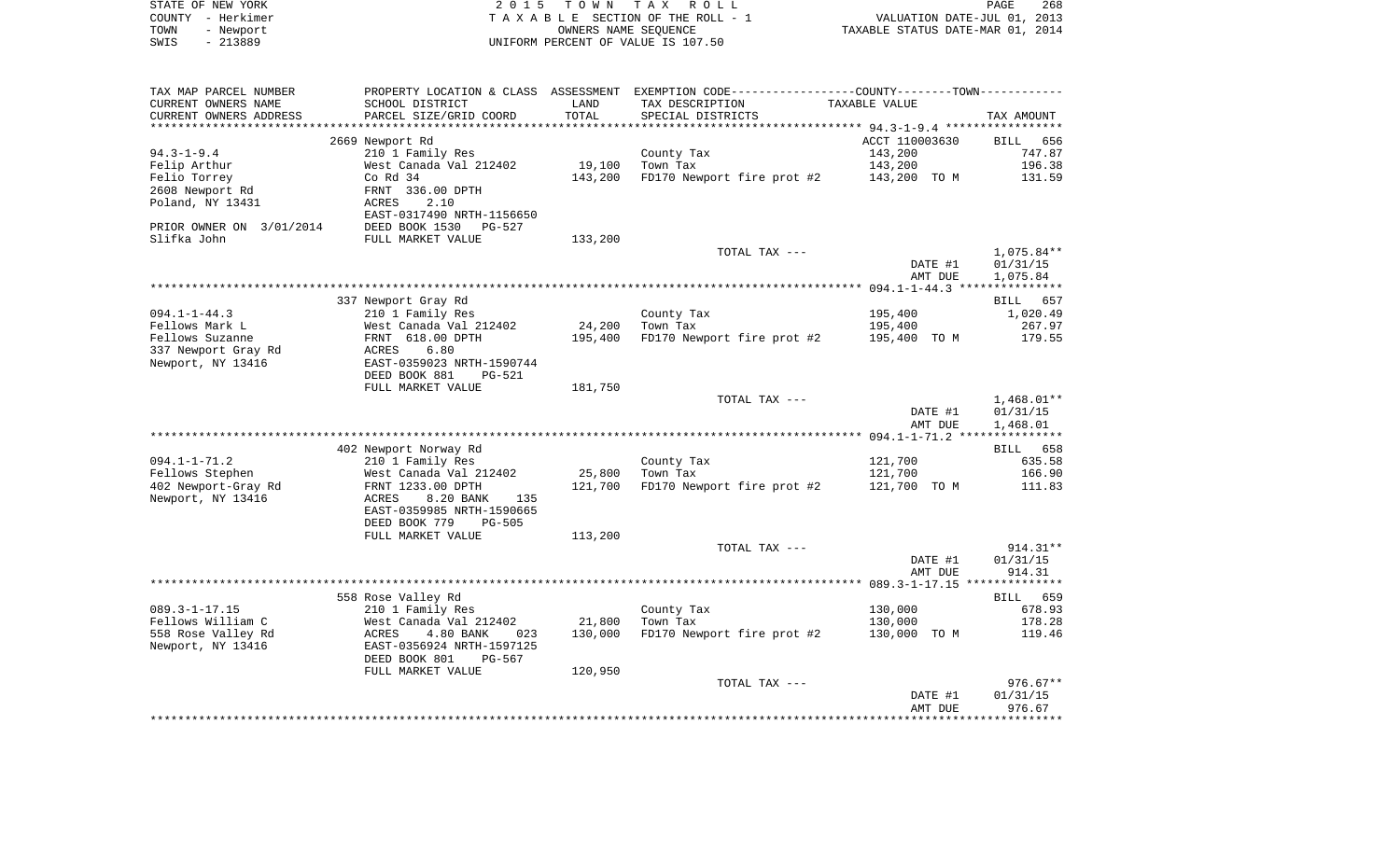| STATE OF NEW YORK<br>COUNTY - Herkimer<br>TOWN<br>- Newport<br>$-213889$<br>SWIS | 2 0 1 5                                                                                                                                     | T O W N<br>OWNERS NAME SEQUENCE | TAX ROLL<br>T A X A B L E SECTION OF THE ROLL - 1<br>UNIFORM PERCENT OF VALUE IS 107.50                          | VALUATION DATE-JUL 01, 2013<br>TAXABLE STATUS DATE-MAR 01, 2014 | PAGE<br>269          |
|----------------------------------------------------------------------------------|---------------------------------------------------------------------------------------------------------------------------------------------|---------------------------------|------------------------------------------------------------------------------------------------------------------|-----------------------------------------------------------------|----------------------|
| TAX MAP PARCEL NUMBER<br>CURRENT OWNERS NAME                                     | SCHOOL DISTRICT                                                                                                                             | LAND<br>TOTAL                   | PROPERTY LOCATION & CLASS ASSESSMENT EXEMPTION CODE---------------COUNTY-------TOWN----------<br>TAX DESCRIPTION | TAXABLE VALUE                                                   |                      |
| CURRENT OWNERS ADDRESS<br>********************                                   | PARCEL SIZE/GRID COORD<br>***************************                                                                                       |                                 | SPECIAL DISTRICTS                                                                                                |                                                                 | TAX AMOUNT           |
|                                                                                  | 5432 State Route 28                                                                                                                         |                                 |                                                                                                                  | ACCT 110005940                                                  | <b>BILL</b><br>660   |
| $094.3 - 2 - 27$                                                                 | 210 1 Family Res                                                                                                                            |                                 | County Tax                                                                                                       | 107,300                                                         | 560.38               |
| Fenton Family Assoc.<br>727 Old State Rd                                         | West Canada Val 212402<br>E.                                                                                                                | 20,300<br>107,300               | Town Tax                                                                                                         | 107,300                                                         | 147.15<br>98.60      |
| Poland, NY 13431                                                                 | 3 1 1/2A&150x35<br>Rt 28<br>FRNT 362.30 DPTH<br>3.30<br>ACRES<br>EAST-0359478 NRTH-1578301<br>DEED BOOK 1316<br>PG-741<br>FULL MARKET VALUE | 99,800                          | FD170 Newport fire prot #2                                                                                       | 107,300 TO M                                                    |                      |
|                                                                                  |                                                                                                                                             |                                 | TOTAL TAX ---                                                                                                    |                                                                 | $806.13**$           |
|                                                                                  |                                                                                                                                             |                                 |                                                                                                                  | DATE #1<br>AMT DUE                                              | 01/31/15<br>806.13   |
|                                                                                  | 740 Old State Rd                                                                                                                            |                                 |                                                                                                                  | ACCT 110005100                                                  | <b>BILL</b><br>661   |
| $088.4 - 1 - 19.1$                                                               | 210 1 Family Res                                                                                                                            |                                 | County Tax                                                                                                       | 98,700                                                          | 515.47               |
| Fenton Family Assoc. Llc                                                         | Poland Central 213803                                                                                                                       | 20,100                          | Town Tax                                                                                                         | 98,700                                                          | 135.36               |
| 727 Old State Rd<br>Poland, NY 13431                                             | 8.50a<br>Co Rd 200<br>FRNT 464.00 DPTH<br>ACRES<br>3.10<br>EAST-0344962 NRTH-1595807<br>DEED BOOK 891<br><b>PG-341</b><br>FULL MARKET VALUE | 98,700<br>91,800                | FD160 Newport fire prot#1                                                                                        | 98,700 TO M                                                     | 71.40                |
|                                                                                  |                                                                                                                                             |                                 | TOTAL TAX ---                                                                                                    |                                                                 | $722.23**$           |
|                                                                                  |                                                                                                                                             |                                 |                                                                                                                  | DATE #1<br>AMT DUE                                              | 01/31/15<br>722.23   |
|                                                                                  | 727 Old State Rd                                                                                                                            |                                 |                                                                                                                  |                                                                 | BILL<br>662          |
| $088.4 - 1 - 19.2$                                                               | 210 1 Family Res                                                                                                                            |                                 | County Tax                                                                                                       | 161,800                                                         | 845.01               |
| Fenton Family Assoc. Llc                                                         | Poland Central 213803                                                                                                                       | 22,000                          | Town Tax                                                                                                         | 161,800                                                         | 221.89               |
| 727 Old State Rd<br>Poland, NY 13431                                             | FRNT 232.00 DPTH 700.00<br>ACRES<br>5.00 BANK<br>042<br>EAST-0344653 NRTH-1595220<br>DEED BOOK 891<br>$PG-344$<br>FULL MARKET VALUE         | 161,800<br>150,500              | FD160 Newport fire prot#1                                                                                        | 161,800 TO M                                                    | 117.04               |
|                                                                                  |                                                                                                                                             |                                 | TOTAL TAX ---                                                                                                    |                                                                 | 1,183.94**           |
|                                                                                  |                                                                                                                                             |                                 |                                                                                                                  | DATE #1<br>AMT DUE                                              | 01/31/15<br>1,183.94 |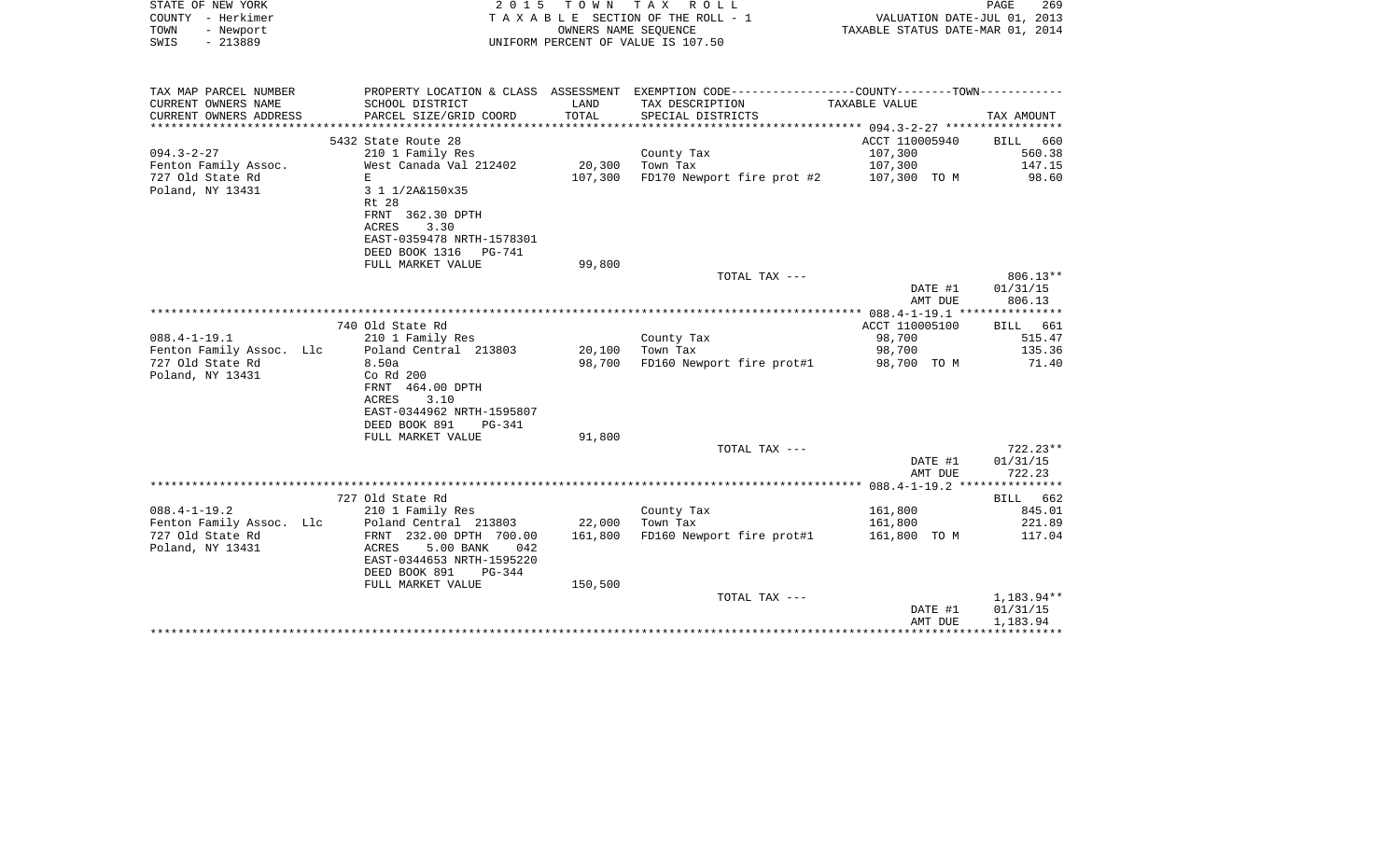| STATE OF NEW YORK<br>COUNTY - Herkimer<br>- Newport<br>TOWN<br>$-213889$<br>SWIS |                                                       |         | 2015 TOWN TAX ROLL<br>TAXABLE SECTION OF THE ROLL - 1<br>OWNERS NAME SEQUENCE<br>UNIFORM PERCENT OF VALUE IS 107.50 | VALUATION DATE-JUL 01, 2013<br>TAXABLE STATUS DATE-MAR 01, 2014 | PAGE<br>270        |
|----------------------------------------------------------------------------------|-------------------------------------------------------|---------|---------------------------------------------------------------------------------------------------------------------|-----------------------------------------------------------------|--------------------|
|                                                                                  |                                                       |         |                                                                                                                     |                                                                 |                    |
| TAX MAP PARCEL NUMBER                                                            |                                                       |         | PROPERTY LOCATION & CLASS ASSESSMENT EXEMPTION CODE---------------COUNTY-------TOWN----------                       |                                                                 |                    |
| CURRENT OWNERS NAME                                                              | SCHOOL DISTRICT                                       | LAND    | TAX DESCRIPTION                                                                                                     | TAXABLE VALUE                                                   |                    |
| CURRENT OWNERS ADDRESS                                                           | PARCEL SIZE/GRID COORD                                | TOTAL   | SPECIAL DISTRICTS                                                                                                   |                                                                 | TAX AMOUNT         |
|                                                                                  | ***************************                           |         | ****************************                                                                                        | ******************** 088.4-2-28 ******************              |                    |
| $088.4 - 2 - 28$                                                                 | 169 Graves Rd                                         |         |                                                                                                                     | ACCT 110006270                                                  | BILL 663           |
| Fenton Family Assoc. LLC.                                                        | 270 Mfg housing<br>West Canada Val 212402             | 13,000  | County Tax<br>Town Tax                                                                                              | 55,000<br>55,000                                                | 287.24<br>75.43    |
| 727 Old State Rd                                                                 | W                                                     | 55,000  | FD170 Newport fire prot #2                                                                                          | 55,000 TO M                                                     | 50.54              |
| Poland, NY 13431                                                                 | $3\ 200/300$                                          |         |                                                                                                                     |                                                                 |                    |
|                                                                                  | Graves Rd                                             |         |                                                                                                                     |                                                                 |                    |
|                                                                                  | ACRES<br>1.30                                         |         |                                                                                                                     |                                                                 |                    |
|                                                                                  | EAST-0349122 NRTH-1592872<br>DEED BOOK 1394<br>PG-163 |         |                                                                                                                     |                                                                 |                    |
|                                                                                  | FULL MARKET VALUE                                     | 51,150  |                                                                                                                     |                                                                 |                    |
|                                                                                  |                                                       |         | TOTAL TAX ---                                                                                                       |                                                                 | $413.21**$         |
|                                                                                  |                                                       |         |                                                                                                                     | DATE #1                                                         | 01/31/15           |
|                                                                                  |                                                       |         |                                                                                                                     | AMT DUE                                                         | 413.21             |
|                                                                                  | 720 Old State Rd                                      |         |                                                                                                                     | ACCT 110005130                                                  | BILL 664           |
| $088.4 - 1 - 12.1$                                                               | 210 1 Family Res                                      |         | County Tax                                                                                                          | 116,500                                                         | 608.43             |
| Fenton Family Associates, LLC Poland Central 213803                              |                                                       | 21,500  | Town Tax                                                                                                            | 116,500                                                         | 159.77             |
| 727 Old State Rd                                                                 | 1 16A 1Trl                                            | 116,500 | FD160 Newport fire prot#1                                                                                           | 116,500 TO M                                                    | 84.27              |
| Poland, NY 13431                                                                 | Co Rd 200                                             |         |                                                                                                                     |                                                                 |                    |
|                                                                                  | FRNT 777.00 DPTH<br>ACRES<br>4.50                     |         |                                                                                                                     |                                                                 |                    |
|                                                                                  | EAST-0345203 NRTH-1595225                             |         |                                                                                                                     |                                                                 |                    |
|                                                                                  | DEED BOOK 918<br>PG-193                               |         |                                                                                                                     |                                                                 |                    |
|                                                                                  | FULL MARKET VALUE                                     | 108,350 |                                                                                                                     |                                                                 |                    |
|                                                                                  |                                                       |         | TOTAL TAX ---                                                                                                       |                                                                 | 852.47**           |
|                                                                                  |                                                       |         |                                                                                                                     | DATE #1<br>AMT DUE                                              | 01/31/15<br>852.47 |
|                                                                                  |                                                       |         |                                                                                                                     |                                                                 |                    |
|                                                                                  | 720 Old State Rd                                      |         |                                                                                                                     | ACCT 110005130                                                  | BILL 665           |
| $088.4 - 4 - 1$                                                                  | 314 Rural vac<10                                      |         | County Tax                                                                                                          | 10,800                                                          | 56.40              |
| Fenton Family Associates, LLC Poland Central 213803                              |                                                       | 10,800  | Town Tax                                                                                                            | 10,800                                                          | 14.81              |
| 727 Old State Rd<br>Poland, NY 13431                                             | subdivision 2007<br>Co Rd 200                         | 10,800  | FD160 Newport fire prot#1                                                                                           | 10,800 TO M                                                     | 7.81               |
|                                                                                  | FRNT 191.80 DPTH                                      |         |                                                                                                                     |                                                                 |                    |
|                                                                                  | ACRES<br>1.80                                         |         |                                                                                                                     |                                                                 |                    |
|                                                                                  | EAST-0344567 NRTH-1596309                             |         |                                                                                                                     |                                                                 |                    |
|                                                                                  | DEED BOOK 918<br>PG-193                               |         |                                                                                                                     |                                                                 |                    |
|                                                                                  | FULL MARKET VALUE                                     | 10,050  | TOTAL TAX ---                                                                                                       |                                                                 | $79.02**$          |
|                                                                                  |                                                       |         |                                                                                                                     | DATE #1                                                         | 01/31/15           |
|                                                                                  |                                                       |         |                                                                                                                     | AMT DUE                                                         | 79.02              |
|                                                                                  |                                                       |         |                                                                                                                     | * * * * * * * * * * * * * * * *                                 | **********         |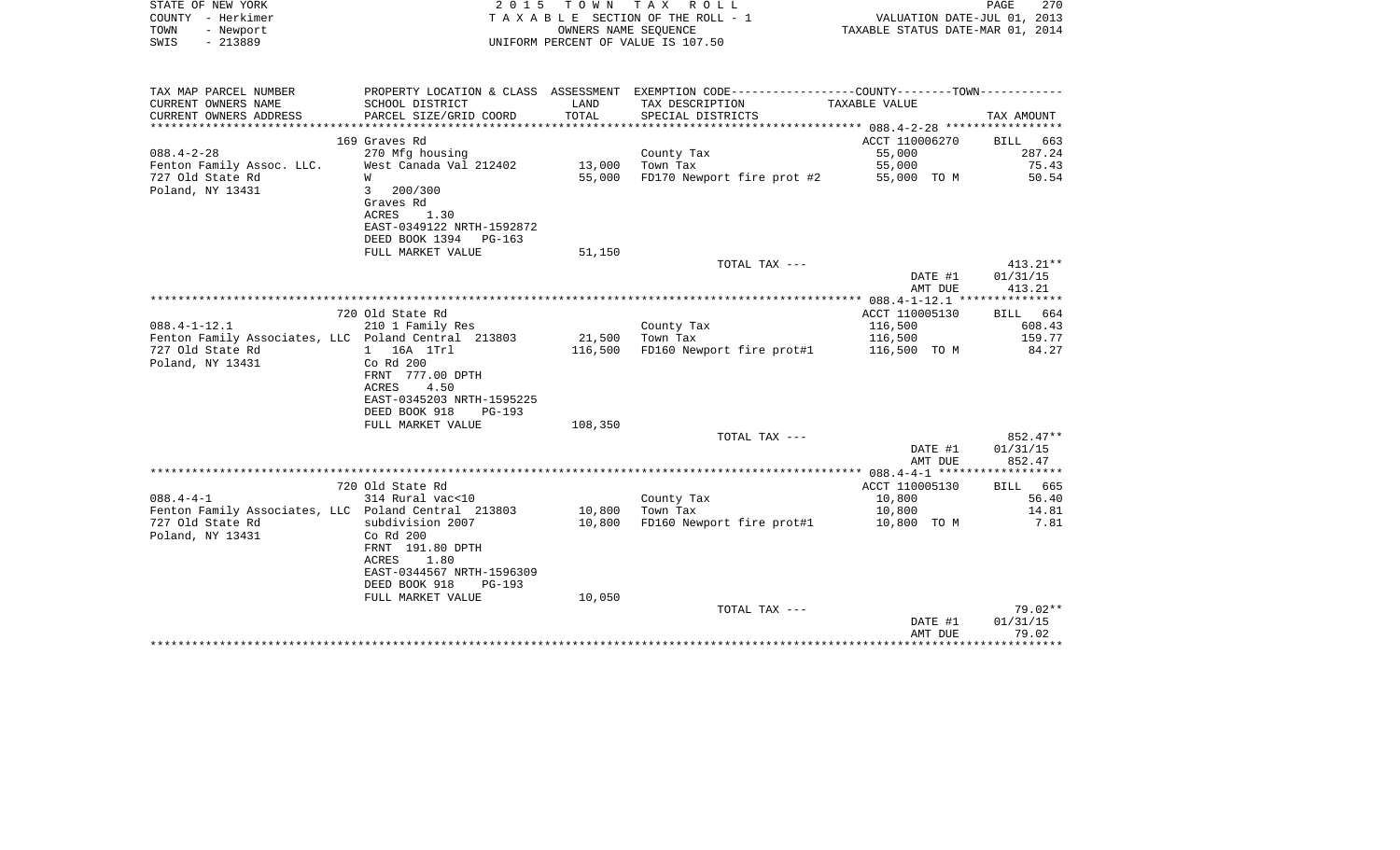| STATE OF NEW YORK                                   |                                      |        | 2015 TOWN TAX ROLL                                                                            |                                  | 271<br>PAGE       |
|-----------------------------------------------------|--------------------------------------|--------|-----------------------------------------------------------------------------------------------|----------------------------------|-------------------|
| COUNTY - Herkimer                                   |                                      |        | TAXABLE SECTION OF THE ROLL - 1                                                               | VALUATION DATE-JUL 01, 2013      |                   |
| TOWN<br>- Newport                                   |                                      |        | OWNERS NAME SEQUENCE                                                                          | TAXABLE STATUS DATE-MAR 01, 2014 |                   |
| $-213889$<br>SWIS                                   |                                      |        | UNIFORM PERCENT OF VALUE IS 107.50                                                            |                                  |                   |
|                                                     |                                      |        |                                                                                               |                                  |                   |
| TAX MAP PARCEL NUMBER                               |                                      |        | PROPERTY LOCATION & CLASS ASSESSMENT EXEMPTION CODE---------------COUNTY-------TOWN---------- |                                  |                   |
| CURRENT OWNERS NAME                                 | SCHOOL DISTRICT                      | LAND   | TAX DESCRIPTION                                                                               | TAXABLE VALUE                    |                   |
| CURRENT OWNERS ADDRESS                              | PARCEL SIZE/GRID COORD               | TOTAL  | SPECIAL DISTRICTS                                                                             |                                  | TAX AMOUNT        |
|                                                     | 720 Old State Rd                     |        |                                                                                               | ACCT 110005130                   | BILL 666          |
| $088.4 - 4 - 2$                                     | 314 Rural vac<10                     |        | County Tax                                                                                    | 11,000                           | 57.45             |
| Fenton Family Associates, LLC Poland Central 213803 |                                      | 11,000 | Town Tax                                                                                      | 11,000                           | 15.09             |
| 727 Old State Rd                                    | Subdivision - 2007                   | 11,000 | FD160 Newport fire prot#1 11,000 TO M                                                         |                                  | 7.96              |
| Poland, NY 13431                                    | Co Rd 200                            |        |                                                                                               |                                  |                   |
|                                                     | ACRES<br>2.00                        |        |                                                                                               |                                  |                   |
|                                                     | EAST-0344850 NRTH-1596389            |        |                                                                                               |                                  |                   |
|                                                     | DEED BOOK 918<br>PG-193              |        |                                                                                               |                                  |                   |
|                                                     | FULL MARKET VALUE                    | 10,250 | TOTAL TAX ---                                                                                 |                                  | $80.50**$         |
|                                                     |                                      |        |                                                                                               | DATE #1                          | 01/31/15          |
|                                                     |                                      |        |                                                                                               | AMT DUE                          | 80.50             |
|                                                     |                                      |        |                                                                                               |                                  |                   |
|                                                     | 720 Old State Rd                     |        |                                                                                               | ACCT 110005130                   | BILL 667          |
| $088.4 - 4 - 3$                                     | 314 Rural vac<10                     |        | County Tax                                                                                    | 11,000                           | 57.45             |
| Fenton Family Associates, LLC Poland Central 213803 |                                      | 11,000 | Town Tax                                                                                      | 11,000                           | 15.09             |
| 727 Old State Rd                                    | Subdivision - 2007                   | 11,000 | FD160 Newport fire prot#1                                                                     | 11,000 TO M                      | 7.96              |
| Poland, NY 13431                                    | Co Rd 200<br>ACRES<br>2.00           |        |                                                                                               |                                  |                   |
|                                                     | EAST-0345195 NRTH-1596259            |        |                                                                                               |                                  |                   |
|                                                     | DEED BOOK 918<br>PG-193              |        |                                                                                               |                                  |                   |
|                                                     | FULL MARKET VALUE                    | 10,250 |                                                                                               |                                  |                   |
|                                                     |                                      |        | TOTAL TAX ---                                                                                 |                                  | $80.50**$         |
|                                                     |                                      |        |                                                                                               | DATE #1                          | 01/31/15          |
|                                                     |                                      |        |                                                                                               | AMT DUE                          | 80.50             |
|                                                     |                                      |        |                                                                                               |                                  |                   |
| $088.4 - 4 - 4$                                     | 720 Old State Rd<br>314 Rural vac<10 |        | County Tax                                                                                    | ACCT 110005130<br>11,000         | BILL 668<br>57.45 |
| Fenton Family Associates, LLC Poland Central 213803 |                                      | 11,000 | Town Tax                                                                                      | 11,000                           | 15.09             |
| 727 Old State Rd                                    | Subdivision -2007                    | 11,000 | FD160 Newport fire prot#1                                                                     | 11,000 TO M                      | 7.96              |
| Poland, NY 13431                                    | Co Rd 200                            |        |                                                                                               |                                  |                   |
|                                                     | 2.00<br>ACRES                        |        |                                                                                               |                                  |                   |
|                                                     | EAST-0345517 NRTH-1596068            |        |                                                                                               |                                  |                   |
|                                                     | DEED BOOK 918<br>PG-193              |        |                                                                                               |                                  |                   |
|                                                     | FULL MARKET VALUE                    | 10,250 |                                                                                               |                                  |                   |
|                                                     |                                      |        | TOTAL TAX ---                                                                                 |                                  | $80.50**$         |
|                                                     |                                      |        |                                                                                               | DATE #1                          | 01/31/15<br>80.50 |
|                                                     |                                      |        |                                                                                               | AMT DUE                          |                   |
|                                                     | 720 Old State Rd                     |        |                                                                                               | ACCT 110005130                   | BILL 669          |
| $088.4 - 4 - 5$                                     | 314 Rural vac<10                     |        | County Tax                                                                                    | 11,100                           | 57.97             |
| Fenton Family Associates, LLC Poland Central 213803 |                                      | 11,100 | Town Tax                                                                                      | 11,100                           | 15.22             |
| 727 Old State Rd                                    | Subdivision - 2007                   | 11,100 | FD160 Newport fire prot#1                                                                     | 11,100 TO M                      | 8.03              |
| Poland, NY 13431                                    | Co Rd 200                            |        |                                                                                               |                                  |                   |
|                                                     | 2.10<br>ACRES                        |        |                                                                                               |                                  |                   |
|                                                     | EAST-0345859 NRTH-1595991            |        |                                                                                               |                                  |                   |
|                                                     | DEED BOOK 918<br>PG-193              |        |                                                                                               |                                  |                   |
|                                                     | FULL MARKET VALUE                    | 10,350 |                                                                                               |                                  |                   |

TOTAL TAX  $-- 81.22**$ DATE #1 01/31/15<br>AMT DUE 81.22 AMT DUE \*\*\*\*\*\*\*\*\*\*\*\*\*\*\*\*\*\*\*\*\*\*\*\*\*\*\*\*\*\*\*\*\*\*\*\*\*\*\*\*\*\*\*\*\*\*\*\*\*\*\*\*\*\*\*\*\*\*\*\*\*\*\*\*\*\*\*\*\*\*\*\*\*\*\*\*\*\*\*\*\*\*\*\*\*\*\*\*\*\*\*\*\*\*\*\*\*\*\*\*\*\*\*\*\*\*\*\*\*\*\*\*\*\*\*\*\*\*\*\*\*\*\*\*\*\*\*\*\*\*\*\*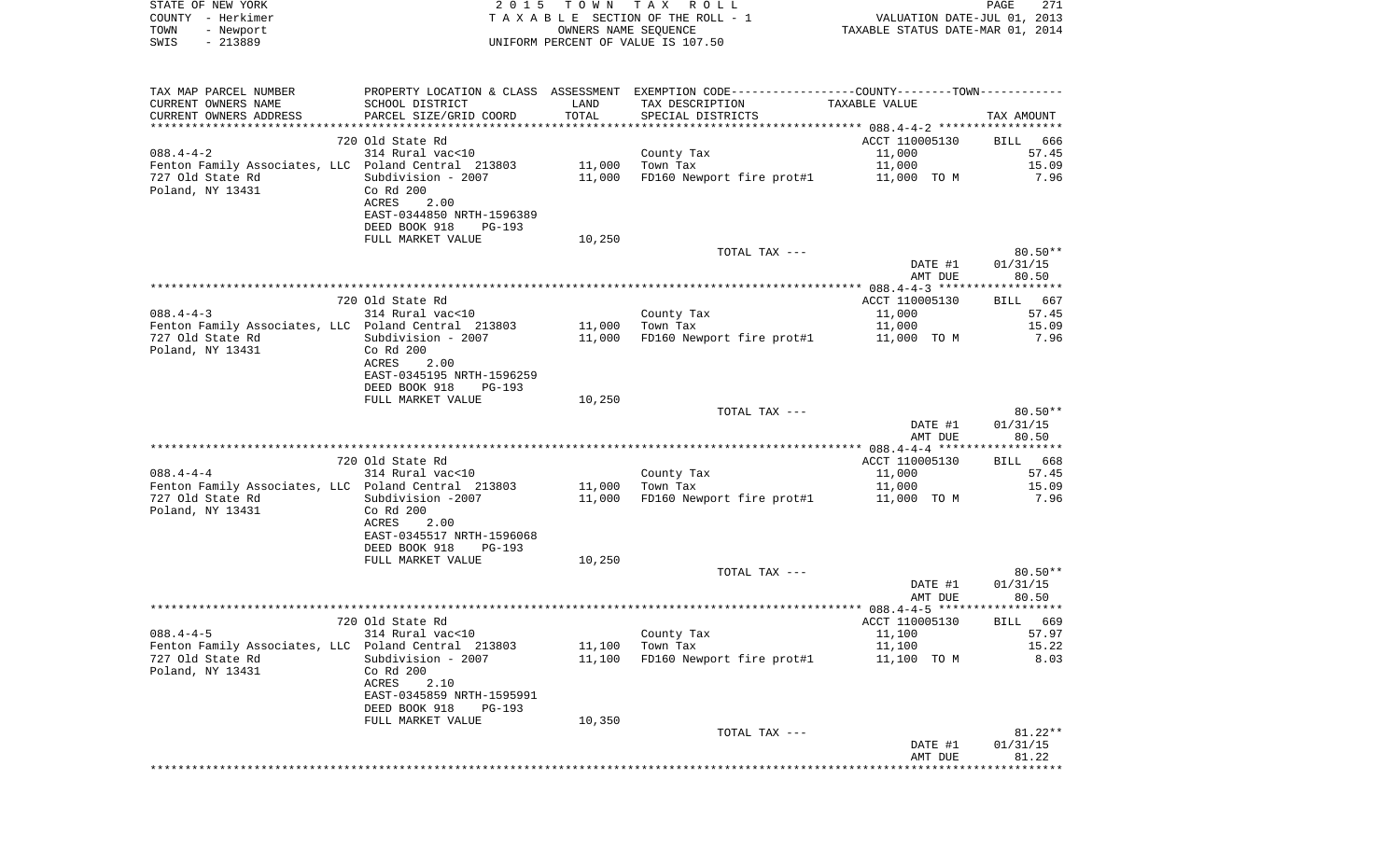| STATE OF NEW YORK                                                      |                                                      |        | 2015 TOWN TAX ROLL                                                                            |                                                                 | PAGE<br>272               |
|------------------------------------------------------------------------|------------------------------------------------------|--------|-----------------------------------------------------------------------------------------------|-----------------------------------------------------------------|---------------------------|
| COUNTY - Herkimer<br>- Newport<br>TOWN                                 |                                                      |        | TAXABLE SECTION OF THE ROLL - 1<br>OWNERS NAME SEQUENCE                                       | VALUATION DATE-JUL 01, 2013<br>TAXABLE STATUS DATE-MAR 01, 2014 |                           |
| $-213889$<br>SWIS                                                      |                                                      |        | UNIFORM PERCENT OF VALUE IS 107.50                                                            |                                                                 |                           |
| TAX MAP PARCEL NUMBER                                                  |                                                      |        | PROPERTY LOCATION & CLASS ASSESSMENT EXEMPTION CODE---------------COUNTY-------TOWN---------- |                                                                 |                           |
| CURRENT OWNERS NAME                                                    | SCHOOL DISTRICT                                      | LAND   | TAX DESCRIPTION                                                                               | TAXABLE VALUE                                                   |                           |
| CURRENT OWNERS ADDRESS                                                 | PARCEL SIZE/GRID COORD<br>************************** | TOTAL  | SPECIAL DISTRICTS                                                                             |                                                                 | TAX AMOUNT                |
| **********************                                                 | 720 Old State Rd                                     |        |                                                                                               | ACCT 110005130                                                  | BILL<br>670               |
| $088.4 - 4 - 6$                                                        | 314 Rural vac<10                                     |        | County Tax                                                                                    | 11,400                                                          | 59.54                     |
| Fenton Family Associates, LLC Poland Central 213803                    |                                                      | 11,400 | Town Tax                                                                                      | 11,400                                                          | 15.63                     |
| 727 Old State Rd                                                       | Subdivision - 2007                                   | 11,400 | FD160 Newport fire prot#1                                                                     | 11,400 TO M                                                     | 8.25                      |
| Poland, NY 13431                                                       | Co Rd 200<br>ACRES<br>2.40                           |        |                                                                                               |                                                                 |                           |
|                                                                        | EAST-0346261 NRTH-1595660                            |        |                                                                                               |                                                                 |                           |
|                                                                        | DEED BOOK 918<br>PG-193                              |        |                                                                                               |                                                                 |                           |
|                                                                        | FULL MARKET VALUE                                    | 10,600 |                                                                                               |                                                                 |                           |
|                                                                        |                                                      |        | TOTAL TAX ---                                                                                 | DATE #1                                                         | $83.42**$<br>01/31/15     |
|                                                                        |                                                      |        |                                                                                               | AMT DUE                                                         | 83.42                     |
|                                                                        |                                                      |        |                                                                                               | ************ 088.4-4-7 *******************                      |                           |
|                                                                        | 720 Old State Rd                                     |        |                                                                                               | ACCT 110005130                                                  | BILL 671                  |
| $088.4 - 4 - 7$<br>Fenton Family Associates, LLC Poland Central 213803 | 314 Rural vac<10                                     | 11,200 | County Tax<br>Town Tax                                                                        | 11,200<br>11,200                                                | 58.49<br>15.36            |
| 727 Old State Rd                                                       | Subdivision - 2007                                   | 11,200 | FD160 Newport fire prot#1                                                                     | 11,200 TO M                                                     | 8.10                      |
| Poland, NY 13431                                                       | Co Rd 200                                            |        |                                                                                               |                                                                 |                           |
|                                                                        | ACRES<br>2.20                                        |        |                                                                                               |                                                                 |                           |
|                                                                        | EAST-0346089 NRTH-1595562<br>DEED BOOK 918<br>PG-193 |        |                                                                                               |                                                                 |                           |
|                                                                        | FULL MARKET VALUE                                    | 10,400 |                                                                                               |                                                                 |                           |
|                                                                        |                                                      |        | TOTAL TAX ---                                                                                 |                                                                 | $81.95**$                 |
|                                                                        |                                                      |        |                                                                                               | DATE #1                                                         | 01/31/15                  |
|                                                                        |                                                      |        |                                                                                               | AMT DUE                                                         | 81.95                     |
|                                                                        | 720 Old State Rd                                     |        |                                                                                               | ACCT 110005130                                                  | BILL 672                  |
| $088.4 - 4 - 8$                                                        | 314 Rural vac<10                                     |        | County Tax                                                                                    | 11,000                                                          | 57.45                     |
| Fenton Family Associates, LLC Poland Central 213803                    |                                                      | 11,000 | Town Tax                                                                                      | 11,000                                                          | 15.09                     |
| 727 Old State Rd<br>Poland, NY 13431                                   | Subdivision - 2007<br>Co Rd 200                      | 11,000 | FD160 Newport fire prot#1                                                                     | 11,000 TO M                                                     | 7.96                      |
|                                                                        | ACRES<br>2.00                                        |        |                                                                                               |                                                                 |                           |
|                                                                        | EAST-0345861 NRTH-1595643                            |        |                                                                                               |                                                                 |                           |
|                                                                        | DEED BOOK 918<br>PG-193<br>FULL MARKET VALUE         |        |                                                                                               |                                                                 |                           |
|                                                                        |                                                      | 10,250 | TOTAL TAX ---                                                                                 |                                                                 | $80.50**$                 |
|                                                                        |                                                      |        |                                                                                               | DATE #1                                                         | 01/31/15                  |
|                                                                        |                                                      |        |                                                                                               | AMT DUE                                                         | 80.50                     |
|                                                                        | 720 Old State Rd                                     |        |                                                                                               | ACCT 110005130                                                  | *************<br>BILL 673 |
| $088.4 - 4 - 9$                                                        | 314 Rural vac<10                                     |        | County Tax                                                                                    | 13,000                                                          | 67.89                     |
| Fenton Family Associates, LLC Poland Central 213803                    |                                                      | 13,000 | Town Tax                                                                                      | 13,000                                                          | 17.83                     |
| 727 Old State Rd                                                       | Subdivision - 2007                                   | 13,000 | FD160 Newport fire prot#1                                                                     | 13,000 TO M                                                     | 9.40                      |
| Poland, NY 13431                                                       | Co Rd 200<br>4.00<br>ACRES                           |        |                                                                                               |                                                                 |                           |
|                                                                        | EAST-0345602 NRTH-1595614                            |        |                                                                                               |                                                                 |                           |
|                                                                        | DEED BOOK 918<br>PG-193                              |        |                                                                                               |                                                                 |                           |
|                                                                        | FULL MARKET VALUE                                    | 12,100 |                                                                                               |                                                                 |                           |
|                                                                        |                                                      |        | TOTAL TAX ---                                                                                 | DATE #1                                                         | $95.12**$<br>01/31/15     |
|                                                                        |                                                      |        |                                                                                               | AMT DUE                                                         | 95.12                     |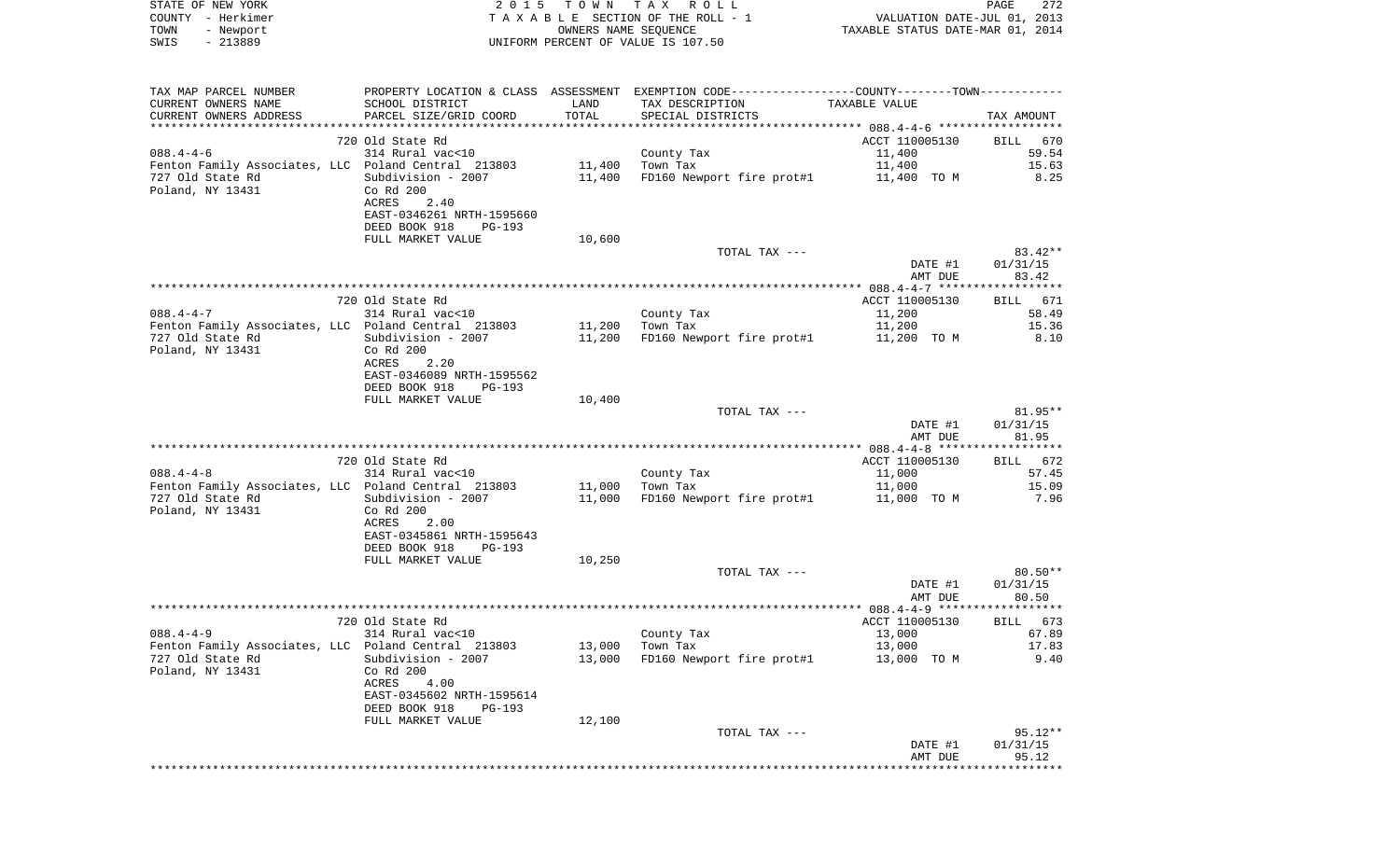| STATE OF NEW YORK                                          |                                                                                                 |                      | 2015 TOWN TAX ROLL                                              |                                                                       | 273<br>PAGE    |
|------------------------------------------------------------|-------------------------------------------------------------------------------------------------|----------------------|-----------------------------------------------------------------|-----------------------------------------------------------------------|----------------|
| COUNTY - Herkimer                                          |                                                                                                 |                      | TAXABLE SECTION OF THE ROLL - 1                                 | צאש<br>VALUATION DATE-JUL 01, 2013<br>עבר בבני השירה הישימים שנתמצמין |                |
| TOWN<br>- Newport                                          |                                                                                                 | OWNERS NAME SEQUENCE |                                                                 | TAXABLE STATUS DATE-MAR 01, 2014                                      |                |
| SWIS<br>$-213889$                                          |                                                                                                 |                      | UNIFORM PERCENT OF VALUE IS 107.50                              |                                                                       |                |
|                                                            |                                                                                                 |                      |                                                                 |                                                                       |                |
| TAX MAP PARCEL NUMBER                                      | PROPERTY LOCATION & CLASS ASSESSMENT EXEMPTION CODE----------------COUNTY--------TOWN---------- |                      |                                                                 |                                                                       |                |
| CURRENT OWNERS NAME                                        | SCHOOL DISTRICT                                                                                 | LAND                 | TAX DESCRIPTION TAXABLE VALUE                                   |                                                                       |                |
| CURRENT OWNERS ADDRESS                                     | PARCEL SIZE/GRID COORD                                                                          | TOTAL                | SPECIAL DISTRICTS                                               |                                                                       | TAX AMOUNT     |
|                                                            | 720 Old State Rd                                                                                |                      |                                                                 | ACCT 110005130                                                        | BILL 674       |
| $088.4 - 4 - 10$                                           | 314 Rural vac<10                                                                                |                      | County Tax                                                      | 11,600                                                                | 60.58          |
| Fenton Family Associates, LLC Poland Central 213803 11,600 |                                                                                                 |                      | Town Tax                                                        | 11,600                                                                | 15.91          |
| 727 Old State Rd                                           |                                                                                                 |                      | Subdivision - 2007 11,600 FD160 Newport fire prot#1 11,600 TO M |                                                                       | 8.39           |
| Poland, NY 13431                                           | Co Rd 200                                                                                       |                      |                                                                 |                                                                       |                |
|                                                            | 2.60<br>ACRES                                                                                   |                      |                                                                 |                                                                       |                |
|                                                            | EAST-0345372 NRTH-1595730                                                                       |                      |                                                                 |                                                                       |                |
|                                                            | DEED BOOK 918<br>PG-193                                                                         |                      |                                                                 |                                                                       |                |
|                                                            | FULL MARKET VALUE                                                                               | 10,800               |                                                                 |                                                                       | 84.88**        |
|                                                            |                                                                                                 |                      | TOTAL TAX ---                                                   | DATE #1                                                               | 01/31/15       |
|                                                            |                                                                                                 |                      |                                                                 | AMT DUE                                                               | 84.88          |
|                                                            |                                                                                                 |                      |                                                                 |                                                                       |                |
|                                                            | 720 Old State Rd                                                                                |                      |                                                                 | ACCT 110005130                                                        | BILL 675       |
| $088.4 - 4 - 11$                                           | 314 Rural vac<10                                                                                |                      | County Tax                                                      | 11,000                                                                | 57.45          |
| Fenton Family Associates, LLC Poland Central 213803 11,000 |                                                                                                 |                      | Town Tax                                                        | 11,000                                                                | 15.09          |
| 727 Old State Rd                                           | Subdivision - 2007                                                                              | 11,000               | FD160 Newport fire prot#1 11,000 TO M                           |                                                                       | 7.96           |
| Poland, NY 13431                                           | Co Rd 200                                                                                       |                      |                                                                 |                                                                       |                |
|                                                            | ACRES<br>2.00<br>EAST-0345140 NRTH-1596009                                                      |                      |                                                                 |                                                                       |                |
|                                                            | DEED BOOK 918<br>PG-193                                                                         |                      |                                                                 |                                                                       |                |
|                                                            | FULL MARKET VALUE                                                                               | 10,250               |                                                                 |                                                                       |                |
|                                                            |                                                                                                 |                      | TOTAL TAX ---                                                   |                                                                       | $80.50**$      |
|                                                            |                                                                                                 |                      |                                                                 | DATE #1                                                               | 01/31/15       |
|                                                            |                                                                                                 |                      |                                                                 | AMT DUE                                                               | 80.50          |
|                                                            |                                                                                                 |                      |                                                                 |                                                                       |                |
| $088.4 - 4 - 12$                                           | 720 Old State Rd                                                                                |                      |                                                                 | ACCT 110005130                                                        | BILL 676       |
| Fenton Family Associates, LLC Poland Central 213803 11,000 | 314 Rural vac<10                                                                                |                      | County Tax<br>Town Tax                                          | 11,000<br>11,000                                                      | 57.45<br>15.09 |
|                                                            |                                                                                                 |                      |                                                                 |                                                                       |                |

727 Old State Rd Subdivision - 2007 11,000 FD160 Newport fire prot#1 11,000 TO M 7.96

\*\*\*\*\*\*\*\*\*\*\*\*\*\*\*\*\*\*\*\*\*\*\*\*\*\*\*\*\*\*\*\*\*\*\*\*\*\*\*\*\*\*\*\*\*\*\*\*\*\*\*\*\*\*\*\*\*\*\*\*\*\*\*\*\*\*\*\*\*\*\*\*\*\*\*\*\*\*\*\*\*\*\*\*\*\*\*\*\*\*\*\*\*\*\*\*\*\*\*\*\*\*\*\*\*\*\*\*\*\*\*\*\*\*\*\*\*\*\*\*\*\*\*\*\*\*\*\*\*\*\*\*

TOTAL TAX  $---$ 

 $80.50**$ 

 DATE #1 01/31/15 AMT DUE 80.50

Poland, NY 13431 Co Rd 200

FRNT 284.00 DPTH

 EAST-0344732 NRTH-1596091 DEED BOOK 918 PG-193

FULL MARKET VALUE 10,250

ACRES 2.00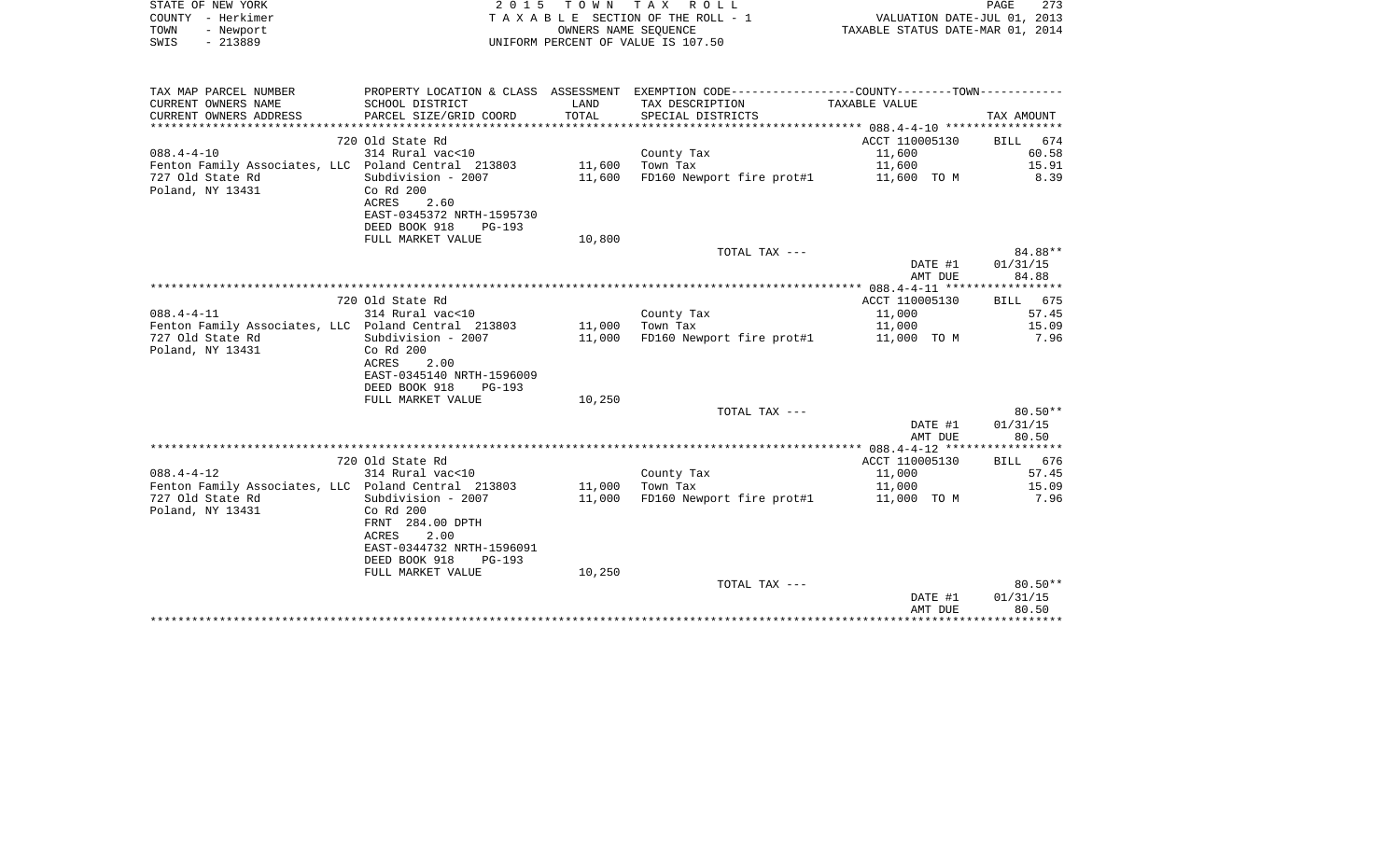|      | STATE OF NEW YORK | 2015 TOWN TAX ROLL                 | 2.74<br>PAGE                     |
|------|-------------------|------------------------------------|----------------------------------|
|      | COUNTY - Herkimer | TAXABLE SECTION OF THE ROLL - 1    | VALUATION DATE-JUL 01, 2013      |
| TOWN | - Newport         | OWNERS NAME SEOUENCE               | TAXABLE STATUS DATE-MAR 01, 2014 |
| SWIS | - 213889          | UNIFORM PERCENT OF VALUE IS 107.50 |                                  |

| TAX MAP PARCEL NUMBER  | PROPERTY LOCATION & CLASS ASSESSMENT                |               | EXEMPTION CODE-----------------COUNTY-------TOWN----------- |                                      |                    |
|------------------------|-----------------------------------------------------|---------------|-------------------------------------------------------------|--------------------------------------|--------------------|
| CURRENT OWNERS NAME    | SCHOOL DISTRICT                                     | LAND          | TAX DESCRIPTION                                             | TAXABLE VALUE                        |                    |
| CURRENT OWNERS ADDRESS | PARCEL SIZE/GRID COORD                              | TOTAL         | SPECIAL DISTRICTS                                           |                                      | TAX AMOUNT         |
|                        |                                                     | ************* |                                                             | ************ 088.4-4-13 ************ |                    |
|                        | 720 Old State Rd                                    |               |                                                             | ACCT 110005130                       | <b>BILL</b><br>677 |
| $088.4 - 4 - 13$       | 314 Rural vac<10                                    |               | County Tax                                                  | 10,500                               | 54.84              |
|                        | Fenton Family Associates, LLC Poland Central 213803 | 10,500        | Town Tax                                                    | 10,500                               | 14.40              |
| 727 Old State Rd       | Subdivision - 2007                                  | 10,500        | FD160 Newport fire prot#1                                   | 10,500 TO M                          | 7.60               |
| Poland, NY 13431       | Co Rd 200                                           |               |                                                             |                                      |                    |
|                        | 50.00 DPTH<br>FRNT                                  |               |                                                             |                                      |                    |
|                        | ACRES<br>1.50                                       |               |                                                             |                                      |                    |
|                        | EAST-0345319 NRTH-1596030                           |               |                                                             |                                      |                    |
|                        | DEED BOOK 918<br>PG-193                             |               |                                                             |                                      |                    |
|                        | FULL MARKET VALUE                                   | 9,750         |                                                             |                                      |                    |
|                        |                                                     |               | TOTAL TAX ---                                               |                                      | 76.84**            |
|                        |                                                     |               |                                                             | DATE #1                              | 01/31/15           |
|                        |                                                     |               |                                                             | AMT DUE                              | 76.84              |
|                        |                                                     |               |                                                             |                                      |                    |
|                        | Old State Rd                                        |               |                                                             |                                      |                    |
|                        |                                                     |               |                                                             |                                      | 678<br>BILL        |
| $088.4 - 1 - 8.9$      | 314 Rural vac<10                                    |               | County Tax                                                  | 11,100                               | 57.97              |
| Fenton Todd            | Poland Central 213803                               | 11,100        | Town Tax                                                    | 11,100                               | 15.22              |
| Fenton Heidi           | 2.08<br>ACRES                                       | 11,100        | FD160 Newport fire prot#1                                   | 11,100 TO M                          | 8.03               |
| 727 Old State Rd       | EAST-0343508 NRTH-1596528                           |               |                                                             |                                      |                    |
| Poland, NY 13431       | DEED BOOK 789<br>PG-313                             |               |                                                             |                                      |                    |
|                        | FULL MARKET VALUE                                   | 10,350        |                                                             |                                      |                    |
|                        |                                                     |               | TOTAL TAX ---                                               |                                      | $81.22**$          |
|                        |                                                     |               |                                                             | DATE #1                              | 01/31/15           |
|                        |                                                     |               |                                                             | AMT DUE                              | 81.22              |
|                        |                                                     |               |                                                             | ************ 088.4-1-13 ******       | ********           |
|                        | 678 Old State Rd                                    |               |                                                             | ACCT 110001950                       | 679<br><b>BILL</b> |
| $088.4 - 1 - 13$       | 210 1 Family Res                                    |               | VET WAR CT 41121                                            | 9,000<br>9.000                       |                    |
| Fenton Todd W          | Poland Central 213803                               | 18,000        | County Tax                                                  | 75,400                               | 393.78             |
| Stubba Judith M        | $\overline{3}$<br>W                                 | 84,400        | Town Tax                                                    | 75,400                               | 103.40             |
| 678 Old State Rd       | Co Rd 200                                           |               | FD160 Newport fire prot#1                                   | 84,400 TO M                          | 61.05              |
| Poland, NY 13431       | ACRES<br>1.00                                       |               |                                                             |                                      |                    |
|                        | EAST-0345362 NRTH-1594689                           |               |                                                             |                                      |                    |
|                        | DEED BOOK 1087<br>$PG-690$                          |               |                                                             |                                      |                    |
|                        | FULL MARKET VALUE                                   | 78,500        |                                                             |                                      |                    |
|                        |                                                     |               | TOTAL TAX ---                                               |                                      | 558.23**           |
|                        |                                                     |               |                                                             | DATE #1                              | 01/31/15           |
|                        |                                                     |               |                                                             | AMT DUE                              | 558.23             |
|                        |                                                     |               |                                                             |                                      | **********         |
|                        | 2739 Newport Rd                                     |               |                                                             |                                      | 680<br>BILL        |
| $094.3 - 1 - 6.4$      | 210 1 Family Res                                    |               | County Tax                                                  | 95,900                               | 500.84             |
| Ferguson Scott M       | West Canada Val 212402                              | 22,000        | Town Tax                                                    | 95,900                               | 131.52             |
| Ferguson Lisa M        | West                                                | 95,900        | FD170 Newport fire prot #2                                  | 95,900 TO M                          | 88.12              |
| 2739 Newport Rd        | ACRES<br>5.00                                       |               |                                                             |                                      |                    |
| Poland, NY 13431       | EAST-0354391 NRTH-1582612                           |               |                                                             |                                      |                    |
|                        | DEED BOOK 1278<br>PG-361                            |               |                                                             |                                      |                    |
|                        | FULL MARKET VALUE                                   | 89,200        |                                                             |                                      |                    |
|                        |                                                     |               | TOTAL TAX ---                                               |                                      | 720.48**           |
|                        |                                                     |               |                                                             | DATE #1                              | 01/31/15           |
|                        |                                                     |               |                                                             | AMT DUE                              | 720.48             |
|                        |                                                     |               |                                                             |                                      |                    |
|                        |                                                     |               |                                                             |                                      |                    |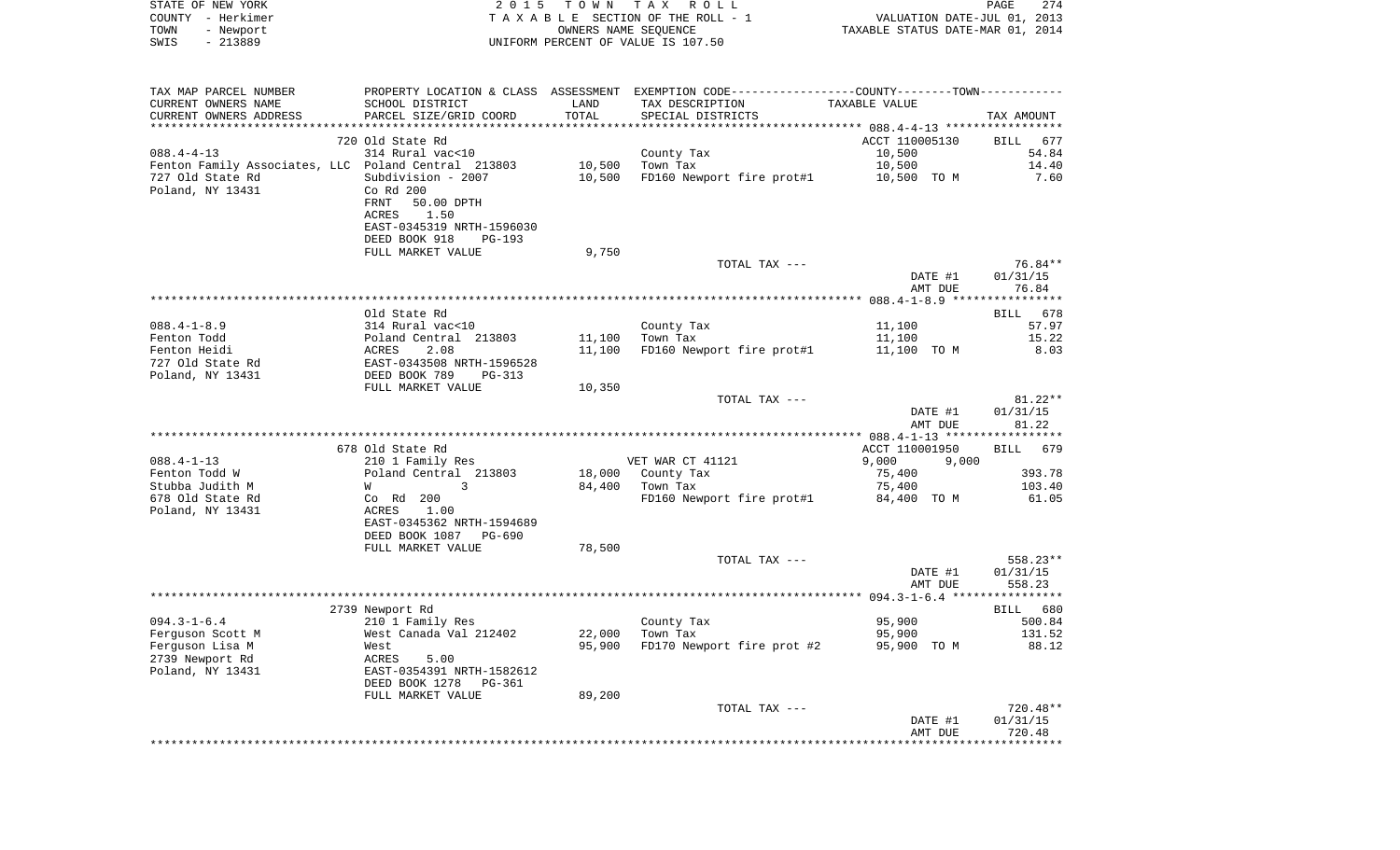|      | STATE OF NEW YORK | 2015 TOWN TAX ROLL                 | PAGE                             | 275 |
|------|-------------------|------------------------------------|----------------------------------|-----|
|      | COUNTY - Herkimer | TAXABLE SECTION OF THE ROLL - 1    | VALUATION DATE-JUL 01, 2013      |     |
| TOWN | - Newport         | OWNERS NAME SEOUENCE               | TAXABLE STATUS DATE-MAR 01, 2014 |     |
| SWIS | - 213889          | UNIFORM PERCENT OF VALUE IS 107.50 |                                  |     |

| TAX MAP PARCEL NUMBER     | PROPERTY LOCATION & CLASS      |         | ASSESSMENT EXEMPTION CODE-----------------COUNTY-------TOWN----------- |                              |              |
|---------------------------|--------------------------------|---------|------------------------------------------------------------------------|------------------------------|--------------|
| CURRENT OWNERS NAME       | SCHOOL DISTRICT                | LAND    | TAX DESCRIPTION                                                        | TAXABLE VALUE                |              |
| CURRENT OWNERS ADDRESS    | PARCEL SIZE/GRID COORD         | TOTAL   | SPECIAL DISTRICTS                                                      |                              | TAX AMOUNT   |
| ************************* |                                |         |                                                                        |                              |              |
|                           | 8040 State Route 28            |         |                                                                        | ACCT 110006960               | 681<br>BILL  |
| $094.1 - 1 - 11.1$        | 220 2 Family Res               |         | County Tax                                                             | 312,800                      | 1,633.61     |
| Fischer Gail              | West Canada Val 212402         | 99,400  | Town Tax                                                               | 312,800                      | 428.97       |
| Fischer George            | 100.40                         | 312,800 | FD170 Newport fire prot #2                                             | 312,800 TO M                 | 287.43       |
| 8040 State Rte 28         | Rt 28                          |         |                                                                        |                              |              |
| Newport, NY 13416         | FRNT 3370.00 DPTH              |         |                                                                        |                              |              |
|                           | 90.30 BANK<br>ACRES<br>184     |         |                                                                        |                              |              |
|                           | EAST-0352949 NRTH-1589868      |         |                                                                        |                              |              |
|                           | DEED BOOK 831<br><b>PG-615</b> |         |                                                                        |                              |              |
|                           |                                | 290,977 |                                                                        |                              |              |
|                           | FULL MARKET VALUE              |         |                                                                        |                              | $2,350.01**$ |
|                           |                                |         | TOTAL TAX ---                                                          |                              |              |
|                           |                                |         |                                                                        | DATE #1                      | 01/31/15     |
|                           |                                |         |                                                                        | AMT DUE                      | 2,350.01     |
|                           |                                |         |                                                                        |                              |              |
|                           | 621 White Creek Rd             |         |                                                                        | ACCT 110025045               | BILL 682     |
| $094.1 - 1 - 64$          | 270 Mfg housing                |         | AGED-CT<br>41801                                                       | 9,500<br>9,500               |              |
| Fitch Raymond T           | West Canada Val 212402         |         | 9,300 County Tax                                                       | 9,500                        | 49.61        |
| Fitch Maryln              | West                           |         | 19,000 Town Tax                                                        | 9,500                        | 13.03        |
| Marlyn Fitch              | 100 X 200                      |         | FD170 Newport fire prot #2                                             | 19,000 TO M                  | 17.46        |
| 621 White Creek Rd        | White Creek Rd                 |         |                                                                        |                              |              |
| Newport, NY 13416         | FRNT 100.00 DPTH 70.00         |         |                                                                        |                              |              |
|                           | EAST-0360755 NRTH-1586913      |         |                                                                        |                              |              |
|                           | DEED BOOK 1124<br>PG-682       |         |                                                                        |                              |              |
|                           | FULL MARKET VALUE              | 17,650  |                                                                        |                              |              |
|                           |                                |         | TOTAL TAX ---                                                          |                              | 80.10**      |
|                           |                                |         |                                                                        | DATE #1                      | 01/31/15     |
|                           |                                |         |                                                                        | AMT DUE                      | 80.10        |
|                           |                                |         |                                                                        |                              |              |
|                           | 359 Old State Rd               |         |                                                                        |                              | BILL 683     |
| $093.2 - 1 - 7.4$         | 240 Rural res                  |         | County Tax                                                             | 120,000                      | 626.71       |
| Fitch Larry A             | West Canada Val 212402         | 29,000  | Town Tax                                                               | 120,000                      | 164.57       |
| Fitch Katharina           | West                           | 120,000 | FD170 Newport fire prot #2                                             | 120,000 TO M                 | 110.27       |
| 359 Old State Rd          | 11.50a                         |         |                                                                        |                              |              |
| Poland, NY 13431          | Old State Rd                   |         |                                                                        |                              |              |
|                           | ACRES 11.50                    |         |                                                                        |                              |              |
|                           | EAST-0348315 NRTH-1588830      |         |                                                                        |                              |              |
|                           | DEED BOOK 1458<br>$PG-360$     |         |                                                                        |                              |              |
|                           | FULL MARKET VALUE              | 111,628 |                                                                        |                              |              |
|                           |                                |         | TOTAL TAX ---                                                          |                              | $901.55**$   |
|                           |                                |         |                                                                        | DATE #1                      | 01/31/15     |
|                           |                                |         |                                                                        | AMT DUE                      | 901.55       |
|                           |                                |         |                                                                        | **************************** |              |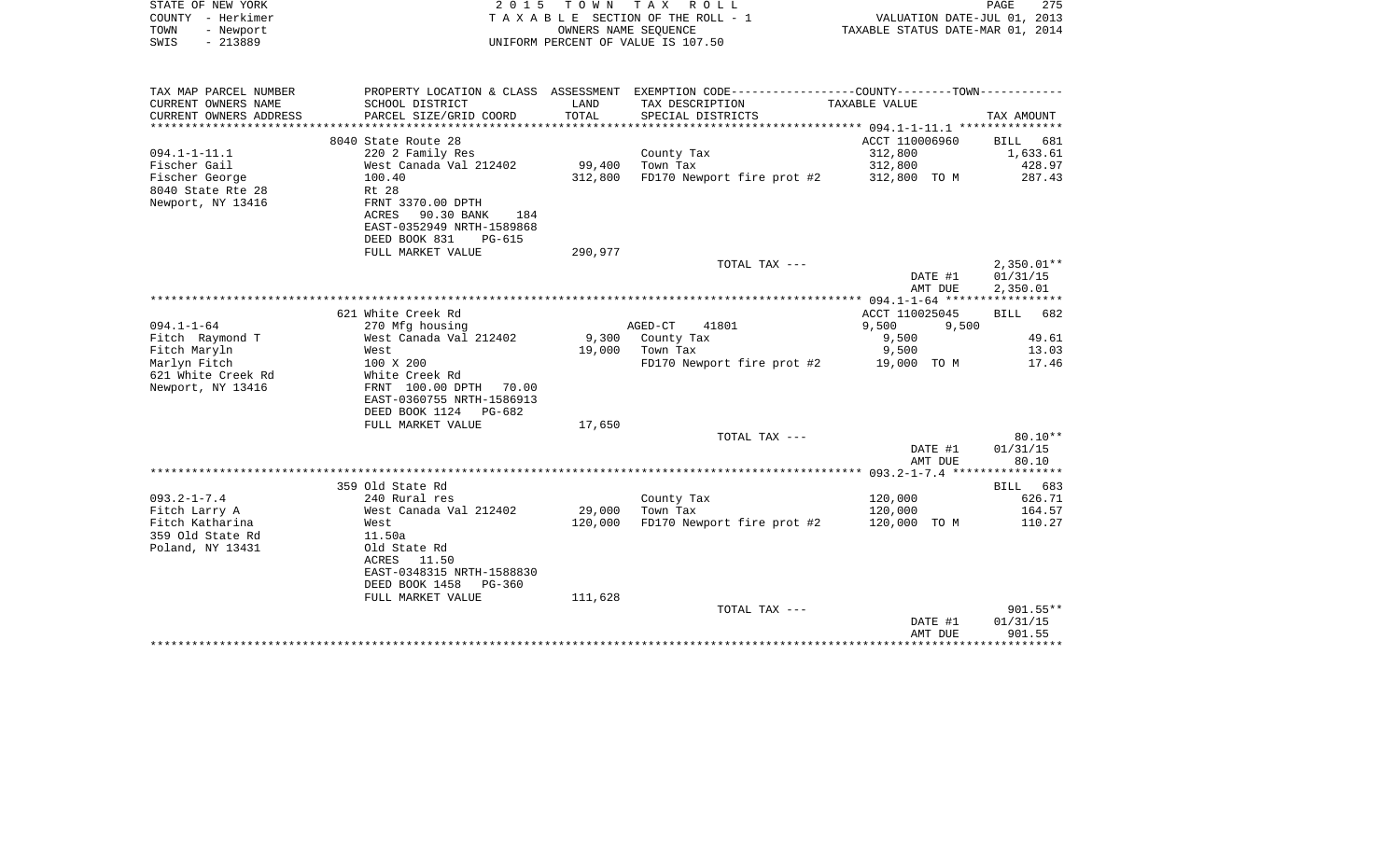| STATE OF NEW YORK | 2015 TOWN TAX ROLL                 | 276<br>PAGE                      |
|-------------------|------------------------------------|----------------------------------|
| COUNTY - Herkimer | TAXABLE SECTION OF THE ROLL - 1    | VALUATION DATE-JUL 01, 2013      |
| TOWN<br>- Newport | OWNERS NAME SEOUENCE               | TAXABLE STATUS DATE-MAR 01, 2014 |
| - 213889<br>SWIS  | UNIFORM PERCENT OF VALUE IS 107.50 |                                  |

| TAX MAP PARCEL NUMBER<br>CURRENT OWNERS NAME | SCHOOL DISTRICT                                    | LAND                 | PROPERTY LOCATION & CLASS ASSESSMENT EXEMPTION CODE---------------COUNTY-------TOWN----------<br>TAX DESCRIPTION | TAXABLE VALUE      |                    |
|----------------------------------------------|----------------------------------------------------|----------------------|------------------------------------------------------------------------------------------------------------------|--------------------|--------------------|
| CURRENT OWNERS ADDRESS                       | PARCEL SIZE/GRID COORD                             | TOTAL<br>*********** | SPECIAL DISTRICTS                                                                                                |                    | TAX AMOUNT         |
|                                              | North St                                           |                      |                                                                                                                  |                    | 684<br><b>BILL</b> |
| 094.1-1-30<br>Flanagan John                  | 311 Res vac land<br>West Canada Val 212402         | 400                  | County Tax<br>Town Tax                                                                                           | 400<br>400         | 2.09<br>0.55       |
| 3105 North St                                | 0.16<br>ACRES                                      | 400                  | FD170 Newport fire prot #2                                                                                       | 400 TO M           | .37                |
| Newport, NY 13416                            | EAST-0355156 NRTH-1588784<br>DEED BOOK 1389 PG-678 |                      |                                                                                                                  |                    |                    |
|                                              | FULL MARKET VALUE                                  | 350                  |                                                                                                                  |                    |                    |
|                                              |                                                    |                      | TOTAL TAX ---                                                                                                    |                    | $3.01**$           |
|                                              |                                                    |                      |                                                                                                                  | DATE #1<br>AMT DUE | 01/31/15<br>3.01   |
|                                              |                                                    |                      |                                                                                                                  |                    |                    |
|                                              | 119 Woodchuck Hl                                   |                      |                                                                                                                  |                    | BILL 685           |
| $094.1 - 1 - 55.3$                           | 210 1 Family Res                                   |                      | County Tax                                                                                                       | 98,500             | 514.42             |
| Flansburg Cheryl                             | West Canada Val 212402                             | 22,200               | Town Tax                                                                                                         | 98,500             | 135.08             |
| Flansburg William                            | North                                              | 98,500               | FD170 Newport fire prot #2                                                                                       | 98,500 TO M        | 90.51              |
| 119 Woodchuck Hl                             | 5.20<br>ACRES                                      |                      |                                                                                                                  |                    |                    |
| PO Box 45                                    | EAST-0356702 NRTH-1586437                          |                      |                                                                                                                  |                    |                    |
| Newport, NY 13416                            | DEED BOOK 880<br>PG-411                            |                      |                                                                                                                  |                    |                    |
|                                              | FULL MARKET VALUE                                  | 91,650               |                                                                                                                  |                    |                    |
|                                              |                                                    |                      | TOTAL TAX ---                                                                                                    |                    | 740.01**           |
|                                              |                                                    |                      |                                                                                                                  | DATE #1            | 01/31/15           |
|                                              |                                                    |                      |                                                                                                                  | AMT DUE            | 740.01             |
|                                              |                                                    |                      |                                                                                                                  |                    |                    |
|                                              | 226 Old State Rd                                   |                      |                                                                                                                  | ACCT 110001290     | BILL 686           |
| 094.1-2-5                                    | 210 1 Family Res                                   |                      | County Tax                                                                                                       | 98,000             | 511.81             |
| Flansburg Mary Lou                           | West Canada Val 212402<br>E                        | 18,000               | Town Tax                                                                                                         | 98,000             | 134.40             |
| 226 Old State Rd<br>Poland, NY 13431         | 3 $11/4$ A                                         | 98,000               | FD170 Newport fire prot #2                                                                                       | 98,000 TO M        | 90.05              |
|                                              | Co Rd 200                                          |                      |                                                                                                                  |                    |                    |
|                                              | ACRES<br>$1.00$ BANK<br>023                        |                      |                                                                                                                  |                    |                    |
|                                              | EAST-0350803 NRTH-1587756                          |                      |                                                                                                                  |                    |                    |
|                                              | DEED BOOK 921<br>PG-208                            |                      |                                                                                                                  |                    |                    |
|                                              | FULL MARKET VALUE                                  | 91,150               |                                                                                                                  |                    |                    |
|                                              |                                                    |                      | TOTAL TAX ---                                                                                                    |                    | 736.26**           |
|                                              |                                                    |                      |                                                                                                                  | DATE #1            | 01/31/15           |
|                                              |                                                    |                      |                                                                                                                  | AMT DUE            | 736.26             |
|                                              |                                                    |                      |                                                                                                                  |                    |                    |
|                                              | 182 Cole Rd                                        |                      |                                                                                                                  |                    | BILL 687           |
| 094.3-1-21.2                                 | 210 1 Family Res                                   |                      | County Tax                                                                                                       | 119,100            | 622.01             |
| Florian Kurt                                 | West Canada Val 212402                             | 25,000               | Town Tax                                                                                                         | 119,100            | 163.33             |
| Florian Andrea                               | FRNT 1054.00 DPTH                                  | 119,100              | FD170 Newport fire prot #2                                                                                       | 119,100 TO M       | 109.44             |
| 182 Cole Rd                                  | 7.50<br>ACRES                                      |                      |                                                                                                                  |                    |                    |
| Poland, NY 13431                             | EAST-0353154 NRTH-1582242                          |                      |                                                                                                                  |                    |                    |
|                                              | DEED BOOK 1168<br>PG-250                           |                      |                                                                                                                  |                    |                    |
|                                              | FULL MARKET VALUE                                  | 110,800              |                                                                                                                  |                    |                    |
|                                              |                                                    |                      | TOTAL TAX ---                                                                                                    |                    | 894.78**           |
|                                              |                                                    |                      |                                                                                                                  | DATE #1            | 01/31/15           |
|                                              |                                                    |                      |                                                                                                                  | AMT DUE            | 894.78             |
|                                              |                                                    |                      |                                                                                                                  |                    |                    |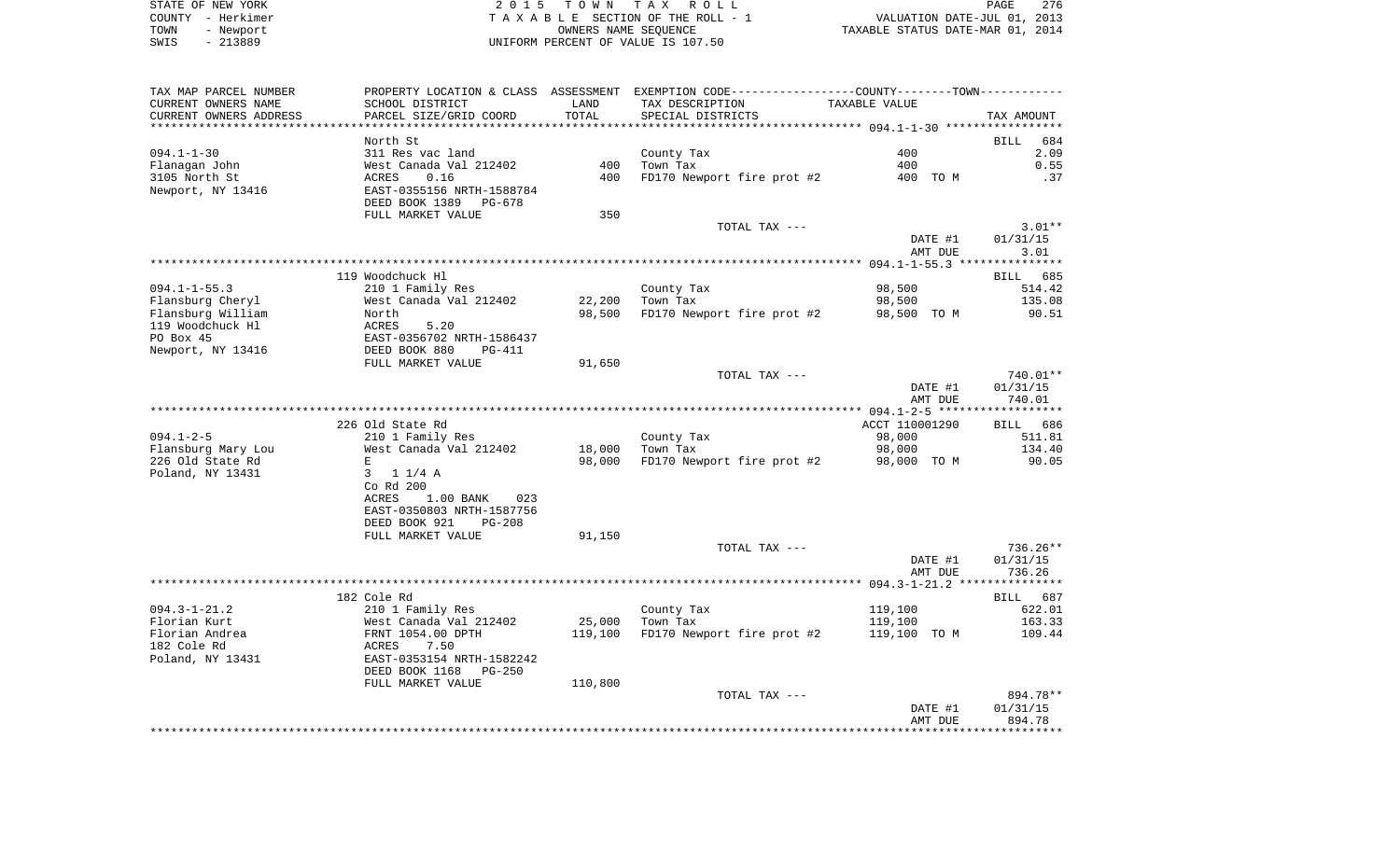|      | STATE OF NEW YORK | 2015 TOWN TAX ROLL                 | 277<br>PAGE                      |
|------|-------------------|------------------------------------|----------------------------------|
|      | COUNTY - Herkimer | TAXABLE SECTION OF THE ROLL - 1    | VALUATION DATE-JUL 01, 2013      |
| TOWN | - Newport         | OWNERS NAME SEOUENCE               | TAXABLE STATUS DATE-MAR 01, 2014 |
| SWIS | - 213889          | UNIFORM PERCENT OF VALUE IS 107.50 |                                  |

| TAX MAP PARCEL NUMBER     |                           |         | PROPERTY LOCATION & CLASS ASSESSMENT EXEMPTION CODE----------------COUNTY--------TOWN---------- |                         |            |
|---------------------------|---------------------------|---------|-------------------------------------------------------------------------------------------------|-------------------------|------------|
| CURRENT OWNERS NAME       | SCHOOL DISTRICT           | LAND    | TAX DESCRIPTION                                                                                 | TAXABLE VALUE           |            |
| CURRENT OWNERS ADDRESS    | PARCEL SIZE/GRID COORD    | TOTAL   | SPECIAL DISTRICTS                                                                               |                         | TAX AMOUNT |
|                           |                           |         |                                                                                                 |                         |            |
|                           | 293 Strumlock Rd          |         |                                                                                                 | ACCT 110025345 BILL 688 |            |
| $093.1 - 1 - 6$           | 314 Rural vac<10          |         | County Tax                                                                                      | 11,600                  | 60.58      |
| Forbes Edgar              | Poland Central 213803     | 11,600  | Town Tax                                                                                        | 11,600                  | 15.91      |
| 293 Strumlock Rd          | North                     | 11,600  | School Relevy                                                                                   |                         | 154.29     |
| Poland, NY 13431          | 1 A Tr                    |         | FD160 Newport fire prot#1 11,600 TO M                                                           |                         | 8.39       |
|                           | Strumlock Rd              |         |                                                                                                 |                         |            |
|                           | 2.56<br>ACRES             |         |                                                                                                 |                         |            |
|                           | EAST-0334487 NRTH-1586229 |         |                                                                                                 |                         |            |
|                           | DEED BOOK 00538 PG-00056  |         |                                                                                                 |                         |            |
|                           | FULL MARKET VALUE         | 10,800  |                                                                                                 |                         |            |
|                           |                           |         | TOTAL TAX ---                                                                                   |                         | $239.17**$ |
|                           |                           |         |                                                                                                 | DATE #1                 | 01/31/15   |
|                           |                           |         |                                                                                                 | AMT DUE                 | 239.17     |
|                           |                           |         |                                                                                                 |                         |            |
|                           | 577 White Creek Rd        |         |                                                                                                 |                         | BILL 689   |
| $094.1 - 1 - 59.2$        | 210 1 Family Res          |         | County Tax                                                                                      | 87,100                  | 454.88     |
| Foster James W            | West Canada Val 212402    | 18,600  | Town Tax                                                                                        | 87,100                  | 119.45     |
| Foster Leonora            | FRNT 101.00 DPTH          | 87,100  | FD170 Newport fire prot #2 87,100 TO M                                                          |                         | 80.04      |
| 577 White Creek Rd        | ACRES 1.60                |         |                                                                                                 |                         |            |
| PO Box 197                | EAST-0360833 NRTH-1586053 |         |                                                                                                 |                         |            |
| Newport, NY 13416         | DEED BOOK 1186 PG-470     |         |                                                                                                 |                         |            |
|                           | FULL MARKET VALUE         | 81,000  |                                                                                                 |                         |            |
|                           |                           |         | TOTAL TAX ---                                                                                   |                         | 654.37**   |
|                           |                           |         |                                                                                                 | DATE #1                 | 01/31/15   |
|                           |                           |         |                                                                                                 | AMT DUE                 | 654.37     |
|                           |                           |         |                                                                                                 |                         |            |
|                           | 270 White Creek Rd        |         |                                                                                                 | ACCT 110002100          | BILL 690   |
| $094.3 - 2 - 20.1$        | 112 Dairy farm            |         | AG MKTS<br>41730                                                                                | $\Omega$                | $\Omega$   |
| Foster William            | West Canada Val 212402    |         | 90,000 AGRIC 10 Y 42100                                                                         | 47,600<br>47,600        |            |
| Foster Rose               | 119.10                    |         | 290,000 County Tax                                                                              | 242,400                 | 1,265.95   |
| 270 Old City Rd           | Wh Creek Rd               |         | Town Tax                                                                                        | 242,400                 | 332.42     |
| Newport, NY 13416         | FRNT 5250.00 DPTH         |         | FD170 Newport fire prot #2 290,000 TO M                                                         |                         | 266.48     |
|                           | ACRES 117.10              |         |                                                                                                 |                         |            |
| MAY BE SUBJECT TO PAYMENT | EAST-0361244 NRTH-1579266 |         |                                                                                                 |                         |            |
| UNDER AGDIST LAW TIL 2021 | DEED BOOK 816<br>PG-479   |         |                                                                                                 |                         |            |
|                           | FULL MARKET VALUE         | 269,750 |                                                                                                 |                         |            |
|                           |                           |         | TOTAL TAX ---                                                                                   |                         | 1,864.85** |
|                           |                           |         |                                                                                                 | DATE #1                 | 01/31/15   |
|                           |                           |         |                                                                                                 | AMT DUE                 | 1,864.85   |
|                           |                           |         |                                                                                                 |                         |            |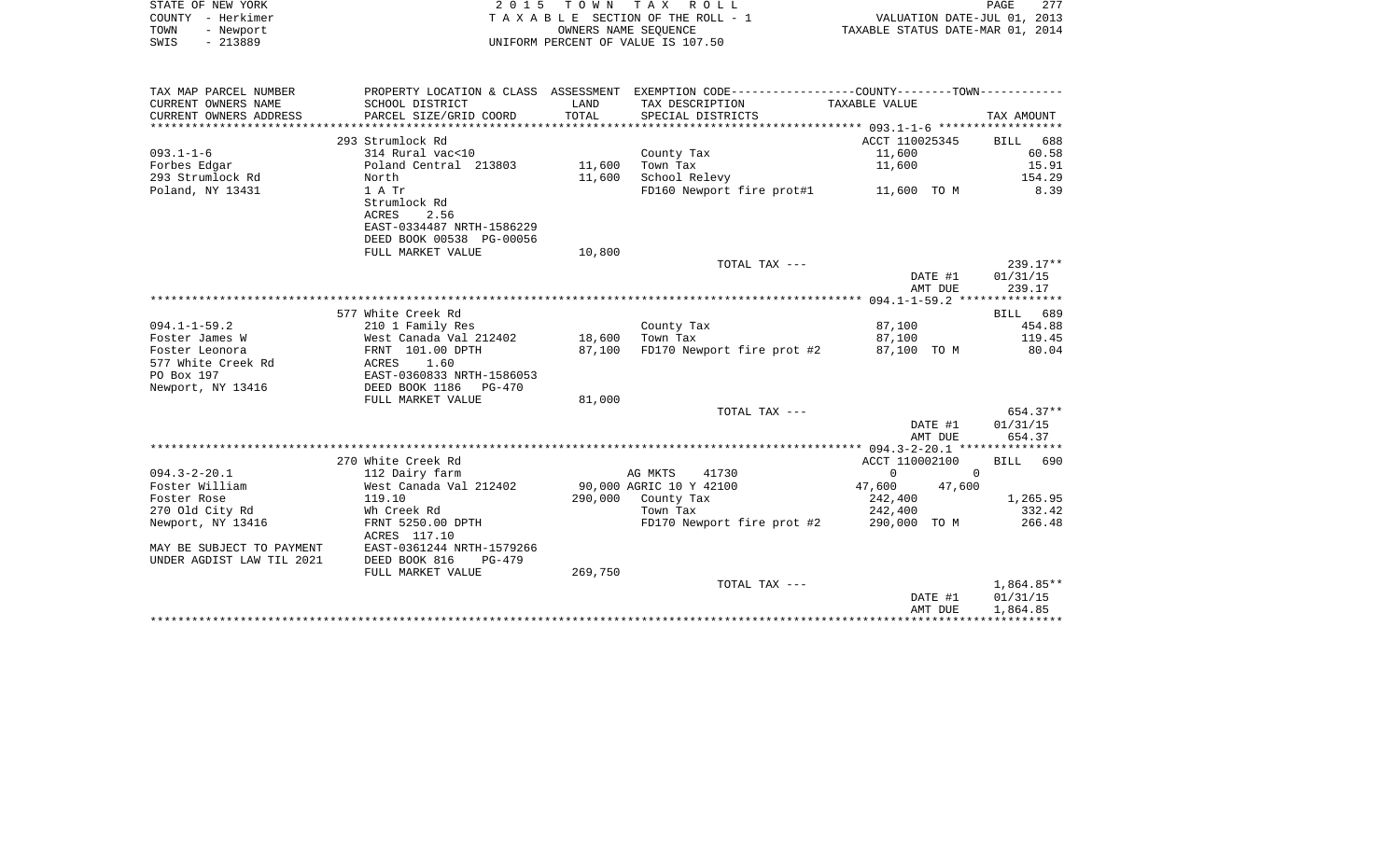|      | STATE OF NEW YORK | 2015 TOWN TAX ROLL                 | PAGE                             | 278 |
|------|-------------------|------------------------------------|----------------------------------|-----|
|      | COUNTY - Herkimer | TAXABLE SECTION OF THE ROLL - 1    | VALUATION DATE-JUL 01, 2013      |     |
| TOWN | - Newport         | OWNERS NAME SEOUENCE               | TAXABLE STATUS DATE-MAR 01, 2014 |     |
| SWIS | $-213889$         | UNIFORM PERCENT OF VALUE IS 107.50 |                                  |     |

| TAX MAP PARCEL NUMBER                |                                          |         | PROPERTY LOCATION & CLASS ASSESSMENT EXEMPTION CODE----------------COUNTY-------TOWN---------- |                  |                    |
|--------------------------------------|------------------------------------------|---------|------------------------------------------------------------------------------------------------|------------------|--------------------|
| CURRENT OWNERS NAME                  | SCHOOL DISTRICT                          | LAND    | TAX DESCRIPTION                                                                                | TAXABLE VALUE    |                    |
| CURRENT OWNERS ADDRESS               | PARCEL SIZE/GRID COORD                   | TOTAL   | SPECIAL DISTRICTS                                                                              |                  | TAX AMOUNT         |
|                                      |                                          |         |                                                                                                |                  |                    |
|                                      | White Creek Rd                           |         |                                                                                                |                  | BILL<br>691        |
| $094.3 - 2 - 9.1$                    | 322 Rural vac>10                         |         | AG MKTS<br>41730                                                                               | 11,640<br>11,640 |                    |
| Foster William G                     | West Canada Val 212402                   | 21,300  | County Tax                                                                                     | 9,660            | 50.45              |
| Foster Rose A                        | FRNT 1375.00 DPTH                        | 21,300  | Town Tax                                                                                       | 9,660            | 13.25              |
| 270 Old City Rd<br>Newport, NY 13416 | ACRES 12.00<br>EAST-0323250 NRTH-1155020 |         | FD170 Newport fire prot #2                                                                     | 21,300 TO M      | 19.57              |
|                                      | FULL MARKET VALUE                        | 19,800  |                                                                                                |                  |                    |
| MAY BE SUBJECT TO PAYMENT            |                                          |         |                                                                                                |                  |                    |
| UNDER AGDIST LAW TIL 2021            |                                          |         |                                                                                                |                  |                    |
|                                      |                                          |         | TOTAL TAX ---                                                                                  |                  | $83.27**$          |
|                                      |                                          |         |                                                                                                | DATE #1          | 01/31/15           |
|                                      |                                          |         |                                                                                                | AMT DUE          | 83.27              |
|                                      |                                          |         |                                                                                                |                  |                    |
|                                      | 354 North Gage Rd                        |         |                                                                                                |                  | BILL 692           |
| $093.2 - 1 - 22.4$                   | 210 1 Family Res                         |         | County Tax                                                                                     | 93,500           | 488.31             |
| Fountain Ronald                      | Poland Central 213803                    | 18,000  | Town Tax                                                                                       | 93,500           | 128.22             |
| Fountain Audrey                      | West                                     | 93,500  | FD160 Newport fire prot#1                                                                      | 93,500 TO M      | 67.63              |
| 354 North Gage Rd                    | la                                       |         |                                                                                                |                  |                    |
| Poland, NY 13431                     | North Gage Rd                            |         |                                                                                                |                  |                    |
|                                      | ACRES<br>1.00                            |         |                                                                                                |                  |                    |
|                                      | EAST-0340143 NRTH-1591286                |         |                                                                                                |                  |                    |
|                                      | DEED BOOK 1256<br>PG-169                 |         |                                                                                                |                  |                    |
|                                      | FULL MARKET VALUE                        | 87,000  |                                                                                                |                  |                    |
|                                      |                                          |         | TOTAL TAX ---                                                                                  |                  | 684.16**           |
|                                      |                                          |         |                                                                                                | DATE #1          | 01/31/15           |
|                                      |                                          |         |                                                                                                | AMT DUE          | 684.16             |
|                                      |                                          |         |                                                                                                |                  |                    |
|                                      | Twin Ponds Dr                            |         |                                                                                                |                  | 693<br>BILL        |
| $100.3 - 5 - 13$                     | 314 Rural vac<10                         |         | County Tax                                                                                     | 49,000           | 255.90             |
| Fox Robert M                         | West Canada Val 212402                   | 49,000  | Town Tax                                                                                       | 49,000           | 67.20              |
| Fox Jamet M<br>370 Park View Dr      | Cook Rd<br>5.00<br>ACRES                 | 49,000  | School Relevy                                                                                  | 49,000 TO M      | 915.07<br>45.03    |
| Scotch Plains, NJ 07076              | EAST-0355960 NRTH-1566741                |         | FD170 Newport fire prot #2                                                                     |                  |                    |
|                                      | DEED BOOK 1177<br>$PG-6$                 |         |                                                                                                |                  |                    |
|                                      | FULL MARKET VALUE                        | 45,600  |                                                                                                |                  |                    |
|                                      |                                          |         | TOTAL TAX ---                                                                                  |                  | $1,283.20**$       |
|                                      |                                          |         |                                                                                                | DATE #1          | 01/31/15           |
|                                      |                                          |         |                                                                                                | AMT DUE          | 1,283.20           |
|                                      |                                          |         |                                                                                                |                  |                    |
|                                      | 1710 Hawthorne Rd                        |         |                                                                                                | ACCT 110002790   | <b>BILL</b><br>694 |
| $100.1 - 1 - 3.11$                   | 240 Rural res                            |         | County Tax                                                                                     | 190,400          | 994.37             |
| Frank William O                      | West Canada Val 212402                   | 46,800  | Town Tax                                                                                       | 190,400          | 261.11             |
| Frank Beverley E                     | Hawthorne Rd                             | 190,400 | FD170 Newport fire prot #2                                                                     | 190,400 TO M     | 174.96             |
| 1710 Hawthorne Rd                    | FRNT 1580.00 DPTH                        |         |                                                                                                |                  |                    |
| Newport, NY 13416                    | ACRES<br>38.20                           |         |                                                                                                |                  |                    |
|                                      | EAST-0352740 NRTH-1573532                |         |                                                                                                |                  |                    |
|                                      | DEED BOOK 1087<br>PG-454                 |         |                                                                                                |                  |                    |
|                                      | FULL MARKET VALUE                        | 177,100 |                                                                                                |                  |                    |
|                                      |                                          |         | TOTAL TAX ---                                                                                  |                  | $1,430.44**$       |
|                                      |                                          |         |                                                                                                | DATE #1          | 01/31/15           |
|                                      |                                          |         |                                                                                                | AMT DUE          | 1,430.44           |
|                                      |                                          |         |                                                                                                |                  |                    |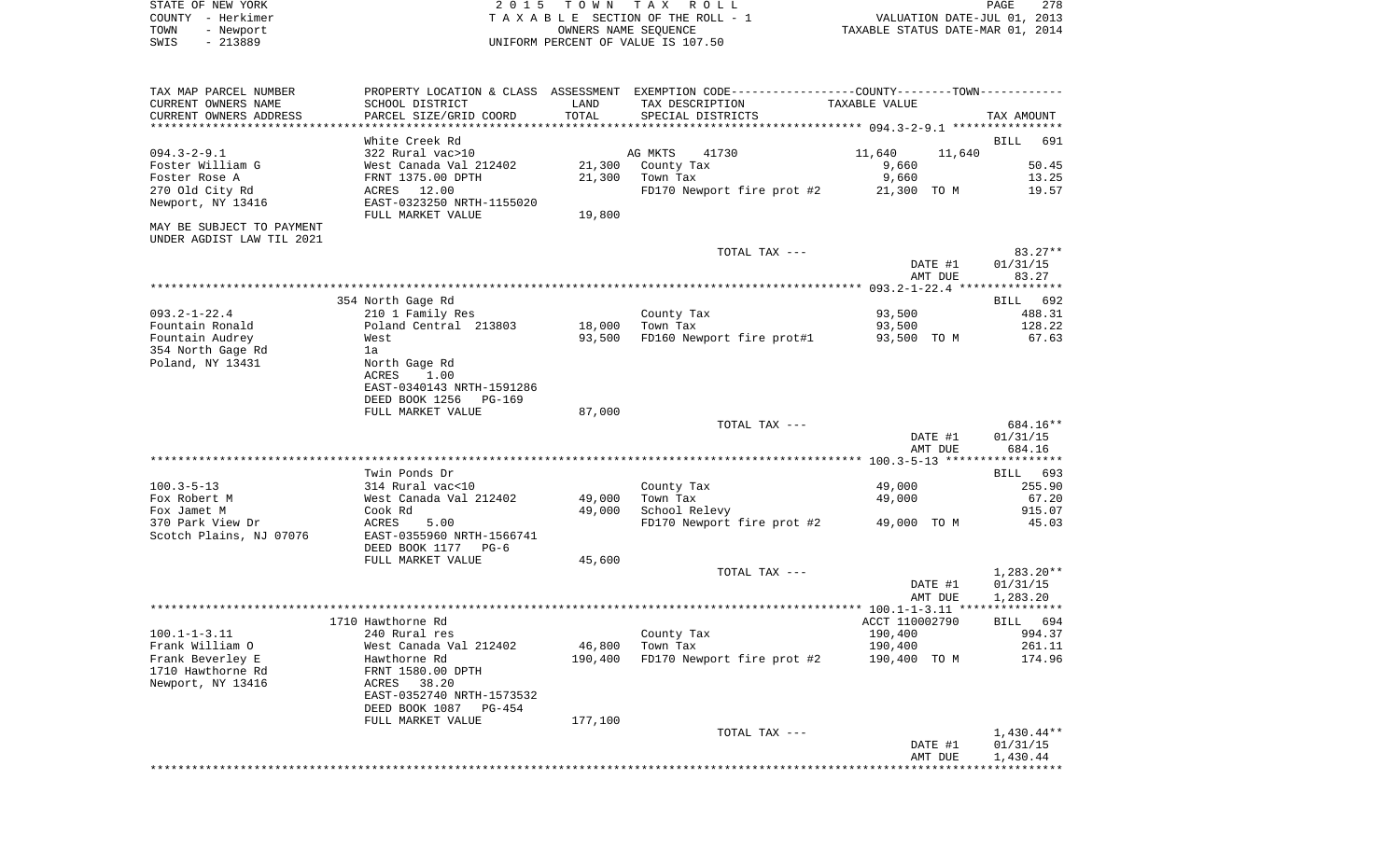|      | STATE OF NEW YORK | 2015 TOWN TAX ROLL                 | PAGE                             | 2.79 |
|------|-------------------|------------------------------------|----------------------------------|------|
|      | COUNTY - Herkimer | TAXABLE SECTION OF THE ROLL - 1    | VALUATION DATE-JUL 01, 2013      |      |
| TOWN | - Newport         | OWNERS NAME SEOUENCE               | TAXABLE STATUS DATE-MAR 01, 2014 |      |
| SWIS | - 213889          | UNIFORM PERCENT OF VALUE IS 107.50 |                                  |      |

| TAX MAP PARCEL NUMBER  |                           |        | PROPERTY LOCATION & CLASS ASSESSMENT EXEMPTION CODE---------------COUNTY-------TOWN---------- |                |             |
|------------------------|---------------------------|--------|-----------------------------------------------------------------------------------------------|----------------|-------------|
| CURRENT OWNERS NAME    | SCHOOL DISTRICT           | LAND   | TAX DESCRIPTION                                                                               | TAXABLE VALUE  |             |
| CURRENT OWNERS ADDRESS | PARCEL SIZE/GRID COORD    | TOTAL  | SPECIAL DISTRICTS                                                                             |                | TAX AMOUNT  |
|                        |                           |        |                                                                                               |                |             |
|                        | 529 Old State Rd          |        |                                                                                               |                | BILL<br>695 |
| $088.4 - 1 - 15.2$     | 210 1 Family Res          |        | AGED-CNTY 41802                                                                               | 39,250         | $\Omega$    |
| Franklin Paul T        | West Canada Val 212402    |        | 18,000 County Tax                                                                             | 39,250         | 204.98      |
| Attn: Marion Franklin  | West                      | 78,500 | Town Tax                                                                                      | 78,500         | 107.65      |
| 529 Old State Rd       | 3 210X210                 |        | FD170 Newport fire prot #2 78,500 TO M                                                        |                | 72.13       |
| Poland, NY 13431       | Old State Rd              |        |                                                                                               |                |             |
|                        | ACRES<br>1.01             |        |                                                                                               |                |             |
|                        | EAST-0346421 NRTH-1591877 |        |                                                                                               |                |             |
|                        | DEED BOOK 889<br>PG-451   |        |                                                                                               |                |             |
|                        | FULL MARKET VALUE         | 73,000 |                                                                                               |                |             |
|                        |                           |        | TOTAL TAX ---                                                                                 |                | 384.76**    |
|                        |                           |        |                                                                                               | DATE #1        | 01/31/15    |
|                        |                           |        |                                                                                               | AMT DUE        | 384.76      |
|                        |                           |        |                                                                                               |                |             |
|                        | Old State Rd              |        |                                                                                               |                | BILL 696    |
| $088.4 - 1 - 15.4$     | 314 Rural vac<10          |        | County Tax                                                                                    | 11,200         | 58.49       |
| Fusco Ronald           | West Canada Val 212402    | 11,200 | Town Tax                                                                                      | 11,200         | 15.36       |
| 396 Old State Rd       | FRNT 250.00 DPTH          | 11,200 | FD170 Newport fire prot #2                                                                    | 11,200 TO M    | 10.29       |
| Poland, NY 13431       | 2.20<br>ACRES             |        |                                                                                               |                |             |
|                        | EAST-0345808 NRTH-1593632 |        |                                                                                               |                |             |
|                        | DEED BOOK 923<br>PG-342   |        |                                                                                               |                |             |
|                        | FULL MARKET VALUE         | 10,400 |                                                                                               |                |             |
|                        |                           |        | TOTAL TAX ---                                                                                 |                | 84.14**     |
|                        |                           |        |                                                                                               | DATE #1        | 01/31/15    |
|                        |                           |        |                                                                                               | AMT DUE        | 84.14       |
|                        |                           |        |                                                                                               |                |             |
|                        | Old State Rd              |        |                                                                                               | ACCT 110002130 | BILL 697    |
| $088.4 - 1 - 15.6$     | 321 Abandoned ag          |        | County Tax                                                                                    | 14,400         | 75.20       |
| Fusco Ronald           | West Canada Val 212402    | 14,400 | Town Tax                                                                                      | 14,400         | 19.75       |
| 396 Old State Rd       | 143a                      | 14,400 | FD170 Newport fire prot #2                                                                    | 14,400 TO M    | 13.23       |
| Poland, NY 13431       | Rd 200                    |        |                                                                                               |                |             |
|                        | FRNT 370.00 DPTH          |        |                                                                                               |                |             |
|                        | 5.30<br>ACRES             |        |                                                                                               |                |             |
|                        | EAST-0346397 NRTH-1592731 |        |                                                                                               |                |             |
|                        | DEED BOOK 1315 PG-891     |        |                                                                                               |                |             |
|                        | FULL MARKET VALUE         | 13,400 |                                                                                               |                |             |
|                        |                           |        | TOTAL TAX ---                                                                                 |                | $108.18**$  |
|                        |                           |        |                                                                                               | DATE #1        | 01/31/15    |
|                        |                           |        |                                                                                               | AMT DUE        | 108.18      |
|                        |                           |        |                                                                                               |                |             |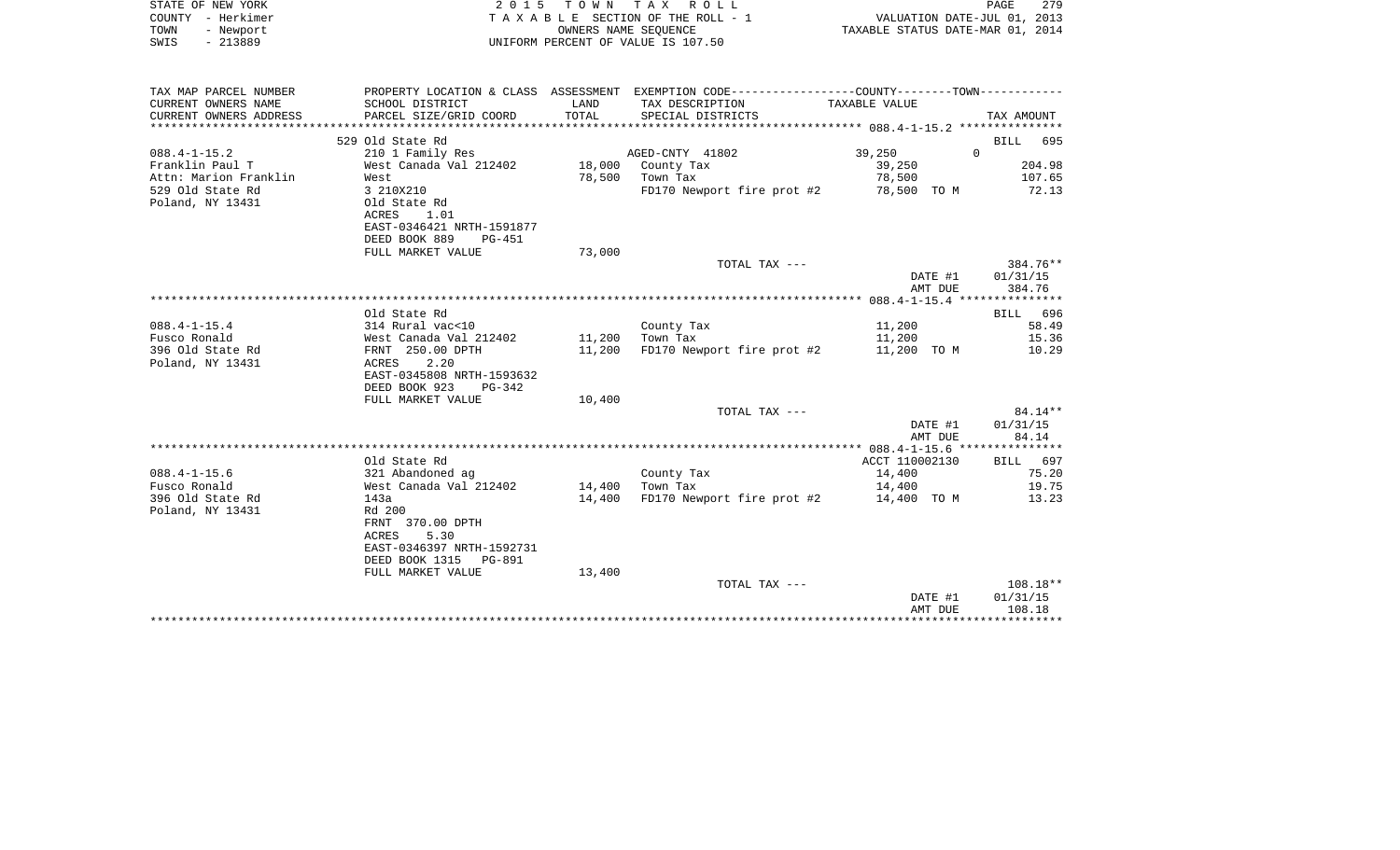| STATE OF NEW YORK<br>COUNTY - Herkimer<br>- Newport<br>TOWN<br>$-213889$<br>SWIS | 2 0 1 5                        | T O W N             | TAX ROLL<br>TAXABLE SECTION OF THE ROLL - 1<br>OWNERS NAME SEOUENCE<br>UNIFORM PERCENT OF VALUE IS 107.50 | VALUATION DATE-JUL 01, 2013<br>TAXABLE STATUS DATE-MAR 01, 2014 | PAGE<br>280              |
|----------------------------------------------------------------------------------|--------------------------------|---------------------|-----------------------------------------------------------------------------------------------------------|-----------------------------------------------------------------|--------------------------|
| TAX MAP PARCEL NUMBER                                                            |                                |                     | PROPERTY LOCATION & CLASS ASSESSMENT EXEMPTION CODE---------------COUNTY-------TOWN----------             |                                                                 |                          |
| CURRENT OWNERS NAME                                                              | SCHOOL DISTRICT                | LAND                | TAX DESCRIPTION                                                                                           | TAXABLE VALUE                                                   |                          |
| CURRENT OWNERS ADDRESS                                                           | PARCEL SIZE/GRID COORD         | TOTAL<br>********** | SPECIAL DISTRICTS                                                                                         | ********* 093.1-1-3.5 **********                                | TAX AMOUNT               |
|                                                                                  | Strumlock Rd                   |                     |                                                                                                           | ACCT 110009000                                                  | <b>BILL</b><br>698       |
| $093.1 - 1 - 3.5$                                                                | 105 Vac farmland               |                     | AGRIC 10 Y 41700                                                                                          | 23,000<br>23,000                                                |                          |
| Fusco Ronald                                                                     | Poland Central 213803          | 19,300              | County Tax                                                                                                | 19,300                                                          | 100.80                   |
| 396 Old State Rd                                                                 | S                              | 42,300              | Town Tax                                                                                                  | 19,300                                                          | 26.47                    |
| Poland, NY 13431                                                                 | Co Rd 89<br>FRNT 265.00 DPTH   |                     | FD160 Newport fire prot#1                                                                                 | 42,300 TO M                                                     | 30.60                    |
| MAY BE SUBJECT TO PAYMENT                                                        | <b>ACRES</b><br>2.30           |                     |                                                                                                           |                                                                 |                          |
| UNDER AGDIST LAW TIL 2017                                                        | EAST-0335228 NRTH-1585787      |                     |                                                                                                           |                                                                 |                          |
|                                                                                  | DEED BOOK 1327 PG-880          |                     |                                                                                                           |                                                                 |                          |
|                                                                                  | FULL MARKET VALUE              | 39,350              | TOTAL TAX ---                                                                                             |                                                                 | $157.87**$               |
|                                                                                  |                                |                     |                                                                                                           | DATE #1                                                         | 01/31/15                 |
|                                                                                  |                                |                     |                                                                                                           | AMT DUE                                                         | 157.87                   |
|                                                                                  |                                |                     |                                                                                                           |                                                                 |                          |
|                                                                                  | 396 Old State Rd               |                     |                                                                                                           |                                                                 | 699<br>BILL              |
| $093.2 - 1 - 7.2$                                                                | 210 1 Family Res               |                     | AG MKTS<br>41730                                                                                          | $\mathbf 0$<br>$\Omega$                                         |                          |
| Fusco Ronald E                                                                   | West Canada Val 212402         | 84,200              | County Tax                                                                                                | 286,700                                                         | 1,497.30<br>393.18       |
| 396 Old State Rd<br>Poland, NY 13431                                             | East<br>34.3a                  | 286,700             | Town Tax<br>FD170 Newport fire prot #2                                                                    | 286,700<br>286,700 TO M                                         | 263.45                   |
|                                                                                  | Old State Rd                   |                     |                                                                                                           |                                                                 |                          |
| MAY BE SUBJECT TO PAYMENT                                                        | FRNT 2439.00 DPTH              |                     |                                                                                                           |                                                                 |                          |
| UNDER AGDIST LAW TIL 2021                                                        | 96.71<br>ACRES                 |                     |                                                                                                           |                                                                 |                          |
|                                                                                  | EAST-0348324 NRTH-1590134      |                     |                                                                                                           |                                                                 |                          |
|                                                                                  | DEED BOOK 727<br><b>PG-223</b> |                     |                                                                                                           |                                                                 |                          |
|                                                                                  | FULL MARKET VALUE              | 266,700             |                                                                                                           |                                                                 |                          |
|                                                                                  |                                |                     | TOTAL TAX ---                                                                                             | DATE #1                                                         | $2,153.93**$<br>01/31/15 |
|                                                                                  |                                |                     |                                                                                                           | AMT DUE                                                         | 2,153.93                 |
|                                                                                  |                                |                     |                                                                                                           |                                                                 | ***********              |
|                                                                                  | Summit Rd                      |                     |                                                                                                           | ACCT 110007680                                                  | BILL 700                 |
| $100.2 - 2 - 13.1$                                                               | 322 Rural vac>10               |                     | County Tax                                                                                                | 40,100                                                          | 209.42                   |
| Fuss Ronald E                                                                    | West Canada Val 212402         | 40,100              | Town Tax                                                                                                  | 40,100                                                          | 54.99                    |
| Fuss Andrea M                                                                    | Е                              | 40,100              | FD175 Newport fire prot #3                                                                                | 40,100 TO M                                                     | 37.77                    |
| 204 Nathan Place<br>Mount Laurel, NJ 08054-2414                                  | 40a<br>Summit Rd               |                     |                                                                                                           |                                                                 |                          |
|                                                                                  | FRNT 1589.00 DPTH              |                     |                                                                                                           |                                                                 |                          |
|                                                                                  | 40.20<br>ACRES                 |                     |                                                                                                           |                                                                 |                          |
|                                                                                  | EAST-0362697 NRTH-1569760      |                     |                                                                                                           |                                                                 |                          |
|                                                                                  | DEED BOOK 1437<br>PG-320       |                     |                                                                                                           |                                                                 |                          |
|                                                                                  | FULL MARKET VALUE              | 37,300              |                                                                                                           |                                                                 |                          |
|                                                                                  |                                |                     | TOTAL TAX ---                                                                                             |                                                                 | 302.18**                 |
|                                                                                  |                                |                     |                                                                                                           | DATE #1<br>AMT DUE                                              | 01/31/15<br>302.18       |
|                                                                                  |                                |                     |                                                                                                           |                                                                 | * * * * * * * * * * *    |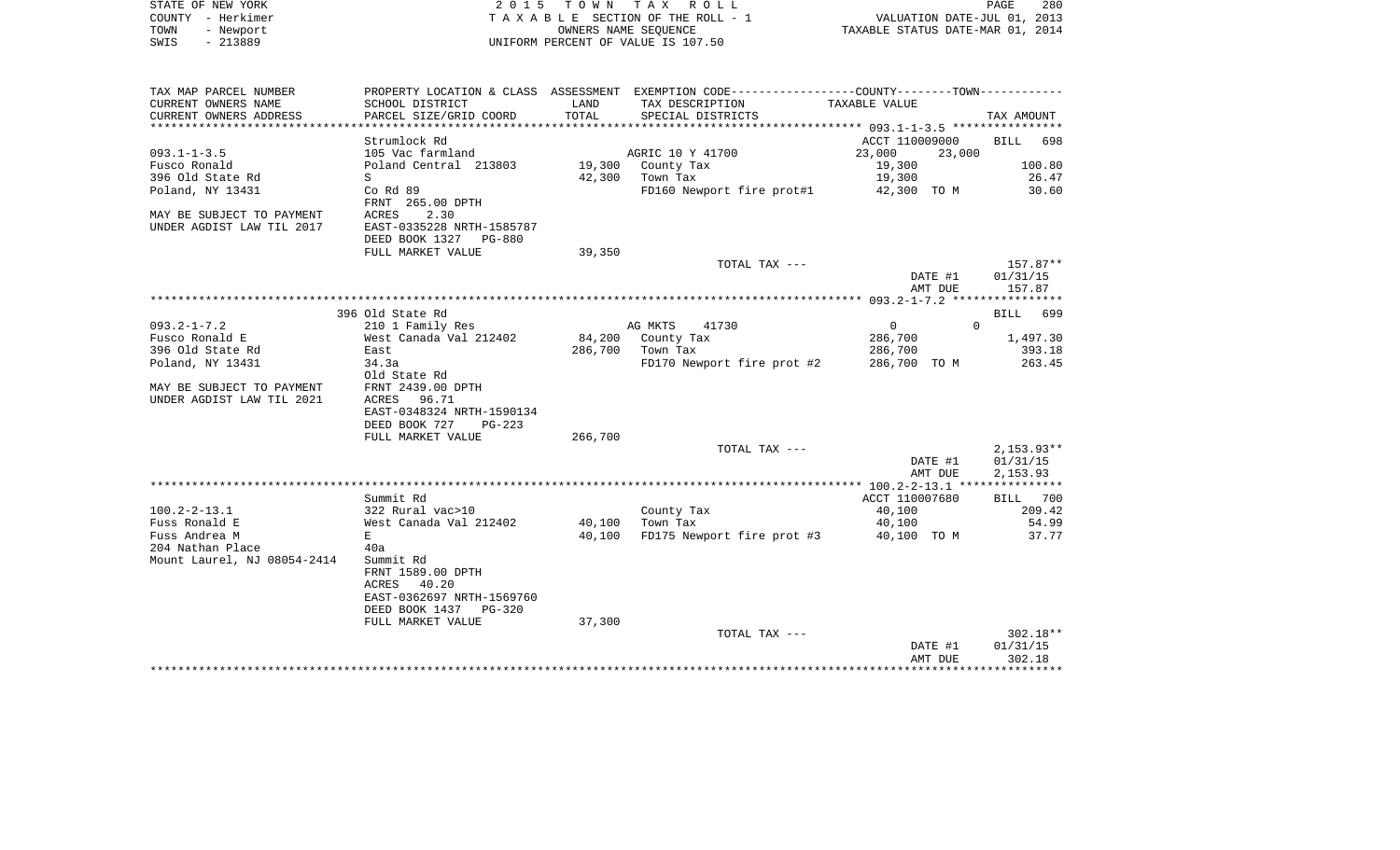| STATE OF NEW YORK |           |                                    | 2015 TOWN TAX ROLL              |                                  | PAGE                        | 281 |
|-------------------|-----------|------------------------------------|---------------------------------|----------------------------------|-----------------------------|-----|
| COUNTY - Herkimer |           |                                    | TAXABLE SECTION OF THE ROLL - 1 |                                  | VALUATION DATE-JUL 01, 2013 |     |
| TOWN              | - Newport |                                    | OWNERS NAME SEOUENCE            | TAXABLE STATUS DATE-MAR 01, 2014 |                             |     |
| SWIS              | - 213889  | UNIFORM PERCENT OF VALUE IS 107.50 |                                 |                                  |                             |     |

| TAX MAP PARCEL NUMBER  |                           |         |                            | PROPERTY LOCATION & CLASS ASSESSMENT EXEMPTION CODE----------------COUNTY-------TOWN---------- |              |
|------------------------|---------------------------|---------|----------------------------|------------------------------------------------------------------------------------------------|--------------|
| CURRENT OWNERS NAME    | SCHOOL DISTRICT           | LAND    | TAX DESCRIPTION            | TAXABLE VALUE                                                                                  |              |
| CURRENT OWNERS ADDRESS | PARCEL SIZE/GRID COORD    | TOTAL   | SPECIAL DISTRICTS          |                                                                                                | TAX AMOUNT   |
|                        |                           |         |                            |                                                                                                |              |
|                        | 416 Butler Rd             |         |                            |                                                                                                | 701<br>BILL  |
| $099.2 - 1 - 4.3$      | 210 1 Family Res          |         | County Tax                 | 119,000                                                                                        | 621.48       |
| Gallogly Robert T      | West Canada Val 212402    | 19,300  | Town Tax                   | 119,000                                                                                        | 163.20       |
|                        |                           |         |                            |                                                                                                |              |
| Gallogly Robin M       | FRNT 447.40 DPTH          | 119,000 | FD170 Newport fire prot #2 | 119,000 TO M                                                                                   | 109.35       |
| 416 Butler Rd          | ACRES<br>2.30             |         |                            |                                                                                                |              |
| Poland, NY 13431       | EAST-0345961 NRTH-1574419 |         |                            |                                                                                                |              |
|                        | DEED BOOK 1230<br>PG-201  |         |                            |                                                                                                |              |
|                        | FULL MARKET VALUE         | 110,700 |                            |                                                                                                |              |
|                        |                           |         | TOTAL TAX ---              |                                                                                                | 894.03**     |
|                        |                           |         |                            | DATE #1                                                                                        | 01/31/15     |
|                        |                           |         |                            | AMT DUE                                                                                        | 894.03       |
|                        |                           |         |                            |                                                                                                |              |
|                        | Harris<br>( near) Rd      |         |                            |                                                                                                | 702<br>BILL  |
| $094.1 - 1 - 28$       | 311 Res vac land          |         | County Tax                 | 2,000                                                                                          | 10.45        |
| Garlock Douglas        | West Canada Val 212402    | 2,000   | Town Tax                   | 2,000                                                                                          | 2.74         |
| Garlock Marie J        | ACRES<br>1.40             | 2,000   | FD170 Newport fire prot #2 | 2,000 TO M                                                                                     | 1.84         |
| Harris<br>(near) Rd    | EAST-0354363 NRTH-1588848 |         |                            |                                                                                                |              |
| PO Box 352             | FULL MARKET VALUE         | 1,850   |                            |                                                                                                |              |
|                        |                           |         |                            |                                                                                                |              |
| Newport, NY 13416      |                           |         |                            |                                                                                                |              |
|                        |                           |         | TOTAL TAX ---              |                                                                                                | $15.03**$    |
|                        |                           |         |                            | DATE #1                                                                                        | 01/31/15     |
|                        |                           |         |                            | AMT DUE                                                                                        | 15.03        |
|                        |                           |         |                            |                                                                                                |              |
|                        | 122 Summitt Road Ext      |         |                            | ACCT 110002790                                                                                 | BILL 703     |
| $100.1 - 1 - 3.1$      | 312 Vac w/imprv           |         | County Tax                 | 38,000                                                                                         | 198.46       |
| Gauthier Jeannine      | West Canada Val 212402    | 21,200  | Town Tax                   | 38,000                                                                                         | 52.11        |
| 122 Summit Road Ext    | Hawthorne Rd              | 38,000  | FD170 Newport fire prot #2 | 38,000 TO M                                                                                    | 34.92        |
| Newport, NY 13416      | FRNT 3440.00 DPTH         |         |                            |                                                                                                |              |
|                        | ACRES<br>11.80            |         |                            |                                                                                                |              |
|                        | EAST-0352739 NRTH-1573529 |         |                            |                                                                                                |              |
|                        | DEED BOOK 1142<br>PG-651  |         |                            |                                                                                                |              |
|                        | FULL MARKET VALUE         | 35,350  |                            |                                                                                                |              |
|                        |                           |         | TOTAL TAX ---              |                                                                                                | 285.49**     |
|                        |                           |         |                            | DATE #1                                                                                        | 01/31/15     |
|                        |                           |         |                            | AMT DUE                                                                                        | 285.49       |
|                        |                           |         |                            |                                                                                                |              |
|                        |                           |         |                            |                                                                                                | 704          |
|                        | 297 Fishing Rock Rd       |         |                            |                                                                                                | BILL         |
| $100.2 - 2 - 8.9$      | 210 1 Family Res          |         | County Tax                 | 188,100                                                                                        | 982.36       |
| Gay John               | West Canada Val 212402    | 23,100  | Town Tax                   | 188,100                                                                                        | 257.96       |
| Gay Sue Ellen          | FRNT 369.30 DPTH          | 188,100 | FD175 Newport fire prot #3 | 188,100 TO M                                                                                   | 177.15       |
| 297 Fishing Rock Rd    | 5.92<br>ACRES             |         |                            |                                                                                                |              |
| Newport, NY 13416      | EAST-0363174 NRTH-1572777 |         |                            |                                                                                                |              |
|                        | DEED BOOK 1404<br>PG-793  |         |                            |                                                                                                |              |
|                        | FULL MARKET VALUE         | 174,977 |                            |                                                                                                |              |
|                        |                           |         | TOTAL TAX ---              |                                                                                                | $1,417.47**$ |
|                        |                           |         |                            | DATE #1                                                                                        | 01/31/15     |
|                        |                           |         |                            | AMT DUE                                                                                        | 1,417.47     |
|                        |                           |         |                            |                                                                                                |              |
|                        |                           |         |                            |                                                                                                |              |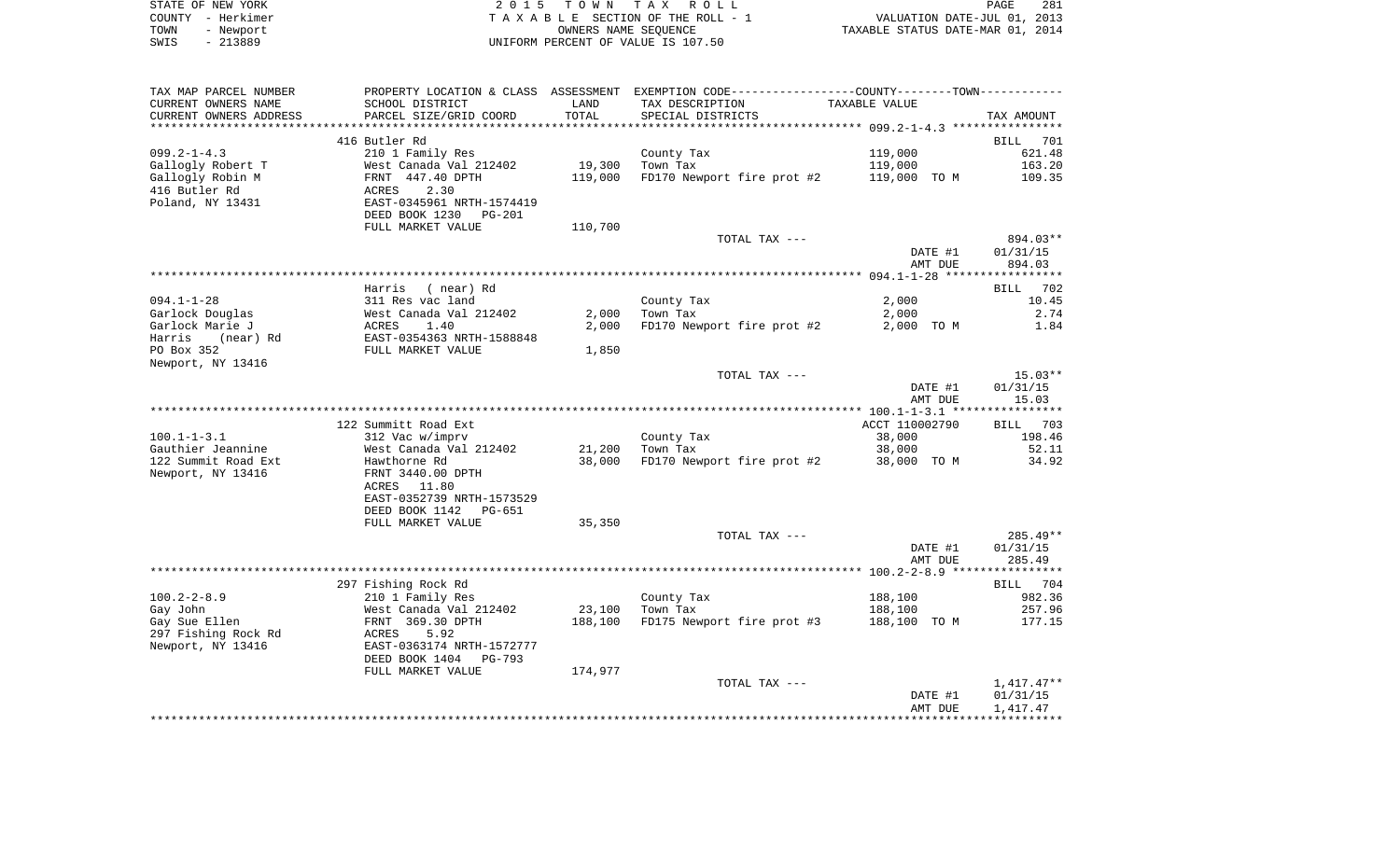|      | STATE OF NEW YORK | 2015 TOWN TAX ROLL                 | PAGE                             | 282 |
|------|-------------------|------------------------------------|----------------------------------|-----|
|      | COUNTY - Herkimer | TAXABLE SECTION OF THE ROLL - 1    | VALUATION DATE-JUL 01, 2013      |     |
| TOWN | - Newport         | OWNERS NAME SEOUENCE               | TAXABLE STATUS DATE-MAR 01, 2014 |     |
| SWIS | - 213889          | UNIFORM PERCENT OF VALUE IS 107.50 |                                  |     |

| TAX MAP PARCEL NUMBER  |                           |         | PROPERTY LOCATION & CLASS ASSESSMENT EXEMPTION CODE---------------COUNTY-------TOWN---------- |                |              |
|------------------------|---------------------------|---------|-----------------------------------------------------------------------------------------------|----------------|--------------|
| CURRENT OWNERS NAME    | SCHOOL DISTRICT           | LAND    | TAX DESCRIPTION                                                                               | TAXABLE VALUE  |              |
| CURRENT OWNERS ADDRESS | PARCEL SIZE/GRID COORD    | TOTAL   | SPECIAL DISTRICTS                                                                             |                | TAX AMOUNT   |
|                        |                           |         |                                                                                               |                |              |
|                        | 183 Tower Rd              |         |                                                                                               | ACCT 110007200 | BILL 705     |
| $093.3 - 1 - 17$       | 210 1 Family Res          |         | County Tax                                                                                    | 143,000        | 746.82       |
| Gee Harry              | West Canada Val 212402    |         | 20,100 Town Tax                                                                               | 143,000        | 196.11       |
| Gee Lisa               | W                         | 143,000 | School Relevy                                                                                 |                | 2,670.53     |
| 183 Tower Rd           | 200x300                   |         | FD170 Newport fire prot #2 143,000 TO M 131.40                                                |                |              |
| Poland, NY 13431       | Bazon Rd                  |         |                                                                                               |                |              |
|                        | ACRES<br>3.10             |         |                                                                                               |                |              |
|                        | EAST-0335146 NRTH-1577472 |         |                                                                                               |                |              |
|                        | DEED BOOK 1356 PG-686     |         |                                                                                               |                |              |
|                        | FULL MARKET VALUE         | 133,000 |                                                                                               |                |              |
|                        |                           |         | TOTAL TAX ---                                                                                 |                | $3,744.86**$ |
|                        |                           |         |                                                                                               | DATE #1        | 01/31/15     |
|                        |                           |         |                                                                                               | AMT DUE        | 3,744.86     |
|                        |                           |         |                                                                                               |                |              |
|                        | 271 Graves Rd             |         |                                                                                               | ACCT 110025011 | BILL 706     |
| $088.4 - 2 - 19.1$     | 210 1 Family Res          |         | County Tax                                                                                    | 70,000         | 365.58       |
| Gee William            | West Canada Val 212402    | 20,900  | Town Tax                                                                                      | 70,000         | 96.00        |
| Gee Elizabeth          | West                      | 70,000  | School Relevy                                                                                 |                | 767.22       |
| 271 Graves Rd          | 3.20a                     |         | FD170 Newport fire prot #2 70,000 TO M                                                        |                | 64.32        |
| Newport, NY 13416      | Graves Rd                 |         |                                                                                               |                |              |
|                        | ACRES<br>3.90             |         |                                                                                               |                |              |
|                        | EAST-0311805 NRTH-1170245 |         |                                                                                               |                |              |
|                        | DEED BOOK 1297 PG-19      |         |                                                                                               |                |              |
|                        | FULL MARKET VALUE         |         |                                                                                               |                |              |
|                        |                           | 65,100  | TOTAL TAX ---                                                                                 |                | 1,293.12**   |
|                        |                           |         |                                                                                               | DATE #1        | 01/31/15     |
|                        |                           |         |                                                                                               |                |              |
|                        |                           |         |                                                                                               | AMT DUE        | 1,293.12     |
|                        | 277 Steuben Rd            |         |                                                                                               |                | BILL 707     |
|                        |                           |         |                                                                                               |                |              |
| $093.3 - 1 - 5.4$      | 210 1 Family Res          |         | County Tax                                                                                    | 145,000        | 757.27       |
| Geglia Patricia M      | West Canada Val 212402    | 22,000  | Town Tax                                                                                      | 145,000        | 198.85       |
| 277 Steuben Rd         | FRNT 277.30 DPTH          | 145,000 | FD170 Newport fire prot #2                                                                    | 145,000 TO M   | 133.24       |
| Poland, NY 13431       | 5.00<br>ACRES             |         |                                                                                               |                |              |
|                        | EAST-0333477 NRTH-1583003 |         |                                                                                               |                |              |
|                        | DEED BOOK 901<br>PG-620   |         |                                                                                               |                |              |
|                        | FULL MARKET VALUE         | 134,900 |                                                                                               |                |              |
|                        |                           |         | TOTAL TAX ---                                                                                 |                | 1,089.36**   |
|                        |                           |         |                                                                                               | DATE #1        | 01/31/15     |
|                        |                           |         |                                                                                               | AMT DUE        | 1,089.36     |
|                        |                           |         |                                                                                               |                |              |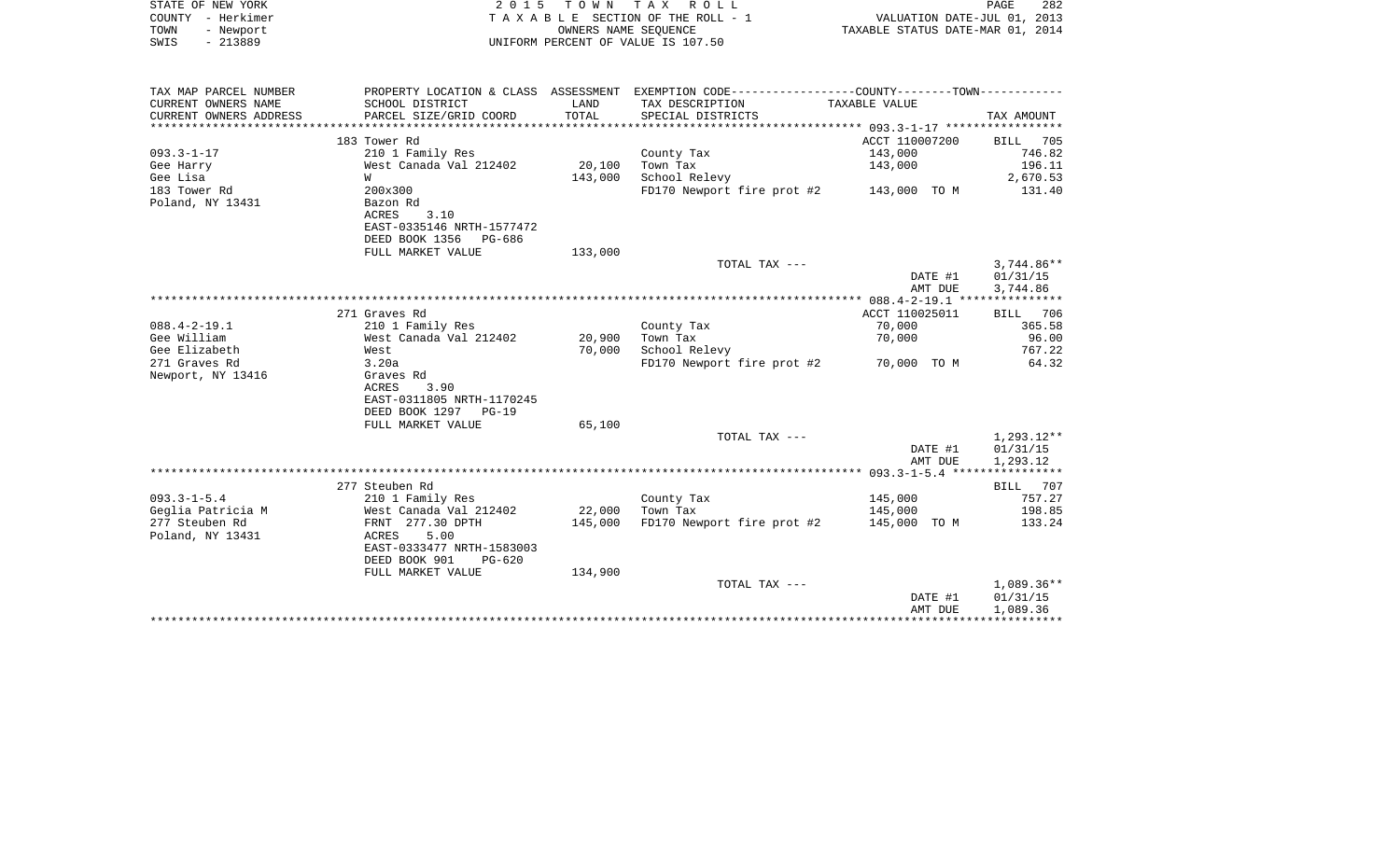| STATE OF NEW YORK                                   |                            |                | 2015 TOWN TAX ROLL                                                                                               |                                  | PAGE<br>283  |
|-----------------------------------------------------|----------------------------|----------------|------------------------------------------------------------------------------------------------------------------|----------------------------------|--------------|
| COUNTY - Herkimer                                   |                            |                | TAXABLE SECTION OF THE ROLL - 1                                                                                  | VALUATION DATE-JUL 01, 2013      |              |
| - Newport<br>TOWN                                   |                            |                | OWNERS NAME SEQUENCE                                                                                             | TAXABLE STATUS DATE-MAR 01, 2014 |              |
| $-213889$<br>SWIS                                   |                            |                | UNIFORM PERCENT OF VALUE IS 107.50                                                                               |                                  |              |
|                                                     |                            |                |                                                                                                                  |                                  |              |
|                                                     |                            |                |                                                                                                                  |                                  |              |
|                                                     |                            |                |                                                                                                                  |                                  |              |
| TAX MAP PARCEL NUMBER<br>CURRENT OWNERS NAME        | SCHOOL DISTRICT            | LAND           | PROPERTY LOCATION & CLASS ASSESSMENT EXEMPTION CODE---------------COUNTY-------TOWN----------<br>TAX DESCRIPTION | TAXABLE VALUE                    |              |
|                                                     | PARCEL SIZE/GRID COORD     | TOTAL          |                                                                                                                  |                                  |              |
| CURRENT OWNERS ADDRESS<br>************************* |                            |                | SPECIAL DISTRICTS                                                                                                |                                  | TAX AMOUNT   |
|                                                     | Steuben Rd                 |                |                                                                                                                  | ACCT 110009210                   | 708<br>BILL  |
| $093.3 - 1 - 5.14$                                  | 314 Rural vac<10           |                | County Tax                                                                                                       | 9,000                            | 47.00        |
| Geglia Vincent                                      | West Canada Val 212402     | 9,000          | Town Tax                                                                                                         | 9,000                            | 12.34        |
| Geglia Patricia                                     | Co Rd 110                  | 9,000          | FD170 Newport fire prot #2                                                                                       | 9,000 TO M                       | 8.27         |
| 277 Steuben Rd                                      | FRNT 362.00 DPTH           |                |                                                                                                                  |                                  |              |
| Poland, NY 13431                                    | ACRES<br>3.70              |                |                                                                                                                  |                                  |              |
|                                                     | EAST-0333651 NRTH-1582760  |                |                                                                                                                  |                                  |              |
|                                                     | DEED BOOK 1275<br>PG-530   |                |                                                                                                                  |                                  |              |
|                                                     | FULL MARKET VALUE          | 8,350          |                                                                                                                  |                                  |              |
|                                                     |                            |                | TOTAL TAX ---                                                                                                    |                                  | $67.61**$    |
|                                                     |                            |                |                                                                                                                  | DATE #1                          | 01/31/15     |
|                                                     |                            |                |                                                                                                                  | AMT DUE                          | 67.61        |
|                                                     |                            |                |                                                                                                                  |                                  |              |
|                                                     | 2672 Newport Rd            |                | 75 PCT OF VALUE USED FOR EXEMPTION PURPOSES ACCT 110002730                                                       |                                  | BILL 709     |
| $094.3 - 1 - 10$                                    | 281 Multiple res           |                | VET WAR CT 41121                                                                                                 | 9,000<br>9,000                   |              |
| Getman Irrevocable Trust                            | West Canada Val 212402     | 90,300 AG MKTS | 41730                                                                                                            | $\mathbf{0}$                     | $\Omega$     |
| 2672 Newport Rd                                     | 1 105A                     | 267,800        | County Tax                                                                                                       | 258,800                          | 1,351.60     |
| Poland, NY 13431                                    | N St                       |                | Town Tax                                                                                                         | 258,800                          | 354.92       |
|                                                     | ACRES 105.01               |                | FD170 Newport fire prot #2                                                                                       | 267,800 TO M                     | 246.08       |
| MAY BE SUBJECT TO PAYMENT                           | EAST-0355252 NRTH-1579639  |                |                                                                                                                  |                                  |              |
| UNDER AGDIST LAW TIL 2021                           | DEED BOOK 1457 PG-211      |                |                                                                                                                  |                                  |              |
|                                                     | FULL MARKET VALUE          | 249,100        |                                                                                                                  |                                  |              |
|                                                     |                            |                | TOTAL TAX ---                                                                                                    |                                  | $1,952.60**$ |
|                                                     |                            |                |                                                                                                                  | DATE #1                          | 01/31/15     |
|                                                     |                            |                |                                                                                                                  | AMT DUE                          | 1,952.60     |
|                                                     |                            |                |                                                                                                                  |                                  |              |
|                                                     | 819 Old State Rd           |                |                                                                                                                  | ACCT 110002520                   | BILL 710     |
| $088.4 - 1 - 7$                                     | 210 1 Family Res           |                | County Tax                                                                                                       | 125,000                          | 652.82       |
| Gianini Family Trust                                | Poland Central 213803      | 19,500         | Town Tax                                                                                                         | 125,000                          | 171.42       |
| Linda Gianini                                       | $1.40a$ From $088.4-1-8.1$ | 125,000        | FD160 Newport fire prot#1                                                                                        | 125,000 TO M                     | 90.42        |
| 819 Old State Rd                                    | 163.02x100 250X229         |                |                                                                                                                  |                                  |              |
| Poland, NY 13431                                    | Route 200                  |                |                                                                                                                  |                                  |              |
|                                                     | FRNT 267.50 DPTH 150.00    |                |                                                                                                                  |                                  |              |
|                                                     | ACRES<br>2.90              |                |                                                                                                                  |                                  |              |
|                                                     | EAST-0343518 NRTH-1596813  |                |                                                                                                                  |                                  |              |
|                                                     | DEED BOOK 1466<br>PG-559   |                |                                                                                                                  |                                  |              |
|                                                     | FULL MARKET VALUE          | 116,300        |                                                                                                                  |                                  |              |
|                                                     |                            |                | TOTAL TAX ---                                                                                                    |                                  | $914.66***$  |
|                                                     |                            |                |                                                                                                                  | DATE #1                          | 01/31/15     |
|                                                     |                            |                |                                                                                                                  | AMT DUE                          | 914.66       |
|                                                     |                            |                |                                                                                                                  |                                  |              |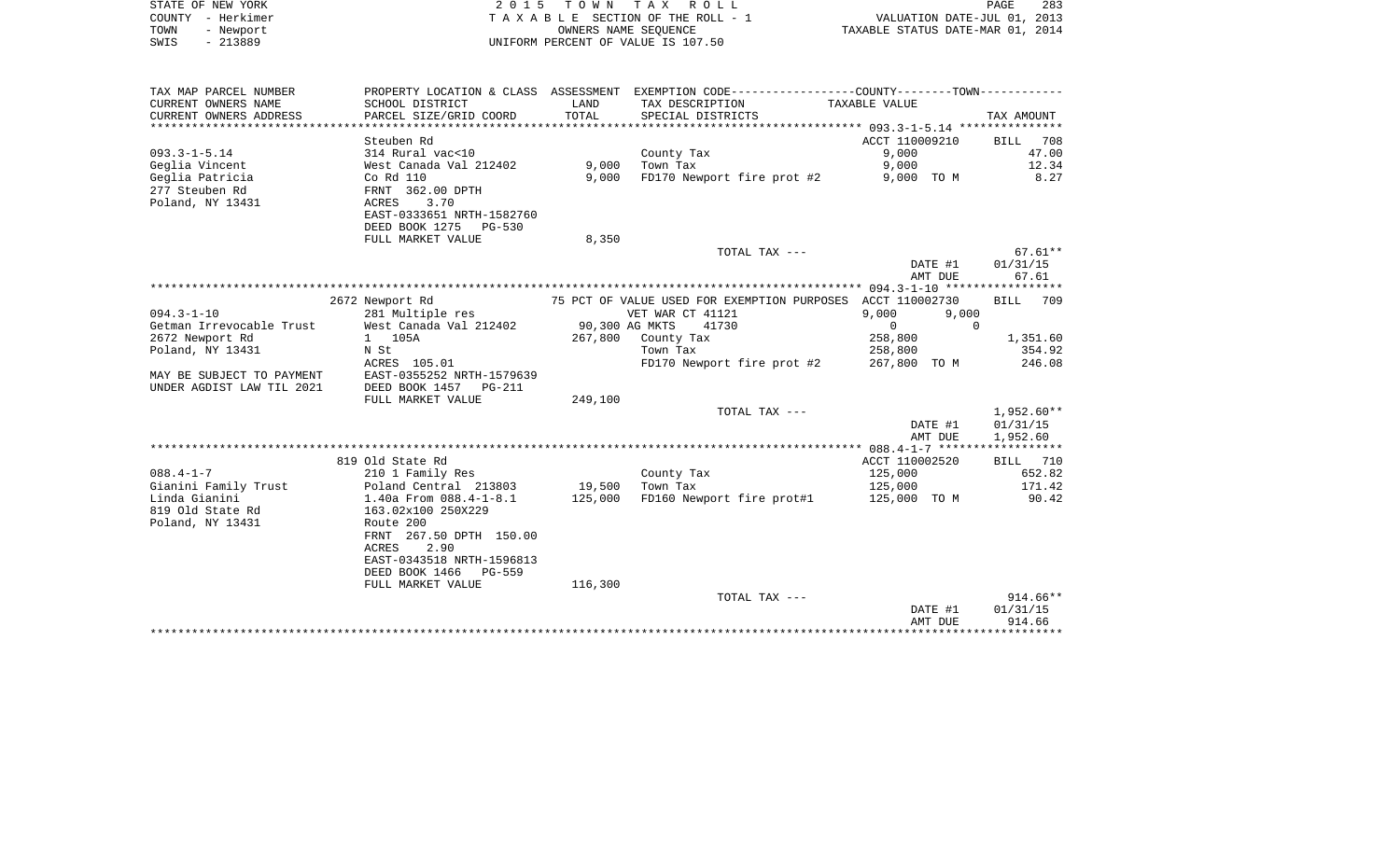| STATE OF NEW YORK<br>COUNTY - Herkimer<br>- Newport<br>TOWN<br>$-213889$<br>SWIS | 2 0 1 5                                                                                                                                       |                    | TOWN TAX ROLL<br>TAXABLE SECTION OF THE ROLL - 1<br>OWNERS NAME SEQUENCE<br>UNIFORM PERCENT OF VALUE IS 107.50   | VALUATION DATE-JUL 01, 2013<br>TAXABLE STATUS DATE-MAR 01, 2014 | PAGE<br>284                          |
|----------------------------------------------------------------------------------|-----------------------------------------------------------------------------------------------------------------------------------------------|--------------------|------------------------------------------------------------------------------------------------------------------|-----------------------------------------------------------------|--------------------------------------|
| TAX MAP PARCEL NUMBER<br>CURRENT OWNERS NAME                                     | SCHOOL DISTRICT                                                                                                                               | LAND               | PROPERTY LOCATION & CLASS ASSESSMENT EXEMPTION CODE---------------COUNTY-------TOWN----------<br>TAX DESCRIPTION | TAXABLE VALUE                                                   |                                      |
| CURRENT OWNERS ADDRESS                                                           | PARCEL SIZE/GRID COORD                                                                                                                        | TOTAL              | SPECIAL DISTRICTS                                                                                                |                                                                 | TAX AMOUNT                           |
| *******************                                                              |                                                                                                                                               |                    |                                                                                                                  | ************ 094.1-2-20.11 ***************                      |                                      |
|                                                                                  | 953 Honey Hill Rd                                                                                                                             |                    |                                                                                                                  |                                                                 | BILL 711                             |
| $094.1 - 2 - 20.11$                                                              | 210 1 Family Res                                                                                                                              |                    | County Tax                                                                                                       | 153,000                                                         | 799.05                               |
| Gizzi Joseph                                                                     | West Canada Val 212402                                                                                                                        | 18,100             | Town Tax                                                                                                         | 153,000                                                         | 209.82                               |
| Gizzi Kimberely<br>953 Honey Hill Rd<br>Poland, NY 13431                         | E<br>1.10a<br>Honey Hill Rd<br>FRNT 207.00 DPTH 232.00<br>ACRES<br>1.10 BANK<br>023<br>EAST-0350021 NRTH-1586450<br>DEED BOOK 807<br>$PG-102$ | 153,000            | FD170 Newport fire prot #2                                                                                       | 153,000 TO M                                                    | 140.59                               |
|                                                                                  | FULL MARKET VALUE                                                                                                                             | 142,326            |                                                                                                                  |                                                                 |                                      |
|                                                                                  |                                                                                                                                               |                    | TOTAL TAX ---                                                                                                    |                                                                 | 1,149.46**                           |
|                                                                                  |                                                                                                                                               |                    |                                                                                                                  | DATE #1<br>AMT DUE                                              | 01/31/15<br>1,149.46                 |
|                                                                                  |                                                                                                                                               |                    |                                                                                                                  |                                                                 |                                      |
|                                                                                  | 954 Rose Valley Rd                                                                                                                            |                    |                                                                                                                  |                                                                 | BILL 712                             |
| $089.3 - 1 - 11.5$                                                               | 210 1 Family Res                                                                                                                              |                    | County Tax                                                                                                       | 118,500                                                         | 618.87                               |
| Glaser William Jr                                                                | West Canada Val 212402                                                                                                                        | 24,500             | Town Tax                                                                                                         | 118,500                                                         | 162.51                               |
| Glaser Victoria A                                                                | Rose Valley Rd                                                                                                                                | 118,500            | FD170 Newport fire prot #2                                                                                       | 118,500 TO M                                                    | 108.89                               |
| 298 Windgate Dr<br>Clayton, NC 27527                                             | FRNT 400.00 DPTH<br>7.10<br>ACRES<br>EAST-0358294 NRTH-1599653<br>DEED BOOK 1188<br>PG-264                                                    |                    |                                                                                                                  |                                                                 |                                      |
|                                                                                  | FULL MARKET VALUE                                                                                                                             | 110,250            | TOTAL TAX ---                                                                                                    |                                                                 | $890.27**$                           |
|                                                                                  |                                                                                                                                               |                    |                                                                                                                  | DATE #1                                                         | 01/31/15                             |
|                                                                                  |                                                                                                                                               |                    |                                                                                                                  | AMT DUE                                                         | 890.27                               |
|                                                                                  |                                                                                                                                               |                    |                                                                                                                  |                                                                 |                                      |
|                                                                                  | 739 Old State Rd                                                                                                                              |                    |                                                                                                                  |                                                                 | BILL 713                             |
| $088.4 - 1 - 19.3$                                                               | 240 Rural res                                                                                                                                 |                    | County Tax                                                                                                       | 215,800                                                         | 1,127.03                             |
| Glenister Althea<br>739 Old State Rd                                             | Poland Central 213803<br>Includes 088.4-1-18.4 44.                                                                                            | 103,800<br>215,800 | Town Tax<br>FD160 Newport fire prot#1                                                                            | 215,800<br>215,800 TO M                                         | 295.95<br>156.10                     |
| Poland, NY 13431                                                                 | 98.60a Total<br>FRNT 300.00 DPTH<br>98.60<br>ACRES<br>EAST-0344210 NRTH-1594300<br>DEED BOOK 817<br>$PG-163$                                  |                    |                                                                                                                  |                                                                 |                                      |
|                                                                                  | FULL MARKET VALUE                                                                                                                             | 200,744            |                                                                                                                  |                                                                 |                                      |
|                                                                                  |                                                                                                                                               |                    | TOTAL TAX ---                                                                                                    | DATE #1<br>AMT DUE                                              | $1,579.08**$<br>01/31/15<br>1,579.08 |
|                                                                                  |                                                                                                                                               |                    |                                                                                                                  |                                                                 |                                      |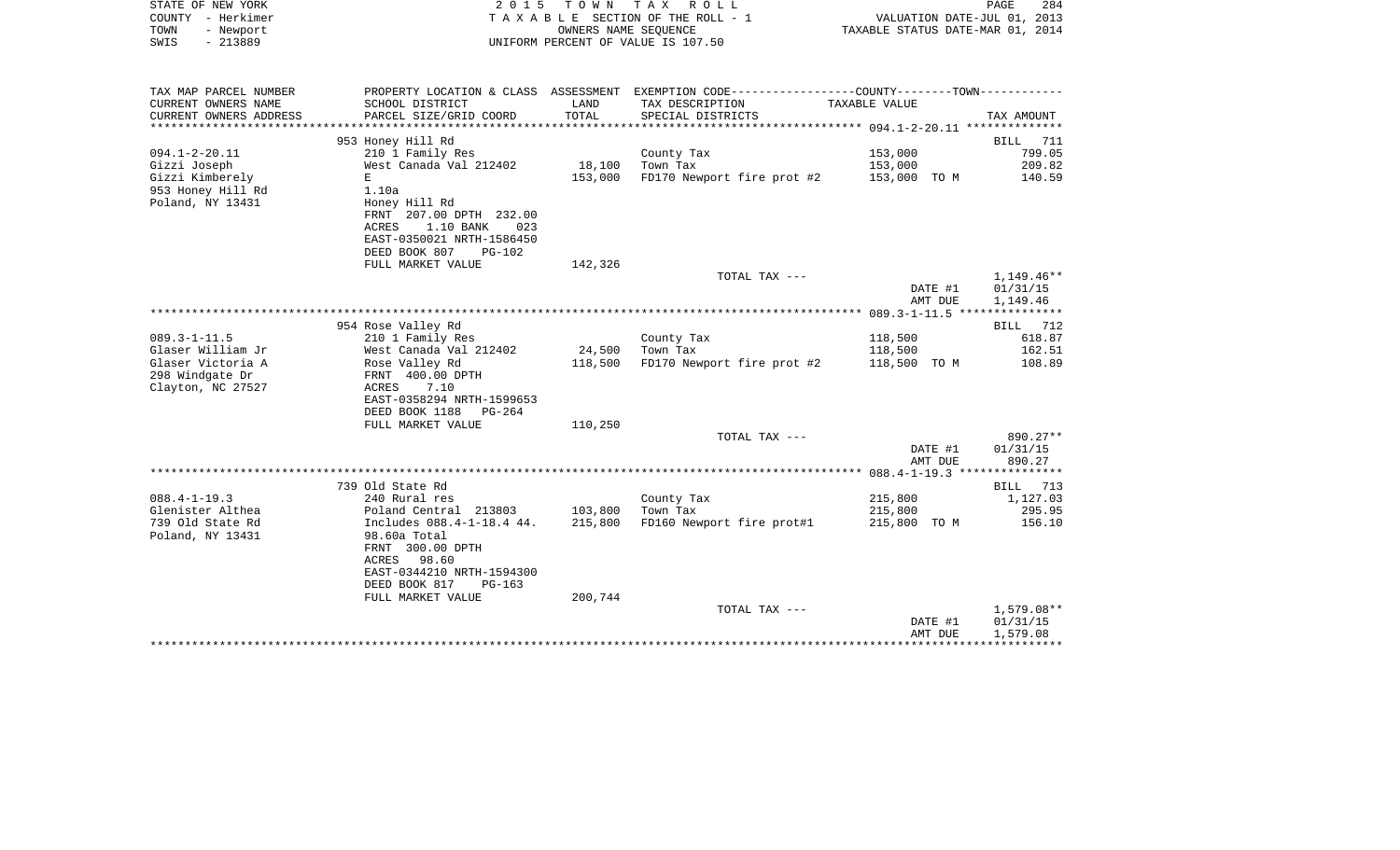| TOWN<br>- Newport<br>$-213889$<br>SWIS | TAXABLE SECTION OF THE ROLL - 1<br>OWNERS NAME SEQUENCE<br>UNIFORM PERCENT OF VALUE IS 107.50 |         |                                                                                              | VALUATION DATE-JUL 01, 2013<br>TAXABLE STATUS DATE-MAR 01, 2014 |                                          |
|----------------------------------------|-----------------------------------------------------------------------------------------------|---------|----------------------------------------------------------------------------------------------|-----------------------------------------------------------------|------------------------------------------|
|                                        |                                                                                               |         |                                                                                              |                                                                 |                                          |
| TAX MAP PARCEL NUMBER                  |                                                                                               |         | PROPERTY LOCATION & CLASS ASSESSMENT EXEMPTION CODE---------------COUNTY-------TOWN--------- |                                                                 |                                          |
| CURRENT OWNERS NAME                    | SCHOOL DISTRICT                                                                               | LAND    | TAX DESCRIPTION                                                                              | TAXABLE VALUE                                                   |                                          |
| CURRENT OWNERS ADDRESS                 | PARCEL SIZE/GRID COORD                                                                        | TOTAL   | SPECIAL DISTRICTS                                                                            |                                                                 | TAX AMOUNT                               |
|                                        | 833 Old State Rd                                                                              |         |                                                                                              |                                                                 | BILL 714                                 |
| $088.4 - 1 - 8.4$                      | 210 1 Family Res                                                                              |         | County Tax                                                                                   | 149,400                                                         |                                          |
| Goggin Dennis                          | Poland Central 213803                                                                         | 21,000  | Town Tax                                                                                     | 149,400                                                         |                                          |
| Goggin Cheryl                          | West                                                                                          | 149,400 | FD160 Newport fire prot#1                                                                    | 149,400 TO M                                                    | 108.07                                   |
| 833 Old State Rd                       | 4a                                                                                            |         |                                                                                              |                                                                 |                                          |
| Poland, NY 13431                       | Old State Rd                                                                                  |         |                                                                                              |                                                                 |                                          |
|                                        | ACRES<br>4.00 BANK<br>135                                                                     |         |                                                                                              |                                                                 |                                          |
|                                        | EAST-0343394 NRTH-1596951                                                                     |         |                                                                                              |                                                                 |                                          |
|                                        | DEED BOOK 707<br><b>PG-708</b>                                                                |         |                                                                                              |                                                                 |                                          |
|                                        | FULL MARKET VALUE                                                                             | 139,000 | TOTAL TAX ---                                                                                |                                                                 | $1,093.21**$                             |
|                                        |                                                                                               |         |                                                                                              | DATE #1                                                         | 01/31/15                                 |
|                                        |                                                                                               |         |                                                                                              | AMT DUE                                                         | 1,093.21                                 |
|                                        |                                                                                               |         |                                                                                              |                                                                 |                                          |
|                                        | 755 White Creek Rd                                                                            |         |                                                                                              | ACCT 110002460                                                  | BILL 715                                 |
| $094.1 - 1 - 70.1$                     | 240 Rural res                                                                                 |         | County Tax                                                                                   | 155,000                                                         | 809.49                                   |
| Goldsmith Joseph                       | West Canada Val 212402                                                                        | 59,200  | Town Tax                                                                                     | 155,000                                                         | 212.57                                   |
| Goldsmith Geraldine                    | 1 57.5A Wht Creek                                                                             | 155,000 | FD170 Newport fire prot #2                                                                   | 155,000 TO M                                                    | 142.43                                   |
| 755 White Creek Rd                     | Eek                                                                                           |         |                                                                                              |                                                                 |                                          |
|                                        | ACRES 56.60 BANK<br>135                                                                       |         |                                                                                              |                                                                 |                                          |
| Newport, NY 13416                      |                                                                                               |         |                                                                                              |                                                                 |                                          |
|                                        | EAST-0359681 NRTH-1588636                                                                     |         |                                                                                              |                                                                 |                                          |
|                                        | DEED BOOK 665<br>PG-487                                                                       |         |                                                                                              |                                                                 |                                          |
|                                        | FULL MARKET VALUE                                                                             | 144,200 |                                                                                              |                                                                 |                                          |
|                                        |                                                                                               |         | TOTAL TAX ---                                                                                |                                                                 | 1,164.49**                               |
|                                        |                                                                                               |         |                                                                                              | DATE #1<br>AMT DUE                                              | 01/31/15<br>1,164.49                     |
|                                        |                                                                                               |         |                                                                                              |                                                                 |                                          |
|                                        | Honey Hill Rd                                                                                 |         |                                                                                              | ACCT 110003060                                                  |                                          |
| $093.4 - 1 - 2$                        | 552 Golf course                                                                               |         | County Tax                                                                                   | 507,000                                                         |                                          |
| Golf Club Of Newport Inc               | West Canada Val 212402                                                                        | 275,000 | Town Tax                                                                                     | 507,000                                                         |                                          |
| Honey Hill Rd                          | S                                                                                             | 507,000 | FD170 Newport fire prot #2                                                                   | 507,000 TO M                                                    |                                          |
| Newport, NY 13416                      | 308.70a                                                                                       |         |                                                                                              |                                                                 |                                          |
|                                        | Honey Hill Rd                                                                                 |         |                                                                                              |                                                                 |                                          |
|                                        | ACRES 308.10                                                                                  |         |                                                                                              |                                                                 |                                          |
|                                        | EAST-0346916 NRTH-1584029                                                                     |         |                                                                                              |                                                                 |                                          |
|                                        | DEED BOOK 686<br>PG-533<br>FULL MARKET VALUE                                                  | 471,650 |                                                                                              |                                                                 | BILL 716<br>2,647.83<br>695.29<br>465.89 |
|                                        |                                                                                               |         | TOTAL TAX ---                                                                                |                                                                 | $3,809.01**$                             |
|                                        |                                                                                               |         |                                                                                              | DATE #1                                                         | 01/31/15                                 |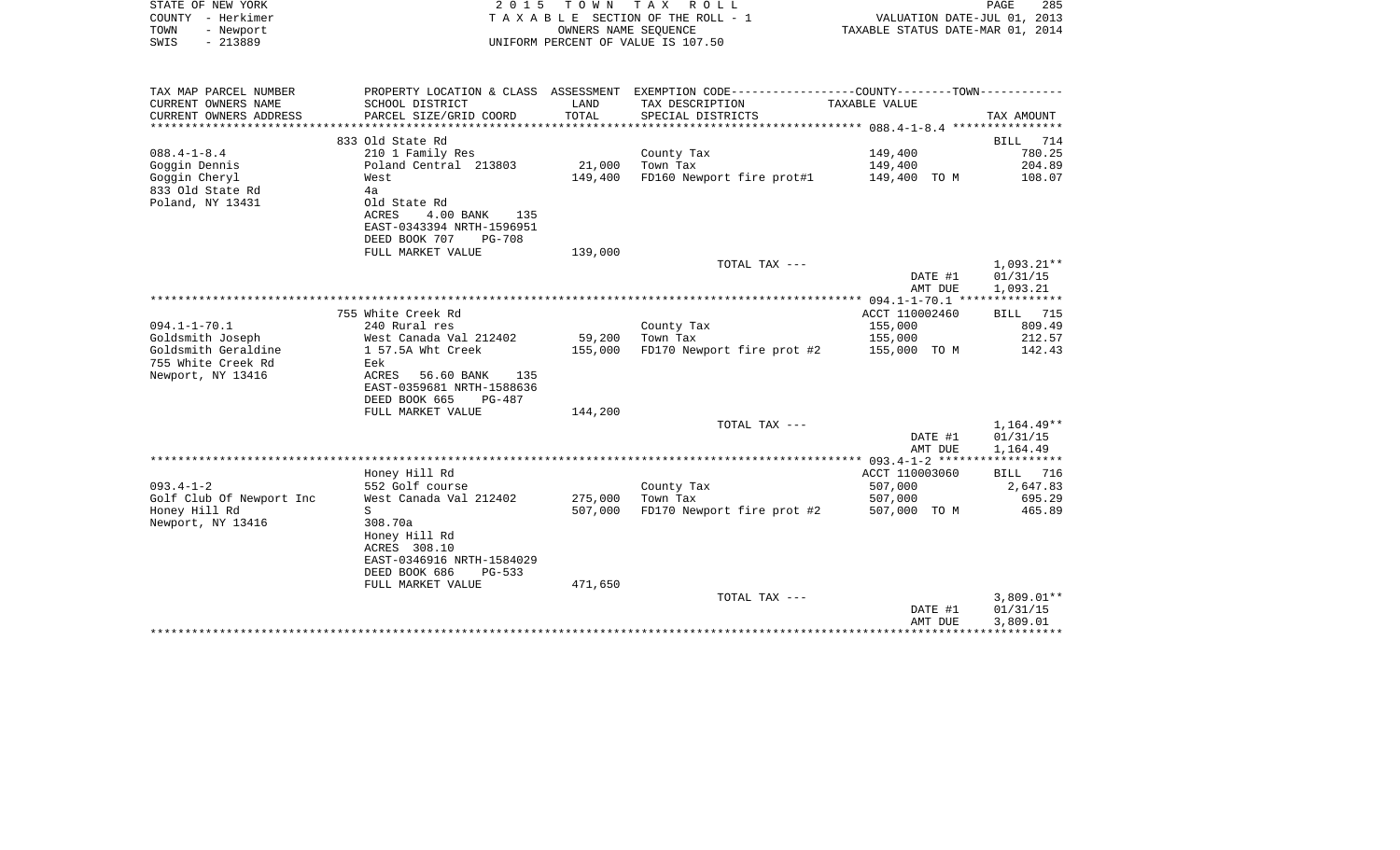|      | STATE OF NEW YORK | 2015 TOWN TAX ROLL                 |                                  | PAGE | 286 |
|------|-------------------|------------------------------------|----------------------------------|------|-----|
|      | COUNTY - Herkimer | TAXABLE SECTION OF THE ROLL - 1    | VALUATION DATE-JUL 01, 2013      |      |     |
| TOWN | - Newport         | OWNERS NAME SEOUENCE               | TAXABLE STATUS DATE-MAR 01, 2014 |      |     |
| SWIS | - 213889          | UNIFORM PERCENT OF VALUE IS 107.50 |                                  |      |     |
|      |                   |                                    |                                  |      |     |
|      |                   |                                    |                                  |      |     |

| TAX MAP PARCEL NUMBER     |                             |         | PROPERTY LOCATION & CLASS ASSESSMENT EXEMPTION CODE----------------COUNTY--------TOWN---------- |                    |                        |
|---------------------------|-----------------------------|---------|-------------------------------------------------------------------------------------------------|--------------------|------------------------|
| CURRENT OWNERS NAME       | SCHOOL DISTRICT             | LAND    | TAX DESCRIPTION                                                                                 | TAXABLE VALUE      |                        |
| CURRENT OWNERS ADDRESS    | PARCEL SIZE/GRID COORD      | TOTAL   | SPECIAL DISTRICTS                                                                               |                    | TAX AMOUNT             |
|                           |                             |         |                                                                                                 |                    |                        |
|                           | 1851 Newport Rd             |         |                                                                                                 | ACCT 110025030     | BILL 717               |
| $093.4 - 1 - 16$          | 210 1 Family Res            |         | County Tax                                                                                      | 87,000             | 454.36                 |
| Goodier Gary T            | West Canada Val 212402      | 21,000  | Town Tax                                                                                        | 87,000             | 119.31                 |
| 1851 Newport Rd           | West                        | 87,000  | FD170 Newport fire prot #2                                                                      | 87,000 TO M        | 79.94                  |
| Poland, NY 13431          | Newport Rd                  |         |                                                                                                 |                    |                        |
|                           | FRNT 555.00 DPTH            |         |                                                                                                 |                    |                        |
|                           | ACRES<br>$4.00$ BANK<br>135 |         |                                                                                                 |                    |                        |
|                           | EAST-0340736 NRTH-1575758   |         |                                                                                                 |                    |                        |
|                           | DEED BOOK 829<br>$PG-62$    |         |                                                                                                 |                    |                        |
|                           | FULL MARKET VALUE           | 80,950  |                                                                                                 |                    |                        |
|                           |                             |         | TOTAL TAX ---                                                                                   |                    | 653.61**               |
|                           |                             |         |                                                                                                 | DATE #1            | 01/31/15               |
|                           |                             |         |                                                                                                 | AMT DUE            | 653.61                 |
|                           |                             |         |                                                                                                 |                    |                        |
|                           | 225 Old State Rd            |         |                                                                                                 | ACCT 110025525     | BILL 718               |
| $094.1 - 2 - 18$          | 210 1 Family Res            |         | County Tax                                                                                      | 214,000            | 1,117.63               |
| Goodman Patricia          | West Canada Val 212402      | 25,000  | Town Tax                                                                                        | 214,000            | 293.48                 |
| 225 Old State Rd          | 1.8a From 94.1-2-20.1       | 214,000 | FD170 Newport fire prot #2 214,000 TO M                                                         |                    | 196.65                 |
| Poland, NY 13431          | 5.80a                       |         |                                                                                                 |                    |                        |
|                           | Old State Rd                |         |                                                                                                 |                    |                        |
|                           | FRNT 567.00 DPTH            |         |                                                                                                 |                    |                        |
|                           | ACRES<br>7.10               |         |                                                                                                 |                    |                        |
|                           | EAST-0350574 NRTH-1587260   |         |                                                                                                 |                    |                        |
|                           | DEED BOOK 803<br>PG-267     |         |                                                                                                 |                    |                        |
|                           | FULL MARKET VALUE           | 199,050 |                                                                                                 |                    |                        |
|                           |                             |         | TOTAL TAX ---                                                                                   |                    | 1,607.76**<br>01/31/15 |
|                           |                             |         |                                                                                                 | DATE #1<br>AMT DUE | 1,607.76               |
|                           |                             |         |                                                                                                 |                    |                        |
|                           | Rose Valley Rd              |         |                                                                                                 | ACCT 110002430     | BILL 719               |
| $089.3 - 1 - 3.1$         | 105 Vac farmland            |         | 41730<br>AG MKTS                                                                                | 13,628<br>13,628   |                        |
| Gorham John Peter         | Poland Central 213803       |         | 21,000 County Tax                                                                               | 7,372              | 38.50                  |
| Gorham Barbara C          | 20a                         |         | 21,000 Town Tax                                                                                 | 7,372              | 10.11                  |
| 211 Gorham Rd             | Rose Valley                 |         | FD160 Newport fire prot#1                                                                       | 21,000 TO M        | 15.19                  |
| Poland, NY 13431          | ACRES 19.50                 |         |                                                                                                 |                    |                        |
|                           | EAST-0349443 NRTH-1600348   |         |                                                                                                 |                    |                        |
| MAY BE SUBJECT TO PAYMENT | DEED BOOK 1426 PG-644       |         |                                                                                                 |                    |                        |
| UNDER AGDIST LAW TIL 2021 | FULL MARKET VALUE           | 19,550  |                                                                                                 |                    |                        |
|                           |                             |         | TOTAL TAX ---                                                                                   |                    | 63.80**                |
|                           |                             |         |                                                                                                 | DATE #1            | 01/31/15               |
|                           |                             |         |                                                                                                 | AMT DUE            | 63.80                  |
|                           |                             |         |                                                                                                 |                    | ***********            |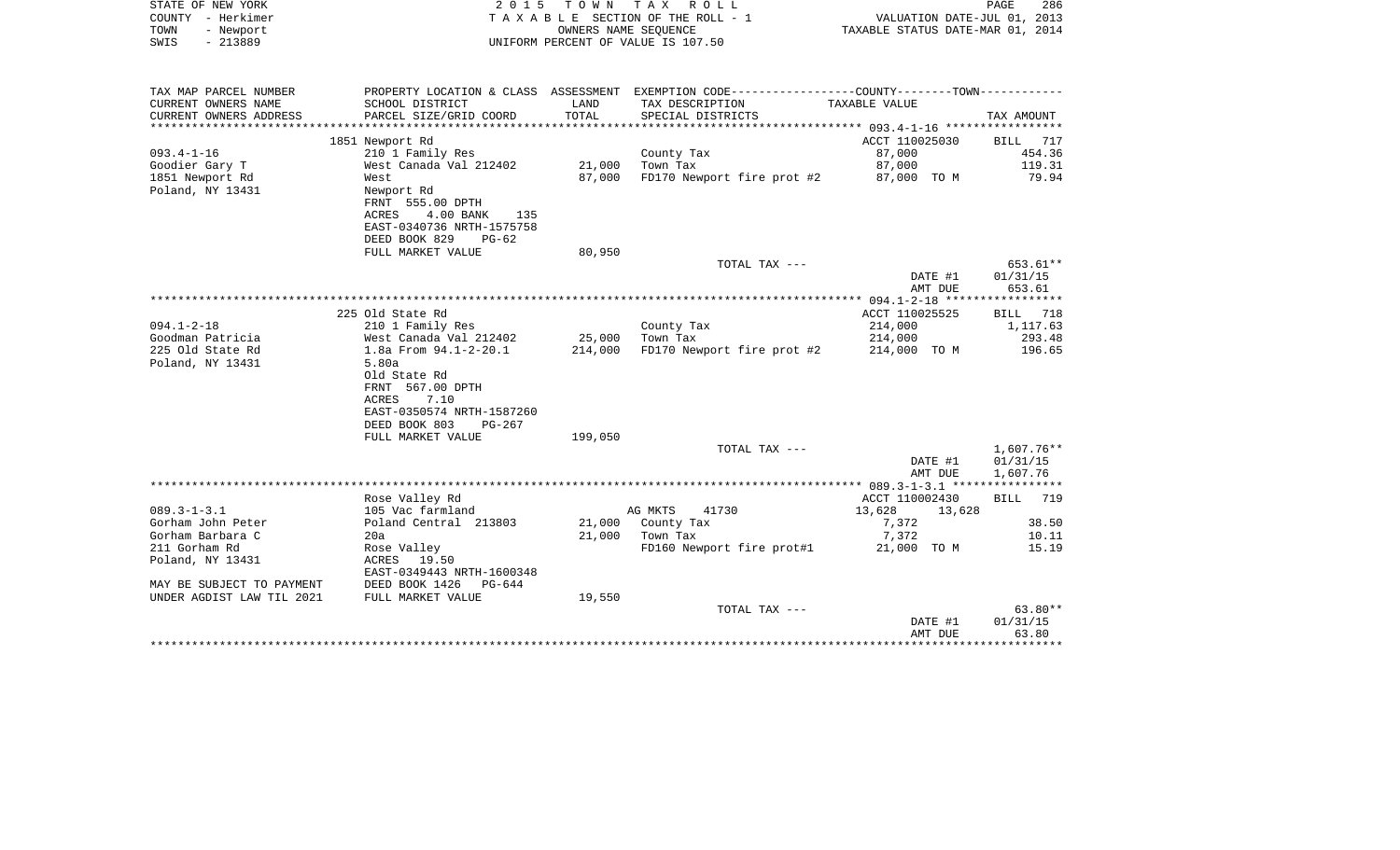|      | STATE OF NEW YORK | 2015 TOWN TAX ROLL                    |                                  | PAGE                        | 287 |
|------|-------------------|---------------------------------------|----------------------------------|-----------------------------|-----|
|      | COUNTY - Herkimer | T A X A B L E SECTION OF THE ROLL - 1 |                                  | VALUATION DATE-JUL 01, 2013 |     |
| TOWN | - Newport         | OWNERS NAME SEOUENCE                  | TAXABLE STATUS DATE-MAR 01, 2014 |                             |     |
| SWIS | - 213889          | UNIFORM PERCENT OF VALUE IS 107.50    |                                  |                             |     |

| TAX MAP PARCEL NUMBER     |                           |         | PROPERTY LOCATION & CLASS ASSESSMENT EXEMPTION CODE---------------COUNTY-------TOWN---------- |                  |                                   |
|---------------------------|---------------------------|---------|-----------------------------------------------------------------------------------------------|------------------|-----------------------------------|
| CURRENT OWNERS NAME       | SCHOOL DISTRICT           | LAND    | TAX DESCRIPTION                                                                               | TAXABLE VALUE    |                                   |
| CURRENT OWNERS ADDRESS    | PARCEL SIZE/GRID COORD    | TOTAL   | SPECIAL DISTRICTS                                                                             |                  | TAX AMOUNT                        |
|                           |                           |         |                                                                                               |                  |                                   |
|                           | Rose Valley Rd            |         |                                                                                               | ACCT 110002400   | BILL 720                          |
| $089.3 - 1 - 4$           | 105 Vac farmland          |         | AG MKTS<br>41730                                                                              | 15,195<br>15,195 |                                   |
| Gorham John Peter         | Poland Central 213803     | 129,800 | County Tax                                                                                    | 114,605          | 598.53                            |
| Gorham Barbara C          | $\mathbf{2}$<br>200A      | 129,800 | Town Tax                                                                                      | 114,605          | 157.17                            |
| 211 Gorham Rd             | Rose Valley               |         | FD160 Newport fire prot#1                                                                     | 129,800 TO M     | 93.89                             |
| Poland, NY 13431          | ACRES 206.00              |         |                                                                                               |                  |                                   |
|                           |                           |         |                                                                                               |                  |                                   |
|                           | EAST-0351202 NRTH-1599450 |         |                                                                                               |                  |                                   |
| MAY BE SUBJECT TO PAYMENT | DEED BOOK 1426<br>PG-641  |         |                                                                                               |                  |                                   |
| UNDER AGDIST LAW TIL 2021 | FULL MARKET VALUE         | 120,750 |                                                                                               |                  |                                   |
|                           |                           |         | TOTAL TAX ---                                                                                 |                  | 849.59**                          |
|                           |                           |         |                                                                                               | DATE #1          | 01/31/15                          |
|                           |                           |         |                                                                                               | AMT DUE          | 849.59                            |
|                           |                           |         |                                                                                               |                  |                                   |
|                           | 5775 State Route 28       |         |                                                                                               | ACCT 110000870   | BILL 721                          |
| $094.3 - 2 - 6$           | 210 1 Family Res          |         | County Tax                                                                                    | 55,000           | 287.24                            |
| Gout Willem               | West Canada Val 212402    | 19,300  | Town Tax                                                                                      | 55,000           | 75.43                             |
| Gout Tanya Arcuri         | W                         | 55,000  | School Relevy                                                                                 |                  | 1,027.13                          |
| 5775 Rt 28                | $\overline{3}$<br>2A      |         | FD170 Newport fire prot #2                                                                    | 55,000 TO M      | 50.54                             |
| PO Box 412                | Rt 28                     |         |                                                                                               |                  |                                   |
| Newport, NY 13416         | ACRES<br>2.30             |         |                                                                                               |                  |                                   |
|                           | EAST-0356188 NRTH-1582583 |         |                                                                                               |                  |                                   |
|                           | DEED BOOK 917<br>PG-418   |         |                                                                                               |                  |                                   |
|                           | FULL MARKET VALUE         | 51,150  |                                                                                               |                  |                                   |
|                           |                           |         | TOTAL TAX ---                                                                                 |                  | $1,440.34**$                      |
|                           |                           |         |                                                                                               | DATE #1          |                                   |
|                           |                           |         |                                                                                               |                  | 01/31/15                          |
|                           |                           |         |                                                                                               | AMT DUE          | 1,440.34<br>* * * * * * * * * * * |
|                           |                           |         |                                                                                               |                  |                                   |
|                           | 351 Twin Ponds Dr         |         |                                                                                               |                  | 722<br>BILL                       |
| $100.3 - 5 - 5$           | 312 Vac w/imprv           |         | County Tax                                                                                    | 34,000           | 177.57                            |
| Grace Gerald L            | West Canada Val 212402    | 31,500  | Town Tax                                                                                      | 34,000           | 46.63                             |
| Grace Sally Ann           | Cook Rd                   | 34,000  | FD170 Newport fire prot #2                                                                    | 34,000 TO M      | 31.24                             |
| 1068 S Keim St            | ACRES<br>9.60             |         |                                                                                               |                  |                                   |
| Pottstown, PA 19465       | EAST-3555772 NRTH-1567552 |         |                                                                                               |                  |                                   |
|                           | DEED BOOK 1413<br>PG-701  |         |                                                                                               |                  |                                   |
|                           | FULL MARKET VALUE         | 31,628  |                                                                                               |                  |                                   |
|                           |                           |         | TOTAL TAX ---                                                                                 |                  | 255.44**                          |
|                           |                           |         |                                                                                               | DATE #1          | 01/31/15                          |
|                           |                           |         |                                                                                               | AMT DUE          | 255.44                            |
|                           |                           |         |                                                                                               |                  |                                   |
|                           | 788 Old State Rd          |         |                                                                                               |                  | BILL 723                          |
| $088.4 - 1 - 8.12$        | 210 1 Family Res          |         | County Tax                                                                                    | 127,500          | 665.87                            |
| Grace Jesse W             | Poland Central 213803     | 19,200  | Town Tax                                                                                      | 127,500          | 174.85                            |
| Grace Leanna K            | Co Rd 200                 | 127,500 | FD160 Newport fire prot#1                                                                     | 127,500 TO M     | 92.23                             |
| 788 Old State Rd          | FRNT 286.00 DPTH          |         |                                                                                               |                  |                                   |
| Poland, NY 13431          | 2.20                      |         |                                                                                               |                  |                                   |
|                           | ACRES                     |         |                                                                                               |                  |                                   |
|                           | EAST-0344234 NRTH-1596710 |         |                                                                                               |                  |                                   |
|                           | DEED BOOK 1380<br>PG-889  |         |                                                                                               |                  |                                   |
|                           | FULL MARKET VALUE         | 118,600 |                                                                                               |                  |                                   |
|                           |                           |         | TOTAL TAX ---                                                                                 |                  | 932.95**                          |
|                           |                           |         |                                                                                               | DATE #1          | 01/31/15                          |
|                           |                           |         |                                                                                               | AMT DUE          | 932.95                            |
|                           |                           |         |                                                                                               |                  |                                   |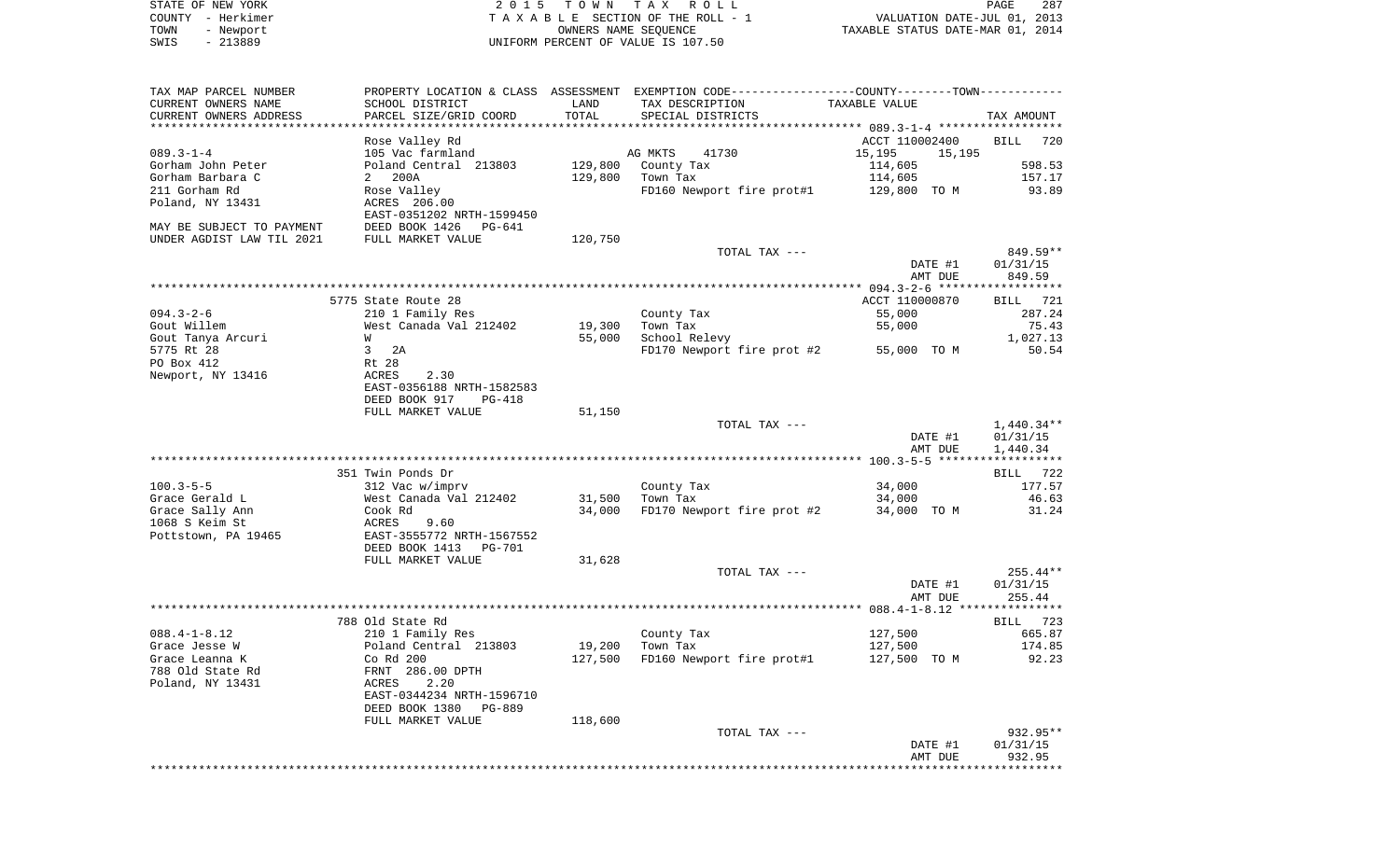| STATE OF NEW YORK | 2015 TOWN TAX ROLL                 | 288<br>PAGE                      |
|-------------------|------------------------------------|----------------------------------|
| COUNTY – Herkimer | TAXABLE SECTION OF THE ROLL - 1    | VALUATION DATE-JUL 01, 2013      |
| TOWN<br>- Newport | OWNERS NAME SEOUENCE               | TAXABLE STATUS DATE-MAR 01, 2014 |
| $-213889$<br>SWIS | UNIFORM PERCENT OF VALUE IS 107.50 |                                  |

| TAX MAP PARCEL NUMBER                                |                                                                                                      |         | PROPERTY LOCATION & CLASS ASSESSMENT EXEMPTION CODE---------------COUNTY-------TOWN---------- |                  |              |
|------------------------------------------------------|------------------------------------------------------------------------------------------------------|---------|-----------------------------------------------------------------------------------------------|------------------|--------------|
| CURRENT OWNERS NAME                                  | SCHOOL DISTRICT                                                                                      | LAND    | TAX DESCRIPTION                                                                               | TAXABLE VALUE    |              |
| CURRENT OWNERS ADDRESS                               | PARCEL SIZE/GRID COORD                                                                               | TOTAL   | SPECIAL DISTRICTS                                                                             |                  | TAX AMOUNT   |
|                                                      | 793 Old State Rd                                                                                     |         |                                                                                               |                  | BILL 724     |
| $088.4 - 1 - 8.8$                                    | 210 1 Family Res                                                                                     |         | County Tax                                                                                    | 109,400          | 571.35       |
| Grace Mara J                                         | Poland Central 213803                                                                                | 18,100  | Town Tax                                                                                      | 109,400          | 150.03       |
| Horan Timothy                                        |                                                                                                      | 109,400 | FD160 Newport fire prot#1 109,400 TO M                                                        |                  | 79.14        |
| 793 Old State Rd                                     |                                                                                                      |         |                                                                                               |                  |              |
| Poland, NY 13431                                     | Poland Central 213803<br>FRNT 275.00 DPTH 186.00<br>ACRES 1.10 BANK 184<br>EAST-0343902 NRTH-1596533 |         |                                                                                               |                  |              |
|                                                      | DEED BOOK 929<br>PG-617                                                                              |         |                                                                                               |                  |              |
|                                                      | FULL MARKET VALUE                                                                                    | 101,750 |                                                                                               |                  |              |
|                                                      |                                                                                                      |         | TOTAL TAX ---                                                                                 |                  | $800.52**$   |
|                                                      |                                                                                                      |         |                                                                                               | DATE #1          | 01/31/15     |
|                                                      |                                                                                                      |         |                                                                                               | AMT DUE          | 800.52       |
|                                                      |                                                                                                      |         |                                                                                               |                  |              |
|                                                      | Lindsay Rd                                                                                           |         |                                                                                               | ACCT 110001230   | 725<br>BILL  |
| 099.2-3-28                                           | 314 Rural vac<10                                                                                     |         | County Tax                                                                                    | 12,000           | 62.67        |
| Grand View Property Owners As West Canada Val 212402 |                                                                                                      | 12,000  | Town Tax                                                                                      | 12,000           | 16.46        |
| PO Box 423                                           | Private Road                                                                                         | 12,000  | FD170 Newport fire prot #2 12,000 TO M                                                        |                  | 11.03        |
| Poland, NY 13431                                     | ACRES<br>3.00                                                                                        |         |                                                                                               |                  |              |
|                                                      | EAST-0345623 NRTH-1571146                                                                            |         |                                                                                               |                  |              |
|                                                      | DEED BOOK 1182<br>PG-733                                                                             |         |                                                                                               |                  |              |
|                                                      | FULL MARKET VALUE                                                                                    | 11,150  | TOTAL TAX ---                                                                                 |                  | $90.16**$    |
|                                                      |                                                                                                      |         |                                                                                               | DATE #1          | 01/31/15     |
|                                                      |                                                                                                      |         |                                                                                               | AMT DUE          | 90.16        |
|                                                      |                                                                                                      |         |                                                                                               |                  |              |
|                                                      | 296 Twin Ponds Dr                                                                                    |         |                                                                                               |                  | BILL 726     |
| $100.3 - 5 - 14$                                     | 210 1 Family Res                                                                                     |         | County Tax                                                                                    | 201,000          | 1,049.73     |
| Grant Tyrone                                         | West Canada Val 212402                                                                               | 31,000  | Town Tax                                                                                      | 201,000          | 275.65       |
| 146-50 230th St                                      | under construction                                                                                   | 201,000 | School Relevy                                                                                 |                  | 3,753.68     |
| Springfield Gardens, NY 11413 Cook Rd                |                                                                                                      |         | FD170 Newport fire prot #2 201,000 TO M                                                       |                  | 184.70       |
|                                                      | ACRES<br>5.00                                                                                        |         |                                                                                               |                  |              |
|                                                      | EAST-0355892 NRTH-1566267                                                                            |         |                                                                                               |                  |              |
|                                                      | DEED BOOK 1255<br>PG-789                                                                             |         |                                                                                               |                  |              |
|                                                      | FULL MARKET VALUE                                                                                    | 187,000 |                                                                                               |                  |              |
|                                                      |                                                                                                      |         | TOTAL TAX ---                                                                                 |                  | $5,263.76**$ |
|                                                      |                                                                                                      |         |                                                                                               | DATE #1          | 01/31/15     |
|                                                      |                                                                                                      |         |                                                                                               | AMT DUE          | 5,263.76     |
|                                                      | Farrell Rd                                                                                           |         |                                                                                               | ACCT 110006060   | BILL 727     |
| $093.4 - 1 - 3$                                      | 112 Dairy farm                                                                                       |         | 41730<br>AG MKTS                                                                              | 79,366<br>79,366 |              |
| Graupner Christopher                                 | West Canada Val 212402                                                                               | 159,800 | County Tax                                                                                    | 186,634          | 974.70       |
| 515 Farrell Rd                                       | 1 212A                                                                                               | 266,000 | Town Tax                                                                                      | 186,634          | 255.95       |
| Poland, NY 13431                                     | Co Rd 34                                                                                             |         | FD170 Newport fire prot #2 266,000 TO M                                                       |                  | 244.43       |
|                                                      | ACRES 212.00                                                                                         |         |                                                                                               |                  |              |
| MAY BE SUBJECT TO PAYMENT                            | EAST-0347534 NRTH-1580329                                                                            |         |                                                                                               |                  |              |
| UNDER AGDIST LAW TIL 2021                            | DEED BOOK 774<br>$PG-559$                                                                            |         |                                                                                               |                  |              |
|                                                      | FULL MARKET VALUE                                                                                    | 247,450 |                                                                                               |                  |              |
|                                                      |                                                                                                      |         | TOTAL TAX ---                                                                                 |                  | $1,475.08**$ |
|                                                      |                                                                                                      |         |                                                                                               | DATE #1          | 01/31/15     |
|                                                      |                                                                                                      |         |                                                                                               | AMT DUE          | 1,475.08     |
|                                                      |                                                                                                      |         |                                                                                               |                  |              |
|                                                      |                                                                                                      |         |                                                                                               |                  |              |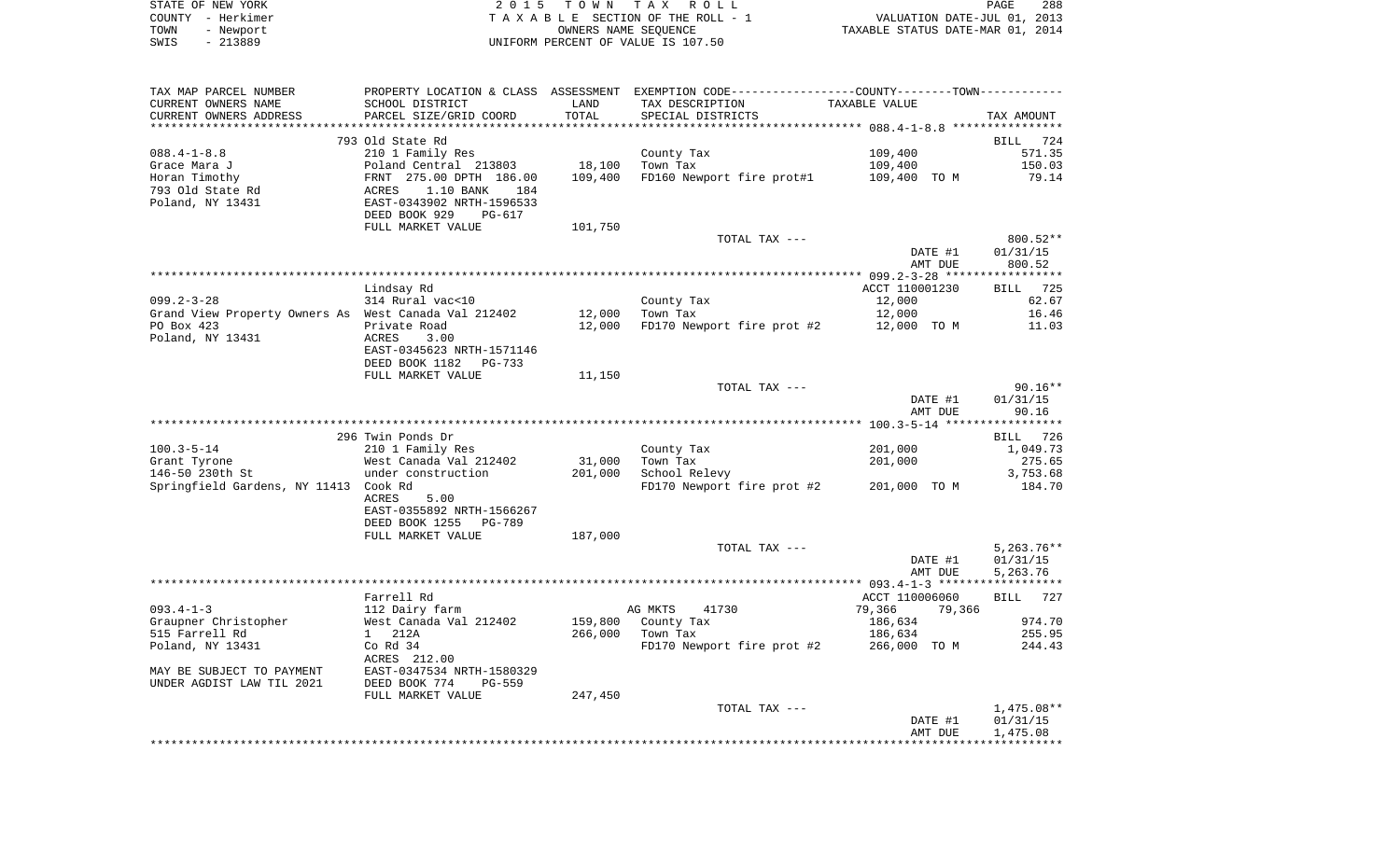|      | STATE OF NEW YORK | 2015 TOWN TAX ROLL                 | 289<br>PAGE                      |  |
|------|-------------------|------------------------------------|----------------------------------|--|
|      | COUNTY - Herkimer | TAXABLE SECTION OF THE ROLL - 1    | VALUATION DATE-JUL 01, 2013      |  |
| TOWN | - Newport         | OWNERS NAME SEOUENCE               | TAXABLE STATUS DATE-MAR 01, 2014 |  |
| SWIS | $-213889$         | UNIFORM PERCENT OF VALUE IS 107.50 |                                  |  |

| TAX MAP PARCEL NUMBER     |                           |        | PROPERTY LOCATION & CLASS ASSESSMENT EXEMPTION CODE---------------COUNTY-------TOWN---------- |                  |            |
|---------------------------|---------------------------|--------|-----------------------------------------------------------------------------------------------|------------------|------------|
| CURRENT OWNERS NAME       | SCHOOL DISTRICT           | LAND   | TAX DESCRIPTION                                                                               | TAXABLE VALUE    |            |
| CURRENT OWNERS ADDRESS    | PARCEL SIZE/GRID COORD    | TOTAL  | SPECIAL DISTRICTS                                                                             |                  | TAX AMOUNT |
|                           |                           |        |                                                                                               |                  |            |
|                           | Farrell Rd                |        |                                                                                               |                  | BILL 728   |
| $093.4 - 1 - 27.2$        | 322 Rural vac>10          |        | AG MKTS<br>41730                                                                              | 25,573<br>25,573 |            |
| Graupner Christopher      | West Canada Val 212402    |        | 35,000 County Tax                                                                             | 9,427            | 49.23      |
| 515 Farrell Rd            | FRNT 1978.00 DPTH         |        | 35,000 Town Tax                                                                               | 9,427            | 12.93      |
| Poland, NY 13431          | ACRES 27.01               |        | FD170 Newport fire prot #2 35,000 TO M                                                        |                  | 32.16      |
|                           | EAST-0346185 NRTH-1578491 |        |                                                                                               |                  |            |
| MAY BE SUBJECT TO PAYMENT | DEED BOOK 1377 PG-966     |        |                                                                                               |                  |            |
| UNDER AGDIST LAW TIL 2021 | FULL MARKET VALUE         | 32,550 |                                                                                               |                  |            |
|                           |                           |        | TOTAL TAX ---                                                                                 |                  | $94.32**$  |
|                           |                           |        |                                                                                               | DATE #1          | 01/31/15   |
|                           |                           |        |                                                                                               |                  | 94.32      |
|                           |                           |        |                                                                                               | AMT DUE          |            |
|                           |                           |        |                                                                                               | ACCT 110000240   |            |
|                           | 7596 Harris Ave           |        |                                                                                               |                  | BILL 729   |
| $094.1 - 1 - 21$          | 210 1 Family Res          |        | County Tax                                                                                    | 77,200           | 403.18     |
| Greco Jeffrey             | West Canada Val 212402    | 17,700 | Town Tax                                                                                      | 77,200           | 105.87     |
| 7596 First St             | E                         | 77,200 | School Relevy                                                                                 |                  | 901.67     |
| Newport, NY 13416         | 200/250<br>1              |        | FD170 Newport fire prot #2 77,200 TO M                                                        |                  | 70.94      |
|                           | Harris Ave                |        |                                                                                               |                  |            |
|                           | FRNT 163.90 DPTH 184.90   |        |                                                                                               |                  |            |
|                           | 0.97<br>ACRES             |        |                                                                                               |                  |            |
|                           | EAST-0353247 NRTH-1588974 |        |                                                                                               |                  |            |
|                           | DEED BOOK 1490 PG-250     |        |                                                                                               |                  |            |
|                           | FULL MARKET VALUE         | 71,800 |                                                                                               |                  |            |
|                           |                           |        | TOTAL TAX ---                                                                                 |                  | 1,481.66** |
|                           |                           |        |                                                                                               | DATE #1          | 01/31/15   |
|                           |                           |        |                                                                                               | AMT DUE          | 1,481.66   |
|                           |                           |        |                                                                                               |                  |            |
|                           | Strumlock Rd              |        |                                                                                               |                  | BILL 730   |
| $088.4 - 1 - 35.2$        | 322 Rural vac>10          |        | County Tax                                                                                    | 20,300           | 106.02     |
| Greer Gary                | Poland Central 213803     | 20,300 | Town Tax                                                                                      | 20,300           | 27.84      |
| PO Box 435                | 10.50a                    | 20,300 | School Relevy                                                                                 |                  | 270.03     |
| New Hartford, NY 13413    | Strumlock Rd              |        | FD160 Newport fire prot#1 20,300 TO M                                                         |                  | 14.68      |
|                           | ACRES 10.50               |        |                                                                                               |                  |            |
|                           | EAST-0340342 NRTH-1593472 |        |                                                                                               |                  |            |
|                           | DEED BOOK 769<br>$PG-500$ |        |                                                                                               |                  |            |
|                           | FULL MARKET VALUE         | 18,900 |                                                                                               |                  |            |
|                           |                           |        | TOTAL TAX ---                                                                                 |                  | $418.57**$ |
|                           |                           |        |                                                                                               | DATE #1          | 01/31/15   |
|                           |                           |        |                                                                                               | AMT DUE          | 418.57     |
|                           |                           |        |                                                                                               |                  |            |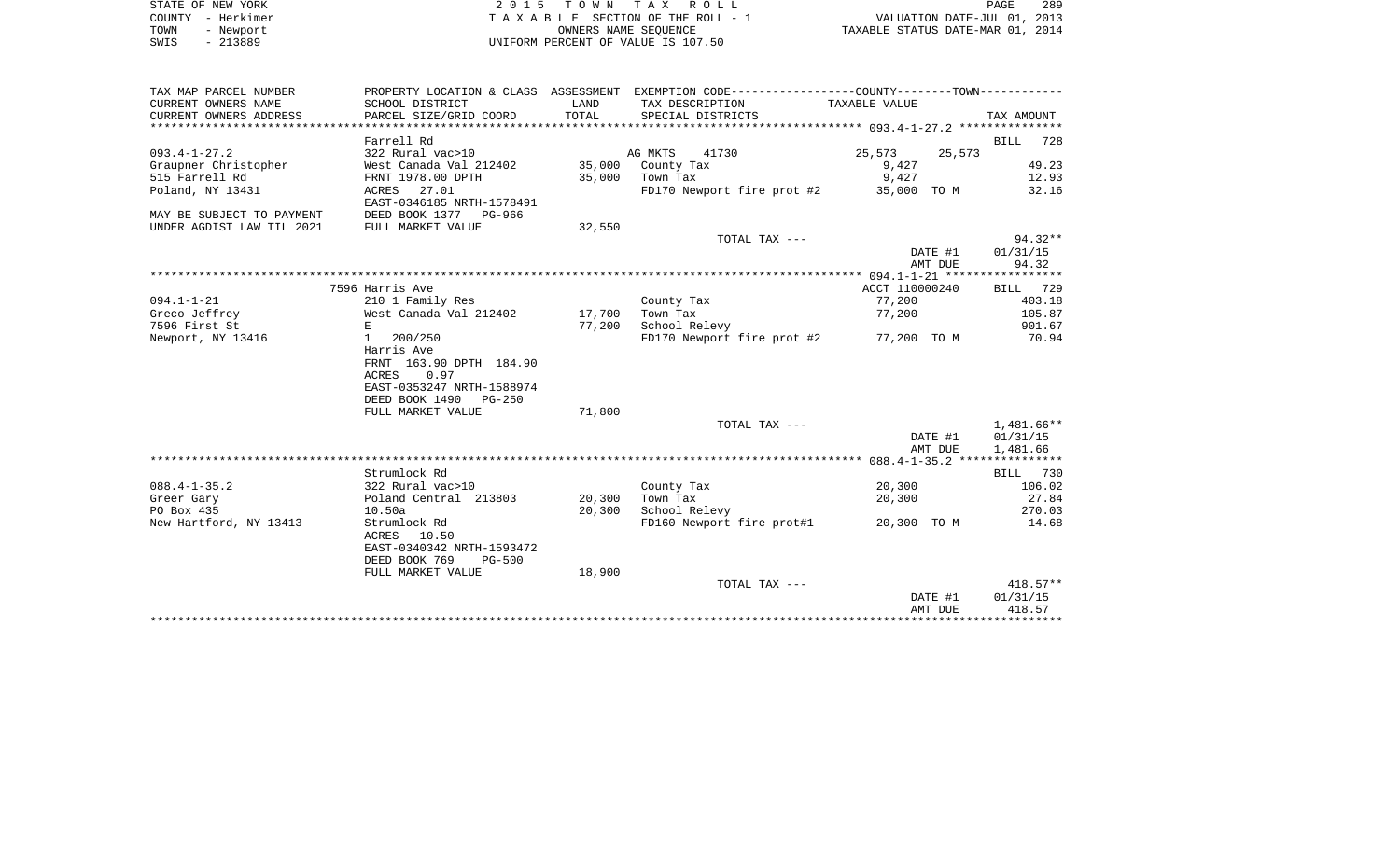| STATE OF NEW YORK<br>COUNTY - Herkimer<br>TOWN<br>- Newport<br>$-213889$<br>SWIS | 2 0 1 5                                     | TOWN TAX          | R O L L<br>TAXABLE SECTION OF THE ROLL - 1<br>OWNERS NAME SEOUENCE<br>UNIFORM PERCENT OF VALUE IS 107.50 | VALUATION DATE-JUL 01, 2013<br>TAXABLE STATUS DATE-MAR 01, 2014 | PAGE<br>290              |
|----------------------------------------------------------------------------------|---------------------------------------------|-------------------|----------------------------------------------------------------------------------------------------------|-----------------------------------------------------------------|--------------------------|
| TAX MAP PARCEL NUMBER                                                            |                                             |                   | PROPERTY LOCATION & CLASS ASSESSMENT EXEMPTION CODE---------------COUNTY-------TOWN----------            |                                                                 |                          |
| CURRENT OWNERS NAME                                                              | SCHOOL DISTRICT                             | LAND              | TAX DESCRIPTION                                                                                          | <b>TAXABLE VALUE</b>                                            |                          |
| CURRENT OWNERS ADDRESS<br>**********************                                 | PARCEL SIZE/GRID COORD                      | TOTAL             | SPECIAL DISTRICTS                                                                                        |                                                                 | TAX AMOUNT               |
|                                                                                  | 424 Rose Valley Rd                          |                   |                                                                                                          |                                                                 | BILL<br>731              |
| $089.3 - 1 - 17.8$                                                               | 240 Rural res                               |                   | County Tax                                                                                               | 143,500                                                         | 749.44                   |
| Griffin Joseph W                                                                 | West Canada Val 212402                      | 28,700            | Town Tax                                                                                                 | 143,500                                                         | 196.79                   |
| Griffin Jamey L                                                                  | East                                        | 143,500           | FD170 Newport fire prot #2                                                                               | 143,500 TO M                                                    | 131.86                   |
| 424 Rose Valley Rd                                                               | 11.10 A                                     |                   |                                                                                                          |                                                                 |                          |
| Newport, NY 13416                                                                | Rose Valley Rd                              |                   |                                                                                                          |                                                                 |                          |
|                                                                                  | FRNT 185.00 DPTH 3000.00<br>ACRES 11.10     |                   |                                                                                                          |                                                                 |                          |
|                                                                                  | EAST-0358178 NRTH-1595409                   |                   |                                                                                                          |                                                                 |                          |
|                                                                                  | DEED BOOK 1219 PG-920                       |                   |                                                                                                          |                                                                 |                          |
|                                                                                  | FULL MARKET VALUE                           | 133,500           |                                                                                                          |                                                                 |                          |
|                                                                                  |                                             |                   | TOTAL TAX ---                                                                                            | DATE #1                                                         | $1,078.09**$<br>01/31/15 |
|                                                                                  |                                             |                   |                                                                                                          | AMT DUE                                                         | 1,078.09                 |
|                                                                                  |                                             |                   |                                                                                                          |                                                                 |                          |
|                                                                                  | 184 North Gage Rd                           |                   |                                                                                                          | ACCT 110003810                                                  | BILL 732                 |
| $88.4 - 3 - 4$                                                                   | 240 Rural res                               |                   | County Tax                                                                                               | 185,000                                                         | 966.17                   |
| Grimaldi Joseph A                                                                | Poland Central 213803                       | 41,300            | Town Tax                                                                                                 | 185,000                                                         | 253.71<br>133.82         |
| Grimaldi Kristine M<br>184 North Gage Rd                                         | Co Rd 65<br>FRNT 450.00 DPTH                | 185,000           | FD160 Newport fire prot#1                                                                                | 185,000 TO M                                                    |                          |
| Poland, NY 13431                                                                 | ACRES<br>30.00                              |                   |                                                                                                          |                                                                 |                          |
|                                                                                  | EAST-0300330 NRTH-1168870                   |                   |                                                                                                          |                                                                 |                          |
|                                                                                  | DEED BOOK 1120<br>PG-505                    |                   |                                                                                                          |                                                                 |                          |
|                                                                                  | FULL MARKET VALUE                           | 172,100           | TOTAL TAX ---                                                                                            |                                                                 |                          |
|                                                                                  |                                             |                   |                                                                                                          | DATE #1                                                         | 1,353.70**<br>01/31/15   |
|                                                                                  |                                             |                   |                                                                                                          | AMT DUE                                                         | 1,353.70                 |
|                                                                                  |                                             |                   |                                                                                                          |                                                                 |                          |
|                                                                                  | 330 Fishing Rock Rd                         |                   |                                                                                                          |                                                                 | BILL 733                 |
| $100.2 - 2 - 6.7$                                                                | 210 1 Family Res                            |                   | County Tax                                                                                               | 121,700                                                         | 635.58                   |
| Grimshaw Tracey<br>Grimshaw Sandra                                               | West Canada Val 212402<br>FRNT 1041.00 DPTH | 21,500<br>121,700 | Town Tax<br>FD175 Newport fire prot #3                                                                   | 121,700<br>121,700 TO M                                         | 166.90<br>114.62         |
| 330 Fishing Rock Rd                                                              | ACRES<br>4.40                               |                   |                                                                                                          |                                                                 |                          |
| Newport, NY 13416                                                                | EAST-0363259 NRTH-1574014                   |                   |                                                                                                          |                                                                 |                          |
|                                                                                  | DEED BOOK 1505<br>PG-277                    |                   |                                                                                                          |                                                                 |                          |
|                                                                                  | FULL MARKET VALUE                           | 113,200           |                                                                                                          |                                                                 |                          |
|                                                                                  |                                             |                   | TOTAL TAX ---                                                                                            | DATE #1                                                         | $917.10**$<br>01/31/15   |
|                                                                                  |                                             |                   |                                                                                                          | AMT DUE                                                         | 917.10                   |
|                                                                                  |                                             |                   |                                                                                                          |                                                                 |                          |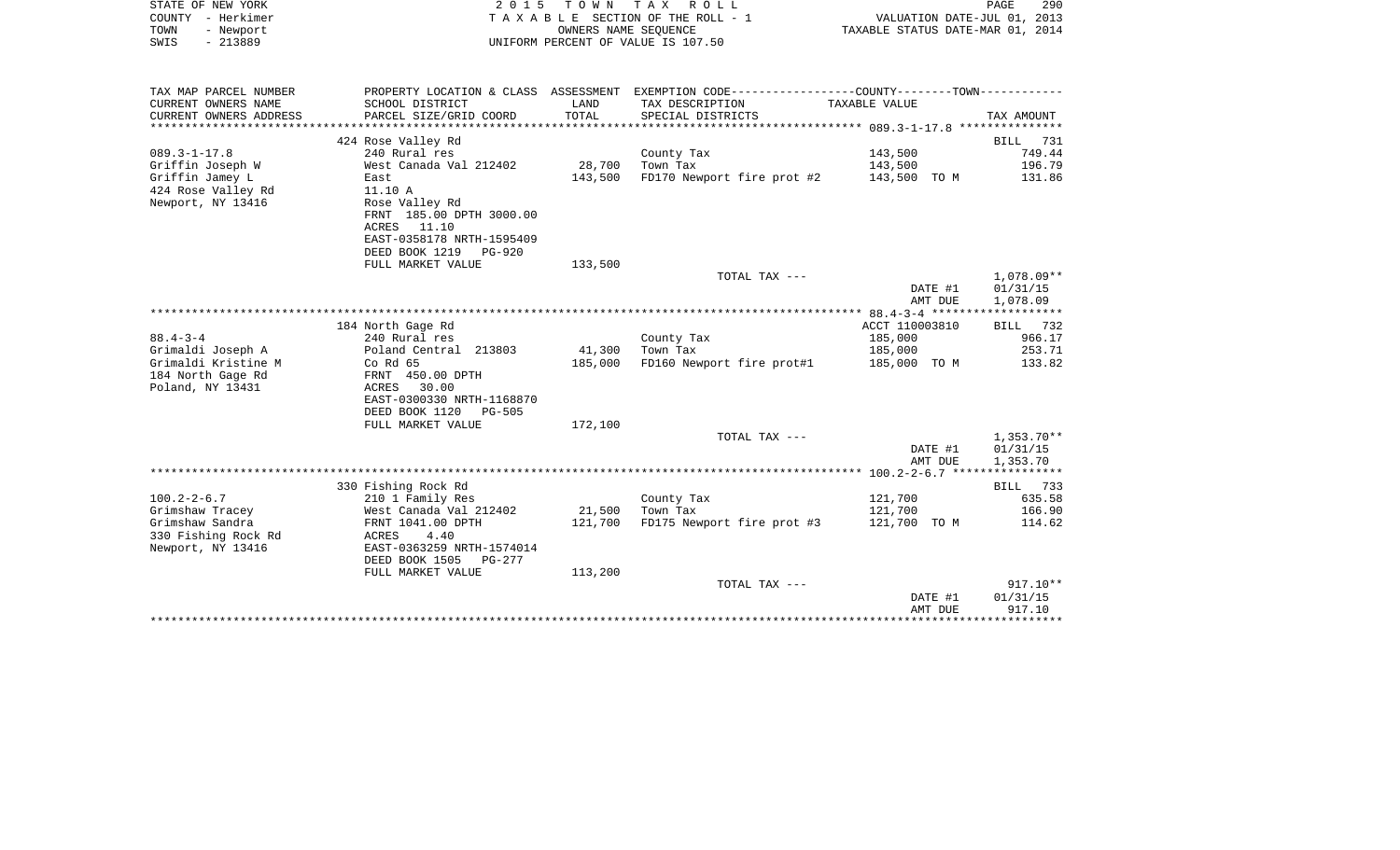|      | STATE OF NEW YORK | 2015 TOWN TAX ROLL                 | 291<br>PAGE                      |
|------|-------------------|------------------------------------|----------------------------------|
|      | COUNTY - Herkimer | TAXABLE SECTION OF THE ROLL - 1    | VALUATION DATE-JUL 01, 2013      |
| TOWN | - Newport         | OWNERS NAME SEOUENCE               | TAXABLE STATUS DATE-MAR 01, 2014 |
| SWIS | - 213889          | UNIFORM PERCENT OF VALUE IS 107.50 |                                  |

| TAX MAP PARCEL NUMBER  | PROPERTY LOCATION & CLASS       | ASSESSMENT |                            |                             |             |
|------------------------|---------------------------------|------------|----------------------------|-----------------------------|-------------|
| CURRENT OWNERS NAME    | SCHOOL DISTRICT                 | LAND       | TAX DESCRIPTION            | TAXABLE VALUE               |             |
| CURRENT OWNERS ADDRESS | PARCEL SIZE/GRID COORD          | TOTAL      | SPECIAL DISTRICTS          |                             | TAX AMOUNT  |
| ********************** |                                 |            |                            |                             |             |
|                        | Newport Rd                      |            |                            |                             | 734<br>BILL |
| $093.4 - 1 - 27.6$     | 322 Rural vac>10                |            | County Tax                 | 10,000                      | 52.23       |
| Groben Jacob           | West Canada Val 212402          | 10,000     | Town Tax                   | 10,000                      | 13.71       |
| Groben Amanda          | Assumed 50000 Mtg               | 10,000     | FD170 Newport fire prot #2 | 10,000 TO M                 | 9.19        |
| 1 McBride St           | 224.80                          |            |                            |                             |             |
| Clinton, NY 13323      | Newport Rd                      |            |                            |                             |             |
|                        | ACRES 14.00                     |            |                            |                             |             |
|                        | EAST-0344385 NRTH-1575912       |            |                            |                             |             |
|                        | DEED BOOK 1440<br>PG-730        |            |                            |                             |             |
|                        | FULL MARKET VALUE               | 9,300      |                            |                             |             |
|                        |                                 |            | TOTAL TAX ---              |                             | $75.13**$   |
|                        |                                 |            |                            | DATE #1                     | 01/31/15    |
|                        |                                 |            |                            | AMT DUE                     | 75.13       |
|                        |                                 |            |                            |                             |             |
|                        | Newport Rd                      |            |                            |                             | BILL 735    |
| $093.4 - 1 - 27.7$     | 322 Rural vac>10                |            | County Tax                 | 50,000                      | 261.13      |
| Groben Jacob           | West Canada Val 212402          | 50,000     | Town Tax                   | 50,000                      | 68.57       |
|                        |                                 |            |                            |                             | 45.95       |
| Groben Amanda          | Assumed 50000 Mtg               | 50,000     | FD170 Newport fire prot #2 | 50,000 TO M                 |             |
| 1 McBride St           | 224.80                          |            |                            |                             |             |
| Clinton, NY 13323      | Newport Rd                      |            |                            |                             |             |
|                        | FRNT 1069.40 DPTH               |            |                            |                             |             |
|                        | ACRES 31.00                     |            |                            |                             |             |
|                        | EAST-0343383 NRTH-1575851       |            |                            |                             |             |
|                        | DEED BOOK 1440<br><b>PG-730</b> |            |                            |                             |             |
|                        | FULL MARKET VALUE               | 46,512     |                            |                             |             |
|                        |                                 |            | TOTAL TAX ---              |                             | 375.65**    |
|                        |                                 |            |                            | DATE #1                     | 01/31/15    |
|                        |                                 |            |                            | AMT DUE                     | 375.65      |
|                        |                                 |            |                            |                             |             |
|                        | 234 Woodchuck Rd                |            |                            |                             | BILL 736    |
| $094.1 - 1 - 59.5$     | 210 1 Family Res                |            | County Tax                 | 110,000                     | 574.48      |
| Grower Justin          | West Canada Val 212402          | 20,900     | Town Tax                   | 110,000                     | 150.85      |
| 234 Woodchuck Rd       | 3.90<br>ACRES                   | 110,000    | FD170 Newport fire prot #2 | 110,000 TO M                | 101.08      |
| Newport, NY 13416      | EAST-0359300 NRTH-1586007       |            |                            |                             |             |
|                        | DEED BOOK 1351<br>PG-55         |            |                            |                             |             |
|                        | FULL MARKET VALUE               | 102,350    |                            |                             |             |
|                        |                                 |            | TOTAL TAX ---              |                             | 826.41**    |
|                        |                                 |            |                            | DATE #1                     | 01/31/15    |
|                        |                                 |            |                            | AMT DUE                     | 826.41      |
|                        |                                 |            |                            | *************************** |             |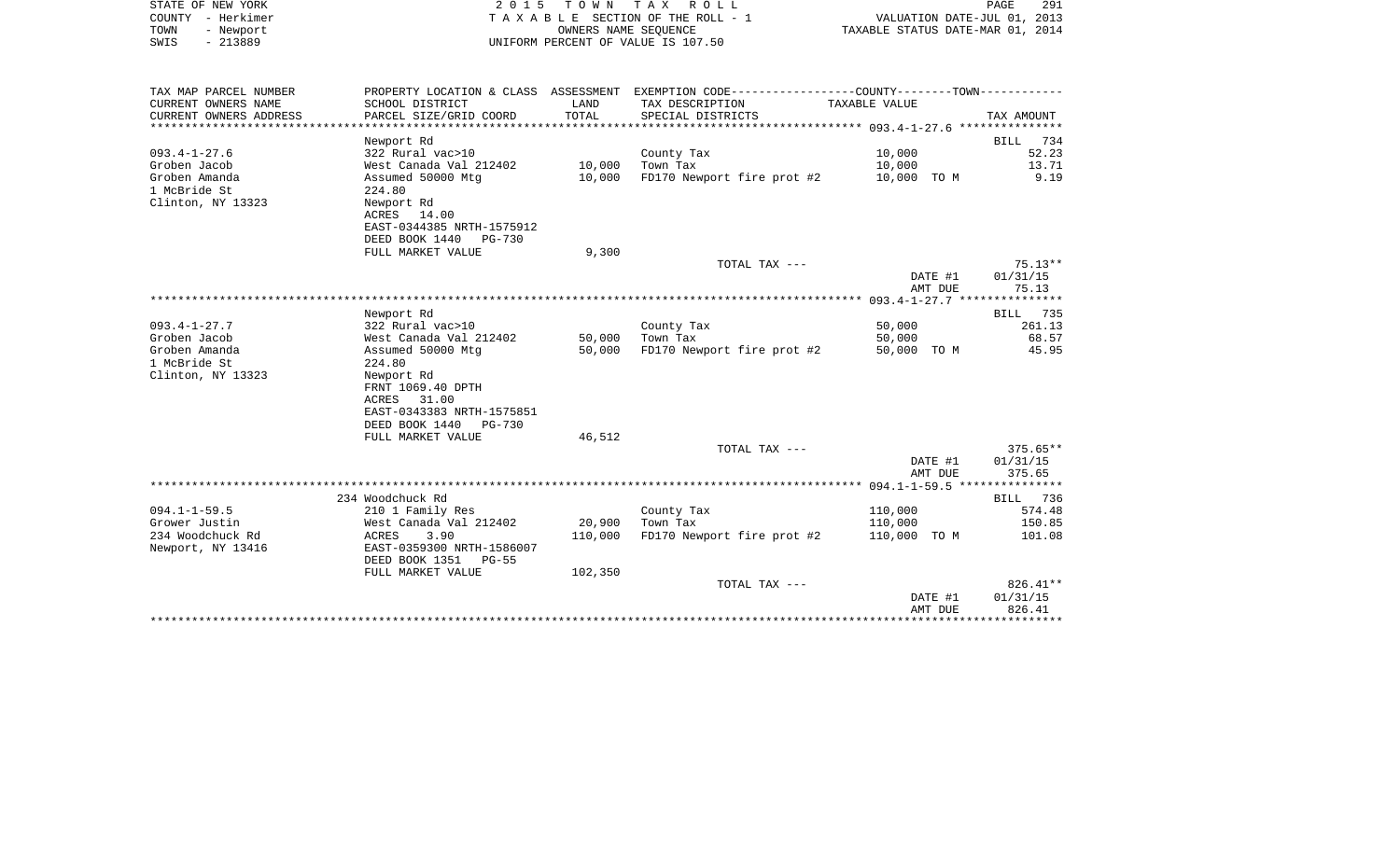| STATE OF NEW YORK<br>COUNTY - Herkimer<br>TOWN<br>- Newport<br>$-213889$<br>SWIS | 2 0 1 5                                                                                                 |                             | TOWN TAX ROLL<br>TAXABLE SECTION OF THE ROLL - 1<br>OWNERS NAME SEQUENCE<br>UNIFORM PERCENT OF VALUE IS 107.50 | VALUATION DATE-JUL 01, 2013<br>TAXABLE STATUS DATE-MAR 01, 2014 | PAGE<br>292                                          |
|----------------------------------------------------------------------------------|---------------------------------------------------------------------------------------------------------|-----------------------------|----------------------------------------------------------------------------------------------------------------|-----------------------------------------------------------------|------------------------------------------------------|
| TAX MAP PARCEL NUMBER                                                            |                                                                                                         |                             | PROPERTY LOCATION & CLASS ASSESSMENT EXEMPTION CODE----------------COUNTY--------TOWN----------                |                                                                 |                                                      |
| CURRENT OWNERS NAME<br>CURRENT OWNERS ADDRESS<br>**********************          | SCHOOL DISTRICT<br>PARCEL SIZE/GRID COORD                                                               | LAND<br>TOTAL<br>********** | TAX DESCRIPTION<br>SPECIAL DISTRICTS                                                                           | TAXABLE VALUE                                                   | TAX AMOUNT                                           |
| $094.1 - 1 - 9$                                                                  | State Route 28<br>210 1 Family Res                                                                      |                             | County Tax                                                                                                     | ACCT 110008160<br>150,000                                       | BILL<br>737<br>783.38                                |
| Grygiel Peter<br>Grygiel Antoinette<br>Rte 28<br>PO Box 512                      | West Canada Val 212402<br>Adds 40X510 From 094.1-1-<br>1.80a<br>Rt 28                                   | 18,800<br>150,000           | Town Tax<br>FD170 Newport fire prot #2                                                                         | 150,000<br>150,000 TO M                                         | 205.71<br>137.84                                     |
| Newport, NY 13416                                                                | FRNT 140.00 DPTH 510.00<br>ACRES<br>1.80<br>EAST-0350506 NRTH-1590705<br>DEED BOOK 795<br>PG-634        |                             |                                                                                                                |                                                                 |                                                      |
|                                                                                  | FULL MARKET VALUE                                                                                       | 139,550                     | TOTAL TAX ---                                                                                                  | DATE #1<br>AMT DUE                                              | $1,126.93**$<br>01/31/15<br>1,126.93                 |
|                                                                                  |                                                                                                         |                             |                                                                                                                |                                                                 |                                                      |
| $094.1 - 2 - 20.19$                                                              | Honey Hill Rd<br>322 Rural vac>10                                                                       |                             | County Tax                                                                                                     | 42,500                                                          | 738<br>BILL<br>221.96                                |
| Grygiel Peter<br>Rte 28<br>PO Box 512<br>Newport, NY 13416                       | West Canada Val 212402<br>FRNT 567.00 DPTH<br>ACRES 66.20<br>EAST-0349788 NRTH-1584992<br>DEED BOOK 890 | 42,500<br>42,500            | Town Tax<br>FD170 Newport fire prot #2                                                                         | 42,500<br>42,500 TO M                                           | 58.28<br>39.05                                       |
|                                                                                  | PG-571<br>FULL MARKET VALUE                                                                             | 39,550                      |                                                                                                                |                                                                 |                                                      |
|                                                                                  |                                                                                                         |                             | TOTAL TAX ---                                                                                                  | DATE #1<br>AMT DUE                                              | $319.29**$<br>01/31/15<br>319.29                     |
|                                                                                  |                                                                                                         |                             |                                                                                                                |                                                                 |                                                      |
| $100.1 - 1 - 13$                                                                 | 472 Summit St<br>114 Sheep farm                                                                         |                             | AG MKTS<br>41730                                                                                               | ACCT 110000540<br>41,972<br>41,972                              | BILL<br>739                                          |
| Guldenzoph / Ritzel Trust<br>472 Summit Rd<br>Newport, NY 13416                  | West Canada Val 212402<br>149.90a<br>Summit St<br>ACRES 149.90                                          | 127,000<br>219,000          | County Tax<br>Town Tax<br>FD175 Newport fire prot #3                                                           | 177,028<br>177,028<br>219,000 TO M                              | 924.54<br>242.77<br>206.25                           |
| MAY BE SUBJECT TO PAYMENT<br>UNDER AGDIST LAW TIL 2021                           | EAST-0357843 NRTH-1569720<br>DEED BOOK 1430<br>PG-583<br>FULL MARKET VALUE                              | 203,700                     |                                                                                                                |                                                                 |                                                      |
|                                                                                  |                                                                                                         |                             | TOTAL TAX ---                                                                                                  | DATE #1<br>AMT DUE                                              | $1,373.56**$<br>01/31/15<br>1,373.56<br>************ |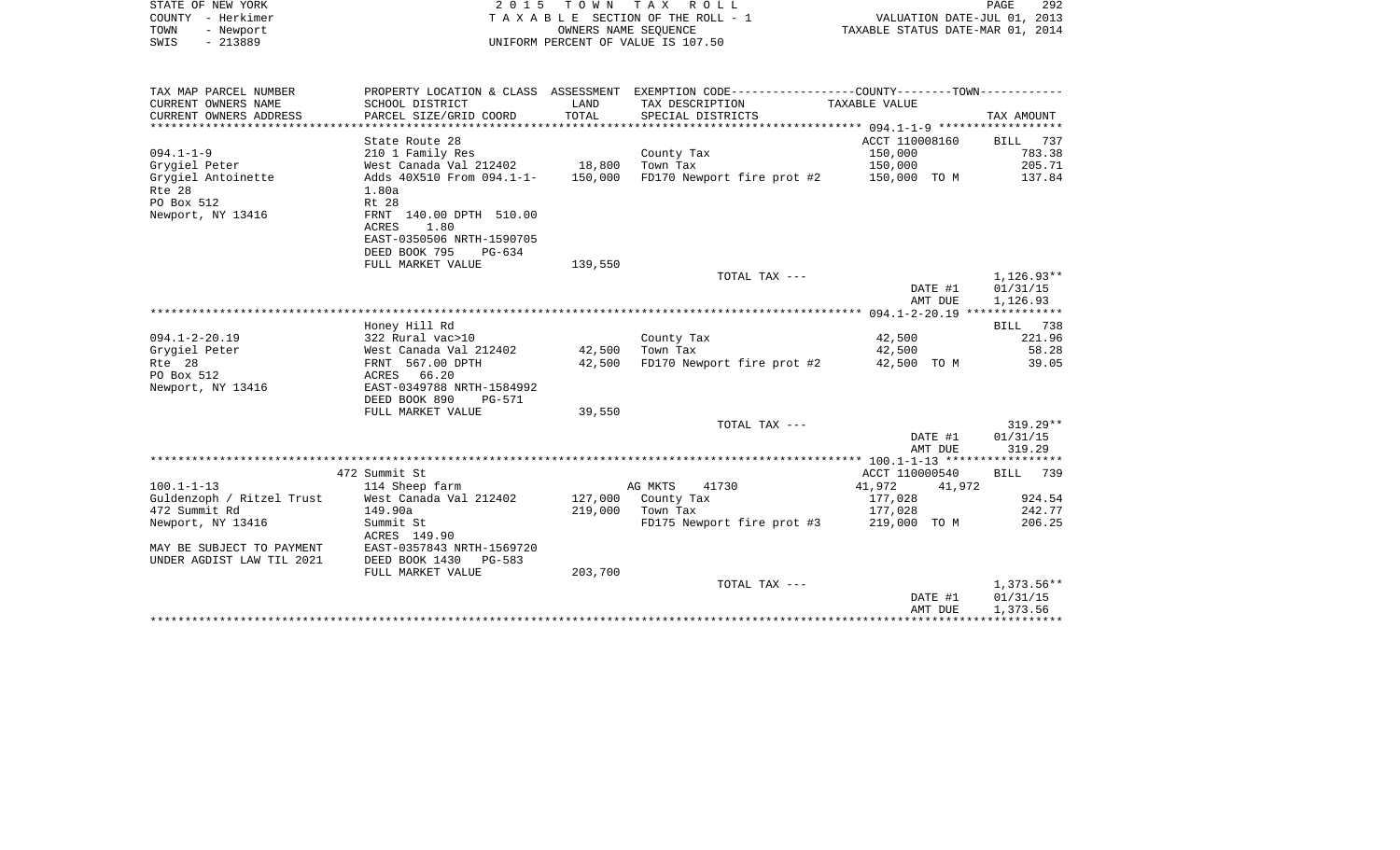| 293                                | PAGE<br>VALUATION DATE-JUL 01, 2013 |                    | TAXABLE STATUS DATE-MAR 01, 2014   |               | TAX ROLL<br>TAXABLE SECTION OF THE ROLL - 1<br>UNIFORM PERCENT OF VALUE IS 107.50 | T O W N<br>OWNERS NAME SEQUENCE | 2 0 1 5                                                                                                         | STATE OF NEW YORK<br>COUNTY - Herkimer<br>- Newport<br>TOWN<br>$-213889$<br>SWIS |
|------------------------------------|-------------------------------------|--------------------|------------------------------------|---------------|-----------------------------------------------------------------------------------|---------------------------------|-----------------------------------------------------------------------------------------------------------------|----------------------------------------------------------------------------------|
|                                    |                                     |                    |                                    |               |                                                                                   |                                 |                                                                                                                 |                                                                                  |
|                                    |                                     |                    |                                    |               |                                                                                   |                                 | PROPERTY LOCATION & CLASS ASSESSMENT EXEMPTION CODE---------------COUNTY-------TOWN----------                   | TAX MAP PARCEL NUMBER                                                            |
| TAX AMOUNT                         |                                     |                    | TAXABLE VALUE                      |               | TAX DESCRIPTION<br>SPECIAL DISTRICTS                                              | LAND<br>TOTAL                   | SCHOOL DISTRICT<br>PARCEL SIZE/GRID COORD                                                                       | CURRENT OWNERS NAME<br>CURRENT OWNERS ADDRESS<br>********************            |
| 740                                | BILL                                |                    | ACCT 110000300                     |               |                                                                                   |                                 | 486 Steuben Rd                                                                                                  |                                                                                  |
| 560.90                             |                                     |                    | 107,400                            |               | County Tax                                                                        |                                 | 210 1 Family Res                                                                                                | $093.4 - 1 - 9$                                                                  |
| 147.29                             |                                     |                    | 107,400                            |               | Town Tax                                                                          | 21,100                          | West Canada Val 212402                                                                                          | Gurdo Susanne S                                                                  |
| 98.69                              |                                     |                    | 107,400 TO M                       |               | FD170 Newport fire prot #2                                                        | 107,400                         | S<br>$3$ 5A<br>Co Rd 110<br>ACRES<br>4.10 BANK<br>184<br>EAST-0337373 NRTH-1581420                              | 486 Steuben Rd<br>Poland, NY 13431                                               |
|                                    |                                     |                    |                                    |               |                                                                                   |                                 | DEED BOOK 703<br>PG-779                                                                                         |                                                                                  |
|                                    |                                     |                    |                                    |               |                                                                                   | 99,900                          | FULL MARKET VALUE                                                                                               |                                                                                  |
| 806.88**<br>01/31/15               |                                     | DATE #1            |                                    | TOTAL TAX --- |                                                                                   |                                 |                                                                                                                 |                                                                                  |
| 806.88                             |                                     | AMT DUE            |                                    |               |                                                                                   |                                 |                                                                                                                 |                                                                                  |
|                                    |                                     |                    |                                    |               |                                                                                   |                                 |                                                                                                                 |                                                                                  |
| 741                                | BILL                                |                    | ACCT 110001860                     |               |                                                                                   |                                 | 233 White Creek Rd                                                                                              |                                                                                  |
| 634.02                             |                                     |                    | 121,400                            |               | County Tax                                                                        |                                 | 210 1 Family Res                                                                                                | $094.3 - 2 - 19$                                                                 |
| 166.49                             |                                     |                    | 121,400                            |               | 11,000 Town Tax                                                                   |                                 | West Canada Val 212402                                                                                          | Hammond John                                                                     |
| 111.56                             |                                     |                    | 121,400 TO M                       |               | FD170 Newport fire prot #2                                                        | 121,400                         | N<br>115 X 170<br>Wht Creek Rd<br>FRNT 115.00 DPTH 140.00<br>EAST-0360259 NRTH-1580278<br>DEED BOOK 1321 PG-884 | 233 White Creek Rd<br>Newport, NY 13416                                          |
|                                    |                                     |                    |                                    |               |                                                                                   | 112,950                         | FULL MARKET VALUE                                                                                               |                                                                                  |
| $912.07**$                         |                                     |                    |                                    | TOTAL TAX --- |                                                                                   |                                 |                                                                                                                 |                                                                                  |
| 01/31/15<br>912.07                 |                                     | DATE #1<br>AMT DUE |                                    |               |                                                                                   |                                 |                                                                                                                 |                                                                                  |
|                                    |                                     |                    |                                    |               |                                                                                   |                                 |                                                                                                                 |                                                                                  |
| 742                                | BILL                                |                    |                                    |               |                                                                                   |                                 | 137 Bell Hill Rd                                                                                                |                                                                                  |
| 1,060.18                           |                                     |                    |                                    |               | County Tax                                                                        |                                 |                                                                                                                 |                                                                                  |
| 278.39<br>186.54                   |                                     |                    |                                    |               |                                                                                   |                                 |                                                                                                                 |                                                                                  |
|                                    |                                     |                    |                                    |               |                                                                                   |                                 | ACRES<br>3.80<br>EAST-0332532 NRTH-1582191<br>DEED BOOK 823<br>PG-151                                           | 236 Woodville Circel<br>Pawleys Island, SC 29585                                 |
|                                    |                                     |                    |                                    |               |                                                                                   | 188,850                         | FULL MARKET VALUE                                                                                               |                                                                                  |
| 1,525.11**<br>01/31/15<br>1,525.11 |                                     | DATE #1            |                                    | TOTAL TAX --- |                                                                                   |                                 |                                                                                                                 |                                                                                  |
|                                    | ***********                         | AMT DUE            | 203,000<br>203,000<br>203,000 TO M |               | Town Tax<br>FD170 Newport fire prot #2                                            | 20,800<br>203,000               | 210 1 Family Res<br>West Canada Val 212402<br>FRNT 291.50 DPTH                                                  | $093.3 - 1 - 8.2$<br>Hampel Kyle S<br>Hampel Jennifer L                          |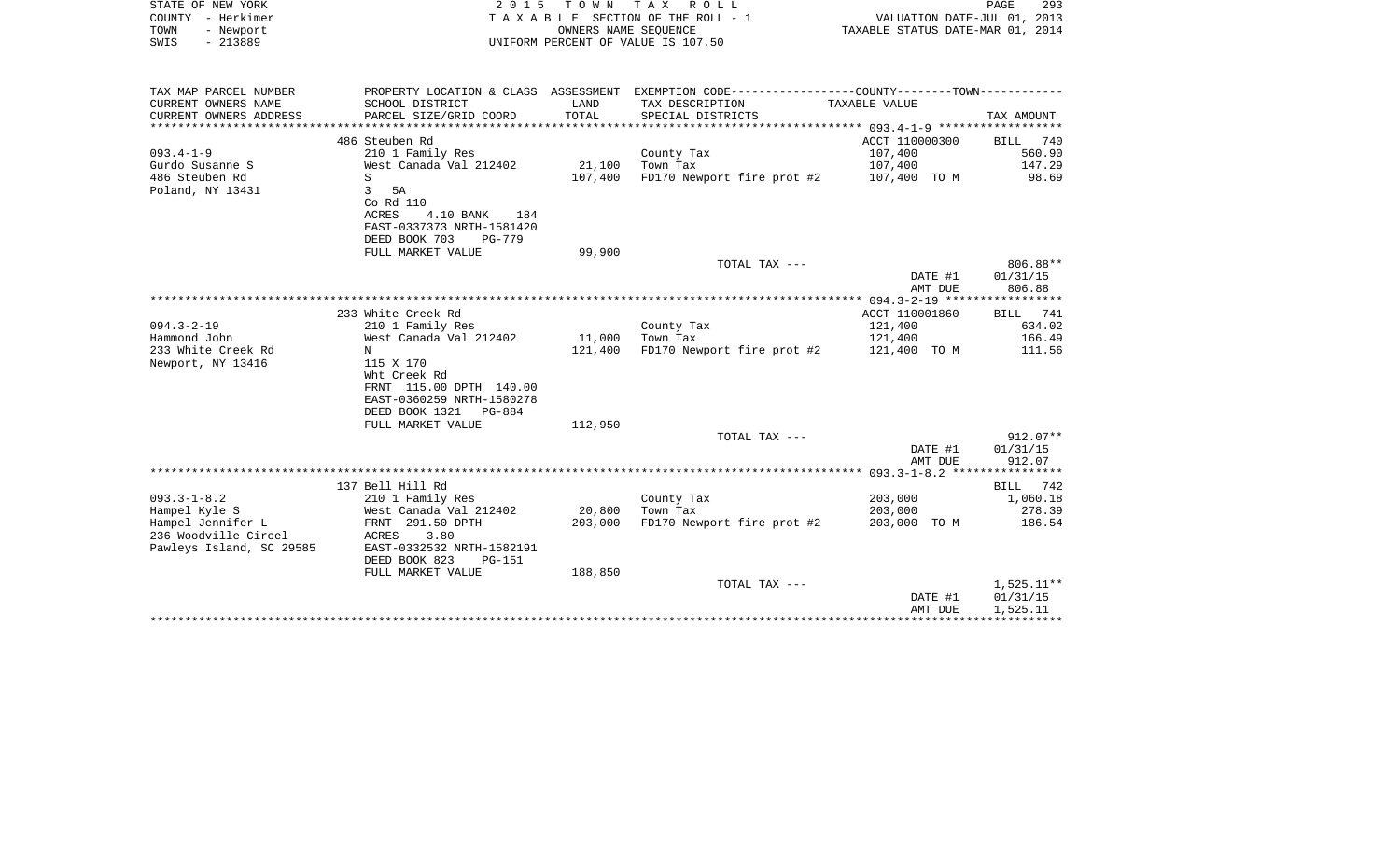| STATE OF NEW YORK<br>COUNTY - Herkimer<br>- Newport<br>TOWN<br>$-213889$<br>SWIS | 2 0 1 5                                                                                                                                        | T O W N<br>OWNERS NAME SEQUENCE | TAX ROLL<br>T A X A B L E SECTION OF THE ROLL - 1<br>UNIFORM PERCENT OF VALUE IS 107.50                          | VALUATION DATE-JUL 01, 2013<br>TAXABLE STATUS DATE-MAR 01, 2014 | PAGE<br>294                        |
|----------------------------------------------------------------------------------|------------------------------------------------------------------------------------------------------------------------------------------------|---------------------------------|------------------------------------------------------------------------------------------------------------------|-----------------------------------------------------------------|------------------------------------|
| TAX MAP PARCEL NUMBER<br>CURRENT OWNERS NAME                                     | SCHOOL DISTRICT                                                                                                                                | LAND                            | PROPERTY LOCATION & CLASS ASSESSMENT EXEMPTION CODE---------------COUNTY-------TOWN----------<br>TAX DESCRIPTION | TAXABLE VALUE                                                   |                                    |
| CURRENT OWNERS ADDRESS<br>*********************                                  | PARCEL SIZE/GRID COORD<br>**************************                                                                                           | TOTAL                           | SPECIAL DISTRICTS                                                                                                |                                                                 | TAX AMOUNT                         |
|                                                                                  | 463 Fishing Rock Rd                                                                                                                            |                                 |                                                                                                                  | ACCT 110025026                                                  | BILL<br>743                        |
| $100.1 - 1 - 10$                                                                 | 210 1 Family Res                                                                                                                               |                                 | County Tax                                                                                                       | 75,500                                                          | 394.30                             |
| Hankey Patrick M                                                                 | West Canada Val 212402                                                                                                                         | 15,400                          | Town Tax                                                                                                         | 75,500                                                          | 103.54                             |
| Hankey Myra D<br>463 Fishing Rock Rd<br>Newport, NY 13416                        | South<br>1 A<br>Fishing Rockrd<br>FRNT 249.50 DPTH<br>0.78 BANK<br>ACRES<br>135<br>EAST-0361119 NRTH-1574496<br>DEED BOOK 868<br><b>PG-117</b> | 75,500                          | FD175 Newport fire prot #3                                                                                       | 75,500 TO M                                                     | 71.11                              |
|                                                                                  | FULL MARKET VALUE                                                                                                                              | 70,250                          |                                                                                                                  |                                                                 |                                    |
|                                                                                  | ***********                                                                                                                                    |                                 | TOTAL TAX ---                                                                                                    | DATE #1<br>AMT DUE                                              | 568.95**<br>01/31/15<br>568.95     |
|                                                                                  | Graves Rd                                                                                                                                      |                                 |                                                                                                                  | ************ 089.3-1-28 *****************<br>ACCT 110001680     | BILL 744                           |
| $089.3 - 1 - 28$                                                                 | 322 Rural vac>10                                                                                                                               |                                 | County Tax                                                                                                       | 148,000                                                         | 772.94                             |
| Hanson Aggregates NY Inc                                                         | Poland Central 213803                                                                                                                          | 148,000                         | Town Tax                                                                                                         | 148,000                                                         | 202.97                             |
| Marvin F. Poer & Company<br>PO Box 52427<br>Atlanta, GA 30355                    | 2 161A<br>Graves Rd<br>ACRES 243.00<br>EAST-0350085 NRTH-1595966<br>DEED BOOK 00561 PG-00451                                                   | 148,000                         | FD170 Newport fire prot #2                                                                                       | 148,000 TO M                                                    | 136.00                             |
|                                                                                  | FULL MARKET VALUE                                                                                                                              | 137,650                         |                                                                                                                  |                                                                 |                                    |
|                                                                                  |                                                                                                                                                |                                 | TOTAL TAX ---                                                                                                    | DATE #1<br>AMT DUE                                              | 1,111.91**<br>01/31/15<br>1,111.91 |
|                                                                                  |                                                                                                                                                |                                 |                                                                                                                  |                                                                 |                                    |
|                                                                                  | State Route 28                                                                                                                                 |                                 |                                                                                                                  | ACCT 110001620                                                  | 745<br>BILL                        |
| $100.2 - 2 - 3$<br>Hanson Aggregates NY Inc                                      | 330 Vacant comm<br>West Canada Val 212402                                                                                                      | 60,700                          | County Tax<br>Town Tax                                                                                           | 60,700<br>60,700                                                | 317.01<br>83.24                    |
| Marvin F. Poer & Company<br>PO Box 52427<br>Atlanta, GA 30355                    | 12 58.60<br>Rt 28<br><b>ACRES</b><br>58.60<br>EAST-0361623 NRTH-1576476<br>DEED BOOK 00586 PG-00384                                            | 60,700                          | FD170 Newport fire prot #2                                                                                       | 60,700 TO M                                                     | 55.78                              |
|                                                                                  | FULL MARKET VALUE                                                                                                                              | 56,450                          | TOTAL TAX ---                                                                                                    |                                                                 | $456.03**$                         |
|                                                                                  |                                                                                                                                                |                                 |                                                                                                                  | DATE #1<br>AMT DUE                                              | 01/31/15<br>456.03<br>********     |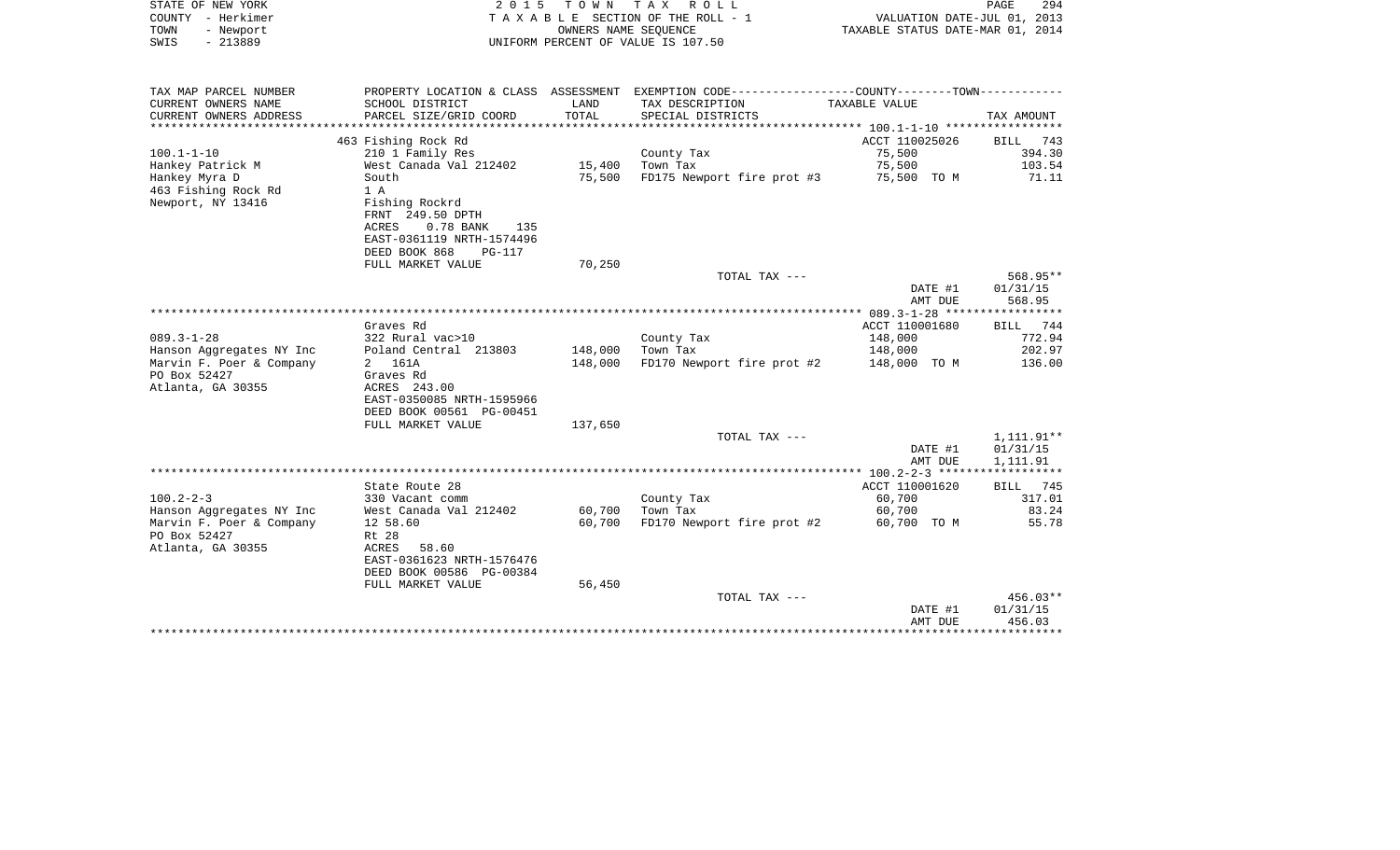|      | STATE OF NEW YORK | 2015 TOWN TAX ROLL                 |                                  | PAGE                        | - 295 |
|------|-------------------|------------------------------------|----------------------------------|-----------------------------|-------|
|      | COUNTY - Herkimer | TAXABLE SECTION OF THE ROLL - 1    |                                  | VALUATION DATE-JUL 01, 2013 |       |
| TOWN | - Newport         | OWNERS NAME SEOUENCE               | TAXABLE STATUS DATE-MAR 01, 2014 |                             |       |
| SWIS | - 213889          | UNIFORM PERCENT OF VALUE IS 107.50 |                                  |                             |       |

| TAX MAP PARCEL NUMBER     | PROPERTY LOCATION & CLASS ASSESSMENT |         | EXEMPTION CODE-----------------COUNTY-------TOWN----------- |                              |             |
|---------------------------|--------------------------------------|---------|-------------------------------------------------------------|------------------------------|-------------|
| CURRENT OWNERS NAME       | SCHOOL DISTRICT                      | LAND    | TAX DESCRIPTION                                             | TAXABLE VALUE                |             |
| CURRENT OWNERS ADDRESS    | PARCEL SIZE/GRID COORD               | TOTAL   | SPECIAL DISTRICTS                                           |                              | TAX AMOUNT  |
|                           |                                      |         |                                                             |                              |             |
|                           | State Route 28                       |         |                                                             | ACCT 110001590               | 746<br>BILL |
| $100.2 - 2 - 4$           | 330 Vacant comm                      |         | County Tax                                                  | 35,500                       | 185.40      |
| Hanson Aggregates NY Inc  | West Canada Val 212402               | 35,500  | Town Tax                                                    | 35,500                       | 48.68       |
| Marvin F. Poer & Company  | W                                    | 35,500  | FD170 Newport fire prot #2 35,500 TO M                      |                              | 32.62       |
| PO Box 52427              | 33.2                                 |         |                                                             |                              |             |
| Atlanta, GA 30355         | Rt 28                                |         |                                                             |                              |             |
|                           | ACRES<br>33.20                       |         |                                                             |                              |             |
|                           | EAST-0362589 NRTH-1575324            |         |                                                             |                              |             |
|                           | DEED BOOK 00593 PG-00368             |         |                                                             |                              |             |
|                           |                                      |         |                                                             |                              |             |
|                           | FULL MARKET VALUE                    | 33,000  |                                                             |                              |             |
|                           |                                      |         | TOTAL TAX ---                                               |                              | $266.70**$  |
|                           |                                      |         |                                                             | DATE #1                      | 01/31/15    |
|                           |                                      |         |                                                             | AMT DUE                      | 266.70      |
|                           |                                      |         |                                                             |                              |             |
|                           | State Route 28                       |         |                                                             | ACCT 110001710               | BILL 747    |
| $100.2 - 2 - 14$          | 330 Vacant comm                      |         | County Tax                                                  | 11,800                       | 61.63       |
| Hanson Aggregates NY Inc  | West Canada Val 212402               | 11,800  | Town Tax                                                    | 11,800                       | 16.18       |
| Marvin F. Poer & Company  | 2.20                                 | 11,800  | FD170 Newport fire prot #2                                  | 11,800 TO M                  | 10.84       |
| PO Box 52427              | Rt 28                                |         |                                                             |                              |             |
| Atlanta, GA 30355         | ACRES<br>2.80                        |         |                                                             |                              |             |
|                           | EAST-0363123 NRTH-1574651            |         |                                                             |                              |             |
|                           | DEED BOOK 593<br>PG-368              |         |                                                             |                              |             |
|                           | FULL MARKET VALUE                    | 11,000  |                                                             |                              |             |
|                           |                                      |         | TOTAL TAX ---                                               |                              | 88.65**     |
|                           |                                      |         |                                                             | DATE #1                      | 01/31/15    |
|                           |                                      |         |                                                             | AMT DUE                      | 88.65       |
|                           |                                      |         |                                                             |                              |             |
|                           | Graves Rd                            |         |                                                             | ACCT 110001650               | BILL 748    |
| $089.3 - 1 - 21$          | 322 Rural vac>10                     |         | County Tax                                                  | 109,000                      | 569.26      |
| Hanson Aggregates NY Inc. | West Canada Val 212402               | 109,000 | Town Tax                                                    | 109,000                      | 149.48      |
| Marvin F. Poer & Company  | 2 178A                               | 109,000 | FD170 Newport fire prot #2                                  | 109,000 TO M                 | 100.16      |
| PO Box 52427              | Graves Rd                            |         |                                                             |                              |             |
| Atlanta, GA 30355         | ACRES 165.70                         |         |                                                             |                              |             |
|                           | EAST-0351990 NRTH-1594267            |         |                                                             |                              |             |
|                           | DEED BOOK 00561 PG-00451             |         |                                                             |                              |             |
|                           | FULL MARKET VALUE                    | 101,400 |                                                             |                              |             |
|                           |                                      |         | TOTAL TAX ---                                               |                              | 818.90**    |
|                           |                                      |         |                                                             | DATE #1                      | 01/31/15    |
|                           |                                      |         |                                                             | AMT DUE                      | 818.90      |
|                           |                                      |         |                                                             | **************************** |             |
|                           |                                      |         |                                                             |                              |             |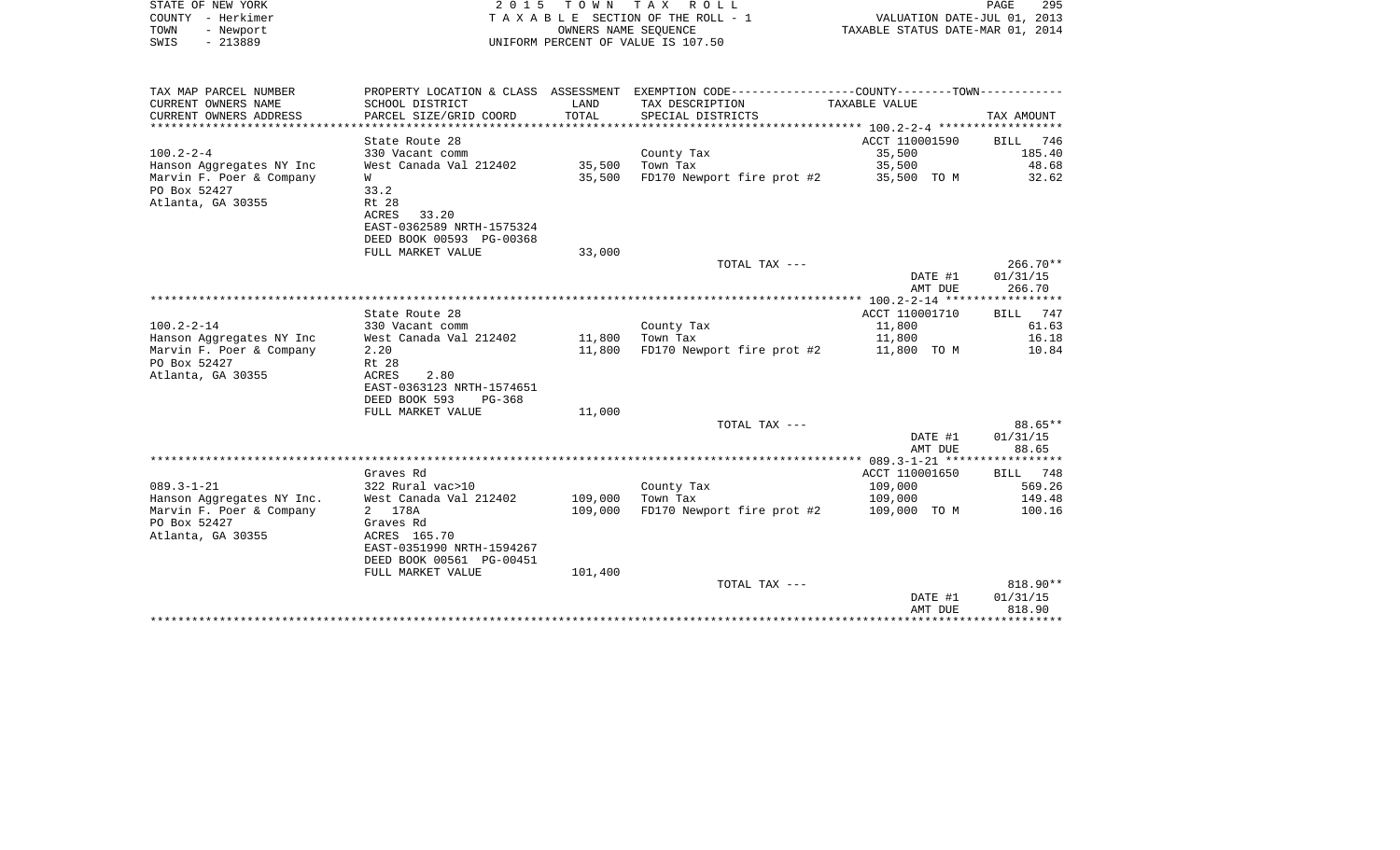| STATE OF NEW YORK<br>COUNTY - Herkimer            | 2 0 1 5                                                | T O W N              | TAX ROLL<br>TAXABLE SECTION OF THE ROLL - 1                                                   | VALUATION DATE-JUL 01,                                  | PAGE<br>296<br>2013   |
|---------------------------------------------------|--------------------------------------------------------|----------------------|-----------------------------------------------------------------------------------------------|---------------------------------------------------------|-----------------------|
| TOWN<br>- Newport                                 |                                                        | OWNERS NAME SEQUENCE |                                                                                               | TAXABLE STATUS DATE-MAR 01, 2014                        |                       |
| SWIS<br>$-213889$                                 |                                                        |                      | UNIFORM PERCENT OF VALUE IS 107.50                                                            |                                                         |                       |
|                                                   |                                                        |                      |                                                                                               |                                                         |                       |
|                                                   |                                                        |                      |                                                                                               |                                                         |                       |
| TAX MAP PARCEL NUMBER                             |                                                        |                      | PROPERTY LOCATION & CLASS ASSESSMENT EXEMPTION CODE---------------COUNTY-------TOWN---------- |                                                         |                       |
| CURRENT OWNERS NAME                               | SCHOOL DISTRICT                                        | LAND                 | TAX DESCRIPTION                                                                               | TAXABLE VALUE                                           |                       |
| CURRENT OWNERS ADDRESS<br>*********************** | PARCEL SIZE/GRID COORD                                 | TOTAL                | SPECIAL DISTRICTS                                                                             |                                                         | TAX AMOUNT            |
|                                                   | Lindsay Rd                                             |                      |                                                                                               | ACCT 110001140                                          | BILL<br>749           |
| $099.2 - 3 - 12$                                  | 322 Rural vac>10                                       |                      | County Tax                                                                                    | 38,000                                                  | 198.46                |
| Harcher Andrew W III                              | West Canada Val 212402                                 | 38,000               | Town Tax                                                                                      | 38,000                                                  | 52.11                 |
| Harcher Cynthia J                                 | Lindsay Rd                                             | 38,000               | FD170 Newport fire prot #2                                                                    | 38,000 TO M                                             | 34.92                 |
| 5 Sherwood Dr                                     | FRNT 431.60 DPTH                                       |                      |                                                                                               |                                                         |                       |
| Walkill, NY 12589                                 | ACRES 13.10                                            |                      |                                                                                               |                                                         |                       |
|                                                   | EAST-0342646 NRTH-1572787<br>DEED BOOK 1188<br>PG-27   |                      |                                                                                               |                                                         |                       |
|                                                   | FULL MARKET VALUE                                      | 35,350               |                                                                                               |                                                         |                       |
|                                                   |                                                        |                      | TOTAL TAX ---                                                                                 |                                                         | $285.49**$            |
|                                                   |                                                        |                      |                                                                                               | DATE #1                                                 | 01/31/15              |
|                                                   |                                                        |                      |                                                                                               | AMT DUE                                                 | 285.49                |
|                                                   |                                                        |                      |                                                                                               |                                                         |                       |
| $094.1 - 2 - 20.12$                               | Old State Rd<br>210 1 Family Res                       |                      | County Tax                                                                                    | 135,000                                                 | 750<br>BILL<br>705.04 |
| Harris Lynn                                       | West Canada Val 212402                                 | 19,000               | Town Tax                                                                                      | 135,000                                                 | 185.14                |
| Harris Nancy                                      | Е                                                      | 135,000              | FD170 Newport fire prot #2                                                                    | 135,000 TO M                                            | 124.05                |
| Old State Rd                                      | 2.00a                                                  |                      |                                                                                               |                                                         |                       |
| PO Box 407                                        | Old State Rd                                           |                      |                                                                                               |                                                         |                       |
| Newport, NY 13416                                 | FRNT 300.00 DPTH 300.00                                |                      |                                                                                               |                                                         |                       |
|                                                   | ACRES<br>2.00 BANK<br>135<br>EAST-0351266 NRTH-1587580 |                      |                                                                                               |                                                         |                       |
|                                                   | DEED BOOK 753<br>PG-237                                |                      |                                                                                               |                                                         |                       |
|                                                   | FULL MARKET VALUE                                      | 125,600              |                                                                                               |                                                         |                       |
|                                                   |                                                        |                      | TOTAL TAX ---                                                                                 |                                                         | $1,014.23**$          |
|                                                   |                                                        |                      |                                                                                               | DATE #1                                                 | 01/31/15              |
|                                                   |                                                        |                      |                                                                                               | AMT DUE<br>************** 089.3-1-17.14 *************** | 1,014.23              |
|                                                   | 602 Rose Valley Rd                                     |                      |                                                                                               |                                                         | 751<br>BILL           |
| $089.3 - 1 - 17.14$                               | 210 1 Family Res                                       |                      | County Tax                                                                                    | 138,000                                                 | 720.71                |
| Hartman Michael T                                 | West Canada Val 212402                                 | 25,200               | Town Tax                                                                                      | 138,000                                                 | 189.25                |
| Hartman Laurie M                                  | ACRES<br>7.70                                          | 138,000              | FD170 Newport fire prot #2                                                                    | 138,000 TO M                                            | 126.81                |
| 5198 Hilltop Rd                                   | EAST-0357365 NRTH-1598275                              |                      |                                                                                               |                                                         |                       |
| Syracuse, NY 13215                                | DEED BOOK 1249<br>PG-270                               |                      |                                                                                               |                                                         |                       |
|                                                   | FULL MARKET VALUE                                      | 128,350              | TOTAL TAX ---                                                                                 |                                                         | $1,036.77**$          |
|                                                   |                                                        |                      |                                                                                               | DATE #1                                                 | 01/31/15              |
|                                                   |                                                        |                      |                                                                                               | AMT DUE                                                 | 1,036.77              |
|                                                   |                                                        |                      |                                                                                               |                                                         |                       |
|                                                   | North Gage Rd                                          |                      |                                                                                               | ACCT 110026040                                          | BILL 752              |
| $093.2 - 1 - 14$                                  | 484 1 use sm bld                                       |                      | County Tax                                                                                    | 46,600<br>46,600                                        | 243.37                |
| Harvey David<br>209 Schalls Hollow Rd             | Poland Central 213803<br>South                         | 18,600<br>46,600     | Town Tax<br>School Relevy                                                                     |                                                         | 63.91<br>619.83       |
| Little Falls, NY 13365                            | 1.10a                                                  |                      | FD170 Newport fire prot #2                                                                    | 46,600 TO M                                             | 42.82                 |
|                                                   | North Gage Pc                                          |                      |                                                                                               |                                                         |                       |
|                                                   | ACRES<br>1.57                                          |                      |                                                                                               |                                                         |                       |
|                                                   | EAST-0344848 NRTH-1590766                              |                      |                                                                                               |                                                         |                       |
|                                                   | DEED BOOK 879<br>PG-242                                |                      |                                                                                               |                                                         |                       |
|                                                   | FULL MARKET VALUE                                      | 43,350               | TOTAL TAX ---                                                                                 |                                                         | 969.93**              |
|                                                   |                                                        |                      |                                                                                               | DATE #1                                                 | 01/31/15              |
|                                                   |                                                        |                      |                                                                                               | AMT DUE                                                 | 969.93                |
|                                                   |                                                        |                      |                                                                                               |                                                         |                       |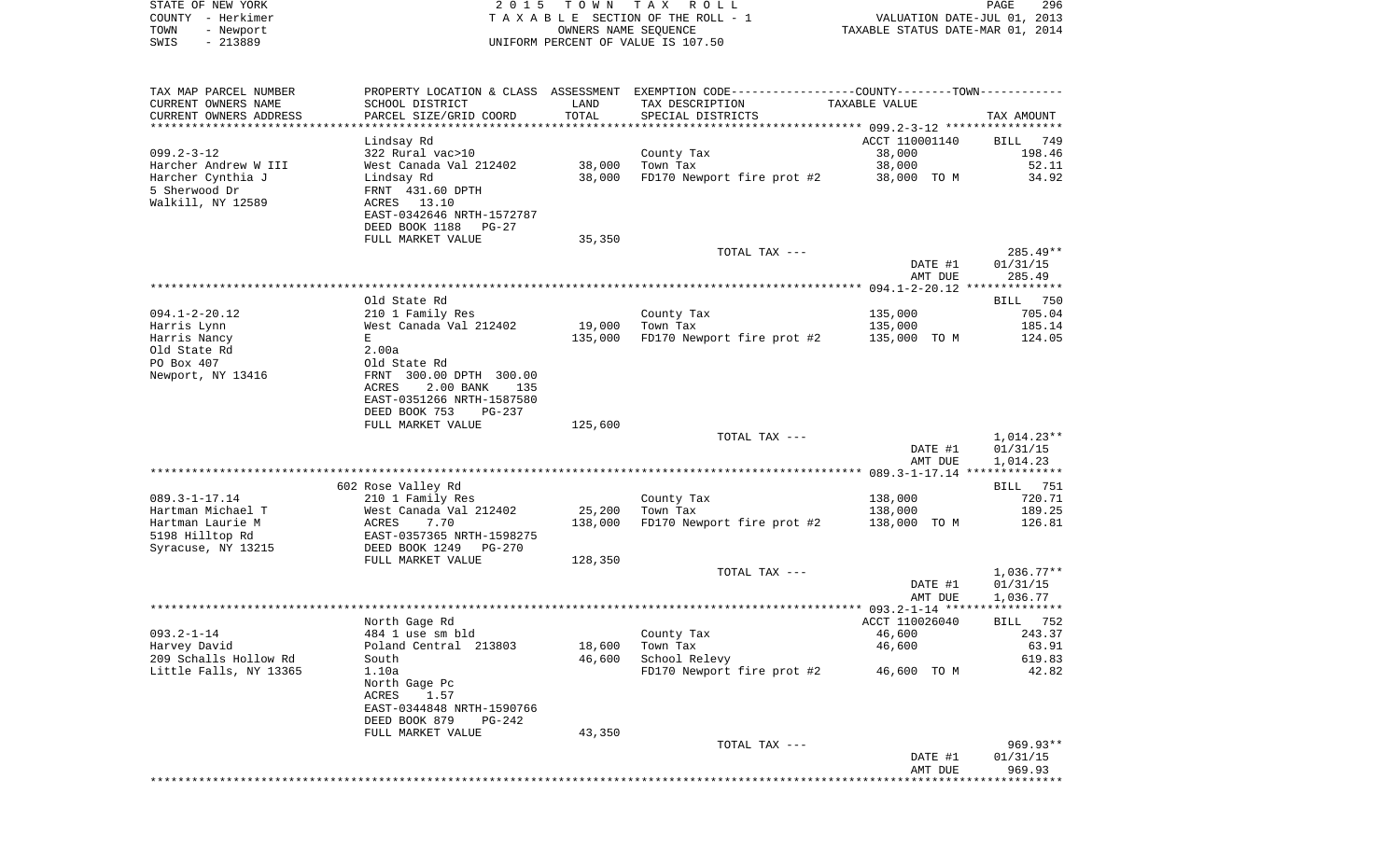| STATE OF NEW YORK         | 2 0 1 5                    | T O W N | T A X<br>R O L L                                                                                |                                          | 297<br>PAGE        |
|---------------------------|----------------------------|---------|-------------------------------------------------------------------------------------------------|------------------------------------------|--------------------|
| COUNTY - Herkimer         |                            |         | TAXABLE SECTION OF THE ROLL - 1                                                                 | VALUATION DATE-JUL 01, 2013              |                    |
| TOWN<br>- Newport         |                            |         | OWNERS NAME SEOUENCE                                                                            | TAXABLE STATUS DATE-MAR 01, 2014         |                    |
| $-213889$<br>SWIS         |                            |         | UNIFORM PERCENT OF VALUE IS 107.50                                                              |                                          |                    |
| TAX MAP PARCEL NUMBER     |                            |         | PROPERTY LOCATION & CLASS ASSESSMENT EXEMPTION CODE----------------COUNTY-------TOWN----------- |                                          |                    |
| CURRENT OWNERS NAME       | SCHOOL DISTRICT            | LAND    | TAX DESCRIPTION                                                                                 | <b>TAXABLE VALUE</b>                     |                    |
| CURRENT OWNERS ADDRESS    | PARCEL SIZE/GRID COORD     | TOTAL   | SPECIAL DISTRICTS                                                                               |                                          | TAX AMOUNT         |
| *********************     | ***********************    |         |                                                                                                 |                                          |                    |
|                           | 783 Strumlock Rd           |         |                                                                                                 | ACCT 110025320                           | <b>BILL</b><br>753 |
| $088.4 - 1 - 34$          | 210 1 Family Res           |         | County Tax                                                                                      | 73,000                                   | 381.25             |
| Havens Richard Sandra     | Poland Central 213803      | 19,800  | Town Tax                                                                                        | 73,000                                   | 100.11             |
| 783 Strumlock Rd          | North                      | 73,000  | FD160 Newport fire prot#1                                                                       | 73,000 TO M                              | 52.81              |
| Poland, NY 13431          | 2.83a                      |         |                                                                                                 |                                          |                    |
|                           | Stumlock Rd                |         |                                                                                                 |                                          |                    |
|                           | <b>ACRES</b><br>2.83       |         |                                                                                                 |                                          |                    |
|                           | EAST-0340766 NRTH-1593590  |         |                                                                                                 |                                          |                    |
|                           | DEED BOOK 805<br>$PG-590$  |         |                                                                                                 |                                          |                    |
|                           | FULL MARKET VALUE          | 67,900  |                                                                                                 |                                          |                    |
|                           |                            |         | TOTAL TAX ---                                                                                   |                                          | $534.17**$         |
|                           |                            |         |                                                                                                 | DATE #1                                  | 01/31/15           |
|                           |                            |         |                                                                                                 | AMT DUE                                  | 534.17             |
|                           |                            |         |                                                                                                 | ********** 088.4-1-35.1 **************** |                    |
|                           | 800 Strumlock Rd           |         |                                                                                                 | ACCT 110002700                           | 754<br>BILL        |
| $088.4 - 1 - 35.1$        | 240 Rural res              |         | County Tax                                                                                      | 140,200                                  | 732.20             |
| Havens Walter             | Poland Central 213803      | 76,200  | Town Tax                                                                                        | 140,200                                  | 192.27             |
| 800 Strumlock Rd          | 66.50                      | 140,200 | School Relevy                                                                                   |                                          | 1,468.07           |
| Poland, NY 13431          | Co Rd $65$                 |         | FD160 Newport fire prot#1                                                                       | 140,200 TO M                             | 101.41             |
|                           | ACRES<br>66.50             |         |                                                                                                 |                                          |                    |
|                           | EAST-0341632 NRTH-1593441  |         |                                                                                                 |                                          |                    |
|                           | DEED BOOK 1261<br>PG-656   |         |                                                                                                 |                                          |                    |
|                           | FULL MARKET VALUE          | 130,400 |                                                                                                 |                                          |                    |
|                           |                            |         | TOTAL TAX ---                                                                                   |                                          | $2,493.95**$       |
|                           |                            |         |                                                                                                 | DATE #1                                  | 01/31/15           |
|                           |                            |         |                                                                                                 | AMT DUE                                  | 2,493.95           |
|                           |                            |         |                                                                                                 |                                          |                    |
|                           | 245 White Creek Rd         |         |                                                                                                 | ACCT 110002100                           | 755<br>BILL        |
| $094.3 - 2 - 20.4$        | 210 1 Family Res           |         | County Tax                                                                                      | 82,000                                   | 428.25             |
| Hawkins Melissa           | West Canada Val 212402     | 19,000  | Town Tax                                                                                        | 82,000                                   | 112.45             |
| 245 White Creek Rd        | Wh Creek Rd                | 82,000  | FD170 Newport fire prot #2                                                                      | 82,000 TO M                              | 75.35              |
| Newport, NY 13416         | FRNT 300.00 DPTH           |         |                                                                                                 |                                          |                    |
|                           | 2.00<br>ACRES              |         |                                                                                                 |                                          |                    |
| MAY BE SUBJECT TO PAYMENT | EAST-0360451 NRTH-1580335  |         |                                                                                                 |                                          |                    |
| UNDER AGDIST LAW TIL 2020 | DEED BOOK 1463<br>$PG-898$ |         |                                                                                                 |                                          |                    |
|                           | FULL MARKET VALUE          | 76,300  |                                                                                                 |                                          |                    |
|                           |                            |         | TOTAL TAX ---                                                                                   |                                          | $616.05**$         |
|                           |                            |         |                                                                                                 | DATE #1                                  | 01/31/15           |

\*\*\*\*\*\*\*\*\*\*\*\*\*\*\*\*\*\*\*\*\*\*\*\*\*\*\*\*\*\*\*\*\*\*\*\*\*\*\*\*\*\*\*\*\*\*\*\*\*\*\*\*\*\*\*\*\*\*\*\*\*\*\*\*\*\*\*\*\*\*\*\*\*\*\*\*\*\*\*\*\*\*\*\*\*\*\*\*\*\*\*\*\*\*\*\*\*\*\*\*\*\*\*\*\*\*\*\*\*\*\*\*\*\*\*\*\*\*\*\*\*\*\*\*\*\*\*\*\*\*\*\*

AMT DUE 616.05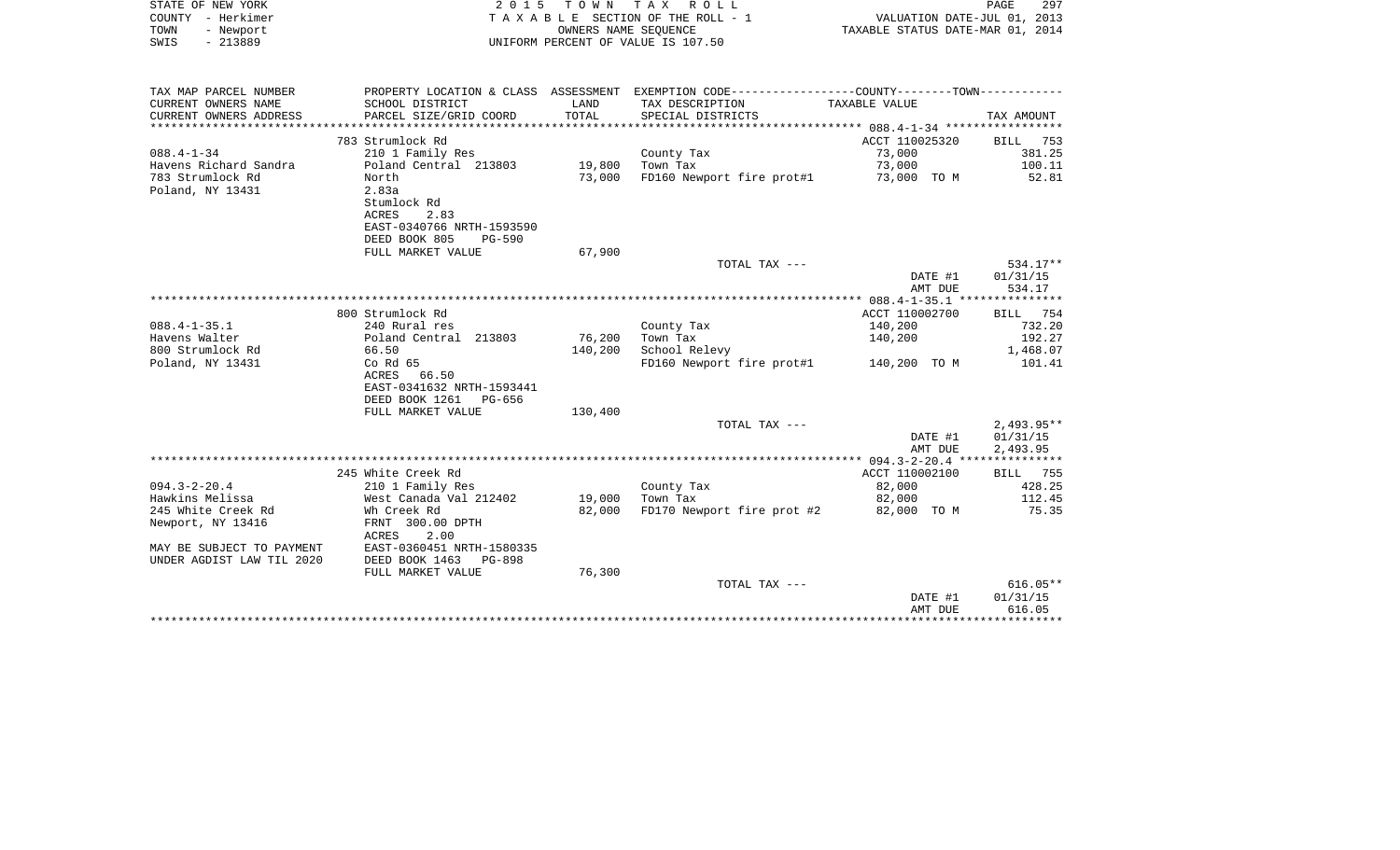| STATE OF NEW YORK |           | 2015 TOWN TAX ROLL                 | 298<br><b>PAGE</b>               |
|-------------------|-----------|------------------------------------|----------------------------------|
| COUNTY - Herkimer |           | TAXABLE SECTION OF THE ROLL - 1    | VALUATION DATE-JUL 01, 2013      |
| TOWN              | - Newport | OWNERS NAME SEOUENCE               | TAXABLE STATUS DATE-MAR 01, 2014 |
| SWIS              | - 213889  | UNIFORM PERCENT OF VALUE IS 107.50 |                                  |

| TAX MAP PARCEL NUMBER     | PROPERTY LOCATION & CLASS ASSESSMENT |         | EXEMPTION CODE-----------------COUNTY-------TOWN----------- |                              |                    |
|---------------------------|--------------------------------------|---------|-------------------------------------------------------------|------------------------------|--------------------|
| CURRENT OWNERS NAME       | SCHOOL DISTRICT                      | LAND    | TAX DESCRIPTION                                             | TAXABLE VALUE                |                    |
| CURRENT OWNERS ADDRESS    | PARCEL SIZE/GRID COORD               | TOTAL   | SPECIAL DISTRICTS                                           |                              | TAX AMOUNT         |
| ************************* |                                      |         |                                                             |                              |                    |
|                           | 956 Honey Hill Rd                    |         |                                                             |                              | BILL 756           |
| $094.1 - 2 - 20.7$        | 210 1 Family Res                     |         | County Tax                                                  | 176,500                      | 921.78             |
| Hawthorne Paul            | West Canada Val 212402               | 20,800  | Town Tax                                                    | 176,500                      | 242.05             |
| Hawthorne Doreen          | Sooty                                | 176,500 | FD170 Newport fire prot #2 176,500 TO M                     |                              | 162.19             |
| 956 Honey Hill Rd         | 3.80a                                |         |                                                             |                              |                    |
| Poland, NY 13431          | Honey Hill Rd                        |         |                                                             |                              |                    |
|                           | ACRES<br>3.80 BANK<br>031            |         |                                                             |                              |                    |
|                           | EAST-0350325 NRTH-1586043            |         |                                                             |                              |                    |
|                           |                                      |         |                                                             |                              |                    |
|                           | DEED BOOK 707<br>PG-596              |         |                                                             |                              |                    |
|                           | FULL MARKET VALUE                    | 164,200 |                                                             |                              |                    |
|                           |                                      |         | TOTAL TAX ---                                               |                              | $1,326.02**$       |
|                           |                                      |         |                                                             | DATE #1                      | 01/31/15           |
|                           |                                      |         |                                                             | AMT DUE                      | 1,326.02           |
|                           |                                      |         |                                                             |                              |                    |
|                           | 765 White Creek Rd                   |         |                                                             | ACCT 110003120               | BILL 757           |
| $094.1 - 1 - 72$          | 220 2 Family Res                     |         | County Tax                                                  | 48,000                       | 250.68             |
| Hayes Charles             | West Canada Val 212402               | 9,100   | Town Tax                                                    | 48,000                       | 65.83              |
| 11234 Cosby Manor Rd      | W                                    | 48,000  | School Relevy                                               |                              | 896.39             |
| Utica, NY 13502-7826      | $3 \frac{1}{4A}$                     |         | FD170 Newport fire prot #2 48,000 TO M                      |                              | 44.11              |
|                           | Wht Creek Rd                         |         |                                                             |                              |                    |
|                           | FRNT 100.00 DPTH 130.00              |         |                                                             |                              |                    |
|                           | 0.18<br>ACRES                        |         |                                                             |                              |                    |
|                           | EAST-0359992 NRTH-1589477            |         |                                                             |                              |                    |
|                           | DEED BOOK 1150 PG-62                 |         |                                                             |                              |                    |
|                           | FULL MARKET VALUE                    | 44,650  |                                                             |                              |                    |
|                           |                                      |         | TOTAL TAX ---                                               |                              | 1,257.01**         |
|                           |                                      |         |                                                             | DATE #1                      | 01/31/15           |
|                           |                                      |         |                                                             | AMT DUE                      | 1,257.01           |
|                           |                                      |         |                                                             |                              |                    |
|                           | White Creek Rd                       |         |                                                             |                              | 758<br><b>BILL</b> |
| $094.1 - 1 - 70.4$        | 314 Rural vac<10                     |         | County Tax                                                  | 5,000                        | 26.11              |
| Hayes Charles E Jr        | West Canada Val 212402               | 5,000   | Town Tax                                                    | 5,000                        | 6.86               |
| 11234 Cosy Manor Rd       | 0.81<br>ACRES                        | 5,000   | School Relevy                                               |                              | 93.38              |
| Utica, NY 13502           | EAST-0359965 NRTH-1589531            |         | FD170 Newport fire prot #2                                  | 5,000 TO M                   | 4.59               |
|                           | DEED BOOK 1244 PG-878                |         |                                                             |                              |                    |
|                           | FULL MARKET VALUE                    | 4,650   |                                                             |                              |                    |
|                           |                                      |         | TOTAL TAX ---                                               |                              | $130.94**$         |
|                           |                                      |         |                                                             | DATE #1                      | 01/31/15           |
|                           |                                      |         |                                                             | AMT DUE                      | 130.94             |
|                           |                                      |         |                                                             | **************************** |                    |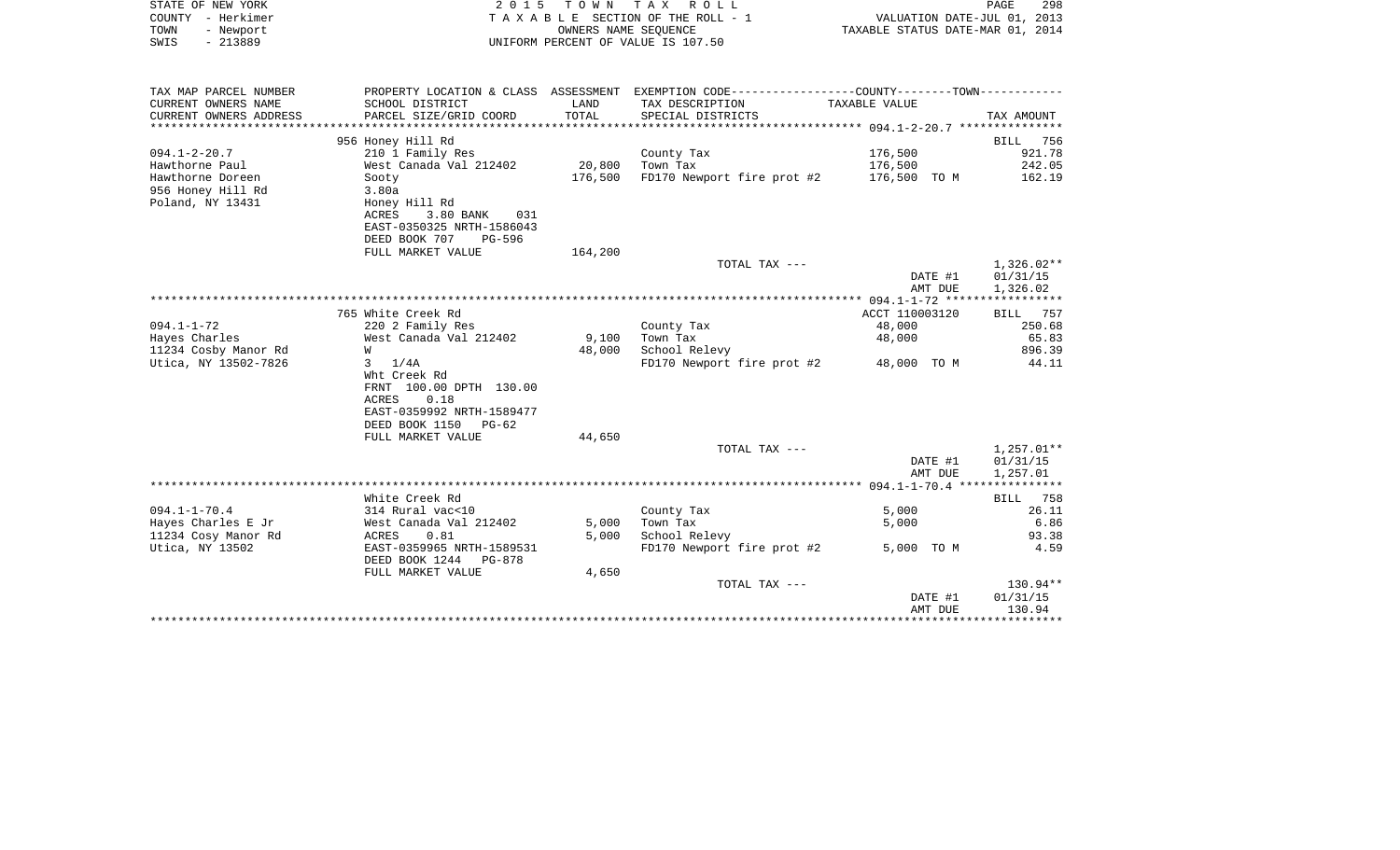|      | STATE OF NEW YORK | 2015 TOWN TAX ROLL                 | PAGE                             | 299 |
|------|-------------------|------------------------------------|----------------------------------|-----|
|      | COUNTY - Herkimer | TAXABLE SECTION OF THE ROLL - 1    | VALUATION DATE-JUL 01, 2013      |     |
| TOWN | - Newport         | OWNERS NAME SEOUENCE               | TAXABLE STATUS DATE-MAR 01, 2014 |     |
| SWIS | - 213889          | UNIFORM PERCENT OF VALUE IS 107.50 |                                  |     |

| SCHOOL DISTRICT<br>LAND<br>TAX DESCRIPTION<br>TAXABLE VALUE<br>TOTAL<br>PARCEL SIZE/GRID COORD<br>SPECIAL DISTRICTS<br>TAX AMOUNT<br>**********************<br>647 White Creek Rd<br>759<br>BILL<br>$094.1 - 1 - 66.2$<br>270 Mfg housing<br>28,000<br>146.23<br>County Tax<br>12,000<br>38.40<br>West Canada Val 212402<br>Town Tax<br>28,000<br>Hayes Fredrick A<br>White Creek Rd<br>28,000<br>School Relevy<br>522.90<br>West<br>Newport, NY 13416<br>3 400X100<br>FD170 Newport fire prot #2<br>28,000 TO M<br>25.73<br>White Creek Rd<br>FRNT 400.00 DPTH 100.00<br>ACRES<br>0.90<br>EAST-0360671 NRTH-1587412<br>DEED BOOK 865<br>PG-634<br>FULL MARKET VALUE<br>26,050<br>TOTAL TAX ---<br>DATE #1<br>01/31/15<br>733.26<br>AMT DUE<br>306 Steuben Rd<br>ACCT 110000330<br>BILL 760<br>$093.3 - 1 - 6$<br>283 Res w/Comuse<br>150,000<br>783.38<br>County Tax<br>Heidelberger Brian<br>West Canada Val 212402<br>21,100<br>Town Tax<br>205.71<br>150,000<br>150,000<br>FD170 Newport fire prot #2<br>137.84<br>Heidelberger Christy<br>S<br>150,000 TO M<br>306 Steuben Rd<br>3<br>Poland, NY 13431<br>ACRES<br>4.10 BANK<br>135<br>EAST-0333758 NRTH-1582212<br>DEED BOOK 736<br>$PG-92$<br>FULL MARKET VALUE<br>139,550<br>1,126.93**<br>TOTAL TAX ---<br>DATE #1<br>01/31/15<br>AMT DUE<br>1,126.93<br>7606 State Route 28<br>BILL 761<br>$094.1 - 1 - 16$<br>94,200<br>491.96<br>210 1 Family Res<br>County Tax<br>Town Tax<br>Heidelberger Darren J<br>West Canada Val 212402<br>16,800<br>94,200<br>129.18<br>FD170 Newport fire prot #2<br>306 Steuben Rd<br>3 200/160<br>94,200<br>94,200 TO M<br>86.56<br>Poland, NY 13431<br>Rt 28<br>FRNT 230.00 DPTH 208.00<br>0.90<br>ACRES<br>EAST-0353068 NRTH-1588815<br>DEED BOOK 1519<br>PG-369<br>FULL MARKET VALUE<br>87,650<br>707.70**<br>TOTAL TAX ---<br>01/31/15<br>DATE #1<br>707.70<br>AMT DUE | TAX MAP PARCEL NUMBER  |  | PROPERTY LOCATION & CLASS ASSESSMENT EXEMPTION CODE---------------COUNTY-------TOWN---------- |  |
|-------------------------------------------------------------------------------------------------------------------------------------------------------------------------------------------------------------------------------------------------------------------------------------------------------------------------------------------------------------------------------------------------------------------------------------------------------------------------------------------------------------------------------------------------------------------------------------------------------------------------------------------------------------------------------------------------------------------------------------------------------------------------------------------------------------------------------------------------------------------------------------------------------------------------------------------------------------------------------------------------------------------------------------------------------------------------------------------------------------------------------------------------------------------------------------------------------------------------------------------------------------------------------------------------------------------------------------------------------------------------------------------------------------------------------------------------------------------------------------------------------------------------------------------------------------------------------------------------------------------------------------------------------------------------------------------------------------------------------------------------------------------------------------------------------------------------------------------------------------------|------------------------|--|-----------------------------------------------------------------------------------------------|--|
|                                                                                                                                                                                                                                                                                                                                                                                                                                                                                                                                                                                                                                                                                                                                                                                                                                                                                                                                                                                                                                                                                                                                                                                                                                                                                                                                                                                                                                                                                                                                                                                                                                                                                                                                                                                                                                                                   | CURRENT OWNERS NAME    |  |                                                                                               |  |
| 733.26**                                                                                                                                                                                                                                                                                                                                                                                                                                                                                                                                                                                                                                                                                                                                                                                                                                                                                                                                                                                                                                                                                                                                                                                                                                                                                                                                                                                                                                                                                                                                                                                                                                                                                                                                                                                                                                                          | CURRENT OWNERS ADDRESS |  |                                                                                               |  |
|                                                                                                                                                                                                                                                                                                                                                                                                                                                                                                                                                                                                                                                                                                                                                                                                                                                                                                                                                                                                                                                                                                                                                                                                                                                                                                                                                                                                                                                                                                                                                                                                                                                                                                                                                                                                                                                                   |                        |  |                                                                                               |  |
|                                                                                                                                                                                                                                                                                                                                                                                                                                                                                                                                                                                                                                                                                                                                                                                                                                                                                                                                                                                                                                                                                                                                                                                                                                                                                                                                                                                                                                                                                                                                                                                                                                                                                                                                                                                                                                                                   |                        |  |                                                                                               |  |
|                                                                                                                                                                                                                                                                                                                                                                                                                                                                                                                                                                                                                                                                                                                                                                                                                                                                                                                                                                                                                                                                                                                                                                                                                                                                                                                                                                                                                                                                                                                                                                                                                                                                                                                                                                                                                                                                   |                        |  |                                                                                               |  |
|                                                                                                                                                                                                                                                                                                                                                                                                                                                                                                                                                                                                                                                                                                                                                                                                                                                                                                                                                                                                                                                                                                                                                                                                                                                                                                                                                                                                                                                                                                                                                                                                                                                                                                                                                                                                                                                                   |                        |  |                                                                                               |  |
|                                                                                                                                                                                                                                                                                                                                                                                                                                                                                                                                                                                                                                                                                                                                                                                                                                                                                                                                                                                                                                                                                                                                                                                                                                                                                                                                                                                                                                                                                                                                                                                                                                                                                                                                                                                                                                                                   |                        |  |                                                                                               |  |
|                                                                                                                                                                                                                                                                                                                                                                                                                                                                                                                                                                                                                                                                                                                                                                                                                                                                                                                                                                                                                                                                                                                                                                                                                                                                                                                                                                                                                                                                                                                                                                                                                                                                                                                                                                                                                                                                   |                        |  |                                                                                               |  |
|                                                                                                                                                                                                                                                                                                                                                                                                                                                                                                                                                                                                                                                                                                                                                                                                                                                                                                                                                                                                                                                                                                                                                                                                                                                                                                                                                                                                                                                                                                                                                                                                                                                                                                                                                                                                                                                                   |                        |  |                                                                                               |  |
|                                                                                                                                                                                                                                                                                                                                                                                                                                                                                                                                                                                                                                                                                                                                                                                                                                                                                                                                                                                                                                                                                                                                                                                                                                                                                                                                                                                                                                                                                                                                                                                                                                                                                                                                                                                                                                                                   |                        |  |                                                                                               |  |
|                                                                                                                                                                                                                                                                                                                                                                                                                                                                                                                                                                                                                                                                                                                                                                                                                                                                                                                                                                                                                                                                                                                                                                                                                                                                                                                                                                                                                                                                                                                                                                                                                                                                                                                                                                                                                                                                   |                        |  |                                                                                               |  |
|                                                                                                                                                                                                                                                                                                                                                                                                                                                                                                                                                                                                                                                                                                                                                                                                                                                                                                                                                                                                                                                                                                                                                                                                                                                                                                                                                                                                                                                                                                                                                                                                                                                                                                                                                                                                                                                                   |                        |  |                                                                                               |  |
|                                                                                                                                                                                                                                                                                                                                                                                                                                                                                                                                                                                                                                                                                                                                                                                                                                                                                                                                                                                                                                                                                                                                                                                                                                                                                                                                                                                                                                                                                                                                                                                                                                                                                                                                                                                                                                                                   |                        |  |                                                                                               |  |
|                                                                                                                                                                                                                                                                                                                                                                                                                                                                                                                                                                                                                                                                                                                                                                                                                                                                                                                                                                                                                                                                                                                                                                                                                                                                                                                                                                                                                                                                                                                                                                                                                                                                                                                                                                                                                                                                   |                        |  |                                                                                               |  |
|                                                                                                                                                                                                                                                                                                                                                                                                                                                                                                                                                                                                                                                                                                                                                                                                                                                                                                                                                                                                                                                                                                                                                                                                                                                                                                                                                                                                                                                                                                                                                                                                                                                                                                                                                                                                                                                                   |                        |  |                                                                                               |  |
|                                                                                                                                                                                                                                                                                                                                                                                                                                                                                                                                                                                                                                                                                                                                                                                                                                                                                                                                                                                                                                                                                                                                                                                                                                                                                                                                                                                                                                                                                                                                                                                                                                                                                                                                                                                                                                                                   |                        |  |                                                                                               |  |
|                                                                                                                                                                                                                                                                                                                                                                                                                                                                                                                                                                                                                                                                                                                                                                                                                                                                                                                                                                                                                                                                                                                                                                                                                                                                                                                                                                                                                                                                                                                                                                                                                                                                                                                                                                                                                                                                   |                        |  |                                                                                               |  |
|                                                                                                                                                                                                                                                                                                                                                                                                                                                                                                                                                                                                                                                                                                                                                                                                                                                                                                                                                                                                                                                                                                                                                                                                                                                                                                                                                                                                                                                                                                                                                                                                                                                                                                                                                                                                                                                                   |                        |  |                                                                                               |  |
|                                                                                                                                                                                                                                                                                                                                                                                                                                                                                                                                                                                                                                                                                                                                                                                                                                                                                                                                                                                                                                                                                                                                                                                                                                                                                                                                                                                                                                                                                                                                                                                                                                                                                                                                                                                                                                                                   |                        |  |                                                                                               |  |
|                                                                                                                                                                                                                                                                                                                                                                                                                                                                                                                                                                                                                                                                                                                                                                                                                                                                                                                                                                                                                                                                                                                                                                                                                                                                                                                                                                                                                                                                                                                                                                                                                                                                                                                                                                                                                                                                   |                        |  |                                                                                               |  |
|                                                                                                                                                                                                                                                                                                                                                                                                                                                                                                                                                                                                                                                                                                                                                                                                                                                                                                                                                                                                                                                                                                                                                                                                                                                                                                                                                                                                                                                                                                                                                                                                                                                                                                                                                                                                                                                                   |                        |  |                                                                                               |  |
|                                                                                                                                                                                                                                                                                                                                                                                                                                                                                                                                                                                                                                                                                                                                                                                                                                                                                                                                                                                                                                                                                                                                                                                                                                                                                                                                                                                                                                                                                                                                                                                                                                                                                                                                                                                                                                                                   |                        |  |                                                                                               |  |
|                                                                                                                                                                                                                                                                                                                                                                                                                                                                                                                                                                                                                                                                                                                                                                                                                                                                                                                                                                                                                                                                                                                                                                                                                                                                                                                                                                                                                                                                                                                                                                                                                                                                                                                                                                                                                                                                   |                        |  |                                                                                               |  |
|                                                                                                                                                                                                                                                                                                                                                                                                                                                                                                                                                                                                                                                                                                                                                                                                                                                                                                                                                                                                                                                                                                                                                                                                                                                                                                                                                                                                                                                                                                                                                                                                                                                                                                                                                                                                                                                                   |                        |  |                                                                                               |  |
|                                                                                                                                                                                                                                                                                                                                                                                                                                                                                                                                                                                                                                                                                                                                                                                                                                                                                                                                                                                                                                                                                                                                                                                                                                                                                                                                                                                                                                                                                                                                                                                                                                                                                                                                                                                                                                                                   |                        |  |                                                                                               |  |
|                                                                                                                                                                                                                                                                                                                                                                                                                                                                                                                                                                                                                                                                                                                                                                                                                                                                                                                                                                                                                                                                                                                                                                                                                                                                                                                                                                                                                                                                                                                                                                                                                                                                                                                                                                                                                                                                   |                        |  |                                                                                               |  |
|                                                                                                                                                                                                                                                                                                                                                                                                                                                                                                                                                                                                                                                                                                                                                                                                                                                                                                                                                                                                                                                                                                                                                                                                                                                                                                                                                                                                                                                                                                                                                                                                                                                                                                                                                                                                                                                                   |                        |  |                                                                                               |  |
|                                                                                                                                                                                                                                                                                                                                                                                                                                                                                                                                                                                                                                                                                                                                                                                                                                                                                                                                                                                                                                                                                                                                                                                                                                                                                                                                                                                                                                                                                                                                                                                                                                                                                                                                                                                                                                                                   |                        |  |                                                                                               |  |
|                                                                                                                                                                                                                                                                                                                                                                                                                                                                                                                                                                                                                                                                                                                                                                                                                                                                                                                                                                                                                                                                                                                                                                                                                                                                                                                                                                                                                                                                                                                                                                                                                                                                                                                                                                                                                                                                   |                        |  |                                                                                               |  |
|                                                                                                                                                                                                                                                                                                                                                                                                                                                                                                                                                                                                                                                                                                                                                                                                                                                                                                                                                                                                                                                                                                                                                                                                                                                                                                                                                                                                                                                                                                                                                                                                                                                                                                                                                                                                                                                                   |                        |  |                                                                                               |  |
|                                                                                                                                                                                                                                                                                                                                                                                                                                                                                                                                                                                                                                                                                                                                                                                                                                                                                                                                                                                                                                                                                                                                                                                                                                                                                                                                                                                                                                                                                                                                                                                                                                                                                                                                                                                                                                                                   |                        |  |                                                                                               |  |
|                                                                                                                                                                                                                                                                                                                                                                                                                                                                                                                                                                                                                                                                                                                                                                                                                                                                                                                                                                                                                                                                                                                                                                                                                                                                                                                                                                                                                                                                                                                                                                                                                                                                                                                                                                                                                                                                   |                        |  |                                                                                               |  |
|                                                                                                                                                                                                                                                                                                                                                                                                                                                                                                                                                                                                                                                                                                                                                                                                                                                                                                                                                                                                                                                                                                                                                                                                                                                                                                                                                                                                                                                                                                                                                                                                                                                                                                                                                                                                                                                                   |                        |  |                                                                                               |  |
|                                                                                                                                                                                                                                                                                                                                                                                                                                                                                                                                                                                                                                                                                                                                                                                                                                                                                                                                                                                                                                                                                                                                                                                                                                                                                                                                                                                                                                                                                                                                                                                                                                                                                                                                                                                                                                                                   |                        |  |                                                                                               |  |
|                                                                                                                                                                                                                                                                                                                                                                                                                                                                                                                                                                                                                                                                                                                                                                                                                                                                                                                                                                                                                                                                                                                                                                                                                                                                                                                                                                                                                                                                                                                                                                                                                                                                                                                                                                                                                                                                   |                        |  |                                                                                               |  |
|                                                                                                                                                                                                                                                                                                                                                                                                                                                                                                                                                                                                                                                                                                                                                                                                                                                                                                                                                                                                                                                                                                                                                                                                                                                                                                                                                                                                                                                                                                                                                                                                                                                                                                                                                                                                                                                                   |                        |  |                                                                                               |  |
|                                                                                                                                                                                                                                                                                                                                                                                                                                                                                                                                                                                                                                                                                                                                                                                                                                                                                                                                                                                                                                                                                                                                                                                                                                                                                                                                                                                                                                                                                                                                                                                                                                                                                                                                                                                                                                                                   |                        |  |                                                                                               |  |
|                                                                                                                                                                                                                                                                                                                                                                                                                                                                                                                                                                                                                                                                                                                                                                                                                                                                                                                                                                                                                                                                                                                                                                                                                                                                                                                                                                                                                                                                                                                                                                                                                                                                                                                                                                                                                                                                   |                        |  |                                                                                               |  |
|                                                                                                                                                                                                                                                                                                                                                                                                                                                                                                                                                                                                                                                                                                                                                                                                                                                                                                                                                                                                                                                                                                                                                                                                                                                                                                                                                                                                                                                                                                                                                                                                                                                                                                                                                                                                                                                                   |                        |  |                                                                                               |  |
|                                                                                                                                                                                                                                                                                                                                                                                                                                                                                                                                                                                                                                                                                                                                                                                                                                                                                                                                                                                                                                                                                                                                                                                                                                                                                                                                                                                                                                                                                                                                                                                                                                                                                                                                                                                                                                                                   |                        |  |                                                                                               |  |
|                                                                                                                                                                                                                                                                                                                                                                                                                                                                                                                                                                                                                                                                                                                                                                                                                                                                                                                                                                                                                                                                                                                                                                                                                                                                                                                                                                                                                                                                                                                                                                                                                                                                                                                                                                                                                                                                   |                        |  |                                                                                               |  |
|                                                                                                                                                                                                                                                                                                                                                                                                                                                                                                                                                                                                                                                                                                                                                                                                                                                                                                                                                                                                                                                                                                                                                                                                                                                                                                                                                                                                                                                                                                                                                                                                                                                                                                                                                                                                                                                                   |                        |  |                                                                                               |  |
|                                                                                                                                                                                                                                                                                                                                                                                                                                                                                                                                                                                                                                                                                                                                                                                                                                                                                                                                                                                                                                                                                                                                                                                                                                                                                                                                                                                                                                                                                                                                                                                                                                                                                                                                                                                                                                                                   |                        |  |                                                                                               |  |
|                                                                                                                                                                                                                                                                                                                                                                                                                                                                                                                                                                                                                                                                                                                                                                                                                                                                                                                                                                                                                                                                                                                                                                                                                                                                                                                                                                                                                                                                                                                                                                                                                                                                                                                                                                                                                                                                   |                        |  |                                                                                               |  |
|                                                                                                                                                                                                                                                                                                                                                                                                                                                                                                                                                                                                                                                                                                                                                                                                                                                                                                                                                                                                                                                                                                                                                                                                                                                                                                                                                                                                                                                                                                                                                                                                                                                                                                                                                                                                                                                                   |                        |  |                                                                                               |  |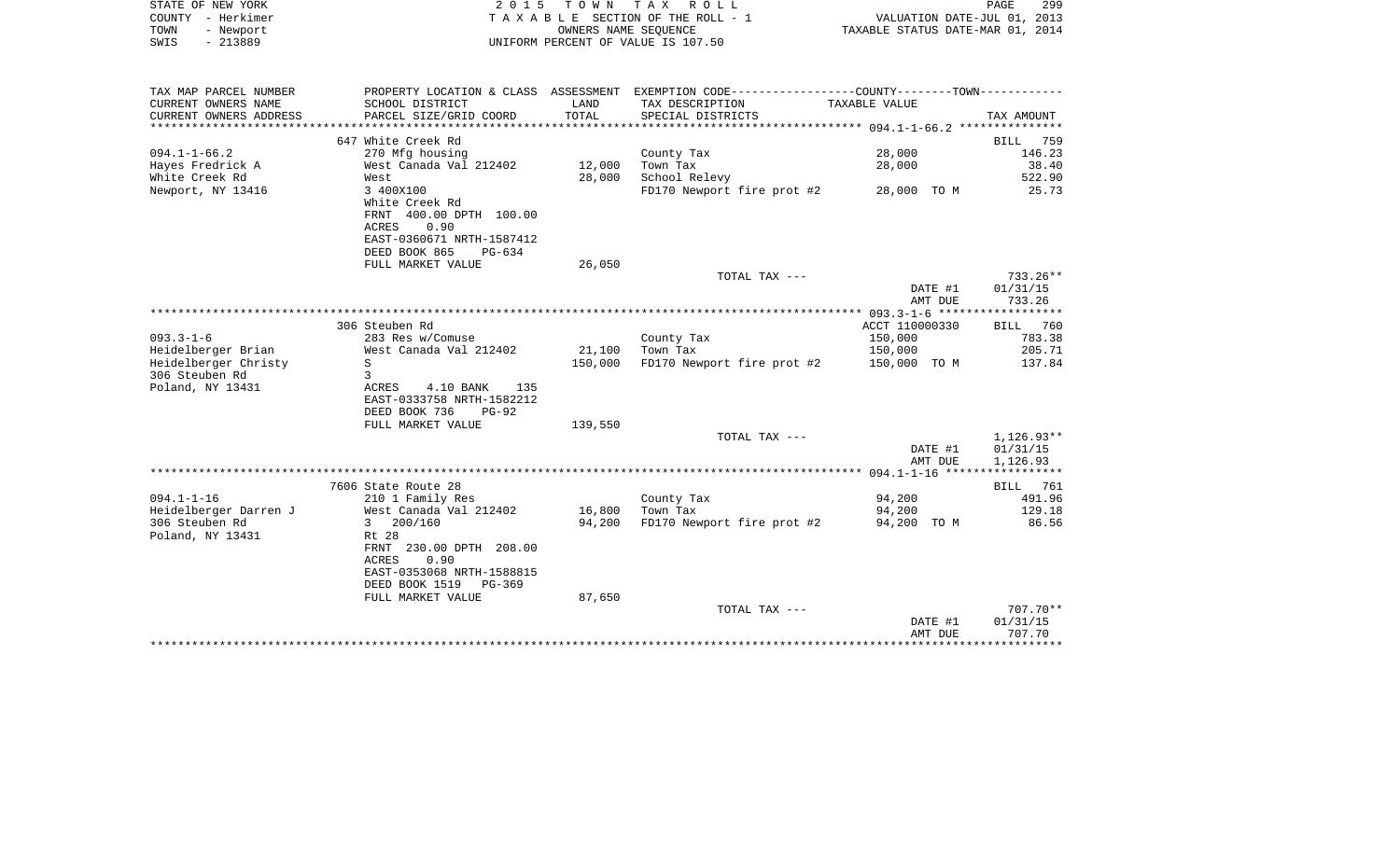|      | STATE OF NEW YORK | 2015 TOWN TAX ROLL                 | 300<br><b>PAGE</b>               |  |
|------|-------------------|------------------------------------|----------------------------------|--|
|      | COUNTY - Herkimer | TAXABLE SECTION OF THE ROLL - 1    | VALUATION DATE-JUL 01, 2013      |  |
| TOWN | - Newport         | OWNERS NAME SEOUENCE               | TAXABLE STATUS DATE-MAR 01, 2014 |  |
| SWIS | - 213889          | UNIFORM PERCENT OF VALUE IS 107.50 |                                  |  |

| TAX MAP PARCEL NUMBER  | PROPERTY LOCATION & CLASS       | ASSESSMENT | EXEMPTION CODE-----------------COUNTY-------TOWN----------- |                |              |
|------------------------|---------------------------------|------------|-------------------------------------------------------------|----------------|--------------|
| CURRENT OWNERS NAME    | SCHOOL DISTRICT                 | LAND       | TAX DESCRIPTION                                             | TAXABLE VALUE  |              |
| CURRENT OWNERS ADDRESS | PARCEL SIZE/GRID COORD          | TOTAL      | SPECIAL DISTRICTS                                           |                | TAX AMOUNT   |
|                        |                                 |            |                                                             |                |              |
|                        | Newport Rd                      |            |                                                             |                | 762<br>BILL  |
| $093.4 - 1 - 27.5$     | 314 Rural vac<10                |            | County Tax                                                  | 18,000         | 94.01        |
| Helmer Joshua          | West Canada Val 212402          | 18,000     | Town Tax                                                    | 18,000         | 24.69        |
| Helmer Andrea          | 224.80                          | 18,000     | School Relevy                                               |                | 336.15       |
| 2172 Newport Rd        | Newport Rd                      |            | FD170 Newport fire prot #2                                  | 18,000 TO M    | 16.54        |
| Poland, NY 13431       | FRNT 396.00 DPTH                |            |                                                             |                |              |
|                        | ACRES<br>8.00                   |            |                                                             |                |              |
|                        | EAST-0346077 NRTH-1576830       |            |                                                             |                |              |
|                        | DEED BOOK 1477<br><b>PG-277</b> |            |                                                             |                |              |
|                        | FULL MARKET VALUE               | 16,744     |                                                             |                |              |
|                        |                                 |            | TOTAL TAX ---                                               |                | $471.39**$   |
|                        |                                 |            |                                                             | DATE #1        | 01/31/15     |
|                        |                                 |            |                                                             | AMT DUE        | 471.39       |
|                        |                                 |            |                                                             |                |              |
|                        | 2172 Newport Rd                 |            |                                                             |                | BILL 763     |
| $093.4 - 1 - 27.4$     | 210 1 Family Res                |            | County Tax                                                  | 160,000        | 835.61       |
| Helmer Joshua R        | West Canada Val 212402          | 28,000     | Town Tax                                                    | 160,000        | 219.42       |
| 2172 Newport Rd        | Newport Rd                      | 160,000    | School Relevy                                               |                | 2,447.98     |
| Poland, NY 13431       | FRNT 1472.00 DPTH               |            | FD170 Newport fire prot #2                                  | 160,000 TO M   | 147.02       |
|                        | ACRES<br>10.00                  |            |                                                             |                |              |
|                        | EAST-0346709 NRTH-1577154       |            |                                                             |                |              |
|                        | DEED BOOK 1344<br>$PG-128$      |            |                                                             |                |              |
|                        | FULL MARKET VALUE               | 148,850    |                                                             |                |              |
|                        |                                 |            | TOTAL TAX ---                                               |                | $3,650.03**$ |
|                        |                                 |            |                                                             | DATE #1        | 01/31/15     |
|                        |                                 |            |                                                             | AMT DUE        | 3,650.03     |
|                        |                                 |            |                                                             |                |              |
|                        | 661 Old State Rd                |            |                                                             | ACCT 110008490 | BILL 764     |
| $088.4 - 1 - 14$       | 210 1 Family Res                |            | County Tax                                                  | 89,000         | 464.81       |
| Helmer Karen M         | Poland Central 213803           | 18,500     | Town Tax                                                    | 89,000         | 122.05       |
| 661 Old State Rd       | Life Use                        | 89,000     | FD160 Newport fire prot#1                                   | 89,000 TO M    | 64.38        |
| Poland, NY 13431       | 3 1.53A                         |            |                                                             |                |              |
|                        | Co Rd 200                       |            |                                                             |                |              |
|                        | ACRES<br>1.53                   |            |                                                             |                |              |
|                        | EAST-0345466 NRTH-1594465       |            |                                                             |                |              |
|                        | DEED BOOK 1163<br>PG-424        |            |                                                             |                |              |
|                        | FULL MARKET VALUE               | 82,800     |                                                             |                |              |
|                        |                                 |            | TOTAL TAX ---                                               |                | 651.24**     |
|                        |                                 |            |                                                             | DATE #1        | 01/31/15     |
|                        |                                 |            |                                                             | AMT DUE        | 651.24       |
|                        |                                 |            |                                                             |                |              |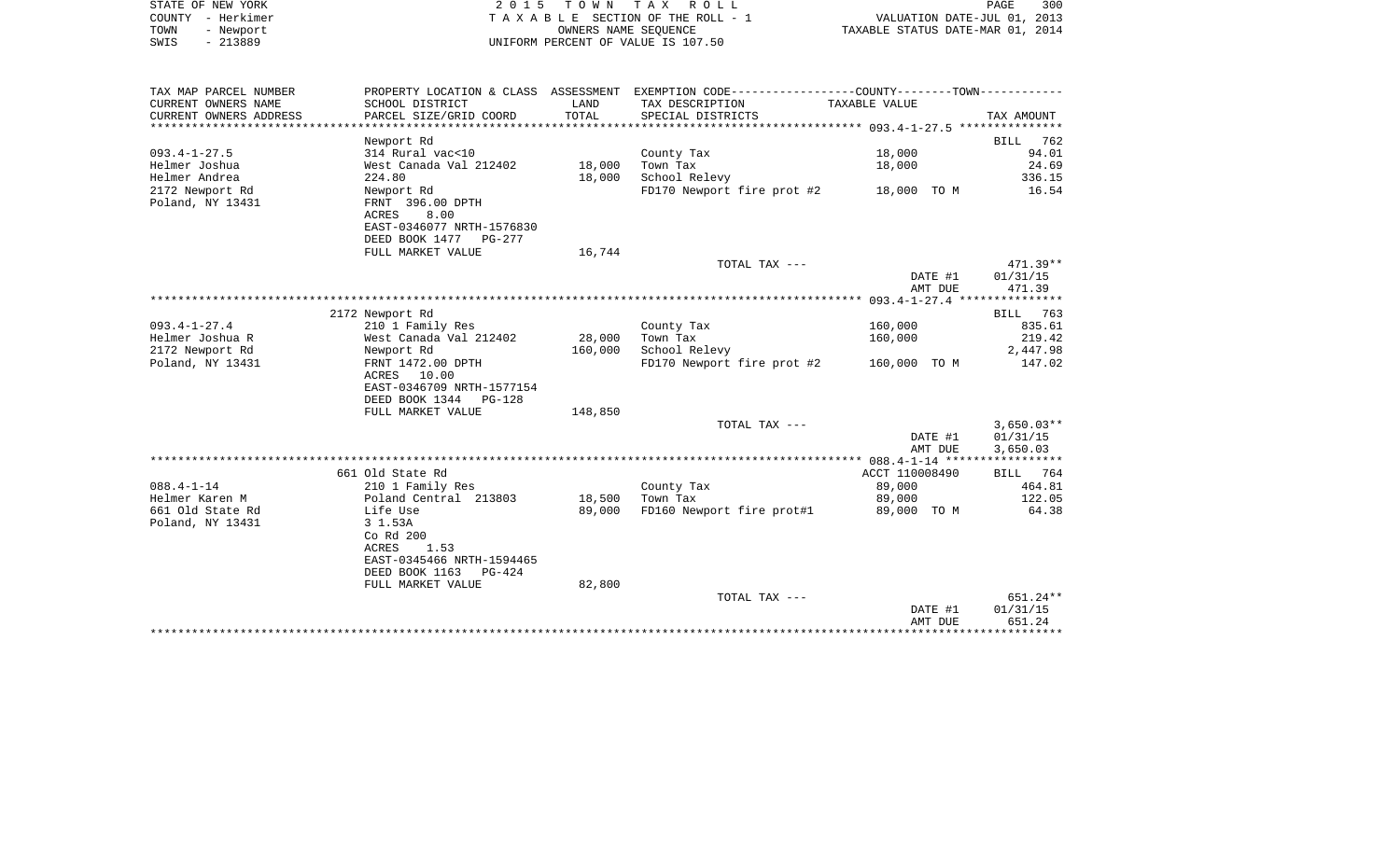|      | STATE OF NEW YORK | 2015 TOWN TAX ROLL                 | PAGE                             | 301 |
|------|-------------------|------------------------------------|----------------------------------|-----|
|      | COUNTY - Herkimer | TAXABLE SECTION OF THE ROLL - 1    | VALUATION DATE-JUL 01, 2013      |     |
| TOWN | - Newport         | OWNERS NAME SEOUENCE               | TAXABLE STATUS DATE-MAR 01, 2014 |     |
| SWIS | - 213889          | UNIFORM PERCENT OF VALUE IS 107.50 |                                  |     |

| TAX MAP PARCEL NUMBER     | PROPERTY LOCATION & CLASS ASSESSMENT |         | EXEMPTION CODE----------------COUNTY-------TOWN---------- |                  |                    |
|---------------------------|--------------------------------------|---------|-----------------------------------------------------------|------------------|--------------------|
| CURRENT OWNERS NAME       | SCHOOL DISTRICT                      | LAND    | TAX DESCRIPTION                                           | TAXABLE VALUE    |                    |
| CURRENT OWNERS ADDRESS    | PARCEL SIZE/GRID COORD               | TOTAL   | SPECIAL DISTRICTS                                         |                  | TAX AMOUNT         |
|                           |                                      |         |                                                           |                  |                    |
|                           | 418 Farrell Rd                       |         |                                                           | ACCT 110008130   | 765<br>BILL        |
| $093.4 - 1 - 24.4$        | 240 Rural res                        |         | County Tax                                                | 176,000          | 919.17             |
| Helmer Lisa M             | West Canada Val 212402               | 26,000  | Town Tax                                                  | 176,000          | 241.36             |
| Helmer Thomas J           | Co Rd 34                             | 176,000 | FD170 Newport fire prot #2 176,000 TO M                   |                  | 161.73             |
| 193 Newport Gray Rd       | FRNT 250.00 DPTH                     |         |                                                           |                  |                    |
| Newport, NY 13416         | 8.40<br>ACRES                        |         |                                                           |                  |                    |
|                           | EAST-0344502 NRTH-1579374            |         |                                                           |                  |                    |
| MAY BE SUBJECT TO PAYMENT | DEED BOOK 1444<br>$PG-554$           |         |                                                           |                  |                    |
| UNDER AGDIST LAW TIL 2020 | FULL MARKET VALUE                    | 163,721 |                                                           |                  |                    |
|                           |                                      |         | TOTAL TAX ---                                             |                  | 1,322.26**         |
|                           |                                      |         |                                                           | DATE #1          | 01/31/15           |
|                           |                                      |         |                                                           | AMT DUE          | 1,322.26           |
|                           |                                      |         |                                                           |                  |                    |
|                           | Newport Gray Rd                      |         |                                                           | ACCT 110002820   | <b>BILL</b><br>766 |
| $094.1 - 1 - 36$          | 322 Rural vac>10                     |         | AG MKTS<br>41730                                          | 58,275<br>58,275 |                    |
| Helmer Matthew R          | West Canada Val 212402               |         | 94,400 County Tax                                         | 36,125           | 188.66             |
| Helmer Thomas J           | 1 113 A                              | 94,400  | Town Tax                                                  | 36,125           | 49.54              |
| 193 Newport Gray Rd       | Norway Rd                            |         | School Relevy                                             |                  | 674.64             |
| Newport, NY 13416         | ACRES 99.40                          |         | FD170 Newport fire prot #2                                | 94,400 TO M      | 86.74              |
|                           | EAST-0356192 NRTH-1589778            |         |                                                           |                  |                    |
| MAY BE SUBJECT TO PAYMENT | DEED BOOK 670<br><b>PG-881</b>       |         |                                                           |                  |                    |
| UNDER AGDIST LAW TIL 2021 | FULL MARKET VALUE                    | 87,800  |                                                           |                  |                    |
|                           |                                      |         | TOTAL TAX ---                                             |                  | 999.58**           |
|                           |                                      |         |                                                           | DATE #1          | 01/31/15           |
|                           |                                      |         |                                                           | AMT DUE          | 999.58             |
|                           |                                      |         |                                                           |                  |                    |
|                           | Norway Rd                            |         |                                                           | ACCT 110002850   | BILL 767           |
| $094.1 - 1 - 71.1$        | 112 Dairy farm                       |         | AG MKTS<br>41730                                          | 76,470<br>76,470 |                    |
| Helmer Matthew R          | West Canada Val 212402               |         | 154,000 AGRIC 10 Y 42100                                  | 14,600<br>14,600 |                    |
| Helmer Thomas J           | 176.50                               | 337,000 | County Tax                                                | 245,930          | 1,284.38           |
| 193 Newport Gray Rd       | Co Rd 111                            |         | Town Tax                                                  | 245,930          | 337.27             |
| Newport, NY 13416         | ACRES 176.20                         |         | School Relevy                                             |                  | 4,052.71           |
|                           | EAST-0358292 NRTH-1589034            |         | FD170 Newport fire prot #2                                | 337,000 TO M     | 309.67             |
| MAY BE SUBJECT TO PAYMENT | DEED BOOK 670<br>PG-887              |         |                                                           |                  |                    |
| UNDER AGDIST LAW TIL 2021 | FULL MARKET VALUE                    | 313,500 |                                                           |                  |                    |
|                           |                                      |         | TOTAL TAX ---                                             |                  | $5,984.03**$       |
|                           |                                      |         |                                                           | DATE #1          | 01/31/15           |
|                           |                                      |         |                                                           | AMT DUE          | 5,984.03           |
|                           |                                      |         |                                                           |                  |                    |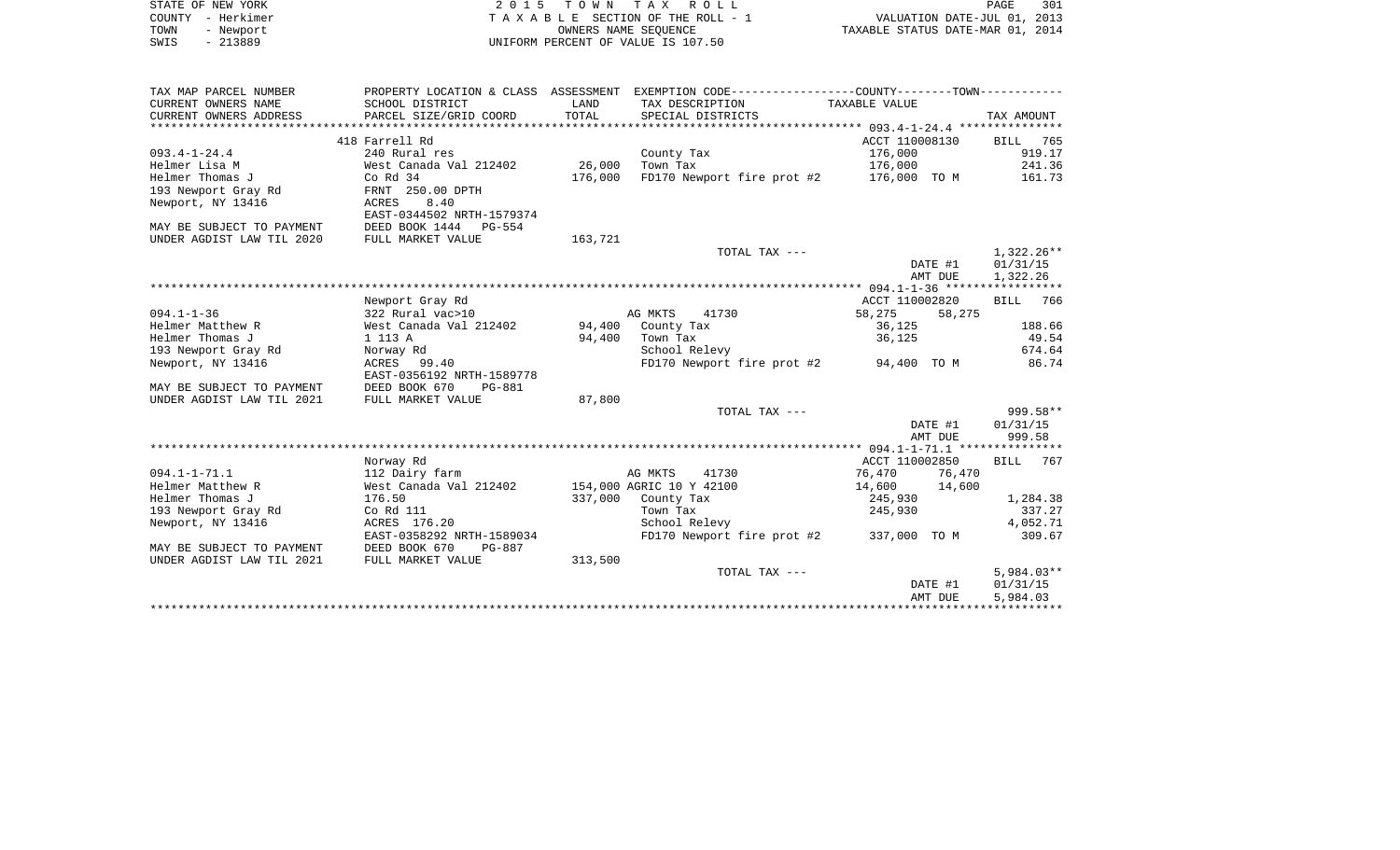|      | STATE OF NEW YORK | 2015 TOWN TAX ROLL                 | PAGE                             | 302 |
|------|-------------------|------------------------------------|----------------------------------|-----|
|      | COUNTY - Herkimer | TAXABLE SECTION OF THE ROLL - 1    | VALUATION DATE-JUL 01, 2013      |     |
| TOWN | - Newport         | OWNERS NAME SEOUENCE               | TAXABLE STATUS DATE-MAR 01, 2014 |     |
| SWIS | - 213889          | UNIFORM PERCENT OF VALUE IS 107.50 |                                  |     |

| TAX MAP PARCEL NUMBER               |                                            |        | PROPERTY LOCATION & CLASS ASSESSMENT EXEMPTION CODE----------------COUNTY-------TOWN---------- |                      |                                |
|-------------------------------------|--------------------------------------------|--------|------------------------------------------------------------------------------------------------|----------------------|--------------------------------|
| CURRENT OWNERS NAME                 | SCHOOL DISTRICT                            | LAND   | TAX DESCRIPTION                                                                                | TAXABLE VALUE        |                                |
| CURRENT OWNERS ADDRESS              | PARCEL SIZE/GRID COORD                     | TOTAL  | SPECIAL DISTRICTS                                                                              |                      | TAX AMOUNT                     |
|                                     |                                            |        |                                                                                                | ********** 094.1-2-1 |                                |
|                                     | Old State Rd                               |        |                                                                                                |                      | <b>BILL</b><br>768<br>$\Omega$ |
| $094.1 - 2 - 1$<br>Helmer Matthew R | 105 Vac farmland<br>West Canada Val 212402 | 15,000 | AG MKTS<br>41730                                                                               | 0<br>15,000          | 78.34                          |
| 227 Newport Gray Rd                 | ACRES<br>37.70                             | 15,000 | County Tax<br>Town Tax                                                                         | 15,000               | 20.57                          |
| Newport, NY 13416                   | EAST-0350338 NRTH-1589795                  |        | School Relevy                                                                                  |                      | 280.14                         |
|                                     | DEED BOOK 1391<br>PG-827                   |        | FD170 Newport fire prot #2                                                                     | 15,000 TO M          | 13.78                          |
| MAY BE SUBJECT TO PAYMENT           | FULL MARKET VALUE                          | 13,950 |                                                                                                |                      |                                |
| UNDER AGDIST LAW TIL 2021           |                                            |        |                                                                                                |                      |                                |
|                                     |                                            |        | TOTAL TAX ---                                                                                  |                      | 392.83**                       |
|                                     |                                            |        |                                                                                                | DATE #1              | 01/31/15                       |
|                                     |                                            |        |                                                                                                | AMT DUE              | 392.83                         |
|                                     |                                            |        |                                                                                                |                      |                                |
|                                     | Old State Rd                               |        |                                                                                                |                      | 769<br><b>BILL</b>             |
| $094.1 - 2 - 3.2$                   | 314 Rural vac<10                           |        | AG MKTS<br>41730                                                                               | 10,434<br>10,434     |                                |
| Helmer Matthew R                    | West Canada Val 212402                     | 15,200 | County Tax                                                                                     | 4,766                | 24.89                          |
| 227 Newport Gray Rd                 | East                                       | 15,200 | Town Tax                                                                                       | 4,766                | 6.54                           |
| Newport, NY 13416                   | ба                                         |        | School Relevy                                                                                  |                      | 89.00                          |
|                                     | Old State Rd                               |        | FD170 Newport fire prot #2                                                                     | 15,200 TO M          | 13.97                          |
| MAY BE SUBJECT TO PAYMENT           | ACRES<br>6.00                              |        |                                                                                                |                      |                                |
| UNDER AGDIST LAW TIL 2021           | EAST-0350004 NRTH-1588333                  |        |                                                                                                |                      |                                |
|                                     | DEED BOOK 1391<br>$PG-827$                 |        |                                                                                                |                      |                                |
|                                     | FULL MARKET VALUE                          | 14,150 |                                                                                                |                      |                                |
|                                     |                                            |        | TOTAL TAX ---                                                                                  |                      | 134.40**                       |
|                                     |                                            |        |                                                                                                | DATE #1<br>AMT DUE   | 01/31/15<br>134.40             |
|                                     |                                            |        |                                                                                                |                      |                                |
|                                     | 317 Old State Rd                           |        |                                                                                                | ACCT 110002880       | 770<br><b>BILL</b>             |
| $094.1 - 2 - 23.1$                  | 120 Field crops                            |        | AG MKTS<br>41730                                                                               | 11,978<br>11,978     |                                |
| Helmer Matthew R                    | West Canada Val 212402                     | 20,000 | County Tax                                                                                     | 8,022                | 41.90                          |
| 227 Newport Gray Rd                 | Co Rd 200                                  | 20,000 | Town Tax                                                                                       | 8,022                | 11.00                          |
| Newport, NY 13416                   | FRNT 1250.00 DPTH                          |        | School Relevy                                                                                  |                      | 149.81                         |
|                                     | ACRES<br>10.30 BANK<br>041                 |        | FD170 Newport fire prot #2                                                                     | 20,000 TO M          | 18.38                          |
| MAY BE SUBJECT TO PAYMENT           | EAST-0349331 NRTH-1589132                  |        |                                                                                                |                      |                                |
| UNDER AGDIST LAW TIL 2021           | DEED BOOK 1391<br>PG-827                   |        |                                                                                                |                      |                                |
|                                     | FULL MARKET VALUE                          | 18,600 |                                                                                                |                      |                                |
|                                     |                                            |        | TOTAL TAX ---                                                                                  |                      | 221.09**                       |
|                                     |                                            |        |                                                                                                | DATE #1              | 01/31/15                       |
|                                     |                                            |        |                                                                                                | AMT DUE              | 221.09                         |
|                                     |                                            |        |                                                                                                |                      |                                |
|                                     | 193 Norway Rd                              |        |                                                                                                | ACCT 110002010       | 771<br>BILL                    |
| $094.1 - 1 - 50$                    | 210 1 Family Res                           |        | County Tax                                                                                     | 76,400               | 399.00                         |
| Helmer Thomas                       | West Canada Val 212402                     | 12,400 | Town Tax                                                                                       | 76,400               | 104.77                         |
| Helmer Lisa                         | N                                          | 76,400 | FD170 Newport fire prot #2                                                                     | 76,400 TO M          | 70.20                          |
| 193 Newport Gray Rd                 | 3<br>$3/4$ A                               |        |                                                                                                |                      |                                |
| Newport, NY 13416                   | Co Rd 111<br>FRNT 150.00 DPTH              |        |                                                                                                |                      |                                |
|                                     | 0.52<br>ACRES                              |        |                                                                                                |                      |                                |
|                                     | EAST-0357213 NRTH-1589437                  |        |                                                                                                |                      |                                |
|                                     | DEED BOOK 704<br>$PG-769$                  |        |                                                                                                |                      |                                |
|                                     | FULL MARKET VALUE                          | 71,050 |                                                                                                |                      |                                |
|                                     |                                            |        | TOTAL TAX ---                                                                                  |                      | 573.97**                       |
|                                     |                                            |        |                                                                                                | DATE #1              | 01/31/15                       |
|                                     |                                            |        |                                                                                                | AMT DUE              | 573.97                         |
|                                     |                                            |        |                                                                                                |                      |                                |
|                                     |                                            |        |                                                                                                |                      |                                |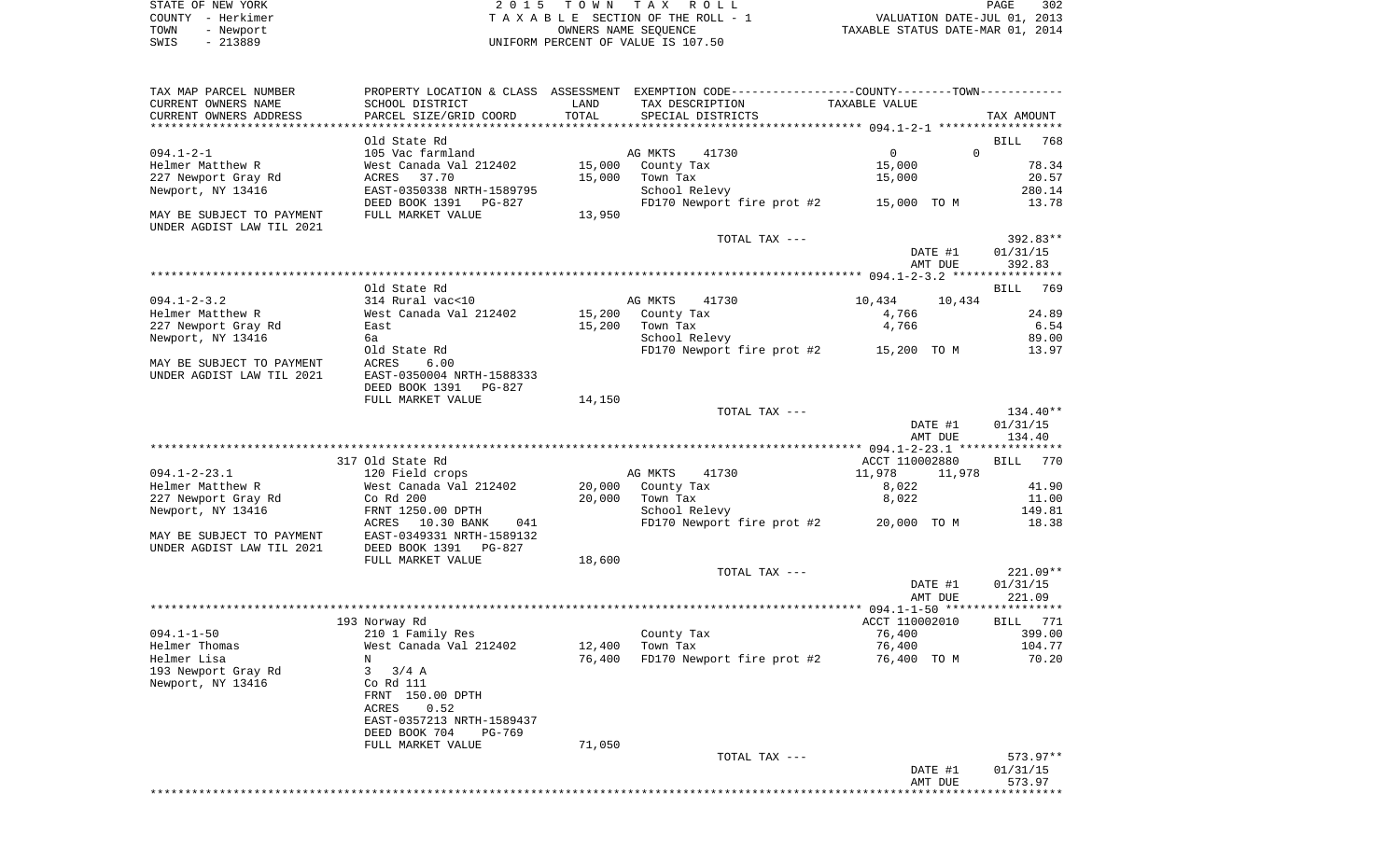|      | STATE OF NEW YORK | 2015 TOWN TAX ROLL                 | 303<br>PAGE                      |
|------|-------------------|------------------------------------|----------------------------------|
|      | COUNTY - Herkimer | TAXABLE SECTION OF THE ROLL - 1    | VALUATION DATE-JUL 01, 2013      |
| TOWN | - Newport         | OWNERS NAME SEOUENCE               | TAXABLE STATUS DATE-MAR 01, 2014 |
| SWIS | - 213889          | UNIFORM PERCENT OF VALUE IS 107.50 |                                  |

| TAX MAP PARCEL NUMBER        |                           |        | PROPERTY LOCATION & CLASS ASSESSMENT EXEMPTION CODE---------------COUNTY-------TOWN---------- |                |                    |
|------------------------------|---------------------------|--------|-----------------------------------------------------------------------------------------------|----------------|--------------------|
| CURRENT OWNERS NAME          | SCHOOL DISTRICT           | LAND   | TAX DESCRIPTION                                                                               | TAXABLE VALUE  |                    |
| CURRENT OWNERS ADDRESS       | PARCEL SIZE/GRID COORD    | TOTAL  | SPECIAL DISTRICTS                                                                             |                | TAX AMOUNT         |
|                              |                           |        |                                                                                               |                |                    |
|                              | Old State Rd              |        |                                                                                               | ACCT 110002855 | BILL 772           |
| $094.1 - 2 - 6$              | 105 Vac farmland          |        | County Tax                                                                                    | 19,100         | 99.75              |
| Helmer Thomas J              | West Canada Val 212402    | 19,100 | Town Tax                                                                                      | 19,100         | 26.19              |
| Helmer Matthew R             | W                         | 19,100 | School Relevy                                                                                 |                | 356.70             |
| 193 Newport Gray Rd          | F 22.22 A                 |        | FD170 Newport fire prot #2 19,100 TO M                                                        |                | 17.55              |
| Newport, NY 13416            | Rd 200                    |        |                                                                                               |                |                    |
|                              | ACRES 22.50               |        |                                                                                               |                |                    |
|                              | EAST-0352504 NRTH-1587999 |        |                                                                                               |                |                    |
|                              | DEED BOOK 00831 PG-00236  |        |                                                                                               |                |                    |
|                              | FULL MARKET VALUE         | 17,750 |                                                                                               |                |                    |
|                              |                           |        | TOTAL TAX ---                                                                                 |                | $500.19**$         |
|                              |                           |        |                                                                                               | DATE #1        | 01/31/15           |
|                              |                           |        |                                                                                               | AMT DUE        | 500.19             |
|                              |                           |        |                                                                                               |                |                    |
|                              | State Route 28            |        |                                                                                               | ACCT 110300150 | 773<br><b>BILL</b> |
| $100.4 - 2 - 9$              | 314 Rural vac<10          |        | County Tax                                                                                    | 5,800          | 30.29              |
| Herkimer Diamond Mines, Inc. | West Canada Val 212402    | 5,800  | Town Tax                                                                                      | 5,800          | 7.95               |
| 800 Mohawk St                | 50x6609                   | 5,800  | FD175 Newport fire prot #3                                                                    | 5,800 TO M     | 5.46               |
| Herkimer, NY 13350           | Paved driveway            |        |                                                                                               |                |                    |
|                              | ACRES<br>2.90             |        |                                                                                               |                |                    |
|                              | EAST-0365306 NRTH-1564916 |        |                                                                                               |                |                    |
|                              | DEED BOOK 928<br>$PG-1$   |        |                                                                                               |                |                    |
|                              | FULL MARKET VALUE         | 5,400  |                                                                                               |                |                    |
|                              |                           |        | TOTAL TAX ---                                                                                 |                | $43.70**$          |
|                              |                           |        |                                                                                               | DATE #1        | 01/31/15           |
|                              |                           |        |                                                                                               | AMT DUE        | 43.70              |
|                              |                           |        |                                                                                               |                |                    |
|                              | State Route 28            |        |                                                                                               |                | 774<br>BILL        |
| $100.4 - 2 - 19$             | 314 Rural vac<10          |        | County Tax                                                                                    | 2,200          | 11.49              |
| Herkimer Diamond Mines, Inc. | West Canada Val 212402    | 2,200  | Town Tax                                                                                      | 2,200          | 3.02               |
| 800 Mohawk St                | 2.20<br>ACRES             | 2,200  | FD175 Newport fire prot #3                                                                    | 2,200 TO M     | 2.07               |
| Herkimer, NY 13350           | EAST-0363945 NRTH-1561116 |        |                                                                                               |                |                    |
|                              | DEED BOOK 928<br>$PG-1$   |        |                                                                                               |                |                    |
|                              | FULL MARKET VALUE         | 2,050  |                                                                                               |                |                    |
|                              |                           |        | TOTAL TAX ---                                                                                 |                | $16.58**$          |
|                              |                           |        |                                                                                               | DATE #1        | 01/31/15           |
|                              |                           |        |                                                                                               | AMT DUE        | 16.58              |
|                              |                           |        |                                                                                               |                |                    |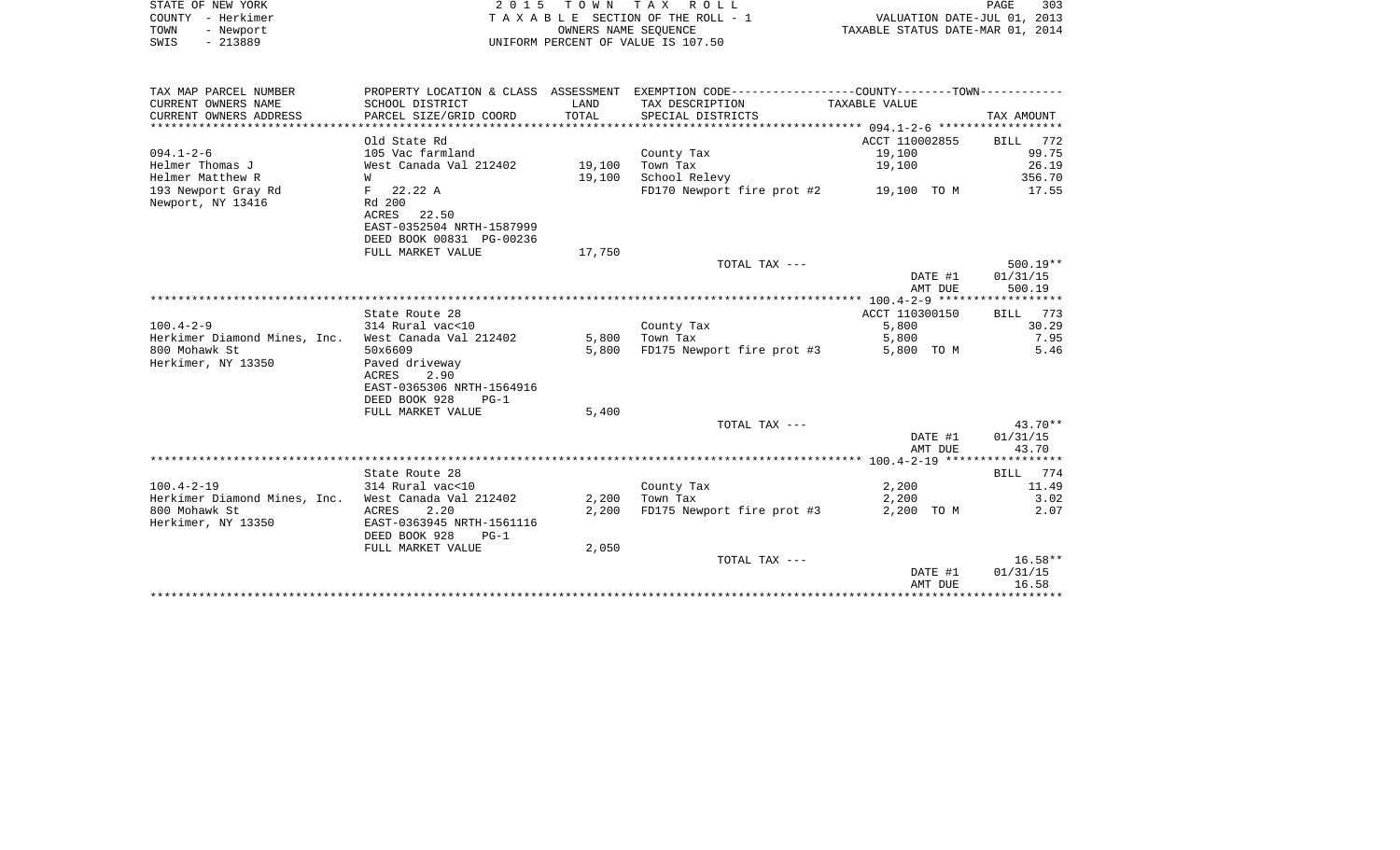|      | STATE OF NEW YORK | 2015 TOWN TAX ROLL                 | 304<br>PAGE                      |
|------|-------------------|------------------------------------|----------------------------------|
|      | COUNTY - Herkimer | TAXABLE SECTION OF THE ROLL - 1    | VALUATION DATE-JUL 01, 2013      |
| TOWN | - Newport         | OWNERS NAME SEOUENCE               | TAXABLE STATUS DATE-MAR 01, 2014 |
| SWIS | - 213889          | UNIFORM PERCENT OF VALUE IS 107.50 |                                  |

| TAX MAP PARCEL NUMBER     |                                           |                | PROPERTY LOCATION & CLASS ASSESSMENT EXEMPTION CODE----------------COUNTY--------TOWN---------- |                  |                    |
|---------------------------|-------------------------------------------|----------------|-------------------------------------------------------------------------------------------------|------------------|--------------------|
| CURRENT OWNERS NAME       | SCHOOL DISTRICT                           | LAND           | TAX DESCRIPTION                                                                                 | TAXABLE VALUE    |                    |
| CURRENT OWNERS ADDRESS    | PARCEL SIZE/GRID COORD                    | TOTAL          | SPECIAL DISTRICTS                                                                               |                  | TAX AMOUNT         |
|                           |                                           |                |                                                                                                 |                  |                    |
|                           | 466 North Gage Rd                         |                |                                                                                                 | ACCT 110004080   | 775<br>BILL        |
| $093.2 - 3 - 1$           | 120 Field crops                           |                | AGRIC 10 Y 41700                                                                                | 15,000<br>15,000 |                    |
| Hershberger Ananias       | Poland Central 213803                     | 42,500 AG MKTS | 41730                                                                                           | 11,277<br>11,277 |                    |
| Hershberger Susie         | 226.00                                    | 122,500        | County Tax                                                                                      | 96,223           | 502.53             |
| 466 North Gage Rd         | Co Rd 65                                  |                | Town Tax                                                                                        | 96,223           | 131.96             |
| Poland, NY 13431          | FRNT 457.00 DPTH                          |                | FD170 Newport fire prot #2 122,500 TO M                                                         |                  | 112.57             |
|                           | ACRES 31.80                               |                |                                                                                                 |                  |                    |
| MAY BE SUBJECT TO PAYMENT | EAST-0341574 NRTH-1589569                 |                |                                                                                                 |                  |                    |
| UNDER AGDIST LAW TIL 2021 | DEED BOOK 1414 PG-13                      |                |                                                                                                 |                  |                    |
|                           | FULL MARKET VALUE                         | 113,953        |                                                                                                 |                  |                    |
|                           |                                           |                | TOTAL TAX ---                                                                                   |                  | 747.06**           |
|                           |                                           |                |                                                                                                 | DATE #1          | 01/31/15           |
|                           |                                           |                |                                                                                                 | AMT DUE          | 747.06             |
|                           |                                           |                |                                                                                                 |                  |                    |
|                           | 372 Strumlock Rd                          |                |                                                                                                 | ACCT 110009000   | <b>BILL</b><br>776 |
| $093.1 - 1 - 3.1$         | 241 Rural res&ag                          |                | AG MKTS<br>41730                                                                                | 27,435<br>27,435 |                    |
| Hershberger Andy          | Poland Central 213803                     |                | 110,000 County Tax                                                                              | 172,565          | 901.23             |
| Hershberger Susan         | S                                         |                | 200,000 Town Tax                                                                                | 172,565          | 236.65             |
| 372 Strumlock Rd          | Co Rd 89                                  |                | FD160 Newport fire prot#1 200,000 TO M                                                          |                  | 144.67             |
| Poland, NY 13431          | FRNT 3362.00 DPTH                         |                |                                                                                                 |                  |                    |
|                           | ACRES 132.20                              |                |                                                                                                 |                  |                    |
| MAY BE SUBJECT TO PAYMENT | EAST-0336670 NRTH-1586946                 |                |                                                                                                 |                  |                    |
| UNDER AGDIST LAW TIL 2021 | DEED BOOK 1206<br>PG-757                  |                |                                                                                                 |                  |                    |
|                           | FULL MARKET VALUE                         | 186,050        |                                                                                                 |                  |                    |
|                           |                                           |                | TOTAL TAX ---                                                                                   |                  | $1,282.55**$       |
|                           |                                           |                |                                                                                                 | DATE #1          | 01/31/15           |
|                           |                                           |                |                                                                                                 | AMT DUE          | 1,282.55           |
|                           |                                           |                |                                                                                                 |                  |                    |
|                           | 365 Steuben Rd                            |                |                                                                                                 | ACCT 110009210   | 777<br>BILL        |
| $093.3 - 1 - 5.16$        | 120 Field crops                           |                | AG MKTS<br>41730                                                                                | 26,429<br>26,429 |                    |
| Hershberger Samuel S      | West Canada Val 212402                    |                | 95,000 County Tax                                                                               | 163,571          | 854.26             |
| Hershberger Lydiann E     | Co Rd 110                                 | 190,000        | Town Tax                                                                                        | 163,571          | 224.32             |
| 365 Steuben Rd            | FRNT 2645.00 DPTH                         |                | FD170 Newport fire prot #2 190,000 TO M                                                         |                  | 174.59             |
|                           |                                           |                |                                                                                                 |                  |                    |
| Poland, NY 13431          | ACRES 112.30<br>EAST-0335041 NRTH-1582983 |                |                                                                                                 |                  |                    |
|                           |                                           |                |                                                                                                 |                  |                    |
| MAY BE SUBJECT TO PAYMENT | DEED BOOK 1296 PG-225                     |                |                                                                                                 |                  |                    |
| UNDER AGDIST LAW TIL 2021 | FULL MARKET VALUE                         | 176,750        |                                                                                                 |                  |                    |
|                           |                                           |                | TOTAL TAX ---                                                                                   |                  | $1,253.17**$       |
|                           |                                           |                |                                                                                                 | DATE #1          | 01/31/15           |
|                           |                                           |                |                                                                                                 | AMT DUE          | 1,253.17           |
|                           |                                           |                |                                                                                                 |                  |                    |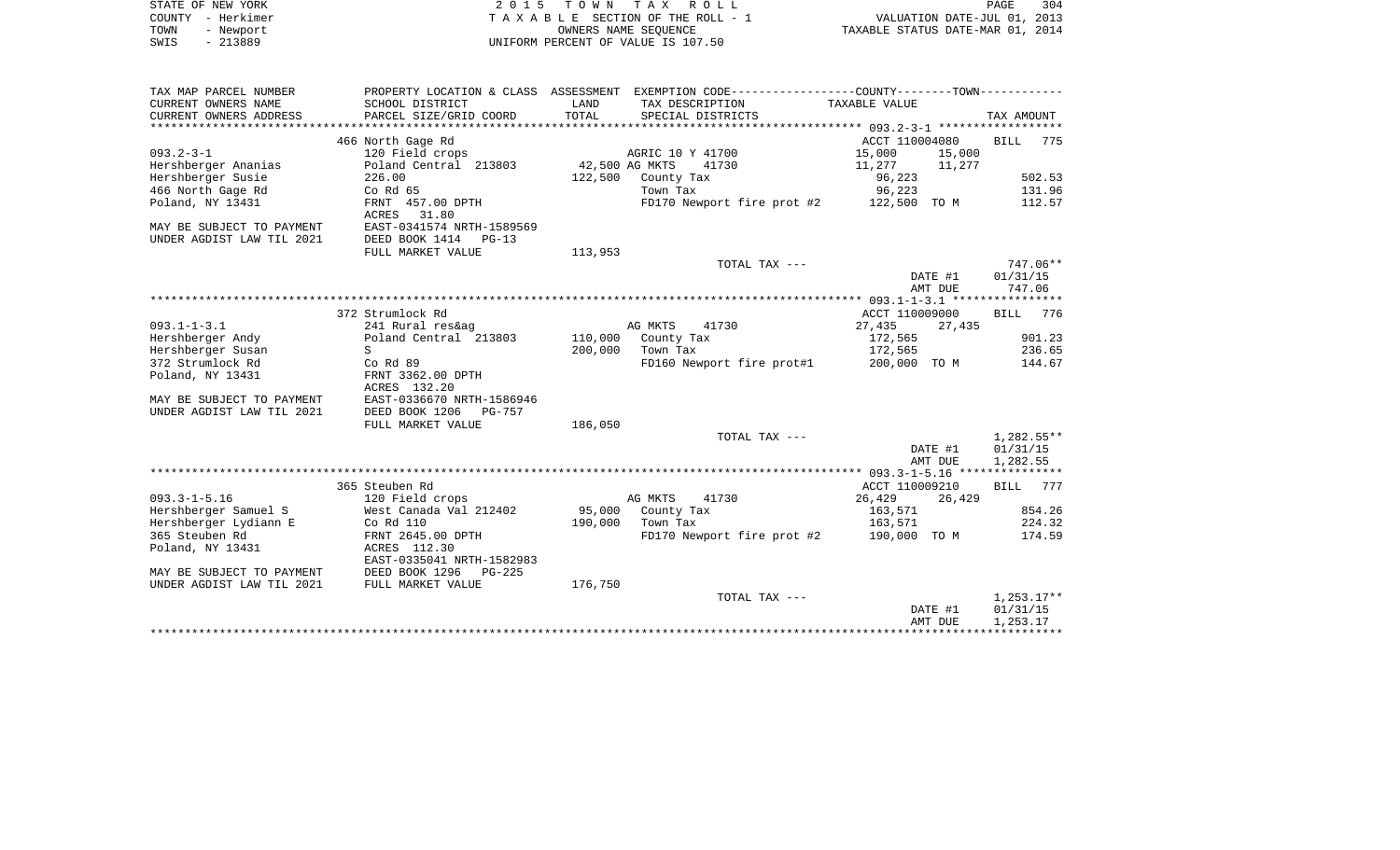| STATE OF NEW YORK             |                                            |         | 2015 TOWN TAX ROLL                                                                            |                                  | PAGE<br>305        |
|-------------------------------|--------------------------------------------|---------|-----------------------------------------------------------------------------------------------|----------------------------------|--------------------|
| COUNTY - Herkimer             | TAXABLE SECTION OF THE ROLL - 1            |         |                                                                                               | VALUATION DATE-JUL 01, 2013      |                    |
| TOWN<br>- Newport             | OWNERS NAME SEQUENCE                       |         |                                                                                               | TAXABLE STATUS DATE-MAR 01, 2014 |                    |
| $-213889$<br>SWIS             | UNIFORM PERCENT OF VALUE IS 107.50         |         |                                                                                               |                                  |                    |
|                               |                                            |         |                                                                                               |                                  |                    |
| TAX MAP PARCEL NUMBER         |                                            |         | PROPERTY LOCATION & CLASS ASSESSMENT EXEMPTION CODE---------------COUNTY-------TOWN---------- |                                  |                    |
| CURRENT OWNERS NAME           | SCHOOL DISTRICT                            | LAND    | TAX DESCRIPTION                                                                               | TAXABLE VALUE                    |                    |
| CURRENT OWNERS ADDRESS        | PARCEL SIZE/GRID COORD                     | TOTAL   | SPECIAL DISTRICTS                                                                             |                                  | TAX AMOUNT         |
| ***********************       |                                            |         |                                                                                               |                                  |                    |
|                               | 540 Strumlock Rd                           |         |                                                                                               | ACCT 110009000                   | 778<br><b>BILL</b> |
| $093.2 - 1 - 29$              | 120 Field crops                            |         | AG MKTS<br>41730                                                                              | 12,041<br>12,041                 |                    |
| Hershberger William A         | Poland Central 213803                      | 60,000  | County Tax                                                                                    | 142,959                          | 746.61             |
| Hershberger Cevilla E         | $S_{\mathcal{L}}$                          | 155,000 | Town Tax                                                                                      | 142,959                          | 196.05             |
| 540 Strumlock Rd              | Co Rd 89                                   |         | FD160 Newport fire prot#1                                                                     | 155,000 TO M                     | 112.12             |
| Poland, NY 13431              | FRNT 1305.00 DPTH                          |         |                                                                                               |                                  |                    |
|                               | ACRES 60.00                                |         |                                                                                               |                                  |                    |
| MAY BE SUBJECT TO PAYMENT     | EAST-0338048 NRTH-1589175                  |         |                                                                                               |                                  |                    |
| UNDER AGDIST LAW TIL 2021     | DEED BOOK 1366 PG-908                      |         |                                                                                               |                                  |                    |
|                               | FULL MARKET VALUE                          | 144,200 |                                                                                               |                                  | $1,054.78**$       |
|                               |                                            |         | TOTAL TAX ---                                                                                 | DATE #1                          | 01/31/15           |
|                               |                                            |         |                                                                                               | AMT DUE                          | 1,054.78           |
|                               |                                            |         |                                                                                               |                                  |                    |
|                               | Bell Hill Rd                               |         |                                                                                               | ACCT 110006930                   | <b>BILL</b><br>779 |
| $093.3 - 1 - 9.1$             | 322 Rural vac>10                           |         | County Tax                                                                                    | 70,600                           | 368.71             |
| Hewison Ross                  | West Canada Val 212402                     |         | 70,600 Town Tax                                                                               | 70,600                           | 96.82              |
| Hewison Christopher           | 89a                                        |         | 70,600 FD170 Newport fire prot #2                                                             | 70,600 TO M                      | 64.87              |
| 126 Fuller Rd                 | Bellhill Rd                                |         |                                                                                               |                                  |                    |
| Port Crane, NY 13833          | FRNT 680.00 DPTH                           |         |                                                                                               |                                  |                    |
|                               | ACRES 85.40                                |         |                                                                                               |                                  |                    |
|                               | EAST-0330926 NRTH-1582342                  |         |                                                                                               |                                  |                    |
|                               | DEED BOOK 848<br>PG-386                    |         |                                                                                               |                                  |                    |
|                               | FULL MARKET VALUE                          | 65,650  |                                                                                               |                                  |                    |
|                               |                                            |         | TOTAL TAX ---                                                                                 |                                  | $530.40**$         |
|                               |                                            |         |                                                                                               | DATE #1                          | 01/31/15           |
|                               |                                            |         |                                                                                               | AMT DUE                          | 530.40             |
|                               |                                            |         |                                                                                               |                                  |                    |
|                               | Newport Rd                                 |         |                                                                                               | ACCT 110003000                   | BILL 780           |
| $094.3 - 1 - 8$               | 210 1 Family Res                           |         | County Tax                                                                                    | 91,700                           | 478.91             |
| Hill Richard R<br>103 Cole Rd | West Canada Val 212402<br>$3 \t4A$         | 91,700  | 20,000 Town Tax                                                                               | 91,700                           | 125.76<br>84.26    |
|                               |                                            |         | FD170 Newport fire prot #2                                                                    | 91,700 TO M                      |                    |
|                               |                                            |         |                                                                                               |                                  |                    |
| Poland, NY 13431              | Newport Rd                                 |         |                                                                                               |                                  |                    |
|                               | FRNT 500.00 DPTH 580.00                    |         |                                                                                               |                                  |                    |
|                               | 3.00<br>ACRES                              |         |                                                                                               |                                  |                    |
|                               | EAST-0354304 NRTH-1581864                  |         |                                                                                               |                                  |                    |
|                               | DEED BOOK 1365 PG-378<br>FULL MARKET VALUE |         |                                                                                               |                                  |                    |
|                               |                                            | 85,300  | TOTAL TAX ---                                                                                 |                                  | 688.93**           |
|                               |                                            |         |                                                                                               | DATE #1                          | 01/31/15           |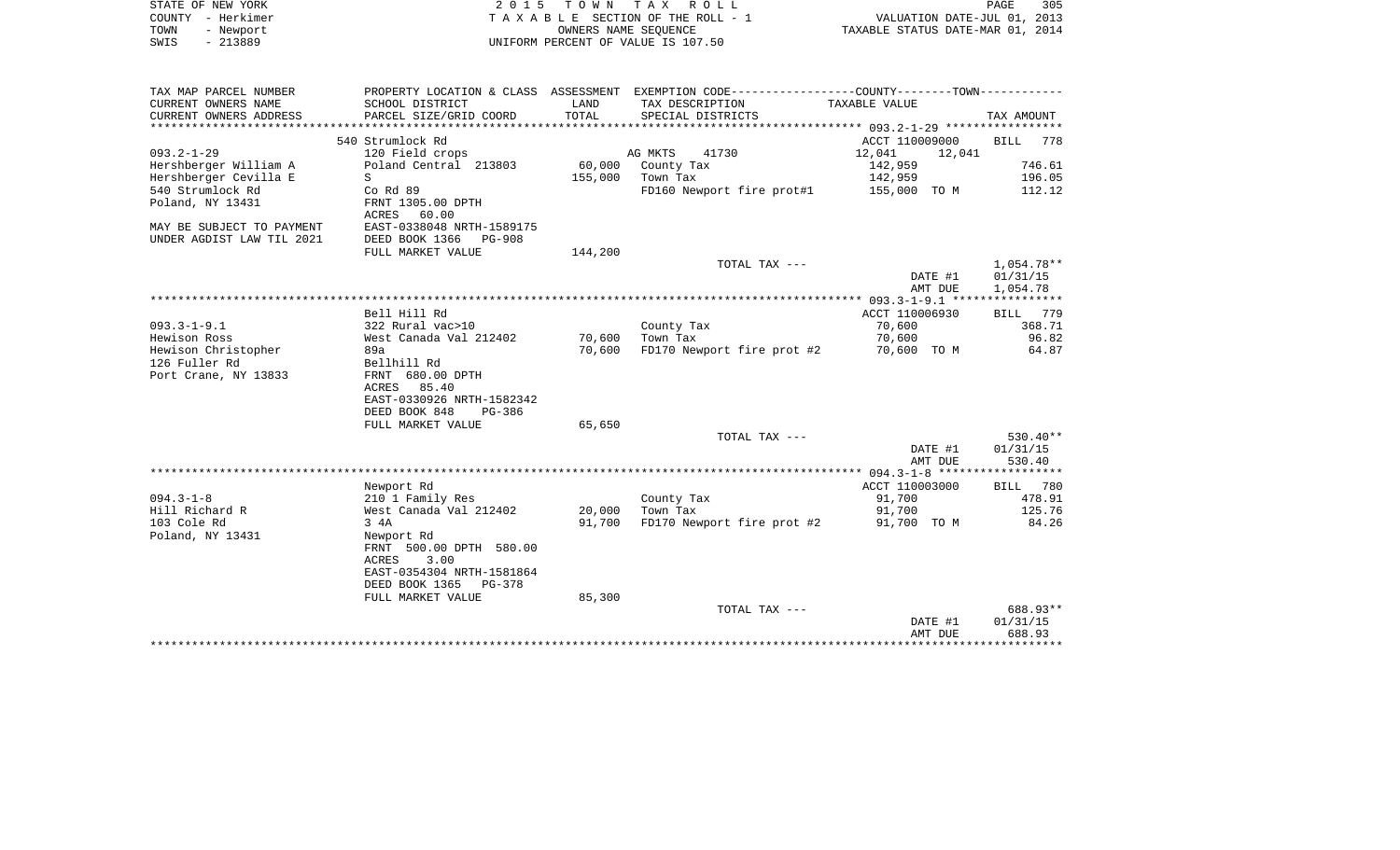| STATE OF NEW YORK<br>COUNTY - Herkimer    |                           |         | 2015 TOWN TAX ROLL<br>TAXABLE SECTION OF THE ROLL - 1<br>VALUATION DATE-JUL 01, 2013<br>TAXABLE STATUS DATE-MAR 01, 2014 |                    | PAGE<br>306        |
|-------------------------------------------|---------------------------|---------|--------------------------------------------------------------------------------------------------------------------------|--------------------|--------------------|
| - Newport<br>TOWN                         |                           |         |                                                                                                                          |                    |                    |
| SWIS<br>$-213889$                         |                           |         | UNIFORM PERCENT OF VALUE IS 107.50                                                                                       |                    |                    |
|                                           |                           |         |                                                                                                                          |                    |                    |
| TAX MAP PARCEL NUMBER                     |                           |         | PROPERTY LOCATION & CLASS ASSESSMENT EXEMPTION CODE---------------COUNTY-------TOWN----------                            |                    |                    |
| CURRENT OWNERS NAME                       | SCHOOL DISTRICT           | LAND    | TAX DESCRIPTION                                                                                                          | TAXABLE VALUE      |                    |
| CURRENT OWNERS ADDRESS                    | PARCEL SIZE/GRID COORD    | TOTAL   | SPECIAL DISTRICTS                                                                                                        |                    | TAX AMOUNT         |
|                                           |                           |         |                                                                                                                          |                    |                    |
|                                           | 8183 State Route 28       |         |                                                                                                                          | ACCT 110005670     | BILL 781           |
| $094.1 - 1 - 7$                           | 210 1 Family Res          |         | CW_15_VET/ 41162                                                                                                         | 9,000              | $\overline{0}$     |
| Hillman Michael                           | West Canada Val 212402    |         | 21,000 County Tax                                                                                                        | 156,000            | 814.72             |
| Hillman Patricia                          | W                         |         | 165,000 Town Tax                                                                                                         | 165,000            | 226.28             |
| 8183 State Rte 28                         | 4.00                      |         | FD170 Newport fire prot #2                                                                                               | 165,000 TO M       | 151.62             |
| Newport, NY 13416                         | Rt 28                     |         |                                                                                                                          |                    |                    |
|                                           |                           |         |                                                                                                                          |                    |                    |
|                                           | FRNT 410.00 DPTH 400.00   |         |                                                                                                                          |                    |                    |
|                                           | 4.00<br>ACRES             |         |                                                                                                                          |                    |                    |
|                                           | EAST-0350150 NRTH-1591048 |         |                                                                                                                          |                    |                    |
|                                           | DEED BOOK 843<br>PG-389   |         |                                                                                                                          |                    |                    |
|                                           | FULL MARKET VALUE         | 153,500 |                                                                                                                          |                    |                    |
|                                           |                           |         | TOTAL TAX ---                                                                                                            |                    | $1,192.62**$       |
|                                           |                           |         |                                                                                                                          | DATE #1            | 01/31/15           |
|                                           |                           |         |                                                                                                                          | AMT DUE            | 1,192.62           |
|                                           |                           |         |                                                                                                                          |                    |                    |
|                                           | 223 Graves Rd             |         |                                                                                                                          | ACCT 110005910     | BILL 782           |
| $088.4 - 2 - 22$                          | 271 Mfg housings          |         | County Tax                                                                                                               | 26,000             | 135.79             |
| Hillman Michael W II                      | West Canada Val 212402    | 12,000  | Town Tax                                                                                                                 | 26,000             | 35.66              |
| 8183 State Rte 28 Rd                      | 9 75/400                  | 26,000  | FD170 Newport fire prot #2                                                                                               | 26,000 TO M        | 23.89              |
| Newport, NY 13416                         |                           |         |                                                                                                                          |                    |                    |
|                                           | Graves Rd                 |         |                                                                                                                          |                    |                    |
|                                           | FRNT 75.00 DPTH 400.00    |         |                                                                                                                          |                    |                    |
|                                           | EAST-0348726 NRTH-1593881 |         |                                                                                                                          |                    |                    |
|                                           | DEED BOOK 1341 PG-691     |         |                                                                                                                          |                    |                    |
|                                           | FULL MARKET VALUE         | 24,200  |                                                                                                                          |                    |                    |
|                                           |                           |         | TOTAL TAX ---                                                                                                            |                    | 195.34**           |
|                                           |                           |         |                                                                                                                          | DATE #1            | 01/31/15           |
|                                           |                           |         |                                                                                                                          | AMT DUE            | 195.34             |
|                                           |                           |         |                                                                                                                          |                    |                    |
|                                           | Rose Valley Rd            |         |                                                                                                                          |                    | BILL 783           |
| $089.3 - 1 - 10.2$                        | 314 Rural vac<10          |         | County Tax                                                                                                               | 11,100             | 57.97              |
| Homer Mark                                | West Canada Val 212402    | 11,100  | Town Tax                                                                                                                 | 11,100             | 15.22              |
| Homer Jacqueline                          | ACRES<br>2.10             | 11,100  | School Relevy                                                                                                            |                    | 207.29             |
| PO Box 1297                               | EAST-0358804 NRTH-1601930 |         | FD170 Newport fire prot #2                                                                                               | 11,100 TO M        | 10.20              |
| Richfield Springs, NY 13439 DEED BOOK 929 | PG-303                    |         |                                                                                                                          |                    |                    |
|                                           |                           |         |                                                                                                                          |                    |                    |
|                                           | FULL MARKET VALUE         | 10,350  |                                                                                                                          |                    |                    |
|                                           |                           |         | TOTAL TAX ---                                                                                                            |                    | $290.68**$         |
|                                           |                           |         |                                                                                                                          | DATE #1            | 01/31/15           |
|                                           |                           |         |                                                                                                                          | AMT DUE            | 290.68             |
|                                           |                           |         |                                                                                                                          |                    |                    |
|                                           | North St                  |         |                                                                                                                          |                    | BILL 784           |
| $094.1 - 1 - 29$                          | 322 Rural vac>10          |         | County Tax                                                                                                               | 14,700             | 76.77              |
| Homyk Daniel M                            | West Canada Val 212402    | 14,700  | Town Tax                                                                                                                 | 14,700             | 20.16              |
|                                           | 22.10<br>ACRES            | 14,700  | FD170 Newport fire prot #2                                                                                               | 14,700 TO M        | 13.51              |
|                                           |                           |         |                                                                                                                          |                    |                    |
| Homyk David A                             |                           |         |                                                                                                                          |                    |                    |
| 12627 Heritage Farm Ln                    | EAST-0354792 NRTH-1589321 |         |                                                                                                                          |                    |                    |
| Oak Hill, VA 20171-2235                   | DEED BOOK 920<br>$PG-640$ |         |                                                                                                                          |                    |                    |
|                                           | FULL MARKET VALUE         | 13,650  |                                                                                                                          |                    |                    |
|                                           |                           |         | TOTAL TAX ---                                                                                                            |                    | $110.44**$         |
|                                           |                           |         |                                                                                                                          | DATE #1<br>AMT DUE | 01/31/15<br>110.44 |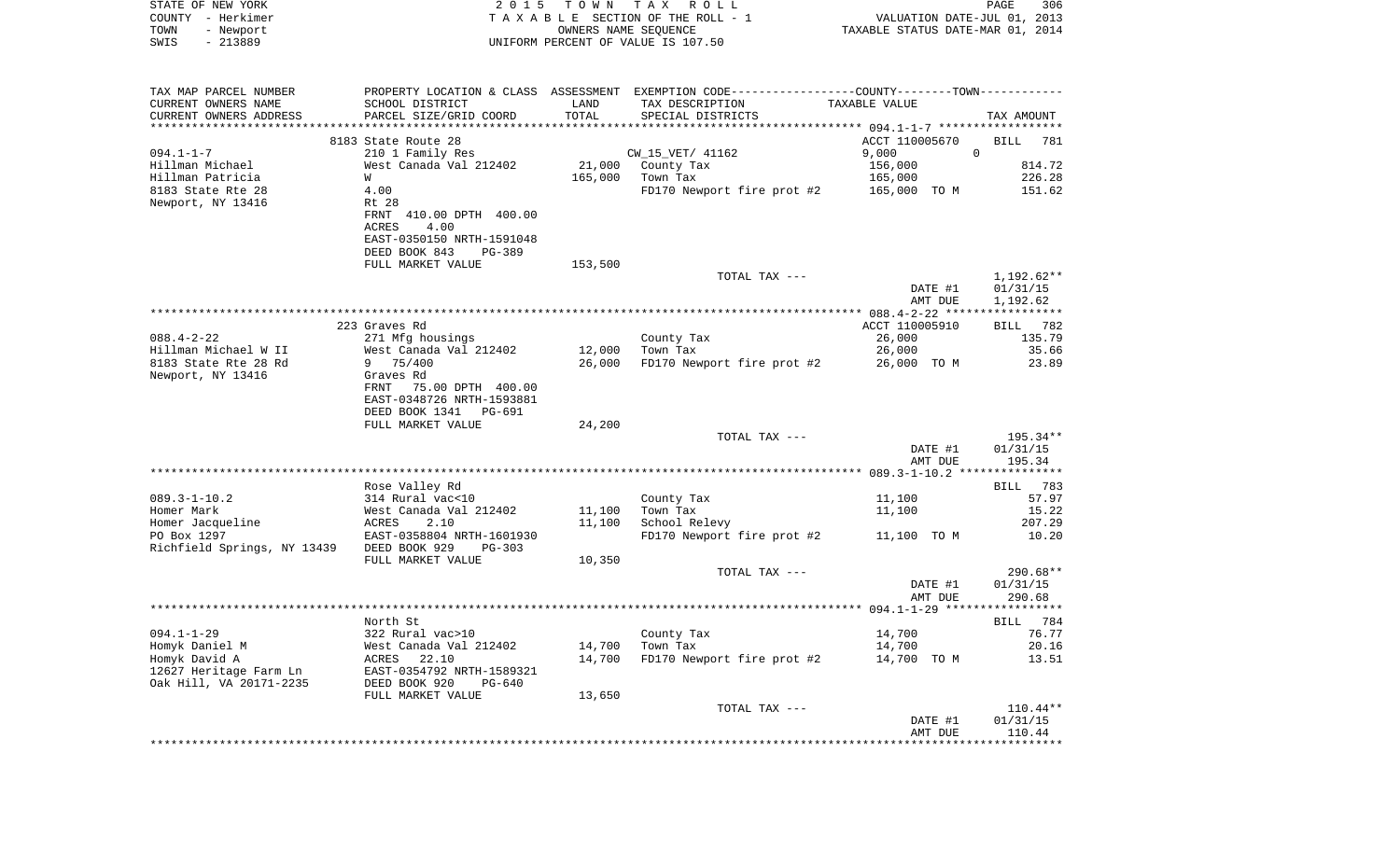| STATE OF NEW YORK | 2015 TOWN TAX ROLL                 | 307<br>PAGE                      |
|-------------------|------------------------------------|----------------------------------|
| COUNTY - Herkimer | TAXABLE SECTION OF THE ROLL - 1    | VALUATION DATE-JUL 01, 2013      |
| TOWN<br>- Newport | OWNERS NAME SEOUENCE               | TAXABLE STATUS DATE-MAR 01, 2014 |
| $-213889$<br>SWIS | UNIFORM PERCENT OF VALUE IS 107.50 |                                  |

| TAX MAP PARCEL NUMBER  |                           |         | PROPERTY LOCATION & CLASS ASSESSMENT EXEMPTION CODE---------------COUNTY-------TOWN---------- |                                     |              |
|------------------------|---------------------------|---------|-----------------------------------------------------------------------------------------------|-------------------------------------|--------------|
| CURRENT OWNERS NAME    | SCHOOL DISTRICT           | LAND    | TAX DESCRIPTION                                                                               | TAXABLE VALUE                       |              |
| CURRENT OWNERS ADDRESS | PARCEL SIZE/GRID COORD    | TOTAL   | SPECIAL DISTRICTS                                                                             |                                     | TAX AMOUNT   |
| ********************** |                           |         |                                                                                               |                                     |              |
|                        | 1649 Newport Rd           |         |                                                                                               |                                     | 785<br>BILL  |
| $093.4 - 1 - 12.5$     | 210 1 Family Res          |         | County Tax                                                                                    | 266,400                             | 1,391.29     |
| Houck Joel             | West Canada Val 212402    | 64,000  | Town Tax                                                                                      | 266,400                             | 365.34       |
| Houck Vanessa          | North                     | 266,400 | FD170 Newport fire prot #2                                                                    | 266,400 TO M                        | 244.80       |
| 1649 Newport Rd        | Newport Rd                |         |                                                                                               |                                     |              |
| Poland, NY 13431       | ACRES<br>50.25            |         |                                                                                               |                                     |              |
|                        | EAST-0337966 NRTH-1577175 |         |                                                                                               |                                     |              |
|                        |                           |         |                                                                                               |                                     |              |
|                        | DEED BOOK 928<br>$PG-480$ |         |                                                                                               |                                     |              |
|                        | FULL MARKET VALUE         | 247,800 |                                                                                               |                                     |              |
|                        |                           |         | TOTAL TAX ---                                                                                 |                                     | $2,001.43**$ |
|                        |                           |         |                                                                                               | DATE #1                             | 01/31/15     |
|                        |                           |         |                                                                                               | AMT DUE                             | 2,001.43     |
|                        |                           |         |                                                                                               |                                     |              |
|                        | 453 Strumlock Rd          |         |                                                                                               | ACCT 110009030                      | BILL 786     |
| $093.1 - 1 - 2$        | 210 1 Family Res          |         | County Tax                                                                                    | 100,100                             | 522.78       |
| Hrynyk Jaroslaw        | Poland Central 213803     | 20,200  | Town Tax                                                                                      | 100,100                             | 137.28       |
| 1210 Central Ave       | W                         | 100,100 | School Relevy                                                                                 |                                     | 1,331.45     |
| Needham, MA 02492      | $210 - 4.60A$             |         | FD160 Newport fire prot#1 100,100 TO M                                                        |                                     | 72.41        |
|                        | Co Rd 89                  |         |                                                                                               |                                     |              |
|                        | FRNT 210.00 DPTH 200.00   |         |                                                                                               |                                     |              |
|                        | 3.20<br>ACRES             |         |                                                                                               |                                     |              |
|                        | EAST-0336591 NRTH-1588864 |         |                                                                                               |                                     |              |
|                        | DEED BOOK 915<br>$PG-104$ |         |                                                                                               |                                     |              |
|                        | FULL MARKET VALUE         | 93,100  |                                                                                               |                                     |              |
|                        |                           |         | TOTAL TAX ---                                                                                 |                                     | $2,063.92**$ |
|                        |                           |         |                                                                                               | DATE #1                             | 01/31/15     |
|                        |                           |         |                                                                                               | AMT DUE                             | 2,063.92     |
|                        |                           |         |                                                                                               |                                     |              |
|                        | 5781 State Route 28       |         |                                                                                               | ACCT 110004530                      | BILL 787     |
| $094.3 - 2 - 5$        | 210 1 Family Res          |         | County Tax                                                                                    | 92,000                              | 480.47       |
| Hughes Walter R        | West Canada Val 212402    | 13,700  | Town Tax                                                                                      | 92,000                              | 126.17       |
| 5781 State Route 28    | W                         | 92,000  | FD170 Newport fire prot #2                                                                    | 92,000 TO M                         | 84.54        |
|                        | $\mathbf{3}$              |         |                                                                                               |                                     |              |
| Newport, NY 13416      | 138/200                   |         |                                                                                               |                                     |              |
|                        | Rt 28                     |         |                                                                                               |                                     |              |
|                        | FRNT 138.00 DPTH 200.00   |         |                                                                                               |                                     |              |
|                        | EAST-0356154 NRTH-1582853 |         |                                                                                               |                                     |              |
|                        | DEED BOOK 1458<br>PG-67   |         |                                                                                               |                                     |              |
|                        | FULL MARKET VALUE         | 85,600  |                                                                                               |                                     |              |
|                        |                           |         | TOTAL TAX ---                                                                                 |                                     | 691.18**     |
|                        |                           |         |                                                                                               | DATE #1                             | 01/31/15     |
|                        |                           |         |                                                                                               | AMT DUE                             | 691.18       |
|                        |                           |         |                                                                                               | *********************************** |              |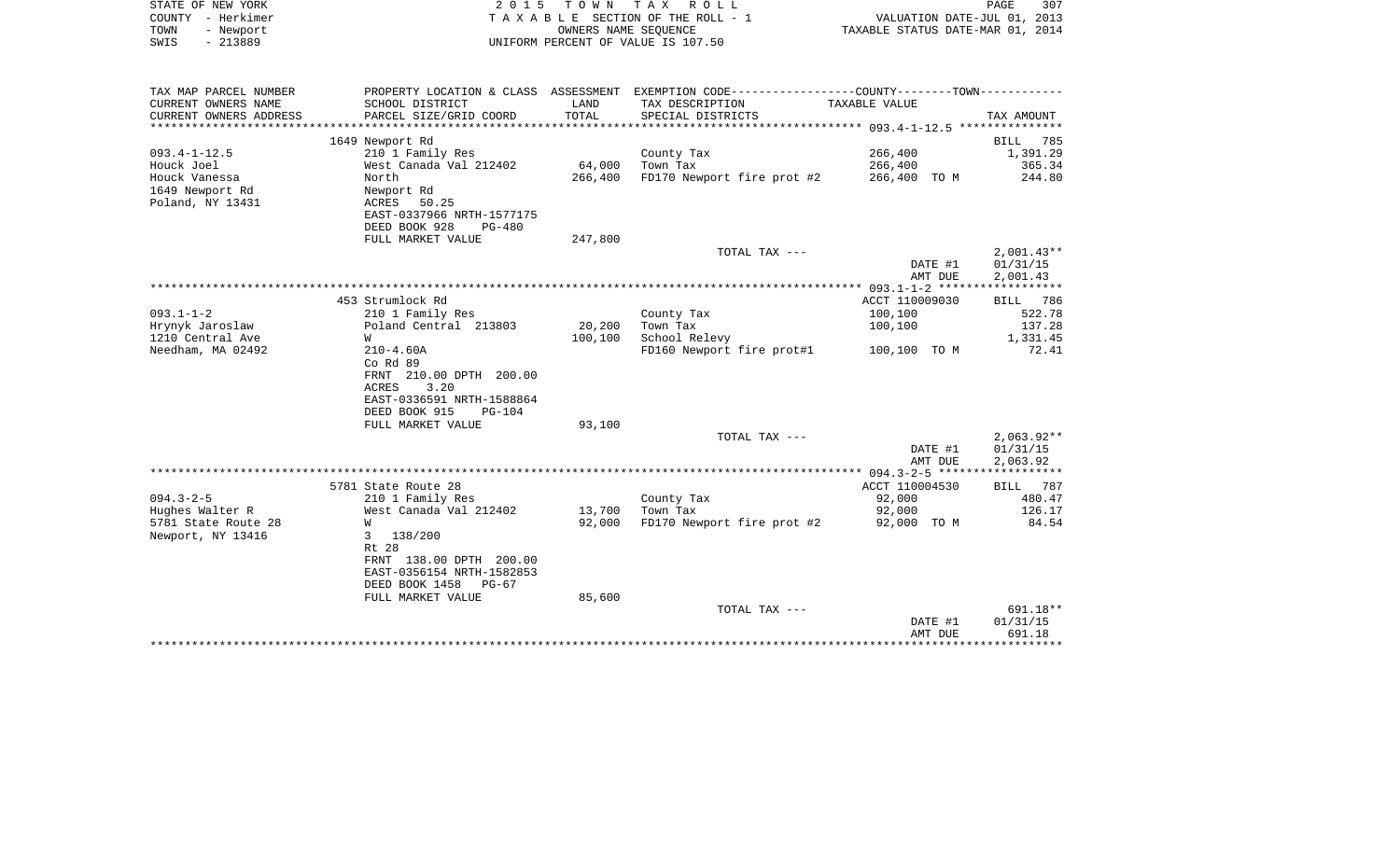| STATE OF NEW YORK | 2015 TOWN TAX ROLL                 | 308<br>PAGE                      |
|-------------------|------------------------------------|----------------------------------|
| COUNTY – Herkimer | TAXABLE SECTION OF THE ROLL - 1    | VALUATION DATE-JUL 01, 2013      |
| TOWN<br>- Newport | OWNERS NAME SEOUENCE               | TAXABLE STATUS DATE-MAR 01, 2014 |
| SWIS<br>- 213889  | UNIFORM PERCENT OF VALUE IS 107.50 |                                  |

| TAX MAP PARCEL NUMBER             |                                            |         | PROPERTY LOCATION & CLASS ASSESSMENT EXEMPTION CODE----------------COUNTY-------TOWN---------- |                    |                    |
|-----------------------------------|--------------------------------------------|---------|------------------------------------------------------------------------------------------------|--------------------|--------------------|
| CURRENT OWNERS NAME               | SCHOOL DISTRICT                            | LAND    | TAX DESCRIPTION                                                                                | TAXABLE VALUE      |                    |
| CURRENT OWNERS ADDRESS            | PARCEL SIZE/GRID COORD                     | TOTAL   | SPECIAL DISTRICTS                                                                              |                    | TAX AMOUNT         |
|                                   |                                            |         |                                                                                                |                    |                    |
|                                   | 1022 Honey Hill Rd                         |         |                                                                                                | 164,100            | 788<br>BILL        |
| $094.1 - 2 - 20.16$<br>Humpf Jack | 210 1 Family Res<br>West Canada Val 212402 | 25,000  | County Tax<br>Town Tax                                                                         | 164,100            | 857.02<br>225.04   |
| Humpf Margaret                    | 7.50<br>ACRES                              | 164,100 | FD170 Newport fire prot #2                                                                     | 164,100 TO M       | 150.79             |
| 1022 Honey Hill Rd                | EAST-0351296 NRTH-1586820                  |         |                                                                                                |                    |                    |
| PO Box 387                        | DEED BOOK 792<br>PG-244                    |         |                                                                                                |                    |                    |
| Newport, NY 13416                 | FULL MARKET VALUE                          | 152,650 |                                                                                                |                    |                    |
|                                   |                                            |         | TOTAL TAX ---                                                                                  |                    | 1,232.85**         |
|                                   |                                            |         |                                                                                                | DATE #1            | 01/31/15           |
|                                   |                                            |         |                                                                                                | AMT DUE            | 1,232.85           |
|                                   |                                            |         |                                                                                                |                    |                    |
|                                   | 169 West St                                |         |                                                                                                |                    | 789<br>BILL        |
| $094.1 - 2 - 15.2$                | 210 1 Family Res                           |         | County Tax                                                                                     | 91,400             | 477.34             |
| Humpf Theresa R                   | West Canada Val 212402                     | 18,000  | Town Tax                                                                                       | 91,400             | 125.34             |
| 169 Old State Rd                  | West St                                    | 91,400  | FD170 Newport fire prot #2                                                                     | 91,400 TO M        | 83.99              |
| PO Box 129                        | ACRES<br>1.01                              |         |                                                                                                |                    |                    |
| Newport, NY 13416                 | EAST-0351630 NRTH-1587062                  |         |                                                                                                |                    |                    |
|                                   | DEED BOOK 794<br>$PG-109$                  |         |                                                                                                |                    |                    |
|                                   | FULL MARKET VALUE                          | 85,000  |                                                                                                |                    |                    |
|                                   |                                            |         | TOTAL TAX ---                                                                                  |                    | 686.67**           |
|                                   |                                            |         |                                                                                                | DATE #1<br>AMT DUE | 01/31/15<br>686.67 |
|                                   |                                            |         |                                                                                                |                    |                    |
|                                   | 1380 Lindsay Rd                            |         |                                                                                                |                    | 790<br>BILL        |
| $099.2 - 1 - 19$                  | 210 1 Family Res                           |         | County Tax                                                                                     | 95,800             | 500.32             |
| Hunt Amy L                        | West Canada Val 212402                     | 18,700  | Town Tax                                                                                       | 95,800             | 131.38             |
| 602 Rose Valley Rd                | Tax Mapping                                | 95,800  | School Relevy                                                                                  |                    | 1,789.07           |
| Newport, NY 13416                 | FRNT 217.00 DPTH                           |         | FD170 Newport fire prot #2                                                                     | 95,800 TO M        | 88.03              |
|                                   | ACRES<br>1.70                              |         |                                                                                                |                    |                    |
|                                   | EAST-0342375 NRTH-1573357                  |         |                                                                                                |                    |                    |
|                                   | DEED BOOK 879<br>$PG-110$                  |         |                                                                                                |                    |                    |
|                                   | FULL MARKET VALUE                          | 89,100  |                                                                                                |                    |                    |
|                                   |                                            |         | TOTAL TAX ---                                                                                  |                    | $2,508.80**$       |
|                                   |                                            |         |                                                                                                | DATE #1            | 01/31/15           |
|                                   |                                            |         |                                                                                                | AMT DUE            | 2,508.80           |
|                                   |                                            |         |                                                                                                |                    |                    |
| $094.1 - 2 - 15.3$                | 139 Old State Rd<br>210 1 Family Res       |         | County Tax                                                                                     | 102,000            | BILL 791<br>532.70 |
| Ingalls Craig Thomas              | West Canada Val 212402                     | 18,100  | Town Tax                                                                                       | 102,000            | 139.88             |
| Ingalls Barbara J                 | FRNT 286.00 DPTH                           | 102,000 | FD170 Newport fire prot #2                                                                     | 102,000 TO M       | 93.73              |
| 139 Old State Rd                  | ACRES<br>1.10                              |         |                                                                                                |                    |                    |
| Poland, NY 13431                  | EAST-0352132 NRTH-1586815                  |         |                                                                                                |                    |                    |
|                                   | DEED BOOK 1383<br>$PG-53$                  |         |                                                                                                |                    |                    |
|                                   | FULL MARKET VALUE                          | 94,884  |                                                                                                |                    |                    |
|                                   |                                            |         | TOTAL TAX ---                                                                                  |                    | $766.31**$         |
|                                   |                                            |         |                                                                                                | DATE #1            | 01/31/15           |
|                                   |                                            |         |                                                                                                | AMT DUE            | 766.31             |
|                                   |                                            |         |                                                                                                |                    |                    |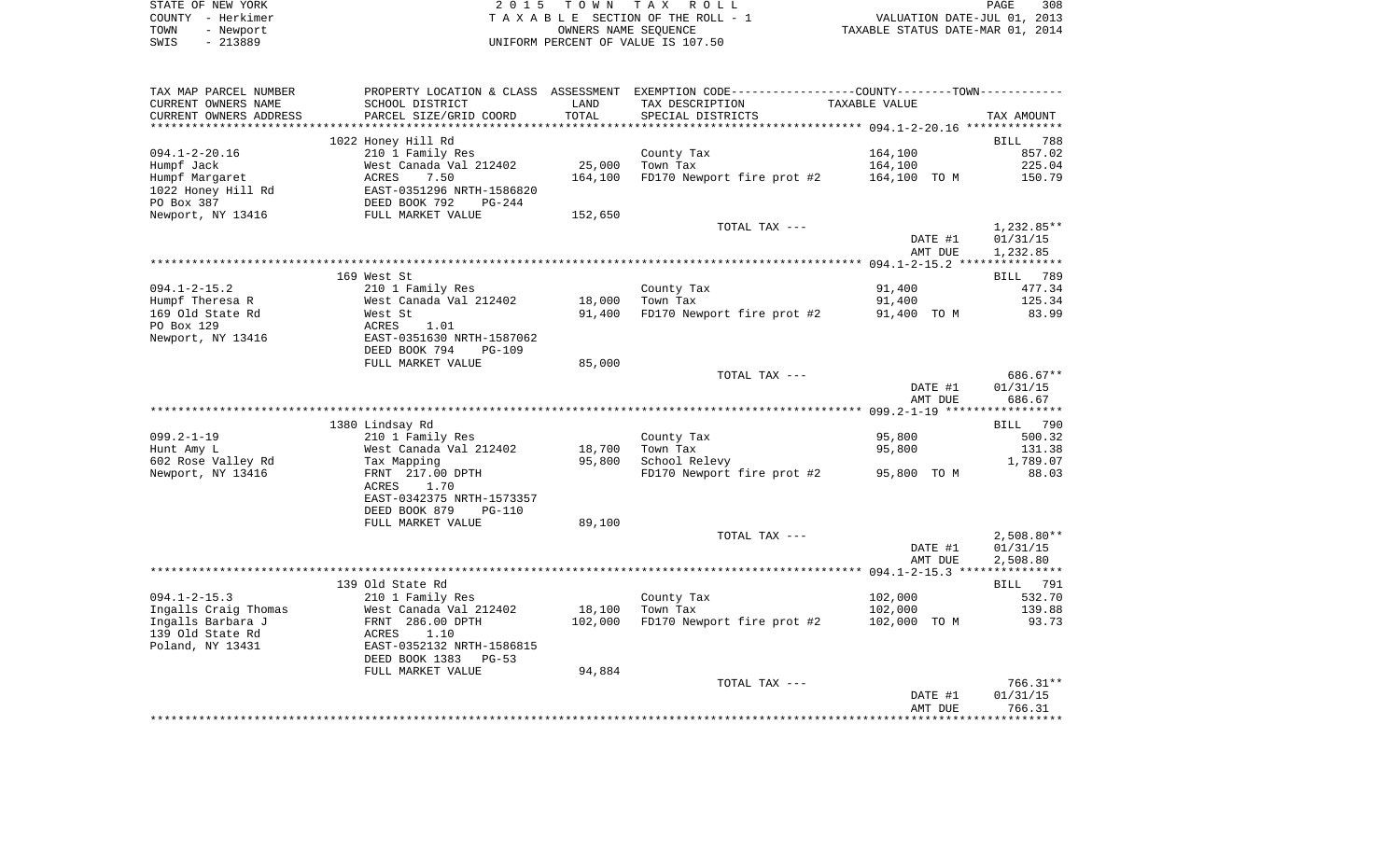| STATE OF NEW YORK | 2015 TOWN TAX ROLL                 | 309<br>PAGE                      |
|-------------------|------------------------------------|----------------------------------|
| COUNTY - Herkimer | TAXABLE SECTION OF THE ROLL - 1    | VALUATION DATE-JUL 01, 2013      |
| TOWN<br>- Newport | OWNERS NAME SEOUENCE               | TAXABLE STATUS DATE-MAR 01, 2014 |
| $-213889$<br>SWIS | UNIFORM PERCENT OF VALUE IS 107.50 |                                  |

| TAX MAP PARCEL NUMBER  |                           |         | PROPERTY LOCATION & CLASS ASSESSMENT EXEMPTION CODE----------------COUNTY--------TOWN---------- |                |            |
|------------------------|---------------------------|---------|-------------------------------------------------------------------------------------------------|----------------|------------|
| CURRENT OWNERS NAME    | SCHOOL DISTRICT           | LAND    | TAX DESCRIPTION                                                                                 | TAXABLE VALUE  |            |
| CURRENT OWNERS ADDRESS | PARCEL SIZE/GRID COORD    | TOTAL   | SPECIAL DISTRICTS                                                                               |                | TAX AMOUNT |
|                        |                           |         |                                                                                                 |                |            |
|                        | Steuben Rd                |         |                                                                                                 |                | BILL 792   |
| $093.3 - 1 - 5.5$      | 322 Rural vac>10          |         | County Tax                                                                                      | 30,200         | 157.72     |
| Inserra Joseph         | West Canada Val 212402    | 30,200  | Town Tax                                                                                        | 30,200         | 41.42      |
| Inserra Barbara J      | Co Rd 110                 | 30,200  | FD170 Newport fire prot #2                                                                      | 30,200 TO M    | 27.75      |
| 276 Steuben Rd         | FRNT 278.00 DPTH          |         |                                                                                                 |                |            |
| Poland, NY 13431       | ACRES 25.30               |         |                                                                                                 |                |            |
|                        | EAST-0332931 NRTH-1581667 |         |                                                                                                 |                |            |
|                        | DEED BOOK 836<br>PG-681   |         |                                                                                                 |                |            |
|                        | FULL MARKET VALUE         | 28,100  |                                                                                                 |                |            |
|                        |                           |         | TOTAL TAX ---                                                                                   |                | $226.89**$ |
|                        |                           |         |                                                                                                 | DATE #1        | 01/31/15   |
|                        |                           |         |                                                                                                 | AMT DUE        | 226.89     |
|                        |                           |         |                                                                                                 |                |            |
|                        | Steuben Rd                |         |                                                                                                 | ACCT 110007860 | BILL 793   |
| $093.3 - 1 - 7$        | 210 1 Family Res          |         | County Tax                                                                                      | 134,000        | 699.82     |
| Inserra Joseph G       | West Canada Val 212402    | 19,300  | Town Tax                                                                                        | 134,000        | 183.77     |
| Inserra Barbara J      | 3 135/300 102/324         | 134,000 | FD170 Newport fire prot #2                                                                      | 134,000 TO M   | 123.13     |
| 276 Steuben Rd         | Co Rd 110                 |         |                                                                                                 |                |            |
| Poland, NY 13431       | FRNT 190.00 DPTH          |         |                                                                                                 |                |            |
|                        | ACRES<br>2.25 BANK<br>021 |         |                                                                                                 |                |            |
|                        | EAST-0333134 NRTH-1582453 |         |                                                                                                 |                |            |
|                        | DEED BOOK 00620 PG-00835  |         |                                                                                                 |                |            |
|                        | FULL MARKET VALUE         | 124,650 |                                                                                                 |                |            |
|                        |                           |         | TOTAL TAX ---                                                                                   |                | 1,006.72** |
|                        |                           |         |                                                                                                 | DATE #1        | 01/31/15   |
|                        |                           |         |                                                                                                 | AMT DUE        | 1,006.72   |
|                        | 586 North Gage Rd         |         |                                                                                                 | ACCT 110003240 | BILL 794   |
| $093.2 - 1 - 15$       | 210 1 Family Res          |         | VET WAR CT 41121                                                                                | 9,000<br>9,000 |            |
| Irwin Mary A           | Poland Central 213803     | 18,600  | County Tax                                                                                      | 102,800        | 536.88     |
| 586 North Gage Rd      | 3 1.65A                   |         | 111,800 Town Tax                                                                                | 102,800        | 140.98     |
| Poland, NY 13431       | Co Rd 65                  |         | FD170 Newport fire prot #2                                                                      | 111,800 TO M   | 102.73     |
|                        | ACRES 1.60                |         |                                                                                                 |                |            |
|                        | EAST-0344557 NRTH-1590735 |         |                                                                                                 |                |            |
|                        | DEED BOOK 00560 PG-00513  |         |                                                                                                 |                |            |
|                        | FULL MARKET VALUE         | 104,000 |                                                                                                 |                |            |
|                        |                           |         | TOTAL TAX ---                                                                                   |                | 780.59**   |
|                        |                           |         |                                                                                                 | DATE #1        | 01/31/15   |
|                        |                           |         |                                                                                                 | AMT DUE        | 780.59     |
|                        |                           |         |                                                                                                 |                |            |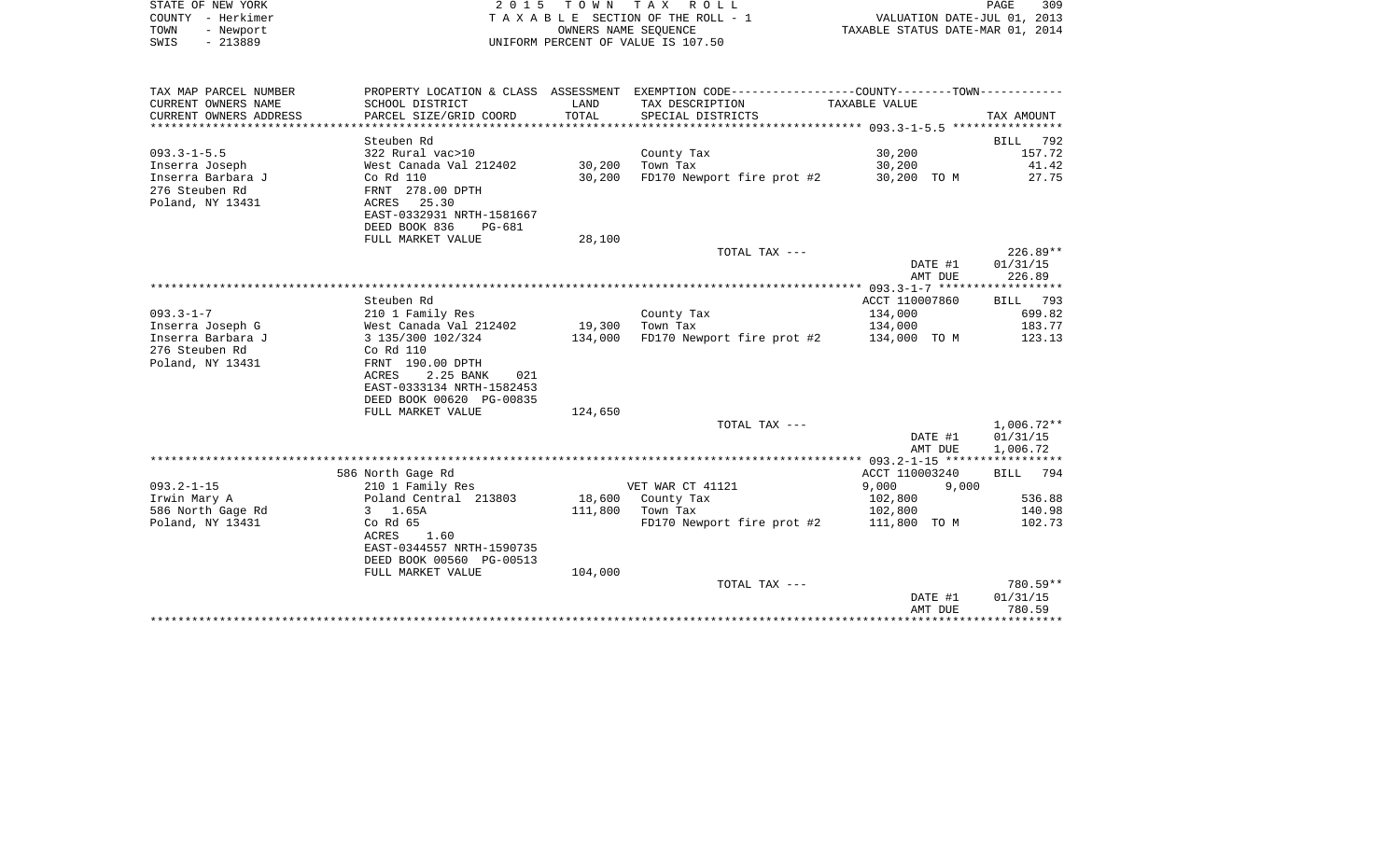|      | STATE OF NEW YORK | 2015 TOWN TAX ROLL                 | 310<br>PAGE                      |
|------|-------------------|------------------------------------|----------------------------------|
|      | COUNTY - Herkimer | TAXABLE SECTION OF THE ROLL - 1    | VALUATION DATE-JUL 01, 2013      |
| TOWN | - Newport         | OWNERS NAME SEOUENCE               | TAXABLE STATUS DATE-MAR 01, 2014 |
| SWIS | - 213889          | UNIFORM PERCENT OF VALUE IS 107.50 |                                  |

| TAX MAP PARCEL NUMBER  |                                       |         | PROPERTY LOCATION & CLASS ASSESSMENT EXEMPTION CODE----------------COUNTY-------TOWN---------- |                           |                                    |
|------------------------|---------------------------------------|---------|------------------------------------------------------------------------------------------------|---------------------------|------------------------------------|
| CURRENT OWNERS NAME    | SCHOOL DISTRICT                       | LAND    | TAX DESCRIPTION                                                                                | TAXABLE VALUE             |                                    |
| CURRENT OWNERS ADDRESS | PARCEL SIZE/GRID COORD                | TOTAL   | SPECIAL DISTRICTS                                                                              |                           | TAX AMOUNT                         |
| ********************** |                                       |         |                                                                                                |                           |                                    |
|                        | 2221 Newport Rd                       |         |                                                                                                |                           | 795<br>BILL                        |
| $094.3 - 1 - 19.2$     | 210 1 Family Res                      |         | County Tax                                                                                     | 160,000                   | 835.61                             |
| Jackson Joseph R       | West Canada Val 212402                | 19,000  | Town Tax                                                                                       | 160,000                   | 219.42                             |
| Jackson Cresta L       | ACRES<br>2.00                         | 160,000 | FD170 Newport fire prot #2                                                                     | 160,000 TO M              | 147.02                             |
| 2221 Newport Rd        | EAST-0347536 NRTH-1577962             |         |                                                                                                |                           |                                    |
| Poland, NY 13431       | DEED BOOK 838<br>PG-626               |         |                                                                                                |                           |                                    |
|                        | FULL MARKET VALUE                     | 148,850 |                                                                                                |                           |                                    |
|                        |                                       |         | TOTAL TAX ---                                                                                  |                           | $1,202.05**$                       |
|                        |                                       |         |                                                                                                | DATE #1                   | 01/31/15                           |
|                        |                                       |         |                                                                                                |                           | AMT DUE<br>1,202.05<br>*********** |
|                        |                                       |         |                                                                                                |                           | BILL 796                           |
| $094.1 - 2 - 22$       | 863 Honey Hill Rd<br>210 1 Family Res |         | County Tax                                                                                     | ACCT 110025440<br>117,800 | 615.22                             |
| Jackson Samantha L     | West Canada Val 212402                | 18,200  | Town Tax                                                                                       | 117,800                   | 161.55                             |
| 863 Honey Hill Rd      | North                                 | 117,800 | FD170 Newport fire prot #2                                                                     | 117,800 TO M              | 108.25                             |
| Poland, NY 13431       | 1.2A                                  |         |                                                                                                |                           |                                    |
|                        | Honey Hill Rd                         |         |                                                                                                |                           |                                    |
|                        | <b>ACRES</b><br>1.20                  |         |                                                                                                |                           |                                    |
|                        | EAST-0348392 NRTH-1586214             |         |                                                                                                |                           |                                    |
|                        | DEED BOOK 1413<br><b>PG-153</b>       |         |                                                                                                |                           |                                    |
|                        | FULL MARKET VALUE                     | 109,600 |                                                                                                |                           |                                    |
|                        |                                       |         | TOTAL TAX ---                                                                                  |                           | 885.02**                           |
|                        |                                       |         |                                                                                                |                           | DATE #1<br>01/31/15                |
|                        |                                       |         |                                                                                                |                           | AMT DUE<br>885.02                  |
|                        |                                       |         |                                                                                                |                           |                                    |
|                        | 243 Graves Rd                         |         |                                                                                                |                           | <b>BILL</b><br>797                 |
| $088.4 - 2 - 19.2$     | 210 1 Family Res                      |         | VET COM CT 41131                                                                               | 15,000                    | 15,000                             |
| Jeffers Fallon James   | West Canada Val 212402                |         | 18,400 VET DIS CT 41141                                                                        | 15,600                    | 15,600                             |
| Jeffers Sarah Jane     | West                                  | 78,000  | County Tax                                                                                     | 47,400                    | 247.55                             |
| 243 Graves Rd          | 75 X 400                              |         | Town Tax                                                                                       | 47,400                    | 65.00                              |
| Newport, NY 13416      | <b>FRNT</b><br>75.00 DPTH 400.00      |         | School Relevy                                                                                  |                           | 916.62                             |
|                        | 1.40<br>ACRES                         |         | FD170 Newport fire prot #2                                                                     | 78,000 TO M               | 71.67                              |
|                        | EAST-0348619 NRTH-1594277             |         |                                                                                                |                           |                                    |
|                        | DEED BOOK 1415<br>PG-291              |         |                                                                                                |                           |                                    |
|                        | FULL MARKET VALUE                     | 72,550  |                                                                                                |                           |                                    |
|                        |                                       |         | TOTAL TAX ---                                                                                  |                           | $1,300.84**$                       |
|                        |                                       |         |                                                                                                | DATE #1                   | 01/31/15                           |
|                        |                                       |         |                                                                                                |                           | AMT DUE<br>1,300.84                |
|                        |                                       |         |                                                                                                |                           | * * * * * * * * * * *              |
|                        | Graves Rd                             |         |                                                                                                |                           | 798<br>BILL                        |
| $088.4 - 2 - 19.6$     | 314 Rural vac<10                      |         | County Tax                                                                                     | 6,300                     | 32.90                              |
| Jeffers Fallon James   | West Canada Val 212402                | 6,300   | Town Tax                                                                                       | 6,300                     | 8.64                               |
| Jeffers Sarah Jane     | North                                 | 6,300   | School Relevy                                                                                  |                           | 117.65                             |
| 243 Graves Rd          | Graves Rd                             |         | FD170 Newport fire prot #2                                                                     | 6,300 TO M                | 5.79                               |
| Newport, NY 13416      | 75.00 DPTH 100.00<br>FRNT             |         |                                                                                                |                           |                                    |
|                        | 0.68<br>ACRES                         |         |                                                                                                |                           |                                    |
|                        | EAST-0348599 NRTH-1594397             |         |                                                                                                |                           |                                    |
|                        | DEED BOOK 1415<br><b>PG-291</b>       |         |                                                                                                |                           |                                    |
|                        | FULL MARKET VALUE                     | 5,850   |                                                                                                |                           |                                    |
|                        |                                       |         | TOTAL TAX ---                                                                                  |                           | 164.98**                           |
|                        |                                       |         |                                                                                                |                           | 01/31/15<br>DATE #1                |
|                        |                                       |         |                                                                                                |                           | AMT DUE<br>164.98                  |
|                        |                                       |         |                                                                                                |                           |                                    |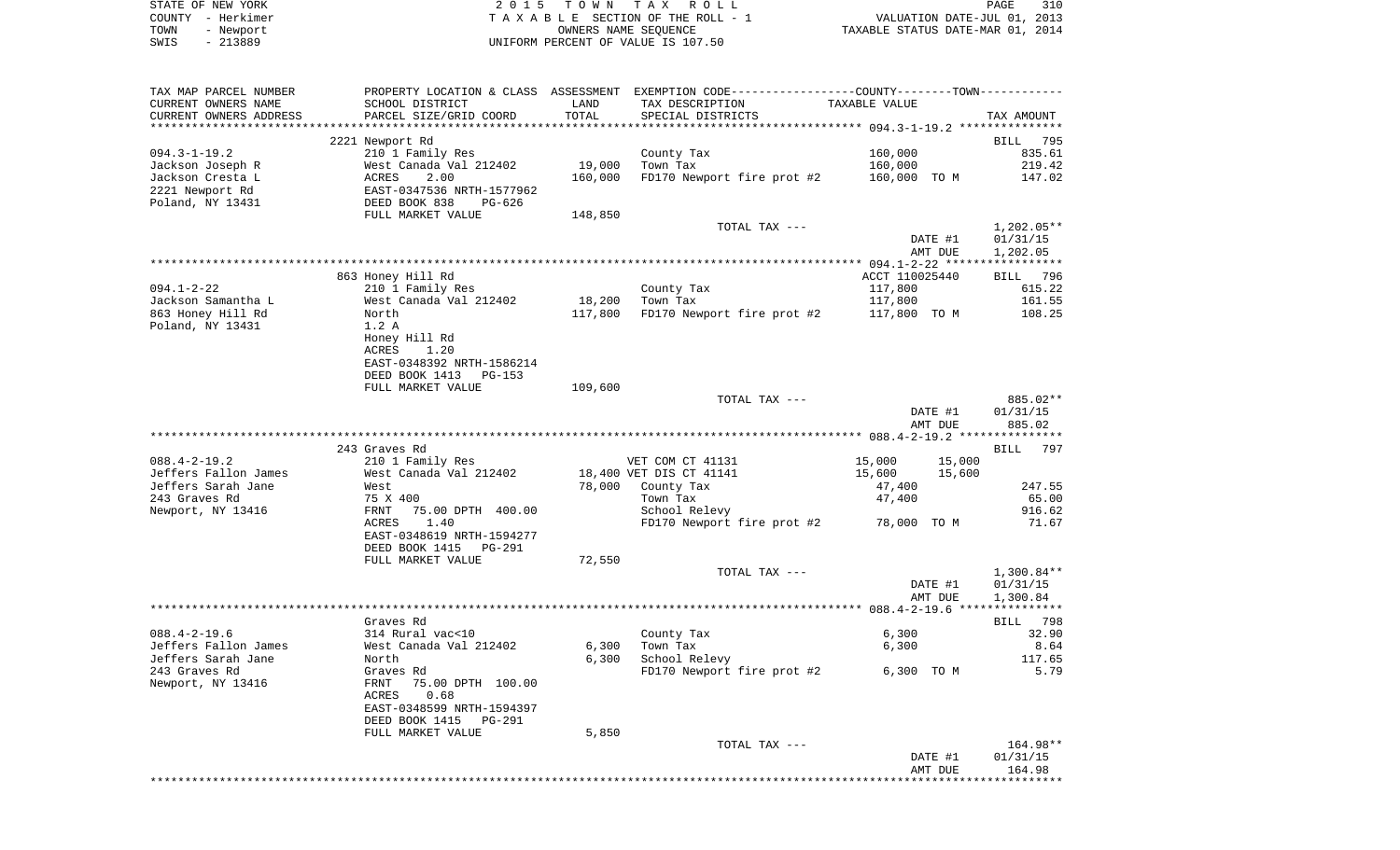|      | STATE OF NEW YORK | 2015 TOWN TAX ROLL                 | PAGE                             | 311 |
|------|-------------------|------------------------------------|----------------------------------|-----|
|      | COUNTY - Herkimer | TAXABLE SECTION OF THE ROLL - 1    | VALUATION DATE-JUL 01, 2013      |     |
| TOWN | - Newport         | OWNERS NAME SEOUENCE               | TAXABLE STATUS DATE-MAR 01, 2014 |     |
| SWIS | - 213889          | UNIFORM PERCENT OF VALUE IS 107.50 |                                  |     |

| TAXABLE VALUE<br>CURRENT OWNERS NAME<br>SCHOOL DISTRICT<br>LAND<br>TAX DESCRIPTION<br>TOTAL<br>CURRENT OWNERS ADDRESS<br>PARCEL SIZE/GRID COORD<br>SPECIAL DISTRICTS<br>TAX AMOUNT<br>Graves Rd<br>BILL 799<br>43,000<br>224.57<br>270 Mfg housing<br>County Tax<br>12,000<br>West Canada Val 212402<br>Town Tax<br>43,000<br>58.97<br>School Relevy<br>263.01<br>43,000<br>West<br>FD170 Newport fire prot #2<br>43,000 TO M<br>39.51<br>Graves Rd<br>Newport, NY 13416<br>75.00 DPTH 100.00<br>FRNT<br>ACRES<br>0.68<br>EAST-0348570 NRTH-1594464<br>DEED BOOK 1203 PG-588<br>FULL MARKET VALUE<br>40,000<br>586.06**<br>TOTAL TAX ---<br>DATE #1<br>01/31/15<br>AMT DUE<br>586.06<br>Graves Rd<br>BILL 800<br>$088.4 - 2 - 19.4$<br>6,300<br>314 Rural vac<10<br>County Tax<br>32.90<br>Jeffers Shane A<br>West Canada Val 212402<br>Town Tax<br>6,300<br>8.64<br>6,300<br>School Relevy<br>Jeffers Tina M<br>6,300<br>117.65<br>West<br>253 Graves Rd<br>75 X 400<br>FD170 Newport fire prot #2<br>6,300 TO M<br>5.79<br>Newport, NY 13416<br>75.00 DPTH 400.00<br>FRNT<br>ACRES<br>0.68<br>EAST-0348564 NRTH-1594548<br>DEED BOOK 1203 PG-588<br>5,850<br>FULL MARKET VALUE<br>164.98**<br>TOTAL TAX ---<br>DATE #1<br>01/31/15<br>AMT DUE<br>164.98<br>Graves Rd<br>BILL 801<br>314 Rural vac<10<br>County Tax<br>6,300<br>32.90<br>West Canada Val 212402<br>6,300<br>Town Tax<br>6,300<br>8.64<br>Jeffers Tina M<br>6,300<br>117.65<br>School Relevy<br>West<br>253 Graves Rd<br>FD170 Newport fire prot #2<br>6,300 TO M<br>5.79<br>75 X 400<br>Newport, NY 13416<br>Graves Rd<br>75.00 DPTH 400.00<br>FRNT<br>0.68<br>ACRES<br>EAST-0348568 NRTH-1594624<br>DEED BOOK 1203 PG-588<br>5,850<br>FULL MARKET VALUE<br>TOTAL TAX ---<br>164.98**<br>DATE #1<br>01/31/15<br>164.98<br>AMT DUE | TAX MAP PARCEL NUMBER |  | PROPERTY LOCATION & CLASS ASSESSMENT EXEMPTION CODE----------------COUNTY--------TOWN----------- |  |
|----------------------------------------------------------------------------------------------------------------------------------------------------------------------------------------------------------------------------------------------------------------------------------------------------------------------------------------------------------------------------------------------------------------------------------------------------------------------------------------------------------------------------------------------------------------------------------------------------------------------------------------------------------------------------------------------------------------------------------------------------------------------------------------------------------------------------------------------------------------------------------------------------------------------------------------------------------------------------------------------------------------------------------------------------------------------------------------------------------------------------------------------------------------------------------------------------------------------------------------------------------------------------------------------------------------------------------------------------------------------------------------------------------------------------------------------------------------------------------------------------------------------------------------------------------------------------------------------------------------------------------------------------------------------------------------------------------------------------------------------------------------------------------------------------|-----------------------|--|--------------------------------------------------------------------------------------------------|--|
|                                                                                                                                                                                                                                                                                                                                                                                                                                                                                                                                                                                                                                                                                                                                                                                                                                                                                                                                                                                                                                                                                                                                                                                                                                                                                                                                                                                                                                                                                                                                                                                                                                                                                                                                                                                                    |                       |  |                                                                                                  |  |
|                                                                                                                                                                                                                                                                                                                                                                                                                                                                                                                                                                                                                                                                                                                                                                                                                                                                                                                                                                                                                                                                                                                                                                                                                                                                                                                                                                                                                                                                                                                                                                                                                                                                                                                                                                                                    |                       |  |                                                                                                  |  |
|                                                                                                                                                                                                                                                                                                                                                                                                                                                                                                                                                                                                                                                                                                                                                                                                                                                                                                                                                                                                                                                                                                                                                                                                                                                                                                                                                                                                                                                                                                                                                                                                                                                                                                                                                                                                    |                       |  |                                                                                                  |  |
|                                                                                                                                                                                                                                                                                                                                                                                                                                                                                                                                                                                                                                                                                                                                                                                                                                                                                                                                                                                                                                                                                                                                                                                                                                                                                                                                                                                                                                                                                                                                                                                                                                                                                                                                                                                                    |                       |  |                                                                                                  |  |
|                                                                                                                                                                                                                                                                                                                                                                                                                                                                                                                                                                                                                                                                                                                                                                                                                                                                                                                                                                                                                                                                                                                                                                                                                                                                                                                                                                                                                                                                                                                                                                                                                                                                                                                                                                                                    | $088.4 - 2 - 19.3$    |  |                                                                                                  |  |
|                                                                                                                                                                                                                                                                                                                                                                                                                                                                                                                                                                                                                                                                                                                                                                                                                                                                                                                                                                                                                                                                                                                                                                                                                                                                                                                                                                                                                                                                                                                                                                                                                                                                                                                                                                                                    | Jeffers Shane A       |  |                                                                                                  |  |
|                                                                                                                                                                                                                                                                                                                                                                                                                                                                                                                                                                                                                                                                                                                                                                                                                                                                                                                                                                                                                                                                                                                                                                                                                                                                                                                                                                                                                                                                                                                                                                                                                                                                                                                                                                                                    | Jeffers Tina M        |  |                                                                                                  |  |
|                                                                                                                                                                                                                                                                                                                                                                                                                                                                                                                                                                                                                                                                                                                                                                                                                                                                                                                                                                                                                                                                                                                                                                                                                                                                                                                                                                                                                                                                                                                                                                                                                                                                                                                                                                                                    | 253 Graves Rd         |  |                                                                                                  |  |
|                                                                                                                                                                                                                                                                                                                                                                                                                                                                                                                                                                                                                                                                                                                                                                                                                                                                                                                                                                                                                                                                                                                                                                                                                                                                                                                                                                                                                                                                                                                                                                                                                                                                                                                                                                                                    |                       |  |                                                                                                  |  |
|                                                                                                                                                                                                                                                                                                                                                                                                                                                                                                                                                                                                                                                                                                                                                                                                                                                                                                                                                                                                                                                                                                                                                                                                                                                                                                                                                                                                                                                                                                                                                                                                                                                                                                                                                                                                    |                       |  |                                                                                                  |  |
|                                                                                                                                                                                                                                                                                                                                                                                                                                                                                                                                                                                                                                                                                                                                                                                                                                                                                                                                                                                                                                                                                                                                                                                                                                                                                                                                                                                                                                                                                                                                                                                                                                                                                                                                                                                                    |                       |  |                                                                                                  |  |
|                                                                                                                                                                                                                                                                                                                                                                                                                                                                                                                                                                                                                                                                                                                                                                                                                                                                                                                                                                                                                                                                                                                                                                                                                                                                                                                                                                                                                                                                                                                                                                                                                                                                                                                                                                                                    |                       |  |                                                                                                  |  |
|                                                                                                                                                                                                                                                                                                                                                                                                                                                                                                                                                                                                                                                                                                                                                                                                                                                                                                                                                                                                                                                                                                                                                                                                                                                                                                                                                                                                                                                                                                                                                                                                                                                                                                                                                                                                    |                       |  |                                                                                                  |  |
|                                                                                                                                                                                                                                                                                                                                                                                                                                                                                                                                                                                                                                                                                                                                                                                                                                                                                                                                                                                                                                                                                                                                                                                                                                                                                                                                                                                                                                                                                                                                                                                                                                                                                                                                                                                                    |                       |  |                                                                                                  |  |
|                                                                                                                                                                                                                                                                                                                                                                                                                                                                                                                                                                                                                                                                                                                                                                                                                                                                                                                                                                                                                                                                                                                                                                                                                                                                                                                                                                                                                                                                                                                                                                                                                                                                                                                                                                                                    |                       |  |                                                                                                  |  |
|                                                                                                                                                                                                                                                                                                                                                                                                                                                                                                                                                                                                                                                                                                                                                                                                                                                                                                                                                                                                                                                                                                                                                                                                                                                                                                                                                                                                                                                                                                                                                                                                                                                                                                                                                                                                    |                       |  |                                                                                                  |  |
|                                                                                                                                                                                                                                                                                                                                                                                                                                                                                                                                                                                                                                                                                                                                                                                                                                                                                                                                                                                                                                                                                                                                                                                                                                                                                                                                                                                                                                                                                                                                                                                                                                                                                                                                                                                                    |                       |  |                                                                                                  |  |
|                                                                                                                                                                                                                                                                                                                                                                                                                                                                                                                                                                                                                                                                                                                                                                                                                                                                                                                                                                                                                                                                                                                                                                                                                                                                                                                                                                                                                                                                                                                                                                                                                                                                                                                                                                                                    |                       |  |                                                                                                  |  |
|                                                                                                                                                                                                                                                                                                                                                                                                                                                                                                                                                                                                                                                                                                                                                                                                                                                                                                                                                                                                                                                                                                                                                                                                                                                                                                                                                                                                                                                                                                                                                                                                                                                                                                                                                                                                    |                       |  |                                                                                                  |  |
|                                                                                                                                                                                                                                                                                                                                                                                                                                                                                                                                                                                                                                                                                                                                                                                                                                                                                                                                                                                                                                                                                                                                                                                                                                                                                                                                                                                                                                                                                                                                                                                                                                                                                                                                                                                                    |                       |  |                                                                                                  |  |
|                                                                                                                                                                                                                                                                                                                                                                                                                                                                                                                                                                                                                                                                                                                                                                                                                                                                                                                                                                                                                                                                                                                                                                                                                                                                                                                                                                                                                                                                                                                                                                                                                                                                                                                                                                                                    |                       |  |                                                                                                  |  |
|                                                                                                                                                                                                                                                                                                                                                                                                                                                                                                                                                                                                                                                                                                                                                                                                                                                                                                                                                                                                                                                                                                                                                                                                                                                                                                                                                                                                                                                                                                                                                                                                                                                                                                                                                                                                    |                       |  |                                                                                                  |  |
|                                                                                                                                                                                                                                                                                                                                                                                                                                                                                                                                                                                                                                                                                                                                                                                                                                                                                                                                                                                                                                                                                                                                                                                                                                                                                                                                                                                                                                                                                                                                                                                                                                                                                                                                                                                                    |                       |  |                                                                                                  |  |
|                                                                                                                                                                                                                                                                                                                                                                                                                                                                                                                                                                                                                                                                                                                                                                                                                                                                                                                                                                                                                                                                                                                                                                                                                                                                                                                                                                                                                                                                                                                                                                                                                                                                                                                                                                                                    |                       |  |                                                                                                  |  |
|                                                                                                                                                                                                                                                                                                                                                                                                                                                                                                                                                                                                                                                                                                                                                                                                                                                                                                                                                                                                                                                                                                                                                                                                                                                                                                                                                                                                                                                                                                                                                                                                                                                                                                                                                                                                    |                       |  |                                                                                                  |  |
|                                                                                                                                                                                                                                                                                                                                                                                                                                                                                                                                                                                                                                                                                                                                                                                                                                                                                                                                                                                                                                                                                                                                                                                                                                                                                                                                                                                                                                                                                                                                                                                                                                                                                                                                                                                                    |                       |  |                                                                                                  |  |
|                                                                                                                                                                                                                                                                                                                                                                                                                                                                                                                                                                                                                                                                                                                                                                                                                                                                                                                                                                                                                                                                                                                                                                                                                                                                                                                                                                                                                                                                                                                                                                                                                                                                                                                                                                                                    |                       |  |                                                                                                  |  |
|                                                                                                                                                                                                                                                                                                                                                                                                                                                                                                                                                                                                                                                                                                                                                                                                                                                                                                                                                                                                                                                                                                                                                                                                                                                                                                                                                                                                                                                                                                                                                                                                                                                                                                                                                                                                    |                       |  |                                                                                                  |  |
|                                                                                                                                                                                                                                                                                                                                                                                                                                                                                                                                                                                                                                                                                                                                                                                                                                                                                                                                                                                                                                                                                                                                                                                                                                                                                                                                                                                                                                                                                                                                                                                                                                                                                                                                                                                                    |                       |  |                                                                                                  |  |
|                                                                                                                                                                                                                                                                                                                                                                                                                                                                                                                                                                                                                                                                                                                                                                                                                                                                                                                                                                                                                                                                                                                                                                                                                                                                                                                                                                                                                                                                                                                                                                                                                                                                                                                                                                                                    |                       |  |                                                                                                  |  |
|                                                                                                                                                                                                                                                                                                                                                                                                                                                                                                                                                                                                                                                                                                                                                                                                                                                                                                                                                                                                                                                                                                                                                                                                                                                                                                                                                                                                                                                                                                                                                                                                                                                                                                                                                                                                    |                       |  |                                                                                                  |  |
|                                                                                                                                                                                                                                                                                                                                                                                                                                                                                                                                                                                                                                                                                                                                                                                                                                                                                                                                                                                                                                                                                                                                                                                                                                                                                                                                                                                                                                                                                                                                                                                                                                                                                                                                                                                                    | $088.4 - 2 - 19.5$    |  |                                                                                                  |  |
|                                                                                                                                                                                                                                                                                                                                                                                                                                                                                                                                                                                                                                                                                                                                                                                                                                                                                                                                                                                                                                                                                                                                                                                                                                                                                                                                                                                                                                                                                                                                                                                                                                                                                                                                                                                                    | Jeffers Shane A       |  |                                                                                                  |  |
|                                                                                                                                                                                                                                                                                                                                                                                                                                                                                                                                                                                                                                                                                                                                                                                                                                                                                                                                                                                                                                                                                                                                                                                                                                                                                                                                                                                                                                                                                                                                                                                                                                                                                                                                                                                                    |                       |  |                                                                                                  |  |
|                                                                                                                                                                                                                                                                                                                                                                                                                                                                                                                                                                                                                                                                                                                                                                                                                                                                                                                                                                                                                                                                                                                                                                                                                                                                                                                                                                                                                                                                                                                                                                                                                                                                                                                                                                                                    |                       |  |                                                                                                  |  |
|                                                                                                                                                                                                                                                                                                                                                                                                                                                                                                                                                                                                                                                                                                                                                                                                                                                                                                                                                                                                                                                                                                                                                                                                                                                                                                                                                                                                                                                                                                                                                                                                                                                                                                                                                                                                    |                       |  |                                                                                                  |  |
|                                                                                                                                                                                                                                                                                                                                                                                                                                                                                                                                                                                                                                                                                                                                                                                                                                                                                                                                                                                                                                                                                                                                                                                                                                                                                                                                                                                                                                                                                                                                                                                                                                                                                                                                                                                                    |                       |  |                                                                                                  |  |
|                                                                                                                                                                                                                                                                                                                                                                                                                                                                                                                                                                                                                                                                                                                                                                                                                                                                                                                                                                                                                                                                                                                                                                                                                                                                                                                                                                                                                                                                                                                                                                                                                                                                                                                                                                                                    |                       |  |                                                                                                  |  |
|                                                                                                                                                                                                                                                                                                                                                                                                                                                                                                                                                                                                                                                                                                                                                                                                                                                                                                                                                                                                                                                                                                                                                                                                                                                                                                                                                                                                                                                                                                                                                                                                                                                                                                                                                                                                    |                       |  |                                                                                                  |  |
|                                                                                                                                                                                                                                                                                                                                                                                                                                                                                                                                                                                                                                                                                                                                                                                                                                                                                                                                                                                                                                                                                                                                                                                                                                                                                                                                                                                                                                                                                                                                                                                                                                                                                                                                                                                                    |                       |  |                                                                                                  |  |
|                                                                                                                                                                                                                                                                                                                                                                                                                                                                                                                                                                                                                                                                                                                                                                                                                                                                                                                                                                                                                                                                                                                                                                                                                                                                                                                                                                                                                                                                                                                                                                                                                                                                                                                                                                                                    |                       |  |                                                                                                  |  |
|                                                                                                                                                                                                                                                                                                                                                                                                                                                                                                                                                                                                                                                                                                                                                                                                                                                                                                                                                                                                                                                                                                                                                                                                                                                                                                                                                                                                                                                                                                                                                                                                                                                                                                                                                                                                    |                       |  |                                                                                                  |  |
|                                                                                                                                                                                                                                                                                                                                                                                                                                                                                                                                                                                                                                                                                                                                                                                                                                                                                                                                                                                                                                                                                                                                                                                                                                                                                                                                                                                                                                                                                                                                                                                                                                                                                                                                                                                                    |                       |  |                                                                                                  |  |
|                                                                                                                                                                                                                                                                                                                                                                                                                                                                                                                                                                                                                                                                                                                                                                                                                                                                                                                                                                                                                                                                                                                                                                                                                                                                                                                                                                                                                                                                                                                                                                                                                                                                                                                                                                                                    |                       |  |                                                                                                  |  |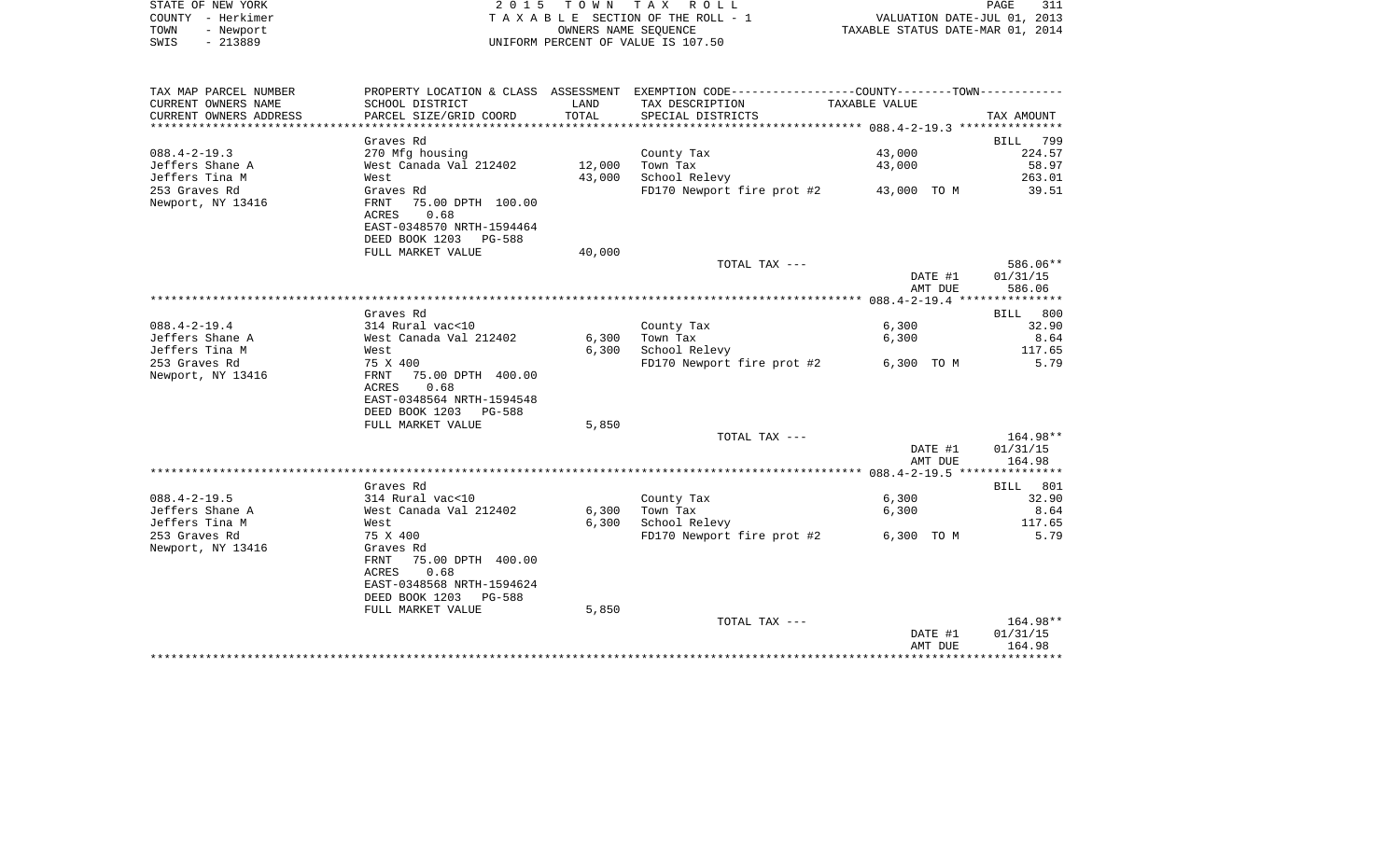| STATE OF NEW YORK<br>COUNTY - Herkimer<br>- Newport<br>TOWN<br>$-213889$<br>SWIS | 2 0 1 5                                                                                                              | T O W N                     | TAX ROLL<br>T A X A B L E SECTION OF THE ROLL - 1<br>OWNERS NAME SEQUENCE<br>UNIFORM PERCENT OF VALUE IS 107.50 | VALUATION DATE-JUL 01, 2013<br>TAXABLE STATUS DATE-MAR 01, 2014 | PAGE<br>312                      |
|----------------------------------------------------------------------------------|----------------------------------------------------------------------------------------------------------------------|-----------------------------|-----------------------------------------------------------------------------------------------------------------|-----------------------------------------------------------------|----------------------------------|
| TAX MAP PARCEL NUMBER                                                            |                                                                                                                      |                             | PROPERTY LOCATION & CLASS ASSESSMENT EXEMPTION CODE----------------COUNTY-------TOWN----------                  |                                                                 |                                  |
| CURRENT OWNERS NAME                                                              | SCHOOL DISTRICT                                                                                                      | LAND                        | TAX DESCRIPTION                                                                                                 | TAXABLE VALUE                                                   |                                  |
| CURRENT OWNERS ADDRESS                                                           | PARCEL SIZE/GRID COORD                                                                                               | TOTAL                       | SPECIAL DISTRICTS                                                                                               |                                                                 | TAX AMOUNT                       |
| ****************                                                                 | **********************                                                                                               | * * * * * * * * * * * * * * |                                                                                                                 |                                                                 |                                  |
|                                                                                  | 8017 State Route 28                                                                                                  |                             |                                                                                                                 | ACCT 110003090                                                  | <b>BILL</b><br>802               |
| $094.1 - 1 - 13$<br>Jenkins Adam                                                 | 210 1 Family Res<br>West Canada Val 212402                                                                           | 11,700                      | County Tax<br>Town Tax                                                                                          | 50,000<br>50,000                                                | 261.13<br>68.57                  |
| Jenkins Lynette                                                                  | W                                                                                                                    | 50,000                      | FD170 Newport fire prot #2                                                                                      | 50,000 TO M                                                     | 45.95                            |
| 556 Gage Rd                                                                      | 130x250                                                                                                              |                             |                                                                                                                 |                                                                 |                                  |
| Newport, NY 13416                                                                | M St                                                                                                                 |                             |                                                                                                                 |                                                                 |                                  |
|                                                                                  | FRNT 130.00 DPTH 250.00<br>0.45 BANK<br><b>ACRES</b><br>135<br>EAST-0352659 NRTH-1588810<br>DEED BOOK 741<br>$PG-59$ |                             |                                                                                                                 |                                                                 |                                  |
|                                                                                  | FULL MARKET VALUE                                                                                                    | 46,500                      |                                                                                                                 |                                                                 |                                  |
|                                                                                  |                                                                                                                      |                             | TOTAL TAX ---                                                                                                   | DATE #1<br>AMT DUE                                              | $375.65**$<br>01/31/15<br>375.65 |
|                                                                                  |                                                                                                                      |                             |                                                                                                                 | ******* 093.4-1-7.1 *****************                           |                                  |
|                                                                                  | 614 Steuben Rd                                                                                                       |                             |                                                                                                                 | ACCT 110009150                                                  | 803<br>BILL                      |
| $093.4 - 1 - 7.1$                                                                | 112 Dairy farm                                                                                                       |                             | AG MKTS<br>41730                                                                                                | 44,049<br>44,049                                                |                                  |
| John Diaz, Jr. Family Trust                                                      | West Canada Val 212402                                                                                               |                             | 212,000 AGRIC 10 Y 42100                                                                                        | 5,400<br>5,400                                                  |                                  |
| 614 Steuben Rd                                                                   | Co Rd 110<br>ACRES 353.70                                                                                            | 414,000                     | County Tax                                                                                                      | 364,551                                                         | 1,903.88<br>499.94               |
| Poland, NY 13431                                                                 | EAST-0340930 NRTH-1579901                                                                                            |                             | Town Tax<br>FD170 Newport fire prot #2                                                                          | 364,551<br>414,000 TO M                                         | 380.43                           |
| MAY BE SUBJECT TO PAYMENT                                                        | DEED BOOK 1510<br>PG-385                                                                                             |                             |                                                                                                                 |                                                                 |                                  |
| UNDER AGDIST LAW TIL 2021                                                        | FULL MARKET VALUE                                                                                                    | 385,100                     |                                                                                                                 |                                                                 |                                  |
|                                                                                  |                                                                                                                      |                             | TOTAL TAX ---                                                                                                   | DATE #1                                                         | $2,784.25**$<br>01/31/15         |
|                                                                                  |                                                                                                                      |                             |                                                                                                                 | AMT DUE                                                         | 2,784.25                         |
|                                                                                  |                                                                                                                      |                             |                                                                                                                 |                                                                 |                                  |
|                                                                                  | 763 Old State Rd                                                                                                     |                             |                                                                                                                 |                                                                 | BILL 804                         |
| $088.4 - 1 - 19.6$                                                               | 210 1 Family Res                                                                                                     |                             | County Tax                                                                                                      | 90,000                                                          | 470.03                           |
| Johnson Constance<br>763 Old State Rd                                            | Poland Central 213803<br>3.3a                                                                                        | 20,300<br>90,000            | Town Tax                                                                                                        | 90,000                                                          | 123.43<br>65.10                  |
| PO Box 100                                                                       | Old State Rd                                                                                                         |                             | FD160 Newport fire prot#1                                                                                       | 90,000 TO M                                                     |                                  |
| Poland, NY 13431                                                                 | FRNT 125.00 DPTH 600.00<br>ACRES<br>3.30<br>EAST-0344120 NRTH-1595926<br>DEED BOOK 853<br>$PG-465$                   |                             |                                                                                                                 |                                                                 |                                  |
|                                                                                  | FULL MARKET VALUE                                                                                                    | 83,700                      |                                                                                                                 |                                                                 |                                  |
|                                                                                  |                                                                                                                      |                             | TOTAL TAX ---                                                                                                   | DATE #1<br>AMT DUE                                              | 658.56**<br>01/31/15<br>658.56   |
|                                                                                  |                                                                                                                      |                             |                                                                                                                 |                                                                 |                                  |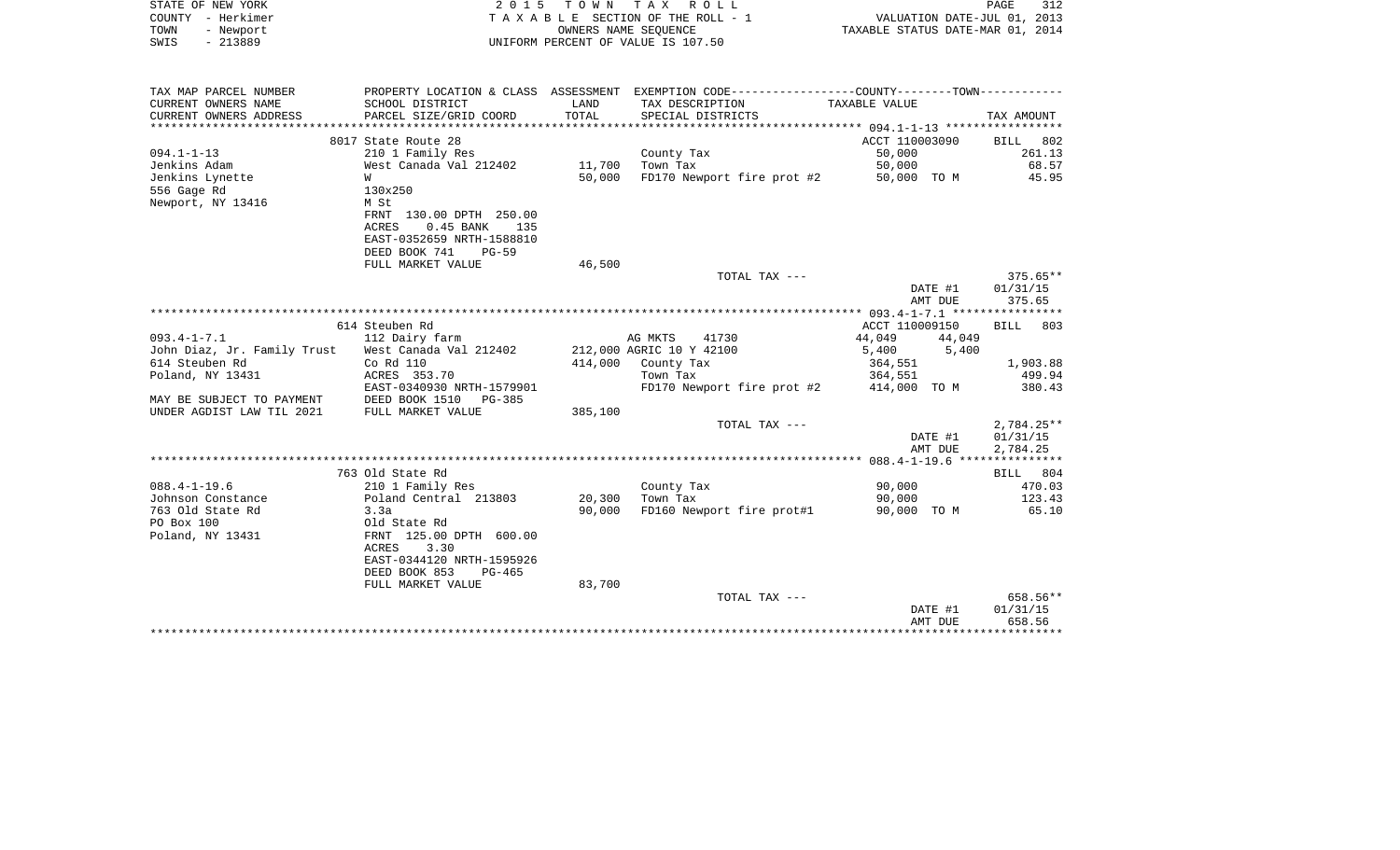|      | STATE OF NEW YORK | 2015 TOWN TAX ROLL                 | PAGE                             | 313 |
|------|-------------------|------------------------------------|----------------------------------|-----|
|      | COUNTY - Herkimer | TAXABLE SECTION OF THE ROLL - 1    | VALUATION DATE-JUL 01, 2013      |     |
| TOWN | - Newport         | OWNERS NAME SEOUENCE               | TAXABLE STATUS DATE-MAR 01, 2014 |     |
| SWIS | - 213889          | UNIFORM PERCENT OF VALUE IS 107.50 |                                  |     |

| TAX MAP PARCEL NUMBER                                 |                                            |         | PROPERTY LOCATION & CLASS ASSESSMENT EXEMPTION CODE--------------COUNTY-------TOWN--------- |                |             |
|-------------------------------------------------------|--------------------------------------------|---------|---------------------------------------------------------------------------------------------|----------------|-------------|
| CURRENT OWNERS NAME                                   | SCHOOL DISTRICT                            | LAND    | TAX DESCRIPTION                                                                             | TAXABLE VALUE  |             |
| CURRENT OWNERS ADDRESS                                | PARCEL SIZE/GRID COORD                     | TOTAL   | SPECIAL DISTRICTS                                                                           |                | TAX AMOUNT  |
|                                                       |                                            |         |                                                                                             |                |             |
|                                                       | 317 Fishing Rock Rd                        |         |                                                                                             |                | BILL<br>805 |
| $100.2 - 2 - 6.4$                                     | 210 1 Family Res                           |         | County Tax                                                                                  | 150,400        | 785.47      |
| Johnson Family Irrevocable Tru West Canada Val 212402 |                                            | 18,900  | Town Tax                                                                                    | 150,400        | 206.26      |
| 317 Fishing Rock Rd                                   | South                                      | 150,400 | FD175 Newport fire prot #3                                                                  | 150,400 TO M   | 141.65      |
| Newport, NY 13416                                     | ACRES<br>1.90                              |         |                                                                                             |                |             |
|                                                       | EAST-0363085 NRTH-1573307                  |         |                                                                                             |                |             |
|                                                       | DEED BOOK 1126<br>PG-930                   |         |                                                                                             |                |             |
|                                                       | FULL MARKET VALUE                          | 139,900 |                                                                                             |                |             |
|                                                       |                                            |         | TOTAL TAX ---                                                                               |                | 1,133.38**  |
|                                                       |                                            |         |                                                                                             | DATE #1        | 01/31/15    |
|                                                       |                                            |         |                                                                                             | AMT DUE        | 1,133.38    |
|                                                       |                                            |         |                                                                                             |                |             |
|                                                       | 317 Fishing Rock Rd                        |         |                                                                                             |                | BILL 806    |
| $100.2 - 2 - 6.5$                                     | 314 Rural vac<10                           |         | County Tax                                                                                  | 10,600         | 55.36       |
| Johnson Family Irrevocable Tru West Canada Val 212402 |                                            | 10,600  | Town Tax                                                                                    | 10,600         | 14.54       |
| 317 Fishing Rock Rd                                   | Fishing Rock Rd                            | 10,600  | FD175 Newport fire prot #3                                                                  | 10,600 TO M    | 9.98        |
| Newport, NY 13416                                     | FRNT 200.00 DPTH 383.00                    |         |                                                                                             |                |             |
|                                                       | 1.60<br>ACRES                              |         |                                                                                             |                |             |
|                                                       | EAST-0363058 NRTH-1573502                  |         |                                                                                             |                |             |
|                                                       | DEED BOOK 908<br>$PG-355$                  |         |                                                                                             |                |             |
|                                                       | FULL MARKET VALUE                          | 9,850   |                                                                                             |                |             |
|                                                       |                                            |         | TOTAL TAX ---                                                                               |                | 79.88**     |
|                                                       |                                            |         |                                                                                             | DATE #1        | 01/31/15    |
|                                                       |                                            |         |                                                                                             | AMT DUE        | 79.88       |
|                                                       | 2424 Castle Rd                             |         |                                                                                             | ACCT 110008970 | BILL 807    |
| $100.2 - 2 - 1$                                       |                                            |         |                                                                                             | 59,000         | 308.13      |
| Johnson Jay G                                         | 210 1 Family Res<br>West Canada Val 212402 | 18,000  | County Tax<br>Town Tax                                                                      | 59,000         | 80.91       |
| 2424 Castle Rd                                        | N                                          | 59,000  | School Relevy                                                                               |                | 561.79      |
| Newport, NY 13416                                     | 1A<br>$\mathbf{3}$                         |         | FD170 Newport fire prot #2                                                                  | 59,000 TO M    | 54.22       |
|                                                       |                                            |         |                                                                                             |                |             |
|                                                       | Castle Rd<br>FRNT 100.00 DPTH 335.00       |         |                                                                                             |                |             |
|                                                       | ACRES<br>1.00                              |         |                                                                                             |                |             |
|                                                       | EAST-0362410 NRTH-1577181                  |         |                                                                                             |                |             |
|                                                       | DEED BOOK 774<br>PG-322                    |         |                                                                                             |                |             |
|                                                       | FULL MARKET VALUE                          | 54,900  |                                                                                             |                |             |
|                                                       |                                            |         | TOTAL TAX ---                                                                               |                | 1,005.05**  |
|                                                       |                                            |         |                                                                                             | DATE #1        | 01/31/15    |
|                                                       |                                            |         |                                                                                             | AMT DUE        | 1,005.05    |
|                                                       |                                            |         |                                                                                             |                |             |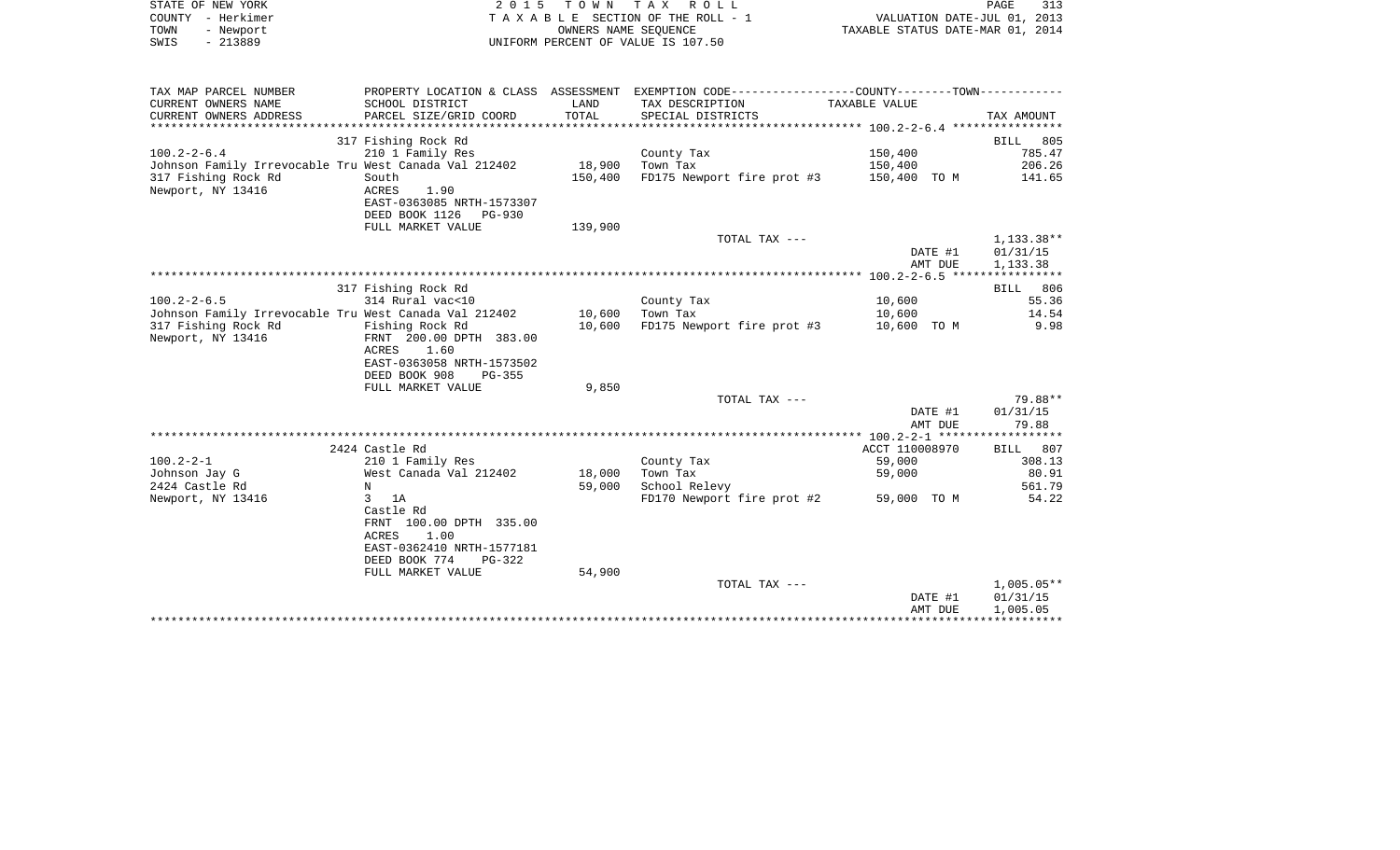| STATE OF NEW YORK | 2015 TOWN TAX ROLL                 | 314<br>PAGE                      |
|-------------------|------------------------------------|----------------------------------|
| COUNTY - Herkimer | TAXABLE SECTION OF THE ROLL - 1    | VALUATION DATE-JUL 01, 2013      |
| TOWN<br>- Newport | OWNERS NAME SEOUENCE               | TAXABLE STATUS DATE-MAR 01, 2014 |
| - 213889<br>SWIS  | UNIFORM PERCENT OF VALUE IS 107.50 |                                  |

| TAX MAP PARCEL NUMBER  |                           |         | PROPERTY LOCATION & CLASS ASSESSMENT EXEMPTION CODE----------------COUNTY--------TOWN---------- |                  |              |
|------------------------|---------------------------|---------|-------------------------------------------------------------------------------------------------|------------------|--------------|
| CURRENT OWNERS NAME    | SCHOOL DISTRICT           | LAND    | TAX DESCRIPTION                                                                                 | TAXABLE VALUE    |              |
| CURRENT OWNERS ADDRESS | PARCEL SIZE/GRID COORD    | TOTAL   | SPECIAL DISTRICTS                                                                               |                  | TAX AMOUNT   |
|                        |                           |         |                                                                                                 |                  |              |
|                        | 306 Graves Rd             |         |                                                                                                 |                  | BILL 808     |
| $088.4 - 2 - 17.6$     | 210 1 Family Res          |         | VET COM CT 41131                                                                                | 15,000<br>15,000 |              |
| Johnson Joshua         | West Canada Val 212402    | 27,400  | County Tax                                                                                      | 105,800          | 552.55       |
| Johnson Kristina       | FRNT 460.00 DPTH          | 120,800 | Town Tax                                                                                        | 105,800          | 145.09       |
| 306 Graves Rd          | ACRES<br>9.50             |         | FD170 Newport fire prot #2                                                                      | 120,800 TO M     | 111.00       |
| Newport, NY 13416      | EAST-0348326 NRTH-1596284 |         |                                                                                                 |                  |              |
|                        | DEED BOOK 1336<br>PG-739  |         |                                                                                                 |                  |              |
|                        | FULL MARKET VALUE         | 112,350 |                                                                                                 |                  |              |
|                        |                           |         | TOTAL TAX ---                                                                                   |                  | 808.64**     |
|                        |                           |         |                                                                                                 | DATE #1          | 01/31/15     |
|                        |                           |         |                                                                                                 | AMT DUE          | 808.64       |
|                        |                           |         |                                                                                                 |                  |              |
|                        | 463 Old State Rd          |         |                                                                                                 | ACCT 110006810   | BILL 809     |
| $093.2 - 1 - 6$        | 120 Field crops           |         | County Tax                                                                                      | 269,000          | 1,404.87     |
| Johnson Nancy          | West Canada Val 212402    | 110,000 | Town Tax                                                                                        | 269,000          | 368.90       |
| Beth Margolis          | 1 150A                    | 269,000 | FD170 Newport fire prot #2                                                                      | 269,000 TO M     | 247.19       |
| 457 Old State Rd       | Co Rd 200                 |         |                                                                                                 |                  |              |
| Poland, NY 13431       | ACRES 150.00              |         |                                                                                                 |                  |              |
|                        | EAST-0347000 NRTH-1590586 |         |                                                                                                 |                  |              |
|                        | DEED BOOK 722<br>$PG-93$  |         |                                                                                                 |                  |              |
|                        | FULL MARKET VALUE         | 250,250 |                                                                                                 |                  |              |
|                        |                           |         | TOTAL TAX ---                                                                                   |                  | $2,020.96**$ |
|                        |                           |         |                                                                                                 | DATE #1          | 01/31/15     |
|                        |                           |         |                                                                                                 | AMT DUE          | 2,020.96     |
|                        |                           |         |                                                                                                 |                  |              |
|                        | 5488 State Route 28       |         |                                                                                                 |                  | BILL 810     |
| $094.3 - 2 - 34.6$     | 210 1 Family Res          |         | VET COM CT 41131                                                                                | 15,000<br>15,000 |              |
| Johnston Leonard R     | West Canada Val 212402    | 18,100  | County Tax                                                                                      | 140,300          | 732.72       |
| Johnston Cindy M       | Rt 28                     | 155,300 | Town Tax                                                                                        | 140,300          | 192.41       |
| 5488 State Route 28    | FRNT 240.00 DPTH          |         | FD170 Newport fire prot #2                                                                      | 155,300 TO M     | 142.71       |
| Newport, NY 13416      | 1.00<br>ACRES             |         |                                                                                                 |                  |              |
|                        |                           |         |                                                                                                 |                  |              |
|                        | EAST-0358270 NRTH-1578163 |         |                                                                                                 |                  |              |
|                        | DEED BOOK 1497<br>PG-309  |         |                                                                                                 |                  |              |
|                        | FULL MARKET VALUE         | 144,450 |                                                                                                 |                  |              |
|                        |                           |         | TOTAL TAX ---                                                                                   |                  | $1,067.84**$ |
|                        |                           |         |                                                                                                 | DATE #1          | 01/31/15     |
|                        |                           |         |                                                                                                 | AMT DUE          | 1,067.84     |
|                        |                           |         |                                                                                                 |                  |              |
|                        | 710 Strumlock Rd          |         |                                                                                                 | ACCT 110025210   | BILL 811     |
| $088.4 - 1 - 32$       | 270 Mfg housing           |         | County Tax                                                                                      | 27,000           | 141.01       |
| Jones Allen H          | Poland Central 213803     | 13,000  | Town Tax                                                                                        | 27,000           | 37.03        |
| Jones Janet M          | .767a From 088.4-1-33     | 27,000  | FD160 Newport fire prot#1                                                                       | 27,000 TO M      | 19.53        |
| 710 Strumlock Rd       | 1.234 A                   |         |                                                                                                 |                  |              |
| Poland, NY 13431       | Strumlock Rd              |         |                                                                                                 |                  |              |
|                        | ACRES<br>2.00             |         |                                                                                                 |                  |              |
|                        | EAST-0339980 NRTH-1592731 |         |                                                                                                 |                  |              |
|                        | DEED BOOK 00630 PG-01022  |         |                                                                                                 |                  |              |
|                        | FULL MARKET VALUE         | 25,100  |                                                                                                 |                  |              |
|                        |                           |         | TOTAL TAX ---                                                                                   |                  | 197.57**     |
|                        |                           |         |                                                                                                 | DATE #1          | 01/31/15     |
|                        |                           |         |                                                                                                 | AMT DUE          | 197.57       |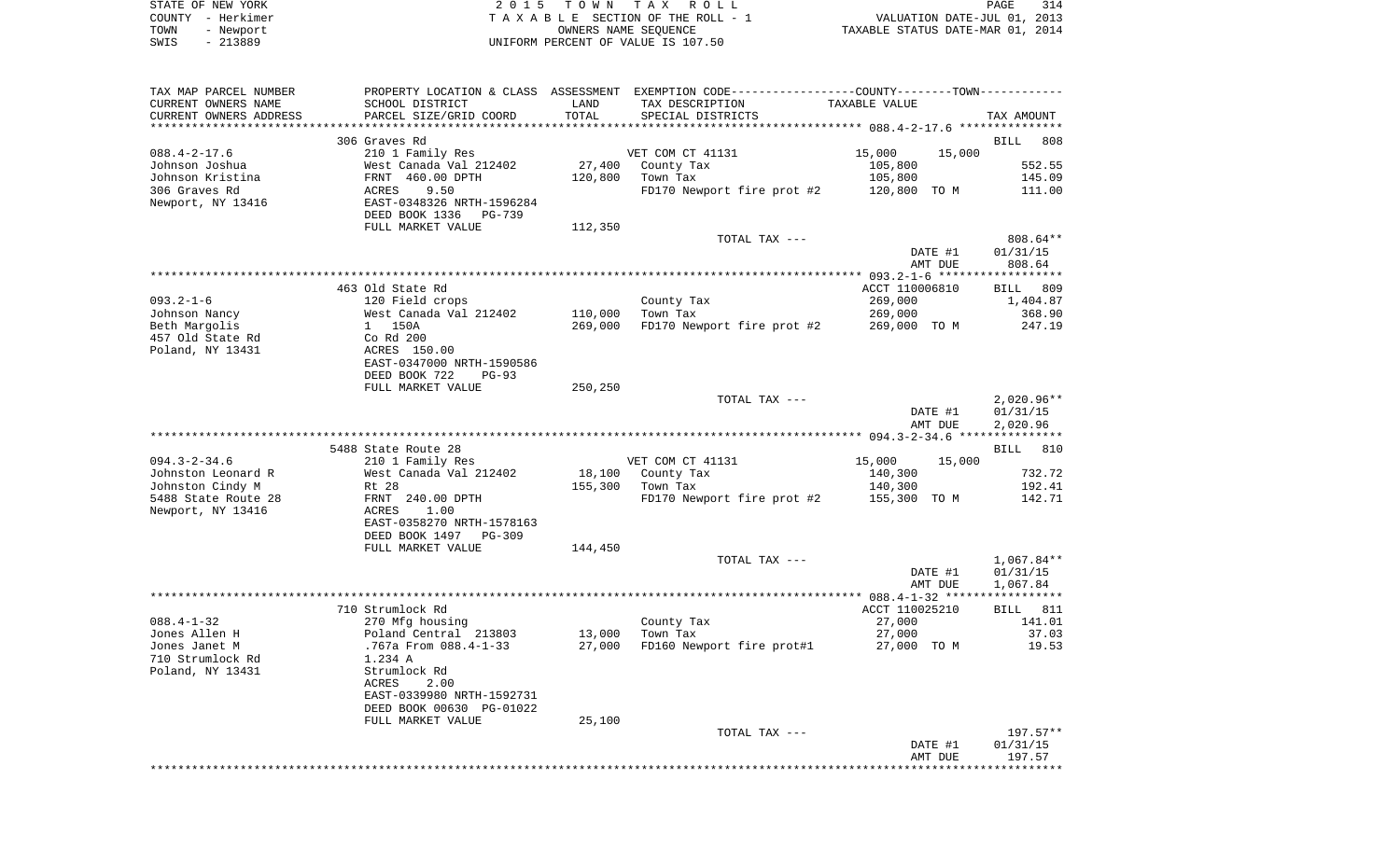|      | STATE OF NEW YORK | 2015 TOWN TAX ROLL                 | PAGE                             | 315 |
|------|-------------------|------------------------------------|----------------------------------|-----|
|      | COUNTY - Herkimer | TAXABLE SECTION OF THE ROLL - 1    | VALUATION DATE-JUL 01, 2013      |     |
| TOWN | - Newport         | OWNERS NAME SEOUENCE               | TAXABLE STATUS DATE-MAR 01, 2014 |     |
| SWIS | - 213889          | INIFORM PERCENT OF VALUE IS 107.50 |                                  |     |

| CURRENT OWNERS NAME<br>SCHOOL DISTRICT<br>LAND<br>TAX DESCRIPTION<br>TAXABLE VALUE<br>CURRENT OWNERS ADDRESS<br>TOTAL<br>PARCEL SIZE/GRID COORD<br>SPECIAL DISTRICTS<br>TAX AMOUNT<br>*******************<br>748 Summit Rd<br>812<br>BILL<br>281 Multiple res<br>315,000<br>1,645.10<br>$100.4 - 2 - 18$<br>County Tax<br>56,900<br>431.99<br>315,000<br>Jones Dean P<br>West Canada Val 212402<br>Town Tax<br>Jones Julieann M<br>FRNT 1731.00 DPTH<br>315,000<br>School Relevy<br>5,342.60<br>FD175 Newport fire prot #3<br>296.67<br>ACRES<br>53.60<br>315,000 TO M<br>EAST-0363648 NRTH-1568538<br>Newport, NY 13416<br>DEED BOOK 858<br>$PG-17$<br>FULL MARKET VALUE<br>293,000<br>TOTAL TAX ---<br>$7,716.36**$<br>DATE #1<br>01/31/15<br>AMT DUE<br>7,716.36<br>Rose Valley Rd<br>ACCT 110025086<br>BILL<br>813<br>21,700<br>113.33<br>$089.3 - 1 - 18.1$<br>322 Rural vac>10<br>County Tax<br>29.76<br>Jones Douglas M<br>West Canada Val 212402<br>21,700<br>Town Tax<br>21,700<br>174 Graves Rd<br>21,700<br>FD170 Newport fire prot #2<br>21,700 TO M<br>19.94<br>West<br>12.5a<br>Newport, NY 13416<br>Rose Valley Rd<br>FRNT 602.00 DPTH<br>ACRES<br>12.50<br>EAST-0356179 NRTH-1595376<br>DEED BOOK 884<br>$PG-86$<br>20,200<br>FULL MARKET VALUE<br>$163.03**$<br>TOTAL TAX ---<br>DATE #1<br>01/31/15<br>163.03<br>AMT DUE<br>Graves Rd<br>ACCT 110025240<br>BILL<br>814<br>$089.3 - 1 - 26$<br>270 Mfg housing<br>40,000<br>208.90<br>County Tax<br>West Canada Val 212402<br>13,000<br>40,000<br>54.86<br>Jones Douglas M<br>Town Tax<br>40,000<br>FD170 Newport fire prot #2<br>36.76<br>Jones Nancy W<br>40,000 TO M<br>East<br>100x 250 1Tr<br>RD Graves Rd<br>Newport, NY 13416<br>Graves Rd<br>FRNT 100.00 DPTH 250.00<br>EAST-0349328 NRTH-1593219<br>DEED BOOK 828<br>PG-476<br>37,200<br>FULL MARKET VALUE<br>TOTAL TAX ---<br>DATE #1<br>01/31/15<br>300.52<br>AMT DUE<br>*********** | TAX MAP PARCEL NUMBER | PROPERTY LOCATION & CLASS | ASSESSMENT | EXEMPTION CODE----------------COUNTY-------TOWN---------- |  |
|------------------------------------------------------------------------------------------------------------------------------------------------------------------------------------------------------------------------------------------------------------------------------------------------------------------------------------------------------------------------------------------------------------------------------------------------------------------------------------------------------------------------------------------------------------------------------------------------------------------------------------------------------------------------------------------------------------------------------------------------------------------------------------------------------------------------------------------------------------------------------------------------------------------------------------------------------------------------------------------------------------------------------------------------------------------------------------------------------------------------------------------------------------------------------------------------------------------------------------------------------------------------------------------------------------------------------------------------------------------------------------------------------------------------------------------------------------------------------------------------------------------------------------------------------------------------------------------------------------------------------------------------------------------------------------------------------------------------------------------------------------------------------------------------------------------------------------------------------------------------------------------------------------------|-----------------------|---------------------------|------------|-----------------------------------------------------------|--|
| $300.52**$                                                                                                                                                                                                                                                                                                                                                                                                                                                                                                                                                                                                                                                                                                                                                                                                                                                                                                                                                                                                                                                                                                                                                                                                                                                                                                                                                                                                                                                                                                                                                                                                                                                                                                                                                                                                                                                                                                       |                       |                           |            |                                                           |  |
|                                                                                                                                                                                                                                                                                                                                                                                                                                                                                                                                                                                                                                                                                                                                                                                                                                                                                                                                                                                                                                                                                                                                                                                                                                                                                                                                                                                                                                                                                                                                                                                                                                                                                                                                                                                                                                                                                                                  |                       |                           |            |                                                           |  |
|                                                                                                                                                                                                                                                                                                                                                                                                                                                                                                                                                                                                                                                                                                                                                                                                                                                                                                                                                                                                                                                                                                                                                                                                                                                                                                                                                                                                                                                                                                                                                                                                                                                                                                                                                                                                                                                                                                                  |                       |                           |            |                                                           |  |
|                                                                                                                                                                                                                                                                                                                                                                                                                                                                                                                                                                                                                                                                                                                                                                                                                                                                                                                                                                                                                                                                                                                                                                                                                                                                                                                                                                                                                                                                                                                                                                                                                                                                                                                                                                                                                                                                                                                  |                       |                           |            |                                                           |  |
|                                                                                                                                                                                                                                                                                                                                                                                                                                                                                                                                                                                                                                                                                                                                                                                                                                                                                                                                                                                                                                                                                                                                                                                                                                                                                                                                                                                                                                                                                                                                                                                                                                                                                                                                                                                                                                                                                                                  |                       |                           |            |                                                           |  |
|                                                                                                                                                                                                                                                                                                                                                                                                                                                                                                                                                                                                                                                                                                                                                                                                                                                                                                                                                                                                                                                                                                                                                                                                                                                                                                                                                                                                                                                                                                                                                                                                                                                                                                                                                                                                                                                                                                                  |                       |                           |            |                                                           |  |
|                                                                                                                                                                                                                                                                                                                                                                                                                                                                                                                                                                                                                                                                                                                                                                                                                                                                                                                                                                                                                                                                                                                                                                                                                                                                                                                                                                                                                                                                                                                                                                                                                                                                                                                                                                                                                                                                                                                  |                       |                           |            |                                                           |  |
|                                                                                                                                                                                                                                                                                                                                                                                                                                                                                                                                                                                                                                                                                                                                                                                                                                                                                                                                                                                                                                                                                                                                                                                                                                                                                                                                                                                                                                                                                                                                                                                                                                                                                                                                                                                                                                                                                                                  | 748 Summit Rd         |                           |            |                                                           |  |
|                                                                                                                                                                                                                                                                                                                                                                                                                                                                                                                                                                                                                                                                                                                                                                                                                                                                                                                                                                                                                                                                                                                                                                                                                                                                                                                                                                                                                                                                                                                                                                                                                                                                                                                                                                                                                                                                                                                  |                       |                           |            |                                                           |  |
|                                                                                                                                                                                                                                                                                                                                                                                                                                                                                                                                                                                                                                                                                                                                                                                                                                                                                                                                                                                                                                                                                                                                                                                                                                                                                                                                                                                                                                                                                                                                                                                                                                                                                                                                                                                                                                                                                                                  |                       |                           |            |                                                           |  |
|                                                                                                                                                                                                                                                                                                                                                                                                                                                                                                                                                                                                                                                                                                                                                                                                                                                                                                                                                                                                                                                                                                                                                                                                                                                                                                                                                                                                                                                                                                                                                                                                                                                                                                                                                                                                                                                                                                                  |                       |                           |            |                                                           |  |
|                                                                                                                                                                                                                                                                                                                                                                                                                                                                                                                                                                                                                                                                                                                                                                                                                                                                                                                                                                                                                                                                                                                                                                                                                                                                                                                                                                                                                                                                                                                                                                                                                                                                                                                                                                                                                                                                                                                  |                       |                           |            |                                                           |  |
|                                                                                                                                                                                                                                                                                                                                                                                                                                                                                                                                                                                                                                                                                                                                                                                                                                                                                                                                                                                                                                                                                                                                                                                                                                                                                                                                                                                                                                                                                                                                                                                                                                                                                                                                                                                                                                                                                                                  |                       |                           |            |                                                           |  |
|                                                                                                                                                                                                                                                                                                                                                                                                                                                                                                                                                                                                                                                                                                                                                                                                                                                                                                                                                                                                                                                                                                                                                                                                                                                                                                                                                                                                                                                                                                                                                                                                                                                                                                                                                                                                                                                                                                                  |                       |                           |            |                                                           |  |
|                                                                                                                                                                                                                                                                                                                                                                                                                                                                                                                                                                                                                                                                                                                                                                                                                                                                                                                                                                                                                                                                                                                                                                                                                                                                                                                                                                                                                                                                                                                                                                                                                                                                                                                                                                                                                                                                                                                  |                       |                           |            |                                                           |  |
|                                                                                                                                                                                                                                                                                                                                                                                                                                                                                                                                                                                                                                                                                                                                                                                                                                                                                                                                                                                                                                                                                                                                                                                                                                                                                                                                                                                                                                                                                                                                                                                                                                                                                                                                                                                                                                                                                                                  |                       |                           |            |                                                           |  |
|                                                                                                                                                                                                                                                                                                                                                                                                                                                                                                                                                                                                                                                                                                                                                                                                                                                                                                                                                                                                                                                                                                                                                                                                                                                                                                                                                                                                                                                                                                                                                                                                                                                                                                                                                                                                                                                                                                                  |                       |                           |            |                                                           |  |
|                                                                                                                                                                                                                                                                                                                                                                                                                                                                                                                                                                                                                                                                                                                                                                                                                                                                                                                                                                                                                                                                                                                                                                                                                                                                                                                                                                                                                                                                                                                                                                                                                                                                                                                                                                                                                                                                                                                  |                       |                           |            |                                                           |  |
|                                                                                                                                                                                                                                                                                                                                                                                                                                                                                                                                                                                                                                                                                                                                                                                                                                                                                                                                                                                                                                                                                                                                                                                                                                                                                                                                                                                                                                                                                                                                                                                                                                                                                                                                                                                                                                                                                                                  |                       |                           |            |                                                           |  |
|                                                                                                                                                                                                                                                                                                                                                                                                                                                                                                                                                                                                                                                                                                                                                                                                                                                                                                                                                                                                                                                                                                                                                                                                                                                                                                                                                                                                                                                                                                                                                                                                                                                                                                                                                                                                                                                                                                                  |                       |                           |            |                                                           |  |
|                                                                                                                                                                                                                                                                                                                                                                                                                                                                                                                                                                                                                                                                                                                                                                                                                                                                                                                                                                                                                                                                                                                                                                                                                                                                                                                                                                                                                                                                                                                                                                                                                                                                                                                                                                                                                                                                                                                  |                       |                           |            |                                                           |  |
|                                                                                                                                                                                                                                                                                                                                                                                                                                                                                                                                                                                                                                                                                                                                                                                                                                                                                                                                                                                                                                                                                                                                                                                                                                                                                                                                                                                                                                                                                                                                                                                                                                                                                                                                                                                                                                                                                                                  |                       |                           |            |                                                           |  |
|                                                                                                                                                                                                                                                                                                                                                                                                                                                                                                                                                                                                                                                                                                                                                                                                                                                                                                                                                                                                                                                                                                                                                                                                                                                                                                                                                                                                                                                                                                                                                                                                                                                                                                                                                                                                                                                                                                                  |                       |                           |            |                                                           |  |
|                                                                                                                                                                                                                                                                                                                                                                                                                                                                                                                                                                                                                                                                                                                                                                                                                                                                                                                                                                                                                                                                                                                                                                                                                                                                                                                                                                                                                                                                                                                                                                                                                                                                                                                                                                                                                                                                                                                  |                       |                           |            |                                                           |  |
|                                                                                                                                                                                                                                                                                                                                                                                                                                                                                                                                                                                                                                                                                                                                                                                                                                                                                                                                                                                                                                                                                                                                                                                                                                                                                                                                                                                                                                                                                                                                                                                                                                                                                                                                                                                                                                                                                                                  |                       |                           |            |                                                           |  |
|                                                                                                                                                                                                                                                                                                                                                                                                                                                                                                                                                                                                                                                                                                                                                                                                                                                                                                                                                                                                                                                                                                                                                                                                                                                                                                                                                                                                                                                                                                                                                                                                                                                                                                                                                                                                                                                                                                                  |                       |                           |            |                                                           |  |
|                                                                                                                                                                                                                                                                                                                                                                                                                                                                                                                                                                                                                                                                                                                                                                                                                                                                                                                                                                                                                                                                                                                                                                                                                                                                                                                                                                                                                                                                                                                                                                                                                                                                                                                                                                                                                                                                                                                  |                       |                           |            |                                                           |  |
|                                                                                                                                                                                                                                                                                                                                                                                                                                                                                                                                                                                                                                                                                                                                                                                                                                                                                                                                                                                                                                                                                                                                                                                                                                                                                                                                                                                                                                                                                                                                                                                                                                                                                                                                                                                                                                                                                                                  |                       |                           |            |                                                           |  |
|                                                                                                                                                                                                                                                                                                                                                                                                                                                                                                                                                                                                                                                                                                                                                                                                                                                                                                                                                                                                                                                                                                                                                                                                                                                                                                                                                                                                                                                                                                                                                                                                                                                                                                                                                                                                                                                                                                                  |                       |                           |            |                                                           |  |
|                                                                                                                                                                                                                                                                                                                                                                                                                                                                                                                                                                                                                                                                                                                                                                                                                                                                                                                                                                                                                                                                                                                                                                                                                                                                                                                                                                                                                                                                                                                                                                                                                                                                                                                                                                                                                                                                                                                  |                       |                           |            |                                                           |  |
|                                                                                                                                                                                                                                                                                                                                                                                                                                                                                                                                                                                                                                                                                                                                                                                                                                                                                                                                                                                                                                                                                                                                                                                                                                                                                                                                                                                                                                                                                                                                                                                                                                                                                                                                                                                                                                                                                                                  |                       |                           |            |                                                           |  |
|                                                                                                                                                                                                                                                                                                                                                                                                                                                                                                                                                                                                                                                                                                                                                                                                                                                                                                                                                                                                                                                                                                                                                                                                                                                                                                                                                                                                                                                                                                                                                                                                                                                                                                                                                                                                                                                                                                                  |                       |                           |            |                                                           |  |
|                                                                                                                                                                                                                                                                                                                                                                                                                                                                                                                                                                                                                                                                                                                                                                                                                                                                                                                                                                                                                                                                                                                                                                                                                                                                                                                                                                                                                                                                                                                                                                                                                                                                                                                                                                                                                                                                                                                  |                       |                           |            |                                                           |  |
|                                                                                                                                                                                                                                                                                                                                                                                                                                                                                                                                                                                                                                                                                                                                                                                                                                                                                                                                                                                                                                                                                                                                                                                                                                                                                                                                                                                                                                                                                                                                                                                                                                                                                                                                                                                                                                                                                                                  |                       |                           |            |                                                           |  |
|                                                                                                                                                                                                                                                                                                                                                                                                                                                                                                                                                                                                                                                                                                                                                                                                                                                                                                                                                                                                                                                                                                                                                                                                                                                                                                                                                                                                                                                                                                                                                                                                                                                                                                                                                                                                                                                                                                                  |                       |                           |            |                                                           |  |
|                                                                                                                                                                                                                                                                                                                                                                                                                                                                                                                                                                                                                                                                                                                                                                                                                                                                                                                                                                                                                                                                                                                                                                                                                                                                                                                                                                                                                                                                                                                                                                                                                                                                                                                                                                                                                                                                                                                  |                       |                           |            |                                                           |  |
|                                                                                                                                                                                                                                                                                                                                                                                                                                                                                                                                                                                                                                                                                                                                                                                                                                                                                                                                                                                                                                                                                                                                                                                                                                                                                                                                                                                                                                                                                                                                                                                                                                                                                                                                                                                                                                                                                                                  |                       |                           |            |                                                           |  |
|                                                                                                                                                                                                                                                                                                                                                                                                                                                                                                                                                                                                                                                                                                                                                                                                                                                                                                                                                                                                                                                                                                                                                                                                                                                                                                                                                                                                                                                                                                                                                                                                                                                                                                                                                                                                                                                                                                                  |                       |                           |            |                                                           |  |
|                                                                                                                                                                                                                                                                                                                                                                                                                                                                                                                                                                                                                                                                                                                                                                                                                                                                                                                                                                                                                                                                                                                                                                                                                                                                                                                                                                                                                                                                                                                                                                                                                                                                                                                                                                                                                                                                                                                  |                       |                           |            |                                                           |  |
|                                                                                                                                                                                                                                                                                                                                                                                                                                                                                                                                                                                                                                                                                                                                                                                                                                                                                                                                                                                                                                                                                                                                                                                                                                                                                                                                                                                                                                                                                                                                                                                                                                                                                                                                                                                                                                                                                                                  |                       |                           |            |                                                           |  |
|                                                                                                                                                                                                                                                                                                                                                                                                                                                                                                                                                                                                                                                                                                                                                                                                                                                                                                                                                                                                                                                                                                                                                                                                                                                                                                                                                                                                                                                                                                                                                                                                                                                                                                                                                                                                                                                                                                                  |                       |                           |            |                                                           |  |
|                                                                                                                                                                                                                                                                                                                                                                                                                                                                                                                                                                                                                                                                                                                                                                                                                                                                                                                                                                                                                                                                                                                                                                                                                                                                                                                                                                                                                                                                                                                                                                                                                                                                                                                                                                                                                                                                                                                  |                       |                           |            |                                                           |  |
|                                                                                                                                                                                                                                                                                                                                                                                                                                                                                                                                                                                                                                                                                                                                                                                                                                                                                                                                                                                                                                                                                                                                                                                                                                                                                                                                                                                                                                                                                                                                                                                                                                                                                                                                                                                                                                                                                                                  |                       |                           |            |                                                           |  |
|                                                                                                                                                                                                                                                                                                                                                                                                                                                                                                                                                                                                                                                                                                                                                                                                                                                                                                                                                                                                                                                                                                                                                                                                                                                                                                                                                                                                                                                                                                                                                                                                                                                                                                                                                                                                                                                                                                                  |                       |                           |            |                                                           |  |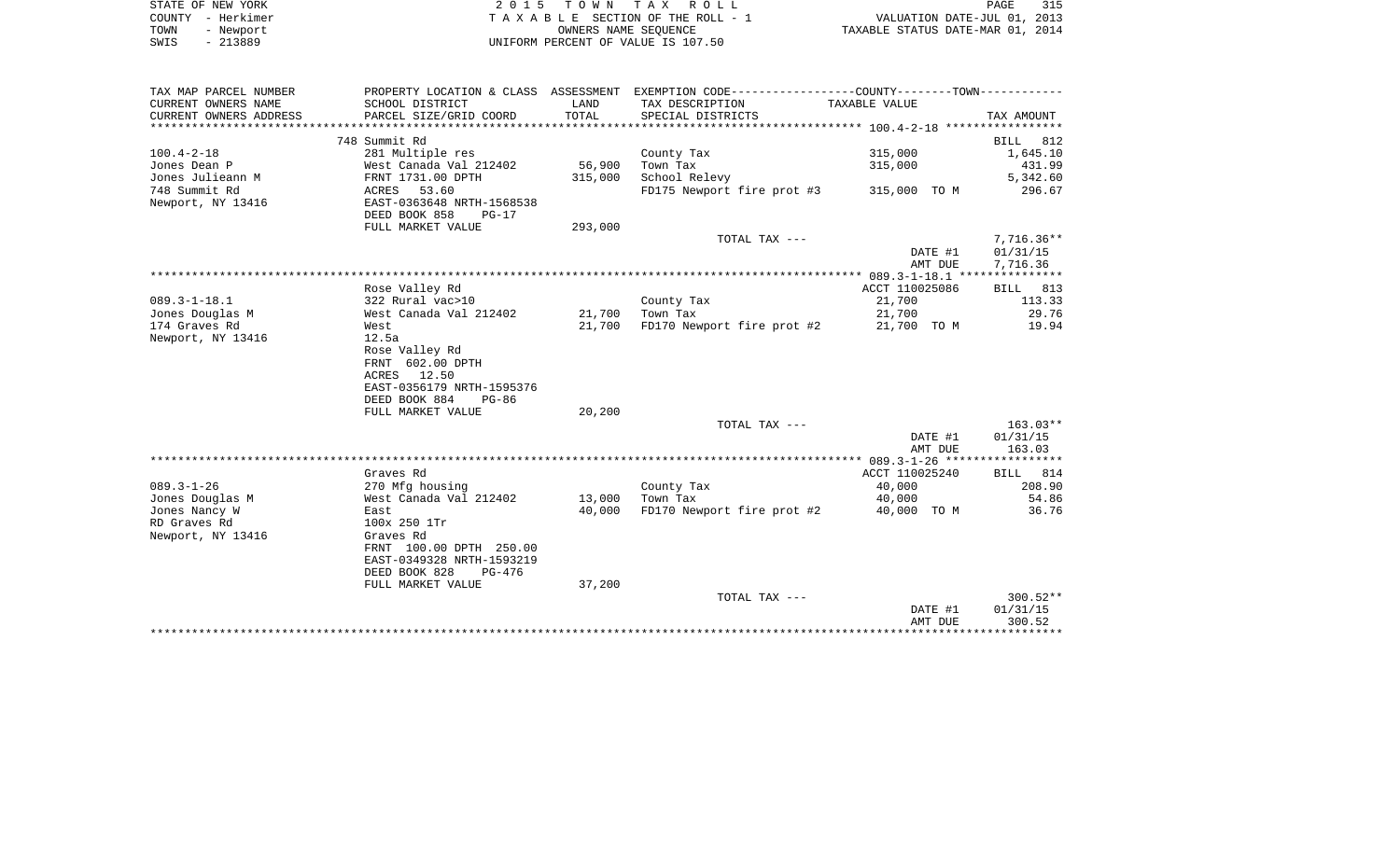|      | STATE OF NEW YORK | 2015 TOWN TAX ROLL                 | PAGE                             | 316 |
|------|-------------------|------------------------------------|----------------------------------|-----|
|      | COUNTY - Herkimer | TAXABLE SECTION OF THE ROLL - 1    | VALUATION DATE-JUL 01, 2013      |     |
| TOWN | - Newport         | OWNERS NAME SEOUENCE               | TAXABLE STATUS DATE-MAR 01, 2014 |     |
| SWIS | - 213889          | INIFORM PERCENT OF VALUE IS 107.50 |                                  |     |

| TAX MAP PARCEL NUMBER    |                           |         | PROPERTY LOCATION & CLASS ASSESSMENT EXEMPTION CODE---------------COUNTY-------TOWN---------- |                                                     |                    |
|--------------------------|---------------------------|---------|-----------------------------------------------------------------------------------------------|-----------------------------------------------------|--------------------|
| CURRENT OWNERS NAME      | SCHOOL DISTRICT           | LAND    | TAX DESCRIPTION                                                                               | TAXABLE VALUE                                       |                    |
| CURRENT OWNERS ADDRESS   | PARCEL SIZE/GRID COORD    | TOTAL   | SPECIAL DISTRICTS                                                                             |                                                     | TAX AMOUNT         |
|                          |                           |         |                                                                                               | ********************* 089.3-1-18.4 **************** |                    |
|                          | 429 Rose Valley Rd        |         |                                                                                               |                                                     | <b>BILL</b><br>815 |
| $089.3 - 1 - 18.4$       | 240 Rural res             |         | VET COM CT 41131                                                                              | 15,000<br>15,000                                    |                    |
| Jones Edward D           | West Canada Val 212402    |         | 29,700 VET DIS CT 41141                                                                       | 8,035<br>8,035                                      |                    |
| 429 Rose Valley Rd       | FRNT 175.00 DPTH          | 160,700 | County Tax                                                                                    | 137,665                                             | 718.96             |
| Newport, NY 13416        | ACRES 12.50               |         | Town Tax                                                                                      | 137,665                                             | 188.79             |
|                          | EAST-0356291 NRTH-1594800 |         | FD170 Newport fire prot #2                                                                    | 160,700 TO M                                        | 147.67             |
|                          | DEED BOOK 886<br>PG-684   |         |                                                                                               |                                                     |                    |
|                          | FULL MARKET VALUE         | 149,500 |                                                                                               |                                                     |                    |
|                          |                           |         | TOTAL TAX ---                                                                                 |                                                     | $1,055.42**$       |
|                          |                           |         |                                                                                               | DATE #1                                             | 01/31/15           |
|                          |                           |         |                                                                                               | AMT DUE                                             | 1,055.42           |
|                          |                           |         |                                                                                               |                                                     |                    |
|                          | Fishing Rock Rd           |         |                                                                                               | ACCT 110001200                                      | BILL 816           |
| $100.1 - 2 - 7$          | 314 Rural vac<10          |         | County Tax                                                                                    | 28,900                                              | 150.93             |
| Jones Jacqueline E       | West Canada Val 212402    | 28,900  | Town Tax                                                                                      | 28,900                                              | 39.63              |
| 113 Clinton Place        | FRNT 422.00 DPTH          | 28,900  | School Relevy                                                                                 |                                                     | 539.70             |
| Yonkers, NY 10701        | ACRES<br>8.20             |         | FD175 Newport fire prot #3 28,900 TO M                                                        |                                                     | 27.22              |
|                          | EAST-0357366 NRTH-1573185 |         |                                                                                               |                                                     |                    |
|                          | DEED BOOK 1106<br>PG-812  |         |                                                                                               |                                                     |                    |
|                          | FULL MARKET VALUE         | 26,900  |                                                                                               |                                                     |                    |
|                          |                           |         | TOTAL TAX ---                                                                                 |                                                     | $757.48**$         |
|                          |                           |         |                                                                                               | DATE #1                                             | 01/31/15           |
|                          |                           |         |                                                                                               | AMT DUE                                             | 757.48             |
|                          |                           |         |                                                                                               |                                                     |                    |
|                          | 8160 State Rte 28         |         |                                                                                               | ACCT 110007620                                      | BILL 817           |
| $094.1 - 1 - 10$         | 210 1 Family Res          |         | County Tax                                                                                    | 85,000                                              | 443.92             |
| Jones Janet Lynn         | West Canada Val 212402    | 18,300  | Town Tax                                                                                      | 85,000                                              | 116.57             |
| 8160 State Rte 28        | E                         | 85,000  | FD170 Newport fire prot #2                                                                    | 85,000 TO M                                         | 78.11              |
| Newport, NY 13416        | $\mathbf{3}$<br>1A        |         |                                                                                               |                                                     |                    |
|                          | Rt 28                     |         |                                                                                               |                                                     |                    |
| PRIOR OWNER ON 3/01/2014 | ACRES<br>1.30             |         |                                                                                               |                                                     |                    |
| Edwards Jean A           | EAST-0350837 NRTH-1590945 |         |                                                                                               |                                                     |                    |
|                          | DEED BOOK 1539<br>PG-654  |         |                                                                                               |                                                     |                    |
|                          | FULL MARKET VALUE         | 79,050  |                                                                                               |                                                     |                    |
|                          |                           |         | TOTAL TAX ---                                                                                 |                                                     | 638.60**           |
|                          |                           |         |                                                                                               | DATE #1                                             | 01/31/15           |
|                          |                           |         |                                                                                               | AMT DUE                                             | 638.60             |
|                          |                           |         |                                                                                               |                                                     |                    |
|                          | 583 Honey Hill Rd         |         |                                                                                               | ACCT 110025005                                      | BILL 818           |
| $093.2 - 1 - 12$         | 210 1 Family Res          |         | County Tax                                                                                    | 136,000                                             | 710.27             |
| Jones Kathleen M         | West Canada Val 212402    | 18,000  | Town Tax                                                                                      | 136,000                                             | 186.51             |
| Jones James              | North                     | 136,000 | FD170 Newport fire prot #2                                                                    | 136,000 TO M                                        | 124.97             |
| 583 Honey Hill Rd        | 270<br>1A                 |         |                                                                                               |                                                     |                    |
| Poland, NY 13431         | Honey Hill Rd             |         |                                                                                               |                                                     |                    |
|                          | ACRES<br>1.00             |         |                                                                                               |                                                     |                    |
|                          | EAST-0342964 NRTH-1586603 |         |                                                                                               |                                                     |                    |
|                          | DEED BOOK 793<br>PG-276   |         |                                                                                               |                                                     |                    |
|                          | FULL MARKET VALUE         | 126,500 |                                                                                               |                                                     |                    |
|                          |                           |         | TOTAL TAX ---                                                                                 |                                                     | $1,021.75**$       |
|                          |                           |         |                                                                                               | DATE #1                                             | 01/31/15           |
|                          |                           |         |                                                                                               | AMT DUE                                             | 1,021.75           |
|                          |                           |         |                                                                                               |                                                     |                    |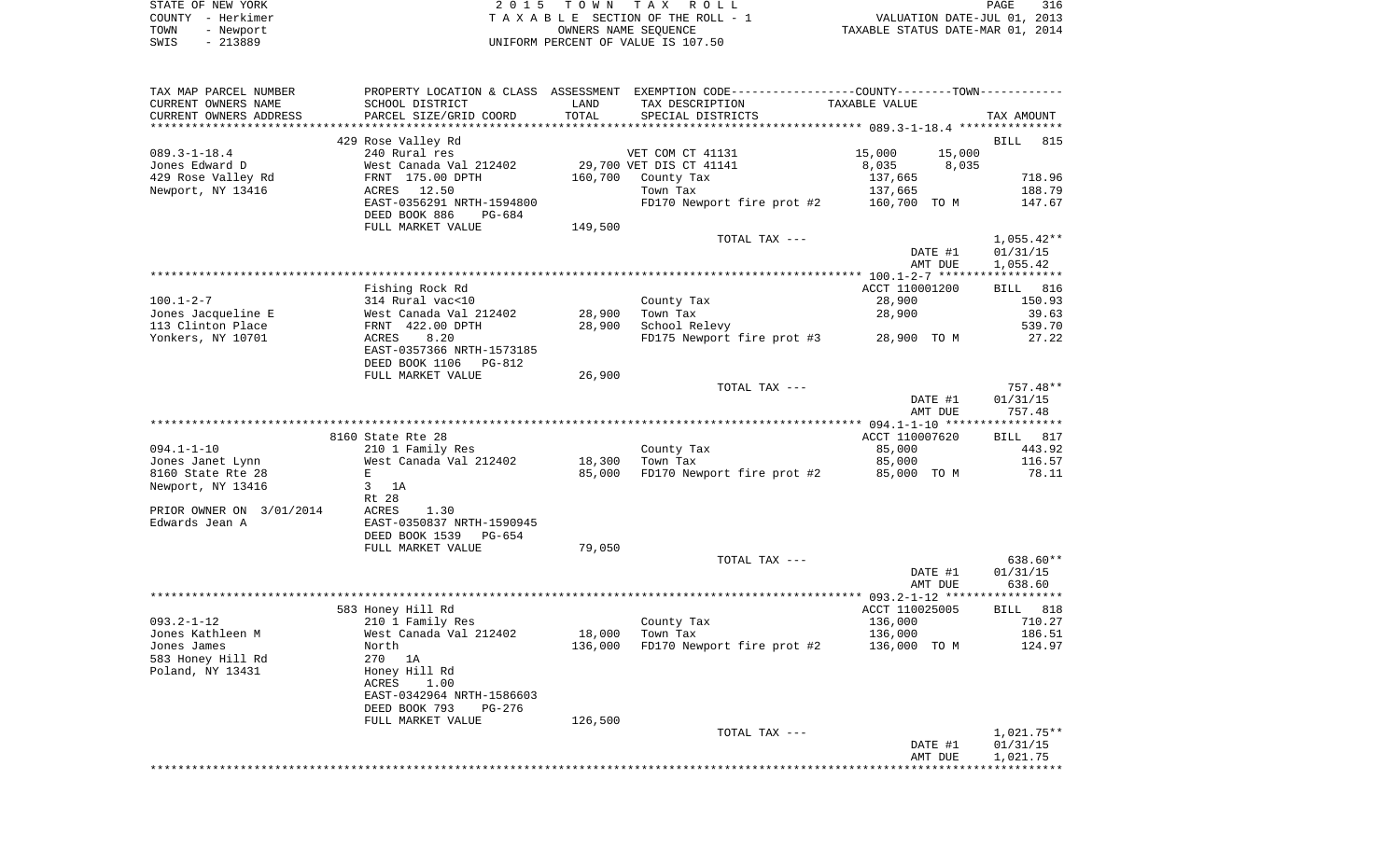|      | STATE OF NEW YORK | 2015 TOWN TAX ROLL                 | PAGE                             | 317 |
|------|-------------------|------------------------------------|----------------------------------|-----|
|      | COUNTY - Herkimer | TAXABLE SECTION OF THE ROLL - 1    | VALUATION DATE-JUL 01, 2013      |     |
| TOWN | - Newport         | OWNERS NAME SEOUENCE               | TAXABLE STATUS DATE-MAR 01, 2014 |     |
| SWIS | - 213889          | UNIFORM PERCENT OF VALUE IS 107.50 |                                  |     |

| TAX MAP PARCEL NUMBER  | PROPERTY LOCATION & CLASS | ASSESSMENT | EXEMPTION CODE------------------COUNTY--------TOWN---------- |                                      |              |
|------------------------|---------------------------|------------|--------------------------------------------------------------|--------------------------------------|--------------|
| CURRENT OWNERS NAME    | SCHOOL DISTRICT           | LAND       | TAX DESCRIPTION                                              | TAXABLE VALUE                        |              |
| CURRENT OWNERS ADDRESS | PARCEL SIZE/GRID COORD    | TOTAL      | SPECIAL DISTRICTS                                            |                                      | TAX AMOUNT   |
|                        |                           |            |                                                              |                                      |              |
|                        | 370 White Creek Rd        |            |                                                              | ACCT 110003270                       | BILL<br>819  |
| $094.3 - 2 - 42$       | 210 1 Family Res          |            | County Tax                                                   | 60,000                               | 313.35       |
| Jones Morgan James     | West Canada Val 212402    | 9,400      | Town Tax                                                     | 60,000                               | 82.28        |
| Jones Bre'an           | S                         | 60,000     | School Relevy                                                |                                      | 580.48       |
| 3509 Military Rd       | 3<br>2A                   |            | FD170 Newport fire prot #2                                   | 60,000 TO M                          | 55.13        |
| Newport, NY 13416      | Wht Creek Rd              |            |                                                              |                                      |              |
|                        | ACRES<br>0.21             |            |                                                              |                                      |              |
|                        | EAST-0361477 NRTH-1581950 |            |                                                              |                                      |              |
|                        | DEED BOOK 1373<br>$PG-14$ |            |                                                              |                                      |              |
|                        | FULL MARKET VALUE         | 55,800     |                                                              |                                      |              |
|                        |                           |            | TOTAL TAX ---                                                |                                      |              |
|                        |                           |            |                                                              |                                      | 1,031.24**   |
|                        |                           |            |                                                              | DATE #1                              | 01/31/15     |
|                        |                           |            |                                                              | AMT DUE                              | 1,031.24     |
|                        |                           |            |                                                              |                                      |              |
|                        | 174 Graves Rd             |            |                                                              | ACCT 110025006                       | 820<br>BILL  |
| $089.3 - 1 - 25$       | 210 1 Family Res          |            | County Tax                                                   | 133,500                              | 697.21       |
| Jones Nancy W          | West Canada Val 212402    | 18,100     | Town Tax                                                     | 133,500                              | 183.08       |
| 174 Graves Rd          | East                      | 133,500    | FD170 Newport fire prot #2                                   | 133,500 TO M                         | 122.67       |
| Newport, NY 13416      | 100x156                   |            |                                                              |                                      |              |
|                        | Graves Rd                 |            |                                                              |                                      |              |
|                        | FRNT 100.00 DPTH 396.00   |            |                                                              |                                      |              |
|                        | 1.10<br>ACRES             |            |                                                              |                                      |              |
|                        | EAST-0349436 NRTH-1593134 |            |                                                              |                                      |              |
|                        | DEED BOOK 00617 PG-00249  |            |                                                              |                                      |              |
|                        | FULL MARKET VALUE         | 124,200    |                                                              |                                      |              |
|                        |                           |            | TOTAL TAX ---                                                |                                      | $1,002.96**$ |
|                        |                           |            |                                                              | DATE #1                              | 01/31/15     |
|                        |                           |            |                                                              | AMT DUE                              | 1,002.96     |
|                        |                           |            |                                                              |                                      |              |
|                        | 112 Newport Gray Rd       |            |                                                              | ACCT 110004830                       | BILL 821     |
| $094.1 - 1 - 52$       | 210 1 Family Res          |            | County Tax                                                   | 105,000                              | 548.37       |
| Joslin Paul            | West Canada Val 212402    | 11,500     | Town Tax                                                     | 105,000                              | 144.00       |
| Joslin Jody L          | S                         | 105,000    | FD170 Newport fire prot #2                                   | 105,000 TO M                         | 96.49        |
| 112 Newport Gray Rd    | 150X200<br>3              |            |                                                              |                                      |              |
| Newport, NY 13416      | Rd 111                    |            |                                                              |                                      |              |
|                        | FRNT 160.00 DPTH 125.20   |            |                                                              |                                      |              |
|                        | <b>BANK</b><br>135        |            |                                                              |                                      |              |
|                        | EAST-0355807 NRTH-1588466 |            |                                                              |                                      |              |
|                        | DEED BOOK 849<br>PG-688   |            |                                                              |                                      |              |
|                        | FULL MARKET VALUE         | 97,650     |                                                              |                                      |              |
|                        |                           |            | TOTAL TAX ---                                                |                                      | 788.86**     |
|                        |                           |            |                                                              | DATE #1                              | 01/31/15     |
|                        |                           |            |                                                              | AMT DUE                              | 788.86       |
|                        |                           |            |                                                              | ************************************ |              |
|                        |                           |            |                                                              |                                      |              |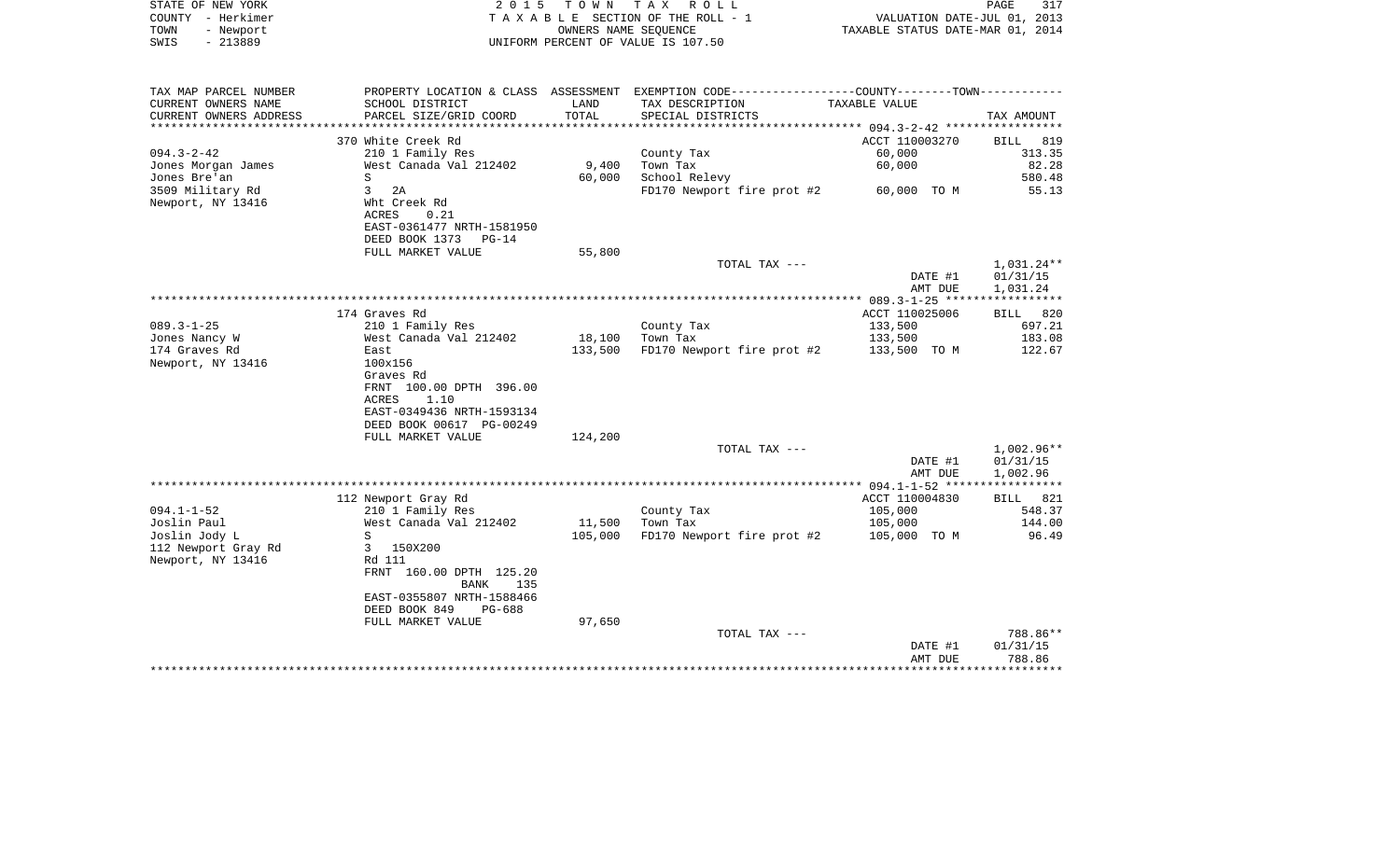|      | STATE OF NEW YORK | 2015 TOWN TAX ROLL                 | PAGE                             | 318 |
|------|-------------------|------------------------------------|----------------------------------|-----|
|      | COUNTY - Herkimer | TAXABLE SECTION OF THE ROLL - 1    | VALUATION DATE-JUL 01, 2013      |     |
| TOWN | - Newport         | OWNERS NAME SEOUENCE               | TAXABLE STATUS DATE-MAR 01, 2014 |     |
| SWIS | - 213889          | UNIFORM PERCENT OF VALUE IS 107.50 |                                  |     |

| TAX MAP PARCEL NUMBER                               | PROPERTY LOCATION & CLASS      | ASSESSMENT |                            |               |                    |
|-----------------------------------------------------|--------------------------------|------------|----------------------------|---------------|--------------------|
| CURRENT OWNERS NAME                                 | SCHOOL DISTRICT                | LAND       | TAX DESCRIPTION            | TAXABLE VALUE |                    |
| CURRENT OWNERS ADDRESS<br>************************* | PARCEL SIZE/GRID COORD         | TOTAL      | SPECIAL DISTRICTS          |               | TAX AMOUNT         |
|                                                     | 4386 State Route 28 Rd         |            |                            |               | 822<br>BILL        |
| $100.4 - 2 - 12.5$                                  | 210 1 Family Res               |            | County Tax                 | 131,400       | 686.24             |
| Kalthoff Charles T Jr                               | West Canada Val 212402         | 18,300     | Town Tax                   | 131,400       | 180.20             |
| O'Leary Margaret T                                  | Herkimer Rd                    | 131,400    | FD175 Newport fire prot #3 | 131,400 TO M  | 123.75             |
| 4386 State Route 28                                 | ACRES<br>1.30                  |            |                            |               |                    |
| Herkimer, NY 13350                                  | EAST-0363687 NRTH-1561273      |            |                            |               |                    |
|                                                     | DEED BOOK 1328<br>PG-722       |            |                            |               |                    |
|                                                     | FULL MARKET VALUE              | 122,250    |                            |               |                    |
|                                                     |                                |            | TOTAL TAX ---              |               | $990.19**$         |
|                                                     |                                |            |                            | DATE #1       | 01/31/15           |
|                                                     |                                |            |                            | AMT DUE       | 990.19             |
|                                                     |                                |            |                            |               |                    |
|                                                     | 403 Fishing Rock Rd            |            |                            |               | BILL 823           |
| $100.2 - 2 - 6.1$                                   | 210 1 Family Res               |            | County Tax                 | 70,000        | 365.58             |
| Karpiak Gary                                        | West Canada Val 212402         | 13,600     | Town Tax                   | 70,000        | 96.00              |
| 29 Fairfield St                                     | South                          | 70,000     | FD175 Newport fire prot #3 | 70,000 TO M   | 65.93              |
| Middleville, NY 13406                               | 3 185X125                      |            |                            |               |                    |
|                                                     | Fishing Rock Rd                |            |                            |               |                    |
|                                                     | FRNT 185.00 DPTH 125.00        |            |                            |               |                    |
|                                                     | EAST-0362210 NRTH-1574518      |            |                            |               |                    |
|                                                     | DEED BOOK 886<br><b>PG-585</b> |            |                            |               |                    |
|                                                     | FULL MARKET VALUE              | 65,116     |                            |               |                    |
|                                                     |                                |            | TOTAL TAX ---              | DATE #1       | $527.51**$         |
|                                                     |                                |            |                            | AMT DUE       | 01/31/15<br>527.51 |
|                                                     |                                |            |                            |               |                    |
|                                                     | 484 Rose Valley Rd             |            |                            |               | BILL 824           |
| $089.3 - 1 - 17.12$                                 | 240 Rural res                  |            | County Tax                 | 211,000       | 1,101.96           |
| Kasarda Edward                                      | West Canada Val 212402         | 64,000     | Town Tax                   | 211,000       | 289.36             |
| Kasarda Mary                                        | E                              | 211,000    | FD170 Newport fire prot #2 | 211,000 TO M  | 193.89             |
| 484 Rose Valley Rd                                  | 55.10a                         |            |                            |               |                    |
| Newport, NY 13416                                   | Rose Valley Rd                 |            |                            |               |                    |
|                                                     | FRNT 700.00 DPTH 1800.00       |            |                            |               |                    |
|                                                     | ACRES<br>56.10 BANK<br>135     |            |                            |               |                    |
|                                                     | EAST-0357821 NRTH-1596251      |            |                            |               |                    |
|                                                     | DEED BOOK 805<br>PG-624        |            |                            |               |                    |
|                                                     | FULL MARKET VALUE              | 196,300    |                            |               |                    |
|                                                     |                                |            | TOTAL TAX ---              |               | 1,585.21**         |
|                                                     |                                |            |                            | DATE #1       | 01/31/15           |
|                                                     |                                |            |                            | AMT DUE       | 1,585.21           |
|                                                     |                                |            |                            | ************* |                    |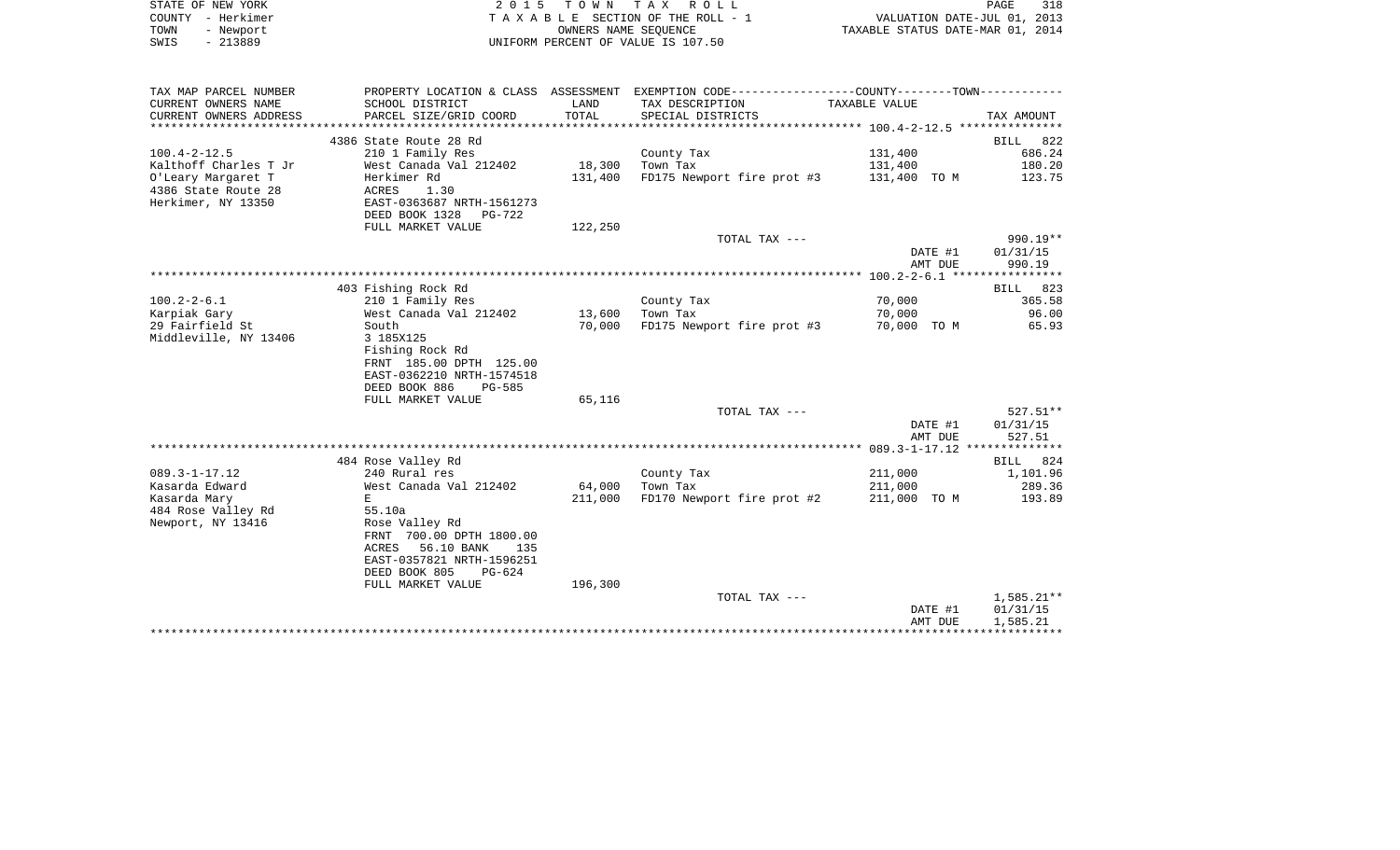|      | STATE OF NEW YORK | 2015 TOWN TAX ROLL                 | PAGE                             | 319 |
|------|-------------------|------------------------------------|----------------------------------|-----|
|      | COUNTY - Herkimer | TAXABLE SECTION OF THE ROLL - 1    | VALUATION DATE-JUL 01, 2013      |     |
| TOWN | - Newport         | OWNERS NAME SEOUENCE               | TAXABLE STATUS DATE-MAR 01, 2014 |     |
| SWIS | $-213889$         | UNIFORM PERCENT OF VALUE IS 107.50 |                                  |     |

| TAX MAP PARCEL NUMBER                            | PROPERTY LOCATION & CLASS ASSESSMENT |         |                            |                           |                       |
|--------------------------------------------------|--------------------------------------|---------|----------------------------|---------------------------|-----------------------|
| CURRENT OWNERS NAME                              | SCHOOL DISTRICT                      | LAND    | TAX DESCRIPTION            | TAXABLE VALUE             |                       |
| CURRENT OWNERS ADDRESS<br>********************** | PARCEL SIZE/GRID COORD               | TOTAL   | SPECIAL DISTRICTS          |                           | TAX AMOUNT            |
|                                                  |                                      |         |                            |                           |                       |
| $93.2 - 2 - 4$                                   | 613 Strumlock Rdd<br>240 Rural res   |         | County Tax                 | ACCT 110003810<br>148,000 | 825<br>BILL<br>772.94 |
| Kattato Anthony                                  | Poland Central 213803                | 31,300  | Town Tax                   | 148,000                   | 202.97                |
| Kupiec Angela                                    | FRNT 400.00 DPTH                     | 148,000 | FD160 Newport fire prot#1  | 148,000 TO M              | 107.06                |
| 613 Strumlock Rdd                                | ACRES 15.00                          |         |                            |                           |                       |
| Poland, NY 13431                                 | EAST-0301260 NRTH-1166860            |         |                            |                           |                       |
|                                                  | DEED BOOK 1542 PG-681                |         |                            |                           |                       |
| PRIOR OWNER ON 3/01/2014                         | FULL MARKET VALUE                    | 137,650 |                            |                           |                       |
| Kattato Anthony                                  |                                      |         |                            |                           |                       |
|                                                  |                                      |         | TOTAL TAX ---              |                           | $1,082.97**$          |
|                                                  |                                      |         |                            | DATE #1                   | 01/31/15              |
|                                                  |                                      |         |                            | AMT DUE                   | 1,082.97              |
|                                                  |                                      |         |                            |                           |                       |
|                                                  | 5326 State Route 28                  |         |                            |                           | BILL 826              |
| $094.3 - 2 - 20.2$                               | 210 1 Family Res                     |         | County Tax                 | 109,200                   | 570.30                |
| Keach Ronald                                     | West Canada Val 212402               | 21,600  | Town Tax                   | 109,200                   | 149.76                |
| Mary Lou                                         | East                                 | 109,200 | FD170 Newport fire prot #2 | 109,200 TO M              | 100.34                |
| PO Box 235                                       | 4.64a 526X546                        |         |                            |                           |                       |
| Newport, NY 13416                                | Rt 28                                |         |                            |                           |                       |
|                                                  | ACRES<br>4.64 BANK<br>135            |         |                            |                           |                       |
|                                                  | EAST-0361431 NRTH-1577306            |         |                            |                           |                       |
|                                                  | DEED BOOK 738<br><b>PG-321</b>       |         |                            |                           |                       |
|                                                  | FULL MARKET VALUE                    | 101,600 |                            |                           | $820.40**$            |
|                                                  |                                      |         | TOTAL TAX ---              | DATE #1                   | 01/31/15              |
|                                                  |                                      |         |                            | AMT DUE                   | 820.40                |
|                                                  |                                      |         |                            |                           |                       |
|                                                  | 8237 State Route 28                  |         |                            | ACCT 110003450            | BILL 827              |
| $094.1 - 1 - 4.1$                                | 210 1 Family Res                     |         | County Tax                 | 160,000                   | 835.61                |
| Keesler Bridget A                                | West Canada Val 212402               | 19,400  | Town Tax                   | 160,000                   | 219.42                |
| Walsh Cornelius R                                | W                                    | 160,000 | FD170 Newport fire prot #2 | 160,000 TO M              | 147.02                |
| 8237 State Route 28                              | Rt 28                                |         |                            |                           |                       |
| PO Box 485                                       | ACRES<br>2.40                        |         |                            |                           |                       |
| Newport, NY 13416                                | EAST-0349536 NRTH-1591611            |         |                            |                           |                       |
|                                                  | DEED BOOK 1507 PG-829                |         |                            |                           |                       |
|                                                  | FULL MARKET VALUE                    | 148,850 |                            |                           |                       |
|                                                  |                                      |         | TOTAL TAX ---              |                           | $1,202.05**$          |
|                                                  |                                      |         |                            | DATE #1                   | 01/31/15              |
|                                                  |                                      |         |                            | AMT DUE                   | 1,202.05              |
|                                                  |                                      |         |                            | **************            | ************          |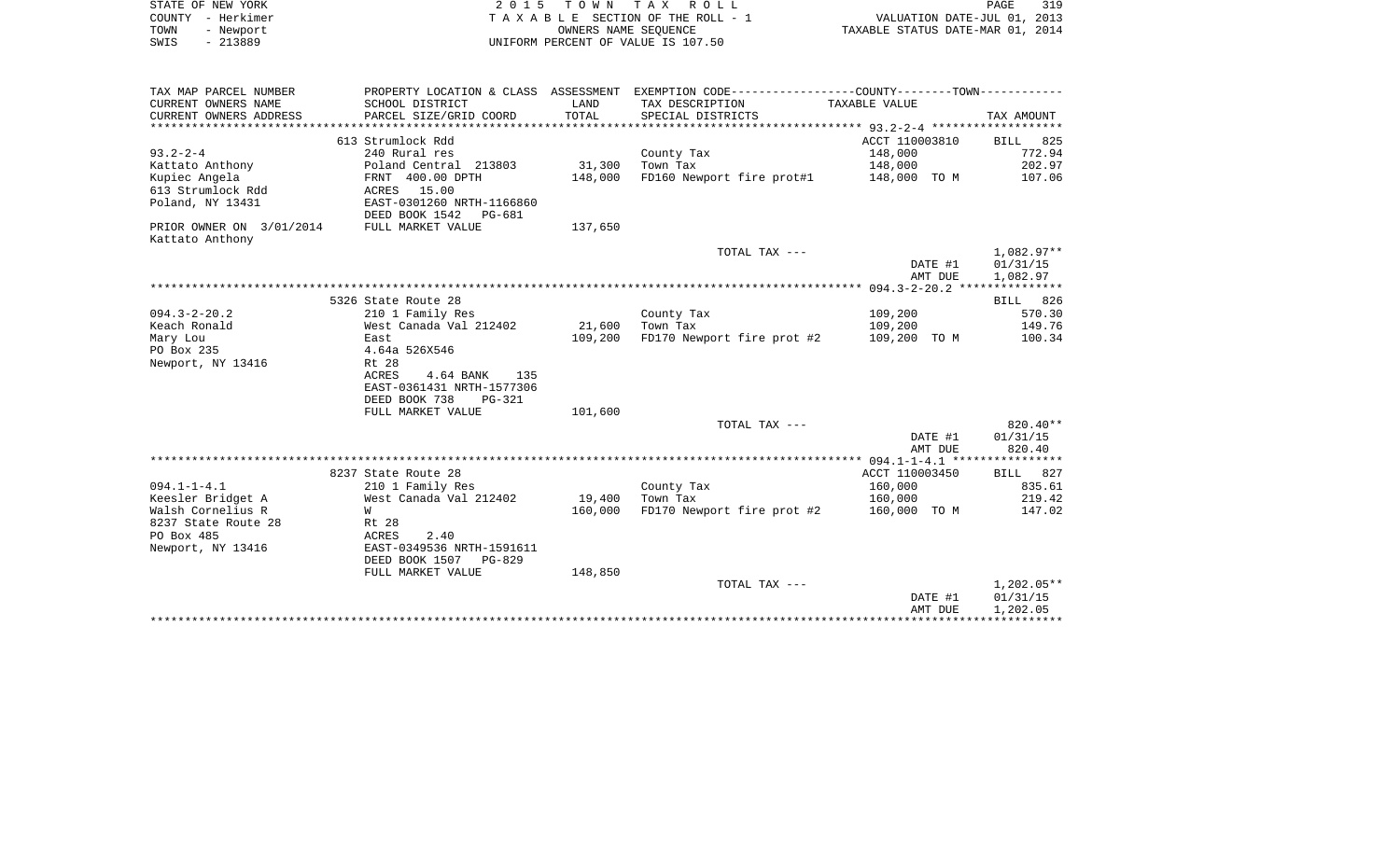|      | STATE OF NEW YORK | 2015 TOWN TAX ROLL                 | PAGE                             | 320 |
|------|-------------------|------------------------------------|----------------------------------|-----|
|      | COUNTY - Herkimer | TAXABLE SECTION OF THE ROLL - 1    | VALUATION DATE-JUL 01, 2013      |     |
| TOWN | - Newport         | OWNERS NAME SEOUENCE               | TAXABLE STATUS DATE-MAR 01, 2014 |     |
| SWIS | - 213889          | UNIFORM PERCENT OF VALUE IS 107.50 |                                  |     |

| TAX MAP PARCEL NUMBER     |                           |         | PROPERTY LOCATION & CLASS ASSESSMENT EXEMPTION CODE---------------COUNTY-------TOWN---------- |                  |                 |
|---------------------------|---------------------------|---------|-----------------------------------------------------------------------------------------------|------------------|-----------------|
| CURRENT OWNERS NAME       | SCHOOL DISTRICT           | LAND    | TAX DESCRIPTION                                                                               | TAXABLE VALUE    |                 |
| CURRENT OWNERS ADDRESS    | PARCEL SIZE/GRID COORD    | TOTAL   | SPECIAL DISTRICTS                                                                             |                  | TAX AMOUNT      |
|                           |                           |         |                                                                                               |                  |                 |
|                           | Newport Rd                |         |                                                                                               |                  | BILL 828        |
| $094.3 - 1 - 13.5$        | 314 Rural vac<10          |         | County Tax                                                                                    | 12,700           | 66.33           |
| Kehl John                 | West Canada Val 212402    | 12,700  | Town Tax                                                                                      | 12,700           | 17.42           |
| 26 Firman St              | ACRES<br>3.70             | 12,700  | FD170 Newport fire prot #2                                                                    | 12,700 TO M      | 11.67           |
| Mohawk, NY 13407          | EAST-0353008 NRTH-1578174 |         |                                                                                               |                  |                 |
|                           | DEED BOOK 821<br>PG-612   |         |                                                                                               |                  |                 |
|                           | FULL MARKET VALUE         | 11,800  |                                                                                               |                  |                 |
|                           |                           |         | TOTAL TAX ---                                                                                 |                  | $95.42**$       |
|                           |                           |         |                                                                                               | DATE #1          | 01/31/15        |
|                           |                           |         |                                                                                               | AMT DUE          | 95.42           |
|                           |                           |         |                                                                                               |                  |                 |
|                           | 5422 State Route 28       |         |                                                                                               |                  | <b>BILL</b> 829 |
| 094.3-2-24.2              | 210 1 Family Res          |         | County Tax                                                                                    | 150,000          | 783.38          |
| Keiffer William B         | West Canada Val 212402    | 19,100  | Town Tax                                                                                      | 150,000          | 205.71          |
| 3083 North St             | 525x360x185x495           | 150,000 | FD170 Newport fire prot #2                                                                    | 150,000 TO M     | 137.84          |
| Newport, NY 13416         | Rt 28                     |         |                                                                                               |                  |                 |
|                           | FRNT 250.10 DPTH 495.00   |         |                                                                                               |                  |                 |
|                           | 2.10<br>ACRES             |         |                                                                                               |                  |                 |
|                           | EAST-0359756 NRTH-1578287 |         |                                                                                               |                  |                 |
|                           |                           |         |                                                                                               |                  |                 |
|                           | DEED BOOK 898<br>PG-348   |         |                                                                                               |                  |                 |
|                           | FULL MARKET VALUE         | 139,550 |                                                                                               |                  |                 |
|                           |                           |         | TOTAL TAX ---                                                                                 |                  | 1,126.93**      |
|                           |                           |         |                                                                                               | DATE #1          | 01/31/15        |
|                           |                           |         |                                                                                               | AMT DUE          | 1,126.93        |
|                           |                           |         |                                                                                               |                  |                 |
|                           | Hawthorne Rd              |         |                                                                                               | ACCT 110005310   | BILL 830        |
| $100.1 - 1 - 4.1$         | 105 Vac farmland          |         | AG MKTS<br>41730                                                                              | 61,417<br>61,417 |                 |
| Kelleher Francis          | West Canada Val 212402    | 123,000 | County Tax                                                                                    | 61,583           | 321.62          |
| 817 State Rte 170         | 1 154 A                   | 123,000 | Town Tax                                                                                      | 61,583           | 84.45           |
| Little Falls, NY 13365    | Hawthorne Rd              |         | FD170 Newport fire prot #2 123,000 TO M                                                       |                  | 113.03          |
|                           | ACRES 154.50              |         |                                                                                               |                  |                 |
| MAY BE SUBJECT TO PAYMENT | EAST-0354768 NRTH-1574337 |         |                                                                                               |                  |                 |
| UNDER AGDIST LAW TIL 2021 | DEED BOOK 908<br>PG-341   |         |                                                                                               |                  |                 |
|                           | FULL MARKET VALUE         | 114,400 |                                                                                               |                  |                 |
|                           |                           |         | TOTAL TAX ---                                                                                 |                  | $519.10**$      |
|                           |                           |         |                                                                                               | DATE #1          | 01/31/15        |
|                           |                           |         |                                                                                               | AMT DUE          | 519.10          |
|                           |                           |         |                                                                                               |                  |                 |
|                           | State Route 28            |         |                                                                                               | ACCT 110000120   | BILL 831        |
| $088.4 - 2 - 56$          | 314 Rural vac<10          |         | County Tax                                                                                    | 12,500           | 65.28           |
| Kells Robert J            | West Canada Val 212402    | 12,500  | Town Tax                                                                                      | 12,500           | 17.14           |
| 4964 Stephentown Rd       | W                         | 12,500  | School Relevy                                                                                 |                  | 233.43          |
| Stephentown, NY 12168     | 9<br>5A                   |         | FD170 Newport fire prot #2 12,500 TO M                                                        |                  | 11.49           |
|                           | Rt 28 Campgrou            |         |                                                                                               |                  |                 |
|                           | ACRES<br>3.40             |         |                                                                                               |                  |                 |
|                           | EAST-0347881 NRTH-1592800 |         |                                                                                               |                  |                 |
|                           | DEED BOOK 1294 PG-254     |         |                                                                                               |                  |                 |
|                           | FULL MARKET VALUE         | 11,650  |                                                                                               |                  |                 |
|                           |                           |         | TOTAL TAX ---                                                                                 |                  | $327.34**$      |
|                           |                           |         |                                                                                               | DATE #1          | 01/31/15        |
|                           |                           |         |                                                                                               | AMT DUE          | 327.34          |
|                           |                           |         |                                                                                               |                  |                 |
|                           |                           |         |                                                                                               |                  |                 |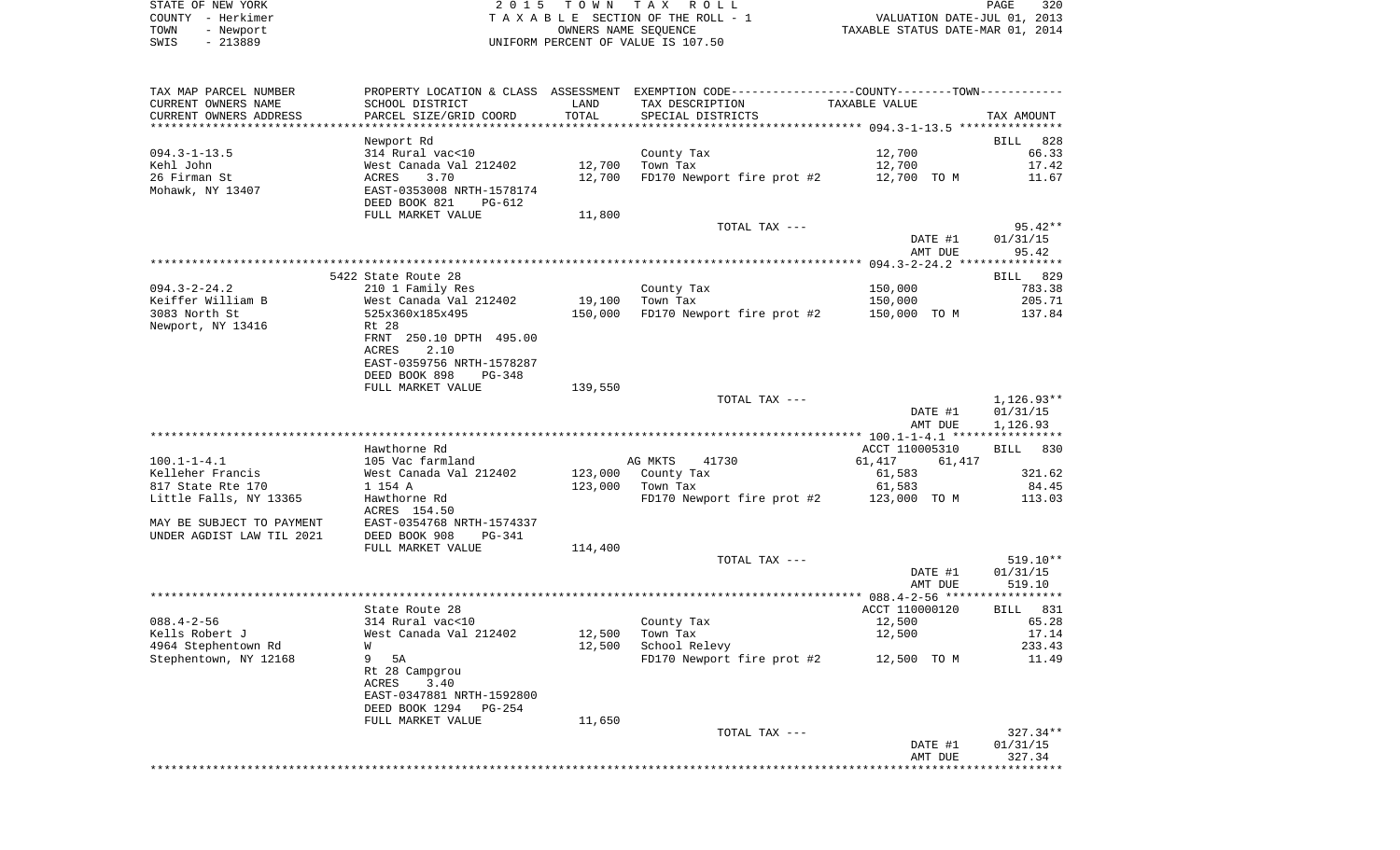| STATE OF NEW YORK<br>COUNTY - Herkimer<br>- Newport<br>TOWN<br>$-213889$<br>SWIS | 2 0 1 5                       | T O W N | TAX ROLL<br>TAXABLE SECTION OF THE ROLL - 1<br>OWNERS NAME SEQUENCE<br>UNIFORM PERCENT OF VALUE IS 107.50 | VALUATION DATE-JUL 01, 2013<br>TAXABLE STATUS DATE-MAR 01, 2014 | PAGE<br>321              |
|----------------------------------------------------------------------------------|-------------------------------|---------|-----------------------------------------------------------------------------------------------------------|-----------------------------------------------------------------|--------------------------|
|                                                                                  |                               |         |                                                                                                           |                                                                 |                          |
| TAX MAP PARCEL NUMBER                                                            |                               |         | PROPERTY LOCATION & CLASS ASSESSMENT EXEMPTION CODE---------------COUNTY-------TOWN----------             |                                                                 |                          |
| CURRENT OWNERS NAME                                                              | SCHOOL DISTRICT               | LAND    | TAX DESCRIPTION                                                                                           | TAXABLE VALUE                                                   |                          |
| CURRENT OWNERS ADDRESS<br>*******************                                    | PARCEL SIZE/GRID COORD        | TOTAL   | SPECIAL DISTRICTS<br>*************************                                                            |                                                                 | TAX AMOUNT               |
|                                                                                  | 8437 State Route 28           |         |                                                                                                           | ACCT 110006870                                                  | BILL 832                 |
| $088.4 - 2 - 48$                                                                 | 210 1 Family Res              |         | County Tax                                                                                                | 88,000                                                          | 459.58                   |
| Kells Suzanne Blake                                                              | West Canada Val 212402        | 19,500  | Town Tax                                                                                                  | 88,000                                                          | 120.68                   |
| Kimberly Mizener                                                                 | W                             | 88,000  | FD170 Newport fire prot #2                                                                                | 88,000 TO M                                                     | 80.86                    |
| 8437 State Rte 28                                                                | 2.90a                         |         |                                                                                                           |                                                                 |                          |
| PO Box 298                                                                       | ACRES<br>2.50                 |         |                                                                                                           |                                                                 |                          |
| Newport, NY 13416                                                                | EAST-0346166 NRTH-1594438     |         |                                                                                                           |                                                                 |                          |
|                                                                                  | DEED BOOK 774<br>$PG-21$      |         |                                                                                                           |                                                                 |                          |
|                                                                                  | FULL MARKET VALUE             | 81,850  | TOTAL TAX ---                                                                                             |                                                                 | 661.12**                 |
|                                                                                  |                               |         |                                                                                                           | DATE #1                                                         | 01/31/15                 |
|                                                                                  |                               |         |                                                                                                           | AMT DUE                                                         | 661.12                   |
|                                                                                  |                               |         |                                                                                                           |                                                                 |                          |
|                                                                                  | Rose Valley Rd                |         |                                                                                                           |                                                                 | <b>BILL</b><br>833       |
| $089.3 - 1 - 17.7$                                                               | 322 Rural vac>10              |         | County Tax                                                                                                | 61,500                                                          | 321.19                   |
| Kerr Michael                                                                     | West Canada Val 212402        | 61,500  | Town Tax                                                                                                  | 61,500                                                          | 84.34                    |
| Christiano Philip<br>Rt 28 Box 92                                                | West<br>74.60 A               | 61,500  | FD170 Newport fire prot #2                                                                                | 61,500 TO M                                                     | 56.51                    |
| Poland, NY 13431                                                                 | Rose Valley Rd                |         |                                                                                                           |                                                                 |                          |
|                                                                                  | FRNT 1233.00 DPTH 2800.00     |         |                                                                                                           |                                                                 |                          |
|                                                                                  | ACRES<br>74.60                |         |                                                                                                           |                                                                 |                          |
|                                                                                  | EAST-0358445 NRTH-1594668     |         |                                                                                                           |                                                                 |                          |
|                                                                                  | DEED BOOK 737<br>PG-127       |         |                                                                                                           |                                                                 |                          |
|                                                                                  | FULL MARKET VALUE             | 57,200  |                                                                                                           |                                                                 |                          |
|                                                                                  |                               |         | TOTAL TAX ---                                                                                             | DATE #1                                                         | 462.04**<br>01/31/15     |
|                                                                                  |                               |         |                                                                                                           | AMT DUE                                                         | 462.04                   |
|                                                                                  |                               |         |                                                                                                           |                                                                 | ************             |
|                                                                                  | State Route 28                |         |                                                                                                           | ACCT 110025115                                                  | BILL 834                 |
| $088.4 - 2 - 7$                                                                  | 433 Auto body                 |         | County Tax                                                                                                | 237,400                                                         | 1,239.83                 |
| Kerr Michael B                                                                   | Poland Central 213803         | 24,600  | Town Tax                                                                                                  | 237,400                                                         | 325.57                   |
| Box 92                                                                           | North                         | 237,400 | FD160 Newport fire prot#1                                                                                 | 237,400 TO M                                                    | 171.73                   |
| Poland, NY 13431                                                                 | 6.44 A                        |         |                                                                                                           |                                                                 |                          |
|                                                                                  | Rt 28<br>7.20<br><b>ACRES</b> |         |                                                                                                           |                                                                 |                          |
|                                                                                  | EAST-0345099 NRTH-1597432     |         |                                                                                                           |                                                                 |                          |
|                                                                                  | DEED BOOK 00627 PG-00677      |         |                                                                                                           |                                                                 |                          |
|                                                                                  | FULL MARKET VALUE             | 220,850 |                                                                                                           |                                                                 |                          |
|                                                                                  |                               |         | TOTAL TAX ---                                                                                             |                                                                 | 1,737.13**               |
|                                                                                  |                               |         |                                                                                                           | DATE #1                                                         | 01/31/15                 |
|                                                                                  |                               |         |                                                                                                           | AMT DUE<br>* * * * * * * * * * * * * *                          | 1,737.13<br>************ |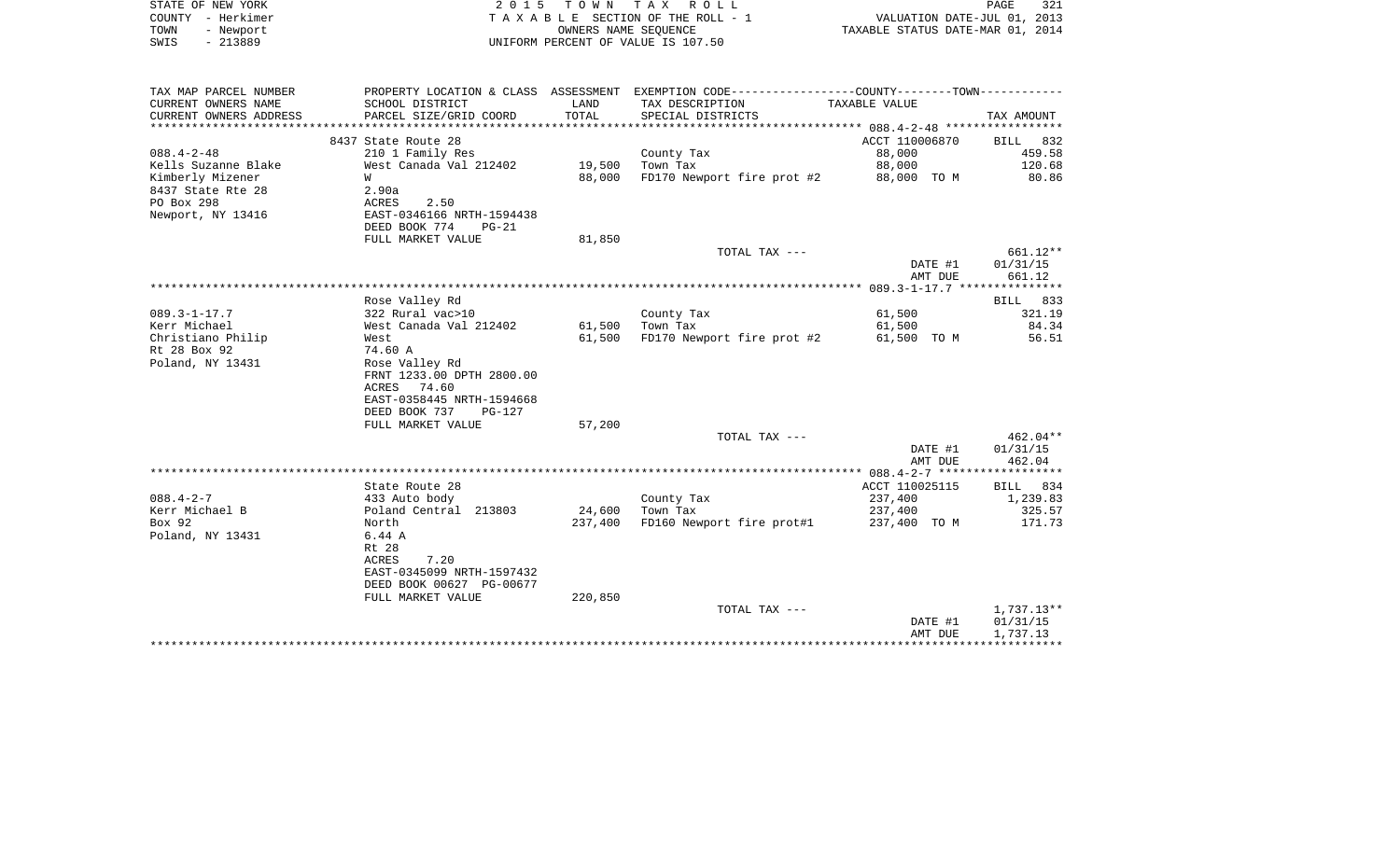| STATE OF NEW YORK      |                             |                      | 2015 TOWN TAX ROLL                                                                            |                                  | PAGE<br>322  |
|------------------------|-----------------------------|----------------------|-----------------------------------------------------------------------------------------------|----------------------------------|--------------|
| COUNTY - Herkimer      |                             |                      | TAXABLE SECTION OF THE ROLL - 1                                                               | VALUATION DATE-JUL 01, 2013      |              |
| TOWN<br>- Newport      |                             | OWNERS NAME SEQUENCE |                                                                                               | TAXABLE STATUS DATE-MAR 01, 2014 |              |
| $-213889$<br>SWIS      |                             |                      | UNIFORM PERCENT OF VALUE IS 107.50                                                            |                                  |              |
|                        |                             |                      |                                                                                               |                                  |              |
| TAX MAP PARCEL NUMBER  |                             |                      | PROPERTY LOCATION & CLASS ASSESSMENT EXEMPTION CODE---------------COUNTY-------TOWN---------- |                                  |              |
| CURRENT OWNERS NAME    | SCHOOL DISTRICT             | LAND                 | TAX DESCRIPTION                                                                               | TAXABLE VALUE                    |              |
| CURRENT OWNERS ADDRESS | PARCEL SIZE/GRID COORD      | TOTAL                | SPECIAL DISTRICTS                                                                             |                                  | TAX AMOUNT   |
|                        |                             |                      |                                                                                               |                                  |              |
|                        | 114 Harris Ave              |                      |                                                                                               | ACCT 110019000                   | BILL<br>835  |
| $094.1 - 1 - 25$       | 210 1 Family Res            |                      | County Tax                                                                                    | 74,700                           | 390.12       |
| Kimsky Michael         | West Canada Val 212402      | 18,000               | Town Tax                                                                                      | 74,700                           | 102.44       |
| 114 Harris Ave         | S                           | 74,700               | FD170 Newport fire prot #2 74,700 TO M                                                        |                                  | 68.64        |
| Newport, NY            | $\mathbf{3}$<br>1A          |                      |                                                                                               |                                  |              |
|                        | Harris Ave                  |                      |                                                                                               |                                  |              |
|                        | ACRES<br>$1.00$ BANK<br>135 |                      |                                                                                               |                                  |              |
|                        | EAST-0354102 NRTH-1588853   |                      |                                                                                               |                                  |              |
|                        | DEED BOOK 904<br>PG-692     |                      |                                                                                               |                                  |              |
|                        | FULL MARKET VALUE           | 69,500               | TOTAL TAX ---                                                                                 |                                  | 561.20**     |
|                        |                             |                      |                                                                                               | DATE #1                          | 01/31/15     |
|                        |                             |                      |                                                                                               | AMT DUE                          | 561.20       |
|                        |                             |                      |                                                                                               |                                  |              |
|                        | 1494 Hawthorne Hill Rd      |                      |                                                                                               | ACCT 110003931                   | 836<br>BILL  |
| 100.1-1-21.2           | 210 1 Family Res            |                      | County Tax                                                                                    | 227,700                          | 1,189.17     |
| King William           | West Canada Val 212402      | 26,000               | Town Tax                                                                                      | 227,700                          | 312.27       |
| King Lynne M           | 92a                         | 227,700              | FD170 Newport fire prot #2                                                                    | 227,700 TO M                     | 209.23       |
| 7490 Main St           | Hawthorne Hill              |                      |                                                                                               |                                  |              |
| Newport, NY 13416      | FRNT 301.50 DPTH            |                      |                                                                                               |                                  |              |
|                        | 8.30<br>ACRES               |                      |                                                                                               |                                  |              |
|                        | EAST-0350070 NRTH-1570568   |                      |                                                                                               |                                  |              |
|                        | DEED BOOK 1493<br>PG-499    |                      |                                                                                               |                                  |              |
|                        | FULL MARKET VALUE           | 211,814              |                                                                                               |                                  |              |
|                        |                             |                      | TOTAL TAX ---                                                                                 |                                  | $1,710.67**$ |
|                        |                             |                      |                                                                                               | DATE #1                          | 01/31/15     |
|                        |                             |                      |                                                                                               | AMT DUE                          | 1,710.67     |
|                        | 504 Old State Rd            |                      |                                                                                               | ACCT 110002130                   | 837<br>BILL  |
| $088.4 - 1 - 15.1$     | 241 Rural res&ag            |                      | County Tax                                                                                    | 125,000                          | 652.82       |
| Knapp Robert III       | West Canada Val 212402      | 32,400               | Town Tax                                                                                      | 125,000                          | 171.42       |
| Knapp Nancy            | 143a                        | 125,000              | School Relevy                                                                                 |                                  | 1,252.11     |
| 504 Old State Rd       | Rd 200                      |                      | FD170 Newport fire prot #2 125,000 TO M                                                       |                                  | 114.86       |
| Poland, NY 13431       | FRNT 1580.00 DPTH           |                      |                                                                                               |                                  |              |
|                        | ACRES<br>24.40              |                      |                                                                                               |                                  |              |
|                        | EAST-0346900 NRTH-1592093   |                      |                                                                                               |                                  |              |
|                        | DEED BOOK 692<br>$PG-633$   |                      |                                                                                               |                                  |              |
|                        | FULL MARKET VALUE           | 116,279              |                                                                                               |                                  |              |
|                        |                             |                      | TOTAL TAX ---                                                                                 |                                  | $2,191.21**$ |
|                        |                             |                      |                                                                                               | DATE #1                          | 01/31/15     |
|                        |                             |                      |                                                                                               | AMT DUE                          | 2,191.21     |
|                        |                             |                      |                                                                                               |                                  |              |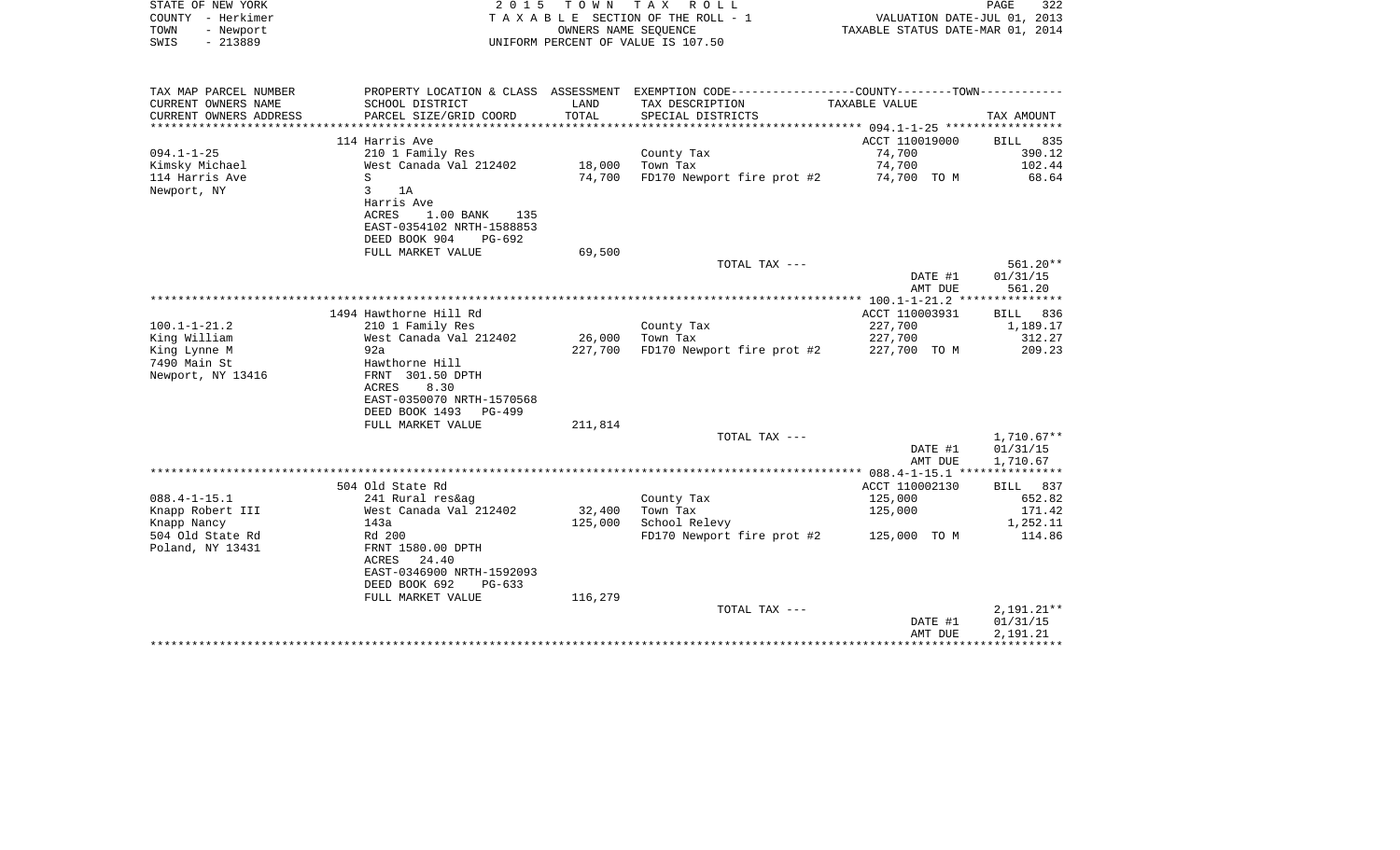|      | STATE OF NEW YORK | 2015 TOWN TAX ROLL                 | PAGE                             | 323 |
|------|-------------------|------------------------------------|----------------------------------|-----|
|      | COUNTY - Herkimer | TAXABLE SECTION OF THE ROLL - 1    | VALUATION DATE-JUL 01, 2013      |     |
| TOWN | - Newport         | OWNERS NAME SEOUENCE               | TAXABLE STATUS DATE-MAR 01, 2014 |     |
| SWIS | - 213889          | UNIFORM PERCENT OF VALUE IS 107.50 |                                  |     |

| TAX MAP PARCEL NUMBER  | PROPERTY LOCATION & CLASS           | ASSESSMENT | EXEMPTION CODE-----------------COUNTY-------TOWN----------- |                                     |             |
|------------------------|-------------------------------------|------------|-------------------------------------------------------------|-------------------------------------|-------------|
| CURRENT OWNERS NAME    | SCHOOL DISTRICT                     | LAND       | TAX DESCRIPTION                                             | TAXABLE VALUE                       |             |
| CURRENT OWNERS ADDRESS | PARCEL SIZE/GRID COORD              | TOTAL      | SPECIAL DISTRICTS                                           |                                     | TAX AMOUNT  |
|                        | * * * * * * * * * * * * * * * * * * | ********** |                                                             | ************ 093.2-1-30 *********** |             |
|                        | North Gage Rd                       |            |                                                             | ACCT 110002130                      | 838<br>BILL |
| $093.2 - 1 - 30$       | 321 Abandoned ag                    |            | County Tax                                                  | 17,500                              | 91.39       |
| Knapp Robert III       | West Canada Val 212402              | 17,500     | Town Tax                                                    | 17,500                              | 24.00       |
| Knapp Nancy            | 143a                                | 17,500     | School Relevy                                               |                                     | 326.81      |
| 504 Old State Rd       | Rd 200                              |            | FD170 Newport fire prot #2                                  | 17,500 TO M                         | 16.08       |
| Poland, NY 13431       | FRNT 790.00 DPTH                    |            |                                                             |                                     |             |
|                        | 7.90                                |            |                                                             |                                     |             |
|                        | ACRES                               |            |                                                             |                                     |             |
|                        | EAST-0344023 NRTH-1590996           |            |                                                             |                                     |             |
|                        | DEED BOOK 692<br>$PG-633$           |            |                                                             |                                     |             |
|                        | FULL MARKET VALUE                   | 16,279     |                                                             |                                     |             |
|                        |                                     |            | TOTAL TAX ---                                               |                                     | 458.28**    |
|                        |                                     |            |                                                             | DATE #1                             | 01/31/15    |
|                        |                                     |            |                                                             | AMT DUE                             | 458.28      |
|                        |                                     |            |                                                             |                                     |             |
|                        | 346 Graves Rd                       |            |                                                             | ACCT 110025510                      | BILL 839    |
| $088.4 - 2 - 17.3$     | 210 1 Family Res                    |            | County Tax                                                  | 158,500                             | 827.77      |
| Kobielski Ronald F     | West Canada Val 212402              | 18,000     | Town Tax                                                    | 158,500                             | 217.37      |
| Kobielski Christine H  | North                               | 158,500    | FD170 Newport fire prot #2                                  | 158,500 TO M                        | 145.65      |
| 346 Graves Rd          | 3 220X200                           |            |                                                             |                                     |             |
| Newport, NY 13416      | Graves Rd                           |            |                                                             |                                     |             |
|                        | ACRES<br>1.00                       |            |                                                             |                                     |             |
|                        | EAST-0347764 NRTH-1595988           |            |                                                             |                                     |             |
|                        | DEED BOOK 1153 PG-209               |            |                                                             |                                     |             |
|                        | FULL MARKET VALUE                   | 147,450    |                                                             |                                     |             |
|                        |                                     |            | TOTAL TAX ---                                               |                                     | 1,190.79**  |
|                        |                                     |            |                                                             | DATE #1                             | 01/31/15    |
|                        |                                     |            |                                                             | AMT DUE                             | 1,190.79    |
|                        |                                     |            |                                                             |                                     |             |
|                        | Newport Rd                          |            |                                                             | ACCT 110003660                      | BILL 840    |
| $094.3 - 1 - 6.1$      | 322 Rural vac>10                    |            | County Tax                                                  | 47,900                              | 250.16      |
| Kochan Anna            | West Canada Val 212402              | 47,900     | Town Tax                                                    | 47,900                              | 65.69       |
| 1 Lincoln Ave          | W                                   | 47,900     | FD170 Newport fire prot #2                                  | 47,900 TO M                         | 44.02       |
| Yorkville, NY 13495    | 56.00                               |            |                                                             |                                     |             |
|                        |                                     |            |                                                             |                                     |             |
|                        | Co $Rd$ 34                          |            |                                                             |                                     |             |
|                        | FRNT 435.00 DPTH                    |            |                                                             |                                     |             |
|                        | 51.90<br>ACRES                      |            |                                                             |                                     |             |
|                        | EAST-0353766 NRTH-1583082           |            |                                                             |                                     |             |
|                        | DEED BOOK 783<br>$PG-353$           |            |                                                             |                                     |             |
|                        | FULL MARKET VALUE                   | 44,550     |                                                             |                                     |             |
|                        |                                     |            | TOTAL TAX ---                                               |                                     | 359.87**    |
|                        |                                     |            |                                                             | DATE #1                             | 01/31/15    |
|                        |                                     |            |                                                             | AMT DUE                             | 359.87      |
|                        |                                     |            |                                                             |                                     |             |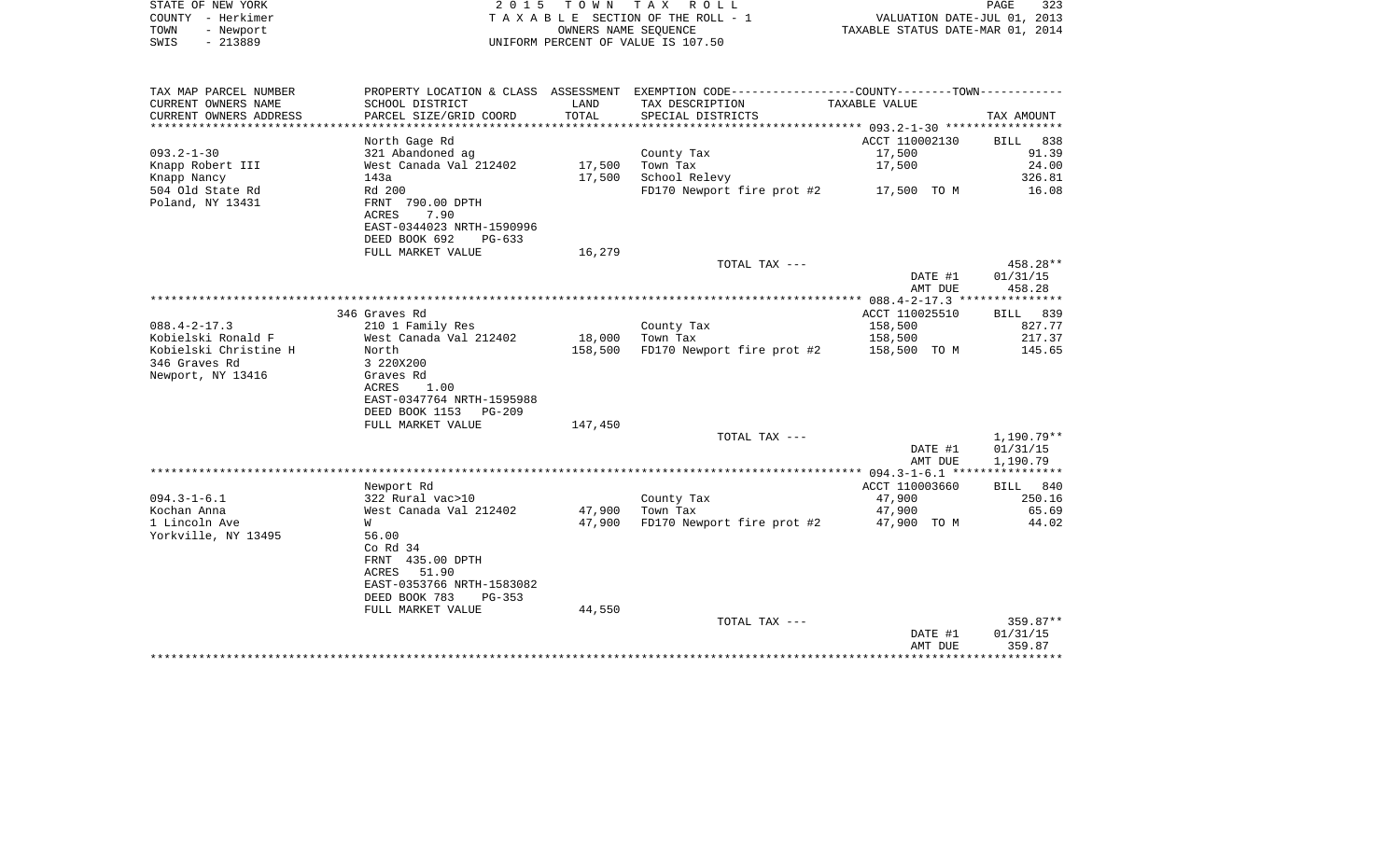| STATE OF NEW YORK | 2015 TOWN TAX ROLL                 | 324<br>PAGE                      |
|-------------------|------------------------------------|----------------------------------|
| COUNTY - Herkimer | TAXABLE SECTION OF THE ROLL - 1    | VALUATION DATE-JUL 01, 2013      |
| TOWN<br>- Newport | OWNERS NAME SEOUENCE               | TAXABLE STATUS DATE-MAR 01, 2014 |
| $-213889$<br>SWIS | UNIFORM PERCENT OF VALUE IS 107.50 |                                  |

| TAX MAP PARCEL NUMBER<br>CURRENT OWNERS NAME | SCHOOL DISTRICT            | LAND    | PROPERTY LOCATION & CLASS ASSESSMENT EXEMPTION CODE---------------COUNTY-------TOWN----------<br>TAX DESCRIPTION | TAXABLE VALUE    |                |
|----------------------------------------------|----------------------------|---------|------------------------------------------------------------------------------------------------------------------|------------------|----------------|
| CURRENT OWNERS ADDRESS                       | PARCEL SIZE/GRID COORD     | TOTAL   | SPECIAL DISTRICTS                                                                                                |                  | TAX AMOUNT     |
|                                              |                            |         |                                                                                                                  |                  |                |
|                                              | 2687 Newport Rd            |         |                                                                                                                  |                  | 841<br>BILL    |
| $094.3 - 1 - 9.3$                            | 210 1 Family Res           |         | County Tax                                                                                                       | 159,900          | 835.09         |
| Kochan David                                 | West Canada Val 212402     | 20,800  | Town Tax                                                                                                         | 159,900          | 219.29         |
| Kochan Suzanne                               | FRNT 251.00 DPTH           | 159,900 | FD170 Newport fire prot #2                                                                                       | 159,900 TO M     | 146.93         |
| 2687 Newport Rd                              | 3.80 BANK<br>ACRES<br>023  |         |                                                                                                                  |                  |                |
| PO Box 373                                   | EAST-0354110 NRTH-1581597  |         |                                                                                                                  |                  |                |
| Newport, NY 13416                            | DEED BOOK 1128<br>PG-830   |         |                                                                                                                  |                  |                |
|                                              | FULL MARKET VALUE          | 148,750 |                                                                                                                  |                  |                |
|                                              |                            |         | TOTAL TAX ---                                                                                                    |                  | $1,201.31**$   |
|                                              |                            |         |                                                                                                                  | DATE #1          | 01/31/15       |
|                                              |                            |         |                                                                                                                  | AMT DUE          | 1,201.31       |
|                                              |                            |         |                                                                                                                  |                  |                |
|                                              | Newport Rd                 |         |                                                                                                                  |                  | 842<br>BILL    |
| $099.2 - 1 - 1.1$                            | 322 Rural vac>10           |         | AG MKTS<br>41730                                                                                                 | 18,584<br>18,584 |                |
| Kochan David J                               | West Canada Val 212402     | 33,300  | County Tax                                                                                                       | 14,716           | 76.86          |
| PO Box 373                                   | FRNT 2939.00 DPTH          | 33,300  | Town Tax                                                                                                         | 14,716           | 20.18          |
| Newport, NY 13416                            | ACRES<br>30.00             |         | FD170 Newport fire prot #2                                                                                       | 33,300 TO M      | 30.60          |
|                                              | EAST-0341531 NRTH-1575173  |         |                                                                                                                  |                  |                |
| MAY BE SUBJECT TO PAYMENT                    | DEED BOOK 854<br>$PG-208$  |         |                                                                                                                  |                  |                |
| UNDER AGDIST LAW TIL 2021                    | FULL MARKET VALUE          | 31,000  |                                                                                                                  |                  |                |
|                                              |                            |         | TOTAL TAX ---                                                                                                    |                  | $127.64**$     |
|                                              |                            |         |                                                                                                                  | DATE #1          | 01/31/15       |
|                                              |                            |         |                                                                                                                  | AMT DUE          | 127.64         |
|                                              |                            |         |                                                                                                                  |                  |                |
|                                              | 2509 Newport Rd            |         |                                                                                                                  | ACCT 110004410   | BILL 843       |
| $094.3 - 1 - 15$                             | 240 Rural res              |         | County Tax                                                                                                       | 169,300          | 884.18         |
| Kochan Patti Joyce J                         | West Canada Val 212402     | 62,400  | Town Tax                                                                                                         | 169,300          | 232.18         |
| 2509 Newport Rd                              | 1 77 A                     | 169,300 | FD170 Newport fire prot #2                                                                                       | 169,300 TO M     | 155.57         |
| Poland, NY 13431                             | Co Rd 34                   |         |                                                                                                                  |                  |                |
|                                              | ACRES<br>65.30             |         |                                                                                                                  |                  |                |
|                                              | EAST-0351387 NRTH-1578240  |         |                                                                                                                  |                  |                |
|                                              | DEED BOOK 00645 PG-00355   |         |                                                                                                                  |                  |                |
|                                              | FULL MARKET VALUE          | 157,500 |                                                                                                                  |                  |                |
|                                              |                            |         | TOTAL TAX ---                                                                                                    |                  | $1,271.93**$   |
|                                              |                            |         |                                                                                                                  | DATE #1          | 01/31/15       |
|                                              |                            |         |                                                                                                                  | AMT DUE          | 1,271.93       |
|                                              | Lindsay Rd                 |         |                                                                                                                  | ACCT 110001140   | 844            |
| $099.2 - 3 - 11$                             | 314 Rural vac<10           |         | County Tax                                                                                                       | 24,900           | BILL<br>130.04 |
| Koczen Michael M                             | West Canada Val 212402     | 24,900  | Town Tax                                                                                                         | 24,900           | 34.15          |
| Koczen Kathleen B                            | Lindsay Rd                 | 24,900  | FD170 Newport fire prot #2                                                                                       | 24,900 TO M      | 22.88          |
| 14 Brookwood Street                          | ACRES<br>6.00              |         |                                                                                                                  |                  |                |
| Glen Head, NY 11545                          | EAST-0342179 NRTH-1572837  |         |                                                                                                                  |                  |                |
|                                              | DEED BOOK 1241<br>$PG-643$ |         |                                                                                                                  |                  |                |
|                                              | FULL MARKET VALUE          | 23,150  |                                                                                                                  |                  |                |
|                                              |                            |         | TOTAL TAX ---                                                                                                    |                  | 187.07**       |
|                                              |                            |         |                                                                                                                  | DATE #1          | 01/31/15       |
|                                              |                            |         |                                                                                                                  | AMT DUE          | 187.07         |
|                                              |                            |         |                                                                                                                  |                  |                |
|                                              |                            |         |                                                                                                                  |                  |                |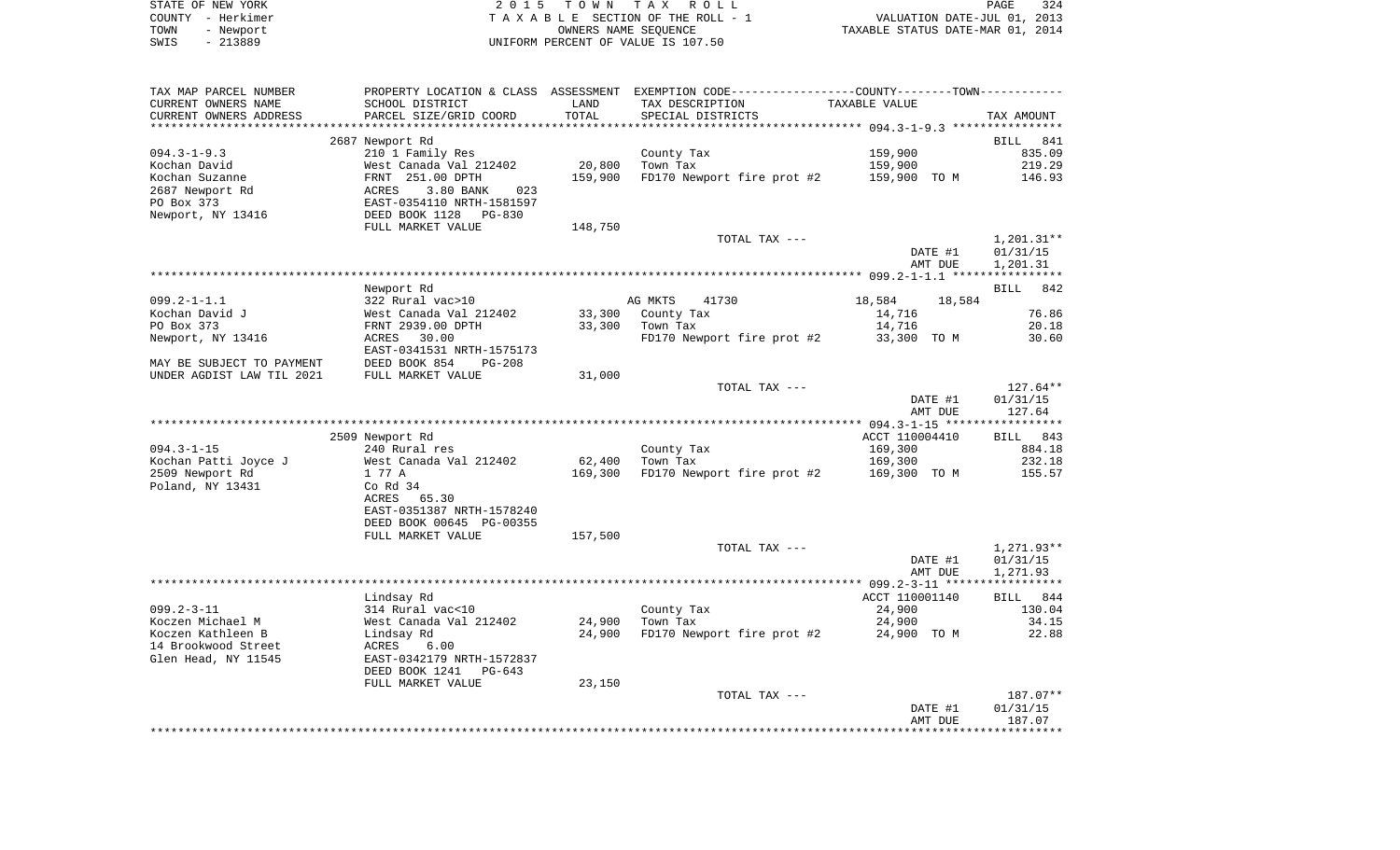|      | STATE OF NEW YORK | 2015 TOWN TAX ROLL                 | <b>PAGE</b>                      | 325 |
|------|-------------------|------------------------------------|----------------------------------|-----|
|      | COUNTY – Herkimer | TAXABLE SECTION OF THE ROLL - 1    | VALUATION DATE-JUL 01, 2013      |     |
| TOWN | - Newport         | OWNERS NAME SEOUENCE               | TAXABLE STATUS DATE-MAR 01, 2014 |     |
| SWIS | - 213889          | UNIFORM PERCENT OF VALUE IS 107.50 |                                  |     |

| TAX MAP PARCEL NUMBER  | PROPERTY LOCATION & CLASS       | ASSESSMENT |                            |                |              |
|------------------------|---------------------------------|------------|----------------------------|----------------|--------------|
| CURRENT OWNERS NAME    | SCHOOL DISTRICT                 | LAND       | TAX DESCRIPTION            | TAXABLE VALUE  |              |
| CURRENT OWNERS ADDRESS | PARCEL SIZE/GRID COORD          | TOTAL      | SPECIAL DISTRICTS          |                | TAX AMOUNT   |
|                        |                                 |            |                            |                |              |
|                        | 620 Strumlock Rd                |            |                            | ACCT 110025200 | 845<br>BILL  |
| $093.2 - 1 - 23$       | 270 Mfg housing                 |            | County Tax                 | 36,000         | 188.01       |
| Kolb William D         | Poland Central 213803           | 13,000     | Town Tax                   | 36,000         | 49.37        |
| 620 Strumlock Rd       | South Trl                       | 36,000     | School Relevy              |                | 478.84       |
| Poland, NY 13431       | 200x300                         |            | FD170 Newport fire prot #2 | 36,000 TO M    | 33.08        |
|                        | Strumlock Rd                    |            |                            |                |              |
|                        | ACRES<br>1.30                   |            |                            |                |              |
|                        | EAST-0338953 NRTH-1591201       |            |                            |                |              |
|                        | DEED BOOK 1429<br><b>PG-390</b> |            |                            |                |              |
|                        | FULL MARKET VALUE               | 33,488     |                            |                |              |
|                        |                                 |            | TOTAL TAX ---              |                | 749.30**     |
|                        |                                 |            |                            | DATE #1        | 01/31/15     |
|                        |                                 |            |                            | AMT DUE        | 749.30       |
|                        |                                 |            |                            |                |              |
|                        | 1948 Hawthorne Rd               |            |                            |                | BILL 846     |
| $094.3 - 1 - 13.2$     | 210 1 Family Res                |            | County Tax                 | 158,500        | 827.77       |
| Kraszewski Joseph      | West Canada Val 212402          | 19,000     | Town Tax                   | 158,500        | 217.37       |
| 1948 Hawthorne Rd      | 2.00<br>ACRES                   | 158,500    | FD170 Newport fire prot #2 | 158,500 TO M   | 145.65       |
| PO Box 327             | EAST-0352635 NRTH-1578084       |            |                            |                |              |
| Newport, NY 13416      | DEED BOOK 1103 PG-588           |            |                            |                |              |
|                        | FULL MARKET VALUE               | 147,450    |                            |                |              |
|                        |                                 |            | TOTAL TAX ---              |                | $1,190.79**$ |
|                        |                                 |            |                            | DATE #1        | 01/31/15     |
|                        |                                 |            |                            | AMT DUE        | 1,190.79     |
|                        |                                 |            |                            |                |              |
|                        | 8568 State Route 28             |            |                            | ACCT 110003480 | BILL<br>847  |
| $088.4 - 2 - 10.1$     | 270 Mfg housing                 |            | AGED-CNTY 41802            | 23,500         | $\mathbf{0}$ |
| Kraszewski Rose        | Poland Central 213803           |            | 9,300 County Tax           | 23,500         | 122.73       |
| 8568 State Rte 28      | E                               | 47,000     | Town Tax                   | 47,000         | 64.46        |
| Poland, NY 13431       | 3 0.183A                        |            | FD160 Newport fire prot#1  | 47,000 TO M    | 34.00        |
|                        | Rt 28                           |            |                            |                |              |
|                        | 25.00 DPTH 170.00<br>FRNT       |            |                            |                |              |
|                        | 0.20<br>ACRES                   |            |                            |                |              |
|                        | EAST-0345556 NRTH-1596666       |            |                            |                |              |
|                        | DEED BOOK 704<br>PG-618         |            |                            |                |              |
|                        | FULL MARKET VALUE               | 43,700     |                            |                |              |
|                        |                                 |            | TOTAL TAX ---              |                | $221.19**$   |
|                        |                                 |            |                            | DATE #1        | 01/31/15     |
|                        |                                 |            |                            | AMT DUE        | 221.19       |
|                        |                                 |            |                            |                |              |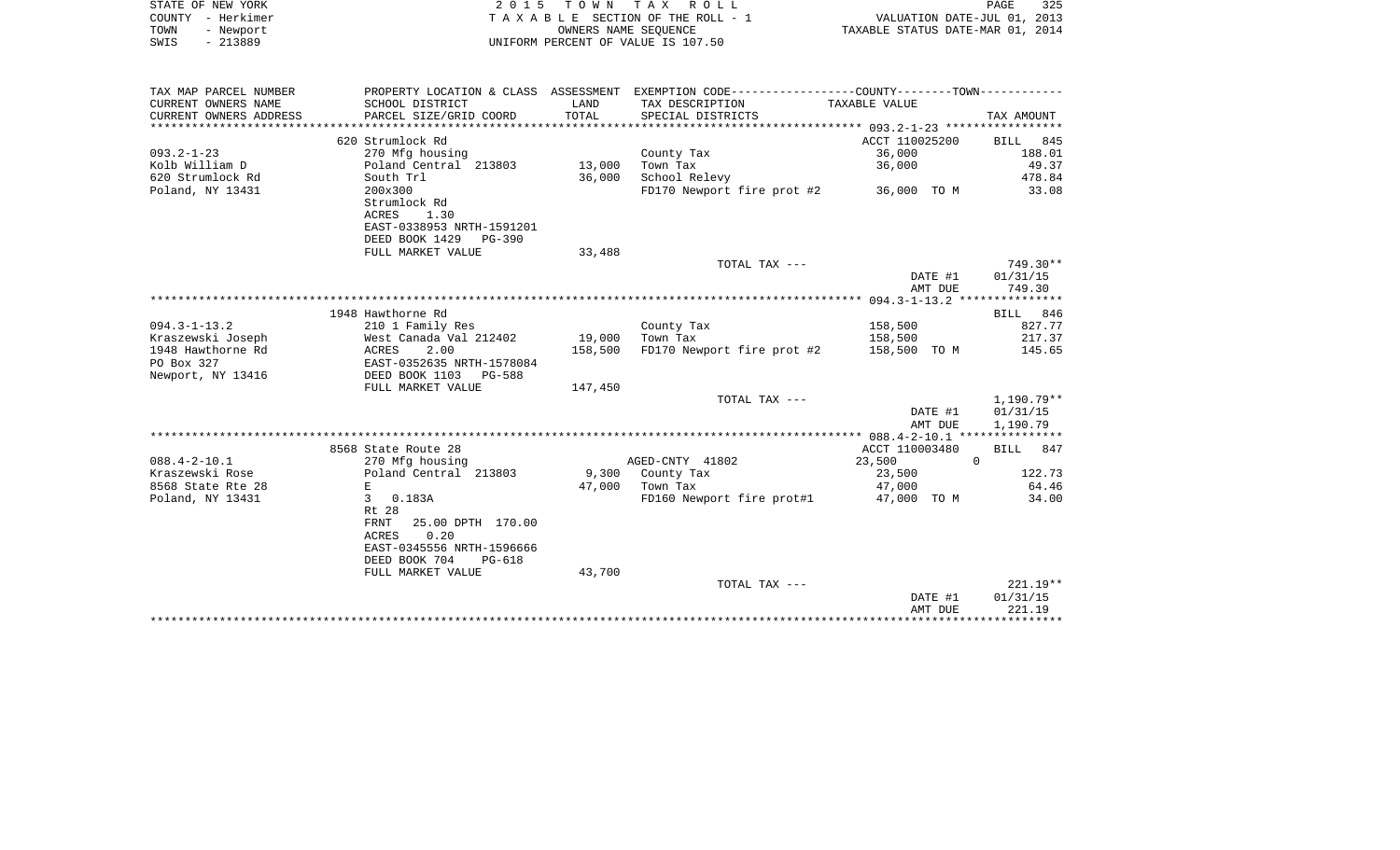| STATE OF NEW YORK<br>COUNTY - Herkimer<br>TOWN<br>- Newport | 2 0 1 5                                        | T O W N | T A X<br>R O L L<br>TAXABLE SECTION OF THE ROLL - 1<br>OWNERS NAME SEOUENCE                    | VALUATION DATE-JUL 01, 2013<br>TAXABLE STATUS DATE-MAR 01, 2014 | PAGE<br>326                 |
|-------------------------------------------------------------|------------------------------------------------|---------|------------------------------------------------------------------------------------------------|-----------------------------------------------------------------|-----------------------------|
| $-213889$<br>SWIS                                           |                                                |         | UNIFORM PERCENT OF VALUE IS 107.50                                                             |                                                                 |                             |
| TAX MAP PARCEL NUMBER                                       |                                                |         | PROPERTY LOCATION & CLASS ASSESSMENT EXEMPTION CODE----------------COUNTY-------TOWN---------- |                                                                 |                             |
| CURRENT OWNERS NAME                                         | SCHOOL DISTRICT                                | LAND    | TAX DESCRIPTION                                                                                | TAXABLE VALUE                                                   |                             |
| CURRENT OWNERS ADDRESS                                      | PARCEL SIZE/GRID COORD                         | TOTAL   | SPECIAL DISTRICTS                                                                              |                                                                 | TAX AMOUNT                  |
|                                                             | 985 Honey Hill Rd                              |         |                                                                                                |                                                                 | BILL                        |
| $094.1 - 2 - 20.2$                                          | 210 1 Family Res                               |         | County Tax                                                                                     | 152,600                                                         | 848<br>796.96               |
| Kratzenberg Rodney                                          | West Canada Val 212402                         | 21,200  | Town Tax                                                                                       | 152,600                                                         | 209.27                      |
| Kratzenberg Linda                                           | 3.20a From 094.1-2-20.1                        | 152,600 | FD170 Newport fire prot #2                                                                     | 152,600 TO M                                                    | 140.23                      |
| 985 Honey Hill Rd                                           | 4.20a                                          |         |                                                                                                |                                                                 |                             |
| PO Box 214                                                  | Honey Hill Rd                                  |         |                                                                                                |                                                                 |                             |
| Newport, NY 13416                                           | <b>FRNT</b><br>2.70 DPTH<br>2.31               |         |                                                                                                |                                                                 |                             |
|                                                             | <b>ACRES</b><br>4.20                           |         |                                                                                                |                                                                 |                             |
|                                                             | EAST-0350204 NRTH-1586782                      |         |                                                                                                |                                                                 |                             |
|                                                             | DEED BOOK 772<br>$PG-278$<br>FULL MARKET VALUE |         |                                                                                                |                                                                 |                             |
|                                                             |                                                | 141,950 | TOTAL TAX ---                                                                                  |                                                                 | $1,146.46**$                |
|                                                             |                                                |         |                                                                                                | DATE #1                                                         | 01/31/15                    |
|                                                             |                                                |         |                                                                                                | AMT DUE                                                         | 1,146.46                    |
|                                                             |                                                |         |                                                                                                |                                                                 | *****                       |
|                                                             | 1911 Newport Schy Rd                           |         |                                                                                                | ACCT 110027000                                                  | 849<br><b>BILL</b>          |
| $093.4 - 1 - 21.2$                                          | 210 1 Family Res                               |         | County Tax                                                                                     | 160,000                                                         | 835.61                      |
| Krowicki Allan                                              | West Canada Val 212402                         | 21,800  | Town Tax                                                                                       | 160,000                                                         | 219.42                      |
| Krowicki Cathleen                                           | West                                           | 160,000 | School Relevy                                                                                  |                                                                 | 2,447.98                    |
| 1911 Newport Rd                                             | 300 X 600                                      |         | FD170 Newport fire prot #2                                                                     | 160,000 TO M                                                    | 147.02                      |
| Poland, NY 13431                                            | Newport Sch Rd<br>ACRES<br>4.80                |         |                                                                                                |                                                                 |                             |
|                                                             | EAST-0342033 NRTH-1576078                      |         |                                                                                                |                                                                 |                             |
|                                                             | DEED BOOK 695<br>$PG-389$                      |         |                                                                                                |                                                                 |                             |
|                                                             | FULL MARKET VALUE                              | 148,850 |                                                                                                |                                                                 |                             |
|                                                             |                                                |         | TOTAL TAX ---                                                                                  |                                                                 | $3,650.03**$                |
|                                                             |                                                |         |                                                                                                | DATE #1                                                         | 01/31/15                    |
|                                                             |                                                |         |                                                                                                | AMT DUE                                                         | 3,650.03                    |
|                                                             |                                                |         |                                                                                                |                                                                 |                             |
|                                                             | 626 Butler Rd                                  |         |                                                                                                |                                                                 | BILL<br>850                 |
| $100.1 - 1 - 1.3$<br>Kubinski Ludwik III                    | 210 1 Family Res<br>West Canada Val 212402     | 19,000  | County Tax<br>Town Tax                                                                         | 109,900<br>109,900                                              | 573.96<br>150.72            |
| 626 Butler Rd                                               | ACRES<br>2.00                                  | 109,900 | FD170 Newport fire prot #2                                                                     | 109,900 TO M                                                    | 100.99                      |
| Poland, NY 13431                                            | EAST-0349815 NRTH-1573751                      |         |                                                                                                |                                                                 |                             |
|                                                             | DEED BOOK 1335<br>$PG-100$                     |         |                                                                                                |                                                                 |                             |
|                                                             | FULL MARKET VALUE                              | 102,250 |                                                                                                |                                                                 |                             |
|                                                             |                                                |         | TOTAL TAX ---                                                                                  |                                                                 | 825.67**                    |
|                                                             |                                                |         |                                                                                                | DATE #1                                                         | 01/31/15                    |
|                                                             | **********************************             |         |                                                                                                | AMT DUE                                                         | 825.67<br>* * * * * * * * * |
|                                                             |                                                |         |                                                                                                |                                                                 |                             |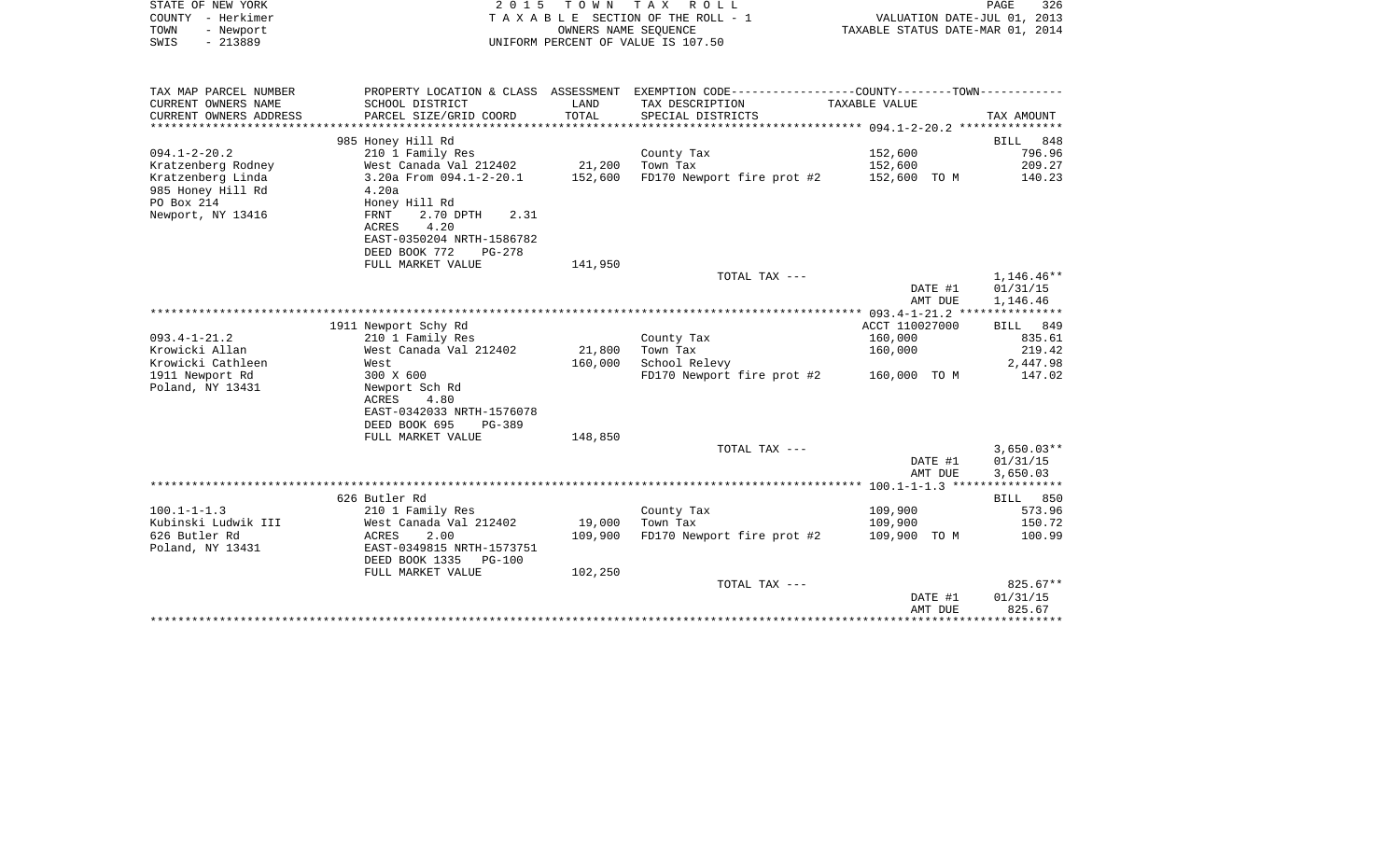|      | STATE OF NEW YORK | 2015 TOWN TAX ROLL                 | 327<br>PAGE                      |
|------|-------------------|------------------------------------|----------------------------------|
|      | COUNTY - Herkimer | TAXABLE SECTION OF THE ROLL - 1    | VALUATION DATE-JUL 01, 2013      |
| TOWN | - Newport         | OWNERS NAME SEOUENCE               | TAXABLE STATUS DATE-MAR 01, 2014 |
| SWIS | - 213889          | UNIFORM PERCENT OF VALUE IS 107.50 |                                  |

| TAX MAP PARCEL NUMBER<br>CURRENT OWNERS NAME | SCHOOL DISTRICT                              | LAND    | PROPERTY LOCATION & CLASS ASSESSMENT EXEMPTION CODE---------------COUNTY-------TOWN----------<br>TAX DESCRIPTION | TAXABLE VALUE  |                        |
|----------------------------------------------|----------------------------------------------|---------|------------------------------------------------------------------------------------------------------------------|----------------|------------------------|
| CURRENT OWNERS ADDRESS                       | PARCEL SIZE/GRID COORD                       | TOTAL   | SPECIAL DISTRICTS                                                                                                |                | TAX AMOUNT             |
|                                              | Harris Ave                                   |         |                                                                                                                  |                | BILL<br>851            |
| $094.1 - 1 - 19$                             | 312 Vac w/imprv                              |         | County Tax                                                                                                       | 8,000          | 41.78                  |
| Kuchma Henry                                 | West Canada Val 212402                       | 2,000   | Town Tax                                                                                                         | 8,000          | 10.97                  |
| Kuchma Nina                                  | FRNT 139.00 DPTH 122.00                      | 8,000   | FD170 Newport fire prot #2                                                                                       | 8,000 TO M     | 7.35                   |
| 3123 Harris Ave                              | ACRES<br>0.57                                |         |                                                                                                                  |                |                        |
| Newport, NY 13416                            | EAST-0353740 NRTH-1588768                    |         |                                                                                                                  |                |                        |
|                                              | FULL MARKET VALUE                            | 7,450   |                                                                                                                  |                |                        |
|                                              |                                              |         | TOTAL TAX ---                                                                                                    | DATE #1        | $60.10**$<br>01/31/15  |
|                                              |                                              |         |                                                                                                                  | AMT DUE        | 60.10                  |
|                                              |                                              |         |                                                                                                                  |                |                        |
|                                              | State Route 28                               |         |                                                                                                                  |                | <b>BILL</b><br>852     |
| $094.3 - 2 - 34.4$                           | 314 Rural vac<10                             |         | County Tax                                                                                                       | 15,800         | 82.52                  |
| Kuyahoora Community Church                   | West Canada Val 212402                       | 15,800  | Town Tax                                                                                                         | 15,800         | 21.67                  |
| 538 S Frankfort St                           | Rt 28                                        | 15,800  | FD170 Newport fire prot #2                                                                                       | 15,800 TO M    | 14.52                  |
| Frankfort, NY 13340                          | FRNT 425.00 DPTH                             |         |                                                                                                                  |                |                        |
|                                              | <b>ACRES</b><br>6.50                         |         |                                                                                                                  |                |                        |
|                                              | EAST-0358386 NRTH-1578366                    |         |                                                                                                                  |                |                        |
|                                              | DEED BOOK 1317 PG-632                        |         |                                                                                                                  |                |                        |
|                                              | FULL MARKET VALUE                            | 14,700  |                                                                                                                  |                |                        |
|                                              |                                              |         | TOTAL TAX ---                                                                                                    | DATE #1        | $118.71**$<br>01/31/15 |
|                                              |                                              |         |                                                                                                                  | AMT DUE        | 118.71                 |
|                                              |                                              |         |                                                                                                                  |                |                        |
|                                              | 847 Old State Rd                             |         |                                                                                                                  |                | BILL 853               |
| $088.4 - 1 - 4.1$                            | 240 Rural res                                |         | VET WAR CT 41121                                                                                                 | 9,000<br>9,000 |                        |
| Lachut Ronald                                | Poland Central 213803                        | 34,900  | County Tax                                                                                                       | 121,000        | 631.93                 |
| Lachut Elaine                                | 20.41                                        | 130,000 | Town Tax                                                                                                         | 121,000        | 165.94                 |
| 847 Old State Rd                             | Co Rd 200                                    |         | FD160 Newport fire prot#1                                                                                        | 130,000 TO M   | 94.04                  |
| Poland, NY 13431                             | FRNT 137.00 DPTH                             |         |                                                                                                                  |                |                        |
|                                              | 20.41<br>ACRES                               |         |                                                                                                                  |                |                        |
|                                              | EAST-0342878 NRTH-1597436                    |         |                                                                                                                  |                |                        |
|                                              | DEED BOOK 871<br>PG-451<br>FULL MARKET VALUE | 120,950 |                                                                                                                  |                |                        |
|                                              |                                              |         | TOTAL TAX ---                                                                                                    |                | 891.91**               |
|                                              |                                              |         |                                                                                                                  | DATE #1        | 01/31/15               |
|                                              |                                              |         |                                                                                                                  | AMT DUE        | 891.91                 |
|                                              |                                              |         |                                                                                                                  |                |                        |
|                                              | 154 Newport Gray Rd                          |         |                                                                                                                  | ACCT 110025008 | BILL 854               |
| $094.1 - 1 - 51$                             | 210 1 Family Res                             |         | County Tax                                                                                                       | 145,000        | 757.27                 |
| Lacomb Louis                                 | West Canada Val 212402                       | 13,400  | Town Tax                                                                                                         | 145,000        | 198.85                 |
| Lacomb Brigid                                | South                                        | 145,000 | FD170 Newport fire prot #2                                                                                       | 145,000 TO M   | 133.24                 |
| 154 Newport Gray Rd                          | 270 1A                                       |         |                                                                                                                  |                |                        |
| PO Box 177                                   | Norway Rd                                    |         |                                                                                                                  |                |                        |
| Newport, NY 13416                            | FRNT 360.00 DPTH<br>45.00                    |         |                                                                                                                  |                |                        |
|                                              | ACRES<br>0.60<br>EAST-0356539 NRTH-1588932   |         |                                                                                                                  |                |                        |
|                                              | DEED BOOK 00645 PG-00622                     |         |                                                                                                                  |                |                        |
|                                              | FULL MARKET VALUE                            | 134,900 |                                                                                                                  |                |                        |
|                                              |                                              |         | TOTAL TAX ---                                                                                                    |                | $1,089.36**$           |
|                                              |                                              |         |                                                                                                                  | DATE #1        | 01/31/15               |
|                                              |                                              |         |                                                                                                                  | AMT DUE        | 1,089.36               |
|                                              |                                              |         |                                                                                                                  |                |                        |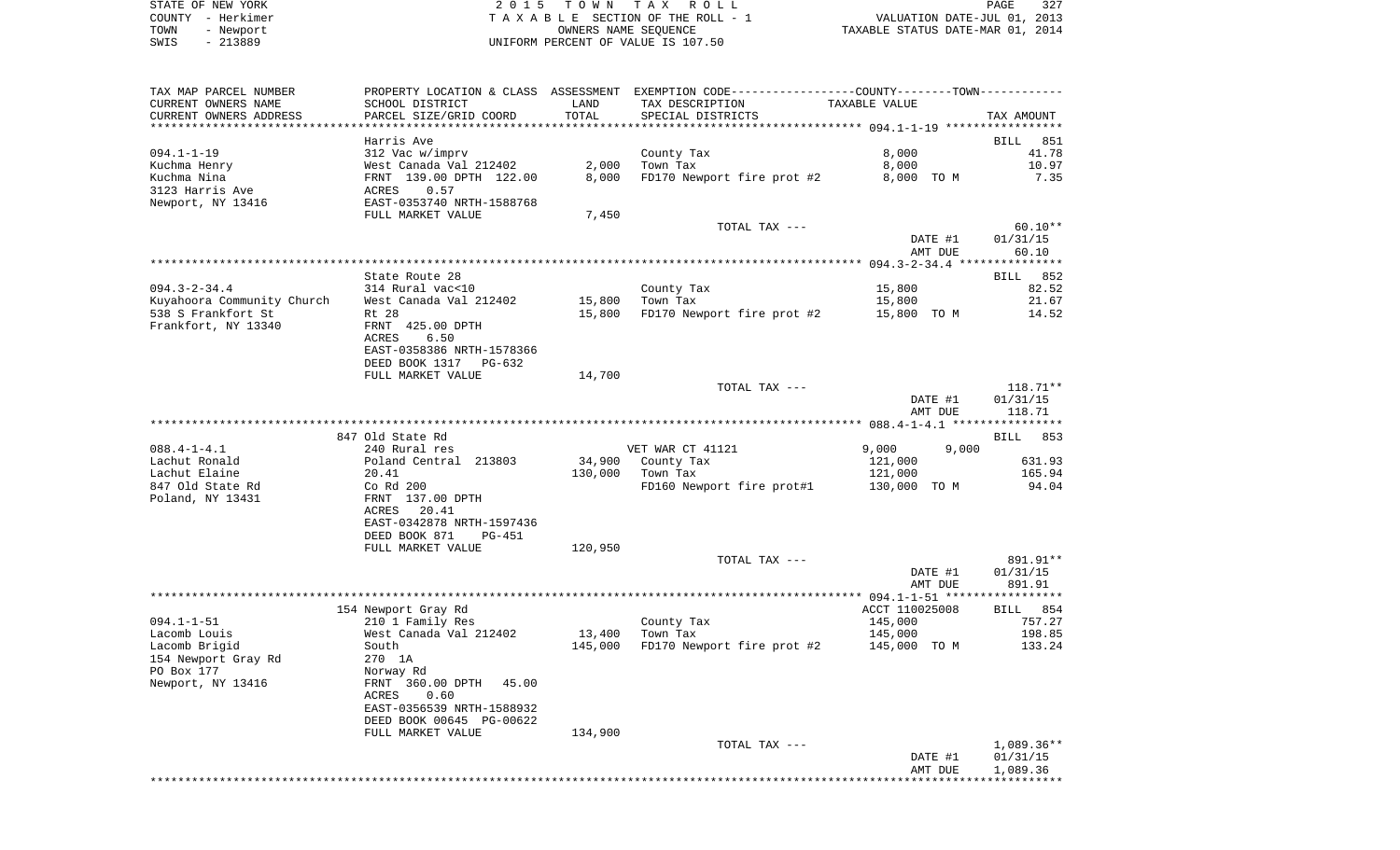| STATE OF NEW YORK | 2015 TOWN TAX ROLL                    | 328<br><b>PAGE</b>               |
|-------------------|---------------------------------------|----------------------------------|
| COUNTY – Herkimer | T A X A B L E SECTION OF THE ROLL - 1 | VALUATION DATE-JUL 01, 2013      |
| TOWN<br>- Newport | OWNERS NAME SEOUENCE                  | TAXABLE STATUS DATE-MAR 01, 2014 |
| - 213889<br>SWIS  | UNIFORM PERCENT OF VALUE IS 107.50    |                                  |

| TAX MAP PARCEL NUMBER  | PROPERTY LOCATION & CLASS ASSESSMENT |         | EXEMPTION CODE----------------COUNTY-------TOWN----------- |                                              |             |
|------------------------|--------------------------------------|---------|------------------------------------------------------------|----------------------------------------------|-------------|
| CURRENT OWNERS NAME    | SCHOOL DISTRICT                      | LAND    | TAX DESCRIPTION                                            | TAXABLE VALUE                                |             |
| CURRENT OWNERS ADDRESS | PARCEL SIZE/GRID COORD               | TOTAL   | SPECIAL DISTRICTS                                          |                                              | TAX AMOUNT  |
|                        | *****************************        |         |                                                            | ******************** 093.1-1-12 ************ |             |
|                        | Strumlock                            |         |                                                            |                                              | BILL<br>855 |
| $093.1 - 1 - 12$       | 321 Abandoned ag                     |         | County Tax                                                 | 800                                          | 4.18        |
| Lamphere Robert        | Poland Central 213803                | 800     | Town Tax                                                   | 800                                          | 1.10        |
| Lamphere Jody M        | 1.20<br>ACRES                        | 800     |                                                            |                                              |             |
| 7165 Harris Rd         | EAST-0335030 NRTH-1592076            |         |                                                            |                                              |             |
| Poland, NY 13431       | FULL MARKET VALUE                    | 750     |                                                            |                                              |             |
|                        |                                      |         |                                                            |                                              |             |
|                        |                                      |         | TOTAL TAX ---                                              |                                              | $5.28**$    |
|                        |                                      |         |                                                            | DATE #1                                      | 01/31/15    |
|                        |                                      |         |                                                            | AMT DUE                                      | 5.28        |
|                        |                                      |         |                                                            |                                              |             |
|                        | State Route 28                       |         |                                                            |                                              | BILL 856    |
| $094.1 - 1 - 4.2$      | 210 1 Family Res                     |         | County Tax                                                 | 110,000                                      | 574.48      |
| Laporte Jamie M        | West Canada Val 212402               | 14,200  | Town Tax                                                   | 110,000                                      | 150.85      |
| 8219 State Rte 28      | West                                 | 110,000 | FD170 Newport fire prot #2                                 | 110,000 TO M                                 | 101.08      |
| Newport, NY 13416      | .67                                  |         |                                                            |                                              |             |
|                        | Rt 28                                |         |                                                            |                                              |             |
|                        | FRNT<br>290.00 DPTH 110.00           |         |                                                            |                                              |             |
|                        | 0.67 BANK<br>135<br>ACRES            |         |                                                            |                                              |             |
|                        | EAST-0349755 NRTH-1591515            |         |                                                            |                                              |             |
|                        | DEED BOOK 785<br>PG-356              |         |                                                            |                                              |             |
|                        |                                      |         |                                                            |                                              |             |
|                        | FULL MARKET VALUE                    | 102,350 |                                                            |                                              |             |
|                        |                                      |         | TOTAL TAX ---                                              |                                              | 826.41**    |
|                        |                                      |         |                                                            | DATE #1                                      | 01/31/15    |
|                        |                                      |         |                                                            | AMT DUE                                      | 826.41      |
|                        |                                      |         | *********************************                          | ************* 093.2-1-21 ***                 | *********   |
|                        | 382 North Gage Rd                    |         |                                                            | ACCT 110025520                               | 857<br>BILL |
| $093.2 - 1 - 21$       | 210 1 Family Res                     |         | County Tax                                                 | 72,100                                       | 376.55      |
| Lavair Keith           | Poland Central 213803                | 19,500  | Town Tax                                                   | 72,100                                       | 98.88       |
| Lavair Catherine       | South                                | 72,100  | School Relevy                                              |                                              | 562.27      |
| 382 North Gage Rd      | 3 206X526                            |         | FD160 Newport fire prot#1                                  | 72,100 TO M                                  | 52.15       |
| Poland, NY 13431       | North Chge Rd                        |         |                                                            |                                              |             |
|                        | 2.50<br>ACRES                        |         |                                                            |                                              |             |
|                        | EAST-0340577 NRTH-1590814            |         |                                                            |                                              |             |
|                        | DEED BOOK 652<br>PG-487              |         |                                                            |                                              |             |
|                        | FULL MARKET VALUE                    | 67,050  |                                                            |                                              |             |
|                        |                                      |         | TOTAL TAX ---                                              |                                              | 1,089.85**  |
|                        |                                      |         |                                                            | DATE #1                                      | 01/31/15    |
|                        |                                      |         |                                                            |                                              |             |
|                        |                                      |         |                                                            | AMT DUE                                      | 1,089.85    |
|                        |                                      |         |                                                            |                                              |             |
|                        | Hawthorne Hill Rd                    |         |                                                            | ACCT 110003931                               | BILL 858    |
| $100.1 - 1 - 21.1$     | 322 Rural vac>10                     |         | County Tax                                                 | 37,500                                       | 195.85      |
| Lebert Susan E         | West Canada Val 212402               | 37,500  | Town Tax                                                   | 37,500                                       | 51.43       |
| 57 Carson Cove Rd      | 92a                                  | 37,500  | FD170 Newport fire prot #2                                 | 37,500 TO M                                  | 34.46       |
| Ellijay, GA 30540      | Hawthorne Hill                       |         |                                                            |                                              |             |
|                        | FRNT 1284.00 DPTH                    |         |                                                            |                                              |             |
|                        | ACRES<br>40.40                       |         |                                                            |                                              |             |
|                        | EAST-0350970 NRTH-1570568            |         |                                                            |                                              |             |
|                        | DEED BOOK 1308<br>PG-612             |         |                                                            |                                              |             |
|                        | FULL MARKET VALUE                    | 34,900  |                                                            |                                              |             |
|                        |                                      |         | TOTAL TAX ---                                              |                                              | 281.74**    |
|                        |                                      |         |                                                            | DATE #1                                      | 01/31/15    |
|                        |                                      |         |                                                            | AMT DUE                                      | 281.74      |
|                        |                                      |         |                                                            |                                              |             |
|                        |                                      |         |                                                            |                                              |             |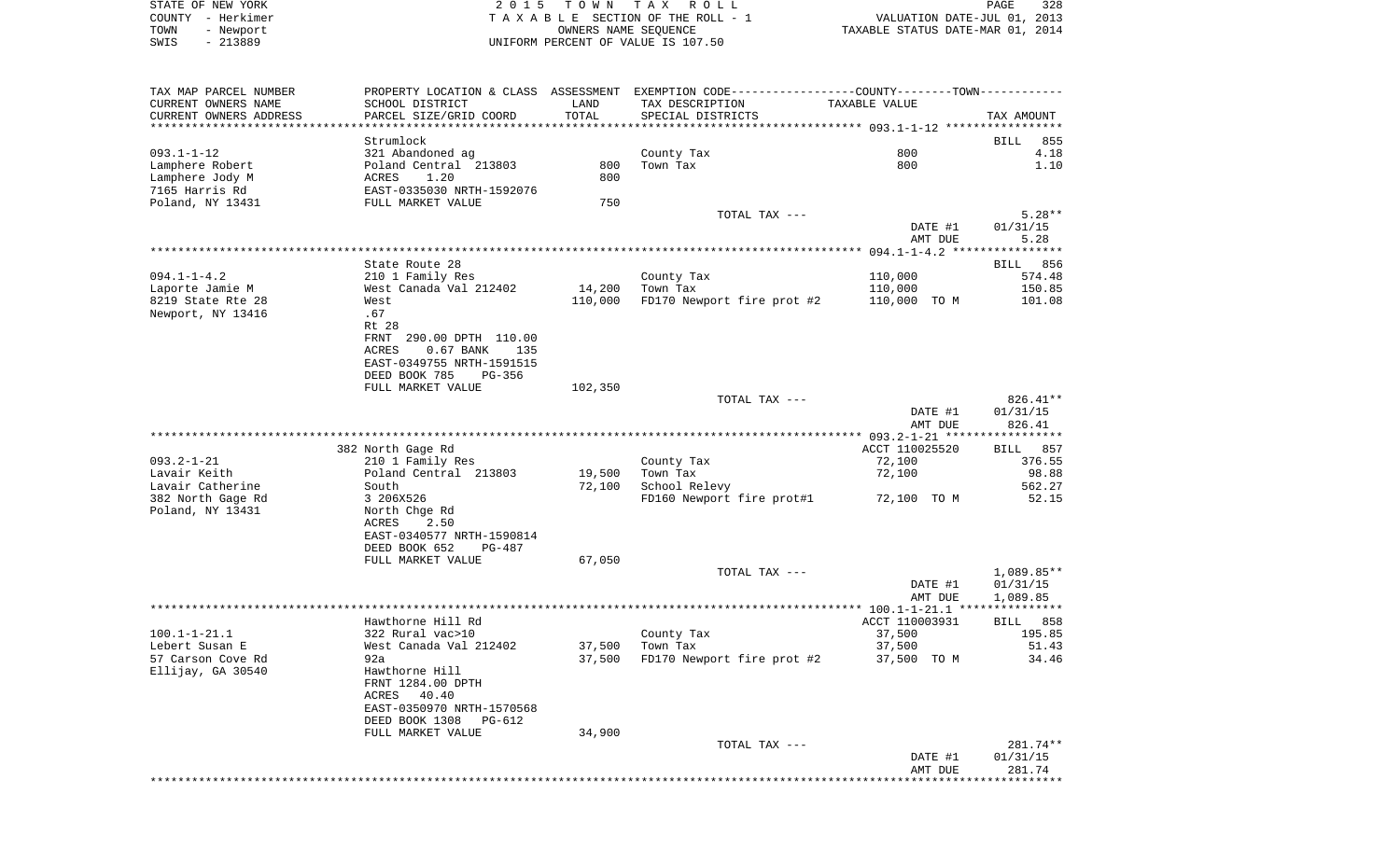| STATE OF NEW YORK      |                                                                                               |         | 2015 TOWN TAX ROLL                      |                                                                 | PAGE<br>329 |
|------------------------|-----------------------------------------------------------------------------------------------|---------|-----------------------------------------|-----------------------------------------------------------------|-------------|
| COUNTY - Herkimer      |                                                                                               |         | TAXABLE SECTION OF THE ROLL - 1         | VALUATION DATE-JUL 01, 2013<br>TAXABLE STATUS DATE-MAR 01, 2014 |             |
| TOWN<br>- Newport      |                                                                                               |         | OWNERS NAME SEQUENCE                    |                                                                 |             |
| $-213889$<br>SWIS      |                                                                                               |         | UNIFORM PERCENT OF VALUE IS 107.50      |                                                                 |             |
| TAX MAP PARCEL NUMBER  | PROPERTY LOCATION & CLASS ASSESSMENT EXEMPTION CODE---------------COUNTY-------TOWN---------- |         |                                         |                                                                 |             |
| CURRENT OWNERS NAME    | SCHOOL DISTRICT                                                                               | LAND    | TAX DESCRIPTION                         | TAXABLE VALUE                                                   |             |
| CURRENT OWNERS ADDRESS | PARCEL SIZE/GRID COORD                                                                        | TOTAL   | SPECIAL DISTRICTS                       |                                                                 | TAX AMOUNT  |
|                        | 649 Rose Valley Rd                                                                            |         |                                         |                                                                 | BILL 859    |
| $089.3 - 1 - 17.6$     | 240 Rural res                                                                                 |         | County Tax                              | 129,000                                                         | 673.71      |
| Lein Paul              | West Canada Val 212402                                                                        |         | 29,000 Town Tax                         | 129,000                                                         | 176.91      |
| Lein Deborah           | West                                                                                          | 129,000 | FD170 Newport fire prot #2 129,000 TO M |                                                                 | 118.54      |
| 649 Rose Valley Rd     | 15.60 A                                                                                       |         |                                         |                                                                 |             |
| Cold Brook, NY 13324   | Rose Valley Rd                                                                                |         |                                         |                                                                 |             |
|                        | FRNT 705.00 DPTH 1090.00<br>ACRES 15.60                                                       |         |                                         |                                                                 |             |
|                        | EAST-0356390 NRTH-1598771                                                                     |         |                                         |                                                                 |             |
|                        | DEED BOOK 727<br>PG-331                                                                       |         |                                         |                                                                 |             |
|                        | FULL MARKET VALUE                                                                             | 120,000 |                                         |                                                                 |             |
|                        |                                                                                               |         | TOTAL TAX ---                           |                                                                 | $969.16**$  |
|                        |                                                                                               |         |                                         | DATE #1                                                         | 01/31/15    |
|                        |                                                                                               |         |                                         | AMT DUE                                                         | 969.16      |
|                        |                                                                                               |         |                                         |                                                                 |             |
|                        | 458 Butler Rd                                                                                 |         |                                         | ACCT 110004260                                                  | BILL 860    |
| 099.2-1-8.3            | 210 1 Family Res                                                                              |         | County Tax                              | 78,000                                                          | 407.36      |
| Lekki Brian M          | West Canada Val 212402                                                                        | 19,000  | Town Tax                                | 78,000                                                          | 106.97      |
| Lekki Kimberly K       | South                                                                                         | 78,000  | FD170 Newport fire prot #2              | 78,000 TO M                                                     | 71.67       |
| 458 Butler Rd          | 323 25A                                                                                       |         |                                         |                                                                 |             |
| Poland, NY 13431       | Butler Rd                                                                                     |         |                                         |                                                                 |             |
|                        | ACRES<br>2.00 BANK 135<br>EAST-0346602 NRTH-1574473                                           |         |                                         |                                                                 |             |
|                        | DEED BOOK 936<br>PG-691                                                                       |         |                                         |                                                                 |             |
|                        | FULL MARKET VALUE                                                                             | 72,550  |                                         |                                                                 |             |
|                        |                                                                                               |         | TOTAL TAX ---                           |                                                                 | 586.00**    |
|                        |                                                                                               |         |                                         | DATE #1                                                         | 01/31/15    |
|                        |                                                                                               |         |                                         | AMT DUE                                                         | 586.00      |
|                        |                                                                                               |         |                                         |                                                                 |             |
|                        | Butler Rd                                                                                     |         |                                         | ACCT 110026045                                                  | BILL 861    |
| $099.2 - 1 - 8.4$      | 322 Rural vac>10                                                                              |         | County Tax                              | 22,500                                                          | 117.51      |
| Lekki Brian M          | West Canada Val 212402                                                                        |         | 22,500 Town Tax                         | 22,500                                                          | 30.86       |
| Lekki Kim L            | South                                                                                         |         | 22,500 FD170 Newport fire prot #2       | 22,500 TO M                                                     | 20.68       |
| 458 Butler Rd          | 31.40a                                                                                        |         |                                         |                                                                 |             |
| Poland, NY 13431       | Butler Rd                                                                                     |         |                                         |                                                                 |             |
|                        | FRNT 50.00 DPTH                                                                               |         |                                         |                                                                 |             |
|                        | ACRES 13.80 BANK 135                                                                          |         |                                         |                                                                 |             |
|                        | EAST-0346904 NRTH-1574205                                                                     |         |                                         |                                                                 |             |
|                        | DEED BOOK 936<br>PG-691<br>FULL MARKET VALUE                                                  | 20,930  |                                         |                                                                 |             |
|                        |                                                                                               |         | TOTAL TAX ---                           |                                                                 | 169.05**    |
|                        |                                                                                               |         |                                         | DATE #1                                                         | 01/31/15    |
|                        |                                                                                               |         |                                         | AMT DUE                                                         | 169.05      |
|                        |                                                                                               |         |                                         |                                                                 |             |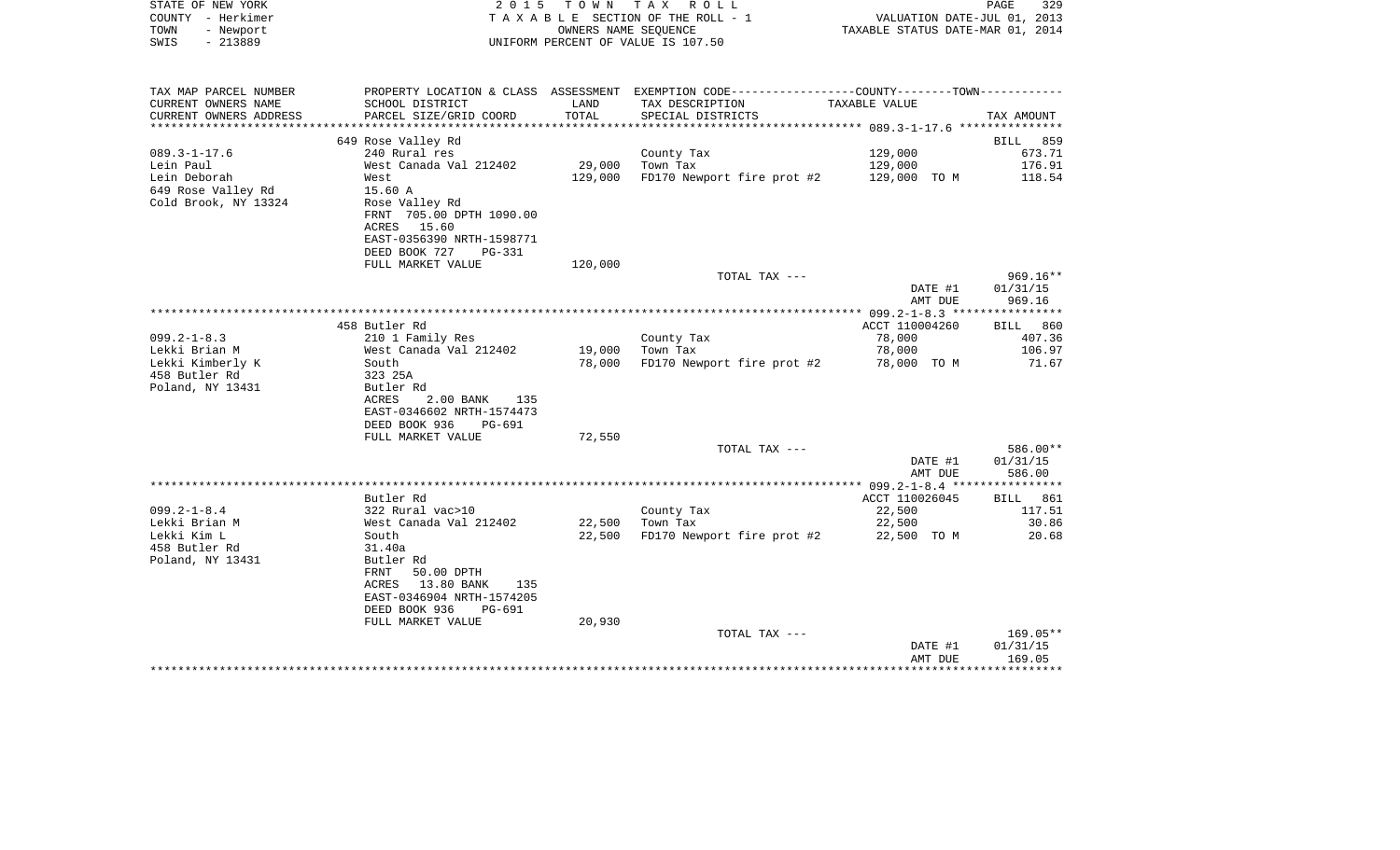|      | STATE OF NEW YORK | 2015 TOWN TAX ROLL                 | 330<br><b>PAGE</b>               |
|------|-------------------|------------------------------------|----------------------------------|
|      | COUNTY - Herkimer | TAXABLE SECTION OF THE ROLL - 1    | VALUATION DATE-JUL 01, 2013      |
| TOWN | - Newport         | OWNERS NAME SEOUENCE               | TAXABLE STATUS DATE-MAR 01, 2014 |
| SWIS | - 213889          | UNIFORM PERCENT OF VALUE IS 107.50 |                                  |

| CURRENT OWNERS NAME<br>SCHOOL DISTRICT<br>LAND<br>TAX DESCRIPTION<br>TAXABLE VALUE<br>TOTAL<br>CURRENT OWNERS ADDRESS<br>PARCEL SIZE/GRID COORD<br>SPECIAL DISTRICTS<br>***************************<br>644 Old State Rd<br>$088.4 - 1 - 15.5$<br>210 1 Family Res<br>County Tax<br>70,300<br>Leone Victor C III<br>West Canada Val 212402<br>24,200<br>Town Tax<br>70,300<br>644 Old State Rd<br>FRNT 1095.00 DPTH<br>70,300<br>FD170 Newport fire prot #2<br>70,300 TO M<br>PO Box 573<br>ACRES<br>6.80<br>Poland, NY 13431<br>EAST-0345704 NRTH-1593838<br>DEED BOOK 1429 PG-273<br>FULL MARKET VALUE<br>65,400<br>TOTAL TAX ---<br>DATE #1<br>AMT DUE<br>Newport Rd<br>$100.1 - 1 - 3.7$<br>322 Rural vac>10<br>County Tax<br>27,300<br>West Canada Val 212402<br>FRNT 1850.00 DPTH<br>27,300<br>Lesniak Gary A<br>Town Tax<br>27,300<br>27,300<br>FD170 Newport fire prot #2<br>27,300 TO M<br>1023 Newport Rd<br>Utica, NY 13502<br>ACRES<br>21.00<br>EAST-0351632 NRTH-1574682<br>DEED BOOK 885<br><b>PG-513</b><br>25,400<br>FULL MARKET VALUE<br>TOTAL TAX ---<br>DATE #1<br>AMT DUE<br>ACCT 110007930<br>8415 State Route 28<br>155,200<br>210 1 Family Res<br>County Tax<br>21,700<br>West Canada Val 212402<br>Town Tax<br>155,200<br>155,200<br>FD160 Newport fire prot#1<br>155,200 TO M<br>West<br>2.30a<br>Rt 28<br>FRNT 200.00 DPTH<br>4.70 BANK<br>184<br>ACRES<br>EAST-0346541 NRTH-1594003<br>DEED BOOK 801<br>PG-611<br>144,372<br>FULL MARKET VALUE<br>TOTAL TAX ---<br>DATE #1<br>AMT DUE<br>Honey Hill Rd<br>29,500<br>105 Vac farmland<br>County Tax<br>West Canada Val 212402<br>29,500<br>Town Tax<br>29,500<br>29,500<br>FD170 Newport fire prot #2<br>29,500 TO M<br>South<br>Honey Hill Rd<br>FRNT 1295.00 DPTH<br>ACRES<br>24.20<br>EAST-0346765 NRTH-1586132<br>DEED BOOK 1262<br>PG-708 | TAX MAP PARCEL NUMBER |  | PROPERTY LOCATION & CLASS ASSESSMENT EXEMPTION CODE----------------COUNTY--------TOWN---------- |                         |
|-------------------------------------------------------------------------------------------------------------------------------------------------------------------------------------------------------------------------------------------------------------------------------------------------------------------------------------------------------------------------------------------------------------------------------------------------------------------------------------------------------------------------------------------------------------------------------------------------------------------------------------------------------------------------------------------------------------------------------------------------------------------------------------------------------------------------------------------------------------------------------------------------------------------------------------------------------------------------------------------------------------------------------------------------------------------------------------------------------------------------------------------------------------------------------------------------------------------------------------------------------------------------------------------------------------------------------------------------------------------------------------------------------------------------------------------------------------------------------------------------------------------------------------------------------------------------------------------------------------------------------------------------------------------------------------------------------------------------------------------------------------------------------------------------------------------------|-----------------------|--|-------------------------------------------------------------------------------------------------|-------------------------|
|                                                                                                                                                                                                                                                                                                                                                                                                                                                                                                                                                                                                                                                                                                                                                                                                                                                                                                                                                                                                                                                                                                                                                                                                                                                                                                                                                                                                                                                                                                                                                                                                                                                                                                                                                                                                                         |                       |  |                                                                                                 |                         |
|                                                                                                                                                                                                                                                                                                                                                                                                                                                                                                                                                                                                                                                                                                                                                                                                                                                                                                                                                                                                                                                                                                                                                                                                                                                                                                                                                                                                                                                                                                                                                                                                                                                                                                                                                                                                                         |                       |  |                                                                                                 | TAX AMOUNT              |
|                                                                                                                                                                                                                                                                                                                                                                                                                                                                                                                                                                                                                                                                                                                                                                                                                                                                                                                                                                                                                                                                                                                                                                                                                                                                                                                                                                                                                                                                                                                                                                                                                                                                                                                                                                                                                         |                       |  |                                                                                                 |                         |
|                                                                                                                                                                                                                                                                                                                                                                                                                                                                                                                                                                                                                                                                                                                                                                                                                                                                                                                                                                                                                                                                                                                                                                                                                                                                                                                                                                                                                                                                                                                                                                                                                                                                                                                                                                                                                         |                       |  |                                                                                                 | BILL 862                |
|                                                                                                                                                                                                                                                                                                                                                                                                                                                                                                                                                                                                                                                                                                                                                                                                                                                                                                                                                                                                                                                                                                                                                                                                                                                                                                                                                                                                                                                                                                                                                                                                                                                                                                                                                                                                                         |                       |  |                                                                                                 | 367.15                  |
|                                                                                                                                                                                                                                                                                                                                                                                                                                                                                                                                                                                                                                                                                                                                                                                                                                                                                                                                                                                                                                                                                                                                                                                                                                                                                                                                                                                                                                                                                                                                                                                                                                                                                                                                                                                                                         |                       |  |                                                                                                 | 96.41                   |
|                                                                                                                                                                                                                                                                                                                                                                                                                                                                                                                                                                                                                                                                                                                                                                                                                                                                                                                                                                                                                                                                                                                                                                                                                                                                                                                                                                                                                                                                                                                                                                                                                                                                                                                                                                                                                         |                       |  |                                                                                                 | 64.60                   |
|                                                                                                                                                                                                                                                                                                                                                                                                                                                                                                                                                                                                                                                                                                                                                                                                                                                                                                                                                                                                                                                                                                                                                                                                                                                                                                                                                                                                                                                                                                                                                                                                                                                                                                                                                                                                                         |                       |  |                                                                                                 |                         |
|                                                                                                                                                                                                                                                                                                                                                                                                                                                                                                                                                                                                                                                                                                                                                                                                                                                                                                                                                                                                                                                                                                                                                                                                                                                                                                                                                                                                                                                                                                                                                                                                                                                                                                                                                                                                                         |                       |  |                                                                                                 |                         |
|                                                                                                                                                                                                                                                                                                                                                                                                                                                                                                                                                                                                                                                                                                                                                                                                                                                                                                                                                                                                                                                                                                                                                                                                                                                                                                                                                                                                                                                                                                                                                                                                                                                                                                                                                                                                                         |                       |  |                                                                                                 |                         |
|                                                                                                                                                                                                                                                                                                                                                                                                                                                                                                                                                                                                                                                                                                                                                                                                                                                                                                                                                                                                                                                                                                                                                                                                                                                                                                                                                                                                                                                                                                                                                                                                                                                                                                                                                                                                                         |                       |  |                                                                                                 |                         |
|                                                                                                                                                                                                                                                                                                                                                                                                                                                                                                                                                                                                                                                                                                                                                                                                                                                                                                                                                                                                                                                                                                                                                                                                                                                                                                                                                                                                                                                                                                                                                                                                                                                                                                                                                                                                                         |                       |  |                                                                                                 | $528.16**$              |
|                                                                                                                                                                                                                                                                                                                                                                                                                                                                                                                                                                                                                                                                                                                                                                                                                                                                                                                                                                                                                                                                                                                                                                                                                                                                                                                                                                                                                                                                                                                                                                                                                                                                                                                                                                                                                         |                       |  |                                                                                                 | 01/31/15                |
|                                                                                                                                                                                                                                                                                                                                                                                                                                                                                                                                                                                                                                                                                                                                                                                                                                                                                                                                                                                                                                                                                                                                                                                                                                                                                                                                                                                                                                                                                                                                                                                                                                                                                                                                                                                                                         |                       |  |                                                                                                 | 528.16                  |
|                                                                                                                                                                                                                                                                                                                                                                                                                                                                                                                                                                                                                                                                                                                                                                                                                                                                                                                                                                                                                                                                                                                                                                                                                                                                                                                                                                                                                                                                                                                                                                                                                                                                                                                                                                                                                         |                       |  |                                                                                                 |                         |
|                                                                                                                                                                                                                                                                                                                                                                                                                                                                                                                                                                                                                                                                                                                                                                                                                                                                                                                                                                                                                                                                                                                                                                                                                                                                                                                                                                                                                                                                                                                                                                                                                                                                                                                                                                                                                         |                       |  |                                                                                                 | BILL 863                |
|                                                                                                                                                                                                                                                                                                                                                                                                                                                                                                                                                                                                                                                                                                                                                                                                                                                                                                                                                                                                                                                                                                                                                                                                                                                                                                                                                                                                                                                                                                                                                                                                                                                                                                                                                                                                                         |                       |  |                                                                                                 | 142.58                  |
|                                                                                                                                                                                                                                                                                                                                                                                                                                                                                                                                                                                                                                                                                                                                                                                                                                                                                                                                                                                                                                                                                                                                                                                                                                                                                                                                                                                                                                                                                                                                                                                                                                                                                                                                                                                                                         |                       |  |                                                                                                 | 37.44                   |
|                                                                                                                                                                                                                                                                                                                                                                                                                                                                                                                                                                                                                                                                                                                                                                                                                                                                                                                                                                                                                                                                                                                                                                                                                                                                                                                                                                                                                                                                                                                                                                                                                                                                                                                                                                                                                         |                       |  |                                                                                                 | 25.09                   |
|                                                                                                                                                                                                                                                                                                                                                                                                                                                                                                                                                                                                                                                                                                                                                                                                                                                                                                                                                                                                                                                                                                                                                                                                                                                                                                                                                                                                                                                                                                                                                                                                                                                                                                                                                                                                                         |                       |  |                                                                                                 |                         |
|                                                                                                                                                                                                                                                                                                                                                                                                                                                                                                                                                                                                                                                                                                                                                                                                                                                                                                                                                                                                                                                                                                                                                                                                                                                                                                                                                                                                                                                                                                                                                                                                                                                                                                                                                                                                                         |                       |  |                                                                                                 |                         |
| $088.4 - 2 - 52.1$<br>Levesque Larry<br>Levesque Melissa<br>8415 State Rte 28<br>Newport, NY 13416<br>$093.2 - 1 - 8.4$<br>Lewandrowski Daniel S<br>158 Bennett Rd<br>Frankfort, NY 13340                                                                                                                                                                                                                                                                                                                                                                                                                                                                                                                                                                                                                                                                                                                                                                                                                                                                                                                                                                                                                                                                                                                                                                                                                                                                                                                                                                                                                                                                                                                                                                                                                               |                       |  |                                                                                                 |                         |
|                                                                                                                                                                                                                                                                                                                                                                                                                                                                                                                                                                                                                                                                                                                                                                                                                                                                                                                                                                                                                                                                                                                                                                                                                                                                                                                                                                                                                                                                                                                                                                                                                                                                                                                                                                                                                         |                       |  |                                                                                                 |                         |
|                                                                                                                                                                                                                                                                                                                                                                                                                                                                                                                                                                                                                                                                                                                                                                                                                                                                                                                                                                                                                                                                                                                                                                                                                                                                                                                                                                                                                                                                                                                                                                                                                                                                                                                                                                                                                         |                       |  |                                                                                                 | 205.11**                |
|                                                                                                                                                                                                                                                                                                                                                                                                                                                                                                                                                                                                                                                                                                                                                                                                                                                                                                                                                                                                                                                                                                                                                                                                                                                                                                                                                                                                                                                                                                                                                                                                                                                                                                                                                                                                                         |                       |  |                                                                                                 | 01/31/15                |
|                                                                                                                                                                                                                                                                                                                                                                                                                                                                                                                                                                                                                                                                                                                                                                                                                                                                                                                                                                                                                                                                                                                                                                                                                                                                                                                                                                                                                                                                                                                                                                                                                                                                                                                                                                                                                         |                       |  |                                                                                                 | 205.11                  |
|                                                                                                                                                                                                                                                                                                                                                                                                                                                                                                                                                                                                                                                                                                                                                                                                                                                                                                                                                                                                                                                                                                                                                                                                                                                                                                                                                                                                                                                                                                                                                                                                                                                                                                                                                                                                                         |                       |  |                                                                                                 |                         |
|                                                                                                                                                                                                                                                                                                                                                                                                                                                                                                                                                                                                                                                                                                                                                                                                                                                                                                                                                                                                                                                                                                                                                                                                                                                                                                                                                                                                                                                                                                                                                                                                                                                                                                                                                                                                                         |                       |  |                                                                                                 | BILL 864                |
|                                                                                                                                                                                                                                                                                                                                                                                                                                                                                                                                                                                                                                                                                                                                                                                                                                                                                                                                                                                                                                                                                                                                                                                                                                                                                                                                                                                                                                                                                                                                                                                                                                                                                                                                                                                                                         |                       |  |                                                                                                 | 810.54                  |
|                                                                                                                                                                                                                                                                                                                                                                                                                                                                                                                                                                                                                                                                                                                                                                                                                                                                                                                                                                                                                                                                                                                                                                                                                                                                                                                                                                                                                                                                                                                                                                                                                                                                                                                                                                                                                         |                       |  |                                                                                                 | 212.84                  |
|                                                                                                                                                                                                                                                                                                                                                                                                                                                                                                                                                                                                                                                                                                                                                                                                                                                                                                                                                                                                                                                                                                                                                                                                                                                                                                                                                                                                                                                                                                                                                                                                                                                                                                                                                                                                                         |                       |  |                                                                                                 | 112.27                  |
|                                                                                                                                                                                                                                                                                                                                                                                                                                                                                                                                                                                                                                                                                                                                                                                                                                                                                                                                                                                                                                                                                                                                                                                                                                                                                                                                                                                                                                                                                                                                                                                                                                                                                                                                                                                                                         |                       |  |                                                                                                 |                         |
|                                                                                                                                                                                                                                                                                                                                                                                                                                                                                                                                                                                                                                                                                                                                                                                                                                                                                                                                                                                                                                                                                                                                                                                                                                                                                                                                                                                                                                                                                                                                                                                                                                                                                                                                                                                                                         |                       |  |                                                                                                 |                         |
|                                                                                                                                                                                                                                                                                                                                                                                                                                                                                                                                                                                                                                                                                                                                                                                                                                                                                                                                                                                                                                                                                                                                                                                                                                                                                                                                                                                                                                                                                                                                                                                                                                                                                                                                                                                                                         |                       |  |                                                                                                 |                         |
|                                                                                                                                                                                                                                                                                                                                                                                                                                                                                                                                                                                                                                                                                                                                                                                                                                                                                                                                                                                                                                                                                                                                                                                                                                                                                                                                                                                                                                                                                                                                                                                                                                                                                                                                                                                                                         |                       |  |                                                                                                 |                         |
|                                                                                                                                                                                                                                                                                                                                                                                                                                                                                                                                                                                                                                                                                                                                                                                                                                                                                                                                                                                                                                                                                                                                                                                                                                                                                                                                                                                                                                                                                                                                                                                                                                                                                                                                                                                                                         |                       |  |                                                                                                 |                         |
|                                                                                                                                                                                                                                                                                                                                                                                                                                                                                                                                                                                                                                                                                                                                                                                                                                                                                                                                                                                                                                                                                                                                                                                                                                                                                                                                                                                                                                                                                                                                                                                                                                                                                                                                                                                                                         |                       |  |                                                                                                 |                         |
|                                                                                                                                                                                                                                                                                                                                                                                                                                                                                                                                                                                                                                                                                                                                                                                                                                                                                                                                                                                                                                                                                                                                                                                                                                                                                                                                                                                                                                                                                                                                                                                                                                                                                                                                                                                                                         |                       |  |                                                                                                 |                         |
|                                                                                                                                                                                                                                                                                                                                                                                                                                                                                                                                                                                                                                                                                                                                                                                                                                                                                                                                                                                                                                                                                                                                                                                                                                                                                                                                                                                                                                                                                                                                                                                                                                                                                                                                                                                                                         |                       |  |                                                                                                 | $1,135.65**$            |
|                                                                                                                                                                                                                                                                                                                                                                                                                                                                                                                                                                                                                                                                                                                                                                                                                                                                                                                                                                                                                                                                                                                                                                                                                                                                                                                                                                                                                                                                                                                                                                                                                                                                                                                                                                                                                         |                       |  |                                                                                                 | 01/31/15                |
|                                                                                                                                                                                                                                                                                                                                                                                                                                                                                                                                                                                                                                                                                                                                                                                                                                                                                                                                                                                                                                                                                                                                                                                                                                                                                                                                                                                                                                                                                                                                                                                                                                                                                                                                                                                                                         |                       |  |                                                                                                 | 1,135.65                |
|                                                                                                                                                                                                                                                                                                                                                                                                                                                                                                                                                                                                                                                                                                                                                                                                                                                                                                                                                                                                                                                                                                                                                                                                                                                                                                                                                                                                                                                                                                                                                                                                                                                                                                                                                                                                                         |                       |  |                                                                                                 | * * * * * * * * * * * * |
|                                                                                                                                                                                                                                                                                                                                                                                                                                                                                                                                                                                                                                                                                                                                                                                                                                                                                                                                                                                                                                                                                                                                                                                                                                                                                                                                                                                                                                                                                                                                                                                                                                                                                                                                                                                                                         |                       |  |                                                                                                 | BILL 865                |
|                                                                                                                                                                                                                                                                                                                                                                                                                                                                                                                                                                                                                                                                                                                                                                                                                                                                                                                                                                                                                                                                                                                                                                                                                                                                                                                                                                                                                                                                                                                                                                                                                                                                                                                                                                                                                         |                       |  |                                                                                                 | 154.07                  |
|                                                                                                                                                                                                                                                                                                                                                                                                                                                                                                                                                                                                                                                                                                                                                                                                                                                                                                                                                                                                                                                                                                                                                                                                                                                                                                                                                                                                                                                                                                                                                                                                                                                                                                                                                                                                                         |                       |  |                                                                                                 | 40.46                   |
|                                                                                                                                                                                                                                                                                                                                                                                                                                                                                                                                                                                                                                                                                                                                                                                                                                                                                                                                                                                                                                                                                                                                                                                                                                                                                                                                                                                                                                                                                                                                                                                                                                                                                                                                                                                                                         |                       |  |                                                                                                 | 27.11                   |
|                                                                                                                                                                                                                                                                                                                                                                                                                                                                                                                                                                                                                                                                                                                                                                                                                                                                                                                                                                                                                                                                                                                                                                                                                                                                                                                                                                                                                                                                                                                                                                                                                                                                                                                                                                                                                         |                       |  |                                                                                                 |                         |
|                                                                                                                                                                                                                                                                                                                                                                                                                                                                                                                                                                                                                                                                                                                                                                                                                                                                                                                                                                                                                                                                                                                                                                                                                                                                                                                                                                                                                                                                                                                                                                                                                                                                                                                                                                                                                         |                       |  |                                                                                                 |                         |
|                                                                                                                                                                                                                                                                                                                                                                                                                                                                                                                                                                                                                                                                                                                                                                                                                                                                                                                                                                                                                                                                                                                                                                                                                                                                                                                                                                                                                                                                                                                                                                                                                                                                                                                                                                                                                         |                       |  |                                                                                                 |                         |
|                                                                                                                                                                                                                                                                                                                                                                                                                                                                                                                                                                                                                                                                                                                                                                                                                                                                                                                                                                                                                                                                                                                                                                                                                                                                                                                                                                                                                                                                                                                                                                                                                                                                                                                                                                                                                         |                       |  |                                                                                                 |                         |
|                                                                                                                                                                                                                                                                                                                                                                                                                                                                                                                                                                                                                                                                                                                                                                                                                                                                                                                                                                                                                                                                                                                                                                                                                                                                                                                                                                                                                                                                                                                                                                                                                                                                                                                                                                                                                         |                       |  |                                                                                                 |                         |
| FULL MARKET VALUE<br>27,442                                                                                                                                                                                                                                                                                                                                                                                                                                                                                                                                                                                                                                                                                                                                                                                                                                                                                                                                                                                                                                                                                                                                                                                                                                                                                                                                                                                                                                                                                                                                                                                                                                                                                                                                                                                             |                       |  |                                                                                                 |                         |
| TOTAL TAX ---                                                                                                                                                                                                                                                                                                                                                                                                                                                                                                                                                                                                                                                                                                                                                                                                                                                                                                                                                                                                                                                                                                                                                                                                                                                                                                                                                                                                                                                                                                                                                                                                                                                                                                                                                                                                           |                       |  |                                                                                                 | 221.64**                |
| DATE #1                                                                                                                                                                                                                                                                                                                                                                                                                                                                                                                                                                                                                                                                                                                                                                                                                                                                                                                                                                                                                                                                                                                                                                                                                                                                                                                                                                                                                                                                                                                                                                                                                                                                                                                                                                                                                 |                       |  |                                                                                                 | 01/31/15                |
| AMT DUE                                                                                                                                                                                                                                                                                                                                                                                                                                                                                                                                                                                                                                                                                                                                                                                                                                                                                                                                                                                                                                                                                                                                                                                                                                                                                                                                                                                                                                                                                                                                                                                                                                                                                                                                                                                                                 |                       |  |                                                                                                 | 221.64                  |
|                                                                                                                                                                                                                                                                                                                                                                                                                                                                                                                                                                                                                                                                                                                                                                                                                                                                                                                                                                                                                                                                                                                                                                                                                                                                                                                                                                                                                                                                                                                                                                                                                                                                                                                                                                                                                         |                       |  |                                                                                                 |                         |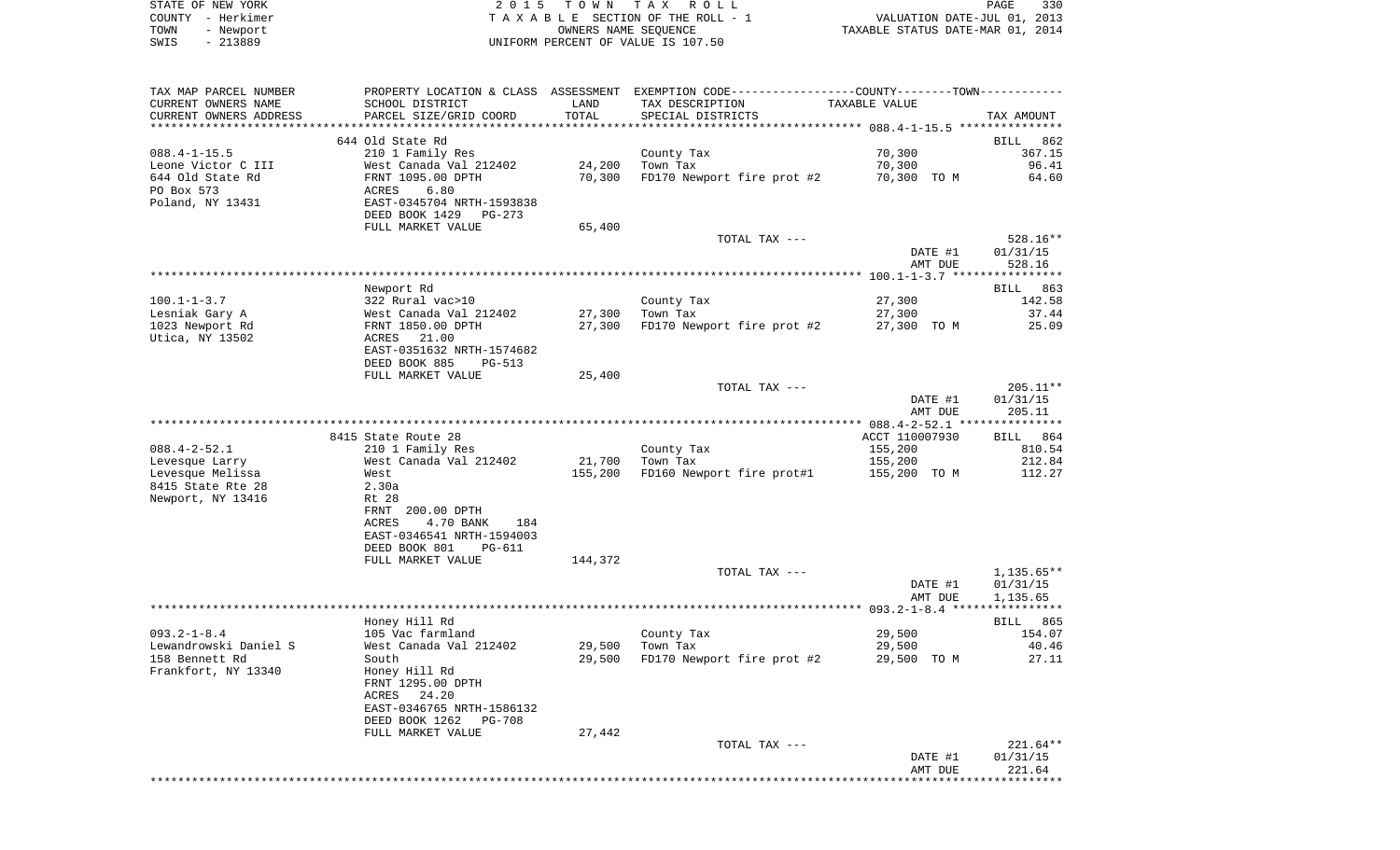| COUNTY<br>– Herkimer                              |                                   |                      | TAXABLE SECTION OF THE ROLL - 1                                                                  | VALUATION DATE-JUL 01, 2013      |                    |
|---------------------------------------------------|-----------------------------------|----------------------|--------------------------------------------------------------------------------------------------|----------------------------------|--------------------|
| TOWN<br>- Newport                                 |                                   | OWNERS NAME SEQUENCE |                                                                                                  | TAXABLE STATUS DATE-MAR 01, 2014 |                    |
| SWIS<br>$-213889$                                 |                                   |                      | UNIFORM PERCENT OF VALUE IS 107.50                                                               |                                  |                    |
|                                                   |                                   |                      |                                                                                                  |                                  |                    |
| TAX MAP PARCEL NUMBER                             |                                   |                      | PROPERTY LOCATION & CLASS ASSESSMENT EXEMPTION CODE----------------COUNTY--------TOWN----------- |                                  |                    |
| CURRENT OWNERS NAME                               | SCHOOL DISTRICT                   | LAND                 | TAX DESCRIPTION                                                                                  | TAXABLE VALUE                    |                    |
| CURRENT OWNERS ADDRESS<br>*********************** | PARCEL SIZE/GRID COORD            | TOTAL                | SPECIAL DISTRICTS                                                                                |                                  | TAX AMOUNT         |
|                                                   | 794 Honey Hill Rd                 |                      |                                                                                                  | ACCT 110003960                   | BILL<br>866        |
| $093.2 - 1 - 8.1$                                 | 314 Rural vac<10                  |                      | County Tax                                                                                       | 10,100                           | 52.75              |
| Lewandrowski David                                | West Canada Val 212402            | 10,100               | Town Tax                                                                                         | 10,100                           | 13.85              |
| Lewandrowski Clement                              | 1.10                              | 10,100               | FD170 Newport fire prot #2                                                                       | 10,100 TO M                      | 9.28               |
| 10200 Souza Ln                                    | Honey Hill Rd                     |                      |                                                                                                  |                                  |                    |
| Manassas, VA 20111                                | ACRES<br>1.10                     |                      |                                                                                                  |                                  |                    |
|                                                   | EAST-0347615 NRTH-1585882         |                      |                                                                                                  |                                  |                    |
|                                                   | DEED BOOK 937<br>PG-61            |                      |                                                                                                  |                                  |                    |
|                                                   | FULL MARKET VALUE                 | 9,400                |                                                                                                  |                                  |                    |
|                                                   |                                   |                      | TOTAL TAX ---                                                                                    |                                  | 75.88**            |
|                                                   |                                   |                      |                                                                                                  | DATE #1                          | 01/31/15           |
|                                                   |                                   |                      |                                                                                                  | AMT DUE                          | 75.88              |
|                                                   | 794 Honey Hill Rd                 |                      |                                                                                                  | ACCT 110003960                   | BILL<br>867        |
| $093.2 - 1 - 8.5$                                 | 210 1 Family Res                  |                      | County Tax                                                                                       | 50,000                           | 261.13             |
| Lewandrowski David                                | West Canada Val 212402            | 20,200               | Town Tax                                                                                         | 50,000                           | 68.57              |
| Lewandrowski Clement                              | Life Estate                       | 50,000               | FD170 Newport fire prot #2                                                                       | 50,000 TO M                      | 45.95              |
| 10200 Souza Ln                                    | Honey Hill Rd                     |                      |                                                                                                  |                                  |                    |
| Manassas, VA 20111                                | ACRES<br>3.20                     |                      |                                                                                                  |                                  |                    |
|                                                   | EAST-0347615 NRTH-1585882         |                      |                                                                                                  |                                  |                    |
|                                                   | DEED BOOK 937<br>$PG-61$          |                      |                                                                                                  |                                  |                    |
|                                                   | FULL MARKET VALUE                 | 46,500               |                                                                                                  |                                  |                    |
|                                                   |                                   |                      | TOTAL TAX ---                                                                                    |                                  | $375.65**$         |
|                                                   |                                   |                      |                                                                                                  | DATE #1<br>AMT DUE               | 01/31/15<br>375.65 |
|                                                   |                                   |                      |                                                                                                  |                                  |                    |
|                                                   | Honey Hill Rd                     |                      |                                                                                                  |                                  | 868<br>BILL        |
| $093.2 - 1 - 8.7$                                 | 105 Vac farmland                  |                      | County Tax                                                                                       | 900                              | 4.70               |
| Lewandrowski Donn                                 | West Canada Val 212402            | 900                  | Town Tax                                                                                         | 900                              | 1.23               |
| Smith Barbara                                     | South                             | 900                  | FD170 Newport fire prot #2                                                                       | 900 TO M                         | .83                |
| 729 Honey Hill Rd                                 | Honey Hill Rd                     |                      |                                                                                                  |                                  |                    |
| Poland, NY 13431                                  | ACRES<br>0.20                     |                      |                                                                                                  |                                  |                    |
|                                                   | EAST-0346041 NRTH-1586011         |                      |                                                                                                  |                                  |                    |
|                                                   | DEED BOOK 1514<br>PG-562          | 837                  |                                                                                                  |                                  |                    |
|                                                   | FULL MARKET VALUE                 |                      | TOTAL TAX ---                                                                                    |                                  | $6.76**$           |
|                                                   |                                   |                      |                                                                                                  | DATE #1                          | 01/31/15           |
|                                                   |                                   |                      |                                                                                                  | AMT DUE                          | 6.76               |
|                                                   |                                   |                      |                                                                                                  |                                  | ***********        |
|                                                   | 729 Honey Hill Rd                 |                      |                                                                                                  | ACCT 110025300                   | 869<br>BILL        |
| $093.2 - 1 - 9$                                   | 210 1 Family Res                  |                      | County Tax                                                                                       | 129,000                          | 673.71             |
| Lewandrowski Donn                                 | West Canada Val 212402            | 16,400               | Town Tax                                                                                         | 129,000                          | 176.91             |
| 729 Honey Hill Rd                                 | North                             | 129,000              | FD170 Newport fire prot #2                                                                       | 129,000 TO M                     | 118.54             |
| Poland, NY 13431                                  | 150 X 275                         |                      |                                                                                                  |                                  |                    |
|                                                   | Honey Hill Rd                     |                      |                                                                                                  |                                  |                    |
|                                                   | FRNT 566.00 DPTH<br>2.40<br>ACRES |                      |                                                                                                  |                                  |                    |
|                                                   | EAST-0345705 NRTH-1585972         |                      |                                                                                                  |                                  |                    |
|                                                   | DEED BOOK 00636 PG-00913          |                      |                                                                                                  |                                  |                    |
|                                                   | FULL MARKET VALUE                 | 120,000              |                                                                                                  |                                  |                    |
|                                                   |                                   |                      | TOTAL TAX ---                                                                                    |                                  |                    |
|                                                   |                                   |                      |                                                                                                  |                                  | 969.16**           |
|                                                   |                                   |                      |                                                                                                  | DATE #1<br>AMT DUE               | 01/31/15<br>969.16 |

PAGE 331

STATE OF NEW YORK **EXECUTE:**  $2015$  TOWN TAX ROLL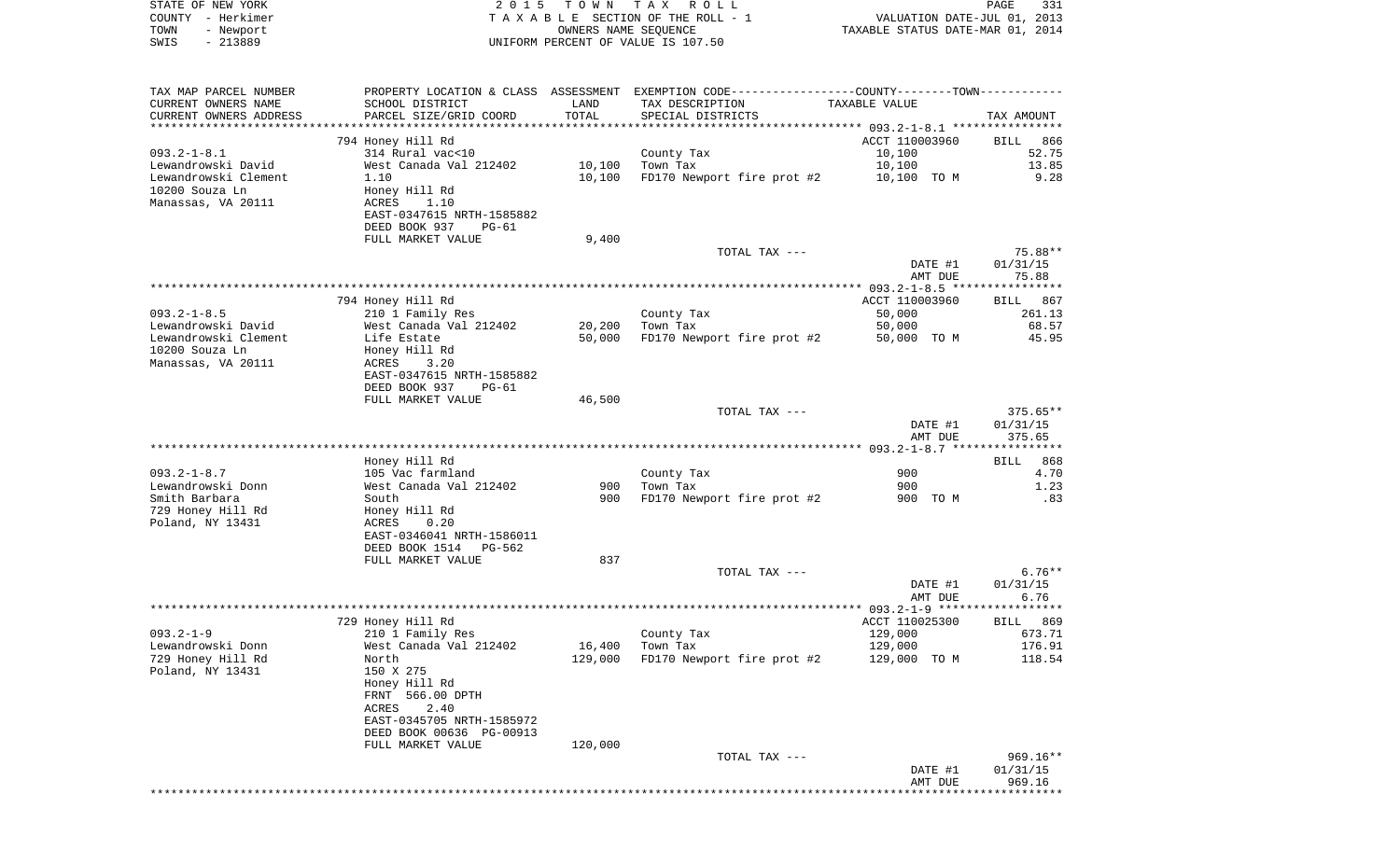| STATE OF NEW YORK<br>COUNTY - Herkimer<br>TOWN<br>- Newport<br>$-213889$<br>SWIS | 2 0 1 5                                        | T O W N          | TAX ROLL<br>T A X A B L E SECTION OF THE ROLL - 1<br>OWNERS NAME SEQUENCE<br>UNIFORM PERCENT OF VALUE IS 107.50 | VALUATION DATE-JUL 01, 2013<br>TAXABLE STATUS DATE-MAR 01, 2014 | PAGE<br>332           |
|----------------------------------------------------------------------------------|------------------------------------------------|------------------|-----------------------------------------------------------------------------------------------------------------|-----------------------------------------------------------------|-----------------------|
|                                                                                  |                                                |                  |                                                                                                                 |                                                                 |                       |
| TAX MAP PARCEL NUMBER                                                            |                                                |                  | PROPERTY LOCATION & CLASS ASSESSMENT EXEMPTION CODE----------------COUNTY-------TOWN----------                  |                                                                 |                       |
| CURRENT OWNERS NAME                                                              | SCHOOL DISTRICT                                | LAND             | TAX DESCRIPTION                                                                                                 | TAXABLE VALUE                                                   |                       |
| CURRENT OWNERS ADDRESS<br>***********************                                | PARCEL SIZE/GRID COORD                         | TOTAL            | SPECIAL DISTRICTS                                                                                               |                                                                 | TAX AMOUNT            |
|                                                                                  | 739 Honey Hill Rd                              |                  |                                                                                                                 | ACCT 110026085                                                  | BILL<br>870           |
| $093.2 - 1 - 8.2$                                                                | 210 1 Family Res                               |                  | County Tax                                                                                                      | 123,800                                                         | 646.55                |
| Lewandrowski Donn L                                                              | West Canada Val 212402                         | 15,300           | Town Tax                                                                                                        | 123,800                                                         | 169.78                |
| Smith Barbara                                                                    | North                                          | 123,800          | FD170 Newport fire prot #2                                                                                      | 123,800 TO M                                                    | 113.76                |
| 739 Honey Hill Rd                                                                | 3 211 X 200                                    |                  |                                                                                                                 |                                                                 |                       |
| Poland, NY 13431                                                                 | Honey Hill Rd                                  |                  |                                                                                                                 |                                                                 |                       |
|                                                                                  | FRNT 169.60 DPTH<br>0.75<br>ACRES              |                  |                                                                                                                 |                                                                 |                       |
|                                                                                  | EAST-0346011 NRTH-1585898                      |                  |                                                                                                                 |                                                                 |                       |
|                                                                                  | DEED BOOK 1084<br>PG-672                       |                  |                                                                                                                 |                                                                 |                       |
|                                                                                  | FULL MARKET VALUE                              | 115,150          |                                                                                                                 |                                                                 |                       |
|                                                                                  |                                                |                  | TOTAL TAX ---                                                                                                   |                                                                 | 930.09**              |
|                                                                                  |                                                |                  |                                                                                                                 | DATE #1                                                         | 01/31/15              |
|                                                                                  |                                                |                  |                                                                                                                 | AMT DUE                                                         | 930.09                |
|                                                                                  | Honey Hill Rd                                  |                  |                                                                                                                 | ACCT 110006420                                                  | 871<br><b>BILL</b>    |
| $093.2 - 1 - 26.7$                                                               | 314 Rural vac<10                               |                  | AG MKTS<br>41730                                                                                                | 10,882<br>10,882                                                |                       |
| Lewandrowski Ferdinand J                                                         | West Canada Val 212402                         | 13,300           | County Tax                                                                                                      | 2,418                                                           | 12.63                 |
| Lewnadrowski Lorraine H                                                          | Honey Hill                                     | 13,300           | Town Tax                                                                                                        | 2,418                                                           | 3.32                  |
| 7379 West St                                                                     | FRNT 400.00 DPTH                               |                  | FD170 Newport fire prot #2                                                                                      | 13,300 TO M                                                     | 12.22                 |
| Newport, NY 13416                                                                | ACRES<br>4.26                                  |                  |                                                                                                                 |                                                                 |                       |
|                                                                                  | EAST-0338195 NRTH-1585557                      |                  |                                                                                                                 |                                                                 |                       |
| MAY BE SUBJECT TO PAYMENT<br>UNDER AGDIST LAW TIL 2021                           | DEED BOOK 922<br>$PG-339$<br>FULL MARKET VALUE | 12,350           |                                                                                                                 |                                                                 |                       |
|                                                                                  |                                                |                  | TOTAL TAX ---                                                                                                   |                                                                 | $28.17**$             |
|                                                                                  |                                                |                  |                                                                                                                 | DATE #1                                                         | 01/31/15              |
|                                                                                  |                                                |                  |                                                                                                                 | AMT DUE                                                         | 28.17                 |
| ****************************                                                     |                                                |                  |                                                                                                                 |                                                                 |                       |
|                                                                                  | Honey Hill Rd                                  |                  |                                                                                                                 |                                                                 | 872<br>BILL           |
| $093.2 - 1 - 26.8$                                                               | 322 Rural vac>10                               |                  | AG MKTS<br>41730                                                                                                | 17,904<br>17,904                                                |                       |
| Lewandrowski Ferdinand J<br>Lewandrowski Lorraine H                              | West Canada Val 212402<br>Honey Hill           | 27,500<br>27,500 | County Tax<br>Town Tax                                                                                          | 9,596<br>9,596                                                  | 50.12<br>13.16        |
| 7379 West St                                                                     | FRNT 400.00 DPTH                               |                  | FD170 Newport fire prot #2                                                                                      | 27,500 TO M                                                     | 25.27                 |
| Newport, NY 13416                                                                | ACRES<br>21.20                                 |                  |                                                                                                                 |                                                                 |                       |
|                                                                                  | EAST-0336597 NRTH-1584018                      |                  |                                                                                                                 |                                                                 |                       |
| MAY BE SUBJECT TO PAYMENT                                                        | DEED BOOK 922<br>$PG-342$                      |                  |                                                                                                                 |                                                                 |                       |
| UNDER AGDIST LAW TIL 2021                                                        | FULL MARKET VALUE                              | 25,600           |                                                                                                                 |                                                                 |                       |
|                                                                                  |                                                |                  | TOTAL TAX ---                                                                                                   |                                                                 | $88.55**$             |
|                                                                                  |                                                |                  |                                                                                                                 | DATE #1                                                         | 01/31/15              |
|                                                                                  |                                                |                  |                                                                                                                 | AMT DUE<br>********************                                 | 88.55<br>************ |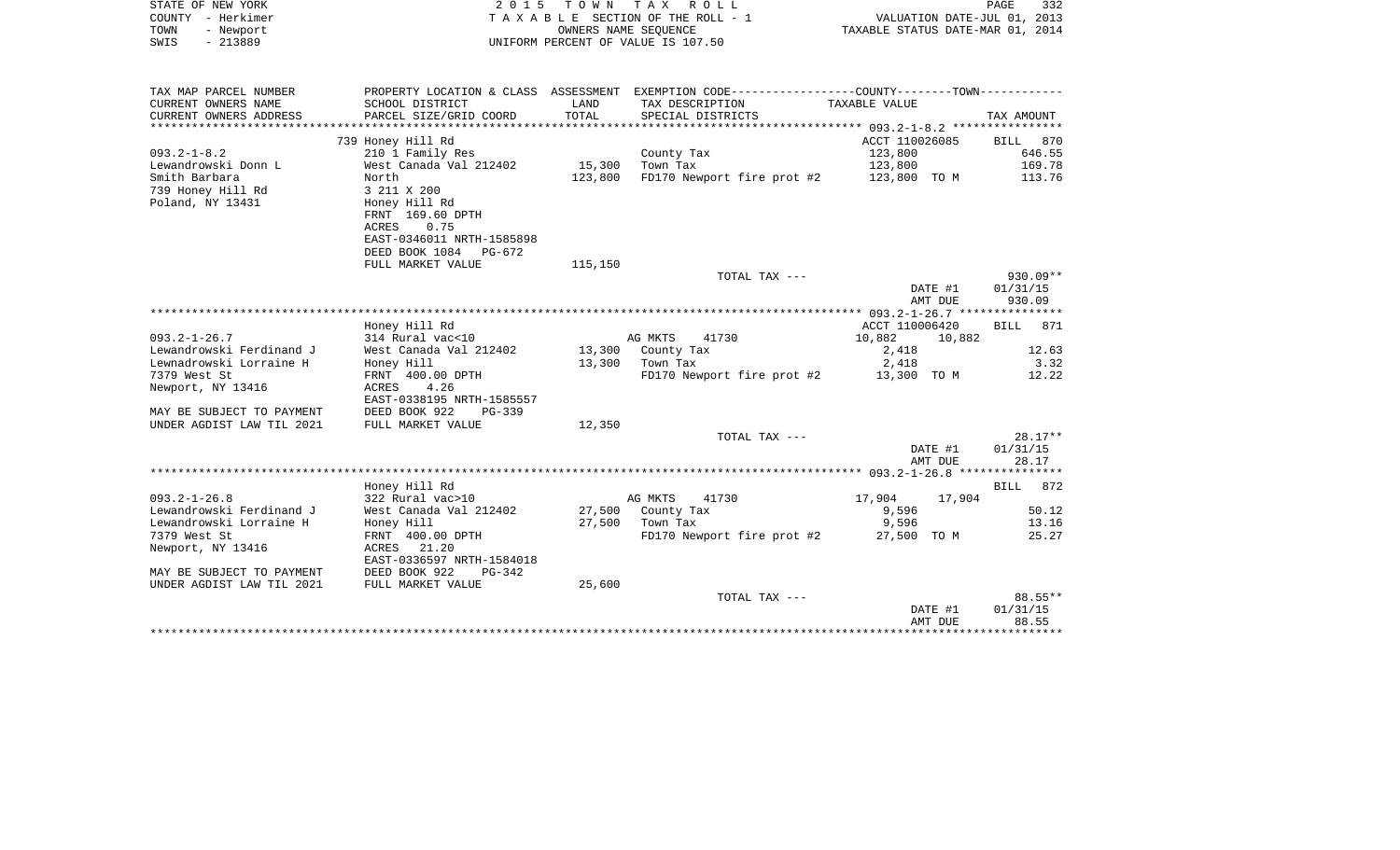| STATE OF NEW YORK<br>COUNTY - Herkimer | 2015 TOWN TAX ROLL<br>TAXABLE SECTION OF THE ROLL - 1 | VALUATION DATE-JUL 01, 2013 | PAGE<br>333                                                                                   |                                  |                    |
|----------------------------------------|-------------------------------------------------------|-----------------------------|-----------------------------------------------------------------------------------------------|----------------------------------|--------------------|
| TOWN<br>- Newport                      |                                                       |                             | OWNERS NAME SEQUENCE                                                                          | TAXABLE STATUS DATE-MAR 01, 2014 |                    |
| $-213889$<br>SWIS                      |                                                       |                             | UNIFORM PERCENT OF VALUE IS 107.50                                                            |                                  |                    |
|                                        |                                                       |                             |                                                                                               |                                  |                    |
| TAX MAP PARCEL NUMBER                  |                                                       |                             | PROPERTY LOCATION & CLASS ASSESSMENT EXEMPTION CODE---------------COUNTY-------TOWN---------- |                                  |                    |
| CURRENT OWNERS NAME                    | SCHOOL DISTRICT                                       | LAND                        | TAX DESCRIPTION                                                                               | TAXABLE VALUE                    |                    |
| CURRENT OWNERS ADDRESS                 | PARCEL SIZE/GRID COORD                                | TOTAL                       | SPECIAL DISTRICTS                                                                             |                                  | TAX AMOUNT         |
|                                        |                                                       |                             |                                                                                               |                                  |                    |
|                                        | 392 Honey Hill Rd                                     |                             |                                                                                               | ACCT 110004050                   | BILL 873           |
| $093.4 - 1 - 1.1$                      | 112 Dairy farm                                        |                             | AG MKTS<br>41730                                                                              | 71,317<br>71,317                 |                    |
| Lewandrowski Ferdinand J               | West Canada Val 212402                                |                             | 233,000 AGRIC 10 Y 42100                                                                      | 3,228<br>3,228                   |                    |
| Noreen                                 | Life Use<br>292.90                                    | 359,000                     | County Tax                                                                                    | 284,455                          | 1,485.58<br>390.10 |
| 392 Honey Hill Rd<br>Poland, NY 13431  | Honey Hill Rd                                         |                             | Town Tax<br>FD170 Newport fire prot #2 359,000 TO M                                           | 284,455                          | 329.89             |
|                                        | ACRES 292.90                                          |                             |                                                                                               |                                  |                    |
| MAY BE SUBJECT TO PAYMENT              | EAST-0339879 NRTH-1584377                             |                             |                                                                                               |                                  |                    |
| UNDER AGDIST LAW TIL 2021              | DEED BOOK 861<br>PG-560                               |                             |                                                                                               |                                  |                    |
|                                        | FULL MARKET VALUE                                     | 333,950                     |                                                                                               |                                  |                    |
|                                        |                                                       |                             | TOTAL TAX ---                                                                                 |                                  | $2,205.57**$       |
|                                        |                                                       |                             |                                                                                               | DATE #1                          | 01/31/15           |
|                                        |                                                       |                             |                                                                                               | AMT DUE                          | 2,205.57           |
|                                        |                                                       |                             |                                                                                               |                                  |                    |
|                                        | Farrell Rd                                            |                             |                                                                                               | ACCT 110002940                   | BILL 874           |
| $093.4 - 1 - 6$                        | 314 Rural vac<10                                      |                             | County Tax                                                                                    | 1,000                            | 5.22               |
| Lewandrowski Ferdinand J               | West Canada Val 212402                                | 1,000                       | Town Tax                                                                                      | 1,000                            | 1.37               |
| 392 Honey Hill Rd                      | Farrell                                               | 1,000                       | FD170 Newport fire prot #2                                                                    | 1,000 TO M                       | .92                |
| Poland, NY 13431                       | Farrell Lane                                          |                             |                                                                                               |                                  |                    |
|                                        | FRNT<br>66.00 DPTH 57.25                              |                             |                                                                                               |                                  |                    |
|                                        | EAST-0341378 NRTH-1583415<br>DEED BOOK 924<br>PG-318  |                             |                                                                                               |                                  |                    |
|                                        | FULL MARKET VALUE                                     | 950                         |                                                                                               |                                  |                    |
|                                        |                                                       |                             | TOTAL TAX ---                                                                                 |                                  | $7.51**$           |
|                                        |                                                       |                             |                                                                                               | DATE #1                          | 01/31/15           |
|                                        |                                                       |                             |                                                                                               | AMT DUE                          | 7.51               |
|                                        |                                                       |                             |                                                                                               |                                  |                    |
|                                        | Farrell Ln                                            |                             |                                                                                               |                                  | 875<br>BILL        |
| $093.4 - 1 - 1.2$                      | 260 Seasonal res                                      |                             | County Tax                                                                                    | 40,000                           | 208.90             |
| Lewandrowski Ferdinand Jr              | West Canada Val 212402                                | 19,100                      | Town Tax                                                                                      | 40,000                           | 54.86              |
| 392 Honey Hill Rd                      | West                                                  | 40,000                      | FD170 Newport fire prot #2                                                                    | 40,000 TO M                      | 36.76              |
| Poland, NY 13431                       | 2.07a                                                 |                             |                                                                                               |                                  |                    |
|                                        | Farrell Lane                                          |                             |                                                                                               |                                  |                    |
|                                        | ACRES<br>2.07                                         |                             |                                                                                               |                                  |                    |
|                                        | EAST-0340584 NRTH-1582569                             |                             |                                                                                               |                                  |                    |
|                                        | DEED BOOK 710<br>$PG-639$                             | 37,200                      |                                                                                               |                                  |                    |
|                                        | FULL MARKET VALUE                                     |                             |                                                                                               |                                  |                    |

| FULL MARKET VALUE | 37,200 |                 |         |            |
|-------------------|--------|-----------------|---------|------------|
|                   |        | TOTAL TAX $---$ |         | $300.52**$ |
|                   |        |                 | DATE #1 | 01/31/15   |
|                   |        |                 | AMT DUE | 300.52     |
|                   |        |                 |         |            |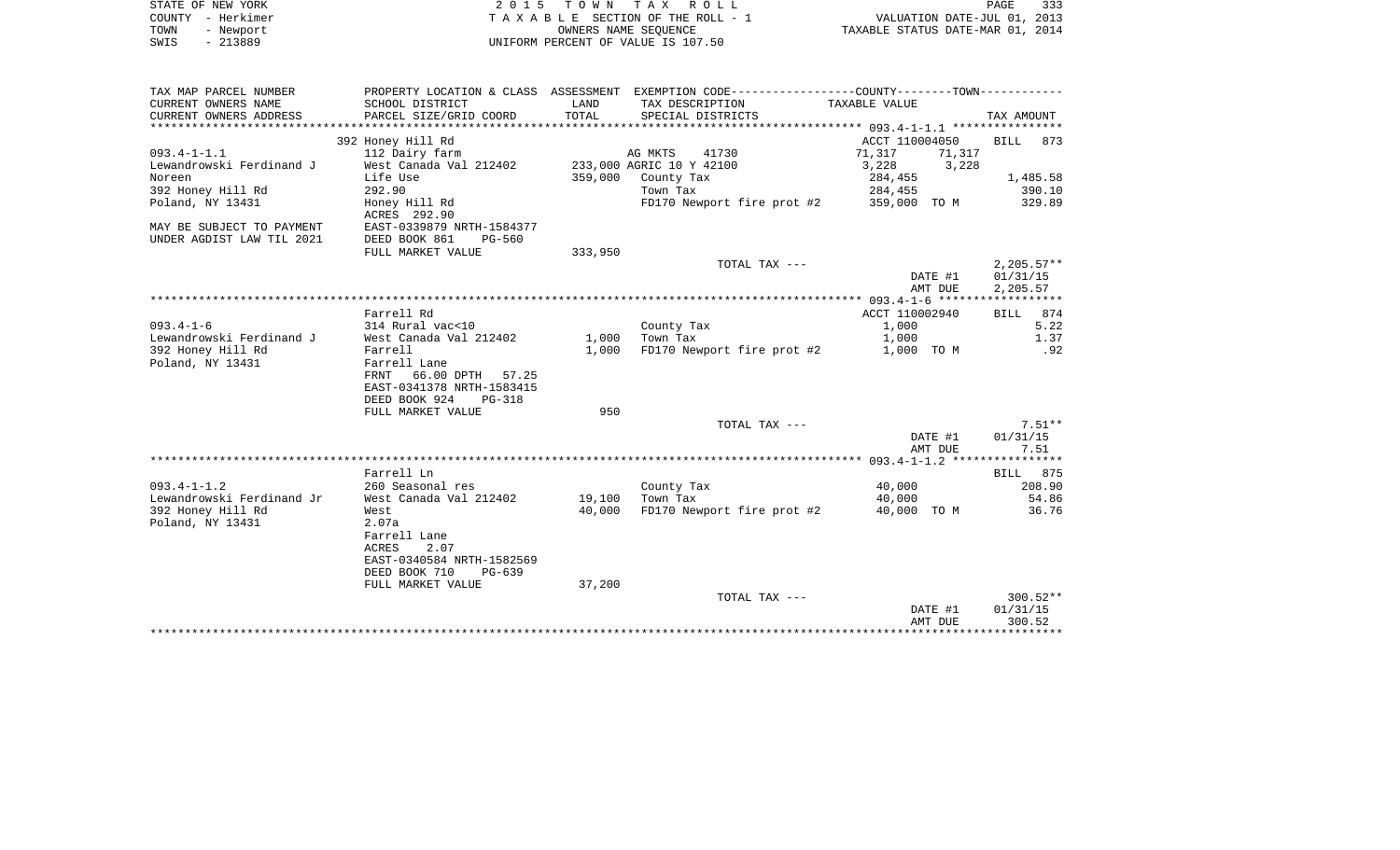|      | STATE OF NEW YORK | 2015 TOWN TAX ROLL                 | PAGE                             | 334 |
|------|-------------------|------------------------------------|----------------------------------|-----|
|      | COUNTY - Herkimer | TAXABLE SECTION OF THE ROLL - 1    | VALUATION DATE-JUL 01, 2013      |     |
| TOWN | - Newport         | OWNERS NAME SEOUENCE               | TAXABLE STATUS DATE-MAR 01, 2014 |     |
| SWIS | - 213889          | UNIFORM PERCENT OF VALUE IS 107.50 |                                  |     |

| TAX MAP PARCEL NUMBER                       | PROPERTY LOCATION & CLASS ASSESSMENT |         | EXEMPTION CODE-----------------COUNTY-------TOWN----------- |                                   |                    |
|---------------------------------------------|--------------------------------------|---------|-------------------------------------------------------------|-----------------------------------|--------------------|
| CURRENT OWNERS NAME                         | SCHOOL DISTRICT                      | LAND    | TAX DESCRIPTION                                             | TAXABLE VALUE                     |                    |
| CURRENT OWNERS ADDRESS                      | PARCEL SIZE/GRID COORD               | TOTAL   | SPECIAL DISTRICTS                                           |                                   | TAX AMOUNT         |
| **************************                  |                                      |         |                                                             |                                   |                    |
|                                             | 542 Honey Hill Rd                    |         |                                                             | ACCT 110003990                    | 876<br>BILL        |
| $093.2 - 1 - 27$                            | 112 Dairy farm                       |         | AG MKTS<br>41730                                            | 32,141<br>32,141                  |                    |
| Lewandrowski John                           | West Canada Val 212402               |         | 190,000 AGRIC 10 Y 42100                                    | 27,400<br>27,400                  |                    |
| Lewandrowski Jane                           | 280A<br>1                            | 340,000 | County Tax                                                  | 280,459                           | 1,464.71           |
| 542 Honey Hill Rd                           | Honey Hill Rd                        |         | Town Tax                                                    | 280,459                           | 384.62             |
| Poland, NY 13431                            | ACRES 280.00                         |         | FD170 Newport fire prot #2                                  | 340,000 TO M                      | 312.43             |
|                                             | EAST-0342198 NRTH-1586028            |         |                                                             |                                   |                    |
| MAY BE SUBJECT TO PAYMENT                   | DEED BOOK 1428<br>$PG-67$            |         |                                                             |                                   |                    |
| UNDER AGDIST LAW TIL 2021                   | FULL MARKET VALUE                    | 316,300 |                                                             |                                   |                    |
|                                             |                                      |         | TOTAL TAX ---                                               |                                   | $2,161.76**$       |
|                                             |                                      |         |                                                             | DATE #1                           | 01/31/15           |
|                                             |                                      |         |                                                             | AMT DUE                           | 2,161.76           |
|                                             |                                      |         |                                                             |                                   |                    |
|                                             | 605 Rose Valley Rd                   |         |                                                             |                                   | 877                |
|                                             | 240 Rural res                        |         |                                                             | 12,151<br>12,151                  | BILL               |
| $089.3 - 1 - 17.5$<br>Lewandrowski Lorraine | West Canada Val 212402               | 36,900  | AG MKTS<br>41730                                            | 112,849                           | 589.36             |
|                                             |                                      |         | County Tax                                                  |                                   |                    |
| PO Box 131                                  | West                                 | 125,000 | Town Tax                                                    | 112,849                           | 154.76             |
| Newport, NY 13416                           | 23.4 A                               |         | FD170 Newport fire prot #2                                  | 125,000 TO M                      | 114.86             |
|                                             | Rose Valley Rd                       |         |                                                             |                                   |                    |
| MAY BE SUBJECT TO PAYMENT                   | FRNT 1063.00 DPTH 900.00             |         |                                                             |                                   |                    |
| UNDER AGDIST LAW TIL 2021                   | 23.40<br>ACRES                       |         |                                                             |                                   |                    |
|                                             | EAST-0356482 NRTH-1597956            |         |                                                             |                                   |                    |
|                                             | DEED BOOK 724<br><b>PG-105</b>       |         |                                                             |                                   |                    |
|                                             | FULL MARKET VALUE                    | 116,300 |                                                             |                                   |                    |
|                                             |                                      |         | TOTAL TAX ---                                               |                                   | 858.98**           |
|                                             |                                      |         |                                                             | DATE #1                           | 01/31/15           |
|                                             |                                      |         |                                                             | AMT DUE                           | 858.98             |
|                                             |                                      |         |                                                             |                                   |                    |
|                                             | Honey Hill Rd                        |         |                                                             | ACCT 110006420                    | 878<br><b>BILL</b> |
| $093.2 - 1 - 26.9$                          | 322 Rural vac>10                     |         | AG MKTS<br>41730                                            | 58,993<br>58,993                  |                    |
| Lewandrowski Lorraine H                     | West Canada Val 212402               | 130,000 | County Tax                                                  | 71,007                            | 370.84             |
| Honey Hill Rd                               | Honey Hill                           | 130,000 | Town Tax                                                    | 71,007                            | 97.38              |
| PO Box 131                                  | FRNT 2550.00 DPTH                    |         | FD170 Newport fire prot #2                                  | 130,000 TO M                      | 119.46             |
| Newport, NY 13416                           | ACRES 139.50                         |         |                                                             |                                   |                    |
|                                             | EAST-0339063 NRTH-1587461            |         |                                                             |                                   |                    |
| MAY BE SUBJECT TO PAYMENT                   | DEED BOOK 1075<br>PG-307             |         |                                                             |                                   |                    |
| UNDER AGDIST LAW TIL 2021                   | FULL MARKET VALUE                    | 120,950 |                                                             |                                   |                    |
|                                             |                                      |         | TOTAL TAX ---                                               |                                   | 587.68**           |
|                                             |                                      |         |                                                             | DATE #1                           | 01/31/15           |
|                                             |                                      |         |                                                             | AMT DUE                           | 587.68             |
|                                             |                                      |         |                                                             | ********************************* |                    |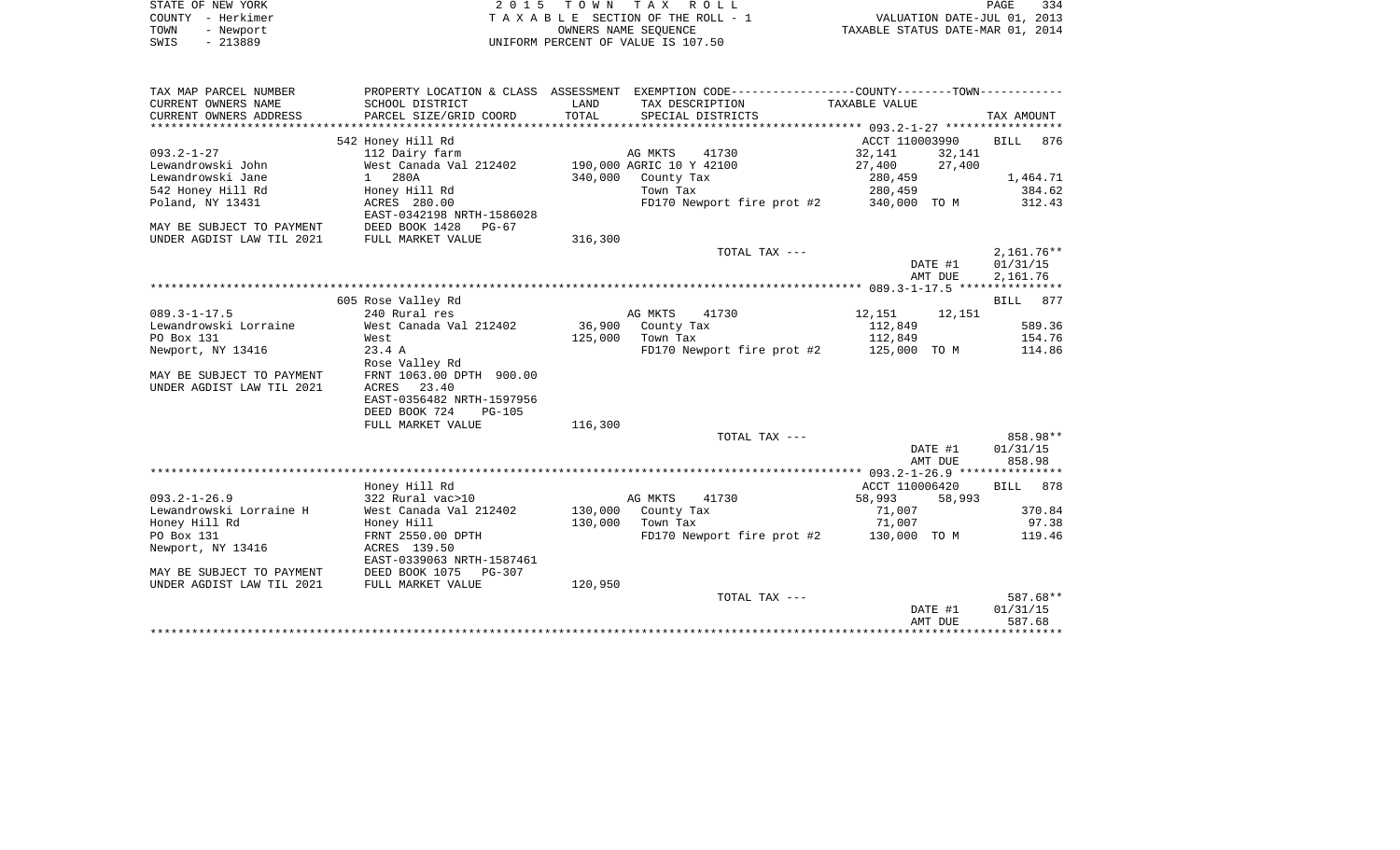| STATE OF NEW YORK | 2015 TOWN TAX ROLL                 | 335<br>PAGE                      |
|-------------------|------------------------------------|----------------------------------|
| COUNTY - Herkimer | TAXABLE SECTION OF THE ROLL - 1    | VALUATION DATE-JUL 01, 2013      |
| TOWN<br>- Newport | OWNERS NAME SEOUENCE               | TAXABLE STATUS DATE-MAR 01, 2014 |
| - 213889<br>SWIS  | UNIFORM PERCENT OF VALUE IS 107.50 |                                  |

| TAX MAP PARCEL NUMBER     | PROPERTY LOCATION & CLASS ASSESSMENT |         |                            |                |              |
|---------------------------|--------------------------------------|---------|----------------------------|----------------|--------------|
| CURRENT OWNERS NAME       | SCHOOL DISTRICT                      | LAND    | TAX DESCRIPTION            | TAXABLE VALUE  |              |
| CURRENT OWNERS ADDRESS    | PARCEL SIZE/GRID COORD               | TOTAL   | SPECIAL DISTRICTS          |                | TAX AMOUNT   |
| ************************* |                                      |         |                            |                |              |
|                           | 532 North Gage Rd                    |         |                            | ACCT 110004080 | 879<br>BILL  |
| $093.2 - 1 - 13.2$        | 120 Field crops                      |         | County Tax                 | 177,000        | 924.39       |
| Lewandrowski Mark         | Poland Central 213803                | 57,000  | Town Tax                   | 177,000        | 242.74       |
| 532 North Gage            | FRNT 1560.00 DPTH                    | 177,000 | FD170 Newport fire prot #2 | 177,000 TO M   | 162.65       |
| Poland, NY 13431          | 47.10<br>ACRES                       |         |                            |                |              |
|                           | EAST-0344307 NRTH-1590187            |         |                            |                |              |
|                           |                                      |         |                            |                |              |
|                           | DEED BOOK 841<br>$PG-173$            |         |                            |                |              |
|                           | FULL MARKET VALUE                    | 164,650 |                            |                |              |
|                           |                                      |         | TOTAL TAX ---              |                | $1,329.78**$ |
|                           |                                      |         |                            | DATE #1        | 01/31/15     |
|                           |                                      |         |                            | AMT DUE        | 1,329.78     |
|                           |                                      |         |                            |                |              |
|                           | 711 Old State Rd                     |         |                            | ACCT 110004020 | 880<br>BILL  |
| $093.2 - 1 - 5$           | 210 1 Family Res                     |         | County Tax                 | 59,900         | 312.83       |
| Lewandrowski Robert       | West Canada Val 212402               | 10,200  | Town Tax                   | 59,900         | 82.15        |
| 711 North Gage Rd         | 3                                    | 59,900  | FD170 Newport fire prot #2 | 59,900 TO M    | 55.04        |
| Poland, NY 13431          | Co Rd 200                            |         |                            |                |              |
|                           | FRNT 150.00 DPTH                     |         |                            |                |              |
|                           | 0.30<br>ACRES                        |         |                            |                |              |
|                           | EAST-0346711 NRTH-1591408            |         |                            |                |              |
|                           | DEED BOOK 769<br>$PG-214$            |         |                            |                |              |
|                           | FULL MARKET VALUE                    | 55,700  |                            |                |              |
|                           |                                      |         | TOTAL TAX ---              |                | 450.02**     |
|                           |                                      |         |                            | DATE #1        | 01/31/15     |
|                           |                                      |         |                            |                |              |
|                           |                                      |         |                            | AMT DUE        | 450.02       |
|                           |                                      |         |                            |                |              |
|                           | 169 Fishing Rock Rd                  |         |                            | ACCT 110005370 | 881<br>BILL  |
| $100.2 - 2 - 10$          | 270 Mfg housing                      |         | County Tax                 | 28,000         | 146.23       |
| Lewis Robert              | West Canada Val 212402               | 13,000  | Town Tax                   | 28,000         | 38.40        |
| Lewis Mary J              | E                                    | 28,000  | FD175 Newport fire prot #3 | 28,000 TO M    | 26.37        |
| 169 Fishing Rock Rd       | merged w/8.6 2007                    |         |                            |                |              |
| Newport, NY 13416         | Fishing Rock R                       |         |                            |                |              |
|                           | FRNT 347.00 DPTH                     |         |                            |                |              |
|                           | ACRES<br>1.80                        |         |                            |                |              |
|                           | EAST-0363797 NRTH-1570814            |         |                            |                |              |
|                           | DEED BOOK 00658 PG-00258             |         |                            |                |              |
|                           | FULL MARKET VALUE                    | 26,050  |                            |                |              |
|                           |                                      |         | TOTAL TAX ---              |                | $211.00**$   |
|                           |                                      |         |                            | DATE #1        | 01/31/15     |
|                           |                                      |         |                            | AMT DUE        | 211.00       |
|                           |                                      |         |                            |                | *********    |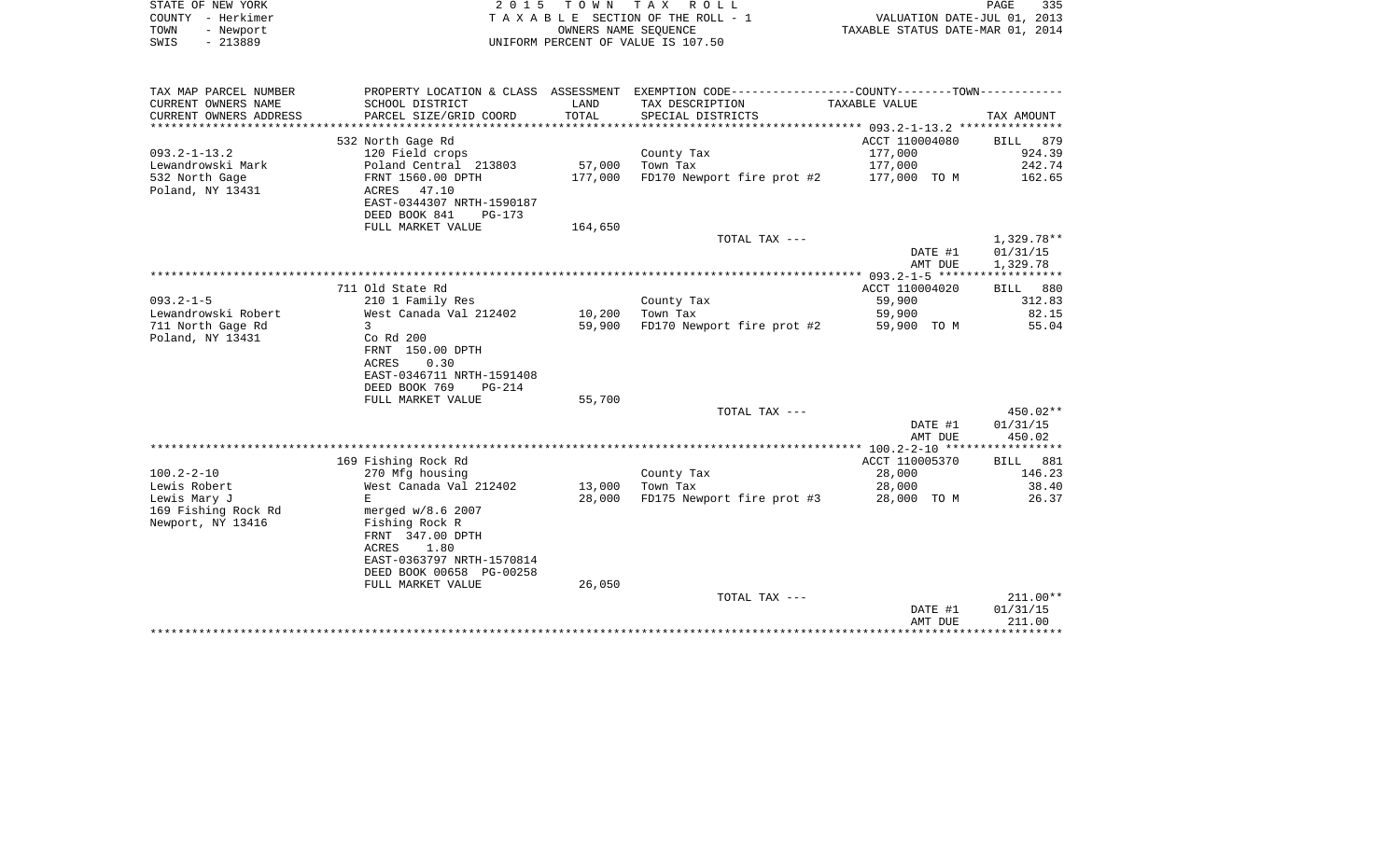| 2015 TOWN TAX ROLL<br>PAGE<br>STATE OF NEW YORK                                     | 336 |
|-------------------------------------------------------------------------------------|-----|
| VALUATION DATE-JUL 01, 2013<br>COUNTY - Herkimer<br>TAXABLE SECTION OF THE ROLL - 1 |     |
| TAXABLE STATUS DATE-MAR 01, 2014<br>TOWN<br>OWNERS NAME SEOUENCE<br>- Newport       |     |
| - 213889<br>UNIFORM PERCENT OF VALUE IS 107.50<br>SWIS                              |     |

| TAX MAP PARCEL NUMBER  |                                |                  | PROPERTY LOCATION & CLASS ASSESSMENT EXEMPTION CODE----------------COUNTY-------TOWN---------- |                |                    |
|------------------------|--------------------------------|------------------|------------------------------------------------------------------------------------------------|----------------|--------------------|
| CURRENT OWNERS NAME    | SCHOOL DISTRICT                | LAND             | TAX DESCRIPTION                                                                                | TAXABLE VALUE  |                    |
| CURRENT OWNERS ADDRESS | PARCEL SIZE/GRID COORD         | TOTAL            | SPECIAL DISTRICTS                                                                              |                | TAX AMOUNT         |
| ********************   |                                |                  |                                                                                                |                |                    |
|                        | State Route 28                 |                  |                                                                                                |                | 882<br>BILL        |
| $094.3 - 2 - 2$        | 314 Rural vac<10               |                  | County Tax                                                                                     | 7,000          | 36.56              |
| Lindauer Cindy         | West Canada Val 212402         | 7,000            | Town Tax                                                                                       | 7,000          | 9.60               |
| 527 Seneca St          | FRNT 200.00 DPTH<br>90.00      | 7,000            |                                                                                                |                |                    |
| Oneida, NY 13421       | EAST-0355893 NRTH-1582837      |                  |                                                                                                |                |                    |
|                        | FULL MARKET VALUE              | 6,500            |                                                                                                |                |                    |
|                        |                                |                  | TOTAL TAX ---                                                                                  |                | $46.16**$          |
|                        |                                |                  |                                                                                                | DATE #1        | 01/31/15           |
|                        |                                |                  |                                                                                                | AMT DUE        | 46.16              |
|                        |                                |                  |                                                                                                |                |                    |
|                        | State Route 28                 |                  |                                                                                                | ACCT 110006210 | 883<br>BILL        |
| $094.3 - 2 - 4$        | 314 Rural vac<10               |                  | County Tax                                                                                     | 5,000          | 26.11              |
| Lindauer Cindy L       | West Canada Val 212402         | 5,000            | Town Tax                                                                                       | 5,000          | 6.86               |
| 527 Seneca St          | W                              | 5,000            | FD170 Newport fire prot #2                                                                     | 5,000 TO M     | 4.59               |
| Oneida, NY 13421       | 10 60/470                      |                  |                                                                                                |                |                    |
|                        | Rt 28                          |                  |                                                                                                |                |                    |
|                        | FRNT 100.00 DPTH 200.00        |                  |                                                                                                |                |                    |
|                        | <b>ACRES</b><br>0.28           |                  |                                                                                                |                |                    |
|                        | EAST-0356139 NRTH-1582928      |                  |                                                                                                |                |                    |
|                        | DEED BOOK 904<br><b>PG-144</b> |                  |                                                                                                |                |                    |
|                        | FULL MARKET VALUE              | 4,650            |                                                                                                |                |                    |
|                        |                                |                  | TOTAL TAX ---                                                                                  |                | $37.56**$          |
|                        |                                |                  |                                                                                                | DATE #1        | 01/31/15           |
|                        |                                |                  |                                                                                                | AMT DUE        | 37.56              |
|                        |                                |                  |                                                                                                |                | **********         |
|                        | 434 Butler Rd                  |                  |                                                                                                | ACCT 110026025 | BILL 884           |
| $099.2 - 1 - 6$        |                                |                  |                                                                                                |                | 235.01             |
|                        | 210 1 Family Res               |                  | County Tax                                                                                     | 45,000         |                    |
| Lindsay David G        | West Canada Val 212402         | 19,000<br>45,000 | Town Tax                                                                                       | 45,000         | 61.71              |
| 434 Butler Rd          | South                          |                  | FD170 Newport fire prot #2                                                                     | 45,000 TO M    | 41.35              |
| Poland, NY 13431       | 300 X 300                      |                  |                                                                                                |                |                    |
|                        | Butler Rd                      |                  |                                                                                                |                |                    |
|                        | ACRES<br>2.00                  |                  |                                                                                                |                |                    |
|                        | EAST-0346299 NRTH-1574454      |                  |                                                                                                |                |                    |
|                        | DEED BOOK 920<br><b>PG-319</b> |                  |                                                                                                |                |                    |
|                        | FULL MARKET VALUE              | 41,850           |                                                                                                |                |                    |
|                        |                                |                  | TOTAL TAX ---                                                                                  |                | 338.07**           |
|                        |                                |                  |                                                                                                | DATE #1        | 01/31/15           |
|                        |                                |                  |                                                                                                | AMT DUE        | 338.07             |
|                        |                                |                  |                                                                                                |                |                    |
|                        | 623 Butler Rd                  |                  |                                                                                                | ACCT 110004350 | 885<br><b>BILL</b> |
| $100.1 - 1 - 1.1$      | 112 Dairy farm                 |                  | County Tax                                                                                     | 291,000        | 1,519.76           |
| Lindsay Margaret       | West Canada Val 212402         | 154,000          | Town Tax                                                                                       | 291,000        | 399.07             |
| Lindsay Richard Jr     | 187.00                         | 291,000          | FD170 Newport fire prot #2                                                                     | 291,000 TO M   | 267.40             |
| 623 Butler Rd          | Co Rd 88                       |                  |                                                                                                |                |                    |
| Poland, NY 13431       | ACRES 186.81 BANK<br>023       |                  |                                                                                                |                |                    |
|                        | EAST-0350586 NRTH-1575410      |                  |                                                                                                |                |                    |
|                        | DEED BOOK 857<br>PG-476        |                  |                                                                                                |                |                    |
|                        | FULL MARKET VALUE              | 270,700          |                                                                                                |                |                    |
|                        |                                |                  | TOTAL TAX ---                                                                                  |                | $2,186.23**$       |
|                        |                                |                  |                                                                                                | DATE #1        | 01/31/15           |
|                        |                                |                  |                                                                                                | AMT DUE        | 2,186.23           |
|                        |                                |                  |                                                                                                |                |                    |
|                        |                                |                  |                                                                                                |                |                    |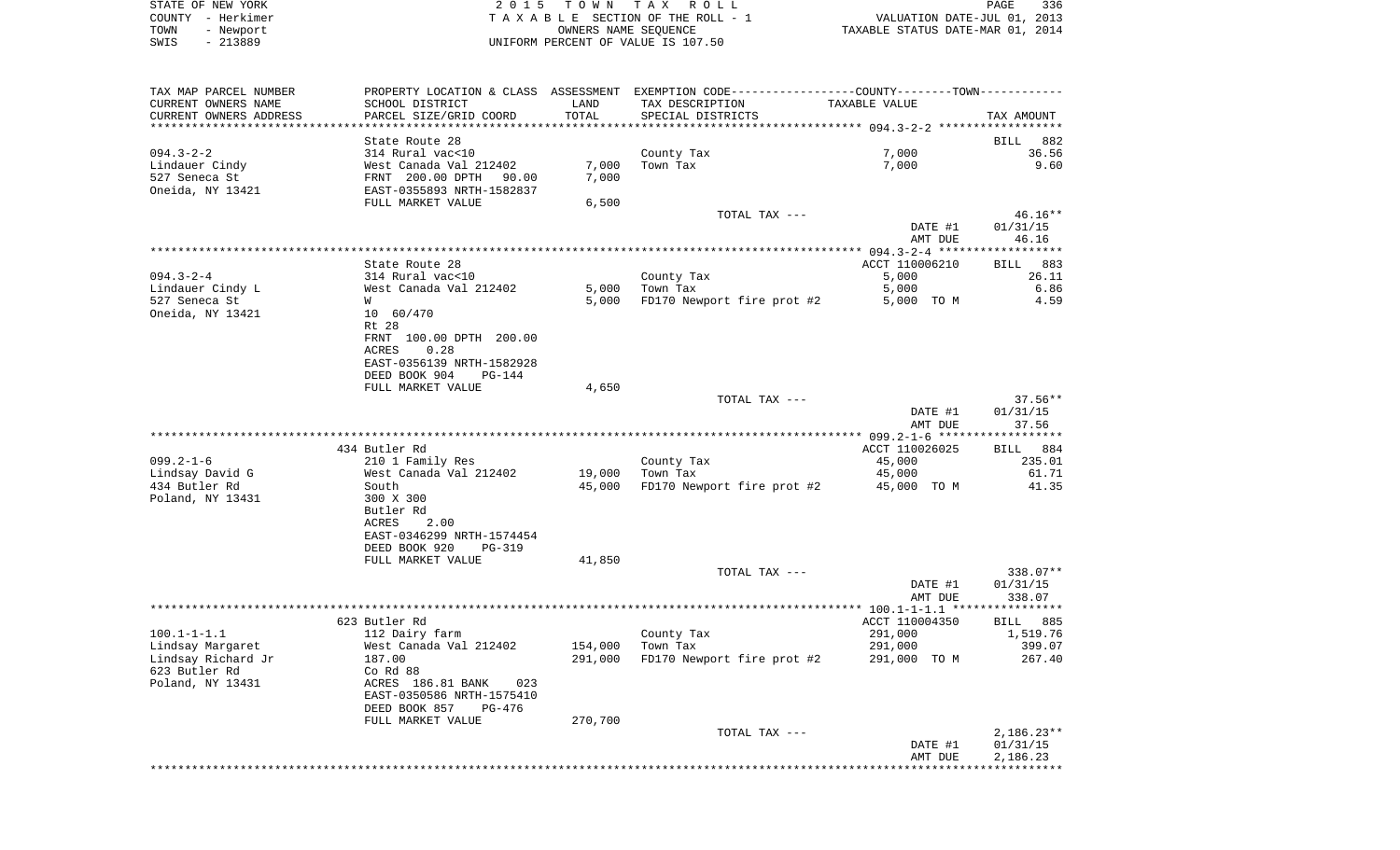| STATE OF NEW YORK<br>COUNTY - Herkimer<br>- Newport<br>TOWN |                                            |         | 2015 TOWN TAX ROLL<br>TAXABLE SECTION OF THE ROLL - 1<br>OWNERS NAME SEQUENCE                    | VALUATION DATE-JUL 01, 2013<br>TAXABLE STATUS DATE-MAR 01, 2014 | PAGE                     |
|-------------------------------------------------------------|--------------------------------------------|---------|--------------------------------------------------------------------------------------------------|-----------------------------------------------------------------|--------------------------|
| $-213889$<br>SWIS                                           |                                            |         | UNIFORM PERCENT OF VALUE IS 107.50                                                               |                                                                 |                          |
| TAX MAP PARCEL NUMBER                                       |                                            |         | PROPERTY LOCATION & CLASS ASSESSMENT EXEMPTION CODE----------------COUNTY--------TOWN----------- |                                                                 |                          |
| CURRENT OWNERS NAME                                         | SCHOOL DISTRICT                            | LAND    | TAX DESCRIPTION                                                                                  | TAXABLE VALUE                                                   |                          |
| CURRENT OWNERS ADDRESS                                      | PARCEL SIZE/GRID COORD                     | TOTAL   | SPECIAL DISTRICTS                                                                                |                                                                 | TAX AMOUNT               |
|                                                             |                                            |         |                                                                                                  |                                                                 |                          |
|                                                             | 669 Butler Rd                              |         |                                                                                                  | ACCT 110026015                                                  | BILL 886                 |
| $100.1 - 1 - 1.2$                                           | 210 1 Family Res                           |         | County Tax                                                                                       | 69,000                                                          | 360.36                   |
| Lindsay Richard Sr                                          | West Canada Val 212402                     | 18,000  | Town Tax                                                                                         | 69,000                                                          | 94.63                    |
| 623 Hardscrabble Rd                                         | Life Use                                   | 69,000  | School Relevy                                                                                    |                                                                 | 1,288.58                 |
| Little Falls, NY 13365                                      | 300x200                                    |         | FD170 Newport fire prot #2                                                                       | 69,000 TO M                                                     | 63.40                    |
|                                                             | Butler Rd                                  |         |                                                                                                  |                                                                 |                          |
|                                                             | FRNT 300.00 DPTH                           |         |                                                                                                  |                                                                 |                          |
|                                                             | ACRES<br>1.00<br>EAST-0350724 NRTH-1574044 |         |                                                                                                  |                                                                 |                          |
|                                                             | DEED BOOK 1441 PG-328                      |         |                                                                                                  |                                                                 |                          |
|                                                             | FULL MARKET VALUE                          | 64,200  |                                                                                                  |                                                                 |                          |
|                                                             |                                            |         | TOTAL TAX ---                                                                                    |                                                                 | $1,806.97**$             |
|                                                             |                                            |         |                                                                                                  | DATE #1                                                         | 01/31/15                 |
|                                                             |                                            |         |                                                                                                  | AMT DUE                                                         | 1,806.97                 |
|                                                             |                                            |         |                                                                                                  |                                                                 |                          |
|                                                             | 596 Butler Rd                              |         |                                                                                                  | ACCT 110026095                                                  | BILL 887                 |
| $100.1 - 1 - 25$                                            | 210 1 Family Res                           |         | County Tax                                                                                       | 116,000                                                         | 605.82                   |
| Lindsay Ronald K                                            | West Canada Val 212402                     | 17,200  | Town Tax                                                                                         | 116,000                                                         | 159.08                   |
| 596 Butler Rd                                               | South                                      | 116,000 | FD170 Newport fire prot #2                                                                       | 116,000 TO M                                                    | 106.59                   |
| Poland, NY 13431                                            | 3 225 X 150                                |         |                                                                                                  |                                                                 |                          |
|                                                             | Butler Rd                                  |         |                                                                                                  |                                                                 |                          |
|                                                             | FRNT 272.00 DPTH 150.00<br>0.93<br>ACRES   |         |                                                                                                  |                                                                 |                          |
|                                                             | EAST-0349330 NRTH-1574155                  |         |                                                                                                  |                                                                 |                          |
|                                                             | DEED BOOK 776<br>PG-447                    |         |                                                                                                  |                                                                 |                          |
|                                                             | FULL MARKET VALUE                          | 107,900 |                                                                                                  |                                                                 |                          |
|                                                             |                                            |         | TOTAL TAX ---                                                                                    |                                                                 | $871.49**$               |
|                                                             |                                            |         |                                                                                                  | DATE #1                                                         | 01/31/15                 |
|                                                             |                                            |         |                                                                                                  | AMT DUE                                                         | 871.49                   |
|                                                             |                                            |         |                                                                                                  |                                                                 |                          |
|                                                             | 2757 Newport Rd                            |         |                                                                                                  |                                                                 | BILL 888                 |
| $094.3 - 1 - 6.2$                                           | 210 1 Family Res                           |         | County Tax                                                                                       | 153,700                                                         | 802.71                   |
| Lindsay Thomas                                              | West Canada Val 212402                     | 18,000  | Town Tax                                                                                         | 153,700                                                         | 210.78                   |
| Lindsay Judith                                              | 1.00a                                      | 153,700 | FD170 Newport fire prot #2                                                                       | 153,700 TO M                                                    | 141.24                   |
| 2757 Newport Rd                                             | Newport Rd                                 |         |                                                                                                  |                                                                 |                          |
| PO Box 318                                                  | ACRES<br>$1.00$ BANK<br>023                |         |                                                                                                  |                                                                 |                          |
| Newport, NY 13416                                           | EAST-0354430 NRTH-1582919                  |         |                                                                                                  |                                                                 |                          |
|                                                             | DEED BOOK 726<br>$PG-120$                  |         |                                                                                                  |                                                                 |                          |
|                                                             | FULL MARKET VALUE                          | 143,000 |                                                                                                  |                                                                 |                          |
|                                                             |                                            |         | TOTAL TAX ---                                                                                    | DATE #1                                                         | $1,154.73**$<br>01/31/15 |
|                                                             |                                            |         |                                                                                                  |                                                                 |                          |
|                                                             |                                            |         |                                                                                                  | AMT DUE                                                         | 1,154.73                 |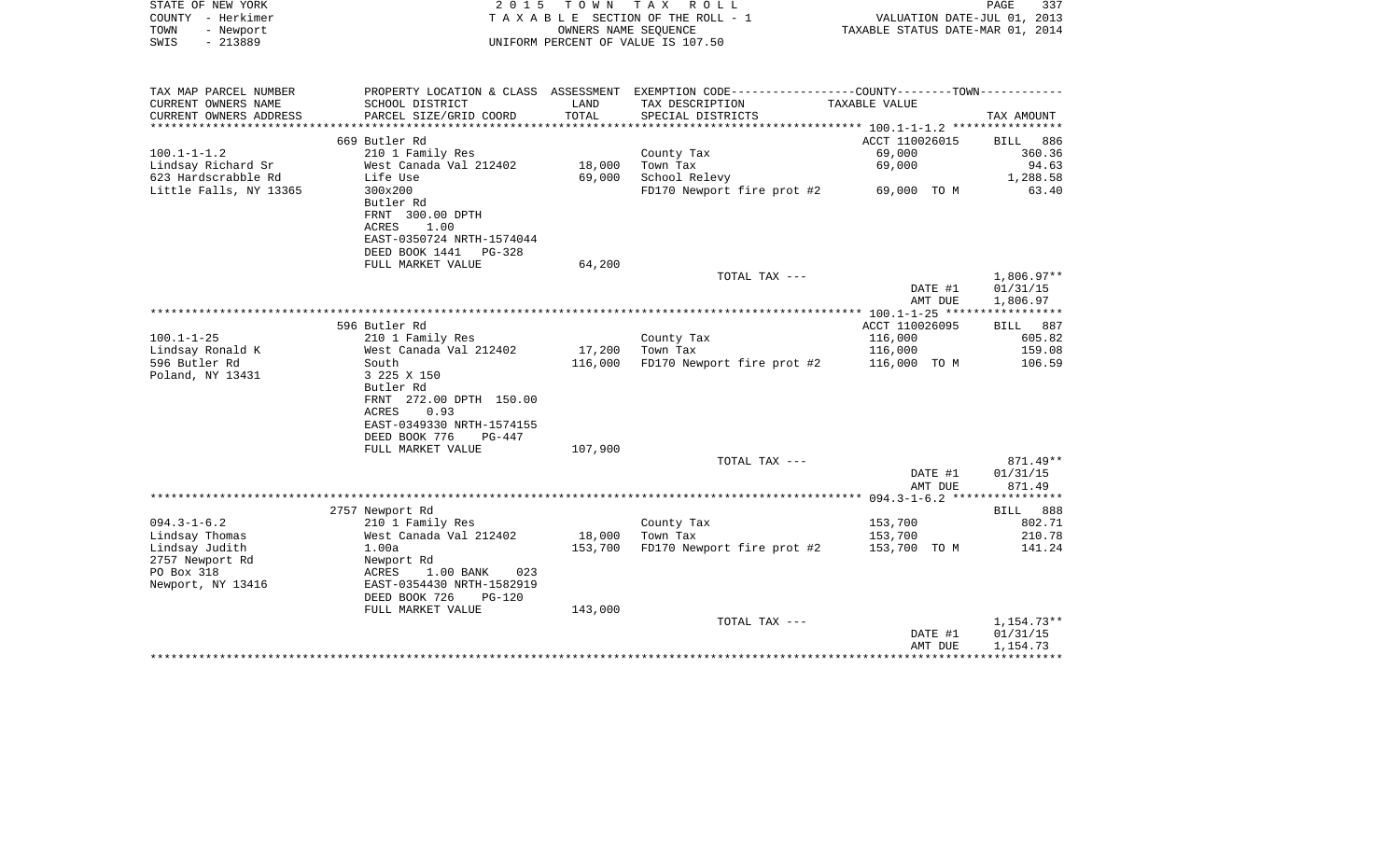| STATE OF NEW YORK                            | 2 0 1 5                                  |         | TOWN TAX ROLL                                                                                 |                                  | 338<br>PAGE     |
|----------------------------------------------|------------------------------------------|---------|-----------------------------------------------------------------------------------------------|----------------------------------|-----------------|
| COUNTY - Herkimer                            |                                          |         | TAXABLE SECTION OF THE ROLL - 1                                                               | VALUATION DATE-JUL 01, 2013      |                 |
| TOWN<br>- Newport                            |                                          |         | OWNERS NAME SEOUENCE                                                                          | TAXABLE STATUS DATE-MAR 01, 2014 |                 |
| $-213889$<br>SWIS                            |                                          |         | UNIFORM PERCENT OF VALUE IS 107.50                                                            |                                  |                 |
|                                              |                                          |         |                                                                                               |                                  |                 |
|                                              |                                          |         | PROPERTY LOCATION & CLASS ASSESSMENT EXEMPTION CODE---------------COUNTY-------TOWN---------- |                                  |                 |
| TAX MAP PARCEL NUMBER<br>CURRENT OWNERS NAME | SCHOOL DISTRICT                          | LAND    | TAX DESCRIPTION                                                                               | TAXABLE VALUE                    |                 |
| CURRENT OWNERS ADDRESS                       | PARCEL SIZE/GRID COORD                   | TOTAL   | SPECIAL DISTRICTS                                                                             |                                  | TAX AMOUNT      |
|                                              |                                          |         |                                                                                               |                                  |                 |
|                                              | State Route 28                           |         |                                                                                               | ACCT 110025001                   | BILL 889        |
| $094.3 - 2 - 3$                              | 270 Mfg housing                          |         | County Tax                                                                                    | 53,000                           | 276.79          |
| Lindsay Thomas                               | West Canada Val 212402                   | 12,200  | Town Tax                                                                                      | 53,000                           | 72.68           |
| Lindsay Judith                               | West                                     | 53,000  | FD170 Newport fire prot #2                                                                    | 53,000 TO M                      | 48.70           |
| PO Box 318                                   | 270 110X210                              |         |                                                                                               |                                  |                 |
| Newport, NY 13416                            | Rt 28                                    |         |                                                                                               |                                  |                 |
|                                              | FRNT 200.00 DPTH 110.00                  |         |                                                                                               |                                  |                 |
|                                              | ACRES<br>0.50                            |         |                                                                                               |                                  |                 |
|                                              | EAST-0355985 NRTH-1582844                |         |                                                                                               |                                  |                 |
|                                              | DEED BOOK 00636 PG-00187                 |         |                                                                                               |                                  |                 |
|                                              | FULL MARKET VALUE                        | 49,300  |                                                                                               |                                  |                 |
|                                              |                                          |         | TOTAL TAX ---                                                                                 |                                  | 398.17**        |
|                                              |                                          |         |                                                                                               | DATE #1                          | 01/31/15        |
|                                              |                                          |         |                                                                                               | AMT DUE                          | 398.17          |
|                                              | 884 Strumlock Rd                         |         |                                                                                               | ACCT 110001470                   | BILL 890        |
| $088.4 - 1 - 20.1$                           | 260 Seasonal res                         |         | County Tax                                                                                    | 85,700                           | 447.57          |
| Lindstrom Shawn                              | Poland Central 213803                    | 32,900  | Town Tax                                                                                      | 85,700                           | 117.53          |
| 96 Rosedale Ave                              | 17.30a                                   | 85,700  | School Relevy                                                                                 |                                  | 1,139.92        |
| Staten Island, NY 10312                      | Strumlock Rd                             |         | FD160 Newport fire prot#1                                                                     | 85,700 TO M                      | 61.99           |
|                                              | FRNT 634.00 DPTH                         |         |                                                                                               |                                  |                 |
|                                              | ACRES 17.30                              |         |                                                                                               |                                  |                 |
|                                              | EAST-0342470 NRTH-1594504                |         |                                                                                               |                                  |                 |
|                                              | DEED BOOK 890<br>$PG-406$                |         |                                                                                               |                                  |                 |
|                                              | FULL MARKET VALUE                        | 79,721  |                                                                                               |                                  |                 |
|                                              |                                          |         | TOTAL TAX ---                                                                                 |                                  | $1,767.01**$    |
|                                              |                                          |         |                                                                                               | DATE #1                          | 01/31/15        |
|                                              |                                          |         |                                                                                               | AMT DUE                          | 1,767.01        |
|                                              |                                          |         |                                                                                               |                                  |                 |
|                                              | 131 Hoeller Rd                           |         |                                                                                               | ACCT 110004425                   | <b>BILL</b> 891 |
| $089.3 - 1 - 13$                             | 210 1 Family Res                         |         | County Tax                                                                                    | 135,000                          | 705.04          |
| Lloyd William J                              | West Canada Val 212402                   | 40,000  | Town Tax                                                                                      | 135,000                          | 185.14          |
| Lloyd Regina                                 | E                                        | 135,000 | FD170 Newport fire prot #2                                                                    | 135,000 TO M                     | 124.05          |
| 131 Hoeller Rd                               | Rose Valley Rd                           |         |                                                                                               |                                  |                 |
| Newport, NY 13416                            | FRNT 1458.20 DPTH                        |         |                                                                                               |                                  |                 |
|                                              | ACRES 22.10<br>EAST-0357441 NRTH-1599115 |         |                                                                                               |                                  |                 |
|                                              | FULL MARKET VALUE                        | 125,600 |                                                                                               |                                  |                 |
|                                              |                                          |         | TOTAL TAX ---                                                                                 |                                  | $1,014.23**$    |
|                                              |                                          |         |                                                                                               | DATE #1                          | 01/31/15        |
|                                              |                                          |         |                                                                                               | AMT DUE                          | 1,014.23        |
|                                              |                                          |         |                                                                                               |                                  |                 |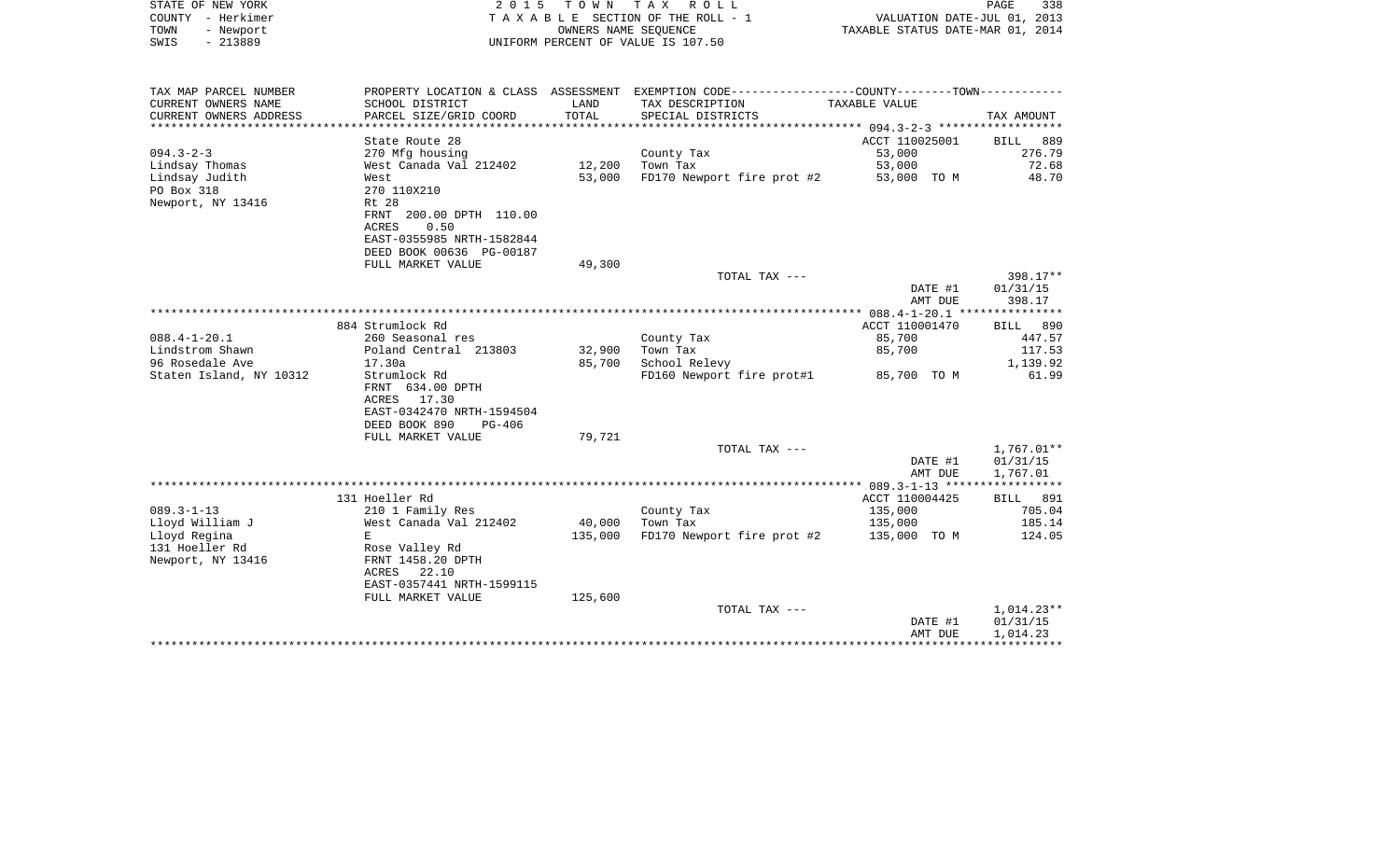| COUNTY<br>– Herkimer                   |                                               |                      | TAXABLE SECTION OF THE ROLL - 1                                                               | VALUATION DATE-JUL 01, 2013      |                        |
|----------------------------------------|-----------------------------------------------|----------------------|-----------------------------------------------------------------------------------------------|----------------------------------|------------------------|
| TOWN<br>- Newport<br>SWIS<br>$-213889$ |                                               | OWNERS NAME SEQUENCE | UNIFORM PERCENT OF VALUE IS 107.50                                                            | TAXABLE STATUS DATE-MAR 01, 2014 |                        |
|                                        |                                               |                      |                                                                                               |                                  |                        |
| TAX MAP PARCEL NUMBER                  |                                               |                      | PROPERTY LOCATION & CLASS ASSESSMENT EXEMPTION CODE---------------COUNTY-------TOWN---------- |                                  |                        |
| CURRENT OWNERS NAME                    | SCHOOL DISTRICT                               | LAND                 | TAX DESCRIPTION                                                                               | TAXABLE VALUE                    |                        |
| CURRENT OWNERS ADDRESS                 | PARCEL SIZE/GRID COORD                        | TOTAL                | SPECIAL DISTRICTS                                                                             |                                  | TAX AMOUNT             |
|                                        | 105 Woodchuck Hill Rd                         |                      |                                                                                               | ACCT 110008450                   | BILL 892               |
| $094.1 - 1 - 55.1$                     | 210 1 Family Res                              |                      | County Tax                                                                                    | 90,000                           | 470.03                 |
| Lloyd William J IV                     | West Canada Val 212402                        | 18,000               | Town Tax                                                                                      | 90,000                           | 123.43                 |
| 105 Woodchuck Hill Rd                  | Correction Deed                               | 90,000               | FD170 Newport fire prot #2                                                                    | 90,000 TO M                      | 82.70                  |
| PO Box 128                             | 1a                                            |                      |                                                                                               |                                  |                        |
| Newport, NY 13416                      | Mechanic St                                   |                      |                                                                                               |                                  |                        |
|                                        | ACRES<br>1.00                                 |                      |                                                                                               |                                  |                        |
|                                        | EAST-0356472 NRTH-1586166                     |                      |                                                                                               |                                  |                        |
|                                        | DEED BOOK 1506<br>PG-963<br>FULL MARKET VALUE | 83,700               |                                                                                               |                                  |                        |
|                                        |                                               |                      | TOTAL TAX ---                                                                                 |                                  | $676.16**$             |
|                                        |                                               |                      |                                                                                               | DATE #1                          | 01/31/15               |
|                                        |                                               |                      |                                                                                               | AMT DUE                          | 676.16                 |
|                                        |                                               |                      |                                                                                               |                                  |                        |
|                                        | Old State Rd                                  |                      |                                                                                               |                                  | BILL 893               |
| $088.4 - 1 - 19.4$                     | 322 Rural vac>10                              |                      | County Tax                                                                                    | 16,000                           | 83.56                  |
| Lockwood George P Jr                   | Poland Central 213803                         | 16,000               | Town Tax                                                                                      | 16,000                           | 21.94                  |
| 568 N Gage Rd<br>Poland, NY 13431      | 27.20<br>ACRES<br>EAST-0342924 NRTH-1593131   | 16,000               | School Relevy<br>FD160 Newport fire prot#1                                                    | 16,000 TO M                      | 212.82<br>11.57        |
|                                        | DEED BOOK 1217<br>PG-86                       |                      |                                                                                               |                                  |                        |
|                                        | FULL MARKET VALUE                             | 14,900               |                                                                                               |                                  |                        |
|                                        |                                               |                      | TOTAL TAX ---                                                                                 |                                  | $329.89**$             |
|                                        |                                               |                      |                                                                                               | DATE #1                          | 01/31/15               |
|                                        |                                               |                      |                                                                                               | AMT DUE                          | 329.89                 |
|                                        |                                               |                      |                                                                                               |                                  |                        |
| $093.2 - 1 - 4$                        | N Gage Rd<br>312 Vac w/imprv                  |                      | County Tax                                                                                    | ACCT 110005160<br>85,300         | BILL 894<br>445.48     |
| Lockwood George P Jr,                  | Poland Central 213803                         | 75,300               | Town Tax                                                                                      | 85,300                           | 116.98                 |
| 568 N Gage Rd                          | 50A<br>$\mathbf{1}$                           | 85,300               | School Relevy                                                                                 |                                  | 1,134.59               |
| Poland, NY 13431                       | North Gage Rd                                 |                      | FD170 Newport fire prot #2                                                                    | 85,300 TO M                      | 78.38                  |
|                                        | 69.30<br>ACRES                                |                      |                                                                                               |                                  |                        |
|                                        | EAST-0343117 NRTH-1591467                     |                      |                                                                                               |                                  |                        |
|                                        | DEED BOOK 1217<br>PG-89                       |                      |                                                                                               |                                  |                        |
|                                        | FULL MARKET VALUE                             | 79,350               | TOTAL TAX ---                                                                                 |                                  |                        |
|                                        |                                               |                      |                                                                                               | DATE #1                          | 1,775.43**<br>01/31/15 |
|                                        |                                               |                      |                                                                                               | AMT DUE                          | 1,775.43               |
|                                        |                                               |                      |                                                                                               |                                  |                        |
|                                        | Hawthorne Rd                                  |                      |                                                                                               | ACCT 110004710                   | BILL 895               |
| $100.1 - 1 - 4.2$                      | 210 1 Family Res                              |                      | County Tax                                                                                    | 57,000                           | 297.69                 |
| Lockwood George P Sr                   | West Canada Val 212402                        | 13,400               | Town Tax                                                                                      | 57,000                           | 78.17                  |
| PO Box 269                             | W                                             | 57,000               | School Relevy                                                                                 |                                  | 1,064.47               |
| Newport, NY 13416                      | 3<br>145/130<br>Co Rd 55                      |                      | FD170 Newport fire prot #2                                                                    | 57,000 TO M                      | 52.38                  |
|                                        | FRNT 145.00 DPTH 130.00                       |                      |                                                                                               |                                  |                        |
|                                        | ACRES<br>0.60                                 |                      |                                                                                               |                                  |                        |
|                                        | EAST-0354342 NRTH-1573778                     |                      |                                                                                               |                                  |                        |
|                                        | DEED BOOK 913<br>PG-639                       |                      |                                                                                               |                                  |                        |
|                                        | FULL MARKET VALUE                             | 53,000               |                                                                                               |                                  |                        |
|                                        |                                               |                      | TOTAL TAX ---                                                                                 |                                  | 1,492.71**             |
|                                        |                                               |                      |                                                                                               | DATE #1<br>AMT DUE               | 01/31/15<br>1,492.71   |
|                                        |                                               |                      |                                                                                               |                                  |                        |

PAGE 339

STATE OF NEW YORK **EXECUTE:**  $2015$  TOWN TAX ROLL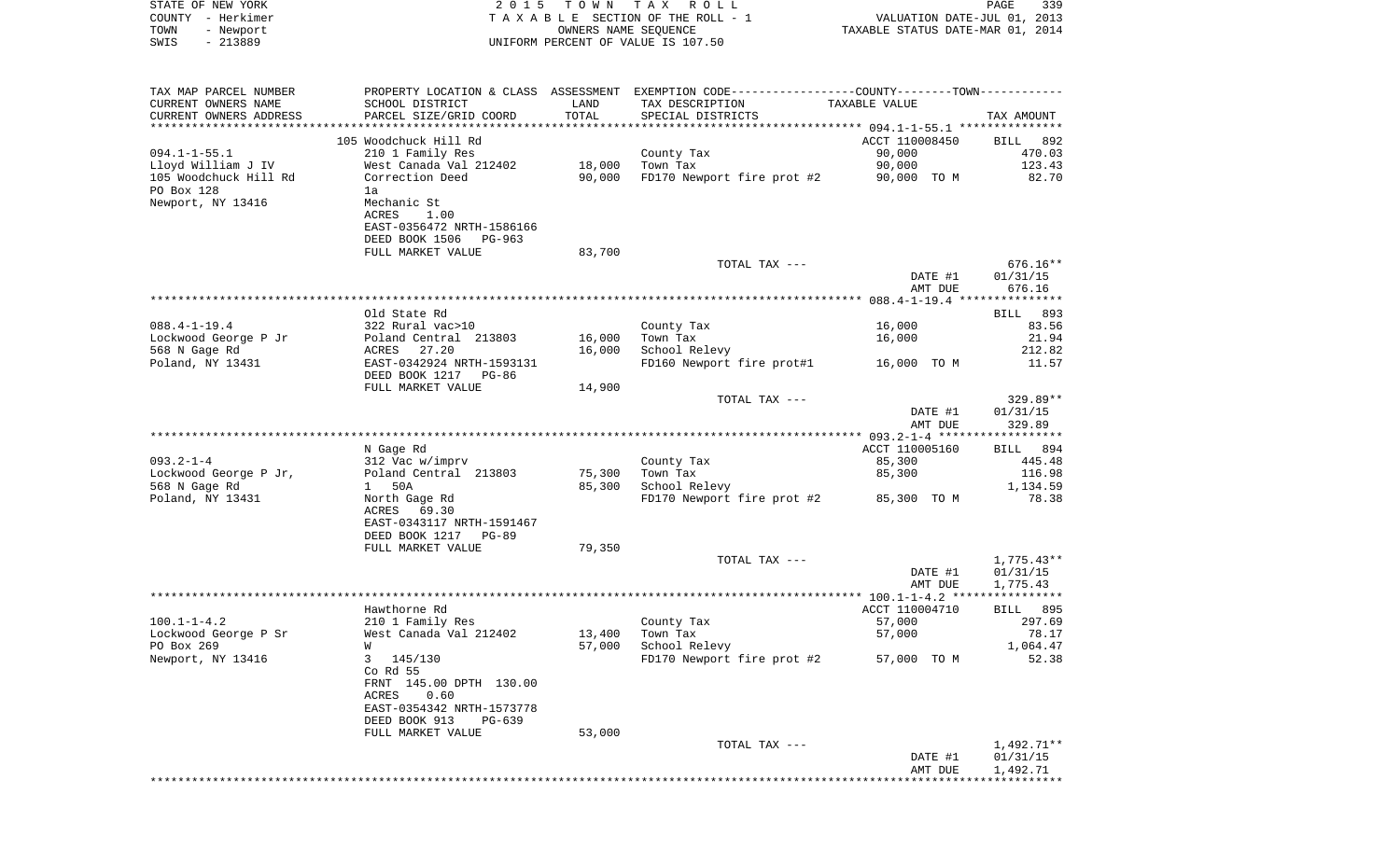|      | STATE OF NEW YORK | 2015 TOWN TAX ROLL                 | PAGE                             | 340 |
|------|-------------------|------------------------------------|----------------------------------|-----|
|      | COUNTY - Herkimer | TAXABLE SECTION OF THE ROLL - 1    | VALUATION DATE-JUL 01, 2013      |     |
| TOWN | - Newport         | OWNERS NAME SEOUENCE               | TAXABLE STATUS DATE-MAR 01, 2014 |     |
| SWIS | - 213889          | UNIFORM PERCENT OF VALUE IS 107.50 |                                  |     |

| TAX MAP PARCEL NUMBER     | PROPERTY LOCATION & CLASS ASSESSMENT |         | EXEMPTION CODE-----------------COUNTY-------TOWN----------- |                                                 |            |
|---------------------------|--------------------------------------|---------|-------------------------------------------------------------|-------------------------------------------------|------------|
| CURRENT OWNERS NAME       | SCHOOL DISTRICT                      | LAND    | TAX DESCRIPTION                                             | TAXABLE VALUE                                   |            |
| CURRENT OWNERS ADDRESS    | PARCEL SIZE/GRID COORD               | TOTAL   | SPECIAL DISTRICTS                                           |                                                 | TAX AMOUNT |
|                           |                                      |         |                                                             |                                                 |            |
|                           | 568 North Gage Rd                    |         |                                                             | ACCT 110004110                                  | BILL 896   |
| $093.2 - 1 - 16$          | 270 Mfg housing                      |         | County Tax                                                  | 23,000                                          | 120.12     |
| Lockwood George Peter Jr. | Poland Central 213803                | 12,000  | Town Tax                                                    | 23,000                                          | 31.54      |
| 568 North Gage Rd         | Trai0.36a                            | 23,000  | School Relevy                                               |                                                 | 305.93     |
| Poland, NY 13431          | Co Rd 65                             |         | FD170 Newport fire prot #2 $23,000$ TO M $21.13$            |                                                 |            |
|                           | FRNT 223.50 DPTH 92.80               |         |                                                             |                                                 |            |
|                           | EAST-0344273 NRTH-1590731            |         |                                                             |                                                 |            |
|                           | DEED BOOK 1084 PG-669                |         |                                                             |                                                 |            |
|                           | FULL MARKET VALUE                    | 21,400  |                                                             |                                                 |            |
|                           |                                      |         | TOTAL TAX ---                                               |                                                 | $478.72**$ |
|                           |                                      |         |                                                             | DATE #1                                         | 01/31/15   |
|                           |                                      |         |                                                             | AMT DUE                                         | 478.72     |
|                           |                                      |         |                                                             |                                                 |            |
|                           | 4549 State Route 28                  |         |                                                             | ACCT 110004740                                  | BILL 897   |
| $100.4 - 2 - 5$           | 210 1 Family Res                     |         | County Tax                                                  | 166,300                                         | 868.51     |
| Loiacono Joseph           | West Canada Val 212402               | 19,000  | Town Tax                                                    | 166,300                                         | 228.06     |
| 4549 State Rt 28          | W                                    | 166,300 | FD175 Newport fire prot #3 166,300 TO M                     |                                                 | 156.62     |
| Herkimer, NY 13350        | $3 \overline{\smash)3A}$             |         |                                                             |                                                 |            |
|                           | Rt 28                                |         |                                                             |                                                 |            |
|                           | FRNT 525.00 DPTH                     |         |                                                             |                                                 |            |
|                           | ACRES<br>2.00                        |         |                                                             |                                                 |            |
|                           | EAST-0364511 NRTH-1564382            |         |                                                             |                                                 |            |
|                           | DEED BOOK 889<br>PG-213              |         |                                                             |                                                 |            |
|                           |                                      |         |                                                             |                                                 |            |
|                           | FULL MARKET VALUE                    | 154,698 | TOTAL TAX ---                                               |                                                 | 1,253.19** |
|                           |                                      |         |                                                             |                                                 | 01/31/15   |
|                           |                                      |         |                                                             | DATE #1                                         | 1,253.19   |
|                           |                                      |         |                                                             | AMT DUE                                         |            |
|                           | Twin Ponds Dr                        |         |                                                             |                                                 | BILL 898   |
| $100.3 - 5 - 17$          | 314 Rural vac<10                     |         | County Tax                                                  | 3,100                                           | 16.19      |
| Lombardi Domenic L Sr     | West Canada Val 212402               | 3,100   | Town Tax                                                    | 3,100                                           | 4.25       |
| Lombardi Bonnie J         |                                      | 3,100   | FD170 Newport fire prot #2                                  |                                                 | 2.85       |
| 22 Milici Dr              | Cook Rd                              |         |                                                             | 3,100 TO M                                      |            |
|                           | ACRES<br>0.21                        |         |                                                             |                                                 |            |
| Torrington, CT 06790      | EAST-0354833 NRTH-1565949            |         |                                                             |                                                 |            |
|                           | DEED BOOK 1163 PG-443                |         |                                                             |                                                 |            |
|                           | FULL MARKET VALUE                    | 2,900   |                                                             |                                                 |            |
|                           |                                      |         | TOTAL TAX ---                                               |                                                 | $23.29**$  |
|                           |                                      |         |                                                             | DATE #1                                         | 01/31/15   |
|                           |                                      |         |                                                             | AMT DUE<br>************************************ | 23.29      |
|                           |                                      |         |                                                             |                                                 |            |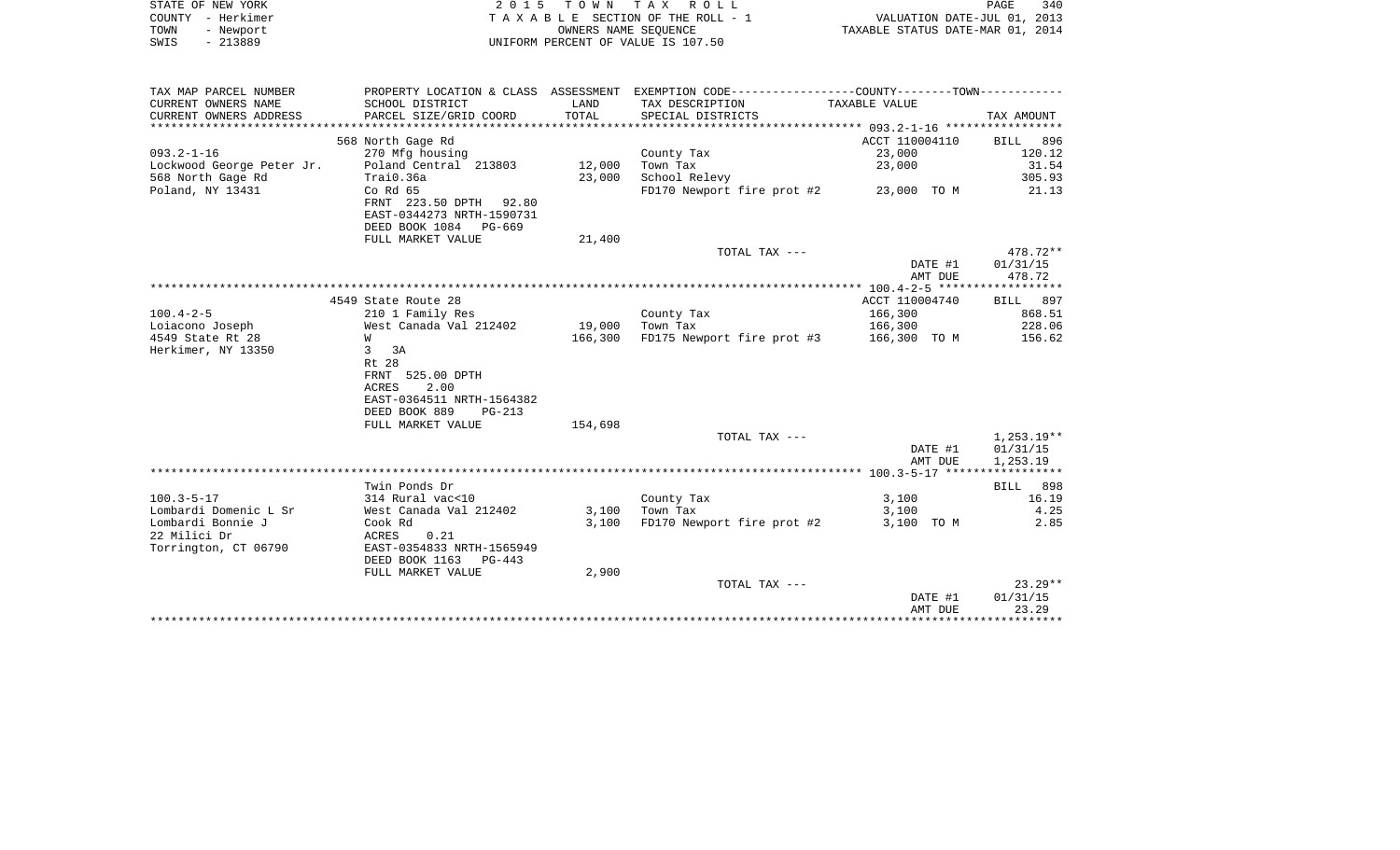| STATE OF NEW YORK      | 2 0 1 5                              |         | TOWN TAX ROLL                                               |                                  | 341<br>PAGE |
|------------------------|--------------------------------------|---------|-------------------------------------------------------------|----------------------------------|-------------|
| COUNTY<br>- Herkimer   |                                      |         | TAXABLE SECTION OF THE ROLL - 1                             | VALUATION DATE-JUL 01, 2013      |             |
| - Newport<br>TOWN      |                                      |         | OWNERS NAME SEOUENCE                                        | TAXABLE STATUS DATE-MAR 01, 2014 |             |
| $-213889$<br>SWIS      |                                      |         | UNIFORM PERCENT OF VALUE IS 107.50                          |                                  |             |
|                        |                                      |         |                                                             |                                  |             |
|                        |                                      |         |                                                             |                                  |             |
| TAX MAP PARCEL NUMBER  | PROPERTY LOCATION & CLASS ASSESSMENT |         | EXEMPTION CODE-----------------COUNTY-------TOWN----------- |                                  |             |
| CURRENT OWNERS NAME    | SCHOOL DISTRICT                      | LAND    | TAX DESCRIPTION                                             | TAXABLE VALUE                    |             |
| CURRENT OWNERS ADDRESS | PARCEL SIZE/GRID COORD               | TOTAL   | SPECIAL DISTRICTS                                           |                                  | TAX AMOUNT  |
|                        |                                      |         |                                                             |                                  |             |
|                        | Rose Valley Rd                       |         |                                                             | ACCT 110025085                   | BILL 899    |
| $089.3 - 1 - 18.2$     | 322 Rural vac>10                     |         | County Tax                                                  | 23,900                           | 124.82      |
| Longway Andrew J       | West Canada Val 212402               | 23,900  | Town Tax                                                    | 23,900                           | 32.78       |
| Hance Michelle L       | West                                 | 23,900  | FD170 Newport fire prot #2                                  | 23,900 TO M                      | 21.96       |
| 427 Rose Valley Rd     | 15.84                                |         |                                                             |                                  |             |
| Newport, NY 13416      | Rose Valley Rd                       |         |                                                             |                                  |             |
|                        | ACRES 15.84                          |         |                                                             |                                  |             |
|                        | EAST-0356463 NRTH-1593934            |         |                                                             |                                  |             |
|                        | DEED BOOK 1260<br>$PG-48$            |         |                                                             |                                  |             |
|                        | FULL MARKET VALUE                    | 22,250  |                                                             |                                  |             |
|                        |                                      |         | TOTAL TAX ---                                               |                                  | $179.56**$  |
|                        |                                      |         |                                                             | DATE #1                          | 01/31/15    |
|                        |                                      |         |                                                             | AMT DUE                          | 179.56      |
|                        |                                      |         |                                                             |                                  |             |
|                        | 427 Rose Valley Rd                   |         |                                                             |                                  | BILL 900    |
| $089.3 - 1 - 18.3$     | 240 Rural res                        |         | County Tax                                                  | 151,200                          | 789.65      |
| Lonqway Andrew J       | West Canada Val 212402               | 31,700  | Town Tax                                                    | 151,200                          | 207.35      |
| Hance Michelle L       | 15.60a                               | 151,200 | FD170 Newport fire prot #2                                  | 151,200 TO M                     | 138.94      |

| Hance Michelle L    | 15.60a                    | 151,200 | FD170 Newport fire prot #2 | 151,200 TO M                     | 138.94      |
|---------------------|---------------------------|---------|----------------------------|----------------------------------|-------------|
| 427 Rose Valley Rd  | 15.60<br>ACRES            |         |                            |                                  |             |
| Newport, NY 13416   | EAST-0356855 NRTH-1594430 |         |                            |                                  |             |
|                     | DEED BOOK 943<br>PG-652   |         |                            |                                  |             |
|                     | FULL MARKET VALUE         | 140,651 |                            |                                  |             |
|                     |                           |         |                            |                                  |             |
|                     |                           |         | TOTAL TAX ---              |                                  | 1,135.94**  |
|                     |                           |         |                            | DATE #1                          | 01/31/15    |
|                     |                           |         |                            | AMT DUE                          | 1,135.94    |
|                     |                           |         |                            |                                  |             |
|                     | Newport Rd                |         |                            | ACCT 110025445                   | 901<br>BILL |
| $094.3 - 1 - 13.1$  | 314 Rural vac<10          |         | County Tax                 | 18,100                           | 94.53       |
| Looman Keith        | West Canada Val 212402    | 18,100  | Town Tax                   | 18,100                           | 24.82       |
| PO Box 131          | East                      | 18,100  | FD170 Newport fire prot #2 | 18,100 TO M                      | 16.63       |
| Frankfort, NY 13340 | 1 28 A                    |         |                            |                                  |             |
|                     | Newport Rd                |         |                            |                                  |             |
|                     | 8.40<br>ACRES             |         |                            |                                  |             |
|                     | EAST-0352572 NRTH-1577498 |         |                            |                                  |             |
|                     |                           |         |                            |                                  |             |
|                     | DEED BOOK 1193<br>$PG-13$ |         |                            |                                  |             |
|                     | FULL MARKET VALUE         | 16,850  |                            |                                  |             |
|                     |                           |         | TOTAL TAX ---              |                                  | 135.98**    |
|                     |                           |         |                            | DATE #1                          | 01/31/15    |
|                     |                           |         |                            | AMT DUE                          | 135.98      |
|                     |                           |         |                            | ******************************** |             |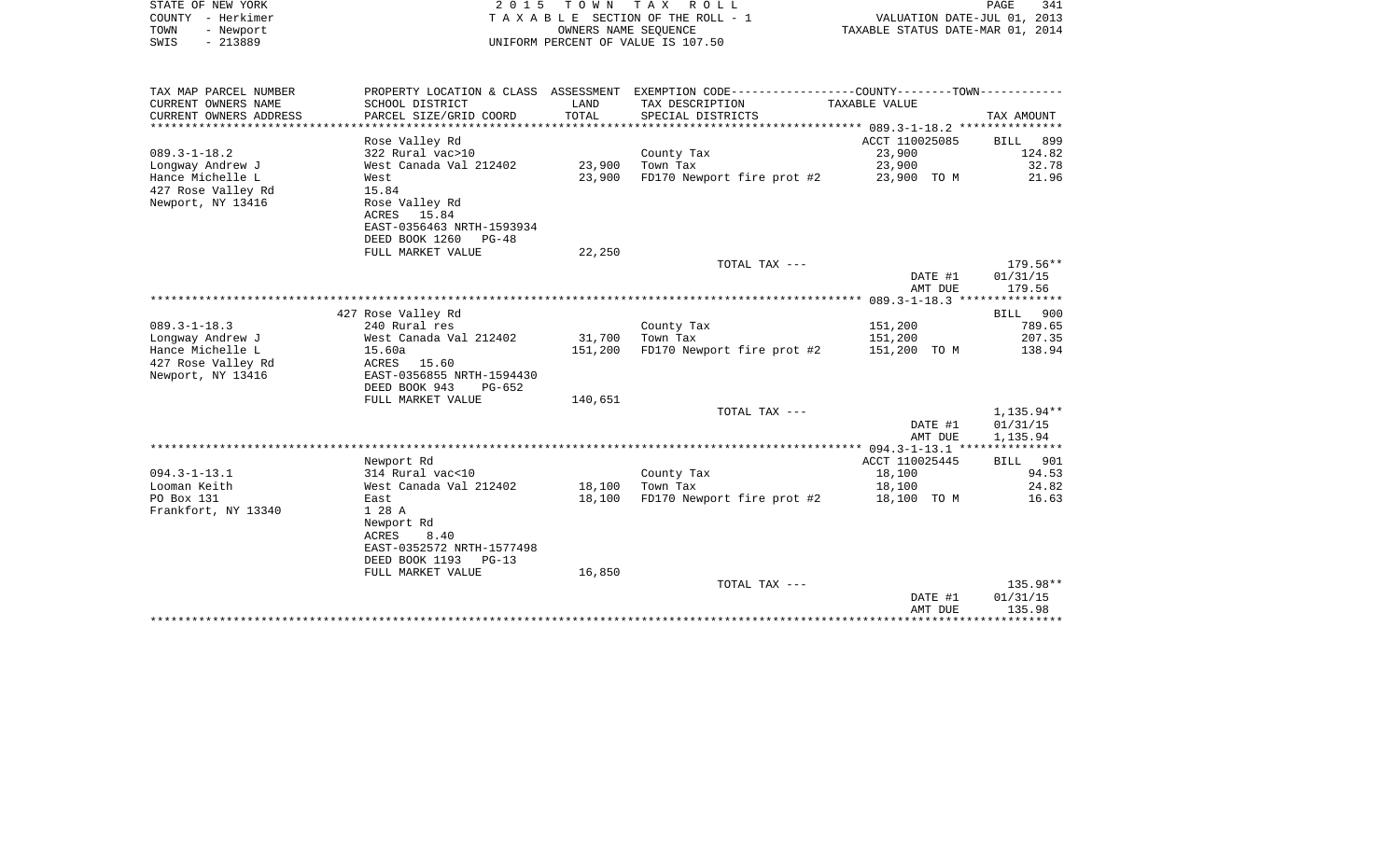| STATE OF NEW YORK                      |                           |                      | 2015 TOWN TAX ROLL                                                                            |                                                                 | 342<br>PAGE          |
|----------------------------------------|---------------------------|----------------------|-----------------------------------------------------------------------------------------------|-----------------------------------------------------------------|----------------------|
| COUNTY - Herkimer<br>TOWN<br>- Newport |                           | OWNERS NAME SEQUENCE | TAXABLE SECTION OF THE ROLL - 1                                                               | VALUATION DATE-JUL 01, 2013<br>TAXABLE STATUS DATE-MAR 01, 2014 |                      |
| $-213889$<br>SWIS                      |                           |                      | UNIFORM PERCENT OF VALUE IS 107.50                                                            |                                                                 |                      |
|                                        |                           |                      |                                                                                               |                                                                 |                      |
|                                        |                           |                      |                                                                                               |                                                                 |                      |
| TAX MAP PARCEL NUMBER                  |                           |                      | PROPERTY LOCATION & CLASS ASSESSMENT EXEMPTION CODE---------------COUNTY-------TOWN---------- |                                                                 |                      |
| CURRENT OWNERS NAME                    | SCHOOL DISTRICT           | LAND                 | TAX DESCRIPTION                                                                               | TAXABLE VALUE                                                   |                      |
| CURRENT OWNERS ADDRESS                 | PARCEL SIZE/GRID COORD    | TOTAL                | SPECIAL DISTRICTS                                                                             |                                                                 | TAX AMOUNT           |
|                                        | 5358 State Route 28       |                      |                                                                                               | ACCT 110005970                                                  | BILL 902             |
| $094.3 - 2 - 22$                       | 270 Mfg housing           |                      | County Tax                                                                                    | 51,900                                                          | 271.05               |
| Louis Codi                             | West Canada Val 212402    | 13,000               | Town Tax                                                                                      | 51,900                                                          | 71.18                |
| 5358 State Route 28                    | Е                         | 51,900               | FD170 Newport fire prot #2                                                                    | 51,900 TO M                                                     | 47.69                |
| Newport, NY 13416                      | 190/300<br>3<br>Rt 28     |                      |                                                                                               |                                                                 |                      |
| PRIOR OWNER ON 3/01/2014               | ACRES<br>1.50             |                      |                                                                                               |                                                                 |                      |
| Welch James                            | EAST-0360709 NRTH-1577785 |                      |                                                                                               |                                                                 |                      |
|                                        | DEED BOOK 1539<br>PG-540  |                      |                                                                                               |                                                                 |                      |
|                                        | FULL MARKET VALUE         | 48,300               | TOTAL TAX ---                                                                                 |                                                                 |                      |
|                                        |                           |                      |                                                                                               |                                                                 | 389.92**             |
|                                        |                           |                      |                                                                                               | DATE #1<br>AMT DUE                                              | 01/31/15<br>389.92   |
|                                        |                           |                      |                                                                                               |                                                                 |                      |
|                                        | 549 Farrell Rd            |                      |                                                                                               |                                                                 | BILL 903             |
| $094.3 - 1 - 19.3$                     | 210 1 Family Res          |                      | County Tax                                                                                    | 118,000                                                         | 616.26               |
| Louis Colette                          | West Canada Val 212402    | 21,500               | Town Tax                                                                                      | 118,000                                                         | 161.82               |
| Olden James D                          | 4.50<br>ACRES             | 118,000              | FD170 Newport fire prot #2                                                                    | 118,000 TO M                                                    | 108.43               |
| 549 Farrell Rd                         | EAST-0346946 NRTH-1578698 |                      |                                                                                               |                                                                 |                      |
| Poland, NY 13431                       | DEED BOOK 1234 PG-695     |                      |                                                                                               |                                                                 |                      |
|                                        | FULL MARKET VALUE         | 109,750              |                                                                                               |                                                                 |                      |
|                                        |                           |                      | TOTAL TAX ---                                                                                 |                                                                 | 886.51**             |
|                                        |                           |                      |                                                                                               | DATE #1                                                         | 01/31/15             |
|                                        |                           |                      |                                                                                               | AMT DUE                                                         | 886.51               |
|                                        | 567 Farrell Rd            |                      |                                                                                               | ACCT 110004590                                                  | BILL 904             |
| $094.3 - 1 - 19.1$                     | 240 Rural res             |                      | County Tax                                                                                    | 250,000                                                         | 1,305.64             |
| Louis Donald R                         | West Canada Val 212402    | 105,000              | Town Tax                                                                                      | 250,000                                                         | 342.85               |
| Louis Yvonne E                         | Rm5 Added                 | 250,000              | FD170 Newport fire prot #2                                                                    | 250,000 TO M                                                    | 229.73               |
| 567 Farrell Rd                         | Co Rd 34                  |                      |                                                                                               |                                                                 |                      |
| Poland, NY 13431                       | FRNT 2363.50 DPTH         |                      |                                                                                               |                                                                 |                      |
|                                        | ACRES 116.60              |                      |                                                                                               |                                                                 |                      |
|                                        | EAST-0348675 NRTH-1578816 |                      |                                                                                               |                                                                 |                      |
|                                        | DEED BOOK 00660 PG-00790  |                      |                                                                                               |                                                                 |                      |
|                                        | FULL MARKET VALUE         | 232,550              |                                                                                               |                                                                 |                      |
|                                        |                           |                      | TOTAL TAX ---                                                                                 |                                                                 | 1,878.22**           |
|                                        |                           |                      |                                                                                               | DATE #1                                                         | 01/31/15<br>1,878.22 |
|                                        |                           |                      |                                                                                               | AMT DUE                                                         |                      |
|                                        | 691 Old State Rd          |                      |                                                                                               | ACCT 110008520                                                  | BILL 905             |
| $088.4 - 1 - 18.1$                     | 210 1 Family Res          |                      | County Tax                                                                                    | 165,000                                                         | 861.72               |
| Louis Shawn P                          | Poland Central 213803     | 19,800               | Town Tax                                                                                      | 165,000                                                         | 226.28               |
| 691 Old State Rd                       | FRNT 250.00 DPTH          | 165,000              | FD160 Newport fire prot#1                                                                     | 165,000 TO M                                                    | 119.35               |
| Poland, NY 13431                       | 2.80<br>ACRES             |                      |                                                                                               |                                                                 |                      |
|                                        | EAST-0344912 NRTH-1594850 |                      |                                                                                               |                                                                 |                      |
|                                        | DEED BOOK 1432 PG-178     |                      |                                                                                               |                                                                 |                      |
|                                        | FULL MARKET VALUE         | 153,500              |                                                                                               |                                                                 |                      |
|                                        |                           |                      | TOTAL TAX ---                                                                                 |                                                                 | $1,207.35**$         |
|                                        |                           |                      |                                                                                               | DATE #1                                                         | 01/31/15             |

AMT DUE 1,207.35 \*\*\*\*\*\*\*\*\*\*\*\*\*\*\*\*\*\*\*\*\*\*\*\*\*\*\*\*\*\*\*\*\*\*\*\*\*\*\*\*\*\*\*\*\*\*\*\*\*\*\*\*\*\*\*\*\*\*\*\*\*\*\*\*\*\*\*\*\*\*\*\*\*\*\*\*\*\*\*\*\*\*\*\*\*\*\*\*\*\*\*\*\*\*\*\*\*\*\*\*\*\*\*\*\*\*\*\*\*\*\*\*\*\*\*\*\*\*\*\*\*\*\*\*\*\*\*\*\*\*\*\*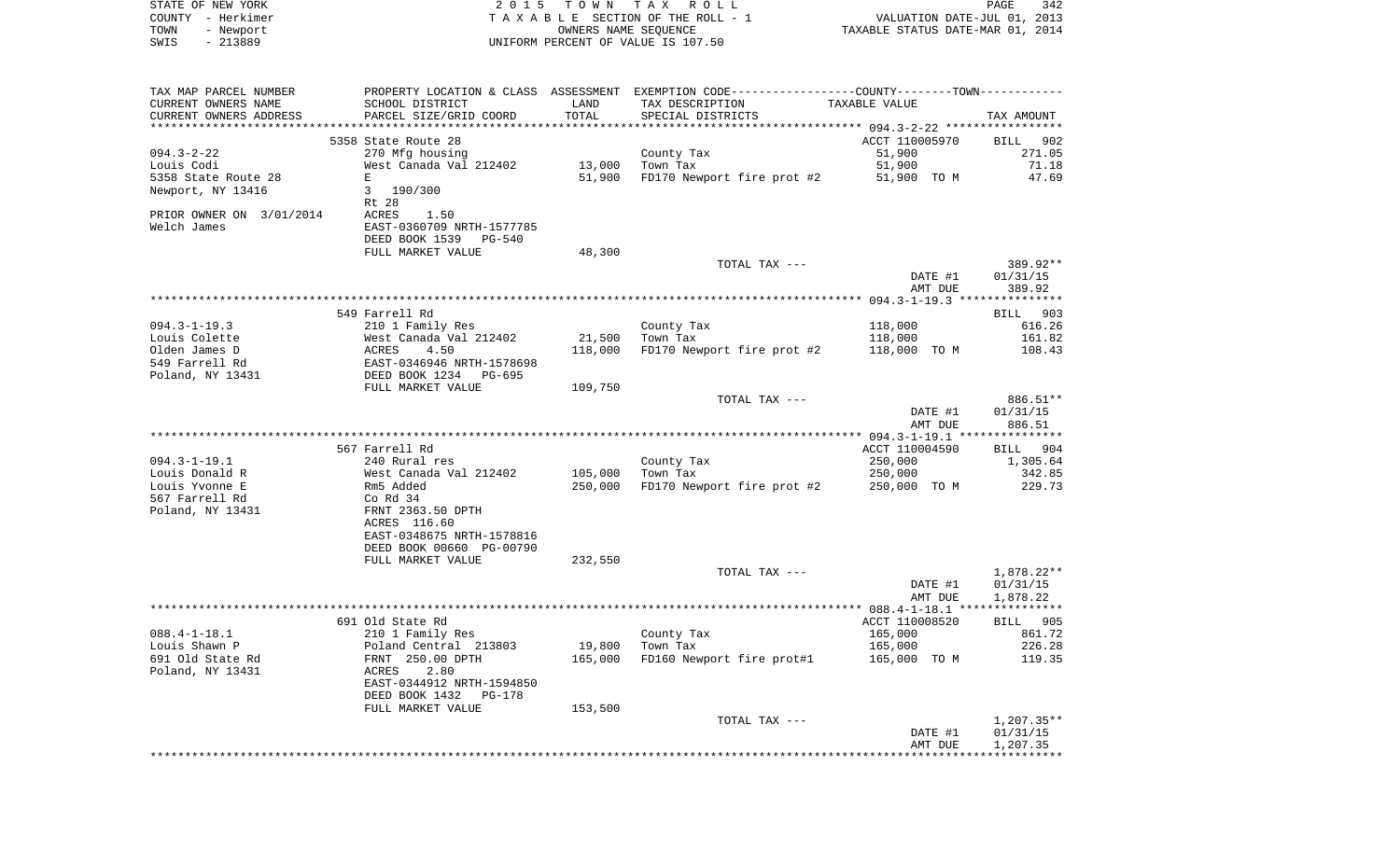|      | STATE OF NEW YORK | 2015 TOWN TAX ROLL                 | PAGE                             | 343 |
|------|-------------------|------------------------------------|----------------------------------|-----|
|      | COUNTY - Herkimer | TAXABLE SECTION OF THE ROLL - 1    | VALUATION DATE-JUL 01, 2013      |     |
| TOWN | - Newport         | OWNERS NAME SEOUENCE               | TAXABLE STATUS DATE-MAR 01, 2014 |     |
|      | SWIS - 213889     | UNIFORM PERCENT OF VALUE IS 107.50 |                                  |     |

| TAX MAP PARCEL NUMBER  | PROPERTY LOCATION & CLASS ASSESSMENT EXEMPTION CODE---------------COUNTY-------TOWN---------- |         |                            |                |              |
|------------------------|-----------------------------------------------------------------------------------------------|---------|----------------------------|----------------|--------------|
| CURRENT OWNERS NAME    | SCHOOL DISTRICT                                                                               | LAND    | TAX DESCRIPTION            | TAXABLE VALUE  |              |
| CURRENT OWNERS ADDRESS | PARCEL SIZE/GRID COORD                                                                        | TOTAL   | SPECIAL DISTRICTS          |                | TAX AMOUNT   |
| *********************  | ******************************                                                                |         |                            |                |              |
|                        | 1711 Hawthorne Rd                                                                             |         |                            |                | BILL 906     |
| $100.1 - 1 - 3.6$      | 210 1 Family Res                                                                              |         | County Tax                 | 185,400        | 968.26       |
| Lowell James Jr        | West Canada Val 212402                                                                        | 21,000  | Town Tax                   | 185,400        | 254.26       |
| Lowell Melissa         | FRNT 530.00 DPTH                                                                              | 185,400 | FD170 Newport fire prot #2 | 185,400 TO M   | 170.37       |
| 1711 Hawthorne Rd      | ACRES<br>4.00 BANK<br>135                                                                     |         |                            |                |              |
| Newport, NY 13413      | EAST-0351868 NRTH-1573668                                                                     |         |                            |                |              |
|                        | DEED BOOK 883<br><b>PG-509</b>                                                                |         |                            |                |              |
|                        | FULL MARKET VALUE                                                                             | 172,450 |                            |                |              |
|                        |                                                                                               |         | TOTAL TAX ---              |                | 1,392.89**   |
|                        |                                                                                               |         |                            | DATE #1        | 01/31/15     |
|                        |                                                                                               |         |                            | AMT DUE        | 1,392.89     |
|                        |                                                                                               |         |                            |                |              |
|                        | Tanner Rd                                                                                     |         |                            | ACCT 110000394 | BILL 907     |
| $093.3 - 1 - 19.4$     | 314 Rural vac<10                                                                              |         | County Tax                 | 4,100          | 21.41        |
| Lust Family Trust      | West Canada Val 212402                                                                        | 4,100   | Town Tax                   | 4,100          | 5.62         |
| Betty Lust as Trustee  | North                                                                                         | 4,100   | FD170 Newport fire prot #2 | 4,100 TO M     | 3.77         |
| 1101 Maple St          | .50a                                                                                          |         |                            |                |              |
| Utica, NY 13502        | Tanner Rd                                                                                     |         |                            |                |              |
|                        | 95.00 DPTH 222.88<br>FRNT                                                                     |         |                            |                |              |
|                        | EAST-0333822 NRTH-1577047                                                                     |         |                            |                |              |
|                        | DEED BOOK 1370<br>PG-451                                                                      |         |                            |                |              |
|                        | FULL MARKET VALUE                                                                             | 3,800   |                            |                |              |
|                        |                                                                                               |         | TOTAL TAX ---              |                | $30.80**$    |
|                        |                                                                                               |         |                            | DATE #1        | 01/31/15     |
|                        |                                                                                               |         |                            | AMT DUE        | 30.80        |
|                        | 336 Steuben Rd                                                                                |         |                            |                | BILL 908     |
| $093.3 - 1 - 5.6$      | 210 1 Family Res                                                                              |         | County Tax                 | 146,900        | 767.19       |
| Lyman Gary             | West Canada Val 212402                                                                        | 22,000  | Town Tax                   | 146,900        | 201.46       |
| Lyman Debra            | FRNT 300.00 DPTH                                                                              | 146,900 | FD170 Newport fire prot #2 | 146,900 TO M   | 134.99       |
| 336 Steuben Rd         | ACRES<br>5.00 BANK<br>184                                                                     |         |                            |                |              |
| Poland, NY 13431       | EAST-0334381 NRTH-1581854                                                                     |         |                            |                |              |
|                        | DEED BOOK 849<br>PG-555                                                                       |         |                            |                |              |
|                        | FULL MARKET VALUE                                                                             | 136,650 |                            |                |              |
|                        |                                                                                               |         | TOTAL TAX ---              |                | $1,103.64**$ |
|                        |                                                                                               |         |                            | DATE #1        | 01/31/15     |
|                        |                                                                                               |         |                            | AMT DUE        | 1,103.64     |
|                        |                                                                                               |         |                            |                |              |
|                        | 1006 Strumlock Rd                                                                             |         |                            |                | BILL 909     |
| $088.4 - 1 - 8.6$      | 312 Vac w/imprv                                                                               |         | County Tax                 | 33,000         | 172.34       |
| Lynch Randy W          | Poland Central 213803                                                                         | 24,200  | Town Tax                   | 33,000         | 45.26        |
| 1006 Strumlock Rd      | ACRES 16.30                                                                                   | 33,000  | FD160 Newport fire prot#1  | 33,000 TO M    | 23.87        |
| PO Box 119             | EAST-0343653 NRTH-1595954                                                                     |         |                            |                |              |
| Cold Brook, NY 13324   | DEED BOOK 938<br>$PG-637$                                                                     |         |                            |                |              |
|                        | FULL MARKET VALUE                                                                             | 30,700  |                            |                |              |
|                        |                                                                                               |         | TOTAL TAX ---              |                | 241.47**     |
|                        |                                                                                               |         |                            | DATE #1        | 01/31/15     |
|                        |                                                                                               |         |                            | AMT DUE        | 241.47       |
|                        |                                                                                               |         |                            |                |              |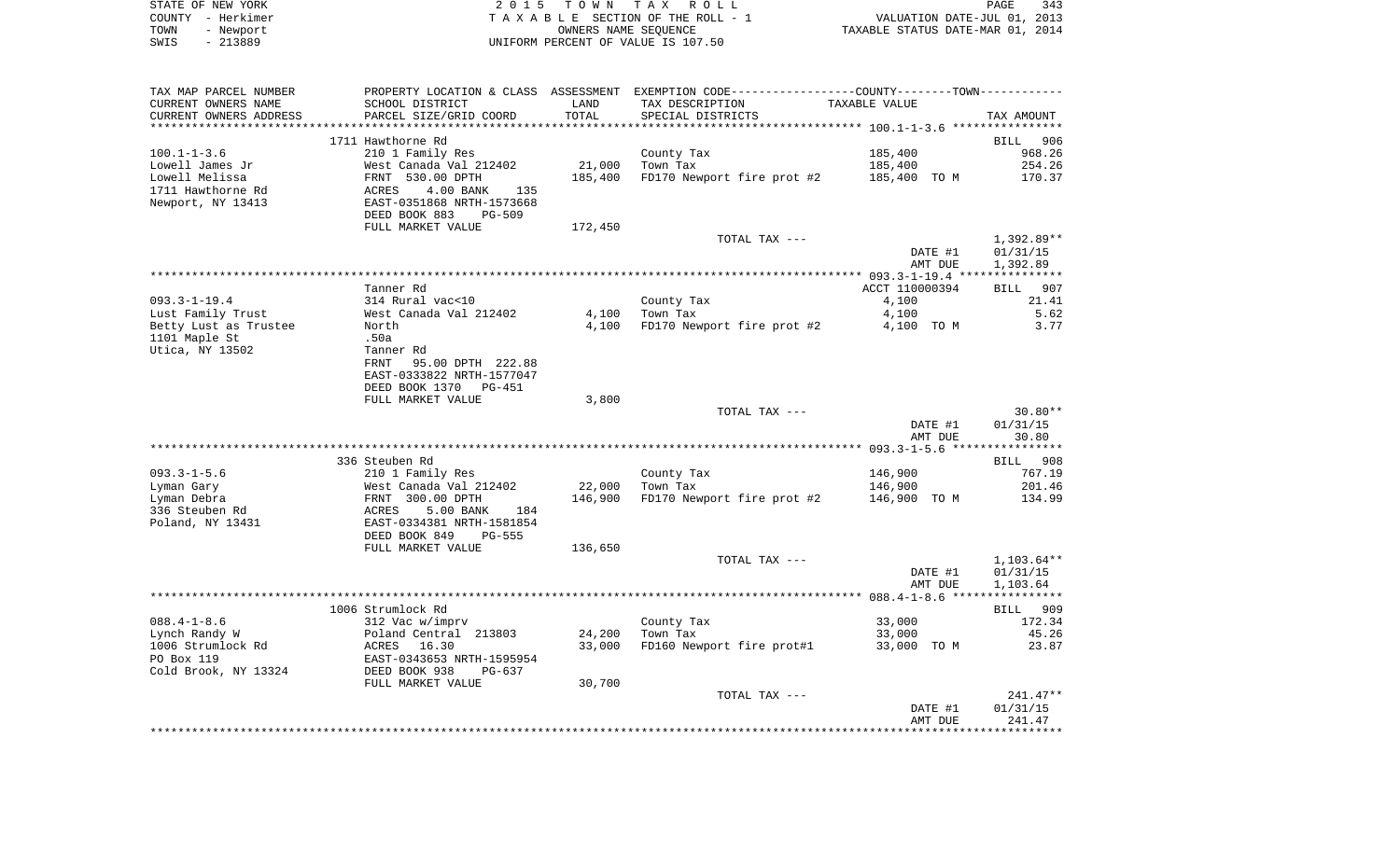| STATE OF NEW YORK | 2015 TOWN TAX ROLL                 | 344<br>PAGE                      |
|-------------------|------------------------------------|----------------------------------|
| COUNTY – Herkimer | TAXABLE SECTION OF THE ROLL - 1    | VALUATION DATE-JUL 01, 2013      |
| TOWN<br>- Newport | OWNERS NAME SEOUENCE               | TAXABLE STATUS DATE-MAR 01, 2014 |
| SWIS<br>- 213889  | UNIFORM PERCENT OF VALUE IS 107.50 |                                  |

| TAX MAP PARCEL NUMBER  | PROPERTY LOCATION & CLASS ASSESSMENT |         | EXEMPTION CODE-----------------COUNTY-------TOWN----------- |               |                        |
|------------------------|--------------------------------------|---------|-------------------------------------------------------------|---------------|------------------------|
| CURRENT OWNERS NAME    | SCHOOL DISTRICT                      | LAND    | TAX DESCRIPTION                                             | TAXABLE VALUE |                        |
| CURRENT OWNERS ADDRESS | PARCEL SIZE/GRID COORD               | TOTAL   | SPECIAL DISTRICTS                                           |               | TAX AMOUNT             |
| *******************    |                                      |         |                                                             |               |                        |
|                        | 557 Old State Rd                     |         |                                                             |               | 910<br>BILL            |
| $088.4 - 1 - 15.3$     | 210 1 Family Res                     |         | County Tax                                                  | 210,000       | 1,096.73               |
| Macrina Matthew D      | West Canada Val 212402               | 25,400  | Town Tax                                                    | 210,000       | 287.99                 |
| Macrina Tanya M        | 7.80<br>ACRES                        | 210,000 | FD170 Newport fire prot #2                                  | 210,000 TO M  | 192.97                 |
| 557 Old State Rd       | EAST-0345960 NRTH-1592672            |         |                                                             |               |                        |
| Poland, NY 13431       | DEED BOOK 946<br>$PG-160$            |         |                                                             |               |                        |
|                        | FULL MARKET VALUE                    | 195,350 |                                                             |               |                        |
|                        |                                      |         | TOTAL TAX ---                                               | DATE #1       | 1,577.69**<br>01/31/15 |
|                        |                                      |         |                                                             | AMT DUE       | 1,577.69               |
|                        |                                      |         |                                                             |               |                        |
|                        | Old City Rd                          |         |                                                             | ACCT 0990035  | BILL 911               |
| $094.3 - 2 - 37$       | 314 Rural vac<10                     |         | County Tax                                                  | 4,600         | 24.02                  |
| Madden Jerome E        | West Canada Val 212402               | 4,600   | Town Tax                                                    | 4,600         | 6.31                   |
| Old City Rd            | 6.90<br>ACRES                        | 4,600   |                                                             |               |                        |
| PO Box 535             | EAST-0325414 NRTH-0154140            |         |                                                             |               |                        |
| Newport, NY 13416      | DEED BOOK 929<br>$PG-39$             |         |                                                             |               |                        |
|                        | FULL MARKET VALUE                    | 4,300   |                                                             |               |                        |
|                        |                                      |         | TOTAL TAX ---                                               |               | $30.33**$              |
|                        |                                      |         |                                                             | DATE #1       | 01/31/15               |
|                        |                                      |         |                                                             | AMT DUE       | 30.33                  |
|                        |                                      |         |                                                             |               |                        |
|                        | Castle Rd                            |         |                                                             |               | <b>BILL</b><br>912     |
| $094.3 - 2 - 38.1$     | 314 Rural vac<10                     |         | County Tax                                                  | 7,000         | 36.56                  |
| Mahar Barbara Ann      | West Canada Val 212402               | 7,000   | Town Tax                                                    | 7,000         | 9.60                   |
| 2410 Castle Rd         | Castle Rd                            | 7,000   | FD170 Newport fire prot #2                                  | 7,000 TO M    | 6.43                   |
| Newport, NY 13416      | ACRES<br>3.60                        |         |                                                             |               |                        |
|                        | EAST-0362388 NRTH-1577471            |         |                                                             |               |                        |
|                        | DEED BOOK 1344<br>PG-310             |         |                                                             |               |                        |
|                        | FULL MARKET VALUE                    | 6,500   | TOTAL TAX ---                                               |               | $52.59**$              |
|                        |                                      |         |                                                             | DATE #1       | 01/31/15               |
|                        |                                      |         |                                                             | AMT DUE       | 52.59                  |
|                        |                                      |         |                                                             |               |                        |
|                        | State Route 28                       |         |                                                             |               | 913<br>BILL            |
| $094.1 - 1 - 11.4$     | 314 Rural vac<10                     |         | County Tax                                                  | 3,000         | 15.67                  |
| Maine Ernest           | West Canada Val 212402               | 3,000   | Town Tax                                                    | 3,000         | 4.11                   |
| Maine Leona            | 1.10<br>ACRES                        | 3,000   | FD170 Newport fire prot #2                                  | 3,000 TO M    | 2.76                   |
| 8081 State Rte 28      | EAST-0351847 NRTH-1589520            |         |                                                             |               |                        |
| Newport, NY 13416      | DEED BOOK 864<br>$PG-64$             |         |                                                             |               |                        |
|                        | FULL MARKET VALUE                    | 2,800   |                                                             |               |                        |
|                        |                                      |         | TOTAL TAX ---                                               |               | $22.54**$              |
|                        |                                      |         |                                                             | DATE #1       | 01/31/15               |
|                        |                                      |         |                                                             | AMT DUE       | 22.54                  |
|                        |                                      |         |                                                             |               | ***********            |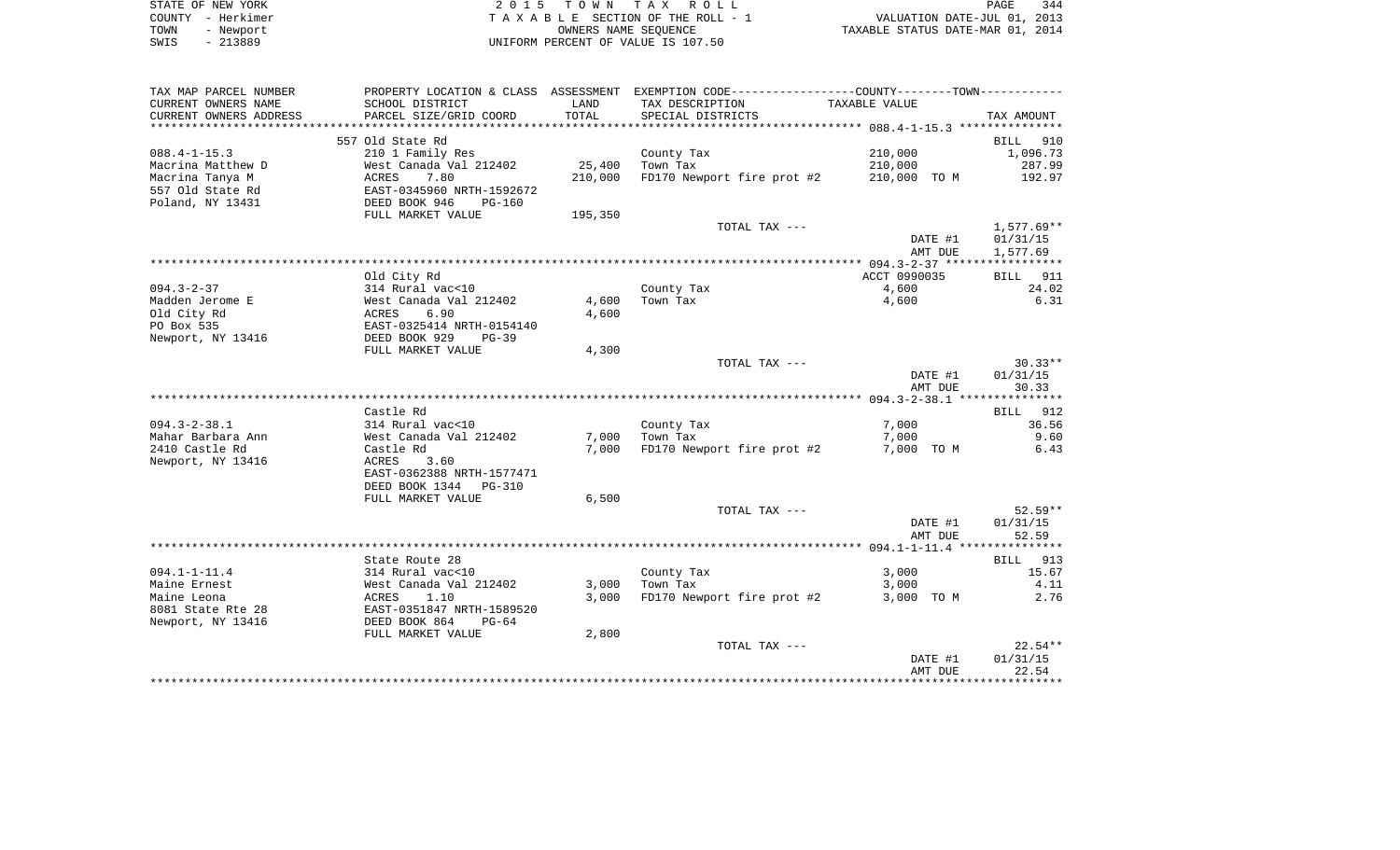| STATE OF NEW YORK<br>COUNTY - Herkimer<br>TOWN<br>- Newport<br>$-213889$<br>SWIS | 2 0 1 5                                        | T O W N<br>OWNERS NAME SEQUENCE | TAX ROLL<br>TAXABLE SECTION OF THE ROLL - 1<br>UNIFORM PERCENT OF VALUE IS 107.50                                | VALUATION DATE-JUL 01, 2013<br>TAXABLE STATUS DATE-MAR 01, 2014 | PAGE<br>345          |
|----------------------------------------------------------------------------------|------------------------------------------------|---------------------------------|------------------------------------------------------------------------------------------------------------------|-----------------------------------------------------------------|----------------------|
|                                                                                  |                                                |                                 |                                                                                                                  |                                                                 |                      |
| TAX MAP PARCEL NUMBER<br>CURRENT OWNERS NAME                                     | SCHOOL DISTRICT                                | LAND                            | PROPERTY LOCATION & CLASS ASSESSMENT EXEMPTION CODE---------------COUNTY-------TOWN----------<br>TAX DESCRIPTION | TAXABLE VALUE                                                   |                      |
| CURRENT OWNERS ADDRESS                                                           | PARCEL SIZE/GRID COORD                         | TOTAL                           | SPECIAL DISTRICTS                                                                                                |                                                                 | TAX AMOUNT           |
| **********************                                                           |                                                |                                 |                                                                                                                  |                                                                 |                      |
|                                                                                  | State Route 28                                 |                                 |                                                                                                                  | ACCT 110000090                                                  | BILL<br>914          |
| $094.1 - 1 - 12$                                                                 | 210 1 Family Res                               |                                 | County Tax                                                                                                       | 227,700                                                         | 1,189.17             |
| Maine Ernest<br>Maine Leona                                                      | West Canada Val 212402<br>W                    | 18,700                          | Town Tax<br>FD170 Newport fire prot #2                                                                           | 227,700<br>227,700 TO M                                         | 312.27<br>209.23     |
| 8081 State Rte 28                                                                | 2.18                                           | 227,700                         |                                                                                                                  |                                                                 |                      |
| Newport, NY 13416                                                                | Rt 28                                          |                                 |                                                                                                                  |                                                                 |                      |
|                                                                                  | FRNT 535.00 DPTH 200.00                        |                                 |                                                                                                                  |                                                                 |                      |
|                                                                                  | ACRES<br>1.70                                  |                                 |                                                                                                                  |                                                                 |                      |
|                                                                                  | EAST-0351727 NRTH-1589804                      |                                 |                                                                                                                  |                                                                 |                      |
|                                                                                  | DEED BOOK 743<br>PG-105                        |                                 |                                                                                                                  |                                                                 |                      |
|                                                                                  | FULL MARKET VALUE                              | 211,800                         | TOTAL TAX ---                                                                                                    |                                                                 | $1,710.67**$         |
|                                                                                  |                                                |                                 |                                                                                                                  | DATE #1                                                         | 01/31/15             |
|                                                                                  |                                                |                                 |                                                                                                                  | AMT DUE                                                         | 1,710.67             |
|                                                                                  |                                                |                                 |                                                                                                                  |                                                                 |                      |
|                                                                                  | 5707 State Route 28                            |                                 |                                                                                                                  |                                                                 | 915<br>BILL          |
| $094.3 - 2 - 8.3$<br>Maine Michael J                                             | 210 1 Family Res                               |                                 | County Tax<br>Town Tax                                                                                           | 139,700                                                         | 729.59<br>191.58     |
| Edwards Melissa                                                                  | West Canada Val 212402<br><b>ACRES</b><br>5.53 | 22,600<br>139,700               | FD170 Newport fire prot #2                                                                                       | 139,700<br>139,700 TO M                                         | 128.37               |
| 5707 Rt 28                                                                       | EAST-0356047 NRTH-1581055                      |                                 |                                                                                                                  |                                                                 |                      |
| Newport, NY                                                                      | DEED BOOK 922<br>$PG-663$                      |                                 |                                                                                                                  |                                                                 |                      |
|                                                                                  | FULL MARKET VALUE                              | 129,953                         |                                                                                                                  |                                                                 |                      |
|                                                                                  |                                                |                                 | TOTAL TAX ---                                                                                                    |                                                                 | 1,049.54**           |
|                                                                                  |                                                |                                 |                                                                                                                  | DATE #1<br>AMT DUE                                              | 01/31/15<br>1,049.54 |
|                                                                                  |                                                |                                 |                                                                                                                  |                                                                 |                      |
|                                                                                  | 182 Steuben Rd                                 |                                 |                                                                                                                  |                                                                 | 916<br>BILL          |
| $093.3 - 1 - 9.4$                                                                | 314 Rural vac<10                               |                                 | County Tax                                                                                                       | 15,400                                                          | 80.43                |
| Mancuso Mary Louise                                                              | West Canada Val 212402                         | 15,400                          | Town Tax                                                                                                         | 15,400                                                          | 21.12                |
| 9641 Powell Rd<br>Holland Patent, NY 13354                                       | FRNT 340.00 DPTH<br>ACRES<br>6.20              | 15,400                          | School Relevy<br>FD170 Newport fire prot #2                                                                      | 15,400 TO M                                                     | 287.59<br>14.15      |
|                                                                                  | EAST-0331607 NRTH-1583407                      |                                 |                                                                                                                  |                                                                 |                      |
|                                                                                  | DEED BOOK 833<br>$PG-39$                       |                                 |                                                                                                                  |                                                                 |                      |
|                                                                                  | FULL MARKET VALUE                              | 14,350                          |                                                                                                                  |                                                                 |                      |
|                                                                                  |                                                |                                 | TOTAL TAX ---                                                                                                    |                                                                 | $403.29**$           |
|                                                                                  |                                                |                                 |                                                                                                                  | DATE #1                                                         | 01/31/15             |
|                                                                                  |                                                |                                 |                                                                                                                  | AMT DUE                                                         | 403.29               |
|                                                                                  | 2226 Newport Rd                                |                                 |                                                                                                                  |                                                                 | 917<br>BILL          |
| $099.2 - 1 - 4.2$                                                                | 210 1 Family Res                               |                                 | County Tax                                                                                                       | 118,700                                                         | 619.92               |
| Mankouski David Keith                                                            | West Canada Val 212402                         | 18,800                          | Town Tax                                                                                                         | 118,700                                                         | 162.78               |
| 2226 Newport Rd                                                                  | 1.80 BANK<br>ACRES<br>184                      | 118,700                         | FD170 Newport fire prot #2                                                                                       | 118,700 TO M                                                    | 109.07               |
| Poland, NY 13431                                                                 | EAST-0347640 NRTH-1577655                      |                                 |                                                                                                                  |                                                                 |                      |
|                                                                                  | DEED BOOK 821<br>PG-66                         |                                 |                                                                                                                  |                                                                 |                      |
|                                                                                  | FULL MARKET VALUE                              | 110,400                         | TOTAL TAX ---                                                                                                    |                                                                 | 891.77**             |
|                                                                                  |                                                |                                 |                                                                                                                  | DATE #1                                                         | 01/31/15             |
|                                                                                  |                                                |                                 |                                                                                                                  | AMT DUE                                                         | 891.77               |
|                                                                                  |                                                |                                 |                                                                                                                  |                                                                 |                      |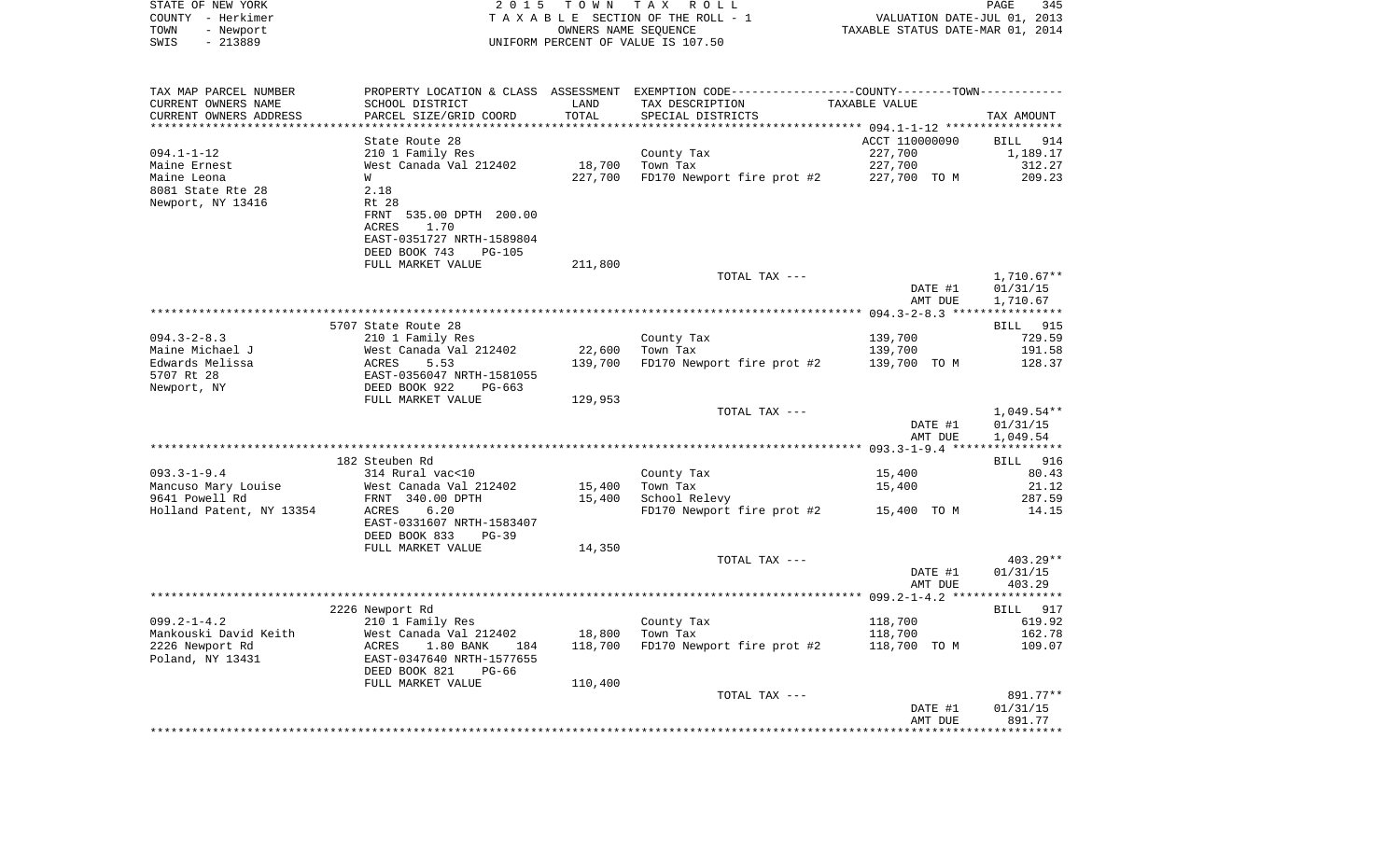|        | STATE OF NEW YORK      |                           |            | 2015 TOWN TAX ROLL                 |                                                             | PAGE |            | 346  |
|--------|------------------------|---------------------------|------------|------------------------------------|-------------------------------------------------------------|------|------------|------|
| COUNTY | – Herkimer             |                           |            | TAXABLE SECTION OF THE ROLL - 1    | VALUATION DATE-JUL 01,                                      |      |            | 2013 |
| TOWN   | - Newport              |                           |            | OWNERS NAME SEOUENCE               | TAXABLE STATUS DATE-MAR 01, 2014                            |      |            |      |
| SWIS   | - 213889               |                           |            | UNIFORM PERCENT OF VALUE IS 107.50 |                                                             |      |            |      |
|        |                        |                           |            |                                    |                                                             |      |            |      |
|        |                        |                           |            |                                    |                                                             |      |            |      |
|        | TAX MAP PARCEL NUMBER  | PROPERTY LOCATION & CLASS | ASSESSMENT |                                    | EXEMPTION CODE-----------------COUNTY-------TOWN----------- |      |            |      |
|        | CURRENT OWNERS NAME    | SCHOOL DISTRICT           | LAND       | TAX DESCRIPTION                    | TAXABLE VALUE                                               |      |            |      |
|        | CURRENT OWNERS ADDRESS | PARCEL SIZE/GRID COORD    | TOTAL      | SPECIAL DISTRICTS                  |                                                             |      | TAX AMOUNT |      |

|                    | 121 Old City Rd           |         |                                         |                | <b>BILL</b><br>918 |
|--------------------|---------------------------|---------|-----------------------------------------|----------------|--------------------|
| $094.3 - 2 - 38.3$ | 210 1 Family Res          |         | County Tax                              | 128,200        | 669.53             |
| Mankouski Todd     | West Canada Val 212402    | 20,000  | Town Tax                                | 128,200        | 175.81             |
| Mankouski Laurie   | 3.00a                     | 128,200 | FD170 Newport fire prot #2              | 128,200 TO M   | 117.80             |
| 121 Old City Rd    | Old City Rd               |         |                                         |                |                    |
| Newport, NY 13416  | FRNT 344.00 DPTH 430.00   |         |                                         |                |                    |
|                    | 3.00<br>ACRES             |         |                                         |                |                    |
|                    | EAST-0362346 NRTH-1577792 |         |                                         |                |                    |
|                    | DEED BOOK 764<br>PG-522   |         |                                         |                |                    |
|                    |                           |         |                                         |                |                    |
|                    | FULL MARKET VALUE         | 119,250 |                                         |                |                    |
|                    |                           |         | TOTAL TAX ---                           |                | $963.14**$         |
|                    |                           |         |                                         | DATE #1        | 01/31/15           |
|                    |                           |         |                                         | AMT DUE        | 963.14             |
|                    |                           |         |                                         |                |                    |
|                    | 584 Farrell Rd            |         |                                         | ACCT 110004560 | BILL 919           |
| $093.4 - 1 - 27.1$ | 210 1 Family Res          |         | AGED-CNTY 41802                         | 81,050         | $\Omega$           |
| Mankowski Eugene   | West Canada Val 212402    |         | 19,000 County Tax                       | 81,050         | 423.29             |
| Mankowski Jane     | 2.00                      | 162,100 | Town Tax                                | 162,100        | 222.30             |
| 584 Farrell Rd     | Co Rd 128                 |         | FD170 Newport fire prot #2 162,100 TO M |                | 148.95             |
| Poland, NY 13431   | <b>ACRES</b><br>2.00      |         |                                         |                |                    |
|                    | EAST-0346959 NRTH-1577641 |         |                                         |                |                    |
|                    | DEED BOOK 00615 PG-00100  |         |                                         |                |                    |
|                    | FULL MARKET VALUE         | 150,800 |                                         |                |                    |
|                    |                           |         | TOTAL TAX ---                           |                | 794.54**           |
|                    |                           |         |                                         | DATE #1        | 01/31/15           |
|                    |                           |         |                                         | AMT DUE        | 794.54             |
|                    |                           |         |                                         |                |                    |
|                    | Smokey Hollow Rd          |         |                                         | ACCT 110004595 | 920<br>BILL        |
| $094.3 - 1 - 18$   | 270 Mfg housing           |         | VET COM CT 41131                        | 8,500<br>8,500 |                    |
| Mankowski Henry    | West Canada Val 212402    |         | 12,100 County Tax                       | 25,500         | 133.17             |
| Mankowski Stella   | W                         | 34,000  | Town Tax                                | 25,500         | 34.97              |
| 2229 Newport Rd    | Trl 1/2 Acre              |         | FD170 Newport fire prot #2              | 34,000 TO M    | 31.24              |
| Poland, NY 13431   | Smokey Hollow             |         |                                         |                |                    |
|                    | FRNT 220.00 DPTH 105.00   |         |                                         |                |                    |
|                    | EAST-0347813 NRTH-1577934 |         |                                         |                |                    |
|                    | DEED BOOK 00611 PG-00230  |         |                                         |                |                    |
|                    | FULL MARKET VALUE         | 31,650  |                                         |                |                    |
|                    |                           |         | TOTAL TAX ---                           |                | 199.38**           |
|                    |                           |         |                                         | DATE #1        | 01/31/15           |
|                    |                           |         |                                         | AMT DUE        | 199.38             |
|                    |                           |         |                                         |                |                    |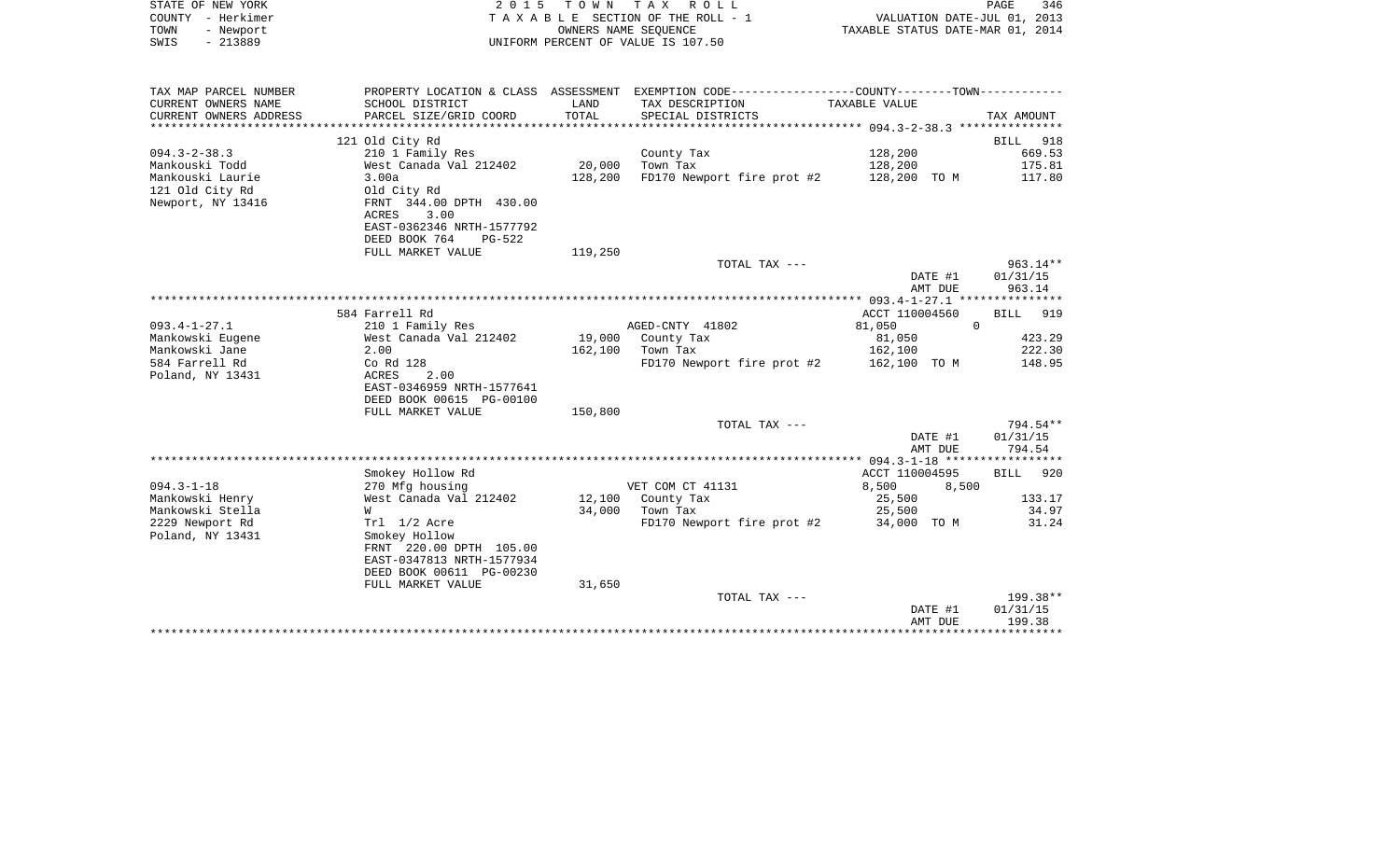| STATE OF NEW YORK | 2015 TOWN TAX ROLL                 | 347<br>PAGE                      |
|-------------------|------------------------------------|----------------------------------|
| COUNTY - Herkimer | TAXABLE SECTION OF THE ROLL - 1    | VALUATION DATE-JUL 01, 2013      |
| TOWN<br>- Newport | OWNERS NAME SEOUENCE               | TAXABLE STATUS DATE-MAR 01, 2014 |
| - 213889<br>SWIS  | UNIFORM PERCENT OF VALUE IS 107.50 |                                  |

| TAX MAP PARCEL NUMBER     |                           |                | PROPERTY LOCATION & CLASS ASSESSMENT EXEMPTION CODE---------------COUNTY--------TOWN---------- |                  |                       |
|---------------------------|---------------------------|----------------|------------------------------------------------------------------------------------------------|------------------|-----------------------|
| CURRENT OWNERS NAME       | SCHOOL DISTRICT           | LAND           | TAX DESCRIPTION                                                                                | TAXABLE VALUE    |                       |
| CURRENT OWNERS ADDRESS    | PARCEL SIZE/GRID COORD    | TOTAL          | SPECIAL DISTRICTS                                                                              |                  | TAX AMOUNT            |
| ************************* |                           |                |                                                                                                |                  |                       |
|                           | 8139 State Rte 28         |                |                                                                                                |                  | BILL 921              |
| $094.1 - 1 - 11.3$        | 210 1 Family Res          |                | County Tax                                                                                     | 231,800          | 1,210.59              |
| Marko Carson              | West Canada Val 212402    | 26,800         | Town Tax                                                                                       | 231,800          | 317.89                |
| PO Box 509                | FRNT 1073.00 DPTH         | 231,800        | FD170 Newport fire prot #2                                                                     | 231,800 TO M     | 213.00                |
| Newport, NY 13416         | 9.00<br>ACRES             |                |                                                                                                |                  |                       |
|                           | EAST-0350898 NRTH-1590429 |                |                                                                                                |                  |                       |
|                           | DEED BOOK 935<br>$PG-448$ |                |                                                                                                |                  |                       |
|                           | FULL MARKET VALUE         | 215,650        |                                                                                                |                  |                       |
|                           |                           |                | TOTAL TAX ---                                                                                  |                  | 1,741.48**            |
|                           |                           |                |                                                                                                | DATE #1          | 01/31/15              |
|                           |                           |                |                                                                                                | AMT DUE          | 1,741.48              |
|                           |                           |                |                                                                                                |                  |                       |
|                           | 508 North Gage Rd         |                |                                                                                                | ACCT 110004080   | BILL 922              |
| $093.2 - 3 - 2.2$         | 113 Cattle farm           |                | AGRIC 10 Y 41700                                                                               | 12,000<br>12,000 |                       |
| Marko Richard             | Poland Central 213803     | 51,500 AG MKTS | 41730                                                                                          | 14,953<br>14,953 |                       |
| Marko Patricia            | 226.00                    | 133,500        | County Tax                                                                                     | 106,547          | 556.45                |
| 7594 Main St              | Co Rd 65                  |                | Town Tax                                                                                       | 106,547          | 146.12                |
| Newport, NY 13416         | FRNT 573.00 DPTH          |                | FD170 Newport fire prot #2 133,500 TO M                                                        |                  | 122.67                |
|                           | 45.30<br>ACRES            |                |                                                                                                |                  |                       |
| MAY BE SUBJECT TO PAYMENT | EAST-0342065 NRTH-1589112 |                |                                                                                                |                  |                       |
| UNDER AGDIST LAW TIL 2021 | DEED BOOK 1423<br>PG-110  |                |                                                                                                |                  |                       |
|                           | FULL MARKET VALUE         | 124,186        |                                                                                                |                  |                       |
|                           |                           |                | TOTAL TAX ---                                                                                  |                  | $825.24**$            |
|                           |                           |                |                                                                                                | DATE #1          | 01/31/15              |
|                           |                           |                |                                                                                                | AMT DUE          | 825.24                |
|                           |                           |                |                                                                                                |                  |                       |
|                           | Main St                   |                |                                                                                                | ACCT 110005760   | BILL 923              |
| $094.1 - 1 - 17$          | 411 Apartment             |                | County Tax                                                                                     | 102,000          | 532.70                |
| Marko Richard             | West Canada Val 212402    | 11,400         | Town Tax                                                                                       | 102,000          | 139.88                |
| Marko Patricia            | 38% of apartment other on | 102,000        | FD170 Newport fire prot #2                                                                     | 102,000 TO M     | 93.73                 |
| 7594 Main St              | village 094.38-1-1        |                |                                                                                                |                  |                       |
| Newport, NY 13416         | M St                      |                |                                                                                                |                  |                       |
|                           | FRNT<br>35.00 DPTH 200.00 |                |                                                                                                |                  |                       |
|                           | 1.04<br>ACRES             |                |                                                                                                |                  |                       |
|                           | EAST-0353262 NRTH-1588716 |                |                                                                                                |                  |                       |
|                           | DEED BOOK 1482 PG-497     |                |                                                                                                |                  |                       |
|                           | FULL MARKET VALUE         | 94,900         |                                                                                                |                  |                       |
|                           |                           |                | TOTAL TAX ---                                                                                  |                  | 766.31**              |
|                           |                           |                |                                                                                                | DATE #1          | 01/31/15              |
|                           |                           |                |                                                                                                | AMT DUE          | 766.31                |
|                           |                           |                |                                                                                                |                  | * * * * * * * * * * * |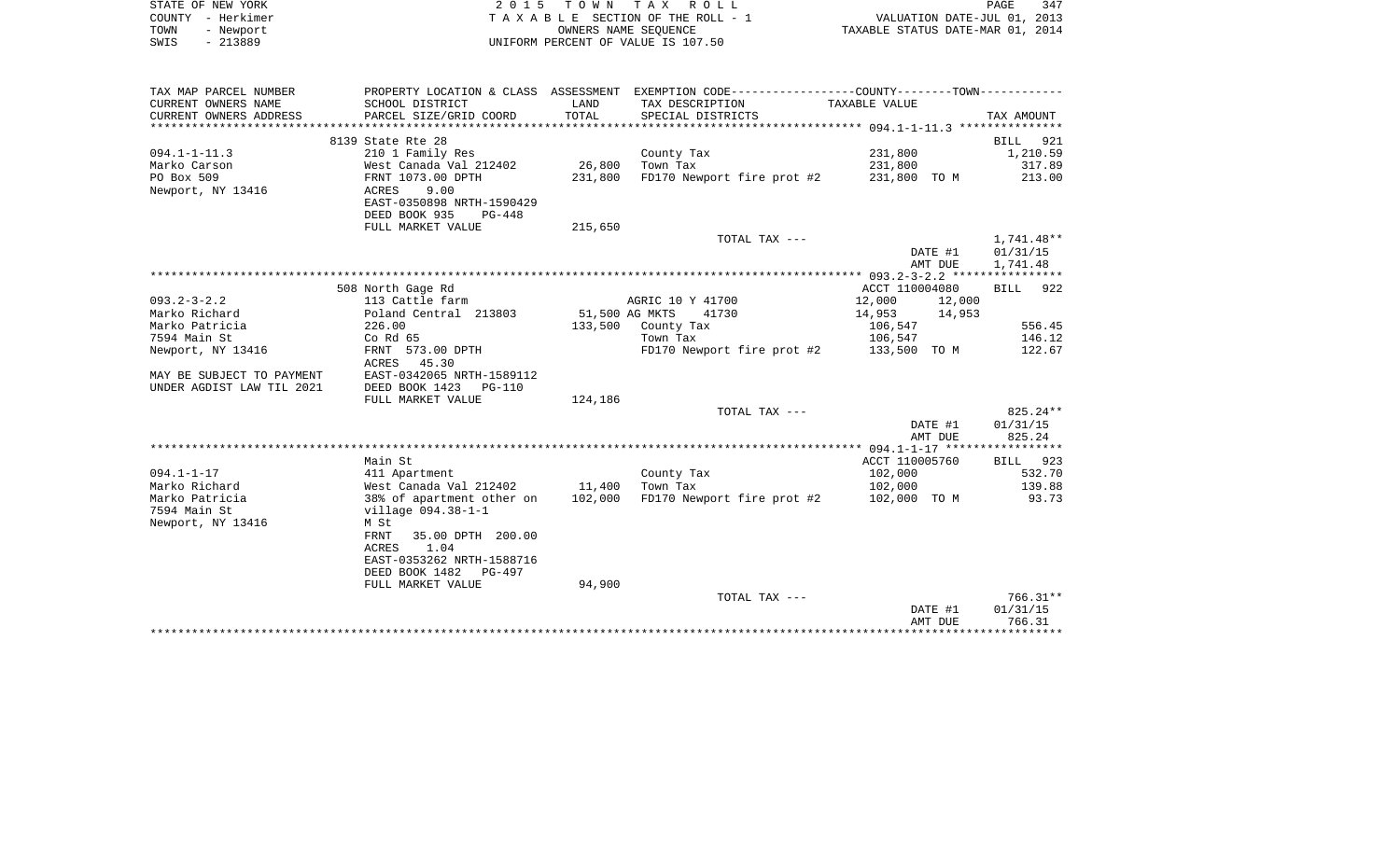| STATE OF NEW YORK | 2015 TOWN TAX ROLL                 | 348<br>PAGE                      |
|-------------------|------------------------------------|----------------------------------|
| COUNTY - Herkimer | TAXABLE SECTION OF THE ROLL - 1    | VALUATION DATE-JUL 01, 2013      |
| TOWN<br>- Newport | OWNERS NAME SEOUENCE               | TAXABLE STATUS DATE-MAR 01, 2014 |
| - 213889<br>SWIS  | UNIFORM PERCENT OF VALUE IS 107.50 |                                  |

| TAX MAP PARCEL NUMBER   |                           |         |                            | PROPERTY LOCATION & CLASS ASSESSMENT EXEMPTION CODE-----------------COUNTY-------TOWN----------- |            |
|-------------------------|---------------------------|---------|----------------------------|--------------------------------------------------------------------------------------------------|------------|
| CURRENT OWNERS NAME     | SCHOOL DISTRICT           | LAND    | TAX DESCRIPTION            | TAXABLE VALUE                                                                                    |            |
| CURRENT OWNERS ADDRESS  | PARCEL SIZE/GRID COORD    | TOTAL   | SPECIAL DISTRICTS          |                                                                                                  | TAX AMOUNT |
|                         |                           |         |                            |                                                                                                  |            |
|                         | 250 Twin Ponds Dr         |         |                            |                                                                                                  | BILL 924   |
| $100.3 - 5 - 16$        | 312 Vac w/imprv           |         | County Tax                 | 45,000                                                                                           | 235.01     |
| Maroti Thomas J         | West Canada Val 212402    | 30,000  | Town Tax                   | 45,000                                                                                           | 61.71      |
| Maroti Barbara A        | Cook Rd                   | 45,000  | FD170 Newport fire prot #2 | 45,000 TO M                                                                                      | 41.35      |
| 249-07 Rushmore Terrace | ACRES<br>5.00             |         |                            |                                                                                                  |            |
| Little Neck, NY 11362   | EAST-0355194 NRTH-1565844 |         |                            |                                                                                                  |            |
|                         |                           |         |                            |                                                                                                  |            |
|                         | DEED BOOK 1177 PG-2       |         |                            |                                                                                                  |            |
|                         | FULL MARKET VALUE         | 41,860  |                            |                                                                                                  |            |
|                         |                           |         | TOTAL TAX ---              |                                                                                                  | 338.07**   |
|                         |                           |         |                            | DATE #1                                                                                          | 01/31/15   |
|                         |                           |         |                            | AMT DUE                                                                                          | 338.07     |
|                         |                           |         |                            |                                                                                                  |            |
|                         | 290 Farrell Rd            |         |                            |                                                                                                  | BILL 925   |
| $093.4 - 1 - 7.2$       | 210 1 Family Res          |         | County Tax                 | 103,000                                                                                          | 537.92     |
| Marsden Rodney          | West Canada Val 212402    | 18,000  | Town Tax                   | 103,000                                                                                          | 141.25     |
| Marsden Janice          | South                     | 103,000 | FD170 Newport fire prot #2 | 103,000 TO M                                                                                     | 94.65      |
| 290 Farrell Rd          | FRNT 150.00 DPTH 290.00   |         |                            |                                                                                                  |            |
| Poland, NY 13431        | ACRES<br>1.00             |         |                            |                                                                                                  |            |
|                         | EAST-0342350 NRTH-1581092 |         |                            |                                                                                                  |            |
|                         | DEED BOOK 705<br>PG-847   |         |                            |                                                                                                  |            |
|                         | FULL MARKET VALUE         | 95,800  |                            |                                                                                                  |            |
|                         |                           |         | TOTAL TAX ---              |                                                                                                  | $773.82**$ |
|                         |                           |         |                            | DATE #1                                                                                          | 01/31/15   |
|                         |                           |         |                            | AMT DUE                                                                                          | 773.82     |
|                         |                           |         |                            |                                                                                                  |            |
|                         | Farrell Rd                |         |                            |                                                                                                  | BILL 926   |
| $093.4 - 1 - 7.3$       |                           |         |                            | 19,200                                                                                           |            |
|                         | 314 Rural vac<10          |         | County Tax                 |                                                                                                  | 100.27     |
| Marsden Rodney          | West Canada Val 212402    | 19,200  | Town Tax                   | 19,200                                                                                           | 26.33      |
| Marsden J               | Farrell Rd                | 19,200  | FD170 Newport fire prot #2 | 19,200 TO M                                                                                      | 17.64      |
| 290 Farrell Rd          | ACRES<br>9.30             |         |                            |                                                                                                  |            |
| Poland, NY 13431        | EAST-0342090 NRTH-1581037 |         |                            |                                                                                                  |            |
|                         | DEED BOOK 806<br>PG-312   |         |                            |                                                                                                  |            |
|                         | FULL MARKET VALUE         | 17,850  |                            |                                                                                                  |            |
|                         |                           |         | TOTAL TAX ---              |                                                                                                  | 144.24**   |
|                         |                           |         |                            | DATE #1                                                                                          | 01/31/15   |
|                         |                           |         |                            | AMT DUE                                                                                          | 144.24     |
|                         |                           |         |                            |                                                                                                  |            |
|                         |                           |         |                            |                                                                                                  | BILL 927   |
|                         | 344 Newport Gray Rd       |         |                            |                                                                                                  |            |
| $094.1 - 1 - 44.2$      | 210 1 Family Res          |         | County Tax                 | 196,000                                                                                          | 1,023.62   |
| Martin Jeremi K         | West Canada Val 212402    | 22,000  | Town Tax                   | 196,000                                                                                          | 268.79     |
|                         | W                         |         |                            |                                                                                                  |            |
| Martin Nicole A         |                           | 196,000 | FD170 Newport fire prot #2 | 196,000 TO M                                                                                     | 180.11     |
| 344 Newport Gray Rd     | 5а                        |         |                            |                                                                                                  |            |
| PO Box 237              | Newport Gray Rd           |         |                            |                                                                                                  |            |
| Newport, NY 13416       | FRNT 215.00 DPTH 400.00   |         |                            |                                                                                                  |            |
|                         | ACRES<br>5.00             |         |                            |                                                                                                  |            |
|                         | EAST-0359418 NRTH-1590565 |         |                            |                                                                                                  |            |
|                         | DEED BOOK 1505<br>PG-167  |         |                            |                                                                                                  |            |
|                         | FULL MARKET VALUE         | 182,350 |                            |                                                                                                  |            |
|                         |                           |         | TOTAL TAX ---              |                                                                                                  | 1,472.52** |
|                         |                           |         |                            | DATE #1                                                                                          | 01/31/15   |
|                         |                           |         |                            | AMT DUE                                                                                          | 1,472.52   |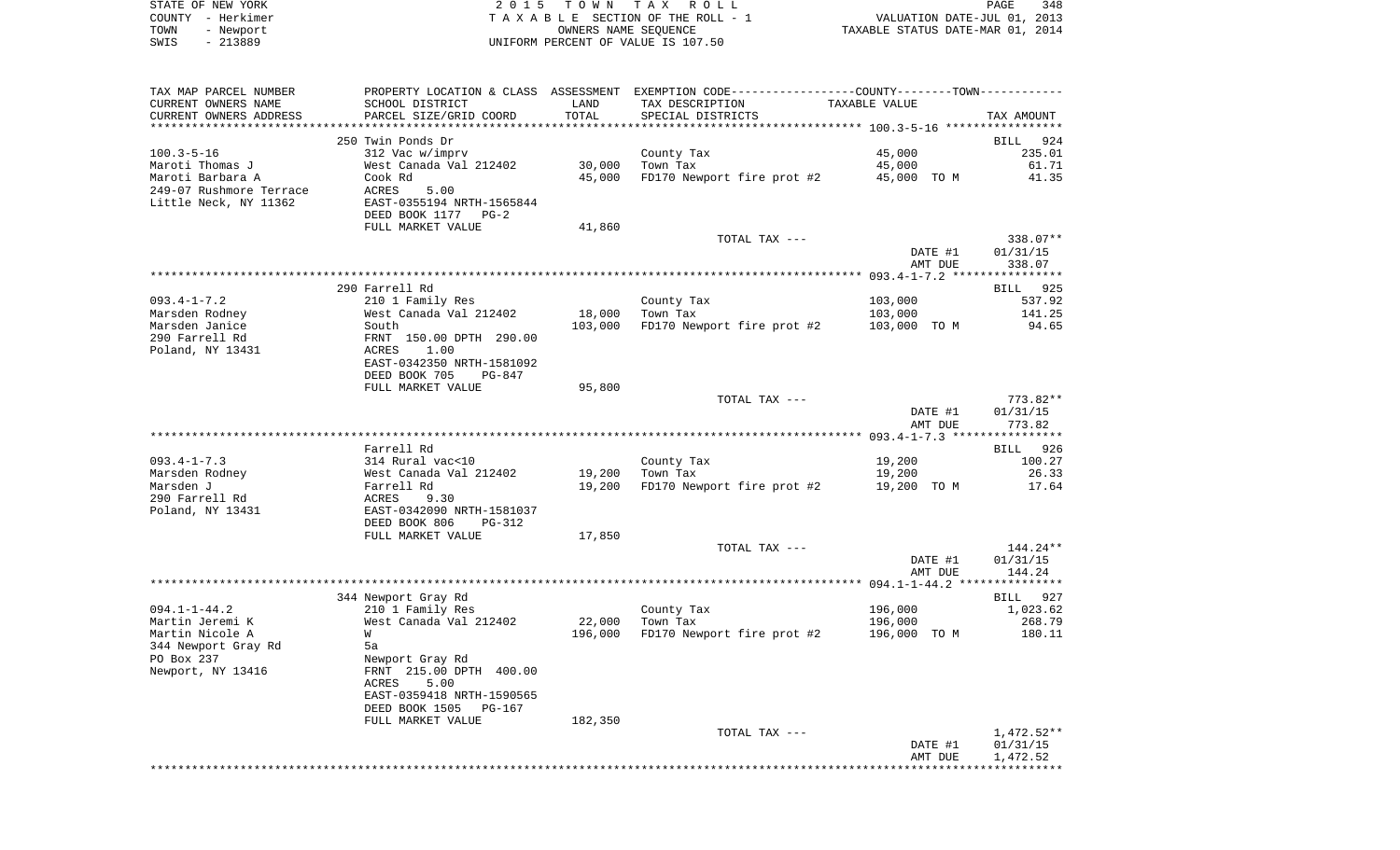| - Newport<br>TOWN                                               | 2 0 1 5                   |         | TOWN TAX ROLL<br>TAXABLE SECTION OF THE ROLL - 1<br>OWNERS NAME SEOUENCE                       | VALUATION DATE-JUL 01, 2013<br>TAXABLE STATUS DATE-MAR 01, 2014 | PAGE<br>349                           |
|-----------------------------------------------------------------|---------------------------|---------|------------------------------------------------------------------------------------------------|-----------------------------------------------------------------|---------------------------------------|
| $-213889$<br>SWIS                                               |                           |         | UNIFORM PERCENT OF VALUE IS 107.50                                                             |                                                                 |                                       |
| TAX MAP PARCEL NUMBER                                           |                           |         | PROPERTY LOCATION & CLASS ASSESSMENT EXEMPTION CODE---------------COUNTY--------TOWN---------- |                                                                 |                                       |
| CURRENT OWNERS NAME                                             | SCHOOL DISTRICT           | LAND    | TAX DESCRIPTION                                                                                | TAXABLE VALUE                                                   |                                       |
| CURRENT OWNERS ADDRESS                                          | PARCEL SIZE/GRID COORD    | TOTAL   | SPECIAL DISTRICTS                                                                              |                                                                 | TAX AMOUNT                            |
| *********************                                           |                           |         |                                                                                                |                                                                 |                                       |
|                                                                 | 1785 Newport Rd           |         |                                                                                                | ACCT 110002523                                                  | 928<br><b>BILL</b>                    |
| $093.4 - 1 - 13.1$                                              | 210 1 Family Res          |         | County Tax                                                                                     | 152,900                                                         | 798.53                                |
| Massocco Geno J Jr                                              | West Canada Val 212402    | 19,200  | Town Tax                                                                                       | 152,900                                                         | 209.69                                |
| Massocco Deborah L                                              | North                     | 152,900 | FD170 Newport fire prot #2                                                                     | 152,900 TO M                                                    | 140.50                                |
| 1785 Newport Rd                                                 | 1.229a                    |         |                                                                                                |                                                                 |                                       |
| Poland, NY 13431                                                | Newport Rd                |         |                                                                                                |                                                                 |                                       |
|                                                                 | <b>ACRES</b><br>2.20      |         |                                                                                                |                                                                 |                                       |
|                                                                 | EAST-0339789 NRTH-1575183 |         |                                                                                                |                                                                 |                                       |
|                                                                 | DEED BOOK 1348<br>PG-722  |         |                                                                                                |                                                                 |                                       |
|                                                                 | FULL MARKET VALUE         | 142,250 |                                                                                                |                                                                 |                                       |
|                                                                 |                           |         | TOTAL TAX ---                                                                                  |                                                                 | 1,148.72**                            |
|                                                                 |                           |         |                                                                                                | DATE #1                                                         | 01/31/15                              |
|                                                                 |                           |         |                                                                                                | AMT DUE                                                         | 1,148.72                              |
|                                                                 |                           |         |                                                                                                |                                                                 |                                       |
|                                                                 | 1529 Hawthorne Hill Rd    |         |                                                                                                | ACCT 110003600                                                  | BILL 929                              |
| $100.1 - 1 - 22$                                                | 240 Rural res             |         | County Tax                                                                                     | 169,200                                                         | 883.65                                |
| Maxwell Colleen J                                               | West Canada Val 212402    | 39,300  | Town Tax                                                                                       | 169,200                                                         | 232.04                                |
| 1529 Hawthorne Rd                                               | 27.00a                    | 169,200 | FD170 Newport fire prot #2                                                                     | 169,200 TO M                                                    | 155.48                                |
| Newport, NY 13416                                               | Hawthorne Hill<br>ACRES   |         |                                                                                                |                                                                 |                                       |
|                                                                 | 27.00                     |         |                                                                                                |                                                                 |                                       |
|                                                                 |                           |         |                                                                                                |                                                                 |                                       |
|                                                                 | EAST-0349813 NRTH-1571125 |         |                                                                                                |                                                                 |                                       |
|                                                                 | DEED BOOK 860<br>PG-435   |         |                                                                                                |                                                                 |                                       |
|                                                                 | FULL MARKET VALUE         | 157,400 |                                                                                                |                                                                 |                                       |
|                                                                 |                           |         | TOTAL TAX ---                                                                                  |                                                                 |                                       |
|                                                                 |                           |         |                                                                                                | DATE #1                                                         | 1,271.17**<br>01/31/15                |
|                                                                 |                           |         |                                                                                                | AMT DUE                                                         | 1,271.17                              |
|                                                                 |                           |         |                                                                                                |                                                                 |                                       |
|                                                                 | Voelkle Rd                |         |                                                                                                | ACCT 110001380                                                  |                                       |
| $100.4 - 2 - 7$                                                 | 322 Rural vac>10          |         | County Tax                                                                                     | 85,500                                                          |                                       |
|                                                                 | West Canada Val 212402    | 85,500  | Town Tax                                                                                       | 85,500                                                          |                                       |
|                                                                 | 2 81A                     | 85,500  | FD175 Newport fire prot #3                                                                     | 85,500 TO M                                                     |                                       |
|                                                                 | Voelke Rd                 |         |                                                                                                |                                                                 |                                       |
| Maxwell Dennis G Jr<br>219 Hunter Ridge Rd<br>Concord, MA 01742 | ACRES<br>81.00            |         |                                                                                                |                                                                 |                                       |
|                                                                 | EAST-0361079 NRTH-1564052 |         |                                                                                                |                                                                 |                                       |
|                                                                 | DEED BOOK 790<br>PG-614   |         |                                                                                                |                                                                 | BILL 930<br>446.53<br>117.25<br>80.52 |
|                                                                 | FULL MARKET VALUE         | 79,550  | TOTAL TAX ---                                                                                  |                                                                 | 644.30**                              |
|                                                                 |                           |         |                                                                                                | DATE #1                                                         | 01/31/15                              |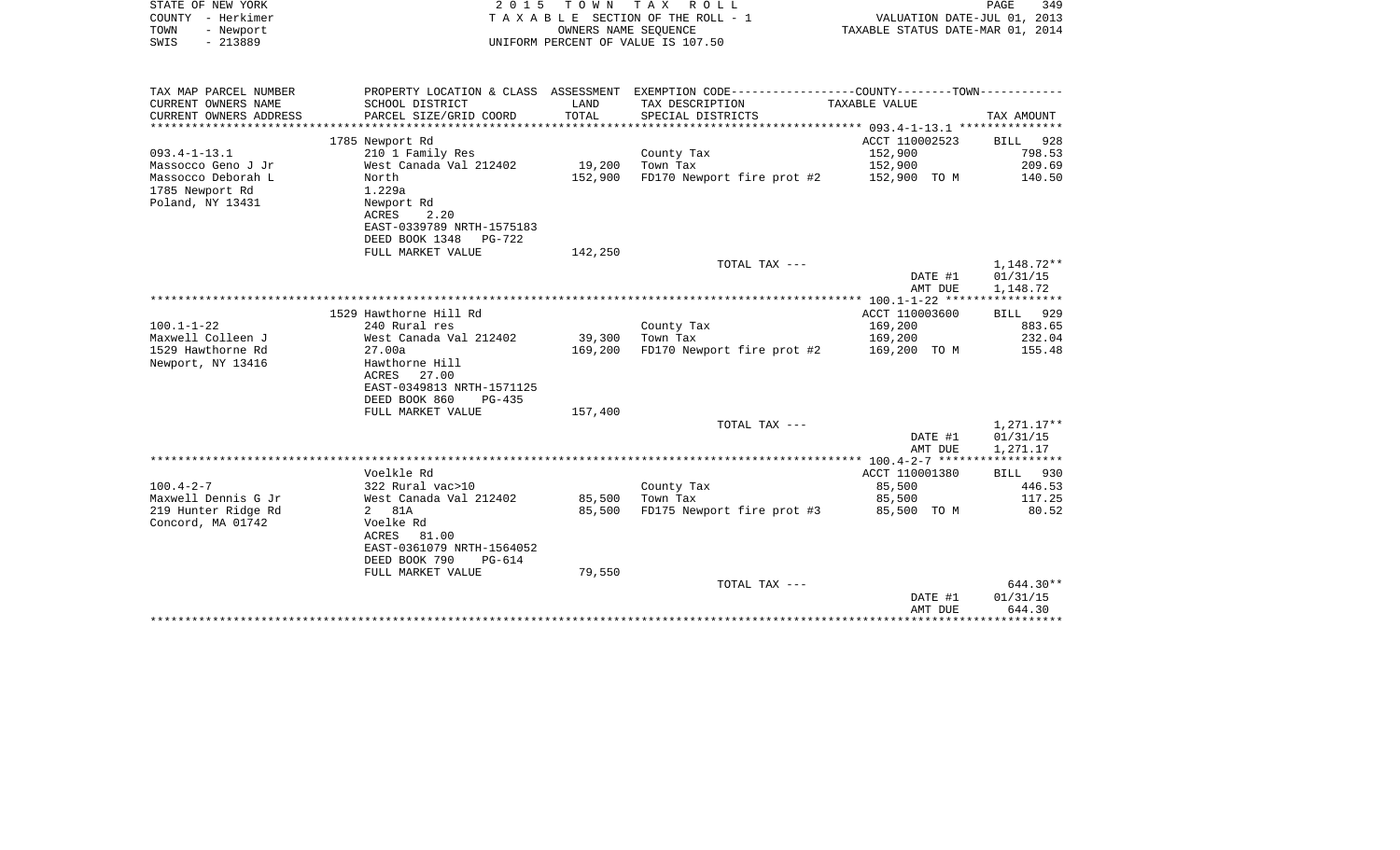|      | STATE OF NEW YORK | 2015 TOWN TAX ROLL                 | PAGE                             | 350 |
|------|-------------------|------------------------------------|----------------------------------|-----|
|      | COUNTY - Herkimer | TAXABLE SECTION OF THE ROLL - 1    | VALUATION DATE-JUL 01, 2013      |     |
| TOWN | - Newport         | OWNERS NAME SEOUENCE               | TAXABLE STATUS DATE-MAR 01, 2014 |     |
| SWIS | - 213889          | UNIFORM PERCENT OF VALUE IS 107.50 |                                  |     |

| TAX MAP PARCEL NUMBER     | PROPERTY LOCATION & CLASS ASSESSMENT |         | EXEMPTION CODE-----------------COUNTY-------TOWN----------- |                  |            |
|---------------------------|--------------------------------------|---------|-------------------------------------------------------------|------------------|------------|
| CURRENT OWNERS NAME       | SCHOOL DISTRICT                      | LAND    | TAX DESCRIPTION                                             | TAXABLE VALUE    |            |
| CURRENT OWNERS ADDRESS    | PARCEL SIZE/GRID COORD               | TOTAL   | SPECIAL DISTRICTS                                           |                  | TAX AMOUNT |
|                           |                                      |         |                                                             |                  |            |
|                           | 729 Cook Hill Rd                     |         |                                                             |                  | BILL 931   |
| $100.1 - 1 - 15.2$        | 210 1 Family Res                     |         | County Tax                                                  | 170,900          | 892.53     |
| Maxwell Edward John       | West Canada Val 212402               | 18,200  | Town Tax                                                    | 170,900          | 234.37     |
| Maxwell Cynthia           | ACRES 1.20                           | 170,900 | FD170 Newport fire prot #2 170,900 TO M                     |                  | 157.04     |
| 729 Cook Hill Rd          | EAST-0354328 NRTH-1570964            |         |                                                             |                  |            |
| Newport, NY 13416         | DEED BOOK 807<br>PG-305              |         |                                                             |                  |            |
|                           | FULL MARKET VALUE                    | 159,000 |                                                             |                  |            |
|                           |                                      |         | TOTAL TAX ---                                               |                  | 1,283.94** |
|                           |                                      |         |                                                             | DATE #1          | 01/31/15   |
|                           |                                      |         |                                                             | AMT DUE          | 1,283.94   |
|                           |                                      |         |                                                             |                  |            |
|                           | 5478 State Route 28                  |         |                                                             |                  | BILL 932   |
|                           |                                      |         |                                                             |                  | 584.93     |
| $094.3 - 2 - 34.5$        | 210 1 Family Res                     |         | County Tax                                                  | 112,000          |            |
| Maxwell Joseph M          | West Canada Val 212402 18,200        |         | Town Tax                                                    | 112,000          | 153.60     |
| Maxwell Melissa L         | N                                    | 112,000 | FD170 Newport fire prot #2 112,000 TO M                     |                  | 102.92     |
| 5478 State Route 28       | 1.20a                                |         |                                                             |                  |            |
| PO Box 262                | Rt 28                                |         |                                                             |                  |            |
| Newport, NY 13416         | FRNT 215.00 DPTH 205.00              |         |                                                             |                  |            |
|                           | 1.20<br>ACRES                        |         |                                                             |                  |            |
|                           | EAST-0358470 NRTH-1578124            |         |                                                             |                  |            |
|                           | DEED BOOK 1497 PG-310                |         |                                                             |                  |            |
|                           | FULL MARKET VALUE                    | 104,200 |                                                             |                  |            |
|                           |                                      |         | TOTAL TAX ---                                               |                  | $841.45**$ |
|                           |                                      |         |                                                             | DATE #1          | 01/31/15   |
|                           |                                      |         |                                                             | AMT DUE          | 841.45     |
|                           |                                      |         |                                                             |                  |            |
|                           | Cook Hill Rd                         |         |                                                             | ACCT 110006000   | BILL 933   |
| $100.1 - 1 - 15.1$        | 105 Vac farmland                     |         | AG MKTS<br>41730                                            | 47,034<br>47,034 |            |
| Maxwell Patrick           | West Canada Val 212402               |         | 123,000 County Tax                                          | 92,966           | 485.52     |
| 566 Cook Hill Rd          | Co Rd 87                             |         | 140,000 Town Tax                                            | 92,966           | 127.49     |
| Newport, NY 13416         | FRNT 4403.00 DPTH                    |         | FD170 Newport fire prot #2 140,000 TO M                     |                  | 128.65     |
|                           | ACRES 166.60                         |         |                                                             |                  |            |
| MAY BE SUBJECT TO PAYMENT | EAST-0354100 NRTH-1571368            |         |                                                             |                  |            |
| UNDER AGDIST LAW TIL 2021 | DEED BOOK 1206 PG-272                |         |                                                             |                  |            |
|                           | FULL MARKET VALUE                    | 130,250 |                                                             |                  |            |
|                           |                                      |         | TOTAL TAX ---                                               |                  | 741.66**   |
|                           |                                      |         |                                                             | DATE #1          | 01/31/15   |
|                           |                                      |         |                                                             | AMT DUE          | 741.66     |
|                           |                                      |         |                                                             |                  |            |
|                           |                                      |         |                                                             |                  |            |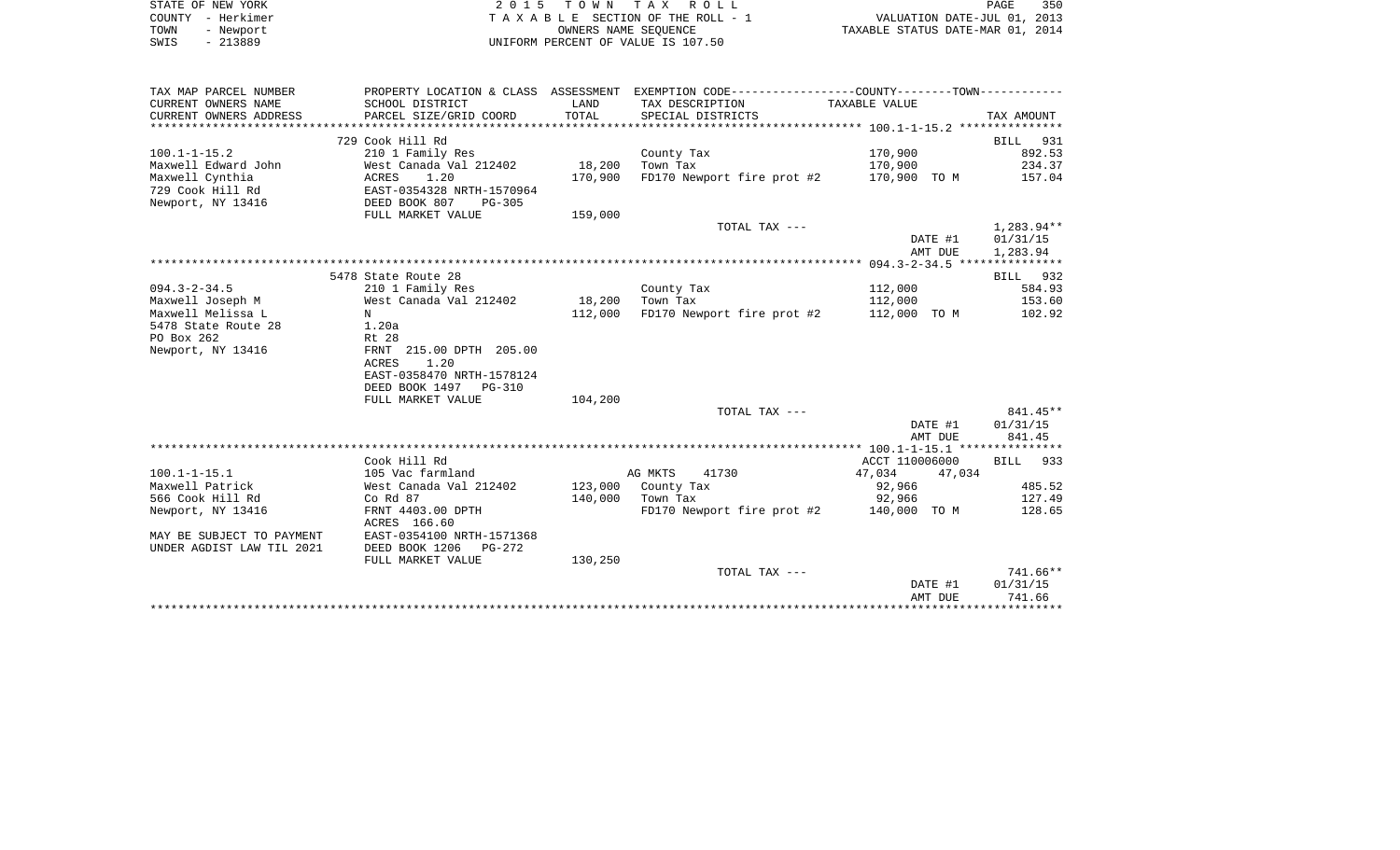| STATE OF NEW YORK<br>COUNTY - Herkimer<br>- Newport<br>TOWN<br>$-213889$<br>SWIS | 2 0 1 5                                               | T O W N          | TAX ROLL<br>TAXABLE SECTION OF THE ROLL - 1<br>OWNERS NAME SEQUENCE<br>UNIFORM PERCENT OF VALUE IS 107.50 | VALUATION DATE-JUL 01, 2013<br>TAXABLE STATUS DATE-MAR 01, 2014 | PAGE<br>351           |
|----------------------------------------------------------------------------------|-------------------------------------------------------|------------------|-----------------------------------------------------------------------------------------------------------|-----------------------------------------------------------------|-----------------------|
| TAX MAP PARCEL NUMBER                                                            |                                                       |                  | PROPERTY LOCATION & CLASS ASSESSMENT EXEMPTION CODE----------------COUNTY-------TOWN----------            |                                                                 |                       |
| CURRENT OWNERS NAME                                                              | SCHOOL DISTRICT                                       | LAND             | TAX DESCRIPTION                                                                                           | TAXABLE VALUE                                                   |                       |
| CURRENT OWNERS ADDRESS                                                           | PARCEL SIZE/GRID COORD                                | TOTAL            | SPECIAL DISTRICTS                                                                                         | ************ 100.1-1-17 ***********                             | TAX AMOUNT            |
|                                                                                  | Cook Hill Rd                                          |                  |                                                                                                           | ACCT 110004770                                                  | BILL<br>934           |
| $100.1 - 1 - 17$                                                                 | 105 Vac farmland                                      |                  | AG MKTS<br>41730                                                                                          | 53,292<br>53,292                                                |                       |
| Maxwell Patrick                                                                  | West Canada Val 212402                                | 126,000          | County Tax                                                                                                | 95,708                                                          | 499.84                |
| 566 Cook Hill Rd                                                                 | W                                                     | 149,000          | Town Tax                                                                                                  | 95,708                                                          | 131.25                |
| Newport, NY 13416                                                                | 1 176A                                                |                  | FD170 Newport fire prot #2                                                                                | 149,000 TO M                                                    | 136.92                |
|                                                                                  | Cook Rd                                               |                  |                                                                                                           |                                                                 |                       |
| MAY BE SUBJECT TO PAYMENT                                                        | FRNT 5702.00 DPTH                                     |                  |                                                                                                           |                                                                 |                       |
| UNDER AGDIST LAW TIL 2021                                                        | ACRES 167.10                                          |                  |                                                                                                           |                                                                 |                       |
|                                                                                  | EAST-0352597 NRTH-1569056<br>DEED BOOK 1206<br>PG-272 |                  |                                                                                                           |                                                                 |                       |
|                                                                                  | FULL MARKET VALUE                                     | 138,600          |                                                                                                           |                                                                 |                       |
|                                                                                  |                                                       |                  | TOTAL TAX ---                                                                                             |                                                                 | 768.01**              |
|                                                                                  |                                                       |                  |                                                                                                           | DATE #1                                                         | 01/31/15              |
|                                                                                  |                                                       |                  |                                                                                                           | AMT DUE                                                         | 768.01                |
|                                                                                  |                                                       |                  |                                                                                                           |                                                                 |                       |
|                                                                                  | 566 Cook Hill Rd                                      |                  |                                                                                                           | ACCT 110004780                                                  | 935<br><b>BILL</b>    |
| $100.1 - 1 - 18$                                                                 | 260 Seasonal res                                      |                  | County Tax                                                                                                | 71,000                                                          | 370.80<br>97.37       |
| Maxwell Patrick<br>Maxwell Debra                                                 | West Canada Val 212402<br>West                        | 18,700<br>71,000 | Town Tax<br>FD170 Newport fire prot #2                                                                    | 71,000<br>71,000 TO M                                           | 65.24                 |
| 566 Cook Hill Rd                                                                 | 1 1 A                                                 |                  |                                                                                                           |                                                                 |                       |
| Newport, NY 13416                                                                | Cook Rd                                               |                  |                                                                                                           |                                                                 |                       |
|                                                                                  | ACRES<br>1.70                                         |                  |                                                                                                           |                                                                 |                       |
|                                                                                  | EAST-0352885 NRTH-1568443                             |                  |                                                                                                           |                                                                 |                       |
|                                                                                  | DEED BOOK 00641 PG-00024                              |                  |                                                                                                           |                                                                 |                       |
|                                                                                  | FULL MARKET VALUE                                     | 66,050           |                                                                                                           |                                                                 |                       |
|                                                                                  |                                                       |                  | TOTAL TAX ---                                                                                             |                                                                 | 533.41**              |
|                                                                                  |                                                       |                  |                                                                                                           | DATE #1<br>AMT DUE                                              | 01/31/15<br>533.41    |
|                                                                                  |                                                       |                  |                                                                                                           |                                                                 |                       |
|                                                                                  | Cook Hill Rd                                          |                  |                                                                                                           | ACCT 110005010                                                  | 936<br><b>BILL</b>    |
| $100.1 - 1 - 19$                                                                 | 105 Vac farmland                                      |                  | AG MKTS<br>41730                                                                                          | 3,757<br>3,757                                                  |                       |
| Maxwell Patrick                                                                  | West Canada Val 212402                                | 9,900            | County Tax                                                                                                | 6,143                                                           | 32.08                 |
| 566 Cook Hill Rd                                                                 | 1 13A                                                 | 9,900            | Town Tax                                                                                                  | 6,143                                                           | 8.42                  |
| Newport, NY 13416                                                                | Cook Rd<br>ACRES 11.60                                |                  | FD170 Newport fire prot #2                                                                                | 9,900 TO M                                                      | 9.10                  |
| MAY BE SUBJECT TO PAYMENT                                                        | EAST-0351756 NRTH-1568201                             |                  |                                                                                                           |                                                                 |                       |
| UNDER AGDIST LAW TIL 2021                                                        | DEED BOOK 1206<br>$PG-272$                            |                  |                                                                                                           |                                                                 |                       |
|                                                                                  | FULL MARKET VALUE                                     | 9,200            |                                                                                                           |                                                                 |                       |
|                                                                                  |                                                       |                  | TOTAL TAX ---                                                                                             | DATE #1                                                         | $49.60**$<br>01/31/15 |
|                                                                                  |                                                       |                  |                                                                                                           | AMT DUE                                                         | 49.60                 |
|                                                                                  |                                                       |                  |                                                                                                           |                                                                 | ************          |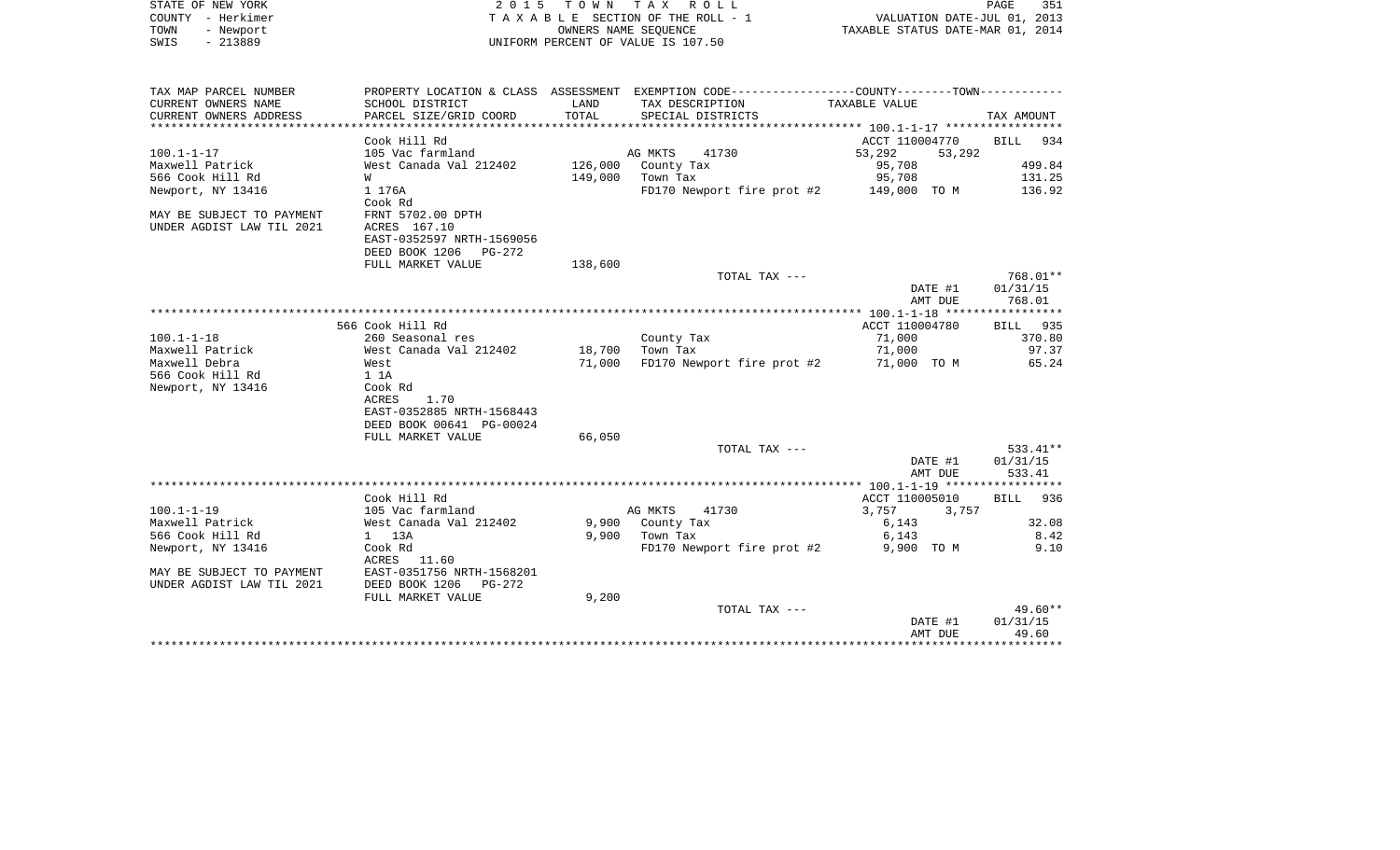| STATE OF NEW YORK<br>COUNTY - Herkimer                 |                                            |        | 2015 TOWN TAX ROLL<br>TAXABLE SECTION OF THE ROLL - 1                                         | VALUATION DATE-JUL 01, 2013      | PAGE<br>352        |
|--------------------------------------------------------|--------------------------------------------|--------|-----------------------------------------------------------------------------------------------|----------------------------------|--------------------|
| TOWN<br>- Newport                                      |                                            |        | OWNERS NAME SEQUENCE                                                                          | TAXABLE STATUS DATE-MAR 01, 2014 |                    |
| $-213889$<br>SWIS                                      |                                            |        | UNIFORM PERCENT OF VALUE IS 107.50                                                            |                                  |                    |
|                                                        |                                            |        |                                                                                               |                                  |                    |
| TAX MAP PARCEL NUMBER                                  |                                            |        | PROPERTY LOCATION & CLASS ASSESSMENT EXEMPTION CODE---------------COUNTY-------TOWN---------- |                                  |                    |
| CURRENT OWNERS NAME                                    | SCHOOL DISTRICT                            | LAND   | TAX DESCRIPTION                                                                               | TAXABLE VALUE                    |                    |
| CURRENT OWNERS ADDRESS                                 | PARCEL SIZE/GRID COORD                     | TOTAL  | SPECIAL DISTRICTS                                                                             |                                  | TAX AMOUNT         |
|                                                        |                                            |        |                                                                                               |                                  |                    |
|                                                        | Cook Hill Rd                               |        |                                                                                               | ACCT 110001110                   | <b>BILL</b><br>937 |
| $100.3 - 2 - 1.1$<br>Maxwell Patrick                   | 322 Rural vac>10<br>West Canada Val 212402 | 14,000 | AG MKTS<br>41730<br>County Tax                                                                | 6,799<br>6,799<br>7,201          | 37.61              |
| 566 Cook Hill Rd                                       | 73 A                                       | 14,000 | Town Tax                                                                                      | 7,201                            | 9.88               |
| Newport, NY 13416                                      | Cook Rd                                    |        | FD170 Newport fire prot #2 14,000 TO M                                                        |                                  | 12.86              |
|                                                        | ACRES 19.10                                |        |                                                                                               |                                  |                    |
| MAY BE SUBJECT TO PAYMENT                              | EAST-0354786 NRTH-1567073                  |        |                                                                                               |                                  |                    |
| UNDER AGDIST LAW TIL 2021                              | DEED BOOK 1268<br>PG-615                   |        |                                                                                               |                                  |                    |
|                                                        | FULL MARKET VALUE                          | 13,000 |                                                                                               |                                  |                    |
|                                                        |                                            |        | TOTAL TAX ---                                                                                 |                                  | $60.35**$          |
|                                                        |                                            |        |                                                                                               | DATE #1                          | 01/31/15           |
|                                                        |                                            |        |                                                                                               | AMT DUE                          | 60.35              |
|                                                        |                                            |        |                                                                                               |                                  |                    |
|                                                        | Cook Hill Rd                               |        |                                                                                               | ACCT 110001110                   | 938<br>BILL        |
| $100.3 - 2 - 1.2$                                      | 314 Rural vac<10                           |        | AG MKTS<br>41730                                                                              | 4,466<br>4,466                   |                    |
| Maxwell Patrick                                        | West Canada Val 212402                     |        | 6,000 County Tax                                                                              | 1,534                            | 8.01               |
| 566 Cook Hill Rd                                       | 73 A                                       |        | $6,000$ Town Tax                                                                              | 1,534                            | 2.10               |
| Newport, NY 13416                                      | Cook Rd<br>ACRES<br>8.50                   |        | FD170 Newport fire prot #2                                                                    | 6,000 TO M                       | 5.51               |
| MAY BE SUBJECT TO PAYMENT                              | EAST-0355692 NRTH-1568772                  |        |                                                                                               |                                  |                    |
| UNDER AGDIST LAW TIL 2021                              | DEED BOOK 1268<br>PG-615                   |        |                                                                                               |                                  |                    |
|                                                        | FULL MARKET VALUE                          | 5,600  |                                                                                               |                                  |                    |
|                                                        |                                            |        | TOTAL TAX ---                                                                                 |                                  | 15.62**            |
|                                                        |                                            |        |                                                                                               | DATE #1                          | 01/31/15           |
|                                                        |                                            |        |                                                                                               | AMT DUE                          | 15.62              |
|                                                        |                                            |        |                                                                                               |                                  |                    |
|                                                        | Cook Hill Rd                               |        |                                                                                               |                                  | 939<br>BILL        |
| 100.3-2-4                                              | 322 Rural vac>10                           |        | AG MKTS<br>41730                                                                              | 27,126<br>27,126                 |                    |
| Maxwell Patrick                                        | West Canada Val 212402                     |        | 56,800 County Tax                                                                             | 29,674                           | 154.97             |
| 566 Cook Hill Rd                                       | Cook Hill Rd                               | 56,800 | Town Tax                                                                                      | 29,674                           | 40.69              |
| Newport, NY 13416                                      | ACRES 70.00<br>EAST-0354164 NRTH-1567700   |        | FD170 Newport fire prot #2                                                                    | 56,800 TO M                      | 52.19              |
| MAY BE SUBJECT TO PAYMENT                              | DEED BOOK 1206<br>PG-272                   |        |                                                                                               |                                  |                    |
| UNDER AGDIST LAW TIL 2021                              | FULL MARKET VALUE                          | 52,850 |                                                                                               |                                  |                    |
|                                                        |                                            |        | TOTAL TAX ---                                                                                 |                                  | 247.85**           |
|                                                        |                                            |        |                                                                                               | DATE #1                          | 01/31/15           |
|                                                        |                                            |        |                                                                                               | AMT DUE                          | 247.85             |
|                                                        |                                            |        |                                                                                               |                                  |                    |
|                                                        | Cook Rd                                    |        |                                                                                               | ACCT 110025480 BILL 940          |                    |
| $100.3 - 2 - 5$                                        | 314 Rural vac<10                           |        | AG MKTS<br>41730                                                                              | 3,983<br>3,983                   |                    |
| Maxwell Patrick                                        | West Canada Val 212402                     | 7,500  | County Tax                                                                                    | 3,517                            | 18.37              |
| 566 Cook Hill Rd                                       | East                                       | 7,500  | Town Tax                                                                                      | 3,517                            | 4.82               |
| Newport, NY 13416                                      | 9 H                                        |        | FD170 Newport fire prot #2                                                                    | 7,500 TO M                       | 6.89               |
|                                                        | Cook Rd                                    |        |                                                                                               |                                  |                    |
| MAY BE SUBJECT TO PAYMENT<br>UNDER AGDIST LAW TIL 2021 | 9.33<br>ACRES<br>EAST-0355396 NRTH-1568142 |        |                                                                                               |                                  |                    |
|                                                        | DEED BOOK 1206<br>PG-272                   |        |                                                                                               |                                  |                    |
|                                                        | FULL MARKET VALUE                          | 7,000  |                                                                                               |                                  |                    |
|                                                        |                                            |        | TOTAL TAX ---                                                                                 |                                  | $30.08**$          |
|                                                        |                                            |        |                                                                                               | DATE #1                          | 01/31/15           |

\*\*\*\*\*\*\*\*\*\*\*\*\*\*\*\*\*\*\*\*\*\*\*\*\*\*\*\*\*\*\*\*\*\*\*\*\*\*\*\*\*\*\*\*\*\*\*\*\*\*\*\*\*\*\*\*\*\*\*\*\*\*\*\*\*\*\*\*\*\*\*\*\*\*\*\*\*\*\*\*\*\*\*\*\*\*\*\*\*\*\*\*\*\*\*\*\*\*\*\*\*\*\*\*\*\*\*\*\*\*\*\*\*\*\*\*\*\*\*\*\*\*\*\*\*\*\*\*\*\*\*\*

AMT DUE 30.08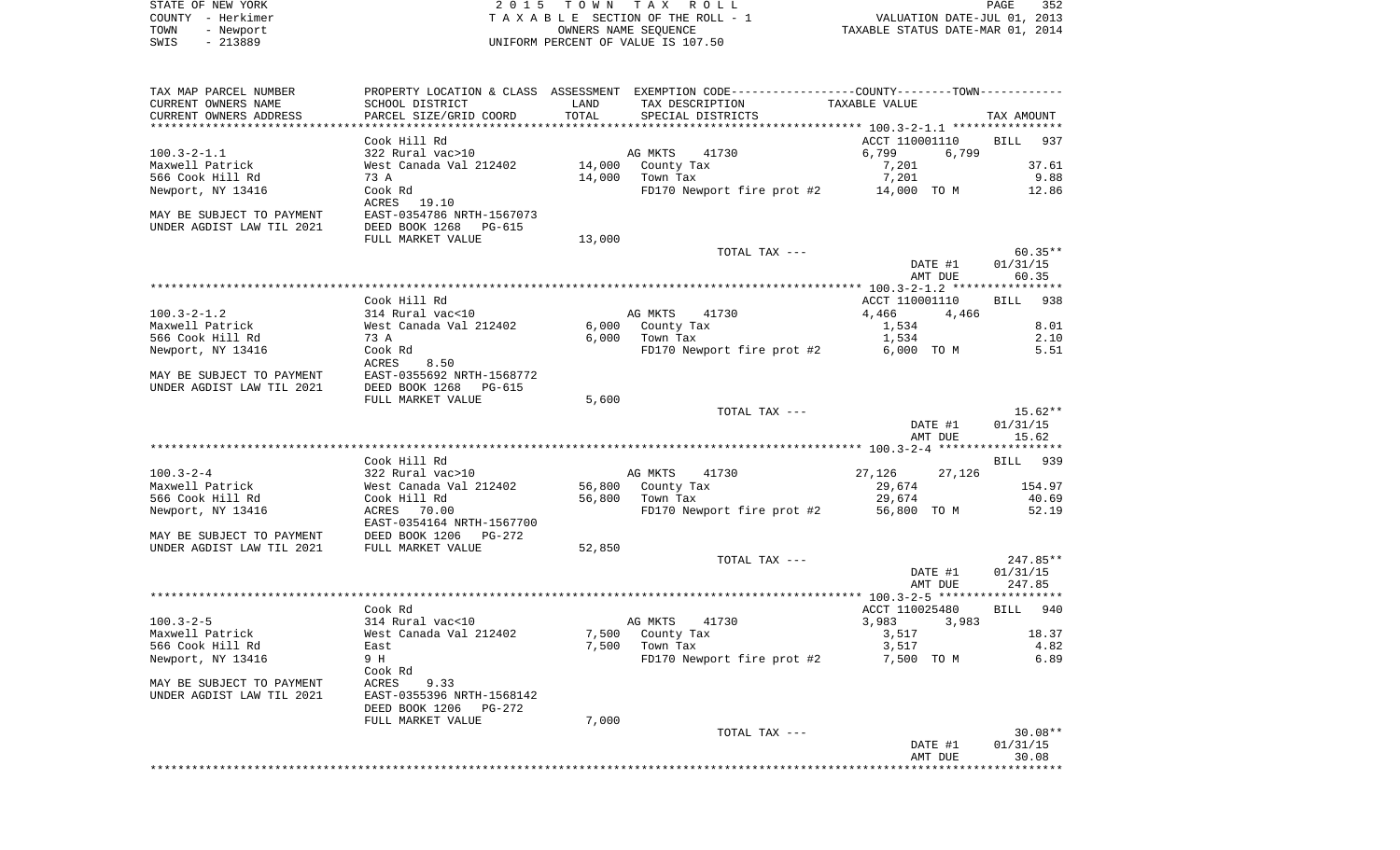| STATE OF NEW YORK      | 2 0 1 5                   | TOWN TAX | R O L L                                                                                        |                                  | PAGE<br>353  |
|------------------------|---------------------------|----------|------------------------------------------------------------------------------------------------|----------------------------------|--------------|
| COUNTY - Herkimer      |                           |          | T A X A B L E SECTION OF THE ROLL - 1                                                          | VALUATION DATE-JUL 01, 2013      |              |
| TOWN<br>- Newport      |                           |          | OWNERS NAME SEQUENCE                                                                           | TAXABLE STATUS DATE-MAR 01, 2014 |              |
| SWIS<br>$-213889$      |                           |          | UNIFORM PERCENT OF VALUE IS 107.50                                                             |                                  |              |
|                        |                           |          |                                                                                                |                                  |              |
| TAX MAP PARCEL NUMBER  |                           |          | PROPERTY LOCATION & CLASS ASSESSMENT EXEMPTION CODE---------------COUNTY--------TOWN---------- |                                  |              |
| CURRENT OWNERS NAME    | SCHOOL DISTRICT           | LAND     | TAX DESCRIPTION                                                                                | TAXABLE VALUE                    |              |
| CURRENT OWNERS ADDRESS | PARCEL SIZE/GRID COORD    | TOTAL    | SPECIAL DISTRICTS                                                                              |                                  | TAX AMOUNT   |
|                        | Hawthorne Rd              |          |                                                                                                | ACCT 110002760                   | BILL<br>941  |
| $100.1 - 1 - 23$       | 112 Dairy farm            |          | County Tax                                                                                     | 251,000                          | 1,310.86     |
| Maxwell William        | West Canada Val 212402    | 165,000  | Town Tax                                                                                       | 251,000                          | 344.22       |
| Maxwell Linda          | 20000                     | 251,000  | FD170 Newport fire prot #2                                                                     | 251,000 TO M                     | 230.65       |
| 1619 Hawthorne Rd      | Hawthorne Rd              |          |                                                                                                |                                  |              |
| Newport, NY 13416      | ACRES 200.00              |          |                                                                                                |                                  |              |
|                        | EAST-0351840 NRTH-1572331 |          |                                                                                                |                                  |              |
|                        | DEED BOOK 776<br>$PG-62$  |          |                                                                                                |                                  |              |
|                        | FULL MARKET VALUE         | 233,500  |                                                                                                |                                  |              |
|                        |                           |          | TOTAL TAX ---                                                                                  |                                  | $1,885.73**$ |
|                        |                           |          |                                                                                                | DATE #1                          | 01/31/15     |
|                        |                           |          |                                                                                                | AMT DUE                          | 1,885.73     |
|                        |                           |          |                                                                                                |                                  |              |
|                        | 434 North Gage Rd         |          |                                                                                                | ACCT 110025470                   | BILL 942     |
| $093.2 - 1 - 17$       | 270 Mfg housing           |          | County Tax                                                                                     | 37,000                           | 193.23       |
| Mayer Ernest           | Poland Central 213803     | 12,000   | Town Tax                                                                                       | 37,000                           | 50.74        |
| Mayer Carol            | South                     | 37,000   | School Relevy                                                                                  |                                  | 492.15       |
| 917 Kellogg Ave #1     | 1.5 A                     |          | FD170 Newport fire prot #2                                                                     | 37,000 TO M                      | 34.00        |
| Utica, NY 13502        | North Gage Rd             |          |                                                                                                |                                  |              |
|                        | ACRES<br>1.50             |          |                                                                                                |                                  |              |
|                        | EAST-0341565 NRTH-1590577 |          |                                                                                                |                                  |              |
|                        | DEED BOOK 854<br>$PG-11$  |          |                                                                                                |                                  |              |
|                        | FULL MARKET VALUE         | 34,400   |                                                                                                |                                  |              |
|                        |                           |          | TOTAL TAX ---                                                                                  |                                  | 770.12**     |
|                        |                           |          |                                                                                                | DATE #1                          | 01/31/15     |
|                        |                           |          |                                                                                                | AMT DUE                          | 770.12       |
|                        |                           |          |                                                                                                |                                  |              |
|                        | 2462 Castle Rd            |          |                                                                                                | ACCT 110008790                   | BILL 943     |
| $100.2 - 2 - 2$        | 210 1 Family Res          |          | County Tax                                                                                     | 124,300                          | 649.16       |
| Mccabe John            | West Canada Val 212402    | 18,300   | Town Tax                                                                                       | 124,300                          | 170.46       |
| Mccabe Richards        | E                         | 124,300  | FD170 Newport fire prot #2                                                                     | 124,300 TO M                     | 114.22       |
| 2462 Castle Rd         | 250/250<br>$\mathbf{1}$   |          |                                                                                                |                                  |              |
| Newport, NY 13416      | Rt 28                     |          |                                                                                                |                                  |              |
|                        | ACRES<br>1.30             |          |                                                                                                |                                  |              |
|                        | EAST-0362096 NRTH-1576665 |          |                                                                                                |                                  |              |
|                        | DEED BOOK 774<br>$PG-312$ |          |                                                                                                |                                  |              |
|                        | FULL MARKET VALUE         | 115,650  |                                                                                                |                                  |              |
|                        |                           |          | TOTAL TAX ---                                                                                  |                                  | 933.84**     |
|                        |                           |          |                                                                                                | DATE #1                          | 01/31/15     |
|                        |                           |          |                                                                                                | AMT DUE                          | 933.84       |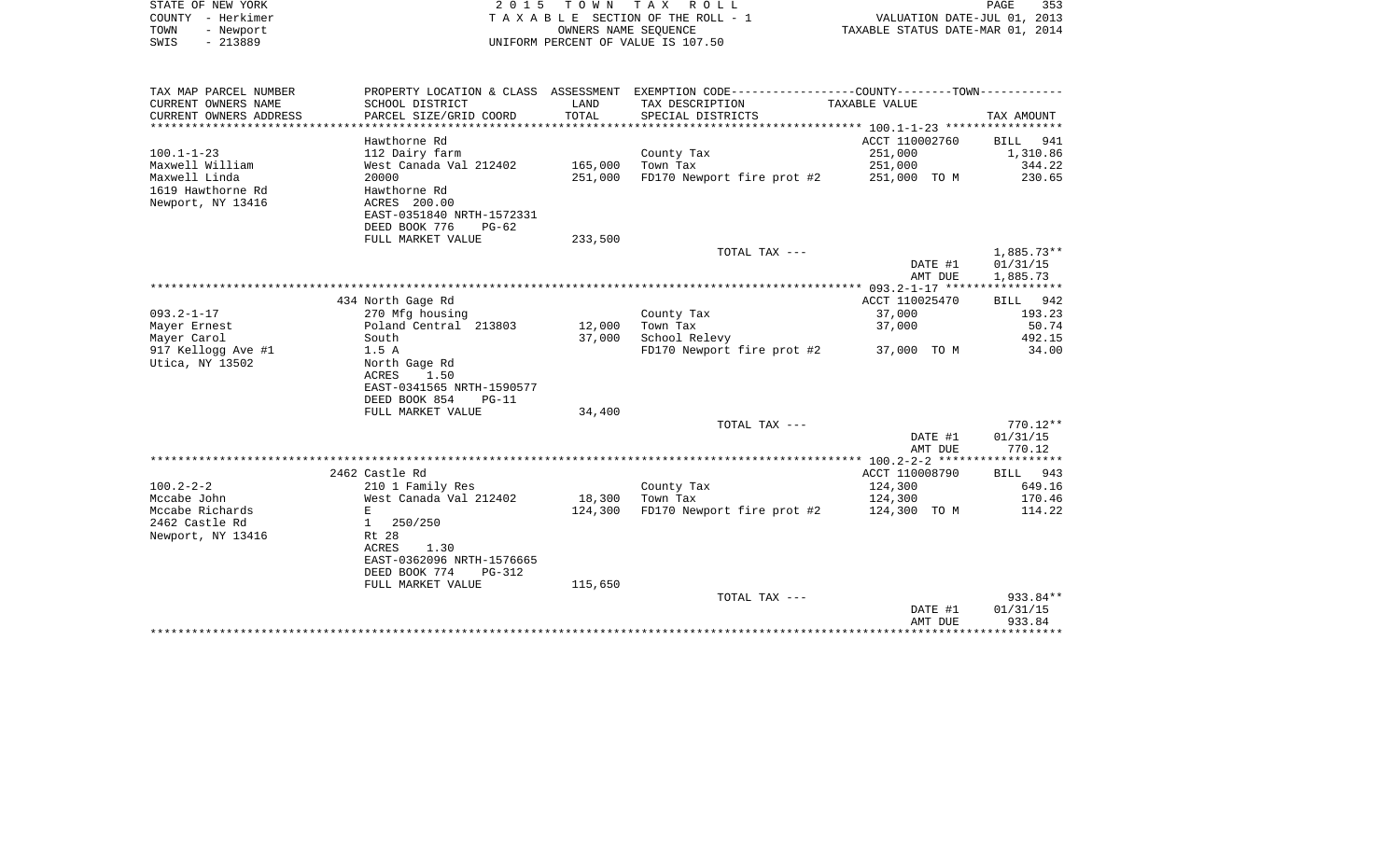| STATE OF NEW YORK | 2015 TOWN TAX ROLL                 | 354<br>PAGE                      |
|-------------------|------------------------------------|----------------------------------|
| COUNTY - Herkimer | TAXABLE SECTION OF THE ROLL - 1    | VALUATION DATE-JUL 01, 2013      |
| TOWN<br>- Newport | OWNERS NAME SEOUENCE               | TAXABLE STATUS DATE-MAR 01, 2014 |
| - 213889<br>SWIS  | UNIFORM PERCENT OF VALUE IS 107.50 |                                  |

| TAX MAP PARCEL NUMBER     |                            |         | PROPERTY LOCATION & CLASS ASSESSMENT EXEMPTION CODE---------------COUNTY-------TOWN---------- |                |            |
|---------------------------|----------------------------|---------|-----------------------------------------------------------------------------------------------|----------------|------------|
| CURRENT OWNERS NAME       | SCHOOL DISTRICT            | LAND    | TAX DESCRIPTION                                                                               | TAXABLE VALUE  |            |
| CURRENT OWNERS ADDRESS    | PARCEL SIZE/GRID COORD     | TOTAL   | SPECIAL DISTRICTS                                                                             |                | TAX AMOUNT |
| ************************* |                            |         |                                                                                               |                |            |
|                           | 219 Fishing Rock Rd        |         |                                                                                               |                | BILL 944   |
| $100.2 - 2 - 8.3$         | 210 1 Family Res           |         | County Tax                                                                                    | 125,500        | 655.43     |
| McCann Conor              | West Canada Val 212402     | 18,000  | Town Tax                                                                                      | 125,500        | 172.11     |
| McCann Miya               | FRNT 160.00 DPTH 275.00    | 125,500 | FD175 Newport fire prot #3 125,500 TO M                                                       |                | 118.20     |
| 219 Fishing Rock Rd       | ACRES<br>1.03              |         |                                                                                               |                |            |
| Newport, NY 13416         | EAST-0363854 NRTH-1571500  |         |                                                                                               |                |            |
|                           | DEED BOOK 1517 PG-496      |         |                                                                                               |                |            |
|                           | FULL MARKET VALUE          | 116,750 |                                                                                               |                |            |
|                           |                            |         | TOTAL TAX ---                                                                                 |                | $945.74**$ |
|                           |                            |         |                                                                                               | DATE #1        | 01/31/15   |
|                           |                            |         |                                                                                               | AMT DUE        | 945.74     |
|                           |                            |         |                                                                                               |                |            |
|                           | 760 White Creek Rd         |         |                                                                                               | ACCT 110008340 | BILL 945   |
| $094.1 - 1 - 74$          | 311 Res vac land           |         | County Tax                                                                                    | 12,000         | 62.67      |
| McCauley John Jr          | West Canada Val 212402     | 12,000  | Town Tax                                                                                      | 12,000         | 16.46      |
| 621 Broadway              | Е                          | 12,000  | School Relevy                                                                                 |                | 224.10     |
| Watervliet, NY 12189      | $3 \frac{1}{2A}$           |         | FD170 Newport fire prot #2 12,000 TO M                                                        |                | 11.03      |
|                           | Wht Creek Rd               |         |                                                                                               |                |            |
|                           | FRNT 263.00 DPTH 174.90    |         |                                                                                               |                |            |
|                           | ACRES<br>0.78              |         |                                                                                               |                |            |
|                           | EAST-0360103 NRTH-1589246  |         |                                                                                               |                |            |
|                           | DEED BOOK 1443<br>PG-506   |         |                                                                                               |                |            |
|                           | FULL MARKET VALUE          | 11,163  |                                                                                               |                |            |
|                           |                            |         | TOTAL TAX ---                                                                                 |                | $314.26**$ |
|                           |                            |         |                                                                                               | DATE #1        | 01/31/15   |
|                           |                            |         |                                                                                               | AMT DUE        | 314.26     |
|                           |                            |         |                                                                                               |                |            |
|                           | 585 Shrader Hill Rd        |         |                                                                                               |                | BILL 946   |
| $100.4 - 2 - 12.2$        | 240 Rural res              |         | VET WAR CT 41121                                                                              | 9,000<br>9,000 |            |
| Mccormack Michael         | West Canada Val 212402     |         | 85,200 County Tax                                                                             | 251,000        | 1,310.86   |
| Mccormack Cynthia         | W                          | 260,000 | Town Tax                                                                                      | 251,000        | 344.22     |
| 585 Schrader Hill Rd      | 70a                        |         | FD175 Newport fire prot #3 260,000 TO M                                                       |                | 244.87     |
| Herkimer, NY 13350        | Rt 28                      |         |                                                                                               |                |            |
|                           | ACRES<br>70.00 BANK<br>023 |         |                                                                                               |                |            |
|                           | EAST-0362238 NRTH-1562297  |         |                                                                                               |                |            |
|                           | DEED BOOK 765<br>PG-223    |         |                                                                                               |                |            |
|                           | FULL MARKET VALUE          | 241,850 |                                                                                               |                |            |
|                           |                            |         | TOTAL TAX ---                                                                                 |                | 1,899.95** |
|                           |                            |         |                                                                                               | DATE #1        | 01/31/15   |
|                           |                            |         |                                                                                               | AMT DUE        | 1,899.95   |
|                           |                            |         |                                                                                               |                |            |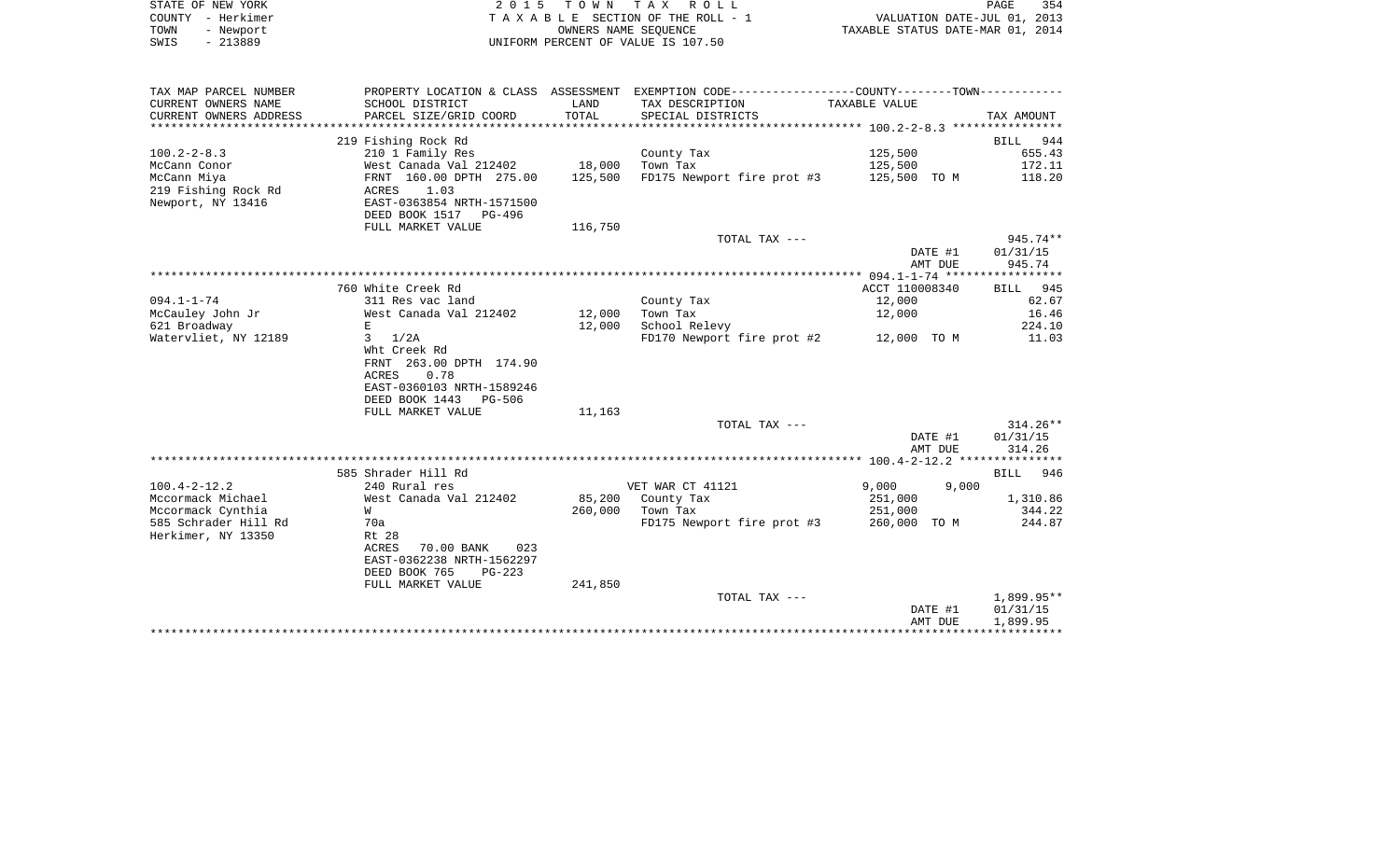|      | STATE OF NEW YORK | 2015 TOWN TAX ROLL                 | 355<br>PAGE                      |
|------|-------------------|------------------------------------|----------------------------------|
|      | COUNTY - Herkimer | TAXABLE SECTION OF THE ROLL - 1    | VALUATION DATE-JUL 01, 2013      |
| TOWN | - Newport         | OWNERS NAME SEOUENCE               | TAXABLE STATUS DATE-MAR 01, 2014 |
| SWIS | - 213889          | UNIFORM PERCENT OF VALUE IS 107.50 |                                  |

| TAX MAP PARCEL NUMBER             | PROPERTY LOCATION & CLASS ASSESSMENT EXEMPTION CODE----------------COUNTY--------TOWN---------- |         |                            |                    |                    |
|-----------------------------------|-------------------------------------------------------------------------------------------------|---------|----------------------------|--------------------|--------------------|
| CURRENT OWNERS NAME               | SCHOOL DISTRICT                                                                                 | LAND    | TAX DESCRIPTION            | TAXABLE VALUE      |                    |
| CURRENT OWNERS ADDRESS            | PARCEL SIZE/GRID COORD                                                                          | TOTAL   | SPECIAL DISTRICTS          |                    | TAX AMOUNT         |
|                                   |                                                                                                 |         |                            |                    |                    |
|                                   | 8362 State Route 28                                                                             |         |                            | ACCT 110004561     | BILL 947           |
| $088.4 - 2 - 34$                  | 210 1 Family Res                                                                                |         | County Tax<br>Town Tax     | 35,000             | 182.79<br>48.00    |
| McCormick Gregory P               | West Canada Val 212402                                                                          | 18,000  |                            | 35,000             |                    |
| McCormick Susan M<br>317 Plumb Rd | 1.10 A<br>ACRES                                                                                 | 35,000  | FD170 Newport fire prot #2 | 35,000 TO M        | 32.16              |
| Poland, NY 13431                  | 1.03<br>EAST-0347696 NRTH-1593450                                                               |         |                            |                    |                    |
|                                   | DEED BOOK 1475<br>PG-838                                                                        |         |                            |                    |                    |
|                                   | FULL MARKET VALUE                                                                               | 32,550  |                            |                    |                    |
|                                   |                                                                                                 |         | TOTAL TAX ---              |                    | $262.95**$         |
|                                   |                                                                                                 |         |                            | DATE #1            | 01/31/15           |
|                                   |                                                                                                 |         |                            | AMT DUE            | 262.95             |
|                                   |                                                                                                 |         |                            |                    |                    |
|                                   | 103 Newport Rd                                                                                  |         |                            | ACCT 110005430     | BILL 948           |
| $100.1 - 1 - 2$                   | 120 Field crops                                                                                 |         | County Tax                 | 195,000            | 1,018.40           |
| McDonald Family Trust             | West Canada Val 212402                                                                          | 89,000  | Town Tax                   | 195,000            | 267.42             |
| 103 Summit Rd Extension           | 3.12a From Herk Co Part O                                                                       | 195,000 | FD170 Newport fire prot #2 | 195,000 TO M       | 179.19             |
| Newport, NY 13416                 | Newport Rd                                                                                      |         |                            |                    |                    |
|                                   | ACRES 109.50                                                                                    |         |                            |                    |                    |
|                                   | EAST-0352374 NRTH-1576529                                                                       |         |                            |                    |                    |
|                                   | DEED BOOK 1525<br>$PG-33$                                                                       |         |                            |                    |                    |
|                                   | FULL MARKET VALUE                                                                               | 181,400 |                            |                    |                    |
|                                   |                                                                                                 |         | TOTAL TAX ---              |                    | $1,465.01**$       |
|                                   |                                                                                                 |         |                            | DATE #1            | 01/31/15           |
|                                   |                                                                                                 |         |                            | AMT DUE            | 1,465.01           |
|                                   |                                                                                                 |         |                            |                    |                    |
| $094.3 - 2 - 20.3$                | White Creek Rd                                                                                  |         | County Tax                 | 26,000             | BILL 949<br>135.79 |
| McDonald Marie A                  | 270 Mfg housing<br>West Canada Val 212402                                                       | 13,000  | Town Tax                   | 26,000             | 35.66              |
| 103 Summit Rd                     | FRNT 255.90 DPTH                                                                                | 26,000  | FD170 Newport fire prot #2 | 26,000 TO M        | 23.89              |
| Newport, NY 13416                 | 2.00<br>ACRES                                                                                   |         |                            |                    |                    |
|                                   | EAST-0360876 NRTH-1580609                                                                       |         |                            |                    |                    |
|                                   | DEED BOOK 1455<br>PG-817                                                                        |         |                            |                    |                    |
|                                   | FULL MARKET VALUE                                                                               | 24,200  |                            |                    |                    |
|                                   |                                                                                                 |         | TOTAL TAX ---              |                    | 195.34**           |
|                                   |                                                                                                 |         |                            | DATE #1            | 01/31/15           |
|                                   |                                                                                                 |         |                            | AMT DUE            | 195.34             |
|                                   |                                                                                                 |         |                            |                    |                    |
|                                   | 109 Newport Gray Rd                                                                             |         |                            | ACCT 110005580     | BILL 950           |
| $094.1 - 1 - 33$                  | 210 1 Family Res                                                                                |         | County Tax                 | 39,200             | 204.72             |
| McEvoy Michael D                  | West Canada Val 212402                                                                          | 14,500  | Town Tax                   | 39,200             | 53.76              |
| McEvoy Sarah L                    | N                                                                                               | 39,200  | FD170 Newport fire prot #2 | 39,200 TO M        | 36.02              |
| Sara McEvoy                       | 300.00x260.00                                                                                   |         |                            |                    |                    |
| 3051 Newport Gray Rd              | Co Rd 111                                                                                       |         |                            |                    |                    |
| PO Box 336                        | FRNT 300.00 DPTH 260.00                                                                         |         |                            |                    |                    |
| Newport, NY 13416                 | ACRES<br>0.70                                                                                   |         |                            |                    |                    |
|                                   | EAST-0355712 NRTH-1588653                                                                       |         |                            |                    |                    |
|                                   | DEED BOOK 1523<br>PG-591                                                                        |         |                            |                    |                    |
|                                   | FULL MARKET VALUE                                                                               | 36,465  |                            |                    |                    |
|                                   |                                                                                                 |         | TOTAL TAX ---              |                    | 294.50**           |
|                                   |                                                                                                 |         |                            |                    |                    |
|                                   |                                                                                                 |         |                            | DATE #1<br>AMT DUE | 01/31/15<br>294.50 |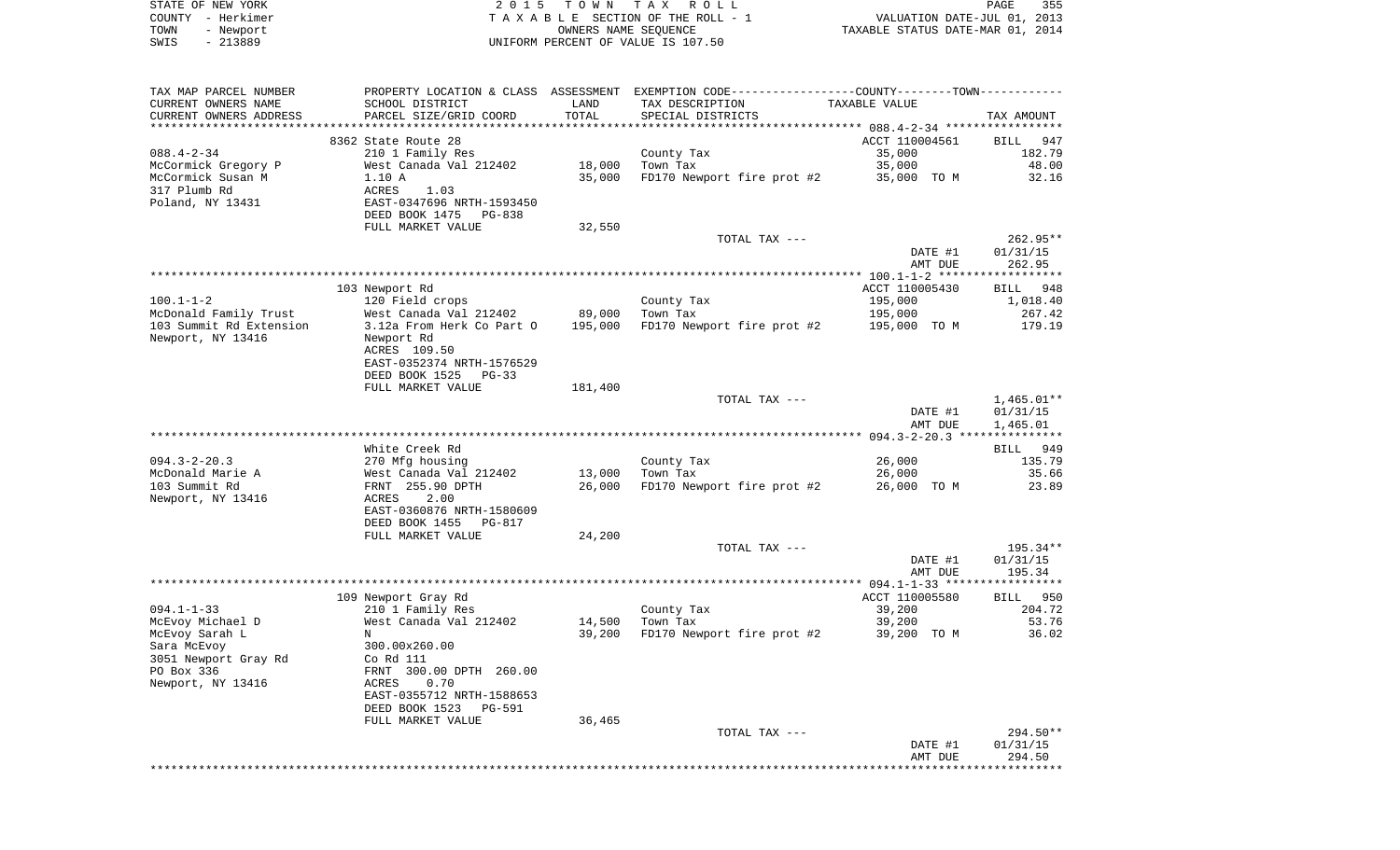| STATE OF NEW YORK<br>COUNTY - Herkimer<br>- Newport<br>TOWN<br>$-213889$<br>SWIS |                           |         | 2015 TOWN TAX ROLL<br>TAXABLE SECTION OF THE ROLL - 1<br>OWNERS NAME SEOUENCE<br>UNIFORM PERCENT OF VALUE IS 107.50 | VALUATION DATE-JUL 01, 2013<br>TAXABLE STATUS DATE-MAR 01, 2014 | PAGE<br>356          |
|----------------------------------------------------------------------------------|---------------------------|---------|---------------------------------------------------------------------------------------------------------------------|-----------------------------------------------------------------|----------------------|
|                                                                                  |                           |         |                                                                                                                     |                                                                 |                      |
| TAX MAP PARCEL NUMBER<br>CURRENT OWNERS NAME                                     | SCHOOL DISTRICT           | LAND    | PROPERTY LOCATION & CLASS ASSESSMENT EXEMPTION CODE---------------COUNTY-------TOWN----------<br>TAX DESCRIPTION    | TAXABLE VALUE                                                   |                      |
| CURRENT OWNERS ADDRESS                                                           | PARCEL SIZE/GRID COORD    | TOTAL   | SPECIAL DISTRICTS                                                                                                   |                                                                 | TAX AMOUNT           |
|                                                                                  |                           |         |                                                                                                                     |                                                                 |                      |
|                                                                                  | 982 Honey Hill Rd         |         |                                                                                                                     |                                                                 | BILL 951             |
| $094.1 - 2 - 20.9$                                                               | 210 1 Family Res          |         | County Tax                                                                                                          | 79,000                                                          | 412.58               |
| Mcevoy Patrick T                                                                 | West Canada Val 212402    |         | 18,000 Town Tax                                                                                                     | 79,000                                                          | 108.34               |
| Kaiding Deborah                                                                  | South                     | 79,000  | FD170 Newport fire prot #2                                                                                          | 79,000 TO M                                                     | 72.59                |
| 982 Honey Hill Rd                                                                | 1a                        |         |                                                                                                                     |                                                                 |                      |
| PO Box 148                                                                       | Honey Hill Rd             |         |                                                                                                                     |                                                                 |                      |
| Newport, NY 13416                                                                | ACRES<br>1.00             |         |                                                                                                                     |                                                                 |                      |
|                                                                                  | EAST-0350639 NRTH-1586626 |         |                                                                                                                     |                                                                 |                      |
|                                                                                  | DEED BOOK 727<br>$PG-215$ |         |                                                                                                                     |                                                                 |                      |
|                                                                                  | FULL MARKET VALUE         | 73,500  |                                                                                                                     |                                                                 |                      |
|                                                                                  |                           |         | TOTAL TAX ---                                                                                                       | DATE #1                                                         | 593.51**<br>01/31/15 |
|                                                                                  |                           |         |                                                                                                                     | AMT DUE                                                         | 593.51               |
|                                                                                  |                           |         |                                                                                                                     |                                                                 |                      |
|                                                                                  | 1029 Honey Hill Rd        |         |                                                                                                                     | ACCT 110025020                                                  | BILL 952             |
| $094.1 - 2 - 17$                                                                 | 210 1 Family Res          |         | County Tax                                                                                                          | 175,800                                                         | 918.12               |
| McKerrow Anne G                                                                  | West Canada Val 212402    |         | 22,100 Town Tax                                                                                                     | 175,800                                                         | 241.09               |
| 1029 Honey Hill Rd                                                               | West                      |         | 175,800 FD170 Newport fire prot #2                                                                                  | 175,800 TO M                                                    | 161.54               |
| Poland, NY 13431                                                                 | 3a                        |         |                                                                                                                     |                                                                 |                      |
|                                                                                  | Old State Rd              |         |                                                                                                                     |                                                                 |                      |
|                                                                                  | ACRES<br>5.10             |         |                                                                                                                     |                                                                 |                      |
|                                                                                  | EAST-0351007 NRTH-1587211 |         |                                                                                                                     |                                                                 |                      |
|                                                                                  | DEED BOOK 1210 PG-763     |         |                                                                                                                     |                                                                 |                      |
|                                                                                  | FULL MARKET VALUE         | 163,550 | TOTAL TAX ---                                                                                                       |                                                                 | 1,320.75**           |
|                                                                                  |                           |         |                                                                                                                     | DATE #1                                                         | 01/31/15             |
|                                                                                  |                           |         |                                                                                                                     | AMT DUE                                                         | 1,320.75             |
|                                                                                  |                           |         |                                                                                                                     |                                                                 |                      |
|                                                                                  | 234 Old State Rd          |         |                                                                                                                     |                                                                 | BILL 953             |
| $094.1 - 2 - 3.3$                                                                | 283 Res w/Comuse          |         | County Tax                                                                                                          | 97,500                                                          | 509.20               |
| McKerrow David A                                                                 | West Canada Val 212402    |         | 47,400 Town Tax                                                                                                     | 97,500                                                          | 133.71               |
| McKerrow Dennis M                                                                | East                      |         | 97,500 FD170 Newport fire prot #2                                                                                   | 97,500 TO M                                                     | 89.59                |
| 237 Old State Rd                                                                 | 62.40                     |         |                                                                                                                     |                                                                 |                      |
| Newport, NY 13416                                                                | Old State Rd              |         |                                                                                                                     |                                                                 |                      |
|                                                                                  | FRNT 260.00 DPTH          |         |                                                                                                                     |                                                                 |                      |
| PRIOR OWNER ON 3/01/2014                                                         | ACRES 67.80               |         |                                                                                                                     |                                                                 |                      |
| McKerrow David                                                                   | EAST-0350445 NRTH-1588652 |         |                                                                                                                     |                                                                 |                      |
|                                                                                  | DEED BOOK 1545 PG-102     |         |                                                                                                                     |                                                                 |                      |
|                                                                                  | FULL MARKET VALUE         | 90,700  |                                                                                                                     |                                                                 |                      |
|                                                                                  |                           |         | TOTAL TAX ---                                                                                                       |                                                                 | 732.50**             |
|                                                                                  |                           |         |                                                                                                                     | DATE #1                                                         | 01/31/15             |
|                                                                                  |                           |         |                                                                                                                     | AMT DUE                                                         | 732.50               |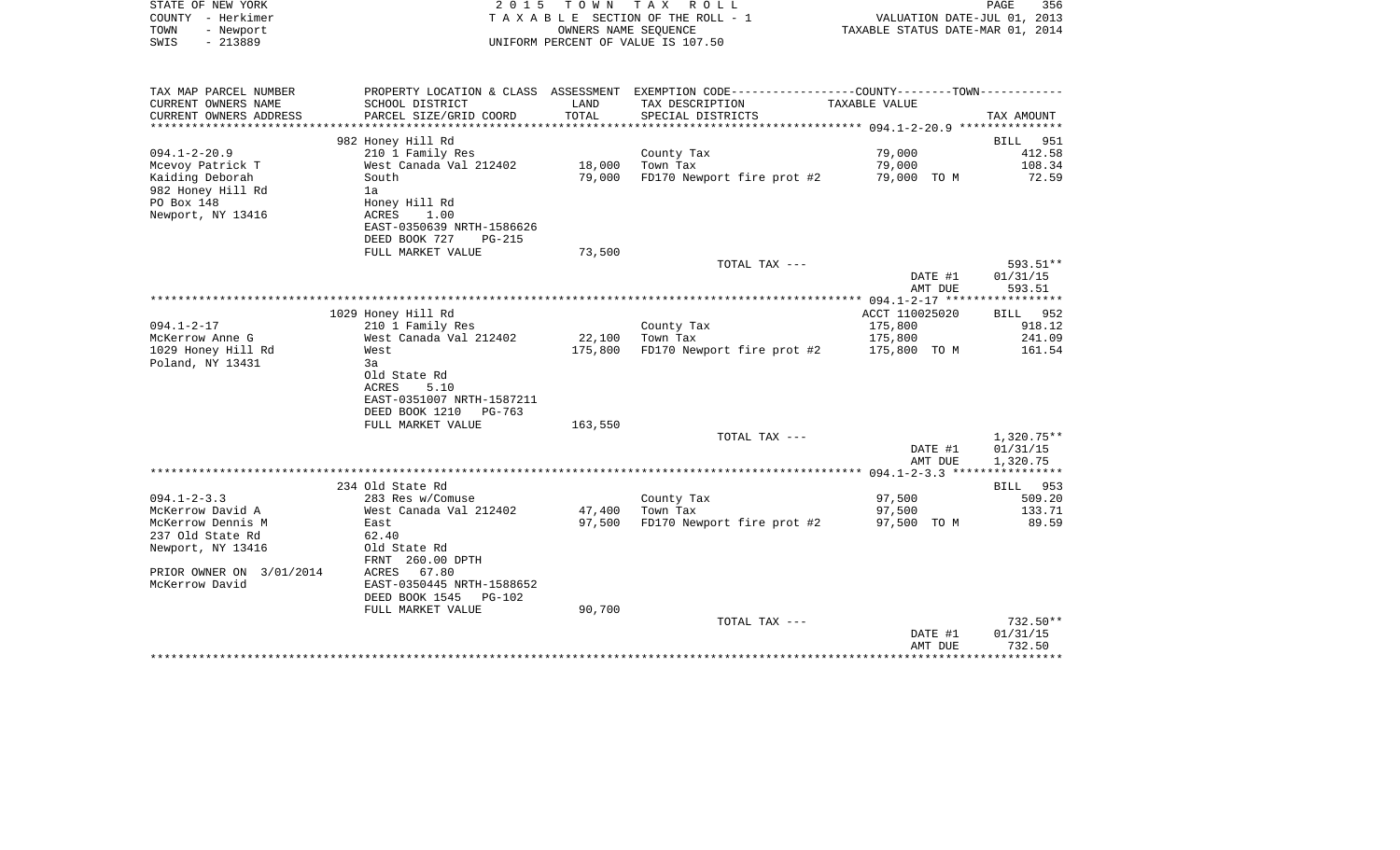| STATE OF NEW YORK<br>COUNTY - Herkimer   |                                            |         | 2015 TOWN TAX ROLL<br>TAXABLE SECTION OF THE ROLL - 1                                         | VALUATION DATE-JUL 01, 2013      | 357<br>PAGE            |
|------------------------------------------|--------------------------------------------|---------|-----------------------------------------------------------------------------------------------|----------------------------------|------------------------|
| TOWN<br>- Newport                        |                                            |         | OWNERS NAME SEOUENCE                                                                          | TAXABLE STATUS DATE-MAR 01, 2014 |                        |
| $-213889$<br>SWIS                        |                                            |         | UNIFORM PERCENT OF VALUE IS 107.50                                                            |                                  |                        |
|                                          |                                            |         |                                                                                               |                                  |                        |
| TAX MAP PARCEL NUMBER                    |                                            |         | PROPERTY LOCATION & CLASS ASSESSMENT EXEMPTION CODE---------------COUNTY-------TOWN---------- |                                  |                        |
| CURRENT OWNERS NAME                      | SCHOOL DISTRICT                            | LAND    | TAX DESCRIPTION                                                                               | TAXABLE VALUE                    |                        |
| CURRENT OWNERS ADDRESS                   | PARCEL SIZE/GRID COORD                     | TOTAL   | SPECIAL DISTRICTS                                                                             |                                  | TAX AMOUNT             |
| ***********************                  |                                            |         |                                                                                               |                                  |                        |
|                                          | 237 Old State Rd                           |         |                                                                                               |                                  | BILL 954               |
| $094.1 - 2 - 23.3$<br>McKerrow David Jr. | 210 1 Family Res<br>West Canada Val 212402 | 18,500  | County Tax<br>Town Tax                                                                        | 163,000<br>163,000               | 851.28<br>223.54       |
| McKerrow Bonnie                          | West                                       | 163,000 | FD170 Newport fire prot #2 163,000 TO M                                                       |                                  | 149.78                 |
| 237 Old State Rd                         | Old State Rd                               |         |                                                                                               |                                  |                        |
| Poland, NY 13431                         | FRNT 236.90 DPTH 276.00                    |         |                                                                                               |                                  |                        |
|                                          | ACRES<br>1.50 BANK<br>184                  |         |                                                                                               |                                  |                        |
|                                          | EAST-0350378 NRTH-1587629                  |         |                                                                                               |                                  |                        |
|                                          | DEED BOOK 737<br>PG-31                     |         |                                                                                               |                                  |                        |
|                                          | FULL MARKET VALUE                          | 151,650 | TOTAL TAX ---                                                                                 |                                  |                        |
|                                          |                                            |         |                                                                                               | DATE #1                          | 1,224.60**<br>01/31/15 |
|                                          |                                            |         |                                                                                               | AMT DUE                          | 1,224.60               |
|                                          |                                            |         |                                                                                               |                                  |                        |
|                                          | 170 Rose Valley Rd                         |         |                                                                                               | ACCT 110005550                   | BILL 955               |
| 094.1-1-49                               | 210 1 Family Res                           |         | County Tax                                                                                    | 175,000                          | 913.95                 |
| McKerrow Roger A                         | West Canada Val 212402                     | 29,000  | Town Tax                                                                                      | 175,000                          | 239.99                 |
| McKerrow Melissa J                       | Е                                          | 175,000 | FD170 Newport fire prot #2 175,000 TO M                                                       |                                  | 160.81                 |
| 170 Rose Valley Rd<br>Newport, NY 13416  | $1 \t1/4A$<br>Rose Valley Rd               |         |                                                                                               |                                  |                        |
|                                          | ACRES<br>11.50 BANK<br>135                 |         |                                                                                               |                                  |                        |
|                                          | EAST-0357409 NRTH-1590945                  |         |                                                                                               |                                  |                        |
|                                          | DEED BOOK 00607 PG-00136                   |         |                                                                                               |                                  |                        |
|                                          | FULL MARKET VALUE                          | 162,800 |                                                                                               |                                  |                        |
|                                          |                                            |         | TOTAL TAX ---                                                                                 |                                  | 1,314.75**             |
|                                          |                                            |         |                                                                                               | DATE #1                          | 01/31/15               |
|                                          |                                            |         |                                                                                               | AMT DUE                          | 1,314.75               |
|                                          | 315 Rose Valley Rd                         |         |                                                                                               | ACCT 110001050                   | BILL 956               |
| 094.1-1-40.2                             | 210 1 Family Res                           |         | County Tax                                                                                    | 134,200                          | 700.87                 |
| McKerrow Roger O                         | West Canada Val 212402                     | 22,200  | Town Tax                                                                                      | 134,200                          | 184.04                 |
| 315 Rose Valley Rd                       | W                                          | 134,200 | FD170 Newport fire prot #2                                                                    | 134,200 TO M                     | 123.32                 |
| Newport, NY 13416                        | $3^{\circ}$<br>52A                         |         |                                                                                               |                                  |                        |
|                                          | Rose Valley                                |         |                                                                                               |                                  |                        |
|                                          | FRNT 425.90 DPTH                           |         |                                                                                               |                                  |                        |
|                                          | 5.20<br>ACRES<br>EAST-0356868 NRTH-1593335 |         |                                                                                               |                                  |                        |
|                                          | DEED BOOK 1135<br>PG-836                   |         |                                                                                               |                                  |                        |
|                                          | FULL MARKET VALUE                          | 124,850 |                                                                                               |                                  |                        |
|                                          |                                            |         | TOTAL TAX ---                                                                                 |                                  | $1,008.23**$           |
|                                          |                                            |         |                                                                                               | DATE #1                          | 01/31/15               |

\*\*\*\*\*\*\*\*\*\*\*\*\*\*\*\*\*\*\*\*\*\*\*\*\*\*\*\*\*\*\*\*\*\*\*\*\*\*\*\*\*\*\*\*\*\*\*\*\*\*\*\*\*\*\*\*\*\*\*\*\*\*\*\*\*\*\*\*\*\*\*\*\*\*\*\*\*\*\*\*\*\*\*\*\*\*\*\*\*\*\*\*\*\*\*\*\*\*\*\*\*\*\*\*\*\*\*\*\*\*\*\*\*\*\*\*\*\*\*\*\*\*\*\*\*\*\*\*\*\*\*\*

AMT DUE 1,008.23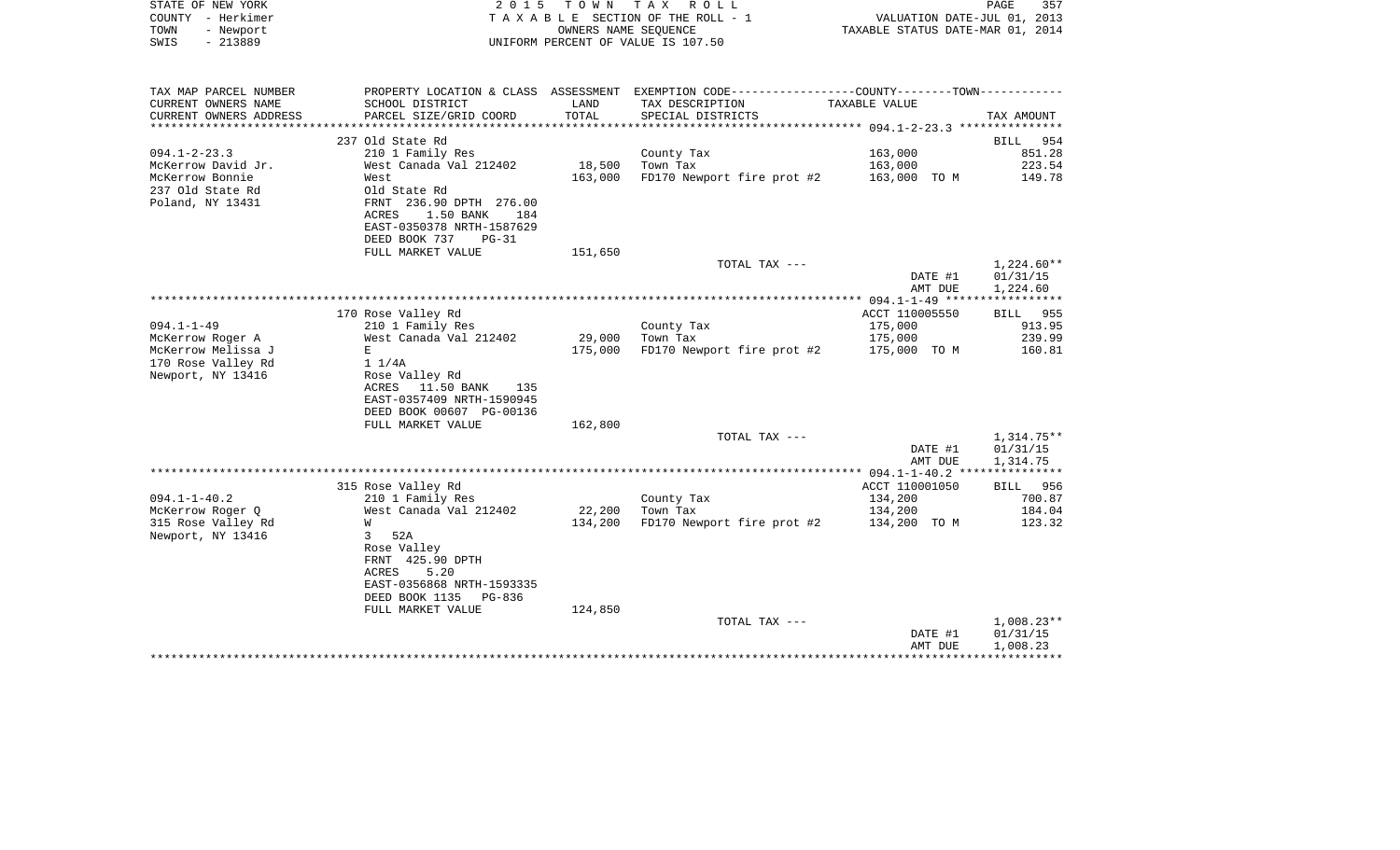| STATE OF NEW YORK<br>COUNTY - Herkimer<br>- Newport<br>TOWN<br>$-213889$<br>SWIS | 2 0 1 5                                                                                                        | T O W N                     | T A X<br>R O L L<br>TAXABLE SECTION OF THE ROLL - 1<br>OWNERS NAME SEOUENCE<br>UNIFORM PERCENT OF VALUE IS 107.50 | VALUATION DATE-JUL 01,<br>TAXABLE STATUS DATE-MAR 01, 2014 | 358<br>PAGE<br>2013 |
|----------------------------------------------------------------------------------|----------------------------------------------------------------------------------------------------------------|-----------------------------|-------------------------------------------------------------------------------------------------------------------|------------------------------------------------------------|---------------------|
| TAX MAP PARCEL NUMBER                                                            | PROPERTY LOCATION & CLASS ASSESSMENT                                                                           |                             | EXEMPTION CODE-----------------COUNTY-------TOWN-----------                                                       |                                                            |                     |
| CURRENT OWNERS NAME<br>CURRENT OWNERS ADDRESS<br>*******************             | SCHOOL DISTRICT<br>PARCEL SIZE/GRID COORD                                                                      | LAND<br>TOTAL<br>********** | TAX DESCRIPTION<br>SPECIAL DISTRICTS                                                                              | TAXABLE VALUE<br>********** 094.1-1-37 ************        | TAX AMOUNT          |
|                                                                                  | 185 Rose Valley Rd                                                                                             |                             |                                                                                                                   | ACCT 110005520                                             | BILL<br>957         |
| $094.1 - 1 - 37$                                                                 | 210 1 Family Res                                                                                               |                             | County Tax                                                                                                        | 130,600                                                    | 682.06              |
| McKerrow Susan                                                                   | West Canada Val 212402                                                                                         | 23,200                      | Town Tax                                                                                                          | 130,600                                                    | 179.10              |
| McKerrow Robert L                                                                | W                                                                                                              | 130,600                     | FD170 Newport fire prot #2                                                                                        | 130,600 TO M                                               | 120.01              |
| 185 Rose Valley Rd<br>Newport, NY 13416                                          | 5.01<br>Rose Valley Rd<br>ACRES<br>6.00 BANK<br>135<br>EAST-0356137 NRTH-1590837<br>DEED BOOK 749<br>$PG-28$   |                             |                                                                                                                   |                                                            |                     |
|                                                                                  | FULL MARKET VALUE                                                                                              | 121,500                     |                                                                                                                   |                                                            | 981.17**            |
|                                                                                  |                                                                                                                |                             | TOTAL TAX ---                                                                                                     | DATE #1<br>AMT DUE                                         | 01/31/15<br>981.17  |
|                                                                                  |                                                                                                                |                             |                                                                                                                   |                                                            |                     |
|                                                                                  | Newport Rd                                                                                                     |                             |                                                                                                                   | ACCT 110006750                                             | 958<br>BILL         |
| $094.3 - 1 - 7.1$<br>McLean David R                                              | 312 Vac w/imprv<br>West Canada Val 212402                                                                      |                             | County Tax<br>Town Tax                                                                                            | 26,500<br>26,500                                           | 138.40<br>36.34     |
| McLean Valerie L                                                                 | E                                                                                                              | 11,800<br>26,500            | FD170 Newport fire prot #2                                                                                        | 26,500 TO M                                                | 24.35               |
| Newport Rd                                                                       | 55.20                                                                                                          |                             |                                                                                                                   |                                                            |                     |
| PO Box 411                                                                       | Co Rd 34                                                                                                       |                             |                                                                                                                   |                                                            |                     |
| Newport, NY 13416                                                                | FRNT 127.00 DPTH<br>ACRES<br>2.80<br>EAST-0354792 NRTH-1581972<br>DEED BOOK 1386<br>PG-68<br>FULL MARKET VALUE | 24,650                      |                                                                                                                   |                                                            |                     |
|                                                                                  |                                                                                                                |                             | TOTAL TAX ---                                                                                                     |                                                            | 199.09**            |
|                                                                                  |                                                                                                                |                             |                                                                                                                   | DATE #1<br>AMT DUE                                         | 01/31/15<br>199.09  |
|                                                                                  |                                                                                                                |                             |                                                                                                                   |                                                            |                     |
|                                                                                  | Newport Rd                                                                                                     |                             |                                                                                                                   |                                                            | 959<br>BILL         |
| $094.3 - 1 - 7.2$                                                                | 210 1 Family Res                                                                                               |                             | County Tax                                                                                                        | 87,700                                                     | 458.02              |
| McLean David R                                                                   | West Canada Val 212402<br>E                                                                                    | 18,000                      | Town Tax                                                                                                          | 87,700                                                     | 120.27<br>80.59     |
| McLean Valarie L<br>3065 North Street                                            | 1.00a                                                                                                          | 87,700                      | FD170 Newport fire prot #2                                                                                        | 87,700 TO M                                                |                     |
| PO Box 411                                                                       | Newport Rd                                                                                                     |                             |                                                                                                                   |                                                            |                     |
| Newport, NY 13416                                                                | FRNT 216.00 DPTH 207.00<br>1.00<br>ACRES<br>EAST-0354647 NRTH-1582034                                          |                             |                                                                                                                   |                                                            |                     |
|                                                                                  | DEED BOOK 1242<br>PG-592                                                                                       |                             |                                                                                                                   |                                                            |                     |
|                                                                                  | FULL MARKET VALUE                                                                                              | 81,581                      |                                                                                                                   |                                                            |                     |
|                                                                                  |                                                                                                                |                             | TOTAL TAX ---                                                                                                     |                                                            | 658.88**            |
|                                                                                  |                                                                                                                |                             |                                                                                                                   | DATE #1<br>AMT DUE                                         | 01/31/15<br>658.88  |
|                                                                                  |                                                                                                                |                             |                                                                                                                   | **************                                             | ***********         |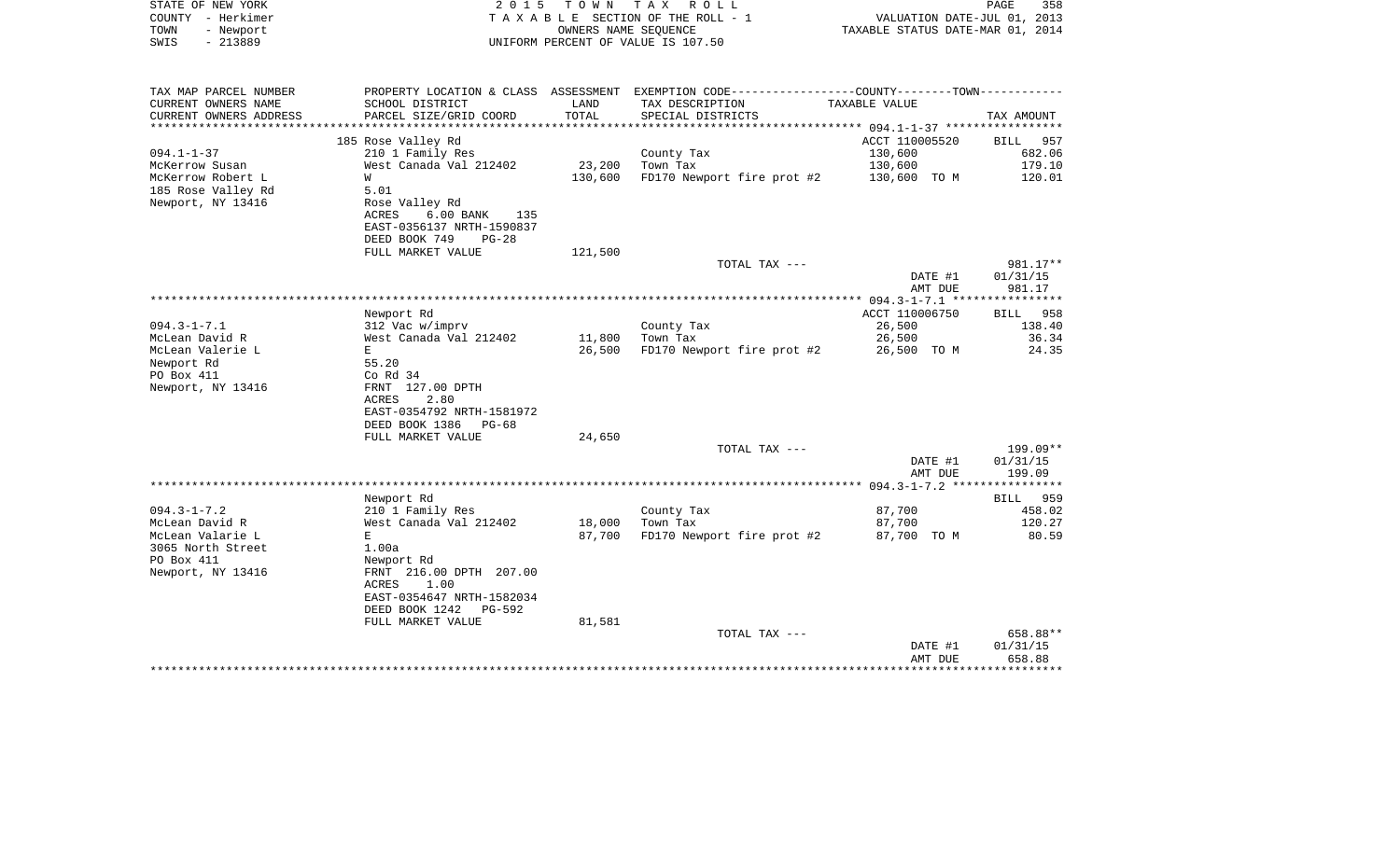| PROPERTY LOCATION & CLASS ASSESSMENT EXEMPTION CODE---------------COUNTY-------TOWN----------<br>TAX AMOUNT<br>BILL<br>960<br>88.78<br>23.31<br>15.62 |
|-------------------------------------------------------------------------------------------------------------------------------------------------------|
|                                                                                                                                                       |
|                                                                                                                                                       |
|                                                                                                                                                       |
|                                                                                                                                                       |
|                                                                                                                                                       |
| $127.71**$<br>01/31/15<br>127.71                                                                                                                      |
|                                                                                                                                                       |
| BILL 961                                                                                                                                              |
| 1,023.62                                                                                                                                              |
| 268.79<br>188.38                                                                                                                                      |
| 1,480.79**<br>01/31/15<br>1,480.79                                                                                                                    |
|                                                                                                                                                       |
| BILL 962<br>130.56<br>34.28<br>22.97                                                                                                                  |
|                                                                                                                                                       |
| 187.81**<br>01/31/15<br>187.81                                                                                                                        |
|                                                                                                                                                       |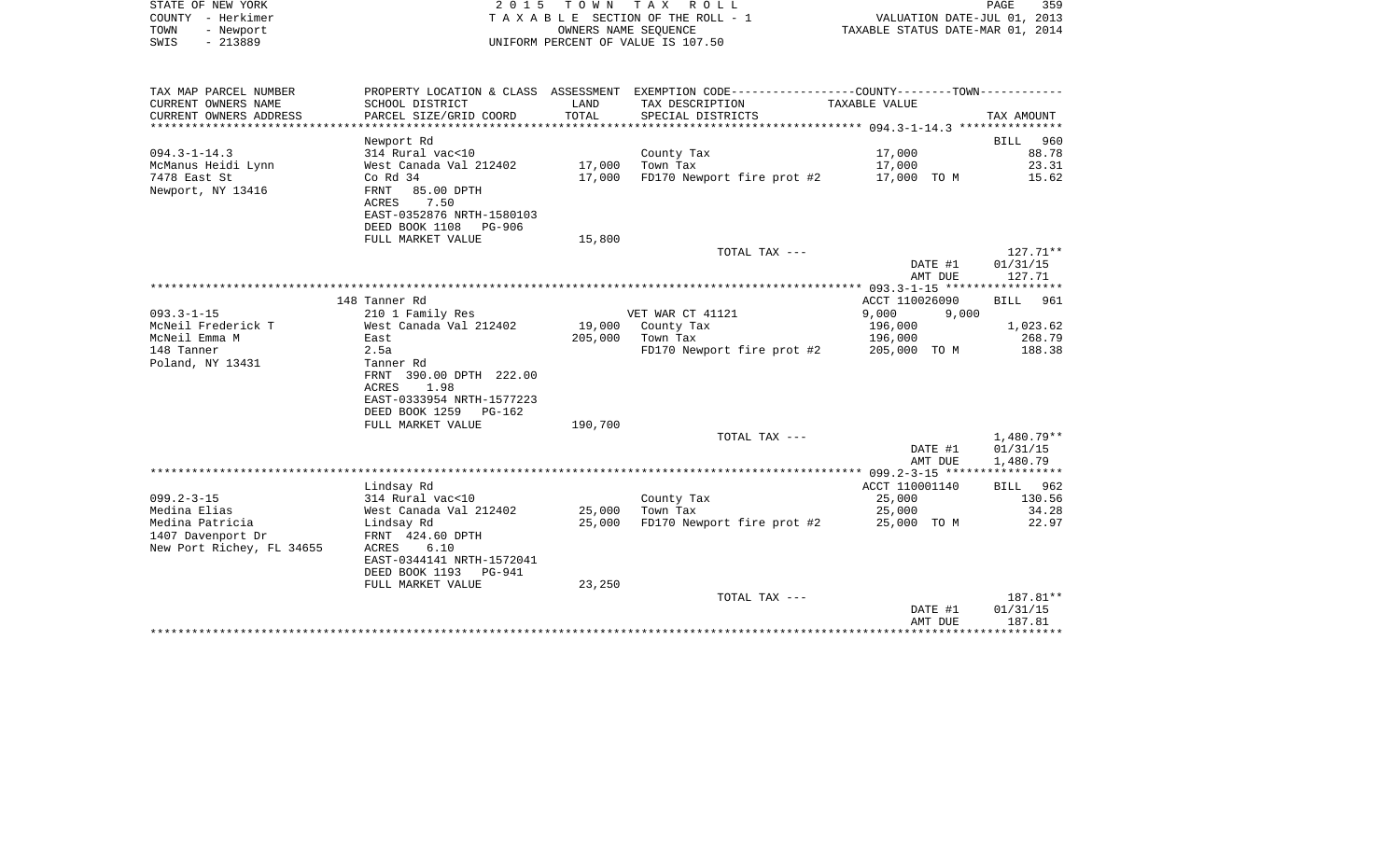|      | STATE OF NEW YORK | 2015 TOWN TAX ROLL                 | 360<br>PAGE                      |
|------|-------------------|------------------------------------|----------------------------------|
|      | COUNTY - Herkimer | TAXABLE SECTION OF THE ROLL - 1    | VALUATION DATE-JUL 01, 2013      |
| TOWN | - Newport         | OWNERS NAME SEOUENCE               | TAXABLE STATUS DATE-MAR 01, 2014 |
| SWIS | - 213889          | UNIFORM PERCENT OF VALUE IS 107.50 |                                  |
|      |                   |                                    |                                  |
|      |                   |                                    |                                  |

| TAX MAP PARCEL NUMBER  |                           |        | PROPERTY LOCATION & CLASS ASSESSMENT EXEMPTION CODE----------------COUNTY--------TOWN---------- |                |            |
|------------------------|---------------------------|--------|-------------------------------------------------------------------------------------------------|----------------|------------|
| CURRENT OWNERS NAME    | SCHOOL DISTRICT           | LAND   | TAX DESCRIPTION                                                                                 | TAXABLE VALUE  |            |
| CURRENT OWNERS ADDRESS | PARCEL SIZE/GRID COORD    | TOTAL  | SPECIAL DISTRICTS                                                                               |                | TAX AMOUNT |
|                        |                           |        |                                                                                                 |                |            |
|                        | Castle Rd                 |        |                                                                                                 | ACCT 110007110 | BILL 963   |
| $094.3 - 2 - 38.2$     | 314 Rural vac<10          |        | County Tax                                                                                      | 6,000          | 31.34      |
| Medves Russell         | West Canada Val 212402    |        | $6.000$ Town Tax                                                                                | 6,000          | 8.23       |
| Medves Beth            | N                         | 6.000  | FD170 Newport fire prot #2                                                                      | 6,000 TO M     | 5.51       |
| RD Old City Rd         | 1.60                      |        |                                                                                                 |                |            |
| Newport, NY 13416      | Castle Rd                 |        |                                                                                                 |                |            |
|                        | ACRES<br>1.50 BANK 135    |        |                                                                                                 |                |            |
|                        | EAST-0362278 NRTH-1578061 |        |                                                                                                 |                |            |
|                        | DEED BOOK 688<br>PG-372   |        |                                                                                                 |                |            |
|                        | FULL MARKET VALUE         | 5,600  |                                                                                                 |                |            |
|                        |                           |        | TOTAL TAX ---                                                                                   |                | $45.08**$  |
|                        |                           |        |                                                                                                 | DATE #1        | 01/31/15   |
|                        |                           |        |                                                                                                 | AMT DUE        | 45.08      |
|                        |                           |        |                                                                                                 |                |            |
|                        | Old State Rd              |        |                                                                                                 |                | BILL 964   |
| $088.4 - 1 - 8.13$     | 314 Rural vac<10          |        | County Tax                                                                                      | 5,800          | 30.29      |
| Meisenhelder Rick      | Poland Central 213803     |        | $5,800$ Town Tax                                                                                | 5,800          | 7.95       |
| Meisenhelder Melody    | Co Rd 200                 | 5,800  | FD160 Newport fire prot#1                                                                       | 5,800 TO M     | 4.20       |
| 7839 Old Floyd Rd      | FRNT 41.00 DPTH           |        |                                                                                                 |                |            |
| Rome, NY 13440         | 2.50<br>ACRES             |        |                                                                                                 |                |            |
|                        | EAST-0344039 NRTH-1597379 |        |                                                                                                 |                |            |
|                        | DEED BOOK 1467 PG-36      |        |                                                                                                 |                |            |
|                        | FULL MARKET VALUE         | 5.400  |                                                                                                 |                |            |
|                        |                           |        | TOTAL TAX ---                                                                                   |                | $42.44**$  |
|                        |                           |        |                                                                                                 | DATE #1        | 01/31/15   |
|                        |                           |        |                                                                                                 | AMT DUE        | 42.44      |
|                        |                           |        |                                                                                                 |                |            |
|                        | Old State Rd              |        |                                                                                                 |                | BILL 965   |
| $088.4 - 1 - 36$       | 311 Res vac land          |        | County Tax                                                                                      | 12,600         | 65.80      |
| Meisenhelder Rick      | Poland Central 213803     |        | 12,600 Town Tax                                                                                 | 12,600         | 17.28      |
| Meisenhelder Melody    | FRNT 111.50 DPTH          | 12,600 | FD160 Newport fire prot#1                                                                       | 12,600 TO M    | 9.11       |
| 7839 Old Floyd Rd      | 3.60<br>ACRES             |        |                                                                                                 |                |            |
| Rome, NY 13440         | EAST-0344176 NRTH-1597127 |        |                                                                                                 |                |            |
|                        | DEED BOOK 1467 PG-36      |        |                                                                                                 |                |            |
|                        | FULL MARKET VALUE         | 11,700 |                                                                                                 |                |            |
|                        |                           |        | TOTAL TAX ---                                                                                   |                | $92.19**$  |
|                        |                           |        |                                                                                                 | DATE #1        | 01/31/15   |
|                        |                           |        |                                                                                                 | AMT DUE        | 92.19      |
|                        |                           |        |                                                                                                 |                |            |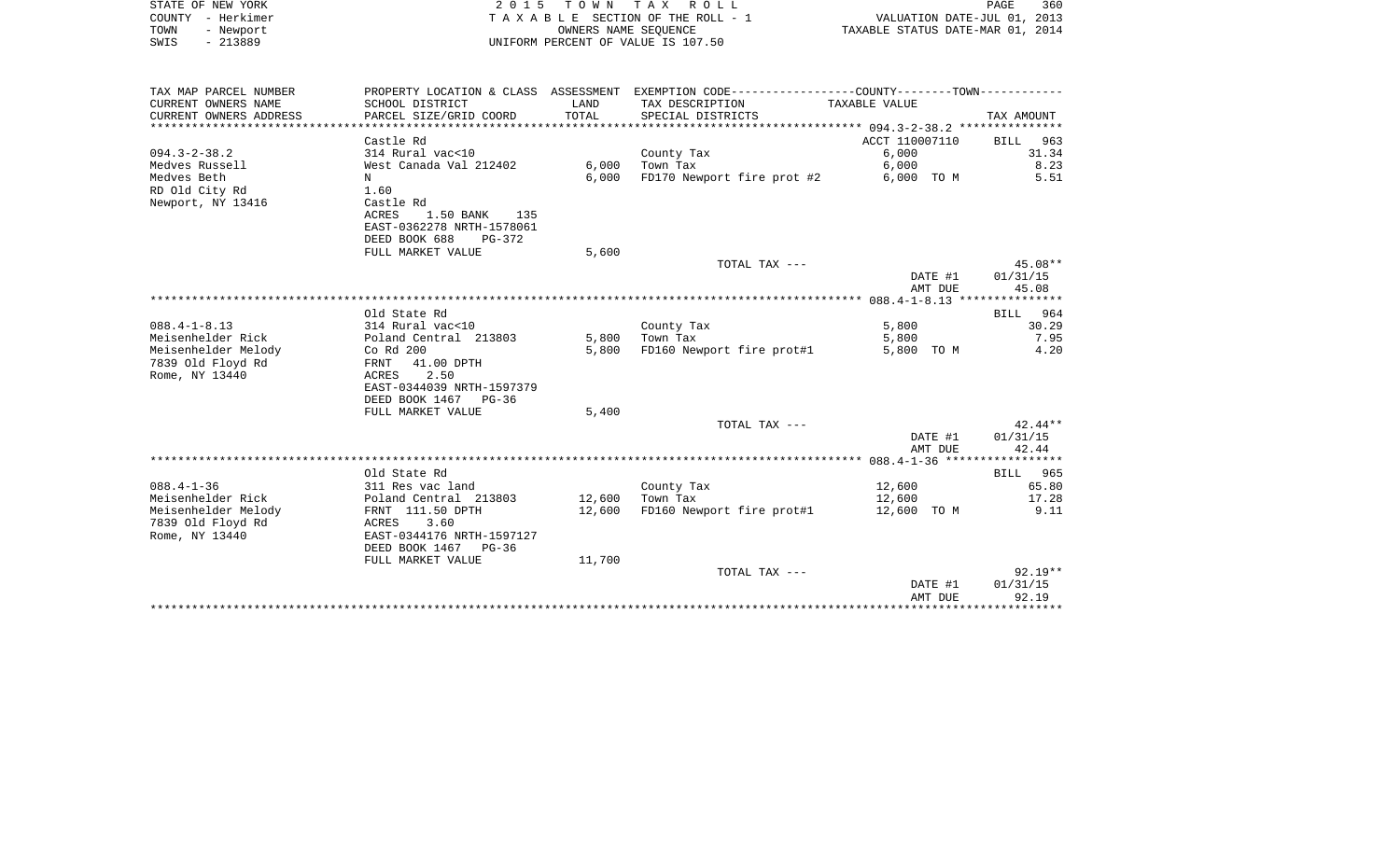|      | STATE OF NEW YORK | 2015 TOWN TAX ROLL                 | PAGE                             | 361 |
|------|-------------------|------------------------------------|----------------------------------|-----|
|      | COUNTY - Herkimer | TAXABLE SECTION OF THE ROLL - 1    | VALUATION DATE-JUL 01, 2013      |     |
| TOWN | - Newport         | OWNERS NAME SEOUENCE               | TAXABLE STATUS DATE-MAR 01, 2014 |     |
| SWIS | - 213889          | UNIFORM PERCENT OF VALUE IS 107.50 |                                  |     |

| TAX MAP PARCEL NUMBER     |                               |                | PROPERTY LOCATION & CLASS ASSESSMENT EXEMPTION CODE---------------COUNTY-------TOWN---------- |                |         |             |
|---------------------------|-------------------------------|----------------|-----------------------------------------------------------------------------------------------|----------------|---------|-------------|
| CURRENT OWNERS NAME       | SCHOOL DISTRICT               | LAND           | TAX DESCRIPTION                                                                               | TAXABLE VALUE  |         |             |
| CURRENT OWNERS ADDRESS    | PARCEL SIZE/GRID COORD        | TOTAL          | SPECIAL DISTRICTS                                                                             |                |         | TAX AMOUNT  |
|                           |                               |                |                                                                                               |                |         |             |
|                           | Strumlock Rd                  |                |                                                                                               | ACCT 110003810 |         | 966<br>BILL |
| $093.2 - 2 - 5$           | 322 Rural vac>10              |                | AG MKTS<br>41730                                                                              | 17,736         | 17,736  |             |
| Metzgier Mary             | Poland Central 213803         |                | 26,000 County Tax                                                                             | 8,264          |         | 43.16       |
| Metzgier John             | FRNT 400.00 DPTH              | 26,000         | Town Tax                                                                                      | 8,264          |         | 11.33       |
| 7200 State Rte 291        | ACRES 19.00                   |                | FD160 Newport fire prot#1 26,000 TO M                                                         |                |         | 18.81       |
| Stittville, NY 13469      | EAST-0337547 NRTH-1591125     |                |                                                                                               |                |         |             |
|                           | DEED BOOK 1402 PG-93          |                |                                                                                               |                |         |             |
| MAY BE SUBJECT TO PAYMENT | FULL MARKET VALUE             | 24,200         |                                                                                               |                |         |             |
| UNDER AGDIST LAW TIL 2021 |                               |                |                                                                                               |                |         |             |
|                           |                               |                | TOTAL TAX ---                                                                                 |                |         | $73.30**$   |
|                           |                               |                |                                                                                               |                | DATE #1 | 01/31/15    |
|                           |                               |                |                                                                                               |                | AMT DUE | 73.30       |
|                           |                               |                |                                                                                               |                |         |             |
|                           | 471 Strumlock Rd              |                |                                                                                               |                |         | BILL 967    |
| $093.1 - 1 - 3.4$         | 241 Rural res&ag              |                | AGRIC 10 Y 41700                                                                              | 15,000 15,000  |         |             |
| Miller Abe A              | Poland Central 213803         | 90,000 AG MKTS | 41730                                                                                         | 24,402         | 24,402  |             |
| Miller Susie E            | ACRES 104.70                  |                | 170,000 County Tax                                                                            | 130,598        |         | 682.05      |
| 471 Strumlock Rd          | EAST-0335386 NRTH-1589362     |                | Town Tax                                                                                      | 130,598        |         | 179.10      |
| Poland, NY 13431          | DEED BOOK 1242 PG-321         |                | FD160 Newport fire prot#1 170,000 TO M                                                        |                |         | 122.97      |
|                           | FULL MARKET VALUE             | 158,150        |                                                                                               |                |         |             |
| MAY BE SUBJECT TO PAYMENT |                               |                |                                                                                               |                |         |             |
| UNDER AGDIST LAW TIL 2021 |                               |                |                                                                                               |                |         |             |
|                           |                               |                | TOTAL TAX ---                                                                                 |                |         | 984.12**    |
|                           |                               |                |                                                                                               |                | DATE #1 | 01/31/15    |
|                           |                               |                |                                                                                               |                | AMT DUE | 984.12      |
|                           |                               |                |                                                                                               |                |         |             |
|                           | 4367 State Route 28           |                |                                                                                               | ACCT 110003455 |         | BILL 968    |
| $100.4 - 2 - 15$          | 210 1 Family Res              |                | County Tax                                                                                    | 94,500         |         | 493.53      |
| Miller Benjamin James     | West Canada Val 212402 13,000 |                | Town Tax                                                                                      | 94,500         |         | 129.60      |
| 4367 Rt 28                | W                             | 94,500         | FD175 Newport fire prot #3 94,500 TO M                                                        |                |         | 89.00       |
| Herkimer, NY 13350        | 151/164                       |                |                                                                                               |                |         |             |
|                           | Route 28                      |                |                                                                                               |                |         |             |
|                           | FRNT 151.00 DPTH 164.00       |                |                                                                                               |                |         |             |
|                           | EAST-0363241 NRTH-1560933     |                |                                                                                               |                |         |             |
|                           | DEED BOOK 1440 PG-511         |                |                                                                                               |                |         |             |
|                           | FULL MARKET VALUE             | 87,900         |                                                                                               |                |         |             |
|                           |                               |                | TOTAL TAX ---                                                                                 |                |         | $712.13**$  |
|                           |                               |                |                                                                                               |                | DATE #1 | 01/31/15    |
|                           |                               |                |                                                                                               |                | AMT DUE | 712.13      |
|                           |                               |                |                                                                                               |                |         |             |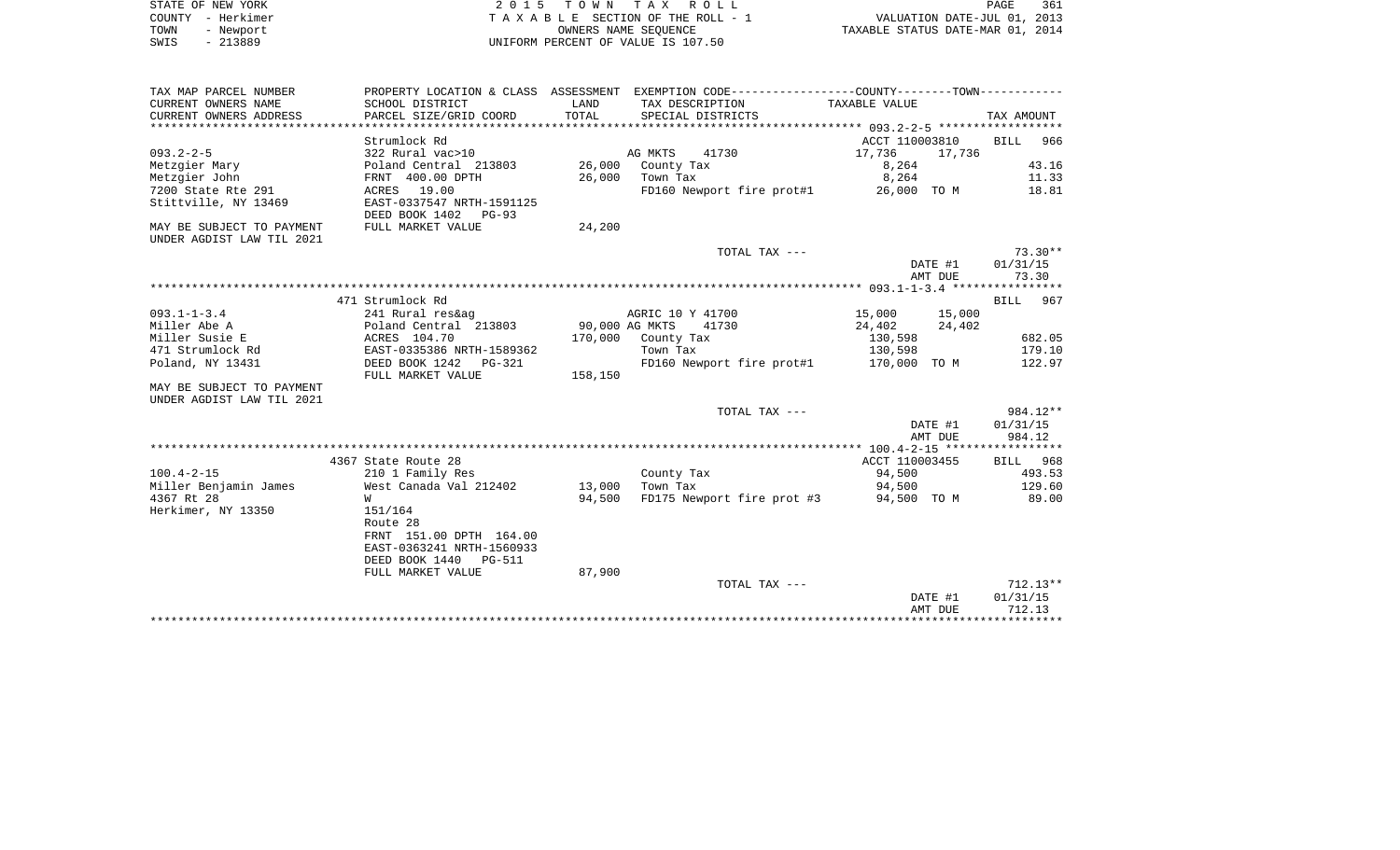| STATE OF NEW YORK<br>COUNTY - Herkimer<br>- Newport<br>TOWN<br>$-213889$<br>SWIS                  | 2 0 1 5                                                                                                            |               | TOWN TAX ROLL<br>TAXABLE SECTION OF THE ROLL - 1<br>OWNERS NAME SEQUENCE<br>UNIFORM PERCENT OF VALUE IS 107.50                         | VALUATION DATE-JUL 01, 2013<br>TAXABLE STATUS DATE-MAR 01, 2014 | PAGE<br>362                          |
|---------------------------------------------------------------------------------------------------|--------------------------------------------------------------------------------------------------------------------|---------------|----------------------------------------------------------------------------------------------------------------------------------------|-----------------------------------------------------------------|--------------------------------------|
| TAX MAP PARCEL NUMBER<br>CURRENT OWNERS NAME<br>CURRENT OWNERS ADDRESS<br>*********************** | SCHOOL DISTRICT<br>PARCEL SIZE/GRID COORD                                                                          | LAND<br>TOTAL | PROPERTY LOCATION & CLASS ASSESSMENT EXEMPTION CODE----------------COUNTY-------TOWN----------<br>TAX DESCRIPTION<br>SPECIAL DISTRICTS | TAXABLE VALUE                                                   | TAX AMOUNT                           |
|                                                                                                   | 4367 State Route 28                                                                                                |               |                                                                                                                                        | ACCT 110025400                                                  | <b>BILL</b><br>969                   |
| $100.4 - 2 - 16$<br>Miller Benjamin James                                                         | 312 Vac w/imprv<br>West Canada Val 212402                                                                          | 1,000         | County Tax<br>Town Tax                                                                                                                 | 6,100<br>6,100                                                  | 31.86<br>8.37                        |
| 4367 State Route 28                                                                               | West                                                                                                               | 6,100         | FD175 Newport fire prot #3                                                                                                             | 6,100 TO M                                                      | 5.74                                 |
| Herkimer, NY 13350                                                                                | 95x405x468<br>Rt 28<br>FRNT 170.00 DPTH 29.00<br>ACRES<br>0.09<br>EAST-0363212 NRTH-1560778                        |               |                                                                                                                                        |                                                                 |                                      |
|                                                                                                   | DEED BOOK 1440 PG-511                                                                                              |               |                                                                                                                                        |                                                                 |                                      |
|                                                                                                   | FULL MARKET VALUE                                                                                                  | 5,650         |                                                                                                                                        |                                                                 |                                      |
|                                                                                                   |                                                                                                                    |               | TOTAL TAX ---                                                                                                                          | DATE #1<br>AMT DUE                                              | $45.97**$<br>01/31/15<br>45.97       |
|                                                                                                   | ****************                                                                                                   |               |                                                                                                                                        |                                                                 |                                      |
|                                                                                                   | 639 Cook Rd                                                                                                        |               |                                                                                                                                        | ACCT 110025515                                                  | BILL 970                             |
| $100.1 - 1 - 16$<br>Miller Gerlad                                                                 | 210 1 Family Res<br>West Canada Val 212402                                                                         | 18,500        | County Tax<br>Town Tax                                                                                                                 | 135,000<br>135,000                                              | 705.04<br>185.14                     |
| Miller Susan                                                                                      | West                                                                                                               | 135,000       | FD170 Newport fire prot #2                                                                                                             | 135,000 TO M                                                    | 124.05                               |
| 639 Cook Hill Rd                                                                                  | 1.50a                                                                                                              |               |                                                                                                                                        |                                                                 |                                      |
| Newport, NY 13416                                                                                 | Cook Rd<br>FRNT 363.00 DPTH<br>ACRES<br>1.50 BANK<br>135<br>EAST-0352986 NRTH-1569891<br>DEED BOOK 815<br>$PG-407$ |               |                                                                                                                                        |                                                                 |                                      |
|                                                                                                   | FULL MARKET VALUE                                                                                                  | 125,600       |                                                                                                                                        |                                                                 |                                      |
|                                                                                                   |                                                                                                                    |               | TOTAL TAX ---                                                                                                                          | DATE #1                                                         | $1,014.23**$<br>01/31/15<br>1,014.23 |
|                                                                                                   |                                                                                                                    |               |                                                                                                                                        | AMT DUE                                                         |                                      |
|                                                                                                   | 4413 State Route 28                                                                                                |               |                                                                                                                                        | ACCT 110025025                                                  | BILL 971                             |
| $100.4 - 2 - 11$                                                                                  | 210 1 Family Res                                                                                                   |               | County Tax                                                                                                                             | 57,000                                                          | 297.69                               |
| Miller Ryan                                                                                       | West Canada Val 212402                                                                                             | 19,000        | Town Tax                                                                                                                               | 57,000                                                          | 78.17                                |
| Miller Lynn                                                                                       | West                                                                                                               | 57,000        | School Relevy                                                                                                                          |                                                                 | 524.44<br>53.68                      |
| 4413 State Rt 28<br>Herkimer, NY 13350                                                            | 3 350X 200<br>Rt 28<br>ACRES<br>2.00<br>EAST-0363430 NRTH-1562003<br>DEED BOOK 921<br>PG-427                       |               | FD175 Newport fire prot #3 57,000 TO M                                                                                                 |                                                                 |                                      |
|                                                                                                   | FULL MARKET VALUE                                                                                                  | 53,000        |                                                                                                                                        |                                                                 |                                      |
|                                                                                                   |                                                                                                                    |               | TOTAL TAX ---                                                                                                                          | DATE #1                                                         | 953.98**<br>01/31/15                 |
|                                                                                                   |                                                                                                                    |               |                                                                                                                                        | AMT DUE                                                         | 953.98                               |
|                                                                                                   |                                                                                                                    |               |                                                                                                                                        |                                                                 |                                      |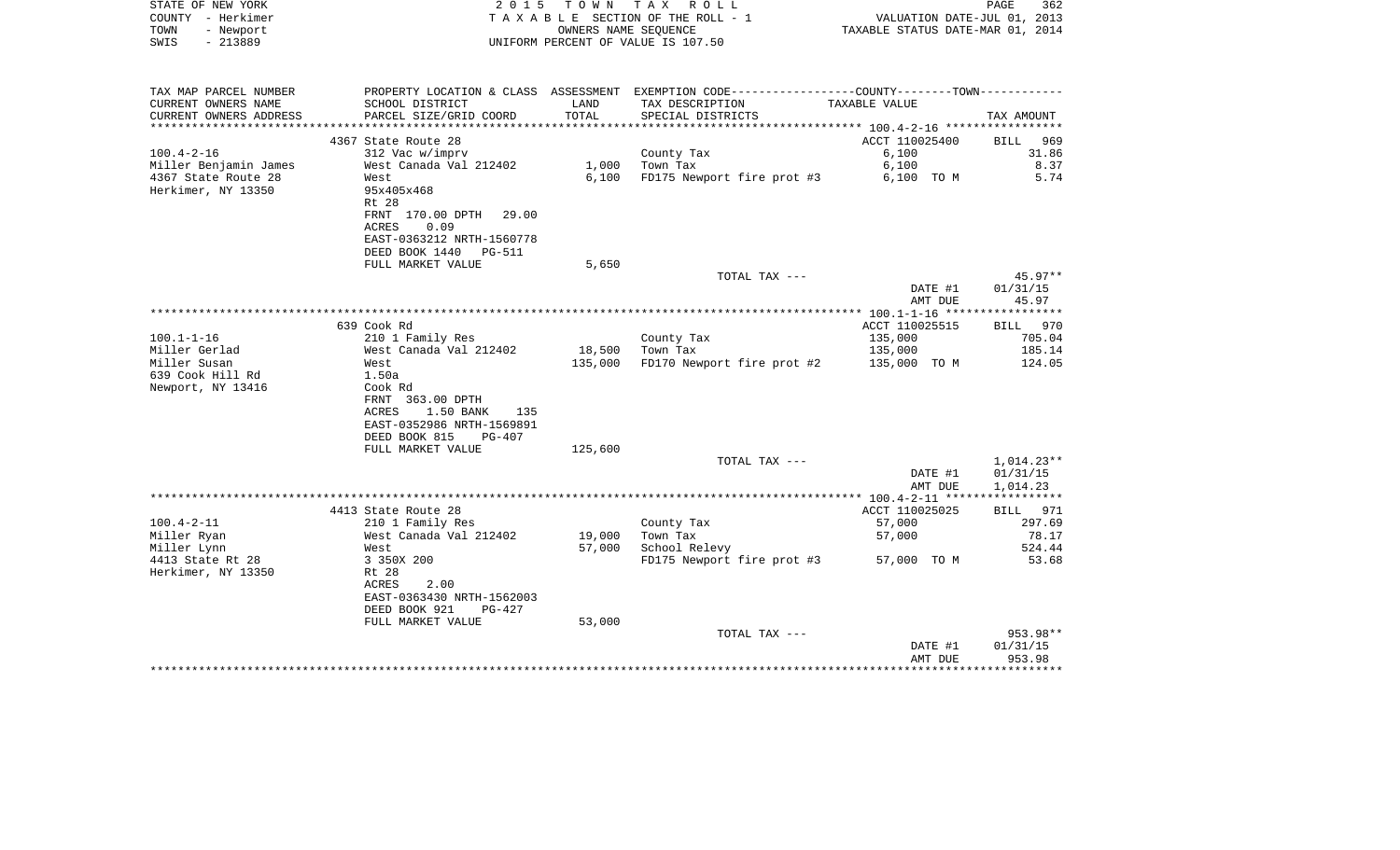| STATE OF NEW YORK                      | 2 0 1 5                                    |                  | TOWN TAX ROLL                                                                                 |                                  | PAGE<br>363              |
|----------------------------------------|--------------------------------------------|------------------|-----------------------------------------------------------------------------------------------|----------------------------------|--------------------------|
| COUNTY - Herkimer                      |                                            |                  | TAXABLE SECTION OF THE ROLL - 1                                                               | VALUATION DATE-JUL 01, 2013      |                          |
| TOWN<br>- Newport                      |                                            |                  | OWNERS NAME SEQUENCE                                                                          | TAXABLE STATUS DATE-MAR 01, 2014 |                          |
| $-213889$<br>SWIS                      |                                            |                  | UNIFORM PERCENT OF VALUE IS 107.50                                                            |                                  |                          |
|                                        |                                            |                  |                                                                                               |                                  |                          |
|                                        |                                            |                  |                                                                                               |                                  |                          |
| TAX MAP PARCEL NUMBER                  |                                            |                  | PROPERTY LOCATION & CLASS ASSESSMENT EXEMPTION CODE---------------COUNTY-------TOWN---------- |                                  |                          |
| CURRENT OWNERS NAME                    | SCHOOL DISTRICT                            | LAND             | TAX DESCRIPTION                                                                               | TAXABLE VALUE                    |                          |
| CURRENT OWNERS ADDRESS                 | PARCEL SIZE/GRID COORD                     | TOTAL            | SPECIAL DISTRICTS                                                                             |                                  | TAX AMOUNT               |
| ****************************           |                                            |                  |                                                                                               |                                  |                          |
|                                        | Fishing Rock Rd                            |                  |                                                                                               |                                  | BILL 972                 |
| $100.2 - 2 - 6.13$                     | 314 Rural vac<10<br>West Canada Val 212402 |                  | County Tax                                                                                    | 11,000                           | 57.45<br>15.09           |
| Miller Stephanie N<br>Miller Stephen P | Fishing Rock                               | 11,000<br>11,000 | Town Tax<br>FD175 Newport fire prot #3 11,000 TO M                                            | 11,000                           | 10.36                    |
| Fishing Rock Rd                        | FRNT 250.00 DPTH                           |                  |                                                                                               |                                  |                          |
| PO Box 147                             | ACRES<br>2.00                              |                  |                                                                                               |                                  |                          |
| Middleville, NY 13406                  | EAST-0361795 NRTH-1574566                  |                  |                                                                                               |                                  |                          |
|                                        | DEED BOOK 919<br>PG-48                     |                  |                                                                                               |                                  |                          |
|                                        | FULL MARKET VALUE                          | 10,250           |                                                                                               |                                  |                          |
|                                        |                                            |                  | TOTAL TAX ---                                                                                 |                                  | $82.90**$                |
|                                        |                                            |                  |                                                                                               | DATE #1                          | 01/31/15                 |
|                                        |                                            |                  |                                                                                               | AMT DUE                          | 82.90                    |
|                                        |                                            |                  |                                                                                               |                                  |                          |
|                                        | 345 Strumlock Rd                           |                  |                                                                                               |                                  | BILL 973                 |
| $093.1 - 1 - 4.2$                      | 240 Rural res                              |                  | County Tax                                                                                    | 252,300                          | 1,317.65                 |
| Misiaszek Emil                         | Poland Central 213803                      | 88,100           | Town Tax                                                                                      | 252,300                          | 346.00                   |
| 345 Strumlock Rd                       | W                                          | 252,300          | FD160 Newport fire prot#1                                                                     | 252,300 TO M                     | 182.50                   |
| Poland, NY 13431                       | 104.42                                     |                  |                                                                                               |                                  |                          |
|                                        | Strumlock Rd                               |                  |                                                                                               |                                  |                          |
|                                        | ACRES 106.42<br>EAST-0333973 NRTH-1587288  |                  |                                                                                               |                                  |                          |
|                                        | DEED BOOK 689<br><b>PG-703</b>             |                  |                                                                                               |                                  |                          |
|                                        | FULL MARKET VALUE                          | 234,700          |                                                                                               |                                  |                          |
|                                        |                                            |                  | TOTAL TAX ---                                                                                 |                                  | $1,846.15**$             |
|                                        |                                            |                  |                                                                                               | DATE #1                          | 01/31/15                 |
|                                        |                                            |                  |                                                                                               | AMT DUE                          | 1,846.15                 |
|                                        |                                            |                  |                                                                                               |                                  |                          |
|                                        | Mechanic St                                |                  |                                                                                               |                                  | BILL 974                 |
| $094.1 - 1 - 56$                       | 311 Res vac land                           |                  | County Tax                                                                                    | 11,400                           | 59.54                    |
| Mock Edward                            | West Canada Val 212402                     | 11,400           | Town Tax                                                                                      | 11,400                           | 15.63                    |
| Mechanic St                            | FRNT 282.00 DPTH                           | 11,400           |                                                                                               |                                  |                          |
| PO Box 97                              | 2.40<br>ACRES                              |                  |                                                                                               |                                  |                          |
| Newport, NY 13416                      | EAST-0356677 NRTH-1585881                  |                  |                                                                                               |                                  |                          |
|                                        | FULL MARKET VALUE                          | 10,600           | TOTAL TAX ---                                                                                 |                                  | $75.17**$                |
|                                        |                                            |                  |                                                                                               | DATE #1                          | 01/31/15                 |
|                                        |                                            |                  |                                                                                               | AMT DUE                          | 75.17                    |
|                                        |                                            |                  |                                                                                               |                                  |                          |
|                                        | 106 Cole Rd                                |                  |                                                                                               |                                  | 975<br>BILL              |
| $094.3 - 1 - 6.3$                      | 210 1 Family Res                           |                  | County Tax                                                                                    | 180,600                          | 943.19                   |
| Monopoli Michael T                     | West Canada Val 212402                     | 19,000           | Town Tax                                                                                      | 180,600                          | 247.67                   |
| Monopoli Laurie A                      | W                                          | 180,600          | FD170 Newport fire prot #2                                                                    | 180,600 TO M                     | 165.95                   |
| 106 Cole Rd                            | 2.00a                                      |                  |                                                                                               |                                  |                          |
| Poland, NY 13431                       | Newport Rd                                 |                  |                                                                                               |                                  |                          |
|                                        | FRNT 224.45 DPTH                           |                  |                                                                                               |                                  |                          |
|                                        | ACRES<br>2.00 BANK<br>184                  |                  |                                                                                               |                                  |                          |
|                                        | EAST-0354326 NRTH-1582232                  |                  |                                                                                               |                                  |                          |
|                                        | DEED BOOK 921<br>$PG-59$                   |                  |                                                                                               |                                  |                          |
|                                        | FULL MARKET VALUE                          | 168,000          |                                                                                               |                                  |                          |
|                                        |                                            |                  | TOTAL TAX ---                                                                                 | DATE #1                          | $1,356.81**$<br>01/31/15 |
|                                        |                                            |                  |                                                                                               | AMT DUE                          | 1,356.81                 |
|                                        |                                            |                  |                                                                                               |                                  |                          |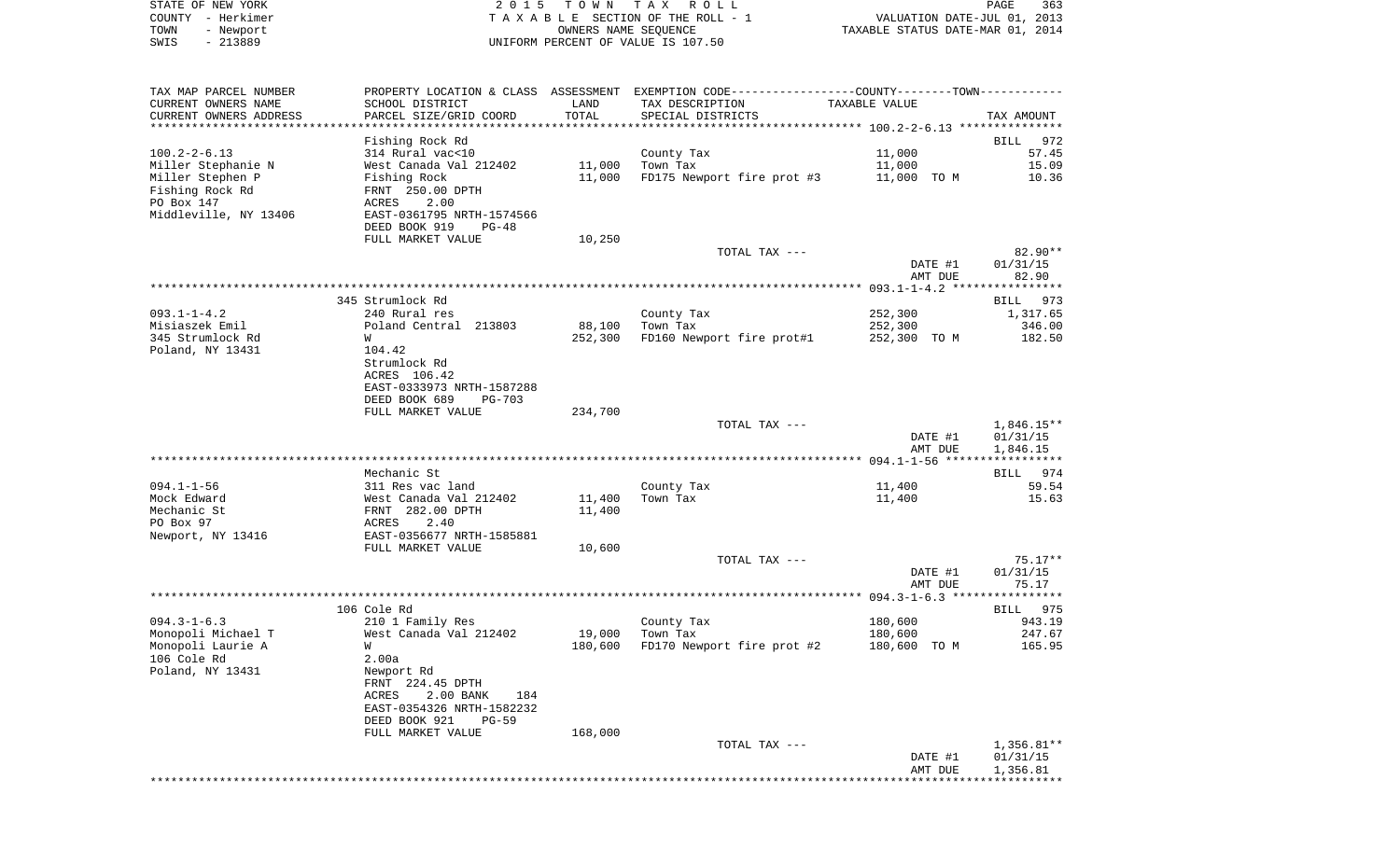| COUNTY - Herkimer                                                                         |                                           |         | TAXABLE SECTION OF THE ROLL - 1                                                                                 | VALUATION DATE-JUL 01, 2013<br>TAXABLE STATUS DATE-MAR 01, 2014 |                                                                                                        |
|-------------------------------------------------------------------------------------------|-------------------------------------------|---------|-----------------------------------------------------------------------------------------------------------------|-----------------------------------------------------------------|--------------------------------------------------------------------------------------------------------|
| TOWN<br>- Newport<br>SWIS<br>$-213889$                                                    |                                           |         | OWNERS NAME SEQUENCE<br>UNIFORM PERCENT OF VALUE IS 107.50                                                      |                                                                 |                                                                                                        |
|                                                                                           |                                           |         |                                                                                                                 |                                                                 |                                                                                                        |
| TAX MAP PARCEL NUMBER<br>CURRENT OWNERS NAME                                              | SCHOOL DISTRICT                           | LAND    | PROPERTY LOCATION & CLASS ASSESSMENT EXEMPTION CODE---------------COUNTY-------TOWN---------<br>TAX DESCRIPTION | TAXABLE VALUE                                                   |                                                                                                        |
| CURRENT OWNERS ADDRESS                                                                    | PARCEL SIZE/GRID COORD                    | TOTAL   | SPECIAL DISTRICTS                                                                                               |                                                                 | TAX AMOUNT                                                                                             |
| ***********************                                                                   | 446 Rose Valley Rd                        |         |                                                                                                                 | ACCT 110002640                                                  | BILL 976                                                                                               |
| $089.3 - 1 - 17.1$                                                                        | 210 1 Family Res                          |         | County Tax                                                                                                      | 232,000                                                         | 1,211.63                                                                                               |
| Moody Bruce A                                                                             | West Canada Val 212402                    |         | $36,900$ Town Tax                                                                                               | 232,000                                                         | 318.16                                                                                                 |
| Moody Lori A                                                                              | South                                     |         | 232,000 FD170 Newport fire prot #2 232,000 TO M                                                                 |                                                                 | 213.19                                                                                                 |
| 446 Rose Valley Rd                                                                        | 14.70a                                    |         |                                                                                                                 |                                                                 |                                                                                                        |
| PO Box 363                                                                                | Rosevalley Rd                             |         |                                                                                                                 |                                                                 |                                                                                                        |
| Newport, NY 13416                                                                         | FRNT 337.60 DPTH 1580.00                  |         |                                                                                                                 |                                                                 |                                                                                                        |
|                                                                                           | ACRES 23.30                               |         |                                                                                                                 |                                                                 |                                                                                                        |
|                                                                                           | EAST-0358146 NRTH-1595878                 |         |                                                                                                                 |                                                                 |                                                                                                        |
|                                                                                           | DEED BOOK 1507 PG-136                     |         |                                                                                                                 |                                                                 |                                                                                                        |
|                                                                                           | FULL MARKET VALUE                         | 215,800 |                                                                                                                 |                                                                 |                                                                                                        |
|                                                                                           |                                           |         | TOTAL TAX ---                                                                                                   |                                                                 | 1,742.98**                                                                                             |
|                                                                                           |                                           |         |                                                                                                                 | DATE #1                                                         | 01/31/15                                                                                               |
|                                                                                           |                                           |         |                                                                                                                 | AMT DUE                                                         | 1,742.98                                                                                               |
|                                                                                           |                                           |         |                                                                                                                 |                                                                 |                                                                                                        |
|                                                                                           |                                           |         |                                                                                                                 |                                                                 |                                                                                                        |
|                                                                                           | Cole Rd                                   |         |                                                                                                                 | ACCT 110004920                                                  |                                                                                                        |
| $094.3 - 1 - 21.1$                                                                        |                                           |         |                                                                                                                 |                                                                 |                                                                                                        |
| Moody Bruce A                                                                             | 312 Vac w/imprv<br>West Canada Val 212402 |         | County Tax<br>90,000 Town Tax                                                                                   | 110,000<br>110,000                                              |                                                                                                        |
| 7397 West St                                                                              | 154.20                                    |         | 110,000 FD170 Newport fire prot #2 110,000 TO M                                                                 |                                                                 |                                                                                                        |
|                                                                                           | Cole Rd                                   |         |                                                                                                                 |                                                                 |                                                                                                        |
|                                                                                           | FRNT 61.40 DPTH<br>ACRES 124.90           |         |                                                                                                                 |                                                                 |                                                                                                        |
| PO Box 363<br>Newport, NY 13416<br>MAY BE SUBJECT TO PAYMENT                              | EAST-0350096 NRTH-1582277                 |         |                                                                                                                 |                                                                 |                                                                                                        |
| UNDER AGDIST LAW TIL 2017                                                                 | DEED BOOK 1317 PG-80                      |         |                                                                                                                 |                                                                 |                                                                                                        |
|                                                                                           | FULL MARKET VALUE                         | 102,326 |                                                                                                                 |                                                                 |                                                                                                        |
|                                                                                           |                                           |         | TOTAL TAX ---                                                                                                   |                                                                 |                                                                                                        |
|                                                                                           |                                           |         |                                                                                                                 | DATE #1                                                         |                                                                                                        |
|                                                                                           |                                           |         |                                                                                                                 | AMT DUE                                                         | 826.41                                                                                                 |
|                                                                                           |                                           |         |                                                                                                                 |                                                                 |                                                                                                        |
|                                                                                           | 206 Cole Rd                               |         |                                                                                                                 | ACCT 110004920                                                  |                                                                                                        |
| $094.3 - 1 - 21.3$                                                                        | 322 Rural vac>10                          |         |                                                                                                                 | 26,200                                                          |                                                                                                        |
|                                                                                           | West Canada Val 212402                    |         | County Tax<br>26,200 Town Tax                                                                                   | 26,200                                                          |                                                                                                        |
| Moody Bruce A<br>Moody Lori A                                                             | Cole Rd                                   |         | 26,200 FD170 Newport fire prot #2                                                                               | 26,200 TO M                                                     |                                                                                                        |
| 7397 West St                                                                              | FRNT 30.00 DPTH                           |         |                                                                                                                 |                                                                 |                                                                                                        |
|                                                                                           | ACRES 19.30                               |         |                                                                                                                 |                                                                 |                                                                                                        |
|                                                                                           | EAST-0351854 NRTH-1582480                 |         |                                                                                                                 |                                                                 |                                                                                                        |
|                                                                                           |                                           |         |                                                                                                                 |                                                                 |                                                                                                        |
|                                                                                           | DEED BOOK 1317 PG-70                      |         |                                                                                                                 |                                                                 |                                                                                                        |
| PO Box 363<br>Newport, NY 13416<br>MAY BE SUBJECT TO PAYMENT<br>UNDER AGDIST LAW TIL 2017 | FULL MARKET VALUE                         | 24,372  |                                                                                                                 |                                                                 | BILL 977<br>574.48<br>150.85<br>101.08<br>826.41**<br>01/31/15<br>BILL 978<br>136.83<br>35.93<br>24.08 |
|                                                                                           |                                           |         | TOTAL TAX ---                                                                                                   |                                                                 | 196.84**                                                                                               |
|                                                                                           |                                           |         |                                                                                                                 | DATE #1                                                         | 01/31/15                                                                                               |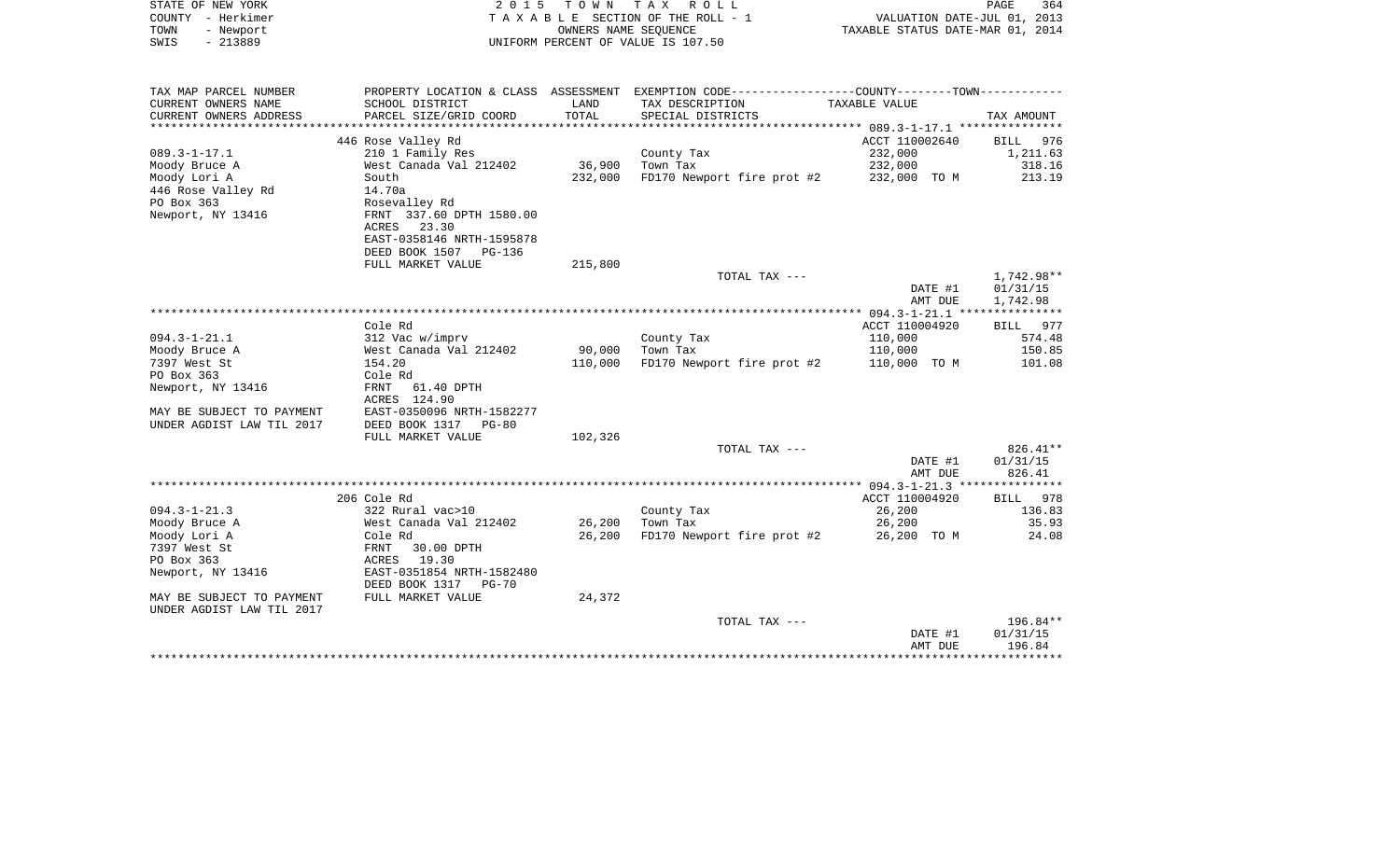|      | STATE OF NEW YORK | 2015 TOWN TAX ROLL                 | PAGE                             | 365 |
|------|-------------------|------------------------------------|----------------------------------|-----|
|      | COUNTY – Herkimer | TAXABLE SECTION OF THE ROLL - 1    | VALUATION DATE-JUL 01, 2013      |     |
| TOWN | - Newport         | OWNERS NAME SEOUENCE               | TAXABLE STATUS DATE-MAR 01, 2014 |     |
| SWIS | - 213889          | UNIFORM PERCENT OF VALUE IS 107.50 |                                  |     |

| TAX MAP PARCEL NUMBER     | PROPERTY LOCATION & CLASS  | ASSESSMENT | EXEMPTION CODE-----------------COUNTY-------TOWN-            |                |              |
|---------------------------|----------------------------|------------|--------------------------------------------------------------|----------------|--------------|
| CURRENT OWNERS NAME       | SCHOOL DISTRICT            | LAND       | TAX DESCRIPTION                                              | TAXABLE VALUE  |              |
| CURRENT OWNERS ADDRESS    | PARCEL SIZE/GRID COORD     | TOTAL      | SPECIAL DISTRICTS                                            |                | TAX AMOUNT   |
|                           |                            |            | ************************************** 094.3-1-21.4 ******** |                |              |
|                           | 200 Cole Rd                |            |                                                              | ACCT 110004920 | 979<br>BILL  |
| $094.3 - 1 - 21.4$        | 240 Rural res              |            | County Tax                                                   | 192,700        | 1,006.38     |
| Moody Bruce A             | West Canada Val 212402     | 24,600     | Town Tax                                                     | 192,700        | 264.27       |
| Moody William R           | 154.20                     | 192,700    | FD170 Newport fire prot #2                                   | 192,700 TO M   | 177.07       |
| 200 Cole Rd               | Cole Rd                    |            |                                                              |                |              |
| PO Box 465                | FRNT 387.00 DPTH           |            |                                                              |                |              |
| Newport, NY 13416         | 7.20<br>ACRES              |            |                                                              |                |              |
|                           | EAST-0352534 NRTH-1582645  |            |                                                              |                |              |
|                           |                            |            |                                                              |                |              |
| MAY BE SUBJECT TO PAYMENT | DEED BOOK 1317 PG-75       |            |                                                              |                |              |
| UNDER AGDIST LAW TIL 2017 | FULL MARKET VALUE          | 179,250    |                                                              |                |              |
|                           |                            |            | TOTAL TAX ---                                                |                | $1,447.72**$ |
|                           |                            |            |                                                              | DATE #1        | 01/31/15     |
|                           |                            |            |                                                              | AMT DUE        | 1,447.72     |
|                           |                            |            |                                                              |                |              |
|                           | White Creek Rd             |            |                                                              | ACCT 110004950 | BILL 980     |
| $094.3 - 2 - 10.1$        | 322 Rural vac>10           |            | County Tax                                                   | 86,100         | 449.66       |
| Moody Charles E           | West Canada Val 212402     | 86,100     | Town Tax                                                     | 86,100         | 118.08       |
| Moody Richard A           | 118.60                     | 86,100     | FD170 Newport fire prot #2                                   | 86,100 TO M    | 79.12        |
| 456 White Creek Rd        | Wht Creek Rd               |            |                                                              |                |              |
| Newport, NY 13416         | ACRES 118.60               |            |                                                              |                |              |
|                           | EAST-0360640 NRTH-1582684  |            |                                                              |                |              |
|                           | DEED BOOK 1102<br>$PG-73$  |            |                                                              |                |              |
|                           | FULL MARKET VALUE          | 80,100     |                                                              |                |              |
|                           |                            |            | TOTAL TAX ---                                                |                | 646.86**     |
|                           |                            |            |                                                              | DATE #1        | 01/31/15     |
|                           |                            |            |                                                              | AMT DUE        | 646.86       |
|                           |                            |            |                                                              |                |              |
|                           | 976 Honey Hill Rd          |            |                                                              | ACCT 110005190 | BILL 981     |
| $094.1 - 2 - 20.1$        | 240 Rural res              |            | County Tax                                                   | 175,100        | 914.47       |
| Moody Michael D           | West Canada Val 212402     | 32,300     | Town Tax                                                     | 175,100        | 240.13       |
| Moody Nicole M            | 113.60                     | 175,100    | FD170 Newport fire prot #2                                   | 175,100 TO M   | 160.90       |
| Honey Hill Rd             |                            |            |                                                              |                |              |
|                           | Rd 200                     |            |                                                              |                |              |
| PO Box 227                | FRNT<br>74.00 DPTH         |            |                                                              |                |              |
| Newport, NY 13416         | 16.40 BANK<br>ACRES<br>023 |            |                                                              |                |              |
|                           | EAST-0351214 NRTH-1585904  |            |                                                              |                |              |
|                           | DEED BOOK 890<br>PG-597    |            |                                                              |                |              |
|                           | FULL MARKET VALUE          | 162,900    |                                                              |                |              |
|                           |                            |            | TOTAL TAX ---                                                |                | $1,315.50**$ |
|                           |                            |            |                                                              | DATE #1        | 01/31/15     |
|                           |                            |            |                                                              | AMT DUE        | 1,315.50     |
|                           |                            |            |                                                              |                |              |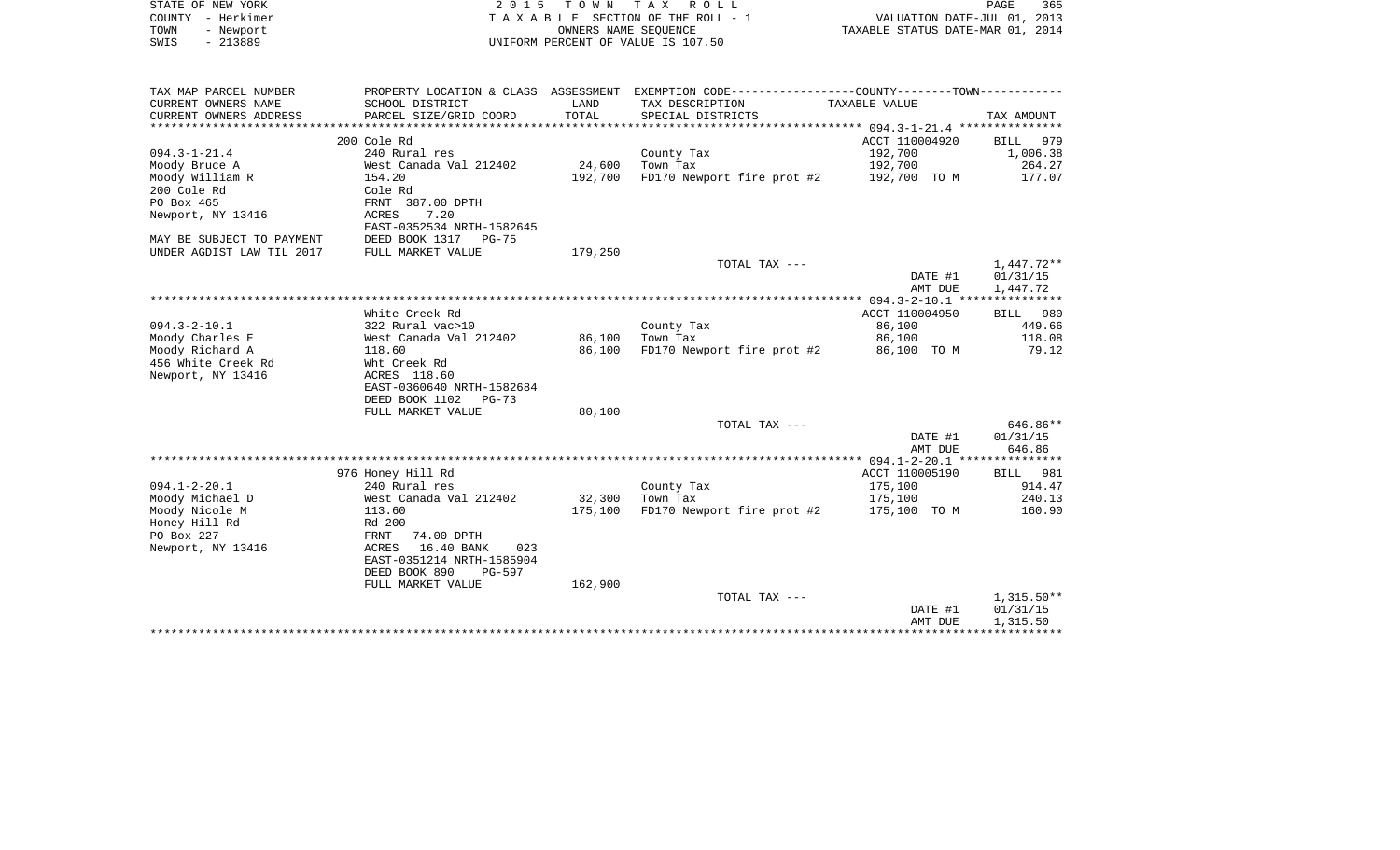| STATE OF NEW YORK<br>COUNTY - Herkimer<br>TOWN<br>- Newport<br>$-213889$<br>SWIS | 2 0 1 5                                        | T O W N | TAX ROLL<br>TAXABLE SECTION OF THE ROLL - 1<br>OWNERS NAME SEQUENCE<br>UNIFORM PERCENT OF VALUE IS 107.50         | VALUATION DATE-JUL 01, 2013<br>TAXABLE STATUS DATE-MAR 01, 2014 | PAGE<br>366     |
|----------------------------------------------------------------------------------|------------------------------------------------|---------|-------------------------------------------------------------------------------------------------------------------|-----------------------------------------------------------------|-----------------|
|                                                                                  |                                                |         |                                                                                                                   |                                                                 |                 |
| TAX MAP PARCEL NUMBER<br>CURRENT OWNERS NAME                                     | SCHOOL DISTRICT                                | LAND    | PROPERTY LOCATION & CLASS ASSESSMENT EXEMPTION CODE----------------COUNTY-------TOWN----------<br>TAX DESCRIPTION | TAXABLE VALUE                                                   |                 |
| CURRENT OWNERS ADDRESS<br>**********************                                 | PARCEL SIZE/GRID COORD                         | TOTAL   | SPECIAL DISTRICTS                                                                                                 |                                                                 | TAX AMOUNT      |
|                                                                                  | White Creek Rd                                 |         |                                                                                                                   | ACCT 110004170                                                  | BILL 982        |
| $094.3 - 2 - 12$                                                                 | 210 1 Family Res                               |         | County Tax                                                                                                        | 117,000                                                         | 611.04          |
| Moody Richard                                                                    | West Canada Val 212402                         | 24,400  | Town Tax                                                                                                          | 117,000                                                         | 160.45          |
| Moody Charlene                                                                   | E                                              | 117,000 | FD170 Newport fire prot #2                                                                                        | 117,000 TO M                                                    | 107.51          |
| 457 White Creek Rd                                                               | $\mathbf{3}$<br>6A                             |         |                                                                                                                   |                                                                 |                 |
| Newport, NY 13416                                                                | Wht Creek                                      |         |                                                                                                                   |                                                                 |                 |
|                                                                                  | FRNT 530.00 DPTH 410.00                        |         |                                                                                                                   |                                                                 |                 |
|                                                                                  | 7.00<br><b>ACRES</b>                           |         |                                                                                                                   |                                                                 |                 |
|                                                                                  | EAST-0360919 NRTH-1584169                      |         |                                                                                                                   |                                                                 |                 |
|                                                                                  | DEED BOOK 908<br>$PG-200$<br>FULL MARKET VALUE | 108,850 |                                                                                                                   |                                                                 |                 |
|                                                                                  |                                                |         | TOTAL TAX ---                                                                                                     |                                                                 | $879.00**$      |
|                                                                                  |                                                |         |                                                                                                                   | DATE #1                                                         | 01/31/15        |
|                                                                                  |                                                |         |                                                                                                                   | AMT DUE                                                         | 879.00          |
|                                                                                  |                                                |         |                                                                                                                   |                                                                 |                 |
|                                                                                  | White Creek Rd                                 |         |                                                                                                                   | ACCT 110004980                                                  | BILL 983        |
| $094.3 - 2 - 13$                                                                 | 433 Auto body                                  |         | County Tax                                                                                                        | 85,000                                                          | 443.92          |
| Moody Richard A                                                                  | West Canada Val 212402                         | 26,000  | Town Tax                                                                                                          | 85,000                                                          | 116.57<br>78.11 |
| Moody Charlene<br>416 White Creek Rd                                             | W<br>10 420/180                                | 85,000  | FD170 Newport fire prot #2                                                                                        | 85,000 TO M                                                     |                 |
| Newport, NY 13416                                                                | Wht Creek Rd                                   |         |                                                                                                                   |                                                                 |                 |
|                                                                                  | ACRES<br>1.80                                  |         |                                                                                                                   |                                                                 |                 |
|                                                                                  | EAST-0361095 NRTH-1583688                      |         |                                                                                                                   |                                                                 |                 |
|                                                                                  | DEED BOOK 1102<br>PG-67                        |         |                                                                                                                   |                                                                 |                 |
|                                                                                  | FULL MARKET VALUE                              | 79,050  |                                                                                                                   |                                                                 |                 |
|                                                                                  |                                                |         | TOTAL TAX ---                                                                                                     |                                                                 | 638.60**        |
|                                                                                  |                                                |         |                                                                                                                   | DATE #1                                                         | 01/31/15        |
|                                                                                  |                                                |         |                                                                                                                   | AMT DUE<br>**************** 094.1-2-10 ******************       | 638.60          |
|                                                                                  | 136 Old State Rd                               |         |                                                                                                                   | ACCT 110025350                                                  | BILL 984        |
| $094.1 - 2 - 10$                                                                 | 210 1 Family Res                               |         | County Tax                                                                                                        | 116,800                                                         | 609.99          |
| Moran Dale P                                                                     | West Canada Val 212402                         | 15,200  | Town Tax                                                                                                          | 116,800                                                         | 160.18          |
| Moran Kim M                                                                      | E                                              | 116,800 | School Relevy                                                                                                     |                                                                 | 1,641.22        |
| 136 Old State Rd                                                                 | 220 X 150                                      |         | FD170 Newport fire prot #2 116,800 TO M                                                                           |                                                                 | 107.33          |
| Newport, NY 13416                                                                | Old State Rd                                   |         |                                                                                                                   |                                                                 |                 |
|                                                                                  | FRNT 220.00 DPTH 150.00                        |         |                                                                                                                   |                                                                 |                 |
|                                                                                  | EAST-0352354 NRTH-1586953                      |         |                                                                                                                   |                                                                 |                 |
|                                                                                  | DEED BOOK 1311 PG-248<br>FULL MARKET VALUE     | 108,650 |                                                                                                                   |                                                                 |                 |
|                                                                                  |                                                |         | TOTAL TAX ---                                                                                                     |                                                                 | $2,518.72**$    |
|                                                                                  |                                                |         |                                                                                                                   | DATE #1                                                         | 01/31/15        |
|                                                                                  |                                                |         |                                                                                                                   | AMT DUE                                                         | 2,518.72        |
|                                                                                  |                                                |         |                                                                                                                   |                                                                 |                 |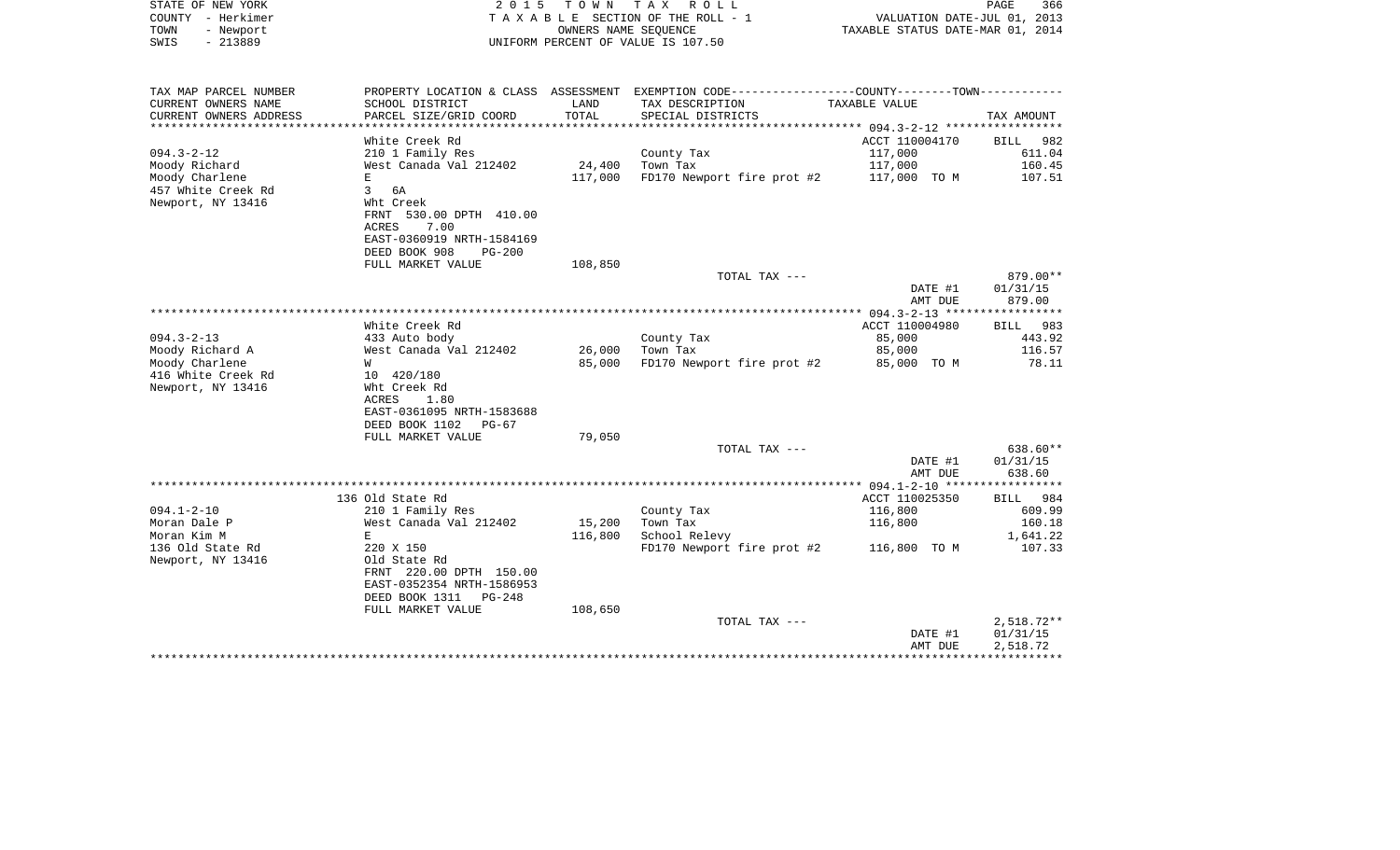|      | STATE OF NEW YORK | 2015 TOWN TAX ROLL                 | 367<br>PAGE                      |  |
|------|-------------------|------------------------------------|----------------------------------|--|
|      | COUNTY – Herkimer | TAXABLE SECTION OF THE ROLL - 1    | VALUATION DATE-JUL 01, 2013      |  |
| TOWN | - Newport         | OWNERS NAME SEOUENCE               | TAXABLE STATUS DATE-MAR 01, 2014 |  |
| SWIS | - 213889          | UNIFORM PERCENT OF VALUE IS 107.50 |                                  |  |

| TAX MAP PARCEL NUMBER  |                                                                                  |         | PROPERTY LOCATION & CLASS ASSESSMENT EXEMPTION CODE---------------COUNTY-------TOWN---------- |                |                       |
|------------------------|----------------------------------------------------------------------------------|---------|-----------------------------------------------------------------------------------------------|----------------|-----------------------|
| CURRENT OWNERS NAME    | SCHOOL DISTRICT                                                                  | LAND    | TAX DESCRIPTION                                                                               | TAXABLE VALUE  |                       |
| CURRENT OWNERS ADDRESS | PARCEL SIZE/GRID COORD                                                           | TOTAL   | SPECIAL DISTRICTS                                                                             |                | TAX AMOUNT            |
|                        |                                                                                  |         |                                                                                               |                |                       |
|                        | West St                                                                          |         |                                                                                               |                | 985<br>BILL           |
| $094.1 - 2 - 20.4$     | 314 Rural vac<10                                                                 |         | County Tax                                                                                    | 4,400          | 22.98                 |
| Moran Dale P           | West Canada Val 212402                                                           | 4,400   | Town Tax                                                                                      | 4,400          | 6.03                  |
| Moran Kim M            | 150x150                                                                          | 4,400   | School Relevy                                                                                 |                | 82.18                 |
| 136 Old State Rd       | West St                                                                          |         | FD170 Newport fire prot #2                                                                    | 4,400 TO M     | 4.04                  |
| Newport, NY 13416      | FRNT 150.00 DPTH 150.00<br>EAST-0352503 NRTH-1586823<br>DEED BOOK 1311<br>PG-248 |         |                                                                                               |                |                       |
|                        | FULL MARKET VALUE                                                                | 4,100   |                                                                                               |                |                       |
|                        |                                                                                  |         | TOTAL TAX ---                                                                                 |                | $115.23**$            |
|                        |                                                                                  |         |                                                                                               | DATE #1        | 01/31/15              |
|                        |                                                                                  |         |                                                                                               | AMT DUE        | 115.23                |
|                        |                                                                                  |         |                                                                                               |                |                       |
|                        | Steuben Rd                                                                       |         |                                                                                               |                | 986<br>BILL           |
| $093.3 - 1 - 5.13$     | 314 Rural vac<10                                                                 |         | County Tax                                                                                    | 6,750          | 35.25                 |
| Morgan James E         | West Canada Val 212402                                                           | 6,750   | Town Tax                                                                                      | 6,750          | 9.26                  |
| Morgan Melissa A       | FRNT 300.00 DPTH                                                                 | 6,750   | School Relevy                                                                                 |                | 126.06                |
| 149 Country Meadow Dr  | 2.20<br>ACRES                                                                    |         | FD170 Newport fire prot #2                                                                    | 6,750 TO M     | 6.20                  |
| Frankfort, NY 13340    | EAST-0334711 NRTH-1581916                                                        |         |                                                                                               |                |                       |
|                        | DEED BOOK 1224<br>PG-430                                                         |         |                                                                                               |                |                       |
|                        | FULL MARKET VALUE                                                                | 6,300   |                                                                                               |                |                       |
|                        |                                                                                  |         | TOTAL TAX ---                                                                                 |                | $176.77**$            |
|                        |                                                                                  |         |                                                                                               | DATE #1        | 01/31/15              |
|                        |                                                                                  |         |                                                                                               | AMT DUE        | 176.77                |
|                        |                                                                                  |         |                                                                                               |                | * * * * * * * * * * * |
|                        | 335 Fishing Rock Rd                                                              |         |                                                                                               |                | 987<br>BILL           |
| $100.2 - 2 - 6.3$      | 210 1 Family Res                                                                 |         | County Tax                                                                                    | 214,600        | 1,120.76              |
| Morreale Shilo         | West Canada Val 212402                                                           | 18,100  | Town Tax                                                                                      | 214,600        | 294.30                |
| Morreale Stephen F     | Fishing Rock                                                                     | 214,600 | FD175 Newport fire prot #3                                                                    | 214,600 TO M   | 202.11                |
| 335 Fishing Rock Rd    | FRNT 193.00 DPTH 302.60                                                          |         |                                                                                               |                |                       |
| Newport, NY 13416      | 1.12<br>ACRES                                                                    |         |                                                                                               |                |                       |
|                        | EAST-0363021 NRTH-1573706                                                        |         |                                                                                               |                |                       |
|                        | DEED BOOK 1221<br><b>PG-881</b>                                                  |         |                                                                                               |                |                       |
|                        | FULL MARKET VALUE                                                                | 199,628 |                                                                                               |                |                       |
|                        |                                                                                  |         | TOTAL TAX ---                                                                                 |                | $1,617.17**$          |
|                        |                                                                                  |         |                                                                                               | DATE #1        | 01/31/15              |
|                        |                                                                                  |         |                                                                                               | AMT DUE        | 1,617.17              |
|                        |                                                                                  |         |                                                                                               |                |                       |
|                        | 5352 State Route 28                                                              |         |                                                                                               | ACCT 110005040 | <b>BILL</b><br>988    |
| $094.3 - 2 - 21$       | 270 Mfg housing                                                                  |         | VET WAR CT 41121                                                                              | 4,950<br>4,950 |                       |
| Morrell Dean           | West Canada Val 212402                                                           | 13,000  | County Tax                                                                                    | 28,050         | 146.49                |
| Morrell Ellen          | Е                                                                                | 33,000  | Town Tax                                                                                      | 28,050         | 38.47                 |
| 5352 State Rte 28      | 1 Tr190/240                                                                      |         | FD170 Newport fire prot #2                                                                    | 33,000 TO M    | 30.32                 |
| Newport, NY 13416      | Rt 28                                                                            |         |                                                                                               |                |                       |
|                        | ACRES<br>1.70                                                                    |         |                                                                                               |                |                       |
|                        | EAST-0360966 NRTH-1577614                                                        |         |                                                                                               |                |                       |
|                        | DEED BOOK 00585 PG-00701                                                         |         |                                                                                               |                |                       |
|                        | FULL MARKET VALUE                                                                | 30,700  |                                                                                               |                |                       |
|                        |                                                                                  |         | TOTAL TAX ---                                                                                 |                | 215.28**              |
|                        |                                                                                  |         |                                                                                               | DATE #1        | 01/31/15              |
|                        |                                                                                  |         |                                                                                               | AMT DUE        | 215.28                |
|                        |                                                                                  |         |                                                                                               |                |                       |
|                        |                                                                                  |         |                                                                                               |                |                       |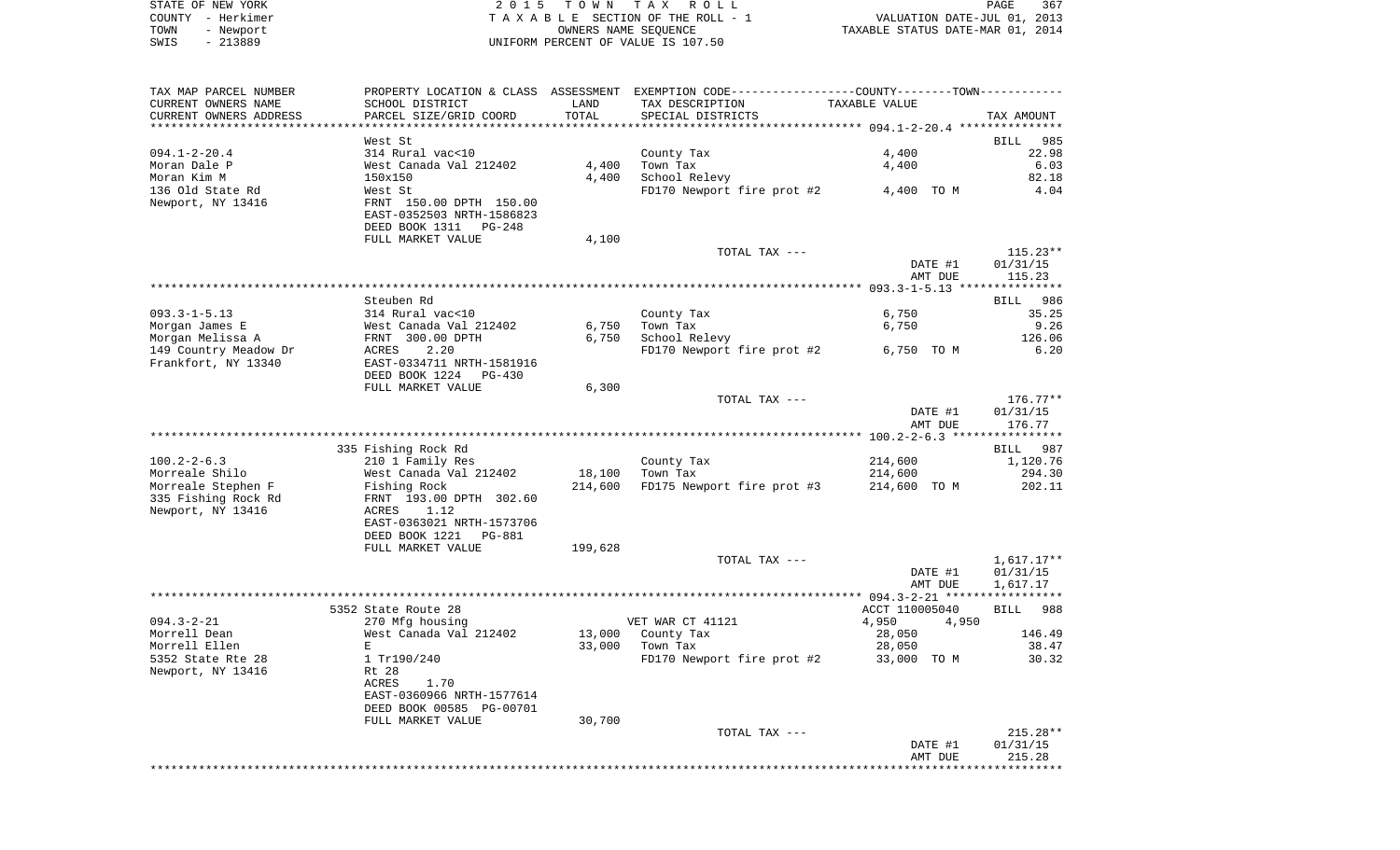| STATE OF NEW YORK<br>COUNTY - Herkimer<br>TOWN<br>- Newport<br>$-213889$<br>SWIS | 2 0 1 5                                                                                                                                     | TOWN TAX | R O L L<br>TAXABLE SECTION OF THE ROLL - 1<br>OWNERS NAME SEQUENCE<br>UNIFORM PERCENT OF VALUE IS 107.50 | VALUATION DATE-JUL 01, 2013<br>TAXABLE STATUS DATE-MAR 01, 2014 | PAGE<br>368        |
|----------------------------------------------------------------------------------|---------------------------------------------------------------------------------------------------------------------------------------------|----------|----------------------------------------------------------------------------------------------------------|-----------------------------------------------------------------|--------------------|
| TAX MAP PARCEL NUMBER                                                            |                                                                                                                                             |          | PROPERTY LOCATION & CLASS ASSESSMENT EXEMPTION CODE---------------COUNTY-------TOWN----------            |                                                                 |                    |
| CURRENT OWNERS NAME                                                              | SCHOOL DISTRICT                                                                                                                             | LAND     | TAX DESCRIPTION                                                                                          | TAXABLE VALUE                                                   |                    |
| CURRENT OWNERS ADDRESS<br>*********************                                  | PARCEL SIZE/GRID COORD<br>***************************                                                                                       | TOTAL    | SPECIAL DISTRICTS                                                                                        |                                                                 | TAX AMOUNT         |
|                                                                                  | 780 Old State Rd                                                                                                                            |          |                                                                                                          | ACCT 110005070                                                  | BILL 989           |
| $088.4 - 1 - 10$                                                                 | 210 1 Family Res                                                                                                                            |          | County Tax                                                                                               | 111,400                                                         | 581.79             |
| Morrison David                                                                   | Poland Central 213803                                                                                                                       | 20,300   | Town Tax                                                                                                 | 111,400                                                         | 152.77             |
| Morrison Regina                                                                  | $\mathbf E$                                                                                                                                 | 111,400  | FD160 Newport fire prot#1                                                                                | 111,400 TO M                                                    | 80.58              |
| 780 Old State Rd<br>Poland, NY 13431                                             | $3 \t11/2A$<br>Co Rd 200<br>FRNT 172.20 DPTH<br>ACRES<br>3.30<br>EAST-0344488 NRTH-1596546<br>DEED BOOK 1392<br>PG-928<br>FULL MARKET VALUE | 103,650  |                                                                                                          |                                                                 |                    |
|                                                                                  |                                                                                                                                             |          | TOTAL TAX ---                                                                                            |                                                                 | $815.14**$         |
|                                                                                  |                                                                                                                                             |          |                                                                                                          | DATE #1                                                         | 01/31/15           |
|                                                                                  |                                                                                                                                             |          |                                                                                                          | AMT DUE                                                         | 815.14             |
|                                                                                  |                                                                                                                                             |          |                                                                                                          |                                                                 |                    |
|                                                                                  | 366 Graves Rd                                                                                                                               |          |                                                                                                          |                                                                 | 990<br>BILL        |
| $088.4 - 2 - 15.6$                                                               | 240 Rural res                                                                                                                               |          | County Tax                                                                                               | 218,300                                                         | 1,140.08           |
| Morrison Shawn                                                                   | Poland Central 213803                                                                                                                       | 39,300   | Town Tax                                                                                                 | 218,300                                                         | 299.37<br>157.91   |
| Wall Tiffany<br>366 Graves Rd                                                    | Graves Rd<br>ACRES<br>27.00                                                                                                                 | 218,300  | FD160 Newport fire prot#1                                                                                | 218,300 TO M                                                    |                    |
| Newport, NY 13416                                                                | EAST-0347807 NRTH-1597020<br>DEED BOOK 771<br>$PG-585$                                                                                      |          |                                                                                                          |                                                                 |                    |
|                                                                                  | FULL MARKET VALUE                                                                                                                           | 203,050  |                                                                                                          |                                                                 |                    |
|                                                                                  |                                                                                                                                             |          | TOTAL TAX ---                                                                                            |                                                                 | $1,597.36**$       |
|                                                                                  |                                                                                                                                             |          |                                                                                                          | DATE #1                                                         | 01/31/15           |
|                                                                                  |                                                                                                                                             |          |                                                                                                          | AMT DUE                                                         | 1,597.36           |
|                                                                                  | 307 Steuben Rd                                                                                                                              |          |                                                                                                          |                                                                 | 991<br>BILL        |
| $093.3 - 1 - 5.11$                                                               | 210 1 Family Res                                                                                                                            |          | County Tax                                                                                               | 122,900                                                         | 641.85             |
| Morrow Howard                                                                    | West Canada Val 212402                                                                                                                      | 19,000   | Town Tax                                                                                                 | 122,900                                                         | 168.54             |
| 307 Steuben Rd                                                                   | Co Rd 110                                                                                                                                   | 122,900  | FD170 Newport fire prot #2                                                                               | 122,900 TO M                                                    | 112.93             |
| Poland, NY 13431                                                                 | FRNT 333.00 DPTH<br>ACRES<br>2.00 BANK<br>184<br>EAST-0333912 NRTH-1582592<br>DEED BOOK 916<br>PG-675<br>FULL MARKET VALUE                  | 114,350  |                                                                                                          |                                                                 |                    |
|                                                                                  |                                                                                                                                             |          | TOTAL TAX ---                                                                                            |                                                                 | $923.32**$         |
|                                                                                  |                                                                                                                                             |          |                                                                                                          | DATE #1<br>AMT DUE                                              | 01/31/15<br>923.32 |
|                                                                                  |                                                                                                                                             |          |                                                                                                          |                                                                 |                    |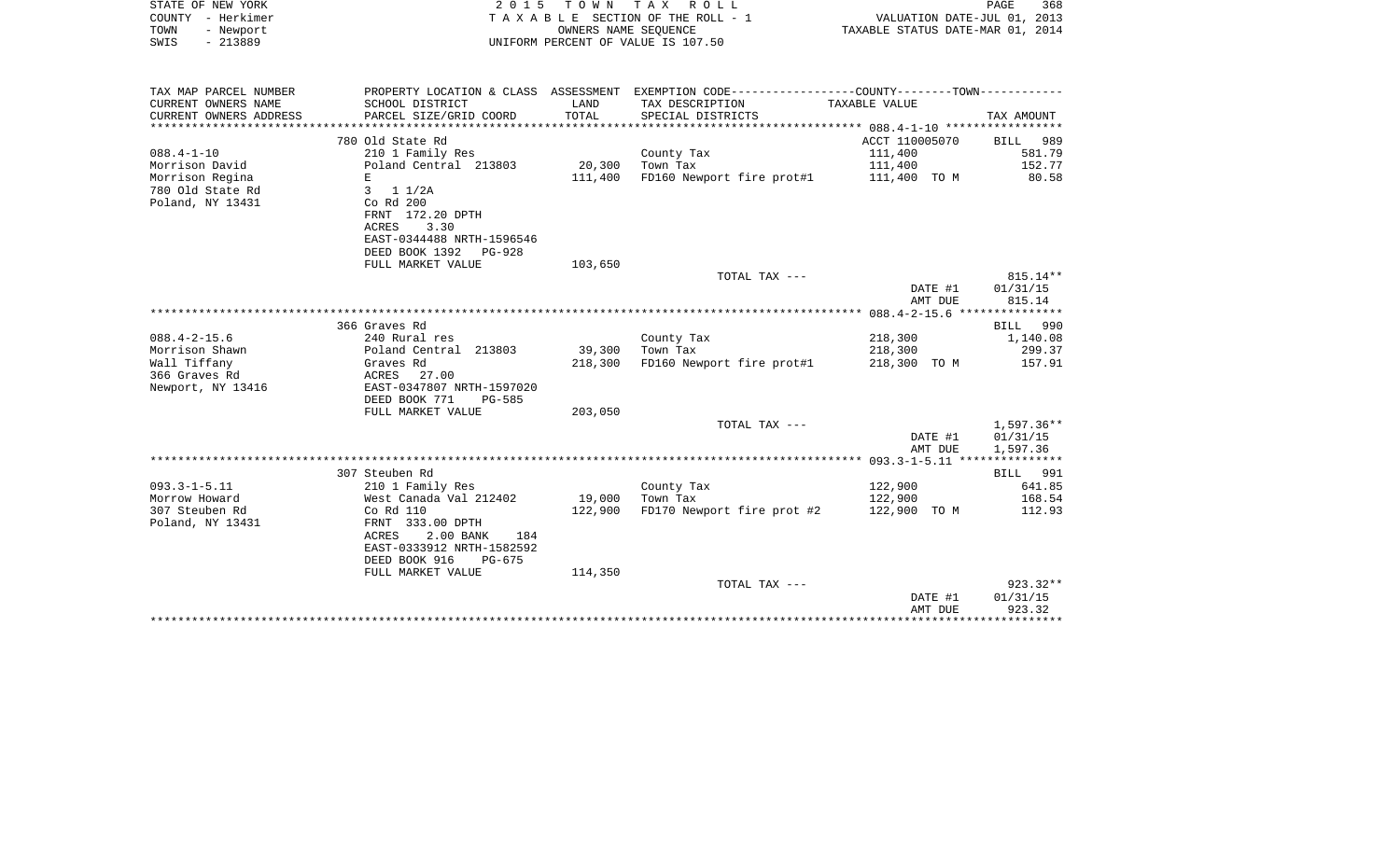| STATE OF NEW YORK | 2015 TOWN TAX ROLL                 | 369<br>PAGE                      |
|-------------------|------------------------------------|----------------------------------|
| COUNTY - Herkimer | TAXABLE SECTION OF THE ROLL - 1    | VALUATION DATE-JUL 01, 2013      |
| TOWN<br>- Newport | OWNERS NAME SEOUENCE               | TAXABLE STATUS DATE-MAR 01, 2014 |
| SWIS<br>- 213889  | UNIFORM PERCENT OF VALUE IS 107.50 |                                  |

| CURRENT OWNERS NAME<br>SCHOOL DISTRICT<br>LAND<br>TAX DESCRIPTION<br>TAXABLE VALUE<br>PARCEL SIZE/GRID COORD<br>TOTAL<br>SPECIAL DISTRICTS | PROPERTY LOCATION & CLASS ASSESSMENT EXEMPTION CODE---------------COUNTY-------TOWN---------- |
|--------------------------------------------------------------------------------------------------------------------------------------------|-----------------------------------------------------------------------------------------------|
| CURRENT OWNERS ADDRESS                                                                                                                     |                                                                                               |
|                                                                                                                                            | TAX AMOUNT                                                                                    |
| *********************<br>********************<br>**************                                                                            |                                                                                               |
| Spain Gulf Rd<br>ACCT 110001170                                                                                                            | <b>BILL</b><br>992                                                                            |
| $099.2 - 3 - 3$<br>314 Rural vac<10<br>County Tax<br>18,500                                                                                | 96.62                                                                                         |
| Mraz Carol Ann<br>West Canada Val 212402<br>18,500<br>Town Tax<br>18,500                                                                   | 25.37                                                                                         |
| 457 Kingsland St<br>FRNT 282.90 DPTH<br>18,500<br>FD170 Newport fire prot #2<br>18,500 TO M                                                | 17.00                                                                                         |
| Nutley, NJ 07110<br>3.60<br>ACRES                                                                                                          |                                                                                               |
| EAST-0338732 NRTH-1574226                                                                                                                  |                                                                                               |
| DEED BOOK 1259<br>PG-494                                                                                                                   |                                                                                               |
| FULL MARKET VALUE<br>17,200                                                                                                                |                                                                                               |
| TOTAL TAX ---                                                                                                                              | 138.99**                                                                                      |
| DATE #1                                                                                                                                    | 01/31/15                                                                                      |
| AMT DUE                                                                                                                                    | 138.99                                                                                        |
|                                                                                                                                            |                                                                                               |
| ACCT 110001200<br>Fishing Rock Rd                                                                                                          | BILL 993                                                                                      |
| $100.1 - 2 - 6$<br>322 Rural vac>10<br>County Tax<br>41,500                                                                                | 216.74                                                                                        |
| Town Tax<br>Mroz Matthew P<br>West Canada Val 212402<br>41,500<br>41,500                                                                   | 56.91                                                                                         |
| Mroz Melinda A<br>School Relevy<br>FRNT 1131.00 DPTH<br>41,500                                                                             | 775.01                                                                                        |
| 9006 Audubon Dr<br>FD175 Newport fire prot #3 41,500 TO M<br>ACRES 15.00                                                                   | 39.08                                                                                         |
| Gibsonia, PA 15044<br>EAST-0357366 NRTH-1573185                                                                                            |                                                                                               |
| DEED BOOK 1095<br>$PG-55$                                                                                                                  |                                                                                               |
| FULL MARKET VALUE<br>38,600                                                                                                                |                                                                                               |
| TOTAL TAX ---                                                                                                                              | 1,087.74**                                                                                    |
| DATE #1                                                                                                                                    | 01/31/15                                                                                      |
| AMT DUE                                                                                                                                    | 1,087.74                                                                                      |
|                                                                                                                                            |                                                                                               |
| 330 Fishing Rock Rd                                                                                                                        | BILL 994                                                                                      |
| $100.2 - 2 - 6.14$<br>314 Rural vac<10<br>County Tax<br>13,600                                                                             | 71.03                                                                                         |
| Mueller David J<br>West Canada Val 212402<br>13,600<br>Town Tax<br>13,600<br>FD175 Newport fire prot #3                                    | 18.65                                                                                         |
| Fishing Rock Rd<br>FRNT 2299.00 DPTH<br>13,600 TO M<br>13,600                                                                              | 12.81                                                                                         |
| PO Box 141<br>ACRES<br>4.60<br>Middleville, NY 13406                                                                                       |                                                                                               |
| EAST-0363614 NRTH-1572843                                                                                                                  |                                                                                               |
| DEED BOOK 1543<br>PG-303<br>PRIOR OWNER ON 3/01/2014<br>FULL MARKET VALUE<br>12,650                                                        |                                                                                               |
| Grimshaw Tracey                                                                                                                            |                                                                                               |
| TOTAL TAX ---                                                                                                                              | $102.49**$                                                                                    |
| DATE #1                                                                                                                                    | 01/31/15                                                                                      |
| AMT DUE                                                                                                                                    | 102.49                                                                                        |
|                                                                                                                                            |                                                                                               |
| Fishing Rock Rd                                                                                                                            | BILL 995                                                                                      |
| $100.2 - 2 - 8.11$<br>311 Res vac land<br>County Tax<br>200                                                                                | 1.04                                                                                          |
| Mueller David J<br>West Canada Val 212402<br>200<br>Town Tax<br>200                                                                        | 0.27                                                                                          |
| FD175 Newport fire prot #3<br>Fishing Rock Rd<br>0.31<br>200<br>200 TO M<br>ACRES                                                          | .19                                                                                           |
|                                                                                                                                            |                                                                                               |
|                                                                                                                                            |                                                                                               |
| EAST-0363668 NRTH-1571239                                                                                                                  |                                                                                               |
| PO Box 141<br>Middleville, NY 13406<br>DEED BOOK 1327<br>PG-977<br>200                                                                     |                                                                                               |
| FULL MARKET VALUE                                                                                                                          |                                                                                               |
| TOTAL TAX ---                                                                                                                              | $1.50**$                                                                                      |
| DATE #1<br>AMT DUE                                                                                                                         | 01/31/15<br>1.50                                                                              |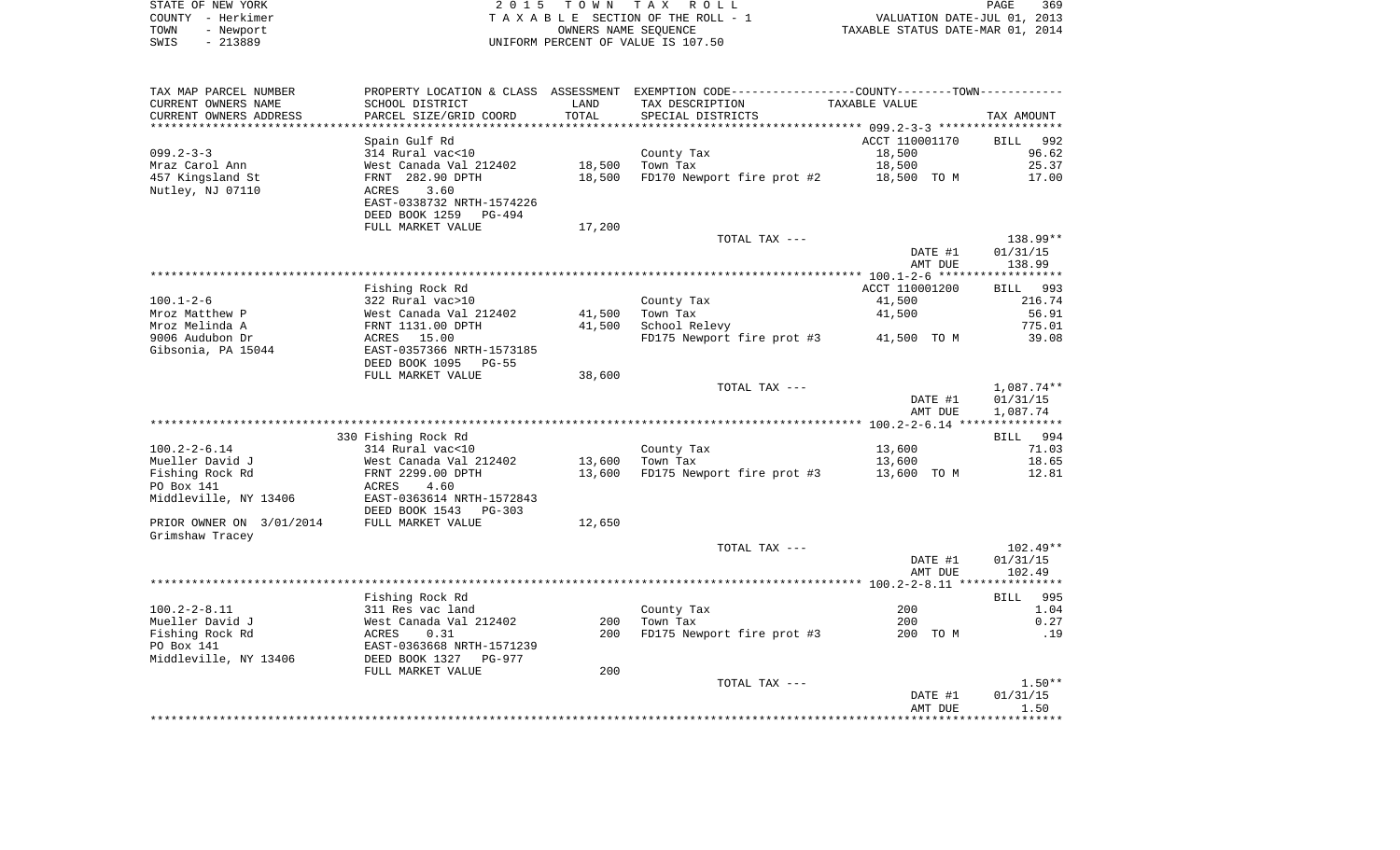|      | STATE OF NEW YORK | 2015 TOWN TAX ROLL                 | PAGE                             | 370 |
|------|-------------------|------------------------------------|----------------------------------|-----|
|      | COUNTY - Herkimer | TAXABLE SECTION OF THE ROLL - 1    | VALUATION DATE-JUL 01, 2013      |     |
| TOWN | - Newport         | OWNERS NAME SEOUENCE               | TAXABLE STATUS DATE-MAR 01, 2014 |     |
| SWIS | - 213889          | UNIFORM PERCENT OF VALUE IS 107.50 |                                  |     |

| CURRENT OWNERS NAME<br>SCHOOL DISTRICT<br>LAND<br>TAX DESCRIPTION<br>TAXABLE VALUE<br>CURRENT OWNERS ADDRESS<br>PARCEL SIZE/GRID COORD<br>TOTAL<br>SPECIAL DISTRICTS<br>199 Fishing Rock Rd<br>$100.2 - 2 - 9.2$<br>210 1 Family Res<br>153,200<br>County Tax<br>Mueller David J<br>20,700<br>Town Tax<br>153,200<br>West Canada Val 212402<br>199 Fishing Rock Rd<br>153,200<br>FD175 Newport fire prot #3<br>153,200 TO M<br>FRNT 250.00 DPTH<br>PO Box 141<br>3.70 BANK<br>023<br>ACRES<br>Middleville, NY 13406<br>EAST-0326950 NRTH-1146800<br>DEED BOOK 865<br>PG-602<br>FULL MARKET VALUE<br>142,500<br>TOTAL TAX ---<br>DATE #1<br>AMT DUE<br>563 White Creek Rd<br>$094.1 - 1 - 59.3$<br>210 1 Family Res<br>114,000<br>County Tax<br>Muller Helen L<br>18,600<br>114,000<br>West Canada Val 212402<br>Town Tax<br>563 White Creek Rd<br>FD170 Newport fire prot #2<br>1.60a<br>114,000<br>114,000 TO M<br>Newport, NY 13416<br>FRNT 200.00 DPTH<br>1.60<br>ACRES<br>EAST-0360723 NRTH-1585829<br>DEED BOOK 938<br>$PG-225$<br>FULL MARKET VALUE<br>106,050<br>TOTAL TAX ---<br>DATE #1<br>01/31/15<br>AMT DUE<br>State Route 28<br>ACCT 110005460<br>165,000<br>$094.1 - 1 - 3$<br>421 Restaurant<br>County Tax<br>14,500<br>165,000<br>Munio Lynette<br>West Canada Val 212402<br>Town Tax<br>Route 28<br>165,000<br>School Relevy<br>N<br>Newport, NY 13416<br>Rt 28<br>FD170 Newport fire prot #2<br>165,000 TO M<br>FRNT 268.80 DPTH 189.30<br>0.70<br>ACRES<br>EAST-0349895 NRTH-1591677<br>DEED BOOK 833<br>PG-672<br>FULL MARKET VALUE<br>153,500<br>TOTAL TAX ---<br>$4,321.00**$<br>DATE #1<br>01/31/15<br>AMT DUE<br>4,321.00<br>1759 Newport Rd<br>$093.4 - 1 - 12.9$<br>240 Rural res<br>County Tax<br>340,000 | TAX MAP PARCEL NUMBER | PROPERTY LOCATION & CLASS ASSESSMENT EXEMPTION CODE---------------COUNTY-------TOWN---------- |        |          |         |                       |
|--------------------------------------------------------------------------------------------------------------------------------------------------------------------------------------------------------------------------------------------------------------------------------------------------------------------------------------------------------------------------------------------------------------------------------------------------------------------------------------------------------------------------------------------------------------------------------------------------------------------------------------------------------------------------------------------------------------------------------------------------------------------------------------------------------------------------------------------------------------------------------------------------------------------------------------------------------------------------------------------------------------------------------------------------------------------------------------------------------------------------------------------------------------------------------------------------------------------------------------------------------------------------------------------------------------------------------------------------------------------------------------------------------------------------------------------------------------------------------------------------------------------------------------------------------------------------------------------------------------------------------------------------------------------------------------------------------------------------------------|-----------------------|-----------------------------------------------------------------------------------------------|--------|----------|---------|-----------------------|
|                                                                                                                                                                                                                                                                                                                                                                                                                                                                                                                                                                                                                                                                                                                                                                                                                                                                                                                                                                                                                                                                                                                                                                                                                                                                                                                                                                                                                                                                                                                                                                                                                                                                                                                                      |                       |                                                                                               |        |          |         |                       |
|                                                                                                                                                                                                                                                                                                                                                                                                                                                                                                                                                                                                                                                                                                                                                                                                                                                                                                                                                                                                                                                                                                                                                                                                                                                                                                                                                                                                                                                                                                                                                                                                                                                                                                                                      |                       |                                                                                               |        |          |         | TAX AMOUNT            |
|                                                                                                                                                                                                                                                                                                                                                                                                                                                                                                                                                                                                                                                                                                                                                                                                                                                                                                                                                                                                                                                                                                                                                                                                                                                                                                                                                                                                                                                                                                                                                                                                                                                                                                                                      |                       |                                                                                               |        |          |         |                       |
|                                                                                                                                                                                                                                                                                                                                                                                                                                                                                                                                                                                                                                                                                                                                                                                                                                                                                                                                                                                                                                                                                                                                                                                                                                                                                                                                                                                                                                                                                                                                                                                                                                                                                                                                      |                       |                                                                                               |        |          |         | BILL 996              |
|                                                                                                                                                                                                                                                                                                                                                                                                                                                                                                                                                                                                                                                                                                                                                                                                                                                                                                                                                                                                                                                                                                                                                                                                                                                                                                                                                                                                                                                                                                                                                                                                                                                                                                                                      |                       |                                                                                               |        |          |         | 800.09                |
|                                                                                                                                                                                                                                                                                                                                                                                                                                                                                                                                                                                                                                                                                                                                                                                                                                                                                                                                                                                                                                                                                                                                                                                                                                                                                                                                                                                                                                                                                                                                                                                                                                                                                                                                      |                       |                                                                                               |        |          |         | 210.10                |
|                                                                                                                                                                                                                                                                                                                                                                                                                                                                                                                                                                                                                                                                                                                                                                                                                                                                                                                                                                                                                                                                                                                                                                                                                                                                                                                                                                                                                                                                                                                                                                                                                                                                                                                                      |                       |                                                                                               |        |          |         | 144.28                |
|                                                                                                                                                                                                                                                                                                                                                                                                                                                                                                                                                                                                                                                                                                                                                                                                                                                                                                                                                                                                                                                                                                                                                                                                                                                                                                                                                                                                                                                                                                                                                                                                                                                                                                                                      |                       |                                                                                               |        |          |         |                       |
|                                                                                                                                                                                                                                                                                                                                                                                                                                                                                                                                                                                                                                                                                                                                                                                                                                                                                                                                                                                                                                                                                                                                                                                                                                                                                                                                                                                                                                                                                                                                                                                                                                                                                                                                      |                       |                                                                                               |        |          |         |                       |
|                                                                                                                                                                                                                                                                                                                                                                                                                                                                                                                                                                                                                                                                                                                                                                                                                                                                                                                                                                                                                                                                                                                                                                                                                                                                                                                                                                                                                                                                                                                                                                                                                                                                                                                                      |                       |                                                                                               |        |          |         |                       |
|                                                                                                                                                                                                                                                                                                                                                                                                                                                                                                                                                                                                                                                                                                                                                                                                                                                                                                                                                                                                                                                                                                                                                                                                                                                                                                                                                                                                                                                                                                                                                                                                                                                                                                                                      |                       |                                                                                               |        |          |         |                       |
|                                                                                                                                                                                                                                                                                                                                                                                                                                                                                                                                                                                                                                                                                                                                                                                                                                                                                                                                                                                                                                                                                                                                                                                                                                                                                                                                                                                                                                                                                                                                                                                                                                                                                                                                      |                       |                                                                                               |        |          |         | $1,154.47**$          |
|                                                                                                                                                                                                                                                                                                                                                                                                                                                                                                                                                                                                                                                                                                                                                                                                                                                                                                                                                                                                                                                                                                                                                                                                                                                                                                                                                                                                                                                                                                                                                                                                                                                                                                                                      |                       |                                                                                               |        |          |         | 01/31/15              |
|                                                                                                                                                                                                                                                                                                                                                                                                                                                                                                                                                                                                                                                                                                                                                                                                                                                                                                                                                                                                                                                                                                                                                                                                                                                                                                                                                                                                                                                                                                                                                                                                                                                                                                                                      |                       |                                                                                               |        |          |         | 1,154.47              |
|                                                                                                                                                                                                                                                                                                                                                                                                                                                                                                                                                                                                                                                                                                                                                                                                                                                                                                                                                                                                                                                                                                                                                                                                                                                                                                                                                                                                                                                                                                                                                                                                                                                                                                                                      |                       |                                                                                               |        |          |         |                       |
|                                                                                                                                                                                                                                                                                                                                                                                                                                                                                                                                                                                                                                                                                                                                                                                                                                                                                                                                                                                                                                                                                                                                                                                                                                                                                                                                                                                                                                                                                                                                                                                                                                                                                                                                      |                       |                                                                                               |        |          |         | BILL 997              |
|                                                                                                                                                                                                                                                                                                                                                                                                                                                                                                                                                                                                                                                                                                                                                                                                                                                                                                                                                                                                                                                                                                                                                                                                                                                                                                                                                                                                                                                                                                                                                                                                                                                                                                                                      |                       |                                                                                               |        |          |         | 595.37                |
|                                                                                                                                                                                                                                                                                                                                                                                                                                                                                                                                                                                                                                                                                                                                                                                                                                                                                                                                                                                                                                                                                                                                                                                                                                                                                                                                                                                                                                                                                                                                                                                                                                                                                                                                      |                       |                                                                                               |        |          |         | 156.34                |
|                                                                                                                                                                                                                                                                                                                                                                                                                                                                                                                                                                                                                                                                                                                                                                                                                                                                                                                                                                                                                                                                                                                                                                                                                                                                                                                                                                                                                                                                                                                                                                                                                                                                                                                                      |                       |                                                                                               |        |          |         | 104.76                |
|                                                                                                                                                                                                                                                                                                                                                                                                                                                                                                                                                                                                                                                                                                                                                                                                                                                                                                                                                                                                                                                                                                                                                                                                                                                                                                                                                                                                                                                                                                                                                                                                                                                                                                                                      |                       |                                                                                               |        |          |         |                       |
|                                                                                                                                                                                                                                                                                                                                                                                                                                                                                                                                                                                                                                                                                                                                                                                                                                                                                                                                                                                                                                                                                                                                                                                                                                                                                                                                                                                                                                                                                                                                                                                                                                                                                                                                      |                       |                                                                                               |        |          |         |                       |
|                                                                                                                                                                                                                                                                                                                                                                                                                                                                                                                                                                                                                                                                                                                                                                                                                                                                                                                                                                                                                                                                                                                                                                                                                                                                                                                                                                                                                                                                                                                                                                                                                                                                                                                                      |                       |                                                                                               |        |          |         |                       |
|                                                                                                                                                                                                                                                                                                                                                                                                                                                                                                                                                                                                                                                                                                                                                                                                                                                                                                                                                                                                                                                                                                                                                                                                                                                                                                                                                                                                                                                                                                                                                                                                                                                                                                                                      |                       |                                                                                               |        |          |         |                       |
|                                                                                                                                                                                                                                                                                                                                                                                                                                                                                                                                                                                                                                                                                                                                                                                                                                                                                                                                                                                                                                                                                                                                                                                                                                                                                                                                                                                                                                                                                                                                                                                                                                                                                                                                      |                       |                                                                                               |        |          |         |                       |
|                                                                                                                                                                                                                                                                                                                                                                                                                                                                                                                                                                                                                                                                                                                                                                                                                                                                                                                                                                                                                                                                                                                                                                                                                                                                                                                                                                                                                                                                                                                                                                                                                                                                                                                                      |                       |                                                                                               |        |          |         | 856.47**              |
|                                                                                                                                                                                                                                                                                                                                                                                                                                                                                                                                                                                                                                                                                                                                                                                                                                                                                                                                                                                                                                                                                                                                                                                                                                                                                                                                                                                                                                                                                                                                                                                                                                                                                                                                      |                       |                                                                                               |        |          |         |                       |
|                                                                                                                                                                                                                                                                                                                                                                                                                                                                                                                                                                                                                                                                                                                                                                                                                                                                                                                                                                                                                                                                                                                                                                                                                                                                                                                                                                                                                                                                                                                                                                                                                                                                                                                                      |                       |                                                                                               |        |          |         | 856.47                |
|                                                                                                                                                                                                                                                                                                                                                                                                                                                                                                                                                                                                                                                                                                                                                                                                                                                                                                                                                                                                                                                                                                                                                                                                                                                                                                                                                                                                                                                                                                                                                                                                                                                                                                                                      |                       |                                                                                               |        |          |         | * * * * * * * * * * * |
|                                                                                                                                                                                                                                                                                                                                                                                                                                                                                                                                                                                                                                                                                                                                                                                                                                                                                                                                                                                                                                                                                                                                                                                                                                                                                                                                                                                                                                                                                                                                                                                                                                                                                                                                      |                       |                                                                                               |        |          |         | BILL 998              |
|                                                                                                                                                                                                                                                                                                                                                                                                                                                                                                                                                                                                                                                                                                                                                                                                                                                                                                                                                                                                                                                                                                                                                                                                                                                                                                                                                                                                                                                                                                                                                                                                                                                                                                                                      |                       |                                                                                               |        |          |         | 861.72                |
|                                                                                                                                                                                                                                                                                                                                                                                                                                                                                                                                                                                                                                                                                                                                                                                                                                                                                                                                                                                                                                                                                                                                                                                                                                                                                                                                                                                                                                                                                                                                                                                                                                                                                                                                      |                       |                                                                                               |        |          |         | 226.28                |
|                                                                                                                                                                                                                                                                                                                                                                                                                                                                                                                                                                                                                                                                                                                                                                                                                                                                                                                                                                                                                                                                                                                                                                                                                                                                                                                                                                                                                                                                                                                                                                                                                                                                                                                                      |                       |                                                                                               |        |          |         | 3,081.38              |
|                                                                                                                                                                                                                                                                                                                                                                                                                                                                                                                                                                                                                                                                                                                                                                                                                                                                                                                                                                                                                                                                                                                                                                                                                                                                                                                                                                                                                                                                                                                                                                                                                                                                                                                                      |                       |                                                                                               |        |          |         | 151.62                |
|                                                                                                                                                                                                                                                                                                                                                                                                                                                                                                                                                                                                                                                                                                                                                                                                                                                                                                                                                                                                                                                                                                                                                                                                                                                                                                                                                                                                                                                                                                                                                                                                                                                                                                                                      |                       |                                                                                               |        |          |         |                       |
|                                                                                                                                                                                                                                                                                                                                                                                                                                                                                                                                                                                                                                                                                                                                                                                                                                                                                                                                                                                                                                                                                                                                                                                                                                                                                                                                                                                                                                                                                                                                                                                                                                                                                                                                      |                       |                                                                                               |        |          |         |                       |
|                                                                                                                                                                                                                                                                                                                                                                                                                                                                                                                                                                                                                                                                                                                                                                                                                                                                                                                                                                                                                                                                                                                                                                                                                                                                                                                                                                                                                                                                                                                                                                                                                                                                                                                                      |                       |                                                                                               |        |          |         |                       |
|                                                                                                                                                                                                                                                                                                                                                                                                                                                                                                                                                                                                                                                                                                                                                                                                                                                                                                                                                                                                                                                                                                                                                                                                                                                                                                                                                                                                                                                                                                                                                                                                                                                                                                                                      |                       |                                                                                               |        |          |         |                       |
|                                                                                                                                                                                                                                                                                                                                                                                                                                                                                                                                                                                                                                                                                                                                                                                                                                                                                                                                                                                                                                                                                                                                                                                                                                                                                                                                                                                                                                                                                                                                                                                                                                                                                                                                      |                       |                                                                                               |        |          |         |                       |
|                                                                                                                                                                                                                                                                                                                                                                                                                                                                                                                                                                                                                                                                                                                                                                                                                                                                                                                                                                                                                                                                                                                                                                                                                                                                                                                                                                                                                                                                                                                                                                                                                                                                                                                                      |                       |                                                                                               |        |          |         |                       |
|                                                                                                                                                                                                                                                                                                                                                                                                                                                                                                                                                                                                                                                                                                                                                                                                                                                                                                                                                                                                                                                                                                                                                                                                                                                                                                                                                                                                                                                                                                                                                                                                                                                                                                                                      |                       |                                                                                               |        |          |         |                       |
|                                                                                                                                                                                                                                                                                                                                                                                                                                                                                                                                                                                                                                                                                                                                                                                                                                                                                                                                                                                                                                                                                                                                                                                                                                                                                                                                                                                                                                                                                                                                                                                                                                                                                                                                      |                       |                                                                                               |        |          |         |                       |
|                                                                                                                                                                                                                                                                                                                                                                                                                                                                                                                                                                                                                                                                                                                                                                                                                                                                                                                                                                                                                                                                                                                                                                                                                                                                                                                                                                                                                                                                                                                                                                                                                                                                                                                                      |                       |                                                                                               |        |          |         | ************          |
|                                                                                                                                                                                                                                                                                                                                                                                                                                                                                                                                                                                                                                                                                                                                                                                                                                                                                                                                                                                                                                                                                                                                                                                                                                                                                                                                                                                                                                                                                                                                                                                                                                                                                                                                      |                       |                                                                                               |        |          |         | BILL 999              |
|                                                                                                                                                                                                                                                                                                                                                                                                                                                                                                                                                                                                                                                                                                                                                                                                                                                                                                                                                                                                                                                                                                                                                                                                                                                                                                                                                                                                                                                                                                                                                                                                                                                                                                                                      |                       |                                                                                               |        |          |         | 1,775.67              |
|                                                                                                                                                                                                                                                                                                                                                                                                                                                                                                                                                                                                                                                                                                                                                                                                                                                                                                                                                                                                                                                                                                                                                                                                                                                                                                                                                                                                                                                                                                                                                                                                                                                                                                                                      | Muraca John           | West Canada Val 212402                                                                        | 48,500 | Town Tax | 340,000 | 466.27                |
| 1759 Newport Rd                                                                                                                                                                                                                                                                                                                                                                                                                                                                                                                                                                                                                                                                                                                                                                                                                                                                                                                                                                                                                                                                                                                                                                                                                                                                                                                                                                                                                                                                                                                                                                                                                                                                                                                      |                       |                                                                                               |        |          |         |                       |
| 340,000<br>FD170 Newport fire prot #2<br>340,000 TO M<br>North                                                                                                                                                                                                                                                                                                                                                                                                                                                                                                                                                                                                                                                                                                                                                                                                                                                                                                                                                                                                                                                                                                                                                                                                                                                                                                                                                                                                                                                                                                                                                                                                                                                                       |                       |                                                                                               |        |          |         | 312.43                |
| Poland, NY 13431<br>Newport Rd                                                                                                                                                                                                                                                                                                                                                                                                                                                                                                                                                                                                                                                                                                                                                                                                                                                                                                                                                                                                                                                                                                                                                                                                                                                                                                                                                                                                                                                                                                                                                                                                                                                                                                       |                       |                                                                                               |        |          |         |                       |
| ACRES<br>40.80                                                                                                                                                                                                                                                                                                                                                                                                                                                                                                                                                                                                                                                                                                                                                                                                                                                                                                                                                                                                                                                                                                                                                                                                                                                                                                                                                                                                                                                                                                                                                                                                                                                                                                                       |                       |                                                                                               |        |          |         |                       |
| EAST-0340415 NRTH-1576366                                                                                                                                                                                                                                                                                                                                                                                                                                                                                                                                                                                                                                                                                                                                                                                                                                                                                                                                                                                                                                                                                                                                                                                                                                                                                                                                                                                                                                                                                                                                                                                                                                                                                                            |                       |                                                                                               |        |          |         |                       |
| DEED BOOK 869<br>PG-683                                                                                                                                                                                                                                                                                                                                                                                                                                                                                                                                                                                                                                                                                                                                                                                                                                                                                                                                                                                                                                                                                                                                                                                                                                                                                                                                                                                                                                                                                                                                                                                                                                                                                                              |                       |                                                                                               |        |          |         |                       |
| 316,300<br>FULL MARKET VALUE                                                                                                                                                                                                                                                                                                                                                                                                                                                                                                                                                                                                                                                                                                                                                                                                                                                                                                                                                                                                                                                                                                                                                                                                                                                                                                                                                                                                                                                                                                                                                                                                                                                                                                         |                       |                                                                                               |        |          |         |                       |
| TOTAL TAX ---                                                                                                                                                                                                                                                                                                                                                                                                                                                                                                                                                                                                                                                                                                                                                                                                                                                                                                                                                                                                                                                                                                                                                                                                                                                                                                                                                                                                                                                                                                                                                                                                                                                                                                                        |                       |                                                                                               |        |          |         | $2,554.37**$          |
| DATE #1                                                                                                                                                                                                                                                                                                                                                                                                                                                                                                                                                                                                                                                                                                                                                                                                                                                                                                                                                                                                                                                                                                                                                                                                                                                                                                                                                                                                                                                                                                                                                                                                                                                                                                                              |                       |                                                                                               |        |          |         | 01/31/15              |
| AMT DUE                                                                                                                                                                                                                                                                                                                                                                                                                                                                                                                                                                                                                                                                                                                                                                                                                                                                                                                                                                                                                                                                                                                                                                                                                                                                                                                                                                                                                                                                                                                                                                                                                                                                                                                              |                       |                                                                                               |        |          |         | 2,554.37              |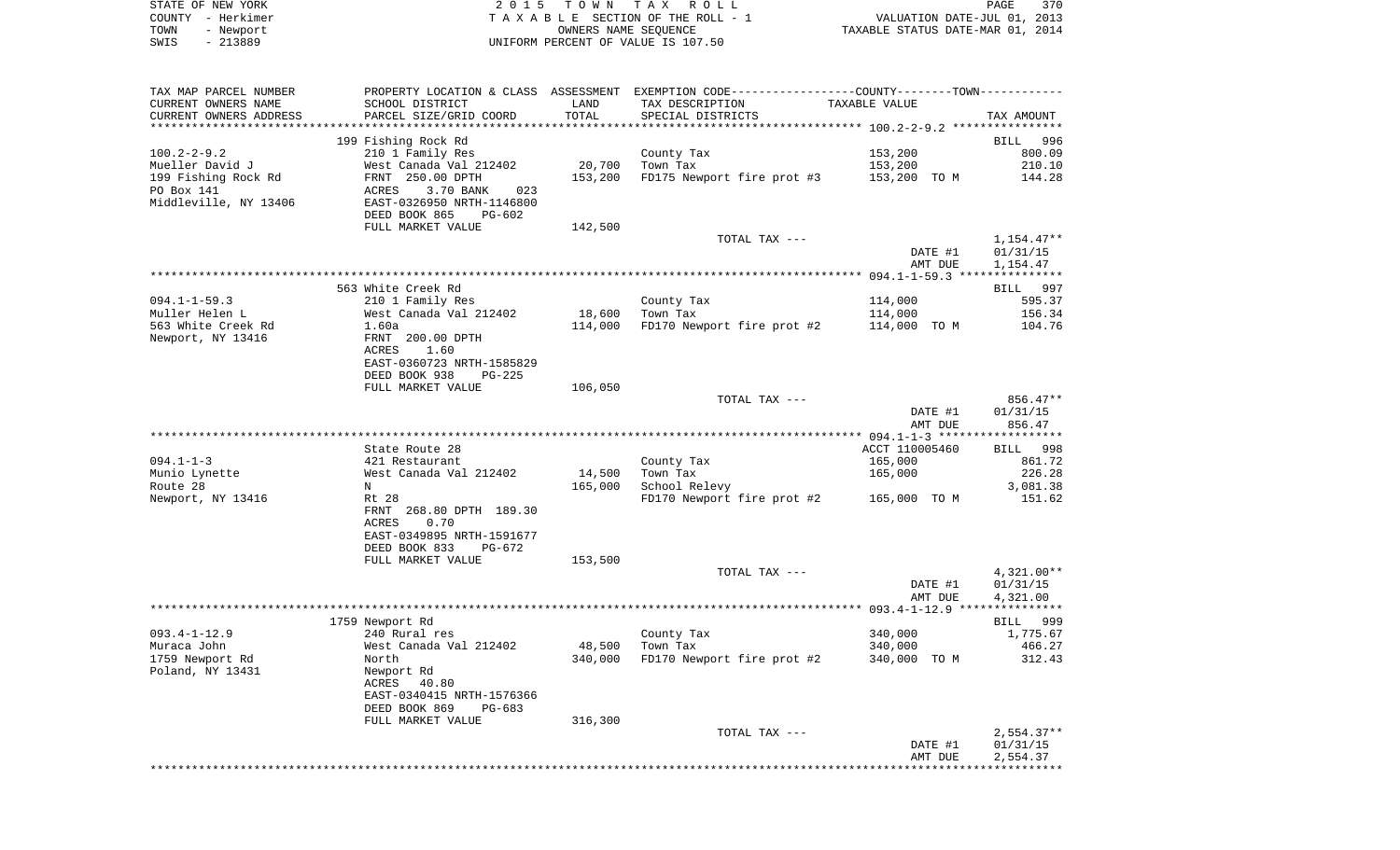|      | STATE OF NEW YORK | 2015 TOWN TAX ROLL                 |                                  | PAGE | 371 |
|------|-------------------|------------------------------------|----------------------------------|------|-----|
|      | COUNTY - Herkimer | TAXABLE SECTION OF THE ROLL - 1    | VALUATION DATE-JUL 01, 2013      |      |     |
| TOWN | - Newport         | OWNERS NAME SEOUENCE               | TAXABLE STATUS DATE-MAR 01, 2014 |      |     |
| SWIS | - 213889          | UNIFORM PERCENT OF VALUE IS 107.50 |                                  |      |     |
|      |                   |                                    |                                  |      |     |
|      |                   |                                    |                                  |      |     |

| TAX MAP PARCEL NUMBER          | PROPERTY LOCATION & CLASS      | ASSESSMENT | EXEMPTION CODE-----------------COUNTY-------TOWN------- |                |                  |
|--------------------------------|--------------------------------|------------|---------------------------------------------------------|----------------|------------------|
| CURRENT OWNERS NAME            | SCHOOL DISTRICT                | LAND       | TAX DESCRIPTION                                         | TAXABLE VALUE  |                  |
| CURRENT OWNERS ADDRESS         | PARCEL SIZE/GRID COORD         | TOTAL      | SPECIAL DISTRICTS                                       |                | TAX AMOUNT       |
| ****************************** |                                |            |                                                         |                |                  |
|                                | State Route 28                 |            |                                                         | ACCT 110000150 | <b>BILL</b> 1000 |
| $088.4 - 2 - 50$               | 312 Vac w/imprv                |            | County Tax                                              | 21,000         | 109.67           |
| Murphy John                    | West Canada Val 212402         | 10,600     | Town Tax                                                | 21,000         | 28.80            |
| 128 Gould Rd                   | W                              | 21,000     | FD170 Newport fire prot #2                              | 21,000 TO M    | 19.30            |
| Newport, NY 13416              | 1.50a                          |            |                                                         |                |                  |
|                                | Rt 28 Campgrou                 |            |                                                         |                |                  |
|                                | 1.60<br>ACRES                  |            |                                                         |                |                  |
|                                | EAST-0346275 NRTH-1594372      |            |                                                         |                |                  |
|                                | DEED BOOK 717<br><b>PG-123</b> |            |                                                         |                |                  |
|                                | FULL MARKET VALUE              | 19,550     |                                                         |                |                  |
|                                |                                |            | TOTAL TAX ---                                           |                | $157.77**$       |
|                                |                                |            |                                                         | DATE #1        | 01/31/15         |
|                                |                                |            |                                                         | AMT DUE        | 157.77           |
|                                |                                |            |                                                         |                |                  |
|                                | Woodchuck Hill Rd              |            |                                                         |                | BILL 1001        |
| $094.1 - 1 - 55.5$             | 322 Rural vac>10               |            | County Tax                                              | 20,000         | 104.45           |
| Murphy John E                  | West Canada Val 212402         | 20,000     | Town Tax                                                | 20,000         | 27.43            |
| Smith Deborah                  | 61.30 DPTH<br>FRNT             | 20,000     | FD170 Newport fire prot #2                              | 20,000 TO M    | 18.38            |
| RD1 Box 30                     | ACRES 17.20                    |            |                                                         |                |                  |
| Newport, NY 13416              | EAST-0357054 NRTH-1587307      |            |                                                         |                |                  |
|                                | DEED BOOK 831<br>PG-485        |            |                                                         |                |                  |
|                                | FULL MARKET VALUE              | 18,600     |                                                         |                |                  |
|                                |                                |            | TOTAL TAX ---                                           |                | $150.26**$       |
|                                |                                |            |                                                         | DATE #1        | 01/31/15         |
|                                |                                |            |                                                         | AMT DUE        | 150.26           |
|                                |                                |            |                                                         |                |                  |
|                                | 257 Fishing Rock Rd            |            |                                                         | ACCT 110005280 | BILL 1002        |
| $100.2 - 2 - 7$                | 210 1 Family Res               |            | County Tax                                              | 98,000         | 511.81           |
| Murray Paula                   | West Canada Val 212402         | 18,100     | Town Tax                                                | 98,000         | 134.40           |
| 257 Fishing Rock Rd            | 3                              | 98,000     | FD175 Newport fire prot #3                              | 98,000 TO M    | 92.30            |
| Newport, NY 13416              | Co Rd 201                      |            |                                                         |                |                  |
|                                | FRNT 300.00 DPTH 135.00        |            |                                                         |                |                  |
|                                | <b>ACRES</b><br>1.10           |            |                                                         |                |                  |
|                                | EAST-0363631 NRTH-1572269      |            |                                                         |                |                  |
|                                | DEED BOOK 841<br>PG-491        |            |                                                         |                |                  |
|                                | FULL MARKET VALUE              | 91,150     |                                                         |                |                  |
|                                |                                |            | TOTAL TAX ---                                           |                | 738.51**         |
|                                |                                |            |                                                         | DATE #1        | 01/31/15         |
|                                |                                |            |                                                         | AMT DUE        | 738.51           |
|                                |                                |            |                                                         |                |                  |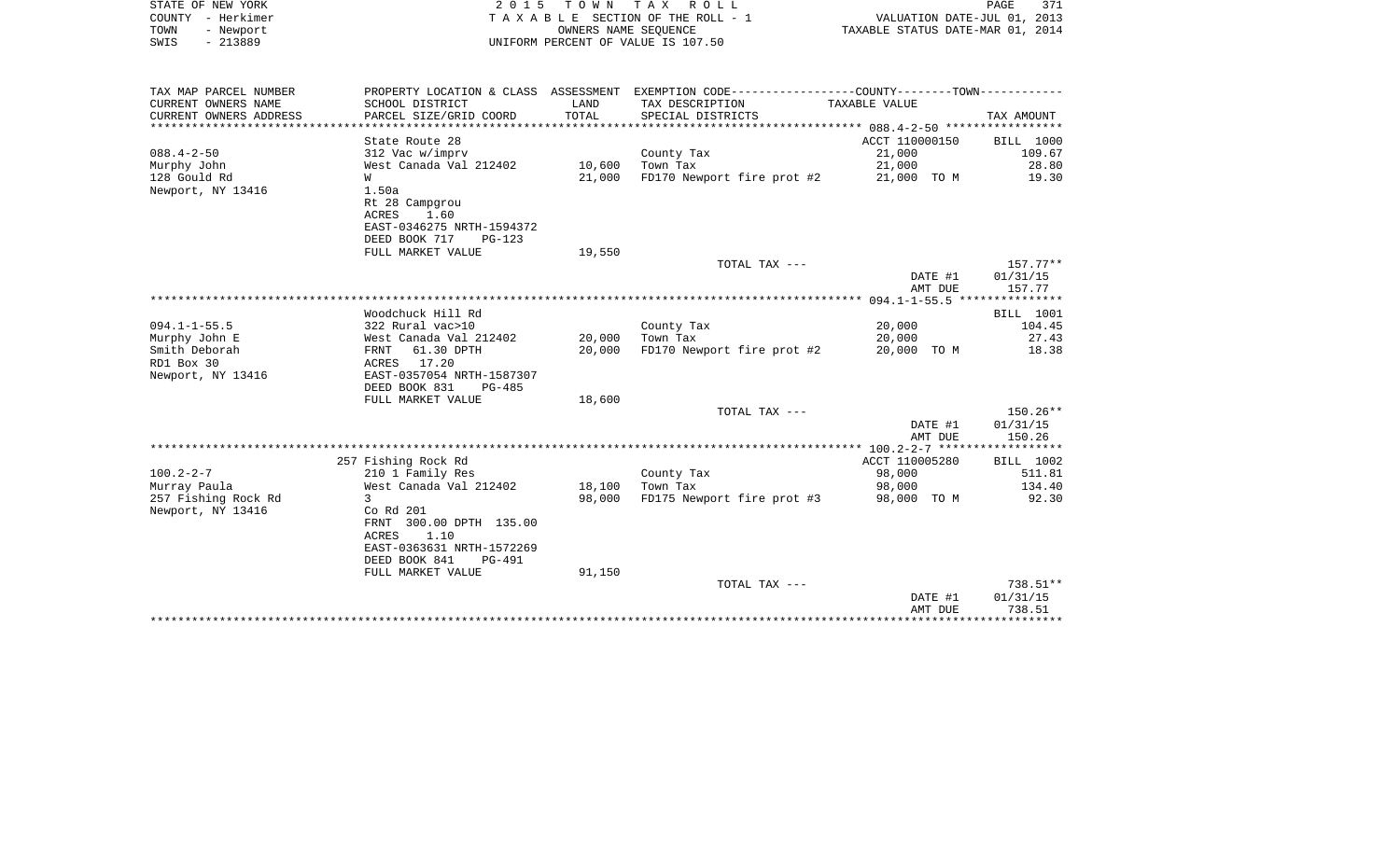| STATE OF NEW YORK                            |                                                         | 2015 TOWN            | TAX ROLL                                                                        |                                  | 372<br>PAGE      |
|----------------------------------------------|---------------------------------------------------------|----------------------|---------------------------------------------------------------------------------|----------------------------------|------------------|
| COUNTY - Herkimer                            |                                                         |                      | TAXABLE SECTION OF THE ROLL - 1                                                 | VALUATION DATE-JUL 01, 2013      |                  |
| - Newport<br>TOWN<br>$-213889$               |                                                         | OWNERS NAME SEQUENCE |                                                                                 | TAXABLE STATUS DATE-MAR 01, 2014 |                  |
| SWIS                                         |                                                         |                      | UNIFORM PERCENT OF VALUE IS 107.50                                              |                                  |                  |
|                                              |                                                         |                      |                                                                                 |                                  |                  |
|                                              |                                                         |                      |                                                                                 |                                  |                  |
| TAX MAP PARCEL NUMBER<br>CURRENT OWNERS NAME | PROPERTY LOCATION & CLASS ASSESSMENT<br>SCHOOL DISTRICT | LAND                 | EXEMPTION CODE-----------------COUNTY--------TOWN-----------<br>TAX DESCRIPTION | TAXABLE VALUE                    |                  |
| CURRENT OWNERS ADDRESS                       | PARCEL SIZE/GRID COORD                                  | TOTAL                | SPECIAL DISTRICTS                                                               |                                  | TAX AMOUNT       |
| **********************                       |                                                         |                      |                                                                                 |                                  |                  |
|                                              | 551 Strumlock Rd                                        |                      |                                                                                 |                                  | BILL 1003        |
| $093.1 - 1 - 1.2$                            | 210 1 Family Res                                        |                      | County Tax                                                                      | 119,100                          | 622.01           |
| Musedinovic Zlatko                           | Poland Central 213803                                   | 18,200               | Town Tax                                                                        | 119,100                          | 163.33           |
| Musedinovic Izetu                            | 1.2a                                                    | 119,100              | FD160 Newport fire prot#1                                                       | 119,100 TO M                     | 86.15            |
| 551 Strumlock Rd<br>Poland, NY 13431         | Strumlock Rd<br>ACRES<br>1.20                           |                      |                                                                                 |                                  |                  |
|                                              | EAST-0338044 NRTH-1589961                               |                      |                                                                                 |                                  |                  |
|                                              | DEED BOOK 1284<br>PG-655                                |                      |                                                                                 |                                  |                  |
|                                              | FULL MARKET VALUE                                       | 110,800              |                                                                                 |                                  |                  |
|                                              |                                                         |                      | TOTAL TAX ---                                                                   |                                  | 871.49**         |
|                                              |                                                         |                      |                                                                                 | DATE #1                          | 01/31/15         |
|                                              |                                                         |                      |                                                                                 | AMT DUE                          | 871.49           |
|                                              | Strumlock Rd                                            |                      |                                                                                 | ACCT 110001560                   | BILL 1004        |
| $093.2 - 1 - 22.6$                           | 105 Vac farmland                                        |                      | County Tax                                                                      | 500                              | 2.61             |
| Musedinovic Zlatko                           | Poland Central 213803                                   | 500                  | Town Tax                                                                        | 500                              | 0.69             |
| Musedinovic Izeta                            | South                                                   | 500                  | FD160 Newport fire prot#1                                                       | 500 TO M                         | .36              |
| 551 Strumlock Rd                             | $320 - 50A$                                             |                      |                                                                                 |                                  |                  |
| Poland, NY 13431                             | FRNT<br>28.10 DPTH                                      |                      |                                                                                 |                                  |                  |
|                                              | 0.10<br>ACRES                                           |                      |                                                                                 |                                  |                  |
| MAY BE SUBJECT TO PAYMENT                    | EAST-0338154 NRTH-1590034                               |                      |                                                                                 |                                  |                  |
| UNDER AGDIST LAW TIL 2019                    | DEED BOOK 1392<br>PG-487<br>FULL MARKET VALUE           | 450                  |                                                                                 |                                  |                  |
|                                              |                                                         |                      | TOTAL TAX ---                                                                   |                                  | $3.66**$         |
|                                              |                                                         |                      |                                                                                 | DATE #1                          | 01/31/15         |
|                                              |                                                         |                      |                                                                                 | AMT DUE                          | 3.66             |
|                                              |                                                         |                      |                                                                                 |                                  |                  |
|                                              | 146 Brayton Rd                                          |                      |                                                                                 |                                  | BILL 1005        |
| $088.4 - 1 - 25.2$                           | 210 1 Family Res                                        |                      | County Tax                                                                      | 146,500                          | 765.10           |
| Myers Lyndon J<br>146 Brayton Rd             | Poland Central 213803<br>South                          | 19,000<br>146,500    | Town Tax<br>FD160 Newport fire prot#1                                           | 146,500<br>146,500 TO M          | 200.91<br>105.97 |
| Poland, NY 13431                             | ACRES<br>2.00                                           |                      |                                                                                 |                                  |                  |
|                                              | EAST-0338966 NRTH-1596937                               |                      |                                                                                 |                                  |                  |
|                                              | DEED BOOK 1136<br>PG-362                                |                      |                                                                                 |                                  |                  |
|                                              | FULL MARKET VALUE                                       | 136,300              |                                                                                 |                                  |                  |
|                                              |                                                         |                      | TOTAL TAX ---                                                                   |                                  | 1,071.98**       |
|                                              |                                                         |                      |                                                                                 | DATE #1                          | 01/31/15         |
|                                              |                                                         |                      |                                                                                 | AMT DUE                          | 1,071.98         |
|                                              | Rose Valley Rd                                          |                      |                                                                                 |                                  | BILL 1006        |
| $089.3 - 1 - 11.6$                           | 314 Rural vac<10                                        |                      | County Tax                                                                      | 18,000                           | 94.01            |
| Natale Thomas                                | West Canada Val 212402                                  | 18,000               | Town Tax                                                                        | 18,000                           | 24.69            |
| Natale Kathyrne                              | Rose Valley Rd                                          | 18,000               | FD170 Newport fire prot #2                                                      | 18,000 TO M                      | 16.54            |
| 45 Ninth Ave                                 | ACRES<br>8.30                                           |                      |                                                                                 |                                  |                  |
| PO Box 13                                    | EAST-0358780 NRTH-1599710                               |                      |                                                                                 |                                  |                  |
| Sea Cliff, NY 11579                          | DEED BOOK 1189<br>PG-363<br>FULL MARKET VALUE           | 16,750               |                                                                                 |                                  |                  |
|                                              |                                                         |                      | TOTAL TAX ---                                                                   |                                  | $135.24**$       |
|                                              |                                                         |                      |                                                                                 | DATE #1                          | 01/31/15         |
|                                              |                                                         |                      |                                                                                 | AMT DUE                          | 135.24           |
|                                              |                                                         |                      |                                                                                 |                                  |                  |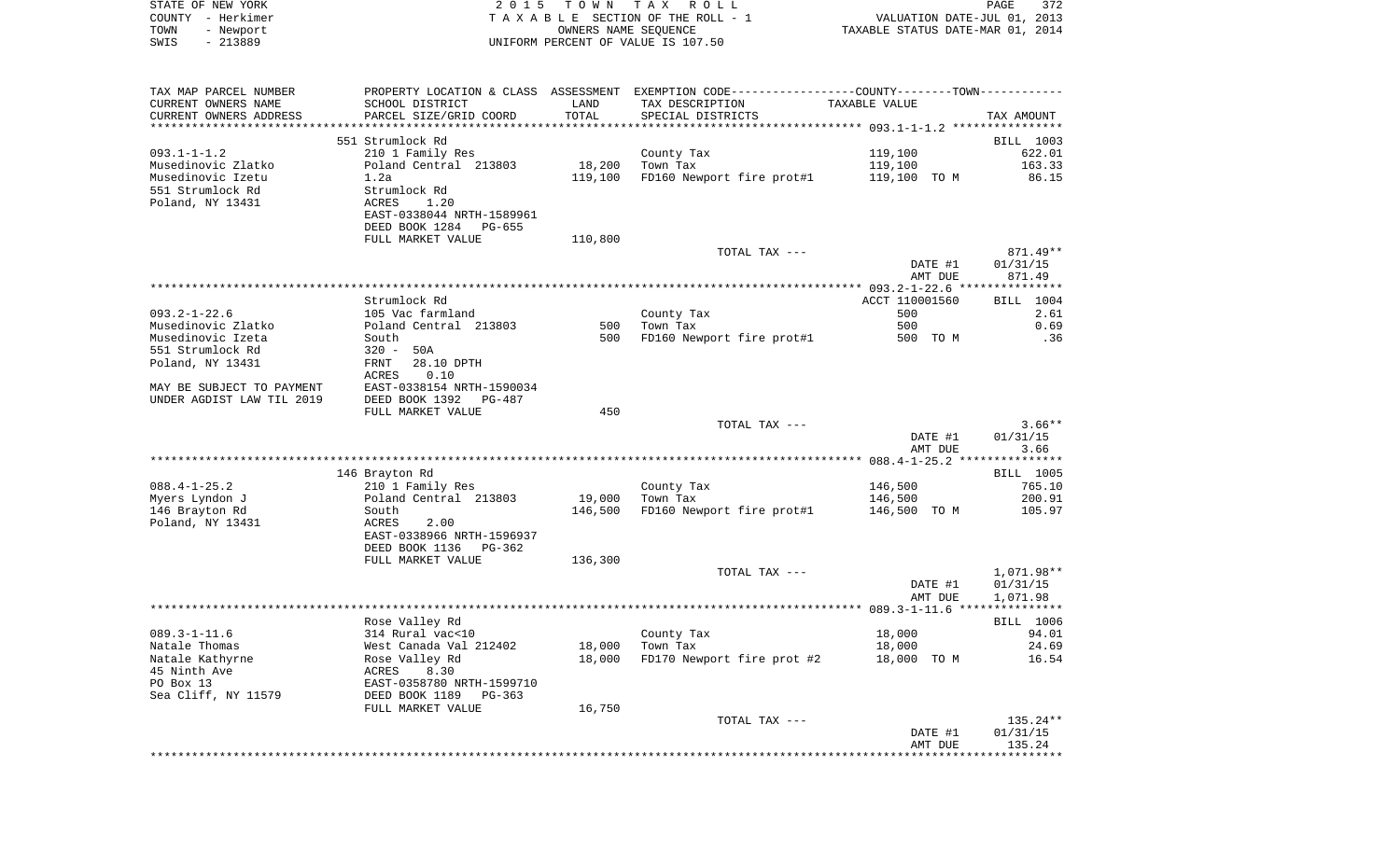|      | STATE OF NEW YORK | 2015 TOWN TAX ROLL                 |                                  | PAGE | 373 |
|------|-------------------|------------------------------------|----------------------------------|------|-----|
|      | COUNTY - Herkimer | TAXABLE SECTION OF THE ROLL - 1    | VALUATION DATE-JUL 01, 2013      |      |     |
| TOWN | - Newport         | OWNERS NAME SEOUENCE               | TAXABLE STATUS DATE-MAR 01, 2014 |      |     |
| SWIS | - 213889          | UNIFORM PERCENT OF VALUE IS 107.50 |                                  |      |     |

| TAX MAP PARCEL NUMBER  |                           |         | PROPERTY LOCATION & CLASS ASSESSMENT EXEMPTION CODE----------------COUNTY-------TOWN---------- |                |                  |
|------------------------|---------------------------|---------|------------------------------------------------------------------------------------------------|----------------|------------------|
| CURRENT OWNERS NAME    | SCHOOL DISTRICT           | LAND    | TAX DESCRIPTION                                                                                | TAXABLE VALUE  |                  |
| CURRENT OWNERS ADDRESS | PARCEL SIZE/GRID COORD    | TOTAL   | SPECIAL DISTRICTS                                                                              |                | TAX AMOUNT       |
|                        |                           |         |                                                                                                |                |                  |
|                        | Rose Valley Rd            |         |                                                                                                | ACCT 110005730 | <b>BILL</b> 1007 |
| $089.3 - 1 - 12$       | 120 Field crops           |         | County Tax                                                                                     | 173,000        | 903.50           |
| Natale Thomas          | West Canada Val 212402    | 95,000  | Town Tax                                                                                       | 173,000        | 237.25           |
| Natale Kathryne        | 1 105A                    | 173,000 | FD170 Newport fire prot #2 173,000 TO M                                                        |                | 158.97           |
| 45 9th Ave             | Rose Valley Rd            |         |                                                                                                |                |                  |
| PO Box 13              | ACRES 105.00              |         |                                                                                                |                |                  |
| Sea Cliff, NY 11579    | EAST-0358515 NRTH-1598077 |         |                                                                                                |                |                  |
|                        | DEED BOOK 790<br>PG-680   |         |                                                                                                |                |                  |
|                        | FULL MARKET VALUE         | 160,950 |                                                                                                |                |                  |
|                        |                           |         | TOTAL TAX ---                                                                                  |                | $1,299.72**$     |
|                        |                           |         |                                                                                                | DATE #1        | 01/31/15         |
|                        |                           |         |                                                                                                | AMT DUE        | 1,299.72         |
|                        |                           |         |                                                                                                |                |                  |
|                        | 161 Butler Rd             |         |                                                                                                |                | <b>BILL</b> 1008 |
| $099.2 - 1 - 1.3$      | 210 1 Family Res          |         | County Tax                                                                                     | 125,300        | 654.39           |
| Naumenko Alexander H   | West Canada Val 212402    | 20,100  | Town Tax                                                                                       | 125,300        | 171.84           |
| Naumenko Tatiana A     | ACRES<br>3.10 BANK<br>135 | 125,300 | FD170 Newport fire prot #2                                                                     | 125,300 TO M   | 115.14           |
| 161 Butler Rd          | EAST-0341148 NRTH-1574652 |         |                                                                                                |                |                  |
| Poland, NY 13431       | DEED BOOK 891<br>PG-441   |         |                                                                                                |                |                  |
|                        | FULL MARKET VALUE         | 116,550 |                                                                                                |                |                  |
|                        |                           |         | TOTAL TAX ---                                                                                  |                | $941.37**$       |
|                        |                           |         |                                                                                                | DATE #1        | 01/31/15         |
|                        |                           |         |                                                                                                | AMT DUE        | 941.37           |
|                        |                           |         |                                                                                                |                |                  |
|                        | Graves Rd                 |         |                                                                                                |                | BILL 1009        |
| $088.4 - 2 - 15.1$     | 210 1 Family Res          |         | County Tax                                                                                     | 135,000        | 705.04           |
| Neveu Holly            | Poland Central 213803     | 22,000  | Town Tax                                                                                       | 135,000        | 185.14           |
| 288 Graves Rd          | $5^{\circ}$               | 135,000 | FD170 Newport fire prot #2                                                                     | 135,000 TO M   | 124.05           |
| Newport, NY 13416      | Graves Rd                 |         |                                                                                                |                |                  |
|                        | ACRES<br>5.00             |         |                                                                                                |                |                  |
|                        | EAST-0347233 NRTH-1596575 |         |                                                                                                |                |                  |
|                        | DEED BOOK 1501<br>PG-882  |         |                                                                                                |                |                  |
|                        | FULL MARKET VALUE         | 125,600 |                                                                                                |                |                  |
|                        |                           |         | TOTAL TAX ---                                                                                  |                | $1,014.23**$     |
|                        |                           |         |                                                                                                | DATE #1        | 01/31/15         |
|                        |                           |         |                                                                                                | AMT DUE        | 1,014.23         |
|                        |                           |         |                                                                                                |                |                  |
|                        | Graves Rd                 |         |                                                                                                |                | BILL 1010        |
| $088.4 - 2 - 15.3$     | 314 Rural vac<10          |         | County Tax                                                                                     | 14,000         | 73.12            |
| Neveu Holly            | Poland Central 213803     | 14,000  | Town Tax                                                                                       | 14,000         | 19.20            |
| 288 Graves Rd          | North                     | 14,000  | FD170 Newport fire prot #2                                                                     | 14,000 TO M    | 12.86            |
| Newport, NY 13416      | 5а                        |         |                                                                                                |                |                  |
|                        | Graves Rd                 |         |                                                                                                |                |                  |
|                        | 5.00<br>ACRES             |         |                                                                                                |                |                  |
|                        | EAST-0346868 NRTH-1596609 |         |                                                                                                |                |                  |
|                        | DEED BOOK 1501<br>PG-882  |         |                                                                                                |                |                  |
|                        | FULL MARKET VALUE         | 13,000  |                                                                                                |                |                  |
|                        |                           |         | TOTAL TAX ---                                                                                  |                | $105.18**$       |
|                        |                           |         |                                                                                                | DATE #1        | 01/31/15         |
|                        |                           |         |                                                                                                | AMT DUE        | 105.18           |
|                        |                           |         |                                                                                                |                | ***********      |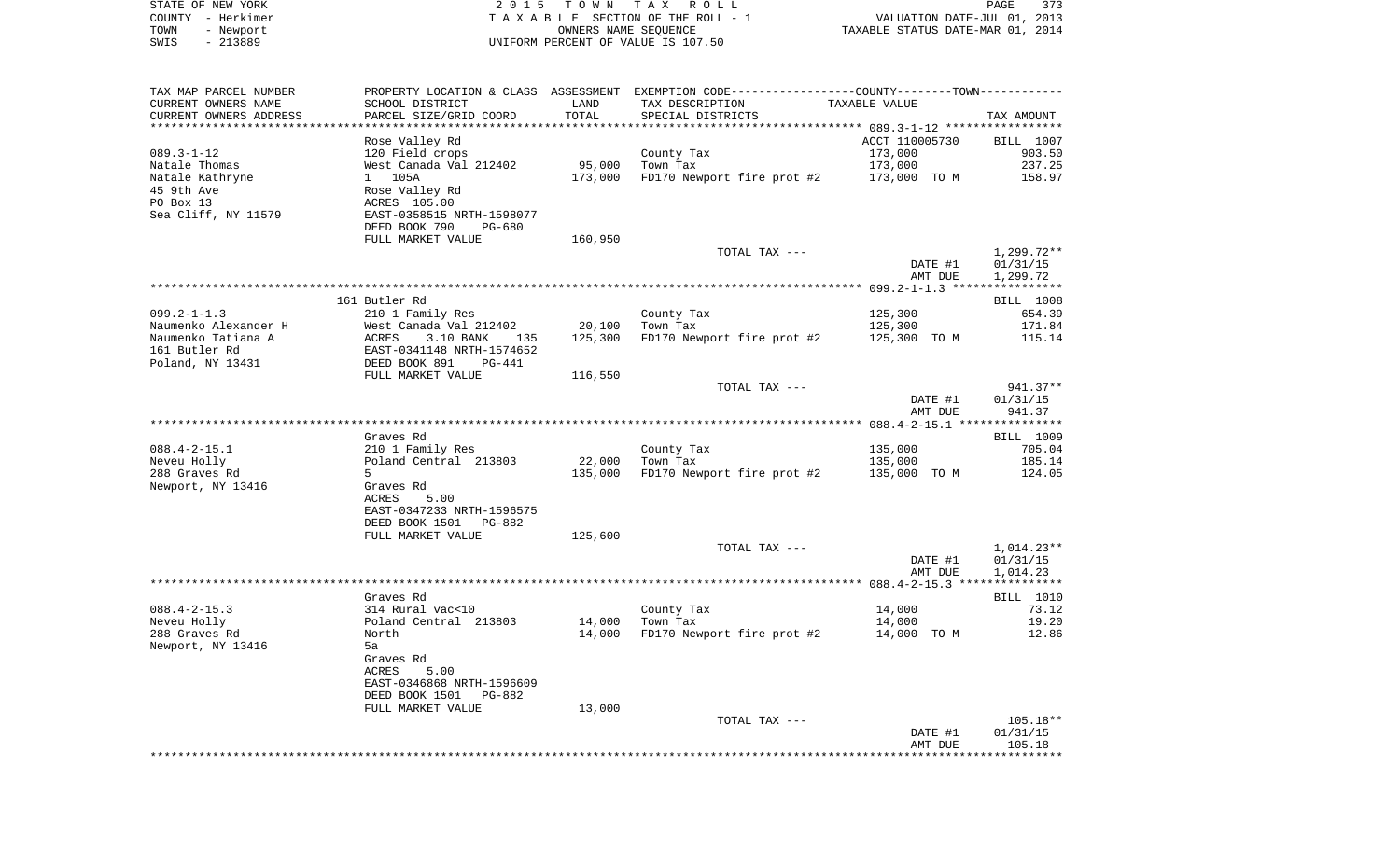|      | STATE OF NEW YORK | 2015 TOWN TAX ROLL                 | PAGE                             | 374 |
|------|-------------------|------------------------------------|----------------------------------|-----|
|      | COUNTY - Herkimer | TAXABLE SECTION OF THE ROLL - 1    | VALUATION DATE-JUL 01, 2013      |     |
| TOWN | - Newport         | OWNERS NAME SEOUENCE               | TAXABLE STATUS DATE-MAR 01, 2014 |     |
| SWIS | - 213889          | UNIFORM PERCENT OF VALUE IS 107.50 |                                  |     |

| TAX MAP PARCEL NUMBER  | PROPERTY LOCATION & CLASS ASSESSMENT |         | EXEMPTION CODE-----------------COUNTY-------TOWN----------- |                |                       |
|------------------------|--------------------------------------|---------|-------------------------------------------------------------|----------------|-----------------------|
| CURRENT OWNERS NAME    | SCHOOL DISTRICT                      | LAND    | TAX DESCRIPTION                                             | TAXABLE VALUE  |                       |
| CURRENT OWNERS ADDRESS | PARCEL SIZE/GRID COORD               | TOTAL   | SPECIAL DISTRICTS                                           |                | TAX AMOUNT            |
|                        |                                      |         |                                                             |                |                       |
|                        | 1887 Newport Rd                      |         |                                                             | ACCT 110026050 | BILL 1011             |
| $093.4 - 1 - 18$       | 270 Mfg housing                      |         | County Tax                                                  | 50,000         | 261.13                |
| Newman Eric            | West Canada Val 212402               | 17,000  | Town Tax                                                    | 50,000         | 68.57                 |
| 1887 Newport Rd        | North                                | 50,000  | FD170 Newport fire prot #2                                  | 50,000 TO M    | 45.95                 |
| Poland, NY 13431       | $N-S$<br>Rd                          |         |                                                             |                |                       |
|                        | FRNT<br>200.00 DPTH 784.00           |         |                                                             |                |                       |
|                        | ACRES<br>5.80                        |         |                                                             |                |                       |
|                        | EAST-0341438 NRTH-1576120            |         |                                                             |                |                       |
|                        | DEED BOOK 1491<br>PG-219             |         |                                                             |                |                       |
|                        | FULL MARKET VALUE                    | 46,500  |                                                             |                |                       |
|                        |                                      |         | TOTAL TAX ---                                               |                | $375.65**$            |
|                        |                                      |         |                                                             | DATE #1        | 01/31/15              |
|                        |                                      |         |                                                             | AMT DUE        | 375.65                |
|                        |                                      |         |                                                             |                |                       |
|                        | 853 Honey Hill Rd                    |         |                                                             |                |                       |
| $094.1 - 2 - 23.5$     | 210 1 Family Res                     |         |                                                             | 248,000        | BILL 1012<br>1,295.19 |
|                        |                                      |         | County Tax                                                  |                |                       |
| Newman Eric            | West Canada Val 212402               | 20,000  | Town Tax                                                    | 248,000        | 340.10                |
| Newman Erna            | FRNT 330.00 DPTH                     | 248,000 | FD170 Newport fire prot #2                                  | 248,000 TO M   | 227.89                |
| 853 Honey Hill Rd      | ACRES<br>3.00                        |         |                                                             |                |                       |
| Poland, NY 13431       | EAST-0348054 NRTH-1586158            |         |                                                             |                |                       |
|                        | DEED BOOK 1413<br>PG-906             |         |                                                             |                |                       |
|                        | FULL MARKET VALUE                    | 230,698 |                                                             |                |                       |
|                        |                                      |         | TOTAL TAX ---                                               |                | 1,863.18**            |
|                        |                                      |         |                                                             | DATE #1        | 01/31/15              |
|                        |                                      |         |                                                             | AMT DUE        | 1,863.18              |
|                        |                                      |         |                                                             |                |                       |
|                        | Lindsay Rd                           |         |                                                             | ACCT 110004320 | BILL 1013             |
| $099.2 - 3 - 17$       | 314 Rural vac<10                     |         | County Tax                                                  | 25,600         | 133.70                |
| Nguyen Jacqueline T    | West Canada Val 212402               | 25,600  | Town Tax                                                    | 25,600         | 35.11                 |
| 125 Union St           | FRNT 583.30 DPTH                     | 25,600  | FD170 Newport fire prot #2                                  | 25,600 TO M    | 23.52                 |
| Vernon, CT 06066       | 6.40<br>ACRES                        |         |                                                             |                |                       |
|                        | EAST-0344807 NRTH-1571768            |         |                                                             |                |                       |
|                        | DEED BOOK 1189<br>$PG-284$           |         |                                                             |                |                       |
|                        | FULL MARKET VALUE                    | 23,800  |                                                             |                |                       |
|                        |                                      |         | TOTAL TAX ---                                               |                | $192.33**$            |
|                        |                                      |         |                                                             | DATE #1        | 01/31/15              |
|                        |                                      |         |                                                             | AMT DUE        | 192.33                |
|                        |                                      |         |                                                             |                |                       |
|                        | Lindsey Rd                           |         |                                                             | ACCT 110004320 | <b>BILL</b> 1014      |
| $099.2 - 3 - 19$       | 314 Rural vac<10                     |         | County Tax                                                  | 23,600         | 123.25                |
| Nguyen Jacqueline T    | West Canada Val 212402               | 23,600  | Town Tax                                                    | 23,600         | 32.36                 |
| 125 Union St           | FRNT 523.80 DPTH                     | 23,600  | FD170 Newport fire prot #2                                  | 23,600 TO M    | 21.69                 |
| Vernon, CT 06066       | ACRES<br>5.30                        |         |                                                             |                |                       |
|                        | EAST-0345269 NRTH-1571559            |         |                                                             |                |                       |
|                        | DEED BOOK 1189<br><b>PG-284</b>      |         |                                                             |                |                       |
|                        | FULL MARKET VALUE                    | 21,950  |                                                             |                |                       |
|                        |                                      |         | TOTAL TAX ---                                               |                | $177.30**$            |
|                        |                                      |         |                                                             | DATE #1        | 01/31/15              |
|                        |                                      |         |                                                             | AMT DUE        | 177.30                |
|                        |                                      |         |                                                             |                |                       |
|                        |                                      |         |                                                             |                |                       |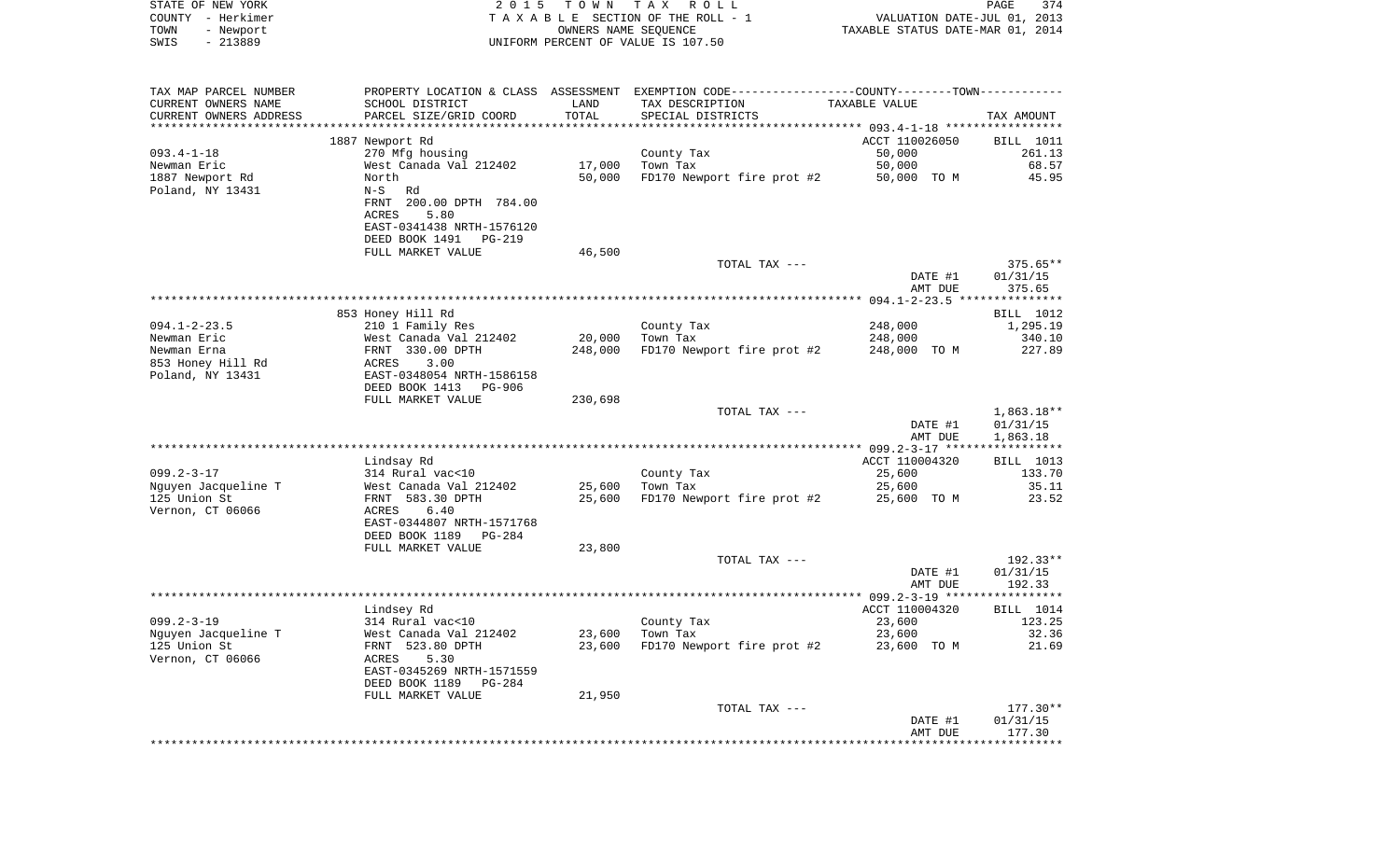|      | STATE OF NEW YORK | 2015 TOWN TAX ROLL                 |                                  | PAGE | 375 |
|------|-------------------|------------------------------------|----------------------------------|------|-----|
|      | COUNTY - Herkimer | TAXABLE SECTION OF THE ROLL - 1    | VALUATION DATE-JUL 01, 2013      |      |     |
| TOWN | - Newport         | OWNERS NAME SEOUENCE               | TAXABLE STATUS DATE-MAR 01, 2014 |      |     |
| SWIS | - 213889          | UNIFORM PERCENT OF VALUE IS 107.50 |                                  |      |     |
|      |                   |                                    |                                  |      |     |
|      |                   |                                    |                                  |      |     |

| TAX MAP PARCEL NUMBER       |                           |        | PROPERTY LOCATION & CLASS ASSESSMENT EXEMPTION CODE----------------COUNTY--------TOWN---------- |                |                  |
|-----------------------------|---------------------------|--------|-------------------------------------------------------------------------------------------------|----------------|------------------|
| CURRENT OWNERS NAME         | SCHOOL DISTRICT           | LAND   | TAX DESCRIPTION                                                                                 | TAXABLE VALUE  |                  |
| CURRENT OWNERS ADDRESS      | PARCEL SIZE/GRID COORD    | TOTAL  | SPECIAL DISTRICTS                                                                               |                | TAX AMOUNT       |
|                             |                           |        |                                                                                                 |                |                  |
|                             | 433 Fishing Rock Rd       |        |                                                                                                 | ACCT 110003540 | BILL 1015        |
| $100.2 - 2 - 5$             | 270 Mfg housing           |        | County Tax                                                                                      | 60,000         | 313.35           |
| Nolan William               | West Canada Val 212402    | 10,000 | Town Tax                                                                                        | 60,000         | 82.28            |
| Reed Robin                  | W                         | 60,000 | School Relevy                                                                                   |                | 1,120.50         |
| 433 Fishing Rock Rd         | $3\ 90/130$               |        | FD175 Newport fire prot #3 60,000 TO M                                                          |                | 56.51            |
| Newport, NY 13416           | Fishing Rock              |        |                                                                                                 |                |                  |
|                             | FRNT<br>93.00 DPTH 159.00 |        |                                                                                                 |                |                  |
|                             | 0.28<br>ACRES             |        |                                                                                                 |                |                  |
|                             | EAST-0361649 NRTH-1574680 |        |                                                                                                 |                |                  |
|                             | DEED BOOK 1349 PG-914     |        |                                                                                                 |                |                  |
|                             | FULL MARKET VALUE         | 55,800 |                                                                                                 |                |                  |
|                             |                           |        | TOTAL TAX ---                                                                                   |                | 1,572.64**       |
|                             |                           |        |                                                                                                 | DATE #1        | 01/31/15         |
|                             |                           |        |                                                                                                 | AMT DUE        | 1,572.64         |
|                             |                           |        |                                                                                                 |                |                  |
|                             | Fishing Rock Rd           |        |                                                                                                 |                | <b>BILL</b> 1016 |
| $100.2 - 2 - 6.9$           | 314 Rural vac<10          |        | County Tax                                                                                      | 12,100         | 63.19            |
| Nolan William               | West Canada Val 212402    | 12,100 | Town Tax                                                                                        | 12,100         | 16.59            |
| Nolan Robin                 | FRNT 106.00 DPTH          | 12,100 | School Relevy                                                                                   |                | 225.97           |
| 433 Fishing Rock Rd         | 3.10<br>ACRES             |        | FD175 Newport fire prot #3                                                                      | 12,100 TO M    | 11.40            |
| Newport, NY 13416           | EAST-0361522 NRTH-1574440 |        |                                                                                                 |                |                  |
|                             | DEED BOOK 1349 PG-914     |        |                                                                                                 |                |                  |
|                             | FULL MARKET VALUE         | 11,250 |                                                                                                 |                |                  |
|                             |                           |        | TOTAL TAX ---                                                                                   |                | $317.15**$       |
|                             |                           |        |                                                                                                 | DATE #1        | 01/31/15         |
|                             |                           |        |                                                                                                 | AMT DUE        | 317.15           |
|                             |                           |        |                                                                                                 |                |                  |
|                             | Schrader Hill Rd          |        |                                                                                                 | ACCT 110000480 | BILL 1017        |
| $100.4 - 2 - 8$             | 322 Rural vac>10          |        | County Tax                                                                                      | 25,000         | 130.56           |
| Nusbaum Revocable Trust     | West Canada Val 212402    | 25,000 | Town Tax                                                                                        | 25,000         | 34.28            |
| 405-6 Academy - 10 Foery Dr | E.                        | 25,000 | FD175 Newport fire prot #3                                                                      | 25,000 TO M    | 23.54            |
| Utica, NY 13501             | 2, 2.5A                   |        |                                                                                                 |                |                  |
|                             | Schruder Hill             |        |                                                                                                 |                |                  |
|                             | ACRES 28.30               |        |                                                                                                 |                |                  |
|                             | EAST-0360459 NRTH-1562825 |        |                                                                                                 |                |                  |
|                             | DEED BOOK 1491 PG-927     |        |                                                                                                 |                |                  |
|                             | FULL MARKET VALUE         | 23,250 |                                                                                                 |                |                  |
|                             |                           |        | TOTAL TAX ---                                                                                   |                | 188.38**         |
|                             |                           |        |                                                                                                 | DATE #1        | 01/31/15         |
|                             |                           |        |                                                                                                 | AMT DUE        | 188.38           |
|                             |                           |        |                                                                                                 |                |                  |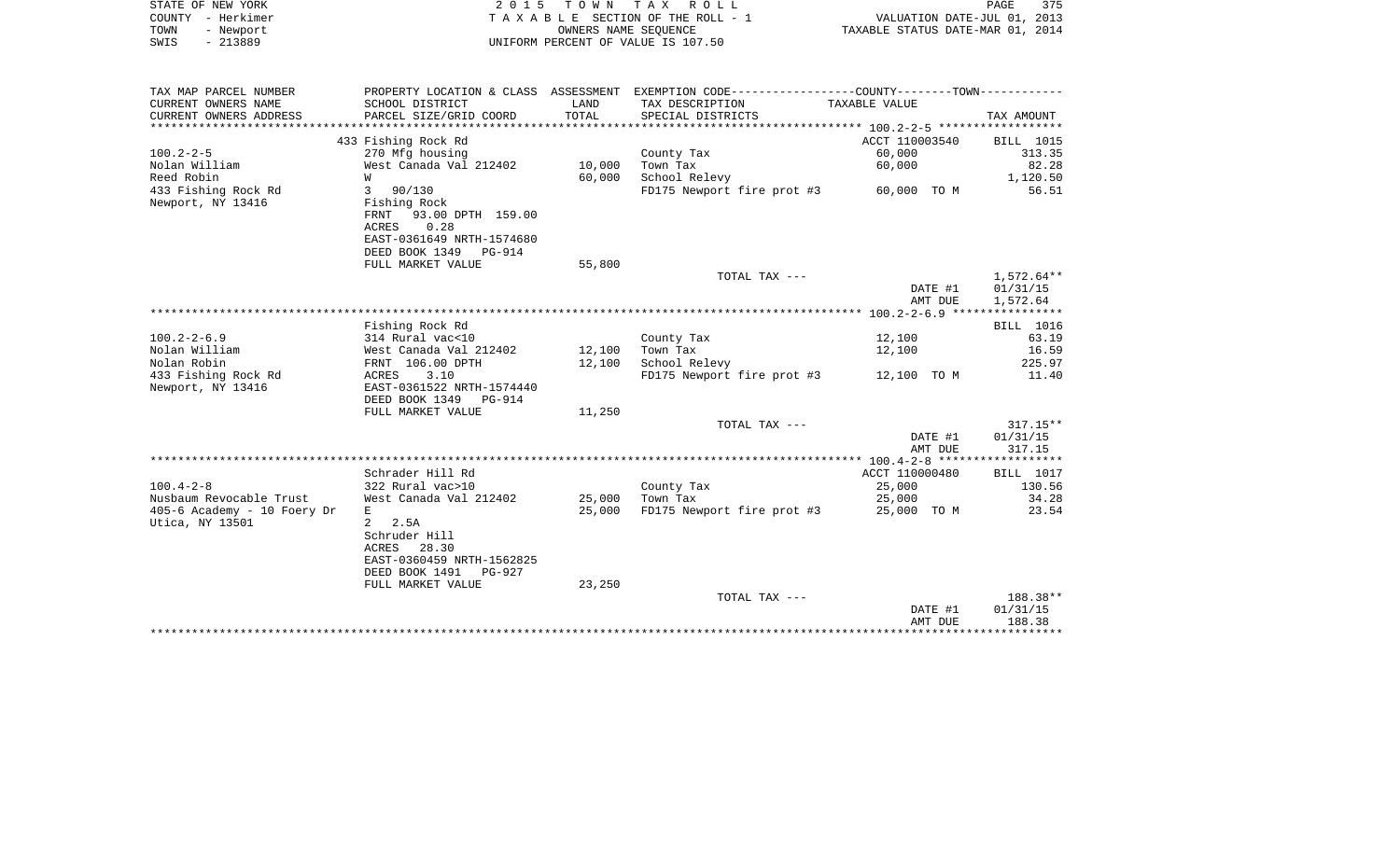|               | STATE OF NEW YORK | 2015 TOWN TAX ROLL                 | PAGE                             | 376 |
|---------------|-------------------|------------------------------------|----------------------------------|-----|
|               | COUNTY - Herkimer | TAXABLE SECTION OF THE ROLL - 1    | VALUATION DATE-JUL 01, 2013      |     |
| TOWN          | - Newport         | OWNERS NAME SEOUENCE               | TAXABLE STATUS DATE-MAR 01, 2014 |     |
| SWIS - 213889 |                   | UNIFORM PERCENT OF VALUE IS 107.50 |                                  |     |

| TAX MAP PARCEL NUMBER       |                           |         | PROPERTY LOCATION & CLASS ASSESSMENT EXEMPTION CODE----------------COUNTY--------TOWN---------- |                |            |
|-----------------------------|---------------------------|---------|-------------------------------------------------------------------------------------------------|----------------|------------|
| CURRENT OWNERS NAME         | SCHOOL DISTRICT           | LAND    | TAX DESCRIPTION                                                                                 | TAXABLE VALUE  |            |
| CURRENT OWNERS ADDRESS      | PARCEL SIZE/GRID COORD    | TOTAL   | SPECIAL DISTRICTS                                                                               |                | TAX AMOUNT |
|                             |                           |         |                                                                                                 |                |            |
|                             | Twin Ponds Dr             |         |                                                                                                 |                | BILL 1018  |
| $100.3 - 5 - 1$             | 314 Rural vac<10          |         | County Tax                                                                                      | 24,700         | 129.00     |
| NY Land & Lakes Development | West Canada Val 212402    | 24,700  | Town Tax                                                                                        | 24,700         | 33.87      |
| 44 Grand St Ste 2           | Cook Rd                   | 24,700  | FD170 Newport fire prot #2                                                                      | 24,700 TO M    | 22.70      |
| Sidney, NY 13838            | ACRES<br>5.90             |         |                                                                                                 |                |            |
|                             | EAST-0354819 NRTH-1566331 |         |                                                                                                 |                |            |
|                             | DEED BOOK 1471<br>PG-242  |         |                                                                                                 |                |            |
|                             | FULL MARKET VALUE         | 23,000  |                                                                                                 |                |            |
|                             |                           |         | TOTAL TAX ---                                                                                   |                | $185.57**$ |
|                             |                           |         |                                                                                                 | DATE #1        | 01/31/15   |
|                             |                           |         |                                                                                                 | AMT DUE        | 185.57     |
|                             |                           |         |                                                                                                 |                |            |
|                             | 1827 Newport Rd           |         |                                                                                                 | ACCT 110025222 | BILL 1019  |
| $093.4 - 1 - 15$            | 210 1 Family Res          |         | County Tax                                                                                      | 108,000        | 564.04     |
| Olejarczyk Robert           | West Canada Val 212402    | 18,800  | Town Tax                                                                                        | 108,000        | 148.11     |
| Olejarczyk Rebecca          | West                      | 108,000 | FD170 Newport fire prot #2                                                                      | 108,000 TO M   | 99.24      |
| 1827 Newport Rd             | 1.75                      |         |                                                                                                 |                |            |
| Poland, NY 13431            | Newport Rd                |         |                                                                                                 |                |            |
|                             | FRNT 160.00 DPTH 330.00   |         |                                                                                                 |                |            |
|                             | 1.75<br>ACRES             |         |                                                                                                 |                |            |
|                             | EAST-0340245 NRTH-1575591 |         |                                                                                                 |                |            |
|                             | DEED BOOK 716<br>PG-320   |         |                                                                                                 |                |            |
|                             | FULL MARKET VALUE         | 100,450 |                                                                                                 |                |            |
|                             |                           |         | TOTAL TAX ---                                                                                   |                | $811.39**$ |
|                             |                           |         |                                                                                                 | DATE #1        | 01/31/15   |
|                             |                           |         |                                                                                                 | AMT DUE        | 811.39     |
|                             |                           |         |                                                                                                 |                |            |
|                             | Newport Rd                |         |                                                                                                 |                | BILL 1020  |
| $093.4 - 1 - 27.12$         | 314 Rural vac<10          |         | County Tax                                                                                      | 16,500         | 86.17      |
| Ostapuk Ivan                | West Canada Val 212402    | 16,500  | Town Tax                                                                                        | 16,500         | 22.63      |
| Sulima Anna                 | Assumed 50000 Mtg         | 16,500  | FD170 Newport fire prot #2                                                                      | 16,500 TO M    | 15.16      |
| 815 Shaw St 2               | 224.80                    |         |                                                                                                 |                |            |
| Utica, NY 13502             | Newport Rd                |         |                                                                                                 |                |            |
|                             | FRNT 358.00 DPTH          |         |                                                                                                 |                |            |
|                             | ACRES<br>5.60             |         |                                                                                                 |                |            |
|                             | EAST-0345055 NRTH-1577651 |         |                                                                                                 |                |            |
|                             | DEED BOOK 1448<br>PG-992  |         |                                                                                                 |                |            |
|                             | FULL MARKET VALUE         | 15,349  |                                                                                                 |                |            |
|                             |                           |         | TOTAL TAX ---                                                                                   |                | 123.96**   |
|                             |                           |         |                                                                                                 | DATE #1        | 01/31/15   |
|                             |                           |         |                                                                                                 | AMT DUE        | 123.96     |
|                             |                           |         |                                                                                                 |                | ********** |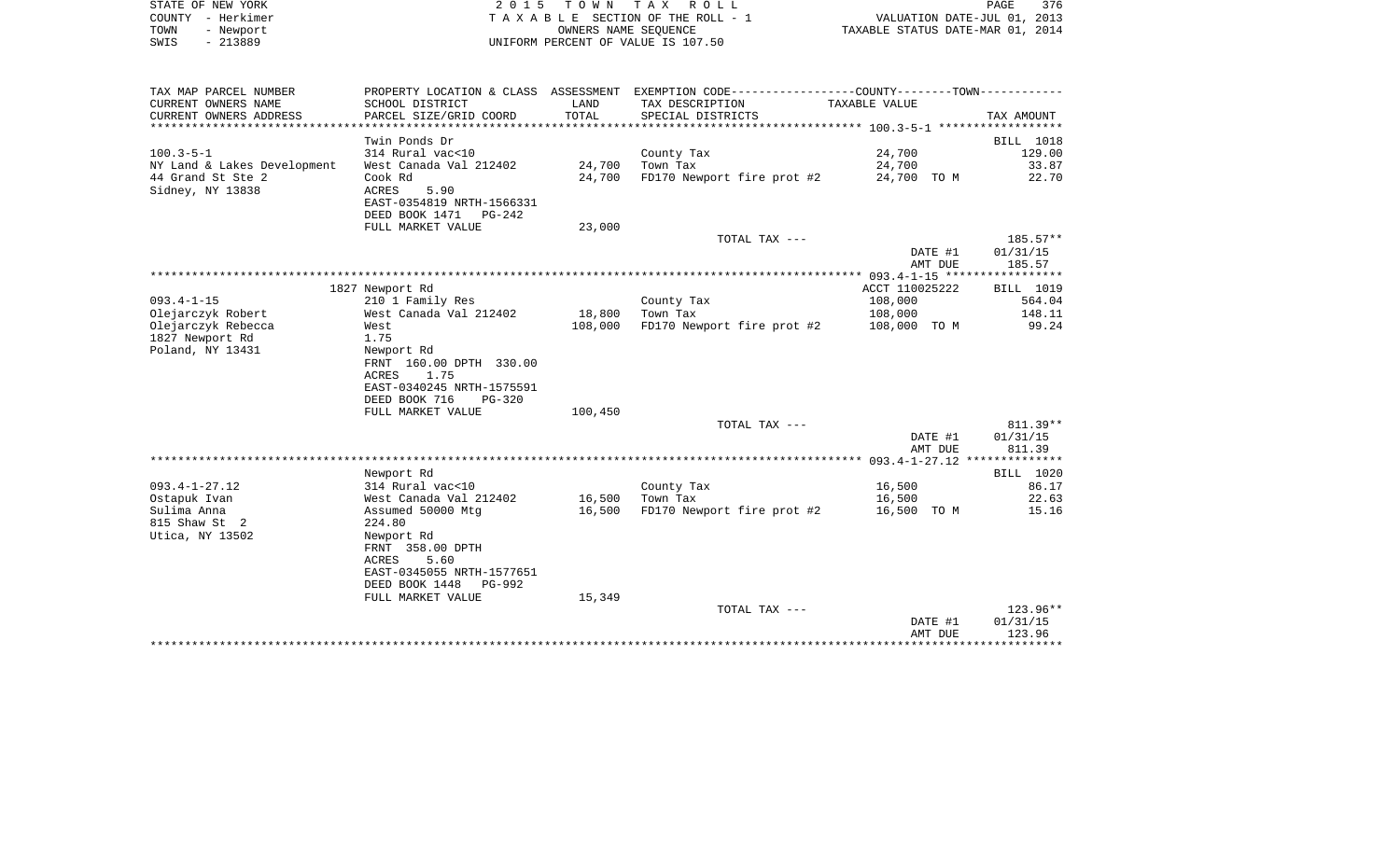|      | STATE OF NEW YORK | 2015 TOWN TAX ROLL                 | 377<br>PAGE                      |
|------|-------------------|------------------------------------|----------------------------------|
|      | COUNTY - Herkimer | TAXABLE SECTION OF THE ROLL - 1    | VALUATION DATE-JUL 01, 2013      |
| TOWN | - Newport         | OWNERS NAME SEOUENCE               | TAXABLE STATUS DATE-MAR 01, 2014 |
| SWIS | - 213889          | UNIFORM PERCENT OF VALUE IS 107.50 |                                  |

| TAX MAP PARCEL NUMBER   | PROPERTY LOCATION & CLASS ASSESSMENT |        | EXEMPTION        CODE-----------------COUNTY-------TOWN----------- |                |            |
|-------------------------|--------------------------------------|--------|--------------------------------------------------------------------|----------------|------------|
| CURRENT OWNERS NAME     | SCHOOL DISTRICT                      | LAND   | TAX DESCRIPTION                                                    | TAXABLE VALUE  |            |
| CURRENT OWNERS ADDRESS  | PARCEL SIZE/GRID COORD               | TOTAL  | SPECIAL DISTRICTS                                                  |                | TAX AMOUNT |
| ********************    |                                      |        |                                                                    |                |            |
|                         | Newport Rd                           |        |                                                                    |                | BILL 1021  |
| $093.4 - 1 - 27.13$     | 314 Rural vac<10                     |        | County Tax                                                         | 24,000         | 125.34     |
| Ostapuk Yuriy           | West Canada Val 212402               | 24,000 | Town Tax                                                           | 24,000         | 32.91      |
| Ostapuk Julia           | Assumed 50000 Mtg                    | 24,000 | FD170 Newport fire prot #2                                         | 24,000 TO M    | 22.05      |
| 342 Reservoir Rd        | 224.80                               |        |                                                                    |                |            |
| Newport, NY 13416       | Newport Rd                           |        |                                                                    |                |            |
|                         | FRNT 325.00 DPTH                     |        |                                                                    |                |            |
|                         | 8.60<br>ACRES                        |        |                                                                    |                |            |
|                         | EAST-0345357 NRTH-1577795            |        |                                                                    |                |            |
|                         | DEED BOOK 1449<br>PG-105             |        |                                                                    |                |            |
|                         |                                      |        |                                                                    |                |            |
|                         | FULL MARKET VALUE                    | 22,326 |                                                                    |                |            |
|                         |                                      |        | TOTAL TAX ---                                                      |                | 180.30**   |
|                         |                                      |        |                                                                    | DATE #1        | 01/31/15   |
|                         |                                      |        |                                                                    | AMT DUE        | 180.30     |
|                         |                                      |        |                                                                    |                |            |
|                         | Summit Rd                            |        |                                                                    | ACCT 110001200 | BILL 1022  |
| $100.1 - 2 - 2$         | 314 Rural vac<10                     |        | County Tax                                                         | 23,200         | 121.16     |
| Otero Angel L           | West Canada Val 212402               | 23,200 | Town Tax                                                           | 23,200         | 31.82      |
| Torres Carlos           | FRNT 853.00 DPTH                     | 23,200 | School Relevy                                                      |                | 433.25     |
| 64 Barber Hill Rd       | ACRES<br>5.10                        |        | FD175 Newport fire prot #3                                         | 23,200 TO M    | 21.85      |
| South Windsor, CT 06074 | EAST-0356097 NRTH-1573088            |        |                                                                    |                |            |
|                         | DEED BOOK 1094 PG-245                |        |                                                                    |                |            |
|                         | FULL MARKET VALUE                    | 21,600 |                                                                    |                |            |
|                         |                                      |        | TOTAL TAX ---                                                      |                | $608.08**$ |
|                         |                                      |        |                                                                    | DATE #1        | 01/31/15   |
|                         |                                      |        |                                                                    | AMT DUE        | 608.08     |
|                         |                                      |        |                                                                    |                |            |
|                         | 784 Rose Valley Rd                   |        |                                                                    | ACCT 110025110 | BILL 1023  |
| $089.3 - 1 - 30$        | 271 Mfg housings                     |        | County Tax                                                         | 24,700         | 129.00     |
| Ott Bruce T             | West Canada Val 212402               | 13,000 | Town Tax                                                           | 24,700         | 33.87      |
| 784 Rose Valley Rd      | North                                | 24,700 | FD170 Newport fire prot #2                                         | 24,700 TO M    | 22.70      |
| Cold Brook, NY 13324    | 3 175X275 1Trl                       |        |                                                                    |                |            |
|                         | Rose Valley Rd                       |        |                                                                    |                |            |
|                         | FRNT 275.00 DPTH 175.00              |        |                                                                    |                |            |
|                         | ACRES<br>1.10                        |        |                                                                    |                |            |
|                         | EAST-0355663 NRTH-1601593            |        |                                                                    |                |            |
|                         | DEED BOOK 1321                       |        |                                                                    |                |            |
|                         | $PG-639$                             |        |                                                                    |                |            |
|                         | FULL MARKET VALUE                    | 23,000 |                                                                    |                |            |
|                         |                                      |        | TOTAL TAX ---                                                      |                | $185.57**$ |
|                         |                                      |        |                                                                    | DATE #1        | 01/31/15   |
|                         |                                      |        |                                                                    | AMT DUE        | 185.57     |
|                         |                                      |        |                                                                    |                |            |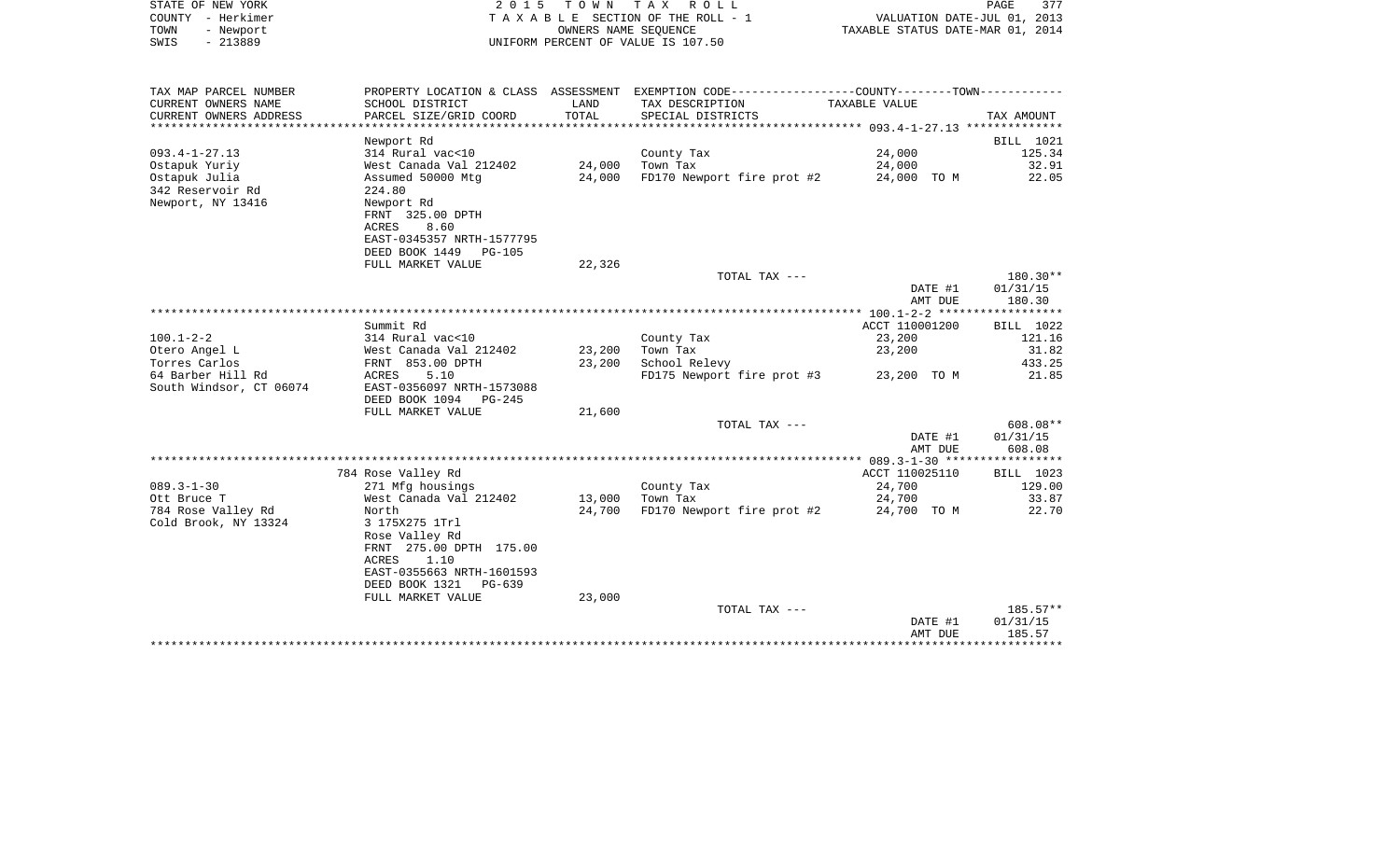|      | STATE OF NEW YORK | 2015 TOWN TAX ROLL                    | 378<br>PAGE                      |
|------|-------------------|---------------------------------------|----------------------------------|
|      | COUNTY - Herkimer | T A X A B L E SECTION OF THE ROLL - 1 | VALUATION DATE-JUL 01, 2013      |
| TOWN | - Newport         | OWNERS NAME SEOUENCE                  | TAXABLE STATUS DATE-MAR 01, 2014 |
| SWIS | - 213889          | UNIFORM PERCENT OF VALUE IS 107.50    |                                  |

| TAX MAP PARCEL NUMBER     |                           |         | PROPERTY LOCATION & CLASS ASSESSMENT EXEMPTION CODE---------------COUNTY-------TOWN---------- |                                               |                    |
|---------------------------|---------------------------|---------|-----------------------------------------------------------------------------------------------|-----------------------------------------------|--------------------|
| CURRENT OWNERS NAME       | SCHOOL DISTRICT           | LAND    | TAX DESCRIPTION                                                                               | TAXABLE VALUE                                 |                    |
| CURRENT OWNERS ADDRESS    | PARCEL SIZE/GRID COORD    | TOTAL   | SPECIAL DISTRICTS                                                                             |                                               | TAX AMOUNT         |
| ********************      |                           |         |                                                                                               |                                               |                    |
|                           | 8421 State Route 28       |         |                                                                                               | ACCT 110006030                                | BILL 1024          |
| $088.4 - 2 - 47$          | 314 Rural vac<10          |         | County Tax                                                                                    | 19,100                                        | 99.75              |
| Owens Wm James            | West Canada Val 212402    | 19,100  | Town Tax                                                                                      | 19,100                                        | 26.19              |
| Owens George              | W                         | 19,100  | School Relevy                                                                                 |                                               | 356.70             |
| Attn: Owens Wm N          | $2 \frac{1}{2A}$<br>8     |         | FD170 Newport fire prot #2                                                                    | 19,100 TO M                                   | 17.55              |
| 105 Hopson St             | Camp Gr Rt 28             |         |                                                                                               |                                               |                    |
| Utica, NY 13501           | FRNT 130.00 DPTH 270.00   |         |                                                                                               |                                               |                    |
|                           | 2.10<br>ACRES             |         |                                                                                               |                                               |                    |
|                           | EAST-0346505 NRTH-1594150 |         |                                                                                               |                                               |                    |
|                           | DEED BOOK 791<br>PG-563   |         |                                                                                               |                                               |                    |
|                           | FULL MARKET VALUE         | 17,750  |                                                                                               |                                               |                    |
|                           |                           |         | TOTAL TAX ---                                                                                 |                                               | $500.19**$         |
|                           |                           |         |                                                                                               | DATE #1                                       | 01/31/15           |
|                           |                           |         |                                                                                               | AMT DUE                                       | 500.19             |
|                           |                           |         |                                                                                               |                                               |                    |
|                           | 213 Brayton Rd            |         |                                                                                               | ACCT 110006090                                | BILL 1025          |
| $088.4 - 1 - 3$           | 120 Field crops           |         | AG MKTS<br>41730                                                                              | 65,040<br>65,040                              |                    |
| Ozog Edward               | Poland Central 213803     |         | 167,000 AGRIC 10 Y 42100                                                                      | $9,600$ $9,600$                               |                    |
| Ozog Barbara              | 197.60a                   |         | 270,000 County Tax                                                                            | 195,360                                       | 1,020.28           |
| 213 Brayton Rd            |                           |         | Town Tax                                                                                      | 195,360                                       | 267.91             |
|                           | Co Rd 187                 |         |                                                                                               |                                               |                    |
| Poland, NY 13431          | ACRES 197.60              |         | School Relevy<br>FD160 Newport fire prot#1 270,000 TO M                                       |                                               | 1,803.91<br>195.31 |
|                           | EAST-0340894 NRTH-1597449 |         |                                                                                               |                                               |                    |
| MAY BE SUBJECT TO PAYMENT | DEED BOOK 00510 PG-00405  |         |                                                                                               |                                               |                    |
| UNDER AGDIST LAW TIL 2021 | FULL MARKET VALUE         | 251,150 |                                                                                               |                                               |                    |
|                           |                           |         | TOTAL TAX ---                                                                                 |                                               | $3,287.41**$       |
|                           |                           |         |                                                                                               | DATE #1                                       | 01/31/15           |
|                           |                           |         |                                                                                               | AMT DUE                                       | 3,287.41           |
|                           |                           |         |                                                                                               |                                               |                    |
|                           | State Route 28            |         |                                                                                               | ACCT 110025340                                | BILL 1026          |
| $100.4 - 2 - 10$          | 210 1 Family Res          |         | County Tax                                                                                    | 37,300                                        | 194.80             |
| Palmer Harold D           | West Canada Val 212402    | 13,900  | Town Tax                                                                                      | 37,300                                        | 51.15              |
| 4439 State Route 28       | West                      | 37,300  | FD175 Newport fire prot #3                                                                    | 37,300 TO M                                   | 35.13              |
| PO Box 442                | 105 X 220                 |         |                                                                                               |                                               |                    |
| Middleville, NY 13406     | Rt 28                     |         |                                                                                               |                                               |                    |
|                           | FRNT 105.00 DPTH          |         |                                                                                               |                                               |                    |
|                           | ACRES<br>0.65             |         |                                                                                               |                                               |                    |
|                           | EAST-0363486 NRTH-1562299 |         |                                                                                               |                                               |                    |
|                           | DEED BOOK 1232 PG-780     |         |                                                                                               |                                               |                    |
|                           | FULL MARKET VALUE         | 34,700  |                                                                                               |                                               |                    |
|                           |                           |         | TOTAL TAX ---                                                                                 |                                               | 281.08**           |
|                           |                           |         |                                                                                               | DATE #1                                       | 01/31/15           |
|                           |                           |         |                                                                                               | AMT DUE<br>********************************** | 281.08             |
|                           |                           |         |                                                                                               |                                               |                    |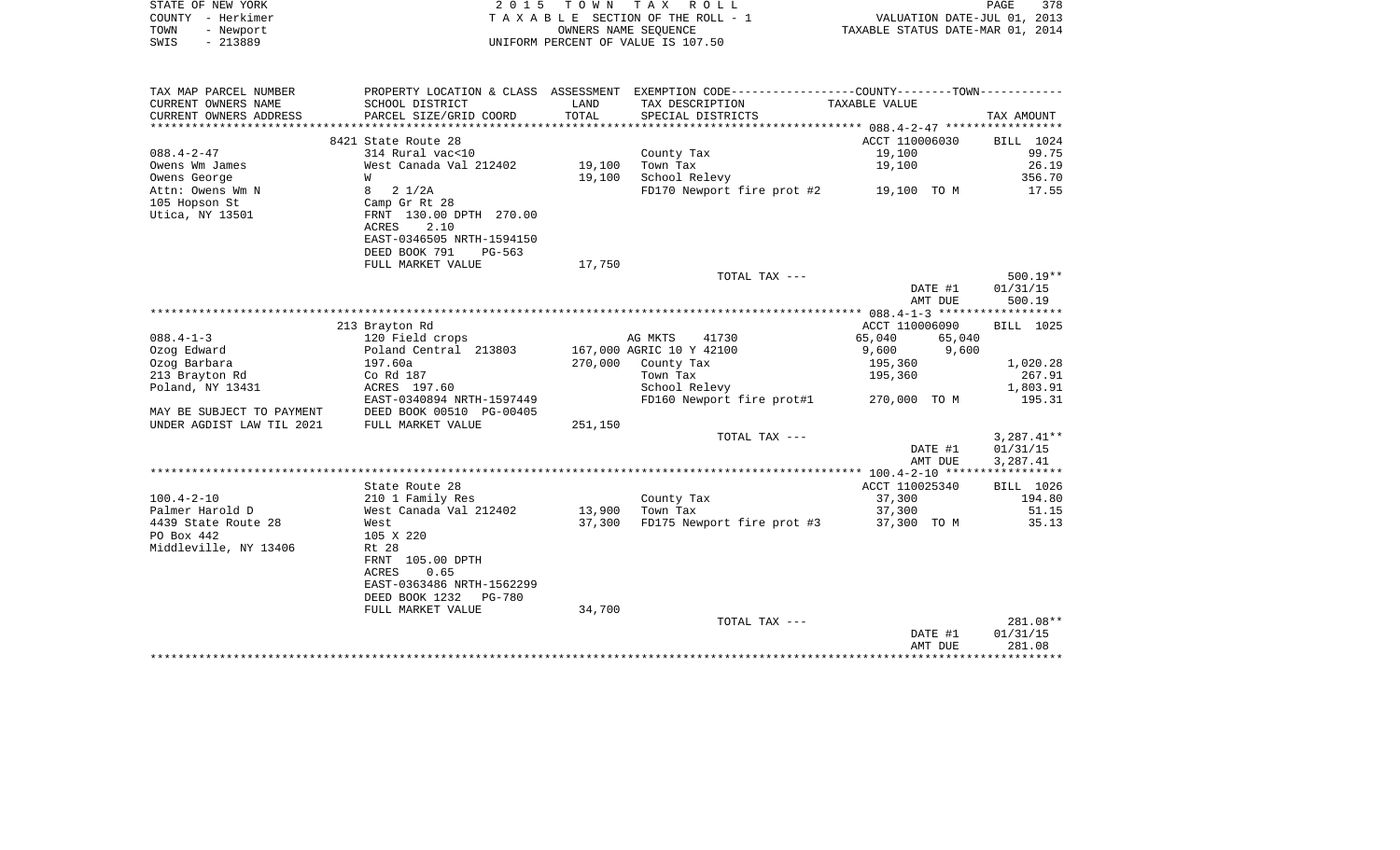|      | STATE OF NEW YORK | 2015 TOWN TAX ROLL                 | PAGE                             | 379 |
|------|-------------------|------------------------------------|----------------------------------|-----|
|      | COUNTY - Herkimer | TAXABLE SECTION OF THE ROLL - 1    | VALUATION DATE-JUL 01, 2013      |     |
| TOWN | - Newport         | OWNERS NAME SEOUENCE               | TAXABLE STATUS DATE-MAR 01, 2014 |     |
| SWIS | - 213889          | UNIFORM PERCENT OF VALUE IS 107.50 |                                  |     |

| TAX MAP PARCEL NUMBER  |                           |         | PROPERTY LOCATION & CLASS ASSESSMENT EXEMPTION CODE---------------COUNTY-------TOWN---------- |                |              |
|------------------------|---------------------------|---------|-----------------------------------------------------------------------------------------------|----------------|--------------|
| CURRENT OWNERS NAME    | SCHOOL DISTRICT           | LAND    | TAX DESCRIPTION                                                                               | TAXABLE VALUE  |              |
| CURRENT OWNERS ADDRESS | PARCEL SIZE/GRID COORD    | TOTAL   | SPECIAL DISTRICTS                                                                             |                | TAX AMOUNT   |
|                        |                           |         |                                                                                               |                |              |
|                        | Mechanic St               |         |                                                                                               | ACCT 110002370 | BILL 1027    |
| $094.1 - 1 - 61$       | 210 1 Family Res          |         | County Tax                                                                                    | 108,400        | 566.12       |
| Parmon David A         | West Canada Val 212402    | 21,400  | Town Tax                                                                                      | 108,400        | 148.66       |
| Parmon Denise          | 2.60a                     | 108,400 | School Relevy                                                                                 |                | 2,024.37     |
| 486 S Main St          | Mech St                   |         | FD170 Newport fire prot #2 108,400 TO M                                                       |                | 99.61        |
| PO Box 507             | ACRES<br>4.40             |         |                                                                                               |                |              |
| Newport, NY 13416      | EAST-0357235 NRTH-1586279 |         |                                                                                               |                |              |
|                        | DEED BOOK 673<br>PG-951   |         |                                                                                               |                |              |
|                        | FULL MARKET VALUE         | 100,850 |                                                                                               |                |              |
|                        |                           |         | TOTAL TAX ---                                                                                 |                | $2,838.76**$ |
|                        |                           |         |                                                                                               | DATE #1        | 01/31/15     |
|                        |                           |         |                                                                                               | AMT DUE        | 2,838.76     |
|                        |                           |         |                                                                                               |                |              |
|                        | 338 White Creek Rd        |         |                                                                                               | ACCT 110004890 | BILL 1028    |
| $094.3 - 2 - 16.1$     | 210 1 Family Res          |         | County Tax                                                                                    | 85,000         | 443.92       |
| Passage Lonzo J        | West Canada Val 212402    | 16,800  | Town Tax                                                                                      | 85,000         | 116.57       |
| Passage Margaret R     | FRNT 162.00 DPTH          | 85,000  | FD170 Newport fire prot #2                                                                    | 85,000 TO M    | 78.11        |
| 338 White Creek Rd     | 0.90<br>ACRES             |         |                                                                                               |                |              |
| Newport, NY 13416      | EAST-0361380 NRTH-1581399 |         |                                                                                               |                |              |
|                        | DEED BOOK 1298<br>PG-232  |         |                                                                                               |                |              |
|                        | FULL MARKET VALUE         | 79,050  |                                                                                               |                |              |
|                        |                           |         | TOTAL TAX ---                                                                                 |                | $638.60**$   |
|                        |                           |         |                                                                                               | DATE #1        | 01/31/15     |
|                        |                           |         |                                                                                               | AMT DUE        | 638.60       |
|                        |                           |         |                                                                                               |                |              |
|                        | 8556 State Route 28       |         |                                                                                               | ACCT 110006360 | BILL 1029    |
| $088.4 - 2 - 11.1$     | 210 1 Family Res          |         | County Tax                                                                                    | 170,600        | 890.97       |
| Pawelek Theodore J     | Poland Central 213803     | 21,500  | Town Tax                                                                                      | 170,600        | 233.96       |
| Pawelek Darlene        | E                         | 170,600 | FD160 Newport fire prot#1                                                                     | 170,600 TO M   | 123.41       |
| 8556 Rt 28             | 4.70                      |         |                                                                                               |                |              |
| Poland, NY 13431       | Rt 28                     |         |                                                                                               |                |              |
|                        | FRNT 622.00 DPTH 415.00   |         |                                                                                               |                |              |
|                        | 4.50 BANK<br>ACRES<br>184 |         |                                                                                               |                |              |
|                        | EAST-0345885 NRTH-1596702 |         |                                                                                               |                |              |
|                        | DEED BOOK 947<br>$PG-252$ |         |                                                                                               |                |              |
|                        | FULL MARKET VALUE         | 158,700 |                                                                                               |                |              |
|                        |                           |         | TOTAL TAX ---                                                                                 |                | $1,248.34**$ |
|                        |                           |         |                                                                                               | DATE #1        | 01/31/15     |
|                        |                           |         |                                                                                               | AMT DUE        | 1,248.34     |
|                        |                           |         |                                                                                               |                |              |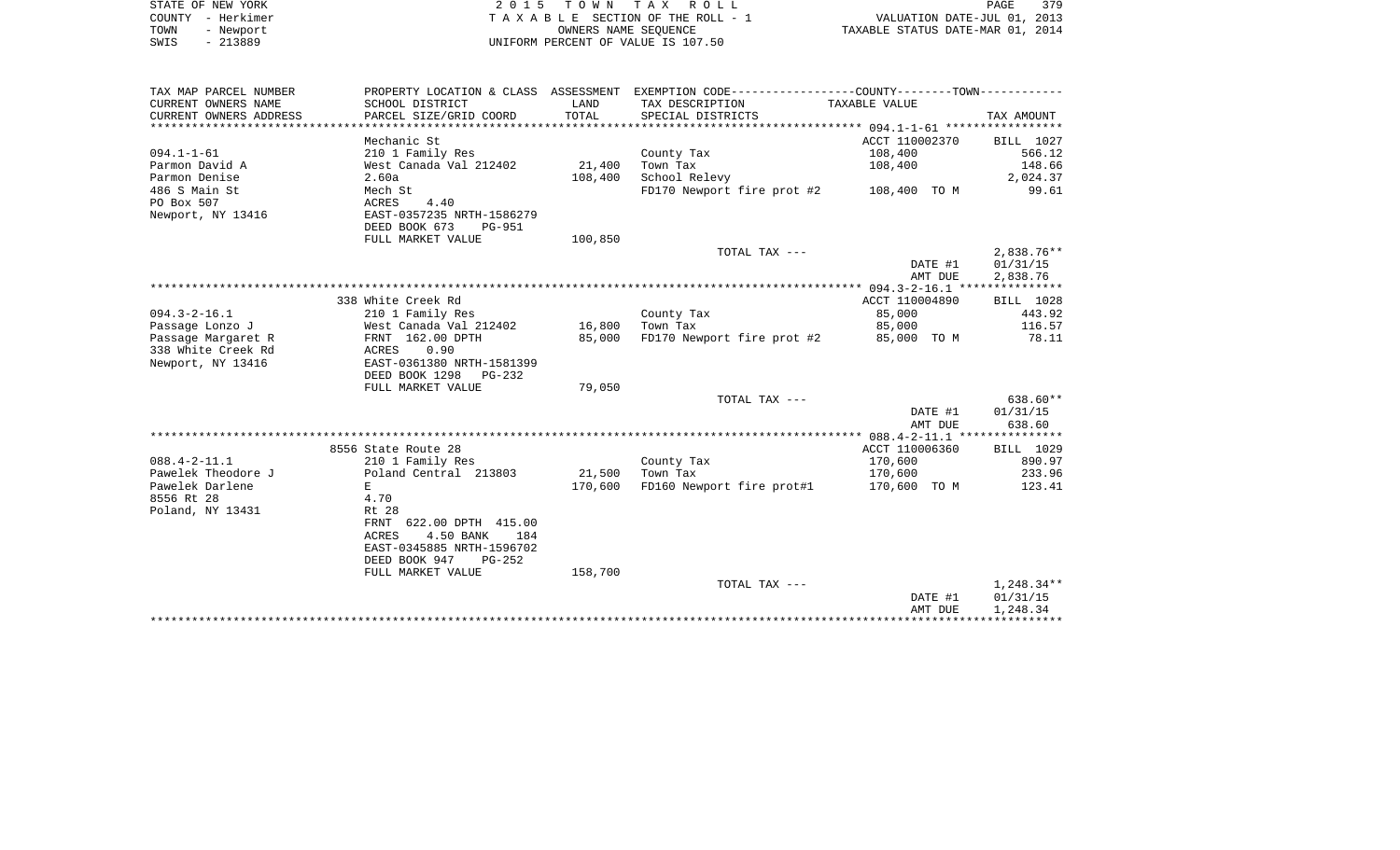| STATE OF NEW YORK      |                           | 2015 TOWN TAX        | R O L L                                                      |                                  |      | PAGE       | 380    |
|------------------------|---------------------------|----------------------|--------------------------------------------------------------|----------------------------------|------|------------|--------|
| – Herkimer<br>COUNTY   |                           |                      | TAXABLE SECTION OF THE ROLL - 1                              | VALUATION DATE-JUL 01, 2013      |      |            |        |
| - Newport<br>TOWN      |                           | OWNERS NAME SEOUENCE |                                                              | TAXABLE STATUS DATE-MAR 01, 2014 |      |            |        |
| SWIS<br>$-213889$      |                           |                      | UNIFORM PERCENT OF VALUE IS 107.50                           |                                  |      |            |        |
|                        |                           |                      |                                                              |                                  |      |            |        |
|                        |                           |                      |                                                              |                                  |      |            |        |
|                        |                           |                      |                                                              |                                  |      |            |        |
|                        |                           |                      |                                                              |                                  |      |            |        |
| TAX MAP PARCEL NUMBER  | PROPERTY LOCATION & CLASS | ASSESSMENT           | EXEMPTION CODE-----------------COUNTY--------TOWN----------- |                                  |      |            |        |
| CURRENT OWNERS NAME    | SCHOOL DISTRICT           | LAND                 | TAX DESCRIPTION                                              | TAXABLE VALUE                    |      |            |        |
| CURRENT OWNERS ADDRESS | PARCEL SIZE/GRID COORD    | TOTAL                | SPECIAL DISTRICTS                                            |                                  |      | TAX AMOUNT |        |
|                        |                           |                      |                                                              |                                  |      |            |        |
|                        | 973 Honey Hill Rd         |                      |                                                              |                                  |      | BILL 1030  |        |
| $094.1 - 2 - 20.3$     | 210 1 Family Res          |                      | County Tax                                                   | 150,000                          |      |            | 783.38 |
| Payne Josephine        | West Canada Val 212402    | 19,100               | Town Tax                                                     | 150,000                          |      |            | 205.71 |
| 973 Honey Hill Rd      | 2.10 A                    | 150,000              | FD170 Newport fire prot #2                                   | 150,000                          | TO M |            | 137.84 |
| DO Devel 172           | Lanovi II. 11 Da          |                      |                                                              |                                  |      |            |        |
|                        |                           |                      |                                                              |                                  |      |            |        |

| 973 Honey Hill Rd<br>PO Box 473<br>Newport, NY 13416 | 2.10 A<br>Honey Hill Rd<br>ACRES<br>2.10<br>EAST-0350260 NRTH-1586555 | 150,000 | FD170 Newport fire prot #2 | 150,000 TO M   | 137.84             |
|------------------------------------------------------|-----------------------------------------------------------------------|---------|----------------------------|----------------|--------------------|
|                                                      | DEED BOOK 1331<br>$PG-97$                                             |         |                            |                |                    |
|                                                      | FULL MARKET VALUE                                                     | 139,550 | TOTAL TAX ---              |                | $1,126.93**$       |
|                                                      |                                                                       |         |                            | DATE #1        | 01/31/15           |
|                                                      |                                                                       |         |                            | AMT DUE        | 1,126.93           |
|                                                      |                                                                       |         |                            |                |                    |
|                                                      | 122 Cole Rd                                                           |         |                            |                | <b>BILL</b> 1031   |
| $094.3 - 1 - 6.7$                                    | 210 1 Family Res                                                      |         | County Tax                 | 132,000        | 689.38             |
| Pearsall Edward E                                    | West Canada Val 212402                                                | 19,100  | Town Tax                   | 132,000        | 181.02             |
| Pearsall Holly I                                     | FRNT 250.00 DPTH                                                      | 132,000 | FD170 Newport fire prot #2 | 132,000 TO M   | 121.30             |
| 122 Cole Rd                                          | 2.10 BANK<br>ACRES<br>023                                             |         |                            |                |                    |
| Newport, NY 13416                                    | EAST-0354033 NRTH-1582201                                             |         |                            |                |                    |
|                                                      | DEED BOOK 845<br>$PG-337$                                             |         |                            |                |                    |
|                                                      | FULL MARKET VALUE                                                     | 122,800 |                            |                |                    |
|                                                      |                                                                       |         | TOTAL TAX ---              |                | 991.70**           |
|                                                      |                                                                       |         |                            | DATE #1        | 01/31/15           |
|                                                      |                                                                       |         |                            | AMT DUE        | 991.70             |
|                                                      |                                                                       |         |                            |                |                    |
|                                                      | Twin Ponds Dr                                                         |         |                            |                | BILL 1032          |
| $100.3 - 5 - 8$                                      | 314 Rural vac<10                                                      |         | County Tax                 | 38,000         | 198.46             |
| Perrotta John                                        | West Canada Val 212402                                                | 38,000  | Town Tax                   | 38,000         | 52.11              |
| 149 Birch Dr                                         | Cook Rd                                                               | 38,000  | FD170 Newport fire prot #2 | 38,000 TO M    | 34.92              |
| Hammonton, NJ 08037                                  | ACRES<br>5.10                                                         |         |                            |                |                    |
|                                                      | EAST-0356736 NRTH-1567688<br>DEED BOOK 1182<br>$PG-127$               |         |                            |                |                    |
|                                                      | FULL MARKET VALUE                                                     | 35,350  |                            |                |                    |
|                                                      |                                                                       |         | TOTAL TAX ---              |                | 285.49**           |
|                                                      |                                                                       |         |                            | DATE #1        | 01/31/15           |
|                                                      |                                                                       |         |                            | AMT DUE        | 285.49             |
|                                                      |                                                                       |         |                            |                | ****************** |
|                                                      | 672 Fishing Rock Rd                                                   |         |                            | ACCT 110001200 | BILL 1033          |
| $100.1 - 2 - 5$                                      | 322 Rural vac>10                                                      |         | County Tax                 | 63,400         | 331.11             |
| Peso Serafim M                                       | West Canada Val 212402                                                | 63,400  | Town Tax                   | 63,400         | 86.95              |
| Silva Fernanda                                       | FRNT 390.00 DPTH                                                      | 63,400  | FD175 Newport fire prot #3 | 63,400 TO M    | 59.71              |
| 12 Seventh St                                        | ACRES<br>34.00                                                        |         |                            |                |                    |
| North Arlington, NJ 07031                            | EAST-0357210 NRTH-1574649                                             |         |                            |                |                    |
|                                                      | DEED BOOK 947<br>PG-274                                               |         |                            |                |                    |
|                                                      | FULL MARKET VALUE                                                     | 59,000  |                            |                |                    |
|                                                      |                                                                       |         | TOTAL TAX ---              |                | $477.77**$         |
|                                                      |                                                                       |         |                            | DATE #1        | 01/31/15           |
|                                                      |                                                                       |         |                            | AMT DUE        | 477.77             |
|                                                      |                                                                       |         |                            |                |                    |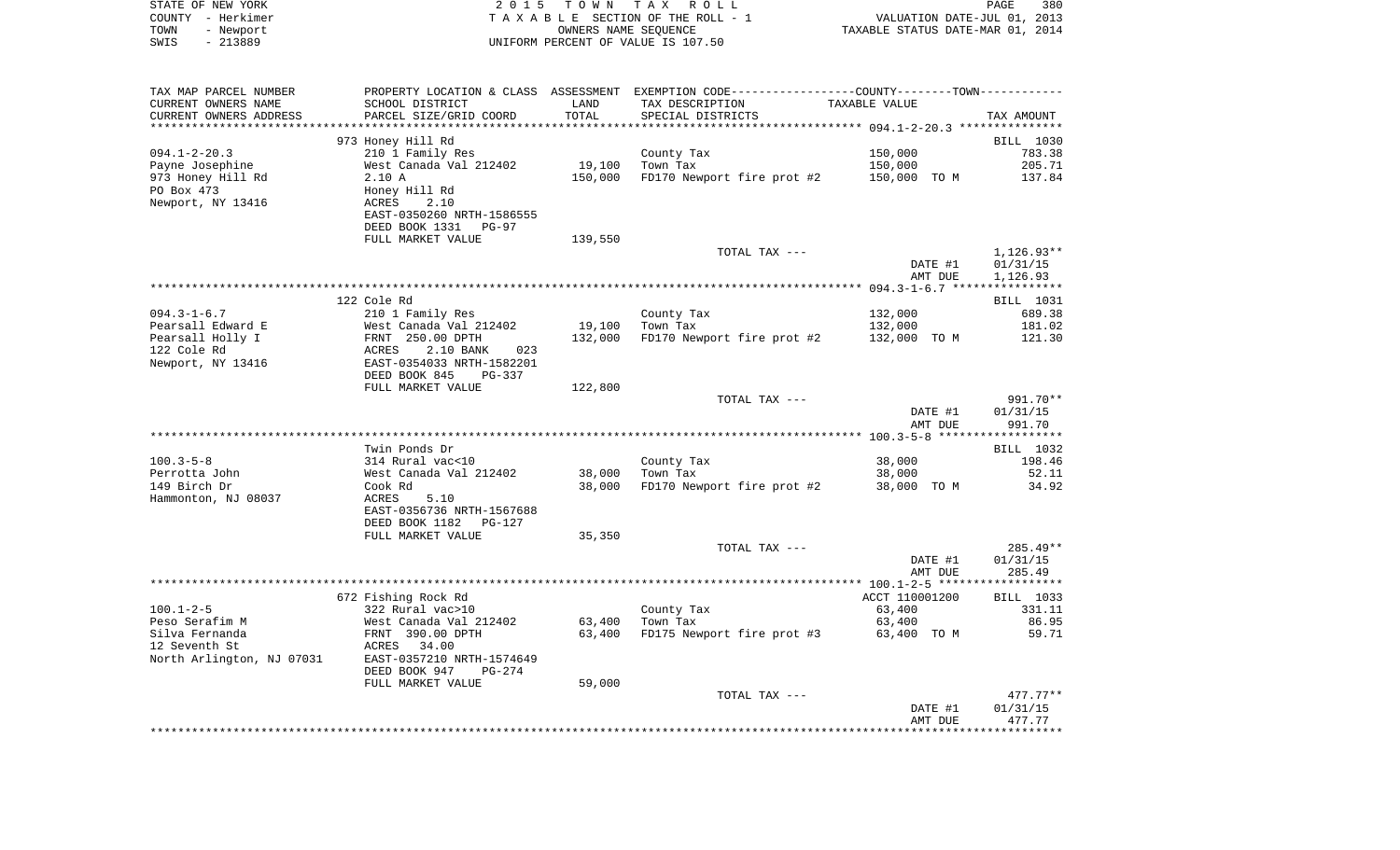| STATE OF NEW YORK              | 2 0 1 5                     | T O W N | TAX ROLL                                                                                      |                                  | PAGE<br>381  |
|--------------------------------|-----------------------------|---------|-----------------------------------------------------------------------------------------------|----------------------------------|--------------|
| COUNTY - Herkimer              |                             |         | TAXABLE SECTION OF THE ROLL - 1                                                               | VALUATION DATE-JUL 01, 2013      |              |
| - Newport<br>TOWN<br>$-213889$ |                             |         | OWNERS NAME SEOUENCE                                                                          | TAXABLE STATUS DATE-MAR 01, 2014 |              |
| SWIS                           |                             |         | UNIFORM PERCENT OF VALUE IS 107.50                                                            |                                  |              |
| TAX MAP PARCEL NUMBER          |                             |         | PROPERTY LOCATION & CLASS ASSESSMENT EXEMPTION CODE---------------COUNTY-------TOWN---------- |                                  |              |
| CURRENT OWNERS NAME            | SCHOOL DISTRICT             | LAND    | TAX DESCRIPTION                                                                               | TAXABLE VALUE                    |              |
| CURRENT OWNERS ADDRESS         | PARCEL SIZE/GRID COORD      | TOTAL   | SPECIAL DISTRICTS                                                                             |                                  | TAX AMOUNT   |
| ************************       |                             |         |                                                                                               |                                  |              |
|                                | 163 Strumlock Rd            |         |                                                                                               | ACCT 110007890                   | BILL 1034    |
| $093.1 - 1 - 9.1$              | 112 Dairy farm              |         | County Tax                                                                                    | 310,000                          | 1,618.99     |
| Petersheim Salom               | West Canada Val 212402      | 198,000 | Town Tax                                                                                      | 310,000                          | 425.13       |
| Petersheim Eli U               | 255 A                       | 310,000 | FD170 Newport fire prot #2                                                                    | 310,000 TO M                     | 284.86       |
| 163 Strumlock Rd               | Co Rd 89                    |         |                                                                                               |                                  |              |
| Poland, NY 13431               | FRNT 5657.00 DPTH           |         |                                                                                               |                                  |              |
|                                | ACRES 238.50                |         |                                                                                               |                                  |              |
| PRIOR OWNER ON 3/01/2014       | EAST-0332876 NRTH-1585151   |         |                                                                                               |                                  |              |
| Stevener Genevieve             | DEED BOOK 1526<br>PG-775    |         |                                                                                               |                                  |              |
|                                | FULL MARKET VALUE           | 288,350 |                                                                                               |                                  |              |
|                                |                             |         | TOTAL TAX ---                                                                                 |                                  | $2,328.98**$ |
|                                |                             |         |                                                                                               | DATE #1                          | 01/31/15     |
|                                |                             |         |                                                                                               | AMT DUE                          | 2,328.98     |
|                                |                             |         |                                                                                               |                                  |              |
|                                | 353 Newport Gray Rd         |         |                                                                                               | ACCT 110003210                   | BILL 1035    |
| $094.1 - 1 - 44.1$             | 240 Rural res               |         | County Tax                                                                                    | 195,000                          | 1,018.40     |
| Pickerd Andrew A               | West Canada Val 212402      | 117,100 | Town Tax                                                                                      | 195,000                          | 267.42       |
| Pickerd Todd A                 | 1 151A                      | 195,000 | FD170 Newport fire prot #2                                                                    | 195,000 TO M                     | 179.19       |
| Mr & Mrs Raiford Pickerd       | Co Rd 111                   |         |                                                                                               |                                  |              |
| 10 Pindo Palm East             | FRNT 517.00 DPTH            |         |                                                                                               |                                  |              |
| Largo, FL 33770                | ACRES 123.30                |         |                                                                                               |                                  |              |
|                                | EAST-0358993 NRTH-1592629   |         |                                                                                               |                                  |              |
|                                | DEED BOOK 1337<br>PG-153    |         |                                                                                               |                                  |              |
|                                | FULL MARKET VALUE           | 181,400 |                                                                                               |                                  |              |
|                                |                             |         | TOTAL TAX ---                                                                                 |                                  | $1,465.01**$ |
|                                |                             |         |                                                                                               | DATE #1                          | 01/31/15     |
|                                |                             |         |                                                                                               | AMT DUE                          | 1,465.01     |
|                                |                             |         |                                                                                               |                                  |              |
|                                | 270 Strumlock Rd            |         |                                                                                               | ACCT 110003001                   | BILL 1036    |
| $093.1 - 1 - 8.1$              | 314 Rural vac<10            |         | County Tax                                                                                    | 22,100                           | 115.42       |
| Pierce Hoffert Teresea         | West Canada Val 212402      | 22,100  | Town Tax                                                                                      | 22,100                           | 30.31        |
| 5960 Sandy Hill Dr             | East                        | 22,100  | FD160 Newport fire prot#1                                                                     | 22,100 TO M                      | 15.99        |
| Paducah, KY 42003              | Trl 650 X 442               |         |                                                                                               |                                  |              |
|                                | Stumlock Rd                 |         |                                                                                               |                                  |              |
|                                | ACRES<br>5.10               |         |                                                                                               |                                  |              |
|                                | EAST-0298350 NRTH-1160880   |         |                                                                                               |                                  |              |
|                                | DEED BOOK 696<br>$PG - 546$ |         |                                                                                               |                                  |              |
|                                | FULL MARKET VALUE           | 20,558  |                                                                                               |                                  |              |
|                                |                             |         | TOTAL TAX ---                                                                                 |                                  | 161.72**     |
|                                |                             |         |                                                                                               | DATE #1                          | 01/31/15     |
|                                |                             |         |                                                                                               | AMT DUE                          | 161.72       |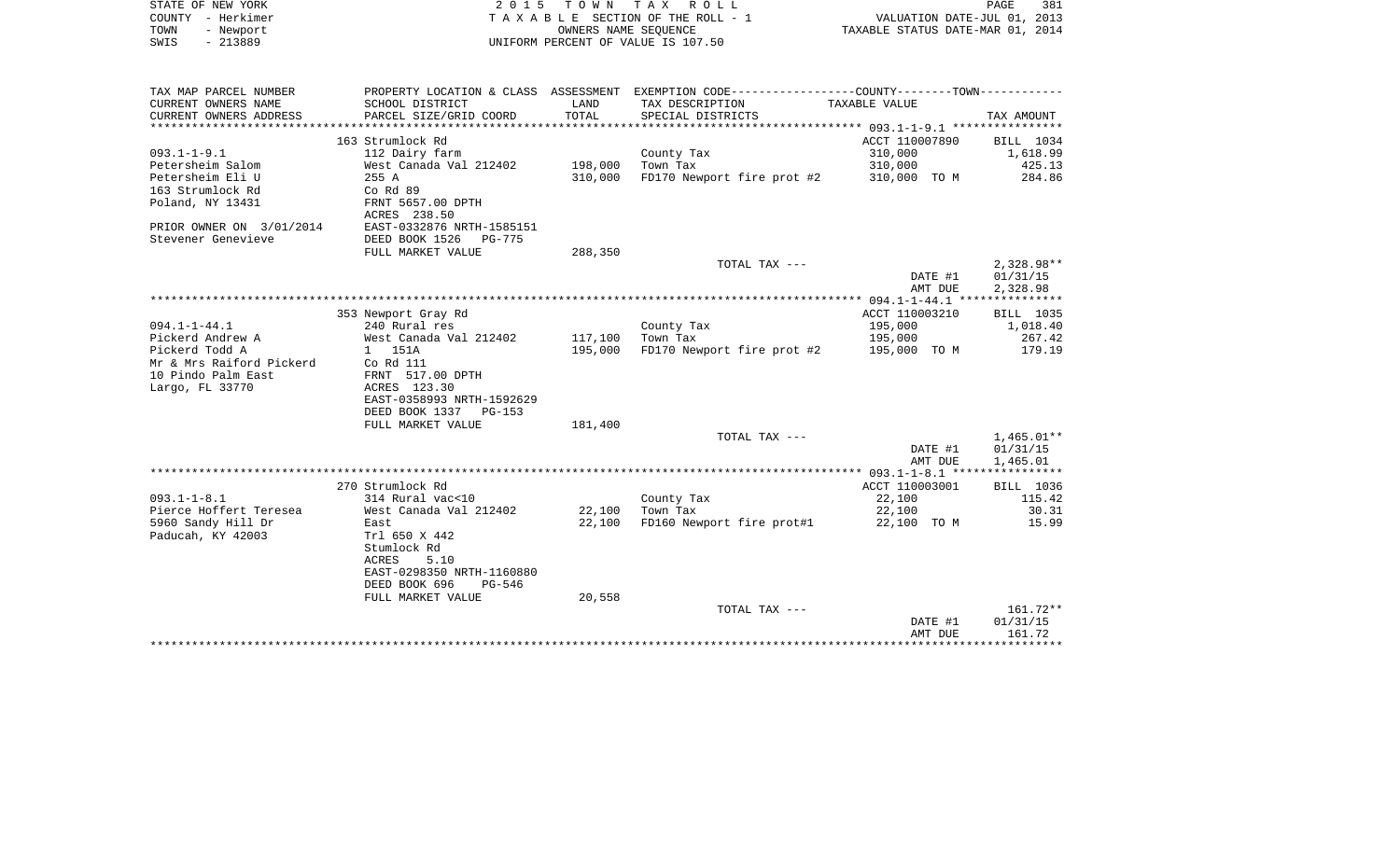| TOWN<br>- Newport<br>SWIS<br>$-213889$   |                                           |         | 2015 TOWN TAX ROLL<br>TAXABLE SECTION OF THE ROLL - 1<br>OWNERS NAME SEQUENCE<br>UNIFORM PERCENT OF VALUE IS 107.50 | VALUATION DATE-JUL 01, 2013<br>TAXABLE STATUS DATE-MAR 01, 2014 | PAGE<br>382            |
|------------------------------------------|-------------------------------------------|---------|---------------------------------------------------------------------------------------------------------------------|-----------------------------------------------------------------|------------------------|
|                                          |                                           |         |                                                                                                                     |                                                                 |                        |
| TAX MAP PARCEL NUMBER                    |                                           |         | PROPERTY LOCATION & CLASS ASSESSMENT EXEMPTION CODE---------------COUNTY-------TOWN----------                       |                                                                 |                        |
| CURRENT OWNERS NAME                      | SCHOOL DISTRICT                           | LAND    | TAX DESCRIPTION                                                                                                     | TAXABLE VALUE                                                   |                        |
| CURRENT OWNERS ADDRESS                   | PARCEL SIZE/GRID COORD                    | TOTAL   | SPECIAL DISTRICTS                                                                                                   |                                                                 | TAX AMOUNT             |
|                                          |                                           |         |                                                                                                                     |                                                                 | BILL 1037              |
| $093.1 - 1 - 11$                         | Honey Hill Rd<br>322 Rural vac>10         |         | County Tax                                                                                                          | 32,300                                                          | 168.69                 |
| Piseck Stanley                           | West Canada Val 212402                    |         | Councy lax<br>32,300 Town Tax                                                                                       | 32,300                                                          | 44.30                  |
| Attn: Kathleen Pisek Bushnell Honey Hill |                                           |         | 32,300 FD170 Newport fire prot #2 32,300 TO M                                                                       |                                                                 | 29.68                  |
| 140 12th St                              | FRNT 2170.00 DPTH                         |         |                                                                                                                     |                                                                 |                        |
| Atlantic Beach, FL 32233                 | ACRES 28.40                               |         |                                                                                                                     |                                                                 |                        |
|                                          | EAST-0335209 NRTH-1584840                 |         |                                                                                                                     |                                                                 |                        |
|                                          | DEED BOOK 00000                           |         |                                                                                                                     |                                                                 |                        |
|                                          | FULL MARKET VALUE                         | 30,050  |                                                                                                                     |                                                                 |                        |
|                                          |                                           |         | TOTAL TAX ---                                                                                                       |                                                                 | $242.67**$             |
|                                          |                                           |         |                                                                                                                     | DATE #1<br>AMT DUE                                              | 01/31/15<br>242.67     |
|                                          |                                           |         |                                                                                                                     |                                                                 |                        |
|                                          | 104 Newport Gray Rd                       |         |                                                                                                                     | ACCT 110012345                                                  | BILL 1038              |
| $094.1 - 1 - 53$                         | 210 1 Family Res                          |         | County Tax                                                                                                          | 145,700                                                         | 760.93                 |
| Pldd                                     | West Canada Val 212402                    | 10,900  | Town Tax                                                                                                            | 145,700                                                         | 199.81                 |
| Attn: Gary C Dolin                       | Life Use                                  | 145,700 | FD170 Newport fire prot #2 145,700 TO M                                                                             |                                                                 | 133.88                 |
| 104 Newport Gray Rd                      | 125 X 137                                 |         |                                                                                                                     |                                                                 |                        |
| PO Box 16                                | Rd 111                                    |         |                                                                                                                     |                                                                 |                        |
| Newport, NY 13416                        | FRNT 140.00 DPTH 115.00                   |         |                                                                                                                     |                                                                 |                        |
|                                          | EAST-0355683 NRTH-1588382                 |         |                                                                                                                     |                                                                 |                        |
|                                          | DEED BOOK 875 PG-527<br>FULL MARKET VALUE | 135,550 |                                                                                                                     |                                                                 |                        |
|                                          |                                           |         | TOTAL TAX ---                                                                                                       |                                                                 | 1,094.62**             |
|                                          |                                           |         |                                                                                                                     | DATE #1                                                         | 01/31/15               |
|                                          |                                           |         |                                                                                                                     | AMT DUE                                                         | 1,094.62               |
|                                          |                                           |         |                                                                                                                     |                                                                 |                        |
|                                          | Twin Ponds Dr                             |         |                                                                                                                     |                                                                 | BILL 1039              |
| $100.3 - 5 - 11$                         | 314 Rural vac<10                          |         | County Tax                                                                                                          | 38,000                                                          | 198.46                 |
| Pletman Edward J                         | West Canada Val 212402                    | 38,000  | Town Tax                                                                                                            | 38,000                                                          | 52.11                  |
|                                          | Cook Rd                                   | 38,000  | FD170 Newport fire prot #2                                                                                          | 38,000 TO M                                                     | 34.92                  |
|                                          |                                           |         |                                                                                                                     |                                                                 |                        |
| Pletman Adrienne M<br>298 Orchid Drive   | ACRES<br>7.70                             |         |                                                                                                                     |                                                                 |                        |
|                                          | EAST-0354819 NRTH-1566832                 |         |                                                                                                                     |                                                                 |                        |
|                                          | DEED BOOK 1244 PG-838                     |         |                                                                                                                     |                                                                 |                        |
|                                          | FULL MARKET VALUE                         | 35,350  |                                                                                                                     |                                                                 |                        |
|                                          |                                           |         | TOTAL TAX ---                                                                                                       | DATE #1                                                         | $285.49**$<br>01/31/15 |
| Mastic Beach, NY 11951                   |                                           |         |                                                                                                                     | AMT DUE                                                         | 285.49                 |
|                                          |                                           |         |                                                                                                                     |                                                                 |                        |
|                                          | State Route 28                            |         |                                                                                                                     | ACCT 110300120                                                  | BILL 1040              |
| $094.3 - 2 - 32$                         | 323 Vacant rural                          |         | County Tax                                                                                                          | 7,000                                                           | 36.56                  |
| Pogonowski Robert                        | West Canada Val 212402                    | 7,000   | Town Tax                                                                                                            | 7,000                                                           | 9.60                   |
| Box 101                                  | Rr                                        | 7,000   | FD170 Newport fire prot #2                                                                                          | 7,000 TO M                                                      | 6.43                   |
|                                          | ACRES 17.40                               |         |                                                                                                                     |                                                                 |                        |
|                                          | EAST-0357356 NRTH-1577827                 |         |                                                                                                                     |                                                                 |                        |
| Newport, NY 13416                        | DEED BOOK 796<br>PG-657                   |         |                                                                                                                     |                                                                 |                        |
|                                          | FULL MARKET VALUE                         | 6,500   | TOTAL TAX ---                                                                                                       |                                                                 | $52.59**$              |
|                                          |                                           |         |                                                                                                                     | DATE #1                                                         | 01/31/15               |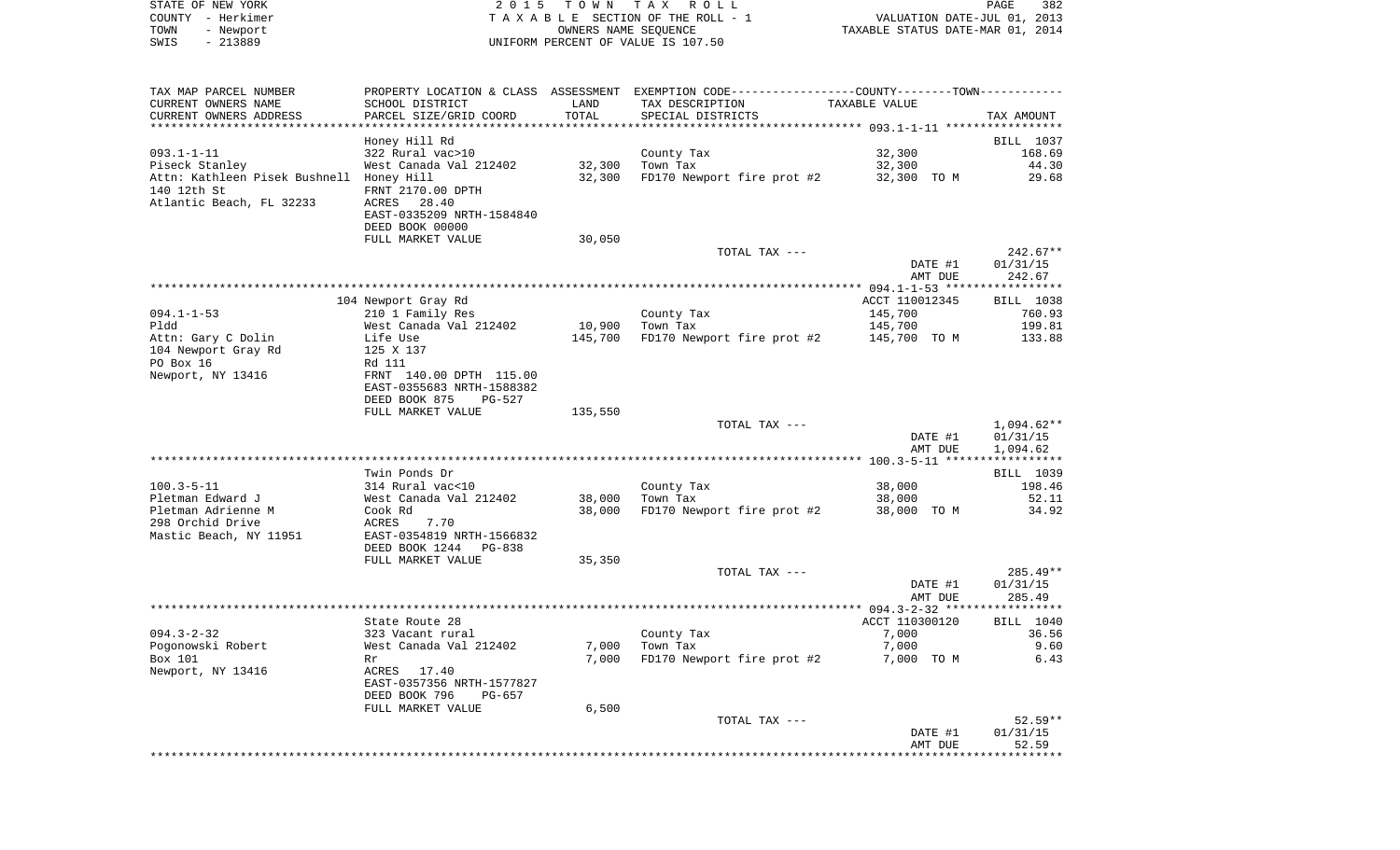| TAX MAP PARCEL NUMBER<br>PROPERTY LOCATION & CLASS ASSESSMENT<br>EXEMPTION CODE-----------------COUNTY-------TOWN-----------<br>CURRENT OWNERS NAME<br>SCHOOL DISTRICT<br>LAND<br>TAX DESCRIPTION<br>TAXABLE VALUE<br>TOTAL<br>CURRENT OWNERS ADDRESS<br>PARCEL SIZE/GRID COORD<br>SPECIAL DISTRICTS<br>**********************<br>Newport Rd<br>ACCT 110006750<br>$094.3 - 3 - 5$<br>314 Rural vac<10<br>County Tax<br>4,800<br>West Canada Val 212402<br>Town Tax<br>4,800<br>Pogonowski Robert F<br>4,800<br>4,800<br>FD170 Newport fire prot #2<br>597 State Rte 8<br>Е<br>4,800 TO M<br>55.20<br>Cold Brook, NY 13324<br>Co $Rd$ 34<br><b>ACRES</b><br>6.60<br>EAST-0355261 NRTH-1582992<br>DEED BOOK 1386<br>PG-64<br>4,450<br>FULL MARKET VALUE<br>TOTAL TAX ---<br>DATE #1<br>01/31/15<br>AMT DUE<br>36.06<br>1999 Newport Rd<br>ACCT 110025120<br>$093.4 - 1 - 19$<br>37,000<br>270 Mfg housing<br>County Tax<br>Pohleven Kevin<br>West Canada Val 212402<br>20,000<br>Town Tax<br>37,000<br>Pohleven Renay<br>FD170 Newport fire prot #2<br>South<br>37,000<br>37,000 TO M<br>1999 Newport Rd<br>750 X 600<br>Poland, NY 13431<br>Newport Sck Rd<br>7.90<br>ACRES<br>EAST-0341650 NRTH-1576096<br>DEED BOOK 1125<br>PG-466<br>FULL MARKET VALUE<br>34,400 | STATE OF NEW YORK<br>COUNTY - Herkimer<br>TOWN<br>- Newport<br>$-213889$<br>SWIS | 2 0 1 5 | T O W N<br>OWNERS NAME SEQUENCE | TAX ROLL<br>TAXABLE SECTION OF THE ROLL - 1<br>UNIFORM PERCENT OF VALUE IS 107.50 | VALUATION DATE-JUL 01,<br>TAXABLE STATUS DATE-MAR 01, 2014 | PAGE<br>383<br>2013   |
|--------------------------------------------------------------------------------------------------------------------------------------------------------------------------------------------------------------------------------------------------------------------------------------------------------------------------------------------------------------------------------------------------------------------------------------------------------------------------------------------------------------------------------------------------------------------------------------------------------------------------------------------------------------------------------------------------------------------------------------------------------------------------------------------------------------------------------------------------------------------------------------------------------------------------------------------------------------------------------------------------------------------------------------------------------------------------------------------------------------------------------------------------------------------------------------------------------------------------------------------------------------------|----------------------------------------------------------------------------------|---------|---------------------------------|-----------------------------------------------------------------------------------|------------------------------------------------------------|-----------------------|
|                                                                                                                                                                                                                                                                                                                                                                                                                                                                                                                                                                                                                                                                                                                                                                                                                                                                                                                                                                                                                                                                                                                                                                                                                                                                    |                                                                                  |         |                                 |                                                                                   |                                                            |                       |
|                                                                                                                                                                                                                                                                                                                                                                                                                                                                                                                                                                                                                                                                                                                                                                                                                                                                                                                                                                                                                                                                                                                                                                                                                                                                    |                                                                                  |         |                                 |                                                                                   |                                                            | TAX AMOUNT            |
|                                                                                                                                                                                                                                                                                                                                                                                                                                                                                                                                                                                                                                                                                                                                                                                                                                                                                                                                                                                                                                                                                                                                                                                                                                                                    |                                                                                  |         |                                 |                                                                                   |                                                            | <b>BILL</b> 1041      |
|                                                                                                                                                                                                                                                                                                                                                                                                                                                                                                                                                                                                                                                                                                                                                                                                                                                                                                                                                                                                                                                                                                                                                                                                                                                                    |                                                                                  |         |                                 |                                                                                   |                                                            | 25.07                 |
|                                                                                                                                                                                                                                                                                                                                                                                                                                                                                                                                                                                                                                                                                                                                                                                                                                                                                                                                                                                                                                                                                                                                                                                                                                                                    |                                                                                  |         |                                 |                                                                                   |                                                            | 6.58                  |
|                                                                                                                                                                                                                                                                                                                                                                                                                                                                                                                                                                                                                                                                                                                                                                                                                                                                                                                                                                                                                                                                                                                                                                                                                                                                    |                                                                                  |         |                                 |                                                                                   |                                                            | 4.41                  |
|                                                                                                                                                                                                                                                                                                                                                                                                                                                                                                                                                                                                                                                                                                                                                                                                                                                                                                                                                                                                                                                                                                                                                                                                                                                                    |                                                                                  |         |                                 |                                                                                   |                                                            |                       |
|                                                                                                                                                                                                                                                                                                                                                                                                                                                                                                                                                                                                                                                                                                                                                                                                                                                                                                                                                                                                                                                                                                                                                                                                                                                                    |                                                                                  |         |                                 |                                                                                   |                                                            | $36.06**$             |
|                                                                                                                                                                                                                                                                                                                                                                                                                                                                                                                                                                                                                                                                                                                                                                                                                                                                                                                                                                                                                                                                                                                                                                                                                                                                    |                                                                                  |         |                                 |                                                                                   |                                                            |                       |
|                                                                                                                                                                                                                                                                                                                                                                                                                                                                                                                                                                                                                                                                                                                                                                                                                                                                                                                                                                                                                                                                                                                                                                                                                                                                    |                                                                                  |         |                                 |                                                                                   |                                                            | BILL 1042             |
|                                                                                                                                                                                                                                                                                                                                                                                                                                                                                                                                                                                                                                                                                                                                                                                                                                                                                                                                                                                                                                                                                                                                                                                                                                                                    |                                                                                  |         |                                 |                                                                                   |                                                            | 193.23                |
|                                                                                                                                                                                                                                                                                                                                                                                                                                                                                                                                                                                                                                                                                                                                                                                                                                                                                                                                                                                                                                                                                                                                                                                                                                                                    |                                                                                  |         |                                 |                                                                                   |                                                            | 50.74                 |
|                                                                                                                                                                                                                                                                                                                                                                                                                                                                                                                                                                                                                                                                                                                                                                                                                                                                                                                                                                                                                                                                                                                                                                                                                                                                    |                                                                                  |         |                                 |                                                                                   |                                                            | 34.00                 |
|                                                                                                                                                                                                                                                                                                                                                                                                                                                                                                                                                                                                                                                                                                                                                                                                                                                                                                                                                                                                                                                                                                                                                                                                                                                                    |                                                                                  |         |                                 |                                                                                   |                                                            |                       |
| TOTAL TAX ---<br>DATE #1<br>01/31/15<br>AMT DUE<br>277.97                                                                                                                                                                                                                                                                                                                                                                                                                                                                                                                                                                                                                                                                                                                                                                                                                                                                                                                                                                                                                                                                                                                                                                                                          |                                                                                  |         |                                 |                                                                                   |                                                            | $277.97**$            |
| $*$ 093.4-1-21.1 ***                                                                                                                                                                                                                                                                                                                                                                                                                                                                                                                                                                                                                                                                                                                                                                                                                                                                                                                                                                                                                                                                                                                                                                                                                                               |                                                                                  |         |                                 |                                                                                   |                                                            | * * * * * * * * * * * |
| 1999 Newport Rd<br>ACCT 110003720                                                                                                                                                                                                                                                                                                                                                                                                                                                                                                                                                                                                                                                                                                                                                                                                                                                                                                                                                                                                                                                                                                                                                                                                                                  |                                                                                  |         |                                 |                                                                                   |                                                            | BILL 1043             |
| $093.4 - 1 - 21.1$<br>150,000<br>240 Rural res<br>County Tax                                                                                                                                                                                                                                                                                                                                                                                                                                                                                                                                                                                                                                                                                                                                                                                                                                                                                                                                                                                                                                                                                                                                                                                                       |                                                                                  |         |                                 |                                                                                   |                                                            | 783.38                |
| Pohleven Kevin<br>West Canada Val 212402<br>25,400<br>Town Tax<br>150,000                                                                                                                                                                                                                                                                                                                                                                                                                                                                                                                                                                                                                                                                                                                                                                                                                                                                                                                                                                                                                                                                                                                                                                                          |                                                                                  |         |                                 |                                                                                   |                                                            | 205.71                |
| Pohleven Renay<br>7.20<br>150,000<br>FD170 Newport fire prot #2<br>150,000 TO M<br>1999 Newport Rd<br>Co Rd 128<br>Poland, NY 13431<br><b>ACRES</b><br>7.80 BANK<br>023<br>EAST-0343467 NRTH-1576954<br>DEED BOOK 915<br>$PG-38$                                                                                                                                                                                                                                                                                                                                                                                                                                                                                                                                                                                                                                                                                                                                                                                                                                                                                                                                                                                                                                   |                                                                                  |         |                                 |                                                                                   |                                                            | 137.84                |
| FULL MARKET VALUE<br>139,550                                                                                                                                                                                                                                                                                                                                                                                                                                                                                                                                                                                                                                                                                                                                                                                                                                                                                                                                                                                                                                                                                                                                                                                                                                       |                                                                                  |         |                                 |                                                                                   |                                                            |                       |
| TOTAL TAX ---<br>DATE #1<br>01/31/15<br>AMT DUE<br>1,126.93                                                                                                                                                                                                                                                                                                                                                                                                                                                                                                                                                                                                                                                                                                                                                                                                                                                                                                                                                                                                                                                                                                                                                                                                        |                                                                                  |         |                                 |                                                                                   |                                                            | 1,126.93**            |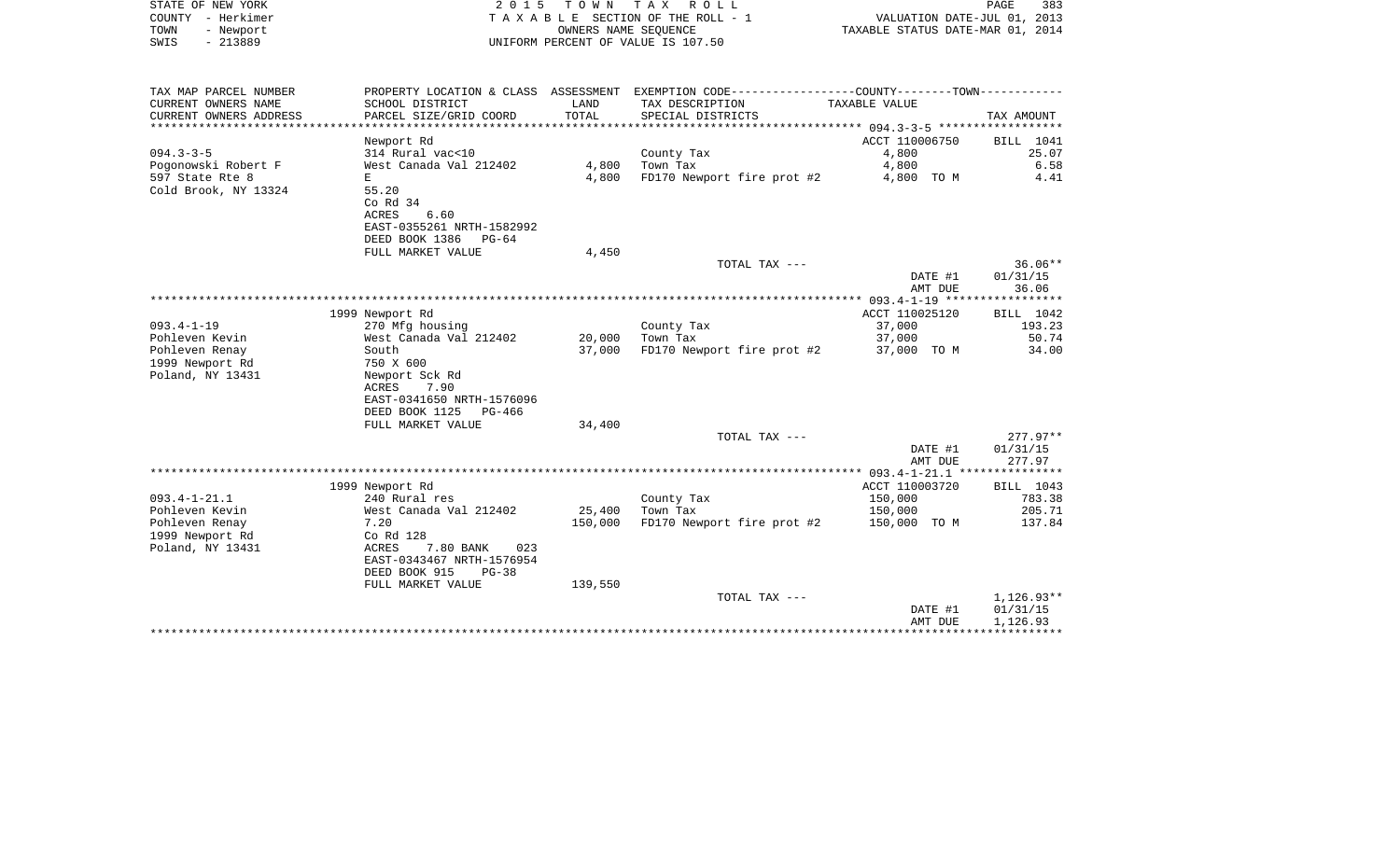| STATE OF NEW YORK                                | 2 0 1 5                                        | T O W N | TAX ROLL                                                                                      |                                  | $\mathop{\mathtt{PAGE}}$<br>384 |
|--------------------------------------------------|------------------------------------------------|---------|-----------------------------------------------------------------------------------------------|----------------------------------|---------------------------------|
| COUNTY - Herkimer                                |                                                |         | TAXABLE SECTION OF THE ROLL - 1                                                               | VALUATION DATE-JUL 01, 2013      |                                 |
| TOWN<br>- Newport                                |                                                |         | OWNERS NAME SEQUENCE                                                                          | TAXABLE STATUS DATE-MAR 01, 2014 |                                 |
| $-213889$<br>SWIS                                |                                                |         | UNIFORM PERCENT OF VALUE IS 107.50                                                            |                                  |                                 |
|                                                  |                                                |         |                                                                                               |                                  |                                 |
|                                                  |                                                |         |                                                                                               |                                  |                                 |
| TAX MAP PARCEL NUMBER                            |                                                |         | PROPERTY LOCATION & CLASS ASSESSMENT EXEMPTION CODE---------------COUNTY-------TOWN---------- |                                  |                                 |
| CURRENT OWNERS NAME                              | SCHOOL DISTRICT                                | LAND    | TAX DESCRIPTION                                                                               | TAXABLE VALUE                    |                                 |
| CURRENT OWNERS ADDRESS<br>********************** | PARCEL SIZE/GRID COORD                         | TOTAL   | SPECIAL DISTRICTS                                                                             |                                  | TAX AMOUNT                      |
|                                                  |                                                |         |                                                                                               |                                  |                                 |
|                                                  | Brayton Rd                                     |         |                                                                                               | ACCT 110006510                   | BILL 1044                       |
| $088.4 - 1 - 1$                                  | 105 Vac farmland                               |         | AG MKTS<br>41730                                                                              | 19,904<br>19,904                 |                                 |
| Polczynski Thaddeus R                            | Poland Central 213803                          | 41,000  | County Tax<br>Town Tax                                                                        | 21,096                           | 110.17                          |
| 12120 Brayton Rd                                 | 60A<br>1                                       | 41,000  |                                                                                               | 21,096                           | 28.93                           |
| Poland, NY 13431                                 | Co Rd 187<br>55.60                             |         | FD160 Newport fire prot#1                                                                     | 41,000 TO M                      | 29.66                           |
|                                                  | ACRES                                          |         |                                                                                               |                                  |                                 |
| MAY BE SUBJECT TO PAYMENT                        | EAST-0340319 NRTH-1599815                      |         |                                                                                               |                                  |                                 |
| UNDER AGDIST LAW TIL 2021                        | DEED BOOK 877<br>$PG-259$                      |         |                                                                                               |                                  |                                 |
|                                                  | FULL MARKET VALUE                              | 38,150  |                                                                                               |                                  |                                 |
|                                                  |                                                |         | TOTAL TAX ---                                                                                 |                                  | 168.76**                        |
|                                                  |                                                |         |                                                                                               | DATE #1                          | 01/31/15                        |
|                                                  |                                                |         |                                                                                               | AMT DUE                          | 168.76                          |
|                                                  |                                                |         |                                                                                               | ACCT 110006540                   |                                 |
|                                                  | Brayton Rd                                     |         |                                                                                               |                                  | BILL 1045                       |
| $088.4 - 1 - 25.1$<br>Polczynski Thaddeus R      | 105 Vac farmland                               |         | AG MKTS<br>41730                                                                              | 34,247<br>34,247                 |                                 |
|                                                  | Poland Central 213803                          | 80,000  | County Tax                                                                                    | 45,753                           | 238.95                          |
| 12120 Brayton Rd                                 | 105a                                           | 80,000  | Town Tax                                                                                      | 45,753                           | 62.75                           |
| Poland, NY 13431                                 | Co Rd 187                                      |         | FD160 Newport fire prot#1                                                                     | 80,000 TO M                      | 57.87                           |
|                                                  | ACRES 105.00                                   |         |                                                                                               |                                  |                                 |
| MAY BE SUBJECT TO PAYMENT                        | EAST-0338915 NRTH-1597702                      |         |                                                                                               |                                  |                                 |
| UNDER AGDIST LAW TIL 2021                        | DEED BOOK 877<br>$PG-259$<br>FULL MARKET VALUE |         |                                                                                               |                                  |                                 |
|                                                  |                                                | 74,400  |                                                                                               |                                  |                                 |
|                                                  |                                                |         | TOTAL TAX ---                                                                                 | DATE #1                          | $359.57**$                      |
|                                                  |                                                |         |                                                                                               | AMT DUE                          | 01/31/15<br>359.57              |
|                                                  |                                                |         |                                                                                               |                                  |                                 |
|                                                  | Summit Rd                                      |         |                                                                                               | ACCT 110001200                   | BILL 1046                       |
| $100.1 - 2 - 1$                                  | 322 Rural vac>10                               |         | County Tax                                                                                    | 41,500                           | 216.74                          |
| Pomerleau Keith J                                | West Canada Val 212402                         | 41,500  | Town Tax                                                                                      | 41,500                           | 56.91                           |
| 2 Canterbury Ln                                  | FRNT 487.00 DPTH                               | 41,500  | FD175 Newport fire prot #3                                                                    | 41,500 TO M                      | 39.08                           |
| Plainville, CT 06062                             | ACRES 15.00                                    |         |                                                                                               |                                  |                                 |
|                                                  | EAST-0355859 NRTH-1573615                      |         |                                                                                               |                                  |                                 |
|                                                  | DEED BOOK 1099<br>PG-539                       |         |                                                                                               |                                  |                                 |
|                                                  | FULL MARKET VALUE                              | 38,600  |                                                                                               |                                  |                                 |
|                                                  |                                                |         | TOTAL TAX ---                                                                                 |                                  | $312.73**$                      |
|                                                  |                                                |         |                                                                                               | DATE #1                          | 01/31/15                        |
|                                                  |                                                |         |                                                                                               | AMT DUE                          | 312.73                          |
|                                                  |                                                |         |                                                                                               |                                  |                                 |
|                                                  | 8435 State Route 28                            |         |                                                                                               | ACCT 110007350                   | BILL 1047                       |
| $088.4 - 2 - 49$                                 | 210 1 Family Res                               |         | County Tax                                                                                    | 107,600                          | 561.95                          |
| Pomichter Richard G                              | West Canada Val 212402                         | 14,500  | Town Tax                                                                                      | 107,600                          | 147.56                          |
| Pomichter Lisa A                                 | W                                              | 107,600 | FD170 Newport fire prot #2                                                                    | 107,600 TO M                     | 98.87                           |
| 8435 State Rte 28                                | 3<br>200/190                                   |         |                                                                                               |                                  |                                 |
| Newport, NY 13416                                | Camp Gr Rt 28                                  |         |                                                                                               |                                  |                                 |
|                                                  | ACRES<br>$0.70$ BANK<br>184                    |         |                                                                                               |                                  |                                 |
|                                                  | EAST-0346651 NRTH-1594611                      |         |                                                                                               |                                  |                                 |
|                                                  | DEED BOOK 844<br>PG-151                        |         |                                                                                               |                                  |                                 |
|                                                  | FULL MARKET VALUE                              | 100,100 |                                                                                               |                                  |                                 |
|                                                  |                                                |         | TOTAL TAX ---                                                                                 |                                  | 808.38**                        |
|                                                  |                                                |         |                                                                                               | DATE #1                          | 01/31/15                        |
|                                                  |                                                |         |                                                                                               | AMT DUE                          | 808.38                          |
|                                                  |                                                |         |                                                                                               |                                  |                                 |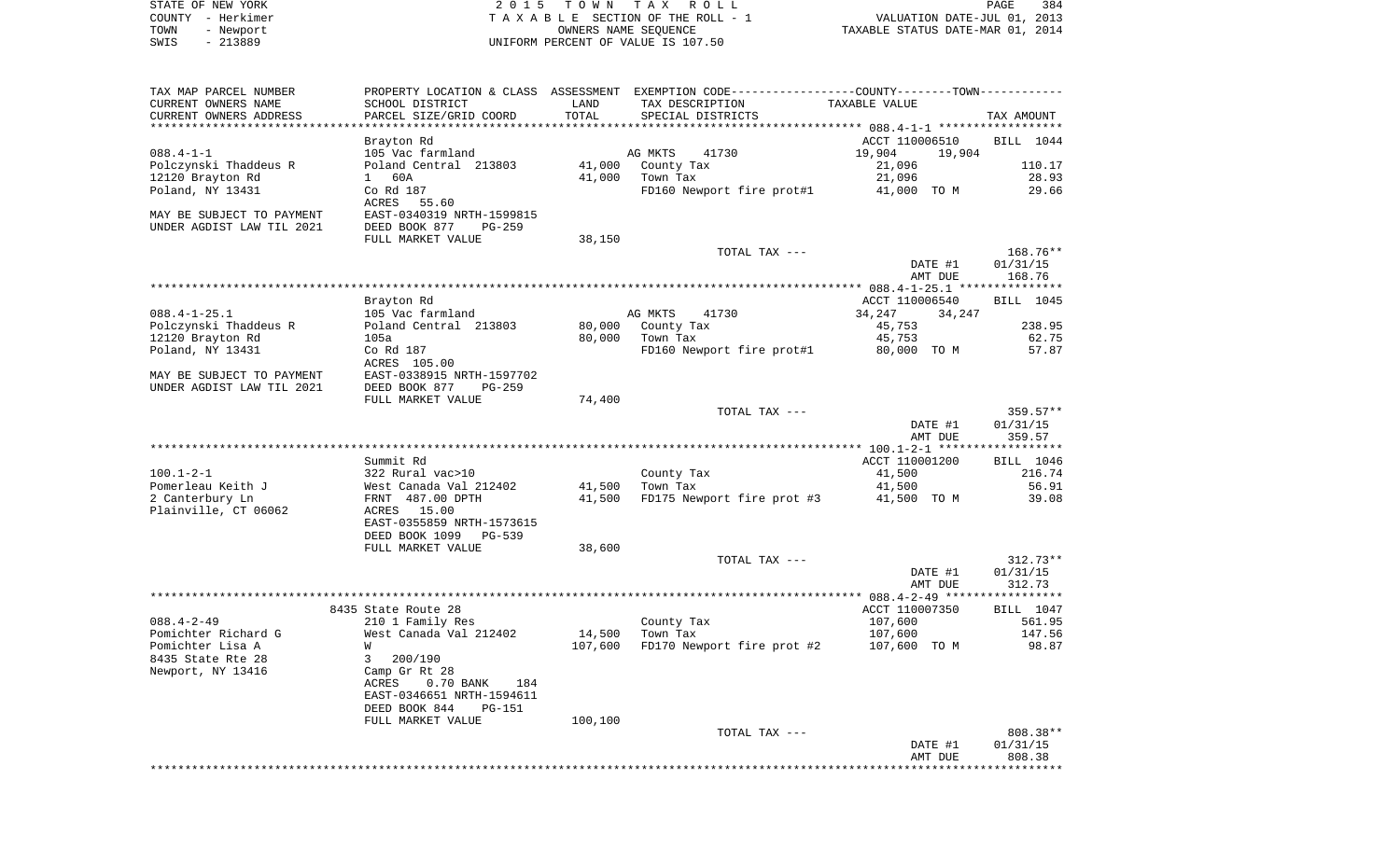|      | STATE OF NEW YORK | 2015 TOWN TAX ROLL                 | <b>PAGE</b>                      | 385 |
|------|-------------------|------------------------------------|----------------------------------|-----|
|      | COUNTY – Herkimer | TAXABLE SECTION OF THE ROLL - 1    | VALUATION DATE-JUL 01, 2013      |     |
| TOWN | - Newport         | OWNERS NAME SEOUENCE               | TAXABLE STATUS DATE-MAR 01, 2014 |     |
| SWIS | - 213889          | UNIFORM PERCENT OF VALUE IS 107.50 |                                  |     |

| TAX DESCRIPTION<br>SCHOOL DISTRICT<br>LAND<br>TAXABLE VALUE<br>PARCEL SIZE/GRID COORD<br>TOTAL<br>SPECIAL DISTRICTS<br>TAX AMOUNT<br>Fishing Rock Rd<br>ACCT 110025060<br>BILL 1048<br>322.75<br>323 Vacant rural<br>61,800<br>County Tax<br>61,800<br>61,800<br>84.75<br>West Canada Val 212402<br>Town Tax<br>61,800<br>School Relevy<br>1,154.11<br>North<br>FD175 Newport fire prot #3 61,800 TO M<br>58.20<br>60a<br>Fishing Rochrd<br>ACRES 55.00<br>EAST-0358890 NRTH-1574334<br>DEED BOOK 1350 PG-709<br>57,500<br>FULL MARKET VALUE<br>TOTAL TAX ---<br>1,619.81**<br>01/31/15<br>DATE #1<br>1,619.81<br>AMT DUE<br>Fishing Rock Rd<br>BILL 1049<br>$100.1 - 1 - 8.2$<br>50,000<br>322 Rural vac>10<br>County Tax<br>261.13<br>Pomichter Stanley D Jr<br>West Canada Val 212402<br>50,000<br>Town Tax<br>50,000<br>68.57<br>50,000<br>School Relevy<br>933.76<br>65<br>FD175 Newport fire prot #3<br>Fairfield, CT 06430<br>Fishing Rock Rd<br>47.09<br>50,000 TO M<br>ACRES 65.00<br>EAST-0359508 NRTH-1573058<br>DEED BOOK 808<br>PG-299<br>46,500<br>FULL MARKET VALUE<br>TOTAL TAX ---<br>$1,310.55**$<br>DATE #1<br>01/31/15<br>1,310.55<br>AMT DUE<br>469 Fishing Rock Rd<br>ACCT 110003180<br>BILL 1050<br>$100.1 - 1 - 9$<br>County Tax<br>54,000<br>282.02<br>210 1 Family Res<br>74.06<br>Pomichter Stanley D Jr.<br>West Canada Val 212402<br>Town Tax<br>54,000<br>9,800<br>193 Mervin Ln<br>54,000<br>School Relevy<br>1,008.44<br>S.<br>FD175 Newport fire prot #3 54,000 TO M<br>50.86<br>Fairfield, CT 06430<br>2 .5A<br>Fishing Rockrd<br>FRNT 133.00 DPTH<br>88.00<br>ACRES<br>0.26<br>EAST-0360954 NRTH-1574470<br>DEED BOOK 1102 PG-407<br>50,250<br>FULL MARKET VALUE<br>1,415.38**<br>TOTAL TAX ---<br>01/31/15<br>DATE #1<br>AMT DUE<br>1,415.38 | TAX MAP PARCEL NUMBER  |  | PROPERTY LOCATION & CLASS ASSESSMENT EXEMPTION CODE----------------COUNTY--------TOWN---------- |  |
|----------------------------------------------------------------------------------------------------------------------------------------------------------------------------------------------------------------------------------------------------------------------------------------------------------------------------------------------------------------------------------------------------------------------------------------------------------------------------------------------------------------------------------------------------------------------------------------------------------------------------------------------------------------------------------------------------------------------------------------------------------------------------------------------------------------------------------------------------------------------------------------------------------------------------------------------------------------------------------------------------------------------------------------------------------------------------------------------------------------------------------------------------------------------------------------------------------------------------------------------------------------------------------------------------------------------------------------------------------------------------------------------------------------------------------------------------------------------------------------------------------------------------------------------------------------------------------------------------------------------------------------------------------------------------------------------------------------------------------------------------------------------------------|------------------------|--|-------------------------------------------------------------------------------------------------|--|
|                                                                                                                                                                                                                                                                                                                                                                                                                                                                                                                                                                                                                                                                                                                                                                                                                                                                                                                                                                                                                                                                                                                                                                                                                                                                                                                                                                                                                                                                                                                                                                                                                                                                                                                                                                                  | CURRENT OWNERS NAME    |  |                                                                                                 |  |
|                                                                                                                                                                                                                                                                                                                                                                                                                                                                                                                                                                                                                                                                                                                                                                                                                                                                                                                                                                                                                                                                                                                                                                                                                                                                                                                                                                                                                                                                                                                                                                                                                                                                                                                                                                                  | CURRENT OWNERS ADDRESS |  |                                                                                                 |  |
|                                                                                                                                                                                                                                                                                                                                                                                                                                                                                                                                                                                                                                                                                                                                                                                                                                                                                                                                                                                                                                                                                                                                                                                                                                                                                                                                                                                                                                                                                                                                                                                                                                                                                                                                                                                  |                        |  |                                                                                                 |  |
|                                                                                                                                                                                                                                                                                                                                                                                                                                                                                                                                                                                                                                                                                                                                                                                                                                                                                                                                                                                                                                                                                                                                                                                                                                                                                                                                                                                                                                                                                                                                                                                                                                                                                                                                                                                  |                        |  |                                                                                                 |  |
|                                                                                                                                                                                                                                                                                                                                                                                                                                                                                                                                                                                                                                                                                                                                                                                                                                                                                                                                                                                                                                                                                                                                                                                                                                                                                                                                                                                                                                                                                                                                                                                                                                                                                                                                                                                  | $100.1 - 1 - 7$        |  |                                                                                                 |  |
|                                                                                                                                                                                                                                                                                                                                                                                                                                                                                                                                                                                                                                                                                                                                                                                                                                                                                                                                                                                                                                                                                                                                                                                                                                                                                                                                                                                                                                                                                                                                                                                                                                                                                                                                                                                  | Pomichter Stanley      |  |                                                                                                 |  |
|                                                                                                                                                                                                                                                                                                                                                                                                                                                                                                                                                                                                                                                                                                                                                                                                                                                                                                                                                                                                                                                                                                                                                                                                                                                                                                                                                                                                                                                                                                                                                                                                                                                                                                                                                                                  | 193 Merwins Ln         |  |                                                                                                 |  |
|                                                                                                                                                                                                                                                                                                                                                                                                                                                                                                                                                                                                                                                                                                                                                                                                                                                                                                                                                                                                                                                                                                                                                                                                                                                                                                                                                                                                                                                                                                                                                                                                                                                                                                                                                                                  | Fairfield, CT 06824    |  |                                                                                                 |  |
|                                                                                                                                                                                                                                                                                                                                                                                                                                                                                                                                                                                                                                                                                                                                                                                                                                                                                                                                                                                                                                                                                                                                                                                                                                                                                                                                                                                                                                                                                                                                                                                                                                                                                                                                                                                  |                        |  |                                                                                                 |  |
|                                                                                                                                                                                                                                                                                                                                                                                                                                                                                                                                                                                                                                                                                                                                                                                                                                                                                                                                                                                                                                                                                                                                                                                                                                                                                                                                                                                                                                                                                                                                                                                                                                                                                                                                                                                  |                        |  |                                                                                                 |  |
|                                                                                                                                                                                                                                                                                                                                                                                                                                                                                                                                                                                                                                                                                                                                                                                                                                                                                                                                                                                                                                                                                                                                                                                                                                                                                                                                                                                                                                                                                                                                                                                                                                                                                                                                                                                  |                        |  |                                                                                                 |  |
|                                                                                                                                                                                                                                                                                                                                                                                                                                                                                                                                                                                                                                                                                                                                                                                                                                                                                                                                                                                                                                                                                                                                                                                                                                                                                                                                                                                                                                                                                                                                                                                                                                                                                                                                                                                  |                        |  |                                                                                                 |  |
|                                                                                                                                                                                                                                                                                                                                                                                                                                                                                                                                                                                                                                                                                                                                                                                                                                                                                                                                                                                                                                                                                                                                                                                                                                                                                                                                                                                                                                                                                                                                                                                                                                                                                                                                                                                  |                        |  |                                                                                                 |  |
|                                                                                                                                                                                                                                                                                                                                                                                                                                                                                                                                                                                                                                                                                                                                                                                                                                                                                                                                                                                                                                                                                                                                                                                                                                                                                                                                                                                                                                                                                                                                                                                                                                                                                                                                                                                  |                        |  |                                                                                                 |  |
|                                                                                                                                                                                                                                                                                                                                                                                                                                                                                                                                                                                                                                                                                                                                                                                                                                                                                                                                                                                                                                                                                                                                                                                                                                                                                                                                                                                                                                                                                                                                                                                                                                                                                                                                                                                  |                        |  |                                                                                                 |  |
|                                                                                                                                                                                                                                                                                                                                                                                                                                                                                                                                                                                                                                                                                                                                                                                                                                                                                                                                                                                                                                                                                                                                                                                                                                                                                                                                                                                                                                                                                                                                                                                                                                                                                                                                                                                  |                        |  |                                                                                                 |  |
|                                                                                                                                                                                                                                                                                                                                                                                                                                                                                                                                                                                                                                                                                                                                                                                                                                                                                                                                                                                                                                                                                                                                                                                                                                                                                                                                                                                                                                                                                                                                                                                                                                                                                                                                                                                  |                        |  |                                                                                                 |  |
|                                                                                                                                                                                                                                                                                                                                                                                                                                                                                                                                                                                                                                                                                                                                                                                                                                                                                                                                                                                                                                                                                                                                                                                                                                                                                                                                                                                                                                                                                                                                                                                                                                                                                                                                                                                  |                        |  |                                                                                                 |  |
|                                                                                                                                                                                                                                                                                                                                                                                                                                                                                                                                                                                                                                                                                                                                                                                                                                                                                                                                                                                                                                                                                                                                                                                                                                                                                                                                                                                                                                                                                                                                                                                                                                                                                                                                                                                  |                        |  |                                                                                                 |  |
|                                                                                                                                                                                                                                                                                                                                                                                                                                                                                                                                                                                                                                                                                                                                                                                                                                                                                                                                                                                                                                                                                                                                                                                                                                                                                                                                                                                                                                                                                                                                                                                                                                                                                                                                                                                  |                        |  |                                                                                                 |  |
|                                                                                                                                                                                                                                                                                                                                                                                                                                                                                                                                                                                                                                                                                                                                                                                                                                                                                                                                                                                                                                                                                                                                                                                                                                                                                                                                                                                                                                                                                                                                                                                                                                                                                                                                                                                  | 193 Merwins Ln         |  |                                                                                                 |  |
|                                                                                                                                                                                                                                                                                                                                                                                                                                                                                                                                                                                                                                                                                                                                                                                                                                                                                                                                                                                                                                                                                                                                                                                                                                                                                                                                                                                                                                                                                                                                                                                                                                                                                                                                                                                  |                        |  |                                                                                                 |  |
|                                                                                                                                                                                                                                                                                                                                                                                                                                                                                                                                                                                                                                                                                                                                                                                                                                                                                                                                                                                                                                                                                                                                                                                                                                                                                                                                                                                                                                                                                                                                                                                                                                                                                                                                                                                  |                        |  |                                                                                                 |  |
|                                                                                                                                                                                                                                                                                                                                                                                                                                                                                                                                                                                                                                                                                                                                                                                                                                                                                                                                                                                                                                                                                                                                                                                                                                                                                                                                                                                                                                                                                                                                                                                                                                                                                                                                                                                  |                        |  |                                                                                                 |  |
|                                                                                                                                                                                                                                                                                                                                                                                                                                                                                                                                                                                                                                                                                                                                                                                                                                                                                                                                                                                                                                                                                                                                                                                                                                                                                                                                                                                                                                                                                                                                                                                                                                                                                                                                                                                  |                        |  |                                                                                                 |  |
|                                                                                                                                                                                                                                                                                                                                                                                                                                                                                                                                                                                                                                                                                                                                                                                                                                                                                                                                                                                                                                                                                                                                                                                                                                                                                                                                                                                                                                                                                                                                                                                                                                                                                                                                                                                  |                        |  |                                                                                                 |  |
|                                                                                                                                                                                                                                                                                                                                                                                                                                                                                                                                                                                                                                                                                                                                                                                                                                                                                                                                                                                                                                                                                                                                                                                                                                                                                                                                                                                                                                                                                                                                                                                                                                                                                                                                                                                  |                        |  |                                                                                                 |  |
|                                                                                                                                                                                                                                                                                                                                                                                                                                                                                                                                                                                                                                                                                                                                                                                                                                                                                                                                                                                                                                                                                                                                                                                                                                                                                                                                                                                                                                                                                                                                                                                                                                                                                                                                                                                  |                        |  |                                                                                                 |  |
|                                                                                                                                                                                                                                                                                                                                                                                                                                                                                                                                                                                                                                                                                                                                                                                                                                                                                                                                                                                                                                                                                                                                                                                                                                                                                                                                                                                                                                                                                                                                                                                                                                                                                                                                                                                  |                        |  |                                                                                                 |  |
|                                                                                                                                                                                                                                                                                                                                                                                                                                                                                                                                                                                                                                                                                                                                                                                                                                                                                                                                                                                                                                                                                                                                                                                                                                                                                                                                                                                                                                                                                                                                                                                                                                                                                                                                                                                  |                        |  |                                                                                                 |  |
|                                                                                                                                                                                                                                                                                                                                                                                                                                                                                                                                                                                                                                                                                                                                                                                                                                                                                                                                                                                                                                                                                                                                                                                                                                                                                                                                                                                                                                                                                                                                                                                                                                                                                                                                                                                  |                        |  |                                                                                                 |  |
|                                                                                                                                                                                                                                                                                                                                                                                                                                                                                                                                                                                                                                                                                                                                                                                                                                                                                                                                                                                                                                                                                                                                                                                                                                                                                                                                                                                                                                                                                                                                                                                                                                                                                                                                                                                  |                        |  |                                                                                                 |  |
|                                                                                                                                                                                                                                                                                                                                                                                                                                                                                                                                                                                                                                                                                                                                                                                                                                                                                                                                                                                                                                                                                                                                                                                                                                                                                                                                                                                                                                                                                                                                                                                                                                                                                                                                                                                  |                        |  |                                                                                                 |  |
|                                                                                                                                                                                                                                                                                                                                                                                                                                                                                                                                                                                                                                                                                                                                                                                                                                                                                                                                                                                                                                                                                                                                                                                                                                                                                                                                                                                                                                                                                                                                                                                                                                                                                                                                                                                  |                        |  |                                                                                                 |  |
|                                                                                                                                                                                                                                                                                                                                                                                                                                                                                                                                                                                                                                                                                                                                                                                                                                                                                                                                                                                                                                                                                                                                                                                                                                                                                                                                                                                                                                                                                                                                                                                                                                                                                                                                                                                  |                        |  |                                                                                                 |  |
|                                                                                                                                                                                                                                                                                                                                                                                                                                                                                                                                                                                                                                                                                                                                                                                                                                                                                                                                                                                                                                                                                                                                                                                                                                                                                                                                                                                                                                                                                                                                                                                                                                                                                                                                                                                  |                        |  |                                                                                                 |  |
|                                                                                                                                                                                                                                                                                                                                                                                                                                                                                                                                                                                                                                                                                                                                                                                                                                                                                                                                                                                                                                                                                                                                                                                                                                                                                                                                                                                                                                                                                                                                                                                                                                                                                                                                                                                  |                        |  |                                                                                                 |  |
|                                                                                                                                                                                                                                                                                                                                                                                                                                                                                                                                                                                                                                                                                                                                                                                                                                                                                                                                                                                                                                                                                                                                                                                                                                                                                                                                                                                                                                                                                                                                                                                                                                                                                                                                                                                  |                        |  |                                                                                                 |  |
|                                                                                                                                                                                                                                                                                                                                                                                                                                                                                                                                                                                                                                                                                                                                                                                                                                                                                                                                                                                                                                                                                                                                                                                                                                                                                                                                                                                                                                                                                                                                                                                                                                                                                                                                                                                  |                        |  |                                                                                                 |  |
|                                                                                                                                                                                                                                                                                                                                                                                                                                                                                                                                                                                                                                                                                                                                                                                                                                                                                                                                                                                                                                                                                                                                                                                                                                                                                                                                                                                                                                                                                                                                                                                                                                                                                                                                                                                  |                        |  |                                                                                                 |  |
|                                                                                                                                                                                                                                                                                                                                                                                                                                                                                                                                                                                                                                                                                                                                                                                                                                                                                                                                                                                                                                                                                                                                                                                                                                                                                                                                                                                                                                                                                                                                                                                                                                                                                                                                                                                  |                        |  |                                                                                                 |  |
|                                                                                                                                                                                                                                                                                                                                                                                                                                                                                                                                                                                                                                                                                                                                                                                                                                                                                                                                                                                                                                                                                                                                                                                                                                                                                                                                                                                                                                                                                                                                                                                                                                                                                                                                                                                  |                        |  |                                                                                                 |  |
|                                                                                                                                                                                                                                                                                                                                                                                                                                                                                                                                                                                                                                                                                                                                                                                                                                                                                                                                                                                                                                                                                                                                                                                                                                                                                                                                                                                                                                                                                                                                                                                                                                                                                                                                                                                  |                        |  |                                                                                                 |  |
|                                                                                                                                                                                                                                                                                                                                                                                                                                                                                                                                                                                                                                                                                                                                                                                                                                                                                                                                                                                                                                                                                                                                                                                                                                                                                                                                                                                                                                                                                                                                                                                                                                                                                                                                                                                  |                        |  |                                                                                                 |  |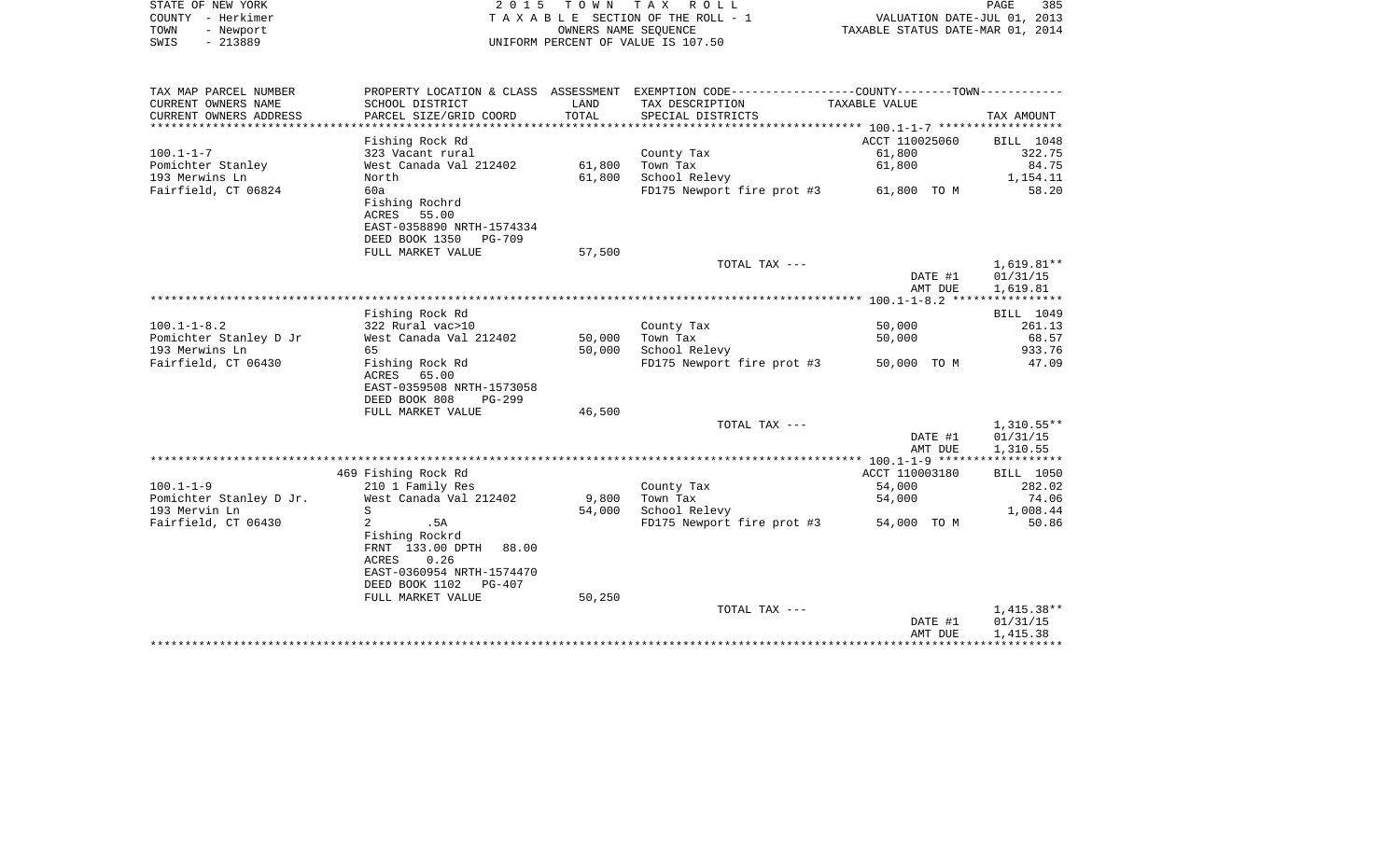|      | STATE OF NEW YORK | 2015 TOWN TAX ROLL                 | 386<br>PAGE                      |
|------|-------------------|------------------------------------|----------------------------------|
|      | COUNTY - Herkimer | TAXABLE SECTION OF THE ROLL - 1    | VALUATION DATE-JUL 01, 2013      |
| TOWN | - Newport         | OWNERS NAME SEOUENCE               | TAXABLE STATUS DATE-MAR 01, 2014 |
|      | SWIS - 213889     | UNIFORM PERCENT OF VALUE IS 107.50 |                                  |

| TAX MAP PARCEL NUMBER   |                           |         | PROPERTY LOCATION & CLASS ASSESSMENT EXEMPTION CODE---------------COUNTY--------TOWN---------- |                  |            |
|-------------------------|---------------------------|---------|------------------------------------------------------------------------------------------------|------------------|------------|
| CURRENT OWNERS NAME     | SCHOOL DISTRICT           | LAND    | TAX DESCRIPTION                                                                                | TAXABLE VALUE    |            |
| CURRENT OWNERS ADDRESS  | PARCEL SIZE/GRID COORD    | TOTAL   | SPECIAL DISTRICTS                                                                              |                  | TAX AMOUNT |
| *********************** |                           |         |                                                                                                |                  |            |
|                         | 751 Old State Rd          |         |                                                                                                |                  | BILL 1051  |
| $088.4 - 1 - 19.8$      | 210 1 Family Res          |         | County Tax                                                                                     | 93,800           | 489.87     |
| Pope Jeffrey L Sr       | Poland Central 213803     | 18,000  | Town Tax                                                                                       | 93,800           | 128.64     |
| Pope Patricia A         | FRNT 100.00 DPTH 450.00   | 93,800  | FD160 Newport fire prot#1                                                                      | 93,800 TO M      | 67.85      |
| 751 Old State Rd        | 1.03<br>ACRES             |         |                                                                                                |                  |            |
| Poland, NY 13431        | EAST-0344394 NRTH-1595765 |         |                                                                                                |                  |            |
|                         | DEED BOOK 1122<br>PG-358  |         |                                                                                                |                  |            |
|                         | FULL MARKET VALUE         | 87,250  |                                                                                                |                  |            |
|                         |                           |         | TOTAL TAX ---                                                                                  |                  | 686.36**   |
|                         |                           |         |                                                                                                | DATE #1          | 01/31/15   |
|                         |                           |         |                                                                                                | AMT DUE          | 686.36     |
|                         |                           |         |                                                                                                |                  |            |
|                         | 8015 State Rte 28         |         |                                                                                                | ACCT 110006660   | BILL 1052  |
| 094.1-1-14              | 210 1 Family Res          |         | County Tax                                                                                     | 50,000           | 261.13     |
| Potter Spencer E        | West Canada Val 212402    | 12,100  | Town Tax                                                                                       | 50,000           | 68.57      |
| 8015 State Rte 28       | W                         | 50,000  | FD170 Newport fire prot #2                                                                     | 50,000 TO M      | 45.95      |
| Newport, NY 13416       | 120/200<br>3 <sup>7</sup> |         |                                                                                                |                  |            |
|                         | Rt 28                     |         |                                                                                                |                  |            |
|                         | FRNT 120.00 DPTH 190.00   |         |                                                                                                |                  |            |
|                         | EAST-0352764 NRTH-1588732 |         |                                                                                                |                  |            |
|                         | DEED BOOK 790<br>PG-273   |         |                                                                                                |                  |            |
|                         | FULL MARKET VALUE         | 46,500  |                                                                                                |                  |            |
|                         |                           |         | TOTAL TAX ---                                                                                  |                  | $375.65**$ |
|                         |                           |         |                                                                                                | DATE #1          | 01/31/15   |
|                         |                           |         |                                                                                                | AMT DUE          | 375.65     |
|                         |                           |         |                                                                                                |                  |            |
|                         | 673 Strumlock Rd          |         |                                                                                                | ACCT 110006630   | BILL 1053  |
| $088.4 - 1 - 28$        | 210 1 Family Res          |         | VET COM CT 41131                                                                               | 15,000<br>15,000 |            |
| Powers Robert           | Poland Central 213803     | 18,400  | County Tax                                                                                     | 65,000           | 339.47     |
| Powers Joyce Jean       | 3 Trailer 1A              | 80,000  | Town Tax                                                                                       | 65,000           | 89.14      |
| 673 Strumlock Rd        | Co Rd 89                  |         | FD160 Newport fire prot#1                                                                      | 80,000 TO M      | 57.87      |
| PO Box 265              | ACRES<br>1.40             |         |                                                                                                |                  |            |
| Poland, NY 13431        | EAST-0339255 NRTH-1592267 |         |                                                                                                |                  |            |
|                         | DEED BOOK 00580 PG-00819  |         |                                                                                                |                  |            |
|                         | FULL MARKET VALUE         | 74,400  |                                                                                                |                  |            |
|                         |                           |         | TOTAL TAX ---                                                                                  |                  | 486.48**   |
|                         |                           |         |                                                                                                | DATE #1          | 01/31/15   |
|                         |                           |         |                                                                                                | AMT DUE          | 486.48     |
|                         |                           |         |                                                                                                |                  |            |
|                         | 147 Butler Rd             |         |                                                                                                |                  | BILL 1054  |
| $099.2 - 1 - 1.7$       | 210 1 Family Res          |         | County Tax                                                                                     | 177,000          | 924.39     |
| Price Wayne             | West Canada Val 212402    | 22,000  | Town Tax                                                                                       | 177,000          | 242.74     |
| Price Laraine           | FRNT 350.00 DPTH          | 177,000 | FD170 Newport fire prot #2                                                                     | 177,000 TO M     | 162.65     |
| 147 Butler Rd           | 5.00<br>ACRES             |         |                                                                                                |                  |            |
| Poland, NY 13431-1727   | EAST-0340907 NRTH-1574864 |         |                                                                                                |                  |            |
|                         | DEED BOOK 930<br>$PG-163$ |         |                                                                                                |                  |            |
|                         | FULL MARKET VALUE         | 164,650 |                                                                                                |                  |            |
|                         |                           |         | TOTAL TAX ---                                                                                  |                  | 1,329.78** |
|                         |                           |         |                                                                                                | DATE #1          | 01/31/15   |
|                         |                           |         |                                                                                                | AMT DUE          | 1,329.78   |
|                         |                           |         |                                                                                                |                  |            |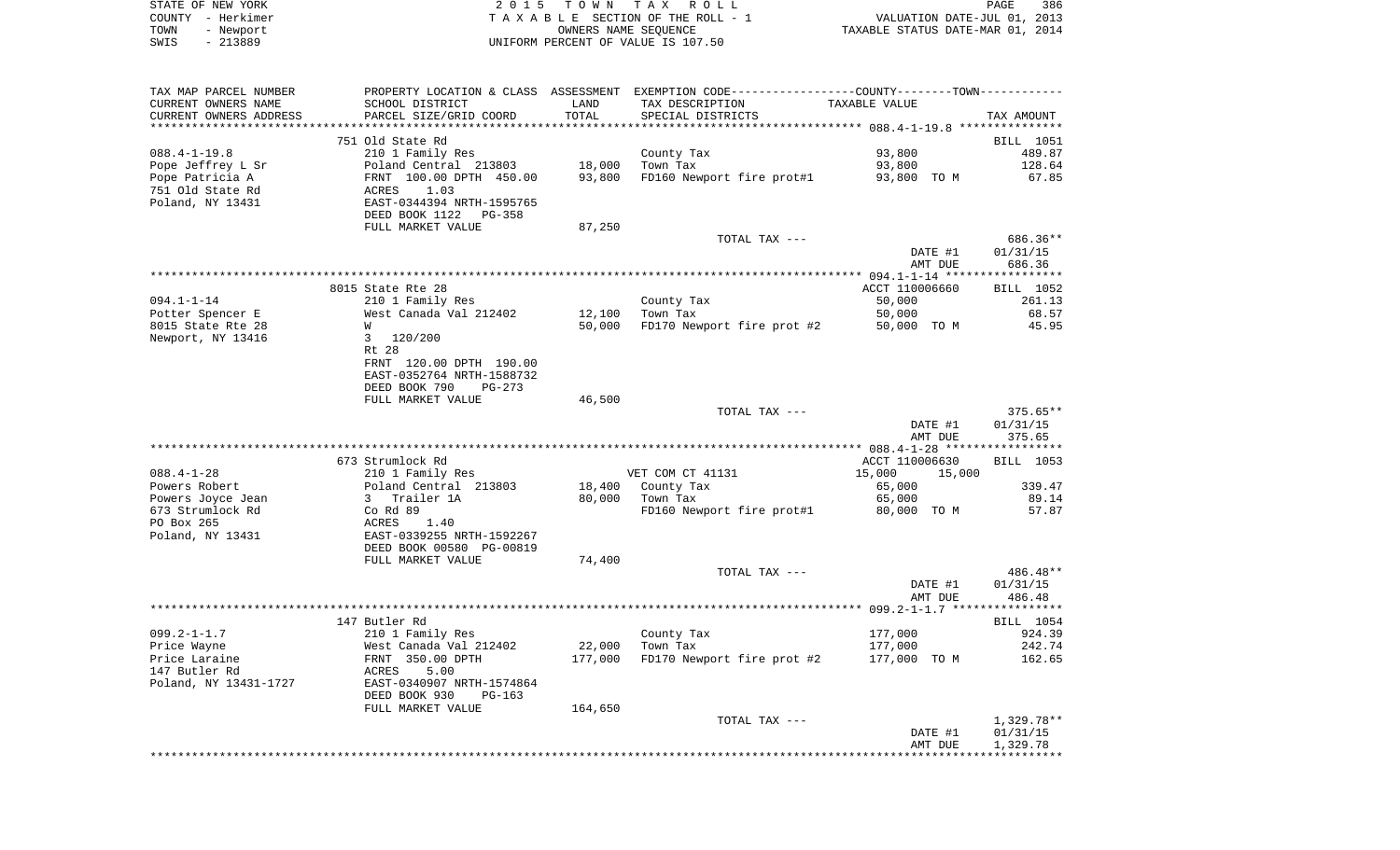| STATE OF NEW YORK | 2015 TOWN TAX ROLL                 |                      |                                  | PAGE | 387 |
|-------------------|------------------------------------|----------------------|----------------------------------|------|-----|
| COUNTY – Herkimer | TAXABLE SECTION OF THE ROLL - 1    |                      | VALUATION DATE-JUL 01, 2013      |      |     |
| TOWN<br>- Newport |                                    | OWNERS NAME SEOUENCE | TAXABLE STATUS DATE-MAR 01, 2014 |      |     |
| $-213889$<br>SWIS | UNIFORM PERCENT OF VALUE IS 107.50 |                      |                                  |      |     |

| TAX MAP PARCEL NUMBER                            |                           |         | PROPERTY LOCATION & CLASS ASSESSMENT EXEMPTION CODE---------------COUNTY-------TOWN---------- |                |            |
|--------------------------------------------------|---------------------------|---------|-----------------------------------------------------------------------------------------------|----------------|------------|
| CURRENT OWNERS NAME                              | SCHOOL DISTRICT           | LAND    | TAX DESCRIPTION                                                                               | TAXABLE VALUE  |            |
| CURRENT OWNERS ADDRESS<br>********************** | PARCEL SIZE/GRID COORD    | TOTAL   | SPECIAL DISTRICTS                                                                             |                | TAX AMOUNT |
|                                                  |                           |         |                                                                                               |                |            |
|                                                  | Lindsay Rd                |         |                                                                                               | ACCT 110001230 | BILL 1055  |
| $099.2 - 3 - 26$                                 | 314 Rural vac<10          |         | County Tax                                                                                    | 16,800         | 87.74      |
| Prior James M                                    | West Canada Val 212402    | 16,800  | Town Tax                                                                                      | 16,800         | 23.04      |
| 29 Mount View St                                 | FRNT 385.20 DPTH          | 16,800  | FD170 Newport fire prot #2                                                                    | 16,800 TO M    | 15.44      |
| W. Orange, NJ 07052                              | 3.10<br>ACRES             |         |                                                                                               |                |            |
|                                                  | EAST-0347041 NRTH-1570493 |         |                                                                                               |                |            |
|                                                  | DEED BOOK 1201<br>PG-760  |         |                                                                                               |                |            |
|                                                  | FULL MARKET VALUE         | 15,650  |                                                                                               |                |            |
|                                                  |                           |         | TOTAL TAX ---                                                                                 |                | 126.22**   |
|                                                  |                           |         |                                                                                               | DATE #1        | 01/31/15   |
|                                                  |                           |         |                                                                                               | AMT DUE        | 126.22     |
|                                                  |                           |         |                                                                                               |                |            |
|                                                  | State Route 28            |         |                                                                                               | ACCT 110008580 | BILL 1056  |
| $088.4 - 2 - 5.1$                                | 720 Mine/quarry           |         | County Tax                                                                                    | 125,400        | 654.91     |
| PSG Reality LLC                                  | Poland Central 213803     | 122,900 | Town Tax                                                                                      | 125,400        | 171.97     |
| Railroad St                                      | Е                         | 125,400 | FD160 Newport fire prot#1                                                                     | 125,400 TO M   | 90.71      |
| PO Box 367                                       | 88.60                     |         |                                                                                               |                |            |
| Poland, NY 13431                                 | Rt 28                     |         |                                                                                               |                |            |
|                                                  | ACRES<br>70.20            |         |                                                                                               |                |            |
|                                                  | EAST-0344853 NRTH-1599176 |         |                                                                                               |                |            |
|                                                  | DEED BOOK 899<br>$PG-263$ |         |                                                                                               |                |            |
|                                                  | FULL MARKET VALUE         | 116,650 |                                                                                               |                |            |
|                                                  |                           |         | TOTAL TAX ---                                                                                 |                | $917.59**$ |
|                                                  |                           |         |                                                                                               | DATE #1        | 01/31/15   |
|                                                  |                           |         |                                                                                               | AMT DUE        | 917.59     |
|                                                  |                           |         |                                                                                               |                |            |
|                                                  | Rose Valley Rd            |         |                                                                                               | ACCT 110000720 | BILL 1057  |
| $088.4 - 2 - 4.3$                                | 105 Vac farmland          |         | County Tax                                                                                    | 175,600        | 917.08     |
| PSG Reality, LLC                                 | Poland Central 213803     | 175,600 | Town Tax                                                                                      | 175,600        | 240.82     |
| Rose Valley Rd                                   | ACRES 154.80              | 175,600 | FD160 Newport fire prot#1                                                                     | 175,600 TO M   | 127.02     |
| PO Box 367                                       | EAST-0346410 NRTH-1598720 |         |                                                                                               |                |            |
| Poland, NY 13431                                 | DEED BOOK 945<br>PG-306   |         |                                                                                               |                |            |
|                                                  | FULL MARKET VALUE         | 163,350 |                                                                                               |                |            |
|                                                  |                           |         | TOTAL TAX ---                                                                                 |                | 1,284.92** |
|                                                  |                           |         |                                                                                               | DATE #1        | 01/31/15   |
|                                                  |                           |         |                                                                                               | AMT DUE        | 1,284.92   |
|                                                  |                           |         |                                                                                               |                |            |
|                                                  | 181 Old State Rd          |         |                                                                                               | ACCT 110025070 | BILL 1058  |
| $094.1 - 2 - 16$                                 | 210 1 Family Res          |         | VET WAR CT 41121                                                                              | 9,000<br>9,000 |            |
|                                                  |                           |         |                                                                                               |                | 599.55     |
| Putney Joseph                                    | West Canada Val 212402    | 16,000  | County Tax                                                                                    | 114,800        |            |
| Putney Eleanor                                   | West                      | 123,800 | Town Tax                                                                                      | 114,800        | 157.44     |
| 181 Old State Rd                                 | 10 210X225                |         | FD170 Newport fire prot #2                                                                    | 123,800 TO M   | 113.76     |
| PO Box 255                                       | Old State Rd              |         |                                                                                               |                |            |
| Newport, NY 13416                                | FRNT 177.70 DPTH 200.60   |         |                                                                                               |                |            |
|                                                  | ACRES<br>0.83             |         |                                                                                               |                |            |
|                                                  | EAST-0351435 NRTH-1587159 |         |                                                                                               |                |            |
|                                                  | DEED BOOK 00622 PG-00623  |         |                                                                                               |                |            |
|                                                  | FULL MARKET VALUE         | 115,150 |                                                                                               |                |            |
|                                                  |                           |         | TOTAL TAX ---                                                                                 |                | 870.75**   |
|                                                  |                           |         |                                                                                               | DATE #1        | 01/31/15   |
|                                                  |                           |         |                                                                                               | AMT DUE        | 870.75     |
|                                                  |                           |         |                                                                                               |                |            |
|                                                  |                           |         |                                                                                               |                |            |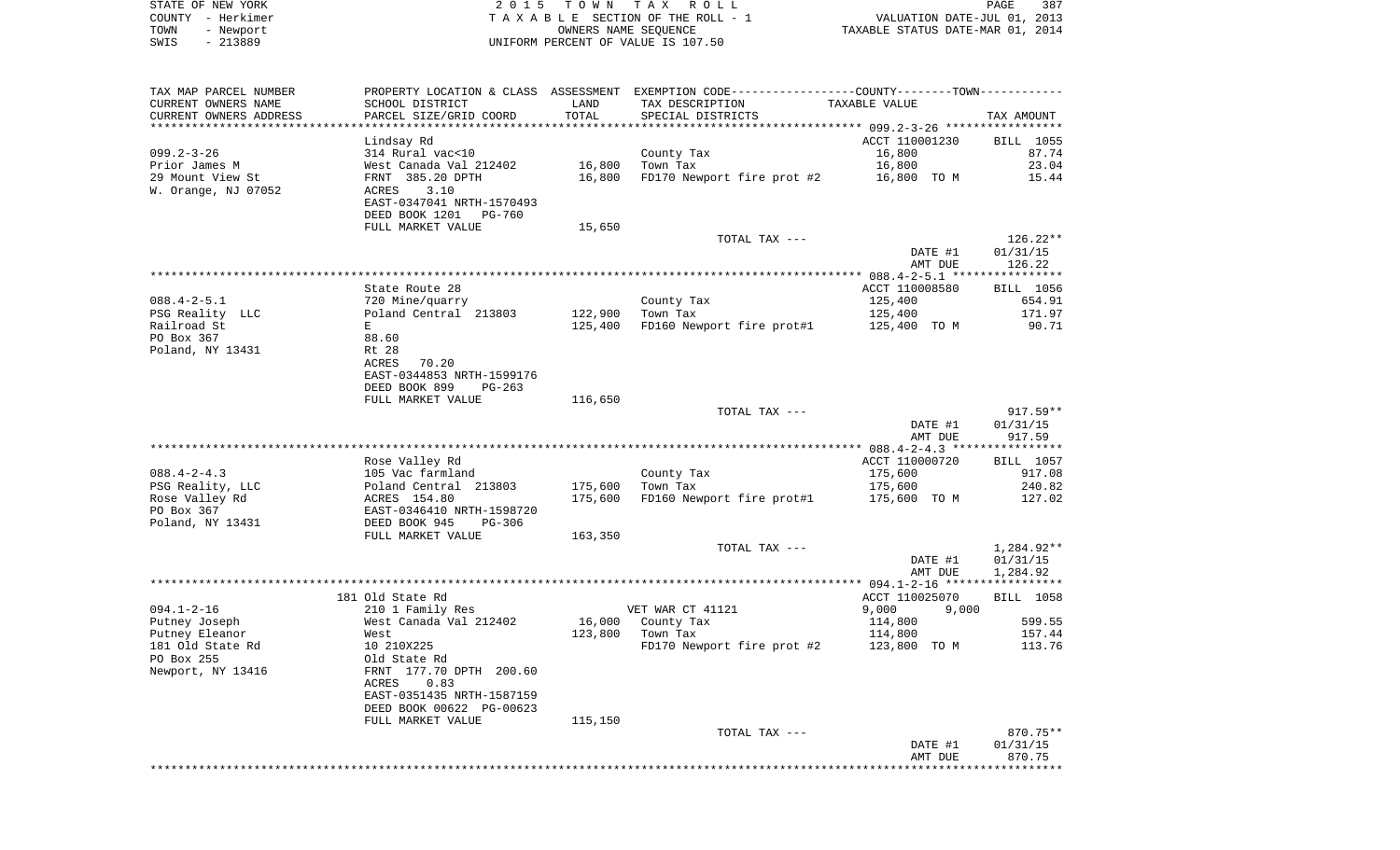| STATE OF NEW YORK      |                                                          |                      | 2015 TOWN TAX ROLL                                          |                                  | 388<br>PAGE  |
|------------------------|----------------------------------------------------------|----------------------|-------------------------------------------------------------|----------------------------------|--------------|
| - Herkimer<br>COUNTY   |                                                          |                      | TAXABLE SECTION OF THE ROLL - 1                             | VALUATION DATE-JUL 01, 2013      |              |
| TOWN<br>- Newport      |                                                          | OWNERS NAME SEOUENCE |                                                             | TAXABLE STATUS DATE-MAR 01, 2014 |              |
| SWIS<br>$-213889$      |                                                          |                      | UNIFORM PERCENT OF VALUE IS 107.50                          |                                  |              |
|                        |                                                          |                      |                                                             |                                  |              |
| TAX MAP PARCEL NUMBER  | PROPERTY LOCATION & CLASS ASSESSMENT                     |                      | EXEMPTION CODE-----------------COUNTY-------TOWN----------- |                                  |              |
| CURRENT OWNERS NAME    | SCHOOL DISTRICT                                          | LAND                 | TAX DESCRIPTION                                             | TAXABLE VALUE                    |              |
| CURRENT OWNERS ADDRESS | PARCEL SIZE/GRID COORD                                   | TOTAL                | SPECIAL DISTRICTS                                           |                                  | TAX AMOUNT   |
|                        |                                                          |                      |                                                             |                                  |              |
|                        | 994 Honey Hill Rd                                        |                      |                                                             |                                  | BILL 1059    |
| $094.1 - 2 - 20.5$     | 210 1 Family Res                                         |                      | County Tax                                                  | 160,000                          | 835.61       |
| Putney Joseph Jr       | West Canada Val 212402                                   | 18,100               | Town Tax                                                    | 160,000                          | 219.42       |
| 994 Honey Hill Rd      | North                                                    | 160,000              | FD170 Newport fire prot #2                                  | 160,000 TO M                     | 147.02       |
| PO Box 49              | Honey Hill                                               |                      |                                                             |                                  |              |
| Newport, NY 13416      | FRNT 198.00 DPTH 202.00<br>135                           |                      |                                                             |                                  |              |
|                        | $0.87$ BANK<br><b>ACRES</b><br>EAST-0350758 NRTH-1586794 |                      |                                                             |                                  |              |
|                        | DEED BOOK 705<br>$PG-213$                                |                      |                                                             |                                  |              |
|                        | FULL MARKET VALUE                                        | 148,850              |                                                             |                                  |              |
|                        |                                                          |                      | TOTAL TAX ---                                               |                                  | $1,202.05**$ |
|                        |                                                          |                      |                                                             | DATE #1                          | 01/31/15     |
|                        |                                                          |                      |                                                             | AMT DUE                          | 1,202.05     |
|                        |                                                          |                      |                                                             |                                  |              |
|                        | 557 Rose Valley Rd                                       |                      |                                                             | ACCT 110006690                   | BILL 1060    |
| $089.3 - 1 - 16$       | 210 1 Family Res                                         |                      | County Tax                                                  | 139,500                          | 728.55       |
| Putney Joseph Sr       | West Canada Val 212402                                   | 16,700               | Town Tax                                                    | 139,500                          | 191.31       |
| Putney Eleanor         | North                                                    | 139,500              | FD170 Newport fire prot #2                                  | 139,500 TO M                     | 128.19       |
| Debbie Stack           | 1 1 A                                                    |                      |                                                             |                                  |              |
| 557 Rose Valley Rd     | Rose Valley Road                                         |                      |                                                             |                                  |              |
| PO Box 255             | FRNT 190.00 DPTH 270.00                                  |                      |                                                             |                                  |              |
| Newport, NY 13416      | ACRES<br>0.89                                            |                      |                                                             |                                  |              |
|                        | EAST-0356692 NRTH-1597418                                |                      |                                                             |                                  |              |
|                        | DEED BOOK 1300<br>$PG-860$                               |                      |                                                             |                                  |              |
|                        | FULL MARKET VALUE                                        | 129,750              |                                                             |                                  |              |
|                        |                                                          |                      | TOTAL TAX ---                                               |                                  | 1,048.05**   |
|                        |                                                          |                      |                                                             | DATE #1                          | 01/31/15     |
|                        |                                                          |                      |                                                             | AMT DUE                          | 1,048.05     |

\*\*\*\*\*\*\*\*\*\*\*\*\*\*\*\*\*\*\*\*\*\*\*\*\*\*\*\*\*\*\*\*\*\*\*\*\*\*\*\*\*\*\*\*\*\*\*\*\*\*\*\*\*\*\*\*\*\*\*\*\*\*\*\*\*\*\*\*\*\*\*\*\*\*\*\*\*\*\*\*\*\*\*\*\*\*\*\*\*\*\*\*\*\*\*\*\*\*\*\*\*\*\* 099.2-3-18 \*\*\*\*\*\*\*\*\*\*\*\*\*\*\*\*\*

Raby Wilfrid West Canada Val 212402 11,000 Town Tax 11,000 15.09 175 Cedar Ln Ste 7 ACRES 1.30 11,000 FD170 Newport fire prot #2 11,000 TO M 10.11

\*\*\*\*\*\*\*\*\*\*\*\*\*\*\*\*\*\*\*\*\*\*\*\*\*\*\*\*\*\*\*\*\*\*\*\*\*\*\*\*\*\*\*\*\*\*\*\*\*\*\*\*\*\*\*\*\*\*\*\*\*\*\*\*\*\*\*\*\*\*\*\*\*\*\*\*\*\*\*\*\*\*\*\*\*\*\*\*\*\*\*\*\*\*\*\*\*\*\*\*\*\*\*\*\*\*\*\*\*\*\*\*\*\*\*\*\*\*\*\*\*\*\*\*\*\*\*\*\*\*\*\*

099.2-3-18 314 Rural vac<10 County Tax 11,000 57.45

EAST-0344735 NRTH-1571392

FULL MARKET VALUE 10,250

DEED BOOK 1193 PG-208

Lindsey Rd ACCT 110004320 BILL 1061

BILL 1061

 DATE #1 01/31/15 AMT DUE 82.65

TOTAL TAX  $---$  82.65\*\*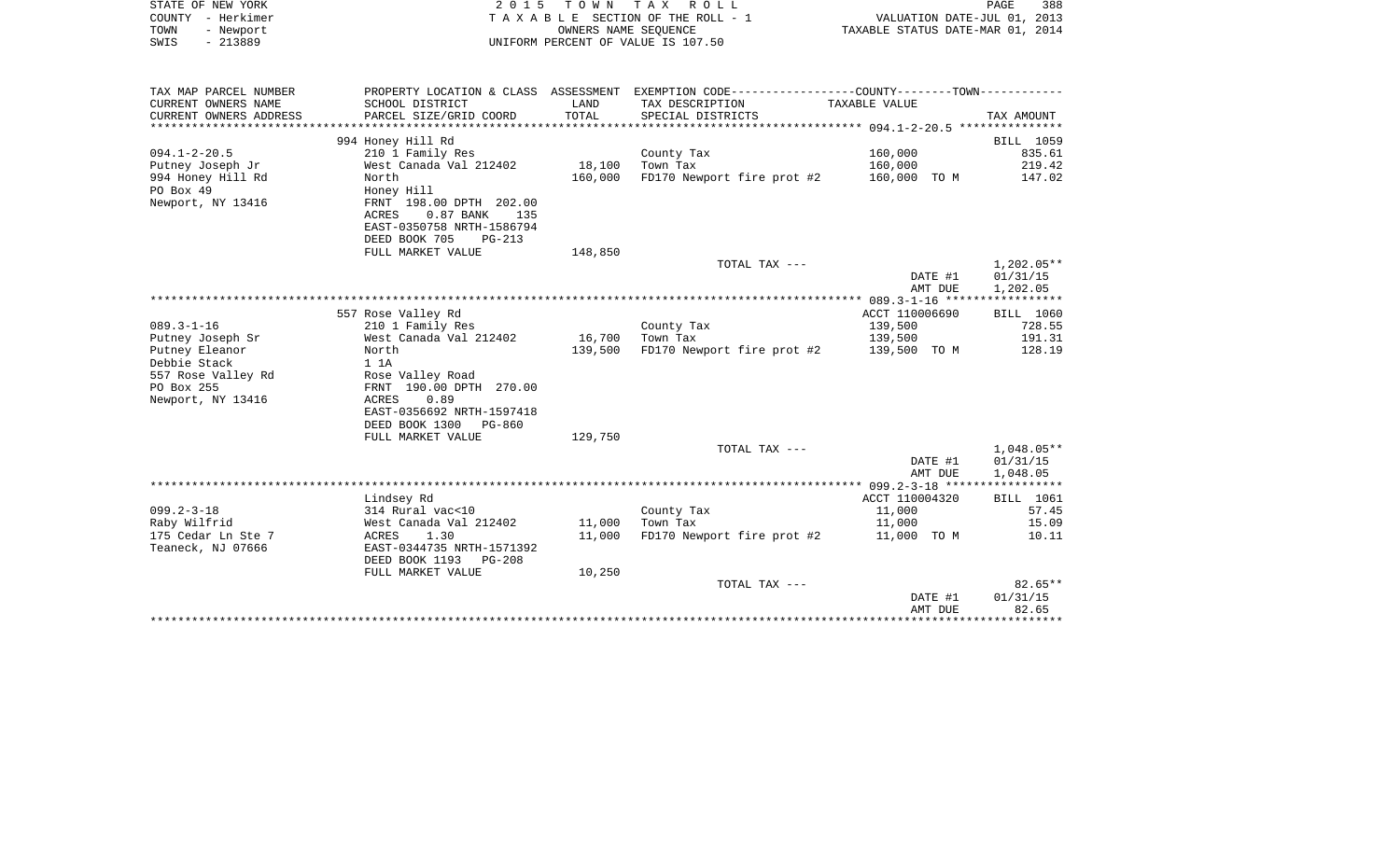| STATE OF NEW YORK      |                                      |       | 2015 TOWN TAX ROLL                 |                                                              | PAGE                        | 389 |
|------------------------|--------------------------------------|-------|------------------------------------|--------------------------------------------------------------|-----------------------------|-----|
| – Herkimer<br>COUNTY   |                                      |       | TAXABLE SECTION OF THE ROLL - 1    |                                                              | VALUATION DATE-JUL 01, 2013 |     |
| TOWN<br>- Newport      |                                      |       | OWNERS NAME SEOUENCE               | TAXABLE STATUS DATE-MAR 01, 2014                             |                             |     |
| SWIS<br>$-213889$      |                                      |       | UNIFORM PERCENT OF VALUE IS 107.50 |                                                              |                             |     |
|                        |                                      |       |                                    |                                                              |                             |     |
|                        |                                      |       |                                    |                                                              |                             |     |
| TAX MAP PARCEL NUMBER  | PROPERTY LOCATION & CLASS ASSESSMENT |       |                                    | EXEMPTION CODE-----------------COUNTY-------TOWN------------ |                             |     |
| CURRENT OWNERS NAME    | SCHOOL DISTRICT                      | LAND  | TAX DESCRIPTION                    | TAXABLE VALUE                                                |                             |     |
|                        |                                      |       |                                    |                                                              |                             |     |
| CURRENT OWNERS ADDRESS | PARCEL SIZE/GRID COORD               | TOTAL | SPECIAL DISTRICTS                  |                                                              | TAX AMOUNT                  |     |
|                        |                                      |       |                                    |                                                              |                             |     |
|                        |                                      |       |                                    |                                                              |                             |     |

|                         | Newport Rd                             |         |                            |                                     | BILL 1062    |
|-------------------------|----------------------------------------|---------|----------------------------|-------------------------------------|--------------|
| $093.4 - 1 - 12.6$      | 281 Multiple res                       |         | County Tax                 | 326,000                             | 1,702.55     |
| Randazzo Richard        | West Canada Val 212402                 | 51,300  | Town Tax                   | 326,000                             | 447.07       |
| Box 329                 | North                                  | 326,000 | FD170 Newport fire prot #2 | 326,000 TO M                        | 299.56       |
| Newport, NY 13416       | Newport Rd                             |         |                            |                                     |              |
|                         | ACRES<br>45.00                         |         |                            |                                     |              |
|                         | EAST-0338610 NRTH-1576977              |         |                            |                                     |              |
|                         | DEED BOOK 700<br>$PG-242$              |         |                            |                                     |              |
|                         | FULL MARKET VALUE                      | 303,250 |                            |                                     |              |
|                         |                                        |         | TOTAL TAX ---              |                                     | $2,449.18**$ |
|                         |                                        |         |                            | DATE #1                             | 01/31/15     |
|                         |                                        |         |                            | AMT DUE                             | 2,449.18     |
|                         |                                        |         |                            |                                     |              |
|                         | Newport Rd                             |         |                            |                                     | BILL 1063    |
| $094.3 - 1 - 14.2$      | 312 Vac w/imprv                        |         | County Tax                 | 49,200                              | 256.95       |
| Rando John A            | West Canada Val 212402                 | 46,700  | Town Tax                   | 49,200                              | 67.47        |
| 102 W Steele St         | Co Rd 34                               | 49,200  | FD170 Newport fire prot #2 | 49,200 TO M                         | 45.21        |
| Herkimer, NY 13350-2310 | FRNT 1220.00 DPTH                      |         |                            |                                     |              |
|                         | ACRES<br>50.00                         |         |                            |                                     |              |
|                         | EAST-0352536 NRTH-1579483              |         |                            |                                     |              |
|                         |                                        |         |                            |                                     |              |
|                         | DEED BOOK 1437 PG-240                  |         |                            |                                     |              |
|                         | FULL MARKET VALUE                      | 45,767  |                            |                                     |              |
|                         |                                        |         | TOTAL TAX ---              |                                     | $369.63**$   |
|                         |                                        |         |                            | DATE #1                             | 01/31/15     |
|                         | ************************************** |         |                            | AMT DUE                             | 369.63       |
|                         |                                        |         |                            | $088.4 - 2 - 46$ ****************** |              |
|                         | 8439 State Route 28                    |         |                            | ACCT 110006840                      | BILL 1064    |
| $088.4 - 2 - 46$        | 260 Seasonal res                       |         | County Tax                 | 55,900                              | 291.94       |
| Reath Jeffrey S         | West Canada Val 212402                 | 20,000  | Town Tax                   | 55,900                              | 76.66        |
| Reath Andrew R          | W                                      | 55,900  | FD170 Newport fire prot #2 | 55,900 TO M                         | 51.37        |
| Attn: Andrew Reath      | 2.60a                                  |         |                            |                                     |              |
| 6057 Trenton Rd         | Rt 28                                  |         |                            |                                     |              |
| Utica, NY 13502         | <b>ACRES</b><br>3.00                   |         |                            |                                     |              |
|                         | EAST-0346043 NRTH-1594565              |         |                            |                                     |              |
|                         | DEED BOOK 842<br>$PG-65$               |         |                            |                                     |              |
|                         | FULL MARKET VALUE                      | 52,000  |                            |                                     |              |
|                         |                                        |         | TOTAL TAX ---              |                                     | $419.97**$   |
|                         |                                        |         |                            | DATE #1                             | 01/31/15     |
|                         |                                        |         |                            | AMT DUE                             | 419.97       |
|                         |                                        |         |                            |                                     |              |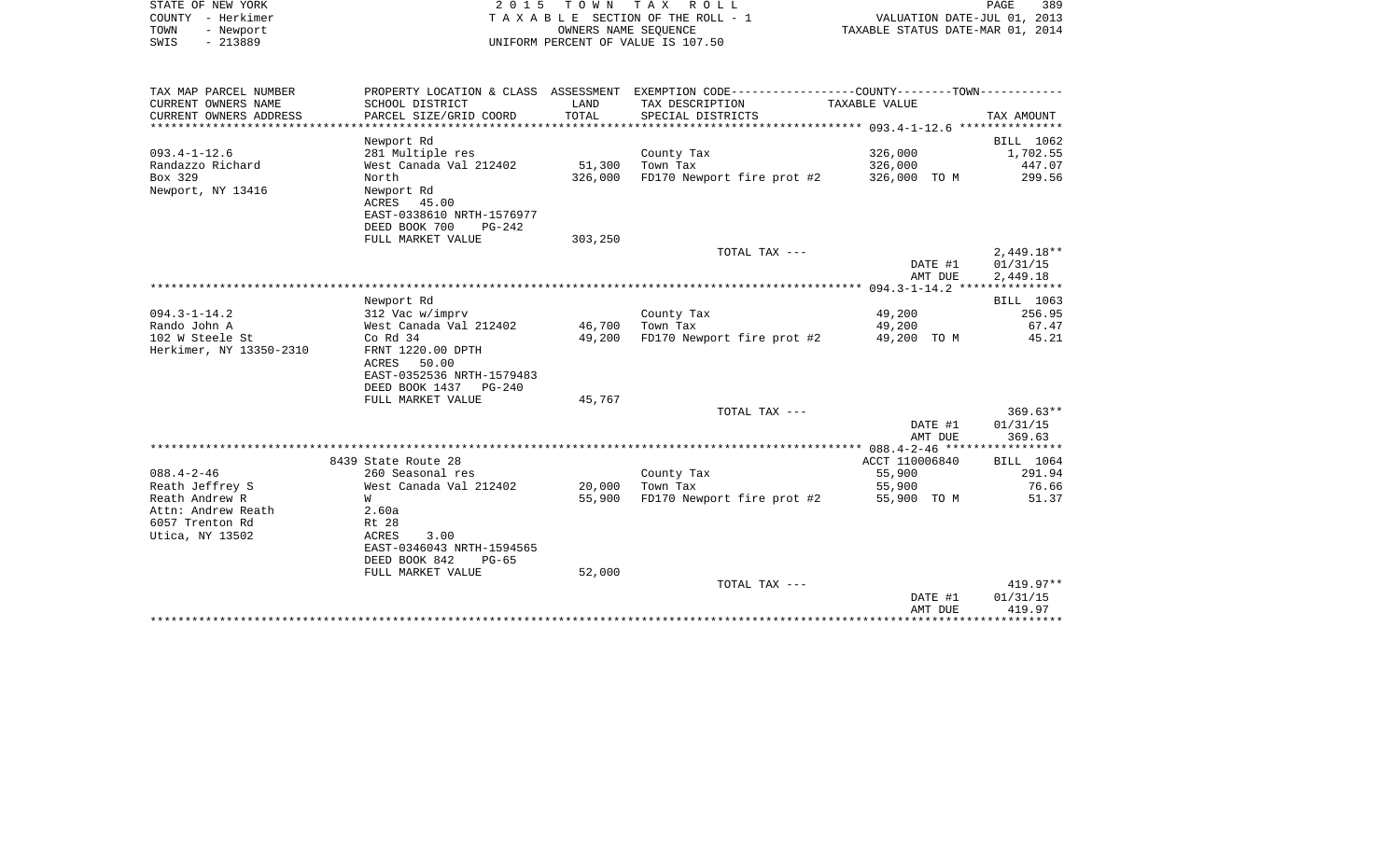|      | STATE OF NEW YORK | 2015 TOWN TAX ROLL                 |                                  | PAGE                        | 390 |
|------|-------------------|------------------------------------|----------------------------------|-----------------------------|-----|
|      | COUNTY - Herkimer | TAXABLE SECTION OF THE ROLL - 1    |                                  | VALUATION DATE-JUL 01, 2013 |     |
| TOWN | - Newport         | OWNERS NAME SEOUENCE               | TAXABLE STATUS DATE-MAR 01, 2014 |                             |     |
| SWIS | - 213889          | UNIFORM PERCENT OF VALUE IS 107.50 |                                  |                             |     |

| TAX MAP PARCEL NUMBER  |                           |         | PROPERTY LOCATION & CLASS ASSESSMENT EXEMPTION CODE---------------COUNTY-------TOWN---------- |                  |            |
|------------------------|---------------------------|---------|-----------------------------------------------------------------------------------------------|------------------|------------|
| CURRENT OWNERS NAME    | SCHOOL DISTRICT           | LAND    | TAX DESCRIPTION                                                                               | TAXABLE VALUE    |            |
| CURRENT OWNERS ADDRESS | PARCEL SIZE/GRID COORD    | TOTAL   | SPECIAL DISTRICTS                                                                             |                  | TAX AMOUNT |
|                        |                           |         |                                                                                               |                  |            |
|                        | 1071 Rose Valley Rd       |         |                                                                                               | ACCT 110007020   | BILL 1065  |
| $089.3 - 1 - 2$        | 210 1 Family Res          |         | County Tax                                                                                    | 122,000          | 637.15     |
| Reddington James       | Poland Central 213803     | 15,200  | Town Tax                                                                                      | 122,000          | 167.31     |
| Reddington Mary        | 65x171 From 089.3-1-4     | 122,000 | FD160 Newport fire prot#1 122,000 TO M                                                        |                  | 88.25      |
| 1071 Rose Valley Rd    | $1 \t2 \t1/2A$            |         |                                                                                               |                  |            |
| Cold Brook, NY 13324   | Rose Valley Rd            |         |                                                                                               |                  |            |
|                        | FRNT 272.50 DPTH 138.00   |         |                                                                                               |                  |            |
|                        |                           |         |                                                                                               |                  |            |
|                        | EAST-0349934 NRTH-1600865 |         |                                                                                               |                  |            |
|                        | DEED BOOK 786<br>$PG-349$ |         |                                                                                               |                  |            |
|                        | FULL MARKET VALUE         | 113,500 |                                                                                               |                  |            |
|                        |                           |         | TOTAL TAX ---                                                                                 |                  | 892.71**   |
|                        |                           |         |                                                                                               | DATE #1          | 01/31/15   |
|                        |                           |         |                                                                                               | AMT DUE          | 892.71     |
|                        |                           |         |                                                                                               |                  |            |
|                        | 365 Steuben Rd            |         |                                                                                               | ACCT 1580900     | BILL 1066  |
| $093.3 - 1 - 5.17$     | 105 Vac farmland          |         | County Tax                                                                                    | 43,500           | 227.18     |
| Reed Timothy A         | West Canada Val 212402    | 43,500  | Town Tax                                                                                      | 43,500           | 59.66      |
| Reed Jennifer M        | Co Rd 110                 | 43,500  | FD170 Newport fire prot #2                                                                    | 43,500 TO M      | 39.97      |
| 452 Steuben Rd         | FRNT 1321.70 DPTH         |         |                                                                                               |                  |            |
| pOLAND, NY 13431       | ACRES 45.00               |         |                                                                                               |                  |            |
|                        | EAST-0335568 NRTH-1580885 |         |                                                                                               |                  |            |
|                        | DEED BOOK 1455 PG-50      |         |                                                                                               |                  |            |
|                        | FULL MARKET VALUE         | 40,450  |                                                                                               |                  |            |
|                        |                           |         | TOTAL TAX ---                                                                                 |                  | $326.81**$ |
|                        |                           |         |                                                                                               | DATE #1          | 01/31/15   |
|                        |                           |         |                                                                                               | AMT DUE          | 326.81     |
|                        |                           |         |                                                                                               |                  |            |
|                        | 452 Steuben Rd            |         |                                                                                               | ACCT 110009180   | BILL 1067  |
| $093.4 - 1 - 8.1$      | 241 Rural res&ag          |         | AGRIC 10 Y 41700                                                                              | 22,000<br>22,000 |            |
| Reed Timothy A         | West Canada Val 212402    |         | 69,800 County Tax                                                                             | 252,900          | 1,320.78   |
| Reed Jennifer M        | 41a                       | 274,900 | Town Tax                                                                                      | 252,900          | 346.82     |
| 452 Steuben Rd         | Co Rd 110                 |         | FD170 Newport fire prot #2 274,900 TO M                                                       |                  | 252.61     |
|                        | FRNT 440.00 DPTH          |         |                                                                                               |                  |            |
| Poland, NY 13431       |                           |         |                                                                                               |                  |            |
|                        | 41.00<br>ACRES            |         |                                                                                               |                  |            |
|                        | EAST-0336042 NRTH-1580228 |         |                                                                                               |                  |            |
|                        | DEED BOOK 898<br>PG-671   |         |                                                                                               |                  |            |
|                        | FULL MARKET VALUE         | 255,700 |                                                                                               |                  |            |
|                        |                           |         | TOTAL TAX ---                                                                                 |                  | 1,920.21** |
|                        |                           |         |                                                                                               | DATE #1          | 01/31/15   |
|                        |                           |         |                                                                                               | AMT DUE          | 1,920.21   |
|                        |                           |         |                                                                                               |                  |            |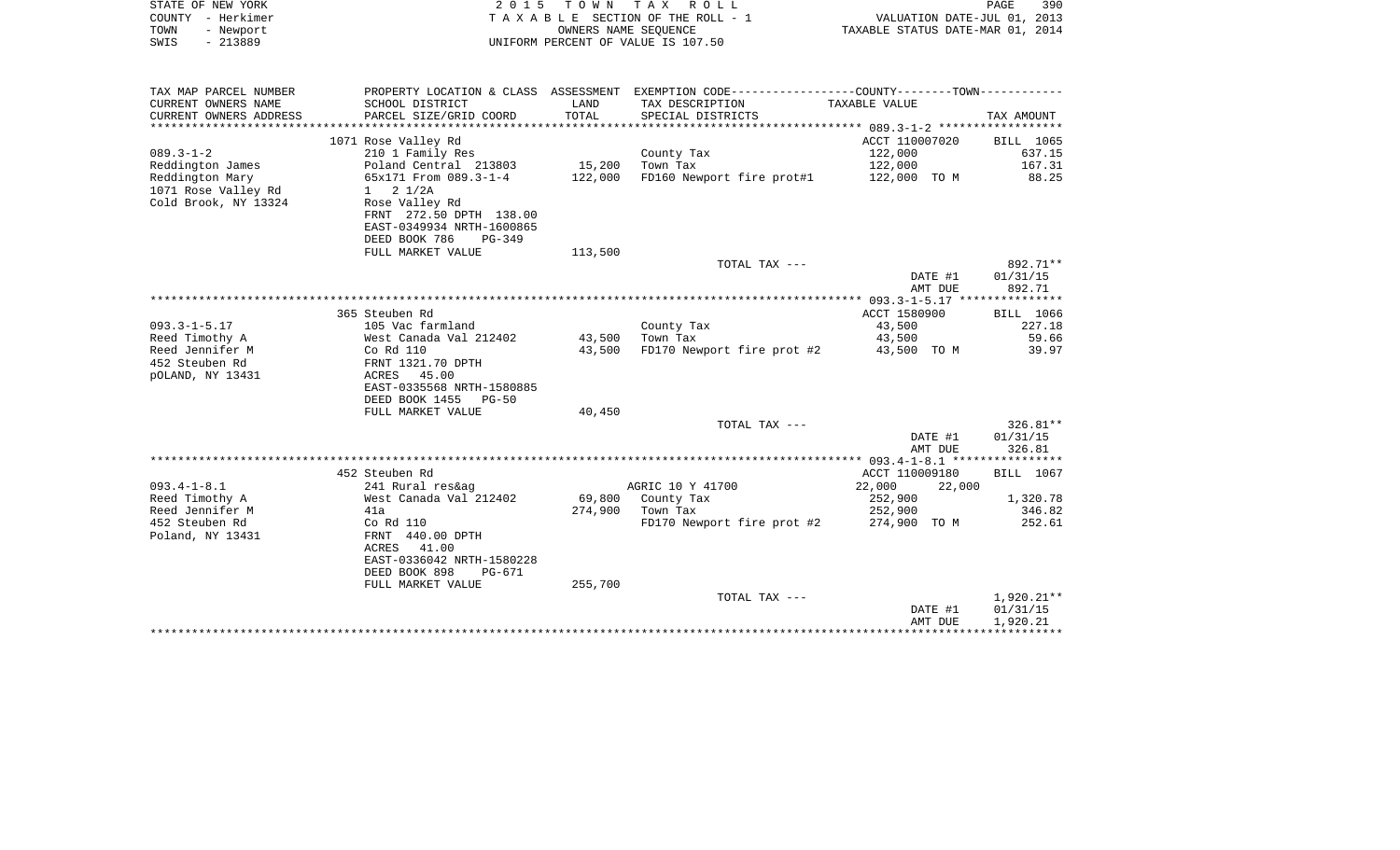| COUNTY - Herkimer<br>- Newport<br>TOWN<br>$-213889$<br>SWIS |                                           |         | TOWN TAX ROLL<br>TAXABLE SECTION OF THE ROLL - 1<br>OWNERS NAME SEQUENCE<br>UNIFORM PERCENT OF VALUE IS 107.50 | VALUATION DATE-JUL 01, 2013<br>TAXABLE STATUS DATE-MAR 01, 2014 |                                                                                                                                                  |
|-------------------------------------------------------------|-------------------------------------------|---------|----------------------------------------------------------------------------------------------------------------|-----------------------------------------------------------------|--------------------------------------------------------------------------------------------------------------------------------------------------|
|                                                             |                                           |         |                                                                                                                |                                                                 |                                                                                                                                                  |
| TAX MAP PARCEL NUMBER                                       |                                           |         | PROPERTY LOCATION & CLASS ASSESSMENT EXEMPTION CODE---------------COUNTY-------TOWN----------                  |                                                                 |                                                                                                                                                  |
| CURRENT OWNERS NAME                                         | SCHOOL DISTRICT                           | LAND    | TAX DESCRIPTION                                                                                                | TAXABLE VALUE                                                   |                                                                                                                                                  |
| CURRENT OWNERS ADDRESS                                      | PARCEL SIZE/GRID COORD                    | TOTAL   | SPECIAL DISTRICTS                                                                                              |                                                                 | TAX AMOUNT                                                                                                                                       |
| ***********************                                     |                                           |         |                                                                                                                |                                                                 |                                                                                                                                                  |
|                                                             | 109 Woodchuck Hl                          |         |                                                                                                                |                                                                 | BILL 1068                                                                                                                                        |
| $094.1 - 1 - 55.4$                                          | 210 1 Family Res                          |         | County Tax                                                                                                     | 117,600                                                         | 614.17                                                                                                                                           |
| Regina Gomes S                                              | West Canada Val 212402                    | 18,000  | Town Tax                                                                                                       | 117,600                                                         | 161.28                                                                                                                                           |
| 109 Wood Chuck Hill Rd                                      | Life Use                                  | 117,600 | FD170 Newport fire prot #2                                                                                     | 117,600 TO M                                                    | 108.06                                                                                                                                           |
| PO Box 544                                                  | la                                        |         |                                                                                                                |                                                                 |                                                                                                                                                  |
| Newport, NY 13416                                           | Woodchuck Hill<br>FRNT 100.00 DPTH 435.00 |         |                                                                                                                |                                                                 |                                                                                                                                                  |
|                                                             | 1.00<br>ACRES                             |         |                                                                                                                |                                                                 |                                                                                                                                                  |
|                                                             | EAST-0356550 NRTH-1586223                 |         |                                                                                                                |                                                                 |                                                                                                                                                  |
|                                                             | DEED BOOK 836<br>$PG-099$                 |         |                                                                                                                |                                                                 |                                                                                                                                                  |
|                                                             | FULL MARKET VALUE                         | 109,400 |                                                                                                                |                                                                 |                                                                                                                                                  |
|                                                             |                                           |         | TOTAL TAX ---                                                                                                  |                                                                 | 883.51**                                                                                                                                         |
|                                                             |                                           |         |                                                                                                                | DATE #1                                                         | 01/31/15                                                                                                                                         |
|                                                             |                                           |         |                                                                                                                | AMT DUE                                                         | 883.51                                                                                                                                           |
|                                                             |                                           |         |                                                                                                                |                                                                 |                                                                                                                                                  |
|                                                             |                                           |         |                                                                                                                |                                                                 |                                                                                                                                                  |
|                                                             | State Route 28                            |         |                                                                                                                | ACCT 110004200                                                  |                                                                                                                                                  |
| $094.3 - 2 - 35.1$                                          | 314 Rural vac<10                          |         | County Tax                                                                                                     | 8,000                                                           |                                                                                                                                                  |
| Reilly Fr, Mark                                             | West Canada Val 212402                    | 8,000   | Town Tax                                                                                                       | 8,000                                                           |                                                                                                                                                  |
| Knapik Erin                                                 | W                                         | 8,000   | FD170 Newport fire prot #2                                                                                     | 8,000 TO M                                                      |                                                                                                                                                  |
| Aelene Reilly                                               | 500x329                                   |         |                                                                                                                |                                                                 |                                                                                                                                                  |
| 5387 State Route 28                                         | Rt 28                                     |         |                                                                                                                |                                                                 |                                                                                                                                                  |
| Newport, NY 13416                                           | ACRES<br>1.30                             |         |                                                                                                                |                                                                 |                                                                                                                                                  |
|                                                             | EAST-0360649 NRTH-1577536                 |         |                                                                                                                |                                                                 |                                                                                                                                                  |
|                                                             | DEED BOOK 1469<br><b>PG-905</b>           |         |                                                                                                                |                                                                 |                                                                                                                                                  |
|                                                             | FULL MARKET VALUE                         | 7,450   |                                                                                                                |                                                                 |                                                                                                                                                  |
|                                                             |                                           |         | TOTAL TAX ---                                                                                                  |                                                                 |                                                                                                                                                  |
|                                                             |                                           |         |                                                                                                                | DATE #1                                                         |                                                                                                                                                  |
|                                                             |                                           |         |                                                                                                                | AMT DUE                                                         |                                                                                                                                                  |
|                                                             | 5387 State Route 28                       |         |                                                                                                                |                                                                 |                                                                                                                                                  |
| $094.3 - 2 - 35.2$                                          | 210 1 Family Res                          |         | County Tax                                                                                                     | 169,500                                                         |                                                                                                                                                  |
| Reilly Fr, Mark                                             | West Canada Val 212402                    | 19,000  | Town Tax                                                                                                       | 169,500                                                         |                                                                                                                                                  |
| Knapik Erin                                                 | Rt 28                                     | 169,500 | FD170 Newport fire prot #2                                                                                     | 169,500 TO M                                                    |                                                                                                                                                  |
| Aelene Reilly                                               | ACRES<br>2.00                             |         |                                                                                                                |                                                                 |                                                                                                                                                  |
| 5387 State Route 28                                         | EAST-0360169 NRTH-1577785                 |         |                                                                                                                |                                                                 |                                                                                                                                                  |
| Newport, NY 13416                                           | DEED BOOK 1469<br>PG-905                  |         |                                                                                                                |                                                                 |                                                                                                                                                  |
|                                                             | FULL MARKET VALUE                         | 157,650 |                                                                                                                |                                                                 |                                                                                                                                                  |
|                                                             |                                           |         | TOTAL TAX ---                                                                                                  |                                                                 |                                                                                                                                                  |
|                                                             |                                           |         |                                                                                                                | DATE #1<br>AMT DUE                                              | BILL 1069<br>41.78<br>10.97<br>$60.10**$<br>01/31/15<br>60.10<br>BILL 1070<br>885.22<br>232.45<br>155.75<br>$1,273.42**$<br>01/31/15<br>1,273.42 |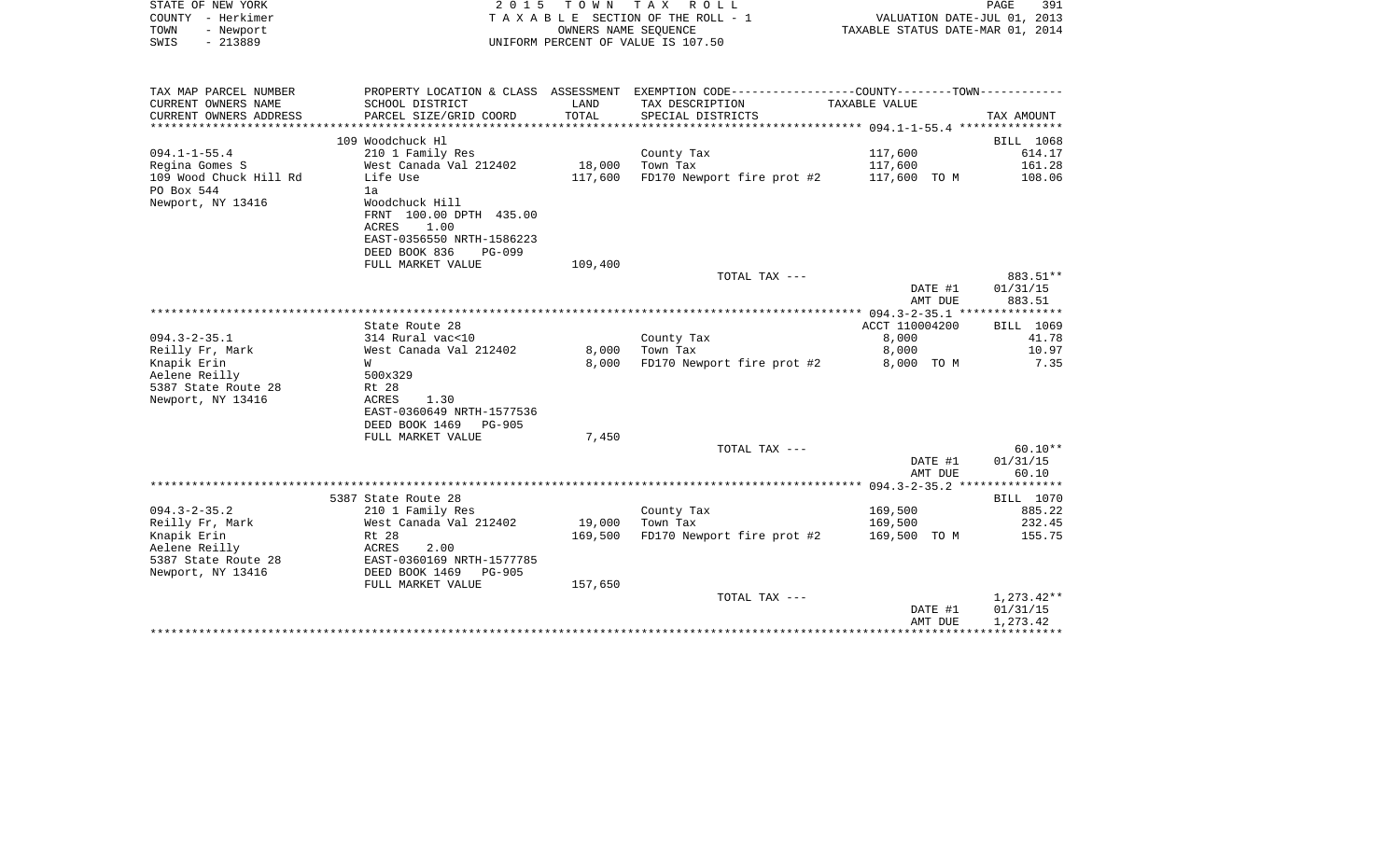|      | STATE OF NEW YORK | 2015 TOWN TAX ROLL                 | 392<br>PAGE                      |
|------|-------------------|------------------------------------|----------------------------------|
|      | COUNTY - Herkimer | TAXABLE SECTION OF THE ROLL - 1    | VALUATION DATE-JUL 01, 2013      |
| TOWN | - Newport         | OWNERS NAME SEOUENCE               | TAXABLE STATUS DATE-MAR 01, 2014 |
| SWIS | - 213889          | UNIFORM PERCENT OF VALUE IS 107.50 |                                  |

| TAX MAP PARCEL NUMBER     |                              |         | PROPERTY LOCATION & CLASS ASSESSMENT EXEMPTION CODE----------------COUNTY-------TOWN--------- |                |              |
|---------------------------|------------------------------|---------|-----------------------------------------------------------------------------------------------|----------------|--------------|
| CURRENT OWNERS NAME       | SCHOOL DISTRICT              | LAND    | TAX DESCRIPTION                                                                               | TAXABLE VALUE  |              |
| CURRENT OWNERS ADDRESS    | PARCEL SIZE/GRID COORD       | TOTAL   | SPECIAL DISTRICTS                                                                             |                | TAX AMOUNT   |
| ************************* | **************************** |         |                                                                                               |                |              |
|                           | 5782 State Route 28          |         |                                                                                               | ACCT 110000510 | BILL 1071    |
| $094.3 - 2 - 7$           | 240 Rural res                |         | VET WAR CT 41121                                                                              | 9,000<br>9,000 |              |
| Reynolds Robert J         | West Canada Val 212402       |         | 45,300 County Tax                                                                             | 162,200        | 847.10       |
| Reynolds Jean A           | E                            | 171,200 | Town Tax                                                                                      | 162,200        | 222.44       |
| 5782 State Rte 28         | 1 36A                        |         |                                                                                               |                | 157.32       |
| Newport, NY 13416         | Rt 28                        |         | FD170 Newport fire prot #2                                                                    | 171,200 TO M   |              |
|                           |                              |         |                                                                                               |                |              |
|                           | ACRES<br>36.00               |         |                                                                                               |                |              |
|                           | EAST-0357186 NRTH-1582618    |         |                                                                                               |                |              |
|                           | DEED BOOK 00614 PG-00591     |         |                                                                                               |                |              |
|                           | FULL MARKET VALUE            | 159,250 |                                                                                               |                |              |
|                           |                              |         | TOTAL TAX ---                                                                                 |                | $1,226.86**$ |
|                           |                              |         |                                                                                               | DATE #1        | 01/31/15     |
|                           |                              |         |                                                                                               | AMT DUE        | 1,226.86     |
|                           |                              |         |                                                                                               |                |              |
|                           | 354 Newport Rd               |         |                                                                                               | ACCT 110005495 | BILL 1072    |
| $099.2 - 1 - 3.1$         | 240 Rural res                |         | County Tax                                                                                    | 174,000        | 908.72       |
| Riccioni Brian            | West Canada Val 212402       | 84,500  | Town Tax                                                                                      | 174,000        | 238.62       |
| Riccioni Debroah J        | West                         | 174,000 | FD170 Newport fire prot #2                                                                    | 174,000 TO M   | 159.89       |
| 35 Hardscrabble Hill Rd   | 176.66                       |         |                                                                                               |                |              |
| Flemington, NJ 08822      | Newport Rd                   |         |                                                                                               |                |              |
|                           | FRNT 3903.00 DPTH            |         |                                                                                               |                |              |
| MAY BE SUBJECT TO PAYMENT | ACRES 108.00                 |         |                                                                                               |                |              |
| UNDER AGDIST LAW TIL 2017 | EAST-0344656 NRTH-1573695    |         |                                                                                               |                |              |
|                           | DEED BOOK 938                |         |                                                                                               |                |              |
|                           | $PG-57$                      |         |                                                                                               |                |              |
|                           | FULL MARKET VALUE            | 161,850 |                                                                                               |                |              |
|                           |                              |         | TOTAL TAX ---                                                                                 |                | $1,307.23**$ |
|                           |                              |         |                                                                                               | DATE #1        | 01/31/15     |
|                           |                              |         |                                                                                               | AMT DUE        | 1,307.23     |
|                           |                              |         |                                                                                               |                |              |
|                           | 114 White Creek Rd           |         |                                                                                               | ACCT 110009060 | BILL 1073    |
| $094.3 - 2 - 28$          | 270 Mfg housing              |         | County Tax                                                                                    | 63,000         | 329.02       |
| Riccoboni Guerino         | West Canada Val 212402       | 13,000  | Town Tax                                                                                      | 63,000         | 86.40        |
| Riccoboni Ethel           | S                            | 63,000  | FD170 Newport fire prot #2                                                                    | 63,000 TO M    | 57.89        |
| 114 White Creek Rd        | 1 Trailer                    |         |                                                                                               |                |              |
| Newport, NY 13416         | Wht Creek Rd                 |         |                                                                                               |                |              |
|                           | ACRES<br>1.50                |         |                                                                                               |                |              |
|                           | EAST-0359273 NRTH-1578369    |         |                                                                                               |                |              |
|                           | DEED BOOK 929<br>$PG-7$      |         |                                                                                               |                |              |
|                           | FULL MARKET VALUE            | 58,600  |                                                                                               |                |              |
|                           |                              |         | TOTAL TAX ---                                                                                 |                | 473.31**     |
|                           |                              |         |                                                                                               | DATE #1        | 01/31/15     |
|                           |                              |         |                                                                                               | AMT DUE        | 473.31       |
|                           |                              |         |                                                                                               |                |              |
|                           |                              |         |                                                                                               |                |              |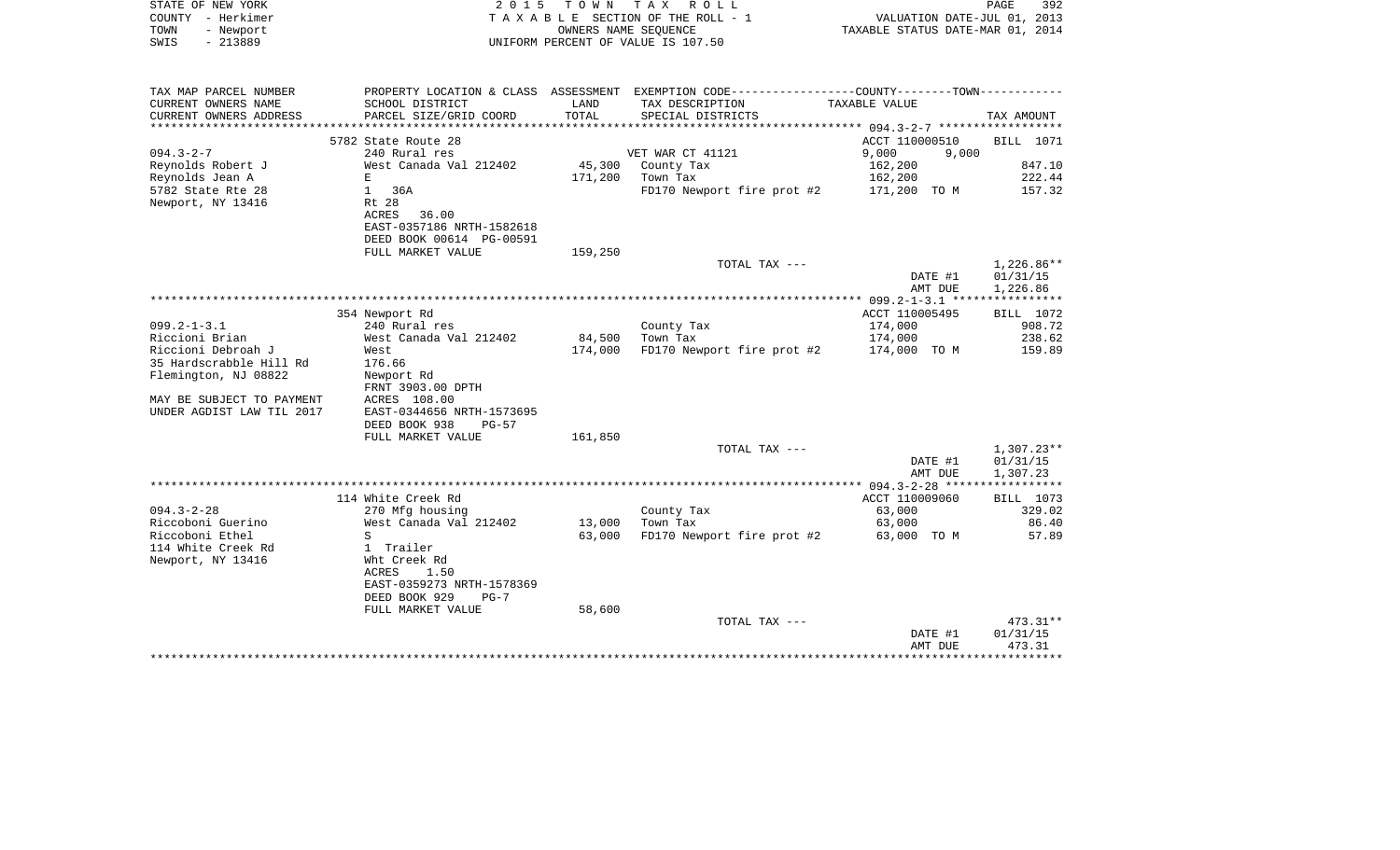| STATE OF NEW YORK<br>COUNTY - Herkimer<br>TOWN<br>- Newport<br>$-213889$<br>SWIS | 2 0 1 5                                                                                               | T O W N                            | TAX ROLL<br>TAXABLE SECTION OF THE ROLL - 1<br>OWNERS NAME SEQUENCE<br>UNIFORM PERCENT OF VALUE IS 107.50 | VALUATION DATE-JUL 01, 2013<br>TAXABLE STATUS DATE-MAR 01, 2014 | PAGE<br>393        |
|----------------------------------------------------------------------------------|-------------------------------------------------------------------------------------------------------|------------------------------------|-----------------------------------------------------------------------------------------------------------|-----------------------------------------------------------------|--------------------|
| TAX MAP PARCEL NUMBER                                                            |                                                                                                       |                                    | PROPERTY LOCATION & CLASS ASSESSMENT EXEMPTION CODE---------------COUNTY-------TOWN----------             |                                                                 |                    |
| CURRENT OWNERS NAME<br>CURRENT OWNERS ADDRESS<br>********************            | SCHOOL DISTRICT<br>PARCEL SIZE/GRID COORD<br>*********************                                    | LAND<br>TOTAL<br>* * * * * * * * * | TAX DESCRIPTION<br>SPECIAL DISTRICTS                                                                      | TAXABLE VALUE                                                   | TAX AMOUNT         |
|                                                                                  | 175 Graves Rd                                                                                         |                                    |                                                                                                           | ACCT 110006240                                                  | BILL 1074          |
| $088.4 - 2 - 27$                                                                 | 210 1 Family Res                                                                                      |                                    | County Tax                                                                                                | 147,400                                                         | 769.80             |
| Rickard James                                                                    | West Canada Val 212402                                                                                | 18,300                             | Town Tax                                                                                                  | 147,400                                                         | 202.14             |
| Rickard Ashley                                                                   | W                                                                                                     | 147,400                            | FD170 Newport fire prot #2                                                                                | 147,400 TO M                                                    | 135.45             |
| 175 Graves Rd<br>Newport, NY 13413                                               | 200/300<br>3<br>Graves Rd<br>ACRES<br>1.30<br>EAST-0349049 NRTH-1593060<br>DEED BOOK 1394<br>$PG-943$ |                                    |                                                                                                           |                                                                 |                    |
|                                                                                  | FULL MARKET VALUE                                                                                     | 137,100                            |                                                                                                           |                                                                 |                    |
|                                                                                  |                                                                                                       |                                    | TOTAL TAX ---                                                                                             |                                                                 | $1,107.39**$       |
|                                                                                  |                                                                                                       |                                    |                                                                                                           | DATE #1                                                         | 01/31/15           |
|                                                                                  |                                                                                                       |                                    |                                                                                                           | AMT DUE                                                         | 1,107.39           |
|                                                                                  |                                                                                                       |                                    |                                                                                                           |                                                                 |                    |
| $088.4 - 1 - 31$                                                                 | 700 Strumlock Rd                                                                                      |                                    |                                                                                                           | ACCT 110025100                                                  | BILL 1075          |
| Riecker Daniel C                                                                 | 210 1 Family Res<br>Poland Central 213803                                                             | 24,400                             | County Tax<br>Town Tax                                                                                    | 157,400<br>157,400                                              | 822.03<br>215.86   |
| Riecker Kathy D                                                                  | North                                                                                                 | 157,400                            | FD160 Newport fire prot#1                                                                                 | 157,400 TO M                                                    | 113.86             |
| 700 Strumlock Rd                                                                 | North Gage Rd                                                                                         |                                    |                                                                                                           |                                                                 |                    |
| Poland, NY 13431                                                                 | FRNT 523.00 DPTH                                                                                      |                                    |                                                                                                           |                                                                 |                    |
|                                                                                  | <b>ACRES</b><br>7.00                                                                                  |                                    |                                                                                                           |                                                                 |                    |
|                                                                                  | EAST-0339806 NRTH-1592327                                                                             |                                    |                                                                                                           |                                                                 |                    |
|                                                                                  | DEED BOOK 00656 PG-00336                                                                              |                                    |                                                                                                           |                                                                 |                    |
|                                                                                  | FULL MARKET VALUE                                                                                     | 146,400                            |                                                                                                           |                                                                 |                    |
|                                                                                  |                                                                                                       |                                    | TOTAL TAX ---                                                                                             |                                                                 | $1,151.75**$       |
|                                                                                  |                                                                                                       |                                    |                                                                                                           | DATE #1                                                         | 01/31/15           |
|                                                                                  |                                                                                                       |                                    |                                                                                                           | AMT DUE                                                         | 1,151.75           |
|                                                                                  | Twin Ponds Dr                                                                                         |                                    |                                                                                                           |                                                                 | BILL 1076          |
| $100.3 - 5 - 7$                                                                  | 322 Rural vac>10                                                                                      |                                    | County Tax                                                                                                | 65,000                                                          | 339.47             |
| Robinson Gary L                                                                  | West Canada Val 212402                                                                                | 65,000                             | Town Tax                                                                                                  | 65,000                                                          | 89.14              |
| Robinson Josephine M                                                             | Cook Rd                                                                                               | 65,000                             | FD170 Newport fire prot #2                                                                                | 65,000 TO M                                                     | 59.73              |
| 6945 Elizabeth Ave                                                               | ACRES 18.60                                                                                           |                                    |                                                                                                           |                                                                 |                    |
| Arverne, NY 11692                                                                | EAST-0356184 NRTH-1568309                                                                             |                                    |                                                                                                           |                                                                 |                    |
|                                                                                  | DEED BOOK 1172<br>$PG-379$                                                                            |                                    |                                                                                                           |                                                                 |                    |
|                                                                                  | FULL MARKET VALUE                                                                                     | 60,450                             |                                                                                                           |                                                                 |                    |
|                                                                                  |                                                                                                       |                                    | TOTAL TAX ---                                                                                             |                                                                 | 488.34**           |
|                                                                                  |                                                                                                       |                                    |                                                                                                           | DATE #1                                                         | 01/31/15           |
|                                                                                  |                                                                                                       |                                    |                                                                                                           | AMT DUE                                                         | 488.34<br>******** |
|                                                                                  |                                                                                                       |                                    |                                                                                                           |                                                                 |                    |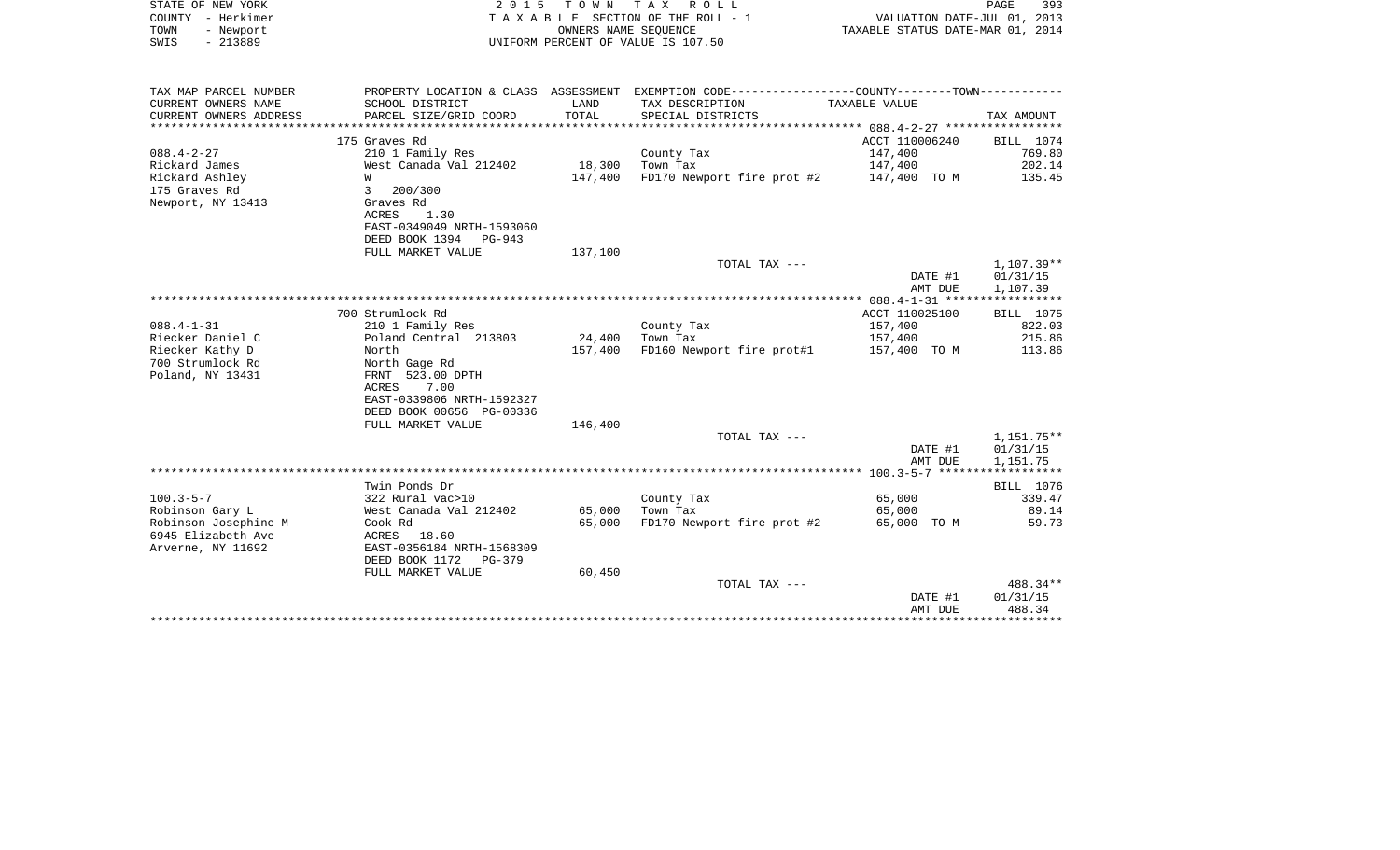| STATE OF NEW YORK<br>COUNTY - Herkimer<br>TOWN<br>- Newport<br>$-213889$<br>SWIS |                                            | OWNERS NAME SEQUENCE | 2015 TOWN TAX ROLL<br>TAXABLE SECTION OF THE ROLL - 1<br>UNIFORM PERCENT OF VALUE IS 107.50   | VALUATION DATE-JUL 01, 2013<br>TAXABLE STATUS DATE-MAR 01, 2014 | <b>PAGE</b><br>394 |
|----------------------------------------------------------------------------------|--------------------------------------------|----------------------|-----------------------------------------------------------------------------------------------|-----------------------------------------------------------------|--------------------|
|                                                                                  |                                            |                      |                                                                                               |                                                                 |                    |
| TAX MAP PARCEL NUMBER                                                            |                                            |                      | PROPERTY LOCATION & CLASS ASSESSMENT EXEMPTION CODE---------------COUNTY-------TOWN---------- |                                                                 |                    |
| CURRENT OWNERS NAME<br>CURRENT OWNERS ADDRESS                                    | SCHOOL DISTRICT<br>PARCEL SIZE/GRID COORD  | LAND<br>TOTAL        | TAX DESCRIPTION<br>SPECIAL DISTRICTS                                                          | TAXABLE VALUE                                                   | TAX AMOUNT         |
|                                                                                  | 160 Steuben Rd                             |                      |                                                                                               | ACCT 110025004                                                  | BILL 1077          |
| $093.3 - 1 - 2$                                                                  | 240 Rural res                              |                      | County Tax                                                                                    | 180,000                                                         | 940.06             |
| Roepnack Jack B                                                                  | West Canada Val 212402                     | 46,000               | Town Tax                                                                                      | 180,000                                                         | 246.85             |
| 160 Steuben Rd                                                                   | South                                      | 180,000              | FD170 Newport fire prot #2 180,000 TO M                                                       |                                                                 | 165.40             |
| Poland, NY 13431                                                                 | 270 45A                                    |                      |                                                                                               |                                                                 |                    |
|                                                                                  | Bell Hill Rd                               |                      |                                                                                               |                                                                 |                    |
|                                                                                  | ACRES 45.00 BANK<br>184                    |                      |                                                                                               |                                                                 |                    |
|                                                                                  | EAST-0330788 NRTH-1583744<br>DEED BOOK 834 |                      |                                                                                               |                                                                 |                    |
|                                                                                  | PG-84<br>FULL MARKET VALUE                 | 167,450              |                                                                                               |                                                                 |                    |
|                                                                                  |                                            |                      | TOTAL TAX ---                                                                                 |                                                                 | 1,352.31**         |
|                                                                                  |                                            |                      |                                                                                               | DATE #1                                                         | 01/31/15           |
|                                                                                  |                                            |                      |                                                                                               | AMT DUE                                                         | 1,352.31           |
|                                                                                  |                                            |                      |                                                                                               |                                                                 |                    |
|                                                                                  | 8142 State Route 28                        |                      |                                                                                               |                                                                 | <b>BILL</b> 1078   |
| $094.1 - 1 - 11.2$                                                               | 240 Rural res                              |                      | VET WAR CT 41121                                                                              | $9,000$ $9,000$                                                 |                    |
| Roesler R Eric C                                                                 | West Canada Val 212402                     |                      | 75,500 County Tax                                                                             | 169,700                                                         | 886.27             |
| Roesler Nanette                                                                  | East                                       | 178,700              | Town Tax<br>FD170 Newport fire prot #2 178,700 TO M                                           | 169,700                                                         | 232.72             |
| Rte 28<br>PO Box 254                                                             | 99.6a<br>Rt 28                             |                      |                                                                                               |                                                                 | 164.21             |
| Newport, NY 13416                                                                | FRNT 510.00 DPTH                           |                      |                                                                                               |                                                                 |                    |
|                                                                                  | 94.30<br>ACRES                             |                      |                                                                                               |                                                                 |                    |
|                                                                                  | EAST-0352096 NRTH-1591307                  |                      |                                                                                               |                                                                 |                    |
|                                                                                  | DEED BOOK 708<br>PG-677                    |                      |                                                                                               |                                                                 |                    |
|                                                                                  | FULL MARKET VALUE                          | 166,250              |                                                                                               |                                                                 |                    |
|                                                                                  |                                            |                      | TOTAL TAX ---                                                                                 |                                                                 | $1,283.20**$       |
|                                                                                  |                                            |                      |                                                                                               | DATE #1                                                         | 01/31/15           |
|                                                                                  |                                            |                      |                                                                                               | AMT DUE                                                         | 1,283.20           |

|                   | 389 Strumlock Rd          |         |                           | ACCT 110002070   | BILL 1079    |
|-------------------|---------------------------|---------|---------------------------|------------------|--------------|
| $093.1 - 1 - 4.8$ | 240 Rural res             |         | VET COM CT 41131          | 15,000<br>15,000 |              |
| Rogers Clifton L  | Poland Central<br>213803  | 71,500  | County Tax                | 198,200          | 1,035.11     |
| Gandara Monica J  | W                         | 213,200 | Town Tax                  | 198,200          | 271.81       |
| 389 Strumlock Rd  | 83.18a                    |         | FD160 Newport fire prot#1 | 213,200<br>TO M  | 154.22       |
| Poland, NY 13431  | Strumloch Rd              |         |                           |                  |              |
|                   | 77.90<br>ACRES            |         |                           |                  |              |
|                   | EAST-0334738 NRTH-1588371 |         |                           |                  |              |
|                   | DEED BOOK 939<br>PG-422   |         |                           |                  |              |
|                   | FULL MARKET VALUE         | 198,350 |                           |                  |              |
|                   |                           |         | TOTAL TAX ---             |                  | $1.461.14**$ |
|                   |                           |         |                           | DATE #1          | 01/31/15     |
|                   |                           |         |                           | AMT DUE          | 1,461.14     |
|                   |                           |         |                           |                  |              |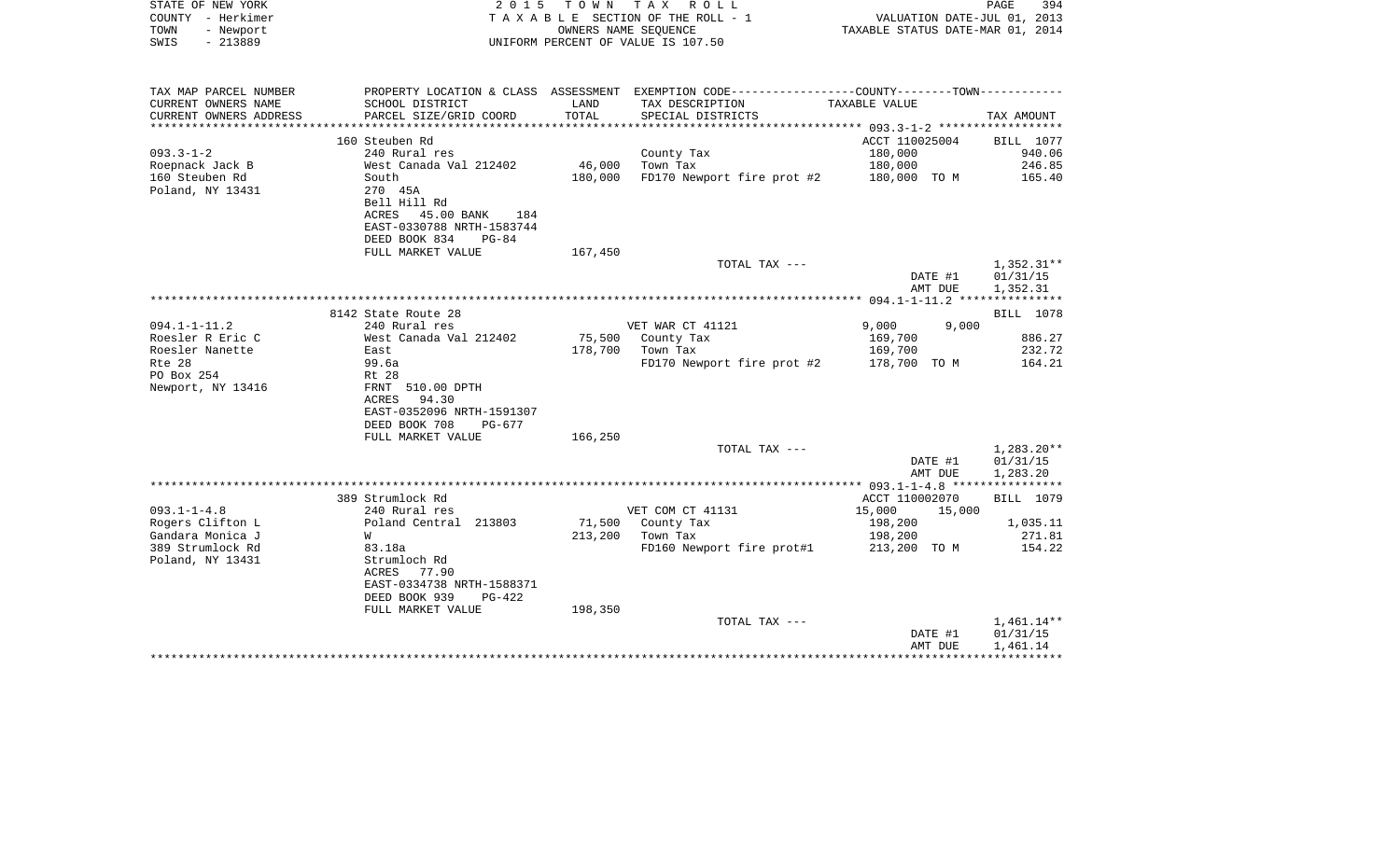|      | STATE OF NEW YORK | 2015 TOWN TAX ROLL                 | 395<br>PAGE                      |
|------|-------------------|------------------------------------|----------------------------------|
|      | COUNTY - Herkimer | TAXABLE SECTION OF THE ROLL - 1    | VALUATION DATE-JUL 01, 2013      |
| TOWN | - Newport         | OWNERS NAME SEOUENCE               | TAXABLE STATUS DATE-MAR 01, 2014 |
| SWIS | $-213889$         | UNIFORM PERCENT OF VALUE IS 107.50 |                                  |

| TAX MAP PARCEL NUMBER  | PROPERTY LOCATION & CLASS ASSESSMENT |         |                            |                              |                  |
|------------------------|--------------------------------------|---------|----------------------------|------------------------------|------------------|
| CURRENT OWNERS NAME    | SCHOOL DISTRICT                      | LAND    | TAX DESCRIPTION            | TAXABLE VALUE                |                  |
| CURRENT OWNERS ADDRESS | PARCEL SIZE/GRID COORD               | TOTAL   | SPECIAL DISTRICTS          |                              | TAX AMOUNT       |
| *******************    | ************************             |         |                            |                              |                  |
|                        | 2092 Newport Rd                      |         |                            |                              | <b>BILL 1080</b> |
| $093.4 - 1 - 27.8$     | 322 Rural vac>10                     |         | County Tax                 | 33,000                       | 172.34           |
| Rogerson Peter         | West Canada Val 212402               | 33,000  | Town Tax                   | 33,000                       | 45.26            |
| 130 Lamarck Dr         | Assumed 50000 Mtg                    | 33,000  | FD170 Newport fire prot #2 | 33,000 TO M                  | 30.32            |
| Amherst, NY 14226      | 224.80                               |         |                            |                              |                  |
|                        | Newport Rd                           |         |                            |                              |                  |
|                        | FRNT 1426.80 DPTH                    |         |                            |                              |                  |
|                        | ACRES 20.90                          |         |                            |                              |                  |
|                        | EAST-0346128 NRTH-1577698            |         |                            |                              |                  |
|                        | DEED BOOK 1441<br>PG-121             |         |                            |                              |                  |
|                        |                                      |         |                            |                              |                  |
|                        | FULL MARKET VALUE                    | 30,698  |                            |                              |                  |
|                        |                                      |         | TOTAL TAX ---              |                              | 247.92**         |
|                        |                                      |         |                            | DATE #1                      | 01/31/15         |
|                        |                                      |         |                            | AMT DUE                      | 247.92           |
|                        |                                      |         |                            |                              |                  |
|                        | Spain Gulf Rd                        |         |                            | ACCT 110001170               | BILL 1081        |
| $099.2 - 3 - 2$        | 314 Rural vac<10                     |         | County Tax                 | 24,800                       | 129.52           |
| Romero Juan P          | West Canada Val 212402               | 24,800  | Town Tax                   | 24,800                       | 34.01            |
| 117 George St          | Spain Gulf Rd                        | 24,800  | School Relevy              |                              | 463.14           |
| Brooklyn, NY 12237     | FRNT 1835.40 DPTH                    |         | FD170 Newport fire prot #2 | 24,800 TO M                  | 22.79            |
|                        | ACRES<br>8.70                        |         |                            |                              |                  |
|                        | EAST-0338643 NRTH-1574822            |         |                            |                              |                  |
|                        | DEED BOOK 1252<br>PG-197             |         |                            |                              |                  |
|                        | FULL MARKET VALUE                    | 23,070  |                            |                              |                  |
|                        |                                      |         | TOTAL TAX ---              |                              | 649.46**         |
|                        |                                      |         |                            | DATE #1                      | 01/31/15         |
|                        |                                      |         |                            | AMT DUE                      | 649.46           |
|                        |                                      |         |                            |                              |                  |
|                        | 1619 Newport Rd                      |         |                            | ACCT 110026005               | BILL 1082        |
| $093.3 - 1 - 19.2$     | 210 1 Family Res                     |         | County Tax                 | 110,000                      | 574.48           |
| Rotundo Lorraine       | West Canada Val 212402               | 18,000  | Town Tax                   | 110,000                      | 150.85           |
| 1619 Newport Rd        | North                                | 110,000 | FD170 Newport fire prot #2 | 110,000 TO M                 | 101.08           |
| Poland, NY 13431       | 200x300                              |         |                            |                              |                  |
|                        | Co Rd 128                            |         |                            |                              |                  |
|                        | ACRES<br>1.40 BANK<br>171            |         |                            |                              |                  |
|                        | EAST-0336638 NRTH-1576253            |         |                            |                              |                  |
|                        | DEED BOOK 827<br>$PG-454$            |         |                            |                              |                  |
|                        | FULL MARKET VALUE                    | 102,350 |                            |                              |                  |
|                        |                                      |         | TOTAL TAX ---              |                              | $826.41**$       |
|                        |                                      |         |                            | DATE #1                      | 01/31/15         |
|                        |                                      |         |                            | AMT DUE                      | 826.41           |
|                        |                                      |         |                            | **************************** |                  |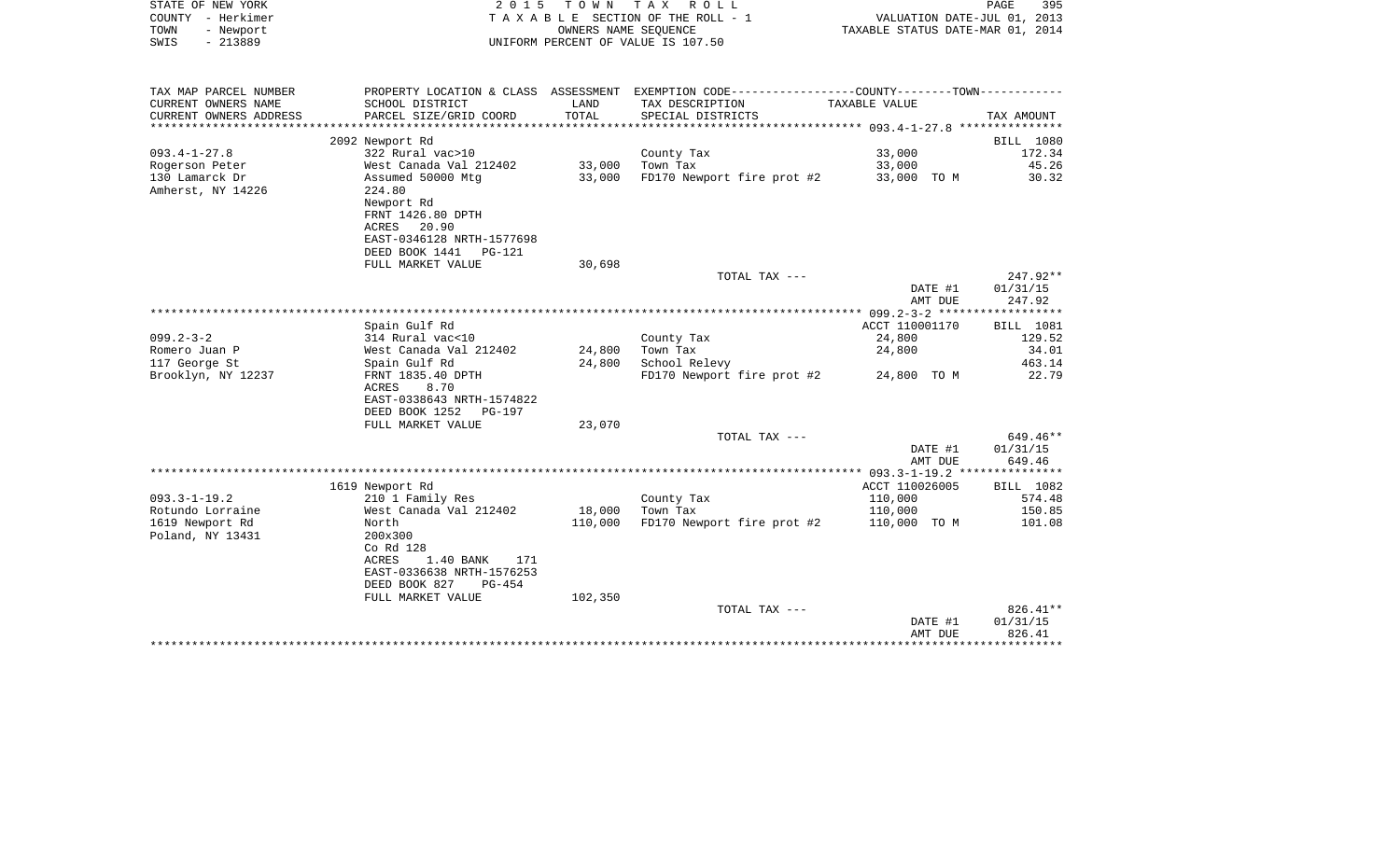| STATE OF NEW YORK | 2015 TOWN TAX ROLL                 | 396<br>PAGE                      |
|-------------------|------------------------------------|----------------------------------|
| COUNTY - Herkimer | TAXABLE SECTION OF THE ROLL - 1    | VALUATION DATE-JUL 01, 2013      |
| TOWN<br>- Newport | OWNERS NAME SEOUENCE               | TAXABLE STATUS DATE-MAR 01, 2014 |
| $-213889$<br>SWIS | UNIFORM PERCENT OF VALUE IS 107.50 |                                  |

| TAX MAP PARCEL NUMBER              |                                                  |                   | PROPERTY LOCATION & CLASS ASSESSMENT EXEMPTION CODE----------------COUNTY-------TOWN---------- |                         |                  |
|------------------------------------|--------------------------------------------------|-------------------|------------------------------------------------------------------------------------------------|-------------------------|------------------|
| CURRENT OWNERS NAME                | SCHOOL DISTRICT                                  | LAND              | TAX DESCRIPTION                                                                                | TAXABLE VALUE           |                  |
| CURRENT OWNERS ADDRESS             | PARCEL SIZE/GRID COORD                           | TOTAL             | SPECIAL DISTRICTS                                                                              |                         | TAX AMOUNT       |
|                                    |                                                  |                   |                                                                                                |                         |                  |
|                                    | Newport Rd                                       |                   |                                                                                                |                         | BILL 1083        |
| $093.4 - 1 - 12.3$                 | 314 Rural vac<10                                 |                   | County Tax                                                                                     | 15,200                  | 79.38            |
| Rotundo Lorraine                   | West Canada Val 212402                           | 15,200            | Town Tax                                                                                       | 15,200                  | 20.85            |
| 1619 Newport Rd                    | Newport Rd                                       | 15,200            | FD170 Newport fire prot #2                                                                     | 15,200 TO M             | 13.97            |
| Poland, NY 13431                   | ACRES<br>6.02                                    |                   |                                                                                                |                         |                  |
|                                    | EAST-0337610 NRTH-1575188                        |                   |                                                                                                |                         |                  |
|                                    | DEED BOOK 770<br>PG-576                          |                   |                                                                                                |                         |                  |
|                                    | FULL MARKET VALUE                                | 14,150            |                                                                                                |                         |                  |
|                                    |                                                  |                   | TOTAL TAX ---                                                                                  |                         | 114.20**         |
|                                    |                                                  |                   |                                                                                                | DATE #1                 | 01/31/15         |
|                                    |                                                  |                   |                                                                                                | AMT DUE                 | 114.20           |
|                                    |                                                  |                   |                                                                                                |                         |                  |
|                                    | 197 Woodchuck Hill Rd                            |                   |                                                                                                |                         | BILL 1084        |
| $094.1 - 1 - 55.6$                 | 240 Rural res                                    |                   | County Tax                                                                                     | 277,400                 | 1,448.73         |
| Rowe Donald John<br>Rowe Kelly Lee | West Canada Val 212402<br>FRNT 451.60 DPTH       | 36,900<br>277,400 | Town Tax<br>FD170 Newport fire prot #2                                                         | 277,400<br>277,400 TO M | 380.42<br>254.90 |
| 197 Woodchuck Hill Rd              | 184                                              |                   |                                                                                                |                         |                  |
| Newport, NY 13416                  | ACRES<br>23.40 BANK<br>EAST-0357660 NRTH-1586614 |                   |                                                                                                |                         |                  |
|                                    | DEED BOOK 873<br>$PG-482$                        |                   |                                                                                                |                         |                  |
|                                    | FULL MARKET VALUE                                | 258,050           |                                                                                                |                         |                  |
|                                    |                                                  |                   | TOTAL TAX ---                                                                                  |                         | $2,084.05**$     |
|                                    |                                                  |                   |                                                                                                | DATE #1                 | 01/31/15         |
|                                    |                                                  |                   |                                                                                                | AMT DUE                 | 2,084.05         |
|                                    |                                                  |                   |                                                                                                |                         |                  |
|                                    | 1963 Newport Rd                                  |                   |                                                                                                | ACCT 110025310          | BILL 1085        |
| $093.4 - 1 - 20$                   | 210 1 Family Res                                 |                   | County Tax                                                                                     | 94,500                  | 493.53           |
| Rowe Frants                        | West Canada Val 212402                           | 31,300            | Town Tax                                                                                       | 94,500                  | 129.60           |
| Rowe Theresa                       | North                                            | 94,500            | FD170 Newport fire prot #2                                                                     | 94,500 TO M             | 86.84            |
| 157 Crestwood Blvd                 | 550x 1500                                        |                   |                                                                                                |                         |                  |
| Farmingdale, NY 11735              | Newport Rd                                       |                   |                                                                                                |                         |                  |
|                                    | 15.00<br>ACRES                                   |                   |                                                                                                |                         |                  |
|                                    | EAST-0342771 NRTH-1576717                        |                   |                                                                                                |                         |                  |
|                                    | DEED BOOK 1214<br>PG-745                         |                   |                                                                                                |                         |                  |
|                                    | FULL MARKET VALUE                                | 87,900            |                                                                                                |                         |                  |
|                                    |                                                  |                   | TOTAL TAX ---                                                                                  |                         | 709.97**         |
|                                    |                                                  |                   |                                                                                                | DATE #1                 | 01/31/15         |
|                                    |                                                  |                   |                                                                                                | AMT DUE                 | 709.97           |
|                                    |                                                  |                   |                                                                                                |                         |                  |
|                                    | 611 White Creek Rd                               |                   |                                                                                                |                         | BILL 1086        |
| $094.1 - 1 - 63$<br>Rowe Joshua    | 283 Res w/Comuse                                 | 18,200            | County Tax<br>Town Tax                                                                         | 114,100<br>114,100      | 595.89<br>156.48 |
| 611 White Creek Rd                 | West Canada Val 212402<br>1.20<br>ACRES          | 114,100           | FD170 Newport fire prot #2                                                                     | 114,100 TO M            | 104.85           |
| Newport, NY 13416                  | EAST-0360775 NRTH-1586526                        |                   |                                                                                                |                         |                  |
|                                    | DEED BOOK 1488<br>PG-513                         |                   |                                                                                                |                         |                  |
|                                    | FULL MARKET VALUE                                | 106,150           |                                                                                                |                         |                  |
|                                    |                                                  |                   | TOTAL TAX ---                                                                                  |                         | 857.22**         |
|                                    |                                                  |                   |                                                                                                | DATE #1                 | 01/31/15         |
|                                    |                                                  |                   |                                                                                                | AMT DUE                 | 857.22           |
|                                    |                                                  |                   |                                                                                                |                         |                  |
|                                    |                                                  |                   |                                                                                                |                         |                  |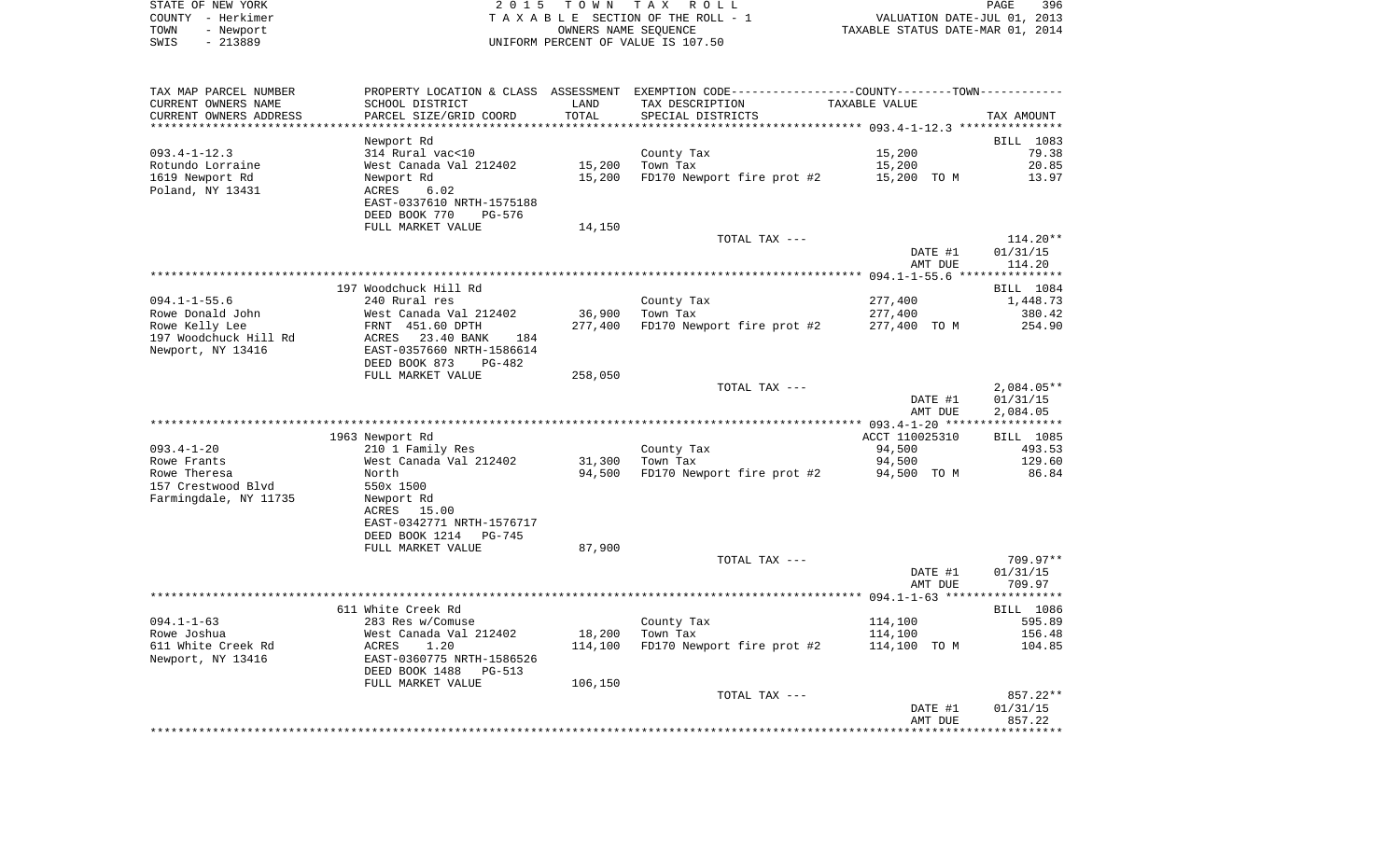| STATE OF NEW YORK |                   | 2015 TOWN TAX ROLL                 | 397<br>PAGE                      |
|-------------------|-------------------|------------------------------------|----------------------------------|
|                   | COUNTY - Herkimer | TAXABLE SECTION OF THE ROLL - 1    | VALUATION DATE-JUL 01, 2013      |
| TOWN              | - Newport         | OWNERS NAME SEOUENCE               | TAXABLE STATUS DATE-MAR 01, 2014 |
| SWIS              | - 213889          | UNIFORM PERCENT OF VALUE IS 107.50 |                                  |

| TAX MAP PARCEL NUMBER<br>CURRENT OWNERS NAME | PROPERTY LOCATION & CLASS ASSESSMENT EXEMPTION CODE----------------COUNTY--------TOWN----------<br>SCHOOL DISTRICT | LAND             | TAX DESCRIPTION            | TAXABLE VALUE  |                  |
|----------------------------------------------|--------------------------------------------------------------------------------------------------------------------|------------------|----------------------------|----------------|------------------|
| CURRENT OWNERS ADDRESS                       | PARCEL SIZE/GRID COORD                                                                                             | TOTAL            | SPECIAL DISTRICTS          |                | TAX AMOUNT       |
|                                              | Butler Rd                                                                                                          |                  |                            |                | BILL 1087        |
| $099.2 - 1 - 2.1$                            | 312 Vac w/imprv                                                                                                    |                  | County Tax                 | 32,300         | 168.69           |
| Ruffrage Roberta M                           | West Canada Val 212402                                                                                             | 26,300           | Town Tax                   | 32,300         | 44.30            |
| 148 Town Garage Rd                           | FRNT 1351.00 DPTH                                                                                                  | 32,300           | School Relevy              |                | 603.20           |
| Middleville, NY 13406                        | ACRES<br>19.40                                                                                                     |                  | FD170 Newport fire prot #2 | 32,300 TO M    | 29.68            |
|                                              | EAST-0342728 NRTH-1574042                                                                                          |                  |                            |                |                  |
|                                              | DEED BOOK 1305<br>PG-728                                                                                           |                  |                            |                |                  |
|                                              | FULL MARKET VALUE                                                                                                  | 30,047           |                            |                |                  |
|                                              |                                                                                                                    |                  | TOTAL TAX ---              |                | 845.87**         |
|                                              |                                                                                                                    |                  |                            | DATE #1        | 01/31/15         |
|                                              |                                                                                                                    |                  |                            | AMT DUE        | 845.87           |
|                                              |                                                                                                                    |                  |                            |                |                  |
|                                              | 301 Graves Rd                                                                                                      |                  |                            | ACCT 110000030 | BILL 1088        |
| $088.4 - 2 - 18.1$                           | 210 1 Family Res                                                                                                   |                  | County Tax<br>Town Tax     | 98,000         | 511.81<br>134.40 |
| Ruggerio Shelia<br>301 Graves Rd             | West Canada Val 212402<br>W                                                                                        | 19,800<br>98,000 | FD170 Newport fire prot #2 | 98,000         | 90.05            |
| Newport, NY 13416                            | 400x400                                                                                                            |                  |                            | 98,000 TO M    |                  |
|                                              | Graves Rd                                                                                                          |                  |                            |                |                  |
|                                              | FRNT 192.70 DPTH 400.00                                                                                            |                  |                            |                |                  |
|                                              | ACRES<br>2.80                                                                                                      |                  |                            |                |                  |
|                                              | EAST-0348366 NRTH-1595223                                                                                          |                  |                            |                |                  |
|                                              | DEED BOOK 1087<br>PG-462                                                                                           |                  |                            |                |                  |
|                                              | FULL MARKET VALUE                                                                                                  | 91,150           |                            |                |                  |
|                                              |                                                                                                                    |                  | TOTAL TAX ---              |                | 736.26**         |
|                                              |                                                                                                                    |                  |                            | DATE #1        | 01/31/15         |
|                                              |                                                                                                                    |                  |                            | AMT DUE        | 736.26           |
|                                              |                                                                                                                    |                  |                            |                |                  |
|                                              | 303 Fishing Rock Rd                                                                                                |                  |                            |                | BILL 1089        |
| $100.2 - 2 - 6.6$                            | 210 1 Family Res                                                                                                   |                  | County Tax                 | 191,000        | 997.51           |
| Salek Richard J                              | West Canada Val 212402                                                                                             | 21,100           | Town Tax                   | 191,000        | 261.94           |
| Salek Betty A                                | FRNT 258.00 DPTH                                                                                                   | 191,000          | FD175 Newport fire prot #3 | 191,000 TO M   | 179.88           |
| 303 Fishing Rock Rd                          | ACRES<br>4.10 BANK<br>023                                                                                          |                  |                            |                |                  |
| Newport, NY 13416                            | EAST-0363088 NRTH-1573084                                                                                          |                  |                            |                |                  |
|                                              | DEED BOOK 867<br>PG-247                                                                                            |                  |                            |                |                  |
|                                              | FULL MARKET VALUE                                                                                                  | 177,650          |                            |                |                  |
|                                              |                                                                                                                    |                  | TOTAL TAX ---              |                | $1,439.33**$     |
|                                              |                                                                                                                    |                  |                            | DATE #1        | 01/31/15         |
|                                              |                                                                                                                    |                  |                            | AMT DUE        | 1,439.33         |
|                                              |                                                                                                                    |                  |                            |                | ***********      |
|                                              | 376 Graves Rd                                                                                                      |                  |                            | ACCT 110007080 | BILL 1090        |
| $088.4 - 2 - 16$                             | 210 1 Family Res                                                                                                   |                  | County Tax                 | 132,200        | 690.42           |
| Salisbury Family Irrev Trust                 | Poland Central 213803                                                                                              | 19,900           | Town Tax                   | 132,200        | 181.30           |
| 376 Graves Rd                                | $\mathbf E$                                                                                                        | 132,200          | FD170 Newport fire prot #2 | 132,200 TO M   | 121.48           |
| PO Box 227                                   | $\mathbf{3}$<br>2.9A                                                                                               |                  |                            |                |                  |
| Poland, NY 13431                             | Graves Rd<br>2.90<br>ACRES                                                                                         |                  |                            |                |                  |
|                                              | EAST-0347304 NRTH-1596235                                                                                          |                  |                            |                |                  |
|                                              | DEED BOOK 1492<br>PG-553                                                                                           |                  |                            |                |                  |
|                                              | FULL MARKET VALUE                                                                                                  | 123,000          |                            |                |                  |
|                                              |                                                                                                                    |                  | TOTAL TAX ---              |                | 993.20**         |
|                                              |                                                                                                                    |                  |                            | DATE #1        | 01/31/15         |
|                                              |                                                                                                                    |                  |                            | AMT DUE        | 993.20           |
|                                              |                                                                                                                    |                  |                            |                |                  |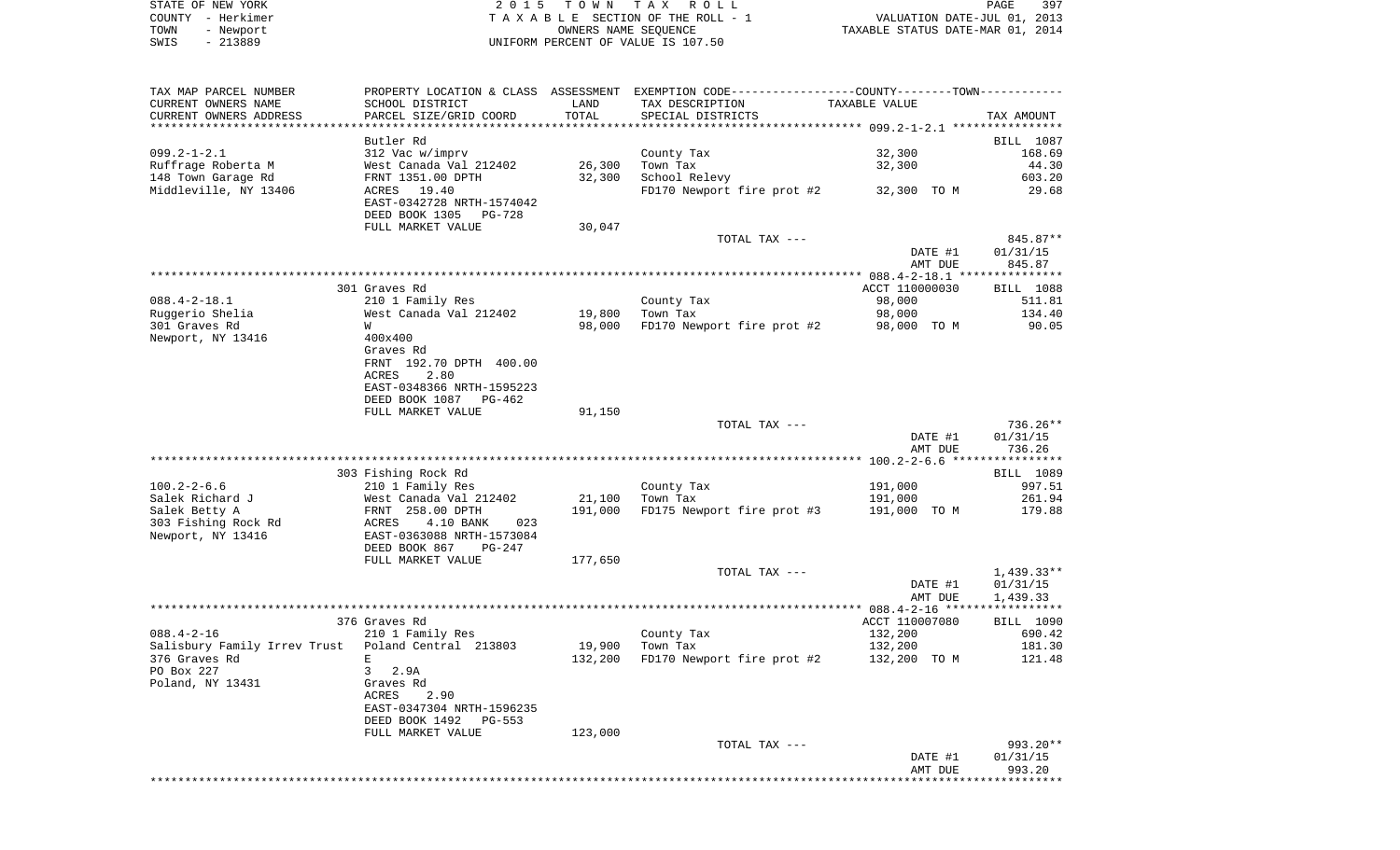| STATE OF NEW YORK |           | 2015 TOWN TAX ROLL                 | PAGE                             | 398 |
|-------------------|-----------|------------------------------------|----------------------------------|-----|
| COUNTY - Herkimer |           | TAXABLE SECTION OF THE ROLL - 1    | VALUATION DATE-JUL 01, 2013      |     |
| TOWN              | - Newport | OWNERS NAME SEOUENCE               | TAXABLE STATUS DATE-MAR 01, 2014 |     |
| SWIS              | - 213889  | UNIFORM PERCENT OF VALUE IS 107.50 |                                  |     |

| TAX MAP PARCEL NUMBER     |                                   |                  | PROPERTY LOCATION & CLASS ASSESSMENT EXEMPTION CODE---------------COUNTY-------TOWN--------- |                  |                  |
|---------------------------|-----------------------------------|------------------|----------------------------------------------------------------------------------------------|------------------|------------------|
| CURRENT OWNERS NAME       | SCHOOL DISTRICT                   | LAND             | TAX DESCRIPTION                                                                              | TAXABLE VALUE    |                  |
| CURRENT OWNERS ADDRESS    | PARCEL SIZE/GRID COORD            | TOTAL            | SPECIAL DISTRICTS                                                                            |                  | TAX AMOUNT       |
| ******************        |                                   |                  |                                                                                              |                  |                  |
|                           | Summit Rd                         |                  |                                                                                              |                  | BILL 1091        |
| $100.2 - 2 - 13.2$        | 322 Rural vac>10                  |                  | AG MKTS<br>41730                                                                             | 21,785<br>21,785 |                  |
| Salm Lynn                 | West Canada Val 212402            | 40,100           | County Tax                                                                                   | 18,315           | 95.65            |
| Salm Kim                  | 40a                               | 40,100           | Town Tax                                                                                     | 18,315           | 25.12            |
| 569 Summit Rd             | FRNT 1630.00 DPTH                 |                  | School Relevy                                                                                |                  | 342.04           |
| Newport, NY 13416         | ACRES<br>40.20                    |                  | FD175 Newport fire prot #3                                                                   | 40,100 TO M      | 37.77            |
|                           | EAST-0361613 NRTH-1569882         |                  |                                                                                              |                  |                  |
| MAY BE SUBJECT TO PAYMENT | DEED BOOK 1515<br>PG-391          |                  |                                                                                              |                  |                  |
| UNDER AGDIST LAW TIL 2021 | FULL MARKET VALUE                 | 37,300           |                                                                                              |                  |                  |
|                           |                                   |                  | TOTAL TAX ---                                                                                |                  | 500.58**         |
|                           |                                   |                  |                                                                                              | DATE #1          | 01/31/15         |
|                           |                                   |                  |                                                                                              | AMT DUE          | 500.58           |
|                           |                                   |                  |                                                                                              |                  |                  |
|                           | 569 Summit Rd                     |                  |                                                                                              | ACCT 110007140   | BILL 1092        |
| $100.1 - 1 - 12.1$        | 112 Dairy farm                    |                  | AG MKTS<br>41730                                                                             | 52,187<br>52,187 |                  |
| Salm Lynn W               | West Canada Val 212402            |                  | 246,000 AGRIC 10 Y 42100                                                                     | 3,000<br>3,000   |                  |
| Salm Kim L                | $1$ Trl                           | 425,000          | County Tax                                                                                   | 369,813          | 1,931.37         |
| 569 Summit Rd             | 1 311A                            |                  | Town Tax                                                                                     | 369,813          | 507.16           |
| Newport, NY 13416         | Co Rd 58                          |                  | School Relevy                                                                                |                  | 6,366.22         |
|                           | FRNT 4017.00 DPTH                 |                  | FD175 Newport fire prot #3                                                                   | 425,000 TO M     | 400.26           |
| MAY BE SUBJECT TO PAYMENT | ACRES 308.00                      |                  |                                                                                              |                  |                  |
| UNDER AGDIST LAW TIL 2021 | EAST-0323361 NRTH-1145357         |                  |                                                                                              |                  |                  |
|                           | DEED BOOK 914<br>PG-234           |                  |                                                                                              |                  |                  |
|                           | FULL MARKET VALUE                 | 395,350          |                                                                                              |                  |                  |
|                           |                                   |                  | TOTAL TAX ---                                                                                |                  | $9,205.01**$     |
|                           |                                   |                  |                                                                                              | DATE #1          | 01/31/15         |
|                           |                                   |                  |                                                                                              | AMT DUE          | 9,205.01         |
|                           | 613 Summit Rd                     |                  |                                                                                              |                  |                  |
|                           |                                   |                  |                                                                                              | ACCT 110007140   | BILL 1093        |
| $100.1 - 1 - 12.2$        | 210 1 Family Res                  |                  | County Tax<br>Town Tax                                                                       | 91,500           | 477.86<br>125.48 |
| Salm Ronald C<br>Salm Amy | West Canada Val 212402<br>$1$ Trl | 18,000<br>91,500 | School Relevy                                                                                | 91,500           | 1,168.73         |
|                           |                                   |                  |                                                                                              |                  |                  |
| 613 Summit Rd             | 1 311A                            |                  | FD175 Newport fire prot #3 91,500 TO M                                                       |                  | 86.17            |
| Newport, NY 13416         | Co Rd 58<br>FRNT 208.00 DPTH      |                  |                                                                                              |                  |                  |
|                           | 1.00<br>ACRES                     |                  |                                                                                              |                  |                  |
|                           |                                   |                  |                                                                                              |                  |                  |
|                           | EAST-0360925 NRTH-1569884         |                  |                                                                                              |                  |                  |
|                           | DEED BOOK 1448<br>PG-402          |                  |                                                                                              |                  |                  |
|                           | FULL MARKET VALUE                 | 85,100           |                                                                                              |                  |                  |
|                           |                                   |                  | TOTAL TAX ---                                                                                |                  | 1,858.24**       |
|                           |                                   |                  |                                                                                              | DATE #1          | 01/31/15         |
|                           |                                   |                  |                                                                                              | AMT DUE          | 1,858.24         |
|                           |                                   |                  |                                                                                              |                  |                  |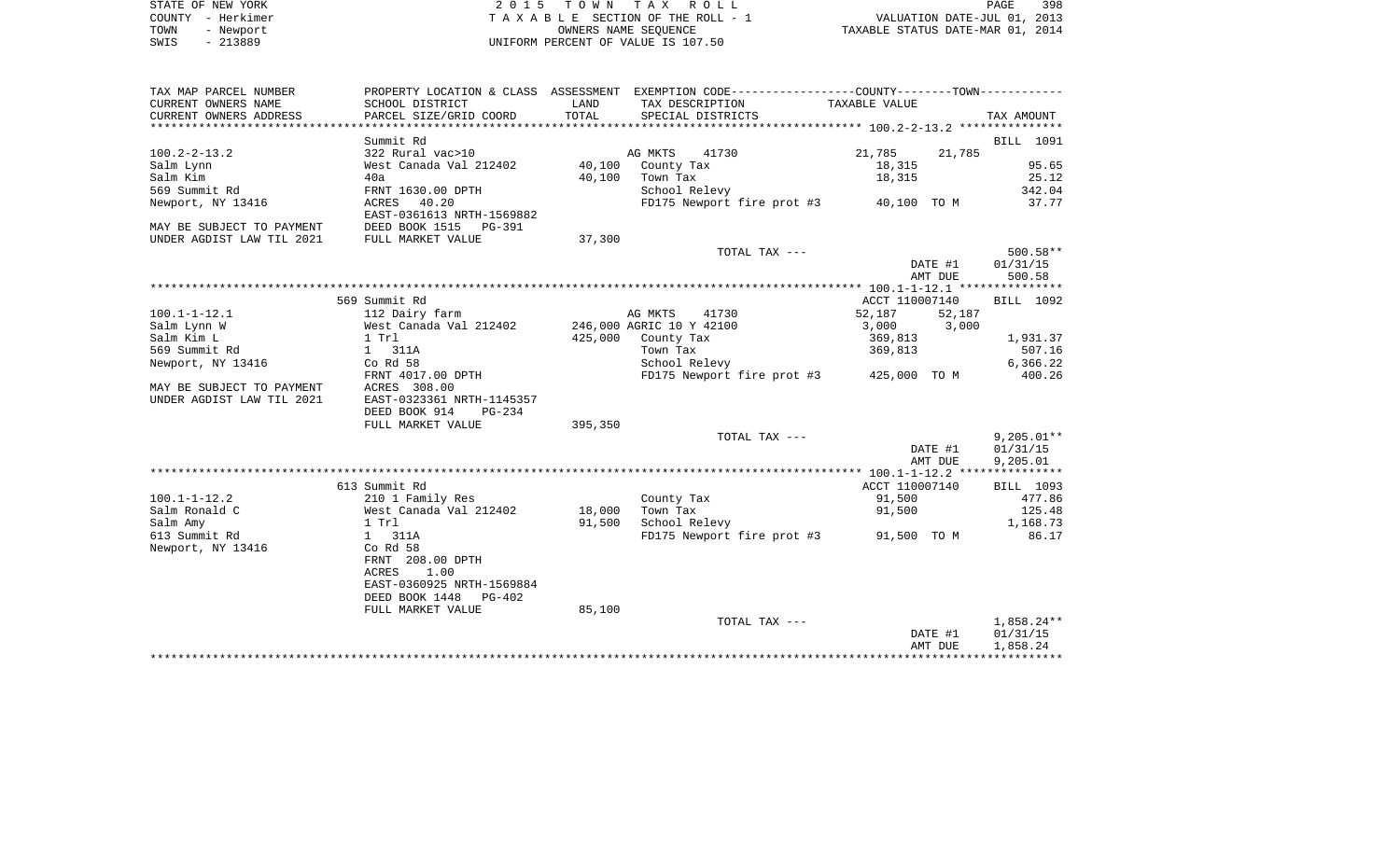| STATE OF NEW YORK<br>COUNTY - Herkimer               | 2 0 1 5                                               |         | TOWN TAX ROLL<br>TAXABLE SECTION OF THE ROLL - 1                                              |                                  | 399<br>PAGE<br>VALUATION DATE-JUL 01, 2013 |
|------------------------------------------------------|-------------------------------------------------------|---------|-----------------------------------------------------------------------------------------------|----------------------------------|--------------------------------------------|
| TOWN<br>- Newport                                    |                                                       |         | OWNERS NAME SEOUENCE                                                                          | TAXABLE STATUS DATE-MAR 01, 2014 |                                            |
| $-213889$<br>SWIS                                    |                                                       |         | UNIFORM PERCENT OF VALUE IS 107.50                                                            |                                  |                                            |
|                                                      |                                                       |         |                                                                                               |                                  |                                            |
|                                                      |                                                       |         |                                                                                               |                                  |                                            |
| TAX MAP PARCEL NUMBER                                |                                                       |         | PROPERTY LOCATION & CLASS ASSESSMENT EXEMPTION CODE---------------COUNTY-------TOWN---------- |                                  |                                            |
| CURRENT OWNERS NAME                                  | SCHOOL DISTRICT                                       | LAND    | TAX DESCRIPTION                                                                               | TAXABLE VALUE                    |                                            |
| CURRENT OWNERS ADDRESS                               | PARCEL SIZE/GRID COORD                                | TOTAL   | SPECIAL DISTRICTS                                                                             |                                  | TAX AMOUNT                                 |
|                                                      | 704 Rose Valley Rd                                    |         |                                                                                               |                                  | BILL 1094                                  |
| $089.3 - 1 - 11.2$                                   | 240 Rural res                                         |         | VET WAR CT 41121                                                                              | 9,000                            | 9,000                                      |
| Sandwick John                                        | West Canada Val 212402                                | 51,000  | County Tax                                                                                    | 176,000                          | 919.17                                     |
| Sandwick Laura                                       | North                                                 | 185,000 | Town Tax                                                                                      | 176,000                          | 241.36                                     |
| 704 Rose Valley Rd                                   | 21.2A                                                 |         | FD170 Newport fire prot #2                                                                    | 185,000 TO M                     | 170.00                                     |
| Cold Brook, NY 13324                                 | Rose Valley Rd                                        |         |                                                                                               |                                  |                                            |
|                                                      | FRNT 350.00 DPTH 2700.00                              |         |                                                                                               |                                  |                                            |
|                                                      | ACRES 121.00 BANK<br>135                              |         |                                                                                               |                                  |                                            |
|                                                      | EAST-0357277 NRTH-1600920                             |         |                                                                                               |                                  |                                            |
|                                                      | DEED BOOK 723<br>PG-212                               |         |                                                                                               |                                  |                                            |
|                                                      | FULL MARKET VALUE                                     | 172,093 |                                                                                               |                                  |                                            |
|                                                      |                                                       |         | TOTAL TAX ---                                                                                 |                                  | $1,330.53**$                               |
|                                                      |                                                       |         |                                                                                               | DATE #1                          | 01/31/15                                   |
|                                                      |                                                       |         |                                                                                               | AMT DUE                          | 1,330.53<br>******************             |
|                                                      | 8175 State Route 28                                   |         |                                                                                               | ACCT 110004620                   | BILL 1095                                  |
| $094.1 - 1 - 8$                                      | 210 1 Family Res                                      |         | VET COM CT 41131                                                                              | 15,000<br>15,000                 |                                            |
| Sara Miller Rev. Living Trust West Canada Val 212402 |                                                       | 19,200  | County Tax                                                                                    | 115,000                          | 600.59                                     |
| 8175 State Route 28                                  | W                                                     | 130,000 | Town Tax                                                                                      | 115,000                          | 157.71                                     |
| PO Box 557                                           | 3<br>2.175A                                           |         | FD170 Newport fire prot #2                                                                    | 130,000 TO M                     | 119.46                                     |
| Newport, NY 13416                                    | Rt 28                                                 |         |                                                                                               |                                  |                                            |
|                                                      | FRNT 200.00 DPTH 400.00                               |         |                                                                                               |                                  |                                            |
|                                                      | 2.17<br>ACRES                                         |         |                                                                                               |                                  |                                            |
|                                                      | EAST-0350372 NRTH-1590833                             |         |                                                                                               |                                  |                                            |
|                                                      | DEED BOOK 1270<br>PG-572                              |         |                                                                                               |                                  |                                            |
|                                                      | FULL MARKET VALUE                                     | 120,950 |                                                                                               |                                  |                                            |
|                                                      |                                                       |         | TOTAL TAX ---                                                                                 |                                  | $877.76**$                                 |
|                                                      |                                                       |         |                                                                                               | DATE #1                          | 01/31/15                                   |
|                                                      |                                                       |         |                                                                                               | AMT DUE                          | 877.76                                     |
|                                                      |                                                       |         |                                                                                               |                                  |                                            |
|                                                      | Butler Rd                                             |         |                                                                                               | ACCT 110000180                   | BILL 1096                                  |
| $099.2 - 3 - 5$                                      | 322 Rural vac>10                                      |         | County Tax                                                                                    | 35,800                           | 186.97                                     |
| Saunders Ryan                                        | West Canada Val 212402                                | 35,800  | Town Tax                                                                                      | 35,800                           | 49.10                                      |
| 79 Park Ave Apt 503                                  | FRNT 1525.20 DPTH<br>ACRES 11.90                      | 35,800  | School Relevy                                                                                 |                                  | 668.57<br>32.90                            |
| Danbury, CT 06810                                    |                                                       |         | FD170 Newport fire prot #2                                                                    | 35,800 TO M                      |                                            |
|                                                      | EAST-0339732 NRTH-1573968<br>DEED BOOK 1250<br>PG-178 |         |                                                                                               |                                  |                                            |
|                                                      | FULL MARKET VALUE                                     | 33,300  |                                                                                               |                                  |                                            |
|                                                      |                                                       |         | TOTAL TAX ---                                                                                 |                                  | $937.54**$                                 |
|                                                      |                                                       |         |                                                                                               | DATE #1                          | 01/31/15                                   |
|                                                      |                                                       |         |                                                                                               | AMT DUE                          | 937.54                                     |
|                                                      |                                                       |         |                                                                                               |                                  | *************                              |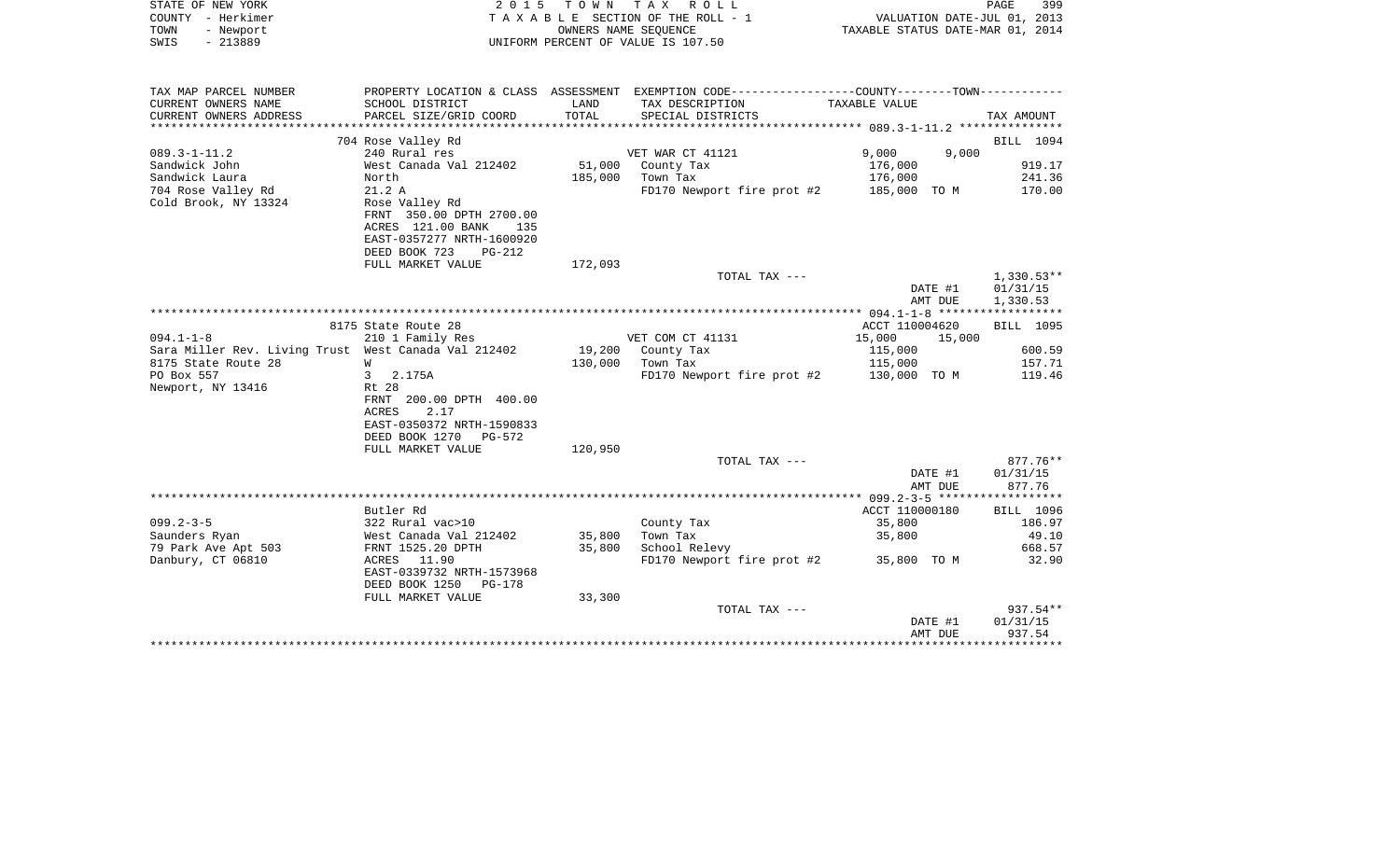|      | STATE OF NEW YORK | 2015 TOWN TAX ROLL                 | 400<br>PAGE                      |
|------|-------------------|------------------------------------|----------------------------------|
|      | COUNTY - Herkimer | TAXABLE SECTION OF THE ROLL - 1    | VALUATION DATE-JUL 01, 2013      |
| TOWN | - Newport         | OWNERS NAME SEOUENCE               | TAXABLE STATUS DATE-MAR 01, 2014 |
| SWIS | - 213889          | UNIFORM PERCENT OF VALUE IS 107.50 |                                  |

| CURRENT OWNERS NAME<br>SCHOOL DISTRICT<br>TAX DESCRIPTION TAXABLE VALUE<br>LAND<br>TOTAL<br>CURRENT OWNERS ADDRESS<br>PARCEL SIZE/GRID COORD<br>SPECIAL DISTRICTS<br>TAX AMOUNT               |  |
|-----------------------------------------------------------------------------------------------------------------------------------------------------------------------------------------------|--|
|                                                                                                                                                                                               |  |
|                                                                                                                                                                                               |  |
|                                                                                                                                                                                               |  |
| 493 Summitt Rd<br>BILL 1097                                                                                                                                                                   |  |
| 150,900<br>$100.1 - 1 - 12.3$<br>210 1 Family Res<br>788.08<br>County Tax                                                                                                                     |  |
| 19,000<br>West Canada Val 212402<br>Town Tax<br>150,900<br>206.94<br>Scanlon Valerie                                                                                                          |  |
| FD175 Newport fire prot #3 150,900 TO M 142.12<br>1584 State Rt 169<br>FRNT 250.00 DPTH<br>150,900                                                                                            |  |
| 2.00<br>Little Falls, NY 13365<br>ACRES                                                                                                                                                       |  |
| EAST-0358960 NRTH-1571211                                                                                                                                                                     |  |
| DEED BOOK 864<br>PG-526                                                                                                                                                                       |  |
| FULL MARKET VALUE<br>140,350                                                                                                                                                                  |  |
| TOTAL TAX ---<br>1,137.14**                                                                                                                                                                   |  |
| 01/31/15<br>DATE #1                                                                                                                                                                           |  |
| AMT DUE<br>1,137.14                                                                                                                                                                           |  |
|                                                                                                                                                                                               |  |
| 1131 Rose Valley Rd Rd<br>BILL 1098<br>ACCT 110000720                                                                                                                                         |  |
| $088.4 - 2 - 4.1$<br>240 Rural res<br>AG MKTS<br>41730<br>4,522 4,522                                                                                                                         |  |
| Poland Central 213803 74,200 County Tax<br>375,478<br>1,960.95<br>Schaffer Renee A                                                                                                            |  |
| Rose Valley Rd<br>375,478<br>514.93                                                                                                                                                           |  |
| سے ہے۔<br>12.2 1000 1000 1000 1000 1000 1000 1000<br>+0.90a 100088.4-2-3.1 72.8 1000 1000 1000<br>274.88<br>PO Box 210<br>9.90a Inc088.4-2-3.1 72.8<br>FD160 Newport fire prot#1 380,000 TO M |  |
| Round Top, NY 12473<br>Rt 28                                                                                                                                                                  |  |
| FRNT 286.00 DPTH                                                                                                                                                                              |  |
| ACRES 82.40<br>MAY BE SUBJECT TO PAYMENT                                                                                                                                                      |  |
| UNDER AGDIST LAW TIL 2021<br>EAST-0347941 NRTH-1599197                                                                                                                                        |  |
| DEED BOOK 1161 PG-289                                                                                                                                                                         |  |
| FULL MARKET VALUE<br>353,500                                                                                                                                                                  |  |
| 2,750.76**<br>TOTAL TAX ---                                                                                                                                                                   |  |
| DATE #1<br>01/31/15                                                                                                                                                                           |  |
| 2,750.76<br>AMT DUE                                                                                                                                                                           |  |
|                                                                                                                                                                                               |  |
| 387 Fishing Rock Rd 75 PCT OF VALUE USED FOR EXEMPTION PURPOSES ACCT 110003510<br>BILL 1099                                                                                                   |  |
| VET COM CT 41131<br>$15,000$ $15,000$<br>$100.2 - 2 - 6.2$<br>113 Cattle farm                                                                                                                 |  |
| Schatzel Edwin J<br>West Canada Val 212402 76,000 County Tax<br>929.61<br>178,000                                                                                                             |  |
| 244.11<br>Schatzel Sandra<br>Fishing Rock<br>193,000 Town Tax<br>178,000                                                                                                                      |  |
| FD175 Newport fire prot #3 193,000 TO M<br>387 Fishing Rock Rd<br>FRNT 1327.00 DPTH<br>181.77                                                                                                 |  |
| Newport, NY 13416<br>ACRES 78.90                                                                                                                                                              |  |
| EAST-0361905 NRTH-1573497                                                                                                                                                                     |  |
| DEED BOOK 941<br>$PG-303$                                                                                                                                                                     |  |
| FULL MARKET VALUE<br>179,550                                                                                                                                                                  |  |
| 1,355.49**<br>TOTAL TAX ---                                                                                                                                                                   |  |
| DATE #1<br>01/31/15                                                                                                                                                                           |  |
| AMT DUE<br>1,355.49                                                                                                                                                                           |  |
|                                                                                                                                                                                               |  |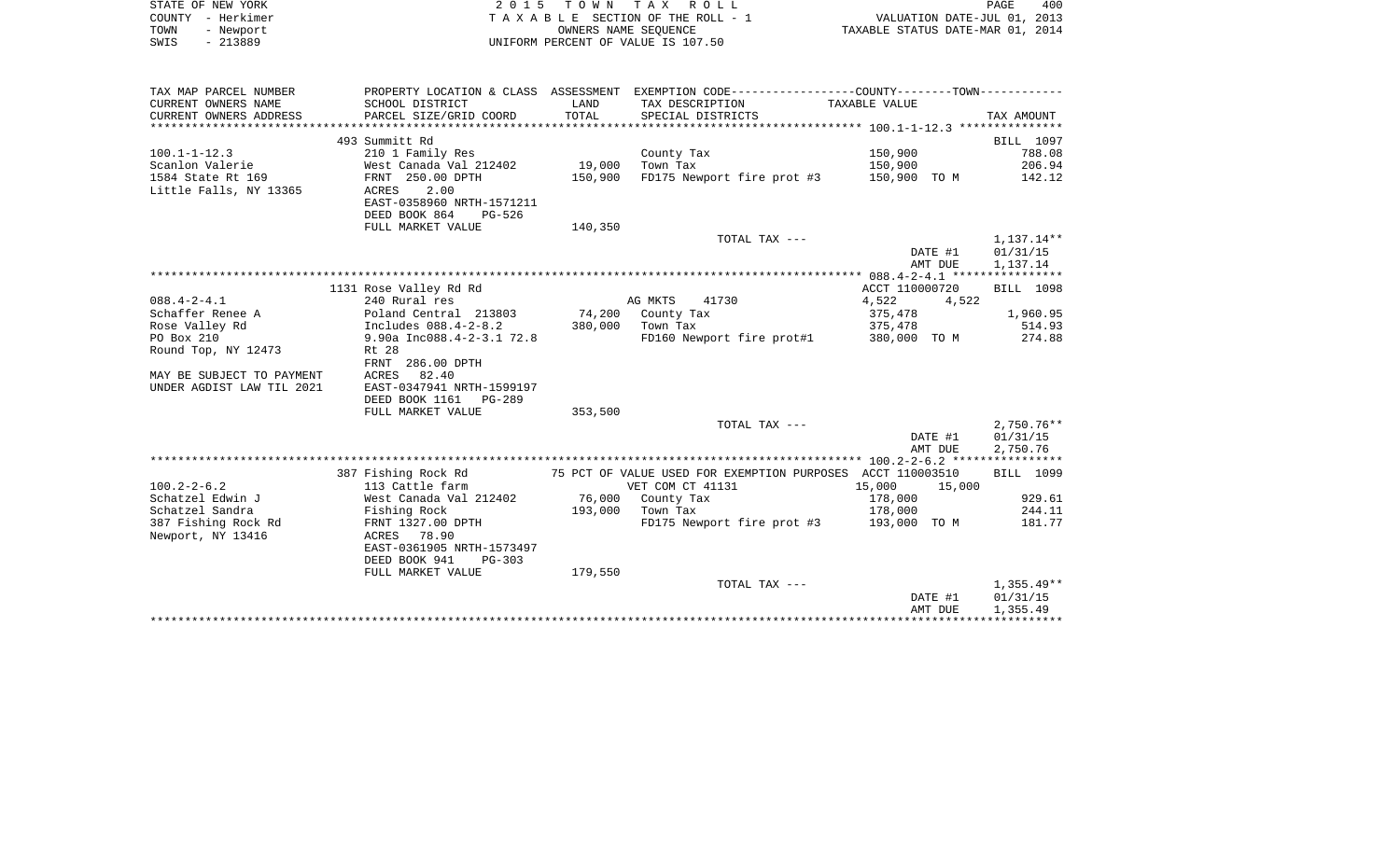|      | STATE OF NEW YORK | 2015 TOWN TAX ROLL                 | PAGE                             | 401 |
|------|-------------------|------------------------------------|----------------------------------|-----|
|      | COUNTY - Herkimer | TAXABLE SECTION OF THE ROLL - 1    | VALUATION DATE-JUL 01, 2013      |     |
| TOWN | - Newport         | OWNERS NAME SEOUENCE               | TAXABLE STATUS DATE-MAR 01, 2014 |     |
| SWIS | - 213889          | UNIFORM PERCENT OF VALUE IS 107.50 |                                  |     |

| TAX MAP PARCEL NUMBER  |                           |         | PROPERTY LOCATION & CLASS ASSESSMENT EXEMPTION CODE---------------COUNTY-------TOWN---------- |                  |            |
|------------------------|---------------------------|---------|-----------------------------------------------------------------------------------------------|------------------|------------|
| CURRENT OWNERS NAME    | SCHOOL DISTRICT           | LAND    | TAX DESCRIPTION                                                                               | TAXABLE VALUE    |            |
| CURRENT OWNERS ADDRESS | PARCEL SIZE/GRID COORD    | TOTAL   | SPECIAL DISTRICTS                                                                             |                  | TAX AMOUNT |
|                        |                           |         |                                                                                               |                  |            |
|                        | 245 Fishing Rock Rd       |         |                                                                                               |                  | BILL 1100  |
| $100.2 - 2 - 8.2$      | 210 1 Family Res          |         | VET COM CT 41131                                                                              | 15,000<br>15,000 |            |
| Schlesier Harry        | West Canada Val 212402    |         | 20,000 VET DIS CT 41141                                                                       | 30,000<br>30,000 |            |
| Schlesier Kathy        | 205x160                   | 158,000 | County Tax                                                                                    | 113,000          | 590.15     |
| 245 Fishing Rock Rd    | Fishing Rock Rd           |         | Town Tax                                                                                      | 113,000          | 154.97     |
| Newport, NY 13416      | FRNT 205.00 DPTH 160.00   |         | FD175 Newport fire prot #3 158,000 TO M                                                       |                  | 148.80     |
|                        | 3.00<br>ACRES             |         |                                                                                               |                  |            |
|                        | EAST-0363702 NRTH-1572012 |         |                                                                                               |                  |            |
|                        | DEED BOOK 769<br>$PG-300$ |         |                                                                                               |                  |            |
|                        | FULL MARKET VALUE         | 147,000 |                                                                                               |                  |            |
|                        |                           |         | TOTAL TAX ---                                                                                 |                  | 893.92**   |
|                        |                           |         |                                                                                               | DATE #1          | 01/31/15   |
|                        |                           |         |                                                                                               | AMT DUE          | 893.92     |
|                        |                           |         |                                                                                               |                  |            |
|                        | 8564 State Route 28       |         |                                                                                               | ACCT 110003480   | BILL 1101  |
| $088.4 - 2 - 10.2$     | 314 Rural vac<10          |         | County Tax                                                                                    | 1,000            | 5.22       |
| Schmidt David F        | Poland Central 213803     | 1,000   | Town Tax                                                                                      | 1,000            | 1.37       |
| Schmidt Wanda M        | Rt 28                     | 1,000   | School Relevy                                                                                 |                  | 13.30      |
| 8564 Rt 28             | 25.00 DPTH 166.90<br>FRNT |         | FD160 Newport fire prot#1                                                                     | 1,000 TO M       | .72        |
| Poland, NY 13431       | 0.20<br>ACRES             |         |                                                                                               |                  |            |
|                        | EAST-0345603 NRTH-1596790 |         |                                                                                               |                  |            |
|                        | DEED BOOK 914<br>$PG-378$ |         |                                                                                               |                  |            |
|                        | FULL MARKET VALUE         | 950     |                                                                                               |                  |            |
|                        |                           |         | TOTAL TAX ---                                                                                 |                  | $20.61**$  |
|                        |                           |         |                                                                                               | DATE #1          | 01/31/15   |
|                        |                           |         |                                                                                               | AMT DUE          | 20.61      |
|                        |                           |         |                                                                                               |                  |            |
|                        | State Route 28            |         |                                                                                               | ACCT 110006360   | BILL 1102  |
| $088.4 - 2 - 11.2$     | 314 Rural vac<10          |         | County Tax                                                                                    | 1,000            | 5.22       |
| Schmidt David F        | Poland Central 213803     | 1,000   | Town Tax                                                                                      | 1,000            | 1.37       |
| Schmidt Wanda M        | Rt 28                     | 1,000   | School Relevy                                                                                 |                  | 13.30      |
| 8564 Rt 28             | 37.00 DPTH 169.00<br>FRNT |         | FD160 Newport fire prot#1                                                                     | 1,000 TO M       | .72        |
| Poland, NY 13431       | 0.14<br>ACRES             |         |                                                                                               |                  |            |
|                        | EAST-0345637 NRTH-1596613 |         |                                                                                               |                  |            |
|                        | DEED BOOK 914<br>$PG-375$ |         |                                                                                               |                  |            |
|                        | FULL MARKET VALUE         | 950     |                                                                                               |                  |            |
|                        |                           |         | TOTAL TAX ---                                                                                 |                  | $20.61**$  |
|                        |                           |         |                                                                                               | DATE #1          | 01/31/15   |
|                        |                           |         |                                                                                               | AMT DUE          | 20.61      |
|                        |                           |         |                                                                                               |                  |            |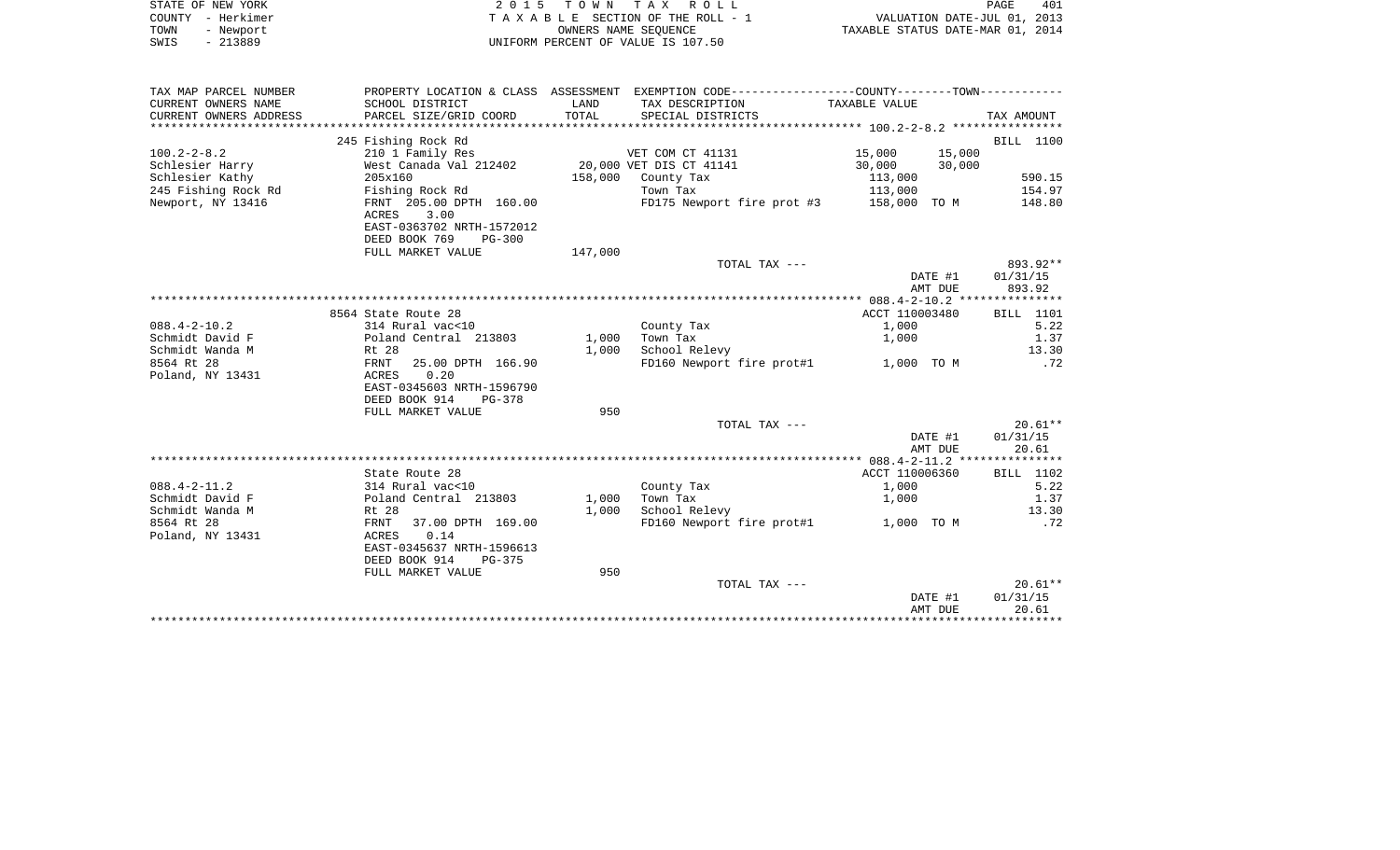|      | STATE OF NEW YORK | 2015 TOWN TAX ROLL                 |                                  | PAGE | 402 |
|------|-------------------|------------------------------------|----------------------------------|------|-----|
|      | COUNTY - Herkimer | TAXABLE SECTION OF THE ROLL - 1    | VALUATION DATE-JUL 01, 2013      |      |     |
| TOWN | - Newport         | OWNERS NAME SEOUENCE               | TAXABLE STATUS DATE-MAR 01, 2014 |      |     |
| SWIS | - 213889          | UNIFORM PERCENT OF VALUE IS 107.50 |                                  |      |     |
|      |                   |                                    |                                  |      |     |
|      |                   |                                    |                                  |      |     |

| TAX MAP PARCEL NUMBER  |                               |         | PROPERTY LOCATION & CLASS ASSESSMENT EXEMPTION CODE----------------COUNTY-------TOWN---------- |                  |                  |
|------------------------|-------------------------------|---------|------------------------------------------------------------------------------------------------|------------------|------------------|
| CURRENT OWNERS NAME    | SCHOOL DISTRICT               | LAND    | TAX DESCRIPTION                                                                                | TAXABLE VALUE    |                  |
| CURRENT OWNERS ADDRESS | PARCEL SIZE/GRID COORD        | TOTAL   | SPECIAL DISTRICTS                                                                              |                  | TAX AMOUNT       |
|                        |                               |         |                                                                                                |                  |                  |
|                        | 8564 State Route 28           |         |                                                                                                | ACCT 110003780   | BILL 1103        |
| $088.4 - 2 - 12$       | 210 1 Family Res              |         | VET COM CT 41131                                                                               | 15,000<br>15,000 |                  |
| Schmidt David F        | Poland Central 213803         |         | 11,700 County Tax                                                                              | 124,800          | 651.77           |
| Schmidt Wanda M        | N                             | 139,800 | Town Tax                                                                                       | 124,800          | 171.15           |
| 8564 Rt 28             | Rt 28                         |         | School Relevy                                                                                  |                  | 1,064.91         |
| Poland, NY 13431       | FRNT<br>36.82 DPTH 372.88     |         | FD160 Newport fire prot#1 139,800 TO M                                                         |                  | 101.13           |
|                        | 0.45<br>ACRES                 |         |                                                                                                |                  |                  |
|                        | EAST-0345654 NRTH-1596707     |         |                                                                                                |                  |                  |
|                        | DEED BOOK 914<br>PG-372       |         |                                                                                                |                  |                  |
|                        | FULL MARKET VALUE             | 130,050 |                                                                                                |                  |                  |
|                        |                               |         | TOTAL TAX ---                                                                                  |                  | 1,988.96**       |
|                        |                               |         |                                                                                                |                  |                  |
|                        |                               |         |                                                                                                | DATE #1          | 01/31/15         |
|                        |                               |         |                                                                                                | AMT DUE          | 1,988.96         |
|                        |                               |         |                                                                                                |                  |                  |
|                        | 4379 State Route 28           |         |                                                                                                | ACCT 110007290   | BILL 1104        |
| $100.4 - 2 - 12.1$     | 210 1 Family Res              |         | County Tax                                                                                     | 95,000           | 496.14           |
| Schrader Gary F Sr     | West Canada Val 212402        |         | 19,800 Town Tax                                                                                | 95,000           | 130.28           |
| 4379 State Rte 28      | West                          | 95,000  | FD175 Newport fire prot #3                                                                     | 95,000 TO M      | 89.47            |
| Herkimer, NY 13350     | 300 X 460                     |         |                                                                                                |                  |                  |
|                        | Rt 28                         |         |                                                                                                |                  |                  |
|                        | <b>ACRES</b><br>2.80 BANK 184 |         |                                                                                                |                  |                  |
|                        | EAST-0363192 NRTH-1561191     |         |                                                                                                |                  |                  |
|                        | DEED BOOK 829<br>PG-375       |         |                                                                                                |                  |                  |
|                        | FULL MARKET VALUE             | 88,350  |                                                                                                |                  |                  |
|                        |                               |         | TOTAL TAX ---                                                                                  |                  | 715.89**         |
|                        |                               |         |                                                                                                | DATE #1          | 01/31/15         |
|                        |                               |         |                                                                                                | AMT DUE          | 715.89           |
|                        |                               |         |                                                                                                |                  |                  |
|                        | 8336 State Route 28           |         |                                                                                                |                  | <b>BILL</b> 1105 |
| $088.4 - 2 - 33.3$     | 210 1 Family Res              |         | County Tax                                                                                     | 148,000          | 772.94           |
| Schrader Steven        | West Canada Val 212402        | 19,000  | Town Tax                                                                                       | 148,000          | 202.97           |
| 8336 State Rte 28      | Rt 28                         | 148,000 | FD170 Newport fire prot #2                                                                     | 148,000 TO M     | 136.00           |
| Newport, NY 13416      | FRNT 350.00 DPTH              |         |                                                                                                |                  |                  |
|                        | 2.40<br>ACRES                 |         |                                                                                                |                  |                  |
|                        | EAST-0348069 NRTH-1593069     |         |                                                                                                |                  |                  |
|                        | DEED BOOK 939                 |         |                                                                                                |                  |                  |
|                        | PG-473                        |         |                                                                                                |                  |                  |
|                        | FULL MARKET VALUE             | 137,650 |                                                                                                |                  |                  |
|                        |                               |         | TOTAL TAX ---                                                                                  |                  | 1,111.91**       |
|                        |                               |         |                                                                                                | DATE #1          | 01/31/15         |
|                        |                               |         |                                                                                                | AMT DUE          | 1,111.91         |
|                        |                               |         |                                                                                                |                  |                  |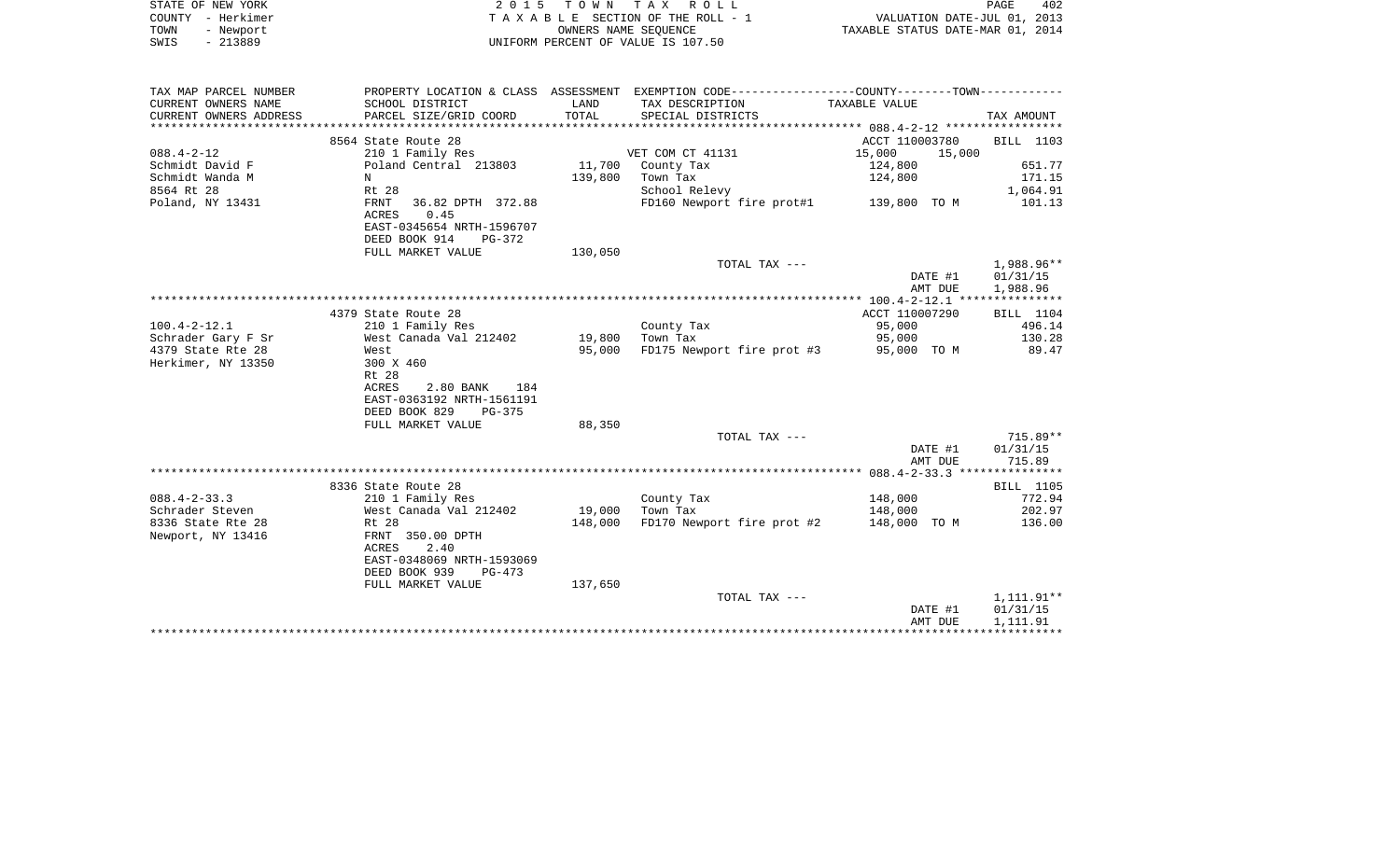| STATE OF NEW YORK<br>COUNTY - Herkimer<br>TOWN<br>- Newport<br>$-213889$<br>SWIS               | 2 0 1 5<br>UNIFORM PERCENT OF VALUE IS 107.50 | TOWN TAX ROLL<br>TAXABLE SECTION OF THE ROLL - 1<br>OWNERS NAME SEQUENCE                       | VALUATION DATE-JUL 01, 2013<br>TAXABLE STATUS DATE-MAR 01, 2014     | PAGE<br>403                   |
|------------------------------------------------------------------------------------------------|-----------------------------------------------|------------------------------------------------------------------------------------------------|---------------------------------------------------------------------|-------------------------------|
|                                                                                                |                                               |                                                                                                |                                                                     |                               |
| TAX MAP PARCEL NUMBER                                                                          |                                               | PROPERTY LOCATION & CLASS ASSESSMENT EXEMPTION CODE----------------COUNTY-------TOWN---------- |                                                                     |                               |
| CURRENT OWNERS NAME<br>SCHOOL DISTRICT                                                         | LAND                                          | TAX DESCRIPTION                                                                                | TAXABLE VALUE                                                       |                               |
| PARCEL SIZE/GRID COORD<br>CURRENT OWNERS ADDRESS<br>**************<br>************************ | TOTAL<br>***************                      | SPECIAL DISTRICTS                                                                              |                                                                     | TAX AMOUNT                    |
| State Route 28                                                                                 |                                               |                                                                                                | ******************* 088.4-2-33.4 ****************<br>ACCT 110006300 | BILL 1106                     |
| $088.4 - 2 - 33.4$<br>314 Rural vac<10                                                         |                                               | County Tax                                                                                     | 14,500                                                              | 75.73                         |
| Schrader Steven J<br>West Canada Val 212402                                                    | 14,500                                        | Town Tax                                                                                       | 14,500                                                              | 19.89                         |
| Schrader Deborah A<br>74a                                                                      | 14,500                                        | FD170 Newport fire prot #2                                                                     | 14,500 TO M                                                         | 13.32                         |
| 8336 State Route 28<br>Rt 28                                                                   |                                               |                                                                                                |                                                                     |                               |
| Newport, NY 13416<br>FRNT 386.00 DPTH                                                          |                                               |                                                                                                |                                                                     |                               |
| 5.40<br>ACRES                                                                                  |                                               |                                                                                                |                                                                     |                               |
| EAST-0348154 NRTH-1593167                                                                      |                                               |                                                                                                |                                                                     |                               |
| DEED BOOK 1398<br>FULL MARKET VALUE                                                            | PG-416<br>13,500                              |                                                                                                |                                                                     |                               |
|                                                                                                |                                               | TOTAL TAX ---                                                                                  |                                                                     | 108.94**                      |
|                                                                                                |                                               |                                                                                                | DATE #1                                                             | 01/31/15                      |
|                                                                                                |                                               |                                                                                                | AMT DUE                                                             | 108.94                        |
|                                                                                                |                                               |                                                                                                |                                                                     |                               |
| 771 Old State Rd                                                                               |                                               |                                                                                                | ACCT 110004860                                                      | BILL 1107                     |
| $088.4 - 1 - 11$<br>210 1 Family Res                                                           |                                               | County Tax                                                                                     | 114,000                                                             | 595.37                        |
| Schreppel Steven J<br>Poland Central 213803                                                    | 11,200                                        | Town Tax                                                                                       | 114,000                                                             | 156.34                        |
| 771 Oldstate Rd<br>W<br>Poland, NY 13431<br>3 1/2 Acre                                         | 114,000                                       | FD160 Newport fire prot#1                                                                      | 114,000 TO M                                                        | 82.46                         |
| Rd 200                                                                                         |                                               |                                                                                                |                                                                     |                               |
| FRNT 295.50 DPTH 161.00                                                                        |                                               |                                                                                                |                                                                     |                               |
| ACRES<br>0.94 BANK                                                                             | 135                                           |                                                                                                |                                                                     |                               |
| EAST-0344273 NRTH-1596209                                                                      |                                               |                                                                                                |                                                                     |                               |
| DEED BOOK 834                                                                                  | <b>PG-380</b>                                 |                                                                                                |                                                                     |                               |
| FULL MARKET VALUE                                                                              | 106,047                                       |                                                                                                |                                                                     |                               |
|                                                                                                |                                               | TOTAL TAX ---                                                                                  |                                                                     | 834.17**                      |
|                                                                                                |                                               |                                                                                                | DATE #1<br>AMT DUE                                                  | 01/31/15<br>834.17            |
|                                                                                                |                                               |                                                                                                |                                                                     |                               |
| 601 North Gage Rd                                                                              |                                               |                                                                                                | ACCT 110007380                                                      | BILL 1108                     |
| $093.2 - 1 - 3$<br>210 1 Family Res                                                            |                                               | County Tax                                                                                     | 69,200                                                              | 361.40                        |
| Schultz Kenneth<br>Poland Central 213803                                                       | 9,100                                         | Town Tax                                                                                       | 69,200                                                              | 94.90                         |
| Schultz Maxine<br>N                                                                            | 69,200                                        | FD170 Newport fire prot #2                                                                     | 69,200 TO M                                                         | 63.59                         |
| 601 N Gage Rd<br>3<br>80/100                                                                   |                                               |                                                                                                |                                                                     |                               |
| Poland, NY 13431<br>Co Rd $65$                                                                 |                                               |                                                                                                |                                                                     |                               |
| FRNT<br>80.00 DPTH 100.00<br>EAST-0344876 NRTH-1590982                                         |                                               |                                                                                                |                                                                     |                               |
| DEED BOOK 00556 PG-00872                                                                       |                                               |                                                                                                |                                                                     |                               |
| FULL MARKET VALUE                                                                              | 64,350                                        |                                                                                                |                                                                     |                               |
|                                                                                                |                                               | TOTAL TAX ---                                                                                  |                                                                     | 519.89**                      |
|                                                                                                |                                               |                                                                                                | DATE #1                                                             | 01/31/15                      |
|                                                                                                |                                               |                                                                                                | AMT DUE<br>***********                                              | 519.89<br>* * * * * * * * * * |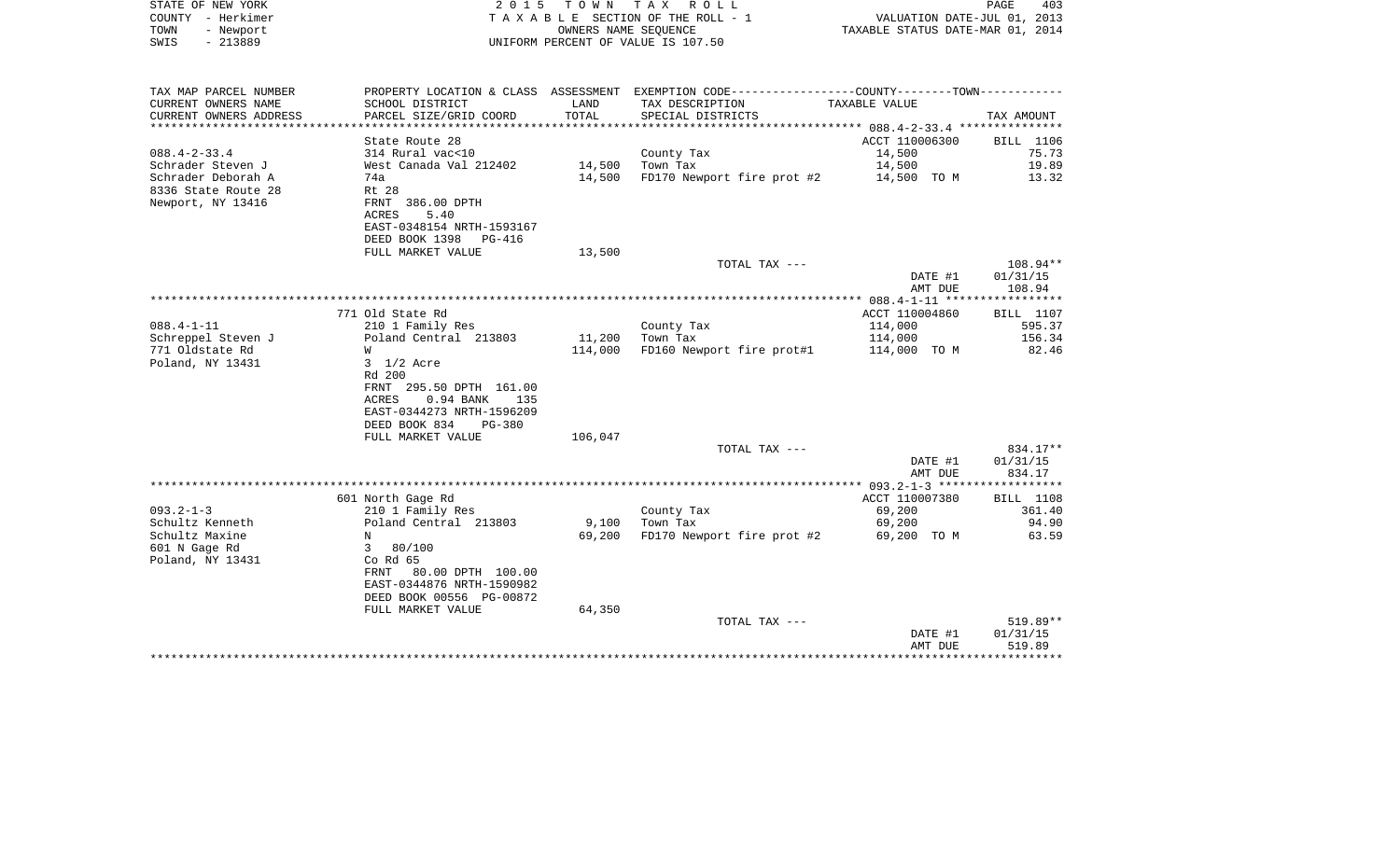| STATE OF NEW YORK                            |                           | 2015 TOWN | TAX ROLL                                                                                                          |                                  | PAGE<br>404      |
|----------------------------------------------|---------------------------|-----------|-------------------------------------------------------------------------------------------------------------------|----------------------------------|------------------|
| COUNTY - Herkimer                            |                           |           | T A X A B L E SECTION OF THE ROLL - 1                                                                             | VALUATION DATE-JUL 01, 2013      |                  |
| TOWN<br>- Newport                            |                           |           | OWNERS NAME SEOUENCE                                                                                              | TAXABLE STATUS DATE-MAR 01, 2014 |                  |
| $-213889$<br>SWIS                            |                           |           | UNIFORM PERCENT OF VALUE IS 107.50                                                                                |                                  |                  |
|                                              |                           |           |                                                                                                                   |                                  |                  |
| TAX MAP PARCEL NUMBER<br>CURRENT OWNERS NAME | SCHOOL DISTRICT           | LAND      | PROPERTY LOCATION & CLASS ASSESSMENT EXEMPTION CODE---------------COUNTY--------TOWN----------<br>TAX DESCRIPTION | TAXABLE VALUE                    |                  |
| CURRENT OWNERS ADDRESS                       | PARCEL SIZE/GRID COORD    | TOTAL     | SPECIAL DISTRICTS                                                                                                 |                                  | TAX AMOUNT       |
| ***********************                      |                           |           |                                                                                                                   |                                  |                  |
|                                              | 367 North Gage Rd         |           |                                                                                                                   | ACCT 110025090                   | BILL 1109        |
| $093.2 - 1 - 2$                              | 210 1 Family Res          |           | County Tax                                                                                                        | 98,300                           | 513.38           |
| Scialdone Dennis Peter                       | Poland Central 213803     | 18,600    | Town Tax                                                                                                          | 98,300                           | 134.81           |
| Laurie                                       | South                     | 98,300    | FD160 Newport fire prot#1                                                                                         | 98,300 TO M                      | 71.11            |
| 367 North Gage Rd                            | 1.39a                     |           |                                                                                                                   |                                  |                  |
| Poland, NY 13431                             | North Gage Rd             |           |                                                                                                                   |                                  |                  |
|                                              | ACRES<br>1.60 BANK<br>135 |           |                                                                                                                   |                                  |                  |
|                                              | EAST-0340474 NRTH-1591378 |           |                                                                                                                   |                                  |                  |
|                                              | DEED BOOK 760<br>$PG-216$ |           |                                                                                                                   |                                  |                  |
|                                              | FULL MARKET VALUE         | 91,450    |                                                                                                                   |                                  |                  |
|                                              |                           |           | TOTAL TAX ---                                                                                                     |                                  | $719.30**$       |
|                                              |                           |           |                                                                                                                   | DATE #1                          | 01/31/15         |
|                                              |                           |           |                                                                                                                   | AMT DUE                          | 719.30           |
|                                              |                           |           |                                                                                                                   | *** 100.4-2-13 ******            | ***********      |
|                                              | 635 Schrader Hill Rd      |           |                                                                                                                   | ACCT 110025065                   | BILL 1110        |
| $100.4 - 2 - 13$                             | 210 1 Family Res          |           | County Tax                                                                                                        | 142,300                          | 743.17           |
| Scott W VanEvera Irrev Trust                 | West Canada Val 212402    | 17,800    | Town Tax                                                                                                          | 142,300                          | 195.15           |
| 635 Schrader Hill Rd                         | 150 X 280                 | 142,300   | FD175 Newport fire prot #3                                                                                        | 142,300 TO M                     | 134.02           |
| Herkimer, NY 13350                           | Schader Rd                |           |                                                                                                                   |                                  |                  |
|                                              | FRNT 282.00 DPTH 151.00   |           |                                                                                                                   |                                  |                  |
|                                              | EAST-0363043 NRTH-1561004 |           |                                                                                                                   |                                  |                  |
|                                              | DEED BOOK 1481<br>PG-619  |           |                                                                                                                   |                                  |                  |
|                                              | FULL MARKET VALUE         | 132,350   |                                                                                                                   |                                  |                  |
|                                              |                           |           | TOTAL TAX ---                                                                                                     |                                  | $1,072.34**$     |
|                                              |                           |           |                                                                                                                   | DATE #1                          | 01/31/15         |
|                                              |                           |           |                                                                                                                   | AMT DUE                          | 1,072.34         |
|                                              |                           |           |                                                                                                                   |                                  |                  |
|                                              | 207 Rose Valley Rd        |           |                                                                                                                   | ACCT 110002040                   | <b>BILL</b> 1111 |
| $094.1 - 1 - 38$                             | 210 1 Family Res          |           | County Tax                                                                                                        | 105,500                          | 550.98           |
| Sebastian Donald                             | West Canada Val 212402    | 20,400    | Town Tax                                                                                                          | 105,500                          | 144.68           |
| Sebastian Sandra L                           | W<br>3.40a                | 105,500   | FD170 Newport fire prot #2                                                                                        | 105,500 TO M                     | 96.94            |
| 207 Rose Valley Rd<br>Newport, NY 13416      | Rose Valley Rd            |           |                                                                                                                   |                                  |                  |
|                                              | 3.40<br>ACRES             |           |                                                                                                                   |                                  |                  |
|                                              | EAST-0355979 NRTH-1591252 |           |                                                                                                                   |                                  |                  |
|                                              | DEED BOOK 676<br>PG-894   |           |                                                                                                                   |                                  |                  |
|                                              | FULL MARKET VALUE         | 98,150    |                                                                                                                   |                                  |                  |
|                                              |                           |           | TOTAL TAX ---                                                                                                     |                                  | 792.60**         |
|                                              |                           |           |                                                                                                                   | DATE #1                          | 01/31/15         |
|                                              |                           |           |                                                                                                                   | AMT DUE                          | 792.60           |
|                                              |                           |           |                                                                                                                   | ******************               | ************     |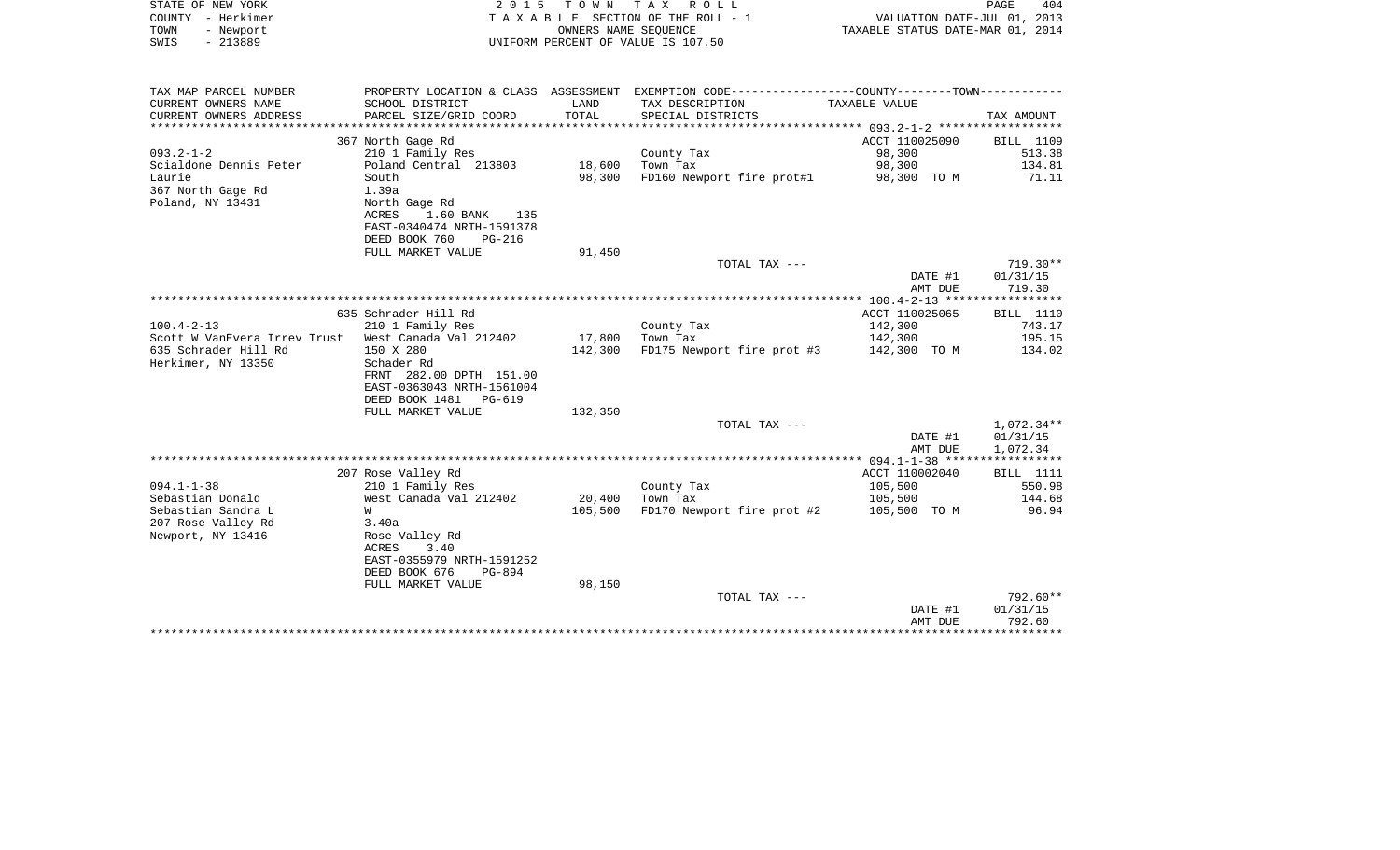|      | STATE OF NEW YORK | 2015 TOWN TAX ROLL                 | 405<br>PAGE                      |  |
|------|-------------------|------------------------------------|----------------------------------|--|
|      | COUNTY - Herkimer | TAXABLE SECTION OF THE ROLL - 1    | VALUATION DATE-JUL 01, 2013      |  |
| TOWN | - Newport         | OWNERS NAME SEOUENCE               | TAXABLE STATUS DATE-MAR 01, 2014 |  |
| SWIS | - 213889          | UNIFORM PERCENT OF VALUE IS 107.50 |                                  |  |

| TAX MAP PARCEL NUMBER<br>CURRENT OWNERS NAME<br>CURRENT OWNERS ADDRESS | SCHOOL DISTRICT<br>PARCEL SIZE/GRID COORD                                                                                                         | LAND<br>TOTAL | PROPERTY LOCATION & CLASS ASSESSMENT EXEMPTION CODE---------------COUNTY-------TOWN----------<br>TAX DESCRIPTION<br>SPECIAL DISTRICTS | TAXABLE VALUE            | TAX AMOUNT                     |
|------------------------------------------------------------------------|---------------------------------------------------------------------------------------------------------------------------------------------------|---------------|---------------------------------------------------------------------------------------------------------------------------------------|--------------------------|--------------------------------|
| ************************                                               |                                                                                                                                                   |               |                                                                                                                                       |                          |                                |
| $100.1 - 1 - 3.2$                                                      | Summitt Rd<br>314 Rural vac<10                                                                                                                    |               | County Tax                                                                                                                            | 11,000                   | BILL 1112<br>57.45             |
| Secreto Revocable Trust Thomas West Canada Val 212402                  |                                                                                                                                                   | 11,000        | Town Tax                                                                                                                              | 11,000                   | 15.09                          |
| Secreto Thomas & Clara<br>7609 Somerset Drive<br>Marengo, IL 60152     | Created By Subdivision Ma<br>Ji18a50 Filed 7/19/93<br>2.00<br>ACRES<br>EAST-0352830 NRTH-1574158<br>DEED BOOK 1258<br>PG-940<br>FULL MARKET VALUE | 11,000        | FD170 Newport fire prot #2                                                                                                            | 11,000 TO M              | 10.11                          |
|                                                                        |                                                                                                                                                   | 10,250        | TOTAL TAX ---                                                                                                                         |                          | $82.65**$                      |
|                                                                        |                                                                                                                                                   |               |                                                                                                                                       | DATE #1                  | 01/31/15                       |
|                                                                        |                                                                                                                                                   |               |                                                                                                                                       | AMT DUE                  | 82.65                          |
|                                                                        |                                                                                                                                                   |               |                                                                                                                                       |                          |                                |
|                                                                        | Summitt Rd                                                                                                                                        |               |                                                                                                                                       |                          | BILL 1113                      |
| $100.1 - 1 - 3.4$                                                      | 314 Rural vac<10                                                                                                                                  |               | County Tax                                                                                                                            | 11,000                   | 57.45                          |
| Secreto Revocable Trust Thomas West Canada Val 212402                  |                                                                                                                                                   | 11,000        | Town Tax                                                                                                                              | 11,000                   | 15.09                          |
| Secreto Thomas & Clara<br>7609 Somerset Drive<br>Marengo, IL 60152     | Created By Subdivision Ma<br>Jj18a50 Filed 7/19/93<br>2.00<br>ACRES<br>EAST-0353315 NRTH-1574135                                                  | 11,000        | FD170 Newport fire prot #2                                                                                                            | 11,000 TO M              | 10.11                          |
|                                                                        | DEED BOOK 1258<br>PG-940                                                                                                                          |               |                                                                                                                                       |                          |                                |
|                                                                        | FULL MARKET VALUE                                                                                                                                 | 10,250        |                                                                                                                                       |                          |                                |
|                                                                        |                                                                                                                                                   |               | TOTAL TAX ---                                                                                                                         | DATE #1<br>AMT DUE       | $82.65**$<br>01/31/15<br>82.65 |
|                                                                        |                                                                                                                                                   |               |                                                                                                                                       |                          |                                |
| $099.2 - 3 - 16$                                                       | Lindsay Rd<br>314 Rural vac<10                                                                                                                    |               | County Tax                                                                                                                            | ACCT 110004320<br>24,300 | BILL 1114<br>126.91            |
| Segreto Antoinette                                                     | West Canada Val 212402                                                                                                                            | 24,300        | Town Tax                                                                                                                              | 24,300                   | 33.32                          |
| 243 Riverdale Dr                                                       | Lindsay Rd                                                                                                                                        | 24,300        | FD170 Newport fire prot #2                                                                                                            | 24,300 TO M              | 22.33                          |
| Fort Lee, NJ 07024                                                     | FRNT 203.50 DPTH<br>5.70<br>ACRES<br>EAST-0344423 NRTH-1571862<br>DEED BOOK 1241<br>PG-232                                                        |               |                                                                                                                                       |                          |                                |
|                                                                        | FULL MARKET VALUE                                                                                                                                 | 22,600        |                                                                                                                                       |                          |                                |
|                                                                        |                                                                                                                                                   |               | TOTAL TAX ---                                                                                                                         |                          | 182.56**                       |
|                                                                        |                                                                                                                                                   |               |                                                                                                                                       | DATE #1<br>AMT DUE       | 01/31/15<br>182.56             |
|                                                                        |                                                                                                                                                   |               |                                                                                                                                       |                          |                                |
|                                                                        | Lindsay Rd                                                                                                                                        |               |                                                                                                                                       | ACCT 110001230           | BILL 1115                      |
| $099.2 - 3 - 24$                                                       | 314 Rural vac<10                                                                                                                                  |               | County Tax                                                                                                                            | 15,900                   | 83.04                          |
| Segreto Antoinette                                                     | West Canada Val 212402                                                                                                                            | 15,900        | Town Tax                                                                                                                              | 15,900                   | 21.81                          |
| 243 Riverdale Dr<br>Fort Lee, NJ 07024                                 | FRNT<br>50.30 DPTH<br>ACRES<br>2.80<br>EAST-0346397 NRTH-1570743<br>DEED BOOK 1241<br>$PG-232$                                                    | 15,900        | FD170 Newport fire prot #2                                                                                                            | 15,900 TO M              | 14.61                          |
|                                                                        | FULL MARKET VALUE                                                                                                                                 | 14,800        |                                                                                                                                       |                          |                                |
|                                                                        |                                                                                                                                                   |               | TOTAL TAX ---                                                                                                                         |                          | $119.46**$                     |
|                                                                        |                                                                                                                                                   |               |                                                                                                                                       | DATE #1<br>AMT DUE       | 01/31/15<br>119.46             |
|                                                                        |                                                                                                                                                   |               |                                                                                                                                       |                          |                                |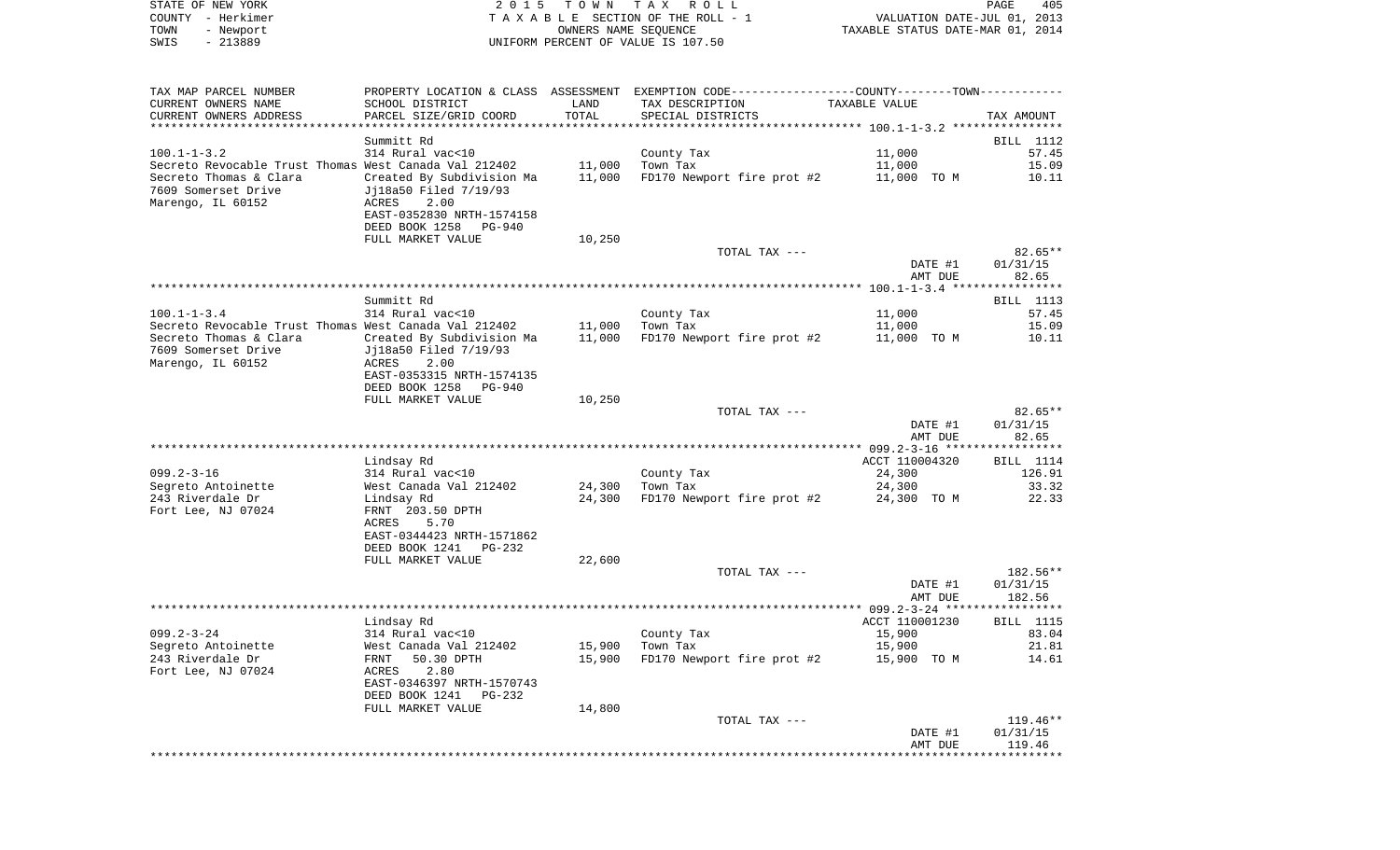| STATE OF NEW YORK | 2015 TOWN TAX ROLL                 | 406<br>PAGE                      |
|-------------------|------------------------------------|----------------------------------|
| COUNTY - Herkimer | TAXABLE SECTION OF THE ROLL - 1    | VALUATION DATE-JUL 01, 2013      |
| TOWN<br>- Newport | OWNERS NAME SEOUENCE               | TAXABLE STATUS DATE-MAR 01, 2014 |
| - 213889<br>SWIS  | UNIFORM PERCENT OF VALUE IS 107.50 |                                  |

| TAX MAP PARCEL NUMBER  |                                             |        | PROPERTY LOCATION & CLASS ASSESSMENT EXEMPTION CODE---------------COUNTY-------TOWN---------- |                |                  |
|------------------------|---------------------------------------------|--------|-----------------------------------------------------------------------------------------------|----------------|------------------|
| CURRENT OWNERS NAME    | SCHOOL DISTRICT                             | LAND   | TAX DESCRIPTION                                                                               | TAXABLE VALUE  |                  |
| CURRENT OWNERS ADDRESS | PARCEL SIZE/GRID COORD                      | TOTAL  | SPECIAL DISTRICTS                                                                             |                | TAX AMOUNT       |
| ********************** |                                             |        |                                                                                               |                |                  |
|                        | Lindsay Rd                                  |        |                                                                                               | ACCT 110001230 | <b>BILL</b> 1116 |
| $099.2 - 3 - 25$       | 314 Rural vac<10                            |        | County Tax                                                                                    | 17,500         | 91.39            |
| Segreto Antoinette     | West Canada Val 212402                      | 17,500 | Town Tax                                                                                      | 17,500         | 24.00            |
| 243 Riverdale Dr       | FRNT 379.30 DPTH                            | 17,500 | FD170 Newport fire prot #2                                                                    | 17,500 TO M    | 16.08            |
| Fort Lee, NJ 07024     | ACRES<br>3.30                               |        |                                                                                               |                |                  |
|                        | EAST-0346731 NRTH-1570646                   |        |                                                                                               |                |                  |
|                        | DEED BOOK 1241 PG-232                       |        |                                                                                               |                |                  |
|                        | FULL MARKET VALUE                           | 16,300 |                                                                                               |                |                  |
|                        |                                             |        | TOTAL TAX ---                                                                                 |                | 131.47**         |
|                        |                                             |        |                                                                                               | DATE #1        | 01/31/15         |
|                        |                                             |        |                                                                                               | AMT DUE        | 131.47           |
|                        |                                             |        |                                                                                               |                |                  |
|                        | 206 Steuben Rd                              |        |                                                                                               |                | BILL 1117        |
| $093.3 - 1 - 9.6$      | 320 Rural vacant                            |        | County Tax                                                                                    | 20,000         | 104.45           |
| Sergott Daniel C       |                                             | 20,000 | Town Tax                                                                                      | 20,000         | 27.43            |
| 118 Hedgewood Pl       | West Canada Val 212402<br>FRNT 1468.70 DPTH | 20,000 | FD170 Newport fire prot #2                                                                    | 20,000 TO M    | 18.38            |
| Utica, NY 13502        | ACRES 10.00                                 |        |                                                                                               |                |                  |
|                        | EAST-0332285 NRTH-1582767                   |        |                                                                                               |                |                  |
|                        | DEED BOOK 1493 PG-944                       |        |                                                                                               |                |                  |
|                        | FULL MARKET VALUE                           | 18,605 |                                                                                               |                |                  |
|                        |                                             |        | TOTAL TAX ---                                                                                 |                | 150.26**         |
|                        |                                             |        |                                                                                               | DATE #1        | 01/31/15         |
|                        |                                             |        |                                                                                               | AMT DUE        | 150.26           |
|                        |                                             |        |                                                                                               |                |                  |
|                        | Lindsay Rd                                  |        |                                                                                               | ACCT 110001140 | BILL 1118        |
| $099.2 - 3 - 14$       | 322 Rural vac>10                            |        | County Tax                                                                                    | 34,500         | 180.18           |
| Sero Michael           | West Canada Val 212402                      | 34,500 | Town Tax                                                                                      | 34,500         | 47.31            |
| Sero Mary              | Lindsay Rd                                  | 34,500 | FD170 Newport fire prot #2 34,500 TO M                                                        |                | 31.70            |
| 634 Franklin Turnpike  | FRNT 636.80 DPTH                            |        |                                                                                               |                |                  |
| Allendale, NY 07401    | ACRES 11.20                                 |        |                                                                                               |                |                  |
|                        | EAST-0343725 NRTH-1572258                   |        |                                                                                               |                |                  |
|                        | DEED BOOK 1246 PG-572                       |        |                                                                                               |                |                  |
|                        | FULL MARKET VALUE                           | 32,100 |                                                                                               |                |                  |
|                        |                                             |        | TOTAL TAX ---                                                                                 |                | 259.19**         |
|                        |                                             |        |                                                                                               | DATE #1        | 01/31/15         |
|                        |                                             |        |                                                                                               | AMT DUE        | 259.19           |
|                        |                                             |        |                                                                                               |                |                  |
|                        | 164 Butler Rd                               |        |                                                                                               | ACCT 110000180 | BILL 1119        |
| $099.2 - 3 - 7$        | 312 Vac w/imprv                             |        | County Tax                                                                                    | 80,000         | 417.80           |
| Shearin Jeffrey        | West Canada Val 212402                      | 51,200 | Town Tax                                                                                      | 80,000         | 109.71           |
| Shearin Meredith Leigh | FRNT 351.00 DPTH                            | 80,000 | FD170 Newport fire prot #2                                                                    | 80,000 TO M    | 73.51            |
| 90 N Main St           | ACRES 20.50                                 |        |                                                                                               |                |                  |
|                        |                                             |        |                                                                                               |                |                  |
| Newport, NY 13416      | EAST-0340669 NRTH-1573724<br>DEED BOOK 1246 |        |                                                                                               |                |                  |
|                        | PG-536                                      |        |                                                                                               |                |                  |
|                        | FULL MARKET VALUE                           | 74,400 |                                                                                               |                |                  |
|                        |                                             |        | TOTAL TAX ---                                                                                 |                | 601.02**         |
|                        |                                             |        |                                                                                               | DATE #1        | 01/31/15         |
|                        |                                             |        |                                                                                               | AMT DUE        | 601.02           |
|                        |                                             |        |                                                                                               |                |                  |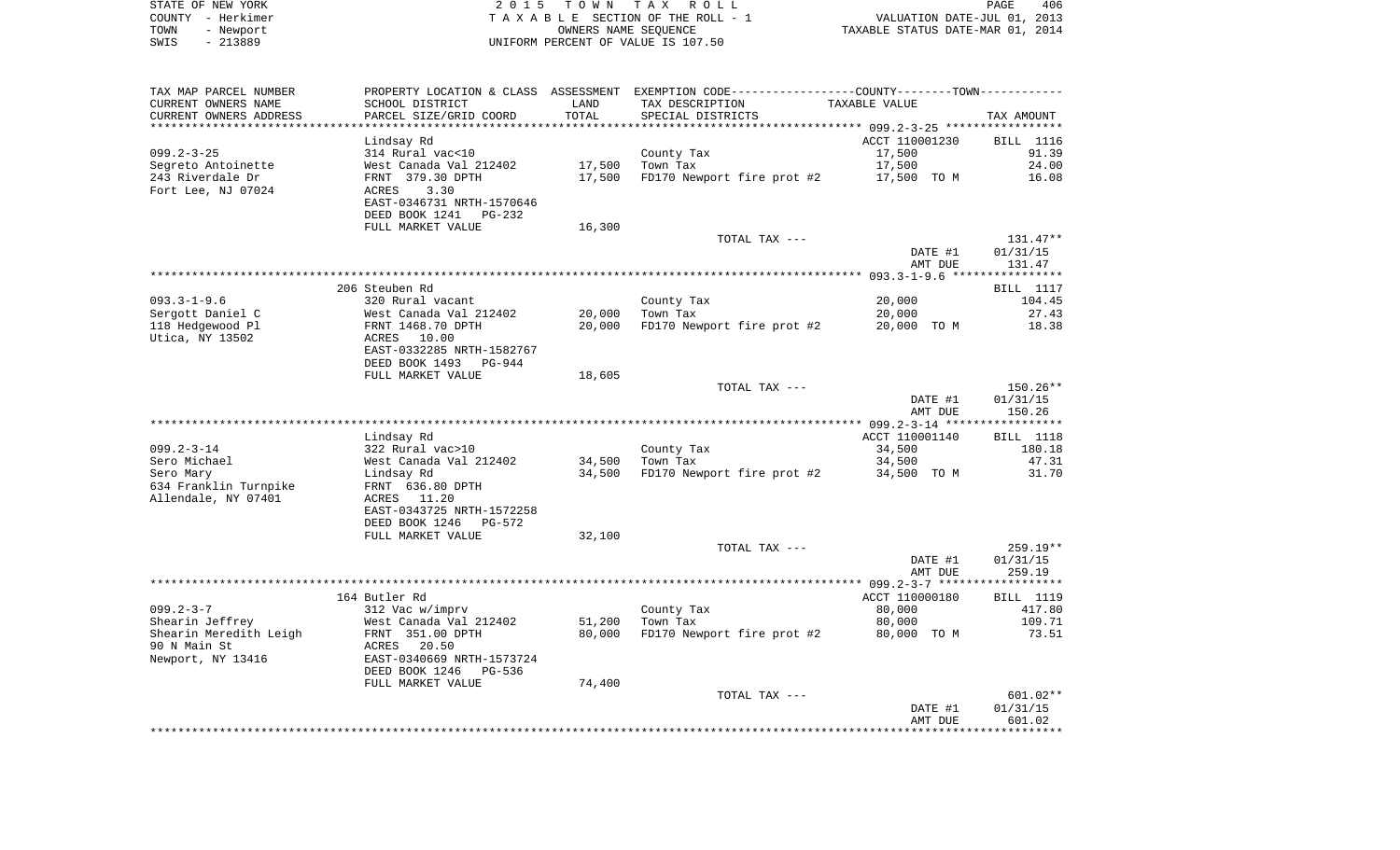|      | STATE OF NEW YORK | 2015 TOWN TAX ROLL                 | 407<br>PAGE                      |
|------|-------------------|------------------------------------|----------------------------------|
|      | COUNTY - Herkimer | TAXABLE SECTION OF THE ROLL - 1    | VALUATION DATE-JUL 01, 2013      |
| TOWN | - Newport         | OWNERS NAME SEOUENCE               | TAXABLE STATUS DATE-MAR 01, 2014 |
| SWIS | - 213889          | UNIFORM PERCENT OF VALUE IS 107.50 |                                  |

| TAX MAP PARCEL NUMBER<br>CURRENT OWNERS NAME | PROPERTY LOCATION & CLASS ASSESSMENT EXEMPTION CODE----------------COUNTY--------TOWN----------<br>SCHOOL DISTRICT | LAND     | TAX DESCRIPTION            | TAXABLE VALUE  |              |
|----------------------------------------------|--------------------------------------------------------------------------------------------------------------------|----------|----------------------------|----------------|--------------|
| CURRENT OWNERS ADDRESS                       | PARCEL SIZE/GRID COORD                                                                                             | TOTAL    | SPECIAL DISTRICTS          |                | TAX AMOUNT   |
|                                              |                                                                                                                    |          |                            |                |              |
|                                              | Lindsay Rd                                                                                                         |          |                            | ACCT 110001230 | BILL 1120    |
| $099.2 - 3 - 21$                             | 314 Rural vac<10                                                                                                   |          | County Tax                 | 20,000         | 104.45       |
| Shearin Jeffrey                              | West Canada Val 212402                                                                                             | 20,000   | Town Tax                   | 20,000         | 27.43        |
| Shearin Meredith                             | FRNT 1177.60 DPTH                                                                                                  | 20,000   | FD170 Newport fire prot #2 | 20,000 TO M    | 18.38        |
| 90 N Main St                                 | ACRES<br>8.50                                                                                                      |          |                            |                |              |
| Newport, NY 13416                            | EAST-0346003 NRTH-1571157                                                                                          |          |                            |                |              |
|                                              | DEED BOOK 1376<br>PG-616                                                                                           |          |                            |                |              |
|                                              | FULL MARKET VALUE                                                                                                  | 18,600   |                            |                |              |
|                                              |                                                                                                                    |          | TOTAL TAX ---              |                | $150.26**$   |
|                                              |                                                                                                                    |          |                            | DATE #1        | 01/31/15     |
|                                              |                                                                                                                    |          |                            | AMT DUE        | 150.26       |
|                                              |                                                                                                                    |          |                            |                |              |
|                                              | Newport Rd                                                                                                         |          |                            |                | BILL 1121    |
| $093.4 - 1 - 12.4$                           | 210 1 Family Res                                                                                                   |          | County Tax                 | 157,300        | 821.51       |
| Sheets James                                 | West Canada Val 212402                                                                                             | 22,900   | Town Tax                   | 157,300        | 215.72       |
| Sheets Karen                                 | Newport Rd                                                                                                         | 157,300  | FD170 Newport fire prot #2 | 157,300 TO M   | 144.54       |
| 1702 Newport Rd                              | ACRES<br>5.76                                                                                                      |          |                            |                |              |
| Poland, NY 13431                             | EAST-0337961 NRTH-1575029                                                                                          |          |                            |                |              |
|                                              | DEED BOOK 701<br><b>PG-940</b>                                                                                     |          |                            |                |              |
|                                              | FULL MARKET VALUE                                                                                                  | 146,350  |                            |                |              |
|                                              |                                                                                                                    |          | TOTAL TAX ---              |                | $1,181.77**$ |
|                                              |                                                                                                                    |          |                            | DATE #1        | 01/31/15     |
|                                              |                                                                                                                    |          |                            | AMT DUE        | 1,181.77     |
|                                              |                                                                                                                    |          |                            |                |              |
|                                              | Newport Rd                                                                                                         |          |                            |                | BILL 1122    |
| $093.4 - 1 - 27.3$                           | 322 Rural vac>10                                                                                                   |          | County Tax                 | 36,000         | 188.01       |
| Shepard Leroy                                | West Canada Val 212402                                                                                             | 36,000   | Town Tax                   | 36,000         | 49.37        |
| Johnson Lois                                 | Assumed 50000 Mtg                                                                                                  | 36,000   | School Relevy              |                | 672.30       |
| 994 Westwood Rd                              | 224.80                                                                                                             |          | FD170 Newport fire prot #2 | 36,000 TO M    | 33.08        |
| Woodmere, NY 13329                           | Newport Rd                                                                                                         |          |                            |                |              |
|                                              | FRNT 410.00 DPTH                                                                                                   |          |                            |                |              |
|                                              | ACRES<br>22.00                                                                                                     |          |                            |                |              |
|                                              | EAST-0343991 NRTH-1577712                                                                                          |          |                            |                |              |
|                                              | DEED BOOK 1470<br>PG-753                                                                                           |          |                            |                |              |
|                                              | FULL MARKET VALUE                                                                                                  | 33,488   |                            |                |              |
|                                              |                                                                                                                    |          | TOTAL TAX ---              |                | 942.76**     |
|                                              |                                                                                                                    |          |                            | DATE #1        | 01/31/15     |
|                                              |                                                                                                                    |          |                            | AMT DUE        | 942.76       |
|                                              |                                                                                                                    |          |                            |                |              |
|                                              | State Route 28                                                                                                     |          |                            | ACCT 110003570 | BILL 1123    |
| $100.4 - 2 - 4.1$                            | 720 Mine/quarry                                                                                                    |          | County Tax                 | 1600,000       | 8,356.08     |
| Shevat Renee S                               | West Canada Val 212402                                                                                             | 206,000  | Town Tax                   | 1600,000       | 2,194.22     |
| 800 Mohawk St                                | Rt 28                                                                                                              | 1600,000 | School Relevy              |                | 29,879.96    |
| Herkimer, NY 13350                           | FRNT 1310.00 DPTH                                                                                                  |          | FD175 Newport fire prot #3 | 1600,000 TO M  | 1,506.88     |
|                                              | ACRES 245.70                                                                                                       |          |                            |                |              |
|                                              | EAST-0363862 NRTH-1566129                                                                                          |          |                            |                |              |
|                                              | DEED BOOK 928<br>$PG-1$                                                                                            |          |                            |                |              |
|                                              | FULL MARKET VALUE                                                                                                  | 1488,350 |                            |                |              |
|                                              |                                                                                                                    |          | TOTAL TAX ---              |                | 41,937.14**  |
|                                              |                                                                                                                    |          |                            | DATE #1        | 01/31/15     |
|                                              |                                                                                                                    |          |                            | AMT DUE        | 41,937.14    |
|                                              |                                                                                                                    |          |                            |                |              |
|                                              |                                                                                                                    |          |                            |                |              |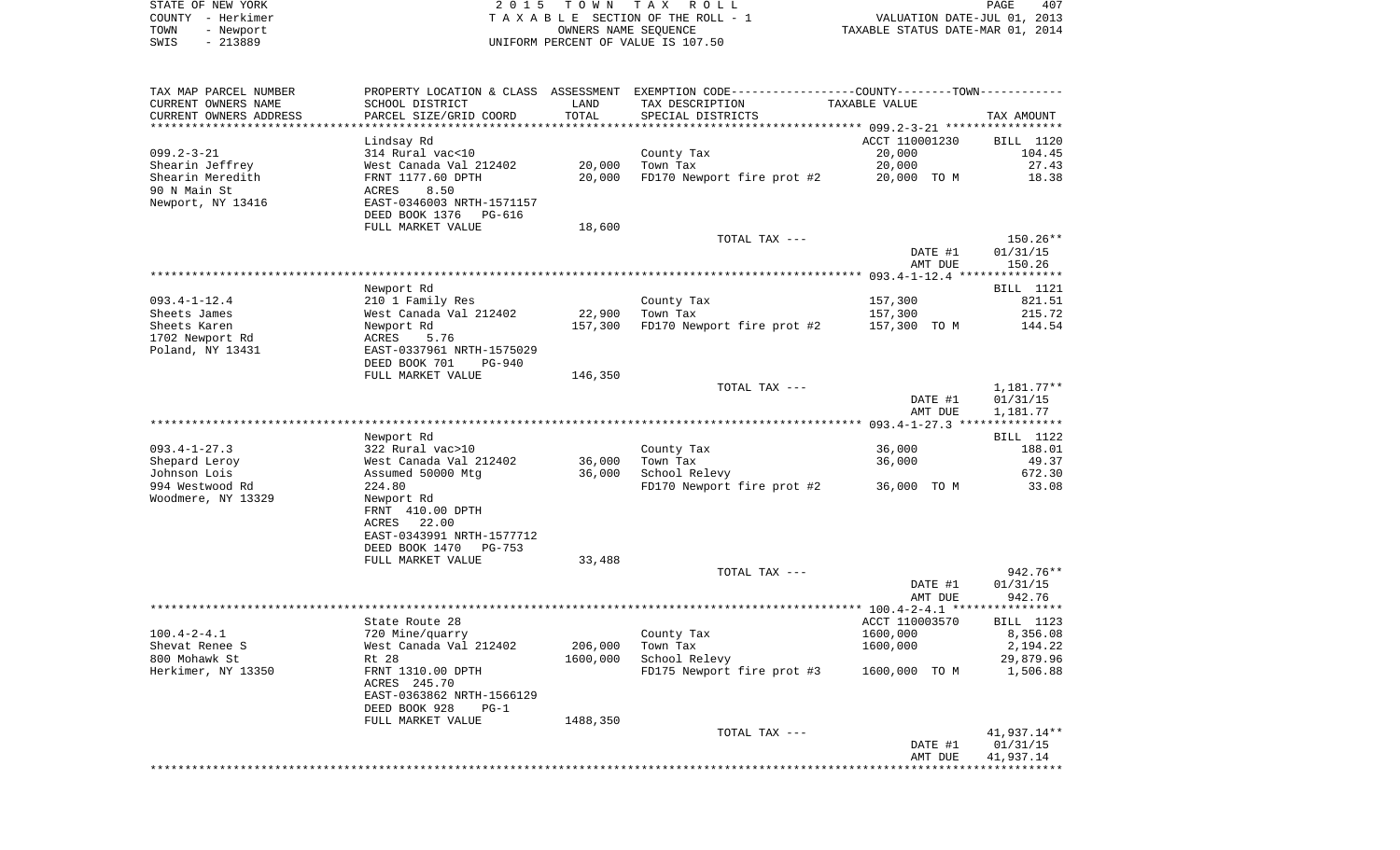| STATE OF NEW YORK |           | 2015 TOWN TAX ROLL                 | PAGE                             | 408 |
|-------------------|-----------|------------------------------------|----------------------------------|-----|
| COUNTY – Herkimer |           | TAXABLE SECTION OF THE ROLL - 1    | VALUATION DATE-JUL 01, 2013      |     |
| TOWN              | - Newport | OWNERS NAME SEOUENCE               | TAXABLE STATUS DATE-MAR 01, 2014 |     |
| SWIS              | - 213889  | UNIFORM PERCENT OF VALUE IS 107.50 |                                  |     |

| TAX MAP PARCEL NUMBER<br>CURRENT OWNERS NAME                | PROPERTY LOCATION & CLASS ASSESSMENT EXEMPTION CODE----------------COUNTY--------TOWN-----------<br>SCHOOL DISTRICT | LAND                                 | TAX DESCRIPTION                        | TAXABLE VALUE           |                                      |
|-------------------------------------------------------------|---------------------------------------------------------------------------------------------------------------------|--------------------------------------|----------------------------------------|-------------------------|--------------------------------------|
| CURRENT OWNERS ADDRESS<br>*********************             | PARCEL SIZE/GRID COORD<br>***************************                                                               | TOTAL<br>* * * * * * * * * * * * * * | SPECIAL DISTRICTS                      |                         | TAX AMOUNT                           |
|                                                             | 4624 State Route 28                                                                                                 |                                      |                                        |                         | BILL 1124                            |
| $100.4 - 2 - 4.2$<br>Shevat Samuel A                        | 210 1 Family Res<br>West Canada Val 212402                                                                          | 19,100                               | County Tax<br>Town Tax                 | 185,000<br>185,000      | 966.17<br>253.71                     |
| Shevat Scialdo Renee<br>102 Gale Dr<br>Cobleskill, NY 12034 | ACRES<br>2.10<br>EAST-0364700 NRTH-1564139<br>DEED BOOK 892<br>PG-379                                               | 185,000                              | FD175 Newport fire prot #3             | 185,000 TO M            | 174.23                               |
|                                                             | FULL MARKET VALUE                                                                                                   | 172,100                              |                                        |                         |                                      |
|                                                             |                                                                                                                     |                                      | TOTAL TAX ---                          | DATE #1<br>AMT DUE      | $1,394.11**$<br>01/31/15<br>1,394.11 |
|                                                             |                                                                                                                     |                                      |                                        |                         |                                      |
|                                                             | Newport Rd                                                                                                          |                                      |                                        |                         | BILL 1125                            |
| $093.4 - 1 - 27.14$                                         | 314 Rural vac<10                                                                                                    | 13,000                               | County Tax<br>Town Tax                 | 13,000<br>13,000        | 67.89<br>17.83                       |
| Shubich Igor<br>314 Graves Rd                               | West Canada Val 212402<br>Assumed 50000 Mtg                                                                         | 13,000                               | FD170 Newport fire prot #2             | 13,000 TO M             | 11.95                                |
| Newport, NY 13416                                           | 224.80<br>Newport Rd<br>FRNT 336.40 DPTH<br>3.00<br>ACRES<br>EAST-0344381 NRTH-1576793                              |                                      |                                        |                         |                                      |
|                                                             | DEED BOOK 1450<br>PG-161<br>FULL MARKET VALUE                                                                       | 12,093                               |                                        |                         |                                      |
|                                                             |                                                                                                                     |                                      | TOTAL TAX ---                          |                         | $97.67**$                            |
|                                                             |                                                                                                                     |                                      |                                        | DATE #1<br>AMT DUE      | 01/31/15<br>97.67                    |
|                                                             |                                                                                                                     |                                      |                                        |                         |                                      |
| $093.4 - 1 - 27.15$                                         | Newport Rd<br>321 Abandoned ag                                                                                      |                                      | County Tax                             | 2,000                   | BILL 1126<br>10.45                   |
| Shubich Igor                                                | West Canada Val 212402                                                                                              | 2,000                                | Town Tax                               | 2,000                   | 2.74                                 |
| 314 Graves Rd<br>Newport, NY 13416                          | 224.80<br>Newport Rd<br>ACRES<br>2.60<br>EAST-0344523 NRTH-1576429                                                  | 2,000                                | FD170 Newport fire prot #2             | 2,000 TO M              | 1.84                                 |
|                                                             | DEED BOOK 1450<br>PG-161                                                                                            |                                      |                                        |                         |                                      |
|                                                             | FULL MARKET VALUE                                                                                                   | 1,860                                | TOTAL TAX ---                          |                         | $15.03**$                            |
|                                                             |                                                                                                                     |                                      |                                        | DATE #1<br>AMT DUE      | 01/31/15<br>15.03                    |
|                                                             |                                                                                                                     |                                      |                                        |                         |                                      |
|                                                             | 314 Graves Rd                                                                                                       |                                      |                                        |                         | BILL 1127                            |
| $088.4 - 2 - 17.5$                                          | 210 1 Family Res                                                                                                    |                                      | County Tax                             | 120,800                 | 630.88                               |
| Shubich Vasiliy<br>Shubich Irina                            | West Canada Val 212402<br>FRNT 200.00 DPTH                                                                          | 18,000<br>120,800                    | Town Tax<br>FD170 Newport fire prot #2 | 120,800<br>120,800 TO M | 165.66<br>111.00                     |
| 314 Graves Rd                                               | ACRES<br>1.00                                                                                                       |                                      |                                        |                         |                                      |
| Newport, NY 13416                                           | EAST-0348327 NRTH-1595763<br>DEED BOOK 1230<br><b>PG-535</b>                                                        |                                      |                                        |                         |                                      |
|                                                             | FULL MARKET VALUE                                                                                                   | 112,350                              |                                        |                         |                                      |
|                                                             |                                                                                                                     |                                      | TOTAL TAX ---                          |                         | $907.54**$                           |
|                                                             |                                                                                                                     |                                      |                                        | DATE #1<br>AMT DUE      | 01/31/15<br>907.54                   |
|                                                             |                                                                                                                     |                                      |                                        |                         |                                      |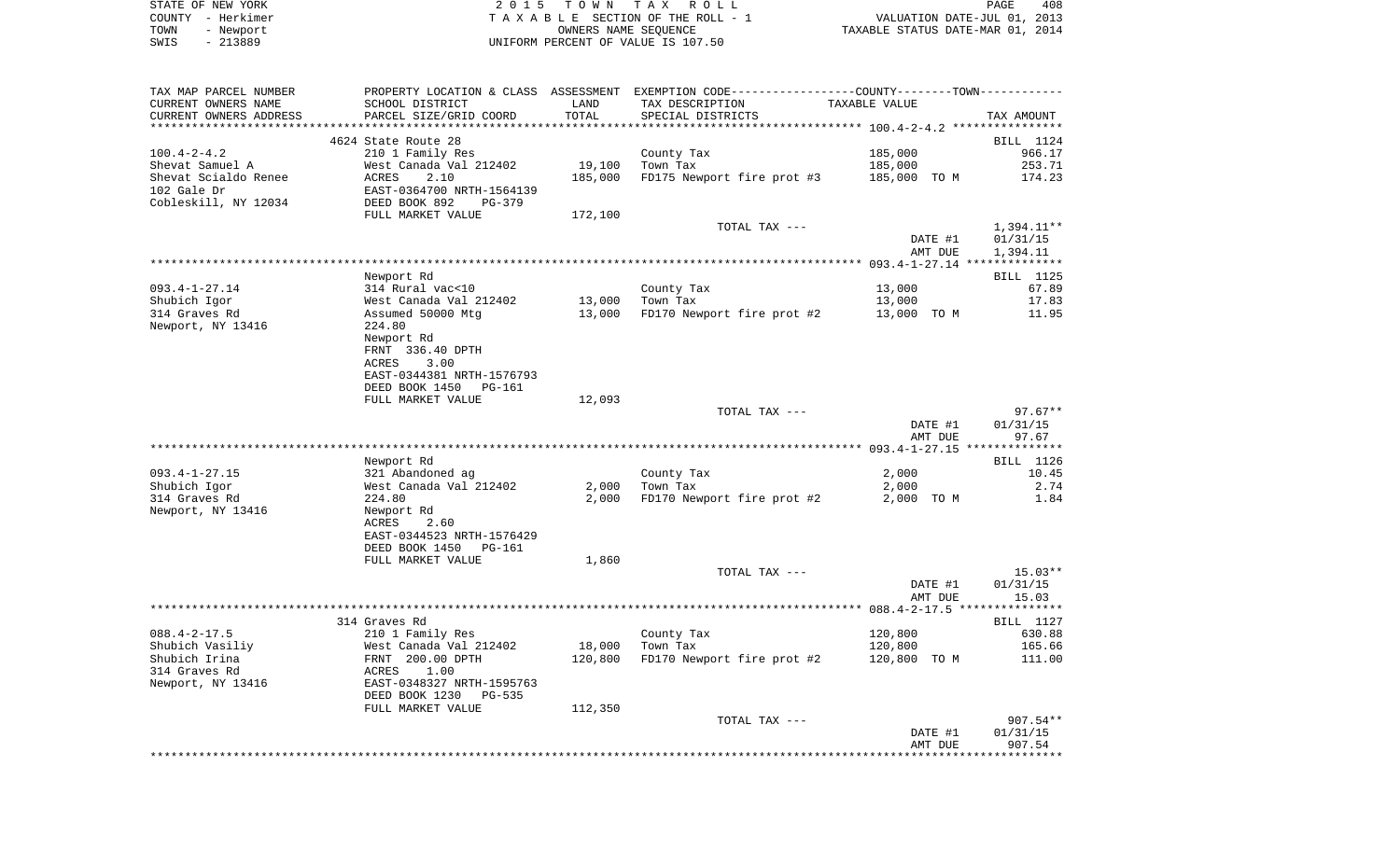| STATE OF NEW YORK |           | 2015 TOWN TAX ROLL                 | 409<br>PAGE                      |
|-------------------|-----------|------------------------------------|----------------------------------|
| COUNTY - Herkimer |           | TAXABLE SECTION OF THE ROLL - 1    | VALUATION DATE-JUL 01, 2013      |
| TOWN              | - Newport | OWNERS NAME SEOUENCE               | TAXABLE STATUS DATE-MAR 01, 2014 |
| SWIS              | $-213889$ | UNIFORM PERCENT OF VALUE IS 107.50 |                                  |

| TAX MAP PARCEL NUMBER     |                           |         | PROPERTY LOCATION & CLASS ASSESSMENT EXEMPTION CODE---------------COUNTY-------TOWN---------- |                  |            |
|---------------------------|---------------------------|---------|-----------------------------------------------------------------------------------------------|------------------|------------|
| CURRENT OWNERS NAME       | SCHOOL DISTRICT           | LAND    | TAX DESCRIPTION                                                                               | TAXABLE VALUE    |            |
| CURRENT OWNERS ADDRESS    | PARCEL SIZE/GRID COORD    | TOTAL   | SPECIAL DISTRICTS                                                                             |                  | TAX AMOUNT |
|                           |                           |         |                                                                                               |                  |            |
|                           | Graves Rd                 |         |                                                                                               |                  | BILL 1128  |
| $088.4 - 2 - 17.7$        | 311 Res vac land          |         | County Tax                                                                                    | 2,000            | 10.45      |
| Shubich Vasiliy           | West Canada Val 212402    | 2,000   | Town Tax                                                                                      | 2,000            | 2.74       |
| Shubich Irina             | ACRES<br>0.63             | 2,000   | FD170 Newport fire prot #2                                                                    | 2,000 TO M       | 1.84       |
| 314 Graves Rd             | EAST-0348399 NRTH-1595927 |         |                                                                                               |                  |            |
| Newport, NY 13416         | DEED BOOK 1230 PG-535     |         |                                                                                               |                  |            |
|                           | FULL MARKET VALUE         | 1,850   |                                                                                               |                  |            |
|                           |                           |         | TOTAL TAX ---                                                                                 |                  | $15.03**$  |
|                           |                           |         |                                                                                               | DATE #1          | 01/31/15   |
|                           |                           |         |                                                                                               | AMT DUE          | 15.03      |
|                           |                           |         |                                                                                               |                  |            |
|                           | 211 Cole Rd               |         |                                                                                               | ACCT 110000990   | BILL 1129  |
| $094.3 - 1 - 20$          | 240 Rural res             |         | AG MKTS<br>41730                                                                              | 16,537<br>16,537 |            |
| Sigona Conrad             | West Canada Val 212402    |         | 135,000 County Tax                                                                            | 223,463          | 1,167.05   |
| Sigona Barbara            | 1 135A                    |         | 240,000 Town Tax                                                                              | 223,463          | 306.45     |
| 211 Cole Rd               | Cole Rd                   |         | FD170 Newport fire prot #2 240,000 TO M                                                       |                  | 220.54     |
| Poland, NY 13431          | FRNT 575.50 DPTH          |         |                                                                                               |                  |            |
|                           | ACRES 132.60              |         |                                                                                               |                  |            |
| MAY BE SUBJECT TO PAYMENT | EAST-0351009 NRTH-1580875 |         |                                                                                               |                  |            |
| UNDER AGDIST LAW TIL 2021 | DEED BOOK 799<br>PG-286   |         |                                                                                               |                  |            |
|                           | FULL MARKET VALUE         | 223,250 |                                                                                               |                  |            |
|                           |                           |         | TOTAL TAX ---                                                                                 |                  | 1,694.04** |
|                           |                           |         |                                                                                               | DATE #1          | 01/31/15   |
|                           |                           |         |                                                                                               | AMT DUE          | 1,694.04   |
|                           |                           |         |                                                                                               |                  |            |
|                           | 128 Mechanic St           |         |                                                                                               | ACCT 110007410   | BILL 1130  |
| $094.1 - 1 - 57$          | 210 1 Family Res          |         | VET COM CT 41131                                                                              | 15,000<br>15,000 |            |
| Skelton Miles             | West Canada Val 212402    |         | 23,200 County Tax                                                                             | 110,500          | 577.09     |
| Skelton Shirley           | S                         | 125,500 | Town Tax                                                                                      | 110,500          | 151.54     |
| 128 Mechanic St           | 3 6A                      |         | FD170 Newport fire prot #2 125,500 TO M                                                       |                  | 115.32     |
| PO Box 178                | Mech St                   |         |                                                                                               |                  |            |
| Newport, NY 13416         | 6.00<br>ACRES             |         |                                                                                               |                  |            |
|                           | EAST-0357244 NRTH-1585960 |         |                                                                                               |                  |            |
|                           | DEED BOOK 00491 PG-00481  |         |                                                                                               |                  |            |
|                           | FULL MARKET VALUE         | 116,750 |                                                                                               |                  |            |
|                           |                           |         | TOTAL TAX ---                                                                                 |                  | 843.95**   |
|                           |                           |         |                                                                                               | DATE #1          | 01/31/15   |
|                           |                           |         |                                                                                               | AMT DUE          | 843.95     |
|                           |                           |         |                                                                                               |                  |            |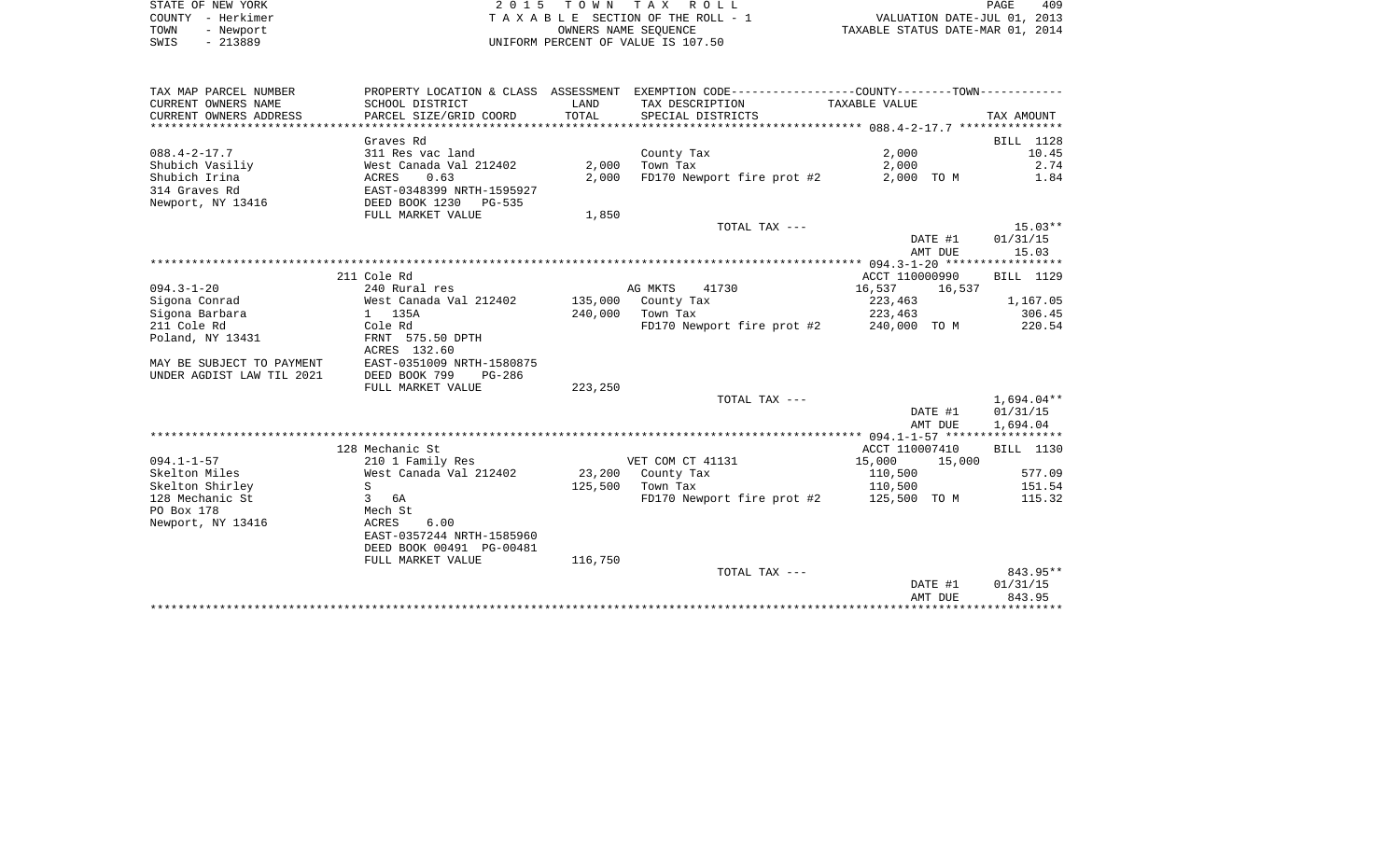| STATE OF NEW YORK      |                           |            | 2015 TOWN TAX ROLL                 |                                                              | 410<br>PAGE                      |
|------------------------|---------------------------|------------|------------------------------------|--------------------------------------------------------------|----------------------------------|
| - Herkimer<br>COUNTY   |                           |            | TAXABLE SECTION OF THE ROLL - 1    |                                                              | VALUATION DATE-JUL 01, 2013      |
| TOWN<br>- Newport      |                           |            | OWNERS NAME SEOUENCE               |                                                              | TAXABLE STATUS DATE-MAR 01, 2014 |
| $-213889$<br>SWIS      |                           |            | UNIFORM PERCENT OF VALUE IS 107.50 |                                                              |                                  |
|                        |                           |            |                                    |                                                              |                                  |
|                        |                           |            |                                    |                                                              |                                  |
| TAX MAP PARCEL NUMBER  | PROPERTY LOCATION & CLASS | ASSESSMENT |                                    | EXEMPTION CODE-----------------COUNTY-------TOWN------------ |                                  |
| CURRENT OWNERS NAME    | SCHOOL DISTRICT           | LAND       | TAX DESCRIPTION                    | TAXABLE VALUE                                                |                                  |
| CURRENT OWNERS ADDRESS | PARCEL SIZE/GRID COORD    | TOTAL      | SPECIAL DISTRICTS                  |                                                              | TAX AMOUNT                       |
|                        |                           |            |                                    |                                                              |                                  |
|                        | $C+$ $D+$ $2Q$            |            |                                    | 3 CCT 11000050                                               | 1121 דזדם                        |

|                           | State Route 28            |                 |                            | ACCT 110008850   | <b>BILL</b> 1131 |
|---------------------------|---------------------------|-----------------|----------------------------|------------------|------------------|
| $094.3 - 2 - 1.2$         | 105 Vac farmland          |                 | AG MKTS<br>41730           | 44,395<br>44,395 |                  |
| Skwara Michael            | West Canada Val 212402    | 92,000          | County Tax                 | 47,605           | 248.62           |
| Skwara Wendi A            | Rt 28                     | 92,000          | Town Tax                   | 47,605           | 65.28            |
| 7342 Main St              | FRNT 929.00 DPTH          |                 | FD170 Newport fire prot #2 | 92,000 TO M      | 84.54            |
| Newport, NY 13416         | ACRES 106.80              |                 |                            |                  |                  |
|                           | EAST-0357822 NRTH-1159432 |                 |                            |                  |                  |
| MAY BE SUBJECT TO PAYMENT | DEED BOOK 1433<br>$PG-21$ |                 |                            |                  |                  |
| UNDER AGDIST LAW TIL 2021 | FULL MARKET VALUE         | 85,600          |                            |                  |                  |
|                           |                           |                 | TOTAL TAX ---              |                  | 398.44**         |
|                           |                           |                 |                            | DATE #1          | 01/31/15         |
|                           |                           |                 |                            | AMT DUE          | 398.44           |
|                           |                           |                 |                            |                  |                  |
|                           | 317 Old State Rd          |                 |                            | ACCT 110002880   | BILL 1132        |
| $094.1 - 2 - 23.6$        | 240 Rural res             |                 | VET COM CT 41131           | 15,000<br>15,000 |                  |
|                           |                           |                 |                            |                  |                  |
| Slatton Luke M            | West Canada Val 212402    | 134,300 AG MKTS | 41730                      | 7,820<br>7,820   |                  |
| Slatton Brianne M         | 122.60                    | 267,000         | County Tax                 | 244,180          | 1,275.24         |
| 317 Old State Rd          | Co Rd 200                 |                 | Town Tax                   | 244,180          | 334.87           |
| Poland, NY 13431          | FRNT 2170.80 DPTH         |                 | FD170 Newport fire prot #2 | 267,000 TO M     | 245.35           |
|                           | ACRES 116.90 BANK<br>041  |                 |                            |                  |                  |
| MAY BE SUBJECT TO PAYMENT | EAST-0348943 NRTH-1587554 |                 |                            |                  |                  |
| UNDER AGDIST LAW TIL 2021 | DEED BOOK 1390<br>PG-180  |                 |                            |                  |                  |
|                           | FULL MARKET VALUE         | 248,350         |                            |                  |                  |
|                           |                           |                 | TOTAL TAX ---              |                  | $1,855.46**$     |
|                           |                           |                 |                            | DATE #1          | 01/31/15         |
|                           |                           |                 |                            | AMT DUE          | 1,855.46         |
|                           |                           |                 |                            |                  |                  |
|                           | 206 Steuben Rd            |                 |                            |                  | BILL 1133        |
| $093.3 - 1 - 9.5$         | 210 1 Family Res          |                 | County Tax                 | 160,000          | 835.61           |
| Slocum John               | West Canada Val 212402    | 22,000          | Town Tax                   | 160,000          | 219.42           |
| Slocum Sarah              | FRNT 328.00 DPTH          | 160,000         | FD170 Newport fire prot #2 | 160,000 TO M     | 147.02           |
| 206 Steuben Rd            | ACRES<br>5.00             |                 |                            |                  |                  |
| Poland, NY 13431          | EAST-0332058 NRTH-1583125 |                 |                            |                  |                  |
|                           | DEED BOOK 1472<br>PG-229  |                 |                            |                  |                  |
|                           | FULL MARKET VALUE         | 148,837         |                            |                  |                  |
|                           |                           |                 | TOTAL TAX ---              |                  | 1,202.05**       |
|                           |                           |                 |                            | DATE #1          | 01/31/15         |
|                           |                           |                 |                            | AMT DUE          | 1,202.05         |
|                           |                           |                 |                            |                  |                  |
|                           | 321 White Creek Rd        |                 |                            | ACCT 110008550   | BILL 1134        |
| $094.3 - 2 - 18$          | 210 1 Family Res          |                 | County Tax                 | 79,700           | 416.24           |
| Slocum Sarah              | West Canada Val 212402    | 16,100          | Town Tax                   | 79,700           | 109.30           |
| Waller William R          | N                         | 79,700          | FD170 Newport fire prot #2 | 79,700 TO M      | 73.24            |
| Attn: William Waller      | $1/2$ A<br>$3^{\circ}$    |                 |                            |                  |                  |
| 321 White Creek Rd        | Wht Creek Rd              |                 |                            |                  |                  |
| Newport, NY 13416         | FRNT 285.50 DPTH 198.00   |                 |                            |                  |                  |
|                           | 0.84<br>ACRES             |                 |                            |                  |                  |
|                           | EAST-0361070 NRTH-1581110 |                 |                            |                  |                  |
|                           |                           |                 |                            |                  |                  |

| FULL MARKET VALUE | 74,150 |               |         |          |
|-------------------|--------|---------------|---------|----------|
|                   |        | TOTAL TAX --- |         | 598.78** |
|                   |        |               | DATE #1 | 01/31/15 |
|                   |        |               | AMT DUE | 598.78   |
|                   |        |               |         |          |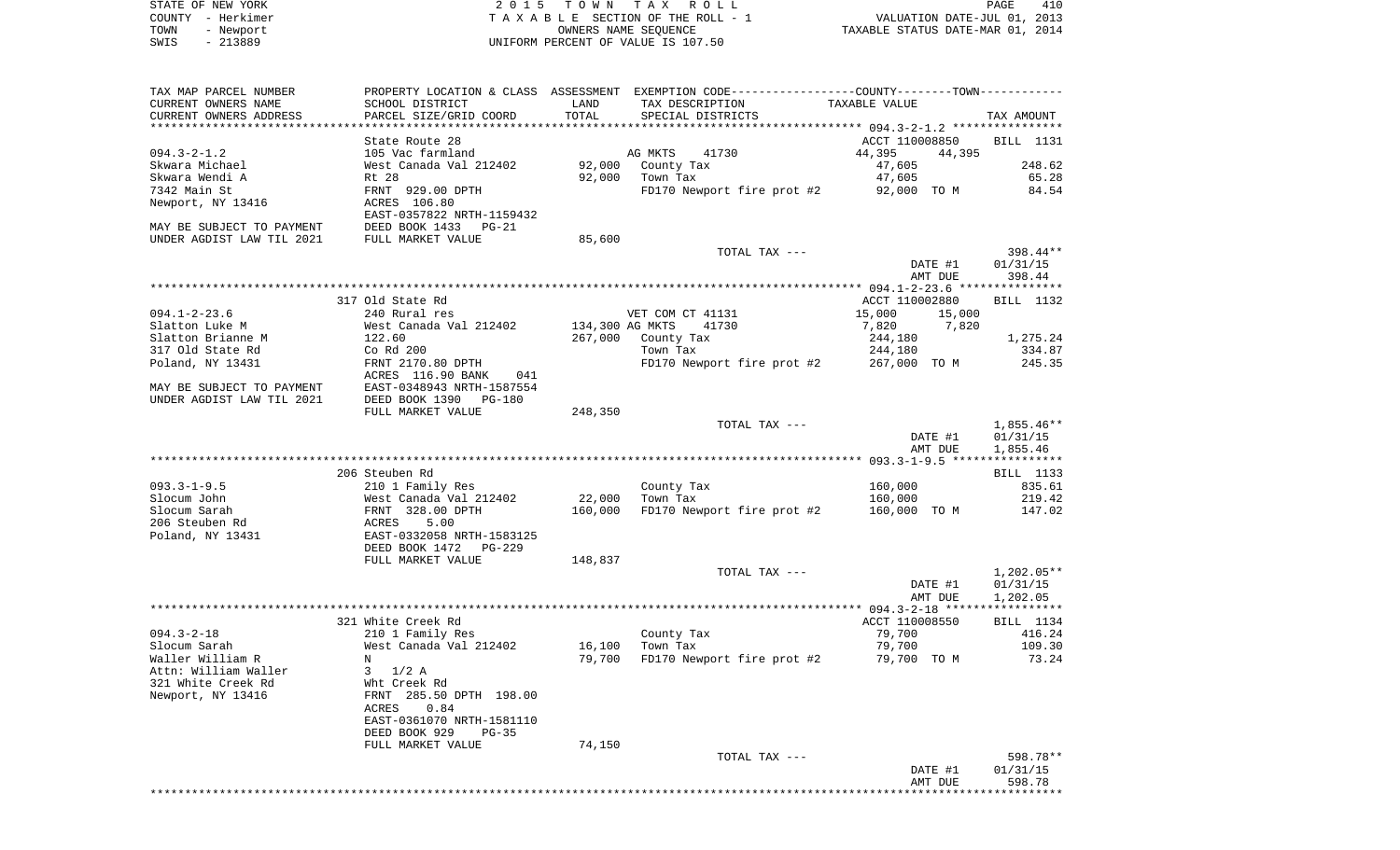| STATE OF NEW YORK                            |                                 |                      | 2015 TOWN TAX ROLL                                                                            |                                  | PAGE<br>411      |
|----------------------------------------------|---------------------------------|----------------------|-----------------------------------------------------------------------------------------------|----------------------------------|------------------|
| COUNTY - Herkimer                            |                                 |                      | TAXABLE SECTION OF THE ROLL - 1                                                               | VALUATION DATE-JUL 01, 2013      |                  |
| TOWN<br>- Newport                            |                                 | OWNERS NAME SEOUENCE |                                                                                               | TAXABLE STATUS DATE-MAR 01, 2014 |                  |
| $-213889$<br>SWIS                            |                                 |                      | UNIFORM PERCENT OF VALUE IS 107.50                                                            |                                  |                  |
|                                              |                                 |                      |                                                                                               |                                  |                  |
| TAX MAP PARCEL NUMBER                        |                                 |                      | PROPERTY LOCATION & CLASS ASSESSMENT EXEMPTION CODE---------------COUNTY-------TOWN---------- |                                  |                  |
| CURRENT OWNERS NAME                          | SCHOOL DISTRICT                 | LAND                 | TAX DESCRIPTION                                                                               | TAXABLE VALUE                    |                  |
| CURRENT OWNERS ADDRESS                       | PARCEL SIZE/GRID COORD          | TOTAL                | SPECIAL DISTRICTS                                                                             |                                  | TAX AMOUNT       |
|                                              |                                 |                      |                                                                                               |                                  |                  |
|                                              | 135 Gage Rd                     |                      |                                                                                               |                                  | BILL 1135        |
| $094.1 - 1 - 45.2$                           | 210 1 Family Res                |                      | County Tax                                                                                    | 122,200                          | 638.20           |
| Small Amanda Roy                             | West Canada Val 212402          | 20,100               | Town Tax                                                                                      | 122,200                          | 167.58           |
| Small Johathan                               | 3.10<br>ACRES                   | 122,200              | FD170 Newport fire prot #2                                                                    | 122,200 TO M                     | 112.29           |
| 5548 Jeffrey Way                             | EAST-0359889 NRTH-1591842       |                      |                                                                                               |                                  |                  |
| Eugene, OR 97402                             | DEED BOOK 1354 PG-566           |                      |                                                                                               |                                  |                  |
|                                              | FULL MARKET VALUE               | 113,650              |                                                                                               |                                  |                  |
| PRIOR OWNER ON 3/01/2014<br>Small Amanda Roy |                                 |                      |                                                                                               |                                  |                  |
|                                              |                                 |                      | TOTAL TAX ---                                                                                 |                                  | 918.07**         |
|                                              |                                 |                      |                                                                                               | DATE #1                          | 01/31/15         |
|                                              |                                 |                      |                                                                                               | AMT DUE                          | 918.07           |
|                                              |                                 |                      |                                                                                               |                                  |                  |
|                                              | State Route 28                  |                      |                                                                                               | ACCT 110005700                   | BILL 1136        |
| $094.3 - 2 - 30$                             | 270 Mfg housing                 |                      | County Tax                                                                                    | 60,000                           | 313.35           |
| Smith Barbara                                | West Canada Val 212402          | 12,800               | Town Tax                                                                                      | 60,000                           | 82.28            |
| 4731 State Route 28                          | 109x218<br>Rt 28                | 60,000               | FD170 Newport fire prot #2                                                                    | 60,000 TO M                      | 55.13            |
| Herkimer, NY 13350                           | FRNT 109.00 DPTH 222.00         |                      |                                                                                               |                                  |                  |
| PRIOR OWNER ON 3/01/2014                     | 0.55<br><b>ACRES</b>            |                      |                                                                                               |                                  |                  |
| Lewandrowski Sadie A                         | EAST-0357884 NRTH-1578573       |                      |                                                                                               |                                  |                  |
|                                              | DEED BOOK 1538<br>PG-996        |                      |                                                                                               |                                  |                  |
|                                              | FULL MARKET VALUE               | 55,800               |                                                                                               |                                  |                  |
|                                              |                                 |                      | TOTAL TAX ---                                                                                 |                                  | 450.76**         |
|                                              |                                 |                      |                                                                                               | DATE #1                          | 01/31/15         |
|                                              |                                 |                      |                                                                                               | AMT DUE                          | 450.76           |
|                                              |                                 |                      |                                                                                               |                                  |                  |
|                                              | 184 Steuben Rd                  |                      |                                                                                               |                                  | <b>BILL</b> 1137 |
| $093.3 - 1 - 9.3$                            | 210 1 Family Res                |                      | County Tax                                                                                    | 162,000                          | 846.05           |
| Smith Daniel J                               | West Canada Val 212402          | 22,000               | Town Tax                                                                                      | 162,000                          | 222.17           |
| 184 Steuben Rd                               | FRNT 250.00 DPTH                | 162,000              | FD170 Newport fire prot #2                                                                    | 162,000 TO M                     | 148.86           |
| Poland, NY 13431                             | ACRES<br>5.00                   |                      |                                                                                               |                                  |                  |
|                                              | EAST-0331772 NRTH-1583197       |                      |                                                                                               |                                  |                  |
|                                              | DEED BOOK 1498<br><b>PG-106</b> |                      |                                                                                               |                                  |                  |
|                                              | FULL MARKET VALUE               | 150,698              |                                                                                               |                                  |                  |
|                                              |                                 |                      | TOTAL TAX ---                                                                                 |                                  | 1,217.08**       |
|                                              |                                 |                      |                                                                                               | DATE #1                          | 01/31/15         |

North 153,600 FD175 Newport fire prot #3<br>8.50a 785 Summit St Summit Rd Newport, NY 13416 ACRES 8.50 EAST-0363842 NRTH-1569366 DEED BOOK 769  $PG-649$ FULL MARKET VALUE 142,900 TOTAL TAX  $---$  1,157.49\*\* DATE #1 01/31/15 AMT DUE 1,157.49 \*\*\*\*\*\*\*\*\*\*\*\*\*\*\*\*\*\*\*\*\*\*\*\*\*\*\*\*\*\*\*\*\*\*\*\*\*\*\*\*\*\*\*\*\*\*\*\*\*\*\*\*\*\*\*\*\*\*\*\*\*\*\*\*\*\*\*\*\*\*\*\*\*\*\*\*\*\*\*\*\*\*\*\*\*\*\*\*\*\*\*\*\*\*\*\*\*\*\*\*\*\*\*\*\*\*\*\*\*\*\*\*\*\*\*\*\*\*\*\*\*\*\*\*\*\*\*\*\*\*\*\*

\*\*\*\*\*\*\*\*\*\*\*\*\*\*\*\*\*\*\*\*\*\*\*\*\*\*\*\*\*\*\*\*\*\*\*\*\*\*\*\*\*\*\*\*\*\*\*\*\*\*\*\*\*\*\*\*\*\*\*\*\*\*\*\*\*\*\*\*\*\*\*\*\*\*\*\*\*\*\*\*\*\*\*\*\*\*\*\*\*\*\*\*\*\*\*\*\*\*\*\*\*\*\* 100.2-2-12 \*\*\*\*\*\*\*\*\*\*\*\*\*\*\*\*\*

100.2-2-12 210 1 Family Res County Tax 153,600 802.18 Smith Jay D West Canada Val 212402 26,200 Town Tax 153,600 210.65

Summit Rd **ACCT** 110026055 BILL 1138

AMT DUE 1,217.08

802.18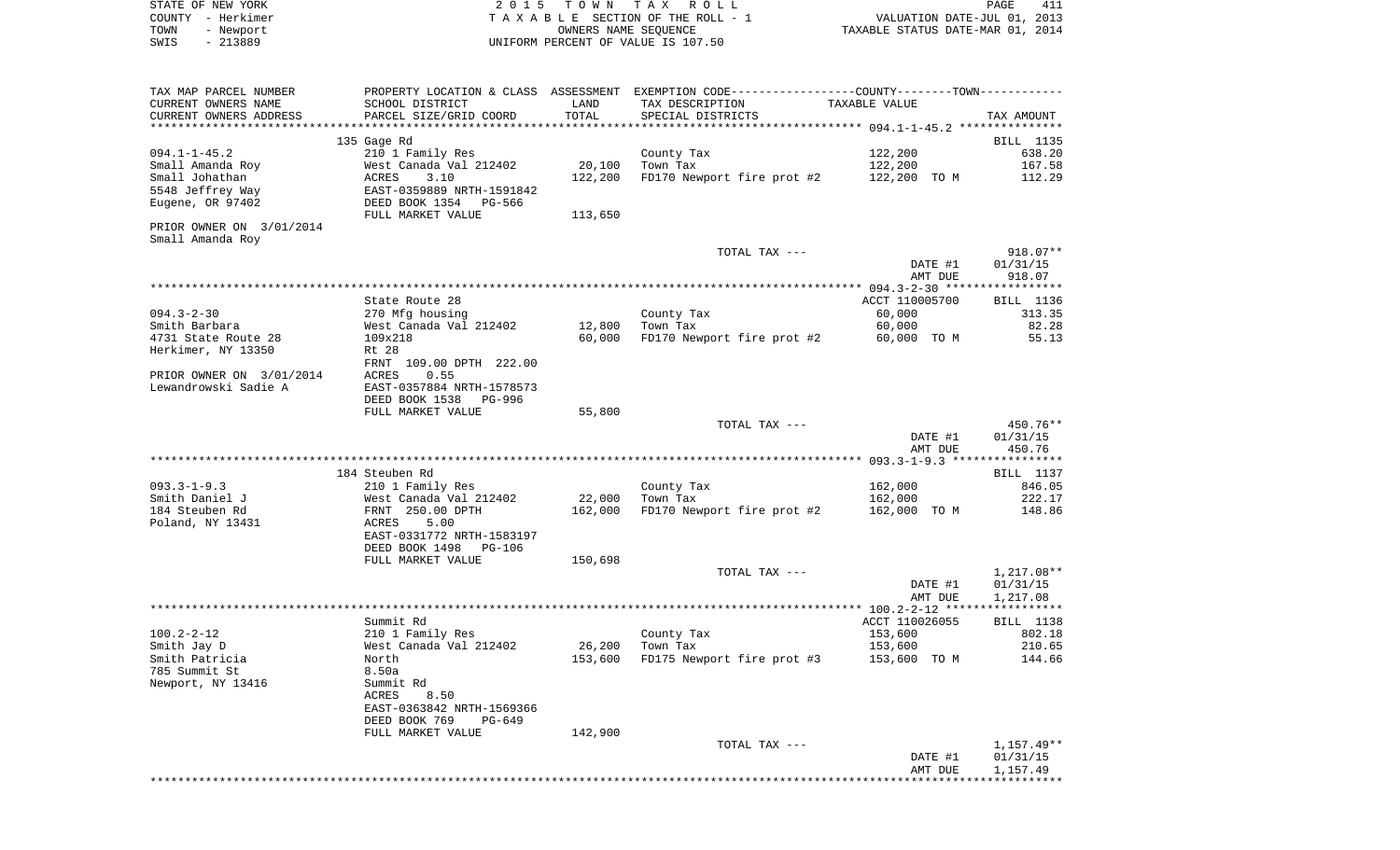| STATE OF NEW YORK      |                                      |        | 2015 TOWN TAX ROLL                                          |                                  | PAGE<br>412 |
|------------------------|--------------------------------------|--------|-------------------------------------------------------------|----------------------------------|-------------|
| COUNTY - Herkimer      |                                      |        | TAXABLE SECTION OF THE ROLL - 1                             | VALUATION DATE-JUL 01, 2013      |             |
| - Newport<br>TOWN      |                                      |        | OWNERS NAME SEQUENCE                                        | TAXABLE STATUS DATE-MAR 01, 2014 |             |
| $-213889$<br>SWIS      |                                      |        | UNIFORM PERCENT OF VALUE IS 107.50                          |                                  |             |
|                        |                                      |        |                                                             |                                  |             |
| TAX MAP PARCEL NUMBER  | PROPERTY LOCATION & CLASS ASSESSMENT |        | EXEMPTION CODE-----------------COUNTY-------TOWN----------- |                                  |             |
| CURRENT OWNERS NAME    | SCHOOL DISTRICT                      | LAND   | TAX DESCRIPTION                                             | TAXABLE VALUE                    |             |
| CURRENT OWNERS ADDRESS | PARCEL SIZE/GRID COORD               | TOTAL  | SPECIAL DISTRICTS                                           |                                  | TAX AMOUNT  |
|                        |                                      |        |                                                             |                                  |             |
|                        | Herk St                              |        |                                                             | ACCT 110007440                   | BILL 1139   |
| $100.4 - 2 - 3$        | 330 Vacant comm                      |        | County Tax                                                  | 17,700                           | 92.44       |
| Smith Jay D            | West Canada Val 212402               | 17,700 | Town Tax                                                    | 17,700                           | 24.27       |
| Smith Theodore P       | Part Ace Dia 20.50A                  | 17,700 | FD175 Newport fire prot #3                                  | 17,700 TO M                      | 16.67       |
| Herk St                | Herk St                              |        |                                                             |                                  |             |
| PO Box 505             | ACRES<br>20.50                       |        |                                                             |                                  |             |
| Middleville, NY 13406  | EAST-0364308 NRTH-1567397            |        |                                                             |                                  |             |
|                        | DEED BOOK 903<br>$PG-84$             |        |                                                             |                                  |             |
|                        | FULL MARKET VALUE                    | 16,450 |                                                             |                                  |             |
|                        |                                      |        | TOTAL TAX ---                                               |                                  | 133.38**    |
|                        |                                      |        |                                                             | DATE #1                          | 01/31/15    |
|                        |                                      |        |                                                             | AMT DUE                          | 133.38      |
|                        |                                      |        |                                                             |                                  |             |
|                        | Rose Valley Rd                       |        |                                                             | ACCT 110008280                   | BILL 1140   |
| $094.1 - 1 - 43.4$     | 322 Rural vac>10                     |        | County Tax                                                  | 18,900                           | 98.71       |
| Smith Michael          | West Canada Val 212402               | 18,900 | Town Tax                                                    | 18,900                           | 25.92       |
| 274 Rose Valley Rd     | Rose Valley Rd                       | 18,900 | FD170 Newport fire prot #2                                  | 18,900 TO M                      | 17.37       |
| Newport, NY 13416      | FRNT 601.20 DPTH<br>ACRES 27.00      |        |                                                             |                                  |             |
|                        |                                      |        |                                                             |                                  |             |
|                        | EAST-0357693 NRTH-1592225            |        |                                                             |                                  |             |
|                        | DEED BOOK 1201<br>PG-871             |        |                                                             |                                  |             |
|                        | FULL MARKET VALUE                    | 17,600 |                                                             |                                  |             |
|                        |                                      |        | TOTAL TAX ---                                               |                                  | 142.00**    |
|                        |                                      |        |                                                             | DATE #1                          | 01/31/15    |
|                        |                                      |        |                                                             | AMT DUE                          | 142.00      |
|                        | 274 Rose Valley Rd                   |        |                                                             | ACCT 110025500                   | BILL 1141   |
| $094.1 - 1 - 42$       | 281 Multiple res                     |        | County Tax                                                  | 270,000                          | 1,410.09    |
| Smith Michael J        | West Canada Val 212402               | 26,000 | Town Tax                                                    | 270,000                          | 370.28      |
|                        |                                      |        |                                                             |                                  |             |

\*\*\*\*\*\*\*\*\*\*\*\*\*\*\*\*\*\*\*\*\*\*\*\*\*\*\*\*\*\*\*\*\*\*\*\*\*\*\*\*\*\*\*\*\*\*\*\*\*\*\*\*\*\*\*\*\*\*\*\*\*\*\*\*\*\*\*\*\*\*\*\*\*\*\*\*\*\*\*\*\*\*\*\*\*\*\*\*\*\*\*\*\*\*\*\*\*\*\*\*\*\*\*\*\*\*\*\*\*\*\*\*\*\*\*\*\*\*\*\*\*\*\*\*\*\*\*\*\*\*\*\*

Kochan Julie A East East 270,000 FD170 Newport fire prot #2<br>274 Rose Valley Rd 3 770X460

FULL MARKET VALUE 251,150

 ACRES 8.30 BANK 291 EAST-0356908 NRTH-1591999 DEED BOOK 874 PG-176

274 Rose Valley Rd

Newport, NY 13416 Rose Uhlley Rd

Nest Canada Val 212402 26,000 Town Tax 270,000 270,000 270,000 2370.28<br>East 270,000 270,000 FD170 Newport fire prot #2 270,000 TO M 248.10

TOTAL TAX  $---$  2,028.47\*\*

 DATE #1 01/31/15 AMT DUE 2,028.47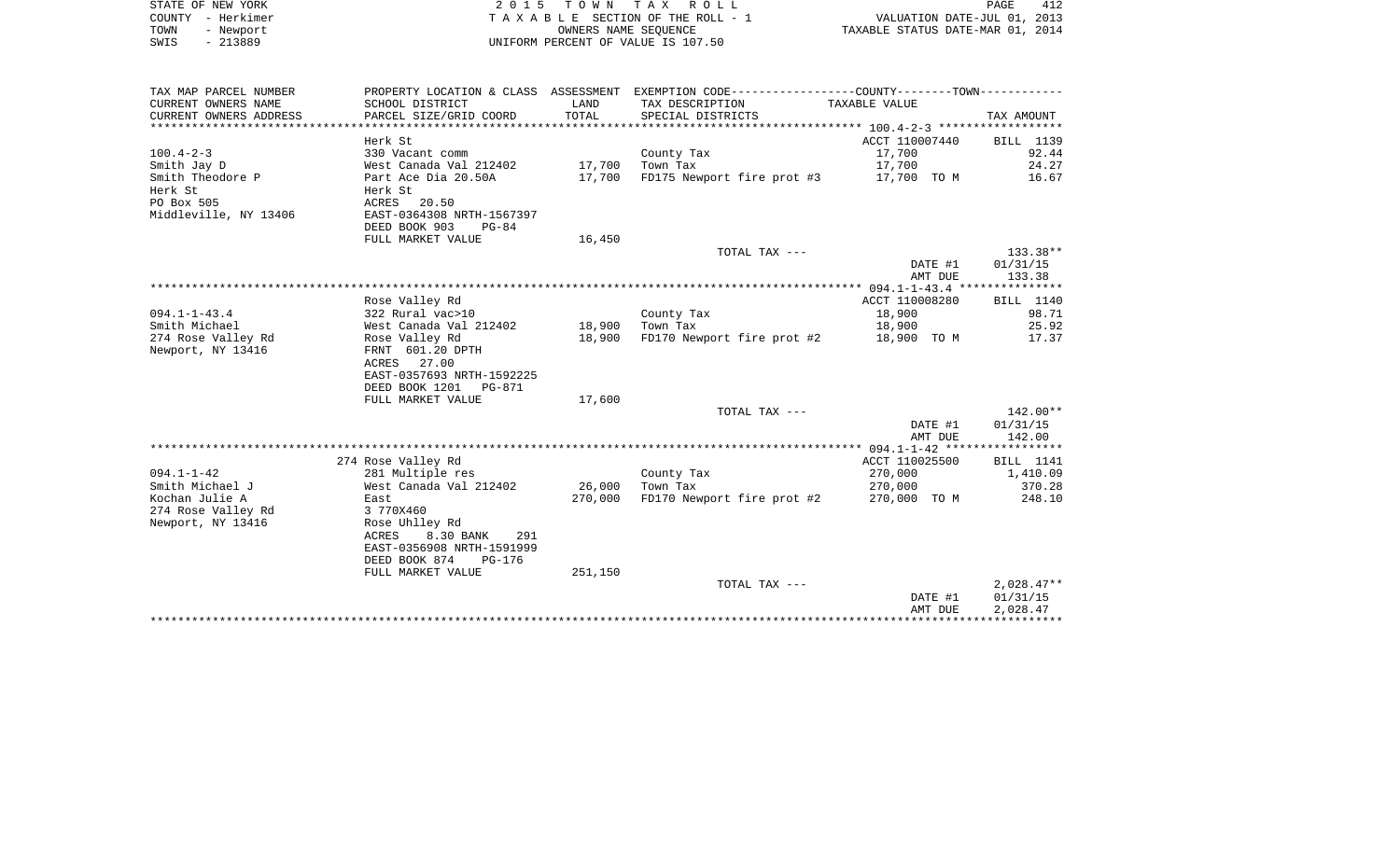|      | STATE OF NEW YORK | 2015 TOWN TAX ROLL                 |                                  | PAGE | 413 |
|------|-------------------|------------------------------------|----------------------------------|------|-----|
|      | COUNTY - Herkimer | TAXABLE SECTION OF THE ROLL - 1    | VALUATION DATE-JUL 01, 2013      |      |     |
| TOWN | - Newport         | OWNERS NAME SEOUENCE               | TAXABLE STATUS DATE-MAR 01, 2014 |      |     |
| SWIS | - 213889          | UNIFORM PERCENT OF VALUE IS 107.50 |                                  |      |     |
|      |                   |                                    |                                  |      |     |

| TAX MAP PARCEL NUMBER  | PROPERTY LOCATION & CLASS ASSESSMENT |         | EXEMPTION CODE----------------COUNTY-------TOWN----------- |                |                    |
|------------------------|--------------------------------------|---------|------------------------------------------------------------|----------------|--------------------|
| CURRENT OWNERS NAME    | SCHOOL DISTRICT                      | LAND    | TAX DESCRIPTION                                            | TAXABLE VALUE  |                    |
| CURRENT OWNERS ADDRESS | PARCEL SIZE/GRID COORD               | TOTAL   | SPECIAL DISTRICTS                                          |                | TAX AMOUNT         |
|                        |                                      |         |                                                            |                |                    |
|                        | 173 Tanner Hill Rd                   |         |                                                            | ACCT 110006600 | BILL 1142          |
| $093.3 - 1 - 14.2$     | 210 1 Family Res                     |         | County Tax                                                 | 219,700        | 1,147.39           |
| Smith Michael John Jr  | West Canada Val 212402               | 19,900  | Town Tax                                                   | 219,700        | 301.29             |
| Smith Angelina Marie   | Tanner Rd                            | 219,700 | FD170 Newport fire prot #2 219,700 TO M                    |                | 201.88             |
| 173 Tanner Hill Rd     | FRNT 548.70 DPTH                     |         |                                                            |                |                    |
| Poland, NY 13431       | 2.93<br>ACRES                        |         |                                                            |                |                    |
|                        | EAST-0333917 NRTH-1577695            |         |                                                            |                |                    |
|                        | DEED BOOK 1091<br><b>PG-503</b>      |         |                                                            |                |                    |
|                        | FULL MARKET VALUE                    | 204,350 |                                                            |                |                    |
|                        |                                      |         | TOTAL TAX ---                                              |                | $1,650.56**$       |
|                        |                                      |         |                                                            | DATE #1        | 01/31/15           |
|                        |                                      |         |                                                            | AMT DUE        | 1,650.56           |
|                        |                                      |         |                                                            |                |                    |
|                        | Fishing Rock Rd                      |         |                                                            |                | BILL 1143          |
| $100.2 - 2 - 8.1$      | 322 Rural vac>10                     |         | County Tax                                                 | 40,000         | 208.90             |
| Smith Richard W Jr     | West Canada Val 212402               | 40,000  | Town Tax                                                   | 40,000         | 54.86              |
| PO Box 18              | 74.40<br>ACRES                       | 40,000  | FD175 Newport fire prot #3                                 | 40,000 TO M    | 37.67              |
| Middleville, NY 13406  | EAST-0362718 NRTH-1571376            |         |                                                            |                |                    |
|                        | DEED BOOK 1515<br>PG-258             |         |                                                            |                |                    |
|                        | FULL MARKET VALUE                    | 37,200  |                                                            |                |                    |
|                        |                                      |         | TOTAL TAX ---                                              |                | $301.43**$         |
|                        |                                      |         |                                                            | DATE #1        | 01/31/15           |
|                        |                                      |         |                                                            | AMT DUE        | 301.43             |
|                        |                                      |         |                                                            |                |                    |
|                        | Fishing Rock Rd                      |         |                                                            |                | BILL 1144          |
| $100.2 - 2 - 8.5$      | 210 1 Family Res                     |         | County Tax                                                 | 40,000         | 208.90             |
| Smith Richard W Jr     | West Canada Val 212402               | 25,000  | Town Tax                                                   | 40,000         | 54.86              |
| Fishing Rock Rd        | FRNT 300.00 DPTH                     | 40,000  | FD175 Newport fire prot #3                                 | 40,000 TO M    | 37.67              |
| PO Box 18              | ACRES<br>7.50                        |         |                                                            |                |                    |
| Middleville, NY 13406  | EAST-0363295 NRTH-1572351            |         |                                                            |                |                    |
|                        | DEED BOOK 1515<br>PG-258             |         |                                                            |                |                    |
|                        | FULL MARKET VALUE                    | 37,200  |                                                            |                |                    |
|                        |                                      |         | TOTAL TAX ---                                              |                | 301.43**           |
|                        |                                      |         |                                                            | DATE #1        |                    |
|                        |                                      |         |                                                            | AMT DUE        | 01/31/15<br>301.43 |
|                        |                                      |         |                                                            |                |                    |
|                        | 770 White Creek Rd                   |         |                                                            | ACCT 110025012 | BILL 1145          |
| $094.1 - 1 - 73$       | 210 1 Family Res                     |         | County Tax                                                 | 55,200         | 288.28             |
| Smith Scott            | West Canada Val 212402               | 9,700   | Town Tax                                                   | 55,200         | 75.70              |
| Smith Judith           | East                                 | 55,200  | School Relevy                                              |                | 1,030.86           |
| 770 White Creek Rd     |                                      |         | FD170 Newport fire prot #2                                 | 55,200 TO M    | 50.72              |
|                        | 3 100 X 60                           |         |                                                            |                |                    |
| Newport, NY 13416      | White Creek Rd                       |         |                                                            |                |                    |
|                        | FRNT 100.00 DPTH 200.00              |         |                                                            |                |                    |
|                        | 0.25<br>ACRES                        |         |                                                            |                |                    |
|                        | EAST-0360255 NRTH-1589583            |         |                                                            |                |                    |
|                        | DEED BOOK 1195<br>$PG-23$            |         |                                                            |                |                    |
|                        | FULL MARKET VALUE                    | 51,350  |                                                            |                |                    |
|                        |                                      |         | TOTAL TAX ---                                              |                | 1,445.56**         |
|                        |                                      |         |                                                            | DATE #1        | 01/31/15           |
|                        |                                      |         |                                                            | AMT DUE        | 1,445.56           |
|                        |                                      |         |                                                            |                |                    |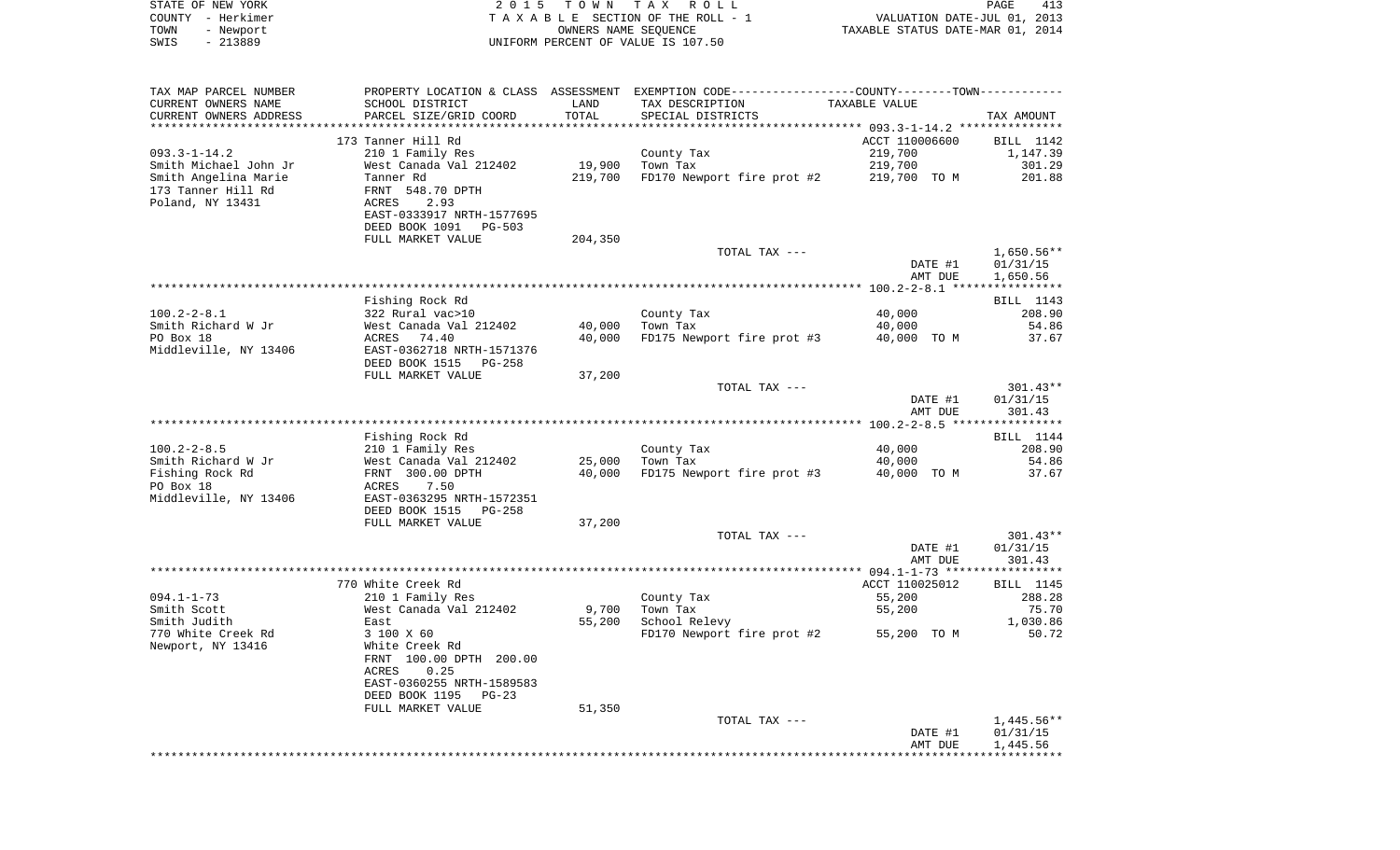|      | STATE OF NEW YORK | 2015 TOWN TAX ROLL                 | 414<br>PAGE                      |
|------|-------------------|------------------------------------|----------------------------------|
|      | COUNTY - Herkimer | TAXABLE SECTION OF THE ROLL - 1    | VALUATION DATE-JUL 01, 2013      |
| TOWN | - Newport         | OWNERS NAME SEOUENCE               | TAXABLE STATUS DATE-MAR 01, 2014 |
| SWIS | - 213889          | UNIFORM PERCENT OF VALUE IS 107.50 |                                  |

| TAX MAP PARCEL NUMBER   |                                |                | PROPERTY LOCATION & CLASS ASSESSMENT EXEMPTION CODE----------------COUNTY--------TOWN----------- |                                                  |              |
|-------------------------|--------------------------------|----------------|--------------------------------------------------------------------------------------------------|--------------------------------------------------|--------------|
| CURRENT OWNERS NAME     | SCHOOL DISTRICT                | LAND           | TAX DESCRIPTION                                                                                  | TAXABLE VALUE                                    |              |
| CURRENT OWNERS ADDRESS  | PARCEL SIZE/GRID COORD         | TOTAL          | SPECIAL DISTRICTS                                                                                |                                                  | TAX AMOUNT   |
|                         |                                | ************** |                                                                                                  | ****************** 088.4-1-8.5 ***************** |              |
|                         | Old State Rd                   |                |                                                                                                  |                                                  | BILL 1146    |
| $088.4 - 1 - 8.5$       | 322 Rural vac>10               |                | County Tax                                                                                       | 32,300                                           | 168.69       |
| Snyder Fuel Service Inc | Poland Central 213803          | 32,300         | Town Tax                                                                                         | 32,300                                           | 44.30        |
| 7432 Main St            | 28.50                          | 32,300         | FD160 Newport fire prot#1                                                                        | 32,300 TO M                                      | 23.36        |
| Newport, NY 13416       | 28.50<br><b>ACRES</b>          |                |                                                                                                  |                                                  |              |
|                         | EAST-0342542 NRTH-1596267      |                |                                                                                                  |                                                  |              |
|                         | DEED BOOK 881<br>$PG-513$      |                |                                                                                                  |                                                  |              |
|                         | FULL MARKET VALUE              | 30,050         |                                                                                                  |                                                  |              |
|                         |                                |                | TOTAL TAX ---                                                                                    |                                                  | 236.35**     |
|                         |                                |                |                                                                                                  | DATE #1                                          | 01/31/15     |
|                         |                                |                |                                                                                                  | AMT DUE                                          | 236.35       |
|                         |                                |                |                                                                                                  |                                                  |              |
|                         | 895 Strumlock Rd               |                |                                                                                                  | ACCT 110003840                                   | BILL 1147    |
| $088.4 - 1 - 21$        | 441 Fuel Store&D               |                | County Tax                                                                                       | 98,000                                           | 511.81       |
| Snyder Fuel Service Inc | Poland Central 213803          | 39,700         | Town Tax                                                                                         | 98,000                                           | 134.40       |
| 7432 Main St            | 27.60                          | 98,000         | FD160 Newport fire prot#1                                                                        | 98,000 TO M                                      | 70.89        |
| Newport, NY 13416       | Co Rd 187                      |                |                                                                                                  |                                                  |              |
|                         | ACRES<br>27.60                 |                |                                                                                                  |                                                  |              |
|                         | EAST-0341329 NRTH-1595670      |                |                                                                                                  |                                                  |              |
|                         | DEED BOOK 881<br><b>PG-513</b> |                |                                                                                                  |                                                  |              |
|                         | FULL MARKET VALUE              | 91,150         | TOTAL TAX ---                                                                                    |                                                  | $717.10**$   |
|                         |                                |                |                                                                                                  | DATE #1                                          | 01/31/15     |
|                         |                                |                |                                                                                                  | AMT DUE                                          | 717.10       |
|                         |                                |                |                                                                                                  |                                                  |              |
|                         | 623 Honey Hill Rd              |                |                                                                                                  | ACCT 110006720                                   | BILL 1148    |
| $093.2 - 1 - 11$        | 210 1 Family Res               |                | County Tax                                                                                       | 120,000                                          | 626.71       |
| Snyder Lee Matthew      | West Canada Val 212402         | 18,000         | Town Tax                                                                                         | 120,000                                          | 164.57       |
| 623 Honey Hill Rd       | $\, {\rm N}$                   | 120,000        | FD170 Newport fire prot #2                                                                       | 120,000 TO M                                     | 110.27       |
| Poland, NY 13431        | 1A<br>3                        |                |                                                                                                  |                                                  |              |
|                         | Honeyhillrd                    |                |                                                                                                  |                                                  |              |
|                         | ACRES<br>1.00                  |                |                                                                                                  |                                                  |              |
|                         | EAST-0343780 NRTH-1586384      |                |                                                                                                  |                                                  |              |
|                         | DEED BOOK 1331<br>PG-551       |                |                                                                                                  |                                                  |              |
|                         | FULL MARKET VALUE              | 111,650        |                                                                                                  |                                                  |              |
|                         |                                |                | TOTAL TAX ---                                                                                    |                                                  | 901.55**     |
|                         |                                |                |                                                                                                  | DATE #1                                          | 01/31/15     |
|                         |                                |                |                                                                                                  | AMT DUE                                          | 901.55       |
|                         |                                |                |                                                                                                  |                                                  |              |
|                         | 2781 Newport Rd                |                |                                                                                                  |                                                  | BILL 1149    |
| $094.3 - 1 - 6.8$       | 210 1 Family Res               |                | County Tax                                                                                       | 150,200                                          | 784.43       |
| Sobolowski Cindy S      | West Canada Val 212402         | 19,000         | Town Tax                                                                                         | 150,200                                          | 205.98       |
| Kinzey Samuel W         | FRNT 250.00 DPTH               | 150,200        | School Relevy                                                                                    |                                                  | 2,264.94     |
| 2781 Newport Rd         | 2.00<br>ACRES                  |                | FD170 Newport fire prot #2                                                                       | 150,200 TO M                                     | 138.02       |
| Poland, NY 13431        | EAST-0354453 NRTH-1583360      |                |                                                                                                  |                                                  |              |
|                         | DEED BOOK 933<br>PG-390        |                |                                                                                                  |                                                  |              |
|                         | FULL MARKET VALUE              | 139,700        |                                                                                                  |                                                  |              |
|                         |                                |                | TOTAL TAX ---                                                                                    |                                                  | $3,393.37**$ |
|                         |                                |                |                                                                                                  |                                                  |              |
|                         |                                |                |                                                                                                  | DATE #1                                          | 01/31/15     |
|                         |                                |                |                                                                                                  | AMT DUE                                          | 3,393.37     |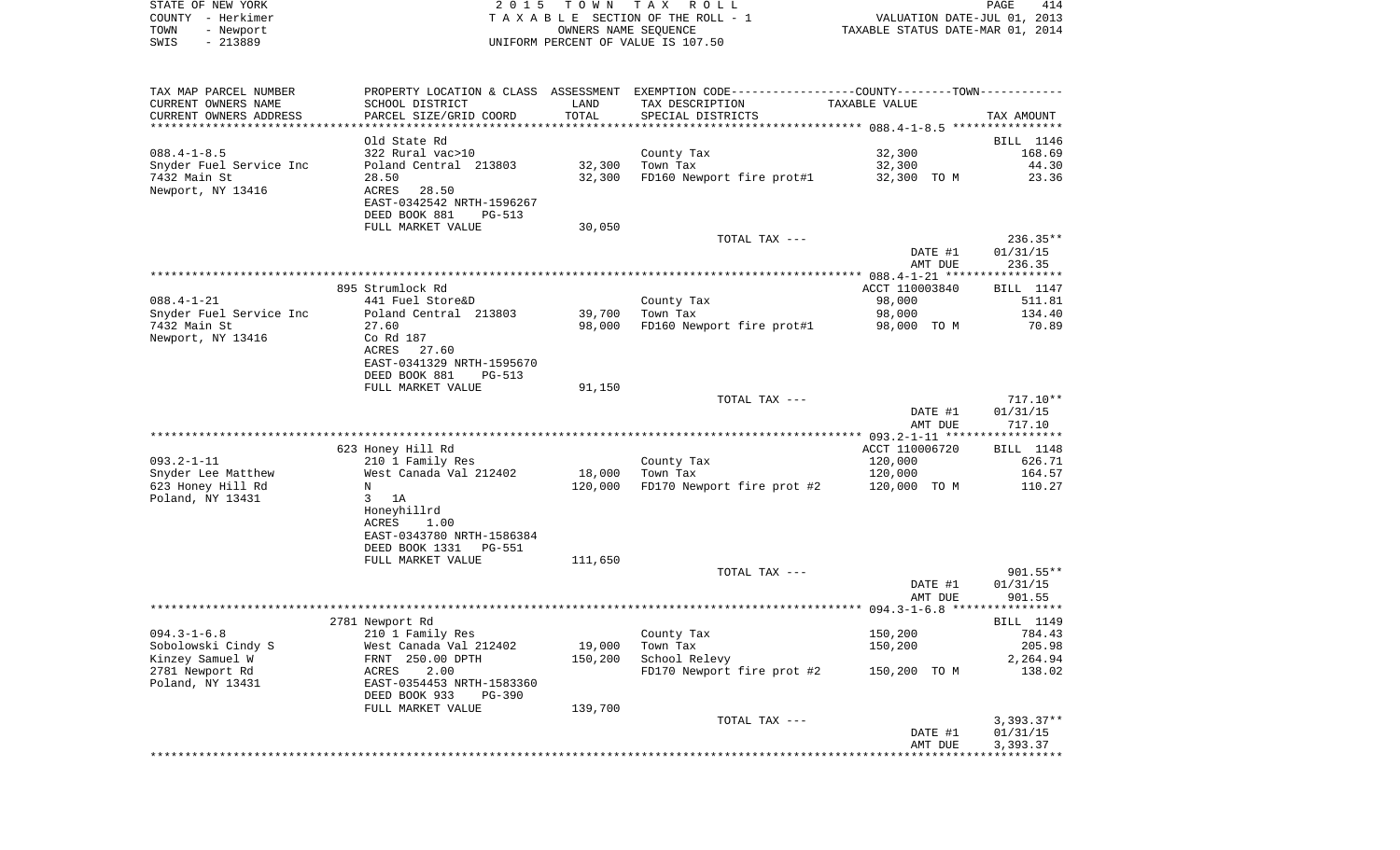| STATE OF NEW YORK                      | 2 0 1 5                          | TOWN TAX | R O L L                                                                                       |                                  | PAGE<br>415          |
|----------------------------------------|----------------------------------|----------|-----------------------------------------------------------------------------------------------|----------------------------------|----------------------|
| COUNTY - Herkimer                      |                                  |          | TAXABLE SECTION OF THE ROLL - 1                                                               | VALUATION DATE-JUL 01, 2013      |                      |
| TOWN<br>- Newport<br>$-213889$<br>SWIS |                                  |          | OWNERS NAME SEQUENCE<br>UNIFORM PERCENT OF VALUE IS 107.50                                    | TAXABLE STATUS DATE-MAR 01, 2014 |                      |
|                                        |                                  |          |                                                                                               |                                  |                      |
| TAX MAP PARCEL NUMBER                  |                                  |          | PROPERTY LOCATION & CLASS ASSESSMENT EXEMPTION CODE---------------COUNTY-------TOWN---------- |                                  |                      |
| CURRENT OWNERS NAME                    | SCHOOL DISTRICT                  | LAND     | TAX DESCRIPTION                                                                               | TAXABLE VALUE                    |                      |
| CURRENT OWNERS ADDRESS                 | PARCEL SIZE/GRID COORD           | TOTAL    | SPECIAL DISTRICTS                                                                             |                                  | TAX AMOUNT           |
| **********************                 |                                  |          |                                                                                               |                                  |                      |
|                                        | 315 Strumlock Rd                 |          |                                                                                               | ACCT 110025460                   | BILL 1150            |
| $093.1 - 1 - 5$                        | 210 1 Family Res                 |          | County Tax                                                                                    | 60,000                           | 313.35               |
| Spencer Paul H                         | Poland Central 213803            | 18,200   | Town Tax                                                                                      | 60,000                           | 82.28                |
| Spencer Bonita                         | West                             | 60,000   | FD160 Newport fire prot#1                                                                     | 60,000 TO M                      | 43.40                |
| 315 Strumlock Rd                       | 200x279                          |          |                                                                                               |                                  |                      |
| Poland, NY 13431                       | Strumlock Rd                     |          |                                                                                               |                                  |                      |
|                                        | ACRES<br>1.15                    |          |                                                                                               |                                  |                      |
|                                        | EAST-0335198 NRTH-1586392        |          |                                                                                               |                                  |                      |
|                                        | FULL MARKET VALUE                | 55,800   | TOTAL TAX ---                                                                                 |                                  | 439.03**             |
|                                        |                                  |          |                                                                                               | DATE #1                          | 01/31/15             |
|                                        |                                  |          |                                                                                               | AMT DUE                          | 439.03               |
|                                        |                                  |          |                                                                                               |                                  |                      |
|                                        | 566 Rose Valley Rd               |          |                                                                                               |                                  | BILL 1151            |
| $089.3 - 1 - 17.18$                    | 210 1 Family Res                 |          | County Tax                                                                                    | 120,900                          | 631.41               |
| Sportello Lawrence J                   | West Canada Val 212402           | 22,800   | Town Tax                                                                                      | 120,900                          | 165.80               |
| Sportello Brenda                       | FRNT 262.00 DPTH                 | 120,900  | FD170 Newport fire prot #2                                                                    | 120,900 TO M                     | 111.10               |
| 566 Rose Valley Rd                     | ACRES<br>5.70 BANK<br>135        |          |                                                                                               |                                  |                      |
| Newport, NY 13416                      | EAST-0357367 NRTH-1597482        |          |                                                                                               |                                  |                      |
|                                        | DEED BOOK 845<br><b>PG-716</b>   |          |                                                                                               |                                  |                      |
|                                        | FULL MARKET VALUE                | 112,450  |                                                                                               |                                  |                      |
|                                        |                                  |          | TOTAL TAX ---                                                                                 |                                  | $908.31**$           |
|                                        |                                  |          |                                                                                               | DATE #1                          | 01/31/15             |
|                                        |                                  |          |                                                                                               | AMT DUE                          | 908.31<br>********** |
|                                        | North St                         |          |                                                                                               |                                  | BILL 1152            |
| $094.1 - 1 - 31$                       | 314 Rural vac<10                 |          | County Tax                                                                                    | 10,000                           | 52.23                |
| Stave Howard                           | West Canada Val 212402           | 10,000   | Town Tax                                                                                      | 10,000                           | 13.71                |
| Stave Marlene                          | 34.00 DPTH<br>FRNT               | 10,000   | FD170 Newport fire prot #2                                                                    | 10,000 TO M                      | 9.19                 |
| 3117 North St                          | ACRES<br>6.70                    |          |                                                                                               |                                  |                      |
| Newport, NY 13416                      | EAST-0355349 NRTH-1589171        |          |                                                                                               |                                  |                      |
|                                        | FULL MARKET VALUE                | 9,300    |                                                                                               |                                  |                      |
|                                        |                                  |          | TOTAL TAX ---                                                                                 |                                  | $75.13**$            |
|                                        |                                  |          |                                                                                               | DATE #1                          | 01/31/15             |
|                                        |                                  |          |                                                                                               | AMT DUE                          | 75.13                |
| ********************                   |                                  |          |                                                                                               |                                  |                      |
|                                        | 185 Strumlock Rd                 |          |                                                                                               | ACCT 110007890                   | <b>BILL</b> 1153     |
| $093.1 - 1 - 9.2$                      | 210 1 Family Res                 |          | County Tax                                                                                    | 140,100                          | 731.68               |
| Stevener Michael D Sr.                 | West Canada Val 212402           | 19,100   | Town Tax                                                                                      | 140,100                          | 192.13               |
| Stevener Jacalyn F                     | 255 A                            | 140,100  | FD170 Newport fire prot #2                                                                    | 140,100 TO M                     | 128.74               |
| 185 Strumlock Rd<br>Poland, NY 13431   | $Co$ $Rd$ 89<br>FRNT 422.00 DPTH |          |                                                                                               |                                  |                      |
|                                        | 2.10<br>ACRES                    |          |                                                                                               |                                  |                      |

FULL MARKET VALUE 130,326 TOTAL TAX ---  $1,052.55**$  DATE #1 01/31/15 AMT DUE 1,052.55 \*\*\*\*\*\*\*\*\*\*\*\*\*\*\*\*\*\*\*\*\*\*\*\*\*\*\*\*\*\*\*\*\*\*\*\*\*\*\*\*\*\*\*\*\*\*\*\*\*\*\*\*\*\*\*\*\*\*\*\*\*\*\*\*\*\*\*\*\*\*\*\*\*\*\*\*\*\*\*\*\*\*\*\*\*\*\*\*\*\*\*\*\*\*\*\*\*\*\*\*\*\*\*\*\*\*\*\*\*\*\*\*\*\*\*\*\*\*\*\*\*\*\*\*\*\*\*\*\*\*\*\*

 EAST-0333940 NRTH-1584273 DEED BOOK 946 PG-270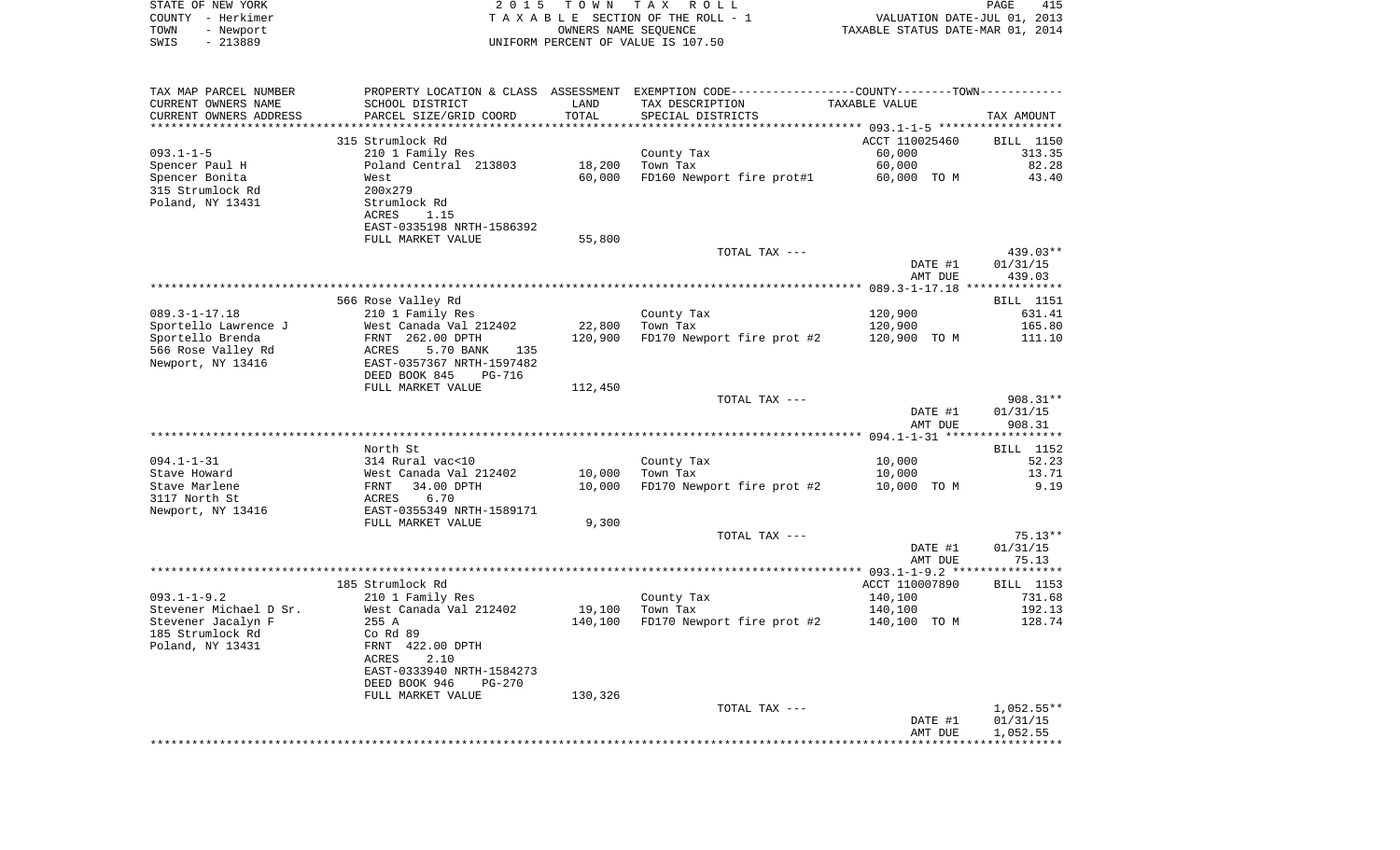| STATE OF NEW YORK<br>COUNTY - Herkimer<br>TOWN<br>- Newport<br>$-213889$<br>SWIS | 2 0 1 5                                                                             | TOWN<br>OWNERS NAME SEOUENCE | TAX ROLL<br>T A X A B L E SECTION OF THE ROLL - 1<br>UNIFORM PERCENT OF VALUE IS 107.50       | VALUATION DATE-JUL 01, 2013<br>TAXABLE STATUS DATE-MAR 01, 2014 | PAGE<br>416             |
|----------------------------------------------------------------------------------|-------------------------------------------------------------------------------------|------------------------------|-----------------------------------------------------------------------------------------------|-----------------------------------------------------------------|-------------------------|
| TAX MAP PARCEL NUMBER                                                            |                                                                                     |                              | PROPERTY LOCATION & CLASS ASSESSMENT EXEMPTION CODE---------------COUNTY-------TOWN---------- |                                                                 |                         |
| CURRENT OWNERS NAME<br>CURRENT OWNERS ADDRESS                                    | SCHOOL DISTRICT<br>PARCEL SIZE/GRID COORD                                           | LAND<br>TOTAL                | TAX DESCRIPTION<br>SPECIAL DISTRICTS                                                          | TAXABLE VALUE                                                   | TAX AMOUNT              |
| *********************                                                            |                                                                                     |                              |                                                                                               |                                                                 |                         |
|                                                                                  | 162 Honey Hill Rd                                                                   |                              |                                                                                               | ACCT 110009240                                                  | BILL 1154               |
| $093.3 - 1 - 4.2$                                                                | 210 1 Family Res                                                                    |                              | County Tax                                                                                    | 108,400                                                         | 566.12                  |
| Stevener William K                                                               | West Canada Val 212402                                                              | 20,300                       | Town Tax                                                                                      | 108,400                                                         | 148.66                  |
| Stevener Terry M<br>162 Honey Hill Rd<br>Poland, NY 13431                        | Honey Hill<br>FRNT 526.20 DPTH<br><b>ACRES</b><br>3.30<br>EAST-0335221 NRTH-1584162 | 108,400                      | FD170 Newport fire prot #2                                                                    | 108,400 TO M                                                    | 99.61                   |
|                                                                                  | DEED BOOK 1149<br>PG-886                                                            |                              |                                                                                               |                                                                 |                         |
|                                                                                  | FULL MARKET VALUE                                                                   | 100,850                      |                                                                                               |                                                                 |                         |
|                                                                                  |                                                                                     |                              | TOTAL TAX ---                                                                                 |                                                                 | 814.39**                |
|                                                                                  |                                                                                     |                              |                                                                                               | DATE #1<br>AMT DUE                                              | 01/31/15<br>814.39      |
|                                                                                  |                                                                                     |                              |                                                                                               | ***************** 094.1-1-59.1 ***************                  |                         |
|                                                                                  | White Creek Rd                                                                      |                              |                                                                                               | ACCT 110007980                                                  | BILL 1155               |
| $094.1 - 1 - 59.1$                                                               | 322 Rural vac>10                                                                    |                              | County Tax                                                                                    | 33,200                                                          | 173.39                  |
| Stewart Elizabeth                                                                | West Canada Val 212402                                                              | 33,200                       | Town Tax                                                                                      | 33,200                                                          | 45.53                   |
| Matthew Stewart                                                                  | 29.80                                                                               | 33,200                       | FD170 Newport fire prot #2                                                                    | 33,200 TO M                                                     | 30.51                   |
| 212 Graves Rd<br>PO Box 75                                                       | Wht Creek<br>29.80<br>ACRES                                                         |                              |                                                                                               |                                                                 |                         |
| Newport, NY 13416                                                                | EAST-0359441 NRTH-1585662                                                           |                              |                                                                                               |                                                                 |                         |
|                                                                                  | DEED BOOK 00623 PG-00383                                                            |                              |                                                                                               |                                                                 |                         |
|                                                                                  | FULL MARKET VALUE                                                                   | 30,900                       |                                                                                               |                                                                 |                         |
|                                                                                  |                                                                                     |                              | TOTAL TAX ---                                                                                 |                                                                 | 249.43**                |
|                                                                                  |                                                                                     |                              |                                                                                               | DATE #1<br>AMT DUE                                              | 01/31/15<br>249.43      |
|                                                                                  |                                                                                     |                              |                                                                                               | *** 089.3-1-22.1 ***************                                |                         |
|                                                                                  | 212 Graves Rd                                                                       |                              |                                                                                               | ACCT 110007950                                                  | BILL 1156               |
| $089.3 - 1 - 22.1$                                                               | 240 Rural res                                                                       |                              | County Tax                                                                                    | 130,000                                                         | 678.93                  |
| Stewart Ronald R                                                                 | West Canada Val 212402                                                              | 40,700                       | Town Tax                                                                                      | 130,000                                                         | 178.28                  |
| Stewart Carey                                                                    | E                                                                                   | 130,000                      | FD170 Newport fire prot #2                                                                    | 130,000 TO M                                                    | 119.46                  |
| 212 Graves Rd                                                                    | 29A<br>$\mathbf{1}$                                                                 |                              |                                                                                               |                                                                 |                         |
| Newport, NY 13416                                                                | Graves Rd<br>29.00<br>ACRES                                                         |                              |                                                                                               |                                                                 |                         |
|                                                                                  | EAST-0349814 NRTH-1593468<br>DEED BOOK 1521<br>$PG-525$                             |                              |                                                                                               |                                                                 |                         |
|                                                                                  | FULL MARKET VALUE                                                                   | 120,950                      |                                                                                               |                                                                 |                         |
|                                                                                  |                                                                                     |                              | TOTAL TAX ---                                                                                 |                                                                 | $976.67**$              |
|                                                                                  |                                                                                     |                              |                                                                                               | DATE #1                                                         | 01/31/15                |
|                                                                                  |                                                                                     |                              |                                                                                               | AMT DUE<br>* * * * * * * * * * * * * * *                        | 976.67<br>************* |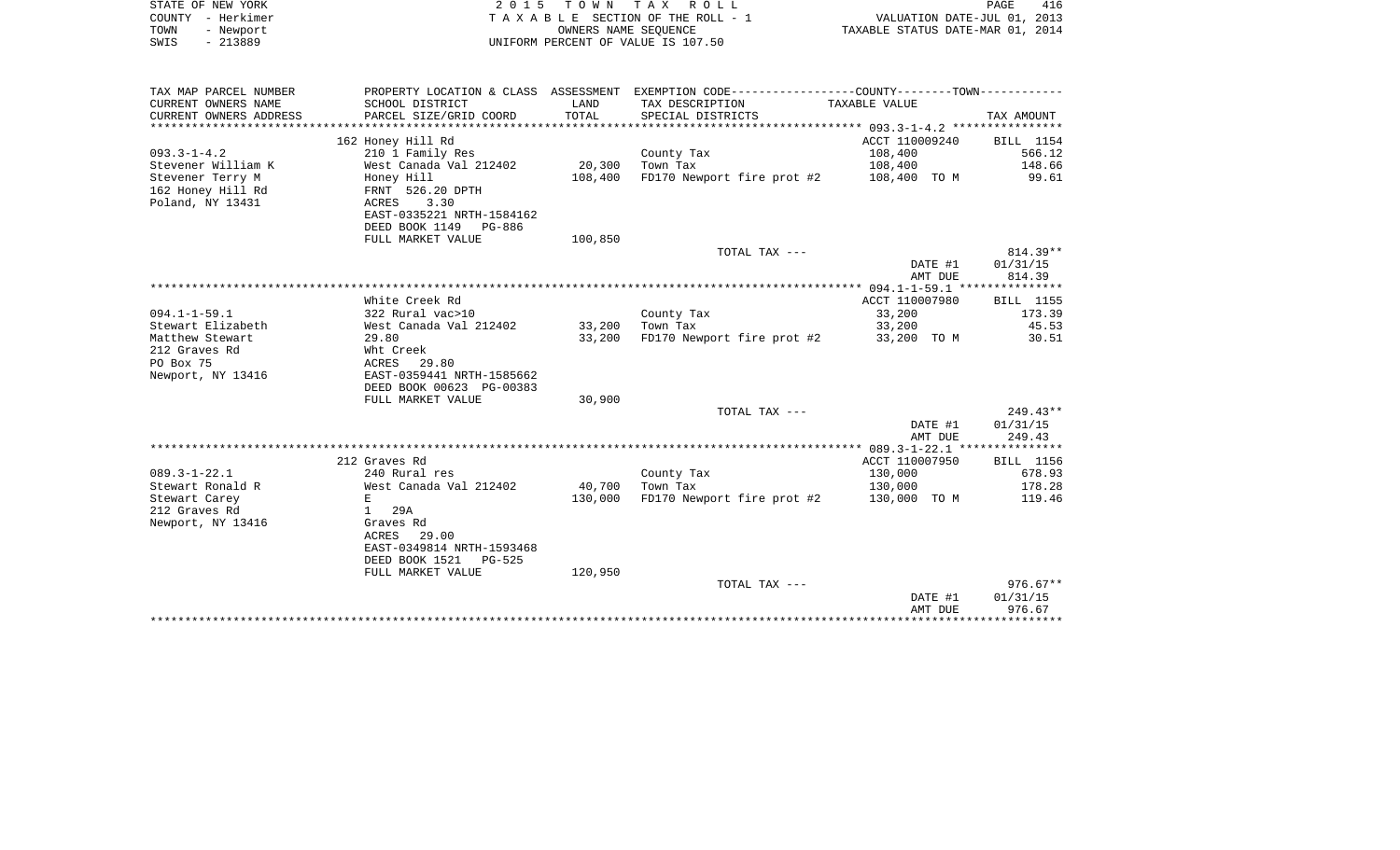| STATE OF NEW YORK<br>COUNTY - Herkimer<br>- Newport<br>TOWN<br>$-213889$<br>SWIS | 2 0 1 5                                                                                                                       | T O W N | TAX ROLL<br>TAXABLE SECTION OF THE ROLL - 1<br>OWNERS NAME SEOUENCE<br>UNIFORM PERCENT OF VALUE IS 107.50        | VALUATION DATE-JUL 01, 2013<br>TAXABLE STATUS DATE-MAR 01, 2014 | PAGE<br>417       |
|----------------------------------------------------------------------------------|-------------------------------------------------------------------------------------------------------------------------------|---------|------------------------------------------------------------------------------------------------------------------|-----------------------------------------------------------------|-------------------|
|                                                                                  |                                                                                                                               |         |                                                                                                                  |                                                                 |                   |
| TAX MAP PARCEL NUMBER<br>CURRENT OWNERS NAME                                     | SCHOOL DISTRICT                                                                                                               | LAND    | PROPERTY LOCATION & CLASS ASSESSMENT EXEMPTION CODE---------------COUNTY-------TOWN----------<br>TAX DESCRIPTION | TAXABLE VALUE                                                   |                   |
| CURRENT OWNERS ADDRESS<br>**********************                                 | PARCEL SIZE/GRID COORD                                                                                                        | TOTAL   | SPECIAL DISTRICTS                                                                                                |                                                                 | TAX AMOUNT        |
|                                                                                  | 168 Graves Rd                                                                                                                 |         |                                                                                                                  | ACCT 110008010                                                  | BILL 1157         |
| $089.3 - 1 - 23$                                                                 | 210 1 Family Res                                                                                                              |         | County Tax                                                                                                       | 97,000                                                          | 506.59            |
| Stewart Thomas E                                                                 | West Canada Val 212402                                                                                                        | 18,700  | Town Tax                                                                                                         | 97,000                                                          | 133.02            |
| Stewart Stephanie R                                                              | Е                                                                                                                             | 97,000  | FD170 Newport fire prot #2                                                                                       | 97,000 TO M                                                     | 89.13             |
| 168 Graves Rd<br>Newport, NY 13416                                               | 3 162 1596<br>Graves Rd<br>ACRES<br>1.70<br>EAST-0349521 NRTH-1592946<br>DEED BOOK 1388<br><b>PG-757</b><br>FULL MARKET VALUE | 90,250  |                                                                                                                  |                                                                 |                   |
|                                                                                  |                                                                                                                               |         | TOTAL TAX ---                                                                                                    |                                                                 | 728.74**          |
|                                                                                  |                                                                                                                               |         |                                                                                                                  | DATE #1                                                         | 01/31/15          |
|                                                                                  |                                                                                                                               |         |                                                                                                                  | AMT DUE                                                         | 728.74            |
|                                                                                  |                                                                                                                               |         |                                                                                                                  |                                                                 |                   |
|                                                                                  | State Rt 28                                                                                                                   |         |                                                                                                                  | ACCT 110025095                                                  | BILL 1158         |
| $088.4 - 2 - 31.1$                                                               | 314 Rural vac<10                                                                                                              |         | County Tax                                                                                                       | 13,100                                                          | 68.42             |
| Stock Stephanie                                                                  | West Canada Val 212402                                                                                                        | 13,100  | Town Tax                                                                                                         | 13,100                                                          | 17.97             |
| State Rt 28<br>PO Box 305                                                        | East<br>600x300                                                                                                               | 13,100  | FD170 Newport fire prot #2                                                                                       | 13,100 TO M                                                     | 12.04             |
| Newport, NY 13416                                                                | Rt 28                                                                                                                         |         |                                                                                                                  |                                                                 |                   |
|                                                                                  | FRNT 600.00 DPTH                                                                                                              |         |                                                                                                                  |                                                                 |                   |
|                                                                                  | <b>ACRES</b><br>4.10                                                                                                          |         |                                                                                                                  |                                                                 |                   |
|                                                                                  | EAST-0347504 NRTH-1593755                                                                                                     |         |                                                                                                                  |                                                                 |                   |
|                                                                                  | DEED BOOK 1510 PG-472                                                                                                         |         |                                                                                                                  |                                                                 |                   |
|                                                                                  | FULL MARKET VALUE                                                                                                             | 12,200  |                                                                                                                  |                                                                 |                   |
|                                                                                  |                                                                                                                               |         | TOTAL TAX ---                                                                                                    |                                                                 | $98.43**$         |
|                                                                                  |                                                                                                                               |         |                                                                                                                  | DATE #1<br>AMT DUE                                              | 01/31/15<br>98.43 |
|                                                                                  |                                                                                                                               |         |                                                                                                                  |                                                                 |                   |
|                                                                                  | 8440 State Rte 28                                                                                                             |         |                                                                                                                  | ACCT 110025007                                                  | BILL 1159         |
| $088.4 - 2 - 37$                                                                 | 210 1 Family Res                                                                                                              |         | County Tax                                                                                                       | 87,300                                                          | 455.93            |
| Stock Stephanie                                                                  | West Canada Val 212402                                                                                                        | 19,100  | Town Tax                                                                                                         | 87,300                                                          | 119.72            |
| Stock Eugene                                                                     | West                                                                                                                          | 87,300  | FD170 Newport fire prot #2                                                                                       | 87,300 TO M                                                     | 80.22             |
| 8440 State Rte 28                                                                | 270 1A                                                                                                                        |         |                                                                                                                  |                                                                 |                   |
| Newport, NY 13416                                                                | Rt 28<br>FRNT 300.00 DPTH                                                                                                     |         |                                                                                                                  |                                                                 |                   |
|                                                                                  | <b>ACRES</b><br>2.10                                                                                                          |         |                                                                                                                  |                                                                 |                   |
|                                                                                  | EAST-0347327 NRTH-1594158                                                                                                     |         |                                                                                                                  |                                                                 |                   |
|                                                                                  | DEED BOOK 1484<br>$PG-1$                                                                                                      |         |                                                                                                                  |                                                                 |                   |
|                                                                                  | FULL MARKET VALUE                                                                                                             | 81,200  |                                                                                                                  |                                                                 |                   |
|                                                                                  |                                                                                                                               |         | TOTAL TAX ---                                                                                                    |                                                                 | 655.87**          |
|                                                                                  |                                                                                                                               |         |                                                                                                                  | DATE #1                                                         | 01/31/15          |
|                                                                                  |                                                                                                                               |         |                                                                                                                  | AMT DUE                                                         | 655.87            |
|                                                                                  |                                                                                                                               |         |                                                                                                                  |                                                                 |                   |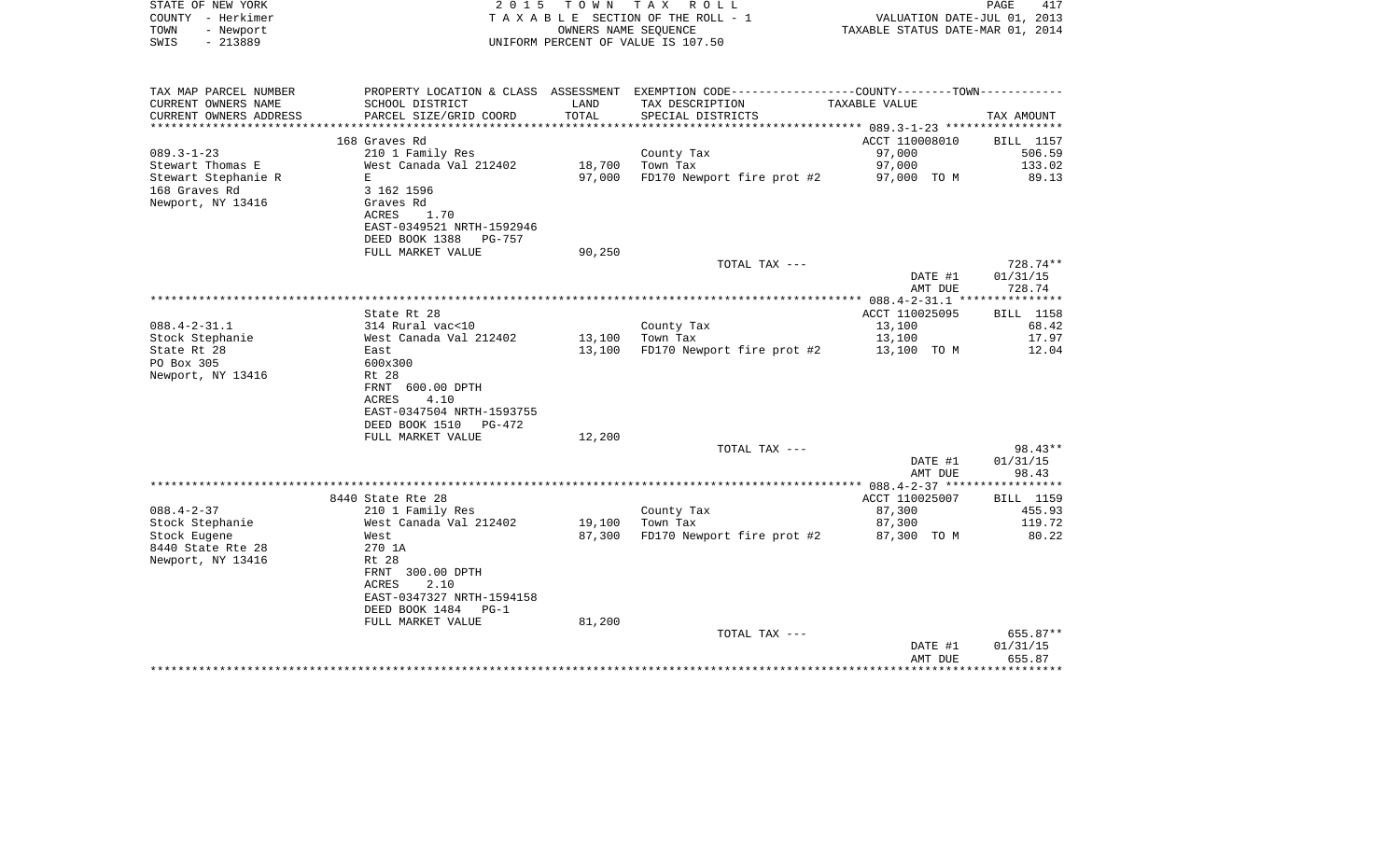|      | STATE OF NEW YORK | 2015 TOWN TAX ROLL                 | PAGE                             | 418 |
|------|-------------------|------------------------------------|----------------------------------|-----|
|      | COUNTY - Herkimer | TAXABLE SECTION OF THE ROLL - 1    | VALUATION DATE-JUL 01, 2013      |     |
| TOWN | - Newport         | OWNERS NAME SEOUENCE               | TAXABLE STATUS DATE-MAR 01, 2014 |     |
| SWIS | $-213889$         | UNIFORM PERCENT OF VALUE IS 107.50 |                                  |     |

| TAX MAP PARCEL NUMBER     |                                                                                       |         | PROPERTY LOCATION & CLASS ASSESSMENT EXEMPTION CODE----------------COUNTY-------TOWN---------- |                  |              |
|---------------------------|---------------------------------------------------------------------------------------|---------|------------------------------------------------------------------------------------------------|------------------|--------------|
| CURRENT OWNERS NAME       | SCHOOL DISTRICT                                                                       | LAND    | TAX DESCRIPTION                                                                                | TAXABLE VALUE    |              |
| CURRENT OWNERS ADDRESS    | PARCEL SIZE/GRID COORD                                                                | TOTAL   | SPECIAL DISTRICTS                                                                              |                  | TAX AMOUNT   |
|                           |                                                                                       |         |                                                                                                |                  |              |
|                           | White Creek Rd                                                                        |         |                                                                                                |                  | BILL 1160    |
| $094.3 - 2 - 34.2$        | 210 1 Family Res                                                                      |         | VET COM CT 41131                                                                               | 15,000<br>15,000 |              |
| Strait Robert             | West Canada Val 212402                                                                |         | 18,700 County Tax                                                                              | 115,000          | 600.59       |
| 167 White Creek Rd        | West                                                                                  | 130,000 | Town Tax                                                                                       | 115,000          | 157.71       |
| Newport, NY 13416         | 3 1.7A<br>White Creek Rd<br><b>ACRES</b><br>1.70<br>EAST-0359279 NRTH-1579316         |         | FD170 Newport fire prot #2                                                                     | 130,000 TO M     | 119.46       |
|                           | DEED BOOK 679<br>$PG-106$                                                             |         |                                                                                                |                  |              |
|                           | FULL MARKET VALUE                                                                     | 120,950 |                                                                                                |                  |              |
|                           |                                                                                       |         | TOTAL TAX ---                                                                                  |                  | $877.76**$   |
|                           |                                                                                       |         |                                                                                                | DATE #1          | 01/31/15     |
|                           |                                                                                       |         |                                                                                                | AMT DUE          | 877.76       |
|                           |                                                                                       |         |                                                                                                |                  |              |
|                           | Newport Rd                                                                            |         |                                                                                                |                  | BILL 1161    |
| $093.4 - 1 - 27.16$       | 314 Rural vac<10                                                                      |         | County Tax                                                                                     | 10,000           | 52.23        |
| Strulovitch Joseph        | West Canada Val 212402                                                                | 10,000  | Town Tax                                                                                       | 10,000           | 13.71        |
| 2092 Newport Rd           | Assumed 50000 Mtg                                                                     | 10,000  | School Relevy                                                                                  |                  | 186.75       |
| Poland, NY 13431          | 224.80                                                                                |         | FD170 Newport fire prot #2                                                                     | 10,000 TO M      | 9.19         |
|                           | Newport Rd<br><b>FRNT</b><br>68.00 DPTH<br>ACRES<br>1.00<br>EAST-0344544 NRTH-1576892 |         |                                                                                                |                  |              |
|                           | DEED BOOK 1458<br>PG-802                                                              |         |                                                                                                |                  |              |
|                           | FULL MARKET VALUE                                                                     | 9,302   |                                                                                                |                  |              |
|                           |                                                                                       |         | TOTAL TAX ---                                                                                  |                  | 261.88**     |
|                           |                                                                                       |         |                                                                                                | DATE #1          | 01/31/15     |
|                           |                                                                                       |         |                                                                                                | AMT DUE          | 261.88       |
|                           | 2092 Newport Rd                                                                       |         |                                                                                                |                  | BILL 1162    |
| $093.4 - 1 - 27.17$       | 120 Field crops                                                                       |         | AG MKTS<br>41730                                                                               | 22,558<br>22,558 |              |
| Strulovitch Joseph        | West Canada Val 212402                                                                | 60,000  | County Tax                                                                                     | 153,442          | 801.36       |
| 2092 Newport Rd           | 224.80                                                                                | 176,000 | Town Tax                                                                                       | 153,442          | 210.43       |
| Poland, NY 13431          | Newport Rd                                                                            |         | School Relevy                                                                                  |                  | 2,325.50     |
|                           | FRNT 1413.00 DPTH                                                                     |         | FD170 Newport fire prot #2                                                                     | 176,000 TO M     | 161.73       |
| MAY BE SUBJECT TO PAYMENT | ACRES 43.70                                                                           |         |                                                                                                |                  |              |
| UNDER AGDIST LAW TIL 2021 | EAST-0345299 NRTH-1576629                                                             |         |                                                                                                |                  |              |
|                           | DEED BOOK 1458<br>PG-802                                                              |         |                                                                                                |                  |              |
|                           | FULL MARKET VALUE                                                                     | 163,700 |                                                                                                |                  |              |
|                           |                                                                                       |         | TOTAL TAX ---                                                                                  |                  | $3,499.02**$ |
|                           |                                                                                       |         |                                                                                                | DATE #1          | 01/31/15     |
|                           |                                                                                       |         |                                                                                                | AMT DUE          | 3,499.02     |
|                           |                                                                                       |         |                                                                                                |                  |              |
|                           |                                                                                       |         |                                                                                                |                  |              |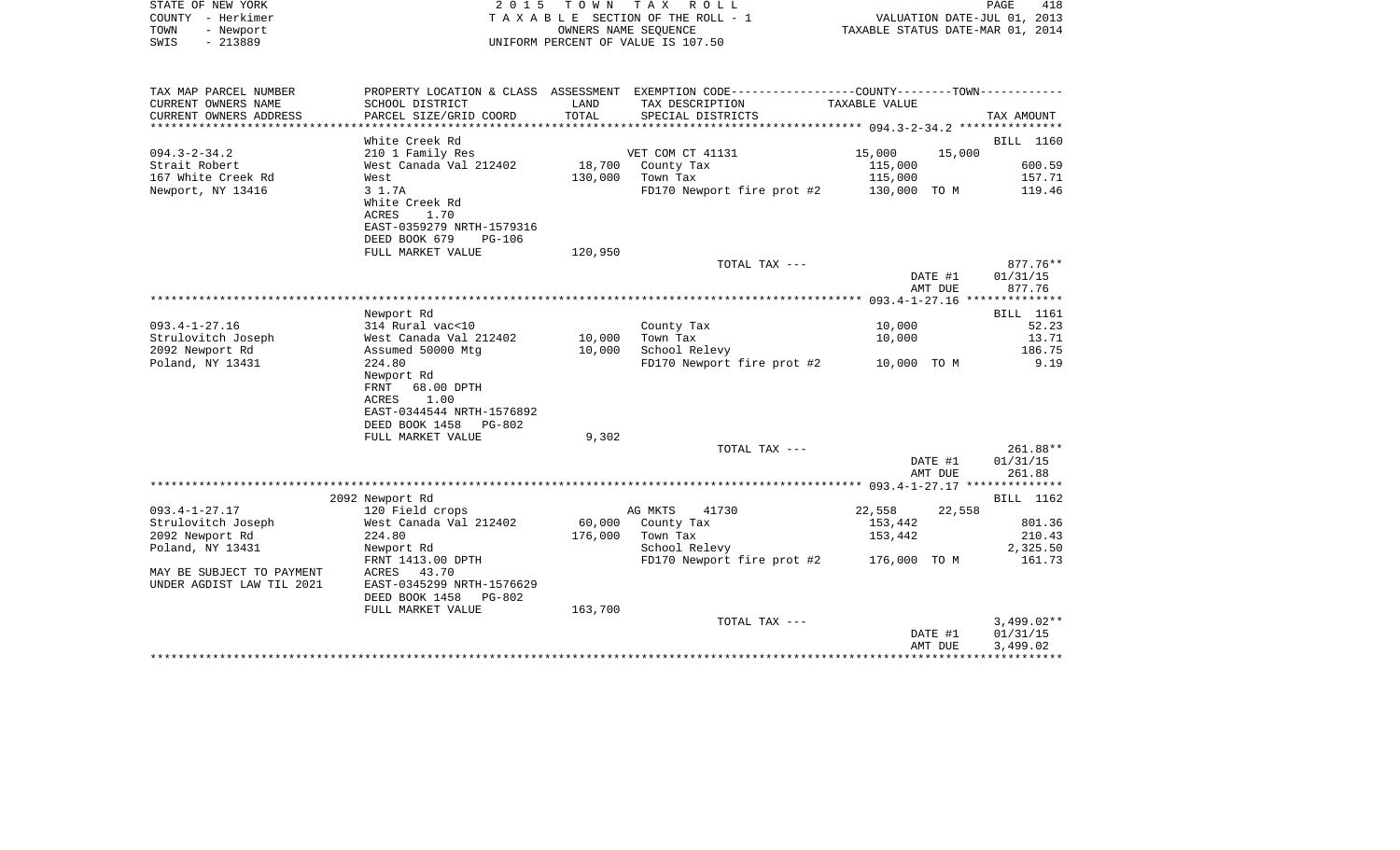| STATE OF NEW YORK | 2015 TOWN TAX ROLL                 | 419<br>PAGE                      |
|-------------------|------------------------------------|----------------------------------|
| COUNTY - Herkimer | TAXABLE SECTION OF THE ROLL - 1    | VALUATION DATE-JUL 01, 2013      |
| TOWN<br>- Newport | OWNERS NAME SEOUENCE               | TAXABLE STATUS DATE-MAR 01, 2014 |
| - 213889<br>SWIS  | UNIFORM PERCENT OF VALUE IS 107.50 |                                  |

| TAX MAP PARCEL NUMBER<br>CURRENT OWNERS NAME | SCHOOL DISTRICT                            | LAND    | PROPERTY LOCATION & CLASS ASSESSMENT EXEMPTION CODE---------------COUNTY-------TOWN---------<br>TAX DESCRIPTION | TAXABLE VALUE      |                        |
|----------------------------------------------|--------------------------------------------|---------|-----------------------------------------------------------------------------------------------------------------|--------------------|------------------------|
| CURRENT OWNERS ADDRESS                       | PARCEL SIZE/GRID COORD                     | TOTAL   | SPECIAL DISTRICTS                                                                                               |                    | TAX AMOUNT             |
|                                              |                                            |         |                                                                                                                 |                    |                        |
|                                              | North St                                   |         |                                                                                                                 |                    | BILL 1163              |
| 094.1-1-54                                   | 311 Res vac land                           |         | County Tax                                                                                                      | 400                | 2.09                   |
| Strumlock Janet                              | West Canada Val 212402                     | 400     | Town Tax                                                                                                        | 400                | 0.55                   |
| North St                                     | 48.00 DPTH<br>FRNT                         | 400     | FD170 Newport fire prot #2                                                                                      | 400 TO M           | .37                    |
| PO Box 356                                   | ACRES<br>0.12<br>EAST-0355585 NRTH-1588356 |         |                                                                                                                 |                    |                        |
| Newport, NY 13416                            | FULL MARKET VALUE                          | 350     |                                                                                                                 |                    |                        |
|                                              |                                            |         | TOTAL TAX ---                                                                                                   |                    | $3.01**$               |
|                                              |                                            |         |                                                                                                                 | DATE #1            | 01/31/15               |
|                                              |                                            |         |                                                                                                                 | AMT DUE            | 3.01                   |
|                                              |                                            |         |                                                                                                                 |                    |                        |
|                                              | 418 Rose Valley Rd                         |         |                                                                                                                 |                    | BILL 1164              |
| $089.3 - 1 - 17.13$                          | 240 Rural res                              |         | County Tax                                                                                                      | 189,700            | 990.72                 |
| Suderley James                               | West Canada Val 212402                     | 29,200  | Town Tax                                                                                                        | 189,700            | 260.15                 |
| Suderley Shelby                              | ACRES<br>11.80                             | 189,700 | FD170 Newport fire prot #2                                                                                      | 189,700 TO M       | 174.32                 |
| 418 Rose Valley Rd                           | EAST-0358247 NRTH-1595247                  |         |                                                                                                                 |                    |                        |
| Newport, NY 13416                            | DEED BOOK 760<br>$PG-322$                  |         |                                                                                                                 |                    |                        |
|                                              | FULL MARKET VALUE                          | 176,450 |                                                                                                                 |                    |                        |
|                                              |                                            |         | TOTAL TAX ---                                                                                                   |                    | 1,425.19**             |
|                                              |                                            |         |                                                                                                                 | DATE #1<br>AMT DUE | 01/31/15<br>1,425.19   |
|                                              |                                            |         |                                                                                                                 |                    |                        |
|                                              | 116 Steuben Rd                             |         |                                                                                                                 | ACCT 110025330     | BILL 1165              |
| $093.3 - 1 - 1$                              | 210 1 Family Res                           |         | County Tax                                                                                                      | 123,200            | 643.42                 |
| Sudol Donna J                                | West Canada Val 212402                     | 22,000  | Town Tax                                                                                                        | 123,200            | 168.96                 |
| 116 Steuben Rd                               | South                                      | 123,200 | FD170 Newport fire prot #2                                                                                      | 123,200 TO M       | 113.21                 |
| Poland, NY 13431                             | 5.00                                       |         |                                                                                                                 |                    |                        |
|                                              | Steuben Rd                                 |         |                                                                                                                 |                    |                        |
|                                              | FRNT 417.00 DPTH 532.00                    |         |                                                                                                                 |                    |                        |
|                                              | ACRES<br>5.00 BANK<br>184                  |         |                                                                                                                 |                    |                        |
|                                              | EAST-0330629 NRTH-1584546                  |         |                                                                                                                 |                    |                        |
|                                              | DEED BOOK 797<br>PG-531                    |         |                                                                                                                 |                    |                        |
|                                              | FULL MARKET VALUE                          | 114,600 |                                                                                                                 |                    |                        |
|                                              |                                            |         | TOTAL TAX ---                                                                                                   | DATE #1            | $925.59**$<br>01/31/15 |
|                                              |                                            |         |                                                                                                                 | AMT DUE            | 925.59                 |
|                                              |                                            |         |                                                                                                                 |                    |                        |
|                                              | Newport Rd                                 |         |                                                                                                                 |                    | BILL 1166              |
| $093.4 - 1 - 27.11$                          | 321 Abandoned ag                           |         | County Tax                                                                                                      | 1,000              | 5.22                   |
| Sulima Oleksander                            | West Canada Val 212402                     | 1,000   | Town Tax                                                                                                        | 1,000              | 1.37                   |
| Sulima Olena                                 | 224.80                                     | 1,000   | FD170 Newport fire prot #2                                                                                      | 1,000 TO M         | .92                    |
| 206 Alnus St Fl 1                            | Newport Rd                                 |         |                                                                                                                 |                    |                        |
| Philadelphia, PA 19116                       | ACRES<br>1.00                              |         |                                                                                                                 |                    |                        |
|                                              | EAST-0344258 NRTH-1576401                  |         |                                                                                                                 |                    |                        |
|                                              | DEED BOOK 1448<br>PG-984                   |         |                                                                                                                 |                    |                        |
|                                              | FULL MARKET VALUE                          | 930     |                                                                                                                 |                    |                        |
|                                              |                                            |         | TOTAL TAX ---                                                                                                   |                    | $7.51**$               |
|                                              |                                            |         |                                                                                                                 | DATE #1<br>AMT DUE | 01/31/15<br>7.51       |
|                                              |                                            |         |                                                                                                                 |                    |                        |
|                                              |                                            |         |                                                                                                                 |                    |                        |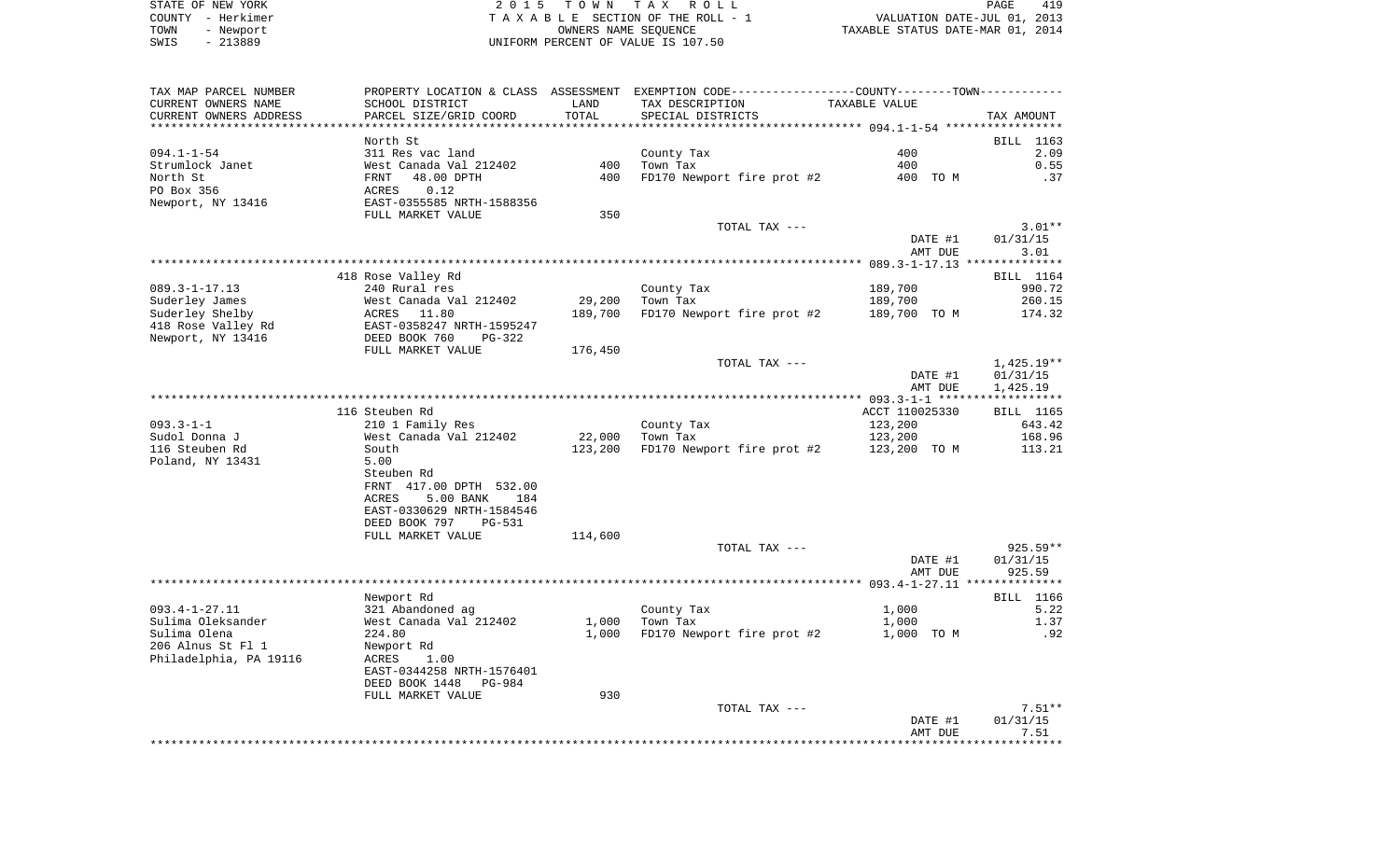| STATE OF NEW YORK<br>COUNTY - Herkimer<br>- Newport<br>TOWN                                                                                                                           | 2 0 1 5                                                             | T O W N<br>OWNERS NAME SEOUENCE | T A X<br>R O L L<br>TAXABLE SECTION OF THE ROLL - 1                                           | VALUATION DATE-JUL 01, 2013<br>TAXABLE STATUS DATE-MAR 01, 2014 | PAGE<br>420                                                                                    |
|---------------------------------------------------------------------------------------------------------------------------------------------------------------------------------------|---------------------------------------------------------------------|---------------------------------|-----------------------------------------------------------------------------------------------|-----------------------------------------------------------------|------------------------------------------------------------------------------------------------|
| $-213889$<br>SWIS                                                                                                                                                                     |                                                                     |                                 | UNIFORM PERCENT OF VALUE IS 107.50                                                            |                                                                 |                                                                                                |
| TAX MAP PARCEL NUMBER                                                                                                                                                                 |                                                                     |                                 | PROPERTY LOCATION & CLASS ASSESSMENT EXEMPTION CODE---------------COUNTY-------TOWN---------- |                                                                 |                                                                                                |
| CURRENT OWNERS NAME                                                                                                                                                                   | SCHOOL DISTRICT                                                     | LAND                            | TAX DESCRIPTION                                                                               | TAXABLE VALUE                                                   |                                                                                                |
| CURRENT OWNERS ADDRESS<br>*****************                                                                                                                                           | PARCEL SIZE/GRID COORD                                              | TOTAL                           | SPECIAL DISTRICTS                                                                             |                                                                 | TAX AMOUNT                                                                                     |
|                                                                                                                                                                                       | Newport Rd                                                          |                                 |                                                                                               | *********** 093.4-1-27.9 ***************                        | BILL 1167                                                                                      |
| $093.4 - 1 - 27.9$                                                                                                                                                                    | 314 Rural vac<10                                                    |                                 | County Tax                                                                                    | 15,000                                                          | 78.34                                                                                          |
| Sulima Oleksander                                                                                                                                                                     | West Canada Val 212402                                              | 15,000                          | Town Tax                                                                                      | 15,000                                                          | 20.57                                                                                          |
| Sulima Olena<br>206 Alnus St Fl 1<br>Philadelphia, PA 19116                                                                                                                           | Assumed 50000 Mtg<br>224.80<br>Newport Rd                           | 15,000                          | FD170 Newport fire prot #2                                                                    | 15,000 TO M                                                     | 13.78                                                                                          |
|                                                                                                                                                                                       | FRNT 620.00 DPTH<br>ACRES<br>4.40<br>EAST-0344029 NRTH-1576602      |                                 |                                                                                               |                                                                 |                                                                                                |
|                                                                                                                                                                                       | DEED BOOK 1448<br>PG-984                                            |                                 |                                                                                               |                                                                 |                                                                                                |
|                                                                                                                                                                                       | FULL MARKET VALUE                                                   | 13,953                          |                                                                                               |                                                                 |                                                                                                |
|                                                                                                                                                                                       |                                                                     |                                 | TOTAL TAX ---                                                                                 | DATE #1                                                         | $112.69**$<br>01/31/15                                                                         |
|                                                                                                                                                                                       |                                                                     |                                 |                                                                                               | AMT DUE                                                         | 112.69                                                                                         |
|                                                                                                                                                                                       |                                                                     |                                 |                                                                                               |                                                                 |                                                                                                |
|                                                                                                                                                                                       |                                                                     |                                 |                                                                                               |                                                                 |                                                                                                |
|                                                                                                                                                                                       | 132 Graves Rd                                                       |                                 |                                                                                               | ACCT 110007770                                                  |                                                                                                |
|                                                                                                                                                                                       | 240 Rural res                                                       |                                 | County Tax                                                                                    | 162,000                                                         |                                                                                                |
|                                                                                                                                                                                       | West Canada Val 212402                                              | 97,000                          | Town Tax                                                                                      | 162,000                                                         |                                                                                                |
|                                                                                                                                                                                       | E.                                                                  | 162,000                         | FD170 Newport fire prot #2                                                                    | 162,000 TO M                                                    |                                                                                                |
|                                                                                                                                                                                       | 1 130A                                                              |                                 |                                                                                               |                                                                 |                                                                                                |
|                                                                                                                                                                                       | Graves Rd                                                           |                                 |                                                                                               |                                                                 |                                                                                                |
|                                                                                                                                                                                       | ACRES 112.60<br>EAST-0314716 NRTH-1168009                           |                                 |                                                                                               |                                                                 |                                                                                                |
|                                                                                                                                                                                       | DEED BOOK 888<br>$PG-61$                                            |                                 |                                                                                               |                                                                 |                                                                                                |
|                                                                                                                                                                                       | FULL MARKET VALUE                                                   | 150,700                         |                                                                                               |                                                                 |                                                                                                |
|                                                                                                                                                                                       |                                                                     |                                 | TOTAL TAX ---                                                                                 |                                                                 |                                                                                                |
|                                                                                                                                                                                       |                                                                     |                                 |                                                                                               | DATE #1                                                         | 01/31/15                                                                                       |
|                                                                                                                                                                                       |                                                                     |                                 |                                                                                               | AMT DUE                                                         | 1,217.08                                                                                       |
|                                                                                                                                                                                       | 219 Graves Rd                                                       |                                 |                                                                                               | ACCT 110003900                                                  |                                                                                                |
|                                                                                                                                                                                       | 270 Mfg housing                                                     |                                 | County Tax                                                                                    | 25,000                                                          |                                                                                                |
|                                                                                                                                                                                       | West Canada Val 212402                                              | 12,000                          | Town Tax                                                                                      | 25,000                                                          |                                                                                                |
|                                                                                                                                                                                       | 9a 75/400                                                           | 25,000                          | FD170 Newport fire prot #2                                                                    | 25,000 TO M                                                     |                                                                                                |
|                                                                                                                                                                                       | Graves Rd<br>75.00 DPTH 400.00<br>FRNT<br>EAST-0348750 NRTH-1593820 |                                 |                                                                                               |                                                                 |                                                                                                |
|                                                                                                                                                                                       | DEED BOOK 881<br>PG-566                                             |                                 |                                                                                               |                                                                 |                                                                                                |
|                                                                                                                                                                                       | FULL MARKET VALUE                                                   | 23,250                          |                                                                                               |                                                                 | BILL 1168<br>846.05<br>222.17<br>148.86<br>1,217.08**<br>BILL 1169<br>130.56<br>34.28<br>22.97 |
| $094.1 - 1 - 1$<br>Sutfin Mamie<br>132 Graves Rd<br>PO Box 74<br>Newport, NY 13416<br>$088.4 - 2 - 23$<br>Sweeney John F Jr<br>Sweeney Sandra L<br>213 Graves Rd<br>Newport, NY 13416 |                                                                     |                                 | TOTAL TAX ---                                                                                 | DATE #1                                                         | 187.81**<br>01/31/15                                                                           |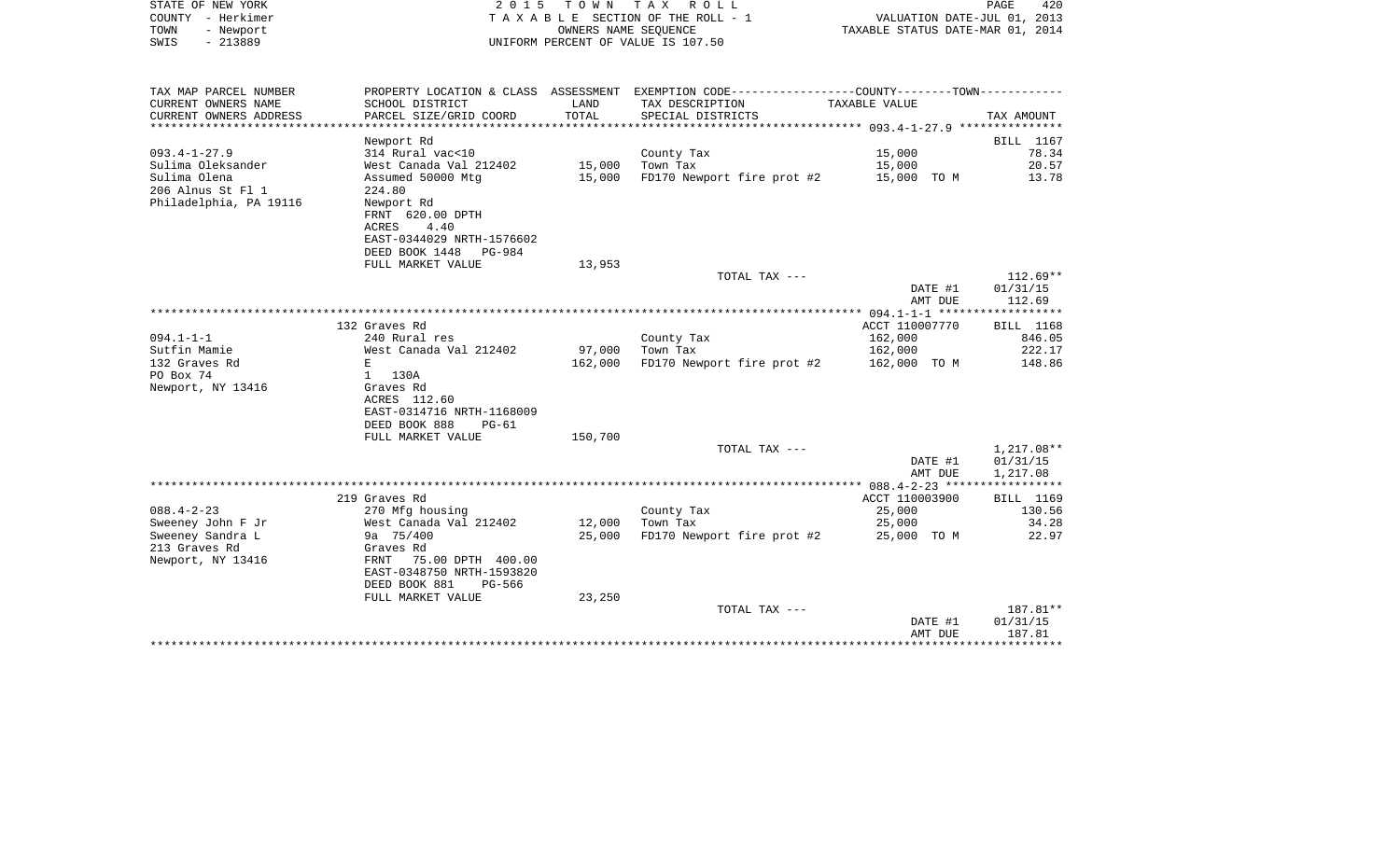| STATE OF NEW YORK      | 2 0 1 5                              | T O W N                     | T A X<br>R O L L                                            |                                  | 421<br>PAGE |
|------------------------|--------------------------------------|-----------------------------|-------------------------------------------------------------|----------------------------------|-------------|
| - Herkimer<br>COUNTY   | TAXABLE SECTION OF THE ROLL - 1      | VALUATION DATE-JUL 01, 2013 |                                                             |                                  |             |
| TOWN<br>- Newport      |                                      | OWNERS NAME SEOUENCE        |                                                             | TAXABLE STATUS DATE-MAR 01, 2014 |             |
| $-213889$<br>SWIS      |                                      |                             | UNIFORM PERCENT OF VALUE IS 107.50                          |                                  |             |
|                        |                                      |                             |                                                             |                                  |             |
| TAX MAP PARCEL NUMBER  | PROPERTY LOCATION & CLASS ASSESSMENT |                             | EXEMPTION CODE-----------------COUNTY-------TOWN----------- |                                  |             |
| CURRENT OWNERS NAME    | SCHOOL DISTRICT                      | LAND                        | TAX DESCRIPTION                                             | TAXABLE VALUE                    |             |
| CURRENT OWNERS ADDRESS | PARCEL SIZE/GRID COORD               | TOTAL                       | SPECIAL DISTRICTS                                           |                                  | TAX AMOUNT  |
|                        |                                      |                             |                                                             |                                  |             |
|                        | 213 Graves Rd                        |                             |                                                             | ACCT 110000570                   | BILL 1170   |
| $088.4 - 2 - 24$       | 270 Mfg housing                      |                             | County Tax                                                  | 43,000                           | 224.57      |
| Sweeney John F Jr      | West Canada Val 212402               | 13,000                      | Town Tax                                                    | 43,000                           | 58.97       |
| Sweeney Sandra L       | W                                    | 43,000                      | FD170 Newport fire prot #2                                  | 43,000 TO M                      | 39.51       |
| 213 Graves Rd          | 9 150/400                            |                             |                                                             |                                  |             |
| Newport, NY 13416      | Graves Rd                            |                             |                                                             |                                  |             |
|                        | 1.30 BANK<br>ACRES<br>184            |                             |                                                             |                                  |             |
|                        | EAST-0348786 NRTH-1593711            |                             |                                                             |                                  |             |
|                        | DEED BOOK 817<br>PG-555              |                             |                                                             |                                  |             |
|                        | FULL MARKET VALUE                    | 40,000                      |                                                             |                                  |             |
|                        |                                      |                             | TOTAL TAX ---                                               |                                  | $323.05**$  |
|                        |                                      |                             |                                                             | DATE #1                          | 01/31/15    |
|                        |                                      |                             |                                                             | AMT DUE                          | 323.05      |
|                        |                                      |                             |                                                             |                                  |             |
|                        | State Route 28                       |                             |                                                             |                                  | BILL 1171   |
| $094.1 - 1 - 15$       | 311 Res vac land                     |                             | County Tax                                                  | 1,000                            | 5.22        |
| Sweeney Michael K      | West Canada Val 212402               | 1,000                       | Town Tax                                                    | 1,000                            | 1.37        |
| Sweeney Margaret       | FRNT 114.00 DPTH 141.00              | 1,000                       |                                                             |                                  |             |
| $7587$ State Rte $28$  | EAST-0352864 NRTH-1588674            |                             |                                                             |                                  |             |

| 213 Graves Rd<br>Newport, NY 13416                          | $9$ 150/400<br>Graves Rd<br>ACRES<br>1.30 BANK<br>184<br>EAST-0348786 NRTH-1593711<br>DEED BOOK 817<br><b>PG-555</b><br>FULL MARKET VALUE | 40,000         | TOTAL TAX ---              | DATE #1<br>AMT DUE | $323.05**$<br>01/31/15<br>323.05 |
|-------------------------------------------------------------|-------------------------------------------------------------------------------------------------------------------------------------------|----------------|----------------------------|--------------------|----------------------------------|
|                                                             | State Route 28                                                                                                                            |                |                            |                    | <b>BILL</b> 1171                 |
| $094.1 - 1 - 15$                                            | 311 Res vac land                                                                                                                          |                | County Tax                 | 1,000              | 5.22                             |
| Sweeney Michael K<br>Sweeney Margaret<br>7587 State Rte. 28 | West Canada Val 212402<br>FRNT 114.00 DPTH 141.00<br>EAST-0352864 NRTH-1588674                                                            | 1,000<br>1,000 | Town Tax                   | 1,000              | 1.37                             |
| Newport, NY 13416                                           | DEED BOOK 1436<br>PG-436                                                                                                                  | 950            |                            |                    |                                  |
|                                                             | FULL MARKET VALUE                                                                                                                         |                | TOTAL TAX ---              |                    | $6.59**$                         |
|                                                             |                                                                                                                                           |                |                            | DATE #1<br>AMT DUE | 01/31/15<br>6.59                 |
|                                                             |                                                                                                                                           |                |                            |                    |                                  |
|                                                             | 1817 Newport Rd                                                                                                                           |                |                            | ACCT 110025455     | <b>BILL</b> 1172                 |
| $093.4 - 1 - 14$                                            | 270 Mfg housing                                                                                                                           |                | County Tax                 | 24,000             | 125.34                           |
| Sweet William                                               | West Canada Val 212402                                                                                                                    | 12,000         | Town Tax                   | 24,000             | 32.91                            |
| 1813 Newport Rd<br>Poland, NY 13431                         | North<br>110 X 355<br>Newport Rd<br>FRNT 110.00 DPTH 330.00<br>0.81<br>ACRES<br>EAST-0340096 NRTH-1575495<br>DEED BOOK 1490 PG-555        | 24,000         | FD170 Newport fire prot #2 | 24,000 TO M        | 22.05                            |
|                                                             | FULL MARKET VALUE                                                                                                                         | 22,350         |                            |                    |                                  |
|                                                             |                                                                                                                                           |                | TOTAL TAX ---              | DATE #1<br>AMT DUE | $180.30**$<br>01/31/15<br>180.30 |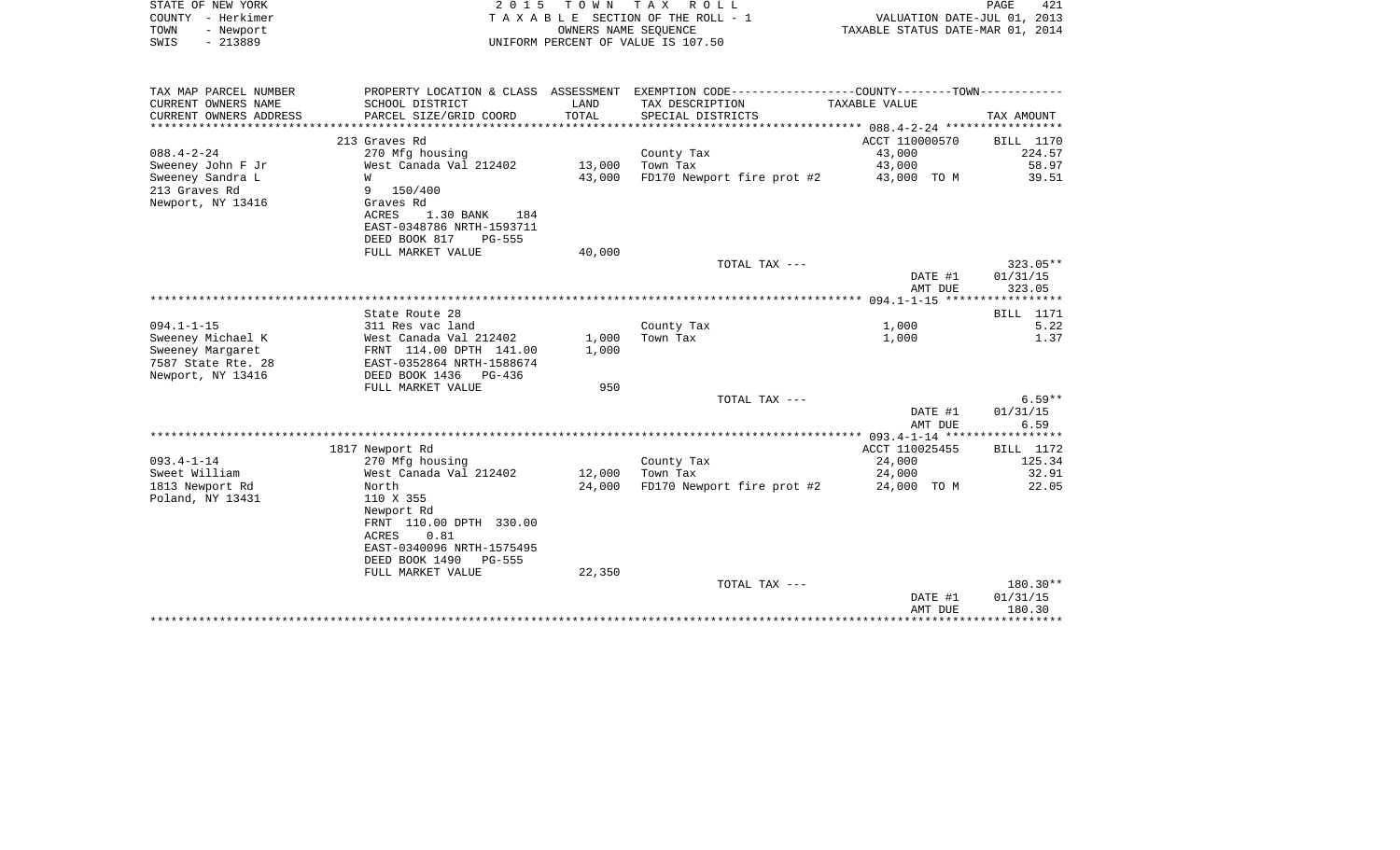|      | STATE OF NEW YORK | 2015 TOWN TAX ROLL                 | PAGE                             | 422 |
|------|-------------------|------------------------------------|----------------------------------|-----|
|      | COUNTY - Herkimer | TAXABLE SECTION OF THE ROLL - 1    | VALUATION DATE-JUL 01, 2013      |     |
| TOWN | - Newport         | OWNERS NAME SEOUENCE               | TAXABLE STATUS DATE-MAR 01, 2014 |     |
| SWIS | - 213889          | UNIFORM PERCENT OF VALUE IS 107.50 |                                  |     |

| TAX MAP PARCEL NUMBER   | PROPERTY LOCATION & CLASS ASSESSMENT |         | EXEMPTION CODE----------------COUNTY-------TOWN----------- |                    |                    |
|-------------------------|--------------------------------------|---------|------------------------------------------------------------|--------------------|--------------------|
| CURRENT OWNERS NAME     | SCHOOL DISTRICT                      | LAND    | TAX DESCRIPTION                                            | TAXABLE VALUE      |                    |
| CURRENT OWNERS ADDRESS  | PARCEL SIZE/GRID COORD               | TOTAL   | SPECIAL DISTRICTS                                          |                    | TAX AMOUNT         |
| *********************** |                                      |         |                                                            |                    |                    |
|                         | 1813 Newport Rd                      |         |                                                            |                    | BILL 1173          |
| $093.4 - 1 - 13.2$      | 210 1 Family Res                     |         | County Tax                                                 | 120,300            | 628.27             |
| Sweet William M         | West Canada Val 212402               | 18,200  | Town Tax                                                   | 120,300            | 164.98             |
| 1813 Newport Rd         | North                                | 120,300 | FD170 Newport fire prot #2 120,300 TO M                    |                    | 110.54             |
| Poland, NY 13431        | 2.16a                                |         |                                                            |                    |                    |
|                         | Newport Rd                           |         |                                                            |                    |                    |
|                         | ACRES<br>1.20                        |         |                                                            |                    |                    |
|                         | EAST-0339999 NRTH-1575415            |         |                                                            |                    |                    |
|                         | DEED BOOK 1095<br>PG-446             |         |                                                            |                    |                    |
|                         | FULL MARKET VALUE                    | 111,900 |                                                            |                    |                    |
|                         |                                      |         | TOTAL TAX ---                                              |                    | $903.79**$         |
|                         |                                      |         |                                                            |                    |                    |
|                         |                                      |         |                                                            | DATE #1<br>AMT DUE | 01/31/15<br>903.79 |
|                         |                                      |         |                                                            |                    |                    |
|                         |                                      |         |                                                            |                    |                    |
| $093.4 - 1 - 25$        | Farrell Rd                           |         |                                                            | ACCT 110000600     | BILL 1174          |
|                         | 314 Rural vac<10                     |         | County Tax                                                 | 22,000             | 114.90             |
| Symons Donald M         | West Canada Val 212402               | 22,000  | Town Tax                                                   | 22,000             | 30.17              |
| Symons Cynthia          | 3 5A                                 | 22,000  | School Relevy                                              |                    | 410.85             |
| 309 N 5Th St            | Farrell Rd                           |         | FD170 Newport fire prot #2                                 | 22,000 TO M        | 20.22              |
| Olean, NY 14760-9265    | ACRES<br>5.00                        |         |                                                            |                    |                    |
|                         | EAST-0345285 NRTH-1579197            |         |                                                            |                    |                    |
|                         | DEED BOOK 683<br><b>PG-671</b>       |         |                                                            |                    |                    |
|                         | FULL MARKET VALUE                    | 20,450  |                                                            |                    |                    |
|                         |                                      |         | TOTAL TAX ---                                              |                    | $576.14**$         |
|                         |                                      |         |                                                            | DATE #1            | 01/31/15           |
|                         |                                      |         |                                                            | AMT DUE            | 576.14             |
|                         |                                      |         |                                                            |                    |                    |
|                         | 285 Strumlock Rd                     |         |                                                            | ACCT 110025010     | BILL 1175          |
| $093.1 - 1 - 7$         | 270 Mfg housing                      |         | VET COM CT 41131                                           | 8,750<br>8,750     |                    |
| Talbot Frederick L      | Poland Central 213803                |         | 13,000 County Tax                                          | 26,250             | 137.09             |
| Talbot Susan J          | West                                 | 35,000  | Town Tax                                                   | 26,250             | 36.00              |
| 285 Strumlock Rd        | 2a                                   |         | FD160 Newport fire prot#1                                  | 35,000 TO M        | 25.32              |
| Poland, NY 13431        | Strumlock Rd                         |         |                                                            |                    |                    |
|                         | 2.29<br>ACRES                        |         |                                                            |                    |                    |
|                         | EAST-0334856 NRTH-1586016            |         |                                                            |                    |                    |
|                         | DEED BOOK 00629 PG-00729             |         |                                                            |                    |                    |
|                         | FULL MARKET VALUE                    | 32,550  |                                                            |                    |                    |
|                         |                                      |         | TOTAL TAX ---                                              |                    | $198.41**$         |
|                         |                                      |         |                                                            | DATE #1            | 01/31/15           |
|                         |                                      |         |                                                            | AMT DUE            | 198.41             |
|                         |                                      |         |                                                            |                    | **********         |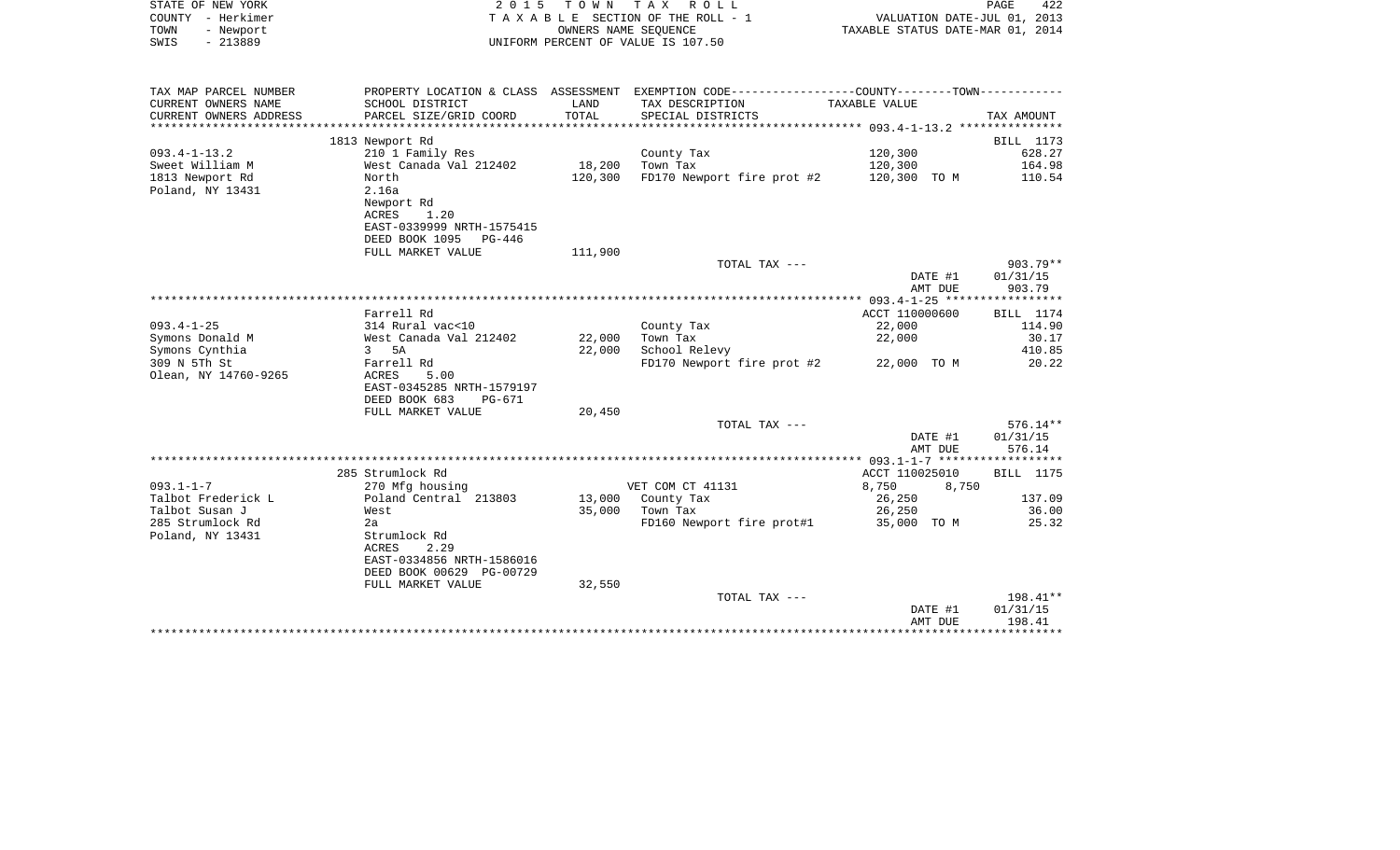| COUNTY - Herkimer<br>TOWN<br>- Newport |                                                   |         | 2015 TOWN TAX ROLL<br>TAXABLE SECTION OF THE ROLL - 1<br>OWNERS NAME SEOUENCE                  | VALUATION DATE-JUL 01, 2013<br>TAXABLE STATUS DATE-MAR 01, 2014 | PAGE                                                                  |
|----------------------------------------|---------------------------------------------------|---------|------------------------------------------------------------------------------------------------|-----------------------------------------------------------------|-----------------------------------------------------------------------|
| $-213889$<br>SWIS                      |                                                   |         | UNIFORM PERCENT OF VALUE IS 107.50                                                             |                                                                 |                                                                       |
| TAX MAP PARCEL NUMBER                  |                                                   |         | PROPERTY LOCATION & CLASS ASSESSMENT EXEMPTION CODE----------------COUNTY-------TOWN---------- |                                                                 |                                                                       |
| CURRENT OWNERS NAME                    | SCHOOL DISTRICT                                   | LAND    | TAX DESCRIPTION                                                                                | TAXABLE VALUE                                                   |                                                                       |
| CURRENT OWNERS ADDRESS                 | PARCEL SIZE/GRID COORD                            | TOTAL   | SPECIAL DISTRICTS                                                                              |                                                                 | TAX AMOUNT                                                            |
|                                        |                                                   |         |                                                                                                |                                                                 |                                                                       |
|                                        | 390 Farrell Rd                                    |         |                                                                                                | ACCT 110008130                                                  | BILL 1176                                                             |
| $093.4 - 1 - 24.1$                     | 112 Dairy farm                                    |         | AG MKTS<br>41730                                                                               | 41,283<br>41,283                                                |                                                                       |
| Tasovac Family Trust                   | West Canada Val 212402                            |         | 114,000 AGRIC 10 Y 42100                                                                       | 7,500<br>7,500                                                  |                                                                       |
| Helmer Lisa                            | merge/ 093.4-1-26.1                               |         | 214,000 County Tax                                                                             | 165,217                                                         | 862.85                                                                |
| 390 Farrell Rd                         | 2008                                              |         | Town Tax                                                                                       | 165, 217                                                        | 226.58                                                                |
| Poland, NY 13431                       | Co Rd 34                                          |         | FD170 Newport fire prot #2 214,000 TO M                                                        |                                                                 | 196.65                                                                |
|                                        | FRNT 670.00 DPTH                                  |         |                                                                                                |                                                                 |                                                                       |
| MAY BE SUBJECT TO PAYMENT              | ACRES 130.00                                      |         |                                                                                                |                                                                 |                                                                       |
| UNDER AGDIST LAW TIL 2021              | EAST-0343460 NRTH-1578845                         |         |                                                                                                |                                                                 |                                                                       |
|                                        | DEED BOOK 1367 PG-963                             |         |                                                                                                |                                                                 |                                                                       |
|                                        | FULL MARKET VALUE                                 | 199,050 |                                                                                                |                                                                 |                                                                       |
|                                        |                                                   |         | TOTAL TAX ---                                                                                  |                                                                 | 1,286.08**                                                            |
|                                        |                                                   |         |                                                                                                | DATE #1                                                         | 01/31/15                                                              |
|                                        |                                                   |         |                                                                                                | AMT DUE                                                         | 1,286.08                                                              |
|                                        | 364 Farrell Rd                                    |         |                                                                                                | ACCT 110008130                                                  | BILL 1177                                                             |
| $093.4 - 1 - 24.2$                     | 210 1 Family Res                                  |         | County Tax                                                                                     | 187,200                                                         | 977.66                                                                |
|                                        |                                                   |         |                                                                                                |                                                                 |                                                                       |
|                                        |                                                   |         |                                                                                                |                                                                 |                                                                       |
| Tasovac Michael J                      | West Canada Val 212402                            | 20,000  | Town Tax                                                                                       | 187,200                                                         |                                                                       |
| Tasovac Elaine M                       | Co Rd 34                                          | 187,200 | FD170 Newport fire prot #2                                                                     | 187,200 TO M                                                    |                                                                       |
| 364 Farrell Rd                         | FRNT 350.00 DPTH                                  |         |                                                                                                |                                                                 |                                                                       |
| Poland, NY 13431                       | 3.00<br>ACRES                                     |         |                                                                                                |                                                                 |                                                                       |
|                                        | EAST-0343487 NRTH-1580256<br>DEED BOOK 1135 PG-48 |         |                                                                                                |                                                                 |                                                                       |
|                                        | FULL MARKET VALUE                                 | 174,150 |                                                                                                |                                                                 |                                                                       |
|                                        |                                                   |         | TOTAL TAX ---                                                                                  |                                                                 |                                                                       |
|                                        |                                                   |         |                                                                                                | DATE #1                                                         |                                                                       |
|                                        |                                                   |         |                                                                                                | AMT DUE                                                         |                                                                       |
|                                        |                                                   |         |                                                                                                |                                                                 |                                                                       |
|                                        | Farrell Rd                                        |         |                                                                                                | ACCT 110008130                                                  |                                                                       |
| $093.4 - 1 - 24.3$                     | 311 Res vac land                                  |         | County Tax                                                                                     | 1,200                                                           |                                                                       |
| Tasovac Michael M                      | West Canada Val 212402                            |         | $1,200$ Town Tax                                                                               | 1,200                                                           |                                                                       |
| Tasovac Elaine M                       | merge/ 093.4-1-26.1                               |         | 1,200 FD170 Newport fire prot #2                                                               | 1,200 TO M                                                      |                                                                       |
| 364 Farrell Rd                         | 2008                                              |         |                                                                                                |                                                                 |                                                                       |
| Poland, NY 13431                       | Co Rd 34                                          |         |                                                                                                |                                                                 |                                                                       |
|                                        | FRNT 108.00 DPTH                                  |         |                                                                                                |                                                                 |                                                                       |
| MAY BE SUBJECT TO PAYMENT              | ACRES 1.20                                        |         |                                                                                                |                                                                 |                                                                       |
| UNDER AGDIST LAW TIL 2018              | EAST-0343645 NRTH-1580075                         |         |                                                                                                |                                                                 |                                                                       |
|                                        | DEED BOOK 1367 PG-958                             |         |                                                                                                |                                                                 |                                                                       |
|                                        | FULL MARKET VALUE                                 | 1,100   |                                                                                                |                                                                 | 256.72<br>172.02<br>$1,406.40**$<br>01/31/15<br>1,406.40<br>BILL 1178 |
|                                        |                                                   |         | TOTAL TAX ---                                                                                  | DATE #1                                                         | $9.02**$<br>01/31/15                                                  |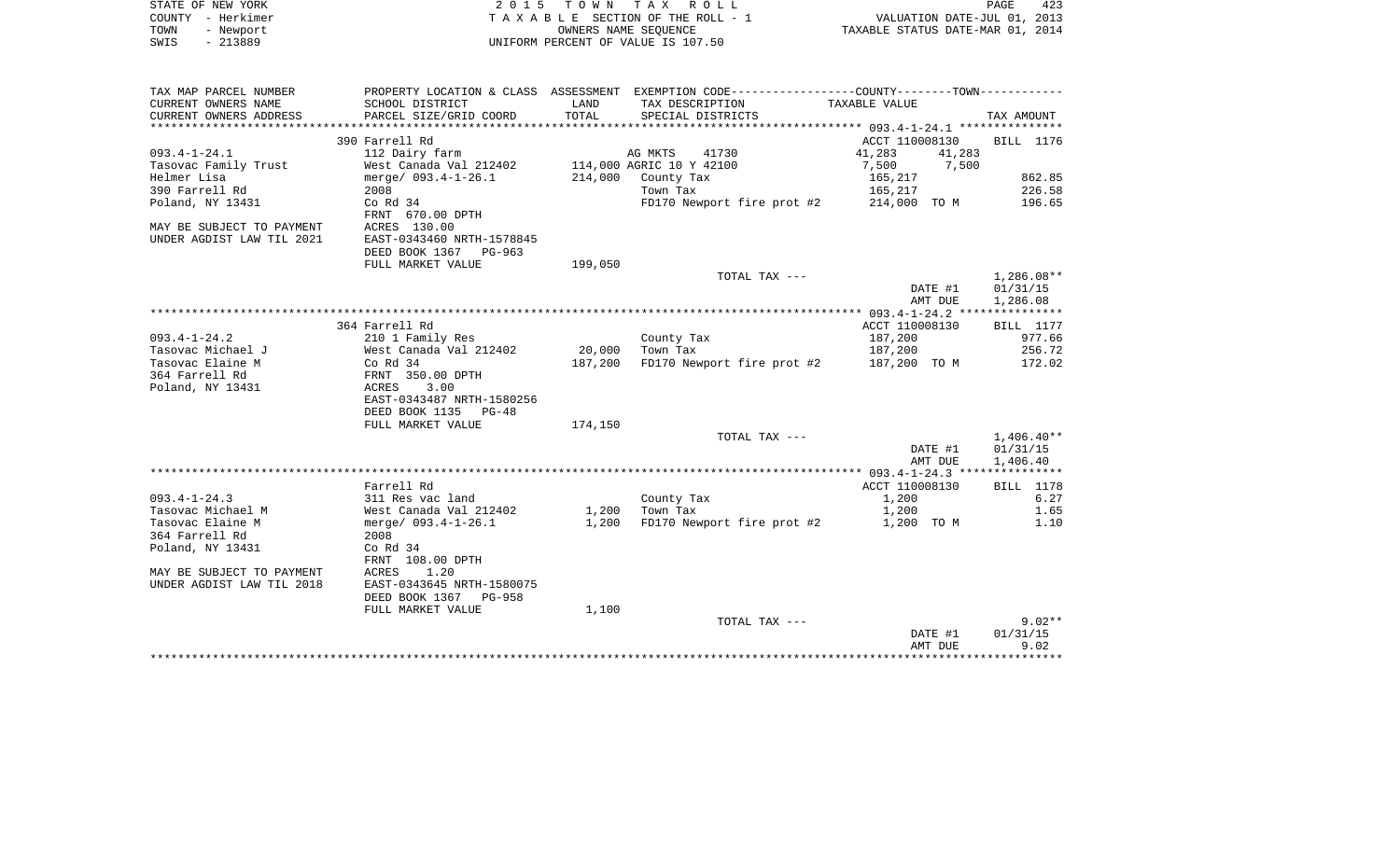| STATE OF NEW YORK<br>COUNTY - Herkimer        | 2 0 1 5                                     | T O W N       | TAX ROLL<br>TAXABLE SECTION OF THE ROLL - 1                                                   | VALUATION DATE-JUL 01, 2013      | PAGE<br>424          |
|-----------------------------------------------|---------------------------------------------|---------------|-----------------------------------------------------------------------------------------------|----------------------------------|----------------------|
| TOWN<br>- Newport                             |                                             |               | OWNERS NAME SEQUENCE                                                                          | TAXABLE STATUS DATE-MAR 01, 2014 |                      |
| $-213889$<br>SWIS                             |                                             |               | UNIFORM PERCENT OF VALUE IS 107.50                                                            |                                  |                      |
|                                               |                                             |               |                                                                                               |                                  |                      |
| TAX MAP PARCEL NUMBER                         |                                             |               | PROPERTY LOCATION & CLASS ASSESSMENT EXEMPTION CODE---------------COUNTY-------TOWN---------- |                                  |                      |
| CURRENT OWNERS NAME<br>CURRENT OWNERS ADDRESS | SCHOOL DISTRICT<br>PARCEL SIZE/GRID COORD   | LAND<br>TOTAL | TAX DESCRIPTION<br>SPECIAL DISTRICTS                                                          | TAXABLE VALUE                    | TAX AMOUNT           |
| **********************                        |                                             |               |                                                                                               |                                  |                      |
|                                               | 690 White Creek Rd                          |               |                                                                                               | ACCT 110008190                   | BILL 1179            |
| $094.1 - 1 - 69$                              | 270 Mfg housing                             |               | County Tax                                                                                    | 27,000                           | 141.01               |
| Taylor Carl                                   | West Canada Val 212402                      | 12,000        | Town Tax                                                                                      | 27,000                           | 37.03                |
| Taylor Shelva                                 | W                                           | 27,000        | FD170 Newport fire prot #2                                                                    | 27,000 TO M                      | 24.81                |
| 690 White Creek Rd<br>Newport, NY 13416       | 3<br>Wht Creek Rd                           |               |                                                                                               |                                  |                      |
|                                               | FRNT 125.00 DPTH 295.00                     |               |                                                                                               |                                  |                      |
|                                               | 0.80<br><b>ACRES</b>                        |               |                                                                                               |                                  |                      |
|                                               | EAST-0360461 NRTH-1588292                   |               |                                                                                               |                                  |                      |
|                                               | DEED BOOK 1262<br>PG-972                    |               |                                                                                               |                                  |                      |
|                                               | FULL MARKET VALUE                           | 25,100        |                                                                                               |                                  |                      |
|                                               |                                             |               | TOTAL TAX ---                                                                                 |                                  | 202.85**             |
|                                               |                                             |               |                                                                                               | DATE #1<br>AMT DUE               | 01/31/15<br>202.85   |
|                                               |                                             |               |                                                                                               |                                  |                      |
|                                               | 841 Old State Rd                            |               |                                                                                               | ACCT 110008070                   | BILL 1180            |
| $088.4 - 1 - 6$                               | 210 1 Family Res                            |               | County Tax                                                                                    | 87,700                           | 458.02               |
| Taylor Dennis                                 | Poland Central 213803                       | 20,100        | Town Tax                                                                                      | 87,700                           | 120.27               |
| Taylor Tammy                                  | W                                           | 87,700        | School Relevy                                                                                 |                                  | 769.76               |
| 841 Old State Rd                              | 3 180/150                                   |               | FD160 Newport fire prot#1                                                                     | 87,700 TO M                      | 63.44                |
| Poland, NY 13431                              | Co Rd 200<br>FRNT 198.00 DPTH 150.00        |               |                                                                                               |                                  |                      |
|                                               | 3.10<br>ACRES                               |               |                                                                                               |                                  |                      |
|                                               | EAST-0343330 NRTH-1597193                   |               |                                                                                               |                                  |                      |
|                                               | DEED BOOK 1175<br>PG-242                    |               |                                                                                               |                                  |                      |
|                                               | FULL MARKET VALUE                           | 81,600        |                                                                                               |                                  |                      |
|                                               |                                             |               | TOTAL TAX ---                                                                                 |                                  | $1,411.49**$         |
|                                               |                                             |               |                                                                                               | DATE #1<br>AMT DUE               | 01/31/15<br>1,411.49 |
|                                               |                                             |               |                                                                                               |                                  |                      |
|                                               | 873 Rose Valley Rd                          |               |                                                                                               | ACCT 110003390                   | <b>BILL</b> 1181     |
| $089.3 - 1 - 6$                               | 240 Rural res                               |               | County Tax                                                                                    | 218,000                          | 1,138.52             |
| Terebessy John                                | West Canada Val 212402                      | 87,000        | Town Tax                                                                                      | 218,000                          | 298.96               |
| Terebessy Adriann                             | 91.50                                       | 218,000       | FD160 Newport fire prot#1                                                                     | 218,000 TO M                     | 157.69               |
| 115A Second Pl                                | Rose Valley                                 |               |                                                                                               |                                  |                      |
| Brooklyn, NY 11231                            | ACRES<br>96.10<br>EAST-0354457 NRTH-1600465 |               |                                                                                               |                                  |                      |
|                                               | DEED BOOK 771<br>PG-594                     |               |                                                                                               |                                  |                      |
|                                               | FULL MARKET VALUE                           | 202,800       |                                                                                               |                                  |                      |
|                                               |                                             |               | TOTAL TAX ---                                                                                 |                                  | $1,595.17**$         |
|                                               |                                             |               |                                                                                               |                                  |                      |
|                                               |                                             |               |                                                                                               | DATE #1<br>AMT DUE               | 01/31/15<br>1,595.17 |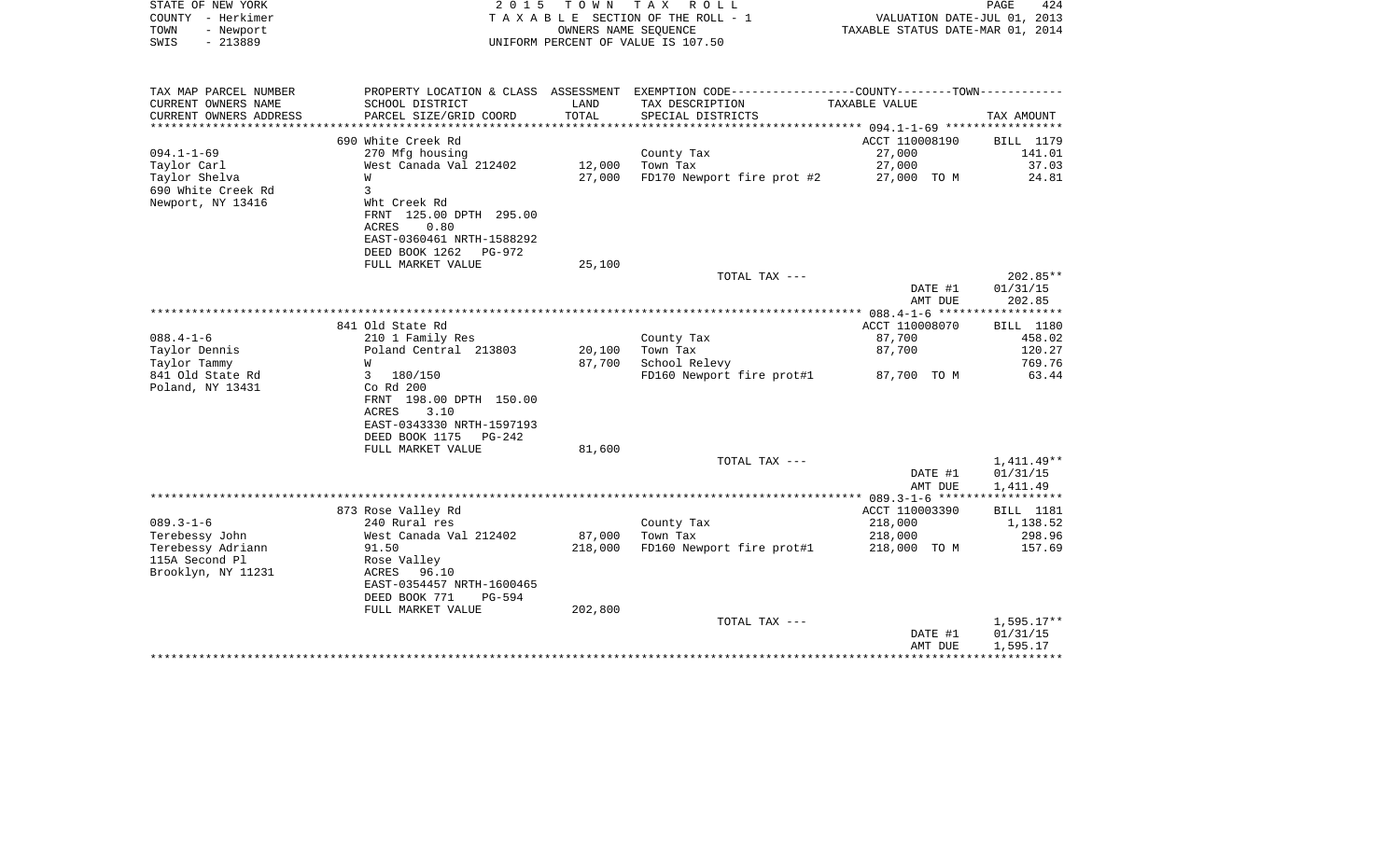| STATE OF NEW YORK<br>COUNTY - Herkimer<br>TOWN<br>- Newport        | 2 0 1 5                                       | T O W N              | TAX ROLL<br>TAXABLE SECTION OF THE ROLL - 1<br>OWNERS NAME SEOUENCE                            | VALUATION DATE-JUL 01, 2013<br>TAXABLE STATUS DATE-MAR 01, 2014 | PAGE<br>425           |
|--------------------------------------------------------------------|-----------------------------------------------|----------------------|------------------------------------------------------------------------------------------------|-----------------------------------------------------------------|-----------------------|
| $-213889$<br>SWIS                                                  |                                               |                      | UNIFORM PERCENT OF VALUE IS 107.50                                                             |                                                                 |                       |
| TAX MAP PARCEL NUMBER                                              |                                               |                      | PROPERTY LOCATION & CLASS ASSESSMENT EXEMPTION CODE----------------COUNTY-------TOWN---------- |                                                                 |                       |
| CURRENT OWNERS NAME                                                | SCHOOL DISTRICT                               | LAND                 | TAX DESCRIPTION                                                                                | TAXABLE VALUE                                                   |                       |
| CURRENT OWNERS ADDRESS<br>*********************                    | PARCEL SIZE/GRID COORD                        | TOTAL<br>*********** | SPECIAL DISTRICTS                                                                              |                                                                 | TAX AMOUNT            |
|                                                                    | Rose Valley Rd                                |                      |                                                                                                | ACCT 110025080                                                  | BILL 1182             |
| $089.3 - 1 - 14$                                                   | 322 Rural vac>10                              |                      | County Tax                                                                                     | 104,000                                                         | 543.14                |
| Terebessy John                                                     | West Canada Val 212402                        | 104,000              | Town Tax                                                                                       | 104,000                                                         | 142.62                |
| Terebessy Adriana                                                  | West                                          | 104,000              | FD170 Newport fire prot #2                                                                     | 104,000 TO M                                                    | 95.57                 |
| 115A Second Pl                                                     | 2 160A                                        |                      |                                                                                                |                                                                 |                       |
| Brooklyn, NY 11231                                                 | Rose Valley Rd                                |                      |                                                                                                |                                                                 |                       |
|                                                                    | FRNT 160.00 DPTH 154.40<br>ACRES 154.40       |                      |                                                                                                |                                                                 |                       |
|                                                                    | EAST-0354998 NRTH-1598475                     |                      |                                                                                                |                                                                 |                       |
|                                                                    | DEED BOOK 791<br>PG-396                       |                      |                                                                                                |                                                                 |                       |
|                                                                    | FULL MARKET VALUE                             | 96,750               |                                                                                                |                                                                 |                       |
|                                                                    |                                               |                      | TOTAL TAX ---                                                                                  |                                                                 | 781.33**              |
|                                                                    |                                               |                      |                                                                                                | DATE #1<br>AMT DUE                                              | 01/31/15<br>781.33    |
|                                                                    |                                               |                      |                                                                                                |                                                                 |                       |
|                                                                    | Rose Valley Rd                                |                      |                                                                                                | ACCT 110001530                                                  | BILL 1183             |
| $089.3 - 1 - 5$                                                    | 322 Rural vac>10                              |                      | County Tax                                                                                     | 61,000                                                          | 318.58                |
| Terebessy John C                                                   | Poland Central 213803                         | 61,000               | Town Tax                                                                                       | 61,000                                                          | 83.65                 |
| Terebessy Adriana H                                                | W                                             | 61,000               | FD160 Newport fire prot#1                                                                      | 61,000 TO M                                                     | 44.12                 |
| 115A Second Pl<br>Brooklyn, NY 11231-4104                          | 75a<br>Rose Vally Rd                          |                      |                                                                                                |                                                                 |                       |
|                                                                    | 75.00<br>ACRES                                |                      |                                                                                                |                                                                 |                       |
|                                                                    | EAST-0353002 NRTH-1600070                     |                      |                                                                                                |                                                                 |                       |
|                                                                    | DEED BOOK 841<br>PG-691                       |                      |                                                                                                |                                                                 |                       |
|                                                                    | FULL MARKET VALUE                             | 56,750               |                                                                                                |                                                                 |                       |
|                                                                    |                                               |                      | TOTAL TAX ---                                                                                  | DATE #1                                                         | 446.35**<br>01/31/15  |
|                                                                    |                                               |                      |                                                                                                | AMT DUE                                                         | 446.35                |
|                                                                    |                                               |                      |                                                                                                |                                                                 |                       |
|                                                                    | Strumlock Rd                                  |                      |                                                                                                | ACCT 110005880                                                  | <b>BILL</b> 1184      |
| $088.4 - 1 - 9$                                                    | 314 Rural vac<10                              |                      | County Tax                                                                                     | 5,000                                                           | 26.11                 |
| The Carol A. Root Family Trust Poland Central 213803<br>1614 Rte 8 |                                               | 5,000                | Town Tax<br>FD160 Newport fire prot#1                                                          | 5,000                                                           | 6.86<br>3.62          |
| Cold Brook, NY 13324                                               | Е<br>2<br>90/200                              | 5,000                |                                                                                                | 5,000 TO M                                                      |                       |
|                                                                    | Co Rd 89                                      |                      |                                                                                                |                                                                 |                       |
|                                                                    | FRNT 200.00 DPTH                              |                      |                                                                                                |                                                                 |                       |
|                                                                    | 0.29<br>ACRES                                 |                      |                                                                                                |                                                                 |                       |
|                                                                    | EAST-0343496 NRTH-1596316                     |                      |                                                                                                |                                                                 |                       |
|                                                                    | DEED BOOK 1519<br>PG-696<br>FULL MARKET VALUE | 4,650                |                                                                                                |                                                                 |                       |
|                                                                    |                                               |                      | TOTAL TAX ---                                                                                  |                                                                 | $36.59**$             |
|                                                                    |                                               |                      |                                                                                                | DATE #1                                                         | 01/31/15              |
|                                                                    |                                               |                      |                                                                                                | AMT DUE                                                         | 36.59                 |
|                                                                    |                                               |                      |                                                                                                | ****************                                                | * * * * * * * * * * * |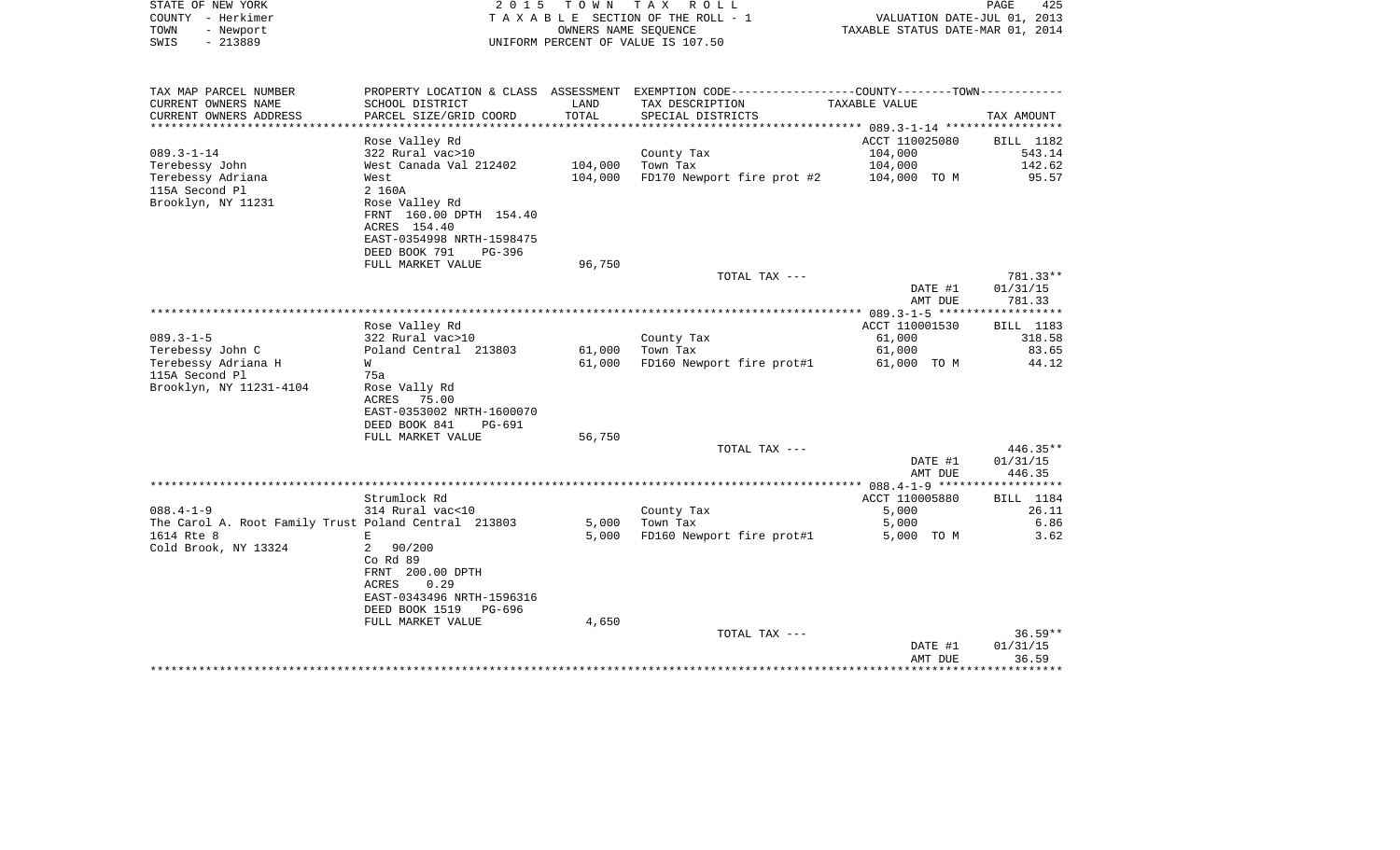| STATE OF NEW YORK<br>COUNTY - Herkimer<br>- Newport<br>TOWN<br>$-213889$<br>SWIS |                                                                                                 | OWNERS NAME SEQUENCE | 2015 TOWN TAX ROLL<br>TAXABLE SECTION OF THE ROLL - 1<br>UNIFORM PERCENT OF VALUE IS 107.50   | VALUATION DATE-JUL 01, 2013<br>TAXABLE STATUS DATE-MAR 01, 2014 | PAGE<br>426              |
|----------------------------------------------------------------------------------|-------------------------------------------------------------------------------------------------|----------------------|-----------------------------------------------------------------------------------------------|-----------------------------------------------------------------|--------------------------|
| TAX MAP PARCEL NUMBER                                                            |                                                                                                 |                      | PROPERTY LOCATION & CLASS ASSESSMENT EXEMPTION CODE---------------COUNTY-------TOWN---------- |                                                                 |                          |
| CURRENT OWNERS NAME                                                              | SCHOOL DISTRICT                                                                                 | LAND                 | TAX DESCRIPTION                                                                               | TAXABLE VALUE                                                   |                          |
| CURRENT OWNERS ADDRESS                                                           | PARCEL SIZE/GRID COORD                                                                          | TOTAL                | SPECIAL DISTRICTS                                                                             |                                                                 | TAX AMOUNT               |
|                                                                                  | 1143 Rosevalley Rd                                                                              |                      |                                                                                               | ACCT 110001980                                                  | BILL 1185                |
| $088.4 - 2 - 2$                                                                  | 210 1 Family Res                                                                                |                      | County Tax                                                                                    | 137,000                                                         | 715.49                   |
| Thierry Karen                                                                    | Poland Central 213803                                                                           |                      | 16,500 Town Tax                                                                               | 137,000                                                         | 187.88                   |
| 1143 Rose Valley Rd                                                              | S                                                                                               | 137,000              | FD160 Newport fire prot#1                                                                     | 137,000 TO M                                                    | 99.10                    |
| Cold Brook, NY 13324                                                             | 3 1A<br>Rosevalley Rd<br>FRNT 200.00 DPTH 190.00<br>BANK<br>023<br>EAST-0348538 NRTH-1600720    |                      |                                                                                               |                                                                 |                          |
|                                                                                  | DEED BOOK 858<br>PG-543                                                                         |                      |                                                                                               |                                                                 |                          |
|                                                                                  | FULL MARKET VALUE                                                                               | 127,450              |                                                                                               |                                                                 |                          |
|                                                                                  |                                                                                                 |                      | TOTAL TAX ---                                                                                 |                                                                 | $1,002.47**$             |
|                                                                                  |                                                                                                 |                      |                                                                                               | DATE #1                                                         | 01/31/15                 |
|                                                                                  |                                                                                                 |                      |                                                                                               | AMT DUE                                                         | 1,002.47                 |
|                                                                                  |                                                                                                 |                      |                                                                                               |                                                                 |                          |
|                                                                                  | Rose Valley Rd                                                                                  |                      |                                                                                               |                                                                 | BILL 1186                |
| $088.4 - 2 - 3.3$                                                                | 314 Rural vac<10                                                                                |                      | County Tax                                                                                    | 8,000                                                           | 41.78                    |
| Thierry Karen                                                                    | Poland Central 213803                                                                           | 8,000                | Town Tax                                                                                      | 8,000                                                           | 10.97                    |
| 1143 Rose Valley Rd<br>Cold Brook, NY 13324                                      | Parcel Reserved Earlier D<br>5.70<br>ACRES<br>EAST-0348021 NRTH-1600602<br>DEED BOOK 797 PG-451 | 8,000                | FD160 Newport fire prot#1                                                                     | 8,000 TO M                                                      | 5.79                     |
|                                                                                  | FULL MARKET VALUE                                                                               | 7,450                |                                                                                               |                                                                 |                          |
|                                                                                  |                                                                                                 |                      | TOTAL TAX ---                                                                                 |                                                                 | 58.54 **                 |
|                                                                                  |                                                                                                 |                      |                                                                                               | DATE #1<br>AMT DUE                                              | 01/31/15<br>58.54        |
|                                                                                  |                                                                                                 |                      |                                                                                               |                                                                 |                          |
|                                                                                  | 324 Butler Rd                                                                                   |                      |                                                                                               | ACCT 110005490                                                  | <b>BILL</b> 1187         |
| $099.2 - 1 - 2.2$                                                                | 240 Rural res                                                                                   |                      | VET COM CT 41131                                                                              | 15,000<br>15,000                                                |                          |
| Thompson Everett J<br>Stewart Roni E                                             | West Canada Val 212402<br>Co Rd 58                                                              | 148,600              | 29,300 County Tax<br>Town Tax                                                                 | 133,600                                                         | 697.73<br>183.22         |
| 324 Butler Rd                                                                    | FRNT 1030.00 DPTH                                                                               |                      | School Relevy                                                                                 | 133,600                                                         | 2,235.08                 |
| Poland, NY 13431                                                                 | ACRES 12.00<br>EAST-0343752 NRTH-1574374<br>DEED BOOK 880<br>PG-408                             |                      | FD170 Newport fire prot #2 148,600 TO M                                                       |                                                                 | 136.55                   |
|                                                                                  | FULL MARKET VALUE                                                                               | 138,250              |                                                                                               |                                                                 |                          |
|                                                                                  |                                                                                                 |                      | TOTAL TAX ---                                                                                 | DATE #1                                                         | $3,252.58**$<br>01/31/15 |
|                                                                                  |                                                                                                 |                      |                                                                                               | AMT DUE                                                         | 3, 252.58                |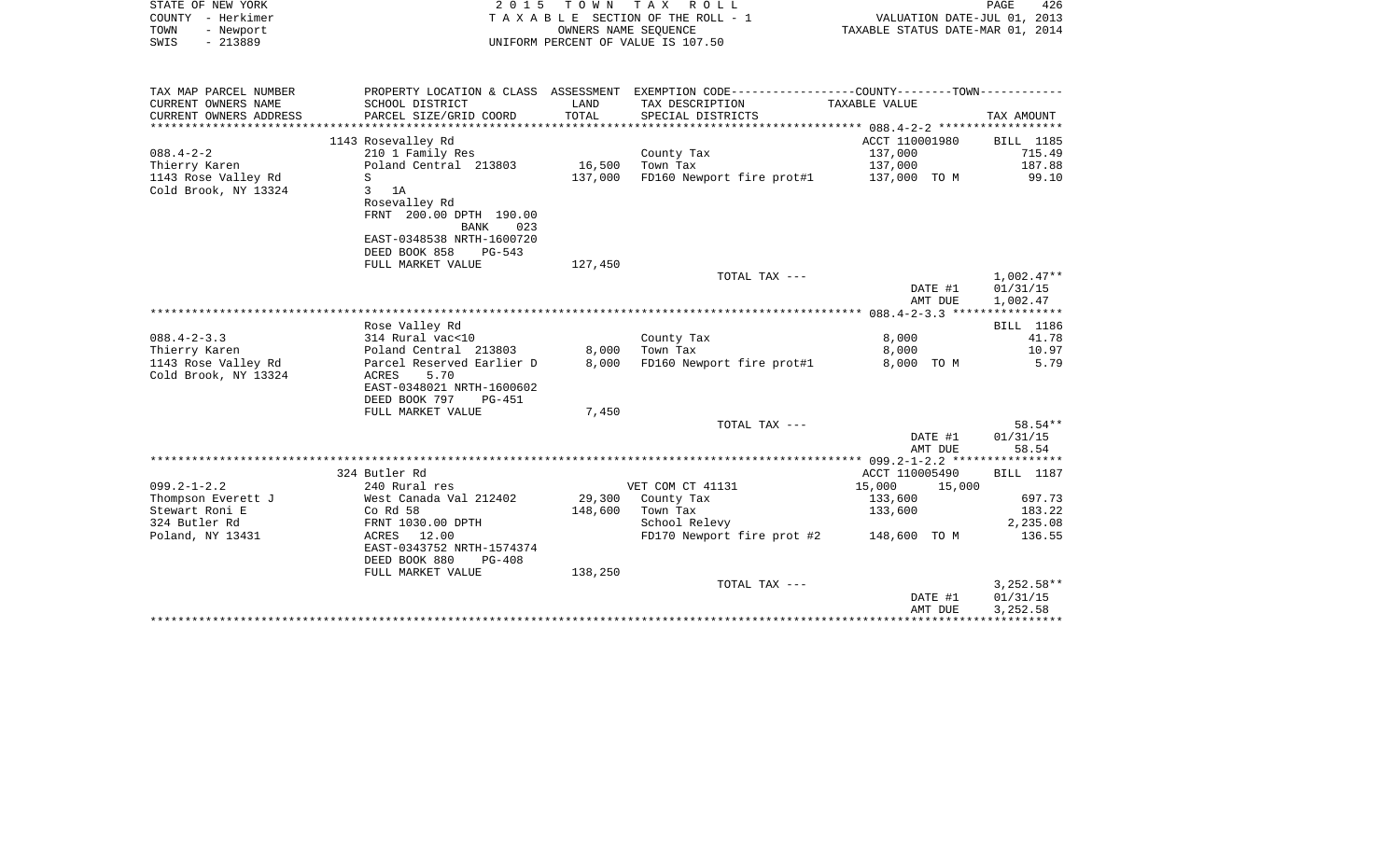| STATE OF NEW YORK | 2015 TOWN TAX ROLL                 | 427<br>PAGE                      |
|-------------------|------------------------------------|----------------------------------|
| COUNTY - Herkimer | TAXABLE SECTION OF THE ROLL - 1    | VALUATION DATE-JUL 01, 2013      |
| TOWN<br>- Newport | OWNERS NAME SEOUENCE               | TAXABLE STATUS DATE-MAR 01, 2014 |
| $-213889$<br>SWIS | UNIFORM PERCENT OF VALUE IS 107.50 |                                  |

| TAX MAP PARCEL NUMBER      | PROPERTY LOCATION & CLASS ASSESSMENT EXEMPTION CODE----------------COUNTY--------TOWN----------- |                   |                                        |                                        |         |                        |
|----------------------------|--------------------------------------------------------------------------------------------------|-------------------|----------------------------------------|----------------------------------------|---------|------------------------|
| CURRENT OWNERS NAME        | SCHOOL DISTRICT                                                                                  | LAND              | TAX DESCRIPTION                        | TAXABLE VALUE                          |         |                        |
| CURRENT OWNERS ADDRESS     | PARCEL SIZE/GRID COORD                                                                           | TOTAL             | SPECIAL DISTRICTS                      |                                        |         | TAX AMOUNT             |
|                            |                                                                                                  |                   |                                        |                                        |         |                        |
|                            | 1947 Newport Rd                                                                                  |                   |                                        |                                        |         | BILL 1188              |
| $093.4 - 1 - 21.3$         | 270 Mfg housing                                                                                  |                   | County Tax                             | 44,000                                 |         | 229.79                 |
| Timms Timothy J            | West Canada Val 212402                                                                           | 19,000            | Town Tax                               | 44,000                                 |         | 60.34                  |
| Timms Michelle             | FRNT 424.00 DPTH 1150.00                                                                         | 44,000            | School Relevy                          |                                        |         | 821.70                 |
| 554 Mill Rd                | ACRES<br>7.30                                                                                    |                   |                                        | FD170 Newport fire prot #2 44,000 TO M |         | 40.43                  |
| Corman, NY 11727           | EAST-0342478 NRTH-1576370                                                                        |                   |                                        |                                        |         |                        |
|                            | DEED BOOK 1318 PG-825                                                                            |                   |                                        |                                        |         |                        |
|                            | FULL MARKET VALUE                                                                                | 40,950            |                                        |                                        |         |                        |
|                            |                                                                                                  |                   | TOTAL TAX ---                          |                                        |         | 1,152.26**             |
|                            |                                                                                                  |                   |                                        |                                        | DATE #1 | 01/31/15               |
|                            |                                                                                                  |                   |                                        |                                        | AMT DUE | 1,152.26               |
|                            |                                                                                                  |                   |                                        |                                        |         |                        |
|                            | 236 Honey Hill Rd                                                                                |                   |                                        |                                        |         | BILL 1189              |
| 093.2-1-26.6               | 240 Rural res                                                                                    |                   | County Tax                             | 238,600                                |         | 1,246.10               |
| Tobin Francis              | West Canada Val 212402                                                                           | 33,400            | Town Tax                               | 238,600                                |         | 327.21                 |
| Tobin Rebecca              | Honey Hill                                                                                       | 238,600           | FD170 Newport fire prot #2             | 238,600 TO M                           |         | 219.25                 |
| 235 Honey Hill Rd          | FRNT 400.00 DPTH                                                                                 |                   |                                        |                                        |         |                        |
| Poland, NY 13431           | ACRES 18.10                                                                                      |                   |                                        |                                        |         |                        |
|                            | EAST-0336885 NRTH-1584217                                                                        |                   |                                        |                                        |         |                        |
|                            | DEED BOOK 910<br>PG-583                                                                          |                   |                                        |                                        |         |                        |
|                            | FULL MARKET VALUE                                                                                | 221,950           |                                        |                                        |         |                        |
|                            |                                                                                                  |                   | TOTAL TAX ---                          |                                        |         | 1,792.56**             |
|                            |                                                                                                  |                   |                                        |                                        | DATE #1 | 01/31/15               |
|                            |                                                                                                  |                   |                                        |                                        | AMT DUE | 1,792.56               |
|                            |                                                                                                  |                   |                                        |                                        |         |                        |
|                            | 467 Steuben Rd                                                                                   |                   |                                        |                                        |         | BILL 1190              |
| $093.4 - 1 - 29$           | 210 1 Family Res                                                                                 |                   | County Tax                             | 95,000                                 |         | 496.14                 |
| Todd Cable Properties, LLC | West Canada Val 212402                                                                           | 21,000            | Town Tax                               | 95,000                                 |         | 130.28                 |
| PO Box 215                 | FRNT 365.00 DPTH                                                                                 | 95,000            | FD170 Newport fire prot #2             | 95,000 TO M                            |         | 87.30                  |
| Newport, NY 13416          | ACRES<br>4.00                                                                                    |                   |                                        |                                        |         |                        |
|                            | EAST-0337032 NRTH-1582028                                                                        |                   |                                        |                                        |         |                        |
|                            | DEED BOOK 1513 PG-726                                                                            |                   |                                        |                                        |         |                        |
|                            | FULL MARKET VALUE                                                                                | 88,350            |                                        |                                        |         |                        |
|                            |                                                                                                  |                   | TOTAL TAX ---                          |                                        |         | 713.72**               |
|                            |                                                                                                  |                   |                                        |                                        | DATE #1 | 01/31/15               |
|                            |                                                                                                  |                   |                                        |                                        | AMT DUE | 713.72                 |
|                            | 157 West St                                                                                      |                   |                                        |                                        |         |                        |
|                            |                                                                                                  |                   |                                        | ACCT 110003125<br>450,000              |         | BILL 1191              |
| 094.1-2-15.1               | 714 Lite Ind Man                                                                                 |                   | County Tax                             |                                        |         | 2,350.15               |
| Todd Cable Properties, LLC | West Canada Val 212402                                                                           | 75,000<br>450,000 | Town Tax<br>FD170 Newport fire prot #2 | 450,000                                |         | 617.13<br>413.51       |
| 157 West St<br>PO Box 215  | West St<br>ACRES 12.40                                                                           |                   |                                        | 450,000 TO M                           |         |                        |
|                            |                                                                                                  |                   |                                        |                                        |         |                        |
| Newport, NY 13416          | EAST-0351870 NRTH-1586553<br>DEED BOOK 1513 PG-722                                               |                   |                                        |                                        |         |                        |
|                            |                                                                                                  |                   |                                        |                                        |         |                        |
|                            | FULL MARKET VALUE                                                                                | 418,605           |                                        |                                        |         |                        |
|                            |                                                                                                  |                   | TOTAL TAX ---                          |                                        | DATE #1 | 3,380.79**<br>01/31/15 |
|                            |                                                                                                  |                   |                                        |                                        | AMT DUE | 3,380.79               |
|                            |                                                                                                  |                   |                                        |                                        |         |                        |
|                            |                                                                                                  |                   |                                        |                                        |         |                        |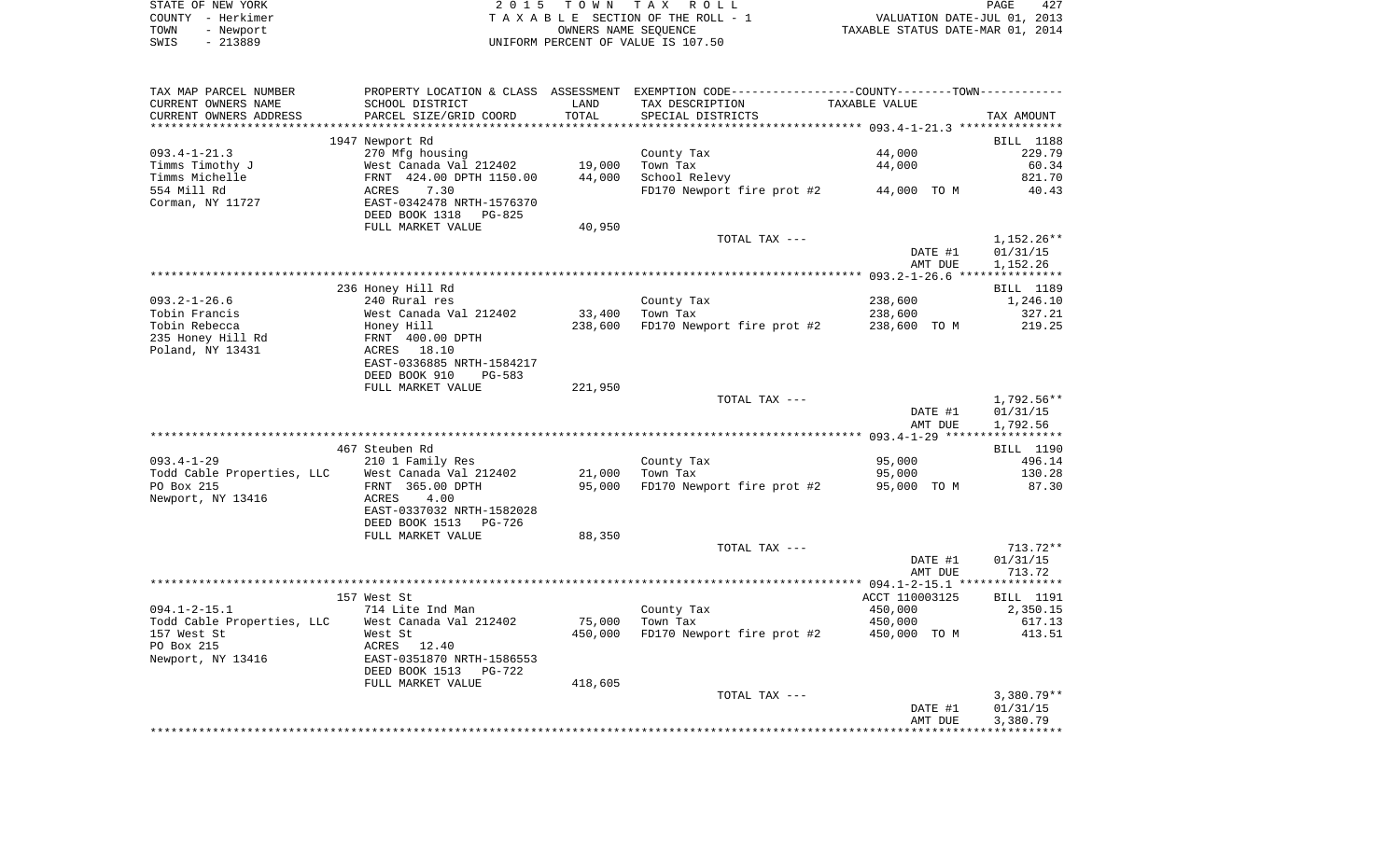| STATE OF NEW YORK          |                           |         | 2015 TOWN TAX ROLL                                                                            |                                  | PAGE<br>428                 |
|----------------------------|---------------------------|---------|-----------------------------------------------------------------------------------------------|----------------------------------|-----------------------------|
| COUNTY - Herkimer          |                           |         | TAXABLE SECTION OF THE ROLL - 1                                                               |                                  | VALUATION DATE-JUL 01, 2013 |
| TOWN<br>- Newport          |                           |         | OWNERS NAME SEOUENCE                                                                          | TAXABLE STATUS DATE-MAR 01, 2014 |                             |
| $-213889$<br>SWIS          |                           |         | UNIFORM PERCENT OF VALUE IS 107.50                                                            |                                  |                             |
|                            |                           |         |                                                                                               |                                  |                             |
| TAX MAP PARCEL NUMBER      |                           |         | PROPERTY LOCATION & CLASS ASSESSMENT EXEMPTION CODE---------------COUNTY-------TOWN---------- |                                  |                             |
| CURRENT OWNERS NAME        | SCHOOL DISTRICT           | LAND    | TAX DESCRIPTION                                                                               | TAXABLE VALUE                    |                             |
| CURRENT OWNERS ADDRESS     | PARCEL SIZE/GRID COORD    | TOTAL   | SPECIAL DISTRICTS                                                                             |                                  | TAX AMOUNT                  |
|                            |                           |         |                                                                                               |                                  |                             |
|                            | Honey Hill Rd             |         |                                                                                               | ACCT 110005190                   | BILL 1192                   |
| $094.1 - 2 - 20.23$        | 322 Rural vac>10          |         | County Tax                                                                                    | 21,500                           | 112.28                      |
| Todd Cable Properties, LLC | West Canada Val 212402    | 21,500  | Town Tax                                                                                      | 21,500                           | 29.48                       |
| PO Box 215                 | 113.60                    | 21,500  | FD170 Newport fire prot #2                                                                    | 21,500 TO M                      | 19.76                       |
| Newport, NY 13416          | Rd 200                    |         |                                                                                               |                                  |                             |
|                            | 29.50<br>ACRES            |         |                                                                                               |                                  |                             |
|                            | EAST-0351285 NRTH-1585566 |         |                                                                                               |                                  |                             |
|                            | DEED BOOK 1513<br>PG-718  |         |                                                                                               |                                  |                             |
|                            | FULL MARKET VALUE         | 20,000  |                                                                                               |                                  |                             |
|                            |                           |         | TOTAL TAX ---                                                                                 |                                  | $161.52**$                  |
|                            |                           |         |                                                                                               | DATE #1                          | 01/31/15                    |
|                            |                           |         |                                                                                               | AMT DUE                          | 161.52                      |
|                            |                           |         |                                                                                               |                                  |                             |
|                            | 191 Fishing Rock Rd       |         |                                                                                               |                                  | BILL 1193                   |
| $100.2 - 2 - 8.7$          | 210 1 Family Res          |         | VET WAR CT 41121                                                                              | 9,000                            | 9.000                       |
| Tomlinson Melvin J         | West Canada Val 212402    | 19,000  | County Tax                                                                                    | 86,000                           | 449.14                      |
| Tomlinson Barbara R        | FRNT 250.00 DPTH          | 95,000  | Town Tax                                                                                      | 86,000                           | 117.94                      |
| 191 Fishing Rock Rd        | 2.00<br>ACRES             |         | FD175 Newport fire prot #3                                                                    | 95,000 TO M                      | 89.47                       |
| Newport, NY 13416          | EAST-0363759 NRTH-1571108 |         |                                                                                               |                                  |                             |
|                            | DEED BOOK 855<br>PG-697   |         |                                                                                               |                                  |                             |
|                            | FULL MARKET VALUE         | 88,350  |                                                                                               |                                  |                             |
|                            |                           |         | TOTAL TAX ---                                                                                 |                                  | 656.55**                    |
|                            |                           |         |                                                                                               | DATE #1                          | 01/31/15                    |
|                            |                           |         |                                                                                               | AMT DUE                          | 656.55                      |
|                            |                           |         |                                                                                               |                                  |                             |
|                            | Old State Rd              |         |                                                                                               |                                  | BILL 1194                   |
| $094.1 - 2 - 20.14$        | 210 1 Family Res          |         | County Tax                                                                                    | 143,300                          | 748.39                      |
| Trevvett Thomas P          | West Canada Val 212402    | 18,000  | Town Tax                                                                                      | 143,300                          | 196.52                      |
| 184 Old State Rd           | 1.00a                     | 143,300 | FD170 Newport fire prot #2                                                                    | 143,300 TO M                     | 131.68                      |
| PO Box 212                 | Old State Rd              |         |                                                                                               |                                  |                             |
| Newport, NY 13416          | FRNT 150.00 DPTH 300.00   |         |                                                                                               |                                  |                             |
|                            | ACRES<br>1.00             |         |                                                                                               |                                  |                             |
|                            | EAST-0351530 NRTH-1587451 |         |                                                                                               |                                  |                             |
|                            | DEED BOOK 856<br>$PG-60$  |         |                                                                                               |                                  |                             |
|                            | FULL MARKET VALUE         | 133,300 |                                                                                               |                                  |                             |
|                            |                           |         | TOTAL TAX ---                                                                                 |                                  | $1,076.59**$                |
|                            |                           |         |                                                                                               | DATE #1                          | 01/31/15                    |
|                            |                           |         |                                                                                               | AMT DUE                          | 1,076.59<br>************    |
|                            |                           |         |                                                                                               |                                  |                             |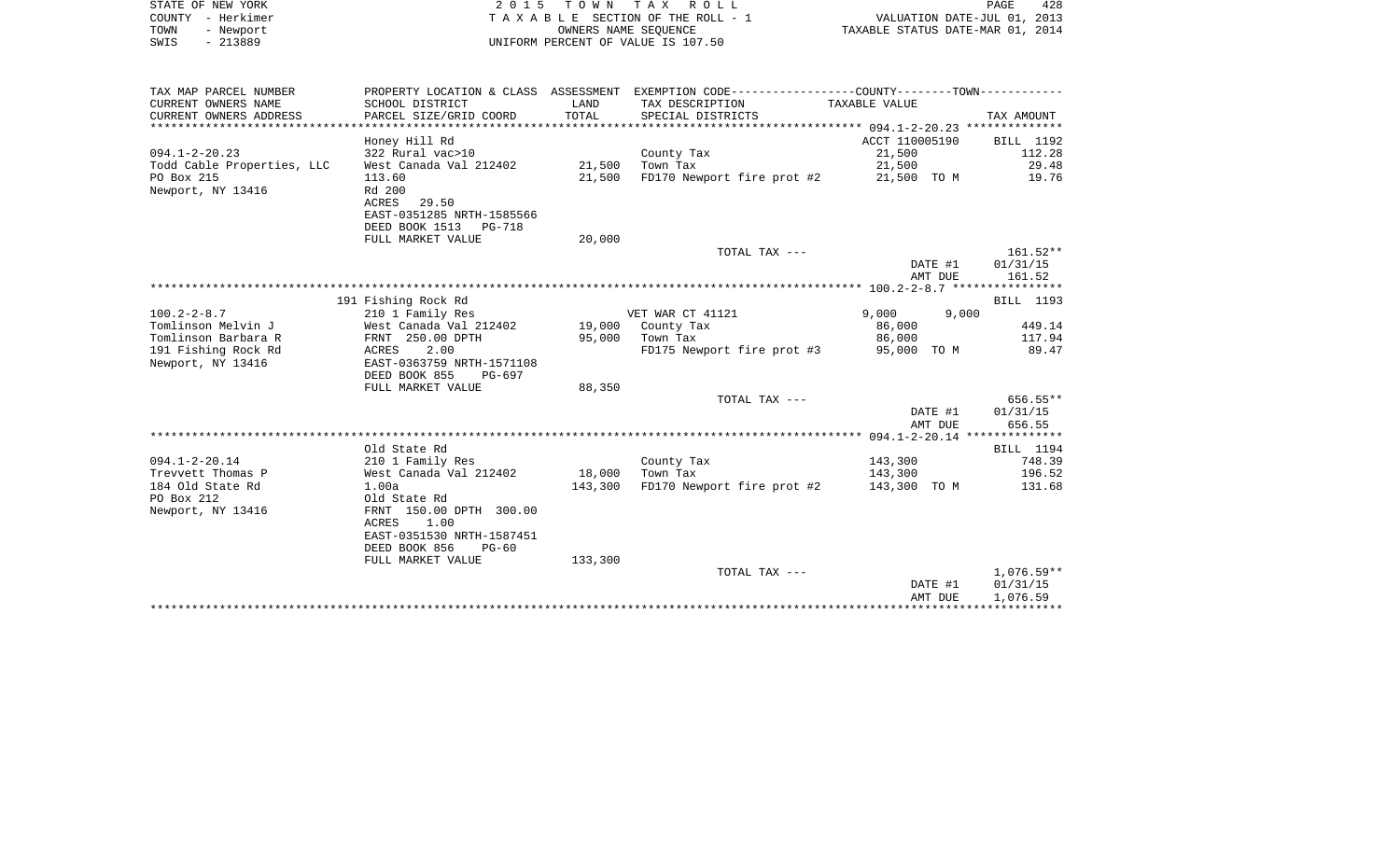| STATE OF NEW YORK<br>COUNTY - Herkimer<br>- Newport<br>TOWN<br>$-213889$<br>SWIS | 2 0 1 5                                    | T O W N          | TAX ROLL<br>T A X A B L E SECTION OF THE ROLL - 1<br>OWNERS NAME SEQUENCE<br>UNIFORM PERCENT OF VALUE IS 107.50 | VALUATION DATE-JUL 01, 2013<br>TAXABLE STATUS DATE-MAR 01, 2014 | PAGE<br>429           |
|----------------------------------------------------------------------------------|--------------------------------------------|------------------|-----------------------------------------------------------------------------------------------------------------|-----------------------------------------------------------------|-----------------------|
|                                                                                  |                                            |                  |                                                                                                                 |                                                                 |                       |
| TAX MAP PARCEL NUMBER                                                            |                                            |                  | PROPERTY LOCATION & CLASS ASSESSMENT EXEMPTION CODE---------------COUNTY-------TOWN----------                   |                                                                 |                       |
| CURRENT OWNERS NAME                                                              | SCHOOL DISTRICT                            | LAND             | TAX DESCRIPTION                                                                                                 | TAXABLE VALUE                                                   |                       |
| CURRENT OWNERS ADDRESS                                                           | PARCEL SIZE/GRID COORD                     | TOTAL            | SPECIAL DISTRICTS                                                                                               |                                                                 | TAX AMOUNT            |
| **********************                                                           | ***************************                |                  |                                                                                                                 |                                                                 |                       |
| $094.3 - 1 - 1$                                                                  | 208 Cole Rd<br>241 Rural res&ag            |                  | AG MKTS<br>41730                                                                                                | ACCT 110008880<br>33,295<br>33,295                              | BILL 1195             |
| Troyer Joe D                                                                     | West Canada Val 212402                     | 131,000          | County Tax                                                                                                      | 186,705                                                         | 975.08                |
| Troyer Lovina                                                                    | ACRES 171.70                               | 220,000          | Town Tax                                                                                                        | 186,705                                                         | 256.05                |
| 208 Cole Rd                                                                      | EAST-0351869 NRTH-1584059                  |                  | FD170 Newport fire prot #2                                                                                      | 220,000 TO M                                                    | 202.16                |
| Poland, NY 13431                                                                 | DEED BOOK 1297 PG-355                      |                  |                                                                                                                 |                                                                 |                       |
|                                                                                  | FULL MARKET VALUE                          | 204,650          |                                                                                                                 |                                                                 |                       |
| MAY BE SUBJECT TO PAYMENT                                                        |                                            |                  |                                                                                                                 |                                                                 |                       |
| UNDER AGDIST LAW TIL 2021                                                        |                                            |                  |                                                                                                                 |                                                                 |                       |
|                                                                                  |                                            |                  | TOTAL TAX ---                                                                                                   |                                                                 | $1,433.29**$          |
|                                                                                  |                                            |                  |                                                                                                                 | DATE #1                                                         | 01/31/15              |
|                                                                                  |                                            |                  |                                                                                                                 | AMT DUE                                                         | 1,433.29              |
|                                                                                  |                                            |                  |                                                                                                                 |                                                                 | * * * * * * * * * * * |
|                                                                                  | Rose Valley Rd                             |                  |                                                                                                                 | ACCT 110008250                                                  | BILL 1196             |
| $089.3 - 1 - 31$<br>Truman Inez                                                  | 314 Rural vac<10<br>West Canada Val 212402 | 7,000            | County Tax<br>Town Tax                                                                                          | 7,000<br>7,000                                                  | 36.56<br>9.60         |
| Dorothy Pope                                                                     | N                                          | 7,000            | FD170 Newport fire prot #2                                                                                      | 7,000 TO M                                                      | 6.43                  |
| 1165 Jones Rd                                                                    | 9 10A                                      |                  |                                                                                                                 |                                                                 |                       |
| Ilion, NY 13357                                                                  | Rose Valley Rd                             |                  |                                                                                                                 |                                                                 |                       |
|                                                                                  | ACRES 10.00                                |                  |                                                                                                                 |                                                                 |                       |
|                                                                                  | EAST-0353306 NRTH-1595286                  |                  |                                                                                                                 |                                                                 |                       |
|                                                                                  | DEED BOOK 00546 PG-00450                   |                  |                                                                                                                 |                                                                 |                       |
|                                                                                  | FULL MARKET VALUE                          | 6,500            |                                                                                                                 |                                                                 |                       |
|                                                                                  |                                            |                  | TOTAL TAX ---                                                                                                   |                                                                 | $52.59**$             |
|                                                                                  |                                            |                  |                                                                                                                 | DATE #1                                                         | 01/31/15              |
|                                                                                  |                                            |                  |                                                                                                                 | AMT DUE                                                         | 52.59                 |
|                                                                                  |                                            |                  |                                                                                                                 | ** $094.3 - 2 - 25$ *****                                       | * * * * * * * *       |
|                                                                                  | 5400 State Route 28                        |                  |                                                                                                                 | ACCT 110007715                                                  | BILL 1197             |
| $094.3 - 2 - 25$                                                                 | 270 Mfg housing<br>West Canada Val 212402  |                  | County Tax<br>Town Tax                                                                                          | 37,000<br>37,000                                                | 193.23<br>50.74       |
| Trzpuc James<br>115 Cooks Rd                                                     | E                                          | 15,000<br>37,000 | School Relevy                                                                                                   |                                                                 | 690.97                |
| Richfield Springs, NY                                                            | Trl 200X582                                |                  | FD170 Newport fire prot #2                                                                                      | 37,000 TO M                                                     | 34.00                 |
|                                                                                  | 13439-4837 Route 28                        |                  |                                                                                                                 |                                                                 |                       |
|                                                                                  | <b>ACRES</b><br>3.40                       |                  |                                                                                                                 |                                                                 |                       |
|                                                                                  | EAST-0360095 NRTH-1578166                  |                  |                                                                                                                 |                                                                 |                       |
|                                                                                  | DEED BOOK 00647 PG-00474                   |                  |                                                                                                                 |                                                                 |                       |
|                                                                                  | FULL MARKET VALUE                          | 34,400           |                                                                                                                 |                                                                 |                       |
|                                                                                  |                                            |                  | TOTAL TAX ---                                                                                                   |                                                                 | 968.94**              |
|                                                                                  |                                            |                  |                                                                                                                 | DATE #1                                                         | 01/31/15              |
|                                                                                  |                                            |                  |                                                                                                                 | AMT DUE                                                         | 968.94                |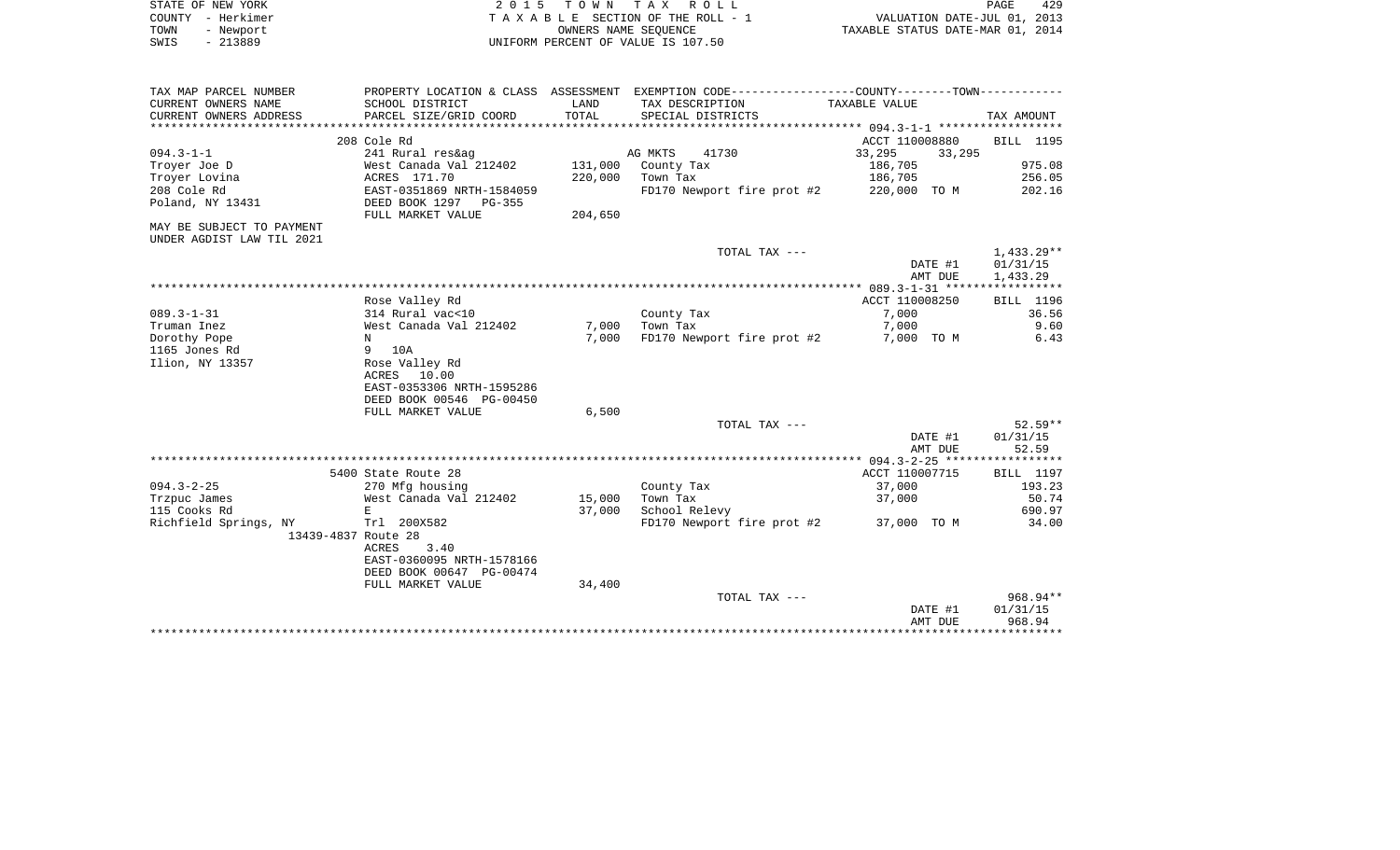| STATE OF NEW YORK<br>- Herkimer<br>COUNTY<br>TOWN<br>- Newport<br>SWIS<br>$-213889$ | 2015                                                                                                      | T O W N       | R O L L<br>T A X<br>TAXABLE SECTION OF THE ROLL - 1<br>OWNERS NAME SEQUENCE<br>UNIFORM PERCENT OF VALUE IS 107.50 | VALUATION DATE-JUL 01, 2013<br>TAXABLE STATUS DATE-MAR 01, 2014 | 430<br>PAGE        |
|-------------------------------------------------------------------------------------|-----------------------------------------------------------------------------------------------------------|---------------|-------------------------------------------------------------------------------------------------------------------|-----------------------------------------------------------------|--------------------|
| TAX MAP PARCEL NUMBER<br>CURRENT OWNERS NAME<br>CURRENT OWNERS ADDRESS              | PROPERTY LOCATION & CLASS ASSESSMENT<br>SCHOOL DISTRICT<br>PARCEL SIZE/GRID COORD                         | LAND<br>TOTAL | EXEMPTION CODE-----------------COUNTY-------TOWN-----------<br>TAX DESCRIPTION<br>SPECIAL DISTRICTS               | TAXABLE VALUE                                                   | TAX AMOUNT         |
| $094.3 - 2 - 34.3$                                                                  | 138 White Creek Rd<br>240 Rural res                                                                       |               | VET COM CT 41131                                                                                                  | ACCT 110026060<br>15,000<br>15,000                              | BILL 1198          |
| Tucker Peter                                                                        | West Canada Val 212402                                                                                    | 33,700        | County Tax                                                                                                        | 131,000                                                         | 684.15             |
| Tucker Marilyn<br>138 White Creek Rd<br>PO Box 337<br>Newport, NY 13416             | East<br>19.42<br>White Creek Rd<br>30.00<br>ACRES<br>EAST-0360146 NRTH-1598569<br>DEED BOOK 678<br>PG-494 | 146,000       | Town Tax<br>FD170 Newport fire prot #2                                                                            | 131,000<br>146,000 TO M                                         | 179.65<br>134.16   |
|                                                                                     | FULL MARKET VALUE                                                                                         | 135,814       | $m \wedge m \wedge r$ $m \wedge r$                                                                                |                                                                 | $0.07 \times 0.44$ |

|                      |                            |         | TOTAL TAX ---              |              | 997.96**  |
|----------------------|----------------------------|---------|----------------------------|--------------|-----------|
|                      |                            |         |                            | DATE #1      | 01/31/15  |
|                      |                            |         |                            | AMT DUE      | 997.96    |
|                      |                            |         |                            |              |           |
|                      | 154 Summitt Rd             |         |                            |              | BILL 1199 |
| $100.1 - 1 - 3.3$    | 210 1 Family Res           |         | County Tax                 | 130,200      | 679.98    |
| Tucker Robert Eric   | West Canada Val 212402     | 19,000  | Town Tax                   | 130,200      | 178.55    |
| Hilts Christine Lynn | 249.00 DPTH 349.00<br>FRNT | 130,200 | FD170 Newport fire prot #2 | 130,200 TO M | 119.64    |
| Richard Tucker       | 2.00<br>ACRES              |         |                            |              |           |
| 154 Summitt Rd       | EAST-0353079 NRTH-1574120  |         |                            |              |           |
| Newport, NY 13416    | DEED BOOK 933<br>PG-420    |         |                            |              |           |
|                      | FULL MARKET VALUE          | 121,100 |                            |              |           |

|                              |                           |        | TOTAL TAX ---              |                                    | 978.17**   |
|------------------------------|---------------------------|--------|----------------------------|------------------------------------|------------|
|                              |                           |        |                            | DATE #1                            | 01/31/15   |
|                              |                           |        |                            | AMT DUE                            | 978.17     |
|                              |                           |        |                            | $100.3 - 5 - 18$ ***************** |            |
|                              | Twin Ponds Dr             |        |                            |                                    | BILL 1200  |
| $100.3 - 5 - 18$             | 323 Vacant rural          |        | County Tax                 | 19,600                             | 102.36     |
| Twin Ponds Prop. Owner Assoc | West Canada Val 212402    | 19,600 | Town Tax                   | 19,600                             | 26.88      |
| Bonnie Lombardi, Treasurer   | Cook Rd                   | 19,600 | FD170 Newport fire prot #2 | 19,600 TO M                        | 18.01      |
| 22 Milici Dr                 | 5.40<br>ACRES             |        |                            |                                    |            |
| Torrington, CT 06790         | EAST-0355730 NRTH-1566784 |        |                            |                                    |            |
|                              | DEED BOOK 1156<br>PG-872  |        |                            |                                    |            |
|                              | FULL MARKET VALUE         | 18,250 |                            |                                    |            |
|                              |                           |        | TOTAL TAX ---              |                                    | $147.25**$ |

|                    |                            |         |                            | DATE #1            | 01/31/15        |
|--------------------|----------------------------|---------|----------------------------|--------------------|-----------------|
|                    |                            |         |                            | AMT DUE            | 147.25          |
|                    |                            |         |                            | $088.4 - 2 - 15.4$ | *************** |
|                    | 358 Graves Rd              |         |                            |                    | BILL 1201       |
| $088.4 - 2 - 15.4$ | 240 Rural res              |         | County Tax                 | 158,000            | 825.16          |
| Upson Ray D        | Poland Central 213803      | 29,300  | Town Tax                   | 158,000            | 216.68          |
| Upson Lisa A       | 209x126                    | 158,000 | FD170 Newport fire prot #2 | 158,000 TO M       | 145.19          |
| 358 Graves Rd      | Graves Rd                  |         |                            |                    |                 |
| Newport, NY 13416  | 209.00 DPTH<br>FRNT        |         |                            |                    |                 |
|                    | 11.90 BANK<br>023<br>ACRES |         |                            |                    |                 |
|                    | EAST-0348050 NRTH-1596527  |         |                            |                    |                 |
|                    | DEED BOOK 877<br>PG-385    |         |                            |                    |                 |
|                    | FULL MARKET VALUE          | 147,000 |                            |                    |                 |
|                    |                            |         | TOTAL TAX ---              |                    | 1,187.03**      |
|                    |                            |         |                            | DATE #1            | 01/31/15        |
|                    |                            |         |                            | $\lambda$          | 1 107 02        |

AMT DUE 1,187.03 \*\*\*\*\*\*\*\*\*\*\*\*\*\*\*\*\*\*\*\*\*\*\*\*\*\*\*\*\*\*\*\*\*\*\*\*\*\*\*\*\*\*\*\*\*\*\*\*\*\*\*\*\*\*\*\*\*\*\*\*\*\*\*\*\*\*\*\*\*\*\*\*\*\*\*\*\*\*\*\*\*\*\*\*\*\*\*\*\*\*\*\*\*\*\*\*\*\*\*\*\*\*\*\*\*\*\*\*\*\*\*\*\*\*\*\*\*\*\*\*\*\*\*\*\*\*\*\*\*\*\*\*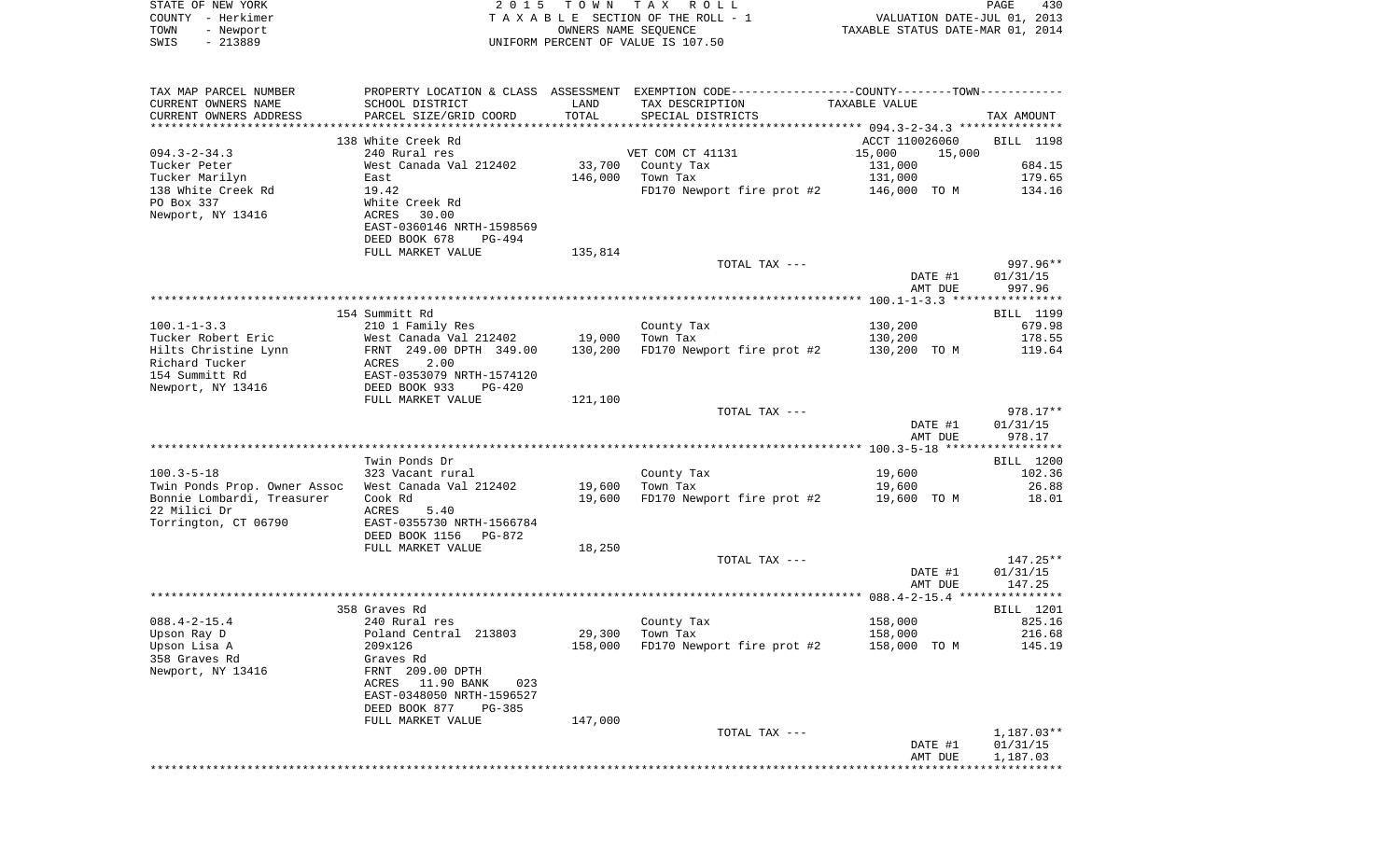| STATE OF NEW YORK | 2015 TOWN TAX ROLL                 | 431<br>PAGE                      |
|-------------------|------------------------------------|----------------------------------|
| COUNTY - Herkimer | TAXABLE SECTION OF THE ROLL - 1    | VALUATION DATE-JUL 01, 2013      |
| TOWN<br>- Newport | OWNERS NAME SEOUENCE               | TAXABLE STATUS DATE-MAR 01, 2014 |
| - 213889<br>SWIS  | UNIFORM PERCENT OF VALUE IS 107.50 |                                  |

| PROPERTY LOCATION & CLASS ASSESSMENT EXEMPTION CODE---------------COUNTY-------TOWN--------- |               |                           | TAX MAP PARCEL NUMBER  |
|----------------------------------------------------------------------------------------------|---------------|---------------------------|------------------------|
| TAX DESCRIPTION<br>TAXABLE VALUE<br>LAND                                                     |               | SCHOOL DISTRICT           | CURRENT OWNERS NAME    |
| TOTAL<br>SPECIAL DISTRICTS<br>TAX AMOUNT                                                     |               | PARCEL SIZE/GRID COORD    | CURRENT OWNERS ADDRESS |
|                                                                                              |               |                           |                        |
| <b>BILL</b> 1202                                                                             |               | 159 Tower Rd              |                        |
| 122,000<br>County Tax                                                                        |               | 210 1 Family Res          | $093.3 - 1 - 19.5$     |
| 21,300<br>Town Tax<br>122,000                                                                |               | West Canada Val 212402    | Usyk Douglas F         |
| 122,000<br>FD170 Newport fire prot #2<br>122,000 TO M                                        |               | Tower Rd                  | 159 Tower Rd           |
| 4.33                                                                                         |               | ACRES                     | Poland, NY 13431       |
|                                                                                              |               | EAST-0334674 NRTH-1577274 |                        |
| PG-228                                                                                       |               | DEED BOOK 1149            |                        |
| 113,500                                                                                      |               | FULL MARKET VALUE         |                        |
| $916.57**$<br>TOTAL TAX ---                                                                  |               |                           |                        |
| DATE #1<br>01/31/15                                                                          |               |                           |                        |
| AMT DUE<br>916.57                                                                            |               |                           |                        |
|                                                                                              |               |                           |                        |
| BILL 1203                                                                                    |               | Honey Hill Rd             |                        |
| County Tax<br>11,300                                                                         |               | 314 Rural vac<10          | $093.1 - 1 - 3.3$      |
| Town Tax<br>11,300<br>11,300                                                                 |               | Poland Central 213803     | Usyk Steven            |
| FD160 Newport fire prot#1<br>11,300<br>11,300 TO M                                           |               | FRNT 250.00 DPTH          | Usyk Crystal           |
| 2.30                                                                                         |               | ACRES                     | 3110 School St         |
|                                                                                              |               | EAST-0336108 NRTH-1585244 | Newport, NY 13416      |
|                                                                                              |               | DEED BOOK 1416 PG-48      |                        |
| 10,500                                                                                       |               | FULL MARKET VALUE         |                        |
| TOTAL TAX ---                                                                                |               |                           |                        |
| 01/31/15<br>DATE #1                                                                          |               |                           |                        |
| AMT DUE                                                                                      |               |                           |                        |
|                                                                                              |               |                           |                        |
| ACCT 110027005<br>BILL 1204                                                                  |               | 1848 Newport Schy Rd      |                        |
| County Tax<br>120,000                                                                        |               | 210 1 Family Res          | $099.2 - 1 - 1.2$      |
| 18,000<br>Town Tax<br>120,000                                                                |               | West Canada Val 212402    | Vabishchevich Pavel    |
| 120,000<br>FD170 Newport fire prot #2<br>120,000 TO M                                        |               | East                      | Vabishchevich Elena    |
|                                                                                              |               | 230 X 180                 | 1848 Newport Rd        |
|                                                                                              |               | Newport Sch Rd            | Poland, NY 13431       |
| 1.00                                                                                         |               | ACRES                     |                        |
|                                                                                              |               | EAST-0340752 NRTH-1575456 |                        |
| <b>PG-501</b>                                                                                |               | DEED BOOK 834             |                        |
| 111,650                                                                                      |               | FULL MARKET VALUE         |                        |
| TOTAL TAX ---<br>901.55**                                                                    |               |                           |                        |
| 01/31/15<br>DATE #1                                                                          |               |                           |                        |
| AMT DUE<br>901.55                                                                            |               |                           |                        |
|                                                                                              |               |                           |                        |
| BILL 1205                                                                                    |               | 4396 State Route 28       |                        |
| County Tax<br>128,400                                                                        |               | 210 1 Family Res          | $100.4 - 2 - 12.4$     |
| 18,000<br>Town Tax<br>128,400                                                                |               | West Canada Val 212402    | Van Slyke William D    |
| 128,400 FD175 Newport fire prot #3<br>128,400 TO M                                           |               | Rt 28                     | Van Slyke Anna M       |
|                                                                                              |               | FRNT 150.00 DPTH 347.00   | 4396 State Route 28    |
| 1.00                                                                                         |               | ACRES                     | PO Box 320             |
|                                                                                              |               | EAST-0363697 NRTH-1561413 | Middleville, NY 13406  |
|                                                                                              |               | DEED BOOK 1284 PG-966     |                        |
| 119,450                                                                                      |               | FULL MARKET VALUE         |                        |
| $967.60**$                                                                                   | TOTAL TAX --- |                           |                        |
|                                                                                              |               |                           |                        |
| 01/31/15<br>DATE #1                                                                          |               |                           |                        |
| 967.60<br>AMT DUE                                                                            |               |                           |                        |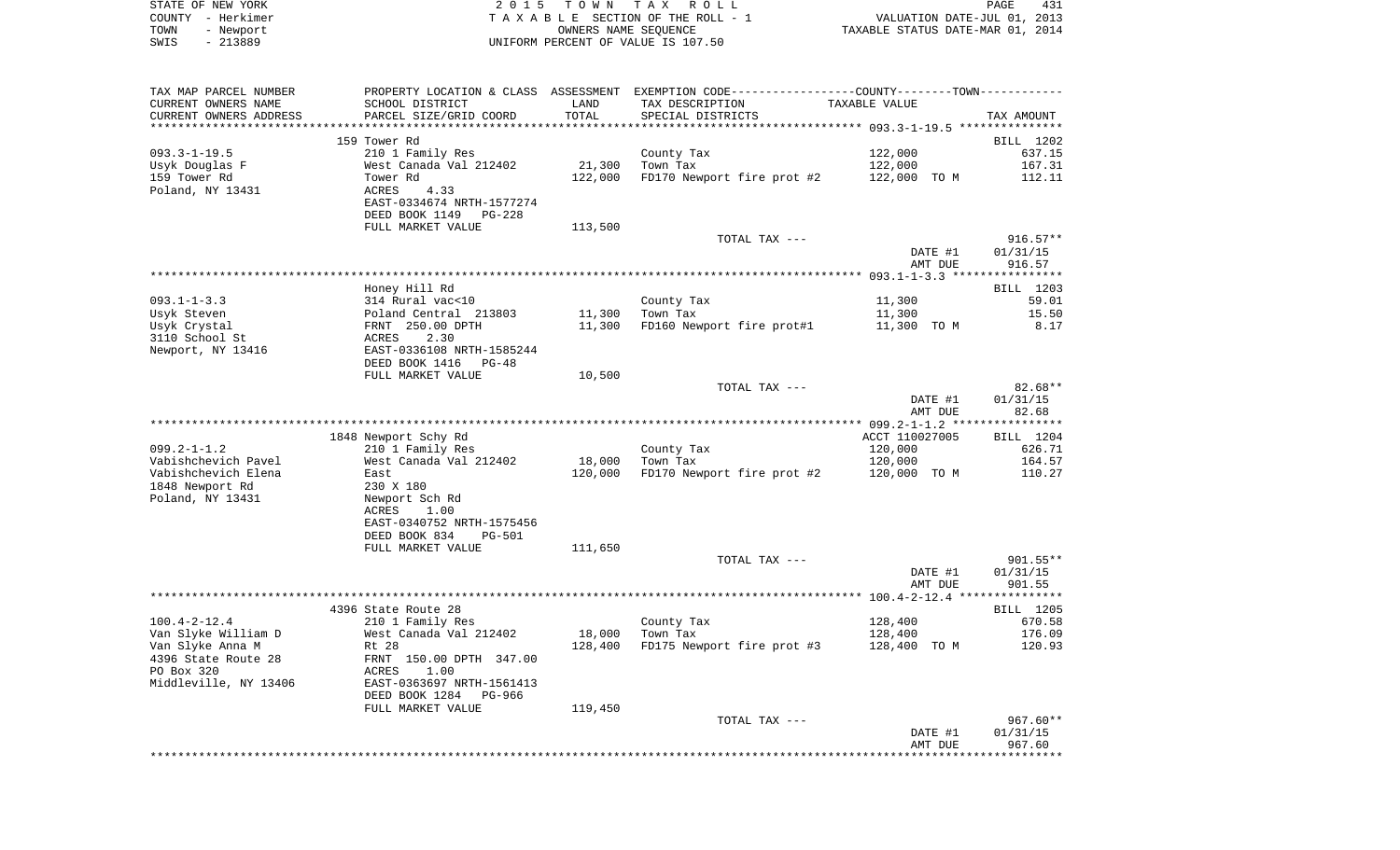| STATE OF NEW YORK | 2015 TOWN TAX ROLL                 | 432<br>PAGE                      |
|-------------------|------------------------------------|----------------------------------|
| COUNTY - Herkimer | TAXABLE SECTION OF THE ROLL - 1    | VALUATION DATE-JUL 01, 2013      |
| TOWN<br>- Newport | OWNERS NAME SEOUENCE               | TAXABLE STATUS DATE-MAR 01, 2014 |
| $-213889$<br>SWIS | UNIFORM PERCENT OF VALUE IS 107.50 |                                  |

| TAX MAP PARCEL NUMBER  |                                                                                            |         | PROPERTY LOCATION & CLASS ASSESSMENT EXEMPTION CODE----------------COUNTY--------TOWN---------- |                |              |
|------------------------|--------------------------------------------------------------------------------------------|---------|-------------------------------------------------------------------------------------------------|----------------|--------------|
| CURRENT OWNERS NAME    | SCHOOL DISTRICT                                                                            | LAND    | TAX DESCRIPTION                                                                                 | TAXABLE VALUE  |              |
| CURRENT OWNERS ADDRESS | PARCEL SIZE/GRID COORD                                                                     | TOTAL   | SPECIAL DISTRICTS                                                                               |                | TAX AMOUNT   |
|                        |                                                                                            |         |                                                                                                 |                |              |
|                        | 143 Cole Rd                                                                                |         |                                                                                                 |                | BILL 1206    |
| $094.3 - 1 - 9.2$      | 210 1 Family Res                                                                           |         | County Tax                                                                                      | 92,500         | 483.09       |
| Vanname James H        | West Canada Val 212402                                                                     | 19,300  | Town Tax                                                                                        | 92,500         | 126.85       |
| Vanname Diane K        | FRNT 382.00 DPTH                                                                           | 92,500  | FD170 Newport fire prot #2 92,500 TO M                                                          |                | 85.00        |
| 143 Cole Rd            | ACRES<br>2.30                                                                              |         |                                                                                                 |                |              |
| Poland, NY 13431       |                                                                                            |         |                                                                                                 |                |              |
|                        | EAST-0353671 NRTH-1581732                                                                  |         |                                                                                                 |                |              |
|                        | DEED BOOK 833<br>$PG-53$                                                                   |         |                                                                                                 |                |              |
|                        | FULL MARKET VALUE                                                                          | 86,050  |                                                                                                 |                |              |
|                        |                                                                                            |         | TOTAL TAX ---                                                                                   |                | 694.94**     |
|                        |                                                                                            |         |                                                                                                 | DATE #1        | 01/31/15     |
|                        |                                                                                            |         |                                                                                                 | AMT DUE        | 694.94       |
|                        |                                                                                            |         |                                                                                                 |                |              |
|                        | Lindsay Rd                                                                                 |         |                                                                                                 | ACCT 110001230 | BILL 1207    |
| $099.2 - 3 - 23$       | 314 Rural vac<10                                                                           |         | County Tax                                                                                      | 11,600         | 60.58        |
| Virdi Manmeet          | West Canada Val 212402<br>ACRES 1.50<br>EAST-0345984 NRTH-1570839<br>DEED BOOK 1246 PG-540 | 11,600  | Town Tax                                                                                        | 11,600         | 15.91        |
| Virdi Harject          |                                                                                            | 11,600  | FD170 Newport fire prot #2 11,600 TO M                                                          |                | 10.66        |
| 7 Elm Ridge Ct         |                                                                                            |         |                                                                                                 |                |              |
| Monroe TWP, NJ 08831   |                                                                                            |         |                                                                                                 |                |              |
|                        | FULL MARKET VALUE                                                                          | 10,800  |                                                                                                 |                |              |
|                        |                                                                                            |         | TOTAL TAX ---                                                                                   |                | $87.15**$    |
|                        |                                                                                            |         |                                                                                                 | DATE #1        | 01/31/15     |
|                        |                                                                                            |         |                                                                                                 | AMT DUE        | 87.15        |
|                        |                                                                                            |         |                                                                                                 |                |              |
|                        |                                                                                            |         |                                                                                                 |                |              |
|                        | Voelkle Rd                                                                                 |         |                                                                                                 | ACCT 110008400 | BILL 1208    |
| $100.3 - 2 - 2$        | 120 Field crops                                                                            |         | County Tax                                                                                      | 193,000        | 1,007.95     |
| Voelkle John K         | -<br>West Canada Val 212402                                                                | 97,000  | Town Tax                                                                                        | 193,000        | 264.68       |
| Box 101 Voelkle Rd     | 1 126A                                                                                     | 193,000 | FD175 Newport fire prot #3 193,000 TO M                                                         |                | 181.77       |
| Middleville, NY 13406  | Voelkle Rd                                                                                 |         |                                                                                                 |                |              |
|                        | ACRES 126.00 BANK 184                                                                      |         |                                                                                                 |                |              |
|                        | EAST-0358674 NRTH-1565540                                                                  |         |                                                                                                 |                |              |
|                        | DEED BOOK 830<br>PG-262                                                                    |         |                                                                                                 |                |              |
|                        | FULL MARKET VALUE                                                                          | 179,550 |                                                                                                 |                |              |
|                        |                                                                                            |         | TOTAL TAX ---                                                                                   |                | $1,454.40**$ |
|                        |                                                                                            |         |                                                                                                 | DATE #1        | 01/31/15     |
|                        |                                                                                            |         |                                                                                                 | AMT DUE        | 1,454.40     |
|                        |                                                                                            |         |                                                                                                 |                |              |
|                        | Voelkle Rd                                                                                 |         |                                                                                                 | ACCT 110008430 | BILL 1209    |
| $100.3 - 2 - 3$        | 241 Rural res&ag                                                                           |         | County Tax                                                                                      | 121,000        | 631.93       |
| Voelkle John K         |                                                                                            | 76,000  | Town Tax                                                                                        | 121,000        | 165.94       |
|                        | West Canada Val 212402                                                                     |         |                                                                                                 |                |              |
| Voelkle Jane           | 1 87A                                                                                      | 121,000 | FD175 Newport fire prot #3                                                                      | 121,000 TO M   | 113.96       |
| Voelkle Rd             | Voelkle Rd                                                                                 |         |                                                                                                 |                |              |
| PO Box 101             | ACRES<br>87.00                                                                             |         |                                                                                                 |                |              |
| Middleville, NY 13406  | EAST-0358403 NRTH-1564320                                                                  |         |                                                                                                 |                |              |
|                        | DEED BOOK 933<br>$PG-44$                                                                   |         |                                                                                                 |                |              |
|                        | FULL MARKET VALUE                                                                          | 112,550 |                                                                                                 |                |              |
|                        |                                                                                            |         | TOTAL TAX ---                                                                                   |                | 911.83**     |
|                        |                                                                                            |         |                                                                                                 | DATE #1        | 01/31/15     |
|                        |                                                                                            |         |                                                                                                 | AMT DUE        | 911.83       |
|                        |                                                                                            |         |                                                                                                 |                |              |
|                        |                                                                                            |         |                                                                                                 |                |              |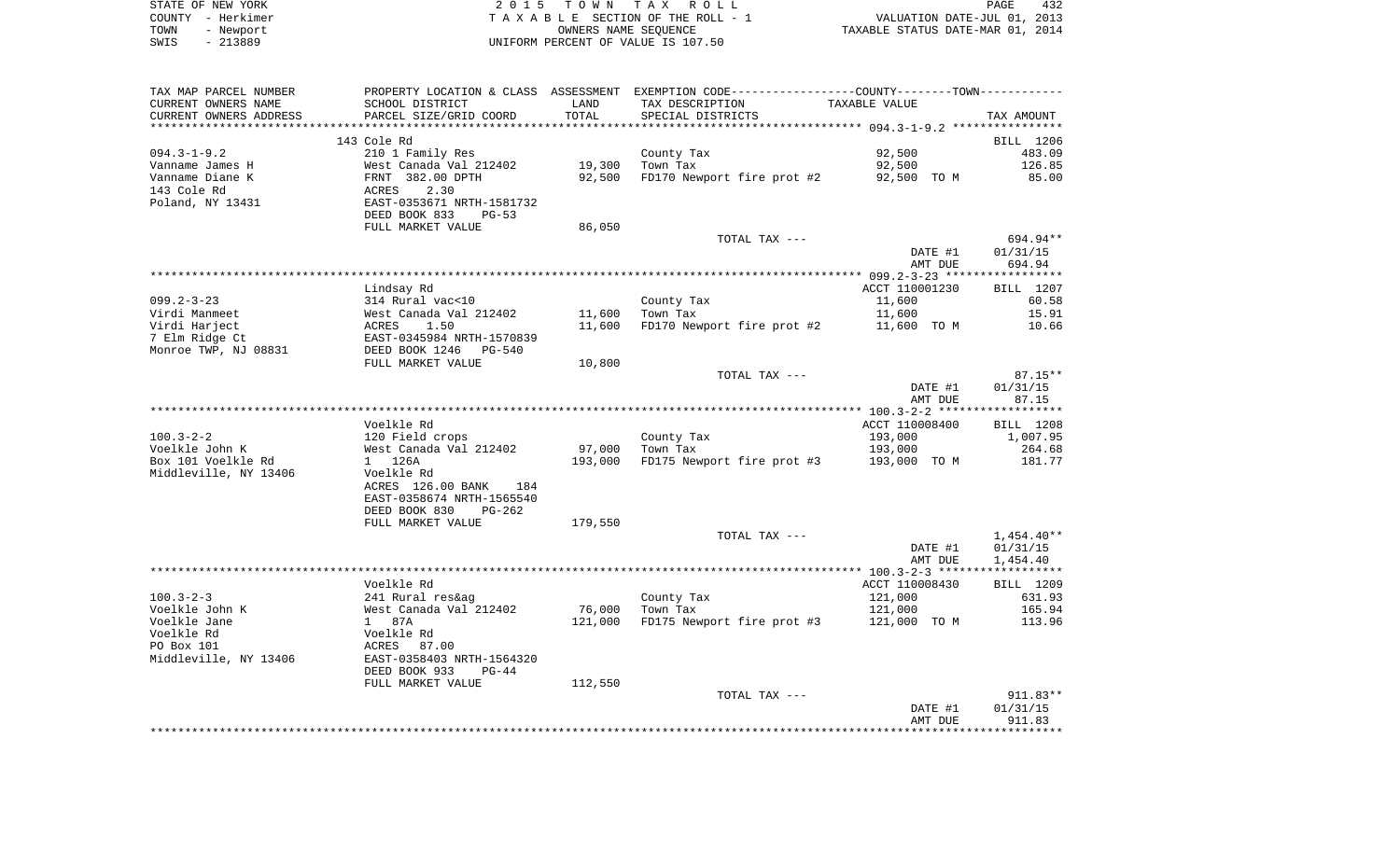| STATE OF NEW YORK<br>COUNTY - Herkimer | 2 0 1 5                                                                              | TOWN    | TAX ROLL<br>TAXABLE SECTION OF THE ROLL - 1                                                     |                                  | PAGE<br>433<br>VALUATION DATE-JUL 01, 2013 |
|----------------------------------------|--------------------------------------------------------------------------------------|---------|-------------------------------------------------------------------------------------------------|----------------------------------|--------------------------------------------|
| - Newport<br>TOWN                      |                                                                                      |         | OWNERS NAME SEQUENCE                                                                            | TAXABLE STATUS DATE-MAR 01, 2014 |                                            |
| $-213889$<br>SWIS                      |                                                                                      |         | UNIFORM PERCENT OF VALUE IS 107.50                                                              |                                  |                                            |
|                                        |                                                                                      |         |                                                                                                 |                                  |                                            |
| TAX MAP PARCEL NUMBER                  |                                                                                      |         | PROPERTY LOCATION & CLASS ASSESSMENT EXEMPTION CODE----------------COUNTY--------TOWN---------- |                                  |                                            |
| CURRENT OWNERS NAME                    | SCHOOL DISTRICT                                                                      | LAND    | TAX DESCRIPTION                                                                                 | TAXABLE VALUE                    |                                            |
| CURRENT OWNERS ADDRESS                 | PARCEL SIZE/GRID COORD                                                               | TOTAL   | SPECIAL DISTRICTS                                                                               |                                  | TAX AMOUNT                                 |
|                                        |                                                                                      |         |                                                                                                 |                                  |                                            |
|                                        | State Route 28                                                                       |         |                                                                                                 | ACCT 110008460                   | BILL 1210                                  |
| $100.4 - 2 - 6$                        | 322 Rural vac>10                                                                     |         | County Tax                                                                                      | 98,000                           | 511.81                                     |
| Voelkle John K                         | West Canada Val 212402                                                               |         | 98,000 Town Tax                                                                                 | 98,000                           | 134.40                                     |
| Voelkle Tanny Kristine                 | Rt 28                                                                                | 98,000  | FD175 Newport fire prot #3                                                                      | 98,000 TO M                      | 92.30                                      |
| Box 101 Voelkle Rd                     | FRNT 7522.00 DPTH                                                                    |         |                                                                                                 |                                  |                                            |
| Middleville, NY 13406                  | ACRES 152.60                                                                         |         |                                                                                                 |                                  |                                            |
|                                        | EAST-0363101 NRTH-1564439                                                            |         |                                                                                                 |                                  |                                            |
|                                        | DEED BOOK 901<br>PG-168                                                              |         |                                                                                                 |                                  |                                            |
|                                        | FULL MARKET VALUE                                                                    | 91,150  |                                                                                                 |                                  |                                            |
|                                        |                                                                                      |         | TOTAL TAX ---                                                                                   |                                  | 738.51**                                   |
|                                        |                                                                                      |         |                                                                                                 | DATE #1                          | 01/31/15                                   |
|                                        |                                                                                      |         |                                                                                                 | AMT DUE                          | 738.51                                     |
|                                        |                                                                                      |         |                                                                                                 |                                  |                                            |
|                                        | 837 Honey Hill Rd                                                                    |         |                                                                                                 |                                  | <b>BILL</b> 1211                           |
| $094.1 - 2 - 23.4$                     | 240 Rural res                                                                        |         | County Tax                                                                                      | 136,800                          | 714.44                                     |
| Wands Charles Jr                       | West Canada Val 212402                                                               | 29,300  | Town Tax                                                                                        | 136,800                          | 187.61                                     |
| Wands Annette                          | FRNT 236.00 DPTH<br>ACRES 12.00 BANK                                                 | 136,800 | FD170 Newport fire prot #2 136,800 TO M                                                         |                                  | 125.71                                     |
| 837 Honey Hill Rd                      | 184                                                                                  |         |                                                                                                 |                                  |                                            |
| Poland, NY 13431                       | EAST-0347592 NRTH-1586403                                                            |         |                                                                                                 |                                  |                                            |
|                                        | DEED BOOK 783<br>$PG-432$                                                            |         |                                                                                                 |                                  |                                            |
|                                        | FULL MARKET VALUE                                                                    | 127,250 | TOTAL TAX ---                                                                                   |                                  | $1,027.76**$                               |
|                                        |                                                                                      |         |                                                                                                 | DATE #1                          | 01/31/15                                   |
|                                        |                                                                                      |         |                                                                                                 | AMT DUE                          | 1,027.76                                   |
|                                        |                                                                                      |         |                                                                                                 |                                  | ***********                                |
|                                        | 8379 State Rte 28                                                                    |         |                                                                                                 | ACCT 110004800                   | BILL 1212                                  |
| $088.4 - 2 - 54.1$                     | 260 Seasonal res                                                                     |         | County Tax                                                                                      | 18,100                           | 94.53                                      |
| Warmingham Henry E                     | West Canada Val 212402                                                               |         | 18,100 Town Tax                                                                                 | 18,100                           | 24.82                                      |
| Warmingham Teresa M                    |                                                                                      |         | 18,100 FD170 Newport fire prot #2                                                               | 18,100 TO M                      | 16.63                                      |
| 8379 State Rte 28                      | ACRES 1.10<br>EAST-0346773 NRTH-1593228<br>DEED BOOK 865 PG-211<br>FULL MARKET VALUE |         |                                                                                                 |                                  |                                            |
| PO Box 491                             |                                                                                      |         |                                                                                                 |                                  |                                            |
| Newport, NY 13416                      |                                                                                      | 16,837  |                                                                                                 |                                  |                                            |
|                                        |                                                                                      |         | TOTAL TAX ---                                                                                   |                                  | 135.98**                                   |
|                                        |                                                                                      |         |                                                                                                 | DATE #1                          | 01/31/15                                   |
|                                        |                                                                                      |         |                                                                                                 | AMT DUE                          | 135.98                                     |
|                                        |                                                                                      |         |                                                                                                 |                                  |                                            |
|                                        | 266 Honey Hill Rd                                                                    |         |                                                                                                 | ACCT 110006420                   | BILL 1213                                  |
| $093.2 - 1 - 26.4$                     | 240 Rural res                                                                        |         | County Tax                                                                                      | 379,000                          | 1,979.35                                   |
| Warmingham Todd                        | West Canada Val 212402                                                               | 43,100  | Town Tax                                                                                        | 379,000                          | 519.76                                     |
| Warminghem Michelle                    | Honey Hill                                                                           | 379,000 | FD170 Newport fire prot #2 379,000 TO M                                                         |                                  | 348.27                                     |
| 266 Honey Hill Rd                      | FRNT 800.00 DPTH                                                                     |         |                                                                                                 |                                  |                                            |
| PO Box 215                             | ACRES 32.60                                                                          |         |                                                                                                 |                                  |                                            |
| Newport, NY 13416                      | EAST-0337250 NRTH-1584620                                                            |         |                                                                                                 |                                  |                                            |
|                                        | $PPTT$ $PQQV$ $QQQ$ $PQZT$                                                           |         |                                                                                                 |                                  |                                            |

| DEED BOOK 908<br>PG-677 |         |               |         |            |
|-------------------------|---------|---------------|---------|------------|
| FULL MARKET VALUE       | 352,550 |               |         |            |
|                         |         | TOTAL TAX --- |         | 2,847.38** |
|                         |         |               | DATE #1 | 01/31/15   |
|                         |         |               | AMT DUE | 2,847.38   |
|                         |         |               |         |            |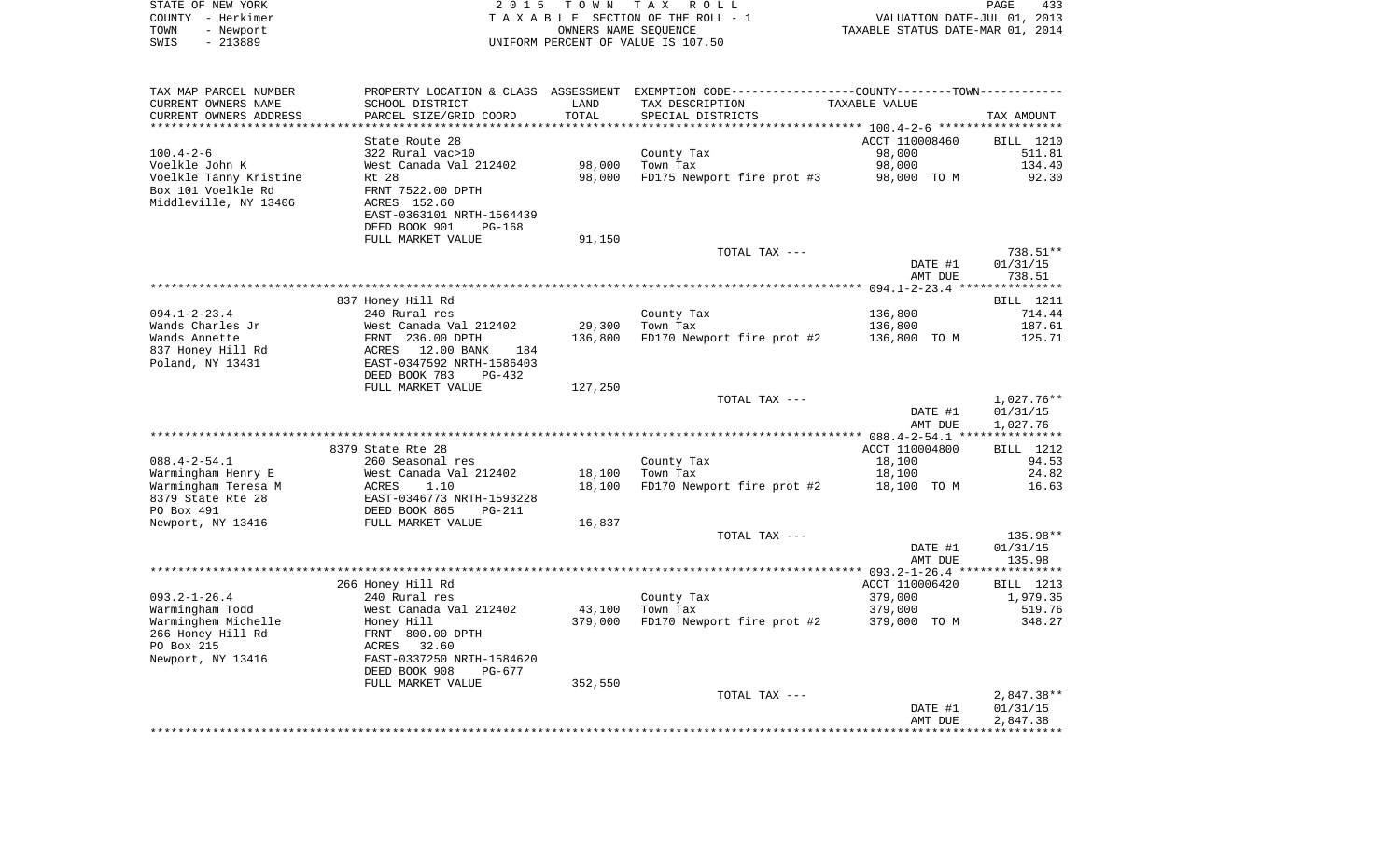| STATE OF NEW YORK<br>COUNTY - Herkimer<br>- Newport<br>TOWN<br>$-213889$<br>SWIS | 2 0 1 5                                    | T O W N | TAX ROLL<br>TAXABLE SECTION OF THE ROLL - 1<br>OWNERS NAME SEQUENCE<br>UNIFORM PERCENT OF VALUE IS 107.50 | PAGE<br>434<br>VALUATION DATE-JUL 01, 2013<br>TAXABLE STATUS DATE-MAR 01, 2014 |                         |  |
|----------------------------------------------------------------------------------|--------------------------------------------|---------|-----------------------------------------------------------------------------------------------------------|--------------------------------------------------------------------------------|-------------------------|--|
|                                                                                  |                                            |         |                                                                                                           |                                                                                |                         |  |
| TAX MAP PARCEL NUMBER                                                            |                                            |         | PROPERTY LOCATION & CLASS ASSESSMENT EXEMPTION CODE---------------COUNTY-------TOWN----------             |                                                                                |                         |  |
| CURRENT OWNERS NAME                                                              | SCHOOL DISTRICT                            | LAND    | TAX DESCRIPTION                                                                                           | TAXABLE VALUE                                                                  |                         |  |
| CURRENT OWNERS ADDRESS                                                           | PARCEL SIZE/GRID COORD                     | TOTAL   | SPECIAL DISTRICTS                                                                                         |                                                                                | TAX AMOUNT              |  |
| *******************                                                              | ****************************               |         | ***************************                                                                               | ***************** 094.1-1-48 ******************                                |                         |  |
|                                                                                  | 196 Rose Valley Rd                         |         |                                                                                                           | ACCT 110008640                                                                 | BILL 1214               |  |
| $094.1 - 1 - 48$<br>Warner Carlton                                               | 210 1 Family Res<br>West Canada Val 212402 | 17,400  | VET COM CT 41131<br>County Tax                                                                            | 15,000<br>15,000<br>67,700                                                     | 353.57                  |  |
| Warner Carolyn                                                                   | E                                          | 82,700  | Town Tax                                                                                                  | 67,700                                                                         | 92.84                   |  |
| 196 Rose Valley Rd                                                               | $3$ 1A                                     |         | FD170 Newport fire prot #2                                                                                | 82,700 TO M                                                                    | 75.99                   |  |
| Newport, NY 13416                                                                | Rose Valley Rd                             |         |                                                                                                           |                                                                                |                         |  |
|                                                                                  | FRNT 240.00 DPTH                           |         |                                                                                                           |                                                                                |                         |  |
|                                                                                  | ACRES<br>0.95                              |         |                                                                                                           |                                                                                |                         |  |
|                                                                                  | EAST-0356564 NRTH-1591044                  |         |                                                                                                           |                                                                                |                         |  |
|                                                                                  | DEED BOOK 1326<br>PG-492                   |         |                                                                                                           |                                                                                |                         |  |
|                                                                                  | FULL MARKET VALUE                          | 76,950  | TOTAL TAX ---                                                                                             |                                                                                | 522.40**                |  |
|                                                                                  |                                            |         |                                                                                                           | DATE #1                                                                        | 01/31/15                |  |
|                                                                                  |                                            |         |                                                                                                           | AMT DUE                                                                        | 522.40                  |  |
|                                                                                  |                                            |         |                                                                                                           |                                                                                |                         |  |
|                                                                                  | 180 Summitt Rd                             |         |                                                                                                           |                                                                                | BILL 1215               |  |
| $100.1 - 1 - 3.5$                                                                | 210 1 Family Res                           |         | County Tax                                                                                                | 173,300                                                                        | 905.07                  |  |
| Warner Charles F                                                                 | West Canada Val 212402                     | 21,500  | Town Tax                                                                                                  | 173,300                                                                        | 237.66                  |  |
| Warner Robin M                                                                   | Created By Subdivision Ma                  | 173,300 | FD170 Newport fire prot #2                                                                                | 173,300 TO M                                                                   | 159.25                  |  |
| 180 Summit Rd                                                                    | Jj 18A50 Filed 7/19/93                     |         |                                                                                                           |                                                                                |                         |  |
| Newport, NY 13416                                                                | ACRES<br>4.50<br>EAST-0353664 NRTH-1574041 |         |                                                                                                           |                                                                                |                         |  |
|                                                                                  | DEED BOOK 943<br>PG-510                    |         |                                                                                                           |                                                                                |                         |  |
|                                                                                  | FULL MARKET VALUE                          | 161,200 |                                                                                                           |                                                                                |                         |  |
|                                                                                  |                                            |         | TOTAL TAX ---                                                                                             |                                                                                | 1,301.98**              |  |
|                                                                                  |                                            |         |                                                                                                           | DATE #1                                                                        | 01/31/15                |  |
|                                                                                  |                                            |         |                                                                                                           | AMT DUE                                                                        | 1,301.98                |  |
|                                                                                  |                                            |         |                                                                                                           |                                                                                | * * * * * * * * * * * * |  |
|                                                                                  | 233 Graves Rd                              |         |                                                                                                           | ACCT 110000270                                                                 | BILL 1216               |  |
| $088.4 - 2 - 20$<br>Warney Robin                                                 | 210 1 Family Res<br>West Canada Val 212402 | 18,300  | County Tax<br>Town Tax                                                                                    | 66,900<br>66,900                                                               | 349.39<br>91.75         |  |
| 185 Graves Rd                                                                    | W                                          | 66,900  | School Relevy                                                                                             |                                                                                | 1,249.35                |  |
| Newport, NY 13416                                                                | $3\quad 150/400$                           |         | FD170 Newport fire prot #2                                                                                | 66,900 TO M                                                                    | 61.47                   |  |
|                                                                                  | Graves Rd                                  |         |                                                                                                           |                                                                                |                         |  |
|                                                                                  | 1.30<br>ACRES                              |         |                                                                                                           |                                                                                |                         |  |
|                                                                                  | EAST-0348658 NRTH-1594136                  |         |                                                                                                           |                                                                                |                         |  |
|                                                                                  | DEED BOOK 1093<br><b>PG-90</b>             |         |                                                                                                           |                                                                                |                         |  |
|                                                                                  | FULL MARKET VALUE                          | 62,250  |                                                                                                           |                                                                                |                         |  |
|                                                                                  |                                            |         | TOTAL TAX ---                                                                                             |                                                                                | 1,751.96**              |  |
|                                                                                  |                                            |         |                                                                                                           | DATE #1<br>AMT DUE                                                             | 01/31/15<br>1,751.96    |  |
|                                                                                  |                                            |         |                                                                                                           | ****************                                                               | ***********             |  |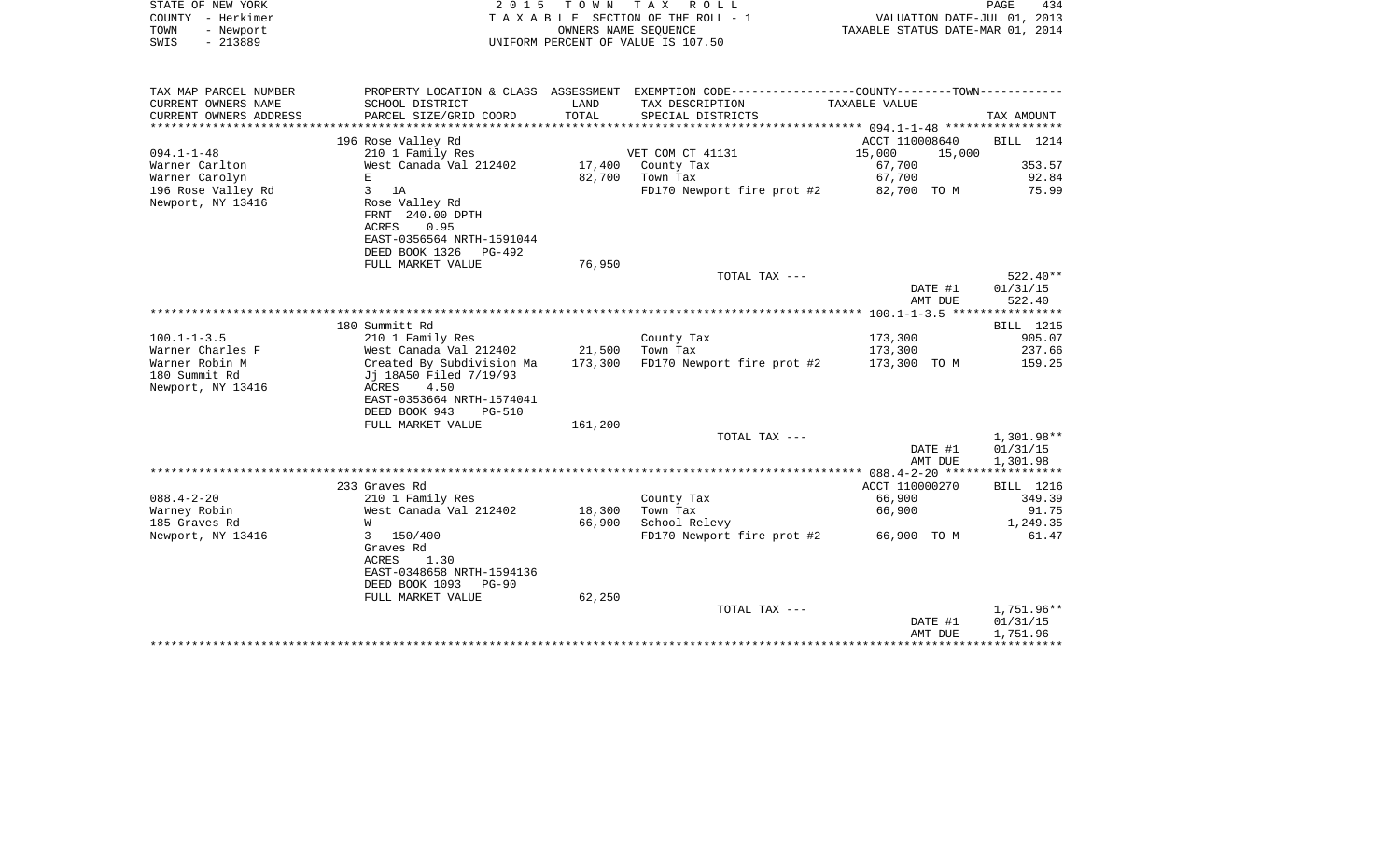|      | STATE OF NEW YORK | 2015 TOWN TAX ROLL                 | 435<br>PAGE                      |
|------|-------------------|------------------------------------|----------------------------------|
|      | COUNTY - Herkimer | TAXABLE SECTION OF THE ROLL - 1    | VALUATION DATE-JUL 01, 2013      |
| TOWN | - Newport         | OWNERS NAME SEOUENCE               | TAXABLE STATUS DATE-MAR 01, 2014 |
| SWIS | - 213889          | UNIFORM PERCENT OF VALUE IS 107.50 |                                  |

| TAX MAP PARCEL NUMBER  |                                |         | PROPERTY LOCATION & CLASS ASSESSMENT EXEMPTION CODE----------------COUNTY-------TOWN---------- |                             |              |
|------------------------|--------------------------------|---------|------------------------------------------------------------------------------------------------|-----------------------------|--------------|
| CURRENT OWNERS NAME    | SCHOOL DISTRICT                | LAND    | TAX DESCRIPTION                                                                                | TAXABLE VALUE               |              |
| CURRENT OWNERS ADDRESS | PARCEL SIZE/GRID COORD         | TOTAL   | SPECIAL DISTRICTS                                                                              |                             | TAX AMOUNT   |
|                        |                                |         |                                                                                                |                             |              |
|                        | State Route 28                 |         |                                                                                                | ACCT 110006300              | BILL 1217    |
| $088.4 - 2 - 33.1$     | 322 Rural vac>10               |         | County Tax                                                                                     | 62,900                      | 328.50       |
| Warney Robin           | West Canada Val 212402         | 62,900  | Town Tax                                                                                       | 62,900                      | 86.26        |
| Warney Barbara M       | 74a                            | 62,900  | School Relevy                                                                                  |                             | 1,174.65     |
| 185 Graves Rd          | Rt 28                          |         | FD170 Newport fire prot #2                                                                     | 62,900 TO M                 | 57.80        |
| Newport, NY 13416      | FRNT 705.00 DPTH               |         |                                                                                                |                             |              |
|                        | 45.60<br>ACRES                 |         |                                                                                                |                             |              |
|                        | EAST-0347923 NRTH-1593167      |         |                                                                                                |                             |              |
|                        |                                |         |                                                                                                |                             |              |
|                        | DEED BOOK 938<br><b>PG-159</b> |         |                                                                                                |                             |              |
|                        | FULL MARKET VALUE              | 58,500  |                                                                                                |                             |              |
|                        |                                |         | TOTAL TAX ---                                                                                  |                             | $1,647.21**$ |
|                        |                                |         |                                                                                                | DATE #1                     | 01/31/15     |
|                        |                                |         |                                                                                                | AMT DUE                     | 1,647.21     |
|                        |                                |         |                                                                                                |                             |              |
|                        | 185 Graves Rd                  |         |                                                                                                |                             | BILL 1218    |
| $088.4 - 2 - 33.2$     | 210 1 Family Res               |         | County Tax                                                                                     | 110,000                     | 574.48       |
| Warney Robin           | West Canada Val 212402         | 19,300  | Town Tax                                                                                       | 110,000                     | 150.85       |
| Warney Barbara         | West                           | 110,000 | FD170 Newport fire prot #2                                                                     | 110,000 TO M                | 101.08       |
| 185 Graves Rd          | 250x300                        |         |                                                                                                |                             |              |
| Newport, NY 13416      | Graves Rd                      |         |                                                                                                |                             |              |
|                        | ACRES<br>2.30                  |         |                                                                                                |                             |              |
|                        | EAST-0348909 NRTH-1593289      |         |                                                                                                |                             |              |
|                        | DEED BOOK 882<br>$PG-60$       |         |                                                                                                |                             |              |
|                        | FULL MARKET VALUE              | 102,350 |                                                                                                |                             |              |
|                        |                                |         | TOTAL TAX ---                                                                                  |                             | 826.41**     |
|                        |                                |         |                                                                                                | DATE #1                     | 01/31/15     |
|                        |                                |         |                                                                                                | AMT DUE                     | 826.41       |
|                        |                                |         |                                                                                                |                             |              |
|                        | State Route 28                 |         |                                                                                                | ACCT 110000420              | BILL 1219    |
| $088.4 - 2 - 39$       |                                |         |                                                                                                | 18,000                      | 94.01        |
|                        | 312 Vac w/imprv                |         | County Tax                                                                                     |                             | 24.69        |
| Washburn Edward M      | Poland Central 213803          | 9,300   | Town Tax                                                                                       | 18,000                      |              |
| 6 Glenridge Rd         | W                              | 18,000  | School Relevy                                                                                  |                             | 239.42       |
| Whitesboro, NY 13492   | 8                              |         | FD160 Newport fire prot#1                                                                      | 18,000 TO M                 | 13.02        |
|                        | Rt 28                          |         |                                                                                                |                             |              |
|                        | FRNT 112.50 DPTH 79.00         |         |                                                                                                |                             |              |
|                        | EAST-0346328 NRTH-1596131      |         |                                                                                                |                             |              |
|                        | DEED BOOK 681<br>PG-678        |         |                                                                                                |                             |              |
|                        | FULL MARKET VALUE              | 16,750  |                                                                                                |                             |              |
|                        |                                |         | TOTAL TAX ---                                                                                  |                             | 371.14**     |
|                        |                                |         |                                                                                                | DATE #1                     | 01/31/15     |
|                        |                                |         |                                                                                                | AMT DUE                     | 371.14       |
|                        |                                |         |                                                                                                | *************************** |              |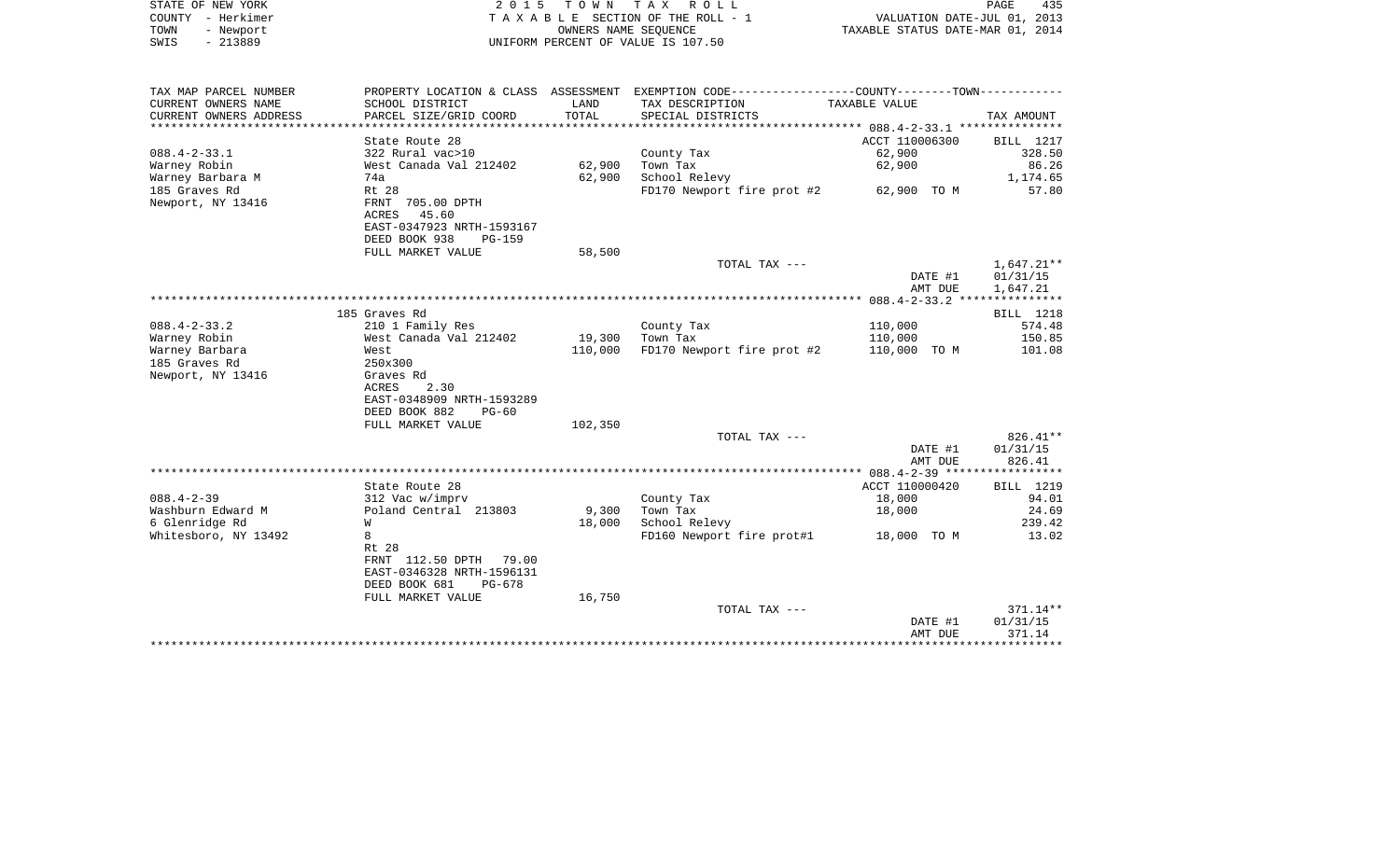| STATE OF NEW YORK<br>COUNTY - Herkimer<br>TOWN<br>- Newport |                                            |               | 2015 TOWN TAX ROLL<br>TAXABLE SECTION OF THE ROLL - 1<br>OWNERS NAME SEQUENCE                  | VALUATION DATE-JUL 01, 2013<br>TAXABLE STATUS DATE-MAR 01, 2014 | PAGE<br>436         |
|-------------------------------------------------------------|--------------------------------------------|---------------|------------------------------------------------------------------------------------------------|-----------------------------------------------------------------|---------------------|
| $-213889$<br>SWIS                                           |                                            |               | UNIFORM PERCENT OF VALUE IS 107.50                                                             |                                                                 |                     |
| TAX MAP PARCEL NUMBER                                       |                                            |               | PROPERTY LOCATION & CLASS ASSESSMENT EXEMPTION CODE----------------COUNTY-------TOWN---------- |                                                                 |                     |
| CURRENT OWNERS NAME<br>CURRENT OWNERS ADDRESS               | SCHOOL DISTRICT<br>PARCEL SIZE/GRID COORD  | LAND<br>TOTAL | TAX DESCRIPTION<br>SPECIAL DISTRICTS                                                           | TAXABLE VALUE                                                   | TAX AMOUNT          |
| ************************                                    |                                            |               |                                                                                                |                                                                 |                     |
| $094.1 - 1 - 70.3$                                          | 708 White Creek Rd<br>271 Mfg housings     |               | County Tax                                                                                     | 43,000                                                          | BILL 1220<br>224.57 |
| Watchers Jean                                               | West Canada Val 212402                     | 13,000        | Town Tax                                                                                       | 43,000                                                          | 58.97               |
| 708 White Creek Rd<br>Newport, NY 13416                     | East<br>200x390                            | 43,000        | FD170 Newport fire prot #2                                                                     | 43,000 TO M                                                     | 39.51               |
|                                                             | White Creek Rd<br>FRNT 200.00 DPTH 390.00  |               |                                                                                                |                                                                 |                     |
|                                                             | 1.80<br>ACRES<br>EAST-0360270 NRTH-1588447 |               |                                                                                                |                                                                 |                     |
|                                                             | DEED BOOK 687<br>PG-540                    |               |                                                                                                |                                                                 |                     |
|                                                             | FULL MARKET VALUE                          | 40,000        |                                                                                                |                                                                 |                     |
|                                                             |                                            |               | TOTAL TAX ---                                                                                  |                                                                 | $323.05**$          |
|                                                             |                                            |               |                                                                                                | DATE #1                                                         | 01/31/15            |
|                                                             |                                            |               |                                                                                                | AMT DUE                                                         | 323.05              |
|                                                             | 131 Old State Rd                           |               |                                                                                                | ACCT 110008670                                                  | <b>BILL</b> 1221    |
| $094.1 - 2 - 14$                                            | 210 1 Family Res                           |               | VET COM CT 41131                                                                               | 15,000<br>15,000                                                |                     |
| Waterbury Laura S                                           | West Canada Val 212402                     |               | 18,800 County Tax                                                                              | 110,800                                                         | 578.66              |
| 131 Old State Rd                                            | W                                          | 125,800       | Town Tax                                                                                       | 110,800                                                         | 151.95              |
| PO Box 108                                                  | 3                                          |               | FD170 Newport fire prot #2                                                                     | 125,800 TO M                                                    | 115.60              |
| Newport, NY 13416                                           | Co Rd 200                                  |               |                                                                                                |                                                                 |                     |
|                                                             | ACRES<br>1.80<br>EAST-0352272 NRTH-1586621 |               |                                                                                                |                                                                 |                     |
|                                                             | DEED BOOK 00579 PG-00274                   |               |                                                                                                |                                                                 |                     |
|                                                             | FULL MARKET VALUE                          | 117,000       |                                                                                                |                                                                 |                     |
|                                                             |                                            |               | TOTAL TAX ---                                                                                  |                                                                 | 846.21**            |
|                                                             |                                            |               |                                                                                                | DATE #1                                                         | 01/31/15            |
|                                                             |                                            |               |                                                                                                | AMT DUE                                                         | 846.21              |
|                                                             |                                            |               |                                                                                                |                                                                 |                     |
| $094.1 - 2 - 20.15$                                         | Honey Hill Rd<br>314 Rural vac<10          |               |                                                                                                | 10,800                                                          | BILL 1222<br>56.40  |
| Waterbury Patricia                                          | West Canada Val 212402                     | 10,800        | County Tax<br>Town Tax                                                                         | 10,800                                                          | 14.81               |
| Stephanie Harrington                                        | ACRES<br>1.80                              | 10,800        | FD170 Newport fire prot #2                                                                     | 10,800 TO M                                                     | 9.92                |
| 569 Tracy Creek Rd                                          | EAST-0350511 NRTH-1586296                  |               |                                                                                                |                                                                 |                     |
| Vestal, NY 13850                                            | DEED BOOK 782<br>PG-396                    |               |                                                                                                |                                                                 |                     |

|  | -----             |        |               |         |           |
|--|-------------------|--------|---------------|---------|-----------|
|  | FULL MARKET VALUE | 10,050 |               |         |           |
|  |                   |        | TOTAL TAX --- |         | $81.13**$ |
|  |                   |        |               | DATE #1 | 01/31/15  |
|  |                   |        |               | AMT DUE | 81.13     |
|  |                   |        |               |         |           |
|  |                   |        |               |         |           |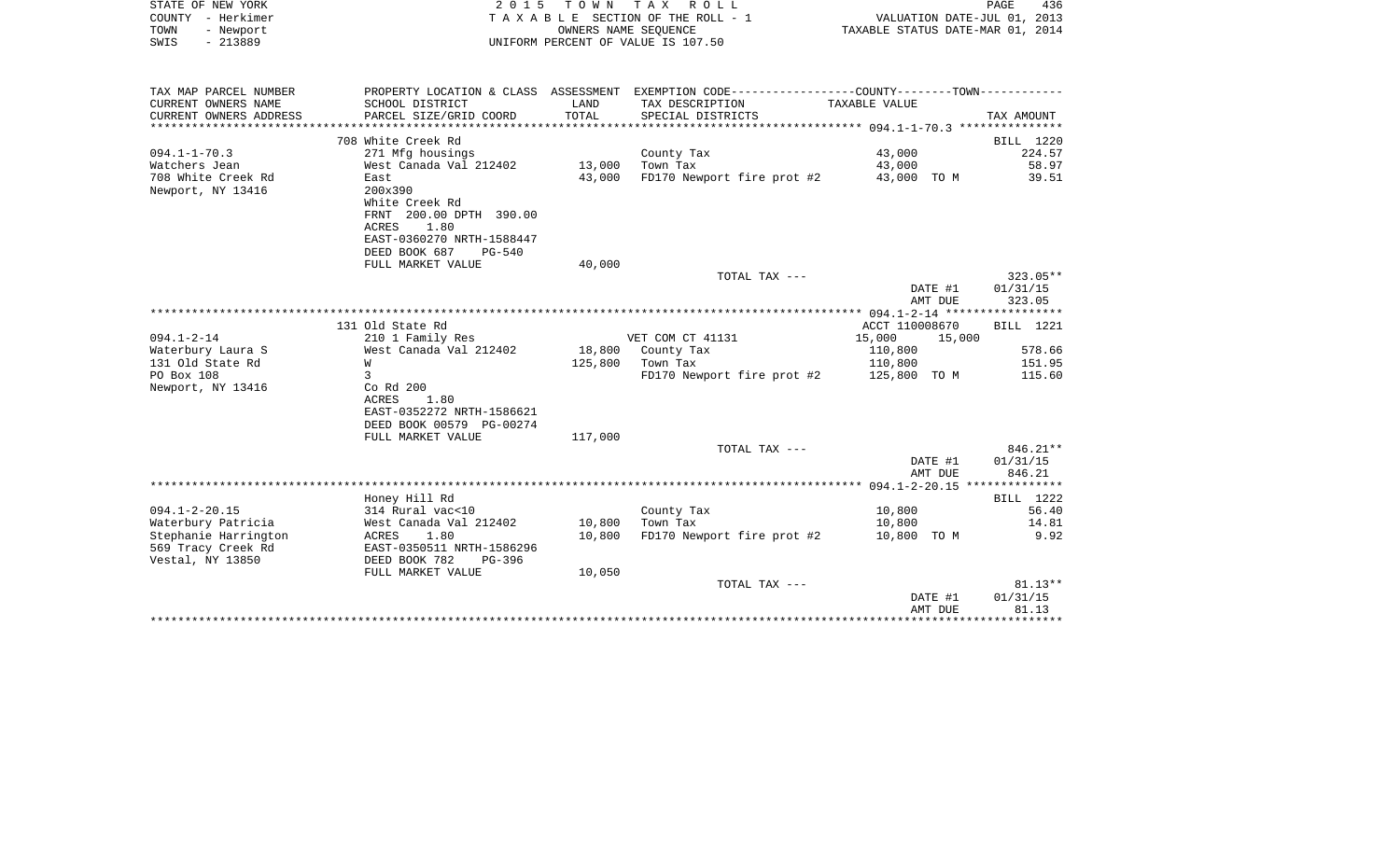|      | STATE OF NEW YORK | 2015 TOWN TAX ROLL                 | PAGE                             | 437 |
|------|-------------------|------------------------------------|----------------------------------|-----|
|      | COUNTY - Herkimer | TAXABLE SECTION OF THE ROLL - 1    | VALUATION DATE-JUL 01, 2013      |     |
| TOWN | - Newport         | OWNERS NAME SEOUENCE               | TAXABLE STATUS DATE-MAR 01, 2014 |     |
| SWIS | - 213889          | UNIFORM PERCENT OF VALUE IS 107.50 |                                  |     |

| TAX MAP PARCEL NUMBER  | PROPERTY LOCATION & CLASS ASSESSMENT |         |                                        |                |              |
|------------------------|--------------------------------------|---------|----------------------------------------|----------------|--------------|
| CURRENT OWNERS NAME    | SCHOOL DISTRICT                      | LAND    | TAX DESCRIPTION                        | TAXABLE VALUE  |              |
| CURRENT OWNERS ADDRESS | PARCEL SIZE/GRID COORD               | TOTAL   | SPECIAL DISTRICTS                      |                | TAX AMOUNT   |
|                        |                                      |         |                                        |                |              |
|                        | 8530 State Route 28                  |         |                                        | ACCT 110025050 | BILL 1223    |
| $088.4 - 2 - 13$       | 271 Mfg housings                     |         | County Tax                             | 136,000        | 710.27       |
| Waterman Erica A       | Poland Central 213803                | 23,200  | Town Tax                               | 136,000        | 186.51       |
| 8232 Tannery Rd        | Life Use                             | 136,000 | School Relevy                          |                | 1,412.21     |
| Westernville, NY 13486 | 3 5.15A 4Tr                          |         | FD160 Newport fire prot#1 136,000 TO M |                | 98.38        |
|                        | Rt 28                                |         |                                        |                |              |
|                        | ACRES<br>6.00                        |         |                                        |                |              |
|                        | EAST-0346398 NRTH-1596657            |         |                                        |                |              |
|                        | DEED BOOK 1298<br>PG-826             |         |                                        |                |              |
|                        | FULL MARKET VALUE                    | 126,500 |                                        |                |              |
|                        |                                      |         | TOTAL TAX ---                          |                | $2,407.37**$ |
|                        |                                      |         |                                        | DATE #1        | 01/31/15     |
|                        |                                      |         |                                        | AMT DUE        | 2,407.37     |
|                        |                                      |         |                                        |                |              |
|                        | Graves Rd                            |         |                                        | ACCT 110025130 | BILL 1224    |
| $088.4 - 2 - 26$       | 314 Rural vac<10                     |         | County Tax                             | 5,000          | 26.11        |
| Weakley Donald         | West Canada Val 212402               | 5,000   | Town Tax                               | 5,000          | 6.86         |
| Weakley Silvia         | West                                 | 5,000   | FD170 Newport fire prot #2             | 5,000 TO M     | 4.59         |
| Hcr 17411              | 100 X 250                            |         |                                        |                |              |
| Inarajan Guam, 96917   | Graves Rd                            |         |                                        |                |              |
|                        | FRNT 250.00 DPTH 100.00              |         |                                        |                |              |
|                        | EAST-0348694 NRTH-1593485            |         |                                        |                |              |
|                        | DEED BOOK 787<br><b>PG-215</b>       |         |                                        |                |              |
|                        | FULL MARKET VALUE                    | 4,650   |                                        |                |              |
|                        |                                      |         | TOTAL TAX ---                          |                | $37.56**$    |
|                        |                                      |         |                                        | DATE #1        | 01/31/15     |
|                        |                                      |         |                                        | AMT DUE        | 37.56        |
|                        |                                      |         |                                        |                |              |
|                        | 849 Old State Rd                     |         |                                        |                | BILL 1225    |
| $088.4 - 1 - 4.2$      | 210 1 Family Res                     |         | County Tax                             | 110,700        | 578.14       |
| Weakley Erich S        | Poland Central 213803                | 19,900  | Town Tax                               | 110,700        | 151.81       |
| Weakley Michele H      | FRNT 278.00 DPTH                     | 110,700 | FD160 Newport fire prot#1              | 110,700 TO M   | 80.08        |
| 849 Old State Rd       | 2.90<br>ACRES                        |         |                                        |                |              |
| Poland, NY 13431       | EAST-0343274 NRTH-1597858            |         |                                        |                |              |
|                        | DEED BOOK 871<br>PG-455              |         |                                        |                |              |
|                        | FULL MARKET VALUE                    | 103,000 |                                        |                |              |
|                        |                                      |         | TOTAL TAX ---                          |                | 810.03**     |
|                        |                                      |         |                                        | DATE #1        | 01/31/15     |
|                        |                                      |         |                                        | AMT DUE        | 810.03       |
|                        |                                      |         |                                        |                |              |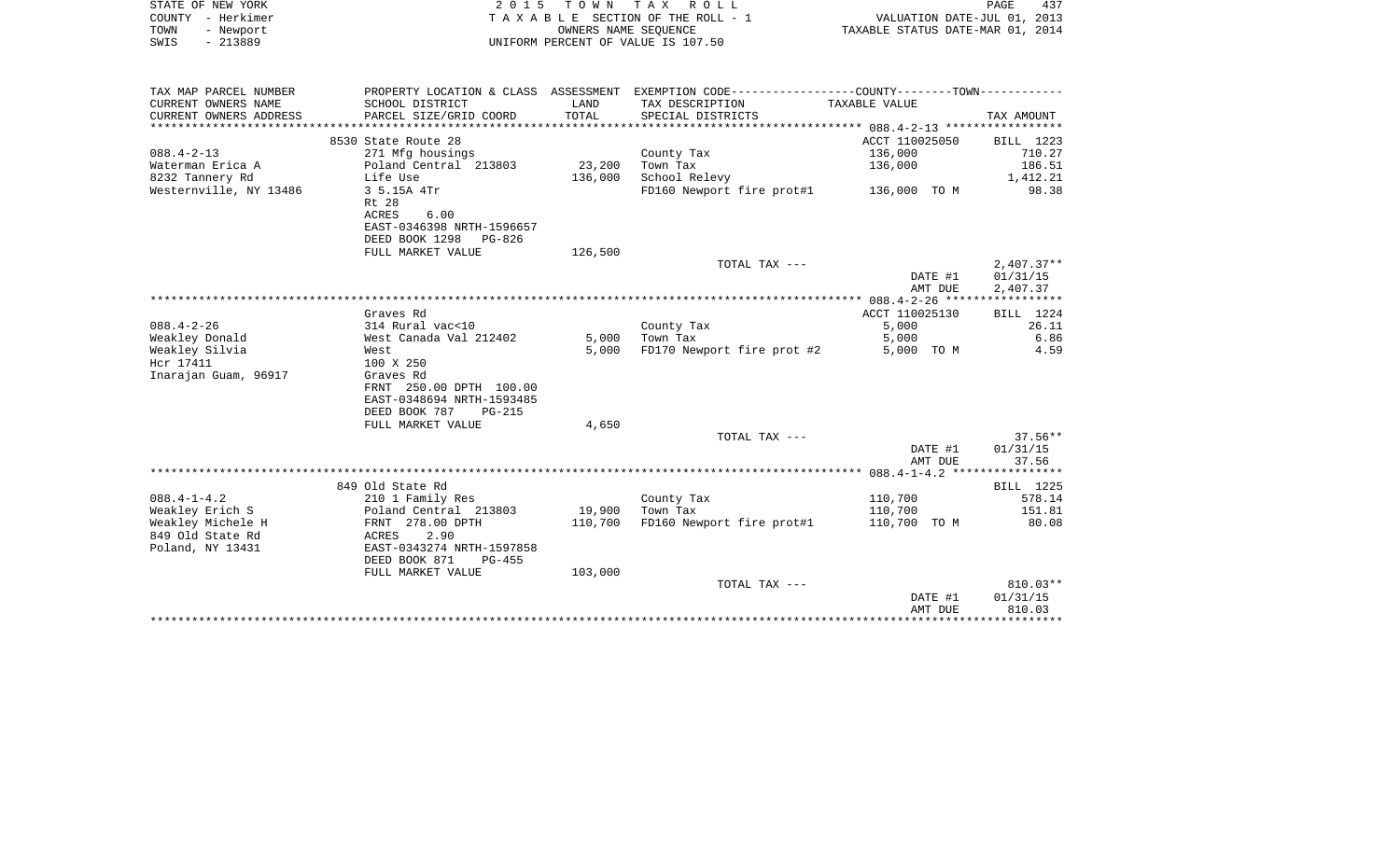| STATE OF NEW YORK<br>COUNTY - Herkimer<br>- Newport<br>TOWN<br>$-213889$<br>SWIS | 2 0 1 5                                       | T O W N<br>OWNERS NAME SEQUENCE | T A X<br>R O L L<br>TAXABLE SECTION OF THE ROLL - 1<br>UNIFORM PERCENT OF VALUE IS 107.50     | VALUATION DATE-JUL 01, 2013<br>TAXABLE STATUS DATE-MAR 01, 2014 | PAGE<br>438         |
|----------------------------------------------------------------------------------|-----------------------------------------------|---------------------------------|-----------------------------------------------------------------------------------------------|-----------------------------------------------------------------|---------------------|
|                                                                                  |                                               |                                 |                                                                                               |                                                                 |                     |
| TAX MAP PARCEL NUMBER                                                            |                                               |                                 | PROPERTY LOCATION & CLASS ASSESSMENT EXEMPTION CODE---------------COUNTY-------TOWN---------- |                                                                 |                     |
| CURRENT OWNERS NAME                                                              | SCHOOL DISTRICT                               | LAND                            | TAX DESCRIPTION                                                                               | TAXABLE VALUE                                                   |                     |
| CURRENT OWNERS ADDRESS                                                           | PARCEL SIZE/GRID COORD                        | TOTAL                           | SPECIAL DISTRICTS                                                                             |                                                                 | TAX AMOUNT          |
| ***********************                                                          | *************************                     | **********                      |                                                                                               |                                                                 |                     |
| $088.4 - 2 - 25$                                                                 | 201 Graves Rd<br>210 1 Family Res             |                                 | County Tax                                                                                    | ACCT 110008700<br>112,100                                       | BILL 1226<br>585.45 |
| Weakley Richard H                                                                | West Canada Val 212402                        | 18,600                          | Town Tax                                                                                      | 112,100                                                         | 153.73              |
| Beach Sharon                                                                     | Е                                             | 112,100                         | FD170 Newport fire prot #2                                                                    | 112,100 TO M                                                    | 103.01              |
| 201 Graves Rd                                                                    | 3<br>250/300                                  |                                 |                                                                                               |                                                                 |                     |
| Newport, NY 13416                                                                | Graves Rd                                     |                                 |                                                                                               |                                                                 |                     |
|                                                                                  | ACRES<br>1.60                                 |                                 |                                                                                               |                                                                 |                     |
|                                                                                  | EAST-0348881 NRTH-1593534                     |                                 |                                                                                               |                                                                 |                     |
|                                                                                  | DEED BOOK 1383<br>PG-807<br>FULL MARKET VALUE |                                 |                                                                                               |                                                                 |                     |
|                                                                                  |                                               | 104,300                         | TOTAL TAX ---                                                                                 |                                                                 | 842.19**            |
|                                                                                  |                                               |                                 |                                                                                               | DATE #1                                                         | 01/31/15            |
|                                                                                  |                                               |                                 |                                                                                               | AMT DUE                                                         | 842.19              |
|                                                                                  |                                               |                                 |                                                                                               |                                                                 |                     |
|                                                                                  | 862 Honey Hill Rd                             |                                 |                                                                                               |                                                                 | BILL 1227           |
| $094.1 - 2 - 20.6$                                                               | 210 1 Family Res                              |                                 | County Tax                                                                                    | 96,500                                                          | 503.98              |
| Weeks Judith A<br>862 Honey Hill Rd                                              | West Canada Val 212402<br>South               | 18,400<br>96,500                | Town Tax<br>FD170 Newport fire prot #2                                                        | 96,500<br>96,500 TO M                                           | 132.34<br>88.67     |
| PO Box 18                                                                        | Honey Hill                                    |                                 |                                                                                               |                                                                 |                     |
| Newport, NY 13416                                                                | ACRES<br>1.38 BANK<br>135                     |                                 |                                                                                               |                                                                 |                     |
|                                                                                  | EAST-0348633 NRTH-1586054                     |                                 |                                                                                               |                                                                 |                     |
|                                                                                  | DEED BOOK 902<br>$PG-632$                     |                                 |                                                                                               |                                                                 |                     |
|                                                                                  | FULL MARKET VALUE                             | 89,750                          |                                                                                               |                                                                 |                     |
|                                                                                  |                                               |                                 | TOTAL TAX ---                                                                                 |                                                                 | 724.99**            |
|                                                                                  |                                               |                                 |                                                                                               | DATE #1<br>AMT DUE                                              | 01/31/15<br>724.99  |
|                                                                                  |                                               |                                 |                                                                                               |                                                                 |                     |
|                                                                                  | Honey Hill Rd                                 |                                 |                                                                                               |                                                                 | BILL 1228           |
| $094.1 - 2 - 20.17$                                                              | 314 Rural vac<10                              |                                 | County Tax                                                                                    | 11,000                                                          | 57.45               |
| Weeks Robin                                                                      | West Canada Val 212402                        | 11,000                          | Town Tax                                                                                      | 11,000                                                          | 15.09               |
| PO Box 18                                                                        | ACRES<br>2.00                                 | 11,000                          | FD170 Newport fire prot #2                                                                    | 11,000 TO M                                                     | 10.11               |
| Newport, NY 13416                                                                | EAST-0348872 NRTH-1586069                     |                                 |                                                                                               |                                                                 |                     |
|                                                                                  | DEED BOOK 798<br>PG-186<br>FULL MARKET VALUE  | 10,250                          |                                                                                               |                                                                 |                     |
|                                                                                  |                                               |                                 | TOTAL TAX ---                                                                                 |                                                                 | $82.65**$           |
|                                                                                  |                                               |                                 |                                                                                               | DATE #1                                                         | 01/31/15            |
|                                                                                  |                                               |                                 |                                                                                               | AMT DUE                                                         | 82.65               |
|                                                                                  |                                               |                                 |                                                                                               |                                                                 |                     |
| $094.3 - 2 - 29$                                                                 | State Route 28                                |                                 |                                                                                               | ACCT 110008730                                                  | BILL 1229<br>208.90 |
| West Canada Creek Assoc                                                          | 534 Social org.<br>West Canada Val 212402     | 30,000                          | County Tax<br>Town Tax                                                                        | 40,000<br>40,000                                                | 54.86               |
| Box 200                                                                          | E                                             | 40,000                          | FD170 Newport fire prot #2                                                                    | 40,000 TO M                                                     | 36.76               |
| Newport, NY 13416                                                                | 18a                                           |                                 |                                                                                               |                                                                 |                     |
|                                                                                  | Rt 28                                         |                                 |                                                                                               |                                                                 |                     |
|                                                                                  | ACRES<br>22.40                                |                                 |                                                                                               |                                                                 |                     |
|                                                                                  | EAST-0358348 NRTH-1579105                     |                                 |                                                                                               |                                                                 |                     |
|                                                                                  | FULL MARKET VALUE                             | 37,200                          | TOTAL TAX ---                                                                                 |                                                                 | $300.52**$          |
|                                                                                  |                                               |                                 |                                                                                               | DATE #1                                                         | 01/31/15            |
|                                                                                  |                                               |                                 |                                                                                               | AMT DUE                                                         | 300.52              |
|                                                                                  |                                               |                                 |                                                                                               |                                                                 |                     |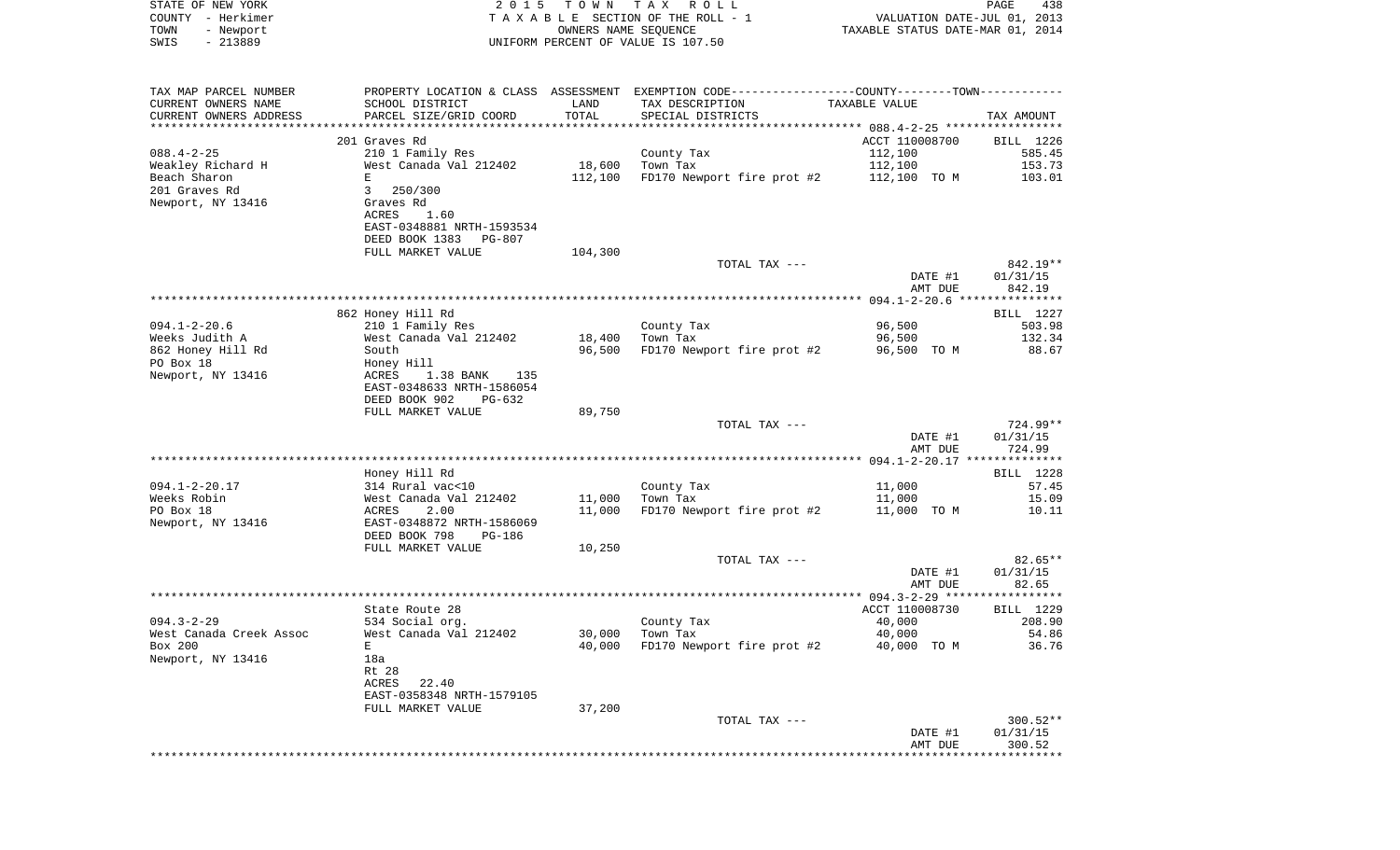| 2015 TOWN TAX ROLL<br>PAGE<br>STATE OF NEW YORK                                     | 439 |
|-------------------------------------------------------------------------------------|-----|
| VALUATION DATE-JUL 01, 2013<br>COUNTY - Herkimer<br>TAXABLE SECTION OF THE ROLL - 1 |     |
| TAXABLE STATUS DATE-MAR 01, 2014<br>TOWN<br>OWNERS NAME SEOUENCE<br>- Newport       |     |
| - 213889<br>UNIFORM PERCENT OF VALUE IS 107.50<br>SWIS                              |     |

| TAX MAP PARCEL NUMBER     |                                         |            | PROPERTY LOCATION & CLASS ASSESSMENT EXEMPTION CODE---------------COUNTY-------TOWN--------- |                                                  |              |
|---------------------------|-----------------------------------------|------------|----------------------------------------------------------------------------------------------|--------------------------------------------------|--------------|
| CURRENT OWNERS NAME       | SCHOOL DISTRICT                         | LAND       | TAX DESCRIPTION                                                                              | TAXABLE VALUE                                    |              |
| CURRENT OWNERS ADDRESS    | PARCEL SIZE/GRID COORD                  | TOTAL      | SPECIAL DISTRICTS                                                                            |                                                  | TAX AMOUNT   |
|                           |                                         | ********** |                                                                                              | ****************** 094.3-2-23 ****************** |              |
|                           | 5378 State Route 28                     |            |                                                                                              | ACCT 110008760                                   | BILL 1230    |
| $094.3 - 2 - 23$          | 210 1 Family Res                        |            | VETFUND CT 41101                                                                             | 300<br>300                                       |              |
| West Robert E             | West Canada Val 212402                  | 18,500     | County Tax                                                                                   | 85,700                                           | 447.57       |
| West Dorothy J            | E                                       | 86,000     | Town Tax                                                                                     | 85,700                                           | 117.53       |
| 5378 State Route 28       | $\overline{3}$<br>300/200               |            | FD170 Newport fire prot #2                                                                   | 86,000 TO M                                      | 79.03        |
| Newport, NY 13416         | Rt 28                                   |            |                                                                                              |                                                  |              |
|                           | ACRES<br>1.50                           |            |                                                                                              |                                                  |              |
|                           |                                         |            |                                                                                              |                                                  |              |
|                           | EAST-0360410 NRTH-1577937               |            |                                                                                              |                                                  |              |
|                           | DEED BOOK 1269<br>PG-294                |            |                                                                                              |                                                  |              |
|                           | FULL MARKET VALUE                       | 80,000     |                                                                                              |                                                  |              |
|                           |                                         |            | TOTAL TAX ---                                                                                |                                                  | $644.13**$   |
|                           |                                         |            |                                                                                              | DATE #1                                          | 01/31/15     |
|                           |                                         |            |                                                                                              | AMT DUE                                          | 644.13       |
|                           |                                         |            |                                                                                              |                                                  |              |
|                           | Honey Hill Rd                           |            |                                                                                              |                                                  | BILL 1231    |
| $094.1 - 2 - 20.13$       | 314 Rural vac<10                        |            | County Tax                                                                                   | 12,000                                           | 62.67        |
| Wester Marilyn D          | West Canada Val 212402                  | 12,000     | Town Tax                                                                                     | 12,000                                           | 16.46        |
| Honey Hill Rd             | ACRES 1.10<br>EAST-0349870 NRTH-1586469 | 12,000     | FD170 Newport fire prot #2                                                                   | 12,000 TO M                                      | 11.03        |
| PO Box 17                 |                                         |            |                                                                                              |                                                  |              |
| Newport, NY 13416         | DEED BOOK 1160<br>PG-909                |            |                                                                                              |                                                  |              |
|                           | FULL MARKET VALUE                       | 11,150     |                                                                                              |                                                  |              |
|                           |                                         |            | TOTAL TAX ---                                                                                |                                                  | $90.16**$    |
|                           |                                         |            |                                                                                              | DATE #1                                          | 01/31/15     |
|                           |                                         |            |                                                                                              | AMT DUE                                          | 90.16        |
|                           |                                         |            |                                                                                              |                                                  |              |
|                           | 936 Honey Hill Rd                       |            |                                                                                              | ACCT 110008100                                   | BILL 1232    |
| $094.1 - 2 - 21$          | 240 Rural res                           |            | County Tax                                                                                   | 168,000                                          | 877.39       |
| Wester Marilyn D          | West Canada Val 212402                  | 34,800     | Town Tax                                                                                     | 168,000                                          | 230.39       |
| 936 Honey Hill Rd         | 7.90                                    | 168,000    | FD170 Newport fire prot #2                                                                   | 168,000 TO M                                     | 154.38       |
| PO Box 17                 | Honey Hill Rd                           |            |                                                                                              |                                                  |              |
| Newport, NY 13416         | FRNT 1161.00 DPTH                       |            |                                                                                              |                                                  |              |
|                           | 20.20<br>ACRES                          |            |                                                                                              |                                                  |              |
|                           | EAST-0349606 NRTH-1585976               |            |                                                                                              |                                                  |              |
|                           | DEED BOOK 00640 PG-00311                |            |                                                                                              |                                                  |              |
|                           | FULL MARKET VALUE                       | 156,300    |                                                                                              |                                                  |              |
|                           |                                         |            | TOTAL TAX ---                                                                                |                                                  | $1,262.16**$ |
|                           |                                         |            |                                                                                              | DATE #1                                          | 01/31/15     |
|                           |                                         |            |                                                                                              | AMT DUE                                          | 1,262.16     |
|                           |                                         |            |                                                                                              |                                                  |              |
|                           | 198 Woodchuck Hill Rd                   |            |                                                                                              | ACCT 110008940                                   | BILL 1233    |
| $094.1 - 1 - 58$          |                                         |            |                                                                                              |                                                  |              |
|                           | 240 Rural res                           |            | County Tax                                                                                   | 223,500                                          | 1,167.24     |
| Wheeler Craig R           | West Canada Val 212402                  | 90,500     | Town Tax                                                                                     | 223,500                                          | 306.51       |
| Wheeler Lori Jean         | W                                       | 223,500    | FD170 Newport fire prot #2                                                                   | 223,500 TO M                                     | 205.38       |
| 198 Woodchuck Hill Rd     | 1 70A                                   |            |                                                                                              |                                                  |              |
| Newport, NY 13416         | Rt 28                                   |            |                                                                                              |                                                  |              |
|                           | FRNT 900.00 DPTH                        |            |                                                                                              |                                                  |              |
| MAY BE SUBJECT TO PAYMENT | ACRES 110.40                            |            |                                                                                              |                                                  |              |
| UNDER AGDIST LAW TIL 2017 | EAST-0357486 NRTH-1585347               |            |                                                                                              |                                                  |              |
|                           | DEED BOOK 850<br>$PG-84$                |            |                                                                                              |                                                  |              |
|                           | FULL MARKET VALUE                       | 207,900    |                                                                                              |                                                  |              |
|                           |                                         |            | TOTAL TAX ---                                                                                |                                                  | $1,679.13**$ |
|                           |                                         |            |                                                                                              | DATE #1                                          | 01/31/15     |
|                           |                                         |            |                                                                                              | AMT DUE                                          | 1,679.13     |
|                           |                                         |            |                                                                                              |                                                  |              |
|                           |                                         |            |                                                                                              |                                                  |              |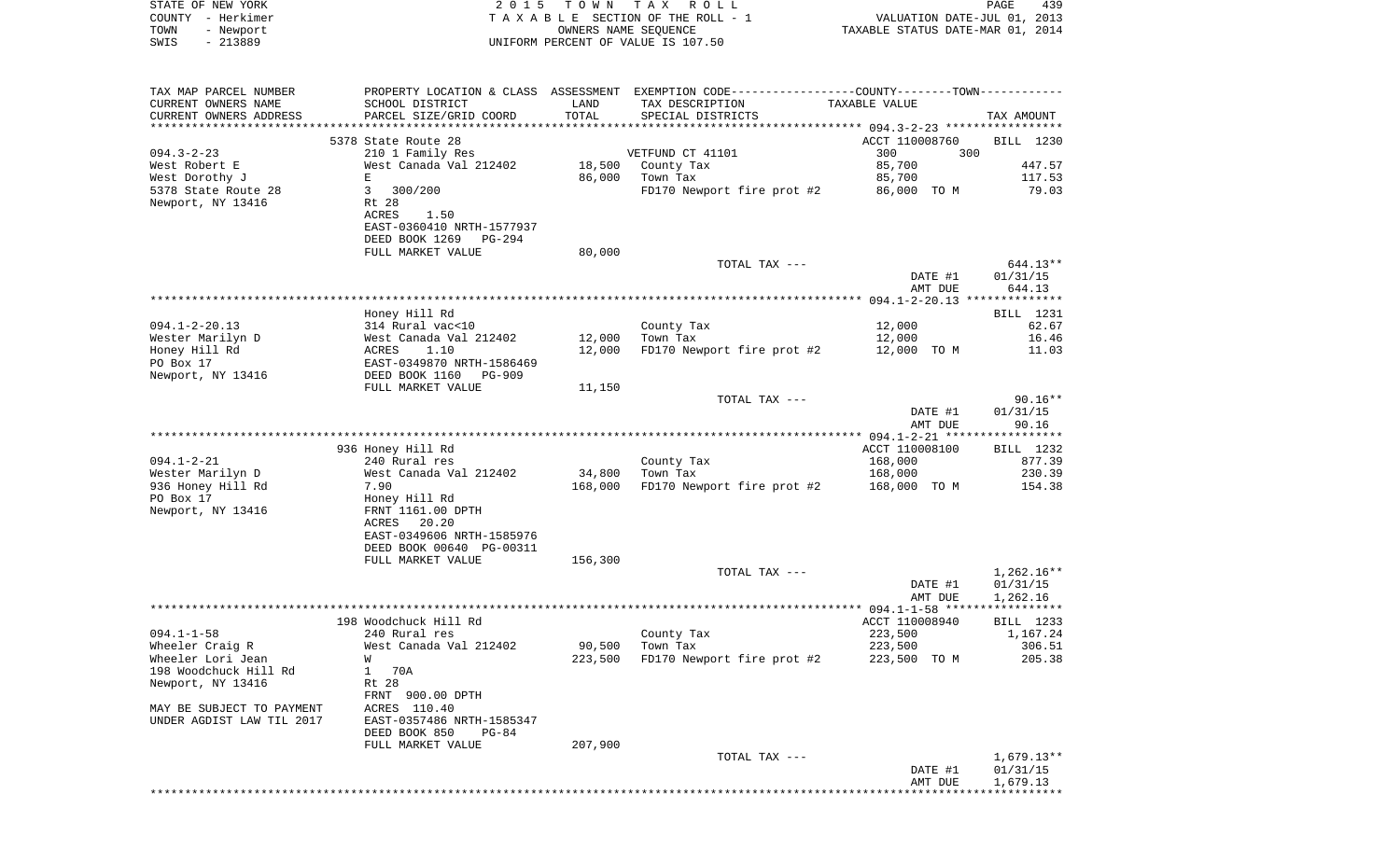| STATE OF NEW YORK         |                                      | 2015 TOWN | TAX ROLL                                                    |                                  | 440<br>PAGE |
|---------------------------|--------------------------------------|-----------|-------------------------------------------------------------|----------------------------------|-------------|
| - Herkimer<br>COUNTY      |                                      |           | TAXABLE SECTION OF THE ROLL - 1                             | VALUATION DATE-JUL 01, 2013      |             |
| - Newport<br>TOWN         |                                      |           | OWNERS NAME SEOUENCE                                        | TAXABLE STATUS DATE-MAR 01, 2014 |             |
| $-213889$<br>SWIS         |                                      |           | UNIFORM PERCENT OF VALUE IS 107.50                          |                                  |             |
|                           |                                      |           |                                                             |                                  |             |
|                           |                                      |           |                                                             |                                  |             |
| TAX MAP PARCEL NUMBER     | PROPERTY LOCATION & CLASS ASSESSMENT |           | EXEMPTION CODE-----------------COUNTY-------TOWN----------- |                                  |             |
| CURRENT OWNERS NAME       | SCHOOL DISTRICT                      | LAND      | TAX DESCRIPTION                                             | TAXABLE VALUE                    |             |
| CURRENT OWNERS ADDRESS    | PARCEL SIZE/GRID COORD               | TOTAL     | SPECIAL DISTRICTS                                           |                                  | TAX AMOUNT  |
|                           |                                      |           |                                                             |                                  |             |
|                           | Fishing Rock Rd                      |           |                                                             | ACCT 110001500                   | BILL 1234   |
| $100.1 - 1 - 8.1$         | 105 Vac farmland                     |           | AG MKTS<br>41730                                            | 44,757<br>44,757                 |             |
| Wheeler Craig R           | West Canada Val 212402               | 95,000    | County Tax                                                  | 50,243                           | 262.40      |
| Wheeler Lori Jean         | 6.23a From 094.3-2-32 Pen            | 95,000    | Town Tax                                                    | 50,243                           | 68.90       |
| 7342 Main St              | 64.3                                 |           | FD175 Newport fire prot #3                                  | 95,000 TO M                      | 89.47       |
| Newport, NY 13416         | Fishing Rock                         |           |                                                             |                                  |             |
|                           | FRNT 1525.00 DPTH                    |           |                                                             |                                  |             |
| MAY BE SUBJECT TO PAYMENT | ACRES 72.50                          |           |                                                             |                                  |             |
| UNDER AGDIST LAW TIL 2021 | EAST-0360497 NRTH-1575293            |           |                                                             |                                  |             |
|                           | DEED BOOK 850<br>$PG-84$             |           |                                                             |                                  |             |
|                           | FULL MARKET VALUE                    | 88,350    |                                                             |                                  |             |
|                           |                                      |           | TOTAL TAX ---                                               |                                  | $420.77**$  |
|                           |                                      |           |                                                             | DATE #1                          | 01/31/15    |
|                           |                                      |           |                                                             | AMT DUE                          | 420.77      |
|                           |                                      |           |                                                             |                                  |             |
|                           | 146 Victor Rd                        |           |                                                             | ACCT 110003690                   | BILL 1235   |
| $093.4 - 1 - 4$           | 112 Dairy farm                       |           | AG MKTS<br>41730                                            | 61,160<br>61,160                 |             |
| Wilczewski Eugene J       | West Canada Val 212402               |           | 164,000 County Tax                                          | 270,840                          | 1,414.47    |
| Kearns Cynthia M          | S                                    | 332,000   | Town Tax                                                    | 270,840                          | 371.43      |
| 146 Victor Rd             | 1 199A                               |           | FD170 Newport fire prot #2                                  | 332,000 TO M                     | 305.08      |
| Poland, NY 13431          | Farrell Rd<br>ACRES 199.00           |           |                                                             |                                  |             |
| MAY BE SUBJECT TO PAYMENT | EAST-0345051 NRTH-1581475            |           |                                                             |                                  |             |
| UNDER AGDIST LAW TIL 2021 | DEED BOOK 900<br>$PG-473$            |           |                                                             |                                  |             |
|                           | FULL MARKET VALUE                    | 308,837   |                                                             |                                  |             |

|                       |                           |        | TOTAL TAX ---              |                | $2,090.98**$ |
|-----------------------|---------------------------|--------|----------------------------|----------------|--------------|
|                       |                           |        |                            | DATE #1        | 01/31/15     |
|                       |                           |        |                            | AMT DUE        | 2,090.98     |
|                       |                           |        |                            |                |              |
|                       | 326 Graves Rd             |        |                            | ACCT 110025530 | BILL 1236    |
| $088.4 - 2 - 17.2$    | 210 1 Family Res          |        | County Tax                 | 79,300         | 414.15       |
| Williams Bernodette M | West Canada Val 212402    | 17,800 | Town Tax                   | 79,300         | 108.75       |
| Williams Edward       | North                     | 79,300 | FD170 Newport fire prot #2 | 79,300<br>TO M | 72.87        |
| 326 Graves Rd         | 200x200                   |        |                            |                |              |
| Newport, NY 13416     | Graves Rd                 |        |                            |                |              |
|                       | FRNT 200.00 DPTH 215.00   |        |                            |                |              |
|                       | EAST-0348139 NRTH-1595845 |        |                            |                |              |
|                       | DEED BOOK 682<br>PG-928   |        |                            |                |              |
|                       | FULL MARKET VALUE         | 73,750 |                            |                |              |
|                       |                           |        | TOTAL TAX ---              |                | $595.77**$   |
|                       |                           |        |                            | DATE #1        | 01/31/15     |
|                       |                           |        |                            | AMT DUE        | 595.77       |
|                       |                           |        |                            |                |              |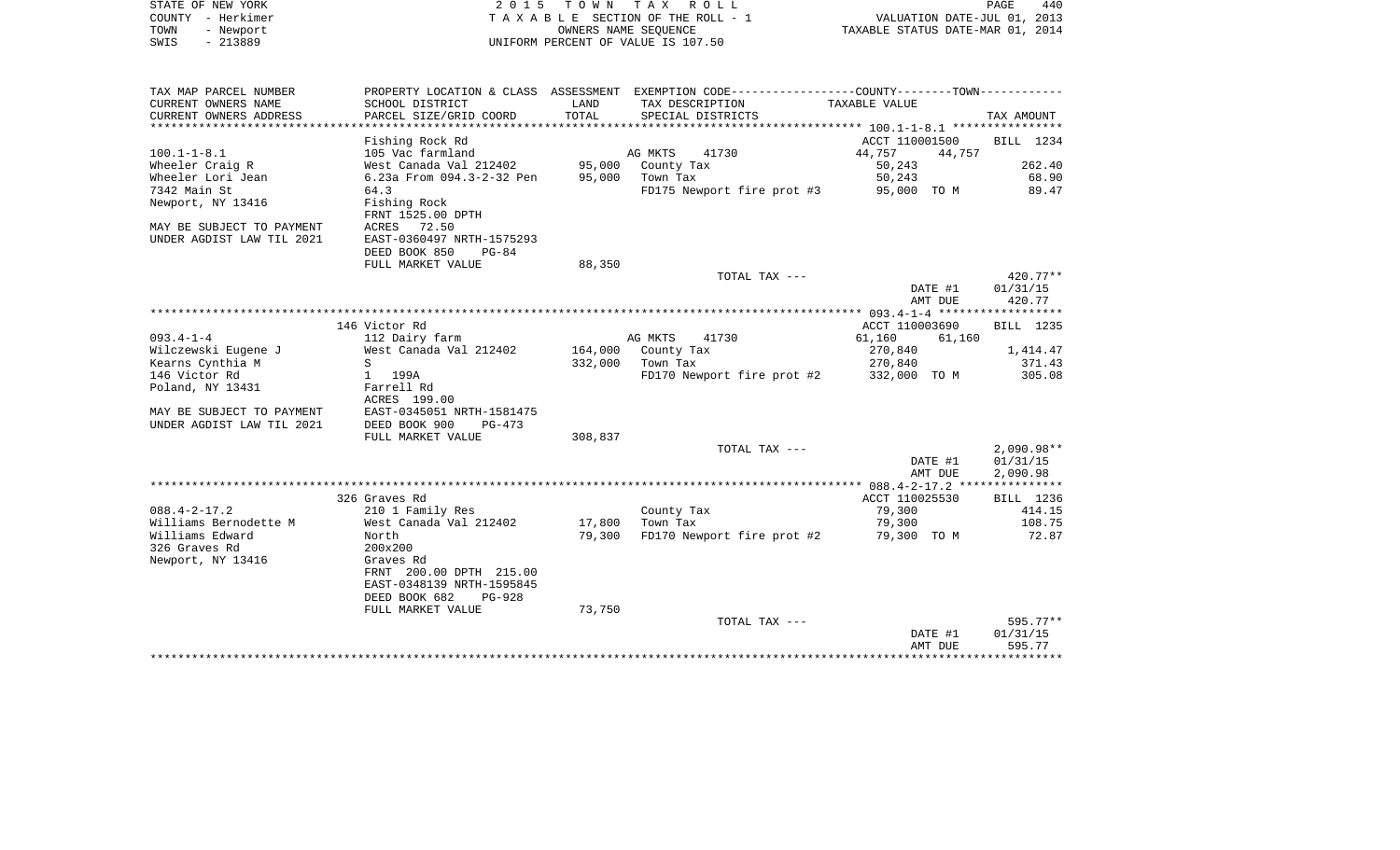| STATE OF NEW YORK<br>COUNTY - Herkimer<br>TOWN<br>- Newport<br>SWIS<br>$-213889$ | 2 0 1 5                                                |         | TOWN TAX ROLL<br>TAXABLE SECTION OF THE ROLL - 1<br>OWNERS NAME SEQUENCE<br>UNIFORM PERCENT OF VALUE IS 107.50 | VALUATION DATE-JUL 01, 2013<br>TAXABLE STATUS DATE-MAR 01, 2014 | PAGE<br>441  |
|----------------------------------------------------------------------------------|--------------------------------------------------------|---------|----------------------------------------------------------------------------------------------------------------|-----------------------------------------------------------------|--------------|
|                                                                                  |                                                        |         |                                                                                                                |                                                                 |              |
| TAX MAP PARCEL NUMBER                                                            |                                                        |         | PROPERTY LOCATION & CLASS ASSESSMENT EXEMPTION CODE----------------COUNTY-------TOWN----------                 |                                                                 |              |
| CURRENT OWNERS NAME                                                              | SCHOOL DISTRICT                                        | LAND    | TAX DESCRIPTION                                                                                                | TAXABLE VALUE                                                   |              |
| CURRENT OWNERS ADDRESS                                                           | PARCEL SIZE/GRID COORD                                 | TOTAL   | SPECIAL DISTRICTS                                                                                              |                                                                 | TAX AMOUNT   |
|                                                                                  | 184 Graves Rd                                          |         |                                                                                                                |                                                                 | BILL 1237    |
| $089.3 - 1 - 22.2$                                                               | 210 1 Family Res                                       |         | County Tax                                                                                                     | 78,300                                                          | 408.93       |
| Wohan Gary                                                                       | West Canada Val 212402                                 | 11,700  | Town Tax                                                                                                       | 78,300                                                          | 107.38       |
| 184 Graves Rd                                                                    | East                                                   | 78,300  | FD170 Newport fire prot #2                                                                                     | 78,300 TO M                                                     | 71.95        |
| Newport, NY 13416                                                                | 270 100X200                                            |         |                                                                                                                |                                                                 |              |
|                                                                                  | Graves Rd                                              |         |                                                                                                                |                                                                 |              |
|                                                                                  | FRNT 100.00 DPTH 200.00                                |         |                                                                                                                |                                                                 |              |
|                                                                                  | ACRES<br>0.45                                          |         |                                                                                                                |                                                                 |              |
|                                                                                  | EAST-0349262 NRTH-1593317<br>DEED BOOK 916<br>PG-701   |         |                                                                                                                |                                                                 |              |
|                                                                                  | FULL MARKET VALUE                                      | 72,850  |                                                                                                                |                                                                 |              |
|                                                                                  |                                                        |         | TOTAL TAX ---                                                                                                  |                                                                 | 588.26**     |
|                                                                                  |                                                        |         |                                                                                                                | DATE #1                                                         | 01/31/15     |
|                                                                                  |                                                        |         |                                                                                                                | AMT DUE                                                         | 588.26       |
|                                                                                  |                                                        |         |                                                                                                                |                                                                 |              |
|                                                                                  | Rose Valley Rd                                         |         |                                                                                                                |                                                                 | BILL 1238    |
| $089.3 - 1 - 9.2$                                                                | 210 1 Family Res                                       |         | County Tax                                                                                                     | 141,500                                                         | 738.99       |
| Wollaber David E                                                                 | West Canada Val 212402                                 | 22,000  | Town Tax                                                                                                       | 141,500                                                         | 194.05       |
| 773 Rose Valley Rd                                                               | 5.00a                                                  | 141,500 | FD160 Newport fire prot#1                                                                                      | 141,500 TO M                                                    | 102.36       |
| Cold Brook, NY 13324                                                             | Rose Valley Rd                                         |         |                                                                                                                |                                                                 |              |
|                                                                                  | ACRES<br>5.00 BANK<br>135<br>EAST-0355567 NRTH-1601168 |         |                                                                                                                |                                                                 |              |
|                                                                                  | DEED BOOK 809<br>$PG-446$                              |         |                                                                                                                |                                                                 |              |
|                                                                                  | FULL MARKET VALUE                                      | 131,650 |                                                                                                                |                                                                 |              |
|                                                                                  |                                                        |         | TOTAL TAX ---                                                                                                  |                                                                 | $1,035.40**$ |
|                                                                                  |                                                        |         |                                                                                                                | DATE #1                                                         | 01/31/15     |
|                                                                                  |                                                        |         |                                                                                                                | AMT DUE                                                         | 1,035.40     |
|                                                                                  |                                                        |         |                                                                                                                |                                                                 |              |
|                                                                                  | Bowie Rd                                               |         |                                                                                                                | ACCT 110001170                                                  | BILL 1239    |
| $099.2 - 3 - 4$                                                                  | 314 Rural vac<10                                       |         | County Tax                                                                                                     | 12,600                                                          | 65.80        |
| Women of Racing, Inc,                                                            | West Canada Val 212402                                 | 12,600  | Town Tax                                                                                                       | 12,600                                                          | 17.28        |
| Bowie Rd                                                                         | FRNT 218.40 DPTH                                       | 12,600  | School Relevy                                                                                                  |                                                                 | 235.30       |
| PO Box 431                                                                       | 1.80<br>ACRES                                          |         | FD170 Newport fire prot #2                                                                                     | 12,600 TO M                                                     | 11.58        |
| Herkimer, NY 13350                                                               | EAST-0339213 NRTH-1573945<br>DEED BOOK 1531<br>PG-418  |         |                                                                                                                |                                                                 |              |
| PRIOR OWNER ON 3/01/2014                                                         | FULL MARKET VALUE                                      | 11,700  |                                                                                                                |                                                                 |              |
| Ward K. Bruce                                                                    |                                                        |         |                                                                                                                |                                                                 |              |
|                                                                                  |                                                        |         | TOTAL TAX ---                                                                                                  |                                                                 | $329.96**$   |
|                                                                                  |                                                        |         |                                                                                                                | DATE #1                                                         | 01/31/15     |
|                                                                                  |                                                        |         |                                                                                                                | AMT DUE                                                         | 329.96       |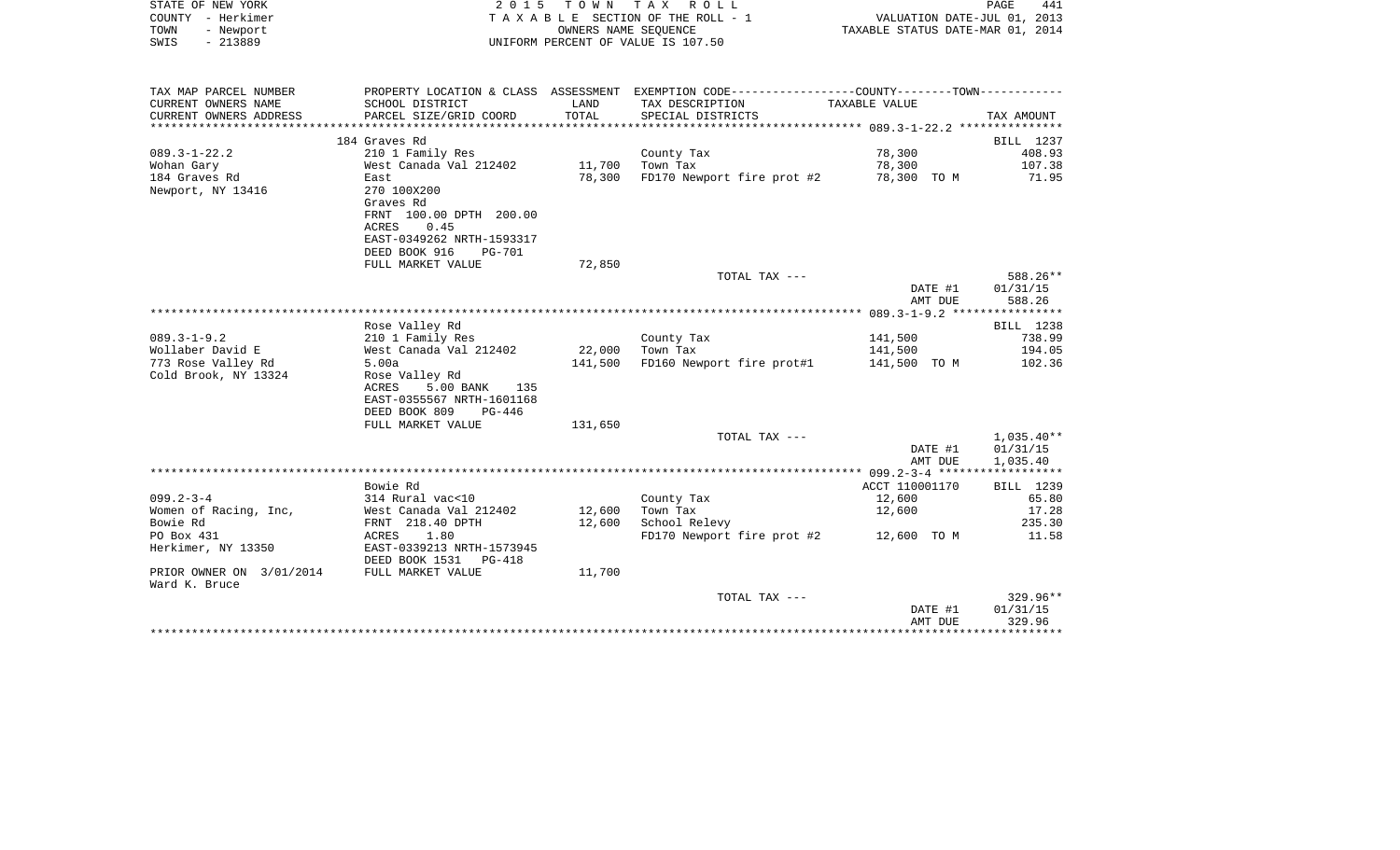| STATE OF NEW YORK<br>COUNTY - Herkimer<br>TOWN<br>- Newport<br>$-213889$<br>SWIS                    | 2 0 1 5                                                                                                                                                                              | T O W N<br>OWNERS NAME SEQUENCE | T A X<br>R O L L<br>TAXABLE SECTION OF THE ROLL - 1<br>UNIFORM PERCENT OF VALUE IS 107.50                                             | VALUATION DATE-JUL 01, 2013<br>TAXABLE STATUS DATE-MAR 01, 2014 | PAGE<br>442                             |
|-----------------------------------------------------------------------------------------------------|--------------------------------------------------------------------------------------------------------------------------------------------------------------------------------------|---------------------------------|---------------------------------------------------------------------------------------------------------------------------------------|-----------------------------------------------------------------|-----------------------------------------|
| TAX MAP PARCEL NUMBER<br>CURRENT OWNERS NAME<br>CURRENT OWNERS ADDRESS<br>************************* | SCHOOL DISTRICT<br>PARCEL SIZE/GRID COORD                                                                                                                                            | LAND<br>TOTAL                   | PROPERTY LOCATION & CLASS ASSESSMENT EXEMPTION CODE---------------COUNTY-------TOWN----------<br>TAX DESCRIPTION<br>SPECIAL DISTRICTS | TAXABLE VALUE                                                   | TAX AMOUNT                              |
| $089.3 - 1 - 27$<br>Wood David T<br>Hoover Jennifer R<br>266 Graves Rd<br>Newport, NY 13416         | 266 Graves Rd<br>210 1 Family Res<br>West Canada Val 212402<br>E<br>3 5A<br>Graves Rd<br>ACRES<br>4.20<br>EAST-0348805 NRTH-1595083                                                  | 21,200<br>129,100               | County Tax<br>Town Tax<br>FD170 Newport fire prot #2                                                                                  | ACCT 110003150<br>129,100<br>129,100<br>129,100 TO M            | BILL 1240<br>674.23<br>177.05<br>118.63 |
|                                                                                                     | DEED BOOK 1471<br>PG-582<br>FULL MARKET VALUE                                                                                                                                        | 120,100                         | TOTAL TAX ---                                                                                                                         | DATE #1<br>AMT DUE                                              | $969.91**$<br>01/31/15<br>969.91        |
|                                                                                                     |                                                                                                                                                                                      |                                 |                                                                                                                                       |                                                                 |                                         |
| $094.1 - 2 - 13$<br>Woods Michael<br>123 Old State Rd<br>Poland, NY 13431-2201                      | 123 Old State Rd<br>210 1 Family Res<br>West Canada Val 212402<br>W<br>9 372 X 372<br>Co Rd 200<br>ACRES<br>1.30 BANK<br>184<br>EAST-0352419 NRTH-1586479<br>DEED BOOK 925<br>PG-497 | 18,300<br>167,700               | County Tax<br>Town Tax<br>FD170 Newport fire prot #2                                                                                  | ACCT 110007590<br>167,700<br>167,700<br>167,700 TO M            | BILL 1241<br>875.82<br>229.98<br>154.10 |
|                                                                                                     | FULL MARKET VALUE                                                                                                                                                                    | 156,000                         | TOTAL TAX ---                                                                                                                         | DATE #1                                                         | $1,259.90**$<br>01/31/15                |
|                                                                                                     |                                                                                                                                                                                      |                                 |                                                                                                                                       | AMT DUE                                                         | 1,259.90                                |
|                                                                                                     | West St                                                                                                                                                                              |                                 |                                                                                                                                       |                                                                 | BILL 1242                               |
| $094.3 - 1 - 22$<br>Worden Heidi L<br>7389 West St<br>PO Box 297<br>Newport, NY 13416               | 314 Rural vac<10<br>West Canada Val 212402<br>ACRES<br>3.50<br>EAST-0353442 NRTH-1584402<br>DEED BOOK 1472<br><b>PG-193</b>                                                          | 3,500<br>3,500                  | County Tax<br>Town Tax                                                                                                                | 3,500<br>3,500                                                  | 18.28<br>4.80                           |
|                                                                                                     | FULL MARKET VALUE                                                                                                                                                                    | 3,250                           | TOTAL TAX ---                                                                                                                         | DATE #1<br>AMT DUE                                              | $23.08**$<br>01/31/15<br>23.08          |
|                                                                                                     |                                                                                                                                                                                      |                                 |                                                                                                                                       |                                                                 |                                         |
| $093.3 - 1 - 11$<br>Yager Howard<br>Yager Tad<br>219 Tanner Rd<br>Poland, NY 13431                  | Bell Hill Rd<br>322 Rural vac>10<br>West Canada Val 212402<br>28A<br>2<br>Bell Hill<br>ACRES<br>34.00<br>EAST-0330797 NRTH-1579224<br>DEED BOOK 848<br>PG-314                        | 29,000<br>29,000                | County Tax<br>Town Tax<br>FD170 Newport fire prot #2                                                                                  | ACCT 110000840<br>29,000<br>29,000<br>29,000 TO M               | BILL 1243<br>151.45<br>39.77<br>26.65   |
|                                                                                                     | FULL MARKET VALUE                                                                                                                                                                    | 27,000                          | TOTAL TAX ---                                                                                                                         | DATE #1<br>AMT DUE                                              | $217.87**$<br>01/31/15<br>217.87        |
|                                                                                                     |                                                                                                                                                                                      |                                 |                                                                                                                                       |                                                                 | *********                               |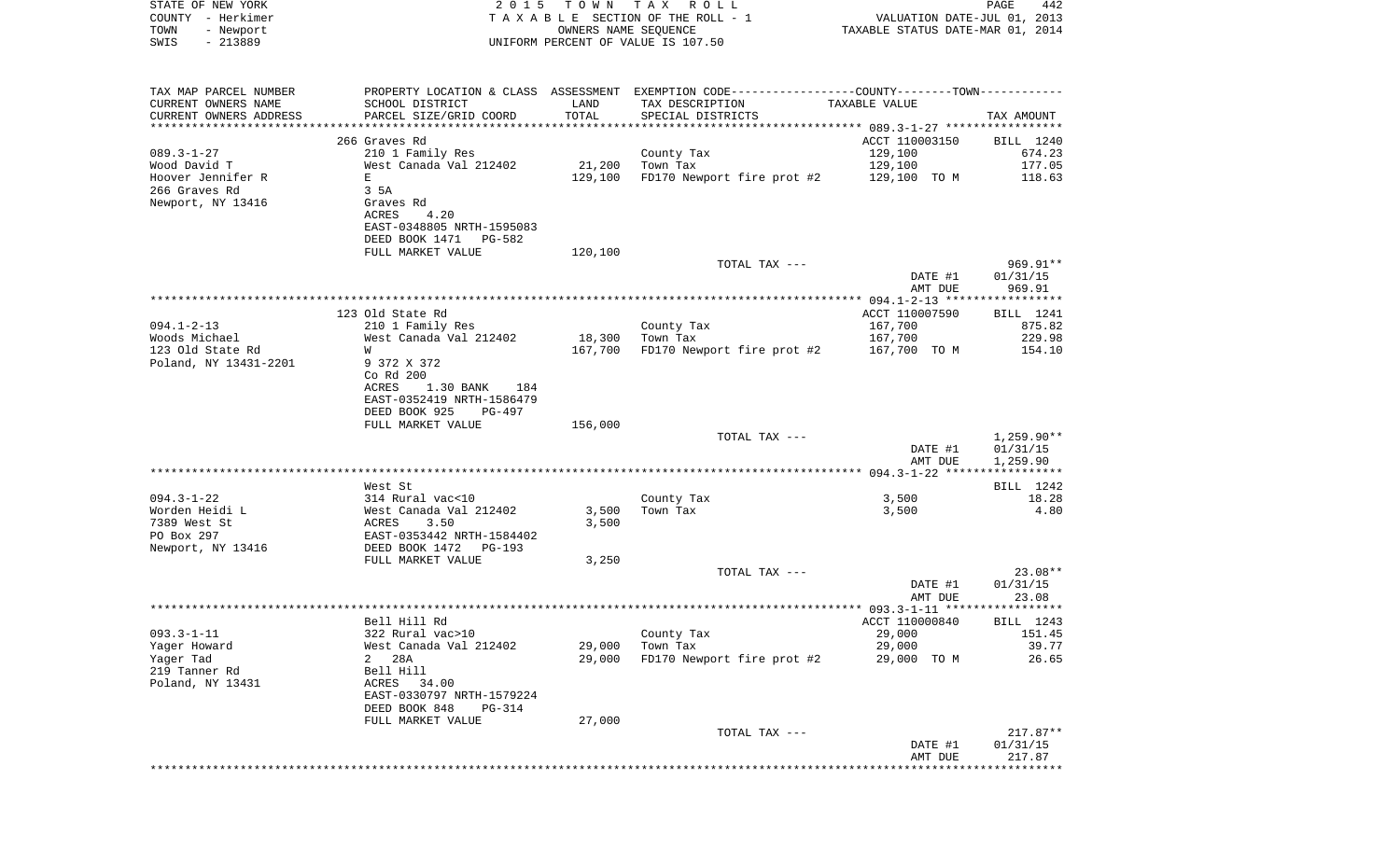| STATE OF NEW YORK      | 2 0 1 5                   | T O W N | TAX ROLL                                                                                      |                                  | PAGE<br>443  |
|------------------------|---------------------------|---------|-----------------------------------------------------------------------------------------------|----------------------------------|--------------|
| COUNTY - Herkimer      |                           |         | TAXABLE SECTION OF THE ROLL - 1                                                               | VALUATION DATE-JUL 01, 2013      |              |
| TOWN<br>- Newport      |                           |         | OWNERS NAME SEOUENCE                                                                          | TAXABLE STATUS DATE-MAR 01, 2014 |              |
| SWIS<br>$-213889$      |                           |         | UNIFORM PERCENT OF VALUE IS 107.50                                                            |                                  |              |
|                        |                           |         |                                                                                               |                                  |              |
| TAX MAP PARCEL NUMBER  |                           |         | PROPERTY LOCATION & CLASS ASSESSMENT EXEMPTION CODE---------------COUNTY-------TOWN---------- |                                  |              |
| CURRENT OWNERS NAME    | SCHOOL DISTRICT           | LAND    | TAX DESCRIPTION                                                                               | TAXABLE VALUE                    |              |
| CURRENT OWNERS ADDRESS | PARCEL SIZE/GRID COORD    | TOTAL   | SPECIAL DISTRICTS                                                                             |                                  | TAX AMOUNT   |
|                        |                           |         |                                                                                               |                                  |              |
|                        | 219 Tanner Hill Rd        |         |                                                                                               | ACCT 110006600                   | BILL 1244    |
| $093.3 - 1 - 14.1$     | 240 Rural res             |         | VET COM CT 41131                                                                              | 15,000<br>15,000                 |              |
| Yager Tad              | West Canada Val 212402    | 80,000  | County Tax                                                                                    | 150,000                          | 783.38       |
| Attn: Yager Howard     | Tanner Rd                 | 165,000 | Town Tax                                                                                      | 150,000                          | 205.71       |
| 219 Tanner Rd          | FRNT 1200.00 DPTH         |         | FD170 Newport fire prot #2                                                                    | 165,000 TO M                     | 151.62       |
| Poland, NY 13431       | 92.10<br>ACRES            |         |                                                                                               |                                  |              |
|                        | EAST-0334135 NRTH-1578960 |         |                                                                                               |                                  |              |
|                        | DEED BOOK 828<br>$PG-11$  |         |                                                                                               |                                  |              |
|                        | FULL MARKET VALUE         | 153,500 |                                                                                               |                                  |              |
|                        |                           |         | TOTAL TAX ---                                                                                 |                                  | $1,140.71**$ |
|                        |                           |         |                                                                                               | DATE #1                          | 01/31/15     |
|                        |                           |         |                                                                                               | AMT DUE                          | 1,140.71     |
|                        |                           |         |                                                                                               |                                  |              |
|                        | 5408 State Route 28       |         |                                                                                               | ACCT 110025405                   | BILL 1245    |
| $094.3 - 2 - 26$       | 270 Mfg housing           |         | VETFUND CT 41101                                                                              | 5,000<br>5,000                   |              |
| Yager Tad              | West Canada Val 212402    | 11,300  | County Tax                                                                                    | 38,000                           | 198.46       |
| Yager Donna            | North                     | 43,000  | Town Tax                                                                                      | 38,000                           | 52.11        |
| 5408 State Rte 28      | 150x120                   |         | FD170 Newport fire prot #2                                                                    | 43,000 TO M                      | 39.51        |
| Newport, NY 13416      | Rt 28                     |         |                                                                                               |                                  |              |
|                        | FRNT 120.00 DPTH 150.00   |         |                                                                                               |                                  |              |
|                        | EAST-0359821 NRTH-1578181 |         |                                                                                               |                                  |              |
|                        | DEED BOOK 709<br>PG-545   |         |                                                                                               |                                  |              |
|                        | FULL MARKET VALUE         | 40,000  |                                                                                               |                                  |              |
|                        |                           |         | TOTAL TAX ---                                                                                 |                                  | $290.08**$   |
|                        |                           |         |                                                                                               | DATE #1                          | 01/31/15     |
|                        |                           |         |                                                                                               | AMT DUE                          | 290.08       |
|                        |                           |         |                                                                                               |                                  |              |
|                        | Newport Sch Rd            |         |                                                                                               | ACCT 110025075                   | BILL 1246    |
| $093.4 - 1 - 17$       | 322 Rural vac>10          |         | County Tax                                                                                    | 23,000                           | 120.12       |
| Yanuk George           | West Canada Val 212402    | 23,000  | Town Tax                                                                                      | 23,000                           | 31.54        |
| 3241 South Side Rd     | West                      | 23,000  | FD170 Newport fire prot #2                                                                    | 23,000 TO M                      | 21.13        |
| Frankfort, NY 13340    | 14.5a                     |         |                                                                                               |                                  |              |
|                        | ACRES<br>14.50            |         |                                                                                               |                                  |              |
|                        | EAST-0341152 NRTH-1576299 |         |                                                                                               |                                  |              |
|                        | DEED BOOK 1254<br>PG-887  |         |                                                                                               |                                  |              |
|                        | FULL MARKET VALUE         | 21,400  |                                                                                               |                                  |              |
|                        |                           |         | TOTAL TAX ---                                                                                 |                                  | 172.79**     |
|                        |                           |         |                                                                                               | DATE #1                          | 01/31/15     |
|                        |                           |         |                                                                                               | AMT DUE                          | 172.79       |

\*\*\*\*\*\*\*\*\*\*\*\*\*\*\*\*\*\*\*\*\*\*\*\*\*\*\*\*\*\*\*\*\*\*\*\*\*\*\*\*\*\*\*\*\*\*\*\*\*\*\*\*\*\*\*\*\*\*\*\*\*\*\*\*\*\*\*\*\*\*\*\*\*\*\*\*\*\*\*\*\*\*\*\*\*\*\*\*\*\*\*\*\*\*\*\*\*\*\*\*\*\*\*\*\*\*\*\*\*\*\*\*\*\*\*\*\*\*\*\*\*\*\*\*\*\*\*\*\*\*\*\*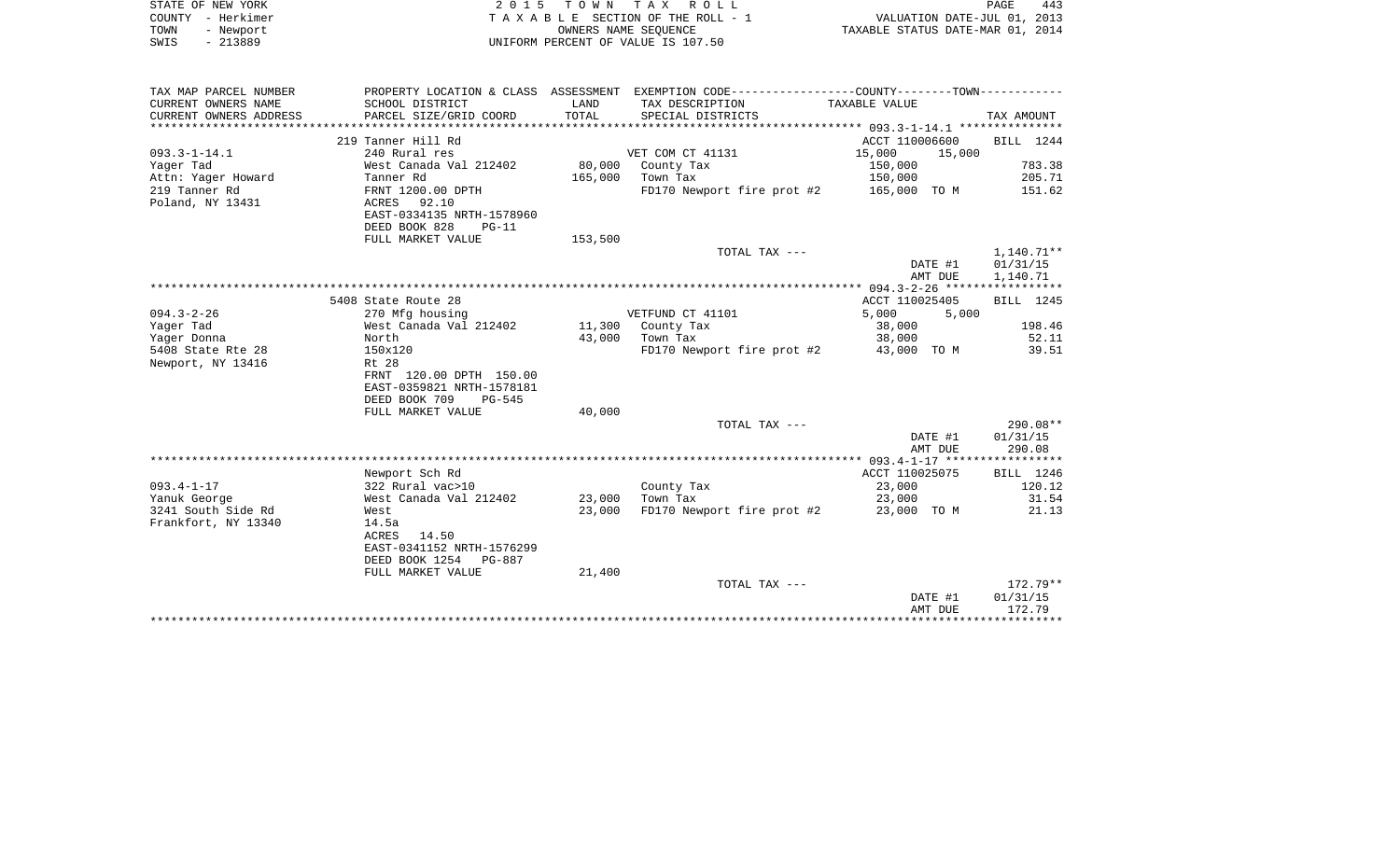| STATE OF NEW YORK |                   | 2015 TOWN TAX ROLL                 | 444<br>PAGE                      |
|-------------------|-------------------|------------------------------------|----------------------------------|
|                   | COUNTY - Herkimer | TAXABLE SECTION OF THE ROLL - 1    | VALUATION DATE-JUL 01, 2013      |
| TOWN              | - Newport         | OWNERS NAME SEOUENCE               | TAXABLE STATUS DATE-MAR 01, 2014 |
| SWIS              | - 213889          | UNIFORM PERCENT OF VALUE IS 107.50 |                                  |

| TAX MAP PARCEL NUMBER  | PROPERTY LOCATION & CLASS ASSESSMENT EXEMPTION CODE----------------COUNTY-------TOWN---------- |         |                            |                |              |
|------------------------|------------------------------------------------------------------------------------------------|---------|----------------------------|----------------|--------------|
| CURRENT OWNERS NAME    | SCHOOL DISTRICT                                                                                | LAND    | TAX DESCRIPTION            | TAXABLE VALUE  |              |
| CURRENT OWNERS ADDRESS | PARCEL SIZE/GRID COORD                                                                         | TOTAL   | SPECIAL DISTRICTS          |                | TAX AMOUNT   |
|                        |                                                                                                |         |                            |                |              |
|                        | Rose Valley Rd                                                                                 |         |                            | ACCT 110002670 | BILL 1247    |
| $089.3 - 1 - 11.1$     | 322 Rural vac>10                                                                               |         | County Tax                 | 26,700         | 139.44       |
| Yarchuk Cheryl         | West Canada Val 212402                                                                         | 26,700  | Town Tax                   | 26,700         | 36.62        |
| 18 Varick St           | 21.19                                                                                          | 26,700  | FD170 Newport fire prot #2 | 26,700 TO M    | 24.53        |
| Oswego, NY 13126       | Rosevalley Rd                                                                                  |         |                            |                |              |
|                        | ACRES<br>20.00                                                                                 |         |                            |                |              |
|                        | EAST-0357790 NRTH-1599920                                                                      |         |                            |                |              |
|                        | DEED BOOK 730<br>$PG-308$                                                                      |         |                            |                |              |
|                        | FULL MARKET VALUE                                                                              | 24,850  |                            |                |              |
|                        |                                                                                                |         | TOTAL TAX ---              |                | $200.59**$   |
|                        |                                                                                                |         |                            | DATE #1        | 01/31/15     |
|                        |                                                                                                |         |                            | AMT DUE        | 200.59       |
|                        |                                                                                                |         |                            |                |              |
|                        | Old State Rd                                                                                   |         |                            |                | BILL 1248    |
| $093.2 - 1 - 7.6$      | 322 Rural vac>10                                                                               |         | County Tax                 | 25,000         | 130.56       |
| Yarosh Ronald N        | West Canada Val 212402                                                                         | 25,000  | Town Tax                   | 25,000         | 34.28        |
| Hoyt Pamela A          | ACRES 30.70                                                                                    | 25,000  | FD170 Newport fire prot #2 | 25,000 TO M    | 22.97        |
| 2 Silver Mine Rd       | EAST-0347285 NRTH-1587427                                                                      |         |                            |                |              |
| Seymour, CT 06483      | DEED BOOK 1165<br>PG-219                                                                       |         |                            |                |              |
|                        | FULL MARKET VALUE                                                                              | 23,250  |                            |                |              |
|                        |                                                                                                |         | TOTAL TAX ---              |                | 187.81**     |
|                        |                                                                                                |         |                            | DATE #1        | 01/31/15     |
|                        |                                                                                                |         |                            | AMT DUE        | 187.81       |
|                        |                                                                                                |         |                            |                |              |
|                        | 655 Honey Hill Rd                                                                              |         |                            | ACCT 110004140 | BILL 1249    |
| $093.2 - 1 - 10.1$     | 112 Dairy farm                                                                                 |         | County Tax                 | 335,000        | 1,749.55     |
| Yarosh Ronald N        | West Canada Val 212402                                                                         | 202,000 | Town Tax                   | 335,000        | 459.42       |
| Hoyt Pamela A          | Honey Hill Rd                                                                                  | 335,000 | FD170 Newport fire prot #2 | 335,000 TO M   | 307.83       |
| 2 Silver Mine Rd       | FRNT 4260.00 DPTH                                                                              |         |                            |                |              |
| Seymour, CT 06483      | ACRES 244.80                                                                                   |         |                            |                |              |
|                        | EAST-0345435 NRTH-1587023                                                                      |         |                            |                |              |
|                        | DEED BOOK 1165<br>PG-219                                                                       |         |                            |                |              |
|                        | FULL MARKET VALUE                                                                              | 311,650 |                            |                |              |
|                        |                                                                                                |         | TOTAL TAX ---              |                | $2,516.80**$ |
|                        |                                                                                                |         |                            | DATE #1        | 01/31/15     |
|                        |                                                                                                |         |                            | AMT DUE        | 2,516.80     |
|                        |                                                                                                |         |                            |                |              |
|                        | 180 Honey Hill Rd                                                                              |         |                            | ACCT 110009240 | BILL 1250    |
| $093.3 - 1 - 4.1$      | 240 Rural res                                                                                  |         | County Tax                 | 98,000         | 511.81       |
| Yaworski Edmund E Jr   | West Canada Val 212402                                                                         | 37,000  | Town Tax                   | 98,000         | 134.40       |
| 180 Honey Hill Rd      | Honey Hill                                                                                     | 98,000  | FD170 Newport fire prot #2 | 98,000 TO M    | 90.05        |
| Poland, NY 13431       | FRNT 706.00 DPTH                                                                               |         |                            |                |              |
|                        | ACRES<br>23.10                                                                                 |         |                            |                |              |
|                        | EAST-0335857 NRTH-1584164                                                                      |         |                            |                |              |
|                        | DEED BOOK 1406<br>$PG-903$                                                                     |         |                            |                |              |
|                        | FULL MARKET VALUE                                                                              | 91,150  |                            |                |              |
|                        |                                                                                                |         | TOTAL TAX ---              |                | 736.26**     |
|                        |                                                                                                |         |                            | DATE #1        | 01/31/15     |
|                        |                                                                                                |         |                            | AMT DUE        | 736.26       |
|                        |                                                                                                |         |                            |                |              |
|                        |                                                                                                |         |                            |                |              |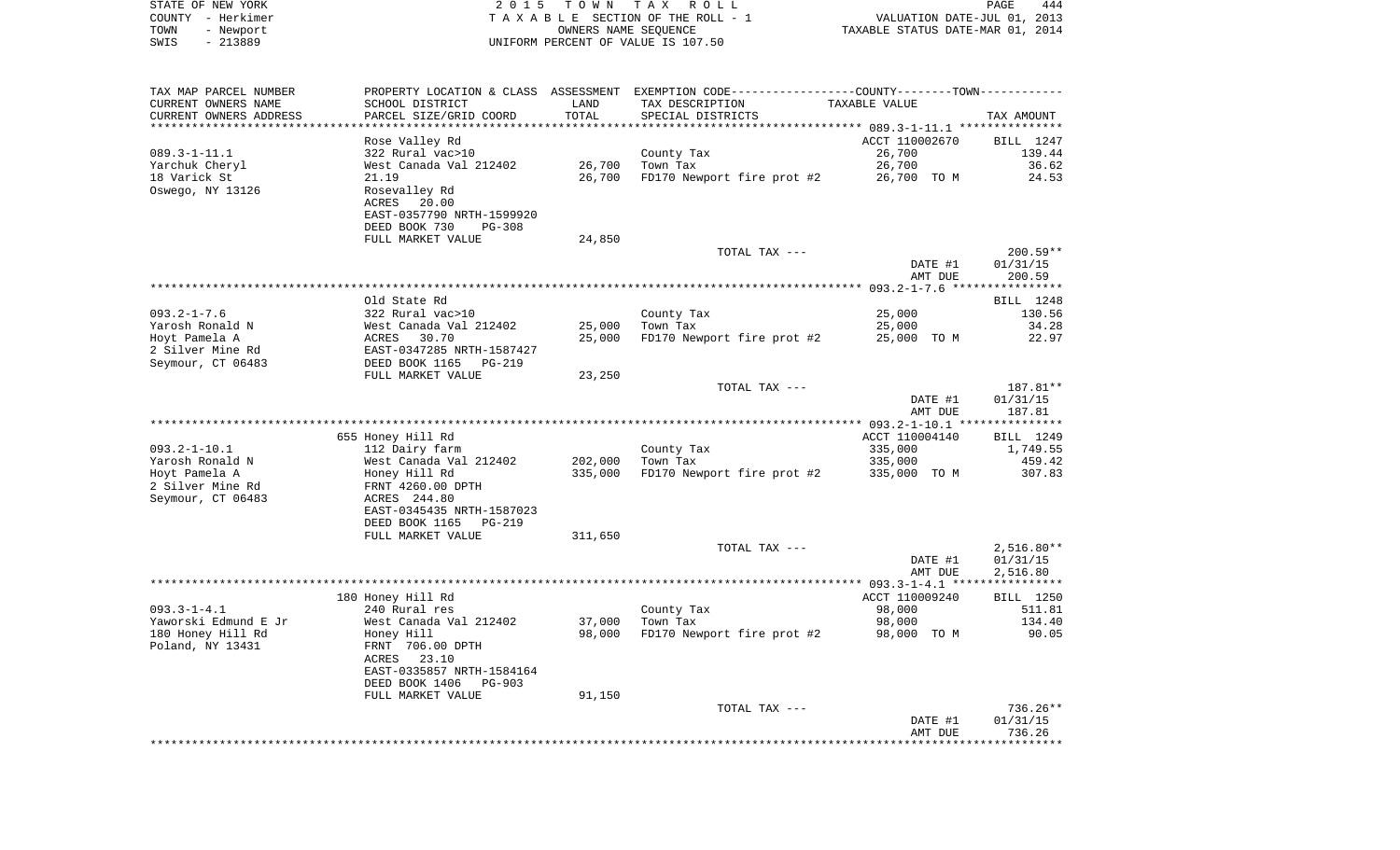| STATE OF NEW YORK | 2015 TOWN TAX ROLL                 | PAGE<br>445                      |
|-------------------|------------------------------------|----------------------------------|
| COUNTY - Herkimer | TAXABLE SECTION OF THE ROLL - 1    | VALUATION DATE-JUL 01, 2013      |
| TOWN<br>- Newport | OWNERS NAME SEOUENCE               | TAXABLE STATUS DATE-MAR 01, 2014 |
| $-213889$<br>SWIS | UNIFORM PERCENT OF VALUE IS 107.50 |                                  |

| TAX MAP PARCEL NUMBER  |                           |         | PROPERTY LOCATION & CLASS ASSESSMENT EXEMPTION CODE---------------COUNTY-------TOWN---------- |                |            |
|------------------------|---------------------------|---------|-----------------------------------------------------------------------------------------------|----------------|------------|
| CURRENT OWNERS NAME    | SCHOOL DISTRICT           | LAND    | TAX DESCRIPTION                                                                               | TAXABLE VALUE  |            |
| CURRENT OWNERS ADDRESS | PARCEL SIZE/GRID COORD    | TOTAL   | SPECIAL DISTRICTS                                                                             |                | TAX AMOUNT |
|                        | 130 Honey Hill Rd         |         |                                                                                               |                | BILL 1251  |
| $093.3 - 1 - 5.3$      | 210 1 Family Res          |         | County Tax                                                                                    | 173,600        | 906.63     |
| Yaworski Edmund T      | West Canada Val 212402    | 25,100  | Town Tax                                                                                      | 173,600        | 238.07     |
| Yaworski Vallarie      | FRNT 400.00 DPTH          | 173,600 | FD170 Newport fire prot #2                                                                    | 173,600 TO M   | 159.52     |
| Honey Hill Rd          | ACRES<br>7.60 BANK<br>023 |         |                                                                                               |                |            |
| PO Box 59              | EAST-0334860 NRTH-1583903 |         |                                                                                               |                |            |
| Newport, NY 13416      | DEED BOOK 922<br>PG-660   |         |                                                                                               |                |            |
|                        | FULL MARKET VALUE         | 161,500 |                                                                                               |                |            |
|                        |                           |         | TOTAL TAX ---                                                                                 |                | 1,304.22** |
|                        |                           |         |                                                                                               | DATE #1        | 01/31/15   |
|                        |                           |         |                                                                                               | AMT DUE        | 1,304.22   |
|                        |                           |         |                                                                                               |                |            |
|                        | Honey Hill Rd             |         |                                                                                               | ACCT 110009210 | BILL 1252  |
| $093.3 - 1 - 5.15$     | 314 Rural vac<10          |         | County Tax                                                                                    | 12,000         | 62.67      |
| Yaworski Todd E        | West Canada Val 212402    |         | 12,000 Town Tax                                                                               | 12,000         | 16.46      |
| Yaworski Valerie       | FRNT 251.00 DPTH          | 12,000  | FD170 Newport fire prot #2 12,000 TO M                                                        |                | 11.03      |
| 130 Honey Hill Rd      | 3.00<br>ACRES             |         |                                                                                               |                |            |
| PO Box 59              | EAST-0334430 NRTH-1583816 |         |                                                                                               |                |            |
| Newport, NY 13416      | DEED BOOK 1293 PG-931     |         |                                                                                               |                |            |
|                        | FULL MARKET VALUE         | 11,150  |                                                                                               |                |            |
|                        |                           |         | TOTAL TAX ---                                                                                 |                | $90.16**$  |
|                        |                           |         |                                                                                               | DATE #1        | 01/31/15   |
|                        |                           |         |                                                                                               | AMT DUE        | 90.16      |
|                        |                           |         |                                                                                               |                |            |
|                        | Spain Gulf Rd             |         |                                                                                               | ACCT 110025410 | BILL 1253  |
| $099.2 - 1 - 16.3$     | 322 Rural vac>10          |         | County Tax                                                                                    | 17,600         | 91.92      |
| Yetish Yetish N        | West Canada Val 212402    | 17,600  | Town Tax                                                                                      | 17,600         | 24.14      |
| 181 Oak St             | South                     | 17,600  | FD170 Newport fire prot #2                                                                    | 17,600 TO M    | 16.17      |
| Teaneck, NJ 07666      | 14.2a                     |         |                                                                                               |                |            |
|                        | Newport Rd                |         |                                                                                               |                |            |
|                        | FRNT 537.30 DPTH          |         |                                                                                               |                |            |
|                        | 8.10<br>ACRES             |         |                                                                                               |                |            |
|                        | EAST-0339055 NRTH-1574457 |         |                                                                                               |                |            |
|                        | DEED BOOK 1466<br>PG-962  |         |                                                                                               |                |            |
|                        | FULL MARKET VALUE         | 16,350  |                                                                                               |                |            |
|                        |                           |         | TOTAL TAX ---                                                                                 |                | $132.23**$ |
|                        |                           |         |                                                                                               | DATE #1        | 01/31/15   |
|                        |                           |         |                                                                                               | AMT DUE        | 132.23     |
|                        |                           |         |                                                                                               |                |            |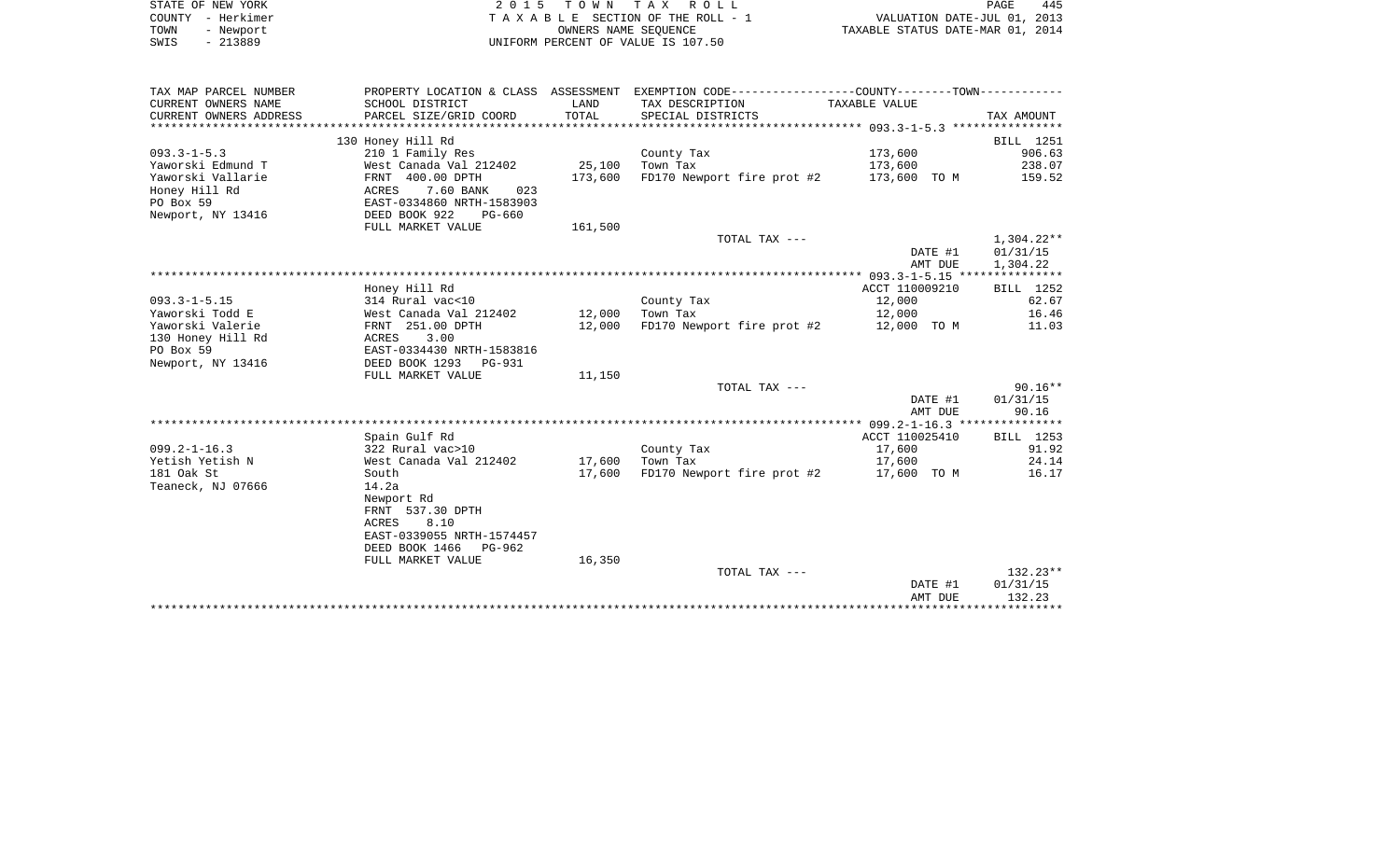| STATE OF NEW YORK                         |                                           |         | 2015 TOWN TAX ROLL                                                                              |                                  | PAGE<br>446 |
|-------------------------------------------|-------------------------------------------|---------|-------------------------------------------------------------------------------------------------|----------------------------------|-------------|
| COUNTY - Herkimer                         |                                           |         | TAXABLE SECTION OF THE ROLL - 1 VALUATION DATE-JUL 01, 2013                                     |                                  |             |
| OWNERS NAME SEQUENCE<br>TOWN<br>- Newport |                                           |         |                                                                                                 | TAXABLE STATUS DATE-MAR 01, 2014 |             |
| $-213889$<br>SWIS                         |                                           |         | UNIFORM PERCENT OF VALUE IS 107.50                                                              |                                  |             |
|                                           |                                           |         |                                                                                                 |                                  |             |
| TAX MAP PARCEL NUMBER                     |                                           |         | PROPERTY LOCATION & CLASS ASSESSMENT EXEMPTION CODE---------------COUNTY-------TOWN----------   |                                  |             |
| CURRENT OWNERS NAME                       | SCHOOL DISTRICT                           | LAND    | TAX DESCRIPTION TAXABLE VALUE                                                                   |                                  |             |
| CURRENT OWNERS ADDRESS                    | PARCEL SIZE/GRID COORD                    | TOTAL   | SPECIAL DISTRICTS                                                                               |                                  | TAX AMOUNT  |
|                                           |                                           |         |                                                                                                 |                                  |             |
|                                           | 339 Butler Rd                             |         |                                                                                                 | ACCT 110005495                   | BILL 1254   |
| $099.2 - 1 - 3.3$                         | 120 Field crops                           |         | AG MKTS<br>41730                                                                                | 20,824<br>20,824                 |             |
| Yoder Daniel E                            | West Canada Val 212402 103,300 County Tax |         |                                                                                                 | 219,176                          | 1,144.66    |
| Yoder Mattie J                            | West                                      |         | 240,000 Town Tax<br>Town Tax $219,176$ 300.58<br>FD170 Newport fire prot #2 240,000 TO M 220.54 |                                  | 300.58      |
| Butler Rd                                 | 176.66                                    |         |                                                                                                 |                                  |             |
| Poland, NY 13431                          | Newport Rd                                |         |                                                                                                 |                                  |             |
|                                           | FRNT 5582.00 DPTH                         |         |                                                                                                 |                                  |             |
| MAY BE SUBJECT TO PAYMENT                 | ACRES 137.50                              |         |                                                                                                 |                                  |             |
| UNDER AGDIST LAW TIL 2021                 | EAST-0345113 NRTH-1575072                 |         |                                                                                                 |                                  |             |
|                                           | DEED BOOK 1377 PG-41                      |         |                                                                                                 |                                  |             |
|                                           | FULL MARKET VALUE                         | 223,250 |                                                                                                 |                                  |             |
|                                           |                                           |         | TOTAL TAX ---                                                                                   |                                  | 1,665.78**  |
|                                           |                                           |         |                                                                                                 | DATE #1                          | 01/31/15    |
|                                           |                                           |         |                                                                                                 | AMT DUE                          | 1,665.78    |
|                                           | 546 Butler Rd                             |         |                                                                                                 | ACCT 110004440                   | BILL 1255   |
| $099.2 - 1 - 5.3$                         | 112 Dairy farm                            |         | AGRIC 10 Y 41700                                                                                | 30,000 30,000                    |             |
| Zook Christ D                             | West Canada Val 212402                    |         | 160,000 AG MKTS 41730                                                                           | 57,303 57,303                    |             |
| Zook Mary                                 | Life Use                                  |         | 285,000 County Tax                                                                              | 197,697                          | 1,032.48    |
| 546 Butler Rd                             | Co Rd 88                                  |         | Town Tax                                                                                        | 197,697                          | 271.12      |
| Poland, NY 13431                          | FRNT 3768.00 DPTH                         |         | FD170 Newport fire prot #2 285,000 TO M                                                         |                                  | 261.89      |
|                                           | ACRES 193.10                              |         |                                                                                                 |                                  |             |
| MAY BE SUBJECT TO PAYMENT                 | EAST-0348381 NRTH-1575753                 |         |                                                                                                 |                                  |             |
| UNDER AGDIST LAW TIL 2021                 | DEED BOOK 1382 PG-728                     |         |                                                                                                 |                                  |             |
|                                           | FULL MARKET VALUE                         | 265,116 |                                                                                                 |                                  |             |
|                                           |                                           |         | TOTAL TAX ---                                                                                   |                                  | 1,565.49**  |
|                                           |                                           |         |                                                                                                 | DATE #1                          | 01/31/15    |
|                                           |                                           |         |                                                                                                 | AMT DUE                          | 1,565.49    |
|                                           |                                           |         |                                                                                                 |                                  |             |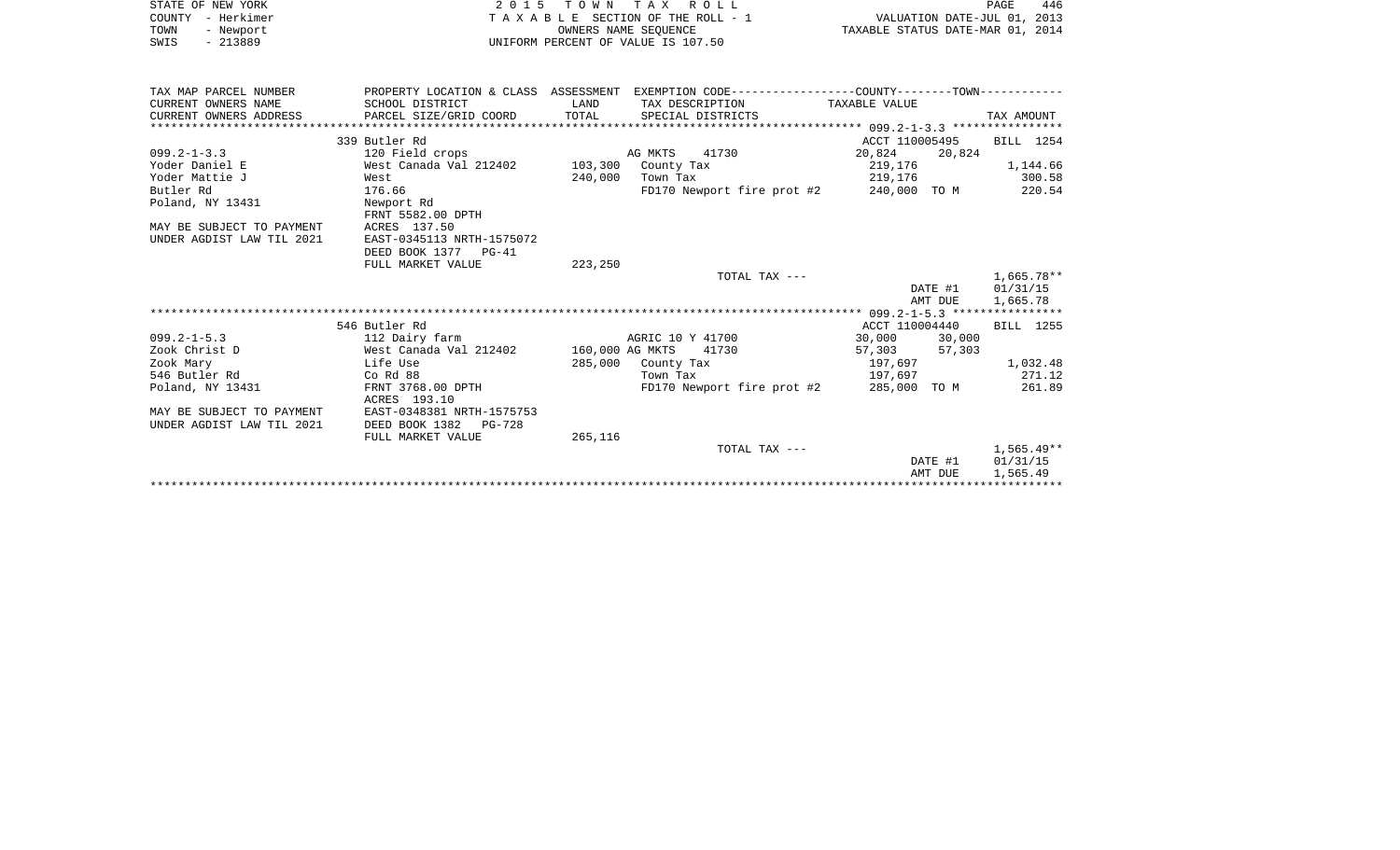STATE OF NEW YORK 2 0 1 5 T O W N T A X R O L L PAGE 447PAGE 447 TAXABLE STATUS DATE-MAR 01, 2014<br>RPS155/V04/L015 CURRENT DATE 12/16/2014

COUNTY - Herkimer  $T A X A B L E$  SECTION OF THE ROLL - 1

TOWN - Newport<br>SWIS - 213889

### R O L L S U B S E C T I O N - - T O T A L S

#### \*\*\* S P E C I A L D I S T R I C T S U M M A R Y \*\*\*

|                               | TOTAL<br>EXTENSION | EXTENSION | AD VALOREM | EXEMPT | TAXABLE   | TOTAL     |
|-------------------------------|--------------------|-----------|------------|--------|-----------|-----------|
| CODE<br>DISTRICT NAME PARCELS | TYPE               | VALUE     | VALUE      | AMOUNT | VALUE     | TAX       |
|                               |                    |           |            |        |           |           |
| FD160 Newport fire p          | 130 TOTAL M        |           | 11776,800  |        | 11776,800 | 8,518.88  |
| FD170 Newport fire p          | 612 TOTAL M        |           | 60682,050  |        | 60682,050 | 55,761.08 |
| FD175 Newport fire p          | 81 TOTAL M         |           | 9367,200   |        | 9367,200  | 8,822.01  |

# \*\*\* S C H O O L D I S T R I C T S U M M A R Y \*\*\*

| CODE   | DISTRICT NAME      | TOTAL<br>PARCELS | ASSESSED<br>LAND | ASSESSED<br>TOTAL | <b>EXEMPT</b><br>AMOUNT | TOTAL<br>TAXABLE           |
|--------|--------------------|------------------|------------------|-------------------|-------------------------|----------------------------|
|        |                    |                  |                  |                   | STAR AMOUNT             | STAR TAXABLE               |
|        | West Canada Valley | 682              | 21328,250        | 69016,250         | 1888, 363               | 67,127,887                 |
| 212402 | Poland Central     | 147              | 4563,300         | 12838,100         | 12987,270<br>403,552    | 54, 140, 617<br>12,434,548 |
| 213803 |                    |                  |                  |                   | 2765,860                | 9,668,688                  |
|        | SUB-TOTAL          | 829              | 25891,550        | 81854,350         | 2291,915                | 79,562,435                 |
|        | SUB - TO TAL(CONT) |                  |                  |                   | 15753,130               | 63,809,305                 |
|        | TOTAL              | 829              | 25891,550        | 81854,350         | 2291,915                | 79,562,435                 |
|        | TO TAL (CONT)      |                  |                  |                   | 15753,130               | 63,809,305                 |

\*\*\* S Y S T E M C O D E S S U M M A R Y \*\*\*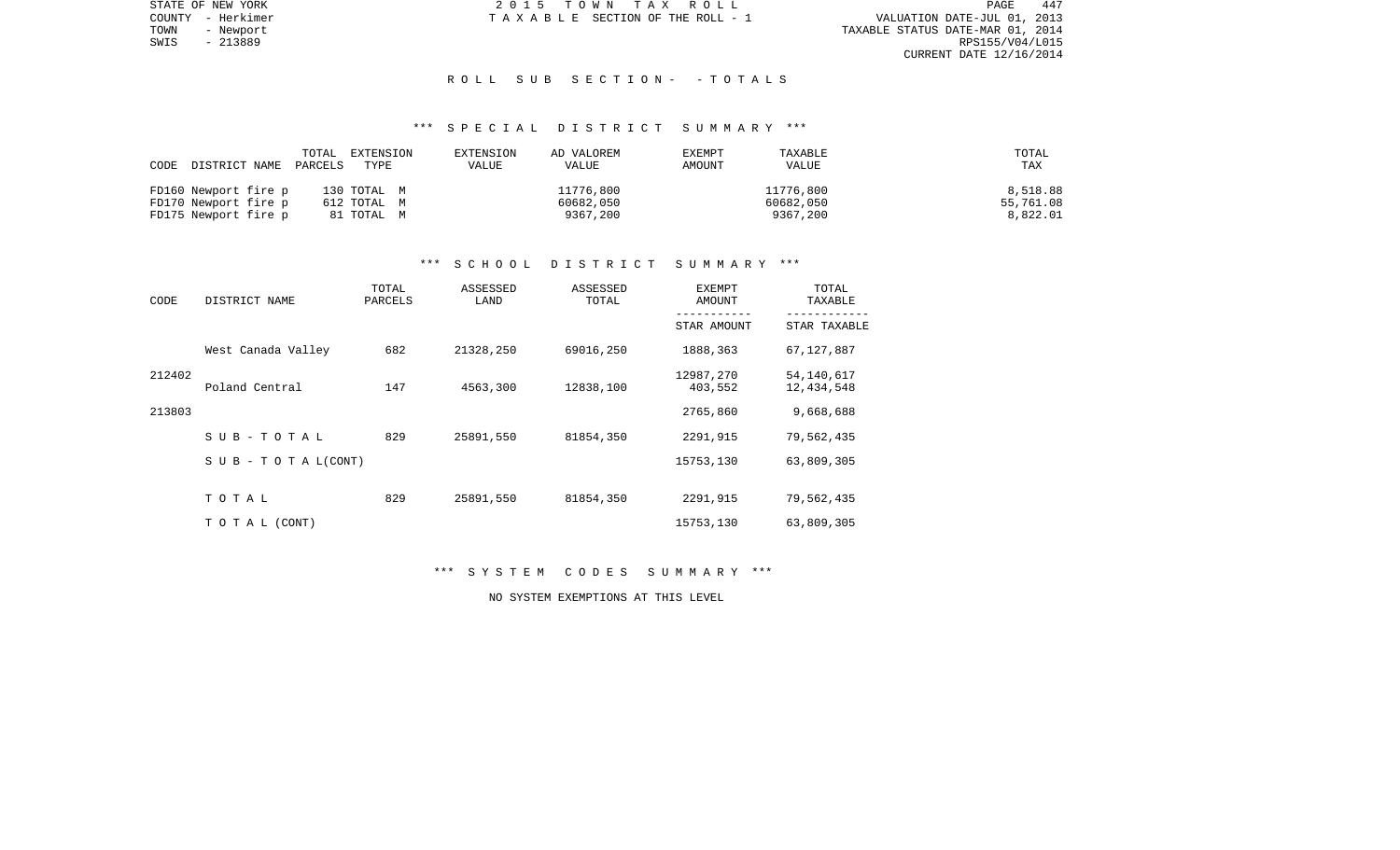| STATE OF NEW YORK |            | 448<br>PAGE<br>2015 TOWN TAX ROLL                              |  |
|-------------------|------------|----------------------------------------------------------------|--|
| COUNTY            | - Herkimer | VALUATION DATE-JUL 01, 2013<br>TAXABLE SECTION OF THE ROLL - 1 |  |
| TOWN              | - Newport  | TAXABLE STATUS DATE-MAR 01, 2014                               |  |
| SWIS              | - 213889   | RPS155/V04/L015                                                |  |
|                   |            | CURRENT DATE 12/16/2014                                        |  |
|                   |            |                                                                |  |
|                   |            | ROLL SUB SECTION- -TOTALS                                      |  |

### \*\*\* E X E M P T I O N S U M M A R Y \*\*\*

|       |             | TOTAL   |          |          |
|-------|-------------|---------|----------|----------|
| CODE  | DESCRIPTION | PARCELS | COUNTY   | TOWN     |
|       |             |         |          |          |
| 41101 | VETFUND CT  | 3       | 7,300    | 7,300    |
| 41121 | VET WAR CT  | 19      | 166,950  | 166,950  |
| 41131 | VET COM CT  | 22      | 317,250  | 317,250  |
| 41141 | VET DIS CT  | 6       | 76,625   | 76,625   |
| 41162 | CW 15 VET/  |         | 9,000    |          |
| 41700 | AGRIC 10 Y  | 7       | 129,000  | 129,000  |
| 41730 | AG MKTS     | 72      | 1996,687 | 1996,687 |
| 41801 | AGED-CT     |         | 9,500    | 9,500    |
| 41802 | AGED-CNTY   | 3       | 143,800  |          |
| 42100 | AGRIC 10 Y  | 11      | 166,228  | 166,228  |
|       | TOTAL       | 145     | 3022,340 | 2869,540 |

| ROLL<br><b>SEC</b> | DESCRIPTION                             | TOTAL<br>PARCELS | ASSESSED<br>LAND       | ASSESSED<br>TOTAL      | EXEMPT<br>AMOUNT       | TOTAL<br>TAXABLE<br>------------ | TAX  | TOTAL<br>TAX                          |
|--------------------|-----------------------------------------|------------------|------------------------|------------------------|------------------------|----------------------------------|------|---------------------------------------|
|                    |                                         |                  |                        |                        | STAR AMOUNT            | STAR TAXABLE                     | RATE |                                       |
|                    | County Tax<br>Town Tax<br>School Relevy |                  | 25891,550<br>25891,550 | 81854,350<br>81854,350 | 3,022,340<br>2,869,540 | 78,832,010<br>78,984,810         |      | 411,704.04<br>108, 319. 13            |
|                    | SPEC DIST TAXES<br>TAXABLE              | 829              |                        |                        |                        |                                  |      | 140,284.88<br>73,101.97<br>733,410.02 |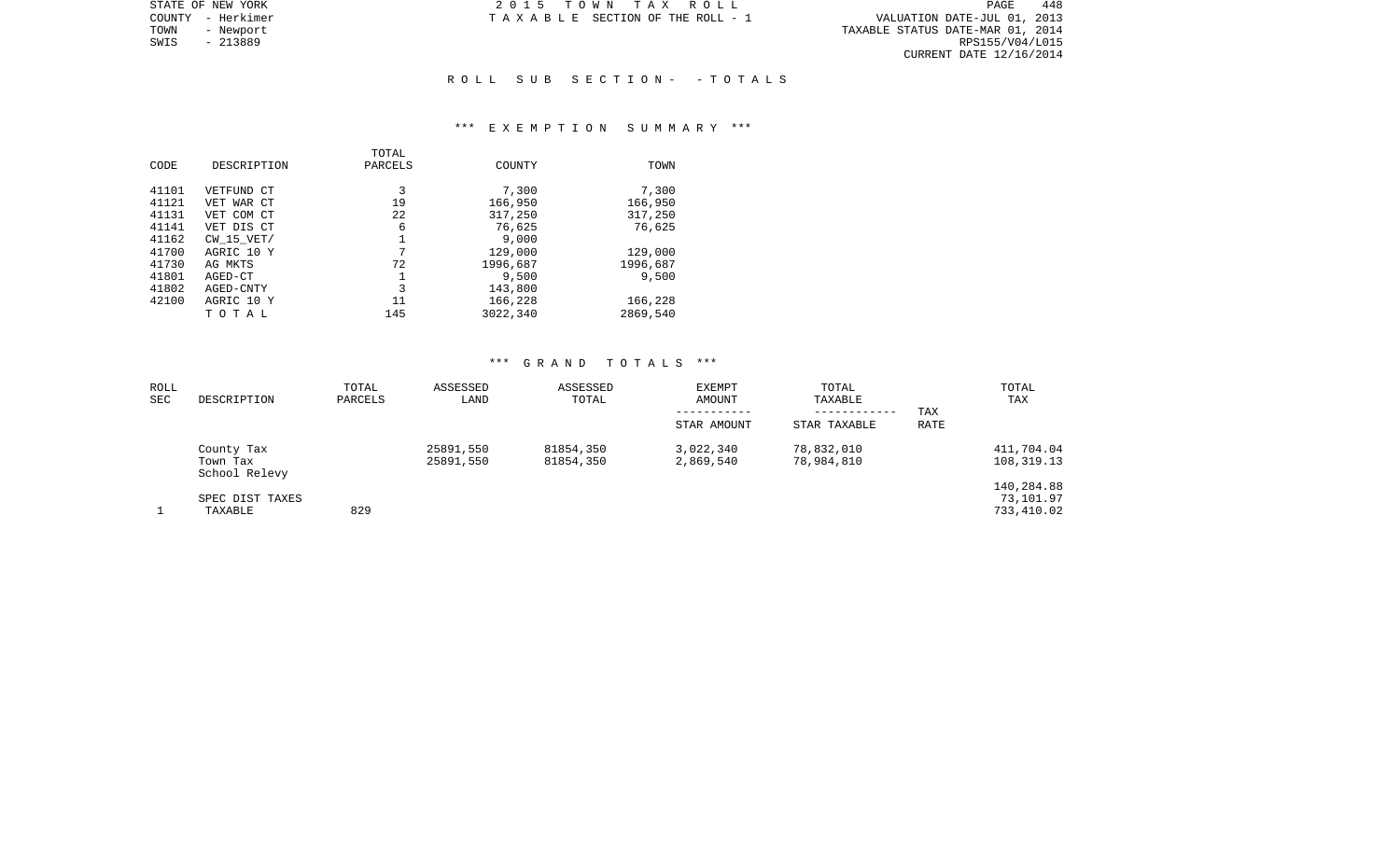PAGE 449 TAXABLE STATUS DATE-MAR 01, 2014<br>RPS155/V04/L015 CURRENT DATE 12/16/2014

STATE OF NEW YORK 2 0 1 5 T O W N T A X R O L L PAGE 449COUNTY - Herkimer  $T A X A B L E$  SECTION OF THE ROLL - 1

TOWN - Newport<br>SWIS - 213889

### R O L L S E C T I O N T O T A L S

### \*\*\* S P E C I A L D I S T R I C T S U M M A R Y \*\*\*

|                               | TOTAL<br>EXTENSION | EXTENSION | AD VALOREM | EXEMPT | TAXABLE   | TOTAL     |
|-------------------------------|--------------------|-----------|------------|--------|-----------|-----------|
| CODE<br>DISTRICT NAME PARCELS | TYPE               | VALUE     | VALUE      | AMOUNT | VALUE     | TAX       |
|                               |                    |           |            |        |           |           |
| FD160 Newport fire p          | 130 TOTAL M        |           | 11776,800  |        | 11776,800 | 8,518.88  |
| FD170 Newport fire p          | 612 TOTAL M        |           | 60682,050  |        | 60682,050 | 55,761.08 |
| FD175 Newport fire p          | 81 TOTAL M         |           | 9367,200   |        | 9367,200  | 8,822.01  |

# \*\*\* S C H O O L D I S T R I C T S U M M A R Y \*\*\*

| CODE   | DISTRICT NAME      | TOTAL<br>PARCELS | ASSESSED<br>LAND | ASSESSED<br>TOTAL | <b>EXEMPT</b><br>AMOUNT | TOTAL<br>TAXABLE           |
|--------|--------------------|------------------|------------------|-------------------|-------------------------|----------------------------|
|        |                    |                  |                  |                   | STAR AMOUNT             | STAR TAXABLE               |
|        | West Canada Valley | 682              | 21328,250        | 69016,250         | 1888,363                | 67,127,887                 |
| 212402 | Poland Central     | 147              | 4563,300         | 12838,100         | 12987,270<br>403,552    | 54, 140, 617<br>12,434,548 |
| 213803 |                    |                  |                  |                   | 2765,860                | 9,668,688                  |
|        | SUB-TOTAL          | 829              | 25891,550        | 81854,350         | 2291,915                | 79,562,435                 |
|        | SUB - TO TAL(CONT) |                  |                  |                   | 15753,130               | 63,809,305                 |
|        | TOTAL              | 829              | 25891,550        | 81854,350         | 2291,915                | 79,562,435                 |
|        | TO TAL (CONT)      |                  |                  |                   | 15753,130               | 63,809,305                 |

\*\*\* S Y S T E M C O D E S S U M M A R Y \*\*\*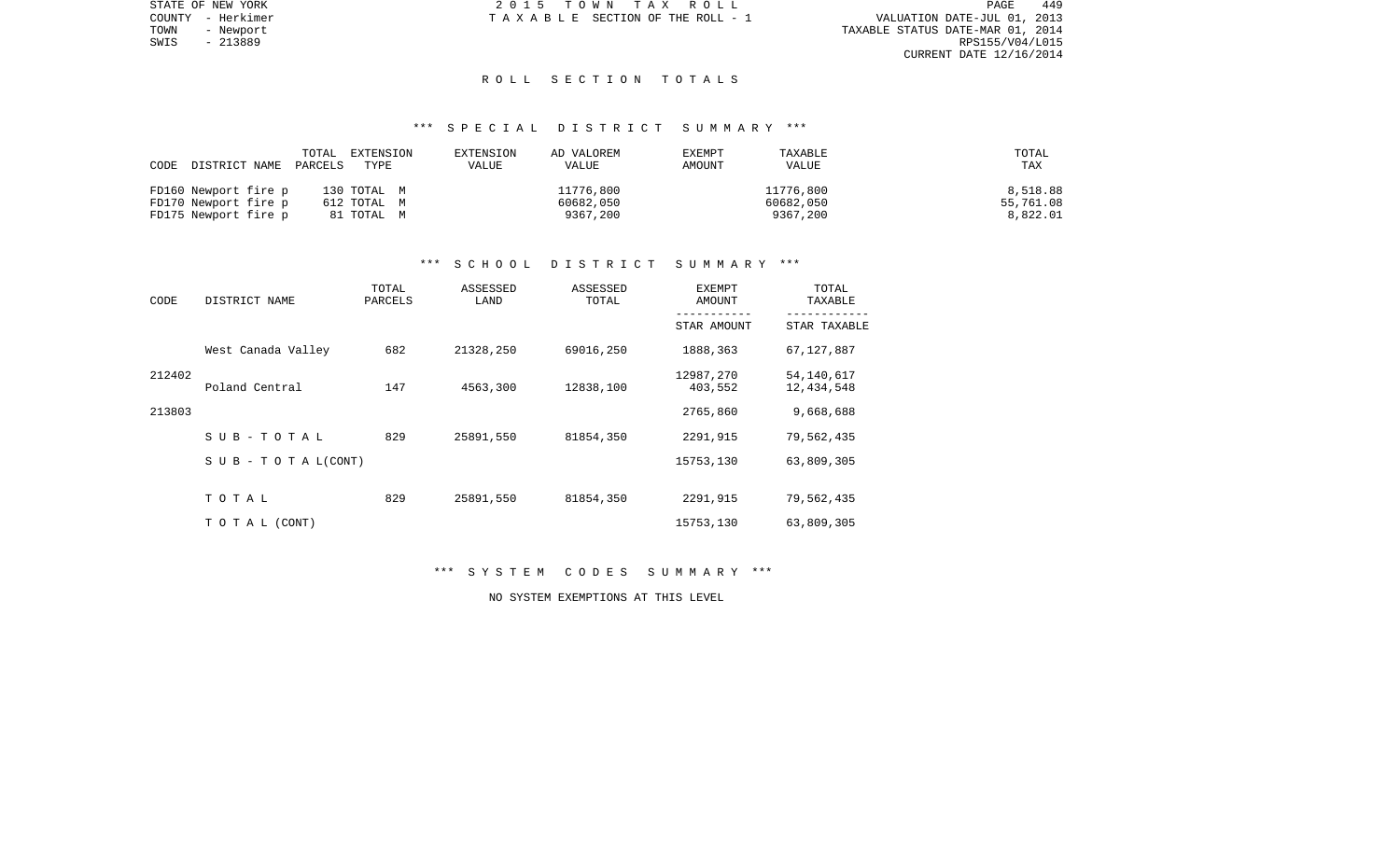| STATE OF NEW YORK | 2015 TOWN TAX ROLL              | 450<br>PAGE                      |
|-------------------|---------------------------------|----------------------------------|
| COUNTY - Herkimer | TAXABLE SECTION OF THE ROLL - 1 | VALUATION DATE-JUL 01, 2013      |
| TOWN<br>- Newport |                                 | TAXABLE STATUS DATE-MAR 01, 2014 |
| SWIS<br>- 213889  |                                 | RPS155/V04/L015                  |
|                   |                                 | CURRENT DATE 12/16/2014          |
|                   |                                 |                                  |
|                   | ROLL SECTION TOTALS             |                                  |

# \*\*\* E X E M P T I O N S U M M A R Y \*\*\*

| TOTAL                                           |        |
|-------------------------------------------------|--------|
| PARCELS<br>CODE<br>DESCRIPTION<br>COUNTY        | TOWN   |
|                                                 |        |
| 3<br>7,300<br>41101<br>VETFUND CT               | 7,300  |
| 19<br>166,950<br>166,950<br>41121<br>VET WAR CT |        |
| 22<br>41131<br>317,250<br>317,250<br>VET COM CT |        |
| 41141<br>6<br>76,625<br>VET DIS CT              | 76,625 |
| 41162<br>CW 15 VET/<br>9,000                    |        |
| 7<br>41700<br>129,000<br>129,000<br>AGRIC 10 Y  |        |
| 72<br>41730<br>1996,687<br>1996,687<br>AG MKTS  |        |
| 41801<br>9,500<br>AGED-CT                       | 9,500  |
| 3<br>143,800<br>41802<br>AGED-CNTY              |        |
| 42100<br>AGRIC 10 Y<br>11<br>166,228<br>166,228 |        |
| 2869,540<br>145<br>3022,340<br>тот<br>AL        |        |

| ROLL<br>SEC | DESCRIPTION                             | TOTAL<br>PARCELS | ASSESSED<br>LAND       | ASSESSED<br>TOTAL      | EXEMPT<br>AMOUNT<br>STAR AMOUNT | TOTAL<br>TAXABLE<br>------------<br>STAR TAXABLE | TAX<br>RATE | TOTAL<br>TAX                          |
|-------------|-----------------------------------------|------------------|------------------------|------------------------|---------------------------------|--------------------------------------------------|-------------|---------------------------------------|
|             | County Tax<br>Town Tax<br>School Relevy |                  | 25891,550<br>25891,550 | 81854,350<br>81854,350 | 3,022,340<br>2,869,540          | 78,832,010<br>78,984,810                         |             | 411,704.04<br>108,319.13              |
|             | SPEC DIST TAXES<br>TAXABLE              | 829              |                        |                        |                                 |                                                  |             | 140,284.88<br>73,101.97<br>733,410.02 |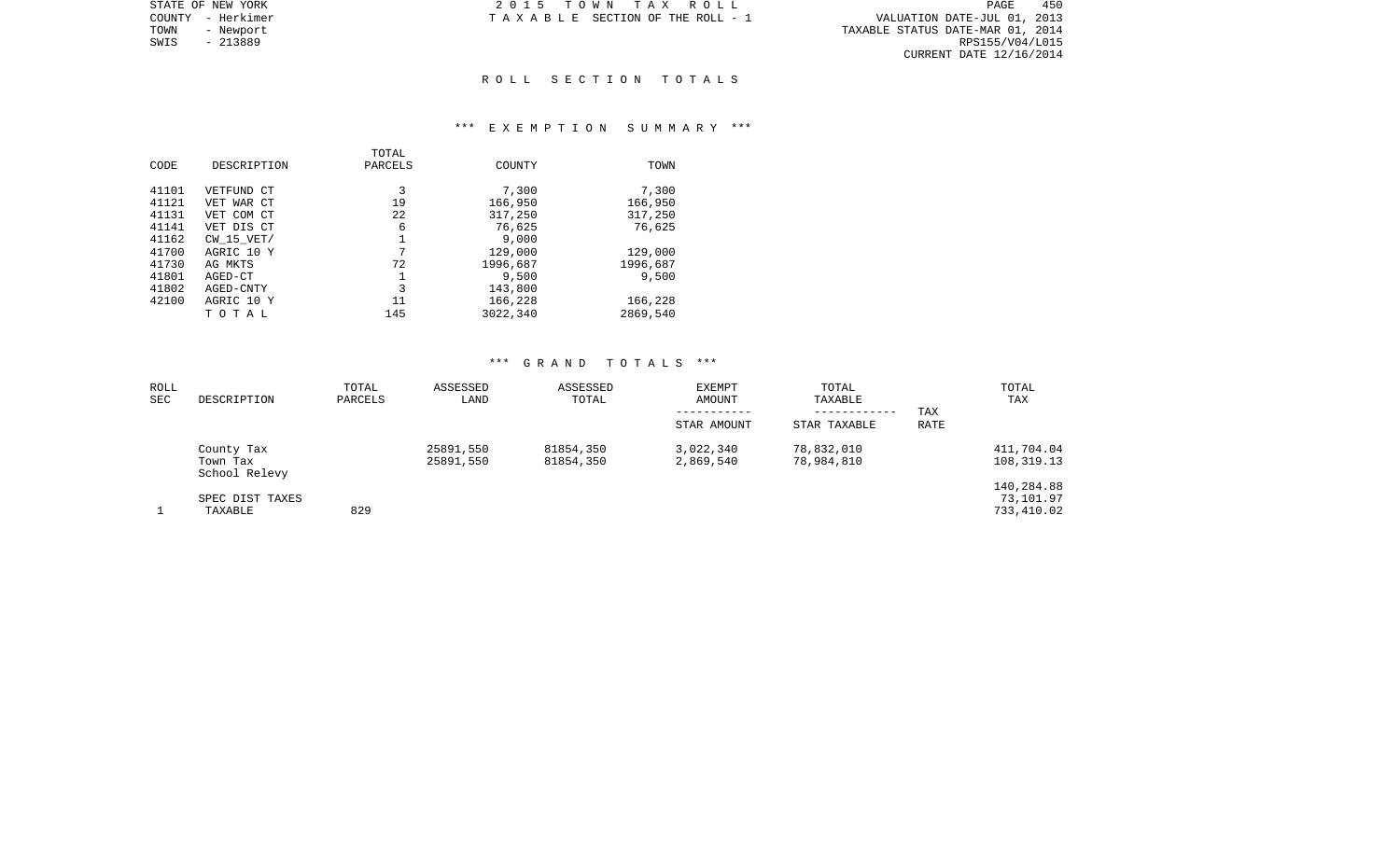| STATE OF NEW YORK | 2015 TOWN TAX ROLL                        | PAGE                             |
|-------------------|-------------------------------------------|----------------------------------|
| COUNTY - Herkimer | SPECIAL FRANCHISE SECTION OF THE ROLL - 5 | VALUATION DATE-JUL 01, 2013      |
| TOWN<br>- Newport | OWNERS NAME SEOUENCE                      | TAXABLE STATUS DATE-MAR 01, 2014 |
| $-213889$<br>SWIS | UNIFORM PERCENT OF VALUE IS 107.50        |                                  |

| TAX MAP PARCEL NUMBER                    |                                |                | PROPERTY LOCATION & CLASS ASSESSMENT EXEMPTION CODE----------------COUNTY--------TOWN---------- |                |                  |
|------------------------------------------|--------------------------------|----------------|-------------------------------------------------------------------------------------------------|----------------|------------------|
| CURRENT OWNERS NAME                      | SCHOOL DISTRICT                | LAND           | TAX DESCRIPTION                                                                                 | TAXABLE VALUE  |                  |
| CURRENT OWNERS ADDRESS                   | PARCEL SIZE/GRID COORD         | TOTAL          | SPECIAL DISTRICTS                                                                               |                | TAX AMOUNT       |
|                                          |                                |                |                                                                                                 |                |                  |
|                                          | State Route 28                 |                |                                                                                                 | ACCT 110500090 | <b>BILL</b> 1256 |
| $555. - 3 - 1.1$                         | 861 Elec & gas                 |                | County Tax                                                                                      | 1470,572       | 7,680.13         |
| National Grid                            | West Canada Val 212402         | $\Omega$       | Town Tax                                                                                        | 1470,572       | 2,016.73         |
| Real Estate Tax Dept                     | App For School (86.62%)        | 1470,572       | FD160 Newport fire prot#1                                                                       | 514,700 TO M   | 372.31           |
| 300 Erie Blyd West                       | 984<br>BANK                    |                | FD170 Newport fire prot #2                                                                      | 955,872 TO M   | 878.36           |
| Syracuse, NY 13202                       | DEED BOOK 00000                |                |                                                                                                 |                |                  |
|                                          | FULL MARKET VALUE              | 1367,974       |                                                                                                 |                |                  |
|                                          |                                |                | TOTAL TAX ---                                                                                   |                | $10,947.53**$    |
|                                          |                                |                |                                                                                                 | DATE #1        | 01/31/15         |
|                                          |                                |                |                                                                                                 | AMT DUE        | 10,947.53        |
|                                          |                                |                |                                                                                                 |                |                  |
|                                          | State Route 28                 |                |                                                                                                 | ACCT 110500090 | BILL 1257        |
| $555. - 3 - 1.2$                         | 861 Elec & gas                 |                | County Tax                                                                                      | 200,533        | 1,047.29         |
| National Grid                            | Poland Central 213803          |                | 0 Town Tax                                                                                      | 200,533        | 275.01           |
| Real Estate Tax Dept                     | App For School (13.38%)<br>984 | 200,533        | FD160 Newport fire prot#1                                                                       | 200,533 TO M   | 145.06           |
| 300 Erie Blyd West<br>Syracuse, NY 13202 | BANK                           |                |                                                                                                 |                |                  |
|                                          | FULL MARKET VALUE              | 186,542        | TOTAL TAX ---                                                                                   |                | $1,467.36**$     |
|                                          |                                |                |                                                                                                 | DATE #1        | 01/31/15         |
|                                          |                                |                |                                                                                                 | AMT DUE        | 1,467.36         |
|                                          |                                |                |                                                                                                 |                |                  |
|                                          | State Route 28                 |                |                                                                                                 | ACCT 110500030 | BILL 1258        |
| $555. - 1 - 1$                           | 866 Telephone                  |                | County Tax                                                                                      | 199,367        | 1,041.20         |
| Newport Telephone Co Inc                 | West Canada Val 212402         | $\Omega$       | Town Tax                                                                                        | 199,367        | 273.41           |
| 105 Bridge St                            | BANK<br>984                    | 199,367        | FD160 Newport fire prot#1                                                                       | 109,557 TO M   | 79.25            |
| Newport, NY 13416                        | DEED BOOK 00000                |                | FD170 Newport fire prot #2                                                                      | 255,665 TO M   | 234.93           |
|                                          | FULL MARKET VALUE              | 185,458        |                                                                                                 |                |                  |
|                                          |                                |                | TOTAL TAX ---                                                                                   |                | $1,628.79**$     |
|                                          |                                |                |                                                                                                 | DATE #1        | 01/31/15         |
|                                          |                                |                |                                                                                                 | AMT DUE        | 1,628.79         |
|                                          |                                |                |                                                                                                 |                |                  |
|                                          | Middleville                    |                |                                                                                                 |                | BILL 1259        |
| $555. - 1 - 2$                           | 869 Television                 |                | County Tax                                                                                      | 40,758         | 212.86           |
| Time Warner Cable                        | West Canada Val 212402         | $\overline{0}$ | Town Tax                                                                                        | 40,758         | 55.90            |
| PO Box 7467                              | ACRES 0.01                     | 40,758         | FD170 Newport fire prot #2                                                                      | 40,758 TO M    | 37.45            |
| Charlotte, NC 28241-7467                 | FULL MARKET VALUE              | 37,914         |                                                                                                 |                |                  |
|                                          |                                |                | TOTAL TAX ---                                                                                   |                | $306.21**$       |
|                                          |                                |                |                                                                                                 | DATE #1        | 01/31/15         |
|                                          |                                |                |                                                                                                 | AMT DUE        | 306.21           |
|                                          |                                |                |                                                                                                 |                |                  |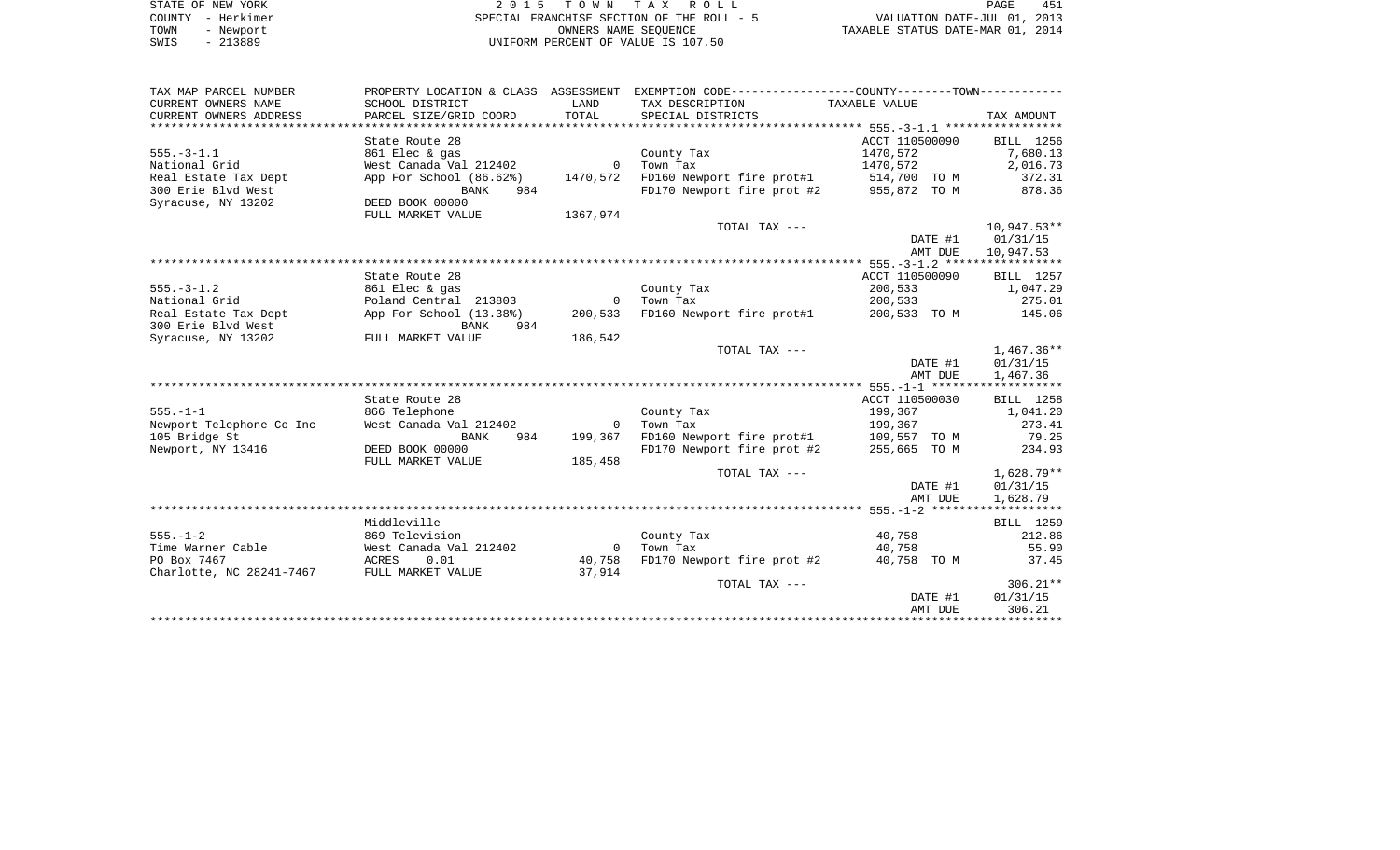STATE OF NEW YORK 2 0 1 5 T O W N T A X R O L L PAGE 452PAGE 452 TAXABLE STATUS DATE-MAR 01, 2014<br>RPS155/V04/L015 CURRENT DATE 12/16/2014

COUNTY - Herkimer SPECIAL FRANCHISE SECTION OF THE ROLL - 5

TOWN - Newport<br>SWIS - 213889

### R O L L S U B S E C T I O N - - T O T A L S

### \*\*\* S P E C I A L D I S T R I C T S U M M A R Y \*\*\*

| CODE<br>DISTRICT NAME                        | TOTAL<br>EXTENSION<br>PARCELS<br>TYPE | EXTENSION<br>VALUE | AD VALOREM<br>VALUE | EXEMPT<br>AMOUNT | TAXABLE<br>VALUE    | TOTAL<br>TAX      |
|----------------------------------------------|---------------------------------------|--------------------|---------------------|------------------|---------------------|-------------------|
| FD160 Newport fire p<br>FD170 Newport fire p | 3 ТОТАL М<br>3 ТОТАL М                |                    | 824,790<br>1252,295 |                  | 824,790<br>1252,295 | 596.62<br>,150.74 |

## \*\*\* S C H O O L D I S T R I C T S U M M A R Y \*\*\*

| CODE   | DISTRICT NAME                | TOTAL<br>PARCELS | ASSESSED<br>LAND | ASSESSED<br>TOTAL | EXEMPT<br>AMOUNT | TOTAL<br>TAXABLE     |
|--------|------------------------------|------------------|------------------|-------------------|------------------|----------------------|
|        |                              |                  |                  |                   | STAR AMOUNT      | STAR TAXABLE         |
|        | West Canada Valley           | 3                |                  | 1710,697          |                  | 1,710,697            |
| 212402 | Poland Central               | 1                |                  | 200,533           |                  | 1,710,697<br>200,533 |
| 213803 |                              |                  |                  |                   |                  | 200,533              |
|        | SUB-TOTAL                    | 4                |                  | 1911,230          |                  | 1,911,230            |
|        | $S \cup B - T O T A L(CONT)$ |                  |                  |                   |                  | 1,911,230            |
|        | TOTAL                        | 4                |                  | 1911,230          |                  | 1,911,230            |
|        | T O T A L (CONT)             |                  |                  |                   |                  | 1,911,230            |

### \*\*\* S Y S T E M C O D E S S U M M A R Y \*\*\*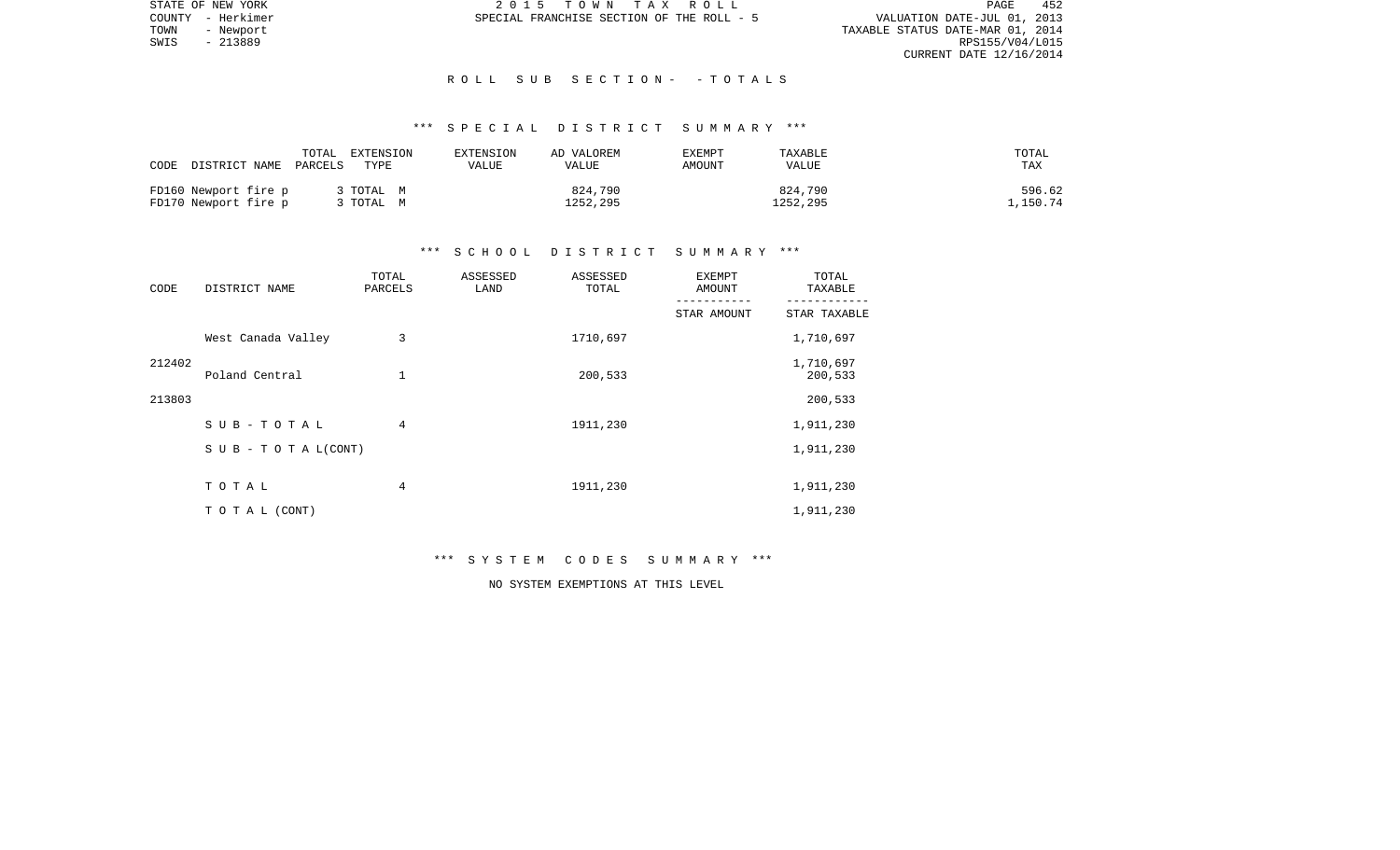STATE OF NEW YORK 2 0 1 5 T O W N T A X R O L L PAGE 453TOWN - Newport TAXABLE STATUS DATE-MAR 01, 2014 TOWN - Newport (1999) - 1999 - 1999 - 1999 - 1999 - 1999 - 1999 - 1999 - 1999 - 1999 - 1999 - 1999 - 1999 - 19<br>SWIS - 213889 - 213889 - 213889 - 213889 - 213889 - 213889 - 213889 - 213889 - 213889 - 213889 - 213889 - 21388 CURRENT DATE 12/16/2014

COUNTY - Herkimer SPECIAL FRANCHISE SECTION OF THE ROLL - 5

### R O L L S U B S E C T I O N - - T O T A L S

### \*\*\* E X E M P T I O N S U M M A R Y \*\*\*

#### NO EXEMPTIONS AT THIS LEVEL

| ROLL       |                   | TOTAL   | ASSESSED | ASSESSED | <b>EXEMPT</b> | TOTAL        |      | TOTAL     |
|------------|-------------------|---------|----------|----------|---------------|--------------|------|-----------|
| <b>SEC</b> | DESCRIPTION       | PARCELS | LAND     | TOTAL    | AMOUNT        | TAXABLE      |      | TAX       |
|            |                   |         |          |          |               |              | TAX  |           |
|            |                   |         |          |          | STAR AMOUNT   | STAR TAXABLE | RATE |           |
|            | County Tax        |         |          | 1911,230 |               | 1,911,230    |      | 9,981.48  |
|            | Town Tax          |         |          | 1911,230 |               | 1,911,230    |      | 2,621.05  |
|            | SPEC DIST TAXES   |         |          |          |               |              |      | 1,747.36  |
|            | SPECIAL FRANCHISE |         |          |          |               |              |      | 14,349.89 |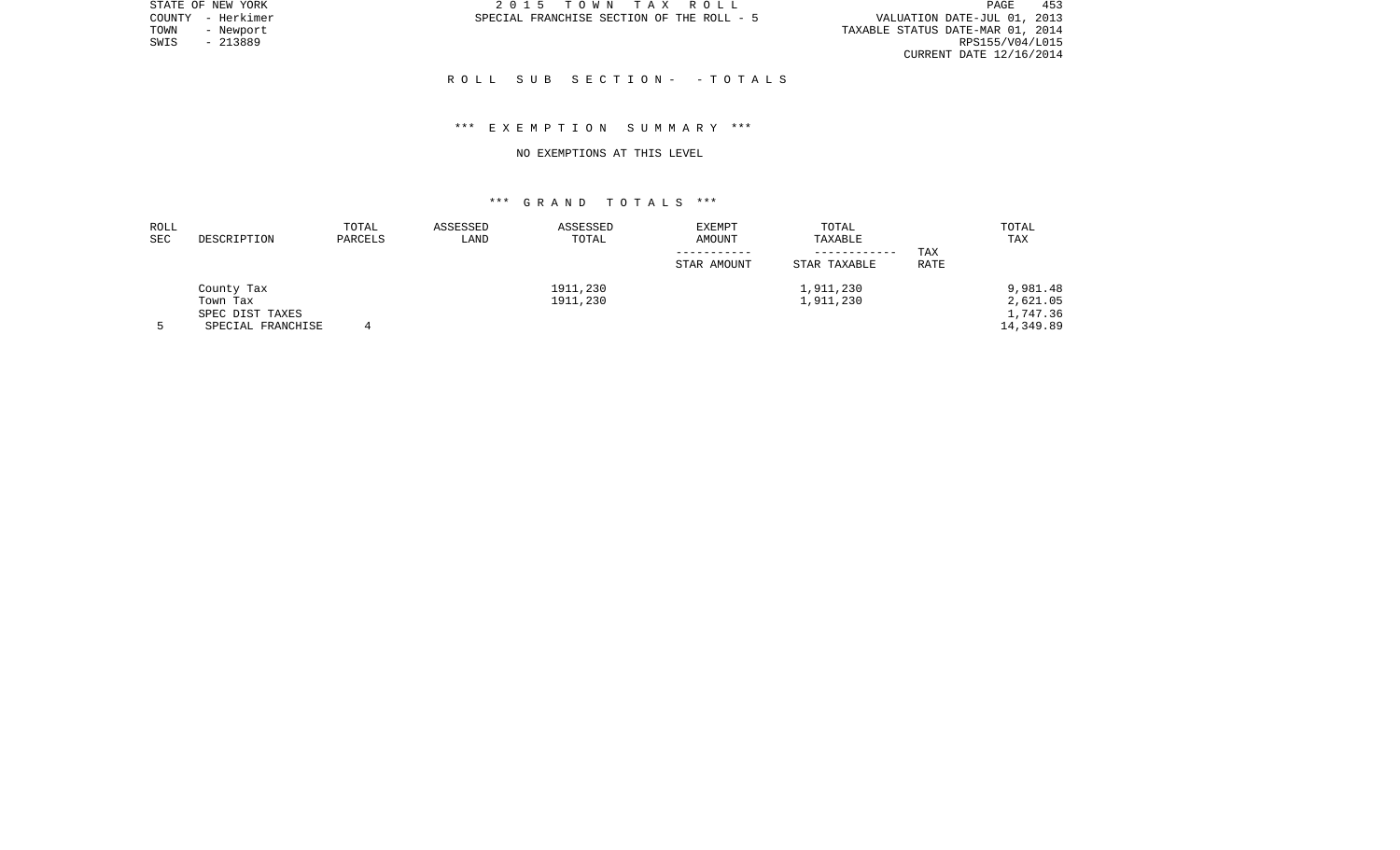PAGE 454 TAXABLE STATUS DATE-MAR 01, 2014<br>RPS155/V04/L015 CURRENT DATE 12/16/2014

STATE OF NEW YORK 2 0 1 5 T O W N T A X R O L L PAGE 454COUNTY - Herkimer SPECIAL FRANCHISE SECTION OF THE ROLL - 5

TOWN - Newport<br>SWIS - 213889

### R O L L S E C T I O N T O T A L S

### \*\*\* S P E C I A L D I S T R I C T S U M M A R Y \*\*\*

| DISTRICT NAME<br>CODE                        | TOTAL<br>EXTENSION<br>PARCELS<br>TYPE | EXTENSION<br>VALUE | AD VALOREM<br><b>VALUE</b> | EXEMPT<br>AMOUNT | TAXABLE<br>VALUE    | TOTAL<br>TAX      |
|----------------------------------------------|---------------------------------------|--------------------|----------------------------|------------------|---------------------|-------------------|
| FD160 Newport fire p<br>FD170 Newport fire p | 3 TOTAL M<br>3 ТОТАL М                |                    | 824,790<br>1252,295        |                  | 824,790<br>1252,295 | 596.62<br>,150.74 |

## \*\*\* S C H O O L D I S T R I C T S U M M A R Y \*\*\*

| CODE   | DISTRICT NAME                    | TOTAL<br>PARCELS | ASSESSED<br>LAND | ASSESSED<br>TOTAL | EXEMPT<br>AMOUNT | TOTAL<br>TAXABLE     |
|--------|----------------------------------|------------------|------------------|-------------------|------------------|----------------------|
|        |                                  |                  |                  |                   | STAR AMOUNT      | STAR TAXABLE         |
|        | West Canada Valley               | 3                |                  | 1710,697          |                  | 1,710,697            |
| 212402 | Poland Central                   | 1                |                  | 200,533           |                  | 1,710,697<br>200,533 |
| 213803 |                                  |                  |                  |                   |                  | 200,533              |
|        | SUB-TOTAL                        | 4                |                  | 1911,230          |                  | 1,911,230            |
|        | $S \cup B - T \cup T A L (CONT)$ |                  |                  |                   |                  | 1,911,230            |
|        | TOTAL                            | 4                |                  | 1911,230          |                  | 1,911,230            |
|        | TO TAL (CONT)                    |                  |                  |                   |                  | 1,911,230            |

### \*\*\* S Y S T E M C O D E S S U M M A R Y \*\*\*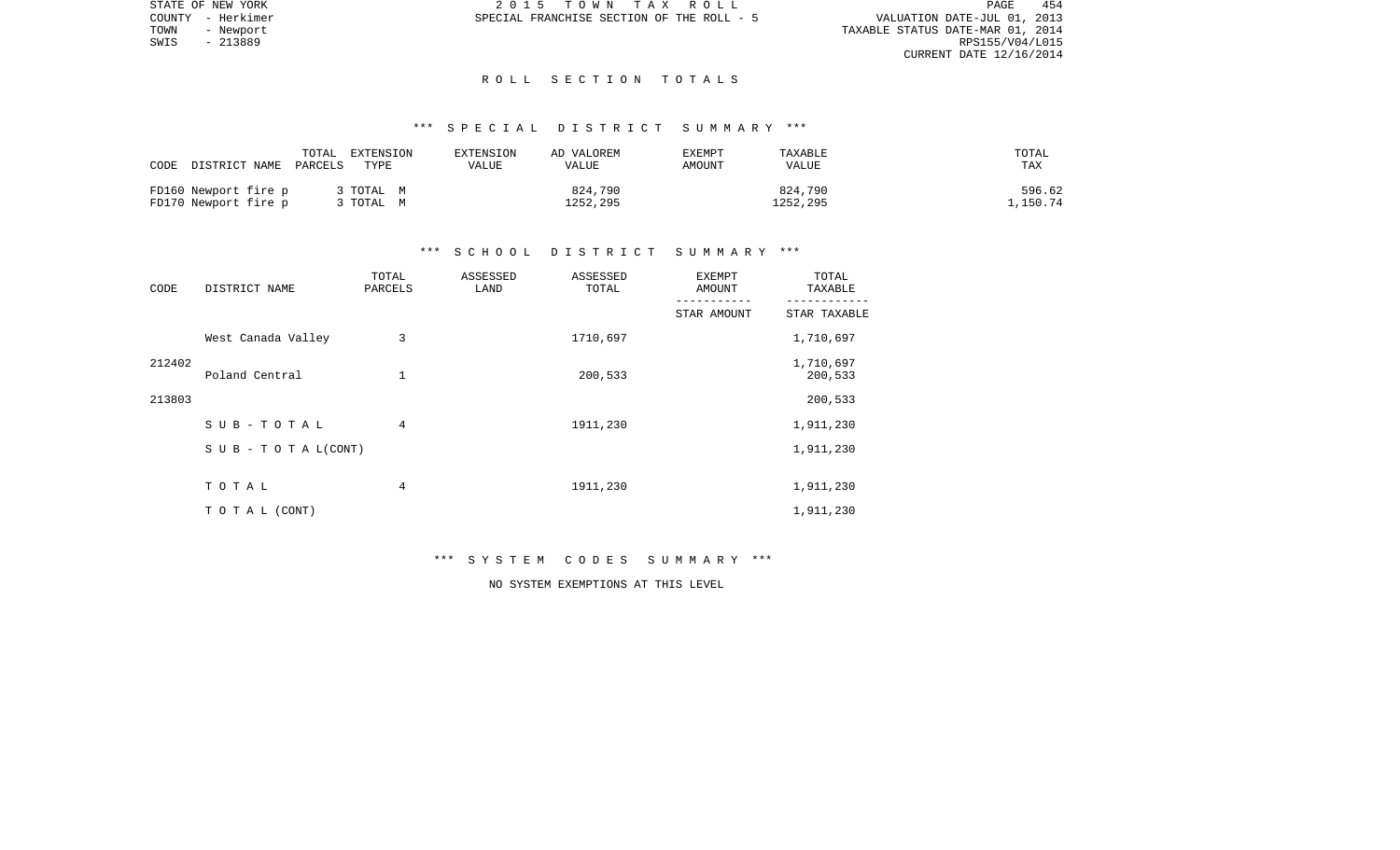STATE OF NEW YORK 2 0 1 5 T O W N T A X R O L L PAGE 455TOWN - Newport TAXABLE STATUS DATE-MAR 01, 2014 TOWN - Newport (1999) - 1999 - 1999 - 1999 - 1999 - 1999 - 1999 - 1999 - 1999 - 1999 - 1999 - 1999 - 1999 - 19<br>SWIS - 213889 - 213889 - 213889 - 213889 - 213889 - 213889 - 213889 - 213889 - 213889 - 213889 - 213889 - 21388 CURRENT DATE 12/16/2014

COUNTY - Herkimer SPECIAL FRANCHISE SECTION OF THE ROLL - 5

### R O L L S E C T I O N T O T A L S

### \*\*\* E X E M P T I O N S U M M A R Y \*\*\*

#### NO EXEMPTIONS AT THIS LEVEL

| ROLL       |                   | TOTAL   | ASSESSED | ASSESSED | EXEMPT      | TOTAL        |      | TOTAL     |
|------------|-------------------|---------|----------|----------|-------------|--------------|------|-----------|
| <b>SEC</b> | DESCRIPTION       | PARCELS | LAND     | TOTAL    | AMOUNT      | TAXABLE      |      | TAX       |
|            |                   |         |          |          |             | ---------    | TAX  |           |
|            |                   |         |          |          | STAR AMOUNT | STAR TAXABLE | RATE |           |
|            | County Tax        |         |          | 1911,230 |             | 1,911,230    |      | 9,981.48  |
|            | Town Tax          |         |          | 1911,230 |             | 1,911,230    |      | 2,621.05  |
|            | SPEC DIST TAXES   |         |          |          |             |              |      | 1,747.36  |
|            | SPECIAL FRANCHISE |         |          |          |             |              |      | 14,349.89 |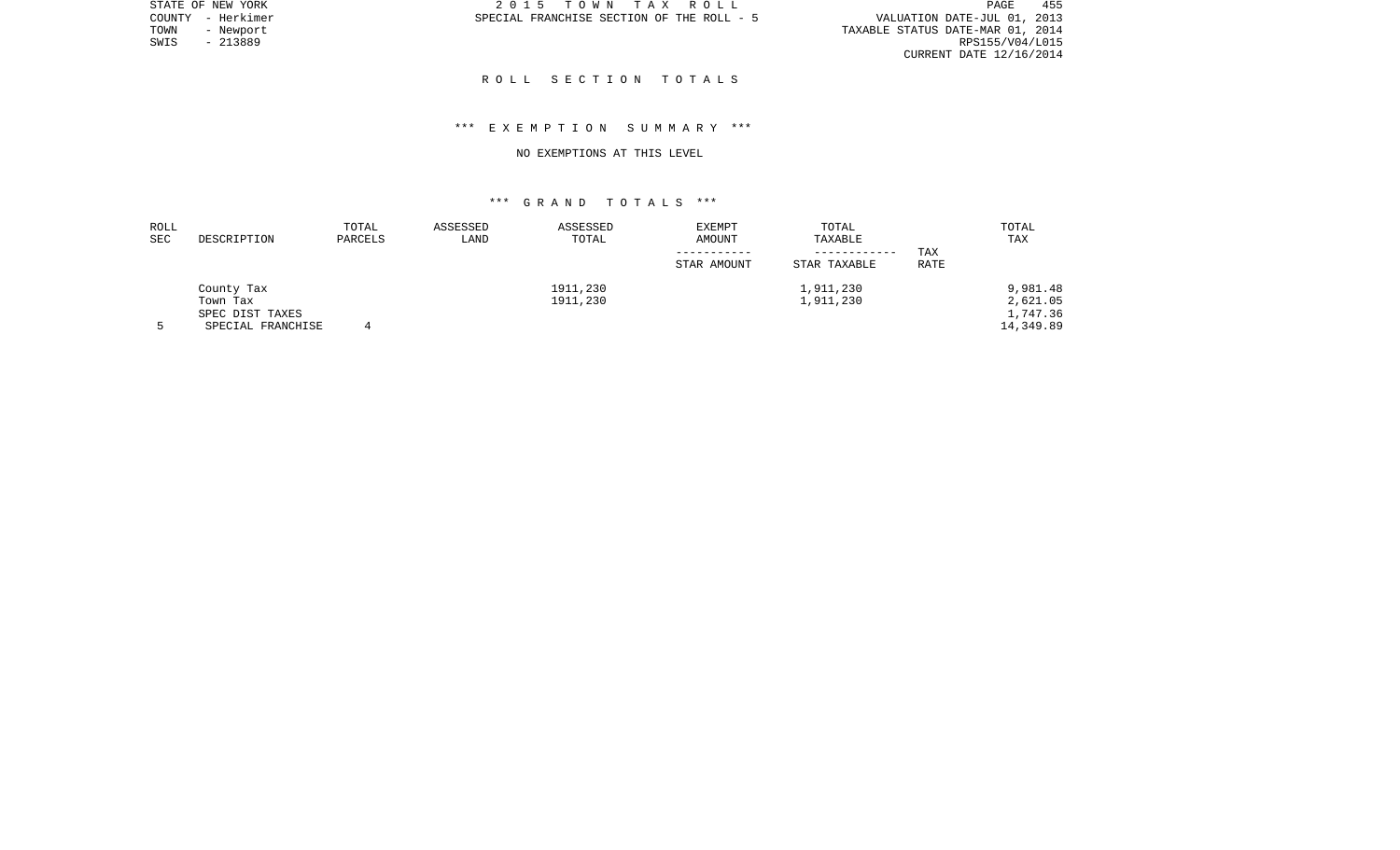|      | STATE OF NEW YORK | 2015 TOWN TAX ROLL                     | PAGE                             | 456 |
|------|-------------------|----------------------------------------|----------------------------------|-----|
|      | COUNTY - Herkimer | UTILITY & R.R. SECTION OF THE ROLL - 6 | VALUATION DATE-JUL 01, 2013      |     |
| TOWN | - Newport         | OWNERS NAME SEOUENCE                   | TAXABLE STATUS DATE-MAR 01, 2014 |     |
| SWIS | - 213889          | UNIFORM PERCENT OF VALUE IS 107.50     |                                  |     |

| TAX MAP PARCEL NUMBER                                              |                                                  |                               | PROPERTY LOCATION & CLASS ASSESSMENT EXEMPTION CODE----------------COUNTY-------TOWN---------- |                       |                 |
|--------------------------------------------------------------------|--------------------------------------------------|-------------------------------|------------------------------------------------------------------------------------------------|-----------------------|-----------------|
| CURRENT OWNERS NAME                                                | SCHOOL DISTRICT                                  | LAND                          | TAX DESCRIPTION                                                                                | TAXABLE VALUE         |                 |
| CURRENT OWNERS ADDRESS                                             | PARCEL SIZE/GRID COORD                           | TOTAL                         | SPECIAL DISTRICTS                                                                              |                       | TAX AMOUNT      |
|                                                                    |                                                  | * * * * * * * * * * * * * * * |                                                                                                |                       |                 |
|                                                                    | Gas Trans                                        |                               |                                                                                                |                       | BILL 1260       |
| 638.089-9999-823.360-2001                                          | 883 Gas Trans Impr                               |                               | County Tax                                                                                     | 1488,270              | 7,772.56        |
| Iroquois Gas Co                                                    | West Canada Val 212402                           | $\mathbf{0}$                  | Town Tax                                                                                       | 1488,270              | 2,041.00        |
| One Corporate Drive Ste 600                                        | Location No 888888                               | 1488,270                      | FD170 Newport fire prot #2                                                                     | 1488,270 TO M         | 1,367.58        |
| Shelton, CT 06484                                                  | App Factor 0.8698                                |                               |                                                                                                |                       |                 |
|                                                                    | Gas Long Trans Line                              |                               |                                                                                                |                       |                 |
|                                                                    | ACRES<br>$0.01$ BANK<br>984<br>FULL MARKET VALUE | 1384,450                      |                                                                                                |                       |                 |
|                                                                    |                                                  |                               | TOTAL TAX ---                                                                                  |                       | $11,181.14**$   |
|                                                                    |                                                  |                               |                                                                                                | DATE #1               | 01/31/15        |
|                                                                    |                                                  |                               |                                                                                                | AMT DUE               | 11,181.14       |
|                                                                    |                                                  |                               |                                                                                                |                       |                 |
|                                                                    | Gas Trans                                        |                               |                                                                                                |                       | BILL 1261       |
| 638.089-9999-823.360-2002                                          | 883 Gas Trans Impr                               |                               | County Tax                                                                                     | 222,778               | 1,163.47        |
| Iroquois Gas Co                                                    | Poland Central 213803                            | $\mathbf{0}$                  | Town Tax                                                                                       | 222,778               | 305.52          |
| One Corporate Drive Ste 600                                        | Location No 888888                               | 222,778                       | FD160 Newport fire prot#1                                                                      | 222,778 TO M          | 161.15          |
| Shelton, CT 06484                                                  | App Factor 0.1302                                |                               |                                                                                                |                       |                 |
|                                                                    | Gas Long Trans Line                              |                               |                                                                                                |                       |                 |
|                                                                    | ACRES<br>$0.01$ BANK<br>984                      |                               |                                                                                                |                       |                 |
|                                                                    | FULL MARKET VALUE                                | 207,250                       |                                                                                                |                       |                 |
|                                                                    |                                                  |                               | TOTAL TAX ---                                                                                  |                       | 1,630.14**      |
|                                                                    |                                                  |                               |                                                                                                | DATE #1               | 01/31/15        |
|                                                                    |                                                  |                               |                                                                                                | AMT DUE               | 1,630.14        |
|                                                                    |                                                  |                               |                                                                                                |                       |                 |
|                                                                    | Elec Transmission                                |                               |                                                                                                | ACCT 110300335        | BILL 1262       |
| 638.089-9999-132.350-1001                                          | 882 Elec Trans Imp                               |                               | County Tax                                                                                     | 85,580                | 446.95          |
| National Grid<br>Attn: Real Estate Tax Departme Location No 812349 | West Canada Val 212402                           | 85,580                        | 0 Town Tax<br>FD170 Newport fire prot #2                                                       | 85,580<br>85,580 TO M | 117.36<br>78.64 |
| 300 Erie Blvd West                                                 | App Factor 0.8698                                |                               |                                                                                                |                       |                 |
| Syracuse, NY 13202                                                 | T-186 Trenton Falls-Middl                        |                               |                                                                                                |                       |                 |
|                                                                    | <b>BANK</b><br>984                               |                               |                                                                                                |                       |                 |
|                                                                    | DEED BOOK 00000                                  |                               |                                                                                                |                       |                 |
|                                                                    | FULL MARKET VALUE                                | 79,600                        |                                                                                                |                       |                 |
|                                                                    |                                                  |                               | TOTAL TAX ---                                                                                  |                       | 642.95**        |
|                                                                    |                                                  |                               |                                                                                                | DATE #1               | 01/31/15        |
|                                                                    |                                                  |                               |                                                                                                | AMT DUE               | 642.95          |
|                                                                    |                                                  |                               |                                                                                                |                       |                 |
|                                                                    | Elec Trans                                       |                               |                                                                                                | ACCT 110300365        | BILL 1263       |
| 638.089-9999-132.350-1002                                          | 882 Elec Trans Imp                               |                               | County Tax                                                                                     | 12,810                | 66.90           |
| National Grid                                                      | Poland Central 213803                            | $\overline{0}$                | Town Tax                                                                                       | 12,810                | 17.57           |
| Attn: Real Estate Tax Departme Location No 812349                  |                                                  | 12,810                        | FD170 Newport fire prot #2                                                                     | 12,810 TO M           | 11.77           |
| 300 Erie Blvd West                                                 | App No 0.1302                                    |                               |                                                                                                |                       |                 |
| Syracuse, NY 13202                                                 | T-186 Trenton Falls-Middl<br>984<br>BANK         |                               |                                                                                                |                       |                 |
|                                                                    | DEED BOOK 00000                                  |                               |                                                                                                |                       |                 |
|                                                                    | FULL MARKET VALUE                                | 11,900                        |                                                                                                |                       |                 |
|                                                                    |                                                  |                               | TOTAL TAX ---                                                                                  |                       | $96.24**$       |
|                                                                    |                                                  |                               |                                                                                                | DATE #1               | 01/31/15        |
|                                                                    |                                                  |                               |                                                                                                | AMT DUE               | 96.24           |
|                                                                    |                                                  |                               |                                                                                                |                       |                 |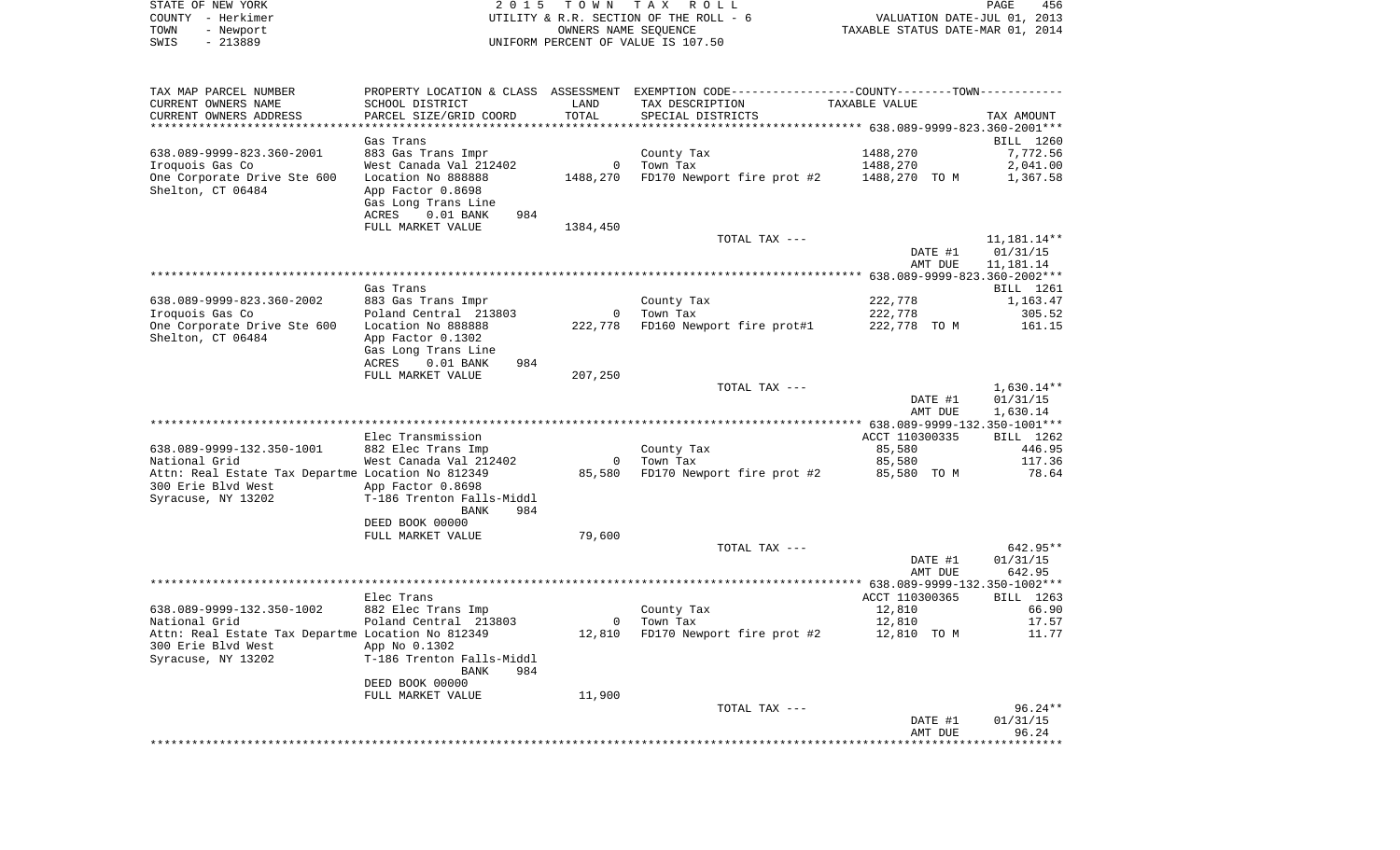|      | STATE OF NEW YORK | 2015 TOWN TAX ROLL                     |                                  | PAGE | 457 |
|------|-------------------|----------------------------------------|----------------------------------|------|-----|
|      | COUNTY - Herkimer | UTILITY & R.R. SECTION OF THE ROLL - 6 | VALUATION DATE-JUL 01, 2013      |      |     |
| TOWN | - Newport         | OWNERS NAME SEOUENCE                   | TAXABLE STATUS DATE-MAR 01, 2014 |      |     |
| SWIS | - 213889          | UNIFORM PERCENT OF VALUE IS 107.50     |                                  |      |     |

| TAX MAP PARCEL NUMBER                             |                           |                | PROPERTY LOCATION & CLASS ASSESSMENT EXEMPTION CODE---------------COUNTY-------TOWN--------- |                |              |
|---------------------------------------------------|---------------------------|----------------|----------------------------------------------------------------------------------------------|----------------|--------------|
| CURRENT OWNERS NAME                               | SCHOOL DISTRICT           | LAND           | TAX DESCRIPTION                                                                              | TAXABLE VALUE  |              |
| CURRENT OWNERS ADDRESS                            | PARCEL SIZE/GRID COORD    | TOTAL          | SPECIAL DISTRICTS                                                                            |                | TAX AMOUNT   |
|                                                   |                           |                |                                                                                              |                |              |
|                                                   | Elec Transmission         |                |                                                                                              | ACCT 110300335 | BILL 1264    |
| 638.089-9999-132.350-1011                         | 882 Elec Trans Imp        |                | County Tax                                                                                   | 18,895         | 98.68        |
| National Grid                                     | West Canada Val 212402    | $\mathbf 0$    | Town Tax                                                                                     | 18,895         | 25.91        |
| Attn: Real Estate Tax Departme Location No 812350 |                           | 18,895         | FD170 Newport fire prot #2                                                                   | 18,895 TO M    | 17.36        |
| 300 Erie Blvd West                                | App Factor 1.0000         |                |                                                                                              |                |              |
| Syracuse, NY 13202                                | T-186A Trenton Falls-Midd |                |                                                                                              |                |              |
|                                                   | BANK<br>984               |                |                                                                                              |                |              |
|                                                   | DEED BOOK 00000           |                |                                                                                              |                |              |
|                                                   | FULL MARKET VALUE         | 17,600         |                                                                                              |                |              |
|                                                   |                           |                | TOTAL TAX ---                                                                                |                | 141.95**     |
|                                                   |                           |                |                                                                                              | DATE #1        | 01/31/15     |
|                                                   |                           |                |                                                                                              | AMT DUE        | 141.95       |
|                                                   |                           |                |                                                                                              |                |              |
|                                                   | Outside Plant             |                |                                                                                              | ACCT 110300330 | BILL 1265    |
| 638.089-9999-132.350-1881                         | 884 Elec Dist Out         |                | County Tax                                                                                   | 404,871        | 2, 114.46    |
| National Grid                                     | West Canada Val 212402    | $\overline{0}$ | Town Tax                                                                                     | 404,871        | 555.24       |
| Attn: Real Estate Tax Departme Location No 888888 |                           | 404,871        | FD170 Newport fire prot #2                                                                   | 404,871 TO M   | 372.04       |
| 300 Erie Blvd West                                | App Factor 0.8698         |                |                                                                                              |                |              |
| Syracuse, NY 13202                                | Poles Wires Cables        |                |                                                                                              |                |              |
|                                                   | 984<br><b>BANK</b>        |                |                                                                                              |                |              |
|                                                   | DEED BOOK 00000           |                |                                                                                              |                |              |
|                                                   | FULL MARKET VALUE         | 376,600        |                                                                                              |                |              |
|                                                   |                           |                | TOTAL TAX ---                                                                                |                | $3,041.74**$ |
|                                                   |                           |                |                                                                                              | DATE #1        | 01/31/15     |
|                                                   |                           |                |                                                                                              | AMT DUE        | 3,041.74     |
| *************************                         |                           |                |                                                                                              |                |              |
|                                                   | Outside Plant             |                |                                                                                              | ACCT 110300360 | BILL 1266    |
| 638.089-9999-132.350-1882                         | 882 Elec Trans Imp        |                | County Tax                                                                                   | 60,605         | 316.51       |
| National Grid                                     | Poland Central 213803     | $\Omega$       | Town Tax                                                                                     | 60,605         | 83.11        |
| Attn: Real Estate Tax Departme Location No 888888 |                           | 60,605         | FD160 Newport fire prot#1                                                                    | 60,605 TO M    | 43.84        |
| 300 Erie Blvd West                                | App Factor 0.1302         |                |                                                                                              |                |              |
| Syracuse, NY 13202                                | Poles Wires Cables        |                |                                                                                              |                |              |
|                                                   | <b>BANK</b><br>984        |                |                                                                                              |                |              |
|                                                   | DEED BOOK 00000           |                |                                                                                              |                |              |
|                                                   | FULL MARKET VALUE         | 56,400         |                                                                                              |                |              |
|                                                   |                           |                | TOTAL TAX ---                                                                                |                | 443.46**     |
|                                                   |                           |                |                                                                                              | DATE #1        | 01/31/15     |
|                                                   |                           |                |                                                                                              | AMT DUE        | 443.46       |
|                                                   |                           |                |                                                                                              |                |              |
|                                                   | Outside Plant             |                |                                                                                              | ACCT 110300060 | BILL 1267    |
| 638.089-9999-630.500-1881                         | 836 Telecom. eq.          |                | County Tax                                                                                   | 68,737         | 358.98       |
| Newport Telephone Co Inc                          | West Canada Val 212402    | $\mathbf{0}$   | Town Tax                                                                                     | 68,737         | 94.27        |
| Bridge St                                         | Location No 888888        | 68,737         |                                                                                              | 68,737 TO M    | 63.16        |
| Newport, NY 13416                                 | App Factor 0.8698         |                | FD170 Newport fire prot #2                                                                   |                |              |
|                                                   | Poles Wires Cables        |                |                                                                                              |                |              |
|                                                   | BANK<br>984               |                |                                                                                              |                |              |
|                                                   | DEED BOOK 00000           |                |                                                                                              |                |              |
|                                                   | FULL MARKET VALUE         | 63,950         |                                                                                              |                |              |
|                                                   |                           |                | TOTAL TAX ---                                                                                |                | $516.41**$   |
|                                                   |                           |                |                                                                                              | DATE #1        | 01/31/15     |
|                                                   |                           |                |                                                                                              | AMT DUE        | 516.41       |
|                                                   |                           |                |                                                                                              |                |              |
|                                                   |                           |                |                                                                                              |                |              |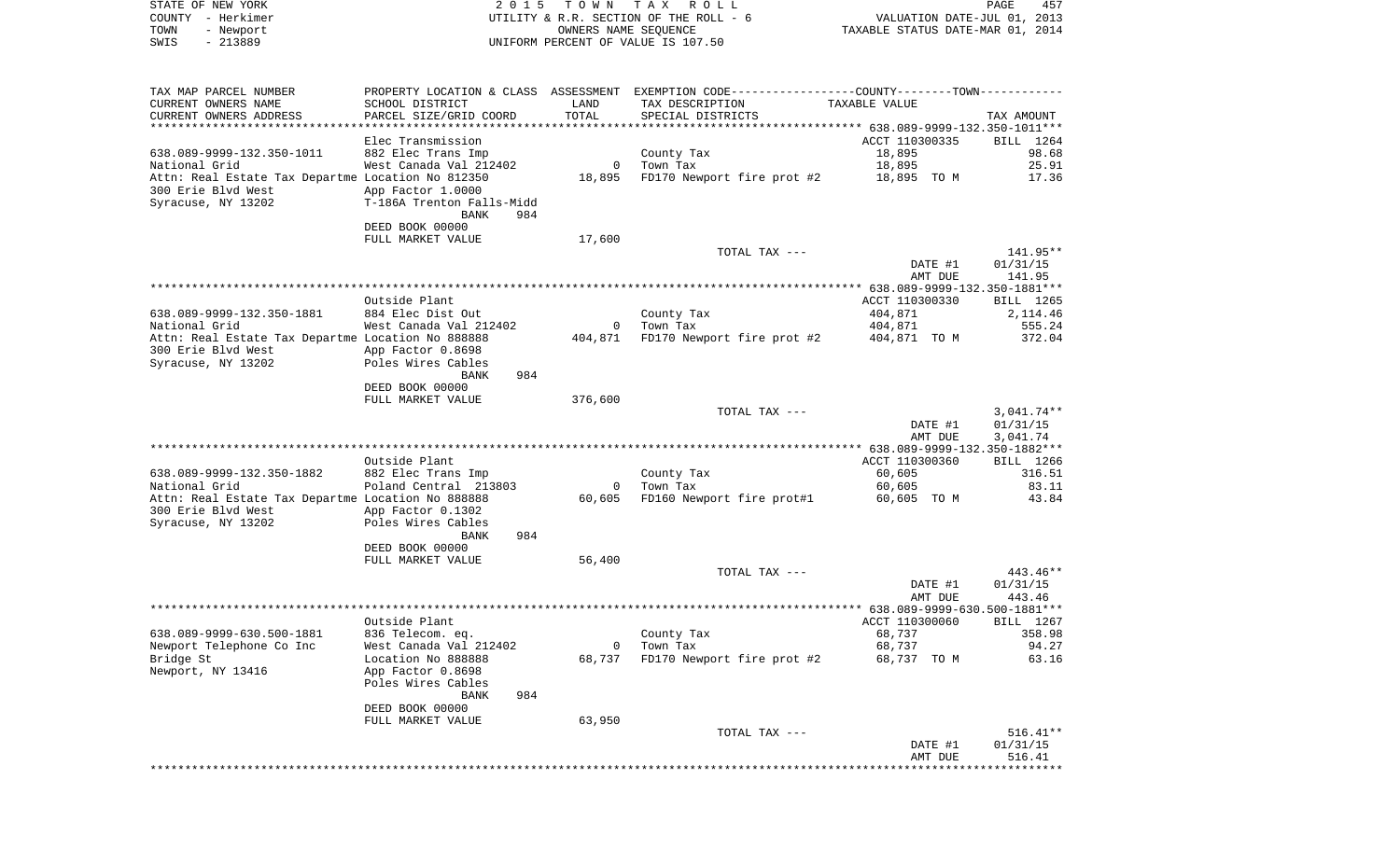| STATE OF NEW YORK<br>COUNTY - Herkimer<br>TOWN<br>- Newport<br>$-213889$<br>SWIS | 2 0 1 5                | TOWN        | T A X<br>R O L L<br>UTILITY & R.R. SECTION OF THE ROLL - 6<br>OWNERS NAME SEOUENCE<br>UNIFORM PERCENT OF VALUE IS 107.50 | PAGE<br>458<br>VALUATION DATE-JUL 01, 2013<br>TAXABLE STATUS DATE-MAR 01, 2014 |              |  |
|----------------------------------------------------------------------------------|------------------------|-------------|--------------------------------------------------------------------------------------------------------------------------|--------------------------------------------------------------------------------|--------------|--|
| TAX MAP PARCEL NUMBER                                                            |                        |             | PROPERTY LOCATION & CLASS ASSESSMENT EXEMPTION CODE---------------COUNTY-------TOWN----------                            |                                                                                |              |  |
| CURRENT OWNERS NAME                                                              | SCHOOL DISTRICT        | LAND        | TAX DESCRIPTION                                                                                                          | TAXABLE VALUE                                                                  |              |  |
| CURRENT OWNERS ADDRESS                                                           | PARCEL SIZE/GRID COORD | TOTAL       | SPECIAL DISTRICTS                                                                                                        |                                                                                | TAX AMOUNT   |  |
| **************************                                                       |                        |             |                                                                                                                          |                                                                                |              |  |
|                                                                                  | Outside Plant          |             |                                                                                                                          | ACCT 110300090                                                                 | BILL 1268    |  |
| 638.089-9999-630.500-1882                                                        | 836 Telecom. eq.       |             | County Tax                                                                                                               | 10,289                                                                         | 53.73        |  |
| Newport Telephone Co Inc                                                         | Poland Central 213803  | $\mathbf 0$ | Town Tax                                                                                                                 | 10,289                                                                         | 14.11        |  |
| Bridge St                                                                        | Location No 888888     | 10,289      | FD160 Newport fire prot#1                                                                                                | 10,289 TO M                                                                    | 7.44         |  |
| Newport, NY 13416                                                                | App Factor 0.1302      |             |                                                                                                                          |                                                                                |              |  |
|                                                                                  | Poles Wires Cables     |             |                                                                                                                          |                                                                                |              |  |
|                                                                                  | <b>BANK</b><br>984     |             |                                                                                                                          |                                                                                |              |  |
|                                                                                  | DEED BOOK 00000        |             |                                                                                                                          |                                                                                |              |  |
|                                                                                  | FULL MARKET VALUE      | 9,550       |                                                                                                                          |                                                                                |              |  |
|                                                                                  |                        |             | TOTAL TAX ---                                                                                                            |                                                                                | $75.28**$    |  |
|                                                                                  |                        |             |                                                                                                                          | DATE #1                                                                        | 01/31/15     |  |
|                                                                                  |                        |             |                                                                                                                          | AMT DUE                                                                        | 75.28        |  |
|                                                                                  |                        |             |                                                                                                                          |                                                                                |              |  |
|                                                                                  | Water Supply           |             |                                                                                                                          | ACCT 110300210                                                                 | BILL 1269    |  |
| 638.089-9999-221.550-1001                                                        | 822 Water supply       |             | County Tax                                                                                                               | 287,235                                                                        | 1,500.10     |  |
| Village Of Herkimer                                                              | West Canada Val 212402 | $\Omega$    | Town Tax                                                                                                                 | 287,235                                                                        | 393.91       |  |
| Green St                                                                         | Water Storage          | 287,235     | FD170 Newport fire prot #2                                                                                               | 287,235 TO M                                                                   | 263.94       |  |
| Herkimer, NY 13350                                                               | App Factor 0.8698      |             |                                                                                                                          |                                                                                |              |  |
|                                                                                  | Water Storage          |             |                                                                                                                          |                                                                                |              |  |
|                                                                                  | 984<br>BANK            |             |                                                                                                                          |                                                                                |              |  |
|                                                                                  | DEED BOOK 00000        |             |                                                                                                                          |                                                                                |              |  |
|                                                                                  | FULL MARKET VALUE      | 267,200     |                                                                                                                          |                                                                                |              |  |
|                                                                                  |                        |             | TOTAL TAX ---                                                                                                            |                                                                                | $2,157.95**$ |  |
|                                                                                  |                        |             |                                                                                                                          | DATE #1                                                                        | 01/31/15     |  |
|                                                                                  |                        |             |                                                                                                                          | AMT DUE                                                                        | 2,157.95     |  |
|                                                                                  |                        |             |                                                                                                                          |                                                                                |              |  |
|                                                                                  | Water Storage          |             |                                                                                                                          | ACCT 110300270                                                                 | BILL 1270    |  |
| 638.089-9999-221.550-1002                                                        | 822 Water supply       |             | County Tax                                                                                                               | 42,996                                                                         | 224.55       |  |
| Village Of Herkimer                                                              | Poland Central 213803  | $\Omega$    | Town Tax                                                                                                                 | 42,996                                                                         | 58.96        |  |
| Green St                                                                         | Water Storage          | 42,996      | FD160 Newport fire prot#1                                                                                                | 42,996 TO M                                                                    | 31.10        |  |
| Herkimer, NY 13350                                                               | App Factor 0.1302      |             |                                                                                                                          |                                                                                |              |  |
|                                                                                  | Water Storage          |             |                                                                                                                          |                                                                                |              |  |
|                                                                                  | 984<br><b>BANK</b>     |             |                                                                                                                          |                                                                                |              |  |
|                                                                                  | DEED BOOK 00000        |             |                                                                                                                          |                                                                                |              |  |
|                                                                                  | FULL MARKET VALUE      | 40,000      |                                                                                                                          |                                                                                |              |  |
|                                                                                  |                        |             | TOTAL TAX ---                                                                                                            |                                                                                | $314.61**$   |  |
|                                                                                  |                        |             |                                                                                                                          | DATE #1                                                                        | 01/31/15     |  |
|                                                                                  |                        |             |                                                                                                                          | AMT DUE                                                                        | 314.61       |  |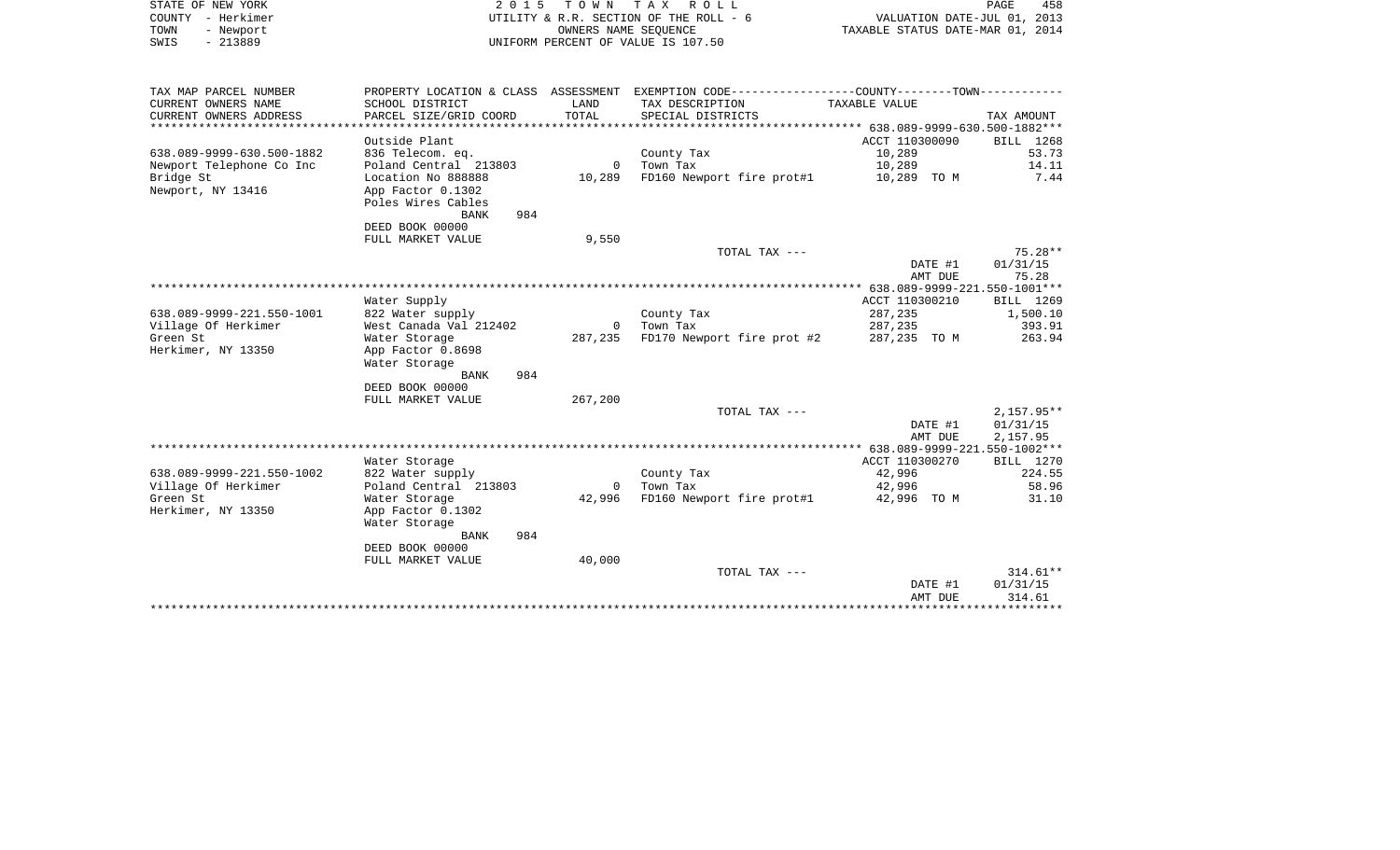STATE OF NEW YORK 2 0 1 5 T O W N T A X R O L L PAGE 459PAGE 459 TAXABLE STATUS DATE-MAR 01, 2014<br>RPS155/V04/L015 CURRENT DATE 12/16/2014

COUNTY - Herkimer  $U$ TILITY & R.R. SECTION OF THE ROLL - 6

TOWN - Newport<br>SWIS - 213889

### R O L L S U B S E C T I O N - - T O T A L S

### \*\*\* S P E C I A L D I S T R I C T S U M M A R Y \*\*\*

| TOTAL<br>CODE<br>DISTRICT NAME PARCELS       | EXTENSION<br>TYPE    | EXTENSION<br>VALUE | AD VALOREM<br>VALUE | EXEMPT<br>AMOUNT | TAXABLE<br>VALUE    | TOTAL<br><b>TAX</b> |
|----------------------------------------------|----------------------|--------------------|---------------------|------------------|---------------------|---------------------|
| FD160 Newport fire p<br>FD170 Newport fire p | 4 TOTAL M<br>TOTAL M |                    | 336,668<br>2366,398 |                  | 336,668<br>2366,398 | 243.53<br>2,174.49  |

## \*\*\* S C H O O L D I S T R I C T S U M M A R Y \*\*\*

| CODE   | DISTRICT NAME                    | TOTAL<br>PARCELS | ASSESSED<br>LAND | ASSESSED<br>TOTAL | EXEMPT<br>AMOUNT | TOTAL<br>TAXABLE     |
|--------|----------------------------------|------------------|------------------|-------------------|------------------|----------------------|
|        |                                  |                  |                  |                   | STAR AMOUNT      | STAR TAXABLE         |
|        | West Canada Valley               | 6                |                  | 2353,588          |                  | 2,353,588            |
| 212402 | Poland Central                   | 5                |                  | 349,478           |                  | 2,353,588<br>349,478 |
| 213803 |                                  |                  |                  |                   |                  | 349,478              |
|        | SUB-TOTAL                        | 11               |                  | 2703,066          |                  | 2,703,066            |
|        | $S \cup B - T \cup T A L (CONT)$ |                  |                  |                   |                  | 2,703,066            |
|        | TOTAL                            | 11               |                  | 2703,066          |                  | 2,703,066            |
|        | T O T A L (CONT)                 |                  |                  |                   |                  | 2,703,066            |

### \*\*\* S Y S T E M C O D E S S U M M A R Y \*\*\*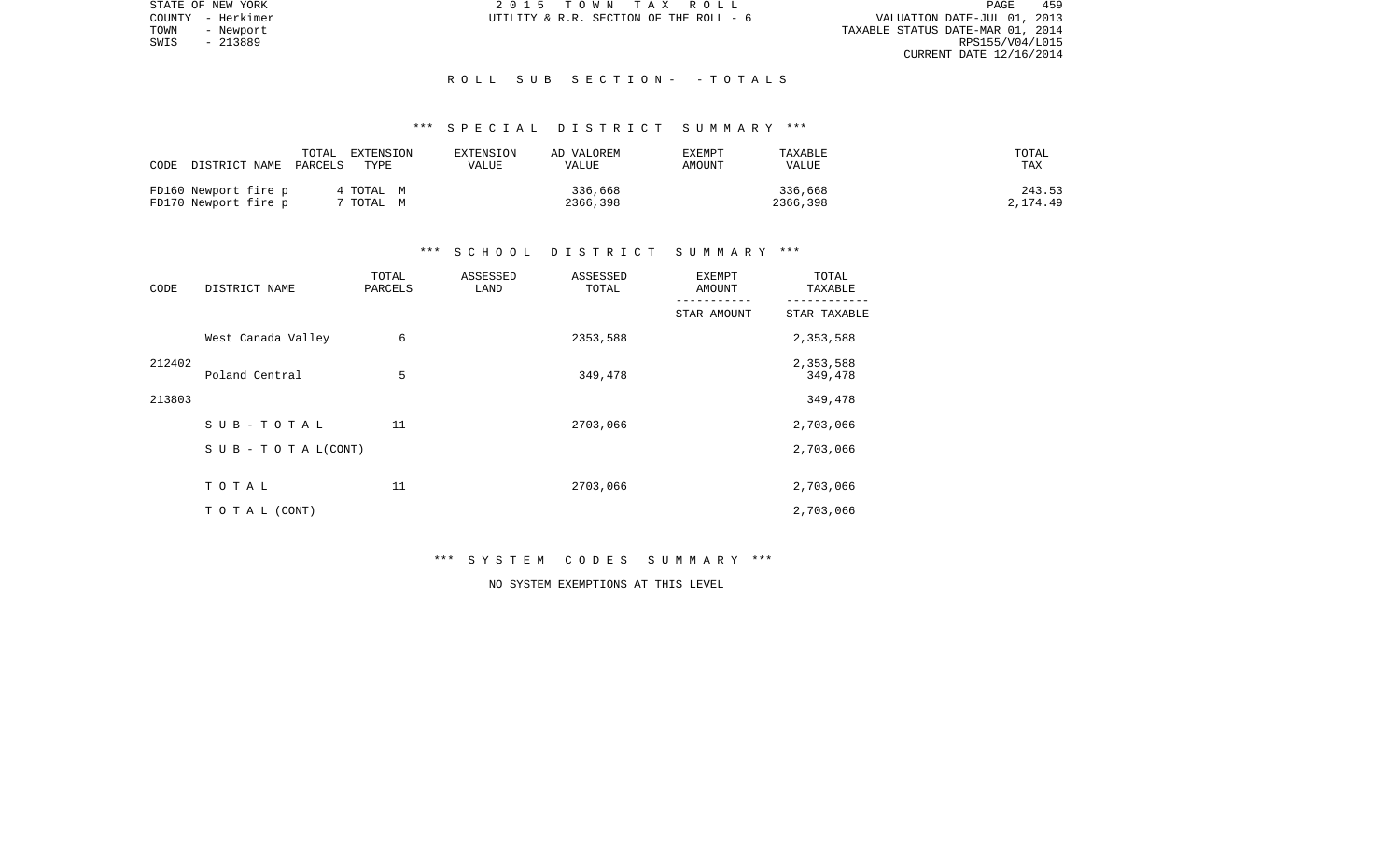STATE OF NEW YORK 2 0 1 5 T O W N T A X R O L L PAGE 460TOWN - Newport TAXABLE STATUS DATE-MAR 01, 2014 TOWN - Newport (1992) - 1992 - 1993 - 1993 - 1993 - 1994 - 1994 - 1994 - 1994 - 1994 - 1994 - 1994 - 1994 - 19<br>SWIS - 213889 - 213889 - 213889 - 213889 - 213889 - 213889 - 213889 - 213889 - 213889 - 213889 - 213889 - 21388 CURRENT DATE 12/16/2014

COUNTY - Herkimer  $U$ TILITY & R.R. SECTION OF THE ROLL - 6

### R O L L S U B S E C T I O N - - T O T A L S

### \*\*\* E X E M P T I O N S U M M A R Y \*\*\*

#### NO EXEMPTIONS AT THIS LEVEL

| ROLL |                  | TOTAL   | ASSESSED | ASSESSED | <b>EXEMPT</b> | TOTAL        |             | TOTAL      |
|------|------------------|---------|----------|----------|---------------|--------------|-------------|------------|
| SEC  | DESCRIPTION      | PARCELS | LAND     | TOTAL    | AMOUNT        | TAXABLE      |             | TAX        |
|      |                  |         |          |          |               | ------------ | TAX         |            |
|      |                  |         |          |          | STAR AMOUNT   | STAR TAXABLE | <b>RATE</b> |            |
|      | County Tax       |         |          | 2703,066 |               | 2,703,066    |             | 14, 116.89 |
|      | Town Tax         |         |          | 2703,066 |               | 2,703,066    |             | 3,706.96   |
|      | SPEC DIST TAXES  |         |          |          |               |              |             | 2,418.02   |
| б.   | UTILITIES & N.C. |         |          |          |               |              |             | 20,241.87  |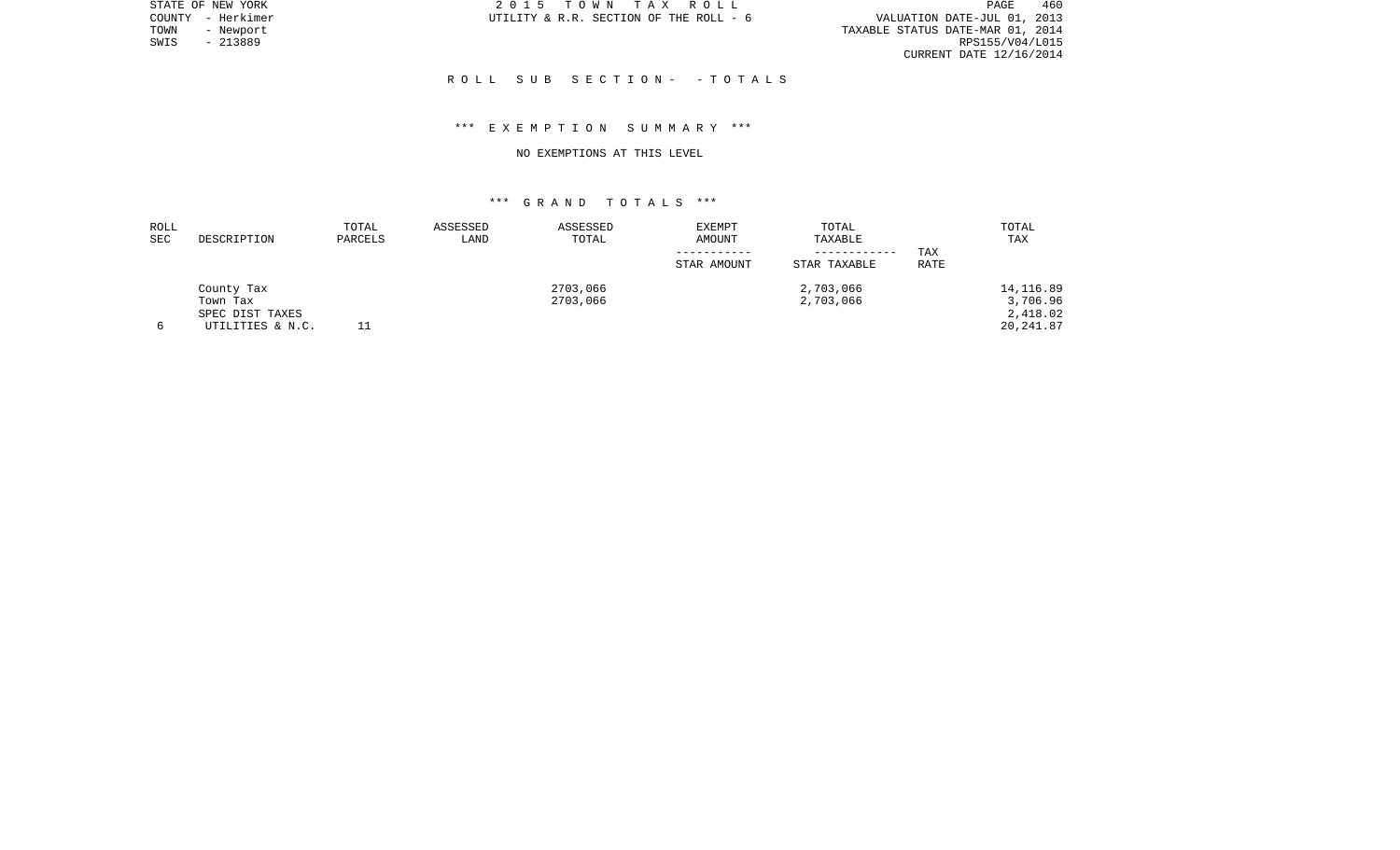STATE OF NEW YORK 2 0 1 5 T O W N T A X R O L L PAGE 461PAGE 461 TAXABLE STATUS DATE-MAR 01, 2014<br>RPS155/V04/L015 CURRENT DATE 12/16/2014

COUNTY - Herkimer  $U$ TILITY & R.R. SECTION OF THE ROLL - 6

TOWN - Newport<br>SWIS - 213889

### R O L L S E C T I O N T O T A L S

### \*\*\* S P E C I A L D I S T R I C T S U M M A R Y \*\*\*

| DISTRICT NAME<br>CODE                        | TOTAL<br>EXTENSION<br>PARCELS<br>TYPE | EXTENSION<br>VALUE | AD VALOREM<br>VALUE | EXEMPT<br>AMOUNT | TAXABLE<br>VALUE    | TOTAL<br>TAX       |
|----------------------------------------------|---------------------------------------|--------------------|---------------------|------------------|---------------------|--------------------|
| FD160 Newport fire p<br>FD170 Newport fire p | 4 TOTAL M<br>TOTAL M                  |                    | 336,668<br>2366,398 |                  | 336,668<br>2366,398 | 243.53<br>2,174.49 |

## \*\*\* S C H O O L D I S T R I C T S U M M A R Y \*\*\*

| CODE   | DISTRICT NAME                    | TOTAL<br>PARCELS | ASSESSED<br>LAND | ASSESSED<br>TOTAL | <b>EXEMPT</b><br>AMOUNT | TOTAL<br>TAXABLE     |
|--------|----------------------------------|------------------|------------------|-------------------|-------------------------|----------------------|
|        |                                  |                  |                  |                   | STAR AMOUNT             | STAR TAXABLE         |
|        | West Canada Valley               | 6                |                  | 2353,588          |                         | 2,353,588            |
| 212402 | Poland Central                   | 5                |                  | 349,478           |                         | 2,353,588<br>349,478 |
| 213803 |                                  |                  |                  |                   |                         | 349,478              |
|        | SUB-TOTAL                        | 11               |                  | 2703,066          |                         | 2,703,066            |
|        | $S \cup B - T \cup T A L (CONT)$ |                  |                  |                   |                         | 2,703,066            |
|        | TOTAL                            | 11               |                  | 2703,066          |                         | 2,703,066            |
|        | TO TAL (CONT)                    |                  |                  |                   |                         | 2,703,066            |

### \*\*\* S Y S T E M C O D E S S U M M A R Y \*\*\*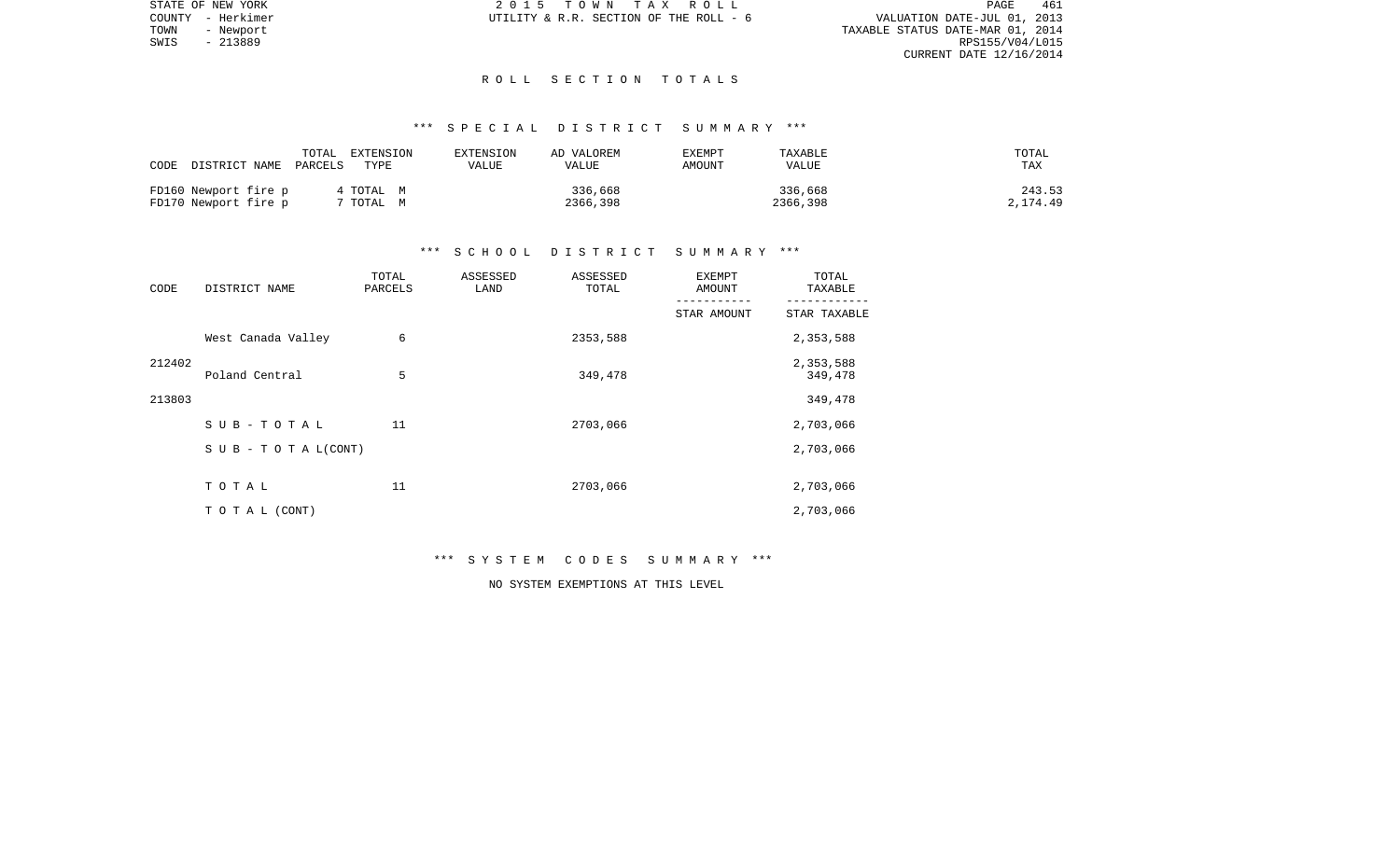STATE OF NEW YORK 2 0 1 5 T O W N T A X R O L L PAGE 462TOWN - Newport TAXABLE STATUS DATE-MAR 01, 2014 TOWN - Newport (1992) - 1992 - 1993 - 1993 - 1993 - 1994 - 1994 - 1994 - 1994 - 1994 - 1994 - 1994 - 1994 - 19<br>SWIS - 213889 - 213889 - 213889 - 213889 - 213889 - 213889 - 213889 - 213889 - 213889 - 213889 - 213889 - 21388 CURRENT DATE 12/16/2014

COUNTY - Herkimer  $U\left(1\right)$  = Herkimer  $U\left(1\right)$  = 10, 2014  $V\left(1\right)$  = 10, 2014  $V\left(1\right)$  = 10, 2014  $V\left(1\right)$  = 10, 2014  $V\left(1\right)$  = 10, 2014  $V\left(1\right)$  = 10, 2014  $V\left(1\right)$  = 10, 2014  $V\left(1\right)$  = 10, 2014  $V\left(1$ 

### R O L L S E C T I O N T O T A L S

### \*\*\* E X E M P T I O N S U M M A R Y \*\*\*

#### NO EXEMPTIONS AT THIS LEVEL

| ROLL       |                  | TOTAL   | ASSESSED | ASSESSED | EXEMPT      | TOTAL        |      | TOTAL      |
|------------|------------------|---------|----------|----------|-------------|--------------|------|------------|
| <b>SEC</b> | DESCRIPTION      | PARCELS | LAND     | TOTAL    | AMOUNT      | TAXABLE      |      | TAX        |
|            |                  |         |          |          |             | ---------    | TAX  |            |
|            |                  |         |          |          | STAR AMOUNT | STAR TAXABLE | RATE |            |
|            | County Tax       |         |          | 2703,066 |             | 2,703,066    |      | 14, 116.89 |
|            | Town Tax         |         |          | 2703,066 |             | 2,703,066    |      | 3,706.96   |
|            | SPEC DIST TAXES  |         |          |          |             |              |      | 2,418.02   |
|            | UTILITIES & N.C. |         |          |          |             |              |      | 20,241.87  |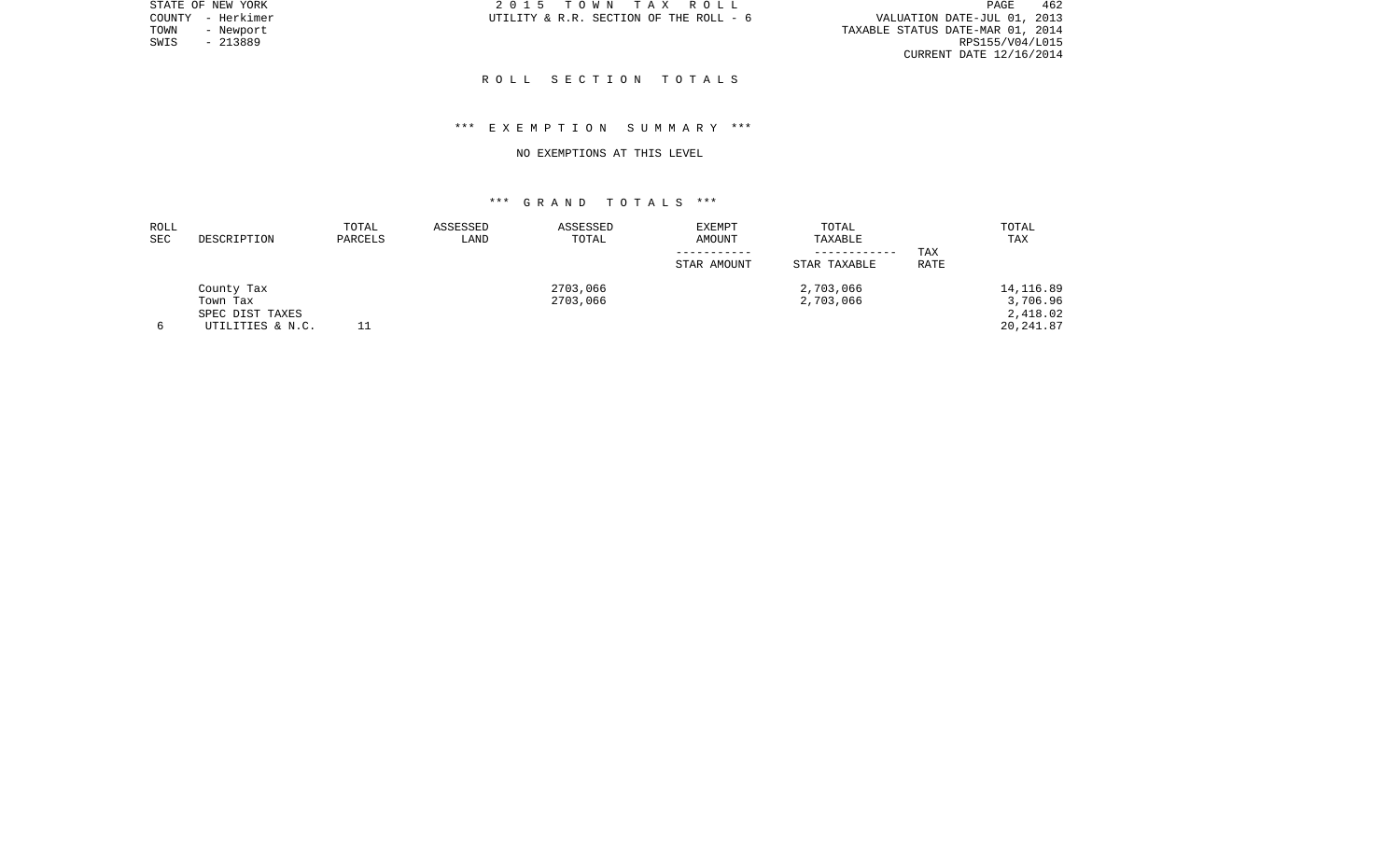| STATE OF NEW YORK | 2015 TOWN TAX ROLL                    | 463<br>PAGE                      |
|-------------------|---------------------------------------|----------------------------------|
| COUNTY - Herkimer | WHOLLY EXEMPT SECTION OF THE ROLL - 8 | VALUATION DATE-JUL 01, 2013      |
| TOWN<br>- Newport | OWNERS NAME SEOUENCE                  | TAXABLE STATUS DATE-MAR 01, 2014 |
| - 213889<br>SWIS  | UNIFORM PERCENT OF VALUE IS 107.50    |                                  |

 $\frac{463}{2013}$ <br>2014

| TAX MAP PARCEL NUMBER  |                                                                    |                 | PROPERTY LOCATION & CLASS ASSESSMENT EXEMPTION CODE---------------COUNTY-------TOWN---------- |                  |            |
|------------------------|--------------------------------------------------------------------|-----------------|-----------------------------------------------------------------------------------------------|------------------|------------|
| CURRENT OWNERS NAME    | SCHOOL DISTRICT                                                    | LAND            | TAX DESCRIPTION                                                                               | TAXABLE VALUE    |            |
| CURRENT OWNERS ADDRESS | PARCEL SIZE/GRID COORD                                             | TOTAL           | SPECIAL DISTRICTS                                                                             |                  | TAX AMOUNT |
|                        |                                                                    |                 |                                                                                               |                  |            |
|                        | Rose Valley Rd                                                     |                 |                                                                                               | ACCT 110010020   |            |
| $089.3 - 1 - 8$        | 695 Cemetery                                                       |                 | NON PROF 9 25300                                                                              | 14,900<br>14,900 |            |
| Bromley Cemetery       | West Canada Val 212402 14,900 County Tax                           |                 |                                                                                               | 0.00             | 0.00       |
| Town Newport           | Adds 100X100 From 089.3-1                                          | 14,900 Town Tax |                                                                                               | 0.00             | 0.00       |
| PO Box 519             | FRNT 120.00 DPTH 350.00                                            |                 | FD160 Newport fire prot#1                                                                     | $0$ TOM          |            |
| Newport, NY 13416      | 0.73<br>ACRES                                                      |                 | 14,900 EX                                                                                     |                  |            |
|                        | EAST-0355398 NRTH-1601556                                          |                 |                                                                                               |                  |            |
|                        | DEED BOOK 801<br>PG-244                                            |                 |                                                                                               |                  |            |
|                        | FULL MARKET VALUE                                                  | 13,850          |                                                                                               |                  |            |
|                        |                                                                    |                 | TOTAL TAX ---                                                                                 |                  | $0.00**$   |
|                        |                                                                    |                 |                                                                                               |                  |            |
|                        | Steuben Rd                                                         |                 |                                                                                               | ACCT 110010140   |            |
| $093.3 - 1 - 22$       | 695 Cemetery                                                       |                 | NON PROF 9 25300                                                                              | 900              | 900        |
| Bullard Cemetery       | West Canada Val 212402                                             |                 | 900 County Tax                                                                                | 0.00             | 0.00       |
| Steuben Rd             | FRNT 345.00 DPTH 75.00                                             |                 | 900 Town Tax                                                                                  | 0.00             | 0.00       |
| Newport, NY 13416      | ACRES 0.62                                                         |                 | FD170 Newport fire prot #2 0 TO M                                                             |                  |            |
|                        | EAST-0332932 NRTH-1582716<br>DEED BOOK 00000                       |                 | 900 EX                                                                                        |                  |            |
|                        | FULL MARKET VALUE                                                  | 850             |                                                                                               |                  |            |
|                        |                                                                    |                 | TOTAL TAX ---                                                                                 |                  | $0.00**$   |
|                        |                                                                    |                 |                                                                                               |                  |            |
|                        | State Route 28                                                     |                 |                                                                                               | ACCT 110010380   |            |
| $088.4 - 2 - 53$       | 620 Religious                                                      |                 | NON PROF 9 25300                                                                              | 122,100 122,100  |            |
| Father Keyhoe Camp     | West Canada Val 212402                                             |                 | 32,200 County Tax                                                                             | 0.00             | 0.00       |
| Belinger Ave           | ACRES 16.30                                                        |                 | 122,100 Town Tax                                                                              | 0.00             | 0.00       |
| Herkimer, NY 13350     | EAST-0346740 NRTH-1593624                                          |                 | FD170 Newport fire prot #2                                                                    | $0$ TOM          |            |
|                        | DEED BOOK 00000                                                    |                 | 122,100 EX                                                                                    |                  |            |
|                        | FULL MARKET VALUE                                                  | 113,600         |                                                                                               |                  |            |
|                        |                                                                    |                 | TOTAL TAX ---                                                                                 |                  | $0.00**$   |
|                        |                                                                    |                 |                                                                                               |                  |            |
|                        | Butler Rd                                                          |                 |                                                                                               | ACCT 110010200   |            |
| $099.2 - 1 - 14$       | 695 Cemetery                                                       |                 | NON PROF 9 25300                                                                              | 12,900 12,900    |            |
|                        | Irish Settlement Cemetery West Canada Val 212402 12,200 County Tax |                 |                                                                                               | 0.00             | 0.00       |
| Newport, NY 13416      | 90.00 DPTH 245.25<br>FRNT                                          | 12,900 Town Tax |                                                                                               | 0.00             | 0.00       |
|                        | 0.50<br>ACRES                                                      |                 | FD170 Newport fire prot #2 0 TO M                                                             |                  |            |
|                        | EAST-0341761 NRTH-1573873                                          |                 | 12,900 EX                                                                                     |                  |            |
|                        | FULL MARKET VALUE                                                  | 12,000          |                                                                                               |                  |            |
|                        |                                                                    |                 | TOTAL TAX ---                                                                                 |                  | $0.00**$   |
|                        |                                                                    |                 |                                                                                               |                  |            |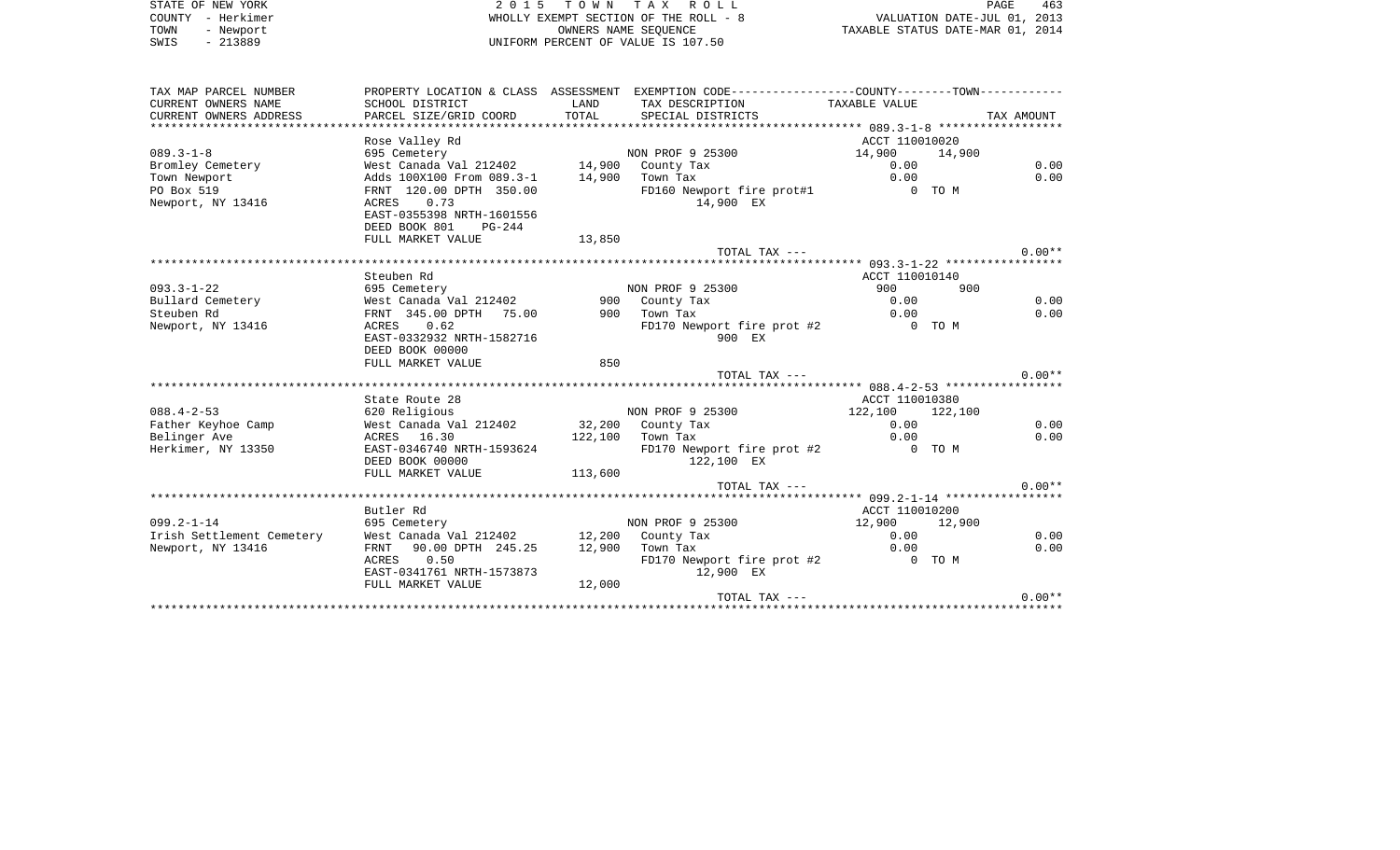| STATE OF NEW YORK | 2015 TOWN TAX ROLL                    | 464<br>PAGE                      |
|-------------------|---------------------------------------|----------------------------------|
| COUNTY - Herkimer | WHOLLY EXEMPT SECTION OF THE ROLL - 8 | VALUATION DATE-JUL 01, 2013      |
| TOWN<br>- Newport | OWNERS NAME SEOUENCE                  | TAXABLE STATUS DATE-MAR 01, 2014 |
| - 213889<br>SWIS  | UNIFORM PERCENT OF VALUE IS 107.50    |                                  |

| TAX MAP PARCEL NUMBER                                 |                           |         | PROPERTY LOCATION & CLASS ASSESSMENT EXEMPTION CODE---------------COUNTY-------TOWN---------- |                |         |            |
|-------------------------------------------------------|---------------------------|---------|-----------------------------------------------------------------------------------------------|----------------|---------|------------|
| CURRENT OWNERS NAME                                   | SCHOOL DISTRICT           | LAND    | TAX DESCRIPTION                                                                               | TAXABLE VALUE  |         |            |
| CURRENT OWNERS ADDRESS                                | PARCEL SIZE/GRID COORD    | TOTAL   | SPECIAL DISTRICTS                                                                             |                |         | TAX AMOUNT |
|                                                       |                           |         |                                                                                               |                |         |            |
|                                                       | Hawthorne Hill Rd         |         |                                                                                               | ACCT 110003931 |         |            |
| $100.1 - 1 - 21.3$                                    | 833 Radio                 |         | N/P-RELIG 25110                                                                               | 100,500        | 100,500 |            |
| Mars Hill Broadcasting Co. Inc West Canada Val 212402 |                           |         | 40,500 County Tax                                                                             | 0.00           |         | 0.00       |
| DBA: Mars Hill Network                                | 92a                       |         | 100,500 Town Tax                                                                              | 0.00           |         | 0.00       |
| 4044 Makyes Rd                                        | Hawthorne Hill            |         | FD170 Newport fire prot #2                                                                    | 0 TO M         |         |            |
| Syracuse, NY 13215                                    | FRNT 1514.00 DPTH         |         | 100,500 EX                                                                                    |                |         |            |
|                                                       | ACRES 43.80               |         |                                                                                               |                |         |            |
|                                                       | EAST-0349266 NRTH-1570054 |         |                                                                                               |                |         |            |
|                                                       | DEED BOOK 1495 PG-496     |         |                                                                                               |                |         |            |
|                                                       | FULL MARKET VALUE         | 93,488  |                                                                                               |                |         |            |
|                                                       |                           |         | TOTAL TAX ---                                                                                 |                |         | $0.00**$   |
|                                                       |                           |         |                                                                                               |                |         |            |
|                                                       | Old State Rd              |         |                                                                                               |                |         |            |
| $094.1 - 2 - 20.18$                                   | 322 Rural vac>10          |         | VOL FIRE 26400                                                                                | 25,100         | 25,100  |            |
| Newport Fire Department                               | West Canada Val 212402    |         | 25,100 County Tax                                                                             | 0.00           |         | 0.00       |
| Newport, NY 13416                                     | FRNT 745.00 DPTH          | 25,100  | Town Tax                                                                                      | 0.00           |         | 0.00       |
|                                                       | ACRES 17.70               |         | FD170 Newport fire prot #2                                                                    | 0 TO M         |         |            |
|                                                       | EAST-0351873 NRTH-1587545 |         | 25,100 EX                                                                                     |                |         |            |
|                                                       | DEED BOOK 810<br>PG-463   |         |                                                                                               |                |         |            |
|                                                       | FULL MARKET VALUE         | 23,350  |                                                                                               |                |         |            |
|                                                       |                           |         | TOTAL TAX ---                                                                                 |                |         | $0.00**$   |
|                                                       |                           |         |                                                                                               |                |         |            |
|                                                       | Newport Rd                |         |                                                                                               | ACCT 110009630 |         |            |
| $094.3 - 1 - 4$                                       | 651 Highway gar           |         | MUN OWNED 13100                                                                               | 532,900        | 532,900 |            |
| Newport Town Of                                       | West Canada Val 212402    |         | 31,000 County Tax                                                                             | 0.00           |         | 0.00       |
| Newport, NY 13416                                     | ACRES<br>2.60             | 532,900 | Town Tax                                                                                      | 0.00           |         | 0.00       |
|                                                       | EAST-0354811 NRTH-1583464 |         | FD170 Newport fire prot #2                                                                    | 0 TO M         |         |            |
|                                                       | DEED BOOK 00524 PG-00048  |         | 532,900 EX                                                                                    |                |         |            |
|                                                       | FULL MARKET VALUE         | 495,700 |                                                                                               |                |         |            |
|                                                       |                           |         | TOTAL TAX ---                                                                                 |                |         | $0.00**$   |
|                                                       |                           |         |                                                                                               |                |         |            |
|                                                       | Old State Rd              |         |                                                                                               |                |         |            |
| $094.1 - 2 - 20.8$                                    | 531 Fairground            |         | NON PROF 9 25300                                                                              | 346,700        | 346,700 |            |
| Newport Vol Fire Co No 4                              | West Canada Val 212402    |         | 53,000 County Tax                                                                             | 0.00           |         | 0.00       |
| Inc.                                                  | South                     | 346,700 | Town Tax                                                                                      | 0.00           |         | 0.00       |
| Attn: John Murphy Pres                                | 10a                       |         | FD170 Newport fire prot #2 0 TO M                                                             |                |         |            |
| Newport Ny                                            | Old State Rd              |         | 346,700 EX                                                                                    |                |         |            |
| Newport, NY 13416                                     | ACRES 10.00               |         |                                                                                               |                |         |            |
|                                                       | EAST-0352661 NRTH-1587087 |         |                                                                                               |                |         |            |
|                                                       | DEED BOOK 707<br>PG-822   |         |                                                                                               |                |         |            |
|                                                       | FULL MARKET VALUE         | 322,500 |                                                                                               |                |         |            |
|                                                       |                           |         | TOTAL TAX $---$                                                                               |                |         | $0.00**$   |
|                                                       |                           |         |                                                                                               |                |         |            |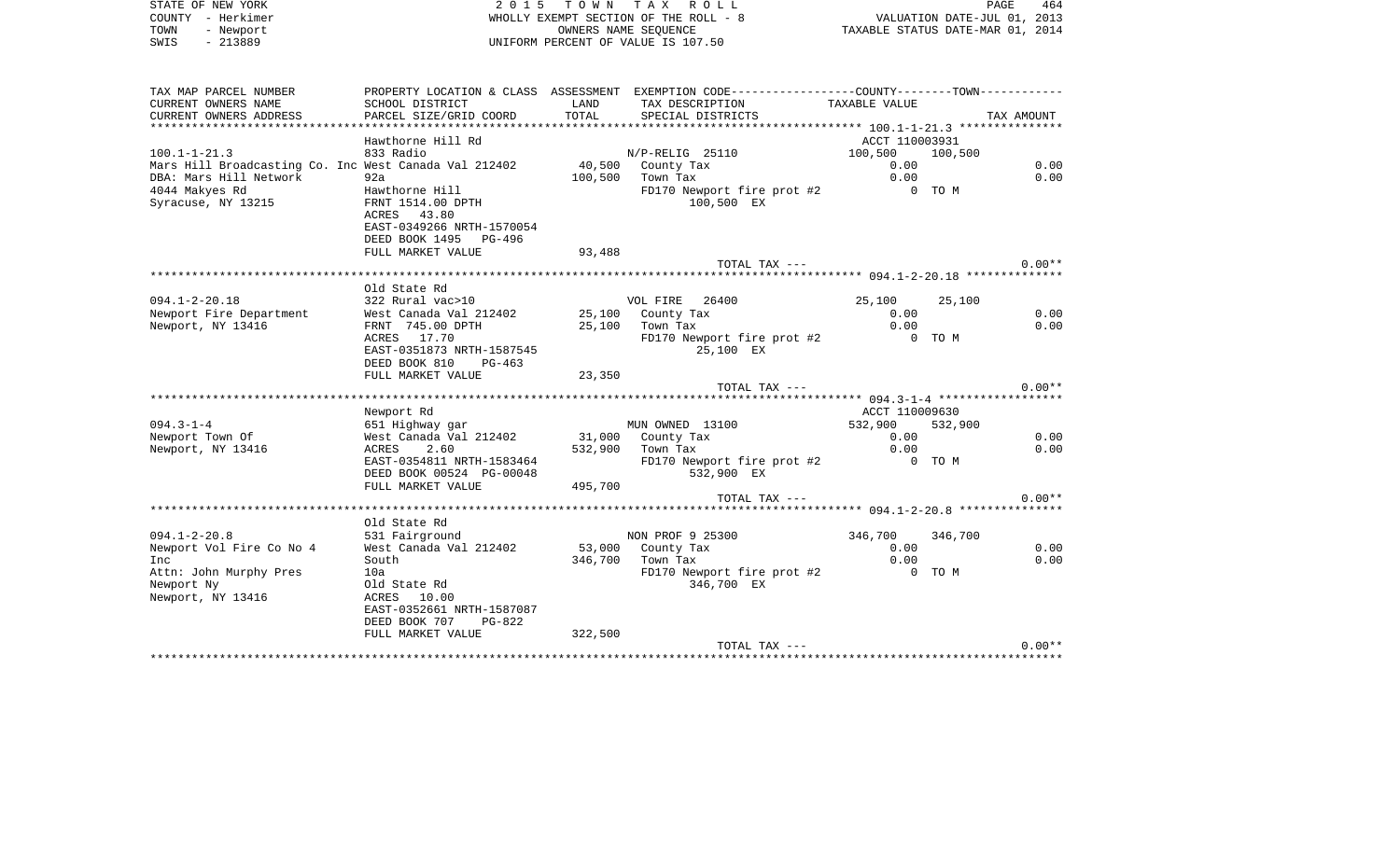| STATE OF NEW YORK | 2015 TOWN TAX ROLL                    | 465<br>PAGE                      |
|-------------------|---------------------------------------|----------------------------------|
| COUNTY - Herkimer | WHOLLY EXEMPT SECTION OF THE ROLL - 8 | VALUATION DATE-JUL 01, 2013      |
| TOWN<br>- Newport | OWNERS NAME SEOUENCE                  | TAXABLE STATUS DATE-MAR 01, 2014 |
| $-213889$<br>SWIS | UNIFORM PERCENT OF VALUE IS 107.50    |                                  |

| TAX MAP PARCEL NUMBER<br>CURRENT OWNERS NAME<br>CURRENT OWNERS ADDRESS | SCHOOL DISTRICT<br>PARCEL SIZE/GRID COORD             | LAND<br>TOTAL | PROPERTY LOCATION & CLASS ASSESSMENT EXEMPTION CODE----------------COUNTY--------TOWN----------<br>TAX DESCRIPTION<br>SPECIAL DISTRICTS | TAXABLE VALUE  |        | TAX AMOUNT |
|------------------------------------------------------------------------|-------------------------------------------------------|---------------|-----------------------------------------------------------------------------------------------------------------------------------------|----------------|--------|------------|
|                                                                        |                                                       |               |                                                                                                                                         |                |        |            |
|                                                                        | State Route 28                                        |               |                                                                                                                                         | ACCT 110010110 |        |            |
| $088.4 - 2 - 6$                                                        | 695 Cemetery                                          |               | NON PROF 9 25300                                                                                                                        | 48,800 48,800  |        |            |
| Pine Grove Cemetery                                                    |                                                       |               |                                                                                                                                         | 0.00           |        | 0.00       |
| Poland, NY 13431                                                       | 1.40a From 088.4-2-5.1 48,800 Town Tax                |               |                                                                                                                                         | 0.00           |        | 0.00       |
|                                                                        | 5.00<br>ACRES                                         |               | FD160 Newport fire prot#1 0 TO M                                                                                                        |                |        |            |
|                                                                        | EAST-0344650 NRTH-1597526<br>DEED BOOK 00275 PG-00113 |               | 48,800 EX                                                                                                                               |                |        |            |
|                                                                        | FULL MARKET VALUE                                     | 45,400        |                                                                                                                                         |                |        |            |
|                                                                        |                                                       |               | TOTAL TAX $---$                                                                                                                         |                |        | $0.00**$   |
|                                                                        |                                                       |               |                                                                                                                                         |                |        |            |
|                                                                        | Farrell Rd                                            |               |                                                                                                                                         | ACCT 110010170 |        |            |
| $093.4 - 1 - 28$                                                       | 695 Cemetery                                          |               | NON PROF 9 25300                                                                                                                        | 18,200         | 18,200 |            |
| Richard Rd Cemetery                                                    | West Canada Val 212402 18,200 County Tax              |               |                                                                                                                                         | 0.00           |        | 0.00       |
| Farrell Rd                                                             | FRNT 145.00 DPTH 315.00                               | 18,200        | Town Tax                                                                                                                                | 0.00           |        | 0.00       |
| Newport, NY 13416                                                      | ACRES 1.02                                            |               | FD170 Newport fire prot #2 0 TO M                                                                                                       |                |        |            |
|                                                                        | EAST-0338269 NRTH-1581355                             |               | 18,200 EX                                                                                                                               |                |        |            |
|                                                                        | DEED BOOK 00000<br>FULL MARKET VALUE                  | 16,950        |                                                                                                                                         |                |        |            |
|                                                                        |                                                       |               | TOTAL TAX ---                                                                                                                           |                |        | $0.00**$   |
|                                                                        |                                                       |               |                                                                                                                                         |                |        |            |
|                                                                        | Newport Rd                                            |               |                                                                                                                                         | ACCT 110010050 |        |            |
| $094.3 - 1 - 5$                                                        | 695 Cemetery                                          |               | NON PROF 9 25300                                                                                                                        | 49,100 49,100  |        |            |
| St Johns Cemetery                                                      | West Canada Val 212402 41,000 County Tax              |               |                                                                                                                                         | 0.00           |        | 0.00       |
| Newport, NY 13416                                                      | Cemetery                                              |               | Town Tax 0.00<br>FD170 Newport fire prot #2 0 0 TO M<br>49,100 Town Tax                                                                 |                |        | 0.00       |
|                                                                        | ACRES 4.60                                            |               |                                                                                                                                         |                |        |            |
|                                                                        | EAST-0355184 NRTH-1583445<br>FULL MARKET VALUE        |               | 49,100 EX                                                                                                                               |                |        |            |
|                                                                        |                                                       | 45,650        | TOTAL TAX ---                                                                                                                           |                |        | $0.00**$   |
|                                                                        |                                                       |               |                                                                                                                                         |                |        |            |
|                                                                        | State Route 28                                        |               |                                                                                                                                         | ACCT 110009390 |        |            |
| $088.4 - 2 - 38$                                                       | 961 State park                                        |               | MUN OWNED 13100                                                                                                                         | 5,700          | 5,700  |            |
| State Of New York                                                      | West Canada Val 212402                                |               | 5,700 County Tax                                                                                                                        | 0.00           |        | 0.00       |
| Albany, NY 12210                                                       | FRNT 407.50 DPTH 95.00                                |               | 5,700 Town Tax                                                                                                                          | 0.00           |        | 0.00       |
|                                                                        | 1.80<br>ACRES                                         |               | FD170 Newport fire prot #2 0 TO M                                                                                                       |                |        |            |
|                                                                        | EAST-0346736 NRTH-1595637                             |               | 5,700 EX                                                                                                                                |                |        |            |
|                                                                        | DEED BOOK 00584 PG-00671<br>FULL MARKET VALUE         | 5,300         |                                                                                                                                         |                |        |            |
|                                                                        |                                                       |               | TOTAL TAX ---                                                                                                                           |                |        | $0.00**$   |
|                                                                        |                                                       |               |                                                                                                                                         |                |        |            |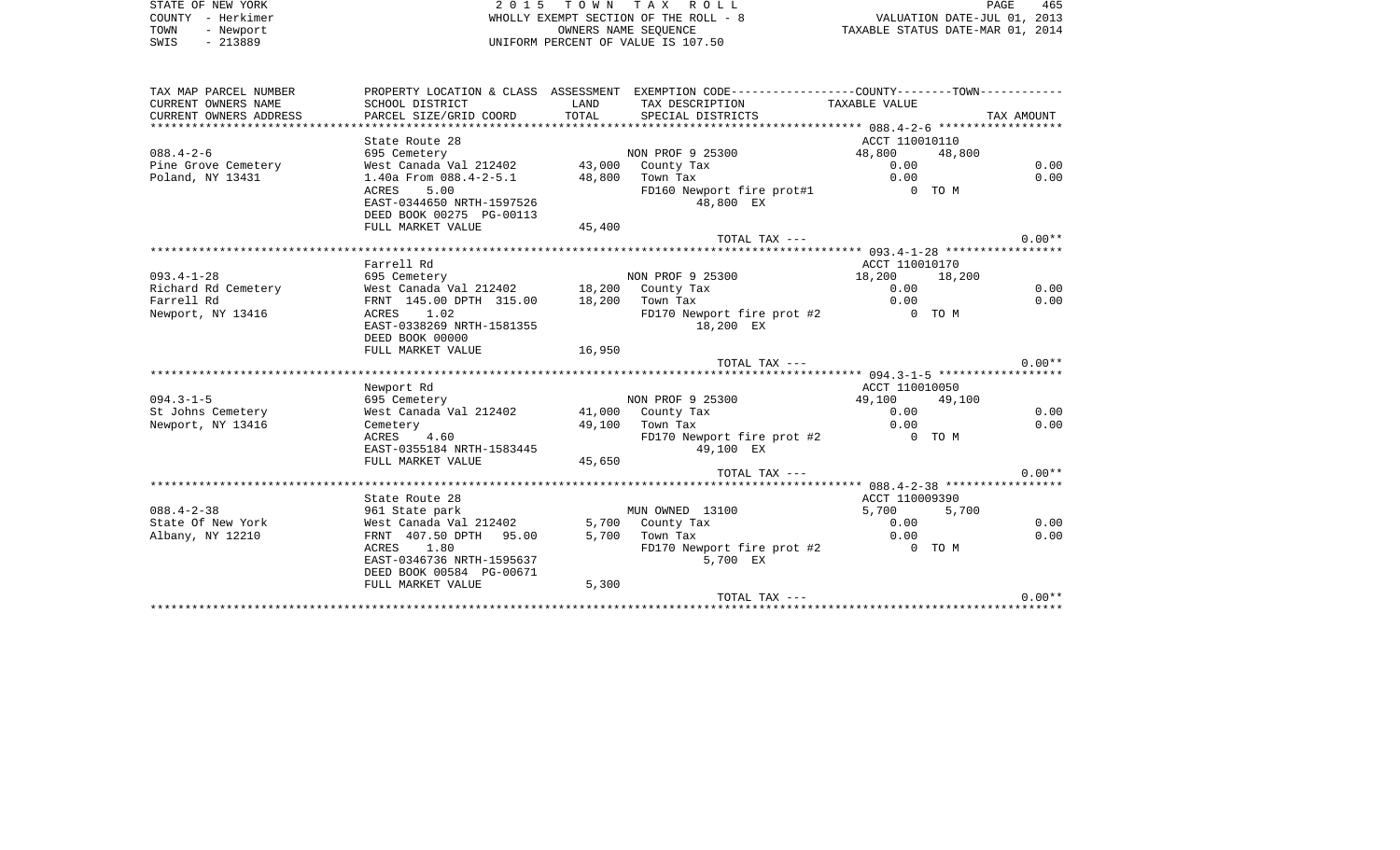| COUNTY<br>- Herkimer<br>TOWN<br>- Newport<br>SWIS<br>$-213889$ |                                               |        | WHOLLY EXEMPT SECTION OF THE ROLL - 8<br>OWNERS NAME SEQUENCE<br>UNIFORM PERCENT OF VALUE IS 107.50 | VALUATION DATE-JUL 01, 2013<br>TAXABLE STATUS DATE-MAR 01, 2014 |        |            |
|----------------------------------------------------------------|-----------------------------------------------|--------|-----------------------------------------------------------------------------------------------------|-----------------------------------------------------------------|--------|------------|
|                                                                |                                               |        |                                                                                                     |                                                                 |        |            |
| TAX MAP PARCEL NUMBER                                          |                                               |        | PROPERTY LOCATION & CLASS ASSESSMENT EXEMPTION CODE----------------COUNTY--------TOWN----------     |                                                                 |        |            |
| CURRENT OWNERS NAME                                            | SCHOOL DISTRICT                               | LAND   | TAX DESCRIPTION                                                                                     | TAXABLE VALUE                                                   |        |            |
| CURRENT OWNERS ADDRESS                                         | PARCEL SIZE/GRID COORD                        | TOTAL  | SPECIAL DISTRICTS                                                                                   |                                                                 |        | TAX AMOUNT |
|                                                                | Newport Rd                                    |        |                                                                                                     | ACCT 110006750                                                  |        |            |
| $094.3 - 3 - 2$                                                | 322 Rural vac>10                              |        | MUN OWNED 13100                                                                                     | 23,800                                                          | 23,800 |            |
| Town of Newport                                                | West Canada Val 212402                        |        | 23,800 County Tax                                                                                   | 0.00                                                            |        | 0.00       |
| Newport Rd 519                                                 | E                                             | 23,800 | Town Tax                                                                                            | 0.00                                                            |        | 0.00       |
| Newport, NY 13416                                              | 55.20                                         |        | FD170 Newport fire prot #2                                                                          | 0 TO M                                                          |        |            |
|                                                                | Co Rd 34                                      |        | 23,800 EX                                                                                           |                                                                 |        |            |
|                                                                | FRNT 266.00 DPTH                              |        |                                                                                                     |                                                                 |        |            |
|                                                                | 15.70<br>ACRES                                |        |                                                                                                     |                                                                 |        |            |
|                                                                | EAST-0355176 NRTH-1582044                     |        |                                                                                                     |                                                                 |        |            |
|                                                                | DEED BOOK 1421<br>PG-955                      |        |                                                                                                     |                                                                 |        |            |
|                                                                | FULL MARKET VALUE                             | 22,150 |                                                                                                     |                                                                 |        |            |
|                                                                |                                               |        | TOTAL TAX ---                                                                                       |                                                                 |        | $0.00**$   |
|                                                                |                                               |        |                                                                                                     |                                                                 |        |            |
|                                                                | Newport Rd                                    |        |                                                                                                     | ACCT 110006750                                                  |        |            |
| $094.3 - 3 - 3$                                                | 322 Rural vac>10                              |        | MUN OWNED 13100                                                                                     | 24,100                                                          | 24,100 |            |
| Town of Newport                                                | West Canada Val 212402                        | 24,100 | County Tax                                                                                          | 0.00                                                            |        | 0.00       |
| Newport Rd<br>PO Box 519                                       | $\mathbf E$                                   | 24,100 | Town Tax                                                                                            | 0.00                                                            |        | 0.00       |
| Newport, NY 13416                                              | 55.20<br>Co Rd 34                             |        | FD170 Newport fire prot #2<br>24,100 EX                                                             |                                                                 | 0 TO M |            |
|                                                                | FRNT 266.00 DPTH                              |        |                                                                                                     |                                                                 |        |            |
|                                                                | 16.10<br>ACRES                                |        |                                                                                                     |                                                                 |        |            |
|                                                                | EAST-0355169 NRTH-1582580                     |        |                                                                                                     |                                                                 |        |            |
|                                                                | DEED BOOK 1421 PG-955                         |        |                                                                                                     |                                                                 |        |            |
|                                                                | FULL MARKET VALUE                             | 22,400 |                                                                                                     |                                                                 |        |            |
|                                                                |                                               |        | TOTAL TAX ---                                                                                       |                                                                 |        | $0.00**$   |
|                                                                |                                               |        |                                                                                                     |                                                                 |        |            |
|                                                                | Newport Rd                                    |        |                                                                                                     | ACCT 110006750                                                  |        |            |
| $094.3 - 3 - 4$                                                | 314 Rural vac<10                              |        | MUN OWNED 13100                                                                                     | 13,000                                                          | 13,000 |            |
| Town of Newport                                                | West Canada Val 212402                        | 13,000 | County Tax                                                                                          | 0.00                                                            |        | 0.00       |
| Newport Rd                                                     | E                                             | 13,000 | Town Tax                                                                                            | 0.00                                                            |        | 0.00       |
| PO Box 519                                                     | 55.20                                         |        | FD170 Newport fire prot #2                                                                          |                                                                 | 0 TO M |            |
| Newport, NY 13416                                              | Co Rd 34                                      |        | 13,000 EX                                                                                           |                                                                 |        |            |
|                                                                | FRNT 533.00 DPTH                              |        |                                                                                                     |                                                                 |        |            |
|                                                                | <b>ACRES</b><br>4.00                          |        |                                                                                                     |                                                                 |        |            |
|                                                                | EAST-0354777 NRTH-1582975                     |        |                                                                                                     |                                                                 |        |            |
|                                                                | DEED BOOK 1421<br>PG-955<br>FULL MARKET VALUE | 12,100 |                                                                                                     |                                                                 |        |            |
|                                                                |                                               |        | TOTAL TAX ---                                                                                       |                                                                 |        | $0.00**$   |
|                                                                |                                               |        |                                                                                                     |                                                                 |        |            |

PAGE 466

STATE OF NEW YORK **EXECUTE:**  $2015$  TOWN TAX ROLL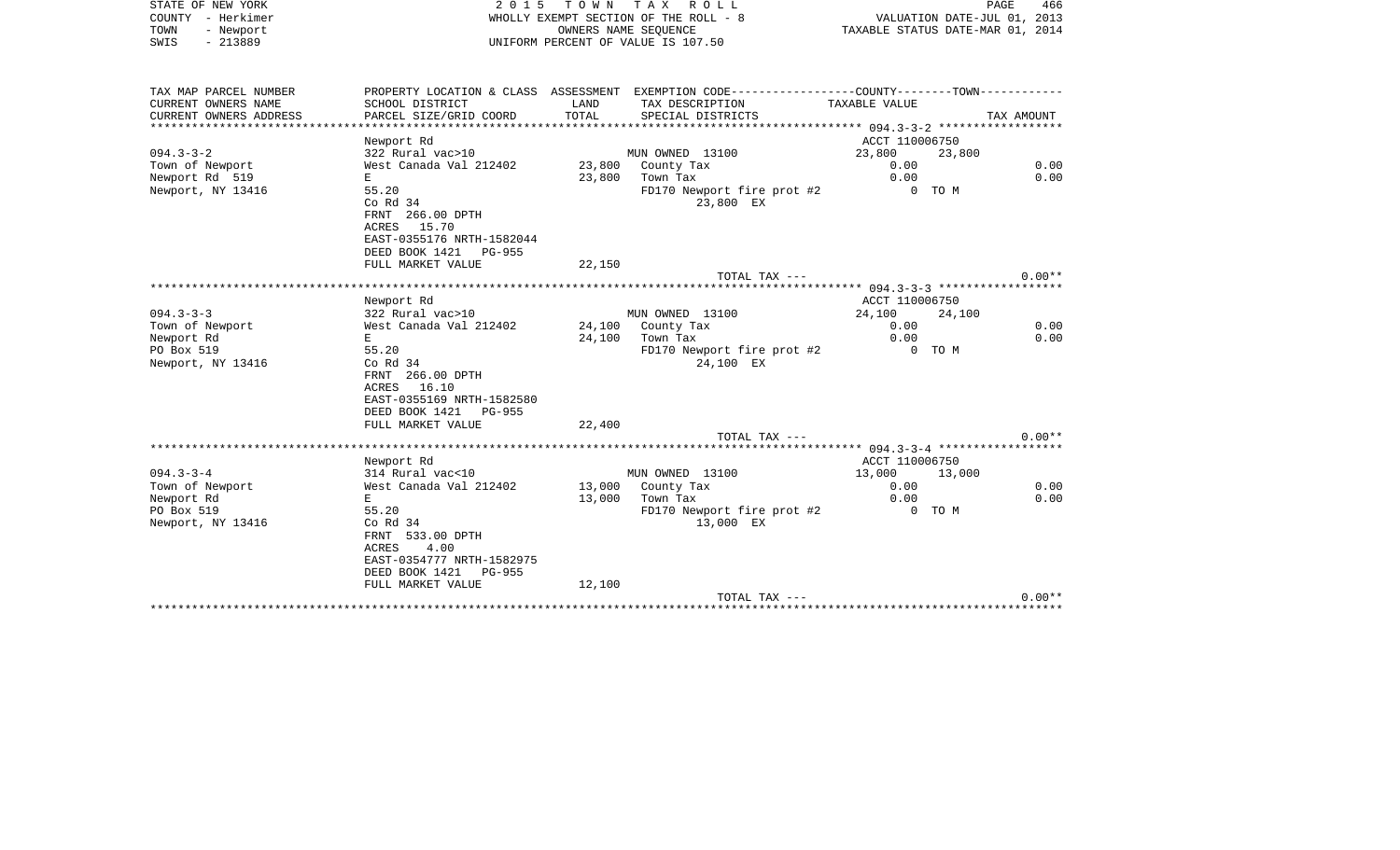| STATE OF NEW YORK                                           |                                          |                                       | 2015 TOWN TAX ROLL                                                                              |                 |         | 467<br>PAGE |
|-------------------------------------------------------------|------------------------------------------|---------------------------------------|-------------------------------------------------------------------------------------------------|-----------------|---------|-------------|
| COUNTY - Herkimer                                           |                                          | WHOLLY EXEMPT SECTION OF THE ROLL - 8 | VALUATION DATE-JUL 01, 2013                                                                     |                 |         |             |
| TOWN<br>- Newport                                           |                                          | OWNERS NAME SEOUENCE                  | TAXABLE STATUS DATE-MAR 01, 2014                                                                |                 |         |             |
| $-213889$<br>SWIS                                           |                                          |                                       | UNIFORM PERCENT OF VALUE IS 107.50                                                              |                 |         |             |
| TAX MAP PARCEL NUMBER                                       |                                          |                                       | PROPERTY LOCATION & CLASS ASSESSMENT EXEMPTION CODE----------------COUNTY--------TOWN---------- |                 |         |             |
| CURRENT OWNERS NAME                                         | SCHOOL DISTRICT                          | LAND                                  | TAX DESCRIPTION                                                                                 | TAXABLE VALUE   |         |             |
| CURRENT OWNERS ADDRESS                                      | PARCEL SIZE/GRID COORD                   | TOTAL                                 | SPECIAL DISTRICTS                                                                               |                 |         | TAX AMOUNT  |
|                                                             |                                          |                                       |                                                                                                 |                 |         |             |
|                                                             | Tower Rd                                 |                                       |                                                                                                 | ACCT 110009330  |         |             |
| $093.4 - 1 - 23$                                            | 661 Military                             |                                       | MUN OWNED 13100                                                                                 | 618,200         | 618,200 |             |
| USA                                                         | West Canada Val 212402 66,200 County Tax |                                       |                                                                                                 | 0.00            |         | 0.00        |
| Attn: District Engineer                                     | ACRES 23.80                              | 618,200                               | Town Tax                                                                                        | 0.00            |         | 0.00        |
| 26 Federal Plz<br>New York, NY 10278-0090 FULL MARKET VALUE | EAST-0341600 NRTH-1577284                | 575,050                               | FD170 Newport fire prot #2<br>618,200 EX                                                        |                 | 0 TO M  |             |
|                                                             |                                          |                                       | TOTAL TAX ---                                                                                   |                 |         | $0.00**$    |
|                                                             |                                          |                                       |                                                                                                 |                 |         |             |
|                                                             | ACCT 110009360                           |                                       |                                                                                                 |                 |         |             |
| $099.2 - 1 - 18$                                            | Tower Rd<br>661 Military                 |                                       | MUN OWNED 13100                                                                                 | 165,100 165,100 |         |             |
| USA                                                         | West Canada Val 212402 27,000 County Tax |                                       |                                                                                                 | 0.00            |         | 0.00        |
| Attn: District Engineer                                     | FRNT 290.00 DPTH 290.00                  | 165,100                               | Town Tax                                                                                        | 0.00            |         | 0.00        |
| 26 Federal Plz                                              | 1.90<br>ACRES                            |                                       | FD170 Newport fire prot #2                                                                      |                 | 0 TO M  |             |
| New York, NY 10278-0090                                     | EAST-0346599 NRTH-1572466                |                                       | 165,100 EX                                                                                      |                 |         |             |
|                                                             | DEED BOOK 00475 PG-00103                 |                                       |                                                                                                 |                 |         |             |
|                                                             | FULL MARKET VALUE                        | 153,600                               |                                                                                                 |                 |         |             |
|                                                             |                                          |                                       | TOTAL TAX ---                                                                                   |                 |         | $0.00**$    |
|                                                             |                                          |                                       |                                                                                                 |                 |         |             |
|                                                             | Lindsay Rd                               |                                       |                                                                                                 |                 |         |             |

| $099.2 - 1 - 8.5$        | 661 Military              |         | MUN OWNED 13100            | 496,200 | 496,200 |          |
|--------------------------|---------------------------|---------|----------------------------|---------|---------|----------|
| United States America    | West Canada Val 212402    | 64,700  | County Tax                 | 0.00    |         | 0.00     |
| Attn: District Engineer  | Lindsay Rd                | 496,200 | Town Tax                   | 0.00    |         | 0.00     |
| 26 Federal Plz           | ACRES 15.86               |         | FD170 Newport fire prot #2 |         | 0 TO M  |          |
| New York, NY 10278-0090  | EAST-0346823 NRTH-1572305 |         | 496,200 EX                 |         |         |          |
|                          | DEED BOOK 705<br>PG-198   |         |                            |         |         |          |
|                          | FULL MARKET VALUE         | 461,600 |                            |         |         |          |
|                          |                           |         | TOTAL TAX $---$            |         |         | $0.00**$ |
|                          |                           |         |                            |         |         |          |
|                          | Lindsey Rd                |         |                            |         |         |          |
| $099.2 - 1 - 3.2$        | 330 Vacant comm           |         | MUN OWNED 13100            | 100,000 | 100,000 |          |
| United States Of America | West Canada Val 212402    | 100,000 | County Tax                 | 0.00    |         | 0.00     |
| Attn: District Enginer   | East                      | 100,000 | Town Tax                   | 0.00    |         | 0.00     |
| Ny District Corps Of Eng | 16.74h                    |         | FD170 Newport fire prot #2 |         | 0 TO M  |          |
| 26 Federal Plz           | Lindsay Rd                |         | 100,000 EX                 |         |         |          |
| New York, NY 10278-0090  | ACRES 16.74               |         |                            |         |         |          |
|                          | EAST-0344815 NRTH-1572633 |         |                            |         |         |          |
|                          | DEED BOOK 699<br>PG-194   |         |                            |         |         |          |
|                          | FULL MARKET VALUE         | 93,000  |                            |         |         |          |
|                          |                           |         | TOTAL TAX $---$            |         |         | $0.00**$ |
|                          |                           |         |                            |         |         |          |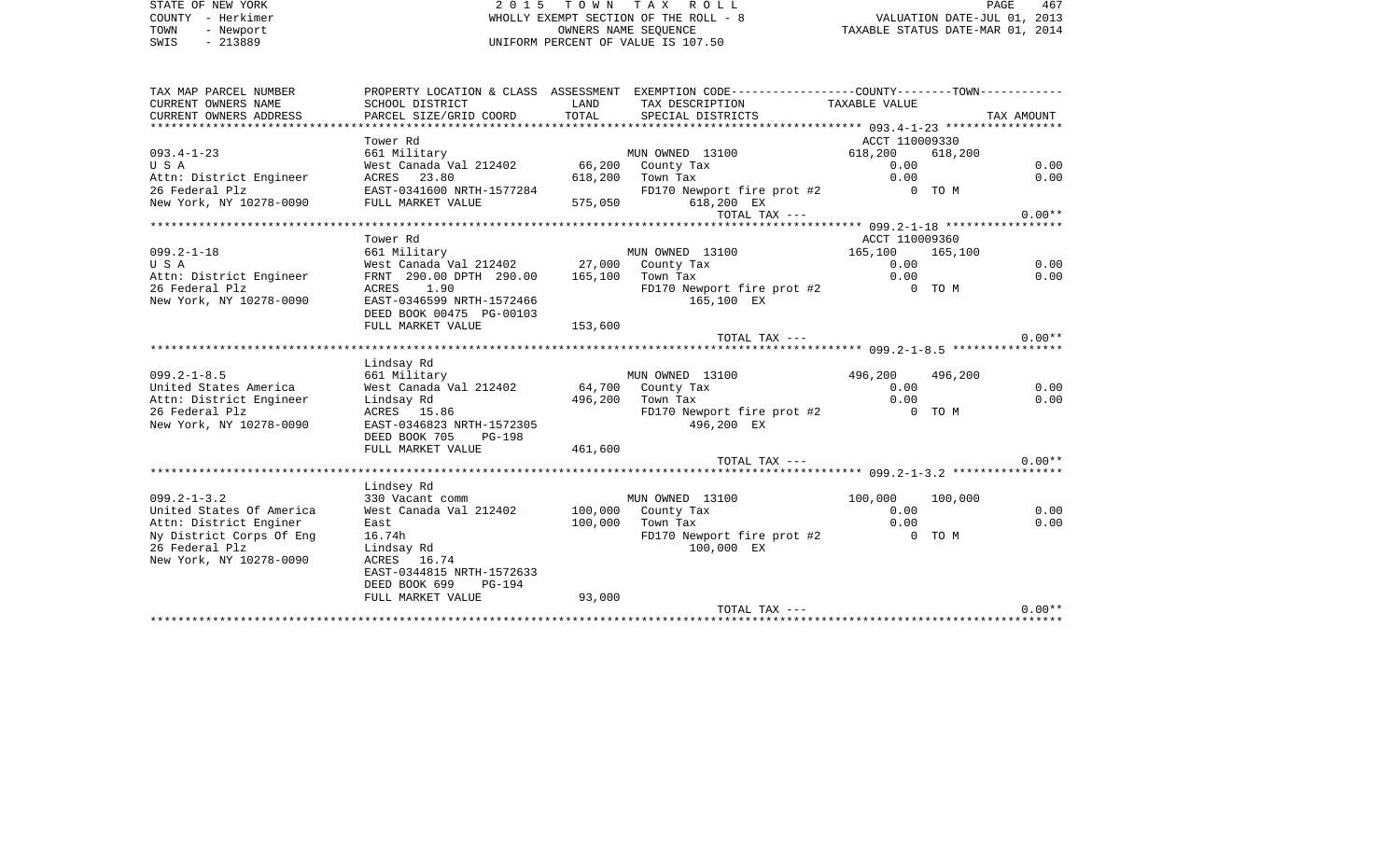| STATE OF NEW YORK      | 2 0 1 5                               |                      | TOWN TAX ROLL                                                                                 |                                                                 |         | 468<br>PAGE |
|------------------------|---------------------------------------|----------------------|-----------------------------------------------------------------------------------------------|-----------------------------------------------------------------|---------|-------------|
| COUNTY - Herkimer      | WHOLLY EXEMPT SECTION OF THE ROLL - 8 |                      |                                                                                               | VALUATION DATE-JUL 01, 2013<br>TAXABLE STATUS DATE-MAR 01, 2014 |         |             |
| TOWN<br>- Newport      |                                       | OWNERS NAME SEOUENCE |                                                                                               |                                                                 |         |             |
| $-213889$<br>SWIS      |                                       |                      | UNIFORM PERCENT OF VALUE IS 107.50                                                            |                                                                 |         |             |
|                        |                                       |                      |                                                                                               |                                                                 |         |             |
| TAX MAP PARCEL NUMBER  |                                       |                      | PROPERTY LOCATION & CLASS ASSESSMENT EXEMPTION CODE---------------COUNTY-------TOWN---------- |                                                                 |         |             |
| CURRENT OWNERS NAME    | SCHOOL DISTRICT                       | LAND                 | TAX DESCRIPTION                                                                               | TAXABLE VALUE                                                   |         |             |
| CURRENT OWNERS ADDRESS | PARCEL SIZE/GRID COORD                | TOTAL                | SPECIAL DISTRICTS                                                                             |                                                                 |         | TAX AMOUNT  |
|                        | Rose Valley Rd                        |                      |                                                                                               |                                                                 |         |             |
| $089.3 - 1 - 29$       | 822 Water supply                      |                      | MUN CITY 13350                                                                                | 10,000                                                          | 10,000  |             |
| Village of Newport     | West Canada Val 212402                |                      | 10,000 County Tax                                                                             | 0.00                                                            |         | 0.00        |
| Rose Valley Rd         | ACRES 144.80                          | 10,000               | Town Tax                                                                                      | 0.00                                                            |         | 0.00        |
| PO Box 534             | EAST-0353960 NRTH-1593458             |                      | FD170 Newport fire prot #2                                                                    | 0 TO M                                                          |         |             |
| Newport, NY 13416      | FULL MARKET VALUE                     | 9,300                | 10,000 EX                                                                                     |                                                                 |         |             |
|                        |                                       |                      | TOTAL TAX ---                                                                                 |                                                                 |         | $0.00**$    |
|                        |                                       |                      |                                                                                               |                                                                 |         |             |
|                        | 8142 State Route 28                   |                      |                                                                                               |                                                                 |         |             |
| $094.1 - 1 - 11.6$     | 314 Rural vac<10                      |                      | MUN OWNED 13100                                                                               | 400                                                             | 400     |             |
| Village of Newport     | West Canada Val 212402                |                      | 400 County Tax                                                                                | 0.00                                                            |         | 0.00        |
| PO Box 534             | East                                  |                      | 400 Town Tax                                                                                  | 0.00                                                            |         | 0.00        |
| Newport, NY 13416      | 99.6a                                 |                      | FD170 Newport fire prot #2                                                                    | 0 TO M                                                          |         |             |
|                        | Rt 28                                 |                      | 400 EX                                                                                        |                                                                 |         |             |
|                        | ACRES<br>0.50                         |                      |                                                                                               |                                                                 |         |             |
|                        | EAST-0351349 NRTH-1591241             |                      |                                                                                               |                                                                 |         |             |
|                        | DEED BOOK 1480 PG-859                 |                      |                                                                                               |                                                                 |         |             |
|                        | FULL MARKET VALUE                     | 372                  |                                                                                               |                                                                 |         |             |
|                        |                                       |                      | TOTAL TAX ---                                                                                 |                                                                 |         | $0.00**$    |
|                        | Harris Hts                            |                      |                                                                                               | ACCT 110009870                                                  |         |             |
| 094.1-1-23             | 822 Water supply                      |                      | MUN OWNED 13100                                                                               | 200,000                                                         | 200,000 |             |
| Village of Newport     | West Canada Val 212402                |                      | 15,000 County Tax                                                                             | 0.00                                                            |         | 0.00        |
| Bridge St              | FRNT 150.00 DPTH 220.00               | 200,000              | Town Tax                                                                                      | 0.00                                                            |         | 0.00        |
| PO Box 534             | EAST-0354196 NRTH-1589453             |                      | FD170 Newport fire prot #2                                                                    |                                                                 | 0 TO M  |             |
| Newport, NY 13416      | DEED BOOK 00585 PG-00158              |                      | 200,000 EX                                                                                    |                                                                 |         |             |
|                        | FULL MARKET VALUE                     | 186,050              |                                                                                               |                                                                 |         |             |
|                        |                                       |                      | TOTAL TAX ---                                                                                 |                                                                 |         | $0.00**$    |
|                        |                                       |                      |                                                                                               |                                                                 |         |             |
|                        |                                       |                      |                                                                                               | ACCT 110005820                                                  |         |             |
| $094.1 - 1 - 76$       | 822 Water supply                      |                      | MUN OWNED 13100                                                                               | 10,000                                                          | 10,000  |             |
| Village of Newport     | West Canada Val 212402                |                      | 9,000 County Tax                                                                              | 0.00                                                            |         | 0.00        |
| Rt 28                  | $\overline{a}$                        | 10,000               | Town Tax                                                                                      | 0.00                                                            |         | 0.00        |
| PO Box 534             | Rt 28                                 |                      | FD170 Newport fire prot #2                                                                    |                                                                 | 0 TO M  |             |
| Newport, NY 13416      | FRNT 25.00 DPTH 25.00                 |                      | 10,000 EX                                                                                     |                                                                 |         |             |
|                        | EAST-0314465 NRTH-1166480             |                      |                                                                                               |                                                                 |         |             |
|                        | DEED BOOK 472<br>PG-474               |                      |                                                                                               |                                                                 |         |             |
|                        | FULL MARKET VALUE                     | 9,300                |                                                                                               |                                                                 |         |             |
|                        |                                       |                      | TOTAL TAX ---                                                                                 |                                                                 |         | $0.00**$    |
|                        |                                       |                      |                                                                                               |                                                                 |         |             |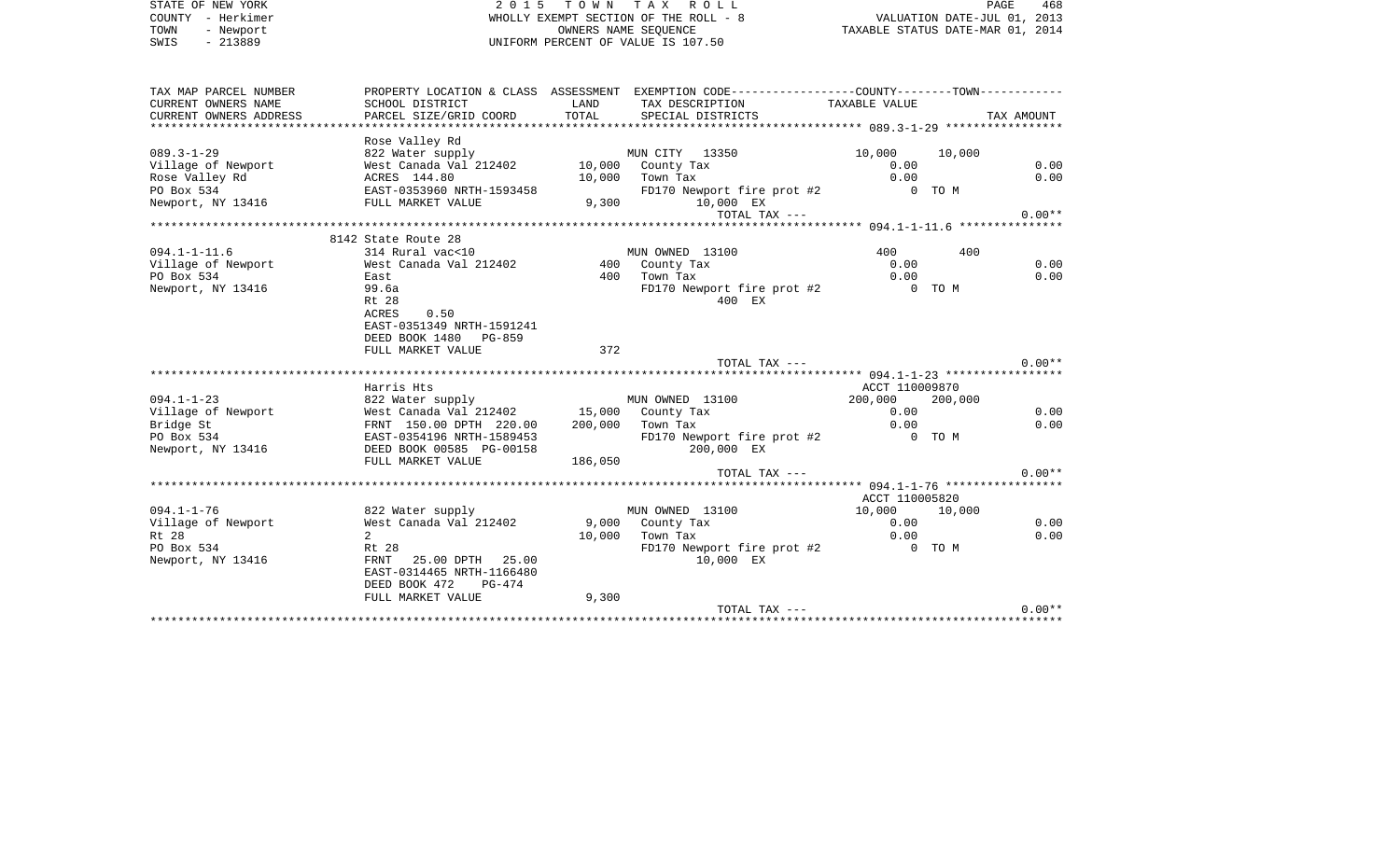| STATE OF NEW YORK | 2015 TOWN TAX ROLL                    | 469<br>PAGE                      |
|-------------------|---------------------------------------|----------------------------------|
| COUNTY - Herkimer | WHOLLY EXEMPT SECTION OF THE ROLL - 8 | VALUATION DATE-JUL 01, 2013      |
| TOWN<br>- Newport | OWNERS NAME SEOUENCE                  | TAXABLE STATUS DATE-MAR 01, 2014 |
| $-213889$<br>SWIS | UNIFORM PERCENT OF VALUE IS 107.50    |                                  |
|                   |                                       |                                  |

| TAX MAP PARCEL NUMBER             |                                                      |           | PROPERTY LOCATION & CLASS ASSESSMENT EXEMPTION CODE---------------COUNTY-------TOWN---------- |                    |            |
|-----------------------------------|------------------------------------------------------|-----------|-----------------------------------------------------------------------------------------------|--------------------|------------|
| CURRENT OWNERS NAME               | SCHOOL DISTRICT                                      | LAND      | TAX DESCRIPTION                                                                               | TAXABLE VALUE      |            |
| CURRENT OWNERS ADDRESS            | PARCEL SIZE/GRID COORD                               | TOTAL     | SPECIAL DISTRICTS                                                                             |                    | TAX AMOUNT |
|                                   |                                                      |           |                                                                                               |                    |            |
|                                   | State Route 28                                       |           |                                                                                               | ACCT 114000693     |            |
| $088.4 - 2 - 57$                  | 322 Rural vac>10                                     |           | MUN OWNED 13100                                                                               | 10,000<br>10,000   |            |
| Village Of Poland                 | Poland Central 213803                                |           | 10,000 County Tax                                                                             | 0.00               | 0.00       |
| Poland, NY 12828                  | E                                                    | 10,000    | Town Tax                                                                                      | 0.00               | 0.00       |
|                                   | 1.00                                                 |           | FD160 Newport fire prot#1 0 TO M                                                              |                    |            |
|                                   | Rt 28                                                |           | 10,000 EX                                                                                     |                    |            |
|                                   | <b>ACRES</b><br>1.00                                 |           |                                                                                               |                    |            |
|                                   | EAST-0307475 NRTH-1174970                            |           |                                                                                               |                    |            |
|                                   | FULL MARKET VALUE                                    | 9,300     |                                                                                               |                    |            |
|                                   |                                                      |           | TOTAL TAX ---                                                                                 |                    | $0.00**$   |
|                                   |                                                      |           |                                                                                               |                    |            |
|                                   | 5447 State Route 28                                  |           |                                                                                               | ACCT 110009750     |            |
| $094.3 - 2 - 39$                  | 612 School                                           |           | MUN OWNED 13100                                                                               | 719,000 719,000    |            |
| West Canada Valley CSD            | West Canada Val 212402 29,400 County Tax             |           |                                                                                               | 0.00               | 0.00       |
| Board of Education                | 3.40<br>ACRES                                        |           | 719,000 Town Tax                                                                              | 0.00               | 0.00       |
| 5447 State Route 28               | EAST-0358383 NRTH-1577653<br>DEED BOOK 1495   PG-793 |           | FD170 Newport fire prot #2 0 TO M                                                             |                    |            |
| PO Box 360                        | DEED BOOK 1495 PG-793                                |           | 719,000 EX                                                                                    |                    |            |
| Newport, NY 13416                 | FULL MARKET VALUE                                    | 668,850   |                                                                                               |                    |            |
|                                   |                                                      |           | TOTAL TAX $---$                                                                               |                    | $0.00**$   |
|                                   |                                                      |           |                                                                                               |                    |            |
|                                   | 5447 State Route 28                                  |           |                                                                                               | ACCT 110009780     |            |
| $094.3 - 2 - 34.1$                | 612 School                                           |           | MUN OWNED 13100 11766,800 11766,800                                                           |                    |            |
| West Canada Valley CSD            | West Canada Val 212402 122,600 County Tax            |           |                                                                                               | 0.00               | 0.00       |
| Board of Education                | 4.67a From 094.3-2-32                                |           | 11766,800 Town Tax                                                                            | 0.00               | 0.00       |
| 5447 State Route 28               | 114.57                                               |           | FD170 Newport fire prot #2                                                                    | 0 TO M             |            |
| PO Box 360                        | ACRES 114.57                                         |           | 11766,800 EX                                                                                  |                    |            |
| Newport, NY 13416                 | EAST-0358963 NRTH-1577041                            |           |                                                                                               |                    |            |
|                                   | DEED BOOK 1495 PG-827                                |           |                                                                                               |                    |            |
|                                   | FULL MARKET VALUE                                    | 10945,850 |                                                                                               |                    |            |
|                                   |                                                      |           | TOTAL TAX ---                                                                                 |                    | $0.00**$   |
|                                   |                                                      |           |                                                                                               |                    |            |
|                                   | 5447 State Route 28                                  |           |                                                                                               | ACCT 110009810     |            |
| $094.3 - 2 - 40$                  | 612 School                                           |           | MUN OWNED 13100                                                                               | 178,500<br>178,500 |            |
| West Canada Valley CSD            | West Canada Val 212402                               |           | $55,400$ County Tax                                                                           | 0.00               | 0.00       |
| 5447 State Route 28<br>PO Box 360 | ACRES 11.20                                          |           | 178,500 Town Tax                                                                              | 0.00               | 0.00       |
|                                   | EAST-0359553 NRTH-1577712                            |           | FD170 Newport fire prot #2 0 TO M                                                             |                    |            |
| Newport, NY 13416                 | DEED BOOK 549<br>PG-296                              |           | 178,500 EX                                                                                    |                    |            |
|                                   | FULL MARKET VALUE                                    | 166,050   |                                                                                               |                    |            |
|                                   |                                                      |           | TOTAL TAX $---$                                                                               |                    | $0.00**$   |
|                                   |                                                      |           |                                                                                               |                    |            |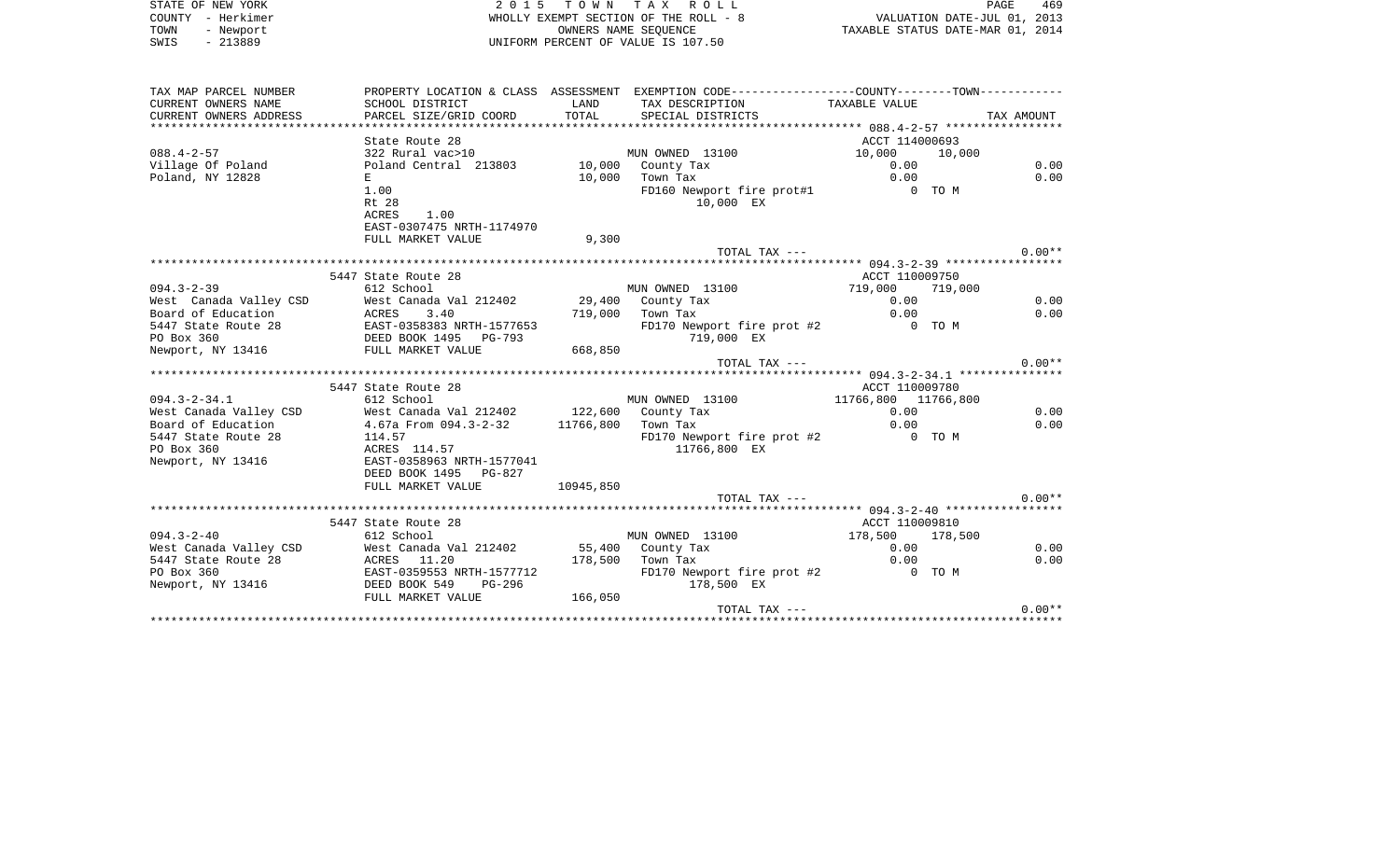STATE OF NEW YORK 2 0 1 5 T O W N T A X R O L L PAGE 470PAGE 470 TAXABLE STATUS DATE-MAR 01, 2014<br>RPS155/V04/L015 CURRENT DATE 12/16/2014

COUNTY - Herkimer **WHOLLY EXEMPT SECTION OF THE ROLL** - 8

TOWN - Newport<br>SWIS - 213889

#### R O L L S U B S E C T I O N - - T O T A L S

# \*\*\* S P E C I A L D I S T R I C T S U M M A R Y \*\*\*

| TOTAL<br>CODE<br>DISTRICT NAME PARCELS       | EXTENSION<br>TYPE     | <b>EXTENSION</b><br>VALUE | AD VALOREM<br>VALUE | EXEMPT<br>AMOUNT    | TAXABLE<br>VALUE | TOTAL<br>TAX |
|----------------------------------------------|-----------------------|---------------------------|---------------------|---------------------|------------------|--------------|
| FD160 Newport fire p<br>FD170 Newport fire p | 3 TOTAL M<br>24 TOTAL |                           | 73,700<br>15539,200 | 73,700<br>15539,200 |                  |              |

#### \*\*\* S C H O O L D I S T R I C T S U M M A R Y \*\*\*

| CODE   | DISTRICT NAME                    | TOTAL<br>PARCELS | ASSESSED<br>LAND | ASSESSED<br>TOTAL | TOTAL<br><b>EXEMPT</b><br>TAXABLE<br>AMOUNT |              |
|--------|----------------------------------|------------------|------------------|-------------------|---------------------------------------------|--------------|
|        |                                  |                  |                  |                   | ---------<br>STAR AMOUNT                    | STAR TAXABLE |
|        | West Canada Valley               | 26               | 878,300          | 15602,900         | 15602,900                                   |              |
| 212402 | Poland Central                   | 1                | 10,000           | 10,000            | 10,000                                      |              |
| 213803 |                                  |                  |                  |                   |                                             |              |
|        | SUB-TOTAL                        | 27               | 888,300          | 15612,900         | 15612,900                                   |              |
|        | $S \cup B - T \cup T A L (CONT)$ |                  |                  |                   |                                             |              |
|        | TOTAL                            | 27               | 888,300          | 15612,900         | 15612,900                                   |              |
|        | TO TAL (CONT)                    |                  |                  |                   |                                             |              |

\*\*\* S Y S T E M C O D E S S U M M A R Y \*\*\*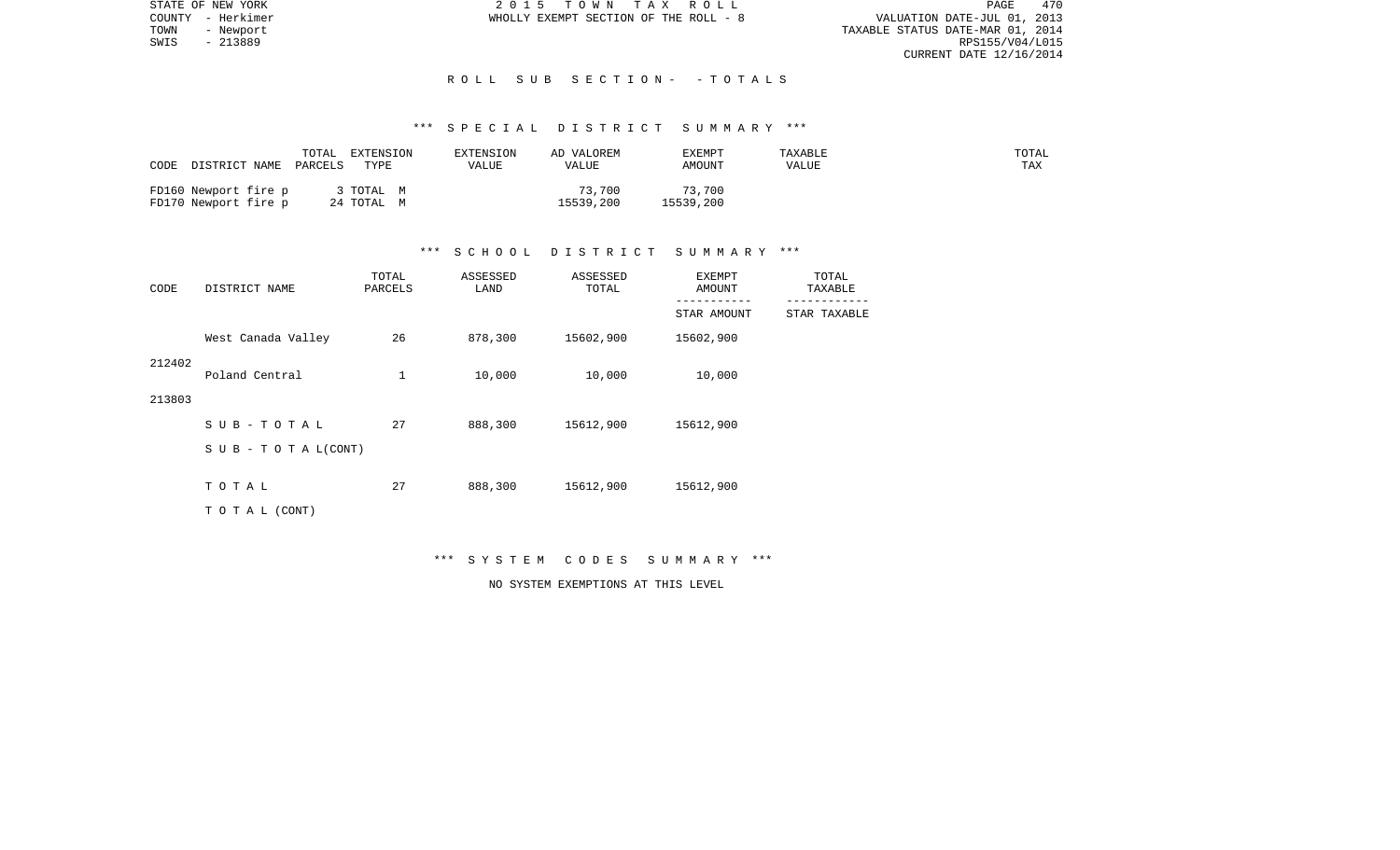|      | STATE OF NEW YORK | 2015 TOWN TAX ROLL                    |  |                                  | PAGE                        | 471 |
|------|-------------------|---------------------------------------|--|----------------------------------|-----------------------------|-----|
|      | COUNTY - Herkimer | WHOLLY EXEMPT SECTION OF THE ROLL - 8 |  |                                  | VALUATION DATE-JUL 01, 2013 |     |
| TOWN | - Newport         |                                       |  | TAXABLE STATUS DATE-MAR 01, 2014 |                             |     |
| SWIS | - 213889          |                                       |  |                                  | RPS155/V04/L015             |     |
|      |                   |                                       |  |                                  | CURRENT DATE 12/16/2014     |     |

### R O L L S U B S E C T I O N - - T O T A L S

#### \*\*\* E X E M P T I O N S U M M A R Y \*\*\*

| CODE           | DESCRIPTION           | TOTAL<br>PARCELS | COUNTY              | TOWN                |
|----------------|-----------------------|------------------|---------------------|---------------------|
| 13100<br>13350 | MUN OWNED<br>MUN CITY | 16               | 14863,700<br>10,000 | 14863,700<br>10,000 |
| 25110          | $N/P-RELLIG$          |                  | 100,500             | 100,500             |
| 25300          | NON PROF 9            | 8                | 613,600             | 613,600             |
| 26400          | VOL FIRE<br>TOTAL     | 27               | 25,100<br>15612,900 | 25,100<br>15612,900 |

#### \*\*\* G R A N D T O T A L S \*\*\*

| ROLL       |                               | TOTAL   | ASSESSED | ASSESSED  | EXEMPT      | TOTAL        |      | TOTAL |
|------------|-------------------------------|---------|----------|-----------|-------------|--------------|------|-------|
| <b>SEC</b> | DESCRIPTION                   | PARCELS | LAND     | TOTAL     | AMOUNT      | TAXABLE      |      | TAX   |
|            |                               |         |          |           |             | ------------ | TAX  |       |
|            |                               |         |          |           | STAR AMOUNT | STAR TAXABLE | RATE |       |
|            | RS 8 TOTAL<br>SPEC DIST TAXES |         | 888,300  | 15612,900 | 15,612,900  |              |      |       |
| $\Omega$   | <b>MILOI IV BYBMDE</b>        | $\cap$  |          |           |             |              |      |       |

8 WHOLLY EXEMPT 27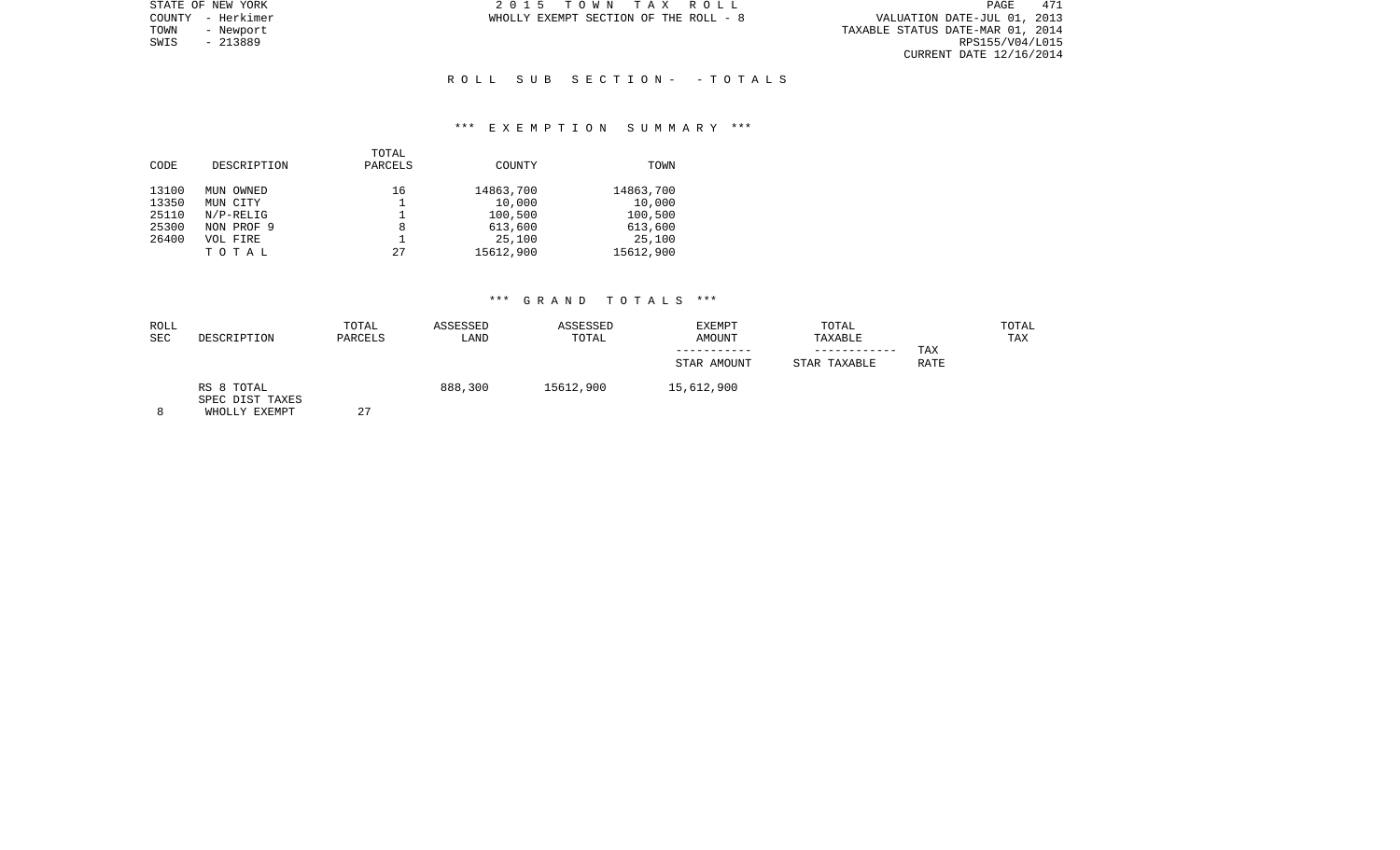PAGE 472 VALUATION DATE-JUL 01, 2013<br>TAXABLE STATUS DATE-MAR 01, 2014<br>RPS155/V04/L015 CURRENT DATE 12/16/2014

STATE OF NEW YORK **2015 TOWN TAX ROLL** COUNTY - Herkimer **WHOLLY EXEMPT SECTION OF THE ROLL** - 8

TOWN - Newport<br>SWIS - 213889

#### R O L L S E C T I O N T O T A L S

## \*\*\* S P E C I A L D I S T R I C T S U M M A R Y \*\*\*

|                       | TOTAL<br>EXTENSION | EXTENSION | AD VALOREM | EXEMPT    | TAXABLE | TOTAL |
|-----------------------|--------------------|-----------|------------|-----------|---------|-------|
| DISTRICT NAME<br>CODE | PARCELS<br>TYPE    | VALUE     | VALUE      | AMOUNT    | VALUE   | TAX   |
| FD160 Newport fire p  | 3 ТОТАЬ М          |           | 73,700     | 73,700    |         |       |
| FD170 Newport fire p  | 24 TOTAL           |           | 15539,200  | 15539,200 |         |       |

#### \*\*\* S C H O O L D I S T R I C T S U M M A R Y \*\*\*

| CODE   | DISTRICT NAME              | TOTAL<br>PARCELS | ASSESSED<br>LAND | ASSESSED<br>TOTAL | <b>EXEMPT</b><br>AMOUNT   | TOTAL<br>TAXABLE          |
|--------|----------------------------|------------------|------------------|-------------------|---------------------------|---------------------------|
|        |                            |                  |                  |                   | ----------<br>STAR AMOUNT | ---------<br>STAR TAXABLE |
|        | West Canada Valley         | 26               | 878,300          | 15602,900         | 15602,900                 |                           |
| 212402 | Poland Central             | 1                | 10,000           | 10,000            | 10,000                    |                           |
| 213803 |                            |                  |                  |                   |                           |                           |
|        | SUB-TOTAL                  | 27               | 888,300          | 15612,900         | 15612,900                 |                           |
|        | S U B - T O T A $L$ (CONT) |                  |                  |                   |                           |                           |
|        | TOTAL                      | 27               | 888,300          | 15612,900         | 15612,900                 |                           |
|        |                            |                  |                  |                   |                           |                           |
|        | TO TAL (CONT)              |                  |                  |                   |                           |                           |

\*\*\* S Y S T E M C O D E S S U M M A R Y \*\*\*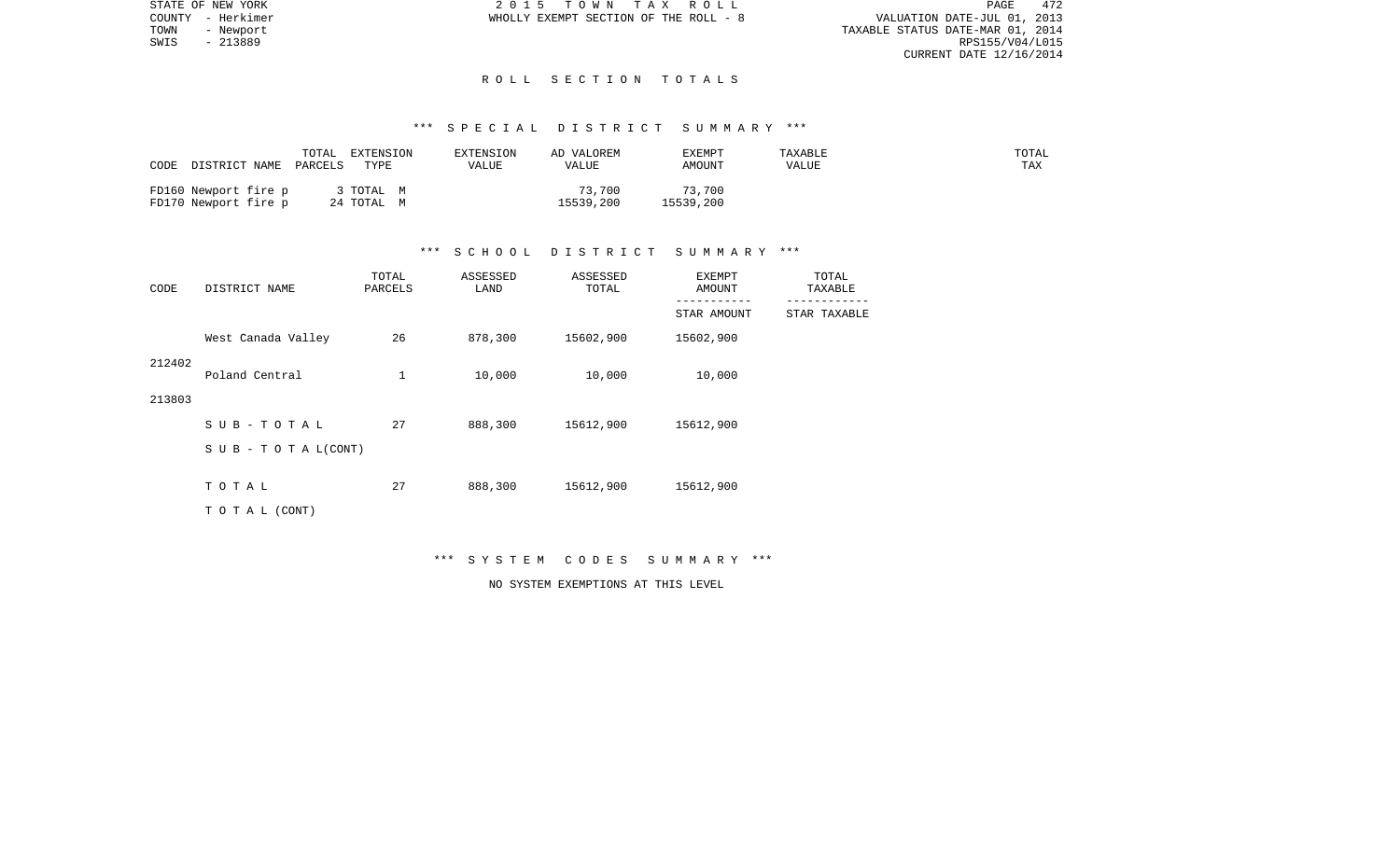| STATE OF NEW YORK | 2015 TOWN TAX ROLL                    |                                  | PAGE | 473 |
|-------------------|---------------------------------------|----------------------------------|------|-----|
| COUNTY - Herkimer | WHOLLY EXEMPT SECTION OF THE ROLL - 8 | VALUATION DATE-JUL 01, 2013      |      |     |
| TOWN<br>- Newport |                                       | TAXABLE STATUS DATE-MAR 01, 2014 |      |     |
| SWIS<br>- 213889  |                                       | RPS155/V04/L015                  |      |     |
|                   |                                       | CURRENT DATE 12/16/2014          |      |     |

### R O L L S E C T I O N T O T A L S

### \*\*\* E X E M P T I O N S U M M A R Y \*\*\*

| CODE           | DESCRIPTION              | TOTAL<br>PARCELS | COUNTY            | TOWN              |
|----------------|--------------------------|------------------|-------------------|-------------------|
| 13100          | MUN OWNED                | 16               | 14863,700         | 14863,700         |
| 13350<br>25110 | MUN CITY<br>$N/P-RELLIG$ |                  | 10,000<br>100,500 | 10,000<br>100,500 |
| 25300          | NON PROF 9               | 8                | 613,600           | 613,600           |
| 26400          | VOL FIRE                 |                  | 25,100            | 25,100            |
|                | TOTAL                    | 27               | 15612,900         | 15612,900         |

| ROLL       |                               | TOTAL   | ASSESSED | ASSESSED  | EXEMPT      | TOTAL        |             | TOTAL |
|------------|-------------------------------|---------|----------|-----------|-------------|--------------|-------------|-------|
| <b>SEC</b> | DESCRIPTION                   | PARCELS | LAND     | TOTAL     | AMOUNT      | TAXABLE      |             | TAX   |
|            |                               |         |          |           |             |              | TAX         |       |
|            |                               |         |          |           | STAR AMOUNT | STAR TAXABLE | <b>RATE</b> |       |
|            | RS 8 TOTAL<br>SPEC DIST TAXES |         | 888,300  | 15612,900 | 15,612,900  |              |             |       |
| 8          | WHOLLY EXEMPT                 | 27      |          |           |             |              |             |       |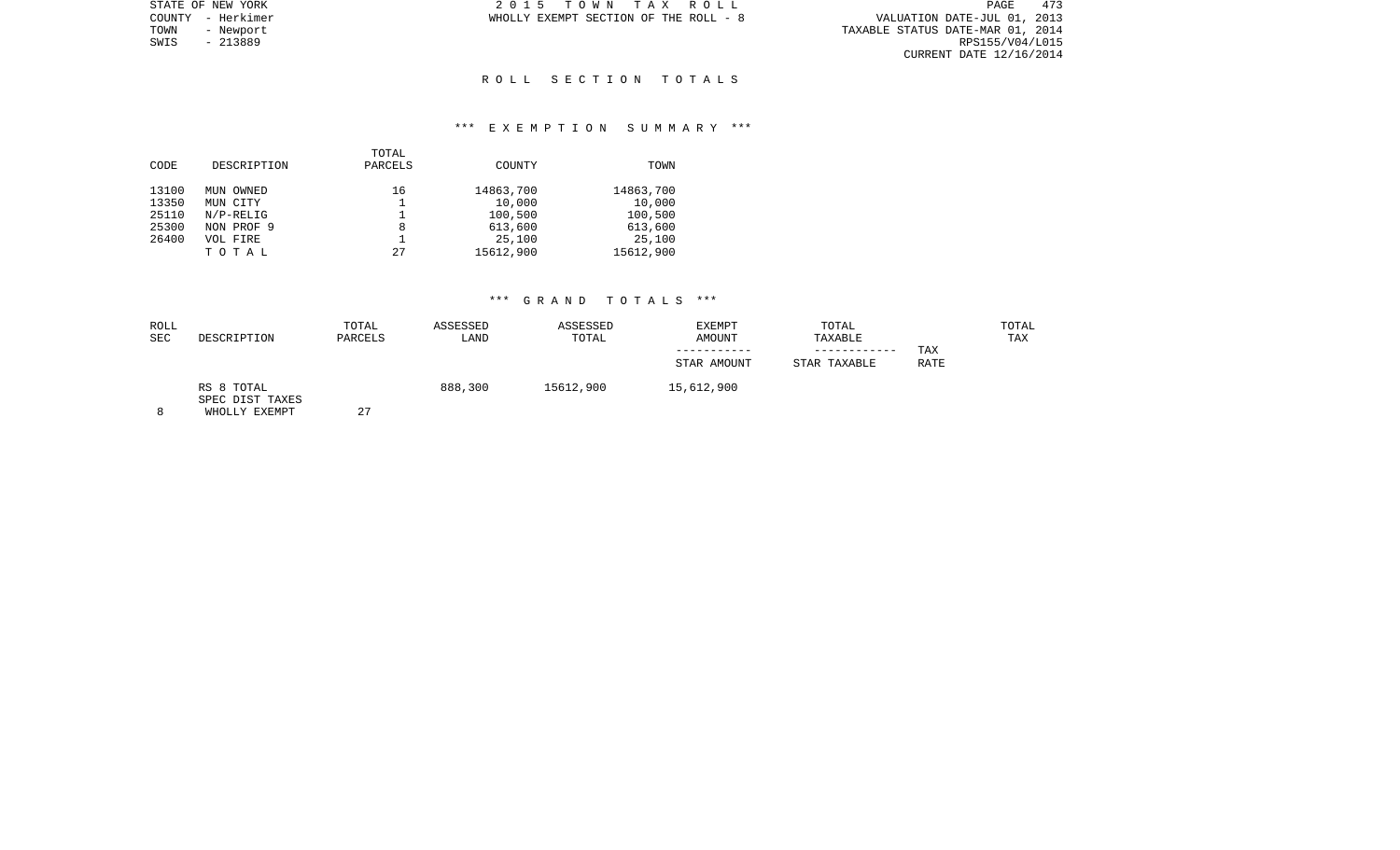| STATE OF NEW YORK | 2015 TOWN TAX ROLL | 474<br>PAGE                      |
|-------------------|--------------------|----------------------------------|
| COUNTY - Herkimer |                    | VALUATION DATE-JUL 01, 2013      |
| TOWN<br>- Newport | SWIS TOTALS        | TAXABLE STATUS DATE-MAR 01, 2014 |
| SWIS<br>$-213889$ |                    | RPS155/V04/L015                  |
|                   |                    | CURRENT DATE 12/16/2014          |
|                   |                    |                                  |
|                   |                    |                                  |

### \*\*\* S P E C I A L D I S T R I C T S U M M A R Y \*\*\*

| CODE | DISTRICT NAME        | TOTAL<br>PARCELS | EXTENSION<br>TYPE | EXTENSION<br>VALUE | AD VALOREM<br>VALUE | EXEMPT<br>AMOUNT | TAXABLE<br>VALUE | TAX<br>RATE | TOTAL<br>TAX |
|------|----------------------|------------------|-------------------|--------------------|---------------------|------------------|------------------|-------------|--------------|
|      | FD160 Newport fire p |                  | 140 TOTAL M       |                    | 13011,958           | 73,700           | 12938,258        | .723359     | 9,359.03     |
|      | FD170 Newport fire p |                  | 646 TOTAL M       |                    | 79839,943           | 15539,200        | 64300,743        | .918906     | 59,086.31    |
|      | FD175 Newport fire p |                  | 81 TOTAL M        |                    | 9367,200            |                  | 9367,200         | .941797     | 8,822.01     |

### \*\*\* S C H O O L D I S T R I C T S U M M A R Y \*\*\*

| CODE   | DISTRICT NAME                    | TOTAL<br>PARCELS | ASSESSED<br>LAND | ASSESSED<br>TOTAL | <b>EXEMPT</b><br>AMOUNT | TOTAL<br>TAXABLE           |
|--------|----------------------------------|------------------|------------------|-------------------|-------------------------|----------------------------|
|        |                                  |                  |                  |                   | STAR AMOUNT             | STAR TAXABLE               |
|        | West Canada Valley               | 717              | 22206,550        | 88683,435         | 17491,263               | 71,192,172                 |
| 212402 | Poland Central                   | 154              | 4573,300         | 13398,111         | 12987,270<br>413,552    | 58, 204, 902<br>12,984,559 |
| 213803 |                                  |                  |                  |                   | 2765,860                | 10,218,699                 |
|        | SUB-TOTAL                        | 871              | 26779,850        | 102081,546        | 17904,815               | 84, 176, 731               |
|        | $S \cup B - T \cup T A L (CONT)$ |                  |                  |                   | 15753,130               | 68,423,601                 |
|        | TOTAL                            | 871              | 26779,850        | 102081,546        | 17904,815               | 84, 176, 731               |
|        | TO TAL (CONT)                    |                  |                  |                   | 15753,130               | 68,423,601                 |

\*\*\* S Y S T E M C O D E S S U M M A R Y \*\*\*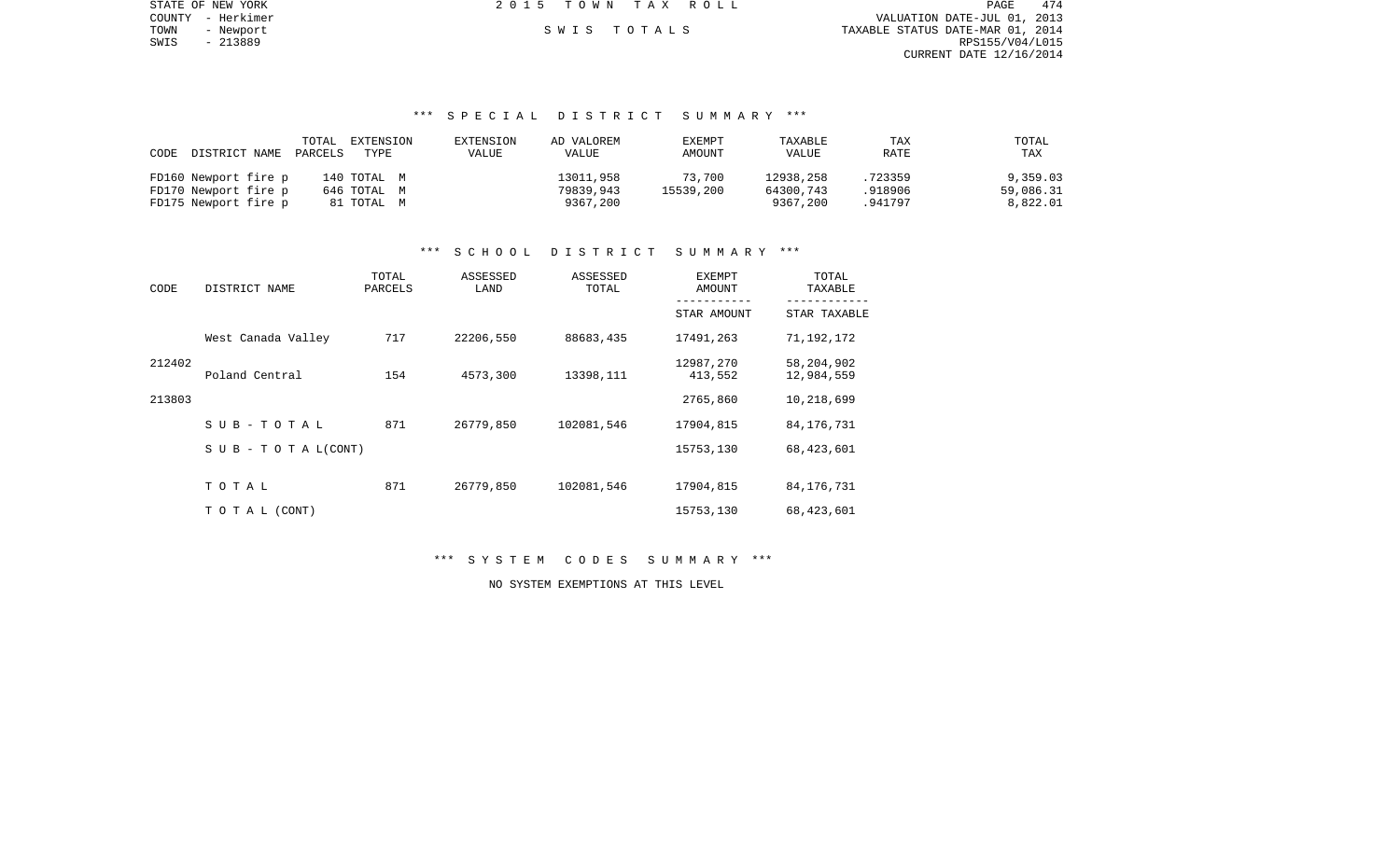|      | STATE OF NEW YORK | 2015 TOWN TAX ROLL |  |                                  | PAGE            | 475 |
|------|-------------------|--------------------|--|----------------------------------|-----------------|-----|
|      | COUNTY - Herkimer |                    |  | VALUATION DATE-JUL 01, 2013      |                 |     |
| TOWN | - Newport         | SWIS TOTALS        |  | TAXABLE STATUS DATE-MAR 01, 2014 |                 |     |
| SWIS | $-213889$         |                    |  |                                  | RPS155/V04/L015 |     |
|      |                   |                    |  | CURRENT DATE 12/16/2014          |                 |     |
|      |                   |                    |  |                                  |                 |     |

## \*\*\* E X E M P T I O N S U M M A R Y \*\*\*

|       |             | TOTAL   |           |           |
|-------|-------------|---------|-----------|-----------|
| CODE  | DESCRIPTION | PARCELS | COUNTY    | TOWN      |
| 13100 | MUN OWNED   | 16      | 14863,700 | 14863,700 |
| 13350 | MUN CITY    |         | 10,000    | 10,000    |
| 25110 | $N/P-RELIG$ |         | 100,500   | 100,500   |
| 25300 | NON PROF 9  | 8       | 613,600   | 613,600   |
| 26400 | VOL FIRE    |         | 25,100    | 25,100    |
| 41101 | VETFUND CT  | 3       | 7,300     | 7,300     |
| 41121 | VET WAR CT  | 19      | 166,950   | 166,950   |
| 41131 | VET COM CT  | 22      | 317,250   | 317,250   |
| 41141 | VET DIS CT  | 6       | 76,625    | 76,625    |
| 41162 | CW 15 VET/  |         | 9,000     |           |
| 41700 | AGRIC 10 Y  | 7       | 129,000   | 129,000   |
| 41730 | AG MKTS     | 72      | 1996,687  | 1996,687  |
| 41801 | AGED-CT     | 1       | 9,500     | 9,500     |
| 41802 | AGED-CNTY   | 3       | 143,800   |           |
| 42100 | AGRIC 10 Y  | 11      | 166,228   | 166,228   |
|       | тотаь       | 172     | 18635,240 | 18482,440 |

| ROLL<br><b>SEC</b> | DESCRIPTION                                                           | TOTAL<br>PARCELS | ASSESSED<br>LAND       | ASSESSED<br>TOTAL      | <b>EXEMPT</b><br>AMOUNT | TOTAL<br>TAXABLE         |                      |                                                                   |
|--------------------|-----------------------------------------------------------------------|------------------|------------------------|------------------------|-------------------------|--------------------------|----------------------|-------------------------------------------------------------------|
|                    |                                                                       |                  |                        |                        | STAR AMOUNT             | STAR TAXABLE             | TAX<br><b>RATE</b>   |                                                                   |
| $\mathbf{1}$       | County Tax<br>Town Tax<br>School Relevy<br>SPEC DIST TAXES<br>TAXABLE | 829              | 25891,550<br>25891,550 | 81854,350<br>81854,350 | 3,022,340<br>2,869,540  | 78,832,010<br>78,984,810 | 5.222547<br>1.371389 | 411,704.04<br>108,319.13<br>140,284.88<br>73,101.97<br>733,410.02 |
| 5                  | County Tax<br>Town Tax<br>SPEC DIST TAXES<br>SPECIAL FRANCHISE        | 4                |                        | 1911,230<br>1911,230   |                         | 1,911,230<br>1,911,230   | 5.222547<br>1.371389 | 9,981.48<br>2,621.05<br>1,747.36<br>14,349.89                     |
|                    | County Tax                                                            |                  |                        | 2703,066               |                         | 2,703,066                | 5.222547             | 14, 116.89                                                        |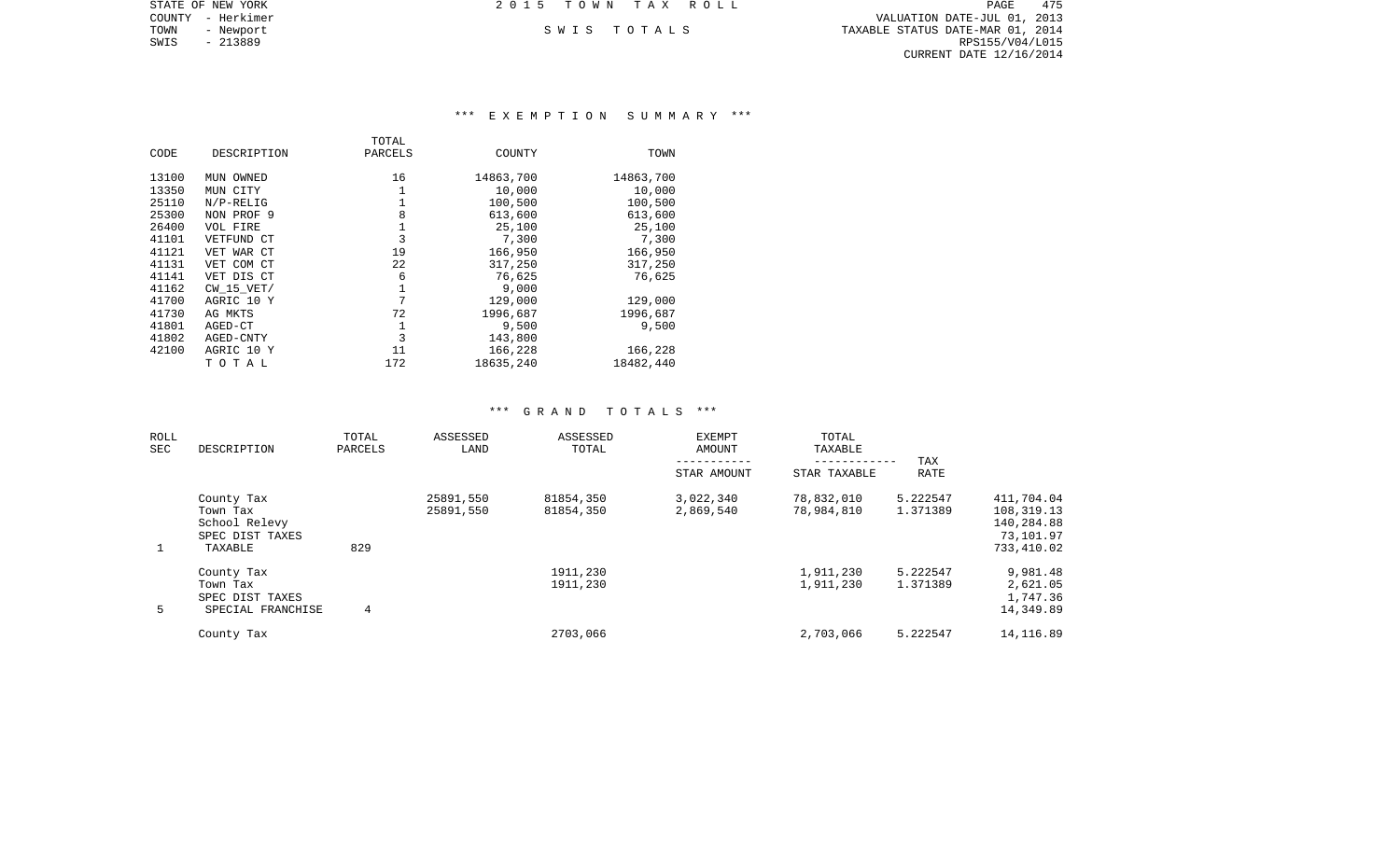|      | STATE OF NEW YORK | 2015 TOWN TAX ROLL |             | PAGE                             | 476 |
|------|-------------------|--------------------|-------------|----------------------------------|-----|
|      | COUNTY - Herkimer |                    |             | VALUATION DATE-JUL 01, 2013      |     |
| TOWN | - Newport         |                    | SWIS TOTALS | TAXABLE STATUS DATE-MAR 01, 2014 |     |
| SWIS | - 213889          |                    |             | RPS155/V04/L015                  |     |
|      |                   |                    |             | CURRENT DATE 12/16/2014          |     |

| <b>ROLL</b><br>SEC | DESCRIPTION                                                | TOTAL<br><b>PARCELS</b> | ASSESSED<br>LAND       | ASSESSED<br>TOTAL        | <b>EXEMPT</b><br>AMOUNT  | TOTAL<br>TAXABLE         | TAX                  |                                                     |  |
|--------------------|------------------------------------------------------------|-------------------------|------------------------|--------------------------|--------------------------|--------------------------|----------------------|-----------------------------------------------------|--|
|                    |                                                            |                         |                        |                          | STAR AMOUNT              | STAR TAXABLE             | RATE                 |                                                     |  |
| 6                  | Town Tax<br>SPEC DIST TAXES<br>UTILITIES & N.C.            | 11                      |                        | 2703,066                 |                          | 2,703,066                | 1.371389             | 3,706.96<br>2,418.02<br>20, 241.87                  |  |
| 8                  | RS 8 TOTAL<br>SPEC DIST TAXES<br>WHOLLY EXEMPT             | 27                      | 888,300                | 15612,900                | 15,612,900               |                          |                      |                                                     |  |
|                    | County Tax<br>Town Tax<br>School Relevy<br>SPEC DIST TAXES |                         | 26779,850<br>26779,850 | 102081,546<br>102081,546 | 18,635,240<br>18,482,440 | 83,446,306<br>83,599,106 | 5.222547<br>1.371389 | 435,802.41<br>114,647.14<br>140,284.88<br>77,267.35 |  |
| $\ast$             | TOTAL<br>SUB                                               | 871                     |                        |                          |                          |                          |                      | 768,001.78                                          |  |
|                    | County Tax<br>Town Tax<br>School Relevy<br>SPEC DIST TAXES |                         | 26779,850<br>26779,850 | 102081,546<br>102081,546 | 18,635,240<br>18,482,440 | 83,446,306<br>83,599,106 | 5.222547<br>1.371389 | 435,802.41<br>114,647.14<br>140,284.88<br>77,267.35 |  |
| $***$              | GRAND TOTAL                                                | 871                     |                        |                          |                          |                          |                      | 768,001.78                                          |  |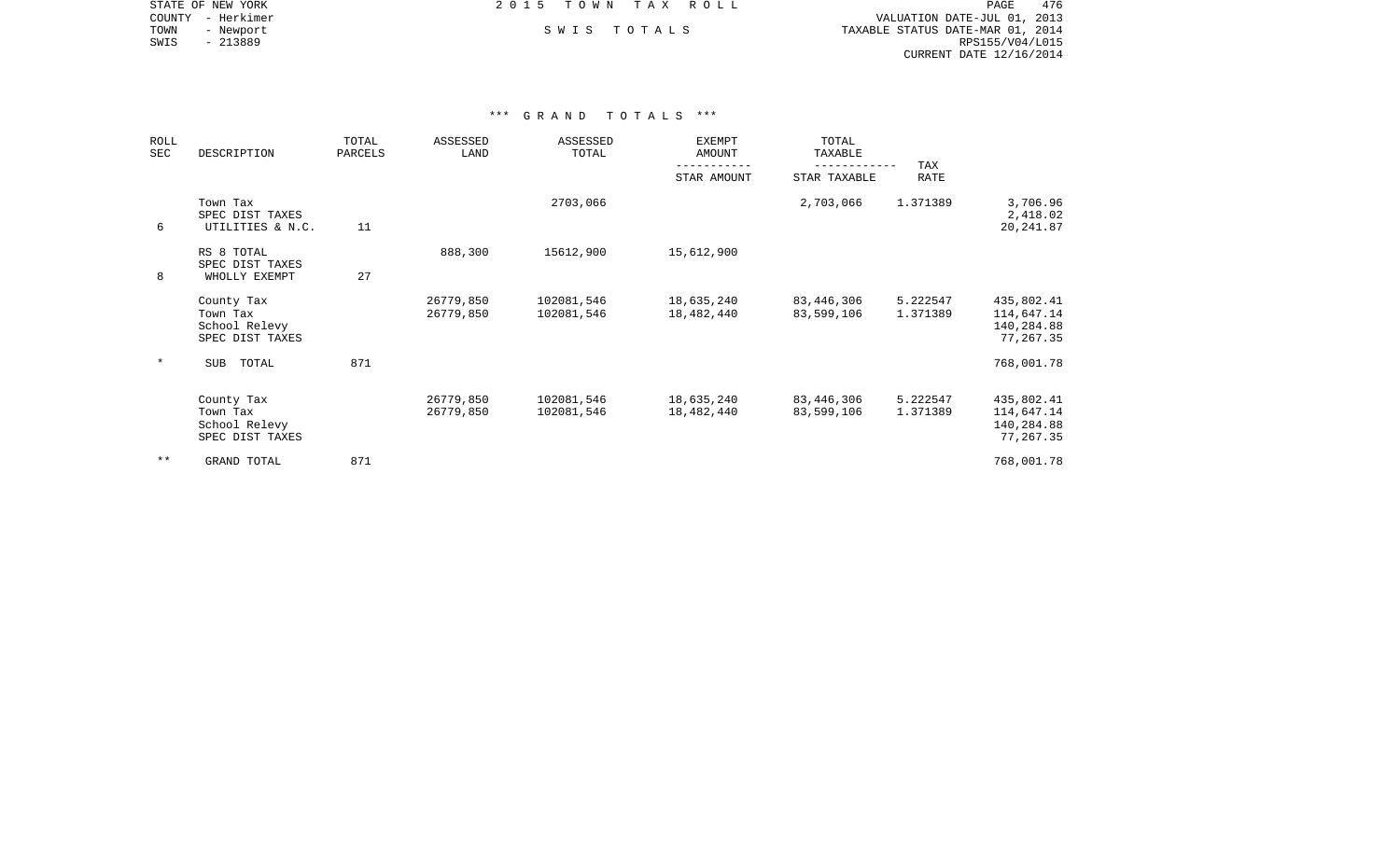PAGE 477 TOWN - Newport TAXABLE STATUS DATE-MAR 01, 2014 SWIS - Newport (1, 2014)<br>SWIS - 2138 RPS155/V04/L015 CURRENT DATE 12/16/2014

STATE OF NEW YORK **EXECUTE:**  $2015$  TOWN TAX ROLL COUNTY - Herkimer T O W N T O T A L S VALUATION DATE-JUL 01, 2013

# \*\*\* S P E C I A L D I S T R I C T S U M M A R Y \*\*\*

| CODE<br>DISTRICT NAME | TOTAL<br>PARCELS | EXTENSION<br>TYPE | EXTENSION<br>VALUE | AD VALOREM<br>VALUE | EXEMPT<br>AMOUNT | TAXABLE<br>VALUE | TOTAL<br>TAX |
|-----------------------|------------------|-------------------|--------------------|---------------------|------------------|------------------|--------------|
| FD160 Newport fire p  |                  | 140 TOTAL M       |                    | 13011,958           | 73,700           | 12938,258        | 9,359.03     |
| FD170 Newport fire p  |                  | 646 TOTAL M       |                    | 79839,943           | 15539,200        | 64300,743        | 59,086.31    |
| FD175 Newport fire p  |                  | 81 TOTAL M        |                    | 9367,200            |                  | 9367,200         | 8,822.01     |

#### \*\*\* S C H O O L D I S T R I C T S U M M A R Y \*\*\*

| CODE   | DISTRICT NAME                    | TOTAL<br>PARCELS | ASSESSED<br>LAND | ASSESSED<br>TOTAL | <b>EXEMPT</b><br><b>AMOUNT</b> | TOTAL<br>TAXABLE         |
|--------|----------------------------------|------------------|------------------|-------------------|--------------------------------|--------------------------|
|        |                                  |                  |                  |                   | STAR AMOUNT                    | STAR TAXABLE             |
|        | West Canada Valley               | 1124             | 27891,800        | 126354,979        | 23549,137                      | 102,805,842              |
| 212402 | Poland Central                   | 203              | 5408,400         | 18825,590         | 20325,330<br>1757,052          | 82,480,512<br>17,068,538 |
| 213803 |                                  |                  |                  |                   | 3659,210                       | 13,409,328               |
|        | SUB-TOTAL                        | 1327             | 33300,200        | 145180,569        | 25306,189                      | 119,874,380              |
|        | $S \cup B - T \cup T A L (CONT)$ |                  |                  |                   | 23984,540                      | 95,889,840               |
|        | TOTAL                            | 1327             | 33300,200        | 145180,569        | 25306,189                      | 119,874,380              |
|        | TO TAL (CONT)                    |                  |                  |                   | 23984,540                      | 95,889,840               |

\*\*\* S Y S T E M C O D E S S U M M A R Y \*\*\*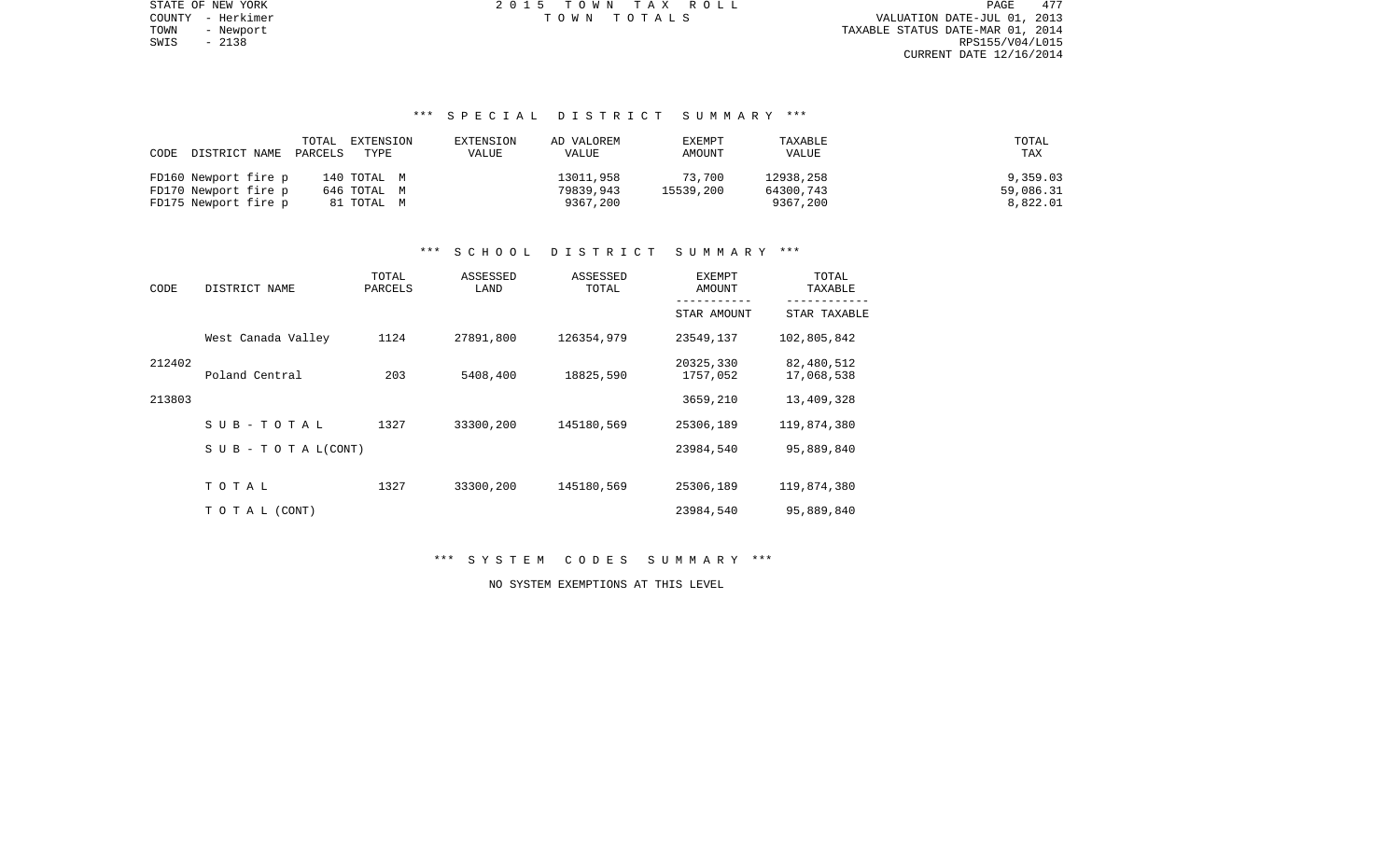TOWN - Newport TAXABLE STATUS DATE-MAR 01, 2014 SWIS - Newport (1, 2014)<br>SWIS - 2138 RPS155/V04/L015 CURRENT DATE 12/16/2014

STATE OF NEW YORK **EXECUTE:** A G ALL TOWN TAX ROLL COUNTY - Herkimer T O W N T O T A L S VALUATION DATE-JUL 01, 2013

## \*\*\* E X E M P T I O N S U M M A R Y \*\*\*

|       |              | TOTAL        |           |           |
|-------|--------------|--------------|-----------|-----------|
| CODE  | DESCRIPTION  | PARCELS      | COUNTY    | TOWN      |
|       |              |              |           |           |
| 13100 | MUN OWNED    | 25           | 15446,000 | 15446,000 |
| 13110 | C CEM-LND    | 1            | 25,000    | 25,000    |
| 13350 | MUN CITY     | 1            | 10,000    | 10,000    |
| 13650 | VLG/OTHER    | 5            | 820,900   | 820,900   |
| 13800 | SCHOOL DST   | $\mathbf 1$  | 35,000    | 35,000    |
| 25110 | $N/P-RELIG$  | $\mathbf{1}$ | 100,500   | 100,500   |
| 25300 | NON PROF 9   | 22           | 5833,100  | 5833,100  |
| 26400 | VOL FIRE     | 1            | 25,100    | 25,100    |
| 27350 | PRIV CEM     | 1            | 34,600    | 34,600    |
| 41101 | VETFUND CT   | 5            | 7,950     | 7,950     |
| 41121 | VET WAR CT   | 28           | 247,950   | 247,950   |
| 41131 | VET COM CT   | 38           | 554,075   | 554,075   |
| 41141 | VET DIS CT   | 13           | 197,295   | 197,295   |
| 41162 | $CW_15_VET/$ | 3            | 27,000    |           |
| 41400 | CLERGY       | 1            | 1,500     | 1,500     |
| 41700 | AGRIC 10 Y   | 7            | 129,000   | 129,000   |
| 41730 | AG MKTS      | 74           | 2015,011  | 2015,011  |
| 41800 | AGED-ALL     | 1            | 29,200    | 29,200    |
| 41801 | AGED-CT      | $\mathbf 1$  | 9,500     | 9,500     |
| 41802 | AGED-CNTY    | 4            | 172,800   |           |
| 42100 | AGRIC 10 Y   | 11           | 166,228   | 166,228   |
| 48670 | PHFL-125-7   | $\mathbf{1}$ | 635,050   | 635,050   |
|       | TOTAL        | 245          | 26522,759 | 26322,959 |

| ROLL<br>SEC | DESCRIPTION                        | TOTAL<br>PARCELS | ASSESSED<br>LAND                  | ASSESSED<br>TOTAL                   | <b>EXEMPT</b><br><b>AMOUNT</b><br>STAR AMOUNT | TOTAL<br>TAXABLE<br>STAR TAXABLE       | TAX<br>RATE | TOTAL<br>TAX                          |
|-------------|------------------------------------|------------------|-----------------------------------|-------------------------------------|-----------------------------------------------|----------------------------------------|-------------|---------------------------------------|
|             | County Tax<br>Town Tax<br>Town Tax |                  | 31682,700<br>1204,300<br>3893,450 | 116110,252<br>5038,900<br>25214,227 | 4,192,559<br>82,185<br>988,234                | 111,917,693<br>4,956,715<br>24,225,993 |             | 584,495.63<br>6,797.58<br>33, 223. 19 |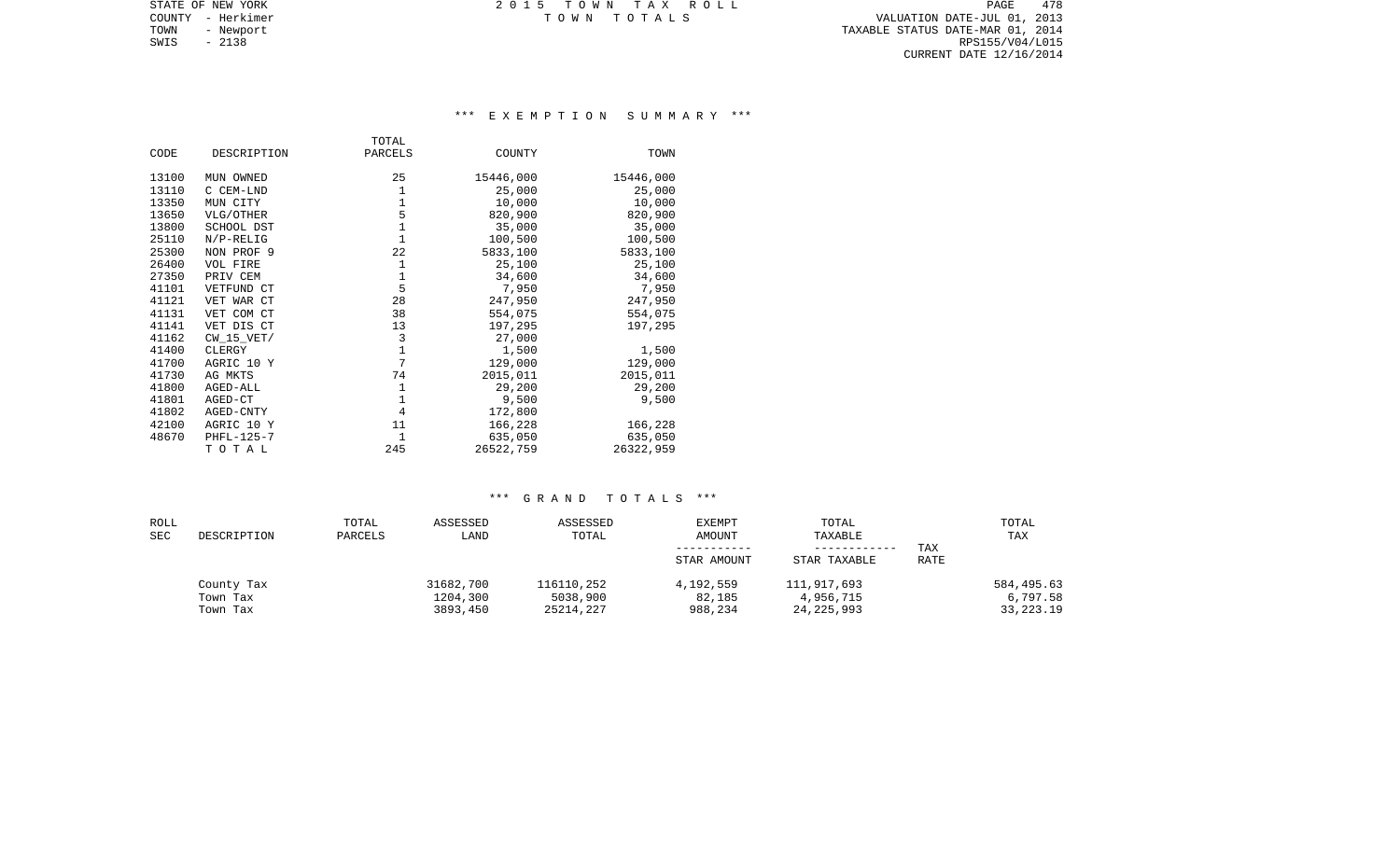STATE OF NEW YORK **EXECUTE:**  $2015$  TOWN TAX ROLL COUNTY - Herkimer T O W N T O T A L S VALUATION DATE-JUL 01, 2013

TOWN - Newport TAXABLE STATUS DATE-MAR 01, 2014 SOUNTY - Herkimer<br>
TOWN - Newport<br>
SWIS - 2138 RPS155/V04/L015 CURRENT DATE 12/16/2014

| <b>ROLL</b><br><b>SEC</b> | DESCRIPTION                      | TOTAL<br><b>PARCELS</b> | ASSESSED<br>LAND | ASSESSED<br>TOTAL | <b>EXEMPT</b><br>AMOUNT | TOTAL<br>TAXABLE | TAX         | TOTAL<br>TAX         |
|---------------------------|----------------------------------|-------------------------|------------------|-------------------|-------------------------|------------------|-------------|----------------------|
|                           |                                  |                         |                  |                   | STAR AMOUNT             | STAR TAXABLE     | <b>RATE</b> |                      |
|                           | Town Tax                         |                         | 693,400          | 4002,775          | 52,800                  | 3,949,975        |             | 5,416.96             |
|                           | Town Tax                         |                         | 25891,550        | 81854,350         | 2,869,540               | 78,984,810       |             | 108, 319. 13         |
|                           | School Relevy                    |                         |                  |                   |                         |                  |             | 182,683.11           |
|                           | Village Relevy<br>Village Relevy |                         |                  |                   |                         |                  |             | 2,166.26<br>7,078.26 |
|                           | Village Relevy                   |                         |                  |                   |                         |                  |             | 629.80               |
|                           | SPEC DIST TAXES                  |                         |                  |                   |                         |                  |             | 73,101.97            |
| $\mathbf{1}$<br>5         | TAXABLE                          | 1,230                   |                  |                   |                         |                  |             | 1003, 911.89         |
|                           | County Tax                       |                         |                  | 2435,115          |                         | 2,435,115        |             | 12,717.49            |
|                           | Town Tax                         |                         |                  | 141,966           |                         | 141,966          |             | 194.69               |
|                           | Town Tax                         |                         |                  | 322,788           |                         | 322,788          |             | 442.67               |
|                           | Town Tax                         |                         |                  | 59,131            |                         | 59,131           |             | 81.09                |
|                           | Town Tax<br>SPEC DIST TAXES      |                         |                  | 1911,230          |                         | 1,911,230        |             | 2,621.05<br>1,747.36 |
|                           | SPECIAL FRANCHISE                | 13                      |                  |                   |                         |                  |             | 17,804.35            |
|                           |                                  |                         |                  |                   |                         |                  |             |                      |
|                           | County Tax                       |                         | 112,500          | 4305,002          |                         | 4,305,002        |             | 22,483.09            |
|                           | Town Tax                         |                         |                  | 9,958             |                         | 9,958            |             | 13.66                |
|                           | Town Tax                         |                         | 112,500          | 1569,905          |                         | 1,569,905        |             | 2,152.95             |
|                           | Town Tax                         |                         |                  | 22,073            |                         | 22,073           |             | 30.27                |
|                           | Town Tax                         |                         |                  | 2703,066          |                         | 2,703,066        |             | 3,706.96             |
|                           | SPEC DIST TAXES                  |                         |                  |                   |                         |                  |             | 2,418.02             |
| 6                         | UTILITIES & N.C.                 | 26                      |                  |                   |                         |                  |             | 30,804.95            |
|                           | Village Relevy                   |                         |                  |                   |                         |                  |             | 153.84               |
|                           | SPEC DIST TAXES                  |                         |                  |                   |                         |                  |             |                      |
| 8                         | WHOLLY EXEMPT                    | 58                      |                  |                   |                         |                  |             | 153.84               |
|                           | County Tax                       |                         | 33300,200        | 145180,569        | 26,522,759              | 118,657,810      |             | 619,696.21           |
|                           | Town Tax                         |                         | 1210,300         | 5196,824          | 88,185                  | 5,108,639        |             | 7,005.93             |
|                           | Town Tax                         |                         | 4474,950         | 32474,720         | 6,356,034               | 26, 118, 686     |             | 35,818.81            |
|                           | Town Tax                         |                         | 835,100          | 5427,479          | 1,396,300               | 4,031,179        |             | 5,528.32             |
|                           | Town Tax                         |                         | 26779,850        | 102081,546        | 18,482,440              | 83,599,106       |             | 114,647.14           |